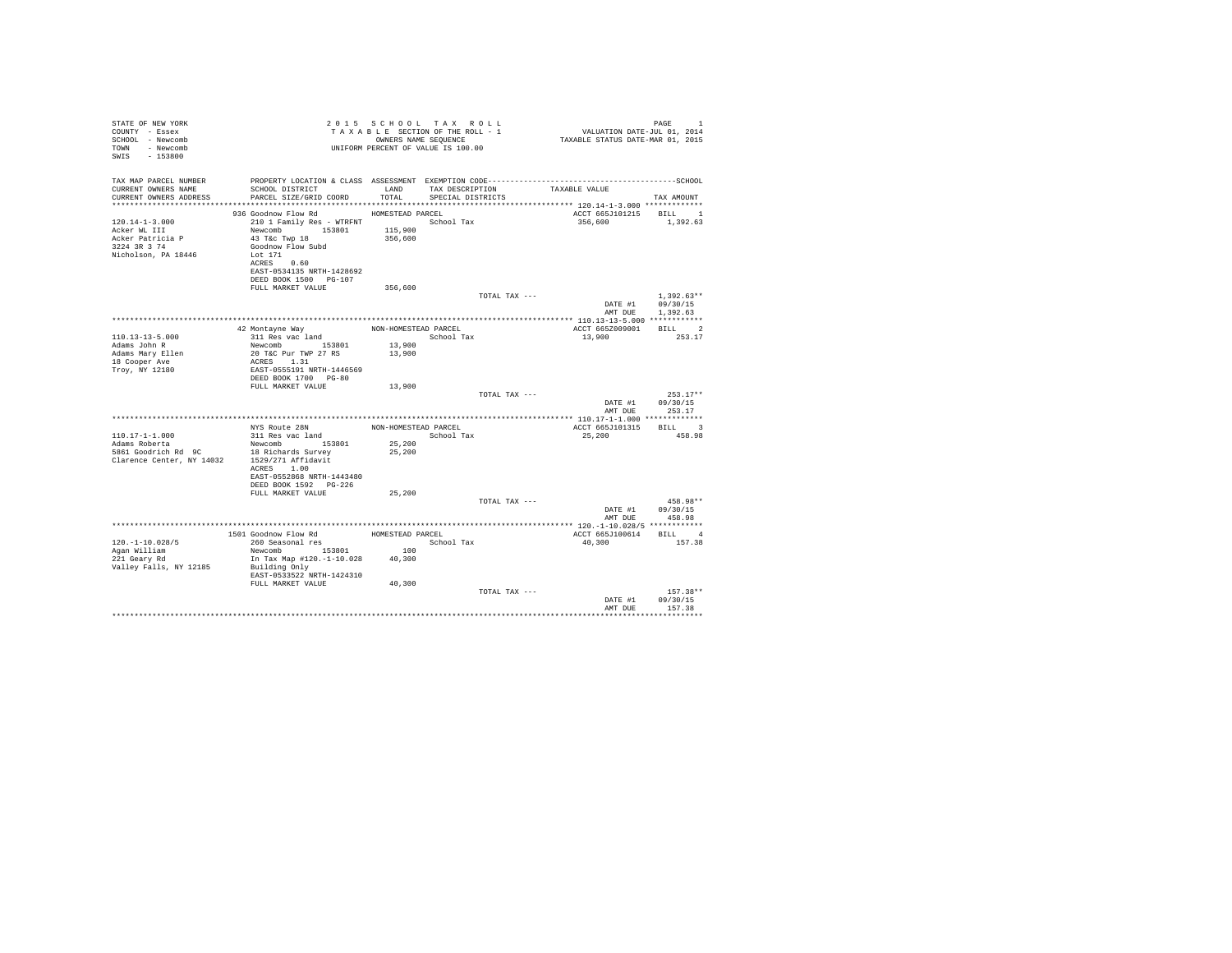| TAX MAP PARCEL NUMBER<br>CURRENT OWNERS NAME<br>SCHOOL DISTRICT<br>LAND<br>TAX DESCRIPTION<br>TAXABLE VALUE<br>TOTAL.<br>CURRENT OWNERS ADDRESS<br>PARCEL SIZE/GRID COORD<br>SPECIAL DISTRICTS<br>TAX AMOUNT<br>***********************<br>1248 Goodnow Flow Rd<br>HOMESTEAD PARCEL<br>ACCT 665J101211<br><b>BILL</b><br>-5<br>$120.18 - 2 - 33.000$<br>260 Seasonal res - WTRFNT<br>School Tax<br>300,700<br>1,174.32<br>Alexander Lee S<br>Newcomb<br>153801<br>112,800<br>Garcia Cristina G<br>46 T&c Twp 18<br>300,700<br>Apartado 129<br>Goodnow Flow Subd<br>03300<br>Lot $16$<br>Alicante, Spain<br>ACRES 1.47<br>EAST-0537132 NRTH-1425793<br>DEED BOOK 1372 PG-74<br>FULL MARKET VALUE<br>300,700 |
|------------------------------------------------------------------------------------------------------------------------------------------------------------------------------------------------------------------------------------------------------------------------------------------------------------------------------------------------------------------------------------------------------------------------------------------------------------------------------------------------------------------------------------------------------------------------------------------------------------------------------------------------------------------------------------------------------------|
|                                                                                                                                                                                                                                                                                                                                                                                                                                                                                                                                                                                                                                                                                                            |
|                                                                                                                                                                                                                                                                                                                                                                                                                                                                                                                                                                                                                                                                                                            |
|                                                                                                                                                                                                                                                                                                                                                                                                                                                                                                                                                                                                                                                                                                            |
|                                                                                                                                                                                                                                                                                                                                                                                                                                                                                                                                                                                                                                                                                                            |
|                                                                                                                                                                                                                                                                                                                                                                                                                                                                                                                                                                                                                                                                                                            |
|                                                                                                                                                                                                                                                                                                                                                                                                                                                                                                                                                                                                                                                                                                            |
|                                                                                                                                                                                                                                                                                                                                                                                                                                                                                                                                                                                                                                                                                                            |
|                                                                                                                                                                                                                                                                                                                                                                                                                                                                                                                                                                                                                                                                                                            |
|                                                                                                                                                                                                                                                                                                                                                                                                                                                                                                                                                                                                                                                                                                            |
|                                                                                                                                                                                                                                                                                                                                                                                                                                                                                                                                                                                                                                                                                                            |
|                                                                                                                                                                                                                                                                                                                                                                                                                                                                                                                                                                                                                                                                                                            |
|                                                                                                                                                                                                                                                                                                                                                                                                                                                                                                                                                                                                                                                                                                            |
| TOTAL TAX ---<br>$1.174.32**$                                                                                                                                                                                                                                                                                                                                                                                                                                                                                                                                                                                                                                                                              |
| 09/30/15<br>DATE #1                                                                                                                                                                                                                                                                                                                                                                                                                                                                                                                                                                                                                                                                                        |
| AMT DUE<br>1,174.32                                                                                                                                                                                                                                                                                                                                                                                                                                                                                                                                                                                                                                                                                        |
|                                                                                                                                                                                                                                                                                                                                                                                                                                                                                                                                                                                                                                                                                                            |
| ACCT 665J104811<br>128 Marcy Ln<br>HOMESTEAD PARCEL<br>BILL 6                                                                                                                                                                                                                                                                                                                                                                                                                                                                                                                                                                                                                                              |
| $110.17 - 2 - 31.000$<br>210 1 Family Res<br>School Tax<br>323.36<br>82,800                                                                                                                                                                                                                                                                                                                                                                                                                                                                                                                                                                                                                                |
| Alexander Vincent Trust<br>32,300<br>Newcomb<br>153801                                                                                                                                                                                                                                                                                                                                                                                                                                                                                                                                                                                                                                                     |
| Pt 19 Richards Survey<br>82,800<br>Alexander Carolyn Trust                                                                                                                                                                                                                                                                                                                                                                                                                                                                                                                                                                                                                                                 |
| PO Box 143<br>ACRES 0.80                                                                                                                                                                                                                                                                                                                                                                                                                                                                                                                                                                                                                                                                                   |
| Newcomb, NY 12852<br>EAST-0556996 NRTH-1442409                                                                                                                                                                                                                                                                                                                                                                                                                                                                                                                                                                                                                                                             |
| DEED BOOK 1680 PG-296<br>FULL MARKET VALUE<br>82,800                                                                                                                                                                                                                                                                                                                                                                                                                                                                                                                                                                                                                                                       |
| $323.36**$<br>TOTAL TAX ---                                                                                                                                                                                                                                                                                                                                                                                                                                                                                                                                                                                                                                                                                |
| 09/30/15<br>DATE #1                                                                                                                                                                                                                                                                                                                                                                                                                                                                                                                                                                                                                                                                                        |
| 323.36<br>AMT DUE                                                                                                                                                                                                                                                                                                                                                                                                                                                                                                                                                                                                                                                                                          |
|                                                                                                                                                                                                                                                                                                                                                                                                                                                                                                                                                                                                                                                                                                            |
| 1728 Goodnow Flow Rd<br>HOMESTEAD PARCEL<br>ACCT 665J100404<br>RTLL 7                                                                                                                                                                                                                                                                                                                                                                                                                                                                                                                                                                                                                                      |
| $119.20 - 4 - 2.000$<br>School Tax<br>113,800<br>444.42<br>311 Res vac land - WTRFNT                                                                                                                                                                                                                                                                                                                                                                                                                                                                                                                                                                                                                       |
| Alfred M Best Co<br>113,800<br>Newcomb<br>153801                                                                                                                                                                                                                                                                                                                                                                                                                                                                                                                                                                                                                                                           |
| Ambest Rd<br>27 T&c Twp 18<br>113,800                                                                                                                                                                                                                                                                                                                                                                                                                                                                                                                                                                                                                                                                      |
| Oldwick, NJ 08858<br>Goodnow Flow Subd                                                                                                                                                                                                                                                                                                                                                                                                                                                                                                                                                                                                                                                                     |
| Lot 336                                                                                                                                                                                                                                                                                                                                                                                                                                                                                                                                                                                                                                                                                                    |
| ACRES 0.64                                                                                                                                                                                                                                                                                                                                                                                                                                                                                                                                                                                                                                                                                                 |
| EAST-0526272 NRTH-1425802                                                                                                                                                                                                                                                                                                                                                                                                                                                                                                                                                                                                                                                                                  |
| DEED BOOK 480 PG-533                                                                                                                                                                                                                                                                                                                                                                                                                                                                                                                                                                                                                                                                                       |
| FULL MARKET VALUE<br>113,800<br>$444.42**$<br>TOTAL TAX ---                                                                                                                                                                                                                                                                                                                                                                                                                                                                                                                                                                                                                                                |
| 09/30/15<br>DATE #1                                                                                                                                                                                                                                                                                                                                                                                                                                                                                                                                                                                                                                                                                        |
| AMT DUE<br>444.42                                                                                                                                                                                                                                                                                                                                                                                                                                                                                                                                                                                                                                                                                          |
|                                                                                                                                                                                                                                                                                                                                                                                                                                                                                                                                                                                                                                                                                                            |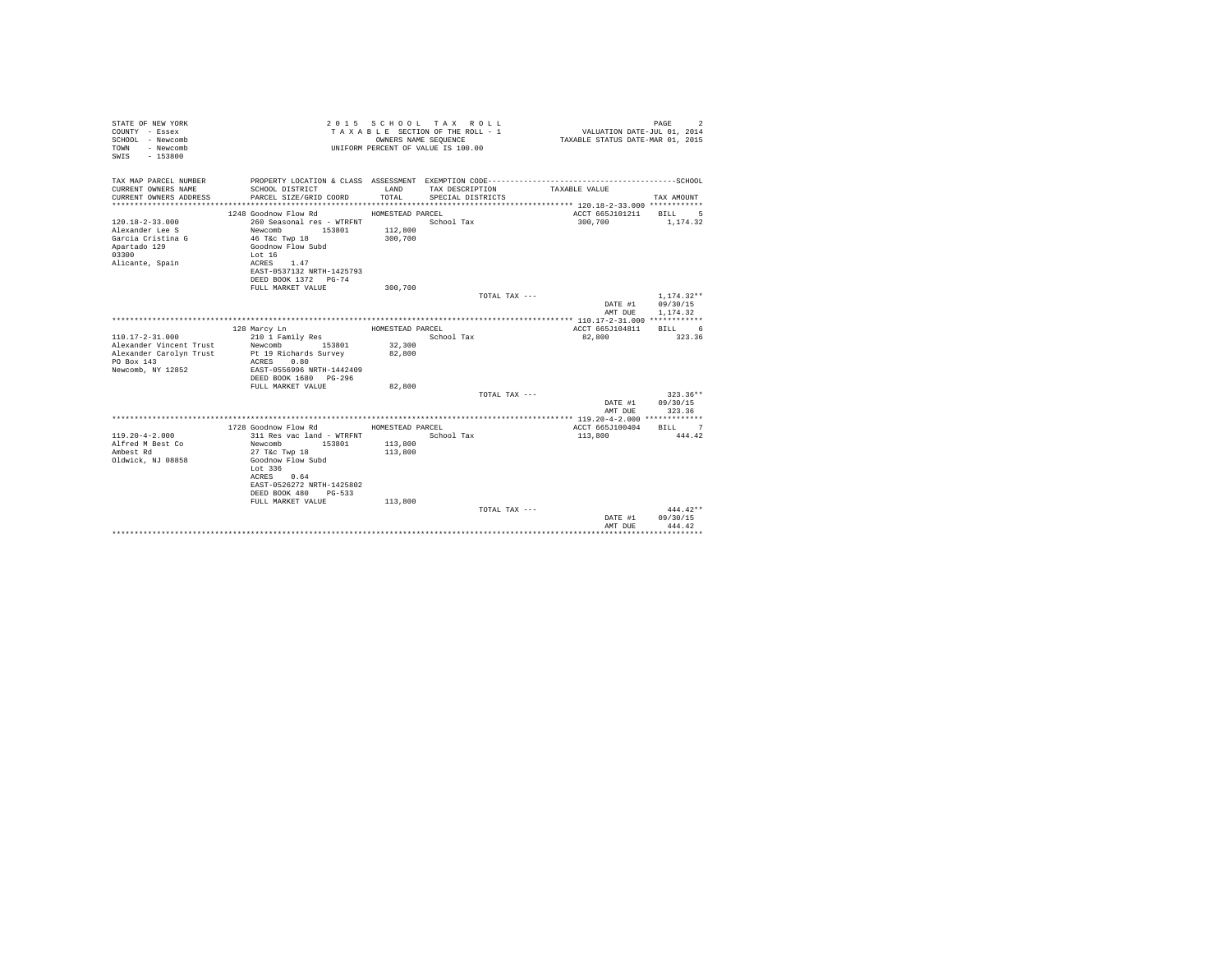| STATE OF NEW YORK      |                                                                                                                            |                   |                                 |                                                                           |                           |
|------------------------|----------------------------------------------------------------------------------------------------------------------------|-------------------|---------------------------------|---------------------------------------------------------------------------|---------------------------|
| COUNTY - Essex         | TAXABLE SECTION OF ALL<br>OWNERS NAME SEQUENCE<br>UNIFORM PERCENT OF VALUE IS 100.00                                       |                   | TAXABLE SECTION OF THE ROLL - 1 | PAGE 9<br>VALUATION DATE-JUL 01, 2014<br>TAXABLE STATUS DATE-MAR 01, 2015 |                           |
| SCHOOL - Newcomb       |                                                                                                                            |                   | OWNERS NAME SEQUENCE            |                                                                           |                           |
| TOWN - Newcomb         |                                                                                                                            |                   |                                 |                                                                           |                           |
| SWIS - 153800          |                                                                                                                            |                   |                                 |                                                                           |                           |
|                        |                                                                                                                            |                   |                                 |                                                                           |                           |
| TAX MAP PARCEL NUMBER  | PROPERTY LOCATION & CLASS ASSESSMENT EXEMPTION CODE-----------------------------------SCHOOL                               |                   |                                 |                                                                           |                           |
| CURRENT OWNERS NAME    | SCHOOL DISTRICT                                                                                                            |                   | LAND TAX DESCRIPTION            | TAXABLE VALUE                                                             |                           |
| CURRENT OWNERS ADDRESS | PARCEL SIZE/GRID COORD                                                                                                     | TOTAL.            | SPECIAL DISTRICTS               |                                                                           | TAX AMOUNT                |
|                        |                                                                                                                            |                   |                                 |                                                                           |                           |
|                        | 3 Hudson River Rd                                                                                                          | HOMESTEAD PARCEL  |                                 | ACCT 665Z012001 BILL 8                                                    |                           |
| $110.13 - 5 - 1.200$   | 210 1 Family Res                                                                                                           |                   | RES. STAR 41854                 |                                                                           | 30,000                    |
| Alitz Douglas          |                                                                                                                            |                   | $32,100$ School Tax             | 187,000                                                                   | 730.29                    |
| Alitz Marietta         |                                                                                                                            | 187,000           |                                 |                                                                           |                           |
| 3 Hudson River Rd      |                                                                                                                            |                   |                                 |                                                                           |                           |
| PO Box 314             |                                                                                                                            |                   |                                 |                                                                           |                           |
| Newcomb, NY 12852      | Newcomb<br>153801<br>17 T&C TWP27 RS<br>ACRES 0.76<br>EAST-0552857 NRTH-1445091<br>DEED BOOK 1680<br>DEED BOOK 1680 PG-151 |                   |                                 |                                                                           |                           |
|                        | FULL MARKET VALUE                                                                                                          | 187,000           |                                 |                                                                           |                           |
|                        |                                                                                                                            |                   | TOTAL TAX ---                   |                                                                           | 658.29**                  |
|                        |                                                                                                                            |                   |                                 |                                                                           | DATE #1 09/30/15          |
|                        |                                                                                                                            |                   |                                 |                                                                           | AMT DUE 658.29            |
|                        |                                                                                                                            |                   |                                 |                                                                           |                           |
|                        | 5795 NYS Route 28N                                                                                                         | HOMESTEAD PARCEL  |                                 | ACCT 665J100114 BILL 9                                                    |                           |
| $109. - 1 - 18.002$    | 240 Rural res                                                                                                              |                   | School Tax                      | 334,800                                                                   | 1,307.49                  |
| Alitz Douglas A        | Newcomb 153801                                                                                                             |                   |                                 |                                                                           |                           |
| Alitz Marietta M       | 3 Ords Patent                                                                                                              | 72,300<br>334,800 |                                 |                                                                           |                           |
| PO Box 314             | ACRES 68.45                                                                                                                |                   |                                 |                                                                           |                           |
| Newcomb, NY 12852-9710 | EAST-0541105 NRTH-1445744                                                                                                  |                   |                                 |                                                                           |                           |
|                        | DEED BOOK 1067 PG-283                                                                                                      |                   |                                 |                                                                           |                           |
|                        |                                                                                                                            |                   |                                 |                                                                           |                           |
|                        | FULL MARKET VALUE 334,800                                                                                                  |                   |                                 |                                                                           |                           |
|                        |                                                                                                                            |                   | TOTAL TAX ---                   |                                                                           | $1,307.49**$              |
|                        |                                                                                                                            |                   |                                 | DATE #1                                                                   | 09/30/15                  |
|                        |                                                                                                                            |                   |                                 |                                                                           | AMT DUE 1,307.49          |
|                        |                                                                                                                            |                   |                                 |                                                                           |                           |
|                        |                                                                                                                            |                   | NON-HOMESTEAD PARCEL            | ACCT 665J178509                                                           | $\texttt{BILL} \qquad 10$ |
| $109.15 - 1 - 30.062$  |                                                                                                                            |                   | School Tax                      | 4.800                                                                     | 87.42                     |
| Alitz Douglas A        |                                                                                                                            | 4,800             |                                 |                                                                           |                           |
| Alitz Marietta M       |                                                                                                                            | 4,800             |                                 |                                                                           |                           |
| PO Box 314             | , Route 28N<br>323 Vacant rural<br>Newcomb 153801<br>3 Ords<br>ACT                                                         |                   |                                 |                                                                           |                           |
| Newcomb, NY 12852      |                                                                                                                            |                   |                                 |                                                                           |                           |
|                        | ACRES 1.30<br>EAST-0541838 NRTH-1447236<br>DEED BOOK 1067 PG-283                                                           |                   |                                 |                                                                           |                           |
|                        | FULL MARKET VALUE                                                                                                          | 4,800             |                                 |                                                                           |                           |
|                        |                                                                                                                            |                   | TOTAL TAX ---                   |                                                                           | $87.42**$                 |
|                        |                                                                                                                            |                   |                                 |                                                                           | DATE #1 09/30/15          |
|                        |                                                                                                                            |                   |                                 | AMT DUE                                                                   | 87.42                     |
|                        |                                                                                                                            |                   |                                 |                                                                           |                           |
|                        |                                                                                                                            |                   | HOMESTEAD PARCEL                | ACCT 665J103515                                                           | BILL 11                   |
| 110.18-3-11.000        | 4999 NYS Route 28N<br>210 1 Family Res                                                                                     |                   | AGED ALL 41800                  |                                                                           | 42,600                    |
| Allen Jodi G           |                                                                                                                            |                   | 21,600 SR STAR 41834            |                                                                           | 42,600                    |
| Poulton Jackie         | Newcomb 153801<br>Pt 4 Thorns Survey                                                                                       |                   | 85,200 School Tax               | 42,600                                                                    | 166.37                    |
| c/o Gereau Evelyn      |                                                                                                                            |                   |                                 |                                                                           |                           |
| 4999 NYS Rte 28N       | Life Use Evelyn Gereau<br>By 1346/4                                                                                        |                   |                                 |                                                                           |                           |
| Newcomb, NY 12852      | ACRES 0.30                                                                                                                 |                   |                                 |                                                                           |                           |
|                        | EAST-0559956 NRTH-1442119                                                                                                  |                   |                                 |                                                                           |                           |
|                        | DEED BOOK 1346 PG-4                                                                                                        |                   |                                 |                                                                           |                           |
|                        | FULL MARKET VALUE                                                                                                          | 85,200            |                                 |                                                                           |                           |
|                        |                                                                                                                            |                   | TOTAL TAX ---                   |                                                                           | $18.37**$                 |
|                        |                                                                                                                            |                   |                                 | DATE #1<br>AMT DUE                                                        | 09/30/15<br>18.37         |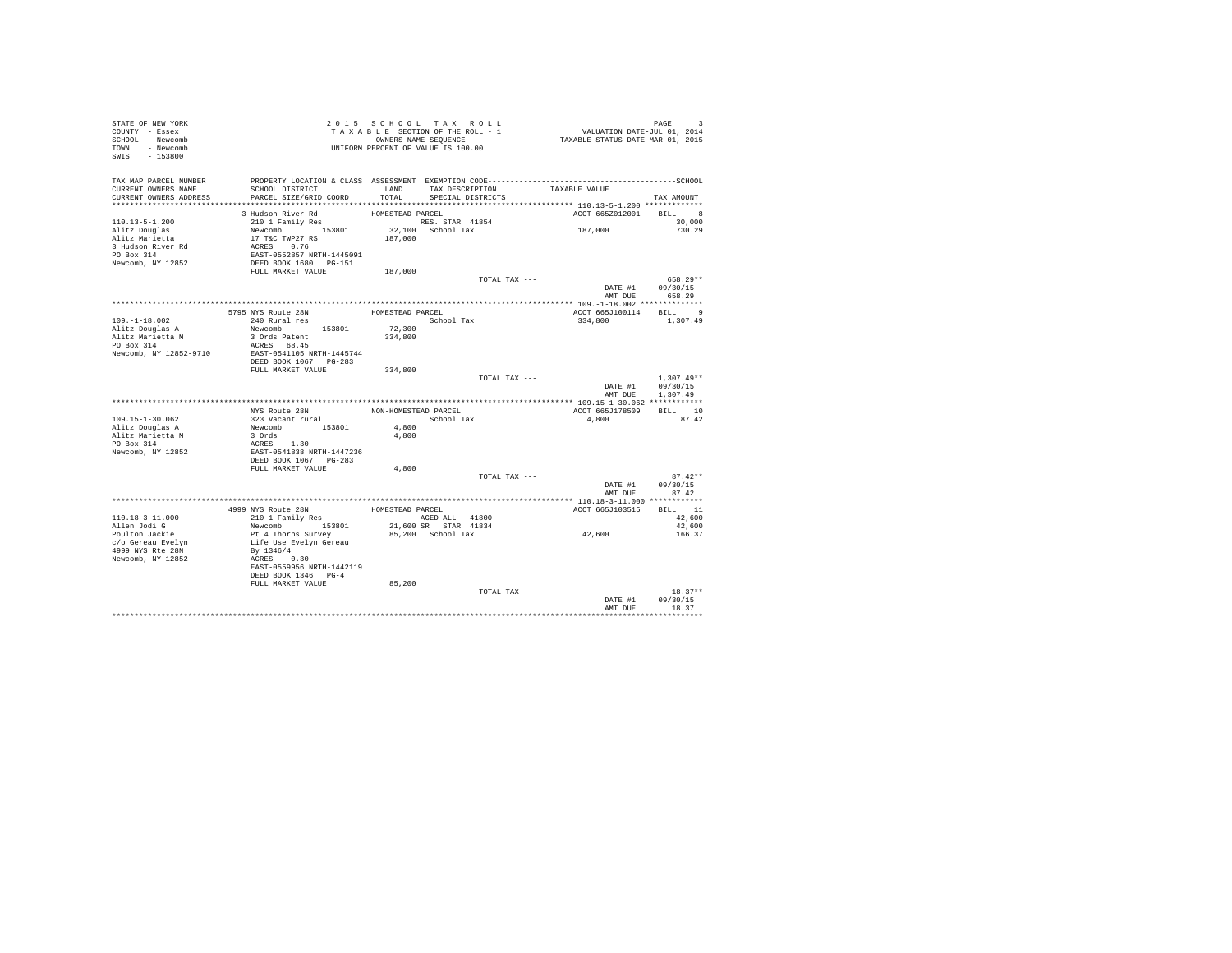| STATE OF NEW YORK<br>COUNTY - Essex<br>SCHOOL - Newcomb<br>TOWN - Newcomb<br>SWIS - 153800               |                                                                                                                                               |                                      | 2015 SCHOOL TAX ROLL<br>TAXABLE SECTION OF THE ROLL - 1<br>OWNERS NAME SEQUENCE<br>UNIFORM PERCENT OF VALUE IS 100.00 |                           | PAGE 4<br>VALUATION DATE-JUL 01, 2014<br>TAXABLE STATUS DATE-MAR 01, 2015 |
|----------------------------------------------------------------------------------------------------------|-----------------------------------------------------------------------------------------------------------------------------------------------|--------------------------------------|-----------------------------------------------------------------------------------------------------------------------|---------------------------|---------------------------------------------------------------------------|
| TAX MAP PARCEL NUMBER<br>CURRENT OWNERS NAME<br>CURRENT OWNERS ADDRESS                                   | SCHOOL DISTRICT<br>PARCEL SIZE/GRID COORD                                                                                                     | TOTAL                                | LAND TAX DESCRIPTION<br>SPECIAL DISTRICTS                                                                             | TAXABLE VALUE             | TAX AMOUNT                                                                |
|                                                                                                          |                                                                                                                                               |                                      |                                                                                                                       |                           |                                                                           |
| $109.15 - 3 - 17.000$<br>Allen Mark H<br>Gereau-Allen Jodi<br>3493 Redman Rd<br>Brockport, NY 14420      | 84 Goodnow Flow Rd<br>210 1 Family Res<br>Newcomb 153801<br>4 Ords Patent<br>ACRES 3.00<br>EAST-0542287 NRTH-1444253<br>DEED BOOK 1088 PG-118 | HOMESTEAD PARCEL<br>42,800<br>81,100 | School Tax                                                                                                            | ACCT 665J104005<br>81,100 | BILL 12<br>316.72                                                         |
|                                                                                                          | FULL MARKET VALUE                                                                                                                             | 81,100                               |                                                                                                                       |                           |                                                                           |
|                                                                                                          |                                                                                                                                               |                                      |                                                                                                                       | TOTAL TAX ---             | $316.72**$<br>DATE #1 09/30/15<br>AMT DUE<br>316.72                       |
|                                                                                                          |                                                                                                                                               |                                      |                                                                                                                       |                           |                                                                           |
| $109.15 - 1 - 47.200$                                                                                    | 22 Newcomb Lake Rd MOMESTEAD PARCEL<br>210 1 Family Res - WTRFNT RES. STAR 41854                                                              |                                      |                                                                                                                       | ACCT 665J197001           | BILL 13<br>30,000                                                         |
| Allen Richard J                                                                                          | Newcomb 153801                                                                                                                                |                                      | 85,400 School Tax                                                                                                     | 206,600                   | 806.84                                                                    |
| Allen Ruth K<br>PO Box 77<br>Newcomb, NY 12852                                                           | 3 T&c Twp 27 Rs<br>Bldg 1<br>ACRES 3.62<br>EAST-0544808 NRTH-1446953<br>DEED BOOK 1135 PG-284                                                 | 206,600                              |                                                                                                                       |                           |                                                                           |
|                                                                                                          | FULL MARKET VALUE                                                                                                                             | 206,600                              |                                                                                                                       |                           |                                                                           |
|                                                                                                          |                                                                                                                                               |                                      |                                                                                                                       | TOTAL TAX ---<br>DATE #1  | $734.84**$<br>09/30/15<br>AMT DUE<br>734.84                               |
|                                                                                                          |                                                                                                                                               |                                      |                                                                                                                       |                           |                                                                           |
|                                                                                                          | 1172 Goodnow Flow Rd MOMESTEAD PARCEL                                                                                                         |                                      |                                                                                                                       | ACCT 665J104904           | BILL 14                                                                   |
| 120.18-2-47.000<br>AMDG Holdings Inc<br>PO Box 280<br>Malverne, NY 11965                                 | 260 Seasonal res - WTRFNT<br>Newcomb 153801<br>46 T&C Twp 18<br>Goodnow Flow Subd<br>Lot 3<br>ACRES 0.53                                      | 106,500<br>355,700                   | School Tax                                                                                                            | 355,700                   | 1,389.12                                                                  |
|                                                                                                          | EAST-0538438 NRTH-1425896<br>DEED BOOK 1786 PG-61<br>FULL MARKET VALUE                                                                        | 355,700                              |                                                                                                                       |                           |                                                                           |
|                                                                                                          |                                                                                                                                               |                                      |                                                                                                                       | TOTAL TAX ---             | $1.389.12**$<br>09/30/15<br>DATE #1                                       |
|                                                                                                          |                                                                                                                                               |                                      |                                                                                                                       |                           | AMT DUE<br>1,389.12                                                       |
|                                                                                                          |                                                                                                                                               |                                      |                                                                                                                       |                           | BILL 15                                                                   |
| $109. - 3 - 3.000$                                                                                       | NYS Route 28N<br>322 Rural vac>10                                                                                                             |                                      | NON-HOMESTEAD PARCEL<br>School Tax                                                                                    | ACCT 665J100115<br>15,200 | 276.84                                                                    |
| Anderson John H<br>Anderson Grace<br>c/o Daughters of Sarah<br>Red Unit- R-427<br>180 Washington Ave Ext | Newcomb 153801<br>3 Richards<br>ACRES 18.37<br>EAST-0545020 NRTH-1445515<br>DEED BOOK 656 PG-55                                               | 15,200<br>15,200                     |                                                                                                                       |                           |                                                                           |
| Albany, NY 12203                                                                                         | FULL MARKET VALUE                                                                                                                             | 15,200                               |                                                                                                                       | TOTAL TAX ---             | $276.84**$<br>DATE #1<br>09/30/15                                         |
|                                                                                                          |                                                                                                                                               |                                      |                                                                                                                       |                           | AMT DUE<br>276.84<br>.                                                    |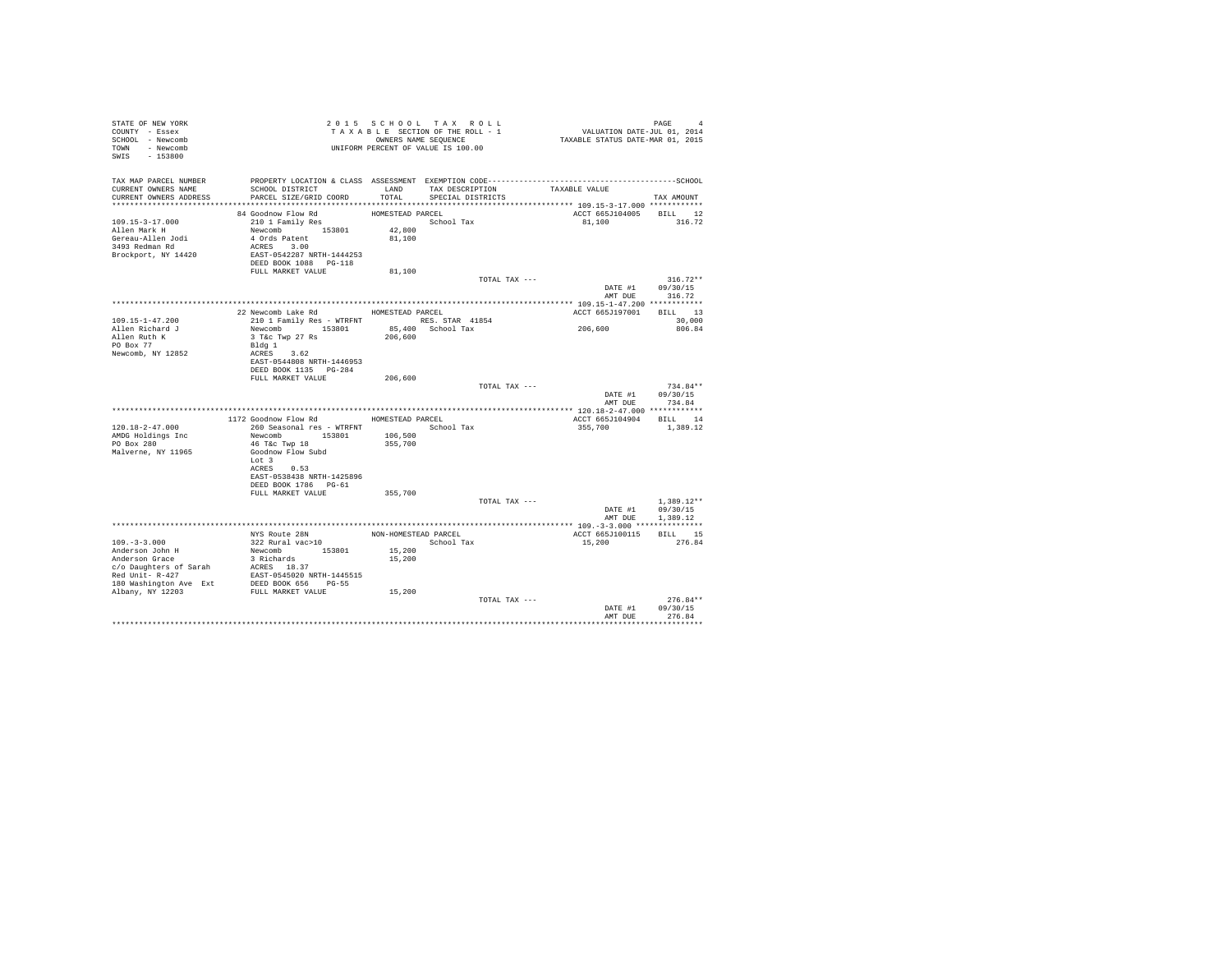| STATE OF NEW YORK<br>COUNTY - Essex<br>SCHOOL - Newcomb<br>TOWN - Newcomb<br>SWIS - 153800                                                            |                                                                                                                    |                                        | 2015 SCHOOL TAX ROLL<br>TAXABLE SECTION OF THE ROLL - 1<br>OWNERS NAME SEQUENCE |               | PAGE 5<br>VALUATION DATE-JUL 01, 2014<br>TAXABLE STATUS DATE-MAR 01, 2015 |                                  |
|-------------------------------------------------------------------------------------------------------------------------------------------------------|--------------------------------------------------------------------------------------------------------------------|----------------------------------------|---------------------------------------------------------------------------------|---------------|---------------------------------------------------------------------------|----------------------------------|
| TAX MAP PARCEL NUMBER                                                                                                                                 | PROPERTY LOCATION & CLASS ASSESSMENT EXEMPTION CODE-----------------------------------SCHOOL                       |                                        |                                                                                 |               |                                                                           |                                  |
| CURRENT OWNERS NAME<br>CURRENT OWNERS ADDRESS                                                                                                         | SCHOOL DISTRICT<br>PARCEL SIZE/GRID COORD                                                                          | LAND<br>TOTAL                          | TAX DESCRIPTION<br>SPECIAL DISTRICTS                                            |               | TAXABLE VALUE                                                             | TAX AMOUNT                       |
|                                                                                                                                                       |                                                                                                                    |                                        |                                                                                 |               |                                                                           |                                  |
| 120.18-2-39.040<br>Andrews Adirondack Camp Trust Newcomb 153801<br>c/o N Jon Lehning CPA 46 T&c Twp 18<br>1023 Military Rd<br>Niagara Falls, NY 14304 | 1218 Goodnow Flow Rd<br>260 Seasonal res - WTRFNT The School Tax<br>Goodnow Flow Subd<br>Lots 9 & 10<br>ACRES 1.82 | HOMESTEAD PARCEL<br>141,900<br>198,000 |                                                                                 |               | ACCT 665J100315<br>198,000                                                | BILL 16<br>773.25                |
|                                                                                                                                                       | EAST-0537688 NRTH-1425463<br>DEED BOOK 1593 PG-231                                                                 |                                        |                                                                                 |               |                                                                           |                                  |
|                                                                                                                                                       | FULL MARKET VALUE                                                                                                  | 198,000                                |                                                                                 |               |                                                                           |                                  |
|                                                                                                                                                       |                                                                                                                    |                                        |                                                                                 | TOTAL TAX --- | DATE #1<br>AMT DUE                                                        | $773.25**$<br>09/30/15<br>773.25 |
|                                                                                                                                                       |                                                                                                                    |                                        |                                                                                 |               |                                                                           |                                  |
| $110.17 - 3 - 2.000$                                                                                                                                  | 155 Marcy Ln                                                                                                       | HOMESTEAD PARCEL                       | RES. STAR 41854                                                                 |               | ACCT 665J100901                                                           | BILL 17<br>30,000                |
| Anello Michael                                                                                                                                        | 210 1 Family Res<br>Newcomb 153801                                                                                 |                                        | 26,100 School Tax                                                               |               | 134,800                                                                   | 526.43                           |
| Anello Jamie                                                                                                                                          |                                                                                                                    | 134,800                                |                                                                                 |               |                                                                           |                                  |
| 155 Marcy Ln                                                                                                                                          | Pt 6 Thorns Survey<br>ACRES 0.47 BANK1STARSG                                                                       |                                        |                                                                                 |               |                                                                           |                                  |
| Newcomb, NY 12852                                                                                                                                     | EAST-0557544 NRTH-1441884<br>DEED BOOK 1339 PG-181                                                                 |                                        |                                                                                 |               |                                                                           |                                  |
|                                                                                                                                                       | FULL MARKET VALUE                                                                                                  | 134,800                                |                                                                                 |               |                                                                           |                                  |
|                                                                                                                                                       |                                                                                                                    |                                        |                                                                                 | TOTAL TAX --- |                                                                           | $454.43**$                       |
|                                                                                                                                                       |                                                                                                                    |                                        |                                                                                 |               | DATE #1                                                                   | 09/30/15                         |
|                                                                                                                                                       |                                                                                                                    |                                        |                                                                                 |               | AMT DUE                                                                   | 454.43                           |
|                                                                                                                                                       |                                                                                                                    |                                        |                                                                                 |               |                                                                           |                                  |
| $110. - 3 - 10.000$                                                                                                                                   | 56 Perch Pond Ln<br>210 1 Family Res                                                                               | HOMESTEAD PARCEL                       | School Tax                                                                      |               | ACCT 665J100613 BILL 18<br>106,300                                        | 415.13                           |
| Ann B Knox Cabin LLC                                                                                                                                  | Newcomb 153801                                                                                                     | 45,200                                 |                                                                                 |               |                                                                           |                                  |
| c/o Andrew B Knox                                                                                                                                     | 15 T&c Twp 46                                                                                                      | 106,300                                |                                                                                 |               |                                                                           |                                  |
| Edelman et al/Architects LLP ACRES 10.15                                                                                                              |                                                                                                                    |                                        |                                                                                 |               |                                                                           |                                  |
| 100 Lafayette St                                                                                                                                      | EAST-0577071 NRTH-1445112                                                                                          |                                        |                                                                                 |               |                                                                           |                                  |
| New York, NY 10013                                                                                                                                    | DEED BOOK 1788 PG-307                                                                                              |                                        |                                                                                 |               |                                                                           |                                  |
|                                                                                                                                                       | FULL MARKET VALUE                                                                                                  | 106,300                                |                                                                                 | TOTAL TAX --- |                                                                           | $415.13**$                       |
|                                                                                                                                                       |                                                                                                                    |                                        |                                                                                 |               | DATE #1                                                                   | 09/30/15                         |
|                                                                                                                                                       |                                                                                                                    |                                        |                                                                                 |               |                                                                           | AMT DUE 415.13                   |
|                                                                                                                                                       |                                                                                                                    |                                        |                                                                                 |               |                                                                           |                                  |
|                                                                                                                                                       | 32 Bennett Ln                                                                                                      |                                        | HOMESTEAD PARCEL                                                                |               | ACCT 665J100401 BILL 19                                                   |                                  |
| 120.18-2-22.000                                                                                                                                       | 210 1 Family Res - WTRFNT                                                                                          |                                        | School Tax                                                                      |               | 226,000                                                                   | 882.60                           |
| Anspach John E                                                                                                                                        | Newcomb 153801<br>46 T&C Twp 18                                                                                    | 116,900<br>226,000                     |                                                                                 |               |                                                                           |                                  |
| Anspach Harriet A<br>20 Big Meadow Ln                                                                                                                 | Goodnow Flow Subd                                                                                                  |                                        |                                                                                 |               |                                                                           |                                  |
| Poughkeepsie, NY 12601-1103 Lot 27                                                                                                                    |                                                                                                                    |                                        |                                                                                 |               |                                                                           |                                  |
|                                                                                                                                                       | ACRES 1.60                                                                                                         |                                        |                                                                                 |               |                                                                           |                                  |
|                                                                                                                                                       | EAST-0536108 NRTH-1426362                                                                                          |                                        |                                                                                 |               |                                                                           |                                  |
|                                                                                                                                                       | DEED BOOK 825 PG-373                                                                                               |                                        |                                                                                 |               |                                                                           |                                  |
|                                                                                                                                                       | FULL MARKET VALUE                                                                                                  | 226,000                                |                                                                                 | TOTAL TAX --- |                                                                           | 882.60**                         |
|                                                                                                                                                       |                                                                                                                    |                                        |                                                                                 |               | DATE #1                                                                   | 09/30/15                         |
|                                                                                                                                                       |                                                                                                                    |                                        |                                                                                 |               | AMT DUE                                                                   | 882.60                           |
|                                                                                                                                                       |                                                                                                                    |                                        |                                                                                 |               |                                                                           | **********                       |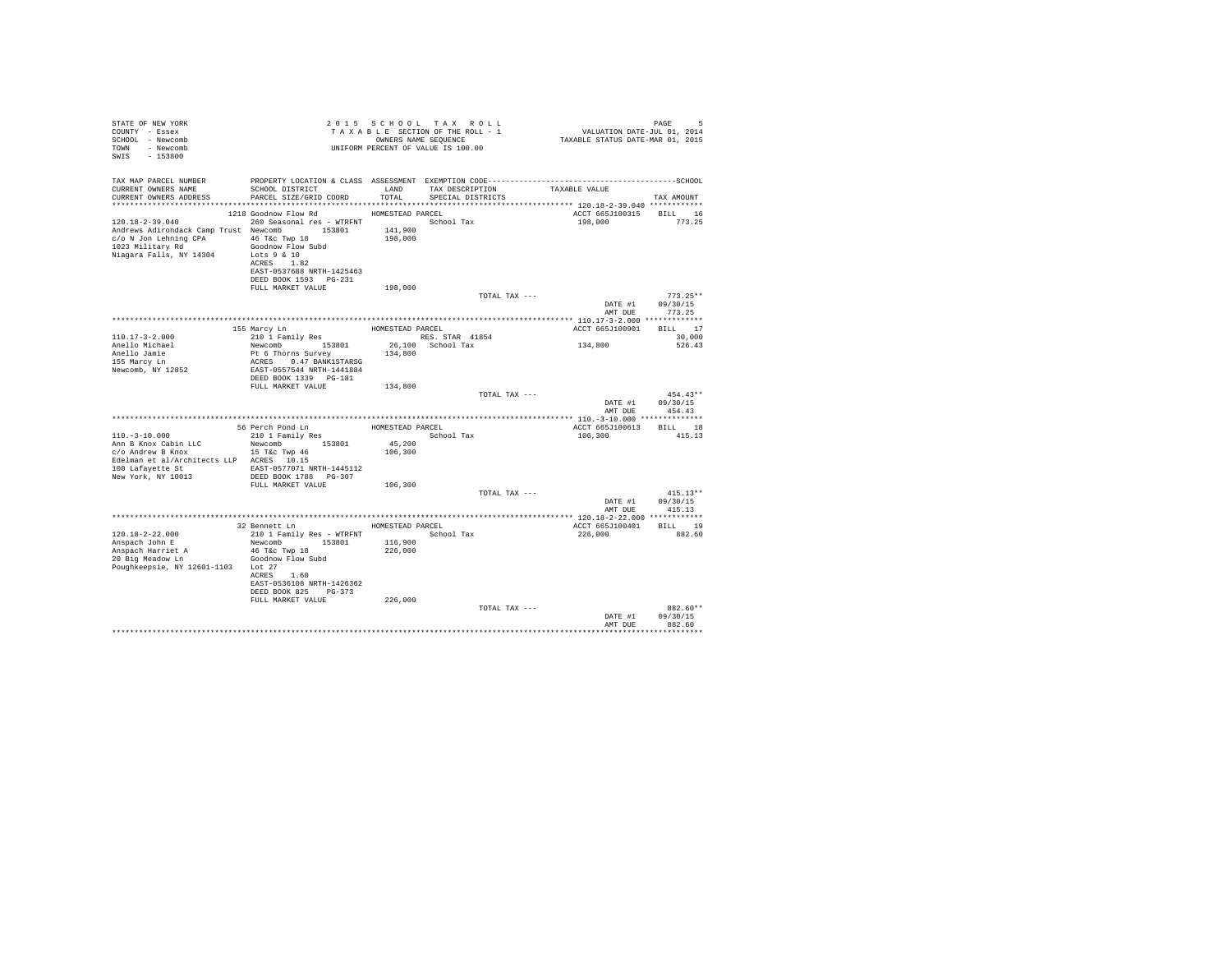| PAGE 6<br>VALUATION DATE-JUL 01, 2014<br>TAXABLE STATUS DATE-MAR 01, 2015<br>COUNTY - Essex<br>TAXABLE SECTION OF THE ROLL - 1<br>SCHOOL - Newcomb<br>OWNERS NAME SEQUENCE<br>UNIFORM PERCENT OF VALUE IS 100.00<br>TOWN - Newcomb<br>SWIS - 153800<br>TAX MAP PARCEL NUMBER<br>TAXABLE VALUE<br>TAX DESCRIPTION<br>SCHOOL DISTRICT<br>CURRENT OWNERS NAME<br>LAND<br>CURRENT OWNERS ADDRESS<br>PARCEL SIZE/GRID COORD<br>TOTAL<br>SPECIAL DISTRICTS<br>TAX AMOUNT<br>ACCT 665J100814<br>BILL 20<br>111 Marcy Ln<br>HOMESTEAD PARCEL<br>$110.17 - 3 - 11.000$<br>RES. STAR 41854<br>28,700 School Tax<br>210 1 Family Res<br>30,000<br>120,500<br>Newcomb 153801<br>470.59<br>Armstrong George<br>Pt 19 Richards Survey<br>Armstrong Gertrude<br>120,500<br>111 Marcy Ln<br>ACRES 0.60<br>Newcomb, NY 12852<br>EAST-0557331 NRTH-1442721<br>DEED BOOK 760 PG-275<br>FULL MARKET VALUE<br>120,500<br>TOTAL TAX ---<br>398.59**<br>09/30/15<br>DATE #1<br>AMT DUE<br>398.59<br>187 Chaisson Rd<br>BILL 21<br>NON-HOMESTEAD PARCEL<br>ACCT 665J180019<br>322 Rural vac>10<br>110.17-2-20.001<br>School Tax<br>49,000<br>892.46<br>Newcomb 153801<br>Armstrong James<br>49,000<br>Armstrong Shirley<br>18 Richards Survey<br>49,000<br>2 Taylor Ave<br>ACRES 14.70<br>EAST-0555580 NRTH-1441394<br>Cortlandt Manor, NY 10567<br>DEED BOOK 845 PG-318<br>FULL MARKET VALUE<br>49,000<br>TOTAL TAX ---<br>892.46**<br>DATE #1<br>09/30/15<br>AMT DUE<br>892.46<br>HOMESTEAD PARCEL<br>ACCT 665J100205<br>BILL 22<br>151 Marcy Ln<br>$110.17 - 3 - 3.033$<br>210 1 Family Res<br>99,700<br>389.36<br>School Tax<br>Newcomb 153801<br>55,800<br>Armstrong James L<br>Armstrong Shirley S<br>Pt 6 Thorns Survey<br>99,700<br>2 Taylor Ave<br>ACRES 6.79<br>Cortlandt Manor, NY 10567<br>EAST-0557773 NRTH-1442157<br>DEED BOOK 1267 PG-63<br>FULL MARKET VALUE<br>99,700<br>TOTAL TAX ---<br>389.36**<br>DATE #1<br>09/30/15<br>389.36<br>AMT DUE<br>BILL 23<br>154 Marcy Ln<br>HOMESTEAD PARCEL<br>ACCT 665J104306<br>210 1 Family Res<br>RES. STAR 41854<br>110.17-2-36.032<br>30,000<br>126,500<br>36,700 School Tax<br>Newcomb 153801<br>Armstrong Paul S<br>494.02<br>Armstrong Michelle M<br>Pt 6&7 Thorns Survey<br>126,500<br>6 Papania Dr<br>Db 981 Pg 305<br>Mahopac, NY 10541<br>ACRES 1.22 BANK NATION<br>EAST-0557269 NRTH-1441790<br>DEED BOOK 1382 PG-300<br>FULL MARKET VALUE<br>126,500<br>$422.02**$<br>TOTAL TAX ---<br>09/30/15<br>DATE #1<br>AMT DUE<br>422.02 | STATE OF NEW YORK |  | 2015 SCHOOL TAX ROLL |  |
|----------------------------------------------------------------------------------------------------------------------------------------------------------------------------------------------------------------------------------------------------------------------------------------------------------------------------------------------------------------------------------------------------------------------------------------------------------------------------------------------------------------------------------------------------------------------------------------------------------------------------------------------------------------------------------------------------------------------------------------------------------------------------------------------------------------------------------------------------------------------------------------------------------------------------------------------------------------------------------------------------------------------------------------------------------------------------------------------------------------------------------------------------------------------------------------------------------------------------------------------------------------------------------------------------------------------------------------------------------------------------------------------------------------------------------------------------------------------------------------------------------------------------------------------------------------------------------------------------------------------------------------------------------------------------------------------------------------------------------------------------------------------------------------------------------------------------------------------------------------------------------------------------------------------------------------------------------------------------------------------------------------------------------------------------------------------------------------------------------------------------------------------------------------------------------------------------------------------------------------------------------------------------------------------------------------------------------------------------------------------------------------------------------------------------------------------------------------------------|-------------------|--|----------------------|--|
|                                                                                                                                                                                                                                                                                                                                                                                                                                                                                                                                                                                                                                                                                                                                                                                                                                                                                                                                                                                                                                                                                                                                                                                                                                                                                                                                                                                                                                                                                                                                                                                                                                                                                                                                                                                                                                                                                                                                                                                                                                                                                                                                                                                                                                                                                                                                                                                                                                                                            |                   |  |                      |  |
|                                                                                                                                                                                                                                                                                                                                                                                                                                                                                                                                                                                                                                                                                                                                                                                                                                                                                                                                                                                                                                                                                                                                                                                                                                                                                                                                                                                                                                                                                                                                                                                                                                                                                                                                                                                                                                                                                                                                                                                                                                                                                                                                                                                                                                                                                                                                                                                                                                                                            |                   |  |                      |  |
|                                                                                                                                                                                                                                                                                                                                                                                                                                                                                                                                                                                                                                                                                                                                                                                                                                                                                                                                                                                                                                                                                                                                                                                                                                                                                                                                                                                                                                                                                                                                                                                                                                                                                                                                                                                                                                                                                                                                                                                                                                                                                                                                                                                                                                                                                                                                                                                                                                                                            |                   |  |                      |  |
|                                                                                                                                                                                                                                                                                                                                                                                                                                                                                                                                                                                                                                                                                                                                                                                                                                                                                                                                                                                                                                                                                                                                                                                                                                                                                                                                                                                                                                                                                                                                                                                                                                                                                                                                                                                                                                                                                                                                                                                                                                                                                                                                                                                                                                                                                                                                                                                                                                                                            |                   |  |                      |  |
|                                                                                                                                                                                                                                                                                                                                                                                                                                                                                                                                                                                                                                                                                                                                                                                                                                                                                                                                                                                                                                                                                                                                                                                                                                                                                                                                                                                                                                                                                                                                                                                                                                                                                                                                                                                                                                                                                                                                                                                                                                                                                                                                                                                                                                                                                                                                                                                                                                                                            |                   |  |                      |  |
|                                                                                                                                                                                                                                                                                                                                                                                                                                                                                                                                                                                                                                                                                                                                                                                                                                                                                                                                                                                                                                                                                                                                                                                                                                                                                                                                                                                                                                                                                                                                                                                                                                                                                                                                                                                                                                                                                                                                                                                                                                                                                                                                                                                                                                                                                                                                                                                                                                                                            |                   |  |                      |  |
|                                                                                                                                                                                                                                                                                                                                                                                                                                                                                                                                                                                                                                                                                                                                                                                                                                                                                                                                                                                                                                                                                                                                                                                                                                                                                                                                                                                                                                                                                                                                                                                                                                                                                                                                                                                                                                                                                                                                                                                                                                                                                                                                                                                                                                                                                                                                                                                                                                                                            |                   |  |                      |  |
|                                                                                                                                                                                                                                                                                                                                                                                                                                                                                                                                                                                                                                                                                                                                                                                                                                                                                                                                                                                                                                                                                                                                                                                                                                                                                                                                                                                                                                                                                                                                                                                                                                                                                                                                                                                                                                                                                                                                                                                                                                                                                                                                                                                                                                                                                                                                                                                                                                                                            |                   |  |                      |  |
|                                                                                                                                                                                                                                                                                                                                                                                                                                                                                                                                                                                                                                                                                                                                                                                                                                                                                                                                                                                                                                                                                                                                                                                                                                                                                                                                                                                                                                                                                                                                                                                                                                                                                                                                                                                                                                                                                                                                                                                                                                                                                                                                                                                                                                                                                                                                                                                                                                                                            |                   |  |                      |  |
|                                                                                                                                                                                                                                                                                                                                                                                                                                                                                                                                                                                                                                                                                                                                                                                                                                                                                                                                                                                                                                                                                                                                                                                                                                                                                                                                                                                                                                                                                                                                                                                                                                                                                                                                                                                                                                                                                                                                                                                                                                                                                                                                                                                                                                                                                                                                                                                                                                                                            |                   |  |                      |  |
|                                                                                                                                                                                                                                                                                                                                                                                                                                                                                                                                                                                                                                                                                                                                                                                                                                                                                                                                                                                                                                                                                                                                                                                                                                                                                                                                                                                                                                                                                                                                                                                                                                                                                                                                                                                                                                                                                                                                                                                                                                                                                                                                                                                                                                                                                                                                                                                                                                                                            |                   |  |                      |  |
|                                                                                                                                                                                                                                                                                                                                                                                                                                                                                                                                                                                                                                                                                                                                                                                                                                                                                                                                                                                                                                                                                                                                                                                                                                                                                                                                                                                                                                                                                                                                                                                                                                                                                                                                                                                                                                                                                                                                                                                                                                                                                                                                                                                                                                                                                                                                                                                                                                                                            |                   |  |                      |  |
|                                                                                                                                                                                                                                                                                                                                                                                                                                                                                                                                                                                                                                                                                                                                                                                                                                                                                                                                                                                                                                                                                                                                                                                                                                                                                                                                                                                                                                                                                                                                                                                                                                                                                                                                                                                                                                                                                                                                                                                                                                                                                                                                                                                                                                                                                                                                                                                                                                                                            |                   |  |                      |  |
|                                                                                                                                                                                                                                                                                                                                                                                                                                                                                                                                                                                                                                                                                                                                                                                                                                                                                                                                                                                                                                                                                                                                                                                                                                                                                                                                                                                                                                                                                                                                                                                                                                                                                                                                                                                                                                                                                                                                                                                                                                                                                                                                                                                                                                                                                                                                                                                                                                                                            |                   |  |                      |  |
|                                                                                                                                                                                                                                                                                                                                                                                                                                                                                                                                                                                                                                                                                                                                                                                                                                                                                                                                                                                                                                                                                                                                                                                                                                                                                                                                                                                                                                                                                                                                                                                                                                                                                                                                                                                                                                                                                                                                                                                                                                                                                                                                                                                                                                                                                                                                                                                                                                                                            |                   |  |                      |  |
|                                                                                                                                                                                                                                                                                                                                                                                                                                                                                                                                                                                                                                                                                                                                                                                                                                                                                                                                                                                                                                                                                                                                                                                                                                                                                                                                                                                                                                                                                                                                                                                                                                                                                                                                                                                                                                                                                                                                                                                                                                                                                                                                                                                                                                                                                                                                                                                                                                                                            |                   |  |                      |  |
|                                                                                                                                                                                                                                                                                                                                                                                                                                                                                                                                                                                                                                                                                                                                                                                                                                                                                                                                                                                                                                                                                                                                                                                                                                                                                                                                                                                                                                                                                                                                                                                                                                                                                                                                                                                                                                                                                                                                                                                                                                                                                                                                                                                                                                                                                                                                                                                                                                                                            |                   |  |                      |  |
|                                                                                                                                                                                                                                                                                                                                                                                                                                                                                                                                                                                                                                                                                                                                                                                                                                                                                                                                                                                                                                                                                                                                                                                                                                                                                                                                                                                                                                                                                                                                                                                                                                                                                                                                                                                                                                                                                                                                                                                                                                                                                                                                                                                                                                                                                                                                                                                                                                                                            |                   |  |                      |  |
|                                                                                                                                                                                                                                                                                                                                                                                                                                                                                                                                                                                                                                                                                                                                                                                                                                                                                                                                                                                                                                                                                                                                                                                                                                                                                                                                                                                                                                                                                                                                                                                                                                                                                                                                                                                                                                                                                                                                                                                                                                                                                                                                                                                                                                                                                                                                                                                                                                                                            |                   |  |                      |  |
|                                                                                                                                                                                                                                                                                                                                                                                                                                                                                                                                                                                                                                                                                                                                                                                                                                                                                                                                                                                                                                                                                                                                                                                                                                                                                                                                                                                                                                                                                                                                                                                                                                                                                                                                                                                                                                                                                                                                                                                                                                                                                                                                                                                                                                                                                                                                                                                                                                                                            |                   |  |                      |  |
|                                                                                                                                                                                                                                                                                                                                                                                                                                                                                                                                                                                                                                                                                                                                                                                                                                                                                                                                                                                                                                                                                                                                                                                                                                                                                                                                                                                                                                                                                                                                                                                                                                                                                                                                                                                                                                                                                                                                                                                                                                                                                                                                                                                                                                                                                                                                                                                                                                                                            |                   |  |                      |  |
|                                                                                                                                                                                                                                                                                                                                                                                                                                                                                                                                                                                                                                                                                                                                                                                                                                                                                                                                                                                                                                                                                                                                                                                                                                                                                                                                                                                                                                                                                                                                                                                                                                                                                                                                                                                                                                                                                                                                                                                                                                                                                                                                                                                                                                                                                                                                                                                                                                                                            |                   |  |                      |  |
|                                                                                                                                                                                                                                                                                                                                                                                                                                                                                                                                                                                                                                                                                                                                                                                                                                                                                                                                                                                                                                                                                                                                                                                                                                                                                                                                                                                                                                                                                                                                                                                                                                                                                                                                                                                                                                                                                                                                                                                                                                                                                                                                                                                                                                                                                                                                                                                                                                                                            |                   |  |                      |  |
|                                                                                                                                                                                                                                                                                                                                                                                                                                                                                                                                                                                                                                                                                                                                                                                                                                                                                                                                                                                                                                                                                                                                                                                                                                                                                                                                                                                                                                                                                                                                                                                                                                                                                                                                                                                                                                                                                                                                                                                                                                                                                                                                                                                                                                                                                                                                                                                                                                                                            |                   |  |                      |  |
|                                                                                                                                                                                                                                                                                                                                                                                                                                                                                                                                                                                                                                                                                                                                                                                                                                                                                                                                                                                                                                                                                                                                                                                                                                                                                                                                                                                                                                                                                                                                                                                                                                                                                                                                                                                                                                                                                                                                                                                                                                                                                                                                                                                                                                                                                                                                                                                                                                                                            |                   |  |                      |  |
|                                                                                                                                                                                                                                                                                                                                                                                                                                                                                                                                                                                                                                                                                                                                                                                                                                                                                                                                                                                                                                                                                                                                                                                                                                                                                                                                                                                                                                                                                                                                                                                                                                                                                                                                                                                                                                                                                                                                                                                                                                                                                                                                                                                                                                                                                                                                                                                                                                                                            |                   |  |                      |  |
|                                                                                                                                                                                                                                                                                                                                                                                                                                                                                                                                                                                                                                                                                                                                                                                                                                                                                                                                                                                                                                                                                                                                                                                                                                                                                                                                                                                                                                                                                                                                                                                                                                                                                                                                                                                                                                                                                                                                                                                                                                                                                                                                                                                                                                                                                                                                                                                                                                                                            |                   |  |                      |  |
|                                                                                                                                                                                                                                                                                                                                                                                                                                                                                                                                                                                                                                                                                                                                                                                                                                                                                                                                                                                                                                                                                                                                                                                                                                                                                                                                                                                                                                                                                                                                                                                                                                                                                                                                                                                                                                                                                                                                                                                                                                                                                                                                                                                                                                                                                                                                                                                                                                                                            |                   |  |                      |  |
|                                                                                                                                                                                                                                                                                                                                                                                                                                                                                                                                                                                                                                                                                                                                                                                                                                                                                                                                                                                                                                                                                                                                                                                                                                                                                                                                                                                                                                                                                                                                                                                                                                                                                                                                                                                                                                                                                                                                                                                                                                                                                                                                                                                                                                                                                                                                                                                                                                                                            |                   |  |                      |  |
|                                                                                                                                                                                                                                                                                                                                                                                                                                                                                                                                                                                                                                                                                                                                                                                                                                                                                                                                                                                                                                                                                                                                                                                                                                                                                                                                                                                                                                                                                                                                                                                                                                                                                                                                                                                                                                                                                                                                                                                                                                                                                                                                                                                                                                                                                                                                                                                                                                                                            |                   |  |                      |  |
|                                                                                                                                                                                                                                                                                                                                                                                                                                                                                                                                                                                                                                                                                                                                                                                                                                                                                                                                                                                                                                                                                                                                                                                                                                                                                                                                                                                                                                                                                                                                                                                                                                                                                                                                                                                                                                                                                                                                                                                                                                                                                                                                                                                                                                                                                                                                                                                                                                                                            |                   |  |                      |  |
|                                                                                                                                                                                                                                                                                                                                                                                                                                                                                                                                                                                                                                                                                                                                                                                                                                                                                                                                                                                                                                                                                                                                                                                                                                                                                                                                                                                                                                                                                                                                                                                                                                                                                                                                                                                                                                                                                                                                                                                                                                                                                                                                                                                                                                                                                                                                                                                                                                                                            |                   |  |                      |  |
|                                                                                                                                                                                                                                                                                                                                                                                                                                                                                                                                                                                                                                                                                                                                                                                                                                                                                                                                                                                                                                                                                                                                                                                                                                                                                                                                                                                                                                                                                                                                                                                                                                                                                                                                                                                                                                                                                                                                                                                                                                                                                                                                                                                                                                                                                                                                                                                                                                                                            |                   |  |                      |  |
|                                                                                                                                                                                                                                                                                                                                                                                                                                                                                                                                                                                                                                                                                                                                                                                                                                                                                                                                                                                                                                                                                                                                                                                                                                                                                                                                                                                                                                                                                                                                                                                                                                                                                                                                                                                                                                                                                                                                                                                                                                                                                                                                                                                                                                                                                                                                                                                                                                                                            |                   |  |                      |  |
|                                                                                                                                                                                                                                                                                                                                                                                                                                                                                                                                                                                                                                                                                                                                                                                                                                                                                                                                                                                                                                                                                                                                                                                                                                                                                                                                                                                                                                                                                                                                                                                                                                                                                                                                                                                                                                                                                                                                                                                                                                                                                                                                                                                                                                                                                                                                                                                                                                                                            |                   |  |                      |  |
|                                                                                                                                                                                                                                                                                                                                                                                                                                                                                                                                                                                                                                                                                                                                                                                                                                                                                                                                                                                                                                                                                                                                                                                                                                                                                                                                                                                                                                                                                                                                                                                                                                                                                                                                                                                                                                                                                                                                                                                                                                                                                                                                                                                                                                                                                                                                                                                                                                                                            |                   |  |                      |  |
|                                                                                                                                                                                                                                                                                                                                                                                                                                                                                                                                                                                                                                                                                                                                                                                                                                                                                                                                                                                                                                                                                                                                                                                                                                                                                                                                                                                                                                                                                                                                                                                                                                                                                                                                                                                                                                                                                                                                                                                                                                                                                                                                                                                                                                                                                                                                                                                                                                                                            |                   |  |                      |  |
|                                                                                                                                                                                                                                                                                                                                                                                                                                                                                                                                                                                                                                                                                                                                                                                                                                                                                                                                                                                                                                                                                                                                                                                                                                                                                                                                                                                                                                                                                                                                                                                                                                                                                                                                                                                                                                                                                                                                                                                                                                                                                                                                                                                                                                                                                                                                                                                                                                                                            |                   |  |                      |  |
|                                                                                                                                                                                                                                                                                                                                                                                                                                                                                                                                                                                                                                                                                                                                                                                                                                                                                                                                                                                                                                                                                                                                                                                                                                                                                                                                                                                                                                                                                                                                                                                                                                                                                                                                                                                                                                                                                                                                                                                                                                                                                                                                                                                                                                                                                                                                                                                                                                                                            |                   |  |                      |  |
|                                                                                                                                                                                                                                                                                                                                                                                                                                                                                                                                                                                                                                                                                                                                                                                                                                                                                                                                                                                                                                                                                                                                                                                                                                                                                                                                                                                                                                                                                                                                                                                                                                                                                                                                                                                                                                                                                                                                                                                                                                                                                                                                                                                                                                                                                                                                                                                                                                                                            |                   |  |                      |  |
|                                                                                                                                                                                                                                                                                                                                                                                                                                                                                                                                                                                                                                                                                                                                                                                                                                                                                                                                                                                                                                                                                                                                                                                                                                                                                                                                                                                                                                                                                                                                                                                                                                                                                                                                                                                                                                                                                                                                                                                                                                                                                                                                                                                                                                                                                                                                                                                                                                                                            |                   |  |                      |  |
|                                                                                                                                                                                                                                                                                                                                                                                                                                                                                                                                                                                                                                                                                                                                                                                                                                                                                                                                                                                                                                                                                                                                                                                                                                                                                                                                                                                                                                                                                                                                                                                                                                                                                                                                                                                                                                                                                                                                                                                                                                                                                                                                                                                                                                                                                                                                                                                                                                                                            |                   |  |                      |  |
|                                                                                                                                                                                                                                                                                                                                                                                                                                                                                                                                                                                                                                                                                                                                                                                                                                                                                                                                                                                                                                                                                                                                                                                                                                                                                                                                                                                                                                                                                                                                                                                                                                                                                                                                                                                                                                                                                                                                                                                                                                                                                                                                                                                                                                                                                                                                                                                                                                                                            |                   |  |                      |  |
|                                                                                                                                                                                                                                                                                                                                                                                                                                                                                                                                                                                                                                                                                                                                                                                                                                                                                                                                                                                                                                                                                                                                                                                                                                                                                                                                                                                                                                                                                                                                                                                                                                                                                                                                                                                                                                                                                                                                                                                                                                                                                                                                                                                                                                                                                                                                                                                                                                                                            |                   |  |                      |  |
|                                                                                                                                                                                                                                                                                                                                                                                                                                                                                                                                                                                                                                                                                                                                                                                                                                                                                                                                                                                                                                                                                                                                                                                                                                                                                                                                                                                                                                                                                                                                                                                                                                                                                                                                                                                                                                                                                                                                                                                                                                                                                                                                                                                                                                                                                                                                                                                                                                                                            |                   |  |                      |  |
|                                                                                                                                                                                                                                                                                                                                                                                                                                                                                                                                                                                                                                                                                                                                                                                                                                                                                                                                                                                                                                                                                                                                                                                                                                                                                                                                                                                                                                                                                                                                                                                                                                                                                                                                                                                                                                                                                                                                                                                                                                                                                                                                                                                                                                                                                                                                                                                                                                                                            |                   |  |                      |  |
|                                                                                                                                                                                                                                                                                                                                                                                                                                                                                                                                                                                                                                                                                                                                                                                                                                                                                                                                                                                                                                                                                                                                                                                                                                                                                                                                                                                                                                                                                                                                                                                                                                                                                                                                                                                                                                                                                                                                                                                                                                                                                                                                                                                                                                                                                                                                                                                                                                                                            |                   |  |                      |  |
|                                                                                                                                                                                                                                                                                                                                                                                                                                                                                                                                                                                                                                                                                                                                                                                                                                                                                                                                                                                                                                                                                                                                                                                                                                                                                                                                                                                                                                                                                                                                                                                                                                                                                                                                                                                                                                                                                                                                                                                                                                                                                                                                                                                                                                                                                                                                                                                                                                                                            |                   |  |                      |  |
|                                                                                                                                                                                                                                                                                                                                                                                                                                                                                                                                                                                                                                                                                                                                                                                                                                                                                                                                                                                                                                                                                                                                                                                                                                                                                                                                                                                                                                                                                                                                                                                                                                                                                                                                                                                                                                                                                                                                                                                                                                                                                                                                                                                                                                                                                                                                                                                                                                                                            |                   |  |                      |  |
|                                                                                                                                                                                                                                                                                                                                                                                                                                                                                                                                                                                                                                                                                                                                                                                                                                                                                                                                                                                                                                                                                                                                                                                                                                                                                                                                                                                                                                                                                                                                                                                                                                                                                                                                                                                                                                                                                                                                                                                                                                                                                                                                                                                                                                                                                                                                                                                                                                                                            |                   |  |                      |  |
|                                                                                                                                                                                                                                                                                                                                                                                                                                                                                                                                                                                                                                                                                                                                                                                                                                                                                                                                                                                                                                                                                                                                                                                                                                                                                                                                                                                                                                                                                                                                                                                                                                                                                                                                                                                                                                                                                                                                                                                                                                                                                                                                                                                                                                                                                                                                                                                                                                                                            |                   |  |                      |  |
|                                                                                                                                                                                                                                                                                                                                                                                                                                                                                                                                                                                                                                                                                                                                                                                                                                                                                                                                                                                                                                                                                                                                                                                                                                                                                                                                                                                                                                                                                                                                                                                                                                                                                                                                                                                                                                                                                                                                                                                                                                                                                                                                                                                                                                                                                                                                                                                                                                                                            |                   |  |                      |  |
|                                                                                                                                                                                                                                                                                                                                                                                                                                                                                                                                                                                                                                                                                                                                                                                                                                                                                                                                                                                                                                                                                                                                                                                                                                                                                                                                                                                                                                                                                                                                                                                                                                                                                                                                                                                                                                                                                                                                                                                                                                                                                                                                                                                                                                                                                                                                                                                                                                                                            |                   |  |                      |  |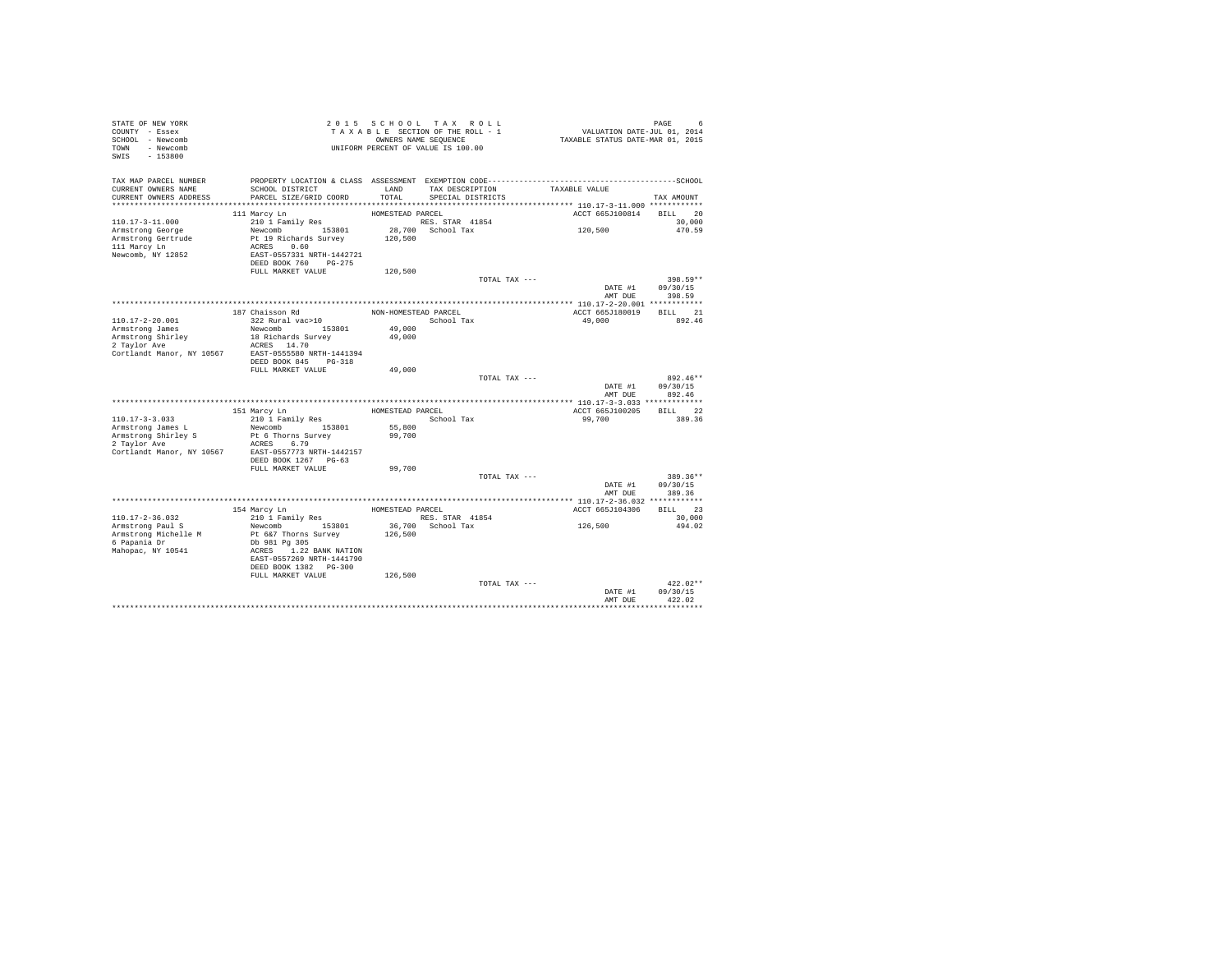| STATE OF NEW YORK<br>COUNTY - Essex<br>SCHOOL - Newcomb<br>TOWN - Newcomb<br>SWIS - 153800           |                                                                                                                                                                    |                                        | 2015 SCHOOL TAX ROLL<br>TAXABLE SECTION OF THE ROLL - 1<br>OWNERS NAME SEQUENCE<br>UNIFORM PERCENT OF VALUE IS 100.00 | PAGE 7<br>VALUATION DATE-JUL 01, 2014<br>TAXABLE STATUS DATE-MAR 01, 2015 |                                          |
|------------------------------------------------------------------------------------------------------|--------------------------------------------------------------------------------------------------------------------------------------------------------------------|----------------------------------------|-----------------------------------------------------------------------------------------------------------------------|---------------------------------------------------------------------------|------------------------------------------|
| TAX MAP PARCEL NUMBER<br>CURRENT OWNERS NAME<br>CURRENT OWNERS ADDRESS                               | SCHOOL DISTRICT<br>PARCEL SIZE/GRID COORD                                                                                                                          | TOTAL                                  | LAND TAX DESCRIPTION<br>SPECIAL DISTRICTS                                                                             | TAXABLE VALUE                                                             | TAX AMOUNT                               |
|                                                                                                      |                                                                                                                                                                    |                                        |                                                                                                                       |                                                                           |                                          |
| $119.20 - 4 - 3.000$<br>Arnold Sandra O<br>Olmsted Robb Trust<br>118 S Valley Rd<br>Arqyle, NY 12809 | 1724 Goodnow Flow Rd<br>260 Seasonal res - WTRFNT School Tax<br>Newcomb 153801<br>27 T&c Twp 18<br>ACRES 0.73<br>EAST-0526373 NRTH-1425876<br>DEED BOOK 1776 PG-64 | HOMESTEAD PARCEL<br>129,900<br>190,000 |                                                                                                                       | ACCT 665J105403 BILL 24<br>190,000                                        | 742.01                                   |
|                                                                                                      | FULL MARKET VALUE                                                                                                                                                  | 190,000                                |                                                                                                                       |                                                                           |                                          |
|                                                                                                      |                                                                                                                                                                    |                                        | TOTAL TAX ---                                                                                                         | AMT DUE                                                                   | $742.01**$<br>DATE #1 09/30/15<br>742.01 |
|                                                                                                      |                                                                                                                                                                    |                                        |                                                                                                                       |                                                                           |                                          |
| $109.16 - 4 - 7.000$                                                                                 | 5461 NYS Route 28N<br>210 1 Family Res                                                                                                                             | HOMESTEAD PARCEL                       | School Tax                                                                                                            | ACCT 665J103706 BILL 25<br>159,000                                        | 620.94                                   |
| Audino Anthony                                                                                       | Newcomb 153801                                                                                                                                                     | 45,800                                 |                                                                                                                       |                                                                           |                                          |
| 5461 NYS Route 28N<br>Newcomb, NY 12852                                                              | 9 Richards<br>See 1012/116 Bla<br>ACRES 3.90<br>EAST-0549821 NRTH-1445975<br>DEED BOOK 1780 PG-255                                                                 | 159,000                                |                                                                                                                       |                                                                           |                                          |
|                                                                                                      | FULL MARKET VALUE                                                                                                                                                  | 159,000                                |                                                                                                                       |                                                                           |                                          |
|                                                                                                      |                                                                                                                                                                    |                                        | TOTAL TAX ---                                                                                                         | DATE #1<br>AMT DUE                                                        | $620.94**$<br>09/30/15<br>620.94         |
|                                                                                                      |                                                                                                                                                                    |                                        |                                                                                                                       |                                                                           |                                          |
|                                                                                                      | 71 Beaver Bay MOMESTEAD PARCEL                                                                                                                                     |                                        |                                                                                                                       | ACCT 665J106501                                                           | BILL 26                                  |
| $120.17 - 3 - 3.000$                                                                                 | 210 1 Family Res - WTRFNT RES. STAR 41854                                                                                                                          |                                        |                                                                                                                       |                                                                           | 30,000                                   |
| Audino Anthony<br>71 Beaver Bay<br>Newcomb, NY 12852                                                 | Newcomb 153801<br>26 & 41 T&c Twp 18<br>Goodnow Flow Subd<br>Lot 308<br>ACRES 1.30<br>EAST-0528118 NRTH-1426733                                                    | 238,700                                | 140,400 School Tax                                                                                                    | 238,700                                                                   | 932.20                                   |
|                                                                                                      | DEED BOOK 1471    PG-262                                                                                                                                           |                                        |                                                                                                                       |                                                                           |                                          |
|                                                                                                      | FULL MARKET VALUE                                                                                                                                                  | 238,700                                | TOTAL TAX ---                                                                                                         |                                                                           | $860.20**$                               |
|                                                                                                      |                                                                                                                                                                    |                                        |                                                                                                                       | DATE #1<br>AMT DUE                                                        | 09/30/15<br>860.20                       |
|                                                                                                      |                                                                                                                                                                    |                                        |                                                                                                                       |                                                                           |                                          |
| $109.16 - 2 - 8.100$                                                                                 | Johnson Rd<br>312 Vac w/imprv                                                                                                                                      |                                        | NON-HOMESTEAD PARCEL<br>School Tax                                                                                    | ACCT 665J103911 BILL 27<br>37,300                                         | 679.36                                   |
| Avellino John J                                                                                      | Newcomb 153801                                                                                                                                                     | 35,500                                 |                                                                                                                       |                                                                           |                                          |
| 17 Lawrence St<br>Waterford, NY 12188                                                                | 10 RS TWP27 T&C<br>ACRES 1.93<br>EAST-0548533 NRTH-1447879<br>DEED BOOK 971 PG-109                                                                                 | 37,300                                 |                                                                                                                       |                                                                           |                                          |
|                                                                                                      | FULL MARKET VALUE                                                                                                                                                  | 37,300                                 |                                                                                                                       |                                                                           |                                          |
|                                                                                                      |                                                                                                                                                                    |                                        | TOTAL TAX ---                                                                                                         | DATE #1<br>AMT DUE                                                        | $679.36**$<br>09/30/15<br>679.36         |
|                                                                                                      |                                                                                                                                                                    |                                        |                                                                                                                       |                                                                           | ***********                              |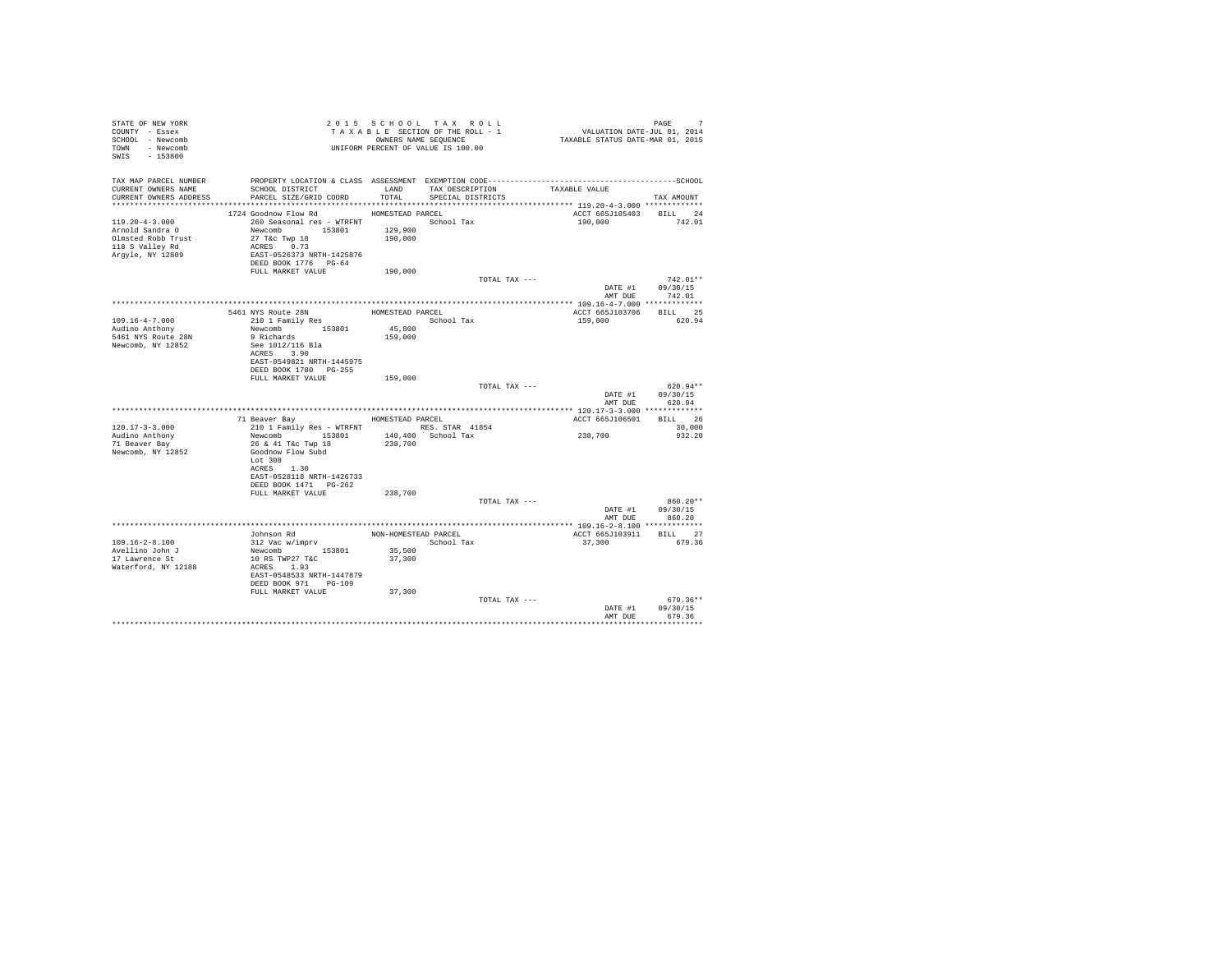| STATE OF NEW YORK                                                        |                                                                                                                                              |                  |                   |                                    |                  |
|--------------------------------------------------------------------------|----------------------------------------------------------------------------------------------------------------------------------------------|------------------|-------------------|------------------------------------|------------------|
| COUNTY - Essex                                                           |                                                                                                                                              |                  |                   |                                    |                  |
| SCHOOL - Newcomb                                                         |                                                                                                                                              |                  |                   |                                    |                  |
| TOWN - Newcomb                                                           | T A X A B L E SECTION OF THE ROLL - 1<br>T A X A B L E SECTION OF THE ROLL - 1<br>OWNERS NAME SEQUENCE<br>UNIFORM PERCENT OF VALUE IS 100.00 |                  |                   |                                    |                  |
| SWIS - 153800                                                            |                                                                                                                                              |                  |                   |                                    |                  |
|                                                                          |                                                                                                                                              |                  |                   |                                    |                  |
|                                                                          |                                                                                                                                              |                  |                   |                                    |                  |
| CURRENT OWNERS NAME                                                      | TAX MAP PARCEL NUMBER PROPERTY LOCATION & CLASS ASSESSMENT EXEMPTION CODE-----------------------------------SCHOOL                           |                  |                   |                                    |                  |
| CURRENT OWNERS ADDRESS                                                   | SCHOOL DISTRICT                      LAND        TAX DESCRIPTION                  TAXABLE VALUE<br>PARCEL SIZE/GRID COORD                    | TOTAL            | SPECIAL DISTRICTS |                                    | TAX AMOUNT       |
|                                                                          |                                                                                                                                              |                  |                   |                                    |                  |
|                                                                          | 5348 NYS Route 28N                                                                                                                           | HOMESTEAD PARCEL |                   | ACCT 665J106103 BILL 28            |                  |
|                                                                          |                                                                                                                                              |                  | School Tax        | 106,800 417.09                     |                  |
|                                                                          |                                                                                                                                              |                  |                   |                                    |                  |
|                                                                          |                                                                                                                                              |                  |                   |                                    |                  |
| Newcomb, NY 12852                                                        | ACRES 0.80 BANK1STARSG                                                                                                                       |                  |                   |                                    |                  |
|                                                                          | EAST-0552330 NRTH-1445690                                                                                                                    |                  |                   |                                    |                  |
|                                                                          | DEED BOOK 1628 PG-134                                                                                                                        |                  |                   |                                    |                  |
|                                                                          | FULL MARKET VALUE 106,800                                                                                                                    |                  |                   |                                    |                  |
|                                                                          |                                                                                                                                              |                  | TOTAL TAX ---     |                                    | $417.09**$       |
|                                                                          |                                                                                                                                              |                  |                   | DATE #1 09/30/15<br>AMT DUE 417.09 |                  |
|                                                                          |                                                                                                                                              |                  |                   |                                    |                  |
|                                                                          |                                                                                                                                              |                  |                   |                                    |                  |
|                                                                          | 1276 Goodnow Flow Rd MOMESTEAD PARCEL                                                                                                        |                  |                   | ACCT 665J100211 BILL 29            |                  |
| 120.18-2-26.000                                                          |                                                                                                                                              |                  |                   | 108,200                            | 422.55           |
| Bailey David K<br>37 Third St                                            | 210 1 Family Res - WTRFNT<br>Newcomb 153801 16,200<br>46 T&c Twp 18 153801 106,200                                                           |                  |                   |                                    |                  |
|                                                                          |                                                                                                                                              |                  |                   |                                    |                  |
| Glens Falls, NY 12801                                                    | Goodnow Flow Subd                                                                                                                            |                  |                   |                                    |                  |
|                                                                          | Lot 23                                                                                                                                       |                  |                   |                                    |                  |
|                                                                          | ACRES 1.67                                                                                                                                   |                  |                   |                                    |                  |
|                                                                          | EAST-0536469 NRTH-1426131<br>DEED BOOK 1779 PG-34                                                                                            |                  |                   |                                    |                  |
|                                                                          | FULL MARKET VALUE 108,200                                                                                                                    |                  |                   |                                    |                  |
|                                                                          |                                                                                                                                              |                  |                   |                                    |                  |
|                                                                          |                                                                                                                                              |                  |                   |                                    |                  |
|                                                                          |                                                                                                                                              |                  | TOTAL TAX ---     |                                    | $422.55**$       |
|                                                                          |                                                                                                                                              |                  |                   | DATE #1 09/30/15                   |                  |
|                                                                          |                                                                                                                                              |                  |                   | AMT DUE                            | 422.55           |
|                                                                          |                                                                                                                                              |                  |                   |                                    |                  |
| $110.17 - 2 - 47.000$                                                    |                                                                                                                                              |                  | AGED ALL 41800    | ACCT 665J106904 BILL 30            | 38,250           |
|                                                                          | 58 Chaisson Rd<br>210 1 Family Res<br>RGED AI                                                                                                |                  |                   |                                    | 38,250           |
|                                                                          |                                                                                                                                              |                  |                   |                                    | 149.38           |
| Bailey-Anello Jaime<br>Bailey Michael J<br>Bailey Michael J<br>PO Box 27 | Newcomb 153801 36,900 SR STAR 41834<br>Pt 18 Richards Survey 76,500 School Tax<br>1724/222 LU to Beatrice B                                  |                  |                   | $\bf 38$ , $\bf 250$               |                  |
| Newcomb, NY 12852                                                        | Lot B Map #1843                                                                                                                              |                  |                   |                                    |                  |
|                                                                          | ACRES 1.30                                                                                                                                   |                  |                   |                                    |                  |
|                                                                          | EAST-0554211 NRTH-1443591                                                                                                                    |                  |                   |                                    |                  |
|                                                                          | DEED BOOK 1756 PG-15                                                                                                                         |                  |                   |                                    |                  |
|                                                                          | FULL MARKET VALUE                                                                                                                            | 76,500           |                   |                                    |                  |
|                                                                          |                                                                                                                                              |                  | TOTAL TAX ---     |                                    | $1.38**$         |
|                                                                          |                                                                                                                                              |                  |                   |                                    | DATE #1 09/30/15 |
|                                                                          |                                                                                                                                              |                  |                   |                                    | AMT DUE 1.38     |
|                                                                          |                                                                                                                                              |                  |                   |                                    |                  |
|                                                                          | 1350 Goodnow Flow Rd HOMESTEAD PARCEL                                                                                                        |                  |                   | ACCT 665J100213 BILL 31            |                  |
| 120.18-2-9.000                                                           | 260 Seasonal res - WTRFNT                                                                                                                    |                  | School Tax        | 173,100 676.01                     |                  |
|                                                                          | Newcomb 153801 106,300                                                                                                                       |                  |                   |                                    |                  |
| Baker Georger R<br>7 Charles St                                          | 46 T&C Twp 18                                                                                                                                | 173,100          |                   |                                    |                  |
| S Glens Falls, NY 12803                                                  | Goodnow Flow Subd                                                                                                                            |                  |                   |                                    |                  |
|                                                                          | Lot 40                                                                                                                                       |                  |                   |                                    |                  |
|                                                                          | ACRES 1.06<br>EAST-0534845 NRTH-1426824                                                                                                      |                  |                   |                                    |                  |
|                                                                          | DEED BOOK 339 PG-541                                                                                                                         |                  |                   |                                    |                  |
|                                                                          |                                                                                                                                              |                  |                   |                                    |                  |
|                                                                          | FULL MARKET VALUE 173,100                                                                                                                    |                  | TOTAL TAX ---     |                                    | $676.01**$       |
|                                                                          |                                                                                                                                              |                  |                   | DATE #1 09/30/15                   |                  |
|                                                                          |                                                                                                                                              |                  |                   | AMT DUE                            | 676.01           |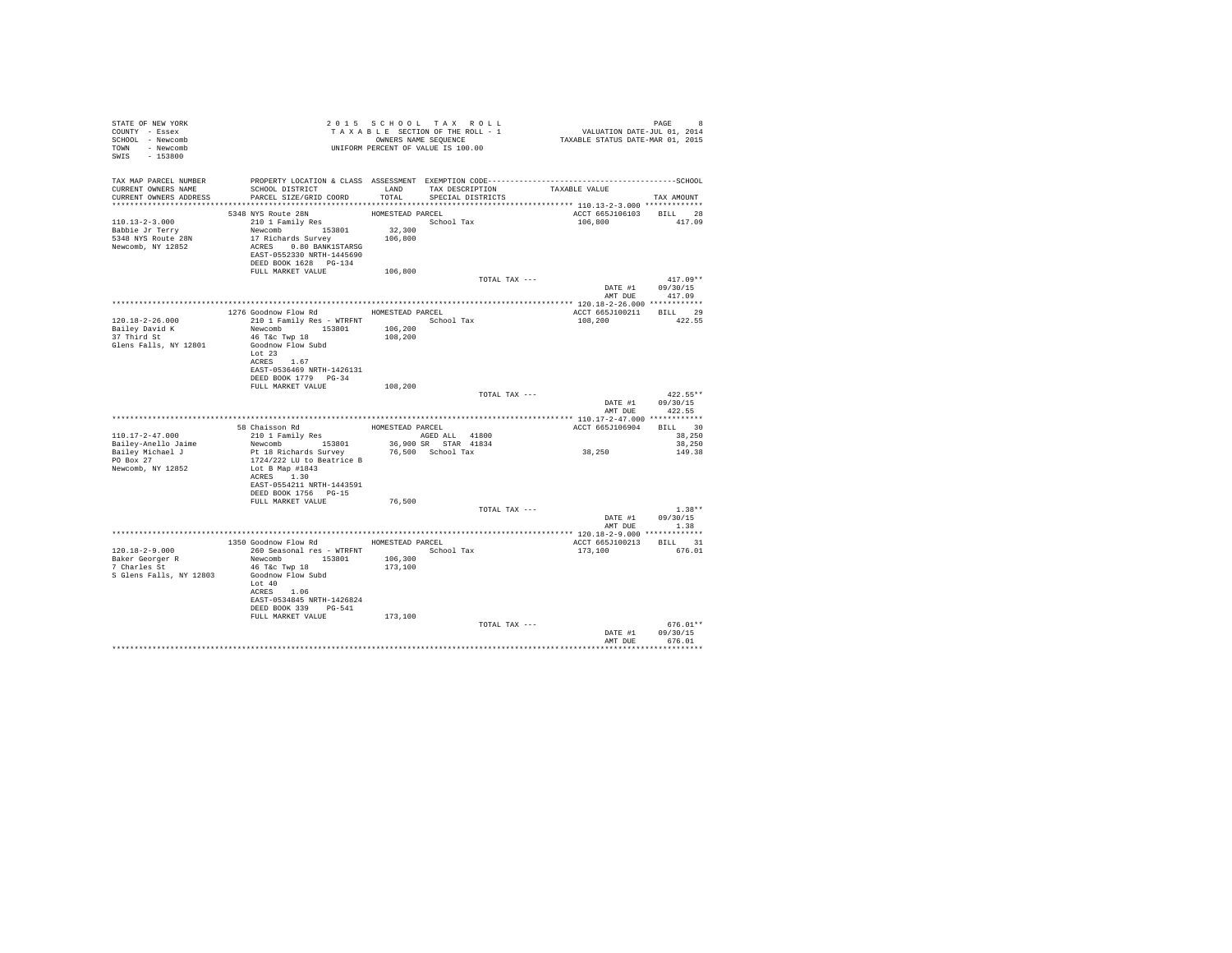| TAX MAP PARCEL NUMBER<br>TAX DESCRIPTION<br>CURRENT OWNERS NAME<br>SCHOOL DISTRICT<br>LAND<br>TAXABLE VALUE<br>PARCEL SIZE/GRID COORD<br>TOTAL<br>CURRENT OWNERS ADDRESS<br>SPECIAL DISTRICTS<br>TAX AMOUNT<br>ACCT 665J100507<br>105 Marcy Ln<br>HOMESTEAD PARCEL<br>210 1 Family Res<br>School Tax<br>110.17-3-12.000<br>123,100<br>Newcomb 153801<br>27,000<br>Balch Matthew<br>123,100<br>Balch Janet<br>Pt 19 Richards Survey<br>220 Union Ave<br>ACRES 0.50 BANK CORE<br>EAST-0557408 NRTH-1442771<br>Peekskill, NY 10566<br>DEED BOOK 1772 PG-34<br>FULL MARKET VALUE<br>123,100<br>TOTAL TAX ---<br>DATE #1 09/30/15<br>AMT DUE 480.74<br>Budson River Rd<br>210 1 Family Res BOMESTEAD PARCEL<br>Neusonbus<br>39 Hudson River Rd<br>ACCT 665J105806<br>RES. STAR 41854<br>110.13-7-2.000<br>Newcomb 153801<br>25,500 School Tax<br>179,100<br>Baldwin Benjamin C<br>17 Richards Survey 179,100<br>39 Hudson River Rd<br>Newcomb, NY 12852<br>ACRES 0.52 BANK WFARGO<br>EAST-0552973 NRTH-1444299<br>DEED BOOK 1738 PG-236<br>FULL MARKET VALUE<br>179,100<br>TOTAL TAX ---<br>DATE #1<br>09/30/15<br>AMT DUE<br>627.44<br>451 Woodys Rd MOMESTEAD PARCEL<br>ACCT 665J105406 BILL 34<br>260 Seasonal res - WTRFNT<br>1,029.44<br>$119.20 - 7 - 3.000$<br>School Tax<br>263,600<br>Newcomb 153801<br>170,900<br>Balet Peter M<br>Balet Marie P<br>18&27 T&c Twp 18<br>263,600<br>5041 Nelson Ave<br>Goodnow Flow Subd<br>Lot 271 & 272<br>Ballston Spa, NY 12020<br>ACRES 1.82<br>EAST-0523861 NRTH-1427702<br>DEED BOOK 1062    PG-251<br>263,600<br>FULL MARKET VALUE<br>TOTAL TAX ---<br>09/30/15<br>DATE #1<br>AMT DUE<br>1,029.44<br>1424 Goodnow Flow Rd MOMESTEAD PARCEL<br>ACCT 665J104211<br>$120.17 - 2 - 45.000$<br>260 Seasonal res - WTRFNT<br>School Tax<br>156,400<br>Balfe Scott T<br>Newcomb 153801<br>42 T&c Twp 18<br>121,700<br>216 Rte 45<br>156,400<br>Goodnow Flow Subd<br>Earlton, NY 12058<br>Lot 58<br>ACRES 0.95<br>EAST-0533054 NRTH-1426891<br>DEED BOOK 825 PG-9<br>FULL MARKET VALUE<br>156,400<br>TOTAL TAX --- | STATE OF NEW YORK<br>COUNTY - Essex<br>SCHOOL - Newcomb<br>TOWN - Newcomb<br>SWIS - 153800 | T A X A B B B B B B SEQUENCE<br>UNIFORM PERCENT OF VALUE IS 100.00 | 2015 SCHOOL TAX ROLL<br>TAXABLE SECTION OF THE ROLL - 1<br>OWNERS NAME SEQUENCE | PAGE 9<br>VALUATION DATE-JUL 01, 2014<br>TAXABLE STATUS DATE-MAR 01, 2015 |                             |
|--------------------------------------------------------------------------------------------------------------------------------------------------------------------------------------------------------------------------------------------------------------------------------------------------------------------------------------------------------------------------------------------------------------------------------------------------------------------------------------------------------------------------------------------------------------------------------------------------------------------------------------------------------------------------------------------------------------------------------------------------------------------------------------------------------------------------------------------------------------------------------------------------------------------------------------------------------------------------------------------------------------------------------------------------------------------------------------------------------------------------------------------------------------------------------------------------------------------------------------------------------------------------------------------------------------------------------------------------------------------------------------------------------------------------------------------------------------------------------------------------------------------------------------------------------------------------------------------------------------------------------------------------------------------------------------------------------------------------------------------------------------------------------------------------------------------------------------------------------------------------------------------------------------------------------------------------------------------------------------------------------------------------------------------------------|--------------------------------------------------------------------------------------------|--------------------------------------------------------------------|---------------------------------------------------------------------------------|---------------------------------------------------------------------------|-----------------------------|
|                                                                                                                                                                                                                                                                                                                                                                                                                                                                                                                                                                                                                                                                                                                                                                                                                                                                                                                                                                                                                                                                                                                                                                                                                                                                                                                                                                                                                                                                                                                                                                                                                                                                                                                                                                                                                                                                                                                                                                                                                                                        |                                                                                            |                                                                    |                                                                                 |                                                                           |                             |
|                                                                                                                                                                                                                                                                                                                                                                                                                                                                                                                                                                                                                                                                                                                                                                                                                                                                                                                                                                                                                                                                                                                                                                                                                                                                                                                                                                                                                                                                                                                                                                                                                                                                                                                                                                                                                                                                                                                                                                                                                                                        |                                                                                            |                                                                    |                                                                                 |                                                                           | BILL 32<br>480.74           |
|                                                                                                                                                                                                                                                                                                                                                                                                                                                                                                                                                                                                                                                                                                                                                                                                                                                                                                                                                                                                                                                                                                                                                                                                                                                                                                                                                                                                                                                                                                                                                                                                                                                                                                                                                                                                                                                                                                                                                                                                                                                        |                                                                                            |                                                                    |                                                                                 |                                                                           | 480.74**                    |
|                                                                                                                                                                                                                                                                                                                                                                                                                                                                                                                                                                                                                                                                                                                                                                                                                                                                                                                                                                                                                                                                                                                                                                                                                                                                                                                                                                                                                                                                                                                                                                                                                                                                                                                                                                                                                                                                                                                                                                                                                                                        |                                                                                            |                                                                    |                                                                                 |                                                                           | BILL 33<br>30,000<br>699.44 |
|                                                                                                                                                                                                                                                                                                                                                                                                                                                                                                                                                                                                                                                                                                                                                                                                                                                                                                                                                                                                                                                                                                                                                                                                                                                                                                                                                                                                                                                                                                                                                                                                                                                                                                                                                                                                                                                                                                                                                                                                                                                        |                                                                                            |                                                                    |                                                                                 |                                                                           | $627.44**$                  |
|                                                                                                                                                                                                                                                                                                                                                                                                                                                                                                                                                                                                                                                                                                                                                                                                                                                                                                                                                                                                                                                                                                                                                                                                                                                                                                                                                                                                                                                                                                                                                                                                                                                                                                                                                                                                                                                                                                                                                                                                                                                        |                                                                                            |                                                                    |                                                                                 |                                                                           |                             |
|                                                                                                                                                                                                                                                                                                                                                                                                                                                                                                                                                                                                                                                                                                                                                                                                                                                                                                                                                                                                                                                                                                                                                                                                                                                                                                                                                                                                                                                                                                                                                                                                                                                                                                                                                                                                                                                                                                                                                                                                                                                        |                                                                                            |                                                                    |                                                                                 |                                                                           |                             |
|                                                                                                                                                                                                                                                                                                                                                                                                                                                                                                                                                                                                                                                                                                                                                                                                                                                                                                                                                                                                                                                                                                                                                                                                                                                                                                                                                                                                                                                                                                                                                                                                                                                                                                                                                                                                                                                                                                                                                                                                                                                        |                                                                                            |                                                                    |                                                                                 |                                                                           |                             |
|                                                                                                                                                                                                                                                                                                                                                                                                                                                                                                                                                                                                                                                                                                                                                                                                                                                                                                                                                                                                                                                                                                                                                                                                                                                                                                                                                                                                                                                                                                                                                                                                                                                                                                                                                                                                                                                                                                                                                                                                                                                        |                                                                                            |                                                                    |                                                                                 |                                                                           | $1.029.44**$                |
|                                                                                                                                                                                                                                                                                                                                                                                                                                                                                                                                                                                                                                                                                                                                                                                                                                                                                                                                                                                                                                                                                                                                                                                                                                                                                                                                                                                                                                                                                                                                                                                                                                                                                                                                                                                                                                                                                                                                                                                                                                                        |                                                                                            |                                                                    |                                                                                 |                                                                           |                             |
|                                                                                                                                                                                                                                                                                                                                                                                                                                                                                                                                                                                                                                                                                                                                                                                                                                                                                                                                                                                                                                                                                                                                                                                                                                                                                                                                                                                                                                                                                                                                                                                                                                                                                                                                                                                                                                                                                                                                                                                                                                                        |                                                                                            |                                                                    |                                                                                 |                                                                           | BILL 35                     |
|                                                                                                                                                                                                                                                                                                                                                                                                                                                                                                                                                                                                                                                                                                                                                                                                                                                                                                                                                                                                                                                                                                                                                                                                                                                                                                                                                                                                                                                                                                                                                                                                                                                                                                                                                                                                                                                                                                                                                                                                                                                        |                                                                                            |                                                                    |                                                                                 |                                                                           | 610.79                      |
| AMT DUE<br>610.79                                                                                                                                                                                                                                                                                                                                                                                                                                                                                                                                                                                                                                                                                                                                                                                                                                                                                                                                                                                                                                                                                                                                                                                                                                                                                                                                                                                                                                                                                                                                                                                                                                                                                                                                                                                                                                                                                                                                                                                                                                      |                                                                                            |                                                                    |                                                                                 | DATE #1                                                                   | $610.79**$<br>09/30/15      |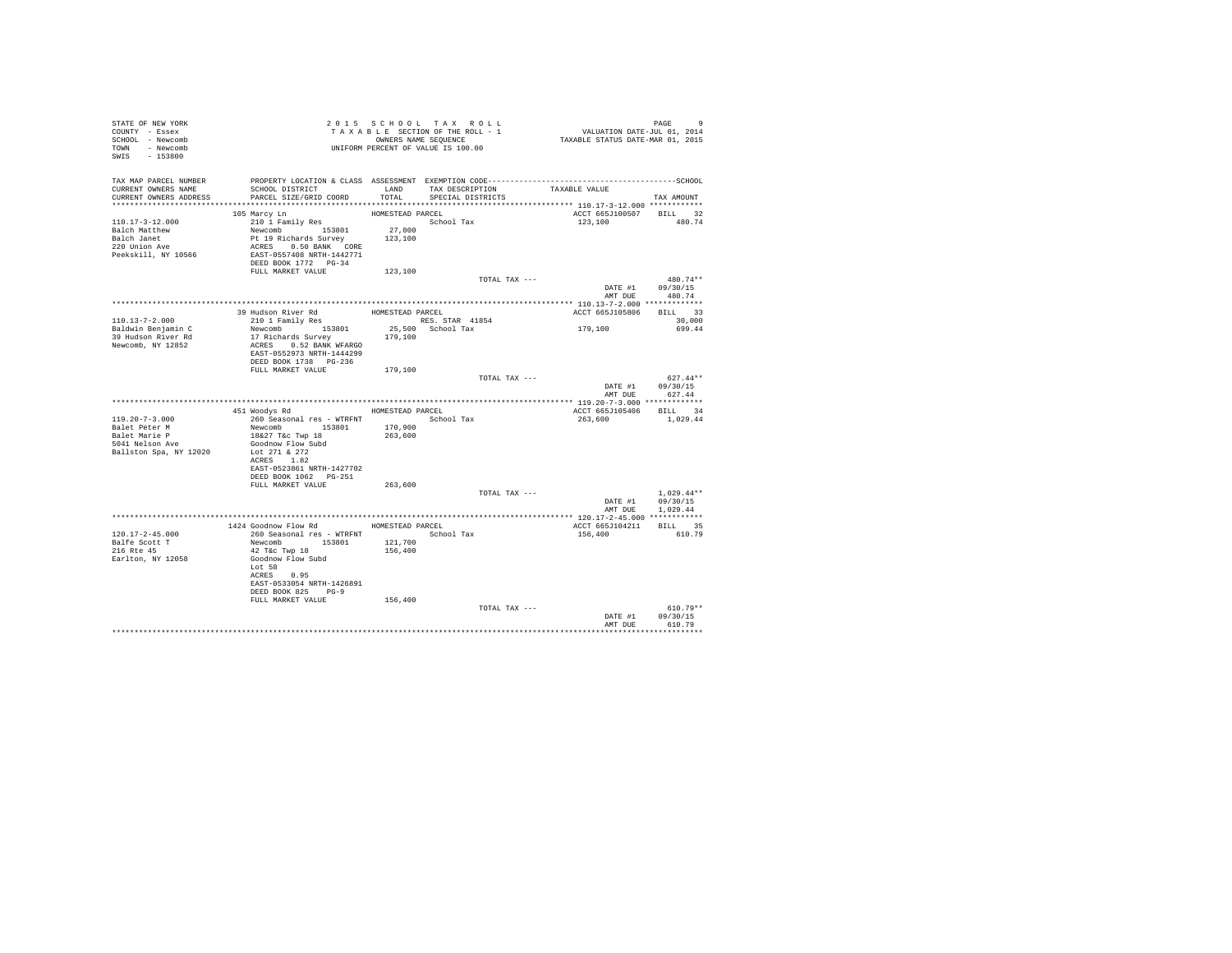| STATE OF NEW YORK<br>COUNTY - Essex<br>SCHOOL - Newcomb<br>- Newcomb<br>TOWN<br>$-153800$<br>SWIS |                                                   |                  | 2015 SCHOOL TAX ROLL<br>TAXABLE SECTION OF THE ROLL - 1<br>OWNERS NAME SEOUENCE<br>UNIFORM PERCENT OF VALUE IS 100.00 | VALUATION DATE-JUL 01, 2014<br>TAXABLE STATUS DATE-MAR 01, 2015 | 10<br>PAGE             |
|---------------------------------------------------------------------------------------------------|---------------------------------------------------|------------------|-----------------------------------------------------------------------------------------------------------------------|-----------------------------------------------------------------|------------------------|
| TAX MAP PARCEL NUMBER<br>CURRENT OWNERS NAME                                                      | SCHOOL DISTRICT                                   | LAND             | TAX DESCRIPTION                                                                                                       | TAXABLE VALUE                                                   |                        |
| CURRENT OWNERS ADDRESS                                                                            | PARCEL SIZE/GRID COORD                            | TOTAL            | SPECIAL DISTRICTS                                                                                                     |                                                                 | TAX AMOUNT             |
|                                                                                                   |                                                   |                  |                                                                                                                       |                                                                 |                        |
|                                                                                                   | 377 Woodys Rd                                     | HOMESTEAD PARCEL |                                                                                                                       | ACCT 665J104105                                                 | <b>BILL</b><br>36      |
| $119.16 - 1 - 7.000$                                                                              | 260 Seasonal res - WTRFNT                         |                  | School Tax                                                                                                            | 200,000                                                         | 781.06                 |
| Banach Joseph C                                                                                   | Newcomb<br>153801                                 | 106,600          |                                                                                                                       |                                                                 |                        |
| Banach Elaine M<br>PO Box 1080                                                                    | 27 T&c Twp 18<br>Goodnow Flow Subd                | 200,000          |                                                                                                                       |                                                                 |                        |
| Corning, NY 14830-0880                                                                            | Lot $250$                                         |                  |                                                                                                                       |                                                                 |                        |
|                                                                                                   | ACRES 0.97                                        |                  |                                                                                                                       |                                                                 |                        |
|                                                                                                   | EAST-0525493 NRTH-1428063                         |                  |                                                                                                                       |                                                                 |                        |
|                                                                                                   | DEED BOOK 1352 PG-327                             |                  |                                                                                                                       |                                                                 |                        |
|                                                                                                   | FULL MARKET VALUE                                 | 200,000          | TOTAL TAX ---                                                                                                         |                                                                 | 781.06**               |
|                                                                                                   |                                                   |                  |                                                                                                                       | DATE #1                                                         | 09/30/15               |
|                                                                                                   |                                                   |                  |                                                                                                                       | AMT DUE                                                         | 781.06                 |
|                                                                                                   |                                                   |                  |                                                                                                                       |                                                                 |                        |
|                                                                                                   | 27 Pinney Ln                                      | HOMESTEAD PARCEL |                                                                                                                       | ACCT 665J104514                                                 | BILL 37                |
| $120.17 - 2 - 25.000$<br>Bancroft Stephen A                                                       | 260 Seasonal res - WTRFNT<br>153801<br>Newcomb    | 112,400          | School Tax                                                                                                            | 134,900                                                         | 526.83                 |
| Tubbs Laura E                                                                                     | 41 T&c Twp 18                                     | 134,900          |                                                                                                                       |                                                                 |                        |
| 33 Marlborough Rd                                                                                 | Goodnow Flow Subd                                 |                  |                                                                                                                       |                                                                 |                        |
| Rochester, NY 14619                                                                               | Lot $82$                                          |                  |                                                                                                                       |                                                                 |                        |
|                                                                                                   | ACRES<br>0.90                                     |                  |                                                                                                                       |                                                                 |                        |
|                                                                                                   | EAST-0530595 NRTH-1426808<br>DEED BOOK 668 PG-134 |                  |                                                                                                                       |                                                                 |                        |
|                                                                                                   | FULL MARKET VALUE                                 | 134,900          |                                                                                                                       |                                                                 |                        |
|                                                                                                   |                                                   |                  | TOTAL TAX ---                                                                                                         |                                                                 | $526.83**$             |
|                                                                                                   |                                                   |                  |                                                                                                                       |                                                                 | DATE #1 09/30/15       |
|                                                                                                   |                                                   |                  |                                                                                                                       | AMT DUE                                                         | 526.83                 |
|                                                                                                   | Goodnow Flow Rd                                   | HOMESTEAD PARCEL |                                                                                                                       | ACCT 665J100111                                                 | BILL 38                |
| $120.17 - 2 - 26.000$                                                                             | 311 Res vac land - WTRFNT                         |                  | School Tax                                                                                                            | 120,300                                                         | 469.81                 |
| Bancroft Stephen A                                                                                | Newcomb 153801                                    | 120,300          |                                                                                                                       |                                                                 |                        |
| Tubbs Laura E                                                                                     | 41 & 42 T&c Twp 18                                | 120,300          |                                                                                                                       |                                                                 |                        |
| 33 Marlborough Rd                                                                                 | Lot 81 Goodnow Flow Subd                          |                  |                                                                                                                       |                                                                 |                        |
| Rochester, NY 14619                                                                               | ACRES 0.92<br>EAST-0530698 NRTH-1426815           |                  |                                                                                                                       |                                                                 |                        |
|                                                                                                   | DEED BOOK 1249 PG-288                             |                  |                                                                                                                       |                                                                 |                        |
|                                                                                                   | FULL MARKET VALUE                                 | 120,300          |                                                                                                                       |                                                                 |                        |
|                                                                                                   |                                                   |                  | TOTAL TAX ---                                                                                                         |                                                                 | $469.81**$             |
|                                                                                                   |                                                   |                  |                                                                                                                       | DATE #1                                                         | 09/30/15               |
|                                                                                                   |                                                   |                  |                                                                                                                       | AMT DUE                                                         | 469.81<br>************ |
|                                                                                                   |                                                   |                  |                                                                                                                       |                                                                 |                        |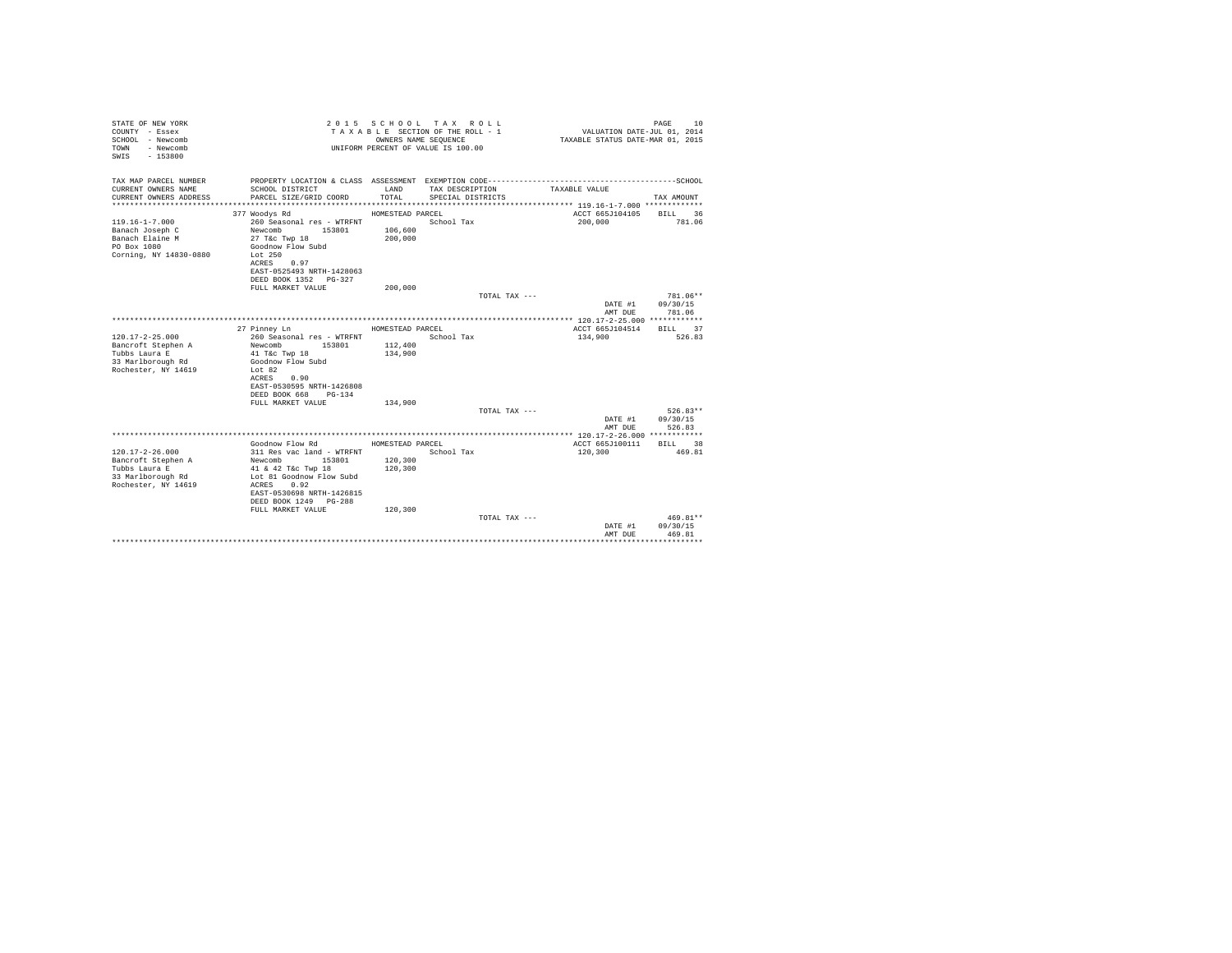| STATE OF NEW YORK<br>COUNTY - Essex<br>SCHOOL - Newcomb<br>TOWN - Newcomb<br>SWIS - 153800                                              | TAXABLE SECTION OF THE ROWL -<br>ONNEES NAME SEQUENCE<br>UNIFORM PERCENT OF VALUE IS 100.00                                                                                                                                                | TAXABLE SECTION OF THE ROLL - 1 |                                      |               | PAGE 11<br>VALUATION DATE-JUL 01, 2014<br>TAXABLE STATUS DATE-MAR 01, 2015 |                                              |
|-----------------------------------------------------------------------------------------------------------------------------------------|--------------------------------------------------------------------------------------------------------------------------------------------------------------------------------------------------------------------------------------------|---------------------------------|--------------------------------------|---------------|----------------------------------------------------------------------------|----------------------------------------------|
| TAX MAP PARCEL NUMBER<br>CURRENT OWNERS NAME<br>CURRENT OWNERS ADDRESS PARCEL SIZE/GRID COORD                                           | PROPERTY LOCATION & CLASS ASSESSMENT EXEMPTION CODE-----------------------------------SCHOOL<br>SCHOOL DISTRICT                                                                                                                            | LAND<br>TOTAL                   | TAX DESCRIPTION<br>SPECIAL DISTRICTS |               | TAXABLE VALUE                                                              | TAX AMOUNT                                   |
| 120.18-1-7.000<br>Banovic Edward J Trust<br>Banovic Karen L Trust<br>317 Brownell Rd<br>Ballston Spa, NY 12020                          | 1050 Goodnow Flow Rd MOMESTEAD PARCEL<br>210 1 Family Res - WTRFNT School Tax<br>Newcomb 153801<br>46 Leonards Surv<br>1622/224-Life use E.&K.Ba<br>146 &Pt 145-1272/5<br>ACRES 0.78<br>EAST-0536695 NRTH-1427740<br>DEED BOOK 1622 PG-224 | 119,100<br>285,100              |                                      |               | ACCT 665J100212 BILL 39<br>285,100                                         | 1,113,40                                     |
|                                                                                                                                         | FULL MARKET VALUE                                                                                                                                                                                                                          | 285,100                         |                                      | TOTAL TAX --- | AMT DUE                                                                    | $1.113.40**$<br>DATE #1 09/30/15<br>1,113,40 |
|                                                                                                                                         |                                                                                                                                                                                                                                            |                                 |                                      |               |                                                                            |                                              |
| $109.16 - 2 - 28.271$<br>Barlow James N<br>Barlow Nancy J<br>11 Stone Clover Dr<br>Saratoga Springs, NY 12866 EAST-0550358 NRTH-1446445 | 5428 NYS Route 28N HOMESTEAD PARCEL<br>210 1 Family Res - WTRFNT School Tax<br>Newcomb 153801<br>16 Richards Survey<br>ACRES 1.51<br>DEED BOOK 1425 PG-110                                                                                 | 123,300<br>248,500              |                                      |               | ACCT 665J100606 BILL 40<br>248,500                                         | 970.47                                       |
|                                                                                                                                         | FULL MARKET VALUE                                                                                                                                                                                                                          | 248,500                         |                                      | TOTAL TAX --- | DATE #1                                                                    | $970.47**$<br>09/30/15<br>AMT DUE 970.47     |
|                                                                                                                                         |                                                                                                                                                                                                                                            |                                 |                                      |               |                                                                            |                                              |
| $110. - 3 - 4.000$<br>Barnes Lila C<br>PO Box 509<br>Katonah, NY 10536                                                                  | 27 Perch Pond Ln<br>210 1 Family Res<br>Newcomb 153801<br>15 T&c Twp 46<br>ACRES 2.79<br>EAST-0576325 NRTH-1445172<br>DEED BOOK 950 PG-189                                                                                                 | 42,000<br>163,600               | HOMESTEAD PARCEL<br>School Tax       |               | ACCT 665J190002 BILL 41<br>163,600                                         | 638.91                                       |
|                                                                                                                                         | FULL MARKET VALUE                                                                                                                                                                                                                          | 163,600                         |                                      | TOTAL TAX --- |                                                                            | 638.91**                                     |
|                                                                                                                                         |                                                                                                                                                                                                                                            |                                 |                                      |               |                                                                            | DATE #1 09/30/15<br>AMT DUE 638.91           |
|                                                                                                                                         |                                                                                                                                                                                                                                            |                                 |                                      |               |                                                                            |                                              |
|                                                                                                                                         | 1368 Goodnow Flow Rd HOMESTEAD PARCEL                                                                                                                                                                                                      |                                 |                                      |               | ACCT 665J104709                                                            | BILL 42                                      |
| $120.18 - 2 - 5.000$<br>Barnes Robert<br>RD1<br>Greenwich, NY 12834                                                                     | 311 Res vac land - WTRFNT<br>Newcomb 153801<br>43 46 T&c Twp 18<br>Goodnow Flow Subd<br>Lot 44<br>ACRES 0.97<br>EAST-0534444 NRTH-1426861<br>DEED BOOK 862    PG-331<br>FULL MARKET VALUE                                                  | 105,500<br>105,500<br>105,500   | School Tax                           |               | 105,500                                                                    | 412.01                                       |
|                                                                                                                                         |                                                                                                                                                                                                                                            |                                 |                                      | TOTAL TAX --- | DATE #1                                                                    | $412.01**$<br>09/30/15                       |
|                                                                                                                                         |                                                                                                                                                                                                                                            |                                 |                                      |               | AMT DUE                                                                    | 412.01                                       |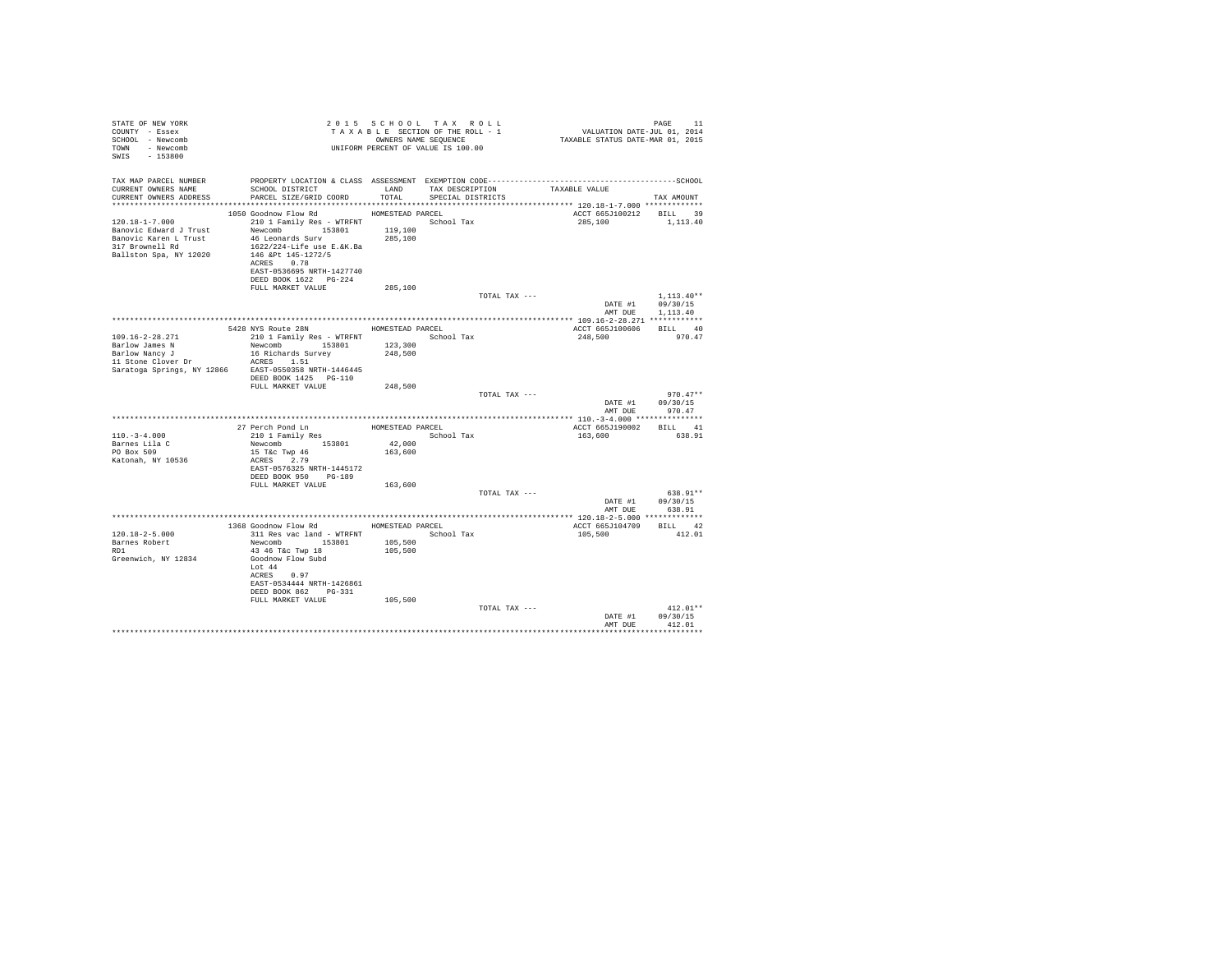| STATE OF NEW YORK<br>COUNTY - Essex<br>SCHOOL - Newcomb<br>- Newcomb<br>TOWN<br>SWIS - 153800<br>TAX MAP PARCEL NUMBER |                                                | OWNERS NAME SEQUENCE | 2015 SCHOOL TAX ROLL<br>TAXABLE SECTION OF THE ROLL - 1<br>UNIFORM PERCENT OF VALUE IS 100.00 | VALUATION DATE-JUL 01, 2014<br>TAXABLE STATUS DATE-MAR 01, 2015 | PAGE<br>12         |
|------------------------------------------------------------------------------------------------------------------------|------------------------------------------------|----------------------|-----------------------------------------------------------------------------------------------|-----------------------------------------------------------------|--------------------|
| CURRENT OWNERS NAME                                                                                                    | SCHOOL DISTRICT                                | LAND                 | TAX DESCRIPTION                                                                               | TAXABLE VALUE                                                   |                    |
| CURRENT OWNERS ADDRESS                                                                                                 | PARCEL SIZE/GRID COORD                         | TOTAL.               | SPECIAL DISTRICTS                                                                             |                                                                 | TAX AMOUNT         |
|                                                                                                                        |                                                |                      |                                                                                               |                                                                 |                    |
|                                                                                                                        | 1332 Goodnow Flow Rd                           | HOMESTEAD PARCEL     |                                                                                               | ACCT 665J104013                                                 | BILL 43            |
| $120.18 - 2 - 14.000$                                                                                                  | 210 1 Family Res - WTRFNT                      |                      | School Tax                                                                                    | 165,000                                                         | 644.37             |
| Barnes Robert O                                                                                                        | Newcomb<br>153801                              | 106,600              |                                                                                               |                                                                 |                    |
| Pett Amy Jo                                                                                                            | 46 T&c Twp 18<br>Goodnow Flow Subd             | 165,000              |                                                                                               |                                                                 |                    |
| 100 Lowbar Rd<br>Greenwich, NY 12834                                                                                   | Lot 35                                         |                      |                                                                                               |                                                                 |                    |
|                                                                                                                        | 1.31<br>ACRES                                  |                      |                                                                                               |                                                                 |                    |
|                                                                                                                        | EAST-0535349 NRTH-1426739                      |                      |                                                                                               |                                                                 |                    |
|                                                                                                                        | DEED BOOK 1677 PG-142                          |                      |                                                                                               |                                                                 |                    |
|                                                                                                                        | FULL MARKET VALUE                              | 165,000              |                                                                                               |                                                                 |                    |
|                                                                                                                        |                                                |                      | TOTAL TAX ---                                                                                 |                                                                 | $644.37**$         |
|                                                                                                                        |                                                |                      |                                                                                               | DATE #1<br>AMT DUE                                              | 09/30/15<br>644.37 |
|                                                                                                                        |                                                |                      |                                                                                               |                                                                 |                    |
|                                                                                                                        | 135 Marcy Ln                                   | HOMESTEAD PARCEL     |                                                                                               | ACCT 665J100208                                                 | BILL 44            |
| $110.17 - 3 - 7.000$                                                                                                   | 210 1 Family Res                               |                      | SR STAR 41834                                                                                 |                                                                 | 65,300             |
| Barrigar Deborah L                                                                                                     | 153801<br>Newcomb                              |                      | 28.700 School Tax                                                                             | 94,200                                                          | 367.88             |
| c/o Lorraine Austin                                                                                                    | Pt 19 Richards Survey                          | 94,200               |                                                                                               |                                                                 |                    |
| 135 Marcy Ln<br>Newcomb, NY 12852                                                                                      | 1574/161 & 1639/1-Life Us<br>Lorraine E Austin |                      |                                                                                               |                                                                 |                    |
|                                                                                                                        | ACRES 0.60                                     |                      |                                                                                               |                                                                 |                    |
|                                                                                                                        | EAST-0557327 NRTH-1442355                      |                      |                                                                                               |                                                                 |                    |
|                                                                                                                        | DEED BOOK 1639 PG-1                            |                      |                                                                                               |                                                                 |                    |
|                                                                                                                        | FULL MARKET VALUE                              | 94,200               |                                                                                               |                                                                 |                    |
|                                                                                                                        |                                                |                      | TOTAL TAX ---                                                                                 |                                                                 | $219.88**$         |
|                                                                                                                        |                                                |                      |                                                                                               | DATE #1                                                         | 09/30/15           |
|                                                                                                                        |                                                |                      |                                                                                               | AMT DUE                                                         | 219.88             |
|                                                                                                                        | 12 Island View Ln                              | HOMESTEAD PARCEL     |                                                                                               | ACCT 665J100307                                                 | BILL<br>45         |
| $119.16 - 1 - 25.000$                                                                                                  | 210 1 Family Res - WTRFNT                      |                      | School Tax                                                                                    | 294,300                                                         | 1,149.33           |
| Bartow Douglas L III                                                                                                   | 153801<br>Newcomb                              | 112,900              |                                                                                               |                                                                 |                    |
| Bartow Christopher C                                                                                                   | 26 T&c Twp 18                                  | 294,300              |                                                                                               |                                                                 |                    |
| c/o Douglas L Bartow Jr                                                                                                | 1539/230 Life Use Douglas                      |                      |                                                                                               |                                                                 |                    |
| 433 Summerhaven Dr N                                                                                                   | & Mary Ellen Bartow                            |                      |                                                                                               |                                                                 |                    |
| E Syracuse, NY 13057                                                                                                   | ACRES 1.13<br>EAST-0527442 NRTH-1428898        |                      |                                                                                               |                                                                 |                    |
|                                                                                                                        | DEED BOOK 1539 PG-230                          |                      |                                                                                               |                                                                 |                    |
|                                                                                                                        | FULL MARKET VALUE                              | 294,300              |                                                                                               |                                                                 |                    |
|                                                                                                                        |                                                |                      | TOTAL TAX ---                                                                                 |                                                                 | $1.149.33**$       |
|                                                                                                                        |                                                |                      |                                                                                               | DATE #1                                                         | 09/30/15           |
|                                                                                                                        |                                                |                      |                                                                                               | AMT DUE                                                         | 1,149.33           |
|                                                                                                                        |                                                |                      |                                                                                               |                                                                 | .                  |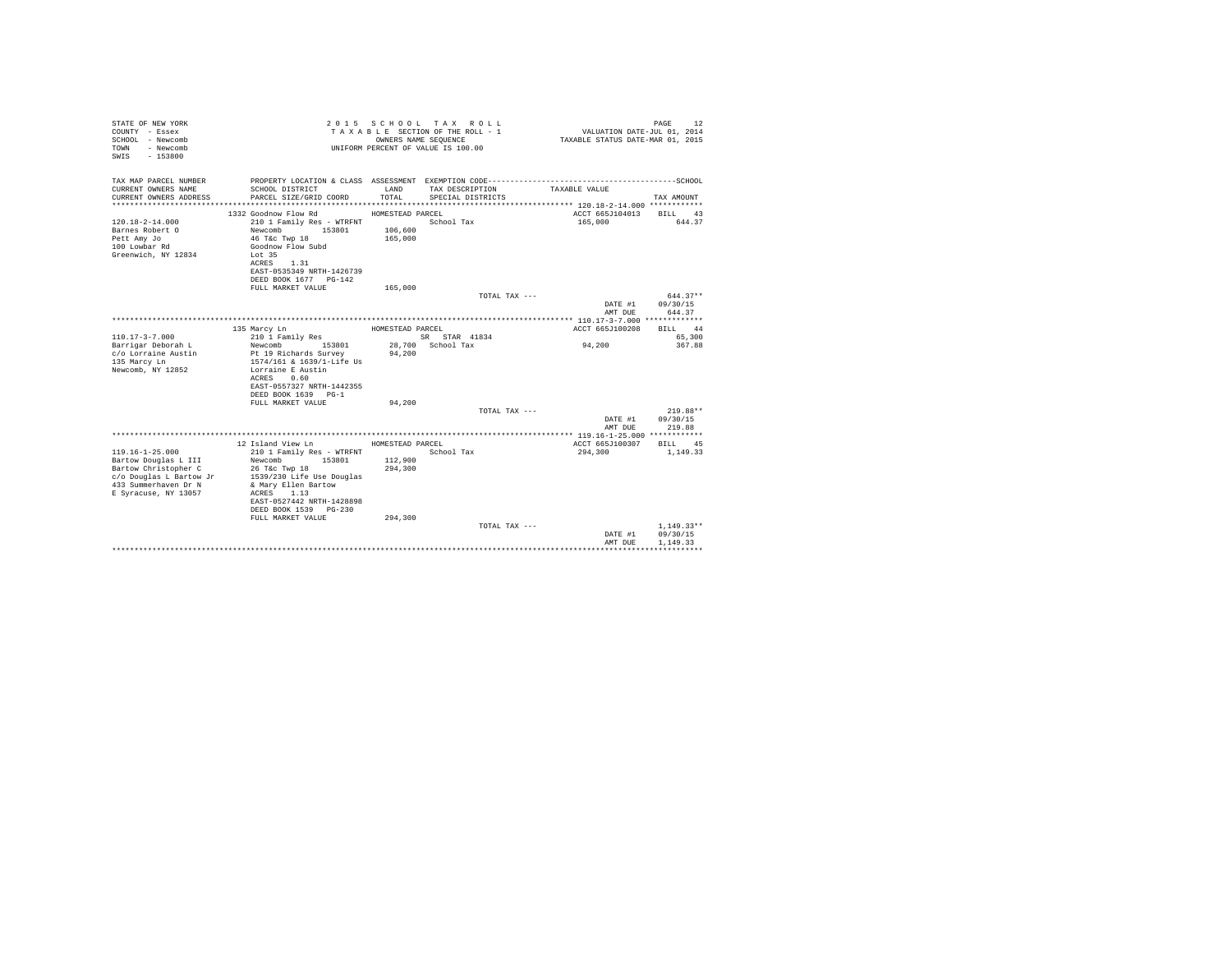| STATE OF NEW YORK<br>COUNTY - Essex<br>SCHOOL - Newcomb<br>TOWN - Newcomb<br>SWIS - 153800               | TAXABLE SECTION OF THE ROLL - 1<br>TAXABLE SECTION OF THE ROLL - 1<br>UNIFORM PERCENT OF VALUE IS 100.00                                                                                                                                              |                                       |                                                               | PAGE 13<br>VALUATION DATE-JUL 01, 2014<br>TAXABLE STATUS DATE-MAR 01, 2015 |                                                      |
|----------------------------------------------------------------------------------------------------------|-------------------------------------------------------------------------------------------------------------------------------------------------------------------------------------------------------------------------------------------------------|---------------------------------------|---------------------------------------------------------------|----------------------------------------------------------------------------|------------------------------------------------------|
| CURRENT OWNERS NAME<br>CURRENT OWNERS ADDRESS                                                            | TAX MAP PARCEL NUMBER THE PROPERTY LOCATION & CLASS ASSESSMENT EXEMPTION CODE--------------------------------SCHOOL<br>SCHOOL DISTRICT<br>PARCEL SIZE/GRID COORD                                                                                      |                                       | LAND TAX DESCRIPTION TAXABLE VALUE<br>TOTAL SPECIAL DISTRICTS |                                                                            | TAX AMOUNT                                           |
| $110. - 3 - 18.100$<br>110.-3-18.100<br>Bateson Douglas F<br>10 Gracie Square #623<br>New York, NY 10028 | 62 Lower Works Rd<br>210 1 Family Res<br>210 1 Family Res<br>Newcomb 153801 39,300<br><sup>15 Tex</sup> Twn 46 280,800<br>3.26ac<br>ACRES 2.08<br>EAST-0575905 NRTH-1444294<br>DEED BOOK 1743 PG-116<br>FULL MARKET VALUE                             | HOMESTEAD PARCEL<br>280,800           | School Tax                                                    | ACCT 665J185002 BILL 46<br>280.800 1.096.61                                |                                                      |
|                                                                                                          |                                                                                                                                                                                                                                                       |                                       | TOTAL TAX ---                                                 |                                                                            | $1,096.61**$<br>DATE #1 09/30/15<br>AMT DUE 1,096.61 |
|                                                                                                          |                                                                                                                                                                                                                                                       |                                       |                                                               |                                                                            |                                                      |
| $110. - 3 - 21.000$<br>Bateson Emily M<br>2 Brigham St<br>Watertown, MA 02472                            | $\begin{tabular}{llll} 32 Lower Works\ Rd & \text{HOMESTBAD PARCEL} \\ 210\ \text{1 Family Res} & & \text{Scho} \\ \end{tabular}$<br>Newcomb 153801 24,400<br>15 T&C Pur TWP 46 RS<br>ACRES 4.00<br>EAST-0575302 NRTH-1443923<br>DEED BOOK 1522 PG-48 | 364,515                               | School Tax                                                    | ACCT 645Z007001 BILL 47<br>364,515 1,423.54                                |                                                      |
|                                                                                                          | FULL MARKET VALUE                                                                                                                                                                                                                                     | 364,515                               | TOTAL TAX ---                                                 |                                                                            | $1.423.54**$<br>DATE #1 09/30/15<br>AMT DUE 1,423.54 |
|                                                                                                          |                                                                                                                                                                                                                                                       |                                       |                                                               |                                                                            |                                                      |
| $110.-3-22.200$<br>Bateson William M<br>360 E 88th St #14B<br>New York, NY 10128                         | 17 Perch Pond Ln<br>210 1 Family Res<br>Newcomb 153801<br>15 T&c Twp 46<br>ACRES 3.84<br>EAST-0576023 NRTH-1444857                                                                                                                                    | HOMESTEAD PARCEL<br>45,700<br>390,000 | School Tax                                                    | ACCT 665Z011001 BILL 48<br>390,000                                         | 1,523.07                                             |
|                                                                                                          | DEED BOOK 1635 PG-254<br>FULL MARKET VALUE 390,000                                                                                                                                                                                                    |                                       | TOTAL TAX ---                                                 |                                                                            | $1.523.07**$                                         |
|                                                                                                          |                                                                                                                                                                                                                                                       |                                       |                                                               |                                                                            | DATE #1 09/30/15<br>AMT DUE 1,523.07                 |
|                                                                                                          |                                                                                                                                                                                                                                                       |                                       |                                                               | ACCT 665J100513                                                            | BILL 49                                              |
| 110.13-9-17.002                                                                                          |                                                                                                                                                                                                                                                       |                                       |                                                               |                                                                            | 59,500                                               |
| Bean Patricia                                                                                            |                                                                                                                                                                                                                                                       |                                       |                                                               |                                                                            | 59,500                                               |
| 10 Bissell Loop<br>Newcomb, NY 12852                                                                     | ACRES 1.10<br>EAST-0555490 NRTH-1445028<br>DEED BOOK 1766 PG-67<br>FULL MARKET VALUE                                                                                                                                                                  | 119,000                               |                                                               | 59,500                                                                     | 232.37                                               |
|                                                                                                          |                                                                                                                                                                                                                                                       |                                       | TOTAL TAX ---                                                 |                                                                            | $84.37**$<br>DATE #1 09/30/15<br>AMT DUE 84.37       |
|                                                                                                          |                                                                                                                                                                                                                                                       |                                       |                                                               |                                                                            |                                                      |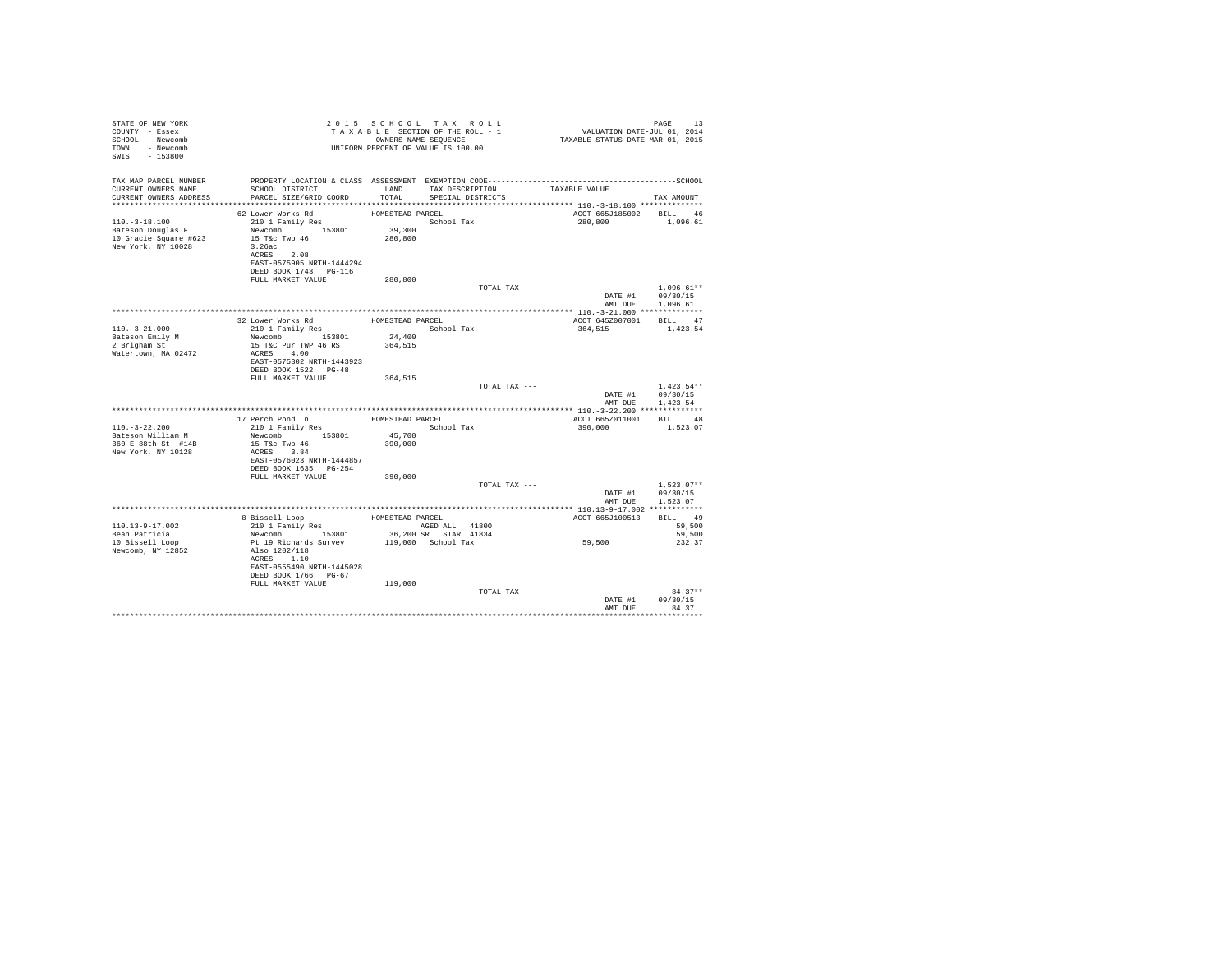| STATE OF NEW YORK<br>COUNTY - Essex<br>SCHOOL - Newcomb<br>TOWN - Newcomb<br>SWIS - 153800                                   |                                                                                                                                                                                                                                       |                      | 2015 SCHOOL TAX ROLL<br>UNIFORM PERCENT OF VALUE IS 100.00 | PAGE 14 ERGETION TAX ROLL TO VALUATION DATE-UIL 1999 2 14 EXTION OF THE ROLL - 1<br>TAXABLE SECTION OF THE ROLL - 1 VALUATION DATE-VIL 01, 2014<br>OWNEES NAME SEQUENCE 1 TAXABLE STATUS DATE-MAR 01, 2015 | PAGE<br>14                                       |
|------------------------------------------------------------------------------------------------------------------------------|---------------------------------------------------------------------------------------------------------------------------------------------------------------------------------------------------------------------------------------|----------------------|------------------------------------------------------------|------------------------------------------------------------------------------------------------------------------------------------------------------------------------------------------------------------|--------------------------------------------------|
| TAX MAP PARCEL NUMBER<br>CURRENT OWNERS NAME<br>CURRENT OWNERS ADDRESS PARCEL SIZE/GRID COORD TOTAL SPECIAL DISTRICTS        | SCHOOL DISTRICT TAND TAX DESCRIPTION                                                                                                                                                                                                  |                      |                                                            | PROPERTY LOCATION & CLASS ASSESSMENT EXEMPTION CODE-----------------------------------SCHOOL<br>TAXABLE VALUE                                                                                              | TAX AMOUNT                                       |
|                                                                                                                              |                                                                                                                                                                                                                                       |                      |                                                            |                                                                                                                                                                                                            |                                                  |
| $110.17 - 2 - 17.000$<br>Behuniak Mark J<br>Behuniak Kathryn M<br>26 Proctor Ave<br>Latham, NY 12110                         | 5098 NYS Route 28N<br>210 1 Family Res<br>210 1 Family Res<br>Newcomb 153801 27,000<br>Pride and the school Tax<br>125,000<br>215,000<br>215,000<br>1106/326 Will<br>ACRES 0.50<br>EAST-0557979 NRTH-1443513<br>DEED BOOK 1420 PG-267 | HOMESTEAD PARCEL     |                                                            | ACCT 665J100512 BILL 50<br>125,000                                                                                                                                                                         | 488.16                                           |
|                                                                                                                              | FULL MARKET VALUE                                                                                                                                                                                                                     | 125,000              |                                                            |                                                                                                                                                                                                            |                                                  |
|                                                                                                                              |                                                                                                                                                                                                                                       |                      | TOTAL TAX ---                                              |                                                                                                                                                                                                            | 488.16**<br>DATE #1 09/30/15<br>AMT DUE 488.16   |
|                                                                                                                              |                                                                                                                                                                                                                                       |                      |                                                            |                                                                                                                                                                                                            |                                                  |
|                                                                                                                              | NYS Route 28N<br>322 Rural vac>10                                                                                                                                                                                                     | NON-HOMESTEAD PARCEL |                                                            | ACCT 665J100201 BILL 51                                                                                                                                                                                    |                                                  |
| $109. -3 - 1.000$<br>Bell Kenneth S Trust<br>87 Alberts View Rd<br>Scaly Mountain, NC 28775 ACRES 28.65                      | Newcomb 153801<br>4 Ords<br>EAST-0543996 NRTH-1444788                                                                                                                                                                                 | 23,800<br>23,800     | School Tax                                                 | 23,800 433.48                                                                                                                                                                                              |                                                  |
|                                                                                                                              | DEED BOOK 1425 PG-255                                                                                                                                                                                                                 |                      |                                                            |                                                                                                                                                                                                            |                                                  |
|                                                                                                                              | FULL MARKET VALUE                                                                                                                                                                                                                     | 23,800               | TOTAL TAX ---                                              |                                                                                                                                                                                                            | $433.48**$                                       |
|                                                                                                                              |                                                                                                                                                                                                                                       |                      |                                                            | AMT DUE                                                                                                                                                                                                    | DATE #1 09/30/15<br>433.48                       |
|                                                                                                                              |                                                                                                                                                                                                                                       |                      |                                                            |                                                                                                                                                                                                            |                                                  |
| $120.13 - 1 - 23.022$                                                                                                        | 159 Woodys Rd MOMESTEAD PARCEL<br>210 1 Family Res - WTRFNT SR STAR 41834                                                                                                                                                             |                      |                                                            | ACCT 665J106414 BILL 52                                                                                                                                                                                    | 65,300                                           |
| Benmosche Michael A<br>Benmosche Gail D<br>$c$ /o Robert/Helen Dwyer $1400/63$ Life Use To<br>PO Box 65<br>Newcomb, NY 12852 | Newcomb 153801 116,700 School Tax<br>25&42 T&c Twp 18<br>Robert & Helen Dwyer<br>ACRES 1.14<br>EAST-0530403 NRTH-1428461<br>DEED BOOK 1400 PG-63                                                                                      | 244,200              |                                                            | 244, 200                                                                                                                                                                                                   | 953.67                                           |
|                                                                                                                              | FULL MARKET VALUE                                                                                                                                                                                                                     | 244,200              |                                                            |                                                                                                                                                                                                            |                                                  |
|                                                                                                                              |                                                                                                                                                                                                                                       |                      | TOTAL TAX ---                                              |                                                                                                                                                                                                            | $805.67**$<br>DATE #1 09/30/15<br>AMT DUE 805.67 |
|                                                                                                                              | 303 Woodys Rd MOMESTEAD PARCEL                                                                                                                                                                                                        |                      |                                                            |                                                                                                                                                                                                            |                                                  |
| 119.16-1-21.000                                                                                                              | 260 Seasonal res - WTRFNT <a></a> School Tax                                                                                                                                                                                          |                      |                                                            | ACCT 665J105813 BILL 53<br>166,700                                                                                                                                                                         | 651.01                                           |
| Benoit Daniel<br>311 Roosevelt Ave<br>Troy, NY 12182                                                                         | Newcomb 153801 107,200<br>26 T&C Twp 18<br>1394/241 Life Use To<br>Arlone Benoit<br>ACRES 0.95<br>EAST-0527021 NRTH-1428898<br>DEED BOOK 1754 PG-173                                                                                  | 166,700              |                                                            |                                                                                                                                                                                                            |                                                  |
|                                                                                                                              | FULL MARKET VALUE                                                                                                                                                                                                                     | 166,700              | TOTAL TAX ---                                              |                                                                                                                                                                                                            | 651.01**                                         |
|                                                                                                                              |                                                                                                                                                                                                                                       |                      |                                                            |                                                                                                                                                                                                            | DATE #1 09/30/15<br>AMT DUE 651.01               |
|                                                                                                                              |                                                                                                                                                                                                                                       |                      |                                                            |                                                                                                                                                                                                            |                                                  |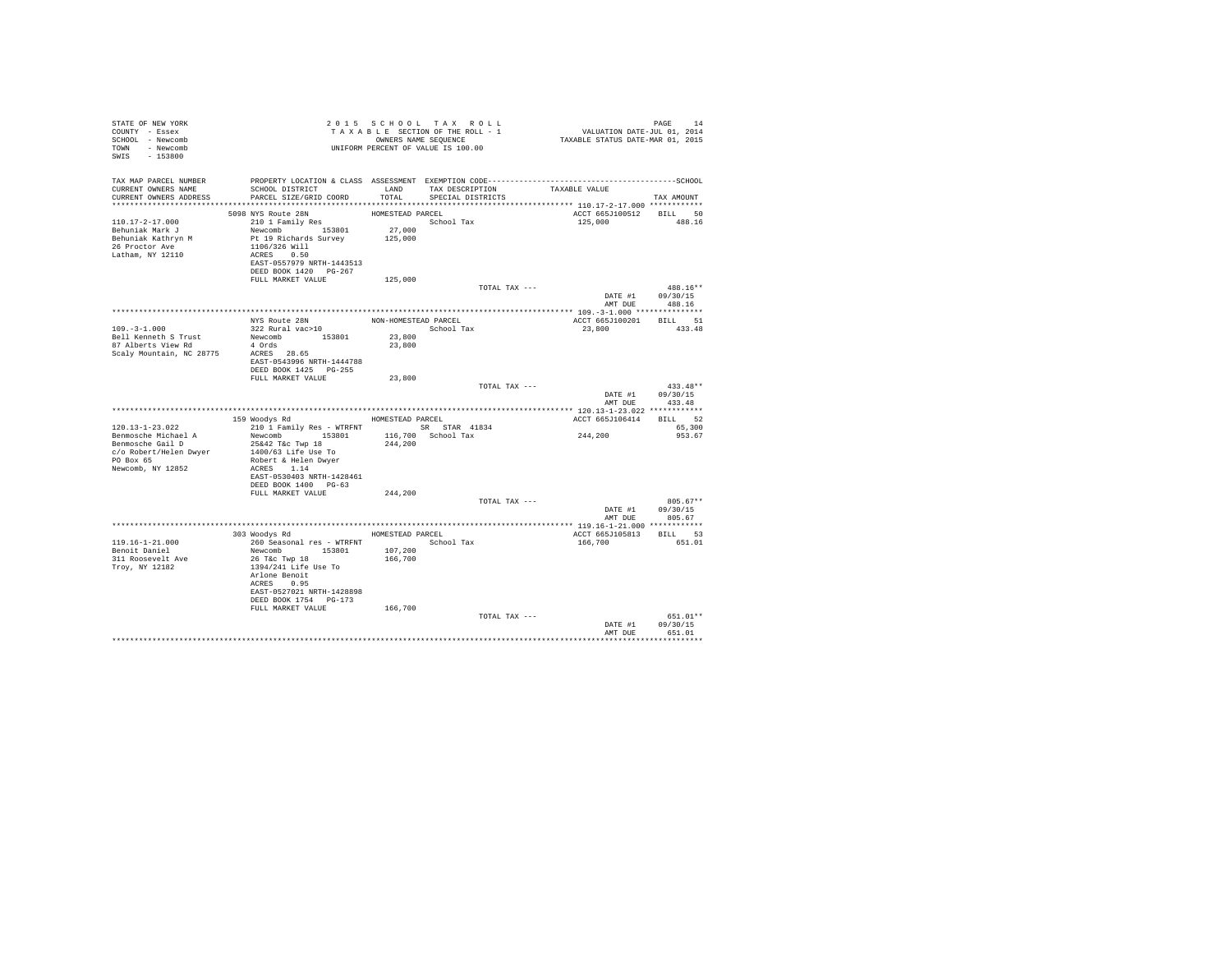| STATE OF NEW YORK<br>COUNTY - Essex<br>SCHOOL - Newcomb<br>TOWN - Newcomb<br>$-153800$<br>SWTS          |                                                                                                                                                                  |                    | 2015 SCHOOL TAX ROLL<br>TAXABLE SECTION OF THE ROLL - 1<br>OWNERS NAME SEOUENCE<br>UNIFORM PERCENT OF VALUE IS 100.00 | PAGE 15<br>VALUATION DATE-JUL 01, 2014<br>TAXABLE STATUS DATE-MAR 01, 2015 | PAGE<br>15                             |
|---------------------------------------------------------------------------------------------------------|------------------------------------------------------------------------------------------------------------------------------------------------------------------|--------------------|-----------------------------------------------------------------------------------------------------------------------|----------------------------------------------------------------------------|----------------------------------------|
| TAX MAP PARCEL NUMBER<br>CURRENT OWNERS NAME<br>CURRENT OWNERS ADDRESS                                  | SCHOOL DISTRICT<br>PARCEL SIZE/GRID COORD                                                                                                                        | LAND<br>TOTAL.     | TAX DESCRIPTION<br>SPECIAL DISTRICTS                                                                                  | TAXABLE VALUE                                                              | TAX AMOUNT                             |
|                                                                                                         |                                                                                                                                                                  |                    |                                                                                                                       |                                                                            |                                        |
|                                                                                                         | 81 Woodys Rd                                                                                                                                                     | HOMESTEAD PARCEL   |                                                                                                                       | ACCT 665J106504 BILL 54                                                    |                                        |
| $120.13 - 1 - 39.000$<br>Berhaupt John<br>Gold Suzanne E<br>1103 Lexington Ave<br>Schenectady, NY 12309 | 210 1 Family Res - WTRFNT               School Tax<br>Newcomb 153801<br>42 T&C Twp 18<br>Goodnow Flow Subd<br>Lot 188<br>ACRES 1.60<br>EAST-0532128 NRTH-1428738 | 108,600<br>385,800 |                                                                                                                       | 385,800                                                                    | 1,506.67                               |
|                                                                                                         | DEED BOOK 1315 PG-216                                                                                                                                            |                    |                                                                                                                       |                                                                            |                                        |
|                                                                                                         | FULL MARKET VALUE                                                                                                                                                | 385,800            | TOTAL TAX ---                                                                                                         |                                                                            | $1.506.67**$<br>DATE #1 09/30/15       |
|                                                                                                         |                                                                                                                                                                  |                    |                                                                                                                       | AMT DUE                                                                    | 1,506.67                               |
|                                                                                                         |                                                                                                                                                                  |                    |                                                                                                                       | ACCT 665J186003                                                            | <b>BTLL</b> 55                         |
| $109.16 - 1 - 8.200$                                                                                    | NYS Route 28N MON-HOMESTEAD PARCEL<br>312 Vac w/imprv School T                                                                                                   | School Tax         |                                                                                                                       | 30,400                                                                     | 553.69                                 |
| Berninger Walter F                                                                                      |                                                                                                                                                                  | 11,700             |                                                                                                                       |                                                                            |                                        |
| Berninger Christine                                                                                     | Newcomb 153801<br>10 Rs Twp 27 T&c                                                                                                                               | 30,400             |                                                                                                                       |                                                                            |                                        |
| 31 E Maple St                                                                                           | ACRES 0.37                                                                                                                                                       |                    |                                                                                                                       |                                                                            |                                        |
| Central Islip, NY 11722                                                                                 | EAST-0546474 NRTH-1447329                                                                                                                                        |                    |                                                                                                                       |                                                                            |                                        |
|                                                                                                         | DEED BOOK 965 PG-267                                                                                                                                             |                    |                                                                                                                       |                                                                            |                                        |
|                                                                                                         | FULL MARKET VALUE                                                                                                                                                | 30,400             |                                                                                                                       |                                                                            |                                        |
|                                                                                                         |                                                                                                                                                                  |                    | TOTAL TAX ---                                                                                                         | AMT DUE                                                                    | 553.69**<br>DATE #1 09/30/15<br>553.69 |
|                                                                                                         |                                                                                                                                                                  |                    |                                                                                                                       |                                                                            |                                        |
|                                                                                                         | 11 Dillon Rd                                                                                                                                                     | HOMESTEAD PARCEL   |                                                                                                                       | ACCT 665J103710 BILL 56                                                    |                                        |
| $109.16 - 1 - 9.000$                                                                                    | 210 1 Family Res - WTRFNT                                                                                                                                        |                    | School Tax                                                                                                            | 244,600                                                                    | 955.24                                 |
| Berninger Walter F                                                                                      | Newcomb 153801                                                                                                                                                   | 92,000             |                                                                                                                       |                                                                            |                                        |
| Berninger Christine<br>31 E Maple St                                                                    | 10 Richards Survey                                                                                                                                               | 244,600            |                                                                                                                       |                                                                            |                                        |
|                                                                                                         | ACRES 0.34                                                                                                                                                       |                    |                                                                                                                       |                                                                            |                                        |
| Central Islip, NY 11722                                                                                 | EAST-0546415 NRTH-1447529                                                                                                                                        |                    |                                                                                                                       |                                                                            |                                        |
|                                                                                                         | DEED BOOK 965 PG-267<br>FULL MARKET VALUE                                                                                                                        | 244,600            |                                                                                                                       |                                                                            |                                        |
|                                                                                                         |                                                                                                                                                                  |                    | TOTAL TAX ---                                                                                                         |                                                                            | $955.24**$                             |
|                                                                                                         |                                                                                                                                                                  |                    |                                                                                                                       | DATE #1<br>AMT DUE                                                         | 09/30/15<br>955.24                     |
|                                                                                                         |                                                                                                                                                                  |                    |                                                                                                                       |                                                                            |                                        |
|                                                                                                         |                                                                                                                                                                  |                    |                                                                                                                       | ACCT 665J196003 BILL 57                                                    |                                        |
| $110. - 3 - 6.000$                                                                                      |                                                                                                                                                                  |                    | School Tax                                                                                                            | 281,400                                                                    | 1,098.95                               |
| Berry Florence B                                                                                        | Newcomb 153801                                                                                                                                                   | 40,600             |                                                                                                                       |                                                                            |                                        |
| Fairfield Sta                                                                                           | 15 T&C Twp 46                                                                                                                                                    | 281,400            |                                                                                                                       |                                                                            |                                        |
| PO Box 23664<br>Hilton Head Island, SC BAST-0576263 NRTH-1444600                                        | ACRES 2.36                                                                                                                                                       |                    |                                                                                                                       |                                                                            |                                        |
|                                                                                                         | 29925-3664 DEED BOOK 1098 PG-20                                                                                                                                  |                    |                                                                                                                       |                                                                            |                                        |
|                                                                                                         | FULL MARKET VALUE                                                                                                                                                | 281,400            |                                                                                                                       |                                                                            |                                        |
|                                                                                                         |                                                                                                                                                                  |                    | TOTAL TAX ---                                                                                                         |                                                                            | $1.098.95**$                           |
|                                                                                                         |                                                                                                                                                                  |                    |                                                                                                                       | DATE #1                                                                    | 09/30/15                               |
|                                                                                                         |                                                                                                                                                                  |                    |                                                                                                                       | AMT DUE                                                                    | 1,098.95                               |
|                                                                                                         |                                                                                                                                                                  |                    |                                                                                                                       |                                                                            |                                        |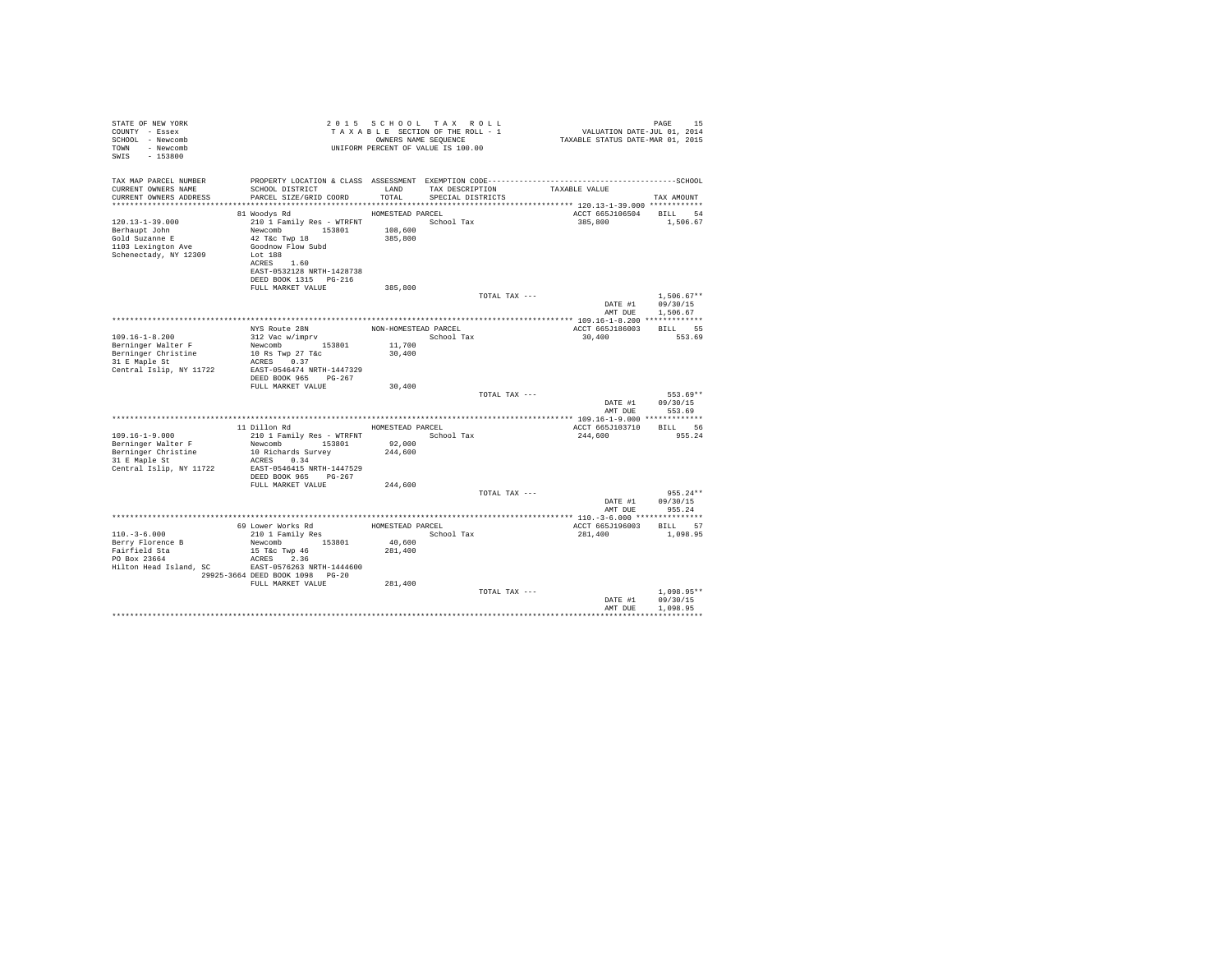| STATE OF NEW YORK<br>COUNTY - Essex<br>SCHOOL - Newcomb<br>TOWN - Newcomb<br>SWIS - 153800                              | T A X A B L E SECTION OF THE RULL - T<br>OWNERS NAME SEQUENCE<br>UNIFORM PERCENT OF VALUE IS 100.00                                        |                                          | TAXABLE SECTION OF THE ROLL - 1           | PAGE 16<br>VALUATION DATE-JUL 01, 2014<br>TAXABLE STATUS DATE-MAR 01, 2015 |                                                |
|-------------------------------------------------------------------------------------------------------------------------|--------------------------------------------------------------------------------------------------------------------------------------------|------------------------------------------|-------------------------------------------|----------------------------------------------------------------------------|------------------------------------------------|
| TAX MAP PARCEL NUMBER<br>CURRENT OWNERS NAME<br>CURRENT OWNERS ADDRESS                                                  | SCHOOL DISTRICT<br>PARCEL SIZE/GRID COORD                                                                                                  | TOTAL                                    | LAND TAX DESCRIPTION<br>SPECIAL DISTRICTS | TAXABLE VALUE                                                              | TAX AMOUNT                                     |
| $110.-3-7.000$<br>Berry Florence B<br>Fairfield Sta<br>PO Box 23664<br>Hilton Head Island, SC EAST-0576455 NRTH-1444419 | Lower Works Rd<br>311 Res vac land<br>Newcomb 153801<br>15 T&c Twp 46<br>aCRES 266<br>ACRES 2.66<br>29925-3664 DEED BOOK 949 PG-58         | NON-HOMESTEAD PARCEL<br>32,900<br>32,900 | School Tax                                | ACCT 665J190001<br>32,900 599.22                                           | BILL 58                                        |
|                                                                                                                         | FULL MARKET VALUE                                                                                                                          | 32,900                                   |                                           |                                                                            |                                                |
|                                                                                                                         |                                                                                                                                            |                                          |                                           | TOTAL TAX ---                                                              | 599.22**<br>DATE #1 09/30/15<br>AMT DUE 599.22 |
|                                                                                                                         |                                                                                                                                            |                                          |                                           |                                                                            |                                                |
| $110.-3-18.200$<br>Berry Florence B<br>PO Box 23664<br>Hilton Head Island, SC 29925 ACRES 1.40                          | Newcomb 153801<br>15 T&C Twp 46                                                                                                            | School Tax<br>39,300<br>80,000           |                                           | ACCT 665Z014004 BILL 59<br>80,000                                          | 312.42                                         |
|                                                                                                                         | EAST-0576090 NRTH-1444160<br>DEED BOOK 1743 PG-112<br>FULL MARKET VALUE                                                                    | 80,000                                   |                                           | TOTAL TAX ---                                                              | $312.42**$                                     |
|                                                                                                                         |                                                                                                                                            |                                          |                                           | AMT DUE                                                                    | DATE #1 09/30/15<br>312.42                     |
|                                                                                                                         |                                                                                                                                            |                                          |                                           |                                                                            |                                                |
| $120.13 - 1 - 7.000$                                                                                                    | Goodnow Flow Rd MOMESTEAD PARCEL<br>311 Res vac land - WTRFNT                                                                              |                                          | School Tax                                | ACCT 665J104409 BILL 60<br>106,100                                         | 414.35                                         |
| Berry Lucinda B<br>PO Box 23651<br>Hilton Head Island, SC 29925 Goodnow Flow Subd                                       | Newcomb 153801<br>26 T&C Twp 18<br>Lot 219                                                                                                 | 106,100<br>106,100                       |                                           |                                                                            |                                                |
|                                                                                                                         | ACRES 0.90<br>EAST-0528907 NRTH-1428816<br>DEED BOOK 1411 PG-141<br>FULL MARKET VALUE                                                      |                                          |                                           |                                                                            |                                                |
|                                                                                                                         |                                                                                                                                            | 106,100                                  |                                           | TOTAL TAX ---                                                              | $414.35**$<br>DATE #1 09/30/15                 |
|                                                                                                                         |                                                                                                                                            |                                          |                                           |                                                                            | AMT DUE 414.35                                 |
|                                                                                                                         | Goodnow Flow Rd MOMESTEAD PARCEL                                                                                                           |                                          |                                           |                                                                            |                                                |
| 120.13-1-8.000<br>Berry Lucinda B<br>PO Box 23651<br>Hilton Head Island, SC 29925 Goodnow Flow Subd                     | 311 Res vac land - WTRFNT<br>Newcomb 153801<br>26 T&C Twp 18<br>Lot 218<br>ACRES 0.94<br>EAST-0529006 NRTH-1428790<br>DEED BOOK 980 PG-222 | 106,200<br>106,200                       | School Tax                                | ACCT 665J107104 BILL 61<br>106,200                                         | 414.74                                         |
|                                                                                                                         | FULL MARKET VALUE                                                                                                                          | 106,200                                  |                                           | TOTAL TAX ---<br>DATE #1                                                   | $414.74**$<br>09/30/15                         |
|                                                                                                                         |                                                                                                                                            |                                          |                                           | AMT DUE                                                                    | 414.74                                         |
|                                                                                                                         |                                                                                                                                            |                                          |                                           |                                                                            |                                                |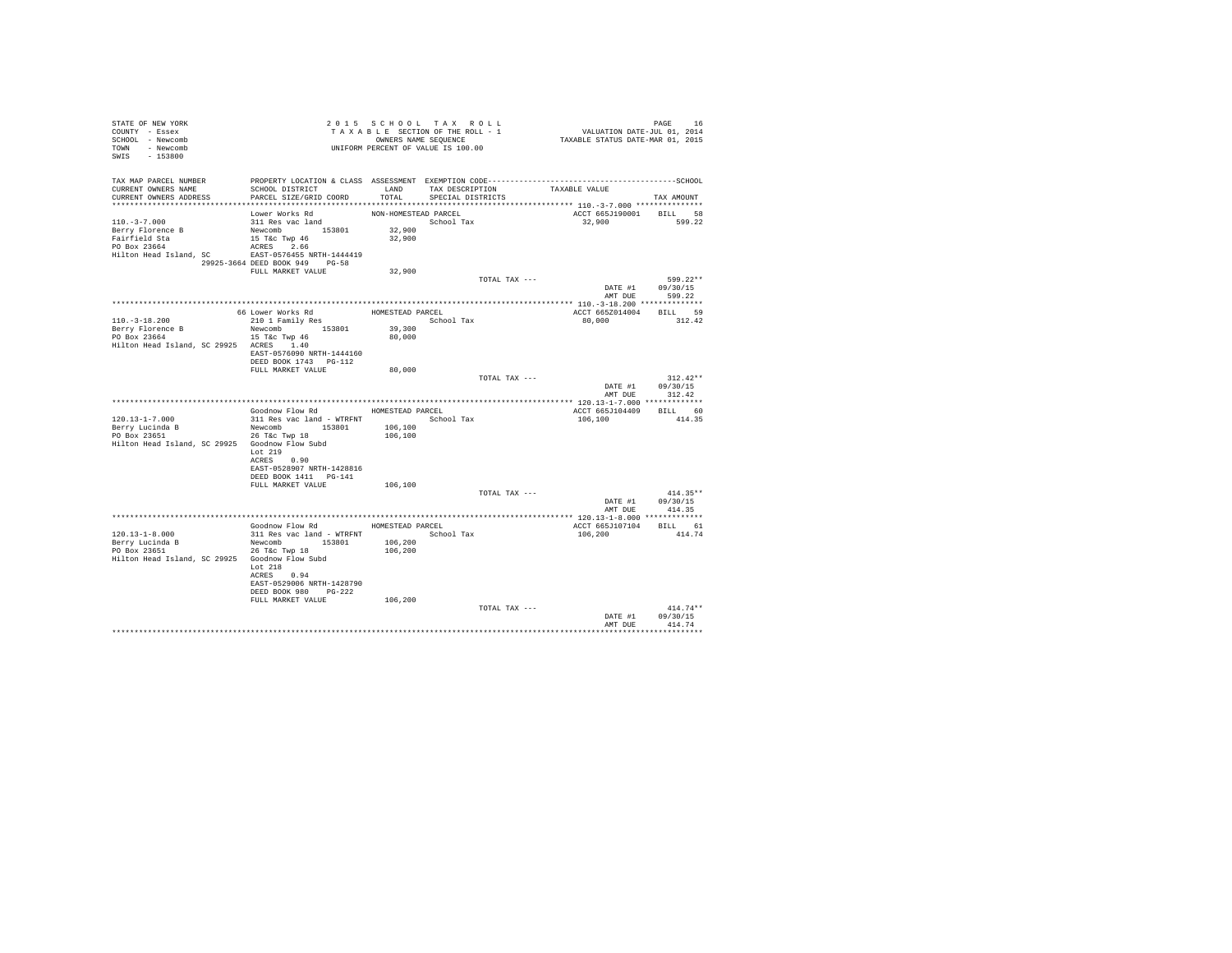| STATE OF NEW YORK<br>COUNTY - Essex<br>SCHOOL - Newcomb<br>TOWN - Newcomb<br>SWIS - 153800 |                                                                                                                                                                                                                                                            |                                      | 2015 SCHOOL TAX ROLL<br>UNIFORM PERCENT OF VALUE IS 100.00 |                                                                                                               | PAGE<br>17                           |
|--------------------------------------------------------------------------------------------|------------------------------------------------------------------------------------------------------------------------------------------------------------------------------------------------------------------------------------------------------------|--------------------------------------|------------------------------------------------------------|---------------------------------------------------------------------------------------------------------------|--------------------------------------|
| TAX MAP PARCEL NUMBER<br>CURRENT OWNERS NAME<br>CURRENT OWNERS ADDRESS                     | SCHOOL DISTRICT<br>PARCEL SIZE/GRID COORD TOTAL                                                                                                                                                                                                            |                                      | LAND TAX DESCRIPTION<br>SPECIAL DISTRICTS                  | PROPERTY LOCATION & CLASS ASSESSMENT EXEMPTION CODE-----------------------------------SCHOOL<br>TAXABLE VALUE | TAX AMOUNT                           |
|                                                                                            |                                                                                                                                                                                                                                                            |                                      |                                                            |                                                                                                               |                                      |
| $110.18 - 5 - 3.000$<br>Bickford Gary<br>16 Sanford Ln<br>Newcomb, NY 12852                | 16 Sanford Ln<br>210 1 Family Res<br>Newcomb 153801<br>Pt 4 Thorns Survey<br>1344/20 Life Use To<br>Margaret Bickford<br>ACRES 0.40 BANK WFARGO<br>EAST-0559968 NRTH-1441411<br>DEED BOOK 1344 PG-20                                                       | HOMESTEAD PARCEL<br>24,300<br>56,100 | School Tax                                                 | ACCT 665J100407 BILL 62<br>56,100                                                                             | 219.09                               |
|                                                                                            | FULL MARKET VALUE                                                                                                                                                                                                                                          | 56,100                               |                                                            |                                                                                                               |                                      |
|                                                                                            |                                                                                                                                                                                                                                                            |                                      | TOTAL TAX ---                                              | DATE #1<br>AMT DUE                                                                                            | $219.09**$<br>09/30/15<br>219.09     |
|                                                                                            |                                                                                                                                                                                                                                                            |                                      |                                                            |                                                                                                               |                                      |
|                                                                                            | 39 Goodnow Flow Rd $$\tt{NON-HOMESTEAD}$ PARCEL 312 Vac $\rm w/imprv$ $$\tt School~Ti$$                                                                                                                                                                    |                                      |                                                            | ACCT 665J100506 BILL 63                                                                                       |                                      |
| 109.15-4-10.000<br>Blanchette Andrew<br>5042 Rt 28N<br>Newcomb, NY 12852                   | Newcomb 153801<br>4 Ords Patent<br>29ac<br>ACRES 31.20<br>EAST-0543068 NRTH-1444257<br>DEED BOOK 480 PG-192                                                                                                                                                | 27,000<br>35,500                     | School Tax                                                 | 35,500                                                                                                        | 646.58                               |
|                                                                                            | FULL MARKET VALUE                                                                                                                                                                                                                                          | 35,500                               |                                                            |                                                                                                               |                                      |
|                                                                                            |                                                                                                                                                                                                                                                            |                                      | TOTAL TAX ---                                              | DATE #1<br>AMT DUE                                                                                            | 646.58**<br>09/30/15<br>646.58       |
|                                                                                            |                                                                                                                                                                                                                                                            |                                      |                                                            |                                                                                                               |                                      |
|                                                                                            | 5042 NYS Route 28N HOMESTEAD PARCEL<br>210 1 Family Res RES. STAR 41854                                                                                                                                                                                    |                                      |                                                            | ACCT 665L100508                                                                                               | BILL 64                              |
| $110.18 - 3 - 2.000$<br>Blanchette Andrew J<br>5042 Rt 28N<br>Newcomb, NY 12852            | Pt 4 Thorns Survey<br>ACRES 1.10<br>EAST-0559274 NRTH-1442967<br>DEED BOOK 763 PG-120<br>FULL MARKET VALUE                                                                                                                                                 | 123,400<br>123,400                   |                                                            | 123,400                                                                                                       | 30,000<br>481.91                     |
|                                                                                            |                                                                                                                                                                                                                                                            |                                      | TOTAL TAX ---                                              |                                                                                                               | $409.91**$                           |
|                                                                                            |                                                                                                                                                                                                                                                            |                                      |                                                            | DATE #1<br>AMT DUE                                                                                            | 09/30/15<br>409.91                   |
|                                                                                            |                                                                                                                                                                                                                                                            |                                      |                                                            |                                                                                                               |                                      |
| $109.16 - 6 - 5.000$<br>Bolan Kevin<br>Bolan Denise<br>PO Box 294<br>Newcomb, NY 12852     | 66 Stubing Ln MOMESTEAD PARCEL<br>210 1 Family Res - WTRFNT RES. STAR 41854<br>Newcomb 153801 186,200 School Tax<br>16 T&c Pur Twp 27 Rs<br>8 & 9 Birch Pt Subd<br>ACRES 2.25<br>EAST-0551445 NRTH-1448005<br>DEED BOOK 1274   PG-335<br>FULL MARKET VALUE | 305,900<br>305,900                   |                                                            | ACCT 665Z001007<br>305,900                                                                                    | BILL 65<br>30.000<br>1,194.63        |
|                                                                                            |                                                                                                                                                                                                                                                            |                                      | TOTAL TAX ---                                              | DATE #1<br>AMT DUE                                                                                            | $1.122.63**$<br>09/30/15<br>1,122.63 |
|                                                                                            |                                                                                                                                                                                                                                                            |                                      |                                                            |                                                                                                               |                                      |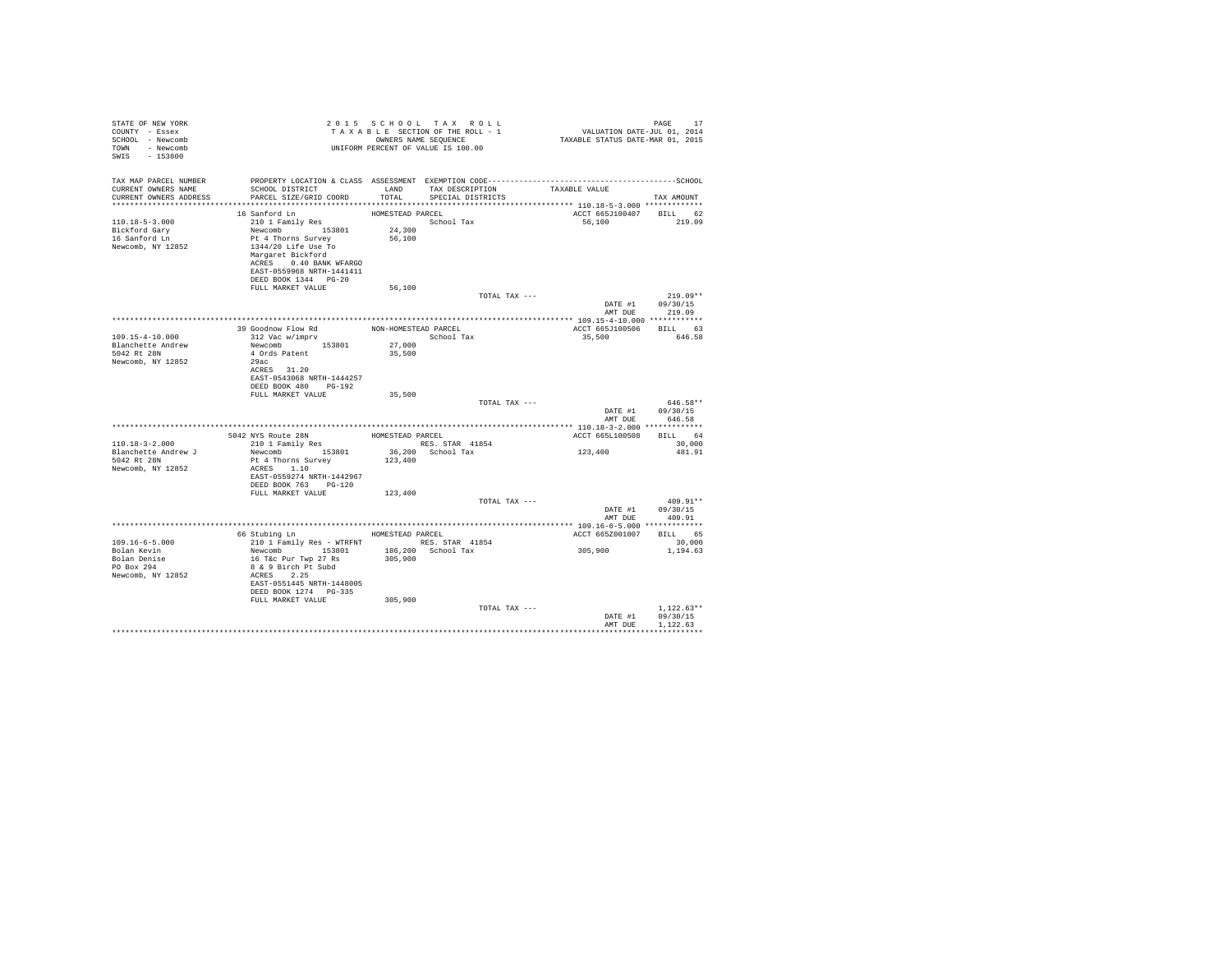| STATE OF NEW YORK<br>COUNTY - Essex<br>SCHOOL - Newcomb<br>TOWN - Newcomb<br>SWIS - 153800 |                                                                              |                  | 2015 SCHOOL TAX ROLL<br>TAXABLE SECTION OF THE ROLL - 1<br>OWNERS NAME SEQUENCE<br>UNIFORM PERCENT OF VALUE IS 100.00 | PAGE 18<br>VALUATION DATE-JUL 01, 2014<br>TAXABLE STATUS DATE-MAR 01, 2015 |                                  |
|--------------------------------------------------------------------------------------------|------------------------------------------------------------------------------|------------------|-----------------------------------------------------------------------------------------------------------------------|----------------------------------------------------------------------------|----------------------------------|
| TAX MAP PARCEL NUMBER<br>CURRENT OWNERS NAME<br>CURRENT OWNERS ADDRESS                     | SCHOOL DISTRICT<br>PARCEL SIZE/GRID COORD                                    | LAND<br>TOTAL    | TAX DESCRIPTION<br>SPECIAL DISTRICTS                                                                                  | TAXABLE VALUE                                                              | TAX AMOUNT                       |
|                                                                                            | 17 Botts Pl                                                                  | HOMESTEAD PARCEL |                                                                                                                       | ACCT 665J107003 BILL 66                                                    |                                  |
| $110.13 - 1 - 4.000$                                                                       | 281 Multiple res                                                             |                  | RES. STAR 41854                                                                                                       |                                                                            | 30,000                           |
| Bott Donald R<br>Bott Marlene                                                              |                                                                              | 398,000          | 64,800 School Tax                                                                                                     | 398,000                                                                    | 1,554.31                         |
| PO Box 109                                                                                 |                                                                              |                  |                                                                                                                       |                                                                            |                                  |
| Newcomb, NY 12852                                                                          | Newcomb<br>Pt 20 Richards Survey<br>ACRES 26.40<br>EAST-0553998 NRTH-1445985 |                  |                                                                                                                       |                                                                            |                                  |
|                                                                                            | DEED BOOK 1282 PG-30                                                         |                  |                                                                                                                       |                                                                            |                                  |
|                                                                                            | FULL MARKET VALUE                                                            | 398,000          |                                                                                                                       |                                                                            |                                  |
|                                                                                            |                                                                              |                  | TOTAL TAX ---                                                                                                         |                                                                            | $1,482.31**$<br>DATE #1 09/30/15 |
|                                                                                            |                                                                              |                  |                                                                                                                       | AMT DUE                                                                    | 1,482.31                         |
|                                                                                            |                                                                              |                  |                                                                                                                       |                                                                            |                                  |
|                                                                                            | 186 Chaisson Rd                                                              | HOMESTEAD PARCEL |                                                                                                                       | ACCT 665J105507 BILL 67                                                    |                                  |
| 110.17-2-42.000                                                                            | 240 Rural res                                                                |                  | School Tax                                                                                                            | 305,700                                                                    | 1,193.85                         |
| Bott Joseph H                                                                              | Newcomb 153801                                                               | 43,900           |                                                                                                                       |                                                                            |                                  |
| Bott Carol A<br>50 Haig Ave                                                                | 18 Richards Survey<br>See Map 1843                                           | 305,700          |                                                                                                                       |                                                                            |                                  |
| Wynantskill, NY 12198                                                                      | ACRES 19.40                                                                  |                  |                                                                                                                       |                                                                            |                                  |
|                                                                                            | EAST-0554817 NRTH-1440918                                                    |                  |                                                                                                                       |                                                                            |                                  |
|                                                                                            | DEED BOOK 1256 PG-82                                                         |                  |                                                                                                                       |                                                                            |                                  |
|                                                                                            | FULL MARKET VALUE                                                            | 305,700          | TOTAL TAX ---                                                                                                         |                                                                            | $1.193.85**$                     |
|                                                                                            |                                                                              |                  |                                                                                                                       |                                                                            | DATE #1 09/30/15                 |
|                                                                                            |                                                                              |                  |                                                                                                                       | AMT DUE                                                                    | 1,193.85                         |
|                                                                                            |                                                                              |                  |                                                                                                                       |                                                                            |                                  |
|                                                                                            | NYS Route 28N                                                                |                  | NON-HOMESTEAD PARCEL                                                                                                  | ACCT 665J105506                                                            | BILL 68                          |
| $121. - 2 - 9.000$<br>Bott Joseph H                                                        | 910 Priv forest<br>Newcomb 153801                                            | 56,500           | School Tax                                                                                                            | 56,500                                                                     | 1,029.06                         |
|                                                                                            | 9 Thorns Survey                                                              | 56,500           |                                                                                                                       |                                                                            |                                  |
| soct Carol A<br>50 Haig Ave<br>Www.                                                        | ACRES 68.10                                                                  |                  |                                                                                                                       |                                                                            |                                  |
| Wynantskill, NY 12198                                                                      | EAST-0556554 NRTH-1439323                                                    |                  |                                                                                                                       |                                                                            |                                  |
|                                                                                            | DEED BOOK 1256 PG-82                                                         |                  |                                                                                                                       |                                                                            |                                  |
|                                                                                            | FULL MARKET VALUE                                                            | 56,500           | TOTAL TAX ---                                                                                                         |                                                                            | $1,029.06**$                     |
|                                                                                            |                                                                              |                  |                                                                                                                       |                                                                            | DATE #1 09/30/15                 |
|                                                                                            |                                                                              |                  |                                                                                                                       | AMT DUE                                                                    | 1,029.06                         |
|                                                                                            | **************************************                                       |                  |                                                                                                                       | ***************** 109.15-3-10.000 ************                             |                                  |
|                                                                                            | 34 Goodnow Flow Rd                                                           | HOMESTEAD PARCEL |                                                                                                                       | ACCT 665J101604                                                            | BILL 69                          |
| 109.15-3-10.000<br>Bott Kenneth T Jr                                                       | 210 1 Family Res<br>Newcomb 153801                                           | 24,300           | School Tax                                                                                                            | 119,400                                                                    | 466.29                           |
| PO Box 35                                                                                  | 4 Ords Patent                                                                | 119,400          |                                                                                                                       |                                                                            |                                  |
| Poestenkill, NY 12140                                                                      | ACRES 0.40                                                                   |                  |                                                                                                                       |                                                                            |                                  |
|                                                                                            | EAST-0542905 NRTH-1445117                                                    |                  |                                                                                                                       |                                                                            |                                  |
|                                                                                            | DEED BOOK 1612 PG-125                                                        |                  |                                                                                                                       |                                                                            |                                  |
|                                                                                            | FULL MARKET VALUE 119,400                                                    |                  | TOTAL TAX ---                                                                                                         |                                                                            | $466.29**$                       |
|                                                                                            |                                                                              |                  |                                                                                                                       | DATE #1                                                                    | 09/30/15                         |
|                                                                                            |                                                                              |                  |                                                                                                                       | AMT DUE                                                                    | 466.29                           |
|                                                                                            |                                                                              |                  |                                                                                                                       |                                                                            |                                  |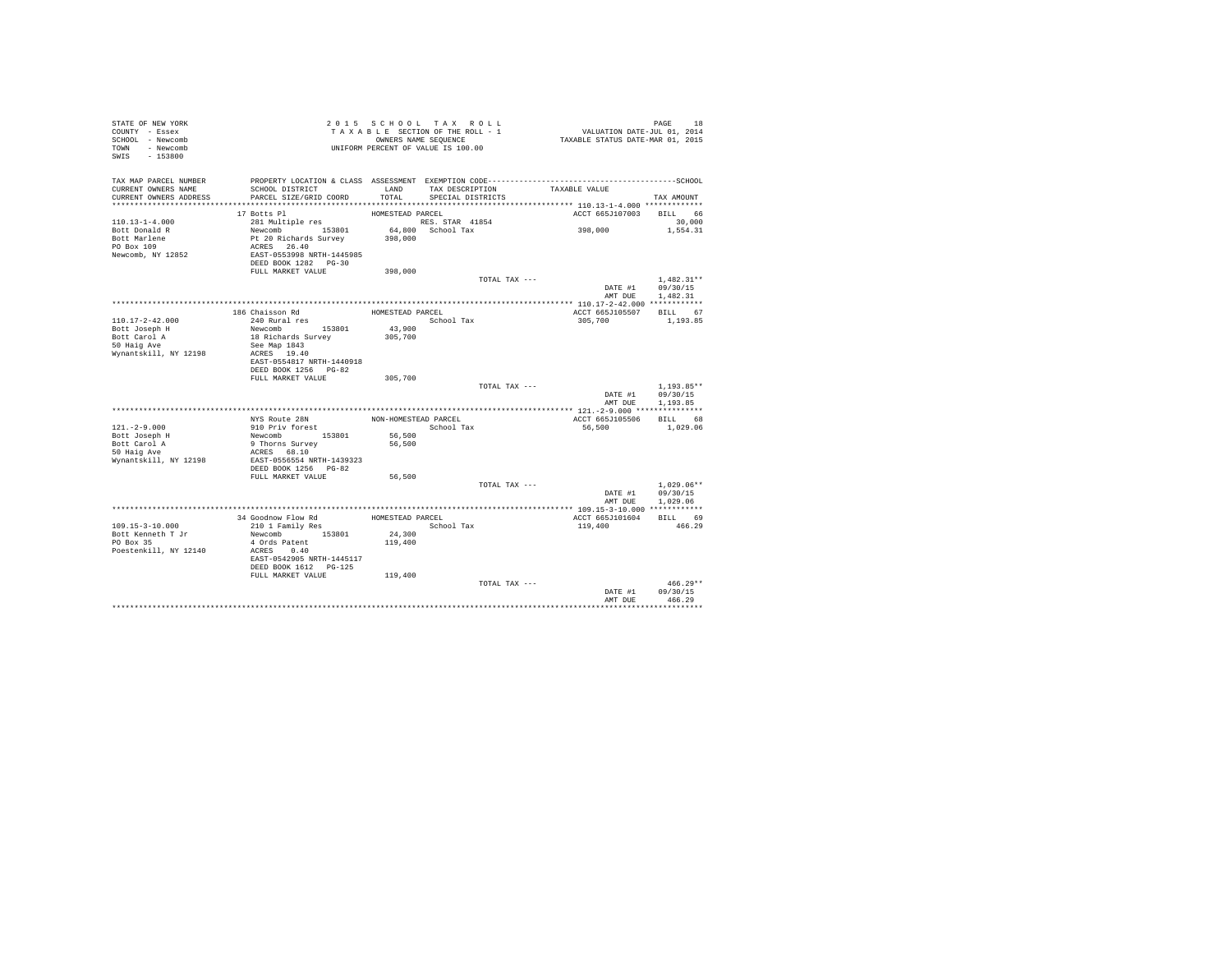| STATE OF NEW YORK<br>COUNTY - Essex<br>SCHOOL - Newcomb<br>- Newcomb<br>TOWN<br>$-153800$<br>SWTS |                                                   |                    | 2015 SCHOOL TAX ROLL<br>TAXABLE SECTION OF THE ROLL - 1<br>OWNERS NAME SEQUENCE<br>UNIFORM PERCENT OF VALUE IS 100.00 | VALUATION DATE-JUL 01, 2014<br>TAXABLE STATUS DATE-MAR 01, 2015 | 19<br>PAGE |
|---------------------------------------------------------------------------------------------------|---------------------------------------------------|--------------------|-----------------------------------------------------------------------------------------------------------------------|-----------------------------------------------------------------|------------|
| TAX MAP PARCEL NUMBER                                                                             |                                                   |                    |                                                                                                                       |                                                                 |            |
| CURRENT OWNERS NAME<br>CURRENT OWNERS ADDRESS                                                     | SCHOOL DISTRICT<br>PARCEL SIZE/GRID COORD         | LAND<br>TOTAL.     | TAX DESCRIPTION<br>SPECIAL DISTRICTS                                                                                  | TAXABLE VALUE                                                   | TAX AMOUNT |
|                                                                                                   |                                                   |                    |                                                                                                                       |                                                                 |            |
|                                                                                                   | 1018 Goodnow Flow Rd                              | HOMESTEAD PARCEL   |                                                                                                                       | ACCT 665J103501                                                 | BILL 70    |
| $120.14 - 1 - 7.002$                                                                              | 260 Seasonal res - WTRFNT                         |                    | School Tax                                                                                                            | 158,700                                                         | 619.77     |
| Bowers Timothy B<br>Bowers Deborah G                                                              | Newcomb 153801<br>46 T&c Twp 18                   | 135,200<br>158,700 |                                                                                                                       |                                                                 |            |
| 53 Allhusen Rd                                                                                    | Goodnow Flow Subd                                 |                    |                                                                                                                       |                                                                 |            |
| New Paltz, NY 12561                                                                               | Lots 153 & 154                                    |                    |                                                                                                                       |                                                                 |            |
|                                                                                                   | ACRES 0.81                                        |                    |                                                                                                                       |                                                                 |            |
|                                                                                                   | EAST-0536002 NRTH-1428039<br>DEED BOOK 1413 PG-96 |                    |                                                                                                                       |                                                                 |            |
|                                                                                                   | FULL MARKET VALUE                                 | 158,700            |                                                                                                                       |                                                                 |            |
|                                                                                                   |                                                   |                    | TOTAL TAX ---                                                                                                         |                                                                 | $619.77**$ |
|                                                                                                   |                                                   |                    |                                                                                                                       | DATE #1                                                         | 09/30/15   |
|                                                                                                   |                                                   |                    |                                                                                                                       | AMT DUE                                                         | 619.77     |
|                                                                                                   | 1254 Goodnow Flow Rd                              | HOMESTEAD PARCEL   |                                                                                                                       | ACCT 665J104110                                                 | BILL 71    |
| $120.18 - 2 - 30.000$                                                                             | 210 1 Family Res - WTRFNT                         |                    | School Tax                                                                                                            | 171,700                                                         | 670.54     |
| Braff Michael H                                                                                   | Newcomb 153801                                    | 107,500            |                                                                                                                       |                                                                 |            |
| 921 Nott St<br>Schenectady, NY 12308                                                              | 46 T&c Twp 18<br>Goodnow Flow Subd                | 171,700            |                                                                                                                       |                                                                 |            |
|                                                                                                   | Lot 19                                            |                    |                                                                                                                       |                                                                 |            |
|                                                                                                   | ACRES 1.96                                        |                    |                                                                                                                       |                                                                 |            |
|                                                                                                   | EAST-0536852 NRTH-1425944                         |                    |                                                                                                                       |                                                                 |            |
|                                                                                                   | DEED BOOK 574 PG-272<br>FULL MARKET VALUE         | 171,700            |                                                                                                                       |                                                                 |            |
|                                                                                                   |                                                   |                    | TOTAL TAX ---                                                                                                         |                                                                 | 670.54**   |
|                                                                                                   |                                                   |                    |                                                                                                                       | DATE #1                                                         | 09/30/15   |
|                                                                                                   |                                                   |                    |                                                                                                                       | AMT DUE                                                         | 670.54     |
|                                                                                                   | Goodnow Flow Rd                                   | HOMESTEAD PARCEL   |                                                                                                                       | ACCT 665J104109                                                 | BILL 72    |
| $120.18 - 2 - 31.000$                                                                             | 311 Res vac land - WTRFNT                         |                    | School Tax                                                                                                            | 127,800                                                         | 499.10     |
| Braff Michael H                                                                                   | Newcomb 153801                                    | 127,800            |                                                                                                                       |                                                                 |            |
| 921 Nott St                                                                                       | 46 T&c Twp 18                                     | 127,800            |                                                                                                                       |                                                                 |            |
| Schenectady, NY 12308                                                                             | Goodnow Flow Subd<br>Lot 18 2.3Ac                 |                    |                                                                                                                       |                                                                 |            |
|                                                                                                   | ACRES 1.80                                        |                    |                                                                                                                       |                                                                 |            |
|                                                                                                   | EAST-0536943 NRTH-1425890                         |                    |                                                                                                                       |                                                                 |            |
|                                                                                                   | DEED BOOK 574 PG-272                              |                    |                                                                                                                       |                                                                 |            |
|                                                                                                   | FULL MARKET VALUE                                 | 127,800            | TOTAL TAX ---                                                                                                         |                                                                 | 499.10**   |
|                                                                                                   |                                                   |                    |                                                                                                                       | DATE #1                                                         | 09/30/15   |
|                                                                                                   |                                                   |                    |                                                                                                                       | AMT DUE                                                         | 499.10     |
|                                                                                                   |                                                   |                    |                                                                                                                       |                                                                 |            |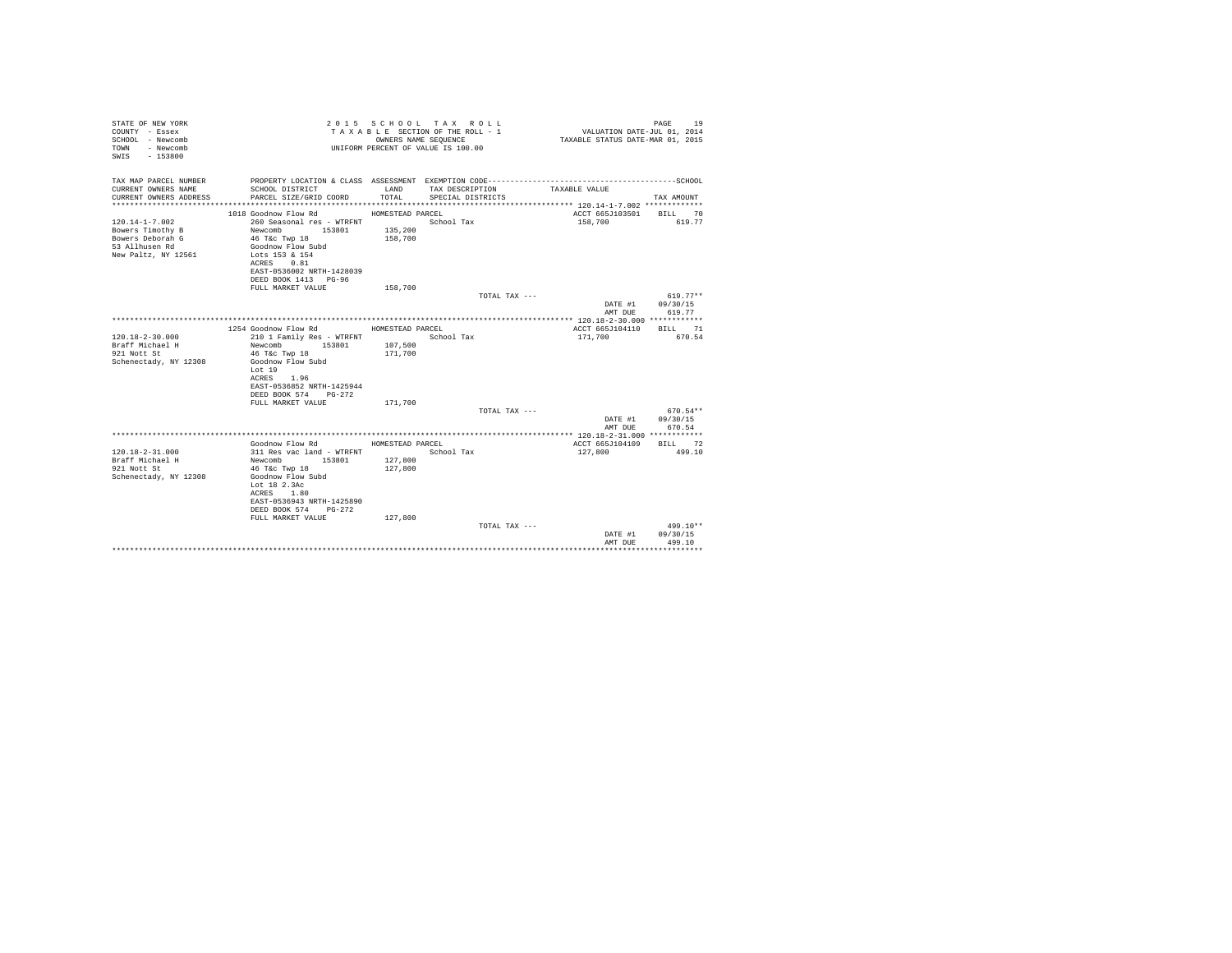| STATE OF NEW YORK                   |                                                                                                   |                  | 2015 SCHOOL TAX ROLL                                          |               | PAGE 20<br>VALUATION DATE-JUL 01, 2014<br>TAXABLE STATUS DATE-MAR 01, 2015 |                         |
|-------------------------------------|---------------------------------------------------------------------------------------------------|------------------|---------------------------------------------------------------|---------------|----------------------------------------------------------------------------|-------------------------|
| COUNTY - Essex                      |                                                                                                   |                  | T A X A B L E SECTION OF THE ROLL - 1<br>OWNERS NAME SEQUENCE |               |                                                                            |                         |
| SCHOOL - Newcomb                    |                                                                                                   |                  |                                                               |               |                                                                            |                         |
| TOWN - Newcomb                      | OWNERS NAME SEQUENCE<br>UNIFORM PERCENT OF VALUE IS 100.00                                        |                  |                                                               |               |                                                                            |                         |
| SWIS - 153800                       |                                                                                                   |                  |                                                               |               |                                                                            |                         |
|                                     |                                                                                                   |                  |                                                               |               |                                                                            |                         |
|                                     |                                                                                                   |                  |                                                               |               |                                                                            |                         |
|                                     |                                                                                                   |                  |                                                               |               |                                                                            |                         |
|                                     | SCHOOL DISTRICT                       LAND        TAX DESCRIPTION                   TAXABLE VALUE | TOTAL            |                                                               |               |                                                                            |                         |
| CURRENT OWNERS ADDRESS              | PARCEL SIZE/GRID COORD                                                                            |                  | SPECIAL DISTRICTS                                             |               |                                                                            | TAX AMOUNT              |
|                                     | Goodnow Flow Rd                                                                                   |                  |                                                               |               |                                                                            |                         |
|                                     |                                                                                                   | HOMESTEAD PARCEL |                                                               |               |                                                                            | ACCT 665J100604 BILL 73 |
|                                     |                                                                                                   |                  | School Tax                                                    |               |                                                                            | 188,900 737.71          |
|                                     |                                                                                                   |                  |                                                               |               |                                                                            |                         |
|                                     |                                                                                                   |                  |                                                               |               |                                                                            |                         |
| Highland, NY 12528                  | Lot 71 72 73 7.1Ac                                                                                |                  |                                                               |               |                                                                            |                         |
|                                     | ACRES 19.80                                                                                       |                  |                                                               |               |                                                                            |                         |
|                                     | EAST-0531448 NRTH-1426661                                                                         |                  |                                                               |               |                                                                            |                         |
|                                     | DEED BOOK 1196 PG-27                                                                              |                  |                                                               |               |                                                                            |                         |
|                                     | FULL MARKET VALUE                                                                                 | 188,900          |                                                               |               |                                                                            |                         |
|                                     |                                                                                                   |                  |                                                               | TOTAL TAX --- |                                                                            | $737.71**$              |
|                                     |                                                                                                   |                  |                                                               |               |                                                                            | DATE #1 09/30/15        |
|                                     |                                                                                                   |                  |                                                               |               |                                                                            | AMT DUE 737.71          |
|                                     |                                                                                                   |                  |                                                               |               |                                                                            |                         |
|                                     | 99 Memory Ln                                                                                      |                  | HOMESTEAD PARCEL                                              |               |                                                                            | ACCT 665J100603 BILL 74 |
| 120.17-2-34.000                     |                                                                                                   |                  |                                                               |               | 292,900                                                                    | 1,143.86                |
| Bragg Dennis                        | 210 1 Family Res - WTRFNT School Tax<br>Newcomb 153801 228,300                                    |                  |                                                               |               |                                                                            |                         |
|                                     | 42 T&C Twp 18                                                                                     | 292,900          |                                                               |               |                                                                            |                         |
| Bragg Patricia M<br>37 Oak Crest Dr | Goodnow Flow Subd                                                                                 |                  |                                                               |               |                                                                            |                         |
| Highland, NY 12528                  | Lot 69 & 70 7.2Ac                                                                                 |                  |                                                               |               |                                                                            |                         |
|                                     | ACRES 8.00                                                                                        |                  |                                                               |               |                                                                            |                         |
|                                     | EAST-0531854 NRTH-1426718                                                                         |                  |                                                               |               |                                                                            |                         |
|                                     | DEED BOOK 1196 PG-27                                                                              |                  |                                                               |               |                                                                            |                         |
|                                     | FULL MARKET VALUE                                                                                 | 292,900          |                                                               |               |                                                                            |                         |
|                                     |                                                                                                   |                  |                                                               | TOTAL TAX --- |                                                                            | 1,143.86**              |
|                                     |                                                                                                   |                  |                                                               |               |                                                                            | DATE #1 09/30/15        |
|                                     |                                                                                                   |                  |                                                               |               |                                                                            | AMT DUE 1,143.86        |
|                                     |                                                                                                   |                  |                                                               |               |                                                                            |                         |
|                                     | 83 Marcy Ln<br>210 1 Family Res                                                                   |                  | HOMESTEAD PARCEL                                              |               | ACCT 665J104107                                                            | BILL 75                 |
| 110.17-3-16.000                     |                                                                                                   |                  | School Tax                                                    |               | 83,200                                                                     | 324.92                  |
| Brewer Laura M                      | Newcomb 153801                                                                                    | 28,700           |                                                               |               |                                                                            |                         |
| 83 Marcy Ln                         | Pt 19 Richards Survey                                                                             | 83,200           |                                                               |               |                                                                            |                         |
| Newcomb, NY 12852                   | ACRES 0.60 BANK1STARSG                                                                            |                  |                                                               |               |                                                                            |                         |
|                                     | EAST-0557747 NRTH-1442689                                                                         |                  |                                                               |               |                                                                            |                         |
|                                     | DEED BOOK 1780 PG-161                                                                             |                  |                                                               |               |                                                                            |                         |
|                                     | FULL MARKET VALUE 83,200                                                                          |                  |                                                               |               |                                                                            |                         |
|                                     |                                                                                                   |                  |                                                               | TOTAL TAX --- |                                                                            | $324.92**$              |
|                                     |                                                                                                   |                  |                                                               |               |                                                                            | DATE #1 09/30/15        |
|                                     |                                                                                                   |                  |                                                               |               | AMT DUE                                                                    | 324.92                  |
|                                     |                                                                                                   |                  |                                                               |               |                                                                            |                         |
|                                     | 1732 Goodnow Flow Rd MOMESTEAD PARCEL                                                             |                  |                                                               |               |                                                                            | ACCT 665J106206 BILL 76 |
| $119.20 - 4 - 1.000$                | 260 Seasonal res - WTRFNT             School Tax                                                  |                  |                                                               |               | 155,700                                                                    | 608.06                  |
| Broderick William B                 | Newcomb 153801 115,700                                                                            |                  |                                                               |               |                                                                            |                         |
| 526 Tiplady Rd                      | 27 T&C Twp 18                                                                                     | 155,700          |                                                               |               |                                                                            |                         |
| Salem, NY 12865                     | Goodnow Flow Subd                                                                                 |                  |                                                               |               |                                                                            |                         |
|                                     | Lot 337                                                                                           |                  |                                                               |               |                                                                            |                         |
|                                     | ACRES 0.80 BANK CORE                                                                              |                  |                                                               |               |                                                                            |                         |
|                                     | EAST-0526166 NRTH-1425728                                                                         |                  |                                                               |               |                                                                            |                         |
|                                     | DEED BOOK 1425 PG-318                                                                             |                  |                                                               |               |                                                                            |                         |
|                                     | FULL MARKET VALUE                                                                                 | 155,700          |                                                               |               |                                                                            |                         |
|                                     |                                                                                                   |                  |                                                               | TOTAL TAX --- |                                                                            | 608.06**                |
|                                     |                                                                                                   |                  |                                                               |               | DATE #1                                                                    | 09/30/15                |
|                                     |                                                                                                   |                  |                                                               |               |                                                                            | AMT DUE 608.06          |
|                                     |                                                                                                   |                  |                                                               |               |                                                                            |                         |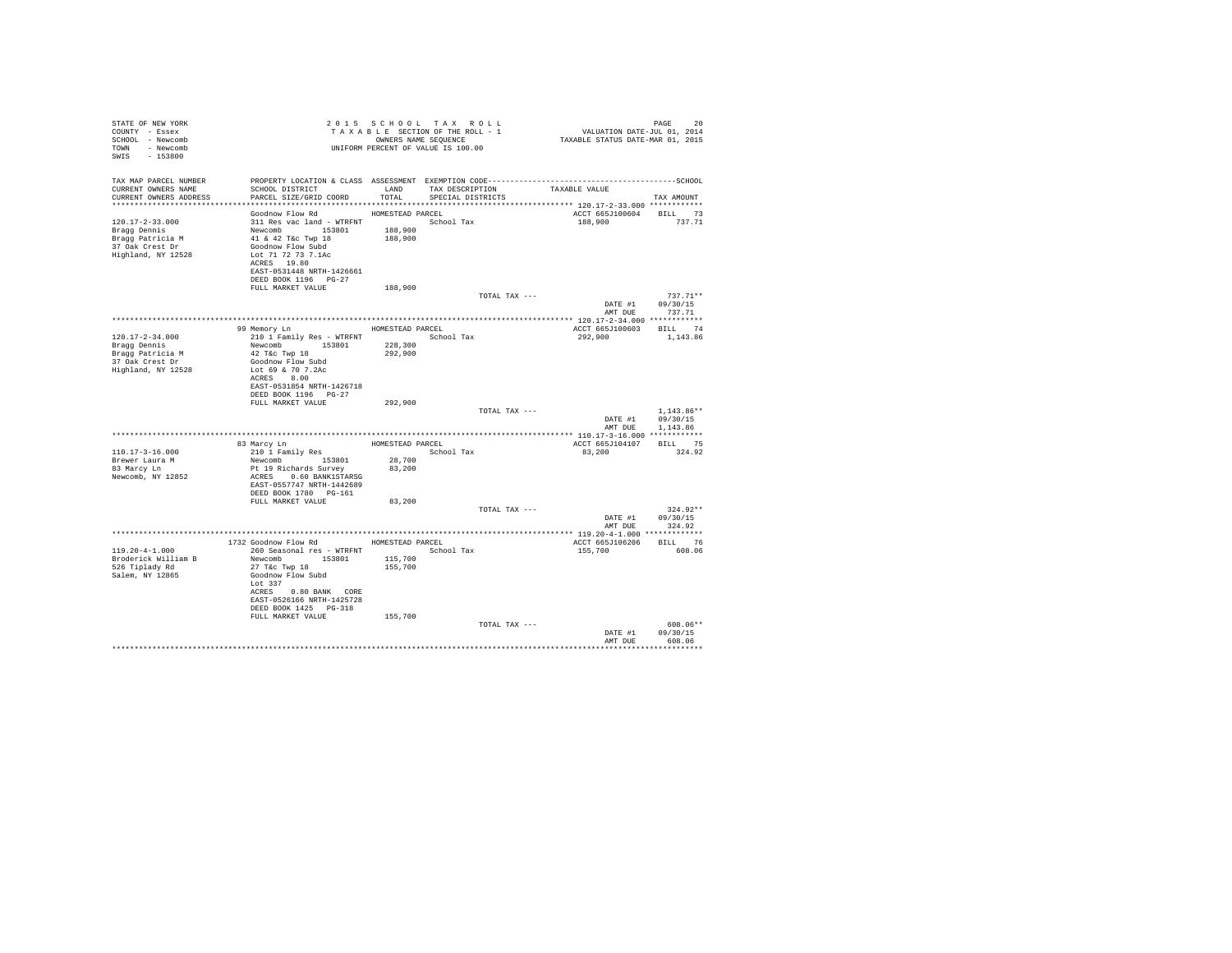| STATE OF NEW YORK<br>COUNTY - Essex<br>SCHOOL - Newcomb<br>TOWN - Newcomb<br>SWIS - 153800                  |                                                                                                                                                                                   |                    | 2015 SCHOOL TAX ROLL<br>UNIFORM PERCENT OF VALUE IS 100.00 |                                    | PAGE<br>21             |  |
|-------------------------------------------------------------------------------------------------------------|-----------------------------------------------------------------------------------------------------------------------------------------------------------------------------------|--------------------|------------------------------------------------------------|------------------------------------|------------------------|--|
| TAX MAP PARCEL NUMBER<br>CURRENT OWNERS NAME<br>CURRENT OWNERS ADDRESS                                      | SCHOOL DISTRICT TAND TAX DESCRIPTION<br>PARCEL SIZE/GRID COORD TOTAL SPECIAL DISTRICTS                                                                                            |                    |                                                            | TAXABLE VALUE                      | TAX AMOUNT             |  |
| 120.18-1-6.000<br>Broughton Richard W<br>Broughton John J<br>PO Box 276<br>East Greenbush, NY 12061 Lot 147 | 1044 Goodnow Flow Rd MOMESTEAD PARCEL<br>210 1 Family Res - WTRFNT  School Tax<br>Newcomb 153801<br>46 T&c Twp 18<br>Goodnow Flow Subd<br>ACRES 0.40<br>EAST-0536613 NRTH-1427771 | 100,600<br>172,200 |                                                            | ACCT 665J100112 BILL 77<br>172,200 | 672.49                 |  |
|                                                                                                             | DEED BOOK 584 PG-142                                                                                                                                                              |                    |                                                            |                                    |                        |  |
|                                                                                                             | FULL MARKET VALUE                                                                                                                                                                 | 172,200            |                                                            |                                    | $672.49**$             |  |
|                                                                                                             |                                                                                                                                                                                   |                    | TOTAL TAX ---                                              | DATE #1                            | 09/30/15               |  |
|                                                                                                             |                                                                                                                                                                                   |                    |                                                            | AMT DUE                            | 672.49                 |  |
|                                                                                                             |                                                                                                                                                                                   |                    |                                                            |                                    |                        |  |
| $109.15 - 2 - 2.000$                                                                                        | 5841 NYS Route 28N HOMESTEAD PARCEL 210 1 Family Res RES. STAR 41854                                                                                                              |                    |                                                            | ACCT 665J106914 BILL 78            | 30,000                 |  |
| Brundage James F                                                                                            | Newcomb 153801                                                                                                                                                                    |                    | 46,200 School Tax                                          | 110, 300                           | 430.75                 |  |
| Brundage Anita L                                                                                            | 3 Ords Patent                                                                                                                                                                     | 110,300            |                                                            |                                    |                        |  |
| 5841 State Rte 28N<br>Newcomb, NY 12852                                                                     | ACRES 4.00 BANK CORE<br>EAST-0540748 NRTH-1446791<br>DEED BOOK 1634 PG-318                                                                                                        |                    |                                                            |                                    |                        |  |
|                                                                                                             | FULL MARKET VALUE                                                                                                                                                                 | 110,300            |                                                            |                                    |                        |  |
|                                                                                                             |                                                                                                                                                                                   |                    | TOTAL TAX ---                                              | DATE #1                            | 358.75**<br>09/30/15   |  |
|                                                                                                             |                                                                                                                                                                                   |                    |                                                            | AMT DUE                            | 358.75                 |  |
|                                                                                                             | 1070 Goodnow Flow Rd MOMESTEAD PARCEL                                                                                                                                             |                    |                                                            | ACCT 665J100514 BILL 79            |                        |  |
| $120.18 - 1 - 12.000$                                                                                       | 210 1 Family Res - WTRFNT School Tax                                                                                                                                              |                    |                                                            | 186,000 726.39                     |                        |  |
| Bruno Anthony J                                                                                             | Newcomb 153801                                                                                                                                                                    | 99,800             |                                                            |                                    |                        |  |
| 52 Ferry Blvd<br>So Glens Falls, NY 12803                                                                   | 46 T&C Twp 18<br>Goodnow Flow Subd<br>Lot 141                                                                                                                                     | 186,000            |                                                            |                                    |                        |  |
|                                                                                                             | ACRES 0.50<br>EAST-0537147 NRTH-1427525<br>DEED BOOK 783 PG-207                                                                                                                   |                    |                                                            |                                    |                        |  |
|                                                                                                             | FULL MARKET VALUE                                                                                                                                                                 | 186,000            |                                                            |                                    |                        |  |
|                                                                                                             |                                                                                                                                                                                   |                    | TOTAL TAX ---                                              |                                    | $726.39**$             |  |
|                                                                                                             |                                                                                                                                                                                   |                    |                                                            | DATE #1<br>AMT DUE                 | 09/30/15<br>726.39     |  |
|                                                                                                             |                                                                                                                                                                                   |                    |                                                            |                                    |                        |  |
|                                                                                                             | 46 Montayne Way <b>MON-HOMESTEAD PARCEL</b><br>311 Res vac land <b>MON-HOMESTEAD</b> School Tax                                                                                   |                    |                                                            | ACCT 665Z009002 BILL 80            |                        |  |
| $110.13 - 13 - 4.000$                                                                                       |                                                                                                                                                                                   |                    |                                                            | 13,900                             | 253.17                 |  |
| Bruno Mary Elizabeth<br>102 Lumax Run<br>Troy, NY 12180                                                     | Newcomb 153801<br>20 T&C Pur TWP 27 RS<br>1629/128-Agreement<br>ACRES 1.30<br>EAST-0555225 NRTH-1446757<br>DEED BOOK 1700 PG-145                                                  | 13,900<br>13,900   |                                                            |                                    |                        |  |
|                                                                                                             | FULL MARKET VALUE                                                                                                                                                                 | 13,900             |                                                            |                                    |                        |  |
|                                                                                                             |                                                                                                                                                                                   |                    | TOTAL TAX ---                                              | DATE #1                            | $253.17**$<br>09/30/15 |  |
|                                                                                                             |                                                                                                                                                                                   |                    |                                                            | AMT DUE                            | 253.17<br>.            |  |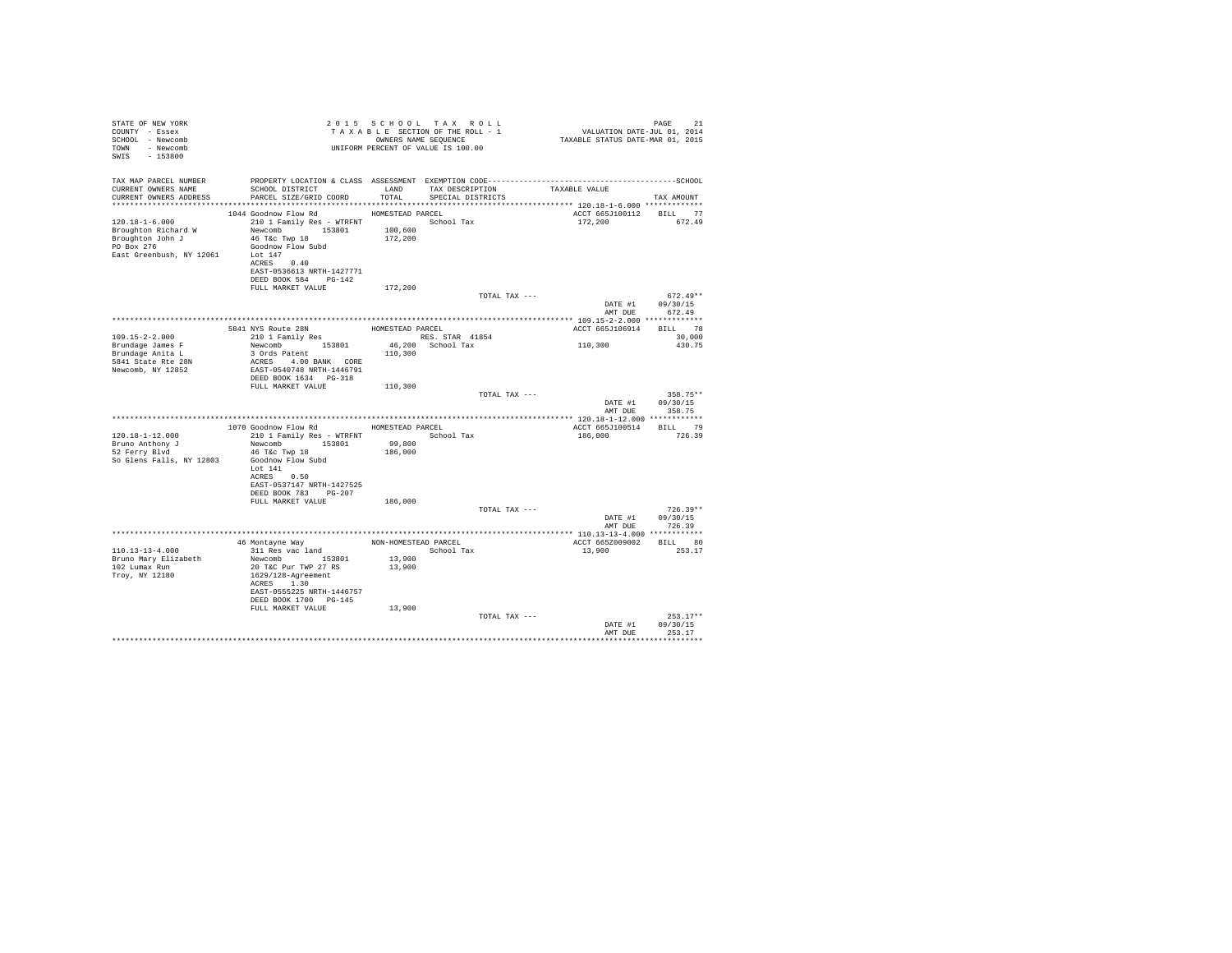| STATE OF NEW YORK<br>COUNTY - Essex<br>SCHOOL - Newcomb<br>- Newcomb<br>TOWN<br>$-153800$<br>SWTS |                                                                    | OWNERS NAME SEQUENCE | 2015 SCHOOL TAX ROLL<br>TAXABLE SECTION OF THE ROLL - 1<br>UNIFORM PERCENT OF VALUE IS 100.00 | VALUATION DATE-JUL 01, 2014<br>TAXABLE STATUS DATE-MAR 01, 2015 | PAGE<br>22               |
|---------------------------------------------------------------------------------------------------|--------------------------------------------------------------------|----------------------|-----------------------------------------------------------------------------------------------|-----------------------------------------------------------------|--------------------------|
| TAX MAP PARCEL NUMBER                                                                             | PROPERTY LOCATION & CLASS ASSESSMENT EXEMPTION CODE--------------- |                      |                                                                                               |                                                                 | ------------------SCHOOL |
| CURRENT OWNERS NAME<br>CURRENT OWNERS ADDRESS                                                     | SCHOOL DISTRICT<br>PARCEL SIZE/GRID COORD                          | LAND<br>TOTAL.       | TAX DESCRIPTION<br>SPECIAL DISTRICTS                                                          | TAXABLE VALUE                                                   | TAX AMOUNT               |
|                                                                                                   |                                                                    |                      |                                                                                               |                                                                 |                          |
|                                                                                                   | Goodnow Flow Rd                                                    | HOMESTEAD PARCEL     |                                                                                               | ACCT 665J176002                                                 | BILL 81                  |
| $119.20 - 3 - 4.000$                                                                              | 311 Res vac land - WTRFNT                                          |                      | School Tax                                                                                    | 123,300                                                         | 481.52                   |
| Bruno Ruth E Trust                                                                                | Newcomb 153801                                                     | 123,300              |                                                                                               |                                                                 |                          |
| c/o Peter & Ruth Bruno<br>23 Mason St                                                             | 27 T&c Twp 18<br>Goodnow Flow Subd                                 | 123,300              |                                                                                               |                                                                 |                          |
| Glens Falls, NY 12801                                                                             | Lot 344 1.3Ac                                                      |                      |                                                                                               |                                                                 |                          |
|                                                                                                   | ACRES 1.50                                                         |                      |                                                                                               |                                                                 |                          |
|                                                                                                   | EAST-0525086 NRTH-1426549                                          |                      |                                                                                               |                                                                 |                          |
|                                                                                                   | DEED BOOK 1640 PG-9                                                |                      |                                                                                               |                                                                 |                          |
|                                                                                                   | FULL MARKET VALUE                                                  | 123,300              | TOTAL TAX ---                                                                                 |                                                                 | $481.52**$               |
|                                                                                                   |                                                                    |                      |                                                                                               | DATE #1                                                         | 09/30/15                 |
|                                                                                                   |                                                                    |                      |                                                                                               | AMT DUE                                                         | 481.52                   |
|                                                                                                   |                                                                    |                      |                                                                                               |                                                                 |                          |
| $119.20 - 3 - 5.000$                                                                              | 1854 Goodnow Flow Rd<br>260 Seasonal res - WTRFNT                  | HOMESTEAD PARCEL     | School Tax                                                                                    | ACCT 665J100313<br>180,200                                      | <b>BTLL</b> 82<br>703.74 |
| Bruno Ruth E Trust                                                                                | Newcomb<br>153801                                                  | 118,300              |                                                                                               |                                                                 |                          |
| c/o Peter & Ruth Bruno                                                                            | 27 T&c Twp 18                                                      | 180,200              |                                                                                               |                                                                 |                          |
| 23 Mason St                                                                                       | Goodnow Flow Subd                                                  |                      |                                                                                               |                                                                 |                          |
| Glens Falls, NY 12801                                                                             | Lot 343 1.5Ac                                                      |                      |                                                                                               |                                                                 |                          |
|                                                                                                   | 1.70<br>ACRES<br>EAST-0525248 NRTH-1426503                         |                      |                                                                                               |                                                                 |                          |
|                                                                                                   | DEED BOOK 1640 PG-14                                               |                      |                                                                                               |                                                                 |                          |
|                                                                                                   | FULL MARKET VALUE                                                  | 180,200              |                                                                                               |                                                                 |                          |
|                                                                                                   |                                                                    |                      | TOTAL TAX ---                                                                                 |                                                                 | $703.74**$               |
|                                                                                                   |                                                                    |                      |                                                                                               | DATE #1                                                         | 09/30/15                 |
|                                                                                                   |                                                                    |                      |                                                                                               | AMT DUE                                                         | 703.74                   |
|                                                                                                   | 10 Island View Ln                                                  | HOMESTEAD PARCEL     |                                                                                               | ACCT 665J103813                                                 | BILL 83                  |
| $119.16 - 1 - 26.000$                                                                             | 260 Seasonal res - WTRFNT                                          |                      | School Tax                                                                                    | 172,300                                                         | 672.88                   |
| Brunswick John T                                                                                  | Newcomb<br>153801                                                  | 105,800              |                                                                                               |                                                                 |                          |
| Conway Cynthia A                                                                                  | 26 T&c Twp 18                                                      | 172,300              |                                                                                               |                                                                 |                          |
| 16240 NYS Rte 22<br>Stephentown, NY 12168                                                         | 1461/51 Life Estate to<br>Margaret V Brunswick                     |                      |                                                                                               |                                                                 |                          |
|                                                                                                   | 0.90<br>ACRES                                                      |                      |                                                                                               |                                                                 |                          |
|                                                                                                   | EAST-0527543 NRTH-1428860                                          |                      |                                                                                               |                                                                 |                          |
|                                                                                                   | DEED BOOK 1461 PG-51                                               |                      |                                                                                               |                                                                 |                          |
|                                                                                                   | FULL MARKET VALUE                                                  | 172,300              |                                                                                               |                                                                 |                          |
|                                                                                                   |                                                                    |                      | TOTAL TAX ---                                                                                 | DATE #1                                                         | $672.88**$<br>09/30/15   |
|                                                                                                   |                                                                    |                      |                                                                                               | AMT DUE                                                         | 672.88                   |
|                                                                                                   |                                                                    |                      |                                                                                               |                                                                 | .                        |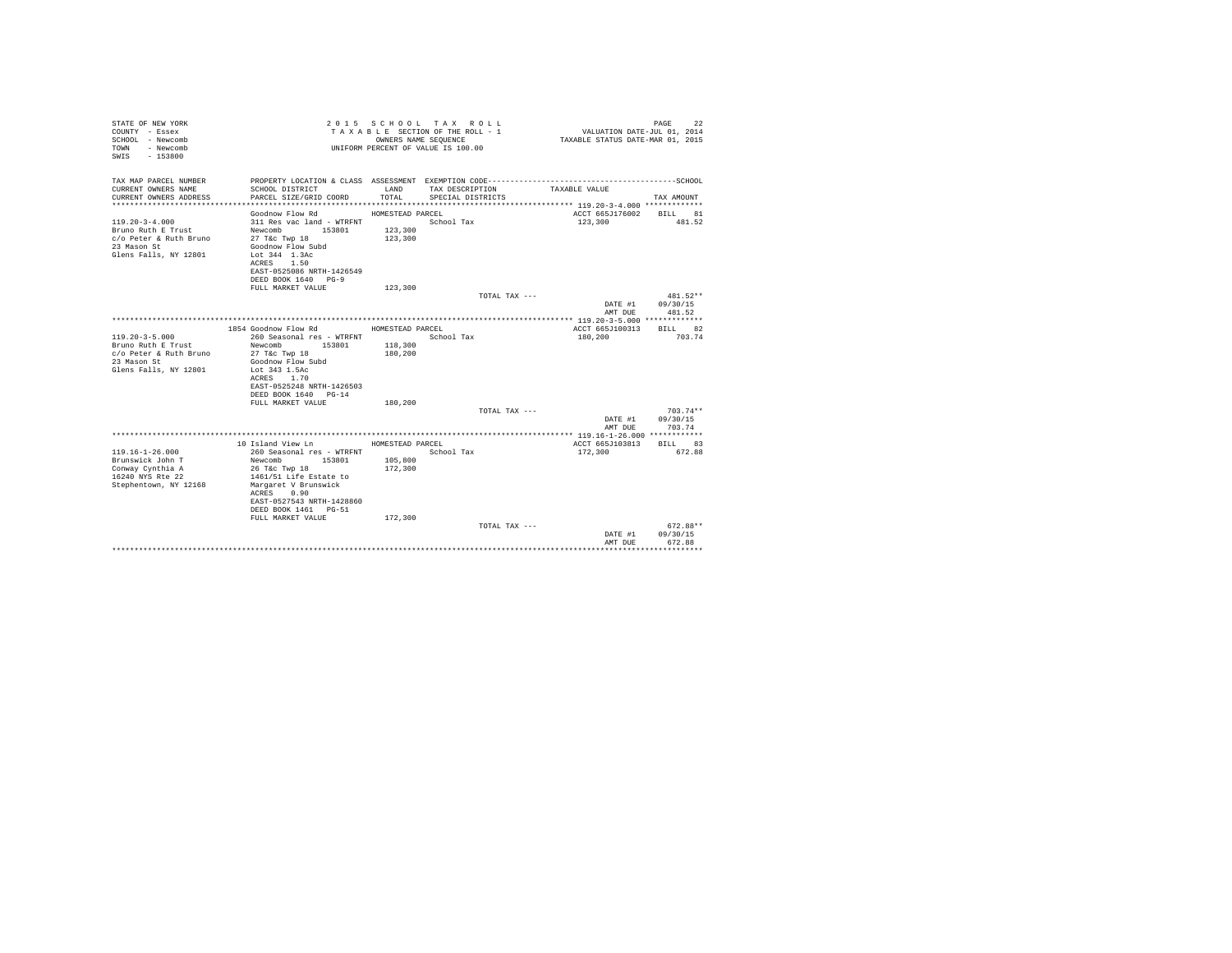| STATE OF NEW YORK<br>COUNTY - Essex<br>SCHOOL - Newcomb<br>TOWN - Newcomb<br>SWIS - 153800                         |                                                                                                                                             |                             | 2015 SCHOOL TAX ROLL<br>TAXABLE SECTION OF THE ROLL - 1<br>OWNERS NAME SEQUENCE | PAGE 23<br>VALUATION DATE-JUL 01, 2014<br>TAXABLE STATUS DATE-MAR 01, 2015 |                                          |
|--------------------------------------------------------------------------------------------------------------------|---------------------------------------------------------------------------------------------------------------------------------------------|-----------------------------|---------------------------------------------------------------------------------|----------------------------------------------------------------------------|------------------------------------------|
| TAX MAP PARCEL NUMBER<br>CURRENT OWNERS NAME<br>CURRENT OWNERS ADDRESS PARCEL SIZE/GRID COORD                      | SCHOOL DISTRICT                                                                                                                             | LAND<br>TOTAL               | TAX DESCRIPTION<br>SPECIAL DISTRICTS                                            | TAXABLE VALUE                                                              | TAX AMOUNT                               |
|                                                                                                                    | 5789 NYS Route 28N                                                                                                                          | HOMESTEAD PARCEL            |                                                                                 | ACCT 665J105704 BILL 84                                                    |                                          |
| 109.15-1-16.064<br>Bunnell James<br>Bunnell Ruth Ann<br>5789 NYS Route 28N<br>Newcomb, NY 12852                    | 210 1 Family Res<br>Newcomb 153801<br>3 Ords<br>ACRES 0.94<br>EAST-0541954 NRTH-1446358<br>DEED BOOK 1805 PG-209                            | 34,800<br>107,300           | School Tax                                                                      | 107,300                                                                    | 419.04                                   |
| PRIOR OWNER ON 3/01/2015 FULL MARKET VALUE<br>Alitz Douglas A                                                      |                                                                                                                                             | 107,300                     |                                                                                 |                                                                            |                                          |
|                                                                                                                    |                                                                                                                                             |                             | TOTAL TAX ---                                                                   | AMT DUE                                                                    | $419.04**$<br>DATE #1 09/30/15<br>419.04 |
|                                                                                                                    |                                                                                                                                             |                             |                                                                                 |                                                                            |                                          |
| 109.15-3-19.000<br>Burdick Gerald A                                                                                | 35 Griffin Rd<br>210 1 Family Res<br>Newcomb 153801                                                                                         | 38,400                      | HOMESTEAD PARCEL<br>School Tax                                                  | ACCT 665J101606 BILL 85<br>87,000                                          | 339.76                                   |
| 35 Griffin Rd<br>Newcomb, NY 12852                                                                                 | 4 Ords Pat<br>Book 859 Page 220<br>ACRES 1.73<br>EAST-0541993 NRTH-1444425<br>DEED BOOK 1283 PG-1<br>FULL MARKET VALUE                      | 87,000<br>87,000            |                                                                                 |                                                                            |                                          |
|                                                                                                                    |                                                                                                                                             |                             | TOTAL TAX ---                                                                   | DATE #1                                                                    | $339.76**$<br>09/30/15<br>AMT DUE 339.76 |
|                                                                                                                    |                                                                                                                                             |                             |                                                                                 |                                                                            |                                          |
| 110.18-2-14.033<br>Bureau Allen<br>Bureau Sandra<br>NYS Rte 28N<br>Newcomb, NY 12852                               | 56 Santanoni Dr<br>040 Bural res<br>240 Rural res<br>Newcomb 153801<br>1 2 Thorns Survey<br>ACRES 11.25<br>EAST-0561706 NRTH-1442752        | HOMESTEAD PARCEL<br>322,400 | RES. STAR 41854<br>44,400 School Tax                                            | ACCT 665J192002 BILL 86<br>322,400                                         | 30,000<br>1,259.07                       |
|                                                                                                                    |                                                                                                                                             |                             |                                                                                 |                                                                            |                                          |
|                                                                                                                    | FULL MARKET VALUE                                                                                                                           | 322,400                     | TOTAL TAX ---                                                                   | DATE #1 09/30/15                                                           | $1.187.07**$                             |
|                                                                                                                    |                                                                                                                                             |                             |                                                                                 | AMT DUE                                                                    | 1,187.07                                 |
|                                                                                                                    |                                                                                                                                             |                             |                                                                                 | ACCT 665J178530 BILL 87                                                    |                                          |
| 110.18-3-4.001<br>Bureau Allen R<br>Bureau Lucy S<br>c/o Noella Bureau<br>872 Tower Hill Rd<br>Millbrook, NY 12545 | Newcomb<br>3 & 4 Thorns Survey<br>Life Use Noelle Bureau<br>By 1150/283<br>ACRES 0.40<br>EAST-0559489 NRTH-1442971<br>DEED BOOK 1167 PG-102 | 12,100<br>12,100            |                                                                                 | 12,100                                                                     | 220.38                                   |
|                                                                                                                    | FULL MARKET VALUE                                                                                                                           | 12,100                      | TOTAL TAX ---                                                                   | DATE #1                                                                    | $220.38**$<br>09/30/15                   |
|                                                                                                                    |                                                                                                                                             |                             |                                                                                 | AMT DUE                                                                    | 220.38<br>***********                    |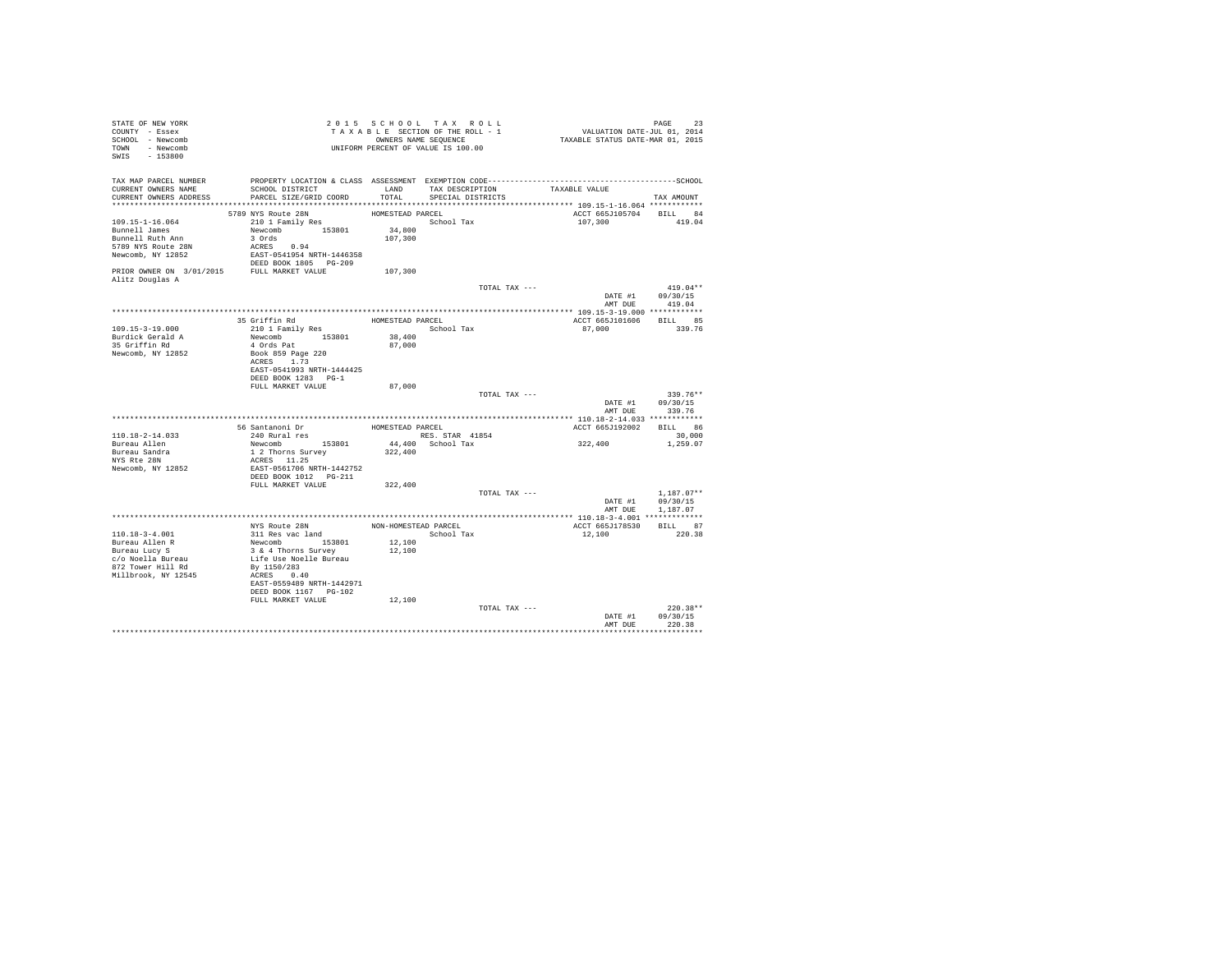| STATE OF NEW YORK<br>COUNTY - Essex<br>SCHOOL - Newcomb<br>- Newcomb<br>TOWN<br>SWIS - 153800 |                                                        |                  | 2015 SCHOOL TAX ROLL<br>TAXABLE SECTION OF THE ROLL - 1<br>OWNERS NAME SEOUENCE<br>UNIFORM PERCENT OF VALUE IS 100.00 | VALUATION DATE-JUL 01, 2014<br>TAXABLE STATUS DATE-MAR 01, 2015 | PAGE<br>24       |
|-----------------------------------------------------------------------------------------------|--------------------------------------------------------|------------------|-----------------------------------------------------------------------------------------------------------------------|-----------------------------------------------------------------|------------------|
| CURRENT OWNERS NAME                                                                           |                                                        | LAND             | TAX DESCRIPTION                                                                                                       |                                                                 |                  |
| CURRENT OWNERS ADDRESS                                                                        | SCHOOL DISTRICT<br>PARCEL SIZE/GRID COORD              |                  | TOTAL SPECIAL DISTRICTS                                                                                               | TAXABLE VALUE                                                   | TAX AMOUNT       |
|                                                                                               |                                                        |                  |                                                                                                                       |                                                                 |                  |
|                                                                                               | 5024 NYS Route 28N                                     | HOMESTEAD PARCEL |                                                                                                                       | ACCT 665J100713                                                 | BILL 88          |
| $110.18 - 3 - 6.000$                                                                          | 210 1 Family Res                                       |                  | AGED ALL 41800                                                                                                        |                                                                 | 79,500           |
| Bureau Allen R                                                                                | Newcomb 153801<br>Pt 3&4 Thorns Survey                 |                  | 38,300 SR STAR 41834                                                                                                  |                                                                 | 65,300           |
| Bureau Lucy S                                                                                 |                                                        |                  | 159,000 School Tax                                                                                                    | 79,500                                                          | 310.47           |
| c/o Noella Bureau                                                                             | Life Use Noelle Bureau                                 |                  |                                                                                                                       |                                                                 |                  |
| 872 Tower Hill Rd<br>Millbrook, NY 12545                                                      | By 1150/283<br>ACRES 1.70                              |                  |                                                                                                                       |                                                                 |                  |
|                                                                                               | EAST-0559638 NRTH-1442689                              |                  |                                                                                                                       |                                                                 |                  |
|                                                                                               | DEED BOOK 1167 PG-102                                  |                  |                                                                                                                       |                                                                 |                  |
|                                                                                               | FULL MARKET VALUE                                      | 159,000          |                                                                                                                       |                                                                 |                  |
|                                                                                               |                                                        |                  | TOTAL TAX ---                                                                                                         |                                                                 | $162.47**$       |
|                                                                                               |                                                        |                  |                                                                                                                       |                                                                 | DATE #1 09/30/15 |
|                                                                                               |                                                        |                  |                                                                                                                       | AMT DUE                                                         | 162.47           |
|                                                                                               |                                                        | HOMESTEAD PARCEL |                                                                                                                       |                                                                 | <b>BTLL</b> 89   |
| $110.18 - 3 - 5.003$                                                                          | 5036 NYS Route 28N<br>210 1 Family Res                 |                  | SR STAR 41834                                                                                                         | ACCT 665J100712                                                 | 65,300           |
| Bureau Donald J                                                                               | Newcomb 153801                                         |                  | 37,800 School Tax                                                                                                     | 251,900                                                         | 983.75           |
| Bureau Patricia A                                                                             | Pt 4 Thorns Survey                                     | 251,900          |                                                                                                                       |                                                                 |                  |
| c/o Rene Bureau                                                                               | 1578/250 Life Estate                                   |                  |                                                                                                                       |                                                                 |                  |
| 5038 NYS Rte 28N                                                                              | Rene & Jeannine Bureau                                 |                  |                                                                                                                       |                                                                 |                  |
| Newcomb, NY 12852                                                                             | ACRES 1.56                                             |                  |                                                                                                                       |                                                                 |                  |
|                                                                                               | EAST-0559467 NRTH-1442831                              |                  |                                                                                                                       |                                                                 |                  |
|                                                                                               | DEED BOOK 1578 PG-250<br>FULL MARKET VALUE             | 251,900          |                                                                                                                       |                                                                 |                  |
|                                                                                               |                                                        |                  | TOTAL TAX ---                                                                                                         |                                                                 | $835.75**$       |
|                                                                                               |                                                        |                  |                                                                                                                       |                                                                 | DATE #1 09/30/15 |
|                                                                                               |                                                        |                  |                                                                                                                       | AMT DUE                                                         | 835.75           |
|                                                                                               |                                                        |                  |                                                                                                                       |                                                                 |                  |
|                                                                                               | 14 Anderson Ln                                         | HOMESTEAD PARCEL |                                                                                                                       | ACCT 665J175005 BILL 90                                         |                  |
| $109.16 - 2 - 3.100$                                                                          | 210 1 Family Res - WTRFNT School Tax                   |                  |                                                                                                                       | 272,600                                                         | 1,064.59         |
| Bureau Gino S<br>Bureau Barbara                                                               | Newcomb 153801 198,400<br>16 Twp 27 T&c Pur Rs 272,600 |                  |                                                                                                                       |                                                                 |                  |
| Al West Dr                                                                                    | Also 1083/57                                           |                  |                                                                                                                       |                                                                 |                  |
| Castleton, NY 12033                                                                           | ACRES 6.23                                             |                  |                                                                                                                       |                                                                 |                  |
|                                                                                               | EAST-0551414 NRTH-1446377                              |                  |                                                                                                                       |                                                                 |                  |
|                                                                                               | DEED BOOK 974 PG-21                                    |                  |                                                                                                                       |                                                                 |                  |
|                                                                                               | FULL MARKET VALUE                                      | 272,600          |                                                                                                                       |                                                                 |                  |
|                                                                                               |                                                        |                  | TOTAL TAX ---                                                                                                         |                                                                 | $1.064.59**$     |
|                                                                                               |                                                        |                  |                                                                                                                       | DATE #1                                                         | 09/30/15         |
|                                                                                               |                                                        |                  |                                                                                                                       | AMT DUE                                                         | 1,064.59         |
|                                                                                               |                                                        |                  |                                                                                                                       |                                                                 |                  |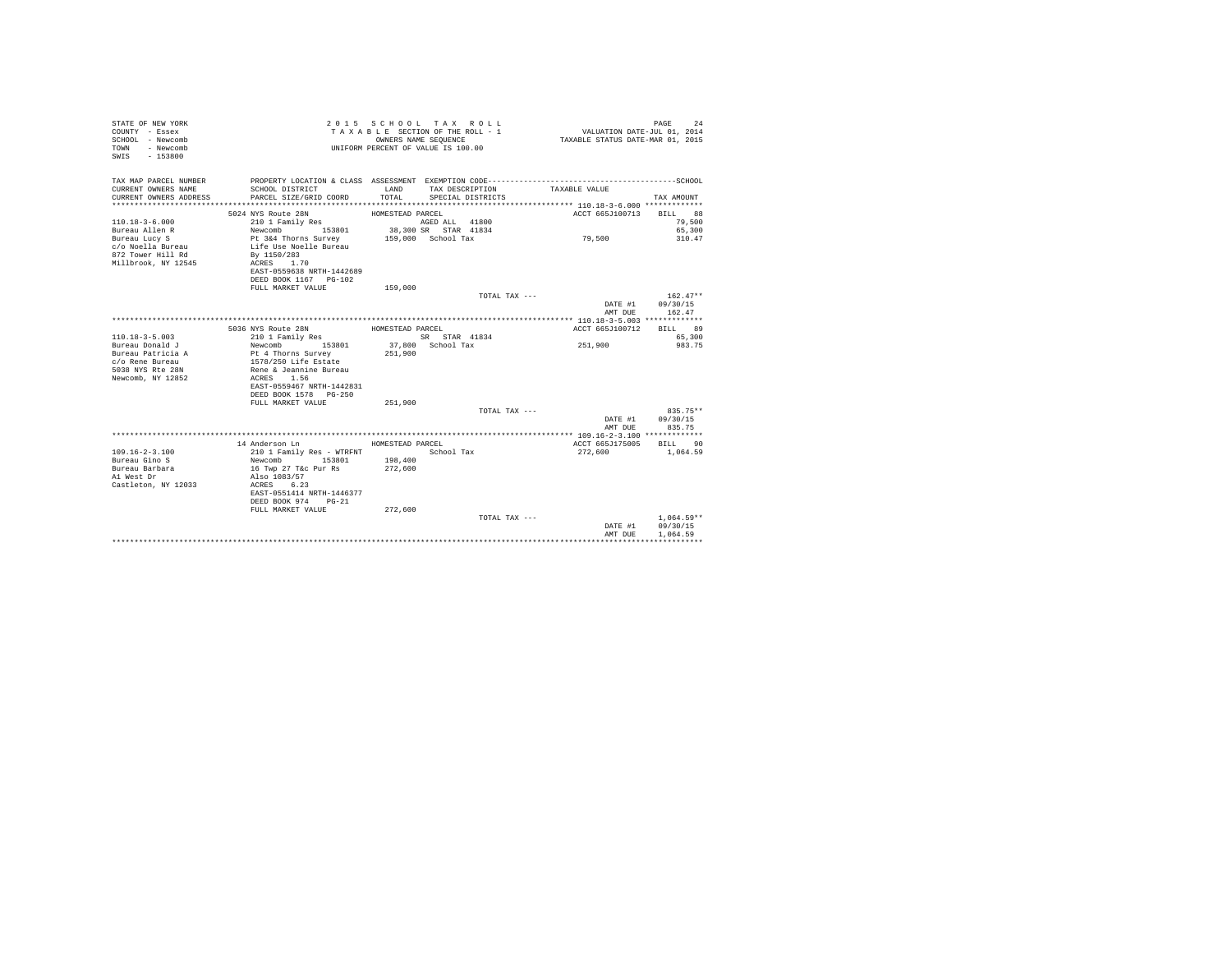| STATE OF NEW YORK<br>COUNTY - Essex |                                                       |                      | 2015 SCHOOL TAX ROLL<br>TAXABLE SECTION OF THE ROLL - 1 | PAGE 25<br>VALUATION DATE-JUL 01, 2014 |                  |
|-------------------------------------|-------------------------------------------------------|----------------------|---------------------------------------------------------|----------------------------------------|------------------|
| SCHOOL - Newcomb                    |                                                       |                      | OWNERS NAME SEQUENCE                                    | TAXABLE STATUS DATE-MAR 01, 2015       |                  |
| TOWN - Newcomb                      |                                                       |                      | UNIFORM PERCENT OF VALUE IS 100.00                      |                                        |                  |
| SWIS - 153800                       |                                                       |                      |                                                         |                                        |                  |
|                                     |                                                       |                      |                                                         |                                        |                  |
| TAX MAP PARCEL NUMBER               |                                                       |                      |                                                         |                                        |                  |
| CURRENT OWNERS NAME                 | SCHOOL DISTRICT                                       | LAND                 | TAX DESCRIPTION                                         | TAXABLE VALUE                          |                  |
| CURRENT OWNERS ADDRESS              | PARCEL SIZE/GRID COORD                                | TOTAL.               | SPECIAL DISTRICTS                                       |                                        | TAX AMOUNT       |
|                                     |                                                       |                      |                                                         |                                        |                  |
|                                     | NYS Route 28N                                         | NON-HOMESTEAD PARCEL |                                                         | ACCT 665J100308 BILL 91                |                  |
| $110.13 - 1 - 11.000$               | 311 Res vac land                                      |                      | School Tax                                              | 24,500                                 | 446.23           |
| Burgess Brad                        |                                                       | 24,500               |                                                         |                                        |                  |
| Burgess Barbara J                   | Newcomb 153801<br>Pt 17 Richards Survey<br>ACRES 0.90 | 24,500               |                                                         |                                        |                  |
| 6 Hidden Hills Dr                   |                                                       |                      |                                                         |                                        |                  |
| Queensbury, NY 12804                | EAST-0553874 NRTH-1445382<br>DEED BOOK 1269 PG-73     |                      |                                                         |                                        |                  |
|                                     | FULL MARKET VALUE                                     | 24,500               |                                                         |                                        |                  |
|                                     |                                                       |                      |                                                         | TOTAL TAX ---                          | $446.23**$       |
|                                     |                                                       |                      |                                                         |                                        | DATE #1 09/30/15 |
|                                     |                                                       |                      |                                                         |                                        | AMT DUE 446.23   |
|                                     |                                                       |                      |                                                         |                                        |                  |
|                                     | 39 Sanford Ln                                         | HOMESTEAD PARCEL     |                                                         | ACCT 665J100715                        | BILL 92          |
| 110.18-4-9.000                      | 210 1 Family Res                                      |                      | School Tax                                              | 113,300                                | 442.47           |
| Burke Carol M                       | Newcomb 153801                                        | 27,000               |                                                         |                                        |                  |
| 17 Owen Ct                          | Pt 5 Thorns Survey                                    | 113,300              |                                                         |                                        |                  |
| Irvine, CA 92617                    | ACRES 0.50                                            |                      |                                                         |                                        |                  |
|                                     | EAST-0559307 NRTH-1441404<br>DEED BOOK 1760 PG-90     |                      |                                                         |                                        |                  |
|                                     | FULL MARKET VALUE                                     | 113,300              |                                                         |                                        |                  |
|                                     |                                                       |                      |                                                         | TOTAL TAX ---                          | $442.47**$       |
|                                     |                                                       |                      |                                                         |                                        | DATE #1 09/30/15 |
|                                     |                                                       |                      |                                                         | AMT DUE                                | 442.47           |
|                                     |                                                       |                      |                                                         |                                        |                  |
|                                     | 29 Breezy Point Ln                                    | HOMESTEAD PARCEL     |                                                         | ACCT 665J100801                        | BILL 93          |
| $119.20 - 5 - 3.000$                | 210 1 Family Res - WTRFNT                             |                      | School Tax                                              | 169,200                                | 660.78           |
| Burnett John A                      | Newcomb 153801                                        | 131,400              |                                                         |                                        |                  |
| 27 Schuyler Ave                     | 27 T&c Twp 18                                         | 169,200              |                                                         |                                        |                  |
| Latham, NY 12110                    | Goodnow Flow Subd<br>Lot 328                          |                      |                                                         |                                        |                  |
|                                     | ACRES 0.80                                            |                      |                                                         |                                        |                  |
|                                     | EAST-0526974 NRTH-1426401                             |                      |                                                         |                                        |                  |
|                                     | DEED BOOK 1432 PG-16                                  |                      |                                                         |                                        |                  |
|                                     | FULL MARKET VALUE                                     | 169,200              |                                                         |                                        |                  |
|                                     |                                                       |                      |                                                         | TOTAL TAX ---                          | 660.78**         |
|                                     |                                                       |                      |                                                         |                                        | DATE #1 09/30/15 |
|                                     |                                                       |                      |                                                         |                                        | AMT DUE 660.78   |
|                                     |                                                       |                      |                                                         |                                        |                  |
|                                     | 52 Montayne Way<br>311 Res vac land                   |                      | NON-HOMESTEAD PARCEL                                    | ACCT 665Z009003 BILL 94                |                  |
| $110.13 - 13 - 3.000$               |                                                       |                      | School Tax                                              | 15,400                                 | 280.49           |
| Burns Edward W<br>Burns Ann M       | Newcomb 153801<br>20 T&C Pur TWP 27 RS                | 15,400<br>15,400     |                                                         |                                        |                  |
| 25 Valley View Ave                  | ACRES 1.51                                            |                      |                                                         |                                        |                  |
| Latham, NY 12110                    | EAST-0555218 NRTH-1446938                             |                      |                                                         |                                        |                  |
|                                     | DEED BOOK 1700 PG-76                                  |                      |                                                         |                                        |                  |
|                                     | FULL MARKET VALUE                                     | 15,400               |                                                         |                                        |                  |
|                                     |                                                       |                      |                                                         | TOTAL TAX ---                          | $280.49**$       |
|                                     |                                                       |                      |                                                         | DATE #1                                | 09/30/15         |
|                                     |                                                       |                      |                                                         | AMT DUE                                | 280.49           |
|                                     |                                                       |                      |                                                         |                                        |                  |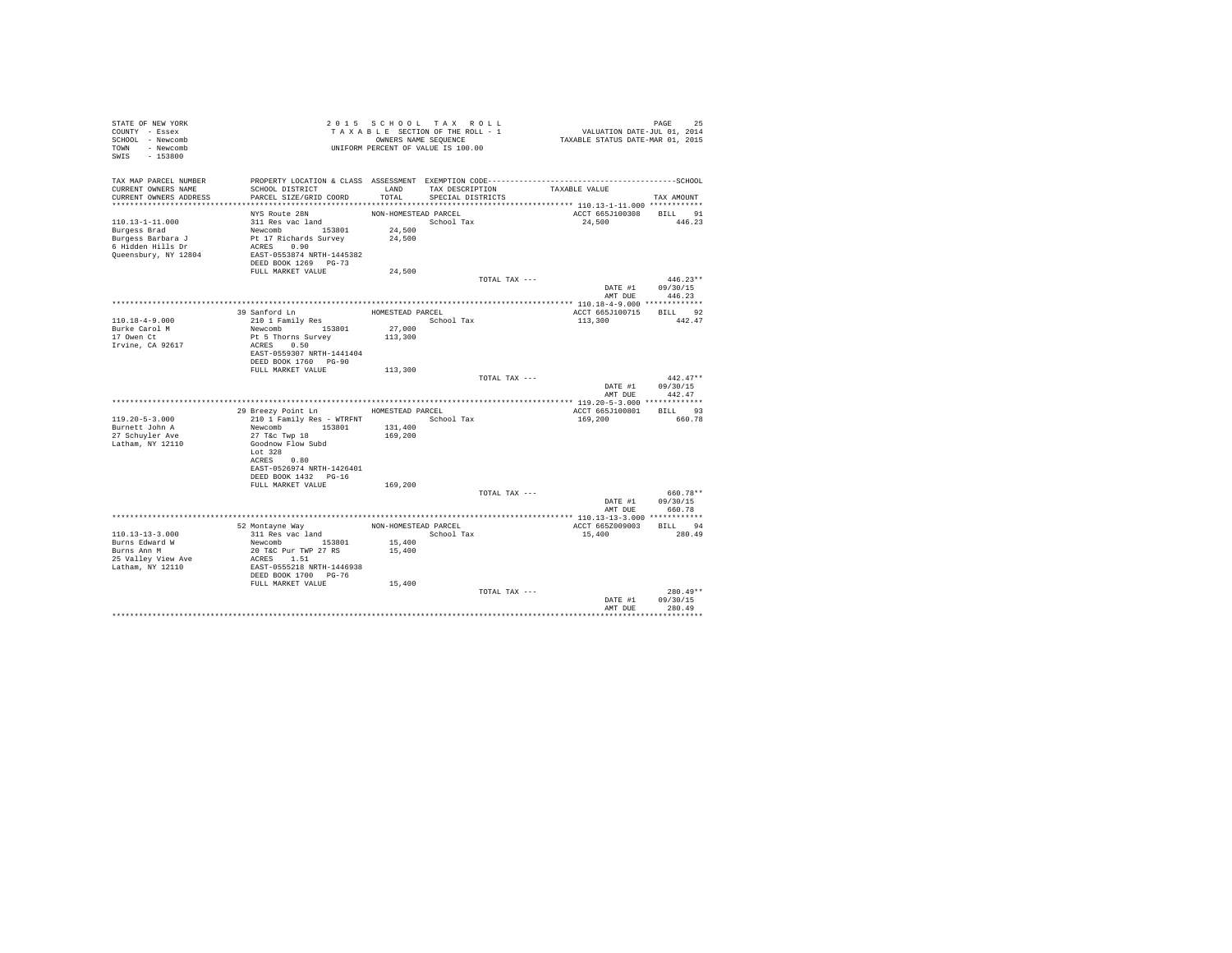| STATE OF NEW YORK<br>COUNTY - Essex<br>SCHOOL - Newcomb<br>TOWN - Newcomb<br>SWIS - 153800 | TAXABLE VI.<br>ONNERS NAME SEQUENCE<br>UNIFORM PERCENT OF VALUE IS 100.00                                                                                                                                                                                                                                                                                                                                                                                                                                                                                               |                                | TAXABLE SECTION OF THE ROLL - 1<br>OWNERS NAME SEQUENCE | PAGE 26<br>VALUATION DATE-JUL 01, 2014<br>TAXABLE STATUS DATE-MAR 01, 2015                                    |                                              |
|--------------------------------------------------------------------------------------------|-------------------------------------------------------------------------------------------------------------------------------------------------------------------------------------------------------------------------------------------------------------------------------------------------------------------------------------------------------------------------------------------------------------------------------------------------------------------------------------------------------------------------------------------------------------------------|--------------------------------|---------------------------------------------------------|---------------------------------------------------------------------------------------------------------------|----------------------------------------------|
| TAX MAP PARCEL NUMBER<br>CURRENT OWNERS NAME<br>CURRENT OWNERS ADDRESS                     | SCHOOL DISTRICT<br>PARCEL SIZE/GRID COORD                                                                                                                                                                                                                                                                                                                                                                                                                                                                                                                               |                                | LAND TAX DESCRIPTION<br>TOTAL SPECIAL DISTRICTS         | PROPERTY LOCATION & CLASS ASSESSMENT EXEMPTION CODE-----------------------------------SCHOOL<br>TAXABLE VALUE | TAX AMOUNT                                   |
|                                                                                            |                                                                                                                                                                                                                                                                                                                                                                                                                                                                                                                                                                         |                                |                                                         |                                                                                                               |                                              |
| 110. -1-21.300<br>Bush Anne D<br>PO Box 93<br>Newcomb, NY 12852                            | NYS Route 28N<br>322 Rural vac>10<br>Newcomb 153801<br>30 Thorn Survey<br>ACRES 34.80<br>EAST-0563490 NRTH-1440623<br>DEED BOOK 1042 PG-306                                                                                                                                                                                                                                                                                                                                                                                                                             | NON-HOMESTEAD PARCEL<br>55,300 | School Tax<br>55,300                                    | ACCT 665J194006 BILL 95<br>55,300 1,007.20                                                                    |                                              |
|                                                                                            | FULL MARKET VALUE                                                                                                                                                                                                                                                                                                                                                                                                                                                                                                                                                       | 55,300                         |                                                         |                                                                                                               |                                              |
|                                                                                            |                                                                                                                                                                                                                                                                                                                                                                                                                                                                                                                                                                         |                                | TOTAL TAX ---                                           | DATE #1 09/30/15<br>AMT DUE                                                                                   | $1.007.20**$<br>1,007.20                     |
|                                                                                            |                                                                                                                                                                                                                                                                                                                                                                                                                                                                                                                                                                         |                                |                                                         |                                                                                                               | BILL 96                                      |
| 110.17-2-35.032<br>Bush Dorothy                                                            | 150 Marcy Ln<br>210 1 Family Res<br>Newcomb 153801<br>Pt 6&7 Thorns Survey                                                                                                                                                                                                                                                                                                                                                                                                                                                                                              | HOMESTEAD PARCEL               | AGED ALL 41800<br>39,400 SR STAR 41834                  | ACCT 665J100804                                                                                               | 63,850<br>63,850                             |
| 150 Marcy Ln<br>Newcomb, NY 12852                                                          | Db 981 Pg 314 & 1136/91<br>ACRES 2.01<br>EAST-0557049 NRTH-1441889<br>DEED BOOK 420 PG-116                                                                                                                                                                                                                                                                                                                                                                                                                                                                              |                                | 127,700 School Tax                                      | 63,850                                                                                                        | 249.35                                       |
|                                                                                            | FULL MARKET VALUE                                                                                                                                                                                                                                                                                                                                                                                                                                                                                                                                                       | 127,700                        |                                                         |                                                                                                               |                                              |
|                                                                                            |                                                                                                                                                                                                                                                                                                                                                                                                                                                                                                                                                                         |                                | TOTAL TAX ---                                           | DATE #1<br>AMT DUE                                                                                            | $101.35**$<br>09/30/15<br>101.35             |
|                                                                                            |                                                                                                                                                                                                                                                                                                                                                                                                                                                                                                                                                                         |                                |                                                         |                                                                                                               |                                              |
| $121.7 - 4 - 1.000$                                                                        | 4662 NYS Route 28N<br>210 1 Family Res                                                                                                                                                                                                                                                                                                                                                                                                                                                                                                                                  | HOMESTEAD PARCEL               |                                                         | ACCT 665J100607 BILL 97<br>291,600                                                                            | 30,000                                       |
| Bush Eugene R<br>NYS Rte 28N<br>PO Box 74<br>Newcomb, NY 12852                             | $\begin{tabular}{lllllllllll} $\textsc{a} & $\textsc{a}$ & $\textsc{a}$ & $\textsc{a}$ & $\textsc{a}$ & $\textsc{a}$ & $\textsc{a}$ & $\textsc{a}$ & $\textsc{a}$ \\ \textsc{Neu} & $\textsc{a}$ & $\textsc{b}$ & $\textsc{b}$ & $\textsc{b}$ & $\textsc{b}$ & $\textsc{b}$ & $\textsc{b}$ & $\textsc{b}$ & $\textsc{b}$ & $\textsc{b}$ \\ \textsc{Neu} & $\textsc{b}$ & $\textsc{b}$ & $\textsc{b}$ & $\textsc{b}$ & $\textsc{c}$ & $\textsc{c}$ & $\textsc{c}$ & $\textsc{c}$ & $\text$<br>Hyslop<br>ACRES 1.10<br>EAST-0567541 NRTH-1439415<br>DEED BOOK 1169 PG-126 |                                |                                                         |                                                                                                               | 1,138.79                                     |
|                                                                                            | FULL MARKET VALUE                                                                                                                                                                                                                                                                                                                                                                                                                                                                                                                                                       | 291,600                        |                                                         |                                                                                                               |                                              |
|                                                                                            |                                                                                                                                                                                                                                                                                                                                                                                                                                                                                                                                                                         |                                | TOTAL TAX ---                                           | DATE #1                                                                                                       | $1,066.79**$<br>09/30/15<br>AMT DUE 1.066.79 |
|                                                                                            |                                                                                                                                                                                                                                                                                                                                                                                                                                                                                                                                                                         |                                |                                                         |                                                                                                               |                                              |
| 109.16-2-2.000<br>Bush Heidi M<br>c/o Clayton & Anne Bush 10 Richards Survey<br>PO Box 93  | 7 Donks Ln<br>210 1 Family Res - WTRFNT<br>Newcomb 153801<br>1204/65 Life Use To                                                                                                                                                                                                                                                                                                                                                                                                                                                                                        | 267,400                        | HOMESTEAD PARCEL<br>SR STAR 41834<br>126,900 School Tax | ACCT 665J100802 BILL 98<br>267,400                                                                            | 65,300<br>1,044.28                           |
| Newcomb, NY 12852                                                                          | Clayton & Anne Bush<br>ACRES 0.74<br>EAST-0548439 NRTH-1448190<br>DEED BOOK 1204 PG-65<br>FULL MARKET VALUE                                                                                                                                                                                                                                                                                                                                                                                                                                                             |                                |                                                         |                                                                                                               |                                              |
|                                                                                            |                                                                                                                                                                                                                                                                                                                                                                                                                                                                                                                                                                         | 267,400                        | TOTAL TAX ---                                           |                                                                                                               | $896.28**$                                   |
|                                                                                            |                                                                                                                                                                                                                                                                                                                                                                                                                                                                                                                                                                         |                                |                                                         | DATE #1<br>AMT DUE                                                                                            | 09/30/15<br>896.28                           |
|                                                                                            |                                                                                                                                                                                                                                                                                                                                                                                                                                                                                                                                                                         |                                |                                                         |                                                                                                               |                                              |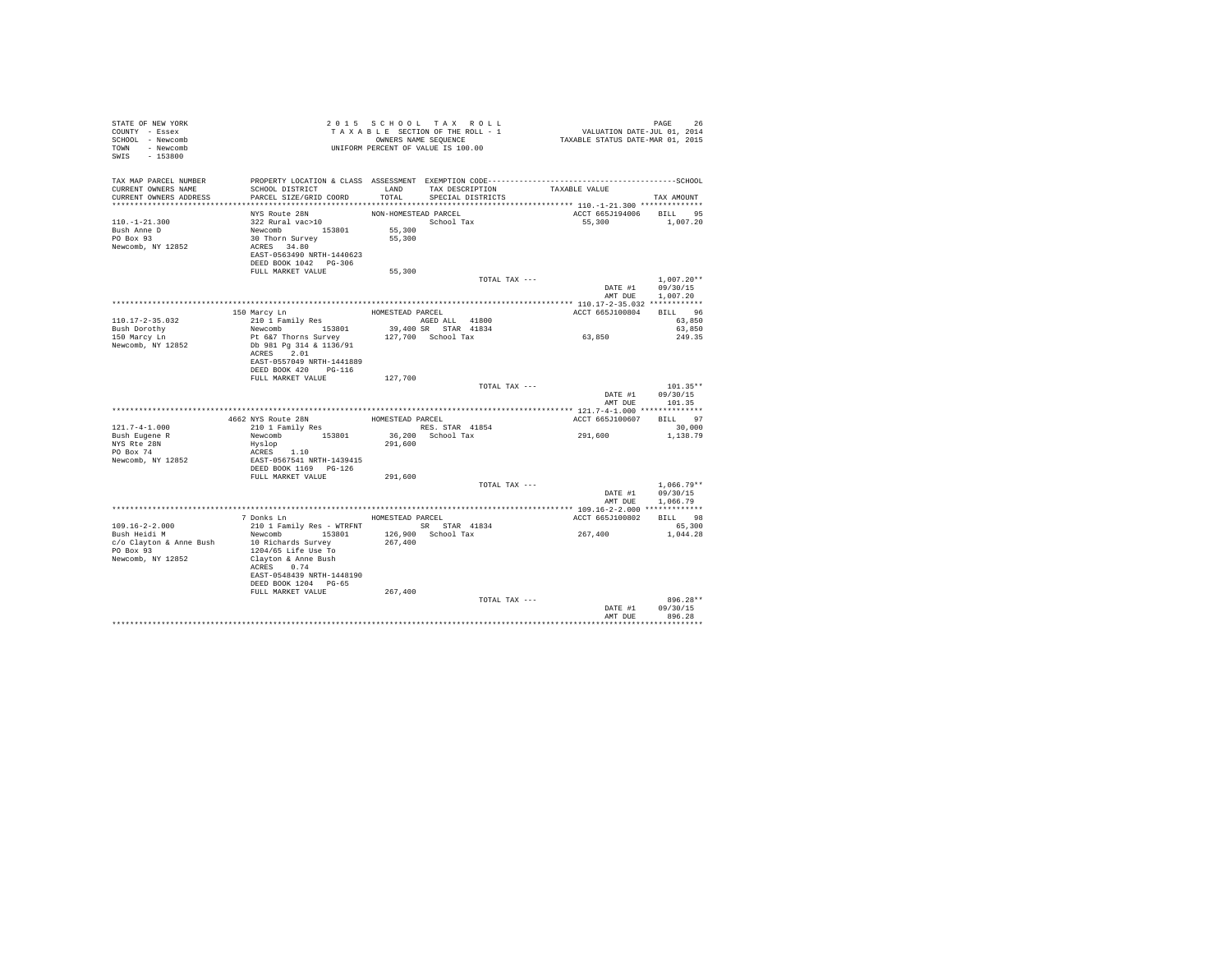| STATE OF NEW YORK<br>COUNTY - Essex<br>SCHOOL - Newcomb<br>TOWN - Newcomb<br>SWIS - 153800 |                                                                                                                                                                                |                  | 2015 SCHOOL TAX ROLL<br>TAXABLE SECTION OF THE ROLL - 1<br>OWNERS NAME SEQUENCE | PAGE 27<br>VALUATION DATE-JUL 01, 2014<br>TAXABLE STATUS DATE-MAR 01, 2015 |                        |
|--------------------------------------------------------------------------------------------|--------------------------------------------------------------------------------------------------------------------------------------------------------------------------------|------------------|---------------------------------------------------------------------------------|----------------------------------------------------------------------------|------------------------|
| TAX MAP PARCEL NUMBER                                                                      |                                                                                                                                                                                |                  |                                                                                 |                                                                            |                        |
| CURRENT OWNERS NAME<br>CURRENT OWNERS ADDRESS                                              | SCHOOL DISTRICT<br>PARCEL SIZE/GRID COORD                                                                                                                                      |                  | LAND TAX DESCRIPTION TAXABLE VALUE<br>TOTAL SPECIAL DISTRICTS                   |                                                                            |                        |
|                                                                                            |                                                                                                                                                                                |                  |                                                                                 |                                                                            | TAX AMOUNT             |
|                                                                                            | 86 Marcy Ln                                                                                                                                                                    | HOMESTEAD PARCEL |                                                                                 | ACCT 665J104210 BILL 99                                                    |                        |
| 110.18-1-7.003                                                                             |                                                                                                                                                                                |                  | RES. STAR 41854                                                                 |                                                                            | 30,000                 |
|                                                                                            |                                                                                                                                                                                |                  | 43.700 School Tax                                                               | 146,300                                                                    | 571.35                 |
| Bush Joanne M<br>86 Marcy Ln                                                               |                                                                                                                                                                                |                  |                                                                                 |                                                                            |                        |
| Newcomb, NY 12852                                                                          | 210 1 Family Res<br>Newcomb 153801 43,700<br>Pt 19 Richards Survey 146,300<br>Also 1035/162 146,300                                                                            |                  |                                                                                 |                                                                            |                        |
|                                                                                            | ACRES 3.26                                                                                                                                                                     |                  |                                                                                 |                                                                            |                        |
|                                                                                            | EAST-0558111 NRTH-1443055                                                                                                                                                      |                  |                                                                                 |                                                                            |                        |
|                                                                                            | DEED BOOK 600 PG-91<br>FULL MARKET VALUE                                                                                                                                       | 146,300          |                                                                                 |                                                                            |                        |
|                                                                                            |                                                                                                                                                                                |                  | TOTAL TAX ---                                                                   |                                                                            | 499.35**               |
|                                                                                            |                                                                                                                                                                                |                  |                                                                                 |                                                                            | DATE #1 09/30/15       |
|                                                                                            |                                                                                                                                                                                |                  |                                                                                 | AMT DUE                                                                    | 499.35                 |
|                                                                                            |                                                                                                                                                                                |                  |                                                                                 |                                                                            |                        |
|                                                                                            | 3 Chaisson Rd<br>210 1 Family Res                                                                                                                                              | HOMESTEAD PARCEL |                                                                                 | ACCT 665J103806 BILL 100                                                   |                        |
| 110.13-9-29.100                                                                            |                                                                                                                                                                                |                  | RES. STAR 41854                                                                 |                                                                            | 30,000                 |
| Bush Nathan L<br>Chaission Rd                                                              | Newcomb 153801<br>Pt 18 & Richards Survey 317,800                                                                                                                              |                  | 47,200 School Tax                                                               | 317,800                                                                    | 1,241.10               |
| Newcomb, NY 12852                                                                          | ACRES 4.30 BANK1STARSG                                                                                                                                                         |                  |                                                                                 |                                                                            |                        |
|                                                                                            | EAST-0554619 NRTH-1444581                                                                                                                                                      |                  |                                                                                 |                                                                            |                        |
|                                                                                            | DEED BOOK 1249    PG-220                                                                                                                                                       |                  |                                                                                 |                                                                            |                        |
|                                                                                            | FULL MARKET VALUE                                                                                                                                                              | 317,800          |                                                                                 |                                                                            |                        |
|                                                                                            |                                                                                                                                                                                |                  | TOTAL TAX ---                                                                   |                                                                            | $1.169.10**$           |
|                                                                                            |                                                                                                                                                                                |                  |                                                                                 |                                                                            | DATE #1 09/30/15       |
|                                                                                            |                                                                                                                                                                                |                  |                                                                                 | AMT DUE                                                                    | 1,169.10               |
|                                                                                            | 3 Sanford Ln                                                                                                                                                                   | HOMESTEAD PARCEL |                                                                                 | ACCT 665J100505 BILL 101                                                   |                        |
| 110.18-4-6.019                                                                             | 210 1 Family Res                                                                                                                                                               |                  | SR STAR 41834                                                                   |                                                                            | 65,300                 |
|                                                                                            | Newcomb 153801                                                                                                                                                                 |                  | 39,000 School Tax                                                               | 145,400                                                                    | 567.83                 |
| Bush Nathan L<br>Bush Pamela B                                                             | Pt 4 Thorns Survey                                                                                                                                                             | 145,400          |                                                                                 |                                                                            |                        |
| c/o Eugene & RoseMary Bush 1683/326 L Use to                                               |                                                                                                                                                                                |                  |                                                                                 |                                                                            |                        |
| 3 Sanford Ln Bugene Jr & Rose Mary Bus                                                     |                                                                                                                                                                                |                  |                                                                                 |                                                                            |                        |
| Newcomb, NY 12852                                                                          | ACRES 1.90<br>EAST-0560195 NRTH-1440968                                                                                                                                        |                  |                                                                                 |                                                                            |                        |
|                                                                                            | DEED BOOK 1683 PG-326                                                                                                                                                          |                  |                                                                                 |                                                                            |                        |
|                                                                                            | FULL MARKET VALUE                                                                                                                                                              | 145,400          |                                                                                 |                                                                            |                        |
|                                                                                            |                                                                                                                                                                                |                  | TOTAL TAX ---                                                                   |                                                                            | $419.83**$             |
|                                                                                            |                                                                                                                                                                                |                  |                                                                                 |                                                                            | DATE #1 09/30/15       |
|                                                                                            |                                                                                                                                                                                |                  |                                                                                 | AMT DUE                                                                    | 419.83                 |
|                                                                                            |                                                                                                                                                                                |                  |                                                                                 |                                                                            |                        |
|                                                                                            |                                                                                                                                                                                |                  | HOMESTEAD PARCEL<br>School Tax                                                  | ACCT 665J105508 BILL 102<br>50.000                                         | 195.27                 |
| 110.18-3-24.000<br>Bush Philip                                                             |                                                                                                                                                                                | 28,700           |                                                                                 |                                                                            |                        |
|                                                                                            |                                                                                                                                                                                | 50,000           |                                                                                 |                                                                            |                        |
| Sanford Ln<br>PO Box 544                                                                   |                                                                                                                                                                                |                  |                                                                                 |                                                                            |                        |
| Newcomb, NY 12852                                                                          | 48 Sanford Ln<br>210 1 Family Res<br>Newcomb<br>216 153801<br>Pt 445 Thorns Survey<br>ACRES<br>ACRES 0.60 BANK GPNB&T<br>EAST-0559147 NRTH-1441711<br>DEED BOOK 1065<br>PG-265 |                  |                                                                                 |                                                                            |                        |
|                                                                                            |                                                                                                                                                                                |                  |                                                                                 |                                                                            |                        |
|                                                                                            | FULL MARKET VALUE                                                                                                                                                              | 50,000           |                                                                                 |                                                                            |                        |
|                                                                                            |                                                                                                                                                                                |                  | TOTAL TAX ---                                                                   | DATE #1                                                                    | $195.27**$<br>09/30/15 |
|                                                                                            |                                                                                                                                                                                |                  |                                                                                 | AMT DUE                                                                    | 195.27                 |
|                                                                                            |                                                                                                                                                                                |                  |                                                                                 |                                                                            | **************         |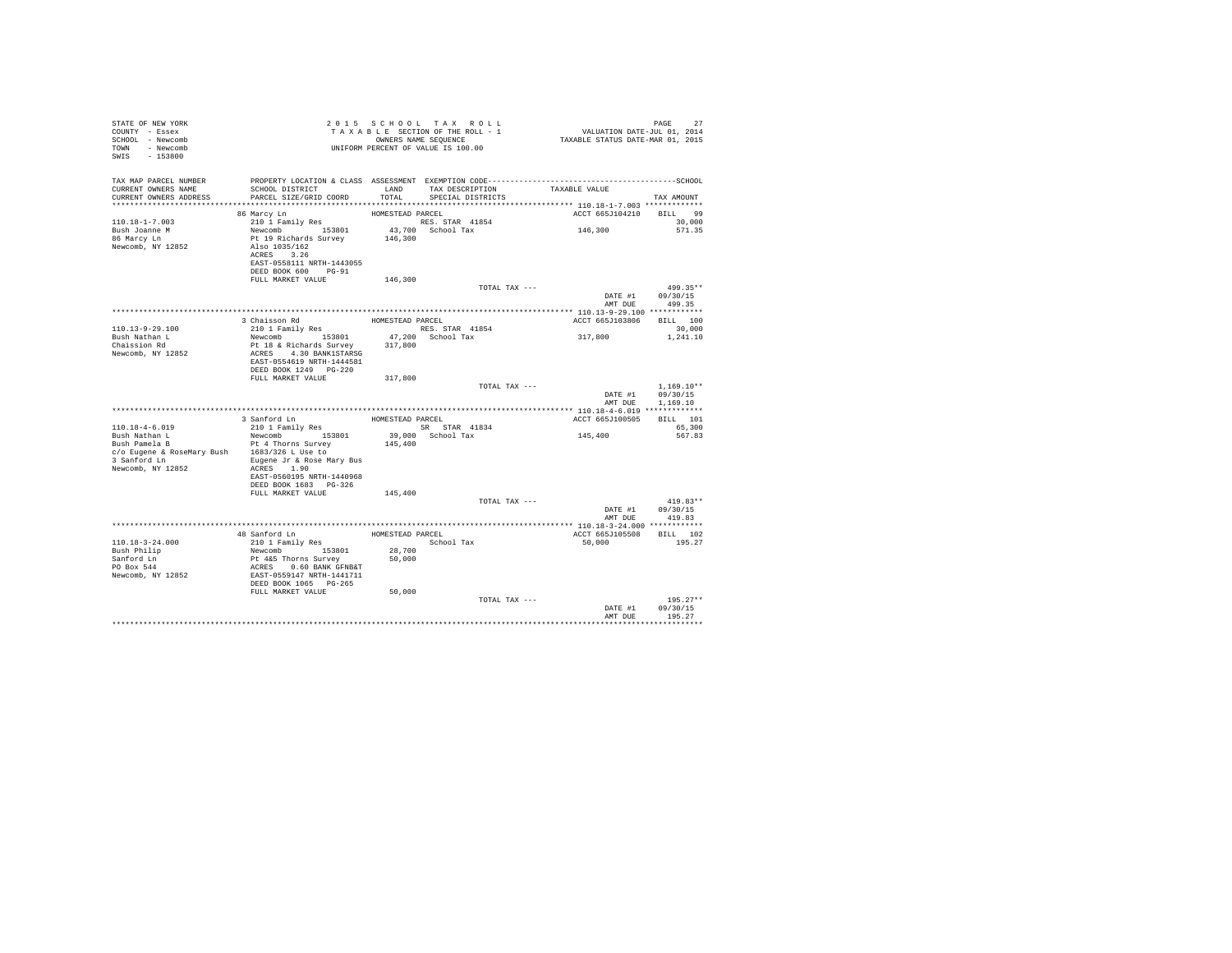| STATE OF NEW YORK<br>COUNTY - Essex<br>SCHOOL - Newcomb<br>TOWN - Newcomb<br>SWIS - 153800 | UNIFORM PERCENT OF VALUE IS 100.00                                                                |                  | 2015 SCHOOL TAX ROLL<br>TAXABLE SECTION OF THE ROLL - 1<br>OWNERS NAME SEQUENCE |               | PAGE 28<br>VALUATION DATE-JUL 01, 2014<br>TAXABLE STATUS DATE-MAR 01, 2015 |              |
|--------------------------------------------------------------------------------------------|---------------------------------------------------------------------------------------------------|------------------|---------------------------------------------------------------------------------|---------------|----------------------------------------------------------------------------|--------------|
| TAX MAP PARCEL NUMBER<br>CURRENT OWNERS NAME<br>CURRENT OWNERS ADDRESS                     | SCHOOL DISTRICT<br>PARCEL SIZE/GRID COORD                                                         | TOTAL            | LAND TAX DESCRIPTION<br>SPECIAL DISTRICTS                                       | TAXABLE VALUE |                                                                            | TAX AMOUNT   |
|                                                                                            |                                                                                                   |                  |                                                                                 |               |                                                                            |              |
|                                                                                            | 22 Santanoni Dr                                                                                   | HOMESTEAD PARCEL |                                                                                 |               | ACCT 665J180016 BILL 103                                                   |              |
| 110.18-2-10.100                                                                            | 210 1 Family Res                                                                                  |                  | RES. STAR 41854                                                                 |               |                                                                            | 30,000       |
| Bush Raymond J                                                                             |                                                                                                   |                  | 52,200 School Tax                                                               |               | 246,400                                                                    | 962.27       |
| 22 Santanoni Dr<br>Newcomb, NY 12852                                                       | Newcomb 153801 52,200<br>2&3 T&C PUR TWP 25 TS 246,400<br>ACRES 5.76<br>EAST-0560964 NRTH-1442157 |                  |                                                                                 |               |                                                                            |              |
|                                                                                            | DEED BOOK 1555 PG-42                                                                              |                  |                                                                                 |               |                                                                            |              |
|                                                                                            | FULL MARKET VALUE                                                                                 | 246,400          |                                                                                 |               |                                                                            |              |
|                                                                                            |                                                                                                   |                  |                                                                                 | TOTAL TAX --- | DATE #1 09/30/15                                                           | 890.27**     |
|                                                                                            |                                                                                                   |                  |                                                                                 |               | AMT DUE                                                                    | 890.27       |
|                                                                                            |                                                                                                   |                  |                                                                                 |               |                                                                            |              |
|                                                                                            | 16 Dillon Rd                                                                                      | HOMESTEAD PARCEL |                                                                                 |               | ACCT 665Z001003                                                            | BILL 104     |
| 109.16-1-13.002                                                                            | 210 1 Family Res                                                                                  |                  | RES. STAR 41854                                                                 |               | 317,100                                                                    | 30,000       |
| Bush Tony<br>Bush Mary                                                                     | Newcomb 153801                                                                                    |                  | 38,300 School Tax                                                               |               |                                                                            | 1,238.37     |
| 16 Dillon Rd                                                                               | 10 T&c Pur Twp 27 Rs<br>Also 1275/76                                                              | 317,100          |                                                                                 |               |                                                                            |              |
| Newcomb, NY 12852                                                                          | ACRES 1.70 BANK1STARSG                                                                            |                  |                                                                                 |               |                                                                            |              |
|                                                                                            | EAST-0546720 NRTH-1447249                                                                         |                  |                                                                                 |               |                                                                            |              |
|                                                                                            | DEED BOOK 1248 PG-69                                                                              |                  |                                                                                 |               |                                                                            |              |
|                                                                                            | FULL MARKET VALUE                                                                                 | 317,100          |                                                                                 | TOTAL TAX --- |                                                                            | $1.166.37**$ |
|                                                                                            |                                                                                                   |                  |                                                                                 |               | DATE #1                                                                    | 09/30/15     |
|                                                                                            |                                                                                                   |                  |                                                                                 |               | AMT DUE                                                                    | 1,166.37     |
|                                                                                            |                                                                                                   | HOMESTEAD PARCEL |                                                                                 |               | ACCT 665J106012                                                            | BILL 105     |
| 120.13-1-5.000                                                                             | 229 Woodys Rd<br>260 Seasonal res - WTRFNT                                                        |                  |                                                                                 |               | 129,500                                                                    | 505.74       |
| Buttner Gregory                                                                            | Newcomb 153801                                                                                    | 80,600           | School Tax                                                                      |               |                                                                            |              |
| Buttner Steven                                                                             | 26 T&c Twp 18                                                                                     | 129,500          |                                                                                 |               |                                                                            |              |
| 26 Riesling Rd                                                                             | 1474/64 Life Estate to                                                                            |                  |                                                                                 |               |                                                                            |              |
| Niskayuna, NY 12309                                                                        | Peter & Natalia Buttner                                                                           |                  |                                                                                 |               |                                                                            |              |
|                                                                                            | ACRES 1.50                                                                                        |                  |                                                                                 |               |                                                                            |              |
|                                                                                            | EAST-0528668 NRTH-1428921                                                                         |                  |                                                                                 |               |                                                                            |              |
|                                                                                            | DEED BOOK 1474 PG-64                                                                              |                  |                                                                                 |               |                                                                            |              |
|                                                                                            | FULL MARKET VALUE                                                                                 | 129,500          |                                                                                 |               |                                                                            |              |
|                                                                                            |                                                                                                   |                  |                                                                                 | TOTAL TAX --- |                                                                            | $505.74**$   |
|                                                                                            |                                                                                                   |                  |                                                                                 |               | DATE #1                                                                    | 09/30/15     |
|                                                                                            |                                                                                                   |                  |                                                                                 |               | AMT DUE                                                                    | 505.74       |
|                                                                                            |                                                                                                   |                  |                                                                                 |               |                                                                            |              |
|                                                                                            | NYS Route 28N                                                                                     |                  | NON-HOMESTEAD PARCEL                                                            |               | ACCT 665J104506 BILL 106                                                   |              |
| 109.15-1-13.000                                                                            | 311 Res vac land                                                                                  |                  | School Tax                                                                      |               | 18,900                                                                     | 344.23       |
| Buttolph Katherine<br>PO Box 1568                                                          | Newcomb 153801<br>3 Ords Patent                                                                   | 18,900<br>18,900 |                                                                                 |               |                                                                            |              |
|                                                                                            |                                                                                                   |                  |                                                                                 |               |                                                                            |              |
| Wilmington, VT 05363-1568 ACRES 0.42                                                       | EAST-0542212 NRTH-1446806                                                                         |                  |                                                                                 |               |                                                                            |              |
|                                                                                            | DEED BOOK 1099 PG-275                                                                             |                  |                                                                                 |               |                                                                            |              |
|                                                                                            | FULL MARKET VALUE                                                                                 | 18,900           |                                                                                 |               |                                                                            | $344.23**$   |
|                                                                                            |                                                                                                   |                  |                                                                                 | TOTAL TAX --- | DATE #1                                                                    | 09/30/15     |
|                                                                                            |                                                                                                   |                  |                                                                                 |               | AMT DUE                                                                    | 344.23       |
|                                                                                            |                                                                                                   |                  |                                                                                 |               |                                                                            |              |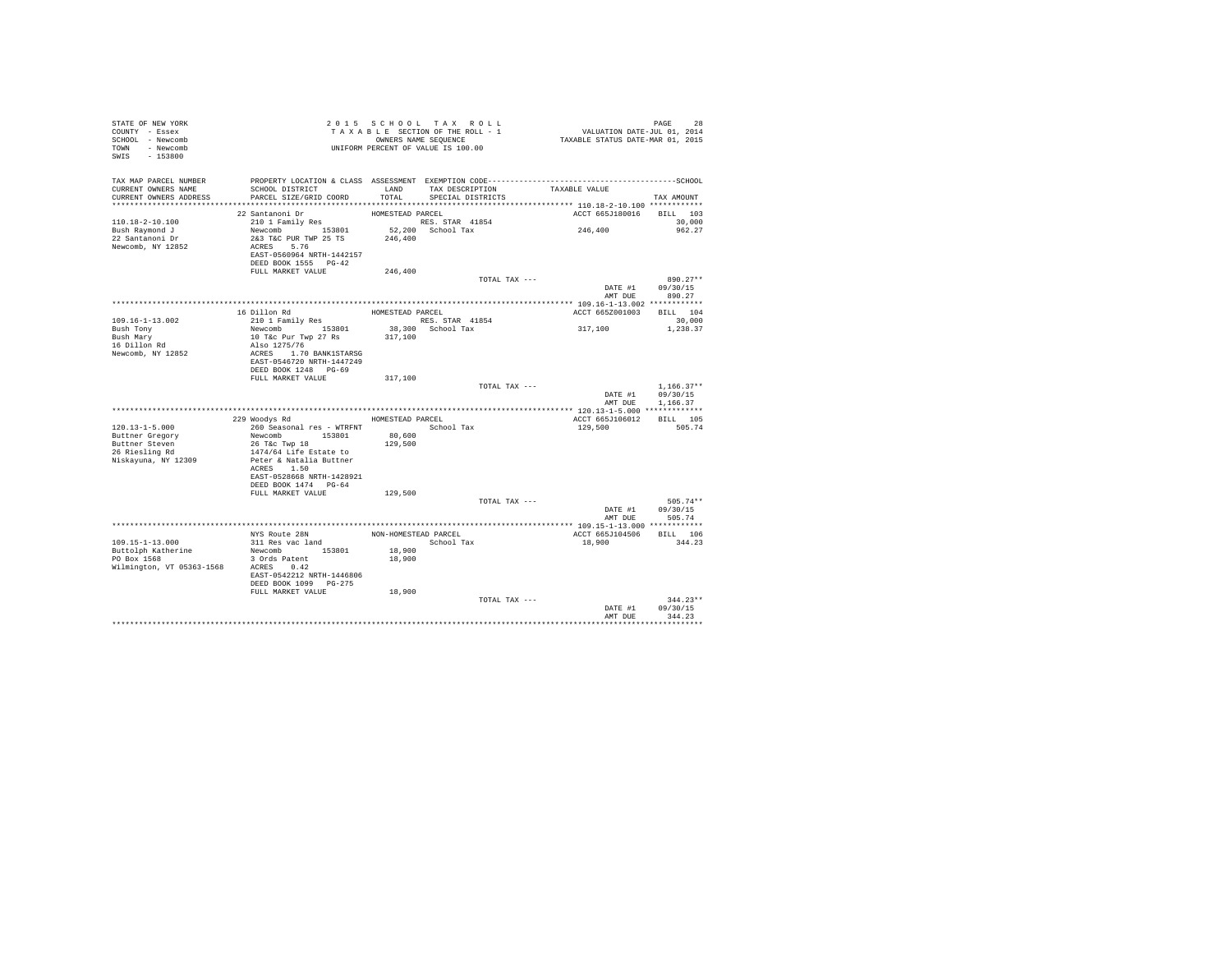| STATE OF NEW YORK<br>COUNTY - Essex<br>SCHOOL - Newcomb<br>- Newcomb<br>TOWN<br>SWIS - 153800 |                                           |                  | 2015 SCHOOL TAX ROLL<br>TAXABLE SECTION OF THE ROLL - 1<br>OWNERS NAME SEQUENCE<br>UNIFORM PERCENT OF VALUE IS 100.00 | VALUATION DATE-JUL 01, 2014<br>TAXABLE STATUS DATE-MAR 01, 2015 | PAGE<br>29         |
|-----------------------------------------------------------------------------------------------|-------------------------------------------|------------------|-----------------------------------------------------------------------------------------------------------------------|-----------------------------------------------------------------|--------------------|
| TAX MAP PARCEL NUMBER                                                                         |                                           |                  |                                                                                                                       |                                                                 |                    |
| CURRENT OWNERS NAME<br>CURRENT OWNERS ADDRESS                                                 | SCHOOL DISTRICT<br>PARCEL SIZE/GRID COORD | LAND<br>TOTAL    | TAX DESCRIPTION<br>SPECIAL DISTRICTS                                                                                  | TAXABLE VALUE                                                   | TAX AMOUNT         |
|                                                                                               |                                           |                  |                                                                                                                       |                                                                 |                    |
|                                                                                               | 8 Fennessey Ln                            | HOMESTEAD PARCEL |                                                                                                                       | ACCT 665J104503 BILL 107                                        |                    |
| $109.15 - 1 - 19.000$                                                                         | 260 Seasonal res - WTRFNT                 |                  | School Tax                                                                                                            | 167.500                                                         | 654.14             |
| Buttolph Katherine                                                                            | 153801<br>Newcomb                         | 82,900           |                                                                                                                       |                                                                 |                    |
| PO Box 1568                                                                                   | 3 Ords Patent                             | 167,500          |                                                                                                                       |                                                                 |                    |
| Wilmington, VT 05363-1568                                                                     | Lots 1 2 Anderson Subd                    |                  |                                                                                                                       |                                                                 |                    |
|                                                                                               | ACRES 2.04<br>EAST-0542316 NRTH-1446631   |                  |                                                                                                                       |                                                                 |                    |
|                                                                                               | DEED BOOK 1099 PG-275                     |                  |                                                                                                                       |                                                                 |                    |
|                                                                                               | FULL MARKET VALUE                         | 167.500          |                                                                                                                       |                                                                 |                    |
|                                                                                               |                                           |                  | TOTAL TAX ---                                                                                                         |                                                                 | 654.14**           |
|                                                                                               |                                           |                  |                                                                                                                       | DATE #1                                                         | 09/30/15           |
|                                                                                               |                                           |                  |                                                                                                                       | AMT DUE                                                         | 654.14             |
|                                                                                               | 1002 Goodnow Flow Rd                      | HOMESTEAD PARCEL |                                                                                                                       | ACCT 665J100807                                                 | BILL 108           |
| $120.14 - 1 - 17.000$                                                                         | 210 1 Family Res - WTRFNT                 |                  | School Tax                                                                                                            | 171,600                                                         | 670.15             |
| Cameron Myron H                                                                               | 153801<br>Newcomb                         | 111,700          |                                                                                                                       |                                                                 |                    |
| 43 Cameron Rd                                                                                 | 43 T&c Twp 18                             | 171,600          |                                                                                                                       |                                                                 |                    |
| Athol, NY 12810-1906                                                                          | Goodnow Flow Subd                         |                  |                                                                                                                       |                                                                 |                    |
|                                                                                               | Lot 157<br>ACRES 0.60                     |                  |                                                                                                                       |                                                                 |                    |
|                                                                                               | EAST-0535658 NRTH-1428164                 |                  |                                                                                                                       |                                                                 |                    |
|                                                                                               | DEED BOOK 457 PG-269                      |                  |                                                                                                                       |                                                                 |                    |
|                                                                                               | FULL MARKET VALUE                         | 171,600          |                                                                                                                       |                                                                 |                    |
|                                                                                               |                                           |                  | TOTAL TAX ---                                                                                                         |                                                                 | $670.15**$         |
|                                                                                               |                                           |                  |                                                                                                                       | DATE #1<br>AMT DUE                                              | 09/30/15<br>670.15 |
|                                                                                               |                                           |                  |                                                                                                                       |                                                                 |                    |
|                                                                                               | 946 Goodnow Flow Rd                       | HOMESTEAD PARCEL |                                                                                                                       | ACCT 665J100515                                                 | BILL 109           |
| $120.14 - 1 - 5.000$                                                                          | 312 Vac w/imprv - WTRFNT                  |                  | School Tax                                                                                                            | 114,600                                                         | 447.55             |
| Camp Tree LLC                                                                                 | Newcomb<br>153801                         | 109,600          |                                                                                                                       |                                                                 |                    |
| 126 Ridge Crescent                                                                            | 43 T&c Twp 18                             | 114,600          |                                                                                                                       |                                                                 |                    |
| Manhassett, NY 11030                                                                          | Goodnow Flow Subd<br>Lot $169$            |                  |                                                                                                                       |                                                                 |                    |
|                                                                                               | ACRES 0.57                                |                  |                                                                                                                       |                                                                 |                    |
|                                                                                               | EAST-0534321 NRTH-1428620                 |                  |                                                                                                                       |                                                                 |                    |
|                                                                                               | DEED BOOK 1619 PG-43                      |                  |                                                                                                                       |                                                                 |                    |
|                                                                                               | FULL MARKET VALUE                         | 114,600          |                                                                                                                       |                                                                 |                    |
|                                                                                               |                                           |                  | TOTAL TAX ---                                                                                                         |                                                                 | $447.55**$         |
|                                                                                               |                                           |                  |                                                                                                                       | DATE #1<br>AMT DUE                                              | 09/30/15<br>447.55 |
|                                                                                               |                                           |                  |                                                                                                                       |                                                                 | **********         |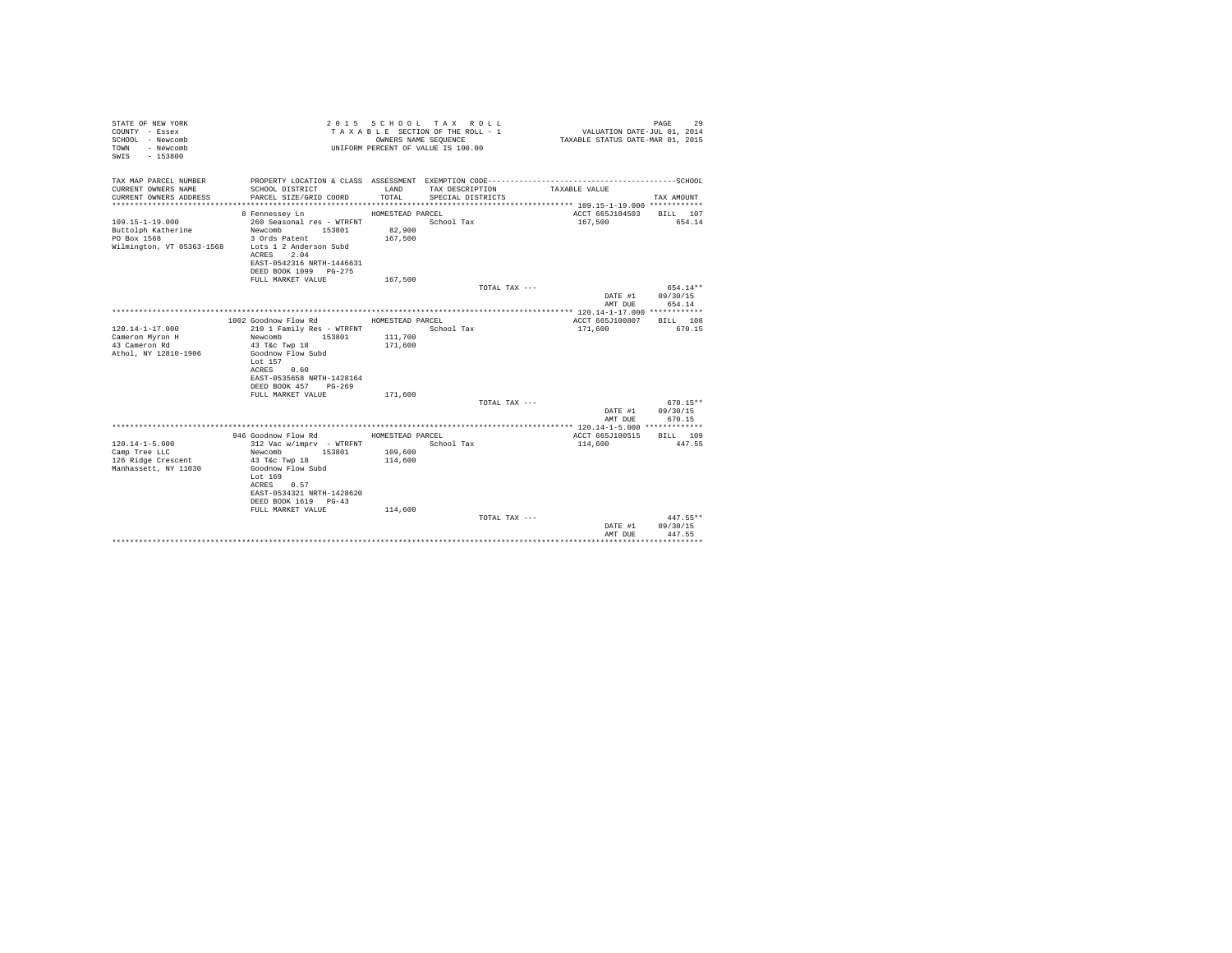| STATE OF NEW YORK<br>COUNTY - Essex<br>SCHOOL - Newcomb<br>TOWN - Newcomb<br>SWIS - 153800 | TAXABLE SECTION OF THE STATES NAME SEQUENCE<br>OWNERS NAME SEQUENCE<br>UNIFORM PERCENT OF VALUE IS 100.00 |                  | TAXABLE SECTION OF THE ROLL - 1<br>OWNERS NAME SEQUENCE | PAGE 30<br>VALUATION DATE-JUL 01, 2014<br>TAXABLE STATUS DATE-MAR 01, 2015                                                         |                    |
|--------------------------------------------------------------------------------------------|-----------------------------------------------------------------------------------------------------------|------------------|---------------------------------------------------------|------------------------------------------------------------------------------------------------------------------------------------|--------------------|
| TAX MAP PARCEL NUMBER<br>CURRENT OWNERS NAME                                               | SCHOOL DISTRICT                                                                                           |                  |                                                         | PROPERTY LOCATION & CLASS ASSESSMENT EXEMPTION CODE-----------------------------------SCHOOL<br>LAND TAX DESCRIPTION TAXABLE VALUE |                    |
| CURRENT OWNERS ADDRESS                                                                     | PARCEL SIZE/GRID COORD                                                                                    | TOTAL            | SPECIAL DISTRICTS                                       |                                                                                                                                    | TAX AMOUNT         |
|                                                                                            | 49 Campsite Rd                                                                                            | HOMESTEAD PARCEL |                                                         | ACCT 665J188007 BILL 110                                                                                                           |                    |
| $110.13 - 13 - 9.000$                                                                      | 210 1 Family Res                                                                                          |                  | RES. STAR 41854                                         |                                                                                                                                    | 30,000             |
| Campsite Road Trust                                                                        | Newcomb 153801                                                                                            |                  | 34,500 School Tax                                       | 71,300                                                                                                                             | 278.45             |
| Campsite Rd                                                                                | 19 Twp 27 T&c Rs                                                                                          | 71,300           |                                                         |                                                                                                                                    |                    |
| PO Box 13                                                                                  | ACRES 0.92                                                                                                |                  |                                                         |                                                                                                                                    |                    |
| Newcomb, NY 12852                                                                          |                                                                                                           |                  |                                                         |                                                                                                                                    |                    |
|                                                                                            | EAST-0555000 NRTH-1446064<br>DEED BOOK 1154 PG-72                                                         |                  |                                                         |                                                                                                                                    |                    |
|                                                                                            | FULL MARKET VALUE                                                                                         | 71,300           |                                                         |                                                                                                                                    |                    |
|                                                                                            |                                                                                                           |                  | TOTAL TAX ---                                           |                                                                                                                                    | $206.45**$         |
|                                                                                            |                                                                                                           |                  |                                                         |                                                                                                                                    | DATE #1 09/30/15   |
|                                                                                            |                                                                                                           |                  |                                                         | AMT DUE                                                                                                                            | 206.45             |
|                                                                                            |                                                                                                           |                  | HOMESTEAD PARCEL                                        |                                                                                                                                    |                    |
| 110.18-2-4.000                                                                             | 52 Santanoni Dr<br>210 1 Family Res                                                                       |                  | SR STAR 41834                                           | ACCT 665J107102 BILL 111                                                                                                           | 65,300             |
|                                                                                            | Newcomb 153801                                                                                            |                  | 27,000 School Tax                                       | 80,800                                                                                                                             | 315.55             |
| Cannan Mary W<br>West Darren H                                                             |                                                                                                           | 80,800           |                                                         |                                                                                                                                    |                    |
| c/o Nancy West                                                                             |                                                                                                           |                  |                                                         |                                                                                                                                    |                    |
| 52 Santanoni Dr                                                                            |                                                                                                           |                  |                                                         |                                                                                                                                    |                    |
| Newcomb, NY 12852                                                                          | Pt 2 Thorns Survey<br>Dt 2 Thorns Survey<br>1629/104-Life estate to<br>Nancy T West<br>ACRES 0.50         |                  |                                                         |                                                                                                                                    |                    |
|                                                                                            | EAST-0561281 NRTH-1442825                                                                                 |                  |                                                         |                                                                                                                                    |                    |
|                                                                                            | DEED BOOK 1629 PG-104                                                                                     |                  |                                                         |                                                                                                                                    |                    |
|                                                                                            | FULL MARKET VALUE                                                                                         | 80,800           |                                                         |                                                                                                                                    |                    |
|                                                                                            |                                                                                                           |                  | TOTAL TAX ---                                           |                                                                                                                                    | $167.55**$         |
|                                                                                            |                                                                                                           |                  |                                                         | DATE #1<br>AMT DUE                                                                                                                 | 09/30/15<br>167.55 |
|                                                                                            |                                                                                                           |                  |                                                         |                                                                                                                                    |                    |
|                                                                                            | 163 Marcy Ln<br>210 1 Family Res                                                                          |                  | HOMESTEAD PARCEL                                        | ACCT 665J180001 BILL 112                                                                                                           |                    |
| $110.17 - 3 - 20.000$<br>Canon Charles A                                                   | Newcomb 153801 27,000 School Tax                                                                          |                  | RES. STAR 41854                                         | 97,100                                                                                                                             | 30,000<br>379.20   |
| 163 Marcy Ln                                                                               | 6 Thorns Survey                                                                                           | 97,100           |                                                         |                                                                                                                                    |                    |
| Newcomb, NY 12852                                                                          | ACRES 0.45 BANK1STARSG                                                                                    |                  |                                                         |                                                                                                                                    |                    |
|                                                                                            | EAST-0557668 NRTH-1441742                                                                                 |                  |                                                         |                                                                                                                                    |                    |
|                                                                                            | DEED BOOK 1748 PG-244                                                                                     |                  |                                                         |                                                                                                                                    |                    |
|                                                                                            | FULL MARKET VALUE                                                                                         | 97,100           |                                                         |                                                                                                                                    |                    |
|                                                                                            |                                                                                                           |                  | TOTAL TAX ---                                           |                                                                                                                                    | $307.20**$         |
|                                                                                            |                                                                                                           |                  |                                                         | DATE #1                                                                                                                            | 09/30/15           |
|                                                                                            |                                                                                                           |                  |                                                         |                                                                                                                                    | AMT DUE 307.20     |
|                                                                                            |                                                                                                           |                  |                                                         |                                                                                                                                    |                    |
|                                                                                            | 159 Marcy Ln<br>210 1 Family Res                                                                          |                  | HOMESTEAD PARCEL                                        | ACCT 665J100809                                                                                                                    | BILL 113           |
| $110.17 - 3 - 1.000$                                                                       | Newcomb 153801                                                                                            |                  | RES. STAR 41854<br>27,000 School Tax                    | 134,800                                                                                                                            | 30,000<br>526.43   |
| Canon George H<br>Canon Gertrude                                                           | Pt 6 Thorns Survey                                                                                        | 134,800          |                                                         |                                                                                                                                    |                    |
| Newcomb, NY 12852                                                                          | ACRES 0.50                                                                                                |                  |                                                         |                                                                                                                                    |                    |
|                                                                                            | EAST-0557593 NRTH-1441812                                                                                 |                  |                                                         |                                                                                                                                    |                    |
|                                                                                            | DEED BOOK 426 PG-433                                                                                      |                  |                                                         |                                                                                                                                    |                    |
|                                                                                            | FULL MARKET VALUE                                                                                         | 134,800          |                                                         |                                                                                                                                    |                    |
|                                                                                            |                                                                                                           |                  | TOTAL TAX ---                                           |                                                                                                                                    | $454.43**$         |
|                                                                                            |                                                                                                           |                  |                                                         | DATE #1                                                                                                                            | 09/30/15           |
|                                                                                            |                                                                                                           |                  |                                                         | AMT DUE                                                                                                                            | 454.43             |
|                                                                                            |                                                                                                           |                  |                                                         |                                                                                                                                    |                    |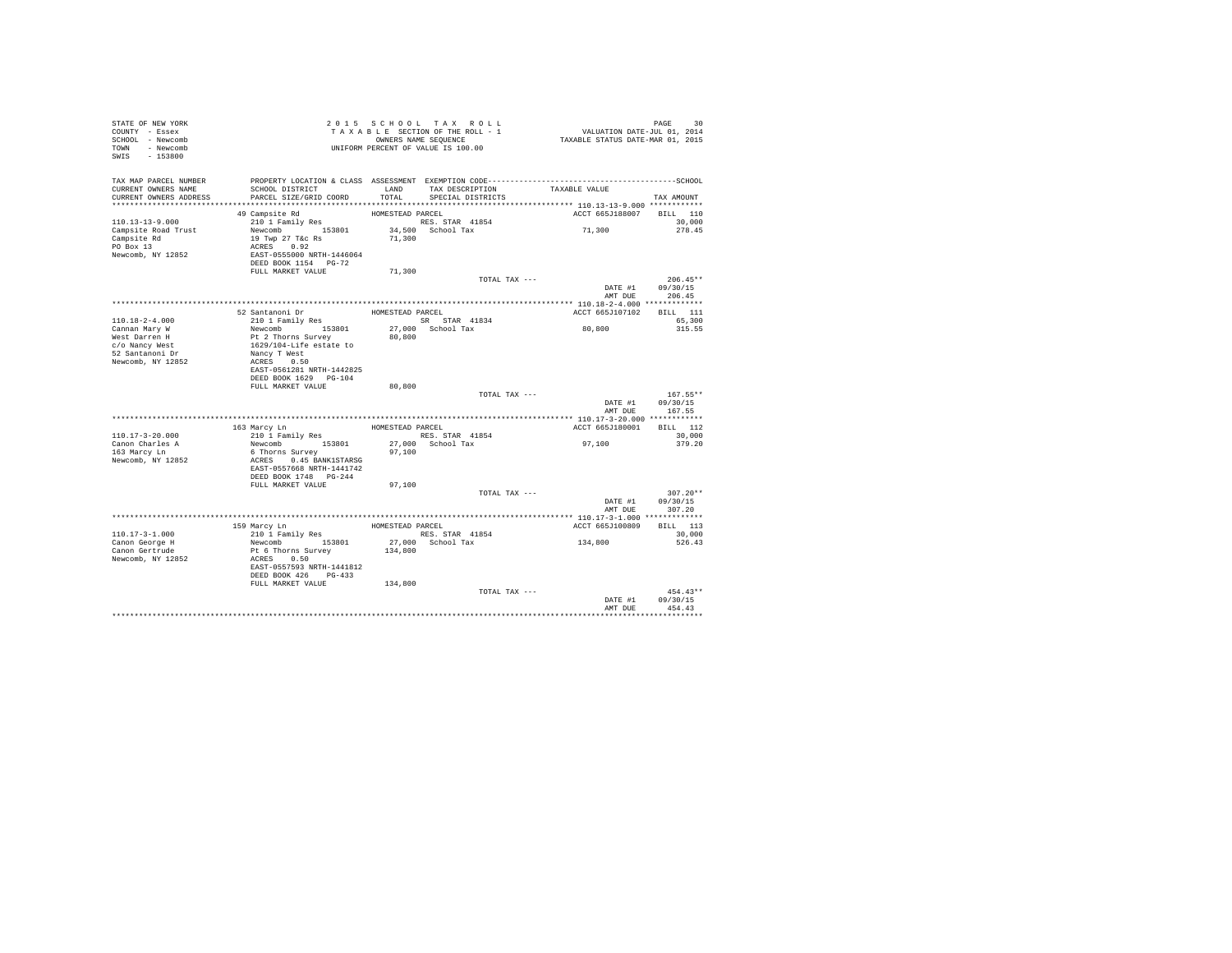| STATE OF NEW YORK<br>COUNTY - Essex<br>SCHOOL - Newcomb<br>TOWN - Newcomb<br>SWIS - 153800 |                                                                                                                                                                                              | 2015 SCHOOL TAX ROLL<br>UNIFORM PERCENT OF VALUE IS 100.00 |                                      |               |                                    |                                                  |
|--------------------------------------------------------------------------------------------|----------------------------------------------------------------------------------------------------------------------------------------------------------------------------------------------|------------------------------------------------------------|--------------------------------------|---------------|------------------------------------|--------------------------------------------------|
| TAX MAP PARCEL NUMBER<br>CURRENT OWNERS NAME<br>CURRENT OWNERS ADDRESS                     | SCHOOL DISTRICT<br>PARCEL SIZE/GRID COORD                                                                                                                                                    | LAND<br>TOTAL                                              | TAX DESCRIPTION<br>SPECIAL DISTRICTS |               | TAXABLE VALUE                      | TAX AMOUNT                                       |
|                                                                                            |                                                                                                                                                                                              |                                                            |                                      |               |                                    |                                                  |
| $109.16 - 1 - 4.000$<br>Caponera Susan A<br>82 Dahlgren Rd<br>Valatie, NY 12184            | 5608 NYS Route 28N<br>260 Seasonal res<br>Newcomb 153801<br>10 Richard Survey<br>1417/58 Life Use To<br>Dorothy A Liburdi<br>ACRES 0.60<br>EAST-0546206 NRTH-1447097<br>DEED BOOK 1417 PG-58 | HOMESTEAD PARCEL<br>School Tax<br>20,100<br>96,800         |                                      |               | ACCT 665J176005 BILL 114<br>96,800 | 378.03                                           |
|                                                                                            | FULL MARKET VALUE                                                                                                                                                                            | 96,800                                                     |                                      |               |                                    |                                                  |
|                                                                                            |                                                                                                                                                                                              |                                                            |                                      | TOTAL TAX --- |                                    | $378.03**$<br>DATE #1 09/30/15<br>AMT DUE 378.03 |
|                                                                                            |                                                                                                                                                                                              |                                                            |                                      |               |                                    |                                                  |
| 109.15-1-49.000<br>Carpenter Lori A<br>7 Laurel Ln<br>Schenectady, NY 12304                | Lake Harris Rd MON-HOMESTEAD PARCEL<br>311 Res vac land - WTRFNT School Tax<br>Newcomb 153801<br>3 Richards Survey<br>ACRES 0.60                                                             | 53,700<br>53,700                                           |                                      |               | ACCT 665J104413 BILL 115<br>53,700 | 978.06                                           |
|                                                                                            | EAST-0545330 NRTH-1447160<br>DEED BOOK 1335 PG-293<br>FULL MARKET VALUE                                                                                                                      | 53,700                                                     |                                      |               |                                    |                                                  |
|                                                                                            |                                                                                                                                                                                              |                                                            |                                      | TOTAL TAX --- | DATE #1<br>AMT DUE                 | $978.06**$<br>09/30/15<br>978.06                 |
|                                                                                            |                                                                                                                                                                                              |                                                            |                                      |               | ACCT 665J190003 BILL 116           |                                                  |
| $110.13 - 9 - 29.200$<br>Caruso James E<br>45 Jackson Ave<br>So Glens Falls, NY 12803      | 27 Chaisson Rd<br>270 Mfg housing BOMESTEAD PARCEL 270 Mfg housing School<br>Newcomb 153801<br>18 Rs<br>Db 963 Pa 178<br>ACRES 1.00                                                          | School Tax<br>35,900<br>42,000                             |                                      |               | 42,000                             | 164.02                                           |
|                                                                                            | EAST-0554519 NRTH-1444410<br>DEED BOOK 956 PG-109                                                                                                                                            |                                                            |                                      |               |                                    |                                                  |
|                                                                                            | FULL MARKET VALUE                                                                                                                                                                            | 42,000                                                     |                                      | TOTAL TAX --- |                                    | $164.02**$<br>DATE #1 09/30/15                   |
|                                                                                            |                                                                                                                                                                                              |                                                            |                                      |               | AMT DUE                            | 164.02                                           |
|                                                                                            |                                                                                                                                                                                              | HOMESTEAD PARCEL                                           |                                      |               | ACCT 665J103910                    | BILL 117                                         |
| $110.17 - 2 - 30.011$<br>Cave John<br>20 Talmage Ave<br>Bound Brook, NJ 08805              | 124 Marcy Ln<br>210 1 Family Res<br>Newcomb 153801<br>Pt 19 Richards Survey<br>ACRES 7.00<br>EAST-0556684 NRTH-1442343<br>DEED BOOK 1583 PG-204                                              | 56,500<br>88,900                                           | School Tax                           |               | 88,900                             | 347.18                                           |
|                                                                                            | FULL MARKET VALUE                                                                                                                                                                            | 88,900                                                     |                                      | TOTAL TAX --- | DATE #1<br>AMT DUE                 | $347.18**$<br>09/30/15<br>347.18                 |
|                                                                                            |                                                                                                                                                                                              |                                                            |                                      |               |                                    |                                                  |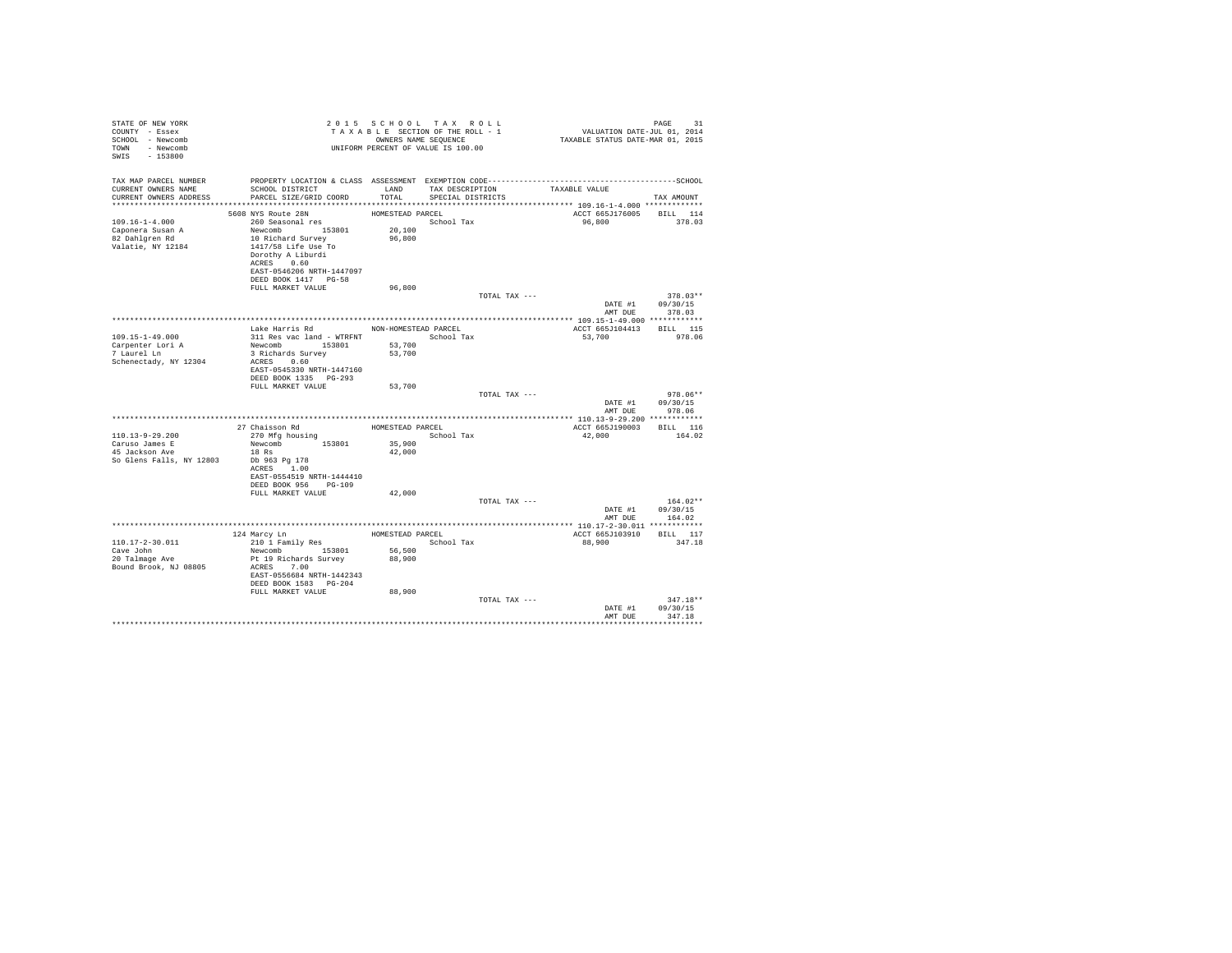| STATE OF NEW YORK<br>COUNTY - Essex<br>SCHOOL - Newcomb<br>- Newcomb<br>TOWN<br>$-153800$<br>SWIS |                                                                                                                 | 2015 SCHOOL TAX ROLL<br>TAXABLE SECTION OF THE ROLL - 1<br>OWNERS NAME SEQUENCE<br>UNIFORM PERCENT OF VALUE IS 100.00 |                   |               | VALUATION DATE-JUL 01, 2014<br>TAXABLE STATUS DATE-MAR 01, 2015 | PAGE<br>32             |
|---------------------------------------------------------------------------------------------------|-----------------------------------------------------------------------------------------------------------------|-----------------------------------------------------------------------------------------------------------------------|-------------------|---------------|-----------------------------------------------------------------|------------------------|
| TAX MAP PARCEL NUMBER<br>CURRENT OWNERS NAME                                                      | PROPERTY LOCATION & CLASS ASSESSMENT EXEMPTION CODE-----------------------------------SCHOOL<br>SCHOOL DISTRICT | LAND                                                                                                                  | TAX DESCRIPTION   |               | TAXABLE VALUE                                                   |                        |
| CURRENT OWNERS ADDRESS<br>************************                                                | PARCEL SIZE/GRID COORD                                                                                          | TOTAL                                                                                                                 | SPECIAL DISTRICTS |               |                                                                 | TAX AMOUNT             |
|                                                                                                   | Chaisson Rd                                                                                                     | NON-HOMESTEAD PARCEL                                                                                                  |                   |               | ACCT 665J180004                                                 | BILL 118               |
| $110.17 - 2 - 41.250$<br>Cave John<br>20 Talmage Ave<br>Bound Brook, NJ 08805                     | 322 Rural vac>10<br>Newcomb 153801<br>18 Richards Survey<br>Db 981 Pg 308                                       | 47,000<br>47,000                                                                                                      | School Tax        |               | 47,000                                                          | 856.03                 |
|                                                                                                   | See Map 1843<br>ACRES 31.20<br>EAST-0556138 NRTH-1442077<br>DEED BOOK 1583 PG-208                               |                                                                                                                       |                   |               |                                                                 |                        |
|                                                                                                   | FULL MARKET VALUE                                                                                               | 47,000                                                                                                                |                   |               |                                                                 |                        |
|                                                                                                   |                                                                                                                 |                                                                                                                       |                   | TOTAL TAX --- | DATE #1                                                         | $856.03**$<br>09/30/15 |
|                                                                                                   |                                                                                                                 |                                                                                                                       |                   |               | AMT DUE                                                         | 856.03                 |
|                                                                                                   | 5421 NYS Route 28N                                                                                              | HOMESTEAD PARCEL                                                                                                      |                   |               | ACCT 665J178510                                                 | BILL 119               |
| $109.16 - 4 - 9.000$                                                                              | 210 1 Family Res                                                                                                |                                                                                                                       | School Tax        |               | 76,000                                                          | 296.80                 |
| Cellela Pasquale C                                                                                | Newcomb 153801                                                                                                  | 37,300                                                                                                                |                   |               |                                                                 |                        |
| Cellela Michael C                                                                                 | 16 Rs Twp 27 T&c                                                                                                | 76,000                                                                                                                |                   |               |                                                                 |                        |
| 128 Prospect St                                                                                   | ACRES 1.40                                                                                                      |                                                                                                                       |                   |               |                                                                 |                        |
| Ballston Spa, NY 12020                                                                            | EAST-0550624 NRTH-1445994<br>DEED BOOK 960 PG-152                                                               |                                                                                                                       |                   |               |                                                                 |                        |
|                                                                                                   | FULL MARKET VALUE                                                                                               | 76,000                                                                                                                |                   |               |                                                                 |                        |
|                                                                                                   |                                                                                                                 |                                                                                                                       |                   | TOTAL TAX --- |                                                                 | $296.80**$             |
|                                                                                                   |                                                                                                                 |                                                                                                                       |                   |               | DATE #1<br>AMT DUE                                              | 09/30/15<br>296.80     |
|                                                                                                   |                                                                                                                 |                                                                                                                       |                   |               |                                                                 |                        |
|                                                                                                   | 5426 NYS Route 28N                                                                                              | HOMESTEAD PARCEL                                                                                                      |                   |               | ACCT 665J107107                                                 | BILL 120               |
| $109.16 - 2 - 29.000$<br>Cerasani Richard G                                                       | 210 1 Family Res - WTRFNT<br>Newcomb 153801                                                                     | 105,300                                                                                                               | School Tax        |               | 209,000                                                         | 816.21                 |
| Cerasani Rita                                                                                     | 16 Richards Survey                                                                                              | 209,000                                                                                                               |                   |               |                                                                 |                        |
| c/o Allen Cerasani                                                                                | ACRES 0.76                                                                                                      |                                                                                                                       |                   |               |                                                                 |                        |
| 32 Fieldstone Dr                                                                                  | EAST-0550470 NRTH-1446445                                                                                       |                                                                                                                       |                   |               |                                                                 |                        |
| Gansevoort, NY 12831                                                                              | DEED BOOK 1736 PG-203                                                                                           |                                                                                                                       |                   |               |                                                                 |                        |
|                                                                                                   | FULL MARKET VALUE                                                                                               | 209,000                                                                                                               |                   | TOTAL TAX --- |                                                                 | $816.21**$             |
|                                                                                                   |                                                                                                                 |                                                                                                                       |                   |               | DATE #1<br>AMT DUE                                              | 09/30/15<br>816.21     |
|                                                                                                   |                                                                                                                 |                                                                                                                       |                   |               |                                                                 |                        |
|                                                                                                   | Chaisson Rd                                                                                                     | NON-HOMESTEAD PARCEL                                                                                                  |                   |               | ACCT 665J180015                                                 | BILL 121               |
| 110.17-2-41.112                                                                                   | 311 Res vac land                                                                                                |                                                                                                                       | School Tax        |               | 37,900                                                          | 690.29                 |
| Chapman Fred W<br>7541 135th Ave SE                                                               | Newcomb 153801<br>18 Richards Survey                                                                            | 37,900<br>37,900                                                                                                      |                   |               |                                                                 |                        |
| Newcastle, WA 98059                                                                               | See Map 1843                                                                                                    |                                                                                                                       |                   |               |                                                                 |                        |
|                                                                                                   | ACRES 13.80                                                                                                     |                                                                                                                       |                   |               |                                                                 |                        |
|                                                                                                   | EAST-0553963 NRTH-1442093<br>DEED BOOK 1718 PG-119                                                              |                                                                                                                       |                   |               |                                                                 |                        |
|                                                                                                   | FULL MARKET VALUE                                                                                               | 37,900                                                                                                                |                   |               |                                                                 |                        |
|                                                                                                   |                                                                                                                 |                                                                                                                       |                   | TOTAL TAX --- |                                                                 | $690.29**$             |
|                                                                                                   |                                                                                                                 |                                                                                                                       |                   |               | DATE #1                                                         | 09/30/15               |
|                                                                                                   |                                                                                                                 |                                                                                                                       |                   |               | AMT DUE                                                         | 690.29                 |
|                                                                                                   |                                                                                                                 |                                                                                                                       |                   |               |                                                                 | .                      |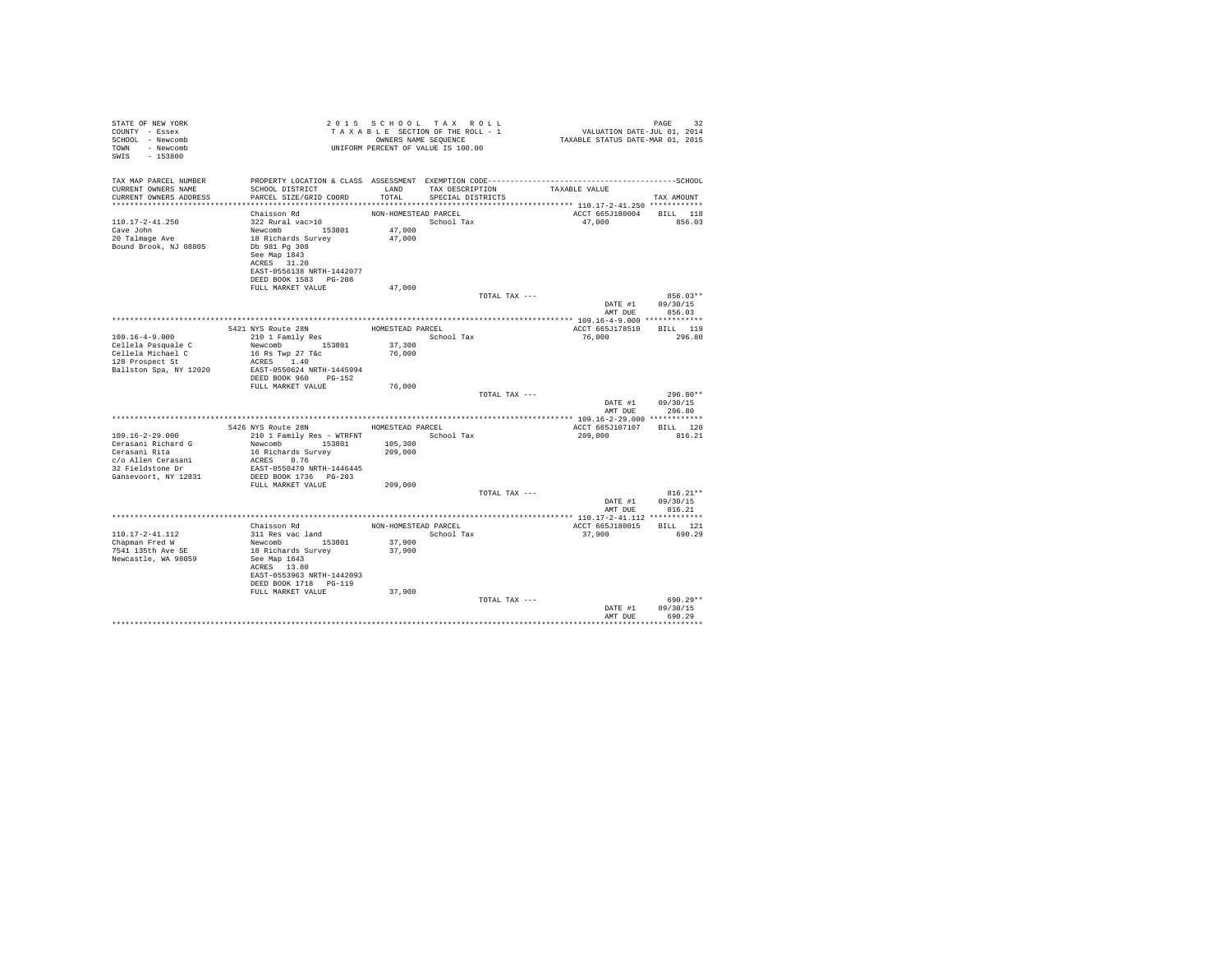| STATE OF NEW YORK<br>COUNTY - Essex<br>SCHOOL - Newcomb |                                                                                              |                  | 2015 SCHOOL TAX ROLL<br>TAXABLE SECTION OF THE ROLL - 1<br>OWNERS NAME SEQUENCE |               | PAGE 33<br>VALUATION DATE-JUL 01, 2014<br>TAXABLE STATUS DATE-MAR 01, 2015 |                    |  |
|---------------------------------------------------------|----------------------------------------------------------------------------------------------|------------------|---------------------------------------------------------------------------------|---------------|----------------------------------------------------------------------------|--------------------|--|
| TOWN - Newcomb<br>SWIS - 153800                         |                                                                                              |                  | UNIFORM PERCENT OF VALUE IS 100.00                                              |               |                                                                            |                    |  |
| TAX MAP PARCEL NUMBER                                   | PROPERTY LOCATION & CLASS ASSESSMENT EXEMPTION CODE-----------------------------------SCHOOL |                  |                                                                                 |               |                                                                            |                    |  |
| CURRENT OWNERS NAME                                     | SCHOOL DISTRICT                                                                              | LAND             | TAX DESCRIPTION                                                                 |               | TAXABLE VALUE                                                              |                    |  |
| CURRENT OWNERS ADDRESS                                  | PARCEL SIZE/GRID COORD                                                                       | TOTAL.           | SPECIAL DISTRICTS                                                               |               |                                                                            | TAX AMOUNT         |  |
|                                                         | 8 Winebrook Cir                                                                              | HOMESTEAD PARCEL |                                                                                 |               | ACCT 665J106113 BILL 122                                                   |                    |  |
| $110.17 - 2 - 24.000$                                   | 210 1 Family Res                                                                             |                  | RES. STAR 41854                                                                 |               |                                                                            | 30,000             |  |
| Chase Roger J                                           | Newcomb 153801                                                                               |                  | 34,100 School Tax                                                               |               | 142,300                                                                    | 555.72             |  |
| Chase Marchele                                          | Pt 19 Richards Survey<br>ACRES 0.90                                                          | 142,300          |                                                                                 |               |                                                                            |                    |  |
| 39 Winebrook Cir                                        |                                                                                              |                  |                                                                                 |               |                                                                            |                    |  |
| Newcomb, NY 12852                                       | EAST-0557436 NRTH-1443225                                                                    |                  |                                                                                 |               |                                                                            |                    |  |
|                                                         | DEED BOOK 596 PG-235                                                                         |                  |                                                                                 |               |                                                                            |                    |  |
|                                                         | FULL MARKET VALUE                                                                            | 142,300          |                                                                                 | TOTAL TAX --- |                                                                            | $483.72**$         |  |
|                                                         |                                                                                              |                  |                                                                                 |               | DATE #1 09/30/15                                                           |                    |  |
|                                                         |                                                                                              |                  |                                                                                 |               |                                                                            | AMT DUE 483.72     |  |
|                                                         |                                                                                              |                  |                                                                                 |               |                                                                            |                    |  |
|                                                         | 87 Marcy Ln                                                                                  | HOMESTEAD PARCEL |                                                                                 |               | ACCT 665J106804 BILL 123                                                   |                    |  |
| 110.17-3-15.000                                         | 210 1 Family Res                                                                             |                  | School Tax                                                                      |               | 133,200                                                                    | 520.19             |  |
| Chase Roger J                                           | Newcomb 153801                                                                               | 28,700           |                                                                                 |               |                                                                            |                    |  |
| Chase Marchele M                                        | Pt 19 Richards Survey                                                                        | 133,200          |                                                                                 |               |                                                                            |                    |  |
| 8 Winebrook Cir                                         | ACRES 0.60<br>EAST-0557667 NRTH-1442760                                                      |                  |                                                                                 |               |                                                                            |                    |  |
| Newcomb, NY 12852                                       | DEED BOOK 1564 PG-80                                                                         |                  |                                                                                 |               |                                                                            |                    |  |
|                                                         | FULL MARKET VALUE                                                                            | 133,200          |                                                                                 |               |                                                                            |                    |  |
|                                                         |                                                                                              |                  |                                                                                 | TOTAL TAX --- |                                                                            | $520.19**$         |  |
|                                                         |                                                                                              |                  |                                                                                 |               |                                                                            | DATE #1 09/30/15   |  |
|                                                         |                                                                                              |                  |                                                                                 |               | AMT DUE                                                                    | 520.19             |  |
|                                                         |                                                                                              |                  |                                                                                 |               |                                                                            |                    |  |
| $110.18 - 1 - 5.000$                                    | 78 Marcy Ln                                                                                  |                  | HOMESTEAD PARCEL<br>School Tax                                                  |               | ACCT 665J105809<br>89,500                                                  | BILL 124<br>349.52 |  |
| Chase Roger J                                           | 210 1 Family Res<br>Newcomb 153801                                                           | 28,700           |                                                                                 |               |                                                                            |                    |  |
| Chase Marchele M                                        |                                                                                              | 89,500           |                                                                                 |               |                                                                            |                    |  |
| 42 Marcy Ln                                             | Pt 5 Thorns Survey<br>ACRES 0.60 BANKM&TMTGC                                                 |                  |                                                                                 |               |                                                                            |                    |  |
| Newcomb, NY 12852                                       | EAST-0558055 NRTH-1442713                                                                    |                  |                                                                                 |               |                                                                            |                    |  |
|                                                         | DEED BOOK 1201 PG-103                                                                        |                  |                                                                                 |               |                                                                            |                    |  |
|                                                         | FULL MARKET VALUE                                                                            | 89,500           |                                                                                 |               |                                                                            |                    |  |
|                                                         |                                                                                              |                  |                                                                                 | TOTAL TAX --- |                                                                            | $349.52**$         |  |
|                                                         |                                                                                              |                  |                                                                                 |               | DATE #1 09/30/15<br>AMT DUE                                                | 349.52             |  |
|                                                         |                                                                                              |                  |                                                                                 |               |                                                                            |                    |  |
|                                                         | 32 Sanford Ln                                                                                | HOMESTEAD PARCEL |                                                                                 |               | ACCT 665J107114 BILL 125                                                   |                    |  |
| 110.18-3-20.002                                         | 210 1 Family Res                                                                             |                  | School Tax                                                                      |               | 72,700                                                                     | 283.92             |  |
| Chase Terry R                                           | Newcomb 153801                                                                               | 34,600           |                                                                                 |               |                                                                            |                    |  |
| Chase Shari L<br>PO Box 483                             | Pt 4 Thorns Survey                                                                           | 72,700           |                                                                                 |               |                                                                            |                    |  |
|                                                         | 1367/215 Life Use to                                                                         |                  |                                                                                 |               |                                                                            |                    |  |
| Fort Ann, NY 12827                                      | Sarah H Wood                                                                                 |                  |                                                                                 |               |                                                                            |                    |  |
|                                                         | ACRES 0.93                                                                                   |                  |                                                                                 |               |                                                                            |                    |  |
|                                                         | EAST-0559586 NRTH-1441695<br>DEED BOOK 413 PG-488                                            |                  |                                                                                 |               |                                                                            |                    |  |
|                                                         | FULL MARKET VALUE                                                                            | 72,700           |                                                                                 |               |                                                                            |                    |  |
|                                                         |                                                                                              |                  |                                                                                 | TOTAL TAX --- |                                                                            | $283.92**$         |  |
|                                                         |                                                                                              |                  |                                                                                 |               | DATE #1                                                                    | 09/30/15           |  |
|                                                         |                                                                                              |                  |                                                                                 |               | AMT DUE                                                                    | 283.92             |  |
|                                                         |                                                                                              |                  |                                                                                 |               |                                                                            |                    |  |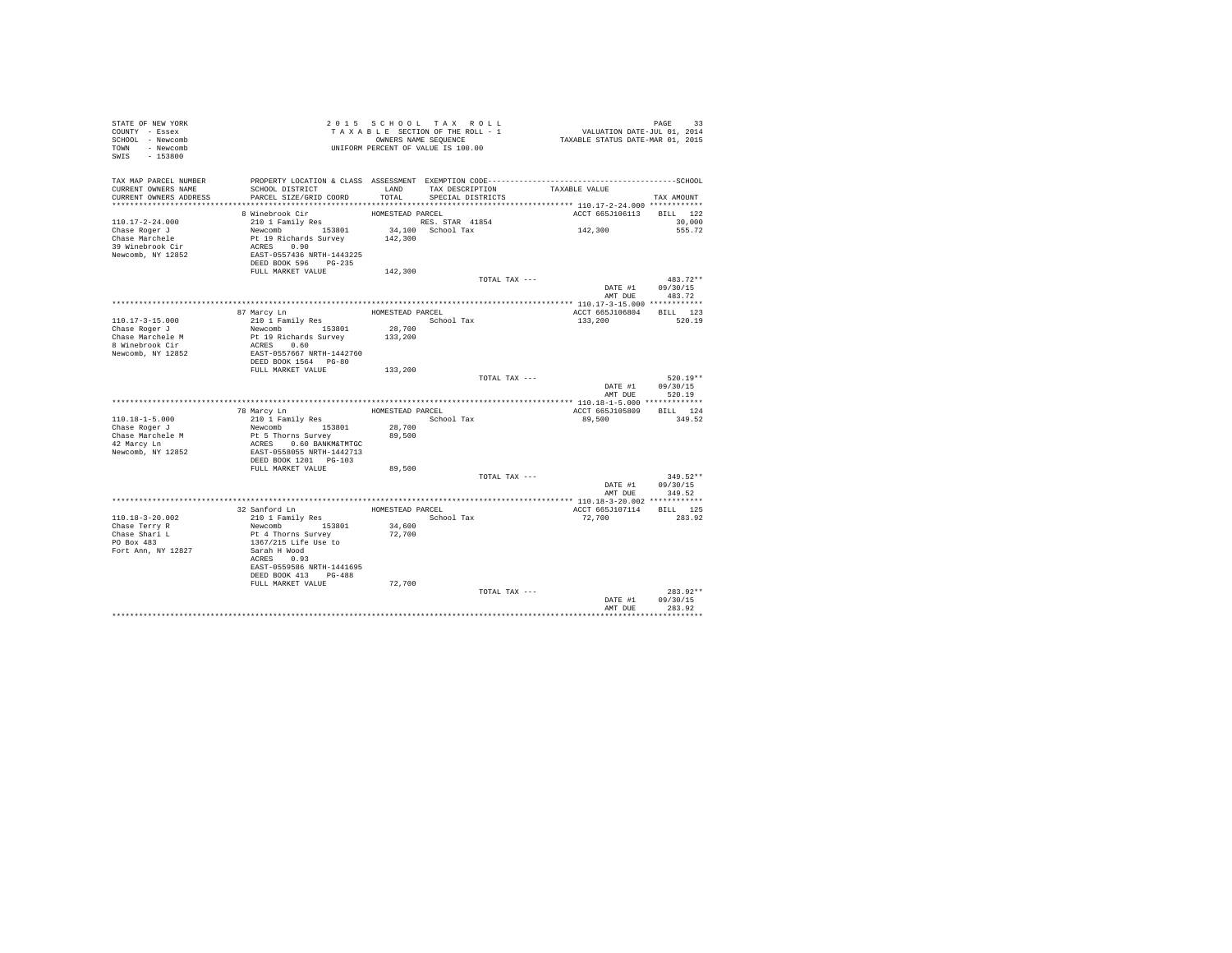| STATE OF NEW YORK<br>COUNTY - Essex<br>SCHOOL - Newcomb<br>- Newcomb<br>TOWN<br>SWIS - 153800 |                                                    |                    | 2015 SCHOOL TAX ROLL<br>TAXABLE SECTION OF THE ROLL - 1<br>OWNERS NAME SEQUENCE<br>UNIFORM PERCENT OF VALUE IS 100.00 | VALUATION DATE-JUL 01, 2014<br>TAXABLE STATUS DATE-MAR 01, 2015 | PAGE<br>34   |
|-----------------------------------------------------------------------------------------------|----------------------------------------------------|--------------------|-----------------------------------------------------------------------------------------------------------------------|-----------------------------------------------------------------|--------------|
| TAX MAP PARCEL NUMBER                                                                         |                                                    |                    |                                                                                                                       |                                                                 |              |
| CURRENT OWNERS NAME<br>CURRENT OWNERS ADDRESS                                                 | SCHOOL DISTRICT<br>PARCEL SIZE/GRID COORD          | LAND<br>TOTAL.     | TAX DESCRIPTION<br>SPECIAL DISTRICTS                                                                                  | TAXABLE VALUE                                                   | TAX AMOUNT   |
|                                                                                               |                                                    |                    |                                                                                                                       |                                                                 |              |
|                                                                                               | 385 Woodys Rd                                      | HOMESTEAD PARCEL   |                                                                                                                       | ACCT 665J101007 BILL 126                                        |              |
| $119.16 - 1 - 6.000$                                                                          | 260 Seasonal res - WTRFNT                          |                    | School Tax                                                                                                            | 186,700                                                         | 729.12       |
| Clum Gary L                                                                                   | Newcomb<br>153801                                  | 105,900            |                                                                                                                       |                                                                 |              |
| 3315 Latta Rd                                                                                 | 27 T&c Twp 18                                      | 186,700            |                                                                                                                       |                                                                 |              |
| Rochester, NY 14612                                                                           | Goodnow Flow Subd                                  |                    |                                                                                                                       |                                                                 |              |
|                                                                                               | Lot $251$                                          |                    |                                                                                                                       |                                                                 |              |
|                                                                                               | ACRES 0.70                                         |                    |                                                                                                                       |                                                                 |              |
|                                                                                               | EAST-0525382 NRTH-1428059<br>DEED BOOK 712 PG-297  |                    |                                                                                                                       |                                                                 |              |
|                                                                                               | FULL MARKET VALUE                                  | 186,700            |                                                                                                                       |                                                                 |              |
|                                                                                               |                                                    |                    | TOTAL TAX ---                                                                                                         |                                                                 | $729.12**$   |
|                                                                                               |                                                    |                    |                                                                                                                       | DATE #1                                                         | 09/30/15     |
|                                                                                               |                                                    |                    |                                                                                                                       | AMT DUE                                                         | 729.12       |
|                                                                                               |                                                    |                    |                                                                                                                       |                                                                 |              |
|                                                                                               | 1274 Goodnow Flow Rd                               | HOMESTEAD PARCEL   |                                                                                                                       | ACCT 665J100702                                                 | BILL 127     |
| $120.18 - 2 - 27.000$                                                                         | 260 Seasonal res - WTRFNT                          |                    | School Tax                                                                                                            | 367,700                                                         | 1,435.98     |
| Cohen Jeffrey M<br>10 Birch Hill Ct                                                           | Newcomb<br>153801<br>46 T&c Twp 18                 | 108,500<br>367,700 |                                                                                                                       |                                                                 |              |
| Ballston Lake, NY 12019                                                                       | Goodnow Flow Subd                                  |                    |                                                                                                                       |                                                                 |              |
|                                                                                               | Lot $22$                                           |                    |                                                                                                                       |                                                                 |              |
|                                                                                               | ACRES 1.86                                         |                    |                                                                                                                       |                                                                 |              |
|                                                                                               | EAST-0536567 NRTH-1426088                          |                    |                                                                                                                       |                                                                 |              |
|                                                                                               | DEED BOOK 1684 PG-139                              |                    |                                                                                                                       |                                                                 |              |
|                                                                                               | FULL MARKET VALUE                                  | 367,700            |                                                                                                                       |                                                                 |              |
|                                                                                               |                                                    |                    | TOTAL TAX ---                                                                                                         |                                                                 | $1.435.98**$ |
|                                                                                               |                                                    |                    |                                                                                                                       | DATE #1                                                         | 09/30/15     |
|                                                                                               |                                                    |                    |                                                                                                                       | AMT DUE                                                         | 1,435.98     |
|                                                                                               | 1396 Goodnow Flow Rd                               | HOMESTEAD PARCEL   |                                                                                                                       | ACCT 665J105512 BILL 128                                        |              |
| $120.17 - 2 - 10.052$                                                                         | 210 1 Family Res - WTRFNT                          |                    | AGED ALL 41800                                                                                                        |                                                                 | 133,150      |
| Cole Marion A                                                                                 | Newcomb<br>153801                                  |                    | 106,000 SR STAR 41834                                                                                                 |                                                                 | 65,300       |
| 1396 Goodnow Flow Rd                                                                          | 42 T&c Twp 18                                      |                    | 266,300 School Tax                                                                                                    | 133,150                                                         | 519.99       |
| PO Box 138                                                                                    | Goodnow Flow Subd                                  |                    |                                                                                                                       |                                                                 |              |
| Newcomb, NY 12852                                                                             | Lot 51                                             |                    |                                                                                                                       |                                                                 |              |
|                                                                                               | ACRES 1.10                                         |                    |                                                                                                                       |                                                                 |              |
|                                                                                               | EAST-0533752 NRTH-1427024<br>DEED BOOK 1084 PG-261 |                    |                                                                                                                       |                                                                 |              |
|                                                                                               | FULL MARKET VALUE                                  | 266,300            |                                                                                                                       |                                                                 |              |
|                                                                                               |                                                    |                    | TOTAL TAX ---                                                                                                         |                                                                 | $371.99**$   |
|                                                                                               |                                                    |                    |                                                                                                                       | DATE #1                                                         | 09/30/15     |
|                                                                                               |                                                    |                    |                                                                                                                       | AMT DUE                                                         | 371.99       |
|                                                                                               |                                                    |                    |                                                                                                                       |                                                                 | .            |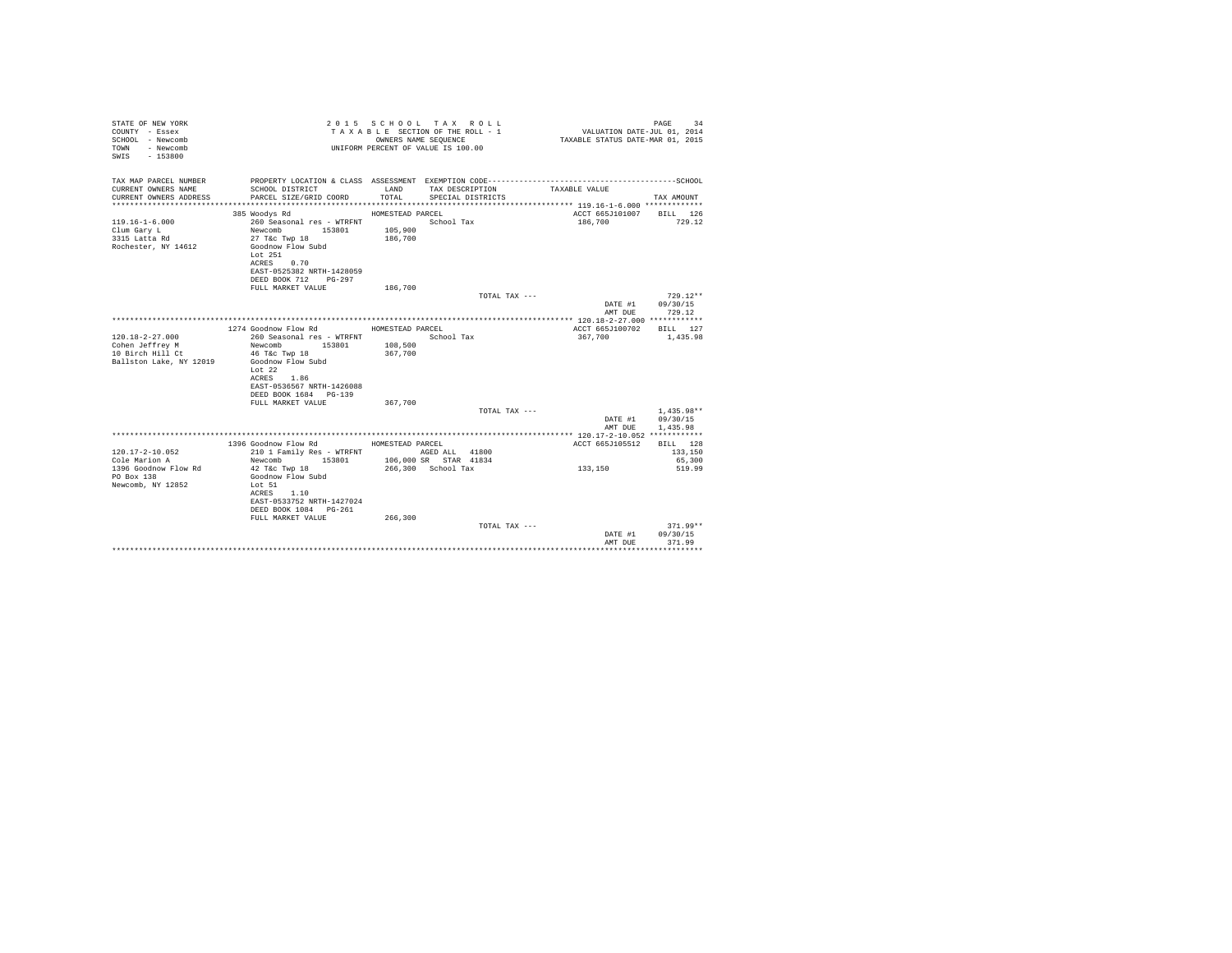| STATE OF NEW YORK<br>COUNTY - Essex<br>SCHOOL - Newcomb<br>TOWN - Newcomb<br>$-153800$<br>SWIS | T A X A B B B B B B SEQUENCE<br>UNIFORM PERCENT OF VALUE IS 100.00 |                    | 2015 SCHOOL TAX ROLL<br>TAXABLE SECTION OF THE ROLL - 1<br>OWNERS NAME SEQUENCE | PAGE 35<br>VALUATION DATE-JUL 01, 2014<br>TAXABLE STATUS DATE-MAR 01, 2015 |                        |
|------------------------------------------------------------------------------------------------|--------------------------------------------------------------------|--------------------|---------------------------------------------------------------------------------|----------------------------------------------------------------------------|------------------------|
| TAX MAP PARCEL NUMBER                                                                          |                                                                    |                    |                                                                                 |                                                                            |                        |
| CURRENT OWNERS NAME<br>CURRENT OWNERS ADDRESS                                                  | SCHOOL DISTRICT<br>PARCEL SIZE/GRID COORD                          | LAND<br>TOTAL      | TAX DESCRIPTION TAXABLE VALUE<br>SPECIAL DISTRICTS                              |                                                                            |                        |
|                                                                                                |                                                                    |                    |                                                                                 |                                                                            | TAX AMOUNT             |
|                                                                                                | 5397 NYS Route 28N                                                 | HOMESTEAD PARCEL   |                                                                                 | ACCT 665J100911                                                            | BILL 129               |
| 109.16-4-11.012                                                                                | $210$ 1 Family Res                                                 |                    | SR STAR 41834<br>38,900 School Tax                                              |                                                                            | 65,300                 |
| Columbus John A                                                                                | Newcomb 153801                                                     | 168,100            |                                                                                 | 168,100                                                                    | 656.48                 |
| Columbus Dorothy L<br>HCR02 Box 451B                                                           | 16 Richards Survey<br>ACRES 1.86                                   |                    |                                                                                 |                                                                            |                        |
| Newcomb, NY 12852                                                                              | EAST-0551047 NRTH-1446022<br>DEED BOOK 989 PG-271                  |                    |                                                                                 |                                                                            |                        |
|                                                                                                |                                                                    |                    |                                                                                 |                                                                            |                        |
|                                                                                                | FULL MARKET VALUE                                                  | 168,100            | TOTAL TAX ---                                                                   |                                                                            | 508.48**               |
|                                                                                                |                                                                    |                    |                                                                                 |                                                                            | DATE #1 09/30/15       |
|                                                                                                |                                                                    |                    |                                                                                 | AMT DUE                                                                    | 508.48                 |
|                                                                                                |                                                                    |                    | HOMESTEAD PARCEL                                                                | ACCT 665J101308                                                            | BILL 130               |
| 110.13-9-11.000                                                                                | 32 Schraver Way<br>260 Seasonal res                                |                    | School Tax                                                                      | 46,700                                                                     | 182.38                 |
| Colvin Whitney B                                                                               | Newcomb 153801                                                     | 27,000             |                                                                                 |                                                                            |                        |
| Colvin Leona<br>64 Pearl St                                                                    | 19 Richards Survey                                                 | 46,700             |                                                                                 |                                                                            |                        |
|                                                                                                | ACRES 0.50<br>Schuylerville, NY 12871 EAST-0555856 NRTH-1445727    |                    |                                                                                 |                                                                            |                        |
|                                                                                                | DEED BOOK 1802    PG-22                                            |                    |                                                                                 |                                                                            |                        |
| PRIOR OWNER ON 3/01/2015 FULL MARKET VALUE<br>Pratt Walter                                     |                                                                    | 46,700             |                                                                                 |                                                                            |                        |
|                                                                                                |                                                                    |                    | TOTAL TAX ---                                                                   |                                                                            | 182.38**               |
|                                                                                                |                                                                    |                    |                                                                                 | DATE #1                                                                    | 09/30/15               |
|                                                                                                |                                                                    |                    |                                                                                 |                                                                            | AMT DUE 182.38         |
|                                                                                                | 1212 Goodnow Flow Rd MOMESTEAD PARCEL                              |                    |                                                                                 | ACCT 665J101010 BILL 131                                                   |                        |
| $120.18 - 2 - 41.000$                                                                          | 260 Seasonal res - WTRFNT                                          |                    | School Tax                                                                      | 120,600                                                                    | 470.98                 |
| Conroy Katherine                                                                               | Newcomb 153801                                                     | 106,100            |                                                                                 |                                                                            |                        |
| Corey Karen A Trust<br>c/o Christine Wilkinson                                                 | 46 & 65 T&c Twp 18<br>Goodnow Flow Subd                            | 120,600            |                                                                                 |                                                                            |                        |
| 1112 6th Ave                                                                                   | Lot 8                                                              |                    |                                                                                 |                                                                            |                        |
| Watervliet, NY 12189                                                                           | ACRES 0.91                                                         |                    |                                                                                 |                                                                            |                        |
|                                                                                                | EAST-0537876 NRTH-1425398                                          |                    |                                                                                 |                                                                            |                        |
|                                                                                                | DEED BOOK 1772 PG-62<br>FULL MARKET VALUE                          | 120,600            |                                                                                 |                                                                            |                        |
|                                                                                                |                                                                    |                    | TOTAL TAX ---                                                                   |                                                                            | 470.98**               |
|                                                                                                |                                                                    |                    |                                                                                 | DATE #1                                                                    | 09/30/15               |
|                                                                                                |                                                                    |                    |                                                                                 | AMT DUE                                                                    | 470.98                 |
|                                                                                                | 323 Woodys Rd MOMESTEAD PARCEL                                     |                    |                                                                                 | ACCT 665J105712                                                            | BILL 132               |
| 119.16-1-16.100                                                                                | 210 1 Family Res - WTRFNT                                          |                    | School Tax                                                                      | 245,100                                                                    | 957.19                 |
| Conroy William<br>Conroy Faith                                                                 | Newcomb 153801<br>26 T&C Twp 18                                    | 105,500<br>245,100 |                                                                                 |                                                                            |                        |
| 2517 Fourth Ave                                                                                | Goodnow Flow Subd                                                  |                    |                                                                                 |                                                                            |                        |
| Watervliet, NY 12189                                                                           | Lot 241B                                                           |                    |                                                                                 |                                                                            |                        |
|                                                                                                | ACRES 0.92<br>EAST-0526499 NRTH-1428733                            |                    |                                                                                 |                                                                            |                        |
|                                                                                                | DEED BOOK 1091 PG-128                                              |                    |                                                                                 |                                                                            |                        |
|                                                                                                | FULL MARKET VALUE                                                  | 245,100            |                                                                                 |                                                                            |                        |
|                                                                                                |                                                                    |                    | TOTAL TAX ---                                                                   | DATE #1                                                                    | $957.19**$<br>09/30/15 |
|                                                                                                |                                                                    |                    |                                                                                 | AMT DUE                                                                    | 957.19                 |
|                                                                                                |                                                                    |                    |                                                                                 |                                                                            | **********             |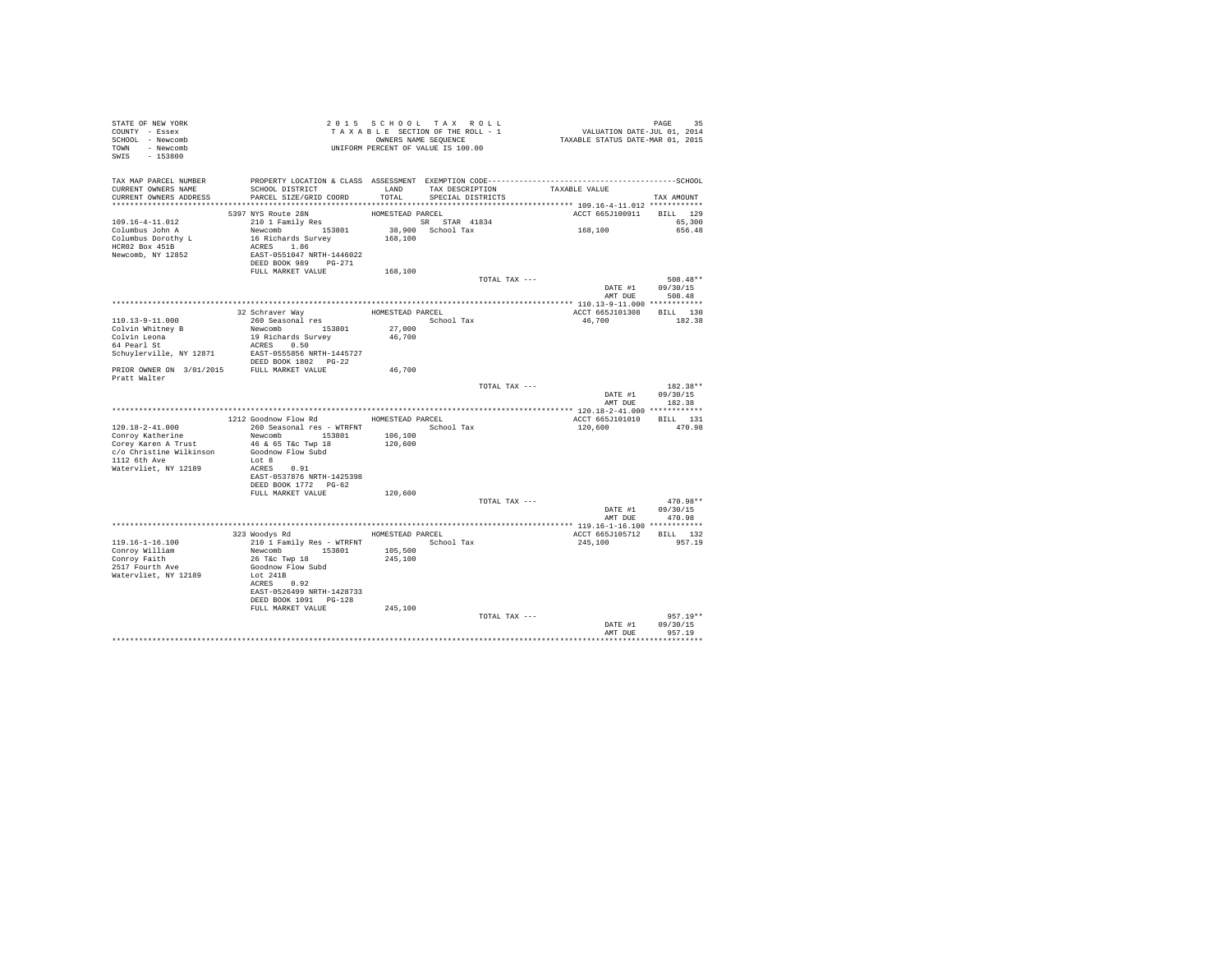| STATE OF NEW YORK<br>COUNTY - Essex<br>SCHOOL - Newcomb<br>- Newcomb<br><b>TOWN</b><br>SWIS - 153800 |                                                                                                                                                                                          | OWNERS NAME SEOUENCE          | 2015 SCHOOL TAX ROLL<br>TAXABLE SECTION OF THE ROLL - 1<br>UNIFORM PERCENT OF VALUE IS 100.00 | VALUATION DATE-JUL 01, 2014<br>TAXABLE STATUS DATE-MAR 01, 2015 | PAGE<br>36         |
|------------------------------------------------------------------------------------------------------|------------------------------------------------------------------------------------------------------------------------------------------------------------------------------------------|-------------------------------|-----------------------------------------------------------------------------------------------|-----------------------------------------------------------------|--------------------|
| TAX MAP PARCEL NUMBER<br>CURRENT OWNERS NAME<br>CURRENT OWNERS ADDRESS                               | PROPERTY LOCATION & CLASS ASSESSMENT EXEMPTION CODE-----------------------------------SCHOOL<br>SCHOOL DISTRICT<br>PARCEL SIZE/GRID COORD                                                | LAND<br>TOTAL                 | TAX DESCRIPTION<br>SPECIAL DISTRICTS                                                          | TAXABLE VALUE                                                   | TAX AMOUNT         |
|                                                                                                      | 1036 Goodnow Flow Rd                                                                                                                                                                     | HOMESTEAD PARCEL              |                                                                                               | ACCT 665J101011 BILL 133                                        |                    |
| $120.18 - 1 - 4.000$<br>Converse Arnold<br>Converse Kelly<br>496 Atateka Dr<br>Chestertown, NY 12817 | 260 Seasonal res - WTRFNT<br>153801<br>Newcomb<br>46 T&c Twp 18<br>Goodnow Flow Subd<br>Lot 149<br>ACRES 0.50<br>EAST-0536434 NRTH-1427864<br>DEED BOOK 1200 PG-214<br>FULL MARKET VALUE | 106,800<br>160,900<br>160,900 | School Tax                                                                                    | 160,900                                                         | 628.36             |
|                                                                                                      |                                                                                                                                                                                          |                               | TOTAL TAX ---                                                                                 |                                                                 | $628.36**$         |
|                                                                                                      |                                                                                                                                                                                          |                               |                                                                                               | DATE #1                                                         | 09/30/15           |
|                                                                                                      |                                                                                                                                                                                          |                               |                                                                                               | AMT DUE                                                         | 628.36             |
|                                                                                                      | Chaisson Rd                                                                                                                                                                              | NON-HOMESTEAD PARCEL          |                                                                                               | ACCT 665J100704 BILL 134                                        |                    |
| $110.17 - 2 - 44.000$                                                                                | 311 Res vac land                                                                                                                                                                         |                               | School Tax                                                                                    | 35,700                                                          | 650.22             |
| Cook Leonard                                                                                         | Newcomb 153801                                                                                                                                                                           | 35,700                        |                                                                                               |                                                                 |                    |
| 5574 State Rt 28N<br>Newcomb, NY 12852                                                               | 18 Richards Survey<br>Sl Pt Lot D & Pt E<br>Map 1843<br>ACRES 4.04<br>EAST-0554021 NRTH-1442876<br>DEED BOOK 1174   PG-112<br>FULL MARKET VALUE                                          | 35,700<br>35,700              |                                                                                               |                                                                 |                    |
|                                                                                                      |                                                                                                                                                                                          |                               | TOTAL TAX ---                                                                                 |                                                                 | 650.22**           |
|                                                                                                      |                                                                                                                                                                                          |                               |                                                                                               | DATE #1<br>AMT DUE                                              | 09/30/15<br>650.22 |
|                                                                                                      | 5574 NYS Route 28N                                                                                                                                                                       | HOMESTEAD PARCEL              |                                                                                               | ACCT 665.7101511                                                | BTLL 135           |
| $109.16 - 1 - 13.100$                                                                                | 210 1 Family Res - WTRFNT                                                                                                                                                                |                               | RES. STAR 41854                                                                               |                                                                 | 30,000             |
| Cook Leonard G<br>Cook Karin E<br>5574 State Rt 28N<br>Newcomb, NY 12852                             | Newcomb<br>153801<br>10 T&c Twp 27 Rs<br>ACRES 1.75<br>EAST-0546930 NRTH-1447437<br>DEED BOOK 701 PG-17<br>FULL MARKET VALUE                                                             | 254,800<br>254,800            | 141.800 School Tax                                                                            | 254,800                                                         | 995.07             |
|                                                                                                      |                                                                                                                                                                                          |                               | TOTAL TAX ---                                                                                 |                                                                 | $923.07**$         |
|                                                                                                      |                                                                                                                                                                                          |                               |                                                                                               | DATE #1<br>AMT DUE                                              | 09/30/15<br>923.07 |
|                                                                                                      |                                                                                                                                                                                          |                               |                                                                                               |                                                                 | **********         |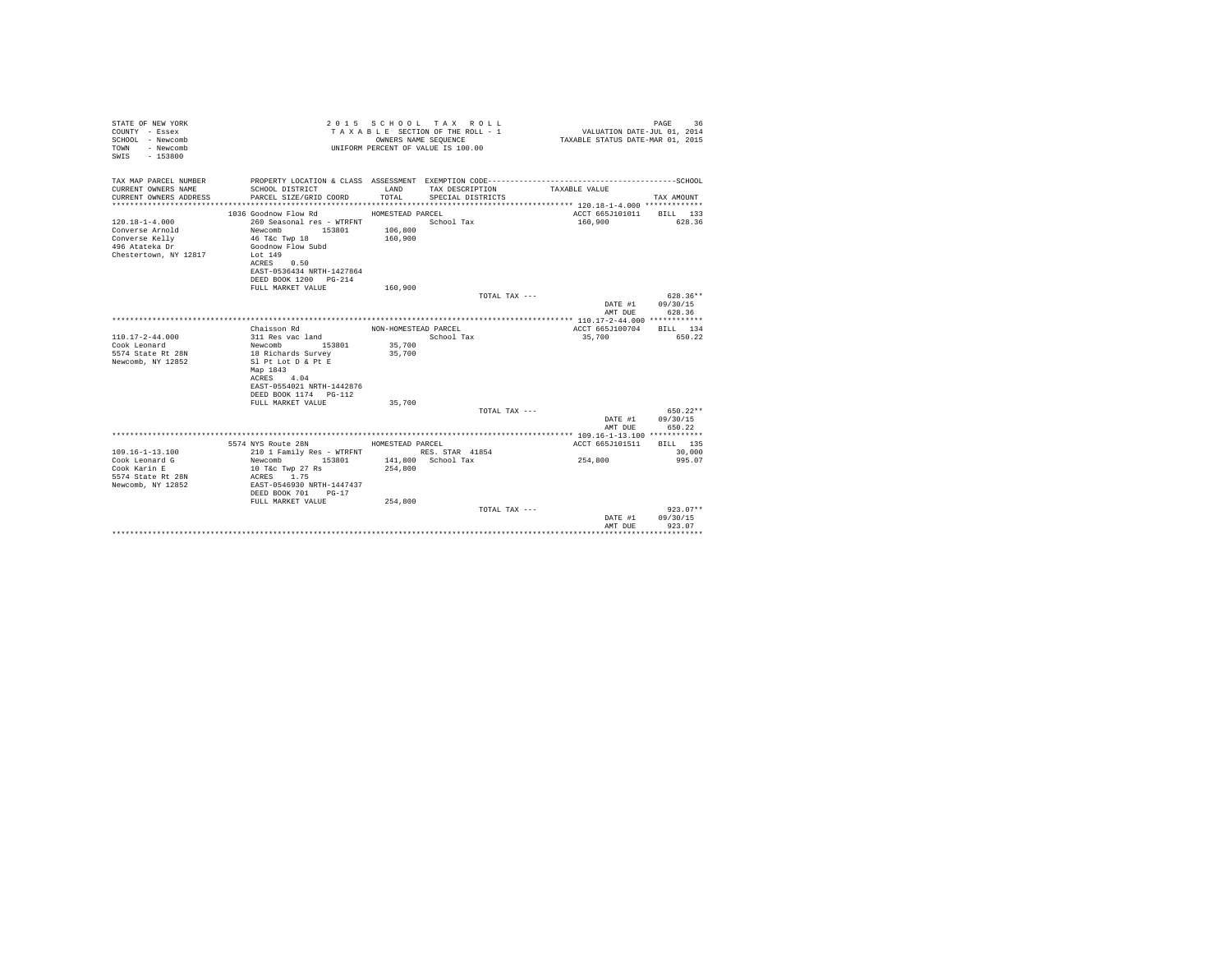| STATE OF NEW YORK<br>COUNTY - Essex<br>SCHOOL - Newcomb<br>TOWN - Newcomb |                                                    |                      | 2015 SCHOOL TAX ROLL<br>TAXABLE SECTION OF THE ROLL - 1<br>OWNERS NAME SEQUENCE<br>UNIFORM PERCENT OF VALUE IS 100.00 | PAGE 37<br>VALUATION DATE-JUL 01, 2014<br>TAXABLE STATUS DATE-MAR 01, 2015 |            |
|---------------------------------------------------------------------------|----------------------------------------------------|----------------------|-----------------------------------------------------------------------------------------------------------------------|----------------------------------------------------------------------------|------------|
| SWIS<br>$-153800$                                                         |                                                    |                      |                                                                                                                       |                                                                            |            |
| TAX MAP PARCEL NUMBER                                                     |                                                    |                      |                                                                                                                       |                                                                            |            |
| CURRENT OWNERS NAME<br>CURRENT OWNERS ADDRESS                             | SCHOOL DISTRICT<br>PARCEL SIZE/GRID COORD          | LAND<br>TOTAL        | TAX DESCRIPTION<br>SPECIAL DISTRICTS                                                                                  | TAXABLE VALUE                                                              | TAX AMOUNT |
|                                                                           |                                                    |                      |                                                                                                                       |                                                                            |            |
|                                                                           | 117 Marcy Ln                                       | HOMESTEAD PARCEL     |                                                                                                                       | ACCT 665J104502                                                            | BILL 136   |
| $110.17 - 3 - 10.000$                                                     | 210 1 Family Res                                   |                      | RES. STAR 41854                                                                                                       |                                                                            | 30,000     |
| Coon Bruce W                                                              | Newcomb 153801                                     |                      | 28,700 School Tax                                                                                                     | 90,000                                                                     | 351.48     |
| Coon Virginia F                                                           | Pt 19 Richards Survey                              | 90,000               |                                                                                                                       |                                                                            |            |
| 117 Marcy Ln<br>Newcomb, NY 12852                                         | ACRES 0.60<br>EAST-0557282 NRTH-1442633            |                      |                                                                                                                       |                                                                            |            |
|                                                                           | DEED BOOK 1260 PG-166                              |                      |                                                                                                                       |                                                                            |            |
|                                                                           | FULL MARKET VALUE                                  | 90,000               |                                                                                                                       |                                                                            |            |
|                                                                           |                                                    |                      | TOTAL TAX ---                                                                                                         |                                                                            | $279.48**$ |
|                                                                           |                                                    |                      |                                                                                                                       | DATE #1                                                                    | 09/30/15   |
|                                                                           |                                                    |                      |                                                                                                                       | AMT DUE                                                                    | 279.48     |
|                                                                           | 1896 Goodnow Flow Rd MOMESTEAD PARCEL              |                      |                                                                                                                       | ACCT 665J187009                                                            | BILL 137   |
| $119.20 - 2 - 2.000$                                                      | 260 Seasonal res - WTRFNT                          |                      | School Tax                                                                                                            | 202,200                                                                    | 789.65     |
| Cormie LeRoy G                                                            | Newcomb 153801                                     | 131,400              |                                                                                                                       |                                                                            |            |
| Cormie Katharine L                                                        | 27 28 T&c Twp 18                                   | 202,200              |                                                                                                                       |                                                                            |            |
| 25 Fawn Ln                                                                | 351 Goodnow Flow                                   |                      |                                                                                                                       |                                                                            |            |
| Queensbury, NY 12804                                                      | ACRES 0.98<br>EAST-0524065 NRTH-1426438            |                      |                                                                                                                       |                                                                            |            |
|                                                                           | DEED BOOK 873 PG-60                                |                      |                                                                                                                       |                                                                            |            |
|                                                                           | FULL MARKET VALUE                                  | 202,200              |                                                                                                                       |                                                                            |            |
|                                                                           |                                                    |                      | TOTAL TAX ---                                                                                                         |                                                                            | 789.65**   |
|                                                                           |                                                    |                      |                                                                                                                       | DATE #1                                                                    | 09/30/15   |
|                                                                           |                                                    |                      |                                                                                                                       | AMT DUE                                                                    | 789.65     |
|                                                                           | 89 Goodnow Flow Rd                                 | HOMESTEAD PARCEL     |                                                                                                                       | ACCT 665J101014                                                            | BILL 138   |
| $109.15 - 4 - 5.001$                                                      | 260 Seasonal res                                   |                      | School Tax                                                                                                            | 49,200                                                                     | 192.14     |
| Coughlin David S                                                          | Newcomb 153801                                     | 25,900               |                                                                                                                       |                                                                            |            |
| Coughlin Kathleen J                                                       | 4 Ords Patent                                      | 49,200               |                                                                                                                       |                                                                            |            |
| 104 Glendale Rd<br>Latham, NY 12110                                       | ACRES 0.46<br>EAST-0542350 NRTH-1443897            |                      |                                                                                                                       |                                                                            |            |
|                                                                           | DEED BOOK 1294    PG-235                           |                      |                                                                                                                       |                                                                            |            |
|                                                                           | FULL MARKET VALUE                                  | 49,200               |                                                                                                                       |                                                                            |            |
|                                                                           |                                                    |                      | TOTAL TAX ---                                                                                                         |                                                                            | 192.14**   |
|                                                                           |                                                    |                      |                                                                                                                       | DATE #1                                                                    | 09/30/15   |
| ********************                                                      | ************************************               |                      |                                                                                                                       | AMT DUE<br>**************** 109.15-4-16.000 ************                   | 192.14     |
|                                                                           | Goodnow Flow Rd                                    | NON-HOMESTEAD PARCEL |                                                                                                                       | ACCT 665J103914                                                            | BILL 139   |
| 109.15-4-16.000                                                           | 311 Res vac land                                   |                      | School Tax                                                                                                            | 15,900                                                                     | 289.59     |
| Coughlin David S                                                          | Newcomb 153801                                     | 15,900               |                                                                                                                       |                                                                            |            |
| Coughlin Kathleen J                                                       | 4 Ords Patent                                      | 15,900               |                                                                                                                       |                                                                            |            |
| 104 Glendale Rd                                                           | ACRES 0.47                                         |                      |                                                                                                                       |                                                                            |            |
| Latham, NY 12110                                                          | EAST-0542428 NRTH-1443964<br>DEED BOOK 1294 PG-240 |                      |                                                                                                                       |                                                                            |            |
|                                                                           | FULL MARKET VALUE                                  | 15,900               |                                                                                                                       |                                                                            |            |
|                                                                           |                                                    |                      | TOTAL TAX ---                                                                                                         |                                                                            | 289.59**   |
|                                                                           |                                                    |                      |                                                                                                                       | DATE #1                                                                    | 09/30/15   |
|                                                                           |                                                    |                      |                                                                                                                       | AMT DUE                                                                    | 289.59     |
|                                                                           |                                                    |                      |                                                                                                                       |                                                                            |            |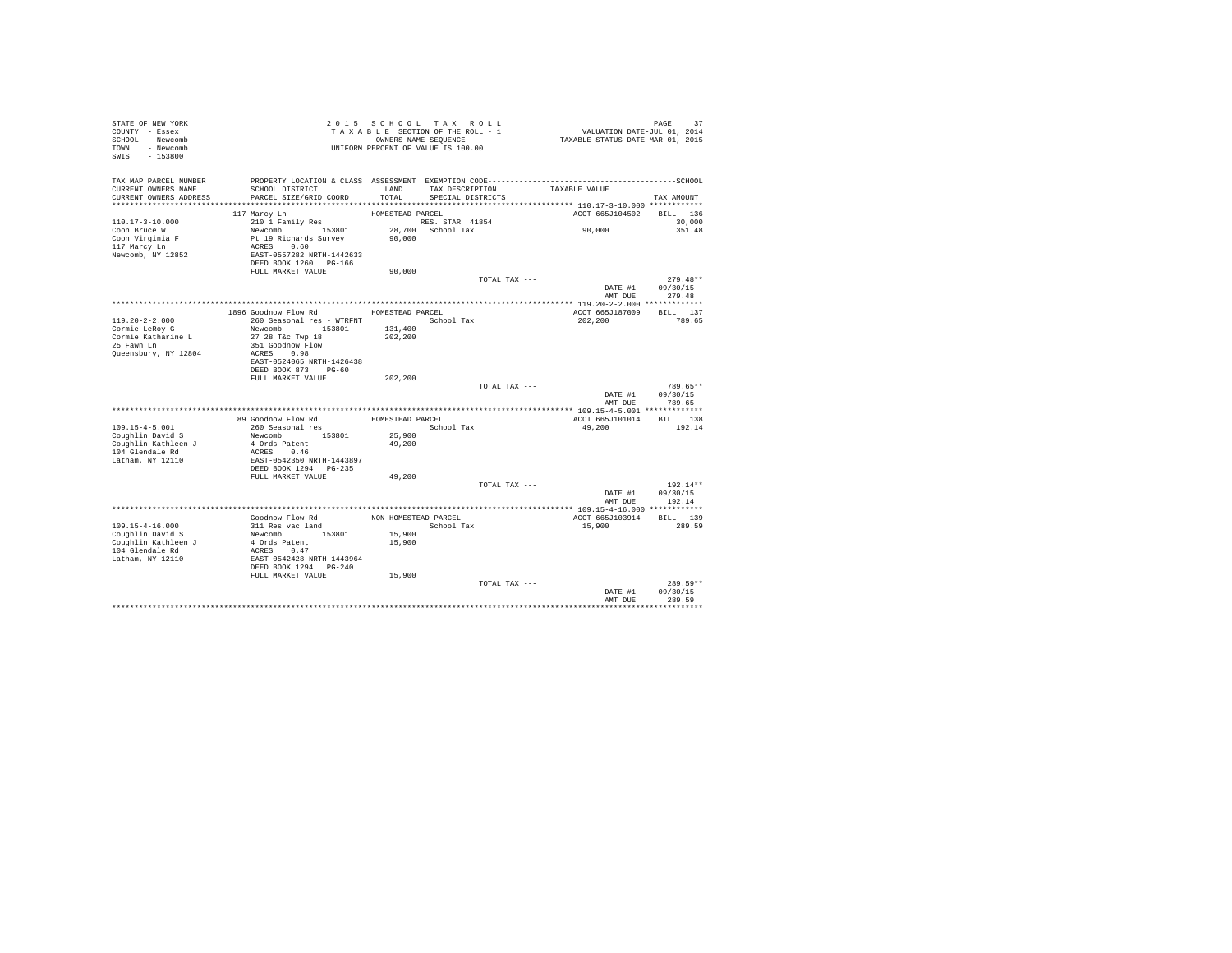| STATE OF NEW YORK<br>COUNTY - Essex<br>SCHOOL - Newcomb<br>TOWN - Newcomb<br>SWIS<br>$-153800$ |                                                         |                  | 2015 SCHOOL TAX ROLL<br>TAXABLE SECTION OF THE ROLL - 1<br>OWNERS NAME SEQUENCE<br>UNIFORM PERCENT OF VALUE IS 100.00 |               | PAGE 38<br>VALUATION DATE-JUL 01, 2014<br>TAXABLE STATUS DATE-MAR 01, 2015 |                    |
|------------------------------------------------------------------------------------------------|---------------------------------------------------------|------------------|-----------------------------------------------------------------------------------------------------------------------|---------------|----------------------------------------------------------------------------|--------------------|
| TAX MAP PARCEL NUMBER<br>CURRENT OWNERS NAME                                                   | SCHOOL DISTRICT                                         |                  | LAND TAX DESCRIPTION                                                                                                  |               | TAXABLE VALUE                                                              |                    |
| CURRENT OWNERS ADDRESS                                                                         | PARCEL SIZE/GRID COORD                                  | TOTAL            | SPECIAL DISTRICTS                                                                                                     |               |                                                                            | TAX AMOUNT         |
|                                                                                                | 5201 NYS Route 28N                                      | HOMESTEAD PARCEL |                                                                                                                       |               | ACCT 665J101015 BILL 140                                                   |                    |
| $110.13 - 9 - 23.022$                                                                          | 210 1 Family Res                                        |                  | School Tax                                                                                                            |               | 140,500                                                                    | 548.69             |
| Couture Pauline                                                                                | Newcomb 153801                                          | 36,600           |                                                                                                                       |               |                                                                            |                    |
| c/o Darlene Dressel                                                                            | Pt 19 Richards Survey 140,500                           |                  |                                                                                                                       |               |                                                                            |                    |
| 501 7th St                                                                                     | ACRES 1.20                                              |                  |                                                                                                                       |               |                                                                            |                    |
| Watervliet, NY 12189                                                                           | EAST-0555534 NRTH-1444584<br>DEED BOOK 929 PG-124       |                  |                                                                                                                       |               |                                                                            |                    |
|                                                                                                | FULL MARKET VALUE                                       | 140,500          |                                                                                                                       |               |                                                                            |                    |
|                                                                                                |                                                         |                  |                                                                                                                       | TOTAL TAX --- |                                                                            | 548.69**           |
|                                                                                                |                                                         |                  |                                                                                                                       |               |                                                                            | DATE #1 09/30/15   |
|                                                                                                |                                                         |                  |                                                                                                                       |               | AMT DUE                                                                    | 548.69             |
|                                                                                                | 10 Cherry Ln                                            | HOMESTEAD PARCEL |                                                                                                                       |               | ACCT 665J103613                                                            | BILL 141           |
| $119.16 - 1 - 11.000$                                                                          | 260 Seasonal res - WTRFNT                               |                  | School Tax                                                                                                            |               | 136,000                                                                    | 531.12             |
| Crain Robert E                                                                                 | Newcomb 153801                                          | 106,400          |                                                                                                                       |               |                                                                            |                    |
| Crain Stacey A<br>11 Adams Ave                                                                 | 26 & 27 T&c Twp 18                                      | 136,000          |                                                                                                                       |               |                                                                            |                    |
|                                                                                                | Lot 246 Goodnow Flow Subd                               |                  |                                                                                                                       |               |                                                                            |                    |
| Rensselaer, NY 12144-4601                                                                      | ACRES 1.83<br>EAST-0525927 NRTH-1428166                 |                  |                                                                                                                       |               |                                                                            |                    |
|                                                                                                | DEED BOOK 988 PG-54                                     |                  |                                                                                                                       |               |                                                                            |                    |
|                                                                                                | FULL MARKET VALUE                                       | 136,000          |                                                                                                                       |               |                                                                            |                    |
|                                                                                                |                                                         |                  |                                                                                                                       | TOTAL TAX --- |                                                                            | 531.12**           |
|                                                                                                |                                                         |                  |                                                                                                                       |               | DATE #1<br>AMT DUE                                                         | 09/30/15<br>531.12 |
|                                                                                                |                                                         |                  |                                                                                                                       |               |                                                                            |                    |
|                                                                                                | 375 Woodys Rd                                           | HOMESTEAD PARCEL |                                                                                                                       |               | ACCT 665J101008                                                            | BILL 142           |
| $119.16 - 1 - 8.000$                                                                           | 260 Seasonal res - WTRFNT                               |                  | School Tax                                                                                                            |               | 158,900                                                                    | 620.55             |
| Crain Scott D                                                                                  | Newcomb 153801                                          | 105,700          |                                                                                                                       |               |                                                                            |                    |
| 16 Lape Rd<br>Rensselaer, NY 12144                                                             | 27 T&c Twp 18<br>Goodnow Flow Subd                      | 158,900          |                                                                                                                       |               |                                                                            |                    |
|                                                                                                | Lot 249                                                 |                  |                                                                                                                       |               |                                                                            |                    |
|                                                                                                | ACRES 1.20                                              |                  |                                                                                                                       |               |                                                                            |                    |
|                                                                                                | EAST-0525589 NRTH-1428045                               |                  |                                                                                                                       |               |                                                                            |                    |
|                                                                                                | DEED BOOK 1782 PG-163<br>FULL MARKET VALUE              | 158,900          |                                                                                                                       |               |                                                                            |                    |
|                                                                                                |                                                         |                  |                                                                                                                       | TOTAL TAX --- |                                                                            | $620.55**$         |
|                                                                                                |                                                         |                  |                                                                                                                       |               | DATE #1                                                                    | 09/30/15           |
|                                                                                                |                                                         |                  |                                                                                                                       |               | AMT DUE                                                                    | 620.55             |
|                                                                                                |                                                         |                  |                                                                                                                       |               |                                                                            |                    |
| $110.18 - 3 - 10.000$                                                                          | 4995 NYS Route 28N<br>Also Koute 28N<br>462 Branch bank |                  | NON-HOMESTEAD PARCEL<br>School Tax                                                                                    |               | ACCT 665J100214 BILL 143<br>111,200                                        | 2.025.33           |
| CRE JV Mixed 15 NYS 3 Branc Newcomb 153801                                                     |                                                         | 24,100           |                                                                                                                       |               |                                                                            |                    |
| c/o Michael Joyce 5 Pt 4 Thorns Survey                                                         |                                                         | 111,200          |                                                                                                                       |               |                                                                            |                    |
| Community Bank NA                                                                              | ACRES 0.32                                              |                  |                                                                                                                       |               |                                                                            |                    |
| 5790 Widewaters Pkwy                                                                           | EAST-0560031 NRTH-1442072<br>DEED BOOK 1513 PG-9        |                  |                                                                                                                       |               |                                                                            |                    |
| DeWitt, NY 13214                                                                               | FULL MARKET VALUE                                       | 111,200          |                                                                                                                       |               |                                                                            |                    |
|                                                                                                |                                                         |                  |                                                                                                                       | TOTAL TAX --- |                                                                            | $2.025.33**$       |
|                                                                                                |                                                         |                  |                                                                                                                       |               | DATE #1                                                                    | 09/30/15           |
|                                                                                                |                                                         |                  |                                                                                                                       |               | AMT DUE                                                                    | 2.025.33           |
|                                                                                                |                                                         |                  |                                                                                                                       |               |                                                                            |                    |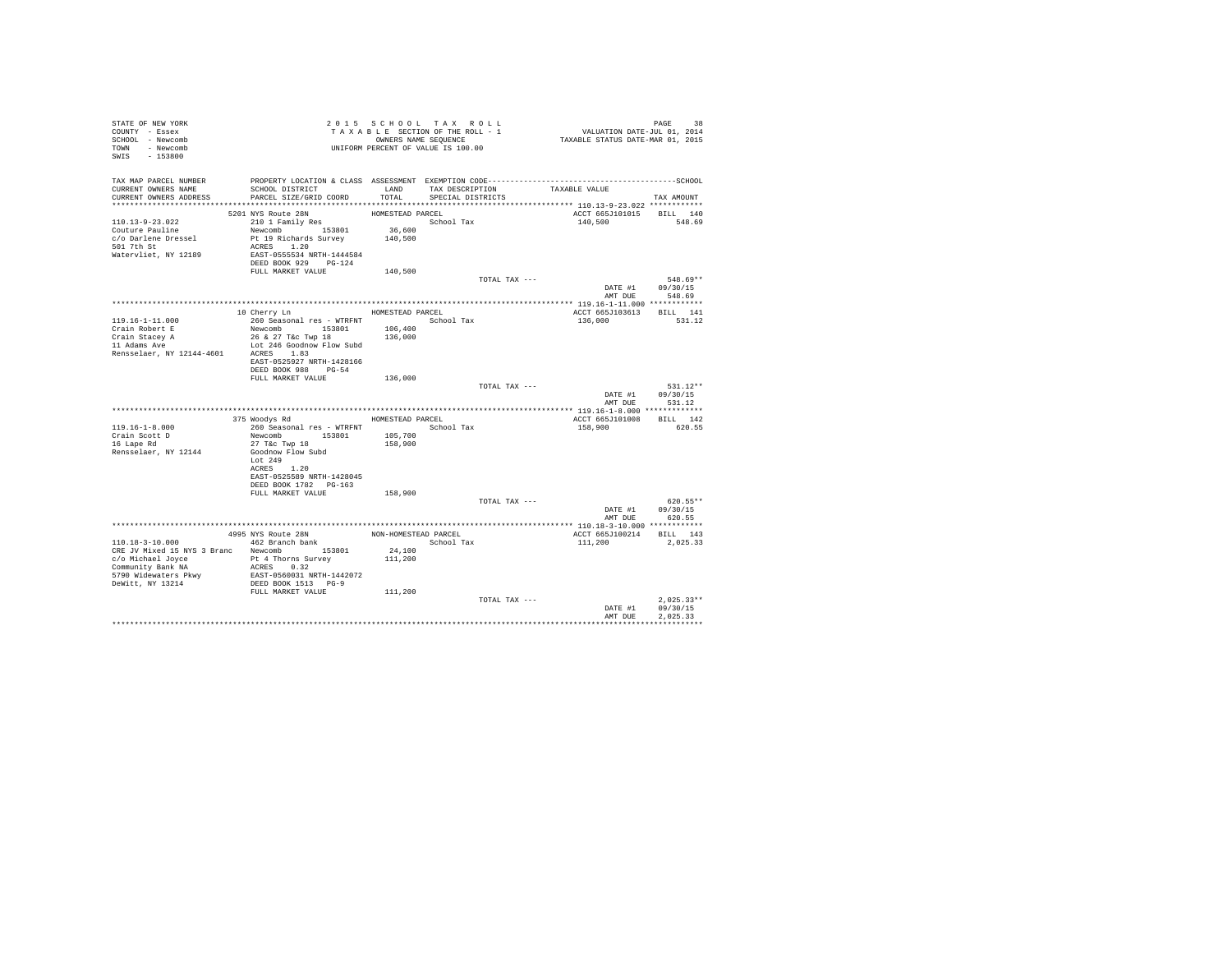| STATE OF NEW YORK<br>COUNTY - Essex<br>SCHOOL - Newcomb<br>- Newcomb<br>TOWN<br>$-153800$<br>SWIS |                                                        | OWNERS NAME SEOUENCE | 2015 SCHOOL TAX ROLL<br>TAXABLE SECTION OF THE ROLL - 1<br>UNIFORM PERCENT OF VALUE IS 100.00 | VALUATION DATE-JUL 01, 2014<br>TAXABLE STATUS DATE-MAR 01, 2015 | 39<br>PAGE               |
|---------------------------------------------------------------------------------------------------|--------------------------------------------------------|----------------------|-----------------------------------------------------------------------------------------------|-----------------------------------------------------------------|--------------------------|
| TAX MAP PARCEL NUMBER                                                                             |                                                        |                      |                                                                                               |                                                                 |                          |
| CURRENT OWNERS NAME<br>CURRENT OWNERS ADDRESS                                                     | SCHOOL DISTRICT<br>PARCEL SIZE/GRID COORD              | LAND<br>TOTAL        | TAX DESCRIPTION<br>SPECIAL DISTRICTS                                                          | TAXABLE VALUE                                                   | TAX AMOUNT               |
|                                                                                                   |                                                        |                      |                                                                                               |                                                                 |                          |
|                                                                                                   | 153 Lower Works Rd                                     | HOMESTEAD PARCEL     |                                                                                               | ACCT 665J101108                                                 | BILL 144                 |
| $110. - 3 - 16.000$                                                                               | 240 Rural res                                          |                      | School Tax                                                                                    | 168,000                                                         | 656.09                   |
| Crocker Chester                                                                                   | Newcomb<br>153801                                      | 82,300               |                                                                                               |                                                                 |                          |
| Palmiotto Jennifer O                                                                              | 15 T&C Twp 46                                          | 168,000              |                                                                                               |                                                                 |                          |
| 2222 Wyoming Ave NW<br>Washington, DC 20008                                                       | 1480/205 & 210 Life Use t<br>Tarrant Putnam/Chester Cr |                      |                                                                                               |                                                                 |                          |
|                                                                                                   | ACRES 56.57                                            |                      |                                                                                               |                                                                 |                          |
|                                                                                                   | EAST-0577444 NRTH-1443044                              |                      |                                                                                               |                                                                 |                          |
|                                                                                                   | DEED BOOK 1480 PG-210                                  |                      |                                                                                               |                                                                 |                          |
|                                                                                                   | FULL MARKET VALUE                                      | 168,000              |                                                                                               |                                                                 |                          |
|                                                                                                   |                                                        |                      | TOTAL TAX ---                                                                                 | DATE #1                                                         | 656.09**<br>09/30/15     |
|                                                                                                   |                                                        |                      |                                                                                               | AMT DUE                                                         | 656.09                   |
|                                                                                                   |                                                        |                      |                                                                                               |                                                                 |                          |
|                                                                                                   | 199 Lower Works Rd                                     | HOMESTEAD PARCEL     |                                                                                               | ACCT 665J189003                                                 | BILL 145                 |
| $111. - 3 - 4.000$                                                                                | 281 Multiple res                                       |                      | School Tax                                                                                    | 256,400                                                         | 1,001.32                 |
| Crocker Chester A                                                                                 | Newcomb<br>153801                                      | 48,700               |                                                                                               |                                                                 |                          |
| Crocker Saone<br>2222 Wyoming Ave NW                                                              | 10 T&c Twp 46<br>Db 933 Pg 5                           | 256,400              |                                                                                               |                                                                 |                          |
| Washington, DC 20008                                                                              | ACRES 13.78                                            |                      |                                                                                               |                                                                 |                          |
|                                                                                                   | EAST-0577646 NRTH-1441627                              |                      |                                                                                               |                                                                 |                          |
|                                                                                                   | DEED BOOK 935 PG-208                                   |                      |                                                                                               |                                                                 |                          |
|                                                                                                   | FULL MARKET VALUE                                      | 256,400              |                                                                                               |                                                                 |                          |
|                                                                                                   |                                                        |                      | TOTAL TAX ---                                                                                 | DATE #1                                                         | $1,001.32**$<br>09/30/15 |
|                                                                                                   |                                                        |                      |                                                                                               | AMT DUE                                                         | 1,001.32                 |
|                                                                                                   |                                                        |                      |                                                                                               |                                                                 |                          |
|                                                                                                   | 1168 Goodnow Flow Rd                                   | HOMESTEAD PARCEL     |                                                                                               | ACCT 665J104705                                                 | BILL 146                 |
| $120.18 - 2 - 40.048$                                                                             | 210 1 Family Res - WTRFNT                              |                      | RES. STAR 41854                                                                               |                                                                 | 30,000                   |
| Cullen Andrew W                                                                                   | Newcomb<br>153801                                      |                      | 105,100 School Tax                                                                            | 625,100                                                         | 2,441.20                 |
| Spanard Jan-Marie A<br>PO Box 154                                                                 | 46 T&c Twp 18<br>Goodnow Flow Subd                     | 625,100              |                                                                                               |                                                                 |                          |
| Newcomb, NY 12852                                                                                 | Lot 2                                                  |                      |                                                                                               |                                                                 |                          |
|                                                                                                   | ACRES<br>0.55 BANK1STARSG                              |                      |                                                                                               |                                                                 |                          |
|                                                                                                   | EAST-0538483 NRTH-1425988                              |                      |                                                                                               |                                                                 |                          |
|                                                                                                   | DEED BOOK 981<br>$PG-24$                               |                      |                                                                                               |                                                                 |                          |
|                                                                                                   | FULL MARKET VALUE                                      | 625,100              |                                                                                               |                                                                 | $2.369.20**$             |
|                                                                                                   |                                                        |                      | TOTAL TAX ---                                                                                 | DATE #1                                                         | 09/30/15                 |
|                                                                                                   |                                                        |                      |                                                                                               | AMT DUE                                                         | 2.369.20                 |
|                                                                                                   |                                                        |                      |                                                                                               |                                                                 |                          |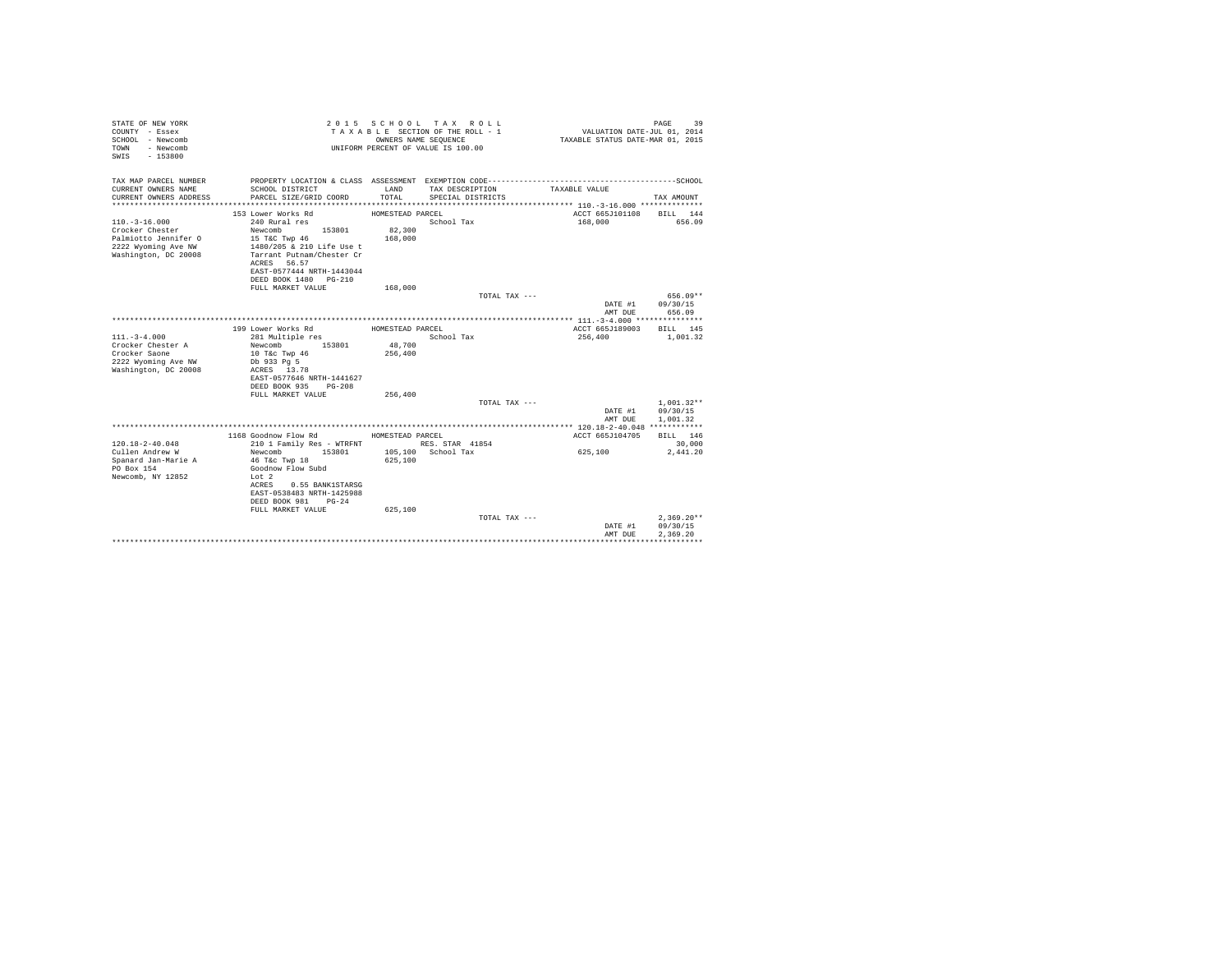| TAX MAP PARCEL NUMBER<br>CURRENT OWNERS NAME<br>SCHOOL DISTRICT<br>LAND<br>TAXABLE VALUE<br>TAX DESCRIPTION<br>CURRENT OWNERS ADDRESS<br>PARCEL SIZE/GRID COORD<br>TOTAL<br>SPECIAL DISTRICTS<br>TAX AMOUNT<br>ACCT 665J107108 BILL 147<br>27 Cherry Ln<br>HOMESTEAD PARCEL<br>$119.16 - 1 - 12.000$<br>School Tax<br>210 1 Family Res - WTRFNT<br>307,000<br>1,198.93<br>Newcomb 153801 109,300<br>Cullen Gerald M<br>26 & 27 T&c Twp 18<br>Cullen Elizabeth E<br>307,000<br>5 Judy Dr<br>Goodnow Flow Subd<br>Scotia, NY 12302<br>Lot #245<br>ACRES 1.98<br>EAST-0526033 NRTH-1428183<br>DEED BOOK 850 PG-178<br>FULL MARKET VALUE<br>307,000<br>TOTAL TAX ---<br>$1.198.93**$<br>DATE #1 09/30/15<br>AMT DUE<br>1,198.93<br>41 Lower Works Rd<br>HOMESTEAD PARCEL<br>ACCT 665J186001<br>BILL 148<br>$110. - 3 - 2.000$<br>School Tax<br>113,700<br>210 1 Family Res<br>444.03<br>44,400<br>Cummings Robert L III<br>Newcomb 153801<br>425 Riverside Dr Apt 9H<br>15 T&c Twp 46<br>113,700<br>New York, NY 10025<br>3.75ac<br>ACRES 3.49<br>EAST-0575857 NRTH-1445042<br>DEED BOOK 837 PG-111<br>FULL MARKET VALUE<br>113,700<br>$444.03**$<br>TOTAL TAX ---<br>DATE #1 09/30/15<br>AMT DUE<br>444.03<br>932 Goodnow Flow Rd MOMESTEAD PARCEL<br>ACCT 665J106713 BILL 149<br>$120.14 - 1 - 1.000$<br>210 1 Family Res - WTRFNT School Tax<br>382,900<br>1,495.34<br>Currie John V<br>105,700<br>Newcomb<br>153801<br>Currie Lara<br>43 T&C Twp 18<br>382,900<br>1133 Bay Rd<br>Goodnow Flow Subd<br>Lake George, NY 12845<br>Lot 173<br>ACRES 0.84<br>EAST-0533969 NRTH-1428904<br>DEED BOOK 1346 PG-306<br>FULL MARKET VALUE<br>382,900<br>$1,495.34**$<br>TOTAL TAX ---<br>09/30/15<br>DATE #1<br>AMT DUE<br>1,495.34 | STATE OF NEW YORK<br>COUNTY - Essex<br>SCHOOL - Newcomb<br>- Newcomb<br>TOWN<br>$-153800$<br>SWIS |  | 2015 SCHOOL TAX ROLL<br>TAXABLE SECTION OF THE ROLL - 1<br>OWNERS NAME SEOUENCE<br>UNIFORM PERCENT OF VALUE IS 100.00 | VALUATION DATE-JUL 01, 2014<br>TAXABLE STATUS DATE-MAR 01, 2015 | PAGE<br>40 |
|---------------------------------------------------------------------------------------------------------------------------------------------------------------------------------------------------------------------------------------------------------------------------------------------------------------------------------------------------------------------------------------------------------------------------------------------------------------------------------------------------------------------------------------------------------------------------------------------------------------------------------------------------------------------------------------------------------------------------------------------------------------------------------------------------------------------------------------------------------------------------------------------------------------------------------------------------------------------------------------------------------------------------------------------------------------------------------------------------------------------------------------------------------------------------------------------------------------------------------------------------------------------------------------------------------------------------------------------------------------------------------------------------------------------------------------------------------------------------------------------------------------------------------------------------------------------------------------------------------------------------------------------------------------------------------------------------------------------------|---------------------------------------------------------------------------------------------------|--|-----------------------------------------------------------------------------------------------------------------------|-----------------------------------------------------------------|------------|
|                                                                                                                                                                                                                                                                                                                                                                                                                                                                                                                                                                                                                                                                                                                                                                                                                                                                                                                                                                                                                                                                                                                                                                                                                                                                                                                                                                                                                                                                                                                                                                                                                                                                                                                           |                                                                                                   |  |                                                                                                                       |                                                                 |            |
|                                                                                                                                                                                                                                                                                                                                                                                                                                                                                                                                                                                                                                                                                                                                                                                                                                                                                                                                                                                                                                                                                                                                                                                                                                                                                                                                                                                                                                                                                                                                                                                                                                                                                                                           |                                                                                                   |  |                                                                                                                       |                                                                 |            |
|                                                                                                                                                                                                                                                                                                                                                                                                                                                                                                                                                                                                                                                                                                                                                                                                                                                                                                                                                                                                                                                                                                                                                                                                                                                                                                                                                                                                                                                                                                                                                                                                                                                                                                                           |                                                                                                   |  |                                                                                                                       |                                                                 |            |
|                                                                                                                                                                                                                                                                                                                                                                                                                                                                                                                                                                                                                                                                                                                                                                                                                                                                                                                                                                                                                                                                                                                                                                                                                                                                                                                                                                                                                                                                                                                                                                                                                                                                                                                           |                                                                                                   |  |                                                                                                                       |                                                                 |            |
|                                                                                                                                                                                                                                                                                                                                                                                                                                                                                                                                                                                                                                                                                                                                                                                                                                                                                                                                                                                                                                                                                                                                                                                                                                                                                                                                                                                                                                                                                                                                                                                                                                                                                                                           |                                                                                                   |  |                                                                                                                       |                                                                 |            |
|                                                                                                                                                                                                                                                                                                                                                                                                                                                                                                                                                                                                                                                                                                                                                                                                                                                                                                                                                                                                                                                                                                                                                                                                                                                                                                                                                                                                                                                                                                                                                                                                                                                                                                                           |                                                                                                   |  |                                                                                                                       |                                                                 |            |
|                                                                                                                                                                                                                                                                                                                                                                                                                                                                                                                                                                                                                                                                                                                                                                                                                                                                                                                                                                                                                                                                                                                                                                                                                                                                                                                                                                                                                                                                                                                                                                                                                                                                                                                           |                                                                                                   |  |                                                                                                                       |                                                                 |            |
|                                                                                                                                                                                                                                                                                                                                                                                                                                                                                                                                                                                                                                                                                                                                                                                                                                                                                                                                                                                                                                                                                                                                                                                                                                                                                                                                                                                                                                                                                                                                                                                                                                                                                                                           |                                                                                                   |  |                                                                                                                       |                                                                 |            |
|                                                                                                                                                                                                                                                                                                                                                                                                                                                                                                                                                                                                                                                                                                                                                                                                                                                                                                                                                                                                                                                                                                                                                                                                                                                                                                                                                                                                                                                                                                                                                                                                                                                                                                                           |                                                                                                   |  |                                                                                                                       |                                                                 |            |
|                                                                                                                                                                                                                                                                                                                                                                                                                                                                                                                                                                                                                                                                                                                                                                                                                                                                                                                                                                                                                                                                                                                                                                                                                                                                                                                                                                                                                                                                                                                                                                                                                                                                                                                           |                                                                                                   |  |                                                                                                                       |                                                                 |            |
|                                                                                                                                                                                                                                                                                                                                                                                                                                                                                                                                                                                                                                                                                                                                                                                                                                                                                                                                                                                                                                                                                                                                                                                                                                                                                                                                                                                                                                                                                                                                                                                                                                                                                                                           |                                                                                                   |  |                                                                                                                       |                                                                 |            |
|                                                                                                                                                                                                                                                                                                                                                                                                                                                                                                                                                                                                                                                                                                                                                                                                                                                                                                                                                                                                                                                                                                                                                                                                                                                                                                                                                                                                                                                                                                                                                                                                                                                                                                                           |                                                                                                   |  |                                                                                                                       |                                                                 |            |
|                                                                                                                                                                                                                                                                                                                                                                                                                                                                                                                                                                                                                                                                                                                                                                                                                                                                                                                                                                                                                                                                                                                                                                                                                                                                                                                                                                                                                                                                                                                                                                                                                                                                                                                           |                                                                                                   |  |                                                                                                                       |                                                                 |            |
|                                                                                                                                                                                                                                                                                                                                                                                                                                                                                                                                                                                                                                                                                                                                                                                                                                                                                                                                                                                                                                                                                                                                                                                                                                                                                                                                                                                                                                                                                                                                                                                                                                                                                                                           |                                                                                                   |  |                                                                                                                       |                                                                 |            |
|                                                                                                                                                                                                                                                                                                                                                                                                                                                                                                                                                                                                                                                                                                                                                                                                                                                                                                                                                                                                                                                                                                                                                                                                                                                                                                                                                                                                                                                                                                                                                                                                                                                                                                                           |                                                                                                   |  |                                                                                                                       |                                                                 |            |
|                                                                                                                                                                                                                                                                                                                                                                                                                                                                                                                                                                                                                                                                                                                                                                                                                                                                                                                                                                                                                                                                                                                                                                                                                                                                                                                                                                                                                                                                                                                                                                                                                                                                                                                           |                                                                                                   |  |                                                                                                                       |                                                                 |            |
|                                                                                                                                                                                                                                                                                                                                                                                                                                                                                                                                                                                                                                                                                                                                                                                                                                                                                                                                                                                                                                                                                                                                                                                                                                                                                                                                                                                                                                                                                                                                                                                                                                                                                                                           |                                                                                                   |  |                                                                                                                       |                                                                 |            |
|                                                                                                                                                                                                                                                                                                                                                                                                                                                                                                                                                                                                                                                                                                                                                                                                                                                                                                                                                                                                                                                                                                                                                                                                                                                                                                                                                                                                                                                                                                                                                                                                                                                                                                                           |                                                                                                   |  |                                                                                                                       |                                                                 |            |
|                                                                                                                                                                                                                                                                                                                                                                                                                                                                                                                                                                                                                                                                                                                                                                                                                                                                                                                                                                                                                                                                                                                                                                                                                                                                                                                                                                                                                                                                                                                                                                                                                                                                                                                           |                                                                                                   |  |                                                                                                                       |                                                                 |            |
|                                                                                                                                                                                                                                                                                                                                                                                                                                                                                                                                                                                                                                                                                                                                                                                                                                                                                                                                                                                                                                                                                                                                                                                                                                                                                                                                                                                                                                                                                                                                                                                                                                                                                                                           |                                                                                                   |  |                                                                                                                       |                                                                 |            |
|                                                                                                                                                                                                                                                                                                                                                                                                                                                                                                                                                                                                                                                                                                                                                                                                                                                                                                                                                                                                                                                                                                                                                                                                                                                                                                                                                                                                                                                                                                                                                                                                                                                                                                                           |                                                                                                   |  |                                                                                                                       |                                                                 |            |
|                                                                                                                                                                                                                                                                                                                                                                                                                                                                                                                                                                                                                                                                                                                                                                                                                                                                                                                                                                                                                                                                                                                                                                                                                                                                                                                                                                                                                                                                                                                                                                                                                                                                                                                           |                                                                                                   |  |                                                                                                                       |                                                                 |            |
|                                                                                                                                                                                                                                                                                                                                                                                                                                                                                                                                                                                                                                                                                                                                                                                                                                                                                                                                                                                                                                                                                                                                                                                                                                                                                                                                                                                                                                                                                                                                                                                                                                                                                                                           |                                                                                                   |  |                                                                                                                       |                                                                 |            |
|                                                                                                                                                                                                                                                                                                                                                                                                                                                                                                                                                                                                                                                                                                                                                                                                                                                                                                                                                                                                                                                                                                                                                                                                                                                                                                                                                                                                                                                                                                                                                                                                                                                                                                                           |                                                                                                   |  |                                                                                                                       |                                                                 |            |
|                                                                                                                                                                                                                                                                                                                                                                                                                                                                                                                                                                                                                                                                                                                                                                                                                                                                                                                                                                                                                                                                                                                                                                                                                                                                                                                                                                                                                                                                                                                                                                                                                                                                                                                           |                                                                                                   |  |                                                                                                                       |                                                                 |            |
|                                                                                                                                                                                                                                                                                                                                                                                                                                                                                                                                                                                                                                                                                                                                                                                                                                                                                                                                                                                                                                                                                                                                                                                                                                                                                                                                                                                                                                                                                                                                                                                                                                                                                                                           |                                                                                                   |  |                                                                                                                       |                                                                 |            |
|                                                                                                                                                                                                                                                                                                                                                                                                                                                                                                                                                                                                                                                                                                                                                                                                                                                                                                                                                                                                                                                                                                                                                                                                                                                                                                                                                                                                                                                                                                                                                                                                                                                                                                                           |                                                                                                   |  |                                                                                                                       |                                                                 |            |
|                                                                                                                                                                                                                                                                                                                                                                                                                                                                                                                                                                                                                                                                                                                                                                                                                                                                                                                                                                                                                                                                                                                                                                                                                                                                                                                                                                                                                                                                                                                                                                                                                                                                                                                           |                                                                                                   |  |                                                                                                                       |                                                                 |            |
|                                                                                                                                                                                                                                                                                                                                                                                                                                                                                                                                                                                                                                                                                                                                                                                                                                                                                                                                                                                                                                                                                                                                                                                                                                                                                                                                                                                                                                                                                                                                                                                                                                                                                                                           |                                                                                                   |  |                                                                                                                       |                                                                 |            |
|                                                                                                                                                                                                                                                                                                                                                                                                                                                                                                                                                                                                                                                                                                                                                                                                                                                                                                                                                                                                                                                                                                                                                                                                                                                                                                                                                                                                                                                                                                                                                                                                                                                                                                                           |                                                                                                   |  |                                                                                                                       |                                                                 |            |
|                                                                                                                                                                                                                                                                                                                                                                                                                                                                                                                                                                                                                                                                                                                                                                                                                                                                                                                                                                                                                                                                                                                                                                                                                                                                                                                                                                                                                                                                                                                                                                                                                                                                                                                           |                                                                                                   |  |                                                                                                                       |                                                                 |            |
|                                                                                                                                                                                                                                                                                                                                                                                                                                                                                                                                                                                                                                                                                                                                                                                                                                                                                                                                                                                                                                                                                                                                                                                                                                                                                                                                                                                                                                                                                                                                                                                                                                                                                                                           |                                                                                                   |  |                                                                                                                       |                                                                 |            |
|                                                                                                                                                                                                                                                                                                                                                                                                                                                                                                                                                                                                                                                                                                                                                                                                                                                                                                                                                                                                                                                                                                                                                                                                                                                                                                                                                                                                                                                                                                                                                                                                                                                                                                                           |                                                                                                   |  |                                                                                                                       |                                                                 |            |
|                                                                                                                                                                                                                                                                                                                                                                                                                                                                                                                                                                                                                                                                                                                                                                                                                                                                                                                                                                                                                                                                                                                                                                                                                                                                                                                                                                                                                                                                                                                                                                                                                                                                                                                           |                                                                                                   |  |                                                                                                                       |                                                                 |            |
|                                                                                                                                                                                                                                                                                                                                                                                                                                                                                                                                                                                                                                                                                                                                                                                                                                                                                                                                                                                                                                                                                                                                                                                                                                                                                                                                                                                                                                                                                                                                                                                                                                                                                                                           |                                                                                                   |  |                                                                                                                       |                                                                 |            |
|                                                                                                                                                                                                                                                                                                                                                                                                                                                                                                                                                                                                                                                                                                                                                                                                                                                                                                                                                                                                                                                                                                                                                                                                                                                                                                                                                                                                                                                                                                                                                                                                                                                                                                                           |                                                                                                   |  |                                                                                                                       |                                                                 |            |
|                                                                                                                                                                                                                                                                                                                                                                                                                                                                                                                                                                                                                                                                                                                                                                                                                                                                                                                                                                                                                                                                                                                                                                                                                                                                                                                                                                                                                                                                                                                                                                                                                                                                                                                           |                                                                                                   |  |                                                                                                                       |                                                                 |            |
|                                                                                                                                                                                                                                                                                                                                                                                                                                                                                                                                                                                                                                                                                                                                                                                                                                                                                                                                                                                                                                                                                                                                                                                                                                                                                                                                                                                                                                                                                                                                                                                                                                                                                                                           |                                                                                                   |  |                                                                                                                       |                                                                 |            |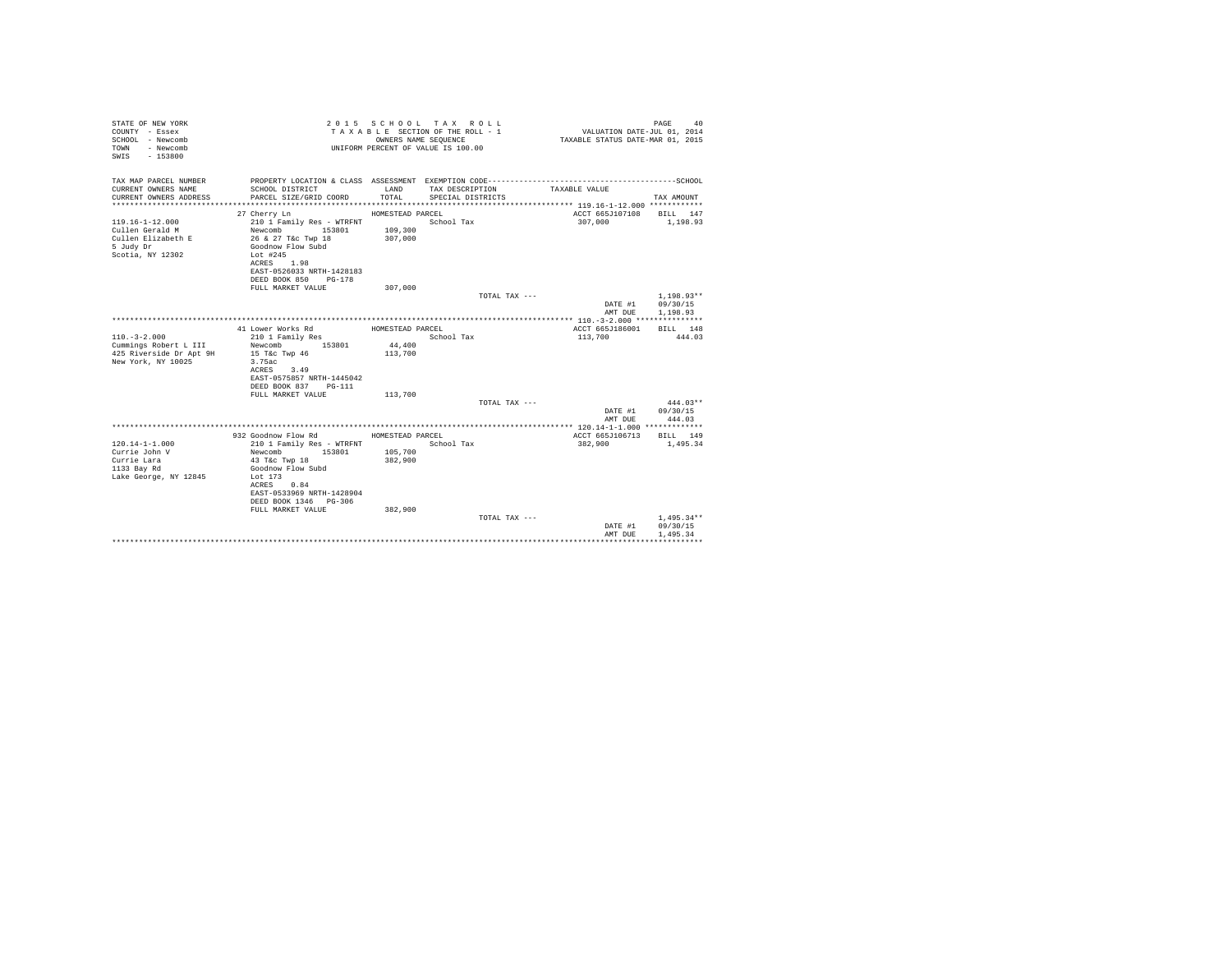| STATE OF NEW YORK<br>COUNTY - Essex<br>SCHOOL - Newcomb<br>TOWN - Newcomb<br>SWIS - 153800                                                             |                                                                                                                                                                                                                    |         | UNIFORM PERCENT OF VALUE IS 100.00   |               |                                            |                                                  |  |
|--------------------------------------------------------------------------------------------------------------------------------------------------------|--------------------------------------------------------------------------------------------------------------------------------------------------------------------------------------------------------------------|---------|--------------------------------------|---------------|--------------------------------------------|--------------------------------------------------|--|
| TAX MAP PARCEL NUMBER<br>CURRENT OWNERS NAME<br>CURRENT OWNERS ADDRESS                                                                                 |                                                                                                                                                                                                                    |         | TAX DESCRIPTION<br>SPECIAL DISTRICTS |               | TAXABLE VALUE                              | TAX AMOUNT                                       |  |
|                                                                                                                                                        |                                                                                                                                                                                                                    |         |                                      |               |                                            |                                                  |  |
| $109.16 - 6 - 4.000$<br>Curtis David J<br>Curtis Marilyn E<br>128 Murray Ave<br>Delmar, NY 12054                                                       | HOMESTEAD PARCEL<br>82 Stubing Ln<br>210 1 Family Res - WTRFNT<br>Newcomb 153801 107,700<br>16 T&c Pur Twp 27 Rs 136,800<br>6 Birch Point Subd<br>ACRES 1.00<br>EAST-0550891 NRTH-1447906<br>DEED BOOK 1373 PG-262 |         | School Tax                           |               | ACCT 665Z001005 BILL 150<br>136,800 534.25 |                                                  |  |
|                                                                                                                                                        | FULL MARKET VALUE                                                                                                                                                                                                  | 136,800 |                                      |               |                                            |                                                  |  |
|                                                                                                                                                        |                                                                                                                                                                                                                    |         |                                      | TOTAL TAX --- |                                            | $534.25**$<br>DATE #1 09/30/15<br>AMT DUE 534.25 |  |
|                                                                                                                                                        |                                                                                                                                                                                                                    |         |                                      |               |                                            |                                                  |  |
| $120.18 - 2 - 3.000$<br>Curtis Scott C                                                                                                                 | 1376 Goodnow Flow Rd HOMESTEAD PARCEL<br>260 Seasonal res - WTRFNT                                                                                                                                                 |         | School Tax                           |               | ACCT 665J101114 BILL 151<br>173,200        | 676.40                                           |  |
| 22 East St<br>Fort Edward, NY 12828                                                                                                                    | Newcomb 153801 108,700<br>42 43 T&c Twp 18 173,200<br>Goodnow Flow Subd<br>Lot 46<br>ACRES 1.06<br>EAST-0534255 NRTH-1426929                                                                                       |         |                                      |               |                                            |                                                  |  |
|                                                                                                                                                        | DEED BOOK 446 PG-133                                                                                                                                                                                               |         |                                      |               |                                            |                                                  |  |
|                                                                                                                                                        | FULL MARKET VALUE                                                                                                                                                                                                  | 173,200 |                                      | TOTAL TAX --- | AMT DUR                                    | $676.40**$<br>DATE #1 09/30/15<br>676.40         |  |
|                                                                                                                                                        |                                                                                                                                                                                                                    |         |                                      |               |                                            |                                                  |  |
|                                                                                                                                                        |                                                                                                                                                                                                                    |         |                                      |               | ACCT 665J106405 BILL 152                   |                                                  |  |
| 110.17-2-26.011                                                                                                                                        |                                                                                                                                                                                                                    |         |                                      |               |                                            | 30,000                                           |  |
| Damasevitz George<br>Damasevitz Debbie<br>16 Winebrook Cir<br>Newcomb, NY 12852                                                                        | ACRES 2.50<br>EAST-0556913 NRTH-1443231                                                                                                                                                                            |         |                                      |               | $184\,,\,000$                              | 718.58                                           |  |
|                                                                                                                                                        | FULL MARKET VALUE 184,000                                                                                                                                                                                          |         |                                      | TOTAL TAX --- |                                            | 646.58**<br>DATE #1 09/30/15                     |  |
|                                                                                                                                                        |                                                                                                                                                                                                                    |         |                                      |               | AMT DUR                                    | 646.58                                           |  |
|                                                                                                                                                        |                                                                                                                                                                                                                    |         |                                      |               |                                            |                                                  |  |
| $110.13 - 9 - 27.000$<br>Darrah Melvin J<br>Garrand Sarah J<br>Garrand Saran J<br>76 Dvken Pond Rd<br>Cropseyville, NY 12052 EAST-0554536 NRTH-1444240 | 31 Chaisson Rd<br>210 1 Family Res<br>210 1 Family Res<br>Newcomb 153801 30,500<br>Pt 18 Richards Surv T&C T 100,800<br>ACRES 2.16                                                                                 |         | HOMESTEAD PARCEL<br>School Tax       |               | ACCT 665J101611 BILL 153<br>100,800        | 393.65                                           |  |
|                                                                                                                                                        | DEED BOOK 1609 PG-306<br>FULL MARKET VALUE                                                                                                                                                                         | 100,800 |                                      | TOTAL TAX --- |                                            | $393.65**$                                       |  |
|                                                                                                                                                        |                                                                                                                                                                                                                    |         |                                      |               | AMT DUE                                    | DATE #1 09/30/15<br>393.65                       |  |
|                                                                                                                                                        |                                                                                                                                                                                                                    |         |                                      |               |                                            |                                                  |  |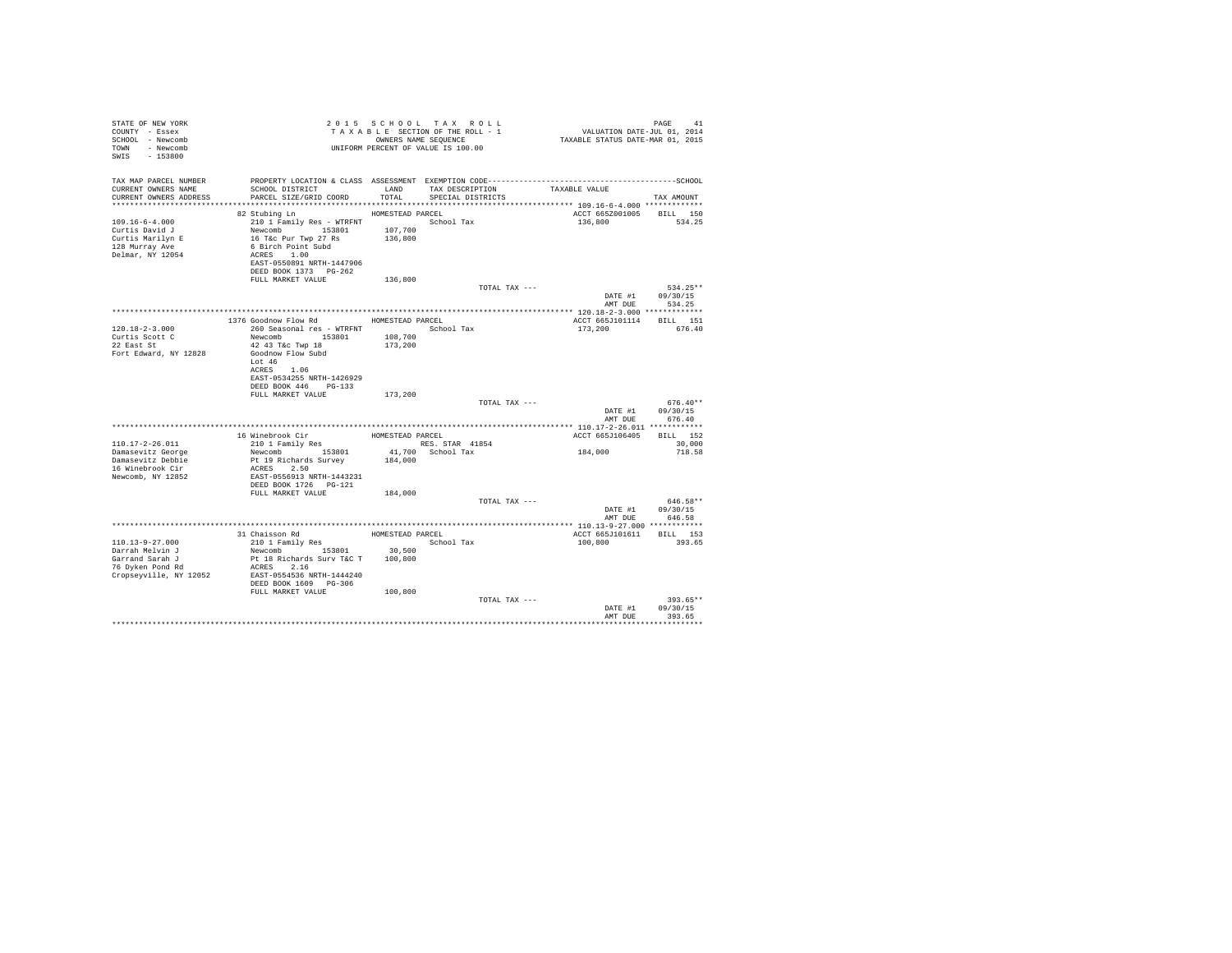| STATE OF NEW YORK<br>COUNTY - Essex<br>SCHOOL - Newcomb<br>- Newcomb<br>TOWN<br>SWIS<br>$-153800$         |                                                                                                                                                                                                 |                                      | 2015 SCHOOL TAX ROLL<br>TAXABLE SECTION OF THE ROLL - 1<br>OWNERS NAME SEOUENCE<br>UNIFORM PERCENT OF VALUE IS 100.00 | VALUATION DATE-JUL 01, 2014<br>TAXABLE STATUS DATE-MAR 01, 2015 | PAGE<br>42                       |
|-----------------------------------------------------------------------------------------------------------|-------------------------------------------------------------------------------------------------------------------------------------------------------------------------------------------------|--------------------------------------|-----------------------------------------------------------------------------------------------------------------------|-----------------------------------------------------------------|----------------------------------|
| TAX MAP PARCEL NUMBER<br>CURRENT OWNERS NAME<br>CURRENT OWNERS ADDRESS                                    | SCHOOL DISTRICT<br>PARCEL SIZE/GRID COORD                                                                                                                                                       | <b>T.AND</b><br>TOTAL                | TAX DESCRIPTION<br>SPECIAL DISTRICTS                                                                                  | TAXABLE VALUE                                                   | TAX AMOUNT                       |
|                                                                                                           | 36 Chaisson Rd                                                                                                                                                                                  | HOMESTEAD PARCEL                     |                                                                                                                       | ACCT 665J103912                                                 | BILL 154                         |
| $110.13 - 8 - 1.002$<br>Darrah Melvin J Jr<br>c/o Melvin Darrah Sr<br>36 Chaisson Rd<br>Newcomb, NY 12852 | 210 1 Family Res - WTRFNT<br>Newcomb 153801<br>Pt 18 Richards Survey<br>1538/227 Life Estate to<br>Melvin Sr & Karen Darrah<br>ACRES 3.24<br>EAST-0554066 NRTH-1444211<br>DEED BOOK 1678 PG-185 | 146,800                              | SR STAR 41834<br>23.700 School Tax                                                                                    | 146,800                                                         | 65,300<br>573.30                 |
|                                                                                                           | FULL MARKET VALUE                                                                                                                                                                               | 146,800                              |                                                                                                                       |                                                                 |                                  |
|                                                                                                           |                                                                                                                                                                                                 |                                      | TOTAL TAX ---                                                                                                         | DATE #1<br>AMT DUE                                              | $425.30**$<br>09/30/15<br>425.30 |
|                                                                                                           |                                                                                                                                                                                                 |                                      |                                                                                                                       |                                                                 |                                  |
| $109.15 - 4 - 11.000$                                                                                     | 59 Goodnow Flow Rd<br>270 Mfg housing                                                                                                                                                           | HOMESTEAD PARCEL                     | School Tax                                                                                                            | ACCT 665J101209<br>36,300                                       | <b>BILL</b> 155<br>141.76        |
| Davis Maud H Trust<br>222 Verbeck Ave<br>Schaghticoke, NY 12154                                           | Newcomb 153801<br>4 Ords Patent<br>ACRES 0.33<br>EAST-0542601 NRTH-1444520<br>DEED BOOK 1673 PG-293                                                                                             | 21,600<br>36,300                     |                                                                                                                       |                                                                 |                                  |
|                                                                                                           | FULL MARKET VALUE                                                                                                                                                                               | 36,300                               |                                                                                                                       |                                                                 |                                  |
|                                                                                                           |                                                                                                                                                                                                 |                                      | TOTAL TAX ---                                                                                                         | DATE #1<br>AMT DUE                                              | $141.76**$<br>09/30/15<br>141.76 |
|                                                                                                           |                                                                                                                                                                                                 |                                      |                                                                                                                       | ************** 110.17-2-34.000 ************                     |                                  |
|                                                                                                           | 144 Marcy Ln                                                                                                                                                                                    | HOMESTEAD PARCEL                     |                                                                                                                       | ACCT 665J104309                                                 | BILL 156                         |
| $110.17 - 2 - 34.000$                                                                                     | 210 1 Family Res                                                                                                                                                                                |                                      | RES. STAR 41854                                                                                                       |                                                                 | 30,000                           |
| Decoteau Richard<br>Decoteau Monica<br>144 Marcy Ln<br>Newcomb, NY 12852                                  | Newcomb 153801<br>Pt 6&7 Thorns Survey<br>ACRES 0.60<br>EAST-0557171 NRTH-1442015<br>DEED BOOK 1437 PG-256                                                                                      | 129,900                              | 28,700 School Tax                                                                                                     | 129,900                                                         | 507.30                           |
|                                                                                                           | FULL MARKET VALUE                                                                                                                                                                               | 129,900                              |                                                                                                                       |                                                                 |                                  |
|                                                                                                           |                                                                                                                                                                                                 |                                      | TOTAL TAX ---                                                                                                         | DATE #1<br>AMT DUR                                              | $435.30**$<br>09/30/15<br>435.30 |
|                                                                                                           |                                                                                                                                                                                                 |                                      |                                                                                                                       |                                                                 |                                  |
| $110.18 - 3 - 26.000$<br>Degon Patricia M<br>c/o Rosalyn Degon<br>58 Sanford Ln<br>Newcomb, NY 12852      | 58 Sanford Ln<br>210 1 Family Res<br>Newcomb 153801<br>Pt 5 Thorns Survey<br>ACRES 0.60<br>EAST-0558882 NRTH-1441709                                                                            | HOMESTEAD PARCEL<br>28,700<br>71,700 | School Tax                                                                                                            | ACCT 665J101212<br>71,700                                       | BILL 157<br>280.01               |
|                                                                                                           | DEED BOOK 1203 PG-204                                                                                                                                                                           |                                      |                                                                                                                       |                                                                 |                                  |
|                                                                                                           | FULL MARKET VALUE                                                                                                                                                                               | 71,700                               | TOTAL TAX ---                                                                                                         | DATE #1<br>AMT DUE                                              | $280.01**$<br>09/30/15<br>280.01 |
|                                                                                                           |                                                                                                                                                                                                 |                                      |                                                                                                                       |                                                                 |                                  |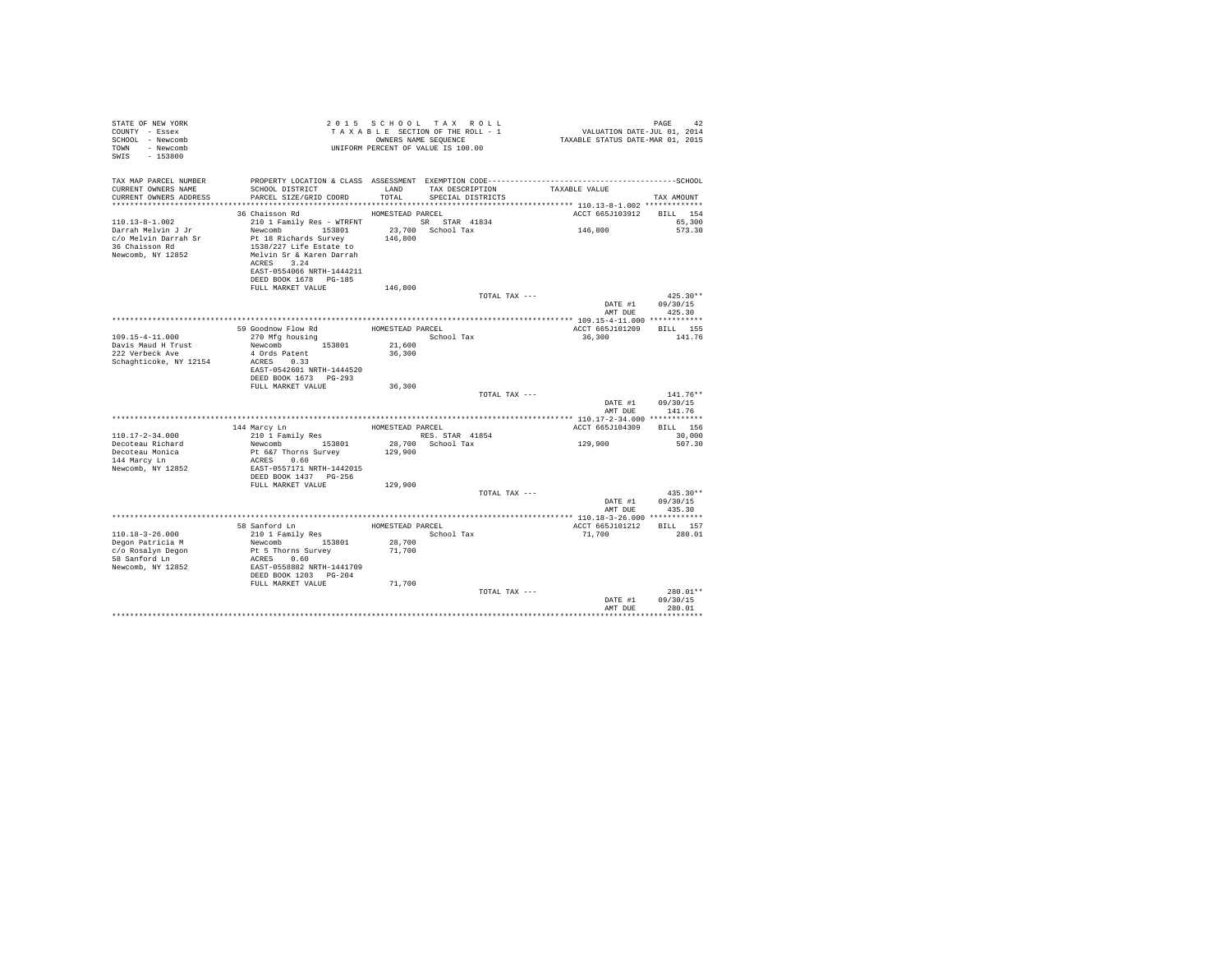| STATE OF NEW YORK<br>COUNTY - Essex<br>SCHOOL - Newcomb<br>TOWN - Newcomb<br>SWIS - 153800 | TAXABLE SECTION OF THE NUMBER OWNERS NAME SEQUENCE<br>UNIFORM PERCENT OF VALUE IS 100.00     |                  | TAXABLE SECTION OF THE ROLL - 1<br>OWNERS NAME SEQUENCE | PAGE 43<br>VALUATION DATE-JUL 01, 2014<br>TAXABLE STATUS DATE-MAR 01, 2015 |                            |
|--------------------------------------------------------------------------------------------|----------------------------------------------------------------------------------------------|------------------|---------------------------------------------------------|----------------------------------------------------------------------------|----------------------------|
| TAX MAP PARCEL NUMBER                                                                      | PROPERTY LOCATION & CLASS ASSESSMENT EXEMPTION CODE-----------------------------------SCHOOL |                  | LAND TAX DESCRIPTION TAXABLE VALUE                      |                                                                            |                            |
| CURRENT OWNERS NAME<br>CURRENT OWNERS ADDRESS                                              | SCHOOL DISTRICT<br>PARCEL SIZE/GRID COORD                                                    | TOTAL            | SPECIAL DISTRICTS                                       |                                                                            | TAX AMOUNT                 |
|                                                                                            |                                                                                              |                  |                                                         |                                                                            |                            |
|                                                                                            | 4590 NYS Route 28N                                                                           | HOMESTEAD PARCEL |                                                         | ACCT 665J106306 BILL 158                                                   |                            |
| $121.7 - 3 - 1.000$                                                                        | 210 1 Family Res                                                                             |                  | School Tax                                              | 63,800                                                                     | 249.16                     |
| Delczeg Sarah                                                                              | Newcomb 153801 34,100                                                                        |                  |                                                         |                                                                            |                            |
| NYS Rte 28N                                                                                | Hyslop                                                                                       | 63,800           |                                                         |                                                                            |                            |
| Newcomb, NY 12852                                                                          | ACRES 0.90 BANK1STARSG                                                                       |                  |                                                         |                                                                            |                            |
|                                                                                            | EAST-0569452 NRTH-1439027<br>DEED BOOK 1078 PG-223                                           |                  |                                                         |                                                                            |                            |
|                                                                                            | FULL MARKET VALUE                                                                            | 63,800           |                                                         |                                                                            |                            |
|                                                                                            |                                                                                              |                  | TOTAL TAX ---                                           |                                                                            | 249.16**                   |
|                                                                                            |                                                                                              |                  |                                                         |                                                                            | DATE #1 09/30/15           |
|                                                                                            |                                                                                              |                  |                                                         |                                                                            | AMT DUE 249.16             |
|                                                                                            |                                                                                              |                  |                                                         |                                                                            |                            |
|                                                                                            | 137 Campsite Rd<br>210 1 Family Res                                                          |                  | HOMESTEAD PARCEL                                        | ACCT 665Z003001 BILL 159                                                   |                            |
| 110.13-11-10.000<br>Deloria Robin                                                          | Newcomb 153801                                                                               |                  | RES. STAR 41854<br>52,600 School Tax                    | 168,400                                                                    | 30,000<br>657.65           |
| PO Box 137                                                                                 | 30 T&c 27 Rs                                                                                 | 168,400          |                                                         |                                                                            |                            |
| Newcomb, NY 12852                                                                          | ACRES 5.88 BANK CORE                                                                         |                  |                                                         |                                                                            |                            |
|                                                                                            | EAST-0557368 NRTH-1447096                                                                    |                  |                                                         |                                                                            |                            |
|                                                                                            |                                                                                              |                  |                                                         |                                                                            |                            |
|                                                                                            | FULL MARKET VALUE 168,400                                                                    |                  |                                                         |                                                                            |                            |
|                                                                                            |                                                                                              |                  | TOTAL TAX ---                                           |                                                                            | 585.65**                   |
|                                                                                            |                                                                                              |                  |                                                         | AMT DUE                                                                    | DATE #1 09/30/15<br>585.65 |
|                                                                                            |                                                                                              |                  |                                                         |                                                                            |                            |
|                                                                                            | 73 Woodys Rd                                                                                 |                  | HOMESTEAD PARCEL                                        | ACCT 665J105214 BILL 160                                                   |                            |
| $120.13 - 1 - 41.000$                                                                      | 210 1 Family Res - WTRFNT                                                                    |                  | School Tax                                              | 229,100                                                                    | 894.70                     |
| Delpha Michael E                                                                           | Newcomb 153801                                                                               | 191,500          |                                                         |                                                                            |                            |
| Delpha Dawnmarie                                                                           | 42 T&c Twp 18                                                                                | 229,100          |                                                         |                                                                            |                            |
| 20 Country Farm Ln                                                                         | Goodnow Flow Subd                                                                            |                  |                                                         |                                                                            |                            |
| New Milford, CT 06776                                                                      | Lot 186 1.16Ac                                                                               |                  |                                                         |                                                                            |                            |
|                                                                                            | ACRES 2.90<br>EAST-0532383 NRTH-1428949                                                      |                  |                                                         |                                                                            |                            |
|                                                                                            | DEED BOOK 1241   PG-114                                                                      |                  |                                                         |                                                                            |                            |
|                                                                                            | FULL MARKET VALUE                                                                            | 229,100          |                                                         |                                                                            |                            |
|                                                                                            |                                                                                              |                  | TOTAL TAX ---                                           |                                                                            | 894.70**                   |
|                                                                                            |                                                                                              |                  |                                                         |                                                                            | DATE #1 09/30/15           |
|                                                                                            |                                                                                              |                  |                                                         |                                                                            | AMT DUE 894.70             |
|                                                                                            |                                                                                              |                  |                                                         |                                                                            |                            |
|                                                                                            | 18 Owens Dr<br>210 1 Family Res<br>Newcomb 153801                                            | HOMESTEAD PARCEL |                                                         | ACCT 665J100803 BILL 161                                                   |                            |
| $109.15 - 1 - 38.000$                                                                      |                                                                                              |                  | RES. STAR 41854                                         | 147,900                                                                    | 30,000                     |
| Demars Clifford<br>NYS Rte 28N                                                             | 3 Richards Survey                                                                            |                  | 27,000 School Tax<br>147,900                            |                                                                            | 577.59                     |
| Newcomb, NY 12852                                                                          | ACRES 0.50                                                                                   |                  |                                                         |                                                                            |                            |
|                                                                                            | EAST-0544650 NRTH-1446519                                                                    |                  |                                                         |                                                                            |                            |
|                                                                                            | DEED BOOK 1179 PG-1                                                                          |                  |                                                         |                                                                            |                            |
|                                                                                            | FULL MARKET VALUE                                                                            | 147,900          |                                                         |                                                                            |                            |
|                                                                                            |                                                                                              |                  | TOTAL TAX ---                                           |                                                                            | $505.59**$                 |
|                                                                                            |                                                                                              |                  |                                                         | DATE #1                                                                    | 09/30/15<br>505.59         |
|                                                                                            |                                                                                              |                  |                                                         | AMT DUE                                                                    |                            |
|                                                                                            |                                                                                              |                  |                                                         |                                                                            |                            |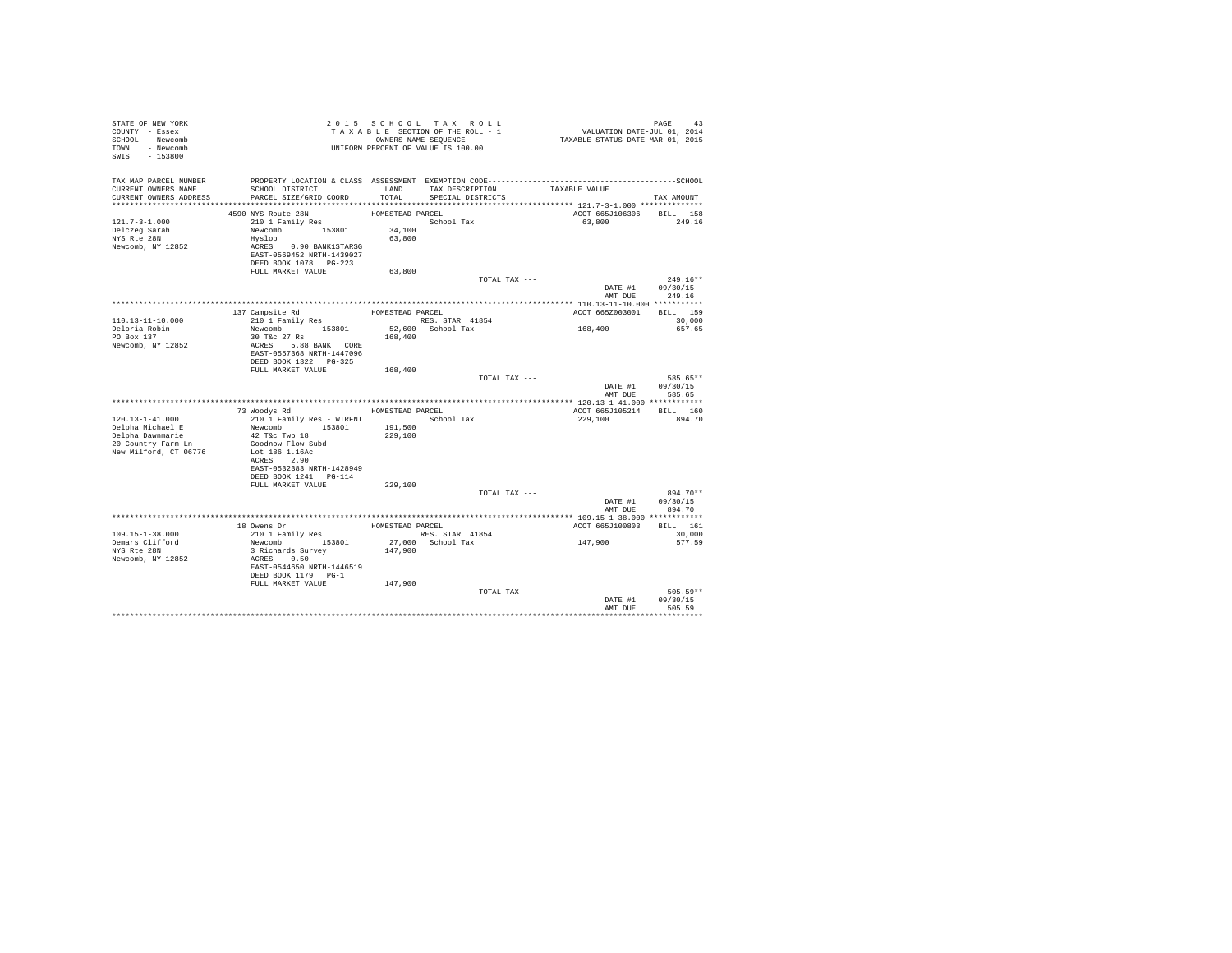| STATE OF NEW YORK                                                                                                                                                                       |                                                     |                  | 2015 SCHOOL TAX ROLL-1 VALUATION DATE-JUL 01, 2014<br>TAX BLE SECTION OF THE ROLL - 1 VALUATION DATE-JUL 01, 2014<br>UNIFORM PERCENT OF VALUE IS 100.00 TAXABLE STATUS DATE-MAR 01, 2015 |                                    |                  |
|-----------------------------------------------------------------------------------------------------------------------------------------------------------------------------------------|-----------------------------------------------------|------------------|------------------------------------------------------------------------------------------------------------------------------------------------------------------------------------------|------------------------------------|------------------|
| COUNTY - Essex                                                                                                                                                                          |                                                     |                  |                                                                                                                                                                                          |                                    |                  |
| SCHOOL - Newcomb                                                                                                                                                                        |                                                     |                  |                                                                                                                                                                                          |                                    |                  |
| TOWN - Newcomb                                                                                                                                                                          |                                                     |                  |                                                                                                                                                                                          |                                    |                  |
| SWIS - 153800                                                                                                                                                                           |                                                     |                  |                                                                                                                                                                                          |                                    |                  |
|                                                                                                                                                                                         |                                                     |                  |                                                                                                                                                                                          |                                    |                  |
|                                                                                                                                                                                         |                                                     |                  |                                                                                                                                                                                          |                                    |                  |
| TAX MAP PARCEL NUMBER<br>TAX MAP PARCEL NUMBER<br>CULTURE PRODUCT IN THE COULD TO THE CONFERENCE ASSESSMENT EXEMPTION COORNALISM CONFERENCE INTERNATIONAL SCHOOL<br>CURRENT OWNERS NAME | SCHOOL DISTRICT<br>LAND TAX DESCRIPTION             |                  |                                                                                                                                                                                          | TAXABLE VALUE                      |                  |
| CURRENT OWNERS ADDRESS                                                                                                                                                                  | PARCEL SIZE/GRID COORD                              | TOTAL            | SPECIAL DISTRICTS                                                                                                                                                                        |                                    | TAX AMOUNT       |
|                                                                                                                                                                                         |                                                     |                  |                                                                                                                                                                                          |                                    |                  |
|                                                                                                                                                                                         | 21 Sanford Ln                                       | HOMESTEAD PARCEL |                                                                                                                                                                                          | ACCT 665J104907 BILL 162           |                  |
| 110.18-4-14.000                                                                                                                                                                         |                                                     |                  | RES. STAR 41854                                                                                                                                                                          |                                    | 30,000           |
| Demers Charlotte                                                                                                                                                                        |                                                     |                  | 27,000 School Tax                                                                                                                                                                        | 160,700                            | 627.58           |
| 21 Sanford Ln                                                                                                                                                                           |                                                     | 160,700          |                                                                                                                                                                                          |                                    |                  |
| Newcomb, NY 12852                                                                                                                                                                       |                                                     |                  |                                                                                                                                                                                          |                                    |                  |
|                                                                                                                                                                                         | EAST-0559735 NRTH-1441235                           |                  |                                                                                                                                                                                          |                                    |                  |
|                                                                                                                                                                                         | DEED BOOK 1005 PG-5                                 |                  |                                                                                                                                                                                          |                                    |                  |
|                                                                                                                                                                                         | FULL MARKET VALUE                                   | 160,700          |                                                                                                                                                                                          |                                    |                  |
|                                                                                                                                                                                         |                                                     |                  | TOTAL TAX ---                                                                                                                                                                            |                                    | 555.58**         |
|                                                                                                                                                                                         |                                                     |                  |                                                                                                                                                                                          | DATE #1 09/30/15<br>AMT DUE 555.58 |                  |
|                                                                                                                                                                                         |                                                     |                  |                                                                                                                                                                                          |                                    |                  |
|                                                                                                                                                                                         |                                                     |                  |                                                                                                                                                                                          |                                    |                  |
|                                                                                                                                                                                         | 31 Joseph Mount Ln HOMESTEAD PARCEL                 |                  |                                                                                                                                                                                          | ACCT 665J103803 BILL 163           |                  |
| $119.16 - 1 - 13.000$                                                                                                                                                                   |                                                     |                  |                                                                                                                                                                                          | 196,600                            | 767.78           |
| Deno Edward A Sr                                                                                                                                                                        |                                                     |                  |                                                                                                                                                                                          |                                    |                  |
| Deno Edward A Jr<br>123 Canal Rd                                                                                                                                                        |                                                     |                  |                                                                                                                                                                                          |                                    |                  |
|                                                                                                                                                                                         | Goodnow Flow Subd 785/131                           |                  |                                                                                                                                                                                          |                                    |                  |
| Clifton Park, NY 12065                                                                                                                                                                  | Lot 244 2.1Ac                                       |                  |                                                                                                                                                                                          |                                    |                  |
|                                                                                                                                                                                         | ACRES 2.10                                          |                  |                                                                                                                                                                                          |                                    |                  |
|                                                                                                                                                                                         | EAST-0526135 NRTH-1428203                           |                  |                                                                                                                                                                                          |                                    |                  |
|                                                                                                                                                                                         | DEED BOOK 1012 PG-266                               |                  |                                                                                                                                                                                          |                                    |                  |
|                                                                                                                                                                                         | FULL MARKET VALUE                                   | 196,600          | TOTAL TAX ---                                                                                                                                                                            |                                    | $767.78**$       |
|                                                                                                                                                                                         |                                                     |                  |                                                                                                                                                                                          |                                    | DATE #1 09/30/15 |
|                                                                                                                                                                                         |                                                     |                  |                                                                                                                                                                                          | AMT DUE                            | 767.78           |
|                                                                                                                                                                                         |                                                     |                  |                                                                                                                                                                                          |                                    |                  |
|                                                                                                                                                                                         | 1098 Goodnow Flow Rd HOMESTEAD PARCEL               |                  |                                                                                                                                                                                          | ACCT 665J107004 BILL 164           |                  |
| 120.18-1-16.000                                                                                                                                                                         | 210 1 Family Res - WTRFNT RES. STAR 41854           |                  |                                                                                                                                                                                          |                                    | 30,000           |
| $Depasquale Family Trust$ $Newcomb$ $153801$ $143,100$ School Tax                                                                                                                       |                                                     |                  |                                                                                                                                                                                          | 532,300 2,078.79                   |                  |
| c/o James & Judith DePasquale 46 T&c Twp 18                                                                                                                                             |                                                     | 532,300          |                                                                                                                                                                                          |                                    |                  |
| PO Box 281 Goodnow Flow Subd                                                                                                                                                            |                                                     |                  |                                                                                                                                                                                          |                                    |                  |
| Newcomb, NY 12852                                                                                                                                                                       | Lot 137 1.1Ac                                       |                  |                                                                                                                                                                                          |                                    |                  |
|                                                                                                                                                                                         | ACRES 1.10 BANK GFNB&T                              |                  |                                                                                                                                                                                          |                                    |                  |
|                                                                                                                                                                                         | EAST-0537516 NRTH-1427215                           |                  |                                                                                                                                                                                          |                                    |                  |
|                                                                                                                                                                                         | DEED BOOK 1790 PG-300                               |                  |                                                                                                                                                                                          |                                    |                  |
|                                                                                                                                                                                         | FULL MARKET VALUE                                   | 532,300          |                                                                                                                                                                                          |                                    |                  |
|                                                                                                                                                                                         |                                                     |                  | TOTAL TAX ---                                                                                                                                                                            |                                    | $2.006.79**$     |
|                                                                                                                                                                                         |                                                     |                  |                                                                                                                                                                                          |                                    | DATE #1 09/30/15 |
|                                                                                                                                                                                         |                                                     |                  |                                                                                                                                                                                          | AMT DUE                            | 2.006.79         |
|                                                                                                                                                                                         |                                                     |                  |                                                                                                                                                                                          |                                    |                  |
|                                                                                                                                                                                         | Goodnow Flow Rd MOMESTEAD PARCEL                    |                  |                                                                                                                                                                                          | ACCT 665J107006 BILL 165           |                  |
|                                                                                                                                                                                         |                                                     |                  |                                                                                                                                                                                          | 141,900                            | 554.16           |
| $120.18-1-17.000$ 311 Res vac land - WTRFNT $\overline{\smash{\big)}\xspace}$ School Tax<br>DePasquale Family Trust Newtomb 153801 141,900                                              |                                                     |                  |                                                                                                                                                                                          |                                    |                  |
| c/o James & Judith DePasquale 45 & 46 T&c Twp 18                                                                                                                                        |                                                     | 141,900          |                                                                                                                                                                                          |                                    |                  |
| PO Box 281 Lot 136 Goodnow Flow Subd<br>Newcomb, NY 12852                                                                                                                               |                                                     |                  |                                                                                                                                                                                          |                                    |                  |
|                                                                                                                                                                                         | Db 989 Pg 294 (Corr Deed)<br>ACRES 1.50 BANK GFNB&T |                  |                                                                                                                                                                                          |                                    |                  |
|                                                                                                                                                                                         | EAST-0537585 NRTH-1427214                           |                  |                                                                                                                                                                                          |                                    |                  |
|                                                                                                                                                                                         | DEED BOOK 1790 PG-300                               |                  |                                                                                                                                                                                          |                                    |                  |
|                                                                                                                                                                                         | FULL MARKET VALUE                                   | 141,900          |                                                                                                                                                                                          |                                    |                  |
|                                                                                                                                                                                         |                                                     |                  | TOTAL TAX ---                                                                                                                                                                            |                                    | 554.16**         |
|                                                                                                                                                                                         |                                                     |                  |                                                                                                                                                                                          | DATE #1                            | 09/30/15         |
|                                                                                                                                                                                         |                                                     |                  |                                                                                                                                                                                          | AMT DUE                            | 554.16           |
|                                                                                                                                                                                         |                                                     |                  |                                                                                                                                                                                          |                                    |                  |
|                                                                                                                                                                                         |                                                     |                  |                                                                                                                                                                                          |                                    |                  |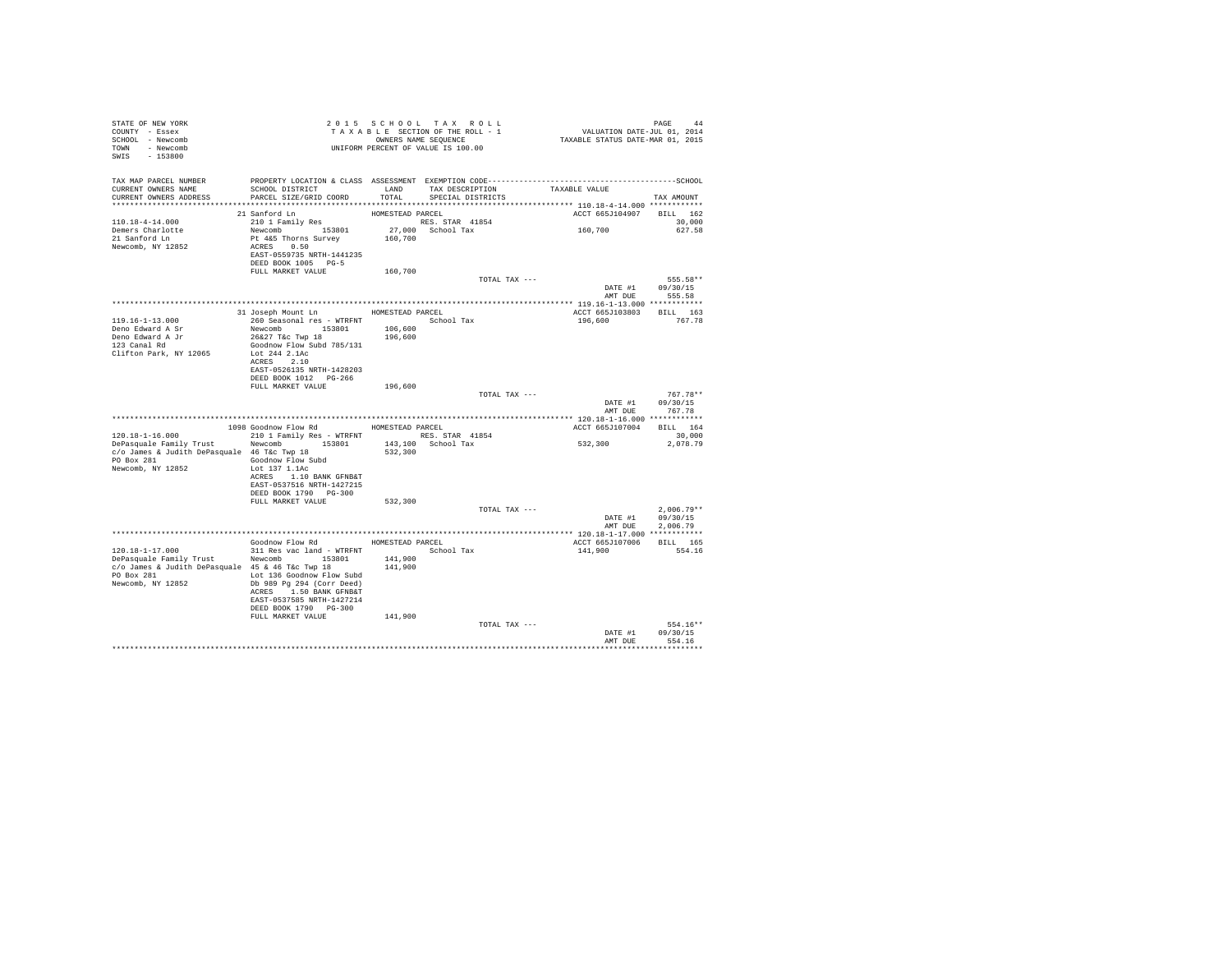| STATE OF NEW YORK<br>COUNTY - Essex<br>SCHOOL - Newcomb<br>TOWN - Newcomb<br>SWIS - 153800                                                             | T A X A B B B B ANE SEQUENCE<br>UNIFORM PERCENT OF VALUE IS 100.00                                                                                               | 2015 SCHOOL TAX ROLL<br>TAXABLE SECTION OF THE ROLL - 1<br>OWNERS NAME SEQUENCE |                                      |               | PAGE 45<br>VALUATION DATE-JUL 01, 2014<br>TAXABLE STATUS DATE-MAR 01, 2015 |                                          |
|--------------------------------------------------------------------------------------------------------------------------------------------------------|------------------------------------------------------------------------------------------------------------------------------------------------------------------|---------------------------------------------------------------------------------|--------------------------------------|---------------|----------------------------------------------------------------------------|------------------------------------------|
| TAX MAP PARCEL NUMBER<br>CURRENT OWNERS NAME<br>CURRENT OWNERS ADDRESS                                                                                 | SCHOOL DISTRICT<br>PARCEL SIZE/GRID COORD                                                                                                                        | LAND<br>TOTAL                                                                   | TAX DESCRIPTION<br>SPECIAL DISTRICTS |               | TAXABLE VALUE                                                              | TAX AMOUNT                               |
|                                                                                                                                                        |                                                                                                                                                                  |                                                                                 |                                      |               |                                                                            |                                          |
| $120.18 - 1 - 18.000$<br>DePasquale Family Trust Newcomb 153801<br>c/o James & Judith DePasquale 45 & 46 T&c Twp 18<br>PO Box 281<br>Newcomb, NY 12852 | Goodnow Flow Rd<br>311 Res vac land - WTRFNT School Tax<br>Goodnow Flow Subd<br>Lot 135<br>ACRES 0.30<br>EAST-0537733 NRTH-1427314<br>DEED BOOK 1790 PG-300      | HOMESTEAD PARCEL<br>88,000<br>88,000                                            |                                      |               | ACCT 665J107005<br>88,000                                                  | <b>BILL</b> 166<br>343.67                |
|                                                                                                                                                        | FULL MARKET VALUE                                                                                                                                                | 88,000                                                                          |                                      |               |                                                                            |                                          |
|                                                                                                                                                        |                                                                                                                                                                  |                                                                                 |                                      | TOTAL TAX --- | AMT DUE                                                                    | $343.67**$<br>DATE #1 09/30/15<br>343.67 |
|                                                                                                                                                        | 5628 NYS Route 28N                                                                                                                                               |                                                                                 |                                      |               |                                                                            |                                          |
| 109.15-1-39.060<br>Dettbarn Albert E<br>80 Willowcreek Ave<br>Schenectady, NY 12304                                                                    | 260 Seasonal res<br>Newcomb 153801<br>3 Richards Survey<br>ACRES 0.30<br>EAST-0545916 NRTH-1446922<br>DEED BOOK 467 PG-352                                       | HOMESTEAD PARCEL<br>21,600<br>39,000                                            | School Tax                           |               | ACCT 665J101303<br>39,000                                                  | BILL 167<br>152.31                       |
|                                                                                                                                                        | FULL MARKET VALUE                                                                                                                                                | 39,000                                                                          |                                      | TOTAL TAX --- | DATE #1<br>AMT DUE                                                         | $152.31**$<br>09/30/15<br>152.31         |
|                                                                                                                                                        |                                                                                                                                                                  |                                                                                 |                                      |               |                                                                            |                                          |
| 109.16-5-10.203<br>Dickinson David E<br>Grembocki Frank A<br>250 Edwards Rd<br>Wyantskill, NY 12198                                                    | 5605 NYS Route 28N<br>210 1 Family Res<br>Newcomb 153801<br>10 Richards Survey<br>1137/300<br>ACRES 5.22<br>EAST-0546842 NRTH-1446544<br>DEED BOOK 1137 PG-297   | HOMESTEAD PARCEL<br>50,400<br>95,300                                            | School Tax                           |               | ACCT 665J105514<br>95,300                                                  | BILL 168<br>372.18                       |
|                                                                                                                                                        | FULL MARKET VALUE                                                                                                                                                | 95,300                                                                          |                                      | TOTAL TAX --- |                                                                            | $372.18**$                               |
|                                                                                                                                                        |                                                                                                                                                                  |                                                                                 |                                      |               | DATE #1<br>AMT DUE                                                         | 09/30/15<br>372.18                       |
|                                                                                                                                                        | 31 Campsite Rd                                                                                                                                                   | HOMESTEAD PARCEL                                                                |                                      |               | ACCT 665J101307                                                            | BILL 169                                 |
| $110.13 - 9 - 3.000$<br>Dickinson Jeffrey W<br>38 Arbutus Dr<br>Queensbury, NY 12804                                                                   | 270 Mfg housing<br>Newcomb 153801<br>19 Richards Survey<br>1435/127 Will<br>ACRES 0.30<br>EAST-0555146 NRTH-1445798<br>DEED BOOK 358 PG-170<br>FULL MARKET VALUE | 21,600<br>28,400<br>28,400                                                      | School Tax                           |               | 28,400                                                                     | 110.91                                   |
|                                                                                                                                                        |                                                                                                                                                                  |                                                                                 |                                      | TOTAL TAX --- | DATE #1<br>AMT DUE                                                         | $110.91**$<br>09/30/15<br>110.91         |
|                                                                                                                                                        |                                                                                                                                                                  |                                                                                 |                                      |               |                                                                            |                                          |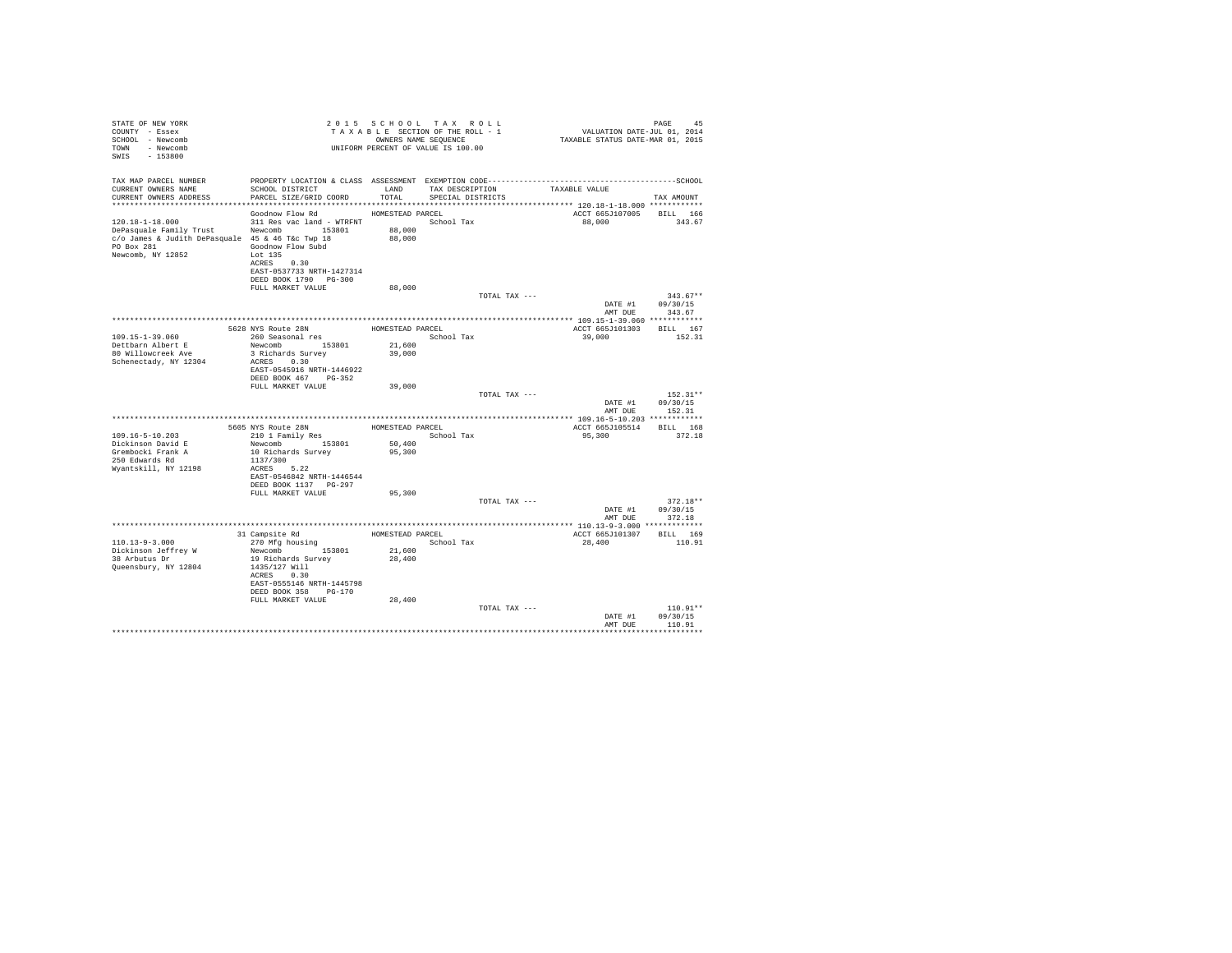| STATE OF NEW YORK<br>COUNTY - Essex<br>SCHOOL - Newcomb<br>TOWN - Newcomb<br>$-153800$<br>SWIS |                                             |                      | 2015 SCHOOL TAX ROLL<br>TAXABLE SECTION OF THE ROLL - 1<br>OWNERS NAME SEQUENCE<br>UNIFORM PERCENT OF VALUE IS 100.00 |               | VALUATION DATE-JUL 01, 2014<br>TAXABLE STATUS DATE-MAR 01, 2015 | PAGE                 | 46 |
|------------------------------------------------------------------------------------------------|---------------------------------------------|----------------------|-----------------------------------------------------------------------------------------------------------------------|---------------|-----------------------------------------------------------------|----------------------|----|
| TAX MAP PARCEL NUMBER<br>CURRENT OWNERS NAME                                                   | SCHOOL DISTRICT                             | LAND                 | TAX DESCRIPTION                                                                                                       | TAXABLE VALUE |                                                                 |                      |    |
| CURRENT OWNERS ADDRESS                                                                         | PARCEL SIZE/GRID COORD                      | TOTAL                | SPECIAL DISTRICTS                                                                                                     |               |                                                                 | TAX AMOUNT           |    |
|                                                                                                |                                             |                      |                                                                                                                       |               |                                                                 |                      |    |
|                                                                                                | 20 Dillon Rd                                | HOMESTEAD PARCEL     |                                                                                                                       |               | ACCT 665Z002001 BILL 170                                        |                      |    |
| $109.16 - 1 - 11.120$                                                                          | 210 1 Family Res - WTRFNT<br>Newcomb 153801 |                      | School Tax                                                                                                            |               | 317,100                                                         | 1,238.37             |    |
| Dillon Mark<br>27 Summerfield Ln 10 T&c Pur Twp 27 Rs                                          |                                             | 73,900<br>317,100    |                                                                                                                       |               |                                                                 |                      |    |
| Saratoga Springs, NY 12866                                                                     | ACRES 0.67                                  |                      |                                                                                                                       |               |                                                                 |                      |    |
|                                                                                                | EAST-0546756 NRTH-1447449                   |                      |                                                                                                                       |               |                                                                 |                      |    |
|                                                                                                | DEED BOOK 1281 PG-155                       |                      |                                                                                                                       |               |                                                                 |                      |    |
|                                                                                                | FULL MARKET VALUE                           | 317,100              |                                                                                                                       |               |                                                                 |                      |    |
|                                                                                                |                                             |                      |                                                                                                                       | TOTAL TAX --- |                                                                 | $1.238.37**$         |    |
|                                                                                                |                                             |                      |                                                                                                                       |               | DATE #1                                                         | 09/30/15             |    |
|                                                                                                |                                             |                      |                                                                                                                       |               | AMT DUE                                                         | 1,238.37             |    |
|                                                                                                | 19 Dillon Rd                                | HOMESTEAD PARCEL     |                                                                                                                       |               | ACCT 665J101310                                                 | BILL 171             |    |
| $109.16 - 1 - 11.110$                                                                          | 210 1 Family Res - WTRFNT                   | School Tax           |                                                                                                                       |               | 220,100                                                         | 859.56               |    |
| Dillon Michael J                                                                               | Newcomb 153801                              | 103,100              |                                                                                                                       |               |                                                                 |                      |    |
| Recor Mary Jane                                                                                | 10 Richards Survey                          | 220,100              |                                                                                                                       |               |                                                                 |                      |    |
| 11 Heighwood Trl                                                                               | ACRES 0.66                                  |                      |                                                                                                                       |               |                                                                 |                      |    |
| Sparta, NJ 07871                                                                               | EAST-0546615 NRTH-1447469                   |                      |                                                                                                                       |               |                                                                 |                      |    |
|                                                                                                | DEED BOOK 1743 PG-224                       |                      |                                                                                                                       |               |                                                                 |                      |    |
|                                                                                                | FULL MARKET VALUE                           | 220,100              |                                                                                                                       |               |                                                                 |                      |    |
|                                                                                                |                                             |                      |                                                                                                                       | TOTAL TAX --- | DATE #1                                                         | 859.56**<br>09/30/15 |    |
|                                                                                                |                                             |                      |                                                                                                                       |               | AMT DUR                                                         | 859.56               |    |
|                                                                                                |                                             |                      |                                                                                                                       |               |                                                                 |                      |    |
|                                                                                                | 4861 NYS Route 28N                          | NON-HOMESTEAD PARCEL |                                                                                                                       |               | ACCT 665J101313                                                 | BILL 172             |    |
| $110. - 1 - 21.100$                                                                            | 322 Rural vac>10                            |                      | School Tax                                                                                                            |               | 37,800                                                          | 688.47               |    |
| Dillon Roger J                                                                                 | Newcomb 153801                              | 37,800               |                                                                                                                       |               |                                                                 |                      |    |
| Dillon Marilyn R                                                                               | 30 Thorns Survey                            | 37,800               |                                                                                                                       |               |                                                                 |                      |    |
| 28 Sweet Rd<br>Gansevoort, NY 12831                                                            | ACRES 26.40<br>EAST-0562075 NRTH-1440345    |                      |                                                                                                                       |               |                                                                 |                      |    |
|                                                                                                | DEED BOOK 1673 PG-165                       |                      |                                                                                                                       |               |                                                                 |                      |    |
|                                                                                                | FULL MARKET VALUE                           | 37,800               |                                                                                                                       |               |                                                                 |                      |    |
|                                                                                                |                                             |                      |                                                                                                                       | TOTAL TAX --- |                                                                 | 688.47**             |    |
|                                                                                                |                                             |                      |                                                                                                                       |               | DATE #1                                                         | 09/30/15             |    |
|                                                                                                |                                             |                      |                                                                                                                       |               | AMT DUE                                                         | 688.47               |    |
|                                                                                                |                                             |                      |                                                                                                                       |               |                                                                 |                      |    |
|                                                                                                | NYS Route 28N                               | NON-HOMESTEAD PARCEL |                                                                                                                       |               | ACCT 665J194007                                                 | BILL 173             |    |
| $110. - 1 - 21.400$<br>Dillon Roger J                                                          | 312 Vac w/imprv<br>Newcomb 153801           | 48,200               | School Tax                                                                                                            |               | 49,200                                                          | 896.10               |    |
| 28 Sweet Rd                                                                                    | 30 Thorns Sur                               | 49,200               |                                                                                                                       |               |                                                                 |                      |    |
| Gansevoort, NY 12831                                                                           | ACRES 26.20                                 |                      |                                                                                                                       |               |                                                                 |                      |    |
|                                                                                                | EAST-0563010 NRTH-1439726                   |                      |                                                                                                                       |               |                                                                 |                      |    |
|                                                                                                | DEED BOOK 1042 PG-309                       |                      |                                                                                                                       |               |                                                                 |                      |    |
|                                                                                                | FULL MARKET VALUE                           | 49,200               |                                                                                                                       |               |                                                                 |                      |    |
|                                                                                                |                                             |                      |                                                                                                                       | TOTAL TAX --- |                                                                 | 896.10**             |    |
|                                                                                                |                                             |                      |                                                                                                                       |               | DATE #1<br>AMT DUE                                              | 09/30/15<br>896.10   |    |
|                                                                                                |                                             |                      |                                                                                                                       |               |                                                                 |                      |    |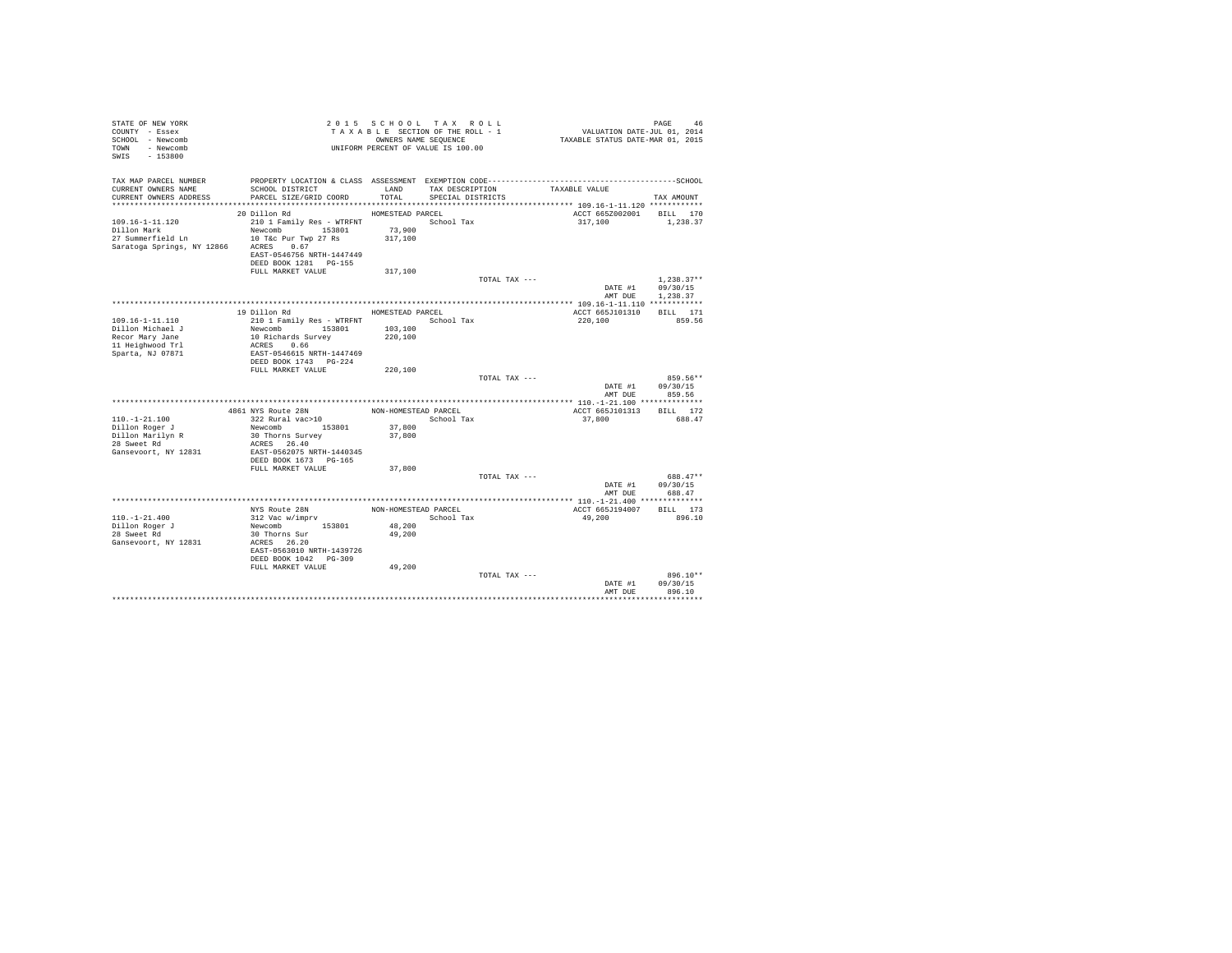| STATE OF NEW YORK<br>COUNTY - Essex<br>SCHOOL - Newcomb<br>TOWN - Newcomb<br>SWIS<br>$-153800$     |                                                                                                                                                |                                    | 2015 SCHOOL TAX ROLL<br>TAXABLE SECTION OF THE ROLL - 1<br>OWNERS NAME SEQUENCE<br>UNIFORM PERCENT OF VALUE IS 100.00 | PAGE 47<br>VALUATION DATE-JUL 01, 2014<br>TAXABLE STATUS DATE-MAR 01, 2015 |                                      |
|----------------------------------------------------------------------------------------------------|------------------------------------------------------------------------------------------------------------------------------------------------|------------------------------------|-----------------------------------------------------------------------------------------------------------------------|----------------------------------------------------------------------------|--------------------------------------|
| TAX MAP PARCEL NUMBER<br>CURRENT OWNERS NAME<br>CURRENT OWNERS ADDRESS                             | SCHOOL DISTRICT<br>PARCEL SIZE/GRID COORD                                                                                                      | LAND<br>TOTAL                      | TAX DESCRIPTION<br>SPECIAL DISTRICTS                                                                                  | TAXABLE VALUE                                                              | TAX AMOUNT                           |
| $110. - 1 - 22.200$<br>Dillon Stephen K<br>Dillon Marie E<br>7 Martin Ct<br>Clifton Park, NY 12065 | Marcy Ln<br>910 Priv forest<br>Newcomb 153801<br>6 T&C Pur Twp 27TS<br>ACRES 0.15<br>EAST-0557433 NRTH-1441590<br>DEED BOOK 1682 PG-143        | NON-HOMESTEAD PARCEL<br>100<br>100 | School Tax                                                                                                            | ACCT 665Z012002<br>100                                                     | BILL 174<br>1.82                     |
|                                                                                                    | FULL MARKET VALUE                                                                                                                              | 100                                |                                                                                                                       |                                                                            |                                      |
|                                                                                                    |                                                                                                                                                |                                    | TOTAL TAX ---                                                                                                         | DATE #1                                                                    | $1.82**$<br>09/30/15<br>AMT DUE 1.82 |
|                                                                                                    |                                                                                                                                                |                                    |                                                                                                                       |                                                                            |                                      |
|                                                                                                    | 164 Marcy Ln                                                                                                                                   | HOMESTEAD PARCEL                   |                                                                                                                       | ACCT 665J105109                                                            | BILL 175                             |
| $110. -1 - 23.100$<br>Dillon Stephen K<br>Dillon Marie E                                           | 210 1 Family Res<br>Newcomb 153801<br>Pt 19 Richards Survey                                                                                    | 60,200<br>218,100                  | School Tax                                                                                                            | 218,100                                                                    | 851.75                               |
| 7 Martin Ct<br>Clifton Park, NY 12065                                                              | ACRES 59.40<br>EAST-0557887 NRTH-1440304<br>DEED BOOK 1682 PG-143                                                                              |                                    |                                                                                                                       |                                                                            |                                      |
|                                                                                                    | FULL MARKET VALUE                                                                                                                              | 218,100                            |                                                                                                                       |                                                                            |                                      |
|                                                                                                    |                                                                                                                                                |                                    | TOTAL TAX ---                                                                                                         | DATE #1<br>AMT DUE                                                         | 851.75**<br>09/30/15<br>851.75       |
|                                                                                                    |                                                                                                                                                |                                    |                                                                                                                       |                                                                            |                                      |
|                                                                                                    | 1238 Goodnow Flow Rd MOMESTEAD PARCEL                                                                                                          |                                    |                                                                                                                       | ACCT 665J101401 BILL 176                                                   |                                      |
| $120.18 - 2 - 35.000$                                                                              | 260 Seasonal res - WTRFNT                                                                                                                      |                                    | School Tax                                                                                                            | 156,100                                                                    | 609.62                               |
| Dolan Daniel A                                                                                     | Newcomb 153801                                                                                                                                 | 116,100                            |                                                                                                                       |                                                                            |                                      |
| Hoff Sarah D<br>c/o Thomas & Edith Dolan                                                           | 46 T&c Twp 18<br>1370/246 Life Use to Thom                                                                                                     | 156,100                            |                                                                                                                       |                                                                            |                                      |
| 225 Cronin Rd                                                                                      | & Edith Dolan 1.57AC Lot                                                                                                                       |                                    |                                                                                                                       |                                                                            |                                      |
| Queensbury, NY 12804                                                                               | ACRES 1.20                                                                                                                                     |                                    |                                                                                                                       |                                                                            |                                      |
|                                                                                                    | EAST-0537314 NRTH-1425650                                                                                                                      |                                    |                                                                                                                       |                                                                            |                                      |
|                                                                                                    | DEED BOOK 690 PG-45                                                                                                                            |                                    |                                                                                                                       |                                                                            |                                      |
|                                                                                                    | FULL MARKET VALUE                                                                                                                              | 156,100                            |                                                                                                                       |                                                                            |                                      |
|                                                                                                    |                                                                                                                                                |                                    | TOTAL TAX ---                                                                                                         | DATE #1<br>AMT DUE                                                         | $609.62**$<br>09/30/15<br>609.62     |
|                                                                                                    |                                                                                                                                                |                                    |                                                                                                                       |                                                                            |                                      |
|                                                                                                    | 27 Donks Ln                                                                                                                                    |                                    | HOMESTEAD PARCEL                                                                                                      | ACCT 665J101403 BILL 177                                                   |                                      |
| $109.16 - 2 - 6.002$                                                                               | 210 1 Family Res - WTRFNT                                                                                                                      |                                    | School Tax                                                                                                            | 292,800                                                                    | 1,143.47                             |
| Donk Joanna R<br>Gray Linda D<br>27 Donks Ln<br>PO Box 11<br>Newcomb, NY 12852                     | Newcomb 153801<br>15 Richards<br>Lt 9 10 & Pt 11 Leon<br>Anderson 20 Ac Tract<br>ACRES 1.35<br>EAST-0548772 NRTH-1448240<br>DEED BOOK 941 PG-1 | 161,000<br>292,800                 |                                                                                                                       |                                                                            |                                      |
|                                                                                                    | FULL MARKET VALUE                                                                                                                              | 292,800                            |                                                                                                                       |                                                                            |                                      |
|                                                                                                    |                                                                                                                                                |                                    | TOTAL TAX ---                                                                                                         | DATE #1                                                                    | $1.143.47**$<br>09/30/15             |
|                                                                                                    |                                                                                                                                                |                                    |                                                                                                                       | AMT DUE                                                                    | 1.143.47                             |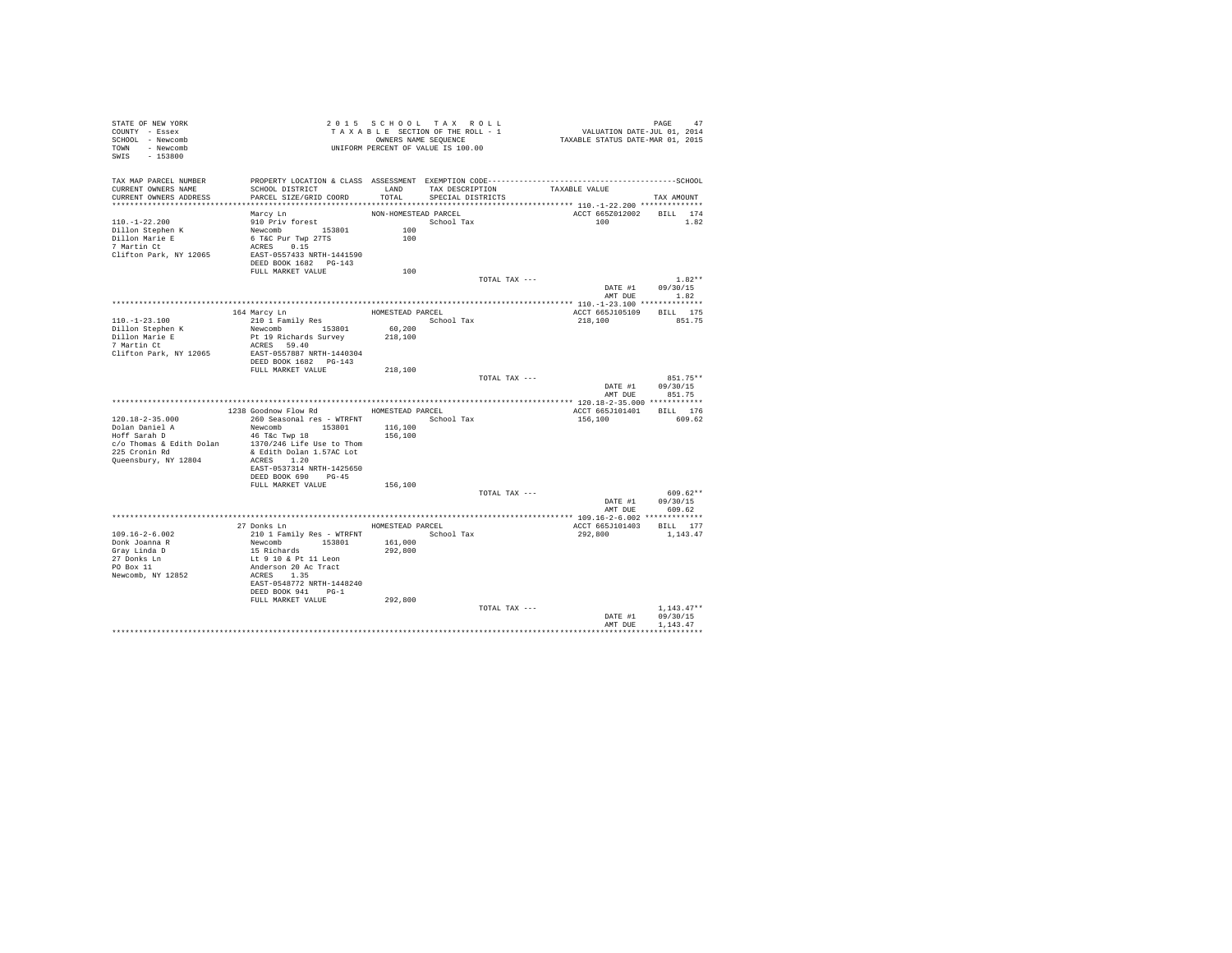| STATE OF NEW YORK<br>COUNTY - Essex<br>SCHOOL - Newcomb<br>TOWN - Newcomb<br>SWIS - 153800 |                                            |                   | 2015 SCHOOL TAX ROLL<br>TAXABLE SECTION OF THE ROLL - 1<br>OWNERS NAME SEQUENCE<br>UNIFORM PERCENT OF VALUE IS 100.00 | PAGE 48<br>VALUATION DATE-JUL 01, 2014<br>TAXABLE STATUS DATE-MAR 01, 2015                   |                  |
|--------------------------------------------------------------------------------------------|--------------------------------------------|-------------------|-----------------------------------------------------------------------------------------------------------------------|----------------------------------------------------------------------------------------------|------------------|
| TAX MAP PARCEL NUMBER                                                                      |                                            |                   |                                                                                                                       | PROPERTY LOCATION & CLASS ASSESSMENT EXEMPTION CODE-----------------------------------SCHOOL |                  |
| CURRENT OWNERS NAME<br>CURRENT OWNERS ADDRESS                                              | SCHOOL DISTRICT<br>PARCEL SIZE/GRID COORD  | LAND<br>TOTAL.    | TAX DESCRIPTION<br>SPECIAL DISTRICTS                                                                                  | TAXABLE VALUE                                                                                | TAX AMOUNT       |
|                                                                                            |                                            |                   |                                                                                                                       |                                                                                              |                  |
|                                                                                            | 1380 Goodnow Flow Rd                       | HOMESTEAD PARCEL  |                                                                                                                       | ACCT 665J100510 BILL 178                                                                     |                  |
| $120.18 - 2 - 2.000$                                                                       | 270 Mfg housing - WTRFNT                   |                   | School Tax                                                                                                            | 124,300                                                                                      | 485.43           |
| Dorey David B<br>PO Box 1550                                                               | Newcomb 153801                             | 107,000           |                                                                                                                       |                                                                                              |                  |
|                                                                                            | 42 & 47 T&c Twp 18                         | 124,300           |                                                                                                                       |                                                                                              |                  |
| Lake Placid, NY 12946                                                                      | ACRES 1.09                                 |                   |                                                                                                                       |                                                                                              |                  |
|                                                                                            | EAST-0534157 NRTH-1426967                  |                   |                                                                                                                       |                                                                                              |                  |
|                                                                                            | DEED BOOK 1790 PG-251<br>FULL MARKET VALUE | 124,300           |                                                                                                                       |                                                                                              |                  |
|                                                                                            |                                            |                   | TOTAL TAX ---                                                                                                         |                                                                                              | $485.43**$       |
|                                                                                            |                                            |                   |                                                                                                                       |                                                                                              | DATE #1 09/30/15 |
|                                                                                            |                                            |                   |                                                                                                                       |                                                                                              | AMT DUE 485.43   |
|                                                                                            |                                            |                   |                                                                                                                       |                                                                                              |                  |
|                                                                                            | 129 Campsite Rd                            | HOMESTEAD PARCEL  |                                                                                                                       | ACCT 665J177001 BILL 179                                                                     |                  |
| 110.13-11-6.000                                                                            | 260 Seasonal res                           |                   | School Tax                                                                                                            | 61,400                                                                                       | 239.79           |
| Downey Charles R                                                                           | Newcomb 153801                             | 28,700            |                                                                                                                       |                                                                                              |                  |
| Lusk Eric                                                                                  | 30 Richard Survey                          | 61,400            |                                                                                                                       |                                                                                              |                  |
| 16961 Ridge Rd                                                                             | ACRES 0.60                                 |                   |                                                                                                                       |                                                                                              |                  |
| Holley, NY 14470                                                                           | EAST-0557241 NRTH-1446516                  |                   |                                                                                                                       |                                                                                              |                  |
|                                                                                            | DEED BOOK 1264 PG-276<br>FULL MARKET VALUE | 61,400            |                                                                                                                       |                                                                                              |                  |
|                                                                                            |                                            |                   | TOTAL TAX ---                                                                                                         |                                                                                              | $239.79**$       |
|                                                                                            |                                            |                   |                                                                                                                       |                                                                                              | DATE #1 09/30/15 |
|                                                                                            |                                            |                   |                                                                                                                       | AMT DUE                                                                                      | 239.79           |
|                                                                                            |                                            |                   |                                                                                                                       |                                                                                              |                  |
|                                                                                            | 369 Woodys Rd                              |                   | HOMESTEAD PARCEL                                                                                                      | ACCT 665J106313 BILL 180                                                                     |                  |
| 119.16-1-10.000                                                                            | 260 Seasonal res - WTRFNT                  |                   | School Tax                                                                                                            | 288,200                                                                                      | 1,125.51         |
| Doyle Richard J                                                                            | Newcomb 153801                             | 245,600           |                                                                                                                       |                                                                                              |                  |
| Doyle Stephanie A<br>160 Hartman Rd                                                        | 27 T&c Twp 18                              | 288,200           |                                                                                                                       |                                                                                              |                  |
|                                                                                            | Lot 247-248                                |                   |                                                                                                                       |                                                                                              |                  |
| Hudson Falls, NY 12839                                                                     | Goodnow Flow Subd<br>ACRES 3.20            |                   |                                                                                                                       |                                                                                              |                  |
|                                                                                            | EAST-0525774 NRTH-1428083                  |                   |                                                                                                                       |                                                                                              |                  |
|                                                                                            | DEED BOOK 1689 PG-218                      |                   |                                                                                                                       |                                                                                              |                  |
|                                                                                            | FULL MARKET VALUE                          | 288,200           |                                                                                                                       |                                                                                              |                  |
|                                                                                            |                                            |                   | TOTAL TAX ---                                                                                                         |                                                                                              | $1.125.51**$     |
|                                                                                            |                                            |                   |                                                                                                                       | DATE #1                                                                                      | 09/30/15         |
|                                                                                            |                                            |                   |                                                                                                                       | AMT DUE                                                                                      | 1,125.51         |
|                                                                                            |                                            |                   |                                                                                                                       |                                                                                              |                  |
|                                                                                            | 8 Adams Ln                                 |                   | HOMESTEAD PARCEL                                                                                                      | ACCT 665J106602 BILL 181                                                                     |                  |
| 110.18-3-12.000                                                                            | 283 Res w/Comuse<br>Newcomb 153801         |                   | School Tax                                                                                                            | 193,100                                                                                      | 754.11           |
| Draper Donna L                                                                             |                                            | 20,800<br>193,100 |                                                                                                                       |                                                                                              |                  |
| 8 Adams Ln<br>Newcomb, NY 12852                                                            | Pt 4 Thorns Survey<br>ACRES 0.27           |                   |                                                                                                                       |                                                                                              |                  |
|                                                                                            | EAST-0559885 NRTH-1441975                  |                   |                                                                                                                       |                                                                                              |                  |
|                                                                                            | DEED BOOK 1634 PG-274                      |                   |                                                                                                                       |                                                                                              |                  |
|                                                                                            | FULL MARKET VALUE 193,100                  |                   |                                                                                                                       |                                                                                              |                  |
|                                                                                            |                                            |                   | TOTAL TAX ---                                                                                                         |                                                                                              | 754.11**         |
|                                                                                            |                                            |                   |                                                                                                                       | DATE #1                                                                                      | 09/30/15         |
|                                                                                            |                                            |                   |                                                                                                                       | AMT DUE                                                                                      | 754.11           |
|                                                                                            |                                            |                   |                                                                                                                       |                                                                                              |                  |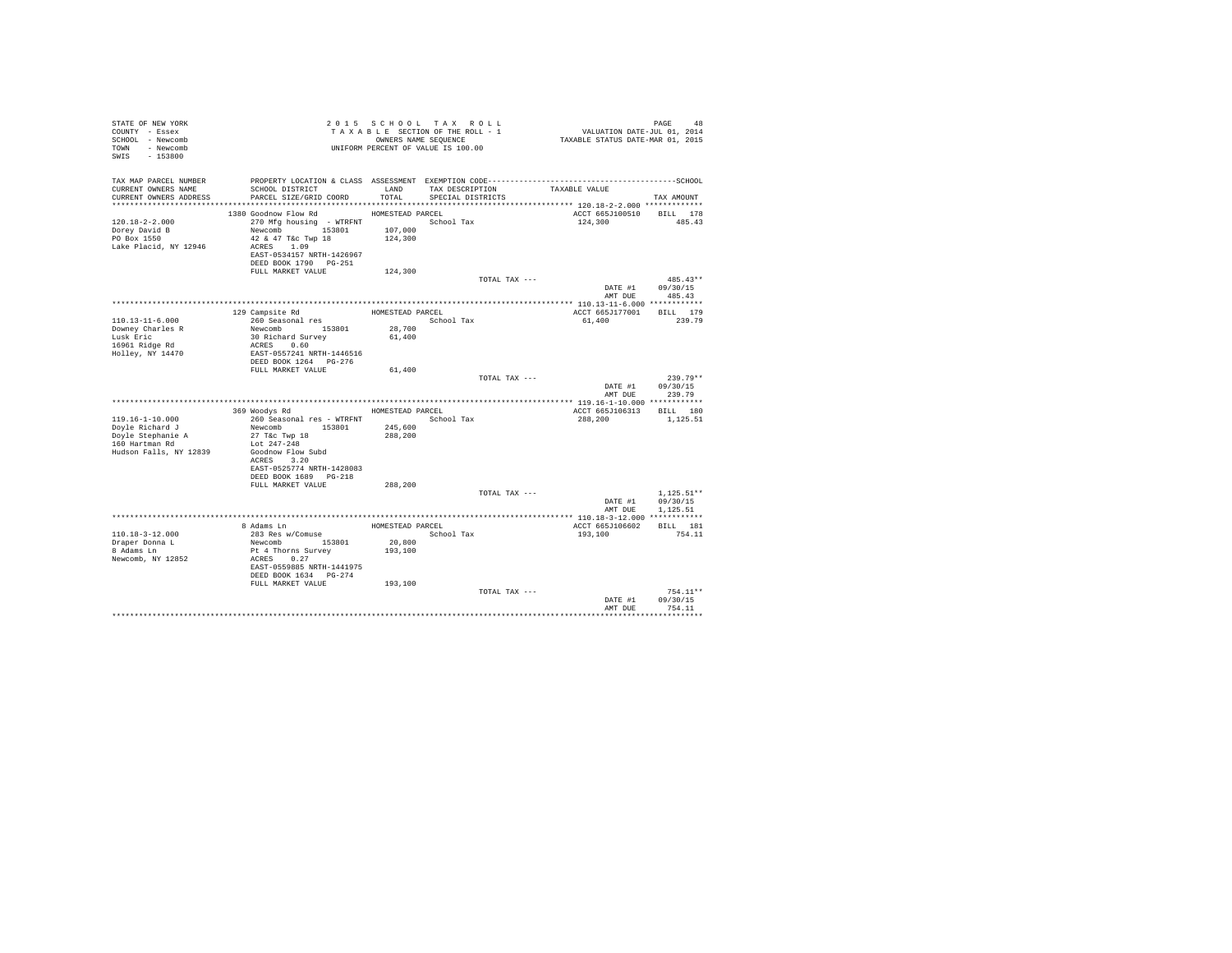| STATE OF NEW YORK<br>COUNTY - Essex<br>SCHOOL - Newcomb<br>TOWN - Newcomb<br>SWIS - 153800                                | TAXABLE SAME SEQUENCE<br>ONNERS NAME SEQUENCE<br>UNIFORM PERCENT OF VALUE IS 100.00                                                                                                    |                                        | 2015 SCHOOL TAX ROLL<br>TAXABLE SECTION OF THE ROLL - 1<br>OWNERS NAME SEQUENCE |               | PAGE 49<br>VALUATION DATE-JUL 01, 2014<br>TAXABLE STATUS DATE-MAR 01, 2015 |                                          |
|---------------------------------------------------------------------------------------------------------------------------|----------------------------------------------------------------------------------------------------------------------------------------------------------------------------------------|----------------------------------------|---------------------------------------------------------------------------------|---------------|----------------------------------------------------------------------------|------------------------------------------|
| TAX MAP PARCEL NUMBER<br>CURRENT OWNERS NAME<br>CURRENT OWNERS ADDRESS PARCEL SIZE/GRID COORD                             | PROPERTY LOCATION & CLASS ASSESSMENT EXEMPTION CODE-----------------------------------SCHOOL<br>SCHOOL DISTRICT                                                                        | TOTAL                                  | LAND TAX DESCRIPTION<br>SPECIAL DISTRICTS                                       |               | TAXABLE VALUE                                                              | TAX AMOUNT                               |
|                                                                                                                           |                                                                                                                                                                                        |                                        |                                                                                 |               |                                                                            |                                          |
| $109.15 - 3 - 13.030$<br>Draper Wayne E<br>32 Spring St<br>Newcomb, NY 12852                                              | 32 Spring St<br>210 1 Family Res<br>Newcomb 153801<br>4 Ords Pat<br>ACRES 4.00 BANK1STARSG<br>EAST-0541834 NRTH-1445122<br>DEED BOOK 1615 PG-134                                       | HOMESTEAD PARCEL<br>46,500<br>167,000  | School Tax                                                                      |               | ACCT 665J106515 BILL 182<br>167.000 652.19                                 |                                          |
|                                                                                                                           | FULL MARKET VALUE                                                                                                                                                                      | 167.000                                |                                                                                 |               |                                                                            |                                          |
|                                                                                                                           |                                                                                                                                                                                        |                                        |                                                                                 | TOTAL TAX --- | DATE #1 09/30/15                                                           | $652.19**$<br>AMT DUE 652.19             |
|                                                                                                                           |                                                                                                                                                                                        |                                        |                                                                                 |               |                                                                            |                                          |
| $120.13 - 1 - 37.000$<br>Drennen Russell W Trust<br>Drennen Pamela S Trust<br>7 Rose Garden Ct Apt 10<br>Latham, NY 12110 | 99 Woodys Rd<br>Newcomb 153801 103,300<br>42 T&c Twp 18 192,400<br>Goodnow Flow Subd<br>Lot 190 .97Ac<br>ACRES 0.80                                                                    | HOMESTEAD PARCEL                       |                                                                                 |               | ACCT 665L107015 BILL 183<br>192,400                                        | 751.38                                   |
|                                                                                                                           | EAST-0531878 NRTH-1428630<br>DEED BOOK 1716 PG-58<br>FULL MARKET VALUE                                                                                                                 | 192,400                                |                                                                                 | TOTAL TAX --- |                                                                            | $751.38**$                               |
|                                                                                                                           |                                                                                                                                                                                        |                                        |                                                                                 |               | DATE #1 09/30/15                                                           | AMT DUE 751.38                           |
|                                                                                                                           |                                                                                                                                                                                        |                                        |                                                                                 |               |                                                                            |                                          |
| $120.18 - 1 - 2.000$<br>Dressel Roderick O<br>Dressel Ethel K<br>271 Rte 208<br>New Paltz, NY 12561                       | 1028 Goodnow Flow Rd<br>312 Vac w/imprv - WTRFNT<br>Newcomb 153801<br>46 T&c Twp 18<br>Goodnow Flow Subd<br>Lot 151<br>ACRES 0.50<br>EAST-0536237 NRTH-1427917<br>DEED BOOK 584 PG-117 | HOMESTEAD PARCEL<br>105,400<br>106,400 | School Tax                                                                      |               | ACCT 665J104612 BILL 184<br>106,400                                        | 415.52                                   |
|                                                                                                                           | FULL MARKET VALUE 106,400                                                                                                                                                              |                                        |                                                                                 |               |                                                                            |                                          |
|                                                                                                                           |                                                                                                                                                                                        |                                        |                                                                                 | TOTAL TAX --- | AMT DUE                                                                    | $415.52**$<br>DATE #1 09/30/15<br>415.52 |
|                                                                                                                           |                                                                                                                                                                                        |                                        |                                                                                 |               |                                                                            |                                          |
| $110.17 - 2 - 10.501$<br>Dressel Trust<br>1329 8th Ave<br>Watervliet, NY 12189                                            | 31 Phillips Hill Rd MOMESTEAD PARCEL<br>$240$ Rural res<br>Newcomb 153801<br>Pt 18 Richards Survey<br>ACRES 12.00<br>EAST-0555476 NRTH-1443125<br>DEED BOOK 1130 PG-27                 | 45,300<br>98,400                       | School Tax                                                                      |               | ACCT 665J101410 BILL 185<br>98,400                                         | 384.28                                   |
|                                                                                                                           | FULL MARKET VALUE                                                                                                                                                                      | 98,400                                 |                                                                                 | TOTAL TAX --- | DATE #1 09/30/15<br>AMT DUE                                                | 384.28**<br>384.28<br>************       |
|                                                                                                                           |                                                                                                                                                                                        |                                        |                                                                                 |               |                                                                            |                                          |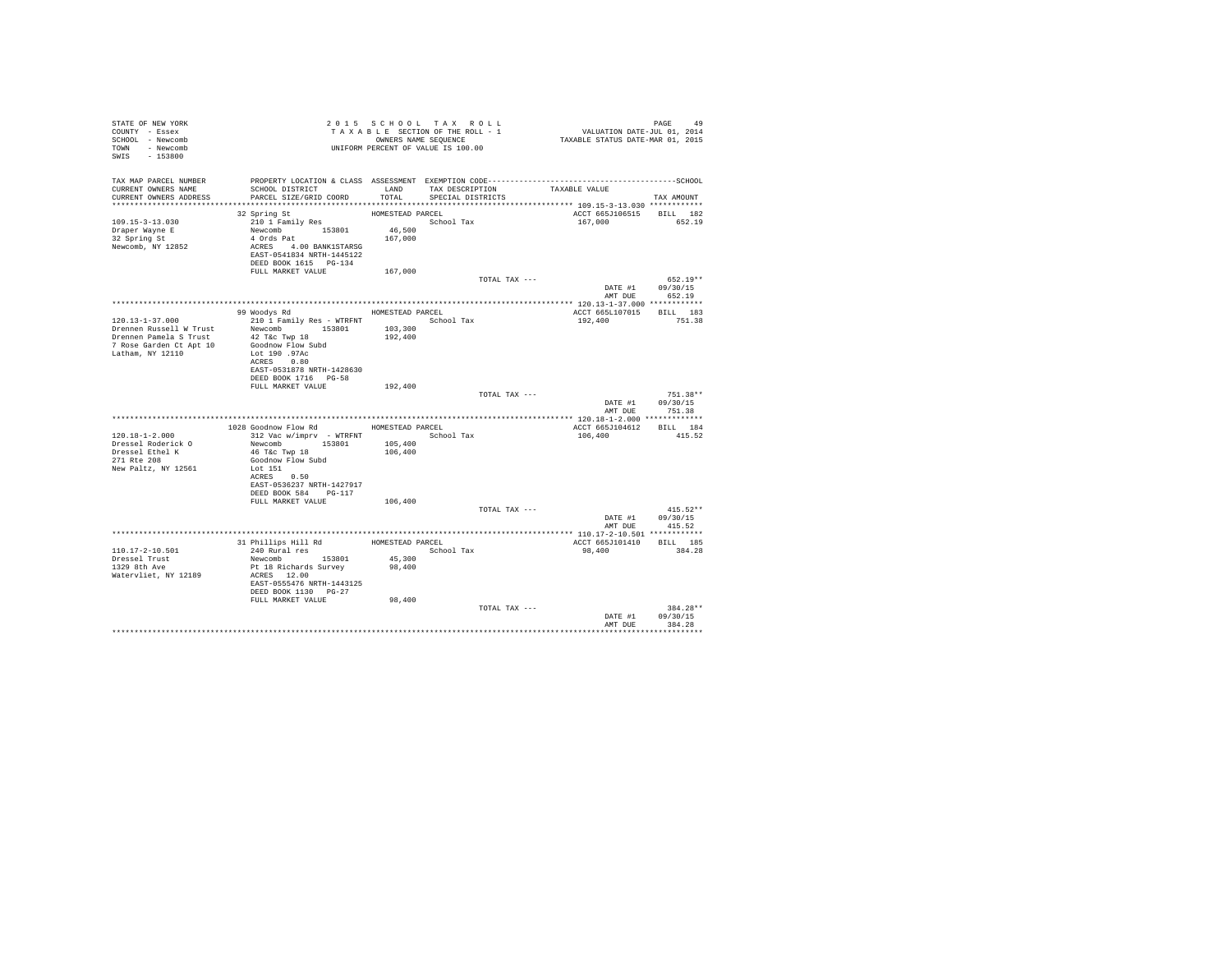| STATE OF NEW YORK<br>COUNTY - Essex<br>SCHOOL - Newcomb<br>TOWN - Newcomb<br>SWIS - 153800 |                                                                         |         | 2015 SCHOOL TAX ROLL<br>2015 SCHOOL TAX ROLL (2015 PAGE 50<br>TAXABLE SECTION OF THE ROLL - 1 VALUATION DATE-JUL 01, 2014<br>ONNERS NAME SEQUENCE (2014 TAXABLE STATUS DATE-MAR 01, 2015<br>OWNERS NAME SEQUENCE<br>UNIFORM PERCENT OF VALUE IS 100.00 |                          | PAGE<br>50         |  |
|--------------------------------------------------------------------------------------------|-------------------------------------------------------------------------|---------|--------------------------------------------------------------------------------------------------------------------------------------------------------------------------------------------------------------------------------------------------------|--------------------------|--------------------|--|
| TAX MAP PARCEL NUMBER                                                                      |                                                                         |         |                                                                                                                                                                                                                                                        |                          |                    |  |
| CURRENT OWNERS NAME<br>CURRENT OWNERS ADDRESS                                              | SCHOOL DISTRICT LAND TAX DESCRIPTION<br>PARCEL SIZE/GRID COORD          |         | TOTAL SPECIAL DISTRICTS                                                                                                                                                                                                                                | TAXABLE VALUE            | TAX AMOUNT         |  |
|                                                                                            |                                                                         |         |                                                                                                                                                                                                                                                        |                          |                    |  |
|                                                                                            | 1052 Goodnow Flow Rd MOMESTEAD PARCEL                                   |         |                                                                                                                                                                                                                                                        | ACCT 665J101009 BILL 186 |                    |  |
| $120.18 - 1 - 8.000$                                                                       | 210 1 Family Res - WTRFNT School Tax                                    |         |                                                                                                                                                                                                                                                        | 187,400                  | 731.85             |  |
| Drischler Douglas W                                                                        | Newcomb 153801                                                          | 122,100 |                                                                                                                                                                                                                                                        |                          |                    |  |
| Drischler Nancy E<br>180 Sherwood Acres Rd                                                 | 46 T&c Twp 18<br>Goodnow Flow Subd                                      | 187,400 |                                                                                                                                                                                                                                                        |                          |                    |  |
| East Nassau, NY 12062                                                                      | Part Lot 145 See 1272/5                                                 |         |                                                                                                                                                                                                                                                        |                          |                    |  |
|                                                                                            | ACRES 0.68                                                              |         |                                                                                                                                                                                                                                                        |                          |                    |  |
|                                                                                            | EAST-0536782 NRTH-1427714                                               |         |                                                                                                                                                                                                                                                        |                          |                    |  |
|                                                                                            | DEED BOOK 1339 PG-299                                                   |         |                                                                                                                                                                                                                                                        |                          |                    |  |
|                                                                                            | FULL MARKET VALUE                                                       | 187,400 | TOTAL TAX ---                                                                                                                                                                                                                                          |                          | $731.85**$         |  |
|                                                                                            |                                                                         |         |                                                                                                                                                                                                                                                        |                          | DATE #1 09/30/15   |  |
|                                                                                            |                                                                         |         |                                                                                                                                                                                                                                                        | AMT DUE                  | 731.85             |  |
|                                                                                            |                                                                         |         |                                                                                                                                                                                                                                                        |                          |                    |  |
|                                                                                            | 73 Marcy Ln<br>210 1 Family Res<br>310 1 Family Res<br>52 SR STAR 41834 |         |                                                                                                                                                                                                                                                        | ACCT 665J101411 BILL 187 |                    |  |
| $110.17 - 3 - 18.000$<br>Dubay Harold                                                      | Newcomb 153801                                                          |         | 28,700 School Tax                                                                                                                                                                                                                                      | 91,800                   | 65,300<br>358.51   |  |
| Dubay Madeline                                                                             | Pt 5 Thorns Survey                                                      | 91,800  |                                                                                                                                                                                                                                                        |                          |                    |  |
| 73 Marcy Ln                                                                                | ACRES 0.60                                                              |         |                                                                                                                                                                                                                                                        |                          |                    |  |
| Newcomb, NY 12852                                                                          | EAST-0557877 NRTH-1442501                                               |         |                                                                                                                                                                                                                                                        |                          |                    |  |
|                                                                                            | DEED BOOK 414 PG-377                                                    |         |                                                                                                                                                                                                                                                        |                          |                    |  |
|                                                                                            | FULL MARKET VALUE                                                       | 91,800  | TOTAL TAX ---                                                                                                                                                                                                                                          |                          | $210.51**$         |  |
|                                                                                            |                                                                         |         |                                                                                                                                                                                                                                                        | DATE #1                  | 09/30/15           |  |
|                                                                                            |                                                                         |         |                                                                                                                                                                                                                                                        |                          | AMT DUE 210.51     |  |
|                                                                                            |                                                                         |         |                                                                                                                                                                                                                                                        |                          |                    |  |
| $119.20 - 7 - 6.000$                                                                       | 419 Woodys Rd MOMESTEAD PARCEL                                          |         |                                                                                                                                                                                                                                                        | ACCT 665J186004 BILL 188 | 663.12             |  |
| Dubois Dean K                                                                              | 260 Seasonal res - WTRFNT<br>Newcomb 153801                             | 134,500 | School Tax                                                                                                                                                                                                                                             | 169,800                  |                    |  |
| Dubois Florence A                                                                          | 27 T&c Twp 18                                                           | 169,800 |                                                                                                                                                                                                                                                        |                          |                    |  |
| 278 Fox Hollow Rd                                                                          | Goodnow Flow Subd                                                       |         |                                                                                                                                                                                                                                                        |                          |                    |  |
| Hoosick Falls, NY 12090                                                                    | Lot 258                                                                 |         |                                                                                                                                                                                                                                                        |                          |                    |  |
|                                                                                            | ACRES 0.79<br>EAST-0524514 NRTH-1427955                                 |         |                                                                                                                                                                                                                                                        |                          |                    |  |
|                                                                                            | DEED BOOK 1687 PG-302                                                   |         |                                                                                                                                                                                                                                                        |                          |                    |  |
|                                                                                            | FULL MARKET VALUE                                                       | 169,800 |                                                                                                                                                                                                                                                        |                          |                    |  |
|                                                                                            |                                                                         |         | TOTAL TAX ---                                                                                                                                                                                                                                          |                          | 663.12**           |  |
|                                                                                            |                                                                         |         |                                                                                                                                                                                                                                                        |                          | DATE #1 09/30/15   |  |
|                                                                                            |                                                                         |         |                                                                                                                                                                                                                                                        | AMT DUE                  | 663.12             |  |
|                                                                                            | 1872 Goodnow Flow Rd MOMESTEAD PARCEL                                   |         |                                                                                                                                                                                                                                                        | ACCT 665J100306 BILL 189 |                    |  |
| $119.20 - 3 - 2.000$                                                                       | 260 Seasonal res - WTRFNT                                               |         | School Tax                                                                                                                                                                                                                                             | 180,100                  | 703.34             |  |
| Dugan Patrick J                                                                            | Newcomb 153801                                                          | 140,800 |                                                                                                                                                                                                                                                        |                          |                    |  |
| 139 Velev Rd                                                                               | 27 T&C Twp 18                                                           | 180,100 |                                                                                                                                                                                                                                                        |                          |                    |  |
| Stamford, NY 12167                                                                         | 1319/295 Life Use Fred<br>& June Dugan                                  |         |                                                                                                                                                                                                                                                        |                          |                    |  |
|                                                                                            | ACRES 1.70                                                              |         |                                                                                                                                                                                                                                                        |                          |                    |  |
|                                                                                            | EAST-0524862 NRTH-1426710                                               |         |                                                                                                                                                                                                                                                        |                          |                    |  |
|                                                                                            | DEED BOOK 1319 PG-295                                                   |         |                                                                                                                                                                                                                                                        |                          |                    |  |
|                                                                                            | FULL MARKET VALUE                                                       | 180,100 |                                                                                                                                                                                                                                                        |                          |                    |  |
|                                                                                            |                                                                         |         | TOTAL TAX ---                                                                                                                                                                                                                                          |                          | $703.34**$         |  |
|                                                                                            |                                                                         |         |                                                                                                                                                                                                                                                        | DATE #1<br>AMT DUE       | 09/30/15<br>703.34 |  |
|                                                                                            |                                                                         |         |                                                                                                                                                                                                                                                        |                          |                    |  |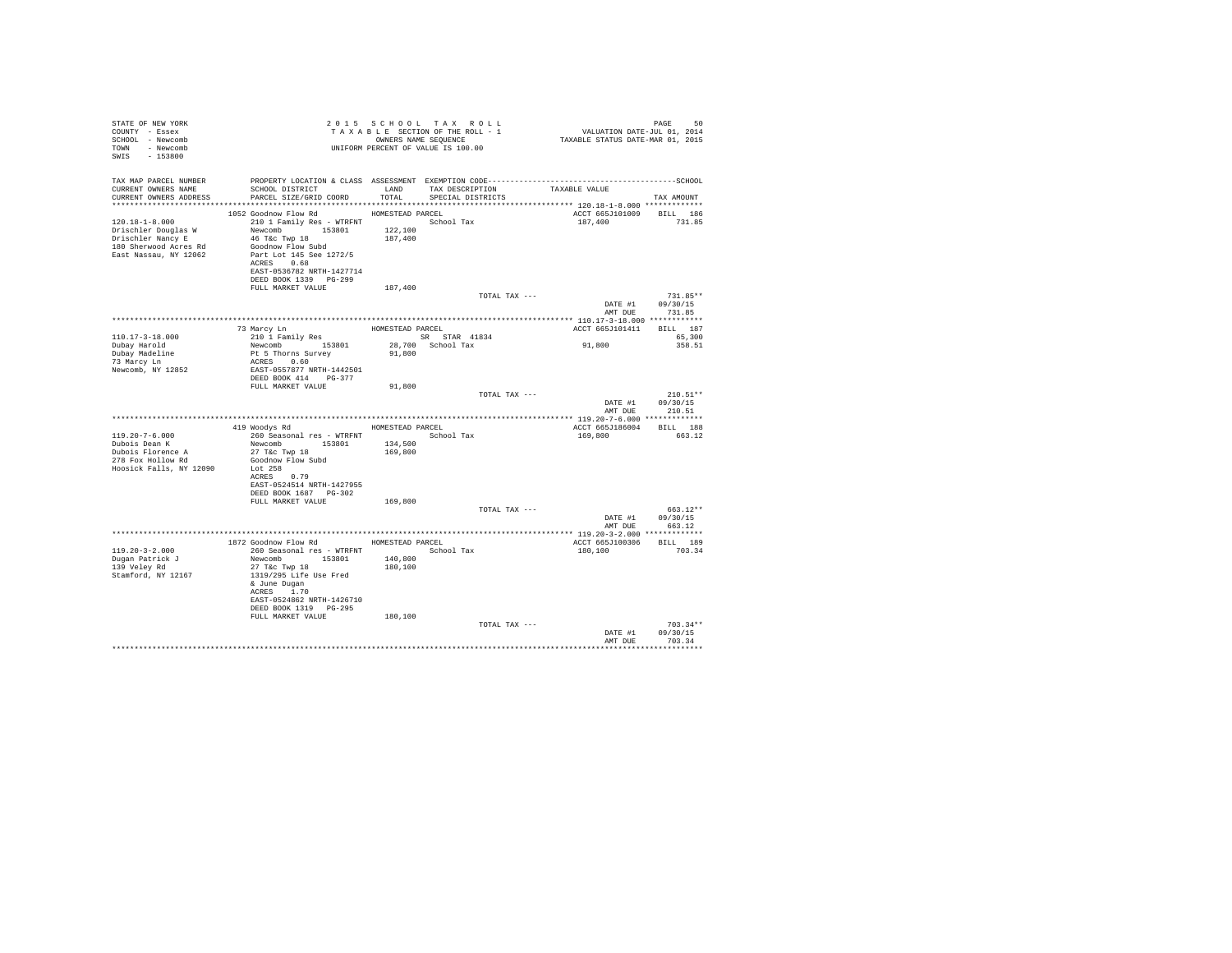| STATE OF NEW YORK<br>COUNTY - Essex<br>SCHOOL - Newcomb<br>TOWN<br>- Newcomb<br>$-153800$<br>SWIS      |                                                                                                                                                                                                             |                                                   | 2015 SCHOOL TAX ROLL<br>TAXABLE SECTION OF THE ROLL - 1<br>OWNERS NAME SEOUENCE<br>UNIFORM PERCENT OF VALUE IS 100.00 | VALUATION DATE-JUL 01, 2014<br>TAXABLE STATUS DATE-MAR 01, 2015 | PAGE<br>51                             |
|--------------------------------------------------------------------------------------------------------|-------------------------------------------------------------------------------------------------------------------------------------------------------------------------------------------------------------|---------------------------------------------------|-----------------------------------------------------------------------------------------------------------------------|-----------------------------------------------------------------|----------------------------------------|
| TAX MAP PARCEL NUMBER<br>CURRENT OWNERS NAME<br>CURRENT OWNERS ADDRESS<br>************************     | PROPERTY LOCATION & CLASS ASSESSMENT EXEMPTION CODE---------------<br>SCHOOL DISTRICT<br>PARCEL SIZE/GRID COORD                                                                                             | LAND<br>TOTAL.                                    | TAX DESCRIPTION<br>SPECIAL DISTRICTS                                                                                  | TAXABLE VALUE                                                   | -------------SCHOOL<br>TAX AMOUNT      |
|                                                                                                        |                                                                                                                                                                                                             |                                                   |                                                                                                                       |                                                                 |                                        |
| $120.17 - 2 - 5.000$<br>Duggan Sheila L<br>Duggan James E II<br>23 Sanford St<br>Glens Falls, NY 12801 | 85 Beaver Bay<br>260 Seasonal res - WTRFNT<br>Newcomb<br>153801<br>26 T&C Twp 18<br>Goodnow Flow Subd<br>Lot $102$<br>ACRES 0.96<br>EAST-0528539 NRTH-1427261<br>DEED BOOK 1400 PG-307<br>FULL MARKET VALUE | HOMESTEAD PARCEL<br>105,500<br>164,000<br>164,000 | School Tax                                                                                                            | ACCT 665J101414<br>164,000                                      | BILL 190<br>640.47                     |
|                                                                                                        |                                                                                                                                                                                                             |                                                   | TOTAL TAX ---                                                                                                         |                                                                 | $640.47**$                             |
|                                                                                                        |                                                                                                                                                                                                             |                                                   |                                                                                                                       | DATE #1<br>AMT DUE                                              | 09/30/15<br>640.47                     |
|                                                                                                        |                                                                                                                                                                                                             |                                                   |                                                                                                                       |                                                                 |                                        |
| $109.15 - 1 - 17.000$<br>Duncan John H<br>Stith Suzanne<br>4 Fennessev Ln<br>Newcomb, NY 12852         | 4 Fennessev Ln<br>210 1 Family Res<br>Newcomb<br>153801<br>3 Ords Patent<br>1487/67 Life Use to<br>Alice Duncan<br>ACRES<br>0.30                                                                            | HOMESTEAD PARCEL                                  | AGED ALL 41800<br>21,600 SR STAR 41834<br>76,700 School Tax                                                           | ACCT 665J101415<br>38,350                                       | BILL 191<br>38,350<br>38,350<br>149.77 |
|                                                                                                        | EAST-0542146 NRTH-1446549<br>DEED BOOK 1487 PG-67<br>FULL MARKET VALUE                                                                                                                                      | 76,700                                            | TOTAL TAX ---                                                                                                         |                                                                 | $1.77**$                               |
|                                                                                                        |                                                                                                                                                                                                             |                                                   |                                                                                                                       | DATE #1<br>AMT DUE                                              | 09/30/15<br>1.77                       |
|                                                                                                        |                                                                                                                                                                                                             |                                                   |                                                                                                                       |                                                                 |                                        |
| $120.17 - 2 - 8.000$<br>Dunn Francis L<br>PO Box 275<br>Newcomb, NY 12852                              | Goodnow Flow Rd<br>311 Res vac land - WTRFNT<br>153801<br>Newcomb<br>26 & 41 T&c Twp 18<br>Goodnow Flow Subd Lot #99<br>ACRES 1.09<br>EAST-0528851 NRTH-1427296<br>DEED BOOK 1006 PG-96                     | HOMESTEAD PARCEL<br>98,100<br>98,100              | School Tax                                                                                                            | ACCT 665J105814<br>98,100                                       | BILL 192<br>383.11                     |
|                                                                                                        | FULL MARKET VALUE                                                                                                                                                                                           | 98,100                                            | TOTAL TAX ---                                                                                                         | DATE #1<br>AMT DUE                                              | 383.11**<br>09/30/15<br>383.11         |
|                                                                                                        |                                                                                                                                                                                                             |                                                   |                                                                                                                       |                                                                 |                                        |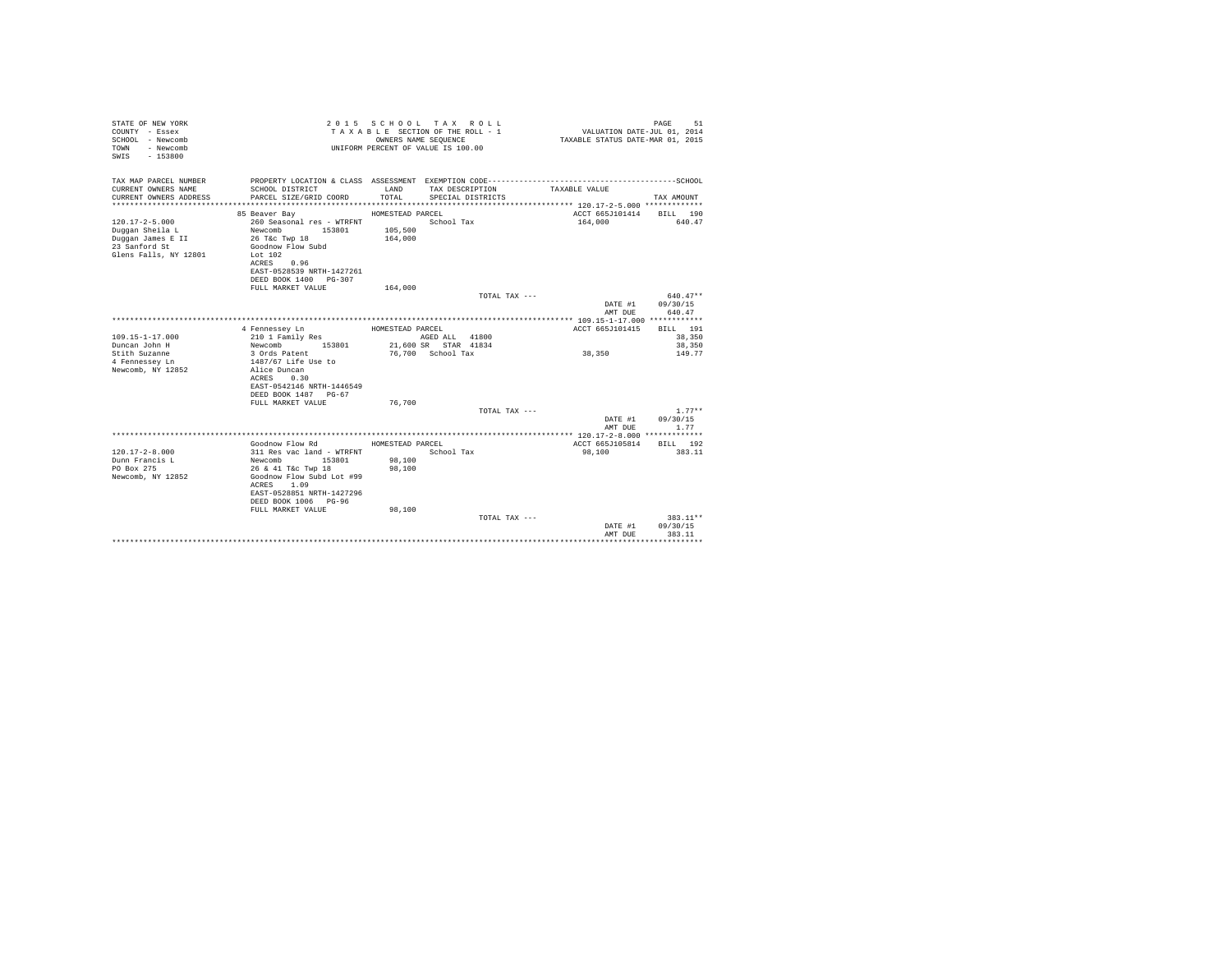| STATE OF NEW YORK<br>COUNTY - Essex<br>SCHOOL - Newcomb<br>TOWN - Newcomb<br>SWIS - 153800 |                                                                                      |                  | 2015 SCHOOL TAX ROLL<br>UNIFORM PERCENT OF VALUE IS 100.00 | 2015 SCHOOL TAX ROLL<br>TAXABLE SECTION OF THE ROLL - 1<br>TAXABLE STATIS ONNERS NAME SEQUENCE - 1<br>TAXABLE STATUS DATE-MAR 01, 2015 | PAGE<br>52                 |
|--------------------------------------------------------------------------------------------|--------------------------------------------------------------------------------------|------------------|------------------------------------------------------------|----------------------------------------------------------------------------------------------------------------------------------------|----------------------------|
| TAX MAP PARCEL NUMBER<br>CURRENT OWNERS NAME                                               | SCHOOL DISTRICT TAND TAX DESCRIPTION                                                 |                  |                                                            | TAXABLE VALUE                                                                                                                          |                            |
| CURRENT OWNERS ADDRESS                                                                     | PARCEL SIZE/GRID COORD TOTAL                                                         |                  | SPECIAL DISTRICTS                                          |                                                                                                                                        | TAX AMOUNT                 |
|                                                                                            | 21 Loon Point Ln MOMESTEAD PARCEL                                                    |                  |                                                            | ACCT 665J101214 BILL 193                                                                                                               |                            |
| 120.17-2-9.010                                                                             | 210 1 Family Res - WTRFNT SR STAR 41834                                              |                  |                                                            |                                                                                                                                        | 65,300                     |
| Dunn Francis L                                                                             |                                                                                      |                  |                                                            | 289,600                                                                                                                                | 1,130.98                   |
| PO Box 275<br>Newcomb, NY 12852-0275                                                       | Newcomb 153801 187,100 School Tax<br>26 & 41 T&c Twp 18 289,600<br>Goodnow Flow Subd |                  |                                                            |                                                                                                                                        |                            |
|                                                                                            | Lot 98 & 97<br>ACRES 2.64                                                            |                  |                                                            |                                                                                                                                        |                            |
|                                                                                            | EAST-0528984 NRTH-1427090<br>DEED BOOK 770 PG-226<br>FULL MARKET VALUE               | 289,600          |                                                            |                                                                                                                                        |                            |
|                                                                                            |                                                                                      |                  | TOTAL TAX ---                                              |                                                                                                                                        | 982.98**                   |
|                                                                                            |                                                                                      |                  |                                                            |                                                                                                                                        | DATE #1 09/30/15           |
|                                                                                            |                                                                                      |                  |                                                            |                                                                                                                                        | AMT DUE 982.98             |
|                                                                                            |                                                                                      |                  |                                                            |                                                                                                                                        |                            |
|                                                                                            |                                                                                      |                  |                                                            | ACCT 665J104501 BILL 194                                                                                                               |                            |
| 109.15-1-28.001                                                                            |                                                                                      |                  |                                                            | 47,500                                                                                                                                 | 185.50                     |
|                                                                                            | Eagles Fish & Game Club Inc Newcomb 153801<br>c/o John Bickford 3 Richards Survey    | 21,600<br>47,500 |                                                            |                                                                                                                                        |                            |
| 359 Broadway                                                                               | ACRES 0.30                                                                           |                  |                                                            |                                                                                                                                        |                            |
| Fort Edward, NY 12828                                                                      | EAST-0545801 NRTH-1446908                                                            |                  |                                                            |                                                                                                                                        |                            |
|                                                                                            | DEED BOOK 729 PG-141                                                                 |                  |                                                            |                                                                                                                                        |                            |
|                                                                                            | FULL MARKET VALUE                                                                    | 47,500           |                                                            |                                                                                                                                        |                            |
|                                                                                            |                                                                                      |                  | TOTAL TAX ---                                              |                                                                                                                                        | 185.50**                   |
|                                                                                            |                                                                                      |                  |                                                            | AMT DUE                                                                                                                                | DATE #1 09/30/15<br>185.50 |
|                                                                                            |                                                                                      |                  |                                                            |                                                                                                                                        |                            |
|                                                                                            | 982 Goodnow Flow Rd MOMESTEAD PARCEL                                                 |                  |                                                            | ACCT 665J100805 BILL 195                                                                                                               |                            |
| $120.14 - 1 - 14.000$                                                                      | 210 1 Family Res - WTRFNT School Tax                                                 |                  |                                                            | 263,300                                                                                                                                | 1,028.27                   |
| Ebert Warren P                                                                             | Newcomb 153801 134,600                                                               |                  |                                                            |                                                                                                                                        |                            |
| 62 Winfred Ave                                                                             | 43 T&C Twp 18                                                                        | 263,300          |                                                            |                                                                                                                                        |                            |
| Yonkers, NY 10704                                                                          | Goodnow Flow Subd                                                                    |                  |                                                            |                                                                                                                                        |                            |
|                                                                                            | Lot 160<br>ACRES 0.80                                                                |                  |                                                            |                                                                                                                                        |                            |
|                                                                                            | EAST-0535235 NRTH-1428366                                                            |                  |                                                            |                                                                                                                                        |                            |
|                                                                                            | DEED BOOK 1679 PG-186                                                                |                  |                                                            |                                                                                                                                        |                            |
|                                                                                            | FULL MARKET VALUE                                                                    | 263,300          |                                                            |                                                                                                                                        |                            |
|                                                                                            |                                                                                      |                  | TOTAL TAX ---                                              |                                                                                                                                        | $1.028.27**$               |
|                                                                                            |                                                                                      |                  |                                                            | DATE #1                                                                                                                                | 09/30/15                   |
|                                                                                            |                                                                                      |                  |                                                            | AMT DUE                                                                                                                                | 1.028.27                   |
|                                                                                            | 39 Breezy Point Ln HOMESTEAD PARCEL                                                  |                  |                                                            | ACCT 665J174002 BILL 196                                                                                                               |                            |
| $119.20 - 5 - 5.000$                                                                       | 260 Seasonal res - WTRFNT School Tax                                                 |                  |                                                            | 202,000                                                                                                                                | 788.87                     |
| Edic Paul W                                                                                | Newcomb 153801 131,900                                                               |                  |                                                            |                                                                                                                                        |                            |
| 7392 Trenton Rd                                                                            | 27 T&C Twp 18                                                                        | 202,000          |                                                            |                                                                                                                                        |                            |
| Barneveld, NY 13304                                                                        | 326 Goodnow Flow Subd                                                                |                  |                                                            |                                                                                                                                        |                            |
|                                                                                            | ACRES 0.80                                                                           |                  |                                                            |                                                                                                                                        |                            |
|                                                                                            | EAST-0527128 NRTH-1426585<br>DEED BOOK 1542 PG-77                                    |                  |                                                            |                                                                                                                                        |                            |
|                                                                                            | FULL MARKET VALUE                                                                    | 202,000          |                                                            |                                                                                                                                        |                            |
|                                                                                            |                                                                                      |                  | TOTAL TAX ---                                              |                                                                                                                                        | 788.87**                   |
|                                                                                            |                                                                                      |                  |                                                            | DATE #1                                                                                                                                | 09/30/15                   |
|                                                                                            |                                                                                      |                  |                                                            | AMT DUE                                                                                                                                | 788.87                     |
|                                                                                            |                                                                                      |                  |                                                            |                                                                                                                                        | .                          |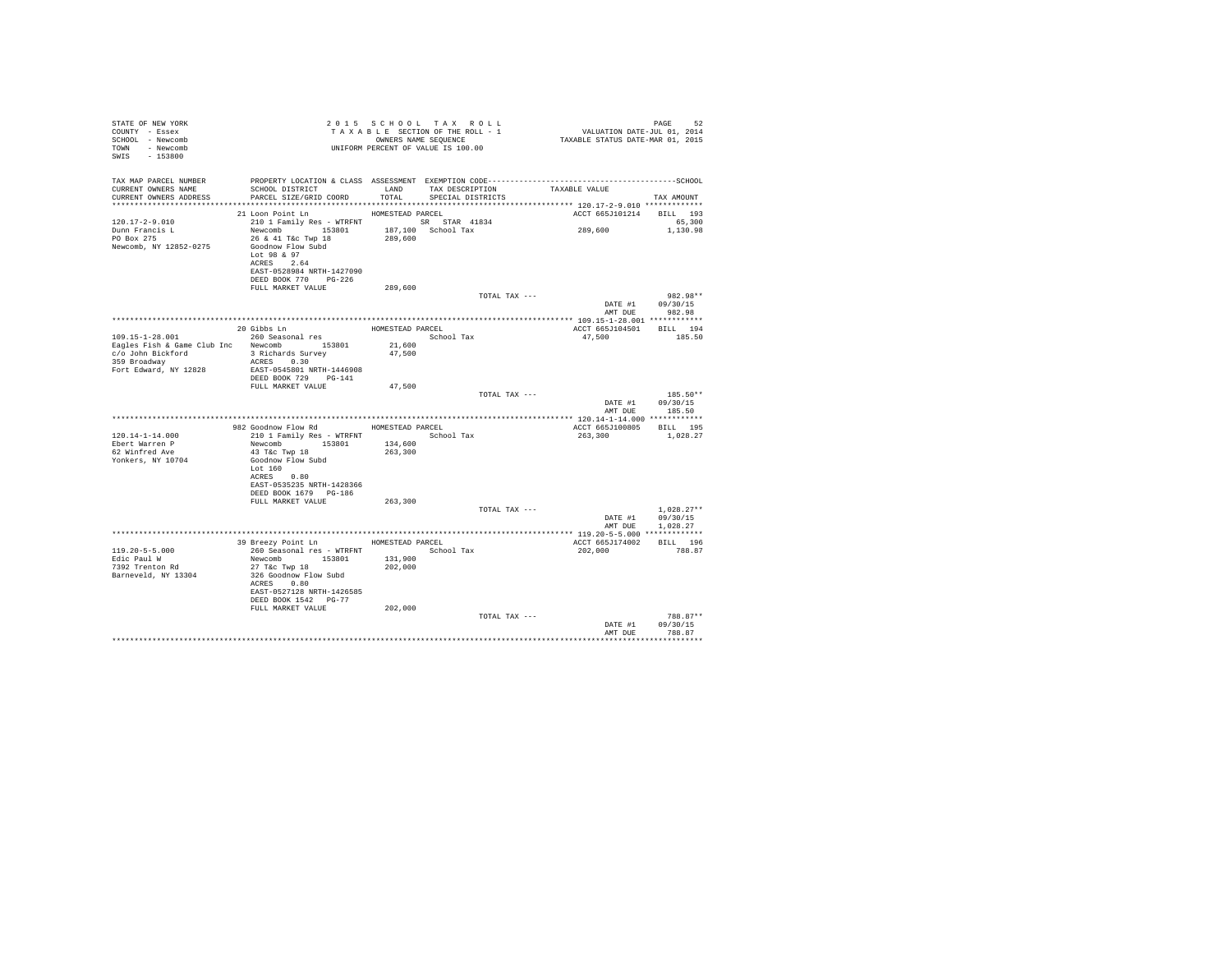| STATE OF NEW YORK<br>COUNTY - Essex<br>SCHOOL - Newcomb<br>- Newcomb<br>TOWN<br>$-153800$<br>SWIS |                                                                                              | OWNERS NAME SEOUENCE | 2015 SCHOOL TAX ROLL<br>TAXABLE SECTION OF THE ROLL - 1<br>UNIFORM PERCENT OF VALUE IS 100.00 | VALUATION DATE-JUL 01, 2014<br>TAXABLE STATUS DATE-MAR 01, 2015 | 53<br>PAGE                       |
|---------------------------------------------------------------------------------------------------|----------------------------------------------------------------------------------------------|----------------------|-----------------------------------------------------------------------------------------------|-----------------------------------------------------------------|----------------------------------|
| TAX MAP PARCEL NUMBER<br>CURRENT OWNERS NAME                                                      | SCHOOL DISTRICT                                                                              | LAND                 | TAX DESCRIPTION                                                                               | TAXABLE VALUE                                                   |                                  |
| CURRENT OWNERS ADDRESS                                                                            | PARCEL SIZE/GRID COORD                                                                       | TOTAL                | SPECIAL DISTRICTS                                                                             |                                                                 | TAX AMOUNT                       |
|                                                                                                   |                                                                                              |                      |                                                                                               |                                                                 |                                  |
|                                                                                                   | 162 Campsite Rd                                                                              | HOMESTEAD PARCEL     |                                                                                               | ACCT 665J174004                                                 | BILL 197                         |
| $110. - 1 - 27.200$                                                                               | 210 1 Family Res                                                                             |                      | SR STAR 41834                                                                                 |                                                                 | 65,300                           |
| Edick Larry<br>Edick Patricia<br>PO Box 285<br>Newcomb, NY 12852                                  | Newcomb 153801<br>30 Richards Survey<br>3.9 Acres<br>ACRES 4.00<br>EAST-0557864 NRTH-1447363 | 261,500              | 46.200 School Tax                                                                             | 261,500                                                         | 1.021.24                         |
|                                                                                                   | DEED BOOK 549 PG-42                                                                          |                      |                                                                                               |                                                                 |                                  |
|                                                                                                   | FULL MARKET VALUE                                                                            | 261,500              |                                                                                               |                                                                 |                                  |
|                                                                                                   |                                                                                              |                      | TOTAL TAX ---                                                                                 | DATE #1<br>AMT DUE                                              | $873.24**$<br>09/30/15<br>873.24 |
|                                                                                                   |                                                                                              |                      |                                                                                               |                                                                 |                                  |
|                                                                                                   | 91 Woodys Rd                                                                                 | HOMESTEAD PARCEL     |                                                                                               | ACCT 665J107014                                                 | BILL 198                         |
| $120.13 - 1 - 38.000$                                                                             | 260 Seasonal res - WTRFNT                                                                    |                      | School Tax                                                                                    | 239,500                                                         | 935.32                           |
| Edwards Arthur D                                                                                  | Newcomb<br>153801                                                                            | 123,100              |                                                                                               |                                                                 |                                  |
| Edwards Barbara W<br>48 Hunter Ave                                                                | 42 T&c Twp 18<br>Goodnow Flow Subd                                                           | 239,500              |                                                                                               |                                                                 |                                  |
| Fanwood, NJ 07023                                                                                 | Lot 189<br>1.29<br>ACRES                                                                     |                      |                                                                                               |                                                                 |                                  |
|                                                                                                   | EAST-0531993 NRTH-1428657                                                                    |                      |                                                                                               |                                                                 |                                  |
|                                                                                                   | DEED BOOK 1221 PG-105                                                                        |                      |                                                                                               |                                                                 |                                  |
|                                                                                                   | FULL MARKET VALUE                                                                            | 239,500              |                                                                                               |                                                                 |                                  |
|                                                                                                   |                                                                                              |                      | TOTAL TAX ---                                                                                 |                                                                 | $935.32**$                       |
|                                                                                                   |                                                                                              |                      |                                                                                               | DATE #1<br>AMT DUE                                              | 09/30/15<br>935.32               |
|                                                                                                   |                                                                                              |                      |                                                                                               |                                                                 |                                  |
|                                                                                                   | 1388 Goodnow Flow Rd                                                                         | HOMESTEAD PARCEL     |                                                                                               | ACCT 665J100602                                                 | BILL 199                         |
| $120.17 - 2 - 22.054$                                                                             | 260 Seasonal res - WTRFNT                                                                    |                      | School Tax                                                                                    | 166,100                                                         | 648.67                           |
| Egger John B                                                                                      | Newcomb<br>153801                                                                            | 107,700              |                                                                                               |                                                                 |                                  |
| Eqqer Helen R                                                                                     | 42 T&c Twp 18                                                                                | 166,100              |                                                                                               |                                                                 |                                  |
| 1423 Jeffers Rd                                                                                   | Goodnow Flow Subd                                                                            |                      |                                                                                               |                                                                 |                                  |
| Towson, MD 21204                                                                                  | Lot 49<br>ACRES 1.05                                                                         |                      |                                                                                               |                                                                 |                                  |
|                                                                                                   | EAST-0533943 NRTH-1426972                                                                    |                      |                                                                                               |                                                                 |                                  |
|                                                                                                   | DEED BOOK 1053 PG-112                                                                        |                      |                                                                                               |                                                                 |                                  |
|                                                                                                   | FULL MARKET VALUE                                                                            | 166,100              |                                                                                               |                                                                 |                                  |
|                                                                                                   |                                                                                              |                      | TOTAL TAX ---                                                                                 |                                                                 | $648.67**$                       |
|                                                                                                   |                                                                                              |                      |                                                                                               | DATE #1                                                         | 09/30/15                         |
|                                                                                                   |                                                                                              |                      |                                                                                               | AMT DUE                                                         | 648.67                           |
|                                                                                                   |                                                                                              |                      |                                                                                               |                                                                 | .                                |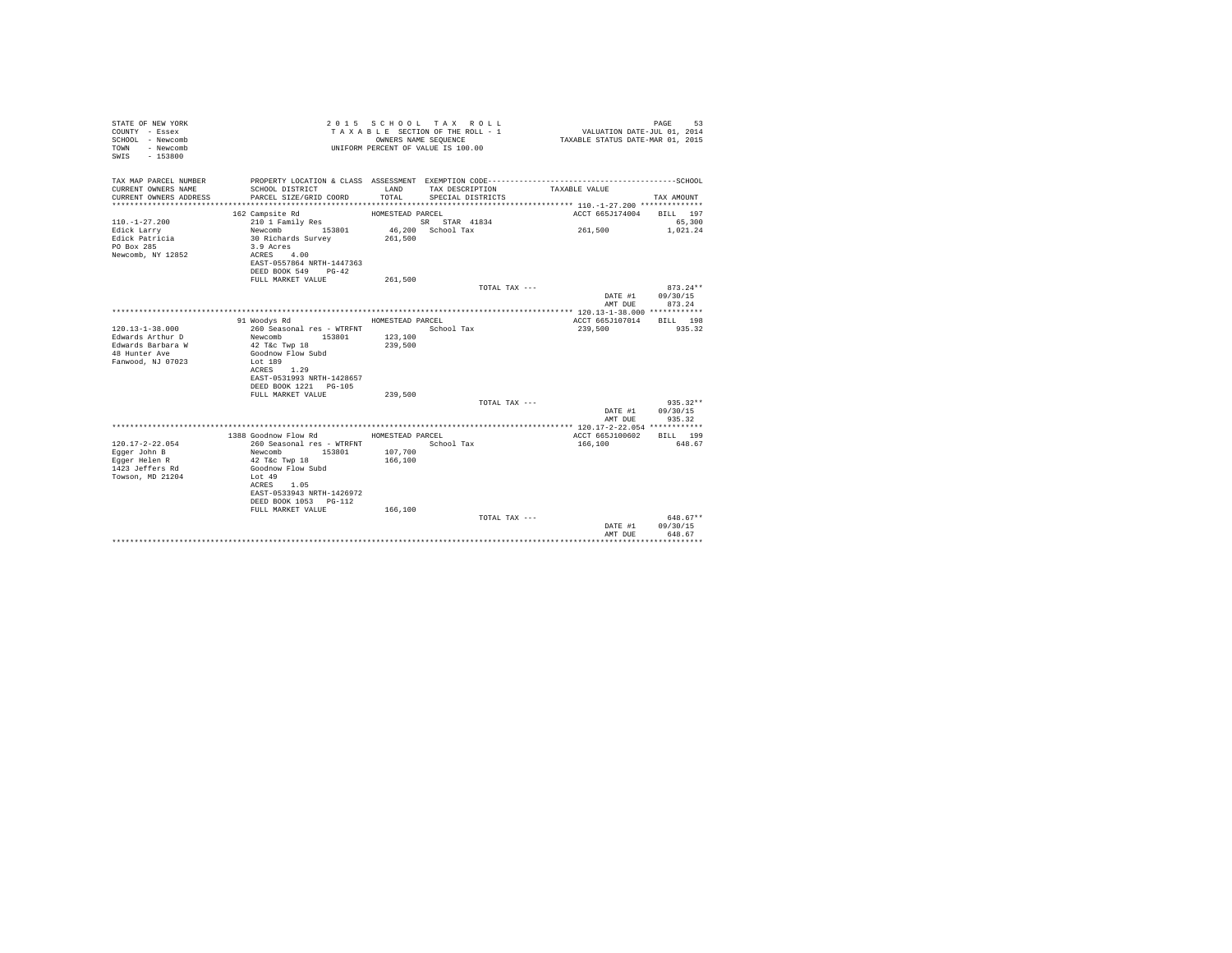| STATE OF NEW YORK<br>COUNTY - Essex<br>SCHOOL - Newcomb<br>TOWN - Newcomb<br>SWIS - 153800                            |                                                                                                                                                                                                                   |                    | 2015 SCHOOL TAX ROLL<br>UNIFORM PERCENT OF VALUE IS 100.00 |               |                                     | PAGE<br>-54                                      |
|-----------------------------------------------------------------------------------------------------------------------|-------------------------------------------------------------------------------------------------------------------------------------------------------------------------------------------------------------------|--------------------|------------------------------------------------------------|---------------|-------------------------------------|--------------------------------------------------|
| TAX MAP PARCEL NUMBER<br>CURRENT OWNERS NAME<br>CURRENT OWNERS ADDRESS                                                | SCHOOL DISTRICT<br>LAND TAX DESCRIPTION<br>PARCEL SIZE/GRID COORD TOTAL                                                                                                                                           |                    | SPECIAL DISTRICTS                                          |               | TAXABLE VALUE                       | TAX AMOUNT                                       |
| $120.18 - 1 - 14.000$<br>Ellis Thomas L<br>Steen Gretchen<br>2217 Co Rte 46<br>Fort Edward, NY 12828                  | 1080 Goodnow Flow Rd MOMESTEAD PARCEL<br>260 Seasonal res - WTRFNT<br>Newcomb 153801 107,000<br>46 T&C Twp 18<br>Goodnow Flow Subd<br>Lot 139<br>ACRES 0.49<br>EAST-0537330 NRTH-1427458<br>DEED BOOK 1707 PG-189 | 167,000            | School Tax                                                 |               | ACCT 665J101509 BILL 200<br>167,000 | 652.19                                           |
|                                                                                                                       | FULL MARKET VALUE                                                                                                                                                                                                 | 167,000            |                                                            | TOTAL TAX --- |                                     | $652.19**$                                       |
|                                                                                                                       |                                                                                                                                                                                                                   |                    |                                                            |               |                                     | DATE #1 09/30/15                                 |
|                                                                                                                       |                                                                                                                                                                                                                   |                    |                                                            |               | AMT DUE                             | 652.19                                           |
|                                                                                                                       | 20 Snowshoe Ln HOMESTEAD PARCEL                                                                                                                                                                                   |                    |                                                            |               | ACCT 665J101012 BILL 201            |                                                  |
| 110.13-11-3.000                                                                                                       | 270 Mfg housing                                                                                                                                                                                                   |                    | School Tax                                                 |               | 39,400                              | 153.87                                           |
| Endicott Ernest N Jr                                                                                                  | Newcomb 153801 30,500<br>Pt 30 Richards Survey 39,400                                                                                                                                                             |                    |                                                            |               |                                     |                                                  |
| Endicott John N<br>Bldg 2                                                                                             | ACRES 0.70                                                                                                                                                                                                        |                    |                                                            |               |                                     |                                                  |
|                                                                                                                       | FULL MARKET VALUE                                                                                                                                                                                                 | 39,400             |                                                            |               |                                     |                                                  |
|                                                                                                                       |                                                                                                                                                                                                                   |                    |                                                            | TOTAL TAX --- | DATE #1                             | $153.87**$<br>09/30/15<br>AMT DUE 153.87         |
|                                                                                                                       |                                                                                                                                                                                                                   |                    |                                                            |               |                                     |                                                  |
|                                                                                                                       | 1340 Goodnow Flow Rd MOMESTEAD PARCEL                                                                                                                                                                             |                    |                                                            |               | ACCT 665J107111 BILL 202            |                                                  |
| $120.18 - 2 - 12.000$<br>Endieveri Michael E<br>Endieveri Deana M<br>75 Main St<br>South Glens Falls, NY 12801 Lot 37 | 260 Seasonal res - WTRFNT<br>Newcomb 153801<br>46 T&C Twp 18<br>Goodnow Flow Subd<br>ACRES 1.31<br>EAST-0535145 NRTH-1426788                                                                                      | 106,600<br>192,500 | School Tax                                                 |               | 192,500                             | 751.77                                           |
|                                                                                                                       | DEED BOOK 1463 PG-160                                                                                                                                                                                             |                    |                                                            |               |                                     |                                                  |
|                                                                                                                       | FULL MARKET VALUE                                                                                                                                                                                                 | 192,500            |                                                            | TOTAL TAX --- |                                     | $751.77**$<br>DATE #1 09/30/15<br>AMT DUE 751.77 |
|                                                                                                                       |                                                                                                                                                                                                                   |                    |                                                            |               |                                     |                                                  |
| $110.17 - 2 - 15.000$<br>Erdmann William J                                                                            | 5115 NYS Route 28N<br>210 1 Family Res<br>Newcomb 153801                                                                                                                                                          | 23,700             | HOMESTEAD PARCEL<br>School Tax                             |               | ACCT 665J105510 BILL 203<br>105,100 | 410.45                                           |
| Erdmann Muriel G<br>441 Randall Ave<br>Ridge, NY 11961                                                                | Pt 19 Richards Survey<br>Life Use Floyd P<br>Patnode By 1190/107<br>ACRES 0.38<br>EAST-0557509 NRTH-1443523<br>DEED BOOK 1430 PG-143                                                                              | 105,100            |                                                            |               |                                     |                                                  |
|                                                                                                                       | FULL MARKET VALUE                                                                                                                                                                                                 | 105,100            |                                                            | TOTAL TAX --- |                                     | $410.45**$                                       |
|                                                                                                                       |                                                                                                                                                                                                                   |                    |                                                            |               | DATE #1<br>AMT DUE                  | 09/30/15<br>410.45                               |
|                                                                                                                       |                                                                                                                                                                                                                   |                    |                                                            |               |                                     |                                                  |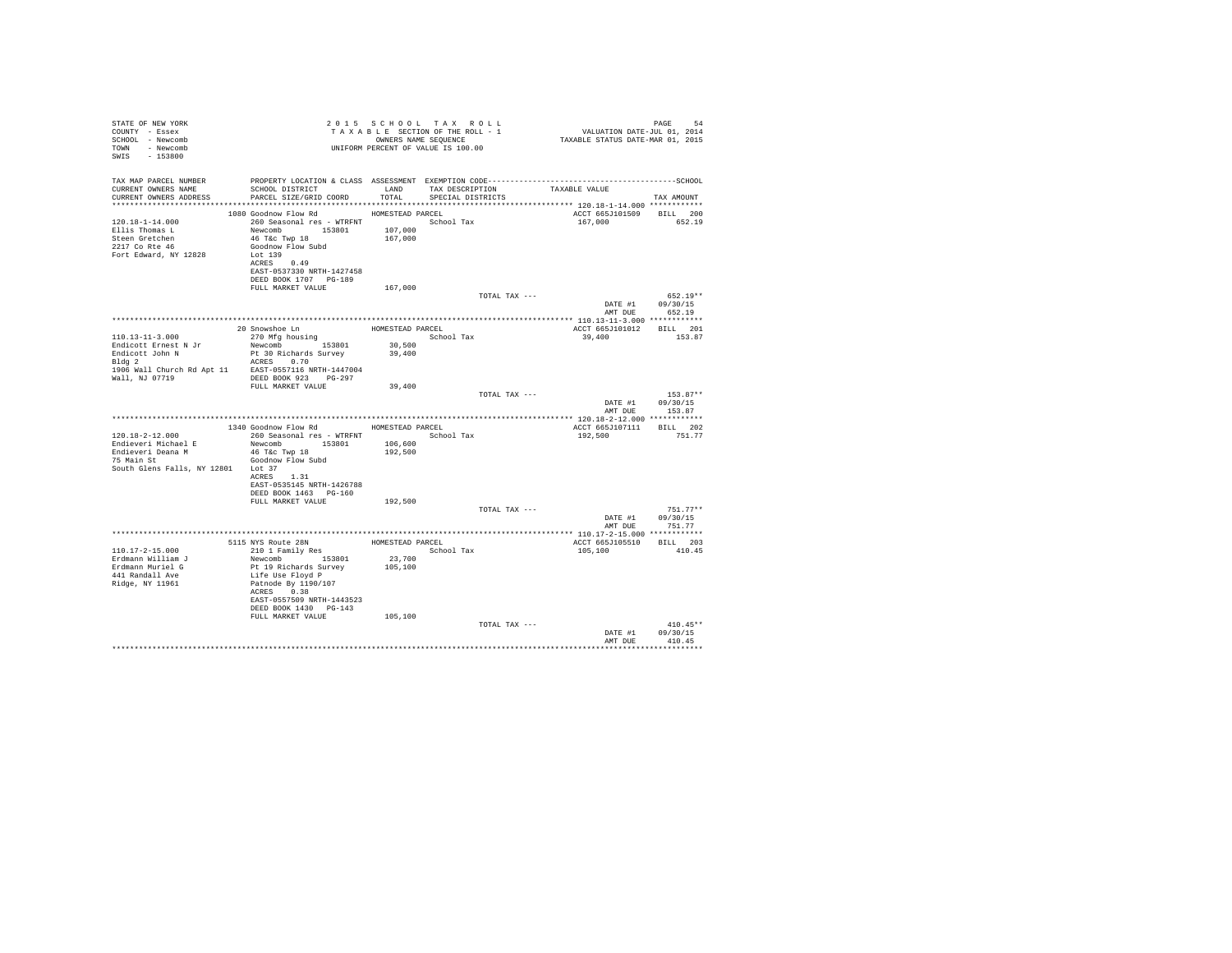| STATE OF NEW YORK<br>COUNTY - Essex<br>SCHOOL - Newcomb<br>- Newcomb<br>TOWN<br>$-153800$<br>SWIS  |                                                                                                                                                                                         | OWNERS NAME SEQUENCE          | 2015 SCHOOL TAX ROLL<br>TAXABLE SECTION OF THE ROLL - 1<br>UNIFORM PERCENT OF VALUE IS 100.00 | VALUATION DATE-JUL 01, 2014<br>TAXABLE STATUS DATE-MAR 01, 2015 | PAGE<br>55 |
|----------------------------------------------------------------------------------------------------|-----------------------------------------------------------------------------------------------------------------------------------------------------------------------------------------|-------------------------------|-----------------------------------------------------------------------------------------------|-----------------------------------------------------------------|------------|
| TAX MAP PARCEL NUMBER<br>CURRENT OWNERS NAME                                                       | SCHOOL DISTRICT                                                                                                                                                                         | LAND                          | TAX DESCRIPTION                                                                               | TAXABLE VALUE                                                   |            |
| CURRENT OWNERS ADDRESS                                                                             | PARCEL SIZE/GRID COORD                                                                                                                                                                  | TOTAL                         | SPECIAL DISTRICTS                                                                             |                                                                 | TAX AMOUNT |
|                                                                                                    | 1712 Goodnow Flow Rd                                                                                                                                                                    | HOMESTEAD PARCEL              |                                                                                               | ACCT 665J106706                                                 | BILL 204   |
| $119.20 - 4 - 6.000$<br>Erdmann William J<br>Erdmann Muriel G<br>441 Randall Rd<br>Ridge, NY 11961 | 311 Res vac land - WTRFNT<br>Newcomb<br>153801<br>27 T&c Twp 18<br>Goodnow Flow Subd<br>Lot 332<br>0.80<br>ACRES<br>EAST-0526733 NRTH-1425958                                           | 117,400<br>117,400            | School Tax                                                                                    | 117,400                                                         | 458.48     |
|                                                                                                    | DEED BOOK 1321 PG-238                                                                                                                                                                   |                               |                                                                                               |                                                                 |            |
|                                                                                                    | FULL MARKET VALUE                                                                                                                                                                       | 117,400                       |                                                                                               |                                                                 |            |
|                                                                                                    |                                                                                                                                                                                         |                               | $TOTAI. TAX - - -$                                                                            |                                                                 | $458.48**$ |
|                                                                                                    |                                                                                                                                                                                         |                               |                                                                                               | DATE #1                                                         | 09/30/15   |
|                                                                                                    |                                                                                                                                                                                         |                               |                                                                                               | AMT DUE                                                         | 458.48     |
|                                                                                                    |                                                                                                                                                                                         |                               |                                                                                               |                                                                 |            |
|                                                                                                    | Goodnow Flow Rd                                                                                                                                                                         | HOMESTEAD PARCEL              |                                                                                               | ACCT 665J106902                                                 | BILL 205   |
| $120.17 - 2 - 15.000$<br>Fazio Cheri L<br>6679 Fuller Station Rd<br>Altamont, NY 12009             | 312 Vac w/imprv - WTRFNT<br>153801<br>Newcomb<br>41 T&c Twp 18<br>Goodnow Flow Subd<br>Lot 92<br>ACRES<br>1.07<br>EAST-0529478 NRTH-1426775<br>DEED BOOK 1507 PG-304                    | 78,700<br>78,900              | School Tax                                                                                    | 78,900                                                          | 308.13     |
|                                                                                                    | FULL MARKET VALUE                                                                                                                                                                       | 78,900                        |                                                                                               |                                                                 |            |
|                                                                                                    |                                                                                                                                                                                         |                               | TOTAL TAX ---                                                                                 |                                                                 | $308.13**$ |
|                                                                                                    |                                                                                                                                                                                         |                               |                                                                                               | DATE #1                                                         | 09/30/15   |
|                                                                                                    |                                                                                                                                                                                         |                               |                                                                                               | AMT DUE                                                         | 308.13     |
|                                                                                                    | 6 Loon Point Ln                                                                                                                                                                         | HOMESTEAD PARCEL              |                                                                                               | ACCT 665J106903                                                 | BILL 206   |
| $120.17 - 2 - 16.000$<br>Fazio Cheri L<br>6679 Fuller Station Rd<br>Altamont, NY 12009             | 260 Seasonal res - WTRFNT<br>Newcomb<br>153801<br>41 T&c Twp 18<br>Goodnow Flow Subd<br>Lot 91<br>ACRES 1.15<br>EAST-0529592 NRTH-1426776<br>DEED BOOK 1507 PG-304<br>FULL MARKET VALUE | 115,000<br>191,500<br>191,500 | School Tax                                                                                    | 191,500                                                         | 747.87     |
|                                                                                                    |                                                                                                                                                                                         |                               | TOTAL TAX ---                                                                                 |                                                                 | $747.87**$ |
|                                                                                                    |                                                                                                                                                                                         |                               |                                                                                               | DATE #1                                                         | 09/30/15   |
|                                                                                                    |                                                                                                                                                                                         |                               |                                                                                               | AMT DUE                                                         | 747.87     |
|                                                                                                    |                                                                                                                                                                                         |                               |                                                                                               |                                                                 | *********  |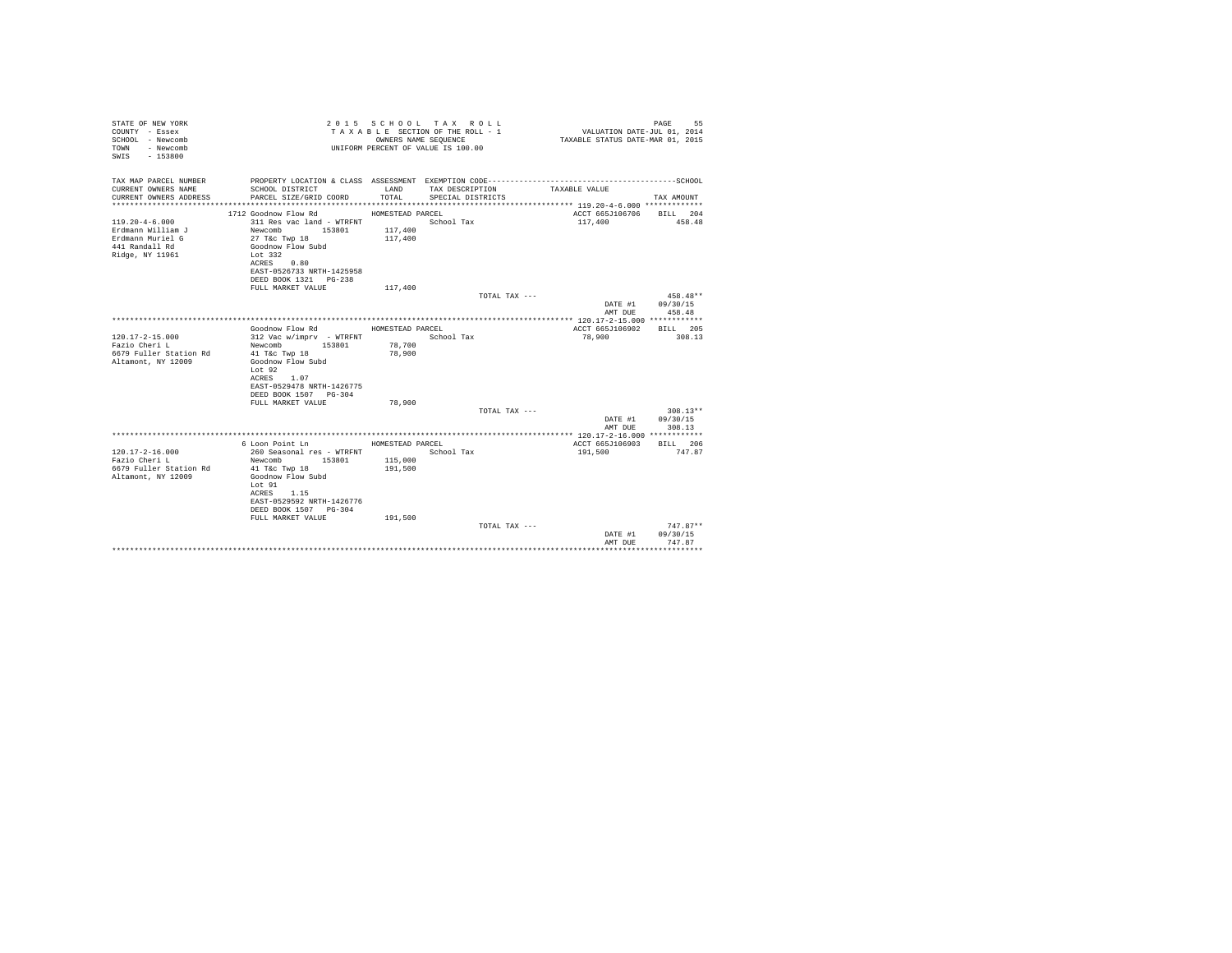| STATE OF NEW YORK<br>COUNTY - Essex<br>SCHOOL - Newcomb<br>- Newcomb<br>TOWN<br>$-153800$<br>SWIS |                                         | OWNERS NAME SEOUENCE | 2015 SCHOOL TAX ROLL<br>TAXABLE SECTION OF THE ROLL - 1<br>UNIFORM PERCENT OF VALUE IS 100.00 |               | VALUATION DATE-JUL 01, 2014<br>TAXABLE STATUS DATE-MAR 01, 2015 | 56<br>PAGE |
|---------------------------------------------------------------------------------------------------|-----------------------------------------|----------------------|-----------------------------------------------------------------------------------------------|---------------|-----------------------------------------------------------------|------------|
| TAX MAP PARCEL NUMBER<br>CURRENT OWNERS NAME                                                      | SCHOOL DISTRICT                         | LAND                 | TAX DESCRIPTION                                                                               |               | TAXABLE VALUE                                                   |            |
| CURRENT OWNERS ADDRESS                                                                            | PARCEL SIZE/GRID COORD                  | TOTAL                | SPECIAL DISTRICTS                                                                             |               |                                                                 | TAX AMOUNT |
|                                                                                                   |                                         |                      |                                                                                               |               |                                                                 |            |
|                                                                                                   | Goodnow Flow Rd                         | HOMESTEAD PARCEL     |                                                                                               |               | ACCT 665J104808 BILL 207                                        |            |
| $120.17 - 2 - 17.000$                                                                             | 311 Res vac land - WTRFNT               |                      | School Tax                                                                                    |               | 97,300                                                          | 379.99     |
| Fazio Cheri L                                                                                     | Newcomb 153801                          | 97,300               |                                                                                               |               |                                                                 |            |
| 6679 Fuller Station Rd                                                                            | 41 T&c Twp 18                           | 97,300               |                                                                                               |               |                                                                 |            |
| Altamont, NY 12009                                                                                | Goodnow Flow Subd<br>Lot 90 1.78Ac      |                      |                                                                                               |               |                                                                 |            |
|                                                                                                   | ACRES 1.40                              |                      |                                                                                               |               |                                                                 |            |
|                                                                                                   | EAST-0529719 NRTH-1426759               |                      |                                                                                               |               |                                                                 |            |
|                                                                                                   | DEED BOOK 1507 PG-304                   |                      |                                                                                               |               |                                                                 |            |
|                                                                                                   | FULL MARKET VALUE                       | 97,300               |                                                                                               |               |                                                                 |            |
|                                                                                                   |                                         |                      |                                                                                               | TOTAL TAX --- |                                                                 | $379.99**$ |
|                                                                                                   |                                         |                      |                                                                                               |               | DATE #1 09/30/15<br>AMT DUE                                     | 379.99     |
|                                                                                                   |                                         |                      |                                                                                               |               |                                                                 |            |
|                                                                                                   | 114 Marcy Ln                            | HOMESTEAD PARCEL     |                                                                                               |               | ACCT 665J100904                                                 | BILL 208   |
| $110.17 - 2 - 28.002$                                                                             | 210 1 Family Res                        |                      | School Tax                                                                                    |               | 154,100                                                         | 601.81     |
| Fazio Dawna                                                                                       | Newcomb 153801<br>Pt 19 Richards Survey | 56,100               |                                                                                               |               |                                                                 |            |
| Chapman Jay                                                                                       |                                         | 154,100              |                                                                                               |               |                                                                 |            |
| c/o Fred Chapman<br>7541 135th Ave SE                                                             | Also 697/229<br>ACRES 6.90              |                      |                                                                                               |               |                                                                 |            |
| Newcastle, WA 98059                                                                               | EAST-0556668 NRTH-1442856               |                      |                                                                                               |               |                                                                 |            |
|                                                                                                   |                                         |                      |                                                                                               |               |                                                                 |            |
|                                                                                                   | FULL MARKET VALUE                       | 154,100              |                                                                                               |               |                                                                 |            |
|                                                                                                   |                                         |                      |                                                                                               | TOTAL TAX --- |                                                                 | $601.81**$ |
|                                                                                                   |                                         |                      |                                                                                               |               | DATE #1                                                         | 09/30/15   |
|                                                                                                   |                                         |                      |                                                                                               |               | AMT DUE                                                         | 601.81     |
|                                                                                                   | 1876 Goodnow Flow Rd MOMESTEAD PARCEL   |                      |                                                                                               |               | ACCT 665J178001                                                 | BILL 209   |
| $119.20 - 3 - 13.000$                                                                             | 210 1 Family Res - WTRFNT               |                      | School Tax                                                                                    |               | 255,600                                                         | 998.19     |
| Fedo Richard Jr                                                                                   | Newcomb<br>153801                       | 119,500              |                                                                                               |               |                                                                 |            |
| 203 Ashmead Cmn                                                                                   | Lot 27 T&c Twp 18                       | 255,600              |                                                                                               |               |                                                                 |            |
| Enfield, CT 06082                                                                                 | Goodnow Flow Subd                       |                      |                                                                                               |               |                                                                 |            |
|                                                                                                   | Lot 348 1.1Ac<br>ACRES 1.10             |                      |                                                                                               |               |                                                                 |            |
|                                                                                                   | EAST-0524530 NRTH-1426587               |                      |                                                                                               |               |                                                                 |            |
|                                                                                                   | DEED BOOK 851 PG-337                    |                      |                                                                                               |               |                                                                 |            |
|                                                                                                   | FULL MARKET VALUE                       | 255,600              |                                                                                               |               |                                                                 |            |
|                                                                                                   |                                         |                      |                                                                                               | TOTAL TAX --- |                                                                 | $998.19**$ |
|                                                                                                   |                                         |                      |                                                                                               |               | DATE #1                                                         | 09/30/15   |
|                                                                                                   |                                         |                      |                                                                                               |               | AMT DUE                                                         | 998.19     |
|                                                                                                   |                                         |                      |                                                                                               |               |                                                                 |            |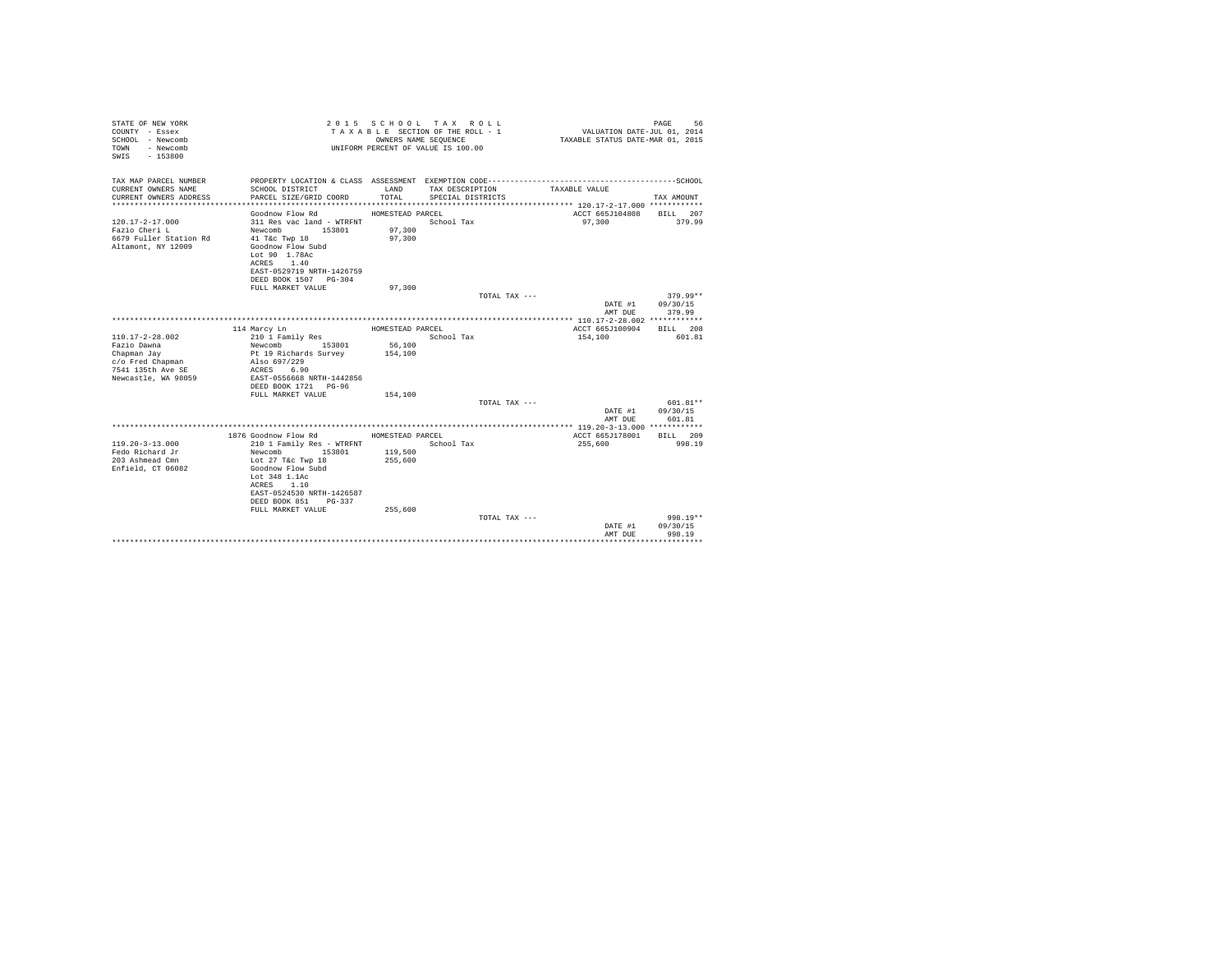| STATE OF NEW YORK<br>COUNTY - Essex<br>SCHOOL - Newcomb<br>TOWN - Newcomb<br>SWIS<br>$-153800$ |                                                                                                                                  |                      | 2015 SCHOOL TAX ROLL<br>TAXABLE SECTION OF THE ROLL - 1<br>OWNERS NAME SEOUENCE<br>UNIFORM PERCENT OF VALUE IS 100.00 |               |                          | PAGE<br>57<br>VALUATION DATE-JUL 01, 2014<br>TAXABLE STATUS DATE-MAR 01, 2015 |
|------------------------------------------------------------------------------------------------|----------------------------------------------------------------------------------------------------------------------------------|----------------------|-----------------------------------------------------------------------------------------------------------------------|---------------|--------------------------|-------------------------------------------------------------------------------|
| TAX MAP PARCEL NUMBER<br>CURRENT OWNERS NAME<br>CURRENT OWNERS ADDRESS                         | SCHOOL DISTRICT TAND TAX DESCRIPTION<br>PARCEL SIZE/GRID COORD TOTAL SPECIAL DISTRICTS                                           |                      |                                                                                                                       | TAXABLE VALUE |                          | TAX AMOUNT                                                                    |
|                                                                                                | 35 NYS Route 28N                                                                                                                 | NON-HOMESTEAD PARCEL |                                                                                                                       |               | ACCT 665J101610 BILL 210 |                                                                               |
| $109. -3 - 2.000$<br>Fennessey Lana<br>34 Griffin Rd<br>Newcomb, NY 12852                      | 322 Rural vac>10<br>Newcomb 153801<br>3 Richards<br>12.3ac<br>ACRES 12.30<br>EAST-0544836 NRTH-1445122<br>DEED BOOK 507 PG-1     | 10,200<br>10,200     | School Tax                                                                                                            |               | 10,200                   | 185.78                                                                        |
|                                                                                                | FULL MARKET VALUE                                                                                                                | 10,200               |                                                                                                                       |               |                          |                                                                               |
|                                                                                                |                                                                                                                                  |                      |                                                                                                                       | TOTAL TAX --- | DATE #1<br>AMT DUE       | $185.78**$<br>09/30/15<br>185.78                                              |
|                                                                                                |                                                                                                                                  |                      |                                                                                                                       |               |                          |                                                                               |
| $109.15 - 3 - 20.000$                                                                          | 34 Griffin Rd<br>210 1 Family Res                                                                                                | HOMESTEAD PARCEL     | SR STAR 41834                                                                                                         |               | ACCT 665J101607          | BILL 211<br>65,300                                                            |
| Fennessey Lana<br>34 Griffin Rd<br>Newcomb, NY 12852                                           | Newcomb 153801<br>4 Ords Pat<br>Life Use George/elizabeth<br>Fennessey Db 1032 Pg 327<br>ACRES 2.50<br>EAST-0541870 NRTH-1444742 | 96,800               | 37,600 School Tax                                                                                                     | 96,800        |                          | 378.03                                                                        |
|                                                                                                | DEED BOOK 1032 PG-327                                                                                                            |                      |                                                                                                                       |               |                          |                                                                               |
|                                                                                                | FULL MARKET VALUE                                                                                                                | 96,800               |                                                                                                                       | TOTAL TAX --- |                          | $230.03**$                                                                    |
|                                                                                                |                                                                                                                                  |                      |                                                                                                                       |               | DATE #1<br>AMT DUE       | 09/30/15<br>230.03                                                            |
|                                                                                                |                                                                                                                                  |                      |                                                                                                                       |               |                          |                                                                               |
|                                                                                                | NYS Route 28N                                                                                                                    | NON-HOMESTEAD PARCEL |                                                                                                                       |               | ACCT 665J101609          | <b>BILL</b> 212                                                               |
| $109.15 - 1 - 15.000$<br>Fennessy Lana<br>34 Griffin Rd<br>Newcomb, NY 12852                   | 311 Res vac land<br>Newcomb 153801<br>3 Ords Patent<br>ACRES 0.20<br>EAST-0542042 NRTH-1446632<br>DEED BOOK 838 PG-105           | 12,300<br>12,300     | School Tax                                                                                                            | 12,300        |                          | 224.03                                                                        |
|                                                                                                | FULL MARKET VALUE                                                                                                                | 12,300               |                                                                                                                       |               |                          |                                                                               |
|                                                                                                |                                                                                                                                  |                      |                                                                                                                       | TOTAL TAX --- |                          | $224.03**$<br>DATE #1 09/30/15                                                |
|                                                                                                |                                                                                                                                  |                      |                                                                                                                       |               | AMT DUE                  | 224.03                                                                        |
|                                                                                                | NYS Route 28N                                                                                                                    | NON-HOMESTEAD PARCEL |                                                                                                                       |               | ACCT 665J101608          | BILL 213                                                                      |
| $109.15 - 2 - 3.000$<br>Fennessy Lana<br>34 Griffin Rd<br>Newcomb, NY 12852                    | 311 Res vac land<br>Newcomb 153801<br>3 Ords Patent<br>3ac<br>ACRES 2.00<br>EAST-0541064 NRTH-1446796<br>DEED BOOK 838 PG-105    | 30,700<br>30,700     | School Tax                                                                                                            | 30,700        |                          | 559.15                                                                        |
|                                                                                                | FULL MARKET VALUE                                                                                                                | 30,700               |                                                                                                                       | TOTAL TAX --- | DATE #1<br>AMT DUE       | 559.15**<br>09/30/15<br>559.15                                                |
|                                                                                                |                                                                                                                                  |                      |                                                                                                                       |               |                          | .                                                                             |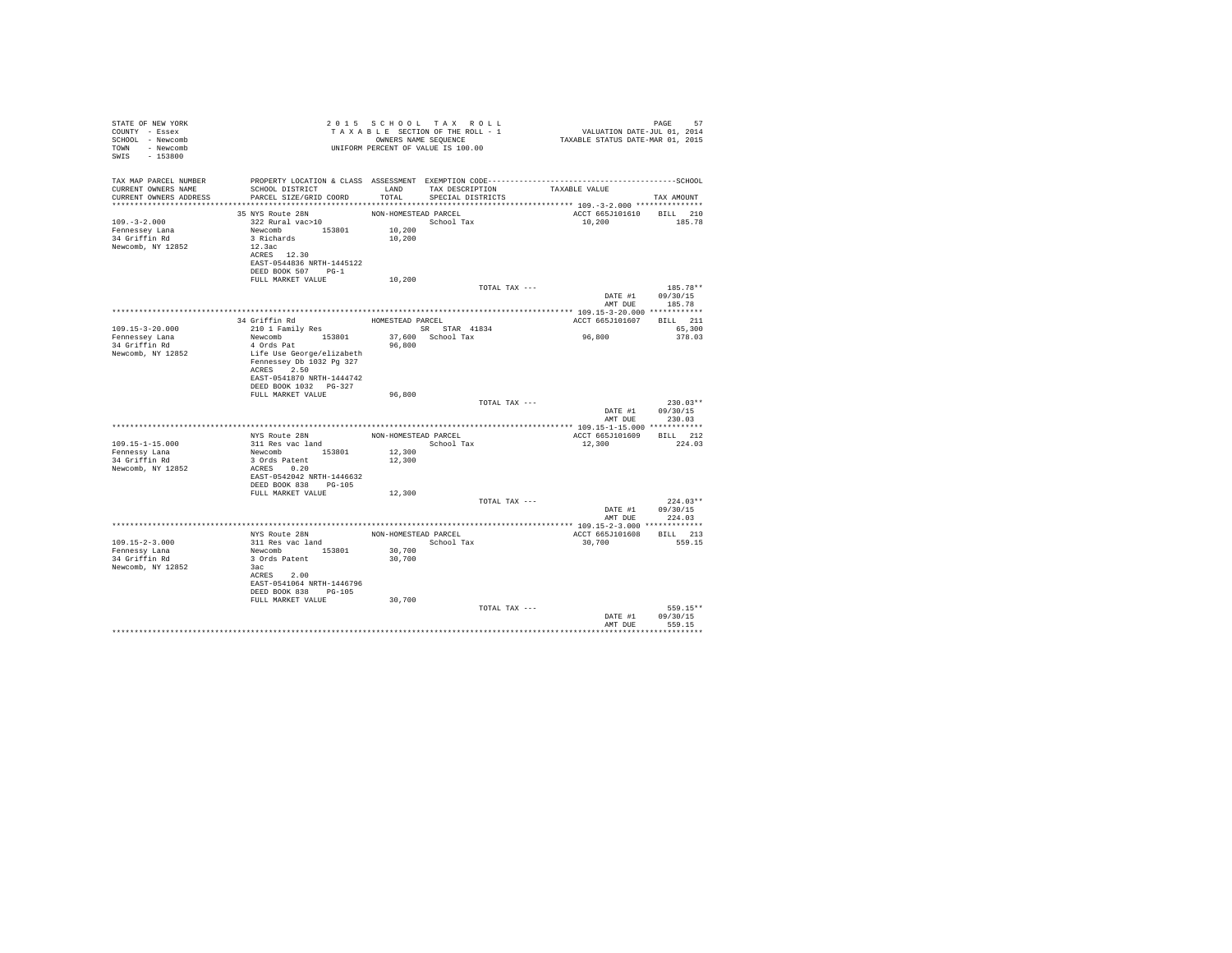| STATE OF NEW YORK<br>COUNTY - Essex<br>SCHOOL - Newcomb<br>TOWN - Newcomb<br>SWIS - 153800                                                                                              | T A X A B L B CONNERS NAME SEQUENCE<br>UNIFORM PERCENT OF VALUE IS 100.00                                                                          |                                          | 2015 SCHOOL TAX ROLL<br>TAXABLE SECTION OF THE ROLL - 1<br>OWNERS NAME SEQUENCE | PAGE 58<br>VALUATION DATE-JUL 01, 2014<br>TAXABLE STATUS DATE-MAR 01, 2015 |                                                  |
|-----------------------------------------------------------------------------------------------------------------------------------------------------------------------------------------|----------------------------------------------------------------------------------------------------------------------------------------------------|------------------------------------------|---------------------------------------------------------------------------------|----------------------------------------------------------------------------|--------------------------------------------------|
| TAX MAP PARCEL NUMBER<br>CURRENT OWNERS NAME<br>CURRENT OWNERS ADDRESS                                                                                                                  | SCHOOL DISTRICT<br>PARCEL SIZE/GRID COORD                                                                                                          | LAND<br>TOTAL                            | TAX DESCRIPTION<br>SPECIAL DISTRICTS                                            | TAXABLE VALUE                                                              | TAX AMOUNT                                       |
| $109. - 3 - 4.000$<br>Fennessy Lana A<br>34 Griffin Rd<br>Newcomb, NY 12852                                                                                                             | NYS Route 28N<br>322 Rural vac>10<br>Newcomb 153801<br>3 Richard<br>ACRES 21.74<br>EAST-0545758 NRTH-1445627<br>DEED BOOK 906 PG-287               | NON-HOMESTEAD PARCEL<br>18,000<br>18,000 | School Tax                                                                      | ACCT 665J100202<br>18,000                                                  | BILL 214<br>327.84                               |
|                                                                                                                                                                                         | FULL MARKET VALUE                                                                                                                                  | 18,000                                   |                                                                                 |                                                                            |                                                  |
|                                                                                                                                                                                         |                                                                                                                                                    |                                          | TOTAL TAX ---                                                                   |                                                                            | $327.84**$<br>DATE #1 09/30/15<br>AMT DUE 327.84 |
| $109.15 - 4 - 6.200$<br>Fennessy Lana A<br>34 Griffin Rd<br>Newcomb, NY 12852                                                                                                           | Pine Tree Rd<br>311 Res vac land<br>Newcomb 153801<br>4 Richards Patent<br>ACRES 0.30<br>EAST-0544274 NRTH-1445978<br>DEED BOOK 906 PG-287         | 700<br>700                               | NON-HOMESTEAD PARCEL<br>School Tax                                              | ACCT 665J179004 BILL 215<br>700                                            | 12.75                                            |
|                                                                                                                                                                                         | FULL MARKET VALUE                                                                                                                                  | 700                                      | TOTAL TAX ---                                                                   | DATE #1<br>AMT DUE                                                         | $12.75**$<br>09/30/15<br>12.75                   |
|                                                                                                                                                                                         |                                                                                                                                                    |                                          |                                                                                 |                                                                            |                                                  |
|                                                                                                                                                                                         | 1394 Goodnow Flow Rd MOMESTEAD PARCEL                                                                                                              |                                          |                                                                                 | ACCT 665J107002 BILL 216                                                   |                                                  |
| $120.17 - 2 - 24.053$<br>Fenton James T<br>Levandowski Diane M<br>28 Highland Dr<br>East Greenbush, NY 12061                                                                            | 260 Seasonal res - WTRFNT<br>Newcomb 153801<br>42 T&c Twp 18<br>Goodnow Flow Subd<br>Lot 50                                                        | 106,300<br>158,300                       | School Tax                                                                      | 158,300                                                                    | 618.21                                           |
|                                                                                                                                                                                         | ACRES 1.03 BANKADKBANK<br>EAST-0533854 NRTH-1427011<br>DEED BOOK 1215 PG-73<br>FULL MARKET VALUE                                                   | 158,300                                  | TOTAL TAX ---                                                                   |                                                                            | $618.21**$                                       |
|                                                                                                                                                                                         |                                                                                                                                                    |                                          |                                                                                 | DATE #1                                                                    | 09/30/15<br>AMT DUE 618.21                       |
|                                                                                                                                                                                         |                                                                                                                                                    |                                          |                                                                                 |                                                                            |                                                  |
| 120.17-2-47.000<br>Fibiger William W<br>Fenster Nancy<br>PO Box 71<br>Newcomb, NY 12852<br>PRIOR OWNER ON 3/01/2015 EAST-0533278 NRTH-1427127<br>Fibiger William W DEED BOOK 836 PG-229 | 1416 Goodnow Flow Rd HOMESTEAD PARCEL<br>210 1 Family Res - WTRFNT<br>Newcomb 153801<br>42 T&C Twp 18<br>Goodnow Flow Subd<br>Lot 56<br>ACRES 1.85 | 119,900<br>342,100                       | School Tax                                                                      | ACCT 665J101601 BILL 217<br>342,100                                        | 1,336.00                                         |
|                                                                                                                                                                                         | FULL MARKET VALUE                                                                                                                                  | 342,100                                  | TOTAL TAX ---                                                                   | DATE #1<br>AMT DUE                                                         | $1.336.00**$<br>09/30/15<br>1,336.00             |
|                                                                                                                                                                                         |                                                                                                                                                    |                                          |                                                                                 |                                                                            | ************                                     |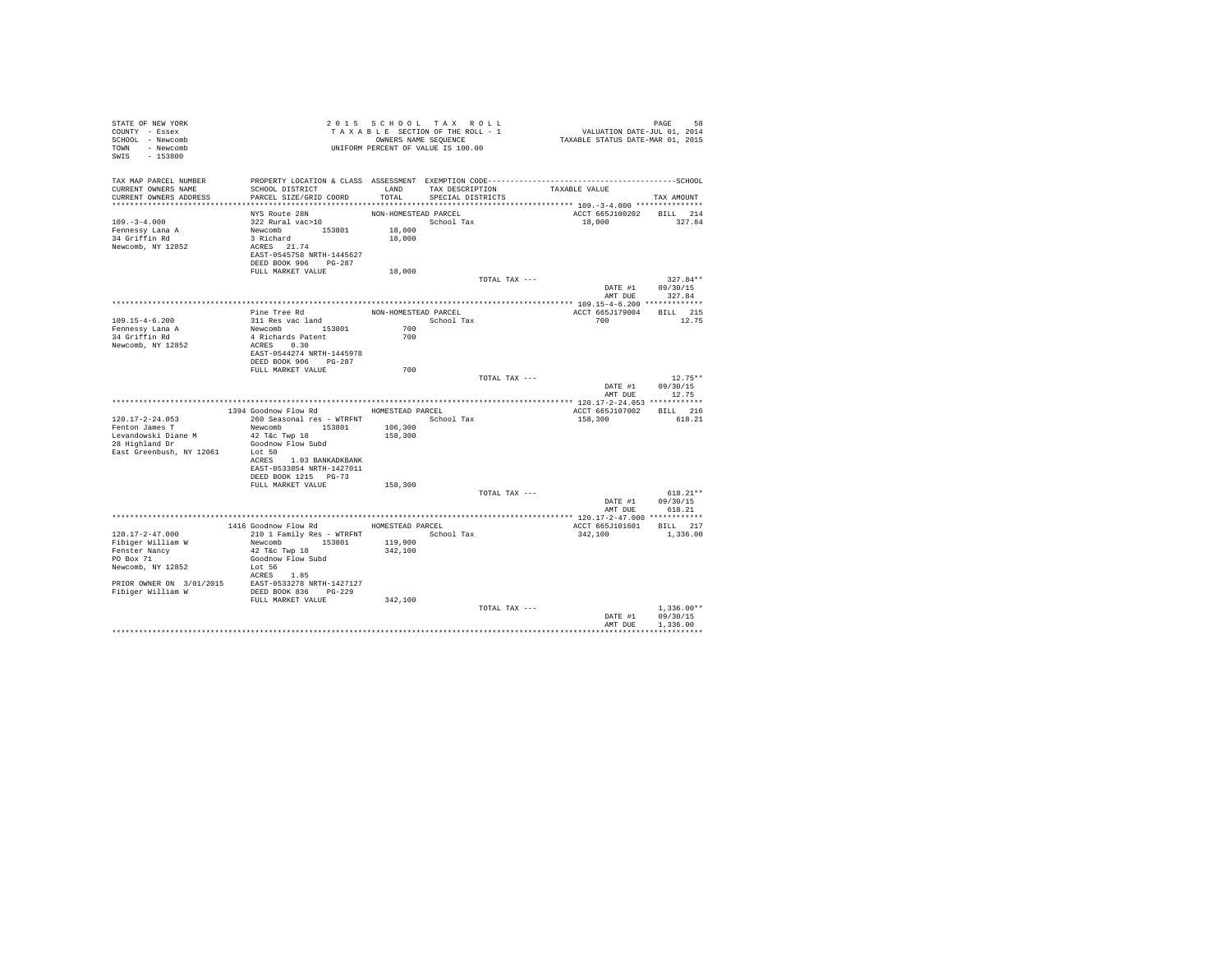| STATE OF NEW YORK<br>COUNTY - Essex<br>SCHOOL - Newcomb<br>TOWN - Newcomb<br>SWIS - 153800                                                                                                                                                                                                                                                                                  |                                                           |                  | 2015 SCHOOL TAX ROLL<br>OWNERS NAME SEQUENCE<br>UNIFORM PERCENT OF VALUE IS 100.00 | 2015 SCHOOL TAX ROLL (PAGE 59 PAGE 59 )<br>TAXABLE SECTION OF THE ROLL - 1 (VALUATION DATE-JUL 01, 2014)<br>ONNERS NAME SEQUENCE (TAXABLE STATUS DATE-MAR 01, 2015 | PAGE<br>59                                          |  |
|-----------------------------------------------------------------------------------------------------------------------------------------------------------------------------------------------------------------------------------------------------------------------------------------------------------------------------------------------------------------------------|-----------------------------------------------------------|------------------|------------------------------------------------------------------------------------|--------------------------------------------------------------------------------------------------------------------------------------------------------------------|-----------------------------------------------------|--|
| TAX MAP PARCEL NUMBER<br>CURRENT OWNERS NAME<br>CURRENT OWNERS ADDRESS                                                                                                                                                                                                                                                                                                      | SCHOOL DISTRICT<br>PARCEL SIZE/GRID COORD                 | LAND<br>TOTAL    | SPECIAL DISTRICTS                                                                  | TAX DESCRIPTION TAXABLE VALUE                                                                                                                                      | TAX AMOUNT                                          |  |
|                                                                                                                                                                                                                                                                                                                                                                             |                                                           |                  |                                                                                    |                                                                                                                                                                    |                                                     |  |
|                                                                                                                                                                                                                                                                                                                                                                             |                                                           |                  |                                                                                    |                                                                                                                                                                    | ACCT 665J104004 BILL 218                            |  |
| $\begin{tabular}{lllllllllll} \bf 109.15-3-9.000 & & 18 Spring St & & & \bf HOMESTEAD D RRCL & & \bf 210 1 Family Res & & \bf RES. STAR & 41854 \\ & & 210 1 Family Res & & \bf RES. STAR & 41854 \\ & & {\bf Nedge.} & & {\bf N} & & 153801 & 46,500 & School Tax \\ & & {\bf 4.791} & & 4 & 0 & 130,900 \\ & & & \bf 130,900 & & & \\ \end{tabular}$<br>Newcomb, NY 12852 | EAST-0542662 NRTH-1445237<br>DEED BOOK 1374 PG-44         |                  |                                                                                    | 130,900                                                                                                                                                            | 30,000<br>511.20                                    |  |
|                                                                                                                                                                                                                                                                                                                                                                             | FULL MARKET VALUE                                         | 130,900          |                                                                                    |                                                                                                                                                                    |                                                     |  |
|                                                                                                                                                                                                                                                                                                                                                                             |                                                           |                  | TOTAL TAX ---                                                                      |                                                                                                                                                                    | $439.20**$<br>DATE #1 09/30/15<br>AMT DUE<br>439.20 |  |
|                                                                                                                                                                                                                                                                                                                                                                             |                                                           |                  |                                                                                    |                                                                                                                                                                    |                                                     |  |
|                                                                                                                                                                                                                                                                                                                                                                             | 44 Campsite Rd<br>210 1 Family Res                        | HOMESTEAD PARCEL |                                                                                    |                                                                                                                                                                    | ACCT 665J107206 BILL 219                            |  |
| $110.13 - 9 - 8.000$                                                                                                                                                                                                                                                                                                                                                        |                                                           |                  | RES. STAR 41854                                                                    | 103,600                                                                                                                                                            | 30,000                                              |  |
| Fifield John P<br>c/o Norman & Violet Fifield Lot 19 Richards Survey 103,600                                                                                                                                                                                                                                                                                                | Newcomb 153801<br>ACRES 0.50<br>EAST-0555538 NRTH-1445755 |                  | 27,000 School Tax                                                                  |                                                                                                                                                                    | 404.59                                              |  |
|                                                                                                                                                                                                                                                                                                                                                                             | DEED BOOK 1717 PG-185                                     |                  |                                                                                    |                                                                                                                                                                    |                                                     |  |
|                                                                                                                                                                                                                                                                                                                                                                             | FULL MARKET VALUE                                         | 103,600          |                                                                                    |                                                                                                                                                                    |                                                     |  |
|                                                                                                                                                                                                                                                                                                                                                                             |                                                           |                  | TOTAL TAX ---                                                                      | DATE #1                                                                                                                                                            | $332.59**$<br>09/30/15                              |  |
|                                                                                                                                                                                                                                                                                                                                                                             |                                                           |                  |                                                                                    |                                                                                                                                                                    | AMT DUE<br>332.59                                   |  |
|                                                                                                                                                                                                                                                                                                                                                                             |                                                           |                  |                                                                                    |                                                                                                                                                                    |                                                     |  |
|                                                                                                                                                                                                                                                                                                                                                                             | 5629 NYS Route 28N                                        |                  | HOMESTEAD PARCEL                                                                   |                                                                                                                                                                    | ACCT 665J105808 BILL 220<br>351.87                  |  |
| 109.16-5-2.000<br>Fifield Norman J                                                                                                                                                                                                                                                                                                                                          | 210 1 Family Res<br>Newcomb 153801                        | 24,300           | School Tax                                                                         | 90,100                                                                                                                                                             |                                                     |  |
| 5629 NYS Route 28N<br>Newcomb, NY 12852<br>${\small \begin{tabular}{lcccc} \texttt{BRST}-0545939 NRTH-1446473 \\ \texttt{PRIOR} \texttt{ONR} & 3/01/2015 & \texttt{DEED BOK 1797} & \texttt{PG-132} \\ \texttt{Fifield Norman J} & \texttt{FULL MARKET VALUE} \end{tabular}}$                                                                                               | 3 Richards Survey<br>ACRES 0.40 BANK1STARSG               | 90,100           |                                                                                    |                                                                                                                                                                    |                                                     |  |
|                                                                                                                                                                                                                                                                                                                                                                             |                                                           |                  |                                                                                    |                                                                                                                                                                    |                                                     |  |
|                                                                                                                                                                                                                                                                                                                                                                             |                                                           | 90,100           |                                                                                    |                                                                                                                                                                    |                                                     |  |
|                                                                                                                                                                                                                                                                                                                                                                             |                                                           |                  | TOTAL TAX ---                                                                      | DATE #1                                                                                                                                                            | $351.87**$<br>09/30/15                              |  |
|                                                                                                                                                                                                                                                                                                                                                                             |                                                           |                  |                                                                                    |                                                                                                                                                                    | AMT DUE<br>351.87                                   |  |
|                                                                                                                                                                                                                                                                                                                                                                             |                                                           |                  |                                                                                    |                                                                                                                                                                    | ACCT 665J100601 BILL 221                            |  |
| $110.13 - 9 - 12.000$                                                                                                                                                                                                                                                                                                                                                       |                                                           |                  |                                                                                    | 40,000                                                                                                                                                             | 156.21                                              |  |
| Fifield Warren                                                                                                                                                                                                                                                                                                                                                              | Newcomb 153801 24,300                                     |                  |                                                                                    |                                                                                                                                                                    |                                                     |  |
| Fifield Pamela                                                                                                                                                                                                                                                                                                                                                              | 19 Richards Survey                                        | 40,000           |                                                                                    |                                                                                                                                                                    |                                                     |  |
|                                                                                                                                                                                                                                                                                                                                                                             | ACRES 0.40                                                |                  |                                                                                    |                                                                                                                                                                    |                                                     |  |
| 26 Schraver Way<br>PO Box 202                                                                                                                                                                                                                                                                                                                                               | EAST-0555856 NRTH-1445581                                 |                  |                                                                                    |                                                                                                                                                                    |                                                     |  |
| Newcomb, NY 12852                                                                                                                                                                                                                                                                                                                                                           | DEED BOOK 1701 PG-223                                     |                  |                                                                                    |                                                                                                                                                                    |                                                     |  |
|                                                                                                                                                                                                                                                                                                                                                                             | FULL MARKET VALUE                                         | 40,000           |                                                                                    |                                                                                                                                                                    |                                                     |  |
|                                                                                                                                                                                                                                                                                                                                                                             |                                                           |                  | TOTAL TAX ---                                                                      | DATE #1                                                                                                                                                            | $156.21**$<br>09/30/15                              |  |
|                                                                                                                                                                                                                                                                                                                                                                             |                                                           |                  |                                                                                    | AMT DUE                                                                                                                                                            | 156.21                                              |  |
|                                                                                                                                                                                                                                                                                                                                                                             |                                                           |                  |                                                                                    |                                                                                                                                                                    |                                                     |  |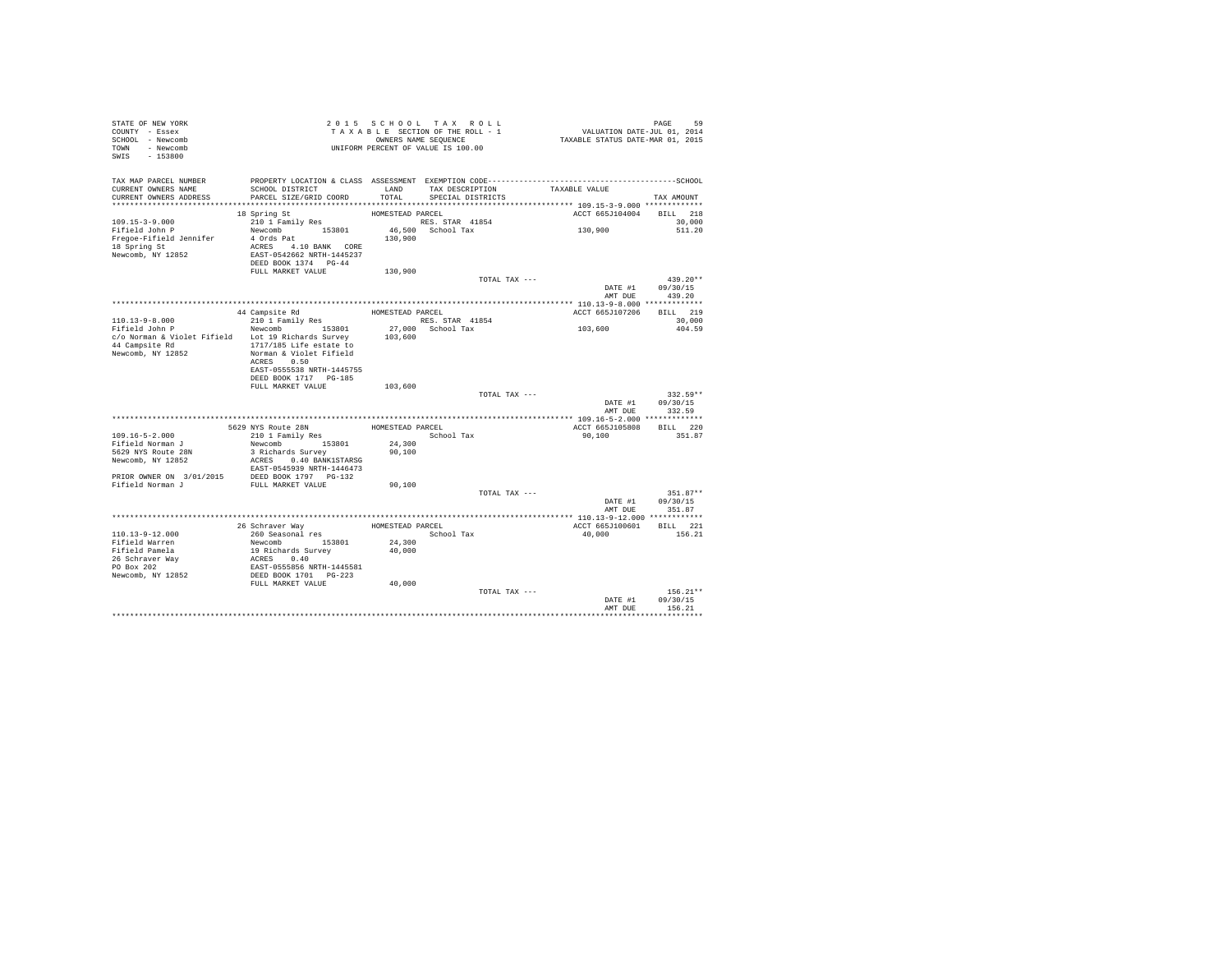| STATE OF NEW YORK<br>COUNTY - Essex<br>SCHOOL - Newcomb<br>TOWN - Newcomb<br>SWIS - 153800                                                                         |                                                                                                                                                                                                                 |                    | 2015 SCHOOL TAX ROLL<br>T A X A B L E SECTION OF THE ROLL - 1<br>OWNERS NAME SEQUENCE |                                    | PAGE 60<br>VALUATION DATE-JUL 01, 2014<br>TAXABLE STATUS DATE-MAR 01, 2015 |                                                         |
|--------------------------------------------------------------------------------------------------------------------------------------------------------------------|-----------------------------------------------------------------------------------------------------------------------------------------------------------------------------------------------------------------|--------------------|---------------------------------------------------------------------------------------|------------------------------------|----------------------------------------------------------------------------|---------------------------------------------------------|
| TAX MAP PARCEL NUMBER PROPERTY LOCATION & CLASS ASSESSMENT EXEMPTION CODE----------------------------------SCHOOL<br>CURRENT OWNERS NAME<br>CURRENT OWNERS ADDRESS | SCHOOL DISTRICT<br>PARCEL SIZE/GRID COORD                                                                                                                                                                       | TOTAL              | SPECIAL DISTRICTS                                                                     | LAND TAX DESCRIPTION TAXABLE VALUE |                                                                            | TAX AMOUNT                                              |
|                                                                                                                                                                    |                                                                                                                                                                                                                 |                    |                                                                                       |                                    |                                                                            |                                                         |
| 109.15-3-16.002<br>Finch Duane W<br>Finch Baume<br>Finch Sonja L<br>23 Griffin Rd<br>Newcomb, NY 12852                                                             | HOMESTEAD PARCEL<br>Newcomb 153801 33,000 School Tax<br>4 Ords Part 1654<br>4 Ords Part 136,500<br>EAST-0542188 NRTH-1444508<br>EAST-0542188 NRTH-1444508<br>DEED BOOK 1491 PG-109<br>PULL MARKET VALUE 136,500 |                    |                                                                                       |                                    | ACCT 665J101113 BILL 222<br>136,500                                        | 30,000<br>533.07                                        |
|                                                                                                                                                                    |                                                                                                                                                                                                                 |                    |                                                                                       |                                    |                                                                            |                                                         |
|                                                                                                                                                                    |                                                                                                                                                                                                                 |                    |                                                                                       | TOTAL TAX ---                      | AMT DUE                                                                    | $461.07**$<br>DATE #1 09/30/15<br>461.07                |
|                                                                                                                                                                    |                                                                                                                                                                                                                 |                    |                                                                                       |                                    |                                                                            |                                                         |
| $109.15 - 4 - 3.000$                                                                                                                                               | 31 Pine Tree Rd<br>210 1 Family Res                                                                                                                                                                             |                    | HOMESTEAD PARCEL                                                                      |                                    | ACCT 665J103604 BILL 223                                                   | 52,600                                                  |
| Fissette Irene                                                                                                                                                     |                                                                                                                                                                                                                 |                    | SR STAR 41834<br>40,700 School Tax                                                    |                                    | 52,600                                                                     | 205.42                                                  |
| 35 Pine Tree Rd<br>Newcomb, NY 12852                                                                                                                               | Newcomb 153801<br>4 Ord Pat<br>2.4ac<br>2.4ac<br>ACRES 2.40<br>EAST-0543445 NRTH-1445781<br>DEED BOOK 615 PG-49                                                                                                 | 52,600             |                                                                                       |                                    |                                                                            |                                                         |
|                                                                                                                                                                    | FULL MARKET VALUE                                                                                                                                                                                               | 52,600             |                                                                                       |                                    |                                                                            |                                                         |
|                                                                                                                                                                    |                                                                                                                                                                                                                 |                    |                                                                                       | TOTAL TAX ---                      |                                                                            | $57.42**$<br>DATE #1 09/30/15<br>AMT DUE 57.42          |
|                                                                                                                                                                    |                                                                                                                                                                                                                 |                    |                                                                                       |                                    |                                                                            |                                                         |
| 119.20-3-8.200<br>Fitzgerald John<br>Fitzgerald Paula<br>22.2: 475<br>PO Box 475<br>Lake Luzerne, NY 12846                                                         | 1846 Goodnow Flow Rd MOMESTEAD PARCEL<br>210 1 Family Res - WTRFNT School Tax<br>Newcomb 153801 133,500<br>27 T&c Twp 18 280,800<br>Goodnow Flow Subd<br>Lot 339<br>ACRES 1.30<br>EAST-0525380 NRTH-1426049     |                    |                                                                                       |                                    | ACCT 665J193001 BILL 224<br>280,800                                        | 1,096.61                                                |
|                                                                                                                                                                    | DEED BOOK 1018 PG-234                                                                                                                                                                                           |                    |                                                                                       |                                    |                                                                            |                                                         |
|                                                                                                                                                                    | FULL MARKET VALUE                                                                                                                                                                                               | 280,800            |                                                                                       | TOTAL TAX ---                      |                                                                            | $1.096.61**$<br>DATE #1 09/30/15                        |
|                                                                                                                                                                    |                                                                                                                                                                                                                 |                    |                                                                                       |                                    |                                                                            | AMT DUE 1,096.61                                        |
|                                                                                                                                                                    | 1360 Goodnow Flow Rd MOMESTEAD PARCEL                                                                                                                                                                           |                    |                                                                                       |                                    | ACCT 665J103503                                                            | BILL 225                                                |
| $120.18-2-7.000$ 270 Mfg housing - WTRFNT<br>Flynn Family Trust James S Newcomb 153801<br>222 Burt Rd 6 47 T&c Twp 18<br>Fort Edward, NY 12828                     | Goodnow Flow Subd<br>Lot $42$<br>ACRES 1.05<br>EAST-0534645 NRTH-1426840<br>DEED BOOK 1655 PG-121                                                                                                               | 106,300<br>129,400 | School Tax                                                                            |                                    | 129,400                                                                    | 505.35                                                  |
|                                                                                                                                                                    | FULL MARKET VALUE                                                                                                                                                                                               | 129,400            |                                                                                       |                                    |                                                                            |                                                         |
|                                                                                                                                                                    |                                                                                                                                                                                                                 |                    |                                                                                       | TOTAL TAX ---                      | AMT DUE                                                                    | $505.35**$<br>DATE #1 09/30/15<br>505.35<br>*********** |
|                                                                                                                                                                    |                                                                                                                                                                                                                 |                    |                                                                                       |                                    |                                                                            |                                                         |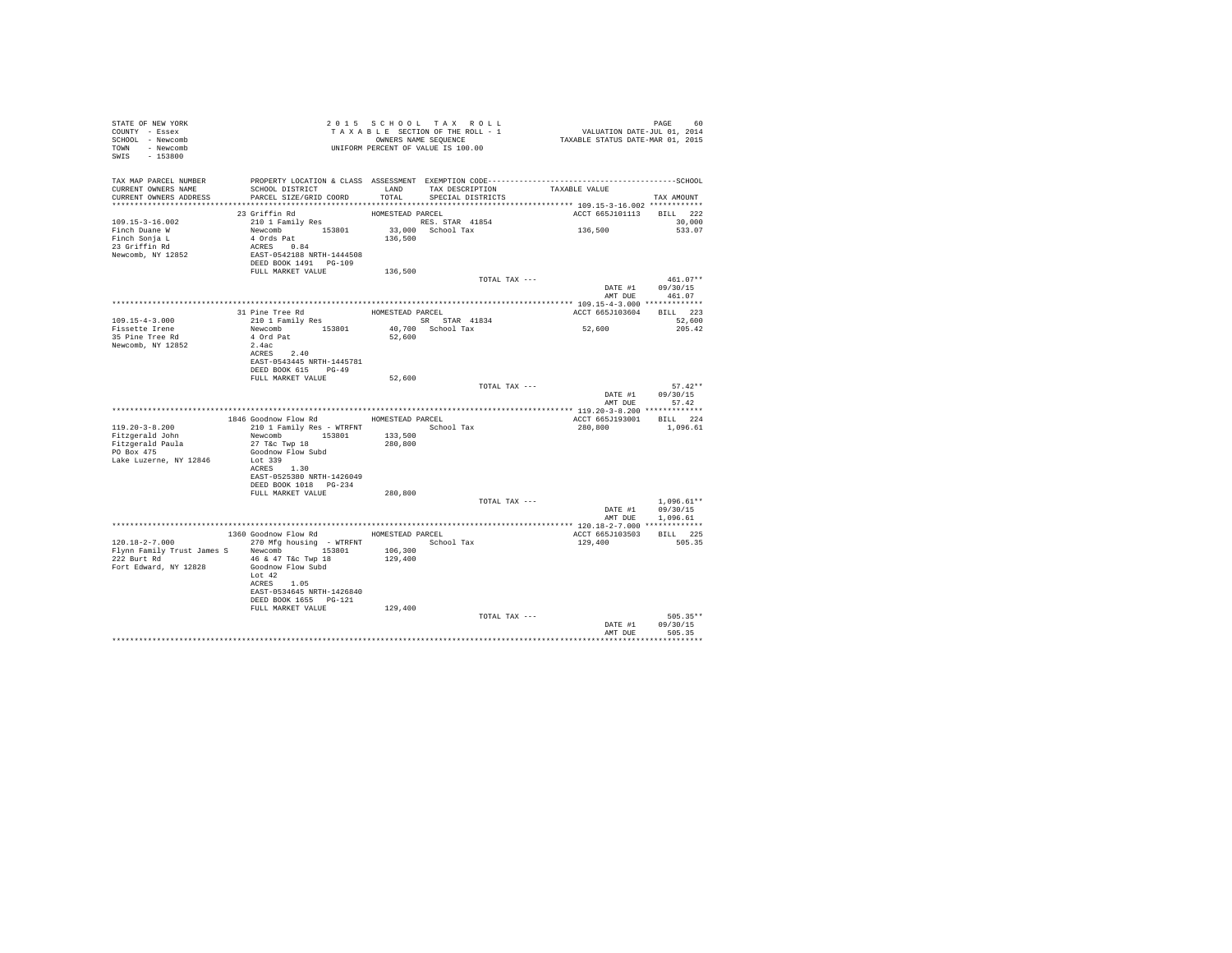| STATE OF NEW YORK<br>COUNTY - Essex<br>SCHOOL - Newcomb<br>TOWN - Newcomb<br>SWIS - 153800 | T A X A B L E SECTION OF THE RULL - A WEBEN NAME SEQUENCE<br>OWNERS NAME SEQUENCE<br>UNIFORM PERCENT OF VALUE IS 100.00                                                             |         | TAXABLE SECTION OF THE ROLL - 1 | PAGE 61<br>VALUATION DATE-JUL 01, 2014<br>TAXABLE STATUS DATE-MAR 01, 2015 |                            |
|--------------------------------------------------------------------------------------------|-------------------------------------------------------------------------------------------------------------------------------------------------------------------------------------|---------|---------------------------------|----------------------------------------------------------------------------|----------------------------|
| TAX MAP PARCEL NUMBER<br>CURRENT OWNERS NAME                                               | SCHOOL DISTRICT                                                                                                                                                                     |         | LAND TAX DESCRIPTION            | TAXABLE VALUE                                                              |                            |
|                                                                                            | CURRENT OWNERS ADDRESS PARCEL SIZE/GRID COORD                                                                                                                                       | TOTAL   | SPECIAL DISTRICTS               |                                                                            | TAX AMOUNT                 |
|                                                                                            | 1362 Goodnow Flow Rd MOMESTEAD PARCEL                                                                                                                                               |         |                                 | ACCT 665J103502                                                            | BILL 226                   |
| 120.18-2-6.000                                                                             | 210 1 Family Res - WTRFNT School Tax                                                                                                                                                |         |                                 | 162,200                                                                    | 633.44                     |
|                                                                                            |                                                                                                                                                                                     | 105,600 |                                 |                                                                            |                            |
|                                                                                            |                                                                                                                                                                                     | 162,200 |                                 |                                                                            |                            |
| 1656 Walden Pond Dr                                                                        | Goodnow Flow Subd                                                                                                                                                                   |         |                                 |                                                                            |                            |
| Fort Pierce, FL 34945                                                                      | Lot 43                                                                                                                                                                              |         |                                 |                                                                            |                            |
|                                                                                            | ACRES 1.01                                                                                                                                                                          |         |                                 |                                                                            |                            |
|                                                                                            | $\begin{tabular}{lllll} \bf PRIOR & \tt OWNER & \tt ON 3/01/2015 & \tt EAST-0534542 & \tt NRTH-1426841 \\ \bf Flynn Mary A Trust & \tt DEED BOOK 1442 & \tt PG-34 \\ \end{tabular}$ |         |                                 |                                                                            |                            |
|                                                                                            |                                                                                                                                                                                     |         |                                 |                                                                            |                            |
|                                                                                            | FULL MARKET VALUE                                                                                                                                                                   | 162,200 |                                 |                                                                            |                            |
|                                                                                            |                                                                                                                                                                                     |         | TOTAL TAX ---                   |                                                                            | $633.44**$                 |
|                                                                                            |                                                                                                                                                                                     |         |                                 |                                                                            | DATE #1 09/30/15<br>633.44 |
|                                                                                            |                                                                                                                                                                                     |         |                                 | AMT DUE                                                                    |                            |
|                                                                                            | 1204 Goodnow Flow Rd MOMESTEAD PARCEL                                                                                                                                               |         |                                 | ACCT 665J104115 BILL 227                                                   |                            |
| 120.18-2-42.000                                                                            | 210 1 Family Res - WTRFNT 8 RES. STAR 41854                                                                                                                                         |         |                                 |                                                                            | 30,000                     |
|                                                                                            | Newcomb 153801 112,200 School Tax                                                                                                                                                   |         |                                 | 208,000                                                                    | 812.30                     |
| Freiman Steven<br>Freiman Amy                                                              | 46 & 65 T&c Twp 18                                                                                                                                                                  | 208,000 |                                 |                                                                            |                            |
| 1204 Goodnow Flow Rd                                                                       | Goodnow Flow Subd                                                                                                                                                                   |         |                                 |                                                                            |                            |
| PO Box 62                                                                                  | Lot 7                                                                                                                                                                               |         |                                 |                                                                            |                            |
| Newcomb, NY 12852                                                                          | ACRES 1.74                                                                                                                                                                          |         |                                 |                                                                            |                            |
|                                                                                            | EAST-0538039 NRTH-1425402                                                                                                                                                           |         |                                 |                                                                            |                            |
|                                                                                            | DEED BOOK 696 PG-170                                                                                                                                                                |         |                                 |                                                                            |                            |
|                                                                                            | FULL MARKET VALUE                                                                                                                                                                   | 208,000 | TOTAL TAX ---                   |                                                                            | $740.30**$                 |
|                                                                                            |                                                                                                                                                                                     |         |                                 | DATE #1                                                                    | 09/30/15                   |
|                                                                                            |                                                                                                                                                                                     |         |                                 | AMT DUE                                                                    | 740.30                     |
|                                                                                            |                                                                                                                                                                                     |         |                                 |                                                                            |                            |
|                                                                                            | 5859 NYS Route 28N HOMESTEAD PARCEL<br>281 Multiple res 6 6 6 5R 5TAR 41834                                                                                                         |         |                                 | ACCT 665J103507                                                            | BILL 228                   |
| $109. - 1 - 29.001$                                                                        |                                                                                                                                                                                     |         | SR STAR 41834                   |                                                                            | 65,300                     |
| Friend Clive P                                                                             | Newcomb 153801                                                                                                                                                                      |         | 51,600 School Tax               | 77,700                                                                     | 303.44                     |
| 5863 Rte 28N                                                                               | $2&3$ Ords                                                                                                                                                                          | 77,700  |                                 |                                                                            |                            |
| Newcomb, NY 12852                                                                          | ACRES 28.06                                                                                                                                                                         |         |                                 |                                                                            |                            |
|                                                                                            | EAST-0540087 NRTH-1446355                                                                                                                                                           |         |                                 |                                                                            |                            |
|                                                                                            | DEED BOOK 1109 PG-327<br>FULL MARKET VALUE                                                                                                                                          | 77,700  |                                 |                                                                            |                            |
|                                                                                            |                                                                                                                                                                                     |         | TOTAL TAX ---                   |                                                                            | $155.44**$                 |
|                                                                                            |                                                                                                                                                                                     |         |                                 |                                                                            | DATE #1 09/30/15           |
|                                                                                            |                                                                                                                                                                                     |         |                                 | AMT DUE                                                                    | 155.44                     |
|                                                                                            |                                                                                                                                                                                     |         |                                 |                                                                            |                            |
|                                                                                            | 30 Bissell Loop                                                                                                                                                                     |         | HOMESTEAD PARCEL<br>School Tay  | ACCT 665J177007 BILL 229                                                   |                            |
| 110.13-9-18.001                                                                            | 423 Snack bar<br>Newcomb 153801 11,500                                                                                                                                              |         | School Tax                      | 42,200                                                                     | 164.80                     |
| Fuller Stephen                                                                             |                                                                                                                                                                                     |         |                                 |                                                                            |                            |
| Fuller Cheryl<br>PO Box 122                                                                | Richards Survey Pt 19<br>ACRES 0.13<br>EAST-0554930 NRTH-1445067<br>DEED BOOK 1338 PG-227                                                                                           | 42,200  |                                 |                                                                            |                            |
|                                                                                            |                                                                                                                                                                                     |         |                                 |                                                                            |                            |
| Newcomb, NY 12852                                                                          |                                                                                                                                                                                     |         |                                 |                                                                            |                            |
|                                                                                            | FULL MARKET VALUE                                                                                                                                                                   | 42,200  |                                 |                                                                            |                            |
|                                                                                            |                                                                                                                                                                                     |         | TOTAL TAX ---                   |                                                                            | $164.80**$                 |
|                                                                                            |                                                                                                                                                                                     |         |                                 | DATE #1                                                                    | 09/30/15                   |
|                                                                                            |                                                                                                                                                                                     |         |                                 | AMT DUE                                                                    | 164.80                     |
|                                                                                            |                                                                                                                                                                                     |         |                                 |                                                                            | **********                 |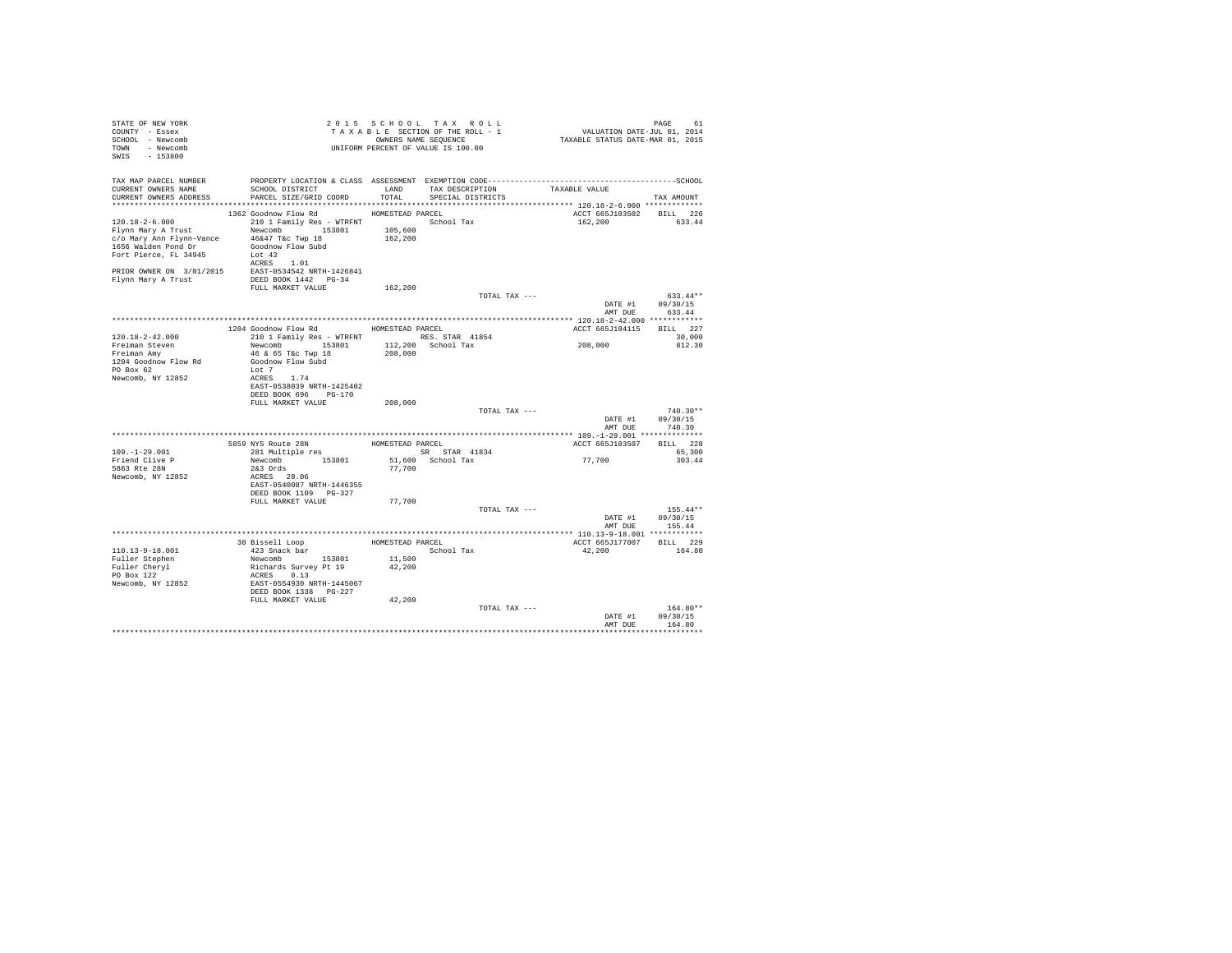| STATE OF NEW YORK<br>COUNTY - Essex<br>SCHOOL - Newcomb<br>TOWN - Newcomb<br>SWIS - 153800 |                                                                                                                                                           |                                          | 2015 SCHOOL TAX ROLL<br>TAXABLE SECTION OF THE ROLL - 1<br>OWNERS NAME SEQUENCE<br>UNIFORM PERCENT OF VALUE IS 100.00 | PAGE 62<br>VALUATION DATE-JUL 01, 2014<br>TAXABLE STATUS DATE-MAR 01, 2015 |                                          |
|--------------------------------------------------------------------------------------------|-----------------------------------------------------------------------------------------------------------------------------------------------------------|------------------------------------------|-----------------------------------------------------------------------------------------------------------------------|----------------------------------------------------------------------------|------------------------------------------|
| TAX MAP PARCEL NUMBER<br>CURRENT OWNERS NAME<br>CURRENT OWNERS ADDRESS                     | PROPERTY LOCATION & CLASS ASSESSMENT EXEMPTION CODE-----------------------------------SCHOOL<br>SCHOOL DISTRICT<br>PARCEL SIZE/GRID COORD                 | TOTAL                                    | LAND TAX DESCRIPTION<br>SPECIAL DISTRICTS                                                                             | TAXABLE VALUE                                                              | TAX AMOUNT                               |
|                                                                                            |                                                                                                                                                           |                                          |                                                                                                                       |                                                                            |                                          |
| 110.17-2-11.113<br>Fuller Stephen W<br>Fuller Cheryl<br>PO Box 122<br>Newcomb, NY 12852    | NYS Route 28N<br>311 Res vac land<br>Newcomb<br>19 Rs Twp 27 T&c<br>22 RAST-0558031 NRTH-1443208<br>22 RAST-0558031 NRTH-1443208<br>DEED BOOK 1045 PG-197 | NON-HOMESTEAD PARCEL<br>28,000<br>28,000 | School Tax                                                                                                            | ACCT 665J180006<br>28,000                                                  | BILL 230<br>509.98                       |
|                                                                                            | FULL MARKET VALUE                                                                                                                                         | 28,000                                   |                                                                                                                       |                                                                            |                                          |
|                                                                                            |                                                                                                                                                           |                                          | TOTAL TAX ---                                                                                                         | DATE #1<br>AMT DUE                                                         | 509.98**<br>09/30/15<br>509.98           |
|                                                                                            |                                                                                                                                                           |                                          |                                                                                                                       |                                                                            |                                          |
| 110.17-2-19.000                                                                            | 5095 NYS Route 28N<br>210 1 Family Res                                                                                                                    | HOMESTEAD PARCEL                         | School Tax                                                                                                            | ACCT 665J100210<br>126,300                                                 | BILL 231<br>493.24                       |
| Fuller Stephen W<br>Manell James L Jr                                                      | Newcomb 153801<br>Pt 19 Richards Survey                                                                                                                   | 21,600<br>126,300                        |                                                                                                                       |                                                                            |                                          |
| 27 Silver Cir                                                                              | ACRES 0.30                                                                                                                                                |                                          |                                                                                                                       |                                                                            |                                          |
| Queensbury, NY 12804                                                                       | EAST-0557934 NRTH-1443276<br>DEED BOOK 867 PG-71                                                                                                          |                                          |                                                                                                                       |                                                                            |                                          |
| PRIOR OWNER ON 3/01/2015 FULL MARKET VALUE<br>Fuller Stephen W                             |                                                                                                                                                           | 126,300                                  |                                                                                                                       |                                                                            |                                          |
|                                                                                            |                                                                                                                                                           |                                          | TOTAL TAX ---                                                                                                         | DATE #1<br>AMT DUE                                                         | $493.24**$<br>09/30/15<br>493.24         |
|                                                                                            |                                                                                                                                                           |                                          |                                                                                                                       |                                                                            |                                          |
|                                                                                            | 5632 NYS Route 28N                                                                                                                                        | HOMESTEAD PARCEL                         |                                                                                                                       | ACCT 665J187002                                                            | BILL 232                                 |
| 109.15-1-10.001                                                                            | 210 1 Family Res                                                                                                                                          |                                          | School Tax                                                                                                            | 40,000                                                                     | 156.21                                   |
| Galanopoulos Dimitrios                                                                     | Newcomb 153801                                                                                                                                            | 28,000                                   |                                                                                                                       |                                                                            |                                          |
| 20-71 Steinway St<br>Astoria, NY 11105                                                     | 3 Rs Twp 27 T&c<br>ACRES 0.56<br>EAST-0545841 NRTH-1446635                                                                                                | 40,000                                   |                                                                                                                       |                                                                            |                                          |
|                                                                                            | DEED BOOK 1686 PG-46                                                                                                                                      |                                          |                                                                                                                       |                                                                            |                                          |
|                                                                                            | FULL MARKET VALUE                                                                                                                                         | 40,000                                   |                                                                                                                       |                                                                            |                                          |
|                                                                                            |                                                                                                                                                           |                                          | TOTAL TAX ---                                                                                                         | DATE #1                                                                    | $156.21**$<br>09/30/15<br>AMT DUE 156.21 |
|                                                                                            |                                                                                                                                                           |                                          |                                                                                                                       |                                                                            |                                          |
|                                                                                            |                                                                                                                                                           |                                          | HOMESTEAD PARCEL                                                                                                      | ACCT 665J103509                                                            | BILL 233                                 |
| $110.17 - 3 - 5.033$                                                                       | 143 Marcy Ln<br>210 1 Family Res                                                                                                                          |                                          | SR STAR 41834                                                                                                         |                                                                            | 65,300                                   |
| Garand Douglas<br>Garand Madeline M<br>143 Marcy Ln<br>Newcomb, NY 12852                   | Newcomb 153801<br>Pt 6 Thorns Survey<br>Db 981 Pg 302<br>Db 991 Pg 298<br>ACRES 0.96<br>EAST-0557539 NRTH-1442182<br>DEED BOOK 411 PG-1                   | 143,400                                  | 35,200 School Tax                                                                                                     | 143,400                                                                    | 560.02                                   |
|                                                                                            | FULL MARKET VALUE                                                                                                                                         | 143,400                                  |                                                                                                                       |                                                                            |                                          |
|                                                                                            |                                                                                                                                                           |                                          | TOTAL TAX ---                                                                                                         | DATE #1<br>AMT DUE                                                         | $412.02**$<br>09/30/15<br>412.02         |
|                                                                                            |                                                                                                                                                           |                                          |                                                                                                                       |                                                                            |                                          |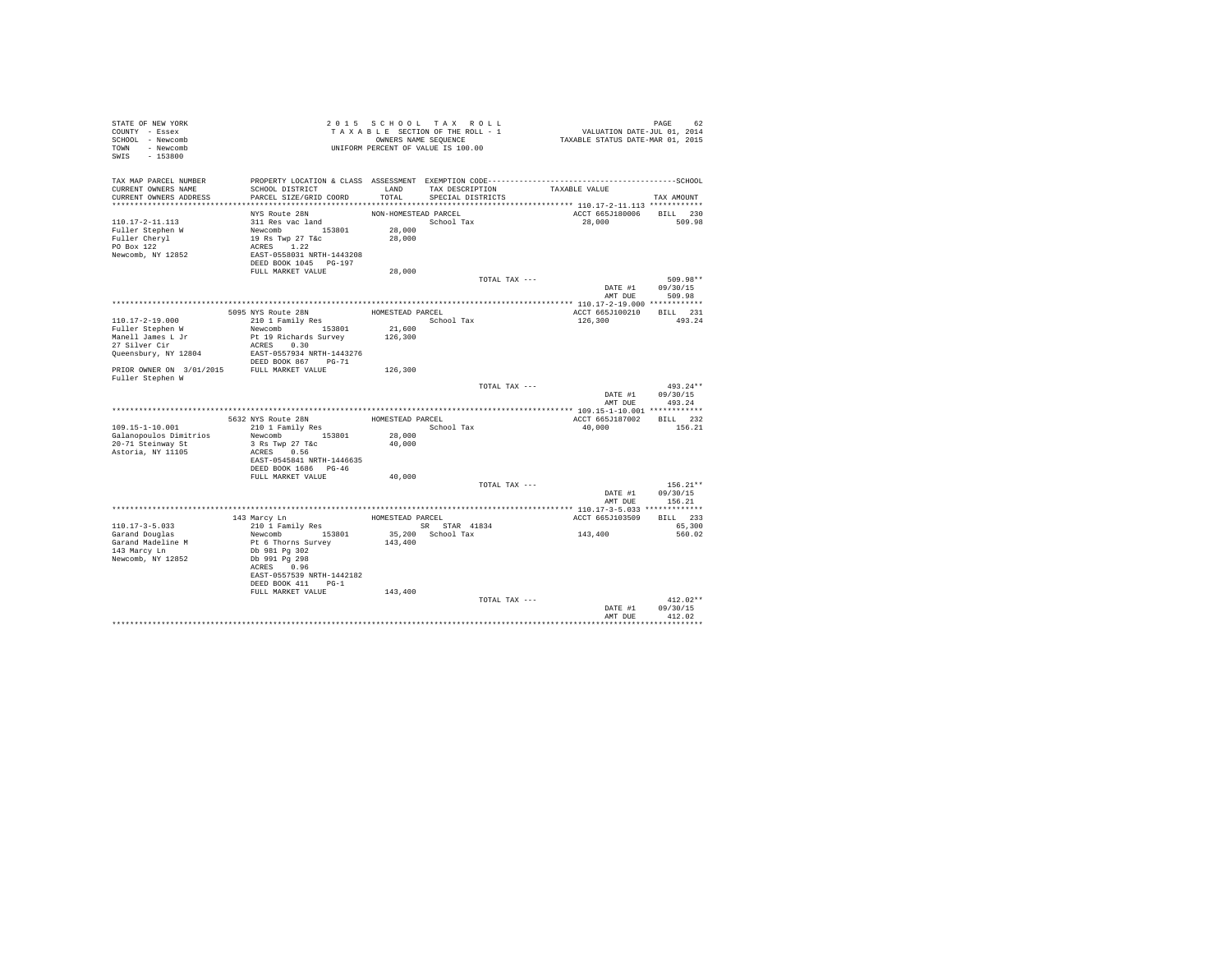| STATE OF NEW YORK<br>COUNTY - Essex<br>SCHOOL - Newcomb |                                                                                              |                  | 2015 SCHOOL TAX ROLL<br>TAXABLE SECTION OF THE ROLL - 1<br>OWNERS NAME SEQUENCE | PAGE 63<br>VALUATION DATE-JUL 01, 2014<br>TAXABLE STATUS DATE-MAR 01, 2015 |                            |
|---------------------------------------------------------|----------------------------------------------------------------------------------------------|------------------|---------------------------------------------------------------------------------|----------------------------------------------------------------------------|----------------------------|
| TOWN - Newcomb<br>SWIS - 153800                         | UNIFORM PERCENT OF VALUE IS 100.00                                                           |                  |                                                                                 |                                                                            |                            |
| TAX MAP PARCEL NUMBER                                   | PROPERTY LOCATION & CLASS ASSESSMENT EXEMPTION CODE-----------------------------------SCHOOL |                  |                                                                                 |                                                                            |                            |
| CURRENT OWNERS NAME<br>CURRENT OWNERS ADDRESS           | SCHOOL DISTRICT<br>PARCEL SIZE/GRID COORD                                                    | TOTAL.           | LAND TAX DESCRIPTION<br>SPECIAL DISTRICTS                                       | TAXABLE VALUE                                                              | TAX AMOUNT                 |
|                                                         |                                                                                              |                  |                                                                                 |                                                                            |                            |
|                                                         | 8 Sanford Ln                                                                                 | HOMESTEAD PARCEL |                                                                                 | ACCT 665J103510 BILL 234                                                   |                            |
| $110.18 - 5 - 5.000$                                    | 210 1 Family Res                                                                             |                  | RES. STAR 41854                                                                 |                                                                            | 30,000                     |
| Garrand Mary J                                          | Newcomb 153801                                                                               |                  | $36,200$ School Tax                                                             | 156,200                                                                    | 610.01                     |
| PO Box 48                                               | Pt 4 Thorns Survey                                                                           | 156,200          |                                                                                 |                                                                            |                            |
| Newcomb, NY 12852                                       | ACRES 1.10                                                                                   |                  |                                                                                 |                                                                            |                            |
|                                                         | EAST-0560170 NRTH-1441323                                                                    |                  |                                                                                 |                                                                            |                            |
|                                                         | DEED BOOK 1576   PG-248                                                                      |                  |                                                                                 |                                                                            |                            |
|                                                         | FULL MARKET VALUE                                                                            | 156,200          | TOTAL TAX ---                                                                   |                                                                            | 538.01**                   |
|                                                         |                                                                                              |                  |                                                                                 |                                                                            | DATE #1 09/30/15           |
|                                                         |                                                                                              |                  |                                                                                 |                                                                            | AMT DUE 538.01             |
|                                                         |                                                                                              |                  |                                                                                 |                                                                            |                            |
|                                                         | 3 Pine Tree Rd                                                                               | HOMESTEAD PARCEL |                                                                                 | ACCT 665J106204 BILL 235                                                   |                            |
| 109.15-4-7.000                                          | 210 1 Family Res                                                                             |                  | School Tax                                                                      | 68,600                                                                     | 267.90                     |
| Garrand Michael E                                       | Newcomb 153801                                                                               | 8,100            |                                                                                 |                                                                            |                            |
| PO Box 211                                              | 3 Richards Survey                                                                            | 68,600           |                                                                                 |                                                                            |                            |
| Newcomb, NY 12852                                       | ACRES 0.10                                                                                   |                  |                                                                                 |                                                                            |                            |
|                                                         | EAST-0544199 NRTH-1446116                                                                    |                  |                                                                                 |                                                                            |                            |
|                                                         | DEED BOOK 1556    PG-134                                                                     |                  |                                                                                 |                                                                            |                            |
|                                                         | FULL MARKET VALUE                                                                            | 68,600           |                                                                                 |                                                                            |                            |
|                                                         |                                                                                              |                  | TOTAL TAX ---                                                                   |                                                                            | $267.90**$                 |
|                                                         |                                                                                              |                  |                                                                                 |                                                                            |                            |
|                                                         |                                                                                              |                  |                                                                                 |                                                                            | DATE #1 09/30/15           |
|                                                         |                                                                                              |                  |                                                                                 | AMT DUE                                                                    | 267.90                     |
|                                                         |                                                                                              |                  |                                                                                 |                                                                            |                            |
|                                                         | 5699 NYS Route 28N                                                                           | HOMESTEAD PARCEL |                                                                                 | ACCT 665J103605                                                            | BILL 236                   |
| $109.15 - 4 - 8.000$                                    | 283 Res w/Comuse                                                                             |                  | RES. STAR 41854                                                                 |                                                                            | 30,000                     |
|                                                         | Newcomb 153801                                                                               |                  | 37,300 School Tax                                                               | 160,700                                                                    | 627.58                     |
| Garrand Michael E<br>PO Box 211                         | 3 Richard Survey                                                                             | 160,700          |                                                                                 |                                                                            |                            |
| Newcomb, NY 12852                                       | ACRES 1.40                                                                                   |                  |                                                                                 |                                                                            |                            |
|                                                         | EAST-0544353 NRTH-1446093                                                                    |                  |                                                                                 |                                                                            |                            |
|                                                         | DEED BOOK 1258 PG-49<br>FULL MARKET VALUE                                                    |                  |                                                                                 |                                                                            |                            |
|                                                         |                                                                                              | 160,700          | TOTAL TAX ---                                                                   |                                                                            | 555.58**                   |
|                                                         |                                                                                              |                  |                                                                                 |                                                                            | DATE #1 09/30/15           |
|                                                         |                                                                                              |                  |                                                                                 | AMT DUE                                                                    | 555.58                     |
|                                                         |                                                                                              |                  |                                                                                 |                                                                            |                            |
|                                                         | 1878 Goodnow Flow Rd MOMESTEAD PARCEL                                                        |                  |                                                                                 | ACCT 665J188001 BILL 237                                                   |                            |
| $119.20 - 2 - 4.000$                                    | 260 Seasonal res - WTRFNT                                                                    |                  | School Tax                                                                      | 212,400                                                                    | 829.49                     |
| Garretson William                                       | Newcomb 153801 132,700                                                                       |                  |                                                                                 |                                                                            |                            |
| Garretson Jan O                                         | 27 Twp 18 T&c Purchase                                                                       | 212,400          |                                                                                 |                                                                            |                            |
| 4787 Essex Dr                                           | Goodnow Shores                                                                               |                  |                                                                                 |                                                                            |                            |
| Doylestown, PA 18902                                    | Lot 349                                                                                      |                  |                                                                                 |                                                                            |                            |
|                                                         | ACRES 0.88                                                                                   |                  |                                                                                 |                                                                            |                            |
|                                                         | EAST-0524373 NRTH-1426542                                                                    |                  |                                                                                 |                                                                            |                            |
|                                                         | DEED BOOK 1299 PG-154                                                                        |                  |                                                                                 |                                                                            |                            |
|                                                         | FULL MARKET VALUE                                                                            | 212,400          |                                                                                 |                                                                            |                            |
|                                                         |                                                                                              |                  | TOTAL TAX ---                                                                   |                                                                            | $829.49**$                 |
|                                                         |                                                                                              |                  |                                                                                 | AMT DUE                                                                    | DATE #1 09/30/15<br>829.49 |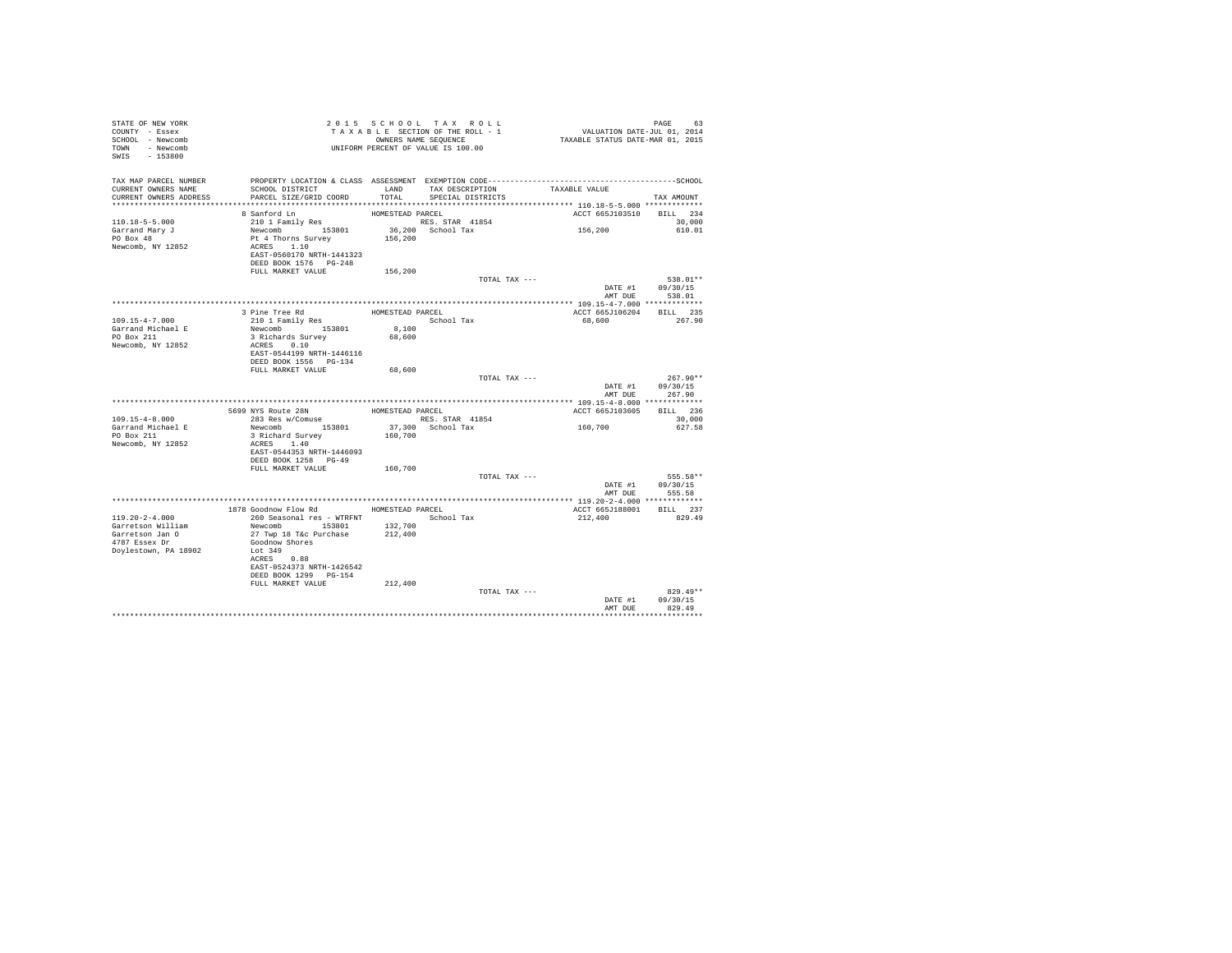| STATE OF NEW YORK<br>COUNTY - Essex<br>SCHOOL - Newcomb<br>- Newcomb<br>TOWN<br>SWIS - 153800                      |                                                                                                                                                                                                                      |                                                   | 2015 SCHOOL TAX ROLL<br>TAXABLE SECTION OF THE ROLL - 1<br>OWNERS NAME SEQUENCE<br>UNIFORM PERCENT OF VALUE IS 100.00 | VALUATION DATE-JUL $01, 2014$<br>TAXABLE STATUS DATE-MAR 01, 2015 | PAGE<br>64                                |
|--------------------------------------------------------------------------------------------------------------------|----------------------------------------------------------------------------------------------------------------------------------------------------------------------------------------------------------------------|---------------------------------------------------|-----------------------------------------------------------------------------------------------------------------------|-------------------------------------------------------------------|-------------------------------------------|
| TAX MAP PARCEL NUMBER<br>CURRENT OWNERS NAME<br>CURRENT OWNERS ADDRESS                                             | SCHOOL DISTRICT<br>PARCEL SIZE/GRID COORD                                                                                                                                                                            | LAND<br>TOTAL.                                    | PROPERTY LOCATION & CLASS ASSESSMENT EXEMPTION CODE------------------------<br>TAX DESCRIPTION<br>SPECIAL DISTRICTS   | TAXABLE VALUE                                                     | ------------------SCHOOL<br>TAX AMOUNT    |
| $120.17 - 3 - 7.000$<br>Garvilla Brian M<br>Garvilla Dina<br>16 Sheldon Rd<br>Pine Bush, NY 12566                  | 51 Beaver Bay<br>210 1 Family Res - WTRFNT<br>Newcomb<br>153801<br>41 T&c Twp 18<br>Goodnow Flow Subd<br>Lot 312<br>ACRES 1.30<br>EAST-0528213 NRTH-1426320<br>DEED BOOK 1229 PG-190<br>FULL MARKET VALUE            | HOMESTEAD PARCEL<br>130,000<br>198,600<br>198,600 | School Tax                                                                                                            | ACCT 665J101409<br>198,600                                        | <b>BILL</b> 238<br>775.59                 |
|                                                                                                                    |                                                                                                                                                                                                                      |                                                   | TOTAL TAX ---                                                                                                         | DATE #1<br>AMT DUE                                                | $775.59**$<br>09/30/15<br>775.59          |
| $120.17 - 2 - 3.003$<br>Garvilla Joseph B<br>Garvilla Betty C<br>105 Beaver Bay<br>PO Box 114<br>Newcomb, NY 12852 | 81 Beaver Bay<br>210 1 Family Res - WTRFNT<br>Newcomb<br>153801<br>26 T&c Twp 18<br>Goodnow Flow Subd<br>Lot 104 & 103 & 300<br>ACRES 2.94<br>EAST-0528346 NRTH-1427296<br>DEED BOOK 1174 PG-99<br>FULL MARKET VALUE | HOMESTEAD PARCEL<br>197,000<br>366,700<br>366,700 | School Tax                                                                                                            | ACCT 665J106913<br>366,700                                        | BILL 239<br>1,432.07                      |
|                                                                                                                    |                                                                                                                                                                                                                      |                                                   | TOTAL TAX ---                                                                                                         | DATE #1<br>AMT DUE                                                | $1.432.07**$<br>09/30/15<br>1,432.07      |
| $120.17 - 2 - 6.000$<br>Garvilla Michael J<br>Garvilla Beth A<br>22025 Hardscrabble Rd<br>Georgetown, DE 19947     | 105 Beaver Bay<br>210 1 Family Res - WTRFNT<br>Newcomb<br>153801<br>26 T&c Twp 18<br>Goodnow Flow Subd<br>Lot 101<br>ACRES 2.43<br>EAST-0528715 NRTH-1427333<br>DEED BOOK 1472 PG-31<br>FULL MARKET VALUE            | HOMESTEAD PARCEL<br>155,500<br>385,380<br>385,380 | School Tax                                                                                                            | ACCT 665J105815 BILL 240<br>385,380                               | 1,505.02                                  |
|                                                                                                                    |                                                                                                                                                                                                                      |                                                   | TOTAL TAX ---                                                                                                         | DATE #1<br>AMT DUE                                                | $1.505.02**$<br>09/30/15<br>1,505.02<br>. |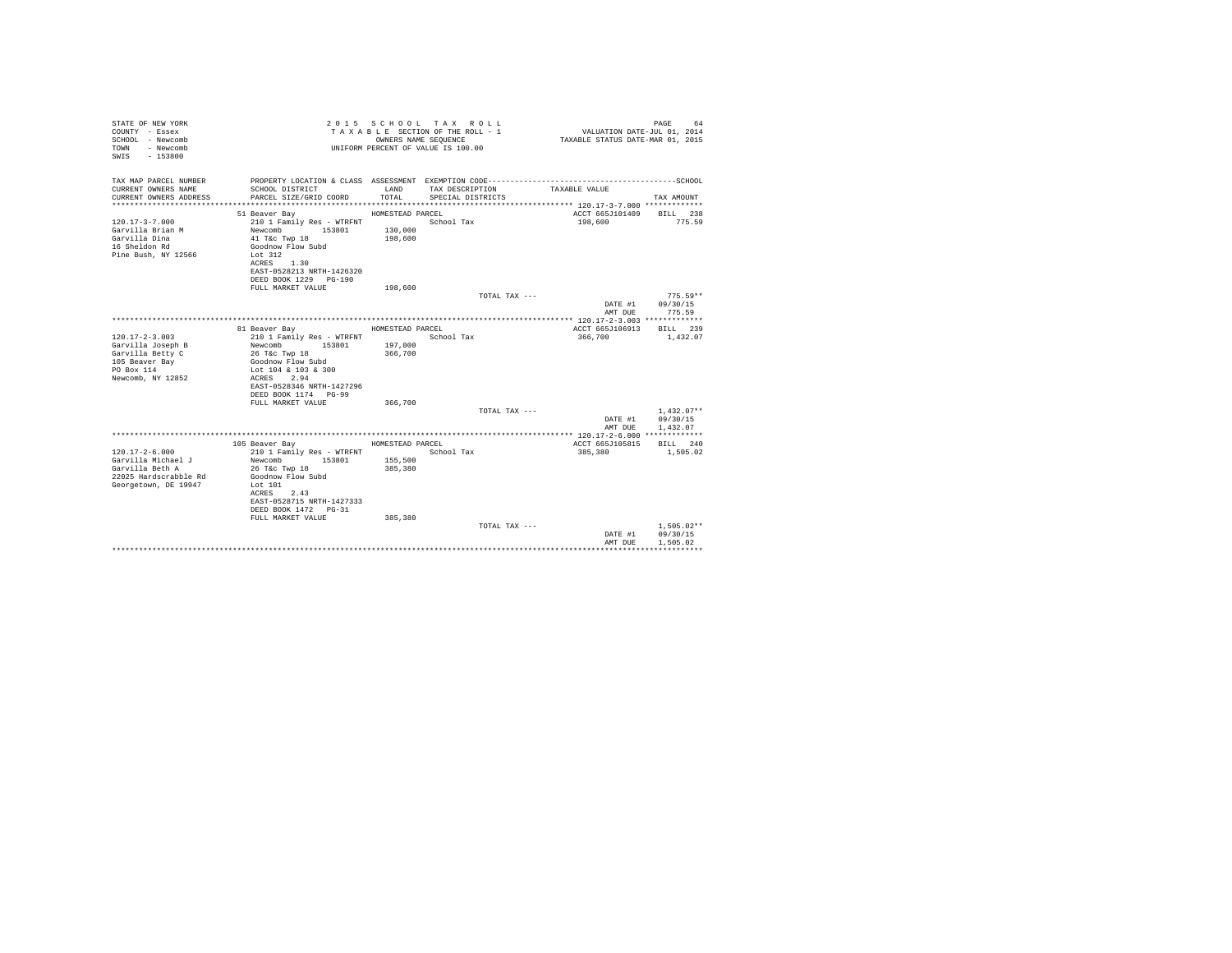| STATE OF NEW YORK<br>COUNTY - Essex<br>SCHOOL - Newcomb<br>TOWN - Newcomb<br>SWIS - 153800                           |                                                                                                                                            |                  | 2015 SCHOOL TAX ROLL<br>TAXABLE SECTION OF THE ROLL - 1<br>OWNERS NAME SEOUENCE<br>UNIFORM PERCENT OF VALUE IS 100.00 |               | 65 PAGE<br>2014 VALUATION DATE-JUL<br>2015 TAXABLE STATUS DATE-MAR | PAGE<br>65                               |
|----------------------------------------------------------------------------------------------------------------------|--------------------------------------------------------------------------------------------------------------------------------------------|------------------|-----------------------------------------------------------------------------------------------------------------------|---------------|--------------------------------------------------------------------|------------------------------------------|
| TAX MAP PARCEL NUMBER<br>CURRENT OWNERS NAME<br>CURRENT OWNERS ADDRESS                                               | SCHOOL DISTRICT<br>PARCEL SIZE/GRID COORD TOTAL                                                                                            | LAND             | TAX DESCRIPTION TAXABLE VALUE<br>SPECIAL DISTRICTS                                                                    |               |                                                                    | TAX AMOUNT                               |
|                                                                                                                      | 1056 Goodnow Flow Rd                                                                                                                       | HOMESTEAD PARCEL |                                                                                                                       |               | ACCT 665J101508 BILL 241                                           |                                          |
| $120.18 - 1 - 9.000$<br>Garvilla Richard J<br>Garvilla Lisa A<br>19 Borden Ave<br>PO Box 1469<br>Pine Bush, NY 12566 | Newcomb 153801 126,800<br>46 T&C Twp 18<br>Goodnow Flow Subd<br>Lot 144<br>ACRES 0.83<br>EAST-0536875 NRTH-1427679<br>DEED BOOK 1260 PG-31 | 178,400          |                                                                                                                       |               | 178,400                                                            | 696.71                                   |
|                                                                                                                      | FULL MARKET VALUE                                                                                                                          | 178,400          |                                                                                                                       |               |                                                                    |                                          |
|                                                                                                                      |                                                                                                                                            |                  |                                                                                                                       | TOTAL TAX --- | DATE #1                                                            | $696.71**$<br>09/30/15<br>AMT DUE 696.71 |
|                                                                                                                      |                                                                                                                                            |                  |                                                                                                                       |               |                                                                    |                                          |
|                                                                                                                      | 72 Montayne Way MomesTEAD PARCEL<br>260 Seasonal res and School Tax                                                                        |                  |                                                                                                                       |               | ACCT 665J103614 BILL 242                                           |                                          |
| $110.13 - 13 - 1.000$                                                                                                |                                                                                                                                            |                  | School Tax                                                                                                            |               | 46,600                                                             | 181.99                                   |
|                                                                                                                      | GF Independents Hntg Club Newcomb 153801<br>393 Gansevoort Rd 20 Richards Survey                                                           | 27,000<br>46,600 |                                                                                                                       |               |                                                                    |                                          |
| Fort Edward, NY 12828-2224 Bldg 2                                                                                    | ACRES 0.50<br>EAST-0554901 NRTH-1447288<br>DEED BOOK 227 PG-597                                                                            |                  |                                                                                                                       |               |                                                                    |                                          |
|                                                                                                                      | FULL MARKET VALUE                                                                                                                          | 46,600           |                                                                                                                       |               |                                                                    |                                          |
|                                                                                                                      |                                                                                                                                            |                  |                                                                                                                       | TOTAL TAX --- | DATE #1                                                            | $181.99**$<br>09/30/15<br>AMT DUE 181.99 |
|                                                                                                                      |                                                                                                                                            |                  |                                                                                                                       |               |                                                                    |                                          |
| $110.18 - 1 - 4.000$                                                                                                 |                                                                                                                                            |                  | School Tax                                                                                                            |               | ACCT 665J104905 BILL 243<br>67.700                                 | 264.39                                   |
| Gibbons Robert T<br>161 Lee Ave                                                                                      | Newcomb 153801 28,700<br>Pt 5 Thorns Survey                                                                                                | 67,700           |                                                                                                                       |               |                                                                    |                                          |
| Rockville Centre, NY 11570 ACRES 0.60                                                                                | EAST-0558125 NRTH-1442610<br>DEED BOOK 1074 PG-257                                                                                         |                  |                                                                                                                       |               |                                                                    |                                          |
|                                                                                                                      | FULL MARKET VALUE                                                                                                                          | 67,700           |                                                                                                                       |               |                                                                    |                                          |
|                                                                                                                      |                                                                                                                                            |                  |                                                                                                                       | TOTAL TAX --- | AMT DUE                                                            | $264.39**$<br>DATE #1 09/30/15<br>264.39 |
|                                                                                                                      |                                                                                                                                            |                  |                                                                                                                       |               |                                                                    |                                          |
|                                                                                                                      | 5625 NYS Route 28N HOMESTEAD PARCEL 210 1 Family Res RES. ST                                                                               |                  |                                                                                                                       |               | ACCT 665J103607                                                    | BILL 244                                 |
| $109.16 - 5 - 3.000$                                                                                                 |                                                                                                                                            |                  | RES. STAR 41854                                                                                                       |               |                                                                    | 30,000                                   |
| Gibbs Richard R                                                                                                      | Newcomb 153801                                                                                                                             |                  | 28,700 School Tax                                                                                                     |               | 118,800                                                            | 463.95                                   |
| Gibbs Sharie Lee<br>5625 NYS Rte 28N                                                                                 | 3 Richards Survey<br>ACRES 0.60                                                                                                            | 118,800          |                                                                                                                       |               |                                                                    |                                          |
| Newcomb, NY 12852                                                                                                    | EAST-0546042 NRTH-1446463<br>DEED BOOK 544 PG-57                                                                                           |                  |                                                                                                                       |               |                                                                    |                                          |
|                                                                                                                      | FULL MARKET VALUE                                                                                                                          | 118,800          |                                                                                                                       |               |                                                                    |                                          |
|                                                                                                                      |                                                                                                                                            |                  |                                                                                                                       | TOTAL TAX --- | DATE #1<br>AMT DUR                                                 | $391.95**$<br>09/30/15<br>391.95         |
|                                                                                                                      |                                                                                                                                            |                  |                                                                                                                       |               |                                                                    |                                          |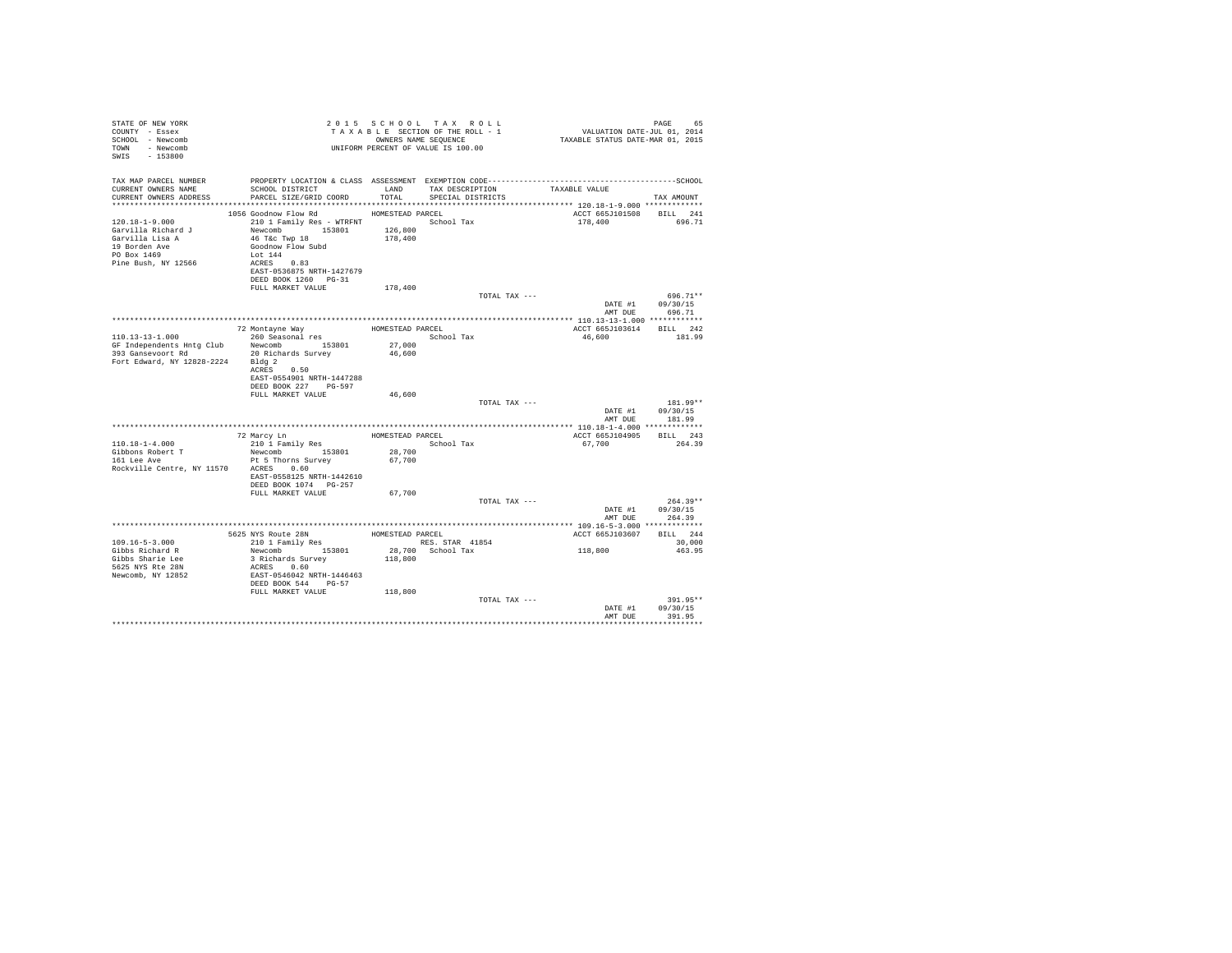| STATE OF NEW YORK                                    |                                          |                      | 2015 SCHOOL TAX ROLL               |                                    |                                                                            |                  |
|------------------------------------------------------|------------------------------------------|----------------------|------------------------------------|------------------------------------|----------------------------------------------------------------------------|------------------|
| COUNTY - Essex                                       |                                          |                      | TAXABLE SECTION OF THE ROLL - 1    |                                    | PAGE 66<br>VALUATION DATE-JUL 01, 2014<br>TAXABLE STATUS DATE-MAR 01, 2015 |                  |
| SCHOOL - Newcomb                                     |                                          |                      | OWNERS NAME SEQUENCE               |                                    |                                                                            |                  |
| TOWN - Newcomb                                       |                                          |                      | UNIFORM PERCENT OF VALUE IS 100.00 |                                    |                                                                            |                  |
| SWIS - 153800                                        |                                          |                      |                                    |                                    |                                                                            |                  |
|                                                      |                                          |                      |                                    |                                    |                                                                            |                  |
|                                                      |                                          |                      |                                    |                                    |                                                                            |                  |
| TAX MAP PARCEL NUMBER                                |                                          |                      |                                    |                                    |                                                                            |                  |
| CURRENT OWNERS NAME                                  | SCHOOL DISTRICT                          |                      |                                    | LAND TAX DESCRIPTION TAXABLE VALUE |                                                                            |                  |
| CURRENT OWNERS ADDRESS                               | PARCEL SIZE/GRID COORD                   | TOTAL                | SPECIAL DISTRICTS                  |                                    |                                                                            | TAX AMOUNT       |
|                                                      |                                          |                      |                                    |                                    |                                                                            |                  |
|                                                      | 1435 Goodnow Flow Rd<br>260 Seasonal res | HOMESTEAD PARCEL     |                                    |                                    | ACCT 665J176029 BILL 245                                                   |                  |
| $120. - 1 - 10.028/7$                                |                                          |                      | School Tax                         |                                    | 40,300                                                                     | 157.38           |
| Gibbs Richard R                                      | Newcomb $153801$                         | 100                  |                                    |                                    |                                                                            |                  |
| 5625 NYS Rte 28N                                     | Tax Map #120.00-01-10.028 40,300         |                      |                                    |                                    |                                                                            |                  |
| Newcomb, NY 12852                                    | (otter Pond Club Inc)                    |                      |                                    |                                    |                                                                            |                  |
|                                                      | EAST-0533522 NRTH-1424310                |                      |                                    |                                    |                                                                            |                  |
|                                                      | FULL MARKET VALUE                        | 40,300               |                                    |                                    |                                                                            |                  |
|                                                      |                                          |                      |                                    | TOTAL TAX ---                      |                                                                            | $157.38**$       |
|                                                      |                                          |                      |                                    |                                    |                                                                            | DATE #1 09/30/15 |
|                                                      |                                          |                      |                                    |                                    |                                                                            | AMT DUE 157.38   |
|                                                      |                                          |                      |                                    |                                    |                                                                            |                  |
|                                                      | 55 Pine Tree Rd                          | HOMESTEAD PARCEL     |                                    |                                    | ACCT 665J104407 BILL 246                                                   |                  |
| $109.15 - 3 - 6.000$                                 | 210 1 Family Res                         |                      | School Tax                         |                                    | 170,000                                                                    | 663.90           |
|                                                      | Newcomb 153801 63,700                    |                      |                                    |                                    |                                                                            |                  |
| Gilnack Gerald M                                     |                                          |                      |                                    |                                    |                                                                            |                  |
| Gilnack Susan J                                      | 4 Ords Patent<br>ACRES 9.10              | 170,000              |                                    |                                    |                                                                            |                  |
| 6 Glenview Dr                                        |                                          |                      |                                    |                                    |                                                                            |                  |
| Red Hook, NY 12571                                   | EAST-0542545 NRTH-1445702                |                      |                                    |                                    |                                                                            |                  |
|                                                      | DEED BOOK 1455 PG-91                     |                      |                                    |                                    |                                                                            |                  |
|                                                      | FULL MARKET VALUE                        | 170,000              |                                    |                                    |                                                                            |                  |
|                                                      |                                          |                      |                                    | TOTAL TAX ---                      |                                                                            | 663.90**         |
|                                                      |                                          |                      |                                    |                                    |                                                                            | DATE #1 09/30/15 |
|                                                      |                                          |                      |                                    |                                    |                                                                            | AMT DUE 663.90   |
|                                                      |                                          |                      |                                    |                                    |                                                                            |                  |
|                                                      | 5256 NYS Route 28N                       | NON-HOMESTEAD PARCEL |                                    |                                    | ACCT 665Z010007 BILL 247                                                   |                  |
| 110.13-13-7.000                                      | 311 Res vac land                         |                      | School Tax                         |                                    | 14,200                                                                     | 258.63           |
| Ginsberg Roy                                         | Newcomb 153801                           | 14,200               |                                    |                                    |                                                                            |                  |
| Mishkin Kirsten<br>36 Avery St                       | 20 T&C PUR TWP 27 RS<br>ACRES 2.00       | 14,200               |                                    |                                    |                                                                            |                  |
|                                                      |                                          |                      |                                    |                                    |                                                                            |                  |
| Saratoga Springs, NY 12866 EAST-0555182 NRTH-1446342 |                                          |                      |                                    |                                    |                                                                            |                  |
|                                                      | DEED BOOK 1615 PG-199                    |                      |                                    |                                    |                                                                            |                  |
|                                                      | FULL MARKET VALUE                        | 14,200               |                                    |                                    |                                                                            |                  |
|                                                      |                                          |                      |                                    | TOTAL TAX ---                      |                                                                            | $258.63**$       |
|                                                      |                                          |                      |                                    |                                    |                                                                            | DATE #1 09/30/15 |
|                                                      |                                          |                      |                                    |                                    | AMT DUE                                                                    | 258.63           |
|                                                      |                                          |                      |                                    |                                    |                                                                            |                  |
|                                                      | 1640 Goodnow Flow Rd HOMESTEAD PARCEL    |                      |                                    |                                    | ACCT 665J176004 BILL 248                                                   |                  |
| $120.17 - 4 - 3.000$                                 | 210 1 Family Res - WTRFNT School Tax     |                      |                                    |                                    | 401,100                                                                    | 1,566.42         |
| Ginsberg Roy H                                       | Newcomb 153801                           | 130,100              |                                    |                                    |                                                                            |                  |
|                                                      |                                          | 401,100              |                                    |                                    |                                                                            |                  |
|                                                      |                                          |                      |                                    |                                    |                                                                            |                  |
| Saratoga Springs, NY 12866 Lot 315                   |                                          |                      |                                    |                                    |                                                                            |                  |
|                                                      | ACRES 1.40                               |                      |                                    |                                    |                                                                            |                  |
|                                                      | EAST-0528421 NRTH-1425504                |                      |                                    |                                    |                                                                            |                  |
|                                                      | DEED BOOK 1434 PG-24                     |                      |                                    |                                    |                                                                            |                  |
|                                                      | FULL MARKET VALUE                        | 401,100              |                                    |                                    |                                                                            |                  |
|                                                      |                                          |                      |                                    | TOTAL TAX ---                      |                                                                            | $1.566.42**$     |
|                                                      |                                          |                      |                                    |                                    |                                                                            | DATE #1 09/30/15 |
|                                                      |                                          |                      |                                    |                                    | AMT DUE                                                                    | 1.566.42         |
|                                                      |                                          |                      |                                    |                                    |                                                                            |                  |
|                                                      |                                          |                      |                                    |                                    |                                                                            |                  |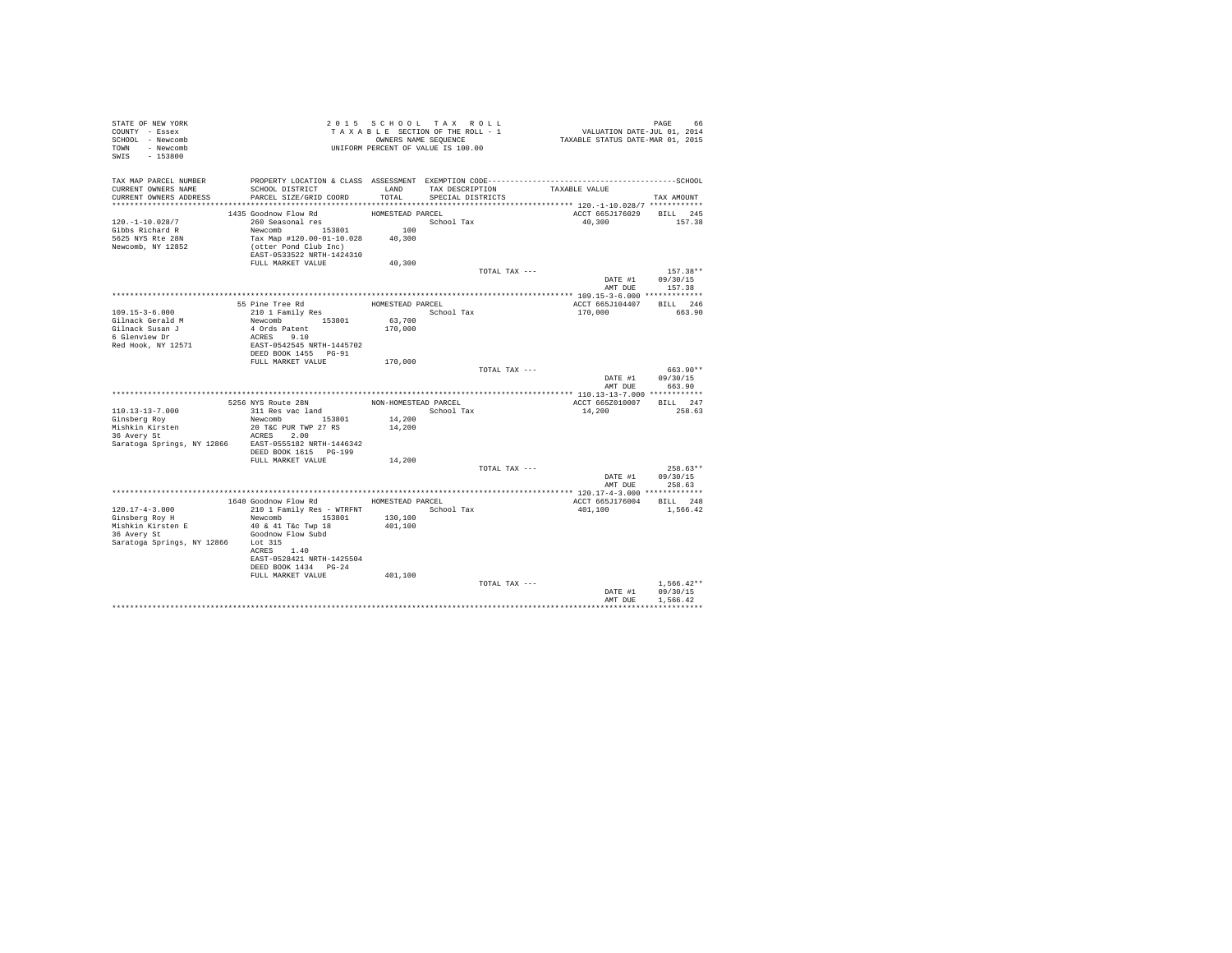| STATE OF NEW YORK<br>COUNTY - Essex<br>SCHOOL - Newcomb<br>TOWN - Newcomb<br>SWIS<br>$-153800$                          |                                                                                  |                  | 2015 SCHOOL TAX ROLL<br>TAXABLE SECTION OF THE ROLL - 1<br>OWNERS NAME SEQUENCE<br>UNIFORM PERCENT OF VALUE IS 100.00 |               | VALUATION DATE-JUL 01, 2014<br>TAXABLE STATUS DATE-MAR 01, 2015 | PAGE<br>67                       |
|-------------------------------------------------------------------------------------------------------------------------|----------------------------------------------------------------------------------|------------------|-----------------------------------------------------------------------------------------------------------------------|---------------|-----------------------------------------------------------------|----------------------------------|
| TAX MAP PARCEL NUMBER<br>CURRENT OWNERS NAME<br>CURRENT OWNERS ADDRESS . PARCEL SIZE/GRID COORD TOTAL SPECIAL DISTRICTS | SCHOOL DISTRICT TAND TAX DESCRIPTION                                             |                  |                                                                                                                       |               | TAXABLE VALUE                                                   | TAX AMOUNT                       |
|                                                                                                                         |                                                                                  |                  |                                                                                                                       |               |                                                                 |                                  |
|                                                                                                                         | 61 Sanford Ln<br>210 1 Family Res                                                | HOMESTEAD PARCEL | School Tax                                                                                                            |               | ACCT 665J104408 BILL 249                                        | 333.90                           |
| $110.18 - 4 - 4.000$<br>Gomez Bruce                                                                                     |                                                                                  |                  |                                                                                                                       |               | 85,500                                                          |                                  |
| 61 Sanford Ln                                                                                                           | Newcomb 153801 28,700<br>Pt 5 Ts T&c Purchase 85,500                             |                  |                                                                                                                       |               |                                                                 |                                  |
| Newcomb, NY 12852                                                                                                       | Db 929 Pg 305<br>ACRES 0.60 BANK CORE<br>EAST-0558839 NRTH-1441433               |                  |                                                                                                                       |               |                                                                 |                                  |
|                                                                                                                         | DEED BOOK 1347 PG-185                                                            |                  |                                                                                                                       |               |                                                                 |                                  |
|                                                                                                                         | FULL MARKET VALUE                                                                | 85,500           |                                                                                                                       |               |                                                                 |                                  |
|                                                                                                                         |                                                                                  |                  |                                                                                                                       | TOTAL TAX --- | DATE #1<br>AMT DUE                                              | $333.90**$<br>09/30/15<br>333.90 |
|                                                                                                                         |                                                                                  |                  |                                                                                                                       |               |                                                                 |                                  |
|                                                                                                                         | 36 Sanford Ln                                                                    | HOMESTEAD PARCEL |                                                                                                                       |               | ACCT 665J104710 BILL 250                                        |                                  |
| $110.18 - 3 - 21.016$                                                                                                   | 210 1 Family Res                                                                 |                  | RES. STAR 41854                                                                                                       |               |                                                                 | 30,000                           |
| Gooden Michael K                                                                                                        | Newcomb 153801                                                                   |                  | 36,200 School Tax                                                                                                     |               | 82,100                                                          | 320.63                           |
| 36 Sanford Ln<br>Newcomb, NY 12852                                                                                      | Pt 4&5 Thorns Survey<br>Db 697 Pg 233<br>ACRES 1.08<br>EAST-0559508 NRTH-1441765 | 82,100           |                                                                                                                       |               |                                                                 |                                  |
|                                                                                                                         | DEED BOOK 1496   PG-218<br>FULL MARKET VALUE                                     | 82,100           |                                                                                                                       |               |                                                                 |                                  |
|                                                                                                                         |                                                                                  |                  |                                                                                                                       | TOTAL TAX --- |                                                                 | $248.63**$                       |
|                                                                                                                         |                                                                                  |                  |                                                                                                                       |               | DATE #1<br>AMT DUE                                              | 09/30/15<br>248.63               |
|                                                                                                                         |                                                                                  |                  |                                                                                                                       |               |                                                                 |                                  |
|                                                                                                                         |                                                                                  |                  |                                                                                                                       |               | ACCT 665J103615 BILL 251                                        |                                  |
| $120. -1 - 11.025$<br>Goodnow Flow Assoc Inc                                                                            | Newcomb 153801                                                                   | 11,100           |                                                                                                                       |               | 11,100                                                          | 202.17                           |
| PO Box 418<br>Glens Falls, NY 12801                                                                                     | Pt 7 Lt T&c Twp 18<br>See 1031/218                                               | 11,100           |                                                                                                                       |               |                                                                 |                                  |
|                                                                                                                         | ACRES 488.70<br>EAST-0531971 NRTH-1428064                                        |                  |                                                                                                                       |               |                                                                 |                                  |
|                                                                                                                         | DEED BOOK 423 PG-275                                                             |                  |                                                                                                                       |               |                                                                 |                                  |
|                                                                                                                         | FULL MARKET VALUE                                                                | 11,100           |                                                                                                                       |               |                                                                 |                                  |
|                                                                                                                         |                                                                                  |                  |                                                                                                                       | TOTAL TAX --- |                                                                 | $202.17**$<br>DATE #1 09/30/15   |
|                                                                                                                         |                                                                                  |                  |                                                                                                                       |               | AMT DUE                                                         | 202.17                           |
|                                                                                                                         |                                                                                  |                  |                                                                                                                       |               |                                                                 |                                  |
|                                                                                                                         | Goodnow Flow Rd NON-HOMESTEAD PARCEL                                             |                  |                                                                                                                       |               | ACCT 665Z014001 BILL 252                                        |                                  |
| $120. - 1 - 51.000$                                                                                                     | 314 Rural vac<10 - WTRFNT                                                        |                  | School Tax                                                                                                            |               | 2,500                                                           | 45.53                            |
| Goodnow Flow Association Inc Newcomb 153801<br>PO Box 418<br>Glens Falls, NY 12801-0418 PL E #6605                      | 45.66 T & C Twp 18 RS<br>ACRES 1.10                                              | 2,500<br>2,500   |                                                                                                                       |               |                                                                 |                                  |
|                                                                                                                         | EAST-0538825 NRTH-1426384<br>DEED BOOK 1731 PG-109<br>FULL MARKET VALUE          | 2,500            |                                                                                                                       |               |                                                                 |                                  |
|                                                                                                                         |                                                                                  |                  |                                                                                                                       | TOTAL TAX --- | DATE #1                                                         | $45.53**$<br>09/30/15            |
|                                                                                                                         |                                                                                  |                  |                                                                                                                       |               | AMT DUE                                                         | 45.53                            |
|                                                                                                                         |                                                                                  |                  |                                                                                                                       |               |                                                                 |                                  |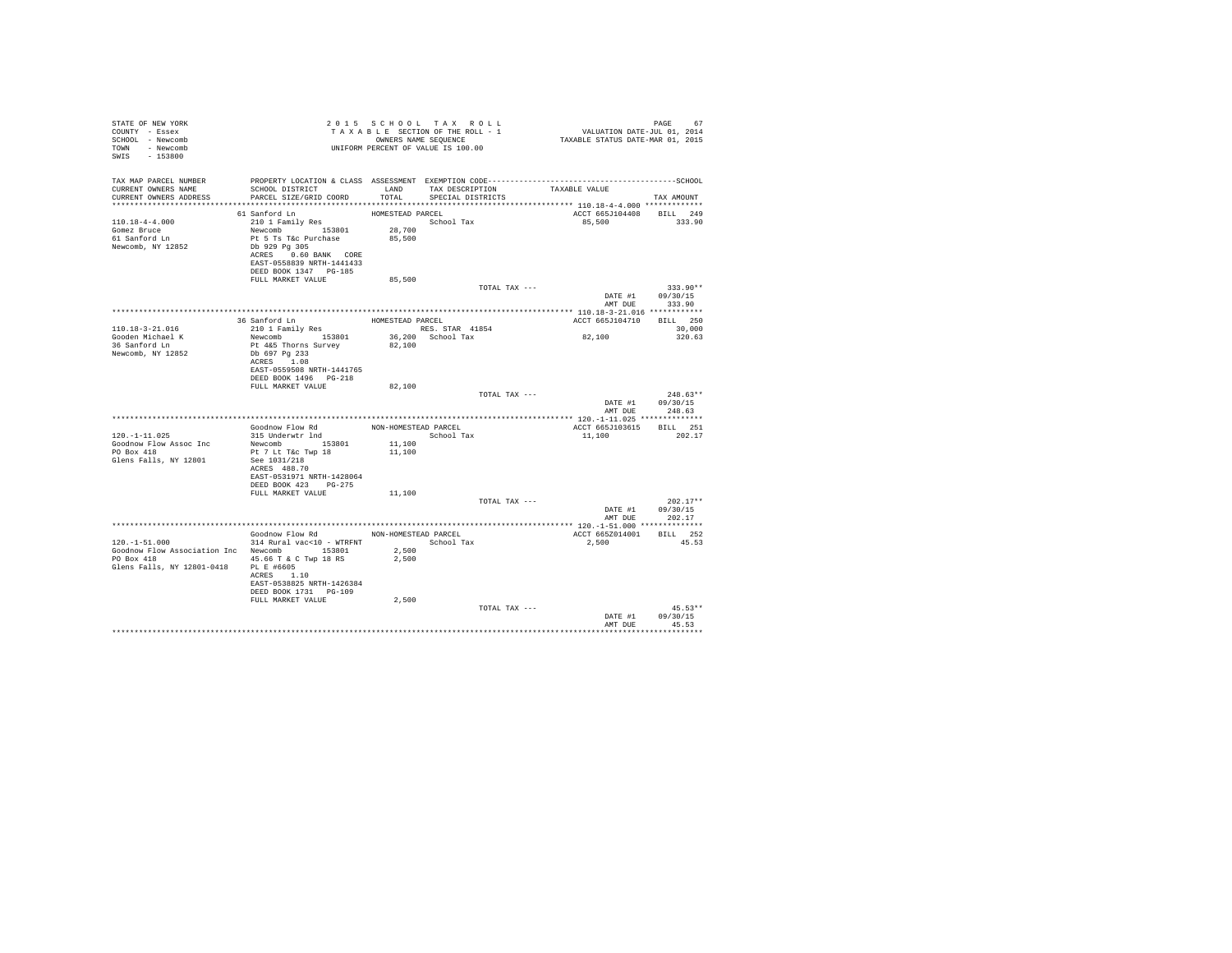| T A X A B L B SECTION OF THE ROLL - 1<br>T A X A B L B SECTION OF THE ROLL - 1<br>OWNERS NAME SEQUENCE<br>UNIFORM PERCENT OF VALUE IS 100.00<br>COUNTY - Essex<br>SCHOOL - Newcomb<br>TOWN - Newcomb<br>SWIS - 153800                                                                                         |                    | 2015 SCHOOL TAX ROLL               | PAGE 68<br>VALUATION DATE-JUL 01, 2014<br>TAXABLE STATUS DATE-MAR 01, 2015 |                                |
|---------------------------------------------------------------------------------------------------------------------------------------------------------------------------------------------------------------------------------------------------------------------------------------------------------------|--------------------|------------------------------------|----------------------------------------------------------------------------|--------------------------------|
| TAX MAP PARCEL NUMBER                                                                                                                                                                                                                                                                                         |                    |                                    |                                                                            |                                |
| CURRENT OWNERS NAME<br>SCHOOL DISTRICT                                                                                                                                                                                                                                                                        |                    | LAND TAX DESCRIPTION TAXABLE VALUE |                                                                            |                                |
| CURRENT OWNERS ADDRESS<br>PARCEL SIZE/GRID COORD                                                                                                                                                                                                                                                              | TOTAL              | SPECIAL DISTRICTS                  |                                                                            | TAX AMOUNT                     |
| 5532 NYS Route 28N                                                                                                                                                                                                                                                                                            | HOMESTEAD PARCEL   |                                    | ACCT 665J105802 BILL 253                                                   |                                |
|                                                                                                                                                                                                                                                                                                               |                    |                                    |                                                                            | 30,000                         |
|                                                                                                                                                                                                                                                                                                               |                    |                                    | 114,700                                                                    | 447.94                         |
| 109.16-2-15.100<br>$109.16-2-15.100$ $210 \text{ T}$<br>Goodspeed Sterling T<br>$109.16-2-15.100$ $10 \text{ T}$<br>$109.16-2-15.100$ $10 \text{ N}$<br>$109.16-2 \text{ N}$<br>$109.16-2 \text{ N}$<br>$109.16-2 \text{ N}$<br>$109.16-2 \text{ N}$<br>$109.16-2 \text{ N}$<br>$109.16-$<br>5532 NYS Rte 28N |                    |                                    |                                                                            |                                |
| Twp 27<br>ACRES 0.71<br>Newcomb, NY 12852                                                                                                                                                                                                                                                                     |                    |                                    |                                                                            |                                |
| EAST-0548177 NRTH-1447305                                                                                                                                                                                                                                                                                     |                    |                                    |                                                                            |                                |
| DEED BOOK 1751 PG-76                                                                                                                                                                                                                                                                                          |                    |                                    |                                                                            |                                |
| FULL MARKET VALUE                                                                                                                                                                                                                                                                                             | 114,700            | TOTAL TAX ---                      |                                                                            | $375.94**$                     |
|                                                                                                                                                                                                                                                                                                               |                    |                                    | 575.94*<br>DATE #1 09/30/15                                                | AMT DUE 375.94                 |
|                                                                                                                                                                                                                                                                                                               |                    |                                    |                                                                            |                                |
| 1672 Goodnow Flow Rd MOMESTEAD PARCEL                                                                                                                                                                                                                                                                         |                    |                                    | ACCT 665J105515 BILL 254                                                   |                                |
| 260 Seasonal res - WTRFNT <a>&gt;</a> School Tax<br>$119.20 - 6 - 3.000$                                                                                                                                                                                                                                      |                    |                                    | 192,900                                                                    | 753.33                         |
| Newcomb 153801<br>Gottwald Hans B<br>Gottwald Gladys Ann M<br>40 T&c Twp 18                                                                                                                                                                                                                                   | 163,400<br>192,900 |                                    |                                                                            |                                |
| 15 Pine St<br>Goodnow Flow Subd                                                                                                                                                                                                                                                                               |                    |                                    |                                                                            |                                |
| Port Jervis, NY 12771<br>Lot 319                                                                                                                                                                                                                                                                              |                    |                                    |                                                                            |                                |
| ACRES 2.20                                                                                                                                                                                                                                                                                                    |                    |                                    |                                                                            |                                |
| EAST-0527751 NRTH-1425747<br>DEED BOOK 1051 PG-157                                                                                                                                                                                                                                                            |                    |                                    |                                                                            |                                |
| FULL MARKET VALUE                                                                                                                                                                                                                                                                                             | 192,900            |                                    |                                                                            |                                |
|                                                                                                                                                                                                                                                                                                               |                    | TOTAL TAX ---                      |                                                                            | $753.33**$                     |
|                                                                                                                                                                                                                                                                                                               |                    |                                    |                                                                            | DATE #1 09/30/15               |
|                                                                                                                                                                                                                                                                                                               |                    |                                    |                                                                            | AMT DUE 753.33                 |
| 12 Gibbs Ln<br>260 Seasonal res                                                                                                                                                                                                                                                                               |                    | HOMESTEAD PARCEL                   | ACCT 665J174001 BILL 255                                                   |                                |
| 109.15-1-24.001                                                                                                                                                                                                                                                                                               |                    | School Tax                         | 58,600                                                                     | 228.85                         |
| Newcomb 153801<br>3 Richards Survey<br>Gould David A Trust                                                                                                                                                                                                                                                    | $16\,,200$         |                                    |                                                                            |                                |
| c/o Diana M Carter<br>4305 Genesee Dr<br>ACRES 0.23                                                                                                                                                                                                                                                           | 58,600             |                                    |                                                                            |                                |
| Valatie, NY 12184<br>EAST-0545807 NRTH-1446793                                                                                                                                                                                                                                                                |                    |                                    |                                                                            |                                |
| DEED BOOK 1717 PG-278                                                                                                                                                                                                                                                                                         |                    |                                    |                                                                            |                                |
| FULL MARKET VALUE                                                                                                                                                                                                                                                                                             | 58,600             |                                    |                                                                            |                                |
|                                                                                                                                                                                                                                                                                                               |                    | TOTAL TAX ---                      |                                                                            | $228.85**$<br>DATE #1 09/30/15 |
|                                                                                                                                                                                                                                                                                                               |                    |                                    | AMT DUE                                                                    | 228.85                         |
|                                                                                                                                                                                                                                                                                                               |                    |                                    |                                                                            |                                |
| 5204 NYS Route 28N HOMESTEAD PARCEL 210 1 Family Res 68 SR STAR 41834                                                                                                                                                                                                                                         |                    |                                    | ACCT 665J106707 BILL 256                                                   |                                |
| 110.13-9-19.002                                                                                                                                                                                                                                                                                               |                    | SR STAR 41834                      | 171,500                                                                    | 65,300                         |
| Goulet Gerald<br>Amado Linda<br>Newcomb 153801<br>Pt 19 Richards Survey                                                                                                                                                                                                                                       | 171,500            | 37,200 School Tax                  |                                                                            | 669.76                         |
| 1381/319 Life Use To                                                                                                                                                                                                                                                                                          |                    |                                    |                                                                            |                                |
| c/o Leandre Goulet<br>PO Box 26<br>Leandre & Mariette Goulet                                                                                                                                                                                                                                                  |                    |                                    |                                                                            |                                |
| Newcomb, NY 12852-0026<br>ACRES 1.37                                                                                                                                                                                                                                                                          |                    |                                    |                                                                            |                                |
| EAST-0555615 NRTH-1444867<br>DEED BOOK 1109 PG-333                                                                                                                                                                                                                                                            |                    |                                    |                                                                            |                                |
| FULL MARKET VALUE                                                                                                                                                                                                                                                                                             | 171,500            |                                    |                                                                            |                                |
|                                                                                                                                                                                                                                                                                                               |                    | TOTAL TAX ---                      |                                                                            | $521.76**$                     |
|                                                                                                                                                                                                                                                                                                               |                    |                                    | AMT DUE                                                                    | DATE #1 09/30/15<br>521.76     |
|                                                                                                                                                                                                                                                                                                               |                    |                                    |                                                                            | **********                     |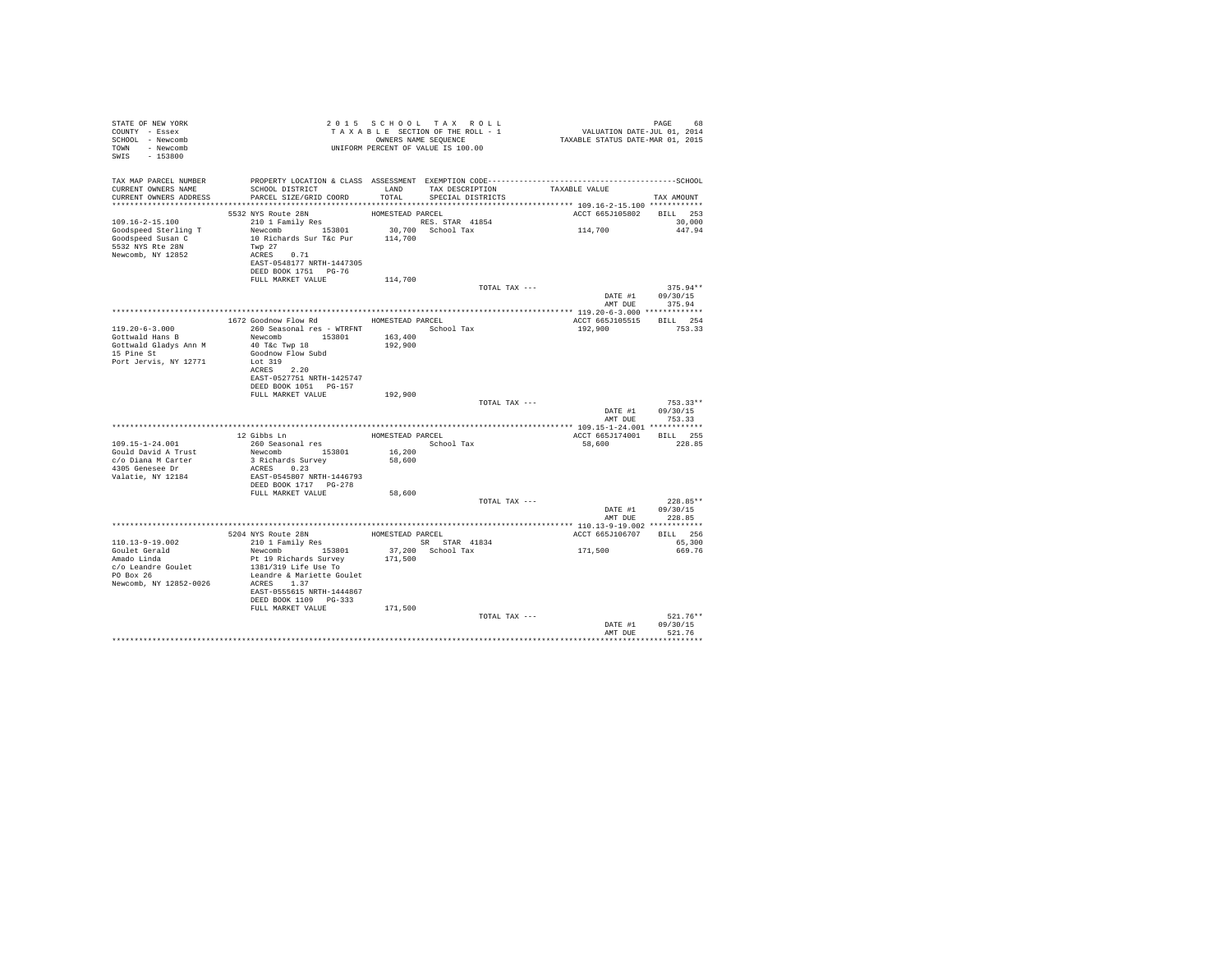| STATE OF NEW YORK<br>COUNTY - Essex<br>SCHOOL - Newcomb<br>TOWN - Newcomb<br>SWIS - 153800                        |                                                                                         |                      | 2015 SCHOOL TAX ROLL<br>TAXABLE SECTION OF THE ROLL - 1<br>OWNERS NAME SEQUENCE<br>UNIFORM PERCENT OF VALUE IS 100.00 | PAGE 69<br>VALUATION DATE-JUL 01, 2014<br>TAXABLE STATUS DATE-MAR 01, 2015 |                            |
|-------------------------------------------------------------------------------------------------------------------|-----------------------------------------------------------------------------------------|----------------------|-----------------------------------------------------------------------------------------------------------------------|----------------------------------------------------------------------------|----------------------------|
| TAX MAP PARCEL NUMBER<br>CURRENT OWNERS NAME                                                                      | SCHOOL DISTRICT                                                                         |                      | LAND TAX DESCRIPTION                                                                                                  | TAXABLE VALUE                                                              |                            |
| CURRENT OWNERS ADDRESS                                                                                            | PARCEL SIZE/GRID COORD                                                                  | TOTAL                | SPECIAL DISTRICTS                                                                                                     |                                                                            | TAX AMOUNT                 |
|                                                                                                                   |                                                                                         |                      |                                                                                                                       |                                                                            |                            |
|                                                                                                                   | Sanford Ln                                                                              | NON-HOMESTEAD PARCEL |                                                                                                                       | ACCT 665J188008 BILL 257                                                   |                            |
| $110, -3 - 8,000$                                                                                                 | 314 Rural vac<10                                                                        |                      | School Tax                                                                                                            | 8,500 154.81                                                               |                            |
| 110.-3-6.000<br>Granny's House LLC<br>C/O Fraser Brewer Gilbane<br>36 Berwick Pl<br>36 Berwick Pl<br>1596/76 Will |                                                                                         | 8,500<br>8,500       |                                                                                                                       |                                                                            |                            |
|                                                                                                                   |                                                                                         |                      |                                                                                                                       |                                                                            |                            |
| Rumford, RI 02916                                                                                                 | ACRES 2.74                                                                              |                      |                                                                                                                       |                                                                            |                            |
|                                                                                                                   | EAST-0576614 NRTH-1444227                                                               |                      |                                                                                                                       |                                                                            |                            |
|                                                                                                                   | DEED BOOK 1596 PG-85                                                                    |                      |                                                                                                                       |                                                                            |                            |
|                                                                                                                   | FULL MARKET VALUE                                                                       | 8,500                |                                                                                                                       |                                                                            |                            |
|                                                                                                                   |                                                                                         |                      | TOTAL TAX ---                                                                                                         |                                                                            | 154.81**                   |
|                                                                                                                   |                                                                                         |                      |                                                                                                                       | AMT DUE                                                                    | DATE #1 09/30/15<br>154.81 |
|                                                                                                                   |                                                                                         |                      |                                                                                                                       |                                                                            |                            |
|                                                                                                                   | 95 Lower Works Rd                                                                       | HOMESTEAD PARCEL     |                                                                                                                       | ACCT 665J185005 BILL 258                                                   |                            |
| $110, -3 - 9, 000$                                                                                                | 210 1 Family Res                                                                        |                      | School Tax                                                                                                            | 101,700                                                                    | 397.17                     |
| Granny's House LLC                                                                                                | Newcomb 153801                                                                          | 36,700               |                                                                                                                       |                                                                            |                            |
| c/o Fraser Brewer Gilbane 15 T&c Twp 46                                                                           |                                                                                         | 101,700              |                                                                                                                       |                                                                            |                            |
| 36 Berwick Pl                                                                                                     | 1596/76 Will                                                                            |                      |                                                                                                                       |                                                                            |                            |
| Rumford, RI 02916                                                                                                 | ACRES 2.41<br>EAST-0576934 NRTH-1444460                                                 |                      |                                                                                                                       |                                                                            |                            |
|                                                                                                                   | DEED BOOK 1596 PG-85                                                                    |                      |                                                                                                                       |                                                                            |                            |
|                                                                                                                   | FULL MARKET VALUE                                                                       | 101,700              |                                                                                                                       |                                                                            |                            |
|                                                                                                                   |                                                                                         |                      | TOTAL TAX ---                                                                                                         |                                                                            | $397.17**$                 |
|                                                                                                                   |                                                                                         |                      |                                                                                                                       |                                                                            | DATE #1 09/30/15           |
|                                                                                                                   |                                                                                         |                      |                                                                                                                       | AMT DUE                                                                    | 397.17                     |
|                                                                                                                   |                                                                                         |                      |                                                                                                                       |                                                                            |                            |
|                                                                                                                   | NYS Route 28N                                                                           | NON-HOMESTEAD PARCEL |                                                                                                                       | ACCT 665J103703 BILL 259                                                   |                            |
| $109.15 - 1 - 5.000$                                                                                              | 311 Res vac land                                                                        |                      | School Tax                                                                                                            | 13,600                                                                     | 247.70                     |
| Grant Harold Trust<br>Grant Beryl Trust                                                                           |                                                                                         |                      |                                                                                                                       |                                                                            |                            |
| 1063 Leesome Ln                                                                                                   | 3-1 Res vac 1 and<br>Newcomb 153801 13,600<br>3 Ords Patent 13,600<br>ACRES 0.90 13,600 |                      |                                                                                                                       |                                                                            |                            |
| Altamont, NY 12009                                                                                                |                                                                                         |                      |                                                                                                                       |                                                                            |                            |
|                                                                                                                   | EAST-0541908 NRTH-1447068<br>DEED BOOK 1106 PG-332                                      |                      |                                                                                                                       |                                                                            |                            |
|                                                                                                                   | FULL MARKET VALUE                                                                       | 13,600               |                                                                                                                       |                                                                            |                            |
|                                                                                                                   |                                                                                         |                      | TOTAL TAX ---                                                                                                         |                                                                            | $247.70**$                 |
|                                                                                                                   |                                                                                         |                      |                                                                                                                       |                                                                            | DATE #1 09/30/15           |
|                                                                                                                   |                                                                                         |                      |                                                                                                                       |                                                                            | AMT DUE 247.70             |
|                                                                                                                   | 31 Fennessey Ln MOMESTEAD PARCEL                                                        |                      |                                                                                                                       | ACCT 665J103702 BILL 260                                                   |                            |
| $109.15 - 1 - 6.000$                                                                                              | 260 Seasonal res - WTRFNT                                                               |                      | School Tax                                                                                                            | 124,900                                                                    | 487.77                     |
| Grant Harold Trust                                                                                                |                                                                                         |                      |                                                                                                                       |                                                                            |                            |
| Grant Beryl Trust                                                                                                 | 2008<br>Newcomb 153801 97,000<br>3 Ords Patent 124,900                                  |                      |                                                                                                                       |                                                                            |                            |
| 1063 Leesome Ln                                                                                                   | ACRES 0.50                                                                              |                      |                                                                                                                       |                                                                            |                            |
| Altamont, NY 12009                                                                                                | EAST-0541987 NRTH-1447257<br>DEED BOOK 1106 PG-335                                      |                      |                                                                                                                       |                                                                            |                            |
|                                                                                                                   |                                                                                         |                      |                                                                                                                       |                                                                            |                            |
|                                                                                                                   | FULL MARKET VALUE                                                                       | 124,900              |                                                                                                                       |                                                                            |                            |
|                                                                                                                   |                                                                                         |                      | TOTAL TAX ---                                                                                                         |                                                                            | $487.77**$                 |
|                                                                                                                   |                                                                                         |                      |                                                                                                                       | DATE #1<br>AMT DUE                                                         | 09/30/15<br>487.77         |
|                                                                                                                   |                                                                                         |                      |                                                                                                                       |                                                                            |                            |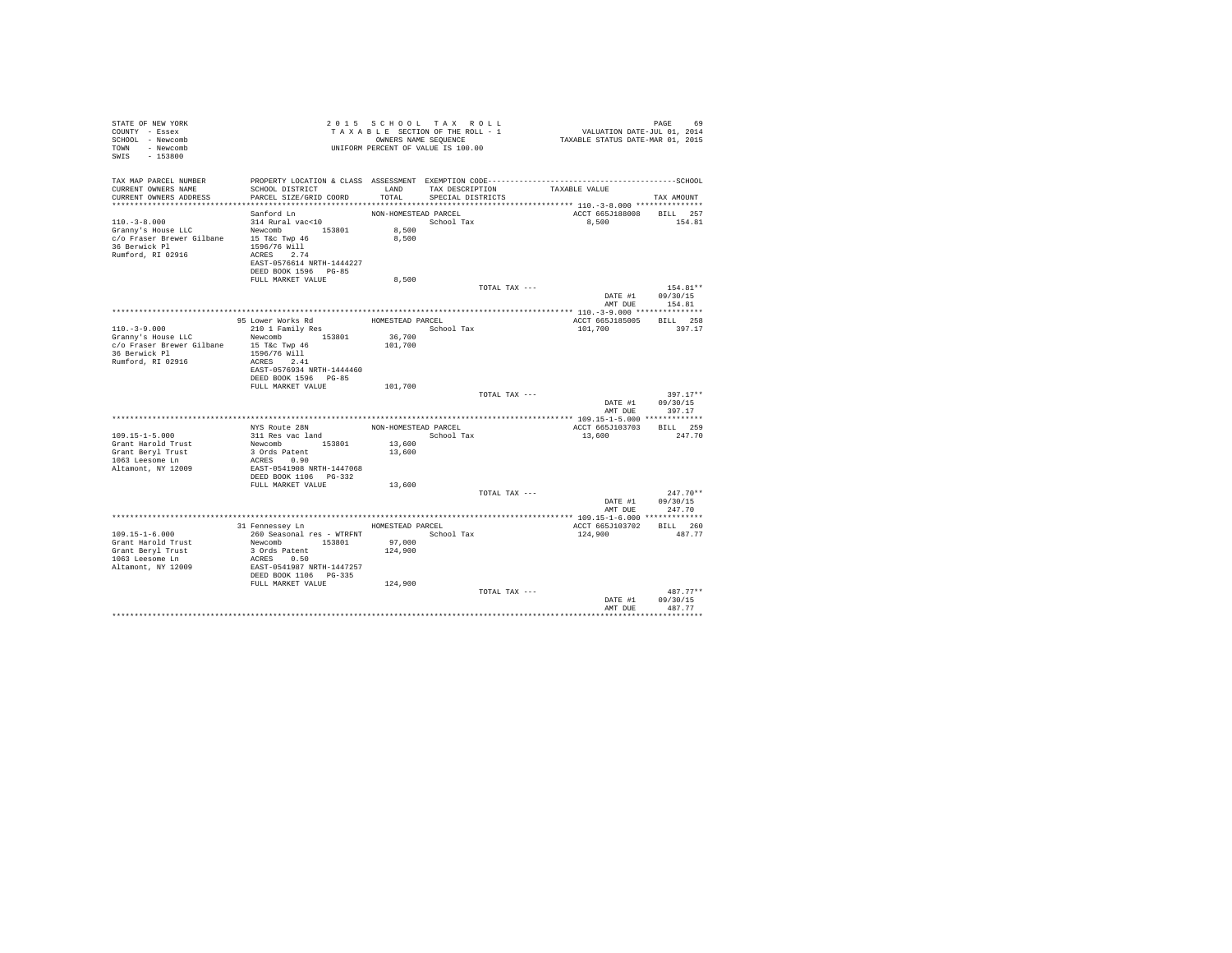| STATE OF NEW YORK                                     |                                             |                  | 2015 SCHOOL TAX ROLL               |                                                                                              |            |
|-------------------------------------------------------|---------------------------------------------|------------------|------------------------------------|----------------------------------------------------------------------------------------------|------------|
| COUNTY - Essex                                        |                                             |                  | TAXABLE SECTION OF THE ROLL - 1    |                                                                                              |            |
| SCHOOL - Newcomb                                      |                                             |                  | OWNERS NAME SEQUENCE               | PAGE 70<br>VALUATION DATE-JUL 01, 2014<br>TAXABLE STATUS DATE-MAR 01, 2015                   |            |
| TOWN - Newcomb                                        |                                             |                  | UNIFORM PERCENT OF VALUE IS 100.00 |                                                                                              |            |
| $-153800$<br>SWIS                                     |                                             |                  |                                    |                                                                                              |            |
|                                                       |                                             |                  |                                    |                                                                                              |            |
|                                                       |                                             |                  |                                    |                                                                                              |            |
| TAX MAP PARCEL NUMBER                                 |                                             |                  |                                    | PROPERTY LOCATION & CLASS ASSESSMENT EXEMPTION CODE-----------------------------------SCHOOL |            |
| CURRENT OWNERS NAME                                   | SCHOOL DISTRICT                             | LAND             | TAX DESCRIPTION                    | TAXABLE VALUE                                                                                |            |
| CURRENT OWNERS ADDRESS                                | PARCEL SIZE/GRID COORD                      | TOTAL.           | SPECIAL DISTRICTS                  |                                                                                              | TAX AMOUNT |
|                                                       |                                             |                  |                                    |                                                                                              |            |
|                                                       | 24 Anderson Ln                              | HOMESTEAD PARCEL |                                    | ACCT 665J104401 BILL 261                                                                     |            |
| $109.16 - 2 - 21.035$                                 |                                             |                  |                                    |                                                                                              |            |
|                                                       | 210 1 Family Res - WTRFNT                   |                  | School Tax                         | 171,600                                                                                      | 670.15     |
| Gratto Graclee                                        | Newcomb 153801                              | 105,200          |                                    |                                                                                              |            |
| Cleveland Linda                                       | 16 Richards                                 | 171,600          |                                    |                                                                                              |            |
| 21 Pico Rd                                            | ACRES 0.70                                  |                  |                                    |                                                                                              |            |
| Clifton Park, NY 12065                                | EAST-0551178 NRTH-1446412                   |                  |                                    |                                                                                              |            |
|                                                       | DEED BOOK 1096 PG-178                       |                  |                                    |                                                                                              |            |
|                                                       | FULL MARKET VALUE                           | 171,600          |                                    |                                                                                              |            |
|                                                       |                                             |                  | TOTAL TAX ---                      |                                                                                              | $670.15**$ |
|                                                       |                                             |                  |                                    | DATE #1                                                                                      | 09/30/15   |
|                                                       |                                             |                  |                                    | AMT DUE                                                                                      | 670.15     |
|                                                       |                                             |                  |                                    |                                                                                              |            |
|                                                       | 41 Chaisson Rd                              | HOMESTEAD PARCEL |                                    | ACCT 665J103504                                                                              | BILL 262   |
| 110.17-2-3.000                                        | 260 Seasonal res                            |                  | School Tax                         | 43,600                                                                                       | 170.27     |
| Gravelding Constance                                  | Newcomb 153801                              | 24,300           |                                    |                                                                                              |            |
| Gravelding Michael O                                  | Pt 18 Richards Survey                       | 43,600           |                                    |                                                                                              |            |
| PO Box 621                                            | ACRES 0.40                                  |                  |                                    |                                                                                              |            |
| Richfield Springs, NY 13439 EAST-0554428 NRTH-1444012 |                                             |                  |                                    |                                                                                              |            |
|                                                       | DEED BOOK 947 PG-112                        |                  |                                    |                                                                                              |            |
|                                                       | FULL MARKET VALUE                           |                  |                                    |                                                                                              |            |
|                                                       |                                             | 43,600           |                                    |                                                                                              |            |
|                                                       |                                             |                  | TOTAL TAX ---                      |                                                                                              | $170.27**$ |
|                                                       |                                             |                  |                                    |                                                                                              |            |
|                                                       |                                             |                  |                                    | DATE #1                                                                                      | 09/30/15   |
|                                                       |                                             |                  |                                    | AMT DUE                                                                                      | 170.27     |
|                                                       |                                             |                  |                                    |                                                                                              |            |
|                                                       | 389 Woodys Rd                               | HOMESTEAD PARCEL |                                    | ACCT 665J103704                                                                              | BILL 263   |
| $119.16 - 1 - 5.000$                                  | 260 Seasonal res - WTRFNT                   |                  | School Tax                         | 131,500                                                                                      | 513.55     |
| Graves John A                                         | Newcomb 153801                              | 107,600          |                                    |                                                                                              |            |
| 60 Croaker Rd S                                       | 27 T&c Twp 18                               | 131,500          |                                    |                                                                                              |            |
| Merritt, NC 28556                                     | $ACRES$ 0.62                                |                  |                                    |                                                                                              |            |
|                                                       | EAST-0525287 NRTH-1428034                   |                  |                                    |                                                                                              |            |
|                                                       |                                             |                  |                                    |                                                                                              |            |
| PRIOR OWNER ON 3/01/2015 DEED BOOK 1704 PG-324        |                                             |                  |                                    |                                                                                              |            |
| Graves John A                                         | FULL MARKET VALUE                           | 131,500          |                                    |                                                                                              |            |
|                                                       |                                             |                  | TOTAL TAX ---                      |                                                                                              | 513.55**   |
|                                                       |                                             |                  |                                    | DATE #1                                                                                      | 09/30/15   |
|                                                       |                                             |                  |                                    | AMT DUE                                                                                      | 513.55     |
|                                                       |                                             |                  |                                    |                                                                                              |            |
|                                                       | 35 Woodys Rd                                | HOMESTEAD PARCEL |                                    | ACCT 665J106911                                                                              | BILL 264   |
| $120.13 - 1 - 48.000$                                 |                                             |                  | School Tax                         | 183,100                                                                                      | 715.06     |
| Gray David L                                          | 260 Seasonal res - WTRFNT<br>Newcomb 153801 | 107,400          |                                    |                                                                                              |            |
| Gray Anne M                                           | 42&43 T&c Twp 18                            | 183,100          |                                    |                                                                                              |            |
| 10 Hollywood Dr                                       | Goodnow Flow Subd                           |                  |                                    |                                                                                              |            |
| Burnt Hills, NY 12027                                 | Lot 179                                     |                  |                                    |                                                                                              |            |
|                                                       | ACRES 1.84                                  |                  |                                    |                                                                                              |            |
|                                                       | EAST-0533226 NRTH-1428774                   |                  |                                    |                                                                                              |            |
|                                                       | DEED BOOK 1775   PG-172                     |                  |                                    |                                                                                              |            |
|                                                       | FULL MARKET VALUE                           | 183,100          |                                    |                                                                                              |            |
|                                                       |                                             |                  | TOTAL TAX ---                      |                                                                                              | $715.06**$ |
|                                                       |                                             |                  |                                    | DATE #1                                                                                      | 09/30/15   |
|                                                       |                                             |                  |                                    | AMT DUE                                                                                      | 715.06     |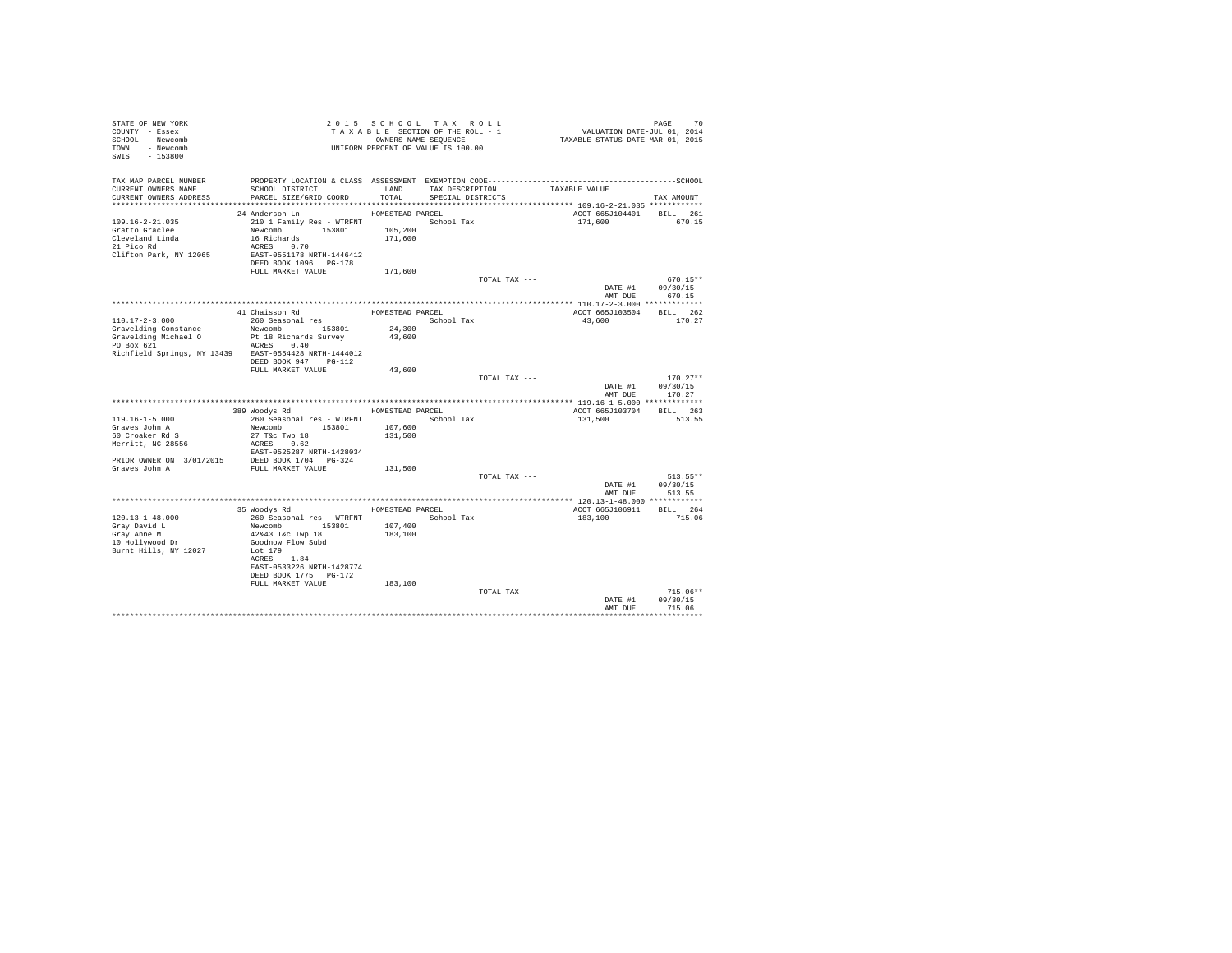| STATE OF NEW YORK<br>COUNTY - Essex<br>SCHOOL - Newcomb<br>TOWN - Newcomb<br>SWIS - 153800                                                                                                                                                                                          |                  | 2015 SCHOOL TAX ROLL<br>TAXABLE SECTION OF THE ROLL - 1<br>OWNERS NAME SEQUENCE<br>UNIFORM PERCENT OF VALUE IS 100.00 | PAGE 71<br>VALUATION DATE-JUL 01, 2014<br>TAXABLE STATUS DATE-MAR 01, 2015 |                                    |
|-------------------------------------------------------------------------------------------------------------------------------------------------------------------------------------------------------------------------------------------------------------------------------------|------------------|-----------------------------------------------------------------------------------------------------------------------|----------------------------------------------------------------------------|------------------------------------|
| TAX MAP PARCEL NUMBER                                                                                                                                                                                                                                                               |                  |                                                                                                                       |                                                                            |                                    |
| CURRENT OWNERS NAME<br>SCHOOL DISTRICT<br>CURRENT OWNERS ADDRESS<br>PARCEL SIZE/GRID COORD                                                                                                                                                                                          | LAND<br>TOTAL    | TAX DESCRIPTION<br>SPECIAL DISTRICTS                                                                                  | TAXABLE VALUE                                                              | TAX AMOUNT                         |
|                                                                                                                                                                                                                                                                                     |                  |                                                                                                                       |                                                                            |                                    |
| 1436 Goodnow Flow Rd                                                                                                                                                                                                                                                                | HOMESTEAD PARCEL |                                                                                                                       | ACCT 665J100511 BILL 265                                                   |                                    |
| $120.17 - 2 - 43.000$<br>210 1 Family Res - WTRFNT                                                                                                                                                                                                                                  |                  | School Tax                                                                                                            | 279,000                                                                    | 1,089.58                           |
| Newcomb 153801<br>Greene Family Trust                                                                                                                                                                                                                                               | 120,200          |                                                                                                                       |                                                                            |                                    |
| 42 T&c Twp 18<br>Greene Elizabeth                                                                                                                                                                                                                                                   | 279,000          |                                                                                                                       |                                                                            |                                    |
| 500 Angell St Apt 309<br>60 Goodnow Flow<br>ACRES 1.50<br>Providence, RI 02906                                                                                                                                                                                                      |                  |                                                                                                                       |                                                                            |                                    |
| EAST-0532833 NRTH-1426772                                                                                                                                                                                                                                                           |                  |                                                                                                                       |                                                                            |                                    |
| DEED BOOK 1236 PG-98                                                                                                                                                                                                                                                                |                  |                                                                                                                       |                                                                            |                                    |
| FULL MARKET VALUE                                                                                                                                                                                                                                                                   | 279,000          |                                                                                                                       |                                                                            |                                    |
|                                                                                                                                                                                                                                                                                     |                  | TOTAL TAX ---                                                                                                         |                                                                            | $1.089.58**$                       |
|                                                                                                                                                                                                                                                                                     |                  |                                                                                                                       | AMT DUE                                                                    | DATE #1 09/30/15<br>1,089.58       |
| *************************************                                                                                                                                                                                                                                               |                  |                                                                                                                       |                                                                            |                                    |
| 1792 Goodnow Flow Rd                                                                                                                                                                                                                                                                | HOMESTEAD PARCEL |                                                                                                                       | ACCT 665J187008                                                            | BILL 266                           |
| $119.20 - 3 - 9.113$<br>210 1 Family Res - WTRFNT                                                                                                                                                                                                                                   |                  | School Tax                                                                                                            | 150,300                                                                    | 586.97                             |
| Newcomb 153801<br>Greene Ralph J Jr                                                                                                                                                                                                                                                 | 77,200           |                                                                                                                       |                                                                            |                                    |
| Greene Steven E<br>27 28 T&c Twp 18<br>ACRES 4.00<br>1792 Goodnow Flow Rd                                                                                                                                                                                                           | 150,300          |                                                                                                                       |                                                                            |                                    |
| $PO$ Box $63$<br>EAST-0525451 NRTH-1425181                                                                                                                                                                                                                                          |                  |                                                                                                                       |                                                                            |                                    |
| Newcomb, NY 12852<br>DEED BOOK 1706 PG-86                                                                                                                                                                                                                                           |                  |                                                                                                                       |                                                                            |                                    |
| FULL MARKET VALUE                                                                                                                                                                                                                                                                   | 150,300          |                                                                                                                       |                                                                            |                                    |
|                                                                                                                                                                                                                                                                                     |                  | TOTAL TAX ---                                                                                                         |                                                                            | 586.97**                           |
|                                                                                                                                                                                                                                                                                     |                  |                                                                                                                       | AMT DUE                                                                    | DATE #1 09/30/15<br>586.97         |
|                                                                                                                                                                                                                                                                                     |                  |                                                                                                                       |                                                                            |                                    |
| 77 Goodnow Flow Rd                                                                                                                                                                                                                                                                  | HOMESTEAD PARCEL |                                                                                                                       | ACCT 665J103709                                                            | BILL 267                           |
| 109.15-4-14.000<br>210 1 Family Res                                                                                                                                                                                                                                                 |                  | School Tax                                                                                                            | 89,200                                                                     | 348.35                             |
| Newcomb 153801<br>Gregory Pauline A                                                                                                                                                                                                                                                 | 27,000           |                                                                                                                       |                                                                            |                                    |
| 1452 Friends Lake Rd<br>4 Ords Patent                                                                                                                                                                                                                                               | 89,200           |                                                                                                                       |                                                                            |                                    |
| Chestertown, NY 12817<br>ACRES 0.50<br>EAST-0542571 NRTH-1444102                                                                                                                                                                                                                    |                  |                                                                                                                       |                                                                            |                                    |
| DEED BOOK 1743 PG-301                                                                                                                                                                                                                                                               |                  |                                                                                                                       |                                                                            |                                    |
| FULL MARKET VALUE                                                                                                                                                                                                                                                                   | 89,200           |                                                                                                                       |                                                                            |                                    |
|                                                                                                                                                                                                                                                                                     |                  | TOTAL TAX ---                                                                                                         |                                                                            | $348.35**$                         |
|                                                                                                                                                                                                                                                                                     |                  |                                                                                                                       |                                                                            | DATE #1 09/30/15<br>AMT DUE 348.35 |
|                                                                                                                                                                                                                                                                                     |                  |                                                                                                                       |                                                                            |                                    |
| 81 Goodnow Flow Rd                                                                                                                                                                                                                                                                  | HOMESTEAD PARCEL |                                                                                                                       | ACCT 665J100402 BILL 268                                                   |                                    |
| 109.15-4-15.000<br>210 1 Family Res                                                                                                                                                                                                                                                 |                  | School Tax                                                                                                            | 109,000                                                                    | 425.68                             |
| Newcomb 153801                                                                                                                                                                                                                                                                      | 24,300           |                                                                                                                       |                                                                            |                                    |
|                                                                                                                                                                                                                                                                                     | 109,000          |                                                                                                                       |                                                                            |                                    |
| Correspondent and the Mewcomputer of Gregory William Ivan Jr and A Ords Patent and Correspondent and the Manuscule of the MCRES of the MCRES of the MCRES of the MCRES of the MCRES of the MCRES of the MCRES of the MCRES of<br>Chestertown, NY 12817<br>EAST-0542503 NRTH-1444027 |                  |                                                                                                                       |                                                                            |                                    |
| DEED BOOK 1743 PG-308                                                                                                                                                                                                                                                               |                  |                                                                                                                       |                                                                            |                                    |
| FULL MARKET VALUE                                                                                                                                                                                                                                                                   | 109,000          |                                                                                                                       |                                                                            |                                    |
|                                                                                                                                                                                                                                                                                     |                  | TOTAL TAX ---                                                                                                         |                                                                            | $425.68**$                         |
|                                                                                                                                                                                                                                                                                     |                  |                                                                                                                       | DATE #1                                                                    | 09/30/15                           |
|                                                                                                                                                                                                                                                                                     |                  |                                                                                                                       | AMT DUE                                                                    | 425.68                             |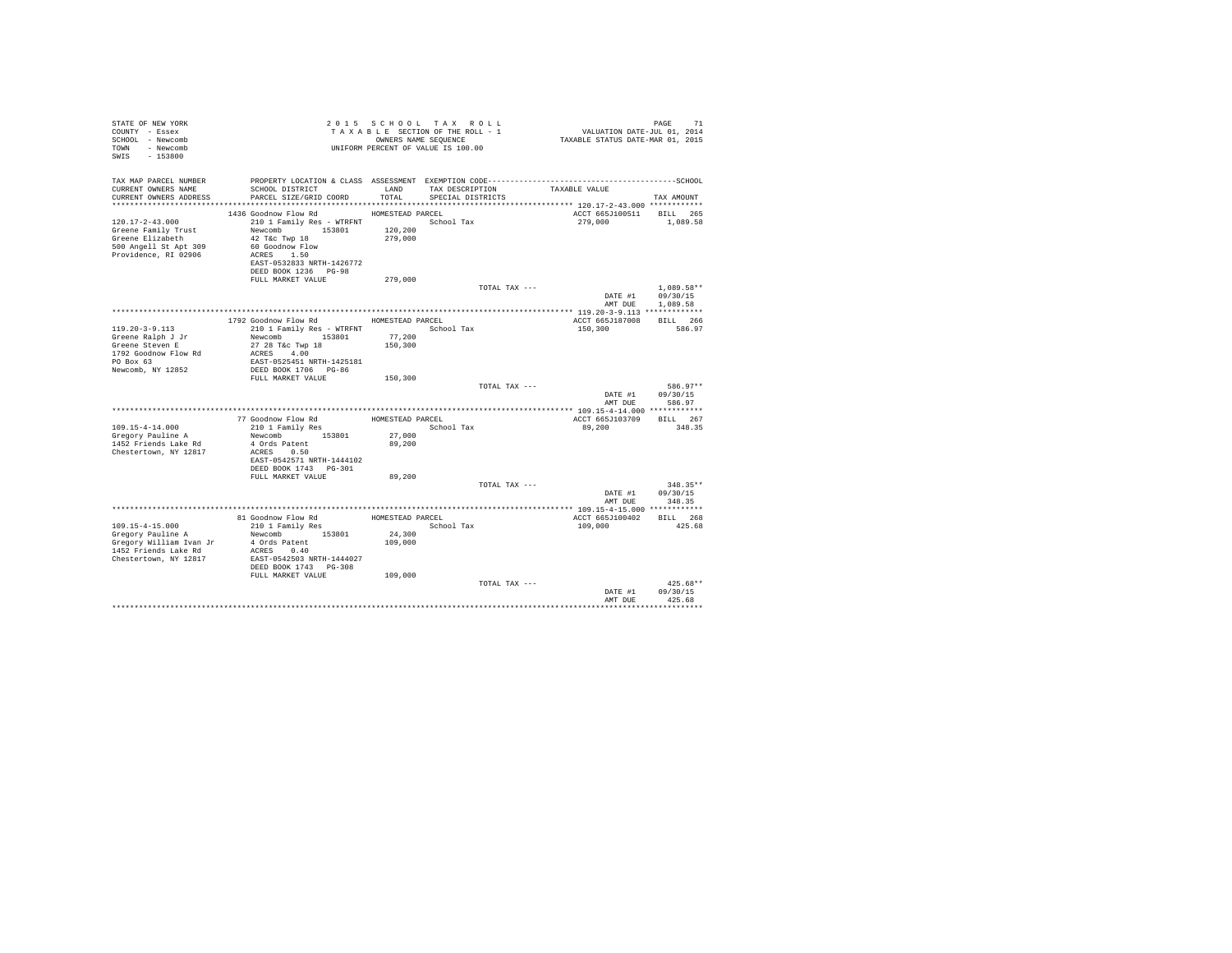| STATE OF NEW YORK<br>COUNTY - Essex<br>SCHOOL - Newcomb<br>TOWN - Newcomb<br>SWIS - 153800                    |                                                                                                                                                                                         |                                                | 2015 SCHOOL TAX ROLL<br>TAXABLE SECTION OF THE ROLL - 1<br>OWNERS NAME SEQUENCE<br>UNIFORM PERCENT OF VALUE IS 100.00 | PAGE 72<br>VALUATION DATE-JUL 01, 2014<br>TAXABLE STATUS DATE-MAR 01, 2015 |                                          |
|---------------------------------------------------------------------------------------------------------------|-----------------------------------------------------------------------------------------------------------------------------------------------------------------------------------------|------------------------------------------------|-----------------------------------------------------------------------------------------------------------------------|----------------------------------------------------------------------------|------------------------------------------|
| TAX MAP PARCEL NUMBER<br>CURRENT OWNERS NAME<br>CURRENT OWNERS ADDRESS                                        | SCHOOL DISTRICT<br>PARCEL SIZE/GRID COORD                                                                                                                                               | LAND<br>TOTAL.                                 | TAX DESCRIPTION<br>SPECIAL DISTRICTS                                                                                  | TAXABLE VALUE                                                              | TAX AMOUNT                               |
| $110.13 - 9 - 20.002$<br>Gregson Blair<br>Gregson Denice H<br>PO Box 112<br>Newcomb, NY 12852                 | 5185 NYS Route 28N<br>210 1 Family Res<br>Newcomb 153801<br>Pt 19 Richards Survey<br>ACRES 0.57<br>EAST-0555978 NRTH-1444367<br>DEED BOOK 1559 PG-195<br>FULL MARKET VALUE              | HOMESTEAD PARCEL<br>28,200<br>92,800<br>92,800 | School Tax                                                                                                            | ACCT 665J104909 BILL 269<br>92.800                                         | 362.41                                   |
|                                                                                                               |                                                                                                                                                                                         |                                                | TOTAL TAX ---                                                                                                         | DATE #1                                                                    | $362.41**$<br>09/30/15<br>AMT DUE 362.41 |
| $120.17 - 3 - 4.000$<br>Groos Frederick W<br>Sciancalepore Joseph<br>109 Catherine St<br>Wells, NY 12190-0171 | 65 Beaver Bay Rd<br>312 Vac w/imprv - WTRFNT<br>Newcomb 153801<br>26 & 41 T&c Twp 18<br>Goodnow Flow Subd<br>Lot 309<br>ACRES 1.00<br>EAST-0528104 NRTH-1426608<br>DEED BOOK 435 PG-571 | HOMESTEAD PARCEL<br>109,000<br>110,300         | School Tax                                                                                                            | ACCT 665J103714<br>110,300                                                 | BILL 270<br>430.75                       |
|                                                                                                               | FULL MARKET VALUE                                                                                                                                                                       | 110,300                                        | TOTAL TAX ---                                                                                                         | DATE #1<br>AMT DUE                                                         | 430.75**<br>09/30/15<br>430.75           |
| 109.16-1-15.017<br>Gross Family Trust<br>$PO$ $Rox$ 57<br>Newcomb, NY 12852                                   | Johnson Rd<br>311 Res vac land<br>Newcomb 153801<br>10 Richards Survey T&c<br>ACRES 1.40<br>EAST-0548057 NRTH-1447701<br>DEED BOOK 1046 PG-11                                           | NON-HOMESTEAD PARCEL<br>28,600<br>28,600       | School Tax                                                                                                            | ACCT 665J193002 BILL 271<br>28,600                                         | 520.90                                   |
|                                                                                                               | FULL MARKET VALUE                                                                                                                                                                       | 28,600                                         | TOTAL TAX ---                                                                                                         | DATE #1                                                                    | $520.90**$<br>09/30/15<br>AMT DUE 520.90 |
| $109.16 - 2 - 1.000$<br>Gross Family Trust<br>PO Box 57<br>Newcomb, NY 12852                                  | 42 Johnson Rd<br>210 1 Family Res - WTRFNT<br>Newcomb 153801<br>10 Richards Survey<br>ACRES 0.80<br>EAST-0548290 NRTH-1448178<br>DEED BOOK 1046 PG-7                                    | 120,900<br>175,400                             | HOMESTEAD PARCEL<br>School Tax                                                                                        | ACCT 665J103715<br>175,400                                                 | BILL 272<br>684.99                       |
|                                                                                                               | FULL MARKET VALUE                                                                                                                                                                       | 175,400                                        | TOTAL TAX ---                                                                                                         | DATE #1<br>AMT DUE                                                         | 684.99**<br>09/30/15<br>684.99           |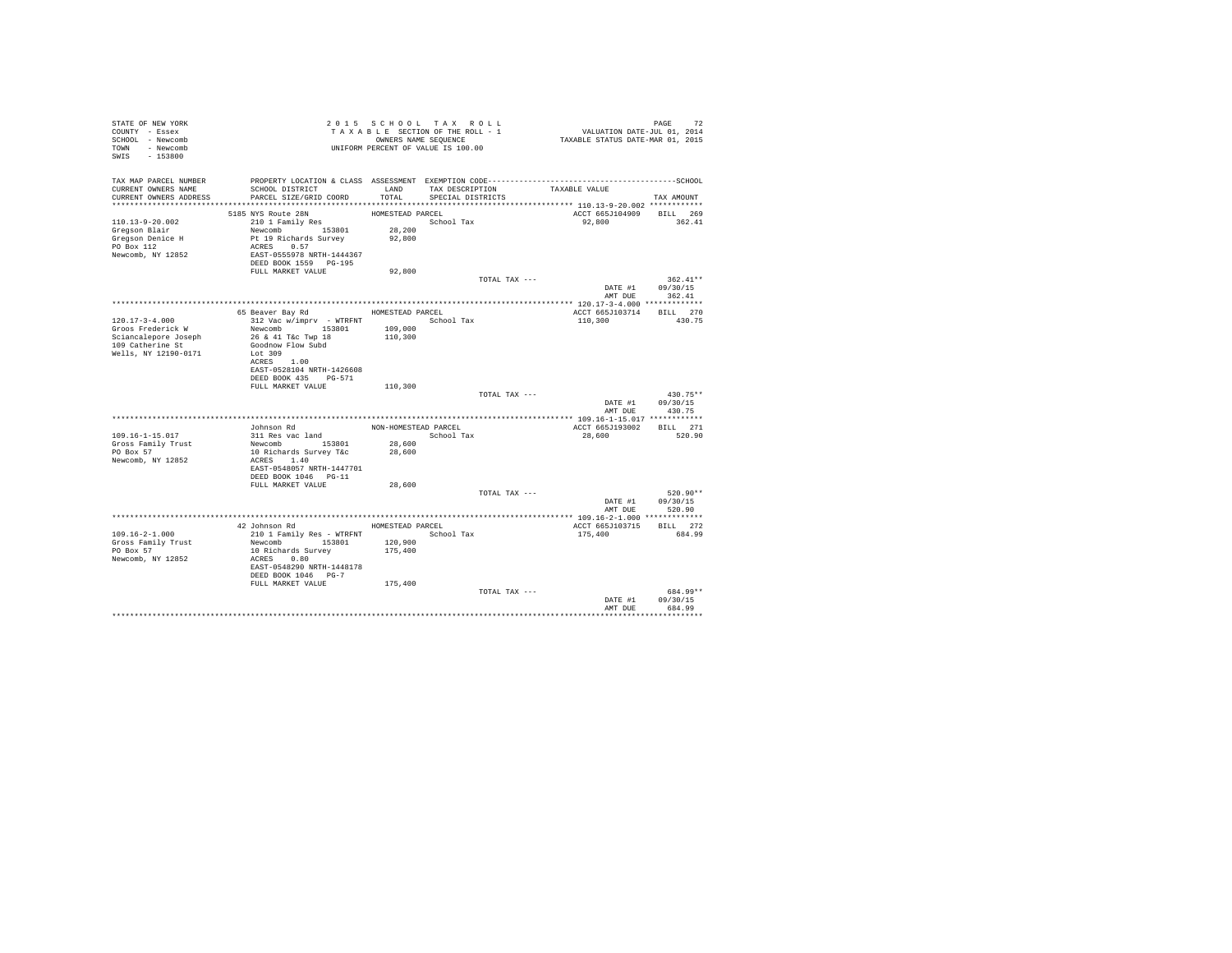| STATE OF NEW YORK<br>COUNTY - Essex<br>SCHOOL - Newcomb<br>- Newcomb<br>TOWN<br>$-153800$<br>SWTS |                                                                                                                                                                                             | OWNERS NAME SEQUENCE                   | 2015 SCHOOL TAX ROLL<br>TAXABLE SECTION OF THE ROLL - 1<br>UNIFORM PERCENT OF VALUE IS 100.00 | VALUATION DATE-JUL 01, 2014<br>TAXABLE STATUS DATE-MAR 01, 2015 | 73<br>PAGE               |
|---------------------------------------------------------------------------------------------------|---------------------------------------------------------------------------------------------------------------------------------------------------------------------------------------------|----------------------------------------|-----------------------------------------------------------------------------------------------|-----------------------------------------------------------------|--------------------------|
| TAX MAP PARCEL NUMBER                                                                             | PROPERTY LOCATION & CLASS ASSESSMENT EXEMPTION CODE------------------------                                                                                                                 |                                        |                                                                                               |                                                                 | ------------------SCHOOL |
| CURRENT OWNERS NAME<br>CURRENT OWNERS ADDRESS                                                     | SCHOOL DISTRICT<br>PARCEL SIZE/GRID COORD                                                                                                                                                   | LAND<br>TOTAL.                         | TAX DESCRIPTION<br>SPECIAL DISTRICTS                                                          | TAXABLE VALUE                                                   | TAX AMOUNT               |
|                                                                                                   | 1370 Goodnow Flow Rd                                                                                                                                                                        |                                        |                                                                                               | ACCT 665J104301                                                 |                          |
| $120.18 - 2 - 4.000$<br>Guertin David S<br>Guertin Diane M<br>1599 Rte 30<br>Cornwall, VT 05753   | 260 Seasonal res - WTRFNT<br>Newcomb 153801<br>42 43 T&c Twp 18<br>Goodnow Flow Subd Lot 45<br>1266/226 Release Of Lien<br>ACRES 0.92<br>EAST-0534344 NRTH-1426897<br>DEED BOOK 1363 PG-190 | HOMESTEAD PARCEL<br>107,200<br>163,600 | School Tax                                                                                    | 163,600                                                         | BILL 273<br>638.91       |
|                                                                                                   | FULL MARKET VALUE                                                                                                                                                                           | 163,600                                |                                                                                               |                                                                 |                          |
|                                                                                                   |                                                                                                                                                                                             |                                        | TOTAL TAX ---                                                                                 |                                                                 | $638.91**$               |
|                                                                                                   |                                                                                                                                                                                             |                                        |                                                                                               | DATE #1<br>AMT DUE                                              | 09/30/15<br>638.91       |
|                                                                                                   |                                                                                                                                                                                             |                                        |                                                                                               |                                                                 |                          |
|                                                                                                   | 57 Woodys Rd                                                                                                                                                                                | HOMESTEAD PARCEL                       |                                                                                               | ACCT 665J106003                                                 | BTT.T. 274               |
| $120.13 - 1 - 42.000$                                                                             | 260 Seasonal res - WTRFNT                                                                                                                                                                   |                                        | School Tax                                                                                    | 345,300                                                         | 1,348.50                 |
| Guior Richard A                                                                                   | Newcomb<br>153801                                                                                                                                                                           | 152,500                                |                                                                                               |                                                                 |                          |
| Frank Barbara M                                                                                   | $42$ T&c Twp $18$                                                                                                                                                                           | 345,300                                |                                                                                               |                                                                 |                          |
| 50 Bellevue Ave<br>Summit, NJ 07901-2017                                                          | Goodnow Flow Subd<br>Lot 185 2.8Ac<br>1.60<br>ACRES<br>EAST-0532611 NRTH-1429061<br>DEED BOOK 1461 PG-252<br>FULL MARKET VALUE                                                              | 345,300                                |                                                                                               |                                                                 |                          |
|                                                                                                   |                                                                                                                                                                                             |                                        | TOTAL TAX ---                                                                                 |                                                                 | $1.348.50**$             |
|                                                                                                   |                                                                                                                                                                                             |                                        |                                                                                               | DATE #1<br>AMT DUE                                              | 09/30/15<br>1,348.50     |
|                                                                                                   |                                                                                                                                                                                             |                                        |                                                                                               |                                                                 |                          |
|                                                                                                   | 24 Bennett Ln                                                                                                                                                                               | HOMESTEAD PARCEL                       |                                                                                               | ACCT 665J103804                                                 | BILL 275                 |
| $120.18 - 2 - 24.000$                                                                             | 260 Seasonal res - WTRFNT                                                                                                                                                                   |                                        | School Tax                                                                                    | 162,600                                                         | 635.00                   |
| Gutheil Harry Jr                                                                                  | Newcomb<br>153801                                                                                                                                                                           | 107,700                                |                                                                                               |                                                                 |                          |
| 21 Spring St<br>So Glens Falls, NY 12803                                                          | 46 T&c Twp 18<br>Goodnow Flow Subd<br>Lot 25<br>ACRES<br>1.40<br>EAST-0536289 NRTH-1426240<br>DEED BOOK 465<br>$PG-108$<br>FULL MARKET VALUE                                                | 162,600<br>162,600                     |                                                                                               |                                                                 |                          |
|                                                                                                   |                                                                                                                                                                                             |                                        | TOTAL TAX ---                                                                                 |                                                                 | $635.00**$               |
|                                                                                                   |                                                                                                                                                                                             |                                        |                                                                                               | DATE #1<br>AMT DUE                                              | 09/30/15<br>635.00       |
|                                                                                                   |                                                                                                                                                                                             |                                        |                                                                                               |                                                                 |                          |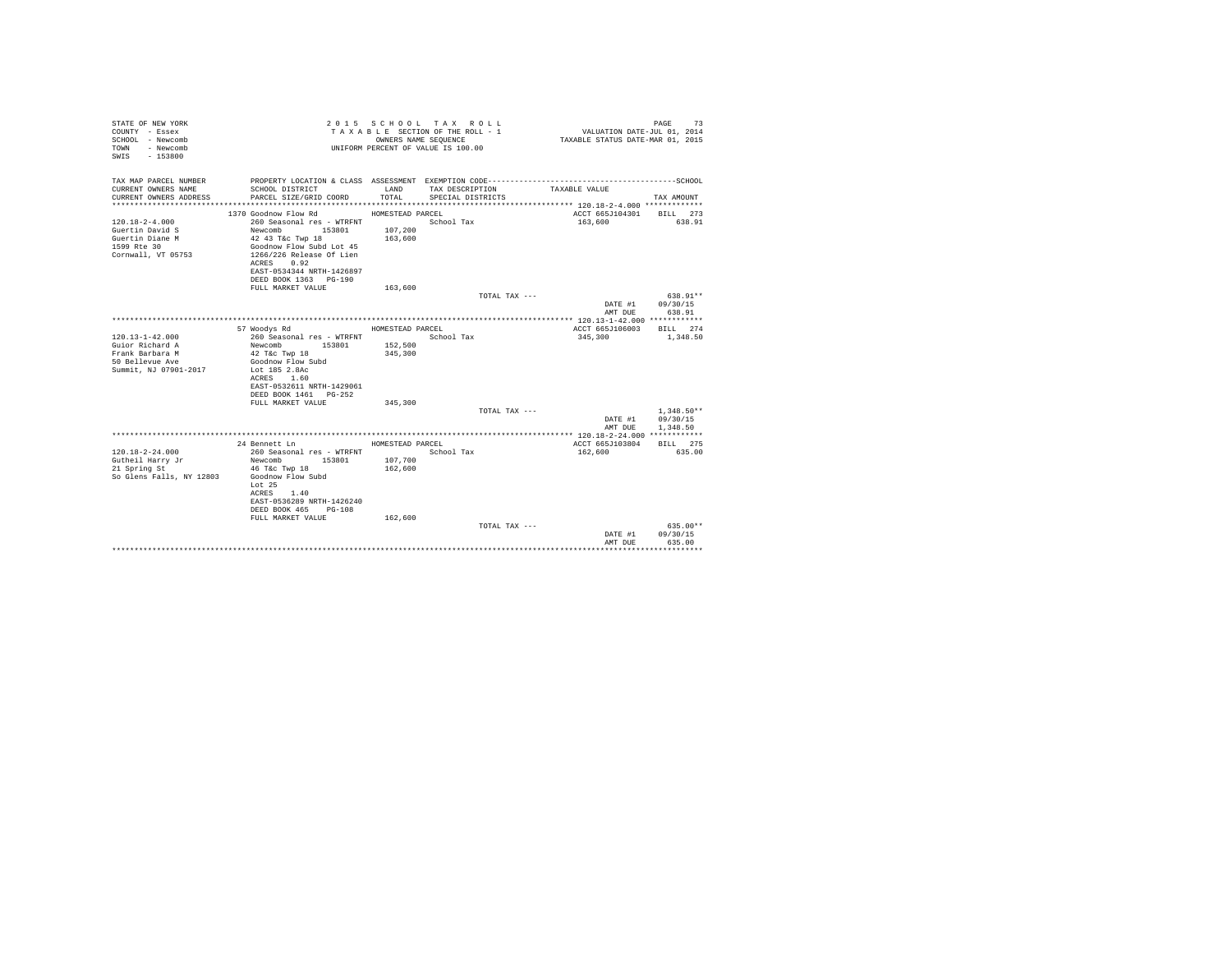| STATE OF NEW YORK<br>COUNTY - Essex<br>SCHOOL - Newcomb<br>- Newcomb<br><b>TOWN</b><br>$-153800$<br>SWIS                                             |                                                                                                                                                                                                     | OWNERS NAME SEQUENCE                           | 2015 SCHOOL TAX ROLL<br>TAXABLE SECTION OF THE ROLL - 1<br>UNIFORM PERCENT OF VALUE IS 100.00 | VALUATION DATE-JUL 01, 2014<br>TAXABLE STATUS DATE-MAR 01, 2015 | 74<br>PAGE                           |
|------------------------------------------------------------------------------------------------------------------------------------------------------|-----------------------------------------------------------------------------------------------------------------------------------------------------------------------------------------------------|------------------------------------------------|-----------------------------------------------------------------------------------------------|-----------------------------------------------------------------|--------------------------------------|
| TAX MAP PARCEL NUMBER<br>CURRENT OWNERS NAME<br>CURRENT OWNERS ADDRESS                                                                               | SCHOOL DISTRICT<br>PARCEL SIZE/GRID COORD                                                                                                                                                           | LAND<br>TOTAL                                  | TAX DESCRIPTION<br>SPECIAL DISTRICTS                                                          | TAXABLE VALUE                                                   | TAX AMOUNT                           |
| $120.18 - 2 - 20.000$<br>Hager Michaelle J Trust<br>6 Highland View Ave<br>Rensselaer, NY 12144<br>PRIOR OWNER ON 3/01/2015 ACRES<br>Hager Anthony J | 1304 Goodnow Flow Rd<br>210 1 Family Res - WTRFNT<br>153801<br>Newcomb<br>46 T&C Twp 18<br>Goodnow Flow Subd<br>Lot 29<br>1.70<br>EAST-0535906 NRTH-1426452<br>DEED BOOK 1795 PG-297                | HOMESTEAD PARCEL<br>115,200<br>387,000         | School Tax                                                                                    | ACCT 665J104703<br>387,000                                      | BILL 276<br>1,511.35                 |
|                                                                                                                                                      | FULL MARKET VALUE                                                                                                                                                                                   | 387,000                                        | TOTAL TAX ---                                                                                 | DATE #1<br>AMT DUE                                              | $1.511.35**$<br>09/30/15<br>1,511.35 |
| $110. - 1 - 21.200$<br>Hai Paul B<br>McNulty Stacy A<br>6312 State Rt 28N<br>Newcomb, NY 12852                                                       | 4916 NYS Route 28N<br>240 Rural res<br>Newcomb<br>153801<br>30 Thorns Sur<br>1492/204 Death Cert<br>T.of 1<br>ACRES 34.80<br>EAST-0562656 NRTH-1441494<br>DEED BOOK 1641 PG-52<br>FULL MARKET VALUE | HOMESTEAD PARCEL<br>463,450<br>463,450         | RES. STAR 41854<br>64.000 School Tax                                                          | ACCT 665J194005<br>463,450                                      | BILL 277<br>30,000<br>1,809.91       |
|                                                                                                                                                      |                                                                                                                                                                                                     |                                                | TOTAL TAX ---                                                                                 | DATE #1<br>AMT DUE                                              | $1,737.91**$<br>09/30/15<br>1,737.91 |
| 109.16-2-11.000<br>Hall Ricci W<br>5 Forest St<br>Oxford, MA 01540                                                                                   | 34 Johnson Rd<br>270 Mfg housing<br>153801<br>Newcomb<br>10 Richards Survey<br>0.30<br>ACRES<br>EAST-0548309 NRTH-1447889<br>DEED BOOK 1169 PG-290<br>FULL MARKET VALUE                             | HOMESTEAD PARCEL<br>21,600<br>27,500<br>27,500 | School Tax                                                                                    | ACCT 665J103612<br>27,500                                       | BILL 278<br>107.40                   |
|                                                                                                                                                      |                                                                                                                                                                                                     |                                                | TOTAL TAX $---$                                                                               | DATE #1<br>AMT DUE                                              | $107.40**$<br>09/30/15<br>107.40     |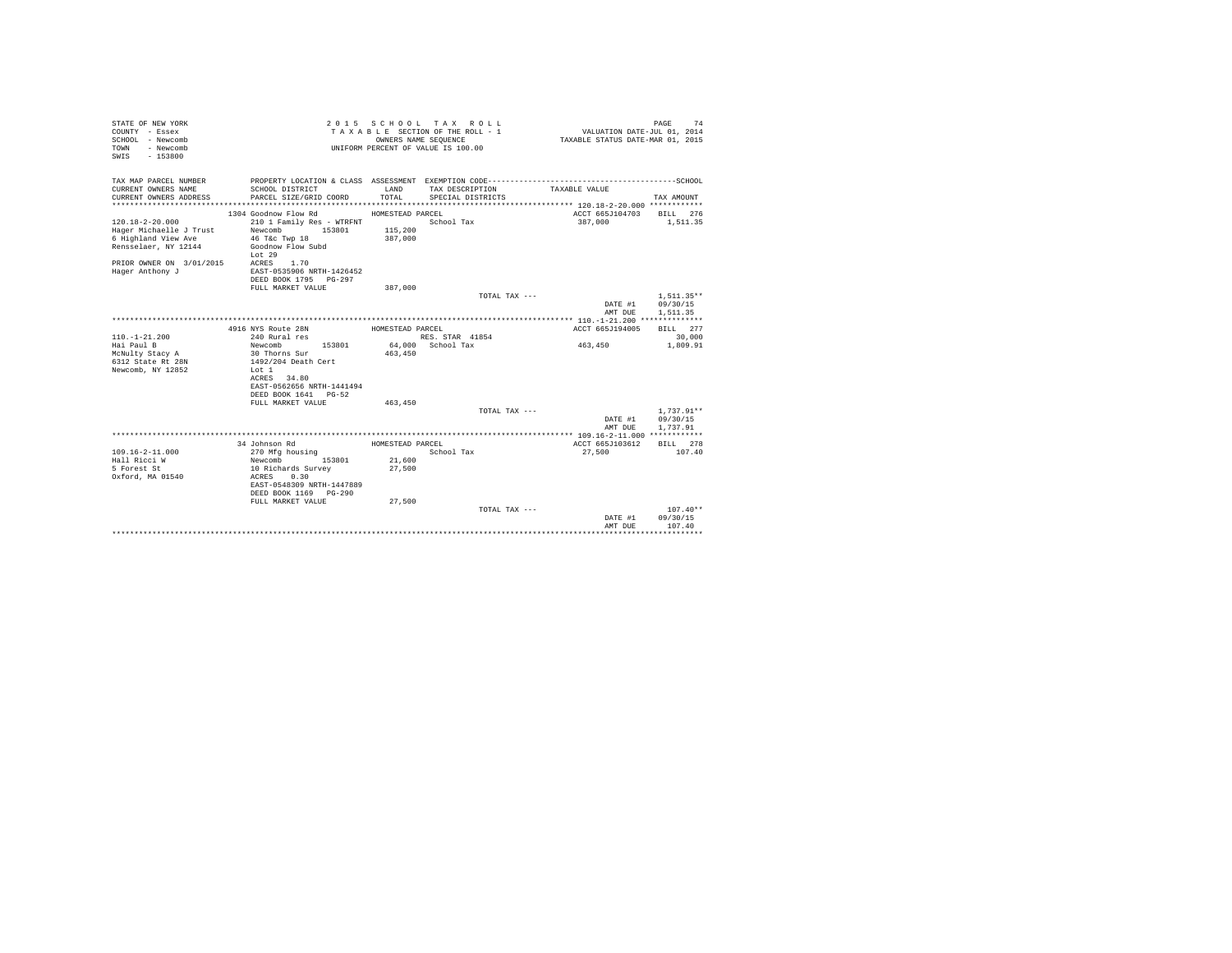| STATE OF NEW YORK<br>COUNTY - Essex<br>SCHOOL - Newcomb<br>TOWN - Newcomb<br>$-153800$<br>SWIS                                                                                                                          | PAGE 75<br>VALUATION DATE-JUL 01, 2014<br>TAXABLE STATUS DATE-MAR 01, 2015<br>2015 SCHOOL TAX ROLL<br>TAXABLE SECTION OF THE ROLL - 1<br>OWNERS NAME SEQUENCE<br>UNIFORM PERCENT OF VALUE IS 100.00 |
|-------------------------------------------------------------------------------------------------------------------------------------------------------------------------------------------------------------------------|-----------------------------------------------------------------------------------------------------------------------------------------------------------------------------------------------------|
| TAX MAP PARCEL NUMBER<br>SCHOOL DISTRICT<br>CURRENT OWNERS NAME<br>LAND<br>CURRENT OWNERS ADDRESS<br>PARCEL SIZE/GRID COORD<br>TOTAL                                                                                    | TAXABLE VALUE<br>TAX DESCRIPTION<br>SPECIAL DISTRICTS<br>TAX AMOUNT                                                                                                                                 |
| 5561 NYS Route 28N                                                                                                                                                                                                      | ACCT 665J103902<br>BILL 279<br>HOMESTEAD PARCEL                                                                                                                                                     |
| $109.16 - 5 - 15.014$<br>210 1 Family Res<br>Newcomb 153801<br>Hall William H<br>5561 State Route 28N<br>10 Richards Survey<br>89,000<br>PO Box 72<br>ACRES 0.53<br>Newcomb, NY 12852-0072<br>EAST-0547408 NRTH-1447277 | RES. STAR 41854<br>30,000<br>89,000<br>27,500 School Tax<br>347.57                                                                                                                                  |
| DEED BOOK 519 PG-52<br>FULL MARKET VALUE                                                                                                                                                                                | 89,000                                                                                                                                                                                              |
|                                                                                                                                                                                                                         | $275.57**$<br>TOTAL TAX ---                                                                                                                                                                         |
|                                                                                                                                                                                                                         | DATE #1 09/30/15<br>AMT DUE 275.57                                                                                                                                                                  |
| HOMESTEAD PARCEL<br>41 Johnson Rd                                                                                                                                                                                       | ACCT 665J179006<br>BILL 280                                                                                                                                                                         |
| $109.16 - 1 - 7.182$<br>Hamerman Lois<br>Newcomb 153801<br>176,100<br>Carlow Patricia<br>10 Richards Survey<br>252,700                                                                                                  | 252,700<br>986.87                                                                                                                                                                                   |
| $4411$ Osage Ave<br>ACRES 1.70<br>Philadelphia, PA 19104<br>EAST-0547925 NRTH-1448088<br>DEED BOOK 692 PG-5<br>252,700<br>FULL MARKET VALUE                                                                             |                                                                                                                                                                                                     |
|                                                                                                                                                                                                                         | TOTAL TAX ---<br>986.87**<br>DATE #1<br>09/30/15<br>AMT DUR<br>986.87                                                                                                                               |
|                                                                                                                                                                                                                         |                                                                                                                                                                                                     |
| 5777 NYS Route 28N                                                                                                                                                                                                      | BILL 281<br>HOMESTEAD PARCEL<br>ACCT 665J100303                                                                                                                                                     |
| 210 1 Family Res<br>$109.15 - 3 - 2.001$<br>Newcomb 153801<br>Hamilton Edward L                                                                                                                                         | 30,000<br>RES. STAR 41854<br>152,800<br>39,000 School Tax<br>596.73                                                                                                                                 |
| 3 Ords Patent<br>Hamilton Gyneth E<br>152,800<br>5777 NYS Rte 28N<br>ACRES 1.90<br>EAST-0542166 NRTH-1446192<br>Newcomb, NY 12852<br>DEED BOOK 1413 PG-299                                                              |                                                                                                                                                                                                     |
| FULL MARKET VALUE<br>152,800                                                                                                                                                                                            | TOTAL TAX ---<br>$524.73**$                                                                                                                                                                         |
|                                                                                                                                                                                                                         | DATE #1<br>09/30/15<br>AMT DUE<br>524.73                                                                                                                                                            |
|                                                                                                                                                                                                                         | BILL 282<br>HOMESTEAD PARCEL<br>ACCT 665J103903                                                                                                                                                     |
| 35 Santanoni Dr<br>210 1 Family Res<br>110.18-2-2.002                                                                                                                                                                   | SR STAR 41834<br>65,300                                                                                                                                                                             |
| Newcomb 153801<br>Hampson Margaret S<br>Hampson Robert J<br>Pt 2&3 Thorns Survey<br>ACRES 3.16<br>EAST-0560759 NRTH-1442591<br>128,400<br>35 Santanoni Dr<br>Newcomb, NY 12852<br>DEED BOOK 1714 PG-299                 | 128,400<br>41,200 School Tax<br>501.44                                                                                                                                                              |
| FULL MARKET VALUE<br>128,400                                                                                                                                                                                            | $353.44**$<br>TOTAL TAX ---                                                                                                                                                                         |
|                                                                                                                                                                                                                         | DATE #1<br>09/30/15<br>353.44<br>AMT DUE                                                                                                                                                            |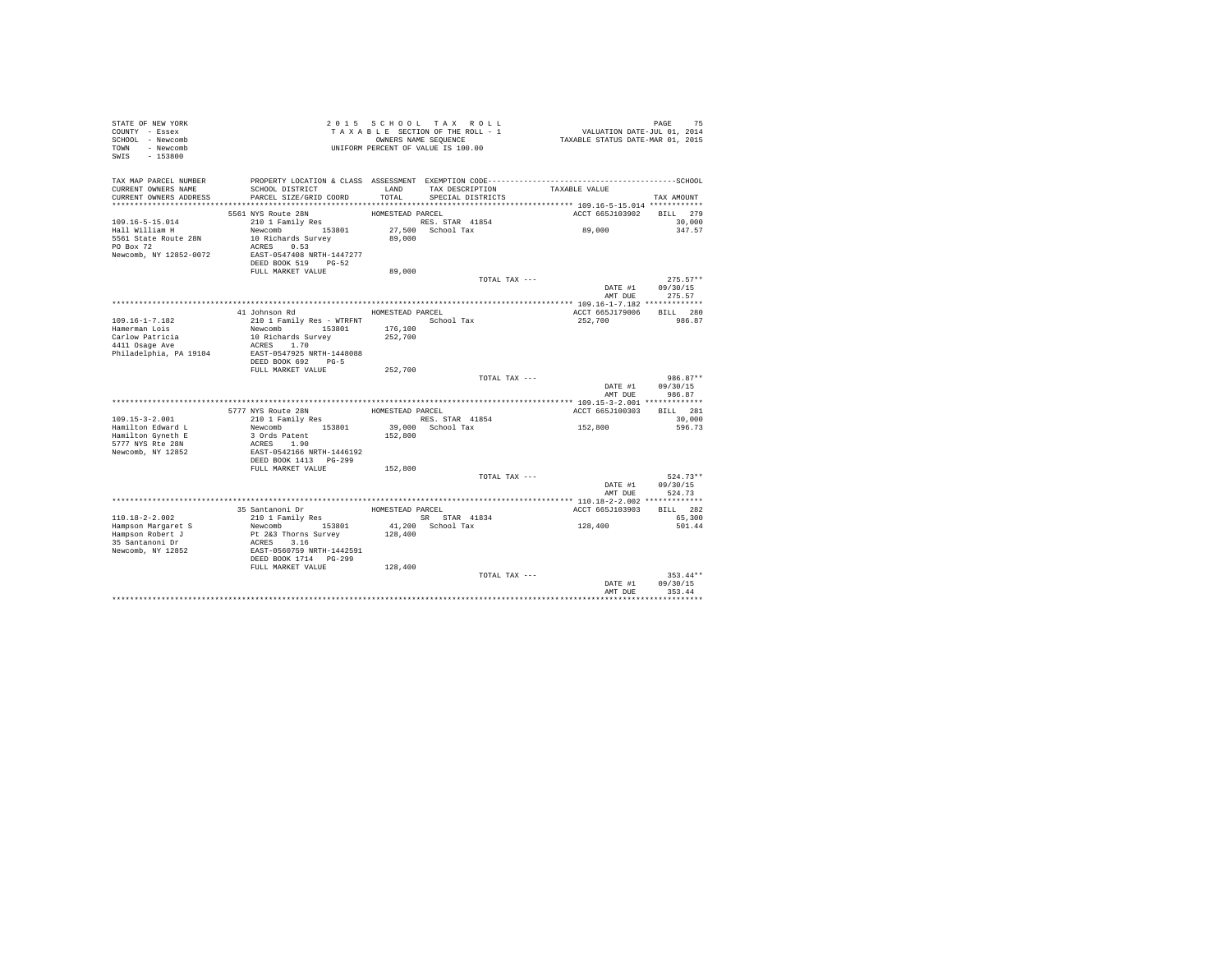| STATE OF NEW YORK<br>COUNTY - Essex<br>SCHOOL - Newcomb<br>TOWN - Newcomb<br>$-153800$<br>SWIS       |                                                                                                                                                                                        | 2015 SCHOOL TAX ROLL<br>TAXABLE SECTION OF THE ROLL - 1<br>OWNERS NAME SEQUENCE<br>UNIFORM PERCENT OF VALUE IS 100.00 |                                           |               | PAGE 76<br>VALUATION DATE-JUL 01, 2014<br>TAXABLE STATUS DATE-MAR 01, 2015 |                                          |
|------------------------------------------------------------------------------------------------------|----------------------------------------------------------------------------------------------------------------------------------------------------------------------------------------|-----------------------------------------------------------------------------------------------------------------------|-------------------------------------------|---------------|----------------------------------------------------------------------------|------------------------------------------|
| TAX MAP PARCEL NUMBER<br>CURRENT OWNERS NAME<br>CURRENT OWNERS ADDRESS                               | SCHOOL DISTRICT<br>PARCEL SIZE/GRID COORD                                                                                                                                              | TOTAL                                                                                                                 | LAND TAX DESCRIPTION<br>SPECIAL DISTRICTS |               | TAXABLE VALUE                                                              | TAX AMOUNT                               |
|                                                                                                      |                                                                                                                                                                                        |                                                                                                                       |                                           |               |                                                                            |                                          |
| $110.13 - 1 - 2.000$<br>Harbour-Kahl Laura<br>Kahl Charles D III<br>PO Box 4087<br>Albany, NY 12204  | NYS Route 28N<br>311 Res vac land<br>Newcomb 153801<br>20 Richards Survey<br>ACRES 3.60<br>EAST-0553075 NRTH-1446769<br>DEED BOOK 1332 PG-188                                          | NON-HOMESTEAD PARCEL<br>36,200<br>36,200                                                                              | School Tax                                |               | ACCT 665J104815<br>36,200                                                  | BILL 283<br>659.33                       |
|                                                                                                      | FULL MARKET VALUE                                                                                                                                                                      | 36,200                                                                                                                |                                           |               |                                                                            |                                          |
|                                                                                                      |                                                                                                                                                                                        |                                                                                                                       |                                           | TOTAL TAX --- | DATE #1<br>AMT DUE                                                         | 659.33**<br>09/30/15<br>659.33           |
|                                                                                                      |                                                                                                                                                                                        |                                                                                                                       |                                           |               |                                                                            |                                          |
| $110.13 - 1 - 3.000$<br>Harbour-Kahl Laura                                                           | NYS Route 28N NON-HOMESTEAD PARCEL<br>322 Rural vac>10 - WTRFNT<br>Newcomb 153801                                                                                                      | 119,400                                                                                                               | School Tax                                |               | ACCT 665J100908<br>119,400                                                 | BILL 284<br>2,174.68                     |
| Kahl Charles D III<br>PO Box 4087<br>Albany, NY 12204                                                | 20 Richards Survey<br>8.5ac<br>ACRES 12.10<br>EAST-0553318 NRTH-1447172<br>DEED BOOK 1329 PG-313                                                                                       | 119,400                                                                                                               |                                           |               |                                                                            |                                          |
|                                                                                                      | FULL MARKET VALUE                                                                                                                                                                      | 119,400                                                                                                               |                                           | TOTAL TAX --- | DATE #1<br>AMT DUE                                                         | $2.174.68**$<br>09/30/15<br>2.174.68     |
|                                                                                                      |                                                                                                                                                                                        |                                                                                                                       |                                           |               |                                                                            |                                          |
| $109.15 - 1 - 1.000$<br>Harding Homer<br>Harding Margaret<br>63 Hoags Corners Rd<br>Nassau, NY 12123 | 29 Fennessey Ln<br>260 Seasonal res<br>Newcomb 153801<br>3 Ords Patent<br>ACRES 0.66<br>EAST-0541735 NRTH-1447108<br>DEED BOOK 1207 PG-59                                              | HOMESTEAD PARCEL<br>29,800<br>66,600                                                                                  | School Tax                                |               | ACCT 665J105807<br>66,600                                                  | BILL 285<br>260.09                       |
|                                                                                                      | FULL MARKET VALUE                                                                                                                                                                      | 66,600                                                                                                                |                                           |               |                                                                            |                                          |
|                                                                                                      |                                                                                                                                                                                        |                                                                                                                       |                                           | TOTAL TAX --- | DATE #1                                                                    | $260.09**$<br>09/30/15<br>AMT DUE 260.09 |
|                                                                                                      |                                                                                                                                                                                        |                                                                                                                       |                                           |               |                                                                            |                                          |
| 110.18-3-18.000<br>Harrington Jeanette M<br>30 Adams Ln<br>Newcomb, NY 12852                         | 30 Adams Ln<br>210 1 Family Res<br>Newcomb 153801<br>Pt 4 Thorns Survey<br>1414/296 Life Use To<br>Auguste Beaudet<br>ACRES 0.50<br>EAST-0559750 NRTH-1441519<br>DEED BOOK 1619 PG-139 | HOMESTEAD PARCEL<br>27,000<br>95,000                                                                                  | School Tax                                |               | ACCT 665J100310<br>95,000                                                  | BILL 286<br>371.00                       |
|                                                                                                      | FULL MARKET VALUE                                                                                                                                                                      | 95,000                                                                                                                |                                           | TOTAL TAX --- | DATE #1<br>AMT DUE                                                         | $371.00**$<br>09/30/15<br>371.00         |
|                                                                                                      |                                                                                                                                                                                        |                                                                                                                       |                                           |               |                                                                            | ***********                              |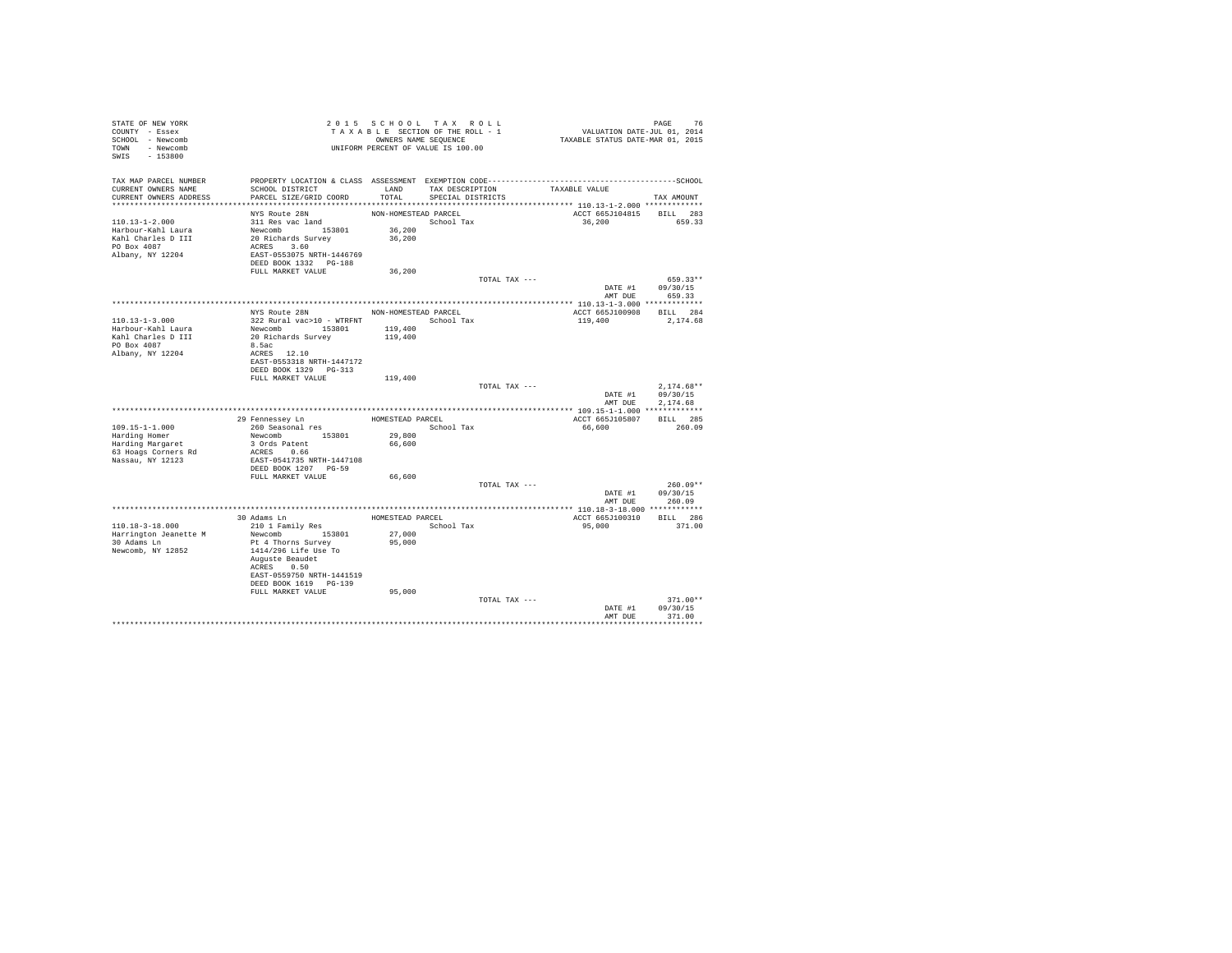| STATE OF NEW YORK<br>COUNTY - Essex |                                                                                              |                  | 2015 SCHOOL TAX ROLL<br>TAXABLE SECTION OF THE ROLL - 1 | PAGE 77<br>VALUATION DATE-JUL 01, 2014<br>TAXABLE STATUS DATE-MAR 01, 2015 |                                |
|-------------------------------------|----------------------------------------------------------------------------------------------|------------------|---------------------------------------------------------|----------------------------------------------------------------------------|--------------------------------|
| SCHOOL - Newcomb                    |                                                                                              |                  | OWNERS NAME SEQUENCE                                    |                                                                            |                                |
| TOWN - Newcomb                      |                                                                                              |                  | UNIFORM PERCENT OF VALUE IS 100.00                      |                                                                            |                                |
| SWIS - 153800                       |                                                                                              |                  |                                                         |                                                                            |                                |
|                                     |                                                                                              |                  |                                                         |                                                                            |                                |
| TAX MAP PARCEL NUMBER               | PROPERTY LOCATION & CLASS ASSESSMENT EXEMPTION CODE-----------------------------------SCHOOL |                  |                                                         |                                                                            |                                |
| CURRENT OWNERS NAME                 | SCHOOL DISTRICT                                                                              | LAND             | TAX DESCRIPTION                                         | TAXABLE VALUE                                                              |                                |
| CURRENT OWNERS ADDRESS              | PARCEL SIZE/GRID COORD                                                                       | TOTAL.           | SPECIAL DISTRICTS                                       |                                                                            | TAX AMOUNT                     |
|                                     |                                                                                              |                  |                                                         |                                                                            |                                |
| $110.17 - 2 - 18.000$               | 5101 NYS Route 28N<br>210 1 Family Res                                                       | HOMESTEAD PARCEL | School Tax                                              | ACCT 665J103908 BILL 287<br>80.300                                         | 313.60                         |
| Harrington John E                   | Newcomb 153801 28,700                                                                        |                  |                                                         |                                                                            |                                |
| Harrington Jeanette                 | Pt 19 Richards Survey                                                                        | 80,300           |                                                         |                                                                            |                                |
| 30 Adams Ln                         | ACRES 0.60                                                                                   |                  |                                                         |                                                                            |                                |
| Newcomb, NY 12852                   | EAST-0557811 NRTH-1443285                                                                    |                  |                                                         |                                                                            |                                |
|                                     | DEED BOOK 641 PG-263                                                                         |                  |                                                         |                                                                            |                                |
|                                     | FULL MARKET VALUE                                                                            | 80,300           |                                                         |                                                                            |                                |
|                                     |                                                                                              |                  | TOTAL TAX ---                                           | DATE #1                                                                    | $313.60**$<br>09/30/15         |
|                                     |                                                                                              |                  |                                                         |                                                                            | AMT DUE 313.60                 |
|                                     |                                                                                              |                  |                                                         |                                                                            |                                |
|                                     | 16 Schraver Way                                                                              | HOMESTEAD PARCEL |                                                         | ACCT 665J104315 BILL 288                                                   |                                |
| 110.13-9-14.000                     | 260 Seasonal res                                                                             |                  | School Tax                                              | 55,300                                                                     | 215.96                         |
| Harrington Orbin<br>24 Stevens Rd   | Newcomb 153801                                                                               | 36,600           |                                                         |                                                                            |                                |
|                                     | 19 Richards Survey                                                                           | 55,300           |                                                         |                                                                            |                                |
| Queensbury, NY 12804                | ACRES 1.20<br>EAST-0555561 NRTH-1445571                                                      |                  |                                                         |                                                                            |                                |
|                                     | DEED BOOK 1056 PG-153                                                                        |                  |                                                         |                                                                            |                                |
|                                     | FULL MARKET VALUE                                                                            | 55,300           |                                                         |                                                                            |                                |
|                                     |                                                                                              |                  | TOTAL TAX ---                                           |                                                                            | $215.96**$                     |
|                                     |                                                                                              |                  |                                                         | DATE #1                                                                    | 09/30/15                       |
|                                     |                                                                                              |                  |                                                         | AMT DUE                                                                    | 215.96                         |
|                                     |                                                                                              |                  |                                                         |                                                                            |                                |
| $110.17 - 2 - 5.000$                | 51 Chaisson Rd                                                                               | HOMESTEAD PARCEL | RES. STAR 41854                                         | ACCT 665J104403                                                            | BILL 289<br>30,000             |
| Harrington Patricia L               | 210 1 Family Res<br>Newcomb 153801                                                           |                  | 24,300 School Tax                                       | 87,800                                                                     | 342.89                         |
| PO Box 87                           | Pt 18 Richards Survey 87,800                                                                 |                  |                                                         |                                                                            |                                |
| Newcomb, NY 12852                   | ACRES 0.40                                                                                   |                  |                                                         |                                                                            |                                |
|                                     | EAST-0554438 NRTH-1443815                                                                    |                  |                                                         |                                                                            |                                |
|                                     | DEED BOOK 1292 PG-115                                                                        |                  |                                                         |                                                                            |                                |
|                                     | FULL MARKET VALUE                                                                            | 87,800           |                                                         |                                                                            |                                |
|                                     |                                                                                              |                  | TOTAL TAX ---                                           |                                                                            | $270.89**$<br>DATE #1 09/30/15 |
|                                     |                                                                                              |                  |                                                         | AMT DUE                                                                    | 270.89                         |
|                                     |                                                                                              |                  |                                                         |                                                                            |                                |
|                                     | 401 Woodys Rd                                                                                | HOMESTEAD PARCEL |                                                         | ACCT 665J104002 BILL 290                                                   |                                |
| $119.16 - 1 - 1.002$                | 210 1 Family Res - WTRFNT                                                                    |                  | School Tax                                              | 230,800                                                                    | 901.34                         |
| Hasko Louis M                       | Newcomb 153801                                                                               | 128,800          |                                                         |                                                                            |                                |
| Hasko Laura A                       | 27 T&c Twp 18                                                                                | 230,800          |                                                         |                                                                            |                                |
| 978 Ridge Rd                        | Lot 255&6 Goodnow Flow                                                                       |                  |                                                         |                                                                            |                                |
| Scotia, NY 12302                    | Subd<br>ACRES 1.43                                                                           |                  |                                                         |                                                                            |                                |
|                                     | EAST-0524934 NRTH-1427996                                                                    |                  |                                                         |                                                                            |                                |
|                                     | DEED BOOK 1338 PG-60                                                                         |                  |                                                         |                                                                            |                                |
|                                     | FULL MARKET VALUE                                                                            | 230,800          |                                                         |                                                                            |                                |
|                                     |                                                                                              |                  | TOTAL TAX ---                                           |                                                                            | $901.34**$                     |
|                                     |                                                                                              |                  |                                                         | DATE #1                                                                    | 09/30/15                       |
|                                     |                                                                                              |                  |                                                         | AMT DUE                                                                    | 901.34                         |
|                                     |                                                                                              |                  |                                                         |                                                                            |                                |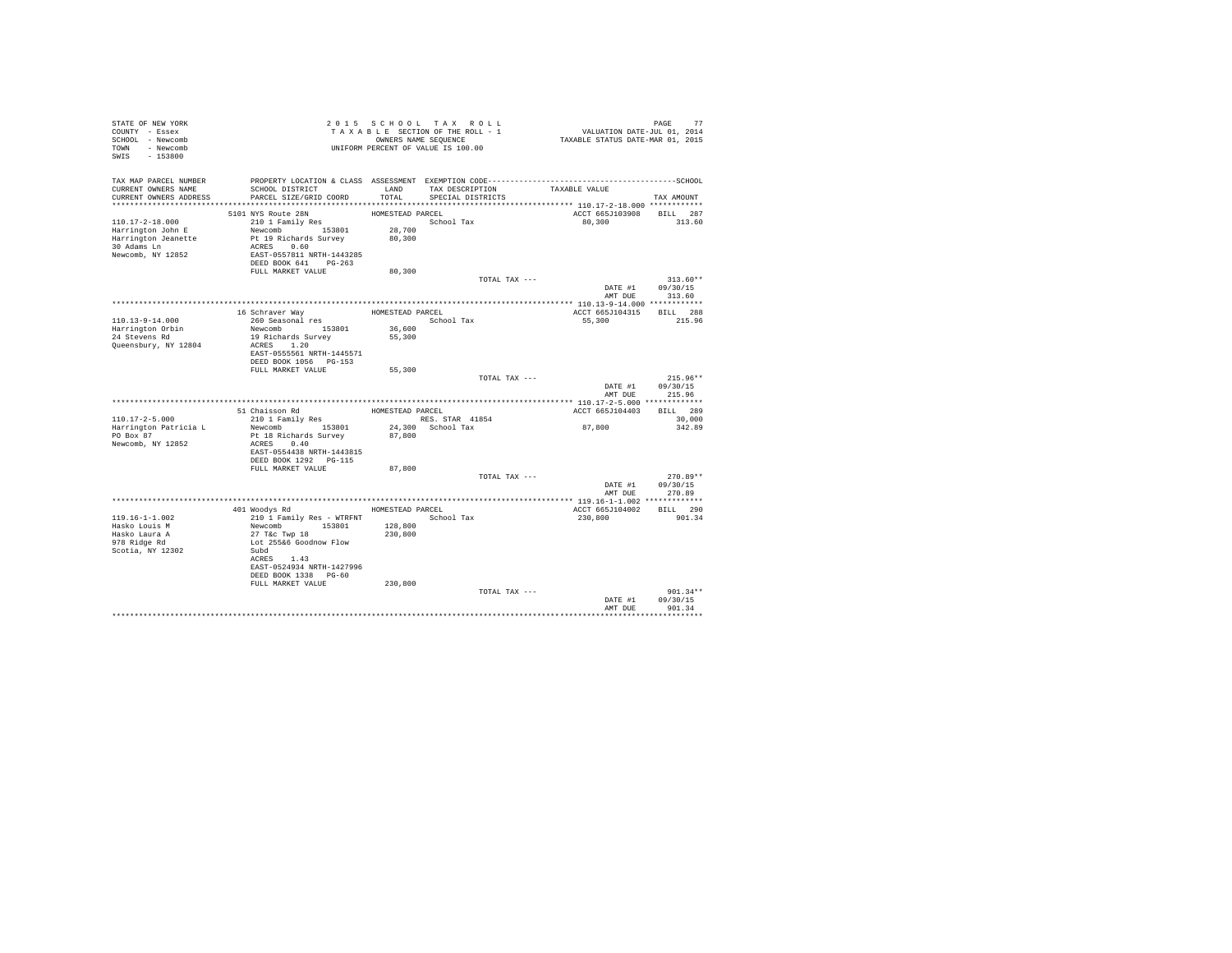| STATE OF NEW YORK<br>COUNTY - Essex<br>SCHOOL - Newcomb<br>- Newcomb<br>TOWN |                                                      | OWNERS NAME SEOUENCE | 2015 SCHOOL TAX ROLL<br>TAXABLE SECTION OF THE ROLL - 1<br>UNIFORM PERCENT OF VALUE IS 100.00 |                 | 78<br>PAGE<br>VALUATION DATE-JUL 01, 2014<br>TAXABLE STATUS DATE-MAR 01, 2015 |
|------------------------------------------------------------------------------|------------------------------------------------------|----------------------|-----------------------------------------------------------------------------------------------|-----------------|-------------------------------------------------------------------------------|
| $-153800$<br>SWIS                                                            |                                                      |                      |                                                                                               |                 |                                                                               |
| TAX MAP PARCEL NUMBER                                                        |                                                      |                      |                                                                                               |                 |                                                                               |
| CURRENT OWNERS NAME                                                          | SCHOOL DISTRICT                                      | <b>T.AND</b>         | TAX DESCRIPTION                                                                               | TAXARLE VALUE   |                                                                               |
| CURRENT OWNERS ADDRESS                                                       | PARCEL SIZE/GRID COORD                               | TOTAL                | SPECIAL DISTRICTS                                                                             |                 | TAX AMOUNT                                                                    |
|                                                                              | 57 Beaver Bay                                        | HOMESTEAD PARCEL     |                                                                                               | ACCT 665J106714 | BILL 291                                                                      |
| $120.17 - 3 - 6.000$                                                         | 260 Seasonal res - WTRFNT                            |                      | School Tax                                                                                    | 212,700         | 830.66                                                                        |
| Haves James                                                                  | Newcomb<br>153801                                    | 112,500              |                                                                                               |                 |                                                                               |
| Hayes Sandra                                                                 | 41 T&c Twp 18                                        | 212,700              |                                                                                               |                 |                                                                               |
| 236 Northline                                                                | Goodnow Flow Subd                                    |                      |                                                                                               |                 |                                                                               |
| Melrose, NY 12121                                                            | Lot #311<br>1.00<br>ACRES                            |                      |                                                                                               |                 |                                                                               |
|                                                                              | EAST-0528114 NRTH-1426400                            |                      |                                                                                               |                 |                                                                               |
|                                                                              | DEED BOOK 1296 PG-240                                |                      |                                                                                               |                 |                                                                               |
|                                                                              | FULL MARKET VALUE                                    | 212,700              |                                                                                               |                 |                                                                               |
|                                                                              |                                                      |                      | TOTAL TAX $---$                                                                               |                 | 830.66**                                                                      |
|                                                                              |                                                      |                      |                                                                                               |                 | DATE #1 09/30/15                                                              |
|                                                                              |                                                      |                      |                                                                                               | AMT DUR         | 830.66                                                                        |
|                                                                              | 4760 NYS Route 28N                                   | HOMESTEAD PARCEL     |                                                                                               | ACCT 665J105301 | BILL 292                                                                      |
| $121.7 - 1 - 7.000$                                                          | 260 Seasonal res                                     |                      | School Tax                                                                                    | 46,100          | 180.03                                                                        |
| Haves Walter S Jr                                                            | 153801 36,600<br>Newcomb                             |                      |                                                                                               |                 |                                                                               |
| Hayes Jean B                                                                 | 40 Thorns Survey                                     | 46,100               |                                                                                               |                 |                                                                               |
| 310 Lovers Ln                                                                | ACRES 1.20                                           |                      |                                                                                               |                 |                                                                               |
| Amsterdam, NY 12010                                                          | EAST-0565094 NRTH-1439454<br>DEED BOOK 610<br>$PG-1$ |                      |                                                                                               |                 |                                                                               |
|                                                                              | FULL MARKET VALUE                                    | 46,100               |                                                                                               |                 |                                                                               |
|                                                                              |                                                      |                      | TOTAL TAX ---                                                                                 |                 | $180.03**$                                                                    |
|                                                                              |                                                      |                      |                                                                                               |                 | DATE #1 09/30/15                                                              |
|                                                                              |                                                      |                      |                                                                                               | AMT DUE         | 180.03                                                                        |
|                                                                              |                                                      |                      |                                                                                               |                 |                                                                               |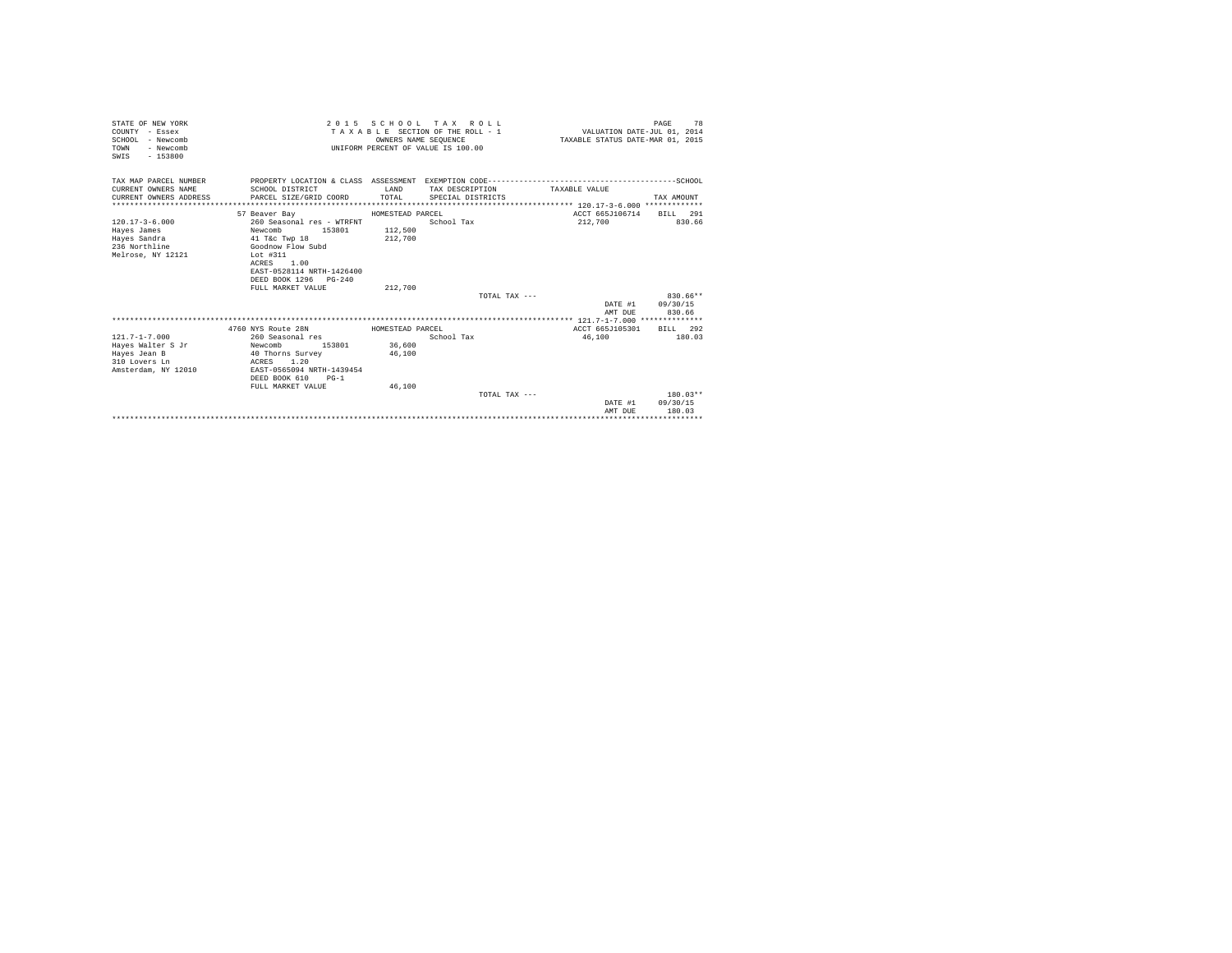| STATE OF NEW YORK<br>COUNTY - Essex<br>SCHOOL - Newcomb<br>TOWN - Newcomb<br>SWIS - 153800 |                                                                                                                                                                 |                         | 2015 SCHOOL TAX ROLL<br>TAXABLE SECTION OF THE ROLL - 1<br>OWNERS NAME SEQUENCE<br>UNIFORM PERCENT OF VALUE IS 100.00 | PAGE 79<br>VALUATION DATE-JUL 01, 2014<br>TAXABLE STATUS DATE-MAR 01, 2015 | PAGE<br>79                                   |  |
|--------------------------------------------------------------------------------------------|-----------------------------------------------------------------------------------------------------------------------------------------------------------------|-------------------------|-----------------------------------------------------------------------------------------------------------------------|----------------------------------------------------------------------------|----------------------------------------------|--|
| TAX MAP PARCEL NUMBER<br>CURRENT OWNERS NAME<br>CURRENT OWNERS ADDRESS                     | SCHOOL DISTRICT TAND TAX DESCRIPTION<br>PARCEL SIZE/GRID COORD                                                                                                  |                         | TOTAL SPECIAL DISTRICTS                                                                                               | TAXABLE VALUE                                                              | TAX AMOUNT                                   |  |
|                                                                                            |                                                                                                                                                                 |                         |                                                                                                                       |                                                                            |                                              |  |
| $110. - 1 - 22.100$                                                                        | 9 Vanderwalker Way<br>210 1 Family Res                                                                                                                          |                         | HOMESTEAD PART OF PARCEL                                                                                              |                                                                            | 30,000                                       |  |
| Helms Alex J<br>9 Vanderwalker Way<br>Newcomb, NY 12852                                    | Newcomb 153801<br>Pt 1-7 Thorns Survey<br>ACRES 89.85<br>EAST-0559176 NRTH-1440749<br>DEED BOOK 1694 PG-310<br>FULL MARKET VALUE                                | 280,500<br>330,000      | 10.00 A RES. STAR 41854<br>41.501 School Tax                                                                          | 280,500                                                                    | 1,095.44                                     |  |
|                                                                                            |                                                                                                                                                                 |                         | . <u>.</u>                                                                                                            |                                                                            |                                              |  |
|                                                                                            |                                                                                                                                                                 | 46,799                  | NON-HOMESTEAD PART OF PARCEL<br>79.85 A School Tax                                                                    | 49,500                                                                     | 193.31                                       |  |
|                                                                                            |                                                                                                                                                                 | 49,500<br>.             |                                                                                                                       |                                                                            |                                              |  |
|                                                                                            |                                                                                                                                                                 | PARCEL TOTALS<br>88,300 | School Tax                                                                                                            | ACCT 665J105107 BILL 293<br>330,000                                        | 1,288.75                                     |  |
|                                                                                            |                                                                                                                                                                 | 330,000                 | TOTAL TAX ---                                                                                                         | AMT DUE                                                                    | $1.216.75**$<br>DATE #1 09/30/15<br>1,216.75 |  |
|                                                                                            |                                                                                                                                                                 |                         |                                                                                                                       |                                                                            |                                              |  |
|                                                                                            | 5655 NYS Route 28N                                                                                                                                              | HOMESTEAD PARCEL        |                                                                                                                       | ACCT 665J100104 BILL 294                                                   |                                              |  |
| $109.15 - 5 - 6.000$<br>Helms John D                                                       | 210 1 Family Res<br>Newcomb 153801                                                                                                                              |                         | RES. STAR 41854<br>43,800 School Tax                                                                                  | 183,300                                                                    | 30,000<br>715.84                             |  |
| Helms Faith A<br>5655 NYS Rte 28N<br>Newcomb, NY 12852-2162                                | 3 Richards Survey<br>ACRES 3.30<br>EAST-0545277 NRTH-1446166<br>DEED BOOK 1150 PG-279                                                                           | 183,300                 |                                                                                                                       |                                                                            |                                              |  |
|                                                                                            | FULL MARKET VALUE                                                                                                                                               | 183,300                 |                                                                                                                       |                                                                            |                                              |  |
|                                                                                            |                                                                                                                                                                 |                         | TOTAL TAX ---                                                                                                         | AMT DUE                                                                    | $643.84**$<br>DATE #1 09/30/15<br>643.84     |  |
|                                                                                            |                                                                                                                                                                 |                         |                                                                                                                       |                                                                            |                                              |  |
| $109.15 - 3 - 3.100$<br>Helms John J<br>5773 Rte 28N<br>Newcomb, NY 12852                  | 5773 NYS Route 28N<br>210 1 Family Res BOMESTEAD PARCEL<br>Newcomb 153801<br>3&4 Ords Patent<br>ACRES 3.90<br>EAST-0542239 NRTH-1445875<br>DEED BOOK 1180 PG-70 | 111,900                 | SR STAR 41834<br>45,800 School Tax                                                                                    | ACCT 665J103712 BILL 295<br>111,900                                        | 65,300<br>437.00                             |  |
|                                                                                            | FULL MARKET VALUE                                                                                                                                               | 111,900                 |                                                                                                                       |                                                                            | $289.00**$                                   |  |
|                                                                                            |                                                                                                                                                                 |                         | TOTAL TAX ---                                                                                                         | AMT DUE                                                                    | DATE #1 09/30/15<br>289.00                   |  |
|                                                                                            |                                                                                                                                                                 |                         |                                                                                                                       |                                                                            |                                              |  |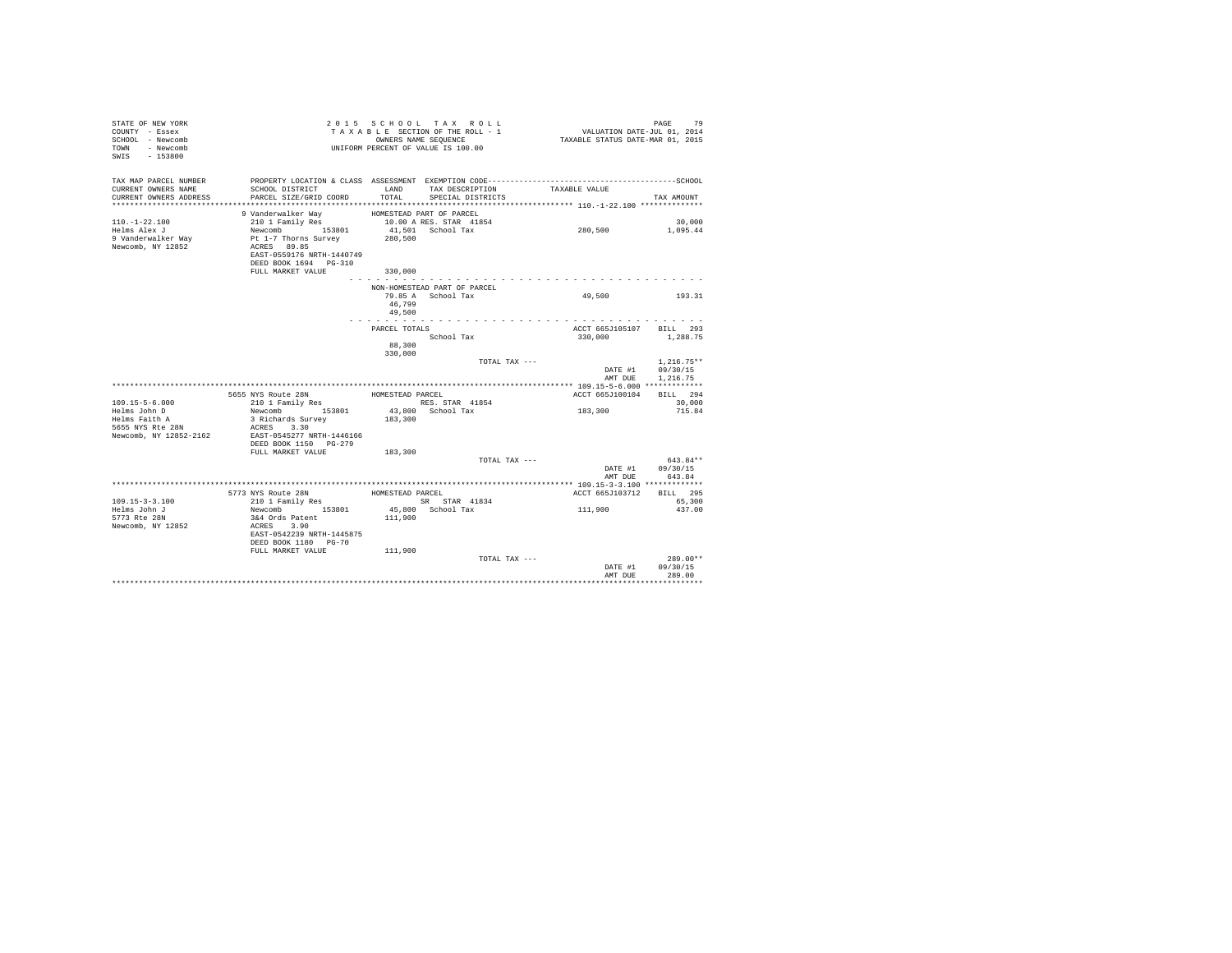| STATE OF NEW YORK<br>COUNTY - Essex<br>SCHOOL - Newcomb<br>TOWN - Newcomb<br>SWIS - 153800 | T A X A B L E SECTION OF 1 HB WOW .<br>ONNEES NAME SEQUENCE<br>UNIFORM PERCENT OF VALUE IS 100.00 |                  | TAXABLE SECTION OF THE ROLL - 1<br>OWNERS NAME SEQUENCE | PAGE 80<br>VALUATION DATE-JUL 01, 2014<br>TAXABLE STATUS DATE-MAR 01, 2015 |                  |
|--------------------------------------------------------------------------------------------|---------------------------------------------------------------------------------------------------|------------------|---------------------------------------------------------|----------------------------------------------------------------------------|------------------|
| TAX MAP PARCEL NUMBER                                                                      | PROPERTY LOCATION & CLASS ASSESSMENT EXEMPTION CODE-----------------------------------SCHOOL      |                  |                                                         |                                                                            |                  |
| CURRENT OWNERS NAME<br>CURRENT OWNERS ADDRESS                                              | SCHOOL DISTRICT<br>PARCEL SIZE/GRID COORD                                                         | LAND<br>TOTAL    | TAX DESCRIPTION<br>SPECIAL DISTRICTS                    | TAXABLE VALUE                                                              | TAX AMOUNT       |
|                                                                                            |                                                                                                   |                  |                                                         |                                                                            |                  |
|                                                                                            | 5769 NYS Route 28N                                                                                | HOMESTEAD PARCEL |                                                         | ACCT 665J199001 BILL 296                                                   |                  |
| $109.15 - 3 - 3.200$                                                                       | 270 Mfg housing                                                                                   |                  | RES. STAR 41854                                         |                                                                            | 30,000           |
| Helms Joseph A                                                                             | Newcomb 153801 37,300 School Tax                                                                  |                  |                                                         | 38,900                                                                     | 151.92           |
| NYS Rte 28N                                                                                | 3 Ords Pat<br>ACRES 1.40                                                                          | 38,900           |                                                         |                                                                            |                  |
| PO Box 4<br>Newcomb, NY 12852                                                              |                                                                                                   |                  |                                                         |                                                                            |                  |
|                                                                                            | EAST-0542466 NRTH-1446030<br>DEED BOOK 1180 PG-73                                                 |                  |                                                         |                                                                            |                  |
|                                                                                            | FULL MARKET VALUE                                                                                 | 38,900           |                                                         |                                                                            |                  |
|                                                                                            |                                                                                                   |                  | TOTAL TAX ---                                           |                                                                            | 79.92**          |
|                                                                                            |                                                                                                   |                  |                                                         |                                                                            | DATE #1 09/30/15 |
|                                                                                            |                                                                                                   |                  |                                                         |                                                                            | AMT DUE 79.92    |
|                                                                                            | NYS Route 28N                                                                                     | HOMESTEAD PARCEL |                                                         | ACCT 665J100501 BILL 297                                                   |                  |
| $109. - 3 - 9.000$                                                                         | 240 Rural res - WTRFNT                                                                            |                  | School Tax                                              | 150,000                                                                    | 585.80           |
|                                                                                            | Newcomb 153801 120,000                                                                            |                  |                                                         |                                                                            |                  |
| Helms Kenneth<br>Helms Tina E                                                              | 9 Richards                                                                                        | 150,000          |                                                         |                                                                            |                  |
| 572 Sanford Ln                                                                             | See 1481/150                                                                                      |                  |                                                         |                                                                            |                  |
| Newcomb, NY 12852                                                                          | ACRES 40.00<br>EAST-0549561 NRTH-1445479                                                          |                  |                                                         |                                                                            |                  |
|                                                                                            | DEED BOOK 1499 PG-163                                                                             |                  |                                                         |                                                                            |                  |
|                                                                                            | FULL MARKET VALUE                                                                                 | 150,000          |                                                         |                                                                            |                  |
|                                                                                            |                                                                                                   |                  | TOTAL TAX ---                                           |                                                                            | 585.80**         |
|                                                                                            |                                                                                                   |                  |                                                         |                                                                            | DATE #1 09/30/15 |
|                                                                                            |                                                                                                   |                  |                                                         |                                                                            | AMT DUE 585.80   |
|                                                                                            |                                                                                                   | HOMESTEAD PARCEL |                                                         | ACCT 665J101005                                                            | BILL 298         |
| 110.18-4-1.033                                                                             | 75 Sanford Ln<br>210 1 Family Res                                                                 |                  | RES. STAR 41854                                         |                                                                            | 30,000           |
| Helms Kenneth A Jr                                                                         | Newcomb 153801                                                                                    |                  | 30,500 School Tax                                       | 231,500                                                                    | 904.08           |
| Helms Tina<br>Sanford Ln                                                                   | Pt 6 Thorns Survey                                                                                | 231,500          |                                                         |                                                                            |                  |
|                                                                                            | Db 981 Pq 313                                                                                     |                  |                                                         |                                                                            |                  |
| Newcomb, NY 12852                                                                          | ACRES 0.70<br>EAST-0558495 NRTH-1441337                                                           |                  |                                                         |                                                                            |                  |
|                                                                                            | DEED BOOK 864 PG-253                                                                              |                  |                                                         |                                                                            |                  |
|                                                                                            | FULL MARKET VALUE                                                                                 | 231,500          |                                                         |                                                                            |                  |
|                                                                                            |                                                                                                   |                  | TOTAL TAX ---                                           |                                                                            | 832.08**         |
|                                                                                            |                                                                                                   |                  |                                                         |                                                                            | DATE #1 09/30/15 |
|                                                                                            |                                                                                                   |                  |                                                         |                                                                            | AMT DUE 832.08   |
|                                                                                            |                                                                                                   |                  | HOMESTEAD PARCEL                                        | ACCT 665J100611                                                            | BILL 299         |
| 109.16-5-9.002                                                                             | 5611 NYS Route 28N<br>210 1 Family Res                                                            |                  | SR STAR 41834                                           |                                                                            | 65,300           |
| Helms Kenneth A Sr                                                                         | Newcomb 153801                                                                                    |                  | 49,600 School Tax                                       | 185,900                                                                    | 726.00           |
| Helms Erma J                                                                               | 3 Richards Survey                                                                                 | 185,900          |                                                         |                                                                            |                  |
| 5611 NYS Rte 28N                                                                           | ACRES 5.00                                                                                        |                  |                                                         |                                                                            |                  |
| Newcomb, NY 12852                                                                          | EAST-0546702 NRTH-1446344<br>DEED BOOK 842 PG-233                                                 |                  |                                                         |                                                                            |                  |
|                                                                                            | FULL MARKET VALUE                                                                                 | 185,900          |                                                         |                                                                            |                  |
|                                                                                            |                                                                                                   |                  | TOTAL TAX ---                                           |                                                                            | 578.00**         |
|                                                                                            |                                                                                                   |                  |                                                         | DATE #1                                                                    | 09/30/15         |
|                                                                                            |                                                                                                   |                  |                                                         | AMT DUE                                                                    | 578.00           |
|                                                                                            |                                                                                                   |                  |                                                         |                                                                            |                  |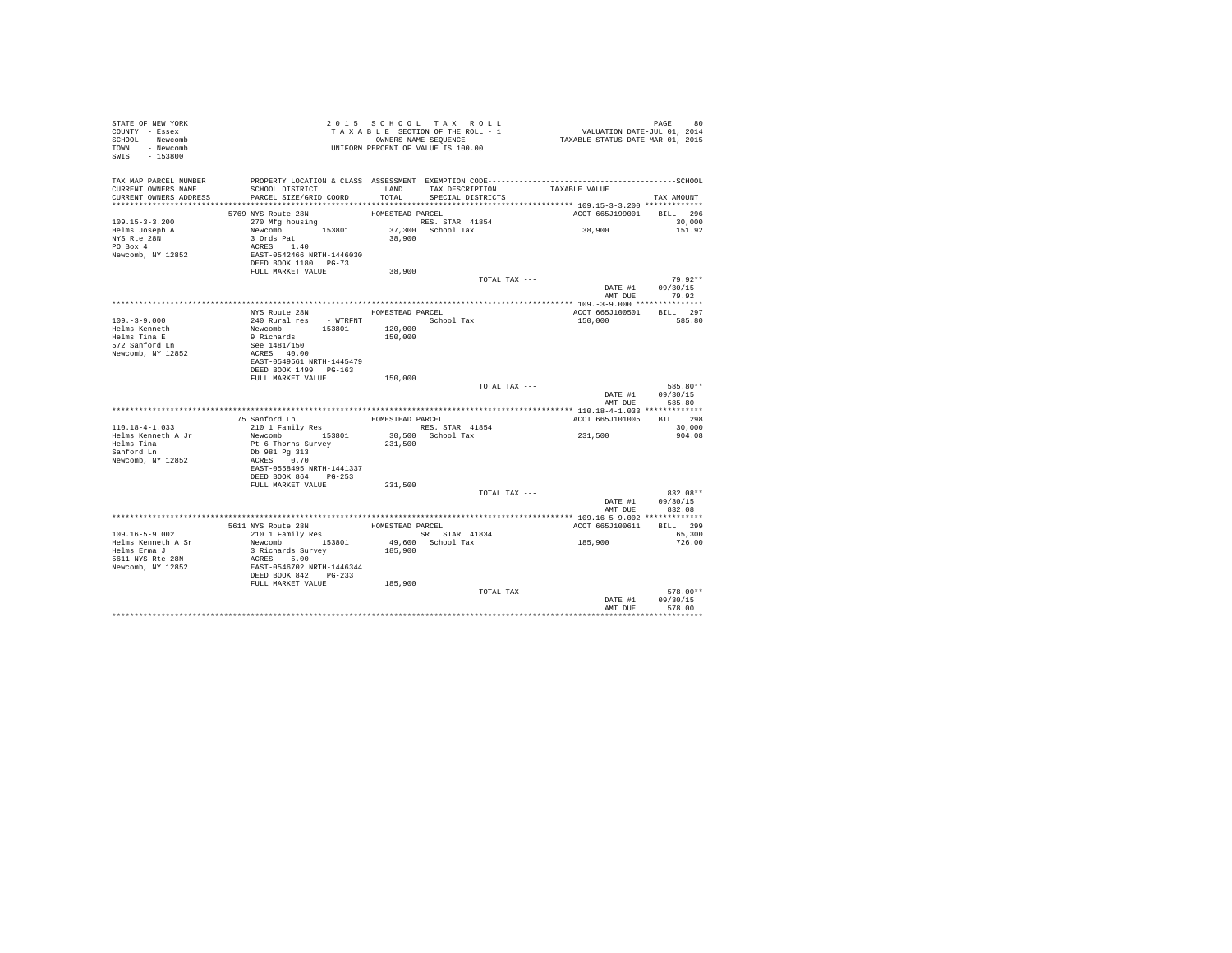| STATE OF NEW YORK<br>COUNTY - Essex<br>SCHOOL - Newcomb<br>- Newcomb<br>TOWN<br>$-153800$<br>SWIS |                                                                                                                                                                                                                            | OWNERS NAME SEOUENCE                              | 2015 SCHOOL TAX ROLL<br>TAXABLE SECTION OF THE ROLL - 1<br>UNIFORM PERCENT OF VALUE IS 100.00 |               | VALUATION DATE-JUL 01, 2014<br>TAXABLE STATUS DATE-MAR 01, 2015 | PAGE<br>81                           |
|---------------------------------------------------------------------------------------------------|----------------------------------------------------------------------------------------------------------------------------------------------------------------------------------------------------------------------------|---------------------------------------------------|-----------------------------------------------------------------------------------------------|---------------|-----------------------------------------------------------------|--------------------------------------|
| TAX MAP PARCEL NUMBER<br>CURRENT OWNERS NAME<br>CURRENT OWNERS ADDRESS                            | SCHOOL DISTRICT<br>PARCEL SIZE/GRID COORD                                                                                                                                                                                  | LAND<br>TOTAL                                     | TAX DESCRIPTION<br>SPECIAL DISTRICTS                                                          |               | TAXABLE VALUE                                                   | TAX AMOUNT                           |
|                                                                                                   |                                                                                                                                                                                                                            |                                                   |                                                                                               |               |                                                                 |                                      |
| $110.13 - 13 - 6.000$<br>Herrewyn Dellajean<br>Herrewyn Neil<br>80 Park Ave<br>Latham, NY 12110   | 23 Montayne Way<br>210 1 Family Res<br>Newcomb<br>153801<br>20 Richards Survey<br>Bldg 1<br>2.66<br>ACRES<br>EAST-0554839 NRTH-1446371<br>DEED BOOK 1459 PG-42                                                             | HOMESTEAD PARCEL<br>19,600<br>135,000             | School Tax                                                                                    |               | ACCT 665J188005<br>135,000                                      | BILL 300<br>527.22                   |
|                                                                                                   | FULL MARKET VALUE                                                                                                                                                                                                          | 135,000                                           |                                                                                               |               |                                                                 |                                      |
|                                                                                                   |                                                                                                                                                                                                                            |                                                   |                                                                                               | TOTAL TAX --- | DATE #1<br>AMT DUE                                              | $527.22**$<br>09/30/15<br>527.22     |
|                                                                                                   |                                                                                                                                                                                                                            |                                                   |                                                                                               |               |                                                                 |                                      |
| $120.14 - 1 - 8.003$<br>Higgerson Margaret G<br>6804 W Hill Rd<br>Deansboro, NY 13328             | 960 Goodnow Flow Rd<br>210 1 Family Res - WTRFNT<br>153801<br>Newcomb<br>43 T&c Twp 18<br>166 167 Pt 165 Goodnow<br>See 1220/42<br>0.93<br>ACRES<br>EAST-0534566 NRTH-1428546<br>DEED BOOK 1220 PG-38<br>FULL MARKET VALUE | HOMESTEAD PARCEL<br>141,200<br>243,200<br>243,200 | School Tax                                                                                    |               | ACCT 665J106109<br>243,200                                      | BILL 301<br>949.77                   |
|                                                                                                   |                                                                                                                                                                                                                            |                                                   |                                                                                               | TOTAL TAX --- |                                                                 | $949.77**$                           |
|                                                                                                   |                                                                                                                                                                                                                            |                                                   |                                                                                               |               | DATE #1<br>AMT DUE                                              | 09/30/15<br>949.77                   |
|                                                                                                   |                                                                                                                                                                                                                            |                                                   |                                                                                               |               |                                                                 |                                      |
| $120.14 - 1 - 9.100$<br>Higgerson Margaret G<br>6804 W Hill Rd<br>Deansboro, NY 13328             | 964 Goodnow Flow Rd<br>312 Vac w/imprv - WTRFNT<br>Newcomb<br>153801<br>43 T&c Twp 18<br>Pt 165 Goodnow Flow Subd<br>See 1220/42<br>ACRES 0.43<br>EAST-0534716 NRTH-1428489                                                | HOMESTEAD PARCEL<br>102,900<br>110,700            | School Tax                                                                                    |               | ACCT 665J100905<br>110,700                                      | BTLL 302<br>432.32                   |
|                                                                                                   | DEED BOOK 1406 PG-166                                                                                                                                                                                                      |                                                   |                                                                                               |               |                                                                 |                                      |
|                                                                                                   | FULL MARKET VALUE                                                                                                                                                                                                          | 110,700                                           |                                                                                               | TOTAL TAX --- | DATE #1<br>AMT DUE                                              | $432.32**$<br>09/30/15<br>432.32<br> |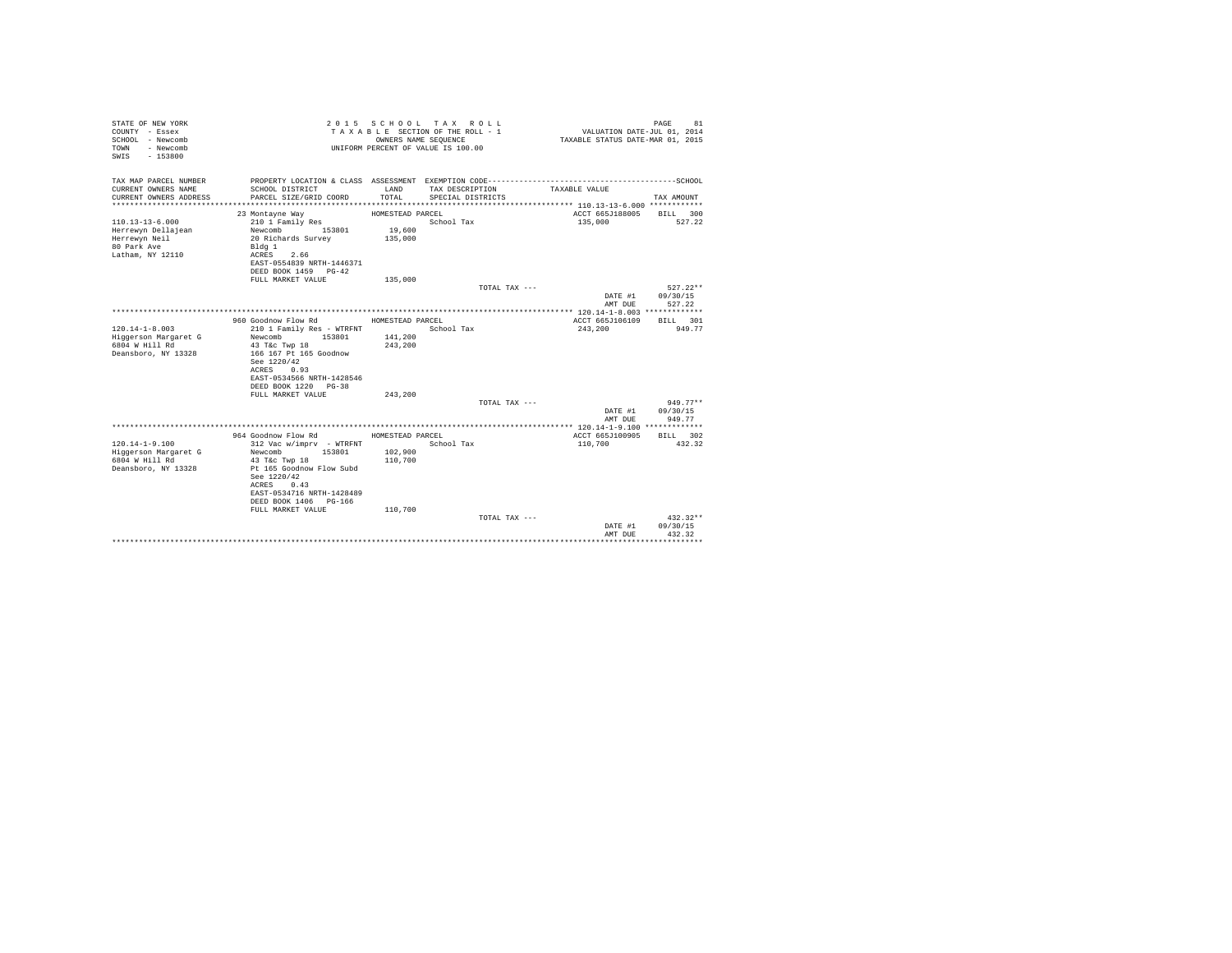| STATE OF NEW YORK<br>COUNTY - Essex<br>SCHOOL - Newcomb<br>TOWN - Newcomb<br>$-153800$<br>SWIS |                                            |                      | 2015 SCHOOL TAX ROLL<br>TAXABLE SECTION OF THE ROLL - 1<br>OWNERS NAME SEQUENCE<br>UNIFORM PERCENT OF VALUE IS 100.00 | 92 PAGE 92<br>VALUATION DATE-JUL 01, 2014<br>TAXABLE STATUS DATE-MAR 01, 2015 |                      |
|------------------------------------------------------------------------------------------------|--------------------------------------------|----------------------|-----------------------------------------------------------------------------------------------------------------------|-------------------------------------------------------------------------------|----------------------|
| TAX MAP PARCEL NUMBER<br>CURRENT OWNERS NAME<br>CURRENT OWNERS ADDRESS                         | SCHOOL DISTRICT<br>PARCEL SIZE/GRID COORD  | LAND<br>TOTAL        | TAX DESCRIPTION<br>SPECIAL DISTRICTS                                                                                  | TAXABLE VALUE                                                                 | TAX AMOUNT           |
|                                                                                                |                                            |                      |                                                                                                                       |                                                                               |                      |
|                                                                                                | 72 Sanford Ln                              | HOMESTEAD PARCEL     |                                                                                                                       | ACCT 665J105714                                                               | BILL 303             |
| $110.18 - 3 - 3.001$                                                                           | 210 1 Family Res                           |                      | RES. STAR 41854                                                                                                       |                                                                               | 30,000               |
| Hlavaty Scott                                                                                  | Newcomb 153801                             |                      | 27,000 School Tax                                                                                                     | 109,300                                                                       | 426.85               |
| Hlavaty Jolene A                                                                               | Pt 5 Thorns Survey                         | 109,300              |                                                                                                                       |                                                                               |                      |
| PO Box 151                                                                                     | ACRES 0.50 BANK1STARSG                     |                      |                                                                                                                       |                                                                               |                      |
| Newcomb, NY 12852                                                                              | EAST-0558557 NRTH-1441622                  |                      |                                                                                                                       |                                                                               |                      |
|                                                                                                | DEED BOOK 1412 PG-137<br>FULL MARKET VALUE | 109,300              |                                                                                                                       |                                                                               |                      |
|                                                                                                |                                            |                      |                                                                                                                       | TOTAL TAX ---                                                                 | 354.85**             |
|                                                                                                |                                            |                      |                                                                                                                       |                                                                               | DATE #1 09/30/15     |
|                                                                                                |                                            |                      |                                                                                                                       | AMT DUE                                                                       | 354.85               |
|                                                                                                |                                            |                      |                                                                                                                       |                                                                               |                      |
|                                                                                                | 5436 NYS Route 28N                         | HOMESTEAD PARCEL     |                                                                                                                       | ACCT 665J184001                                                               | BILL 304             |
| 109.16-2-27.271                                                                                | 210 1 Family Res - WTRFNT                  |                      | School Tax                                                                                                            | 251,600                                                                       | 982.57               |
| Hoole Jeffrey G                                                                                | Newcomb 153801                             | 125,400              |                                                                                                                       |                                                                               |                      |
| ODonnell Nancy E<br>2312 Rosendale Rd                                                          | 9&16 Richards Survey<br>ACRES 1.50         | 251,600              |                                                                                                                       |                                                                               |                      |
| Niskayuna, NY 12309                                                                            | EAST-0550166 NRTH-1446459                  |                      |                                                                                                                       |                                                                               |                      |
|                                                                                                | DEED BOOK 1720 PG-62                       |                      |                                                                                                                       |                                                                               |                      |
|                                                                                                | FULL MARKET VALUE                          | 251,600              |                                                                                                                       |                                                                               |                      |
|                                                                                                |                                            |                      |                                                                                                                       | TOTAL TAX ---                                                                 | 982.57**             |
|                                                                                                |                                            |                      |                                                                                                                       | DATE #1<br>AMT DUE                                                            | 09/30/15<br>982.57   |
|                                                                                                |                                            |                      |                                                                                                                       |                                                                               |                      |
|                                                                                                | 5621 NYS Route 28N<br>210 1 Family Res     | HOMESTEAD PARCEL     |                                                                                                                       | ACCT 665J100711                                                               | BILL 305             |
| 109.16-5-6.002<br>Hotmer Tonya                                                                 | Newcomb 153801                             |                      | SR STAR 41834<br>40,400 School Tax                                                                                    | 142,500                                                                       | 65,300<br>556.51     |
| Fontaine Noel Edmund                                                                           | 3 Richards Survey                          | 142,500              |                                                                                                                       |                                                                               |                      |
| c/o Connie Fontaine                                                                            | 1661/310-Life Estate to                    |                      |                                                                                                                       |                                                                               |                      |
| PO Box 276                                                                                     | Connie & Gerald Fontaine                   |                      |                                                                                                                       |                                                                               |                      |
| Newcomb, NY 12852                                                                              | ACRES 2.30                                 |                      |                                                                                                                       |                                                                               |                      |
|                                                                                                | EAST-0546333 NRTH-1446204                  |                      |                                                                                                                       |                                                                               |                      |
|                                                                                                | DEED BOOK 1782 PG-98                       |                      |                                                                                                                       |                                                                               |                      |
|                                                                                                | FULL MARKET VALUE                          | 142,500              |                                                                                                                       |                                                                               |                      |
|                                                                                                |                                            |                      |                                                                                                                       | TOTAL TAX ---<br>DATE #1                                                      | 408.51**<br>09/30/15 |
|                                                                                                |                                            |                      |                                                                                                                       | AMT DUE                                                                       | 408.51               |
|                                                                                                |                                            |                      |                                                                                                                       |                                                                               |                      |
|                                                                                                | NYS Route 28N                              | NON-HOMESTEAD PARCEL |                                                                                                                       | ACCT 665J106506                                                               | BILL 306             |
| $110.13 - 2 - 6.000$                                                                           | 311 Res vac land                           |                      | School Tax                                                                                                            | 5,900                                                                         | 107.46               |
|                                                                                                | Newcomb 153801                             | 5,900                |                                                                                                                       |                                                                               |                      |
| Howard Brooke E<br>Howard Denise<br>34 Quarry Xing                                             | 17 Richards Survey                         | 5,900                |                                                                                                                       |                                                                               |                      |
|                                                                                                | See 1024/5 Corr Deed                       |                      |                                                                                                                       |                                                                               |                      |
| Hudson Falls, NY 12839                                                                         | ACRES 0.19<br>EAST-0552789 NRTH-1445351    |                      |                                                                                                                       |                                                                               |                      |
|                                                                                                | DEED BOOK 1335 PG-186                      |                      |                                                                                                                       |                                                                               |                      |
|                                                                                                | FULL MARKET VALUE                          | 5,900                |                                                                                                                       |                                                                               |                      |
|                                                                                                |                                            |                      |                                                                                                                       | TOTAL TAX ---                                                                 | $107.46**$           |
|                                                                                                |                                            |                      |                                                                                                                       | DATE #1                                                                       | 09/30/15             |
|                                                                                                |                                            |                      |                                                                                                                       | AMT DUE                                                                       | 107.46               |
|                                                                                                |                                            |                      |                                                                                                                       |                                                                               | .                    |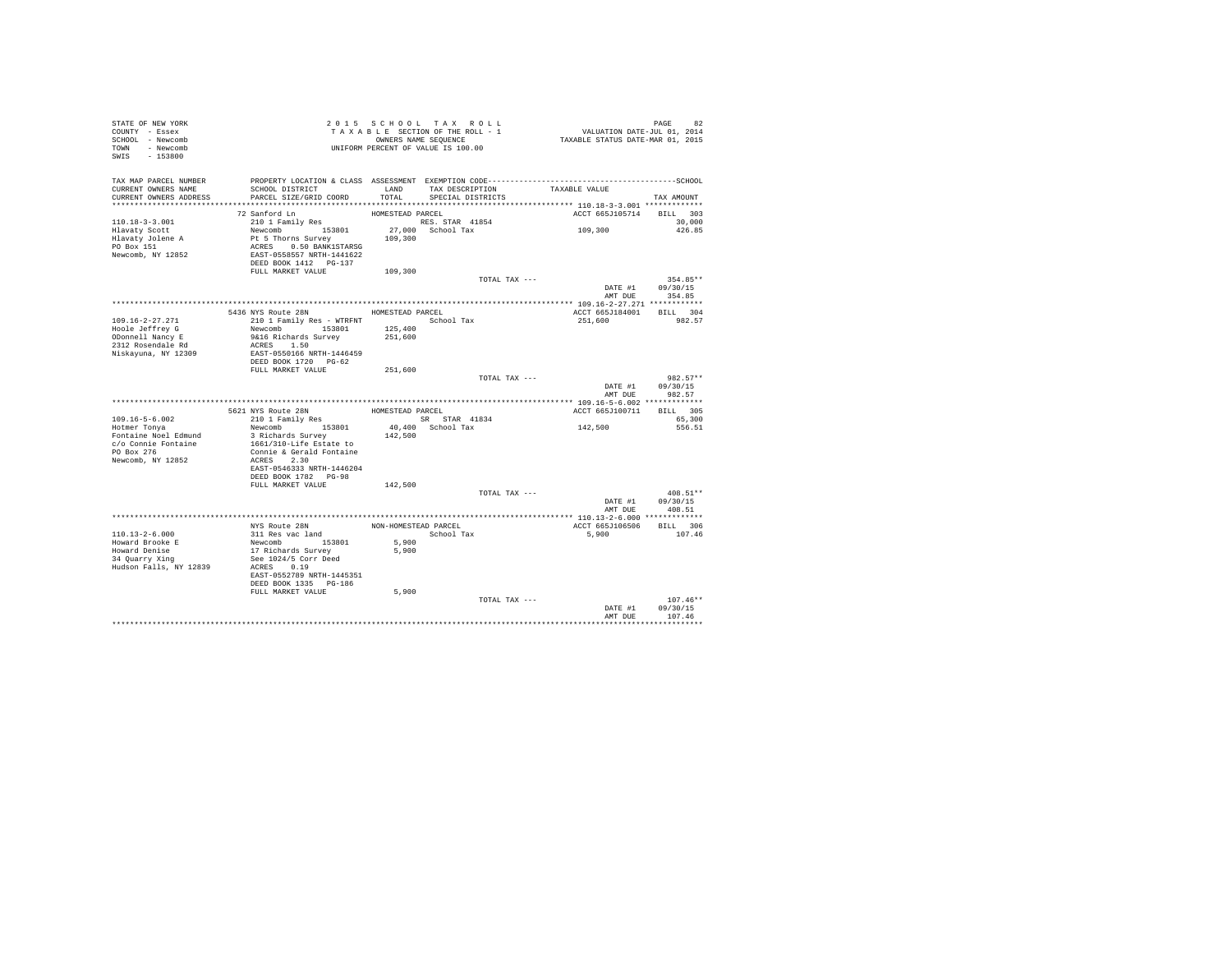| STATE OF NEW YORK<br>COUNTY - Essex<br>SCHOOL - Newcomb<br>- Newcomb<br><b>TOWN</b><br>SWIS<br>$-153800$           |                                                                                                                                                                                    |                               | 2015 SCHOOL TAX ROLL<br>TAXABLE SECTION OF THE ROLL - 1<br>OWNERS NAME SEQUENCE<br>UNIFORM PERCENT OF VALUE IS 100.00 |               | VALUATION DATE-JUL 01, 2014<br>TAXABLE STATUS DATE-MAR 01, 2015 | 83<br>PAGE                       |
|--------------------------------------------------------------------------------------------------------------------|------------------------------------------------------------------------------------------------------------------------------------------------------------------------------------|-------------------------------|-----------------------------------------------------------------------------------------------------------------------|---------------|-----------------------------------------------------------------|----------------------------------|
| TAX MAP PARCEL NUMBER<br>CURRENT OWNERS NAME<br>CURRENT OWNERS ADDRESS                                             | SCHOOL DISTRICT LAND<br>PARCEL SIZE/GRID COORD TOTAL                                                                                                                               |                               | TAX DESCRIPTION<br>SPECIAL DISTRICTS                                                                                  | TAXABLE VALUE |                                                                 | TAX AMOUNT                       |
|                                                                                                                    | 61 Beaver Bay                                                                                                                                                                      | HOMESTEAD PARCEL              |                                                                                                                       |               | ACCT 665J100109 BILL 307                                        |                                  |
| $120.17 - 3 - 5.000$<br>Howard Maureen<br>10 Frances St<br>East Northport, NY 11731                                | 260 Seasonal res - WTRFNT<br>Newcomb 153801<br>26 & 41 T&c Twp 18<br>Goodnow Flow Lot 310<br>ACRES 1.10<br>EAST-0528099 NRTH-1426503<br>DEED BOOK 1677 PG-175<br>FULL MARKET VALUE | 114,300<br>158,300<br>158,300 | School Tax                                                                                                            |               | 158,300                                                         | 618.21                           |
|                                                                                                                    |                                                                                                                                                                                    |                               |                                                                                                                       | TOTAL TAX --- |                                                                 | $618.21**$                       |
|                                                                                                                    |                                                                                                                                                                                    |                               |                                                                                                                       |               | DATE #1                                                         | 09/30/15                         |
|                                                                                                                    |                                                                                                                                                                                    |                               |                                                                                                                       |               | AMT DUE                                                         | 618.21                           |
|                                                                                                                    | 1754 Goodnow Flow Rd MOMESTEAD PARCEL                                                                                                                                              |                               |                                                                                                                       |               | ACCT 665J176007                                                 | BILL 308                         |
| $119.20 - 3 - 10.912$<br>Howard Melanie D<br>48 Michael Dr<br>Saratoga Springs, NY 12866 Goodnow Flow Subdlt108109 | 260 Seasonal res - WTRFNT<br>Newcomb 153801<br>27 T&c Twp 18<br>ACRES 1.15 BANK1STARSG<br>EAST-0525722 NRTH-1425427<br>DEED BOOK 1642 PG-97                                        | 77,800<br>180,000             | School Tax                                                                                                            |               | 180,000                                                         | 702.95                           |
|                                                                                                                    | FULL MARKET VALUE                                                                                                                                                                  | 180,000                       |                                                                                                                       |               |                                                                 |                                  |
|                                                                                                                    |                                                                                                                                                                                    |                               |                                                                                                                       | TOTAL TAX --- | DATE #1<br>AMT DUE                                              | $702.95**$<br>09/30/15<br>702.95 |
|                                                                                                                    |                                                                                                                                                                                    |                               |                                                                                                                       |               |                                                                 |                                  |
|                                                                                                                    | 21 Gibbs Ln MOMESTEAD PARCEL                                                                                                                                                       |                               |                                                                                                                       |               | ACCT 665J187003 BILL 309                                        |                                  |
| $109.15 - 1 - 29.001$<br>Huba Walter W<br>Huba Lynn C<br>18 Cimarron Way<br>Latham, NY 12110                       | 210 1 Family Res - WTRFNT<br>Newcomb 153801<br>Rs Twp 27 T&c<br>South Shore Lake Harris<br>ACRES 1.20<br>EAST-0545783 NRTH-1447049<br>DEED BOOK 1700 PG-33<br>FULL MARKET VALUE    | 65,900<br>104,700<br>104,700  | School Tax                                                                                                            |               | 104,700                                                         | 408.89                           |
|                                                                                                                    |                                                                                                                                                                                    |                               |                                                                                                                       | TOTAL TAX --- |                                                                 | 408.89**                         |
|                                                                                                                    |                                                                                                                                                                                    |                               |                                                                                                                       |               | DATE #1                                                         | 09/30/15                         |
|                                                                                                                    |                                                                                                                                                                                    |                               |                                                                                                                       |               | AMT DUE                                                         | 408.89                           |
|                                                                                                                    | 54 Chaisson Rd                                                                                                                                                                     | HOMESTEAD PARCEL              |                                                                                                                       |               | ACCT 665J106906                                                 | BILL 310                         |
| $110.17 - 2 - 48.000$<br>Huguley Albert C<br>Huguley Michael A<br>26 Russell St<br>Hudson Falls, NY 12839          | 210 1 Family Res<br>Newcomb 153801<br>Pt 18 Richards Survey<br>Slv Pt Lot A Map #1843<br>ACRES 0.40<br>EAST-0554233 NRTH-1443736<br>DEED BOOK 858 PG-217<br>FULL MARKET VALUE      | 24,300<br>77,900<br>77,900    | School Tax                                                                                                            |               | 77,900                                                          | 304.22                           |
|                                                                                                                    |                                                                                                                                                                                    |                               |                                                                                                                       | TOTAL TAX --- | DATE #1<br>AMT DUE                                              | $304.22**$<br>09/30/15<br>304.22 |
|                                                                                                                    |                                                                                                                                                                                    |                               |                                                                                                                       |               |                                                                 |                                  |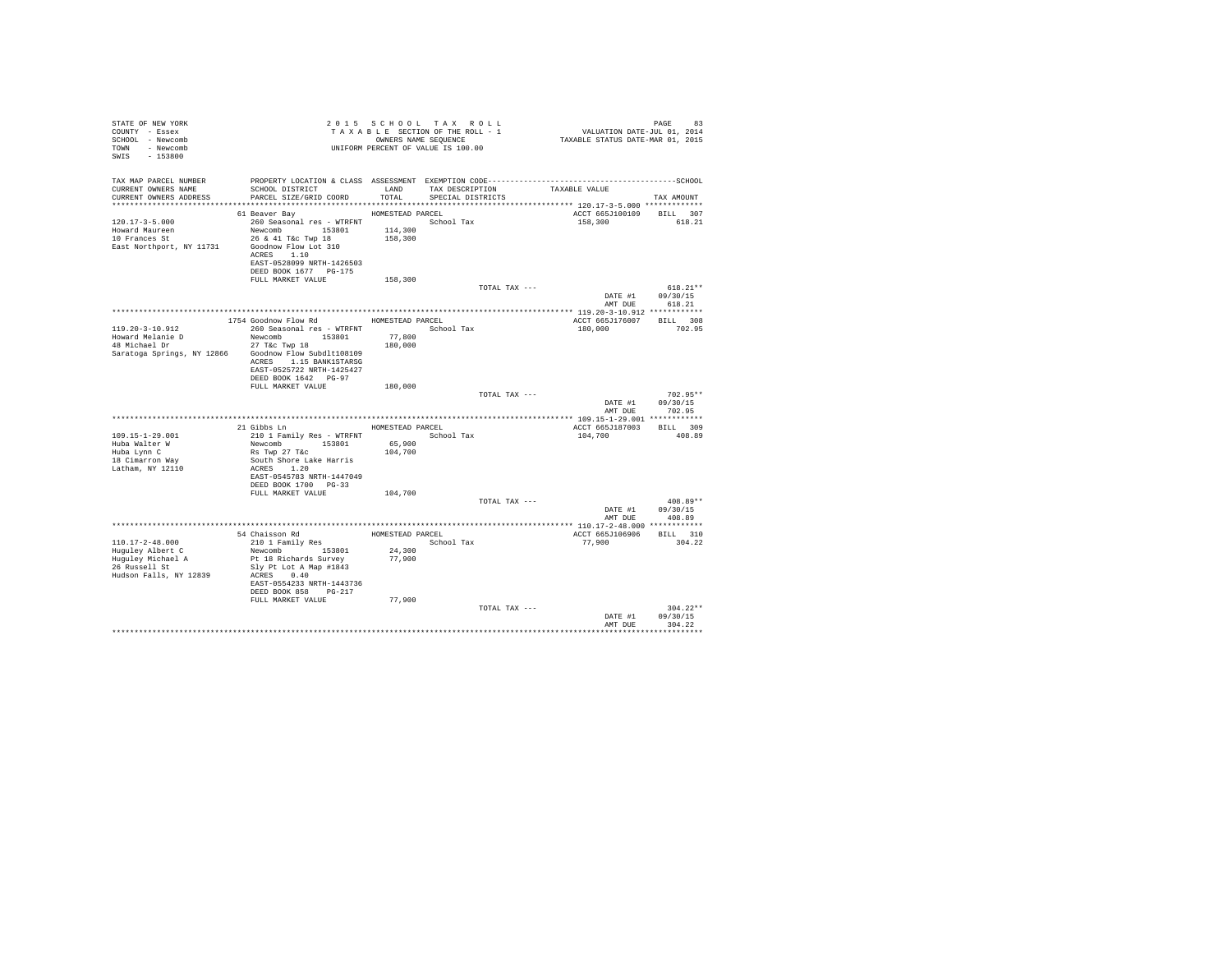| STATE OF NEW YORK<br>COUNTY - Essex<br>SCHOOL - Newcomb<br>TOWN - Newcomb<br>$-153800$<br>SWIS                                     | T A X A B B B B B B SEQUENCE<br>UNIFORM PERCENT OF VALUE IS 100.00                                                                                                                                            |                                                   | 2015 SCHOOL TAX ROLL<br>TAXABLE SECTION OF THE ROLL - 1<br>OWNERS NAME SEQUENCE |               | PAGE 84<br>VALUATION DATE-JUL 01, 2014<br>TAXABLE STATUS DATE-MAR 01, 2015 |                                  |
|------------------------------------------------------------------------------------------------------------------------------------|---------------------------------------------------------------------------------------------------------------------------------------------------------------------------------------------------------------|---------------------------------------------------|---------------------------------------------------------------------------------|---------------|----------------------------------------------------------------------------|----------------------------------|
| TAX MAP PARCEL NUMBER<br>CURRENT OWNERS NAME<br>CURRENT OWNERS ADDRESS                                                             | SCHOOL DISTRICT<br>PARCEL SIZE/GRID COORD                                                                                                                                                                     | LAND<br>TOTAL                                     | TAX DESCRIPTION<br>SPECIAL DISTRICTS                                            |               | TAXABLE VALUE                                                              | TAX AMOUNT                       |
| 120.13-1-10.000<br>Humphries Robert L<br>Humphries Julie<br>c/o Dawn A Kennedy<br>5 Riverview St<br>So Glens Falls, NY 12803       | Goodnow Flow Rd<br>311 Res vac land - WTRFNT<br>Newcomb 153801<br>26 T&C Twp 18<br>Goodnow Flow Subd LOt 216<br>1558/315 Life Dawn Kenned<br>ACRES 0.94<br>EAST-0529188 NRTH-1428680<br>DEED BOOK 1558 PG-315 | HOMESTEAD PARCEL<br>112,700<br>112,700            | School Tax                                                                      |               | ACCT 665J104204<br>112,700                                                 | BILL 311<br>440.13               |
|                                                                                                                                    | FULL MARKET VALUE                                                                                                                                                                                             | 112,700                                           |                                                                                 | TOTAL TAX --- | DATE #1                                                                    | $440.13**$<br>09/30/15<br>440.13 |
|                                                                                                                                    | 13 Stone Lodge Ln                                                                                                                                                                                             | HOMESTEAD PARCEL                                  |                                                                                 |               | AMT DUE<br>ACCT 665J104206                                                 | BILL 312                         |
| $120.13 - 1 - 11.000$<br>Humphries Robert L<br>Humphries Julie<br>c/o Dawn A Kennedy<br>5 Riverview St<br>So Glens Falls, NY 12803 | 260 Seasonal res - WTRFNT<br>Newcomb 153801<br>26 T&c Twp 18<br>Goodnow Flow Subd Lot 215<br>1558/310 Life Dawn Kenned<br>ACRES 0.98<br>EAST-0529295 NRTH-1428637<br>DEED BOOK 1558 PG-310                    | 113,800<br>136,100                                | School Tax                                                                      |               | 136,100                                                                    | 531.51                           |
|                                                                                                                                    | FULL MARKET VALUE                                                                                                                                                                                             | 136,100                                           |                                                                                 | TOTAL TAX --- | DATE #1                                                                    | 531.51**<br>09/30/15             |
|                                                                                                                                    |                                                                                                                                                                                                               |                                                   |                                                                                 |               | AMT DUE                                                                    | 531.51                           |
| $110.-1-19.040$<br>Hunter David W<br>Hunter Robert B<br>2356 Sebring St<br>The Villages, FL 32162                                  | 469 Tahawus Rd<br>240 Rural res<br>Newcomb<br>153801<br>Pt 40 T&c Twp<br>ACRES 100.00<br>EAST-0573776 NRTH-1453515<br>DEED BOOK 1412   PG-113                                                                 | HOMESTEAD PARCEL<br>118,100<br>203,100            | School Tax                                                                      |               | ACCT 665J104015<br>203,100                                                 | BILL 313<br>793.17               |
|                                                                                                                                    | FULL MARKET VALUE                                                                                                                                                                                             | 203,100                                           |                                                                                 | TOTAL TAX --- | DATE #1                                                                    | $793.17**$<br>09/30/15           |
|                                                                                                                                    |                                                                                                                                                                                                               |                                                   |                                                                                 |               | AMT DUE                                                                    | 793.17                           |
| $109.16 - 2 - 32.000$<br>Ingraham John H<br>Ingraham Bertha M<br>20 Locust St<br>Hudson Falls, NY 12839                            | 5410 NYS Route 28N<br>210 1 Family Res - WTRFNT<br>Newcomb 153801<br>16 Richars Survey<br>ACRES 1.86<br>EAST-0550907 NRTH-1446398<br>DEED BOOK 917 PG-276<br>FULL MARKET VALUE                                | HOMESTEAD PARCEL<br>135,800<br>192,200<br>192,200 | School Tax                                                                      |               | ACCT 665J180002<br>192,200                                                 | BILL 314<br>750.60               |
|                                                                                                                                    |                                                                                                                                                                                                               |                                                   |                                                                                 | TOTAL TAX --- | DATE #1<br>AMT DUE                                                         | $750.60**$<br>09/30/15<br>750.60 |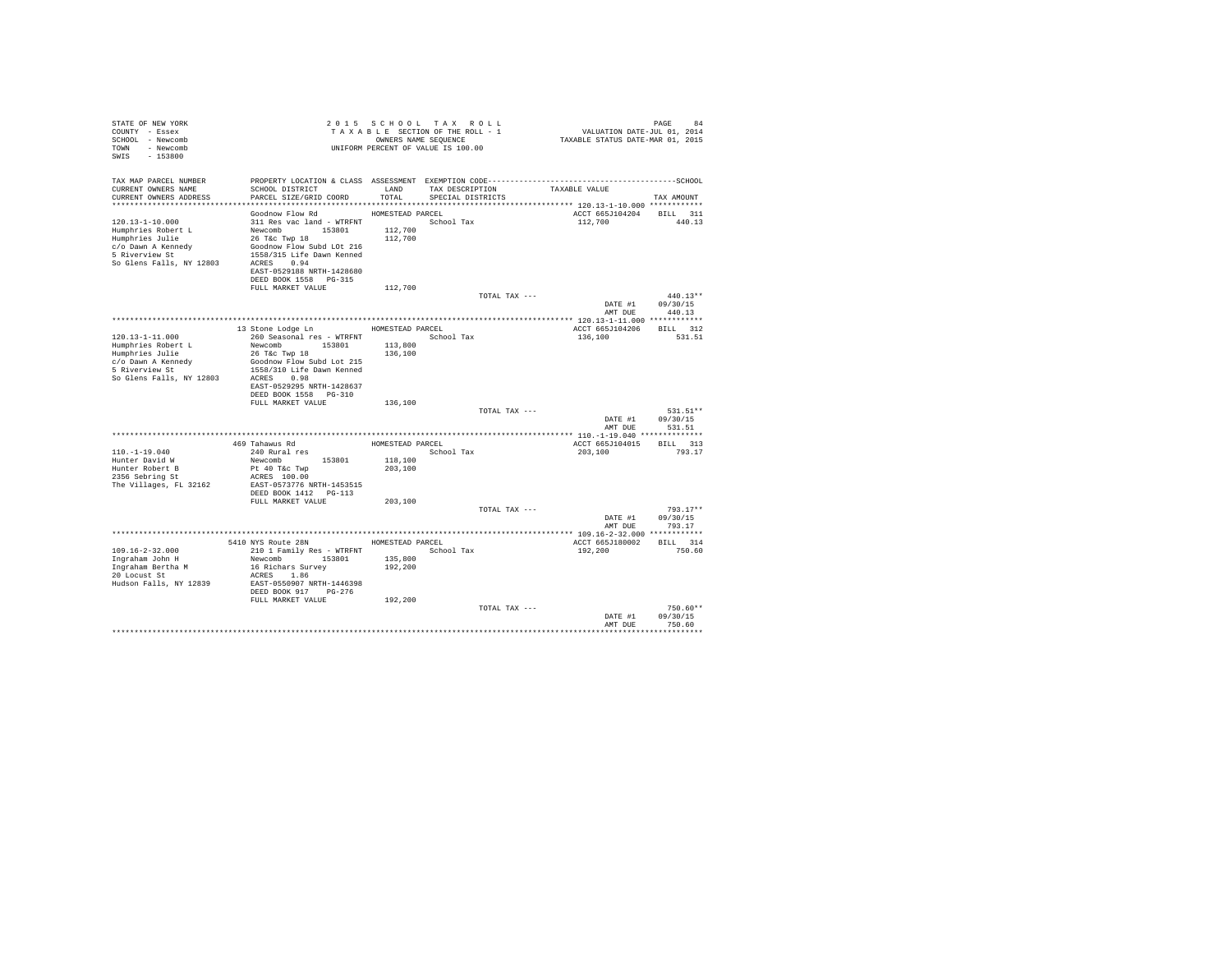| STATE OF NEW YORK<br>COUNTY - Essex<br>SCHOOL - Newcomb<br>- Newcomb<br>TOWN<br>SWIS - 153800            |                                                                                                                                                                                         |                    | 2015 SCHOOL TAX ROLL<br>TAXABLE SECTION OF THE ROLL - 1<br>OWNERS NAME SEQUENCE<br>UNIFORM PERCENT OF VALUE IS 100.00 | VALUATION DATE-JUL 01, 2014<br>TAXABLE STATUS DATE-MAR 01, 2015 | PAGE<br>85                       |
|----------------------------------------------------------------------------------------------------------|-----------------------------------------------------------------------------------------------------------------------------------------------------------------------------------------|--------------------|-----------------------------------------------------------------------------------------------------------------------|-----------------------------------------------------------------|----------------------------------|
| TAX MAP PARCEL NUMBER<br>CURRENT OWNERS NAME                                                             | PROPERTY LOCATION & CLASS ASSESSMENT EXEMPTION CODE-----------------------------------SCHOOL<br>SCHOOL DISTRICT                                                                         | LAND               | TAX DESCRIPTION                                                                                                       | TAXABLE VALUE                                                   |                                  |
| CURRENT OWNERS ADDRESS                                                                                   | PARCEL SIZE/GRID COORD                                                                                                                                                                  | TOTAL              | SPECIAL DISTRICTS                                                                                                     |                                                                 | TAX AMOUNT                       |
|                                                                                                          | 449 Woodys Rd                                                                                                                                                                           | HOMESTEAD PARCEL   |                                                                                                                       | ACCT 665J105501                                                 | BILL 315                         |
| $119.20 - 7 - 4.000$<br>James William III<br>James Andrea M<br>5 Woodcrest Dr<br>S Glens Falls, NY 12803 | 260 Seasonal res - WTRFNT<br>Newcomb<br>153801<br>27 T&c Twp 18<br>Goodnow Flow Subd<br>Lot 270<br>0.80<br>ACRES<br>EAST-0524051 NRTH-1427823                                           | 133,700<br>177,100 | School Tax                                                                                                            | 177,100                                                         | 691.63                           |
|                                                                                                          | DEED BOOK 1169 PG-318                                                                                                                                                                   |                    |                                                                                                                       |                                                                 |                                  |
|                                                                                                          | FULL MARKET VALUE                                                                                                                                                                       | 177,100            |                                                                                                                       |                                                                 |                                  |
|                                                                                                          |                                                                                                                                                                                         |                    | TOTAL TAX ---                                                                                                         | DATE #1<br>AMT DUE                                              | $691.63**$<br>09/30/15<br>691.63 |
|                                                                                                          |                                                                                                                                                                                         |                    |                                                                                                                       |                                                                 |                                  |
|                                                                                                          | 7 Joseph Mount Ln                                                                                                                                                                       | HOMESTEAD PARCEL   |                                                                                                                       | ACCT 665J105710                                                 | BILL 316                         |
| $119.16 - 1 - 15.162$<br>Jansen Betty Jean Trust<br>589 Albany Post Rd<br>New Paltz, NY 12561            | 210 1 Family Res - WTRFNT<br>Newcomb<br>153801<br>26&27 T&c Twp 18<br>Goodnow Flow Subd<br>Lot $242$<br>ACRES 3.12<br>EAST-0526355 NRTH-1428412<br>DEED BOOK 1686 PG-216                | 198,700<br>317,200 | School Tax                                                                                                            | 317,200                                                         | 1,238.76                         |
|                                                                                                          | FULL MARKET VALUE                                                                                                                                                                       | 317,200            | TOTAL TAX ---                                                                                                         |                                                                 | $1.238.76**$                     |
|                                                                                                          |                                                                                                                                                                                         |                    |                                                                                                                       | DATE #1                                                         | 09/30/15                         |
|                                                                                                          |                                                                                                                                                                                         |                    |                                                                                                                       | AMT DUE                                                         | 1,238.76                         |
|                                                                                                          | 10 Pinney Ln                                                                                                                                                                            | HOMESTEAD PARCEL   |                                                                                                                       | ACCT 665J105614                                                 | BILL 317                         |
| $120.17 - 2 - 30.000$<br>Jeffery Delbert<br>Jeffery Zoeann<br>PO Box 21<br>Newcomb, NY 12852             | 210 1 Family Res - WTRFNT<br>Newcomb<br>153801<br>42 T&c Twp 18<br>Goodnow Flow Subd<br>Lot 77 .90 Ac<br>0.92 BANK1STARSG<br>ACRES<br>EAST-0531109 NRTH-1426920<br>DEED BOOK 1548 PG-38 | 251,500            | RES. STAR 41854<br>97,600 School Tax                                                                                  | 251,500                                                         | 30,000<br>982.18                 |
|                                                                                                          | FULL MARKET VALUE                                                                                                                                                                       | 251,500            |                                                                                                                       |                                                                 |                                  |
|                                                                                                          |                                                                                                                                                                                         |                    | TOTAL TAX ---                                                                                                         | DATE #1<br>AMT DUE                                              | $910.18**$<br>09/30/15<br>910.18 |
|                                                                                                          |                                                                                                                                                                                         |                    |                                                                                                                       |                                                                 |                                  |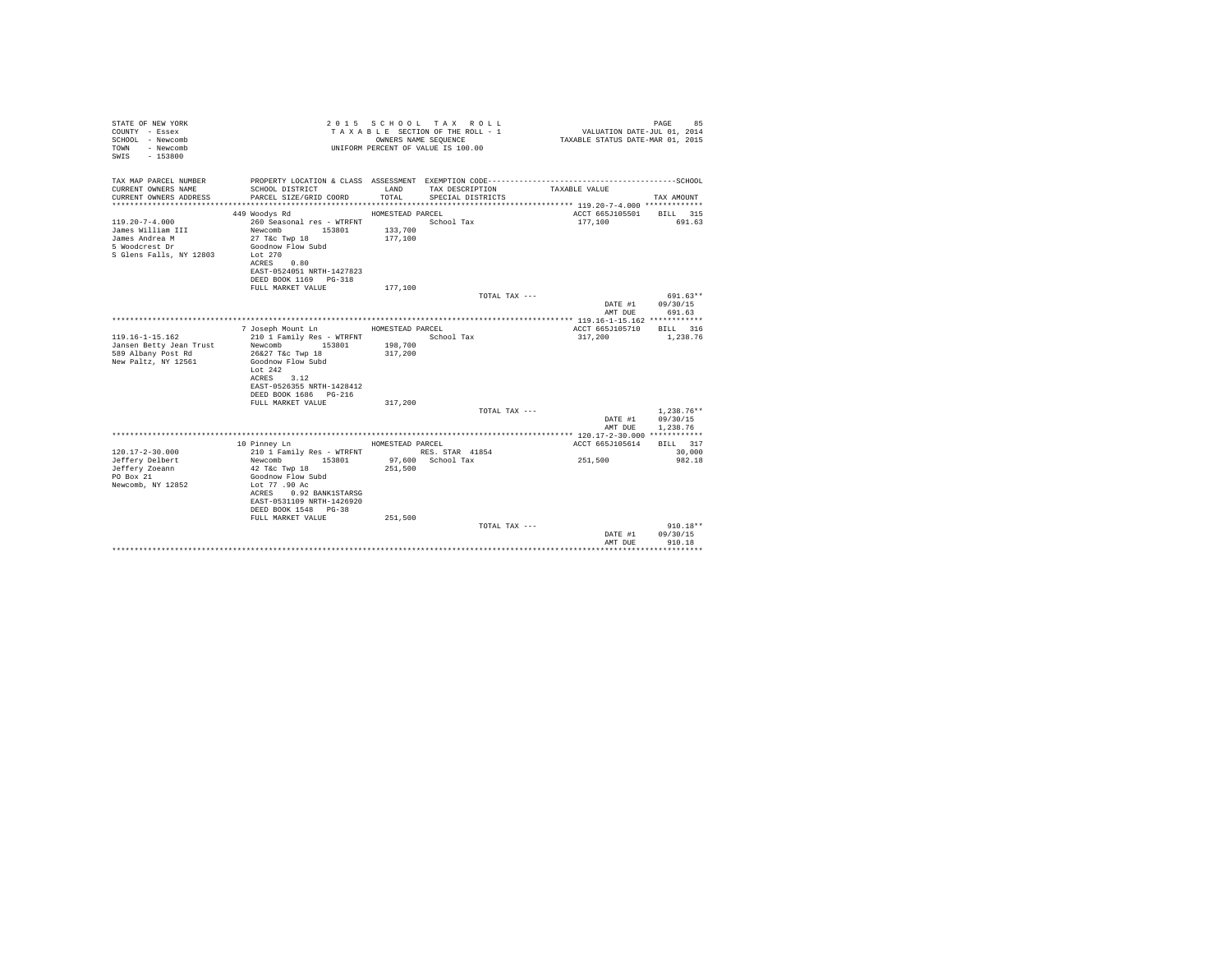| STATE OF NEW YORK<br>COUNTY - Essex<br>SCHOOL - Newcomb<br>- Newcomb<br>TOWN<br>$-153800$<br>SWIS |                  | 2015 SCHOOL TAX ROLL<br>TAXABLE SECTION OF THE ROLL - 1<br>OWNERS NAME SEOUENCE<br>UNIFORM PERCENT OF VALUE IS 100.00 | VALUATION DATE-JUL 01, 2014<br>TAXABLE STATUS DATE-MAR 01, 2015 | 86<br>PAGE                   |
|---------------------------------------------------------------------------------------------------|------------------|-----------------------------------------------------------------------------------------------------------------------|-----------------------------------------------------------------|------------------------------|
| TAX MAP PARCEL NUMBER<br>CURRENT OWNERS NAME<br>SCHOOL DISTRICT                                   | LAND             |                                                                                                                       | TAXABLE VALUE                                                   |                              |
| CURRENT OWNERS ADDRESS<br>PARCEL SIZE/GRID COORD                                                  | TOTAL            | TAX DESCRIPTION<br>SPECIAL DISTRICTS                                                                                  |                                                                 | TAX AMOUNT                   |
|                                                                                                   |                  |                                                                                                                       |                                                                 |                              |
| 31 Doe Haven Ln                                                                                   | HOMESTEAD PARCEL |                                                                                                                       | ACCT 665J101003 BILL 318                                        |                              |
| $120.17 - 2 - 19.000$<br>270 Mfg housing - WTRFNT                                                 |                  | School Tax                                                                                                            | 154,400                                                         | 602.98                       |
| Newcomb 153801 112,700<br>Jenks David A                                                           |                  |                                                                                                                       |                                                                 |                              |
| Jenks Donna L<br>41 T&c Twp 18<br>138 Hinds Rd<br>Goodnow Flow Subd                               | 154,400          |                                                                                                                       |                                                                 |                              |
| Fort Edward, NY 12828<br>Lot 88                                                                   |                  |                                                                                                                       |                                                                 |                              |
| ACRES 0.92                                                                                        |                  |                                                                                                                       |                                                                 |                              |
| EAST-0529981 NRTH-1426830                                                                         |                  |                                                                                                                       |                                                                 |                              |
| DEED BOOK 1461 PG-215                                                                             |                  |                                                                                                                       |                                                                 |                              |
| FULL MARKET VALUE                                                                                 | 154,400          |                                                                                                                       |                                                                 |                              |
|                                                                                                   |                  | TOTAL TAX ---                                                                                                         |                                                                 | 602.98**<br>DATE #1 09/30/15 |
|                                                                                                   |                  |                                                                                                                       | AMT DUE                                                         | 602.98                       |
|                                                                                                   |                  |                                                                                                                       |                                                                 |                              |
| 76 Doe Haven Ln                                                                                   | HOMESTEAD PARCEL |                                                                                                                       | ACCT 665J107009                                                 | BILL 319                     |
| $120.17 - 2 - 21.022$<br>260 Seasonal res - WTRFNT                                                |                  | School Tax                                                                                                            | 198,600                                                         | 775.59                       |
| Jennings Daniel<br>Newcomb<br>153801                                                              | 165,400          |                                                                                                                       |                                                                 |                              |
| 457 Long Run Rd<br>41 T&c Twp 18<br>Reedy, WV 25270<br>Goodnow Flow Subd                          | 198,600          |                                                                                                                       |                                                                 |                              |
| Lots 85 & 86                                                                                      |                  |                                                                                                                       |                                                                 |                              |
| ACRES 1.90                                                                                        |                  |                                                                                                                       |                                                                 |                              |
| EAST-0530230 NRTH-1427139                                                                         |                  |                                                                                                                       |                                                                 |                              |
| DEED BOOK 1430 PG-138                                                                             |                  |                                                                                                                       |                                                                 |                              |
| FULL MARKET VALUE                                                                                 | 198,600          |                                                                                                                       |                                                                 | $775.59**$                   |
|                                                                                                   |                  | TOTAL TAX ---                                                                                                         |                                                                 | DATE #1 09/30/15             |
|                                                                                                   |                  |                                                                                                                       | AMT DUE                                                         | 775.59                       |
|                                                                                                   |                  |                                                                                                                       |                                                                 |                              |
| 1884 Goodnow Flow Rd                                                                              | HOMESTEAD PARCEL |                                                                                                                       | ACCT 665J187010                                                 | BILL 320                     |
| $119.20 - 2 - 3.000$<br>260 Seasonal res - WTRFNT                                                 |                  | School Tax                                                                                                            | 181,200                                                         | 707.64                       |
| Jennings Daniel C<br>Newcomb<br>153801                                                            | 129,700          |                                                                                                                       |                                                                 |                              |
| Jennings Jeannine A<br>27 T&C Twp 18<br>457 Long Run Rd<br>Lot 350 Goodnow Shores                 | 181,200          |                                                                                                                       |                                                                 |                              |
| Reedy, WV 25270<br>ACRES 0.93                                                                     |                  |                                                                                                                       |                                                                 |                              |
| EAST-0524222 NRTH-1426485                                                                         |                  |                                                                                                                       |                                                                 |                              |
| DEED BOOK 1746 PG-280                                                                             |                  |                                                                                                                       |                                                                 |                              |
| FULL MARKET VALUE                                                                                 | 181,200          |                                                                                                                       |                                                                 |                              |
|                                                                                                   |                  | TOTAL TAX ---                                                                                                         |                                                                 | $707.64**$                   |
|                                                                                                   |                  |                                                                                                                       | DATE #1<br>AMT DUE                                              | 09/30/15<br>707.64           |
|                                                                                                   |                  |                                                                                                                       |                                                                 | ***********                  |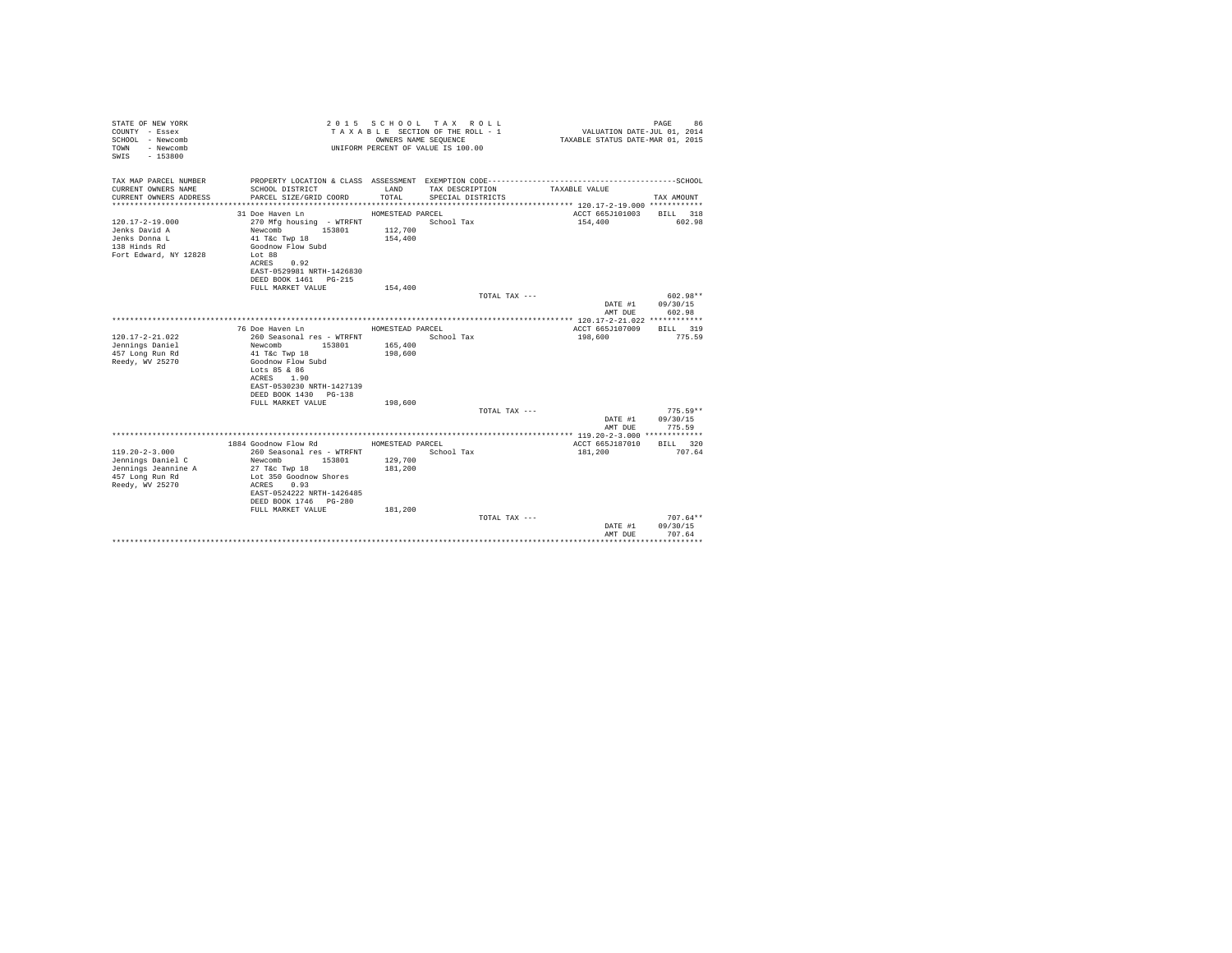| STATE OF NEW YORK<br>COUNTY - Essex<br>SCHOOL - Newcomb<br>- Newcomb<br>TOWN<br>$-153800$<br>SWTS |                                                                     | OWNERS NAME SEQUENCE | 2015 SCHOOL TAX ROLL<br>TAXABLE SECTION OF THE ROLL - 1<br>UNIFORM PERCENT OF VALUE IS 100.00 | VALUATION DATE-JUL 01, 2014<br>TAXABLE STATUS DATE-MAR 01, 2015 | 87<br>PAGE |
|---------------------------------------------------------------------------------------------------|---------------------------------------------------------------------|----------------------|-----------------------------------------------------------------------------------------------|-----------------------------------------------------------------|------------|
| TAX MAP PARCEL NUMBER                                                                             | PROPERTY LOCATION & CLASS ASSESSMENT EXEMPTION CODE---------------- |                      |                                                                                               | --------------------------SCHOOL                                |            |
| CURRENT OWNERS NAME<br>CURRENT OWNERS ADDRESS                                                     | SCHOOL DISTRICT<br>PARCEL SIZE/GRID COORD                           | LAND<br>TOTAL.       | TAX DESCRIPTION<br>SPECIAL DISTRICTS                                                          | TAXABLE VALUE                                                   | TAX AMOUNT |
|                                                                                                   |                                                                     |                      |                                                                                               |                                                                 |            |
|                                                                                                   | 1104 Goodnow Flow Rd                                                | HOMESTEAD PARCEL     |                                                                                               | ACCT 665J105415                                                 | BILL 321   |
| $120.18 - 1 - 20.000$                                                                             | 260 Seasonal res - WTRFNT                                           |                      | School Tax                                                                                    | 220,100                                                         | 859.56     |
| Johnson Jeffrey A                                                                                 | Newcomb<br>153801                                                   | 70,500               |                                                                                               |                                                                 |            |
| Ferlito Alissa M<br>1646 Best Rd                                                                  | 45 & 46 T&c Twp 18<br>Goodnow Flow Subd                             | 220,100              |                                                                                               |                                                                 |            |
| Rensselaer, NY 12144                                                                              | Lot 133                                                             |                      |                                                                                               |                                                                 |            |
|                                                                                                   | ACRES 0.18                                                          |                      |                                                                                               |                                                                 |            |
|                                                                                                   | EAST-0537892 NRTH-1427183                                           |                      |                                                                                               |                                                                 |            |
|                                                                                                   | DEED BOOK 1579 PG-70                                                |                      |                                                                                               |                                                                 |            |
|                                                                                                   | FULL MARKET VALUE                                                   | 220,100              |                                                                                               |                                                                 |            |
|                                                                                                   |                                                                     |                      | TOTAL TAX ---                                                                                 |                                                                 | $859.56**$ |
|                                                                                                   |                                                                     |                      |                                                                                               | DATE #1                                                         | 09/30/15   |
|                                                                                                   |                                                                     |                      |                                                                                               | AMT DUE                                                         | 859.56     |
|                                                                                                   | 291 Woodys Rd                                                       | HOMESTEAD PARCEL     |                                                                                               | ACCT 665J101513                                                 | BTLL 322   |
| $119.16 - 1 - 23.000$                                                                             | 260 Seasonal res - WTRFNT                                           |                      | School Tax                                                                                    | 228,300                                                         | 891.58     |
| Jonientz Carolyn M                                                                                | Newcomb<br>153801                                                   | 106,800              |                                                                                               |                                                                 |            |
| Noppa John D                                                                                      | 26 T&c Twp 18                                                       | 228,300              |                                                                                               |                                                                 |            |
| 5601 Grant Hill Rd                                                                                | Goodnow Flow Subd                                                   |                      |                                                                                               |                                                                 |            |
| Voorheesville, NY 12186                                                                           | Lot 234                                                             |                      |                                                                                               |                                                                 |            |
|                                                                                                   | ACRES<br>0.92                                                       |                      |                                                                                               |                                                                 |            |
|                                                                                                   | EAST-0527233 NRTH-1428905                                           |                      |                                                                                               |                                                                 |            |
|                                                                                                   | DEED BOOK 1291   PG-111                                             |                      |                                                                                               |                                                                 |            |
|                                                                                                   | FULL MARKET VALUE                                                   | 228,300              | TOTAL TAX ---                                                                                 |                                                                 | 891.58**   |
|                                                                                                   |                                                                     |                      |                                                                                               | DATE #1                                                         | 09/30/15   |
|                                                                                                   |                                                                     |                      |                                                                                               | AMT DUE                                                         | 891.58     |
|                                                                                                   |                                                                     |                      |                                                                                               |                                                                 |            |
|                                                                                                   | 54 Doe Haven Ln                                                     | HOMESTEAD PARCEL     |                                                                                               | ACCT 665J104113                                                 | BILL 323   |
| $120.17 - 2 - 23.024$                                                                             | 260 Seasonal res - WTRFNT                                           |                      | School Tax                                                                                    | 179,700                                                         | 701.78     |
| Jupin Joseph                                                                                      | 153801<br>Newcomb                                                   | 153,400              |                                                                                               |                                                                 |            |
| Jupin Victoria                                                                                    | 41 T&c Twp 18                                                       | 179,700              |                                                                                               |                                                                 |            |
| 39 Van Ness Rd                                                                                    | Goodnow Flow Subd                                                   |                      |                                                                                               |                                                                 |            |
| Mechanicville, NY 12118                                                                           | Lots 83 & 84<br>2.30                                                |                      |                                                                                               |                                                                 |            |
|                                                                                                   | ACRES<br>EAST-0530407 NRTH-1426784                                  |                      |                                                                                               |                                                                 |            |
|                                                                                                   | DEED BOOK 340<br>PG-314                                             |                      |                                                                                               |                                                                 |            |
|                                                                                                   | FULL MARKET VALUE                                                   | 179,700              |                                                                                               |                                                                 |            |
|                                                                                                   |                                                                     |                      | TOTAL TAX ---                                                                                 |                                                                 | 701.78**   |
|                                                                                                   |                                                                     |                      |                                                                                               | DATE #1                                                         | 09/30/15   |
|                                                                                                   |                                                                     |                      |                                                                                               | AMT DUE                                                         | 701.78     |
|                                                                                                   |                                                                     |                      |                                                                                               |                                                                 |            |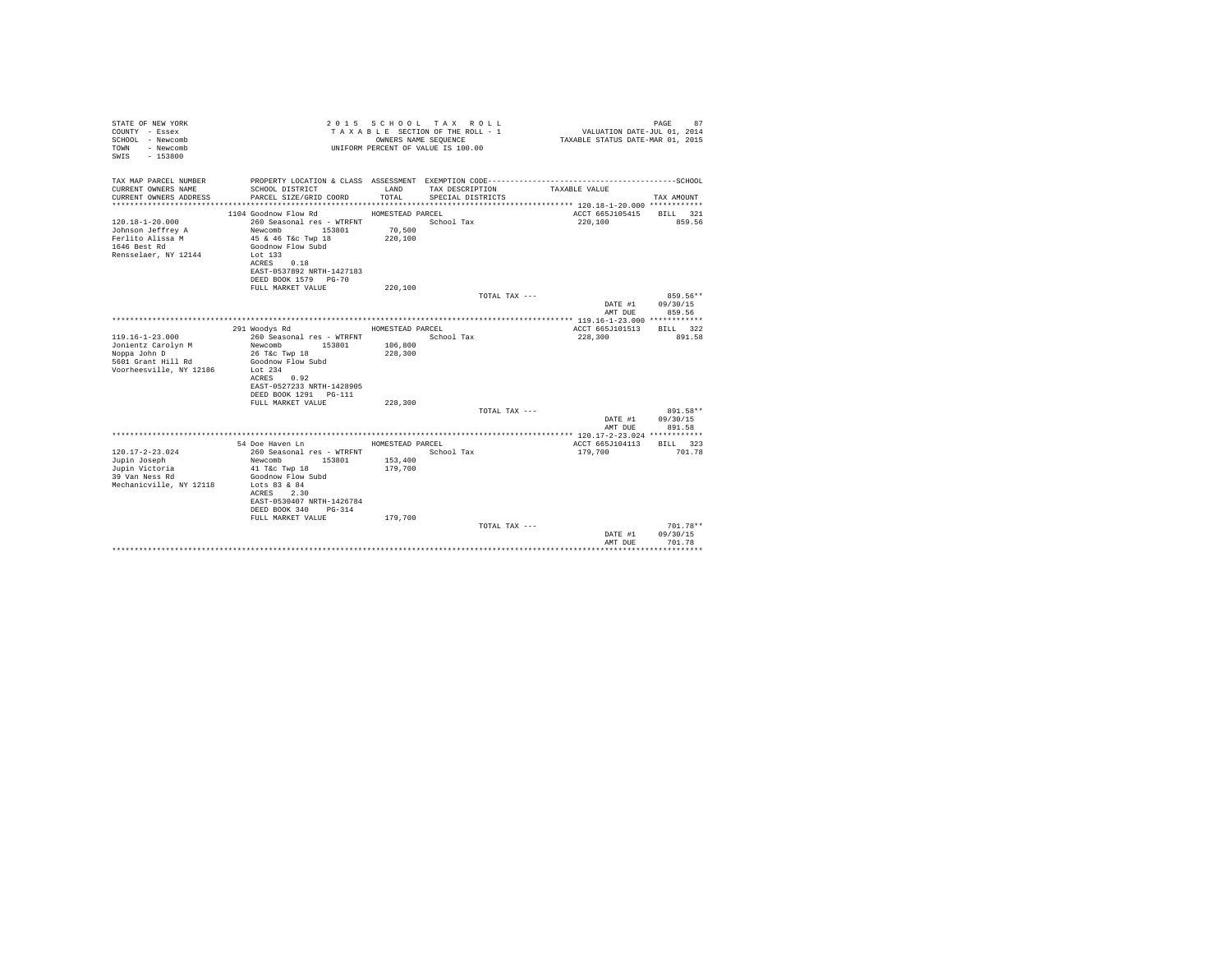| STATE OF NEW YORK<br>COUNTY - Essex<br>SCHOOL - Newcomb |                                                                                              |                  | 2015 SCHOOL TAX ROLL<br>TAXABLE SECTION OF THE ROLL - 1<br>OWNERS NAME SEQUENCE |               | PAGE 88<br>VALUATION DATE-JUL 01, 2014<br>TAXABLE STATUS DATE-MAR 01, 2015 |                    |
|---------------------------------------------------------|----------------------------------------------------------------------------------------------|------------------|---------------------------------------------------------------------------------|---------------|----------------------------------------------------------------------------|--------------------|
| TOWN - Newcomb<br>SWIS - 153800                         | UNIFORM PERCENT OF VALUE IS 100.00                                                           |                  |                                                                                 |               |                                                                            |                    |
| TAX MAP PARCEL NUMBER                                   | PROPERTY LOCATION & CLASS ASSESSMENT EXEMPTION CODE-----------------------------------SCHOOL |                  |                                                                                 |               |                                                                            |                    |
| CURRENT OWNERS NAME<br>CURRENT OWNERS ADDRESS           | SCHOOL DISTRICT<br>PARCEL SIZE/GRID COORD                                                    | LAND<br>TOTAL    | TAX DESCRIPTION<br>SPECIAL DISTRICTS                                            |               | TAXABLE VALUE                                                              | TAX AMOUNT         |
|                                                         |                                                                                              |                  |                                                                                 |               |                                                                            |                    |
|                                                         | 20 Pine Tree Rd                                                                              | HOMESTEAD PARCEL |                                                                                 |               | ACCT 665J104714 BILL 324                                                   |                    |
| $109.15 - 1 - 31.030$                                   | 210 1 Family Res                                                                             |                  | SR STAR 41834                                                                   |               |                                                                            | 65,300             |
| Kane Barbara A                                          | Newcomb 153801                                                                               |                  | 30,500 School Tax                                                               |               | 150,300                                                                    | 586.97             |
| 20 Pine Tree Rd                                         | 4 Ords Patent                                                                                | 150,300          |                                                                                 |               |                                                                            |                    |
| Newcomb, NY 12852                                       | ACRES 0.70<br>EAST-0543706 NRTH-1445985                                                      |                  |                                                                                 |               |                                                                            |                    |
|                                                         | DEED BOOK 969 PG-189                                                                         |                  |                                                                                 |               |                                                                            |                    |
|                                                         | FULL MARKET VALUE                                                                            | 150,300          |                                                                                 |               |                                                                            |                    |
|                                                         |                                                                                              |                  |                                                                                 | TOTAL TAX --- |                                                                            | $438.97**$         |
|                                                         |                                                                                              |                  |                                                                                 |               |                                                                            | DATE #1 09/30/15   |
|                                                         |                                                                                              |                  |                                                                                 |               |                                                                            | AMT DUE 438.97     |
|                                                         | 4963 NYS Route 28N                                                                           | HOMESTEAD PARCEL |                                                                                 |               | ACCT 665J100708 BILL 325                                                   |                    |
| 110.18-5-9.000                                          | 963 NYS ROUTE Z8N<br>210 1 Family Res                                                        |                  | School Tax                                                                      |               | 193,200                                                                    | 754.50             |
| Kearns Barbara                                          | Newcomb 153801                                                                               | 44,800           |                                                                                 |               |                                                                            |                    |
| Underwood Karen                                         | Pt 3&4 Thorns Survey                                                                         | 193,200          |                                                                                 |               |                                                                            |                    |
| 4963 NYS Route 28N<br>PO Box 221                        | ACRES 3.60<br>EAST-0560693 NRTH-1441512                                                      |                  |                                                                                 |               |                                                                            |                    |
| Newcomb, NY 12852                                       | DEED BOOK 1610 PG-123                                                                        |                  |                                                                                 |               |                                                                            |                    |
|                                                         | FULL MARKET VALUE 193,200                                                                    |                  |                                                                                 |               |                                                                            |                    |
|                                                         |                                                                                              |                  |                                                                                 | TOTAL TAX --- |                                                                            | $754.50**$         |
|                                                         |                                                                                              |                  |                                                                                 |               |                                                                            | DATE #1 09/30/15   |
|                                                         |                                                                                              |                  |                                                                                 |               |                                                                            | AMT DUE 754.50     |
|                                                         | 24 Schraver Way                                                                              |                  | HOMESTEAD PARCEL                                                                |               | ACCT 665J106407 BILL 326                                                   |                    |
| $110.13 - 9 - 13.000$                                   | 260 Seasonal res                                                                             |                  | School Tax                                                                      |               | 50,800                                                                     | 198.39             |
| Keller Arthur B                                         | Newcomb 153801                                                                               | 24,300           |                                                                                 |               |                                                                            |                    |
| 421 Centerline Rd                                       | 19 Richards Survey                                                                           | 50,800           |                                                                                 |               |                                                                            |                    |
| Galway, NY 12074                                        | ACRES 0.50<br>EAST-0555727 NRTH-1445504                                                      |                  |                                                                                 |               |                                                                            |                    |
|                                                         | DEED BOOK 640 PG-135                                                                         |                  |                                                                                 |               |                                                                            |                    |
|                                                         | FULL MARKET VALUE                                                                            | 50,800           |                                                                                 |               |                                                                            |                    |
|                                                         |                                                                                              |                  |                                                                                 | TOTAL TAX --- |                                                                            | $198.39**$         |
|                                                         |                                                                                              |                  |                                                                                 |               |                                                                            | DATE #1 09/30/15   |
|                                                         |                                                                                              |                  |                                                                                 |               | AMT DUE                                                                    | 198.39             |
|                                                         | 5704 NYS Route 28N HOMESTEAD PARCEL                                                          |                  |                                                                                 |               | ACCT 665J101412 BILL 327                                                   |                    |
| 109.15-1-34.000                                         | 260 Seasonal res - WTRFNT                                                                    |                  | School Tax                                                                      |               | 116,000                                                                    | 453.01             |
| Kellogg Michael W                                       | Newcomb 153801<br>3 Richards Survey                                                          | 84,000           |                                                                                 |               |                                                                            |                    |
| Wade Alice T                                            |                                                                                              | 116,000          |                                                                                 |               |                                                                            |                    |
| 1081 Webster Rd                                         | 1456/39 Life Use To                                                                          |                  |                                                                                 |               |                                                                            |                    |
| Webster, NY 14580                                       | Grace Kellogg<br>ACRES 0.50                                                                  |                  |                                                                                 |               |                                                                            |                    |
|                                                         | EAST-0544072 NRTH-1446368                                                                    |                  |                                                                                 |               |                                                                            |                    |
|                                                         | DEED BOOK 1456 PG-39                                                                         |                  |                                                                                 |               |                                                                            |                    |
|                                                         | FULL MARKET VALUE                                                                            | 116,000          |                                                                                 |               |                                                                            |                    |
|                                                         |                                                                                              |                  |                                                                                 | TOTAL TAX --- |                                                                            | $453.01**$         |
|                                                         |                                                                                              |                  |                                                                                 |               | DATE #1<br>AMT DUE                                                         | 09/30/15<br>453.01 |
|                                                         |                                                                                              |                  |                                                                                 |               |                                                                            |                    |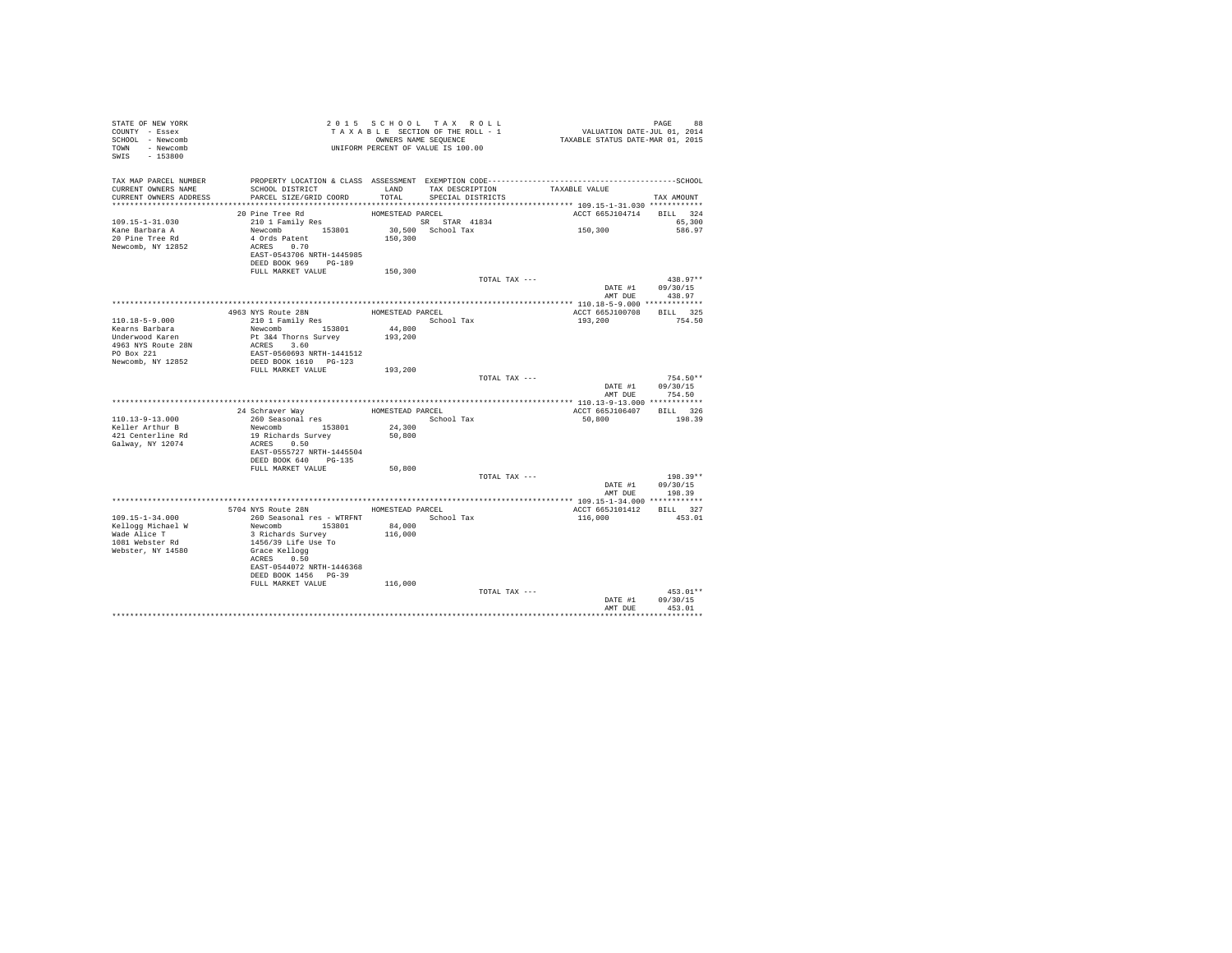| STATE OF NEW YORK<br>COUNTY - Essex<br>SCHOOL - Newcomb<br>TOWN - Newcomb<br>SWIS - 153800 |                                                    |                      | 2015 SCHOOL TAX ROLL<br>TAXABLE SECTION OF THE ROLL - 1<br>OWNERS NAME SEQUENCE<br>UNIFORM PERCENT OF VALUE IS 100.00 |               | 99 PAGE 99<br>VALUATION DATE-JUL 01, 2014<br>TAXABLE STATUS DATE-MAR 01, 2015 |                            |
|--------------------------------------------------------------------------------------------|----------------------------------------------------|----------------------|-----------------------------------------------------------------------------------------------------------------------|---------------|-------------------------------------------------------------------------------|----------------------------|
| TAX MAP PARCEL NUMBER                                                                      |                                                    |                      |                                                                                                                       |               |                                                                               |                            |
| CURRENT OWNERS NAME                                                                        | SCHOOL DISTRICT                                    | LAND                 | TAX DESCRIPTION                                                                                                       |               | TAXABLE VALUE                                                                 |                            |
| CURRENT OWNERS ADDRESS                                                                     | PARCEL SIZE/GRID COORD                             | TOTAL                | SPECIAL DISTRICTS                                                                                                     |               |                                                                               | TAX AMOUNT                 |
|                                                                                            | 5700 NYS Route 28N                                 | HOMESTEAD PARCEL     |                                                                                                                       |               | ACCT 665J108804 BILL 328                                                      |                            |
| $109.15 - 1 - 35.063$                                                                      | 210 1 Family Res - WTRFNT                          |                      | School Tax                                                                                                            |               | 161,600                                                                       | 631.10                     |
| Kellogg Michael W                                                                          | Newcomb 153801                                     | 74,800               |                                                                                                                       |               |                                                                               |                            |
| Wade Alice T                                                                               | 3 Richard Survey                                   | 161,600              |                                                                                                                       |               |                                                                               |                            |
| c/o Charles Kellogg                                                                        | ACRES 0.59                                         |                      |                                                                                                                       |               |                                                                               |                            |
| 1081 Webster Rd                                                                            | EAST-0544150 NRTH-1446417                          |                      |                                                                                                                       |               |                                                                               |                            |
| Webster, NY 14580                                                                          | DEED BOOK 1456 PG-39                               |                      |                                                                                                                       |               |                                                                               |                            |
|                                                                                            | FULL MARKET VALUE                                  | 161,600              |                                                                                                                       |               |                                                                               |                            |
|                                                                                            |                                                    |                      |                                                                                                                       | TOTAL TAX --- |                                                                               | $631.10**$                 |
|                                                                                            |                                                    |                      |                                                                                                                       |               | DATE #1                                                                       | 09/30/15                   |
|                                                                                            |                                                    |                      |                                                                                                                       |               | AMT DUE                                                                       | 631.10                     |
|                                                                                            |                                                    | HOMESTEAD PARCEL     |                                                                                                                       |               | ACCT 665J105905                                                               | BILL 329                   |
| $120. - 1 - 10.028/4$                                                                      | 1485 Goodnow Flow Rd<br>210 1 Family Res           |                      | School Tax                                                                                                            |               | 114,300                                                                       | 446.38                     |
| Kilmartin John J                                                                           | 210 1 Family Res<br>Newcomb 153801 100             |                      |                                                                                                                       |               |                                                                               |                            |
| 18 Park Dr                                                                                 | In Tax Map #120.-1-10.028 114,300                  |                      |                                                                                                                       |               |                                                                               |                            |
| Albany, NY 12204                                                                           | Building Only                                      |                      |                                                                                                                       |               |                                                                               |                            |
|                                                                                            | EAST-0533522 NRTH-1424310                          |                      |                                                                                                                       |               |                                                                               |                            |
|                                                                                            | FULL MARKET VALUE                                  | 114,300              |                                                                                                                       |               |                                                                               |                            |
|                                                                                            |                                                    |                      |                                                                                                                       | TOTAL TAX --- |                                                                               | $446.38**$                 |
|                                                                                            |                                                    |                      |                                                                                                                       |               | DATE #1                                                                       | 09/30/15<br>AMT DUE 446.38 |
|                                                                                            |                                                    |                      |                                                                                                                       |               |                                                                               |                            |
|                                                                                            | Lower Works Rd                                     | NON-HOMESTEAD PARCEL |                                                                                                                       |               | ACCT 665J191004                                                               | BILL 330                   |
| $110. - 3 - 11.000$                                                                        | 322 Rural vac>10                                   |                      | School Tax                                                                                                            |               | 36,700                                                                        | 668.43                     |
| Kimball Effie B                                                                            | Newcomb 153801                                     | 36,700               |                                                                                                                       |               |                                                                               |                            |
| c/o Dave Davenport                                                                         | 15 Twp 4 T&c Pur                                   | 36,700               |                                                                                                                       |               |                                                                               |                            |
| PO Box 998                                                                                 | ACRES 10.15                                        |                      |                                                                                                                       |               |                                                                               |                            |
| Santa Fe, NM 87504                                                                         | EAST-0577442 NRTH-1444626                          |                      |                                                                                                                       |               |                                                                               |                            |
|                                                                                            | DEED BOOK 984 PG-260                               |                      |                                                                                                                       |               |                                                                               |                            |
|                                                                                            | FULL MARKET VALUE                                  | 36,700               |                                                                                                                       |               |                                                                               |                            |
|                                                                                            |                                                    |                      |                                                                                                                       | TOTAL TAX --- | DATE #1                                                                       | 668.43**                   |
|                                                                                            |                                                    |                      |                                                                                                                       |               | AMT DUR                                                                       | 09/30/15<br>668.43         |
|                                                                                            |                                                    |                      |                                                                                                                       |               |                                                                               |                            |
|                                                                                            | 101 Woodys Rd                                      | HOMESTEAD PARCEL     |                                                                                                                       |               | ACCT 665J104508                                                               | <b>BILL</b> 331            |
| $120.13 - 1 - 36.000$                                                                      | 260 Seasonal res - WTRFNT                          |                      | School Tax                                                                                                            |               | 127,500                                                                       | 497.93                     |
| King E Jeanne Trust                                                                        | Newcomb 153801                                     | 106,200              |                                                                                                                       |               |                                                                               |                            |
| 132 Lincklaen St                                                                           | 42 T&c Twp 18                                      | 127,500              |                                                                                                                       |               |                                                                               |                            |
| Cazenovia, NY 13035                                                                        | Goodnow Flow Subd Lot 191                          |                      |                                                                                                                       |               |                                                                               |                            |
|                                                                                            | 1716/296 L U to E Jeanne                           |                      |                                                                                                                       |               |                                                                               |                            |
|                                                                                            | ACRES 0.65                                         |                      |                                                                                                                       |               |                                                                               |                            |
|                                                                                            | EAST-0531768 NRTH-1428617<br>DEED BOOK 1716 PG-296 |                      |                                                                                                                       |               |                                                                               |                            |
|                                                                                            | FULL MARKET VALUE                                  | 127,500              |                                                                                                                       |               |                                                                               |                            |
|                                                                                            |                                                    |                      |                                                                                                                       | TOTAL TAX --- |                                                                               | $497.93**$                 |
|                                                                                            |                                                    |                      |                                                                                                                       |               | DATE #1                                                                       | 09/30/15                   |
|                                                                                            |                                                    |                      |                                                                                                                       |               | AMT DUR                                                                       | 497.93                     |
|                                                                                            |                                                    |                      |                                                                                                                       |               |                                                                               | .                          |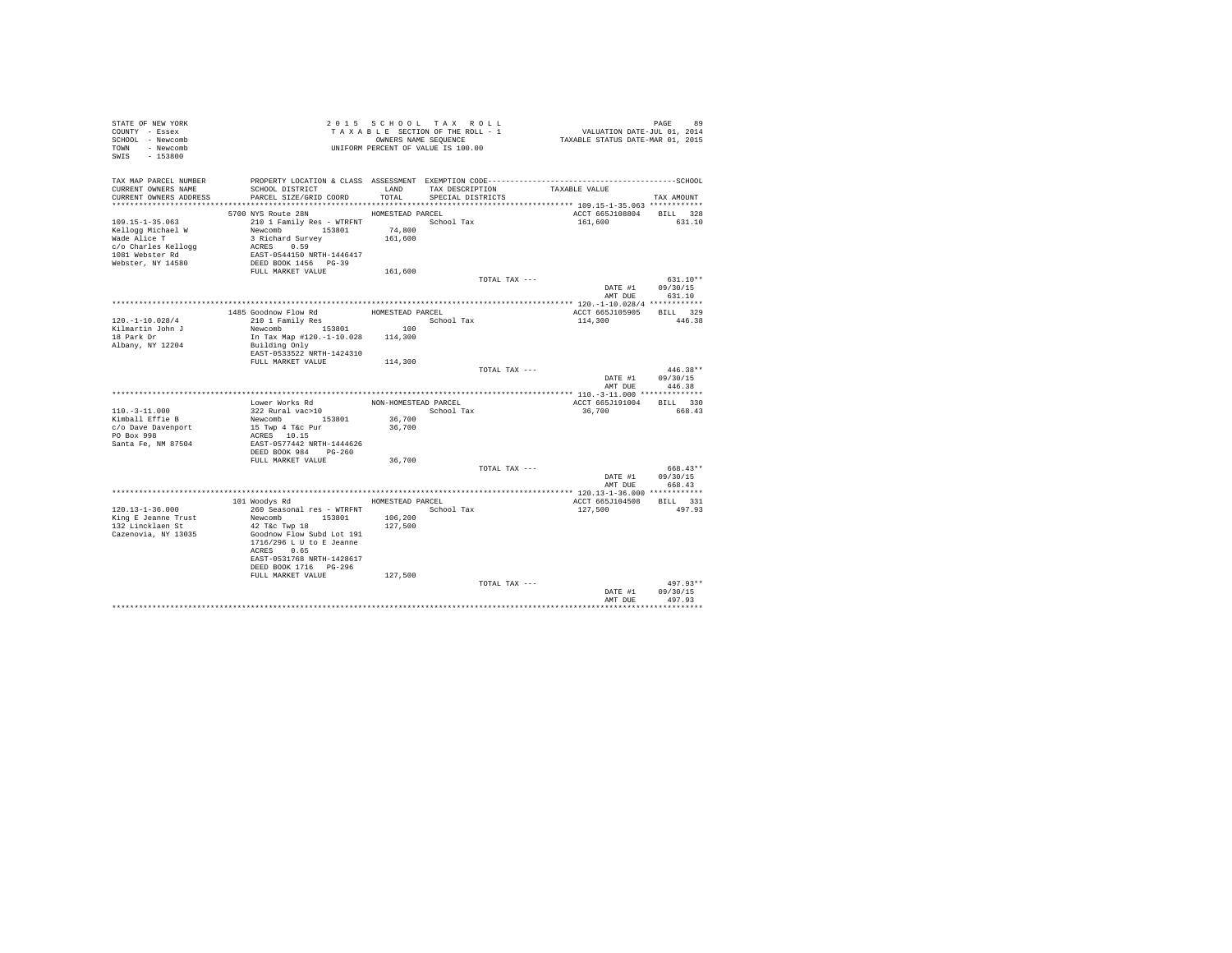| STATE OF NEW YORK<br>COUNTY - Essex<br>SCHOOL - Newcomb<br>TOWN - Newcomb<br>SWIS - 153800 |                                                                                                                                                                                                                                                                                                                                                                                                                                                                                              |                  | 2015 SCHOOL TAX ROLL<br>TAXABLE SECTION OF THE ROLL - 1<br>OWNERS NAME SEQUENCE | PAGE 90<br>VALUATION DATE-JUL 01, 2014<br>TAXABLE STATUS DATE-MAR 01, 2015 |                  |
|--------------------------------------------------------------------------------------------|----------------------------------------------------------------------------------------------------------------------------------------------------------------------------------------------------------------------------------------------------------------------------------------------------------------------------------------------------------------------------------------------------------------------------------------------------------------------------------------------|------------------|---------------------------------------------------------------------------------|----------------------------------------------------------------------------|------------------|
|                                                                                            | TAX MAP PARCEL NUMBER PROPERTY LOCATION & CLASS ASSESSMENT EXEMPTION CODE----------------------------------SCHOOL                                                                                                                                                                                                                                                                                                                                                                            |                  |                                                                                 |                                                                            |                  |
| CURRENT OWNERS NAME<br>CURRENT OWNERS ADDRESS                                              | SCHOOL DISTRICT<br>PARCEL SIZE/GRID COORD                                                                                                                                                                                                                                                                                                                                                                                                                                                    | TOTAL            | LAND TAX DESCRIPTION TAXABLE VALUE<br>SPECIAL DISTRICTS                         |                                                                            | TAX AMOUNT       |
|                                                                                            |                                                                                                                                                                                                                                                                                                                                                                                                                                                                                              |                  |                                                                                 |                                                                            |                  |
|                                                                                            | 181 Woodys Rd                                                                                                                                                                                                                                                                                                                                                                                                                                                                                | HOMESTEAD PARCEL |                                                                                 | ACCT 665J103505 BILL 332                                                   |                  |
| 120.13-1-17.000                                                                            | 210 1 Family Res - WTRFNT                                                                                                                                                                                                                                                                                                                                                                                                                                                                    |                  | School Tax                                                                      | 297,100                                                                    | 1,160.26         |
| King James H<br>209 Woodys Ln                                                              |                                                                                                                                                                                                                                                                                                                                                                                                                                                                                              |                  |                                                                                 |                                                                            |                  |
| Newcomb, NY 12852                                                                          |                                                                                                                                                                                                                                                                                                                                                                                                                                                                                              |                  |                                                                                 |                                                                            |                  |
|                                                                                            | ACRES 0.92                                                                                                                                                                                                                                                                                                                                                                                                                                                                                   |                  |                                                                                 |                                                                            |                  |
|                                                                                            | EAST-0529913 NRTH-1428552                                                                                                                                                                                                                                                                                                                                                                                                                                                                    |                  |                                                                                 |                                                                            |                  |
|                                                                                            | DEED BOOK 1596 PG-129<br>FULL MARKET VALUE                                                                                                                                                                                                                                                                                                                                                                                                                                                   | 297,100          |                                                                                 |                                                                            |                  |
|                                                                                            |                                                                                                                                                                                                                                                                                                                                                                                                                                                                                              |                  | TOTAL TAX ---                                                                   |                                                                            | $1.160.26**$     |
|                                                                                            |                                                                                                                                                                                                                                                                                                                                                                                                                                                                                              |                  |                                                                                 | DATE #1                                                                    | 09/30/15         |
|                                                                                            |                                                                                                                                                                                                                                                                                                                                                                                                                                                                                              |                  |                                                                                 |                                                                            | AMT DUE 1.160.26 |
|                                                                                            | $\begin{tabular}{c} $\cdot$ & $\cdot$ & $\cdot$ & $\cdot$ & $\cdot$ & $\cdot$ & $\cdot$ \\ \hline 37 \text{ Cia} $\text{50} \text{ s} \text{a} $\text{50} \text{ m}$ & $\cdot$ & $\cdot$ & $\cdot$ \\ 260 \text{ Sea} $\text{50} \text{m}$ & $\cdot$ & $\cdot$ & $\cdot$ \\ \textbf{N} \text{W} $\text{0} \text{m}$ & $\cdot$ & $\cdot$ & $\cdot$ & $\cdot$ \\ \textbf{P1} $\text{B} $\text{ E} \text{ic} \text{h} $\text{a} \text{r}$ & $\cdot$ & $\cdot$ & $\cdot$ \\ \textbf{R1} $\text{$ |                  | HOMESTEAD PARCEL                                                                | ACCT 665J104209 BILL 333                                                   |                  |
| 110.13-9-26.000                                                                            |                                                                                                                                                                                                                                                                                                                                                                                                                                                                                              |                  | School Tax                                                                      | 38,000                                                                     | 148.40           |
| King Kevin F                                                                               |                                                                                                                                                                                                                                                                                                                                                                                                                                                                                              | 21,600           |                                                                                 |                                                                            |                  |
|                                                                                            |                                                                                                                                                                                                                                                                                                                                                                                                                                                                                              | 38,000           |                                                                                 |                                                                            |                  |
| King Allen J<br>C/o Frank King<br>3961 NYS Rte 22<br>Willsboro, NY 12996                   | EAST-0554424 NRTH-1444097<br>DEED BOOK 903 PG-260                                                                                                                                                                                                                                                                                                                                                                                                                                            |                  |                                                                                 |                                                                            |                  |
|                                                                                            |                                                                                                                                                                                                                                                                                                                                                                                                                                                                                              |                  |                                                                                 |                                                                            |                  |
|                                                                                            | FULL MARKET VALUE                                                                                                                                                                                                                                                                                                                                                                                                                                                                            | 38,000           | TOTAL TAX ---                                                                   |                                                                            | $148.40**$       |
|                                                                                            |                                                                                                                                                                                                                                                                                                                                                                                                                                                                                              |                  |                                                                                 |                                                                            | DATE #1 09/30/15 |
|                                                                                            |                                                                                                                                                                                                                                                                                                                                                                                                                                                                                              |                  |                                                                                 |                                                                            | AMT DUE 148.40   |
|                                                                                            | 47 Woodys Rd MOMESTEAD PARCEL                                                                                                                                                                                                                                                                                                                                                                                                                                                                |                  |                                                                                 | ACCT 665J104208 BILL 334                                                   |                  |
| 120.13-1-45.000                                                                            |                                                                                                                                                                                                                                                                                                                                                                                                                                                                                              |                  |                                                                                 | 193,000                                                                    | 753.72           |
| Kingsley Kathleen A<br>1502 San Marino Ct                                                  | 260 Seasonal res - WTRFNT<br>Newcomb 153801 111,500                                                                                                                                                                                                                                                                                                                                                                                                                                          |                  |                                                                                 |                                                                            |                  |
|                                                                                            | 42&43 T&c Twp 18                                                                                                                                                                                                                                                                                                                                                                                                                                                                             | 193,000          |                                                                                 |                                                                            |                  |
| Punta Gorda, FL 33950                                                                      | Goodnow Flow Subd<br>Lot 182 1.6Ac                                                                                                                                                                                                                                                                                                                                                                                                                                                           |                  |                                                                                 |                                                                            |                  |
|                                                                                            | ACRES 1.40                                                                                                                                                                                                                                                                                                                                                                                                                                                                                   |                  |                                                                                 |                                                                            |                  |
|                                                                                            | EAST-0532943 NRTH-1428876                                                                                                                                                                                                                                                                                                                                                                                                                                                                    |                  |                                                                                 |                                                                            |                  |
|                                                                                            | DEED BOOK BOX PG-11017<br>FULL MARKET VALUE 193,000                                                                                                                                                                                                                                                                                                                                                                                                                                          |                  |                                                                                 |                                                                            |                  |
|                                                                                            |                                                                                                                                                                                                                                                                                                                                                                                                                                                                                              |                  | TOTAL TAX ---                                                                   |                                                                            | $753.72**$       |
|                                                                                            |                                                                                                                                                                                                                                                                                                                                                                                                                                                                                              |                  |                                                                                 |                                                                            | DATE #1 09/30/15 |
|                                                                                            |                                                                                                                                                                                                                                                                                                                                                                                                                                                                                              |                  |                                                                                 | AMT DUE                                                                    | 753.72           |
|                                                                                            | 1166 Goodnow Flow Rd MOMESTEAD PARCEL                                                                                                                                                                                                                                                                                                                                                                                                                                                        |                  |                                                                                 | ACCT 665J104415 BILL 335                                                   |                  |
| 120.18-2-29.049                                                                            | 210 1 Family Res - WTRFNT                                                                                                                                                                                                                                                                                                                                                                                                                                                                    |                  | School Tax                                                                      | 254,600                                                                    | 994.29           |
| Kirby Leo E III                                                                            | Newcomb 153801                                                                                                                                                                                                                                                                                                                                                                                                                                                                               | 93,500           |                                                                                 |                                                                            |                  |
| Burgett Michael<br>81 Rebecca Ln                                                           | 46 T&C Twp 18<br>Goodnow Flow Subd                                                                                                                                                                                                                                                                                                                                                                                                                                                           | 254,600          |                                                                                 |                                                                            |                  |
| Carmel, NY 10512                                                                           | Lot 1                                                                                                                                                                                                                                                                                                                                                                                                                                                                                        |                  |                                                                                 |                                                                            |                  |
|                                                                                            | ACRES 0.41                                                                                                                                                                                                                                                                                                                                                                                                                                                                                   |                  |                                                                                 |                                                                            |                  |
|                                                                                            | EAST-0538551 NRTH-1426067<br>DEED BOOK 1664 PG-119                                                                                                                                                                                                                                                                                                                                                                                                                                           |                  |                                                                                 |                                                                            |                  |
|                                                                                            | FULL MARKET VALUE                                                                                                                                                                                                                                                                                                                                                                                                                                                                            | 254,600          |                                                                                 |                                                                            |                  |
|                                                                                            |                                                                                                                                                                                                                                                                                                                                                                                                                                                                                              |                  | TOTAL TAX ---                                                                   |                                                                            | $994.29**$       |
|                                                                                            |                                                                                                                                                                                                                                                                                                                                                                                                                                                                                              |                  |                                                                                 |                                                                            | DATE #1 09/30/15 |
|                                                                                            |                                                                                                                                                                                                                                                                                                                                                                                                                                                                                              |                  |                                                                                 | AMT DUE                                                                    | 994.29           |
|                                                                                            |                                                                                                                                                                                                                                                                                                                                                                                                                                                                                              |                  |                                                                                 |                                                                            |                  |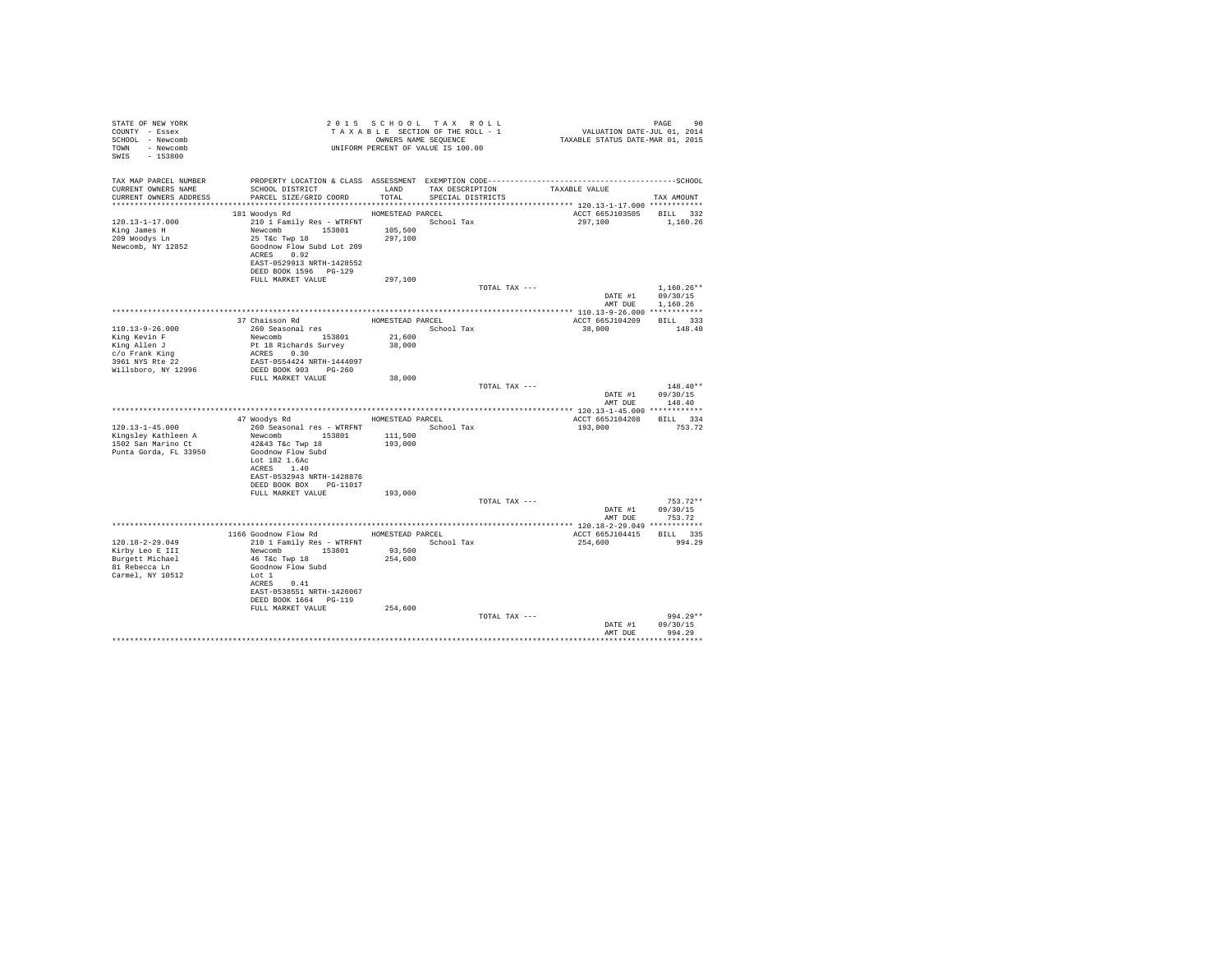| STATE OF NEW YORK<br>COUNTY - Essex<br>SCHOOL - Newcomb<br>TOWN - Newcomb<br>SWIS<br>$-153800$                    |                                                                                                                     |                    | 2015 SCHOOL TAX ROLL<br>TAXABLE SECTION OF THE ROLL - 1<br>OWNERS NAME SEQUENCE<br>UNIFORM PERCENT OF VALUE IS 100.00 | PAGE 91<br>VALUATION DATE-JUL 01, 2014<br>TAXABLE STATUS DATE-MAR 01, 2015 |                                      |
|-------------------------------------------------------------------------------------------------------------------|---------------------------------------------------------------------------------------------------------------------|--------------------|-----------------------------------------------------------------------------------------------------------------------|----------------------------------------------------------------------------|--------------------------------------|
| TAX MAP PARCEL NUMBER<br>CURRENT OWNERS NAME<br>CURRENT OWNERS ADDRESS                                            | SCHOOL DISTRICT<br>PARCEL SIZE/GRID COORD<br>********************************                                       | LAND<br>TOTAL      | TAX DESCRIPTION<br>SPECIAL DISTRICTS                                                                                  | TAXABLE VALUE                                                              | TAX AMOUNT                           |
|                                                                                                                   | 48 Spring St                                                                                                        | HOMESTEAD PARCEL   |                                                                                                                       | ACCT 665J106905                                                            | BILL 336                             |
| 109.15-3-1.031<br>Klemow Andrew G<br>Spring St<br>Newcomb, NY 12852                                               | 210 1 Family Res<br>Newcomb 153801<br>4 Ords Pat<br>ACRES 1.70<br>EAST-0541602 NRTH-1444999<br>DEED BOOK 791 PG-186 | 175,500            | SR STAR 41834<br>38,300 School Tax                                                                                    | 175,500                                                                    | 65,300<br>685.38                     |
|                                                                                                                   | FULL MARKET VALUE                                                                                                   | 175,500            |                                                                                                                       |                                                                            |                                      |
|                                                                                                                   |                                                                                                                     |                    | TOTAL TAX ---                                                                                                         | DATE #1<br>AMT DUE                                                         | 537.38**<br>09/30/15<br>537.38       |
|                                                                                                                   |                                                                                                                     |                    |                                                                                                                       |                                                                            |                                      |
| $109.16 - 4 - 5.000$<br>Klemow Andrew G<br>Spring St                                                              | NYS Route 28N<br>312 Vac w/imprv<br>Newcomb 153801<br>9 Richards                                                    | 19,400<br>25,500   | NON-HOMESTEAD PARCEL<br>School Tax                                                                                    | ACCT 665J104008 BILL 337<br>25,500                                         | 464.44                               |
| Newcomb, NY 12852                                                                                                 | ACRES 0.40<br>EAST-0549425 NRTH-1446218<br>DEED BOOK 791 PG-186<br>FULL MARKET VALUE                                | 25,500             |                                                                                                                       |                                                                            |                                      |
|                                                                                                                   |                                                                                                                     |                    | TOTAL TAX ---                                                                                                         | DATE #1                                                                    | $464.44**$<br>09/30/15               |
|                                                                                                                   |                                                                                                                     |                    |                                                                                                                       | AMT DUE                                                                    | 464.44                               |
|                                                                                                                   | 75 Woodys Rd                                                                                                        | HOMESTEAD PARCEL   |                                                                                                                       | ACCT 665J101405 BILL 338                                                   |                                      |
| $120.13 - 1 - 40.000$                                                                                             | 260 Seasonal res - WTRFNT                                                                                           |                    | School Tax                                                                                                            | 191,300                                                                    | 747.08                               |
| Knapp Robert S III<br>Knapp Nancy J<br>2 Adobe Cir                                                                | Newcomb 153801<br>42 T&c Twp 18<br>Goodnow Flow Subd                                                                | 108,200<br>191,300 |                                                                                                                       |                                                                            |                                      |
| Belpre, OH 45714                                                                                                  | Lot 187<br>ACRES 1.58<br>EAST-0532230 NRTH-1428809                                                                  |                    |                                                                                                                       |                                                                            |                                      |
|                                                                                                                   | DEED BOOK 1192 PG-216<br>FULL MARKET VALUE                                                                          | 191,300            |                                                                                                                       |                                                                            |                                      |
|                                                                                                                   |                                                                                                                     |                    | TOTAL TAX ---                                                                                                         | DATE #1                                                                    | $747.08**$<br>09/30/15               |
|                                                                                                                   |                                                                                                                     |                    |                                                                                                                       | AMT DUE                                                                    | 747.08                               |
|                                                                                                                   | 1682 Goodnow Flow Rd                                                                                                |                    | HOMESTEAD PARCEL                                                                                                      | ACCT 665J100615 BILL 339                                                   |                                      |
| $119.20 - 6 - 2.000$<br>Knotek John H<br>Knotek Sherry A<br>8 Huntington Ct<br>Saratoga Springs, NY 12866 Lot 320 | 210 1 Family Res - WTRFNT<br>Newcomb 153801<br>40 T&C Twp 18<br>Goodnow Flow Subd                                   | 142,000<br>367,900 | School Tax                                                                                                            | 367,900                                                                    | 1,436.76                             |
|                                                                                                                   | ACRES 1.67<br>EAST-0527521 NRTH-1425819<br>DEED BOOK 1416 PG-172<br>FULL MARKET VALUE                               | 367,900            |                                                                                                                       |                                                                            |                                      |
|                                                                                                                   |                                                                                                                     |                    | TOTAL TAX ---                                                                                                         | DATE #1<br>AMT DUE                                                         | $1.436.76**$<br>09/30/15<br>1,436.76 |
|                                                                                                                   |                                                                                                                     |                    |                                                                                                                       |                                                                            | ***********                          |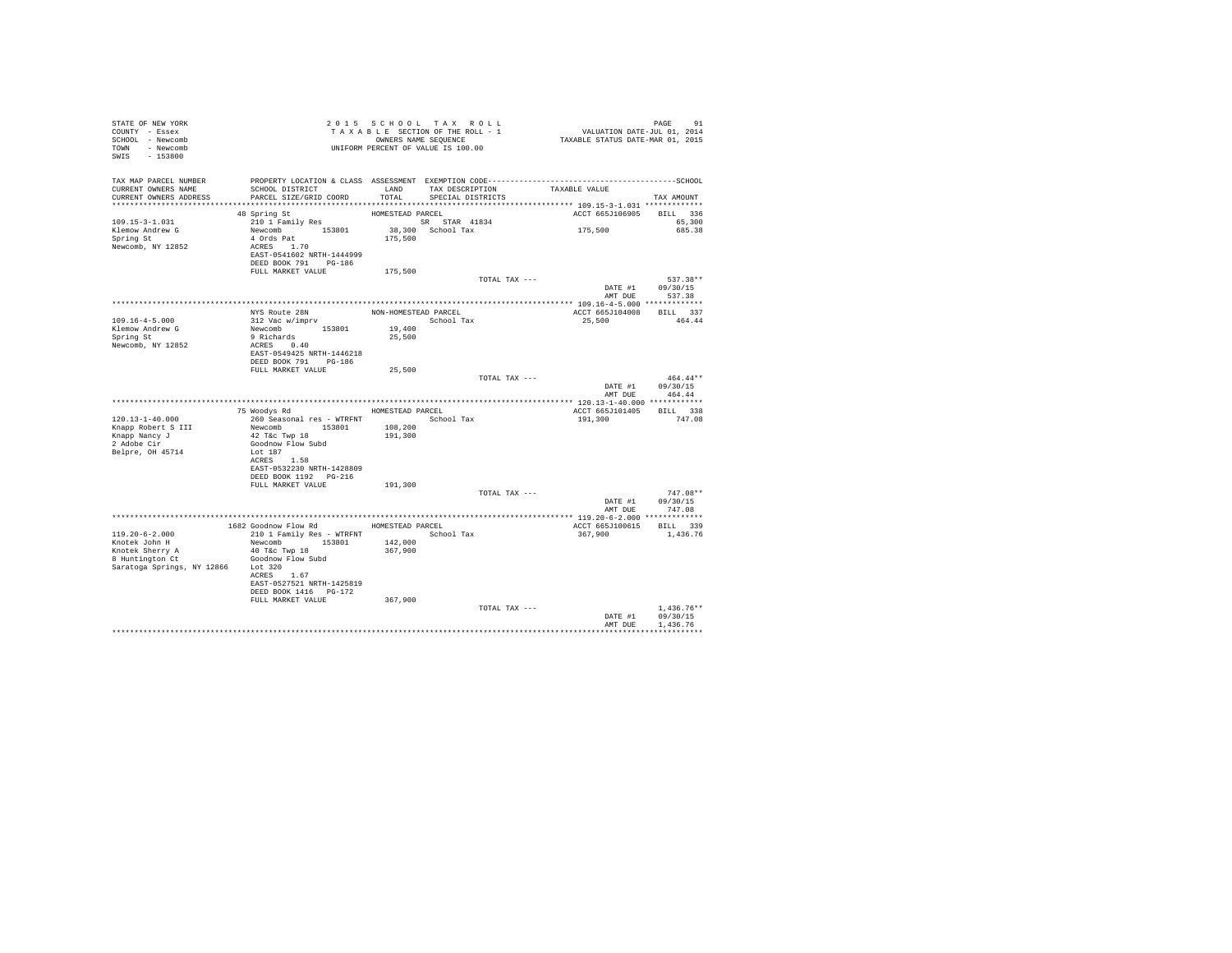| STATE OF NEW YORK<br>COUNTY - Essex<br>SCHOOL - Newcomb<br>TOWN - Newcomb<br>SWIS - 153800 | UNIFORM PERCENT OF VALUE IS 100.00                                                                                                           |                                | 2015 SCHOOL TAX ROLL<br>TAXABLE SECTION OF THE ROLL - 1<br>OWNERS NAME SEQUENCE | PAGE 92<br>VALUATION DATE-JUL 01, 2014<br>TAXABLE STATUS DATE-MAR 01, 2015 |                                    |
|--------------------------------------------------------------------------------------------|----------------------------------------------------------------------------------------------------------------------------------------------|--------------------------------|---------------------------------------------------------------------------------|----------------------------------------------------------------------------|------------------------------------|
| TAX MAP PARCEL NUMBER<br>CURRENT OWNERS NAME<br>CURRENT OWNERS ADDRESS                     | PROPERTY LOCATION & CLASS ASSESSMENT EXEMPTION CODE-----------------------------------SCHOOL<br>SCHOOL DISTRICT<br>PARCEL SIZE/GRID COORD    | TOTAL                          | LAND TAX DESCRIPTION<br>SPECIAL DISTRICTS                                       | TAXABLE VALUE                                                              | TAX AMOUNT                         |
|                                                                                            |                                                                                                                                              |                                |                                                                                 |                                                                            |                                    |
| $110.-3-19.000$<br>Knox Andrew B<br>Daniels Valery F<br>131 Allen St<br>New York, NY 10002 | 36 Lower Works Rd<br>210 1 Family Res<br>Newcomb 153801 42,600<br>15 T&c Twp 46 125,600<br>3.07ac<br>ACRES 2.94<br>EAST-0575733 NRTH-1444101 | HOMESTEAD PARCEL<br>School Tax |                                                                                 | 125,600                                                                    | ACCT 665J185003 BILL 340<br>490.51 |
|                                                                                            | DEED BOOK 1084 PG-20                                                                                                                         |                                |                                                                                 |                                                                            |                                    |
|                                                                                            | FULL MARKET VALUE                                                                                                                            | 125,600                        |                                                                                 |                                                                            |                                    |
|                                                                                            |                                                                                                                                              |                                | TOTAL TAX ---                                                                   |                                                                            | 490.51**                           |
|                                                                                            |                                                                                                                                              |                                |                                                                                 |                                                                            | DATE #1 09/30/15                   |
|                                                                                            |                                                                                                                                              |                                |                                                                                 | AMT DUE                                                                    | 490.51                             |
|                                                                                            | 1014 Goodnow Flow Rd MOMESTEAD PARCEL                                                                                                        |                                |                                                                                 | ACCT 665J106207                                                            | BILL 341                           |
| $120.14 - 1 - 19.000$                                                                      | 260 Seasonal res - WTRFNT                 School Tax                                                                                         |                                |                                                                                 | 217,300                                                                    | 848.62                             |
| Koehler Kevin J                                                                            | Newcomb 153801                                                                                                                               | 89,100                         |                                                                                 |                                                                            |                                    |
|                                                                                            | 43&46 T&c Twp 18                                                                                                                             | 217,300                        |                                                                                 |                                                                            |                                    |
| Koehler Barbara A<br>22 Maxwell St                                                         |                                                                                                                                              |                                |                                                                                 |                                                                            |                                    |
| Albany, NY 12208                                                                           | 155 Goodnow Flow<br>ACRES 0.30                                                                                                               |                                |                                                                                 |                                                                            |                                    |
|                                                                                            | EAST-0535850 NRTH-1428125<br>DEED BOOK 1654 PG-307                                                                                           |                                |                                                                                 |                                                                            |                                    |
|                                                                                            | FULL MARKET VALUE                                                                                                                            | 217,300                        |                                                                                 |                                                                            |                                    |
|                                                                                            |                                                                                                                                              |                                | TOTAL TAX ---                                                                   |                                                                            | 848.62**                           |
|                                                                                            |                                                                                                                                              |                                |                                                                                 | AMT DUE                                                                    | DATE #1 09/30/15<br>848.62         |
|                                                                                            |                                                                                                                                              |                                |                                                                                 |                                                                            |                                    |
|                                                                                            |                                                                                                                                              |                                | HOMESTEAD PARCEL                                                                | ACCT 665J103608                                                            | BILL 342                           |
| 109.15-1-12.001                                                                            | 200 AVIS ROUTE 28N<br>220 2 Family Res                                                                                                       |                                | School Tax                                                                      | 166,300                                                                    | 649.45                             |
| Kosnick Paul J                                                                             | Newcomb 153801                                                                                                                               | 37,200                         |                                                                                 |                                                                            |                                    |
| PO Box 315                                                                                 | 3 Richards Survey                                                                                                                            | 166,300                        |                                                                                 |                                                                            |                                    |
| Ghent, NY 12075                                                                            | Apt 1<br>ACRES 1.39 BANK1STARSG<br>EAST-0545674 NRTH-1446624<br>DEED BOOK 1738 PG-254                                                        |                                |                                                                                 |                                                                            |                                    |
|                                                                                            | FULL MARKET VALUE                                                                                                                            | 166,300                        |                                                                                 |                                                                            |                                    |
|                                                                                            |                                                                                                                                              |                                | TOTAL TAX ---                                                                   | DATE #1                                                                    | 649.45**<br>09/30/15               |
|                                                                                            |                                                                                                                                              |                                |                                                                                 | AMT DUE                                                                    | 649.45                             |
|                                                                                            |                                                                                                                                              |                                |                                                                                 |                                                                            |                                    |
| $110.18 - 3 - 27.000$                                                                      | 62 Sanford Ln<br>210 1 Family Res                                                                                                            | HOMESTEAD PARCEL               | School Tax                                                                      | ACCT 665J100209 BILL 343<br>99,800                                         | 389.75                             |
| Krysiuk Jerzy                                                                              | Newcomb 153801                                                                                                                               | 30,500                         |                                                                                 |                                                                            |                                    |
| Krysiuk Danuta                                                                             | Pt 5 Thorns Survey                                                                                                                           | 99,800                         |                                                                                 |                                                                            |                                    |
| $9301$ Annapolis Rd                                                                        | ACRES 0.70                                                                                                                                   |                                |                                                                                 |                                                                            |                                    |
| Philadelphia, PA 19114                                                                     | EAST-0558768 NRTH-1441694<br>DEED BOOK 1621 PG-154                                                                                           |                                |                                                                                 |                                                                            |                                    |
|                                                                                            | FULL MARKET VALUE                                                                                                                            | 99,800                         |                                                                                 |                                                                            |                                    |
|                                                                                            |                                                                                                                                              |                                | TOTAL TAX ---                                                                   | DATE #1<br>AMT DUE                                                         | 389.75**<br>09/30/15<br>389.75     |
|                                                                                            |                                                                                                                                              |                                |                                                                                 |                                                                            |                                    |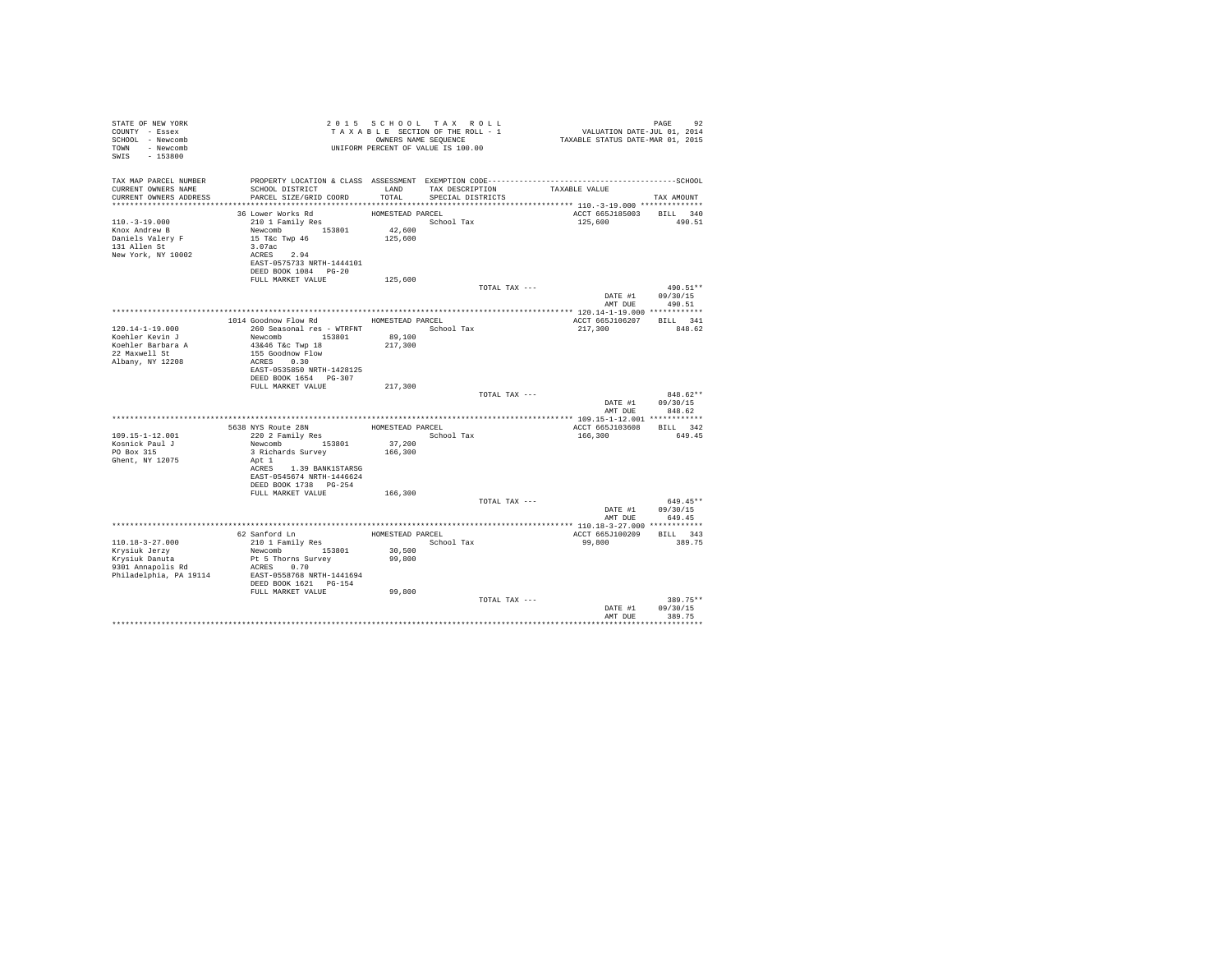| STATE OF NEW YORK<br>COUNTY - Essex<br>SCHOOL - Newcomb<br>TOWN - Newcomb<br>SWIS - 153800                                                 |                                                                                                                                                                                  | 2015 SCHOOL TAX ROLL<br>TAXABLE SECTION OF THE ROLL - 1<br>OWNERS NAME SEQUENCE |                                      |               | PAGE 93<br>VALUATION DATE-JUL 01, 2014<br>TAXABLE STATUS DATE-MAR 01, 2015 |                                                  |
|--------------------------------------------------------------------------------------------------------------------------------------------|----------------------------------------------------------------------------------------------------------------------------------------------------------------------------------|---------------------------------------------------------------------------------|--------------------------------------|---------------|----------------------------------------------------------------------------|--------------------------------------------------|
| TAX MAP PARCEL NUMBER<br>CURRENT OWNERS NAME<br>CURRENT OWNERS ADDRESS                                                                     | SCHOOL DISTRICT<br>PARCEL SIZE/GRID COORD                                                                                                                                        | LAND<br>TOTAL                                                                   | TAX DESCRIPTION<br>SPECIAL DISTRICTS |               | TAXABLE VALUE                                                              | TAX AMOUNT                                       |
|                                                                                                                                            | 9 Sanford Ln                                                                                                                                                                     | HOMESTEAD PARCEL                                                                |                                      |               | ACCT 665J104906                                                            | BILL 344                                         |
| 110.18-4-17.033<br>Kushi Audrey<br>9 Sanford Ln<br>Newcomb, NY 12852                                                                       | 210 1 Family Res<br>Newcomb 153801<br>Pt 4 Thorns Survey<br>ACRES 1.70<br>EAST-0559926 NRTH-1440981<br>DEED BOOK 983 PG-50                                                       | SR STAR 41834<br>75,300                                                         | 38,300 School Tax                    |               | 75,300                                                                     | 65,300<br>294.07                                 |
|                                                                                                                                            | FULL MARKET VALUE                                                                                                                                                                | 75,300                                                                          |                                      |               |                                                                            |                                                  |
|                                                                                                                                            |                                                                                                                                                                                  |                                                                                 |                                      | TOTAL TAX --- |                                                                            | $146.07**$<br>DATE #1 09/30/15<br>AMT DUE 146.07 |
|                                                                                                                                            |                                                                                                                                                                                  |                                                                                 |                                      |               |                                                                            |                                                  |
|                                                                                                                                            | 105 Woodys Rd                                                                                                                                                                    | HOMESTEAD PARCEL                                                                |                                      |               | ACCT 665J104214                                                            | BILL 345                                         |
| $120.13 - 1 - 35.000$<br>LaBarge Frank A<br>12 Frankie Ln<br>Fort Edward, NY 12828                                                         | 270 Mfg housing - WTRFNT School Tax<br>Newcomb 153801<br>42 T&c Twp 18<br>Goodnow Flow Subd<br>Lot $192$<br>ACRES 0.50                                                           | 109,200<br>129,900                                                              |                                      |               | 129,900                                                                    | 507.30                                           |
|                                                                                                                                            | EAST-0531668 NRTH-1428596                                                                                                                                                        |                                                                                 |                                      |               |                                                                            |                                                  |
|                                                                                                                                            | DEED BOOK 1248 PG-20<br>FULL MARKET VALUE                                                                                                                                        | 129,900                                                                         |                                      |               |                                                                            |                                                  |
|                                                                                                                                            |                                                                                                                                                                                  |                                                                                 |                                      | TOTAL TAX --- |                                                                            | $507.30**$<br>DATE #1 09/30/15<br>AMT DUE 507.30 |
|                                                                                                                                            |                                                                                                                                                                                  |                                                                                 |                                      |               |                                                                            |                                                  |
|                                                                                                                                            | 950 Goodnow Flow Rd                                                                                                                                                              |                                                                                 | HOMESTEAD PARCEL                     |               | ACCT 665J104601 BILL 346                                                   |                                                  |
| $120.14 - 1 - 6.000$<br>Labelle Kimberly A<br>Rapant Robert S<br>819 W Duane Lake Rd<br>Duanesburg, NY 12056                               | 210 1 Family Res - WTRFNT<br>Newcomb 153801<br>43 T&C Twp 18<br>1608/275-Life Use to Robe<br>Madeline Rapant<br>ACRES 0.48<br>EAST-0534426 NRTH-1428597<br>DEED BOOK 1608 PG-275 | 106,900<br>280,800                                                              | School Tax                           |               | 280,800                                                                    | 1,096.61                                         |
|                                                                                                                                            | FULL MARKET VALUE                                                                                                                                                                | 280,800                                                                         |                                      |               |                                                                            |                                                  |
|                                                                                                                                            |                                                                                                                                                                                  |                                                                                 |                                      | TOTAL TAX --- | AMT DUE                                                                    | $1.096.61**$<br>DATE #1 09/30/15<br>1,096.61     |
|                                                                                                                                            |                                                                                                                                                                                  |                                                                                 |                                      |               |                                                                            |                                                  |
| $110. -1 - 8.000$<br>LaChappelle Richard J Trust Newcomb 153801<br>LaChappelle Joyce E Trust 17 Richards<br>18 Elm Ave<br>Delmar, NY 12054 | NYS Route 28N<br>311 Res vac land<br>ACRES 7.35<br>EAST-0551407 NRTH-1445134<br>DEED BOOK 1746 PG-92                                                                             | 49,000<br>49,000                                                                | NON-HOMESTEAD PARCEL<br>School Tax   |               | ACCT 665J100503<br>49,000                                                  | BTT.T. 347<br>892.46                             |
|                                                                                                                                            | FULL MARKET VALUE                                                                                                                                                                | 49,000                                                                          |                                      | TOTAL TAX --- | DATE #1                                                                    | 892.46**<br>09/30/15                             |
|                                                                                                                                            |                                                                                                                                                                                  |                                                                                 |                                      |               | AMT DUE                                                                    | 892.46                                           |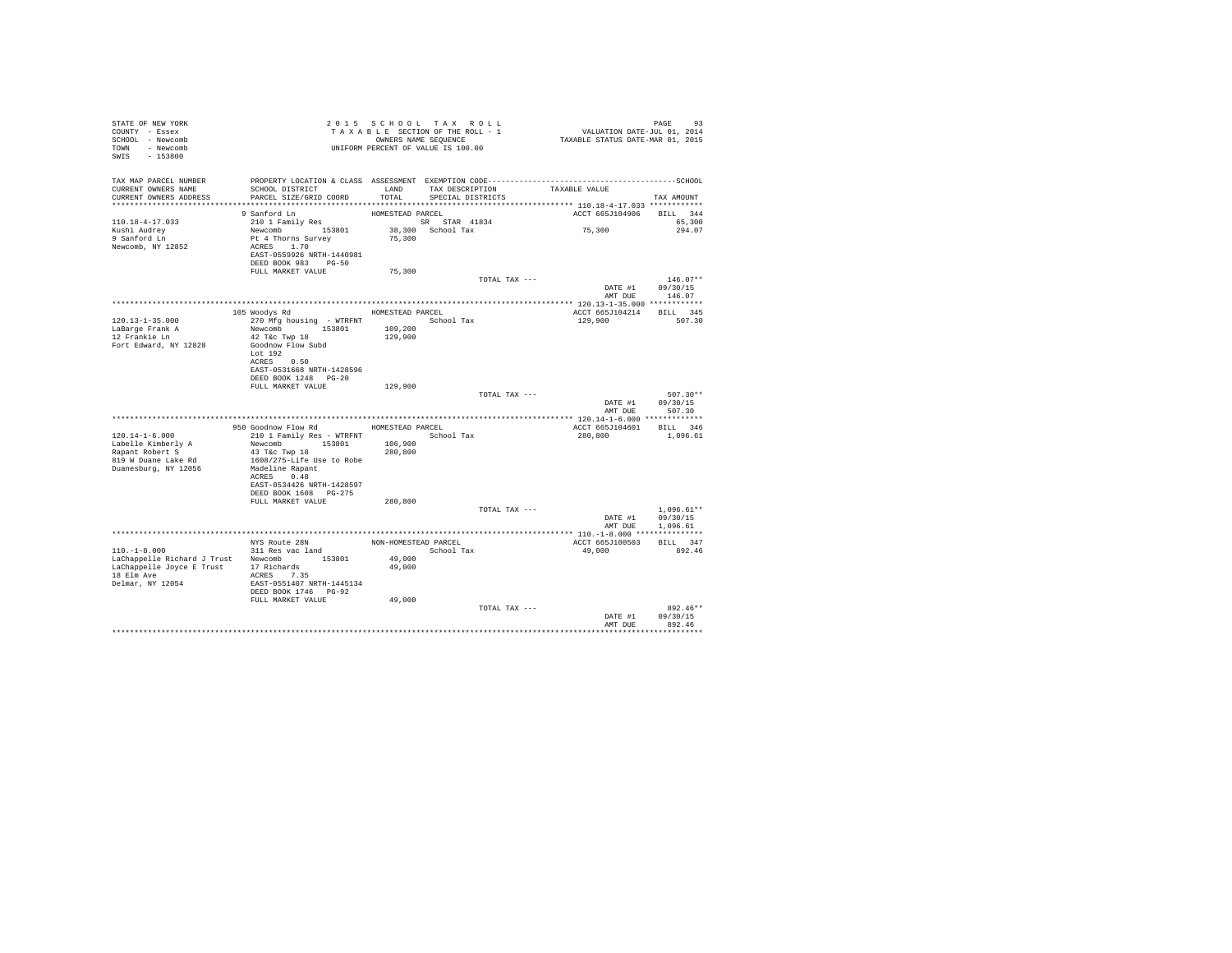| STATE OF NEW YORK<br>COUNTY - Essex<br>SCHOOL - Newcomb<br>TOWN - Newcomb<br>SWIS - 153800                 |                                                                                                                                                                                                                              |                    | 2015 SCHOOL TAX ROLL<br>TAXABLE SECTION OF THE ROLL - 1<br>OWNERS NAME SEOUENCE<br>UNIFORM PERCENT OF VALUE IS 100.00 | PAGE 94<br>VALUATION DATE-JUL 01, 2014<br>TAXABLE STATUS DATE-MAR 01, 2015 | PAGE<br>94                                       |
|------------------------------------------------------------------------------------------------------------|------------------------------------------------------------------------------------------------------------------------------------------------------------------------------------------------------------------------------|--------------------|-----------------------------------------------------------------------------------------------------------------------|----------------------------------------------------------------------------|--------------------------------------------------|
| TAX MAP PARCEL NUMBER<br>CURRENT OWNERS NAME<br>CURRENT OWNERS ADDRESS                                     | SCHOOL DISTRICT TAND TAX DESCRIPTION<br>PARCEL SIZE/GRID COORD                                                                                                                                                               | TOTAL              | PROPERTY LOCATION & CLASS ASSESSMENT EXEMPTION CODE-----------------------------------SCHOOL<br>SPECIAL DISTRICTS     | TAXABLE VALUE                                                              | TAX AMOUNT                                       |
|                                                                                                            |                                                                                                                                                                                                                              |                    |                                                                                                                       |                                                                            |                                                  |
| $120.14 - 1 - 15.000$<br>LaClair William Jr<br>LaClair Shirley<br>996 Goodnow Flow Rd<br>Newcomb, NY 12852 | 996 Goodnow Flow Rd MOMESTEAD PARCEL<br>210 1 Family Res - WTRFNT<br>Newcomb 153801 142,400<br>43 T&C Twp 18<br>Goodnow Flow Subd<br>$T_{\text{eff}}$ 159<br>ACRES 0.90<br>EAST-0535432 NRTH-1428296<br>DEED BOOK 583 PG-274 | 204,900            | School Tax                                                                                                            | ACCT 665J104302 BILL 348<br>204,900                                        | 800.20                                           |
|                                                                                                            | FULL MARKET VALUE                                                                                                                                                                                                            | 204,900            |                                                                                                                       |                                                                            |                                                  |
|                                                                                                            |                                                                                                                                                                                                                              |                    | TOTAL TAX ---                                                                                                         |                                                                            | $800.20**$<br>DATE #1 09/30/15<br>AMT DUE 800.20 |
|                                                                                                            |                                                                                                                                                                                                                              |                    |                                                                                                                       |                                                                            |                                                  |
|                                                                                                            |                                                                                                                                                                                                                              | HOMESTEAD PARCEL   |                                                                                                                       | ACCT 665J101510 BILL 349                                                   |                                                  |
| $121.7 - 1 - 3.000$                                                                                        | 4796 NYS Route 28N<br>210 1 Family Res                                                                                                                                                                                       |                    | RES. STAR 41854                                                                                                       |                                                                            | 30,000                                           |
| LaCourse Edward J<br>LaCourse Jackie L<br>4796 St Rte 28N<br>PO Box 155                                    | Newcomb 153801 39,000 School Tax<br>40 Thorns Survey 112,000<br>ACRES 1.90<br>EAST-0564519 NRTH-1439843                                                                                                                      |                    |                                                                                                                       | 112,000                                                                    | 437.39                                           |
| Newcomb, NY 12852                                                                                          | DEED BOOK 1167 PG-39                                                                                                                                                                                                         |                    |                                                                                                                       |                                                                            |                                                  |
|                                                                                                            | FULL MARKET VALUE                                                                                                                                                                                                            | 112,000            |                                                                                                                       |                                                                            |                                                  |
|                                                                                                            |                                                                                                                                                                                                                              |                    | TOTAL TAX ---                                                                                                         | DATE #1                                                                    | $365.39**$<br>09/30/15<br>AMT DUE 365.39         |
|                                                                                                            |                                                                                                                                                                                                                              |                    |                                                                                                                       |                                                                            |                                                  |
|                                                                                                            |                                                                                                                                                                                                                              | HOMESTEAD PARCEL   |                                                                                                                       | ACCT 665J104307 BILL 350                                                   |                                                  |
| 110.18-3-22.002                                                                                            | 40 Sanford Ln<br>210 1 Family Res                                                                                                                                                                                            |                    | AGED ALL 41800                                                                                                        |                                                                            | 40,450                                           |
| LaCourse Paul                                                                                              | Newcomb 153801                                                                                                                                                                                                               |                    | 36,400 SR STAR 41834                                                                                                  |                                                                            | 40,450                                           |
| LaCourse Marlene E<br>182 Crawford St<br>Rochester, NY 14620                                               | Pt 4&5 Thorns Survey<br>Life Use Dorothea M<br>Lacourse By 1084/307<br>ACRES 1.15<br>EAST-0559391 NRTH-1441804                                                                                                               |                    | 80.900 School Tax                                                                                                     | 40,450                                                                     | 157.97                                           |
|                                                                                                            | DEED BOOK 1761 PG-79                                                                                                                                                                                                         |                    |                                                                                                                       |                                                                            |                                                  |
|                                                                                                            | FULL MARKET VALUE                                                                                                                                                                                                            | 80,900             | TOTAL TAX ---                                                                                                         |                                                                            | $9.97**$<br>DATE #1 09/30/15                     |
|                                                                                                            |                                                                                                                                                                                                                              |                    |                                                                                                                       | AMT DUE                                                                    | 9.97                                             |
|                                                                                                            |                                                                                                                                                                                                                              |                    |                                                                                                                       |                                                                            |                                                  |
|                                                                                                            | 5644 NYS Route 28N<br>210 1 Family Res                                                                                                                                                                                       | HOMESTEAD PARCEL   |                                                                                                                       | ACCT 665J104201                                                            | BILL 351                                         |
| $109.15 - 1 - 45.000$                                                                                      |                                                                                                                                                                                                                              |                    | School Tax                                                                                                            | 108,000                                                                    | 421.77                                           |
| LaLonde Larry                                                                                              | Newcomb 153801                                                                                                                                                                                                               | 32,300             |                                                                                                                       |                                                                            |                                                  |
| 44 Temple St<br>Avon, NY 14414                                                                             | 3 Richards Survey<br>ACRES 0.80<br>EAST-0545533 NRTH-1446671<br>DEED BOOK 1398 PG-185<br>FULL MARKET VALUE                                                                                                                   | 108,000<br>108,000 |                                                                                                                       |                                                                            |                                                  |
|                                                                                                            |                                                                                                                                                                                                                              |                    | TOTAL TAX ---                                                                                                         |                                                                            | $421.77**$                                       |
|                                                                                                            |                                                                                                                                                                                                                              |                    |                                                                                                                       | DATE #1<br>AMT DUE                                                         | 09/30/15<br>421.77<br>***********                |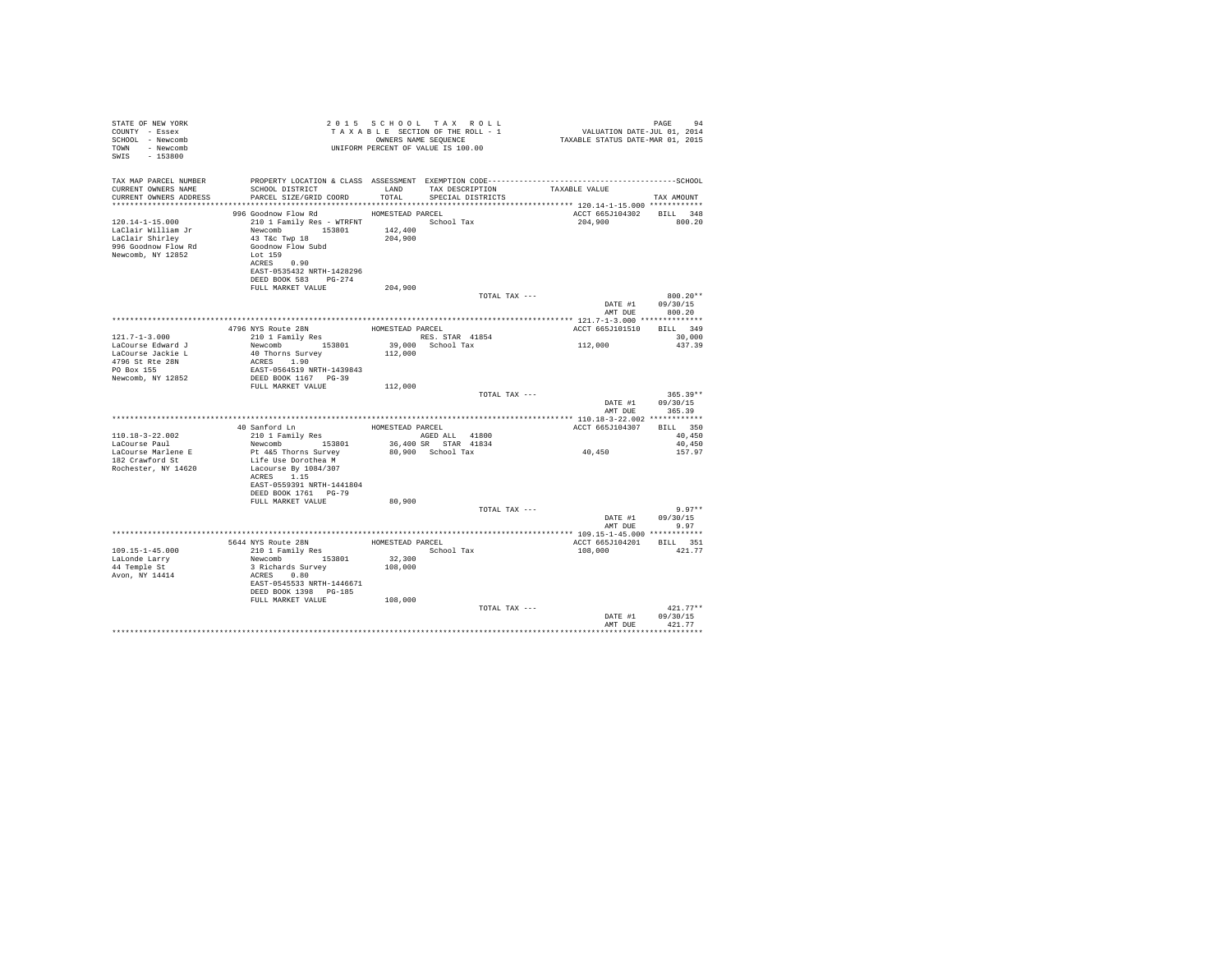| STATE OF NEW YORK<br>COUNTY - Essex<br>SCHOOL - Newcomb |                                                                                                                 |                  | TAXABLE SECTION OF THE ROLL - 1<br>OWNERS NAME SEQUENCE | PAGE 95<br>VALUATION DATE-JUL 01, 2014<br>TAXABLE STATUS DATE-MAR 01, 2015 |                            |
|---------------------------------------------------------|-----------------------------------------------------------------------------------------------------------------|------------------|---------------------------------------------------------|----------------------------------------------------------------------------|----------------------------|
| TOWN - Newcomb<br>SWIS - 153800                         | T A X A B L E SECTION OF THE AVIATION OWNERS NAME SEQUENCE<br>UNIFORM PERCENT OF VALUE IS 100.00                |                  |                                                         |                                                                            |                            |
| TAX MAP PARCEL NUMBER<br>CURRENT OWNERS NAME            | PROPERTY LOCATION & CLASS ASSESSMENT EXEMPTION CODE-----------------------------------SCHOOL<br>SCHOOL DISTRICT |                  | LAND TAX DESCRIPTION                                    | TAXABLE VALUE                                                              |                            |
| CURRENT OWNERS ADDRESS                                  | PARCEL SIZE/GRID COORD                                                                                          | TOTAL.           | SPECIAL DISTRICTS                                       |                                                                            | TAX AMOUNT                 |
|                                                         |                                                                                                                 |                  |                                                         |                                                                            |                            |
|                                                         | 5604 NYS Route 28N                                                                                              | HOMESTEAD PARCEL |                                                         | ACCT 665J103812 BILL 352                                                   |                            |
| $109.16 - 1 - 8.100$                                    | 210 1 Family Res - WTRFNT School Tax                                                                            |                  |                                                         | 154,900                                                                    | 604.93                     |
| LaLonde Lawrence                                        | Newcomb 153801 53,300                                                                                           |                  |                                                         |                                                                            |                            |
| 44 Temple St                                            | 10 Richards Sur Twp 27T&c 154,900                                                                               |                  |                                                         |                                                                            |                            |
| Avon, NY 14414                                          | ACRES 1.07<br>EAST-0546409 NRTH-1447060                                                                         |                  |                                                         |                                                                            |                            |
|                                                         | DEED BOOK 1203 PG-132                                                                                           |                  |                                                         |                                                                            |                            |
|                                                         | FULL MARKET VALUE                                                                                               | 154,900          |                                                         |                                                                            |                            |
|                                                         |                                                                                                                 |                  | TOTAL TAX ---                                           |                                                                            | 604.93**                   |
|                                                         |                                                                                                                 |                  |                                                         | DATE #1                                                                    | 09/30/15<br>AMT DUE 604.93 |
|                                                         |                                                                                                                 |                  |                                                         |                                                                            |                            |
|                                                         | 142 Campsite Rd                                                                                                 |                  | HOMESTEAD PARCEL                                        | ACCT 665J100504 BILL 353                                                   |                            |
| 110.13-12-1.000                                         | 142 Campsite Ru<br>210 1 Family Res                                                                             |                  | SR STAR 41834                                           |                                                                            | 65,300                     |
| LaLonde Stanley                                         | Newcomb 153801                                                                                                  |                  | 38,500 School Tax                                       | 82,100                                                                     | 320.63                     |
| Newcomb, NY 12852                                       | 30 Richards Survey                                                                                              | 82,100           |                                                         |                                                                            |                            |
|                                                         | ACRES 1.77                                                                                                      |                  |                                                         |                                                                            |                            |
|                                                         | EAST-0557649 NRTH-1446561                                                                                       |                  |                                                         |                                                                            |                            |
|                                                         | DEED BOOK 882 PG-248                                                                                            |                  |                                                         |                                                                            |                            |
|                                                         | FULL MARKET VALUE                                                                                               | 82,100           |                                                         |                                                                            |                            |
|                                                         |                                                                                                                 |                  | TOTAL TAX ---                                           |                                                                            | $172.63**$                 |
|                                                         |                                                                                                                 |                  |                                                         | DATE #1                                                                    | 09/30/15                   |
|                                                         |                                                                                                                 |                  |                                                         | AMT DUE                                                                    | 172.63                     |
|                                                         |                                                                                                                 |                  |                                                         |                                                                            |                            |
|                                                         | 42 Santanoni Dr                                                                                                 |                  | HOMESTEAD PARCEL                                        | ACCT 665J104104                                                            | BILL 354                   |
| $110.18 - 2 - 3.100$                                    | 210 1 Family Res                                                                                                |                  | School Tax                                              | 192,000                                                                    | 749.82                     |
| Lamphear Mary D                                         | Newcomb 153801<br>Pt 2 Thorns Survey                                                                            | 43,000           |                                                         |                                                                            |                            |
| 145 Burketown 1st Ave<br>Raquette Lake, NY 13436        | ACRES 3.07 BANK1STARSG                                                                                          | 192,000          |                                                         |                                                                            |                            |
|                                                         | EAST-0561261 NRTH-1442596                                                                                       |                  |                                                         |                                                                            |                            |
|                                                         | DEED BOOK 1726    PG-240                                                                                        |                  |                                                         |                                                                            |                            |
|                                                         | FULL MARKET VALUE                                                                                               | 192,000          |                                                         |                                                                            |                            |
|                                                         |                                                                                                                 |                  | TOTAL TAX ---                                           |                                                                            | $749.82**$                 |
|                                                         |                                                                                                                 |                  |                                                         |                                                                            | DATE #1 09/30/15           |
|                                                         |                                                                                                                 |                  |                                                         | AMT DUE                                                                    | 749.82                     |
|                                                         |                                                                                                                 |                  |                                                         |                                                                            |                            |
|                                                         | 27 Woodys Rd MOMESTEAD PARCEL                                                                                   |                  |                                                         | ACCT 665J101514 BILL 355                                                   |                            |
| 120.13-1-50.000                                         | 210 1 Family Res - WTRFNT                                                                                       |                  | School Tax                                              | 305,500                                                                    | 1,193.07                   |
| Lansing Candace A                                       | Newcomb 153801                                                                                                  | 106,800          |                                                         |                                                                            |                            |
| Mitola Dennis J                                         | 42 & 43 T&c Twp 18                                                                                              | 305,500          |                                                         |                                                                            |                            |
| PO Box 172                                              | Goodnow Flow Subd                                                                                               |                  |                                                         |                                                                            |                            |
| Newcomb, NY 12852                                       | Lot 177 1.7Ac                                                                                                   |                  |                                                         |                                                                            |                            |
|                                                         | ACRES 1.90                                                                                                      |                  |                                                         |                                                                            |                            |
|                                                         | EAST-0533442 NRTH-1428792<br>DEED BOOK 1228 PG-11                                                               |                  |                                                         |                                                                            |                            |
|                                                         | FULL MARKET VALUE                                                                                               | 305,500          |                                                         |                                                                            |                            |
|                                                         |                                                                                                                 |                  | TOTAL TAX ---                                           |                                                                            | $1.193.07**$               |
|                                                         |                                                                                                                 |                  |                                                         | DATE #1                                                                    | 09/30/15                   |
|                                                         |                                                                                                                 |                  |                                                         |                                                                            |                            |
|                                                         |                                                                                                                 |                  |                                                         | AMT DUE                                                                    | 1,193.07                   |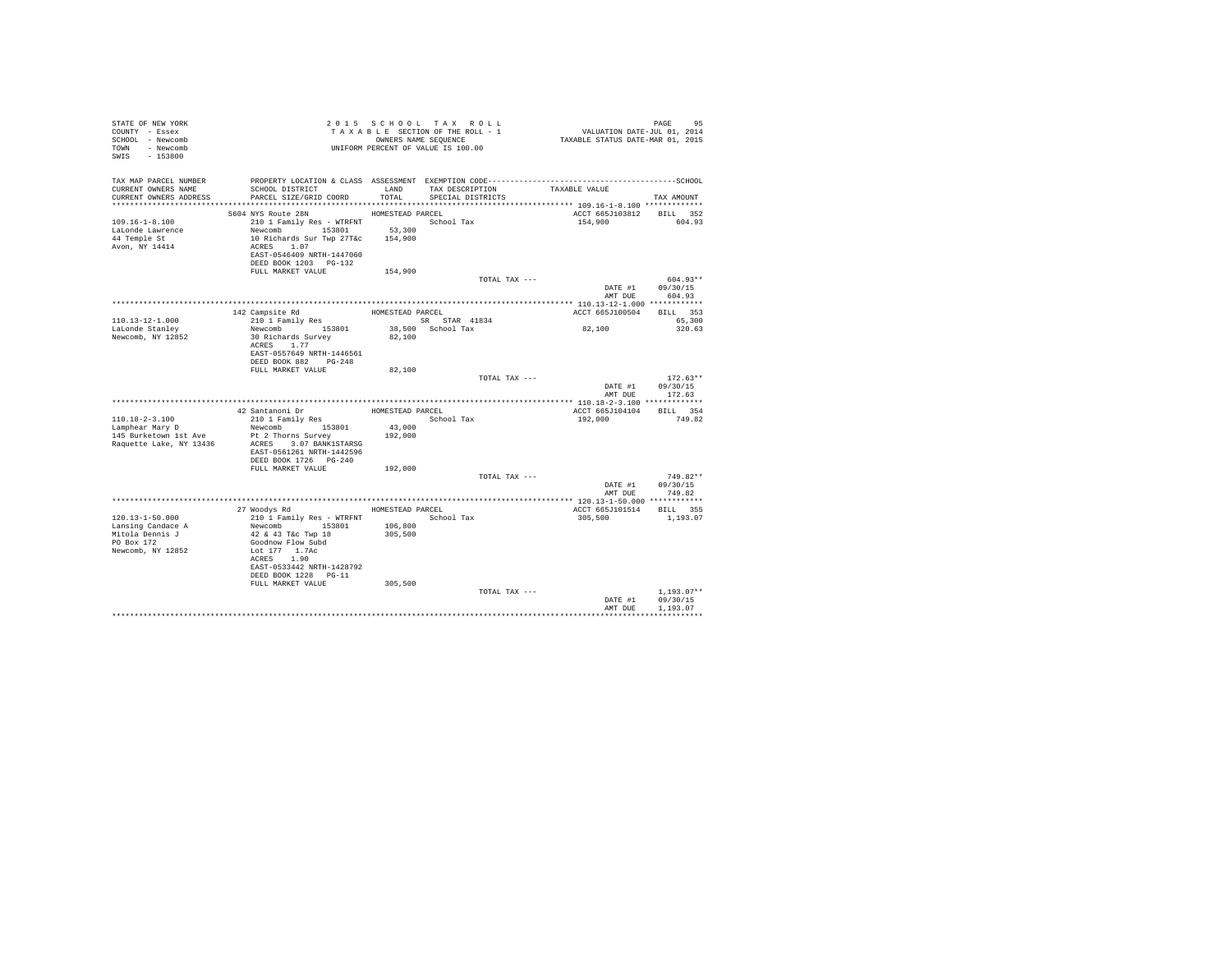| STATE OF NEW YORK<br>COUNTY - Essex                     |                                           |                  | 2015 SCHOOL TAX ROLL<br>TAXABLE SECTION OF THE ROLL - 1    | 96 PAGE 96<br>VALUATION DATE-JUL 01, 2014<br>TAXABLE STATUS DATE-MAR 01, 2015 |                        |
|---------------------------------------------------------|-------------------------------------------|------------------|------------------------------------------------------------|-------------------------------------------------------------------------------|------------------------|
| SCHOOL - Newcomb<br>TOWN - Newcomb<br>SWIS<br>$-153800$ |                                           |                  | OWNERS NAME SEQUENCE<br>UNIFORM PERCENT OF VALUE IS 100.00 |                                                                               |                        |
| TAX MAP PARCEL NUMBER                                   |                                           |                  |                                                            |                                                                               |                        |
| CURRENT OWNERS NAME                                     | SCHOOL DISTRICT                           | LAND             | TAX DESCRIPTION                                            | TAXABLE VALUE                                                                 |                        |
| CURRENT OWNERS ADDRESS                                  | PARCEL SIZE/GRID COORD                    | TOTAL            | SPECIAL DISTRICTS                                          |                                                                               | TAX AMOUNT             |
|                                                         | 4772 NYS Route 28N                        | HOMESTEAD PARCEL |                                                            | ACCT 665J106314 BILL 356                                                      |                        |
| $121.7 - 1 - 6.000$                                     | 270 Mfa housina                           |                  | School Tax                                                 | 43,500                                                                        | 169.88                 |
| Laperuta James A                                        | Newcomb 153801                            | 27,000           |                                                            |                                                                               |                        |
| Laperuta Ann L                                          | 40 Thorns Survey                          | 43.500           |                                                            |                                                                               |                        |
| 24 Arden Rd                                             | ACRES 0.50                                |                  |                                                            |                                                                               |                        |
| East Rockaway, NY 11518                                 | EAST-0564965 NRTH-1439597                 |                  |                                                            |                                                                               |                        |
|                                                         | DEED BOOK 1652 PG-98                      |                  |                                                            |                                                                               |                        |
|                                                         | FULL MARKET VALUE                         | 43,500           |                                                            |                                                                               |                        |
|                                                         |                                           |                  | TOTAL TAX ---                                              | DATE #1                                                                       | $169.88**$<br>09/30/15 |
|                                                         |                                           |                  |                                                            | AMT DUR                                                                       | 169.88                 |
|                                                         |                                           |                  |                                                            |                                                                               |                        |
|                                                         | 10 Montayne Way                           | HOMESTEAD PARCEL |                                                            | ACCT 665Z003003                                                               | BILL 357               |
| 110.13-13-8.000                                         | 210 1 Family Res                          |                  | School Tax                                                 | 159,600                                                                       | 623.29                 |
| LaPointe James M                                        | Newcomb 153801                            | 13,600           |                                                            |                                                                               |                        |
| c/o Joseph LaPointe                                     | 20 Richards Survey                        | 159,600          |                                                            |                                                                               |                        |
| PO Box 86                                               | ACRES 1.00                                |                  |                                                            |                                                                               |                        |
| Newcomb, NY 12852                                       | EAST-0555375 NRTH-1446193                 |                  |                                                            |                                                                               |                        |
|                                                         | DEED BOOK 1658 PG-58<br>FULL MARKET VALUE | 159,600          |                                                            |                                                                               |                        |
|                                                         |                                           |                  | TOTAL TAX ---                                              |                                                                               | $623.29**$             |
|                                                         |                                           |                  |                                                            | DATE #1                                                                       | 09/30/15               |
|                                                         |                                           |                  |                                                            | AMT DUE                                                                       | 623.29                 |
|                                                         |                                           |                  |                                                            |                                                                               |                        |
|                                                         | 20 Donks Ln                               | HOMESTEAD PARCEL |                                                            | ACCT 665J104213 BILL 358                                                      |                        |
| $109.16 - 2 - 7.000$                                    | 210 1 Family Res - WTRFNT                 |                  | School Tax                                                 | 284,900                                                                       | 1,112.62               |
| Lapping Robert K                                        | Newcomb 153801                            | 192,400          |                                                            |                                                                               |                        |
| Quinn-Lapping Geraldine T<br>34 McArthur Ln             | 10 & 15 Richards<br>ACRES 3.00            | 284,900          |                                                            |                                                                               |                        |
| Smithtown, NY 11787                                     | EAST-0548758 NRTH-1448134                 |                  |                                                            |                                                                               |                        |
|                                                         | DEED BOOK 1423 PG-56                      |                  |                                                            |                                                                               |                        |
|                                                         | FULL MARKET VALUE                         | 284,900          |                                                            |                                                                               |                        |
|                                                         |                                           |                  | TOTAL TAX ---                                              |                                                                               | $1,112.62**$           |
|                                                         |                                           |                  |                                                            |                                                                               | DATE #1 09/30/15       |
|                                                         |                                           |                  |                                                            | AMT DUE                                                                       | 1,112.62               |
|                                                         | 5157 NYS Route 28N                        | HOMESTEAD PARCEL |                                                            | ACCT 665J106211                                                               | BILL 359               |
| 110.17-2-12.002                                         | 210 1 Family Res                          |                  | RES. STAR 41854                                            |                                                                               | 30,000                 |
| LaRose Daniel                                           | Newcomb 153801                            |                  | 65,600 School Tax                                          | 250,000                                                                       | 976.33                 |
| PO Box 133                                              | Pt 19 Richards Survey                     | 250,000          |                                                            |                                                                               |                        |
| Newcomb, NY 12852                                       | Also 1029/222                             |                  |                                                            |                                                                               |                        |
|                                                         | ACRES 9.65 BANK1STARSG                    |                  |                                                            |                                                                               |                        |
|                                                         | EAST-0556031 NRTH-1443746                 |                  |                                                            |                                                                               |                        |
|                                                         | DEED BOOK 1096 PG-8                       |                  |                                                            |                                                                               |                        |
|                                                         | FULL MARKET VALUE                         | 250,000          |                                                            |                                                                               | $904.33**$             |
|                                                         |                                           |                  | TOTAL TAX ---                                              | DATE #1                                                                       | 09/30/15               |
|                                                         |                                           |                  |                                                            | AMT DUE                                                                       | 904.33                 |
|                                                         |                                           |                  |                                                            |                                                                               |                        |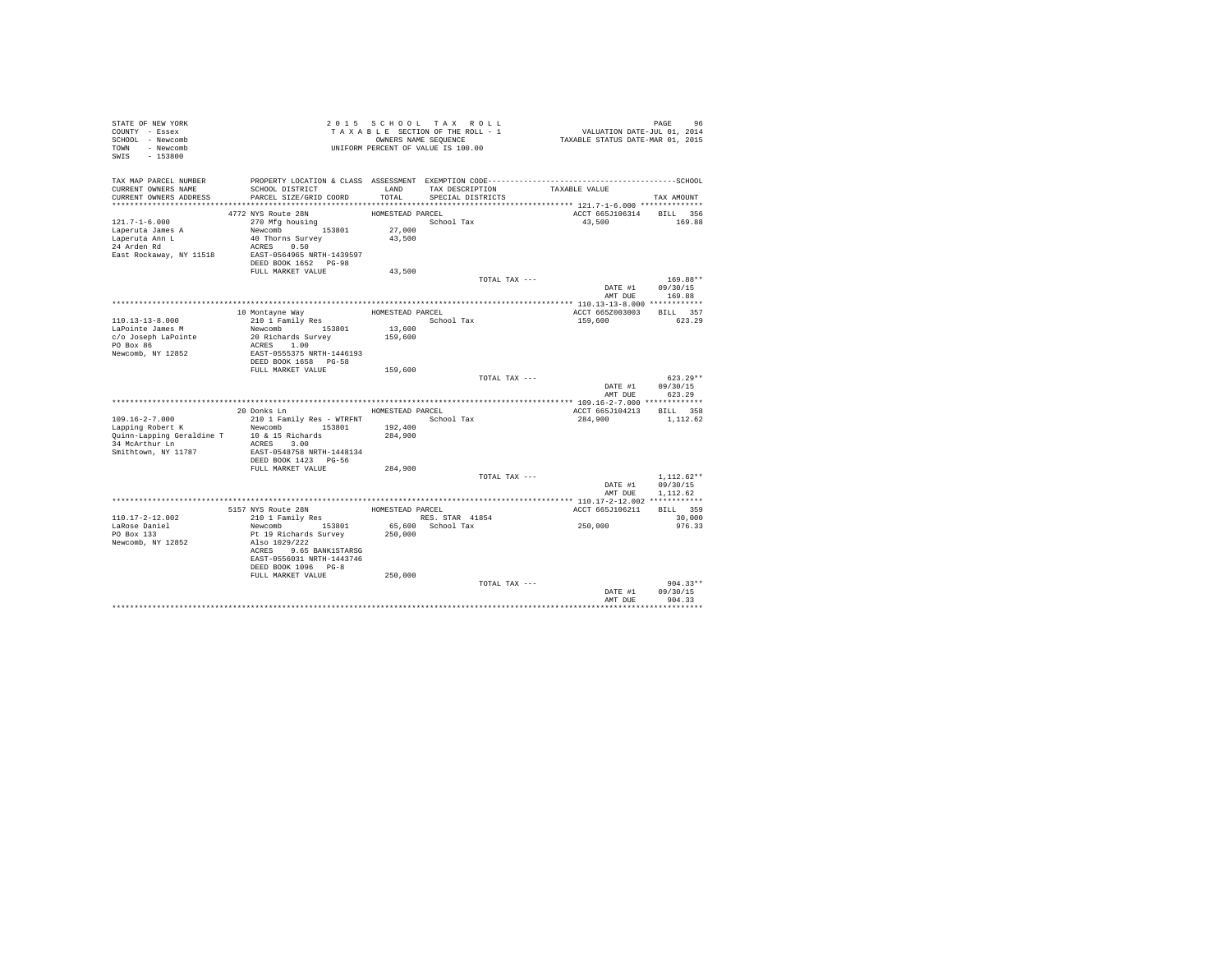| STATE OF NEW YORK<br>COUNTY - Essex<br>SCHOOL - Newcomb<br>TOWN - Newcomb<br>SWIS<br>$-153800$                        |                                                                                                                                                                                                                                                                                                                                                                                                                                           |         | 2015 SCHOOL TAX ROLL<br>TAXABLE SECTION OF THE ROLL - 1<br>OWNERS NAME SEQUENCE<br>UNIFORM PERCENT OF VALUE IS 100.00 | 97<br>101, VALUATION DATE-JUL 01, 2014<br>2015 ,TAXABLE STATUS DATE-MAR | 97<br>PAGE                     |
|-----------------------------------------------------------------------------------------------------------------------|-------------------------------------------------------------------------------------------------------------------------------------------------------------------------------------------------------------------------------------------------------------------------------------------------------------------------------------------------------------------------------------------------------------------------------------------|---------|-----------------------------------------------------------------------------------------------------------------------|-------------------------------------------------------------------------|--------------------------------|
| TAX MAP PARCEL NUMBER<br>CURRENT OWNERS NAME<br>CURRENT OWNERS ADDRESS PARCEL SIZE/GRID COORD TOTAL SPECIAL DISTRICTS | SCHOOL DISTRICT TAND TAX DESCRIPTION                                                                                                                                                                                                                                                                                                                                                                                                      |         |                                                                                                                       | TAXABLE VALUE                                                           | TAX AMOUNT                     |
|                                                                                                                       | $\begin{tabular}{lllllllll} \multicolumn{2}{c}{\textbf{38} \; \; \mathit{Johnson \; \; Rd}} & \multicolumn{2}{c}{\textbf{HOMSTARD \; \; PACE} } \\ \multicolumn{2}{c}{28 \; \; \mathit{Johnson \; \; Rd}} & \multicolumn{2}{c}{\textbf{HOMSTARD \; \; PACE} } & \multicolumn{2}{c}{\textbf{SROD \; \; \; Tax}} \\ \multicolumn{2}{c}{\textbf{Newcomb}} & \multicolumn{2}{c}{\textbf{19} \; \; \; 153801} & \multicolumn{2}{c}{\textbf{26$ |         |                                                                                                                       | ACCT 665J106311 BILL 360                                                |                                |
| $109.16 - 2 - 9.002$                                                                                                  |                                                                                                                                                                                                                                                                                                                                                                                                                                           |         |                                                                                                                       | 88,500                                                                  | 345.62                         |
| LaRose David B                                                                                                        |                                                                                                                                                                                                                                                                                                                                                                                                                                           |         |                                                                                                                       |                                                                         |                                |
| LaRose Karen                                                                                                          |                                                                                                                                                                                                                                                                                                                                                                                                                                           |         |                                                                                                                       |                                                                         |                                |
| 37 Farley Rd                                                                                                          |                                                                                                                                                                                                                                                                                                                                                                                                                                           |         |                                                                                                                       |                                                                         |                                |
| Hudson Falls, NY 12839                                                                                                |                                                                                                                                                                                                                                                                                                                                                                                                                                           |         |                                                                                                                       |                                                                         |                                |
|                                                                                                                       | DEED BOOK 1606 PG-219                                                                                                                                                                                                                                                                                                                                                                                                                     |         |                                                                                                                       |                                                                         |                                |
|                                                                                                                       | FULL MARKET VALUE                                                                                                                                                                                                                                                                                                                                                                                                                         | 88,500  |                                                                                                                       |                                                                         |                                |
|                                                                                                                       |                                                                                                                                                                                                                                                                                                                                                                                                                                           |         | TOTAL TAX ---                                                                                                         |                                                                         | $345.62**$                     |
|                                                                                                                       |                                                                                                                                                                                                                                                                                                                                                                                                                                           |         |                                                                                                                       | DATE #1                                                                 | 09/30/15<br>AMT DUE 345.62     |
|                                                                                                                       |                                                                                                                                                                                                                                                                                                                                                                                                                                           |         |                                                                                                                       |                                                                         |                                |
|                                                                                                                       |                                                                                                                                                                                                                                                                                                                                                                                                                                           |         |                                                                                                                       | ACCT 665J106803 BILL 361                                                |                                |
| $110.13 - 2 - 5.000$                                                                                                  |                                                                                                                                                                                                                                                                                                                                                                                                                                           |         |                                                                                                                       |                                                                         | 66,100                         |
| Larose Sylvia S                                                                                                       |                                                                                                                                                                                                                                                                                                                                                                                                                                           |         |                                                                                                                       |                                                                         | 65,300                         |
| Turcotte Allen G                                                                                                      |                                                                                                                                                                                                                                                                                                                                                                                                                                           |         |                                                                                                                       | 66,100                                                                  | 258.14                         |
| c/o Solange A Turcotte                                                                                                | 388/485                                                                                                                                                                                                                                                                                                                                                                                                                                   |         |                                                                                                                       |                                                                         |                                |
| 5332 NYS Route 28N                                                                                                    | ACRES 1.33                                                                                                                                                                                                                                                                                                                                                                                                                                |         |                                                                                                                       |                                                                         |                                |
| Newcomb, NY 12852                                                                                                     | EAST-0552687 NRTH-1445476                                                                                                                                                                                                                                                                                                                                                                                                                 |         |                                                                                                                       |                                                                         |                                |
|                                                                                                                       | DEED BOOK 1800 PG-219                                                                                                                                                                                                                                                                                                                                                                                                                     |         |                                                                                                                       |                                                                         |                                |
| PRIOR OWNER ON 3/01/2015 FULL MARKET VALUE                                                                            |                                                                                                                                                                                                                                                                                                                                                                                                                                           | 132,200 |                                                                                                                       |                                                                         |                                |
| Turcotte Benoit                                                                                                       |                                                                                                                                                                                                                                                                                                                                                                                                                                           |         |                                                                                                                       |                                                                         |                                |
|                                                                                                                       |                                                                                                                                                                                                                                                                                                                                                                                                                                           |         |                                                                                                                       | TOTAL TAX ---                                                           | $110.14**$<br>DATE #1 09/30/15 |
|                                                                                                                       |                                                                                                                                                                                                                                                                                                                                                                                                                                           |         |                                                                                                                       |                                                                         | AMT DUE 110.14                 |
|                                                                                                                       | 1232 Goodnow Flow Rd MOMESTEAD PARCEL                                                                                                                                                                                                                                                                                                                                                                                                     |         |                                                                                                                       |                                                                         |                                |
| $120.18 - 2 - 37.000$                                                                                                 | 260 Seasonal res - WTRFNT                                                                                                                                                                                                                                                                                                                                                                                                                 |         | School Tax                                                                                                            | ACCT 665J105902 BILL 362<br>277,800                                     | 1,084.89                       |
| Lawrence Todd                                                                                                         | Newcomb 153801                                                                                                                                                                                                                                                                                                                                                                                                                            | 113,500 |                                                                                                                       |                                                                         |                                |
| Lawrence Lory                                                                                                         | 46 T&c Twp 18                                                                                                                                                                                                                                                                                                                                                                                                                             | 277,800 |                                                                                                                       |                                                                         |                                |
| 6 Timberwick Dr                                                                                                       | Goodnow Flow Subd                                                                                                                                                                                                                                                                                                                                                                                                                         |         |                                                                                                                       |                                                                         |                                |
| Clifton Park, NY 12065                                                                                                | Lot 12 1.16Ac                                                                                                                                                                                                                                                                                                                                                                                                                             |         |                                                                                                                       |                                                                         |                                |
|                                                                                                                       | ACRES 1.00                                                                                                                                                                                                                                                                                                                                                                                                                                |         |                                                                                                                       |                                                                         |                                |
|                                                                                                                       | EAST-0537489 NRTH-1425508                                                                                                                                                                                                                                                                                                                                                                                                                 |         |                                                                                                                       |                                                                         |                                |
|                                                                                                                       | DEED BOOK 1551 PG-24                                                                                                                                                                                                                                                                                                                                                                                                                      |         |                                                                                                                       |                                                                         |                                |
|                                                                                                                       | FULL MARKET VALUE                                                                                                                                                                                                                                                                                                                                                                                                                         | 277,800 |                                                                                                                       |                                                                         |                                |
|                                                                                                                       |                                                                                                                                                                                                                                                                                                                                                                                                                                           |         |                                                                                                                       | TOTAL TAX ---                                                           | $1.084.89**$                   |
|                                                                                                                       |                                                                                                                                                                                                                                                                                                                                                                                                                                           |         |                                                                                                                       |                                                                         | DATE #1 09/30/15               |
|                                                                                                                       |                                                                                                                                                                                                                                                                                                                                                                                                                                           |         |                                                                                                                       | AMT DUE                                                                 | 1,084.89                       |
|                                                                                                                       |                                                                                                                                                                                                                                                                                                                                                                                                                                           |         |                                                                                                                       | ACCT 665J106704                                                         | BILL 363                       |
| 110.13-7-1.000                                                                                                        |                                                                                                                                                                                                                                                                                                                                                                                                                                           |         | School Tax                                                                                                            | 63,900                                                                  | 249.55                         |
| Lawton Peter                                                                                                          |                                                                                                                                                                                                                                                                                                                                                                                                                                           | 39,700  |                                                                                                                       |                                                                         |                                |
|                                                                                                                       | Newcomb<br>17 Richards Survey<br>ACRES<br>2.10<br>EAST-0552817 NRTH-1444440<br>DEED BOOK 1149<br>PG-36                                                                                                                                                                                                                                                                                                                                    | 63,900  |                                                                                                                       |                                                                         |                                |
|                                                                                                                       |                                                                                                                                                                                                                                                                                                                                                                                                                                           |         |                                                                                                                       |                                                                         |                                |
| Rapant Frank III<br>c/o Frank Lapant<br>PO Box 156                                                                    |                                                                                                                                                                                                                                                                                                                                                                                                                                           |         |                                                                                                                       |                                                                         |                                |
| Newcomb, NY 12852                                                                                                     |                                                                                                                                                                                                                                                                                                                                                                                                                                           |         |                                                                                                                       |                                                                         |                                |
|                                                                                                                       | FULL MARKET VALUE                                                                                                                                                                                                                                                                                                                                                                                                                         | 63,900  |                                                                                                                       |                                                                         |                                |
|                                                                                                                       |                                                                                                                                                                                                                                                                                                                                                                                                                                           |         |                                                                                                                       | TOTAL TAX ---                                                           | $249.55**$                     |
|                                                                                                                       |                                                                                                                                                                                                                                                                                                                                                                                                                                           |         |                                                                                                                       | DATE #1                                                                 | 09/30/15                       |
|                                                                                                                       |                                                                                                                                                                                                                                                                                                                                                                                                                                           |         |                                                                                                                       | AMT DHR                                                                 | 249.55                         |
|                                                                                                                       |                                                                                                                                                                                                                                                                                                                                                                                                                                           |         |                                                                                                                       |                                                                         |                                |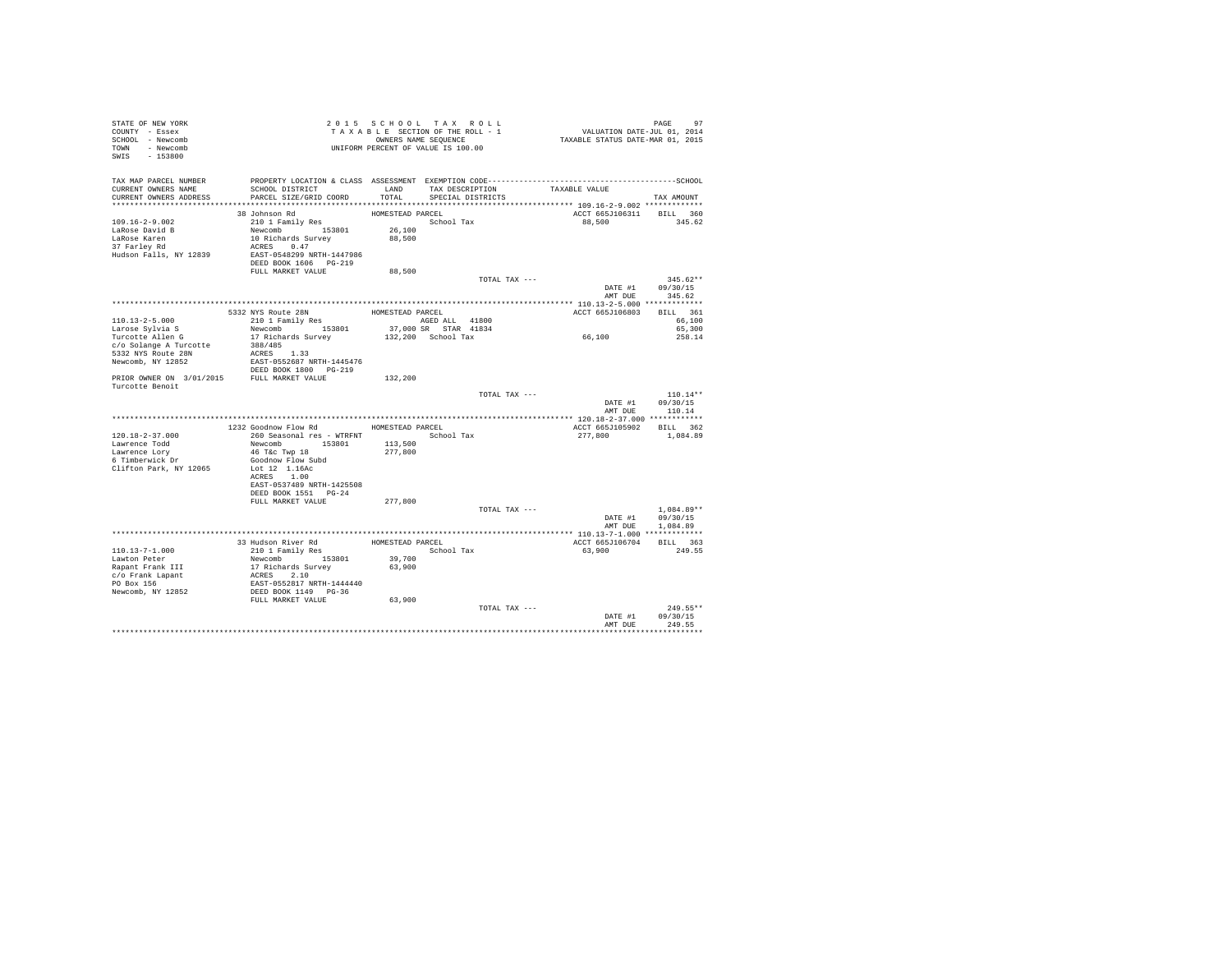| STATE OF NEW YORK<br>COUNTY - Essex<br>SCHOOL - Newcomb<br>TOWN - Newcomb<br>SWIS - 153800 |                                                    |                  | 2015 SCHOOL TAX ROLL<br>TAXABLE SECTION OF THE ROLL - 1<br>OWNERS NAME SEQUENCE<br>UNIFORM PERCENT OF VALUE IS 100.00 | 98 PAGE 98<br>VALUATION DATE-JUL 01, 2014<br>TAXABLE STATUS DATE-MAR 01, 2015                                 |                            |
|--------------------------------------------------------------------------------------------|----------------------------------------------------|------------------|-----------------------------------------------------------------------------------------------------------------------|---------------------------------------------------------------------------------------------------------------|----------------------------|
| TAX MAP PARCEL NUMBER<br>CURRENT OWNERS NAME<br>CURRENT OWNERS ADDRESS                     | SCHOOL DISTRICT<br>PARCEL SIZE/GRID COORD          | TOTAL            | LAND TAX DESCRIPTION<br>SPECIAL DISTRICTS                                                                             | PROPERTY LOCATION & CLASS ASSESSMENT EXEMPTION CODE-----------------------------------SCHOOL<br>TAXABLE VALUE | TAX AMOUNT                 |
|                                                                                            |                                                    |                  |                                                                                                                       |                                                                                                               |                            |
|                                                                                            | 16 Griffin Rd                                      | HOMESTEAD PARCEL |                                                                                                                       | ACCT 665Z008004                                                                                               | BILL 364                   |
| $109.15 - 3 - 15.200$                                                                      | 210 1 Family Res                                   |                  | RES. STAR 41854                                                                                                       |                                                                                                               | 30,000                     |
| Leiper John                                                                                | Newcomb 153801<br>7 Ords Pat                       |                  | 27,000 School Tax                                                                                                     | 128,900                                                                                                       | 503.39                     |
| Leiper Mary                                                                                |                                                    | 128,900          |                                                                                                                       |                                                                                                               |                            |
| 16 Griffin Rd                                                                              | ACRES 0.50                                         |                  |                                                                                                                       |                                                                                                               |                            |
| Newcomb, NY 12852                                                                          | EAST-0542304 NRTH-1444814<br>DEED BOOK 1731 PG-243 |                  |                                                                                                                       |                                                                                                               |                            |
|                                                                                            | FULL MARKET VALUE                                  | 128,900          |                                                                                                                       |                                                                                                               |                            |
|                                                                                            |                                                    |                  | TOTAL TAX ---                                                                                                         |                                                                                                               | $431.39**$                 |
|                                                                                            |                                                    |                  |                                                                                                                       | DATE #1                                                                                                       | 09/30/15                   |
|                                                                                            |                                                    |                  |                                                                                                                       | AMT DUE                                                                                                       | 431.39                     |
|                                                                                            |                                                    |                  |                                                                                                                       |                                                                                                               |                            |
|                                                                                            | 5814 NYS Route 28N                                 | HOMESTEAD PARCEL |                                                                                                                       | ACCT 665J107013                                                                                               | BILL 365                   |
| 109.15-1-2.000                                                                             | 210 1 Family Res                                   |                  | SR STAR 41834                                                                                                         |                                                                                                               | 65,300                     |
| Lenhart Brian J                                                                            | Newcomb 153801                                     |                  | 37,600 School Tax                                                                                                     | 85,100                                                                                                        | 332.34                     |
| Lenhart Doris M<br>5814 NYS Rte 28N                                                        | 3 Ords Patent<br>ACRES 1.50 BANK WFARGO            | 85,100           |                                                                                                                       |                                                                                                               |                            |
| Newcomb, NY 12852                                                                          | EAST-0541604 NRTH-1446945                          |                  |                                                                                                                       |                                                                                                               |                            |
|                                                                                            | DEED BOOK 1388 PG-57                               |                  |                                                                                                                       |                                                                                                               |                            |
|                                                                                            | FULL MARKET VALUE                                  | 85,100           |                                                                                                                       |                                                                                                               |                            |
|                                                                                            |                                                    |                  | TOTAL TAX ---                                                                                                         |                                                                                                               | 184.34**                   |
|                                                                                            |                                                    |                  |                                                                                                                       | DATE #1                                                                                                       | 09/30/15<br>AMT DUE 184.34 |
|                                                                                            |                                                    |                  |                                                                                                                       |                                                                                                               |                            |
|                                                                                            | 44 Sanford Ln                                      |                  | HOMESTEAD PARCEL                                                                                                      | ACCT 665J107205 BILL 366                                                                                      |                            |
| 110.18-3-23.016<br>Leonard Michael J                                                       | 210 1 Family Res<br>Newcomb 153801                 | 36,600           | School Tax                                                                                                            | 83,200                                                                                                        | 324.92                     |
| Leonard Laura J                                                                            | Pt 4&5 Thorns Survey                               | 83,200           |                                                                                                                       |                                                                                                               |                            |
| 2631 Honeysuckle Ln                                                                        | Db 703 Pg 165                                      |                  |                                                                                                                       |                                                                                                               |                            |
| Elmira, NY 14903                                                                           | ACRES 1.21 BANK WFARGO                             |                  |                                                                                                                       |                                                                                                               |                            |
|                                                                                            | EAST-0559276 NRTH-1441821                          |                  |                                                                                                                       |                                                                                                               |                            |
|                                                                                            | DEED BOOK 1648 PG-219                              |                  |                                                                                                                       |                                                                                                               |                            |
|                                                                                            | FULL MARKET VALUE                                  | 83,200           |                                                                                                                       |                                                                                                               |                            |
|                                                                                            |                                                    |                  | TOTAL TAX ---                                                                                                         | DATE #1                                                                                                       | $324.92**$<br>09/30/15     |
|                                                                                            |                                                    |                  |                                                                                                                       |                                                                                                               | AMT DUE 324.92             |
|                                                                                            |                                                    |                  |                                                                                                                       |                                                                                                               |                            |
|                                                                                            | 113 Campsite Rd                                    |                  | HOMESTEAD PARCEL                                                                                                      | ACCT 665J181005                                                                                               | BILL 367                   |
| $110.-1-28.001$                                                                            | 210 1 Family Res                                   |                  | RES. STAR 41854                                                                                                       |                                                                                                               | 30,000                     |
| Levesque Bobbi Jo                                                                          | Newcomb 153801                                     |                  | 35,900 School Tax                                                                                                     | 207,700                                                                                                       | 811.13                     |
| Levesque Travis L                                                                          | 29 & 30 Richards Survey                            | 207,700          |                                                                                                                       |                                                                                                               |                            |
| c/o Robert Levesque                                                                        | 1629/204-Life Use to Robe                          |                  |                                                                                                                       |                                                                                                               |                            |
| 113 Campsite Rd<br>Newcomb, NY 12852                                                       | Levesque & Janice Wright<br>ACRES 1.00             |                  |                                                                                                                       |                                                                                                               |                            |
|                                                                                            | EAST-0556880 NRTH-1446322                          |                  |                                                                                                                       |                                                                                                               |                            |
|                                                                                            | DEED BOOK 1629 PG-204                              |                  |                                                                                                                       |                                                                                                               |                            |
|                                                                                            | FULL MARKET VALUE                                  | 207,700          |                                                                                                                       |                                                                                                               |                            |
|                                                                                            |                                                    |                  | TOTAL TAX ---                                                                                                         |                                                                                                               | $739.13**$                 |
|                                                                                            |                                                    |                  |                                                                                                                       | DATE #1                                                                                                       | 09/30/15                   |
|                                                                                            |                                                    |                  |                                                                                                                       | AMT DUE                                                                                                       | 739.13                     |
|                                                                                            |                                                    |                  |                                                                                                                       |                                                                                                               | .                          |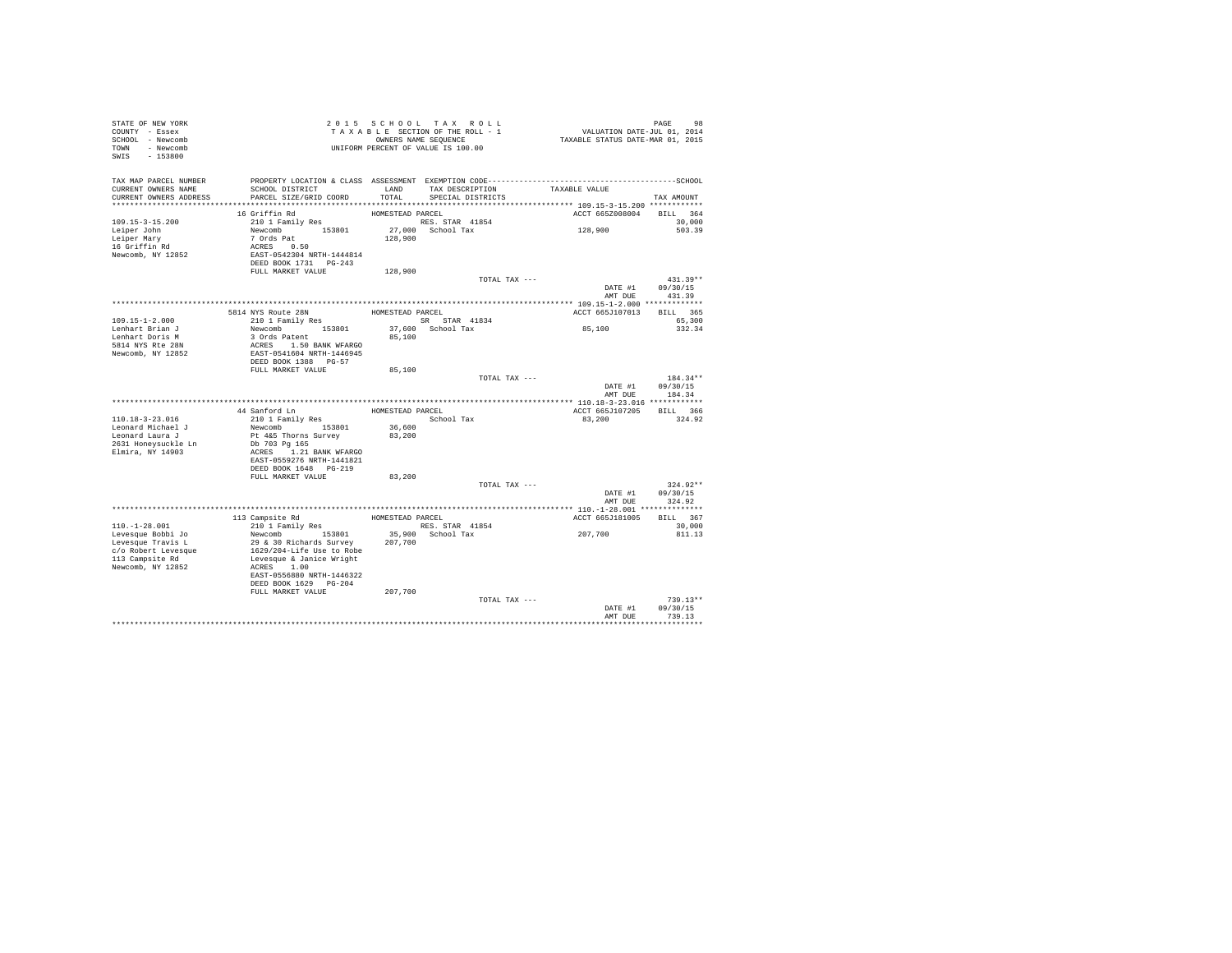| STATE OF NEW YORK<br>COUNTY - Essex<br>SCHOOL - Newcomb<br>TOWN - Newcomb<br>SWIS - 153800 |                                                                                                                 | 2015 SCHOOL TAX ROLL<br>UNIFORM PERCENT OF VALUE IS 100.00 |                   |                   |                                     | PAGE<br>99             |
|--------------------------------------------------------------------------------------------|-----------------------------------------------------------------------------------------------------------------|------------------------------------------------------------|-------------------|-------------------|-------------------------------------|------------------------|
| TAX MAP PARCEL NUMBER<br>CURRENT OWNERS NAME                                               | PROPERTY LOCATION & CLASS ASSESSMENT EXEMPTION CODE-----------------------------------SCHOOL<br>SCHOOL DISTRICT | LAND                                                       |                   | TAX DESCRIPTION   | TAXABLE VALUE                       |                        |
| CURRENT OWNERS ADDRESS                                                                     | PARCEL SIZE/GRID COORD                                                                                          | TOTAL                                                      |                   | SPECIAL DISTRICTS |                                     | TAX AMOUNT             |
|                                                                                            |                                                                                                                 |                                                            |                   |                   |                                     |                        |
|                                                                                            | 5149 NYS Route 28N<br>210 1 Family Res                                                                          | HOMESTEAD PARCEL<br>AGED ALL 41800                         |                   |                   | ACCT 665J104510                     | BILL 368               |
| $110.17 - 2 - 14.000$<br>Levesque Lawrence                                                 |                                                                                                                 | 27,000 SR STAR 41834                                       |                   |                   |                                     | 50,950<br>50,950       |
| Levesque Cecile                                                                            |                                                                                                                 |                                                            |                   |                   | 50,950                              | 198.98                 |
| 5149 NYS Rte 28N                                                                           | Newcomb 153801 27,000 SR STAR 41834<br>Pt 19 Richards Survey 101,900 School Tax<br>ACRES 0.50                   |                                                            |                   |                   |                                     |                        |
| PO Box 44                                                                                  | EAST-0556705 NRTH-1443916                                                                                       |                                                            |                   |                   |                                     |                        |
| Newcomb, NY 12852                                                                          | DEED BOOK 386 PG-386                                                                                            |                                                            |                   |                   |                                     |                        |
|                                                                                            | FULL MARKET VALUE                                                                                               | 101,900                                                    |                   |                   |                                     |                        |
|                                                                                            |                                                                                                                 |                                                            |                   | TOTAL TAX ---     |                                     | $50.98**$              |
|                                                                                            |                                                                                                                 |                                                            |                   |                   | DATE #1                             | 09/30/15               |
|                                                                                            |                                                                                                                 |                                                            |                   |                   | AMT DUE                             | 50.98                  |
|                                                                                            | 5608 NYS Route 28N HOMESTEAD PARCEL                                                                             |                                                            |                   |                   |                                     |                        |
| $109.16 - 1 - 5.000$                                                                       | 260 Seasonal res - WTRFNT                                                                                       |                                                            | School Tax        |                   | ACCT 665J104511 BILL 369<br>161,200 | 629.53                 |
| Liburdi Donald C                                                                           | Newcomb 153801                                                                                                  | 118,500                                                    |                   |                   |                                     |                        |
| Liburdi Debora E                                                                           | 10 Richards Survey                                                                                              | 161,200                                                    |                   |                   |                                     |                        |
| 424 Second Ave                                                                             | Bldg 2                                                                                                          |                                                            |                   |                   |                                     |                        |
| Watervliet, NY 12189                                                                       | ACRES 0.60                                                                                                      |                                                            |                   |                   |                                     |                        |
|                                                                                            | EAST-0546102 NRTH-1447315                                                                                       |                                                            |                   |                   |                                     |                        |
|                                                                                            | DEED BOOK 1239 PG-168                                                                                           |                                                            |                   |                   |                                     |                        |
|                                                                                            | FULL MARKET VALUE                                                                                               | 161,200                                                    |                   |                   |                                     |                        |
|                                                                                            |                                                                                                                 |                                                            |                   | TOTAL TAX ---     |                                     | $629.53**$             |
|                                                                                            |                                                                                                                 |                                                            |                   |                   | DATE #1                             | 09/30/15               |
|                                                                                            |                                                                                                                 |                                                            |                   |                   | AMT DUE                             | 629.53                 |
|                                                                                            | 4 Welch Ln MOMESTEAD PARCEL                                                                                     |                                                            |                   |                   | ACCT 665J104512 BILL 370            |                        |
| $109.15 - 1 - 52.000$                                                                      | 210 1 Family Res - WTRFNT                                                                                       |                                                            | School Tax        |                   | 134,800                             | 526.43                 |
| Liburdi Kenneth J                                                                          | Newcomb 153801                                                                                                  | 52,600                                                     |                   |                   |                                     |                        |
| 340 Pleasant St                                                                            | 3 Richards Survey                                                                                               | 134,800                                                    |                   |                   |                                     |                        |
| Cohoes, NY 12043                                                                           | ACRES 0.57                                                                                                      |                                                            |                   |                   |                                     |                        |
|                                                                                            | EAST-0545637 NRTH-1447074                                                                                       |                                                            |                   |                   |                                     |                        |
|                                                                                            | DEED BOOK 1285 PG-96                                                                                            |                                                            |                   |                   |                                     |                        |
|                                                                                            | FULL MARKET VALUE                                                                                               | 134,800                                                    |                   |                   |                                     |                        |
|                                                                                            |                                                                                                                 |                                                            |                   | TOTAL TAX ---     | DATE #1                             | $526.43**$<br>09/30/15 |
|                                                                                            |                                                                                                                 |                                                            |                   |                   | AMT DUE                             | 526.43                 |
|                                                                                            |                                                                                                                 |                                                            |                   |                   |                                     |                        |
|                                                                                            | 19 Pine Tree Rd                                                                                                 | HOMESTEAD PARCEL                                           |                   |                   | ACCT 665J104007                     | BILL 371               |
| $109.15 - 4 - 4.002$                                                                       | 210 1 Family Res                                                                                                | RES. STAR 41854                                            |                   |                   |                                     | 30,000                 |
| Lilly Robert C                                                                             | Newcomb 153801                                                                                                  |                                                            | 41.800 School Tax |                   | 191,300                             | 747.08                 |
| Lilly Marilyn S                                                                            | 4 Ords Patent                                                                                                   | 191,300                                                    |                   |                   |                                     |                        |
| Pine Tree Rd                                                                               | ACRES 2.73 BANK OCWEN                                                                                           |                                                            |                   |                   |                                     |                        |
| Newcomb, NY 12852                                                                          | EAST-0543730 NRTH-1445614                                                                                       |                                                            |                   |                   |                                     |                        |
|                                                                                            | DEED BOOK 1093 PG-293                                                                                           |                                                            |                   |                   |                                     |                        |
|                                                                                            | FULL MARKET VALUE                                                                                               | 191,300                                                    |                   |                   |                                     |                        |
|                                                                                            |                                                                                                                 |                                                            |                   | TOTAL TAX ---     |                                     | 675.08**<br>09/30/15   |
|                                                                                            |                                                                                                                 |                                                            |                   |                   | DATE #1<br>AMT DUE                  | 675.08                 |
|                                                                                            |                                                                                                                 |                                                            |                   |                   |                                     |                        |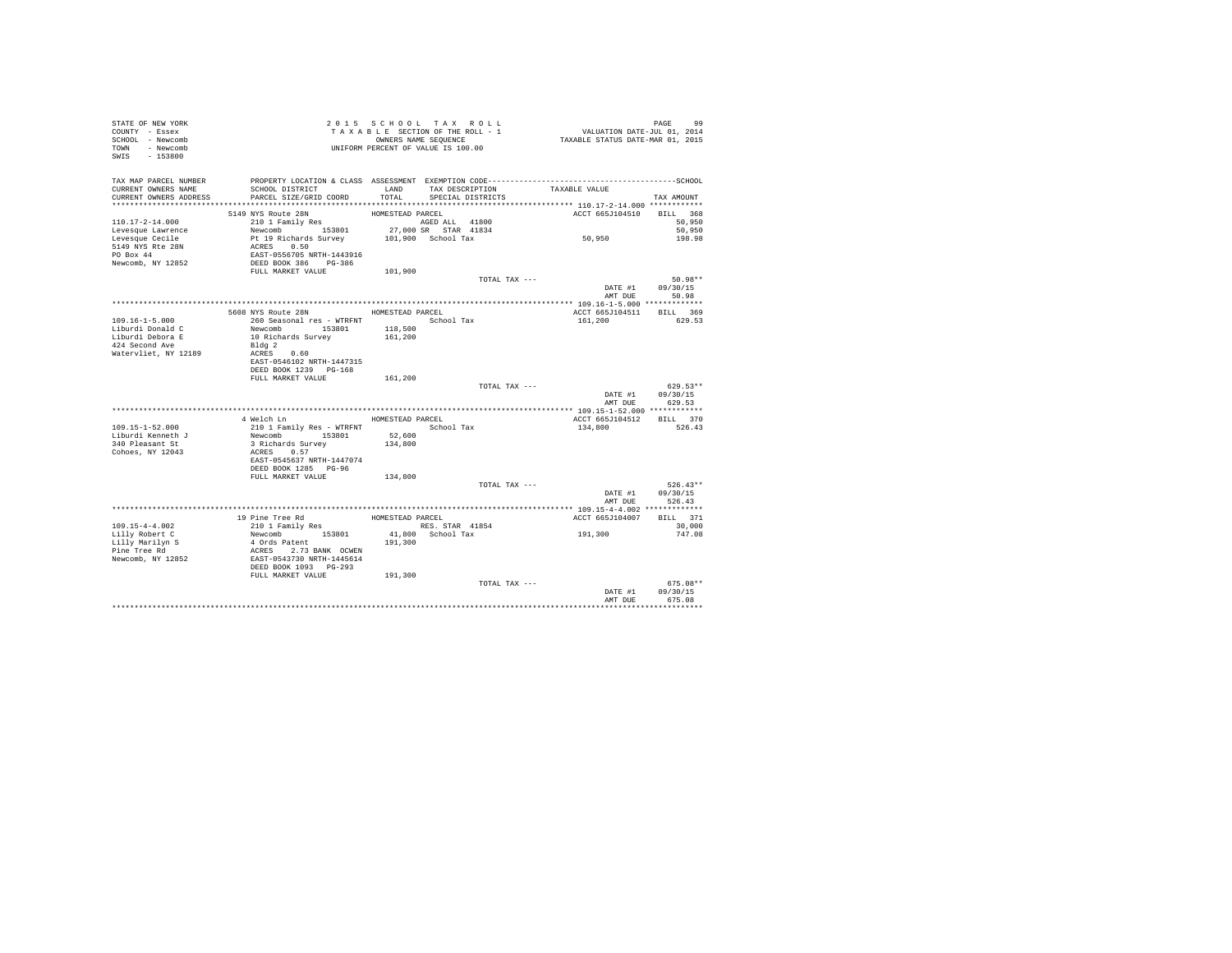| STATE OF NEW YORK<br>COUNTY - Essex<br>SCHOOL - Newcomb<br>TOWN - Newcomb<br>SWIS - 153800 |                                                                                                                                                                                                | 2015 SCHOOL TAX ROLL<br>UNIFORM PERCENT OF VALUE IS 100.00 |                         |                                     | PAGE 100         |
|--------------------------------------------------------------------------------------------|------------------------------------------------------------------------------------------------------------------------------------------------------------------------------------------------|------------------------------------------------------------|-------------------------|-------------------------------------|------------------|
| TAX MAP PARCEL NUMBER                                                                      | PROPERTY LOCATION & CLASS ASSESSMENT EXEMPTION CODE-----------------------------------SCHOOL                                                                                                   |                                                            |                         |                                     |                  |
| CURRENT OWNERS NAME                                                                        |                                                                                                                                                                                                |                                                            |                         |                                     |                  |
| CURRENT OWNERS ADDRESS                                                                     | PARCEL SIZE/GRID COORD                                                                                                                                                                         |                                                            | TOTAL SPECIAL DISTRICTS |                                     | TAX AMOUNT       |
|                                                                                            |                                                                                                                                                                                                |                                                            |                         |                                     |                  |
|                                                                                            | 29 Woodys Rd MOMESTEAD PARCEL                                                                                                                                                                  |                                                            |                         | ACCT 665J101515 BILL 372            |                  |
| $120.13 - 1 - 49.000$                                                                      | $210 \t1 \tFamily Res - WTRFNT \t1.53801 \t119,700 \t10001 \t111 \t119.700 \t119.700$ Newcomb<br>42 & 43 T&C Twp 18 $181,700$                                                                  |                                                            |                         | 281,400 1,098.95                    |                  |
| Lindman Gene<br>Null Janet                                                                 |                                                                                                                                                                                                |                                                            |                         |                                     |                  |
| 2917 Rosendale Rd                                                                          | Goodnow Flow Subd                                                                                                                                                                              |                                                            |                         |                                     |                  |
| Niskayuna, NY 12309                                                                        | Lot 178                                                                                                                                                                                        |                                                            |                         |                                     |                  |
|                                                                                            | ACRES 1.70                                                                                                                                                                                     |                                                            |                         |                                     |                  |
|                                                                                            | EAST-0533326 NRTH-1428775                                                                                                                                                                      |                                                            |                         |                                     |                  |
|                                                                                            | DEED BOOK 1197 PG-293                                                                                                                                                                          |                                                            |                         |                                     |                  |
|                                                                                            | FULL MARKET VALUE                                                                                                                                                                              | 281,400                                                    | TOTAL TAX ---           |                                     | $1.098.95**$     |
|                                                                                            |                                                                                                                                                                                                |                                                            |                         |                                     | DATE #1 09/30/15 |
|                                                                                            |                                                                                                                                                                                                |                                                            |                         |                                     | AMT DUE 1.098.95 |
|                                                                                            |                                                                                                                                                                                                |                                                            |                         |                                     |                  |
|                                                                                            | 66 Sanford Ln 2001 1 HOMESTEAD PARCEL 2001 1 ACT 665<br>30010 1 27,000 SR STAR 41800 27,000 SR STAR 4184<br>Newcomb 153801 27,000 SR STAR 41834<br>Pt 5 Thorns Survey 76,500 School Tax 38,250 |                                                            |                         | ACCT 665J100102 BILL 373            |                  |
| 110.18-3-28.000                                                                            |                                                                                                                                                                                                |                                                            |                         |                                     | 38,250           |
| Littrell Dolores M<br>66 Sanford Ln                                                        |                                                                                                                                                                                                |                                                            |                         |                                     | 38,250           |
| Newcomb, NY 12852                                                                          | ACRES 0.50                                                                                                                                                                                     |                                                            |                         |                                     | 149.38           |
|                                                                                            | EAST-0558657 NRTH-1441656                                                                                                                                                                      |                                                            |                         |                                     |                  |
|                                                                                            | DEED BOOK 1651 PG-156                                                                                                                                                                          |                                                            |                         |                                     |                  |
|                                                                                            | FULL MARKET VALUE                                                                                                                                                                              | 76,500                                                     |                         |                                     |                  |
|                                                                                            |                                                                                                                                                                                                |                                                            | TOTAL TAX ---           |                                     | $1.38**$         |
|                                                                                            |                                                                                                                                                                                                |                                                            |                         |                                     | DATE #1 09/30/15 |
|                                                                                            |                                                                                                                                                                                                |                                                            |                         |                                     | AMT DUE 1.38     |
|                                                                                            | 309 Woodys Rd MOMESTEAD PARCEL                                                                                                                                                                 |                                                            |                         | ACCT 665J105711 BILL 374            |                  |
| 119.16-1-18.017                                                                            | 210 1 Family Res - WTRFNT School Tax                                                                                                                                                           |                                                            |                         | 216,100 843.94                      |                  |
| Litts Cal E                                                                                |                                                                                                                                                                                                |                                                            |                         |                                     |                  |
| 324 Mohawk Ave                                                                             | Newcomb 153801 145,500<br>26 T&c Twp 18 216,100                                                                                                                                                |                                                            |                         |                                     |                  |
| Scotia, NY 12302                                                                           | Goodnow Flow Subd                                                                                                                                                                              |                                                            |                         |                                     |                  |
|                                                                                            | Lot 239 & Lot 240                                                                                                                                                                              |                                                            |                         |                                     |                  |
|                                                                                            | ACRES 1.99                                                                                                                                                                                     |                                                            |                         |                                     |                  |
|                                                                                            | EAST-0526663 NRTH-1428827<br>DEED BOOK 1127 PG-177                                                                                                                                             |                                                            |                         |                                     |                  |
|                                                                                            | FULL MARKET VALUE                                                                                                                                                                              | 216,100                                                    |                         |                                     |                  |
|                                                                                            |                                                                                                                                                                                                |                                                            | TOTAL TAX ---           |                                     | 843.94**         |
|                                                                                            |                                                                                                                                                                                                |                                                            |                         |                                     | DATE #1 09/30/15 |
|                                                                                            |                                                                                                                                                                                                |                                                            |                         |                                     | AMT DUE 843.94   |
|                                                                                            |                                                                                                                                                                                                |                                                            |                         |                                     |                  |
| $120.18 - 2 - 38.000$                                                                      | 1224 Goodnow Flow Rd MOMESTEAD PARCEL<br>260 Seasonal res - WTRFNT Month School Tax                                                                                                            |                                                            |                         | ACCT 665J107110 BILL 375<br>125,300 | 489.33           |
| Loccisano Rocco                                                                            | Newcomb 153801 106,100                                                                                                                                                                         |                                                            |                         |                                     |                  |
| 28 Curtis Ln                                                                               | 46 T&C Twp 18                                                                                                                                                                                  | 125,300                                                    |                         |                                     |                  |
| Troy, NY 12180                                                                             | Goodnow Flow Subd                                                                                                                                                                              |                                                            |                         |                                     |                  |
|                                                                                            | Lot 11                                                                                                                                                                                         |                                                            |                         |                                     |                  |
|                                                                                            | ACRES 0.92                                                                                                                                                                                     |                                                            |                         |                                     |                  |
|                                                                                            | EAST-0537587 NRTH-1425470<br>DEED BOOK 1724   PG-123                                                                                                                                           |                                                            |                         |                                     |                  |
|                                                                                            | FULL MARKET VALUE 125,300                                                                                                                                                                      |                                                            |                         |                                     |                  |
|                                                                                            |                                                                                                                                                                                                |                                                            | TOTAL TAX ---           |                                     | $489.33**$       |
|                                                                                            |                                                                                                                                                                                                |                                                            |                         |                                     | DATE #1 09/30/15 |
|                                                                                            |                                                                                                                                                                                                |                                                            |                         | AMT DUE                             | 489.33           |
|                                                                                            |                                                                                                                                                                                                |                                                            |                         |                                     |                  |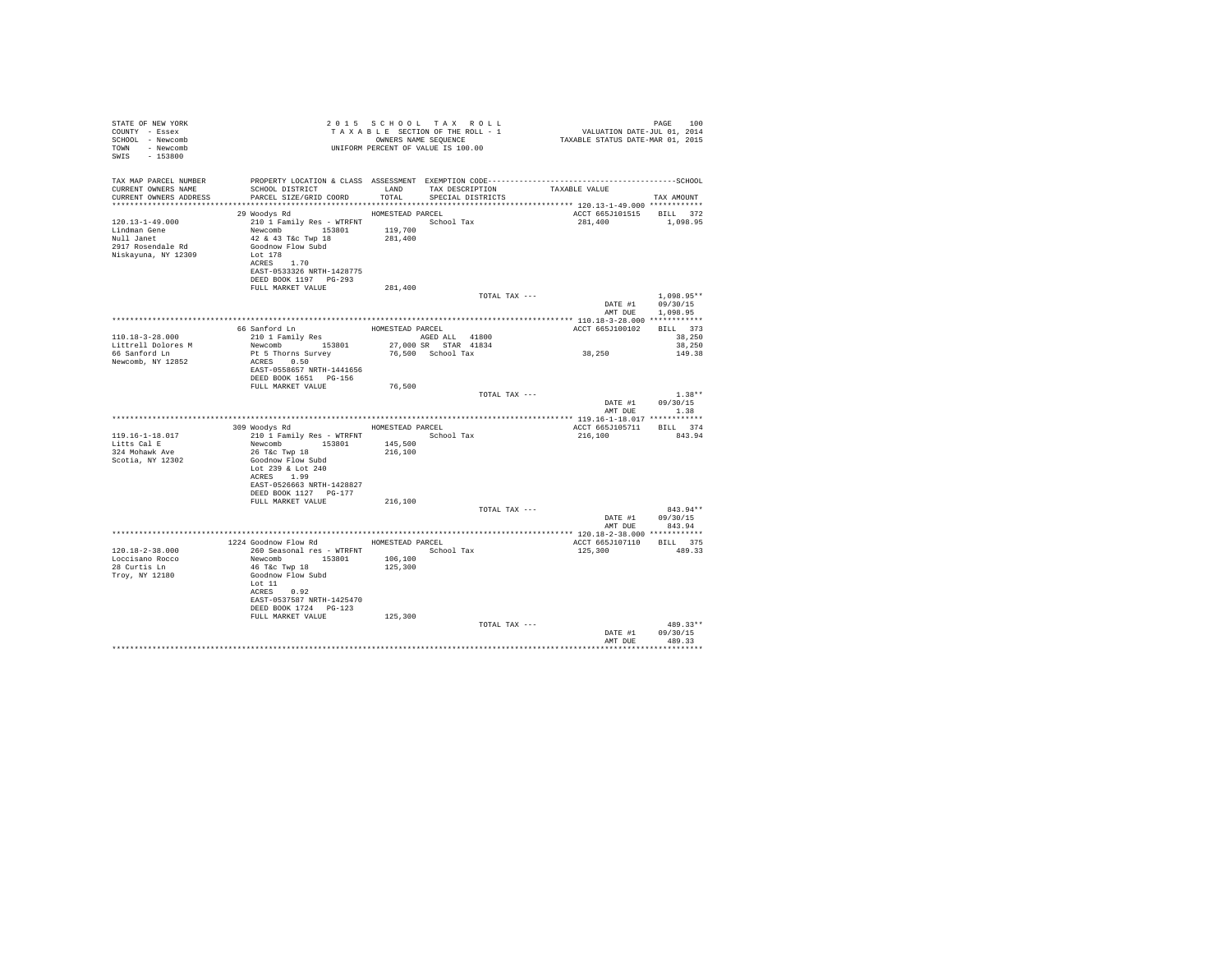| STATE OF NEW YORK<br>COUNTY - Essex<br>SCHOOL - Newcomb<br>- Newcomb<br>TOWN<br>$-153800$<br>SWTS |                                                    | OWNERS NAME SEQUENCE | 2015 SCHOOL TAX ROLL<br>TAXABLE SECTION OF THE ROLL - 1<br>UNIFORM PERCENT OF VALUE IS 100.00 | VALUATION DATE-JUL 01, 2014<br>TAXABLE STATUS DATE-MAR 01, 2015 | 101<br>PAGE            |
|---------------------------------------------------------------------------------------------------|----------------------------------------------------|----------------------|-----------------------------------------------------------------------------------------------|-----------------------------------------------------------------|------------------------|
| TAX MAP PARCEL NUMBER                                                                             |                                                    |                      |                                                                                               |                                                                 |                        |
| CURRENT OWNERS NAME<br>CURRENT OWNERS ADDRESS                                                     | SCHOOL DISTRICT<br>PARCEL SIZE/GRID COORD          | LAND<br>TOTAL.       | TAX DESCRIPTION<br>SPECIAL DISTRICTS                                                          | TAXABLE VALUE                                                   | TAX AMOUNT             |
|                                                                                                   |                                                    |                      |                                                                                               |                                                                 |                        |
|                                                                                                   | 1474 Goodnow Flow Rd                               | HOMESTEAD PARCEL     |                                                                                               | ACCT 665J106402                                                 | BILL 376               |
| $120.17 - 2 - 35.000$                                                                             | 311 Res vac land - WTRFNT                          |                      | School Tax                                                                                    | 125,100                                                         | 488.55                 |
| Locke Robert G                                                                                    | Newcomb 153801                                     | 125,100              |                                                                                               |                                                                 |                        |
| Thorne-Locke Sarah S                                                                              | 42 T&c Twp 18<br>Goodnow Flow Subd                 | 125,100              |                                                                                               |                                                                 |                        |
| 3 Holly Dr<br>Kennett Square, PA 19348                                                            | Lot 68                                             |                      |                                                                                               |                                                                 |                        |
|                                                                                                   | ACRES 1.93                                         |                      |                                                                                               |                                                                 |                        |
|                                                                                                   | EAST-0531994 NRTH-1426509                          |                      |                                                                                               |                                                                 |                        |
|                                                                                                   | DEED BOOK 1631 PG-271                              |                      |                                                                                               |                                                                 |                        |
|                                                                                                   | FULL MARKET VALUE                                  | 125,100              |                                                                                               |                                                                 |                        |
|                                                                                                   |                                                    |                      | TOTAL TAX ---                                                                                 |                                                                 | 488.55**               |
|                                                                                                   |                                                    |                      |                                                                                               | DATE #1                                                         | 09/30/15               |
|                                                                                                   |                                                    |                      |                                                                                               | AMT DUE                                                         | 488.55                 |
|                                                                                                   |                                                    |                      |                                                                                               |                                                                 | BTLL 377               |
| $120.18 - 1 - 22.000$                                                                             | 1112 Goodnow Flow Rd<br>260 Seasonal res - WTRFNT  | HOMESTEAD PARCEL     | School Tax                                                                                    | ACCT 665J107105<br>108,400                                      | 423.33                 |
| Locker Daniel E                                                                                   | Newcomb 153801                                     | 73,400               |                                                                                               |                                                                 |                        |
| Locker Kimberly A                                                                                 | 45 T&c Twp 18                                      | 108,400              |                                                                                               |                                                                 |                        |
| 16 Skaarland Dr                                                                                   | Goodnow Flow Subd                                  |                      |                                                                                               |                                                                 |                        |
| Burnt Hills, NY 12027                                                                             | Lot 131                                            |                      |                                                                                               |                                                                 |                        |
|                                                                                                   | 0.20<br>ACRES                                      |                      |                                                                                               |                                                                 |                        |
|                                                                                                   | EAST-0538085 NRTH-1427124                          |                      |                                                                                               |                                                                 |                        |
|                                                                                                   | DEED BOOK 1419 PG-271                              |                      |                                                                                               |                                                                 |                        |
|                                                                                                   | FULL MARKET VALUE                                  | 108,400              |                                                                                               |                                                                 |                        |
|                                                                                                   |                                                    |                      | TOTAL TAX ---                                                                                 |                                                                 | $423.33**$<br>09/30/15 |
|                                                                                                   |                                                    |                      |                                                                                               | DATE #1<br>AMT DUE                                              | 423.33                 |
|                                                                                                   |                                                    |                      |                                                                                               |                                                                 |                        |
|                                                                                                   | 1188 Goodnow Flow Rd                               | HOMESTEAD PARCEL     |                                                                                               | ACCT 665J106813                                                 | BILL 378               |
| $120.18 - 2 - 44.000$                                                                             | 260 Seasonal res - WTRFNT                          |                      | School Tax                                                                                    | 210,500                                                         | 822.07                 |
| Longtin Judith D                                                                                  | Newcomb<br>153801                                  | 118,500              |                                                                                               |                                                                 |                        |
| Longtin Rick                                                                                      | 46 & 65 T&c Twp 18                                 | 210,500              |                                                                                               |                                                                 |                        |
| 528 Eureka Rd                                                                                     | Goodnow Flow Subd                                  |                      |                                                                                               |                                                                 |                        |
| Springfield, VT 05156                                                                             | Lot 6                                              |                      |                                                                                               |                                                                 |                        |
|                                                                                                   | ACRES 1.50                                         |                      |                                                                                               |                                                                 |                        |
|                                                                                                   | EAST-0538233 NRTH-1425582<br>DEED BOOK 1559 PG-268 |                      |                                                                                               |                                                                 |                        |
|                                                                                                   | FULL MARKET VALUE                                  | 210,500              |                                                                                               |                                                                 |                        |
|                                                                                                   |                                                    |                      | TOTAL TAX ---                                                                                 |                                                                 | $822.07**$             |
|                                                                                                   |                                                    |                      |                                                                                               | DATE #1                                                         | 09/30/15               |
|                                                                                                   |                                                    |                      |                                                                                               | AMT DUE                                                         | 822.07                 |
|                                                                                                   |                                                    |                      |                                                                                               |                                                                 | .                      |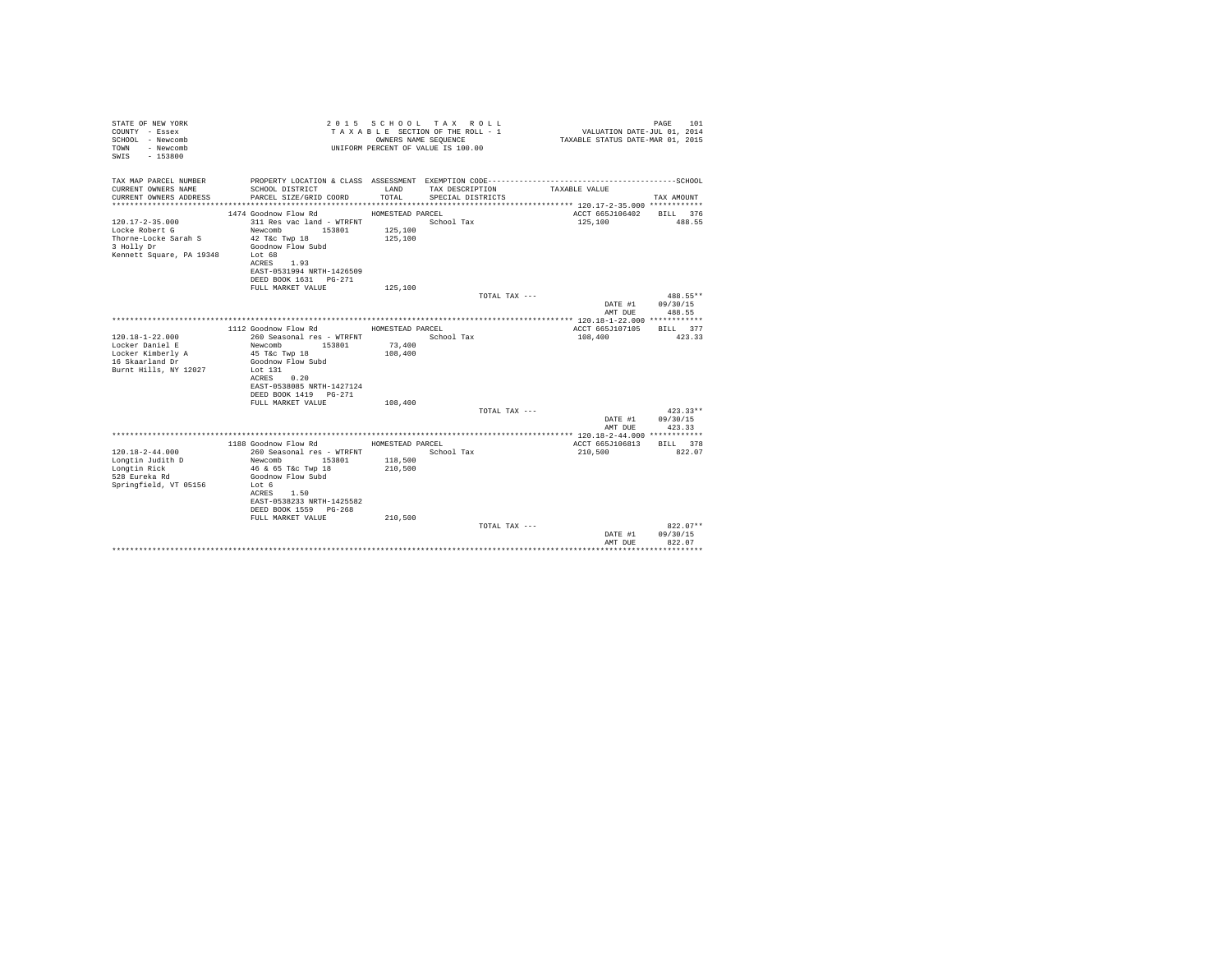| STATE OF NEW YORK          |                                                                                                                               |                  | 2015 SCHOOL TAX ROLL | PAGE 102<br>VALUATION DATE-JUL 01, 2014<br>TAXABLE STATUS DATE-MAR 01, 2015 |                  |
|----------------------------|-------------------------------------------------------------------------------------------------------------------------------|------------------|----------------------|-----------------------------------------------------------------------------|------------------|
| COUNTY - Essex             |                                                                                                                               |                  |                      |                                                                             |                  |
| SCHOOL - Newcomb           |                                                                                                                               |                  |                      |                                                                             |                  |
| TOWN - Newcomb             | 2015 SECTION OF THE ROLL - 1<br>TAXABLE SECTION OF THE ROLL - 1<br>OWNERS NAME SEQUENCE<br>UNIFORM PERCENT OF VALUE IS 100.00 |                  |                      |                                                                             |                  |
| SWIS - 153800              |                                                                                                                               |                  |                      |                                                                             |                  |
|                            |                                                                                                                               |                  |                      |                                                                             |                  |
|                            |                                                                                                                               |                  |                      |                                                                             |                  |
|                            | TAX MAP PARCEL NUMBER PROPERTY LOCATION & CLASS ASSESSMENT EXEMPTION CODE----------------------------------SCHOOL             |                  |                      |                                                                             |                  |
| CURRENT OWNERS NAME        | SCHOOL DISTRICT<br>LAND TAX DESCRIPTION                                                                                       |                  |                      | TAXABLE VALUE                                                               |                  |
| CURRENT OWNERS ADDRESS     | PARCEL SIZE/GRID COORD                                                                                                        | TOTAL            | SPECIAL DISTRICTS    |                                                                             | TAX AMOUNT       |
|                            |                                                                                                                               |                  |                      |                                                                             |                  |
|                            | 1198 Goodnow Flow Rd                                                                                                          | HOMESTEAD PARCEL |                      | ACCT 665J104513 BILL 379                                                    |                  |
| 120.18-2-43.000            | 260 Seasonal res - WTRFNT                                                                                                     |                  | School Tax           | 92,900 362.80                                                               |                  |
| Lorman William E           | Newcomb 153801 26,300                                                                                                         |                  |                      |                                                                             |                  |
| Lorman Lisa W              | 46 & 65 T&c Twp 18<br>Goodnow Flow Subd                                                                                       | 92,900           |                      |                                                                             |                  |
| 3 Northampton Rd           |                                                                                                                               |                  |                      |                                                                             |                  |
| Amsterdam, NY 12010        | Also See 1087/179 (.01Ac)                                                                                                     |                  |                      |                                                                             |                  |
|                            | ACRES 0.18                                                                                                                    |                  |                      |                                                                             |                  |
|                            | EAST-0538141 NRTH-1425481                                                                                                     |                  |                      |                                                                             |                  |
|                            | DEED BOOK 1187 PG-182                                                                                                         |                  |                      |                                                                             |                  |
|                            | FULL MARKET VALUE                                                                                                             | 92,900           |                      |                                                                             |                  |
|                            |                                                                                                                               |                  | TOTAL TAX ---        |                                                                             | $362.80**$       |
|                            |                                                                                                                               |                  |                      |                                                                             | DATE #1 09/30/15 |
|                            |                                                                                                                               |                  |                      | AMT DUE                                                                     | 362.80           |
|                            | 1662 Goodnow Flow Rd MOMESTEAD PARCEL                                                                                         |                  |                      | ACCT 665J105404 BILL 380                                                    |                  |
| $119.20 - 6 - 4.000$       | 260 Seasonal res - WTRFNT School Tax                                                                                          |                  |                      | 131,500                                                                     | 513.55           |
| Loveday Lilian T           | Newcomb 153801 123,000                                                                                                        |                  |                      |                                                                             |                  |
| 20 Academy St              | 40 & 41 T&c Twp 18                                                                                                            | 131,500          |                      |                                                                             |                  |
| Greenwich, NY 12834        | Goodnow Flow Subd                                                                                                             |                  |                      |                                                                             |                  |
|                            | Lot 318                                                                                                                       |                  |                      |                                                                             |                  |
|                            | ACRES 1.20                                                                                                                    |                  |                      |                                                                             |                  |
|                            | EAST-0527940 NRTH-1425661                                                                                                     |                  |                      |                                                                             |                  |
|                            | DEED BOOK 912 PG-169                                                                                                          |                  |                      |                                                                             |                  |
|                            | FULL MARKET VALUE                                                                                                             | 131,500          |                      |                                                                             |                  |
|                            |                                                                                                                               |                  | TOTAL TAX ---        |                                                                             | 513.55**         |
|                            |                                                                                                                               |                  |                      |                                                                             | DATE #1 09/30/15 |
|                            |                                                                                                                               |                  |                      |                                                                             | AMT DUE 513.55   |
|                            |                                                                                                                               |                  |                      |                                                                             |                  |
|                            | 24 Griffin Rd<br>210 1 Family Res HOMESTEAD PARCEL<br>RES. S                                                                  |                  |                      | ACCT 665J101305 BILL 381                                                    |                  |
| 109.15-3-14.001            | 210 1 Family Res<br>Newcomb 153801 36,900 School Tax                                                                          |                  |                      |                                                                             | 30,000           |
| Lynch James M              |                                                                                                                               |                  |                      | 153,600                                                                     | 599.85           |
| Lynch Maureen D            |                                                                                                                               | 153,600          |                      |                                                                             |                  |
| Griffin Rd                 |                                                                                                                               |                  |                      |                                                                             |                  |
| PO Box 55                  | 4 Ords Pat<br>ACRES 1.30<br>EAST-0542110 NRTH-1444781                                                                         |                  |                      |                                                                             |                  |
| Newcomb, NY 12852          | DEED BOOK 1068 PG-18                                                                                                          |                  |                      |                                                                             |                  |
|                            | FULL MARKET VALUE 153,600                                                                                                     |                  |                      |                                                                             |                  |
|                            |                                                                                                                               |                  | TOTAL TAX ---        |                                                                             | $527.85**$       |
|                            |                                                                                                                               |                  |                      |                                                                             | DATE #1 09/30/15 |
|                            |                                                                                                                               |                  |                      | AMT DUE                                                                     | 527.85           |
|                            |                                                                                                                               |                  |                      |                                                                             |                  |
|                            | 1848 Goodnow Flow Rd MOMESTEAD PARCEL                                                                                         |                  |                      | ACCT 665J176003 BILL 382                                                    |                  |
| $119.20 - 3 - 8.100$       | 210 1 Family Res - WTRFNT School Tax                                                                                          |                  |                      | 203,000                                                                     | 792.78           |
|                            | Newcomb 153801 121,700                                                                                                        |                  |                      |                                                                             |                  |
| Lyng Andrew<br>PO Box 1252 | $27$ T&c Twp $18$                                                                                                             | 203,000          |                      |                                                                             |                  |
| Clifton Park, NY 12065     | Goodnow Flow Subd                                                                                                             |                  |                      |                                                                             |                  |
|                            | Lot 340                                                                                                                       |                  |                      |                                                                             |                  |
|                            | ACRES 1.80                                                                                                                    |                  |                      |                                                                             |                  |
|                            | EAST-0525405 NRTH-1426173                                                                                                     |                  |                      |                                                                             |                  |
|                            | DEED BOOK 1658 PG-160                                                                                                         |                  |                      |                                                                             |                  |
|                            | FULL MARKET VALUE                                                                                                             | 203,000          |                      |                                                                             |                  |
|                            |                                                                                                                               |                  | TOTAL TAX ---        |                                                                             | 792.78**         |
|                            |                                                                                                                               |                  |                      | DATE #1                                                                     | 09/30/15         |
|                            |                                                                                                                               |                  |                      |                                                                             | AMT DUE 792.78   |
|                            |                                                                                                                               |                  |                      |                                                                             |                  |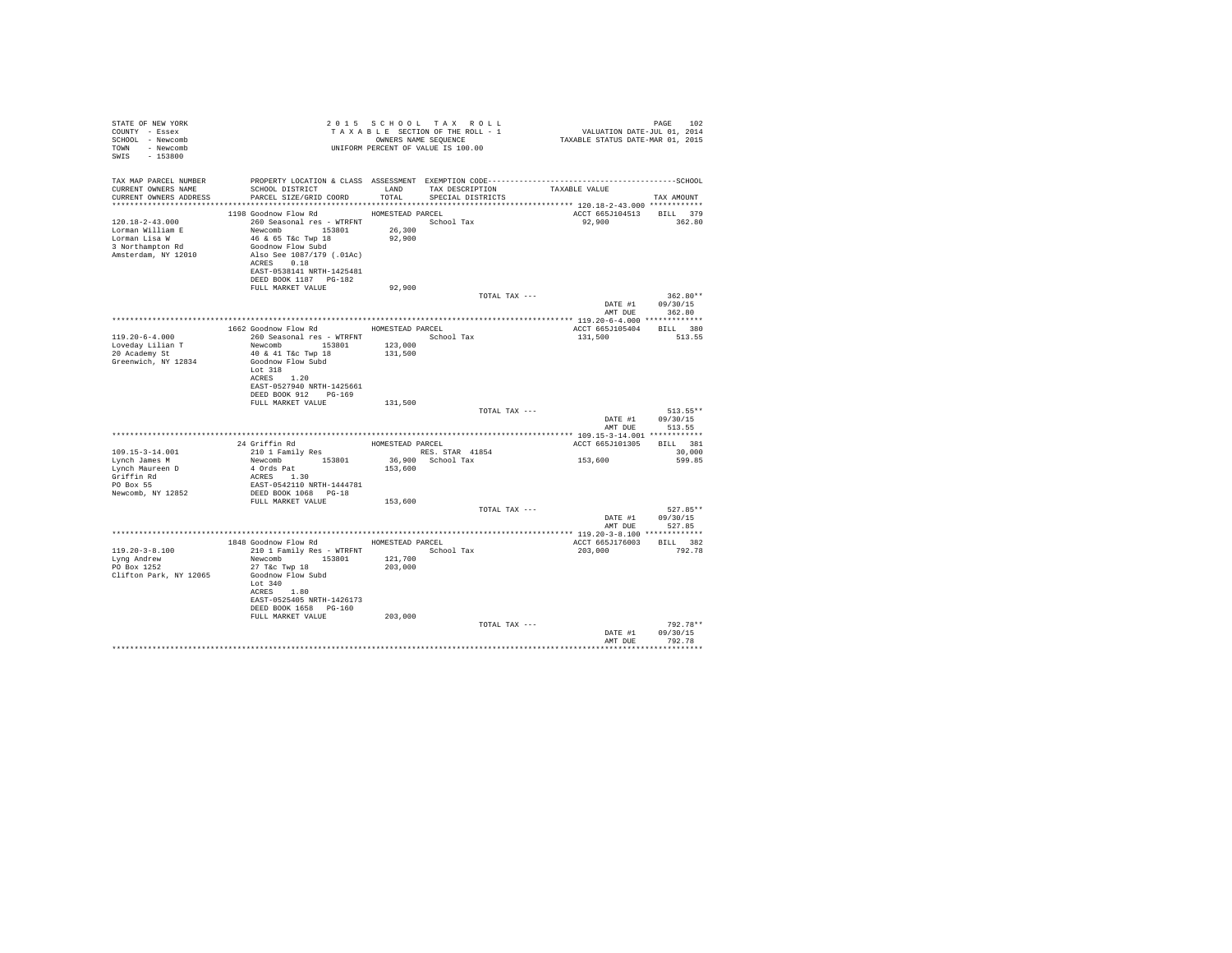| STATE OF NEW YORK<br>COUNTY - Essex<br>SCHOOL - Newcomb<br>- Newcomb<br>TOWN<br>$-153800$<br>SWTS |                                                    | OWNERS NAME SEQUENCE | 2015 SCHOOL TAX ROLL<br>TAXABLE SECTION OF THE ROLL - 1<br>UNIFORM PERCENT OF VALUE IS 100.00 | VALUATION DATE-JUL 01, 2014<br>TAXABLE STATUS DATE-MAR 01, 2015 | PAGE<br>103 |
|---------------------------------------------------------------------------------------------------|----------------------------------------------------|----------------------|-----------------------------------------------------------------------------------------------|-----------------------------------------------------------------|-------------|
| TAX MAP PARCEL NUMBER                                                                             |                                                    |                      |                                                                                               |                                                                 |             |
| CURRENT OWNERS NAME<br>CURRENT OWNERS ADDRESS                                                     | SCHOOL DISTRICT<br>PARCEL SIZE/GRID COORD          | LAND<br>TOTAL.       | TAX DESCRIPTION<br>SPECIAL DISTRICTS                                                          | TAXABLE VALUE                                                   | TAX AMOUNT  |
|                                                                                                   | 3 Island View Ln                                   | HOMESTEAD PARCEL     |                                                                                               | ACCT 665J104605                                                 | BILL 383    |
| $120.13 - 1 - 1.000$                                                                              | 260 Seasonal res - WTRFNT                          |                      | School Tax                                                                                    | 151,900                                                         | 593.22      |
| Mack Theodore D                                                                                   | Newcomb 153801                                     | 134,400              |                                                                                               |                                                                 |             |
| PO Box 998                                                                                        | 26 T&c Twp 18                                      | 151,900              |                                                                                               |                                                                 |             |
| Saranac Lake, NY 12983                                                                            | Goodnow Flow Subd<br>Lot 226                       |                      |                                                                                               |                                                                 |             |
| PRIOR OWNER ON 3/01/2015 ACRES 0.80                                                               |                                                    |                      |                                                                                               |                                                                 |             |
| Mack Theodore D                                                                                   | EAST-0528059 NRTH-1428939<br>DEED BOOK 1809 PG-119 |                      |                                                                                               |                                                                 |             |
|                                                                                                   | FULL MARKET VALUE                                  | 151,900              |                                                                                               |                                                                 |             |
|                                                                                                   |                                                    |                      | TOTAL TAX ---                                                                                 |                                                                 | $593.22**$  |
|                                                                                                   |                                                    |                      |                                                                                               | DATE #1                                                         | 09/30/15    |
|                                                                                                   |                                                    |                      |                                                                                               | AMT DUE                                                         | 593.22      |
|                                                                                                   |                                                    |                      |                                                                                               |                                                                 |             |
|                                                                                                   | Goodnow Flow Rd                                    | HOMESTEAD PARCEL     |                                                                                               | ACCT 665J104607                                                 | BILL 384    |
| $120.13 - 1 - 2.000$                                                                              | 311 Res vac land - WTRFNT                          |                      | School Tax                                                                                    | 106,500                                                         | 415.91      |
| Mack Theodore D                                                                                   | Newcomb 153801                                     | 106,500              |                                                                                               |                                                                 |             |
| PO Box 998                                                                                        | 26 T&c Twp 18                                      | 106,500              |                                                                                               |                                                                 |             |
| Saranac Lake, NY 12983                                                                            | Goodnow Flow Subd<br>Lot 225                       |                      |                                                                                               |                                                                 |             |
| PRIOR OWNER ON 3/01/2015                                                                          | ACRES 0.90                                         |                      |                                                                                               |                                                                 |             |
| Mack Theodore D                                                                                   | EAST-0528163 NRTH-1429043                          |                      |                                                                                               |                                                                 |             |
|                                                                                                   | DEED BOOK 1809 PG-119<br>FULL MARKET VALUE         |                      |                                                                                               |                                                                 |             |
|                                                                                                   |                                                    | 106,500              | TOTAL TAX ---                                                                                 |                                                                 | $415.91**$  |
|                                                                                                   |                                                    |                      |                                                                                               |                                                                 | 09/30/15    |
|                                                                                                   |                                                    |                      |                                                                                               | DATE #1<br>AMT DUE                                              | 415.91      |
|                                                                                                   |                                                    |                      |                                                                                               |                                                                 |             |
|                                                                                                   | Goodnow Flow Rd                                    | HOMESTEAD PARCEL     |                                                                                               | ACCT 665J104606                                                 | BILL 385    |
| $120.13 - 1 - 3.000$                                                                              | 311 Res vac land - WTRFNT                          |                      | School Tax                                                                                    | 105,500                                                         | 412.01      |
| Mack Theodore D                                                                                   | Newcomb 153801                                     | 105,500              |                                                                                               |                                                                 |             |
| PO Box 998                                                                                        | 26 T&c Twp 18                                      | 105,500              |                                                                                               |                                                                 |             |
| Saranac Lake, NY 12983                                                                            | Goodnow Flow Subd                                  |                      |                                                                                               |                                                                 |             |
|                                                                                                   | Lot $224$                                          |                      |                                                                                               |                                                                 |             |
| PRIOR OWNER ON 3/01/2015                                                                          | ACRES 1.00                                         |                      |                                                                                               |                                                                 |             |
| Mack Theodore D                                                                                   | EAST-0528261 NRTH-1429051<br>DEED BOOK 1809 PG-119 |                      |                                                                                               |                                                                 |             |
|                                                                                                   | FULL MARKET VALUE                                  | 105,500              |                                                                                               |                                                                 |             |
|                                                                                                   |                                                    |                      | TOTAL TAX ---                                                                                 |                                                                 | $412.01**$  |
|                                                                                                   |                                                    |                      |                                                                                               | DATE #1                                                         | 09/30/15    |
|                                                                                                   |                                                    |                      |                                                                                               | AMT DUE                                                         | 412.01      |
|                                                                                                   |                                                    |                      |                                                                                               |                                                                 | .           |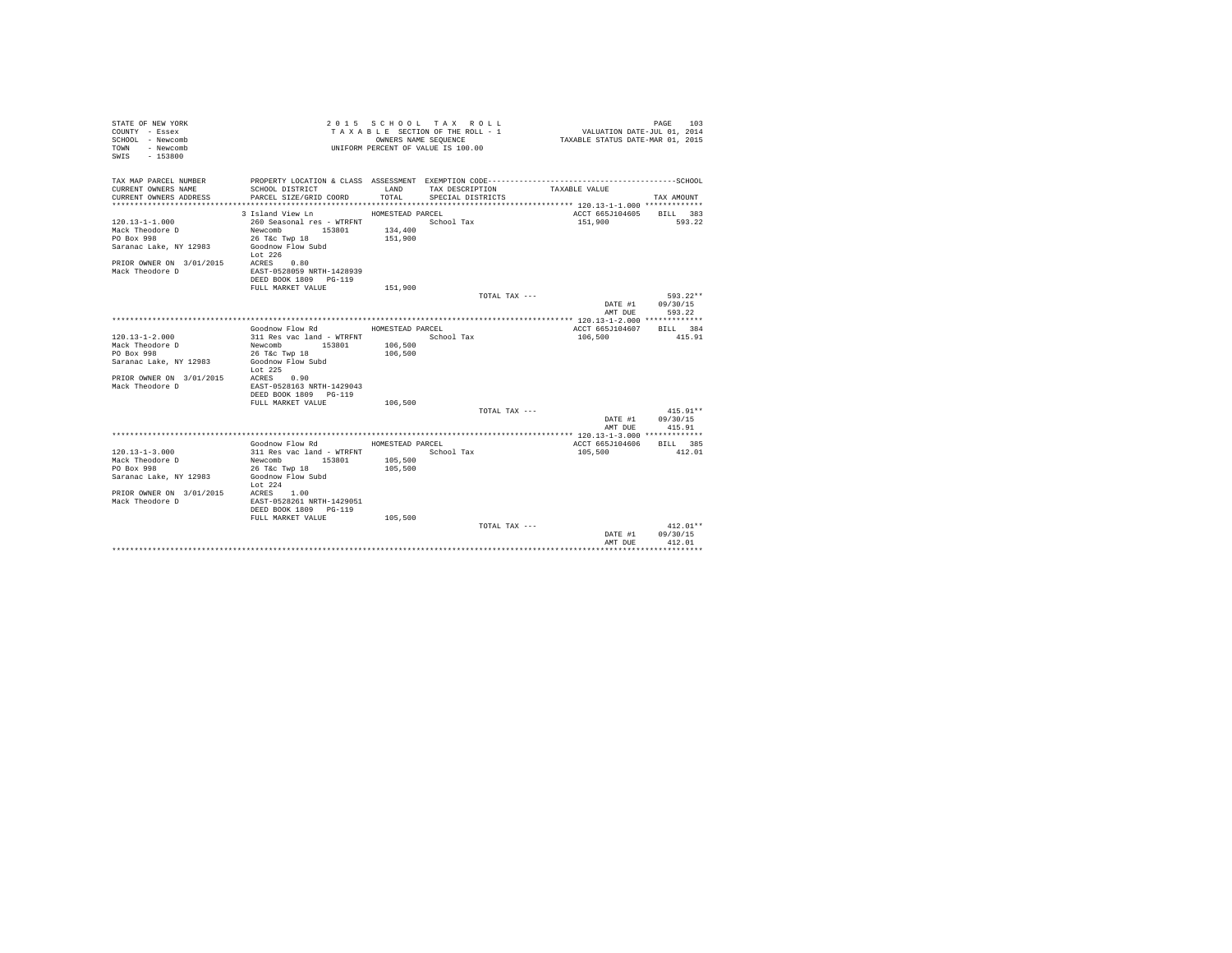| STATE OF NEW YORK<br>COUNTY - Essex<br>SCHOOL - Newcomb<br>- Newcomb<br>TOWN<br>$-153800$<br>SWTS |                                              |                      | 2015 SCHOOL TAX ROLL<br>TAXABLE SECTION OF THE ROLL - 1<br>OWNERS NAME SEQUENCE<br>UNIFORM PERCENT OF VALUE IS 100.00 | VALUATION DATE-JUL 01, 2014<br>TAXABLE STATUS DATE-MAR 01, 2015 | 104<br>PAGE        |
|---------------------------------------------------------------------------------------------------|----------------------------------------------|----------------------|-----------------------------------------------------------------------------------------------------------------------|-----------------------------------------------------------------|--------------------|
| TAX MAP PARCEL NUMBER                                                                             |                                              |                      |                                                                                                                       |                                                                 |                    |
| CURRENT OWNERS NAME<br>CURRENT OWNERS ADDRESS                                                     | SCHOOL DISTRICT<br>PARCEL SIZE/GRID COORD    | LAND<br>TOTAL.       | TAX DESCRIPTION<br>SPECIAL DISTRICTS                                                                                  | TAXABLE VALUE                                                   | TAX AMOUNT         |
|                                                                                                   |                                              |                      |                                                                                                                       | ACCT 665J104604                                                 |                    |
| $120.13 - 1 - 4.000$                                                                              | Goodnow Flow Rd<br>311 Res vac land - WTRFNT | HOMESTEAD PARCEL     | School Tax                                                                                                            | 154,900                                                         | BILL 386<br>604.93 |
| Mack Theodore D                                                                                   | Newcomb 153801                               | 154,900              |                                                                                                                       |                                                                 |                    |
| PO Box 998                                                                                        | 26 T&c Twp 18                                | 154,900              |                                                                                                                       |                                                                 |                    |
| Saranac Lake, NY 12983                                                                            | Goodnow Flow Subd                            |                      |                                                                                                                       |                                                                 |                    |
|                                                                                                   | Lot $223$                                    |                      |                                                                                                                       |                                                                 |                    |
| PRIOR OWNER ON 3/01/2015                                                                          | ACRES 1.20                                   |                      |                                                                                                                       |                                                                 |                    |
| Mack Theodore D                                                                                   | EAST-0528390 NRTH-1429145                    |                      |                                                                                                                       |                                                                 |                    |
|                                                                                                   | DEED BOOK 1809 PG-119                        |                      |                                                                                                                       |                                                                 |                    |
|                                                                                                   | FULL MARKET VALUE                            | 154,900              |                                                                                                                       |                                                                 |                    |
|                                                                                                   |                                              |                      | TOTAL TAX ---                                                                                                         |                                                                 | $604.93**$         |
|                                                                                                   |                                              |                      |                                                                                                                       | DATE #1                                                         | 09/30/15           |
|                                                                                                   |                                              |                      |                                                                                                                       | AMT DUE                                                         | 604.93             |
|                                                                                                   |                                              |                      |                                                                                                                       |                                                                 |                    |
|                                                                                                   | 5381 NYS Route 28N                           | HOMESTEAD PARCEL     |                                                                                                                       | ACCT 665J104515                                                 | BILL 387           |
| $109.16 - 4 - 12.002$                                                                             | 210 1 Family Res                             |                      | SR STAR 41834                                                                                                         |                                                                 | 65,300             |
| MacKey Lynne M                                                                                    | Newcomb<br>153801                            |                      | 51,700 School Tax                                                                                                     | 128,400                                                         | 501.44             |
| c/o Gerald Pickering                                                                              | 17 Richard Survey                            | 128,400              |                                                                                                                       |                                                                 |                    |
| PO Box 162                                                                                        | 1563/152 Life Estate to                      |                      |                                                                                                                       |                                                                 |                    |
| Newcomb, NY 12852                                                                                 | Gerald & Nancy Pickering                     |                      |                                                                                                                       |                                                                 |                    |
|                                                                                                   | ACRES<br>5.60                                |                      |                                                                                                                       |                                                                 |                    |
|                                                                                                   | EAST-0551413 NRTH-1445799                    |                      |                                                                                                                       |                                                                 |                    |
|                                                                                                   | DEED BOOK 1563 PG-152<br>FULL MARKET VALUE   |                      |                                                                                                                       |                                                                 |                    |
|                                                                                                   |                                              | 128,400              |                                                                                                                       |                                                                 | $353.44**$         |
|                                                                                                   |                                              |                      | TOTAL TAX ---                                                                                                         |                                                                 |                    |
|                                                                                                   |                                              |                      |                                                                                                                       | DATE #1<br>AMT DUE                                              | 09/30/15<br>353.44 |
|                                                                                                   |                                              |                      |                                                                                                                       |                                                                 |                    |
|                                                                                                   | NYS Route 28N                                | NON-HOMESTEAD PARCEL |                                                                                                                       | ACCT 665J105611                                                 | BILL 388           |
| $110.13 - 1 - 1.000$                                                                              | 311 Res vac land                             |                      | School Tax                                                                                                            | 37,300                                                          | 679.36             |
| MacKey Lynne M                                                                                    | 153801<br>Newcomb                            | 37,300               |                                                                                                                       |                                                                 |                    |
| c/o Gerald Pickering                                                                              | 20 Richards Survey                           | 37,300               |                                                                                                                       |                                                                 |                    |
| PO Box 162                                                                                        | 1563/152 Life Estate to                      |                      |                                                                                                                       |                                                                 |                    |
| Newcomb, NY 12852                                                                                 | Gerald & Nancy Pickering                     |                      |                                                                                                                       |                                                                 |                    |
|                                                                                                   | ACRES 1.40                                   |                      |                                                                                                                       |                                                                 |                    |
|                                                                                                   | EAST-0552808 NRTH-1447116                    |                      |                                                                                                                       |                                                                 |                    |
|                                                                                                   | DEED BOOK 1563 PG-152                        |                      |                                                                                                                       |                                                                 |                    |
|                                                                                                   | FULL MARKET VALUE                            | 37,300               |                                                                                                                       |                                                                 |                    |
|                                                                                                   |                                              |                      | TOTAL TAX ---                                                                                                         |                                                                 | $679.36**$         |
|                                                                                                   |                                              |                      |                                                                                                                       | DATE #1                                                         | 09/30/15           |
|                                                                                                   |                                              |                      |                                                                                                                       | AMT DUE                                                         | 679.36             |
|                                                                                                   |                                              |                      |                                                                                                                       |                                                                 |                    |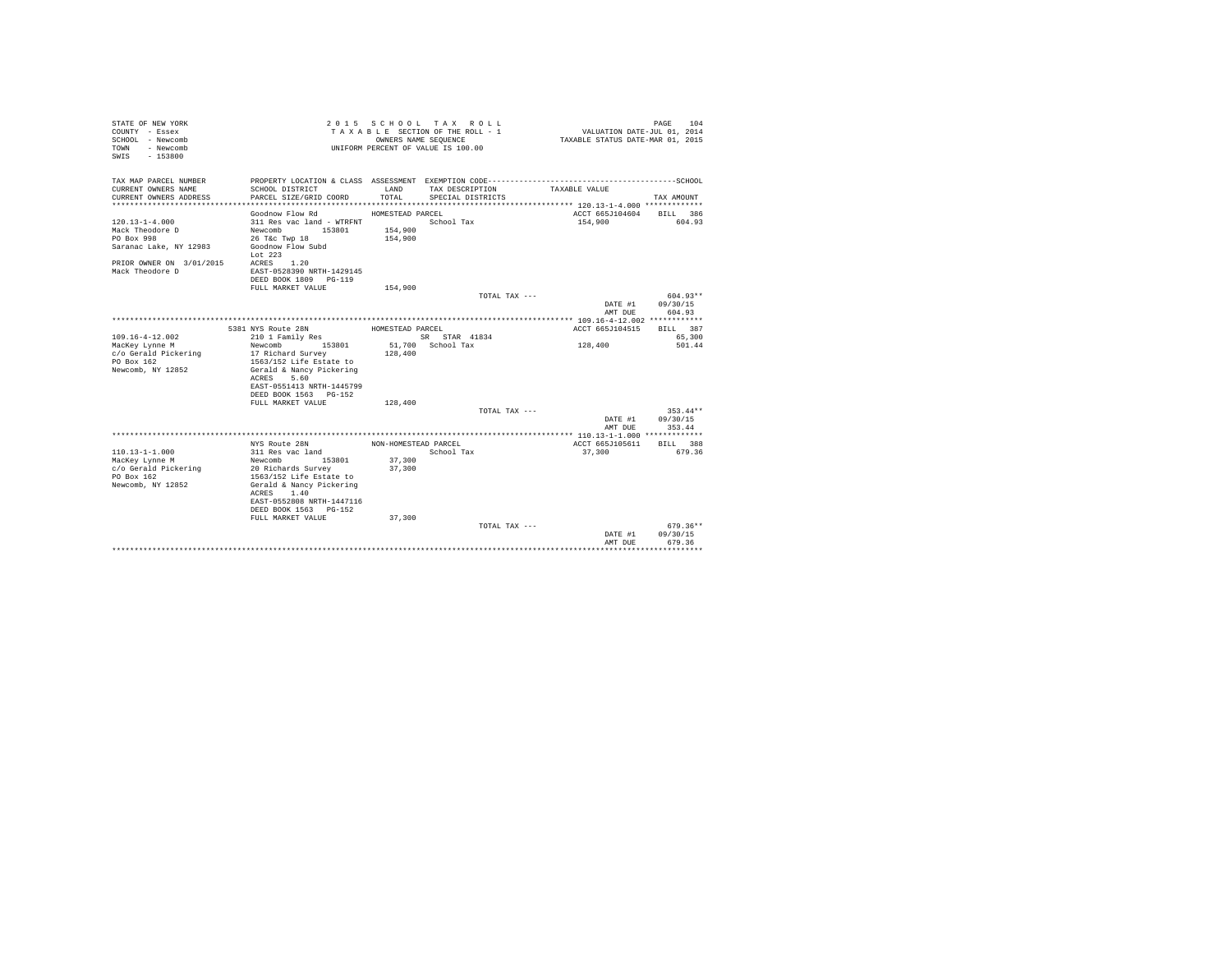| STATE OF NEW YORK<br>COUNTY - Essex<br>SCHOOL - Newcomb<br>TOWN - Newcomb<br>SWIS - 153800                  |                                                                                                                                                                                   |                                      | 2015 SCHOOL TAX ROLL<br>TAXABLE SECTION OF THE ROLL - 1<br>OWNERS NAME SEQUENCE<br>UNIFORM PERCENT OF VALUE IS 100.00 | PAGE 105<br>VALUATION DATE-JUL 01, 2014<br>TAXABLE STATUS DATE-MAR 01, 2015                                   |                                          |
|-------------------------------------------------------------------------------------------------------------|-----------------------------------------------------------------------------------------------------------------------------------------------------------------------------------|--------------------------------------|-----------------------------------------------------------------------------------------------------------------------|---------------------------------------------------------------------------------------------------------------|------------------------------------------|
| TAX MAP PARCEL NUMBER<br>CURRENT OWNERS NAME<br>CURRENT OWNERS ADDRESS                                      | SCHOOL DISTRICT<br>PARCEL SIZE/GRID COORD                                                                                                                                         | LAND<br>TOTAL.                       | TAX DESCRIPTION<br>SPECIAL DISTRICTS                                                                                  | PROPERTY LOCATION & CLASS ASSESSMENT EXEMPTION CODE-----------------------------------SCHOOL<br>TAXABLE VALUE | TAX AMOUNT                               |
|                                                                                                             |                                                                                                                                                                                   |                                      |                                                                                                                       |                                                                                                               |                                          |
| $110.18 - 4 - 16.000$<br>Maddison Jill V<br>13 Sanford Ln<br>Newcomb, NY 12852                              | 13 Sanford Ln<br>210 1 Family Res<br>Newcomb 153801<br>Pt 4&5 Thorns Survey<br>ACRES 0.50 BANK WFARGO<br>EAST-0559896 NRTH-1441150<br>DEED BOOK 1416 PG-19                        | HOMESTEAD PARCEL<br>27,000<br>86,200 | School Tax                                                                                                            | ACCT 665J104108 BILL 389<br>86.200                                                                            | 336.64                                   |
|                                                                                                             | FULL MARKET VALUE                                                                                                                                                                 | 86,200                               |                                                                                                                       |                                                                                                               |                                          |
|                                                                                                             |                                                                                                                                                                                   |                                      |                                                                                                                       | TOTAL TAX ---<br>DATE #1                                                                                      | $336.64**$<br>09/30/15<br>AMT DUE 336.64 |
|                                                                                                             |                                                                                                                                                                                   |                                      |                                                                                                                       |                                                                                                               |                                          |
| 110.13-9-21.001<br>Maddox Investments LLC<br>111 N Main St<br>PO Box 68<br>Clarkton, MO 63837               | 26 Bissell Loop<br>464 Office bldg.<br>Newcomb 153801<br>Pt 19 Richards Survey<br>ACRES 0.80<br>EAST-0554957 NRTH-1445189<br>DEED BOOK 1612 PG-109                                | HOMESTEAD PARCEL<br>35,300<br>98,000 | School Tax                                                                                                            | ACCT 665J104304 BILL 390<br>98,000                                                                            | 382.72                                   |
|                                                                                                             | FULL MARKET VALUE                                                                                                                                                                 | 98,000                               |                                                                                                                       |                                                                                                               |                                          |
|                                                                                                             |                                                                                                                                                                                   |                                      |                                                                                                                       | TOTAL TAX ---<br>DATE #1<br>AMT DUE                                                                           | $382.72**$<br>09/30/15<br>382.72         |
|                                                                                                             | 1328 Goodnow Flow Rd                                                                                                                                                              | HOMESTEAD PARCEL                     |                                                                                                                       | ACCT 665J105303                                                                                               | BILL 391                                 |
| $120.18 - 2 - 15.000$                                                                                       | 260 Seasonal res - WTRFNT                                                                                                                                                         |                                      | School Tax                                                                                                            | 148,000                                                                                                       | 577.98                                   |
| Madlem Jennifer C<br>McCreight Jo Margaret<br>c/o John C McCreight<br>10 Orchard Dr<br>Kinderhook, NY 12106 | Newcomb 153801<br>46 T&c Twp 18<br>Goodnow Flow Subd Lot 34<br>L estate to John McCreigh<br>ACRES 1.35<br>EAST-0535440 NRTH-1426688<br>DEED BOOK 1695 PG-279<br>FULL MARKET VALUE | 108,300<br>148,000<br>148,000        |                                                                                                                       |                                                                                                               |                                          |
|                                                                                                             |                                                                                                                                                                                   |                                      |                                                                                                                       | TOTAL TAX ---                                                                                                 | $577.98**$                               |
|                                                                                                             |                                                                                                                                                                                   |                                      |                                                                                                                       | DATE #1<br>AMT DUE                                                                                            | 09/30/15<br>577.98                       |
|                                                                                                             |                                                                                                                                                                                   |                                      |                                                                                                                       |                                                                                                               |                                          |
|                                                                                                             | 5256 NYS Route 28N<br>210 1 Family Res                                                                                                                                            |                                      | HOMESTEAD PARCEL                                                                                                      | ACCT 665J101302 BILL 392                                                                                      |                                          |
| $110.13 - 1 - 7.000$                                                                                        |                                                                                                                                                                                   |                                      | School Tax                                                                                                            | 95,500                                                                                                        | 372.96                                   |
| Magee Thomas W<br>Magee Daniel P<br>PO Box 140<br>Chestertown, NY 12817                                     | Newcomb 153801<br>19 Richards Survey<br>ACRES 1.07<br>EAST-0554515 NRTH-1445273<br>DEED BOOK 1571 PG-68<br>FULL MARKET VALUE                                                      | 35,900<br>95,500<br>95,500           |                                                                                                                       |                                                                                                               |                                          |
|                                                                                                             |                                                                                                                                                                                   |                                      |                                                                                                                       | TOTAL TAX ---<br>DATE #1                                                                                      | $372.96**$<br>09/30/15                   |
|                                                                                                             |                                                                                                                                                                                   |                                      |                                                                                                                       | AMT DUE                                                                                                       | 372.96                                   |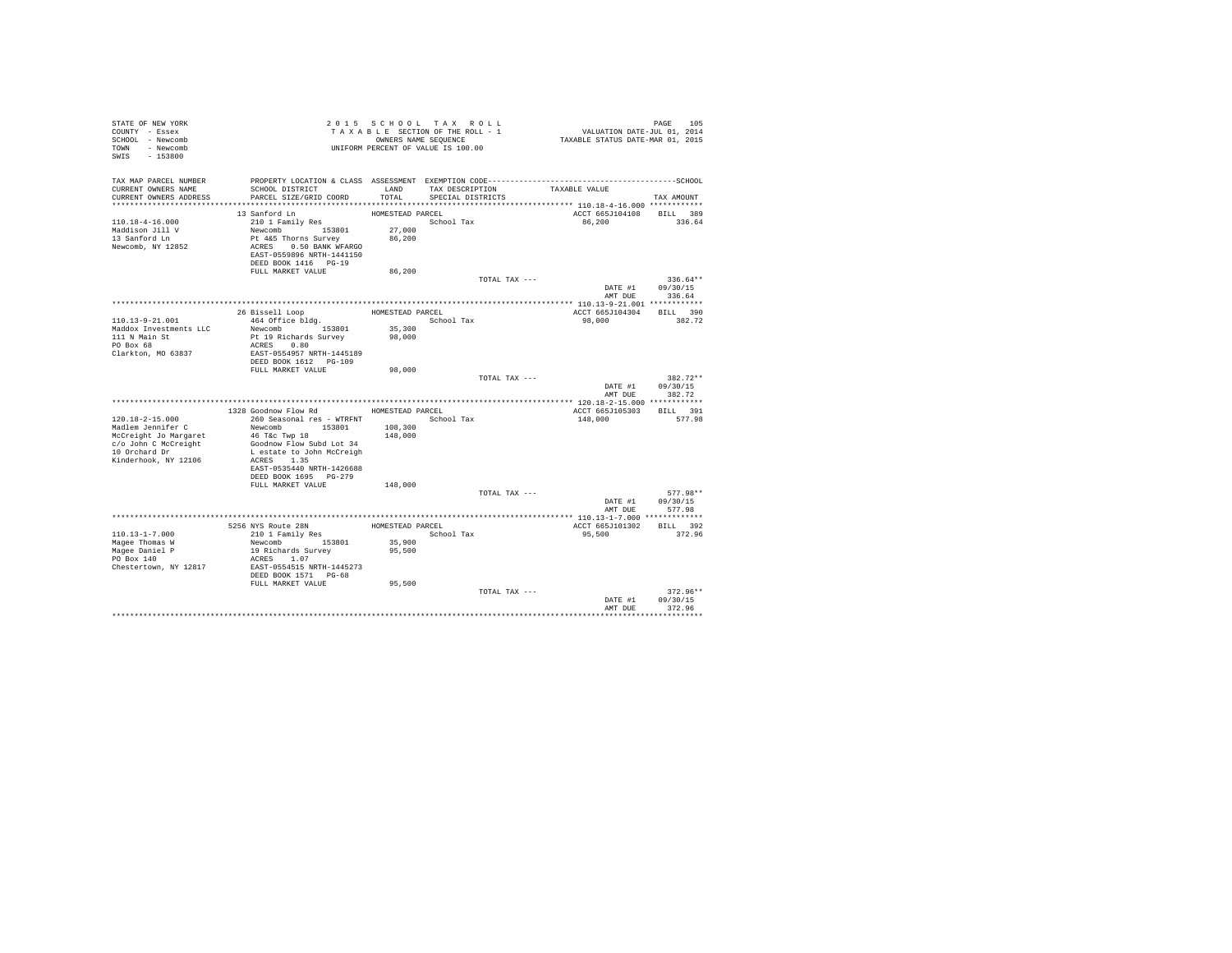| STATE OF NEW YORK<br>COUNTY - Essex<br>SCHOOL - Newcomb<br>TOWN - Newcomb<br>SWIS - 153800 |                                                                       |         | 2015 SCHOOL TAX ROLL<br>UNIFORM PERCENT OF VALUE IS 100.00 |               |                          | PAGE 106                       |
|--------------------------------------------------------------------------------------------|-----------------------------------------------------------------------|---------|------------------------------------------------------------|---------------|--------------------------|--------------------------------|
| TAX MAP PARCEL NUMBER                                                                      |                                                                       |         |                                                            |               |                          |                                |
| CURRENT OWNERS NAME                                                                        | SCHOOL DISTRICT<br>LAND TAX DESCRIPTION                               |         |                                                            |               | TAXABLE VALUE            |                                |
|                                                                                            | CURRENT OWNERS ADDRESS PARCEL SIZE/GRID COORD TOTAL SPECIAL DISTRICTS |         |                                                            |               |                          | TAX AMOUNT                     |
|                                                                                            | 1918 Goodnow Flow Rd MOMESTEAD PARCEL                                 |         |                                                            |               | ACCT 665J104613 BILL 393 |                                |
|                                                                                            |                                                                       |         |                                                            |               | 214,700 838.47           |                                |
|                                                                                            |                                                                       |         |                                                            |               |                          |                                |
|                                                                                            |                                                                       |         |                                                            |               |                          |                                |
|                                                                                            |                                                                       |         |                                                            |               |                          |                                |
| Suffield, CT 06078                                                                         | Lot 352 1.3Ac                                                         |         |                                                            |               |                          |                                |
|                                                                                            | ACRES 2.50                                                            |         |                                                            |               |                          |                                |
|                                                                                            | EAST-0523827 NRTH-1426400                                             |         |                                                            |               |                          |                                |
|                                                                                            | DEED BOOK 1144 PG-191<br>FULL MARKET VALUE                            | 214,700 |                                                            |               |                          |                                |
|                                                                                            |                                                                       |         |                                                            | TOTAL TAX --- |                          | $838.47**$                     |
|                                                                                            |                                                                       |         |                                                            |               |                          | DATE #1 09/30/15               |
|                                                                                            |                                                                       |         |                                                            |               |                          | AMT DUE 838.47                 |
|                                                                                            |                                                                       |         |                                                            |               |                          |                                |
|                                                                                            |                                                                       |         |                                                            |               |                          |                                |
|                                                                                            |                                                                       |         |                                                            |               |                          |                                |
|                                                                                            |                                                                       |         |                                                            |               |                          |                                |
|                                                                                            |                                                                       |         |                                                            |               |                          |                                |
|                                                                                            |                                                                       |         |                                                            |               |                          |                                |
|                                                                                            | DEED BOOK 1594 PG-22                                                  |         |                                                            |               |                          |                                |
|                                                                                            | FULL MARKET VALUE                                                     | 70,800  |                                                            |               |                          |                                |
|                                                                                            |                                                                       |         |                                                            | TOTAL TAX --- |                          | $276.50**$                     |
|                                                                                            |                                                                       |         |                                                            |               |                          | DATE #1 09/30/15               |
|                                                                                            |                                                                       |         |                                                            |               |                          | AMT DUE 276.50                 |
|                                                                                            |                                                                       |         |                                                            |               |                          |                                |
|                                                                                            |                                                                       |         |                                                            |               |                          |                                |
| $120.17 - 3 - 8.000$<br>Marcello James                                                     | 210 1 Family Res - WTRFNT School Tax<br>Newcomb 153801 126,000        |         |                                                            |               |                          |                                |
| Marcello Eleanor M                                                                         | 41 T&C Twp 18                                                         | 191,800 |                                                            |               |                          |                                |
| 2394 Reno Rd                                                                               | Lot 313 Goddnow Shores                                                |         |                                                            |               |                          |                                |
| Castleton, NY 12033                                                                        | ACRES 2.13                                                            |         |                                                            |               |                          |                                |
|                                                                                            | EAST-0528528 NRTH-1426331                                             |         |                                                            |               |                          |                                |
|                                                                                            | DEED BOOK 1202 PG-68                                                  |         |                                                            |               |                          |                                |
|                                                                                            | FULL MARKET VALUE                                                     | 191,800 |                                                            |               |                          |                                |
|                                                                                            |                                                                       |         |                                                            | TOTAL TAX --- |                          | $749.04**$<br>DATE #1 09/30/15 |
|                                                                                            |                                                                       |         |                                                            |               |                          | AMT DUE 749.04                 |
|                                                                                            |                                                                       |         |                                                            |               |                          |                                |
|                                                                                            | 141 Woodys Rd MOMESTEAD PARCEL                                        |         |                                                            |               | ACCT 665J100106 BILL 396 |                                |
| $120.13 - 1 - 26.000$                                                                      | 210 1 Family Res - WTRFNT SR STAR 41834                               |         |                                                            |               |                          | 65,300                         |
| Marconi Valentino                                                                          |                                                                       |         |                                                            |               | 333,600                  | 1,302.81                       |
| Marconi Lorinda A                                                                          |                                                                       |         |                                                            |               |                          |                                |
| 141 Woodys Rd                                                                              |                                                                       |         |                                                            |               |                          |                                |
| Newcomb, NY 12852                                                                          | Lot 201                                                               |         |                                                            |               |                          |                                |
|                                                                                            | ACRES 0.78 BANK CORE<br>EAST-0530702 NRTH-1428397                     |         |                                                            |               |                          |                                |
|                                                                                            | DEED BOOK 1246 PG-169                                                 |         |                                                            |               |                          |                                |
|                                                                                            | FULL MARKET VALUE                                                     | 333,600 |                                                            |               |                          |                                |
|                                                                                            |                                                                       |         |                                                            | TOTAL TAX --- |                          | $1.154.81**$                   |
|                                                                                            |                                                                       |         |                                                            |               |                          | DATE #1 09/30/15               |
|                                                                                            |                                                                       |         |                                                            |               | AMT DUE                  | 1,154.81                       |
|                                                                                            |                                                                       |         |                                                            |               |                          |                                |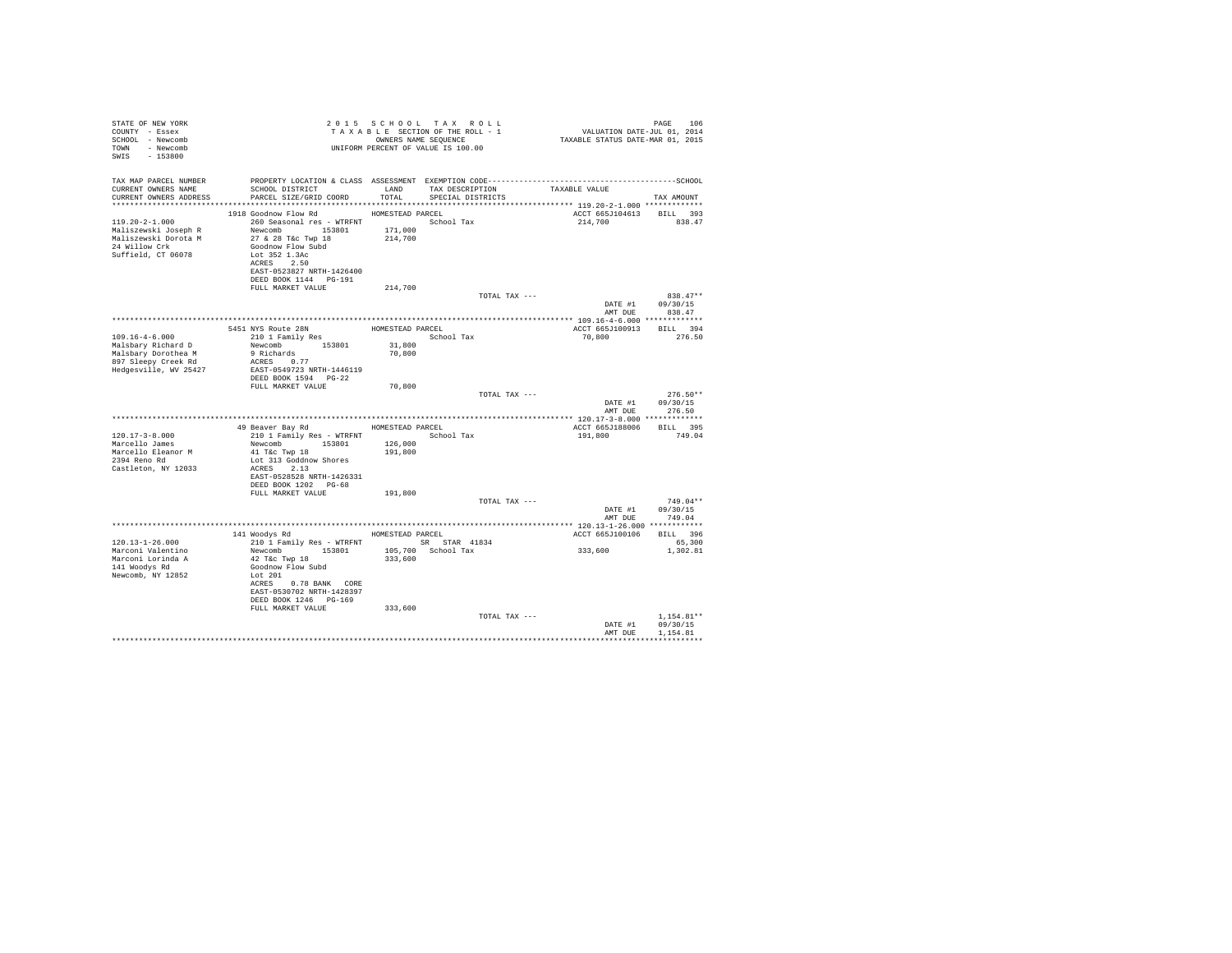| STATE OF NEW YORK<br>COUNTY - Essex<br>SCHOOL - Newcomb<br>TOWN<br>- Newcomb<br>SWIS<br>$-153800$                                                                                         |                                      | 2015 SCHOOL TAX ROLL<br>TAXABLE SECTION OF THE ROLL - 1<br>OWNERS NAME SEQUENCE<br>UNIFORM PERCENT OF VALUE IS 100.00 |                 | VALUATION DATE-JUL 01, 2014<br>TAXABLE STATUS DATE-MAR 01, 2015 | PAGE<br>107                      |
|-------------------------------------------------------------------------------------------------------------------------------------------------------------------------------------------|--------------------------------------|-----------------------------------------------------------------------------------------------------------------------|-----------------|-----------------------------------------------------------------|----------------------------------|
| TAX MAP PARCEL NUMBER<br>CURRENT OWNERS NAME<br>SCHOOL DISTRICT<br>CURRENT OWNERS ADDRESS<br>PARCEL SIZE/GRID COORD                                                                       | LAND<br>TOTAL                        | SPECIAL DISTRICTS                                                                                                     | TAX DESCRIPTION | TAXABLE VALUE                                                   | TAX AMOUNT                       |
|                                                                                                                                                                                           |                                      |                                                                                                                       |                 |                                                                 |                                  |
| 37 Campsite Rd<br>260 Seasonal res<br>$110.13 - 9 - 1.000$<br>Marsh David A<br>Newcomb 153801<br>20 Richards Survey<br>11 Calhoun Rd<br>Troy, NY 12180<br>ACRES 0.90                      | HOMESTEAD PARCEL<br>34,100<br>58,300 | School Tax                                                                                                            |                 | ACCT 665J104701<br>58,300                                       | BILL 397<br>227.68               |
| EAST-0555166 NRTH-1446013<br>DEED BOOK 477 PG-83                                                                                                                                          |                                      |                                                                                                                       |                 |                                                                 |                                  |
| FULL MARKET VALUE                                                                                                                                                                         | 58,300                               |                                                                                                                       |                 |                                                                 |                                  |
|                                                                                                                                                                                           |                                      |                                                                                                                       | TOTAL TAX ---   | DATE #1<br>AMT DUE                                              | $227.68**$<br>09/30/15<br>227.68 |
|                                                                                                                                                                                           |                                      |                                                                                                                       |                 |                                                                 |                                  |
| 30 Allen Rd<br>$109.15 - 4 - 9.000$<br>270 Mfg housing                                                                                                                                    | HOMESTEAD PARCEL                     | School Tax                                                                                                            |                 | ACCT 665J100204<br>51,400                                       | BILL 398<br>200.73               |
| Newcomb 153801<br>Marshall Peter                                                                                                                                                          | 39,700                               |                                                                                                                       |                 |                                                                 |                                  |
| Havern Michael<br>3 Richards<br>118 Franklin St<br>ACRES 2.10                                                                                                                             | 51,400                               |                                                                                                                       |                 |                                                                 |                                  |
| EAST-0544334 NRTH-1445576<br>Hudson Falls, NY 12839                                                                                                                                       |                                      |                                                                                                                       |                 |                                                                 |                                  |
| DEED BOOK 875 PG-081                                                                                                                                                                      |                                      |                                                                                                                       |                 |                                                                 |                                  |
| FULL MARKET VALUE                                                                                                                                                                         | 51,400                               |                                                                                                                       | TOTAL TAX ---   |                                                                 | $200.73**$                       |
|                                                                                                                                                                                           |                                      |                                                                                                                       |                 | DATE #1<br>AMT DUE                                              | 09/30/15<br>200.73               |
|                                                                                                                                                                                           |                                      |                                                                                                                       |                 |                                                                 |                                  |
| 5740 NYS Route 28N                                                                                                                                                                        | HOMESTEAD PARCEL                     |                                                                                                                       |                 | ACCT 665J106715 BILL 399                                        |                                  |
| $109.15 - 1 - 25.100$<br>210 1 Family Res - WTRFNT                                                                                                                                        |                                      | School Tax                                                                                                            |                 | 245,700                                                         | 959.53                           |
| Newcomb 153801<br>Martin David O<br>Martin Christine C<br>4 Ords Patent<br>8717 Cty Rte 87<br>ACRES 1.04                                                                                  | 104,300<br>245,700                   |                                                                                                                       |                 |                                                                 |                                  |
| EAST-0543288 NRTH-1446218<br>Hammondsport, NY 14840<br>DEED BOOK 1400 PG-182                                                                                                              |                                      |                                                                                                                       |                 |                                                                 |                                  |
| FULL MARKET VALUE                                                                                                                                                                         | 245,700                              |                                                                                                                       |                 |                                                                 |                                  |
|                                                                                                                                                                                           |                                      |                                                                                                                       | TOTAL TAX ---   |                                                                 | $959.53**$<br>DATE #1 09/30/15   |
|                                                                                                                                                                                           |                                      |                                                                                                                       |                 | AMT DUE                                                         | 959.53                           |
| 1796 Goodnow Flow Rd                                                                                                                                                                      | HOMESTEAD PARCEL                     |                                                                                                                       |                 | ACCT 665J189002 BILL 400                                        |                                  |
| $119.20 - 3 - 14.000$<br>260 Seasonal res - WTRFNT                                                                                                                                        |                                      | School Tax                                                                                                            |                 | 138,900                                                         | 542.45                           |
| Newcomb 153801<br>Matarese Robert E                                                                                                                                                       | 56,100                               |                                                                                                                       |                 |                                                                 |                                  |
| Matarese Barbara M<br>$27$ T&c Twp $18$<br>Goodnow Flor Subd Lot 112<br>69 Burden Lake Rd<br>East Greenbush, NY 12061<br>ACRES 1.67<br>EAST-0525277 NRTH-1425236<br>DEED BOOK 1501 PG-257 | 138,900                              |                                                                                                                       |                 |                                                                 |                                  |
| FULL MARKET VALUE                                                                                                                                                                         | 138,900                              |                                                                                                                       |                 |                                                                 |                                  |
|                                                                                                                                                                                           |                                      |                                                                                                                       | TOTAL TAX ---   | DATE #1                                                         | $542.45**$<br>09/30/15           |
|                                                                                                                                                                                           |                                      |                                                                                                                       |                 | AMT DUE                                                         | 542.45                           |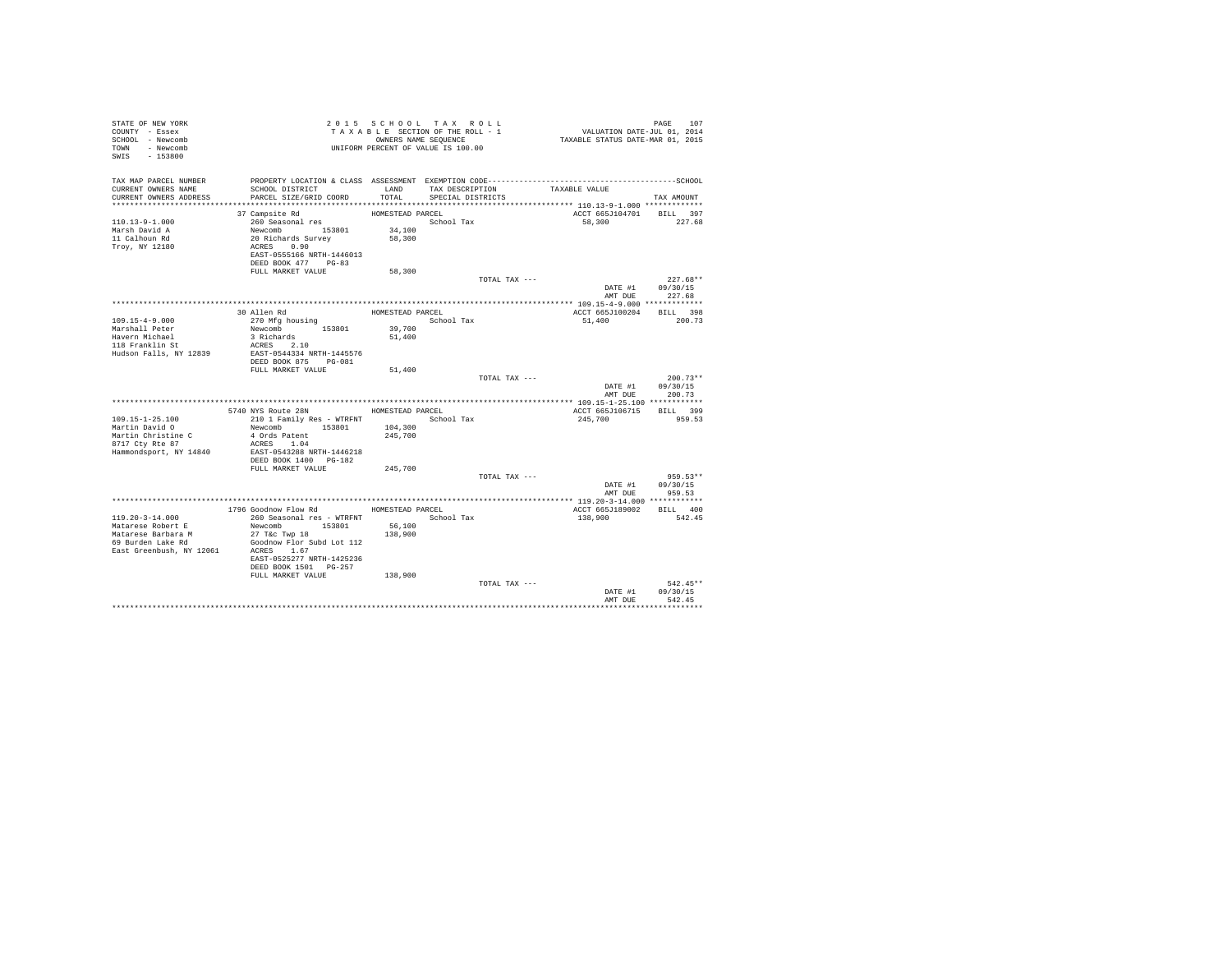| STATE OF NEW YORK<br>COUNTY - Essex<br>SCHOOL - Newcomb<br>- Newcomb<br>TOWN<br>$-153800$<br>SWTS       |                                                                                                                        | OWNERS NAME SEQUENCE                   | 2015 SCHOOL TAX ROLL<br>TAXABLE SECTION OF THE ROLL - 1<br>UNIFORM PERCENT OF VALUE IS 100.00 | VALUATION DATE-JUL 01, 2014<br>TAXABLE STATUS DATE-MAR 01, 2015 | PAGE<br>108            |
|---------------------------------------------------------------------------------------------------------|------------------------------------------------------------------------------------------------------------------------|----------------------------------------|-----------------------------------------------------------------------------------------------|-----------------------------------------------------------------|------------------------|
| TAX MAP PARCEL NUMBER                                                                                   |                                                                                                                        |                                        |                                                                                               |                                                                 |                        |
| CURRENT OWNERS NAME<br>CURRENT OWNERS ADDRESS                                                           | SCHOOL DISTRICT<br>PARCEL SIZE/GRID COORD                                                                              | LAND<br>TOTAL.                         | TAX DESCRIPTION<br>SPECIAL DISTRICTS                                                          | TAXABLE VALUE                                                   | TAX AMOUNT             |
|                                                                                                         |                                                                                                                        |                                        |                                                                                               |                                                                 |                        |
| $120.14 - 1 - 12.000$<br>Matthews Robert R<br>Matthews Patricia A<br>45 Dirks Ter<br>Highland, NY 12528 | 976 Goodnow Flow Rd<br>210 1 Family Res - WTRFNT<br>Newcomb<br>153801<br>43 T&c Twp 18<br>Goodnow Flow Subd<br>Lot 162 | HOMESTEAD PARCEL<br>105,800<br>171,300 | School Tax                                                                                    | ACCT 665J103802<br>171,300                                      | BILL 401<br>668.98     |
|                                                                                                         | ACRES 0.60<br>EAST-0535015 NRTH-1428427<br>DEED BOOK 701 PG-38                                                         |                                        |                                                                                               |                                                                 |                        |
|                                                                                                         | FULL MARKET VALUE                                                                                                      | 171,300                                |                                                                                               |                                                                 |                        |
|                                                                                                         |                                                                                                                        |                                        | TOTAL TAX ---                                                                                 |                                                                 | 668.98**               |
|                                                                                                         |                                                                                                                        |                                        |                                                                                               | DATE #1                                                         | 09/30/15               |
|                                                                                                         |                                                                                                                        |                                        |                                                                                               | AMT DUE                                                         | 668.98                 |
|                                                                                                         | Goodnow Flow Rd                                                                                                        | HOMESTEAD PARCEL                       |                                                                                               | ACCT 665J101110                                                 | RTLL 402               |
| $119.20 - 3 - 11.000$                                                                                   | 311 Res vac land - WTRFNT                                                                                              |                                        | School Tax                                                                                    | 83,800                                                          | 327.26                 |
| McCarthy James B                                                                                        | Newcomb 153801                                                                                                         | 83,800                                 |                                                                                               |                                                                 |                        |
| McCarthy Christie L                                                                                     | 27 T&c Twp 18                                                                                                          | 83,800                                 |                                                                                               |                                                                 |                        |
| 3072 S Oakwood Dr                                                                                       | Goodnow Flow Subd                                                                                                      |                                        |                                                                                               |                                                                 |                        |
| Painted Post, NY 14870                                                                                  | Lot 107<br>ACRES 0.65                                                                                                  |                                        |                                                                                               |                                                                 |                        |
|                                                                                                         | EAST-0525889 NRTH-1425551                                                                                              |                                        |                                                                                               |                                                                 |                        |
|                                                                                                         | DEED BOOK 1738 PG-231                                                                                                  |                                        |                                                                                               |                                                                 |                        |
|                                                                                                         | FULL MARKET VALUE                                                                                                      | 83,800                                 |                                                                                               |                                                                 |                        |
|                                                                                                         |                                                                                                                        |                                        | TOTAL TAX ---                                                                                 |                                                                 | $327.26**$             |
|                                                                                                         |                                                                                                                        |                                        |                                                                                               | DATE #1                                                         | 09/30/15               |
|                                                                                                         |                                                                                                                        |                                        |                                                                                               | AMT DUE                                                         | 327.26                 |
|                                                                                                         | 1740 Goodnow Flow Rd                                                                                                   | HOMESTEAD PARCEL                       |                                                                                               | ACCT 665J106401                                                 | BILL 403               |
| $119.20 - 3 - 12.000$                                                                                   | 210 1 Family Res - WTRFNT                                                                                              |                                        | School Tax                                                                                    | 198,000                                                         | 773.25                 |
| McCarthy James B                                                                                        | 153801<br>Newcomb                                                                                                      | 123,600                                |                                                                                               |                                                                 |                        |
| McCarthy Christie L                                                                                     | 27 T&c Twp 18                                                                                                          | 198,000                                |                                                                                               |                                                                 |                        |
| 3072 S Oakwood Dr                                                                                       | Goodnow Flow Subd                                                                                                      |                                        |                                                                                               |                                                                 |                        |
| Painted Post, NY 14870                                                                                  | Lot 106<br>ACRES 0.70                                                                                                  |                                        |                                                                                               |                                                                 |                        |
|                                                                                                         | EAST-0526014 NRTH-1425623                                                                                              |                                        |                                                                                               |                                                                 |                        |
|                                                                                                         | DEED BOOK 1738 PG-231                                                                                                  |                                        |                                                                                               |                                                                 |                        |
|                                                                                                         | FULL MARKET VALUE                                                                                                      | 198,000                                |                                                                                               |                                                                 |                        |
|                                                                                                         |                                                                                                                        |                                        | TOTAL TAX ---                                                                                 |                                                                 | $773.25**$<br>09/30/15 |
|                                                                                                         |                                                                                                                        |                                        |                                                                                               | DATE #1<br>AMT DUE                                              | 773.25                 |
|                                                                                                         |                                                                                                                        |                                        |                                                                                               |                                                                 |                        |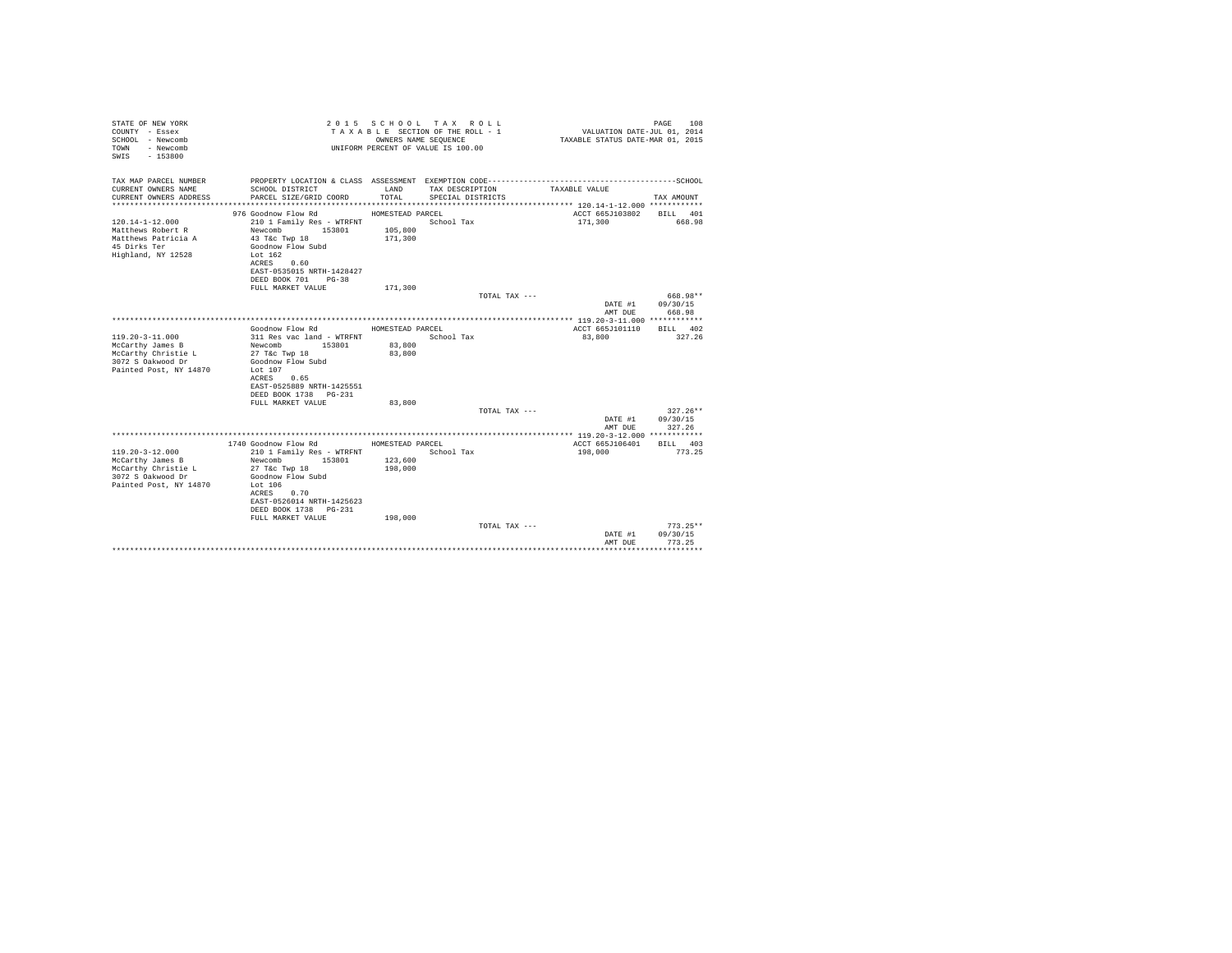| STATE OF NEW YORK<br>COUNTY - Essex<br>SCHOOL - Newcomb<br>- Newcomb<br>TOWN<br>$-153800$<br>SWIS |                                                   |                  | 2015 SCHOOL TAX ROLL<br>TAXABLE SECTION OF THE ROLL - 1<br>OWNERS NAME SEQUENCE<br>UNIFORM PERCENT OF VALUE IS 100.00 | VALUATION DATE-JUL 01, $2014$<br>TAXABLE STATUS DATE-MAR 01, 2015 | PAGE<br>109              |
|---------------------------------------------------------------------------------------------------|---------------------------------------------------|------------------|-----------------------------------------------------------------------------------------------------------------------|-------------------------------------------------------------------|--------------------------|
| TAX MAP PARCEL NUMBER<br>CURRENT OWNERS NAME                                                      | SCHOOL DISTRICT                                   | LAND             | PROPERTY LOCATION & CLASS ASSESSMENT EXEMPTION CODE-----------------------------------SCHOOL<br>TAX DESCRIPTION       | TAXABLE VALUE                                                     |                          |
| CURRENT OWNERS ADDRESS                                                                            | PARCEL SIZE/GRID COORD                            | TOTAL            | SPECIAL DISTRICTS                                                                                                     |                                                                   | TAX AMOUNT               |
|                                                                                                   | 1270 Goodnow Flow Rd                              | HOMESTEAD PARCEL |                                                                                                                       | ACCT 665J104603                                                   | BILL 404                 |
| $120.18 - 2 - 28.029$                                                                             | 260 Seasonal res - WTRFNT                         |                  | School Tax                                                                                                            | 742,000                                                           | 2.897.73                 |
| McCov Maja H Trust                                                                                | Newcomb<br>153801                                 | 143,000          |                                                                                                                       |                                                                   |                          |
| c/o Guy & Maha McCoy                                                                              | 46 T&C Twp 18                                     | 742,000          |                                                                                                                       |                                                                   |                          |
| 8 Fernbank Ave                                                                                    | Goodnow Flow Subd                                 |                  |                                                                                                                       |                                                                   |                          |
| Delmar, NY 12054                                                                                  | Lots 20&21                                        |                  |                                                                                                                       |                                                                   |                          |
|                                                                                                   | ACRES<br>3.62                                     |                  |                                                                                                                       |                                                                   |                          |
|                                                                                                   | EAST-0536690 NRTH-1425996<br>DEED BOOK 1638 PG-43 |                  |                                                                                                                       |                                                                   |                          |
|                                                                                                   | FULL MARKET VALUE                                 | 742,000          |                                                                                                                       |                                                                   |                          |
|                                                                                                   |                                                   |                  | TOTAL TAX ---                                                                                                         |                                                                   | $2.897.73**$             |
|                                                                                                   |                                                   |                  |                                                                                                                       | DATE #1                                                           | 09/30/15                 |
|                                                                                                   |                                                   |                  |                                                                                                                       | AMT DUE                                                           | 2.897.73                 |
|                                                                                                   |                                                   |                  |                                                                                                                       |                                                                   |                          |
|                                                                                                   | 75 Beaver Bay                                     | HOMESTEAD PARCEL |                                                                                                                       | ACCT 665J105612                                                   | BILL 405                 |
| $120.17 - 3 - 1.000$<br>McDevitt Emmett R Jr                                                      | 260 Seasonal res - WTRFNT<br>Newcomb<br>153801    | 119,400          | School Tax                                                                                                            | 264,600                                                           | 1,033.34                 |
| 2270 Grand Blvd                                                                                   | 26 T&c Twp 18                                     | 264,600          |                                                                                                                       |                                                                   |                          |
| Niskayuna, NY 12309                                                                               | Goodnow Flow Subd                                 |                  |                                                                                                                       |                                                                   |                          |
|                                                                                                   | Lot 306                                           |                  |                                                                                                                       |                                                                   |                          |
|                                                                                                   | ACRES<br>1.00                                     |                  |                                                                                                                       |                                                                   |                          |
|                                                                                                   | EAST-0528128 NRTH-1426954                         |                  |                                                                                                                       |                                                                   |                          |
|                                                                                                   | DEED BOOK 1212 PG-311                             |                  |                                                                                                                       |                                                                   |                          |
|                                                                                                   | FULL MARKET VALUE                                 | 264,600          |                                                                                                                       |                                                                   |                          |
|                                                                                                   |                                                   |                  | TOTAL TAX ---                                                                                                         |                                                                   | $1.033.34**$<br>09/30/15 |
|                                                                                                   |                                                   |                  |                                                                                                                       | DATE #1<br>AMT DUE                                                | 1,033.34                 |
|                                                                                                   |                                                   |                  |                                                                                                                       |                                                                   |                          |
|                                                                                                   | 1356 Goodnow Flow Rd                              | HOMESTEAD PARCEL |                                                                                                                       | ACCT 665J100902                                                   | BILL 406                 |
| $120.18 - 2 - 8.000$                                                                              | 260 Seasonal res - WTRFNT                         |                  | School Tax                                                                                                            | 133,000                                                           | 519.41                   |
| McFarren Linda                                                                                    | Newcomb<br>153801                                 | 106,700          |                                                                                                                       |                                                                   |                          |
| Case Walter E Jr                                                                                  | 46&47 T&c Twp 18                                  | 133,000          |                                                                                                                       |                                                                   |                          |
| c/o Walter & Dorothy Case                                                                         | Goodnow Flow Subd                                 |                  |                                                                                                                       |                                                                   |                          |
| 27 Mohican Ter<br>Hudson Falls, NY 12839                                                          | Lot 41<br>ACRES<br>1.07                           |                  |                                                                                                                       |                                                                   |                          |
|                                                                                                   | EAST-0534746 NRTH-1426826                         |                  |                                                                                                                       |                                                                   |                          |
|                                                                                                   | DEED BOOK 326 PG-385                              |                  |                                                                                                                       |                                                                   |                          |
|                                                                                                   | FULL MARKET VALUE                                 | 133,000          |                                                                                                                       |                                                                   |                          |
|                                                                                                   |                                                   |                  | TOTAL TAX ---                                                                                                         |                                                                   | $519.41**$               |
|                                                                                                   |                                                   |                  |                                                                                                                       | DATE #1                                                           | 09/30/15                 |
|                                                                                                   |                                                   |                  |                                                                                                                       | AMT DUE                                                           | 519.41<br>               |
|                                                                                                   |                                                   |                  |                                                                                                                       |                                                                   |                          |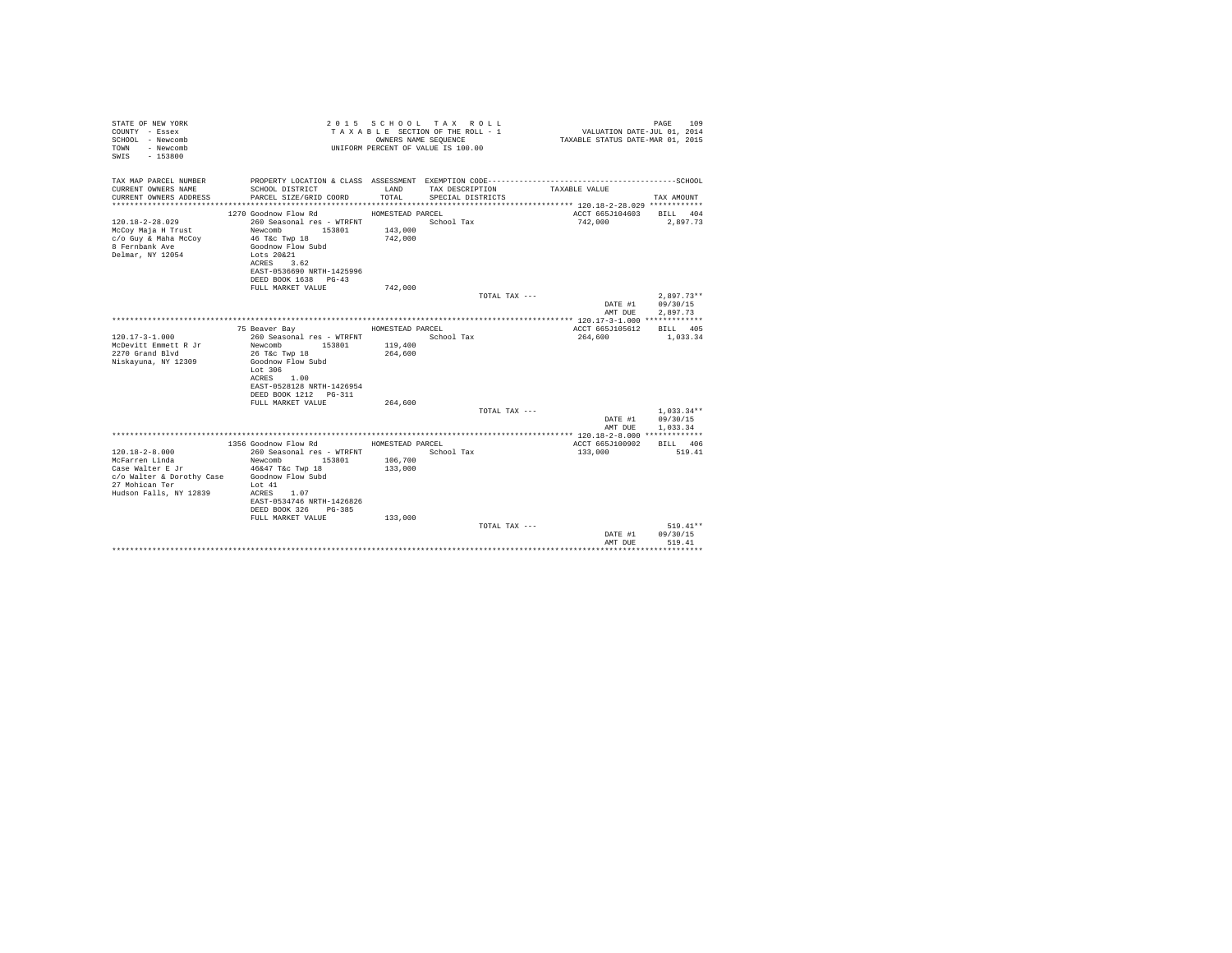| STATE OF NEW YORK<br>COUNTY - Essex<br>SCHOOL - Newcomb<br>TOWN - Newcomb<br>SWIS - 153800                       |                                                                                                                                                                                                                                                       |                               | 2015 SCHOOL TAX ROLL<br>TAXABLE SECTION OF THE ROLL - 1<br>OWNERS NAME SEOUENCE<br>UNIFORM PERCENT OF VALUE IS 100.00 | PAGE 110<br>VALUATION DATE-JUL 01, 2014<br>TAXABLE STATUS DATE-MAR 01, 2015                                   | PAGE 110                                     |
|------------------------------------------------------------------------------------------------------------------|-------------------------------------------------------------------------------------------------------------------------------------------------------------------------------------------------------------------------------------------------------|-------------------------------|-----------------------------------------------------------------------------------------------------------------------|---------------------------------------------------------------------------------------------------------------|----------------------------------------------|
| TAX MAP PARCEL NUMBER<br>CURRENT OWNERS NAME<br>CURRENT OWNERS ADDRESS                                           | SCHOOL DISTRICT LAND TAX DESCRIPTION<br>PARCEL SIZE/GRID COORD                                                                                                                                                                                        | TOTAL                         | SPECIAL DISTRICTS                                                                                                     | PROPERTY LOCATION & CLASS ASSESSMENT EXEMPTION CODE-----------------------------------SCHOOL<br>TAXABLE VALUE | TAX AMOUNT                                   |
| $119.16 - 1 - 14.000$<br>McGuinness R Michael<br>McGuinness Elizabeth<br>5672 Hunters Pl<br>Doylestown, PA 18902 | 19 Joseph Mount Ln HOMESTEAD PARCEL<br>210 1 Family Res - WTRFNT School Tax<br>Newcomb 153801<br>26 & 27 T&C Twp 18<br>Goodnow Flow Subd<br>Lot 243 1.2Ac<br>ACRES 2.20<br>EAST-0526242 NRTH-1428264<br>DEED BOOK 1716    PG-241<br>FULL MARKET VALUE | 127,900<br>318,900<br>318,900 |                                                                                                                       | ACCT 665J106213 BILL 407<br>318,900                                                                           | 1,245.40                                     |
|                                                                                                                  |                                                                                                                                                                                                                                                       |                               | TOTAL TAX ---                                                                                                         | AMT DUE                                                                                                       | $1.245.40**$<br>DATE #1 09/30/15<br>1,245.40 |
|                                                                                                                  |                                                                                                                                                                                                                                                       |                               |                                                                                                                       |                                                                                                               |                                              |
|                                                                                                                  | 40 Fennessey Ln MOMESTEAD PARCEL                                                                                                                                                                                                                      |                               |                                                                                                                       | ACCT 665J105414 BILL 408                                                                                      |                                              |
| $109.15 - 1 - 9.000$                                                                                             | 260 Seasonal res                                                                                                                                                                                                                                      |                               | School Tax                                                                                                            | 64.400 251.50                                                                                                 |                                              |
| McKeon Michael J                                                                                                 | Newcomb 153801                                                                                                                                                                                                                                        | 21,600<br>64,400              |                                                                                                                       |                                                                                                               |                                              |
| McKeon Kathleen A<br>1516 Deerhaven Dr                                                                           |                                                                                                                                                                                                                                                       |                               |                                                                                                                       |                                                                                                               |                                              |
| Crystal Lake, IL 60014                                                                                           | EAST-0542267 NRTH-1447039                                                                                                                                                                                                                             |                               |                                                                                                                       |                                                                                                               |                                              |
|                                                                                                                  | DEED BOOK 864 PG-3                                                                                                                                                                                                                                    |                               |                                                                                                                       |                                                                                                               |                                              |
|                                                                                                                  | FULL MARKET VALUE                                                                                                                                                                                                                                     | 64,400                        |                                                                                                                       |                                                                                                               |                                              |
|                                                                                                                  |                                                                                                                                                                                                                                                       |                               | TOTAL TAX ---                                                                                                         |                                                                                                               | $251.50**$                                   |
|                                                                                                                  |                                                                                                                                                                                                                                                       |                               |                                                                                                                       | DATE #1<br>AMT DUE                                                                                            | 09/30/15<br>251.50                           |
|                                                                                                                  |                                                                                                                                                                                                                                                       |                               |                                                                                                                       |                                                                                                               |                                              |
|                                                                                                                  | 5442 NYS Route 28N                                                                                                                                                                                                                                    | HOMESTEAD PARCEL              |                                                                                                                       | ACCT 665J104902 BILL 409                                                                                      |                                              |
| $109.16 - 2 - 25.000$                                                                                            | 210 1 Family Res - WTRFNT NES. STAR 41854                                                                                                                                                                                                             |                               |                                                                                                                       |                                                                                                               | 30,000                                       |
| McSpedon Family Trust                                                                                            | Newcomb 153801                                                                                                                                                                                                                                        |                               | 80,000 School Tax                                                                                                     | 242,700                                                                                                       | 947.82                                       |
| c/o William McSpedon<br>5442 NYS Rte 28N                                                                         | 9 Richards Survey<br>Life Use William & Sonia                                                                                                                                                                                                         | 242,700                       |                                                                                                                       |                                                                                                               |                                              |
| Newcomb, NY 12852                                                                                                | F Mcspedon By 1199/237                                                                                                                                                                                                                                |                               |                                                                                                                       |                                                                                                               |                                              |
|                                                                                                                  | ACRES 1.60                                                                                                                                                                                                                                            |                               |                                                                                                                       |                                                                                                               |                                              |
|                                                                                                                  | EAST-0549979 NRTH-1446399                                                                                                                                                                                                                             |                               |                                                                                                                       |                                                                                                               |                                              |
|                                                                                                                  | DEED BOOK 1199 PG-237                                                                                                                                                                                                                                 |                               |                                                                                                                       |                                                                                                               |                                              |
|                                                                                                                  | FULL MARKET VALUE                                                                                                                                                                                                                                     | 242,700                       | TOTAL TAX ---                                                                                                         |                                                                                                               | $875.82**$                                   |
|                                                                                                                  |                                                                                                                                                                                                                                                       |                               |                                                                                                                       | DATE #1                                                                                                       | 09/30/15                                     |
|                                                                                                                  |                                                                                                                                                                                                                                                       |                               |                                                                                                                       |                                                                                                               | AMT DUE 875.82                               |
|                                                                                                                  |                                                                                                                                                                                                                                                       |                               |                                                                                                                       |                                                                                                               |                                              |
|                                                                                                                  | 18 High Ledge Ln MOMESTEAD PARCEL                                                                                                                                                                                                                     |                               |                                                                                                                       | ACCT 665J107201 BILL 410                                                                                      |                                              |
| $120.13 - 1 - 29.000$<br>McVov Cullen S                                                                          | 210 1 Family Res - WTRFNT<br>Newcomb 153801                                                                                                                                                                                                           | 112,100                       | School Tax                                                                                                            | 131,400                                                                                                       | 513.16                                       |
| Kim Elizabeth                                                                                                    | 42 T&C Twp 18                                                                                                                                                                                                                                         | 131,400                       |                                                                                                                       |                                                                                                               |                                              |
| 20 Prospect Ter                                                                                                  | Goodnow Flow Subd                                                                                                                                                                                                                                     |                               |                                                                                                                       |                                                                                                               |                                              |
| Montclair, NJ 07042                                                                                              | Lot #198                                                                                                                                                                                                                                              |                               |                                                                                                                       |                                                                                                               |                                              |
|                                                                                                                  | ACRES 0.60                                                                                                                                                                                                                                            |                               |                                                                                                                       |                                                                                                               |                                              |
|                                                                                                                  | EAST-0531010 NRTH-1428420<br>DEED BOOK 643 PG-177                                                                                                                                                                                                     |                               |                                                                                                                       |                                                                                                               |                                              |
|                                                                                                                  | FULL MARKET VALUE                                                                                                                                                                                                                                     | 131,400                       |                                                                                                                       |                                                                                                               |                                              |
|                                                                                                                  |                                                                                                                                                                                                                                                       |                               | TOTAL TAX ---                                                                                                         |                                                                                                               | $513.16**$                                   |
|                                                                                                                  |                                                                                                                                                                                                                                                       |                               |                                                                                                                       | DATE #1                                                                                                       | 09/30/15                                     |
|                                                                                                                  |                                                                                                                                                                                                                                                       |                               |                                                                                                                       | AMT DUE                                                                                                       | 513.16                                       |
|                                                                                                                  |                                                                                                                                                                                                                                                       |                               |                                                                                                                       |                                                                                                               |                                              |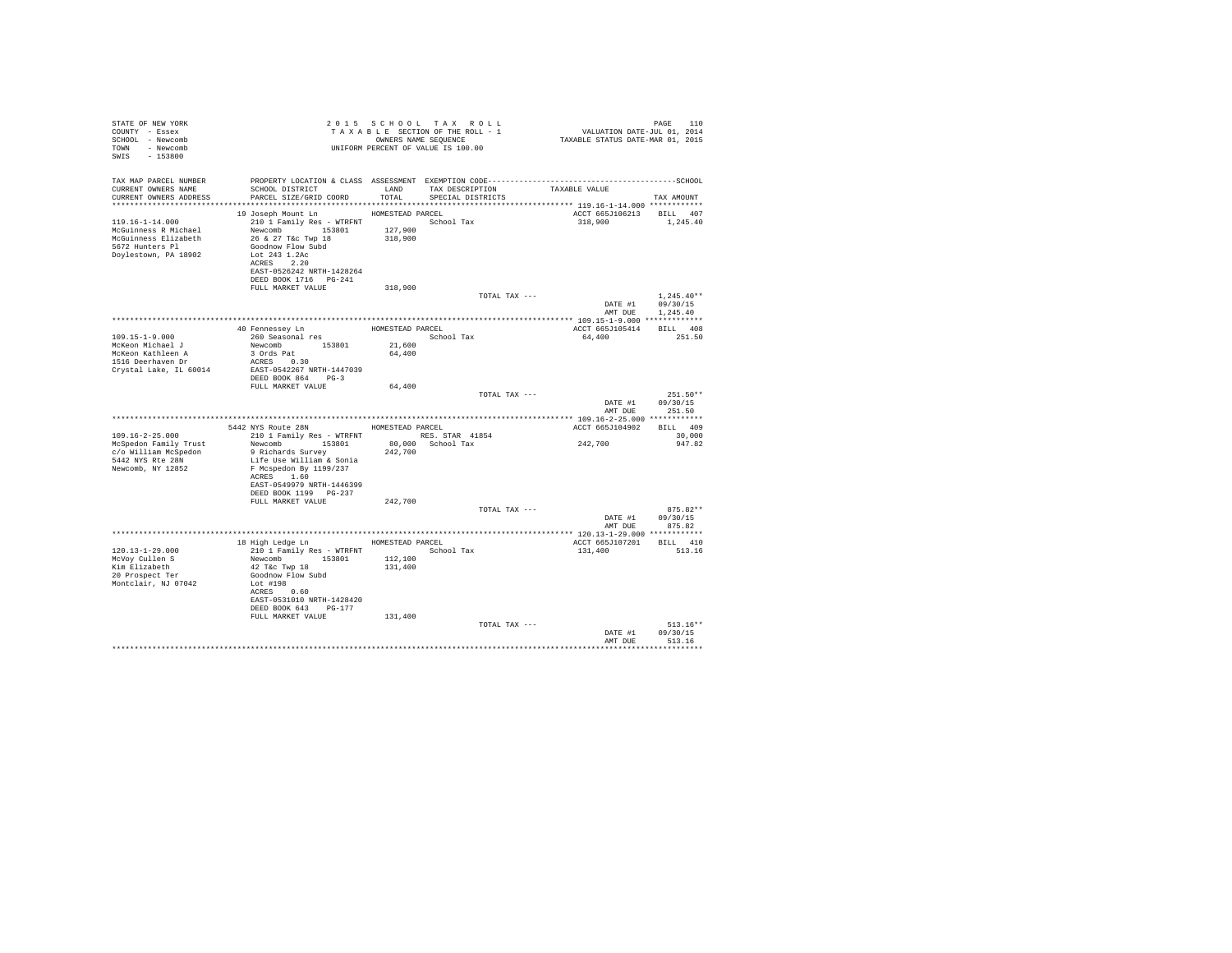| TAX MAP PARCEL NUMBER<br>SCHOOL DISTRICT TAND TAX DESCRIPTION<br>CURRENT OWNERS NAME<br>TAXABLE VALUE<br>PARCEL SIZE/GRID COORD TOTAL SPECIAL DISTRICTS<br>CURRENT OWNERS ADDRESS<br>TAX AMOUNT<br>Goodnow Flow Rd MOMESTEAD PARCEL<br>ACCT 665J106201 BILL 411<br>120.13-1-30.000<br>311 Res vac land - WTRFNT<br>Newcomb 153801 106,100<br>42 Tác Twp 18 106,100<br>Goodnow Flow Subd 106,100<br>106,100 414.35<br>McVoy Cullen S<br>Kim Elizabeth<br>20 Prospect Ter<br>Montclair. NJ 07042<br>Lot 197<br>ACRES 0.52<br>EAST-0531119 NRTH-1428436<br>DEED BOOK 937 PG-83<br>FULL MARKET VALUE<br>106,100<br>TOTAL TAX ---<br>$414.35**$<br>DATE #1 09/30/15<br>AMT DUE<br>414.35<br>ACCT 665J180010 BILL 412<br>School Tax<br>110.17-2-41.120<br>104,100<br>406.54<br>Medema Family Living Trust Newcomb 153801<br>Medema Gordon D 18 Richard Survey<br>49,800<br>104,100<br>DEED BOOK 1587 PG-90<br>FULL MARKET VALUE<br>104,100<br>$406.54**$<br>TOTAL TAX ---<br>DATE #1 09/30/15<br>AMT DUE 406.54<br>Stubing Ln NON-HOMESTEAD PARCEL<br>ACCT 665J106511 BILL 413<br>311 Res vac land - WTRFNT School Tax<br>109.16-6-11.100<br>95.650 1.742.12<br>Newcomb<br>153801<br>16 Twp 27 T&c Pur Rs<br>Birch Point Subd<br>Menssing LLC<br>95,650<br>c/o Steven M Stubing<br>95,650<br>121 Hunter St<br>Glens Falls, NY 12801<br>ACRES 23.70<br>EAST-0551678 NRTH-1447495<br>DEED BOOK 1749 PG-311<br>FULL MARKET VALUE<br>95,650<br>TOTAL TAX ---<br>$1.742.12**$<br>DATE #1 09/30/15<br>AMT DUE 1.742.12<br>ACCT 665Z014006 BILL 414<br>$109.16 - 6 - 11.200$<br>27,240<br>496.13<br>Newcomb 153801<br>27,240<br>Menssing LLC<br>27,240<br>c/o Steven M Stubing<br>16 T&C Purch TWP 29 RS<br>Lot 11 #6941<br>121 Hunter St<br>Glens Falls, NY 12801<br>ACRES 1.28<br>EAST-0551813 NRTH-1447010<br>DEED BOOK 1749    PG-311<br>27,240<br>FULL MARKET VALUE<br>TOTAL TAX ---<br>$496.13**$<br>DATE #1<br>09/30/15<br>AMT DUE<br>496 13 | STATE OF NEW YORK<br>COUNTY - Essex<br>SCHOOL - Newcomb<br>TOWN - Newcomb<br>SWIS - 153800 |  | 2015 SCHOOL TAX ROLL<br>2015 SCHOOL TAX ROLL 2015 PAGE 111<br>TAXABLE SECTION OF THE ROLL - 1 VALUATION DATE-JUL 01, 2014<br>TAXABLE STATUS DATE-MAR 01, 2015<br>UNIFORM PERCENT OF VALUE IS 100.00 |  | PAGE<br>111 |
|----------------------------------------------------------------------------------------------------------------------------------------------------------------------------------------------------------------------------------------------------------------------------------------------------------------------------------------------------------------------------------------------------------------------------------------------------------------------------------------------------------------------------------------------------------------------------------------------------------------------------------------------------------------------------------------------------------------------------------------------------------------------------------------------------------------------------------------------------------------------------------------------------------------------------------------------------------------------------------------------------------------------------------------------------------------------------------------------------------------------------------------------------------------------------------------------------------------------------------------------------------------------------------------------------------------------------------------------------------------------------------------------------------------------------------------------------------------------------------------------------------------------------------------------------------------------------------------------------------------------------------------------------------------------------------------------------------------------------------------------------------------------------------------------------------------------------------------------------------------------------------------------------------------------------------------|--------------------------------------------------------------------------------------------|--|-----------------------------------------------------------------------------------------------------------------------------------------------------------------------------------------------------|--|-------------|
|                                                                                                                                                                                                                                                                                                                                                                                                                                                                                                                                                                                                                                                                                                                                                                                                                                                                                                                                                                                                                                                                                                                                                                                                                                                                                                                                                                                                                                                                                                                                                                                                                                                                                                                                                                                                                                                                                                                                        |                                                                                            |  |                                                                                                                                                                                                     |  |             |
|                                                                                                                                                                                                                                                                                                                                                                                                                                                                                                                                                                                                                                                                                                                                                                                                                                                                                                                                                                                                                                                                                                                                                                                                                                                                                                                                                                                                                                                                                                                                                                                                                                                                                                                                                                                                                                                                                                                                        |                                                                                            |  |                                                                                                                                                                                                     |  |             |
|                                                                                                                                                                                                                                                                                                                                                                                                                                                                                                                                                                                                                                                                                                                                                                                                                                                                                                                                                                                                                                                                                                                                                                                                                                                                                                                                                                                                                                                                                                                                                                                                                                                                                                                                                                                                                                                                                                                                        |                                                                                            |  |                                                                                                                                                                                                     |  |             |
|                                                                                                                                                                                                                                                                                                                                                                                                                                                                                                                                                                                                                                                                                                                                                                                                                                                                                                                                                                                                                                                                                                                                                                                                                                                                                                                                                                                                                                                                                                                                                                                                                                                                                                                                                                                                                                                                                                                                        |                                                                                            |  |                                                                                                                                                                                                     |  |             |
|                                                                                                                                                                                                                                                                                                                                                                                                                                                                                                                                                                                                                                                                                                                                                                                                                                                                                                                                                                                                                                                                                                                                                                                                                                                                                                                                                                                                                                                                                                                                                                                                                                                                                                                                                                                                                                                                                                                                        |                                                                                            |  |                                                                                                                                                                                                     |  |             |
|                                                                                                                                                                                                                                                                                                                                                                                                                                                                                                                                                                                                                                                                                                                                                                                                                                                                                                                                                                                                                                                                                                                                                                                                                                                                                                                                                                                                                                                                                                                                                                                                                                                                                                                                                                                                                                                                                                                                        |                                                                                            |  |                                                                                                                                                                                                     |  |             |
|                                                                                                                                                                                                                                                                                                                                                                                                                                                                                                                                                                                                                                                                                                                                                                                                                                                                                                                                                                                                                                                                                                                                                                                                                                                                                                                                                                                                                                                                                                                                                                                                                                                                                                                                                                                                                                                                                                                                        |                                                                                            |  |                                                                                                                                                                                                     |  |             |
|                                                                                                                                                                                                                                                                                                                                                                                                                                                                                                                                                                                                                                                                                                                                                                                                                                                                                                                                                                                                                                                                                                                                                                                                                                                                                                                                                                                                                                                                                                                                                                                                                                                                                                                                                                                                                                                                                                                                        |                                                                                            |  |                                                                                                                                                                                                     |  |             |
|                                                                                                                                                                                                                                                                                                                                                                                                                                                                                                                                                                                                                                                                                                                                                                                                                                                                                                                                                                                                                                                                                                                                                                                                                                                                                                                                                                                                                                                                                                                                                                                                                                                                                                                                                                                                                                                                                                                                        |                                                                                            |  |                                                                                                                                                                                                     |  |             |
|                                                                                                                                                                                                                                                                                                                                                                                                                                                                                                                                                                                                                                                                                                                                                                                                                                                                                                                                                                                                                                                                                                                                                                                                                                                                                                                                                                                                                                                                                                                                                                                                                                                                                                                                                                                                                                                                                                                                        |                                                                                            |  |                                                                                                                                                                                                     |  |             |
|                                                                                                                                                                                                                                                                                                                                                                                                                                                                                                                                                                                                                                                                                                                                                                                                                                                                                                                                                                                                                                                                                                                                                                                                                                                                                                                                                                                                                                                                                                                                                                                                                                                                                                                                                                                                                                                                                                                                        |                                                                                            |  |                                                                                                                                                                                                     |  |             |
|                                                                                                                                                                                                                                                                                                                                                                                                                                                                                                                                                                                                                                                                                                                                                                                                                                                                                                                                                                                                                                                                                                                                                                                                                                                                                                                                                                                                                                                                                                                                                                                                                                                                                                                                                                                                                                                                                                                                        |                                                                                            |  |                                                                                                                                                                                                     |  |             |
|                                                                                                                                                                                                                                                                                                                                                                                                                                                                                                                                                                                                                                                                                                                                                                                                                                                                                                                                                                                                                                                                                                                                                                                                                                                                                                                                                                                                                                                                                                                                                                                                                                                                                                                                                                                                                                                                                                                                        |                                                                                            |  |                                                                                                                                                                                                     |  |             |
|                                                                                                                                                                                                                                                                                                                                                                                                                                                                                                                                                                                                                                                                                                                                                                                                                                                                                                                                                                                                                                                                                                                                                                                                                                                                                                                                                                                                                                                                                                                                                                                                                                                                                                                                                                                                                                                                                                                                        |                                                                                            |  |                                                                                                                                                                                                     |  |             |
|                                                                                                                                                                                                                                                                                                                                                                                                                                                                                                                                                                                                                                                                                                                                                                                                                                                                                                                                                                                                                                                                                                                                                                                                                                                                                                                                                                                                                                                                                                                                                                                                                                                                                                                                                                                                                                                                                                                                        |                                                                                            |  |                                                                                                                                                                                                     |  |             |
|                                                                                                                                                                                                                                                                                                                                                                                                                                                                                                                                                                                                                                                                                                                                                                                                                                                                                                                                                                                                                                                                                                                                                                                                                                                                                                                                                                                                                                                                                                                                                                                                                                                                                                                                                                                                                                                                                                                                        |                                                                                            |  |                                                                                                                                                                                                     |  |             |
|                                                                                                                                                                                                                                                                                                                                                                                                                                                                                                                                                                                                                                                                                                                                                                                                                                                                                                                                                                                                                                                                                                                                                                                                                                                                                                                                                                                                                                                                                                                                                                                                                                                                                                                                                                                                                                                                                                                                        |                                                                                            |  |                                                                                                                                                                                                     |  |             |
|                                                                                                                                                                                                                                                                                                                                                                                                                                                                                                                                                                                                                                                                                                                                                                                                                                                                                                                                                                                                                                                                                                                                                                                                                                                                                                                                                                                                                                                                                                                                                                                                                                                                                                                                                                                                                                                                                                                                        |                                                                                            |  |                                                                                                                                                                                                     |  |             |
|                                                                                                                                                                                                                                                                                                                                                                                                                                                                                                                                                                                                                                                                                                                                                                                                                                                                                                                                                                                                                                                                                                                                                                                                                                                                                                                                                                                                                                                                                                                                                                                                                                                                                                                                                                                                                                                                                                                                        |                                                                                            |  |                                                                                                                                                                                                     |  |             |
|                                                                                                                                                                                                                                                                                                                                                                                                                                                                                                                                                                                                                                                                                                                                                                                                                                                                                                                                                                                                                                                                                                                                                                                                                                                                                                                                                                                                                                                                                                                                                                                                                                                                                                                                                                                                                                                                                                                                        |                                                                                            |  |                                                                                                                                                                                                     |  |             |
|                                                                                                                                                                                                                                                                                                                                                                                                                                                                                                                                                                                                                                                                                                                                                                                                                                                                                                                                                                                                                                                                                                                                                                                                                                                                                                                                                                                                                                                                                                                                                                                                                                                                                                                                                                                                                                                                                                                                        |                                                                                            |  |                                                                                                                                                                                                     |  |             |
|                                                                                                                                                                                                                                                                                                                                                                                                                                                                                                                                                                                                                                                                                                                                                                                                                                                                                                                                                                                                                                                                                                                                                                                                                                                                                                                                                                                                                                                                                                                                                                                                                                                                                                                                                                                                                                                                                                                                        |                                                                                            |  |                                                                                                                                                                                                     |  |             |
|                                                                                                                                                                                                                                                                                                                                                                                                                                                                                                                                                                                                                                                                                                                                                                                                                                                                                                                                                                                                                                                                                                                                                                                                                                                                                                                                                                                                                                                                                                                                                                                                                                                                                                                                                                                                                                                                                                                                        |                                                                                            |  |                                                                                                                                                                                                     |  |             |
|                                                                                                                                                                                                                                                                                                                                                                                                                                                                                                                                                                                                                                                                                                                                                                                                                                                                                                                                                                                                                                                                                                                                                                                                                                                                                                                                                                                                                                                                                                                                                                                                                                                                                                                                                                                                                                                                                                                                        |                                                                                            |  |                                                                                                                                                                                                     |  |             |
|                                                                                                                                                                                                                                                                                                                                                                                                                                                                                                                                                                                                                                                                                                                                                                                                                                                                                                                                                                                                                                                                                                                                                                                                                                                                                                                                                                                                                                                                                                                                                                                                                                                                                                                                                                                                                                                                                                                                        |                                                                                            |  |                                                                                                                                                                                                     |  |             |
|                                                                                                                                                                                                                                                                                                                                                                                                                                                                                                                                                                                                                                                                                                                                                                                                                                                                                                                                                                                                                                                                                                                                                                                                                                                                                                                                                                                                                                                                                                                                                                                                                                                                                                                                                                                                                                                                                                                                        |                                                                                            |  |                                                                                                                                                                                                     |  |             |
|                                                                                                                                                                                                                                                                                                                                                                                                                                                                                                                                                                                                                                                                                                                                                                                                                                                                                                                                                                                                                                                                                                                                                                                                                                                                                                                                                                                                                                                                                                                                                                                                                                                                                                                                                                                                                                                                                                                                        |                                                                                            |  |                                                                                                                                                                                                     |  |             |
|                                                                                                                                                                                                                                                                                                                                                                                                                                                                                                                                                                                                                                                                                                                                                                                                                                                                                                                                                                                                                                                                                                                                                                                                                                                                                                                                                                                                                                                                                                                                                                                                                                                                                                                                                                                                                                                                                                                                        |                                                                                            |  |                                                                                                                                                                                                     |  |             |
|                                                                                                                                                                                                                                                                                                                                                                                                                                                                                                                                                                                                                                                                                                                                                                                                                                                                                                                                                                                                                                                                                                                                                                                                                                                                                                                                                                                                                                                                                                                                                                                                                                                                                                                                                                                                                                                                                                                                        |                                                                                            |  |                                                                                                                                                                                                     |  |             |
|                                                                                                                                                                                                                                                                                                                                                                                                                                                                                                                                                                                                                                                                                                                                                                                                                                                                                                                                                                                                                                                                                                                                                                                                                                                                                                                                                                                                                                                                                                                                                                                                                                                                                                                                                                                                                                                                                                                                        |                                                                                            |  |                                                                                                                                                                                                     |  |             |
|                                                                                                                                                                                                                                                                                                                                                                                                                                                                                                                                                                                                                                                                                                                                                                                                                                                                                                                                                                                                                                                                                                                                                                                                                                                                                                                                                                                                                                                                                                                                                                                                                                                                                                                                                                                                                                                                                                                                        |                                                                                            |  |                                                                                                                                                                                                     |  |             |
|                                                                                                                                                                                                                                                                                                                                                                                                                                                                                                                                                                                                                                                                                                                                                                                                                                                                                                                                                                                                                                                                                                                                                                                                                                                                                                                                                                                                                                                                                                                                                                                                                                                                                                                                                                                                                                                                                                                                        |                                                                                            |  |                                                                                                                                                                                                     |  |             |
|                                                                                                                                                                                                                                                                                                                                                                                                                                                                                                                                                                                                                                                                                                                                                                                                                                                                                                                                                                                                                                                                                                                                                                                                                                                                                                                                                                                                                                                                                                                                                                                                                                                                                                                                                                                                                                                                                                                                        |                                                                                            |  |                                                                                                                                                                                                     |  |             |
|                                                                                                                                                                                                                                                                                                                                                                                                                                                                                                                                                                                                                                                                                                                                                                                                                                                                                                                                                                                                                                                                                                                                                                                                                                                                                                                                                                                                                                                                                                                                                                                                                                                                                                                                                                                                                                                                                                                                        |                                                                                            |  |                                                                                                                                                                                                     |  |             |
|                                                                                                                                                                                                                                                                                                                                                                                                                                                                                                                                                                                                                                                                                                                                                                                                                                                                                                                                                                                                                                                                                                                                                                                                                                                                                                                                                                                                                                                                                                                                                                                                                                                                                                                                                                                                                                                                                                                                        |                                                                                            |  |                                                                                                                                                                                                     |  |             |
|                                                                                                                                                                                                                                                                                                                                                                                                                                                                                                                                                                                                                                                                                                                                                                                                                                                                                                                                                                                                                                                                                                                                                                                                                                                                                                                                                                                                                                                                                                                                                                                                                                                                                                                                                                                                                                                                                                                                        |                                                                                            |  |                                                                                                                                                                                                     |  |             |
|                                                                                                                                                                                                                                                                                                                                                                                                                                                                                                                                                                                                                                                                                                                                                                                                                                                                                                                                                                                                                                                                                                                                                                                                                                                                                                                                                                                                                                                                                                                                                                                                                                                                                                                                                                                                                                                                                                                                        |                                                                                            |  |                                                                                                                                                                                                     |  |             |
|                                                                                                                                                                                                                                                                                                                                                                                                                                                                                                                                                                                                                                                                                                                                                                                                                                                                                                                                                                                                                                                                                                                                                                                                                                                                                                                                                                                                                                                                                                                                                                                                                                                                                                                                                                                                                                                                                                                                        |                                                                                            |  |                                                                                                                                                                                                     |  |             |
|                                                                                                                                                                                                                                                                                                                                                                                                                                                                                                                                                                                                                                                                                                                                                                                                                                                                                                                                                                                                                                                                                                                                                                                                                                                                                                                                                                                                                                                                                                                                                                                                                                                                                                                                                                                                                                                                                                                                        |                                                                                            |  |                                                                                                                                                                                                     |  |             |
|                                                                                                                                                                                                                                                                                                                                                                                                                                                                                                                                                                                                                                                                                                                                                                                                                                                                                                                                                                                                                                                                                                                                                                                                                                                                                                                                                                                                                                                                                                                                                                                                                                                                                                                                                                                                                                                                                                                                        |                                                                                            |  |                                                                                                                                                                                                     |  |             |
|                                                                                                                                                                                                                                                                                                                                                                                                                                                                                                                                                                                                                                                                                                                                                                                                                                                                                                                                                                                                                                                                                                                                                                                                                                                                                                                                                                                                                                                                                                                                                                                                                                                                                                                                                                                                                                                                                                                                        |                                                                                            |  |                                                                                                                                                                                                     |  |             |
|                                                                                                                                                                                                                                                                                                                                                                                                                                                                                                                                                                                                                                                                                                                                                                                                                                                                                                                                                                                                                                                                                                                                                                                                                                                                                                                                                                                                                                                                                                                                                                                                                                                                                                                                                                                                                                                                                                                                        |                                                                                            |  |                                                                                                                                                                                                     |  |             |
|                                                                                                                                                                                                                                                                                                                                                                                                                                                                                                                                                                                                                                                                                                                                                                                                                                                                                                                                                                                                                                                                                                                                                                                                                                                                                                                                                                                                                                                                                                                                                                                                                                                                                                                                                                                                                                                                                                                                        |                                                                                            |  |                                                                                                                                                                                                     |  |             |
|                                                                                                                                                                                                                                                                                                                                                                                                                                                                                                                                                                                                                                                                                                                                                                                                                                                                                                                                                                                                                                                                                                                                                                                                                                                                                                                                                                                                                                                                                                                                                                                                                                                                                                                                                                                                                                                                                                                                        |                                                                                            |  |                                                                                                                                                                                                     |  |             |
|                                                                                                                                                                                                                                                                                                                                                                                                                                                                                                                                                                                                                                                                                                                                                                                                                                                                                                                                                                                                                                                                                                                                                                                                                                                                                                                                                                                                                                                                                                                                                                                                                                                                                                                                                                                                                                                                                                                                        |                                                                                            |  |                                                                                                                                                                                                     |  |             |
|                                                                                                                                                                                                                                                                                                                                                                                                                                                                                                                                                                                                                                                                                                                                                                                                                                                                                                                                                                                                                                                                                                                                                                                                                                                                                                                                                                                                                                                                                                                                                                                                                                                                                                                                                                                                                                                                                                                                        |                                                                                            |  |                                                                                                                                                                                                     |  |             |
|                                                                                                                                                                                                                                                                                                                                                                                                                                                                                                                                                                                                                                                                                                                                                                                                                                                                                                                                                                                                                                                                                                                                                                                                                                                                                                                                                                                                                                                                                                                                                                                                                                                                                                                                                                                                                                                                                                                                        |                                                                                            |  |                                                                                                                                                                                                     |  |             |
|                                                                                                                                                                                                                                                                                                                                                                                                                                                                                                                                                                                                                                                                                                                                                                                                                                                                                                                                                                                                                                                                                                                                                                                                                                                                                                                                                                                                                                                                                                                                                                                                                                                                                                                                                                                                                                                                                                                                        |                                                                                            |  |                                                                                                                                                                                                     |  |             |
|                                                                                                                                                                                                                                                                                                                                                                                                                                                                                                                                                                                                                                                                                                                                                                                                                                                                                                                                                                                                                                                                                                                                                                                                                                                                                                                                                                                                                                                                                                                                                                                                                                                                                                                                                                                                                                                                                                                                        |                                                                                            |  |                                                                                                                                                                                                     |  |             |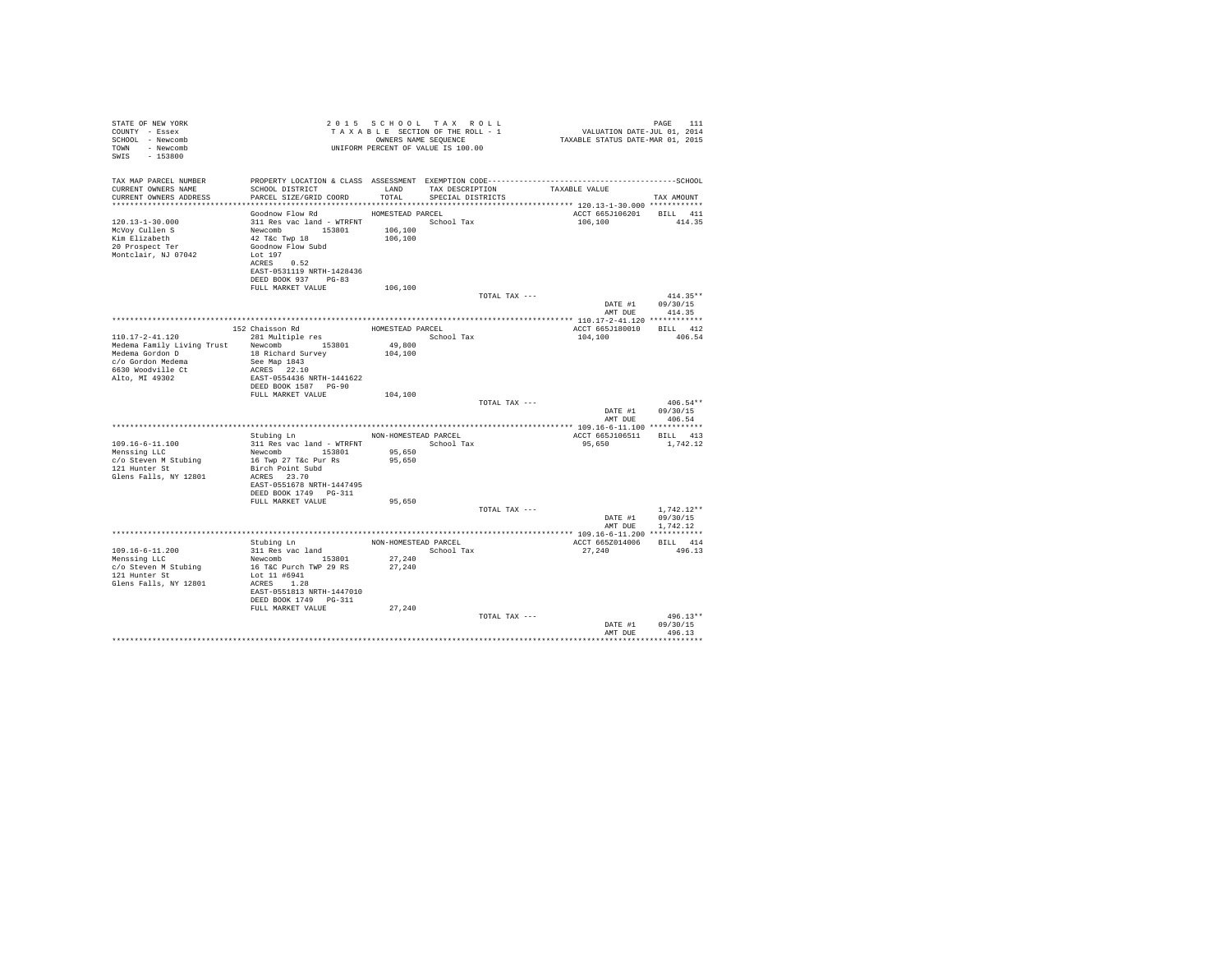| STATE OF NEW YORK<br>COUNTY - Essex<br>SCHOOL - Newcomb<br>TOWN - Newcomb<br>SWIS - 153800              |                                                                                                                                                                                                     | 2015 SCHOOL TAX ROLL<br>TAXABLE SECTION OF THE ROLL - 1<br>OWNERS NAME SEQUENCE<br>UNIFORM PERCENT OF VALUE IS 100.00 |                                           |               | PAGE 112<br>VALUATION DATE-JUL 01, 2014<br>TAXABLE STATUS DATE-MAR 01, 2015 |                                                  |
|---------------------------------------------------------------------------------------------------------|-----------------------------------------------------------------------------------------------------------------------------------------------------------------------------------------------------|-----------------------------------------------------------------------------------------------------------------------|-------------------------------------------|---------------|-----------------------------------------------------------------------------|--------------------------------------------------|
| TAX MAP PARCEL NUMBER<br>CURRENT OWNERS NAME<br>CURRENT OWNERS ADDRESS                                  | PROPERTY LOCATION & CLASS ASSESSMENT EXEMPTION CODE-----------------------------------SCHOOL<br>SCHOOL DISTRICT<br>PARCEL SIZE/GRID COORD                                                           | TOTAL                                                                                                                 | LAND TAX DESCRIPTION<br>SPECIAL DISTRICTS |               | TAXABLE VALUE<br>******************* 109.16-6-11.300 ************           | TAX AMOUNT                                       |
| 109.16-6-11.300<br>Menssing LLC<br>c/o Steven M Stubing<br>121 Hunter St<br>Glens Falls, NY 12801       | Stubing Ln<br>311 Res vac land<br>Newcomb<br>153801<br>16 T&C Purch TWP 29<br>Lot 10 #6941<br>ACRES 1.10<br>EAST-0551775 NRTH-1446663<br>DEED BOOK 1749    PG-311<br>FULL MARKET VALUE              | NON-HOMESTEAD PARCEL<br>School Tax<br>27,240<br>27,240<br>27,240                                                      |                                           |               | ACCT 665Z014007 BILL 415<br>27,240                                          | 496.13                                           |
|                                                                                                         |                                                                                                                                                                                                     |                                                                                                                       |                                           | TOTAL TAX --- | DATE #1 09/30/15<br>AMT DUE                                                 | $496.13**$<br>496.13                             |
| $109.16 - 6 - 11.400$<br>Menssing LLC<br>c/o Steven M Stubing<br>121 Hunter St<br>Glens Falls, NY 12801 | Stubing Ln<br>311 Res vac land - WTRFNT               School Tax<br>Newcomb 153801<br>16 T&C Purch TWP 29 RS<br>Lot 10 #6941<br>ACRES 0.30<br>EAST-0551506 NRTH-1446897                             | NON-HOMESTEAD PARCEL<br>50,000<br>50,000                                                                              |                                           |               | ACCT 665Z014008 BILL 416<br>50,000                                          | 910.67                                           |
|                                                                                                         | DEED BOOK 1749    PG-311<br>FULL MARKET VALUE                                                                                                                                                       | 50,000                                                                                                                |                                           | TOTAL TAX --- | DATE #1 09/30/15                                                            | $910.67**$<br>AMT DUE 910.67                     |
| $110. - 1 - 10.100$<br>Menssing LLC<br>c/o Steven M Stubing<br>121 Hunter St<br>Glens Falls, NY 12801   | NYS Route 28N<br>311 Res vac land<br>Newcomb 153801<br>17 Richards<br>ACRES 31.55<br>EAST-0552481 NRTH-1446302<br>DEED BOOK 1749 PG-311                                                             | NON-HOMESTEAD PARCEL<br>36,500<br>36,500                                                                              | School Tax                                |               | ACCT 665J106508 BILL 417<br>36,500                                          | 664.79                                           |
|                                                                                                         | FULL MARKET VALUE                                                                                                                                                                                   | 36,500                                                                                                                |                                           | TOTAL TAX --- |                                                                             | $664.79**$<br>DATE #1 09/30/15<br>AMT DUE 664.79 |
| 120.17-2-41.000<br>Metzgar Mitchell S<br>470 Locke Rd<br>Groton, NY 13073                               | Goodnow Flow Rd MOMESTEAD PARCEL<br>311 Res vac land - WTRFNT<br>Newcomb 153801<br>42 T&c Twp 18<br>Goodnow Flow Subd<br>Lot 62<br>ACRES 0.20<br>EAST-0532589 NRTH-1426644<br>DEED BOOK 1036 PG-253 | 6,400<br>6.400                                                                                                        | School Tax                                |               | ACCT 665J103915 BILL 418<br>6,400                                           | 24.99                                            |
|                                                                                                         | FULL MARKET VALUE                                                                                                                                                                                   | 6,400                                                                                                                 |                                           | TOTAL TAX --- | DATE #1<br>AMT DUE                                                          | $24.99**$<br>09/30/15<br>24.99                   |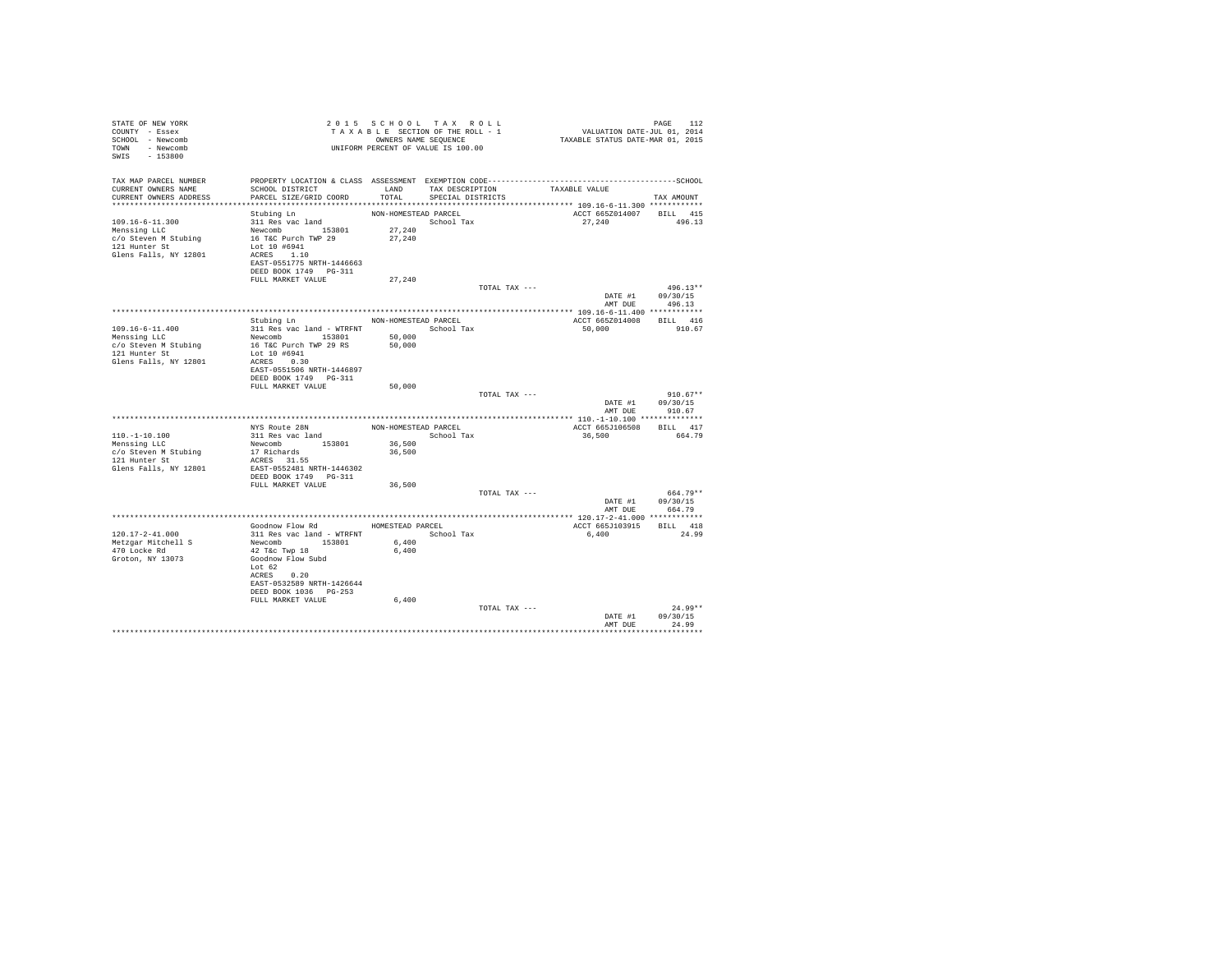| TAX MAP PARCEL NUMBER PROPERTY LOCATION & CLASS ASSESSMENT EXEMPTION CODE----------------------------------SCHOOL<br>CURRENT OWNERS NAME<br>CURRENT OWNERS ADDRESS<br>PARCEL SIZE/GRID COORD<br>TOTAL<br>SPECIAL DISTRICTS<br>TAX AMOUNT<br>HOMESTEAD PARCEL<br>ACCT 665J104001 BILL 419<br>1442 Goodnow Flow Rd<br>210 1 Family Res - WTRFNT School Tax<br>$120.17 - 2 - 42.000$<br>177.500 693.19<br>Metzgar Mitchell S<br>470 Locke Rd<br>137,700<br>Newcomb 153801<br>42 T&C Twp 18<br>177,500<br>Groton, NY 13073<br>Goodnow Flow Subd<br>Lot 61 1.3Ac<br>ACRES 1.60<br>EAST-0532701 NRTH-1426655<br>DEED BOOK 1036 PG-253<br>FULL MARKET VALUE<br>177,500<br>TOTAL TAX ---<br>$693.19**$<br>DATE #1 09/30/15<br>AMT DUE 693.19<br>5768 NYS Route 28N HOMESTEAD PARCEL<br>ACCT 665J103711 BILL 420<br>210 1 Family Res - WTRFNT<br>Newcomb 153801 106,000 School Tax<br>3 Ords Patent 153801 106,000 School Tax<br>$109.15 - 1 - 23.110$<br>30,000<br>380,900<br>1,487.53<br>Miga Family Trust<br>Miga Lorraine R<br>PO Box 291<br>Also 1142/90<br>Newcomb, NY 12852<br>ACRES 4.52<br>EAST-0542872 NRTH-1446303<br>DEED BOOK 1342    PG-138<br>FULL MARKET VALUE<br>380,900<br>TOTAL TAX ---<br>$1.415.53**$<br>DATE #1 09/30/15<br>AMT DUE<br>1,415.53<br>NYS Route 28N MON-HOMESTEAD PARCEL ACCT 665J103601<br>BILL 421<br>109.15-1-22.000<br>$\frac{300}{200}$<br>300<br>311 Res vac land<br>School Tax<br>5.46<br>Miga Wester E<br>Newcomb 153801<br>3 Ords Patent<br>ACRES 0.15<br>300<br>Miga Lorraine R<br>5768 Hwy 28N<br>PO Box 291<br>EAST-0542336 NRTH-1446376<br>Newcomb, NY 12852<br>DEED BOOK 1768 PG-201<br>300<br>FULL MARKET VALUE<br>$5.46**$<br>TOTAL TAX ---<br>DATE #1 09/30/15<br>AMT DUE 5.46<br>1418 Goodnow Flow Rd MOMESTEAD PARCEL<br>ACCT 665J106806 BILL 422<br>210 1 Family Res - WTRFNT School Tax<br>Newcomb 153801 169,200<br>120.17-2-46.000<br>247,400<br>966.17<br>Milcarek Mark L<br>42 T&c Twp 18<br>Tumminello Joanne T<br>247,400<br>7770 W Bergen Rd<br>Goodnow Flow Subd<br>Bergen, NY 14416<br>Lot 57<br>ACRES 1.33 BANK NBTOFN<br>EAST-0533169 NRTH-1427068<br>DEED BOOK 1789 PG-311<br>247,400<br>FULL MARKET VALUE<br>$966.17**$<br>TOTAL TAX ---<br>DATE #1 09/30/15<br>AMT DUE<br>966.17 | STATE OF NEW YORK<br>COUNTY - Essex<br>SCHOOL - Newcomb<br>TOWN - Newcomb<br>SWIS - 153800 |  | 2015 SCHOOL TAX ROLL<br>UNIFORM PERCENT OF VALUE IS 100.00 | ווער איז א מעונד איז א מעונד בא א בו של האיז א בי של האיז היא הא בי של האיז היא הא בי הי בי הי בי הי בי הי בי<br>TA XA B LE SECTION OF THE ROLL - 1 שנת הא ב-DINNERS NAME SEQUENCE TAXABLE STATUS DATE-MAR 01, 2015 | PAGE<br>113 |
|-----------------------------------------------------------------------------------------------------------------------------------------------------------------------------------------------------------------------------------------------------------------------------------------------------------------------------------------------------------------------------------------------------------------------------------------------------------------------------------------------------------------------------------------------------------------------------------------------------------------------------------------------------------------------------------------------------------------------------------------------------------------------------------------------------------------------------------------------------------------------------------------------------------------------------------------------------------------------------------------------------------------------------------------------------------------------------------------------------------------------------------------------------------------------------------------------------------------------------------------------------------------------------------------------------------------------------------------------------------------------------------------------------------------------------------------------------------------------------------------------------------------------------------------------------------------------------------------------------------------------------------------------------------------------------------------------------------------------------------------------------------------------------------------------------------------------------------------------------------------------------------------------------------------------------------------------------------------------------------------------------------------------------------------------------------------------------------------------------------------------------------------------------------------------------------------------------------------------------------------------|--------------------------------------------------------------------------------------------|--|------------------------------------------------------------|---------------------------------------------------------------------------------------------------------------------------------------------------------------------------------------------------------------------|-------------|
|                                                                                                                                                                                                                                                                                                                                                                                                                                                                                                                                                                                                                                                                                                                                                                                                                                                                                                                                                                                                                                                                                                                                                                                                                                                                                                                                                                                                                                                                                                                                                                                                                                                                                                                                                                                                                                                                                                                                                                                                                                                                                                                                                                                                                                               |                                                                                            |  |                                                            |                                                                                                                                                                                                                     |             |
|                                                                                                                                                                                                                                                                                                                                                                                                                                                                                                                                                                                                                                                                                                                                                                                                                                                                                                                                                                                                                                                                                                                                                                                                                                                                                                                                                                                                                                                                                                                                                                                                                                                                                                                                                                                                                                                                                                                                                                                                                                                                                                                                                                                                                                               |                                                                                            |  |                                                            |                                                                                                                                                                                                                     |             |
|                                                                                                                                                                                                                                                                                                                                                                                                                                                                                                                                                                                                                                                                                                                                                                                                                                                                                                                                                                                                                                                                                                                                                                                                                                                                                                                                                                                                                                                                                                                                                                                                                                                                                                                                                                                                                                                                                                                                                                                                                                                                                                                                                                                                                                               |                                                                                            |  |                                                            |                                                                                                                                                                                                                     |             |
|                                                                                                                                                                                                                                                                                                                                                                                                                                                                                                                                                                                                                                                                                                                                                                                                                                                                                                                                                                                                                                                                                                                                                                                                                                                                                                                                                                                                                                                                                                                                                                                                                                                                                                                                                                                                                                                                                                                                                                                                                                                                                                                                                                                                                                               |                                                                                            |  |                                                            |                                                                                                                                                                                                                     |             |
|                                                                                                                                                                                                                                                                                                                                                                                                                                                                                                                                                                                                                                                                                                                                                                                                                                                                                                                                                                                                                                                                                                                                                                                                                                                                                                                                                                                                                                                                                                                                                                                                                                                                                                                                                                                                                                                                                                                                                                                                                                                                                                                                                                                                                                               |                                                                                            |  |                                                            |                                                                                                                                                                                                                     |             |
|                                                                                                                                                                                                                                                                                                                                                                                                                                                                                                                                                                                                                                                                                                                                                                                                                                                                                                                                                                                                                                                                                                                                                                                                                                                                                                                                                                                                                                                                                                                                                                                                                                                                                                                                                                                                                                                                                                                                                                                                                                                                                                                                                                                                                                               |                                                                                            |  |                                                            |                                                                                                                                                                                                                     |             |
|                                                                                                                                                                                                                                                                                                                                                                                                                                                                                                                                                                                                                                                                                                                                                                                                                                                                                                                                                                                                                                                                                                                                                                                                                                                                                                                                                                                                                                                                                                                                                                                                                                                                                                                                                                                                                                                                                                                                                                                                                                                                                                                                                                                                                                               |                                                                                            |  |                                                            |                                                                                                                                                                                                                     |             |
|                                                                                                                                                                                                                                                                                                                                                                                                                                                                                                                                                                                                                                                                                                                                                                                                                                                                                                                                                                                                                                                                                                                                                                                                                                                                                                                                                                                                                                                                                                                                                                                                                                                                                                                                                                                                                                                                                                                                                                                                                                                                                                                                                                                                                                               |                                                                                            |  |                                                            |                                                                                                                                                                                                                     |             |
|                                                                                                                                                                                                                                                                                                                                                                                                                                                                                                                                                                                                                                                                                                                                                                                                                                                                                                                                                                                                                                                                                                                                                                                                                                                                                                                                                                                                                                                                                                                                                                                                                                                                                                                                                                                                                                                                                                                                                                                                                                                                                                                                                                                                                                               |                                                                                            |  |                                                            |                                                                                                                                                                                                                     |             |
|                                                                                                                                                                                                                                                                                                                                                                                                                                                                                                                                                                                                                                                                                                                                                                                                                                                                                                                                                                                                                                                                                                                                                                                                                                                                                                                                                                                                                                                                                                                                                                                                                                                                                                                                                                                                                                                                                                                                                                                                                                                                                                                                                                                                                                               |                                                                                            |  |                                                            |                                                                                                                                                                                                                     |             |
|                                                                                                                                                                                                                                                                                                                                                                                                                                                                                                                                                                                                                                                                                                                                                                                                                                                                                                                                                                                                                                                                                                                                                                                                                                                                                                                                                                                                                                                                                                                                                                                                                                                                                                                                                                                                                                                                                                                                                                                                                                                                                                                                                                                                                                               |                                                                                            |  |                                                            |                                                                                                                                                                                                                     |             |
|                                                                                                                                                                                                                                                                                                                                                                                                                                                                                                                                                                                                                                                                                                                                                                                                                                                                                                                                                                                                                                                                                                                                                                                                                                                                                                                                                                                                                                                                                                                                                                                                                                                                                                                                                                                                                                                                                                                                                                                                                                                                                                                                                                                                                                               |                                                                                            |  |                                                            |                                                                                                                                                                                                                     |             |
|                                                                                                                                                                                                                                                                                                                                                                                                                                                                                                                                                                                                                                                                                                                                                                                                                                                                                                                                                                                                                                                                                                                                                                                                                                                                                                                                                                                                                                                                                                                                                                                                                                                                                                                                                                                                                                                                                                                                                                                                                                                                                                                                                                                                                                               |                                                                                            |  |                                                            |                                                                                                                                                                                                                     |             |
|                                                                                                                                                                                                                                                                                                                                                                                                                                                                                                                                                                                                                                                                                                                                                                                                                                                                                                                                                                                                                                                                                                                                                                                                                                                                                                                                                                                                                                                                                                                                                                                                                                                                                                                                                                                                                                                                                                                                                                                                                                                                                                                                                                                                                                               |                                                                                            |  |                                                            |                                                                                                                                                                                                                     |             |
|                                                                                                                                                                                                                                                                                                                                                                                                                                                                                                                                                                                                                                                                                                                                                                                                                                                                                                                                                                                                                                                                                                                                                                                                                                                                                                                                                                                                                                                                                                                                                                                                                                                                                                                                                                                                                                                                                                                                                                                                                                                                                                                                                                                                                                               |                                                                                            |  |                                                            |                                                                                                                                                                                                                     |             |
|                                                                                                                                                                                                                                                                                                                                                                                                                                                                                                                                                                                                                                                                                                                                                                                                                                                                                                                                                                                                                                                                                                                                                                                                                                                                                                                                                                                                                                                                                                                                                                                                                                                                                                                                                                                                                                                                                                                                                                                                                                                                                                                                                                                                                                               |                                                                                            |  |                                                            |                                                                                                                                                                                                                     |             |
|                                                                                                                                                                                                                                                                                                                                                                                                                                                                                                                                                                                                                                                                                                                                                                                                                                                                                                                                                                                                                                                                                                                                                                                                                                                                                                                                                                                                                                                                                                                                                                                                                                                                                                                                                                                                                                                                                                                                                                                                                                                                                                                                                                                                                                               |                                                                                            |  |                                                            |                                                                                                                                                                                                                     |             |
|                                                                                                                                                                                                                                                                                                                                                                                                                                                                                                                                                                                                                                                                                                                                                                                                                                                                                                                                                                                                                                                                                                                                                                                                                                                                                                                                                                                                                                                                                                                                                                                                                                                                                                                                                                                                                                                                                                                                                                                                                                                                                                                                                                                                                                               |                                                                                            |  |                                                            |                                                                                                                                                                                                                     |             |
|                                                                                                                                                                                                                                                                                                                                                                                                                                                                                                                                                                                                                                                                                                                                                                                                                                                                                                                                                                                                                                                                                                                                                                                                                                                                                                                                                                                                                                                                                                                                                                                                                                                                                                                                                                                                                                                                                                                                                                                                                                                                                                                                                                                                                                               |                                                                                            |  |                                                            |                                                                                                                                                                                                                     |             |
|                                                                                                                                                                                                                                                                                                                                                                                                                                                                                                                                                                                                                                                                                                                                                                                                                                                                                                                                                                                                                                                                                                                                                                                                                                                                                                                                                                                                                                                                                                                                                                                                                                                                                                                                                                                                                                                                                                                                                                                                                                                                                                                                                                                                                                               |                                                                                            |  |                                                            |                                                                                                                                                                                                                     |             |
|                                                                                                                                                                                                                                                                                                                                                                                                                                                                                                                                                                                                                                                                                                                                                                                                                                                                                                                                                                                                                                                                                                                                                                                                                                                                                                                                                                                                                                                                                                                                                                                                                                                                                                                                                                                                                                                                                                                                                                                                                                                                                                                                                                                                                                               |                                                                                            |  |                                                            |                                                                                                                                                                                                                     |             |
|                                                                                                                                                                                                                                                                                                                                                                                                                                                                                                                                                                                                                                                                                                                                                                                                                                                                                                                                                                                                                                                                                                                                                                                                                                                                                                                                                                                                                                                                                                                                                                                                                                                                                                                                                                                                                                                                                                                                                                                                                                                                                                                                                                                                                                               |                                                                                            |  |                                                            |                                                                                                                                                                                                                     |             |
|                                                                                                                                                                                                                                                                                                                                                                                                                                                                                                                                                                                                                                                                                                                                                                                                                                                                                                                                                                                                                                                                                                                                                                                                                                                                                                                                                                                                                                                                                                                                                                                                                                                                                                                                                                                                                                                                                                                                                                                                                                                                                                                                                                                                                                               |                                                                                            |  |                                                            |                                                                                                                                                                                                                     |             |
|                                                                                                                                                                                                                                                                                                                                                                                                                                                                                                                                                                                                                                                                                                                                                                                                                                                                                                                                                                                                                                                                                                                                                                                                                                                                                                                                                                                                                                                                                                                                                                                                                                                                                                                                                                                                                                                                                                                                                                                                                                                                                                                                                                                                                                               |                                                                                            |  |                                                            |                                                                                                                                                                                                                     |             |
|                                                                                                                                                                                                                                                                                                                                                                                                                                                                                                                                                                                                                                                                                                                                                                                                                                                                                                                                                                                                                                                                                                                                                                                                                                                                                                                                                                                                                                                                                                                                                                                                                                                                                                                                                                                                                                                                                                                                                                                                                                                                                                                                                                                                                                               |                                                                                            |  |                                                            |                                                                                                                                                                                                                     | **********  |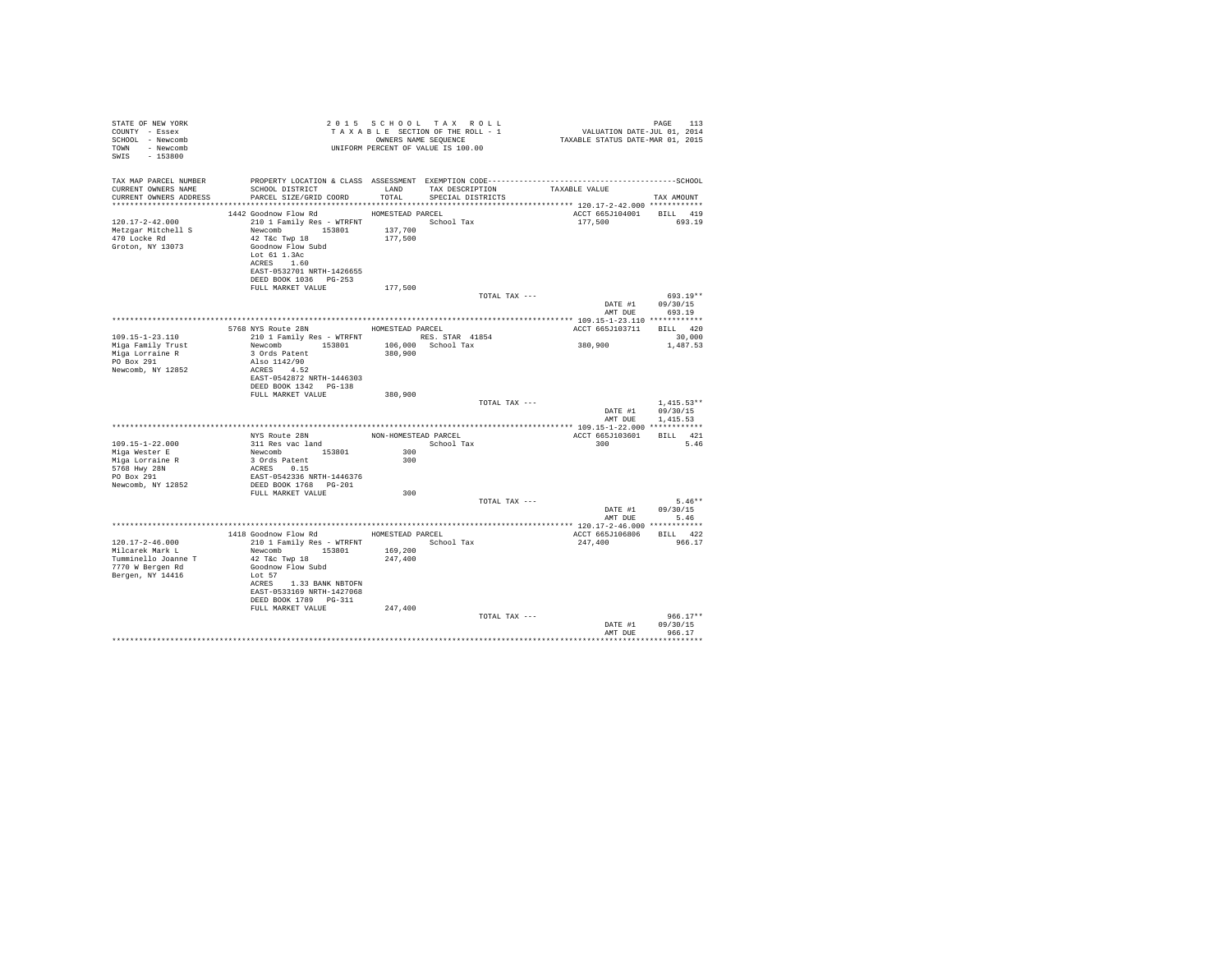| STATE OF NEW YORK<br>COUNTY - Essex<br>SCHOOL - Newcomb<br>TOWN<br>- Newcomb<br>$-153800$<br>SWIS |                                                    | OWNERS NAME SEQUENCE | 2015 SCHOOL TAX ROLL<br>TAXABLE SECTION OF THE ROLL - 1<br>UNIFORM PERCENT OF VALUE IS 100.00 | VALUATION DATE-JUL 01, 2014<br>TAXABLE STATUS DATE-MAR 01, 2015 | PAGE<br>114 |
|---------------------------------------------------------------------------------------------------|----------------------------------------------------|----------------------|-----------------------------------------------------------------------------------------------|-----------------------------------------------------------------|-------------|
| TAX MAP PARCEL NUMBER                                                                             |                                                    |                      |                                                                                               |                                                                 |             |
| CURRENT OWNERS NAME                                                                               | SCHOOL DISTRICT                                    | LAND                 | TAX DESCRIPTION                                                                               | TAXABLE VALUE                                                   |             |
| CURRENT OWNERS ADDRESS                                                                            | PARCEL SIZE/GRID COORD                             | TOTAL.               | SPECIAL DISTRICTS                                                                             |                                                                 | TAX AMOUNT  |
|                                                                                                   |                                                    |                      |                                                                                               |                                                                 |             |
|                                                                                                   | 127 Chaisson Rd                                    | HOMESTEAD PARCEL     |                                                                                               | ACCT 665J105105                                                 | BILL 423    |
| $110.17 - 2 - 50.100$                                                                             | 270 Mfg housing                                    |                      | School Tax                                                                                    | 70,600                                                          | 275.71      |
| Miller John J                                                                                     | 153801<br>Newcomb                                  | 47,800               |                                                                                               |                                                                 |             |
| Fragassi Catherine J                                                                              | 18 Richards Survey                                 | 70,600               |                                                                                               |                                                                 |             |
| PO Box 5                                                                                          | 1639/86-Life Estate to                             |                      |                                                                                               |                                                                 |             |
| Newcomb, NY 12852                                                                                 | James A Miller                                     |                      |                                                                                               |                                                                 |             |
|                                                                                                   | ACRES 15.30                                        |                      |                                                                                               |                                                                 |             |
|                                                                                                   | EAST-0554746 NRTH-1442476                          |                      |                                                                                               |                                                                 |             |
|                                                                                                   | DEED BOOK 1639 PG-86<br>FULL MARKET VALUE          | 70,600               |                                                                                               |                                                                 |             |
|                                                                                                   |                                                    |                      | TOTAL TAX ---                                                                                 |                                                                 | $275.71**$  |
|                                                                                                   |                                                    |                      |                                                                                               | DATE #1                                                         | 09/30/15    |
|                                                                                                   |                                                    |                      |                                                                                               | AMT DUE                                                         | 275.71      |
|                                                                                                   |                                                    |                      |                                                                                               |                                                                 |             |
|                                                                                                   | 92 Marcy Ln                                        | HOMESTEAD PARCEL     |                                                                                               | ACCT 665J104711                                                 | BILL 424    |
| $110.17 - 2 - 21.000$                                                                             | 210 1 Family Res                                   |                      | AGED ALL 41800                                                                                |                                                                 | 87,500      |
| Miller Mark D                                                                                     | Newcomb<br>153801                                  |                      | 31,200 SR STAR 41834                                                                          |                                                                 | 65,300      |
| Miller Laura J                                                                                    | Pt 19 Richards Survey                              |                      | 175,000 School Tax                                                                            | 87,500                                                          | 341.71      |
| 92 Marcy Ln                                                                                       | 1635/281 Life Use to                               |                      |                                                                                               |                                                                 |             |
| Newcomb, NY 12852                                                                                 | Pauline Miller                                     |                      |                                                                                               |                                                                 |             |
|                                                                                                   | 0.74 BANK WFARGO<br>ACRES                          |                      |                                                                                               |                                                                 |             |
|                                                                                                   | EAST-0557772 NRTH-1443077<br>DEED BOOK 1634 PG-281 |                      |                                                                                               |                                                                 |             |
|                                                                                                   | FULL MARKET VALUE                                  | 175,000              |                                                                                               |                                                                 |             |
|                                                                                                   |                                                    |                      | TOTAL TAX $---$                                                                               |                                                                 | $193.71**$  |
|                                                                                                   |                                                    |                      |                                                                                               | DATE #1                                                         | 09/30/15    |
|                                                                                                   |                                                    |                      |                                                                                               | AMT DUE                                                         | 193.71      |
|                                                                                                   |                                                    |                      |                                                                                               |                                                                 |             |
|                                                                                                   | 5251 NYS Route 28N                                 | HOMESTEAD PARCEL     |                                                                                               | ACCT 665J101314                                                 | BILL 425    |
| $110.13 - 1 - 8.000$                                                                              | 210 1 Family Res                                   |                      | School Tax                                                                                    | 85,300                                                          | 333.12      |
| Millham Carol A                                                                                   | Newcomb<br>153801                                  | 28,700               |                                                                                               |                                                                 |             |
| Farrell Teresa                                                                                    | Pt 18 & Richards Survey                            | 85,300               |                                                                                               |                                                                 |             |
| c/o Richard Drosdowich Jr ACRES 0.60                                                              |                                                    |                      |                                                                                               |                                                                 |             |
| 10 Mountain View Pl N                                                                             | EAST-0554425 NRTH-1444967                          |                      |                                                                                               |                                                                 |             |
| New Paltz, NY 12561                                                                               | DEED BOOK 1643 PG-121                              |                      |                                                                                               |                                                                 |             |
|                                                                                                   | FULL MARKET VALUE                                  | 85,300               | TOTAL TAX ---                                                                                 |                                                                 | $333.12**$  |
|                                                                                                   |                                                    |                      |                                                                                               | DATE #1                                                         | 09/30/15    |
|                                                                                                   |                                                    |                      |                                                                                               | AMT DUE                                                         | 333.12      |
|                                                                                                   |                                                    |                      |                                                                                               |                                                                 |             |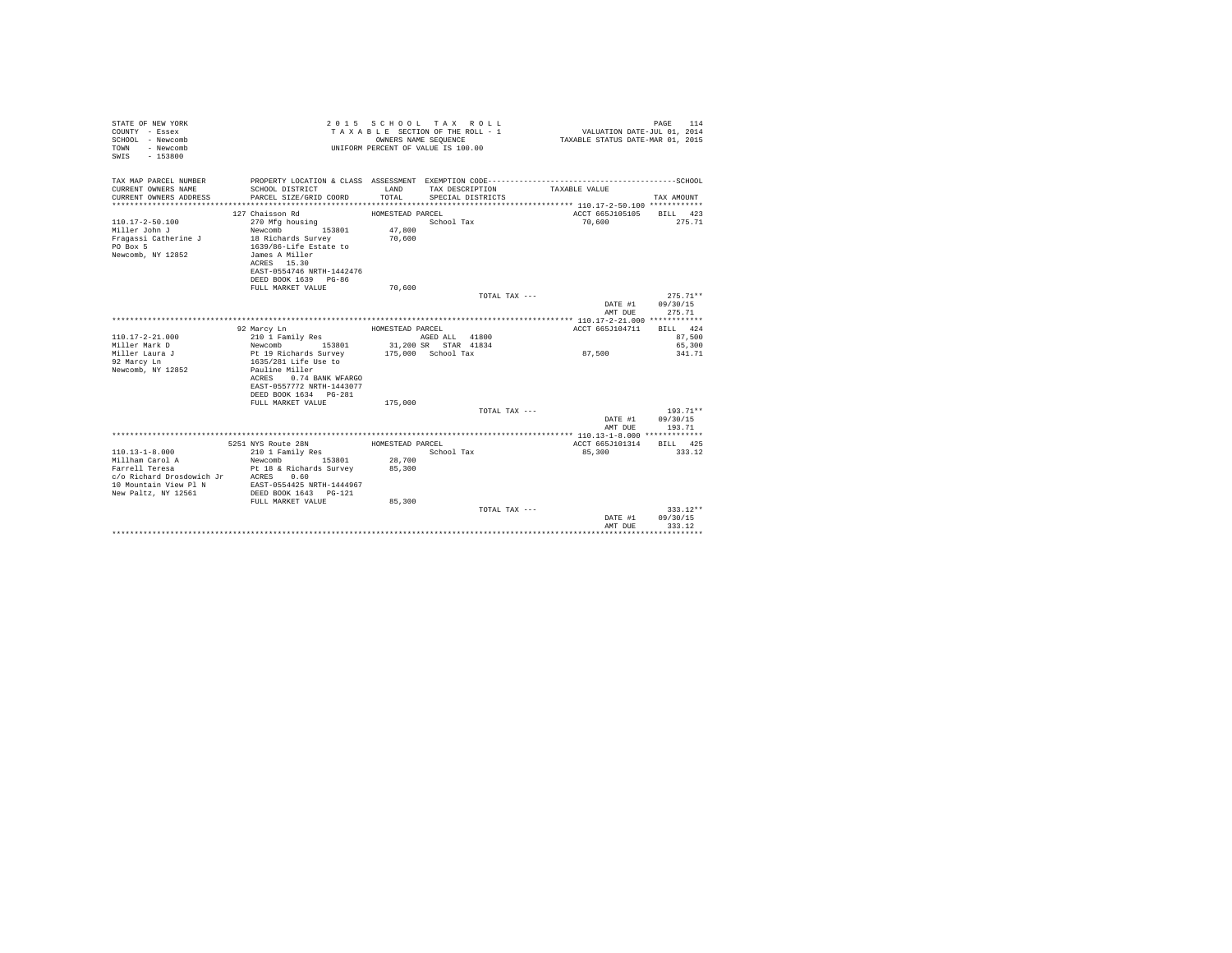| STATE OF NEW YORK<br>COUNTY - Essex<br>SCHOOL - Newcomb<br>TOWN - Newcomb<br>SWIS - 153800 | TAXABLE SECTION OF THE RULL - 1<br>TAXABLE SECTION OF THE RULL - 1<br>ONNERS NAME SEQUENCE<br>UNIFORM PERCENT OF VALUE IS 100.00 |                  | TAXABLE SECTION OF THE ROLL - 1<br>OWNERS NAME SEQUENCE | PAGE 115<br>VALUATION DATE-JUL 01, 2014<br>TAXABLE STATUS DATE-MAR 01, 2015 |                    |
|--------------------------------------------------------------------------------------------|----------------------------------------------------------------------------------------------------------------------------------|------------------|---------------------------------------------------------|-----------------------------------------------------------------------------|--------------------|
|                                                                                            |                                                                                                                                  |                  |                                                         |                                                                             |                    |
| CURRENT OWNERS NAME<br>CURRENT OWNERS ADDRESS                                              | SCHOOL DISTRICT<br>PARCEL SIZE/GRID COORD                                                                                        |                  | TOTAL SPECIAL DISTRICTS                                 | LAND TAX DESCRIPTION TAXABLE VALUE                                          | TAX AMOUNT         |
|                                                                                            |                                                                                                                                  |                  |                                                         |                                                                             |                    |
|                                                                                            | 32 Pine Tree Rd                                                                                                                  | HOMESTEAD PARCEL |                                                         | ACCT 665J103603 BILL 426                                                    |                    |
| $109.15 - 1 - 27.100$                                                                      | 210 1 Family Res                                                                                                                 |                  | SR STAR 41834                                           |                                                                             | 65,300             |
| Mills Frank P                                                                              | Newcomb 153801 36,200 School Tax                                                                                                 |                  |                                                         | 147,800                                                                     | 577.20             |
| Mills Suzanne P                                                                            | 4 Ords Patent<br>ACRES 1.10                                                                                                      | 147,800          |                                                         |                                                                             |                    |
| 32 Pine Tree Rd                                                                            |                                                                                                                                  |                  |                                                         |                                                                             |                    |
| Newcomb, NY 12852                                                                          | EAST-0543361 NRTH-1445977<br>DEED BOOK 1110 PG-261                                                                               |                  |                                                         |                                                                             |                    |
|                                                                                            | FULL MARKET VALUE                                                                                                                | 147,800          |                                                         |                                                                             |                    |
|                                                                                            |                                                                                                                                  |                  |                                                         | TOTAL TAX ---                                                               | $429.20**$         |
|                                                                                            |                                                                                                                                  |                  |                                                         |                                                                             | DATE #1 09/30/15   |
|                                                                                            |                                                                                                                                  |                  |                                                         |                                                                             | AMT DUE 429.20     |
|                                                                                            |                                                                                                                                  |                  |                                                         |                                                                             |                    |
|                                                                                            | 5617 NYS Route 28N<br>220 2 Family Res                                                                                           |                  | HOMESTEAD PARCEL                                        | ACCT 665J104712 BILL 427                                                    |                    |
| 109.16-5-7.000                                                                             |                                                                                                                                  |                  | RES. STAR 41854                                         |                                                                             | 30,000             |
| Miner Mark J                                                                               | Newcomb 153801                                                                                                                   |                  | 48,600 School Tax<br>68,600                             | 68,600                                                                      | 267.90             |
| 5617 St Rte 28N                                                                            | 10 Richards Survey                                                                                                               |                  |                                                         |                                                                             |                    |
| Newcomb, NY 12852                                                                          | ACRES 4.70<br>EAST-0546459 NRTH-1446291                                                                                          |                  |                                                         |                                                                             |                    |
|                                                                                            | DEED BOOK 669 PG-50                                                                                                              |                  |                                                         |                                                                             |                    |
|                                                                                            | FULL MARKET VALUE                                                                                                                | 68,600           |                                                         |                                                                             |                    |
|                                                                                            |                                                                                                                                  |                  |                                                         | TOTAL TAX ---                                                               | $195.90**$         |
|                                                                                            |                                                                                                                                  |                  |                                                         |                                                                             | DATE #1 09/30/15   |
|                                                                                            |                                                                                                                                  |                  |                                                         | AMT DUE                                                                     | 195.90             |
|                                                                                            |                                                                                                                                  |                  |                                                         |                                                                             |                    |
|                                                                                            | 147 Marcy Ln                                                                                                                     |                  | HOMESTEAD PARCEL                                        | ACCT 665J105706                                                             | BILL 428           |
| $110.17 - 3 - 4.000$                                                                       | 210 1 Family Res                                                                                                                 |                  | School Tax                                              | 92.500                                                                      | 361.24             |
| Minke Laurinda B<br>147 Marcy Ln                                                           | Newcomb 153801                                                                                                                   | 27,000           |                                                         |                                                                             |                    |
| Newcomb, NY 12852                                                                          | Pt 6 Thorns Survey<br>ACRES 0.50                                                                                                 | 92,500           |                                                         |                                                                             |                    |
|                                                                                            | EAST-0557461 NRTH-1442048                                                                                                        |                  |                                                         |                                                                             |                    |
|                                                                                            | DEED BOOK 1711 PG-237                                                                                                            |                  |                                                         |                                                                             |                    |
|                                                                                            | FULL MARKET VALUE                                                                                                                | 92,500           |                                                         |                                                                             |                    |
|                                                                                            |                                                                                                                                  |                  |                                                         | TOTAL TAX ---                                                               | $361.24**$         |
|                                                                                            |                                                                                                                                  |                  |                                                         |                                                                             | DATE #1 09/30/15   |
|                                                                                            |                                                                                                                                  |                  |                                                         | AMT DUE                                                                     | 361.24             |
|                                                                                            |                                                                                                                                  |                  |                                                         |                                                                             |                    |
|                                                                                            | 1178 Goodnow Flow Rd MOMESTEAD PARCEL                                                                                            |                  |                                                         | ACCT 665J104713 BILL 429                                                    |                    |
| $120.18 - 2 - 46.000$<br>Molitor Frank J Trust                                             | 260 Seasonal res - WTRFNT<br>Newcomb 153801                                                                                      | 105,700          | School Tax                                              | 157,200                                                                     | 613.91             |
| PO Box 843                                                                                 | 46 T&C Twp 18                                                                                                                    | 157.200          |                                                         |                                                                             |                    |
| Cedar Key, FL 32625                                                                        | Goodnow Flow Subd                                                                                                                |                  |                                                         |                                                                             |                    |
|                                                                                            | Lot 4                                                                                                                            |                  |                                                         |                                                                             |                    |
|                                                                                            | ACRES 0.50                                                                                                                       |                  |                                                         |                                                                             |                    |
|                                                                                            | EAST-0538380 NRTH-1425806                                                                                                        |                  |                                                         |                                                                             |                    |
|                                                                                            | DEED BOOK 1106 PG-73                                                                                                             |                  |                                                         |                                                                             |                    |
|                                                                                            | FULL MARKET VALUE                                                                                                                | 157,200          |                                                         |                                                                             |                    |
|                                                                                            |                                                                                                                                  |                  | TOTAL TAX ---                                           |                                                                             | $613.91**$         |
|                                                                                            |                                                                                                                                  |                  |                                                         | DATE #1<br>AMT DUE                                                          | 09/30/15<br>613.91 |
|                                                                                            |                                                                                                                                  |                  |                                                         |                                                                             |                    |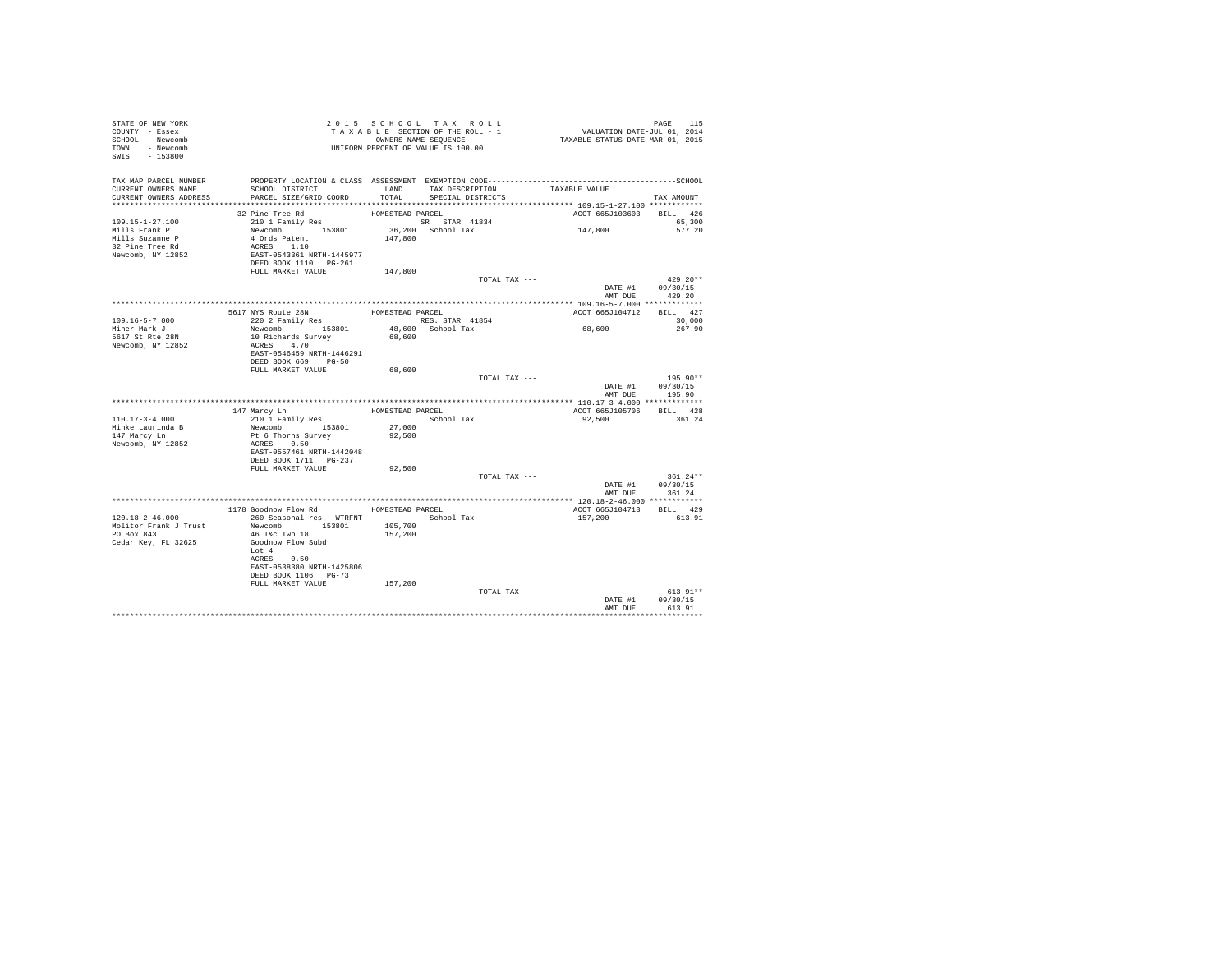| STATE OF NEW YORK<br>COUNTY - Essex<br>SCHOOL - Newcomb<br>TOWN - Newcomb<br>SWIS - 153800 |                                                   |                   | 2015 SCHOOL TAX ROLL<br>TAXABLE SECTION OF THE ROLL - 1<br>OWNERS NAME SEQUENCE<br>UNIFORM PERCENT OF VALUE IS 100.00 | PAGE 116<br>VALUATION DATE-JUL 01, 2014<br>TAXABLE STATUS DATE-MAR 01, 2015                                   |                  |
|--------------------------------------------------------------------------------------------|---------------------------------------------------|-------------------|-----------------------------------------------------------------------------------------------------------------------|---------------------------------------------------------------------------------------------------------------|------------------|
| TAX MAP PARCEL NUMBER<br>CURRENT OWNERS NAME                                               | SCHOOL DISTRICT                                   |                   | LAND TAX DESCRIPTION                                                                                                  | PROPERTY LOCATION & CLASS ASSESSMENT EXEMPTION CODE-----------------------------------SCHOOL<br>TAXABLE VALUE |                  |
| CURRENT OWNERS ADDRESS                                                                     | PARCEL SIZE/GRID COORD                            | TOTAL             | SPECIAL DISTRICTS                                                                                                     |                                                                                                               | TAX AMOUNT       |
|                                                                                            |                                                   |                   |                                                                                                                       |                                                                                                               |                  |
|                                                                                            | 12 Pine Tree Rd                                   | HOMESTEAD PARCEL  |                                                                                                                       | ACCT 665Z003002 BILL 430                                                                                      |                  |
| $109.15 - 1 - 32.200$                                                                      | 210 1 Family Res - WTRFNT                         | 104,100           | School Tax                                                                                                            | 206,300                                                                                                       | 805.66           |
| Monaghan Mary E<br>12 Pine Tree Rd                                                         | Newcomb 153801<br>4/3 Ords/richards Sur           | 206,300           |                                                                                                                       |                                                                                                               |                  |
| Newcomb, NY 12852                                                                          | ACRES 1.10                                        |                   |                                                                                                                       |                                                                                                               |                  |
|                                                                                            | EAST-0543971 NRTH-1446070                         |                   |                                                                                                                       |                                                                                                               |                  |
|                                                                                            | DEED BOOK 1329 PG-106                             |                   |                                                                                                                       |                                                                                                               |                  |
|                                                                                            | FULL MARKET VALUE                                 | 206,300           |                                                                                                                       |                                                                                                               |                  |
|                                                                                            |                                                   |                   | TOTAL TAX ---                                                                                                         |                                                                                                               | 805.66**         |
|                                                                                            |                                                   |                   |                                                                                                                       |                                                                                                               | DATE #1 09/30/15 |
|                                                                                            |                                                   |                   |                                                                                                                       |                                                                                                               | AMT DUE 805.66   |
|                                                                                            |                                                   |                   |                                                                                                                       |                                                                                                               |                  |
|                                                                                            | 47 Chaisson Rd                                    | HOMESTEAD PARCEL  |                                                                                                                       | ACCT 665J106907 BILL 431                                                                                      |                  |
| 110.17-2-4.000                                                                             | 210 1 Family Res                                  |                   | School Tax                                                                                                            | 100,300                                                                                                       | 391.70           |
| Monroe Janice L<br>Eurich Sharon A                                                         | Newcomb 153801<br>Pt 18 Richards Survey           | 21,600<br>100,300 |                                                                                                                       |                                                                                                               |                  |
|                                                                                            |                                                   |                   |                                                                                                                       |                                                                                                               |                  |
| PO Box 6<br>Newcomb, NY 12852                                                              | Life Use Robert Monroe<br>By 1197/281             |                   |                                                                                                                       |                                                                                                               |                  |
|                                                                                            | ACRES 0.30                                        |                   |                                                                                                                       |                                                                                                               |                  |
|                                                                                            | EAST-0554434 NRTH-1443911                         |                   |                                                                                                                       |                                                                                                               |                  |
|                                                                                            | DEED BOOK 1485 PG-150                             |                   |                                                                                                                       |                                                                                                               |                  |
|                                                                                            | FULL MARKET VALUE                                 | 100,300           |                                                                                                                       |                                                                                                               |                  |
|                                                                                            |                                                   |                   | TOTAL TAX ---                                                                                                         |                                                                                                               | 391.70**         |
|                                                                                            |                                                   |                   |                                                                                                                       |                                                                                                               | DATE #1 09/30/15 |
|                                                                                            |                                                   |                   |                                                                                                                       | AMT DUE                                                                                                       | 391.70           |
|                                                                                            |                                                   |                   |                                                                                                                       |                                                                                                               |                  |
|                                                                                            | 5534 NYS Route 28N NON-HOMESTEAD PARCEL           |                   |                                                                                                                       | ACCT 665Z000002 BILL 432                                                                                      |                  |
| $109.16 - 2 - 15.200$                                                                      | 312 Vac w/imprv                                   |                   | School Tax                                                                                                            | 37,200                                                                                                        | 677.54           |
| Montanve Fuels Inc<br>NYS Rte 28N                                                          | Newcomb 153801<br>10 T&c Twp 27 Rs                | 30,900<br>37,200  |                                                                                                                       |                                                                                                               |                  |
| Newcomb, NY 12852                                                                          | ACRES 0.72                                        |                   |                                                                                                                       |                                                                                                               |                  |
|                                                                                            | EAST-0548058 NRTH-1447360                         |                   |                                                                                                                       |                                                                                                               |                  |
|                                                                                            | DEED BOOK 1209 PG-65                              |                   |                                                                                                                       |                                                                                                               |                  |
|                                                                                            | FULL MARKET VALUE                                 | 37,200            |                                                                                                                       |                                                                                                               |                  |
|                                                                                            |                                                   |                   | TOTAL TAX ---                                                                                                         |                                                                                                               | $677.54**$       |
|                                                                                            |                                                   |                   |                                                                                                                       |                                                                                                               | DATE #1 09/30/15 |
|                                                                                            |                                                   |                   |                                                                                                                       | AMT DUE                                                                                                       | 677.54           |
|                                                                                            |                                                   |                   |                                                                                                                       |                                                                                                               |                  |
|                                                                                            | 17 Sanford Ln<br>210 1 Family Res                 | HOMESTEAD PARCEL  |                                                                                                                       | ACCT 665L105509 BILL 433                                                                                      |                  |
| $110.18 - 4 - 15.000$                                                                      |                                                   |                   | RES. STAR 41854                                                                                                       |                                                                                                               | 30,000           |
| Montanye Paul S<br>Montanye Mary Jo                                                        | Newcomb 153801<br>Pt 4&5 Thorns Survey            |                   | 27,000 School Tax<br>87,500                                                                                           | 87,500                                                                                                        | 341.71           |
| 17 Sanford Ln                                                                              |                                                   |                   |                                                                                                                       |                                                                                                               |                  |
| Newcomb, NY 12852                                                                          | ACRES 0.50 BANK CORE<br>EAST-0559818 NRTH-1441188 |                   |                                                                                                                       |                                                                                                               |                  |
|                                                                                            | DEED BOOK 926 PG-116                              |                   |                                                                                                                       |                                                                                                               |                  |
|                                                                                            | FULL MARKET VALUE                                 | 87,500            |                                                                                                                       |                                                                                                               |                  |
|                                                                                            |                                                   |                   | TOTAL TAX ---                                                                                                         |                                                                                                               | $269.71**$       |
|                                                                                            |                                                   |                   |                                                                                                                       | DATE #1                                                                                                       | 09/30/15         |
|                                                                                            |                                                   |                   |                                                                                                                       | AMT DUE                                                                                                       | 269.71           |
|                                                                                            |                                                   |                   |                                                                                                                       |                                                                                                               |                  |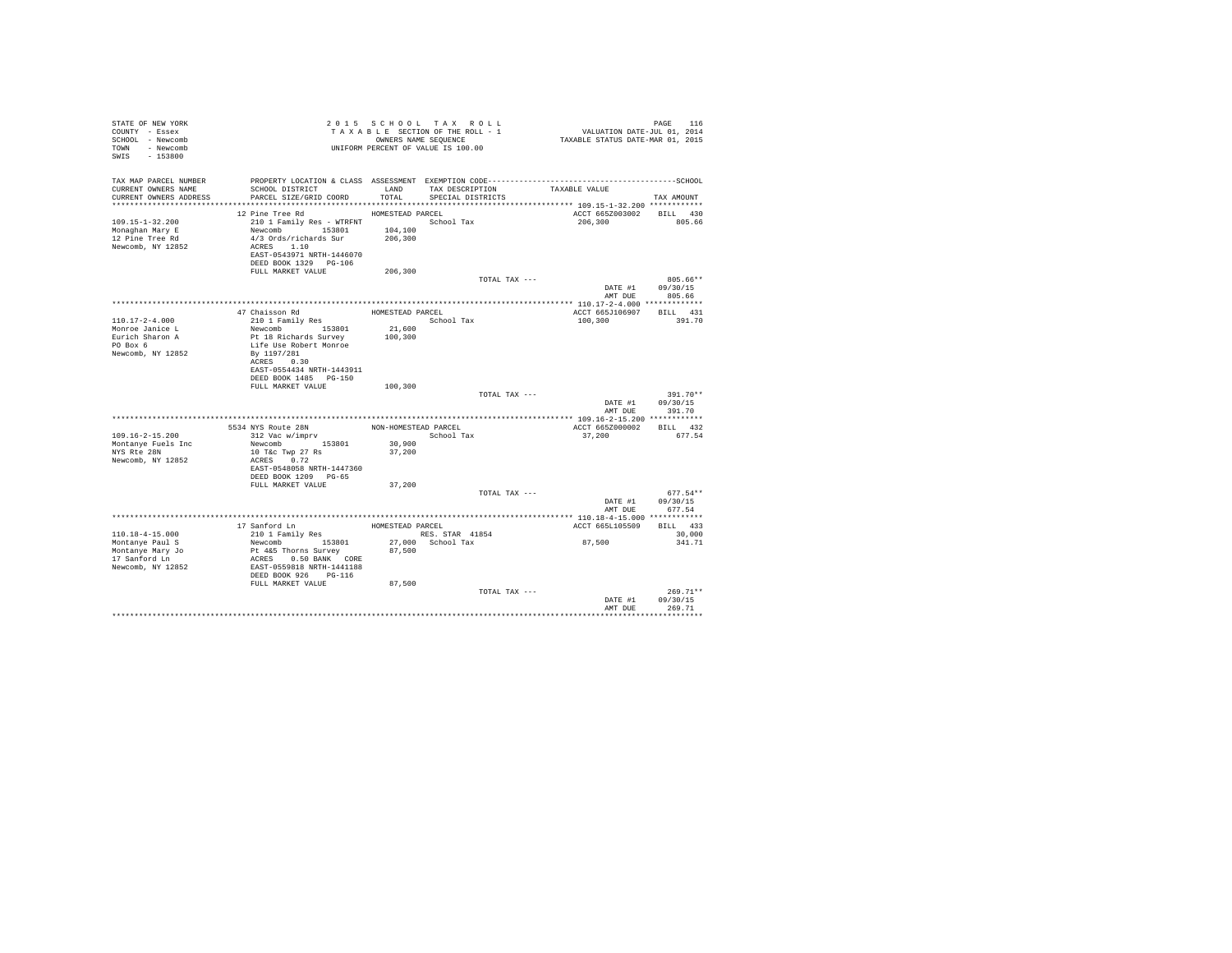| STATE OF NEW YORK<br>COUNTY - Essex<br>SCHOOL - Newcomb<br>TOWN - Newcomb<br>SWIS - 153800 |                                                                                                                                                                |                      | 2015 SCHOOL TAX ROLL<br>TAXABLE SECTION OF THE ROLL - 1<br>OWNERS NAME SEQUENCE<br>UNIFORM PERCENT OF VALUE IS 100.00 | PAGE 117<br>VALUATION DATE-JUL 01, 2014<br>TAXABLE STATUS DATE-MAR 01, 2015 |            |
|--------------------------------------------------------------------------------------------|----------------------------------------------------------------------------------------------------------------------------------------------------------------|----------------------|-----------------------------------------------------------------------------------------------------------------------|-----------------------------------------------------------------------------|------------|
| TAX MAP PARCEL NUMBER<br>CURRENT OWNERS NAME<br>CURRENT OWNERS ADDRESS                     | SCHOOL DISTRICT<br>PARCEL SIZE/GRID COORD                                                                                                                      | TOTAL                | LAND TAX DESCRIPTION<br>SPECIAL DISTRICTS                                                                             | TAXABLE VALUE                                                               | TAX AMOUNT |
|                                                                                            |                                                                                                                                                                |                      |                                                                                                                       |                                                                             |            |
|                                                                                            | NYS Route 28N                                                                                                                                                  | NON-HOMESTEAD PARCEL |                                                                                                                       | ACCT 665J104803 BILL 434                                                    |            |
| 110.13-1-10.000                                                                            | 311 Res vac land                                                                                                                                               |                      | School Tax                                                                                                            |                                                                             | 12.75      |
| Montanye Peter J                                                                           |                                                                                                                                                                | 700                  |                                                                                                                       |                                                                             |            |
| Montanye Mark T                                                                            |                                                                                                                                                                | 700                  |                                                                                                                       |                                                                             |            |
| c/o James Montanye                                                                         |                                                                                                                                                                |                      |                                                                                                                       |                                                                             |            |
| 5264 State Rt 28N                                                                          |                                                                                                                                                                |                      |                                                                                                                       |                                                                             |            |
| PO Box 304                                                                                 | Newcomb<br>Pt 18 & Richards Survey<br>ACRES<br>EAST-0554217 NRTH-1445061<br>DEED BOOK 1685 PG-58                                                               |                      |                                                                                                                       |                                                                             |            |
| Newcomb, NY 12852                                                                          | FULL MARKET VALUE                                                                                                                                              | 700                  |                                                                                                                       |                                                                             |            |
|                                                                                            |                                                                                                                                                                |                      | TOTAL TAX ---                                                                                                         |                                                                             | $12.75**$  |
|                                                                                            |                                                                                                                                                                |                      |                                                                                                                       | DATE #1                                                                     | 09/30/15   |
|                                                                                            |                                                                                                                                                                |                      |                                                                                                                       | AMT DUE                                                                     | 12.75      |
|                                                                                            |                                                                                                                                                                |                      |                                                                                                                       |                                                                             |            |
|                                                                                            | 24 Montayne Way<br>$312$ Vac w/imprv                                                                                                                           | NON-HOMESTEAD PARCEL |                                                                                                                       | ACCT 665J100410 BILL 435                                                    |            |
| $110.13 - 13 - 2.000$<br>Montanye Peter J                                                  | Newcomb 153801                                                                                                                                                 | 34,600               | School Tax                                                                                                            | 44,600                                                                      | 812.32     |
| Montanye Mark T                                                                            | T & C PUR TWP 27 RS                                                                                                                                            | 44,600               |                                                                                                                       |                                                                             |            |
| c/o James Montanye                                                                         | 1636/311 BLA                                                                                                                                                   |                      |                                                                                                                       |                                                                             |            |
| 5264 State Rt 28N                                                                          | ACRES 26.22                                                                                                                                                    |                      |                                                                                                                       |                                                                             |            |
| PO Box 304                                                                                 | EAST-0555090 NRTH-1447125                                                                                                                                      |                      |                                                                                                                       |                                                                             |            |
| Newcomb, NY 12852                                                                          | DEED BOOK 1685 PG-66                                                                                                                                           |                      |                                                                                                                       |                                                                             |            |
|                                                                                            | FULL MARKET VALUE                                                                                                                                              | 44,600               |                                                                                                                       |                                                                             |            |
|                                                                                            |                                                                                                                                                                |                      | TOTAL TAX ---                                                                                                         |                                                                             | $812.32**$ |
|                                                                                            |                                                                                                                                                                |                      |                                                                                                                       | DATE #1                                                                     | 09/30/15   |
|                                                                                            |                                                                                                                                                                |                      |                                                                                                                       | AMT DUE                                                                     | 812.32     |
|                                                                                            |                                                                                                                                                                |                      |                                                                                                                       |                                                                             |            |
|                                                                                            | 5264 NYS Route 28N                                                                                                                                             | HOMESTEAD PARCEL     |                                                                                                                       | ACCT 665J104802                                                             | BILL 436   |
| 110.13-13-11.000                                                                           | 210 1 Family Res                                                                                                                                               |                      | SR STAR 41834                                                                                                         |                                                                             | 65,300     |
| Montanye Peter J                                                                           | Newcomb 153801 76,900 School Tax                                                                                                                               |                      |                                                                                                                       | 168,900                                                                     | 659.61     |
| Montanye Mark T                                                                            | 19/20 T & C PUR TWP 27 RS                                                                                                                                      | 168,900              |                                                                                                                       |                                                                             |            |
| c/o James Montanye                                                                         | 1636/311 BLA/ 1685/62 L E                                                                                                                                      |                      |                                                                                                                       |                                                                             |            |
| 5264 State Rt 28N                                                                          | to James & Phyllis Montan                                                                                                                                      |                      |                                                                                                                       |                                                                             |            |
| PO Box 304                                                                                 | ACRES 12.95                                                                                                                                                    |                      |                                                                                                                       |                                                                             |            |
| Newcomb, NY 12852                                                                          | EAST-0554536 NRTH-1445828<br>DEED BOOK 1685 PG-62                                                                                                              |                      |                                                                                                                       |                                                                             |            |
|                                                                                            | FULL MARKET VALUE                                                                                                                                              | 168,900              |                                                                                                                       |                                                                             |            |
|                                                                                            |                                                                                                                                                                |                      | TOTAL TAX ---                                                                                                         |                                                                             | $511.61**$ |
|                                                                                            |                                                                                                                                                                |                      |                                                                                                                       | DATE #1                                                                     | 09/30/15   |
|                                                                                            |                                                                                                                                                                |                      |                                                                                                                       | AMT DUE                                                                     | 511.61     |
|                                                                                            |                                                                                                                                                                |                      |                                                                                                                       |                                                                             |            |
|                                                                                            | ${\small\begin{tabular}{lclclcl}5284 $NTS$ Route 28N$ & & & & \text{HOMESTEAD PARCH} \\ & 210 1 Family Res & & & & \text{RES. STAR} & 41854 \\ \end{tabular}}$ |                      |                                                                                                                       | ACCT 665J100207                                                             | BILL 437   |
| 110.13-1-12.000                                                                            |                                                                                                                                                                |                      | RES. STAR 41854                                                                                                       |                                                                             | 30,000     |
| Montanye Timothy J                                                                         | Newcomb 153801                                                                                                                                                 |                      | 29,500 School Tax                                                                                                     | 84,600                                                                      | 330.39     |
| Montanye Linda                                                                             | Pt 17 Richards Survey                                                                                                                                          | 84,600               |                                                                                                                       |                                                                             |            |
| PO Box 234                                                                                 | ACRES 0.64                                                                                                                                                     |                      |                                                                                                                       |                                                                             |            |
| Newcomb, NY 12852                                                                          | EAST-0553732 NRTH-1445302<br>DEED BOOK 1158 PG-261                                                                                                             |                      |                                                                                                                       |                                                                             |            |
|                                                                                            |                                                                                                                                                                |                      |                                                                                                                       |                                                                             |            |
|                                                                                            | FULL MARKET VALUE                                                                                                                                              | 84,600               |                                                                                                                       |                                                                             |            |
|                                                                                            |                                                                                                                                                                |                      | TOTAL TAX ---                                                                                                         |                                                                             | $258.39**$ |
|                                                                                            |                                                                                                                                                                |                      |                                                                                                                       | DATE #1                                                                     | 09/30/15   |
|                                                                                            |                                                                                                                                                                |                      |                                                                                                                       | AMT DUE                                                                     | 258.39     |
|                                                                                            |                                                                                                                                                                |                      |                                                                                                                       |                                                                             |            |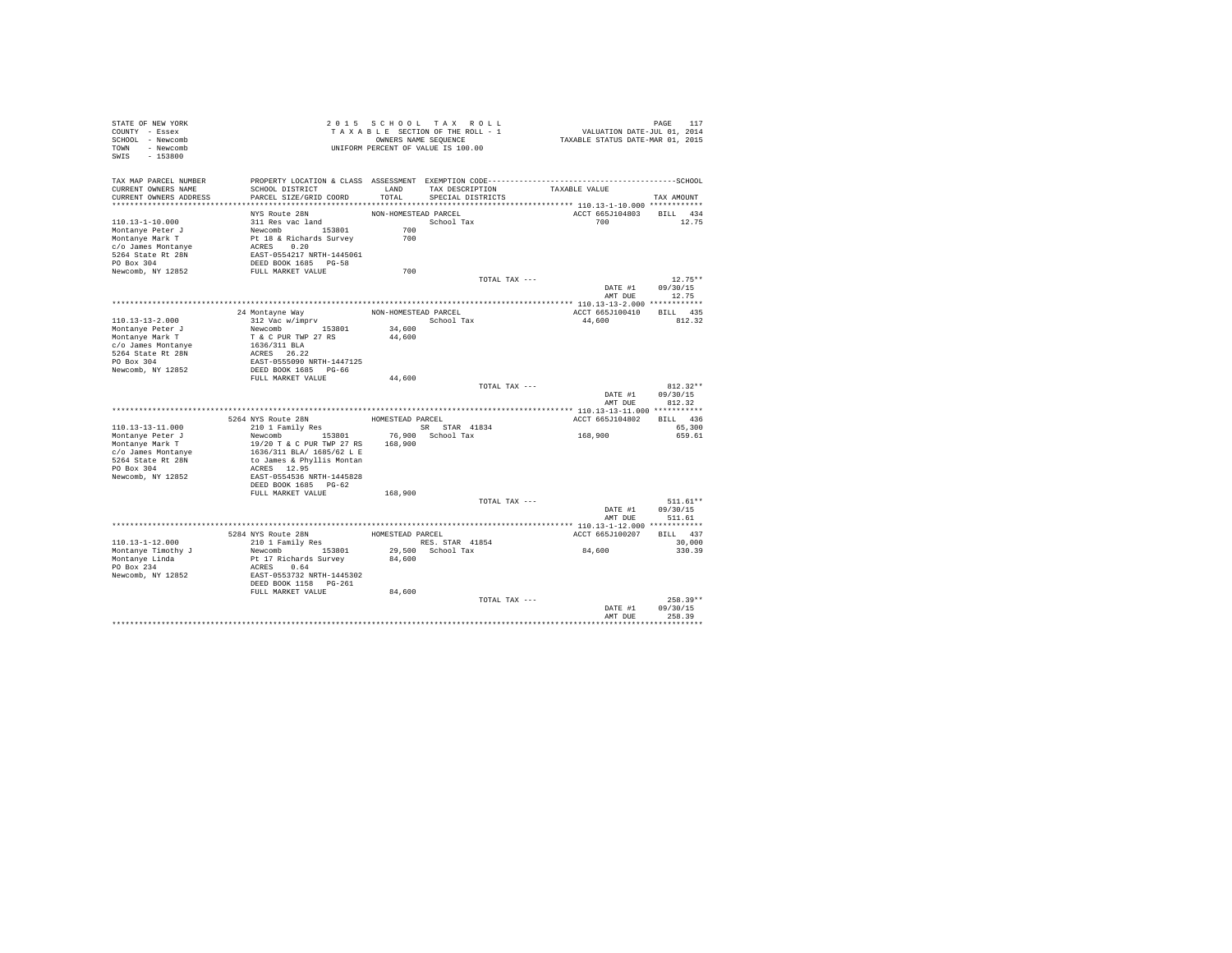| STATE OF NEW YORK<br>COUNTY - Essex<br>SCHOOL - Newcomb<br>TOWN - Newcomb<br>SWIS - 153800 | TAXABLES NAME SEQUENCE<br>ONNERS NAME SEQUENCE<br>UNIFORM PERCENT OF VALUE IS 100.00         |                  | TAXABLE SECTION OF THE ROLL - 1<br>OWNERS NAME SEQUENCE | PAGE 118<br>VALUATION DATE-JUL 01, 2014<br>TAXABLE STATUS DATE-MAR 01, 2015 |                                                  |
|--------------------------------------------------------------------------------------------|----------------------------------------------------------------------------------------------|------------------|---------------------------------------------------------|-----------------------------------------------------------------------------|--------------------------------------------------|
| TAX MAP PARCEL NUMBER                                                                      | PROPERTY LOCATION & CLASS ASSESSMENT EXEMPTION CODE-----------------------------------SCHOOL |                  |                                                         |                                                                             |                                                  |
| CURRENT OWNERS NAME<br>CURRENT OWNERS ADDRESS                                              | SCHOOL DISTRICT<br>PARCEL SIZE/GRID COORD                                                    | LAND<br>TOTAL    | SPECIAL DISTRICTS                                       | TAX DESCRIPTION TAXABLE VALUE                                               | TAX AMOUNT                                       |
|                                                                                            |                                                                                              |                  |                                                         |                                                                             |                                                  |
|                                                                                            | 99 Marcy Ln                                                                                  | HOMESTEAD PARCEL |                                                         |                                                                             | ACCT 665J100403 BILL 438                         |
| $110.17 - 3 - 13.000$                                                                      |                                                                                              |                  |                                                         |                                                                             | 30,000                                           |
| Moore Linda C                                                                              |                                                                                              |                  |                                                         | 87,400                                                                      | 341.32                                           |
| 99 Marcy Ln<br>Newcomb, NY 12852                                                           | EAST-0557492 NRTH-1442804<br>DEED BOOK 1494 PG-327                                           |                  |                                                         |                                                                             |                                                  |
|                                                                                            | FULL MARKET VALUE                                                                            | 87,400           |                                                         |                                                                             |                                                  |
|                                                                                            |                                                                                              |                  |                                                         | TOTAL TAX ---                                                               | $269.32**$<br>DATE #1 09/30/15<br>AMT DUE 269.32 |
|                                                                                            |                                                                                              |                  |                                                         |                                                                             |                                                  |
|                                                                                            | 427 Woodys Rd                                                                                | HOMESTEAD PARCEL |                                                         |                                                                             | ACCT 665Z006002 BILL 439                         |
| 119.20-7-5.000                                                                             | 311 Res vac land - WTRFNT                                                                    |                  | School Tax                                              | 154,600                                                                     | 603.76                                           |
| Moran Robert L<br>2 Maria Ct                                                               |                                                                                              |                  |                                                         |                                                                             |                                                  |
| Rexford, NY 12148                                                                          | Newcomb 153801 154,600<br>27 T&C TWP 18 154,600<br>259 Goodnow Subd 154,600                  |                  |                                                         |                                                                             |                                                  |
|                                                                                            | ACRES 1.18                                                                                   |                  |                                                         |                                                                             |                                                  |
|                                                                                            | EAST-0524200 NRTH-1427954                                                                    |                  |                                                         |                                                                             |                                                  |
|                                                                                            | DEED BOOK 1447    PG-206                                                                     |                  |                                                         |                                                                             |                                                  |
|                                                                                            | FULL MARKET VALUE                                                                            | 154,600          |                                                         | TOTAL TAX ---                                                               | 603.76**                                         |
|                                                                                            |                                                                                              |                  |                                                         |                                                                             | DATE #1 09/30/15<br>AMT DUE 603.76               |
|                                                                                            |                                                                                              |                  |                                                         |                                                                             |                                                  |
|                                                                                            |                                                                                              |                  | HOMESTEAD PARCEL                                        |                                                                             | ACCT 665J104706 BILL 440                         |
| 110.13-11-7.000                                                                            |                                                                                              |                  | SR STAR 41834                                           |                                                                             | 65,300                                           |
| Morris Judith S<br>PO Box 183                                                              |                                                                                              |                  | 21,600 School Tax<br>83,400                             | 83,400                                                                      | 325.70                                           |
| Newcomb, NY 12852                                                                          |                                                                                              |                  |                                                         |                                                                             |                                                  |
|                                                                                            | EAST-0557186 NRTH-1446624                                                                    |                  |                                                         |                                                                             |                                                  |
|                                                                                            | DEED BOOK 776 PG-119                                                                         |                  |                                                         |                                                                             |                                                  |
|                                                                                            | FULL MARKET VALUE                                                                            | 83,400           |                                                         |                                                                             |                                                  |
|                                                                                            |                                                                                              |                  | TOTAL TAX ---                                           |                                                                             | $177.70**$<br>DATE #1 09/30/15                   |
|                                                                                            |                                                                                              |                  |                                                         |                                                                             | 177.70<br>AMT DUE                                |
|                                                                                            |                                                                                              |                  |                                                         |                                                                             |                                                  |
|                                                                                            | 463 Woodys Rd                                                                                |                  | HOMESTEAD PARCEL                                        | ACCT 665Z006001                                                             | BILL 441                                         |
| $119.20 - 7 - 2.000$                                                                       |                                                                                              |                  |                                                         | 121,200                                                                     | 473.32                                           |
| Morris S Judith                                                                            |                                                                                              |                  |                                                         |                                                                             |                                                  |
| PO Box 183<br>Newcomb, NY 12852                                                            | 273 Goodnow Subd                                                                             |                  |                                                         |                                                                             |                                                  |
|                                                                                            | ACRES 0.94                                                                                   |                  |                                                         |                                                                             |                                                  |
|                                                                                            | EAST-0523664 NRTH-1427633                                                                    |                  |                                                         |                                                                             |                                                  |
|                                                                                            | DEED BOOK 1493 PG-189                                                                        |                  |                                                         |                                                                             |                                                  |
|                                                                                            | FULL MARKET VALUE                                                                            | 121,200          |                                                         |                                                                             | $473.32**$                                       |
|                                                                                            |                                                                                              |                  |                                                         | TOTAL TAX ---<br>DATE #1                                                    | 09/30/15                                         |
|                                                                                            |                                                                                              |                  |                                                         | AMT DUE                                                                     | 473.32                                           |
|                                                                                            |                                                                                              |                  |                                                         |                                                                             |                                                  |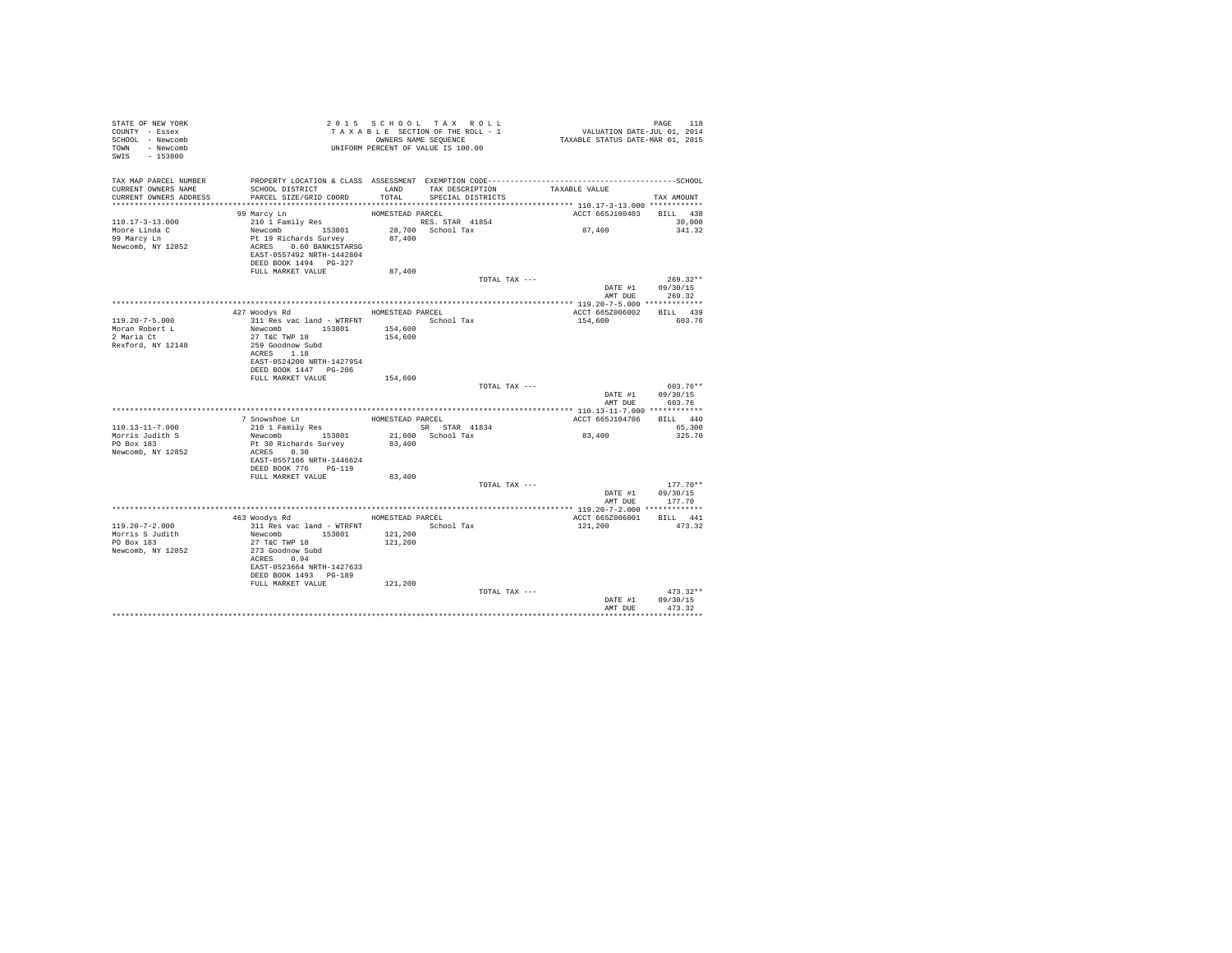| STATE OF NEW YORK<br>COUNTY - Essex<br>SCHOOL - Newcomb<br>TOWN - Newcomb<br>SWIS - 153800                                                     |                                                                                                                                                                       |                                                | 2015 SCHOOL TAX ROLL<br>TAXABLE SECTION OF THE ROLL - 1<br>OWNERS NAME SEQUENCE<br>UNIFORM PERCENT OF VALUE IS 100.00 | PAGE 119<br>VALUATION DATE-JUL 01, 2014<br>TAXABLE STATUS DATE-MAR 01, 2015 |                                          |
|------------------------------------------------------------------------------------------------------------------------------------------------|-----------------------------------------------------------------------------------------------------------------------------------------------------------------------|------------------------------------------------|-----------------------------------------------------------------------------------------------------------------------|-----------------------------------------------------------------------------|------------------------------------------|
| TAX MAP PARCEL NUMBER<br>CURRENT OWNERS NAME<br>CURRENT OWNERS ADDRESS                                                                         | SCHOOL DISTRICT<br>PARCEL SIZE/GRID COORD                                                                                                                             | TOTAL                                          | LAND TAX DESCRIPTION<br>SPECIAL DISTRICTS                                                                             | TAXABLE VALUE                                                               | TAX AMOUNT                               |
|                                                                                                                                                |                                                                                                                                                                       |                                                |                                                                                                                       |                                                                             |                                          |
| 109.16-4-4.000<br>Moses Michael C<br>Moses Dorothy Jean<br>5469 NYS Rte 28N<br>Newcomb, NY 12852<br>PRIOR OWNER ON 3/01/2015 FULL MARKET VALUE | 5473 NYS Route 28N<br>210 1 Family Res<br>Newcomb 153801<br>9 Richards<br>ACRES 0.40<br>EAST-0549304 NRTH-1446306<br>DEED BOOK 1800 PG-202                            | HOMESTEAD PARCEL<br>24,300<br>86,300<br>86,300 | School Tax                                                                                                            | ACCT 665J103901 BILL 442<br>86,300                                          | 337.03                                   |
| Hall Virginia L                                                                                                                                |                                                                                                                                                                       |                                                |                                                                                                                       |                                                                             |                                          |
|                                                                                                                                                |                                                                                                                                                                       |                                                | TOTAL TAX ---                                                                                                         | AMT DUE                                                                     | $337.03**$<br>DATE #1 09/30/15<br>337.03 |
|                                                                                                                                                |                                                                                                                                                                       |                                                |                                                                                                                       |                                                                             |                                          |
|                                                                                                                                                | 73 Goodnow Flow Rd<br>210 1 Family Res<br>8R STAR 41834                                                                                                               |                                                |                                                                                                                       | ACCT 665J104805 BILL 443                                                    |                                          |
| 109.15-4-13.000<br>Moses Mitchell F<br>73 Goodnow Flow Rd<br>Newcomb, NY 12852                                                                 | Newcomb 153801<br>4 Ords Patent<br>ACRES 1.20<br>EAST-0542646 NRTH-1444180                                                                                            | 97,800                                         | SR STAR 41834<br>36,600 School Tax                                                                                    | 97,800                                                                      | 65,300<br>381.94                         |
|                                                                                                                                                | FULL MARKET VALUE                                                                                                                                                     | 97,800                                         |                                                                                                                       |                                                                             |                                          |
|                                                                                                                                                |                                                                                                                                                                       |                                                | TOTAL TAX ---                                                                                                         |                                                                             | $233.94**$<br>DATE #1 09/30/15           |
|                                                                                                                                                |                                                                                                                                                                       |                                                |                                                                                                                       | AMT DUE                                                                     | 233.94                                   |
|                                                                                                                                                |                                                                                                                                                                       | HOMESTEAD PARCEL                               |                                                                                                                       | ACCT 665J104308                                                             | BILL 444                                 |
| $109.16 - 4 - 3.000$                                                                                                                           | 5469 NYS Route 28N<br>210 1 Family Res                                                                                                                                |                                                | RES. STAR 41854                                                                                                       |                                                                             | 30,000                                   |
| Moses Steven Michael<br>Moses Kimberly Jean<br>5469 NYS Route 28N<br>Newcomb, NY 12852                                                         | Newcomb 153801<br>9 Richards<br>1772/112 L Use to Moses,<br>2.1ac<br>ACRES 2.60                                                                                       | 191,600                                        | 41,400 School Tax                                                                                                     | 191,600                                                                     | 748.26                                   |
| PRIOR OWNER ON 3/01/2015 EAST-0549235 NRTH-1446109<br>Moses Steven Michael                                                                     | DEED BOOK 1772    PG-112                                                                                                                                              |                                                |                                                                                                                       |                                                                             |                                          |
|                                                                                                                                                | FULL MARKET VALUE                                                                                                                                                     | 191,600                                        | TOTAL TAX ---                                                                                                         |                                                                             | $676.26**$                               |
|                                                                                                                                                |                                                                                                                                                                       |                                                |                                                                                                                       | AMT DUE                                                                     | DATE #1 09/30/15<br>676.26               |
|                                                                                                                                                | 86 Stubing Ln HOMESTEAD PARCEL                                                                                                                                        |                                                |                                                                                                                       | ACCT 665Z001001 BILL 445                                                    |                                          |
| $109.16 - 6 - 2.000$<br>Mosher Clarence W<br>Mosher Louis B<br>30 Cypress Dr<br>Glenville, NY 12302                                            | 210 1 Family Res - WTRFNT School Tax<br>Newcomb 153801<br>16 T&c Pur Twp 27 Rs<br>5 Birch Pt Subd<br>ACRES 2.00<br>EAST-0550771 NRTH-1447747<br>DEED BOOK 1370 PG-234 | 130,200<br>462,400                             |                                                                                                                       | 462,400                                                                     | 1,805.81                                 |
|                                                                                                                                                | FULL MARKET VALUE                                                                                                                                                     | 462,400                                        |                                                                                                                       |                                                                             |                                          |
|                                                                                                                                                |                                                                                                                                                                       |                                                | TOTAL TAX ---                                                                                                         | DATE #1<br>AMT DUE                                                          | $1.805.81**$<br>09/30/15<br>1,805.81     |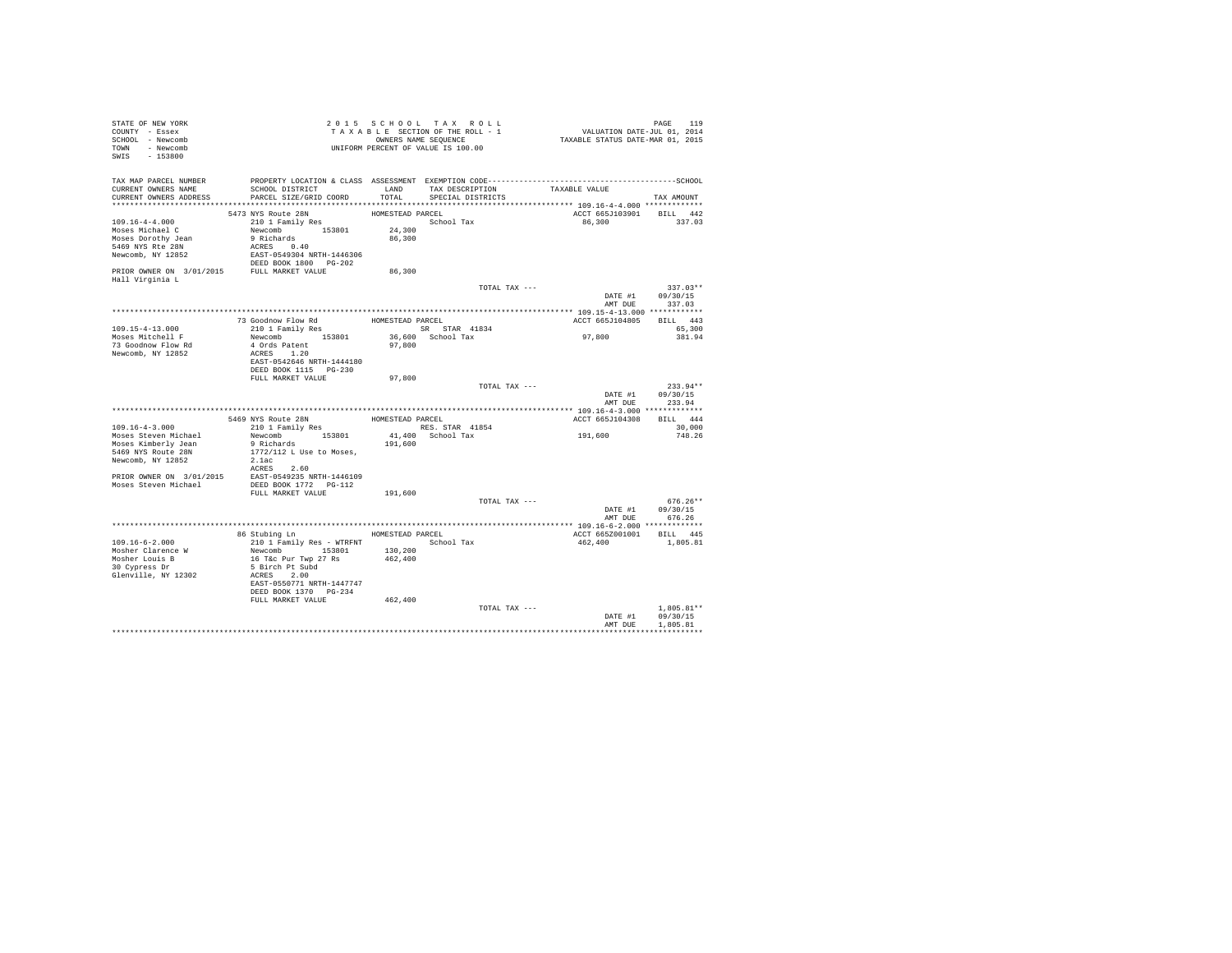| STATE OF NEW YORK<br>COUNTY - Essex<br>SCHOOL - Newcomb<br>TOWN - Newcomb<br>SWIS - 153800  | T A X A B L B JULION SEQUENCE<br>UNIFORM PERCENT OF VALUE IS 100.00                                                                                                                                                                                                                                                                                                                                                                                        |                    | 2015 SCHOOL TAX ROLL<br>TAXABLE SECTION OF THE ROLL - 1<br>OWNERS NAME SEQUENCE | PAGE 120<br>VALUATION DATE-JUL 01, 2014<br>TAXABLE STATUS DATE-MAR 01, 2015 |                                              |
|---------------------------------------------------------------------------------------------|------------------------------------------------------------------------------------------------------------------------------------------------------------------------------------------------------------------------------------------------------------------------------------------------------------------------------------------------------------------------------------------------------------------------------------------------------------|--------------------|---------------------------------------------------------------------------------|-----------------------------------------------------------------------------|----------------------------------------------|
| TAX MAP PARCEL NUMBER                                                                       | PROPERTY LOCATION & CLASS ASSESSMENT EXEMPTION CODE-----------------------------------SCHOOL                                                                                                                                                                                                                                                                                                                                                               |                    |                                                                                 |                                                                             |                                              |
| CURRENT OWNERS NAME                                                                         | SCHOOL DISTRICT<br>CURRENT OWNERS ADDRESS PARCEL SIZE/GRID COORD                                                                                                                                                                                                                                                                                                                                                                                           | TOTAL              | LAND TAX DESCRIPTION<br>SPECIAL DISTRICTS                                       | TAXABLE VALUE                                                               | TAX AMOUNT                                   |
|                                                                                             | 5480 NYS Route 28N HOMESTEAD PARCEL                                                                                                                                                                                                                                                                                                                                                                                                                        |                    |                                                                                 | ACCT 665J106101 BILL 446                                                    |                                              |
| 109.16-2-20.021<br>Mulcahy Lynn R<br>Demars Lori R<br>5477 NYS Rte 28N<br>Newcomb, NY 12852 | 260 Seasonal res - WTRFNT <a>&gt; School Tax<br/>Newcomb 153801<br/>9 Richards<br/><math>c/o</math> Kenneth C Rockwood <math>1483/179</math> Life Use to<br/>Kenneth &amp; Sally Rockwood<br/>ACRES 2.24<br/>EAST-0549253 NRTH-1446618<br/>DEED BOOK 1483 PG-179</a>                                                                                                                                                                                       | 175,600<br>185,600 |                                                                                 | 185,600 724.82                                                              |                                              |
|                                                                                             | FULL MARKET VALUE                                                                                                                                                                                                                                                                                                                                                                                                                                          | 185,600            |                                                                                 |                                                                             |                                              |
|                                                                                             |                                                                                                                                                                                                                                                                                                                                                                                                                                                            |                    | TOTAL TAX ---                                                                   |                                                                             | $724.82**$                                   |
|                                                                                             |                                                                                                                                                                                                                                                                                                                                                                                                                                                            |                    |                                                                                 | AMT DUE                                                                     | DATE #1 09/30/15<br>724.82                   |
|                                                                                             |                                                                                                                                                                                                                                                                                                                                                                                                                                                            |                    |                                                                                 |                                                                             |                                              |
| $109.16 - 4 - 2.000$                                                                        | 5477 NYS Route 28N<br>210 1 Family Res                                                                                                                                                                                                                                                                                                                                                                                                                     | HOMESTEAD PARCEL   |                                                                                 | ACCT 665J106014 BILL 447                                                    | 65,300                                       |
| Mulcahy Lynn R<br>Demars Lori R                                                             | $\begin{tabular}{lllllllllllll} $\text{$\kappa$-uv $1$ } $\text{{\tt Sam11Y} }$\text{Res}$ & $\cdots$ & $\cdots$ & $\text{{\tt emx}}$ & $\text{{\tt SR} }$ $\text{{\tt SR} }$ $\text{{\tt SR} }$ & $\text{{\tt SR} }$ & $\text{{\tt SR} }$ & $\text{{\tt SR} }$ & $\text{{\tt 41834}}$ \\ $ {\tt Newcomb}$ & $153801 & $37,300 & $\text{{\tt School} }$ & $\text{{\tt Tax}}$ \\ $9$ $\text{ Richards}$ & $207,900$ & $\text{{\tt School} }$ & $\text{{\tt$ |                    |                                                                                 | 207,900                                                                     | 811.91                                       |
| c/o Kenneth C Rockwood<br>5477 NYS Rte 28N<br>Newcomb, NY 12852                             | 1483/179 Life Use to<br>Kenneth & Sally Rockwood<br>ACRES 1.40<br>EAST-0549116 NRTH-1446333<br>DEED BOOK 1483 PG-179                                                                                                                                                                                                                                                                                                                                       |                    |                                                                                 |                                                                             |                                              |
|                                                                                             | FULL MARKET VALUE                                                                                                                                                                                                                                                                                                                                                                                                                                          | 207,900            |                                                                                 |                                                                             |                                              |
|                                                                                             |                                                                                                                                                                                                                                                                                                                                                                                                                                                            |                    | TOTAL TAX ---                                                                   |                                                                             | 663.91**                                     |
|                                                                                             |                                                                                                                                                                                                                                                                                                                                                                                                                                                            |                    |                                                                                 |                                                                             | DATE #1 09/30/15<br>AMT DUE 663.91           |
|                                                                                             |                                                                                                                                                                                                                                                                                                                                                                                                                                                            |                    |                                                                                 |                                                                             |                                              |
|                                                                                             | 22 Anderson Ln HOMESTEAD PARCEL                                                                                                                                                                                                                                                                                                                                                                                                                            |                    |                                                                                 | ACCT 665J180020 BILL 448                                                    |                                              |
| $109.16 - 2 - 24.036$                                                                       |                                                                                                                                                                                                                                                                                                                                                                                                                                                            |                    | School Tax                                                                      | 281,000                                                                     | 1,097.39                                     |
| Mull Deborah L                                                                              | 210 1 Family Res - WTRFNT<br>Newcomb 153801 52,900<br>16 Richards Survey 281,000                                                                                                                                                                                                                                                                                                                                                                           |                    |                                                                                 |                                                                             |                                              |
| Tyler Lois E<br>iyier Lois E<br>356 Hop City Rd<br>Ballston Spa, NY 12020                   | 16 Richards Survey<br>ACRES 0.60<br>EAST-0551267 NRTH-1446427                                                                                                                                                                                                                                                                                                                                                                                              |                    |                                                                                 |                                                                             |                                              |
|                                                                                             | DEED BOOK 1165 PG-270                                                                                                                                                                                                                                                                                                                                                                                                                                      |                    |                                                                                 |                                                                             |                                              |
|                                                                                             | FULL MARKET VALUE                                                                                                                                                                                                                                                                                                                                                                                                                                          | 281,000            | TOTAL TAX ---                                                                   | AMT DUE                                                                     | $1.097.39**$<br>DATE #1 09/30/15<br>1,097.39 |
|                                                                                             |                                                                                                                                                                                                                                                                                                                                                                                                                                                            |                    |                                                                                 |                                                                             |                                              |
|                                                                                             | 5464 NYS Route 28N HOMESTEAD PARCEL                                                                                                                                                                                                                                                                                                                                                                                                                        |                    |                                                                                 | ACCT 665J188003 BILL 449                                                    |                                              |
| $109.16 - 2 - 22.200$                                                                       | 210 1 Family Res - WTRFNT<br>Newcomb 153801 85,800                                                                                                                                                                                                                                                                                                                                                                                                         |                    | School Tax                                                                      | 220,300                                                                     | 860.34                                       |
| Murphy Mary<br>6 Sonja Ln                                                                   | 9 T&c Pur Twp 25 Rs                                                                                                                                                                                                                                                                                                                                                                                                                                        | 220,300            |                                                                                 |                                                                             |                                              |
| Ballston Spa, NY 12020                                                                      | ACRES 0.32<br>EAST-0549463 NRTH-1446507<br>DEED BOOK 1130 PG-37                                                                                                                                                                                                                                                                                                                                                                                            |                    |                                                                                 |                                                                             |                                              |
|                                                                                             | FULL MARKET VALUE                                                                                                                                                                                                                                                                                                                                                                                                                                          | 220,300            |                                                                                 |                                                                             |                                              |
|                                                                                             |                                                                                                                                                                                                                                                                                                                                                                                                                                                            |                    | TOTAL TAX ---                                                                   | AMT DUE                                                                     | 860.34**<br>DATE #1 09/30/15<br>860.34       |
|                                                                                             |                                                                                                                                                                                                                                                                                                                                                                                                                                                            |                    |                                                                                 |                                                                             |                                              |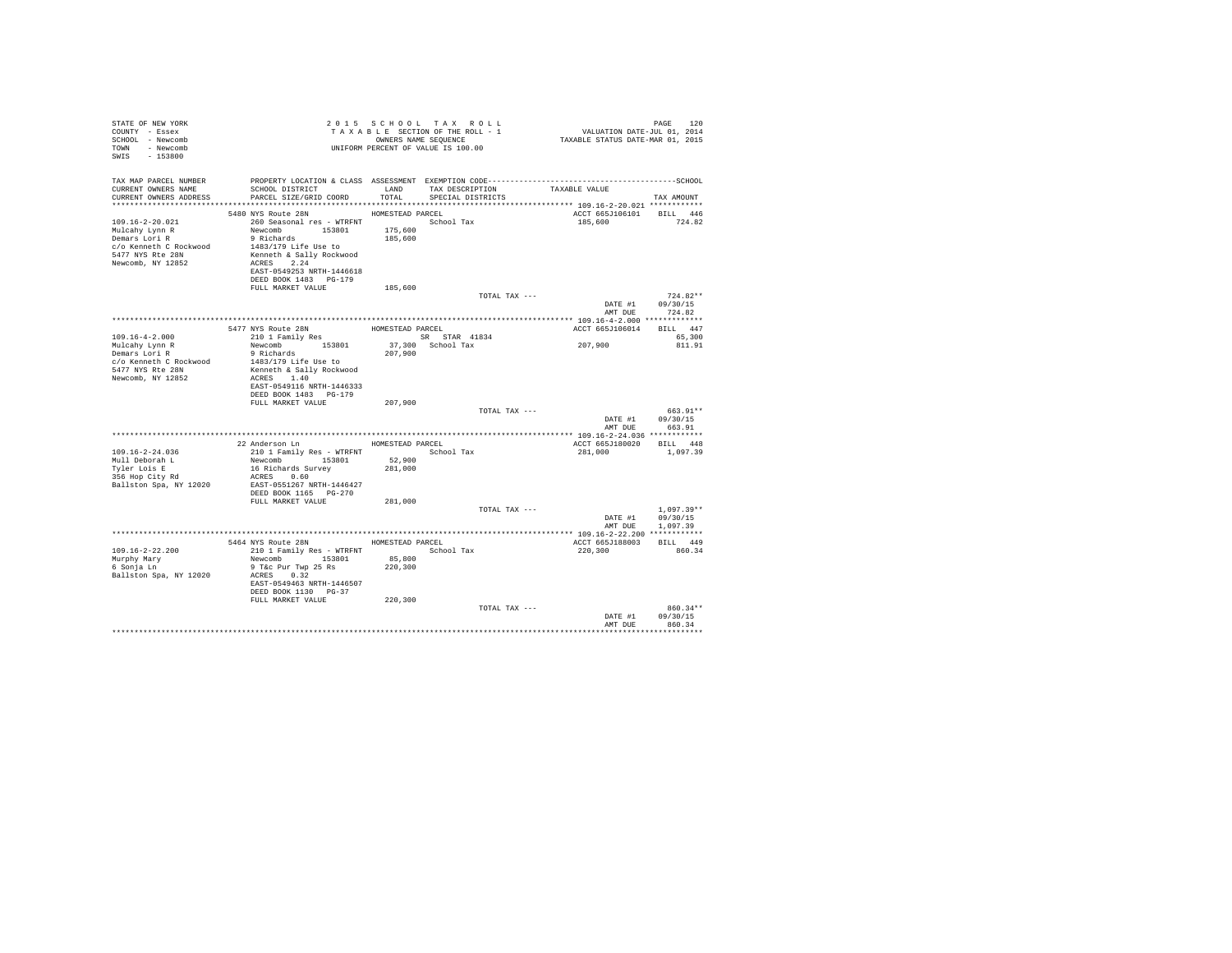| STATE OF NEW YORK<br>COUNTY - Essex<br>SCHOOL - Newcomb<br>TOWN - Newcomb<br>SWIS - 153800 | T A X A B L L _ _ _ _ _ _ _ _ OWNERS NAME SEQUENCE<br>UNIFORM PERCENT OF VALUE IS 100.00                                                 |                  | 2015 SCHOOL TAX ROLL<br>TAXABLE SECTION OF THE ROLL - 1<br>OWNERS NAME SEQUENCE | PAGE 121<br>VALUATION DATE-JUL 01, 2014<br>TAXABLE STATUS DATE-MAR 01, 2015 |                        |
|--------------------------------------------------------------------------------------------|------------------------------------------------------------------------------------------------------------------------------------------|------------------|---------------------------------------------------------------------------------|-----------------------------------------------------------------------------|------------------------|
| TAX MAP PARCEL NUMBER<br>CURRENT OWNERS NAME<br>CURRENT OWNERS ADDRESS                     | SCHOOL DISTRICT<br>PARCEL SIZE/GRID COORD                                                                                                | LAND<br>TOTAL    | TAX DESCRIPTION<br>SPECIAL DISTRICTS                                            | TAXABLE VALUE                                                               | TAX AMOUNT             |
|                                                                                            |                                                                                                                                          |                  |                                                                                 |                                                                             |                        |
|                                                                                            | 5057 NYS Route 28N                                                                                                                       | HOMESTEAD PARCEL |                                                                                 | ACCT 665J104903 BILL 450                                                    | 30,000                 |
| 110.18-1-11.082<br>Musso Anthony<br>5057 NYS Rte 28N<br>Newcomb, NY 12852                  | 210 1 Family Res<br>Newcomb 153801<br>Pt 4 Thorns Survey<br>ACRES 1.70 BANK WFARGO<br>EAST-0558798 NRTH-1442916<br>DEED BOOK 1495 PG-273 | 115,400          | RES. STAR 41854<br>38,300 School Tax                                            | 115,400                                                                     | 450.67                 |
|                                                                                            | FULL MARKET VALUE                                                                                                                        | 115,400          |                                                                                 |                                                                             |                        |
|                                                                                            |                                                                                                                                          |                  | TOTAL TAX ---                                                                   | DATE #1                                                                     | $378.67**$<br>09/30/15 |
|                                                                                            |                                                                                                                                          |                  |                                                                                 |                                                                             | AMT DUE 378.67         |
|                                                                                            |                                                                                                                                          |                  |                                                                                 |                                                                             |                        |
| 119.20-4-7.000                                                                             | 1704 Goodnow Flow Rd HOMESTEAD PARCEL<br>312 Vac w/imprv - WTRFNT School Tax                                                             |                  |                                                                                 | ACCT 665J188002 BILL 451<br>82,200                                          | 321.02                 |
| Nargis Lisa M Trust                                                                        | Newcomb 153801                                                                                                                           | 64,100           |                                                                                 |                                                                             |                        |
| Sanford Robert H Trust                                                                     | 27 Twp 18 T&c Purchase                                                                                                                   | 82,200           |                                                                                 |                                                                             |                        |
| 5525 Mack Rd                                                                               | 1229/180 Life Use To                                                                                                                     |                  |                                                                                 |                                                                             |                        |
| Galway, NY 12074                                                                           | Lmnarjis & Rh Sanford                                                                                                                    |                  |                                                                                 |                                                                             |                        |
|                                                                                            | ACRES 1.40<br>EAST-0526924 NRTH-1425955                                                                                                  |                  |                                                                                 |                                                                             |                        |
|                                                                                            | DEED BOOK 1229 PG-180                                                                                                                    |                  |                                                                                 |                                                                             |                        |
|                                                                                            | FULL MARKET VALUE                                                                                                                        | 82,200           |                                                                                 |                                                                             |                        |
|                                                                                            |                                                                                                                                          |                  | TOTAL TAX ---                                                                   |                                                                             | $321.02**$             |
|                                                                                            |                                                                                                                                          |                  |                                                                                 | DATE #1<br>AMT DUE                                                          | 09/30/15<br>321.02     |
|                                                                                            |                                                                                                                                          |                  |                                                                                 |                                                                             |                        |
|                                                                                            | 5660 NYS Route 28N<br>210 1 Family Res                                                                                                   | HOMESTEAD PARCEL |                                                                                 | ACCT 665L106308                                                             | BILL 452               |
| $109.15 - 1 - 42.000$                                                                      |                                                                                                                                          |                  | RES. STAR 41854                                                                 |                                                                             | 30,000                 |
| Nash Colleen W<br>PO Box 313                                                               | Newcomb 153801<br>3 Richards Survey                                                                                                      | 85,500           | 30,500 School Tax                                                               | 85,500                                                                      | 333.90                 |
| Newcomb, NY 12852                                                                          | ACRES 0.70                                                                                                                               |                  |                                                                                 |                                                                             |                        |
|                                                                                            | EAST-0545165 NRTH-1446547                                                                                                                |                  |                                                                                 |                                                                             |                        |
|                                                                                            | DEED BOOK 1036 PG-152                                                                                                                    |                  |                                                                                 |                                                                             |                        |
|                                                                                            | FULL MARKET VALUE                                                                                                                        | 85,500           | TOTAL TAX ---                                                                   |                                                                             | $261.90**$             |
|                                                                                            |                                                                                                                                          |                  |                                                                                 | DATE #1                                                                     | 09/30/15               |
|                                                                                            |                                                                                                                                          |                  |                                                                                 |                                                                             | AMT DUE 261.90         |
|                                                                                            |                                                                                                                                          |                  |                                                                                 |                                                                             |                        |
|                                                                                            | 4811 NYS Route 28N HOMESTEAD PARCEL<br>260 Seasonal res Montes School Tax                                                                |                  |                                                                                 | ACCT 665J107101 BILL 453                                                    |                        |
| 121.7-1-1.000<br>Neal Kimberly A                                                           | Newcomb 153801                                                                                                                           | 27,000           |                                                                                 | 42,400                                                                      | 165.58                 |
| Lashway Keith E                                                                            | 40 Thorns Survey                                                                                                                         | 42,400           |                                                                                 |                                                                             |                        |
| c/o Gene R Lashway Jr                                                                      | ACRES 0.50                                                                                                                               |                  |                                                                                 |                                                                             |                        |
| 9 Carlton Ct                                                                               | EAST-0564028 NRTH-1439698                                                                                                                |                  |                                                                                 |                                                                             |                        |
| Glens Falls, NY 12801                                                                      | DEED BOOK 1798 PG-87                                                                                                                     |                  |                                                                                 |                                                                             |                        |
| PRIOR OWNER ON 3/01/2015                                                                   | FULL MARKET VALUE                                                                                                                        | 42,400           |                                                                                 |                                                                             |                        |
| Lashway Gene R                                                                             |                                                                                                                                          |                  | TOTAL TAX ---                                                                   |                                                                             | 165.58**               |
|                                                                                            |                                                                                                                                          |                  |                                                                                 | DATE #1                                                                     | 09/30/15               |
|                                                                                            |                                                                                                                                          |                  |                                                                                 | AMT DUE                                                                     | 165.58                 |
|                                                                                            |                                                                                                                                          |                  |                                                                                 |                                                                             |                        |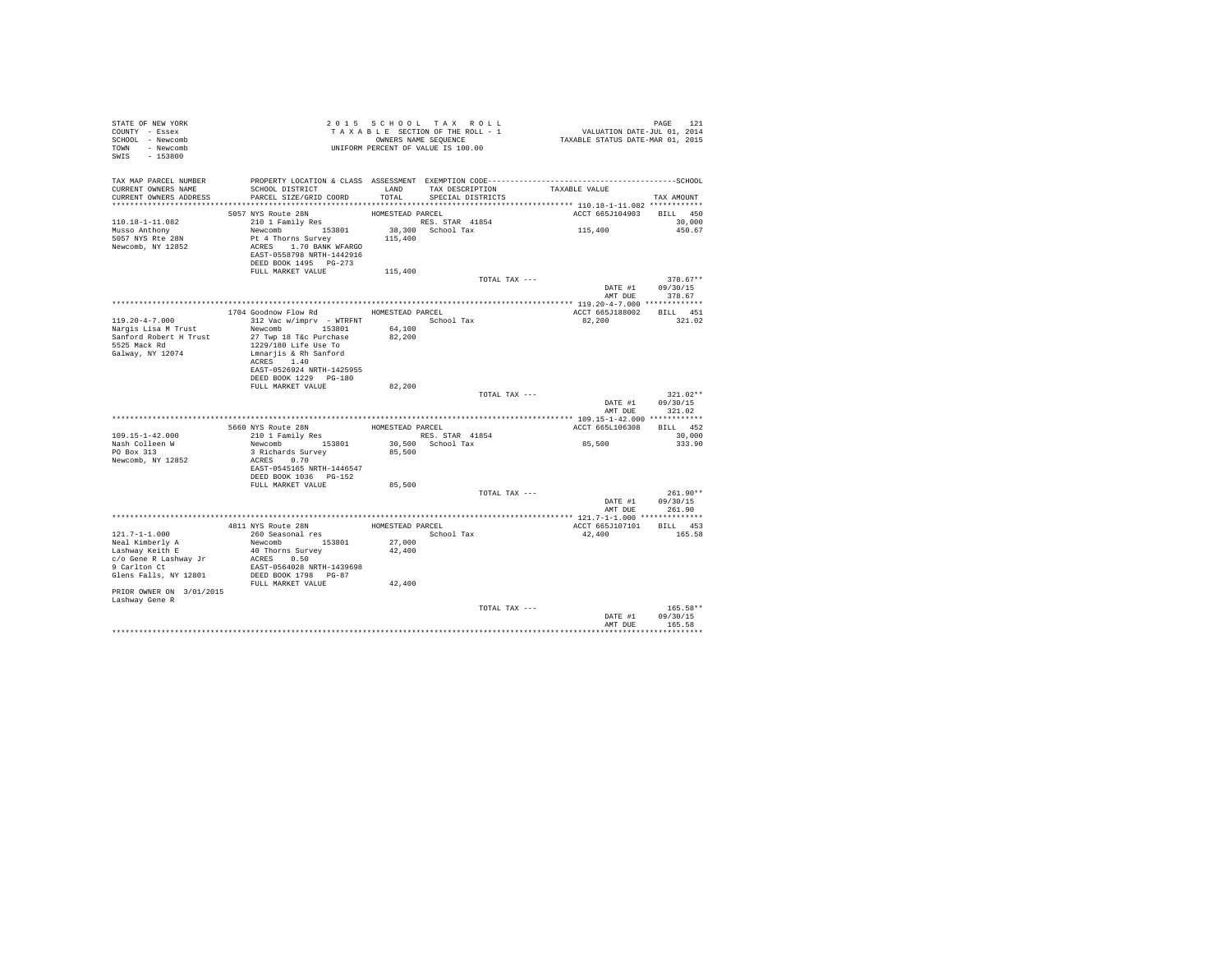| STATE OF NEW YORK<br>COUNTY - Essex<br>SCHOOL - Newcomb<br>- Newcomb<br>TOWN<br>$-153800$<br>SWIS            |                                                                                                                                                     |                                                       | 2015 SCHOOL TAX ROLL<br>TAXABLE SECTION OF THE ROLL - 1<br>OWNERS NAME SEOUENCE<br>UNIFORM PERCENT OF VALUE IS 100.00                | VALUATION DATE-JUL 01, 2014<br>TAXABLE STATUS DATE-MAR 01, 2015 | PAGE<br>122                          |
|--------------------------------------------------------------------------------------------------------------|-----------------------------------------------------------------------------------------------------------------------------------------------------|-------------------------------------------------------|--------------------------------------------------------------------------------------------------------------------------------------|-----------------------------------------------------------------|--------------------------------------|
| TAX MAP PARCEL NUMBER<br>CURRENT OWNERS NAME<br>CURRENT OWNERS ADDRESS                                       | SCHOOL DISTRICT<br>PARCEL SIZE/GRID COORD                                                                                                           | LAND<br>TOTAL                                         | PROPERTY LOCATION & CLASS ASSESSMENT EXEMPTION CODE-----------------------------------SCHOOL<br>TAX DESCRIPTION<br>SPECIAL DISTRICTS | TAXABLE VALUE                                                   | TAX AMOUNT                           |
|                                                                                                              | 415 Woodys Rd                                                                                                                                       | HOMESTEAD PARCEL                                      |                                                                                                                                      | ACCT 665Z006003                                                 | BILL 454                             |
| $119.20 - 7 - 7.000$<br>Niederer Lorraine F<br>Scrodin Thomas<br>2871 Lapland Rd<br>East Fairfield, VT 05448 | 311 Res vac land - WTRFNT<br>Newcomb 153801<br>27 T&C TWP 18<br>257 Goodnow Subd<br>ACRES 1.03<br>EAST-0524739 NRTH-1428014<br>DEED BOOK 1613 PG-17 | 140,100<br>140,100                                    | School Tax                                                                                                                           | 140,100                                                         | 547.13                               |
|                                                                                                              | FULL MARKET VALUE                                                                                                                                   | 140,100                                               | TOTAL TAX ---                                                                                                                        | DATE #1<br>AMT DUE                                              | $547.13**$<br>09/30/15<br>547.13     |
|                                                                                                              |                                                                                                                                                     |                                                       |                                                                                                                                      |                                                                 |                                      |
|                                                                                                              | Woodys Rd                                                                                                                                           | HOMESTEAD PARCEL                                      |                                                                                                                                      | ACCT 665Z006004                                                 | BILL 455                             |
| $119.20 - 8 - 1.000$<br>Niederer Lorraine F<br>Scrodin Thomas<br>2871 Lapland Rd<br>East Fairfield, VT 05448 | 210 1 Family Res<br>Newcomb<br>153801<br>27 T&C TWP 18<br>257 Goodnow Subd<br>ACRES 0.32<br>EAST-0524661 NRTH-1428181<br>DEED BOOK 1613 PG-17       | 25,000<br>65,000                                      | School Tax                                                                                                                           | 65,000                                                          | 253.84                               |
|                                                                                                              | FULL MARKET VALUE                                                                                                                                   | 65,000                                                |                                                                                                                                      |                                                                 |                                      |
|                                                                                                              |                                                                                                                                                     |                                                       | TOTAL TAX ---                                                                                                                        | DATE #1<br>AMT DUE                                              | $253.84**$<br>09/30/15<br>253.84     |
|                                                                                                              |                                                                                                                                                     |                                                       |                                                                                                                                      |                                                                 |                                      |
| $90. -1 - 2.110$<br>NL Industries Inc<br>c/o Real Estate Dept<br>5430 LBJ Fwy Ste 1700                       | Sanford Ln<br>910 Priv forest - WTRFNT<br>Newcomb<br>153801<br>T&C Twp 47<br>ACRES 146.26                                                           | NON-HOMESTEAD PARCEL<br>233,500<br>233,500            | School Tax                                                                                                                           | ACCT 665J105212<br>233,500                                      | BILL 456<br>4,252.84                 |
| Dallas, TX 75240                                                                                             | EAST-0569717 NRTH-1476096<br>FULL MARKET VALUE                                                                                                      | 233,500                                               |                                                                                                                                      |                                                                 |                                      |
|                                                                                                              |                                                                                                                                                     |                                                       | TOTAL TAX ---                                                                                                                        | DATE #1<br>AMT DUE                                              | $4.252.84**$<br>09/30/15<br>4,252.84 |
|                                                                                                              |                                                                                                                                                     |                                                       |                                                                                                                                      |                                                                 |                                      |
| $90. -1 - 3.110$<br>NL Industries Inc<br>c/o Real Estate Dept<br>5430 LBJ Fwy Ste 1700<br>Dallas, TX 75240   | Sanford Ln<br>910 Priv forest - WTRFNT<br>Newcomb<br>153801<br>T&c Twp 47<br>ACRES 617.10<br>EAST-0574593 NRTH-1481245<br>FULL MARKET VALUE         | NON-HOMESTEAD PARCEL<br>133,633<br>133,633<br>133,633 | School Tax                                                                                                                           | ACCT 665J105002<br>133,633                                      | BILL 457<br>2.433.92                 |
|                                                                                                              |                                                                                                                                                     |                                                       | TOTAL TAX ---                                                                                                                        | DATE #1<br>AMT DUE                                              | $2.433.92**$<br>09/30/15<br>2.433.92 |
|                                                                                                              |                                                                                                                                                     |                                                       |                                                                                                                                      |                                                                 |                                      |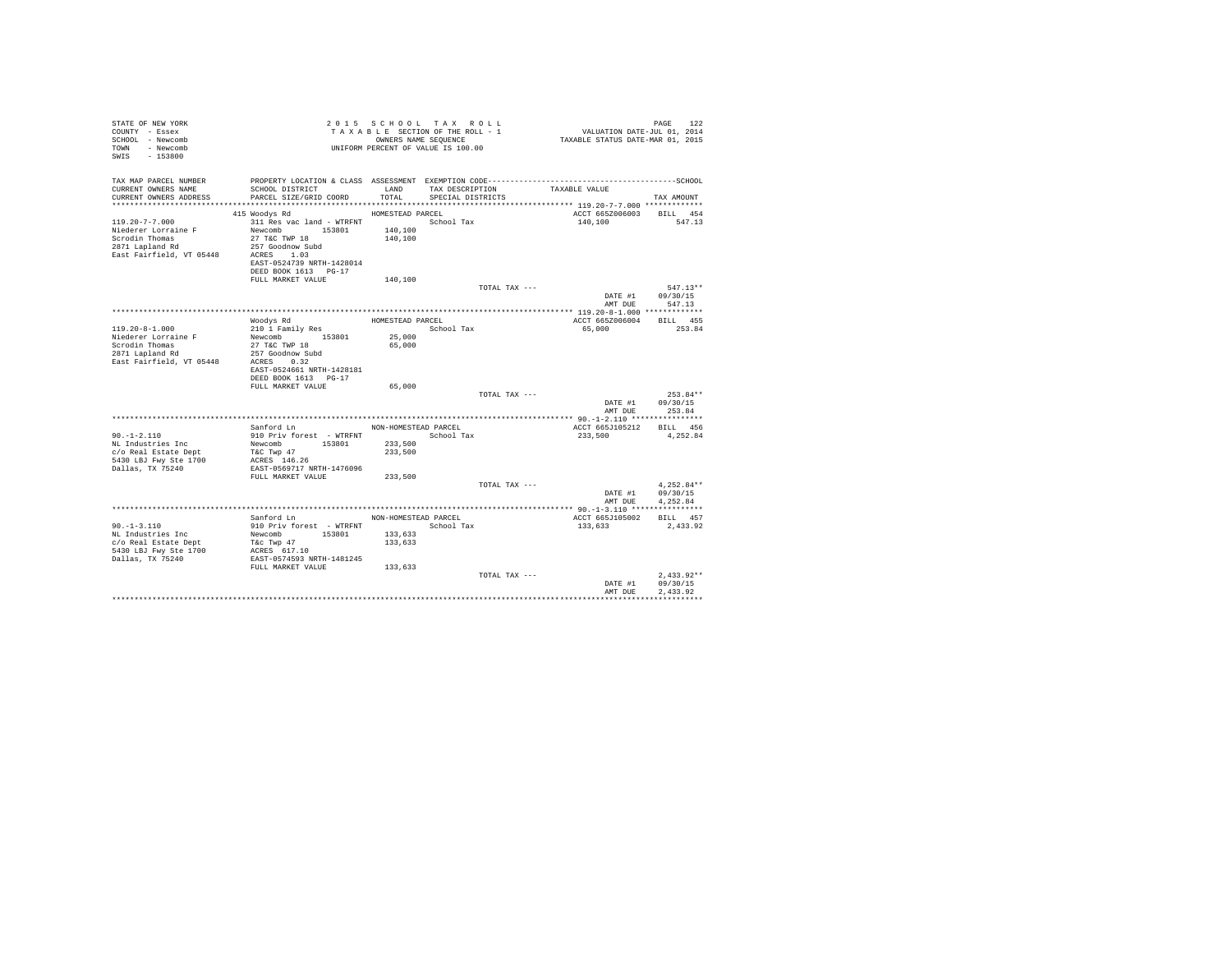| STATE OF NEW YORK<br>COUNTY - Essex<br>SCHOOL - Newcomb<br>TOWN - Newcomb<br>SWIS - 153800                                                                                                                                                         | TAXABLE SERIES SEQUENCE<br>ONNERS NAME SEQUENCE<br>UNIFORM PERCENT OF VALUE IS 100.00                                                                                                                                                                   | TAXABLE SECTION OF THE ROLL - 1<br>OWNERS NAME SEQUENCE |                   |                                    | PAGE 123<br>VALUATION DATE-JUL 01, 2014<br>TAXABLE STATUS DATE-MAR 01, 2015 |                  |
|----------------------------------------------------------------------------------------------------------------------------------------------------------------------------------------------------------------------------------------------------|---------------------------------------------------------------------------------------------------------------------------------------------------------------------------------------------------------------------------------------------------------|---------------------------------------------------------|-------------------|------------------------------------|-----------------------------------------------------------------------------|------------------|
| TAX MAP PARCEL NUMBER PROPERTY LOCATION & CLASS ASSESSMENT EXEMPTION CODE----------------------------------SCHOOL                                                                                                                                  |                                                                                                                                                                                                                                                         |                                                         |                   |                                    |                                                                             |                  |
| CURRENT OWNERS NAME<br>CURRENT OWNERS ADDRESS                                                                                                                                                                                                      | SCHOOL DISTRICT<br>PARCEL SIZE/GRID COORD                                                                                                                                                                                                               | TOTAL                                                   | SPECIAL DISTRICTS | LAND TAX DESCRIPTION TAXABLE VALUE |                                                                             | TAX AMOUNT       |
|                                                                                                                                                                                                                                                    |                                                                                                                                                                                                                                                         |                                                         |                   |                                    |                                                                             |                  |
|                                                                                                                                                                                                                                                    | 234 NL Ln                                                                                                                                                                                                                                               | NON-HOMESTEAD PARCEL                                    |                   |                                    | ACCT 665J105038 BILL 458                                                    |                  |
| $90. -1 - 5.110$                                                                                                                                                                                                                                   | 910 Priv forest                                                                                                                                                                                                                                         |                                                         | School Tax        |                                    | 161,100 2,934.18                                                            |                  |
| NL Industries Inc                                                                                                                                                                                                                                  |                                                                                                                                                                                                                                                         |                                                         |                   |                                    |                                                                             |                  |
| c/o Real Estate Dept                                                                                                                                                                                                                               | Newcomb 153801 161,100<br>Pt 75 Tac Twp 153801 161,100<br>ACRES 133.19<br>EAST-0575042 NRTH-1474957<br>DEED BOOK 229 PG-349                                                                                                                             |                                                         |                   |                                    |                                                                             |                  |
| 5430 LBJ Fwy Ste 1700<br>Dallas, TX 75240                                                                                                                                                                                                          |                                                                                                                                                                                                                                                         |                                                         |                   |                                    |                                                                             |                  |
|                                                                                                                                                                                                                                                    |                                                                                                                                                                                                                                                         |                                                         |                   |                                    |                                                                             |                  |
|                                                                                                                                                                                                                                                    |                                                                                                                                                                                                                                                         |                                                         |                   |                                    |                                                                             |                  |
|                                                                                                                                                                                                                                                    | FULL MARKET VALUE                                                                                                                                                                                                                                       | 161,100                                                 |                   |                                    |                                                                             |                  |
|                                                                                                                                                                                                                                                    |                                                                                                                                                                                                                                                         |                                                         |                   | TOTAL TAX ---                      | DATE #1 $09/30/15$                                                          | $2.934.18**$     |
|                                                                                                                                                                                                                                                    |                                                                                                                                                                                                                                                         |                                                         |                   |                                    |                                                                             | AMT DUE 2.934.18 |
|                                                                                                                                                                                                                                                    |                                                                                                                                                                                                                                                         |                                                         |                   |                                    |                                                                             |                  |
|                                                                                                                                                                                                                                                    | Sanford Ln                                                                                                                                                                                                                                              | NON-HOMESTEAD PARCEL                                    |                   |                                    | ACCT 665J105207 BILL 459                                                    |                  |
| $90. -1 - 6.100$                                                                                                                                                                                                                                   |                                                                                                                                                                                                                                                         | School Tax                                              |                   |                                    | 634,700                                                                     | 11,560.07        |
| NL Industries Inc                                                                                                                                                                                                                                  |                                                                                                                                                                                                                                                         |                                                         |                   |                                    |                                                                             |                  |
| c/o Real Estate Dept                                                                                                                                                                                                                               |                                                                                                                                                                                                                                                         |                                                         |                   |                                    |                                                                             |                  |
| 5430 LBJ Fwy Ste 1700<br>Dallas, TX 75240                                                                                                                                                                                                          |                                                                                                                                                                                                                                                         |                                                         |                   |                                    |                                                                             |                  |
|                                                                                                                                                                                                                                                    |                                                                                                                                                                                                                                                         |                                                         |                   |                                    |                                                                             |                  |
|                                                                                                                                                                                                                                                    | Sanford L<br>m $720 \mbox{ Min} \epsilon / \mbox{quarrow} \mbox{HOM-BOMESTE}$ Newcomb 153801 322,700 pt 76 T<br>c Twp 153801 634,700 634,700 EAST-0574565 NRTH-1472802 pt 29 PULL MARKET VALUE 634,700 PULL MARKET VALUE 634,700<br>634,700 PULL MARKET |                                                         |                   |                                    |                                                                             |                  |
|                                                                                                                                                                                                                                                    |                                                                                                                                                                                                                                                         |                                                         |                   |                                    |                                                                             |                  |
|                                                                                                                                                                                                                                                    |                                                                                                                                                                                                                                                         |                                                         |                   | TOTAL TAX ---                      |                                                                             | $11,560.07**$    |
|                                                                                                                                                                                                                                                    |                                                                                                                                                                                                                                                         |                                                         |                   |                                    | DATE #1 09/30/15                                                            |                  |
|                                                                                                                                                                                                                                                    |                                                                                                                                                                                                                                                         |                                                         |                   |                                    | AMT DUE 11,560.07                                                           |                  |
|                                                                                                                                                                                                                                                    | NL Ln                                                                                                                                                                                                                                                   | NON-HOMESTEAD PARCEL                                    |                   |                                    | ACCT 665J105003 BILL 460                                                    |                  |
| $91. -1 - 1.110$                                                                                                                                                                                                                                   |                                                                                                                                                                                                                                                         | School Tax                                              |                   |                                    | 10,400                                                                      | 189.42           |
| NL Industries Inc                                                                                                                                                                                                                                  |                                                                                                                                                                                                                                                         | 10,400                                                  |                   |                                    |                                                                             |                  |
|                                                                                                                                                                                                                                                    |                                                                                                                                                                                                                                                         | 10,400                                                  |                   |                                    |                                                                             |                  |
| c/o Real Estate Dept<br>5430 LBJ Fwy Ste 1700                                                                                                                                                                                                      | 910 Priv forest<br>Newcomb 153801<br>95 T&c Twp 46<br>ACRES 11.05                                                                                                                                                                                       |                                                         |                   |                                    |                                                                             |                  |
| Dallas, TX 75240                                                                                                                                                                                                                                   | EAST-0576213 NRTH-1478122                                                                                                                                                                                                                               |                                                         |                   |                                    |                                                                             |                  |
|                                                                                                                                                                                                                                                    | FULL MARKET VALUE                                                                                                                                                                                                                                       | 10,400                                                  |                   |                                    |                                                                             |                  |
| MAY BE SUBJECT TO PAYMENT                                                                                                                                                                                                                          |                                                                                                                                                                                                                                                         |                                                         |                   |                                    |                                                                             |                  |
| UNDER RPTL480A UNTIL 2018                                                                                                                                                                                                                          |                                                                                                                                                                                                                                                         |                                                         |                   |                                    |                                                                             |                  |
|                                                                                                                                                                                                                                                    |                                                                                                                                                                                                                                                         |                                                         |                   | TOTAL TAX ---                      |                                                                             | $189.42**$       |
|                                                                                                                                                                                                                                                    |                                                                                                                                                                                                                                                         |                                                         |                   |                                    | DATE #1 09/30/15                                                            |                  |
|                                                                                                                                                                                                                                                    |                                                                                                                                                                                                                                                         |                                                         |                   |                                    |                                                                             | AMT DUE 189.42   |
|                                                                                                                                                                                                                                                    | Sanford Ln                                                                                                                                                                                                                                              | NON-HOMESTEAD PARCEL                                    |                   |                                    | ACCT 665J192009 BILL 461                                                    |                  |
|                                                                                                                                                                                                                                                    |                                                                                                                                                                                                                                                         |                                                         | School Tax        |                                    | 28,200                                                                      | 513.62           |
|                                                                                                                                                                                                                                                    |                                                                                                                                                                                                                                                         | 28,200                                                  |                   |                                    |                                                                             |                  |
|                                                                                                                                                                                                                                                    |                                                                                                                                                                                                                                                         | 28,200                                                  |                   |                                    |                                                                             |                  |
|                                                                                                                                                                                                                                                    |                                                                                                                                                                                                                                                         |                                                         |                   |                                    |                                                                             |                  |
|                                                                                                                                                                                                                                                    |                                                                                                                                                                                                                                                         |                                                         |                   |                                    |                                                                             |                  |
|                                                                                                                                                                                                                                                    |                                                                                                                                                                                                                                                         |                                                         |                   |                                    |                                                                             |                  |
|                                                                                                                                                                                                                                                    |                                                                                                                                                                                                                                                         |                                                         |                   |                                    |                                                                             |                  |
| 101.-1-1.100<br>NL Industries Inc Mevecomb Morris 153801<br>NL Industries Inc Newcomb 153801<br>16400<br>16400<br>16400<br>16400<br>16400<br>16400<br>16400<br>16400<br>16400<br>16400<br>16400<br>16400<br>16400<br>16400<br>16400<br>16400<br>16 |                                                                                                                                                                                                                                                         | 28,200                                                  |                   |                                    |                                                                             |                  |
|                                                                                                                                                                                                                                                    |                                                                                                                                                                                                                                                         |                                                         |                   | TOTAL TAX ---                      |                                                                             | $513.62**$       |
|                                                                                                                                                                                                                                                    |                                                                                                                                                                                                                                                         |                                                         |                   |                                    |                                                                             | DATE #1 09/30/15 |
|                                                                                                                                                                                                                                                    |                                                                                                                                                                                                                                                         |                                                         |                   |                                    | AMT DUE                                                                     | 513.62           |
|                                                                                                                                                                                                                                                    |                                                                                                                                                                                                                                                         |                                                         |                   |                                    |                                                                             |                  |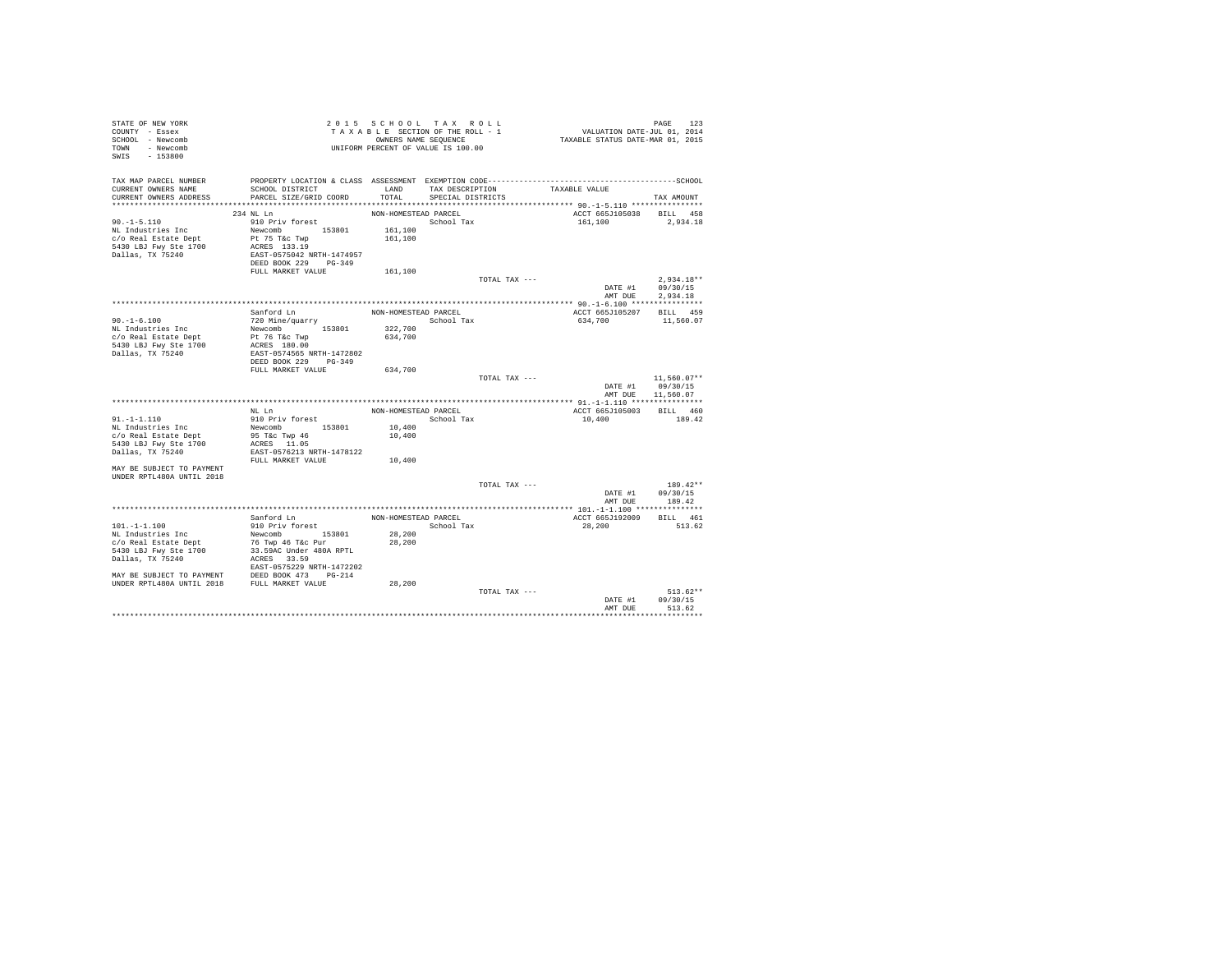| STATE OF NEW YORK<br>COUNTY - Essex<br>SCHOOL - Newcomb<br>TOWN - Newcomb<br>SWIS - 153800 |                                                                                               |                      | 2015 SCHOOL TAX ROLL<br>TAXABLE SECTION OF THE ROLL - 1<br>OWNERS NAME SEQUENCE<br>UNIFORM PERCENT OF VALUE IS 100.00 |               | PAGE 124<br>VALUATION DATE-JUL 01, 2014<br>TAXABLE STATUS DATE-MAR 01, 2015 |                            |
|--------------------------------------------------------------------------------------------|-----------------------------------------------------------------------------------------------|----------------------|-----------------------------------------------------------------------------------------------------------------------|---------------|-----------------------------------------------------------------------------|----------------------------|
| TAX MAP PARCEL NUMBER<br>CURRENT OWNERS NAME                                               | PROPERTY LOCATION & CLASS ASSESSMENT EXEMPTION CODE-----------------------------------SCHOOL  |                      | LAND TAX DESCRIPTION TAXABLE VALUE                                                                                    |               |                                                                             |                            |
| CURRENT OWNERS ADDRESS                                                                     | SCHOOL DISTRICT<br>PARCEL SIZE/GRID COORD                                                     | TOTAL                | SPECIAL DISTRICTS                                                                                                     |               |                                                                             | TAX AMOUNT                 |
|                                                                                            |                                                                                               |                      |                                                                                                                       |               |                                                                             |                            |
|                                                                                            | Sanford Ln                                                                                    | NON-HOMESTEAD PARCEL |                                                                                                                       |               | ACCT 665J192010 BILL 462                                                    |                            |
| $101. - 6 - 1.100$                                                                         | 910 Priv forest                                                                               |                      | School Tax                                                                                                            |               | 5,400 98.35                                                                 |                            |
| NL Industries Inc<br>c/o Real Estate Dept                                                  | Newcomb 153801 5,400<br>76 Twp 46 T&C Pur 5,400                                               |                      |                                                                                                                       |               |                                                                             |                            |
| 5430 LBJ Fwy Ste 1700                                                                      | ACRES 13.90                                                                                   |                      |                                                                                                                       |               |                                                                             |                            |
| Dallas, TX 75240                                                                           | EAST-0575890 NRTH-1472495                                                                     |                      |                                                                                                                       |               |                                                                             |                            |
|                                                                                            | DEED BOOK 473 PG-214                                                                          |                      |                                                                                                                       |               |                                                                             |                            |
| MAY BE SUBJECT TO PAYMENT FULL MARKET VALUE<br>UNDER RPTL480A UNTIL 2018                   |                                                                                               | 5,400                |                                                                                                                       |               |                                                                             |                            |
|                                                                                            |                                                                                               |                      |                                                                                                                       | TOTAL TAX --- |                                                                             | 98.35**                    |
|                                                                                            |                                                                                               |                      |                                                                                                                       |               | DATE #1<br>AMT DUE                                                          | 09/30/15<br>98.35          |
|                                                                                            |                                                                                               |                      |                                                                                                                       |               |                                                                             |                            |
| $101. -6 - 2.100$                                                                          | Sanford Ln<br>910 Priv forest                                                                 | NON-HOMESTEAD PARCEL | School Tax                                                                                                            |               | ACCT 665J192011 BILL 463<br>12,900                                          | 234.95                     |
| NL Industries Inc                                                                          |                                                                                               |                      |                                                                                                                       |               |                                                                             |                            |
| c/o Real Estate Dept                                                                       | Newcomb 153801 12,900<br>75 Twp 46 T&c Pur 12,900                                             |                      |                                                                                                                       |               |                                                                             |                            |
| 5430 LBJ Fwy Ste 1700                                                                      | ACRES 18.70                                                                                   |                      |                                                                                                                       |               |                                                                             |                            |
| Dallas, TX 75240                                                                           | EAST-0576363 NRTH-1473272<br>DEED BOOK 473 PG-214                                             |                      |                                                                                                                       |               |                                                                             |                            |
| MAY BE SUBJECT TO PAYMENT FULL MARKET VALUE<br>UNDER RPTL480A UNTIL 2018                   |                                                                                               | 12,900               |                                                                                                                       |               |                                                                             |                            |
|                                                                                            |                                                                                               |                      |                                                                                                                       | TOTAL TAX --- |                                                                             | 234.95**                   |
|                                                                                            |                                                                                               |                      |                                                                                                                       |               | AMT DUE                                                                     | DATE #1 09/30/15<br>234.95 |
|                                                                                            |                                                                                               |                      |                                                                                                                       |               |                                                                             |                            |
| 110.18-2-8.000                                                                             | NYS Route 28N<br>593 Picnic site                                                              | NON-HOMESTEAD PARCEL | School Tax                                                                                                            |               | ACCT 665J105106 BILL 464                                                    | 431.66                     |
| NL Industries Inc                                                                          | Newcomb 153801 23,500                                                                         |                      |                                                                                                                       |               | 23,700                                                                      |                            |
| c/o Real Estate Dept                                                                       | 3 Thorns Survey                                                                               | 23,700               |                                                                                                                       |               |                                                                             |                            |
| 5430 LBJ Fwy Ste 1700                                                                      | ACRES 0.30                                                                                    |                      |                                                                                                                       |               |                                                                             |                            |
| Dallas, TX 75240                                                                           | EAST-0560428 NRTH-1442038                                                                     |                      |                                                                                                                       |               |                                                                             |                            |
|                                                                                            | DEED BOOK 403 PG-370                                                                          |                      |                                                                                                                       |               |                                                                             |                            |
|                                                                                            | FULL MARKET VALUE                                                                             | 23,700               |                                                                                                                       |               |                                                                             |                            |
|                                                                                            |                                                                                               |                      |                                                                                                                       | TOTAL TAX --- |                                                                             | $431.66**$                 |
|                                                                                            |                                                                                               |                      |                                                                                                                       |               | DATE #1 09/30/15                                                            | AMT DUE 431.66             |
|                                                                                            |                                                                                               |                      |                                                                                                                       |               |                                                                             |                            |
|                                                                                            | NYS Route 28N                                                                                 |                      | NON-HOMESTEAD PARCEL                                                                                                  |               | ACCT 665J179002 BILL 465                                                    |                            |
| $110.18 - 2 - 9.000$                                                                       | 330 Vacant comm                                                                               |                      | School Tax                                                                                                            |               | 8,800                                                                       | 160.28                     |
| NL Industries Inc                                                                          |                                                                                               | 8,800                |                                                                                                                       |               |                                                                             |                            |
| c/o Real Estate Dept                                                                       |                                                                                               | 8,800                |                                                                                                                       |               |                                                                             |                            |
| 5430 LBJ Fwy Ste 1700<br>Dallas, TX 75240                                                  |                                                                                               |                      |                                                                                                                       |               |                                                                             |                            |
|                                                                                            | Newcomb<br>3 Thorns Survey<br>ACRES 0.10<br>EAST-0560241 NRTH-1442128<br>DEED BOOK 403 PG-370 |                      |                                                                                                                       |               |                                                                             |                            |
|                                                                                            | FULL MARKET VALUE                                                                             | 8,800                |                                                                                                                       |               |                                                                             |                            |
|                                                                                            |                                                                                               |                      |                                                                                                                       | TOTAL TAX --- |                                                                             | $160.28**$                 |
|                                                                                            |                                                                                               |                      |                                                                                                                       |               |                                                                             | DATE #1 09/30/15           |
|                                                                                            |                                                                                               |                      |                                                                                                                       |               | AMT DUE                                                                     | 160.28                     |
|                                                                                            |                                                                                               |                      |                                                                                                                       |               |                                                                             |                            |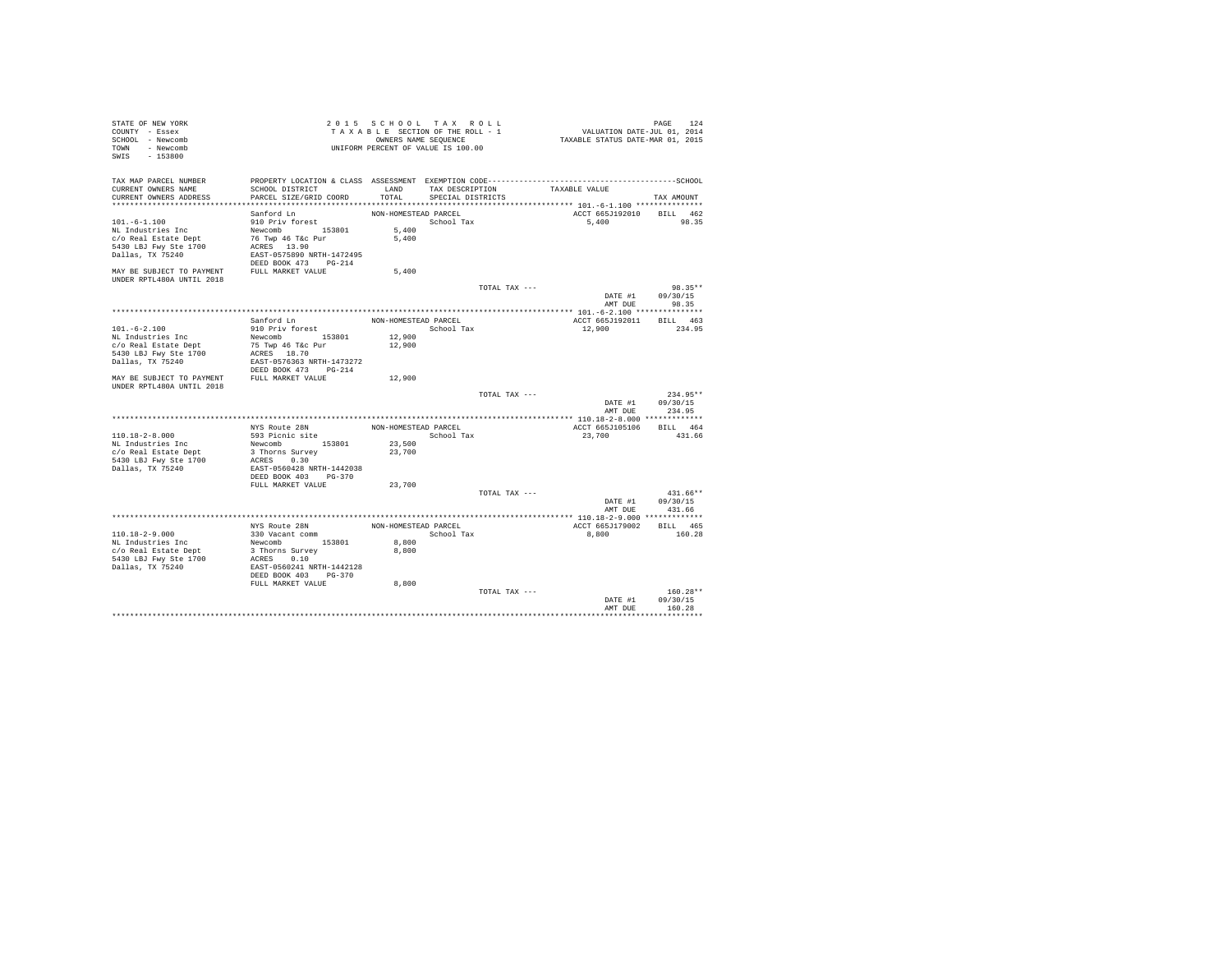| STATE OF NEW YORK<br>COUNTY - Essex<br>SCHOOL - Newcomb<br>TOWN - Newcomb | UNIFORM PERCENT OF VALUE IS 100.00                                          |                  | 2015 SCHOOL TAX ROLL<br>TAXABLE SECTION OF THE ROLL - 1<br>OWNERS NAME SEQUENCE | PAGE 125<br>VALUATION DATE-JUL 01, 2014<br>TAXABLE STATUS DATE-MAR 01, 2015                  |                                    |
|---------------------------------------------------------------------------|-----------------------------------------------------------------------------|------------------|---------------------------------------------------------------------------------|----------------------------------------------------------------------------------------------|------------------------------------|
| SWIS - 153800                                                             |                                                                             |                  |                                                                                 |                                                                                              |                                    |
| TAX MAP PARCEL NUMBER                                                     |                                                                             |                  |                                                                                 | PROPERTY LOCATION & CLASS ASSESSMENT EXEMPTION CODE-----------------------------------SCHOOL |                                    |
| CURRENT OWNERS NAME                                                       | SCHOOL DISTRICT                                                             |                  | LAND TAX DESCRIPTION TAXABLE VALUE                                              |                                                                                              |                                    |
| CURRENT OWNERS ADDRESS                                                    | PARCEL SIZE/GRID COORD                                                      | TOTAL            | SPECIAL DISTRICTS                                                               |                                                                                              | TAX AMOUNT                         |
|                                                                           | 31 Sanford Ln                                                               | HOMESTEAD PARCEL |                                                                                 | ACCT 665J101001 BILL 466                                                                     |                                    |
| 110.18-4-11.000                                                           | 210 1 Family Res                                                            |                  | School Tax                                                                      | 87.700 342.49                                                                                |                                    |
| Norton Scott M                                                            | Newcomb 153801 27,000                                                       |                  |                                                                                 |                                                                                              |                                    |
| Norton Elly E                                                             |                                                                             | 87,700           |                                                                                 |                                                                                              |                                    |
| 4784 NYS Rte 28N<br>Newcomb, NY 12852                                     | Pt 4&5 Thorns Survey<br>ACRES 0.50 BANK1STARSG<br>EAST-0559473 NRTH-1441355 |                  |                                                                                 |                                                                                              |                                    |
|                                                                           | DEED BOOK 1377 PG-331                                                       |                  |                                                                                 |                                                                                              |                                    |
|                                                                           | FULL MARKET VALUE                                                           | 87,700           |                                                                                 |                                                                                              |                                    |
|                                                                           |                                                                             |                  | TOTAL TAX ---                                                                   |                                                                                              | $342.49**$                         |
|                                                                           |                                                                             |                  |                                                                                 |                                                                                              | DATE #1 09/30/15<br>AMT DUE 342.49 |
|                                                                           |                                                                             |                  |                                                                                 |                                                                                              |                                    |
|                                                                           |                                                                             | HOMESTEAD PARCEL |                                                                                 | ACCT 665J105302 BILL 467                                                                     |                                    |
| $121.7 - 1 - 4.000$                                                       | 4784 NYS Route 28N<br>210 1 Family Res                                      |                  | School Tax                                                                      | 81,000                                                                                       | 316.33                             |
|                                                                           | Newcomb 153801                                                              | 36,900           |                                                                                 |                                                                                              |                                    |
| Norton William O<br>Rodrigue Mary E<br>PO Box 14443                       | 40 Thorns Survey<br>ACRES 1.30                                              | 81,000           |                                                                                 |                                                                                              |                                    |
| Albany, NY 12212                                                          | EAST-0564753 NRTH-1439695                                                   |                  |                                                                                 |                                                                                              |                                    |
|                                                                           | DEED BOOK 1083 PG-63                                                        |                  |                                                                                 |                                                                                              |                                    |
|                                                                           | FULL MARKET VALUE                                                           | 81,000           |                                                                                 |                                                                                              |                                    |
|                                                                           |                                                                             |                  | TOTAL TAX ---                                                                   |                                                                                              | $316.33**$                         |
|                                                                           |                                                                             |                  |                                                                                 | AMT DUE                                                                                      | DATE #1 09/30/15<br>316.33         |
|                                                                           |                                                                             |                  |                                                                                 |                                                                                              |                                    |
|                                                                           | 20 Johnson Rd                                                               | HOMESTEAD PARCEL |                                                                                 | ACCT 665J106010 BILL 468                                                                     |                                    |
| $109.16 - 2 - 13.000$                                                     | 210 1 Family Res                                                            |                  | RES. STAR 41854                                                                 | 133,100                                                                                      | 30,000                             |
| Novak Joseph<br>PO Box 141                                                | Newcomb 153801<br>10 Richards 10                                            | 133,100          | 29,700 School Tax                                                               |                                                                                              | 519.80                             |
| Newcomb, NY 12852                                                         | ACRES 0.80                                                                  |                  |                                                                                 |                                                                                              |                                    |
|                                                                           | EAST-0548299 NRTH-1447667                                                   |                  |                                                                                 |                                                                                              |                                    |
|                                                                           | DEED BOOK 818 PG-258                                                        |                  |                                                                                 |                                                                                              |                                    |
|                                                                           | FULL MARKET VALUE                                                           | 133,100          | TOTAL TAX ---                                                                   |                                                                                              | $447.80**$                         |
|                                                                           |                                                                             |                  |                                                                                 |                                                                                              | DATE #1 09/30/15                   |
|                                                                           |                                                                             |                  |                                                                                 | AMT DUE                                                                                      | 447.80                             |
|                                                                           |                                                                             |                  |                                                                                 |                                                                                              |                                    |
|                                                                           | 1320 Goodnow Flow Rd MOMESTEAD PARCEL                                       |                  |                                                                                 | ACCT 665J105304 BILL 469                                                                     |                                    |
| 120.18-2-16.000<br>Oakley Quentin J                                       | 210 1 Family Res - WTRFNT<br>Newcomb 153801                                 | 106,200          | School Tax                                                                      | 173,200                                                                                      | 676.40                             |
| 96 Mossy Brook Rd                                                         | 46 T&C Twp 18                                                               | 173,200          |                                                                                 |                                                                                              |                                    |
| High Falls, NY 12440                                                      | Goodnow Flow Subd                                                           |                  |                                                                                 |                                                                                              |                                    |
|                                                                           | Lot 33                                                                      |                  |                                                                                 |                                                                                              |                                    |
|                                                                           | ACRES 1.26<br>EAST-0535531 NRTH-1426643                                     |                  |                                                                                 |                                                                                              |                                    |
|                                                                           | DEED BOOK 1161    PG-261                                                    |                  |                                                                                 |                                                                                              |                                    |
|                                                                           |                                                                             |                  |                                                                                 |                                                                                              |                                    |
|                                                                           | FULL MARKET VALUE                                                           | 173,200          |                                                                                 |                                                                                              |                                    |
|                                                                           |                                                                             |                  | TOTAL TAX ---                                                                   |                                                                                              | $676.40**$                         |
|                                                                           |                                                                             |                  |                                                                                 | AMT DUE                                                                                      | DATE #1 09/30/15<br>676.40         |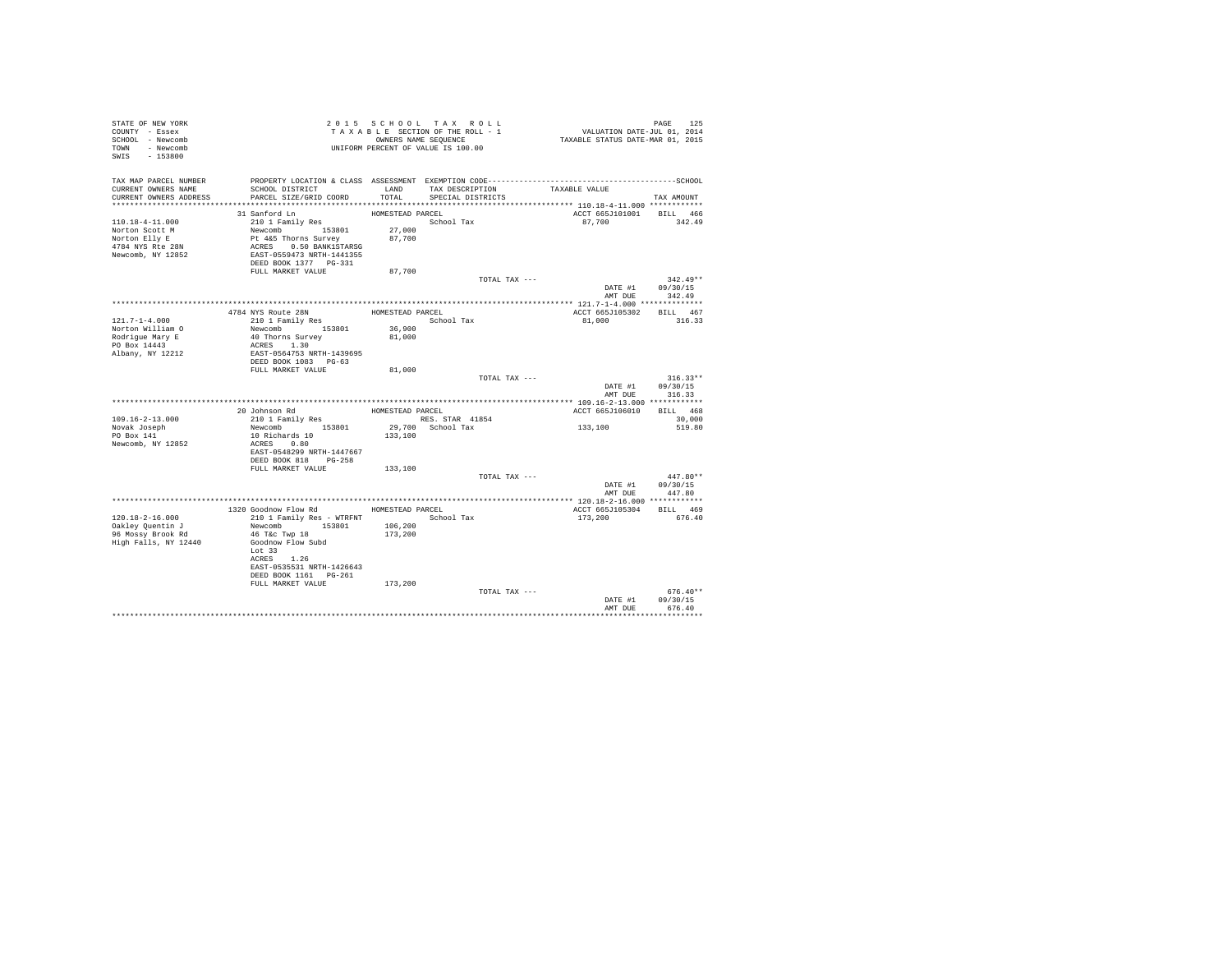| STATE OF NEW YORK<br>COUNTY - Essex<br>SCHOOL - Newcomb<br>- Newcomb<br>TOWN<br>$-153800$<br>SWTS |                                           | OWNERS NAME SEQUENCE | 2015 SCHOOL TAX ROLL<br>TAXABLE SECTION OF THE ROLL - 1<br>UNIFORM PERCENT OF VALUE IS 100.00 | VALUATION DATE-JUL 01, 2014<br>TAXABLE STATUS DATE-MAR 01, 2015 | PAGE<br>126            |
|---------------------------------------------------------------------------------------------------|-------------------------------------------|----------------------|-----------------------------------------------------------------------------------------------|-----------------------------------------------------------------|------------------------|
| TAX MAP PARCEL NUMBER                                                                             |                                           |                      |                                                                                               |                                                                 |                        |
| CURRENT OWNERS NAME<br>CURRENT OWNERS ADDRESS                                                     | SCHOOL DISTRICT<br>PARCEL SIZE/GRID COORD | LAND<br>TOTAL.       | TAX DESCRIPTION<br>SPECIAL DISTRICTS                                                          | TAXABLE VALUE                                                   | TAX AMOUNT             |
|                                                                                                   |                                           |                      |                                                                                               |                                                                 |                        |
|                                                                                                   | Goodnow Flow Rd                           | HOMESTEAD PARCEL     |                                                                                               | ACCT 665J105305                                                 | BILL 470               |
| $120.18 - 2 - 17.000$                                                                             | 311 Res vac land - WTRFNT                 |                      | School Tax                                                                                    | 106,500                                                         | 415.91                 |
| Oakley Quentin J                                                                                  | Newcomb 153801                            | 106,500              |                                                                                               |                                                                 |                        |
| Oakley Merry L                                                                                    | 46 T&c Twp 18                             | 106,500              |                                                                                               |                                                                 |                        |
| 96 Mossy Brook Rd<br>High Falls, NY 12440                                                         | Goodnow Flow Subd<br>Lot 32               |                      |                                                                                               |                                                                 |                        |
|                                                                                                   | ACRES 1.28                                |                      |                                                                                               |                                                                 |                        |
|                                                                                                   | EAST-0535620 NRTH-1426596                 |                      |                                                                                               |                                                                 |                        |
|                                                                                                   | DEED BOOK 836 PG-206                      |                      |                                                                                               |                                                                 |                        |
|                                                                                                   | FULL MARKET VALUE                         | 106,500              |                                                                                               |                                                                 |                        |
|                                                                                                   |                                           |                      | TOTAL TAX ---                                                                                 | DATE #1                                                         | $415.91**$<br>09/30/15 |
|                                                                                                   |                                           |                      |                                                                                               | AMT DUE                                                         | 415.91                 |
|                                                                                                   |                                           |                      |                                                                                               |                                                                 |                        |
|                                                                                                   | 395 Woodys Rd                             | HOMESTEAD PARCEL     |                                                                                               | ACCT 665J105309                                                 | RTT.T. 471             |
| $119.16 - 1 - 4.000$                                                                              | 210 1 Family Res - WTRFNT                 |                      | School Tax                                                                                    | 162,900                                                         | 636.17                 |
| OBrien James S                                                                                    | Newcomb<br>153801                         | 105,800              |                                                                                               |                                                                 |                        |
| OBrien Mary B<br>33 Collamer Dr                                                                   | 27 T&c Twp 18<br>Goodnow Flow Subd        | 162,900              |                                                                                               |                                                                 |                        |
| Ballston Spa, NY 12020                                                                            | Lot $253$                                 |                      |                                                                                               |                                                                 |                        |
|                                                                                                   | ACRES<br>0.60                             |                      |                                                                                               |                                                                 |                        |
|                                                                                                   | EAST-0525184 NRTH-1428015                 |                      |                                                                                               |                                                                 |                        |
|                                                                                                   | DEED BOOK 1476   PG-288                   |                      |                                                                                               |                                                                 |                        |
|                                                                                                   | FULL MARKET VALUE                         | 162,900              | TOTAL TAX ---                                                                                 |                                                                 | $636.17**$             |
|                                                                                                   |                                           |                      |                                                                                               | DATE #1                                                         | 09/30/15               |
|                                                                                                   |                                           |                      |                                                                                               | AMT DUE                                                         | 636.17                 |
|                                                                                                   |                                           |                      |                                                                                               |                                                                 |                        |
|                                                                                                   | 43 Loon Point Ln                          | HOMESTEAD PARCEL     |                                                                                               | ACCT 665J106104                                                 | BILL 472               |
| $120.17 - 2 - 14.000$                                                                             | 281 Multiple res - WTRFNT                 |                      | School Tax                                                                                    | 537,000                                                         | 2.097.15               |
| OBrien Kevin J<br>OBrien Daniel E                                                                 | Newcomb<br>153801<br>41 T&c Twp 18        | 466,100<br>537,000   |                                                                                               |                                                                 |                        |
| 130 Woolf Ln                                                                                      | Goodnow Flow Subd                         |                      |                                                                                               |                                                                 |                        |
| Ithaca, NY 14850                                                                                  | Lot $93-$                                 |                      |                                                                                               |                                                                 |                        |
|                                                                                                   | ACRES 3.97                                |                      |                                                                                               |                                                                 |                        |
|                                                                                                   | EAST-0529206 NRTH-1426834                 |                      |                                                                                               |                                                                 |                        |
|                                                                                                   | DEED BOOK 1721 PG-107                     |                      |                                                                                               |                                                                 |                        |
|                                                                                                   | FULL MARKET VALUE                         | 537,000              | TOTAL TAX ---                                                                                 |                                                                 | $2.097.15**$           |
|                                                                                                   |                                           |                      |                                                                                               | DATE #1                                                         | 09/30/15               |
|                                                                                                   |                                           |                      |                                                                                               | AMT DUE                                                         | 2.097.15               |
|                                                                                                   |                                           |                      |                                                                                               |                                                                 |                        |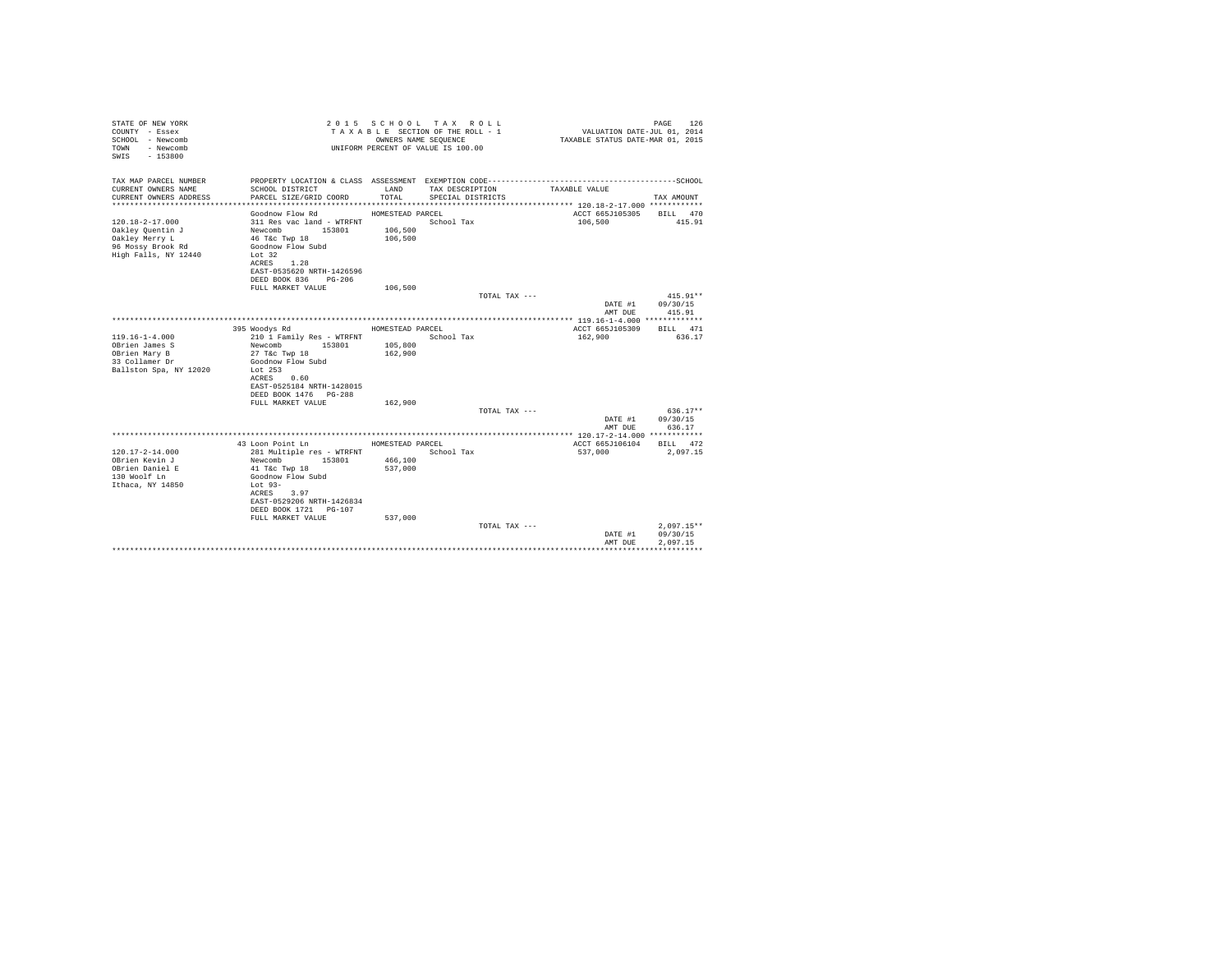| STATE OF NEW YORK<br>COUNTY - Essex<br>SCHOOL - Newcomb<br>TOWN - Newcomb<br>$SWTS = 153800$               |                                                                                                                                                                                                                        |                                                | 2015 SCHOOL TAX ROLL<br>TAXABLE SECTION OF THE ROLL - 1<br>OWNERS NAME SEQUENCE<br>UNIFORM PERCENT OF VALUE IS 100.00 | PAGE 127<br>VALUATION DATE-JUL 01, 2014<br>TAXABLE STATUS DATE-MAR 01, 2015 | PAGE<br>127                              |
|------------------------------------------------------------------------------------------------------------|------------------------------------------------------------------------------------------------------------------------------------------------------------------------------------------------------------------------|------------------------------------------------|-----------------------------------------------------------------------------------------------------------------------|-----------------------------------------------------------------------------|------------------------------------------|
| TAX MAP PARCEL NUMBER<br>CURRENT OWNERS NAME<br>CURRENT OWNERS ADDRESS                                     | SCHOOL DISTRICT LAND<br>PARCEL SIZE/GRID COORD TOTAL SPECIAL DISTRICTS                                                                                                                                                 |                                                | TAX DESCRIPTION                                                                                                       | TAXABLE VALUE                                                               | TAX AMOUNT                               |
| 110.13-11-8.001<br>Occhiogrosso Marie A<br>4 Suntree Park<br>Ballston Lake, NY 12019                       | 10 Snowshoe Ln<br>210 1 Family Res<br>Newcomb 153801<br>30 Richards Survey<br>1287/36 Life Use To John<br>& Marie Keevern<br>ACRES 0.50<br>EAST-0557332 NRTH-1446757<br>DEED BOOK 1287 PG-36<br>FULL MARKET VALUE      | HOMESTEAD PARCEL<br>27,000<br>84,900<br>84,900 | School Tax                                                                                                            | ACCT 665J178002 BILL 473<br>84,900                                          | 331.56                                   |
|                                                                                                            |                                                                                                                                                                                                                        |                                                | TOTAL TAX ---                                                                                                         |                                                                             | 331.56**<br>DATE #1 09/30/15             |
|                                                                                                            |                                                                                                                                                                                                                        |                                                | HOMESTEAD PARCEL                                                                                                      | AMT DUE<br>ACCT 665J106413                                                  | 331.56<br>BILL 474                       |
| $109.15 - 1 - 41.000$<br>ODonnell David H<br>ODonnell Ann M<br>PO Box 116<br>Newcomb, NY 12852             | 5668 NYS Route 28N<br>210 1 Family Res<br>Newcomb 153801<br>3 Richard Survey<br>ACRES 1.90<br>EAST-0544999 NRTH-1446532<br>DEED BOOK 1121 PG-6                                                                         | 39,000<br>87,800                               | School Tax                                                                                                            | 87,800                                                                      | 342.89                                   |
|                                                                                                            | FULL MARKET VALUE                                                                                                                                                                                                      | 87,800                                         | TOTAL TAX ---                                                                                                         | AMT DUE                                                                     | $342.89**$<br>DATE #1 09/30/15<br>342.89 |
|                                                                                                            |                                                                                                                                                                                                                        |                                                |                                                                                                                       |                                                                             |                                          |
| $110.17 - 2 - 52.001$<br>ODonnell Timothy<br>ODonnell Maria<br>All Sheppard Ln<br>Highland Lakes, NJ 07422 | 5111 NYS Route 28N HOMESTEAD PARCEL<br>210 1 Family Res School Tax<br>Newcomb 153801 37,400<br>19 T&c Twp 27 Rs 135,400<br>Newcomb 153801<br>Lot 1<br>ACRES 1.45<br>EAST-0557636 NRTH-1443344<br>DEED BOOK 1320 PG-144 |                                                |                                                                                                                       | ACCT 665J199005 BILL 475<br>135,400                                         | 528.78                                   |
|                                                                                                            | FULL MARKET VALUE                                                                                                                                                                                                      | 135,400                                        | TOTAL TAX ---                                                                                                         |                                                                             | 528.78**<br>DATE #1 09/30/15             |
|                                                                                                            |                                                                                                                                                                                                                        |                                                |                                                                                                                       | AMT DUE                                                                     | 528.78                                   |
|                                                                                                            |                                                                                                                                                                                                                        |                                                |                                                                                                                       | ACCT 665J105504                                                             | BILL 476                                 |
| $110.13 - 1 - 6.001$<br>Olbert David<br>Olbert Ruth<br>5302 NYS Rte 28N<br>Newcomb, NY 12852               | 5302 NYS Route 28N<br>283 Res w/Comuse HOMESTEAD PARCEL<br>RES. STAR<br>Newcomb 153801<br>Pt 17 Richards Survey<br>ACRES 24.56<br>EAST-0553200 NRTH-1445359<br>DEED BOOK 1133    PG-154                                | 387,000                                        | RES. STAR 41854<br>102,700 School Tax                                                                                 | 387.000                                                                     | 30,000<br>1,511.35                       |
|                                                                                                            | FULL MARKET VALUE                                                                                                                                                                                                      | 387,000                                        | TOTAL TAX ---                                                                                                         | DATE #1<br>AMT DUE                                                          | $1.439.35**$<br>09/30/15<br>1,439.35     |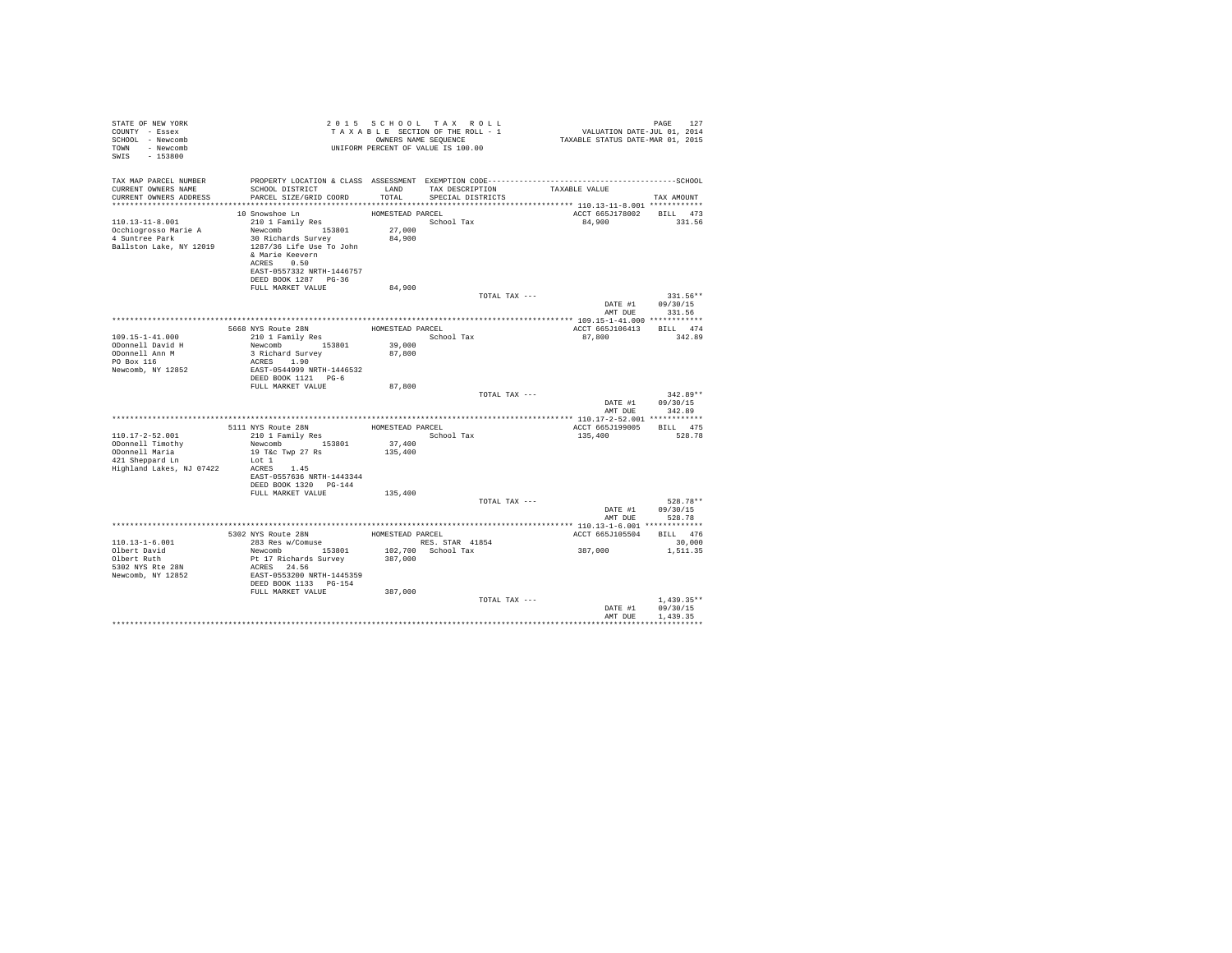| STATE OF NEW YORK<br>COUNTY - Essex<br>SCHOOL - Newcomb<br>TOWN - Newcomb<br>$-153800$<br>SWIS | T A X A B B B B B B SEQUENCE<br>UNIFORM PERCENT OF VALUE IS 100.00                           |                  | 2015 SCHOOL TAX ROLL<br>TAXABLE SECTION OF THE ROLL - 1<br>OWNERS NAME SEQUENCE |               | PAGE 128<br>VALUATION DATE-JUL 01, 2014<br>TAXABLE STATUS DATE-MAR 01, 2015 |                            |
|------------------------------------------------------------------------------------------------|----------------------------------------------------------------------------------------------|------------------|---------------------------------------------------------------------------------|---------------|-----------------------------------------------------------------------------|----------------------------|
| TAX MAP PARCEL NUMBER                                                                          | PROPERTY LOCATION & CLASS ASSESSMENT EXEMPTION CODE-----------------------------------SCHOOL |                  |                                                                                 |               |                                                                             |                            |
| CURRENT OWNERS NAME<br>CURRENT OWNERS ADDRESS                                                  | SCHOOL DISTRICT<br>PARCEL SIZE/GRID COORD                                                    | LAND<br>TOTAL    | TAX DESCRIPTION TAXABLE VALUE<br>SPECIAL DISTRICTS                              |               |                                                                             |                            |
|                                                                                                |                                                                                              |                  |                                                                                 |               |                                                                             | TAX AMOUNT                 |
|                                                                                                | 5618 NYS Route 28N                                                                           | HOMESTEAD PARCEL |                                                                                 |               | ACCT 665J104611                                                             | BILL 477                   |
| 109.16-1-2.001                                                                                 | $210$ 1 Family Res                                                                           |                  | RES. STAR 41854                                                                 |               |                                                                             | 30,000                     |
| Olmsted Wesley                                                                                 | Newcomb 153801                                                                               |                  | 34,800 School Tax                                                               |               | 161,400                                                                     | 630.32                     |
| PO Box 158<br>Newcomb, NY 12852                                                                | 3 Richards Survey<br>ACRES 0.94<br>EAST-0546087 NRTH-1446808<br>DEED BOOK 1460 PG-6          | 161,400          |                                                                                 |               |                                                                             |                            |
|                                                                                                | FULL MARKET VALUE                                                                            | 161,400          |                                                                                 |               |                                                                             |                            |
|                                                                                                |                                                                                              |                  |                                                                                 | TOTAL TAX --- |                                                                             | 558.32**                   |
|                                                                                                |                                                                                              |                  |                                                                                 |               | AMT DUE                                                                     | DATE #1 09/30/15<br>558.32 |
|                                                                                                | 76 Stubing Ln MON-HOMESTEAD PARCEL                                                           |                  |                                                                                 |               |                                                                             |                            |
| $109.16 - 6 - 7.000$                                                                           | 312 Vac w/imprv - WTRFNT School Tax                                                          |                  |                                                                                 |               | ACCT 665Z004004<br>114,600                                                  | BILL 478<br>2.087.26       |
| OMeara Sharon P                                                                                | Newcomb 153801                                                                               | 112,100          |                                                                                 |               |                                                                             |                            |
| 6295 Foundry Rd                                                                                | 16 T&C Purchase TWP 27 RS                                                                    | 114,600          |                                                                                 |               |                                                                             |                            |
| Guilderland, NY 12084                                                                          | 7 Birch Point Subd<br>ACRES 1.06                                                             |                  |                                                                                 |               |                                                                             |                            |
|                                                                                                | EAST-0551050 NRTH-1447941                                                                    |                  |                                                                                 |               |                                                                             |                            |
|                                                                                                | DEED BOOK 1465 PG-319                                                                        |                  |                                                                                 |               |                                                                             |                            |
|                                                                                                | FULL MARKET VALUE                                                                            | 114,600          |                                                                                 |               |                                                                             |                            |
|                                                                                                |                                                                                              |                  |                                                                                 | TOTAL TAX --- | DATE #1                                                                     | $2.087.26**$<br>09/30/15   |
|                                                                                                |                                                                                              |                  |                                                                                 |               | AMT DUE                                                                     | 2,087.26                   |
|                                                                                                |                                                                                              | HOMESTEAD PARCEL |                                                                                 |               | ACCT 665J199006                                                             | BILL 479                   |
| 110.17-2-53.001                                                                                | 5125 NYS Route 28N<br>210 1 Family Res                                                       |                  | School Tax                                                                      |               | 198,600                                                                     | 775.59                     |
| ORourke Jennifer                                                                               | Newcomb 153801                                                                               | 38,000           |                                                                                 |               |                                                                             |                            |
| c/o Maire Duchon<br>33 Magnolia Dr                                                             | 19 T&c Twp 27 Rs Lot                                                                         | 198,600          |                                                                                 |               |                                                                             |                            |
| Wappingers Falls, NY 12590 Maire I Duchon                                                      | 1788/225 Life Use to                                                                         |                  |                                                                                 |               |                                                                             |                            |
|                                                                                                | ACRES 1.60                                                                                   |                  |                                                                                 |               |                                                                             |                            |
|                                                                                                | EAST-0557316 NRTH-1443500                                                                    |                  |                                                                                 |               |                                                                             |                            |
|                                                                                                | DEED BOOK 1788 PG-225                                                                        |                  |                                                                                 |               |                                                                             |                            |
|                                                                                                | FULL MARKET VALUE                                                                            | 198,600          |                                                                                 | TOTAL TAX --- |                                                                             | $775.59**$                 |
|                                                                                                |                                                                                              |                  |                                                                                 |               | DATE #1                                                                     | 09/30/15                   |
|                                                                                                |                                                                                              |                  |                                                                                 |               | AMT DUE                                                                     | 775.59                     |
|                                                                                                | 173 Woodys Rd MOMESTEAD PARCEL                                                               |                  |                                                                                 |               |                                                                             |                            |
| 120.13-1-18.000                                                                                | 260 Seasonal res - WTRFNT                                                                    |                  | School Tax                                                                      |               | ACCT 665J105407<br>232,000                                                  | BILL 480<br>906.03         |
| OSullivan John D Trust                                                                         | Newcomb 153801                                                                               | 106,600          |                                                                                 |               |                                                                             |                            |
| 35 Talleur ln                                                                                  | 25 T&C Twp 18                                                                                | 232,000          |                                                                                 |               |                                                                             |                            |
| Clinton Corners, NY 12514                                                                      | Goodnow Flow Subd<br>Lot 208                                                                 |                  |                                                                                 |               |                                                                             |                            |
|                                                                                                | ACRES 0.93                                                                                   |                  |                                                                                 |               |                                                                             |                            |
|                                                                                                | EAST-0530012 NRTH-1428525                                                                    |                  |                                                                                 |               |                                                                             |                            |
|                                                                                                | DEED BOOK 1757 PG-329<br>FULL MARKET VALUE                                                   |                  |                                                                                 |               |                                                                             |                            |
|                                                                                                |                                                                                              | 232,000          |                                                                                 | TOTAL TAX --- |                                                                             | $906.03**$                 |
|                                                                                                |                                                                                              |                  |                                                                                 |               | DATE #1                                                                     | 09/30/15                   |
|                                                                                                |                                                                                              |                  |                                                                                 |               | AMT DUE                                                                     | 906.03                     |
|                                                                                                |                                                                                              |                  |                                                                                 |               |                                                                             |                            |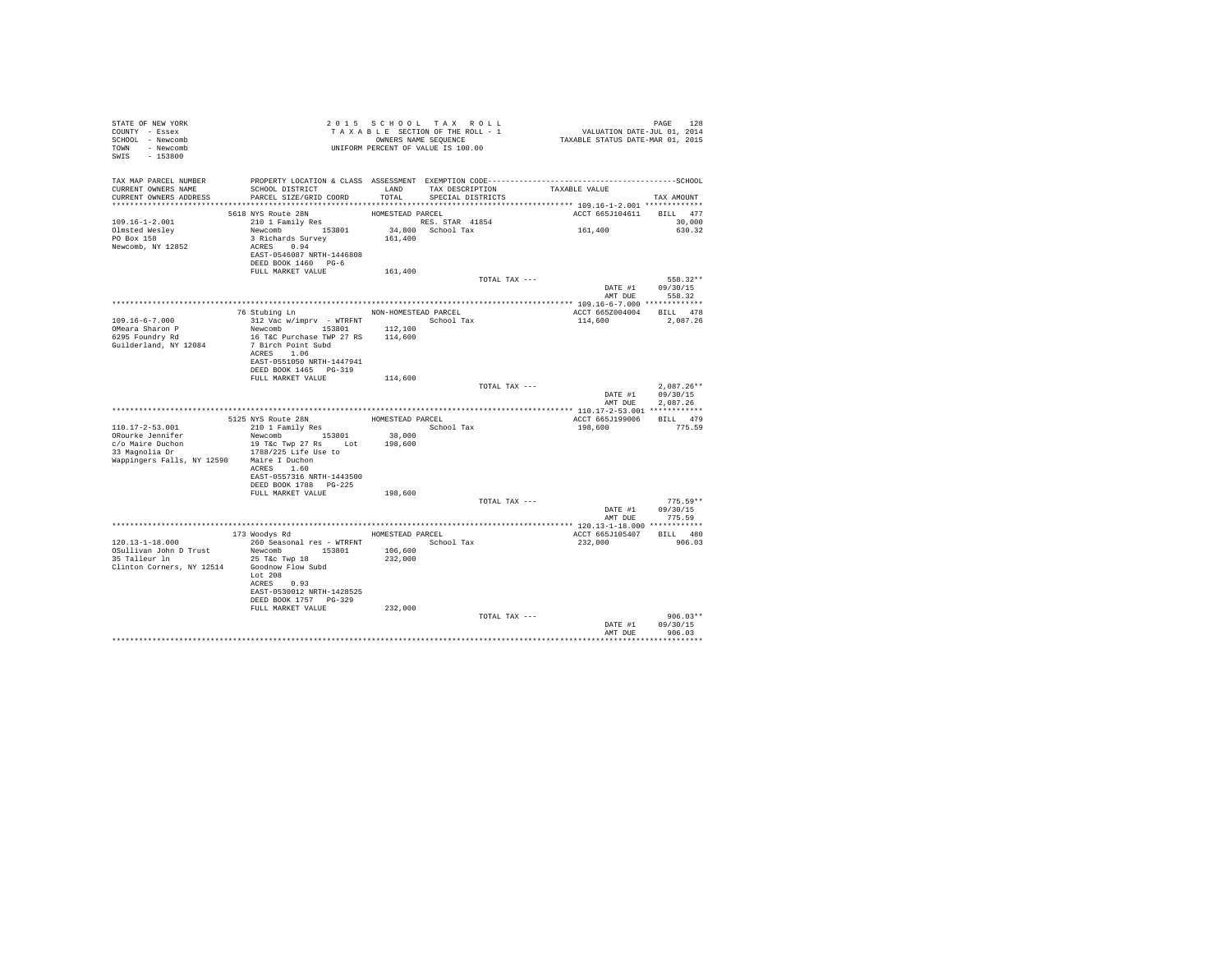| STATE OF NEW YORK<br>COUNTY - Essex<br>SCHOOL - Newcomb<br>TOWN - Newcomb<br>SWIS - 153800                                                             |                                               | 2015 SCHOOL TAX ROLL<br>TAXABLE SECTION OF THE ROLL - 1<br>OWNERS NAME SEQUENCE<br>UNIFORM PERCENT OF VALUE IS 100.00 |                      |               | PAGE 129<br>VALUATION DATE-JUL 01, 2014<br>TAXABLE STATUS DATE-MAR 01, 2015 |                          |
|--------------------------------------------------------------------------------------------------------------------------------------------------------|-----------------------------------------------|-----------------------------------------------------------------------------------------------------------------------|----------------------|---------------|-----------------------------------------------------------------------------|--------------------------|
| TAX MAP PARCEL NUMBER<br>CURRENT OWNERS NAME                                                                                                           | SCHOOL DISTRICT                               |                                                                                                                       | LAND TAX DESCRIPTION |               | TAXABLE VALUE                                                               |                          |
| CURRENT OWNERS ADDRESS                                                                                                                                 | PARCEL SIZE/GRID COORD                        | TOTAL                                                                                                                 | SPECIAL DISTRICTS    |               |                                                                             | TAX AMOUNT               |
|                                                                                                                                                        |                                               |                                                                                                                       |                      |               |                                                                             |                          |
|                                                                                                                                                        | 1461 Goodnow Flow Rd                          | HOMESTEAD PARCEL                                                                                                      |                      |               | ACCT 665J195001                                                             | BILL 481                 |
| $120. - 1 - 10.028/8$                                                                                                                                  | 210 1 Family Res                              |                                                                                                                       | RES. STAR 41854      |               |                                                                             | 30,000                   |
| Otter Pond Club                                                                                                                                        | Newcomb 153801                                |                                                                                                                       | 100 School Tax       |               | 143,600                                                                     | 560.80                   |
| c/o Eric C Peter                                                                                                                                       | Assorted Lts T&c Twp 18                       | 143,600                                                                                                               |                      |               |                                                                             |                          |
| 1461 Goodnow Flow Rd<br>Newcomb, NY 12852                                                                                                              | This Acct Camp On Tm#<br>120.-1-10.028        |                                                                                                                       |                      |               |                                                                             |                          |
|                                                                                                                                                        | EAST-0533522 NRTH-1424310                     |                                                                                                                       |                      |               |                                                                             |                          |
|                                                                                                                                                        | DEED BOOK 327 PG-207                          |                                                                                                                       |                      |               |                                                                             |                          |
|                                                                                                                                                        | FULL MARKET VALUE                             | 143,600                                                                                                               |                      |               |                                                                             |                          |
|                                                                                                                                                        |                                               |                                                                                                                       |                      | TOTAL TAX --- |                                                                             | 488.80**                 |
|                                                                                                                                                        |                                               |                                                                                                                       |                      |               | DATE #1                                                                     | 09/30/15                 |
|                                                                                                                                                        |                                               |                                                                                                                       |                      |               | AMT DUE                                                                     | 488.80                   |
|                                                                                                                                                        | Goodnow Flow Rd                               | HOMESTEAD PARCEL                                                                                                      |                      |               | ACCT 665Z000005                                                             | BILL 482                 |
| 120. -1-10.028/9                                                                                                                                       | 210 1 Family Res                              |                                                                                                                       | School Tax           |               | 132,500                                                                     | 517.45                   |
| Otter Pond Club                                                                                                                                        | Newcomb 153801                                | 100                                                                                                                   |                      |               |                                                                             |                          |
|                                                                                                                                                        |                                               | 132,500                                                                                                               |                      |               |                                                                             |                          |
| $c/o$ Ron Peters $$\tt This$ Account Is Part Of Kanickerbocker Rd $120,-1-10.028$ Bldg Only Schodack Landing, NY 12156 $$\tt EST-0533522$ NRTH-1424310 |                                               |                                                                                                                       |                      |               |                                                                             |                          |
|                                                                                                                                                        |                                               |                                                                                                                       |                      |               |                                                                             |                          |
|                                                                                                                                                        | DEED BOOK 327 PG-207<br>FULL MARKET VALUE     | 132,500                                                                                                               |                      |               |                                                                             |                          |
|                                                                                                                                                        |                                               |                                                                                                                       |                      | TOTAL TAX --- |                                                                             | $517.45**$               |
|                                                                                                                                                        |                                               |                                                                                                                       |                      |               | DATE #1                                                                     | 09/30/15                 |
|                                                                                                                                                        |                                               |                                                                                                                       |                      |               | AMT DUE                                                                     | 517.45                   |
|                                                                                                                                                        |                                               |                                                                                                                       |                      |               |                                                                             |                          |
|                                                                                                                                                        | Goodnow Flow Rd                               | HOMESTEAD PARCEL                                                                                                      |                      |               | ACCT 665Z008010                                                             | BILL 483                 |
| 120. -1-10.028/10<br>Otter Pond Club Inc                                                                                                               | 210 1 Family Res<br>Newcomb 153801            | 100                                                                                                                   | School Tax           |               | 145,400                                                                     | 567.83                   |
| c/o Dett Otterbeck                                                                                                                                     | This Acct is part of                          | 145,400                                                                                                               |                      |               |                                                                             |                          |
| 49 Evelyn Dr                                                                                                                                           | 120.-1-10.028 Bldg Only                       |                                                                                                                       |                      |               |                                                                             |                          |
| Nassau, NY 12123                                                                                                                                       | EAST-0533522 NRTH-1424310                     |                                                                                                                       |                      |               |                                                                             |                          |
|                                                                                                                                                        | DEED BOOK 327 PG-207                          |                                                                                                                       |                      |               |                                                                             |                          |
| MAY BE SUBJECT TO PAYMENT FULL MARKET VALUE                                                                                                            |                                               | 145,400                                                                                                               |                      |               |                                                                             |                          |
| UNDER RPTL480A UNTIL 2017                                                                                                                              |                                               |                                                                                                                       |                      | TOTAL TAX --- |                                                                             | 567.83**                 |
|                                                                                                                                                        |                                               |                                                                                                                       |                      |               | DATE #1                                                                     | 09/30/15                 |
|                                                                                                                                                        |                                               |                                                                                                                       |                      |               | AMT DUE                                                                     | 567.83                   |
|                                                                                                                                                        |                                               |                                                                                                                       |                      |               |                                                                             |                          |
|                                                                                                                                                        | Goodnow Flow Rd MOMESTEAD PARCEL              |                                                                                                                       |                      |               | ACCT 665Z010009                                                             | BILL 484                 |
| 120. -1-10.028/11                                                                                                                                      |                                               |                                                                                                                       |                      |               | 272,200                                                                     | 1,063.02                 |
| Otter Pond Club Inc<br>4151 US Rte 20                                                                                                                  | Newcomb 153801                                | 100<br>272,200                                                                                                        |                      |               |                                                                             |                          |
| Castleton, NY 12033                                                                                                                                    | This Acct is part of 120.<br>10.028;Bldg only |                                                                                                                       |                      |               |                                                                             |                          |
|                                                                                                                                                        | Richard Wood Jr Improveme                     |                                                                                                                       |                      |               |                                                                             |                          |
| MAY BE SUBJECT TO PAYMENT                                                                                                                              | EAST-0533522 NRTH-1424310                     |                                                                                                                       |                      |               |                                                                             |                          |
| UNDER RPTL480A UNTIL 2019 DEED BOOK 327 PG-207                                                                                                         |                                               |                                                                                                                       |                      |               |                                                                             |                          |
|                                                                                                                                                        | FULL MARKET VALUE                             | 272,200                                                                                                               |                      |               |                                                                             |                          |
|                                                                                                                                                        |                                               |                                                                                                                       |                      | TOTAL TAX --- | DATE #1                                                                     | $1.063.02**$<br>09/30/15 |
|                                                                                                                                                        |                                               |                                                                                                                       |                      |               | AMT DUE                                                                     | 1,063.02                 |
|                                                                                                                                                        |                                               |                                                                                                                       |                      |               |                                                                             |                          |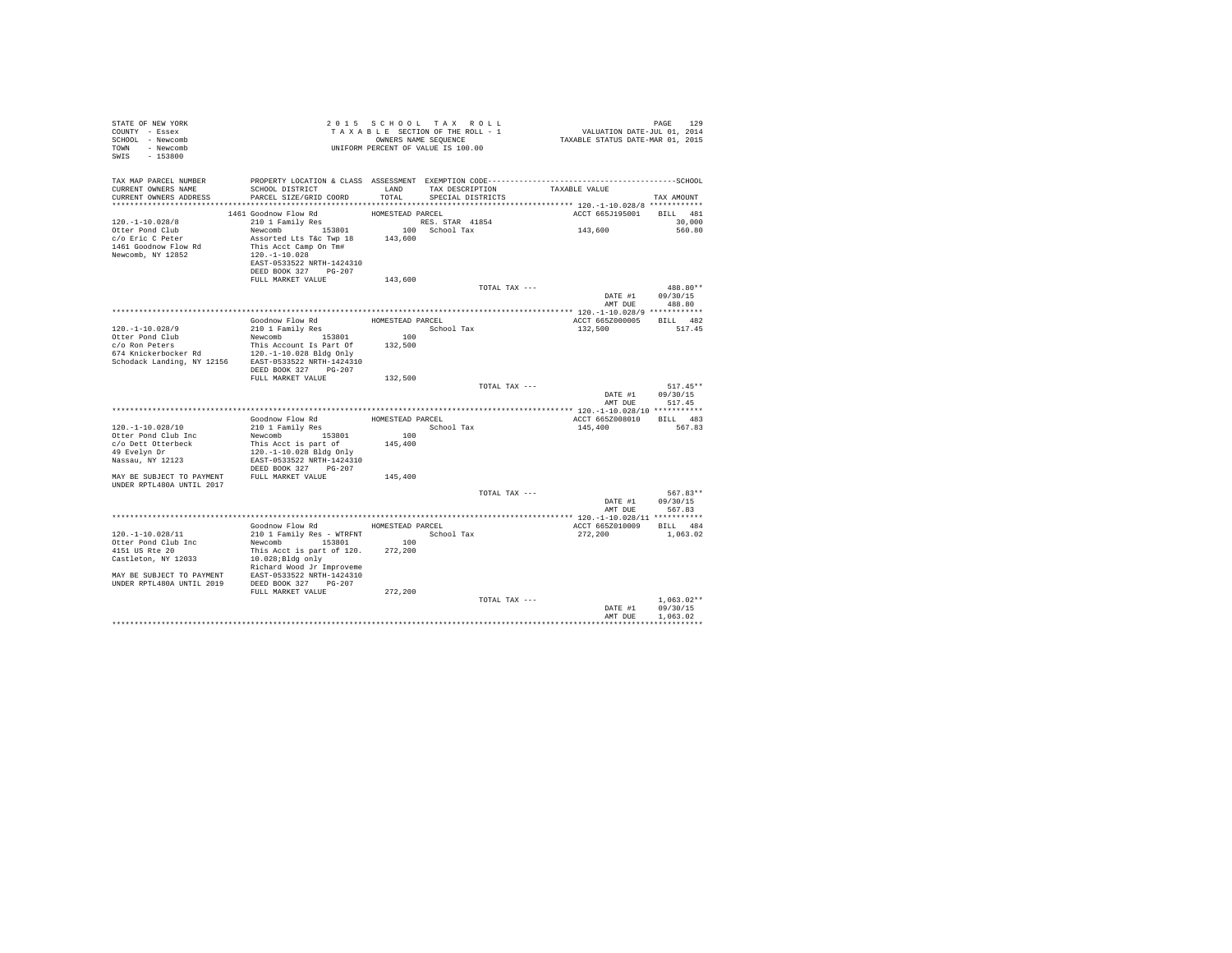| STATE OF NEW YORK<br>COUNTY - Essex<br>SCHOOL - Newcomb<br>- Newcomb<br>TOWN<br>$-153800$<br>SWTS                                   |                                                                                      | OWNERS NAME SEQUENCE | 2015 SCHOOL TAX ROLL<br>TAXABLE SECTION OF THE ROLL - 1<br>UNIFORM PERCENT OF VALUE IS 100.00 | VALUATION DATE-JUL 01, 2014<br>TAXABLE STATUS DATE-MAR 01, 2015 | 130<br>PAGE                      |
|-------------------------------------------------------------------------------------------------------------------------------------|--------------------------------------------------------------------------------------|----------------------|-----------------------------------------------------------------------------------------------|-----------------------------------------------------------------|----------------------------------|
| TAX MAP PARCEL NUMBER<br>CURRENT OWNERS NAME                                                                                        | SCHOOL DISTRICT                                                                      | LAND                 | TAX DESCRIPTION                                                                               | TAXABLE VALUE                                                   |                                  |
| CURRENT OWNERS ADDRESS                                                                                                              | PARCEL SIZE/GRID COORD                                                               | TOTAL                | SPECIAL DISTRICTS                                                                             |                                                                 | TAX AMOUNT                       |
|                                                                                                                                     | Goodnow Flow Rd                                                                      | HOMESTEAD PARCEL     |                                                                                               | ACCT 665J105411                                                 | BILL 485                         |
| $120.17 - 2 - 40.000$<br>Otter Pond Club Inc<br>c/o Ronald Peter<br>674 Knickerbocker Rd<br>Schodack Landing, NY 12156 Db 872 Pg 20 | 311 Res vac land - WTRFNT<br>Newcomb 153801<br>42 T&c Twp 18<br>63 Goodnow Flow      | 30,100<br>30,100     | School Tax                                                                                    | 30,100                                                          | 117.55                           |
|                                                                                                                                     | ACRES 0.93<br>EAST-0532534 NRTH-1426637<br>DEED BOOK 327 PG-207<br>FULL MARKET VALUE | 30,100               |                                                                                               |                                                                 |                                  |
|                                                                                                                                     |                                                                                      |                      | TOTAL TAX ---                                                                                 |                                                                 | $117.55**$                       |
|                                                                                                                                     |                                                                                      |                      |                                                                                               | DATE #1                                                         | 09/30/15                         |
|                                                                                                                                     |                                                                                      |                      |                                                                                               | AMT DUE                                                         | 117.55                           |
|                                                                                                                                     |                                                                                      |                      |                                                                                               |                                                                 |                                  |
|                                                                                                                                     | 1648 Goodnow Flow Rd                                                                 | HOMESTEAD PARCEL     |                                                                                               | ACCT 665J104411                                                 | BTT.T. 486                       |
| $120.17 - 4 - 2.000$                                                                                                                | 210 1 Family Res - WTRFNT                                                            |                      | School Tax                                                                                    | 419,600                                                         | 1,638.66                         |
| Oxley David J                                                                                                                       | Newcomb<br>153801                                                                    | 135,500<br>419,600   |                                                                                               |                                                                 |                                  |
| Oxley Celia<br>706 Hoffman St                                                                                                       | 40 & 41 T&c Twp 18<br>Goodnow Flow Subd                                              |                      |                                                                                               |                                                                 |                                  |
| Elmira, NY 14905                                                                                                                    | Lot 316                                                                              |                      |                                                                                               |                                                                 |                                  |
|                                                                                                                                     | ACRES 1.60                                                                           |                      |                                                                                               |                                                                 |                                  |
|                                                                                                                                     | EAST-0528267 NRTH-1425553                                                            |                      |                                                                                               |                                                                 |                                  |
|                                                                                                                                     | DEED BOOK 1422 PG-18                                                                 |                      |                                                                                               |                                                                 |                                  |
|                                                                                                                                     | FULL MARKET VALUE                                                                    | 419,600              |                                                                                               |                                                                 |                                  |
|                                                                                                                                     |                                                                                      |                      | TOTAL TAX ---                                                                                 |                                                                 | $1.638.66**$                     |
|                                                                                                                                     |                                                                                      |                      |                                                                                               | DATE #1                                                         | 09/30/15                         |
|                                                                                                                                     |                                                                                      |                      |                                                                                               | AMT DUE                                                         | 1,638.66                         |
|                                                                                                                                     | 1654 Goodnow Flow Rd                                                                 | HOMESTEAD PARCEL     |                                                                                               | ACCT 665J105405                                                 | BILL 487                         |
| $120.17 - 4 - 1.000$                                                                                                                | 210 1 Family Res - WTRFNT                                                            |                      | School Tax                                                                                    | 184,700                                                         | 721.31                           |
| Pagnotta Paul B                                                                                                                     | 153801<br>Newcomb                                                                    | 133,700              |                                                                                               |                                                                 |                                  |
| 283 Beaver Dam Rd                                                                                                                   | $40 + 41$ T&c Twp 18                                                                 | 184,700              |                                                                                               |                                                                 |                                  |
| Selkirk, NY 12158                                                                                                                   | Goodnow Flow Subd<br>Lot $317$                                                       |                      |                                                                                               |                                                                 |                                  |
|                                                                                                                                     | ACRES 1.50<br>EAST-0528091 NRTH-1425600<br>DEED BOOK 1549 PG-263                     |                      |                                                                                               |                                                                 |                                  |
|                                                                                                                                     | FULL MARKET VALUE                                                                    | 184,700              |                                                                                               |                                                                 |                                  |
|                                                                                                                                     |                                                                                      |                      | TOTAL TAX ---                                                                                 | DATE #1<br>AMT DUE                                              | $721.31**$<br>09/30/15<br>721.31 |
|                                                                                                                                     |                                                                                      |                      |                                                                                               |                                                                 |                                  |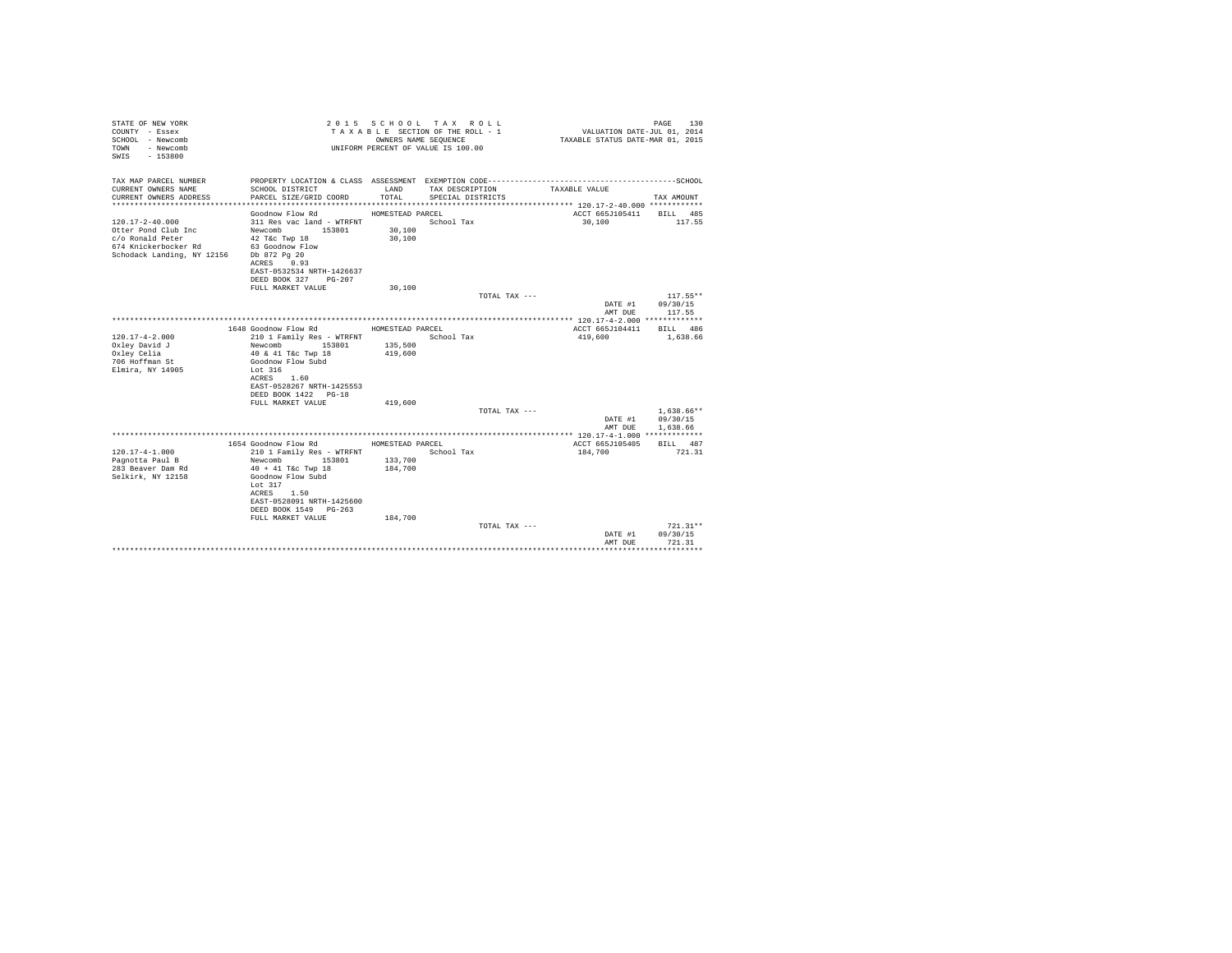| STATE OF NEW YORK<br>COUNTY - Essex<br>SCHOOL - Newcomb<br>TOWN - Newcomb<br>SWIS - 153800              |                                                                                                                                                                                     |                                                    | 2015 SCHOOL TAX ROLL<br>TAXABLE SECTION OF THE ROLL - 1<br>OWNERS NAME SEQUENCE<br>UNIFORM PERCENT OF VALUE IS 100.00 | PAGE 131<br>VALUATION DATE-JUL 01, 2014<br>TAXABLE STATUS DATE-MAR 01, 2015                                                        |                                                |
|---------------------------------------------------------------------------------------------------------|-------------------------------------------------------------------------------------------------------------------------------------------------------------------------------------|----------------------------------------------------|-----------------------------------------------------------------------------------------------------------------------|------------------------------------------------------------------------------------------------------------------------------------|------------------------------------------------|
| TAX MAP PARCEL NUMBER<br>CURRENT OWNERS NAME<br>CURRENT OWNERS ADDRESS                                  | SCHOOL DISTRICT<br>PARCEL SIZE/GRID COORD                                                                                                                                           | TOTAL.                                             | SPECIAL DISTRICTS                                                                                                     | PROPERTY LOCATION & CLASS ASSESSMENT EXEMPTION CODE-----------------------------------SCHOOL<br>LAND TAX DESCRIPTION TAXABLE VALUE | TAX AMOUNT                                     |
| $110.17 - 3 - 6.000$<br>Parfitt Christopher L<br>Parfitt Margaret M<br>2927 Smith Rd<br>Donohue Raymond | 139 Marcy Ln<br>210 1 Family Res<br>Newcomb 153801 28,700<br>Pt 6 Thorns Survey<br>ACRES 0.60                                                                                       | HOMESTEAD PARCEL<br>85,000<br>85,000               | School Tax                                                                                                            | ACCT 665J101404 BILL 488<br>85,000                                                                                                 | 331.95                                         |
|                                                                                                         |                                                                                                                                                                                     |                                                    | TOTAL TAX ---                                                                                                         | AMT DUE                                                                                                                            | 331.95**<br>DATE #1 09/30/15<br>331.95         |
| $110.18 - 4 - 8.000$<br>Parisi Frank<br>116 Fleetwood Ave<br>Albany, NY 12209                           | 45 Sanford Ln<br>210 1 Family Res<br>Newcomb 153801 27,000<br>Pt 5 Thorns Survey<br>ACRES 0.50<br>EAST-0559216 NRTH-1441431<br>DEED BOOK 1548 PG-258                                | HOMESTEAD PARCEL<br>School Tax<br>71,200           |                                                                                                                       | ACCT 665J104812 BILL 489<br>71,200                                                                                                 | 278.06                                         |
|                                                                                                         | FULL MARKET VALUE                                                                                                                                                                   | 71,200                                             |                                                                                                                       | TOTAL TAX ---                                                                                                                      | 278.06**<br>DATE #1 09/30/15<br>AMT DUE 278.06 |
| 109.15-1-3.000<br>Parisi Philip<br>13 Morrocco Ln<br>Schenectady, NY 12304                              | NYS Route 28N<br>311 Res vac land<br>Newcomb 153801<br>3 Ords Patent<br>6 7 8 Anderson Subd<br>ACRES 2.37<br>EAST-0541949 NRTH-1446797<br>DEED BOOK 1444 PG-59<br>FULL MARKET VALUE | NON-HOMESTEAD PARCEL<br>31,900<br>31,900<br>31,900 | School Tax                                                                                                            | ACCT 665J104404 BILL 490<br>31,900                                                                                                 | 581.01                                         |
|                                                                                                         |                                                                                                                                                                                     |                                                    |                                                                                                                       | TOTAL TAX ---                                                                                                                      | 581.01**<br>DATE #1 09/30/15<br>AMT DUE 581.01 |
| 110.18-4-10.000<br>Parisi Philip<br>13 Morocco Ln<br>Schenectady, NY 12304                              | 35 Sanford Ln<br>210 1 Family Res<br>Newcomb 153801<br>Pt 5 Thorns Survey<br>ACRES 0.50<br>EAST-0559389 NRTH-1441388<br>DEED BOOK 1565 PG-244                                       | 27,000<br>62,100                                   | HOMESTEAD PARCEL<br>School Tax                                                                                        | ACCT 665J101004 BILL 491<br>62,100                                                                                                 | 242.52                                         |
|                                                                                                         | FULL MARKET VALUE                                                                                                                                                                   | 62,100                                             | TOTAL TAX ---                                                                                                         | AMT DUE                                                                                                                            | $242.52**$<br>DATE #1 09/30/15<br>242.52       |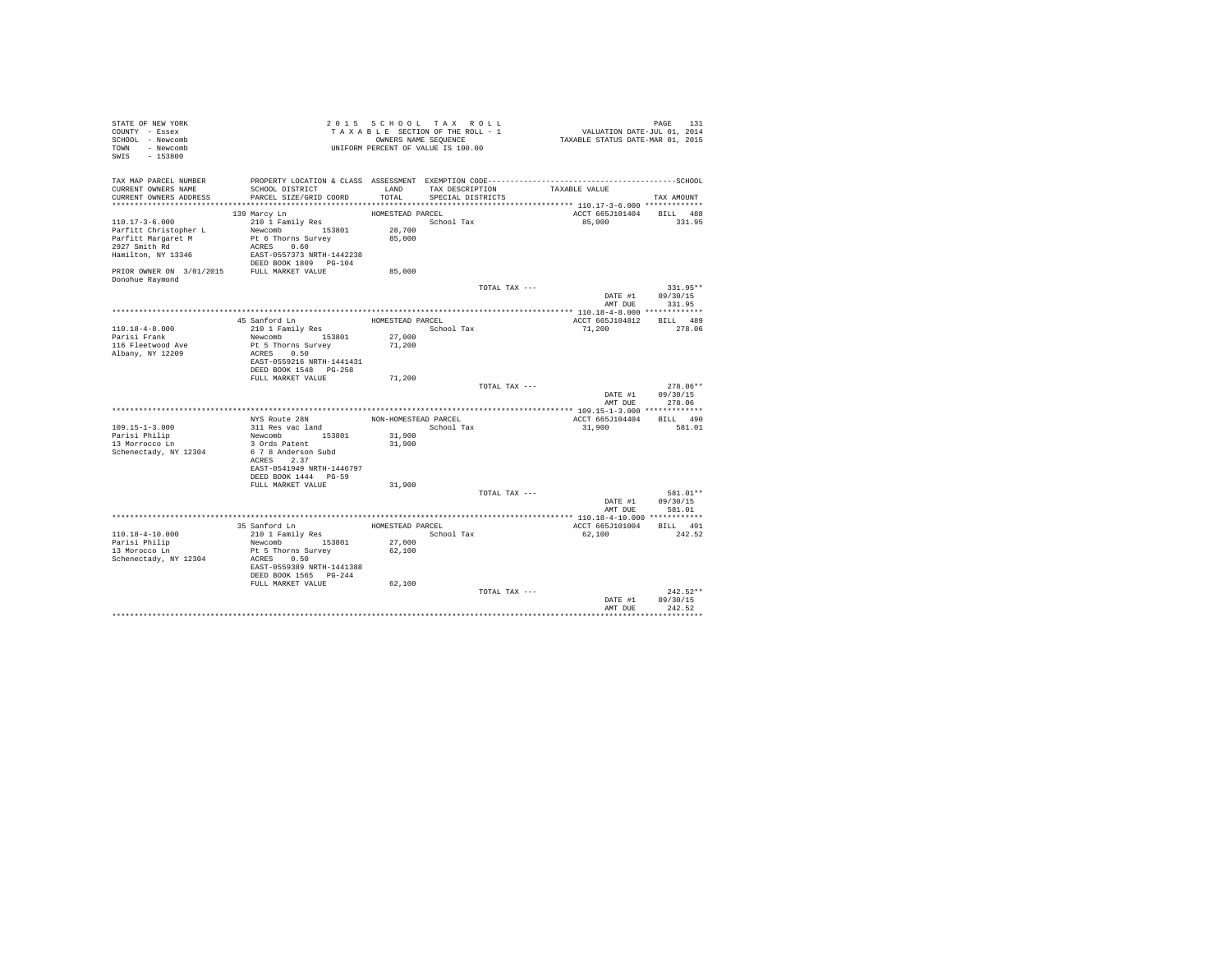| STATE OF NEW YORK<br>COUNTY - Essex<br>SCHOOL - Newcomb<br>TOWN - Newcomb<br>SWIS - 153800 |                                                                                                                                              |                                      | 2015 SCHOOL TAX ROLL<br>PAGE 132 2015 SCHOOL TAX ROLL<br>TAXABLE SECTION OF THE ROLL - 1 VALUATION DATE-JUL 01, 2014<br>OWNERS NAME SEQUENCE 1 TAXABLE STATUS DATE-MAR 01, 2015<br>OWNERS NAME SEQUENCE<br>UNIFORM PERCENT OF VALUE IS 100.00 |                                    | PAGE<br>132                      |
|--------------------------------------------------------------------------------------------|----------------------------------------------------------------------------------------------------------------------------------------------|--------------------------------------|-----------------------------------------------------------------------------------------------------------------------------------------------------------------------------------------------------------------------------------------------|------------------------------------|----------------------------------|
| TAX MAP PARCEL NUMBER<br>CURRENT OWNERS NAME<br>CURRENT OWNERS ADDRESS                     | SCHOOL DISTRICT<br>PARCEL SIZE/GRID COORD                                                                                                    | LAND<br>TOTAL                        | TAX DESCRIPTION TAXABLE VALUE<br>SPECIAL DISTRICTS                                                                                                                                                                                            |                                    | TAX AMOUNT                       |
|                                                                                            |                                                                                                                                              |                                      |                                                                                                                                                                                                                                               |                                    |                                  |
| $109.15 - 2 - 1.000$<br>Parker William E<br>PO Box 452<br>Chestertown, NY 12817            | 5849 NYS Route 28N<br>210 1 Family Res<br>Newcomb 153801<br>3 Ords Patent<br>ACRES 1.00<br>EAST-0540661 NRTH-1446991<br>DEED BOOK 1592 PG-63 | HOMESTEAD PARCEL<br>35,900<br>82,000 | School Tax                                                                                                                                                                                                                                    | ACCT 665L105502 BILL 492<br>82,000 | 320.23                           |
|                                                                                            | FULL MARKET VALUE                                                                                                                            | 82,000                               |                                                                                                                                                                                                                                               |                                    |                                  |
|                                                                                            |                                                                                                                                              |                                      | TOTAL TAX ---                                                                                                                                                                                                                                 | DATE #1<br>AMT DUE                 | $320.23**$<br>09/30/15<br>320.23 |
|                                                                                            |                                                                                                                                              |                                      |                                                                                                                                                                                                                                               |                                    |                                  |
|                                                                                            | 120 Marcy Ln                                                                                                                                 | HOMESTEAD PARCEL                     |                                                                                                                                                                                                                                               | ACCT 665J103801 BILL 493           |                                  |
| $110.17 - 2 - 29.000$<br>Parks Robert J II<br>PO Box 172                                   | 210 1 Family Res                                                                                                                             | 143,500                              |                                                                                                                                                                                                                                               | 143,500                            | 30,000<br>560.41                 |
| Olmstedville, NY 12857                                                                     | Pt 19 Richards Survey<br>Winebrook Hills 31<br>ACRES 0.90<br>EAST-0556991 NRTH-1442699<br>DEED BOOK 1496    PG-291                           |                                      |                                                                                                                                                                                                                                               |                                    |                                  |
|                                                                                            | FULL MARKET VALUE                                                                                                                            | 143,500                              |                                                                                                                                                                                                                                               |                                    |                                  |
|                                                                                            |                                                                                                                                              |                                      | TOTAL TAX ---                                                                                                                                                                                                                                 | DATE #1                            | 488.41**<br>09/30/15             |
|                                                                                            |                                                                                                                                              |                                      |                                                                                                                                                                                                                                               | AMT DUE                            | 488.41                           |
|                                                                                            | 187 Chaisson Rd                                                                                                                              | HOMESTEAD PARCEL                     |                                                                                                                                                                                                                                               | ACCT 665J104212 BILL 494           |                                  |
| $110. -1 - 15.001$                                                                         | 270 Mfg housing                                                                                                                              |                                      | School Tax                                                                                                                                                                                                                                    | 72,200                             | 281.96                           |
| Parmenter Jerry R<br>72 Badgley Ln<br>Voorheesville, NY 12186                              | Newcomb 153801<br>8 Thorns Survey<br>ACRES 61.70<br>EAST-0557240 NRTH-1439820                                                                | 71,200<br>72,200                     |                                                                                                                                                                                                                                               |                                    |                                  |
|                                                                                            | DEED BOOK 1792 PG-260<br>FULL MARKET VALUE                                                                                                   | 72,200                               |                                                                                                                                                                                                                                               |                                    |                                  |
|                                                                                            |                                                                                                                                              |                                      | TOTAL TAX ---                                                                                                                                                                                                                                 |                                    | 281.96**                         |
|                                                                                            |                                                                                                                                              |                                      |                                                                                                                                                                                                                                               | DATE #1<br>AMT DUE                 | 09/30/15<br>281.96               |
|                                                                                            |                                                                                                                                              |                                      |                                                                                                                                                                                                                                               |                                    |                                  |
|                                                                                            | 121 Woodys Rd                                                                                                                                | HOMESTEAD PARCEL                     |                                                                                                                                                                                                                                               | ACCT 665J101006 BILL 495           |                                  |
| $120.13 - 1 - 32.000$<br>Passante Augustine A                                              | 210 1 Family Res - WTRFNT<br>Newcomb 153801                                                                                                  | 108,000                              | School Tax                                                                                                                                                                                                                                    | 196,700                            | 768.17                           |
| Passante Lori A<br>5 Hasbrouck Ave<br>Highland, NY 12528                                   | 42 T&c Twp 18<br>ACRES 0.50<br>EAST-0531334 NRTH-1428483<br>DEED BOOK 776 PG-244                                                             | 196,700                              |                                                                                                                                                                                                                                               |                                    |                                  |
|                                                                                            | FULL MARKET VALUE 196,700                                                                                                                    |                                      |                                                                                                                                                                                                                                               |                                    |                                  |
|                                                                                            |                                                                                                                                              |                                      | TOTAL TAX ---                                                                                                                                                                                                                                 | DATE #1<br>AMT DUE                 | $768.17**$<br>09/30/15<br>768.17 |
|                                                                                            |                                                                                                                                              |                                      |                                                                                                                                                                                                                                               |                                    |                                  |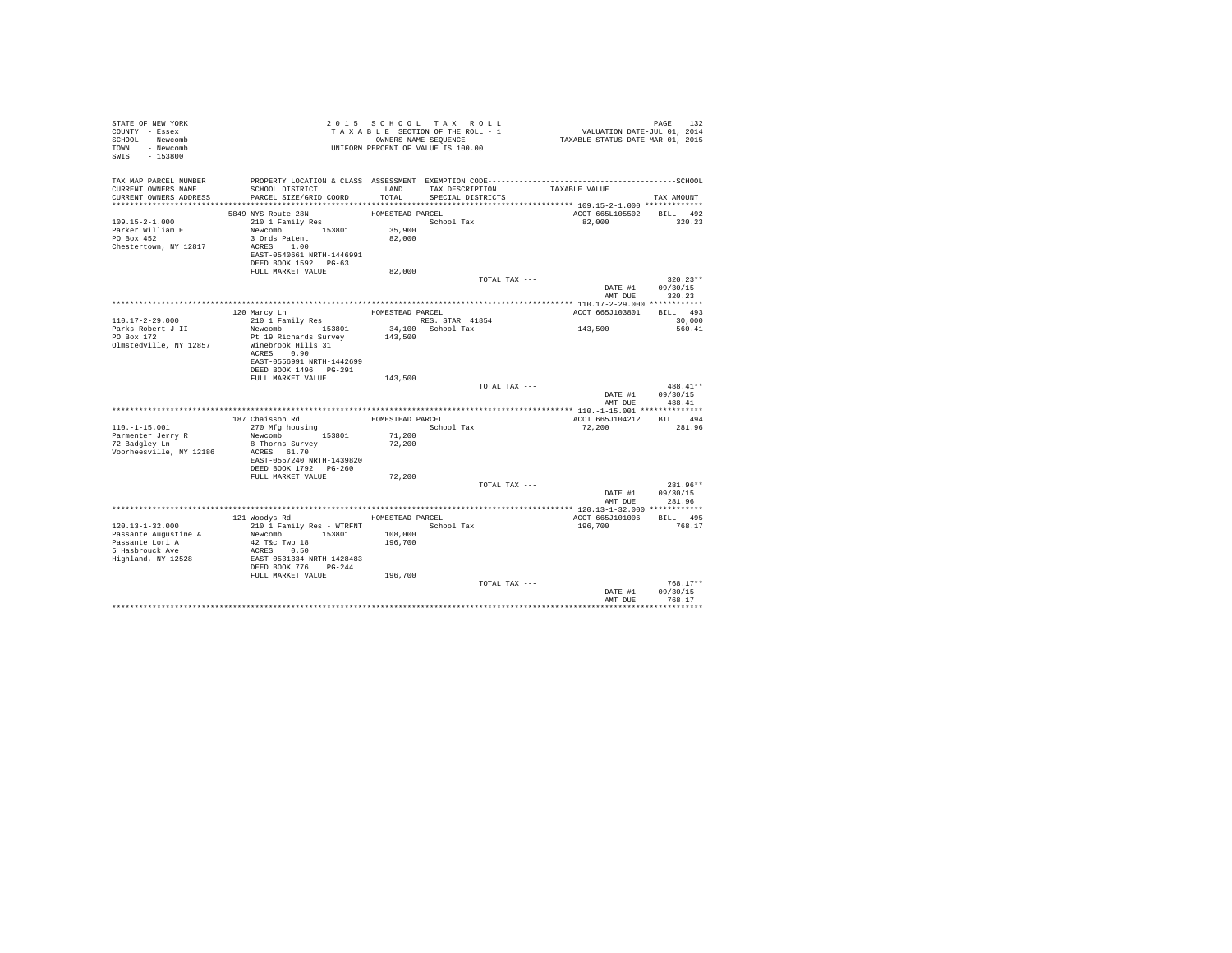| STATE OF NEW YORK<br>COUNTY - Essex<br>SCHOOL - Newcomb<br>TOWN - Newcomb<br>SWIS - 153800                    | UNIFORM PERCENT OF VALUE IS 100.00                                                                                                                                                        |                             | 2015 SCHOOL TAX ROLL<br>TAXABLE SECTION OF THE ROLL - 1<br>OWNERS NAME SEQUENCE | PAGE 133<br>VALUATION DATE-JUL 01, 2014<br>TAXABLE STATUS DATE-MAR 01, 2015 |                                      |
|---------------------------------------------------------------------------------------------------------------|-------------------------------------------------------------------------------------------------------------------------------------------------------------------------------------------|-----------------------------|---------------------------------------------------------------------------------|-----------------------------------------------------------------------------|--------------------------------------|
| TAX MAP PARCEL NUMBER<br>CURRENT OWNERS NAME<br>CURRENT OWNERS ADDRESS                                        | SCHOOL DISTRICT<br>PARCEL SIZE/GRID COORD                                                                                                                                                 | LAND<br>TOTAL               | TAX DESCRIPTION<br>SPECIAL DISTRICTS                                            | TAXABLE VALUE                                                               | TAX AMOUNT                           |
| 109.16-1-10.000<br>Patterson Robert R<br>Patterson Cheryl A<br>15 Dillon Rd<br>PO Box 61<br>Newcomb, NY 12852 | 15 Dillon Rd<br>281 Multiple res - WTRFNT School Tax<br>Newcomb 153801<br>10 Richards Survey Twp 27 378,300<br>ACRES 0.76<br>EAST-0546501 NRTH-1447464<br>DEED BOOK 1040 PG-182           | HOMESTEAD PARCEL<br>105,300 |                                                                                 | ACCT 665J105513 BILL 496<br>378,300                                         | 1,477.38                             |
|                                                                                                               | FULL MARKET VALUE                                                                                                                                                                         | 378,300                     | TOTAL TAX ---                                                                   | DATE #1<br>AMT DUE                                                          | $1.477.38**$<br>09/30/15<br>1,477.38 |
| 110.17-3-14.000<br>Paul Suzanne E<br>Dewey Kevin J<br>95 Marcy Ln<br>Newcomb, NY 12852                        | 95 Marcy Ln<br>210 1 Family Res<br>Newcomb 153801<br>Pt 19 Richards Survey 134,100<br>ACRES 0.55 BANK1STARSG<br>EAST-0557591 NRTH-1442811<br>DEED BOOK 1671 PG-89                         | HOMESTEAD PARCEL            | RES. STAR 41854<br>27,800 School Tax                                            | ACCT 665J103705<br>134,100                                                  | BILL 497<br>30,000<br>523.70         |
|                                                                                                               | FULL MARKET VALUE                                                                                                                                                                         | 134,100                     | TOTAL TAX ---                                                                   | DATE #1 09/30/15<br>AMT DUE                                                 | $451.70**$<br>451.70                 |
|                                                                                                               |                                                                                                                                                                                           |                             |                                                                                 |                                                                             |                                      |
|                                                                                                               | 82 Doe Haven Ln MOMESTEAD PARCEL                                                                                                                                                          |                             |                                                                                 | ACCT 665J107007 BILL 498                                                    |                                      |
| $120.17 - 2 - 20.000$<br>Paulsen David A<br>Paulsen Lucille D<br>958 Cobb Rd W<br>Water Mill, NY 11976        | 260 Seasonal res - WTRFNT<br>Newcomb 153801<br>41 T&c Twp 18<br>Goodnow Flow Subd<br>Lot 87<br>ACRES 1.14                                                                                 | 136,300<br>155,400          | School Tax                                                                      | 155,400                                                                     | 606.88                               |
|                                                                                                               | EAST-0530128 NRTH-1427138<br>DEED BOOK 1588 PG-4<br>FULL MARKET VALUE                                                                                                                     | 155,400                     |                                                                                 |                                                                             |                                      |
|                                                                                                               |                                                                                                                                                                                           |                             | TOTAL TAX ---                                                                   | DATE #1 09/30/15                                                            | 606.88**<br>AMT DUE 606.88           |
|                                                                                                               |                                                                                                                                                                                           |                             |                                                                                 |                                                                             |                                      |
| 120.13-1-22.052<br>Pentecost Brian T<br>3 Crown Terr<br>Albany, NY 12209                                      | 13 Woodys Rd<br>260 Seasonal res - WTRFNT<br>Newcomb 153801<br>43 T&c Twp 18<br>Goodnow Flow Subd<br>Lot 175 & Pt 176<br>ACRES 1.40<br>EAST-0533727 NRTH-1429093<br>DEED BOOK 1747 PG-330 | 167,700<br>204,000          | HOMESTEAD PARCEL<br>School Tax                                                  | ACCT 665J105402 BILL 499<br>204,000                                         | 796.68                               |
|                                                                                                               | FULL MARKET VALUE                                                                                                                                                                         | 204,000                     | TOTAL TAX ---                                                                   | DATE #1<br>AMT DUE                                                          | 796.68**<br>09/30/15<br>796.68       |
|                                                                                                               |                                                                                                                                                                                           |                             |                                                                                 |                                                                             | **********                           |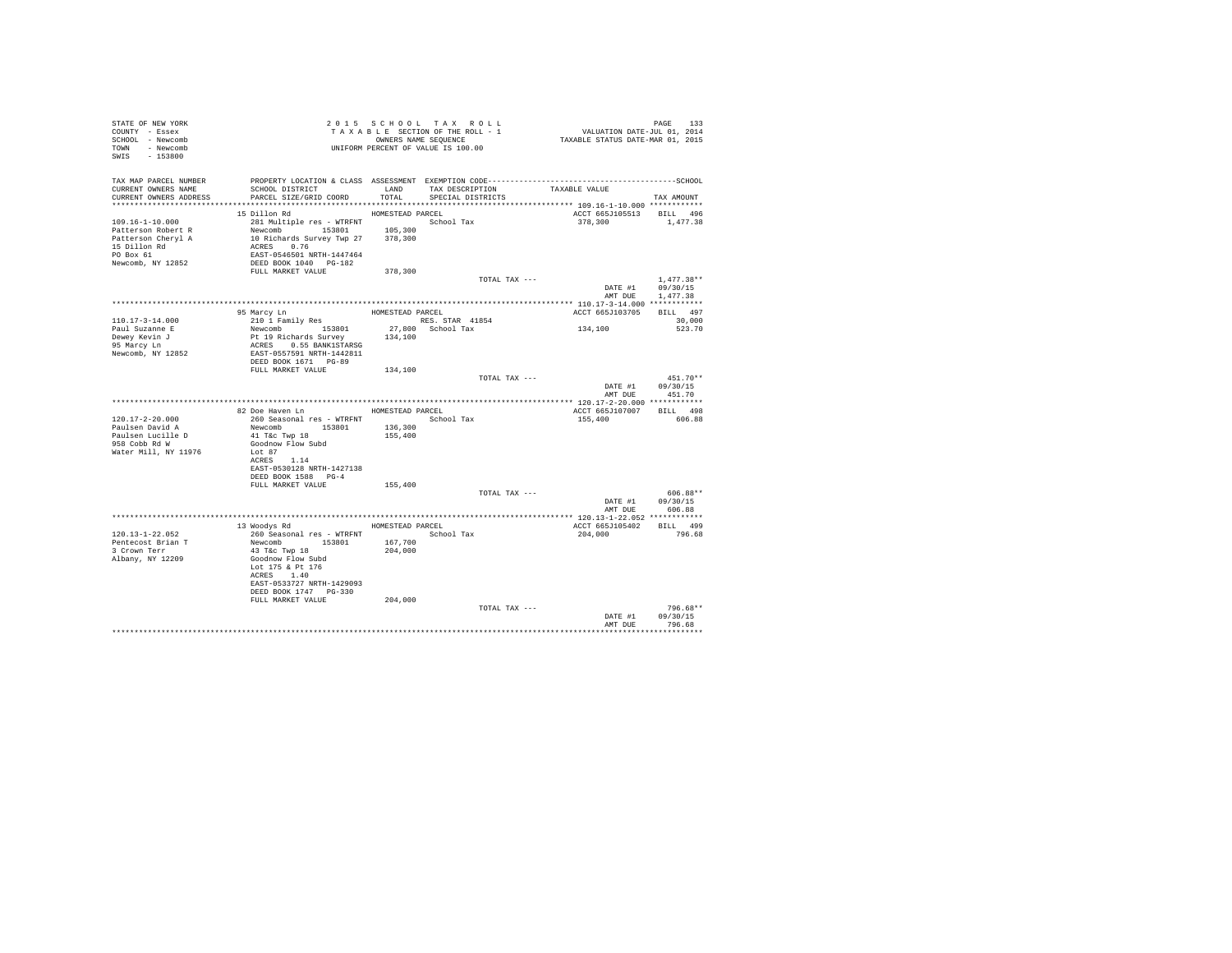| STATE OF NEW YORK<br>COUNTY - Essex<br>SCHOOL - Newcomb<br>TOWN - Newcomb<br>SWIS - 153800                                 |                                                                                                                                                              |                                      | 2015 SCHOOL TAX ROLL<br>TAXABLE SECTION OF THE ROLL - 1<br>OWNERS NAME SEQUENCE<br>UNIFORM PERCENT OF VALUE IS 100.00 | PAGE 134<br>VALUATION DATE-JUL 01, 2014<br>TAXABLE STATUS DATE-MAR 01, 2015 |                                    |
|----------------------------------------------------------------------------------------------------------------------------|--------------------------------------------------------------------------------------------------------------------------------------------------------------|--------------------------------------|-----------------------------------------------------------------------------------------------------------------------|-----------------------------------------------------------------------------|------------------------------------|
| TAX MAP PARCEL NUMBER<br>CURRENT OWNERS NAME<br>CURRENT OWNERS ADDRESS                                                     | SCHOOL DISTRICT<br>PARCEL SIZE/GRID COORD                                                                                                                    | TOTAL                                | LAND TAX DESCRIPTION<br>SPECIAL DISTRICTS                                                                             | TAXABLE VALUE                                                               | TAX AMOUNT                         |
|                                                                                                                            |                                                                                                                                                              |                                      |                                                                                                                       |                                                                             |                                    |
| $110.18 - 3 - 25.000$<br>Perry Eugene J<br>2407 Hickory Hill Rd<br>Fonda, NY 12068                                         | 52 Sanford Ln<br>210 1 Family Res<br>Newcomb 153801<br>Pt 5 Thorns Survey<br>ACRES 0.60<br>EAST-0559042 NRTH-1441714<br>DEED BOOK 1741 PG-200                | HOMESTEAD PARCEL<br>28,700<br>70,500 | School Tax                                                                                                            | ACCT 665J104505<br>70,500                                                   | BILL 500<br>275.32                 |
|                                                                                                                            | FULL MARKET VALUE                                                                                                                                            | 70,500                               |                                                                                                                       |                                                                             |                                    |
|                                                                                                                            |                                                                                                                                                              |                                      | TOTAL TAX ---                                                                                                         | DATE #1 09/30/15<br>AMT DUE                                                 | $275.32**$<br>275.32               |
|                                                                                                                            |                                                                                                                                                              |                                      |                                                                                                                       |                                                                             |                                    |
| $120. -1 - 10.028/6$                                                                                                       | 1463 Goodnow Flow Rd<br>210 1 Family Res<br>Newcomb                                                                                                          | HOMESTEAD PARCEL                     |                                                                                                                       | ACCT 665J181009                                                             | BILL 501<br>65,300                 |
| Peter Kenneth A                                                                                                            |                                                                                                                                                              |                                      | 100 School Tax                                                                                                        | 187,900                                                                     | 733.81                             |
| Peter Frances G<br>1463 Goodnow Flow Rd<br>PO Box 303<br>Newcomb, NY 12852                                                 | Location Of This Property 187,900<br>In Tax Map #120.-1-10.028<br>No Land Improvements Only<br>EAST-0533522 NRTH-1424310                                     |                                      |                                                                                                                       |                                                                             |                                    |
|                                                                                                                            | FULL MARKET VALUE                                                                                                                                            | 187,900                              |                                                                                                                       |                                                                             |                                    |
|                                                                                                                            |                                                                                                                                                              |                                      | TOTAL TAX ---                                                                                                         | DATE #1<br>AMT DUE                                                          | 585.81**<br>09/30/15<br>585.81     |
|                                                                                                                            |                                                                                                                                                              |                                      |                                                                                                                       |                                                                             |                                    |
|                                                                                                                            | 465 Woodys Rd                                                                                                                                                |                                      | HOMESTEAD PARCEL                                                                                                      | ACCT 665Z004001                                                             | BILL 502                           |
| $119.20 - 7 - 1.000$<br>Peterec Steven<br>Glenn Mary A<br>47 Brockett Rd<br>Niantic, CT 06357                              | 311 Res vac land - WTRFNT<br>Newcomb 153801<br>18/27 T&C Pur TWP 18<br>274 Goodnow Flow<br>ACRES 2.57<br>EAST-0523469 NRTH-1427544                           | 93,800<br>93,800                     | School Tax                                                                                                            | 93,800                                                                      | 366.32                             |
|                                                                                                                            | DEED BOOK 1523 PG-250                                                                                                                                        |                                      |                                                                                                                       |                                                                             |                                    |
|                                                                                                                            | FULL MARKET VALUE                                                                                                                                            | 93,800                               | TOTAL TAX ---                                                                                                         |                                                                             | $366.32**$                         |
|                                                                                                                            |                                                                                                                                                              |                                      |                                                                                                                       | DATE #1                                                                     | 09/30/15<br>AMT DUE 366.32         |
|                                                                                                                            |                                                                                                                                                              |                                      |                                                                                                                       |                                                                             |                                    |
| $120.13 - 1 - 33.100$                                                                                                      | 117 Woodys Rd<br>210 1 Family Res - WTRFNT                                                                                                                   |                                      | HOMESTEAD PARCEL<br>SR STAR 41834                                                                                     | ACCT 665J106307                                                             | BILL 503<br>65,300                 |
| Peterec Steven Mark<br>Peterec Reynolds Diane<br>c/o Lawrence J Peterec<br>117 Woodys Rd<br>PO Box 36<br>Newcomb, NY 12852 | Newcomb 153801<br>42 T&c Twp 18 Lot 193<br>1788/1 Life Use to<br>Lawrence J & Barbara Pete<br>ACRES 0.75<br>EAST-0531570 NRTH-1428542<br>DEED BOOK 1788 PG-1 | 228,800                              | 120.000 School Tax                                                                                                    | 228,800                                                                     | 893.53                             |
|                                                                                                                            | FULL MARKET VALUE                                                                                                                                            | 228,800                              |                                                                                                                       |                                                                             | $745.53**$                         |
|                                                                                                                            |                                                                                                                                                              |                                      | TOTAL TAX ---                                                                                                         | DATE #1<br>AMT DUE                                                          | 09/30/15<br>745.53<br>************ |
|                                                                                                                            |                                                                                                                                                              |                                      |                                                                                                                       |                                                                             |                                    |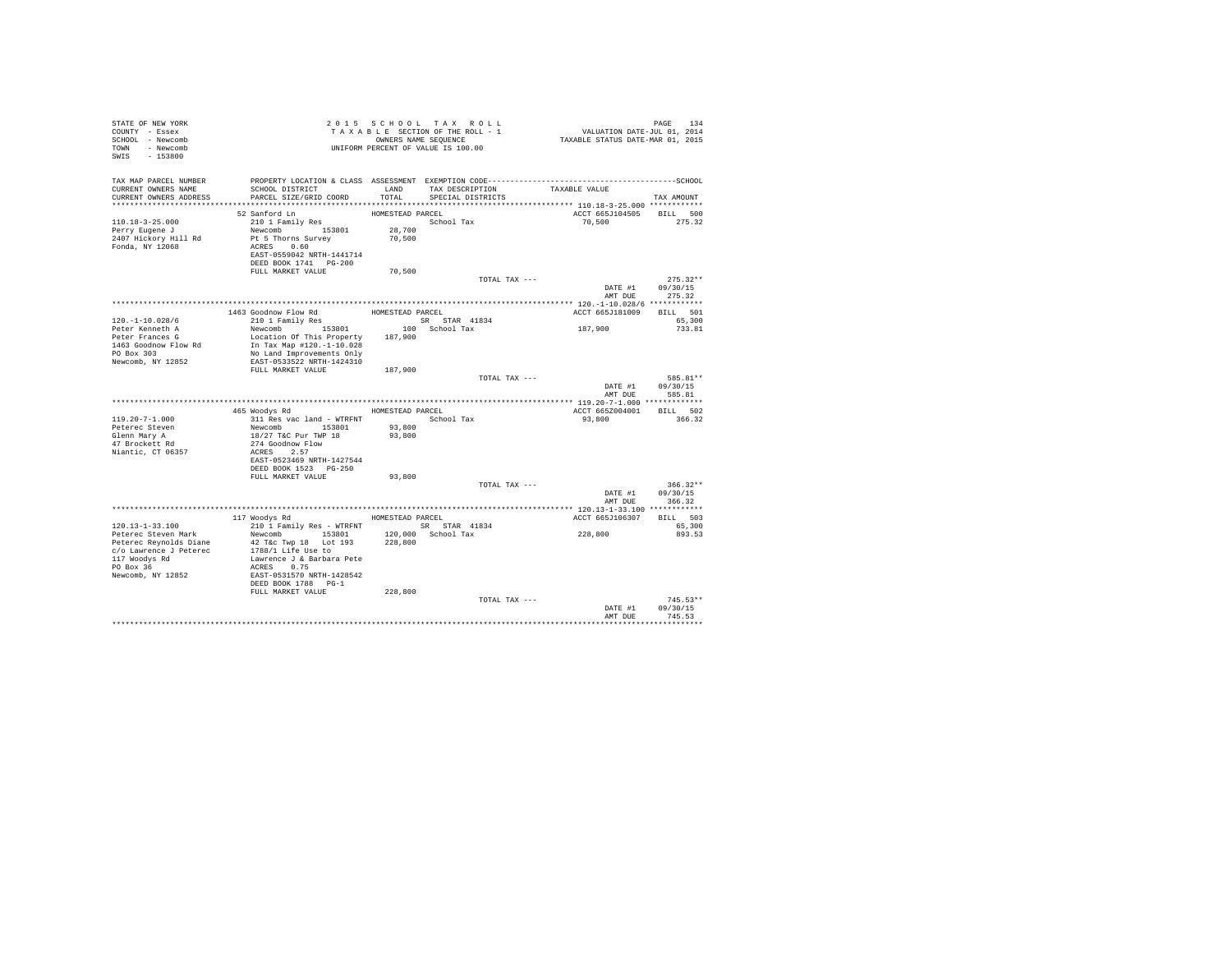| STATE OF NEW YORK<br>COUNTY - Essex<br>SCHOOL - Newcomb<br>- Newcomb<br>TOWN<br>$-153800$<br>SWIS |                                                                                                 | OWNERS NAME SEQUENCE | 2015 SCHOOL TAX ROLL<br>TAXABLE SECTION OF THE ROLL - 1<br>UNIFORM PERCENT OF VALUE IS 100.00 | VALUATION DATE-JUL 01, 2014<br>TAXABLE STATUS DATE-MAR 01, 2015 | 135<br>PAGE              |
|---------------------------------------------------------------------------------------------------|-------------------------------------------------------------------------------------------------|----------------------|-----------------------------------------------------------------------------------------------|-----------------------------------------------------------------|--------------------------|
| TAX MAP PARCEL NUMBER<br>CURRENT OWNERS NAME<br>CURRENT OWNERS ADDRESS                            | SCHOOL DISTRICT<br>PARCEL SIZE/GRID COORD                                                       | LAND<br>TOTAL        | TAX DESCRIPTION<br>SPECIAL DISTRICTS                                                          | TAXABLE VALUE                                                   | TAX AMOUNT               |
| *************************                                                                         |                                                                                                 |                      |                                                                                               |                                                                 |                          |
| $120.13 - 1 - 33.200$                                                                             | Woodys Rd<br>311 Res vac land - WTRFNT                                                          | HOMESTEAD PARCEL     | School Tax                                                                                    | ACCT 665Z014003<br>104,000                                      | BILL 504<br>406.15       |
| Peterec Steven Mark<br>Reynolds Diane Peterec<br>c/o Lawrence J Peterec                           | Newcomb<br>153801<br>42 T&c Twp 18<br>Goodnow Flow Subd                                         | 104,000<br>104,000   |                                                                                               |                                                                 |                          |
| PO Box 36<br>Newcomb, NY 12852                                                                    | L Use Lawrence & Barb Pet<br>0.68<br>ACRES<br>EAST-0531443 NRTH-1428496<br>DEED BOOK 1741 PG-39 |                      |                                                                                               |                                                                 |                          |
|                                                                                                   | FULL MARKET VALUE                                                                               | 104,000              |                                                                                               |                                                                 |                          |
|                                                                                                   |                                                                                                 |                      | TOTAL TAX ---                                                                                 |                                                                 | $406.15**$               |
|                                                                                                   |                                                                                                 |                      |                                                                                               | DATE #1                                                         | 09/30/15                 |
|                                                                                                   |                                                                                                 |                      |                                                                                               | AMT DUE                                                         | 406.15                   |
|                                                                                                   |                                                                                                 |                      |                                                                                               |                                                                 |                          |
|                                                                                                   | 1686 Goodnow Flow Rd                                                                            | HOMESTEAD PARCEL     |                                                                                               | ACCT 665J100701                                                 | BILL 505                 |
| $119.20 - 6 - 1.000$                                                                              | 260 Seasonal res - WTRFNT                                                                       |                      | School Tax                                                                                    | 183,400                                                         | 716.23                   |
| Pettine Michael Jr                                                                                | Newcomb<br>153801                                                                               | 108,000              |                                                                                               |                                                                 |                          |
| Pettine Wilma G                                                                                   | 40 & 27 T&c Twp 18                                                                              | 183,400              |                                                                                               |                                                                 |                          |
| 59 Clancy Ave                                                                                     | Goodnow Flow Subd                                                                               |                      |                                                                                               |                                                                 |                          |
| New Windsor, NY 12553                                                                             | Lot 321                                                                                         |                      |                                                                                               |                                                                 |                          |
|                                                                                                   | ACRES<br>1.70<br>EAST-0527357 NRTH-1425876                                                      |                      |                                                                                               |                                                                 |                          |
|                                                                                                   | DEED BOOK 1437 PG-27                                                                            |                      |                                                                                               |                                                                 |                          |
|                                                                                                   | FULL MARKET VALUE                                                                               | 183,400              |                                                                                               |                                                                 |                          |
|                                                                                                   |                                                                                                 |                      | TOTAL TAX ---                                                                                 |                                                                 | $716.23**$               |
|                                                                                                   |                                                                                                 |                      |                                                                                               | DATE #1                                                         | 09/30/15                 |
|                                                                                                   |                                                                                                 |                      |                                                                                               | AMT DUE                                                         | 716.23                   |
|                                                                                                   |                                                                                                 |                      |                                                                                               |                                                                 |                          |
|                                                                                                   | NYS Route 28N                                                                                   | NON-HOMESTEAD PARCEL |                                                                                               | ACCT 665J104414                                                 | BILL 506                 |
| $109.15 - 1 - 33.058$                                                                             | 311 Res vac land - WTRFNT                                                                       |                      | School Tax                                                                                    | 34,600                                                          | 630.18                   |
| Pettit Link A                                                                                     | Newcomb<br>153801                                                                               | 34,600               |                                                                                               |                                                                 |                          |
| 7478 Western Tpke                                                                                 | 3 Richards Survey                                                                               | 34,600               |                                                                                               |                                                                 |                          |
| Delanson, NY 12053                                                                                | ACRES<br>0.80                                                                                   |                      |                                                                                               |                                                                 |                          |
|                                                                                                   | EAST-0546039 NRTH-1447143                                                                       |                      |                                                                                               |                                                                 |                          |
|                                                                                                   | DEED BOOK 1335 PG-296                                                                           |                      |                                                                                               |                                                                 |                          |
|                                                                                                   | FULL MARKET VALUE                                                                               | 34,600               |                                                                                               |                                                                 |                          |
|                                                                                                   |                                                                                                 |                      | TOTAL TAX $---$                                                                               |                                                                 | 630.18**                 |
|                                                                                                   |                                                                                                 |                      |                                                                                               | DATE #1                                                         | 09/30/15                 |
|                                                                                                   |                                                                                                 |                      |                                                                                               | AMT DUE                                                         | 630.18<br>************** |
|                                                                                                   |                                                                                                 |                      |                                                                                               |                                                                 |                          |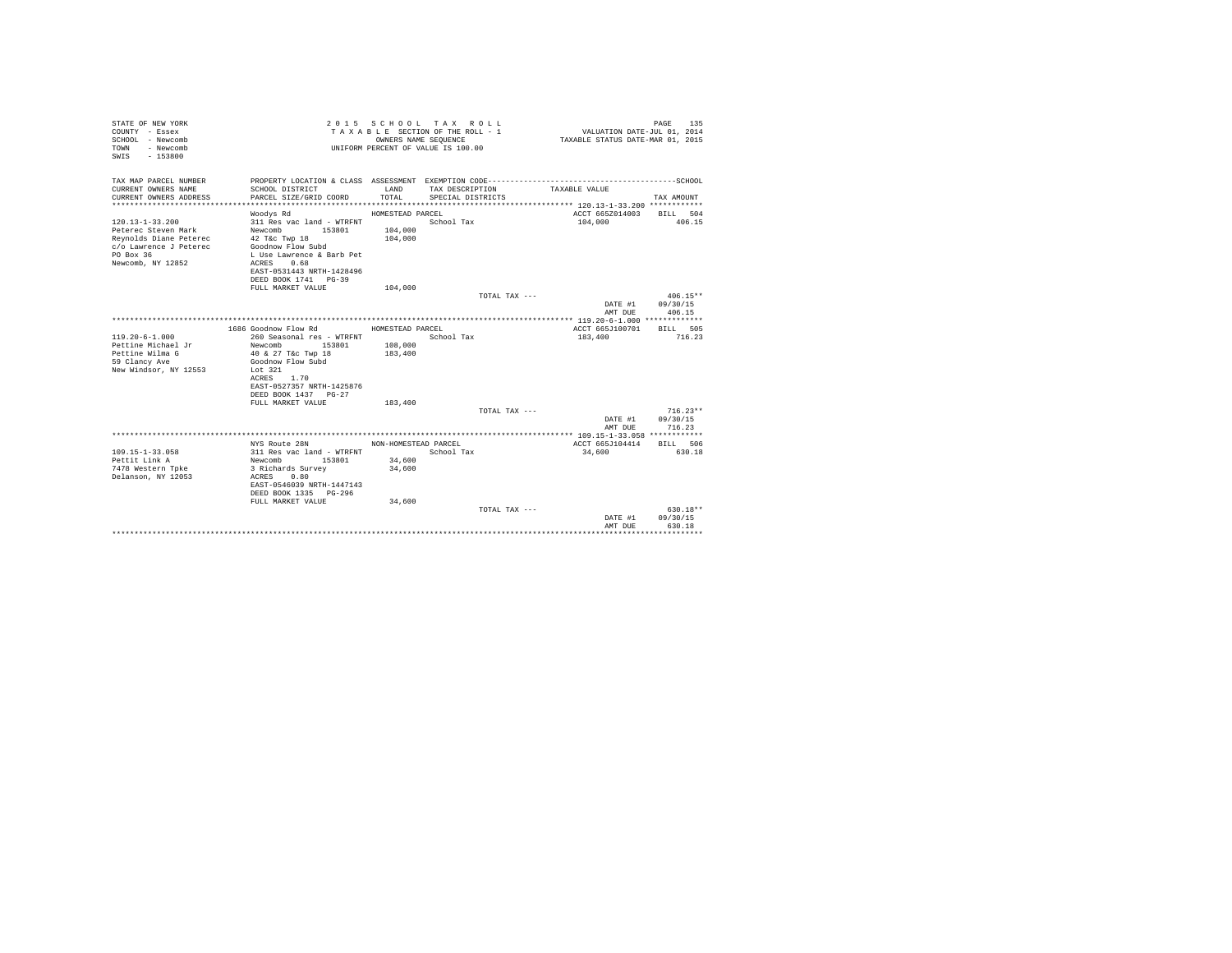| STATE OF NEW YORK<br>COUNTY - Essex<br>SCHOOL - Newcomb<br>TOWN - Newcomb<br>SWIS - 153800 |                                           |                      | 2015 SCHOOL TAX ROLL<br>TAXABLE SECTION OF THE ROLL - 1<br>OWNERS NAME SEQUENCE<br>UNIFORM PERCENT OF VALUE IS 100.00 |               | PAGE 136<br>VALUATION DATE-JUL 01, 2014<br>TAXABLE STATUS DATE-MAR 01, 2015 |                            |
|--------------------------------------------------------------------------------------------|-------------------------------------------|----------------------|-----------------------------------------------------------------------------------------------------------------------|---------------|-----------------------------------------------------------------------------|----------------------------|
| TAX MAP PARCEL NUMBER                                                                      |                                           |                      |                                                                                                                       |               |                                                                             |                            |
| CURRENT OWNERS NAME<br>CURRENT OWNERS ADDRESS                                              | SCHOOL DISTRICT<br>PARCEL SIZE/GRID COORD | LAND<br>TOTAL.       | TAX DESCRIPTION<br>SPECIAL DISTRICTS                                                                                  |               | TAXABLE VALUE                                                               | TAX AMOUNT                 |
|                                                                                            |                                           |                      |                                                                                                                       |               |                                                                             |                            |
|                                                                                            | 5676 NYS Route 28N                        | HOMESTEAD PARCEL     |                                                                                                                       |               | ACCT 665J101312 BILL 507                                                    |                            |
| $109.15 - 1 - 40.039$                                                                      | 210 1 Family Res                          |                      | RES. STAR 41854                                                                                                       |               |                                                                             | 30,000                     |
| Phelps Garrett A                                                                           | Newcomb 153801                            |                      | 35,200 School Tax                                                                                                     |               | 131,800                                                                     | 514.72                     |
| Aitchison-Phelps Meredith 3 Richard Survey<br>PO Box 232                                   | ACRES 0.96                                | 131,800              |                                                                                                                       |               |                                                                             |                            |
| Newcomb, NY 12852                                                                          | EAST-0544832 NRTH-1446540                 |                      |                                                                                                                       |               |                                                                             |                            |
|                                                                                            | DEED BOOK 1277 PG-50                      |                      |                                                                                                                       |               |                                                                             |                            |
|                                                                                            | FULL MARKET VALUE                         | 131,800              |                                                                                                                       |               |                                                                             |                            |
|                                                                                            |                                           |                      |                                                                                                                       | TOTAL TAX --- |                                                                             | $442.72**$                 |
|                                                                                            |                                           |                      |                                                                                                                       |               | DATE #1 09/30/15                                                            | AMT DUE 442.72             |
|                                                                                            |                                           |                      |                                                                                                                       |               |                                                                             |                            |
|                                                                                            | 28 Phillips Hill Rd                       | HOMESTEAD PARCEL     |                                                                                                                       |               | ACCT 665J105607 BILL 508                                                    |                            |
| 110.17-2-9.501                                                                             | 210 1 Family Res                          |                      | School Tax                                                                                                            |               | 133,600                                                                     | 521.75                     |
| Phillips John                                                                              | Newcomb 153801                            | 50,600               |                                                                                                                       |               |                                                                             |                            |
| 137 Taylar Rd                                                                              | Pt 18 Richards Survey                     | 133,600              |                                                                                                                       |               |                                                                             |                            |
| Peru, NY 12972                                                                             | 1290/230 Life Estate To                   |                      |                                                                                                                       |               |                                                                             |                            |
|                                                                                            | Merton/Florence Phillips<br>ACRES 5.30    |                      |                                                                                                                       |               |                                                                             |                            |
|                                                                                            | EAST-0554999 NRTH-1443197                 |                      |                                                                                                                       |               |                                                                             |                            |
|                                                                                            | DEED BOOK 1534 PG-222                     |                      |                                                                                                                       |               |                                                                             |                            |
|                                                                                            | FULL MARKET VALUE                         | 133,600              |                                                                                                                       |               |                                                                             |                            |
|                                                                                            |                                           |                      |                                                                                                                       | TOTAL TAX --- |                                                                             | $521.75**$                 |
|                                                                                            |                                           |                      |                                                                                                                       |               | DATE #1 09/30/15                                                            |                            |
|                                                                                            |                                           |                      |                                                                                                                       |               | AMT DUE                                                                     | 521.75                     |
|                                                                                            |                                           | NON-HOMESTEAD PARCEL |                                                                                                                       |               | ACCT 665J178529 BILL 509                                                    |                            |
| 110.13-9-25.000                                                                            | Chaisson Rd                               |                      | School Tax                                                                                                            |               | 29,400                                                                      | 535.48                     |
| Phillips Rolland                                                                           | 311 Res vac land<br>Newcomb 153801        | 29,400               |                                                                                                                       |               |                                                                             |                            |
| PO Box 42                                                                                  | Richards Survey 18                        | 29,400               |                                                                                                                       |               |                                                                             |                            |
| Newcomb, NY 12852                                                                          | ACRES 3.20                                |                      |                                                                                                                       |               |                                                                             |                            |
|                                                                                            | EAST-0554802 NRTH-1444007                 |                      |                                                                                                                       |               |                                                                             |                            |
|                                                                                            | DEED BOOK 590 PG-180                      |                      |                                                                                                                       |               |                                                                             |                            |
|                                                                                            | FULL MARKET VALUE                         | 29,400               |                                                                                                                       |               |                                                                             |                            |
|                                                                                            |                                           |                      |                                                                                                                       | TOTAL TAX --- | DATE #1                                                                     | 535.48**                   |
|                                                                                            |                                           |                      |                                                                                                                       |               |                                                                             | 09/30/15<br>AMT DUE 535.48 |
|                                                                                            |                                           |                      |                                                                                                                       |               |                                                                             |                            |
|                                                                                            | Chaisson Rd                               |                      | NON-HOMESTEAD PARCEL                                                                                                  |               | ACCT 665J100414                                                             | BILL 510                   |
| $110.17 - 2 - 1.000$                                                                       | 311 Res vac land                          |                      | School Tax                                                                                                            |               | 3,600                                                                       | 65.57                      |
| Phillips Rolland                                                                           | Newcomb 153801                            | 3,600                |                                                                                                                       |               |                                                                             |                            |
| PO Box 42                                                                                  | 18 Richards Survey                        | 3,600                |                                                                                                                       |               |                                                                             |                            |
| Newcomb, NY 12852                                                                          | ACRES 40.20                               |                      |                                                                                                                       |               |                                                                             |                            |
|                                                                                            | EAST-0553600 NRTH-1443613                 |                      |                                                                                                                       |               |                                                                             |                            |
|                                                                                            | DEED BOOK 590 PG-180<br>FULL MARKET VALUE |                      |                                                                                                                       |               |                                                                             |                            |
|                                                                                            |                                           | 3,600                |                                                                                                                       | TOTAL TAX --- |                                                                             | $65.57**$                  |
|                                                                                            |                                           |                      |                                                                                                                       |               | DATE #1                                                                     | 09/30/15                   |
|                                                                                            |                                           |                      |                                                                                                                       |               | AMT DUE                                                                     | 65.57                      |
|                                                                                            |                                           |                      |                                                                                                                       |               |                                                                             |                            |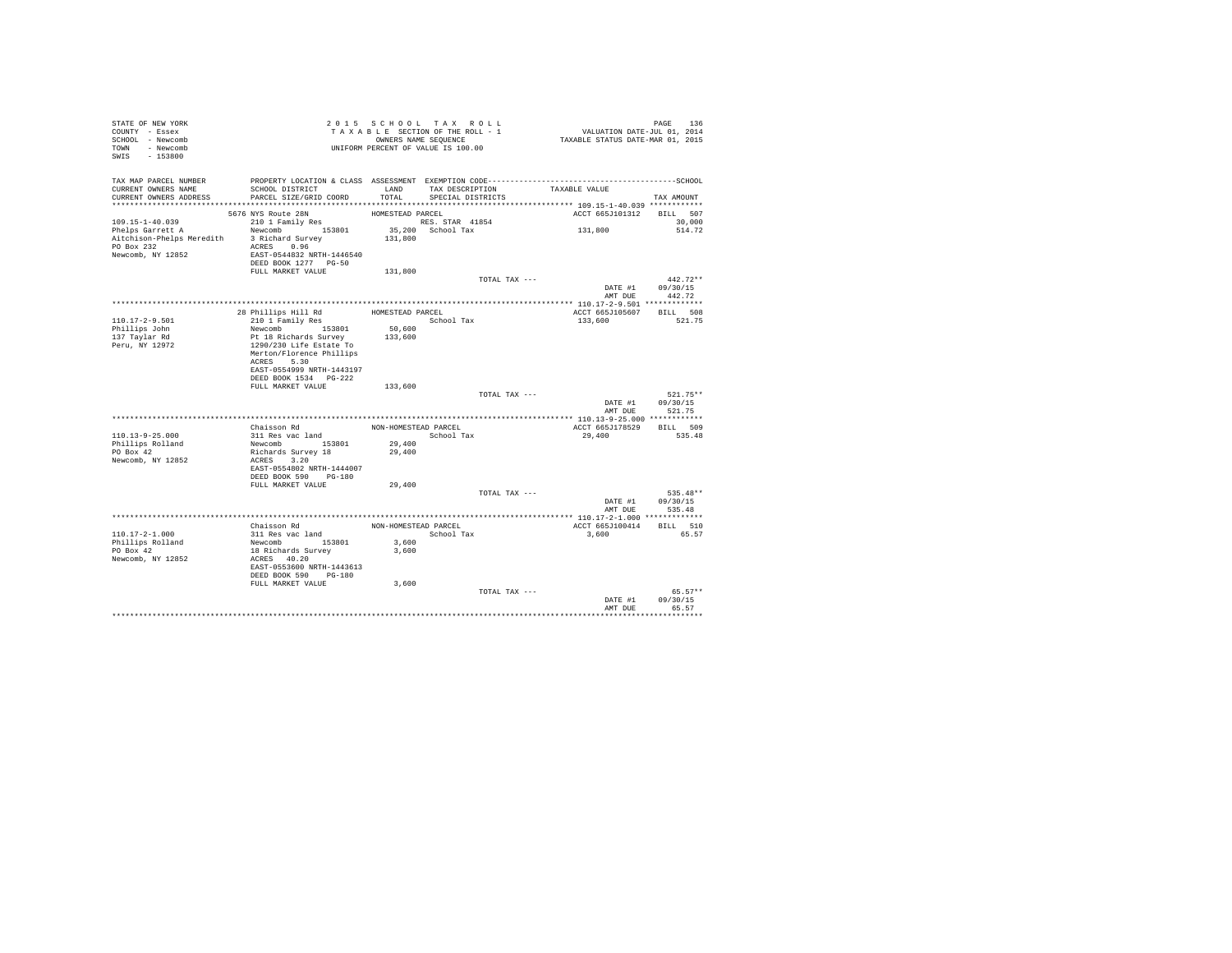| STATE OF NEW YORK<br>COUNTY - Essex<br>SCHOOL - Newcomb<br>TOWN - Newcomb<br>SWIS - 153800 | 2015 SECTION OF THE ROLL - 1<br>TAXABLE SECTION OF THE ROLL - 1<br>OWNERS NAME SEQUENCE<br>UNIFORM PERCENT OF VALUE IS 100.00 |                      |                                    | PAGE 137<br>VALUATION DATE-JUL 01, 2014<br>TAXABLE STATUS DATE-MAR 01, 2015 |                                    |
|--------------------------------------------------------------------------------------------|-------------------------------------------------------------------------------------------------------------------------------|----------------------|------------------------------------|-----------------------------------------------------------------------------|------------------------------------|
|                                                                                            |                                                                                                                               |                      |                                    |                                                                             |                                    |
| CURRENT OWNERS NAME                                                                        | SCHOOL DISTRICT                                                                                                               |                      | LAND TAX DESCRIPTION TAXABLE VALUE |                                                                             |                                    |
| CURRENT OWNERS ADDRESS                                                                     | PARCEL SIZE/GRID COORD                                                                                                        | TOTAL                | SPECIAL DISTRICTS                  |                                                                             | TAX AMOUNT                         |
|                                                                                            |                                                                                                                               | NON-HOMESTEAD PARCEL |                                    | ACCT 665J105609 BILL 511                                                    |                                    |
| 110.17-2-7.110                                                                             | Chaisson Rd<br>314 Rural vac<10                                                                                               |                      |                                    | 34,900 635.65                                                               |                                    |
| Phillips Rolland G                                                                         | 314 Rural vac<10 5chool Tax<br>Newcomb 153801 34,900                                                                          |                      |                                    |                                                                             |                                    |
| Montclair Leasing Inc 18 Richards Survey<br>4521 PGA Blvd Ste 273 ACRES 8.70               |                                                                                                                               | 34,900               |                                    |                                                                             |                                    |
| Palm Beach Gardens, FL 33418 EAST-0554832 NRTH-1443684                                     |                                                                                                                               |                      |                                    |                                                                             |                                    |
|                                                                                            | DEED BOOK 1122 PG-68                                                                                                          |                      |                                    |                                                                             |                                    |
|                                                                                            | FULL MARKET VALUE                                                                                                             | 34,900               |                                    |                                                                             |                                    |
|                                                                                            |                                                                                                                               |                      | TOTAL TAX ---                      | DATE #1 09/30/15                                                            | 635.65**                           |
|                                                                                            |                                                                                                                               |                      |                                    | AMT DUE                                                                     | 635.65                             |
|                                                                                            |                                                                                                                               |                      |                                    |                                                                             |                                    |
|                                                                                            |                                                                                                                               |                      |                                    | ACCT 665J105605 BILL 512                                                    |                                    |
| $110.17 - 2 - 45.000$                                                                      |                                                                                                                               |                      |                                    | 140,000                                                                     | 65,300<br>546.74                   |
| Phillips Rolland G Jr<br>PO Box 42                                                         |                                                                                                                               |                      |                                    |                                                                             |                                    |
| Newcomb, NY 12852                                                                          | Pt D Map #1843                                                                                                                |                      |                                    |                                                                             |                                    |
|                                                                                            | ACRES 2.01                                                                                                                    |                      |                                    |                                                                             |                                    |
|                                                                                            | EAST-0554175 NRTH-1443137<br>DEED BOOK 605 PG-182                                                                             |                      |                                    |                                                                             |                                    |
|                                                                                            | FULL MARKET VALUE                                                                                                             | 140,000              |                                    |                                                                             |                                    |
|                                                                                            |                                                                                                                               |                      | TOTAL TAX ---                      |                                                                             | 398.74**                           |
|                                                                                            |                                                                                                                               |                      |                                    | DATE #1 $09/30/15$                                                          | AMT DUE 398.74                     |
|                                                                                            |                                                                                                                               |                      |                                    |                                                                             |                                    |
|                                                                                            | 14 Pinney Ln HOMESTEAD PARCEL                                                                                                 |                      |                                    | ACCT 665J101207 BILL 513                                                    |                                    |
| 120.17-2-28.000                                                                            | 260 Seasonal res - WTRFNT<br>260 Seasonal res - WTRFNT<br>107,500<br>41 & 42 T&C Twp 18<br>162,600                            |                      |                                    | 162,600                                                                     | 635.00                             |
| Piel Robert J                                                                              |                                                                                                                               |                      |                                    |                                                                             |                                    |
| Piel Linda J<br>148 E Hill Rd                                                              | Goodnow Flow Subd                                                                                                             |                      |                                    |                                                                             |                                    |
| Middleburgh, NY 12122                                                                      | Lot 79                                                                                                                        |                      |                                    |                                                                             |                                    |
|                                                                                            | ACRES 0.90<br>EAST-0530891 NRTH-1426778                                                                                       |                      |                                    |                                                                             |                                    |
|                                                                                            | DEED BOOK 1216 PG-131                                                                                                         |                      |                                    |                                                                             |                                    |
|                                                                                            | FULL MARKET VALUE 162,600                                                                                                     |                      |                                    |                                                                             |                                    |
|                                                                                            |                                                                                                                               |                      | TOTAL TAX ---                      |                                                                             | $635.00**$                         |
|                                                                                            |                                                                                                                               |                      |                                    | AMT DUE                                                                     | DATE #1 09/30/15<br>635.00         |
|                                                                                            |                                                                                                                               |                      |                                    |                                                                             |                                    |
|                                                                                            | Goodnow Flow Rd MOMESTEAD PARCEL                                                                                              |                      |                                    | ACCT 665J101206 BILL 514                                                    |                                    |
| 120.17-2-29.000                                                                            |                                                                                                                               |                      |                                    | 123,100                                                                     | 480.74                             |
| Piel Robert J<br>Piel Linda J                                                              |                                                                                                                               |                      |                                    |                                                                             |                                    |
| $148$ E Hill Rd                                                                            | Goodnow Flow Subd                                                                                                             |                      |                                    |                                                                             |                                    |
| Middleburgh, NY 12122                                                                      | Lot 78                                                                                                                        |                      |                                    |                                                                             |                                    |
|                                                                                            | ACRES 0.90<br>EAST-0530994 NRTH-1426811                                                                                       |                      |                                    |                                                                             |                                    |
|                                                                                            | DEED BOOK 1216    PG-131                                                                                                      |                      |                                    |                                                                             |                                    |
|                                                                                            | FULL MARKET VALUE                                                                                                             | 123,100              |                                    |                                                                             |                                    |
|                                                                                            |                                                                                                                               |                      | TOTAL TAX ---                      |                                                                             | 480.74**                           |
|                                                                                            |                                                                                                                               |                      |                                    |                                                                             | DATE #1 09/30/15<br>AMT DUE 480.74 |
|                                                                                            |                                                                                                                               |                      |                                    |                                                                             |                                    |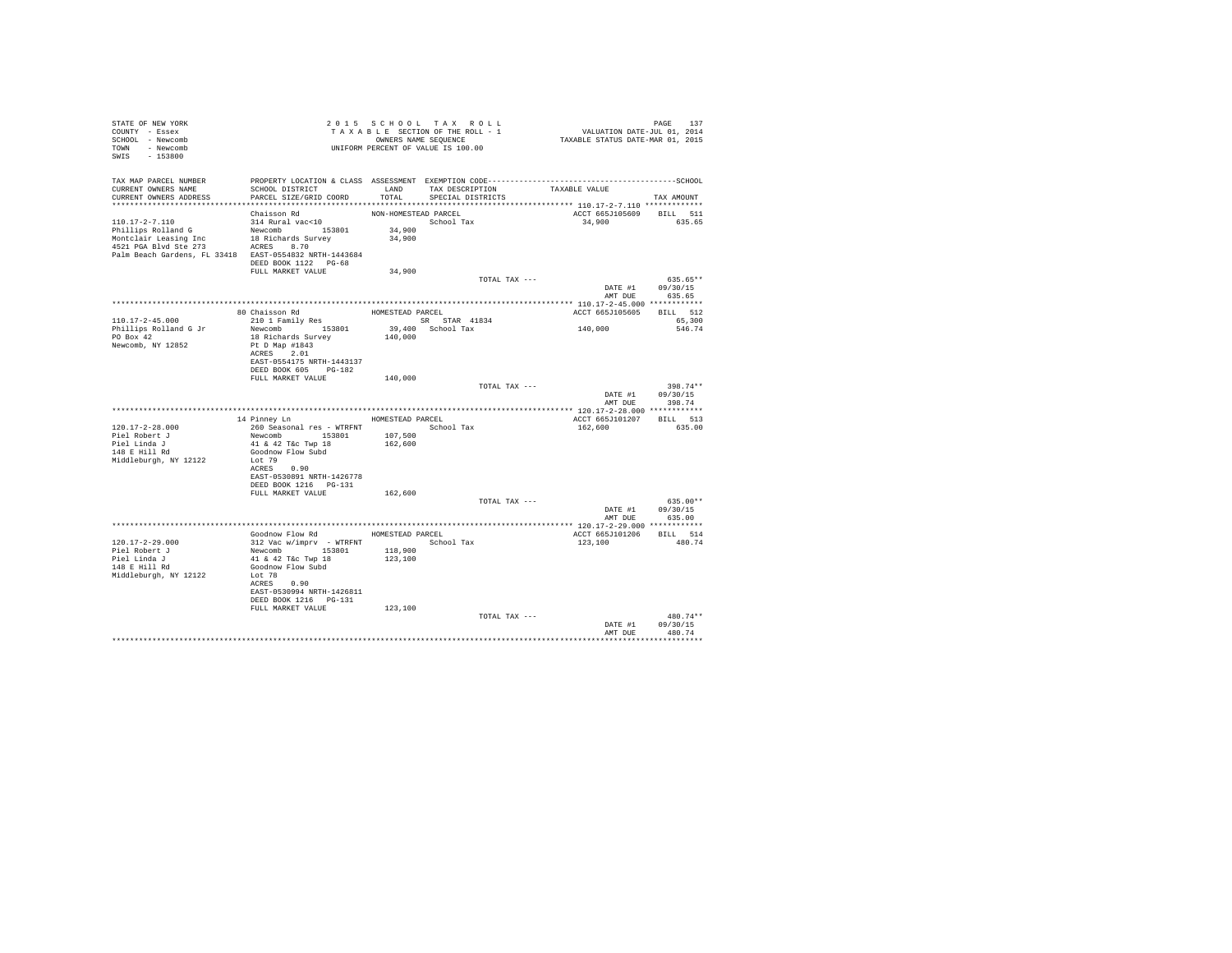| STATE OF NEW YORK<br>COUNTY - Essex<br>SCHOOL - Newcomb<br>- Newcomb<br>TOWN<br>$-153800$<br>SWIS |                                                                                 | OWNERS NAME SEOUENCE | 2015 SCHOOL TAX ROLL<br>TAXABLE SECTION OF THE ROLL - 1<br>UNIFORM PERCENT OF VALUE IS 100.00 | VALUATION DATE-JUL 01, 2014<br>TAXABLE STATUS DATE-MAR 01, 2015 | 138<br>PAGE        |
|---------------------------------------------------------------------------------------------------|---------------------------------------------------------------------------------|----------------------|-----------------------------------------------------------------------------------------------|-----------------------------------------------------------------|--------------------|
| TAX MAP PARCEL NUMBER<br>CURRENT OWNERS NAME                                                      | SCHOOL DISTRICT                                                                 | LAND                 | TAX DESCRIPTION                                                                               | TAXABLE VALUE                                                   |                    |
| CURRENT OWNERS ADDRESS                                                                            | PARCEL SIZE/GRID COORD                                                          | TOTAL                | SPECIAL DISTRICTS                                                                             |                                                                 | TAX AMOUNT         |
|                                                                                                   |                                                                                 |                      |                                                                                               |                                                                 |                    |
|                                                                                                   | 38 Perch Pond Ln                                                                | HOMESTEAD PARCEL     |                                                                                               | ACCT 665J185004                                                 | BILL 515           |
| $110. -3 - 5.000$                                                                                 | 210 1 Family Res                                                                |                      | RES. STAR 41854                                                                               |                                                                 | 30,000             |
| Piper Roger<br>Piper Drusilla A<br>PO Box 58<br>Minerva, NY 12852                                 | 153801<br>Newcomb<br>15 T&c Twp 46<br>4.45ac<br>4.40                            | 270,400              | 44.000 School Tax                                                                             | 270,400                                                         | 1,055.99           |
|                                                                                                   | ACRES<br>EAST-0576614 NRTH-1444800<br>DEED BOOK 1182 PG-84<br>FULL MARKET VALUE | 270,400              |                                                                                               |                                                                 |                    |
|                                                                                                   |                                                                                 |                      | TOTAL TAX ---                                                                                 |                                                                 | 983.99**           |
|                                                                                                   |                                                                                 |                      |                                                                                               | DATE #1<br>AMT DUE                                              | 09/30/15<br>983.99 |
|                                                                                                   |                                                                                 |                      |                                                                                               |                                                                 |                    |
|                                                                                                   | Goodnow Flow Rd                                                                 | HOMESTEAD PARCEL     |                                                                                               | ACCT 665J106310                                                 | BILL 516           |
| $120.13 - 1 - 20.100$                                                                             | 311 Res vac land - WTRFNT<br>Newcomb<br>153801                                  |                      | School Tax                                                                                    | 53,800                                                          | 210.11             |
| Pipitone Jason<br>Pipitone Christopher                                                            | 25 T&c Twp 18                                                                   | 53,800<br>53,800     |                                                                                               |                                                                 |                    |
| 572 Milton Tpke<br>Highland, NY 12528                                                             | Goodnow Flow Subd<br>Lot 206 (East Half)<br>0.50<br>ACRES                       |                      |                                                                                               |                                                                 |                    |
|                                                                                                   | EAST-0530227 NRTH-1428489<br>DEED BOOK 1605 PG-240                              |                      |                                                                                               |                                                                 |                    |
|                                                                                                   | FULL MARKET VALUE                                                               | 53,800               |                                                                                               |                                                                 |                    |
|                                                                                                   |                                                                                 |                      | TOTAL TAX ---                                                                                 |                                                                 | $210.11**$         |
|                                                                                                   |                                                                                 |                      |                                                                                               | DATE #1<br>AMT DUE                                              | 09/30/15<br>210.11 |
|                                                                                                   |                                                                                 |                      |                                                                                               |                                                                 |                    |
| $120.13 - 1 - 21.000$                                                                             | 163 Woodys Rd<br>260 Seasonal res - WTRFNT                                      | HOMESTEAD PARCEL     | School Tax                                                                                    | ACCT 665J101507<br>154,400                                      | BILL 517<br>602.98 |
| Pipitone Jason                                                                                    | Newcomb<br>153801                                                               | 70,700               |                                                                                               |                                                                 |                    |
| Pipitone Christopher                                                                              | 25&42 T&C Twp 18                                                                | 154,400              |                                                                                               |                                                                 |                    |
| 572 Milton Tpke                                                                                   | Goodnow Flow Subd                                                               |                      |                                                                                               |                                                                 |                    |
| Highland, NY 12528                                                                                | Lot 205                                                                         |                      |                                                                                               |                                                                 |                    |
|                                                                                                   | ACRES<br>0.70<br>EAST-0530316 NRTH-1428478                                      |                      |                                                                                               |                                                                 |                    |
|                                                                                                   | DEED BOOK 1605 PG-240                                                           |                      |                                                                                               |                                                                 |                    |
|                                                                                                   | FULL MARKET VALUE                                                               | 154,400              |                                                                                               |                                                                 | $602.98**$         |
|                                                                                                   |                                                                                 |                      | TOTAL TAX ---                                                                                 | DATE #1<br>AMT DUE                                              | 09/30/15<br>602.98 |
|                                                                                                   |                                                                                 |                      |                                                                                               |                                                                 |                    |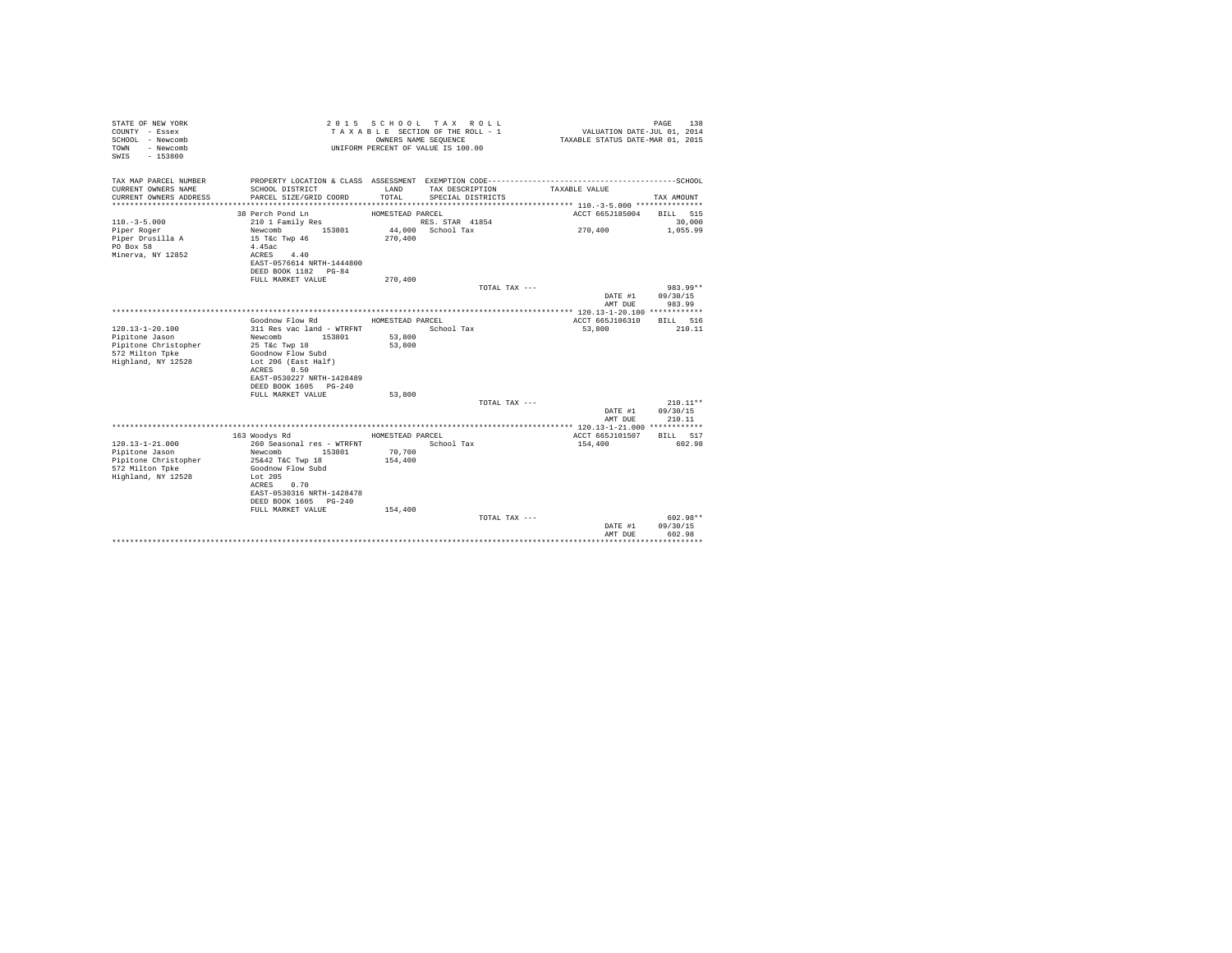| STATE OF NEW YORK<br>COUNTY - Essex<br>SCHOOL - Newcomb<br>- Newcomb<br>TOWN<br>$-153800$<br>SWIS |                                                |                  | 2015 SCHOOL TAX ROLL<br>TAXABLE SECTION OF THE ROLL - 1<br>OWNERS NAME SEQUENCE<br>UNIFORM PERCENT OF VALUE IS 100.00 | VALUATION DATE-JUL 01, 2014<br>TAXABLE STATUS DATE-MAR 01, 2015 | PAGE<br>139        |
|---------------------------------------------------------------------------------------------------|------------------------------------------------|------------------|-----------------------------------------------------------------------------------------------------------------------|-----------------------------------------------------------------|--------------------|
| TAX MAP PARCEL NUMBER<br>CURRENT OWNERS NAME                                                      | SCHOOL DISTRICT                                | LAND             | PROPERTY LOCATION & CLASS ASSESSMENT EXEMPTION CODE-----------------------------------SCHOOL<br>TAX DESCRIPTION       | TAXABLE VALUE                                                   |                    |
| CURRENT OWNERS ADDRESS                                                                            | PARCEL SIZE/GRID COORD                         | TOTAL            | SPECIAL DISTRICTS                                                                                                     |                                                                 | TAX AMOUNT         |
|                                                                                                   | 1236 Goodnow Flow Rd                           |                  |                                                                                                                       | ACCT 665J105904                                                 |                    |
| $120.18 - 2 - 36.000$                                                                             | 260 Seasonal res - WTRFNT                      | HOMESTEAD PARCEL | School Tax                                                                                                            | 150,700                                                         | BILL 518<br>588.53 |
| Plauth Lorraine W                                                                                 | Newcomb<br>153801                              | 116,100          |                                                                                                                       |                                                                 |                    |
| 5661 Gardner Rd                                                                                   | 46 T&C Twp 18                                  | 150,700          |                                                                                                                       |                                                                 |                    |
| Altamont, NY 12009                                                                                | Goodnow Flow Subd                              |                  |                                                                                                                       |                                                                 |                    |
|                                                                                                   | Lot 13 1.4Ac                                   |                  |                                                                                                                       |                                                                 |                    |
|                                                                                                   | ACRES<br>1.20                                  |                  |                                                                                                                       |                                                                 |                    |
|                                                                                                   | EAST-0537403 NRTH-1425578                      |                  |                                                                                                                       |                                                                 |                    |
|                                                                                                   | DEED BOOK 1277 PG-344                          |                  |                                                                                                                       |                                                                 |                    |
|                                                                                                   | FULL MARKET VALUE                              | 150,700          |                                                                                                                       |                                                                 |                    |
|                                                                                                   |                                                |                  | TOTAL TAX ---                                                                                                         |                                                                 | 588.53**           |
|                                                                                                   |                                                |                  |                                                                                                                       | DATE #1                                                         | 09/30/15           |
|                                                                                                   |                                                |                  |                                                                                                                       | AMT DUE                                                         | 588.53             |
|                                                                                                   |                                                |                  |                                                                                                                       |                                                                 |                    |
| $120.13 - 1 - 27.000$                                                                             | Goodnow Flow Rd                                | HOMESTEAD PARCEL |                                                                                                                       | ACCT 665J106708                                                 | BILL 519<br>415.13 |
| Pliquett Sebastian                                                                                | 311 Res vac land - WTRFNT<br>Newcomb<br>153801 | 106,300          | School Tax                                                                                                            | 106,300                                                         |                    |
| Pliquett Judy                                                                                     | 42 T&c Twp 18                                  | 106,300          |                                                                                                                       |                                                                 |                    |
| Lenbachstr 9                                                                                      | Goodnow Flow Subd                              |                  |                                                                                                                       |                                                                 |                    |
| D-42579 Heiligenhaus. Germany Lot 200                                                             |                                                |                  |                                                                                                                       |                                                                 |                    |
|                                                                                                   | ACRES<br>0.70                                  |                  |                                                                                                                       |                                                                 |                    |
|                                                                                                   | EAST-0530794 NRTH-1428373                      |                  |                                                                                                                       |                                                                 |                    |
|                                                                                                   | DEED BOOK 720 PG-128                           |                  |                                                                                                                       |                                                                 |                    |
|                                                                                                   | FULL MARKET VALUE                              | 106,300          |                                                                                                                       |                                                                 |                    |
|                                                                                                   |                                                |                  | TOTAL TAX ---                                                                                                         |                                                                 | $415.13**$         |
|                                                                                                   |                                                |                  |                                                                                                                       | DATE #1                                                         | 09/30/15           |
|                                                                                                   |                                                |                  |                                                                                                                       | AMT DUE                                                         | 415.13             |
|                                                                                                   |                                                |                  |                                                                                                                       |                                                                 |                    |
| $120.13 - 1 - 28.000$                                                                             | 16 High Ledge Ln<br>260 Seasonal res - WTRFNT  | HOMESTEAD PARCEL | School Tax                                                                                                            | ACCT 665J105801<br>150,300                                      | BILL 520<br>586.97 |
| Pliquett Sebastian                                                                                | Newcomb<br>153801                              | 106,900          |                                                                                                                       |                                                                 |                    |
| Pliquett Judy                                                                                     | 42 T&c Twp 18                                  | 150,300          |                                                                                                                       |                                                                 |                    |
| Lenbachstr 9                                                                                      | Goodnow Flow Subd                              |                  |                                                                                                                       |                                                                 |                    |
| D-42579 Heiligenhaus, Germany Lot #199                                                            |                                                |                  |                                                                                                                       |                                                                 |                    |
|                                                                                                   | 0.60<br>ACRES                                  |                  |                                                                                                                       |                                                                 |                    |
|                                                                                                   | EAST-0530894 NRTH-1428371                      |                  |                                                                                                                       |                                                                 |                    |
|                                                                                                   | DEED BOOK 697 PG-041                           |                  |                                                                                                                       |                                                                 |                    |
|                                                                                                   | FULL MARKET VALUE                              | 150,300          |                                                                                                                       |                                                                 |                    |
|                                                                                                   |                                                |                  | TOTAL TAX ---                                                                                                         |                                                                 | 586.97**           |
|                                                                                                   |                                                |                  |                                                                                                                       | DATE #1                                                         | 09/30/15           |
|                                                                                                   |                                                |                  |                                                                                                                       | AMT DUE                                                         | 586.97             |
|                                                                                                   |                                                |                  |                                                                                                                       |                                                                 | .                  |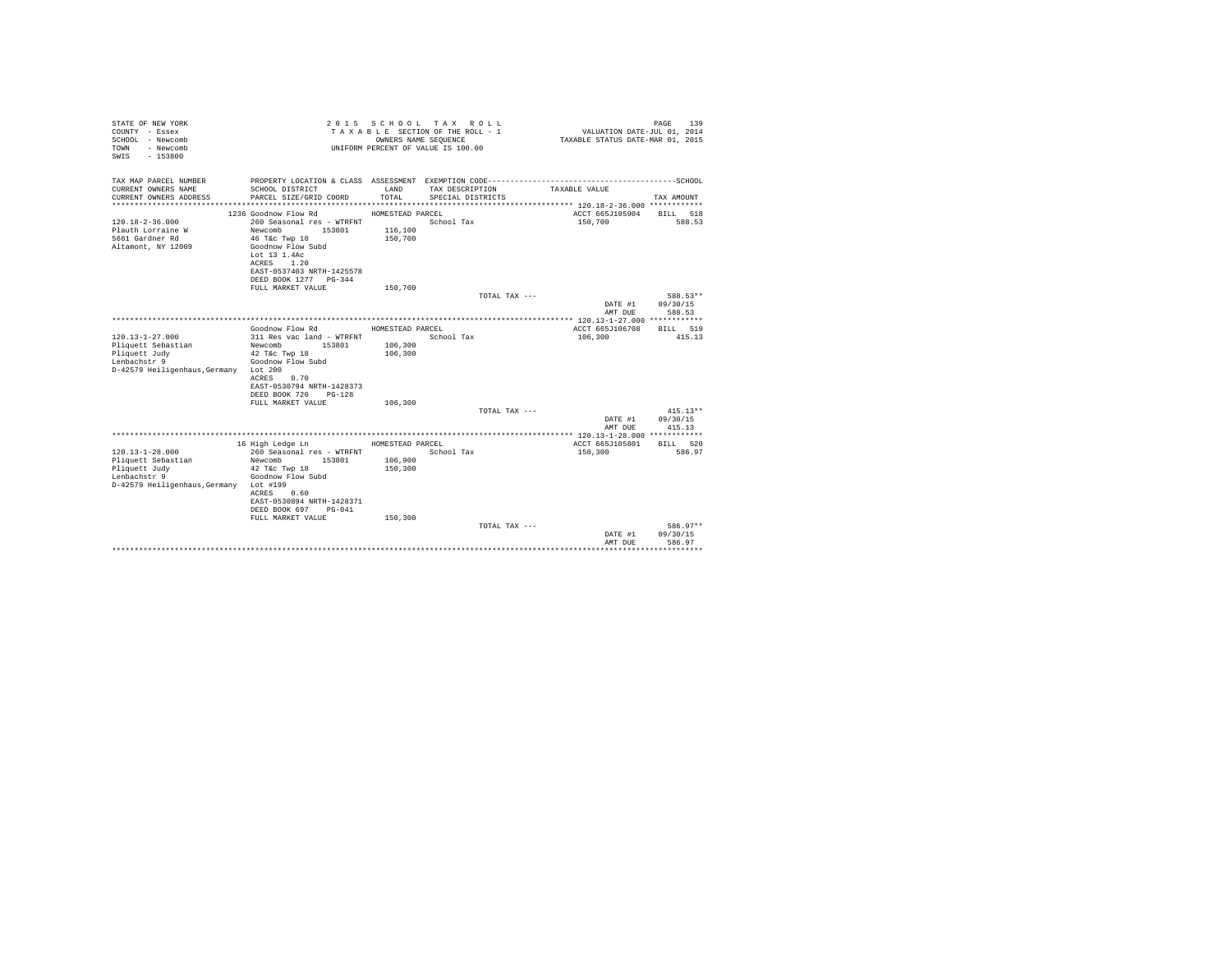| STATE OF NEW YORK<br>COUNTY - Essex<br>SCHOOL - Newcomb<br>- Newcomb<br>TOWN<br>$-153800$<br>SWTS |                                                   | OWNERS NAME SEQUENCE | 2015 SCHOOL TAX ROLL<br>TAXABLE SECTION OF THE ROLL - 1<br>UNIFORM PERCENT OF VALUE IS 100.00 | VALUATION DATE-JUL 01, 2014<br>TAXABLE STATUS DATE-MAR 01, 2015 | PAGE<br>140            |
|---------------------------------------------------------------------------------------------------|---------------------------------------------------|----------------------|-----------------------------------------------------------------------------------------------|-----------------------------------------------------------------|------------------------|
| TAX MAP PARCEL NUMBER                                                                             |                                                   |                      |                                                                                               |                                                                 |                        |
| CURRENT OWNERS NAME<br>CURRENT OWNERS ADDRESS                                                     | SCHOOL DISTRICT<br>PARCEL SIZE/GRID COORD         | LAND<br>TOTAL.       | TAX DESCRIPTION<br>SPECIAL DISTRICTS                                                          | TAXABLE VALUE                                                   | TAX AMOUNT             |
|                                                                                                   |                                                   |                      |                                                                                               |                                                                 |                        |
|                                                                                                   | 1862 Goodnow Flow Rd                              | HOMESTEAD PARCEL     |                                                                                               | ACCT 665J101413                                                 | BILL 521               |
| $119.20 - 3 - 3.000$                                                                              | 271 Mfg housings - WTRFNT                         |                      | School Tax                                                                                    | 155,900                                                         | 608.84                 |
| Pogoda Christopher<br>Mayor Paul                                                                  | 153801<br>Newcomb<br>27 T&c Twp 18                | 133,700<br>155,900   |                                                                                               |                                                                 |                        |
| 279 Rabie Rd                                                                                      | Goodnow Flow Subd                                 |                      |                                                                                               |                                                                 |                        |
| Averill Park, NY 12018                                                                            | Lot 345 1.2Ac                                     |                      |                                                                                               |                                                                 |                        |
|                                                                                                   | ACRES 1.50                                        |                      |                                                                                               |                                                                 |                        |
|                                                                                                   | EAST-0524972 NRTH-1426631                         |                      |                                                                                               |                                                                 |                        |
|                                                                                                   | DEED BOOK 1239 PG-304                             |                      |                                                                                               |                                                                 |                        |
|                                                                                                   | FULL MARKET VALUE                                 | 155,900              |                                                                                               |                                                                 |                        |
|                                                                                                   |                                                   |                      | TOTAL TAX ---                                                                                 | DATE #1                                                         | $608.84**$<br>09/30/15 |
|                                                                                                   |                                                   |                      |                                                                                               | AMT DUE                                                         | 608.84                 |
|                                                                                                   |                                                   |                      |                                                                                               |                                                                 |                        |
|                                                                                                   | Goodnow Flow Rd                                   | HOMESTEAD PARCEL     |                                                                                               | ACCT 665J105701                                                 | RTLL 522               |
| $120.13 - 1 - 14.000$                                                                             | 312 Vac w/imprv - WTRFNT                          |                      | School Tax                                                                                    | 106,600                                                         | 416.31                 |
| Pohl Margaret Trust                                                                               | Newcomb 153801                                    | 105,800              |                                                                                               |                                                                 |                        |
| 16 Heritage Pkwy                                                                                  | 25&26 T&c Twp 18                                  | 106,600              |                                                                                               |                                                                 |                        |
| Scotia, NY 12302                                                                                  | Goodnow Flow Subd                                 |                      |                                                                                               |                                                                 |                        |
|                                                                                                   | Lot $212$<br>ACRES 0.94                           |                      |                                                                                               |                                                                 |                        |
|                                                                                                   | EAST-0529612 NRTH-1428589                         |                      |                                                                                               |                                                                 |                        |
|                                                                                                   | DEED BOOK 1621 PG-22                              |                      |                                                                                               |                                                                 |                        |
|                                                                                                   | FULL MARKET VALUE                                 | 106,600              |                                                                                               |                                                                 |                        |
|                                                                                                   |                                                   |                      | TOTAL TAX ---                                                                                 |                                                                 | $416.31**$             |
|                                                                                                   |                                                   |                      |                                                                                               | DATE #1                                                         | 09/30/15               |
|                                                                                                   |                                                   |                      |                                                                                               | AMT DUE                                                         | 416.31                 |
|                                                                                                   | Goodnow Flow Rd                                   | HOMESTEAD PARCEL     |                                                                                               | ACCT 665J105615                                                 | BILL 523               |
| $120.13 - 1 - 15.000$                                                                             | 311 Res vac land - WTRFNT                         |                      | School Tax                                                                                    | 107,600                                                         | 420.21                 |
| Pohl Margaret Trust                                                                               | 153801<br>Newcomb                                 | 107,600              |                                                                                               |                                                                 |                        |
| 16 Heritage Pkwy                                                                                  | 25&26 T&c Twp 18                                  | 107,600              |                                                                                               |                                                                 |                        |
| Scotia, NY 12302                                                                                  | Goodnow Flow Subd                                 |                      |                                                                                               |                                                                 |                        |
|                                                                                                   | Lot $211$                                         |                      |                                                                                               |                                                                 |                        |
|                                                                                                   | ACRES<br>0.97                                     |                      |                                                                                               |                                                                 |                        |
|                                                                                                   | EAST-0529709 NRTH-1428571<br>DEED BOOK 1621 PG-25 |                      |                                                                                               |                                                                 |                        |
|                                                                                                   | FULL MARKET VALUE                                 | 107,600              |                                                                                               |                                                                 |                        |
|                                                                                                   |                                                   |                      | TOTAL TAX ---                                                                                 |                                                                 | $420.21**$             |
|                                                                                                   |                                                   |                      |                                                                                               | DATE #1                                                         | 09/30/15               |
|                                                                                                   |                                                   |                      |                                                                                               | AMT DUE                                                         | 420.21                 |
|                                                                                                   |                                                   |                      |                                                                                               |                                                                 |                        |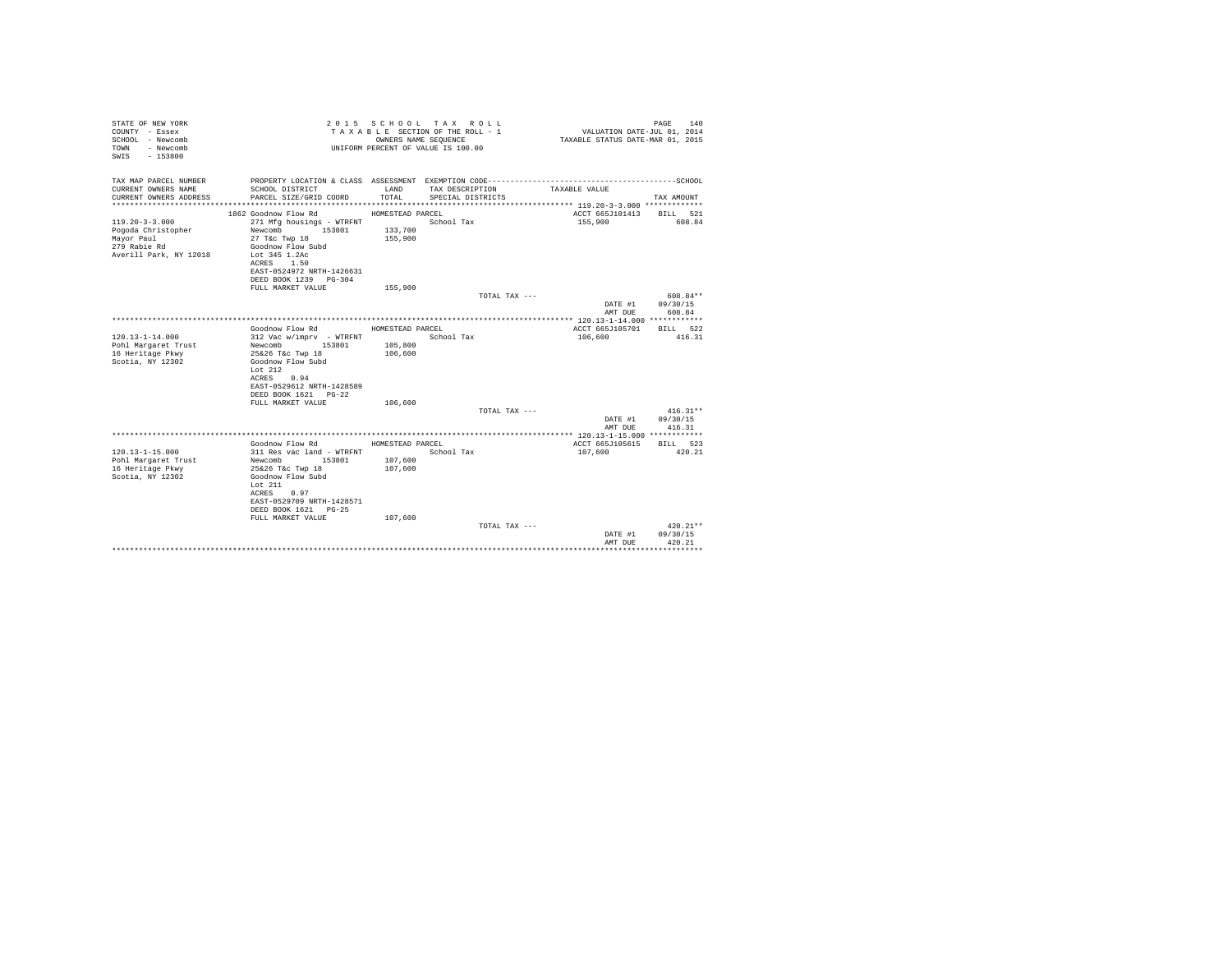| TAX MAP PARCEL NUMBER<br>CURRENT OWNERS NAME<br>SCHOOL DISTRICT<br>LAND<br>TAX DESCRIPTION<br>TAXABLE VALUE<br>CURRENT OWNERS ADDRESS<br>PARCEL SIZE/GRID COORD<br>TOTAL.<br>SPECIAL DISTRICTS<br>TAX AMOUNT<br>ACCT 665J105606<br>183 Woodys Rd<br>HOMESTEAD PARCEL<br>BILL 524<br>260 Seasonal res - WTRFNT<br>$120.13 - 1 - 16.000$<br>School Tax<br>110,800<br>432.71<br>Newcomb<br>105,800<br>Pohl Nancy<br>153801<br>25&26 T&c Twp 18<br>110,800<br>Pohl Raymond<br>2126 Cook Rd<br>Goodnow Flow Subd<br>Ballston Lake, NY 12019<br>Lot $210$<br>ACRES 0.90<br>EAST-0529817 NRTH-1428560<br>DEED BOOK 878 PG-165<br>FULL MARKET VALUE<br>110,800<br>TOTAL TAX ---<br>$432.71**$<br>DATE #1<br>09/30/15<br>432.71<br>AMT DUE<br>1816 Goodnow Flow Rd<br>ACCT 665J105315<br>HOMESTEAD PARCEL<br>RTLL 525<br>$119.20 - 3 - 9.111$<br>311 Res vac land - WTRFNT<br>218.70<br>School Tax<br>56,000<br>Pollock Brad<br>56,000<br>Newcomb 153801<br>Seeley Darrin<br>27 T&c Twp 18<br>56,000<br>Goodnow Floor Subd<br>98 Rockledge Ln<br>Saranac Lake, NY 12983<br>Lot 113&114<br>3.69<br>ACRES<br>EAST-0525092 NRTH-1425342<br>DEED BOOK 1528 PG-251<br>FULL MARKET VALUE<br>56,000<br>$218.70**$<br>TOTAL TAX ---<br>09/30/15<br>DATE #1<br>AMT DUE<br>218.70<br>1060 Goodnow Flow Rd<br>HOMESTEAD PARCEL<br>ACCT 665J106312<br>BILL 526<br>$120.18 - 1 - 10.000$<br>210 1 Family Res - WTRFNT<br>School Tax<br>282,600<br>1,103.64<br>98,500<br>Pollock Joseph<br>Newcomb<br>153801<br>Pollock Christine<br>282,600<br>46 T&c Twp 18<br>2 Windrose Wav<br>Goodnow Flow Subd<br>Waterliet, NY 12189<br>Lot 143 Bldg 1 & 2<br>ACRES<br>0.70<br>EAST-0536965 NRTH-1427618<br>DEED BOOK 857<br>$PG-211$<br>FULL MARKET VALUE<br>282,600<br>$1.103.64**$<br>TOTAL TAX ---<br>09/30/15<br>DATE #1<br>1,103.64<br>AMT DUE | STATE OF NEW YORK<br>COUNTY - Essex<br>SCHOOL - Newcomb<br>- Newcomb<br>TOWN<br>$-153800$<br>SWTS | OWNERS NAME SEQUENCE | 2015 SCHOOL TAX ROLL<br>TAXABLE SECTION OF THE ROLL - 1<br>UNIFORM PERCENT OF VALUE IS 100.00 | VALUATION DATE-JUL 01, 2014<br>TAXABLE STATUS DATE-MAR 01, 2015 | 141<br>PAGE |
|----------------------------------------------------------------------------------------------------------------------------------------------------------------------------------------------------------------------------------------------------------------------------------------------------------------------------------------------------------------------------------------------------------------------------------------------------------------------------------------------------------------------------------------------------------------------------------------------------------------------------------------------------------------------------------------------------------------------------------------------------------------------------------------------------------------------------------------------------------------------------------------------------------------------------------------------------------------------------------------------------------------------------------------------------------------------------------------------------------------------------------------------------------------------------------------------------------------------------------------------------------------------------------------------------------------------------------------------------------------------------------------------------------------------------------------------------------------------------------------------------------------------------------------------------------------------------------------------------------------------------------------------------------------------------------------------------------------------------------------------------------------------------------------------------------------------|---------------------------------------------------------------------------------------------------|----------------------|-----------------------------------------------------------------------------------------------|-----------------------------------------------------------------|-------------|
|                                                                                                                                                                                                                                                                                                                                                                                                                                                                                                                                                                                                                                                                                                                                                                                                                                                                                                                                                                                                                                                                                                                                                                                                                                                                                                                                                                                                                                                                                                                                                                                                                                                                                                                                                                                                                      |                                                                                                   |                      |                                                                                               |                                                                 |             |
|                                                                                                                                                                                                                                                                                                                                                                                                                                                                                                                                                                                                                                                                                                                                                                                                                                                                                                                                                                                                                                                                                                                                                                                                                                                                                                                                                                                                                                                                                                                                                                                                                                                                                                                                                                                                                      |                                                                                                   |                      |                                                                                               |                                                                 |             |
|                                                                                                                                                                                                                                                                                                                                                                                                                                                                                                                                                                                                                                                                                                                                                                                                                                                                                                                                                                                                                                                                                                                                                                                                                                                                                                                                                                                                                                                                                                                                                                                                                                                                                                                                                                                                                      |                                                                                                   |                      |                                                                                               |                                                                 |             |
|                                                                                                                                                                                                                                                                                                                                                                                                                                                                                                                                                                                                                                                                                                                                                                                                                                                                                                                                                                                                                                                                                                                                                                                                                                                                                                                                                                                                                                                                                                                                                                                                                                                                                                                                                                                                                      |                                                                                                   |                      |                                                                                               |                                                                 |             |
|                                                                                                                                                                                                                                                                                                                                                                                                                                                                                                                                                                                                                                                                                                                                                                                                                                                                                                                                                                                                                                                                                                                                                                                                                                                                                                                                                                                                                                                                                                                                                                                                                                                                                                                                                                                                                      |                                                                                                   |                      |                                                                                               |                                                                 |             |
|                                                                                                                                                                                                                                                                                                                                                                                                                                                                                                                                                                                                                                                                                                                                                                                                                                                                                                                                                                                                                                                                                                                                                                                                                                                                                                                                                                                                                                                                                                                                                                                                                                                                                                                                                                                                                      |                                                                                                   |                      |                                                                                               |                                                                 |             |
|                                                                                                                                                                                                                                                                                                                                                                                                                                                                                                                                                                                                                                                                                                                                                                                                                                                                                                                                                                                                                                                                                                                                                                                                                                                                                                                                                                                                                                                                                                                                                                                                                                                                                                                                                                                                                      |                                                                                                   |                      |                                                                                               |                                                                 |             |
|                                                                                                                                                                                                                                                                                                                                                                                                                                                                                                                                                                                                                                                                                                                                                                                                                                                                                                                                                                                                                                                                                                                                                                                                                                                                                                                                                                                                                                                                                                                                                                                                                                                                                                                                                                                                                      |                                                                                                   |                      |                                                                                               |                                                                 |             |
|                                                                                                                                                                                                                                                                                                                                                                                                                                                                                                                                                                                                                                                                                                                                                                                                                                                                                                                                                                                                                                                                                                                                                                                                                                                                                                                                                                                                                                                                                                                                                                                                                                                                                                                                                                                                                      |                                                                                                   |                      |                                                                                               |                                                                 |             |
|                                                                                                                                                                                                                                                                                                                                                                                                                                                                                                                                                                                                                                                                                                                                                                                                                                                                                                                                                                                                                                                                                                                                                                                                                                                                                                                                                                                                                                                                                                                                                                                                                                                                                                                                                                                                                      |                                                                                                   |                      |                                                                                               |                                                                 |             |
|                                                                                                                                                                                                                                                                                                                                                                                                                                                                                                                                                                                                                                                                                                                                                                                                                                                                                                                                                                                                                                                                                                                                                                                                                                                                                                                                                                                                                                                                                                                                                                                                                                                                                                                                                                                                                      |                                                                                                   |                      |                                                                                               |                                                                 |             |
|                                                                                                                                                                                                                                                                                                                                                                                                                                                                                                                                                                                                                                                                                                                                                                                                                                                                                                                                                                                                                                                                                                                                                                                                                                                                                                                                                                                                                                                                                                                                                                                                                                                                                                                                                                                                                      |                                                                                                   |                      |                                                                                               |                                                                 |             |
|                                                                                                                                                                                                                                                                                                                                                                                                                                                                                                                                                                                                                                                                                                                                                                                                                                                                                                                                                                                                                                                                                                                                                                                                                                                                                                                                                                                                                                                                                                                                                                                                                                                                                                                                                                                                                      |                                                                                                   |                      |                                                                                               |                                                                 |             |
|                                                                                                                                                                                                                                                                                                                                                                                                                                                                                                                                                                                                                                                                                                                                                                                                                                                                                                                                                                                                                                                                                                                                                                                                                                                                                                                                                                                                                                                                                                                                                                                                                                                                                                                                                                                                                      |                                                                                                   |                      |                                                                                               |                                                                 |             |
|                                                                                                                                                                                                                                                                                                                                                                                                                                                                                                                                                                                                                                                                                                                                                                                                                                                                                                                                                                                                                                                                                                                                                                                                                                                                                                                                                                                                                                                                                                                                                                                                                                                                                                                                                                                                                      |                                                                                                   |                      |                                                                                               |                                                                 |             |
|                                                                                                                                                                                                                                                                                                                                                                                                                                                                                                                                                                                                                                                                                                                                                                                                                                                                                                                                                                                                                                                                                                                                                                                                                                                                                                                                                                                                                                                                                                                                                                                                                                                                                                                                                                                                                      |                                                                                                   |                      |                                                                                               |                                                                 |             |
|                                                                                                                                                                                                                                                                                                                                                                                                                                                                                                                                                                                                                                                                                                                                                                                                                                                                                                                                                                                                                                                                                                                                                                                                                                                                                                                                                                                                                                                                                                                                                                                                                                                                                                                                                                                                                      |                                                                                                   |                      |                                                                                               |                                                                 |             |
|                                                                                                                                                                                                                                                                                                                                                                                                                                                                                                                                                                                                                                                                                                                                                                                                                                                                                                                                                                                                                                                                                                                                                                                                                                                                                                                                                                                                                                                                                                                                                                                                                                                                                                                                                                                                                      |                                                                                                   |                      |                                                                                               |                                                                 |             |
|                                                                                                                                                                                                                                                                                                                                                                                                                                                                                                                                                                                                                                                                                                                                                                                                                                                                                                                                                                                                                                                                                                                                                                                                                                                                                                                                                                                                                                                                                                                                                                                                                                                                                                                                                                                                                      |                                                                                                   |                      |                                                                                               |                                                                 |             |
|                                                                                                                                                                                                                                                                                                                                                                                                                                                                                                                                                                                                                                                                                                                                                                                                                                                                                                                                                                                                                                                                                                                                                                                                                                                                                                                                                                                                                                                                                                                                                                                                                                                                                                                                                                                                                      |                                                                                                   |                      |                                                                                               |                                                                 |             |
|                                                                                                                                                                                                                                                                                                                                                                                                                                                                                                                                                                                                                                                                                                                                                                                                                                                                                                                                                                                                                                                                                                                                                                                                                                                                                                                                                                                                                                                                                                                                                                                                                                                                                                                                                                                                                      |                                                                                                   |                      |                                                                                               |                                                                 |             |
|                                                                                                                                                                                                                                                                                                                                                                                                                                                                                                                                                                                                                                                                                                                                                                                                                                                                                                                                                                                                                                                                                                                                                                                                                                                                                                                                                                                                                                                                                                                                                                                                                                                                                                                                                                                                                      |                                                                                                   |                      |                                                                                               |                                                                 |             |
|                                                                                                                                                                                                                                                                                                                                                                                                                                                                                                                                                                                                                                                                                                                                                                                                                                                                                                                                                                                                                                                                                                                                                                                                                                                                                                                                                                                                                                                                                                                                                                                                                                                                                                                                                                                                                      |                                                                                                   |                      |                                                                                               |                                                                 |             |
|                                                                                                                                                                                                                                                                                                                                                                                                                                                                                                                                                                                                                                                                                                                                                                                                                                                                                                                                                                                                                                                                                                                                                                                                                                                                                                                                                                                                                                                                                                                                                                                                                                                                                                                                                                                                                      |                                                                                                   |                      |                                                                                               |                                                                 |             |
|                                                                                                                                                                                                                                                                                                                                                                                                                                                                                                                                                                                                                                                                                                                                                                                                                                                                                                                                                                                                                                                                                                                                                                                                                                                                                                                                                                                                                                                                                                                                                                                                                                                                                                                                                                                                                      |                                                                                                   |                      |                                                                                               |                                                                 |             |
|                                                                                                                                                                                                                                                                                                                                                                                                                                                                                                                                                                                                                                                                                                                                                                                                                                                                                                                                                                                                                                                                                                                                                                                                                                                                                                                                                                                                                                                                                                                                                                                                                                                                                                                                                                                                                      |                                                                                                   |                      |                                                                                               |                                                                 |             |
|                                                                                                                                                                                                                                                                                                                                                                                                                                                                                                                                                                                                                                                                                                                                                                                                                                                                                                                                                                                                                                                                                                                                                                                                                                                                                                                                                                                                                                                                                                                                                                                                                                                                                                                                                                                                                      |                                                                                                   |                      |                                                                                               |                                                                 |             |
|                                                                                                                                                                                                                                                                                                                                                                                                                                                                                                                                                                                                                                                                                                                                                                                                                                                                                                                                                                                                                                                                                                                                                                                                                                                                                                                                                                                                                                                                                                                                                                                                                                                                                                                                                                                                                      |                                                                                                   |                      |                                                                                               |                                                                 |             |
|                                                                                                                                                                                                                                                                                                                                                                                                                                                                                                                                                                                                                                                                                                                                                                                                                                                                                                                                                                                                                                                                                                                                                                                                                                                                                                                                                                                                                                                                                                                                                                                                                                                                                                                                                                                                                      |                                                                                                   |                      |                                                                                               |                                                                 |             |
|                                                                                                                                                                                                                                                                                                                                                                                                                                                                                                                                                                                                                                                                                                                                                                                                                                                                                                                                                                                                                                                                                                                                                                                                                                                                                                                                                                                                                                                                                                                                                                                                                                                                                                                                                                                                                      |                                                                                                   |                      |                                                                                               |                                                                 |             |
|                                                                                                                                                                                                                                                                                                                                                                                                                                                                                                                                                                                                                                                                                                                                                                                                                                                                                                                                                                                                                                                                                                                                                                                                                                                                                                                                                                                                                                                                                                                                                                                                                                                                                                                                                                                                                      |                                                                                                   |                      |                                                                                               |                                                                 |             |
|                                                                                                                                                                                                                                                                                                                                                                                                                                                                                                                                                                                                                                                                                                                                                                                                                                                                                                                                                                                                                                                                                                                                                                                                                                                                                                                                                                                                                                                                                                                                                                                                                                                                                                                                                                                                                      |                                                                                                   |                      |                                                                                               |                                                                 |             |
|                                                                                                                                                                                                                                                                                                                                                                                                                                                                                                                                                                                                                                                                                                                                                                                                                                                                                                                                                                                                                                                                                                                                                                                                                                                                                                                                                                                                                                                                                                                                                                                                                                                                                                                                                                                                                      |                                                                                                   |                      |                                                                                               |                                                                 |             |
|                                                                                                                                                                                                                                                                                                                                                                                                                                                                                                                                                                                                                                                                                                                                                                                                                                                                                                                                                                                                                                                                                                                                                                                                                                                                                                                                                                                                                                                                                                                                                                                                                                                                                                                                                                                                                      |                                                                                                   |                      |                                                                                               |                                                                 |             |
|                                                                                                                                                                                                                                                                                                                                                                                                                                                                                                                                                                                                                                                                                                                                                                                                                                                                                                                                                                                                                                                                                                                                                                                                                                                                                                                                                                                                                                                                                                                                                                                                                                                                                                                                                                                                                      |                                                                                                   |                      |                                                                                               |                                                                 |             |
|                                                                                                                                                                                                                                                                                                                                                                                                                                                                                                                                                                                                                                                                                                                                                                                                                                                                                                                                                                                                                                                                                                                                                                                                                                                                                                                                                                                                                                                                                                                                                                                                                                                                                                                                                                                                                      |                                                                                                   |                      |                                                                                               |                                                                 |             |
|                                                                                                                                                                                                                                                                                                                                                                                                                                                                                                                                                                                                                                                                                                                                                                                                                                                                                                                                                                                                                                                                                                                                                                                                                                                                                                                                                                                                                                                                                                                                                                                                                                                                                                                                                                                                                      |                                                                                                   |                      |                                                                                               |                                                                 |             |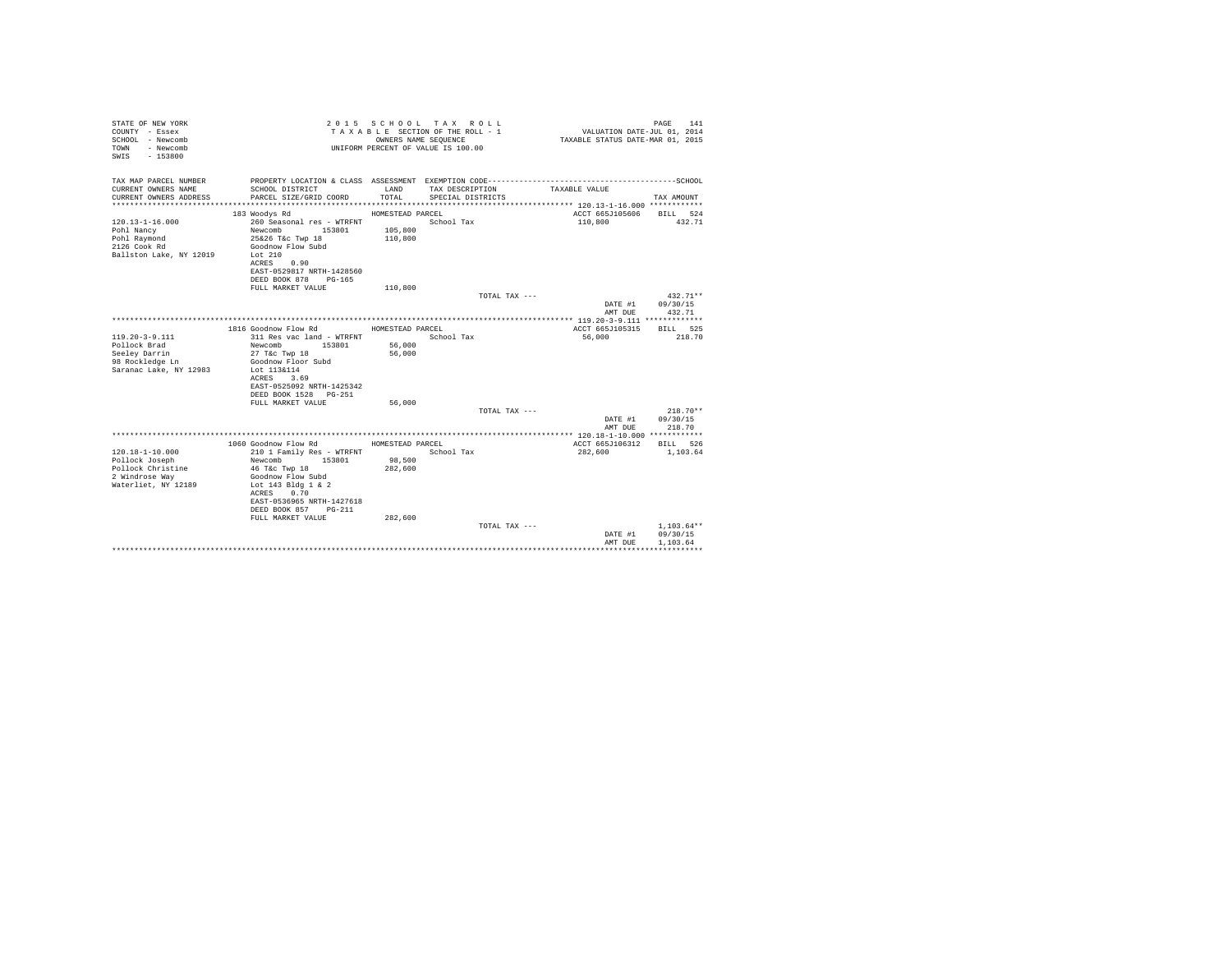| STATE OF NEW YORK<br>COUNTY - Essex<br>SCHOOL - Newcomb<br>- Newcomb<br>TOWN<br>$-153800$<br>SWTS |                                                                    | OWNERS NAME SEQUENCE | 2015 SCHOOL TAX ROLL<br>TAXABLE SECTION OF THE ROLL - 1<br>UNIFORM PERCENT OF VALUE IS 100.00 | VALUATION DATE-JUL 01, 2014<br>TAXABLE STATUS DATE-MAR 01, 2015 | 142<br>PAGE            |
|---------------------------------------------------------------------------------------------------|--------------------------------------------------------------------|----------------------|-----------------------------------------------------------------------------------------------|-----------------------------------------------------------------|------------------------|
| TAX MAP PARCEL NUMBER                                                                             | PROPERTY LOCATION & CLASS ASSESSMENT EXEMPTION CODE--------------- |                      |                                                                                               | ---------------------------SCHOOL                               |                        |
| CURRENT OWNERS NAME<br>CURRENT OWNERS ADDRESS                                                     | SCHOOL DISTRICT<br>PARCEL SIZE/GRID COORD                          | LAND<br>TOTAL.       | TAX DESCRIPTION<br>SPECIAL DISTRICTS                                                          | TAXABLE VALUE                                                   | TAX AMOUNT             |
|                                                                                                   |                                                                    |                      |                                                                                               | ACCT 665J105702                                                 |                        |
| $120.18 - 1 - 15.000$                                                                             | 1084 Goodnow Flow Rd<br>260 Seasonal res - WTRFNT                  | HOMESTEAD PARCEL     | School Tax                                                                                    | 129,600                                                         | BILL 527<br>506.13     |
| Pollock Joseph Sr                                                                                 | Newcomb<br>153801                                                  | 107,500              |                                                                                               |                                                                 |                        |
| Ellis Thomas L                                                                                    | 46 T&c Twp 18                                                      | 129,600              |                                                                                               |                                                                 |                        |
| c/o Thomas Ellis                                                                                  | Goodnow Flow Subd                                                  |                      |                                                                                               |                                                                 |                        |
| 2217 County Rte 46                                                                                | Lot 138                                                            |                      |                                                                                               |                                                                 |                        |
| Fort Edward, NY 12828                                                                             | ACRES 0.48                                                         |                      |                                                                                               |                                                                 |                        |
|                                                                                                   | EAST-0537419 NRTH-1427411                                          |                      |                                                                                               |                                                                 |                        |
|                                                                                                   | DEED BOOK 1764 PG-284                                              |                      |                                                                                               |                                                                 |                        |
|                                                                                                   | FULL MARKET VALUE                                                  | 129,600              |                                                                                               |                                                                 |                        |
|                                                                                                   |                                                                    |                      | TOTAL TAX ---                                                                                 |                                                                 | $506.13**$             |
|                                                                                                   |                                                                    |                      |                                                                                               | DATE #1                                                         | 09/30/15               |
|                                                                                                   |                                                                    |                      |                                                                                               | AMT DUE                                                         | 506.13                 |
|                                                                                                   | 1874 Goodnow Flow Rd                                               | HOMESTEAD PARCEL     |                                                                                               | ACCT 665J105703                                                 | <b>BTLL</b> 528        |
| $119.20 - 3 - 1.000$                                                                              | 260 Seasonal res - WTRFNT                                          |                      | School Tax                                                                                    | 226,200                                                         | 883.38                 |
| Pollock Richard S                                                                                 | Newcomb 153801                                                     | 167,600              |                                                                                               |                                                                 |                        |
| Pollock Edwin J                                                                                   | 27 T&c Twp 18                                                      | 226,200              |                                                                                               |                                                                 |                        |
| 19 Marjorie Dr                                                                                    | Goodnow Flow Subd                                                  |                      |                                                                                               |                                                                 |                        |
| North Branford, CT 06471                                                                          | Lot 347 1.3Ac                                                      |                      |                                                                                               |                                                                 |                        |
|                                                                                                   | 2.00<br>ACRES                                                      |                      |                                                                                               |                                                                 |                        |
|                                                                                                   | EAST-0524683 NRTH-1426682                                          |                      |                                                                                               |                                                                 |                        |
|                                                                                                   | DEED BOOK 1561 PG-296                                              |                      |                                                                                               |                                                                 |                        |
|                                                                                                   | FULL MARKET VALUE                                                  | 226,200              |                                                                                               |                                                                 |                        |
|                                                                                                   |                                                                    |                      | TOTAL TAX ---                                                                                 |                                                                 | 883.38**               |
|                                                                                                   |                                                                    |                      |                                                                                               | DATE #1                                                         | 09/30/15               |
|                                                                                                   |                                                                    |                      |                                                                                               | AMT DUE                                                         | 883.38                 |
|                                                                                                   | 1402 Goodnow Flow Rd                                               | HOMESTEAD PARCEL     |                                                                                               | ACCT 665J106403                                                 | BILL 529               |
| $120.17 - 2 - 2.001$                                                                              | 260 Seasonal res - WTRFNT                                          |                      | School Tax                                                                                    | 131,800                                                         | 514.72                 |
| Ponemon Roberta                                                                                   | Newcomb<br>153801                                                  | 106,400              |                                                                                               |                                                                 |                        |
| Pollock Charles                                                                                   | 42 T&c Twp 18                                                      | 131,800              |                                                                                               |                                                                 |                        |
| 143 Orchard St                                                                                    | Goodnow Flow Subd                                                  |                      |                                                                                               |                                                                 |                        |
| Delmar, NY 12054                                                                                  | Lot 53                                                             |                      |                                                                                               |                                                                 |                        |
|                                                                                                   | ACRES 1.16                                                         |                      |                                                                                               |                                                                 |                        |
|                                                                                                   | EAST-0533564 NRTH-1427040                                          |                      |                                                                                               |                                                                 |                        |
|                                                                                                   | DEED BOOK 1411 PG-86                                               |                      |                                                                                               |                                                                 |                        |
|                                                                                                   | FULL MARKET VALUE                                                  | 131,800              |                                                                                               |                                                                 |                        |
|                                                                                                   |                                                                    |                      | TOTAL TAX ---                                                                                 |                                                                 | $514.72**$<br>09/30/15 |
|                                                                                                   |                                                                    |                      |                                                                                               | DATE #1<br>AMT DUE                                              | 514.72                 |
|                                                                                                   |                                                                    |                      |                                                                                               |                                                                 |                        |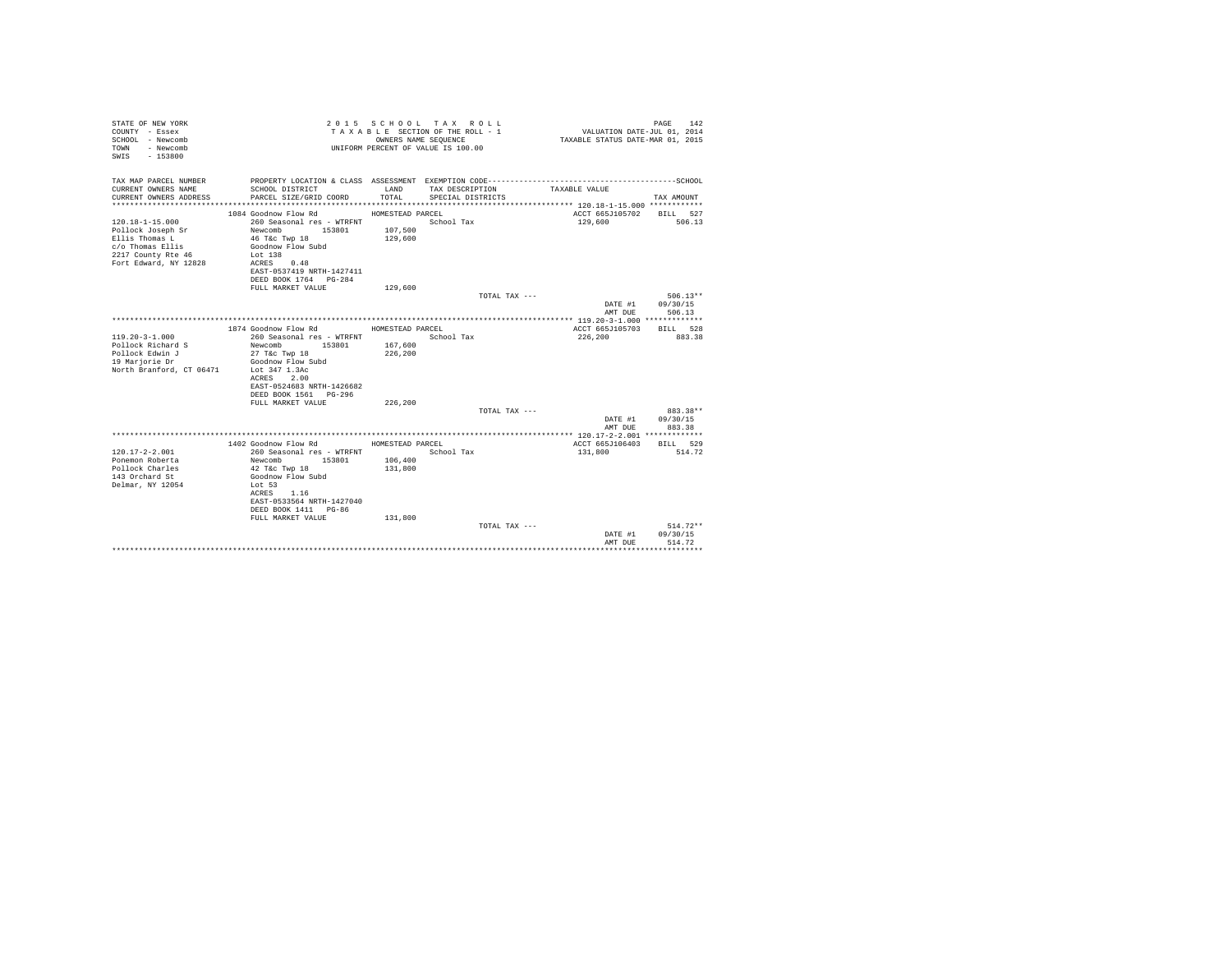| STATE OF NEW YORK<br>COUNTY - Essex         |                                                                                              |                   | 2015 SCHOOL TAX ROLL<br>TAXABLE SECTION OF THE ROLL - 1 | PAGE 143<br>VALUATION DATE-JUL 01, 2014<br>TAXABLE STATUS DATE-MAR 01, 2015 |                           |                    |  |
|---------------------------------------------|----------------------------------------------------------------------------------------------|-------------------|---------------------------------------------------------|-----------------------------------------------------------------------------|---------------------------|--------------------|--|
| SCHOOL - Newcomb<br>TOWN - Newcomb          | OWNERS NAME SEQUENCE<br>UNIFORM PERCENT OF VALUE IS 100.00                                   |                   | OWNERS NAME SEQUENCE                                    |                                                                             |                           |                    |  |
| SWIS - 153800                               |                                                                                              |                   |                                                         |                                                                             |                           |                    |  |
| TAX MAP PARCEL NUMBER                       | PROPERTY LOCATION & CLASS ASSESSMENT EXEMPTION CODE-----------------------------------SCHOOL |                   |                                                         |                                                                             |                           |                    |  |
| CURRENT OWNERS NAME                         | SCHOOL DISTRICT                                                                              |                   | LAND TAX DESCRIPTION                                    | TAXABLE VALUE                                                               |                           |                    |  |
| CURRENT OWNERS ADDRESS                      | PARCEL SIZE/GRID COORD                                                                       | TOTAL             | SPECIAL DISTRICTS                                       |                                                                             |                           | TAX AMOUNT         |  |
|                                             | 80 Marcy Ln                                                                                  | HOMESTEAD PARCEL  |                                                         |                                                                             | ACCT 665J104810 BILL 530  |                    |  |
| $110.18 - 1 - 6.000$                        | 210 1 Family Res                                                                             |                   | School Tax                                              |                                                                             | 76.800 299.93             |                    |  |
| Porter Denise L                             | Newcomb 153801 30,500                                                                        |                   |                                                         |                                                                             |                           |                    |  |
| Marcy Ln                                    | Pt 19 Richards Survey                                                                        | 76,800            |                                                         |                                                                             |                           |                    |  |
| Newcomb, NY 12852                           | ACRES 0.70<br>EAST-0557986 NRTH-1442817                                                      |                   |                                                         |                                                                             |                           |                    |  |
|                                             | DEED BOOK 600 PG-234                                                                         |                   |                                                         |                                                                             |                           |                    |  |
|                                             | FULL MARKET VALUE                                                                            | 76,800            |                                                         |                                                                             |                           |                    |  |
|                                             |                                                                                              |                   |                                                         | TOTAL TAX ---                                                               | DATE #1 09/30/15          | $299.93**$         |  |
|                                             |                                                                                              |                   |                                                         |                                                                             | AMT DUE 299.93            |                    |  |
|                                             |                                                                                              |                   |                                                         |                                                                             |                           |                    |  |
|                                             | 29 Lower Works Rd                                                                            | HOMESTEAD PARCEL  |                                                         |                                                                             | ACCT 665J186002 BILL 531  |                    |  |
| $110. - 3 - 1.000$                          | 29 Lower Works Rd<br>210 1 Family Res                                                        |                   | School Tax                                              |                                                                             | 110,000                   | 429.58             |  |
| Post Peter W                                | Newcomb 153801<br>15 T&c Twp 46                                                              | 39,100<br>110,000 |                                                         |                                                                             |                           |                    |  |
| Post Dorothy S<br>294 Clark Rd              | ACRES 1.93                                                                                   |                   |                                                         |                                                                             |                           |                    |  |
| Charlotte, VT 05445                         | EAST-0575120 NRTH-1444608                                                                    |                   |                                                         |                                                                             |                           |                    |  |
|                                             | DEED BOOK 1636    PG-132                                                                     |                   |                                                         |                                                                             |                           |                    |  |
|                                             | FULL MARKET VALUE 110,000                                                                    |                   |                                                         | TOTAL TAX ---                                                               |                           | $429.58**$         |  |
|                                             |                                                                                              |                   |                                                         |                                                                             | DATE #1 09/30/15          |                    |  |
|                                             |                                                                                              |                   |                                                         |                                                                             | AMT DUE                   | 429.58             |  |
|                                             |                                                                                              |                   |                                                         |                                                                             |                           |                    |  |
| $110.17 - 2 - 7.120$                        | 11 Phillips Hill Rd<br>210 1 Family Res                                                      |                   | HOMESTEAD PARCEL<br>School Tax                          |                                                                             | ACCT 665J190004<br>83,700 | BILL 532<br>326.87 |  |
| Potocki Walter E                            | Newcomb 153801                                                                               | 27,300            |                                                         |                                                                             |                           |                    |  |
| Novak Vicc Ann                              | 18 Rs                                                                                        | 83,700            |                                                         |                                                                             |                           |                    |  |
| $158$ Pinnacle Rd                           | ACRES 0.52                                                                                   |                   |                                                         |                                                                             |                           |                    |  |
| Gloversville, NY 12078                      | EAST-0554701 NRTH-1443695<br>DEED BOOK 1689 PG-113                                           |                   |                                                         |                                                                             |                           |                    |  |
|                                             | FULL MARKET VALUE                                                                            | 83,700            |                                                         |                                                                             |                           |                    |  |
|                                             |                                                                                              |                   |                                                         | TOTAL TAX ---                                                               |                           | $326.87**$         |  |
|                                             |                                                                                              |                   |                                                         |                                                                             | DATE #1 09/30/15          |                    |  |
|                                             |                                                                                              |                   |                                                         |                                                                             | AMT DUE                   | 326.87             |  |
|                                             | Goodnow Flow Rd MOMESTEAD PARCEL                                                             |                   |                                                         |                                                                             | ACCT 665J106205 BILL 533  |                    |  |
| $119.20 - 4 - 4.000$                        | 311 Res vac land - WTRFNT                                                                    |                   | School Tax                                              | 117,400                                                                     |                           | 458.48             |  |
| Potter Lana M Trust                         | Newcomb 153801                                                                               | 117,400           |                                                         |                                                                             |                           |                    |  |
| 800 King Ridge Dr<br>Ashland, OH 44805-3667 | 27 T&c Twp 18<br>1410/188 Life Use To                                                        | 117,400           |                                                         |                                                                             |                           |                    |  |
|                                             | Lana Potter                                                                                  |                   |                                                         |                                                                             |                           |                    |  |
|                                             | ACRES 0.80                                                                                   |                   |                                                         |                                                                             |                           |                    |  |
|                                             | EAST-0526464 NRTH-1425949                                                                    |                   |                                                         |                                                                             |                           |                    |  |
|                                             | DEED BOOK 1410 PG-188<br>FULL MARKET VALUE                                                   | 117,400           |                                                         |                                                                             |                           |                    |  |
|                                             |                                                                                              |                   |                                                         | TOTAL TAX ---                                                               |                           | $458.48**$         |  |
|                                             |                                                                                              |                   |                                                         |                                                                             | DATE #1 09/30/15          |                    |  |
|                                             |                                                                                              |                   |                                                         |                                                                             | AMT DUE                   | 458.48             |  |
|                                             |                                                                                              |                   |                                                         |                                                                             |                           |                    |  |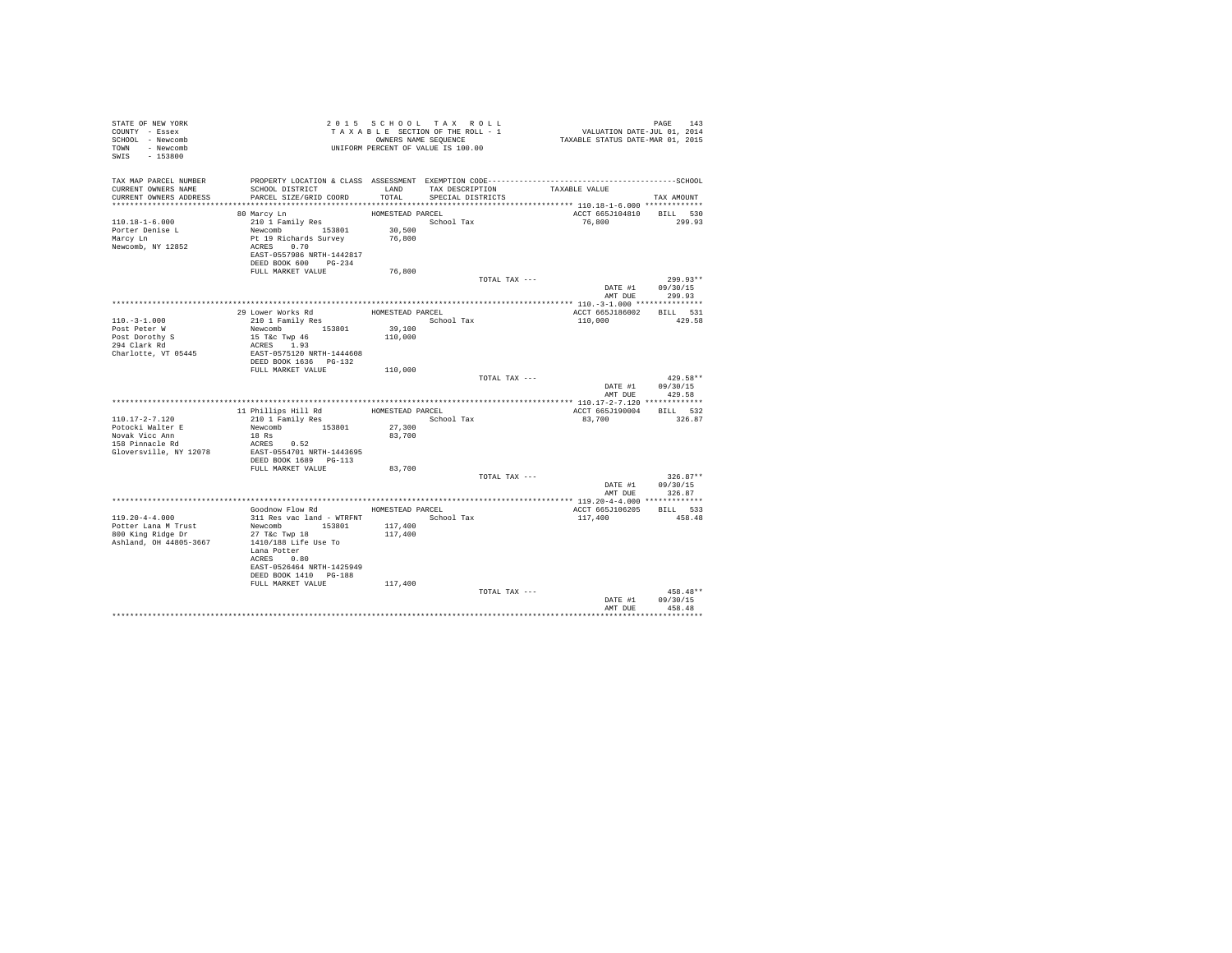| STATE OF NEW YORK<br>COUNTY - Essex<br>SCHOOL - Newcomb<br>TOWN - Newcomb<br>SWIS - 153800   |                                                                                                                                                                                                                                                     |                            | 2015 SCHOOL TAX ROLL<br>UNIFORM PERCENT OF VALUE IS 100.00                |                                                                           | PAGE<br>144                                                                    |
|----------------------------------------------------------------------------------------------|-----------------------------------------------------------------------------------------------------------------------------------------------------------------------------------------------------------------------------------------------------|----------------------------|---------------------------------------------------------------------------|---------------------------------------------------------------------------|--------------------------------------------------------------------------------|
| TAX MAP PARCEL NUMBER<br>CURRENT OWNERS NAME<br>CURRENT OWNERS ADDRESS                       | SCHOOL DISTRICT TAND TAX DESCRIPTION<br>PARCEL SIZE/GRID COORD                                                                                                                                                                                      | TOTAL                      | SPECIAL DISTRICTS                                                         | TAXABLE VALUE                                                             | TAX AMOUNT                                                                     |
| $119.20 - 4 - 5.000$<br>Potter Lana Trust<br>800 King Ridge Dr<br>Ashland, OH 44805-3667     | 1714 Goodnow Flow Rd HOMESTEAD PARCEL<br>312 Vac w/imprv - WTRFNT<br>Newcomb 153801 144,500<br>27 T&C Twp 18<br>1410/191 Life Use To<br>John & Lana Potter<br>ACRES 1.00<br>EAST-0526599 NRTH-1425989<br>DEED BOOK 1410 PG-191<br>FULL MARKET VALUE | 150,200<br>150,200         | School Tax                                                                | ACCT 665J105708 BILL 534<br>150,200                                       | 586.58                                                                         |
|                                                                                              |                                                                                                                                                                                                                                                     |                            | TOTAL TAX ---                                                             |                                                                           | 586.58**<br>DATE #1 09/30/15                                                   |
| 110.17-3-17.000<br>Poulin Gene<br>27 Sanford Ln<br>Newcomb, NY 12852                         | 77 Marcy Ln<br>210 1 Family Res<br>Newcomb<br>Pt 5 Thorns Survey<br>Winebrook Hills Lot 6<br>ACRES 0.60<br>EAST-0557810 NRTH-1442601<br>DEED BOOK 1470 PG-191<br>FULL MARKET VALUE<br>27 Sanford Ln HOMESTEAD PARCEL                                | 89,400<br>89,400           | HOMESTEAD PARCEL<br>RES. STAR 41854<br>28,700 School Tax<br>TOTAL TAX --- | ACCT 665J103811 BILL 535<br>89,400<br>AMT DUE<br>ACCT 665J104804 BILL 536 | AMT DUR 586.58<br>30,000<br>349.13<br>$277.13**$<br>DATE #1 09/30/15<br>277.13 |
| 110.18-4-12.033<br>Poulin Luc J<br>Poulin Susan<br>27 Sanford Ln<br>Newcomb, NY 12852        | 210 1 Family Res<br>Newcomb 153801<br>Pt 4&5 Thorns Survey<br>ACRES 1.02<br>EAST-0559521 NRTH-1441206<br>DEED BOOK 983 PG-53<br>FULL MARKET VALUE                                                                                                   | 36,000<br>96,900<br>96,900 | School Tax<br>TOTAL TAX ---                                               | 96,900<br>AMT DUE                                                         | 378.42<br>$378.42**$<br>DATE #1 09/30/15<br>378.42                             |
| 110.18-4-7.006<br>Poulin Nicholas<br>Poulin Bethebelle<br>47 Sanford Ln<br>Newcomb, NY 12852 | 210 1 Family Res RES. STAR 41854<br>Newcomb 153801 35,900 School Tax<br>Pt 5 Thorns Survey<br>Db 589 Pg 129<br>ACRES 1.01<br>EAST-0559085 NRTH-1441460<br>DEED BOOK 1659 PG-31<br>FULL MARKET VALUE                                                 | 105,000<br>105,000         |                                                                           | ACCT 665J101205 BILL 537<br>105,000                                       | 30,000<br>410.06                                                               |
|                                                                                              |                                                                                                                                                                                                                                                     |                            | TOTAL TAX ---                                                             | DATE #1<br>AMT DUR                                                        | 338.06**<br>09/30/15<br>338.06<br>**********                                   |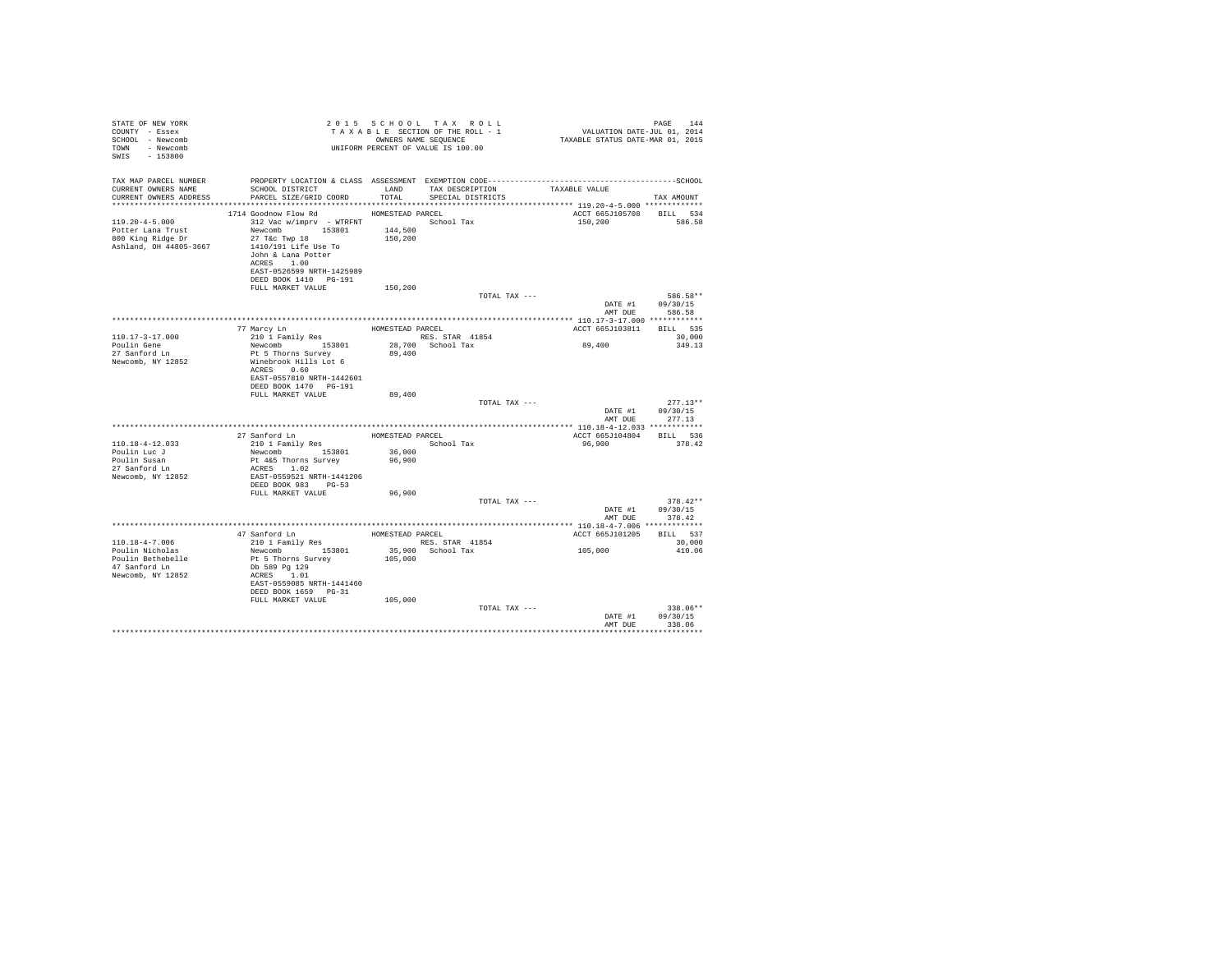| STATE OF NEW YORK<br>COUNTY - Essex<br>SCHOOL - Newcomb<br>TOWN - Newcomb<br>SWIS - 153800 | UNIFORM PERCENT OF VALUE IS 100.00                                                                                                                                                                                                                                                                                                                                                                                                                                                 |                  |                   |                                    |                                        |
|--------------------------------------------------------------------------------------------|------------------------------------------------------------------------------------------------------------------------------------------------------------------------------------------------------------------------------------------------------------------------------------------------------------------------------------------------------------------------------------------------------------------------------------------------------------------------------------|------------------|-------------------|------------------------------------|----------------------------------------|
| TAX MAP PARCEL NUMBER<br>CURRENT OWNERS NAME<br>CURRENT OWNERS ADDRESS                     | SCHOOL DISTRICT<br>PARCEL SIZE/GRID COORD                                                                                                                                                                                                                                                                                                                                                                                                                                          |                  |                   |                                    | TAX AMOUNT                             |
|                                                                                            | 28 Sanford Ln                                                                                                                                                                                                                                                                                                                                                                                                                                                                      | HOMESTEAD PARCEL |                   | ACCT 665J101210 BILL 538           |                                        |
| 110.18-3-19.000<br>Poulton Brian C<br>28 Sanford Ln<br>Poulton Kathy                       | 28 Santord Ln<br>210 1 Family Res<br>Newcomb 153801 27,000<br>Pt 4 Thorns Survey<br>Newcomb, NY 12852<br>Life Use Beulah Helms<br>By Db 1089 Pa 117<br>PRIOR OWNER ON 3/01/2015 ACRES 0.50 BANK GFNB&T<br>EAST-0559652 NRTH-1441551<br>DEED BOOK 1806 PG-328                                                                                                                                                                                                                       | 126,300          | School Tax        | 126,300                            | 493.24                                 |
|                                                                                            | FULL MARKET VALUE                                                                                                                                                                                                                                                                                                                                                                                                                                                                  | 126,300          |                   |                                    |                                        |
|                                                                                            |                                                                                                                                                                                                                                                                                                                                                                                                                                                                                    |                  | TOTAL TAX ---     | DATE #1<br>AMT DUE                 | $493.24**$<br>09/30/15<br>493.24       |
|                                                                                            |                                                                                                                                                                                                                                                                                                                                                                                                                                                                                    |                  |                   |                                    |                                        |
| $110.17 - 3 - 19.000$<br>Poulton Craig                                                     | $\begin{tabular}{lllllllllllll} \textbf{67} & \textbf{Marcy In} & \textbf{HOMESTEAD PARCEL} \\ \textbf{210} & \textbf{Family Res} & \textbf{153801} & \textbf{1600} \\ \textbf{Newcomb} & \textbf{153801} & \textbf{28,700 SR} & \textbf{STAR} & \textbf{41834} \end{tabular}$                                                                                                                                                                                                     |                  |                   | ACCT 665J104402 BILL 539<br>32,450 | 32,450<br>32,450                       |
| c/o Patricia Poulton<br>67 Marcy Ln<br>Newcomb, NY 12852                                   | Pt 5 Thorns Survey<br>1378/168 Life Use To<br>Harry & Patricia Poulton<br>ACRES 0.60<br>EAST-0557942 NRTH-1442404<br>DEED BOOK 1158 PG-244                                                                                                                                                                                                                                                                                                                                         |                  | 64,900 School Tax |                                    | 126.73                                 |
|                                                                                            | FULL MARKET VALUE                                                                                                                                                                                                                                                                                                                                                                                                                                                                  | 64,900           |                   |                                    |                                        |
|                                                                                            |                                                                                                                                                                                                                                                                                                                                                                                                                                                                                    |                  | TOTAL TAX ---     |                                    | $0.00**$                               |
|                                                                                            |                                                                                                                                                                                                                                                                                                                                                                                                                                                                                    |                  |                   | ACCT 665J105203 BILL 540           |                                        |
| $110.18 - 5 - 1.002$                                                                       |                                                                                                                                                                                                                                                                                                                                                                                                                                                                                    |                  |                   |                                    | 30,000                                 |
| Poulton Craig                                                                              |                                                                                                                                                                                                                                                                                                                                                                                                                                                                                    |                  |                   | 164,200                            | 641.25                                 |
| Poulton Kathy<br>21 Adams Ln                                                               | $\begin{tabular}{lllllllll} \multicolumn{2}{c}{\textbf{21 Adams}} & \multicolumn{2}{c}{\textbf{EONESTEAD PARCEL}} \\ \multicolumn{2}{c}{\textbf{21 Aams}} & \multicolumn{2}{c}{\textbf{E.}} \\ \multicolumn{2}{c}{\textbf{21 Aams}} & \multicolumn{2}{c}{\textbf{E.}} \\ \multicolumn{2}{c}{\textbf{21 A ms}} & \multicolumn{2}{c}{\textbf{E.}} \\ \multicolumn{2}{c}{\textbf{21 A ms}} & \multicolumn{2}{c}{\textbf{E.}} \\ \multicolumn{2}{c}{\textbf{21 A ms}} & \multicolumn{$ |                  |                   |                                    |                                        |
| Newcomb, NY 12852                                                                          | ACRES 6.60<br>EAST-0560357 NRTH-1441662<br>DEED BOOK 861 PG-288                                                                                                                                                                                                                                                                                                                                                                                                                    |                  |                   |                                    |                                        |
|                                                                                            | FULL MARKET VALUE                                                                                                                                                                                                                                                                                                                                                                                                                                                                  | 164,200          |                   |                                    |                                        |
|                                                                                            |                                                                                                                                                                                                                                                                                                                                                                                                                                                                                    |                  | TOTAL TAX ---     | AMT DUE                            | 569.25**<br>DATE #1 09/30/15<br>569.25 |
|                                                                                            |                                                                                                                                                                                                                                                                                                                                                                                                                                                                                    |                  |                   |                                    |                                        |
| $110.13 - 9 - 22.000$                                                                      |                                                                                                                                                                                                                                                                                                                                                                                                                                                                                    |                  |                   | ACCT 665J104305 BILL 541           | 30,000                                 |
| Pound Greg<br>Pound Mary<br>$PO$ Box $166$                                                 | Pt 19 Richards Survey<br>ACRES 0.73                                                                                                                                                                                                                                                                                                                                                                                                                                                | 139,100          |                   | 139,100                            | 543.23                                 |
| Newcomb, NY 12852                                                                          | EAST-0555074 NRTH-1445273<br>DEED BOOK 1254 PG-277                                                                                                                                                                                                                                                                                                                                                                                                                                 |                  |                   |                                    |                                        |
|                                                                                            | FULL MARKET VALUE 139,100                                                                                                                                                                                                                                                                                                                                                                                                                                                          |                  | TOTAL TAX ---     |                                    | $471.23**$                             |
|                                                                                            |                                                                                                                                                                                                                                                                                                                                                                                                                                                                                    |                  |                   | AMT DUE                            | DATE #1 09/30/15<br>471.23             |
|                                                                                            |                                                                                                                                                                                                                                                                                                                                                                                                                                                                                    |                  |                   |                                    |                                        |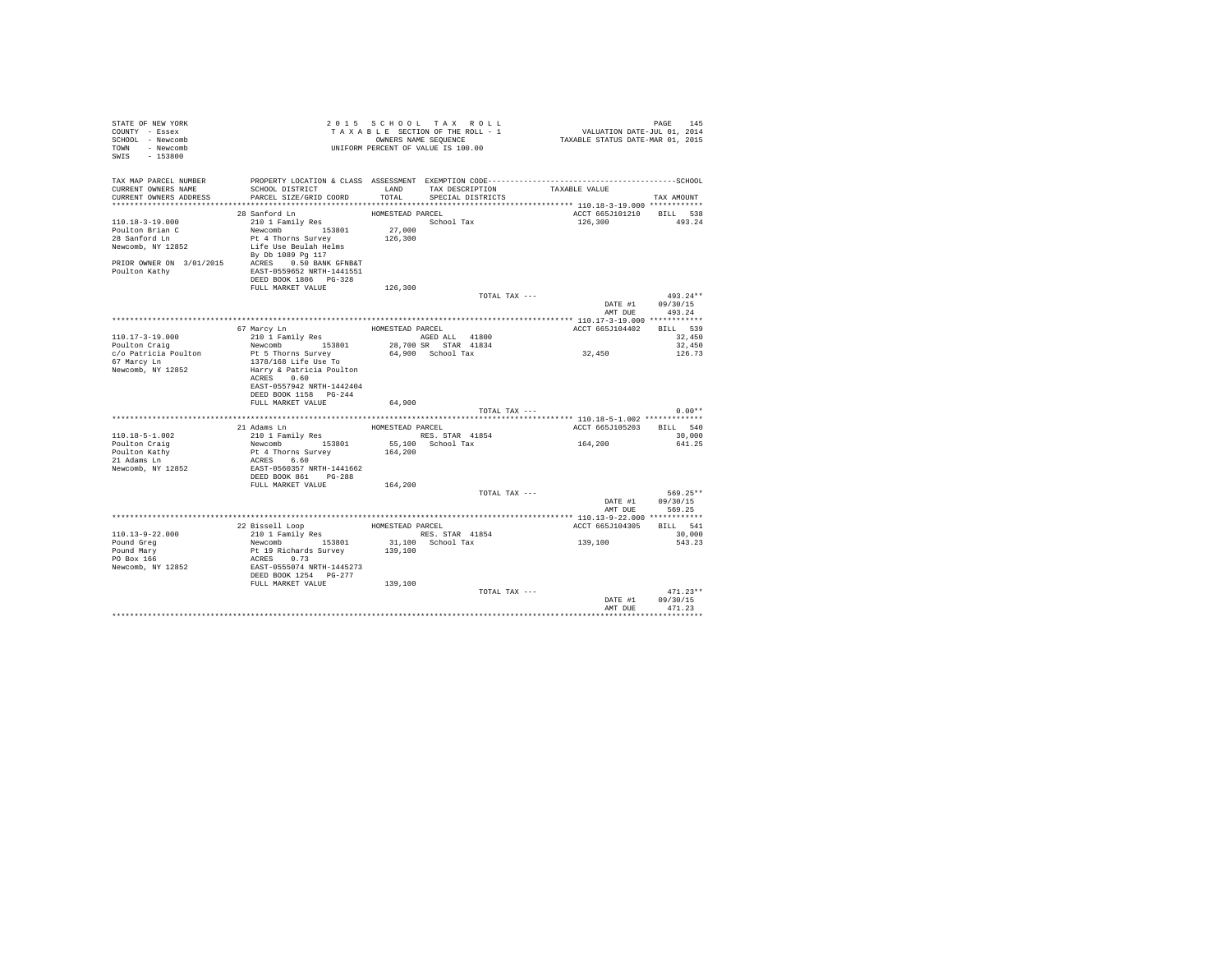| STATE OF NEW YORK<br>COUNTY - Essex<br>SCHOOL - Newcomb<br>TOWN - Newcomb<br>SWIS - 153800                                                                                                                                                                                                                                                                                                                                                                        |                                                                                                                                                |         | 2015 SCHOOL TAX ROLL<br>UNIFORM PERCENT OF VALUE IS 100.00 |               | $\begin{array}{lllllllllllllllllll} \texttt{PAGE} & \texttt{146} & \texttt{147} & \texttt{148} & \texttt{148} \\ \texttt{T AX AB LE SECTION OF THE ROLL-1} & & & & & & \texttt{VALUATION DATE-JUL 011} & \texttt{2014} \\ \texttt{T AX AB LE SECTION OF THE ROLL-1} & & & & & & \texttt{VALUATION DATE-NNR 01, 2015} \end{array}$ | PAGE 146                                         |
|-------------------------------------------------------------------------------------------------------------------------------------------------------------------------------------------------------------------------------------------------------------------------------------------------------------------------------------------------------------------------------------------------------------------------------------------------------------------|------------------------------------------------------------------------------------------------------------------------------------------------|---------|------------------------------------------------------------|---------------|-----------------------------------------------------------------------------------------------------------------------------------------------------------------------------------------------------------------------------------------------------------------------------------------------------------------------------------|--------------------------------------------------|
| TAX MAP PARCEL NUMBER<br>CURRENT OWNERS NAME<br>CURRENT OWNERS ADDRESS PARCEL SIZE/GRID COORD TOTAL SPECIAL DISTRICTS                                                                                                                                                                                                                                                                                                                                             | PROPERTY LOCATION & CLASS ASSESSMENT EXEMPTION CODE-----------------------------------SCHOOL<br>SCHOOL DISTRICT TAND TAX DESCRIPTION           |         |                                                            |               | TAXABLE VALUE                                                                                                                                                                                                                                                                                                                     | TAX AMOUNT                                       |
|                                                                                                                                                                                                                                                                                                                                                                                                                                                                   | 1346 Goodnow Flow Rd MOMESTEAD PARCEL                                                                                                          |         |                                                            |               |                                                                                                                                                                                                                                                                                                                                   |                                                  |
| 120.18-2-10.000<br>$\begin{tabular}{l c c c c c} \multicolumn{1}{c}{\textbf{Preconbin}} & \multicolumn{1}{c}{\textbf{Preconbin}} & \multicolumn{1}{c}{\textbf{15.801}} & \multicolumn{1}{c}{\textbf{15.801}} & \multicolumn{1}{c}{\textbf{15.801}} & \multicolumn{1}{c}{\textbf{15.801}} & \multicolumn{1}{c}{\textbf{15.800}} & \multicolumn{1}{c}{\textbf{15.800}} & \multicolumn{1}{c}{\textbf{15.801}} & \multicolumn{1}{c}{\textbf{15.800$                   | 260 Seasonal res - WTRFNT The School Tax<br>EAST-0534947 NRTH-1426828<br>FULL MARKET VALUE                                                     | 155,600 |                                                            |               | ACCT 665J106409 BILL 542<br>155,600                                                                                                                                                                                                                                                                                               | 607.66                                           |
|                                                                                                                                                                                                                                                                                                                                                                                                                                                                   |                                                                                                                                                |         |                                                            | TOTAL TAX --- |                                                                                                                                                                                                                                                                                                                                   | 607.66**                                         |
|                                                                                                                                                                                                                                                                                                                                                                                                                                                                   |                                                                                                                                                |         |                                                            |               |                                                                                                                                                                                                                                                                                                                                   | DATE #1 09/30/15                                 |
|                                                                                                                                                                                                                                                                                                                                                                                                                                                                   |                                                                                                                                                |         |                                                            |               |                                                                                                                                                                                                                                                                                                                                   | AMT DUE 607.66                                   |
|                                                                                                                                                                                                                                                                                                                                                                                                                                                                   | 18 Breezy Point Ln MOMESTEAD PARCEL                                                                                                            |         |                                                            |               | ACCT 665J187007 BILL 543                                                                                                                                                                                                                                                                                                          |                                                  |
| $119.20 - 5 - 8.009$                                                                                                                                                                                                                                                                                                                                                                                                                                              | 210 1 Family Res - WTRFNT School Tax                                                                                                           |         |                                                            |               | 247,900                                                                                                                                                                                                                                                                                                                           | 968.12                                           |
| Pritchard Linda K<br>Pritchard Timothy R<br>750 Hawks Rd<br>Ulysses, PA 16948                                                                                                                                                                                                                                                                                                                                                                                     | Newcomb 153801 143,600<br>27 T&c Twp 18 247,900<br>Goodnow Flow Subd Lt 322<br>Sly 1/2 323 1024/251<br>ACRES 2.08<br>EAST-0527269 NRTH-1426049 |         |                                                            |               |                                                                                                                                                                                                                                                                                                                                   |                                                  |
|                                                                                                                                                                                                                                                                                                                                                                                                                                                                   | DEED BOOK 1724 PG-44<br>FULL MARKET VALUE                                                                                                      | 247,900 |                                                            |               |                                                                                                                                                                                                                                                                                                                                   |                                                  |
|                                                                                                                                                                                                                                                                                                                                                                                                                                                                   |                                                                                                                                                |         |                                                            | TOTAL TAX --- |                                                                                                                                                                                                                                                                                                                                   | $968.12**$<br>DATE #1 09/30/15<br>AMT DUE 968.12 |
|                                                                                                                                                                                                                                                                                                                                                                                                                                                                   |                                                                                                                                                |         |                                                            |               |                                                                                                                                                                                                                                                                                                                                   |                                                  |
| $110.-3-14.000$<br>Putnam T Jeffrey<br>Putnam Laura<br>303 Elmwood Pl W<br>Minneapolis, MN 55419                                                                                                                                                                                                                                                                                                                                                                  | And RETE DESCRIPTION CONTROL NEWSTER<br>Newsomb 153801 50,400<br>15 T&C Twp 46<br>ACRES 18.50<br>REAGE 18.50<br>EAST-0578034 NRTH-1444436      |         |                                                            |               | ACCT 665J189004 BILL 544<br>583,860 2,280.15                                                                                                                                                                                                                                                                                      |                                                  |
|                                                                                                                                                                                                                                                                                                                                                                                                                                                                   | DEED BOOK 1613 PG-97                                                                                                                           |         |                                                            |               |                                                                                                                                                                                                                                                                                                                                   |                                                  |
|                                                                                                                                                                                                                                                                                                                                                                                                                                                                   | FULL MARKET VALUE                                                                                                                              | 583,860 |                                                            | TOTAL TAX --- | DATE #1                                                                                                                                                                                                                                                                                                                           | $2.280.15**$<br>09/30/15                         |
|                                                                                                                                                                                                                                                                                                                                                                                                                                                                   |                                                                                                                                                |         |                                                            |               | AMT DUE                                                                                                                                                                                                                                                                                                                           | 2.280.15                                         |
|                                                                                                                                                                                                                                                                                                                                                                                                                                                                   |                                                                                                                                                |         |                                                            |               | ACCT 665J191006 BILL 545                                                                                                                                                                                                                                                                                                          |                                                  |
| $\begin{tabular}{l c c c c c} \multicolumn{1}{c}{110.-3-15.000} & \multicolumn{1}{c}{\textbf{Lower Work Red}} & \multicolumn{1}{c}{\textbf{NON-HOHESTED PARCH}} & \multicolumn{1}{c}{\textbf{PARCH}} & \multicolumn{1}{c}{\textbf{RON-HOMESTED PARCH}} & \multicolumn{1}{c}{\textbf{PARCH}} & \multicolumn{1}{c}{\textbf{RON-HOMESTED PARCH}} & \multicolumn{1}{c}{\textbf{PACHC}} & \multicolumn{1}{c}{\textbf{S2N}} & \multicolumn{1}{c}{\textbf{S2N}} & \mult$ | DEED BOOK 1515 PG-289<br>FULL MARKET VALUE                                                                                                     | 73,500  | School Tax<br>71,500<br>73,500                             |               | 73.500 1.338.69                                                                                                                                                                                                                                                                                                                   |                                                  |
|                                                                                                                                                                                                                                                                                                                                                                                                                                                                   |                                                                                                                                                |         |                                                            | TOTAL TAX --- | DATE #1<br>AMT DUE                                                                                                                                                                                                                                                                                                                | $1.338.69**$<br>09/30/15<br>1,338.69             |
|                                                                                                                                                                                                                                                                                                                                                                                                                                                                   |                                                                                                                                                |         |                                                            |               |                                                                                                                                                                                                                                                                                                                                   |                                                  |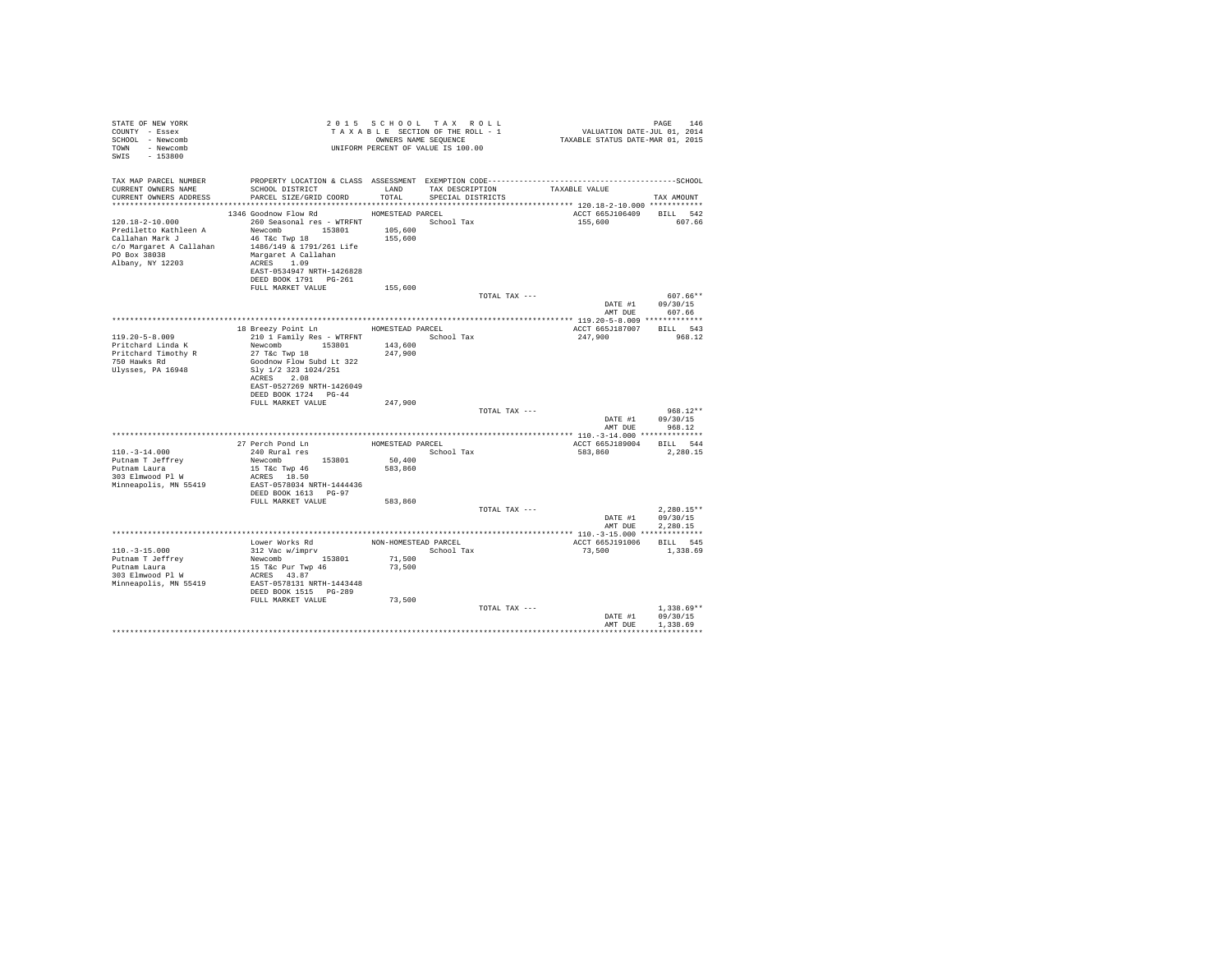| STATE OF NEW YORK<br>COUNTY - Essex<br>SCHOOL - Newcomb<br>TOWN - Newcomb<br>SWIS<br>$-153800$                            |                                                                                                                                                                                                                                             |                    | 2015 SCHOOL TAX ROLL<br>TAXABLE SECTION OF THE ROLL - 1<br>OWNERS NAME SEOUENCE<br>UNIFORM PERCENT OF VALUE IS 100.00 | /41<br>VALUATION DATE-JUL 01, 2014<br>TAXABLE STATUS DATE-MAR 01, 2015 | PAGE<br>147                                    |
|---------------------------------------------------------------------------------------------------------------------------|---------------------------------------------------------------------------------------------------------------------------------------------------------------------------------------------------------------------------------------------|--------------------|-----------------------------------------------------------------------------------------------------------------------|------------------------------------------------------------------------|------------------------------------------------|
| TAX MAP PARCEL NUMBER<br>CURRENT OWNERS NAME<br>CURRENT OWNERS ADDRESS . PARCEL SIZE/GRID COORD . TOTAL SPECIAL DISTRICTS | SCHOOL DISTRICT TAND TAX DESCRIPTION                                                                                                                                                                                                        |                    |                                                                                                                       | TAXABLE VALUE                                                          | TAX AMOUNT                                     |
| 109.16-4-8.002<br>Raicht Roxanne F<br>Rist Ernest D<br>c/o DeVerne Rist<br>329 Band Camp Rd<br>Saugerties, NY 12477       | 5413 NYS Route 28N HOMESTEAD PARCEL<br>210 1 Family Res - WTRFNT School Tax<br>210 1 Family Response 153801 60,300<br>Newcomb 153801 60,300<br>1297/314<br>See 1033/226<br>ACRES 8.40<br>EAST-0550848 NRTH-1445814<br>DEED BOOK 1297 PG-317 |                    |                                                                                                                       | ACCT 665J105911 BILL 546<br>143,700                                    | 561.19                                         |
|                                                                                                                           | FULL MARKET VALUE                                                                                                                                                                                                                           | 143,700            | TOTAL TAX ---                                                                                                         |                                                                        | 561.19**<br>DATE #1 09/30/15                   |
|                                                                                                                           | 10 Griffin Rd<br>210 1 Family Res                                                                                                                                                                                                           | HOMESTEAD PARCEL   |                                                                                                                       | AMT DUE<br>ACCT 665J104610 BILL 547                                    | 561.19                                         |
| 109.15-3-12.026<br>Reardon Daniel P<br>Reardon Robin F<br>10 Griffin Rd<br>Newcomb, NY 12852                              | $\begin{tabular}{c} {\bf Newcomb} \\ 153801 \end{tabular}$<br>4 Ords Pat<br>ACRES 3.11 BANK1STARSG<br>EAST-0542456 NRTH-1444838<br>DEED BOOK 1745 PG-283                                                                                    | 147,300            | RES. STAR 41854<br>43,100 School Tax                                                                                  | 147,300                                                                | 30,000<br>575.25                               |
|                                                                                                                           | FULL MARKET VALUE                                                                                                                                                                                                                           | 147,300            | TOTAL TAX ---                                                                                                         |                                                                        | $503.25**$<br>DATE #1 09/30/15                 |
|                                                                                                                           |                                                                                                                                                                                                                                             |                    |                                                                                                                       | AMT DUE                                                                | 503.25                                         |
| $120.18 - 2 - 34.000$<br>Reilly Michael J<br>2441 Brookview Rd<br>Castleton, NY 12033                                     | 1244 Goodnow Flow Rd MESTEAD PARCEL<br>260 Seasonal res - WTRFNT<br>Newcomb 153801<br>46 T&c Twp 18<br>Goodnow Flow Subd<br>Lot 15 1.67Ac<br>ACRES 1.40<br>EAST-0537227 NRTH-1425728<br>DEED BOOK 1188 PG-177                               | 117,000<br>149,900 | School Tax                                                                                                            | ACCT 665J100105 BILL 548<br>149,900                                    | 585.40                                         |
|                                                                                                                           | FULL MARKET VALUE                                                                                                                                                                                                                           | 149,900            | TOTAL TAX ---                                                                                                         |                                                                        | 585.40**<br>DATE #1 09/30/15<br>AMT DUE 585.40 |
|                                                                                                                           |                                                                                                                                                                                                                                             |                    |                                                                                                                       |                                                                        |                                                |
| 109.16-2-4.003<br>Reinhart Donald J<br>Reinhart Elizabeth<br>256 Melick Rd<br>Canajoharie, NY 13317                       | 11 Donks Ln MOMESTEAD PARCEL<br>210 1 Family Res - WTRFNT<br>Newcomb 153801 112,200<br>10 Richards 181,700<br>ACRES 0.70<br>EAST-0548589 NRTH-1448174<br>DEED BOOK 897 PG-143                                                               |                    | School Tax                                                                                                            | ACCT 665J106006<br>181,700                                             | BILL 549<br>709.59                             |
|                                                                                                                           | FULL MARKET VALUE                                                                                                                                                                                                                           | 181,700            | TOTAL TAX ---                                                                                                         | DATE #1<br>AMT DHR                                                     | $709.59**$<br>09/30/15<br>709.59               |
|                                                                                                                           |                                                                                                                                                                                                                                             |                    |                                                                                                                       |                                                                        |                                                |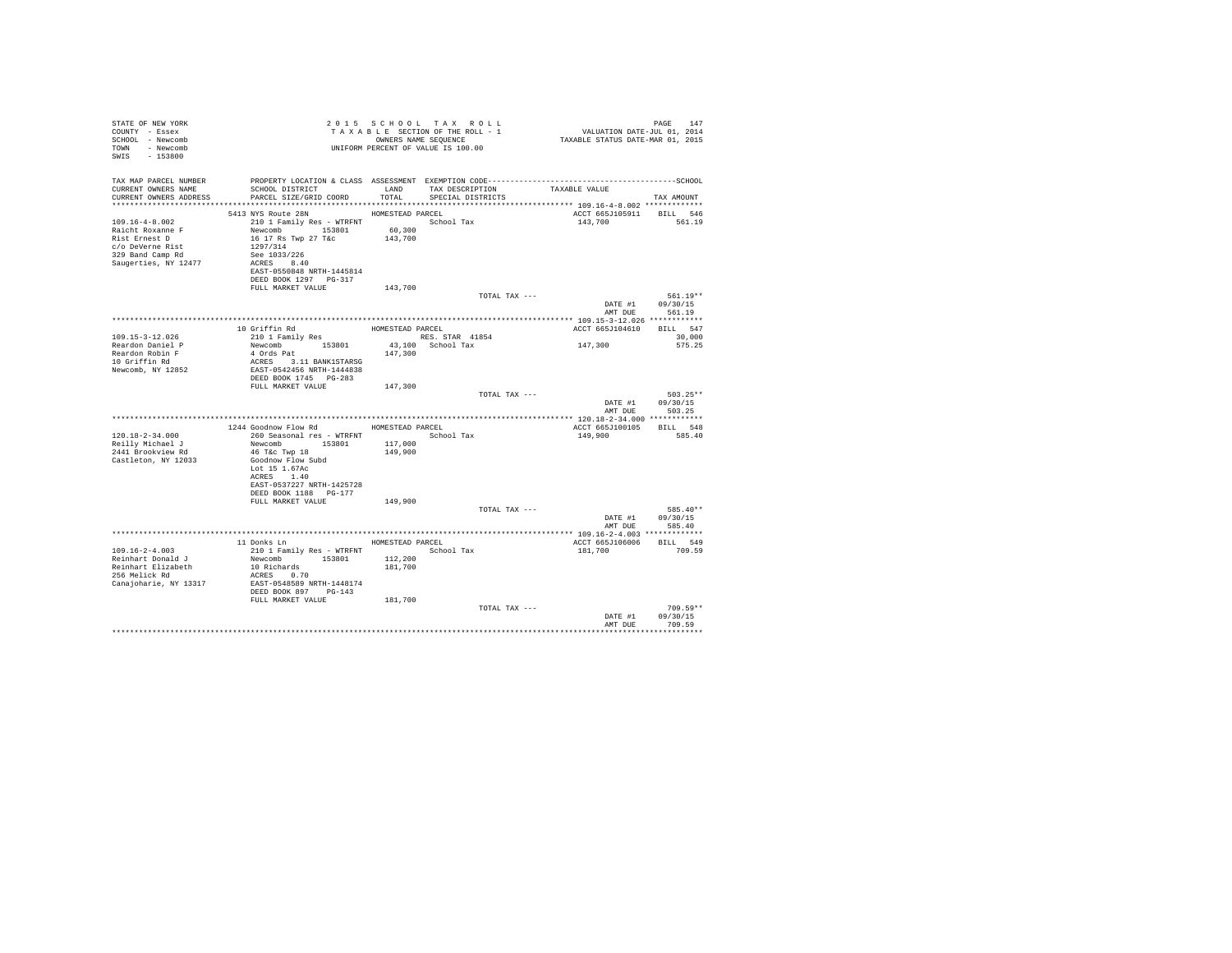| STATE OF NEW YORK<br>COUNTY - Essex<br>SCHOOL - Newcomb<br>TOWN - Newcomb<br>SWIS<br>$-153800$           |                                                                                                                                                                  |                      | 2015 SCHOOL TAX ROLL<br>TAXABLE SECTION OF THE ROLL - 1<br>OWNERS NAME SEOUENCE<br>UNIFORM PERCENT OF VALUE IS 100.00 |               | PAGE 148<br>2014 VALUATION DATE-JUL<br>2015 TAXABLE STATUS DATE-MAR | PAGE<br>148                                      |
|----------------------------------------------------------------------------------------------------------|------------------------------------------------------------------------------------------------------------------------------------------------------------------|----------------------|-----------------------------------------------------------------------------------------------------------------------|---------------|---------------------------------------------------------------------|--------------------------------------------------|
| TAX MAP PARCEL NUMBER<br>CURRENT OWNERS NAME<br>CURRENT OWNERS ADDRESS                                   | SCHOOL DISTRICT<br>PARCEL SIZE/GRID COORD TOTAL                                                                                                                  | LAND                 | TAX DESCRIPTION<br>SPECIAL DISTRICTS                                                                                  |               | TAXABLE VALUE                                                       | TAX AMOUNT                                       |
|                                                                                                          | 305 Woodys Rd                                                                                                                                                    | HOMESTEAD PARCEL     |                                                                                                                       |               | ACCT 665J105903 BILL 550                                            |                                                  |
| 119.16-1-20.000<br>Reynolds George W III<br>Reynolds Nancy<br>426 Gansevoort Rd<br>Fort Edward, NY 12828 | 260 Seasonal res - WTRFNT<br>Newcomb 153801<br>26 T&c Twp 18<br>Goodnow Flow Subd<br>Let 237<br>ACRES 0.96<br>EAST-0526921 NRTH-1428898<br>DEED BOOK 1158 PG-275 | 108,300<br>182,400   | School Tax                                                                                                            |               | 182,400                                                             | 712.33                                           |
|                                                                                                          | FULL MARKET VALUE                                                                                                                                                | 182,400              |                                                                                                                       |               |                                                                     |                                                  |
|                                                                                                          |                                                                                                                                                                  |                      |                                                                                                                       | TOTAL TAX --- |                                                                     | $712.33**$<br>DATE #1 09/30/15<br>AMT DUE 712.33 |
|                                                                                                          |                                                                                                                                                                  |                      |                                                                                                                       |               |                                                                     |                                                  |
|                                                                                                          | NYS Route 28N                                                                                                                                                    | NON-HOMESTEAD PARCEL |                                                                                                                       |               | ACCT 665J199004 BILL 551                                            |                                                  |
| $109.16 - 1 - 12.200$<br>Rice Cynthia                                                                    | 311 Res vac land - WTRFNT School Tax<br>Newcomb 153801                                                                                                           | 159,400              |                                                                                                                       |               | 159,400                                                             | 2.903.22                                         |
| 1720 Sweet Corners Rd                                                                                    | 10 T&c Twp 27 Rs                                                                                                                                                 | 159,400              |                                                                                                                       |               |                                                                     |                                                  |
| Fairport, NY 14450                                                                                       | ACRES 4.38<br>EAST-0547798 NRTH-1447644<br>DEED BOOK 1274 PG-81                                                                                                  |                      |                                                                                                                       |               |                                                                     |                                                  |
|                                                                                                          | FULL MARKET VALUE                                                                                                                                                | 159,400              |                                                                                                                       |               |                                                                     |                                                  |
|                                                                                                          |                                                                                                                                                                  |                      |                                                                                                                       | TOTAL TAX --- | DATE #1<br>AMT DUE                                                  | $2.903.22**$<br>09/30/15<br>2.903.22             |
|                                                                                                          |                                                                                                                                                                  |                      |                                                                                                                       |               |                                                                     |                                                  |
|                                                                                                          | 5730 NYS Route 28N HOMESTEAD PARCEL                                                                                                                              |                      |                                                                                                                       |               | ACCT 665J105908                                                     | BILL 552                                         |
| $109.15 - 1 - 32.100$<br>Rice Mary Jane                                                                  | 210 1 Family Res - WTRFNT School Tax<br>Newcomb 153801                                                                                                           | 66,900               |                                                                                                                       |               | 251,800                                                             | 983.35                                           |
| 14 Quincy Rd                                                                                             | 4 Ords Patent                                                                                                                                                    | 251,800              |                                                                                                                       |               |                                                                     |                                                  |
| Glenmont, NY 12077                                                                                       | Also 1202/145<br>ACRES 0.81<br>EAST-0543625 NRTH-1446207<br>DEED BOOK 1688 PG-326                                                                                |                      |                                                                                                                       |               |                                                                     |                                                  |
|                                                                                                          | FULL MARKET VALUE                                                                                                                                                | 251,800              |                                                                                                                       |               |                                                                     |                                                  |
|                                                                                                          |                                                                                                                                                                  |                      |                                                                                                                       | TOTAL TAX --- | AMT DUE                                                             | 983.35**<br>DATE #1 09/30/15<br>983.35           |
|                                                                                                          |                                                                                                                                                                  |                      |                                                                                                                       |               |                                                                     |                                                  |
|                                                                                                          | 29 Adams Ln                                                                                                                                                      |                      | HOMESTEAD PARCEL                                                                                                      |               | ACCT 665J105314                                                     | BILL 553                                         |
| $110.18 - 5 - 2.000$                                                                                     | 210 1 Family Res                                                                                                                                                 |                      | School Tax                                                                                                            |               | 98,100                                                              | 383.11                                           |
| Richards Jason C<br>Richards Katie L                                                                     | Newcomb 153801<br>Pt 4 Thorns Survey                                                                                                                             | 27,000<br>98,100     |                                                                                                                       |               |                                                                     |                                                  |
| 29 Adams Ln                                                                                              | ACRES 0.50 BANK WFARGO                                                                                                                                           |                      |                                                                                                                       |               |                                                                     |                                                  |
| Newcomb, NY 12852                                                                                        | EAST-0559889 NRTH-1441449<br>DEED BOOK 1713 PG-255                                                                                                               |                      |                                                                                                                       |               |                                                                     |                                                  |
|                                                                                                          | FULL MARKET VALUE                                                                                                                                                | 98,100               |                                                                                                                       | TOTAL TAX --- |                                                                     | 383.11**                                         |
|                                                                                                          |                                                                                                                                                                  |                      |                                                                                                                       |               | DATE #1<br>AMT DUR                                                  | 09/30/15<br>383.11                               |
|                                                                                                          |                                                                                                                                                                  |                      |                                                                                                                       |               |                                                                     |                                                  |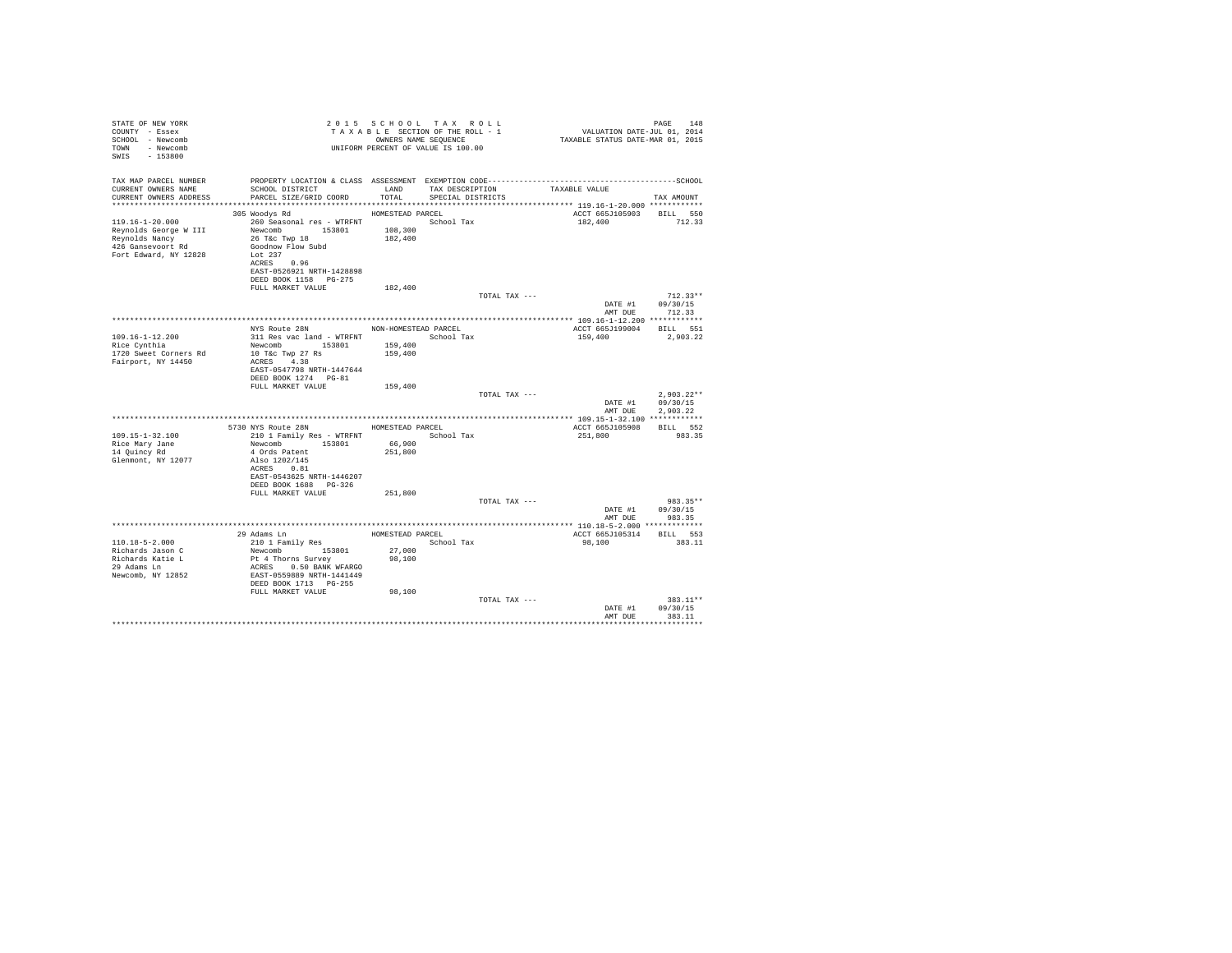| STATE OF NEW YORK                   | 2015 SCHOOL TAXE ROLL<br>TAXABLE SECTION OF THE ROLL - 1<br>OWNERS NAME SEQUENCE<br>UNIFORM PERCENT OF VALUE IS 100.00                                                                                                            |                  |                                                                                        |                          |                                    |
|-------------------------------------|-----------------------------------------------------------------------------------------------------------------------------------------------------------------------------------------------------------------------------------|------------------|----------------------------------------------------------------------------------------|--------------------------|------------------------------------|
| COUNTY - Essex                      |                                                                                                                                                                                                                                   |                  |                                                                                        |                          |                                    |
| SCHOOL - Newcomb                    |                                                                                                                                                                                                                                   |                  |                                                                                        |                          |                                    |
| TOWN - Newcomb                      |                                                                                                                                                                                                                                   |                  |                                                                                        |                          |                                    |
| SWIS - 153800                       |                                                                                                                                                                                                                                   |                  |                                                                                        |                          |                                    |
|                                     |                                                                                                                                                                                                                                   |                  |                                                                                        |                          |                                    |
|                                     |                                                                                                                                                                                                                                   |                  |                                                                                        |                          |                                    |
| CURRENT OWNERS NAME                 | TAX MAP PARCEL NUMBER PROPERTY LOCATION & CLASS ASSESSMENT EXEMPTION CODE-----------------------------------SCHOOL<br>SCHOOL DISTRICT                       LAND        TAX DESCRIPTION                 TAXABLE VALUE             |                  |                                                                                        |                          |                                    |
| CURRENT OWNERS ADDRESS              | PARCEL SIZE/GRID COORD                                                                                                                                                                                                            | TOTAL            | SPECIAL DISTRICTS                                                                      |                          | TAX AMOUNT                         |
|                                     |                                                                                                                                                                                                                                   |                  |                                                                                        |                          |                                    |
|                                     | 5589 NYS Route 28N                                                                                                                                                                                                                | HOMESTEAD PARCEL |                                                                                        | ACCT 665J100605 BILL 554 |                                    |
|                                     |                                                                                                                                                                                                                                   |                  | School Tax                                                                             | 123,400 481.91           |                                    |
|                                     |                                                                                                                                                                                                                                   |                  |                                                                                        |                          |                                    |
|                                     |                                                                                                                                                                                                                                   |                  |                                                                                        |                          |                                    |
| 5589 NYS Route 28N                  |                                                                                                                                                                                                                                   |                  |                                                                                        |                          |                                    |
| Newcomb, NY 12852                   | ACRES 1.36<br>EAST-0546802 NRTH-1446913                                                                                                                                                                                           |                  |                                                                                        |                          |                                    |
|                                     | DEED BOOK 1672 PG-192                                                                                                                                                                                                             |                  |                                                                                        |                          |                                    |
|                                     | FULL MARKET VALUE 123,400                                                                                                                                                                                                         |                  |                                                                                        |                          |                                    |
|                                     |                                                                                                                                                                                                                                   |                  | TOTAL TAX ---                                                                          |                          | 481.91**                           |
|                                     |                                                                                                                                                                                                                                   |                  |                                                                                        | DATE #1 09/30/15         |                                    |
|                                     |                                                                                                                                                                                                                                   |                  |                                                                                        | AMT DUE 481.91           |                                    |
|                                     |                                                                                                                                                                                                                                   |                  |                                                                                        |                          |                                    |
|                                     | 7 Island View Ln MOMESTEAD PARCEL                                                                                                                                                                                                 |                  |                                                                                        | ACCT 665J106002 BILL 555 |                                    |
| 119.16-1-17.030                     | 260 Seasonal res - WTRFNT<br>Newcomb 195801 105,800<br>266 Seasonal res - WTRFNT<br>26 Tác Twp 18<br>266 Tác Twp 18<br>1937/55 L Use to Judy M R<br>ACRES - 0.02 - 1930 M R<br>ACRES - 0.02 - 1930 M R<br>ACRES - 0.02 - 1930 M R |                  | School Tax                                                                             | 216,900 847.06           |                                    |
| Rist Erik M<br>Rist Matthew B       |                                                                                                                                                                                                                                   |                  |                                                                                        |                          |                                    |
|                                     |                                                                                                                                                                                                                                   |                  |                                                                                        |                          |                                    |
| c/o Judy M Rist<br>7 Amenity Dr     |                                                                                                                                                                                                                                   |                  |                                                                                        |                          |                                    |
|                                     |                                                                                                                                                                                                                                   |                  |                                                                                        |                          |                                    |
| Brockport, NY 14420                 |                                                                                                                                                                                                                                   |                  |                                                                                        |                          |                                    |
|                                     | EAST-0527948 NRTH-1428814                                                                                                                                                                                                         |                  |                                                                                        |                          |                                    |
|                                     | DEED BOOK 1733 PG-55                                                                                                                                                                                                              |                  |                                                                                        |                          |                                    |
|                                     | FULL MARKET VALUE                                                                                                                                                                                                                 | 216,900          |                                                                                        |                          | $847.06**$                         |
|                                     |                                                                                                                                                                                                                                   |                  | TOTAL TAX ---                                                                          | DATE #1 09/30/15         |                                    |
|                                     |                                                                                                                                                                                                                                   |                  |                                                                                        |                          | AMT DUE 847.06                     |
|                                     |                                                                                                                                                                                                                                   |                  |                                                                                        |                          |                                    |
|                                     |                                                                                                                                                                                                                                   |                  | HOMESTEAD PARCEL                                                                       | ACCT 665J105909 BILL 556 |                                    |
| 109.16-2-18.000                     | 5506 NYS Route 28N HOMESTEAD P<br>210 1 Family Res<br>Newcomb 153801 36,600<br>9 Richards<br>9 Richards                                                                                                                           |                  | School Tax                                                                             | 127,000 495.97           |                                    |
|                                     |                                                                                                                                                                                                                                   |                  |                                                                                        |                          |                                    |
| Rist Kevin<br>Rist Randy T          |                                                                                                                                                                                                                                   |                  |                                                                                        |                          |                                    |
|                                     | 1661/288-Life Use to                                                                                                                                                                                                              |                  |                                                                                        |                          |                                    |
| c/o Randy T Rist<br>1213 Catbird Dr | Arnold Rist                                                                                                                                                                                                                       |                  |                                                                                        |                          |                                    |
| Little Elm, TX 75068                | ACRES 1.20                                                                                                                                                                                                                        |                  |                                                                                        |                          |                                    |
|                                     | EAST-0548645 NRTH-1446949                                                                                                                                                                                                         |                  |                                                                                        |                          |                                    |
|                                     | DEED BOOK 1661 PG-288                                                                                                                                                                                                             |                  |                                                                                        |                          |                                    |
|                                     | FULL MARKET VALUE                                                                                                                                                                                                                 | 127,000          |                                                                                        |                          |                                    |
|                                     |                                                                                                                                                                                                                                   |                  | TOTAL TAX ---                                                                          |                          | $495.97**$                         |
|                                     |                                                                                                                                                                                                                                   |                  |                                                                                        | DATE #1 09/30/15         |                                    |
|                                     |                                                                                                                                                                                                                                   |                  |                                                                                        | AMT DUE                  | 495.97                             |
|                                     |                                                                                                                                                                                                                                   |                  |                                                                                        |                          |                                    |
|                                     |                                                                                                                                                                                                                                   |                  |                                                                                        |                          |                                    |
| 109.15-5-5.000                      |                                                                                                                                                                                                                                   |                  | $\begin{minipage}{.4\linewidth} \textbf{School Tax} \\ \textbf{20,700} \end{minipage}$ | 20,700 377.02            |                                    |
| Rist Kevin E                        |                                                                                                                                                                                                                                   |                  |                                                                                        |                          |                                    |
| Rist Randy T                        |                                                                                                                                                                                                                                   | 20,700           |                                                                                        |                          |                                    |
| Rist Randy<br>c/o Randy T Rist      |                                                                                                                                                                                                                                   |                  |                                                                                        |                          |                                    |
| 1213 Catbird Dr                     |                                                                                                                                                                                                                                   |                  |                                                                                        |                          |                                    |
| Little Elm, TX 75068                | ACRES 0.90                                                                                                                                                                                                                        |                  |                                                                                        |                          |                                    |
|                                     | EAST-0545033 NRTH-1446134                                                                                                                                                                                                         |                  |                                                                                        |                          |                                    |
|                                     | DEED BOOK 1697 PG-113                                                                                                                                                                                                             |                  |                                                                                        |                          |                                    |
|                                     | FULL MARKET VALUE                                                                                                                                                                                                                 | 20,700           |                                                                                        |                          |                                    |
|                                     |                                                                                                                                                                                                                                   |                  | TOTAL TAX ---                                                                          |                          | $377.02**$                         |
|                                     |                                                                                                                                                                                                                                   |                  |                                                                                        |                          | DATE #1 09/30/15<br>AMT DUE 377.02 |
|                                     |                                                                                                                                                                                                                                   |                  |                                                                                        |                          |                                    |
|                                     |                                                                                                                                                                                                                                   |                  |                                                                                        |                          |                                    |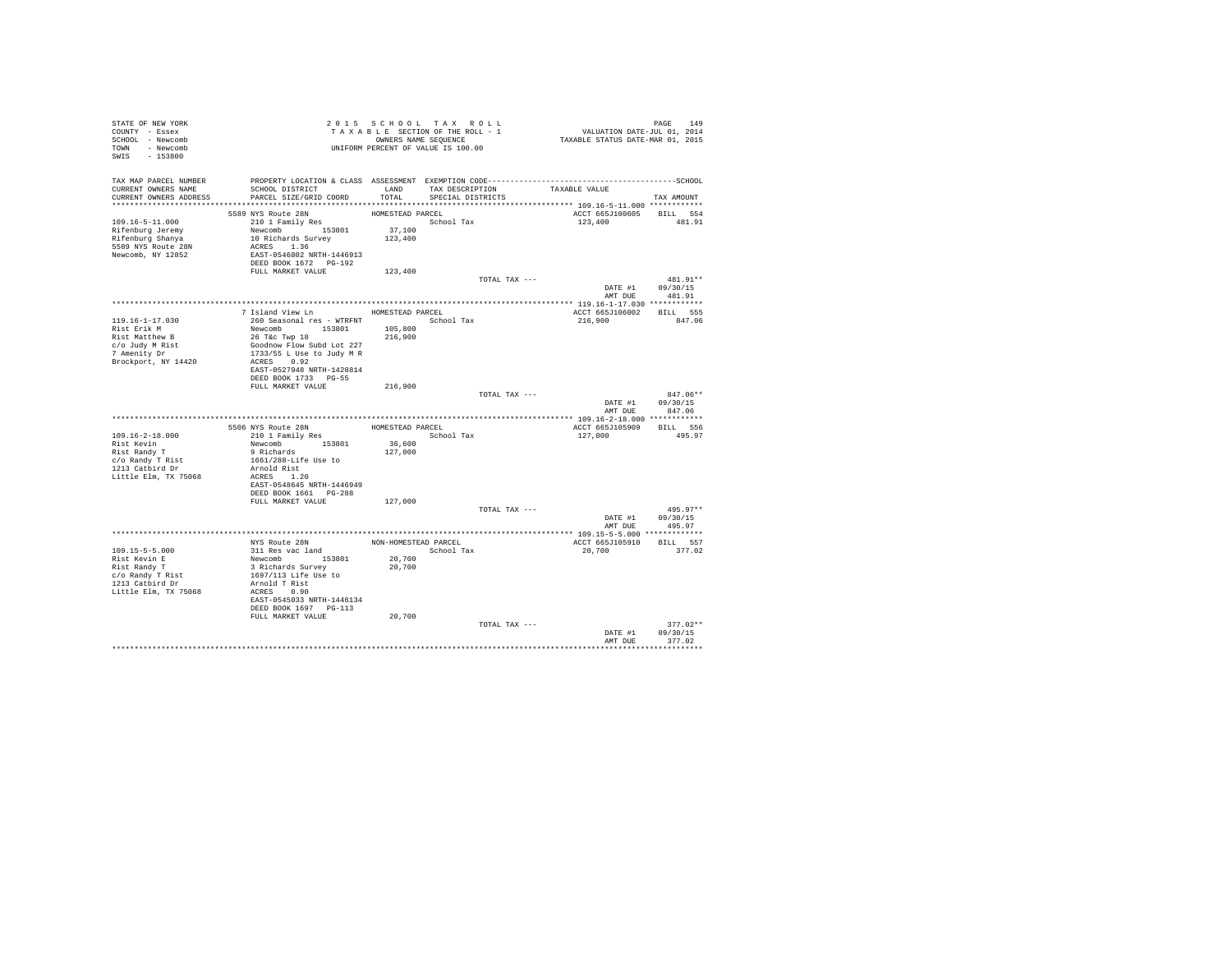| STATE OF NEW YORK<br>COUNTY - Essex<br>SCHOOL - Newcomb<br>- Newcomb<br>TOWN<br>$-153800$<br>SWTS |                                            | OWNERS NAME SEQUENCE | 2015 SCHOOL TAX ROLL<br>TAXABLE SECTION OF THE ROLL - 1<br>UNIFORM PERCENT OF VALUE IS 100.00 |               | VALUATION DATE-JUL 01, 2014<br>TAXABLE STATUS DATE-MAR 01, 2015 | 150<br>PAGE          |
|---------------------------------------------------------------------------------------------------|--------------------------------------------|----------------------|-----------------------------------------------------------------------------------------------|---------------|-----------------------------------------------------------------|----------------------|
| TAX MAP PARCEL NUMBER<br>CURRENT OWNERS NAME                                                      | SCHOOL DISTRICT                            | LAND                 | TAX DESCRIPTION                                                                               |               | TAXABLE VALUE                                                   |                      |
| CURRENT OWNERS ADDRESS                                                                            | PARCEL SIZE/GRID COORD                     | TOTAL.               | SPECIAL DISTRICTS                                                                             |               |                                                                 | TAX AMOUNT           |
|                                                                                                   | NYS Route 28N                              | NON-HOMESTEAD PARCEL |                                                                                               |               | ACCT 665J106005                                                 | BILL 558             |
| $110. -1 - 9.000$                                                                                 | 311 Res vac land                           |                      | School Tax                                                                                    |               | 52,500                                                          | 956.21               |
| Rist Kevin E                                                                                      | Newcomb 153801                             | 52,500               |                                                                                               |               |                                                                 |                      |
| Rist Randy T                                                                                      | 17 & 18 Richards Survey                    | 52,500               |                                                                                               |               |                                                                 |                      |
| c/o Randy T Rist                                                                                  | 1697/113 Life Use to                       |                      |                                                                                               |               |                                                                 |                      |
| 1213 Catbird Dr                                                                                   | Arnold T Rist                              |                      |                                                                                               |               |                                                                 |                      |
| Little Elm, TX 75068                                                                              | ACRES 44.50                                |                      |                                                                                               |               |                                                                 |                      |
|                                                                                                   | EAST-0552589 NRTH-1444049                  |                      |                                                                                               |               |                                                                 |                      |
|                                                                                                   | DEED BOOK 1697 PG-113<br>FULL MARKET VALUE | 52,500               |                                                                                               |               |                                                                 |                      |
|                                                                                                   |                                            |                      |                                                                                               | TOTAL TAX --- |                                                                 | $956.21**$           |
|                                                                                                   |                                            |                      |                                                                                               |               | DATE #1                                                         | 09/30/15             |
|                                                                                                   |                                            |                      |                                                                                               |               | AMT DUE                                                         | 956.21               |
|                                                                                                   |                                            |                      |                                                                                               |               |                                                                 |                      |
|                                                                                                   | NYS Route 28N                              | NON-HOMESTEAD PARCEL |                                                                                               |               | ACCT 665J101407                                                 | RTLL 559             |
| $110.13 - 3 - 1.000$                                                                              | 311 Res vac land                           |                      | School Tax                                                                                    |               | 32,300                                                          | 588.29               |
| Rist Kevin E                                                                                      | Newcomb 153801                             | 32,300               |                                                                                               |               |                                                                 |                      |
| Rist Randy T                                                                                      | 17 Richards Survey                         | 32,300               |                                                                                               |               |                                                                 |                      |
| c/o Randy T Rist                                                                                  | 1697/113 Life Use to                       |                      |                                                                                               |               |                                                                 |                      |
| 1213 Catbird Dr                                                                                   | Arnold T Rist                              |                      |                                                                                               |               |                                                                 |                      |
| Little Elm, TX 75068                                                                              | ACRES<br>0.80                              |                      |                                                                                               |               |                                                                 |                      |
|                                                                                                   | EAST-0552204 NRTH-1445447                  |                      |                                                                                               |               |                                                                 |                      |
|                                                                                                   | DEED BOOK 1697 PG-113                      |                      |                                                                                               |               |                                                                 |                      |
|                                                                                                   | FULL MARKET VALUE                          | 32,300               |                                                                                               |               |                                                                 | 588.29**             |
|                                                                                                   |                                            |                      |                                                                                               | TOTAL TAX --- |                                                                 |                      |
|                                                                                                   |                                            |                      |                                                                                               |               | DATE #1<br>AMT DUE                                              | 09/30/15<br>588.29   |
|                                                                                                   |                                            |                      |                                                                                               |               |                                                                 |                      |
|                                                                                                   | NYS Route 28N                              | NON-HOMESTEAD PARCEL |                                                                                               |               | ACCT 665J105912                                                 | BILL 560             |
| $110.17 - 1 - 2.000$                                                                              | 311 Res vac land                           |                      | School Tax                                                                                    |               | 78,000                                                          | 1,420.65             |
| Rist Kevin E                                                                                      | 153801<br>Newcomb                          | 78,000               |                                                                                               |               |                                                                 |                      |
| Rist Randy T                                                                                      | 18 Richards Survey                         | 78,000               |                                                                                               |               |                                                                 |                      |
| c/o Randy T Rist                                                                                  | 1697/113 Life Use to                       |                      |                                                                                               |               |                                                                 |                      |
| 1213 Catbird Dr                                                                                   | Arnold T Rist                              |                      |                                                                                               |               |                                                                 |                      |
| Little Elm, TX 75068                                                                              | ACRES 14.80                                |                      |                                                                                               |               |                                                                 |                      |
|                                                                                                   | EAST-0552889 NRTH-1443168                  |                      |                                                                                               |               |                                                                 |                      |
|                                                                                                   | DEED BOOK 1697 PG-113                      |                      |                                                                                               |               |                                                                 |                      |
|                                                                                                   | FULL MARKET VALUE                          | 78,000               |                                                                                               |               |                                                                 |                      |
|                                                                                                   |                                            |                      |                                                                                               | TOTAL TAX --- |                                                                 | $1.420.65**$         |
|                                                                                                   |                                            |                      |                                                                                               |               | DATE #1<br>AMT DUE                                              | 09/30/15<br>1,420.65 |
|                                                                                                   |                                            |                      |                                                                                               |               |                                                                 |                      |
|                                                                                                   |                                            |                      |                                                                                               |               |                                                                 |                      |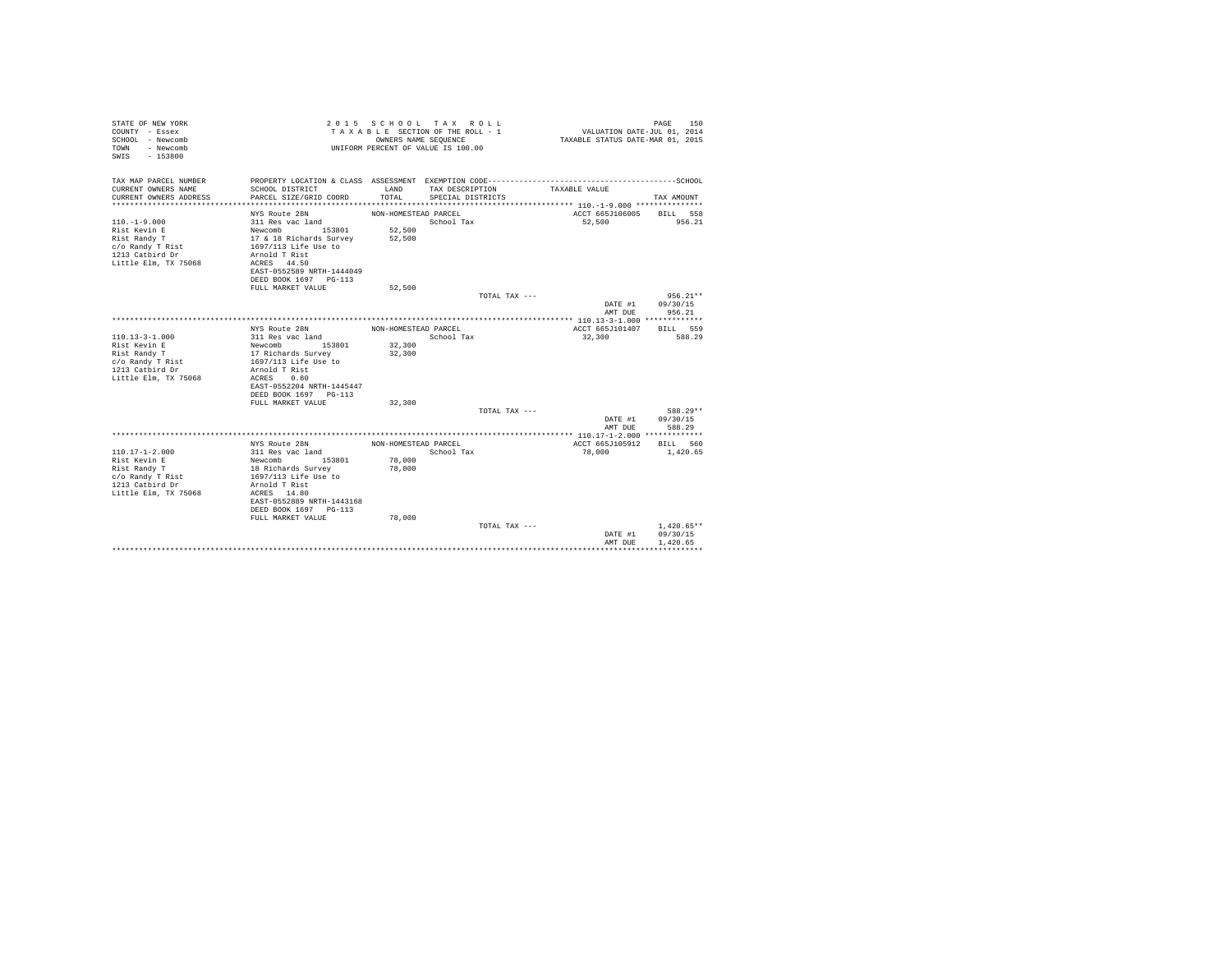| STATE OF NEW YORK<br>COUNTY - Essex<br>SCHOOL - Newcomb<br>TOWN - Newcomb<br>SWIS - 153800                           | OWNERS NAME SEQUENCE<br>UNIFORM PERCENT OF VALUE IS 100.00                                                                                                                                                                     |                                                   | 2015 SCHOOL TAX ROLL<br>TAXABLE SECTION OF THE ROLL - 1<br>OWNERS NAME SEQUENCE |               | PAGE 151<br>VALUATION DATE-JUL 01, 2014<br>TAXABLE STATUS DATE-MAR 01, 2015 |                                                  |
|----------------------------------------------------------------------------------------------------------------------|--------------------------------------------------------------------------------------------------------------------------------------------------------------------------------------------------------------------------------|---------------------------------------------------|---------------------------------------------------------------------------------|---------------|-----------------------------------------------------------------------------|--------------------------------------------------|
| TAX MAP PARCEL NUMBER<br>CURRENT OWNERS NAME<br>CURRENT OWNERS ADDRESS                                               | SCHOOL DISTRICT<br>PARCEL SIZE/GRID COORD                                                                                                                                                                                      | LAND<br>TOTAL                                     | TAX DESCRIPTION<br>SPECIAL DISTRICTS                                            |               | TAXABLE VALUE                                                               | TAX AMOUNT                                       |
| 120.13-1-47.000<br>Rist Kevin E<br>Rist Randy T<br>c/o Randy T Rist<br>1213 Catbird Dr<br>Little Elm, TX 75068       | 39 Woodys Rd<br>311 Res vac land - WTRFNT School Tax<br>Newcomb 153801<br>42 & 43 T&c Twp 18<br>1697/113 Life Use to<br>Arnold T Rist<br>ACRES 1.74<br>EAST-0533135 NRTH-1428817<br>DEED BOOK 1697 PG-113<br>FULL MARKET VALUE | HOMESTEAD PARCEL<br>134,300<br>134,300<br>134,300 |                                                                                 |               | ACCT 665J106007 BILL 561<br>134,300                                         | 524.48                                           |
|                                                                                                                      |                                                                                                                                                                                                                                |                                                   |                                                                                 | TOTAL TAX --- | AMT DUE                                                                     | $524.48**$<br>DATE #1 09/30/15<br>524.48         |
|                                                                                                                      |                                                                                                                                                                                                                                |                                                   |                                                                                 |               |                                                                             |                                                  |
| $109.16 - 2 - 12.000$<br>Ritchey Paul L Trust<br>Ritchey Catherine M Trust<br>137 Horstman Dr<br>Glenville, NY 12302 | 30 Johnson Rd<br>210 1 Family Res<br>Newcomb 153801<br>10 Richards<br>ACRES 0.50<br>EAST-0548291 NRTH-1447787<br>DEED BOOK 1785 PG-158<br>FULL MARKET VALUE                                                                    | HOMESTEAD PARCEL<br>27,000<br>72,100              | School Tax                                                                      |               | ACCT 665J106009 BILL 562<br>72,100                                          | 281.57                                           |
|                                                                                                                      |                                                                                                                                                                                                                                | 72,100                                            |                                                                                 | TOTAL TAX --- | DATE #1                                                                     | $281.57**$<br>09/30/15<br>AMT DUE 281.57         |
|                                                                                                                      |                                                                                                                                                                                                                                |                                                   |                                                                                 |               |                                                                             |                                                  |
| 109.15-1-36.000<br>Rivera Juan A<br>DelPilar Maria<br>14 Ward Plz<br>Teaneck, NJ 07666                               | 3 Owens Dr<br>210 1 Family Res - WTRFNT<br>Newcomb 153801<br>3 Richards Surveys<br>ACRES 2.00 BANK1STARSG<br>EAST-0544245 NRTH-1446612<br>DEED BOOK 1396 PG-213                                                                | HOMESTEAD PARCEL<br>90,300<br>135,300             | School Tax                                                                      |               | ACCT 665J100912 BILL 563<br>135,300                                         | 528.39                                           |
|                                                                                                                      | FULL MARKET VALUE                                                                                                                                                                                                              | 135,300                                           |                                                                                 |               |                                                                             |                                                  |
|                                                                                                                      |                                                                                                                                                                                                                                |                                                   |                                                                                 | TOTAL TAX --- |                                                                             | $528.39**$<br>DATE #1 09/30/15<br>AMT DUE 528.39 |
|                                                                                                                      |                                                                                                                                                                                                                                |                                                   |                                                                                 |               |                                                                             |                                                  |
| 120.18-2-13.000<br>Rizzo Eugene J<br>Rizzo Rena C<br>181 Lily Lake Rd<br>Highland, NY 12528                          | 1336 Goodnow Flow Rd HOMESTEAD PARCEL<br>210 1 Family Res - WTRFNT<br>Newcomb 153801<br>46 T&C Twp 18<br>Goodnow Flows Subd<br>Lot 36<br>ACRES 1.27<br>EAST-0535250 NRTH-1426781<br>DEED BOOK 1034 PG-203                      | 107,500<br>188,300                                | School Tax                                                                      |               | ACCT 665J106011 BILL 564<br>188,300                                         | 735.37                                           |
|                                                                                                                      | FULL MARKET VALUE                                                                                                                                                                                                              | 188,300                                           |                                                                                 | TOTAL TAX --- | DATE #1<br>AMT DUE                                                          | $735.37**$<br>09/30/15<br>735.37                 |
|                                                                                                                      |                                                                                                                                                                                                                                |                                                   |                                                                                 |               |                                                                             |                                                  |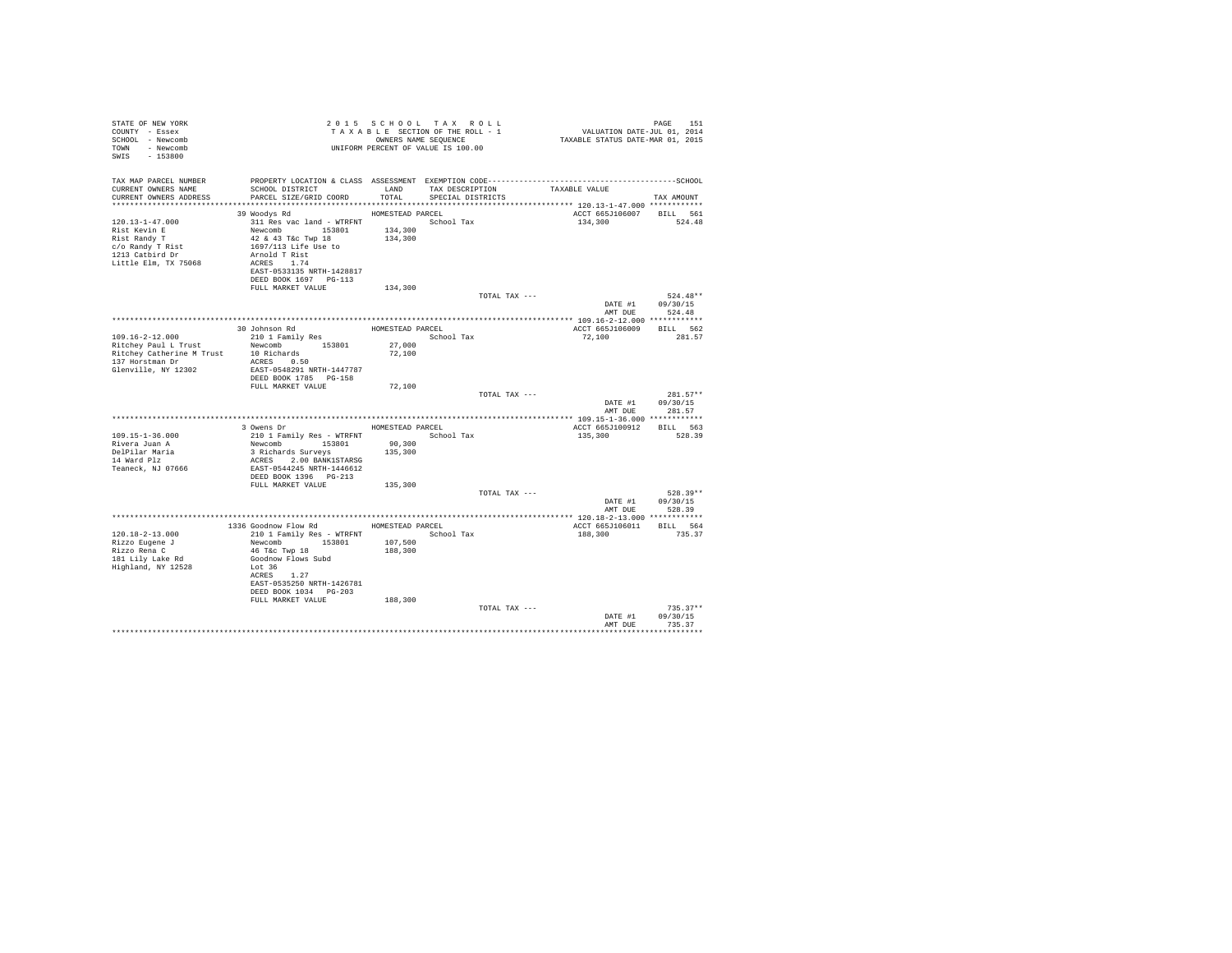| STATE OF NEW YORK<br>COUNTY - Essex<br>SCHOOL - Newcomb<br>TOWN - Newcomb<br>SWIS - 153800         | 2013 Star Uni 1. The SECTION OF THE ROLL - 1<br>TAXABLE SECTION OF THE ROLL - 1<br>UNIFORM PERCENT OF VALUE IS 100.00                                                                               |                                       |                   |                                    | PAGE 152<br>VALUATION DATE-JUL 01, 2014<br>TAXABLE STATUS DATE-MAR 01, 2015 |                                        |
|----------------------------------------------------------------------------------------------------|-----------------------------------------------------------------------------------------------------------------------------------------------------------------------------------------------------|---------------------------------------|-------------------|------------------------------------|-----------------------------------------------------------------------------|----------------------------------------|
| TAX MAP PARCEL NUMBER<br>CURRENT OWNERS NAME<br>CURRENT OWNERS ADDRESS                             | SCHOOL DISTRICT<br>PARCEL SIZE/GRID COORD                                                                                                                                                           | TOTAL                                 | SPECIAL DISTRICTS | LAND TAX DESCRIPTION TAXABLE VALUE |                                                                             | TAX AMOUNT                             |
|                                                                                                    |                                                                                                                                                                                                     |                                       |                   |                                    |                                                                             |                                        |
| $109.16 - 6 - 8.000$<br>Roalsvig Family LLC<br>4535 Christian Dr<br>Clarence, NY 14031             | 45 Stubing Ln<br>260 Seasonal res - WTRFNT<br>Newcomb 153801 112,100<br>16 T&C Purchase TWP 27 RS 212,600<br>2 Birch Point Subd<br>ACRES 1.00<br>EAST-0551404 NRTH-1447455<br>DEED BOOK 1668 PG-180 | HOMESTEAD PARCEL                      | School Tax        |                                    | ACCT 665Z004005 BILL 565<br>212,600                                         | 830.27                                 |
|                                                                                                    | FULL MARKET VALUE                                                                                                                                                                                   | 212,600                               |                   |                                    |                                                                             |                                        |
|                                                                                                    |                                                                                                                                                                                                     |                                       |                   | TOTAL TAX ---                      | DATE #1 09/30/15                                                            | $830.27**$<br>AMT DUE 830.27           |
|                                                                                                    |                                                                                                                                                                                                     |                                       |                   |                                    |                                                                             |                                        |
| $110.18 - 2 - 5.000$<br>Roalsvig Family LLC<br>4535 Christian Dr<br>Clarence, NY 14031             | 113 Santanoni Dr<br>210 1 Family Res<br>Newcomb 153801<br>Hyslop<br>ACRES 4.52                                                                                                                      | HOMESTEAD PARCEL<br>48,000<br>163,100 | School Tax        |                                    | ACCT 665J105108 BILL 566<br>163,100                                         | 636.95                                 |
|                                                                                                    | EAST-0562907 NRTH-1442756<br>DEED BOOK 1668 PG-176<br>FULL MARKET VALUE                                                                                                                             | 163,100                               |                   |                                    |                                                                             |                                        |
|                                                                                                    |                                                                                                                                                                                                     |                                       |                   | TOTAL TAX ---                      | DATE #1 $09/30/15$                                                          | 636.95**<br>AMT DUE 636.95             |
|                                                                                                    |                                                                                                                                                                                                     |                                       |                   |                                    |                                                                             |                                        |
|                                                                                                    | 155 Woodys Rd MOMESTEAD PARCEL                                                                                                                                                                      |                                       |                   |                                    | ACCT 665J104312 BILL 567                                                    |                                        |
| 120.13-1-24.000<br>Robertson Charles A<br>Robertson Anne M<br>19 Hampton St<br>Cranford, NJ 07016  | 260 Seasonal res - WTRFNT               School Tax<br>Newcomb<br>153801 105,800<br>25&42 T&c Twp 18 175,900<br>Goodnow Flow Subd<br>Lot 203<br>ACRES 0.91                                           |                                       |                   |                                    | 175,900                                                                     | 686.94                                 |
|                                                                                                    | EAST-0530512 NRTH-1428446<br>DEED BOOK 1360 PG-127                                                                                                                                                  |                                       |                   |                                    |                                                                             |                                        |
|                                                                                                    | FULL MARKET VALUE 175,900                                                                                                                                                                           |                                       |                   |                                    |                                                                             |                                        |
|                                                                                                    |                                                                                                                                                                                                     |                                       |                   | TOTAL TAX ---                      | AMT DUE                                                                     | 686.94**<br>DATE #1 09/30/15<br>686.94 |
|                                                                                                    |                                                                                                                                                                                                     |                                       |                   |                                    |                                                                             |                                        |
|                                                                                                    | 14 Muskrat Ln MOMESTEAD PARCEL                                                                                                                                                                      |                                       |                   |                                    | ACCT 665J101013 BILL 568                                                    |                                        |
| 120.17-2-1.000<br>Rodriguez Linda M<br>32 Vichy Dr<br>Saratoga Springs, NY 12866 Goodnow Flow Subd | 260 Seasonal res - WTRFNT<br>Newcomb 153801<br>26 T&C Twp 18<br>Lot 301<br>ACRES 0.67 BANKADKTRST<br>EAST-0528126 NRTH-1427132<br>DEED BOOK 1221   PG-301                                           | 82,200<br>113,100                     | School Tax        |                                    | 113,100                                                                     | 441.69                                 |
|                                                                                                    | FULL MARKET VALUE                                                                                                                                                                                   | 113,100                               |                   | TOTAL TAX ---                      |                                                                             | $441.69**$<br>DATE #1 09/30/15         |
|                                                                                                    |                                                                                                                                                                                                     |                                       |                   |                                    | AMT DUE                                                                     | 441.69<br>.                            |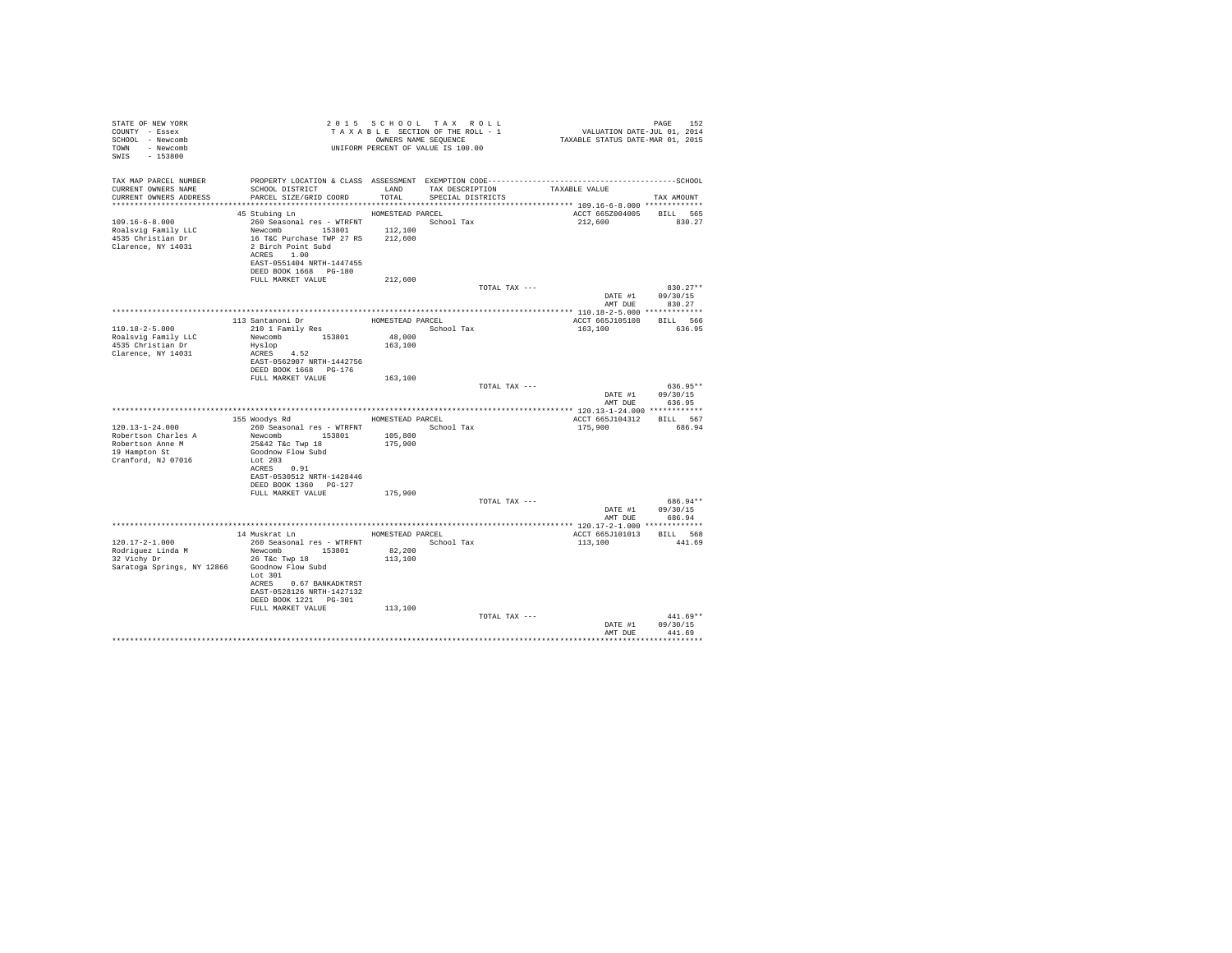| STATE OF NEW YORK                              | 2015 SCHOOL TAX ROLL 1 VALUATION DATE-JUL 01, 2014<br>TAX BLE SECTION OF THE ROLL - 1 VALUATION DATE-JUL 01, 2014<br>UNIFORM PERCENT OF VALUE IS 100.00 TAXABLE STATUS DATE-MAR 01, 2015 |                  |                   |                                      |                |
|------------------------------------------------|------------------------------------------------------------------------------------------------------------------------------------------------------------------------------------------|------------------|-------------------|--------------------------------------|----------------|
| COUNTY - Essex                                 |                                                                                                                                                                                          |                  |                   |                                      |                |
| SCHOOL - Newcomb                               |                                                                                                                                                                                          |                  |                   |                                      |                |
| TOWN - Newcomb                                 |                                                                                                                                                                                          |                  |                   |                                      |                |
| SWIS - 153800                                  |                                                                                                                                                                                          |                  |                   |                                      |                |
|                                                |                                                                                                                                                                                          |                  |                   |                                      |                |
|                                                |                                                                                                                                                                                          |                  |                   |                                      |                |
| CURRENT OWNERS NAME                            | TAX MAP PARCEL NUMBER PROPERTY LOCATION & CLASS ASSESSMENT EXEMPTION CODE----------------------------------SCHOOL<br>SCHOOL DISTRICT TAND TAX DESCRIPTION TAXABLE VALUE                  |                  |                   |                                      |                |
| CURRENT OWNERS ADDRESS                         | PARCEL SIZE/GRID COORD                                                                                                                                                                   | TOTAL            | SPECIAL DISTRICTS |                                      | TAX AMOUNT     |
|                                                |                                                                                                                                                                                          |                  |                   |                                      |                |
|                                                | 4779 NYS Route 28N                                                                                                                                                                       | HOMESTEAD PARCEL |                   | ACCT 665J106215 BILL 569             |                |
| $121. - 2 - 21.100$                            |                                                                                                                                                                                          |                  | School Tax        | 117,100 457.31                       |                |
|                                                |                                                                                                                                                                                          |                  |                   |                                      |                |
|                                                |                                                                                                                                                                                          |                  |                   |                                      |                |
| roehrs David<br>Roehrs Judi<br>70 Brookside Rd | 260 Seasonal res MOMESTEAD P<br>260 Seasonal res 153801 49,800<br>40 Thorns Survey 117,100<br>20 RCRES 17.74                                                                             |                  |                   |                                      |                |
| New Paltz, NY 12561                            | EAST-0564974 NRTH-1438781                                                                                                                                                                |                  |                   |                                      |                |
|                                                | DEED BOOK 1722 PG-79                                                                                                                                                                     |                  |                   |                                      |                |
|                                                | FULL MARKET VALUE 117,100                                                                                                                                                                |                  |                   |                                      |                |
|                                                |                                                                                                                                                                                          |                  | TOTAL TAX ---     |                                      | $457.31**$     |
|                                                |                                                                                                                                                                                          |                  |                   | DATE #1 $09/30/15$<br>AMT DUE 457.31 |                |
|                                                |                                                                                                                                                                                          |                  |                   |                                      |                |
|                                                |                                                                                                                                                                                          |                  |                   |                                      |                |
|                                                |                                                                                                                                                                                          |                  |                   | ACCT 665J101603 BILL 570             |                |
|                                                |                                                                                                                                                                                          |                  |                   | 203,200                              | 793.56         |
|                                                |                                                                                                                                                                                          |                  |                   |                                      |                |
|                                                |                                                                                                                                                                                          |                  |                   |                                      |                |
|                                                |                                                                                                                                                                                          |                  |                   |                                      |                |
| Long Valley, NJ 07853                          | Lot 233                                                                                                                                                                                  |                  |                   |                                      |                |
|                                                | ACRES 0.92<br>EAST-0527331 NRTH-1428916                                                                                                                                                  |                  |                   |                                      |                |
|                                                | DEED BOOK 1359 PG-101                                                                                                                                                                    |                  |                   |                                      |                |
|                                                | FULL MARKET VALUE 203,200                                                                                                                                                                |                  |                   |                                      |                |
|                                                |                                                                                                                                                                                          |                  | TOTAL TAX ---     |                                      | $793.56**$     |
|                                                |                                                                                                                                                                                          |                  |                   | DATE #1 09/30/15                     |                |
|                                                |                                                                                                                                                                                          |                  |                   | AMT DUE 793.56                       |                |
|                                                |                                                                                                                                                                                          |                  |                   |                                      |                |
|                                                | 21 Island View Ln MOMESTEAD PARCEL                                                                                                                                                       |                  |                   | ACCT 665J106105 BILL 571             |                |
|                                                |                                                                                                                                                                                          |                  |                   | 117,900                              | 460.43         |
|                                                |                                                                                                                                                                                          |                  |                   |                                      |                |
|                                                |                                                                                                                                                                                          |                  |                   |                                      |                |
| Schenectady, NY 12306-6409 Goodnow Flow Subd   |                                                                                                                                                                                          |                  |                   |                                      |                |
|                                                | Lot $228$                                                                                                                                                                                |                  |                   |                                      |                |
|                                                | ACRES 0.95                                                                                                                                                                               |                  |                   |                                      |                |
|                                                | EAST-0527850 NRTH-1428824                                                                                                                                                                |                  |                   |                                      |                |
|                                                | DEED BOOK 1518 PG-28                                                                                                                                                                     |                  |                   |                                      |                |
|                                                | FULL MARKET VALUE                                                                                                                                                                        | 117,900          |                   |                                      |                |
|                                                |                                                                                                                                                                                          |                  | TOTAL TAX ---     |                                      | $460.43**$     |
|                                                |                                                                                                                                                                                          |                  |                   | DATE #1 09/30/15                     |                |
|                                                |                                                                                                                                                                                          |                  |                   | AMT DUE                              | 460.43         |
|                                                |                                                                                                                                                                                          |                  |                   |                                      |                |
| 119.16-1-28.000                                | 260 Seasonal res - WTRFNT School Tax                                                                                                                                                     |                  |                   | ACCT 665J106107 BILL 572<br>190,000  | 742.01         |
|                                                |                                                                                                                                                                                          |                  |                   |                                      |                |
|                                                |                                                                                                                                                                                          |                  |                   |                                      |                |
| Schenectady, NY 12306-6409 Goodnow Flow Subd   |                                                                                                                                                                                          |                  |                   |                                      |                |
|                                                | Lot $229$                                                                                                                                                                                |                  |                   |                                      |                |
|                                                | ACRES 0.90                                                                                                                                                                               |                  |                   |                                      |                |
|                                                | EAST-0527745 NRTH-1428832                                                                                                                                                                |                  |                   |                                      |                |
|                                                | DEED BOOK 1518 PG-28                                                                                                                                                                     |                  |                   |                                      |                |
|                                                | FULL MARKET VALUE                                                                                                                                                                        | 190,000          |                   |                                      |                |
|                                                |                                                                                                                                                                                          |                  | TOTAL TAX ---     |                                      | $742.01**$     |
|                                                |                                                                                                                                                                                          |                  |                   | DATE #1                              | 09/30/15       |
|                                                |                                                                                                                                                                                          |                  |                   |                                      | AMT DUE 742.01 |
|                                                |                                                                                                                                                                                          |                  |                   |                                      |                |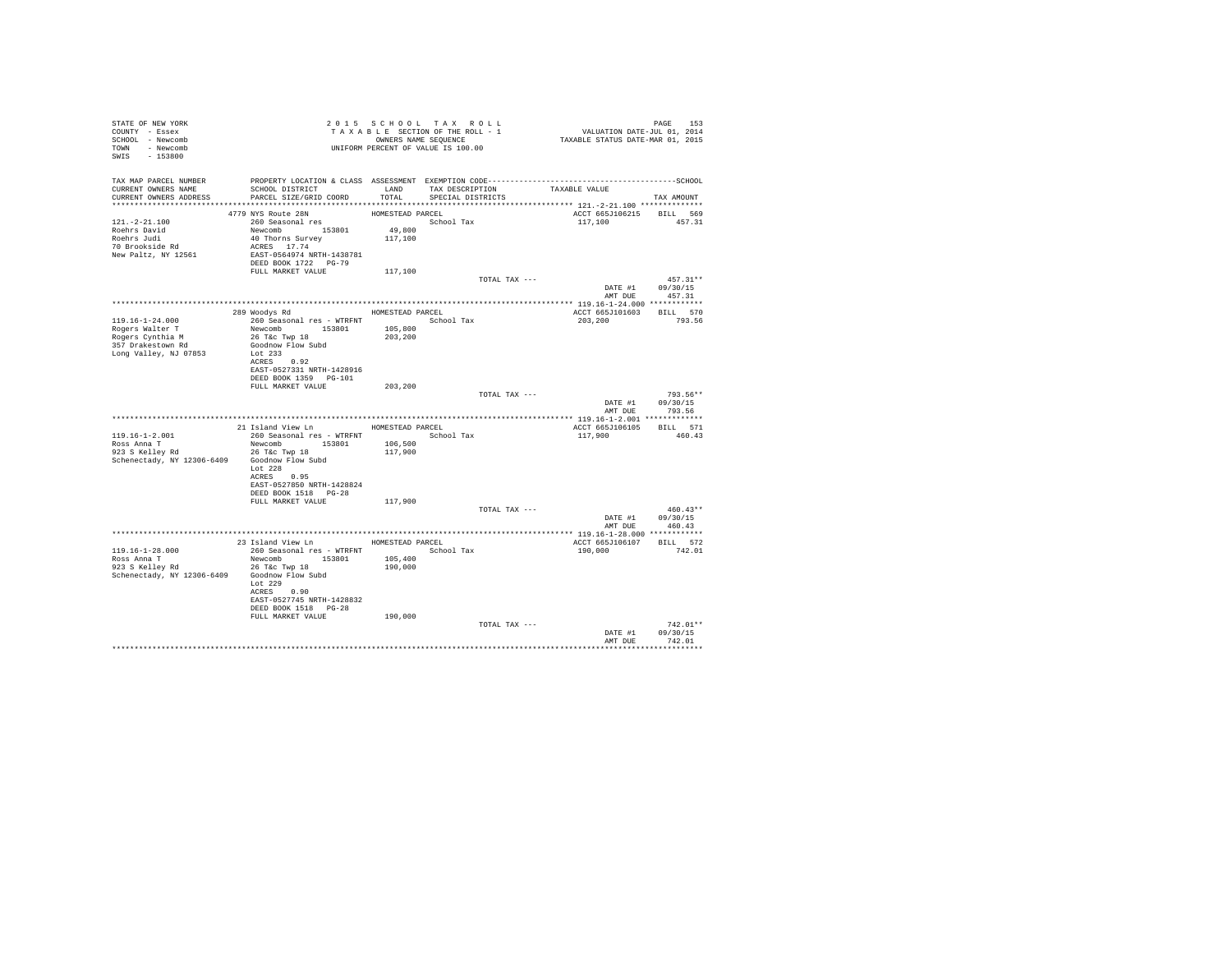| STATE OF NEW YORK<br>COUNTY - Essex<br>SCHOOL - Newcomb<br>- Newcomb<br>TOWN<br>$-153800$<br>SWIS       |                                                                                                                                                                                  | OWNERS NAME SEQUENCE                   | 2015 SCHOOL TAX ROLL<br>TAXABLE SECTION OF THE ROLL - 1<br>UNIFORM PERCENT OF VALUE IS 100.00 | VALUATION DATE-JUL 01, 2014<br>TAXABLE STATUS DATE-MAR 01, 2015 | 154<br>PAGE                      |
|---------------------------------------------------------------------------------------------------------|----------------------------------------------------------------------------------------------------------------------------------------------------------------------------------|----------------------------------------|-----------------------------------------------------------------------------------------------|-----------------------------------------------------------------|----------------------------------|
| TAX MAP PARCEL NUMBER<br>CURRENT OWNERS NAME                                                            | PROPERTY LOCATION & CLASS ASSESSMENT EXEMPTION CODE-----------------------------------SCHOOL<br>SCHOOL DISTRICT                                                                  | LAND                                   | TAX DESCRIPTION                                                                               | TAXABLE VALUE                                                   |                                  |
| CURRENT OWNERS ADDRESS                                                                                  | PARCEL SIZE/GRID COORD                                                                                                                                                           | TOTAL                                  | SPECIAL DISTRICTS                                                                             |                                                                 | TAX AMOUNT                       |
|                                                                                                         |                                                                                                                                                                                  |                                        |                                                                                               | ACCT 665J100806                                                 |                                  |
| $120.18 - 2 - 21.000$<br>Rosslev Maureen C<br>25 West Ln<br>Saratoga, NY 12866                          | 34 Bennett Ln<br>210 1 Family Res - WTRFNT<br>Newcomb<br>153801<br>46 T&C Twp 18<br>Life Use To Stephen<br>Rossley By 1170/35                                                    | HOMESTEAD PARCEL<br>108,700<br>172,100 | School Tax                                                                                    | 172,100                                                         | BILL 573<br>672.10               |
|                                                                                                         | ACRES 1.72<br>EAST-0536010 NRTH-1426409<br>DEED BOOK 1170 PG-35                                                                                                                  |                                        |                                                                                               |                                                                 |                                  |
|                                                                                                         | FULL MARKET VALUE                                                                                                                                                                | 172,100                                |                                                                                               |                                                                 |                                  |
|                                                                                                         |                                                                                                                                                                                  |                                        | TOTAL TAX ---                                                                                 | DATE #1<br>AMT DUE                                              | $672.10**$<br>09/30/15<br>672.10 |
|                                                                                                         |                                                                                                                                                                                  |                                        |                                                                                               |                                                                 |                                  |
|                                                                                                         | 11 Pine Tree Rd                                                                                                                                                                  | HOMESTEAD PARCEL                       |                                                                                               | ACCT 665J176001                                                 | BILL 574                         |
| $109.15 - 4 - 6.100$<br>Rothermel Howard L Jr<br>Rothermel Vicki H<br>Pine Tree Rd<br>Newcomb, NY 12852 | 210 1 Family Res<br>Newcomb<br>153801<br>4 Ords Patent<br>Quit Claim Deeds<br>1170/38 & 1170/41<br>4.20 BANK CORE<br>ACRES<br>EAST-0544061 NRTH-1445854<br>DEED BOOK 1220 PG-229 | 46,900<br>94,300                       | School Tax                                                                                    | 94.300                                                          | 368.27                           |
|                                                                                                         | FULL MARKET VALUE                                                                                                                                                                | 94,300                                 |                                                                                               |                                                                 | $368.27**$                       |
|                                                                                                         |                                                                                                                                                                                  |                                        | TOTAL TAX ---                                                                                 | DATE #1<br>AMT DUE                                              | 09/30/15<br>368.27               |
|                                                                                                         |                                                                                                                                                                                  |                                        |                                                                                               |                                                                 |                                  |
| $120.18 - 2 - 19.000$                                                                                   | 1310 Goodnow Flow Rd<br>260 Seasonal res - WTRFNT                                                                                                                                | HOMESTEAD PARCEL                       | School Tax                                                                                    | ACCT 665J106111<br>211,500                                      | BILL 575<br>825.97               |
| Roussey Jeanne Trust<br>c/o Robert Roussev<br>13 Via Salerno<br>PO Box 355006<br>Palm Coast, FL 32135   | Newcomb<br>153801<br>46 T&C Twp 18<br>Goodnow Flow Subd<br>Lot 30<br>1.64<br>ACRES<br>EAST-0535810 NRTH-1426500<br>DEED BOOK 1643 PG-202<br>FULL MARKET VALUE                    | 106,200<br>211,500<br>211,500          |                                                                                               |                                                                 |                                  |
|                                                                                                         |                                                                                                                                                                                  |                                        | TOTAL TAX ---                                                                                 | DATE #1<br>AMT DUE                                              | $825.97**$<br>09/30/15<br>825.97 |
|                                                                                                         |                                                                                                                                                                                  |                                        |                                                                                               |                                                                 |                                  |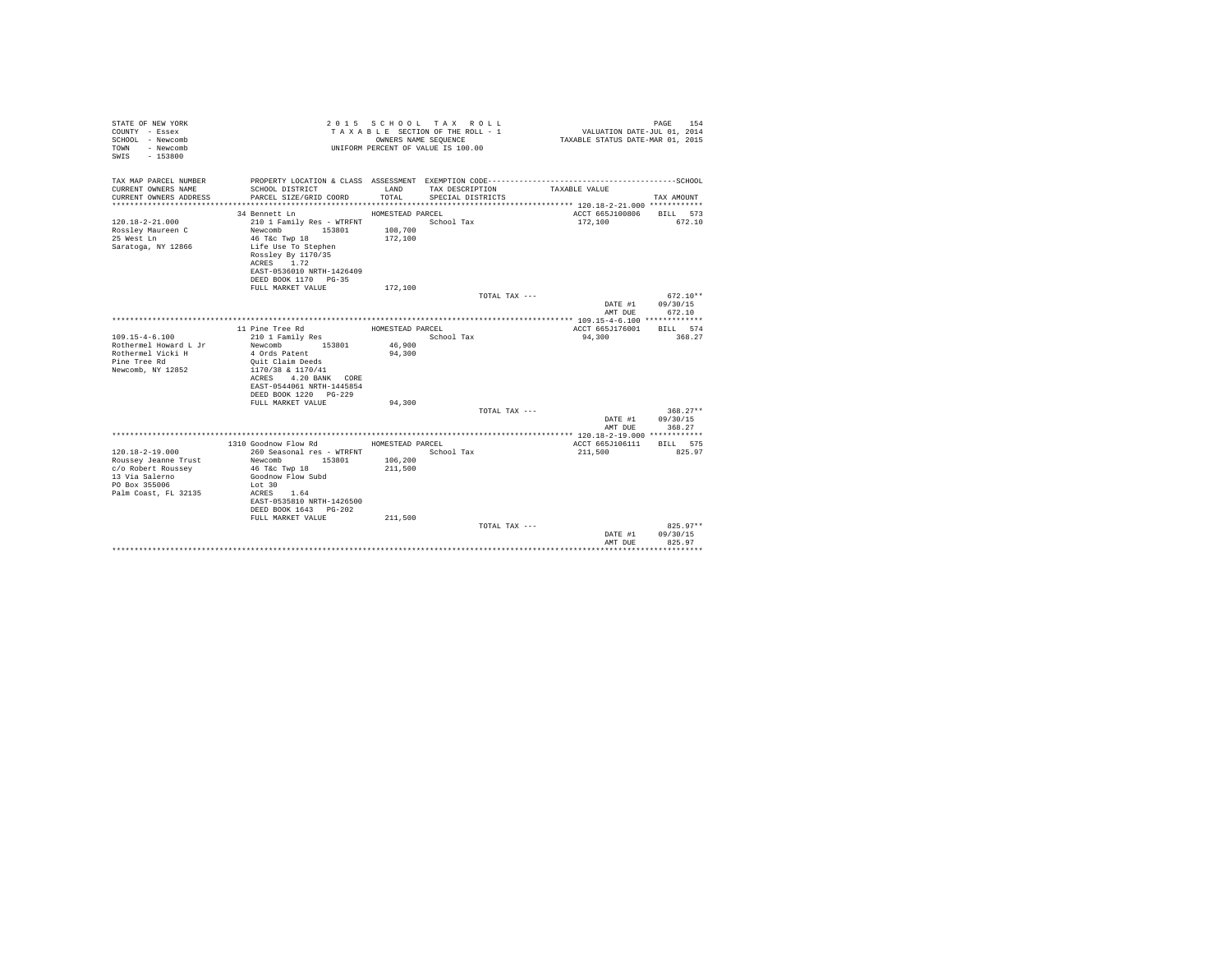| 2015 SCHOOL TAX ROLL<br>STATE OF NEW YORK<br>PAGE 155<br>VALUATION DATE-JUL 01, 2014<br>TAXABLE STATUS DATE-MAR 01, 2015<br>TAXABLE SECTION OF THE ROLL - 1<br>COUNTY - Essex<br>SCHOOL - Newcomb<br>OWNERS NAME SEOUENCE<br>TOWN - Newcomb<br>UNIFORM PERCENT OF VALUE IS 100.00<br>SWIS - 153800                                                                                                                            | PAGE<br>155                    |
|-------------------------------------------------------------------------------------------------------------------------------------------------------------------------------------------------------------------------------------------------------------------------------------------------------------------------------------------------------------------------------------------------------------------------------|--------------------------------|
| TAX MAP PARCEL NUMBER<br>SCHOOL DISTRICT LAND TAX DESCRIPTION<br>CURRENT OWNERS NAME<br>TAXABLE VALUE<br>PARCEL SIZE/GRID COORD TOTAL SPECIAL DISTRICTS<br>CURRENT OWNERS ADDRESS                                                                                                                                                                                                                                             | TAX AMOUNT                     |
| 1314 Goodnow Flow Rd MOMESTEAD PARCEL<br>ACCT 665J106112 BILL 576<br>120.18-2-18.000<br>260 Seasonal res - WTRFNT Market School Tax<br>188,600<br>200 Jeasonna --- 153801 106,100<br>Newcomb 153801 106,100<br>46 TAc Twry 18 188,600<br>Roussey Ronald A<br>PO Box 141<br>Goodnow Flow Subd<br>Eldred, NY 12732<br>Lot 31<br>ACRES 1.50<br>EAST-0535717 NRTH-1426549<br>DEED BOOK 498 PG-447<br>FULL MARKET VALUE<br>188,600 | 736.54                         |
| TOTAL TAX ---<br>DATE #1 09/30/15                                                                                                                                                                                                                                                                                                                                                                                             | $736.54**$                     |
| AMT DUE                                                                                                                                                                                                                                                                                                                                                                                                                       | 736.54                         |
| 23 Muskrat Ln<br>HOMESTEAD PARCEL<br>ACCT 665J104412<br>$120.17 - 1 - 1.000$<br>210 1 Family Res - WTRFNT School Tax<br>203,100<br>Newcomb 153801 147,900<br>Rowen William I<br>Rowen Barbara J<br>26 T&C Twp 18<br>203,100<br>2141 Orchard Park Dr<br>Goodnow Flow Subd Lot 305<br>Schenectady, NY 12309<br>ACRES 1.40<br>EAST-0527689 NRTH-1427095                                                                          | BILL 577<br>793.17             |
| DEED BOOK 1002 PG-92<br>FULL MARKET VALUE<br>203,100<br>TOTAL TAX ---                                                                                                                                                                                                                                                                                                                                                         | $793.17**$                     |
| DATE #1<br>AMT DUR                                                                                                                                                                                                                                                                                                                                                                                                            | 09/30/15<br>793.17             |
|                                                                                                                                                                                                                                                                                                                                                                                                                               |                                |
| 5255 NYS Route 28N MOMESTEAD PARCEL<br>210 1 Family Res RES. STAR 41854<br>ACCT 665J103701                                                                                                                                                                                                                                                                                                                                    | BILL 578                       |
| 110.13-1-9.000<br>RES. STAR 41854<br>Newcomb 153801<br>79,100<br>Roy Daniel<br>Newcomb 153801 24,300 School Tax<br>Pt 18 & Richards Survey 79,100<br>Main St<br>PO Box 164<br>ACRES 0.40<br>Newcomb, NY 12852<br>EAST-0554327 NRTH-1445047<br>DEED BOOK 1101 PG-31                                                                                                                                                            | 30,000<br>308.91               |
| FULL MARKET VALUE<br>79,100<br>TOTAL TAX ---<br>DATE #1 09/30/15                                                                                                                                                                                                                                                                                                                                                              | $236.91**$                     |
| AMT DUE                                                                                                                                                                                                                                                                                                                                                                                                                       | 236.91                         |
|                                                                                                                                                                                                                                                                                                                                                                                                                               |                                |
| 123 Marcy Ln<br>210 1 Family Res<br>Newcomb 153801<br>HOMESTEAD PARCEL<br>ACCT 665J104801<br>110.17-3-9.000                                                                                                                                                                                                                                                                                                                   | BILL 579<br>30,000             |
| RES. STAR 41854<br>27,000 School Tax<br>221,600<br>Roy Ghyslain A<br>123 Marcy Ln<br>221,600<br>Pt 19 Richards Survey<br>ACRES 0.50<br>Newcomb, NY 12852<br>EAST-0557269 NRTH-1442531<br>DEED BOOK 1160 PG-90                                                                                                                                                                                                                 | 865.41                         |
| FULL MARKET VALUE<br>221,600                                                                                                                                                                                                                                                                                                                                                                                                  |                                |
| TOTAL TAX ---<br>DATE #1<br>AMT DUE                                                                                                                                                                                                                                                                                                                                                                                           | 793.41**<br>09/30/15<br>793.41 |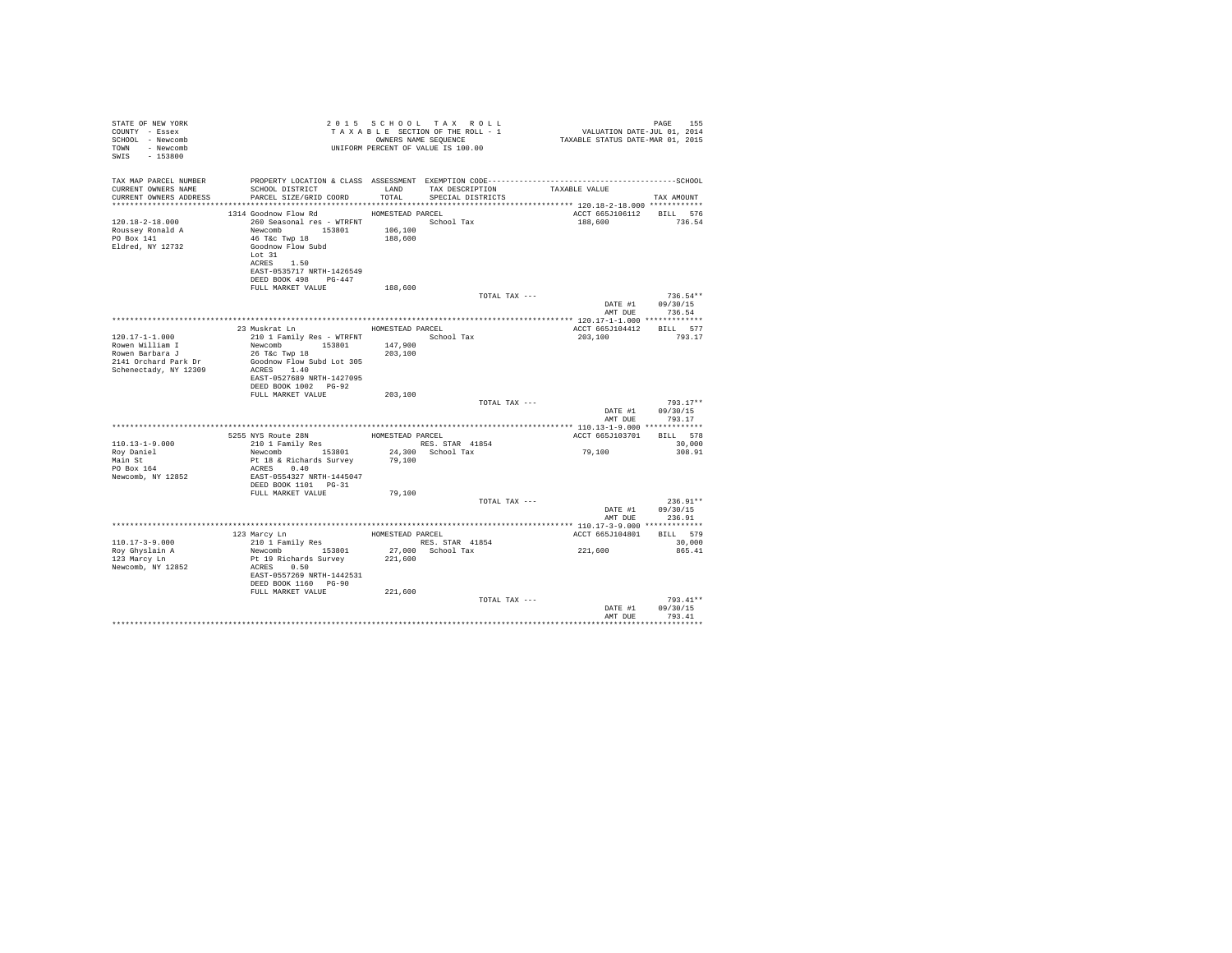| STATE OF NEW YORK<br>COUNTY - Essex<br>SCHOOL - Newcomb<br>TOWN - Newcomb<br>SWIS - 153800        | UNIFORM PERCENT OF VALUE IS 100.00                                                                                                                            | 2015 SCHOOL TAX ROLL<br>TAXABLE SECTION OF THE ROLL - 1<br>OWNERS NAME SEQUENCE |                                           |               | PAGE 156<br>VALUATION DATE-JUL 01, 2014<br>TAXABLE STATUS DATE-MAR 01, 2015 |                                                 |
|---------------------------------------------------------------------------------------------------|---------------------------------------------------------------------------------------------------------------------------------------------------------------|---------------------------------------------------------------------------------|-------------------------------------------|---------------|-----------------------------------------------------------------------------|-------------------------------------------------|
| TAX MAP PARCEL NUMBER<br>CURRENT OWNERS NAME<br>CURRENT OWNERS ADDRESS                            | SCHOOL DISTRICT<br>PARCEL SIZE/GRID COORD                                                                                                                     | TOTAL                                                                           | LAND TAX DESCRIPTION<br>SPECIAL DISTRICTS |               | TAXABLE VALUE                                                               | TAX AMOUNT                                      |
|                                                                                                   |                                                                                                                                                               |                                                                                 |                                           |               |                                                                             |                                                 |
| 110.18-3-1.200<br>Rozelle Mathew F<br>Rozelle Patricia M<br>250 South St<br>Glens Falls, NY 12801 | 5072 NYS Route 28N<br>260 Seasonal res<br>Newcomb 153801<br>Pt Of 3&4 Thorns Survey 66,000<br>ACRES 2.48<br>EAST-0559098 NRTH-1443379<br>DEED BOOK 969 PG-240 | HOMESTEAD PARCEL<br>30,800                                                      | School Tax                                |               | ACCT 665J191001 BILL 580<br>66,000                                          | 257.75                                          |
|                                                                                                   | FULL MARKET VALUE                                                                                                                                             | 66,000                                                                          |                                           |               |                                                                             |                                                 |
|                                                                                                   |                                                                                                                                                               |                                                                                 |                                           | TOTAL TAX --- | AMT DUE                                                                     | $257.75**$<br>DATE #1 09/30/15<br>257.75        |
|                                                                                                   |                                                                                                                                                               |                                                                                 |                                           |               |                                                                             |                                                 |
| $110. - 3 - 12.000$                                                                               | 95 Lower Works Rd<br>210 1 Family Res<br>Newcomb 153801                                                                                                       | HOMESTEAD PARCEL<br>40,700                                                      | School Tax                                |               | ACCT 665J186006<br>132,600                                                  | BILL 581<br>517.84                              |
| Rue Brodhead Tahawus LLC<br>560 Palisade Ave                                                      | 15 T&c Twp 46                                                                                                                                                 | 132,600                                                                         |                                           |               |                                                                             |                                                 |
| Jersey City, NJ 07307                                                                             | ACRES 2.41<br>EAST-0577085 NRTH-1444221<br>DEED BOOK 1633 PG-27                                                                                               |                                                                                 |                                           |               |                                                                             |                                                 |
|                                                                                                   | FULL MARKET VALUE                                                                                                                                             | 132,600                                                                         |                                           |               |                                                                             |                                                 |
|                                                                                                   |                                                                                                                                                               |                                                                                 |                                           | TOTAL TAX --- | DATE #1                                                                     | $517.84**$<br>09/30/15<br>AMT DUE 517.84        |
|                                                                                                   |                                                                                                                                                               |                                                                                 |                                           |               |                                                                             |                                                 |
|                                                                                                   | Lower Works Rd                                                                                                                                                | NON-HOMESTEAD PARCEL                                                            |                                           |               | ACCT 665J189000                                                             | BILL 582                                        |
| $110. - 3 - 13.000$                                                                               | 311 Res vac land                                                                                                                                              |                                                                                 | School Tax                                |               | 29,000                                                                      | 528.19                                          |
| Rue Brodhead Tahawus LLC<br>560 Palisade Ave<br>Jersey City, NJ 07307                             | Newcomb 153801<br>15 T&c Twp #46<br>Lot 5 F&r Rue Jr<br>ACRES 2.77<br>EAST-0576839 NRTH-1444002<br>DEED BOOK 1633 PG-27                                       | 29,000<br>29,000                                                                |                                           |               |                                                                             |                                                 |
|                                                                                                   | FULL MARKET VALUE                                                                                                                                             | 29,000                                                                          |                                           |               |                                                                             |                                                 |
|                                                                                                   |                                                                                                                                                               |                                                                                 |                                           | TOTAL TAX --- | DATE #1                                                                     | $528.19**$<br>09/30/15<br>AMT DUE 528.19        |
|                                                                                                   |                                                                                                                                                               |                                                                                 |                                           |               |                                                                             |                                                 |
|                                                                                                   | 1408 Goodnow Flow Rd                                                                                                                                          | HOMESTEAD PARCEL                                                                |                                           |               | ACCT 665J105805                                                             | BILL 583                                        |
| 120.17-2-49.000<br>Ruggiero Virginia<br>Castleton on Hudson, NY 12033 Goodnow Flow Subd           | 260 Seasonal res - WTRFNT<br>Newcomb 153801<br>Lot 54<br>ACRES 1.48<br>EAST-0533470 NRTH-1427054<br>DEED BOOK 1635 PG-226                                     | 111,200<br>131,700                                                              | School Tax                                |               | 131,700                                                                     | 514.33                                          |
|                                                                                                   | FULL MARKET VALUE                                                                                                                                             | 131,700                                                                         |                                           |               |                                                                             |                                                 |
|                                                                                                   |                                                                                                                                                               |                                                                                 |                                           | TOTAL TAX --- | DATE #1<br>AMT DUE                                                          | $514.33**$<br>09/30/15<br>514.33<br>*********** |
|                                                                                                   |                                                                                                                                                               |                                                                                 |                                           |               |                                                                             |                                                 |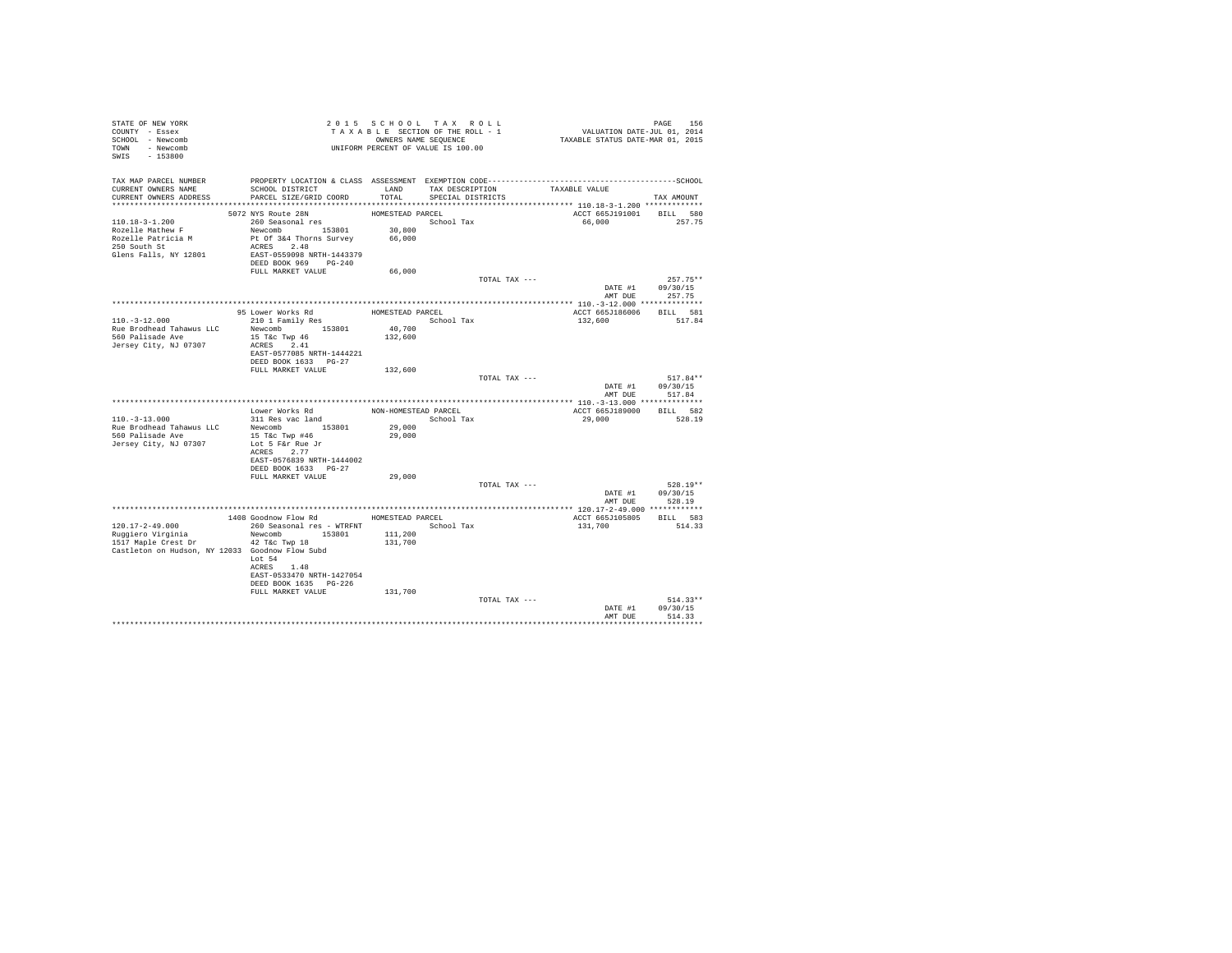| STATE OF NEW YORK<br>COUNTY - Essex<br>SCHOOL - Newcomb<br>TOWN - Newcomb<br>$-153800$<br>SWIS | UWNERS NAME JERULAL DE 100.00                                 |                    | 2015 SCHOOL TAX ROLL<br>TAXABLE SECTION OF THE ROLL - 1<br>OWNERS NAME SEQUENCE | PAGE 157<br>VALUATION DATE-JUL 01, 2014<br>TAXABLE STATUS DATE-MAR 01, 2015                                                                        |                  |
|------------------------------------------------------------------------------------------------|---------------------------------------------------------------|--------------------|---------------------------------------------------------------------------------|----------------------------------------------------------------------------------------------------------------------------------------------------|------------------|
| CURRENT OWNERS NAME                                                                            | SCHOOL DISTRICT                                               | LAND               |                                                                                 | TAX MAP PARCEL NUMBER PROPERTY LOCATION & CLASS ASSESSMENT EXEMPTION CODE----------------------------------SCHOOL<br>TAX DESCRIPTION TAXABLE VALUE |                  |
| CURRENT OWNERS ADDRESS                                                                         | PARCEL SIZE/GRID COORD                                        | TOTAL              | SPECIAL DISTRICTS                                                               |                                                                                                                                                    | TAX AMOUNT       |
|                                                                                                | 55 Sanford Ln                                                 | HOMESTEAD PARCEL   |                                                                                 | ACCT 665J100907 BILL 584                                                                                                                           |                  |
| 110.18-4-5.000                                                                                 | 210 1 Family Res<br>210 1 Family Res<br>Newcomb 153801 27,000 |                    | School Tax                                                                      | 57,200                                                                                                                                             | 223.38           |
| Russomano Robert J                                                                             |                                                               |                    |                                                                                 |                                                                                                                                                    |                  |
|                                                                                                | Pt 5 Thorns Survey<br>ACRES 0.50                              | 57,200             |                                                                                 |                                                                                                                                                    |                  |
| Russomano Mary E<br>607 Belleville Ave<br>Belleville, NJ 07109                                 | EAST-0558937 NRTH-1441436                                     |                    |                                                                                 |                                                                                                                                                    |                  |
|                                                                                                | DEED BOOK 954 PG-82<br>FULL MARKET VALUE                      | 57,200             |                                                                                 |                                                                                                                                                    |                  |
|                                                                                                |                                                               |                    | TOTAL TAX ---                                                                   |                                                                                                                                                    | $223.38**$       |
|                                                                                                |                                                               |                    |                                                                                 |                                                                                                                                                    | DATE #1 09/30/15 |
|                                                                                                |                                                               |                    |                                                                                 | AMT DUE                                                                                                                                            | 223.38           |
|                                                                                                |                                                               |                    | HOMESTEAD PARCEL                                                                | ACCT 665J106115                                                                                                                                    | BILL 585         |
| $109.15 - 3 - 4.001$                                                                           | 24 Spring St<br>210 1 Family Res                              |                    | School Tax                                                                      | 132,800                                                                                                                                            | 518.62           |
| Ryan Philip C                                                                                  | Newcomb 153801<br>4 Ords Pat                                  | 40,700<br>132,800  |                                                                                 |                                                                                                                                                    |                  |
| Ryan Thomas E<br>22 Seavey St                                                                  | 1272/320 Life Use To                                          |                    |                                                                                 |                                                                                                                                                    |                  |
| Hampton, NH 03842                                                                              | William A Ryan                                                |                    |                                                                                 |                                                                                                                                                    |                  |
|                                                                                                | ACRES 2.40<br>EAST-0542251 NRTH-1445153                       |                    |                                                                                 |                                                                                                                                                    |                  |
|                                                                                                | DEED BOOK 1272 PG-320                                         |                    |                                                                                 |                                                                                                                                                    |                  |
|                                                                                                | FULL MARKET VALUE                                             | 132,800            |                                                                                 |                                                                                                                                                    | $518.62**$       |
|                                                                                                |                                                               |                    | TOTAL TAX ---                                                                   | DATE #1                                                                                                                                            | 09/30/15         |
|                                                                                                |                                                               |                    |                                                                                 | AMT DUE                                                                                                                                            | 518.62           |
|                                                                                                | Goodnow Flow Rd MOMESTEAD PARCEL                              |                    |                                                                                 | ACCT 665J105601 BILL 586                                                                                                                           |                  |
| 120.17-2-38.000                                                                                |                                                               |                    | School Tax                                                                      | 107,400                                                                                                                                            | 419.43           |
| Ryan Thomas M                                                                                  | 311 Res vac land - WTRFNT<br>Newcomb 153801 107,400           |                    |                                                                                 |                                                                                                                                                    |                  |
| Ryan Barbara A<br>$149$ St Marys Ave                                                           | 42 T&C Twp 18<br>Lot 65 Goodnow Flow Subd                     | 107,400            |                                                                                 |                                                                                                                                                    |                  |
| Clinton, NY 13323-1730                                                                         | ACRES 1.49                                                    |                    |                                                                                 |                                                                                                                                                    |                  |
|                                                                                                | EAST-0532302 NRTH-1426518                                     |                    |                                                                                 |                                                                                                                                                    |                  |
|                                                                                                | DEED BOOK 1213 PG-271<br>FULL MARKET VALUE                    | 107,400            |                                                                                 |                                                                                                                                                    |                  |
|                                                                                                |                                                               |                    | TOTAL TAX ---                                                                   |                                                                                                                                                    | $419.43**$       |
|                                                                                                |                                                               |                    |                                                                                 |                                                                                                                                                    | DATE #1 09/30/15 |
|                                                                                                |                                                               |                    |                                                                                 | AMT DUE                                                                                                                                            | 419.43           |
|                                                                                                | 1452 Goodnow Flow Rd MOMESTEAD PARCEL                         |                    |                                                                                 | ACCT 665J105602 BILL 587                                                                                                                           |                  |
| 120.17-2-39.000                                                                                | 260 Seasonal res - WTRFNT                                     |                    | School Tax                                                                      | 202,400                                                                                                                                            | 790.43           |
| Rvan Thomas M<br>Ryan Barbara A                                                                | Newcomb 153801<br>42 T&C Twp 18                               | 108,200<br>202,400 |                                                                                 |                                                                                                                                                    |                  |
| 149 St Marys Ave                                                                               | Goodnow Flow Subd                                             |                    |                                                                                 |                                                                                                                                                    |                  |
| Clinton, NY 13323-1730                                                                         | Lot 64 1.11Ac                                                 |                    |                                                                                 |                                                                                                                                                    |                  |
|                                                                                                | ACRES 1.28<br>EAST-0532425 NRTH-1426581                       |                    |                                                                                 |                                                                                                                                                    |                  |
|                                                                                                | DEED BOOK 1213 PG-259                                         |                    |                                                                                 |                                                                                                                                                    |                  |
|                                                                                                | FULL MARKET VALUE                                             | 202,400            |                                                                                 |                                                                                                                                                    | $790.43**$       |
|                                                                                                |                                                               |                    | TOTAL TAX ---                                                                   | DATE #1                                                                                                                                            | 09/30/15         |
|                                                                                                |                                                               |                    |                                                                                 | AMT DUE                                                                                                                                            | 790.43           |
|                                                                                                |                                                               |                    |                                                                                 |                                                                                                                                                    |                  |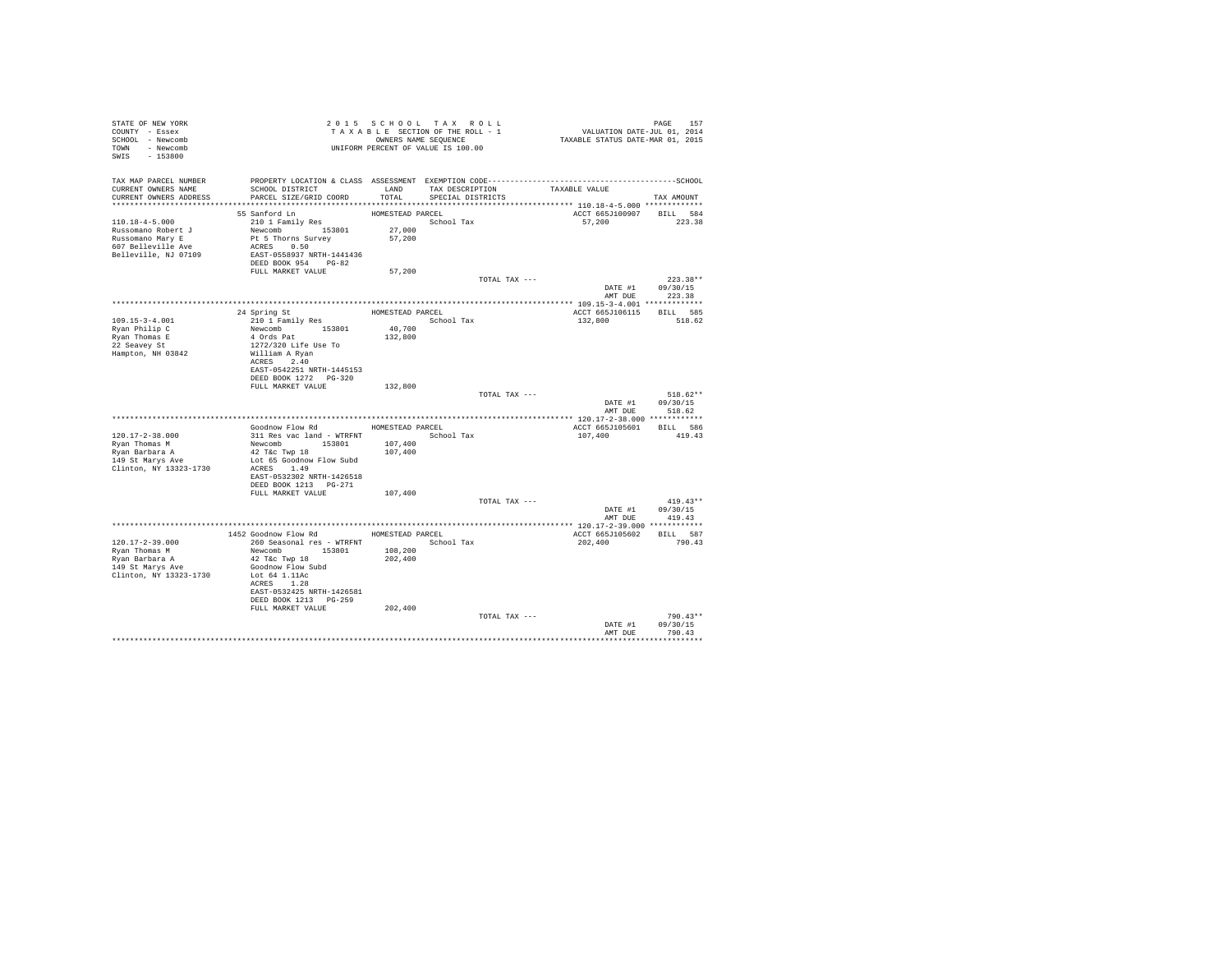| STATE OF NEW YORK<br>COUNTY - Essex<br>SCHOOL - Newcomb<br>TOWN - Newcomb<br>SWIS<br>$-153800$ |                                                                                                                                                                                                                          |                            | 2015 SCHOOL TAX ROLL<br>TAXABLE SECTION OF THE ROLL - 1<br>OWNERS NAME SEOUENCE<br>UNIFORM PERCENT OF VALUE IS 100.00 |               | PAGE 158<br>VALUATION DATE-JUL 01, 2014<br>TAXABLE STATUS DATE-MAR 01, 2015 | PAGE<br>158                  |
|------------------------------------------------------------------------------------------------|--------------------------------------------------------------------------------------------------------------------------------------------------------------------------------------------------------------------------|----------------------------|-----------------------------------------------------------------------------------------------------------------------|---------------|-----------------------------------------------------------------------------|------------------------------|
| TAX MAP PARCEL NUMBER<br>CURRENT OWNERS NAME                                                   | SCHOOL DISTRICT TAND TAX DESCRIPTION<br>CURRENT OWNERS ADDRESS . PARCEL SIZE/GRID COORD TOTAL SPECIAL DISTRICTS                                                                                                          |                            |                                                                                                                       |               | TAXABLE VALUE                                                               | TAX AMOUNT                   |
|                                                                                                | HOMESTEAD PARCEL                                                                                                                                                                                                         |                            |                                                                                                                       |               |                                                                             |                              |
| 109.15-1-48.000<br>Sabens Kathleen M<br>Fix Joyce E<br>698 Rte 28<br>Valatie, NY 12184         | 16 Welch Ln<br>260 Seasonal res - WTRFNT<br>Newcomb 153801<br>3 Richards Survey<br>1432/322 Life Use To<br>William & Phyllis Fix<br>ACRES 0.58<br>EAST-0545236 NRTH-1447165<br>DEED BOOK 1529 PG-40<br>FULL MARKET VALUE | 52,600<br>91,800<br>91,800 | School Tax                                                                                                            |               | ACCT 665J100906 BILL 588<br>91,800                                          | 358.51                       |
|                                                                                                |                                                                                                                                                                                                                          |                            |                                                                                                                       | TOTAL TAX --- |                                                                             | 358.51**                     |
|                                                                                                |                                                                                                                                                                                                                          |                            |                                                                                                                       |               |                                                                             | DATE #1 09/30/15             |
|                                                                                                |                                                                                                                                                                                                                          |                            |                                                                                                                       |               | AMT DUE                                                                     | 358.51                       |
|                                                                                                |                                                                                                                                                                                                                          |                            |                                                                                                                       |               |                                                                             |                              |
| $119.20 - 5 - 7.008$                                                                           | 30 Breezy Point Ln HOMESTEAD PARCEL<br>210 1 Family Res - WTRFNT                                                                                                                                                         |                            | School Tax                                                                                                            |               | ACCT 665J106202 BILL 589<br>358,000                                         | 1,398.10                     |
| Sadler Edward M                                                                                | Newcomb 153801 178,200                                                                                                                                                                                                   |                            |                                                                                                                       |               |                                                                             |                              |
|                                                                                                | 27 & 26 T&c Twp 18                                                                                                                                                                                                       | 358,000                    |                                                                                                                       |               |                                                                             |                              |
| Sadler Georgette<br>19 Russell St                                                              | Goodnow Flow Subd                                                                                                                                                                                                        |                            |                                                                                                                       |               |                                                                             |                              |
| Saratoga Springs, NY 12866                                                                     | Lots 324 & Nly 1/2 323<br>ACRES 2.54<br>EAST-0527367 NRTH-1426496<br>DEED BOOK 1398 PG-135<br>FULL MARKET VALUE                                                                                                          | 358,000                    |                                                                                                                       |               |                                                                             |                              |
|                                                                                                |                                                                                                                                                                                                                          |                            |                                                                                                                       | TOTAL TAX --- |                                                                             | $1.398.10**$                 |
|                                                                                                |                                                                                                                                                                                                                          |                            |                                                                                                                       |               | AMT DUE                                                                     | DATE #1 09/30/15<br>1,398.10 |
|                                                                                                |                                                                                                                                                                                                                          |                            |                                                                                                                       |               |                                                                             |                              |
| $110.17 - 2 - 23.000$                                                                          | 100 Marcy Ln<br>210 1 Family Res                                                                                                                                                                                         | HOMESTEAD PARCEL           |                                                                                                                       |               | ACCT 665J104704                                                             | BILL 590<br>30,000           |
| Sage Brenda L                                                                                  | Newcomb 153801                                                                                                                                                                                                           |                            | RES. STAR 41854<br>30,500 School Tax                                                                                  |               | 154,600                                                                     | 603.76                       |
| 100 Marcy Ln<br>Newcomb, NY 12852                                                              | Pt 19 Richards Survey<br>ACRES 0.70<br>EAST-0557462 NRTH-1443053<br>DEED BOOK 720 PG-124                                                                                                                                 | 154,600                    |                                                                                                                       |               |                                                                             |                              |
|                                                                                                | FULL MARKET VALUE                                                                                                                                                                                                        | 154,600                    |                                                                                                                       |               |                                                                             |                              |
|                                                                                                |                                                                                                                                                                                                                          |                            |                                                                                                                       | TOTAL TAX --- |                                                                             | 531.76**                     |
|                                                                                                |                                                                                                                                                                                                                          |                            |                                                                                                                       |               |                                                                             | DATE #1 09/30/15             |
|                                                                                                |                                                                                                                                                                                                                          |                            |                                                                                                                       |               | AMT DUE                                                                     | 531.76                       |
|                                                                                                |                                                                                                                                                                                                                          |                            |                                                                                                                       |               |                                                                             |                              |
| $110.13 - 11 - 1.000$                                                                          | Snowshoe Ln                                                                                                                                                                                                              | NON-HOMESTEAD PARCEL       |                                                                                                                       |               | ACCT 665J100903                                                             | BILL 591<br>520.90           |
| Sage Richard W                                                                                 | 311 Res vac land                                                                                                                                                                                                         | 28,600                     | School Tax                                                                                                            |               | 28,600                                                                      |                              |
| Sage Colleen A                                                                                 |                                                                                                                                                                                                                          | 28,600                     |                                                                                                                       |               |                                                                             |                              |
| $5057$ St Rte $28N$                                                                            | Newcomb 153801<br>29 30 Richards Survey<br>ACRES 1.40                                                                                                                                                                    |                            |                                                                                                                       |               |                                                                             |                              |
| Newcomb, NY 12852                                                                              | EAST-0556759 NRTH-1447140<br>DEED BOOK 1742 PG-89                                                                                                                                                                        |                            |                                                                                                                       |               |                                                                             |                              |
|                                                                                                | FULL MARKET VALUE                                                                                                                                                                                                        | 28,600                     |                                                                                                                       |               |                                                                             |                              |
|                                                                                                |                                                                                                                                                                                                                          |                            |                                                                                                                       | TOTAL TAX --- |                                                                             | $520.90**$                   |
|                                                                                                |                                                                                                                                                                                                                          |                            |                                                                                                                       |               | DATE #1                                                                     | 09/30/15                     |
|                                                                                                |                                                                                                                                                                                                                          |                            |                                                                                                                       |               | AMT DUR                                                                     | 520.90                       |
|                                                                                                |                                                                                                                                                                                                                          |                            |                                                                                                                       |               |                                                                             |                              |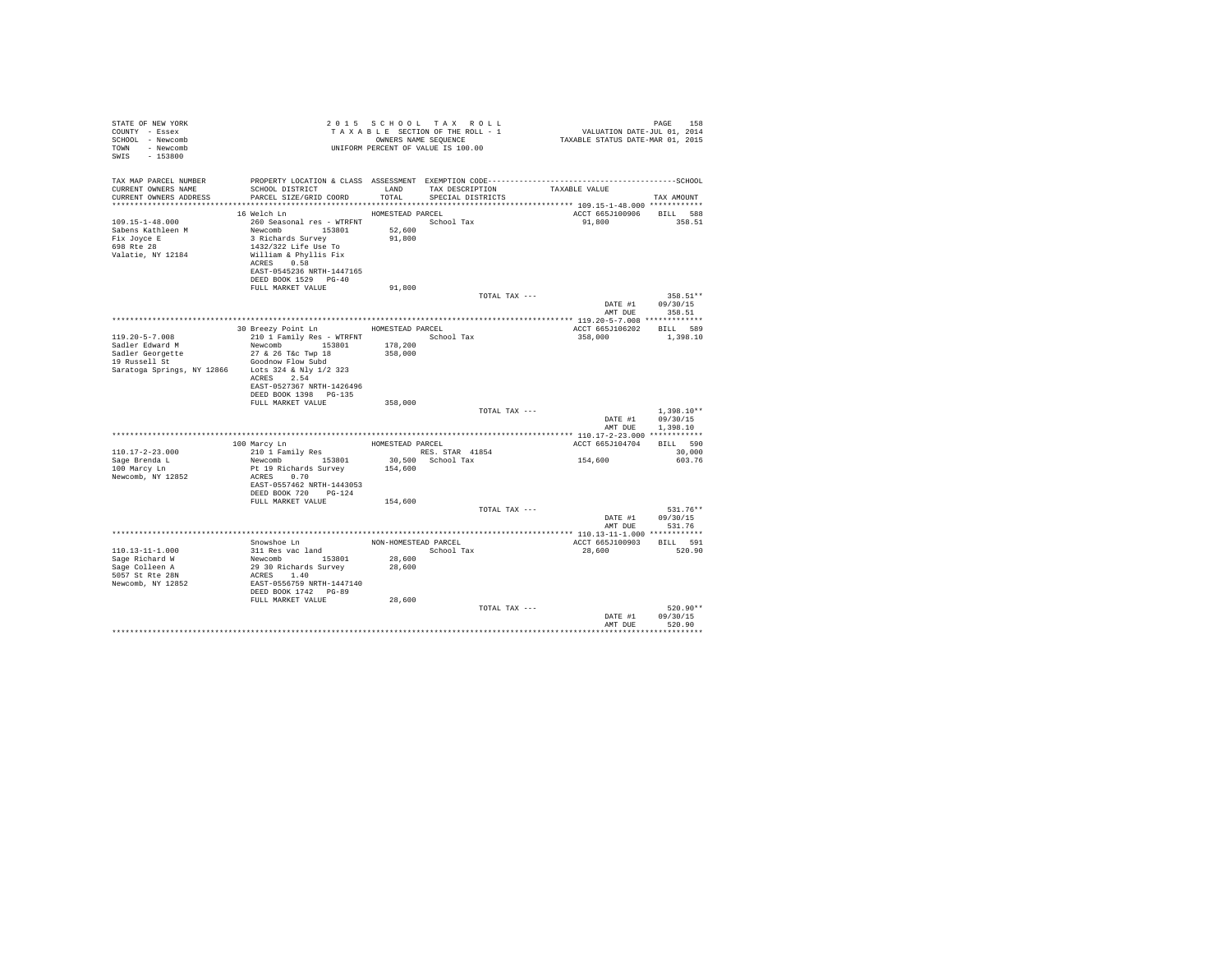| STATE OF NEW YORK<br>COUNTY - Essex<br>SCHOOL - Newcomb<br>- Newcomb<br>TOWN<br>$-153800$<br>SWIS | 2015 SCHOOL TAX ROLL<br>TAXABLE SECTION OF THE ROLL - 1<br>OWNERS NAME SEOUENCE<br>UNIFORM PERCENT OF VALUE IS 100.00 |                    |                                      | PAGE<br>159<br>VALUATION DATE-JUL 01, 2014<br>TAXABLE STATUS DATE-MAR 01, 2015 |                                      |  |
|---------------------------------------------------------------------------------------------------|-----------------------------------------------------------------------------------------------------------------------|--------------------|--------------------------------------|--------------------------------------------------------------------------------|--------------------------------------|--|
| TAX MAP PARCEL NUMBER                                                                             |                                                                                                                       |                    |                                      |                                                                                |                                      |  |
| CURRENT OWNERS NAME<br>CURRENT OWNERS ADDRESS                                                     | SCHOOL DISTRICT<br>PARCEL SIZE/GRID COORD                                                                             | LAND<br>TOTAL      | TAX DESCRIPTION<br>SPECIAL DISTRICTS | TAXABLE VALUE                                                                  | TAX AMOUNT                           |  |
|                                                                                                   |                                                                                                                       |                    |                                      |                                                                                |                                      |  |
|                                                                                                   | 5127 NYS Route 28N                                                                                                    | HOMESTEAD PARCEL   |                                      | ACCT 665J105110                                                                | BILL 592                             |  |
| 110.17-2-11.111                                                                                   | 240 Rural res                                                                                                         |                    | RES. STAR 41854                      |                                                                                | 30,000                               |  |
| Sage Richard W                                                                                    | Newcomb<br>153801                                                                                                     |                    | 58,600 School Tax                    | 339,000                                                                        | 1,323.90                             |  |
| Sage Colleen A                                                                                    | Pt 19 Richards Survey                                                                                                 | 339,000            |                                      |                                                                                |                                      |  |
| 5127 NYS Rte 28N<br>Newcomb, NY 12852                                                             | Lot 3<br>ACRES 20.47                                                                                                  |                    |                                      |                                                                                |                                      |  |
|                                                                                                   | EAST-0556596 NRTH-1443468                                                                                             |                    |                                      |                                                                                |                                      |  |
|                                                                                                   | DEED BOOK 1579    PG-310                                                                                              |                    |                                      |                                                                                |                                      |  |
|                                                                                                   | FULL MARKET VALUE                                                                                                     | 339,000            |                                      |                                                                                |                                      |  |
|                                                                                                   |                                                                                                                       |                    | TOTAL TAX ---                        | DATE #1<br>AMT DUE                                                             | $1.251.90**$<br>09/30/15<br>1,251.90 |  |
|                                                                                                   |                                                                                                                       |                    |                                      |                                                                                |                                      |  |
|                                                                                                   | 1852 Goodnow Flow Rd                                                                                                  | HOMESTEAD PARCEL   |                                      | ACCT 665J104012                                                                | BILL 593                             |  |
| $119.20 - 3 - 6.000$                                                                              | 311 Res vac land - WTRFNT                                                                                             |                    | School Tax                           | 130,000                                                                        | 507.69                               |  |
| Salerno Joseph P                                                                                  | Newcomb<br>153801                                                                                                     | 130,000            |                                      |                                                                                |                                      |  |
| Ede Rosemary Salerno<br>811 East Ave                                                              | 27 T&c Twp 18<br>Goodnow Flow Subd                                                                                    | 130,000            |                                      |                                                                                |                                      |  |
| Tallmadge, OH 44278                                                                               | Lot 342 1.8Ac                                                                                                         |                    |                                      |                                                                                |                                      |  |
|                                                                                                   | 2.40<br>ACRES                                                                                                         |                    |                                      |                                                                                |                                      |  |
|                                                                                                   | EAST-0525495 NRTH-1426533                                                                                             |                    |                                      |                                                                                |                                      |  |
|                                                                                                   | DEED BOOK 1752 PG-298                                                                                                 |                    |                                      |                                                                                |                                      |  |
|                                                                                                   | FULL MARKET VALUE                                                                                                     | 130,000            | TOTAL TAX ---                        |                                                                                | $507.69**$                           |  |
|                                                                                                   |                                                                                                                       |                    |                                      | DATE #1                                                                        | 09/30/15                             |  |
|                                                                                                   |                                                                                                                       |                    |                                      | AMT DUE                                                                        | 507.69                               |  |
|                                                                                                   |                                                                                                                       |                    |                                      |                                                                                |                                      |  |
|                                                                                                   | Goodnow Flow Rd                                                                                                       | HOMESTEAD PARCEL   |                                      | ACCT 665J104011                                                                | BILL 594                             |  |
| $119.20 - 3 - 7.000$                                                                              | 311 Res vac land - WTRFNT                                                                                             |                    | School Tax                           | 119,800                                                                        | 467.86                               |  |
| Salerno Joseph P                                                                                  | Newcomb<br>153801<br>27 T&C Twp 18                                                                                    | 119,800<br>119,800 |                                      |                                                                                |                                      |  |
| Ede Rosemary Salerno<br>811 East Ave                                                              | Goodnow Flow Subd                                                                                                     |                    |                                      |                                                                                |                                      |  |
| Tallmadge, OH 44278                                                                               | Lot $341$                                                                                                             |                    |                                      |                                                                                |                                      |  |
|                                                                                                   | ACRES 1.40                                                                                                            |                    |                                      |                                                                                |                                      |  |
|                                                                                                   | EAST-0525433 NRTH-1426295                                                                                             |                    |                                      |                                                                                |                                      |  |
|                                                                                                   | DEED BOOK 1752 PG-298                                                                                                 |                    |                                      |                                                                                |                                      |  |
|                                                                                                   | FULL MARKET VALUE                                                                                                     | 119,800            |                                      |                                                                                |                                      |  |
|                                                                                                   |                                                                                                                       |                    | TOTAL TAX ---                        | DATE #1                                                                        | $467.86**$<br>09/30/15               |  |
|                                                                                                   |                                                                                                                       |                    |                                      | AMT DUE                                                                        | 467.86                               |  |
|                                                                                                   |                                                                                                                       |                    |                                      |                                                                                | *********                            |  |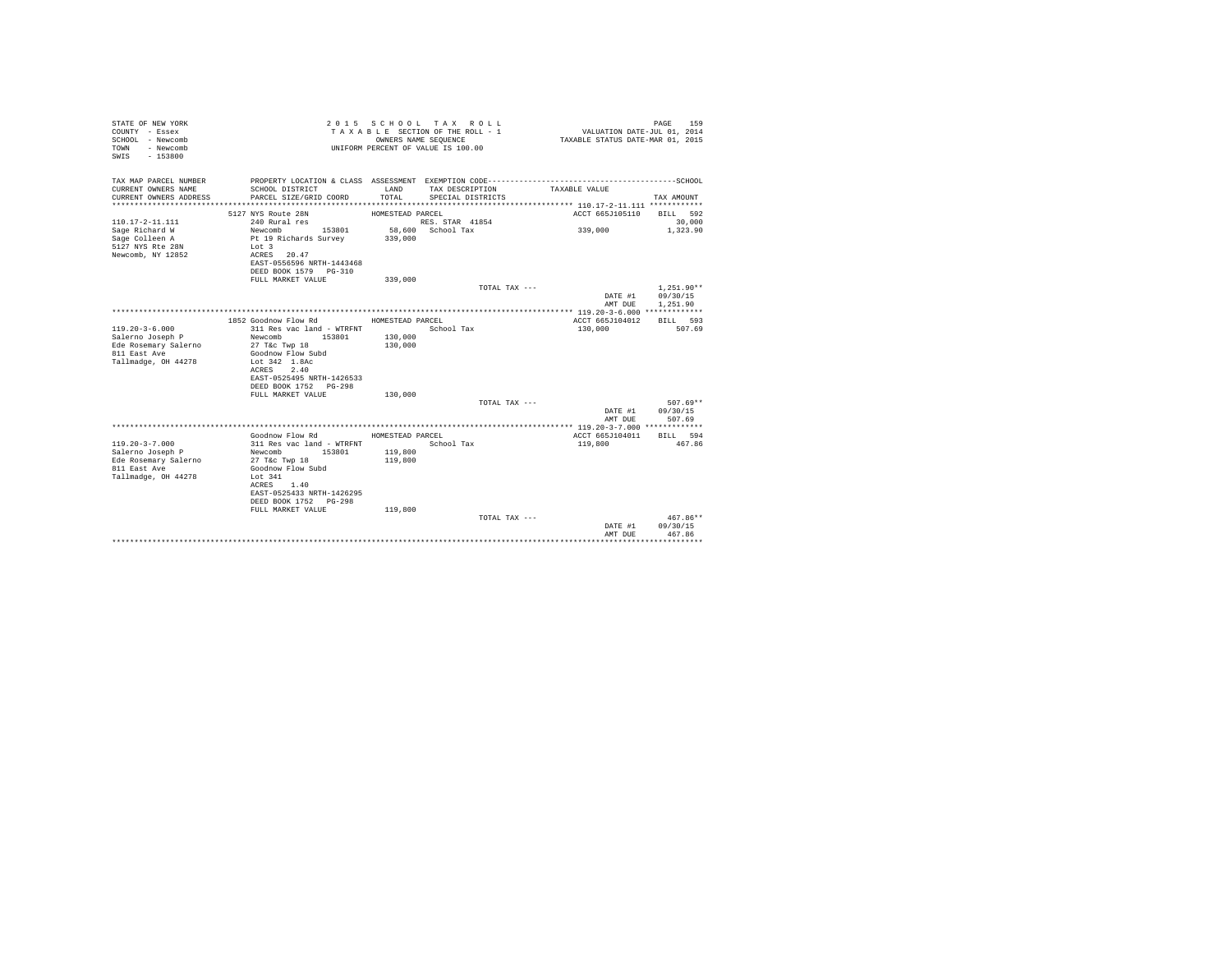| STATE OF NEW YORK<br>COUNTY - Essex<br>SCHOOL - Newcomb<br>TOWN - Newcomb<br>$-153800$<br>SWIS |                                                   |                  | 2015 SCHOOL TAX ROLL<br>TAXABLE SECTION OF THE ROLL - 1<br>OWNERS NAME SEQUENCE<br>UNIFORM PERCENT OF VALUE IS 100.00 |               | raus rou<br>VALUATION DATE-JUL 01, 2014<br>TAXABLE STATUS DATE-MAR 01, 2015 | PAGE<br>160  |
|------------------------------------------------------------------------------------------------|---------------------------------------------------|------------------|-----------------------------------------------------------------------------------------------------------------------|---------------|-----------------------------------------------------------------------------|--------------|
| TAX MAP PARCEL NUMBER<br>CURRENT OWNERS NAME<br>CURRENT OWNERS ADDRESS                         | SCHOOL DISTRICT<br>PARCEL SIZE/GRID COORD         | TOTAL            | LAND TAX DESCRIPTION<br>SPECIAL DISTRICTS                                                                             |               | TAXABLE VALUE                                                               | TAX AMOUNT   |
|                                                                                                |                                                   |                  |                                                                                                                       |               |                                                                             |              |
|                                                                                                | 22 Snowshoe Ln                                    | HOMESTEAD PARCEL |                                                                                                                       |               | ACCT 665J101115                                                             | BILL 595     |
| $110.13 - 11 - 2.000$                                                                          | 260 Seasonal res                                  |                  | School Tax                                                                                                            |               | 41,800                                                                      | 163.24       |
| Salvitti Gino                                                                                  | Newcomb 153801                                    | 34,100           |                                                                                                                       |               |                                                                             |              |
|                                                                                                | Pt 30 Richards Survey                             | 41,800           |                                                                                                                       |               |                                                                             |              |
| Salvitti Susan<br>5 Kirchner Rd                                                                | ACRES 0.90                                        |                  |                                                                                                                       |               |                                                                             |              |
| New Freedom, PA 17349                                                                          | EAST-0557005 NRTH-1447097<br>DEED BOOK 1316 PG-51 |                  |                                                                                                                       |               |                                                                             |              |
|                                                                                                | FULL MARKET VALUE                                 | 41,800           |                                                                                                                       |               |                                                                             |              |
|                                                                                                |                                                   |                  |                                                                                                                       | TOTAL TAX --- |                                                                             | $163.24**$   |
|                                                                                                |                                                   |                  |                                                                                                                       |               | DATE #1                                                                     | 09/30/15     |
|                                                                                                |                                                   |                  |                                                                                                                       |               | AMT DUE                                                                     | 163.24       |
|                                                                                                |                                                   |                  |                                                                                                                       |               |                                                                             |              |
|                                                                                                | 940 Goodnow Flow Rd MOMESTEAD PARCEL              |                  |                                                                                                                       |               | ACCT 665J105613                                                             | BILL 596     |
| $120.14 - 1 - 4.000$                                                                           | 260 Seasonal res - WTRFNT                         |                  | School Tax                                                                                                            |               | 114,800                                                                     | 448.33       |
| Sandor Mary A                                                                                  | Newcomb 153801                                    | 114,800          |                                                                                                                       |               |                                                                             |              |
| Pierson James W Jr                                                                             | 43 T&C Twp 18                                     | 114,800          |                                                                                                                       |               |                                                                             |              |
| c/o James W Pierson Jr<br>2 Overlook Cir                                                       | 170 Goodnow Flow Life                             |                  |                                                                                                                       |               |                                                                             |              |
| Ganesvoort, NY 12831                                                                           | Est J&e Pierson 1004/109<br>ACRES 0.60            |                  |                                                                                                                       |               |                                                                             |              |
|                                                                                                | EAST-0534221 NRTH-1428640                         |                  |                                                                                                                       |               |                                                                             |              |
| PRIOR OWNER ON 3/01/2015 DEED BOOK 459 PG-508                                                  |                                                   |                  |                                                                                                                       |               |                                                                             |              |
| Sandor Mary A                                                                                  | FULL MARKET VALUE                                 | 114,800          |                                                                                                                       |               |                                                                             |              |
|                                                                                                |                                                   |                  |                                                                                                                       | TOTAL TAX --- |                                                                             | $448.33**$   |
|                                                                                                |                                                   |                  |                                                                                                                       |               | DATE #1                                                                     | 09/30/15     |
|                                                                                                |                                                   |                  |                                                                                                                       |               | AMT DUE                                                                     | 448.33       |
|                                                                                                |                                                   |                  |                                                                                                                       |               |                                                                             |              |
|                                                                                                | NYS Route 28N                                     |                  | NON-HOMESTEAD PARCEL                                                                                                  |               | ACCT 665J106702                                                             | BILL 597     |
| 110.17-2-13.002                                                                                | 322 Rural vac>10                                  |                  | School Tax                                                                                                            |               | 79,800                                                                      | 1,453.43     |
| Santanoni Over Hudson LLC                                                                      | Newcomb 153801                                    | 79,800           |                                                                                                                       |               |                                                                             |              |
| 166 Boulderwood Way                                                                            | Pt 19 Richards Survey                             | 79,800           |                                                                                                                       |               |                                                                             |              |
| Lake Placid, NY 12946                                                                          | See Also 998/255<br>ACRES 33.00                   |                  |                                                                                                                       |               |                                                                             |              |
|                                                                                                | EAST-0557495 NRTH-1444186                         |                  |                                                                                                                       |               |                                                                             |              |
|                                                                                                | DEED BOOK 1401 PG-138                             |                  |                                                                                                                       |               |                                                                             |              |
|                                                                                                | FULL MARKET VALUE                                 | 79,800           |                                                                                                                       |               |                                                                             |              |
|                                                                                                |                                                   |                  |                                                                                                                       | TOTAL TAX --- |                                                                             | $1.453.43**$ |
|                                                                                                |                                                   |                  |                                                                                                                       |               | DATE #1                                                                     | 09/30/15     |
|                                                                                                |                                                   |                  |                                                                                                                       |               | AMT DUE                                                                     | 1,453.43     |
|                                                                                                |                                                   |                  |                                                                                                                       |               |                                                                             |              |
|                                                                                                | 59 Marcy Ln                                       | HOMESTEAD PARCEL |                                                                                                                       |               | ACCT 665J105215                                                             | BILL 598     |
| $110.18 - 1 - 1.000$                                                                           | 210 1 Family Res                                  |                  | School Tax                                                                                                            |               | 93,800                                                                      | 366.32       |
| Santspree Holly A                                                                              | Newcomb 153801                                    | 29,500           |                                                                                                                       |               |                                                                             |              |
| 14 Meldon Cir                                                                                  | Pt 5 Thorns Survey                                | 93,800           |                                                                                                                       |               |                                                                             |              |
| Oueensbury, NY 12804                                                                           | ACRES 0.64                                        |                  |                                                                                                                       |               |                                                                             |              |
|                                                                                                | EAST-0558101 NRTH-1442203                         |                  |                                                                                                                       |               |                                                                             |              |
|                                                                                                | DEED BOOK 1304 PG-166<br>FULL MARKET VALUE        | 93,800           |                                                                                                                       |               |                                                                             |              |
|                                                                                                |                                                   |                  |                                                                                                                       | TOTAL TAX --- |                                                                             | $366.32**$   |
|                                                                                                |                                                   |                  |                                                                                                                       |               | DATE #1                                                                     | 09/30/15     |
|                                                                                                |                                                   |                  |                                                                                                                       |               | AMT DUE                                                                     | 366.32       |
|                                                                                                |                                                   |                  |                                                                                                                       |               |                                                                             | ***********  |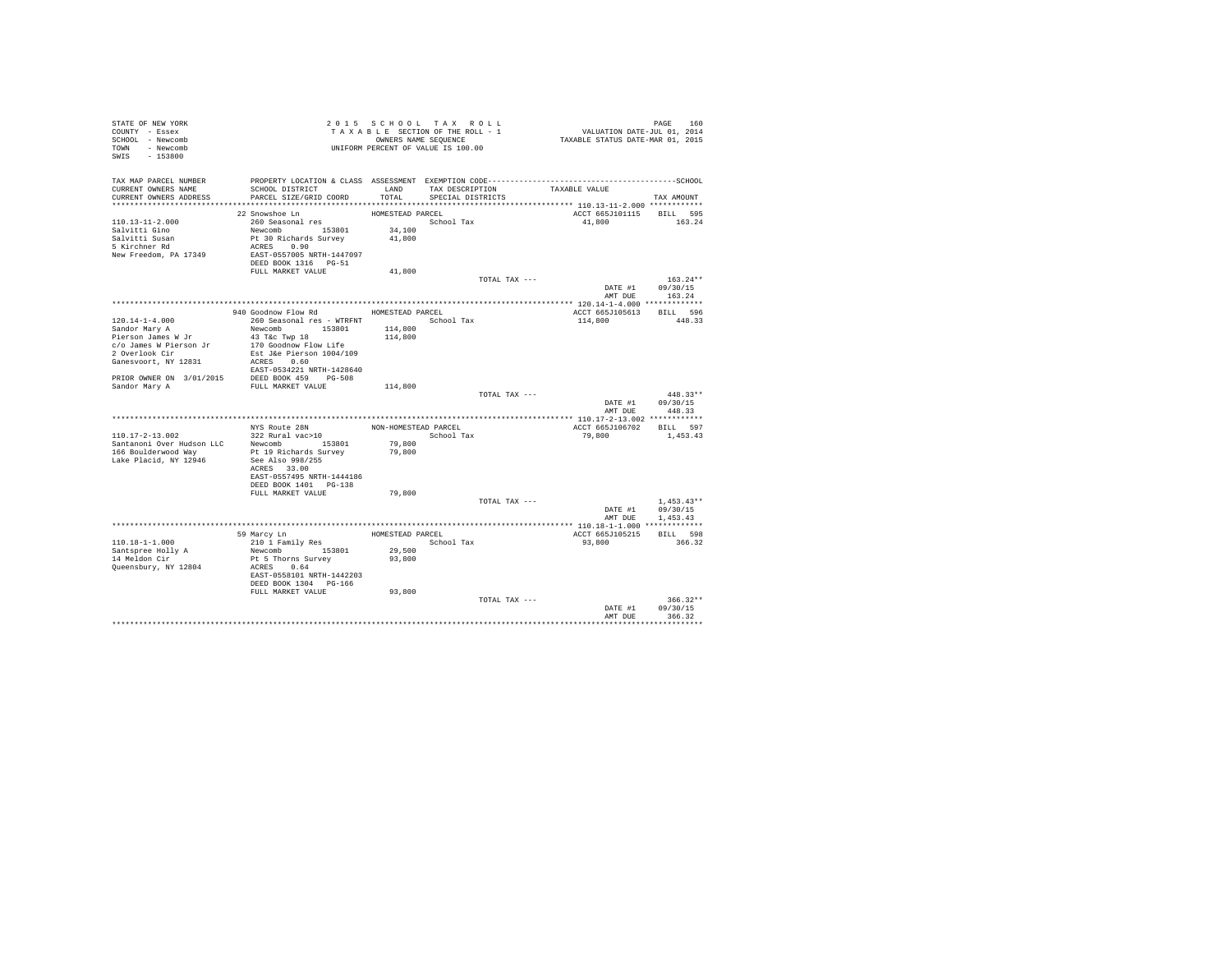| TAX MAP PARCEL NUMBER<br>TAX DESCRIPTION<br>CURRENT OWNERS NAME<br>SCHOOL DISTRICT<br>LAND<br>TAXABLE VALUE<br>CURRENT OWNERS ADDRESS PARCEL SIZE/GRID COORD<br>TOTAL<br>SPECIAL DISTRICTS<br>TAX AMOUNT<br>ACCT 665J106203 BILL 599<br>1481 Goodnow Flow Rd<br>HOMESTEAD PARCEL<br>260 Seasonal res<br>School Tax<br>120. -1-10.028/1<br>56,500<br>100<br>Sanzone Theresa<br>Newcomb 153801<br>Tax Map # 120.-1-10.028 56,500<br>c/o Theresa Andrew<br>PO Box 16<br>Building Only<br>EAST-0533522 NRTH-1424310<br>Valley Falls, NY 12185<br>56,500<br>FULL MARKET VALUE<br>TOTAL TAX ---<br>DATE #1 09/30/15<br>AMT DUE 220.65<br>1250 Goodnow Flow Rd MOMESTEAD PARCEL<br>ACCT 665J106013 BILL 600<br>210 1 Family Res - WTRFNT<br>120.18-2-32.000<br>146,900<br>School Tax<br>Newcomb 153801<br>Saplin Roy T Jr<br>108,600<br>46 T&C Twp 18<br>Saplin Christine B<br>146,900<br>715 Rte 146<br>Goodnow Flow Subd<br>Altamont, NY 12009<br>Lot 17<br>ACRES 1.60<br>EAST-0537036 NRTH-1425833<br>DEED BOOK 982 PG-131<br>FULL MARKET VALUE<br>146,900<br>TOTAL TAX ---<br>DATE #1 09/30/15<br>AMT DUE<br>573.69<br>Sanford Ln<br>NON-HOMESTEAD PARCEL<br>ACCT 665J105811 BILL 601<br>$843$ Non-ceil. $rr$<br>$90. -1 - 4.000$<br>School Tax<br>403,500 7,349.12<br>Saratoga & No Creek Rail LLC Newcomb 153801<br>403,500<br>118 S Clinton St Ste 400 T&c Twp 46 & 47<br>403,500<br>Chicago, IL 60661<br>Nl Railroad<br>1683/90 & 1683/93 Easemen<br>ACRES 155.20<br>EAST-0574909 NRTH-1473421<br>DEED BOOK 1683 PG-93<br>403,500<br>FULL MARKET VALUE<br>TOTAL TAX ---<br>DATE #1 09/30/15<br>AMT DUE<br>7.349.12<br>Sanford Ln<br>NON-HOMESTEAD PARCEL<br>ACCT 665J105812 BILL 602<br>$90. -1 - 4.000/1$<br>843 Non-ceil. rr<br>School Tax<br>26,500<br>482.66<br>Saratoga & No Creek Rail LLC Newcomb 153801<br>26,500<br>118 S Clinton St Ste 400 Tax Map #90.-1-4.000<br>26,500<br>Chicago, IL 60661<br>NI Railroad/Crossarms<br>1683/90 & 1683/93 Easemen<br>EAST-0571541 NRTH-1440407<br>DEED BOOK 1683 PG-93<br>FULL MARKET VALUE<br>26,500<br>TOTAL TAX --- | STATE OF NEW YORK<br>COUNTY - Essex<br>SCHOOL - Newcomb<br>TOWN - Newcomb<br>SWIS - 153800 | T A X A B L L _ _ _ _ _ _ _ _ OWNERS NAME SEQUENCE<br>UNIFORM PERCENT OF VALUE IS 100.00 | 2015 SCHOOL TAX ROLL<br>TAXABLE SECTION OF THE ROLL - 1<br>OWNERS NAME SEQUENCE | PAGE 161<br>VALUATION DATE-JUL 01, 2014<br>TAXABLE STATUS DATE-MAR 01, 2015 |                          |
|-----------------------------------------------------------------------------------------------------------------------------------------------------------------------------------------------------------------------------------------------------------------------------------------------------------------------------------------------------------------------------------------------------------------------------------------------------------------------------------------------------------------------------------------------------------------------------------------------------------------------------------------------------------------------------------------------------------------------------------------------------------------------------------------------------------------------------------------------------------------------------------------------------------------------------------------------------------------------------------------------------------------------------------------------------------------------------------------------------------------------------------------------------------------------------------------------------------------------------------------------------------------------------------------------------------------------------------------------------------------------------------------------------------------------------------------------------------------------------------------------------------------------------------------------------------------------------------------------------------------------------------------------------------------------------------------------------------------------------------------------------------------------------------------------------------------------------------------------------------------------------------------------------------------------------------------------------------------------------------------------------------------------------------------------------------------------|--------------------------------------------------------------------------------------------|------------------------------------------------------------------------------------------|---------------------------------------------------------------------------------|-----------------------------------------------------------------------------|--------------------------|
|                                                                                                                                                                                                                                                                                                                                                                                                                                                                                                                                                                                                                                                                                                                                                                                                                                                                                                                                                                                                                                                                                                                                                                                                                                                                                                                                                                                                                                                                                                                                                                                                                                                                                                                                                                                                                                                                                                                                                                                                                                                                       |                                                                                            |                                                                                          |                                                                                 |                                                                             |                          |
|                                                                                                                                                                                                                                                                                                                                                                                                                                                                                                                                                                                                                                                                                                                                                                                                                                                                                                                                                                                                                                                                                                                                                                                                                                                                                                                                                                                                                                                                                                                                                                                                                                                                                                                                                                                                                                                                                                                                                                                                                                                                       |                                                                                            |                                                                                          |                                                                                 |                                                                             | 220.65                   |
|                                                                                                                                                                                                                                                                                                                                                                                                                                                                                                                                                                                                                                                                                                                                                                                                                                                                                                                                                                                                                                                                                                                                                                                                                                                                                                                                                                                                                                                                                                                                                                                                                                                                                                                                                                                                                                                                                                                                                                                                                                                                       |                                                                                            |                                                                                          |                                                                                 |                                                                             | $220.65**$               |
|                                                                                                                                                                                                                                                                                                                                                                                                                                                                                                                                                                                                                                                                                                                                                                                                                                                                                                                                                                                                                                                                                                                                                                                                                                                                                                                                                                                                                                                                                                                                                                                                                                                                                                                                                                                                                                                                                                                                                                                                                                                                       |                                                                                            |                                                                                          |                                                                                 |                                                                             | 573.69                   |
|                                                                                                                                                                                                                                                                                                                                                                                                                                                                                                                                                                                                                                                                                                                                                                                                                                                                                                                                                                                                                                                                                                                                                                                                                                                                                                                                                                                                                                                                                                                                                                                                                                                                                                                                                                                                                                                                                                                                                                                                                                                                       |                                                                                            |                                                                                          |                                                                                 |                                                                             | 573.69**                 |
|                                                                                                                                                                                                                                                                                                                                                                                                                                                                                                                                                                                                                                                                                                                                                                                                                                                                                                                                                                                                                                                                                                                                                                                                                                                                                                                                                                                                                                                                                                                                                                                                                                                                                                                                                                                                                                                                                                                                                                                                                                                                       |                                                                                            |                                                                                          |                                                                                 |                                                                             |                          |
|                                                                                                                                                                                                                                                                                                                                                                                                                                                                                                                                                                                                                                                                                                                                                                                                                                                                                                                                                                                                                                                                                                                                                                                                                                                                                                                                                                                                                                                                                                                                                                                                                                                                                                                                                                                                                                                                                                                                                                                                                                                                       |                                                                                            |                                                                                          |                                                                                 |                                                                             | $7.349.12**$             |
|                                                                                                                                                                                                                                                                                                                                                                                                                                                                                                                                                                                                                                                                                                                                                                                                                                                                                                                                                                                                                                                                                                                                                                                                                                                                                                                                                                                                                                                                                                                                                                                                                                                                                                                                                                                                                                                                                                                                                                                                                                                                       |                                                                                            |                                                                                          |                                                                                 |                                                                             |                          |
|                                                                                                                                                                                                                                                                                                                                                                                                                                                                                                                                                                                                                                                                                                                                                                                                                                                                                                                                                                                                                                                                                                                                                                                                                                                                                                                                                                                                                                                                                                                                                                                                                                                                                                                                                                                                                                                                                                                                                                                                                                                                       |                                                                                            |                                                                                          |                                                                                 |                                                                             |                          |
| DATE #1<br>09/30/15<br>AMT DUE<br>482.66                                                                                                                                                                                                                                                                                                                                                                                                                                                                                                                                                                                                                                                                                                                                                                                                                                                                                                                                                                                                                                                                                                                                                                                                                                                                                                                                                                                                                                                                                                                                                                                                                                                                                                                                                                                                                                                                                                                                                                                                                              |                                                                                            |                                                                                          |                                                                                 |                                                                             | $482.66**$<br>********** |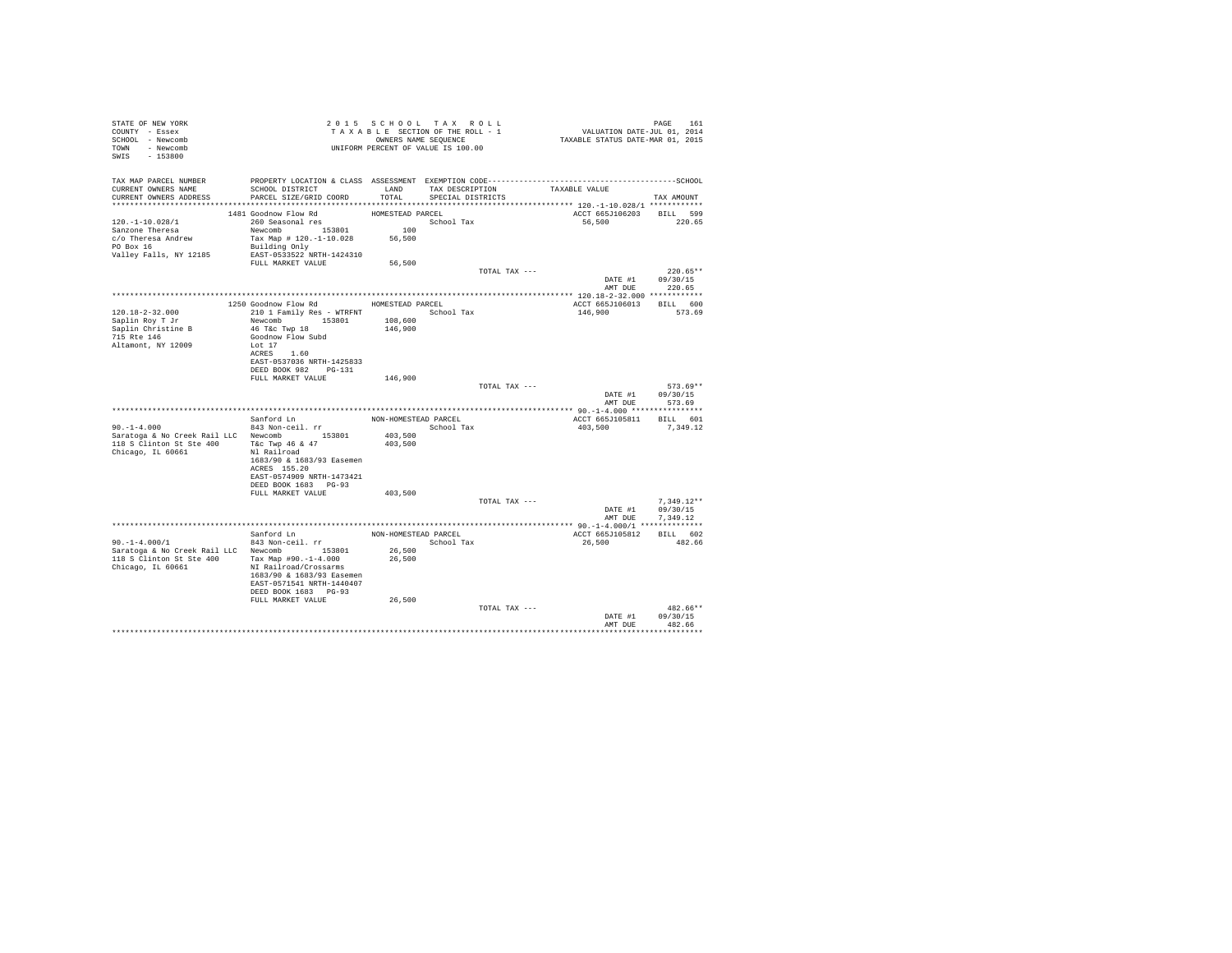| STATE OF NEW YORK<br>COUNTY - Essex<br>SCHOOL - Newcomb<br>TOWN - Newcomb<br>SWIS - 153800 |                                                                                                                                                                                   |                  | 2015 SCHOOL TAX ROLL<br>TAXABLE SECTION OF THE ROLL - 1<br>OWNERS NAME SEQUENCE<br>UNIFORM PERCENT OF VALUE IS 100.00 | PAGE 162<br>VALUATION DATE-JUL 01, 2014<br>TAXABLE STATUS DATE-MAR 01, 2015 |                          |
|--------------------------------------------------------------------------------------------|-----------------------------------------------------------------------------------------------------------------------------------------------------------------------------------|------------------|-----------------------------------------------------------------------------------------------------------------------|-----------------------------------------------------------------------------|--------------------------|
| TAX MAP PARCEL NUMBER<br>CURRENT OWNERS NAME                                               | SCHOOL DISTRICT                                                                                                                                                                   |                  | LAND TAX DESCRIPTION                                                                                                  | TAXABLE VALUE                                                               |                          |
| CURRENT OWNERS ADDRESS                                                                     | PARCEL SIZE/GRID COORD                                                                                                                                                            | TOTAL            | SPECIAL DISTRICTS                                                                                                     |                                                                             | TAX AMOUNT               |
|                                                                                            |                                                                                                                                                                                   |                  |                                                                                                                       |                                                                             |                          |
|                                                                                            | 71 Goodnow Flow Rd                                                                                                                                                                | HOMESTEAD PARCEL |                                                                                                                       | ACCT 665J104806                                                             | BILL 603                 |
| 109.15-4-12.000                                                                            | 270 Mfg housing                                                                                                                                                                   |                  | School Tax                                                                                                            | 40.200                                                                      | 156.99                   |
| Sargent John E Jr<br>Sargent Nora                                                          | Newcomb 153801<br>4 Ords Patent                                                                                                                                                   | 27,300           |                                                                                                                       |                                                                             |                          |
| 618 High Chapperal Rd                                                                      | ACRES 0.52                                                                                                                                                                        | 40,200           |                                                                                                                       |                                                                             |                          |
| Wells, VT 05774                                                                            | EAST-0542687 NRTH-1444296                                                                                                                                                         |                  |                                                                                                                       |                                                                             |                          |
|                                                                                            | DEED BOOK 1636 PG-31                                                                                                                                                              |                  |                                                                                                                       |                                                                             |                          |
|                                                                                            | FULL MARKET VALUE                                                                                                                                                                 | 40,200           |                                                                                                                       |                                                                             |                          |
|                                                                                            |                                                                                                                                                                                   |                  | TOTAL TAX ---                                                                                                         |                                                                             | $156.99**$               |
|                                                                                            |                                                                                                                                                                                   |                  |                                                                                                                       | DATE #1 09/30/15                                                            |                          |
|                                                                                            |                                                                                                                                                                                   |                  |                                                                                                                       | AMT DUE                                                                     | 156.99                   |
|                                                                                            | 1066 Goodnow Flow Rd HOMESTEAD PARCEL                                                                                                                                             |                  |                                                                                                                       |                                                                             |                          |
| 120.18-1-11.000                                                                            | 210 1 Family Res - WTRFNT SR STAR 41834                                                                                                                                           |                  |                                                                                                                       | ACCT 665J103508                                                             | BILL 604<br>65,300       |
| Sarkisian George P                                                                         | Newcomb 153801                                                                                                                                                                    |                  | 106,200 School Tax                                                                                                    | 352,900                                                                     | 1,378.18                 |
| PO Box 128                                                                                 | 46 T&c Twp 18                                                                                                                                                                     | 352,900          |                                                                                                                       |                                                                             |                          |
| Newcomb, NY 12852                                                                          | Goodnow Flow Subd                                                                                                                                                                 |                  |                                                                                                                       |                                                                             |                          |
|                                                                                            | Lot $142$                                                                                                                                                                         |                  |                                                                                                                       |                                                                             |                          |
|                                                                                            | ACRES 0.63                                                                                                                                                                        |                  |                                                                                                                       |                                                                             |                          |
|                                                                                            | EAST-0537052 NRTH-1427577                                                                                                                                                         |                  |                                                                                                                       |                                                                             |                          |
|                                                                                            | DEED BOOK 1728 PG-219<br>FULL MARKET VALUE                                                                                                                                        | 352,900          |                                                                                                                       |                                                                             |                          |
|                                                                                            |                                                                                                                                                                                   |                  | TOTAL TAX ---                                                                                                         |                                                                             | $1.230.18**$             |
|                                                                                            |                                                                                                                                                                                   |                  |                                                                                                                       | DATE #1                                                                     | 09/30/15                 |
|                                                                                            |                                                                                                                                                                                   |                  |                                                                                                                       | AMT DUE                                                                     | 1,230.18                 |
|                                                                                            |                                                                                                                                                                                   |                  |                                                                                                                       |                                                                             |                          |
|                                                                                            | 5037 NYS Route 28N<br>210 1 Family Res                                                                                                                                            |                  | HOMESTEAD PARCEL                                                                                                      | ACCT 665J100312                                                             | BILL 605                 |
| 110.18-1-14.002                                                                            |                                                                                                                                                                                   |                  | RES. STAR 41854                                                                                                       |                                                                             | 30,000                   |
| Schaefer Robert                                                                            | Newcomb 153801                                                                                                                                                                    |                  | 30,500 School Tax                                                                                                     | 102,100                                                                     | 398.73                   |
| Schaefer William<br>3 Birchwood Rd                                                         | Pt 4 Thorns Survey<br>ACRES 0.70                                                                                                                                                  | 102,100          |                                                                                                                       |                                                                             |                          |
| Kennebunk, ME 04043                                                                        | EAST-0559182 NRTH-1442715                                                                                                                                                         |                  |                                                                                                                       |                                                                             |                          |
|                                                                                            | DEED BOOK 1630 PG-312                                                                                                                                                             |                  |                                                                                                                       |                                                                             |                          |
|                                                                                            | FULL MARKET VALUE                                                                                                                                                                 | 102,100          |                                                                                                                       |                                                                             |                          |
|                                                                                            |                                                                                                                                                                                   |                  | TOTAL TAX ---                                                                                                         |                                                                             | $326.73**$               |
|                                                                                            |                                                                                                                                                                                   |                  |                                                                                                                       | DATE #1                                                                     | 09/30/15                 |
|                                                                                            |                                                                                                                                                                                   |                  |                                                                                                                       | AMT DUE                                                                     | 326.73                   |
|                                                                                            |                                                                                                                                                                                   |                  |                                                                                                                       |                                                                             |                          |
| 109.16-6-10.000                                                                            | Stubing Ln NON-HOMESTEAD PARCEL                                                                                                                                                   |                  |                                                                                                                       | ACCT 665Z004007<br>114,400                                                  | BILL 606<br>2,083.62     |
| Schiavi Gary J                                                                             | 311 Res vac land - WTRFNT $\begin{array}{ccc} \text{Stool} & \text{Stool} \\ \text{Newton} & \text{Stool} \end{array}$ Tax Newcomb $\begin{array}{ccc} 114,400 \\ 16 \end{array}$ |                  |                                                                                                                       |                                                                             |                          |
| Schiavi Lorraine M                                                                         |                                                                                                                                                                                   |                  |                                                                                                                       |                                                                             |                          |
| 361 Potter Brook Rd                                                                        | 4 Birch Point Subd                                                                                                                                                                |                  |                                                                                                                       |                                                                             |                          |
| Chestertown, NY 12817                                                                      | ACRES 1.00                                                                                                                                                                        |                  |                                                                                                                       |                                                                             |                          |
|                                                                                            | EAST-0551007 NRTH-1447651                                                                                                                                                         |                  |                                                                                                                       |                                                                             |                          |
|                                                                                            | DEED BOOK 1415 PG-306                                                                                                                                                             |                  |                                                                                                                       |                                                                             |                          |
|                                                                                            | FULL MARKET VALUE                                                                                                                                                                 | 114,400          |                                                                                                                       |                                                                             |                          |
|                                                                                            |                                                                                                                                                                                   |                  | TOTAL TAX ---                                                                                                         | DATE #1                                                                     | $2.083.62**$<br>09/30/15 |
|                                                                                            |                                                                                                                                                                                   |                  |                                                                                                                       | AMT DUE                                                                     | 2.083.62                 |
|                                                                                            |                                                                                                                                                                                   |                  |                                                                                                                       |                                                                             |                          |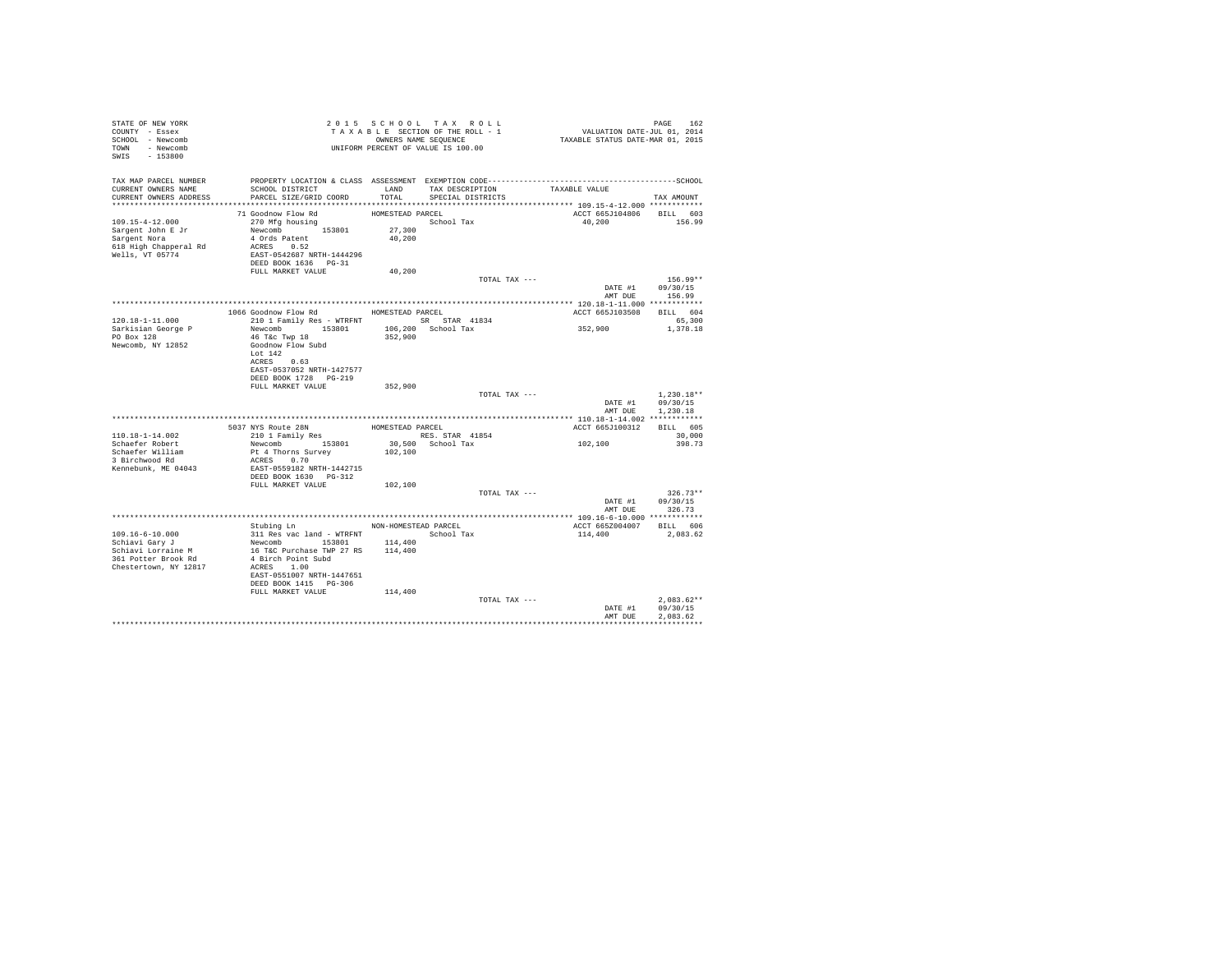| STATE OF NEW YORK<br>COUNTY - Essex<br>SCHOOL - Newcomb                        | TAXABLE SECTION OF THE ROLL - CONNERS NAME SEQUENCE<br>OWNERS NAME SEQUENCE<br>UNIFORM PERCENT OF VALUE IS 100.00 |                    | TAXABLE SECTION OF THE ROLL - 1      | PAGE 163<br>VALUATION DATE-JUL 01, 2014<br>TAXABLE STATUS DATE-MAR 01, 2015                  |                                    |
|--------------------------------------------------------------------------------|-------------------------------------------------------------------------------------------------------------------|--------------------|--------------------------------------|----------------------------------------------------------------------------------------------|------------------------------------|
| TOWN - Newcomb<br>SWIS - 153800                                                |                                                                                                                   |                    |                                      |                                                                                              |                                    |
| TAX MAP PARCEL NUMBER                                                          |                                                                                                                   |                    |                                      | PROPERTY LOCATION & CLASS ASSESSMENT EXEMPTION CODE-----------------------------------SCHOOL |                                    |
| CURRENT OWNERS NAME<br>CURRENT OWNERS ADDRESS                                  | SCHOOL DISTRICT<br>PARCEL SIZE/GRID COORD                                                                         | LAND<br>TOTAL.     | TAX DESCRIPTION<br>SPECIAL DISTRICTS | TAXABLE VALUE                                                                                | TAX AMOUNT                         |
|                                                                                |                                                                                                                   |                    |                                      |                                                                                              |                                    |
|                                                                                | 18 Snowshoe Ln                                                                                                    | HOMESTEAD PARCEL   |                                      |                                                                                              | ACCT 665J106209 BILL 607           |
| $110.13 - 11 - 4.000$                                                          | 260 Seasonal res                                                                                                  |                    | School Tax                           | 39,000                                                                                       | 152.31                             |
| Schiavoni John A<br>21D Skylark Dr                                             | Newcomb 153801 27,000<br>Pt 30 Richards Survey 39,000                                                             |                    |                                      |                                                                                              |                                    |
| South Glens Falls, NY 12803 ACRES 0.50                                         |                                                                                                                   |                    |                                      |                                                                                              |                                    |
|                                                                                | EAST-0557200 NRTH-1446909                                                                                         |                    |                                      |                                                                                              |                                    |
|                                                                                | DEED BOOK 1519 PG-326                                                                                             |                    |                                      |                                                                                              |                                    |
|                                                                                | FULL MARKET VALUE                                                                                                 | 39,000             |                                      |                                                                                              |                                    |
|                                                                                |                                                                                                                   |                    |                                      | TOTAL TAX ---                                                                                | $152.31**$                         |
|                                                                                |                                                                                                                   |                    |                                      |                                                                                              | DATE #1 09/30/15<br>AMT DUE 152.31 |
|                                                                                |                                                                                                                   |                    |                                      |                                                                                              |                                    |
|                                                                                | 43 Johnson Rd                                                                                                     | HOMESTEAD PARCEL   |                                      |                                                                                              | ACCT 665J104111 BILL 608           |
| 109.16-1-1.181                                                                 | 210 1 Family Res - WTRFNT                                                                                         |                    | School Tax                           | 164,100                                                                                      | 640.86                             |
| Schneider Kathryn C                                                            | Newcomb 153801 116,600<br>10 Richards Survey 164,100                                                              |                    |                                      |                                                                                              |                                    |
| 16 Frisbee Ln<br>Stuyvesant, NY 12173                                          | 10 Richards Survey<br>ACRES 1.70                                                                                  |                    |                                      |                                                                                              |                                    |
|                                                                                | EAST-0548108 NRTH-1448047                                                                                         |                    |                                      |                                                                                              |                                    |
|                                                                                | DEED BOOK 1751    PG-210                                                                                          |                    |                                      |                                                                                              |                                    |
|                                                                                | FULL MARKET VALUE                                                                                                 | 164,100            |                                      |                                                                                              |                                    |
|                                                                                |                                                                                                                   |                    |                                      | TOTAL TAX ---                                                                                | 640.86**<br>DATE #1 09/30/15       |
|                                                                                |                                                                                                                   |                    |                                      | AMT DUE                                                                                      | 640.86                             |
|                                                                                |                                                                                                                   |                    |                                      |                                                                                              |                                    |
|                                                                                | 35 Goodnow Flow Rd                                                                                                |                    | HOMESTEAD PARCEL                     | ACCT 665J103512                                                                              | BILL 609                           |
| $109.15 - 4 - 2.000$                                                           | 210 1 Family Res                                                                                                  |                    | School Tax                           | 86,700                                                                                       | 338.59                             |
| Schreifels Eric R Trust Mewcomb 153801<br>Schreifels Sharon A Trust 4 Ords Pat |                                                                                                                   | 26,000<br>86,700   |                                      |                                                                                              |                                    |
| 30 Vanburen Ave                                                                | ACRES 0.30                                                                                                        |                    |                                      |                                                                                              |                                    |
| Albany, NY 12205                                                               | EAST-0543098 NRTH-1445001                                                                                         |                    |                                      |                                                                                              |                                    |
|                                                                                | DEED BOOK 1606 PG-84                                                                                              |                    |                                      |                                                                                              |                                    |
|                                                                                | FULL MARKET VALUE                                                                                                 | 86,700             |                                      |                                                                                              | $338.59**$                         |
|                                                                                |                                                                                                                   |                    |                                      | TOTAL TAX ---                                                                                | DATE #1 09/30/15                   |
|                                                                                |                                                                                                                   |                    |                                      | AMT DUE                                                                                      | 338.59                             |
|                                                                                |                                                                                                                   |                    |                                      |                                                                                              |                                    |
|                                                                                | 295 Woodys Rd                                                                                                     | HOMESTEAD PARCEL   |                                      |                                                                                              | ACCT 665J107001 BILL 610           |
| 119.16-1-22.000                                                                | 260 Seasonal res - WTRFNT<br>Newcomb 153801                                                                       |                    | School Tax                           | 164,300                                                                                      | 641.64                             |
| Schulz Sally<br>20904 Trinity Sq                                               | 26 T&c Twp 18                                                                                                     | 105,800<br>164,300 |                                      |                                                                                              |                                    |
| Potomac Falls, VA 20165                                                        | Goodnow Flow Subd                                                                                                 |                    |                                      |                                                                                              |                                    |
|                                                                                | Lot 235                                                                                                           |                    |                                      |                                                                                              |                                    |
|                                                                                | ACRES 0.92                                                                                                        |                    |                                      |                                                                                              |                                    |
|                                                                                | EAST-0527128 NRTH-1428895<br>DEED BOOK 1428 PG-289                                                                |                    |                                      |                                                                                              |                                    |
|                                                                                | FULL MARKET VALUE                                                                                                 | 164,300            |                                      |                                                                                              |                                    |
|                                                                                |                                                                                                                   |                    |                                      | TOTAL TAX ---                                                                                | 641.64**                           |
|                                                                                |                                                                                                                   |                    |                                      | DATE #1                                                                                      | 09/30/15                           |
|                                                                                |                                                                                                                   |                    |                                      | AMT DUE                                                                                      | 641.64                             |
|                                                                                |                                                                                                                   |                    |                                      |                                                                                              |                                    |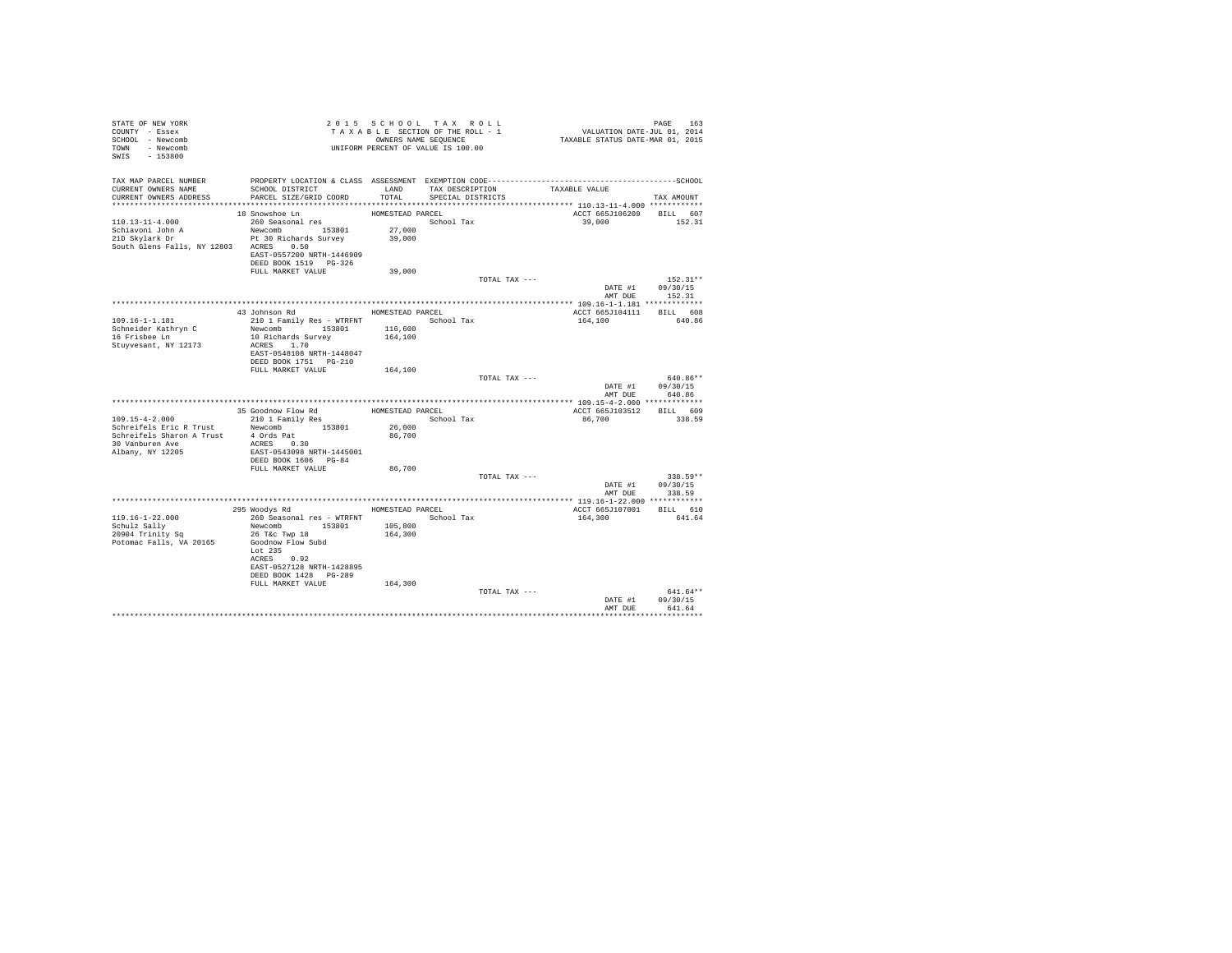| STATE OF NEW YORK<br>COUNTY - Essex<br>SCHOOL - Newcomb<br>- Newcomb<br>TOWN<br>$-153800$<br>SWIS |                                            |                  | 2015 SCHOOL TAX ROLL<br>TAXABLE SECTION OF THE ROLL - 1<br>OWNERS NAME SEOUENCE<br>UNIFORM PERCENT OF VALUE IS 100.00 | VALUATION DATE-JUL 01, 2014<br>TAXABLE STATUS DATE-MAR 01, 2015 | PAGE<br>164          |
|---------------------------------------------------------------------------------------------------|--------------------------------------------|------------------|-----------------------------------------------------------------------------------------------------------------------|-----------------------------------------------------------------|----------------------|
| TAX MAP PARCEL NUMBER<br>CURRENT OWNERS NAME                                                      | SCHOOL DISTRICT                            | LAND             | TAX DESCRIPTION                                                                                                       | TAXABLE VALUE                                                   |                      |
| CURRENT OWNERS ADDRESS                                                                            | PARCEL SIZE/GRID COORD                     | TOTAL.           | SPECIAL DISTRICTS                                                                                                     |                                                                 | TAX AMOUNT           |
|                                                                                                   |                                            |                  |                                                                                                                       |                                                                 |                      |
|                                                                                                   | 21 Breezy Point Ln                         | HOMESTEAD PARCEL |                                                                                                                       | ACCT 665J175003                                                 | BILL 611             |
| $119.20 - 5 - 1.000$                                                                              | 260 Seasonal res - WTRFNT                  |                  | School Tax                                                                                                            | 152,000                                                         | 593.61               |
| Schwenke Russell                                                                                  | Newcomb<br>153801                          | 126,200          |                                                                                                                       |                                                                 |                      |
| Schwenke Sharon                                                                                   | 27 T&c Twp 18                              | 152,000          |                                                                                                                       |                                                                 |                      |
| 53 Hillview Ave<br>Rensselaer, NY 12144                                                           | Goodnow Flow Subd<br>Lot #330              |                  |                                                                                                                       |                                                                 |                      |
|                                                                                                   | ACRES 0.90                                 |                  |                                                                                                                       |                                                                 |                      |
|                                                                                                   | EAST-0526975 NRTH-1426142                  |                  |                                                                                                                       |                                                                 |                      |
|                                                                                                   | DEED BOOK 1247 PG-266                      |                  |                                                                                                                       |                                                                 |                      |
|                                                                                                   | FULL MARKET VALUE                          | 152,000          |                                                                                                                       |                                                                 |                      |
|                                                                                                   |                                            |                  | TOTAL TAX ---                                                                                                         | DATE #1                                                         | 593.61**<br>09/30/15 |
|                                                                                                   |                                            |                  |                                                                                                                       | AMT DUE                                                         | 593.61               |
|                                                                                                   |                                            |                  |                                                                                                                       |                                                                 |                      |
|                                                                                                   | 31 Breezy Point Ln                         | HOMESTEAD PARCEL |                                                                                                                       | ACCT 665J101602                                                 | BILL 612             |
| $119.20 - 5 - 4.000$                                                                              | 210 1 Family Res - WTRFNT                  |                  | School Tax                                                                                                            | 224,600                                                         | 877.13               |
| Schwenke Sharon L                                                                                 | 153801<br>Newcomb                          | 127,800          |                                                                                                                       |                                                                 |                      |
| Fahrenkopf Michael E                                                                              | 27 T&c Twp 18<br>Lot #327 Goodnow Flow Sub | 224,600          |                                                                                                                       |                                                                 |                      |
| c/o Marylou Fahrenkopf<br>122 Irish Hill Rd                                                       | ACRES 0.70                                 |                  |                                                                                                                       |                                                                 |                      |
| Nassau, NY 12123                                                                                  | EAST-0526991 NRTH-1426512                  |                  |                                                                                                                       |                                                                 |                      |
|                                                                                                   | DEED BOOK 1671 PG-322                      |                  |                                                                                                                       |                                                                 |                      |
|                                                                                                   | FULL MARKET VALUE                          | 224,600          |                                                                                                                       |                                                                 |                      |
|                                                                                                   |                                            |                  | TOTAL TAX ---                                                                                                         |                                                                 | $877.13**$           |
|                                                                                                   |                                            |                  |                                                                                                                       | DATE #1                                                         | 09/30/15             |
|                                                                                                   |                                            |                  |                                                                                                                       | AMT DUE                                                         | 877.13               |
|                                                                                                   | 22 Bennett Ln                              | HOMESTEAD PARCEL |                                                                                                                       | ACCT 665J106214                                                 | BILL 613             |
| $120.18 - 2 - 25.000$                                                                             | 210 1 Family Res - WTRFNT                  |                  | School Tax                                                                                                            | 187,000                                                         | 730.29               |
| Scott Charles E                                                                                   | Newcomb<br>153801                          | 108,300          |                                                                                                                       |                                                                 |                      |
| Scott Rita                                                                                        | 46 T&c Twp 18                              | 187,000          |                                                                                                                       |                                                                 |                      |
| 46 Dirk Ter                                                                                       | Goodnow Flow Subd                          |                  |                                                                                                                       |                                                                 |                      |
| Highland, NY 12528                                                                                | Lot 24<br>ACRES 1.66                       |                  |                                                                                                                       |                                                                 |                      |
|                                                                                                   | EAST-0536377 NRTH-1426183                  |                  |                                                                                                                       |                                                                 |                      |
|                                                                                                   | DEED BOOK 471 PG-70                        |                  |                                                                                                                       |                                                                 |                      |
|                                                                                                   | FULL MARKET VALUE                          | 187,000          |                                                                                                                       |                                                                 |                      |
|                                                                                                   |                                            |                  | TOTAL TAX ---                                                                                                         |                                                                 | $730.29**$           |
|                                                                                                   |                                            |                  |                                                                                                                       | DATE #1                                                         | 09/30/15             |
|                                                                                                   |                                            |                  |                                                                                                                       | AMT DUE                                                         | 730.29               |
|                                                                                                   |                                            |                  |                                                                                                                       |                                                                 |                      |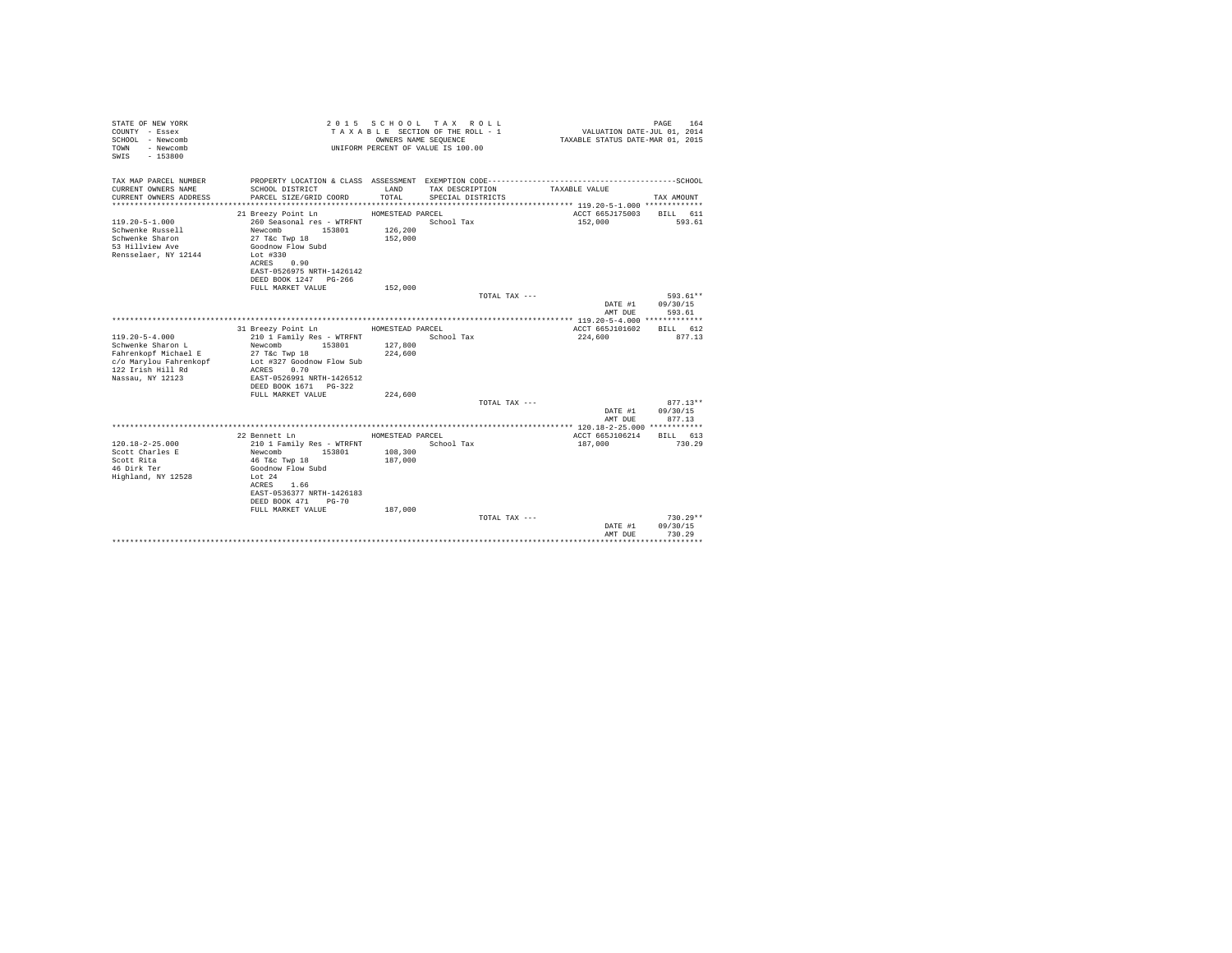| STATE OF NEW YORK<br>COUNTY - Essex<br>SCHOOL - Newcomb<br>- Newcomb<br>TOWN<br>$-153800$<br>SWIS |                                                | OWNERS NAME SEQUENCE | 2015 SCHOOL TAX ROLL<br>TAXABLE SECTION OF THE ROLL - 1<br>UNIFORM PERCENT OF VALUE IS 100.00 | VALUATION DATE-JUL 01, 2014<br>TAXABLE STATUS DATE-MAR 01, 2015 | PAGE<br>165        |
|---------------------------------------------------------------------------------------------------|------------------------------------------------|----------------------|-----------------------------------------------------------------------------------------------|-----------------------------------------------------------------|--------------------|
| TAX MAP PARCEL NUMBER                                                                             |                                                |                      |                                                                                               |                                                                 |                    |
| CURRENT OWNERS NAME                                                                               | SCHOOL DISTRICT                                | LAND                 | TAX DESCRIPTION                                                                               | TAXABLE VALUE                                                   |                    |
| CURRENT OWNERS ADDRESS                                                                            | PARCEL SIZE/GRID COORD                         | TOTAL                | SPECIAL DISTRICTS                                                                             |                                                                 | TAX AMOUNT         |
|                                                                                                   |                                                |                      |                                                                                               |                                                                 |                    |
|                                                                                                   | 9 Stone Lodge Ln                               | HOMESTEAD PARCEL     |                                                                                               | ACCT 665J104207 BILL 614                                        |                    |
| $120.13 - 1 - 12.000$<br>Scoville Micah J                                                         | 210 1 Family Res - WTRFNT<br>Newcomb<br>153801 | 105,900              | School Tax                                                                                    | 205,400                                                         | 802.15             |
| Scoville Rachel F                                                                                 | 25 & 26 T&c Twp 18                             | 205,400              |                                                                                               |                                                                 |                    |
| 177 Farr Ln                                                                                       | Goodnow Flow Subd                              |                      |                                                                                               |                                                                 |                    |
| Queensbury, NY 12804                                                                              | Lot $214$                                      |                      |                                                                                               |                                                                 |                    |
|                                                                                                   | ACRES 0.97                                     |                      |                                                                                               |                                                                 |                    |
|                                                                                                   | EAST-0529406 NRTH-1428623                      |                      |                                                                                               |                                                                 |                    |
|                                                                                                   | DEED BOOK 1639 PG-136                          |                      |                                                                                               |                                                                 |                    |
|                                                                                                   | FULL MARKET VALUE                              | 205,400              |                                                                                               |                                                                 |                    |
|                                                                                                   |                                                |                      | TOTAL TAX ---                                                                                 |                                                                 | $802.15**$         |
|                                                                                                   |                                                |                      |                                                                                               | DATE #1                                                         | 09/30/15           |
|                                                                                                   |                                                |                      |                                                                                               | AMT DUE                                                         | 802.15             |
|                                                                                                   | 5 Sanford Ln                                   | HOMESTEAD PARCEL     |                                                                                               | ACCT 665J106303                                                 | BILL 615           |
| $110.18 - 4 - 18.000$                                                                             | 210 1 Family Res                               |                      | AGED ALL 41800                                                                                |                                                                 | 39,100             |
| Senev Clifford                                                                                    | Newcomb 153801                                 |                      | 27,000 SR STAR 41834                                                                          |                                                                 | 39,100             |
| Seney Shirley                                                                                     | Pt 4 Thorns Survey                             |                      | 78.200 School Tax                                                                             | 39,100                                                          | 152.70             |
| 287 Pine Ridge Dr                                                                                 | ACRES 0.50                                     |                      |                                                                                               |                                                                 |                    |
| Wappingers Falls, NY 12590 EAST-0560063 NRTH-1441078                                              |                                                |                      |                                                                                               |                                                                 |                    |
|                                                                                                   | DEED BOOK 414 PG-253                           |                      |                                                                                               |                                                                 |                    |
|                                                                                                   | FULL MARKET VALUE                              | 78,200               |                                                                                               |                                                                 |                    |
|                                                                                                   |                                                |                      | TOTAL TAX ---                                                                                 |                                                                 | $4.70**$           |
|                                                                                                   |                                                |                      |                                                                                               | DATE #1                                                         | 09/30/15           |
|                                                                                                   |                                                |                      |                                                                                               | AMT DUR                                                         | 4.70               |
|                                                                                                   | 4931 NYS Route 28N                             | HOMESTEAD PARCEL     |                                                                                               | ACCT 665J104112                                                 | BILL 616           |
| $110.18 - 5 - 8.001$                                                                              | 260 Seasonal res                               |                      | School Tax                                                                                    | 169,400                                                         | 661.56             |
| Shafer Harry J                                                                                    | Newcomb<br>153801                              | 67.800               |                                                                                               |                                                                 |                    |
| 22 Broadway                                                                                       | Pt 3 Thorns Survey                             | 169,400              |                                                                                               |                                                                 |                    |
| West Milford, NJ 07480                                                                            | Db 993 Pg 263                                  |                      |                                                                                               |                                                                 |                    |
|                                                                                                   | Db 995 Pq 268                                  |                      |                                                                                               |                                                                 |                    |
|                                                                                                   | ACRES 10.30                                    |                      |                                                                                               |                                                                 |                    |
|                                                                                                   | EAST-0561231 NRTH-1441252                      |                      |                                                                                               |                                                                 |                    |
|                                                                                                   | DEED BOOK 1238 PG-108                          |                      |                                                                                               |                                                                 |                    |
|                                                                                                   | FULL MARKET VALUE                              | 169,400              |                                                                                               |                                                                 |                    |
|                                                                                                   |                                                |                      | TOTAL TAX ---                                                                                 |                                                                 | 661.56**           |
|                                                                                                   |                                                |                      |                                                                                               | DATE #1<br>AMT DUE                                              | 09/30/15<br>661.56 |
|                                                                                                   |                                                |                      |                                                                                               |                                                                 | .                  |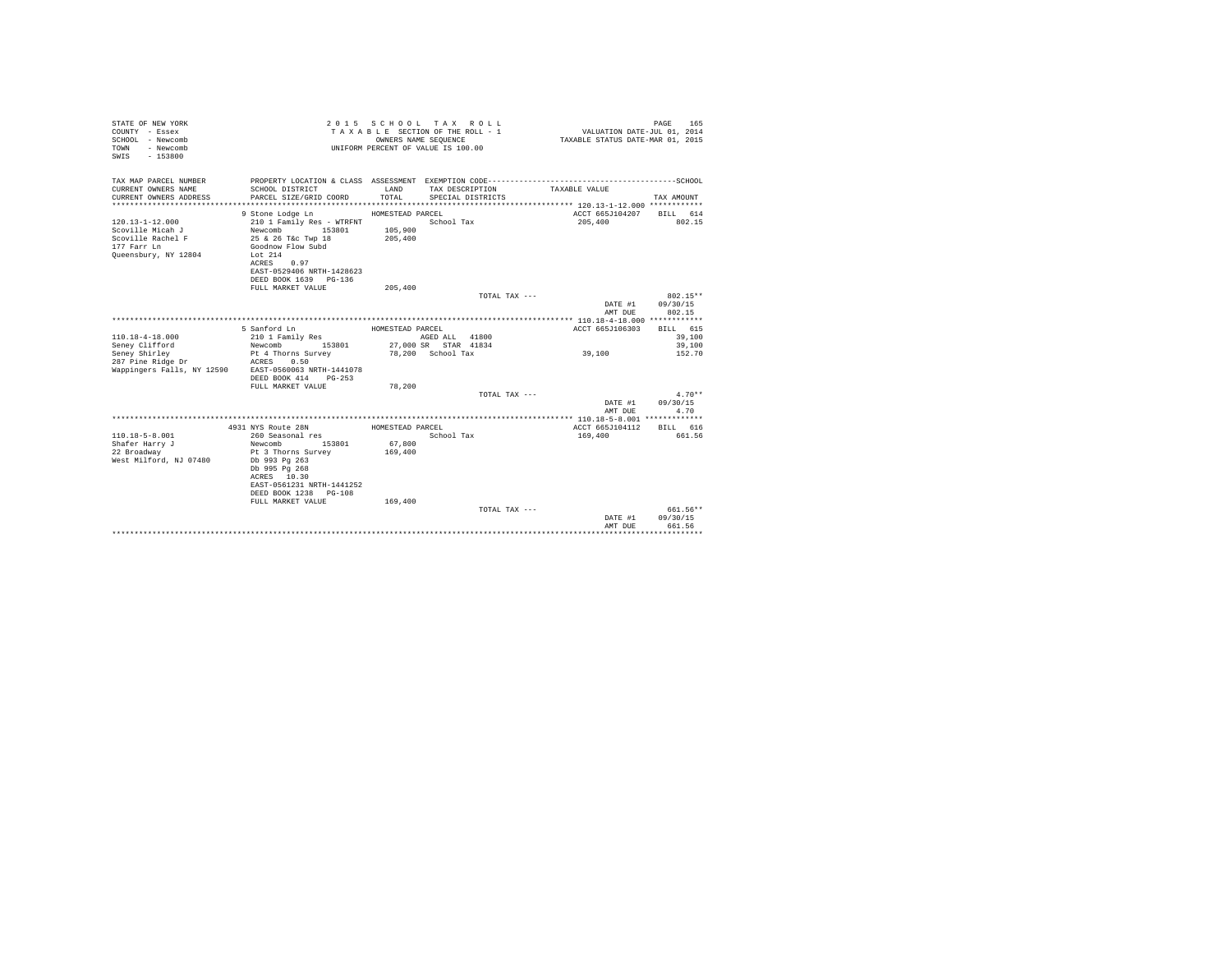| STATE OF NEW YORK<br>COUNTY - Essex<br>SCHOOL - Newcomb<br>TOWN - Newcomb<br>SWIS - 153800    | T A X A B B B B B B SEQUENCE<br>UNIFORM PERCENT OF VALUE IS 100.00                                                                                                 |                    | 2015 SCHOOL TAX ROLL<br>TAXABLE SECTION OF THE ROLL - 1<br>OWNERS NAME SEQUENCE | PAGE 166<br>VALUATION DATE-JUL 01, 2014<br>TAXABLE STATUS DATE-MAR 01, 2015 |                                                  |
|-----------------------------------------------------------------------------------------------|--------------------------------------------------------------------------------------------------------------------------------------------------------------------|--------------------|---------------------------------------------------------------------------------|-----------------------------------------------------------------------------|--------------------------------------------------|
| TAX MAP PARCEL NUMBER<br>CURRENT OWNERS NAME<br>CURRENT OWNERS ADDRESS PARCEL SIZE/GRID COORD | SCHOOL DISTRICT                                                                                                                                                    | LAND<br>TOTAL      | TAX DESCRIPTION<br>SPECIAL DISTRICTS                                            | TAXABLE VALUE                                                               | TAX AMOUNT                                       |
|                                                                                               | 4780 NYS Route 28N                                                                                                                                                 | HOMESTEAD PARCEL   |                                                                                 | ACCT 665J104203 BILL 617                                                    |                                                  |
| 121.7-1-5.000<br>Sharpe Hugh J<br>4780 NYS Rte 28N<br>Newcomb, NY 12852                       | 210 1 Family Res<br>Newcomb 153801<br>40 Thorns Survey<br>ACRES 3.00 BANK WFARGO<br>EAST-0564677 NRTH-1439994<br>DEED BOOK 1390 PG-230                             | 95,500             | SR STAR 41834<br>37,900 School Tax                                              | 95,500                                                                      | 65,300<br>372.96                                 |
|                                                                                               | FULL MARKET VALUE                                                                                                                                                  | 95,500             |                                                                                 |                                                                             |                                                  |
|                                                                                               |                                                                                                                                                                    |                    | TOTAL TAX ---                                                                   |                                                                             | $224.96**$<br>DATE #1 09/30/15<br>AMT DUE 224.96 |
|                                                                                               |                                                                                                                                                                    |                    |                                                                                 |                                                                             |                                                  |
| 120.17-2-18.000<br>Sheiman Robert<br>10 Kingsbury Ln<br>Weston, MA 02943                      | Goodnow Flow Rd HOMESTEAD PARCEL<br>311 Res vac land - WTRFNT School Tax<br>Newcomb<br>41 T&c Twp 18<br>Goodnow Flow Subd                                          | 131,000<br>131,000 |                                                                                 | ACCT 665J104807 BILL 618<br>131,000                                         | 511.59                                           |
|                                                                                               | Lot 89 1.36Ac<br>ACRES 1.20<br>EAST-0529857 NRTH-1426755<br>DEED BOOK 1419 PG-107<br>FULL MARKET VALUE                                                             | 131,000            |                                                                                 |                                                                             |                                                  |
|                                                                                               |                                                                                                                                                                    |                    | TOTAL TAX ---                                                                   | DATE #1<br>AMT DUE                                                          | $511.59**$<br>09/30/15<br>511.59                 |
|                                                                                               |                                                                                                                                                                    |                    |                                                                                 |                                                                             |                                                  |
|                                                                                               | 136 Marcy Ln<br>210 1 Family Res                                                                                                                                   | HOMESTEAD PARCEL   |                                                                                 | ACCT 665J103907 BILL 619                                                    |                                                  |
| $110.17 - 2 - 32.000$<br>Siers Pamela S<br>136 Marcy Ln<br>Newcomb, NY 12852                  | Newcomb 153801<br>Pt 6 Thorns Survey<br>ACRES 0.60 BANK WFARGO<br>EAST-0557082 NRTH-1442233                                                                        | 90,700             | SR STAR 41834<br>28,700 School Tax                                              | 90,700                                                                      | 65,300<br>354.21                                 |
|                                                                                               | DEED BOOK 1575 PG-236                                                                                                                                              |                    |                                                                                 |                                                                             |                                                  |
|                                                                                               | FULL MARKET VALUE                                                                                                                                                  | 90,700             | TOTAL TAX ---                                                                   | DATE #1                                                                     | $206.21**$<br>09/30/15                           |
|                                                                                               |                                                                                                                                                                    |                    |                                                                                 |                                                                             | AMT DUE 206.21                                   |
|                                                                                               |                                                                                                                                                                    |                    |                                                                                 |                                                                             |                                                  |
|                                                                                               | 151 Woodys Rd MOMESTEAD PARCEL                                                                                                                                     |                    |                                                                                 | ACCT 665J106210 BILL 620                                                    |                                                  |
| $120.13 - 1 - 25.000$<br>Siler Barbara A<br>88 Rowe Rd<br>Selkirk, NY 12158                   | 260 Seasonal res - WTRFNT<br>Newcomb 153801<br>25&42 T&c Twp 18<br>Goodnow Flow Subd<br>Lot 202<br>ACRES 0.94<br>EAST-0530610 NRTH-1428442<br>DEED BOOK 1560 PG-24 | 106,200<br>240,400 | School Tax                                                                      | 240,400                                                                     | 938.83                                           |
|                                                                                               | FULL MARKET VALUE                                                                                                                                                  | 240,400            | TOTAL TAX ---                                                                   |                                                                             | $938.83**$                                       |
|                                                                                               |                                                                                                                                                                    |                    |                                                                                 | DATE #1<br>AMT DUE                                                          | 09/30/15<br>938.83                               |
|                                                                                               |                                                                                                                                                                    |                    |                                                                                 |                                                                             |                                                  |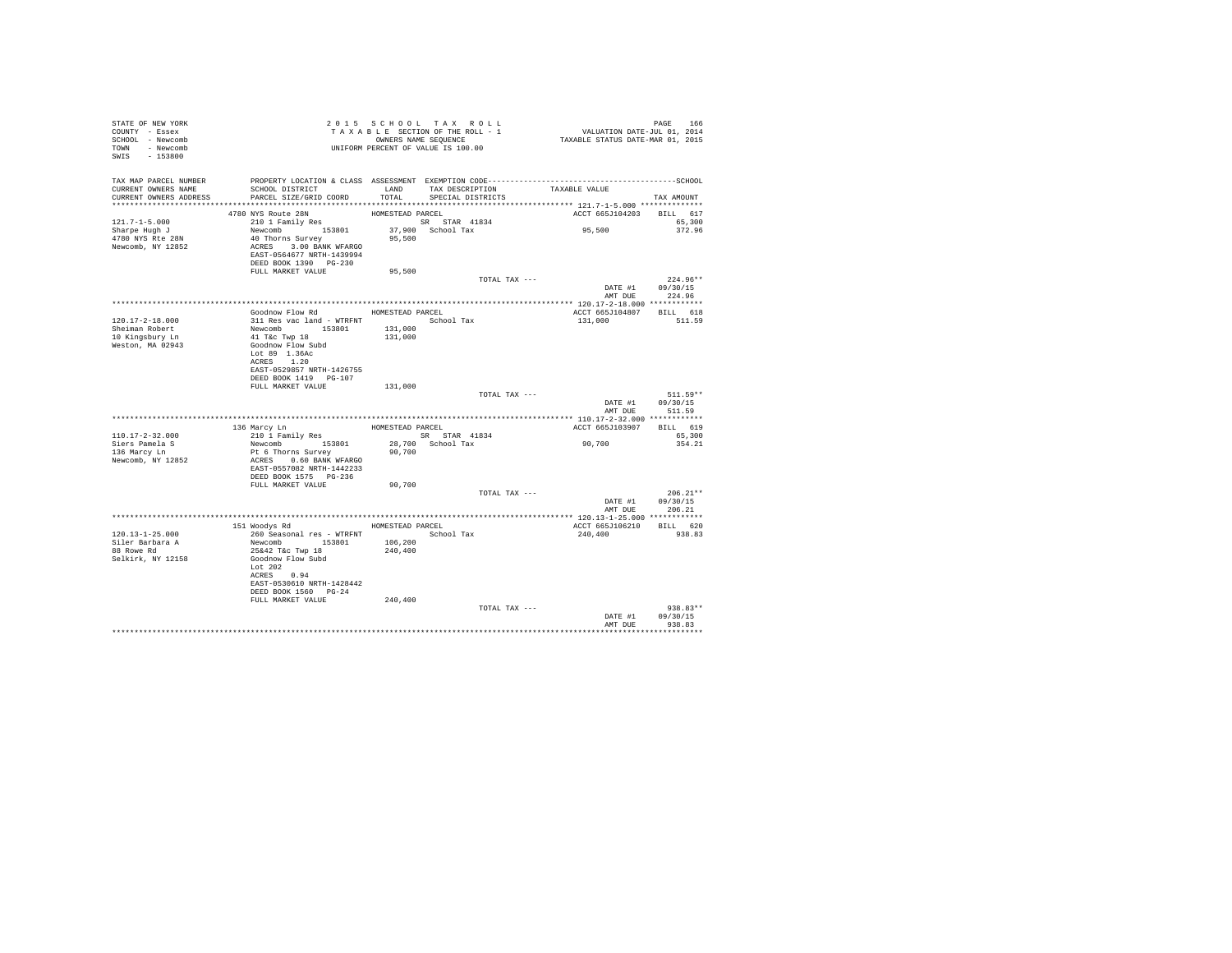| STATE OF NEW YORK<br>COUNTY - Essex<br>SCHOOL - Newcomb<br>- Newcomb<br>TOWN<br>$-153800$<br>SWTS |                                                                      | OWNERS NAME SEQUENCE | 2015 SCHOOL TAX ROLL<br>TAXABLE SECTION OF THE ROLL - 1<br>UNIFORM PERCENT OF VALUE IS 100.00 | VALUATION DATE-JUL 01, 2014<br>TAXABLE STATUS DATE-MAR 01, 2015 | 167<br>PAGE  |
|---------------------------------------------------------------------------------------------------|----------------------------------------------------------------------|----------------------|-----------------------------------------------------------------------------------------------|-----------------------------------------------------------------|--------------|
| TAX MAP PARCEL NUMBER                                                                             |                                                                      |                      |                                                                                               |                                                                 |              |
| CURRENT OWNERS NAME<br>CURRENT OWNERS ADDRESS                                                     | SCHOOL DISTRICT<br>PARCEL SIZE/GRID COORD                            | LAND<br>TOTAL.       | TAX DESCRIPTION<br>SPECIAL DISTRICTS                                                          | TAXABLE VALUE                                                   | TAX AMOUNT   |
|                                                                                                   |                                                                      |                      |                                                                                               |                                                                 |              |
|                                                                                                   | 41 Woodys Rd                                                         | HOMESTEAD PARCEL     |                                                                                               | ACCT 665J101203                                                 | BILL 621     |
| $120.13 - 1 - 46.000$<br>Sinsabaugh Donald C<br>Sinsabaugh Andralee E                             | 311 Res vac land - WTRFNT<br>Newcomb<br>153801<br>42 & 43 T&c Twp 18 | 111,400<br>111,400   | School Tax                                                                                    | 111,400                                                         | 435.05       |
| PO Box 163<br>Picture Rocks, PA 17762                                                             | Goodnow Flow Subd<br>Lot 181                                         |                      |                                                                                               |                                                                 |              |
|                                                                                                   | 1.68<br>ACRES<br>EAST-0533037 NRTH-1428864                           |                      |                                                                                               |                                                                 |              |
|                                                                                                   | DEED BOOK 1689 PG-73                                                 |                      |                                                                                               |                                                                 |              |
|                                                                                                   | FULL MARKET VALUE                                                    | 111,400              |                                                                                               |                                                                 | $435.05**$   |
|                                                                                                   |                                                                      |                      | TOTAL TAX ---                                                                                 | DATE #1                                                         | 09/30/15     |
|                                                                                                   |                                                                      |                      |                                                                                               | AMT DUE                                                         | 435.05       |
|                                                                                                   |                                                                      |                      |                                                                                               |                                                                 |              |
|                                                                                                   | 22 Pinney Ln                                                         | HOMESTEAD PARCEL     |                                                                                               | ACCT 665J100110                                                 | RTLL 622     |
| $120.17 - 2 - 27.000$                                                                             | 260 Seasonal res - WTRFNT                                            |                      | School Tax                                                                                    | 200,500                                                         | 783.01       |
| Sinsabaugh Donald C                                                                               | Newcomb<br>153801                                                    | 120,300              |                                                                                               |                                                                 |              |
| Sinsabaugh Andralee E                                                                             | 41&42 T&c Twp 18                                                     | 200,500              |                                                                                               |                                                                 |              |
| PO Box 163                                                                                        | Goodnow Flow Subd                                                    |                      |                                                                                               |                                                                 |              |
| Picture Rocks, PA 17762                                                                           | Lot 80                                                               |                      |                                                                                               |                                                                 |              |
|                                                                                                   | 0.92<br>ACRES                                                        |                      |                                                                                               |                                                                 |              |
|                                                                                                   | EAST-0530793 NRTH-1426776                                            |                      |                                                                                               |                                                                 |              |
|                                                                                                   | DEED BOOK 1781   PG-218<br>FULL MARKET VALUE                         | 200.500              |                                                                                               |                                                                 |              |
|                                                                                                   |                                                                      |                      | TOTAL TAX ---                                                                                 |                                                                 | 783.01**     |
|                                                                                                   |                                                                      |                      |                                                                                               | DATE #1                                                         | 09/30/15     |
|                                                                                                   |                                                                      |                      |                                                                                               | AMT DUE                                                         | 783.01       |
|                                                                                                   |                                                                      |                      |                                                                                               |                                                                 |              |
|                                                                                                   | 195 Allen Rd                                                         | HOMESTEAD PARCEL     |                                                                                               | ACCT 665J100610                                                 | BILL 623     |
| $109. - 3 - 7.000$                                                                                | 210 1 Family Res - WTRFNT                                            |                      | School Tax                                                                                    | 711,600                                                         | 2.779.01     |
| Sirius Holdings LLC                                                                               | Newcomb<br>153801                                                    | 339,500              |                                                                                               |                                                                 |              |
| 9728 Deerpath Cir                                                                                 | 4&5 RS TWP 27 T&C                                                    | 711,600              |                                                                                               |                                                                 |              |
| Marcy, NY 13403                                                                                   | 1152/249                                                             |                      |                                                                                               |                                                                 |              |
|                                                                                                   | 72ac                                                                 |                      |                                                                                               |                                                                 |              |
|                                                                                                   | ACRES 194.00<br>EAST-0547564 NRTH-1444623                            |                      |                                                                                               |                                                                 |              |
|                                                                                                   | DEED BOOK 1693 PG-193                                                |                      |                                                                                               |                                                                 |              |
|                                                                                                   | FULL MARKET VALUE                                                    | 711,600              |                                                                                               |                                                                 |              |
|                                                                                                   |                                                                      |                      | TOTAL TAX ---                                                                                 |                                                                 | $2.779.01**$ |
|                                                                                                   |                                                                      |                      |                                                                                               | DATE #1                                                         | 09/30/15     |
|                                                                                                   |                                                                      |                      |                                                                                               | AMT DUE                                                         | 2.779.01     |
|                                                                                                   |                                                                      |                      |                                                                                               |                                                                 |              |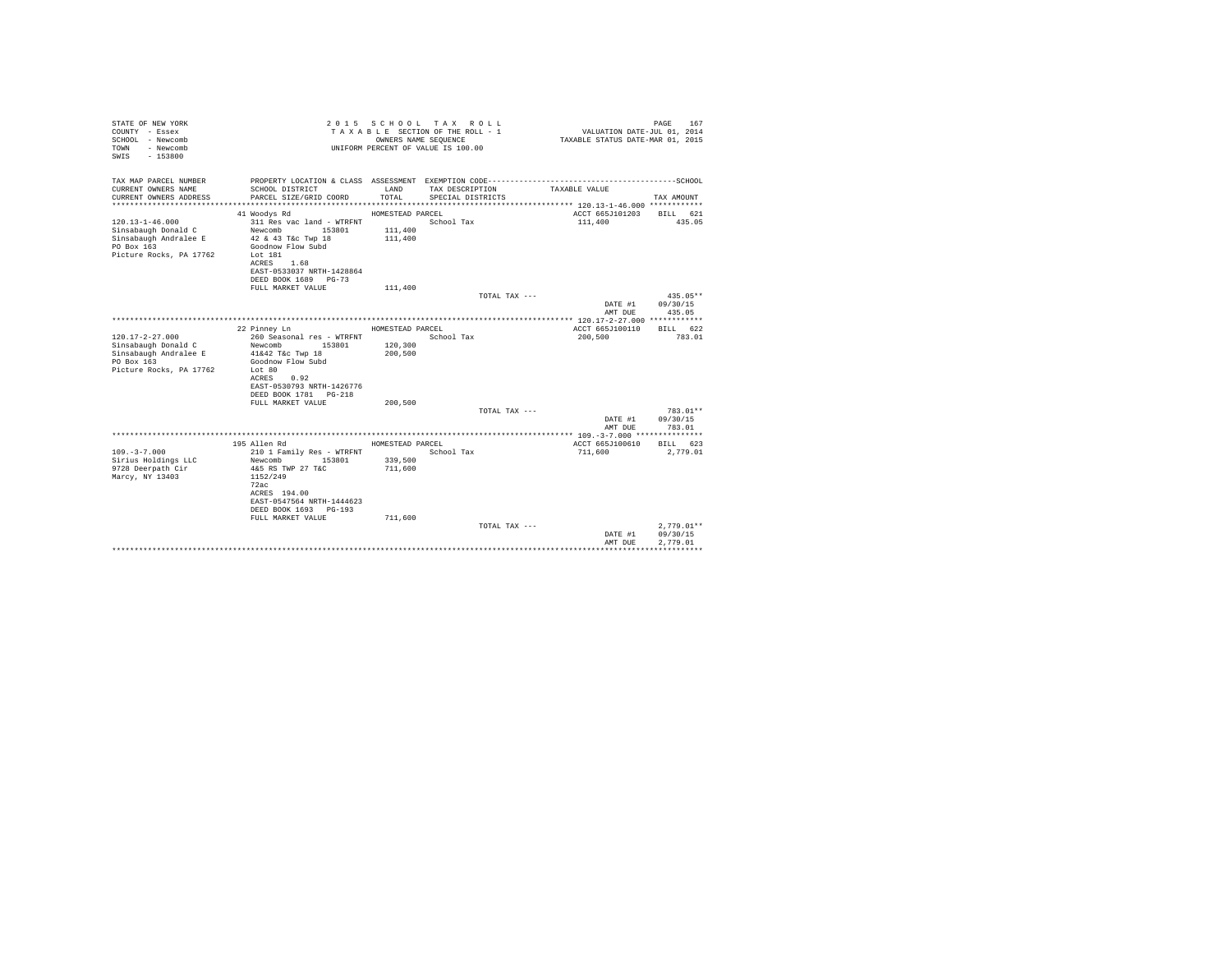| STATE OF NEW YORK<br>COUNTY - Essex<br>SCHOOL - Newcomb<br>- Newcomb<br>TOWN<br>$-153800$<br>SWIS |                                                                                                                                                           | OWNERS NAME SEOUENCE | 2015 SCHOOL TAX ROLL<br>TAXABLE SECTION OF THE ROLL - 1<br>UNIFORM PERCENT OF VALUE IS 100.00 | VALUATION DATE-JUL 01, 2014<br>TAXABLE STATUS DATE-MAR 01, 2015 | PAGE<br>168              |
|---------------------------------------------------------------------------------------------------|-----------------------------------------------------------------------------------------------------------------------------------------------------------|----------------------|-----------------------------------------------------------------------------------------------|-----------------------------------------------------------------|--------------------------|
| TAX MAP PARCEL NUMBER<br>CURRENT OWNERS NAME                                                      | SCHOOL DISTRICT                                                                                                                                           | LAND                 | TAX DESCRIPTION                                                                               | TAXABLE VALUE                                                   |                          |
| CURRENT OWNERS ADDRESS                                                                            | PARCEL SIZE/GRID COORD                                                                                                                                    | TOTAL                | SPECIAL DISTRICTS                                                                             |                                                                 | TAX AMOUNT               |
|                                                                                                   |                                                                                                                                                           |                      |                                                                                               |                                                                 |                          |
|                                                                                                   | 55 Stubing Ln                                                                                                                                             | HOMESTEAD PARCEL     |                                                                                               | ACCT 665Z004006 BILL 624                                        |                          |
| $109.16 - 6 - 9.000$                                                                              | 210 1 Family Res - WTRFNT                                                                                                                                 |                      | School Tax                                                                                    | 473.600                                                         | 1,849.55                 |
| Smith Dabney S                                                                                    | Newcomb 153801                                                                                                                                            | 103,800              |                                                                                               |                                                                 |                          |
| 306 Old Meadow Rd<br>East Amherst, NY 14051                                                       | 61 T&C Purchase TWP 27 RS<br>3 Birch Point Subd<br>ACRES 1.57<br>EAST-0551229 NRTH-1447658<br>DEED BOOK 1519 PG-178                                       | 473,600              |                                                                                               |                                                                 |                          |
|                                                                                                   | FULL MARKET VALUE                                                                                                                                         | 473,600              |                                                                                               |                                                                 |                          |
|                                                                                                   |                                                                                                                                                           |                      | TOTAL TAX ---                                                                                 | DATE #1                                                         | $1.849.55**$<br>09/30/15 |
|                                                                                                   |                                                                                                                                                           |                      |                                                                                               | AMT DUE                                                         | 1,849.55                 |
|                                                                                                   | 27 Gibbs Ln                                                                                                                                               | HOMESTEAD PARCEL     |                                                                                               | ACCT 665J106315                                                 | BILL 625                 |
| 109.15-1-7.001                                                                                    | 260 Seasonal res - WTRFNT                                                                                                                                 |                      | School Tax                                                                                    | 102,400                                                         | 399.90                   |
| Smith Eric J Trust                                                                                | Newcomb 153801                                                                                                                                            | 54,600               |                                                                                               |                                                                 |                          |
| Smith Esther Trust<br>207 Nutwood Ave<br>Schenectady, NY 12304                                    | 3 Richards Survey<br>1219/213 Life Use To<br>Eric & Esther Smith<br>ACRES 0.50<br>EAST-0545919 NRTH-1447102<br>DEED BOOK 1219 PG-213<br>FULL MARKET VALUE | 102,400<br>102,400   |                                                                                               |                                                                 |                          |
|                                                                                                   |                                                                                                                                                           |                      | TOTAL TAX ---                                                                                 |                                                                 | $399.90**$               |
|                                                                                                   |                                                                                                                                                           |                      |                                                                                               | DATE #1<br>AMT DUE                                              | 09/30/15<br>399.90       |
|                                                                                                   |                                                                                                                                                           |                      |                                                                                               |                                                                 |                          |
| $119.16 - 1 - 19.000$                                                                             | 307 Woodys Rd<br>260 Seasonal res - WTRFNT                                                                                                                | HOMESTEAD PARCEL     | School Tax                                                                                    | ACCT 665J100113<br>237,700                                      | BILL 626<br>928.29       |
| Smith Family Trust                                                                                | Newcomb 153801                                                                                                                                            | 111,100              |                                                                                               |                                                                 |                          |
| c/o Alan Smith<br>2213 Rte 9                                                                      | 26 T&c Twp 18<br>Goodnow Flow Subd                                                                                                                        | 237,700              |                                                                                               |                                                                 |                          |
| Kinderhook, NY 12106                                                                              | Lot 238<br>ACRES 1.06<br>EAST-0526812 NRTH-1428874<br>DEED BOOK 1530 PG-18<br>FULL MARKET VALUE                                                           | 237.700              |                                                                                               |                                                                 |                          |
|                                                                                                   |                                                                                                                                                           |                      | TOTAL TAX ---                                                                                 |                                                                 | $928.29**$               |
|                                                                                                   |                                                                                                                                                           |                      |                                                                                               | DATE #1<br>AMT DUE                                              | 09/30/15<br>928.29       |
|                                                                                                   |                                                                                                                                                           |                      |                                                                                               |                                                                 |                          |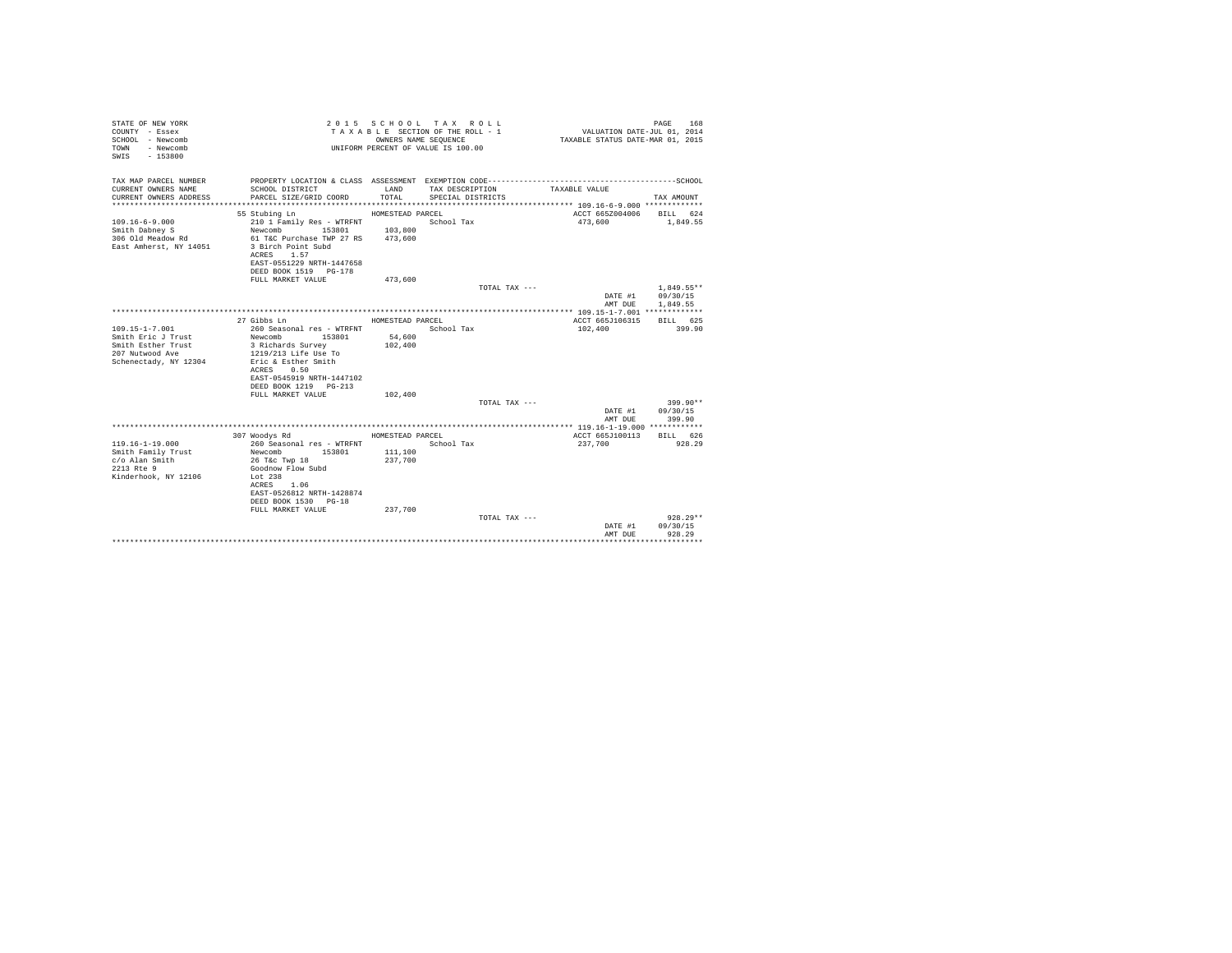| STATE OF NEW YORK             | 2015 SCHOT SERVER SECTION OF THE ROLL - 1<br>TAXABLE SECTION OF THE ROLL - 1<br>OWNERS NAME SEQUENCE<br>UNIFORM PERCENT OF VALUE IS 100.00                                                                                                                                                                                               |        |                   |                          |                  |
|-------------------------------|------------------------------------------------------------------------------------------------------------------------------------------------------------------------------------------------------------------------------------------------------------------------------------------------------------------------------------------|--------|-------------------|--------------------------|------------------|
| COUNTY - Essex                |                                                                                                                                                                                                                                                                                                                                          |        |                   |                          |                  |
| SCHOOL - Newcomb              |                                                                                                                                                                                                                                                                                                                                          |        |                   |                          |                  |
| TOWN - Newcomb                |                                                                                                                                                                                                                                                                                                                                          |        |                   |                          |                  |
| SWIS - 153800                 |                                                                                                                                                                                                                                                                                                                                          |        |                   |                          |                  |
|                               |                                                                                                                                                                                                                                                                                                                                          |        |                   |                          |                  |
|                               |                                                                                                                                                                                                                                                                                                                                          |        |                   |                          |                  |
|                               | SCHOOL DISTRICT                       LAND         TAX DESCRIPTION                   TAXABLE VALUE                                                                                                                                                                                                                                       |        |                   |                          |                  |
| CURRENT OWNERS ADDRESS        | PARCEL SIZE/GRID COORD                                                                                                                                                                                                                                                                                                                   | TOTAL  | SPECIAL DISTRICTS |                          | TAX AMOUNT       |
|                               |                                                                                                                                                                                                                                                                                                                                          |        |                   |                          |                  |
|                               |                                                                                                                                                                                                                                                                                                                                          |        |                   | ACCT 665J101213 BILL 627 |                  |
| 110.18-1-3.000                |                                                                                                                                                                                                                                                                                                                                          |        |                   |                          | 30,000           |
|                               |                                                                                                                                                                                                                                                                                                                                          |        |                   | 75,800                   | 296.02           |
| Smith Laura<br>66 Marcy Ln    |                                                                                                                                                                                                                                                                                                                                          |        |                   |                          |                  |
| Newcomb, NY 12852             | % MACY LD THE RESTRAD PARCEL ON RESTRIP AND RESTRIP AND RESTRIP TO RESTRIP TO RESTRIP TO RESTRIP TO RESTRIP TO RESTRIP TO RESTRIP TO RESTRIP TO RESTRIP TO RESTRIP TO A THE RESTRIP OF THE RESTRIP OF THE RESTRIP OF THE RESTR                                                                                                           |        |                   |                          |                  |
|                               | EAST-0558194 NRTH-1442505                                                                                                                                                                                                                                                                                                                |        |                   |                          |                  |
|                               | DEED BOOK 1587 PG-160                                                                                                                                                                                                                                                                                                                    |        |                   |                          |                  |
|                               | FULL MARKET VALUE 75,800                                                                                                                                                                                                                                                                                                                 |        |                   |                          |                  |
|                               |                                                                                                                                                                                                                                                                                                                                          |        | TOTAL TAX ---     |                          | $224.02**$       |
|                               |                                                                                                                                                                                                                                                                                                                                          |        |                   |                          | DATE #1 09/30/15 |
|                               |                                                                                                                                                                                                                                                                                                                                          |        |                   |                          | AMT DUE 224.02   |
|                               |                                                                                                                                                                                                                                                                                                                                          |        |                   |                          |                  |
|                               | 171 Woodys Rd MOMESTEAD PARCEL                                                                                                                                                                                                                                                                                                           |        |                   | ACCT 665J106404 BILL 628 |                  |
| 120.13-1-19.202               | 260 Seasonal res - WTRFNT School Tax                                                                                                                                                                                                                                                                                                     |        |                   | 193,400                  | 755.29           |
| Smith Louis E                 | Newcomb 153801 123,600<br>25 T&c Twp 18 193,400                                                                                                                                                                                                                                                                                          |        |                   |                          |                  |
| Smith Florence<br>47 James St | Goodnow Flow Subd                                                                                                                                                                                                                                                                                                                        |        |                   |                          |                  |
| Warrensburg, NY 12885         | Lot 207 & W1/2 206                                                                                                                                                                                                                                                                                                                       |        |                   |                          |                  |
|                               | ACRES 1.39                                                                                                                                                                                                                                                                                                                               |        |                   |                          |                  |
|                               | EAST-0530111 NRTH-1428517                                                                                                                                                                                                                                                                                                                |        |                   |                          |                  |
|                               | DEED BOOK 493 PG-518                                                                                                                                                                                                                                                                                                                     |        |                   |                          |                  |
|                               | FULL MARKET VALUE 193,400                                                                                                                                                                                                                                                                                                                |        |                   |                          |                  |
|                               |                                                                                                                                                                                                                                                                                                                                          |        | TOTAL TAX ---     |                          | $755.29**$       |
|                               |                                                                                                                                                                                                                                                                                                                                          |        |                   |                          | DATE #1 09/30/15 |
|                               |                                                                                                                                                                                                                                                                                                                                          |        |                   | AMT DUE                  | 755.29           |
|                               |                                                                                                                                                                                                                                                                                                                                          |        |                   |                          |                  |
|                               | 57 Memory Ln MOMESTEAD PARCEL                                                                                                                                                                                                                                                                                                            |        |                   | ACCT 665J100408 BILL 629 |                  |
| 120.17-2-32.100               |                                                                                                                                                                                                                                                                                                                                          |        |                   | 111,300                  | 434.66           |
| Smith Michael                 |                                                                                                                                                                                                                                                                                                                                          |        |                   |                          |                  |
| 340 Old Post Rd               | 311 Res vac land - WTRFNT<br>Newcomb 3chool Tax<br>Newcomb 153801 11,300<br>42 Tkc Twp 18 111,300                                                                                                                                                                                                                                        |        |                   |                          |                  |
| Marlboro, NY 12542            | Goodnow Flow Subd                                                                                                                                                                                                                                                                                                                        |        |                   |                          |                  |
|                               | Lot 74                                                                                                                                                                                                                                                                                                                                   |        |                   |                          |                  |
|                               | ACRES 1.52                                                                                                                                                                                                                                                                                                                               |        |                   |                          |                  |
|                               | EAST-0531483 NRTH-1427271<br>DEED BOOK 939 PG-218                                                                                                                                                                                                                                                                                        |        |                   |                          |                  |
|                               | FULL MARKET VALUE 111,300                                                                                                                                                                                                                                                                                                                |        |                   |                          |                  |
|                               |                                                                                                                                                                                                                                                                                                                                          |        | TOTAL TAX ---     |                          | 434.66**         |
|                               |                                                                                                                                                                                                                                                                                                                                          |        |                   |                          | DATE #1 09/30/15 |
|                               |                                                                                                                                                                                                                                                                                                                                          |        |                   | AMT DUE                  | 434.66           |
|                               | $\begin{tabular}{lllllllllll} \multicolumn{2}{c}{110.13-2-1.000} & 5356 NYS \;{\rm Rute\;20N} & 500053752D \;{\rm PARCEL} & 500053752D \;{\rm PARCEL} & 500053752D \;{\rm PARCEL} & 500053752D \;{\rm R second\;} & 5000053752D \;{\rm R second\;} & 5000053752D \;{\rm R second\;} & 5000053752D \;{\rm R second\;} & 5000053752D \;{\$ |        |                   |                          |                  |
|                               |                                                                                                                                                                                                                                                                                                                                          |        |                   | ACCT 665J106705 BILL 630 |                  |
|                               |                                                                                                                                                                                                                                                                                                                                          |        |                   | 66,900                   | 261.26           |
|                               | Nowcomb<br>Newcomb<br>17 Richards Survey<br>1590/168 Life Use to<br>Gertrude Valliere<br>2011                                                                                                                                                                                                                                            |        |                   |                          |                  |
|                               |                                                                                                                                                                                                                                                                                                                                          |        |                   |                          |                  |
|                               |                                                                                                                                                                                                                                                                                                                                          |        |                   |                          |                  |
| Newcomb, NY 12852             |                                                                                                                                                                                                                                                                                                                                          |        |                   |                          |                  |
|                               | ACRES 1.14                                                                                                                                                                                                                                                                                                                               |        |                   |                          |                  |
|                               | EAST-0552133 NRTH-1445830                                                                                                                                                                                                                                                                                                                |        |                   |                          |                  |
|                               | DEED BOOK 1590 PG-168                                                                                                                                                                                                                                                                                                                    |        |                   |                          |                  |
|                               | FULL MARKET VALUE                                                                                                                                                                                                                                                                                                                        | 66,900 |                   |                          |                  |
|                               |                                                                                                                                                                                                                                                                                                                                          |        | TOTAL TAX ---     |                          | $261.26**$       |
|                               |                                                                                                                                                                                                                                                                                                                                          |        |                   | DATE #1                  | 09/30/15         |
|                               |                                                                                                                                                                                                                                                                                                                                          |        |                   |                          | AMT DUE 261.26   |
|                               |                                                                                                                                                                                                                                                                                                                                          |        |                   |                          |                  |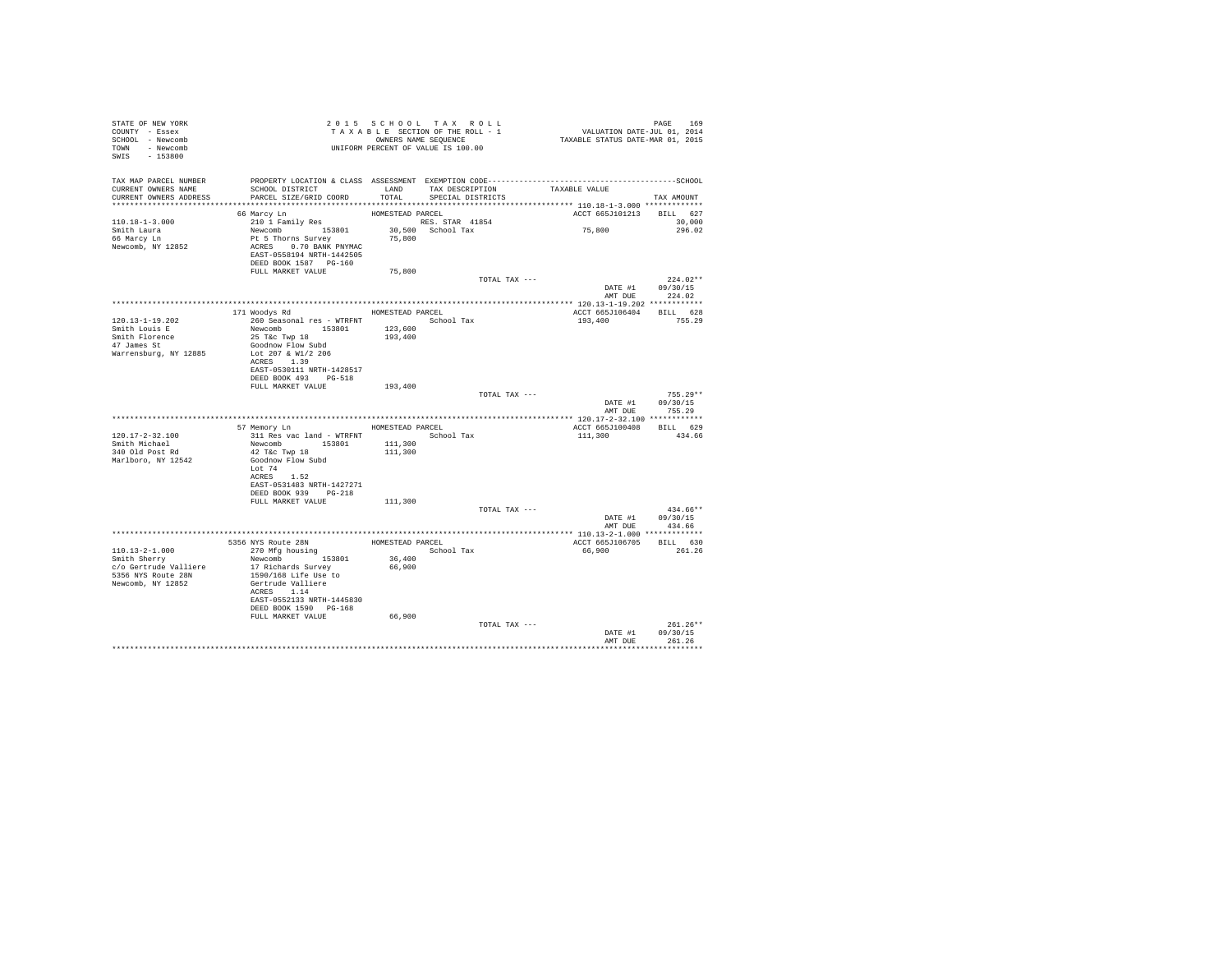| STATE OF NEW YORK                                                                                                                                                                                                                                                                                                                                                                                                                                                                      |                                                                                                      |                   | 2015 SCHOOL TAX ROLL            | PAGE 170<br>VALUATION DATE-JUL 01, 2014<br>TAXABLE STATUS DATE-MAR 01, 2015 |                  |
|----------------------------------------------------------------------------------------------------------------------------------------------------------------------------------------------------------------------------------------------------------------------------------------------------------------------------------------------------------------------------------------------------------------------------------------------------------------------------------------|------------------------------------------------------------------------------------------------------|-------------------|---------------------------------|-----------------------------------------------------------------------------|------------------|
| COUNTY - Essex                                                                                                                                                                                                                                                                                                                                                                                                                                                                         |                                                                                                      |                   | TAXABLE SECTION OF THE ROLL - 1 |                                                                             |                  |
| SCHOOL - Newcomb                                                                                                                                                                                                                                                                                                                                                                                                                                                                       |                                                                                                      |                   | OWNERS NAME SEQUENCE            |                                                                             |                  |
| TOWN - Newcomb                                                                                                                                                                                                                                                                                                                                                                                                                                                                         |                                                                                                      |                   |                                 |                                                                             |                  |
| SWIS - 153800                                                                                                                                                                                                                                                                                                                                                                                                                                                                          | OWNERS NAME SERVINGED ON THE SERVINGED ON PERCENT OF VALUE IS 100.00                                 |                   |                                 |                                                                             |                  |
|                                                                                                                                                                                                                                                                                                                                                                                                                                                                                        |                                                                                                      |                   |                                 |                                                                             |                  |
|                                                                                                                                                                                                                                                                                                                                                                                                                                                                                        |                                                                                                      |                   |                                 |                                                                             |                  |
| CURRENT OWNERS NAME                                                                                                                                                                                                                                                                                                                                                                                                                                                                    | SCHOOL DISTRICT TAND TAX DESCRIPTION                                                                 |                   |                                 | TAXABLE VALUE                                                               |                  |
| CURRENT OWNERS ADDRESS                                                                                                                                                                                                                                                                                                                                                                                                                                                                 | PARCEL SIZE/GRID COORD                                                                               | TOTAL             | SPECIAL DISTRICTS               |                                                                             | TAX AMOUNT       |
|                                                                                                                                                                                                                                                                                                                                                                                                                                                                                        |                                                                                                      |                   |                                 |                                                                             |                  |
|                                                                                                                                                                                                                                                                                                                                                                                                                                                                                        | NYS Route 28N                                                                                        | HOMESTEAD PARCEL  |                                 | ACCT 665J108605 BILL 631                                                    |                  |
|                                                                                                                                                                                                                                                                                                                                                                                                                                                                                        |                                                                                                      |                   | School Tax                      | 11,300 44.13                                                                |                  |
| $312 \text{ Vac } \text{w}/\text{imprv} \label{eq:312}$ Smith Todd $$\text{Newton}b$$ 153801                                                                                                                                                                                                                                                                                                                                                                                           |                                                                                                      | $8,100$<br>11,300 |                                 |                                                                             |                  |
| 712 E Capital St NE Unit B 3 Richard Survey                                                                                                                                                                                                                                                                                                                                                                                                                                            |                                                                                                      |                   |                                 |                                                                             |                  |
| $\begin{tabular}{lllll} Washington, DC & 20003 & \multicolumn{2}{l}{} \multicolumn{2}{l}{} \multicolumn{2}{l}{} & \multicolumn{2}{l}{} \multicolumn{2}{l}{} & \multicolumn{2}{l}{} & \multicolumn{2}{l}{} & \multicolumn{2}{l}{} & \multicolumn{2}{l}{} & \multicolumn{2}{l}{} & \multicolumn{2}{l}{} & \multicolumn{2}{l}{} & \multicolumn{2}{l}{} & \multicolumn{2}{l}{} & \multicolumn{2}{l}{} & \multicolumn{2}{l}{} & \multicolumn{2}{l}{} & \multicolumn{2}{l}{} & \multicolumn$ |                                                                                                      |                   |                                 |                                                                             |                  |
|                                                                                                                                                                                                                                                                                                                                                                                                                                                                                        |                                                                                                      |                   |                                 |                                                                             |                  |
|                                                                                                                                                                                                                                                                                                                                                                                                                                                                                        | DEED BOOK 1389 PG-224                                                                                |                   |                                 |                                                                             |                  |
|                                                                                                                                                                                                                                                                                                                                                                                                                                                                                        | FULL MARKET VALUE                                                                                    | 11,300            |                                 |                                                                             |                  |
|                                                                                                                                                                                                                                                                                                                                                                                                                                                                                        |                                                                                                      |                   | TOTAL TAX ---                   |                                                                             | $44.13**$        |
|                                                                                                                                                                                                                                                                                                                                                                                                                                                                                        |                                                                                                      |                   |                                 |                                                                             | DATE #1 09/30/15 |
|                                                                                                                                                                                                                                                                                                                                                                                                                                                                                        |                                                                                                      |                   |                                 | AMT DUE                                                                     | 44.13            |
|                                                                                                                                                                                                                                                                                                                                                                                                                                                                                        | Goodnow Flow Rd MOMESTEAD PARCEL                                                                     |                   |                                 |                                                                             |                  |
| 120.18-1-1.000                                                                                                                                                                                                                                                                                                                                                                                                                                                                         | 311 Res vac land - WTRFNT                                                                            |                   |                                 | ACCT 665J103810 BILL 632                                                    | 394.04           |
| Smith Warren                                                                                                                                                                                                                                                                                                                                                                                                                                                                           |                                                                                                      |                   | School Tax                      | 100,900                                                                     |                  |
| Smith Josephine                                                                                                                                                                                                                                                                                                                                                                                                                                                                        | Newcomb 153801 100,900<br>46 T&c Twp 18 100,900<br>46 T&C Twp 18                                     |                   |                                 |                                                                             |                  |
| 24 Dunderberg Rd                                                                                                                                                                                                                                                                                                                                                                                                                                                                       | Goodnow Flow Subd                                                                                    |                   |                                 |                                                                             |                  |
| Putnam Valley, NY 10579                                                                                                                                                                                                                                                                                                                                                                                                                                                                | Lot 152                                                                                              |                   |                                 |                                                                             |                  |
|                                                                                                                                                                                                                                                                                                                                                                                                                                                                                        | ACRES 0.40                                                                                           |                   |                                 |                                                                             |                  |
|                                                                                                                                                                                                                                                                                                                                                                                                                                                                                        | EAST-0536142 NRTH-1427957                                                                            |                   |                                 |                                                                             |                  |
|                                                                                                                                                                                                                                                                                                                                                                                                                                                                                        | DEED BOOK 862 PG-348                                                                                 |                   |                                 |                                                                             |                  |
|                                                                                                                                                                                                                                                                                                                                                                                                                                                                                        | FULL MARKET VALUE 100,900                                                                            |                   |                                 |                                                                             |                  |
|                                                                                                                                                                                                                                                                                                                                                                                                                                                                                        |                                                                                                      |                   | TOTAL TAX ---                   |                                                                             | $394.04**$       |
|                                                                                                                                                                                                                                                                                                                                                                                                                                                                                        |                                                                                                      |                   |                                 |                                                                             | DATE #1 09/30/15 |
|                                                                                                                                                                                                                                                                                                                                                                                                                                                                                        |                                                                                                      |                   |                                 | AMT DUE                                                                     | 394.04           |
|                                                                                                                                                                                                                                                                                                                                                                                                                                                                                        |                                                                                                      |                   |                                 |                                                                             |                  |
|                                                                                                                                                                                                                                                                                                                                                                                                                                                                                        | 1032 Goodnow Flow Rd HOMESTEAD PARCEL                                                                |                   |                                 | ACCT 665J106304 BILL 633                                                    |                  |
| $120.18 - 1 - 3.000$                                                                                                                                                                                                                                                                                                                                                                                                                                                                   | 260 Seasonal res - WTRFNT             School Tax                                                     |                   |                                 | 173,600                                                                     | 677.96           |
| Smith Warren                                                                                                                                                                                                                                                                                                                                                                                                                                                                           | Newcomb 153801                                                                                       | 108,100           |                                 |                                                                             |                  |
| Smith Josephine<br>24 Dunderberg Rd                                                                                                                                                                                                                                                                                                                                                                                                                                                    | 46 T&c Twp 18<br>Goodnow Flow Subd                                                                   | 173,600           |                                 |                                                                             |                  |
| Putnam Valley, NY 10579                                                                                                                                                                                                                                                                                                                                                                                                                                                                | Lot 150                                                                                              |                   |                                 |                                                                             |                  |
|                                                                                                                                                                                                                                                                                                                                                                                                                                                                                        | ACRES 0.50                                                                                           |                   |                                 |                                                                             |                  |
|                                                                                                                                                                                                                                                                                                                                                                                                                                                                                        | EAST-0536340 NRTH-1427886                                                                            |                   |                                 |                                                                             |                  |
|                                                                                                                                                                                                                                                                                                                                                                                                                                                                                        | DEED BOOK 748 PG-73                                                                                  |                   |                                 |                                                                             |                  |
|                                                                                                                                                                                                                                                                                                                                                                                                                                                                                        | FULL MARKET VALUE                                                                                    | 173,600           |                                 |                                                                             |                  |
|                                                                                                                                                                                                                                                                                                                                                                                                                                                                                        |                                                                                                      |                   | TOTAL TAX ---                   |                                                                             | $677.96**$       |
|                                                                                                                                                                                                                                                                                                                                                                                                                                                                                        |                                                                                                      |                   |                                 |                                                                             | DATE #1 09/30/15 |
|                                                                                                                                                                                                                                                                                                                                                                                                                                                                                        |                                                                                                      |                   |                                 | AMT DUE                                                                     | 677.96           |
|                                                                                                                                                                                                                                                                                                                                                                                                                                                                                        |                                                                                                      |                   |                                 |                                                                             |                  |
|                                                                                                                                                                                                                                                                                                                                                                                                                                                                                        | 7 Stone Lodge Ln MOMESTEAD PARCEL                                                                    |                   |                                 | ACCT 665J106408 BILL 634                                                    |                  |
| $120.13 - 1 - 13.000$                                                                                                                                                                                                                                                                                                                                                                                                                                                                  | 260 Seasonal res - WTRFNT<br>Newcomb 153801 106,600<br>25262 Tác Twp 18 151,900<br>Goodnow Flow Subd |                   | School Tax                      | 151,900                                                                     | 593.22           |
| Snyder Clair                                                                                                                                                                                                                                                                                                                                                                                                                                                                           |                                                                                                      |                   |                                 |                                                                             |                  |
| Snyder Millicent<br>11 Zuni St                                                                                                                                                                                                                                                                                                                                                                                                                                                         |                                                                                                      |                   |                                 |                                                                             |                  |
|                                                                                                                                                                                                                                                                                                                                                                                                                                                                                        |                                                                                                      |                   |                                 |                                                                             |                  |
| Albany, NY 12208                                                                                                                                                                                                                                                                                                                                                                                                                                                                       | Lot 213                                                                                              |                   |                                 |                                                                             |                  |
|                                                                                                                                                                                                                                                                                                                                                                                                                                                                                        | ACRES 1.00                                                                                           |                   |                                 |                                                                             |                  |
|                                                                                                                                                                                                                                                                                                                                                                                                                                                                                        | EAST-0529504 NRTH-1428599<br>DEED BOOK 537 PG-169                                                    |                   |                                 |                                                                             |                  |
|                                                                                                                                                                                                                                                                                                                                                                                                                                                                                        | FULL MARKET VALUE                                                                                    | 151,900           |                                 |                                                                             |                  |
|                                                                                                                                                                                                                                                                                                                                                                                                                                                                                        |                                                                                                      |                   | TOTAL TAX ---                   |                                                                             | 593.22**         |
|                                                                                                                                                                                                                                                                                                                                                                                                                                                                                        |                                                                                                      |                   |                                 |                                                                             | DATE #1 09/30/15 |
|                                                                                                                                                                                                                                                                                                                                                                                                                                                                                        |                                                                                                      |                   |                                 |                                                                             | AMT DUE 593.22   |
|                                                                                                                                                                                                                                                                                                                                                                                                                                                                                        |                                                                                                      |                   |                                 |                                                                             |                  |
|                                                                                                                                                                                                                                                                                                                                                                                                                                                                                        |                                                                                                      |                   |                                 |                                                                             |                  |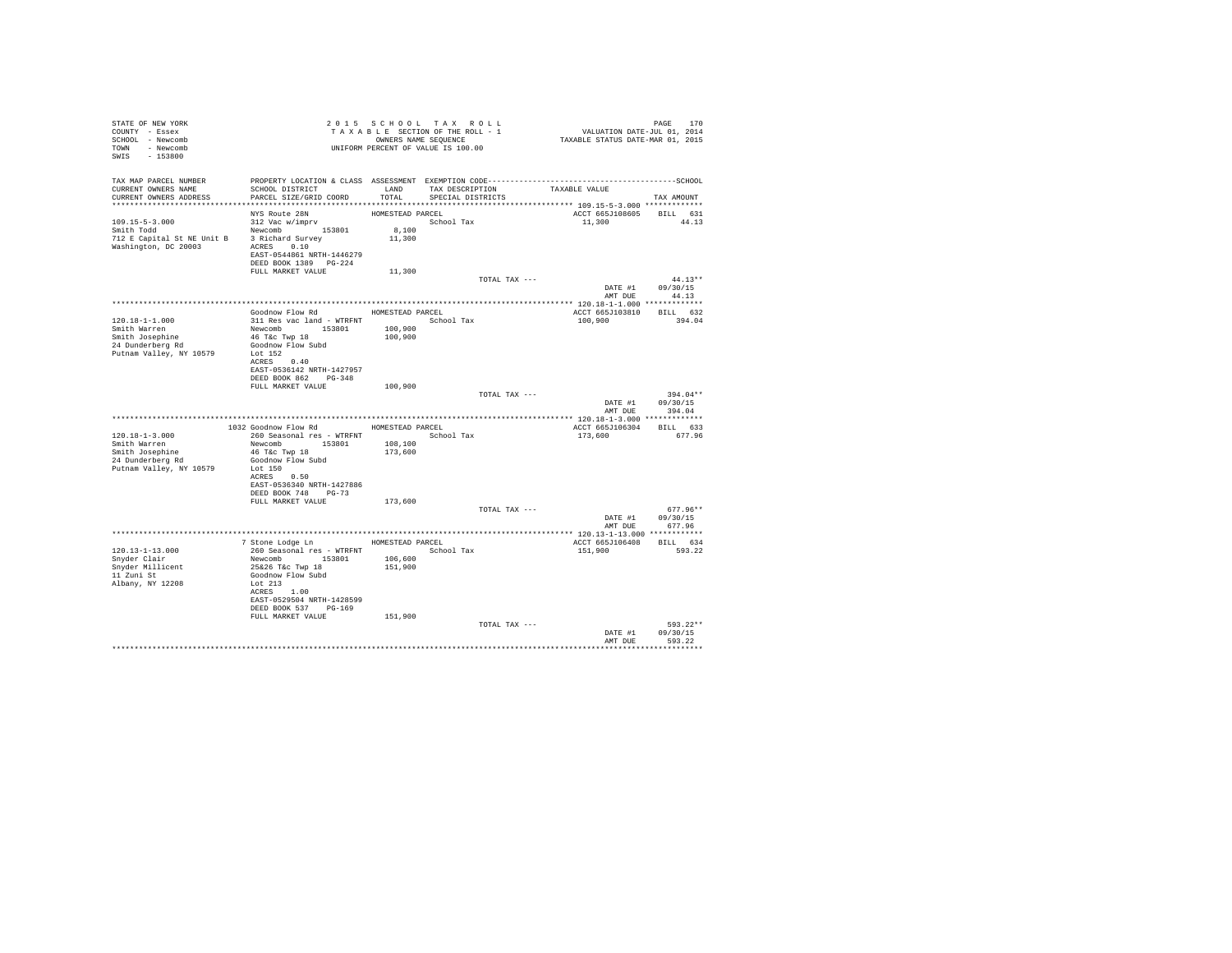| STATE OF NEW YORK<br>COUNTY - Essex<br>SCHOOL - Newcomb<br>TOWN - Newcomb<br>$-153800$<br>SWIS      | UNIFORM PERCENT OF VALUE IS 100.00                                                                                                                     |                                      | 2015 SCHOOL TAX ROLL<br>TAXABLE SECTION OF THE ROLL - 1<br>OWNERS NAME SEQUENCE | PAGE 171<br>VALUATION DATE-JUL 01, 2014<br>TAXABLE STATUS DATE-MAR 01, 2015 |                                      |
|-----------------------------------------------------------------------------------------------------|--------------------------------------------------------------------------------------------------------------------------------------------------------|--------------------------------------|---------------------------------------------------------------------------------|-----------------------------------------------------------------------------|--------------------------------------|
| TAX MAP PARCEL NUMBER<br>CURRENT OWNERS NAME<br>CURRENT OWNERS ADDRESS                              | SCHOOL DISTRICT<br>PARCEL SIZE/GRID COORD                                                                                                              | LAND<br>TOTAL                        | TAX DESCRIPTION<br>SPECIAL DISTRICTS                                            | TAXABLE VALUE<br>******************* 109.16-2-26.000 ************           | TAX AMOUNT                           |
|                                                                                                     | 5438 NYS Route 28N                                                                                                                                     | HOMESTEAD PARCEL                     |                                                                                 | ACCT 665J103814                                                             | BILL 635                             |
| 109.16-2-26.000<br>Sogoian George C<br>Soqoian Diana<br>5438 Rte 28N<br>Newcomb, NY 12852           | 210 1 Family Res - WTRFNT RES. STAR 41854<br>Newcomb 153801<br>9 16 Richards Survey<br>ACRES 0.85<br>EAST-0550068 NRTH-1446570<br>DEED BOOK 1623 PG-89 | 425,000                              | 144,000 School Tax                                                              | 425,000                                                                     | 30,000<br>1,659.75                   |
|                                                                                                     | FULL MARKET VALUE                                                                                                                                      | 425,000                              |                                                                                 |                                                                             |                                      |
|                                                                                                     |                                                                                                                                                        |                                      | TOTAL TAX ---                                                                   | DATE #1<br>AMT DUE                                                          | $1.587.75**$<br>09/30/15<br>1.587.75 |
|                                                                                                     |                                                                                                                                                        |                                      |                                                                                 |                                                                             |                                      |
| 110.18-5-4.000<br>Sorensen Dorothy A<br>Sorensen Jens<br>127 Floodwood Rd<br>Saranac Lake, NY 12983 | 12 Sanford Ln<br>210 1 Family Res<br>Newcomb 153801<br>Pt 4 Thorns Survey<br>ACRES 0.40<br>EAST-0560042 NRTH-1441377<br>DEED BOOK 413 PG-502           | HOMESTEAD PARCEL<br>24,300<br>53,300 | School Tax                                                                      | ACCT 665J106412<br>53,300                                                   | BILL 636<br>208.15                   |
|                                                                                                     | FULL MARKET VALUE                                                                                                                                      | 53,300                               |                                                                                 |                                                                             |                                      |
|                                                                                                     |                                                                                                                                                        |                                      | TOTAL TAX ---                                                                   | DATE #1<br>AMT DUE                                                          | $208.15**$<br>09/30/15<br>208.15     |
|                                                                                                     | 1398 Goodnow Flow Rd MOMESTEAD PARCEL                                                                                                                  |                                      |                                                                                 |                                                                             |                                      |
| $120.17 - 2 - 4.001$<br>Spada Ronald D<br>Spada Laurie J<br>PO Box 124                              | 260 Seasonal res - WTRFNT<br>Newcomb 153801<br>42 T&c Twp 18<br>Goodnow Flow Subd                                                                      | 107,700<br>216,900                   | School Tax                                                                      | ACCT 665J100813 BILL 637<br>216,900                                         | 847.06                               |
| Brooktondale, NY 14817                                                                              | Lot 52<br>ACRES 1.06<br>EAST-0533650 NRTH-1427037<br>DEED BOOK 1265 PG-171                                                                             |                                      |                                                                                 |                                                                             |                                      |
|                                                                                                     | FULL MARKET VALUE                                                                                                                                      | 216,900                              | TOTAL TAX ---                                                                   |                                                                             | 847.06**                             |
|                                                                                                     |                                                                                                                                                        |                                      |                                                                                 | DATE #1<br>AMT DUE                                                          | 09/30/15<br>847.06                   |
|                                                                                                     |                                                                                                                                                        |                                      |                                                                                 |                                                                             |                                      |
| 110.13-9-6.000                                                                                      | 39 Campsite Rd<br>270 Mfg housing<br>Newcomb 153801                                                                                                    |                                      | HOMESTEAD PARCEL<br>School Tax                                                  | ACCT 665J106503<br>41,500                                                   | BILL 638<br>162.07                   |
| St John Phillip R<br>20 Fairview St<br>S Glens Falls, NY 12803                                      | 19 Richards Survey<br>Life Estate J&l St John<br>Db 940 Pg 102<br>ACRES 0.50<br>EAST-0555321 NRTH-1445934<br>DEED BOOK 940 PG-102<br>FULL MARKET VALUE | 27,000<br>41,500<br>41,500           |                                                                                 |                                                                             |                                      |
|                                                                                                     |                                                                                                                                                        |                                      | TOTAL TAX ---                                                                   |                                                                             | $162.07**$                           |
|                                                                                                     |                                                                                                                                                        |                                      |                                                                                 | DATE #1<br>AMT DUE                                                          | 09/30/15<br>162.07                   |
|                                                                                                     |                                                                                                                                                        |                                      |                                                                                 |                                                                             |                                      |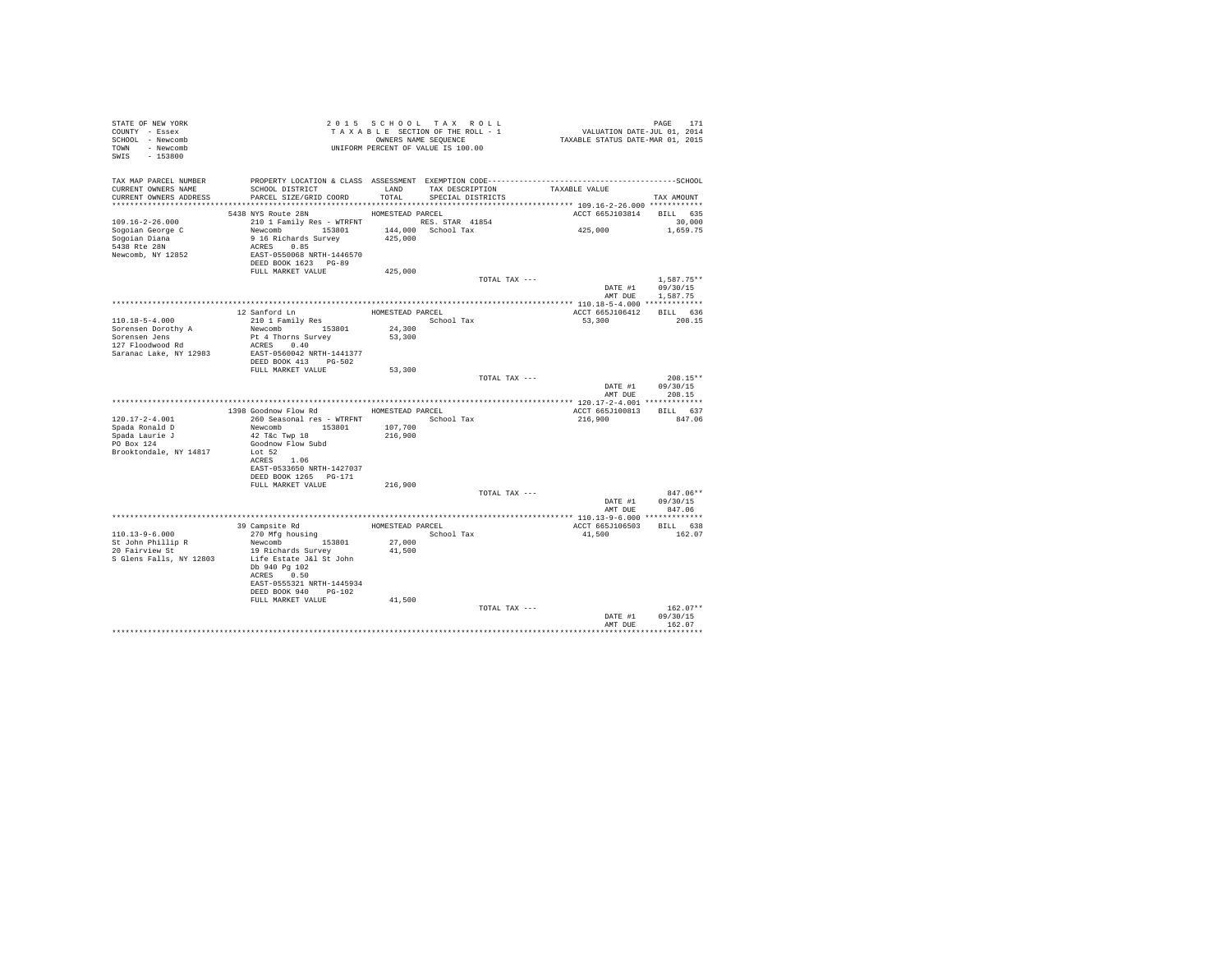| STATE OF NEW YORK<br>COUNTY - Essex<br>SCHOOL - Newcomb<br>TOWN - Newcomb<br>SWIS - 153800 |                                                    |                  | 2015 SCHOOL TAX ROLL<br>TAXABLE SECTION OF THE ROLL - 1<br>OWNERS NAME SEQUENCE<br>UNIFORM PERCENT OF VALUE IS 100.00 | PAGE 172<br>VALUATION DATE-JUL 01, 2014<br>TAXABLE STATUS DATE-MAR 01, 2015 |                    |
|--------------------------------------------------------------------------------------------|----------------------------------------------------|------------------|-----------------------------------------------------------------------------------------------------------------------|-----------------------------------------------------------------------------|--------------------|
| TAX MAP PARCEL NUMBER<br>CURRENT OWNERS NAME<br>CURRENT OWNERS ADDRESS                     | SCHOOL DISTRICT<br>PARCEL SIZE/GRID COORD          | TOTAL            | LAND TAX DESCRIPTION<br>SPECIAL DISTRICTS                                                                             | TAXABLE VALUE                                                               | TAX AMOUNT         |
|                                                                                            |                                                    |                  |                                                                                                                       |                                                                             |                    |
| $110.13 - 4 - 1.000$                                                                       | 5327 NYS Route 28N                                 | HOMESTEAD PARCEL | RES. STAR 41854                                                                                                       | ACCT 665J106805 BILL 639                                                    |                    |
| Stalker Lynn F                                                                             | 210 1 Family Res<br>Newcomb 153801                 |                  | 25,900 School Tax                                                                                                     | 124,300                                                                     | 30,000<br>485.43   |
| Stalker Beth Ann                                                                           | 17 Richards Survey                                 | 124,300          |                                                                                                                       |                                                                             |                    |
| PO Box 163                                                                                 | ACRES 0.46                                         |                  |                                                                                                                       |                                                                             |                    |
| Newcomb, NY 12852                                                                          | EAST-0552592 NRTH-1445194                          |                  |                                                                                                                       |                                                                             |                    |
|                                                                                            | DEED BOOK 1698 PG-42                               |                  |                                                                                                                       |                                                                             |                    |
|                                                                                            | FULL MARKET VALUE                                  | 124,300          |                                                                                                                       |                                                                             |                    |
|                                                                                            |                                                    |                  | TOTAL TAX ---                                                                                                         |                                                                             | $413.43**$         |
|                                                                                            |                                                    |                  |                                                                                                                       | DATE #1<br>AMT DUE                                                          | 09/30/15<br>413.43 |
|                                                                                            |                                                    |                  |                                                                                                                       |                                                                             |                    |
|                                                                                            | 980 Goodnow Flow Rd MOMESTEAD PARCEL               |                  |                                                                                                                       | ACCT 665J104507 BILL 640                                                    |                    |
| $120.14 - 1 - 13.000$                                                                      | 210 1 Family Res - WTRFNT                          |                  | School Tax                                                                                                            | 221,300                                                                     | 864.24             |
| Stanley Patterson C                                                                        | Newcomb 153801                                     | 105,100          |                                                                                                                       |                                                                             |                    |
| Stanley Evelyn F                                                                           | 43 T&c Twp 18                                      | 221,300          |                                                                                                                       |                                                                             |                    |
| 25 Hampton St                                                                              | Lot 161 Goodnow Flow Subd                          |                  |                                                                                                                       |                                                                             |                    |
| Menands, NY 12204                                                                          | ACRES 0.60                                         |                  |                                                                                                                       |                                                                             |                    |
|                                                                                            | EAST-0535110 NRTH-1428397<br>DEED BOOK 1202 PG-162 |                  |                                                                                                                       |                                                                             |                    |
|                                                                                            | FULL MARKET VALUE                                  | 221,300          |                                                                                                                       |                                                                             |                    |
|                                                                                            |                                                    |                  | TOTAL TAX ---                                                                                                         |                                                                             | $864.24**$         |
|                                                                                            |                                                    |                  |                                                                                                                       | DATE #1                                                                     | 09/30/15           |
|                                                                                            |                                                    |                  |                                                                                                                       | AMT DUE                                                                     | 864.24             |
|                                                                                            |                                                    |                  |                                                                                                                       |                                                                             |                    |
|                                                                                            | 14 Snowshoe Ln                                     | HOMESTEAD PARCEL |                                                                                                                       | ACCT 665J106811 BILL 641                                                    |                    |
| 110.13-11-5.000                                                                            | 210 1 Family Res                                   |                  | School Tax                                                                                                            | 186,600                                                                     | 728.73             |
| Stark John<br>Stark Carole                                                                 | Newcomb 153801                                     | 27,000           |                                                                                                                       |                                                                             |                    |
| 11 Liberty Ct                                                                              | Pt 30 Richards Survey<br>ACRES 0.50                | 186,600          |                                                                                                                       |                                                                             |                    |
| Montgomery, NY 12549                                                                       | EAST-0557265 NRTH-1446835                          |                  |                                                                                                                       |                                                                             |                    |
|                                                                                            | DEED BOOK 1256 PG-223                              |                  |                                                                                                                       |                                                                             |                    |
|                                                                                            | FULL MARKET VALUE                                  | 186,600          |                                                                                                                       |                                                                             |                    |
|                                                                                            |                                                    |                  | TOTAL TAX ---                                                                                                         |                                                                             | $728.73**$         |
|                                                                                            |                                                    |                  |                                                                                                                       |                                                                             | DATE #1 09/30/15   |
|                                                                                            |                                                    |                  |                                                                                                                       |                                                                             | AMT DUE 728.73     |
|                                                                                            | 1180 Goodnow Flow Rd                               | HOMESTEAD PARCEL |                                                                                                                       | ACCT 665J104509 BILL 642                                                    |                    |
| $120.18 - 2 - 45.000$                                                                      | 260 Seasonal res - WTRFNT                          |                  | School Tax                                                                                                            | 143,000                                                                     | 558.46             |
| Stedman Nancy A                                                                            | Newcomb 153801                                     | 104,100          |                                                                                                                       |                                                                             |                    |
| Sherman Jeanne M                                                                           | 46 & 65 T&c Twp 18                                 | 143,000          |                                                                                                                       |                                                                             |                    |
| 75 Fourth St                                                                               | Goodnow Flow Subd                                  |                  |                                                                                                                       |                                                                             |                    |
| Glens Falls, NY 12801                                                                      | Lot 5                                              |                  |                                                                                                                       |                                                                             |                    |
|                                                                                            | ACRES 0.57                                         |                  |                                                                                                                       |                                                                             |                    |
|                                                                                            | EAST-0538335 NRTH-1425719<br>DEED BOOK 1217 PG-220 |                  |                                                                                                                       |                                                                             |                    |
|                                                                                            | FULL MARKET VALUE                                  | 143,000          |                                                                                                                       |                                                                             |                    |
|                                                                                            |                                                    |                  | TOTAL TAX ---                                                                                                         |                                                                             | 558.46**           |
|                                                                                            |                                                    |                  |                                                                                                                       | DATE #1                                                                     | 09/30/15           |
|                                                                                            |                                                    |                  |                                                                                                                       | AMT DUE                                                                     | 558.46             |
|                                                                                            |                                                    |                  |                                                                                                                       |                                                                             | ************       |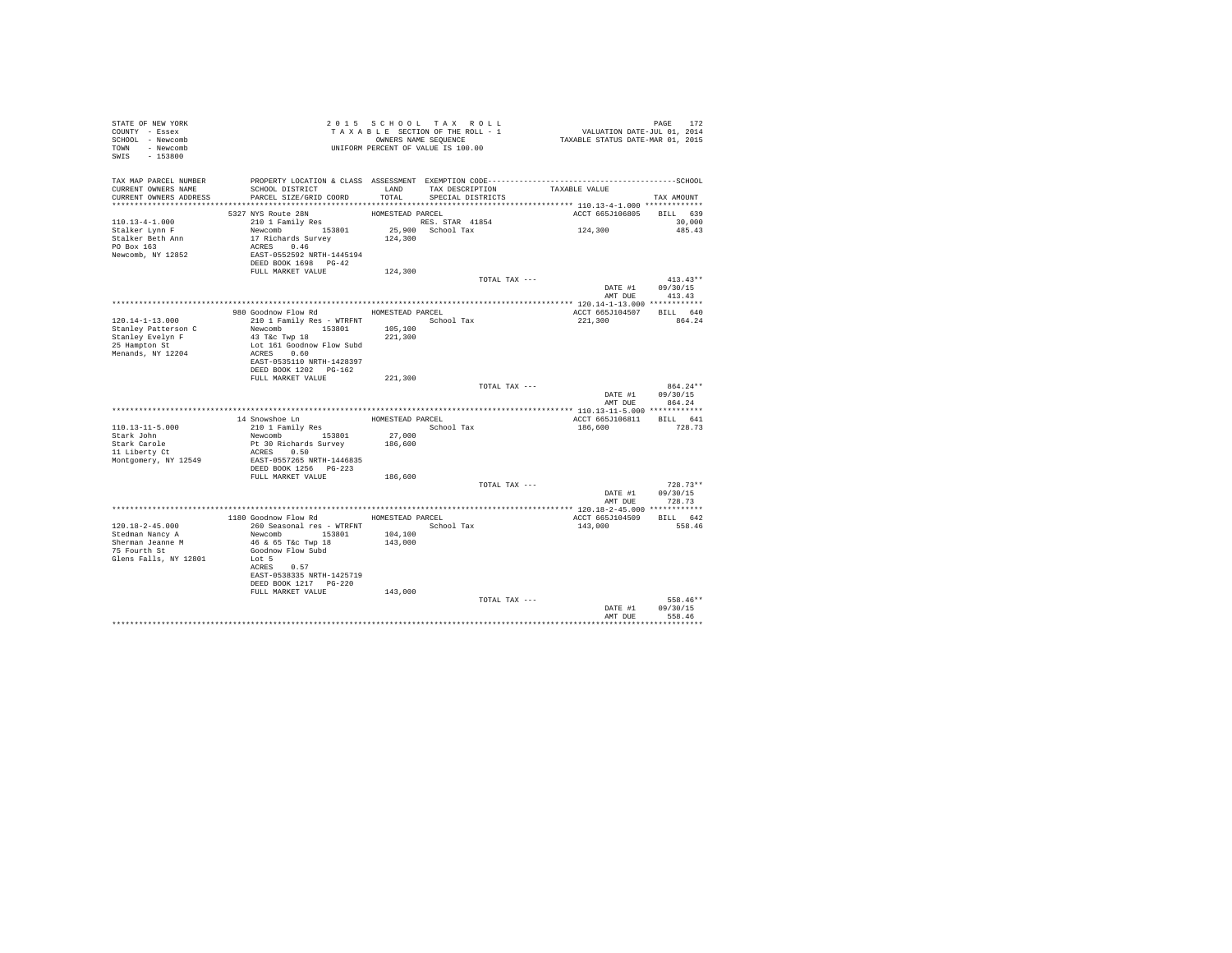| STATE OF NEW YORK<br>COUNTY - Essex<br>SCHOOL - Newcomb<br>- Newcomb<br><b>TOWN</b><br>$-153800$<br>SWIS |                                                |                  | 2015 SCHOOL TAX ROLL<br>TAXABLE SECTION OF THE ROLL - 1<br>OWNERS NAME SEQUENCE<br>UNIFORM PERCENT OF VALUE IS 100.00 | VALUATION DATE-JUL 01, 2014<br>TAXABLE STATUS DATE-MAR 01, 2015 | PAGE<br>173 |
|----------------------------------------------------------------------------------------------------------|------------------------------------------------|------------------|-----------------------------------------------------------------------------------------------------------------------|-----------------------------------------------------------------|-------------|
| TAX MAP PARCEL NUMBER                                                                                    |                                                |                  |                                                                                                                       |                                                                 |             |
| CURRENT OWNERS NAME                                                                                      | SCHOOL DISTRICT                                | LAND             | TAX DESCRIPTION                                                                                                       | TAXABLE VALUE                                                   |             |
| CURRENT OWNERS ADDRESS                                                                                   | PARCEL SIZE/GRID COORD                         | TOTAL.           | SPECIAL DISTRICTS                                                                                                     |                                                                 | TAX AMOUNT  |
| ***********************                                                                                  |                                                |                  |                                                                                                                       |                                                                 |             |
|                                                                                                          | 1410 Goodnow Flow Rd                           | HOMESTEAD PARCEL |                                                                                                                       | ACCT 665J106915                                                 | RTLL 643    |
| $120.17 - 2 - 48.000$<br>Steffen Thomas E                                                                | 260 Seasonal res - WTRFNT<br>Newcomb<br>153801 | 119,200          | School Tax                                                                                                            | 141,900                                                         | 554.16      |
| Steffen Judith M                                                                                         | 42 T&c Twp 18                                  | 141,900          |                                                                                                                       |                                                                 |             |
| 804 Riverview Rd                                                                                         | Goodnow Flow Subd                              |                  |                                                                                                                       |                                                                 |             |
| Lemovne, PA 17043                                                                                        | Lot 55                                         |                  |                                                                                                                       |                                                                 |             |
|                                                                                                          | ACRES<br>1.56                                  |                  |                                                                                                                       |                                                                 |             |
|                                                                                                          | EAST-0533367 NRTH-1427074                      |                  |                                                                                                                       |                                                                 |             |
|                                                                                                          | DEED BOOK 1775 PG-93                           |                  |                                                                                                                       |                                                                 |             |
|                                                                                                          | FULL MARKET VALUE                              | 141,900          |                                                                                                                       |                                                                 |             |
|                                                                                                          |                                                |                  | TOTAL TAX ---                                                                                                         |                                                                 | 554.16**    |
|                                                                                                          |                                                |                  |                                                                                                                       | DATE #1                                                         | 09/30/15    |
|                                                                                                          |                                                |                  |                                                                                                                       | AMT DUE                                                         | 554.16      |
|                                                                                                          | 65 Sanford Ln                                  | HOMESTEAD PARCEL |                                                                                                                       | ACCT 665J105204                                                 | BILL 644    |
| $110.18 - 4 - 3.000$                                                                                     | 210 1 Family Res                               |                  | RES. STAR 41854                                                                                                       |                                                                 | 30,000      |
| Stengrevics Nathan A                                                                                     | Newcomb<br>153801                              |                  | 28.700 School Tax                                                                                                     | 92,900                                                          | 362.80      |
| Stengrevics Kristofer Wesley Pt 5 Thorns Survey                                                          |                                                | 92,900           |                                                                                                                       |                                                                 |             |
| c/o Andrew Stengrevics                                                                                   | 1761/241 Life use to                           |                  |                                                                                                                       |                                                                 |             |
| 65 Sanford Ln                                                                                            | Andrew & Joanne Stengrevi                      |                  |                                                                                                                       |                                                                 |             |
| Newcomb, NY 12852                                                                                        | ACRES<br>0.56                                  |                  |                                                                                                                       |                                                                 |             |
|                                                                                                          | EAST-0558727 NRTH-1441405                      |                  |                                                                                                                       |                                                                 |             |
|                                                                                                          | DEED BOOK 1761 PG-241                          |                  |                                                                                                                       |                                                                 |             |
|                                                                                                          | FULL MARKET VALUE                              | 92,900           | TOTAL TAX $---$                                                                                                       |                                                                 | $290.80**$  |
|                                                                                                          |                                                |                  |                                                                                                                       | DATE #1                                                         | 09/30/15    |
|                                                                                                          |                                                |                  |                                                                                                                       | AMT DUE                                                         | 290.80      |
|                                                                                                          |                                                |                  |                                                                                                                       |                                                                 |             |
|                                                                                                          | 23 Sanford Ln                                  | HOMESTEAD PARCEL |                                                                                                                       | ACCT 665J100914                                                 | BILL 645    |
| $110.18 - 4 - 13.000$                                                                                    | 210 1 Family Res                               |                  | School Tax                                                                                                            | 83,300                                                          | 325.31      |
| Stickney Charles K                                                                                       | 153801<br>Newcomb                              | 27,000           |                                                                                                                       |                                                                 |             |
| Stickney Susan K                                                                                         | Pt 4&5 Thorns Survey                           | 83,300           |                                                                                                                       |                                                                 |             |
| 800 Arnold St Lot 33                                                                                     | ACRES 0.50                                     |                  |                                                                                                                       |                                                                 |             |
| Ballston Spa, NY 12020                                                                                   | EAST-0559654 NRTH-1441266<br>$PG-25$           |                  |                                                                                                                       |                                                                 |             |
|                                                                                                          | DEED BOOK 609<br>FULL MARKET VALUE             | 83,300           |                                                                                                                       |                                                                 |             |
|                                                                                                          |                                                |                  | TOTAL TAX ---                                                                                                         |                                                                 | $325.31**$  |
|                                                                                                          |                                                |                  |                                                                                                                       | DATE #1                                                         | 09/30/15    |
|                                                                                                          |                                                |                  |                                                                                                                       | AMT DUE                                                         | 325.31      |
|                                                                                                          |                                                |                  |                                                                                                                       |                                                                 |             |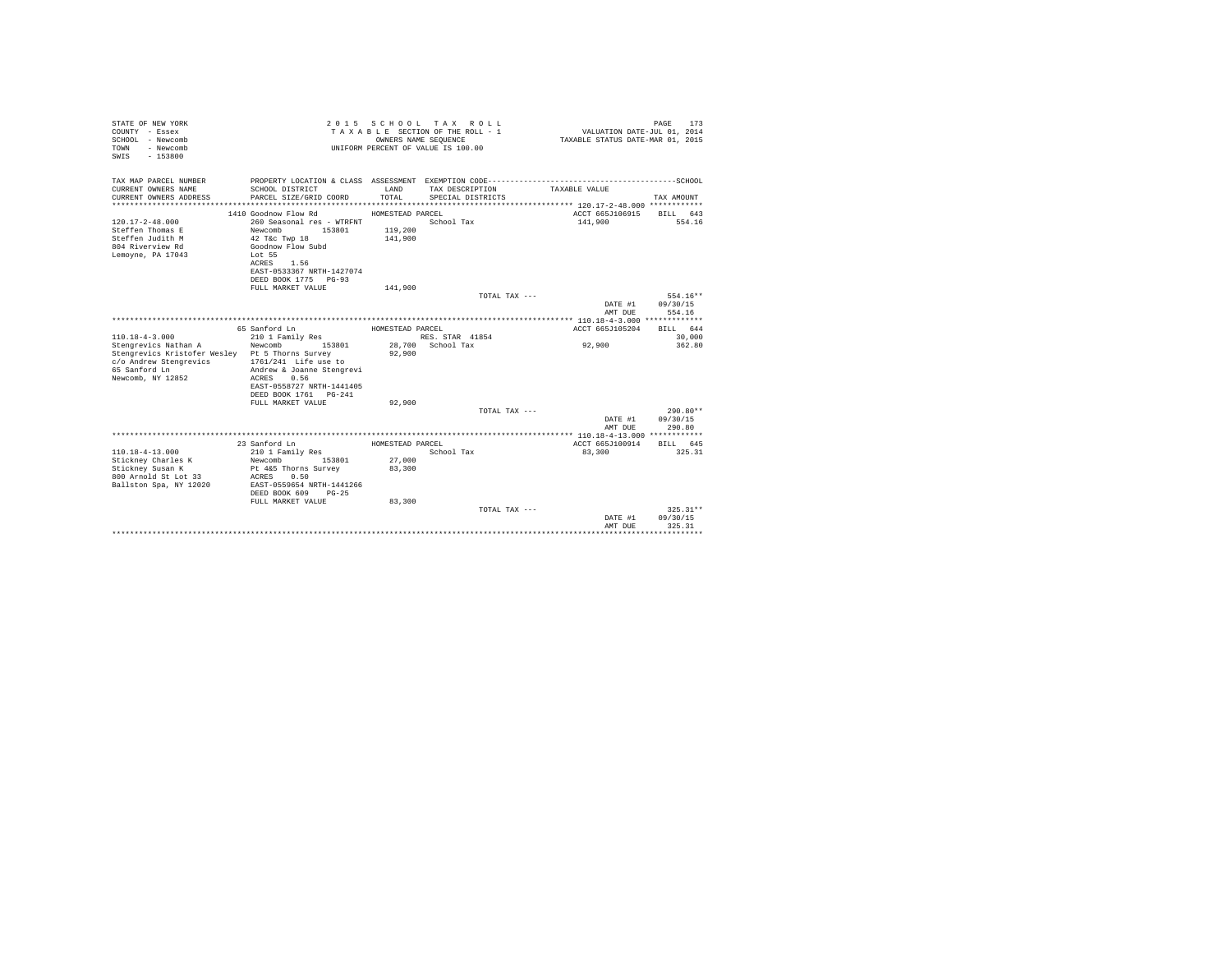| STATE OF NEW YORK<br>COUNTY - Essex<br>SCHOOL - Newcomb<br>- Newcomb<br>TOWN<br>SWIS<br>$-153800$ |                                                                 |                  | 2015 SCHOOL TAX ROLL<br>TAXABLE SECTION OF THE ROLL - 1<br>OWNERS NAME SEQUENCE<br>UNIFORM PERCENT OF VALUE IS 100.00 | PAGE 174<br>VALUATION DATE-JUL 01, 2014<br>TAXABLE STATUS DATE-MAR 01, 2015 |                    |
|---------------------------------------------------------------------------------------------------|-----------------------------------------------------------------|------------------|-----------------------------------------------------------------------------------------------------------------------|-----------------------------------------------------------------------------|--------------------|
| TAX MAP PARCEL NUMBER                                                                             |                                                                 |                  |                                                                                                                       |                                                                             |                    |
| CURRENT OWNERS NAME<br>CURRENT OWNERS ADDRESS                                                     | SCHOOL DISTRICT<br>PARCEL SIZE/GRID COORD                       | LAND<br>TOTAL    | TAX DESCRIPTION<br>SPECIAL DISTRICTS                                                                                  | TAXABLE VALUE                                                               | TAX AMOUNT         |
| *************************                                                                         |                                                                 |                  |                                                                                                                       |                                                                             |                    |
|                                                                                                   | 7 Goodnow Flow Rd                                               | HOMESTEAD PARCEL |                                                                                                                       | ACCT 665J181003                                                             | BILL 646           |
| 109.15-4-1.100                                                                                    | 270 Mfg housing                                                 |                  | SR STAR 41834                                                                                                         |                                                                             | 65,300             |
| Stickney Elizabeth A                                                                              | Newcomb 153801                                                  |                  | 66,400 School Tax                                                                                                     | 74,100                                                                      | 289.38             |
| 7 Goodnow Rd                                                                                      | 4 Ords Pat                                                      | 74,100           |                                                                                                                       |                                                                             |                    |
| Newcomb, NY 12852                                                                                 | ACRES 9.90<br>EAST-0543375 NRTH-1445239                         |                  |                                                                                                                       |                                                                             |                    |
|                                                                                                   | DEED BOOK 918 PG-259                                            |                  |                                                                                                                       |                                                                             |                    |
|                                                                                                   | FULL MARKET VALUE                                               | 74,100           |                                                                                                                       |                                                                             |                    |
|                                                                                                   |                                                                 |                  | TOTAL TAX ---                                                                                                         |                                                                             | 141.38**           |
|                                                                                                   |                                                                 |                  |                                                                                                                       | DATE #1                                                                     | 09/30/15           |
|                                                                                                   |                                                                 |                  |                                                                                                                       | AMT DUE                                                                     | 141.38             |
|                                                                                                   | 129 Marcy Ln                                                    | HOMESTEAD PARCEL |                                                                                                                       | ACCT 665J100215                                                             | BILL 647           |
| $110.17 - 3 - 8.000$                                                                              | 210 1 Family Res                                                |                  | AGED ALL 41800                                                                                                        |                                                                             | 36,550             |
| Stickney Lorraine                                                                                 | Newcomb 153801                                                  |                  | 28,700 SR STAR 41834                                                                                                  |                                                                             | 36,550             |
| c/o Shari Murray                                                                                  | Pt 19 Richards Survey                                           |                  | 73,100 School Tax                                                                                                     | 36,550                                                                      | 142.74             |
| 5255 State Route 149                                                                              |                                                                 |                  |                                                                                                                       |                                                                             |                    |
| Granville, NY 12832                                                                               | ACRES 0.60<br>EAST-0557288 NRTH-1442452<br>DEED BOOK 733 PG-260 |                  |                                                                                                                       |                                                                             |                    |
| PRIOR OWNER ON 3/01/2015 FULL MARKET VALUE                                                        |                                                                 | 73,100           |                                                                                                                       |                                                                             |                    |
| Stickney Lorraine                                                                                 |                                                                 |                  |                                                                                                                       |                                                                             |                    |
|                                                                                                   |                                                                 |                  | TOTAL TAX ---                                                                                                         |                                                                             | $0.00**$           |
|                                                                                                   |                                                                 |                  |                                                                                                                       |                                                                             |                    |
| $110.17 - 2 - 7.200$                                                                              | 65 Chaisson Rd<br>270 Mfg housing                               | HOMESTEAD PARCEL | School Tax                                                                                                            | ACCT 665J179005<br>29,000                                                   | BILL 648<br>113.25 |
| Strainer Stanley                                                                                  | Newcomb 153801                                                  | 24,300           |                                                                                                                       |                                                                             |                    |
| 168 Eldridge Ln                                                                                   | 18 Richards Survey                                              | 29,000           |                                                                                                                       |                                                                             |                    |
| Fort Ann, NY 12828                                                                                | ACRES 0.40                                                      |                  |                                                                                                                       |                                                                             |                    |
|                                                                                                   | EAST-0554593 NRTH-1443435                                       |                  |                                                                                                                       |                                                                             |                    |
|                                                                                                   | DEED BOOK 1412    PG-312<br>FULL MARKET VALUE                   | 29,000           |                                                                                                                       |                                                                             |                    |
|                                                                                                   |                                                                 |                  | TOTAL TAX ---                                                                                                         |                                                                             | $113.25**$         |
|                                                                                                   |                                                                 |                  |                                                                                                                       | DATE #1                                                                     | 09/30/15           |
|                                                                                                   |                                                                 |                  |                                                                                                                       | AMT DUE                                                                     | 113.25             |
|                                                                                                   |                                                                 |                  |                                                                                                                       |                                                                             |                    |
| $110.17 - 2 - 8.501$                                                                              | 69 Chaisson Rd<br>210 1 Family Res                              | HOMESTEAD PARCEL | School Tax                                                                                                            | ACCT 665J103909<br>96,100                                                   | BILL 649<br>375.30 |
| Strainer Stanley                                                                                  | 153801<br>Newcomb                                               | 55,100           |                                                                                                                       |                                                                             |                    |
| 168 Eldridge Ln                                                                                   | Pt 18 Richards Survey                                           | 96,100           |                                                                                                                       |                                                                             |                    |
| Fort Ann, NY 12828                                                                                | ACRES 6.60                                                      |                  |                                                                                                                       |                                                                             |                    |
|                                                                                                   | EAST-0554564 NRTH-1443117                                       |                  |                                                                                                                       |                                                                             |                    |
|                                                                                                   | DEED BOOK 1412   PG-312<br>FULL MARKET VALUE                    |                  |                                                                                                                       |                                                                             |                    |
|                                                                                                   |                                                                 | 96,100           | TOTAL TAX ---                                                                                                         |                                                                             | $375.30**$         |
|                                                                                                   |                                                                 |                  |                                                                                                                       | DATE #1                                                                     | 09/30/15           |
|                                                                                                   |                                                                 |                  |                                                                                                                       | AMT DUE                                                                     | 375.30             |
|                                                                                                   |                                                                 |                  |                                                                                                                       |                                                                             |                    |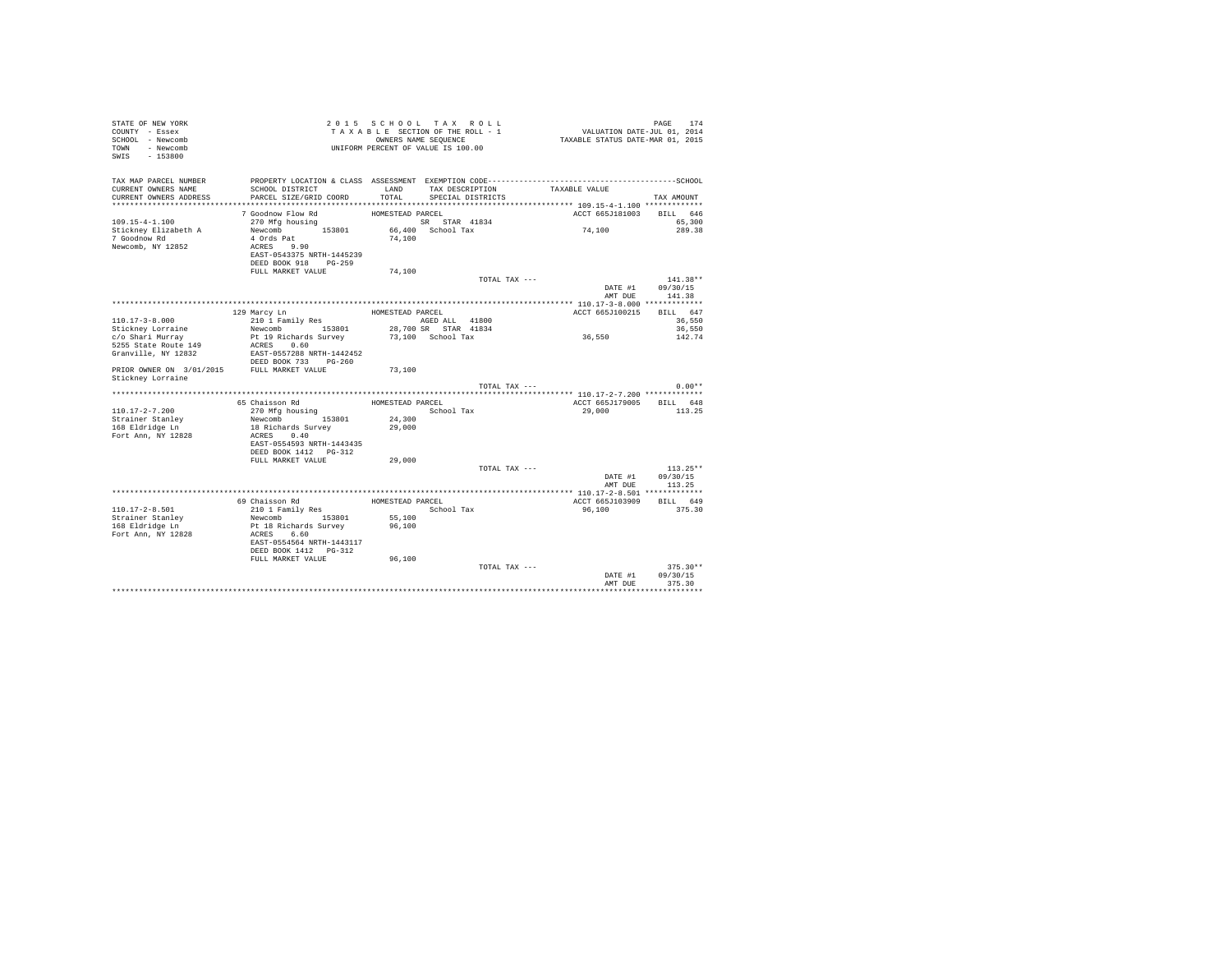| STATE OF NEW YORK<br>COUNTY - Essex<br>SCHOOL - Newcomb<br>TOWN - Newcomb<br>SWIS - 153800 | 2015 SECTION OF THE ROLL - 1<br>TAXABLE SECTION OF THE ROLL - 1<br>UNIFORM PERCENT OF VALUE IS 100.00                                                                        |                  |                                                 | PAGE 175<br>VALUATION DATE-JUL 01, 2014<br>TAXABLE STATUS DATE-MAR 01, 2015 |                                          |
|--------------------------------------------------------------------------------------------|------------------------------------------------------------------------------------------------------------------------------------------------------------------------------|------------------|-------------------------------------------------|-----------------------------------------------------------------------------|------------------------------------------|
| TAX MAP PARCEL NUMBER<br>CURRENT OWNERS NAME<br>CURRENT OWNERS ADDRESS                     | PROPERTY LOCATION & CLASS ASSESSMENT EXEMPTION CODE-----------------------------------SCHOOL<br>SCHOOL DISTRICT<br>PARCEL SIZE/GRID COORD                                    |                  | LAND TAX DESCRIPTION<br>TOTAL SPECIAL DISTRICTS | TAXABLE VALUE                                                               | TAX AMOUNT                               |
|                                                                                            |                                                                                                                                                                              |                  |                                                 |                                                                             |                                          |
| $110.13 - 2 - 4.000$<br>Stringer Linda<br>Stringer Linda<br>Stringer Lowell W              | 5342 NYS Route 28N<br>210 1 Family Res<br>Newcomb 153801<br>17 Richards Survey 156,500                                                                                       | HOMESTEAD PARCEL | RES. STAR 41854<br>34,600 School Tax            | ACCT 665J106802 BILL 650<br>156,500                                         | 30,000<br>611.18                         |
| 5342 NYS Route 28N<br>PO Box 145<br>Newcomb, NY 12852                                      | ACRES 0.93<br>EAST-0552505 NRTH-1445580<br>DEED BOOK 1614 PG-295<br>FULL MARKET VALUE                                                                                        |                  |                                                 |                                                                             |                                          |
|                                                                                            |                                                                                                                                                                              | 156,500          |                                                 |                                                                             |                                          |
|                                                                                            |                                                                                                                                                                              |                  | TOTAL TAX ---                                   | AMT DUE                                                                     | 539.18**<br>DATE #1 09/30/15<br>539.18   |
|                                                                                            |                                                                                                                                                                              |                  |                                                 |                                                                             |                                          |
| 109.15-1-44.043                                                                            | 5650 NYS Route 28N<br>210 1 Family Res                                                                                                                                       |                  | HOMESTEAD PARCEL<br>RES. STAR 41854             | ACCT 665J106108                                                             | BILL 651<br>30,000                       |
| Stringer Lowell                                                                            | Newcomb 153801                                                                                                                                                               |                  | 42.100 School Tax                               | 76,900                                                                      | 300.32                                   |
| Stringer Brenda<br>Newcomb, NY 12852                                                       | 3 Richards Survey<br>Also 1020/82<br>ACRES 2.80<br>EAST-0545408 NRTH-1446708                                                                                                 | 76,900           |                                                 |                                                                             |                                          |
|                                                                                            | DEED BOOK 662 PG-180<br>FULL MARKET VALUE                                                                                                                                    | 76,900           |                                                 |                                                                             |                                          |
|                                                                                            |                                                                                                                                                                              |                  | TOTAL TAX ---                                   | AMT DUE                                                                     | $228.32**$<br>DATE #1 09/30/15<br>228.32 |
|                                                                                            |                                                                                                                                                                              |                  |                                                 |                                                                             |                                          |
| 109.16-2-22.300                                                                            | $\begin{tabular}{lllllllll} 5468 & NYS & \textsc{roule} & 28N & & & \textsc{HOMESTEAD} & \textsc{PARCEL} \\ & 210 & 1 & Family \textsc{Res} & & & \textsc{SR} \end{tabular}$ |                  |                                                 | ACCT 665J188004 BILL 652                                                    | 51,300                                   |
| Stringer Robert<br>PO Box 106<br>Newcomb, NY 12852                                         | 9 T&c Purchase Twp 25 Ts<br>ACRES 0.31                                                                                                                                       | 51,300           |                                                 | 51,300                                                                      | 200.34                                   |
|                                                                                            | EAST-0549425 NRTH-1446422<br>DEED BOOK 890 PG-314<br>FULL MARKET VALUE                                                                                                       | 51,300           |                                                 |                                                                             |                                          |
|                                                                                            |                                                                                                                                                                              |                  | TOTAL TAX ---                                   |                                                                             | $52.34**$                                |
|                                                                                            |                                                                                                                                                                              |                  |                                                 |                                                                             | DATE #1 09/30/15<br>AMT DUE 52.34        |
|                                                                                            |                                                                                                                                                                              |                  |                                                 |                                                                             |                                          |
|                                                                                            | 5462 NYS Route 28N HOMESTEAD PARCEL                                                                                                                                          |                  |                                                 | ACCT 665J106505                                                             | BILL 653                                 |
| 109.16-2-22.100<br>Stringer Stacy                                                          | 210 1 Family Res - WTRFNT AGED ALL 41800                                                                                                                                     |                  | 113,800 SR STAR 41834                           |                                                                             | 105,500<br>65,300                        |
| 31 Rose Ln                                                                                 | Newcomb 153801<br>9 Richards                                                                                                                                                 |                  | 211,000 School Tax                              | 105,500                                                                     | 412.01                                   |
| Rensselaer, NY 12144                                                                       | 1567/100 Life Use to<br>Marielle Stringer<br>ACRES 0.61<br>EAST-0549567 NRTH-1446425                                                                                         |                  |                                                 |                                                                             |                                          |
|                                                                                            | DEED BOOK 890 PG-308                                                                                                                                                         |                  |                                                 |                                                                             |                                          |
|                                                                                            | FULL MARKET VALUE                                                                                                                                                            | 211,000          | TOTAL TAX ---                                   |                                                                             | $264.01**$                               |
|                                                                                            |                                                                                                                                                                              |                  |                                                 | DATE #1<br>AMT DUE                                                          | 09/30/15<br>264.01                       |
|                                                                                            |                                                                                                                                                                              |                  |                                                 |                                                                             |                                          |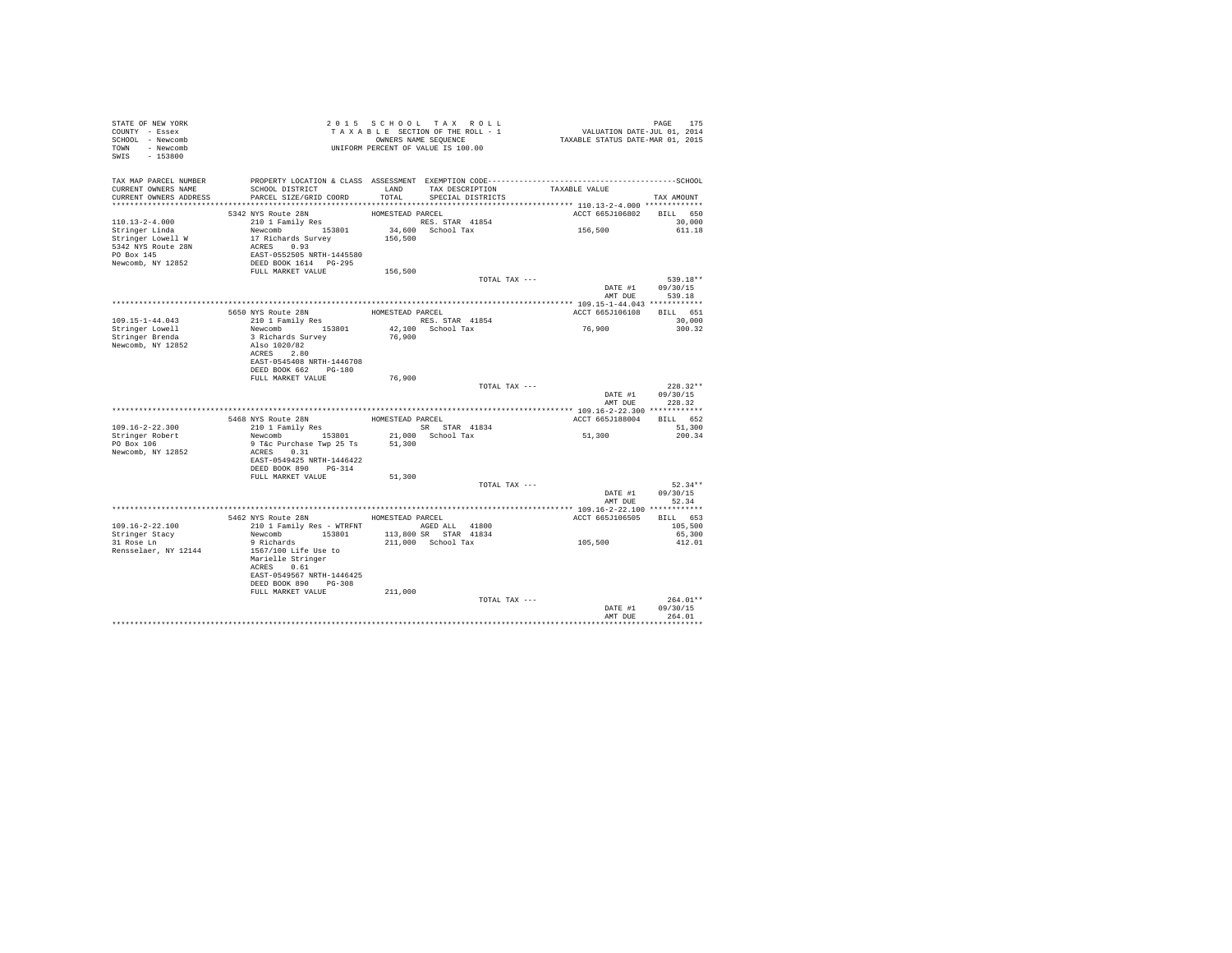| SCHOOL DISTRICT<br>TAX DESCRIPTION TAXABLE VALUE<br>LAND<br>SPECIAL DISTRICTS<br>PARCEL SIZE/GRID COORD<br>TOTAL<br>TAX AMOUNT<br>5550 NYS Route 28N<br>ACCT 665J106510 BILL 654<br>HOMESTEAD PARCEL<br>210 1 Family Res - WTRFNT SR STAR 41834<br>65,300<br>168,000<br>Newcomb 153801 106,500 School Tax<br>10 Richards Survey 168,000<br>656.09<br>5552 NYS Rte 28N<br>10 Richards Survey<br>Also 368/395<br>ACRES 1.92<br>EAST-0547617 NRTH-1447549<br>DEED BOOK 1309 PG-231<br>FULL MARKET VALUE<br>168,000<br>508.09**<br>TOTAL TAX ---<br>DATE #1 09/30/15<br>AMT DUE<br>508.09<br>5422 NYS Route 28N<br>ACCT 665J106512 BILL 655<br>HOMESTEAD PARCEL<br>210 1 Family Res - WTRFNT<br>$109.16 - 2 - 31.000$<br>School Tax<br>236,000<br>921.65<br>Newcomb 153801<br>16 Richards<br>158,000<br>236,000<br>1630/258-Life estate to<br>Mary Stubing<br>ACRES 2.45<br>EAST-0550657 NRTH-1446448<br>DEED BOOK 1774 PG-135<br>FULL MARKET VALUE<br>236,000<br>$921.65**$<br>TOTAL TAX ---<br>DATE #1<br>09/30/15<br>AMT DUE<br>921.65<br>5516 NYS Route 28N HOMESTEAD PARCEL<br>210 1 Family Res RES. ST<br>ACCT 665J106001<br>BILL 656<br>$109.16 - 2 - 16.000$<br>RES. STAR 41854<br>30,000<br>137,100<br>Newcomb 153801<br>30.500 School Tax<br>535.42<br>10 Richards<br>Sullivan Sally M<br>137,100<br>ACRES 0.70<br>EAST-0548313 NRTH-1447228<br>DEED BOOK 685 PG-240<br>FULL MARKET VALUE<br>137,100<br>TOTAL TAX ---<br>$463.42**$<br>DATE #1 09/30/15<br>AMT DUE<br>463.42<br>HOMESTEAD PARCEL<br>96 Marcy Ln<br>BILL 657<br>ACCT 665J100406<br>210 1 Family Res<br>School Tax<br>156,100<br>609.62<br>Newcomb 153801<br>Sullivan Kathleen F<br>35,900<br>Sullivan Joan<br>Pt 19 Richards Survey<br>156,100<br>ACRES 1.00<br>EAST-0557641 NRTH-1443112<br>DEED BOOK 892 PG-7<br>FULL MARKET VALUE<br>156,100<br>TOTAL TAX ---<br>$609.62**$<br>DATE #1<br>09/30/15<br>AMT DUE<br>609.62 | STATE OF NEW YORK<br>COUNTY - Essex<br>SCHOOL - Newcomb<br>TOWN - Newcomb<br>$-153800$<br>SWIS |  | 2015 SCHOOL TAX ROLL<br>7015 SCHOOL TAX ROLL<br>TAXABLE SECTION OF THE ROLL - 1<br>TAXABLE STATUS DATE-THE ROLL - 1<br>TAXABLE STATUS DATE-MAR 01, 2015<br>UNIFORM PERCENT OF VALUE IS 100.00 | PAGE<br>176 |
|-------------------------------------------------------------------------------------------------------------------------------------------------------------------------------------------------------------------------------------------------------------------------------------------------------------------------------------------------------------------------------------------------------------------------------------------------------------------------------------------------------------------------------------------------------------------------------------------------------------------------------------------------------------------------------------------------------------------------------------------------------------------------------------------------------------------------------------------------------------------------------------------------------------------------------------------------------------------------------------------------------------------------------------------------------------------------------------------------------------------------------------------------------------------------------------------------------------------------------------------------------------------------------------------------------------------------------------------------------------------------------------------------------------------------------------------------------------------------------------------------------------------------------------------------------------------------------------------------------------------------------------------------------------------------------------------------------------------------------------------------------------------------------------------------------------------------------------------------------------------------------------------------|------------------------------------------------------------------------------------------------|--|-----------------------------------------------------------------------------------------------------------------------------------------------------------------------------------------------|-------------|
|                                                                                                                                                                                                                                                                                                                                                                                                                                                                                                                                                                                                                                                                                                                                                                                                                                                                                                                                                                                                                                                                                                                                                                                                                                                                                                                                                                                                                                                                                                                                                                                                                                                                                                                                                                                                                                                                                                 | TAX MAP PARCEL NUMBER<br>CURRENT OWNERS NAME<br>CURRENT OWNERS ADDRESS                         |  |                                                                                                                                                                                               |             |
|                                                                                                                                                                                                                                                                                                                                                                                                                                                                                                                                                                                                                                                                                                                                                                                                                                                                                                                                                                                                                                                                                                                                                                                                                                                                                                                                                                                                                                                                                                                                                                                                                                                                                                                                                                                                                                                                                                 | $109.16 - 1 - 12.100$<br>Stubing Rita<br>Newcomb, NY 12852                                     |  |                                                                                                                                                                                               |             |
|                                                                                                                                                                                                                                                                                                                                                                                                                                                                                                                                                                                                                                                                                                                                                                                                                                                                                                                                                                                                                                                                                                                                                                                                                                                                                                                                                                                                                                                                                                                                                                                                                                                                                                                                                                                                                                                                                                 |                                                                                                |  |                                                                                                                                                                                               |             |
|                                                                                                                                                                                                                                                                                                                                                                                                                                                                                                                                                                                                                                                                                                                                                                                                                                                                                                                                                                                                                                                                                                                                                                                                                                                                                                                                                                                                                                                                                                                                                                                                                                                                                                                                                                                                                                                                                                 |                                                                                                |  |                                                                                                                                                                                               |             |
|                                                                                                                                                                                                                                                                                                                                                                                                                                                                                                                                                                                                                                                                                                                                                                                                                                                                                                                                                                                                                                                                                                                                                                                                                                                                                                                                                                                                                                                                                                                                                                                                                                                                                                                                                                                                                                                                                                 |                                                                                                |  |                                                                                                                                                                                               |             |
|                                                                                                                                                                                                                                                                                                                                                                                                                                                                                                                                                                                                                                                                                                                                                                                                                                                                                                                                                                                                                                                                                                                                                                                                                                                                                                                                                                                                                                                                                                                                                                                                                                                                                                                                                                                                                                                                                                 | Stubing Steven<br>Stubing Sand<br>c/o Sand Stubing<br>1 Maddy Grove Rd<br>Greenfield, NY 12933 |  |                                                                                                                                                                                               |             |
|                                                                                                                                                                                                                                                                                                                                                                                                                                                                                                                                                                                                                                                                                                                                                                                                                                                                                                                                                                                                                                                                                                                                                                                                                                                                                                                                                                                                                                                                                                                                                                                                                                                                                                                                                                                                                                                                                                 |                                                                                                |  |                                                                                                                                                                                               |             |
|                                                                                                                                                                                                                                                                                                                                                                                                                                                                                                                                                                                                                                                                                                                                                                                                                                                                                                                                                                                                                                                                                                                                                                                                                                                                                                                                                                                                                                                                                                                                                                                                                                                                                                                                                                                                                                                                                                 |                                                                                                |  |                                                                                                                                                                                               |             |
|                                                                                                                                                                                                                                                                                                                                                                                                                                                                                                                                                                                                                                                                                                                                                                                                                                                                                                                                                                                                                                                                                                                                                                                                                                                                                                                                                                                                                                                                                                                                                                                                                                                                                                                                                                                                                                                                                                 |                                                                                                |  |                                                                                                                                                                                               |             |
|                                                                                                                                                                                                                                                                                                                                                                                                                                                                                                                                                                                                                                                                                                                                                                                                                                                                                                                                                                                                                                                                                                                                                                                                                                                                                                                                                                                                                                                                                                                                                                                                                                                                                                                                                                                                                                                                                                 |                                                                                                |  |                                                                                                                                                                                               |             |
|                                                                                                                                                                                                                                                                                                                                                                                                                                                                                                                                                                                                                                                                                                                                                                                                                                                                                                                                                                                                                                                                                                                                                                                                                                                                                                                                                                                                                                                                                                                                                                                                                                                                                                                                                                                                                                                                                                 | Sullivan John F                                                                                |  |                                                                                                                                                                                               |             |
|                                                                                                                                                                                                                                                                                                                                                                                                                                                                                                                                                                                                                                                                                                                                                                                                                                                                                                                                                                                                                                                                                                                                                                                                                                                                                                                                                                                                                                                                                                                                                                                                                                                                                                                                                                                                                                                                                                 | Newcomb, NY 12852                                                                              |  |                                                                                                                                                                                               |             |
|                                                                                                                                                                                                                                                                                                                                                                                                                                                                                                                                                                                                                                                                                                                                                                                                                                                                                                                                                                                                                                                                                                                                                                                                                                                                                                                                                                                                                                                                                                                                                                                                                                                                                                                                                                                                                                                                                                 |                                                                                                |  |                                                                                                                                                                                               |             |
|                                                                                                                                                                                                                                                                                                                                                                                                                                                                                                                                                                                                                                                                                                                                                                                                                                                                                                                                                                                                                                                                                                                                                                                                                                                                                                                                                                                                                                                                                                                                                                                                                                                                                                                                                                                                                                                                                                 |                                                                                                |  |                                                                                                                                                                                               |             |
|                                                                                                                                                                                                                                                                                                                                                                                                                                                                                                                                                                                                                                                                                                                                                                                                                                                                                                                                                                                                                                                                                                                                                                                                                                                                                                                                                                                                                                                                                                                                                                                                                                                                                                                                                                                                                                                                                                 |                                                                                                |  |                                                                                                                                                                                               |             |
|                                                                                                                                                                                                                                                                                                                                                                                                                                                                                                                                                                                                                                                                                                                                                                                                                                                                                                                                                                                                                                                                                                                                                                                                                                                                                                                                                                                                                                                                                                                                                                                                                                                                                                                                                                                                                                                                                                 | $110.17 - 2 - 22.000$                                                                          |  |                                                                                                                                                                                               |             |
|                                                                                                                                                                                                                                                                                                                                                                                                                                                                                                                                                                                                                                                                                                                                                                                                                                                                                                                                                                                                                                                                                                                                                                                                                                                                                                                                                                                                                                                                                                                                                                                                                                                                                                                                                                                                                                                                                                 | 385 Gilbert Ave<br>Pearl River, NY 10965                                                       |  |                                                                                                                                                                                               |             |
|                                                                                                                                                                                                                                                                                                                                                                                                                                                                                                                                                                                                                                                                                                                                                                                                                                                                                                                                                                                                                                                                                                                                                                                                                                                                                                                                                                                                                                                                                                                                                                                                                                                                                                                                                                                                                                                                                                 |                                                                                                |  |                                                                                                                                                                                               |             |
|                                                                                                                                                                                                                                                                                                                                                                                                                                                                                                                                                                                                                                                                                                                                                                                                                                                                                                                                                                                                                                                                                                                                                                                                                                                                                                                                                                                                                                                                                                                                                                                                                                                                                                                                                                                                                                                                                                 |                                                                                                |  |                                                                                                                                                                                               |             |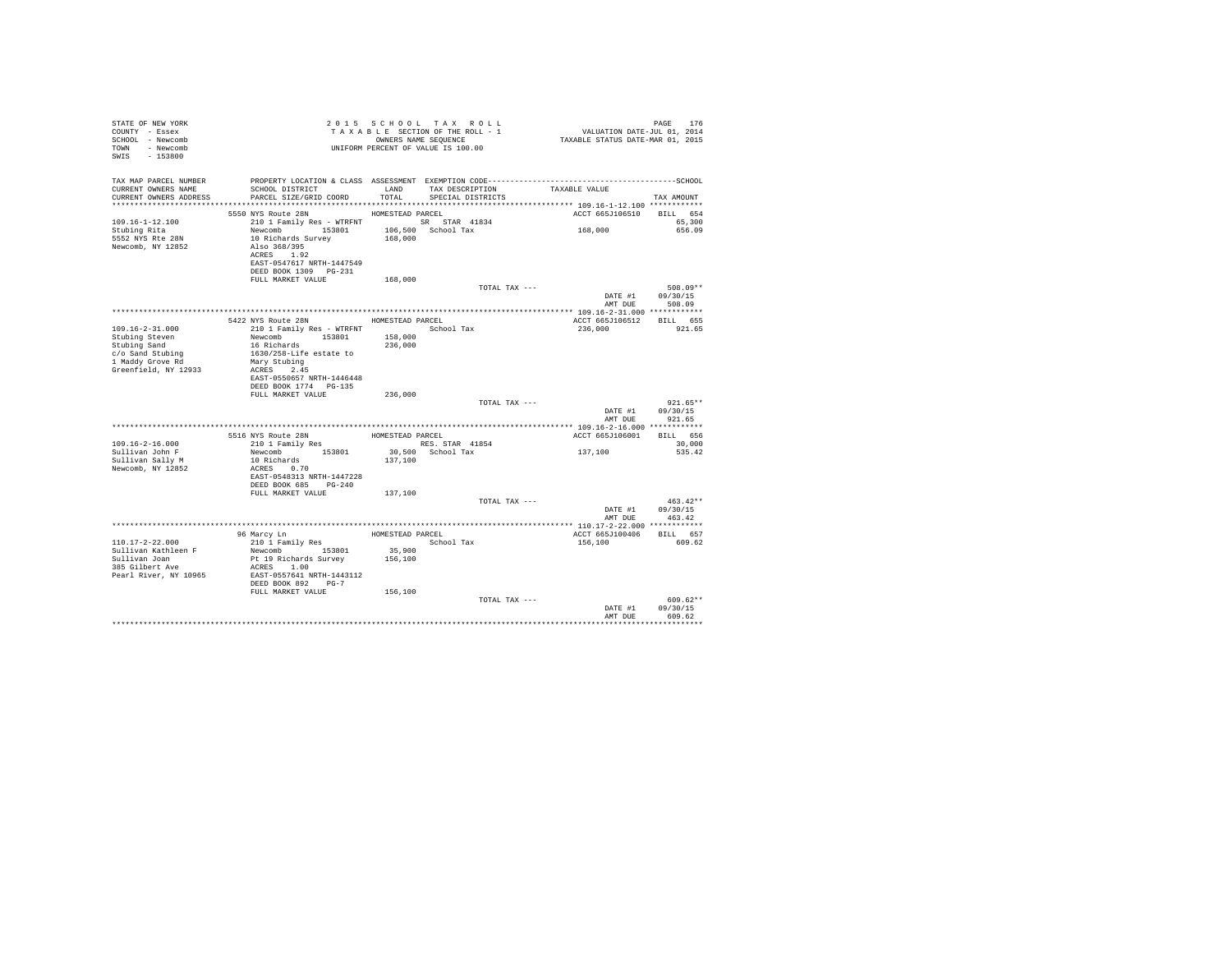| STATE OF NEW YORK<br>COUNTY - Essex<br>SCHOOL - Newcomb<br>- Newcomb<br>TOWN<br>$-153800$<br>SWIS |                                            | OWNERS NAME SEOUENCE | 2015 SCHOOL TAX ROLL<br>TAXABLE SECTION OF THE ROLL - 1<br>UNIFORM PERCENT OF VALUE IS 100.00 | VALUATION DATE-JUL 01, 2014<br>TAXABLE STATUS DATE-MAR 01, 2015 | PAGE<br>177  |
|---------------------------------------------------------------------------------------------------|--------------------------------------------|----------------------|-----------------------------------------------------------------------------------------------|-----------------------------------------------------------------|--------------|
| TAX MAP PARCEL NUMBER                                                                             |                                            | LAND                 |                                                                                               |                                                                 |              |
| CURRENT OWNERS NAME<br>CURRENT OWNERS ADDRESS                                                     | SCHOOL DISTRICT<br>PARCEL SIZE/GRID COORD  | TOTAL.               | TAX DESCRIPTION<br>SPECIAL DISTRICTS                                                          | TAXABLE VALUE                                                   | TAX AMOUNT   |
|                                                                                                   |                                            |                      |                                                                                               |                                                                 |              |
|                                                                                                   | 39 Stubing Ln                              | HOMESTEAD PARCEL     |                                                                                               | ACCT 665Z000004 BILL 658                                        |              |
| $109.16 - 6 - 1.000$                                                                              | 210 1 Family Res - WTRFNT                  |                      | School Tax                                                                                    | 182,100                                                         | 711.16       |
| Sutphen Sharon                                                                                    | Newcomb 153801                             | 122,100              |                                                                                               |                                                                 |              |
| Knapp Joanne                                                                                      | 16 T&c Pur Twp 27 Rs                       | 182,100              |                                                                                               |                                                                 |              |
| 529 Elk Cir<br>Ballston Spa, NY 12020                                                             | 1 Birch Point Subd<br>ACRES 1.20           |                      |                                                                                               |                                                                 |              |
|                                                                                                   | EAST-0551517 NRTH-1447219                  |                      |                                                                                               |                                                                 |              |
|                                                                                                   | DEED BOOK 1239 PG-137                      |                      |                                                                                               |                                                                 |              |
|                                                                                                   | FULL MARKET VALUE                          | 182,100              |                                                                                               |                                                                 |              |
|                                                                                                   |                                            |                      | TOTAL TAX ---                                                                                 |                                                                 | $711.16**$   |
|                                                                                                   |                                            |                      |                                                                                               | DATE #1                                                         | 09/30/15     |
|                                                                                                   |                                            |                      |                                                                                               | AMT DUE                                                         | 711.16       |
|                                                                                                   | 30 Bennett Ln                              | HOMESTEAD PARCEL     |                                                                                               | ACCT 665J106513                                                 | BILL 659     |
| $120.18 - 2 - 23.000$                                                                             | 260 Seasonal res - WTRFNT                  |                      | School Tax                                                                                    | 135,500                                                         | 529.17       |
| Swan Robert C                                                                                     | Newcomb<br>153801                          | 109,900              |                                                                                               |                                                                 |              |
| Swan Kathleen P                                                                                   | 46 T&c Twp 18                              | 135,500              |                                                                                               |                                                                 |              |
| 6 Lewis Rd                                                                                        | Goodnow Flow Subd                          |                      |                                                                                               |                                                                 |              |
| Queensbury, NY 12804                                                                              | $To + 26$                                  |                      |                                                                                               |                                                                 |              |
|                                                                                                   | ACRES<br>1.50<br>EAST-0536198 NRTH-1426299 |                      |                                                                                               |                                                                 |              |
|                                                                                                   | DEED BOOK 1481   PG-304                    |                      |                                                                                               |                                                                 |              |
|                                                                                                   | FULL MARKET VALUE                          | 135,500              |                                                                                               |                                                                 |              |
|                                                                                                   |                                            |                      | TOTAL TAX ---                                                                                 |                                                                 | $529.17**$   |
|                                                                                                   |                                            |                      |                                                                                               | DATE #1                                                         | 09/30/15     |
|                                                                                                   |                                            |                      |                                                                                               | AMT DUE                                                         | 529.17       |
|                                                                                                   | 1386 Goodnow Flow Rd                       | HOMESTEAD PARCEL     |                                                                                               | ACCT 665J100509                                                 | BILL 660     |
| $120.18 - 2 - 1.000$                                                                              | 260 Seasonal res - WTRFNT                  |                      | School Tax                                                                                    | 351,100                                                         | 1,371.15     |
| Swansen Michael                                                                                   | Newcomb 153801                             | 106,400              |                                                                                               |                                                                 |              |
| Carroll Daniel J                                                                                  | 42 & 47 T&c Twp 18                         | 351,100              |                                                                                               |                                                                 |              |
| 15 Old Rd Trl                                                                                     | Goodnow Flow Subd                          |                      |                                                                                               |                                                                 |              |
| Putnam Valley, NY 10579                                                                           | Lot 48                                     |                      |                                                                                               |                                                                 |              |
|                                                                                                   | ACRES 1.12<br>EAST-0534050 NRTH-1426995    |                      |                                                                                               |                                                                 |              |
|                                                                                                   | DEED BOOK 1363 PG-87                       |                      |                                                                                               |                                                                 |              |
|                                                                                                   | FULL MARKET VALUE                          | 351,100              |                                                                                               |                                                                 |              |
|                                                                                                   |                                            |                      | TOTAL TAX ---                                                                                 |                                                                 | $1,371.15**$ |
|                                                                                                   |                                            |                      |                                                                                               | DATE #1                                                         | 09/30/15     |
|                                                                                                   |                                            |                      |                                                                                               | AMT DUE                                                         | 1.371.15     |
|                                                                                                   |                                            |                      |                                                                                               |                                                                 |              |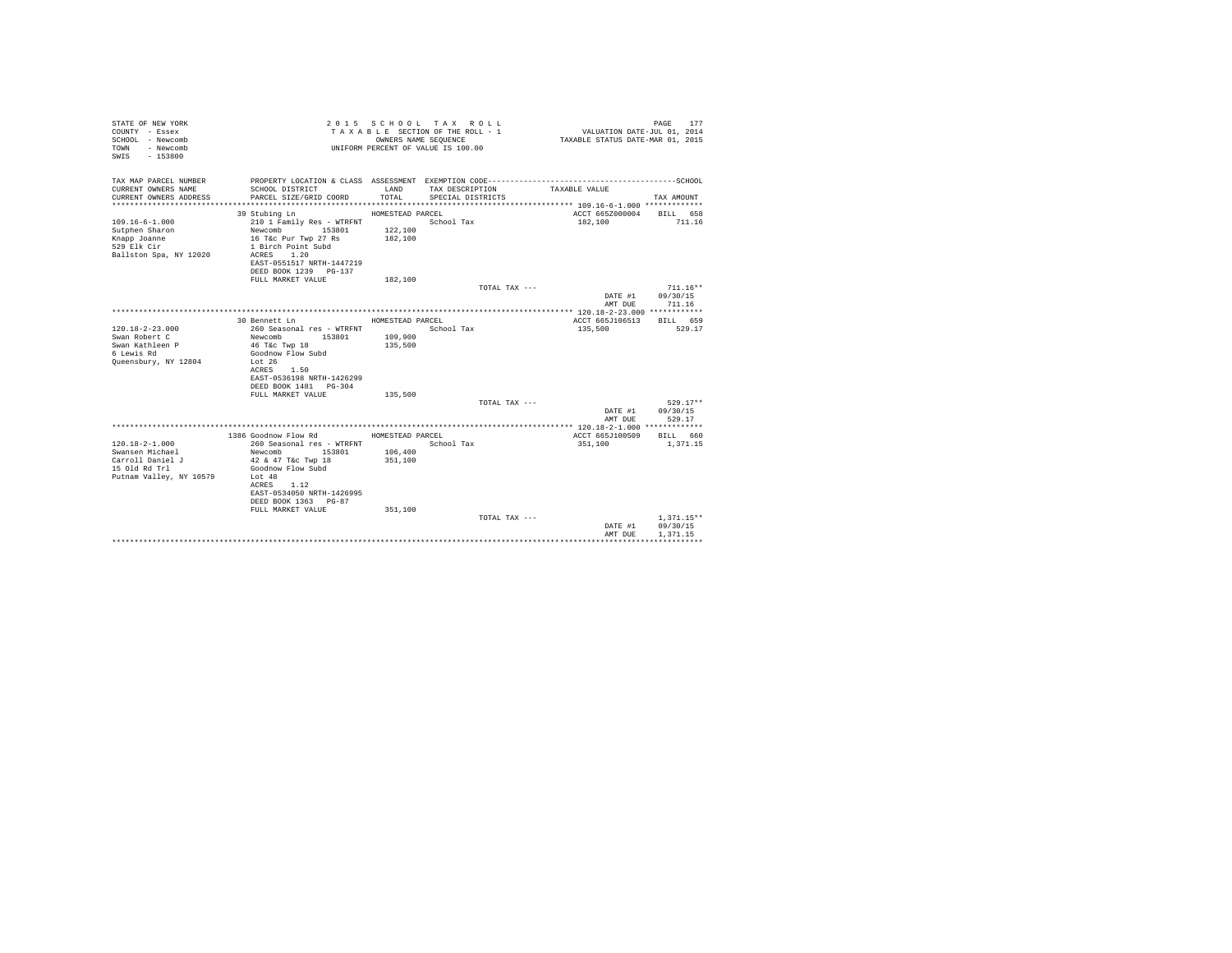| STATE OF NEW YORK<br>COUNTY - Essex<br>SCHOOL - Newcomb<br>TOWN - Newcomb<br>SWIS - 153800 |                                            |                      | 2015 SCHOOL TAX ROLL<br>TAXABLE SECTION OF THE ROLL - 1<br>OWNERS NAME SEQUENCE<br>UNIFORM PERCENT OF VALUE IS 100.00 |               | PAGE 178<br>VALUATION DATE-JUL 01, 2014<br>TAXABLE STATUS DATE-MAR 01, 2015 |                            |
|--------------------------------------------------------------------------------------------|--------------------------------------------|----------------------|-----------------------------------------------------------------------------------------------------------------------|---------------|-----------------------------------------------------------------------------|----------------------------|
| TAX MAP PARCEL NUMBER<br>CURRENT OWNERS NAME                                               | SCHOOL DISTRICT                            | LAND                 | TAX DESCRIPTION                                                                                                       |               | TAXABLE VALUE                                                               |                            |
| CURRENT OWNERS ADDRESS                                                                     | PARCEL SIZE/GRID COORD                     | TOTAL                | SPECIAL DISTRICTS                                                                                                     |               |                                                                             | TAX AMOUNT                 |
|                                                                                            |                                            |                      |                                                                                                                       |               |                                                                             |                            |
| $110. - 1 - 14.046$                                                                        | NW Side D&H RR<br>920 Priv Hunt/Fi         | NON-HOMESTEAD PARCEL | School Tax                                                                                                            |               | ACCT 665J178522 BILL 661<br>31,500                                          | 573.72                     |
| Tahawus Club Inc                                                                           | Newcomb 153801                             | 31,500               |                                                                                                                       |               |                                                                             |                            |
| PO Box 419                                                                                 | 15 & 34 T&c Twp                            | 31,500               |                                                                                                                       |               |                                                                             |                            |
| Newcomb, NY 12852                                                                          | $ACRES$ 37.95<br>EAST-0575033 NRTH-1445704 |                      |                                                                                                                       |               |                                                                             |                            |
|                                                                                            | DEED BOOK 288 PG-113<br>FULL MARKET VALUE  | 31,500               |                                                                                                                       |               |                                                                             |                            |
|                                                                                            |                                            |                      |                                                                                                                       | TOTAL TAX --- |                                                                             | $573.72**$                 |
|                                                                                            |                                            |                      |                                                                                                                       |               | DATE #1 09/30/15                                                            | AMT DUE 573.72             |
|                                                                                            |                                            |                      |                                                                                                                       |               |                                                                             |                            |
|                                                                                            | Perch Pond Ln                              | NON-HOMESTEAD PARCEL |                                                                                                                       |               | ACCT 665J106603 BILL 662                                                    |                            |
| $110. - 3 - 3.100$                                                                         | 920 Priv Hunt/Fi                           |                      | School Tax                                                                                                            |               | 8,500                                                                       | 154.81                     |
| Tahawus Club Inc                                                                           | Newcomb 153801                             | 8,500                |                                                                                                                       |               |                                                                             |                            |
| PO Box 419<br>Newcomb, NY 12852                                                            | 15 T&c Twp<br>ACRES 10.27                  | 8,500                |                                                                                                                       |               |                                                                             |                            |
|                                                                                            | EAST-0576041 NRTH-1445410                  |                      |                                                                                                                       |               |                                                                             |                            |
|                                                                                            | DEED BOOK 288 PG-113                       |                      |                                                                                                                       |               |                                                                             |                            |
|                                                                                            | FULL MARKET VALUE                          | 8,500                |                                                                                                                       |               |                                                                             |                            |
|                                                                                            |                                            |                      |                                                                                                                       | TOTAL TAX --- |                                                                             | 154.81**                   |
|                                                                                            |                                            |                      |                                                                                                                       |               | DATE #1                                                                     | 09/30/15<br>AMT DUR 154.81 |
|                                                                                            |                                            |                      |                                                                                                                       |               |                                                                             |                            |
|                                                                                            | Lower Works Rd                             | NON-HOMESTEAD PARCEL |                                                                                                                       |               | ACCT 665Z007002                                                             | BILL 663                   |
| $110. - 3 - 17.000$                                                                        | 322 Rural vac>10                           |                      | School Tax                                                                                                            |               | 11,700                                                                      | 213.10                     |
| Tahawus Club Inc                                                                           | Newcomb 153801                             | 11,700               |                                                                                                                       |               |                                                                             |                            |
| PO Box 419                                                                                 | 15 T&C Pur TWP 46 RS                       | 11,700               |                                                                                                                       |               |                                                                             |                            |
| Newcomb, NY 12852                                                                          | ACRES 14.10<br>EAST-0576134 NRTH-1443729   |                      |                                                                                                                       |               |                                                                             |                            |
|                                                                                            | DEED BOOK 254 PG-168                       |                      |                                                                                                                       |               |                                                                             |                            |
|                                                                                            | FULL MARKET VALUE                          | 11,700               |                                                                                                                       |               |                                                                             |                            |
|                                                                                            |                                            |                      |                                                                                                                       | TOTAL TAX --- |                                                                             | $213.10**$                 |
|                                                                                            |                                            |                      |                                                                                                                       |               | DATE #1                                                                     | 09/30/15                   |
|                                                                                            |                                            |                      |                                                                                                                       |               | AMT DUE                                                                     | 213.10                     |
|                                                                                            | 42 Lower Works Rd                          | HOMESTEAD PARCEL     |                                                                                                                       |               |                                                                             |                            |
| $110 - 3 - 22.100$                                                                         | 240 Rural res                              |                      | School Tax                                                                                                            |               | ACCT 665J106701 BILL 664<br>321,400                                         | 1,255.16                   |
| Tahawus Club Inc                                                                           | Newcomb 153801                             | 53,500               |                                                                                                                       |               |                                                                             |                            |
| PO Box 419                                                                                 | 15 T&c Twp 46                              | 321,400              |                                                                                                                       |               |                                                                             |                            |
| Newcomb, NY 12852                                                                          | ACRES 22.14                                |                      |                                                                                                                       |               |                                                                             |                            |
|                                                                                            | EAST-0575539 NRTH-1444335                  |                      |                                                                                                                       |               |                                                                             |                            |
|                                                                                            | DEED BOOK 254 PG-168<br>FULL MARKET VALUE  | 321,400              |                                                                                                                       |               |                                                                             |                            |
|                                                                                            |                                            |                      |                                                                                                                       | TOTAL TAX --- |                                                                             | $1.255.16**$               |
|                                                                                            |                                            |                      |                                                                                                                       |               | DATE #1                                                                     | 09/30/15                   |
|                                                                                            |                                            |                      |                                                                                                                       |               | AMT DUE                                                                     | 1.255.16                   |
|                                                                                            |                                            |                      |                                                                                                                       |               |                                                                             |                            |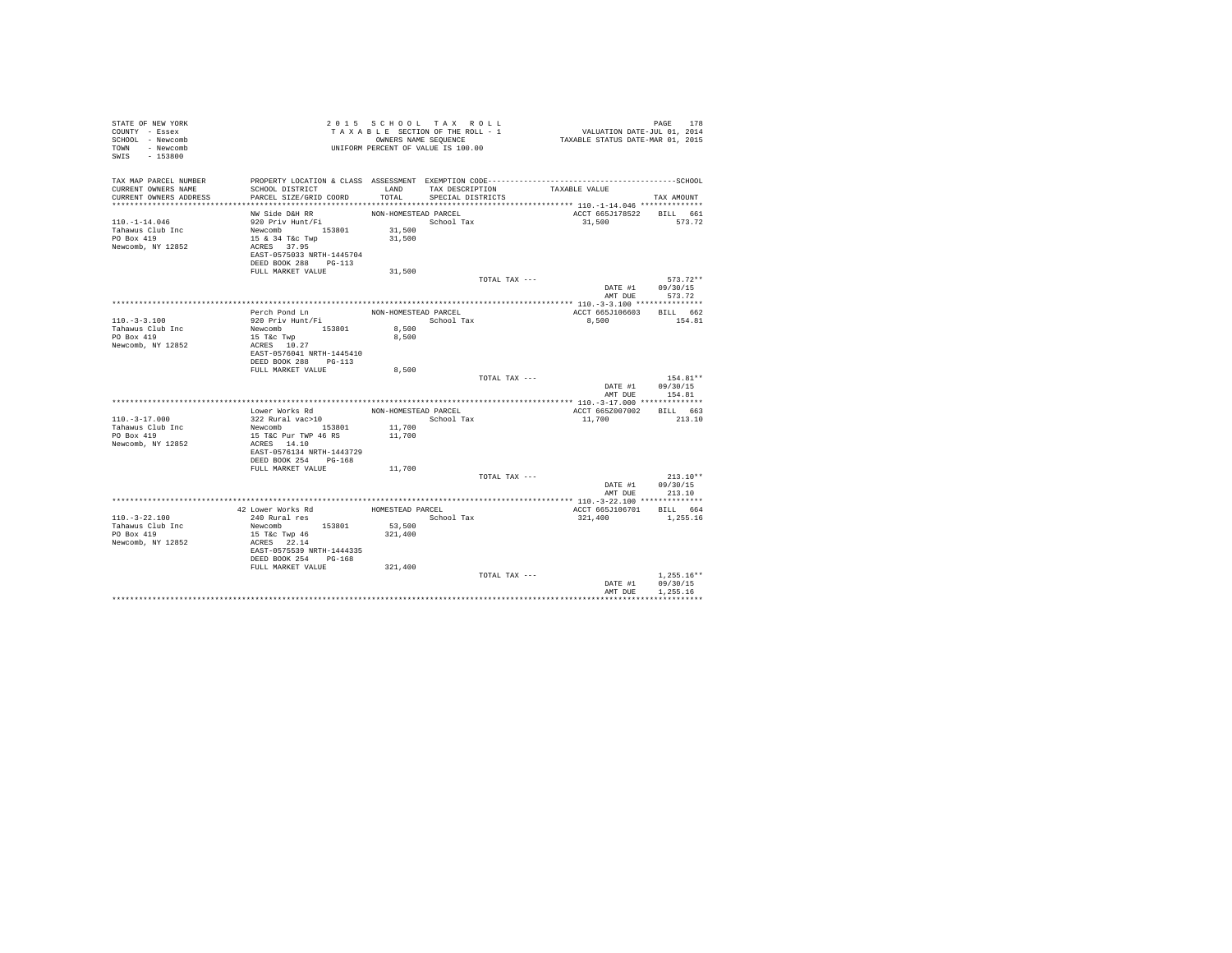| STATE OF NEW YORK<br>COUNTY - Essex<br>SCHOOL - Newcomb<br>TOWN - Newcomb<br>SWIS - 153800 |                                                    |                  | 2015 SCHOOL TAX ROLL<br>TAXABLE SECTION OF THE ROLL - 1<br>OWNERS NAME SEQUENCE<br>UNIFORM PERCENT OF VALUE IS 100.00 | PAGE 179<br>VALUATION DATE-JUL 01, 2014<br>TAXABLE STATUS DATE-MAR 01, 2015 |                  |
|--------------------------------------------------------------------------------------------|----------------------------------------------------|------------------|-----------------------------------------------------------------------------------------------------------------------|-----------------------------------------------------------------------------|------------------|
| TAX MAP PARCEL NUMBER<br>CURRENT OWNERS NAME<br>CURRENT OWNERS ADDRESS                     | SCHOOL DISTRICT<br>PARCEL SIZE/GRID COORD          | TOTAL            | LAND TAX DESCRIPTION<br>SPECIAL DISTRICTS                                                                             | TAXABLE VALUE                                                               | TAX AMOUNT       |
| *************************                                                                  |                                                    |                  |                                                                                                                       |                                                                             |                  |
|                                                                                            | Goodnow Flow Rd                                    | HOMESTEAD PARCEL |                                                                                                                       | ACCT 665J104009                                                             | BILL 665         |
| 109.15-3-18.000                                                                            | 260 Seasonal res                                   |                  | School Tax                                                                                                            | 44,800                                                                      | 174.96           |
| Tasick Debra H                                                                             | Newcomb 153801                                     | 21,600           |                                                                                                                       |                                                                             |                  |
| 288 Truesdale Hill Rd                                                                      | 5 Ords                                             | 44,800           |                                                                                                                       |                                                                             |                  |
| Lake George, NY 12845                                                                      | $ACRES$ 0.30                                       |                  |                                                                                                                       |                                                                             |                  |
|                                                                                            | EAST-0542127 NRTH-1444018                          |                  |                                                                                                                       |                                                                             |                  |
|                                                                                            | DEED BOOK 1319 PG-107                              |                  |                                                                                                                       |                                                                             |                  |
|                                                                                            | FULL MARKET VALUE                                  | 44,800           |                                                                                                                       |                                                                             |                  |
|                                                                                            |                                                    |                  | TOTAL TAX ---                                                                                                         |                                                                             | $174.96**$       |
|                                                                                            |                                                    |                  |                                                                                                                       | DATE #1 09/30/15<br>AMT DUE                                                 | 174.96           |
|                                                                                            |                                                    |                  |                                                                                                                       |                                                                             |                  |
|                                                                                            | 12 Winebrook Cir                                   | HOMESTEAD PARCEL |                                                                                                                       | ACCT 665J105209                                                             | BILL 666         |
| 110.17-2-25.000                                                                            | 210 1 Family Res                                   |                  | RES. STAR 41854                                                                                                       |                                                                             | 30,000           |
| Taylor Bea                                                                                 | Newcomb 153801                                     |                  | 36,600 School Tax                                                                                                     | 169,900                                                                     | 663.51           |
| 12 Winebrook Cir                                                                           | Pt 19 Richards Survey                              | 169,900          |                                                                                                                       |                                                                             |                  |
| Newcomb, NY 12852                                                                          | 1149/200 Release Of                                |                  |                                                                                                                       |                                                                             |                  |
|                                                                                            | Estate Tax Lien                                    |                  |                                                                                                                       |                                                                             |                  |
|                                                                                            | ACRES 1.20                                         |                  |                                                                                                                       |                                                                             |                  |
|                                                                                            | EAST-0557221 NRTH-1443287<br>DEED BOOK 1594 PG-258 |                  |                                                                                                                       |                                                                             |                  |
|                                                                                            | FULL MARKET VALUE                                  | 169,900          |                                                                                                                       |                                                                             |                  |
|                                                                                            |                                                    |                  | TOTAL TAX ---                                                                                                         |                                                                             | 591.51**         |
|                                                                                            |                                                    |                  |                                                                                                                       | DATE #1                                                                     | 09/30/15         |
|                                                                                            |                                                    |                  |                                                                                                                       | AMT DUE                                                                     | 591.51           |
|                                                                                            |                                                    |                  |                                                                                                                       |                                                                             |                  |
|                                                                                            | 160 Marcy Ln                                       |                  | HOMESTEAD PARCEL                                                                                                      | ACCT 665J105705                                                             | BILL 667         |
| $110.17 - 2 - 37.000$                                                                      | 210 1 Family Res                                   |                  | School Tax                                                                                                            | 85,800                                                                      | 335.07           |
| Taylor Jason P                                                                             | Newcomb 153801                                     | 28,700           |                                                                                                                       |                                                                             |                  |
| 160 Marcy Ln<br>Newcomb, NY 12852                                                          | Pt 6&7 Thorns Survey                               | 85,800           |                                                                                                                       |                                                                             |                  |
|                                                                                            | ACRES 0.60 BANK CORE<br>EAST-0557361 NRTH-1441681  |                  |                                                                                                                       |                                                                             |                  |
|                                                                                            | DEED BOOK 1463 PG-188                              |                  |                                                                                                                       |                                                                             |                  |
|                                                                                            | FULL MARKET VALUE                                  | 85,800           |                                                                                                                       |                                                                             |                  |
|                                                                                            |                                                    |                  | TOTAL TAX ---                                                                                                         |                                                                             | $335.07**$       |
|                                                                                            |                                                    |                  |                                                                                                                       |                                                                             | DATE #1 09/30/15 |
|                                                                                            |                                                    |                  |                                                                                                                       | AMT DUE                                                                     | 335.07           |
|                                                                                            |                                                    |                  |                                                                                                                       |                                                                             |                  |
|                                                                                            | 5675 NYS Route 28N                                 |                  | HOMESTEAD PARCEL                                                                                                      | ACCT 665J109104                                                             | BILL 668         |
| $109.15 - 5 - 2.002$                                                                       | 210 1 Family Res                                   |                  | SR STAR 41834                                                                                                         |                                                                             | 65,300           |
| Taylor Melvin E                                                                            | Newcomb 153801                                     |                  | 24,800 School Tax                                                                                                     | 109,400                                                                     | 427.24           |
| Taylor Bertha J<br>5675 NYS Route 28N                                                      | 3 Rs Twp 27 T&c<br>See 1125/342                    | 109,400          |                                                                                                                       |                                                                             |                  |
| PO Box 284                                                                                 | ACRES 0.42                                         |                  |                                                                                                                       |                                                                             |                  |
| Newcomb, NY 12852                                                                          |                                                    |                  |                                                                                                                       |                                                                             |                  |
|                                                                                            | EAST-0544741 NRTH-1446274<br>DEED BOOK 1762 PG-307 |                  |                                                                                                                       |                                                                             |                  |
|                                                                                            | FULL MARKET VALUE                                  | 109,400          |                                                                                                                       |                                                                             |                  |
|                                                                                            |                                                    |                  | TOTAL TAX ---                                                                                                         |                                                                             | $279.24**$       |
|                                                                                            |                                                    |                  |                                                                                                                       | DATE #1                                                                     | 09/30/15         |
|                                                                                            |                                                    |                  |                                                                                                                       | AMT DUE                                                                     | 279.24           |
|                                                                                            |                                                    |                  |                                                                                                                       |                                                                             | ************     |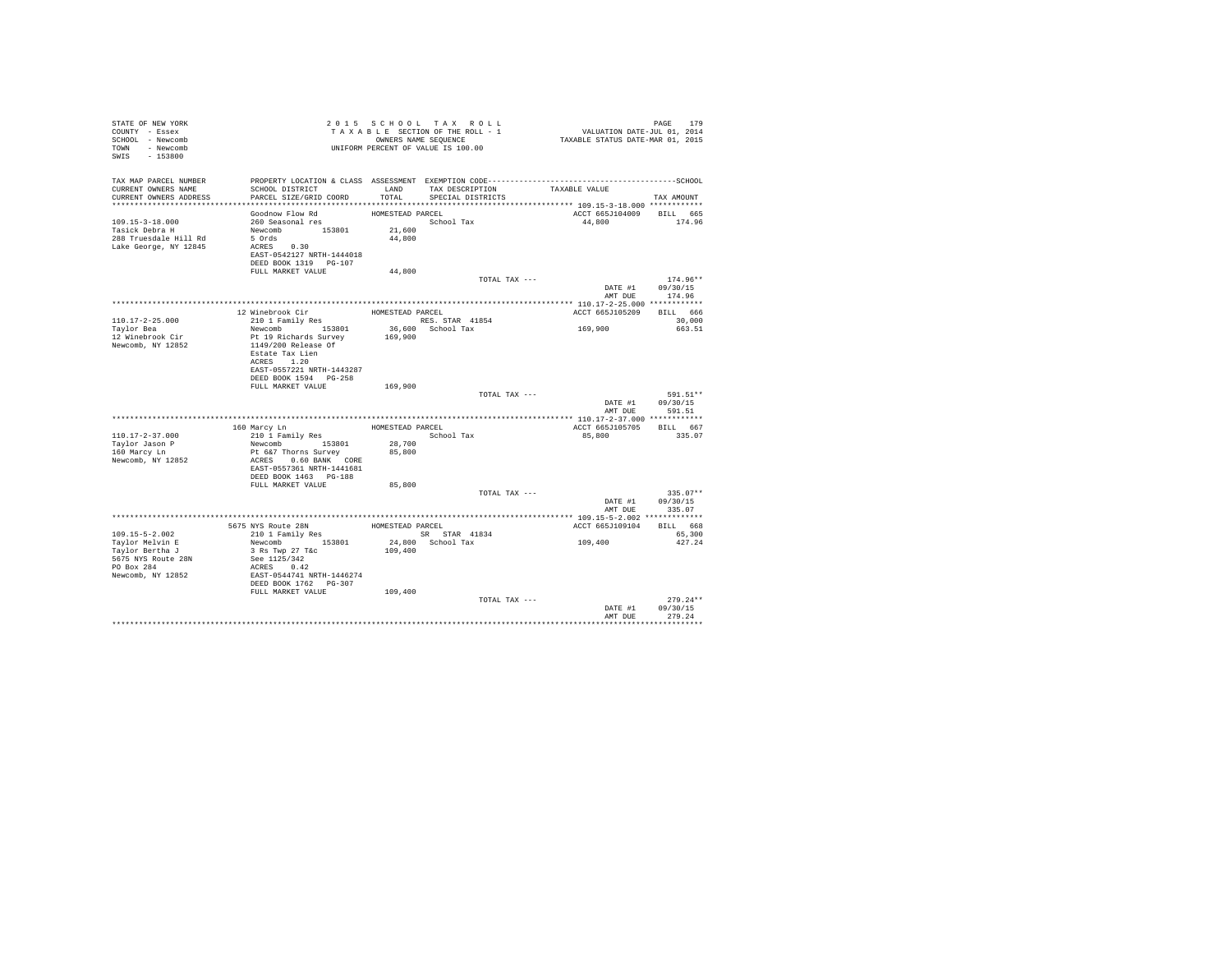| TAX MAP PARCEL NUMBER<br>SCHOOL DISTRICT                       LAND        TAX DESCRIPTION                  TAXABLE VALUE<br>CURRENT OWNERS NAME<br>PARCEL SIZE/GRID COORD<br>TOTAL<br>SPECIAL DISTRICTS<br>CURRENT OWNERS ADDRESS<br>TAX AMOUNT<br>5075 NYS Route 28N<br>210 1 Family Res HOMESTEAD PARCEL<br>210 1 Family Res (2001) RES, STAR 41854<br>ACCT 665J107202 BILL 669<br>$110.18 - 1 - 8.003$<br>30,000<br>173,600<br>Newcomb 153801 45,300 School Tax<br>Pt 19 Richards Survey 173,600<br>677.96<br>Taylor Norma J<br>5075 NYS Rte 28N<br>Newcomb, NY 12852<br>ACRES 3.75<br>EAST-0558575 NRTH-1443054<br>DEED BOOK 1128 PG-258<br>FULL MARKET VALUE<br>173,600<br>TOTAL TAX ---<br>605.96**<br>DATE #1<br>09/30/15<br>AMT DUE<br>605.96<br>44 Chaisson Rd<br>270 Mfg housing<br>HOMESTEAD PARCEL<br>ACCT 665J175001<br>BILL 670<br>44 Chaisson Rd<br>$110.17 - 2 - 2.000$<br>23,750<br>23,750<br>Tefoe Marie<br>23,750<br>18 Richard Survey<br>47,500 School Tax<br>44 Chaisson Rd<br>92.75<br>PO Box 34<br>ACRES 1.40<br>EAST-0554191 NRTH-1444004<br>Newcomb, NY 12852<br>DEED BOOK 574 PG-88<br>FULL MARKET VALUE<br>47.500<br>$0.00**$<br>TOTAL TAX ---<br>22 Newcomb Lake Rd MOMESTEAD PARCEL<br>ACCT 665J107109 BILL 671<br>210 1 Family Res - WTRFNT<br>School Tax<br>$109.15 - 1 - 47.100$<br>733.42<br>187,800<br>Newcomb 153801<br>90,000<br>Ten Kate Michael P<br>187,800<br>3 Richards Survey<br>Ten Kate Nancy R<br>235 Wood Rd<br>Bldg 2 |  |
|-----------------------------------------------------------------------------------------------------------------------------------------------------------------------------------------------------------------------------------------------------------------------------------------------------------------------------------------------------------------------------------------------------------------------------------------------------------------------------------------------------------------------------------------------------------------------------------------------------------------------------------------------------------------------------------------------------------------------------------------------------------------------------------------------------------------------------------------------------------------------------------------------------------------------------------------------------------------------------------------------------------------------------------------------------------------------------------------------------------------------------------------------------------------------------------------------------------------------------------------------------------------------------------------------------------------------------------------------------------------------------------------------------------------------------------------------------------------------|--|
|                                                                                                                                                                                                                                                                                                                                                                                                                                                                                                                                                                                                                                                                                                                                                                                                                                                                                                                                                                                                                                                                                                                                                                                                                                                                                                                                                                                                                                                                       |  |
|                                                                                                                                                                                                                                                                                                                                                                                                                                                                                                                                                                                                                                                                                                                                                                                                                                                                                                                                                                                                                                                                                                                                                                                                                                                                                                                                                                                                                                                                       |  |
|                                                                                                                                                                                                                                                                                                                                                                                                                                                                                                                                                                                                                                                                                                                                                                                                                                                                                                                                                                                                                                                                                                                                                                                                                                                                                                                                                                                                                                                                       |  |
|                                                                                                                                                                                                                                                                                                                                                                                                                                                                                                                                                                                                                                                                                                                                                                                                                                                                                                                                                                                                                                                                                                                                                                                                                                                                                                                                                                                                                                                                       |  |
|                                                                                                                                                                                                                                                                                                                                                                                                                                                                                                                                                                                                                                                                                                                                                                                                                                                                                                                                                                                                                                                                                                                                                                                                                                                                                                                                                                                                                                                                       |  |
|                                                                                                                                                                                                                                                                                                                                                                                                                                                                                                                                                                                                                                                                                                                                                                                                                                                                                                                                                                                                                                                                                                                                                                                                                                                                                                                                                                                                                                                                       |  |
|                                                                                                                                                                                                                                                                                                                                                                                                                                                                                                                                                                                                                                                                                                                                                                                                                                                                                                                                                                                                                                                                                                                                                                                                                                                                                                                                                                                                                                                                       |  |
|                                                                                                                                                                                                                                                                                                                                                                                                                                                                                                                                                                                                                                                                                                                                                                                                                                                                                                                                                                                                                                                                                                                                                                                                                                                                                                                                                                                                                                                                       |  |
|                                                                                                                                                                                                                                                                                                                                                                                                                                                                                                                                                                                                                                                                                                                                                                                                                                                                                                                                                                                                                                                                                                                                                                                                                                                                                                                                                                                                                                                                       |  |
|                                                                                                                                                                                                                                                                                                                                                                                                                                                                                                                                                                                                                                                                                                                                                                                                                                                                                                                                                                                                                                                                                                                                                                                                                                                                                                                                                                                                                                                                       |  |
|                                                                                                                                                                                                                                                                                                                                                                                                                                                                                                                                                                                                                                                                                                                                                                                                                                                                                                                                                                                                                                                                                                                                                                                                                                                                                                                                                                                                                                                                       |  |
|                                                                                                                                                                                                                                                                                                                                                                                                                                                                                                                                                                                                                                                                                                                                                                                                                                                                                                                                                                                                                                                                                                                                                                                                                                                                                                                                                                                                                                                                       |  |
|                                                                                                                                                                                                                                                                                                                                                                                                                                                                                                                                                                                                                                                                                                                                                                                                                                                                                                                                                                                                                                                                                                                                                                                                                                                                                                                                                                                                                                                                       |  |
|                                                                                                                                                                                                                                                                                                                                                                                                                                                                                                                                                                                                                                                                                                                                                                                                                                                                                                                                                                                                                                                                                                                                                                                                                                                                                                                                                                                                                                                                       |  |
|                                                                                                                                                                                                                                                                                                                                                                                                                                                                                                                                                                                                                                                                                                                                                                                                                                                                                                                                                                                                                                                                                                                                                                                                                                                                                                                                                                                                                                                                       |  |
|                                                                                                                                                                                                                                                                                                                                                                                                                                                                                                                                                                                                                                                                                                                                                                                                                                                                                                                                                                                                                                                                                                                                                                                                                                                                                                                                                                                                                                                                       |  |
|                                                                                                                                                                                                                                                                                                                                                                                                                                                                                                                                                                                                                                                                                                                                                                                                                                                                                                                                                                                                                                                                                                                                                                                                                                                                                                                                                                                                                                                                       |  |
|                                                                                                                                                                                                                                                                                                                                                                                                                                                                                                                                                                                                                                                                                                                                                                                                                                                                                                                                                                                                                                                                                                                                                                                                                                                                                                                                                                                                                                                                       |  |
|                                                                                                                                                                                                                                                                                                                                                                                                                                                                                                                                                                                                                                                                                                                                                                                                                                                                                                                                                                                                                                                                                                                                                                                                                                                                                                                                                                                                                                                                       |  |
|                                                                                                                                                                                                                                                                                                                                                                                                                                                                                                                                                                                                                                                                                                                                                                                                                                                                                                                                                                                                                                                                                                                                                                                                                                                                                                                                                                                                                                                                       |  |
|                                                                                                                                                                                                                                                                                                                                                                                                                                                                                                                                                                                                                                                                                                                                                                                                                                                                                                                                                                                                                                                                                                                                                                                                                                                                                                                                                                                                                                                                       |  |
|                                                                                                                                                                                                                                                                                                                                                                                                                                                                                                                                                                                                                                                                                                                                                                                                                                                                                                                                                                                                                                                                                                                                                                                                                                                                                                                                                                                                                                                                       |  |
|                                                                                                                                                                                                                                                                                                                                                                                                                                                                                                                                                                                                                                                                                                                                                                                                                                                                                                                                                                                                                                                                                                                                                                                                                                                                                                                                                                                                                                                                       |  |
|                                                                                                                                                                                                                                                                                                                                                                                                                                                                                                                                                                                                                                                                                                                                                                                                                                                                                                                                                                                                                                                                                                                                                                                                                                                                                                                                                                                                                                                                       |  |
|                                                                                                                                                                                                                                                                                                                                                                                                                                                                                                                                                                                                                                                                                                                                                                                                                                                                                                                                                                                                                                                                                                                                                                                                                                                                                                                                                                                                                                                                       |  |
| Freeville, NY 13068<br>ACRES 3.62                                                                                                                                                                                                                                                                                                                                                                                                                                                                                                                                                                                                                                                                                                                                                                                                                                                                                                                                                                                                                                                                                                                                                                                                                                                                                                                                                                                                                                     |  |
| EAST-0545069 NRTH-1447016                                                                                                                                                                                                                                                                                                                                                                                                                                                                                                                                                                                                                                                                                                                                                                                                                                                                                                                                                                                                                                                                                                                                                                                                                                                                                                                                                                                                                                             |  |
| DEED BOOK 1757 PG-168                                                                                                                                                                                                                                                                                                                                                                                                                                                                                                                                                                                                                                                                                                                                                                                                                                                                                                                                                                                                                                                                                                                                                                                                                                                                                                                                                                                                                                                 |  |
| FULL MARKET VALUE<br>187,800                                                                                                                                                                                                                                                                                                                                                                                                                                                                                                                                                                                                                                                                                                                                                                                                                                                                                                                                                                                                                                                                                                                                                                                                                                                                                                                                                                                                                                          |  |
| TOTAL TAX ---<br>$733.42**$                                                                                                                                                                                                                                                                                                                                                                                                                                                                                                                                                                                                                                                                                                                                                                                                                                                                                                                                                                                                                                                                                                                                                                                                                                                                                                                                                                                                                                           |  |
| DATE #1<br>09/30/15<br>AMT DUE<br>733.42                                                                                                                                                                                                                                                                                                                                                                                                                                                                                                                                                                                                                                                                                                                                                                                                                                                                                                                                                                                                                                                                                                                                                                                                                                                                                                                                                                                                                              |  |
|                                                                                                                                                                                                                                                                                                                                                                                                                                                                                                                                                                                                                                                                                                                                                                                                                                                                                                                                                                                                                                                                                                                                                                                                                                                                                                                                                                                                                                                                       |  |
| 15 Woodys Rd<br>ACCT 665J106908 BILL 672<br>HOMESTEAD PARCEL                                                                                                                                                                                                                                                                                                                                                                                                                                                                                                                                                                                                                                                                                                                                                                                                                                                                                                                                                                                                                                                                                                                                                                                                                                                                                                                                                                                                          |  |
| $120.13 - 1 - 51.000$<br>260 Seasonal res - WTRFNT<br>School Tax<br>243,400<br>950.55                                                                                                                                                                                                                                                                                                                                                                                                                                                                                                                                                                                                                                                                                                                                                                                                                                                                                                                                                                                                                                                                                                                                                                                                                                                                                                                                                                                 |  |
| Newcomb 153801<br>162,800<br>Terbush Bruce                                                                                                                                                                                                                                                                                                                                                                                                                                                                                                                                                                                                                                                                                                                                                                                                                                                                                                                                                                                                                                                                                                                                                                                                                                                                                                                                                                                                                            |  |
| 43 T&c Twp 18<br>243,400<br>Terbush Karen                                                                                                                                                                                                                                                                                                                                                                                                                                                                                                                                                                                                                                                                                                                                                                                                                                                                                                                                                                                                                                                                                                                                                                                                                                                                                                                                                                                                                             |  |
| Goodnow Flow Subd<br>528 Randall Rd                                                                                                                                                                                                                                                                                                                                                                                                                                                                                                                                                                                                                                                                                                                                                                                                                                                                                                                                                                                                                                                                                                                                                                                                                                                                                                                                                                                                                                   |  |
| Ballston Spa, NY 12020<br>Lot 176<br>ACRES 1.80                                                                                                                                                                                                                                                                                                                                                                                                                                                                                                                                                                                                                                                                                                                                                                                                                                                                                                                                                                                                                                                                                                                                                                                                                                                                                                                                                                                                                       |  |
| EAST-0533558 NRTH-1428840                                                                                                                                                                                                                                                                                                                                                                                                                                                                                                                                                                                                                                                                                                                                                                                                                                                                                                                                                                                                                                                                                                                                                                                                                                                                                                                                                                                                                                             |  |
| DEED BOOK 1561    PG-321                                                                                                                                                                                                                                                                                                                                                                                                                                                                                                                                                                                                                                                                                                                                                                                                                                                                                                                                                                                                                                                                                                                                                                                                                                                                                                                                                                                                                                              |  |
| FULL MARKET VALUE<br>243,400                                                                                                                                                                                                                                                                                                                                                                                                                                                                                                                                                                                                                                                                                                                                                                                                                                                                                                                                                                                                                                                                                                                                                                                                                                                                                                                                                                                                                                          |  |
| 950.55**<br>TOTAL TAX ---                                                                                                                                                                                                                                                                                                                                                                                                                                                                                                                                                                                                                                                                                                                                                                                                                                                                                                                                                                                                                                                                                                                                                                                                                                                                                                                                                                                                                                             |  |
| 09/30/15<br>DATE #1                                                                                                                                                                                                                                                                                                                                                                                                                                                                                                                                                                                                                                                                                                                                                                                                                                                                                                                                                                                                                                                                                                                                                                                                                                                                                                                                                                                                                                                   |  |
| AMT DUR<br>950.55                                                                                                                                                                                                                                                                                                                                                                                                                                                                                                                                                                                                                                                                                                                                                                                                                                                                                                                                                                                                                                                                                                                                                                                                                                                                                                                                                                                                                                                     |  |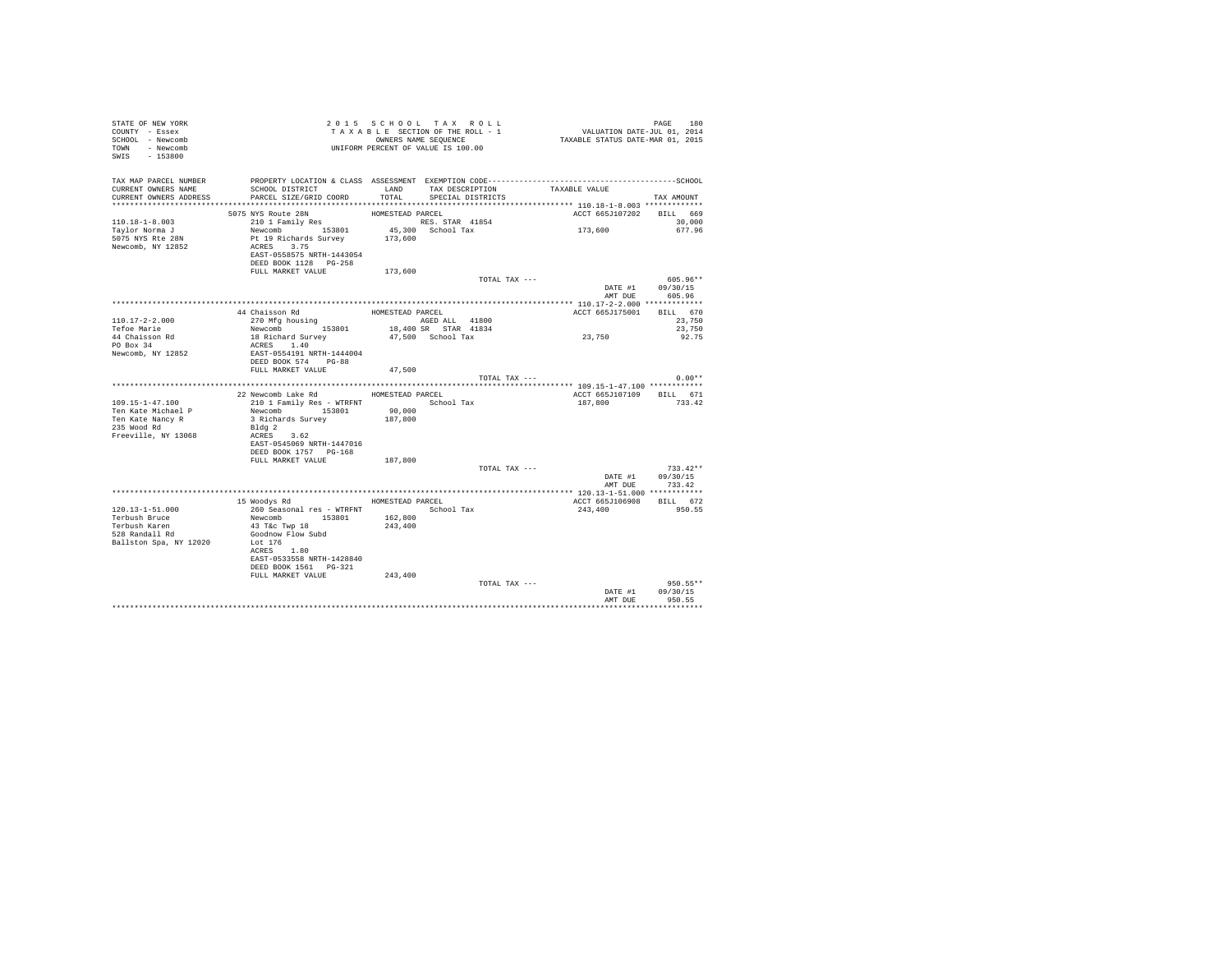|                                                                         |                                                                                                                                                                                                                                                                                                                                                                                                                                                                                                                                   |                                                                  | PAGE 181<br>VALUATION DATE-JUL 01, 2014<br>TAXABLE STATUS DATE-MAR 01, 2015                                                                                                                                                                                                                                                                                                         |                                                                                                                                                                                                                                                                                                                                                         |
|-------------------------------------------------------------------------|-----------------------------------------------------------------------------------------------------------------------------------------------------------------------------------------------------------------------------------------------------------------------------------------------------------------------------------------------------------------------------------------------------------------------------------------------------------------------------------------------------------------------------------|------------------------------------------------------------------|-------------------------------------------------------------------------------------------------------------------------------------------------------------------------------------------------------------------------------------------------------------------------------------------------------------------------------------------------------------------------------------|---------------------------------------------------------------------------------------------------------------------------------------------------------------------------------------------------------------------------------------------------------------------------------------------------------------------------------------------------------|
| SCHOOL DISTRICT                                                         | LAND                                                                                                                                                                                                                                                                                                                                                                                                                                                                                                                              | SPECIAL DISTRICTS                                                | TAXABLE VALUE                                                                                                                                                                                                                                                                                                                                                                       | TAX AMOUNT                                                                                                                                                                                                                                                                                                                                              |
|                                                                         | 28,700<br>38,000                                                                                                                                                                                                                                                                                                                                                                                                                                                                                                                  |                                                                  | 38,000                                                                                                                                                                                                                                                                                                                                                                              | 148.40                                                                                                                                                                                                                                                                                                                                                  |
|                                                                         |                                                                                                                                                                                                                                                                                                                                                                                                                                                                                                                                   |                                                                  |                                                                                                                                                                                                                                                                                                                                                                                     |                                                                                                                                                                                                                                                                                                                                                         |
|                                                                         |                                                                                                                                                                                                                                                                                                                                                                                                                                                                                                                                   |                                                                  |                                                                                                                                                                                                                                                                                                                                                                                     | $148.40**$                                                                                                                                                                                                                                                                                                                                              |
|                                                                         |                                                                                                                                                                                                                                                                                                                                                                                                                                                                                                                                   |                                                                  |                                                                                                                                                                                                                                                                                                                                                                                     |                                                                                                                                                                                                                                                                                                                                                         |
|                                                                         |                                                                                                                                                                                                                                                                                                                                                                                                                                                                                                                                   |                                                                  |                                                                                                                                                                                                                                                                                                                                                                                     |                                                                                                                                                                                                                                                                                                                                                         |
| 26 T&c Twp 18<br>Lot $307$                                              | 105,300<br>164,000                                                                                                                                                                                                                                                                                                                                                                                                                                                                                                                |                                                                  | 164,000                                                                                                                                                                                                                                                                                                                                                                             | 640.47                                                                                                                                                                                                                                                                                                                                                  |
| EAST-0528122 NRTH-1426840<br>DEED BOOK 1281 PG-258<br>FULL MARKET VALUE | 164,000                                                                                                                                                                                                                                                                                                                                                                                                                                                                                                                           |                                                                  |                                                                                                                                                                                                                                                                                                                                                                                     | $640.47**$                                                                                                                                                                                                                                                                                                                                              |
|                                                                         |                                                                                                                                                                                                                                                                                                                                                                                                                                                                                                                                   |                                                                  |                                                                                                                                                                                                                                                                                                                                                                                     | 640.47                                                                                                                                                                                                                                                                                                                                                  |
|                                                                         |                                                                                                                                                                                                                                                                                                                                                                                                                                                                                                                                   |                                                                  |                                                                                                                                                                                                                                                                                                                                                                                     |                                                                                                                                                                                                                                                                                                                                                         |
|                                                                         | 137,400<br>382,900                                                                                                                                                                                                                                                                                                                                                                                                                                                                                                                | School Tax                                                       | 382,900                                                                                                                                                                                                                                                                                                                                                                             | 1,495.34                                                                                                                                                                                                                                                                                                                                                |
| FULL MARKET VALUE                                                       | 382,900                                                                                                                                                                                                                                                                                                                                                                                                                                                                                                                           |                                                                  |                                                                                                                                                                                                                                                                                                                                                                                     |                                                                                                                                                                                                                                                                                                                                                         |
|                                                                         |                                                                                                                                                                                                                                                                                                                                                                                                                                                                                                                                   |                                                                  | DATE #1                                                                                                                                                                                                                                                                                                                                                                             | $1.495.34**$<br>09/30/15<br>1,495.34                                                                                                                                                                                                                                                                                                                    |
|                                                                         |                                                                                                                                                                                                                                                                                                                                                                                                                                                                                                                                   |                                                                  |                                                                                                                                                                                                                                                                                                                                                                                     |                                                                                                                                                                                                                                                                                                                                                         |
|                                                                         | 100,600<br>139,400                                                                                                                                                                                                                                                                                                                                                                                                                                                                                                                | School Tax                                                       | 139,400                                                                                                                                                                                                                                                                                                                                                                             | BILL 676<br>544.40                                                                                                                                                                                                                                                                                                                                      |
|                                                                         | 139,400                                                                                                                                                                                                                                                                                                                                                                                                                                                                                                                           |                                                                  |                                                                                                                                                                                                                                                                                                                                                                                     |                                                                                                                                                                                                                                                                                                                                                         |
|                                                                         |                                                                                                                                                                                                                                                                                                                                                                                                                                                                                                                                   |                                                                  | DATE #1<br>AMT DUE                                                                                                                                                                                                                                                                                                                                                                  | $544.40**$<br>09/30/15<br>544.40                                                                                                                                                                                                                                                                                                                        |
|                                                                         | PARCEL SIZE/GRID COORD<br>4802 NYS Route 28N<br>260 Seasonal res<br>Newcomb 153801<br>40 Thorns Survey<br>ACRES 0.60<br>DEED BOOK 1294 PG-343<br>FULL MARKET VALUE<br>73 Beaver Bay<br>Newcomb 153801<br>Goodnow Flow Subd<br>ACRES 0.80<br>5460 NYS Route 28N<br>Newcomb 153801<br>9 Richards<br>ACRES 1.80<br>EAST-0549739 NRTH-1446419<br>DEED BOOK 1707 PG-177<br>Newcomb 153801<br>43&46 T&c Twp 18<br>Goodnow Flow Subd<br>Lot 156<br>ACRES 0.39<br>EAST-0535756 NRTH-1428161<br>DEED BOOK 1697 PG-119<br>FULL MARKET VALUE | EAST-0564273 NRTH-1439814<br>38,000<br>210 1 Family Res - WTRFNT | T A X A B B B B B B B SEQUENCE<br>UNIFORM PERCENT OF VALUE IS 100.00<br>2015 SCHOOL TAX ROLL<br>TAXABLE SECTION OF THE ROLL - 1<br>OWNERS NAME SEQUENCE<br>TAX DESCRIPTION<br>TOTAL<br>HOMESTEAD PARCEL<br>School Tax<br>HOMESTEAD PARCEL<br>260 Seasonal res - WTRFNT <a></a> School Tax<br>HOMESTEAD PARCEL<br>210 1 Family Res - WTRFNT<br>1004 Goodnow Flow Rd HOMESTEAD PARCEL | PROPERTY LOCATION & CLASS ASSESSMENT EXEMPTION CODE-----------------------------------SCHOOL<br>ACCT 665J101208 BILL 673<br>TOTAL TAX ---<br>DATE #1 09/30/15<br>AMT DUE 148.40<br>ACCT 665J105603 BILL 674<br>TOTAL TAX ---<br>DATE #1 09/30/15<br>AMT DUE<br>ACCT 665J104215 BILL 675<br>TOTAL TAX ---<br>AMT DUE<br>ACCT 665J103611<br>TOTAL TAX --- |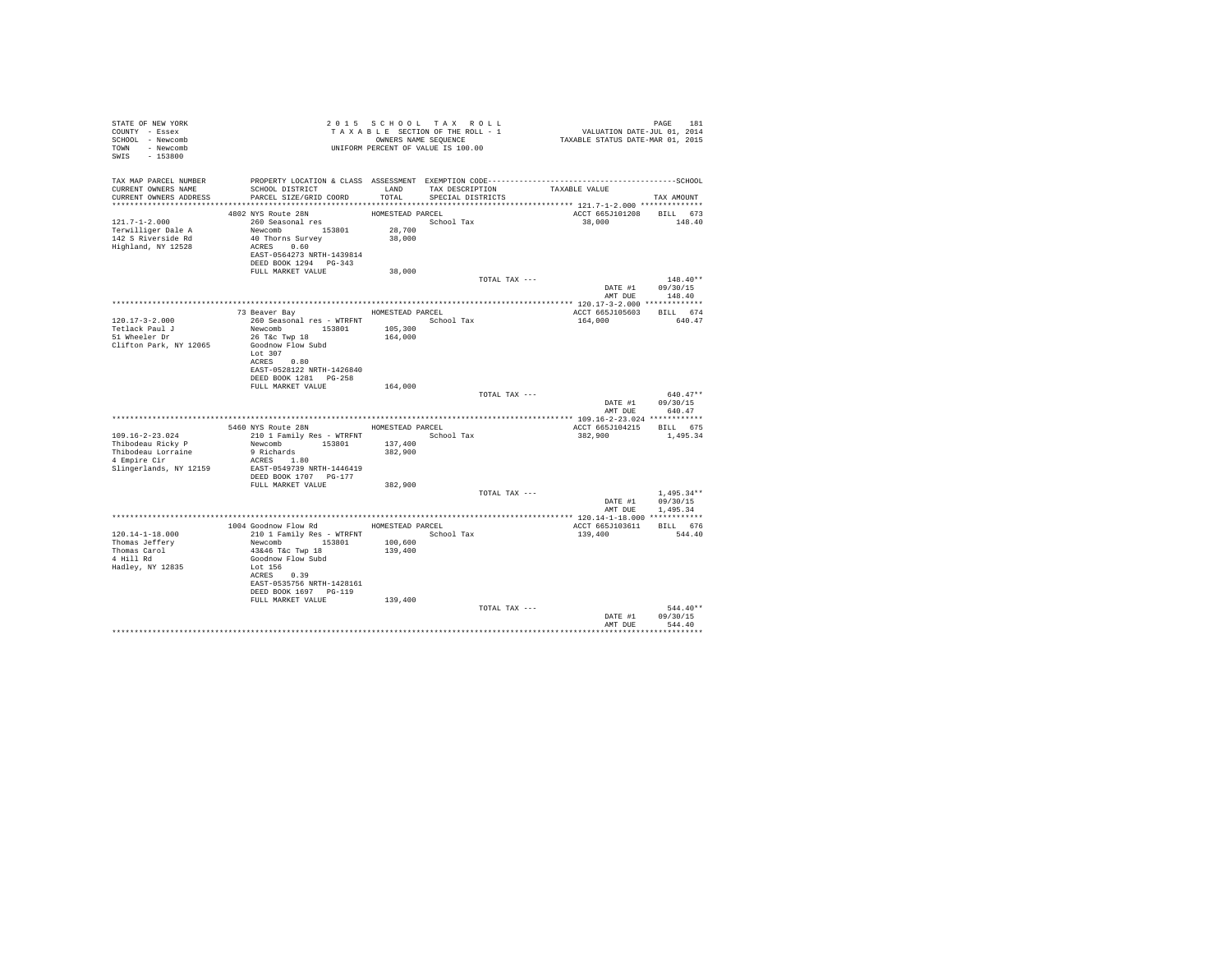| STATE OF NEW YORK<br>COUNTY - Essex<br>SCHOOL - Newcomb<br>- Newcomb<br>TOWN<br>$-153800$<br>SWTS                     |                                                                                                                                                                                                                  |                                                   | 2015 SCHOOL TAX ROLL<br>TAXABLE SECTION OF THE ROLL - 1<br>OWNERS NAME SEQUENCE<br>UNIFORM PERCENT OF VALUE IS 100.00 | VALUATION DATE-JUL 01, 2014<br>TAXABLE STATUS DATE-MAR 01, 2015 | PAGE<br>182                          |
|-----------------------------------------------------------------------------------------------------------------------|------------------------------------------------------------------------------------------------------------------------------------------------------------------------------------------------------------------|---------------------------------------------------|-----------------------------------------------------------------------------------------------------------------------|-----------------------------------------------------------------|--------------------------------------|
| TAX MAP PARCEL NUMBER<br>CURRENT OWNERS NAME                                                                          |                                                                                                                                                                                                                  | LAND                                              |                                                                                                                       |                                                                 |                                      |
| CURRENT OWNERS ADDRESS                                                                                                | SCHOOL DISTRICT<br>PARCEL SIZE/GRID COORD                                                                                                                                                                        | TOTAL.                                            | TAX DESCRIPTION<br>SPECIAL DISTRICTS                                                                                  | TAXABLE VALUE                                                   | TAX AMOUNT                           |
|                                                                                                                       | 26 Muskrat Ln                                                                                                                                                                                                    | HOMESTEAD PARCEL                                  |                                                                                                                       | ACCT 665J103904                                                 | BILL 677                             |
| $120.17 - 1 - 3.004$<br>Thomas Jeffrey R<br>Thomas Thomas R<br>c/o Ramona Thomas<br>309 Hadley Rd<br>Hadley, NY 12835 | 260 Seasonal res - WTRFNT<br>Newcomb 153801<br>26 T&C Twp 18<br>1422/265 Life Use To<br>Ramona Thomas<br>ACRES 0.50<br>EAST-0527848 NRTH-1427207<br>DEED BOOK 1422 PG-265                                        | 108,500<br>193,300                                | School Tax                                                                                                            | 193,300                                                         | 754.89                               |
|                                                                                                                       | FULL MARKET VALUE                                                                                                                                                                                                | 193,300                                           | TOTAL TAX ---                                                                                                         |                                                                 | $754.89**$                           |
|                                                                                                                       |                                                                                                                                                                                                                  |                                                   |                                                                                                                       | DATE #1<br>AMT DUE                                              | 09/30/15<br>754.89                   |
|                                                                                                                       |                                                                                                                                                                                                                  |                                                   |                                                                                                                       |                                                                 |                                      |
| $110.13 - 9 - 10.002$<br>Thomas William A<br>Thomas Tina M<br>4139 NYS Route 28 Lot #7<br>North Creek, NY 12853       | 19 Schraver Way<br>210 1 Family Res<br>Newcomb 153801<br>19 Richards Survey<br>1650/116-Life Use to<br>Barbara Schraver<br>ACRES 0.60<br>EAST-0555730 NRTH-1445663<br>DEED BOOK 1650 PG-116<br>FULL MARKET VALUE | HOMESTEAD PARCEL<br>28,700<br>58,500              | School Tax                                                                                                            | ACCT 665J106212<br>58,500                                       | BTLL 678<br>228.46                   |
|                                                                                                                       |                                                                                                                                                                                                                  | 58,500                                            |                                                                                                                       |                                                                 | $228.46**$                           |
|                                                                                                                       |                                                                                                                                                                                                                  |                                                   | TOTAL TAX ---                                                                                                         | DATE #1<br>AMT DUE                                              | 09/30/15<br>228.46                   |
|                                                                                                                       |                                                                                                                                                                                                                  |                                                   |                                                                                                                       |                                                                 |                                      |
| $120.17 - 2 - 36.000$<br>Thorne Sarah S<br>Locke Robert<br>3 Holly Dr<br>Kennett Square, PA 19348                     | 1470 Goodnow Flow Rd<br>210 1 Family Res - WTRFNT<br>153801<br>Newcomb<br>42 T&c Twp 18<br>Goodnow Flow Subd<br>Lot 67<br>ACRES 1.65<br>EAST-0532099 NRTH-1426482<br>DEED BOOK 1346 PG-130<br>FULL MARKET VALUE  | HOMESTEAD PARCEL<br>106,200<br>261,200<br>261,200 | School Tax                                                                                                            | ACCT 665J104014<br>261,200                                      | BILL 679<br>1,020.06                 |
|                                                                                                                       |                                                                                                                                                                                                                  |                                                   | TOTAL TAX ---                                                                                                         | DATE #1<br>AMT DUE                                              | $1.020.06**$<br>09/30/15<br>1,020.06 |
|                                                                                                                       |                                                                                                                                                                                                                  |                                                   |                                                                                                                       |                                                                 |                                      |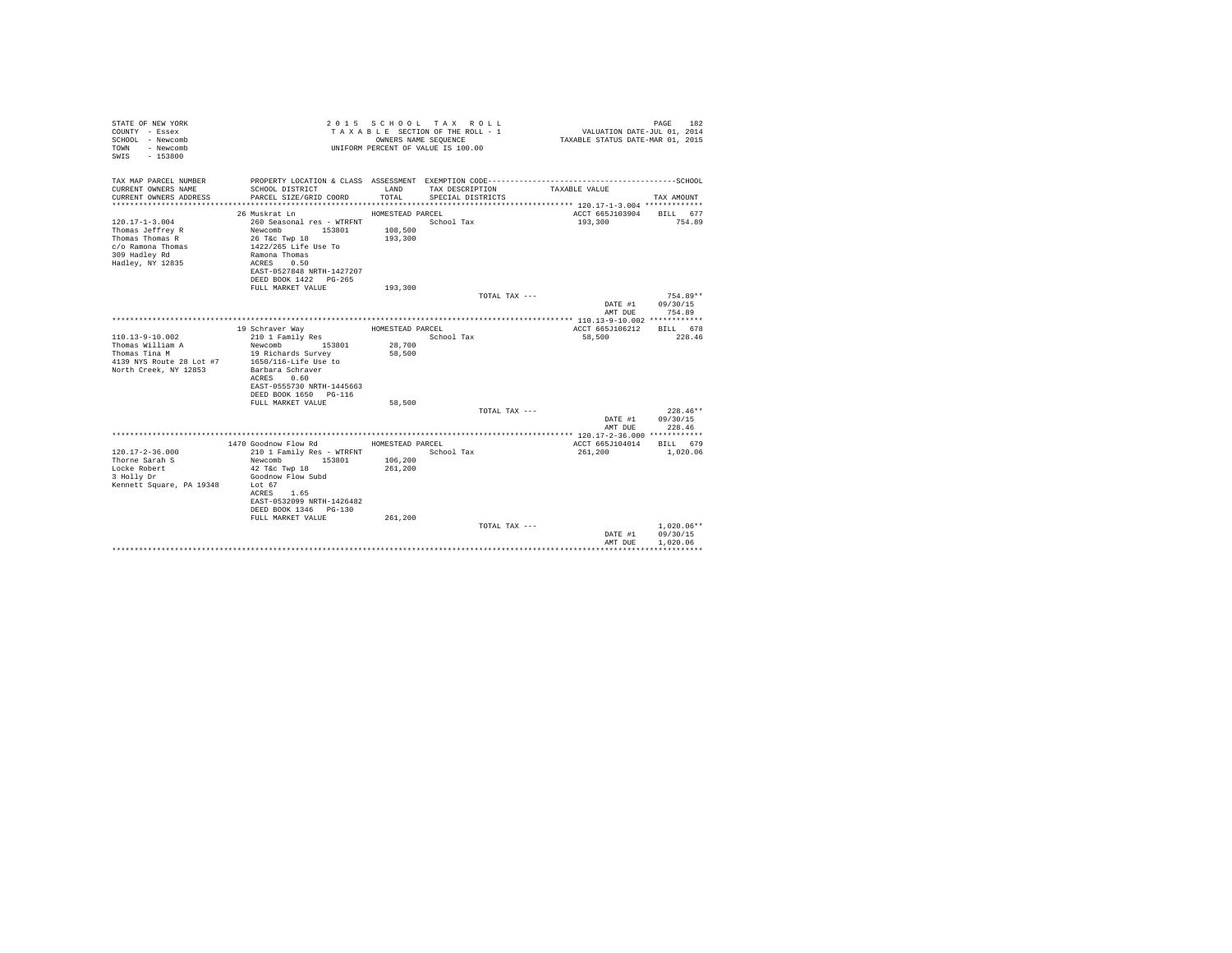| STATE OF NEW YORK<br>COUNTY - Essex<br>SCHOOL - Newcomb<br>TOWN - Newcomb<br>SWIS - 153800                                                                                                                                           |                                                                                                                                                                                              |                  | 2015 SCHOOL TAX ROLL<br>UNIFORM PERCENT OF VALUE IS 100.00 |               | PAGE 183 – 183 – 183 – 184 – 184 – 184 – 184 – 185 – 186 – 187 – 188 – 189 – 189 – 189 – 189 – 189 – 189 – 18<br>TAXABLE SECTION OF THE ROLL – 1<br>OWNERS NAME SEQUENCE – 1 – TAXABLE STATUS DATE–MAR 01, 2015 | PAGE 183                                         |
|--------------------------------------------------------------------------------------------------------------------------------------------------------------------------------------------------------------------------------------|----------------------------------------------------------------------------------------------------------------------------------------------------------------------------------------------|------------------|------------------------------------------------------------|---------------|-----------------------------------------------------------------------------------------------------------------------------------------------------------------------------------------------------------------|--------------------------------------------------|
| TAX MAP PARCEL NUMBER<br>CURRENT OWNERS NAME<br>CURRENT OWNERS ADDRESS PARCEL SIZE/GRID COORD TOTAL SPECIAL DISTRICTS                                                                                                                | PROPERTY LOCATION & CLASS ASSESSMENT EXEMPTION CODE-----------------------------------SCHOOL<br>SCHOOL DISTRICT                    LAND       TAX DESCRIPTION                  TAXABLE VALUE |                  |                                                            |               |                                                                                                                                                                                                                 | TAX AMOUNT                                       |
| 120.17-2-37.000<br>$\begin{tabular}{lcccccc} Thorne-Locke Sarah $S$ & & Newcomb & 153801 & 107,900 \\ LoXe Robert $G$ & & 42 Tsc Type 18 & & 142,500 \\ 3. HeJ1y Dr & & & 42000 \\ \end{tabular}$<br>Kennett Square, PA 19348 Lot 66 | 1460 Goodnow Flow Rd MOMESTEAD PARCEL<br>260 Seasonal res - WTRFNT March School Tax<br>ACRES 1.58<br>EAST-0532199 NRTH-1426498<br>DEED BOOK 1472 PG-88<br>FULL MARKET VALUE                  | 142,500          |                                                            |               | ACCT 665J101506 BILL 680<br>142,500                                                                                                                                                                             | 556.51                                           |
|                                                                                                                                                                                                                                      |                                                                                                                                                                                              |                  |                                                            | TOTAL TAX --- | AMT DUE                                                                                                                                                                                                         | 556.51**<br>DATE #1 09/30/15<br>556.51           |
|                                                                                                                                                                                                                                      |                                                                                                                                                                                              |                  |                                                            |               |                                                                                                                                                                                                                 |                                                  |
|                                                                                                                                                                                                                                      | 5560 NYS Route 28N HOMESTEAD PARCEL                                                                                                                                                          |                  |                                                            |               | ACCT 665J106711 BILL 681                                                                                                                                                                                        |                                                  |
| $109.16 - 1 - 14.015$                                                                                                                                                                                                                | 210 1 Family Res - WTRFNT SR STAR 41834                                                                                                                                                      |                  |                                                            |               |                                                                                                                                                                                                                 | 65,300                                           |
| Thornton Robert J<br>Thornton Thomas C<br>c/o John Thornton<br>5560 NYS Rte 28N<br>Newcomb, NY 12852                                                                                                                                 | EAST-0547257 NRTH-1447601                                                                                                                                                                    |                  |                                                            |               | 273, 200 1, 066.93                                                                                                                                                                                              |                                                  |
|                                                                                                                                                                                                                                      | DEED BOOK 1280 PG-210                                                                                                                                                                        |                  |                                                            |               |                                                                                                                                                                                                                 |                                                  |
|                                                                                                                                                                                                                                      | FULL MARKET VALUE                                                                                                                                                                            | 273,200          |                                                            | TOTAL TAX --- |                                                                                                                                                                                                                 | $918.93**$<br>DATE #1 09/30/15<br>AMT DUE 918.93 |
|                                                                                                                                                                                                                                      |                                                                                                                                                                                              |                  |                                                            |               |                                                                                                                                                                                                                 |                                                  |
| $110.-3-20.000$<br>Throop Enos T Jr<br>Throop Garrow<br>PO Box 369<br>Royal Oak, MD 21662                                                                                                                                            | Newcomb 153801<br>34 T&c Twp 46<br>ACRES 3.42<br>EAST-0575597 NRTH-1443855                                                                                                                   | 168,000          | School Tax<br>44,200                                       |               | ACCT 665J186005 BILL 682<br>168,000 656.09                                                                                                                                                                      |                                                  |
|                                                                                                                                                                                                                                      | DEED BOOK 850 PG-115<br>FULL MARKET VALUE 168,000                                                                                                                                            |                  |                                                            | TOTAL TAX --- |                                                                                                                                                                                                                 | $656.09**$<br>DATE #1 09/30/15<br>AMT DUE 656.09 |
|                                                                                                                                                                                                                                      |                                                                                                                                                                                              |                  |                                                            |               |                                                                                                                                                                                                                 |                                                  |
| 110.18-2-12.001<br>Tierson Jan<br>63 Fletcher Rd<br>Moretown, VT 05660                                                                                                                                                               | 4928 NYS Route 28N HOMESTEAD PARCEL<br>270 Mfg housing School Tax<br>Newcomb $153801$<br>2&3 Thorns Survey<br>ACRES 15.89<br>EAST-0561550 NRTH-1442042<br>DEED BOOK 1006 PG-7                | 48,300<br>61,500 |                                                            |               | ACCT 665J192003 BILL 683                                                                                                                                                                                        | 61,500 240.18                                    |
|                                                                                                                                                                                                                                      | FULL MARKET VALUE                                                                                                                                                                            | 61,500           |                                                            | TOTAL TAX --- |                                                                                                                                                                                                                 | $240.18**$<br>DATE #1 09/30/15<br>AMT DUE 240.18 |
|                                                                                                                                                                                                                                      |                                                                                                                                                                                              |                  |                                                            |               |                                                                                                                                                                                                                 |                                                  |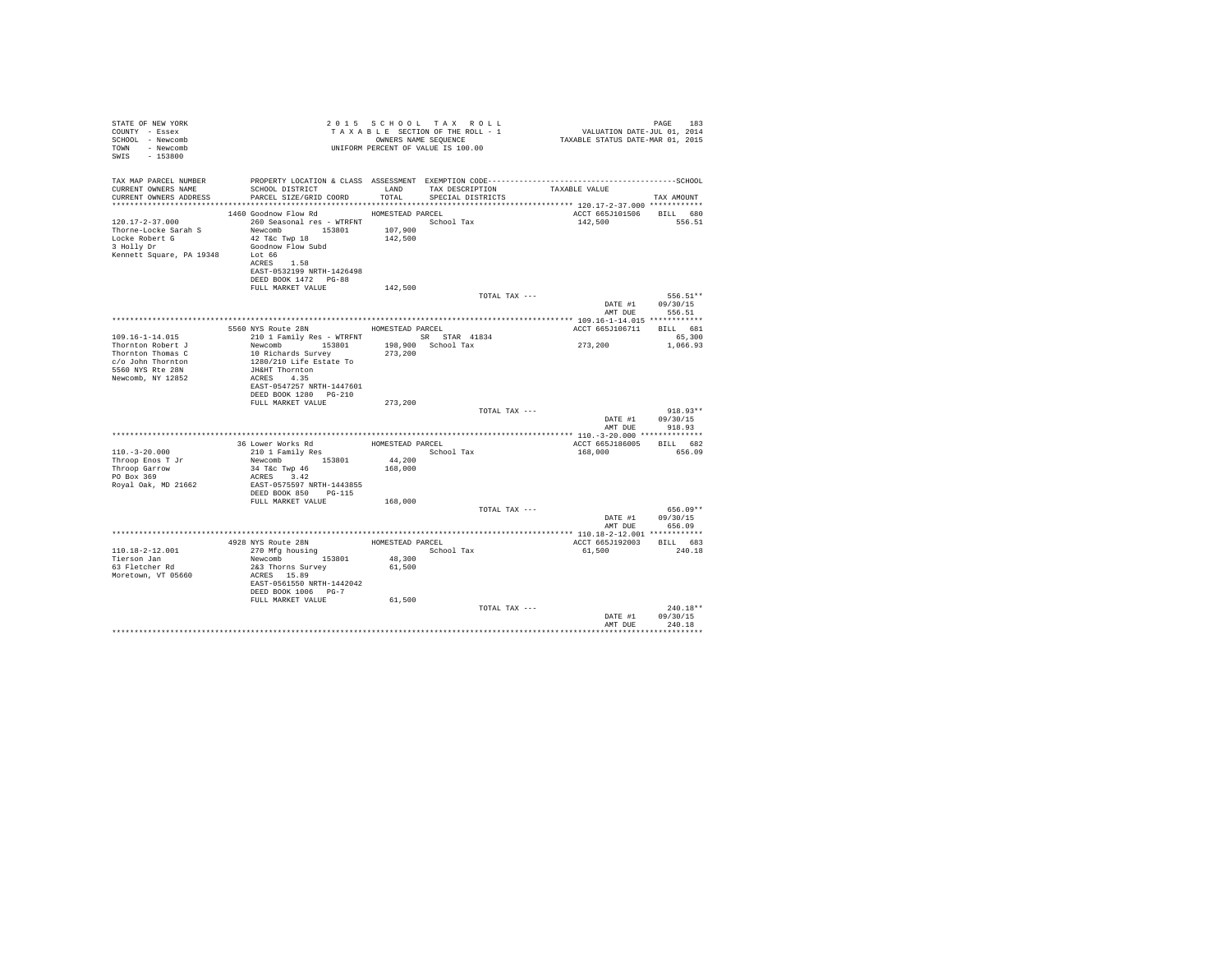| STATE OF NEW YORK<br>COUNTY - Essex<br>SCHOOL - Newcomb<br>TOWN - Newcomb<br>SWIS<br>$-153800$ |                                                    |                      | 2015 SCHOOL TAX ROLL<br>TAXABLE SECTION OF THE ROLL - 1<br>OWNERS NAME SEQUENCE<br>UNIFORM PERCENT OF VALUE IS 100.00 |               | VALUATION DATE-JUL 01, 2014<br>TAXABLE STATUS DATE-MAR 01, 2015 | PAGE                 | 184        |
|------------------------------------------------------------------------------------------------|----------------------------------------------------|----------------------|-----------------------------------------------------------------------------------------------------------------------|---------------|-----------------------------------------------------------------|----------------------|------------|
| TAX MAP PARCEL NUMBER                                                                          |                                                    |                      |                                                                                                                       |               |                                                                 |                      |            |
| CURRENT OWNERS NAME<br>CURRENT OWNERS ADDRESS                                                  | SCHOOL DISTRICT<br>PARCEL SIZE/GRID COORD          | LAND<br>TOTAL        | TAX DESCRIPTION<br>SPECIAL DISTRICTS                                                                                  |               | TAXABLE VALUE                                                   |                      |            |
|                                                                                                |                                                    |                      |                                                                                                                       |               |                                                                 | TAX AMOUNT           |            |
|                                                                                                | Campsite Rd                                        | NON-HOMESTEAD PARCEL |                                                                                                                       |               | ACCT 665J100411 BILL 684                                        |                      |            |
| $110. -1 - 13.000$                                                                             | 311 Res vac land                                   |                      | School Tax                                                                                                            |               | 28,100                                                          |                      | 511.80     |
| Town of Newcomb                                                                                | Newcomb 153801                                     | 28,100               |                                                                                                                       |               |                                                                 |                      |            |
| PO Box 173                                                                                     | 20 Richards Survey                                 | 28,100               |                                                                                                                       |               |                                                                 |                      |            |
| Newcomb, NY 12852                                                                              | ACRES 33.80                                        |                      |                                                                                                                       |               |                                                                 |                      |            |
|                                                                                                | EAST-0555028 NRTH-1448185                          |                      |                                                                                                                       |               |                                                                 |                      |            |
|                                                                                                | DEED BOOK 1789 PG-106<br>FULL MARKET VALUE         | 28,100               |                                                                                                                       |               |                                                                 |                      |            |
|                                                                                                |                                                    |                      |                                                                                                                       | TOTAL TAX --- |                                                                 | 511.80**             |            |
|                                                                                                |                                                    |                      |                                                                                                                       |               | DATE #1                                                         | 09/30/15             |            |
|                                                                                                |                                                    |                      |                                                                                                                       |               | AMT DUE                                                         | 511.80               |            |
|                                                                                                |                                                    |                      |                                                                                                                       |               |                                                                 |                      |            |
|                                                                                                | 137 Campsite Rd                                    | NON-HOMESTEAD PARCEL |                                                                                                                       |               | ACCT 665L100409                                                 | BILL 685             |            |
| $110.-1-27.100$                                                                                | 322 Rural vac>10                                   |                      | School Tax                                                                                                            |               | 60,000                                                          | 1,092.81             |            |
| Town of Newcomb<br>PO Box 173                                                                  | Newcomb 153801<br>30 Richards Survey               | 60,000<br>60,000     |                                                                                                                       |               |                                                                 |                      |            |
| Newcomb, NY 12852                                                                              | ACRES 113.32                                       |                      |                                                                                                                       |               |                                                                 |                      |            |
|                                                                                                | EAST-0558396 NRTH-1446716                          |                      |                                                                                                                       |               |                                                                 |                      |            |
|                                                                                                | DEED BOOK 1789 PG-106                              |                      |                                                                                                                       |               |                                                                 |                      |            |
|                                                                                                | FULL MARKET VALUE                                  | 60,000               |                                                                                                                       |               |                                                                 |                      |            |
|                                                                                                |                                                    |                      |                                                                                                                       | TOTAL TAX --- |                                                                 | $1.092.81**$         |            |
|                                                                                                |                                                    |                      |                                                                                                                       |               | DATE #1<br>AMT DUE                                              | 09/30/15<br>1,092.81 |            |
|                                                                                                |                                                    |                      |                                                                                                                       |               |                                                                 |                      |            |
|                                                                                                | 20 Bissell Loop                                    | HOMESTEAD PARCEL     |                                                                                                                       |               | ACCT 665J100709                                                 | BILL 686             |            |
| $110.13 - 9 - 9.001$                                                                           | 210 1 Family Res                                   |                      | School Tax                                                                                                            |               | 56,400                                                          |                      | 220.26     |
| Town of Newcomb                                                                                | Newcomb 153801                                     | 28,700               |                                                                                                                       |               |                                                                 |                      |            |
| PO Box 173                                                                                     | Pt 19 Richards Survey                              | 56,400               |                                                                                                                       |               |                                                                 |                      |            |
| Newcomb, NY 12852                                                                              | ACRES 0.65                                         |                      |                                                                                                                       |               |                                                                 |                      |            |
|                                                                                                | EAST-0555174 NRTH-1445151<br>DEED BOOK 1789 PG-106 |                      |                                                                                                                       |               |                                                                 |                      |            |
|                                                                                                | FULL MARKET VALUE                                  | 56,400               |                                                                                                                       |               |                                                                 |                      |            |
|                                                                                                |                                                    |                      |                                                                                                                       | TOTAL TAX --- |                                                                 | $220.26**$           |            |
|                                                                                                |                                                    |                      |                                                                                                                       |               | DATE #1                                                         | 09/30/15             |            |
|                                                                                                |                                                    |                      |                                                                                                                       |               | AMT DUE                                                         | 220.26               |            |
|                                                                                                |                                                    |                      |                                                                                                                       |               |                                                                 |                      |            |
|                                                                                                | 14 Bissell Loop                                    | HOMESTEAD PARCEL     |                                                                                                                       |               | ACCT 665J100413                                                 | BILL 687             |            |
| $110.13 - 9 - 16.000$<br>Town of Newcomb                                                       | 483 Converted Re<br>Newcomb 153801                 | 57,000               | School Tax                                                                                                            |               | 114,300                                                         | 446.38               |            |
| PO Box 173                                                                                     | Pt 19 Richards Survey                              | 114,300              |                                                                                                                       |               |                                                                 |                      |            |
| Newcomb, NY 12852                                                                              | 3.2ac                                              |                      |                                                                                                                       |               |                                                                 |                      |            |
|                                                                                                | ACRES 4.90                                         |                      |                                                                                                                       |               |                                                                 |                      |            |
|                                                                                                | EAST-0555350 NRTH-1445299                          |                      |                                                                                                                       |               |                                                                 |                      |            |
|                                                                                                | DEED BOOK 1789 PG-106                              |                      |                                                                                                                       |               |                                                                 |                      |            |
|                                                                                                | FULL MARKET VALUE                                  | 114,300              |                                                                                                                       | TOTAL TAX --- |                                                                 |                      | $446.38**$ |
|                                                                                                |                                                    |                      |                                                                                                                       |               | DATE #1                                                         | 09/30/15             |            |
|                                                                                                |                                                    |                      |                                                                                                                       |               | AMT DUE                                                         | 446.38               |            |
|                                                                                                |                                                    |                      |                                                                                                                       |               |                                                                 |                      |            |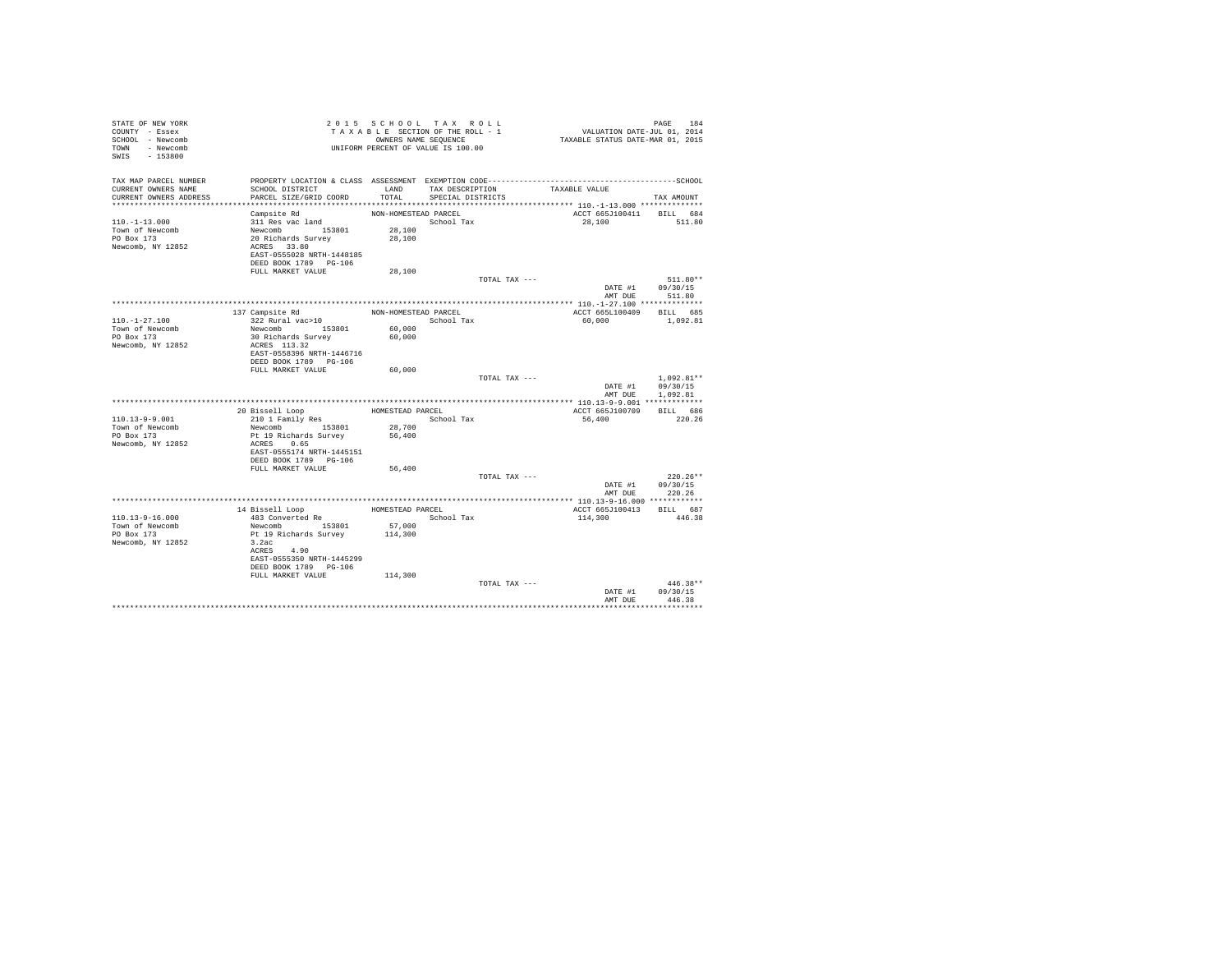| STATE OF NEW YORK<br>COUNTY - Essex<br>SCHOOL - Newcomb<br>TOWN - Newcomb<br>SWIS - 153800    | TAXABLE TRANSPORT OF VALUE IS 100.00                                                                                                                 |                      | 2015 SCHOOL TAX ROLL<br>TAXABLE SECTION OF THE ROLL - 1<br>OWNERS NAME SEQUENCE | PAGE 185<br>VALUATION DATE-JUL 01, 2014<br>TAXABLE STATUS DATE-MAR 01, 2015                                   |                                                  |
|-----------------------------------------------------------------------------------------------|------------------------------------------------------------------------------------------------------------------------------------------------------|----------------------|---------------------------------------------------------------------------------|---------------------------------------------------------------------------------------------------------------|--------------------------------------------------|
| TAX MAP PARCEL NUMBER<br>CURRENT OWNERS NAME<br>CURRENT OWNERS ADDRESS PARCEL SIZE/GRID COORD | SCHOOL DISTRICT                                                                                                                                      | TOTAL                | LAND TAX DESCRIPTION<br>SPECIAL DISTRICTS                                       | PROPERTY LOCATION & CLASS ASSESSMENT EXEMPTION CODE-----------------------------------SCHOOL<br>TAXABLE VALUE | TAX AMOUNT                                       |
|                                                                                               | NYS Route 28N                                                                                                                                        | NON-HOMESTEAD PARCEL |                                                                                 | ACCT 665J177003                                                                                               | BILL 688                                         |
| 110.13-13-10.000<br>Town of Newcomb<br>PO Box 173<br>Newcomb, NY 12852                        | 314 Rural vac<10<br>Newcomb<br>153801<br>19 Richards Survey<br>ACRES 4.10<br>EAST-0554840 NRTH-1445478<br>DEED BOOK 1789 PG-106                      | 37,900<br>37,900     | School Tax                                                                      | 37,900 690.29                                                                                                 |                                                  |
|                                                                                               | FULL MARKET VALUE                                                                                                                                    | 37,900               |                                                                                 |                                                                                                               |                                                  |
|                                                                                               |                                                                                                                                                      |                      | TOTAL TAX ---                                                                   |                                                                                                               | 690.29**<br>DATE #1 09/30/15                     |
|                                                                                               |                                                                                                                                                      |                      |                                                                                 |                                                                                                               | AMT DUE 690.29                                   |
|                                                                                               |                                                                                                                                                      |                      |                                                                                 |                                                                                                               |                                                  |
| $120.18 - 1 - 19.000$<br>Towner Douglas                                                       | 1100 Goodnow Flow Rd MOMESTEAD PARCEL<br>260 Seasonal res - WTRFNT             School Tax                                                            | 73,500               |                                                                                 | ACCT 665J103913 BILL 689<br>209,600                                                                           | 818.55                                           |
| Towner Rebecca<br>c/o Gary Porter<br>3 S Nance Ln<br>Dover, DE 19901                          | Newcomb<br>45 & 46 T&c Twp 18<br>Goodnow Flow Subd<br>$Lot 134$<br>$ACRES 0.20$                                                                      | 209,600              |                                                                                 |                                                                                                               |                                                  |
|                                                                                               | EAST-0537814 NRTH-1427247<br>DEED BOOK 1438 PG-166<br>FULL MARKET VALUE                                                                              | 209,600              |                                                                                 |                                                                                                               |                                                  |
|                                                                                               |                                                                                                                                                      |                      | TOTAL TAX ---                                                                   |                                                                                                               | $818.55**$<br>DATE #1 09/30/15<br>AMT DUE 818.55 |
|                                                                                               |                                                                                                                                                      |                      |                                                                                 |                                                                                                               |                                                  |
|                                                                                               | 33 Fennessey Ln MOMESTEAD PARCEL                                                                                                                     |                      |                                                                                 | ACCT 665J101501 BILL 690                                                                                      |                                                  |
| $109.15 - 1 - 8.004$<br>Tracy Michael<br>Tracy Nancy<br>33 Fennessey Ln<br>Newcomb, NY 12852  | 210 1 Family Res - WTRFNT<br>RES. STAR 41854<br>Newcomb 153801 167,800 School Tax<br>3 ords Patent 319,700<br>Also See 845/325 & 319,700<br>1247/278 |                      |                                                                                 | 319,700                                                                                                       | 30,000<br>1,248.52                               |
|                                                                                               | ACRES 2.22<br>EAST-0542191 NRTH-1447218<br>DEED BOOK 590 PG-154                                                                                      |                      |                                                                                 |                                                                                                               |                                                  |
|                                                                                               | FULL MARKET VALUE                                                                                                                                    | 319,700              | TOTAL TAX ---                                                                   | AMT DUE                                                                                                       | $1.176.52**$<br>DATE #1 09/30/15<br>1,176.52     |
|                                                                                               |                                                                                                                                                      |                      |                                                                                 |                                                                                                               |                                                  |
|                                                                                               | 40 Fennessey Ln MOMESTEAD PARCEL                                                                                                                     |                      |                                                                                 | ACCT 665J104106                                                                                               | BILL 691                                         |
| 109.15-1-20.000                                                                               | 210 1 Family Res - WTRFNT School Tax<br>Newcomb 153801 94,100                                                                                        |                      |                                                                                 | 149,500                                                                                                       | 583.84                                           |
| Tracy Michael<br>Tracy Nancy                                                                  | 3 Ords Patent                                                                                                                                        | 149,500              |                                                                                 |                                                                                                               |                                                  |
| 33 Fennessey Ln                                                                               | ACRES 0.30                                                                                                                                           |                      |                                                                                 |                                                                                                               |                                                  |
| Newcomb, NY 12852                                                                             | EAST-0542354 NRTH-1446948<br>DEED BOOK 872 PG-134                                                                                                    |                      |                                                                                 |                                                                                                               |                                                  |
|                                                                                               | FULL MARKET VALUE                                                                                                                                    | 149,500              | TOTAL TAX ---                                                                   |                                                                                                               | 583.84**                                         |
|                                                                                               |                                                                                                                                                      |                      |                                                                                 | DATE #1<br>AMT DUE                                                                                            | 09/30/15<br>583.84                               |
|                                                                                               |                                                                                                                                                      |                      |                                                                                 |                                                                                                               |                                                  |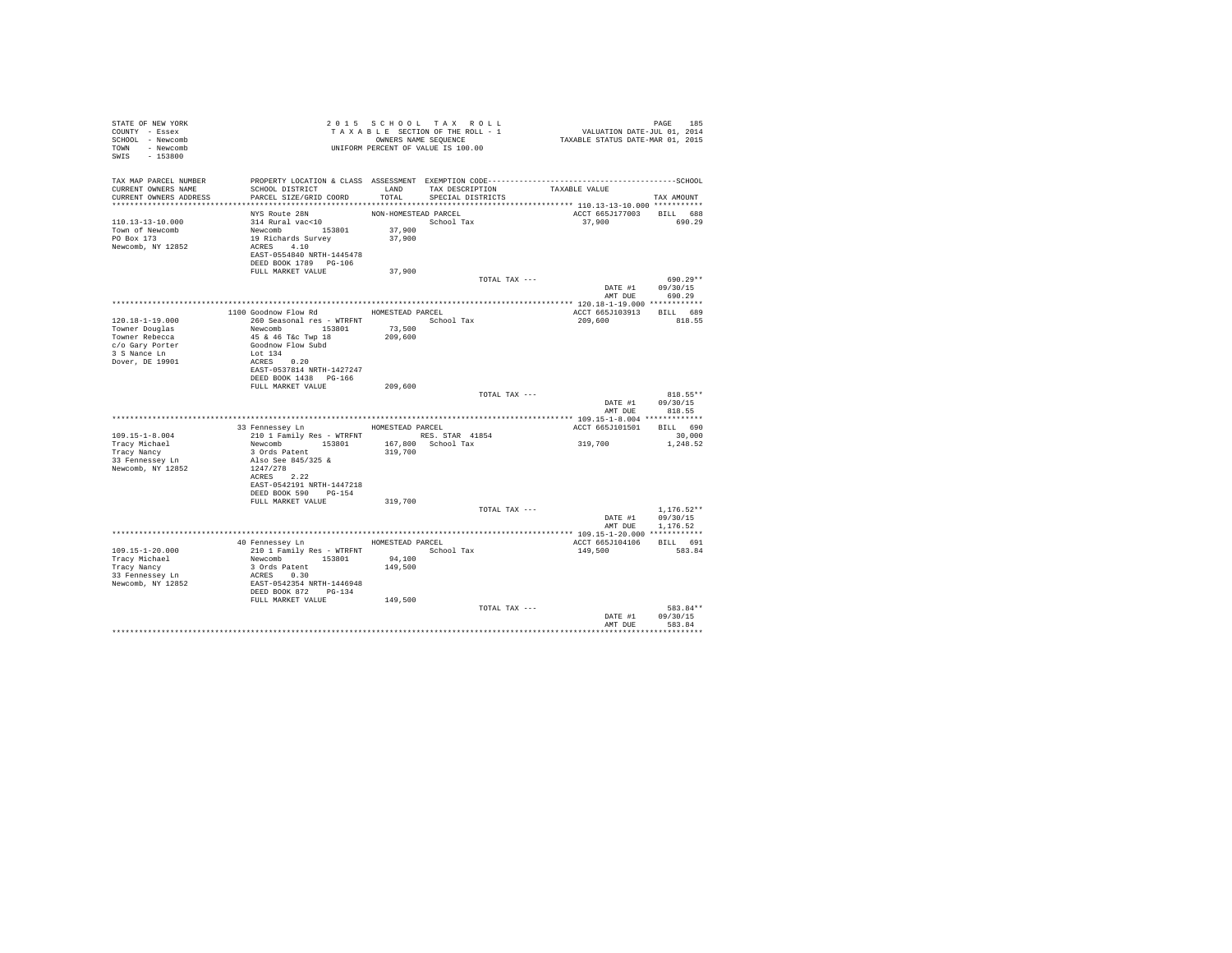| STATE OF NEW YORK                                                                            |                                                                                                                                                                                                                                                                                                                                                            |                  | 2015 SCHOOL TAX ROLL                                                                                      |                                                                             |                  |
|----------------------------------------------------------------------------------------------|------------------------------------------------------------------------------------------------------------------------------------------------------------------------------------------------------------------------------------------------------------------------------------------------------------------------------------------------------------|------------------|-----------------------------------------------------------------------------------------------------------|-----------------------------------------------------------------------------|------------------|
| COUNTY - Essex                                                                               |                                                                                                                                                                                                                                                                                                                                                            |                  | T A X A B L E SECTION OF THE ROLL - 1<br>OWNERS NAME SORVE SEQUENCE<br>UNIFORM PERCENT OF VALUE IS 100.00 | PAGE 186<br>VALUATION DATE-JUL 01, 2014<br>TAXABLE STATUS DATE-MAR 01, 2015 |                  |
| SCHOOL - Newcomb                                                                             |                                                                                                                                                                                                                                                                                                                                                            |                  |                                                                                                           |                                                                             |                  |
| TOWN - Newcomb                                                                               |                                                                                                                                                                                                                                                                                                                                                            |                  |                                                                                                           |                                                                             |                  |
| SWIS - 153800                                                                                |                                                                                                                                                                                                                                                                                                                                                            |                  |                                                                                                           |                                                                             |                  |
|                                                                                              |                                                                                                                                                                                                                                                                                                                                                            |                  |                                                                                                           |                                                                             |                  |
|                                                                                              |                                                                                                                                                                                                                                                                                                                                                            |                  |                                                                                                           |                                                                             |                  |
|                                                                                              | SCHOOL DISTRICT                     LAND        TAX DESCRIPTION                  TAXABLE VALUE                                                                                                                                                                                                                                                             |                  |                                                                                                           |                                                                             |                  |
| CURRENT OWNERS NAME<br>CURRENT OWNERS ADDRESS                                                | PARCEL SIZE/GRID COORD                                                                                                                                                                                                                                                                                                                                     | TOTAL            | SPECIAL DISTRICTS                                                                                         |                                                                             | TAX AMOUNT       |
|                                                                                              |                                                                                                                                                                                                                                                                                                                                                            |                  |                                                                                                           |                                                                             |                  |
|                                                                                              | 12 Owens Dr                                                                                                                                                                                                                                                                                                                                                |                  |                                                                                                           |                                                                             |                  |
| 109.15-1-37.000                                                                              | 12 Owens Dr<br>210 I Family Res<br>Newcomb 153801 28,700<br>2 Pichards Survey 136,200                                                                                                                                                                                                                                                                      | HOMESTEAD PARCEL | School Tax                                                                                                | ACCT 665J105313 BILL 692<br>136,200 531.90                                  |                  |
|                                                                                              |                                                                                                                                                                                                                                                                                                                                                            |                  |                                                                                                           |                                                                             |                  |
| Tracy Michael I<br>Tracy Nancy J                                                             |                                                                                                                                                                                                                                                                                                                                                            |                  |                                                                                                           |                                                                             |                  |
| 33 Fennessey Ln                                                                              | ACRES 0.60                                                                                                                                                                                                                                                                                                                                                 |                  |                                                                                                           |                                                                             |                  |
| Newcomb, NY 12852                                                                            | EAST-0544522 NRTH-1446512                                                                                                                                                                                                                                                                                                                                  |                  |                                                                                                           |                                                                             |                  |
|                                                                                              | DEED BOOK 1635 PG-309                                                                                                                                                                                                                                                                                                                                      |                  |                                                                                                           |                                                                             |                  |
|                                                                                              | FULL MARKET VALUE 136,200                                                                                                                                                                                                                                                                                                                                  |                  |                                                                                                           |                                                                             |                  |
|                                                                                              |                                                                                                                                                                                                                                                                                                                                                            |                  | TOTAL TAX ---                                                                                             |                                                                             | $531.90**$       |
|                                                                                              |                                                                                                                                                                                                                                                                                                                                                            |                  |                                                                                                           | DATE #1 09/30/15                                                            |                  |
|                                                                                              |                                                                                                                                                                                                                                                                                                                                                            |                  |                                                                                                           | AMT DUE 531.90                                                              |                  |
|                                                                                              |                                                                                                                                                                                                                                                                                                                                                            |                  |                                                                                                           |                                                                             |                  |
|                                                                                              | 39 Fennessey Ln HOMESTEAD PARCEL                                                                                                                                                                                                                                                                                                                           |                  |                                                                                                           | ACCT 665J100609 BILL 693                                                    |                  |
| $109.15 - 1 - 21.000$                                                                        |                                                                                                                                                                                                                                                                                                                                                            |                  | School Tax                                                                                                | 151,600 592.04                                                              |                  |
| Tracy Michael J                                                                              |                                                                                                                                                                                                                                                                                                                                                            |                  |                                                                                                           |                                                                             |                  |
| Nichols Cathy T                                                                              | 260 Seasonal res - WTRFNT<br>Newcomb 153801 105,900<br>3 Ords Patent 151,600                                                                                                                                                                                                                                                                               |                  |                                                                                                           |                                                                             |                  |
| c/o James M. Tracy                                                                           | 1678/302 - L. use to                                                                                                                                                                                                                                                                                                                                       |                  |                                                                                                           |                                                                             |                  |
| 3956 Griffin Rd                                                                              | James M Tracy                                                                                                                                                                                                                                                                                                                                              |                  |                                                                                                           |                                                                             |                  |
| Syracuse, NY 13215                                                                           | ACRES 0.50                                                                                                                                                                                                                                                                                                                                                 |                  |                                                                                                           |                                                                             |                  |
|                                                                                              | EAST-0542409 NRTH-1447120                                                                                                                                                                                                                                                                                                                                  |                  |                                                                                                           |                                                                             |                  |
|                                                                                              | DEED BOOK 1678    PG-302                                                                                                                                                                                                                                                                                                                                   |                  |                                                                                                           |                                                                             |                  |
|                                                                                              | FULL MARKET VALUE 151,600                                                                                                                                                                                                                                                                                                                                  |                  |                                                                                                           |                                                                             |                  |
|                                                                                              |                                                                                                                                                                                                                                                                                                                                                            |                  | TOTAL TAX ---                                                                                             |                                                                             | 592.04**         |
|                                                                                              |                                                                                                                                                                                                                                                                                                                                                            |                  |                                                                                                           | DATE #1 09/30/15                                                            |                  |
|                                                                                              |                                                                                                                                                                                                                                                                                                                                                            |                  |                                                                                                           | AMT DUE                                                                     | 592.04           |
|                                                                                              | $\begin{tabular}{lllllllllll} $\texttt{r.v.t.t.} $1000$ & $\texttt{r.v.t.} $1000$ & $1000$ & $1000$ & $1000$ & $1000$\\ \texttt{Trobridge Rex C} & 21011 Family Res - WTRENT & $100053TED PARCCL & $10001$ & $10001$\\ \texttt{Trobridge Kathlen F} & 43 Tkc Twr 10 & 153801 & 104,400\\ \texttt{R3 Brichtnnum} & 43 Tkc Twr 10 & 104,400\\ \end{tabular}$ |                  |                                                                                                           |                                                                             |                  |
|                                                                                              |                                                                                                                                                                                                                                                                                                                                                            |                  |                                                                                                           | ACCT 665J104504 BILL 694                                                    |                  |
|                                                                                              |                                                                                                                                                                                                                                                                                                                                                            |                  |                                                                                                           | 414,900 1,620.31                                                            |                  |
|                                                                                              |                                                                                                                                                                                                                                                                                                                                                            |                  |                                                                                                           |                                                                             |                  |
|                                                                                              |                                                                                                                                                                                                                                                                                                                                                            |                  |                                                                                                           |                                                                             |                  |
| 83 Brightonwood Rd                                                                           | Goodnow Flow Subd                                                                                                                                                                                                                                                                                                                                          |                  |                                                                                                           |                                                                             |                  |
| Glenmont, NY 12077                                                                           | Lot 163 & 164                                                                                                                                                                                                                                                                                                                                              |                  |                                                                                                           |                                                                             |                  |
|                                                                                              | ACRES 0.47                                                                                                                                                                                                                                                                                                                                                 |                  |                                                                                                           |                                                                             |                  |
|                                                                                              | EAST-0534881 NRTH-1428476                                                                                                                                                                                                                                                                                                                                  |                  |                                                                                                           |                                                                             |                  |
|                                                                                              | DEED BOOK 1019 PG-228                                                                                                                                                                                                                                                                                                                                      |                  |                                                                                                           |                                                                             |                  |
|                                                                                              | FULL MARKET VALUE                                                                                                                                                                                                                                                                                                                                          | 414,900          |                                                                                                           |                                                                             |                  |
|                                                                                              |                                                                                                                                                                                                                                                                                                                                                            |                  | TOTAL TAX ---                                                                                             |                                                                             | $1.620.31**$     |
|                                                                                              |                                                                                                                                                                                                                                                                                                                                                            |                  |                                                                                                           | DATE #1 09/30/15                                                            |                  |
|                                                                                              |                                                                                                                                                                                                                                                                                                                                                            |                  |                                                                                                           | AMT DUE                                                                     | 1,620.31         |
|                                                                                              | 51 Memory Ln MOMESTEAD PARCEL                                                                                                                                                                                                                                                                                                                              |                  |                                                                                                           |                                                                             |                  |
|                                                                                              |                                                                                                                                                                                                                                                                                                                                                            |                  |                                                                                                           | ACCT 665J106309                                                             | BILL 695         |
| 120.17-2-31.000                                                                              | COMPUTER THE MANUSCRIPT OF THE MANUSCRIPT (1999)<br>1999 - Take Twp 18<br>1999 - Take Twp 18<br>1999 - Take Twp 18<br>1999 - The Subdisland Coodnow Flow Subd                                                                                                                                                                                              |                  | School Tax                                                                                                | 180,600                                                                     | 705.30           |
| Tsan Clifford G                                                                              |                                                                                                                                                                                                                                                                                                                                                            |                  |                                                                                                           |                                                                             |                  |
|                                                                                              |                                                                                                                                                                                                                                                                                                                                                            |                  |                                                                                                           |                                                                             |                  |
| - --- - -- ----- -- --<br>6653 Hazelnut Cir<br>Rast Creece<br>East Syracuse, NY 13057 Lot 76 |                                                                                                                                                                                                                                                                                                                                                            |                  |                                                                                                           |                                                                             |                  |
|                                                                                              |                                                                                                                                                                                                                                                                                                                                                            |                  |                                                                                                           |                                                                             |                  |
|                                                                                              | ACRES 1.96                                                                                                                                                                                                                                                                                                                                                 |                  |                                                                                                           |                                                                             |                  |
|                                                                                              | EAST-0531254 NRTH-1427210<br>DEED BOOK 1748 PG-202                                                                                                                                                                                                                                                                                                         |                  |                                                                                                           |                                                                             |                  |
|                                                                                              | FULL MARKET VALUE                                                                                                                                                                                                                                                                                                                                          | 180,600          |                                                                                                           |                                                                             |                  |
|                                                                                              |                                                                                                                                                                                                                                                                                                                                                            |                  | TOTAL TAX ---                                                                                             |                                                                             | $705.30**$       |
|                                                                                              |                                                                                                                                                                                                                                                                                                                                                            |                  |                                                                                                           |                                                                             | DATE #1 09/30/15 |
|                                                                                              |                                                                                                                                                                                                                                                                                                                                                            |                  |                                                                                                           |                                                                             | AMT DUE 705.30   |
|                                                                                              |                                                                                                                                                                                                                                                                                                                                                            |                  |                                                                                                           |                                                                             | ***********      |
|                                                                                              |                                                                                                                                                                                                                                                                                                                                                            |                  |                                                                                                           |                                                                             |                  |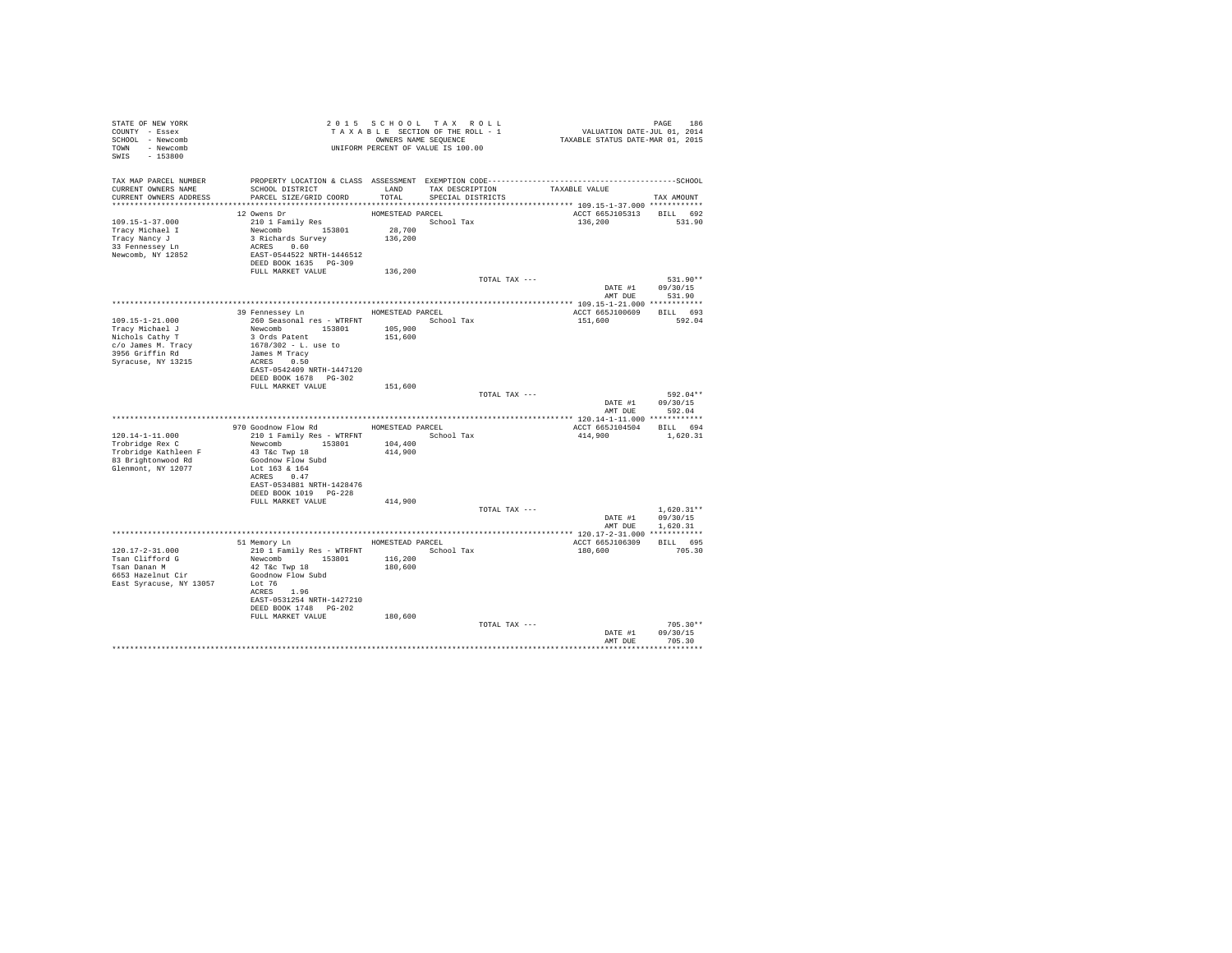| TAX MAP PARCEL NUMBER<br>CURRENT OWNERS NAME<br>SCHOOL DISTRICT<br>LAND<br>TAXABLE VALUE<br>TAX DESCRIPTION<br>TOTAL<br>CURRENT OWNERS ADDRESS<br>PARCEL SIZE/GRID COORD<br>SPECIAL DISTRICTS<br>TAX AMOUNT<br>HOMESTEAD PARCEL<br>ACCT 665Z004003<br>BILL 696<br>70 Stubing Ln<br>$109.16 - 6 - 6.000$<br>210 1 Family Res - WTRFNT<br>School Tax<br>192,000<br>749.82<br>Newcomb 153801<br>Turcotte Martin A<br>112,200<br>T&C Purchase TWP 27 RS 192.000<br>Turcotte Cindy M<br>7A Birch Point Subd<br>254 Olmstedville Rd<br>ACRES 1.16<br>Pottersville, NY 12860<br>EAST-0551218 NRTH-1447953<br>DEED BOOK 1369 PG-252<br>FULL MARKET VALUE<br>192,000<br>$749.82**$<br>TOTAL TAX ---<br>DATE #1<br>09/30/15<br>AMT DUE<br>749.82<br>BILL 697<br>36 Santanoni Dr<br>HOMESTEAD PARCEL<br>ACCT 665Z004008<br>210 1 Family Res<br>$110.18 - 2 - 3.200$<br>30,000<br>RES. STAR 41854<br>238,800<br>Newcomb 153801<br>37,700 School Tax<br>Turcotte Nelson<br>932.59<br>Turcotte Sandra<br>2 T&C Purchase TWP 27 TS<br>238,800<br>PO Box 117<br>ACRES 1.53<br>EAST-0561116 NRTH-1442395<br>Newcomb, NY 12852<br>FULL MARKET VALUE<br>238,800<br>860.59**<br>TOTAL TAX ---<br>DATE #1<br>09/30/15<br>AMT DUR<br>860.59<br>11 Snowshoe Ln<br>HOMESTEAD PARCEL<br>ACCT 665J106808<br>BILL 698<br>110.13-11-9.004<br>School Tax<br>210 1 Family Res<br>264,400<br>1,032.56<br>40,100<br>Tutrone Lois J<br>Newcomb 153801<br>72 Brookside Ave<br>Pt 30 Richards Survey<br>264,400<br>ACRES 2.22<br>N Babylon, NY 11703<br>EAST-0556966 NRTH-1446870<br>DEED BOOK 1172 PG-308<br>FULL MARKET VALUE<br>264,400<br>TOTAL TAX ---<br>$1.032.56**$<br>09/30/15<br>DATE #1<br>AMT DUE<br>1.032.56<br>4759 NYS Route 28N<br>HOMESTEAD PARCEL<br>ACCT 665J106815<br>BILL 699<br>121.7-1-10.000<br>260 Seasonal res<br>School Tax<br>63,000<br>246.03<br>Newcomb 153801<br>Upright Arthur R<br>38,600<br>663 New Paltz Rd<br>40 Thorns Survey<br>63,000<br>Highland, NY 12528<br>ACRES 1.79<br>EAST-0565074 NRTH-1439120<br>DEED BOOK 790 PG-123<br>FULL MARKET VALUE<br>63,000<br>$246.03**$<br>TOTAL TAX ---<br>DATE #1<br>09/30/15<br>246.03<br>AMT DUE | STATE OF NEW YORK<br>COUNTY - Essex<br>SCHOOL - Newcomb<br>TOWN - Newcomb<br>$-153800$<br>SWIS |  | 2015 SCHOOL TAX ROLL<br>TAXABLE SECTION OF THE ROLL - 1<br>OWNERS NAME SEQUENCE<br>UNIFORM PERCENT OF VALUE IS 100.00 | PAGE 187<br>VALUATION DATE-JUL 01, 2014<br>TAXABLE STATUS DATE-MAR 01, 2015 |  |
|----------------------------------------------------------------------------------------------------------------------------------------------------------------------------------------------------------------------------------------------------------------------------------------------------------------------------------------------------------------------------------------------------------------------------------------------------------------------------------------------------------------------------------------------------------------------------------------------------------------------------------------------------------------------------------------------------------------------------------------------------------------------------------------------------------------------------------------------------------------------------------------------------------------------------------------------------------------------------------------------------------------------------------------------------------------------------------------------------------------------------------------------------------------------------------------------------------------------------------------------------------------------------------------------------------------------------------------------------------------------------------------------------------------------------------------------------------------------------------------------------------------------------------------------------------------------------------------------------------------------------------------------------------------------------------------------------------------------------------------------------------------------------------------------------------------------------------------------------------------------------------------------------------------------------------------------------------------------------------------------------------------------------------------------------------------------------------------------------------------------------------------------|------------------------------------------------------------------------------------------------|--|-----------------------------------------------------------------------------------------------------------------------|-----------------------------------------------------------------------------|--|
|                                                                                                                                                                                                                                                                                                                                                                                                                                                                                                                                                                                                                                                                                                                                                                                                                                                                                                                                                                                                                                                                                                                                                                                                                                                                                                                                                                                                                                                                                                                                                                                                                                                                                                                                                                                                                                                                                                                                                                                                                                                                                                                                              |                                                                                                |  |                                                                                                                       |                                                                             |  |
|                                                                                                                                                                                                                                                                                                                                                                                                                                                                                                                                                                                                                                                                                                                                                                                                                                                                                                                                                                                                                                                                                                                                                                                                                                                                                                                                                                                                                                                                                                                                                                                                                                                                                                                                                                                                                                                                                                                                                                                                                                                                                                                                              |                                                                                                |  |                                                                                                                       |                                                                             |  |
|                                                                                                                                                                                                                                                                                                                                                                                                                                                                                                                                                                                                                                                                                                                                                                                                                                                                                                                                                                                                                                                                                                                                                                                                                                                                                                                                                                                                                                                                                                                                                                                                                                                                                                                                                                                                                                                                                                                                                                                                                                                                                                                                              |                                                                                                |  |                                                                                                                       |                                                                             |  |
|                                                                                                                                                                                                                                                                                                                                                                                                                                                                                                                                                                                                                                                                                                                                                                                                                                                                                                                                                                                                                                                                                                                                                                                                                                                                                                                                                                                                                                                                                                                                                                                                                                                                                                                                                                                                                                                                                                                                                                                                                                                                                                                                              |                                                                                                |  |                                                                                                                       |                                                                             |  |
|                                                                                                                                                                                                                                                                                                                                                                                                                                                                                                                                                                                                                                                                                                                                                                                                                                                                                                                                                                                                                                                                                                                                                                                                                                                                                                                                                                                                                                                                                                                                                                                                                                                                                                                                                                                                                                                                                                                                                                                                                                                                                                                                              |                                                                                                |  |                                                                                                                       |                                                                             |  |
|                                                                                                                                                                                                                                                                                                                                                                                                                                                                                                                                                                                                                                                                                                                                                                                                                                                                                                                                                                                                                                                                                                                                                                                                                                                                                                                                                                                                                                                                                                                                                                                                                                                                                                                                                                                                                                                                                                                                                                                                                                                                                                                                              |                                                                                                |  |                                                                                                                       |                                                                             |  |
|                                                                                                                                                                                                                                                                                                                                                                                                                                                                                                                                                                                                                                                                                                                                                                                                                                                                                                                                                                                                                                                                                                                                                                                                                                                                                                                                                                                                                                                                                                                                                                                                                                                                                                                                                                                                                                                                                                                                                                                                                                                                                                                                              |                                                                                                |  |                                                                                                                       |                                                                             |  |
|                                                                                                                                                                                                                                                                                                                                                                                                                                                                                                                                                                                                                                                                                                                                                                                                                                                                                                                                                                                                                                                                                                                                                                                                                                                                                                                                                                                                                                                                                                                                                                                                                                                                                                                                                                                                                                                                                                                                                                                                                                                                                                                                              |                                                                                                |  |                                                                                                                       |                                                                             |  |
|                                                                                                                                                                                                                                                                                                                                                                                                                                                                                                                                                                                                                                                                                                                                                                                                                                                                                                                                                                                                                                                                                                                                                                                                                                                                                                                                                                                                                                                                                                                                                                                                                                                                                                                                                                                                                                                                                                                                                                                                                                                                                                                                              |                                                                                                |  |                                                                                                                       |                                                                             |  |
|                                                                                                                                                                                                                                                                                                                                                                                                                                                                                                                                                                                                                                                                                                                                                                                                                                                                                                                                                                                                                                                                                                                                                                                                                                                                                                                                                                                                                                                                                                                                                                                                                                                                                                                                                                                                                                                                                                                                                                                                                                                                                                                                              |                                                                                                |  |                                                                                                                       |                                                                             |  |
|                                                                                                                                                                                                                                                                                                                                                                                                                                                                                                                                                                                                                                                                                                                                                                                                                                                                                                                                                                                                                                                                                                                                                                                                                                                                                                                                                                                                                                                                                                                                                                                                                                                                                                                                                                                                                                                                                                                                                                                                                                                                                                                                              |                                                                                                |  |                                                                                                                       |                                                                             |  |
|                                                                                                                                                                                                                                                                                                                                                                                                                                                                                                                                                                                                                                                                                                                                                                                                                                                                                                                                                                                                                                                                                                                                                                                                                                                                                                                                                                                                                                                                                                                                                                                                                                                                                                                                                                                                                                                                                                                                                                                                                                                                                                                                              |                                                                                                |  |                                                                                                                       |                                                                             |  |
|                                                                                                                                                                                                                                                                                                                                                                                                                                                                                                                                                                                                                                                                                                                                                                                                                                                                                                                                                                                                                                                                                                                                                                                                                                                                                                                                                                                                                                                                                                                                                                                                                                                                                                                                                                                                                                                                                                                                                                                                                                                                                                                                              |                                                                                                |  |                                                                                                                       |                                                                             |  |
|                                                                                                                                                                                                                                                                                                                                                                                                                                                                                                                                                                                                                                                                                                                                                                                                                                                                                                                                                                                                                                                                                                                                                                                                                                                                                                                                                                                                                                                                                                                                                                                                                                                                                                                                                                                                                                                                                                                                                                                                                                                                                                                                              |                                                                                                |  |                                                                                                                       |                                                                             |  |
|                                                                                                                                                                                                                                                                                                                                                                                                                                                                                                                                                                                                                                                                                                                                                                                                                                                                                                                                                                                                                                                                                                                                                                                                                                                                                                                                                                                                                                                                                                                                                                                                                                                                                                                                                                                                                                                                                                                                                                                                                                                                                                                                              |                                                                                                |  |                                                                                                                       |                                                                             |  |
|                                                                                                                                                                                                                                                                                                                                                                                                                                                                                                                                                                                                                                                                                                                                                                                                                                                                                                                                                                                                                                                                                                                                                                                                                                                                                                                                                                                                                                                                                                                                                                                                                                                                                                                                                                                                                                                                                                                                                                                                                                                                                                                                              |                                                                                                |  |                                                                                                                       |                                                                             |  |
|                                                                                                                                                                                                                                                                                                                                                                                                                                                                                                                                                                                                                                                                                                                                                                                                                                                                                                                                                                                                                                                                                                                                                                                                                                                                                                                                                                                                                                                                                                                                                                                                                                                                                                                                                                                                                                                                                                                                                                                                                                                                                                                                              |                                                                                                |  |                                                                                                                       |                                                                             |  |
|                                                                                                                                                                                                                                                                                                                                                                                                                                                                                                                                                                                                                                                                                                                                                                                                                                                                                                                                                                                                                                                                                                                                                                                                                                                                                                                                                                                                                                                                                                                                                                                                                                                                                                                                                                                                                                                                                                                                                                                                                                                                                                                                              |                                                                                                |  |                                                                                                                       |                                                                             |  |
|                                                                                                                                                                                                                                                                                                                                                                                                                                                                                                                                                                                                                                                                                                                                                                                                                                                                                                                                                                                                                                                                                                                                                                                                                                                                                                                                                                                                                                                                                                                                                                                                                                                                                                                                                                                                                                                                                                                                                                                                                                                                                                                                              |                                                                                                |  |                                                                                                                       |                                                                             |  |
|                                                                                                                                                                                                                                                                                                                                                                                                                                                                                                                                                                                                                                                                                                                                                                                                                                                                                                                                                                                                                                                                                                                                                                                                                                                                                                                                                                                                                                                                                                                                                                                                                                                                                                                                                                                                                                                                                                                                                                                                                                                                                                                                              |                                                                                                |  |                                                                                                                       |                                                                             |  |
|                                                                                                                                                                                                                                                                                                                                                                                                                                                                                                                                                                                                                                                                                                                                                                                                                                                                                                                                                                                                                                                                                                                                                                                                                                                                                                                                                                                                                                                                                                                                                                                                                                                                                                                                                                                                                                                                                                                                                                                                                                                                                                                                              |                                                                                                |  |                                                                                                                       |                                                                             |  |
|                                                                                                                                                                                                                                                                                                                                                                                                                                                                                                                                                                                                                                                                                                                                                                                                                                                                                                                                                                                                                                                                                                                                                                                                                                                                                                                                                                                                                                                                                                                                                                                                                                                                                                                                                                                                                                                                                                                                                                                                                                                                                                                                              |                                                                                                |  |                                                                                                                       |                                                                             |  |
|                                                                                                                                                                                                                                                                                                                                                                                                                                                                                                                                                                                                                                                                                                                                                                                                                                                                                                                                                                                                                                                                                                                                                                                                                                                                                                                                                                                                                                                                                                                                                                                                                                                                                                                                                                                                                                                                                                                                                                                                                                                                                                                                              |                                                                                                |  |                                                                                                                       |                                                                             |  |
|                                                                                                                                                                                                                                                                                                                                                                                                                                                                                                                                                                                                                                                                                                                                                                                                                                                                                                                                                                                                                                                                                                                                                                                                                                                                                                                                                                                                                                                                                                                                                                                                                                                                                                                                                                                                                                                                                                                                                                                                                                                                                                                                              |                                                                                                |  |                                                                                                                       |                                                                             |  |
|                                                                                                                                                                                                                                                                                                                                                                                                                                                                                                                                                                                                                                                                                                                                                                                                                                                                                                                                                                                                                                                                                                                                                                                                                                                                                                                                                                                                                                                                                                                                                                                                                                                                                                                                                                                                                                                                                                                                                                                                                                                                                                                                              |                                                                                                |  |                                                                                                                       |                                                                             |  |
|                                                                                                                                                                                                                                                                                                                                                                                                                                                                                                                                                                                                                                                                                                                                                                                                                                                                                                                                                                                                                                                                                                                                                                                                                                                                                                                                                                                                                                                                                                                                                                                                                                                                                                                                                                                                                                                                                                                                                                                                                                                                                                                                              |                                                                                                |  |                                                                                                                       |                                                                             |  |
|                                                                                                                                                                                                                                                                                                                                                                                                                                                                                                                                                                                                                                                                                                                                                                                                                                                                                                                                                                                                                                                                                                                                                                                                                                                                                                                                                                                                                                                                                                                                                                                                                                                                                                                                                                                                                                                                                                                                                                                                                                                                                                                                              |                                                                                                |  |                                                                                                                       |                                                                             |  |
|                                                                                                                                                                                                                                                                                                                                                                                                                                                                                                                                                                                                                                                                                                                                                                                                                                                                                                                                                                                                                                                                                                                                                                                                                                                                                                                                                                                                                                                                                                                                                                                                                                                                                                                                                                                                                                                                                                                                                                                                                                                                                                                                              |                                                                                                |  |                                                                                                                       |                                                                             |  |
|                                                                                                                                                                                                                                                                                                                                                                                                                                                                                                                                                                                                                                                                                                                                                                                                                                                                                                                                                                                                                                                                                                                                                                                                                                                                                                                                                                                                                                                                                                                                                                                                                                                                                                                                                                                                                                                                                                                                                                                                                                                                                                                                              |                                                                                                |  |                                                                                                                       |                                                                             |  |
|                                                                                                                                                                                                                                                                                                                                                                                                                                                                                                                                                                                                                                                                                                                                                                                                                                                                                                                                                                                                                                                                                                                                                                                                                                                                                                                                                                                                                                                                                                                                                                                                                                                                                                                                                                                                                                                                                                                                                                                                                                                                                                                                              |                                                                                                |  |                                                                                                                       |                                                                             |  |
|                                                                                                                                                                                                                                                                                                                                                                                                                                                                                                                                                                                                                                                                                                                                                                                                                                                                                                                                                                                                                                                                                                                                                                                                                                                                                                                                                                                                                                                                                                                                                                                                                                                                                                                                                                                                                                                                                                                                                                                                                                                                                                                                              |                                                                                                |  |                                                                                                                       |                                                                             |  |
|                                                                                                                                                                                                                                                                                                                                                                                                                                                                                                                                                                                                                                                                                                                                                                                                                                                                                                                                                                                                                                                                                                                                                                                                                                                                                                                                                                                                                                                                                                                                                                                                                                                                                                                                                                                                                                                                                                                                                                                                                                                                                                                                              |                                                                                                |  |                                                                                                                       |                                                                             |  |
|                                                                                                                                                                                                                                                                                                                                                                                                                                                                                                                                                                                                                                                                                                                                                                                                                                                                                                                                                                                                                                                                                                                                                                                                                                                                                                                                                                                                                                                                                                                                                                                                                                                                                                                                                                                                                                                                                                                                                                                                                                                                                                                                              |                                                                                                |  |                                                                                                                       |                                                                             |  |
|                                                                                                                                                                                                                                                                                                                                                                                                                                                                                                                                                                                                                                                                                                                                                                                                                                                                                                                                                                                                                                                                                                                                                                                                                                                                                                                                                                                                                                                                                                                                                                                                                                                                                                                                                                                                                                                                                                                                                                                                                                                                                                                                              |                                                                                                |  |                                                                                                                       |                                                                             |  |
|                                                                                                                                                                                                                                                                                                                                                                                                                                                                                                                                                                                                                                                                                                                                                                                                                                                                                                                                                                                                                                                                                                                                                                                                                                                                                                                                                                                                                                                                                                                                                                                                                                                                                                                                                                                                                                                                                                                                                                                                                                                                                                                                              |                                                                                                |  |                                                                                                                       |                                                                             |  |
|                                                                                                                                                                                                                                                                                                                                                                                                                                                                                                                                                                                                                                                                                                                                                                                                                                                                                                                                                                                                                                                                                                                                                                                                                                                                                                                                                                                                                                                                                                                                                                                                                                                                                                                                                                                                                                                                                                                                                                                                                                                                                                                                              |                                                                                                |  |                                                                                                                       |                                                                             |  |
|                                                                                                                                                                                                                                                                                                                                                                                                                                                                                                                                                                                                                                                                                                                                                                                                                                                                                                                                                                                                                                                                                                                                                                                                                                                                                                                                                                                                                                                                                                                                                                                                                                                                                                                                                                                                                                                                                                                                                                                                                                                                                                                                              |                                                                                                |  |                                                                                                                       |                                                                             |  |
|                                                                                                                                                                                                                                                                                                                                                                                                                                                                                                                                                                                                                                                                                                                                                                                                                                                                                                                                                                                                                                                                                                                                                                                                                                                                                                                                                                                                                                                                                                                                                                                                                                                                                                                                                                                                                                                                                                                                                                                                                                                                                                                                              |                                                                                                |  |                                                                                                                       |                                                                             |  |
|                                                                                                                                                                                                                                                                                                                                                                                                                                                                                                                                                                                                                                                                                                                                                                                                                                                                                                                                                                                                                                                                                                                                                                                                                                                                                                                                                                                                                                                                                                                                                                                                                                                                                                                                                                                                                                                                                                                                                                                                                                                                                                                                              |                                                                                                |  |                                                                                                                       |                                                                             |  |
|                                                                                                                                                                                                                                                                                                                                                                                                                                                                                                                                                                                                                                                                                                                                                                                                                                                                                                                                                                                                                                                                                                                                                                                                                                                                                                                                                                                                                                                                                                                                                                                                                                                                                                                                                                                                                                                                                                                                                                                                                                                                                                                                              |                                                                                                |  |                                                                                                                       |                                                                             |  |
|                                                                                                                                                                                                                                                                                                                                                                                                                                                                                                                                                                                                                                                                                                                                                                                                                                                                                                                                                                                                                                                                                                                                                                                                                                                                                                                                                                                                                                                                                                                                                                                                                                                                                                                                                                                                                                                                                                                                                                                                                                                                                                                                              |                                                                                                |  |                                                                                                                       |                                                                             |  |
|                                                                                                                                                                                                                                                                                                                                                                                                                                                                                                                                                                                                                                                                                                                                                                                                                                                                                                                                                                                                                                                                                                                                                                                                                                                                                                                                                                                                                                                                                                                                                                                                                                                                                                                                                                                                                                                                                                                                                                                                                                                                                                                                              |                                                                                                |  |                                                                                                                       |                                                                             |  |
|                                                                                                                                                                                                                                                                                                                                                                                                                                                                                                                                                                                                                                                                                                                                                                                                                                                                                                                                                                                                                                                                                                                                                                                                                                                                                                                                                                                                                                                                                                                                                                                                                                                                                                                                                                                                                                                                                                                                                                                                                                                                                                                                              |                                                                                                |  |                                                                                                                       |                                                                             |  |
|                                                                                                                                                                                                                                                                                                                                                                                                                                                                                                                                                                                                                                                                                                                                                                                                                                                                                                                                                                                                                                                                                                                                                                                                                                                                                                                                                                                                                                                                                                                                                                                                                                                                                                                                                                                                                                                                                                                                                                                                                                                                                                                                              |                                                                                                |  |                                                                                                                       |                                                                             |  |
|                                                                                                                                                                                                                                                                                                                                                                                                                                                                                                                                                                                                                                                                                                                                                                                                                                                                                                                                                                                                                                                                                                                                                                                                                                                                                                                                                                                                                                                                                                                                                                                                                                                                                                                                                                                                                                                                                                                                                                                                                                                                                                                                              |                                                                                                |  |                                                                                                                       |                                                                             |  |
|                                                                                                                                                                                                                                                                                                                                                                                                                                                                                                                                                                                                                                                                                                                                                                                                                                                                                                                                                                                                                                                                                                                                                                                                                                                                                                                                                                                                                                                                                                                                                                                                                                                                                                                                                                                                                                                                                                                                                                                                                                                                                                                                              |                                                                                                |  |                                                                                                                       |                                                                             |  |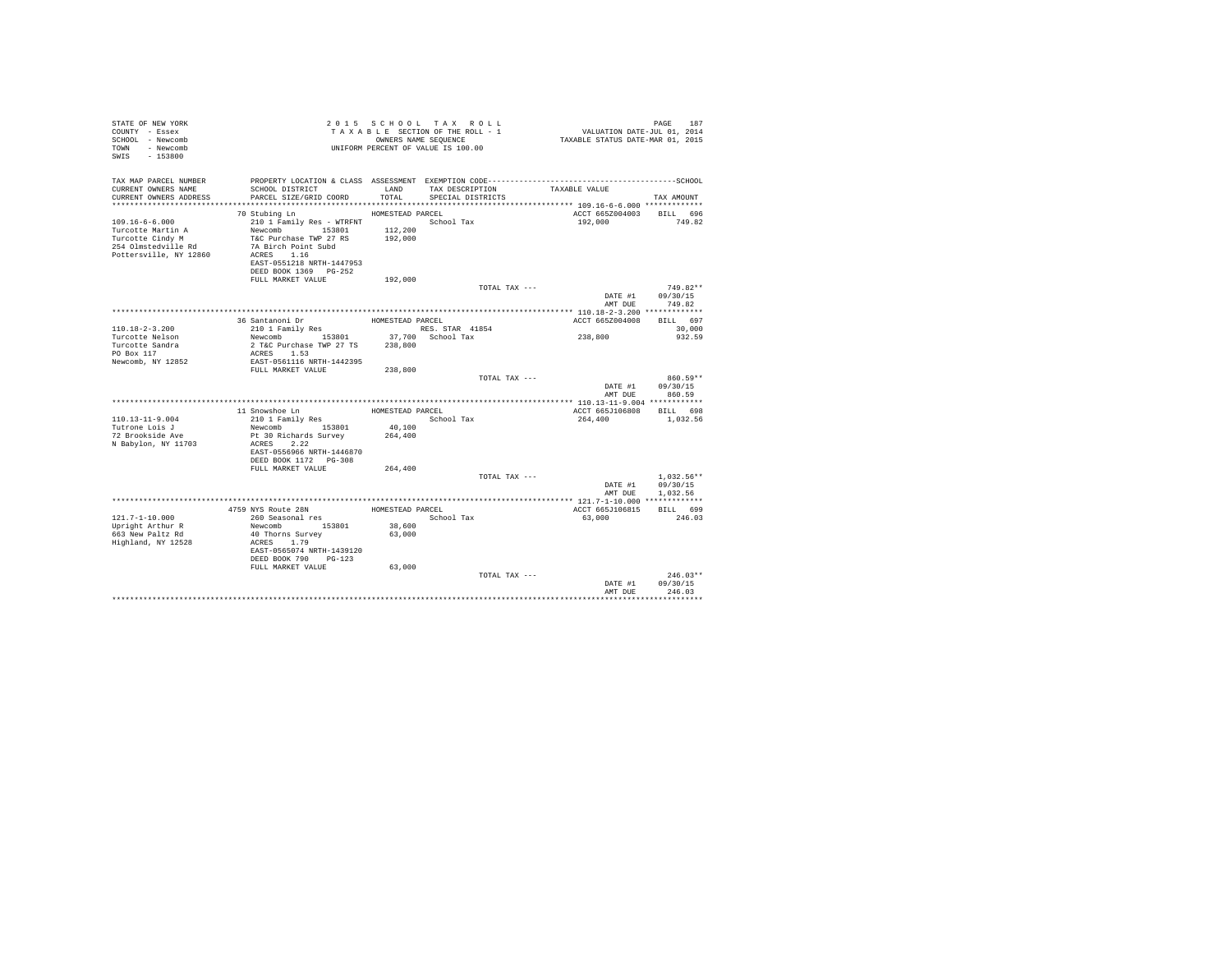| TAX MAP PARCEL NUMBER<br>PROPERTY LOCATION & CLASS ASSESSMENT EXEMPTION CODE-----------------------------------SCHOOL<br>TAX DESCRIPTION<br>SCHOOL DISTRICT<br>CURRENT OWNERS NAME<br>LAND<br>TAXABLE VALUE<br>CURRENT OWNERS ADDRESS<br>PARCEL SIZE/GRID COORD<br>TOTAL.<br>SPECIAL DISTRICTS<br>TAX AMOUNT<br>4757 NYS Route 28N<br>HOMESTEAD PARCEL<br>ACCT 665J105413 BILL 700<br>$121.7 - 1 - 8.000$<br>260 Seasonal res<br>School Tax<br>85,300<br>333.12<br>40,000<br>Newcomb 153801<br>Upright Linda S<br>663 New Paltz Rd<br>40 Thorns Survey<br>85,300<br>Highland, NY 12528<br>ACRES 2.30<br>EAST-0565348 NRTH-1439037<br>DEED BOOK 1395 PG-40<br>85,300<br>FULL MARKET VALUE<br>TOTAL TAX ---<br>$333.12**$<br>DATE #1 09/30/15<br>AMT DUE 333.12<br>225 Woodys Rd<br>BILL 701<br>HOMESTEAD PARCEL<br>ACCT 665J106909<br>120.13-1-6.000<br>210 1 Family Res - WTRFNT<br>School Tax<br>135,500<br>529.17<br>Newcomb 153801<br>VanAlstyne Richard<br>107,600<br>26 T&C Twp 18<br>135,500<br>VanAlstyne Beverly<br>PO Box 442<br>Goodnow Flow Subd<br>Kinderhook, NY 12106<br>Lot 220<br>ACRES 1.00<br>EAST-0528808 NRTH-1428831<br>DEED BOOK 464 PG-197<br>135,500<br>FULL MARKET VALUE<br>TOTAL TAX ---<br>$529.17**$<br>DATE #1 09/30/15<br>AMT DUE<br>529.17<br>ACCT 665J178508 BILL 702<br>NYS Route 28N<br>NON-HOMESTEAD PARCEL<br>311 Res vac land<br>109.15-1-11.001<br>School Tax<br>1,400<br>25.50<br>311 Kes vac Ianu<br>Newcomb 153801<br>3 Richards 0.40<br>ACRES 0.40<br>VanAuken Edna M<br>1,400<br>5614 NYS Rte 28N<br>1,400<br>PO Box 142<br>Newcomb, NY 12852<br>EAST-0545642 NRTH-1446855<br>DEED BOOK 878 PG-305<br>FULL MARKET VALUE<br>1,400<br>$25.50**$<br>TOTAL TAX ---<br>DATE #1<br>09/30/15<br>AMT DUE 25.50<br>BILL 703<br>ACCT 665J106910<br>$109.16 - 1 - 3.059$<br>SR STAR 41834<br>65,300<br>118,800<br>Newcomb 153801<br>3 Richard Survey<br>37,300 School Tax<br>VanAuken Edna M<br>463.95<br>118,800<br>5614 NYS Rte 28N<br>PO Box 142<br>ACRES 1.40<br>EAST-0546218 NRTH-1446880<br>DEED BOOK 938 PG-344<br>Newcomb, NY 12852<br>FULL MARKET VALUE<br>118,800<br>$315.95**$<br>TOTAL TAX ---<br>DATE #1<br>09/30/15<br>AMT DUE<br>315.95 | STATE OF NEW YORK<br>COUNTY - Essex<br>SCHOOL - Newcomb<br>TOWN - Newcomb<br>SWIS - 153800 | TAXABLE SOLUTIONS SEQUENCE<br>UNIFORM PERCENT OF VALUE IS 100.00 | TAXABLE SECTION OF THE ROLL - 1<br>OWNERS NAME SEQUENCE | PAGE 188<br>VALUATION DATE-JUL 01, 2014<br>TAXABLE STATUS DATE-MAR 01, 2015 |  |
|----------------------------------------------------------------------------------------------------------------------------------------------------------------------------------------------------------------------------------------------------------------------------------------------------------------------------------------------------------------------------------------------------------------------------------------------------------------------------------------------------------------------------------------------------------------------------------------------------------------------------------------------------------------------------------------------------------------------------------------------------------------------------------------------------------------------------------------------------------------------------------------------------------------------------------------------------------------------------------------------------------------------------------------------------------------------------------------------------------------------------------------------------------------------------------------------------------------------------------------------------------------------------------------------------------------------------------------------------------------------------------------------------------------------------------------------------------------------------------------------------------------------------------------------------------------------------------------------------------------------------------------------------------------------------------------------------------------------------------------------------------------------------------------------------------------------------------------------------------------------------------------------------------------------------------------------------------------------------------------------------------------------------------------------------------------------------------------------------------------------------------------------------------------------------------------|--------------------------------------------------------------------------------------------|------------------------------------------------------------------|---------------------------------------------------------|-----------------------------------------------------------------------------|--|
|                                                                                                                                                                                                                                                                                                                                                                                                                                                                                                                                                                                                                                                                                                                                                                                                                                                                                                                                                                                                                                                                                                                                                                                                                                                                                                                                                                                                                                                                                                                                                                                                                                                                                                                                                                                                                                                                                                                                                                                                                                                                                                                                                                                        |                                                                                            |                                                                  |                                                         |                                                                             |  |
|                                                                                                                                                                                                                                                                                                                                                                                                                                                                                                                                                                                                                                                                                                                                                                                                                                                                                                                                                                                                                                                                                                                                                                                                                                                                                                                                                                                                                                                                                                                                                                                                                                                                                                                                                                                                                                                                                                                                                                                                                                                                                                                                                                                        |                                                                                            |                                                                  |                                                         |                                                                             |  |
|                                                                                                                                                                                                                                                                                                                                                                                                                                                                                                                                                                                                                                                                                                                                                                                                                                                                                                                                                                                                                                                                                                                                                                                                                                                                                                                                                                                                                                                                                                                                                                                                                                                                                                                                                                                                                                                                                                                                                                                                                                                                                                                                                                                        |                                                                                            |                                                                  |                                                         |                                                                             |  |
|                                                                                                                                                                                                                                                                                                                                                                                                                                                                                                                                                                                                                                                                                                                                                                                                                                                                                                                                                                                                                                                                                                                                                                                                                                                                                                                                                                                                                                                                                                                                                                                                                                                                                                                                                                                                                                                                                                                                                                                                                                                                                                                                                                                        |                                                                                            |                                                                  |                                                         |                                                                             |  |
|                                                                                                                                                                                                                                                                                                                                                                                                                                                                                                                                                                                                                                                                                                                                                                                                                                                                                                                                                                                                                                                                                                                                                                                                                                                                                                                                                                                                                                                                                                                                                                                                                                                                                                                                                                                                                                                                                                                                                                                                                                                                                                                                                                                        |                                                                                            |                                                                  |                                                         |                                                                             |  |
|                                                                                                                                                                                                                                                                                                                                                                                                                                                                                                                                                                                                                                                                                                                                                                                                                                                                                                                                                                                                                                                                                                                                                                                                                                                                                                                                                                                                                                                                                                                                                                                                                                                                                                                                                                                                                                                                                                                                                                                                                                                                                                                                                                                        |                                                                                            |                                                                  |                                                         |                                                                             |  |
|                                                                                                                                                                                                                                                                                                                                                                                                                                                                                                                                                                                                                                                                                                                                                                                                                                                                                                                                                                                                                                                                                                                                                                                                                                                                                                                                                                                                                                                                                                                                                                                                                                                                                                                                                                                                                                                                                                                                                                                                                                                                                                                                                                                        |                                                                                            |                                                                  |                                                         |                                                                             |  |
|                                                                                                                                                                                                                                                                                                                                                                                                                                                                                                                                                                                                                                                                                                                                                                                                                                                                                                                                                                                                                                                                                                                                                                                                                                                                                                                                                                                                                                                                                                                                                                                                                                                                                                                                                                                                                                                                                                                                                                                                                                                                                                                                                                                        |                                                                                            |                                                                  |                                                         |                                                                             |  |
|                                                                                                                                                                                                                                                                                                                                                                                                                                                                                                                                                                                                                                                                                                                                                                                                                                                                                                                                                                                                                                                                                                                                                                                                                                                                                                                                                                                                                                                                                                                                                                                                                                                                                                                                                                                                                                                                                                                                                                                                                                                                                                                                                                                        |                                                                                            |                                                                  |                                                         |                                                                             |  |
|                                                                                                                                                                                                                                                                                                                                                                                                                                                                                                                                                                                                                                                                                                                                                                                                                                                                                                                                                                                                                                                                                                                                                                                                                                                                                                                                                                                                                                                                                                                                                                                                                                                                                                                                                                                                                                                                                                                                                                                                                                                                                                                                                                                        |                                                                                            |                                                                  |                                                         |                                                                             |  |
|                                                                                                                                                                                                                                                                                                                                                                                                                                                                                                                                                                                                                                                                                                                                                                                                                                                                                                                                                                                                                                                                                                                                                                                                                                                                                                                                                                                                                                                                                                                                                                                                                                                                                                                                                                                                                                                                                                                                                                                                                                                                                                                                                                                        |                                                                                            |                                                                  |                                                         |                                                                             |  |
|                                                                                                                                                                                                                                                                                                                                                                                                                                                                                                                                                                                                                                                                                                                                                                                                                                                                                                                                                                                                                                                                                                                                                                                                                                                                                                                                                                                                                                                                                                                                                                                                                                                                                                                                                                                                                                                                                                                                                                                                                                                                                                                                                                                        |                                                                                            |                                                                  |                                                         |                                                                             |  |
|                                                                                                                                                                                                                                                                                                                                                                                                                                                                                                                                                                                                                                                                                                                                                                                                                                                                                                                                                                                                                                                                                                                                                                                                                                                                                                                                                                                                                                                                                                                                                                                                                                                                                                                                                                                                                                                                                                                                                                                                                                                                                                                                                                                        |                                                                                            |                                                                  |                                                         |                                                                             |  |
|                                                                                                                                                                                                                                                                                                                                                                                                                                                                                                                                                                                                                                                                                                                                                                                                                                                                                                                                                                                                                                                                                                                                                                                                                                                                                                                                                                                                                                                                                                                                                                                                                                                                                                                                                                                                                                                                                                                                                                                                                                                                                                                                                                                        |                                                                                            |                                                                  |                                                         |                                                                             |  |
|                                                                                                                                                                                                                                                                                                                                                                                                                                                                                                                                                                                                                                                                                                                                                                                                                                                                                                                                                                                                                                                                                                                                                                                                                                                                                                                                                                                                                                                                                                                                                                                                                                                                                                                                                                                                                                                                                                                                                                                                                                                                                                                                                                                        |                                                                                            |                                                                  |                                                         |                                                                             |  |
|                                                                                                                                                                                                                                                                                                                                                                                                                                                                                                                                                                                                                                                                                                                                                                                                                                                                                                                                                                                                                                                                                                                                                                                                                                                                                                                                                                                                                                                                                                                                                                                                                                                                                                                                                                                                                                                                                                                                                                                                                                                                                                                                                                                        |                                                                                            |                                                                  |                                                         |                                                                             |  |
|                                                                                                                                                                                                                                                                                                                                                                                                                                                                                                                                                                                                                                                                                                                                                                                                                                                                                                                                                                                                                                                                                                                                                                                                                                                                                                                                                                                                                                                                                                                                                                                                                                                                                                                                                                                                                                                                                                                                                                                                                                                                                                                                                                                        |                                                                                            |                                                                  |                                                         |                                                                             |  |
|                                                                                                                                                                                                                                                                                                                                                                                                                                                                                                                                                                                                                                                                                                                                                                                                                                                                                                                                                                                                                                                                                                                                                                                                                                                                                                                                                                                                                                                                                                                                                                                                                                                                                                                                                                                                                                                                                                                                                                                                                                                                                                                                                                                        |                                                                                            |                                                                  |                                                         |                                                                             |  |
|                                                                                                                                                                                                                                                                                                                                                                                                                                                                                                                                                                                                                                                                                                                                                                                                                                                                                                                                                                                                                                                                                                                                                                                                                                                                                                                                                                                                                                                                                                                                                                                                                                                                                                                                                                                                                                                                                                                                                                                                                                                                                                                                                                                        |                                                                                            |                                                                  |                                                         |                                                                             |  |
|                                                                                                                                                                                                                                                                                                                                                                                                                                                                                                                                                                                                                                                                                                                                                                                                                                                                                                                                                                                                                                                                                                                                                                                                                                                                                                                                                                                                                                                                                                                                                                                                                                                                                                                                                                                                                                                                                                                                                                                                                                                                                                                                                                                        |                                                                                            |                                                                  |                                                         |                                                                             |  |
|                                                                                                                                                                                                                                                                                                                                                                                                                                                                                                                                                                                                                                                                                                                                                                                                                                                                                                                                                                                                                                                                                                                                                                                                                                                                                                                                                                                                                                                                                                                                                                                                                                                                                                                                                                                                                                                                                                                                                                                                                                                                                                                                                                                        |                                                                                            |                                                                  |                                                         |                                                                             |  |
|                                                                                                                                                                                                                                                                                                                                                                                                                                                                                                                                                                                                                                                                                                                                                                                                                                                                                                                                                                                                                                                                                                                                                                                                                                                                                                                                                                                                                                                                                                                                                                                                                                                                                                                                                                                                                                                                                                                                                                                                                                                                                                                                                                                        |                                                                                            |                                                                  |                                                         |                                                                             |  |
|                                                                                                                                                                                                                                                                                                                                                                                                                                                                                                                                                                                                                                                                                                                                                                                                                                                                                                                                                                                                                                                                                                                                                                                                                                                                                                                                                                                                                                                                                                                                                                                                                                                                                                                                                                                                                                                                                                                                                                                                                                                                                                                                                                                        |                                                                                            |                                                                  |                                                         |                                                                             |  |
|                                                                                                                                                                                                                                                                                                                                                                                                                                                                                                                                                                                                                                                                                                                                                                                                                                                                                                                                                                                                                                                                                                                                                                                                                                                                                                                                                                                                                                                                                                                                                                                                                                                                                                                                                                                                                                                                                                                                                                                                                                                                                                                                                                                        |                                                                                            |                                                                  |                                                         |                                                                             |  |
|                                                                                                                                                                                                                                                                                                                                                                                                                                                                                                                                                                                                                                                                                                                                                                                                                                                                                                                                                                                                                                                                                                                                                                                                                                                                                                                                                                                                                                                                                                                                                                                                                                                                                                                                                                                                                                                                                                                                                                                                                                                                                                                                                                                        |                                                                                            |                                                                  |                                                         |                                                                             |  |
|                                                                                                                                                                                                                                                                                                                                                                                                                                                                                                                                                                                                                                                                                                                                                                                                                                                                                                                                                                                                                                                                                                                                                                                                                                                                                                                                                                                                                                                                                                                                                                                                                                                                                                                                                                                                                                                                                                                                                                                                                                                                                                                                                                                        |                                                                                            |                                                                  |                                                         |                                                                             |  |
|                                                                                                                                                                                                                                                                                                                                                                                                                                                                                                                                                                                                                                                                                                                                                                                                                                                                                                                                                                                                                                                                                                                                                                                                                                                                                                                                                                                                                                                                                                                                                                                                                                                                                                                                                                                                                                                                                                                                                                                                                                                                                                                                                                                        |                                                                                            |                                                                  |                                                         |                                                                             |  |
|                                                                                                                                                                                                                                                                                                                                                                                                                                                                                                                                                                                                                                                                                                                                                                                                                                                                                                                                                                                                                                                                                                                                                                                                                                                                                                                                                                                                                                                                                                                                                                                                                                                                                                                                                                                                                                                                                                                                                                                                                                                                                                                                                                                        |                                                                                            |                                                                  |                                                         |                                                                             |  |
|                                                                                                                                                                                                                                                                                                                                                                                                                                                                                                                                                                                                                                                                                                                                                                                                                                                                                                                                                                                                                                                                                                                                                                                                                                                                                                                                                                                                                                                                                                                                                                                                                                                                                                                                                                                                                                                                                                                                                                                                                                                                                                                                                                                        |                                                                                            |                                                                  |                                                         |                                                                             |  |
|                                                                                                                                                                                                                                                                                                                                                                                                                                                                                                                                                                                                                                                                                                                                                                                                                                                                                                                                                                                                                                                                                                                                                                                                                                                                                                                                                                                                                                                                                                                                                                                                                                                                                                                                                                                                                                                                                                                                                                                                                                                                                                                                                                                        |                                                                                            |                                                                  |                                                         |                                                                             |  |
|                                                                                                                                                                                                                                                                                                                                                                                                                                                                                                                                                                                                                                                                                                                                                                                                                                                                                                                                                                                                                                                                                                                                                                                                                                                                                                                                                                                                                                                                                                                                                                                                                                                                                                                                                                                                                                                                                                                                                                                                                                                                                                                                                                                        |                                                                                            |                                                                  |                                                         |                                                                             |  |
|                                                                                                                                                                                                                                                                                                                                                                                                                                                                                                                                                                                                                                                                                                                                                                                                                                                                                                                                                                                                                                                                                                                                                                                                                                                                                                                                                                                                                                                                                                                                                                                                                                                                                                                                                                                                                                                                                                                                                                                                                                                                                                                                                                                        |                                                                                            |                                                                  |                                                         |                                                                             |  |
|                                                                                                                                                                                                                                                                                                                                                                                                                                                                                                                                                                                                                                                                                                                                                                                                                                                                                                                                                                                                                                                                                                                                                                                                                                                                                                                                                                                                                                                                                                                                                                                                                                                                                                                                                                                                                                                                                                                                                                                                                                                                                                                                                                                        |                                                                                            |                                                                  |                                                         |                                                                             |  |
|                                                                                                                                                                                                                                                                                                                                                                                                                                                                                                                                                                                                                                                                                                                                                                                                                                                                                                                                                                                                                                                                                                                                                                                                                                                                                                                                                                                                                                                                                                                                                                                                                                                                                                                                                                                                                                                                                                                                                                                                                                                                                                                                                                                        |                                                                                            |                                                                  |                                                         |                                                                             |  |
|                                                                                                                                                                                                                                                                                                                                                                                                                                                                                                                                                                                                                                                                                                                                                                                                                                                                                                                                                                                                                                                                                                                                                                                                                                                                                                                                                                                                                                                                                                                                                                                                                                                                                                                                                                                                                                                                                                                                                                                                                                                                                                                                                                                        |                                                                                            |                                                                  |                                                         |                                                                             |  |
|                                                                                                                                                                                                                                                                                                                                                                                                                                                                                                                                                                                                                                                                                                                                                                                                                                                                                                                                                                                                                                                                                                                                                                                                                                                                                                                                                                                                                                                                                                                                                                                                                                                                                                                                                                                                                                                                                                                                                                                                                                                                                                                                                                                        |                                                                                            |                                                                  |                                                         |                                                                             |  |
|                                                                                                                                                                                                                                                                                                                                                                                                                                                                                                                                                                                                                                                                                                                                                                                                                                                                                                                                                                                                                                                                                                                                                                                                                                                                                                                                                                                                                                                                                                                                                                                                                                                                                                                                                                                                                                                                                                                                                                                                                                                                                                                                                                                        |                                                                                            |                                                                  |                                                         |                                                                             |  |
|                                                                                                                                                                                                                                                                                                                                                                                                                                                                                                                                                                                                                                                                                                                                                                                                                                                                                                                                                                                                                                                                                                                                                                                                                                                                                                                                                                                                                                                                                                                                                                                                                                                                                                                                                                                                                                                                                                                                                                                                                                                                                                                                                                                        |                                                                                            |                                                                  |                                                         |                                                                             |  |
|                                                                                                                                                                                                                                                                                                                                                                                                                                                                                                                                                                                                                                                                                                                                                                                                                                                                                                                                                                                                                                                                                                                                                                                                                                                                                                                                                                                                                                                                                                                                                                                                                                                                                                                                                                                                                                                                                                                                                                                                                                                                                                                                                                                        |                                                                                            |                                                                  |                                                         |                                                                             |  |
|                                                                                                                                                                                                                                                                                                                                                                                                                                                                                                                                                                                                                                                                                                                                                                                                                                                                                                                                                                                                                                                                                                                                                                                                                                                                                                                                                                                                                                                                                                                                                                                                                                                                                                                                                                                                                                                                                                                                                                                                                                                                                                                                                                                        |                                                                                            |                                                                  |                                                         |                                                                             |  |
|                                                                                                                                                                                                                                                                                                                                                                                                                                                                                                                                                                                                                                                                                                                                                                                                                                                                                                                                                                                                                                                                                                                                                                                                                                                                                                                                                                                                                                                                                                                                                                                                                                                                                                                                                                                                                                                                                                                                                                                                                                                                                                                                                                                        |                                                                                            |                                                                  |                                                         |                                                                             |  |
|                                                                                                                                                                                                                                                                                                                                                                                                                                                                                                                                                                                                                                                                                                                                                                                                                                                                                                                                                                                                                                                                                                                                                                                                                                                                                                                                                                                                                                                                                                                                                                                                                                                                                                                                                                                                                                                                                                                                                                                                                                                                                                                                                                                        |                                                                                            |                                                                  |                                                         |                                                                             |  |
|                                                                                                                                                                                                                                                                                                                                                                                                                                                                                                                                                                                                                                                                                                                                                                                                                                                                                                                                                                                                                                                                                                                                                                                                                                                                                                                                                                                                                                                                                                                                                                                                                                                                                                                                                                                                                                                                                                                                                                                                                                                                                                                                                                                        |                                                                                            |                                                                  |                                                         |                                                                             |  |
|                                                                                                                                                                                                                                                                                                                                                                                                                                                                                                                                                                                                                                                                                                                                                                                                                                                                                                                                                                                                                                                                                                                                                                                                                                                                                                                                                                                                                                                                                                                                                                                                                                                                                                                                                                                                                                                                                                                                                                                                                                                                                                                                                                                        |                                                                                            |                                                                  |                                                         |                                                                             |  |
|                                                                                                                                                                                                                                                                                                                                                                                                                                                                                                                                                                                                                                                                                                                                                                                                                                                                                                                                                                                                                                                                                                                                                                                                                                                                                                                                                                                                                                                                                                                                                                                                                                                                                                                                                                                                                                                                                                                                                                                                                                                                                                                                                                                        |                                                                                            |                                                                  |                                                         |                                                                             |  |
|                                                                                                                                                                                                                                                                                                                                                                                                                                                                                                                                                                                                                                                                                                                                                                                                                                                                                                                                                                                                                                                                                                                                                                                                                                                                                                                                                                                                                                                                                                                                                                                                                                                                                                                                                                                                                                                                                                                                                                                                                                                                                                                                                                                        |                                                                                            |                                                                  |                                                         |                                                                             |  |
|                                                                                                                                                                                                                                                                                                                                                                                                                                                                                                                                                                                                                                                                                                                                                                                                                                                                                                                                                                                                                                                                                                                                                                                                                                                                                                                                                                                                                                                                                                                                                                                                                                                                                                                                                                                                                                                                                                                                                                                                                                                                                                                                                                                        |                                                                                            |                                                                  |                                                         |                                                                             |  |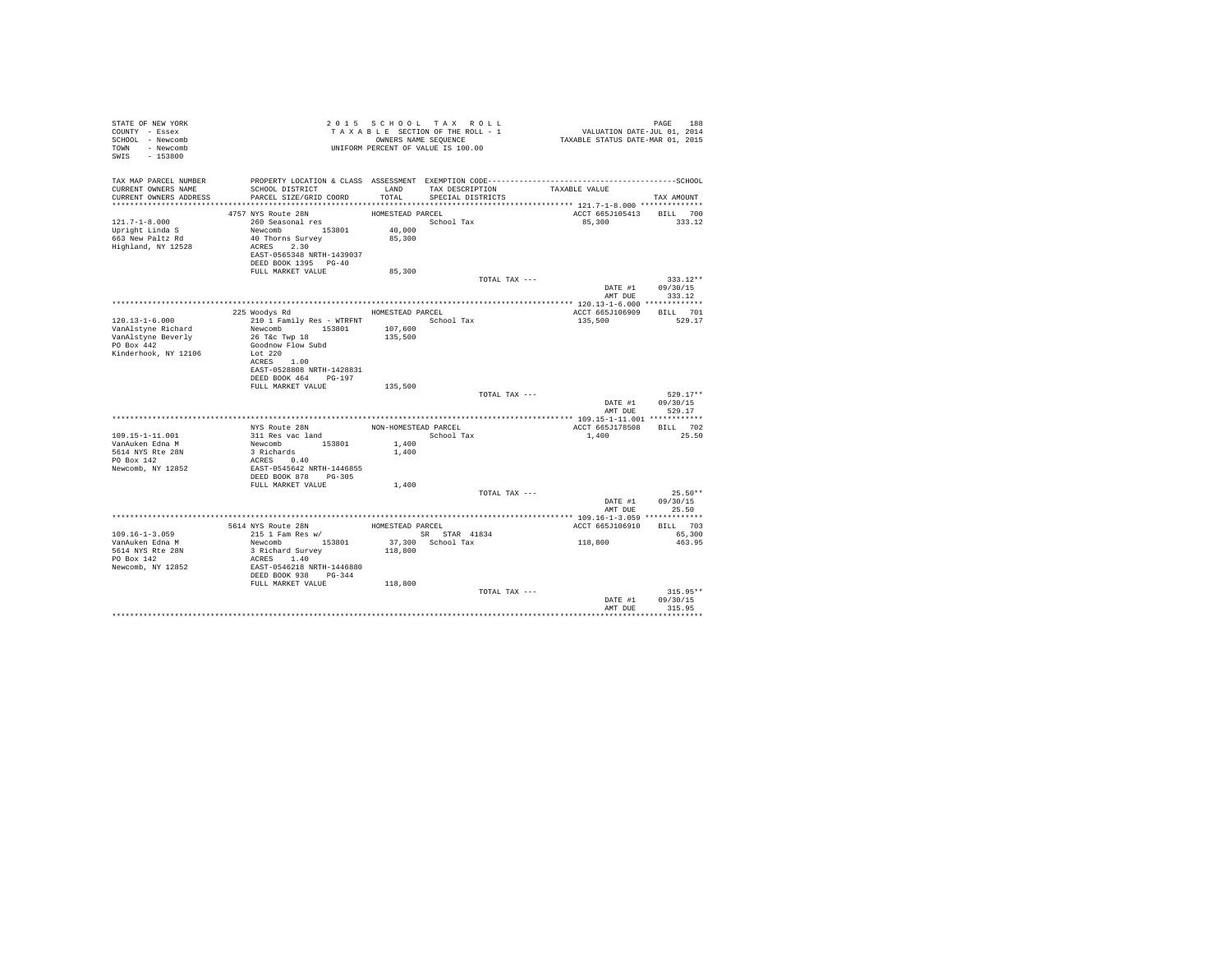| STATE OF NEW YORK<br>COUNTY - Essex<br>SCHOOL - Newcomb<br>TOWN - Newcomb<br>$-153800$<br>SWIS | T A X A B B B B B B SOUENCE<br>ONNERS NAME SEQUENCE<br>UNIFORM PERCENT OF VALUE IS 100.00 |                  | 2015 SCHOOL TAX ROLL<br>TAXABLE SECTION OF THE ROLL - 1<br>OWNERS NAME SEQUENCE | PAGE 189<br>VALUATION DATE-JUL 01, 2014<br>TAXABLE STATUS DATE-MAR 01, 2015 |                               |
|------------------------------------------------------------------------------------------------|-------------------------------------------------------------------------------------------|------------------|---------------------------------------------------------------------------------|-----------------------------------------------------------------------------|-------------------------------|
| TAX MAP PARCEL NUMBER                                                                          |                                                                                           |                  |                                                                                 |                                                                             |                               |
| CURRENT OWNERS NAME<br>CURRENT OWNERS ADDRESS                                                  | SCHOOL DISTRICT<br>PARCEL SIZE/GRID COORD                                                 | LAND<br>TOTAL    | TAX DESCRIPTION<br>SPECIAL DISTRICTS                                            | TAXABLE VALUE                                                               | TAX AMOUNT                    |
|                                                                                                |                                                                                           |                  |                                                                                 |                                                                             |                               |
|                                                                                                | NYS Route 28N                                                                             | HOMESTEAD PARCEL |                                                                                 | ACCT 665Z014005                                                             | BILL 704                      |
| 109.15-1-23.120                                                                                | 311 Res vac land - WTRFNT                                                                 |                  | School Tax                                                                      | 5,000                                                                       | 19.53                         |
| VanBeuren Harrison<br>37 1/2 N Main St                                                         | Newcomb 153801                                                                            | 5,000            |                                                                                 |                                                                             |                               |
| Honeoye Falls, NY 14472                                                                        | 3 Ords Patent<br>ACRES 0.29                                                               | 5,000            |                                                                                 |                                                                             |                               |
|                                                                                                | EAST-0543016 NRTH-1445979                                                                 |                  |                                                                                 |                                                                             |                               |
|                                                                                                | DEED BOOK 1756 PG-238                                                                     |                  |                                                                                 |                                                                             |                               |
|                                                                                                | FULL MARKET VALUE                                                                         | 5,000            |                                                                                 |                                                                             |                               |
|                                                                                                |                                                                                           |                  | TOTAL TAX ---                                                                   |                                                                             | $19.53**$<br>DATE #1 09/30/15 |
|                                                                                                |                                                                                           |                  |                                                                                 | AMT DUE                                                                     | 19.53                         |
|                                                                                                |                                                                                           |                  |                                                                                 |                                                                             |                               |
|                                                                                                | 46 Pine Tree Rd<br>210 1 Family Res                                                       |                  | HOMESTEAD PARCEL                                                                | ACCT 665J101002                                                             | BILL 705                      |
| 109.15-1-26.000<br>VanBeuren Harrison                                                          | Newcomb 153801                                                                            | 22,900           | School Tax                                                                      | 95,800                                                                      | 374.13                        |
| 37 1/2 N Main St                                                                               | 4 Ords Patent                                                                             | 95,800           |                                                                                 |                                                                             |                               |
| Honeoye Falls, NY 14472                                                                        | See 1324/164 & 1317/73                                                                    |                  |                                                                                 |                                                                             |                               |
|                                                                                                | ACRES 0.35                                                                                |                  |                                                                                 |                                                                             |                               |
|                                                                                                | EAST-0543130 NRTH-1445976<br>DEED BOOK 1748 PG-252                                        |                  |                                                                                 |                                                                             |                               |
|                                                                                                | FULL MARKET VALUE                                                                         | 95,800           |                                                                                 |                                                                             |                               |
|                                                                                                |                                                                                           |                  | TOTAL TAX ---                                                                   |                                                                             | $374.13**$                    |
|                                                                                                |                                                                                           |                  |                                                                                 | DATE #1                                                                     | 09/30/15<br>AMT DUE 374.13    |
|                                                                                                |                                                                                           |                  |                                                                                 |                                                                             |                               |
|                                                                                                | 934 Goodnow Flow Rd MOMESTEAD PARCEL                                                      |                  |                                                                                 | ACCT 665J106709 BILL 706                                                    |                               |
| $120.14 - 1 - 2.000$                                                                           | 260 Seasonal res - WTRFNT                                                                 |                  | School Tax                                                                      | 140,300                                                                     | 547.91                        |
| VanRoss Jr John<br>23 Cedar Lake Dr                                                            | Newcomb 153801                                                                            | 112,100          |                                                                                 |                                                                             |                               |
| Putnam Valley, NY 10579 Goodnow Flow Subd                                                      | 43 T&c Twp 18                                                                             | 140,300          |                                                                                 |                                                                             |                               |
|                                                                                                | Lot 172                                                                                   |                  |                                                                                 |                                                                             |                               |
| PRIOR OWNER ON 3/01/2015 ACRES 0.60                                                            |                                                                                           |                  |                                                                                 |                                                                             |                               |
| Van Ross Jr John                                                                               | EAST-0534049 NRTH-1428791<br>DEED BOOK 1628 PG-244                                        |                  |                                                                                 |                                                                             |                               |
|                                                                                                | FULL MARKET VALUE                                                                         | 140,300          |                                                                                 |                                                                             |                               |
|                                                                                                |                                                                                           |                  | TOTAL TAX ---                                                                   |                                                                             | 547.91**                      |
|                                                                                                |                                                                                           |                  |                                                                                 |                                                                             | DATE #1 09/30/15              |
|                                                                                                |                                                                                           |                  |                                                                                 | AMT DUE                                                                     | 547.91                        |
|                                                                                                | 1000 Goodnow Flow Rd MOMESTEAD PARCEL                                                     |                  |                                                                                 | ACCT 665J100203 BILL 707                                                    |                               |
| 120.14-1-16.000                                                                                | 260 Seasonal res - WTRFNT                                                                 |                  | School Tax                                                                      | 159,000                                                                     | 620.94                        |
| Vasak Albert                                                                                   | Newcomb 153801                                                                            | 128,600          |                                                                                 |                                                                             |                               |
| Vasan<br>Vasak Clara                                                                           | 43 T&C Twp 18<br>Goodnow Flow Subd                                                        | 159,000          |                                                                                 |                                                                             |                               |
| Warrensburg, NY 12885                                                                          | Lot 158                                                                                   |                  |                                                                                 |                                                                             |                               |
|                                                                                                | ACRES 0.70                                                                                |                  |                                                                                 |                                                                             |                               |
|                                                                                                | EAST-0535561 NRTH-1428179                                                                 |                  |                                                                                 |                                                                             |                               |
|                                                                                                | DEED BOOK 1238 PG-97<br>FULL MARKET VALUE                                                 | 159,000          |                                                                                 |                                                                             |                               |
|                                                                                                |                                                                                           |                  | TOTAL TAX ---                                                                   |                                                                             | $620.94**$                    |
|                                                                                                |                                                                                           |                  |                                                                                 | DATE #1                                                                     | 09/30/15                      |
|                                                                                                |                                                                                           |                  |                                                                                 | AMT DHR                                                                     | 620.94                        |
|                                                                                                |                                                                                           |                  |                                                                                 |                                                                             | **********                    |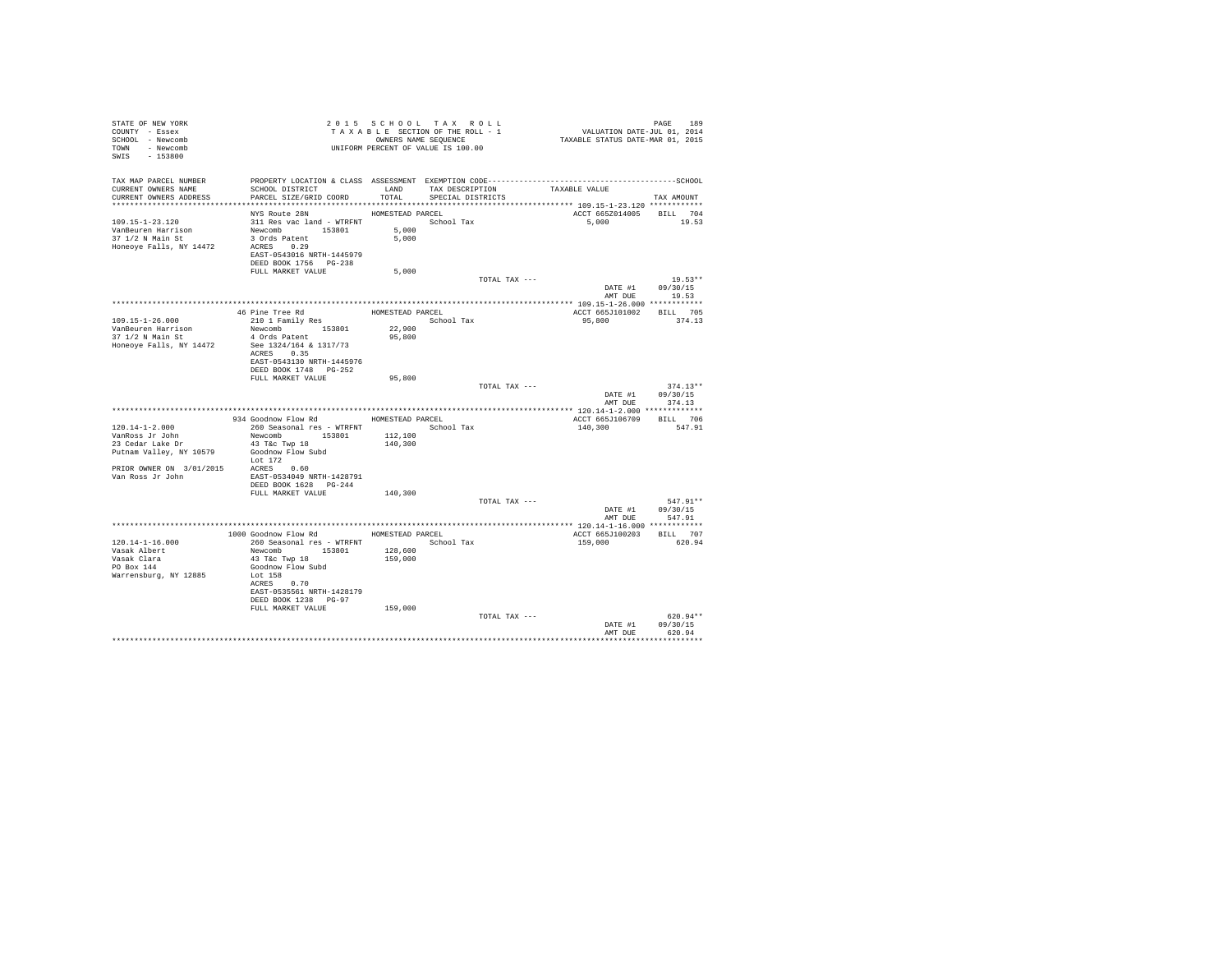| STATE OF NEW YORK<br>COUNTY - Essex<br>SCHOOL - Newcomb<br>TOWN - Newcomb<br>SWIS - 153800 | 2015 SECTION OF THE ROLL - 1<br>TAXABLE SECTION OF THE ROLL - 1<br>OWNERS NAME SEQUENCE<br>UNIFORM PERCENT OF VALUE IS 100.00                                                                                                                                                                                                                                                                                                                                                                                                                                        |         |                                                         |                             |                  |
|--------------------------------------------------------------------------------------------|----------------------------------------------------------------------------------------------------------------------------------------------------------------------------------------------------------------------------------------------------------------------------------------------------------------------------------------------------------------------------------------------------------------------------------------------------------------------------------------------------------------------------------------------------------------------|---------|---------------------------------------------------------|-----------------------------|------------------|
|                                                                                            | TAX MAP PARCEL NUMBER PROPERTY LOCATION & CLASS ASSESSMENT EXEMPTION CODE---------------------------------SCHOOL                                                                                                                                                                                                                                                                                                                                                                                                                                                     |         |                                                         |                             |                  |
| CURRENT OWNERS NAME<br>CURRENT OWNERS ADDRESS                                              | SCHOOL DISTRICT<br>PARCEL SIZE/GRID COORD                                                                                                                                                                                                                                                                                                                                                                                                                                                                                                                            | TOTAL   | LAND TAX DESCRIPTION TAXABLE VALUE<br>SPECIAL DISTRICTS |                             | TAX AMOUNT       |
|                                                                                            |                                                                                                                                                                                                                                                                                                                                                                                                                                                                                                                                                                      |         |                                                         |                             |                  |
|                                                                                            | 5579 NYS Route 28N                                                                                                                                                                                                                                                                                                                                                                                                                                                                                                                                                   |         |                                                         | ACCT 665J103808 BILL 708    |                  |
| 109.16-5-12.100<br>Vaughn Ezekial S                                                        | $210$ 1 Family Res                                                                                                                                                                                                                                                                                                                                                                                                                                                                                                                                                   |         |                                                         | 79,700                      | 30,000<br>311.25 |
|                                                                                            |                                                                                                                                                                                                                                                                                                                                                                                                                                                                                                                                                                      |         |                                                         |                             |                  |
| Vaughn Melissa V<br>5579 NYS Rte 28N<br>Newcomb, NY 12852                                  |                                                                                                                                                                                                                                                                                                                                                                                                                                                                                                                                                                      |         |                                                         |                             |                  |
|                                                                                            |                                                                                                                                                                                                                                                                                                                                                                                                                                                                                                                                                                      |         |                                                         |                             |                  |
|                                                                                            |                                                                                                                                                                                                                                                                                                                                                                                                                                                                                                                                                                      | 79,700  |                                                         |                             |                  |
|                                                                                            |                                                                                                                                                                                                                                                                                                                                                                                                                                                                                                                                                                      |         | TOTAL TAX ---                                           |                             | $239.25**$       |
|                                                                                            |                                                                                                                                                                                                                                                                                                                                                                                                                                                                                                                                                                      |         |                                                         | DATE #1 09/30/15            |                  |
|                                                                                            |                                                                                                                                                                                                                                                                                                                                                                                                                                                                                                                                                                      |         |                                                         | AMT DUE                     | 239.25           |
|                                                                                            | 2 Sanford Ln<br>837 Cell Tower                                                                                                                                                                                                                                                                                                                                                                                                                                                                                                                                       |         | NON-HOMESTEAD PARCEL                                    | ACCT 665Z015002 BILL 709    |                  |
| 110.18-5-7.000/1                                                                           |                                                                                                                                                                                                                                                                                                                                                                                                                                                                                                                                                                      |         |                                                         | 150,000                     | 2,732.02         |
| Verizon Wireless<br>c/o Duff & Phelps                                                      |                                                                                                                                                                                                                                                                                                                                                                                                                                                                                                                                                                      |         |                                                         |                             |                  |
| PO Box 2549                                                                                | $\begin{tabular}{lllllllllll} $\begin{array}{l} & $\begin{array}{l} & $\begin{array}{l} & $\begin{array}{l} & $\begin{array}{l} & $\begin{array}{l} & $\begin{array}{l} & $\begin{array}{l} & $\begin{array}{l} & $\begin{array}{l} & $\begin{array}{l} & $\begin{array}{l} & $\begin{array}{l} & $\begin{array}{l} & $\begin{array}{l} & $\begin{array}{l} & $\begin{array}{l} & $\begin{array}{l} & $\begin{array}{l} & $\begin{array}{l} & $\begin{array}{l} & $\begin{array}{l} & $\begin{array}{l} & $\begin{array}{l} & $\begin{array}{l} & $\begin{array}{l}$ |         |                                                         |                             |                  |
| Addison, TX 75001                                                                          | 2015 BAR Decision                                                                                                                                                                                                                                                                                                                                                                                                                                                                                                                                                    |         |                                                         |                             |                  |
|                                                                                            | EAST-0560323 NRTH-1441270                                                                                                                                                                                                                                                                                                                                                                                                                                                                                                                                            |         |                                                         |                             |                  |
|                                                                                            | FULL MARKET VALUE                                                                                                                                                                                                                                                                                                                                                                                                                                                                                                                                                    | 150,000 |                                                         |                             |                  |
|                                                                                            |                                                                                                                                                                                                                                                                                                                                                                                                                                                                                                                                                                      |         | TOTAL TAX ---                                           |                             | $2.732.02**$     |
|                                                                                            |                                                                                                                                                                                                                                                                                                                                                                                                                                                                                                                                                                      |         |                                                         | DATE #1 09/30/15<br>AMT DUE |                  |
|                                                                                            |                                                                                                                                                                                                                                                                                                                                                                                                                                                                                                                                                                      |         |                                                         |                             | 2,732.02         |
|                                                                                            | 1344 Goodnow Flow Rd MOMESTEAD PARCEL                                                                                                                                                                                                                                                                                                                                                                                                                                                                                                                                |         |                                                         | ACCT 665J101111 BILL 710    |                  |
| 120.18-2-11.000                                                                            | 210 1 Family Res - WTRFNT School Tax                                                                                                                                                                                                                                                                                                                                                                                                                                                                                                                                 |         |                                                         | 202,000                     | 788.87           |
| Vincent Michael A                                                                          | Newcomb 153801 106,100<br>46 T&c Twp 18 202,000                                                                                                                                                                                                                                                                                                                                                                                                                                                                                                                      |         |                                                         |                             |                  |
| Vincent Susan M<br>26E Beacon St                                                           | Goodnow Flow Subd                                                                                                                                                                                                                                                                                                                                                                                                                                                                                                                                                    |         |                                                         |                             |                  |
| Glens Falls, NY 12801                                                                      | Lot 38 1.2Ac                                                                                                                                                                                                                                                                                                                                                                                                                                                                                                                                                         |         |                                                         |                             |                  |
|                                                                                            | ACRES 1.20<br>EAST-0535047 NRTH-1426829                                                                                                                                                                                                                                                                                                                                                                                                                                                                                                                              |         |                                                         |                             |                  |
|                                                                                            | DEED BOOK 1046 PG-74                                                                                                                                                                                                                                                                                                                                                                                                                                                                                                                                                 |         |                                                         |                             |                  |
|                                                                                            | FULL MARKET VALUE                                                                                                                                                                                                                                                                                                                                                                                                                                                                                                                                                    | 202,000 |                                                         |                             |                  |
|                                                                                            |                                                                                                                                                                                                                                                                                                                                                                                                                                                                                                                                                                      |         | TOTAL TAX ---                                           | DATE #1 09/30/15            | 788.87**         |
|                                                                                            |                                                                                                                                                                                                                                                                                                                                                                                                                                                                                                                                                                      |         |                                                         | AMT DUE                     | 788.87           |
|                                                                                            |                                                                                                                                                                                                                                                                                                                                                                                                                                                                                                                                                                      |         |                                                         |                             |                  |
|                                                                                            |                                                                                                                                                                                                                                                                                                                                                                                                                                                                                                                                                                      |         |                                                         | ACCT 665J106801 BILL 711    |                  |
| 110.13-9-24.000<br>Vroman Carol T Trust                                                    | 240 Rural res<br>Newcomb 153801                                                                                                                                                                                                                                                                                                                                                                                                                                                                                                                                      | 55,200  | School Tax                                              | 141,200                     | 551.43           |
| Vroman David C Trust                                                                       | Pt 19 Richards Survey                                                                                                                                                                                                                                                                                                                                                                                                                                                                                                                                                | 141,200 |                                                         |                             |                  |
| c/o Timothy D Vroman                                                                       | L Use H Tummins 1129/21 &<br>Carol Vroman 1258/261                                                                                                                                                                                                                                                                                                                                                                                                                                                                                                                   |         |                                                         |                             |                  |
| 6268 Benbrooke Way<br>Acworth, GA 30101                                                    | ACRES 24.20                                                                                                                                                                                                                                                                                                                                                                                                                                                                                                                                                          |         |                                                         |                             |                  |
|                                                                                            | EAST-0555409 NRTH-1444210                                                                                                                                                                                                                                                                                                                                                                                                                                                                                                                                            |         |                                                         |                             |                  |
|                                                                                            | DEED BOOK 1258 PG-261                                                                                                                                                                                                                                                                                                                                                                                                                                                                                                                                                |         |                                                         |                             |                  |
|                                                                                            | FULL MARKET VALUE                                                                                                                                                                                                                                                                                                                                                                                                                                                                                                                                                    | 141,200 | TOTAL TAX ---                                           |                             | 551.43**         |
|                                                                                            |                                                                                                                                                                                                                                                                                                                                                                                                                                                                                                                                                                      |         |                                                         | DATE #1                     | 09/30/15         |
|                                                                                            |                                                                                                                                                                                                                                                                                                                                                                                                                                                                                                                                                                      |         |                                                         | AMT DHE                     | 551 43           |
|                                                                                            |                                                                                                                                                                                                                                                                                                                                                                                                                                                                                                                                                                      |         |                                                         |                             |                  |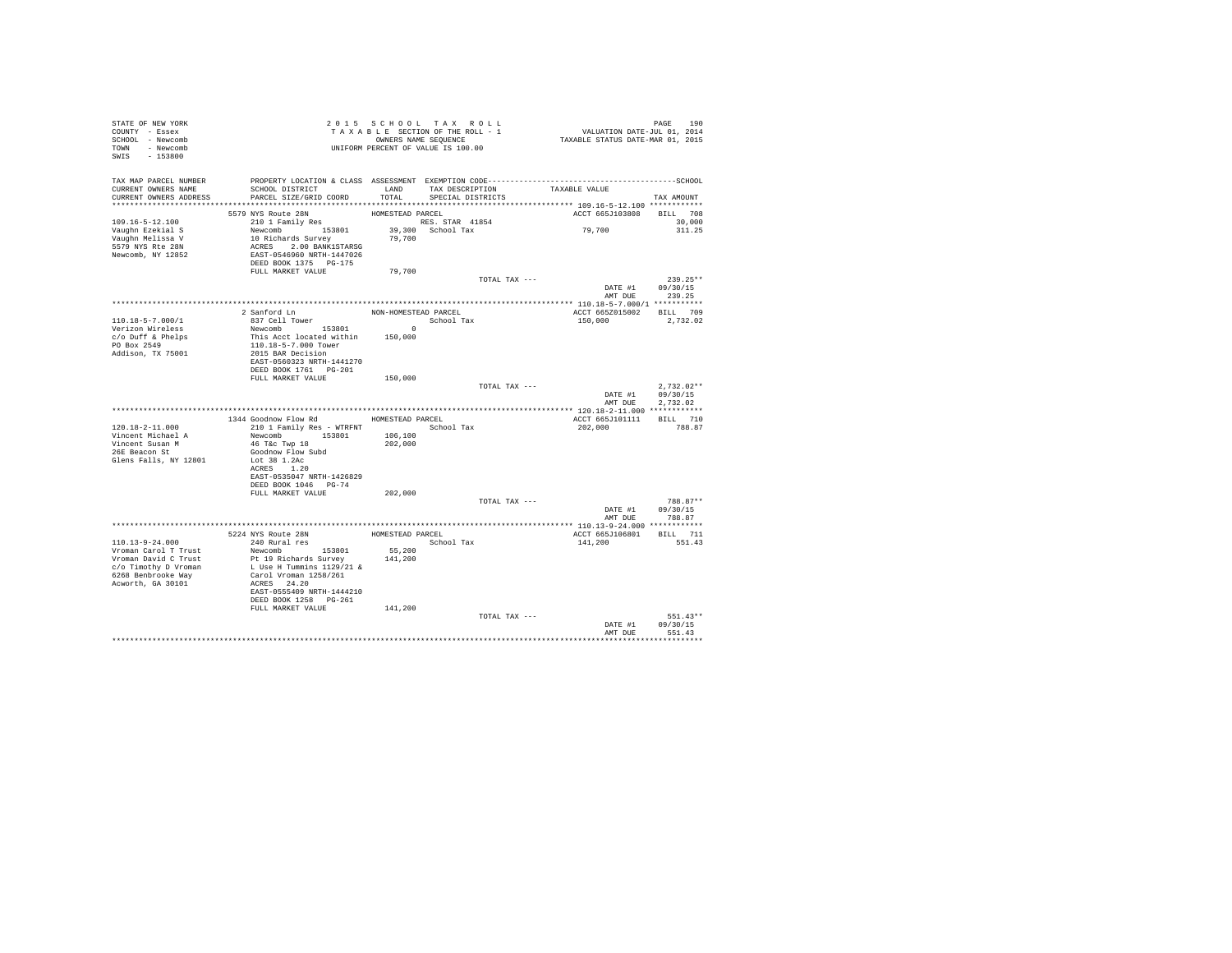| STATE OF NEW YORK<br>COUNTY - Essex<br>SCHOOL - Newcomb<br>- Newcomb<br>TOWN<br>SWIS - 153800 |                                                                                              |                  | 2015 SCHOOL TAX ROLL<br>TAXABLE SECTION OF THE ROLL - 1<br>OWNERS NAME SEQUENCE<br>UNIFORM PERCENT OF VALUE IS 100.00 |               | VALUATION DATE-JUL 01, $2014$<br>TAXABLE STATUS DATE-MAR 01, 2015 | 191<br>PAGE        |
|-----------------------------------------------------------------------------------------------|----------------------------------------------------------------------------------------------|------------------|-----------------------------------------------------------------------------------------------------------------------|---------------|-------------------------------------------------------------------|--------------------|
| TAX MAP PARCEL NUMBER                                                                         | PROPERTY LOCATION & CLASS ASSESSMENT EXEMPTION CODE-----------------------------------SCHOOL |                  |                                                                                                                       |               |                                                                   |                    |
| CURRENT OWNERS NAME<br>CURRENT OWNERS ADDRESS                                                 | SCHOOL DISTRICT<br>PARCEL SIZE/GRID COORD                                                    | LAND<br>TOTAL    | TAX DESCRIPTION<br>SPECIAL DISTRICTS                                                                                  |               | TAXABLE VALUE                                                     | TAX AMOUNT         |
|                                                                                               |                                                                                              |                  |                                                                                                                       |               |                                                                   |                    |
|                                                                                               | 1074 Goodnow Flow Rd                                                                         | HOMESTEAD PARCEL |                                                                                                                       |               | ACCT 665J104010                                                   | BILL 712           |
| $120.18 - 1 - 13.000$                                                                         | 260 Seasonal res - WTRFNT                                                                    |                  | School Tax                                                                                                            |               | 213,500                                                           | 833.78             |
| Wahlberg Wendy L                                                                              | Newcomb<br>153801                                                                            | 105,000          |                                                                                                                       |               |                                                                   |                    |
| 1074 Goodnow Flow Rd                                                                          | 46 T&C Twp 18                                                                                | 213,500          |                                                                                                                       |               |                                                                   |                    |
| Newcomb, NY 12852                                                                             | Goodnow Flow Subd                                                                            |                  |                                                                                                                       |               |                                                                   |                    |
|                                                                                               | Lot 140<br>ACRES<br>0.47                                                                     |                  |                                                                                                                       |               |                                                                   |                    |
|                                                                                               | EAST-0537238 NRTH-1427492                                                                    |                  |                                                                                                                       |               |                                                                   |                    |
|                                                                                               | DEED BOOK 1416 PG-28                                                                         |                  |                                                                                                                       |               |                                                                   |                    |
|                                                                                               | FULL MARKET VALUE                                                                            | 213,500          |                                                                                                                       |               |                                                                   |                    |
|                                                                                               |                                                                                              |                  |                                                                                                                       | TOTAL TAX --- |                                                                   | 833.78**           |
|                                                                                               |                                                                                              |                  |                                                                                                                       |               | DATE #1                                                           | 09/30/15           |
|                                                                                               |                                                                                              |                  |                                                                                                                       |               | AMT DUE                                                           | 833.78             |
|                                                                                               |                                                                                              |                  |                                                                                                                       |               |                                                                   |                    |
|                                                                                               | 66 Chaisson Rd                                                                               | HOMESTEAD PARCEL |                                                                                                                       |               | ACCT 665J105604                                                   | BILL 713           |
| $110.17 - 2 - 46.000$                                                                         | 260 Seasonal res                                                                             |                  | School Tax                                                                                                            |               | 73,500                                                            | 287.04             |
| Walion Adam J Jr<br>1229 4th Ave                                                              | 153801<br>Newcomb<br>Pt 18 Richards Survey                                                   | 37,600<br>73,500 |                                                                                                                       |               |                                                                   |                    |
| Watervliet, NY 12189                                                                          | Life Use Donald Phillips                                                                     |                  |                                                                                                                       |               |                                                                   |                    |
|                                                                                               | Lot C Map 1843                                                                               |                  |                                                                                                                       |               |                                                                   |                    |
|                                                                                               | ACRES 1.50                                                                                   |                  |                                                                                                                       |               |                                                                   |                    |
|                                                                                               | EAST-0554210 NRTH-1443398                                                                    |                  |                                                                                                                       |               |                                                                   |                    |
|                                                                                               | DEED BOOK 1376 PG-185                                                                        |                  |                                                                                                                       |               |                                                                   |                    |
|                                                                                               | FULL MARKET VALUE                                                                            | 73,500           |                                                                                                                       |               |                                                                   |                    |
|                                                                                               |                                                                                              |                  |                                                                                                                       | TOTAL TAX --- |                                                                   | $287.04**$         |
|                                                                                               |                                                                                              |                  |                                                                                                                       |               | DATE #1<br>AMT DUE                                                | 09/30/15<br>287.04 |
|                                                                                               |                                                                                              |                  |                                                                                                                       |               |                                                                   |                    |
|                                                                                               | 1426 Goodnow Flow Rd                                                                         | HOMESTEAD PARCEL |                                                                                                                       |               | ACCT 665J106110                                                   | BILL 714           |
| $120.17 - 2 - 44.000$                                                                         | 210 1 Family Res - WTRFNT                                                                    |                  | AGED ALL 41800                                                                                                        |               |                                                                   | 82,300             |
| Walsh Garland R Jr                                                                            | Newcomb<br>153801                                                                            |                  | 112,200 SR STAR 41834                                                                                                 |               |                                                                   | 65,300             |
| 1426 Goodnow Flow Rd                                                                          | 42 T&c Twp 18                                                                                |                  | 164.600 School Tax                                                                                                    |               | 82,300                                                            | 321.41             |
| Newcomb, NY 12852                                                                             | Goodnow Flow Subd                                                                            |                  |                                                                                                                       |               |                                                                   |                    |
|                                                                                               | Lot 59                                                                                       |                  |                                                                                                                       |               |                                                                   |                    |
|                                                                                               | ACRES 1.09<br>EAST-0532950 NRTH-1426833                                                      |                  |                                                                                                                       |               |                                                                   |                    |
|                                                                                               | DEED BOOK 1632 PG-257                                                                        |                  |                                                                                                                       |               |                                                                   |                    |
|                                                                                               | FULL MARKET VALUE                                                                            | 164,600          |                                                                                                                       |               |                                                                   |                    |
|                                                                                               |                                                                                              |                  |                                                                                                                       | TOTAL TAX --- |                                                                   | $173.41**$         |
|                                                                                               |                                                                                              |                  |                                                                                                                       |               | DATE #1                                                           | 09/30/15           |
|                                                                                               |                                                                                              |                  |                                                                                                                       |               | AMT DUE                                                           | 173.41             |
|                                                                                               |                                                                                              |                  |                                                                                                                       |               |                                                                   | **********         |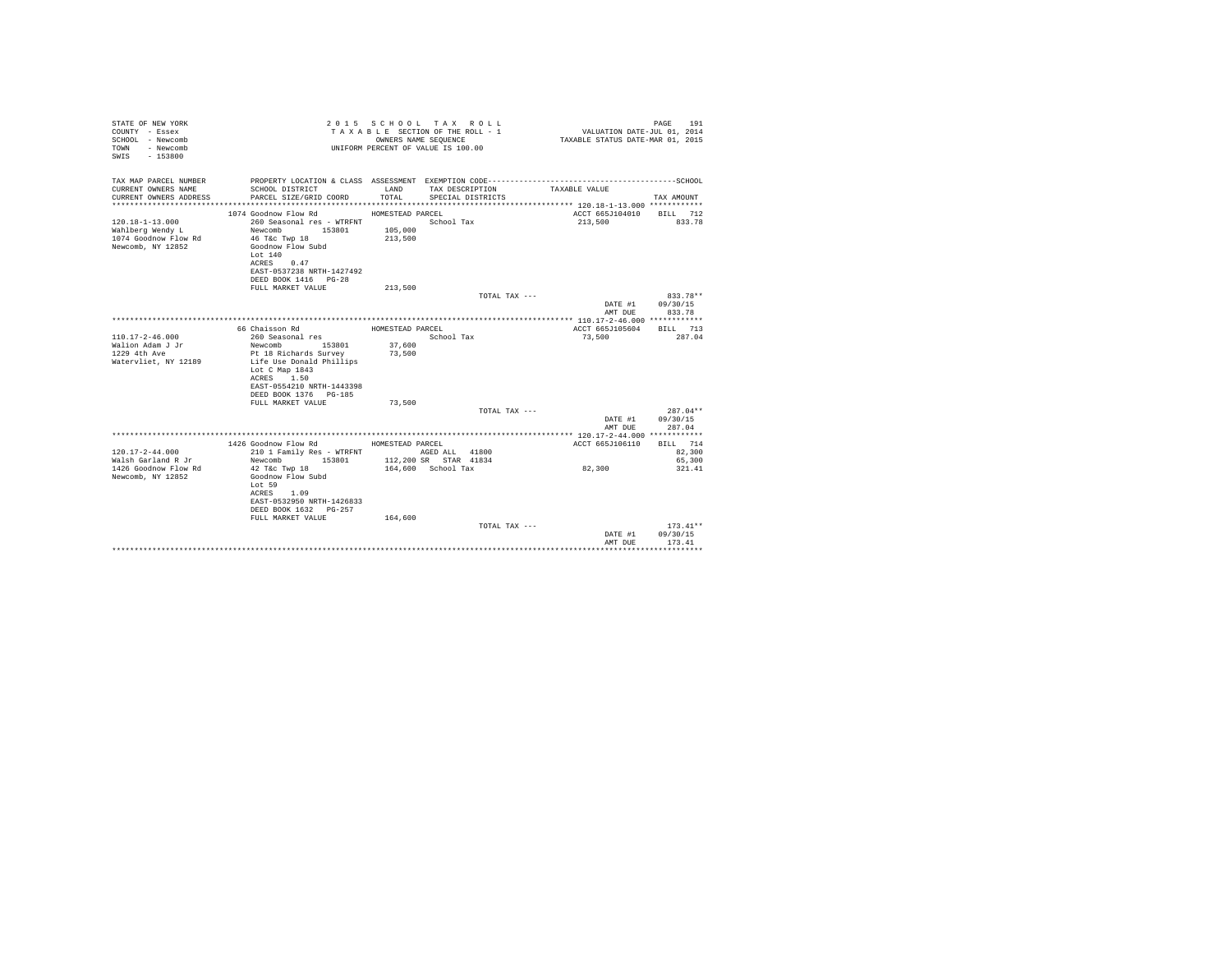| STATE OF NEW YORK<br>COUNTY - Essex<br>SCHOOL - Newcomb<br>TOWN - Newcomb<br>SWIS - 153800 | T A X A B L B LOC.<br>OWNERS NAME SEQUENCE<br>UNIFORM PERCENT OF VALUE IS 100.00                                                                                                                                                                                                                                                                                                                    |                  | TAXABLE SECTION OF THE ROLL - 1<br>OWNERS NAME SEQUENCE | PAGE 192<br>VALUATION DATE-JUL 01, 2014<br>TAXABLE STATUS DATE-MAR 01, 2015 |                           |
|--------------------------------------------------------------------------------------------|-----------------------------------------------------------------------------------------------------------------------------------------------------------------------------------------------------------------------------------------------------------------------------------------------------------------------------------------------------------------------------------------------------|------------------|---------------------------------------------------------|-----------------------------------------------------------------------------|---------------------------|
| TAX MAP PARCEL NUMBER                                                                      |                                                                                                                                                                                                                                                                                                                                                                                                     |                  |                                                         |                                                                             |                           |
| CURRENT OWNERS NAME<br>CURRENT OWNERS ADDRESS                                              | SCHOOL DISTRICT<br>PARCEL SIZE/GRID COORD                                                                                                                                                                                                                                                                                                                                                           | LAND<br>TOTAL    | TAX DESCRIPTION<br>SPECIAL DISTRICTS                    | TAXABLE VALUE                                                               | TAX AMOUNT                |
|                                                                                            |                                                                                                                                                                                                                                                                                                                                                                                                     |                  |                                                         |                                                                             |                           |
|                                                                                            | 12 Goodnow Flow Rd                                                                                                                                                                                                                                                                                                                                                                                  | HOMESTEAD PARCEL |                                                         | ACCT 665J101204 BILL 715                                                    |                           |
| $109.15 - 3 - 7.000$                                                                       | 210 1 Family Res                                                                                                                                                                                                                                                                                                                                                                                    |                  | AGED ALL 41800                                          |                                                                             | 44,700                    |
| Walsh George E                                                                             | Newcomb 153801<br>4 Ords Patent                                                                                                                                                                                                                                                                                                                                                                     |                  | 37,300 SR STAR 41834                                    | 44,700                                                                      | 44,700                    |
| Walsh Catherine                                                                            |                                                                                                                                                                                                                                                                                                                                                                                                     |                  | 89.400 School Tax                                       |                                                                             | 174.57                    |
| Newcomb, NY 12852                                                                          | 1.40<br>ACRES 1.40                                                                                                                                                                                                                                                                                                                                                                                  |                  |                                                         |                                                                             |                           |
|                                                                                            | EAST-0542859 NRTH-1445612                                                                                                                                                                                                                                                                                                                                                                           |                  |                                                         |                                                                             |                           |
|                                                                                            | DEED BOOK 777 PG-101                                                                                                                                                                                                                                                                                                                                                                                |                  |                                                         |                                                                             |                           |
|                                                                                            | FULL MARKET VALUE                                                                                                                                                                                                                                                                                                                                                                                   | 89,400           |                                                         |                                                                             |                           |
|                                                                                            |                                                                                                                                                                                                                                                                                                                                                                                                     |                  | TOTAL TAX ---                                           |                                                                             | $26.57**$                 |
|                                                                                            |                                                                                                                                                                                                                                                                                                                                                                                                     |                  |                                                         | AMT DUE                                                                     | DATE #1 09/30/15<br>26.57 |
|                                                                                            | 71 Sanford Ln                                                                                                                                                                                                                                                                                                                                                                                       | HOMESTEAD PARCEL |                                                         | ACCT 665J105205 BILL 716                                                    |                           |
| 110.18-4-2.000                                                                             | 210 1 Family Res                                                                                                                                                                                                                                                                                                                                                                                    |                  | RES. STAR 41854                                         |                                                                             | 30,000                    |
| Walsh Tamara                                                                               | Newcomb 153801                                                                                                                                                                                                                                                                                                                                                                                      |                  | 27,000 School Tax                                       | 90,600                                                                      | 353.82                    |
| Goodnow Flow Rd                                                                            | Pt 5&6 Thorns Survey 90,600<br>ACRES 0.50                                                                                                                                                                                                                                                                                                                                                           |                  |                                                         |                                                                             |                           |
| Newcomb, NY 12852                                                                          |                                                                                                                                                                                                                                                                                                                                                                                                     |                  |                                                         |                                                                             |                           |
|                                                                                            | EAST-0558619 NRTH-1441374<br>DEED BOOK 1422 PG-25                                                                                                                                                                                                                                                                                                                                                   |                  |                                                         |                                                                             |                           |
|                                                                                            | FULL MARKET VALUE                                                                                                                                                                                                                                                                                                                                                                                   | 90,600           |                                                         |                                                                             |                           |
|                                                                                            |                                                                                                                                                                                                                                                                                                                                                                                                     |                  | TOTAL TAX ---                                           |                                                                             | $281.82**$                |
|                                                                                            |                                                                                                                                                                                                                                                                                                                                                                                                     |                  |                                                         |                                                                             | DATE #1 09/30/15          |
|                                                                                            |                                                                                                                                                                                                                                                                                                                                                                                                     |                  |                                                         | AMT DUE                                                                     | 281.82                    |
|                                                                                            |                                                                                                                                                                                                                                                                                                                                                                                                     |                  |                                                         |                                                                             |                           |
| 110.18-1-16.112                                                                            | 49 Marcy Ln<br>210 1 Family Res                                                                                                                                                                                                                                                                                                                                                                     |                  | HOMESTEAD PARCEL<br>School Tax                          | ACCT 665Z001004 BILL 717<br>87.500                                          | 341.71                    |
|                                                                                            |                                                                                                                                                                                                                                                                                                                                                                                                     | 40,100           |                                                         |                                                                             |                           |
|                                                                                            |                                                                                                                                                                                                                                                                                                                                                                                                     |                  |                                                         |                                                                             |                           |
| Wanner William K<br>Murray Gale E<br>200 Hall Rd                                           | $\begin{tabular}{lllllllll} \multicolumn{2}{c}{\textbf{N-WWOMD}} & $\textbf{NS} & $\textbf{153801}$ & $\textbf{40,100}$ \\ 46.5 \text{ TeV PUT Wp 27 TS} & $\textbf{87,500}$ \\ 46.5 \text{ TEC PUT WTP 27 TS} & $\textbf{87,500}$ \\ \textbf{ACRES} & $\textbf{5.15}$ & $\textbf{5.15}$ \\ \textbf{RAPT - 0558442 NRTH - 1441902}$ & $\textbf{19.15} & $\textbf{19.15} & $\textbf{19.15} & $\text$ |                  |                                                         |                                                                             |                           |
| Canaan, NH 03741                                                                           |                                                                                                                                                                                                                                                                                                                                                                                                     |                  |                                                         |                                                                             |                           |
|                                                                                            | DEED BOOK 1586 PG-97                                                                                                                                                                                                                                                                                                                                                                                |                  |                                                         |                                                                             |                           |
|                                                                                            | FULL MARKET VALUE                                                                                                                                                                                                                                                                                                                                                                                   | 87,500           | TOTAL TAX ---                                           |                                                                             | $341.71**$                |
|                                                                                            |                                                                                                                                                                                                                                                                                                                                                                                                     |                  |                                                         |                                                                             | DATE #1 09/30/15          |
|                                                                                            |                                                                                                                                                                                                                                                                                                                                                                                                     |                  |                                                         |                                                                             | AMT DUE 341.71            |
|                                                                                            |                                                                                                                                                                                                                                                                                                                                                                                                     |                  |                                                         |                                                                             |                           |
|                                                                                            |                                                                                                                                                                                                                                                                                                                                                                                                     |                  |                                                         | ACCT 665J100810                                                             | BILL 718                  |
| 109.15-3-11.000                                                                            |                                                                                                                                                                                                                                                                                                                                                                                                     |                  |                                                         | 85,000                                                                      | 65,300<br>331.95          |
| Ward Robert E                                                                              |                                                                                                                                                                                                                                                                                                                                                                                                     |                  |                                                         |                                                                             |                           |
| Ward Mary E<br>2 Spring St                                                                 |                                                                                                                                                                                                                                                                                                                                                                                                     |                  |                                                         |                                                                             |                           |
| Newcomb, NY 12852                                                                          |                                                                                                                                                                                                                                                                                                                                                                                                     |                  |                                                         |                                                                             |                           |
|                                                                                            |                                                                                                                                                                                                                                                                                                                                                                                                     |                  |                                                         |                                                                             |                           |
|                                                                                            | FULL MARKET VALUE                                                                                                                                                                                                                                                                                                                                                                                   | 85,000           |                                                         |                                                                             | 183.95**                  |
|                                                                                            |                                                                                                                                                                                                                                                                                                                                                                                                     |                  | TOTAL TAX ---                                           |                                                                             | DATE #1 09/30/15          |
|                                                                                            |                                                                                                                                                                                                                                                                                                                                                                                                     |                  |                                                         | AMT DUE                                                                     | 183.95                    |
|                                                                                            |                                                                                                                                                                                                                                                                                                                                                                                                     |                  |                                                         |                                                                             |                           |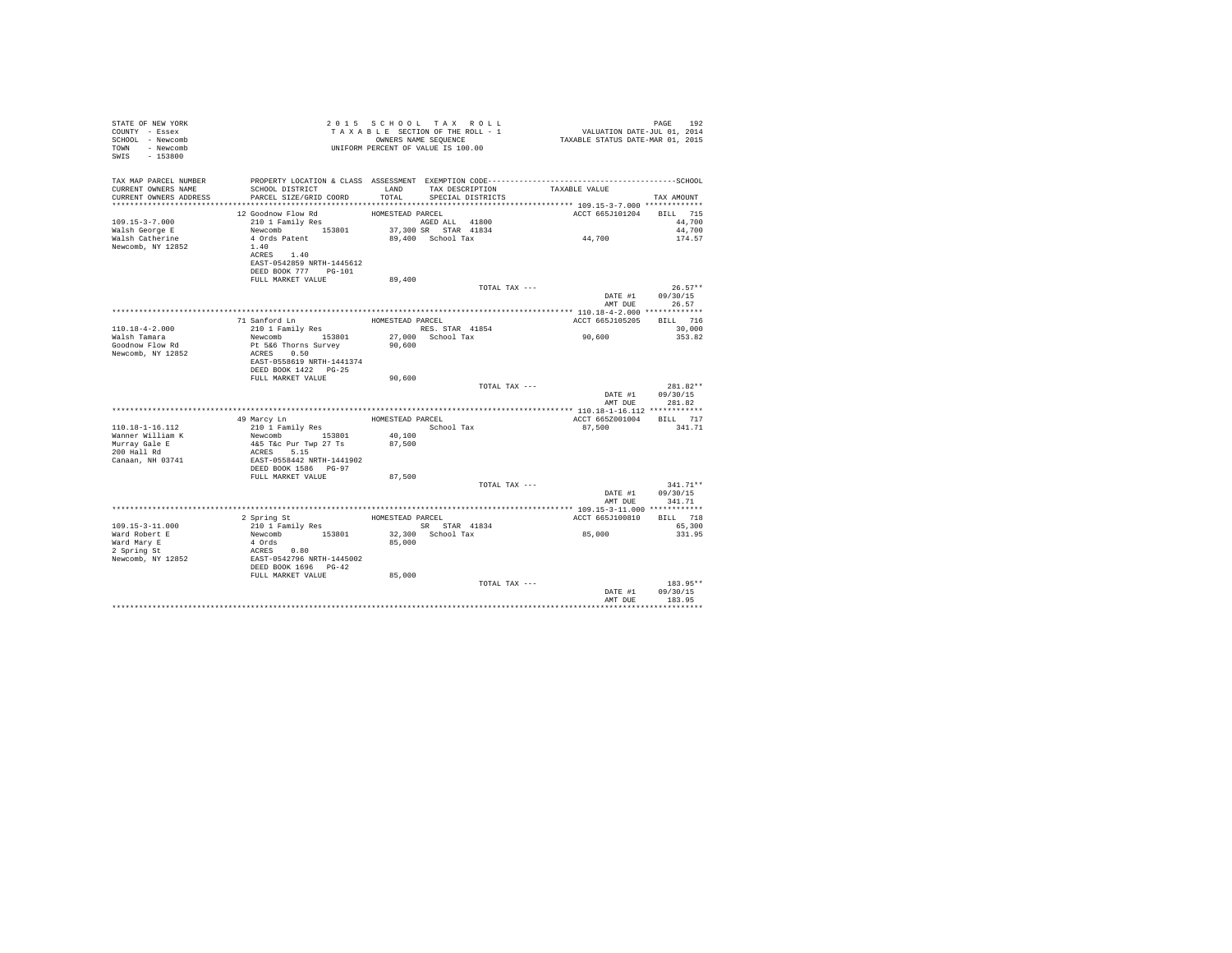| STATE OF NEW YORK<br>COUNTY - Essex<br>SCHOOL - Newcomb<br>TOWN - Newcomb<br>SWIS - 153800                                                                                                              |                                                                                                                                                                                                           |                            | 2015 SCHOOL TAX ROLL<br>TAXABLE SECTION OF THE ROLL - 1<br>OWNERS NAME SEOUENCE<br>UNIFORM PERCENT OF VALUE IS 100.00 |               | دو: PAGE<br>2014 VALUATION DATE-JUL<br>2015 TAXABLE STATUS DATE-MAR | PAGE<br>193                                    |
|---------------------------------------------------------------------------------------------------------------------------------------------------------------------------------------------------------|-----------------------------------------------------------------------------------------------------------------------------------------------------------------------------------------------------------|----------------------------|-----------------------------------------------------------------------------------------------------------------------|---------------|---------------------------------------------------------------------|------------------------------------------------|
| TAX MAP PARCEL NUMBER<br>CURRENT OWNERS NAME<br>CURRENT OWNERS ADDRESS PARCEL SIZE/GRID COORD TOTAL SPECIAL DISTRICTS                                                                                   | PROPERTY LOCATION & CLASS ASSESSMENT EXEMPTION CODE-----------------------------------SCHOOL<br>SCHOOL DISTRICT TAND TAX DESCRIPTION                                                                      |                            |                                                                                                                       |               | TAXABLE VALUE                                                       | TAX AMOUNT                                     |
|                                                                                                                                                                                                         | 9 Dillon Rd                                                                                                                                                                                               | HOMESTEAD PARCEL           |                                                                                                                       |               |                                                                     | ACCT 665J107011 BILL 719                       |
| 109.16-1-6.007<br>Weber Wayne L<br>wever wayne Land a Land Mexicom and the Schneider Wanda L<br>Schneider Wanda L<br>c/o Lawrence H Weber 1536/87 Life Estate to<br>33 Low Ln<br>Levittown LI, NY 11756 | 260 Seasonal res - WTRFNT 131,500 School Tax<br>Newcomb 153801 131,500<br>10 Richards Survey 216,400<br>Lawrence H Weber<br>ACRES 1.70<br>EAST-0546276 NRTH-1447364<br>DEED BOOK 1536 PG-87               |                            |                                                                                                                       |               | 216,400                                                             | 845.11                                         |
|                                                                                                                                                                                                         | FULL MARKET VALUE                                                                                                                                                                                         | 216,400                    |                                                                                                                       |               |                                                                     |                                                |
|                                                                                                                                                                                                         |                                                                                                                                                                                                           |                            |                                                                                                                       | TOTAL TAX --- | AMT DUE                                                             | 845.11**<br>DATE #1 09/30/15<br>845.11         |
|                                                                                                                                                                                                         |                                                                                                                                                                                                           |                            |                                                                                                                       |               |                                                                     |                                                |
|                                                                                                                                                                                                         | 29 Island View Ln HOMESTEAD PARCEL                                                                                                                                                                        |                            |                                                                                                                       |               |                                                                     | ACCT 665J105709 BILL 720                       |
| $119.16 - 1 - 27.000$<br>Weintraub Karen<br>1 Fox Hunt Rd<br>Ringoes, NJ 08551                                                                                                                          | 210 1 Family Res - WTRFNT<br>Newcomb 153801 106,200<br>26 T&c Twp 18 174,700<br>Goodnow Flow Subd<br>Lot 230<br>ACRES 0.95<br>EAST-0527644 NRTH-1428839<br>DEED BOOK 1717 PG-1<br>FULL MARKET VALUE       | 174,700                    | School Tax                                                                                                            |               |                                                                     | 174,700 682.26                                 |
|                                                                                                                                                                                                         |                                                                                                                                                                                                           |                            |                                                                                                                       | TOTAL TAX --- |                                                                     | 682.26**                                       |
|                                                                                                                                                                                                         |                                                                                                                                                                                                           |                            |                                                                                                                       |               |                                                                     | DATE #1 09/30/15<br>AMT DUE 682.26             |
|                                                                                                                                                                                                         |                                                                                                                                                                                                           |                            |                                                                                                                       |               |                                                                     | ACCT 665J107012 BILL 721                       |
| 109.15-1-46.000<br>Welch Edna M<br>5614 NYS Rte 28N<br>PO Box 142<br>Newcomb, NY 12852                                                                                                                  | Newcomb 153801<br>3 Richards Survey<br>ACRES 1.20<br>EAST-0545365 NRTH-1446937<br>DEED BOOK 425 PG-33                                                                                                     | 27,900<br>27,900           | School Tax                                                                                                            |               | 27,900                                                              | 508.15                                         |
|                                                                                                                                                                                                         | FULL MARKET VALUE                                                                                                                                                                                         | 27,900                     |                                                                                                                       |               |                                                                     |                                                |
|                                                                                                                                                                                                         |                                                                                                                                                                                                           |                            |                                                                                                                       | TOTAL TAX --- |                                                                     | 508.15**<br>DATE #1 09/30/15<br>AMT DUE 508.15 |
|                                                                                                                                                                                                         |                                                                                                                                                                                                           |                            |                                                                                                                       |               |                                                                     |                                                |
| 109.15-1-50.000<br>Welch Robert<br>20140 S Sonoita Hwy<br>Vail, AZ 85641                                                                                                                                | Lake Harris Rd MON-HOMESTEAD PARCEL<br>311 Res vac land - WTRFNT School Tax<br>Newcomb 153801<br>3 Richards Survey<br>ACRES 0.60<br>EAST-0545433 NRTH-1447121<br>DEED BOOK 986 PG-76<br>FULL MARKET VALUE | 52,600<br>52,600<br>52,600 |                                                                                                                       |               | 52,600                                                              | ACCT 665J100305 BILL 722<br>958.03             |
|                                                                                                                                                                                                         |                                                                                                                                                                                                           |                            |                                                                                                                       | TOTAL TAX --- | AMT DHR                                                             | $958.03**$<br>DATE #1<br>09/30/15<br>958.03    |
|                                                                                                                                                                                                         |                                                                                                                                                                                                           |                            |                                                                                                                       |               |                                                                     |                                                |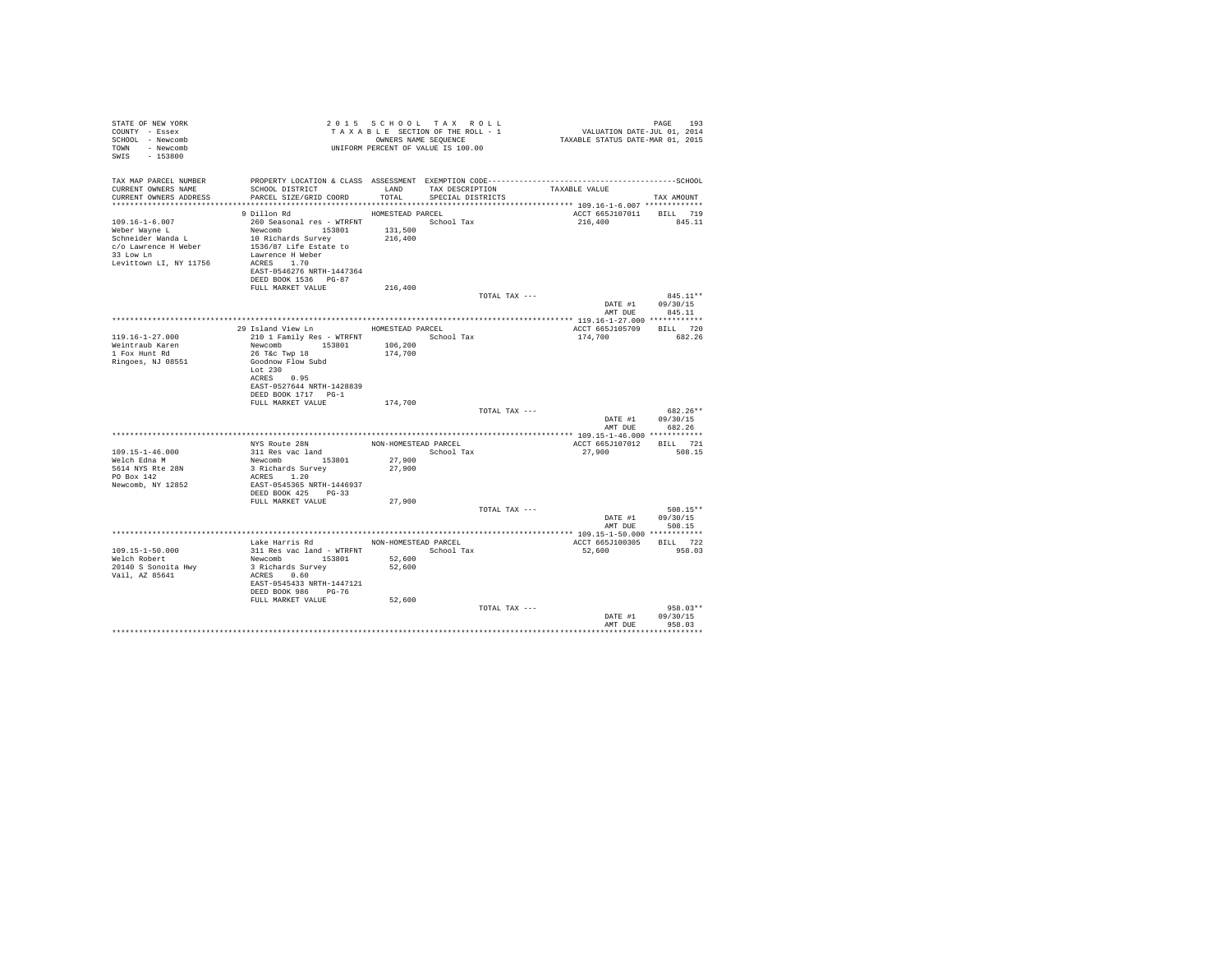| STATE OF NEW YORK<br>COUNTY - Essex<br>SCHOOL - Newcomb<br>TOWN - Newcomb<br>SWIS - 153800                    | T A X A B L L _ _ _ _ _ _ _ _ _ OWNERS NAME SEQUENCE<br>UNIFORM PERCENT OF VALUE IS 100.00                                                                                |                                          | 2015 SCHOOL TAX ROLL<br>TAXABLE SECTION OF THE ROLL - 1<br>OWNERS NAME SEQUENCE | PAGE 194<br>VALUATION DATE-JUL 01, 2014<br>TAXABLE STATUS DATE-MAR 01, 2015 |                                                  |
|---------------------------------------------------------------------------------------------------------------|---------------------------------------------------------------------------------------------------------------------------------------------------------------------------|------------------------------------------|---------------------------------------------------------------------------------|-----------------------------------------------------------------------------|--------------------------------------------------|
| TAX MAP PARCEL NUMBER<br>CURRENT OWNERS NAME<br>CURRENT OWNERS ADDRESS                                        | PROPERTY LOCATION & CLASS ASSESSMENT EXEMPTION CODE-----------------------------------SCHOOL<br>SCHOOL DISTRICT<br>PARCEL SIZE/GRID COORD                                 | LAND<br>TOTAL                            | TAX DESCRIPTION<br>SPECIAL DISTRICTS                                            | TAXABLE VALUE                                                               | TAX AMOUNT                                       |
| 109.15-1-51.000<br>Welch Robert<br>20140 S Sonoita Hwy<br>Vail, AZ 85641                                      | Lake Harris Rd<br>311 Res vac land - WTRFNT School Tax<br>Newcomb 153801<br>3 Richards Survey<br>ACRES 0.70<br>EAST-0545531 NRTH-1447100<br>DEED BOOK 986 PG-76           | NON-HOMESTEAD PARCEL<br>52,700<br>52,700 |                                                                                 | ACCT 665J100304<br>52,700                                                   | BILL 723<br>959.85                               |
|                                                                                                               | FULL MARKET VALUE                                                                                                                                                         | 52,700                                   |                                                                                 |                                                                             |                                                  |
|                                                                                                               |                                                                                                                                                                           |                                          | TOTAL TAX ---                                                                   | DATE #1 09/30/15                                                            | 959.85**<br>AMT DUE 959.85                       |
|                                                                                                               |                                                                                                                                                                           |                                          |                                                                                 |                                                                             |                                                  |
| $120.17 - 1 - 2.003$<br>West Jennifer K Trust                                                                 | 35 Muskrat Ln<br>260 Seasonal res - WTRFNT School Tax<br>Newcomb 153801                                                                                                   | HOMESTEAD PARCEL<br>160,400              |                                                                                 | ACCT 665J103905 BILL 724<br>216,900                                         | 847.06                                           |
| 44 Arnold Ave<br>Cranston, RI 02905                                                                           | 26 T&c Twp 18<br>Goodnow Flow Subd<br>Lot 304 & 303<br>ACRES 1.50<br>EAST-0527649 NRTH-1427279<br>DEED BOOK 1605 PG-138<br>FULL MARKET VALUE                              | 216,900<br>216,900                       |                                                                                 |                                                                             |                                                  |
|                                                                                                               |                                                                                                                                                                           |                                          | TOTAL TAX ---                                                                   |                                                                             | 847.06**<br>DATE #1 09/30/15<br>AMT DUE 847.06   |
|                                                                                                               |                                                                                                                                                                           |                                          |                                                                                 |                                                                             |                                                  |
| $109.15 - 5 - 4.000$<br>West Michael J<br>847 Sunny Hill Rd<br>Freehold, NY 12431                             | 5669 NYS Route 28N<br>210 1 Family Res<br>Newcomb 153801<br>3 Richard Survey<br>ACRES 0.41                                                                                | HOMESTEAD PARCEL<br>24,300<br>92,900     | School Tax                                                                      | ACCT 665L106712 BILL 725<br>92,900                                          | 362.80                                           |
|                                                                                                               | EAST-0544937 NRTH-1446253<br>DEED BOOK 1652    PG-235<br>FULL MARKET VALUE                                                                                                | 92,900                                   |                                                                                 |                                                                             |                                                  |
|                                                                                                               |                                                                                                                                                                           |                                          | TOTAL TAX ---                                                                   |                                                                             | $362.80**$<br>DATE #1 09/30/15<br>AMT DUE 362.80 |
|                                                                                                               |                                                                                                                                                                           |                                          |                                                                                 |                                                                             |                                                  |
|                                                                                                               | 1838 Goodnow Flow Rd MOMESTEAD PARCEL                                                                                                                                     |                                          |                                                                                 | ACCT 665J183001                                                             | BILL 726                                         |
| $119.20 - 3 - 9.002$<br>Westphal Robert G<br>Westphal Leslie C<br>268 Font Grove Rd<br>Slingerlands, NY 12159 | 260 Seasonal res - WTRFNT<br>Newcomb 153801<br>$27$ T&c Twp $18$<br>Goodnow Flow Subd<br>Lot 338 & 115<br>ACRES 4.00<br>EAST-0525165 NRTH-1425878<br>DEED BOOK 1712 PG-99 | 99,200<br>138,100                        | School Tax                                                                      | 138,100                                                                     | 539.32                                           |
|                                                                                                               | FULL MARKET VALUE                                                                                                                                                         | 138,100                                  |                                                                                 |                                                                             |                                                  |
|                                                                                                               |                                                                                                                                                                           |                                          | TOTAL TAX ---                                                                   | DATE #1<br>AMT DUE                                                          | 539.32**<br>09/30/15<br>539.32                   |
|                                                                                                               |                                                                                                                                                                           |                                          |                                                                                 |                                                                             |                                                  |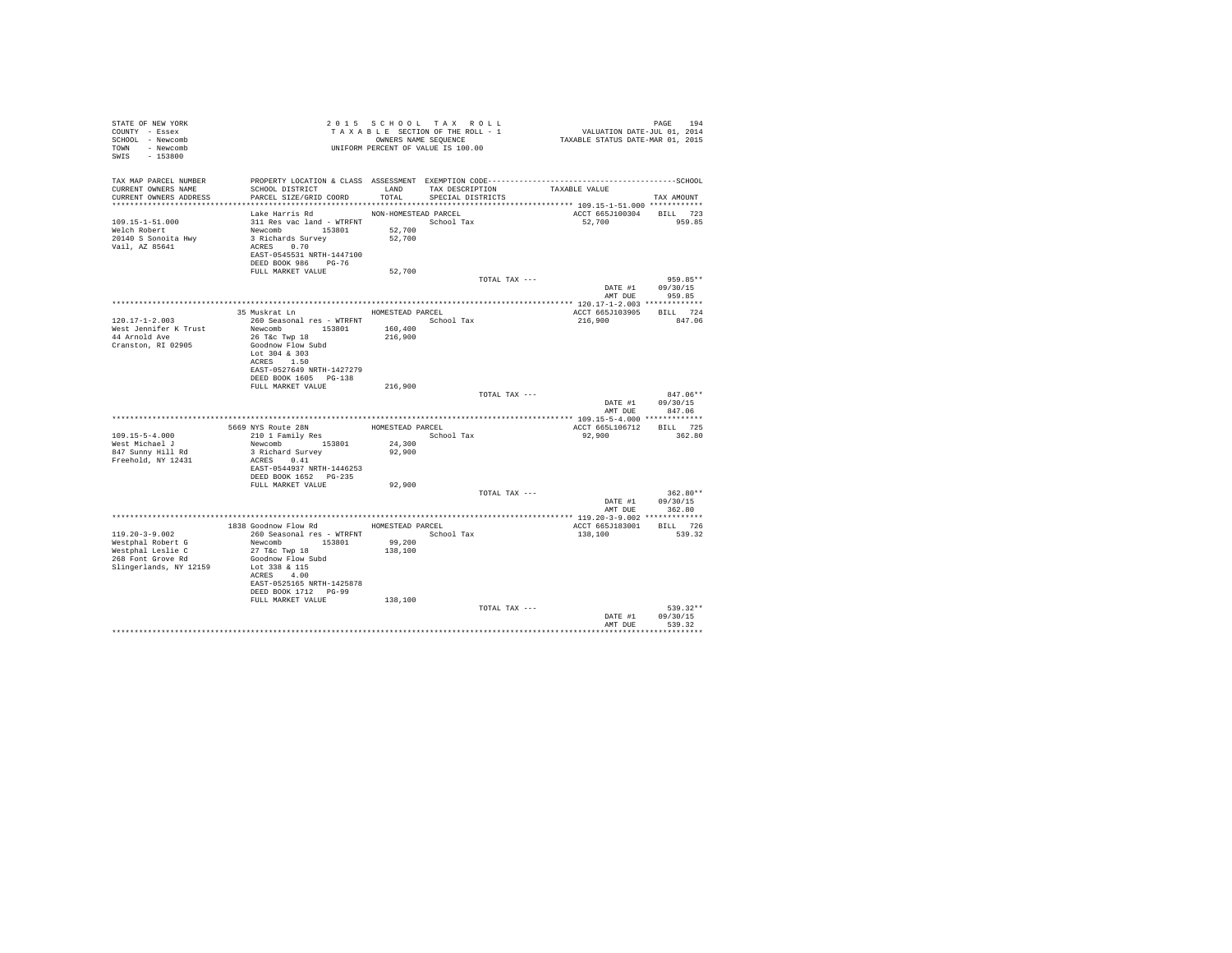| STATE OF NEW YORK<br>COUNTY - Essex<br>SCHOOL - Newcomb<br>TOWN - Newcomb<br>SWIS - 153800 |                                                                                                                                                                                                                        |                  | 2015 SCHOOL TAX ROLL<br>PAGE 195 2015 CHOOL TAX ROLL (2015 CHOOL 195 2015 2016 PAGE 195 2014 2016 2016 2016 2016 2016 2016 2016 2017 20<br>TAXABLE SECTION OF THE ROLL - 1 (2015 2016 2016 2016 2016 2016 2016 2017 2015 2017 2018 2017 2018 2017 2017 20<br>UNIFORM PERCENT OF VALUE IS 100.00 |                          | PAGE<br>195                              |
|--------------------------------------------------------------------------------------------|------------------------------------------------------------------------------------------------------------------------------------------------------------------------------------------------------------------------|------------------|-------------------------------------------------------------------------------------------------------------------------------------------------------------------------------------------------------------------------------------------------------------------------------------------------|--------------------------|------------------------------------------|
| TAX MAP PARCEL NUMBER<br>CURRENT OWNERS NAME<br>CURRENT OWNERS ADDRESS                     | SCHOOL DISTRICT<br>PARCEL SIZE/GRID COORD                                                                                                                                                                              | LAND<br>TOTAL    | TAX DESCRIPTION<br>SPECIAL DISTRICTS                                                                                                                                                                                                                                                            | TAXABLE VALUE            | TAX AMOUNT                               |
|                                                                                            | 1108 Goodnow Flow Rd                                                                                                                                                                                                   | HOMESTEAD PARCEL |                                                                                                                                                                                                                                                                                                 | ACCT 665J107106 BILL 727 |                                          |
| $120.18 - 1 - 21.000$<br>Whelden Kevin A<br>43 Chapman St<br>Ballston Spa. NY 12020        | 260 Seasonal res - WTRFNT<br>${\tt Newcomb} \qquad \qquad {\tt 153801} \qquad \qquad {\tt 73,000}$<br>45 T&C Twp 18<br>Goodnow Flow Subd<br>Lot 132<br>ACRES 0.18<br>EAST-0537983 NRTH-1427142<br>DEED BOOK 1577 PG-53 | 122,800          | School Tax                                                                                                                                                                                                                                                                                      | 122,800                  | 479.57                                   |
|                                                                                            | FULL MARKET VALUE                                                                                                                                                                                                      | 122,800          |                                                                                                                                                                                                                                                                                                 |                          |                                          |
|                                                                                            |                                                                                                                                                                                                                        |                  | TOTAL TAX ---                                                                                                                                                                                                                                                                                   | DATE #1<br>AMT DUE       | $479.57**$<br>09/30/15<br>479.57         |
|                                                                                            |                                                                                                                                                                                                                        |                  |                                                                                                                                                                                                                                                                                                 |                          |                                          |
|                                                                                            | 140 Marcy Ln                                                                                                                                                                                                           |                  | HOMESTEAD PARCEL                                                                                                                                                                                                                                                                                | ACCT 665J103511 BILL 728 |                                          |
| $110.17 - 2 - 33.000$<br>White Tisha L                                                     | 210 1 Family Res<br>Newcomb 153801 28,700 School Tax                                                                                                                                                                   |                  | RES. STAR 41854                                                                                                                                                                                                                                                                                 | 81,400                   | 30,000<br>317.89                         |
| 676 County Rte 5<br>PO Box 33                                                              | Pt 6&7 Thorns Survey<br>ACRES 0.60<br>Dickinson Center, NY 12930 EAST-0557127 NRTH-1442125                                                                                                                             | 81,400           |                                                                                                                                                                                                                                                                                                 |                          |                                          |
|                                                                                            | DEED BOOK 1191    PG-136<br>FULL MARKET VALUE                                                                                                                                                                          | 81,400           |                                                                                                                                                                                                                                                                                                 |                          |                                          |
|                                                                                            |                                                                                                                                                                                                                        |                  | TOTAL TAX ---                                                                                                                                                                                                                                                                                   |                          | $245.89**$                               |
|                                                                                            |                                                                                                                                                                                                                        |                  |                                                                                                                                                                                                                                                                                                 |                          | DATE #1 09/30/15<br>AMT DUE 245.89       |
|                                                                                            |                                                                                                                                                                                                                        |                  |                                                                                                                                                                                                                                                                                                 |                          |                                          |
|                                                                                            |                                                                                                                                                                                                                        |                  | HOMESTEAD PARCEL                                                                                                                                                                                                                                                                                | ACCT 665J104809 BILL 729 |                                          |
| $109. - 1 - 30.037$<br>Whiteleather K Kristian                                             | 240 Rural res<br>Newcomb 153801                                                                                                                                                                                        | 106,300          | School Tax                                                                                                                                                                                                                                                                                      | 146,300                  | 571.35                                   |
| 534 Castle St<br>Geneva, NY 14456                                                          | Whiteleather Margarita S Pt 2&14 Ords<br>ACRES 55.13<br>EAST-0539643 NRTH-1444555<br>DEED BOOK 1491 PG-37                                                                                                              | 146,300          |                                                                                                                                                                                                                                                                                                 |                          |                                          |
|                                                                                            | FULL MARKET VALUE                                                                                                                                                                                                      | 146,300          |                                                                                                                                                                                                                                                                                                 |                          |                                          |
|                                                                                            |                                                                                                                                                                                                                        |                  | TOTAL TAX ---                                                                                                                                                                                                                                                                                   | DATE #1                  | $571.35**$<br>09/30/15<br>AMT DUE 571.35 |
|                                                                                            |                                                                                                                                                                                                                        |                  |                                                                                                                                                                                                                                                                                                 |                          |                                          |
|                                                                                            | 104 Santanoni Dr MON-HOMESTEAD PARCEL                                                                                                                                                                                  |                  |                                                                                                                                                                                                                                                                                                 | ACCT 665J192001 BILL 730 |                                          |
| $110.18 - 2 - 13.033$<br>Whitman Keith R                                                   | 312 Vac w/imprv<br>Newcomb 153801                                                                                                                                                                                      | 37,100           | School Tax                                                                                                                                                                                                                                                                                      | 46,900                   | 854.21                                   |
| Whitman Gail                                                                               | 1&2 Thorns Survey                                                                                                                                                                                                      | 46,900           |                                                                                                                                                                                                                                                                                                 |                          |                                          |
| 4654 State St                                                                              | ACRES 12.88                                                                                                                                                                                                            |                  |                                                                                                                                                                                                                                                                                                 |                          |                                          |
| Oneida, NY 13421                                                                           | EAST-0562306 NRTH-1442385<br>DEED BOOK 997 PG-301                                                                                                                                                                      |                  |                                                                                                                                                                                                                                                                                                 |                          |                                          |
|                                                                                            | FULL MARKET VALUE                                                                                                                                                                                                      | 46,900           |                                                                                                                                                                                                                                                                                                 |                          |                                          |
|                                                                                            |                                                                                                                                                                                                                        |                  | TOTAL TAX ---                                                                                                                                                                                                                                                                                   | AMT DUE                  | 854.21**<br>DATE #1 09/30/15<br>854.21   |
|                                                                                            |                                                                                                                                                                                                                        |                  |                                                                                                                                                                                                                                                                                                 |                          |                                          |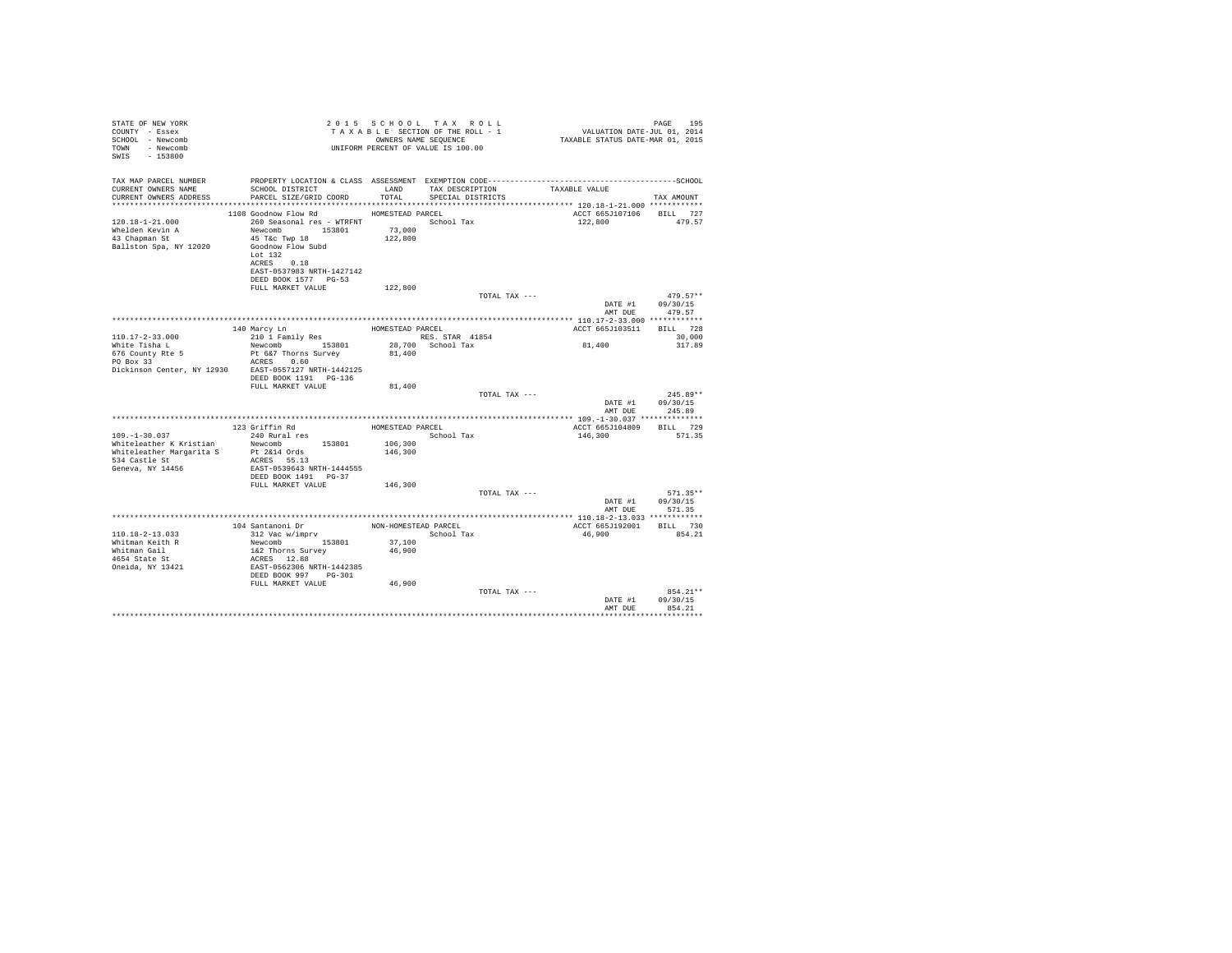| STATE OF NEW YORK<br>COUNTY - Essex<br>SCHOOL - Newcomb<br>- Newcomb<br>TOWN<br>$-153800$<br>SWIS |                                                    |                  | 2015 SCHOOL TAX ROLL<br>TAXABLE SECTION OF THE ROLL - 1<br>OWNERS NAME SEQUENCE<br>UNIFORM PERCENT OF VALUE IS 100.00 | VALUATION DATE-JUL 01, 2014<br>TAXABLE STATUS DATE-MAR 01, 2015 | PAGE<br>196            |
|---------------------------------------------------------------------------------------------------|----------------------------------------------------|------------------|-----------------------------------------------------------------------------------------------------------------------|-----------------------------------------------------------------|------------------------|
| TAX MAP PARCEL NUMBER<br>CURRENT OWNERS NAME                                                      |                                                    | LAND             | TAX DESCRIPTION                                                                                                       | TAXABLE VALUE                                                   |                        |
| CURRENT OWNERS ADDRESS                                                                            | SCHOOL DISTRICT<br>PARCEL SIZE/GRID COORD          | TOTAL.           | SPECIAL DISTRICTS                                                                                                     |                                                                 | TAX AMOUNT             |
|                                                                                                   |                                                    |                  |                                                                                                                       |                                                                 |                        |
|                                                                                                   | 51 Woodys Rd                                       | HOMESTEAD PARCEL |                                                                                                                       | ACCT 665J106502 BILL 731                                        |                        |
| $120.13 - 1 - 44.000$                                                                             | 260 Seasonal res - WTRFNT                          |                  | School Tax                                                                                                            | 234,900                                                         | 917.36                 |
| Wilhelm Robert                                                                                    | Newcomb 153801                                     | 148,200          |                                                                                                                       |                                                                 |                        |
| Wilhelm Debra                                                                                     | $42\&43$ T&c Twp $18$                              | 234,900          |                                                                                                                       |                                                                 |                        |
| 935 McKinley St                                                                                   | Goodnow Flow Subd                                  |                  |                                                                                                                       |                                                                 |                        |
| Baldwin, NY 11510                                                                                 | Lot 183 1.7Ac<br>ACRES 1.00                        |                  |                                                                                                                       |                                                                 |                        |
|                                                                                                   | EAST-0532855 NRTH-1428975                          |                  |                                                                                                                       |                                                                 |                        |
|                                                                                                   | DEED BOOK 1730 PG-20                               |                  |                                                                                                                       |                                                                 |                        |
|                                                                                                   | FULL MARKET VALUE                                  | 234,900          |                                                                                                                       |                                                                 |                        |
|                                                                                                   |                                                    |                  | TOTAL TAX ---                                                                                                         |                                                                 | $917.36**$             |
|                                                                                                   |                                                    |                  |                                                                                                                       | DATE #1                                                         | 09/30/15               |
|                                                                                                   |                                                    |                  |                                                                                                                       | AMT DUE                                                         | 917.36                 |
|                                                                                                   | 7 Black Bear Ln                                    | HOMESTEAD PARCEL |                                                                                                                       | ACCT 665J104313                                                 | BILL 732               |
| $120.13 - 1 - 31.000$                                                                             | 210 1 Family Res - WTRFNT                          |                  | School Tax                                                                                                            | 191,900                                                         | 749.43                 |
| Williams Craig                                                                                    | 153801<br>Newcomb                                  | 105,500          |                                                                                                                       |                                                                 |                        |
| Williams Allison                                                                                  | 42 T&c Twp 18                                      | 191,900          |                                                                                                                       |                                                                 |                        |
| 533 Old Kings Hwy                                                                                 | Goodnow Flow Subd                                  |                  |                                                                                                                       |                                                                 |                        |
| Accord, NY 12404                                                                                  | Lot #196                                           |                  |                                                                                                                       |                                                                 |                        |
|                                                                                                   | ACRES 0.51                                         |                  |                                                                                                                       |                                                                 |                        |
|                                                                                                   | EAST-0531223 NRTH-1428447<br>DEED BOOK 1658 PG-168 |                  |                                                                                                                       |                                                                 |                        |
|                                                                                                   | FULL MARKET VALUE                                  | 191,900          |                                                                                                                       |                                                                 |                        |
|                                                                                                   |                                                    |                  | TOTAL TAX ---                                                                                                         |                                                                 | $749.43**$             |
|                                                                                                   |                                                    |                  |                                                                                                                       |                                                                 | DATE #1 09/30/15       |
|                                                                                                   |                                                    |                  |                                                                                                                       | AMT DUE                                                         | 749.43                 |
|                                                                                                   |                                                    |                  |                                                                                                                       |                                                                 |                        |
|                                                                                                   | Chaisson Rd                                        | HOMESTEAD PARCEL |                                                                                                                       | ACCT 665J101406                                                 | BILL 733               |
| $110.17 - 2 - 6.000$<br>Wills Phillip A                                                           | 210 1 Family Res<br>Newcomb 153801                 | 17,800           | School Tax                                                                                                            | 75,400                                                          | 294.46                 |
| 715A Eichybush Rd                                                                                 | Pt 18 Richards Survey                              | 75,400           |                                                                                                                       |                                                                 |                        |
| Kinderhook, NY 12106                                                                              | 2015 BAR Decision                                  |                  |                                                                                                                       |                                                                 |                        |
|                                                                                                   | ACRES 0.37                                         |                  |                                                                                                                       |                                                                 |                        |
|                                                                                                   | EAST-0554454 NRTH-1443714                          |                  |                                                                                                                       |                                                                 |                        |
|                                                                                                   | DEED BOOK 1748 PG-142                              |                  |                                                                                                                       |                                                                 |                        |
|                                                                                                   | FULL MARKET VALUE                                  | 75,400           |                                                                                                                       |                                                                 |                        |
|                                                                                                   |                                                    |                  | TOTAL TAX $---$                                                                                                       |                                                                 | $294.46**$<br>09/30/15 |
|                                                                                                   |                                                    |                  |                                                                                                                       | DATE #1<br>AMT DUR                                              | 294.46                 |
|                                                                                                   |                                                    |                  |                                                                                                                       |                                                                 | ************           |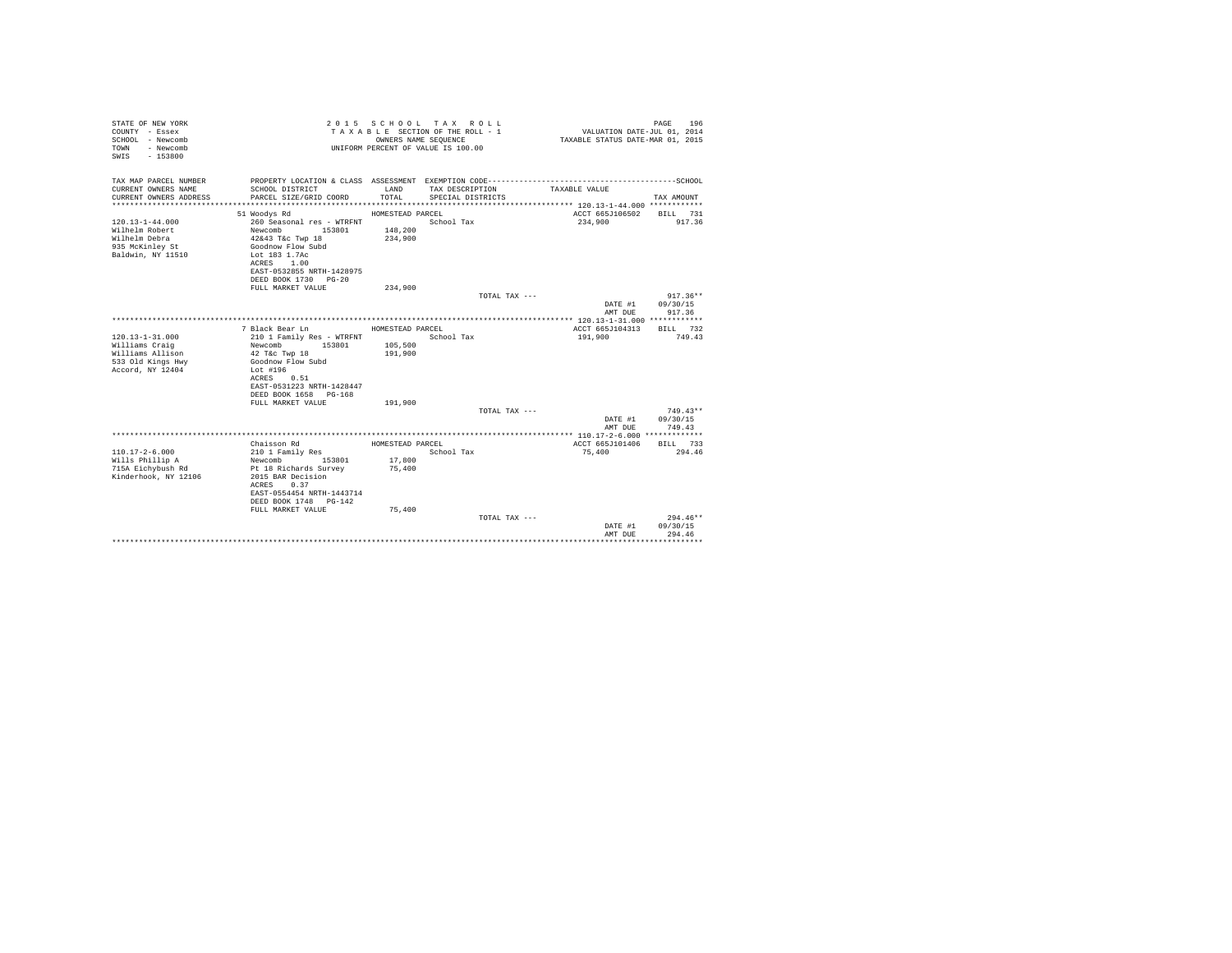| STATE OF NEW YORK<br>COUNTY - Essex<br>SCHOOL - Newcomb<br>TOWN<br>- Newcomb<br>SWIS<br>$-153800$ |                                           |                      | 2015 SCHOOL TAX ROLL<br>TAXABLE SECTION OF THE ROLL - 1<br>OWNERS NAME SEQUENCE<br>UNIFORM PERCENT OF VALUE IS 100.00 | VALUATION DATE-JUL 01, 2014<br>TAXABLE STATUS DATE-MAR 01, 2015 | PAGE<br>197            |
|---------------------------------------------------------------------------------------------------|-------------------------------------------|----------------------|-----------------------------------------------------------------------------------------------------------------------|-----------------------------------------------------------------|------------------------|
| TAX MAP PARCEL NUMBER<br>CURRENT OWNERS NAME<br>CURRENT OWNERS ADDRESS                            | SCHOOL DISTRICT<br>PARCEL SIZE/GRID COORD | LAND<br>TOTAL        | TAX DESCRIPTION<br>SPECIAL DISTRICTS                                                                                  | TAXABLE VALUE                                                   | TAX AMOUNT             |
|                                                                                                   |                                           |                      |                                                                                                                       |                                                                 |                        |
|                                                                                                   | 5425 NYS Route 28N                        | HOMESTEAD PARCEL     |                                                                                                                       | ACCT 665J180003                                                 | BILL 734               |
| $109.16 - 4 - 10.002$                                                                             | 210 1 Family Res                          |                      | RES. STAR 41854                                                                                                       |                                                                 | 30,000                 |
| Winslow Matthew A                                                                                 | Newcomb 153801                            |                      | 42,600 School Tax                                                                                                     | 263,700                                                         | 1,029.83               |
| Winslow Mildred A<br>PO Box 66                                                                    | 16 Rs Twp 27 T&c<br>See 340/153 & 388/112 | 263,700              |                                                                                                                       |                                                                 |                        |
| Newcomb, NY 12852                                                                                 | ACRES 2.94                                |                      |                                                                                                                       |                                                                 |                        |
|                                                                                                   | EAST-0550311 NRTH-1446025                 |                      |                                                                                                                       |                                                                 |                        |
|                                                                                                   | DEED BOOK 1179 PG-310                     |                      |                                                                                                                       |                                                                 |                        |
|                                                                                                   | FULL MARKET VALUE                         | 263,700              |                                                                                                                       |                                                                 |                        |
|                                                                                                   |                                           |                      | TOTAL TAX ---                                                                                                         |                                                                 | 957.83**               |
|                                                                                                   |                                           |                      |                                                                                                                       | DATE #1                                                         | 09/30/15               |
|                                                                                                   |                                           |                      |                                                                                                                       | AMT DUE                                                         | 957.83                 |
|                                                                                                   | 35 Campsite Rd                            | HOMESTEAD PARCEL     |                                                                                                                       | ACCT 665J107112                                                 | BILL 735               |
| $110.13 - 9 - 5.000$                                                                              | 210 1 Family Res                          |                      | School Tax                                                                                                            | 73,400                                                          | 286.65                 |
| Winslow Robert E                                                                                  | Newcomb 153801                            | 22,900               |                                                                                                                       |                                                                 |                        |
| 35 Campsite Rd                                                                                    | 19 Richards Survey                        | 73,400               |                                                                                                                       |                                                                 |                        |
| PO Box 56                                                                                         | ACRES 0.35                                |                      |                                                                                                                       |                                                                 |                        |
| Newcomb, NY 12852                                                                                 | EAST-0555212 NRTH-1445858                 |                      |                                                                                                                       |                                                                 |                        |
|                                                                                                   | DEED BOOK 542 PG-156<br>FULL MARKET VALUE | 73,400               |                                                                                                                       |                                                                 |                        |
|                                                                                                   |                                           |                      | TOTAL TAX ---                                                                                                         |                                                                 | 286.65**               |
|                                                                                                   |                                           |                      |                                                                                                                       | DATE #1                                                         | 09/30/15               |
|                                                                                                   |                                           |                      |                                                                                                                       | AMT DUE                                                         | 286.65                 |
|                                                                                                   |                                           |                      |                                                                                                                       |                                                                 |                        |
|                                                                                                   | NYS Route 28N                             | NON-HOMESTEAD PARCEL |                                                                                                                       | ACCT 665J191007                                                 | BILL 736               |
| $110.17 - 2 - 51.000$<br>Winslow Robert E                                                         | 322 Rural vac>10<br>Newcomb 153801        | 52,800               | School Tax                                                                                                            | 52,800                                                          | 961.67                 |
| Canon George H                                                                                    | 19 Twp 27 T&c Pur Rs                      | 52,800               |                                                                                                                       |                                                                 |                        |
| 159 Marcy Ln                                                                                      | ACRES 16.18                               |                      |                                                                                                                       |                                                                 |                        |
| Newcomb, NY 12852                                                                                 | EAST-0558422 NRTH-1443848                 |                      |                                                                                                                       |                                                                 |                        |
|                                                                                                   | DEED BOOK 1459 PG-59                      |                      |                                                                                                                       |                                                                 |                        |
|                                                                                                   | FULL MARKET VALUE                         | 52,800               |                                                                                                                       |                                                                 |                        |
|                                                                                                   |                                           |                      | TOTAL TAX ---                                                                                                         |                                                                 | $961.67**$             |
|                                                                                                   |                                           |                      |                                                                                                                       | DATE #1<br>AMT DUE                                              | 09/30/15<br>961.67     |
|                                                                                                   |                                           |                      |                                                                                                                       |                                                                 |                        |
|                                                                                                   | Campsite Rd                               | HOMESTEAD PARCEL     |                                                                                                                       | ACCT 665J100301                                                 | BILL 737               |
| 110.13-9-7.000                                                                                    | 270 Mfg housing                           |                      | School Tax                                                                                                            | 29,300                                                          | 114.43                 |
| Winslow Thomas A                                                                                  | Newcomb 153801                            | 24,300               |                                                                                                                       |                                                                 |                        |
| 162 Williams Rd                                                                                   | 19 Richards Survey                        | 29,300               |                                                                                                                       |                                                                 |                        |
| Fort Edward, NY 12828                                                                             | ACRES 0.40                                |                      |                                                                                                                       |                                                                 |                        |
|                                                                                                   | EAST-0555387 NRTH-1445765                 |                      |                                                                                                                       |                                                                 |                        |
|                                                                                                   | DEED BOOK 1440 PG-303                     |                      |                                                                                                                       |                                                                 |                        |
|                                                                                                   | FULL MARKET VALUE                         | 29,300               |                                                                                                                       |                                                                 |                        |
|                                                                                                   |                                           |                      | TOTAL TAX ---                                                                                                         | DATE #1                                                         | $114.43**$<br>09/30/15 |
|                                                                                                   |                                           |                      |                                                                                                                       | AMT DUE                                                         | 114.43                 |
|                                                                                                   |                                           |                      |                                                                                                                       |                                                                 |                        |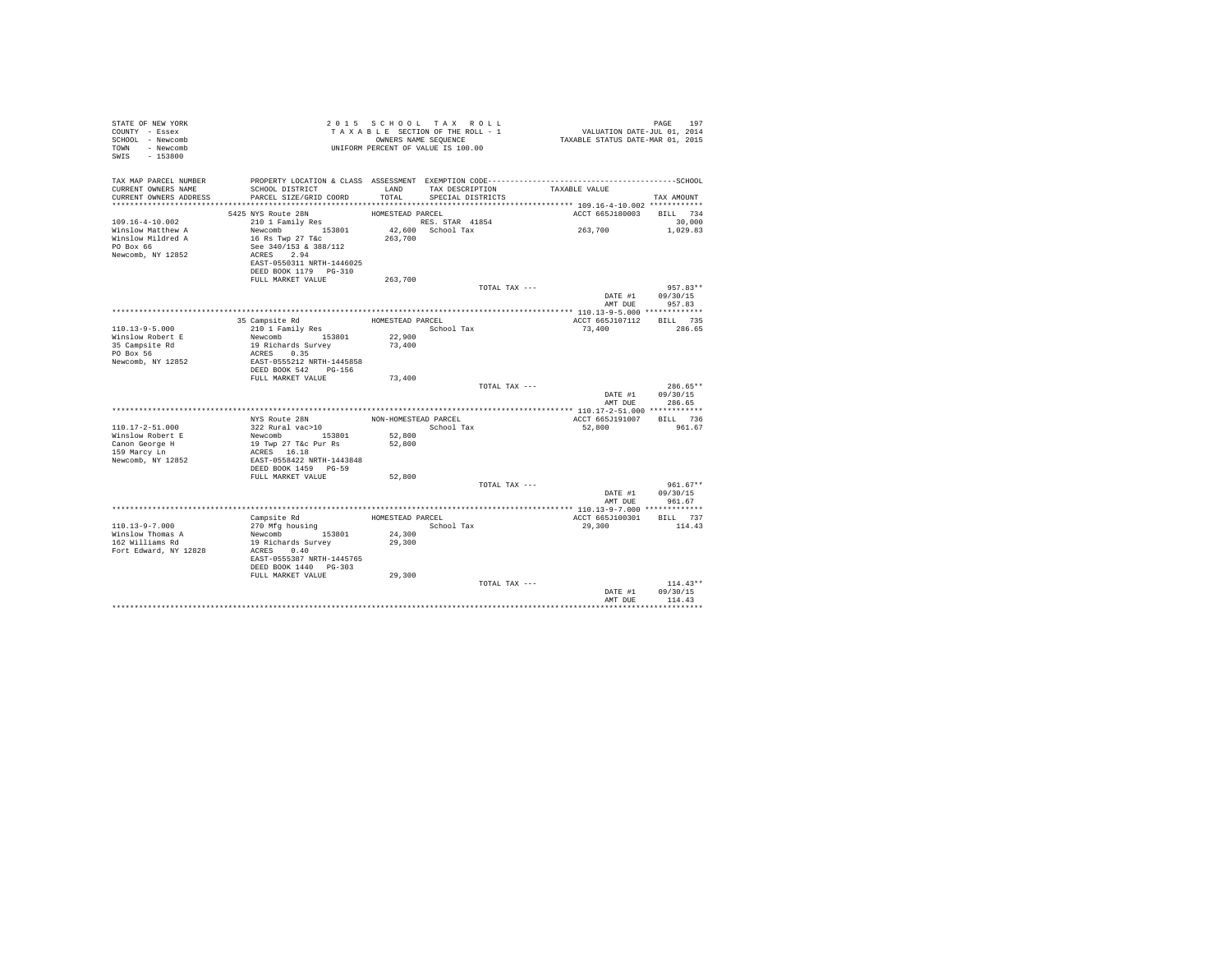| STATE OF NEW YORK<br>COUNTY - Essex<br>SCHOOL - Newcomb<br>- Newcomb<br><b>TOMN</b><br>SWIS<br>$-153800$ |                                                                                                                                                                                    |                                          | 2015 SCHOOL TAX ROLL<br>TAXABLE SECTION OF THE ROLL - 1<br>OWNERS NAME SEOUENCE<br>UNIFORM PERCENT OF VALUE IS 100.00 | PAGE 198<br>VALUATION DATE-JUL 01, 2014<br>TAXABLE STATUS DATE-MAR 01, 2015 |                                  |
|----------------------------------------------------------------------------------------------------------|------------------------------------------------------------------------------------------------------------------------------------------------------------------------------------|------------------------------------------|-----------------------------------------------------------------------------------------------------------------------|-----------------------------------------------------------------------------|----------------------------------|
| TAX MAP PARCEL NUMBER<br>CURRENT OWNERS NAME<br>CURRENT OWNERS ADDRESS                                   | SCHOOL DISTRICT LAND<br>PARCEL SIZE/GRID COORD TOTAL SPECIAL DISTRICTS                                                                                                             |                                          | TAX DESCRIPTION                                                                                                       | TAXABLE VALUE                                                               | TAX AMOUNT                       |
|                                                                                                          | 397 Woodys Rd                                                                                                                                                                      | HOMESTEAD PARCEL                         |                                                                                                                       | ACCT 665J104314 BILL 738                                                    |                                  |
| $119.16 - 1 - 3.000$<br>Wood Raymond T Jr Trus<br>30 Gates Ave N<br>Gansevoort, NY 12831                 | 210 1 Family Res - WTRFNT<br>Newcomb 153801<br>$27$ T&C Twp $18$<br>1394/62 Life Estate To<br>Raymond T Wood Jr<br>ACRES 0.60<br>EAST-0525081 NRTH-1427998<br>DEED BOOK 1309 PG-44 | 106,500<br>254,500                       | School Tax                                                                                                            | 254,500                                                                     | 993.90                           |
|                                                                                                          | FULL MARKET VALUE                                                                                                                                                                  | 254,500                                  |                                                                                                                       |                                                                             |                                  |
|                                                                                                          |                                                                                                                                                                                    |                                          | TOTAL TAX ---                                                                                                         | DATE #1<br>AMT DUE                                                          | 993.90**<br>09/30/15<br>993.90   |
|                                                                                                          |                                                                                                                                                                                    |                                          |                                                                                                                       |                                                                             |                                  |
| $120. - 1 - 10.028/2$                                                                                    | 1473 Goodnow Flow Rd<br>210 1 Family Res                                                                                                                                           | HOMESTEAD PARCEL                         | School Tax                                                                                                            | ACCT 665J105803 BILL 739<br>143,400                                         | 560.02                           |
| Wood Richard G                                                                                           | Newcomb 153801                                                                                                                                                                     | 100                                      |                                                                                                                       |                                                                             |                                  |
| c/o Julianne L Otterbeck<br>49 Evelyn Dr<br>Nassau, NY 12123                                             | Tax Map #120.-1-10.028<br>Building Only<br>EAST-0533522 NRTH-1424310                                                                                                               | 143,400                                  |                                                                                                                       |                                                                             |                                  |
|                                                                                                          | FULL MARKET VALUE                                                                                                                                                                  | 143,400                                  |                                                                                                                       |                                                                             |                                  |
|                                                                                                          |                                                                                                                                                                                    |                                          | TOTAL TAX ---                                                                                                         | DATE #1<br>AMT DUR                                                          | $560.02**$<br>09/30/15<br>560.02 |
|                                                                                                          |                                                                                                                                                                                    |                                          |                                                                                                                       |                                                                             |                                  |
| $120.17 - 2 - 32.200$<br>Woodard Deborah W<br>5 Hinman St Unit 6<br>Fiskdale, MA 01518                   | 55 Memory Ln<br>Newcomb 153801<br>$42$ T&c Twp $18$<br>Goodnow Flow Subd<br>Lot 75                                                                                                 | HOMESTEAD PARCEL<br>116,700<br>188,300   |                                                                                                                       | ACCT 665J178534 BILL 740<br>188,300                                         | 735.37                           |
|                                                                                                          | ACRES 1.80<br>EAST-0531370 NRTH-1427242<br>DEED BOOK 1715 PG-103                                                                                                                   |                                          |                                                                                                                       |                                                                             |                                  |
|                                                                                                          | FULL MARKET VALUE                                                                                                                                                                  | 188,300                                  | TOTAL TAX ---                                                                                                         |                                                                             | $735.37**$                       |
|                                                                                                          |                                                                                                                                                                                    |                                          |                                                                                                                       | DATE #1<br>AMT DUE                                                          | 09/30/15<br>735.37               |
|                                                                                                          |                                                                                                                                                                                    |                                          |                                                                                                                       |                                                                             |                                  |
| $110.17 - 2 - 49.000$<br>Woodcock Susan M<br>38 Nottingham Way N<br>Clifton Park, NY 12065               | 50 Chaisson Rd<br>311 Res vac land<br>Newcomb 153801<br>Pt 18 Richards Survey<br>Nly Pt A Map 1843<br>ACRES 0.40<br>EAST-0554231 NRTH-1443834<br>DEED BOOK 1691 PG-238             | NON-HOMESTEAD PARCEL<br>24,300<br>24,300 | School Tax                                                                                                            | ACCT 665J104708<br>24,300                                                   | BILL 741<br>442.59               |
|                                                                                                          | FULL MARKET VALUE                                                                                                                                                                  | 24,300                                   | TOTAL TAX ---                                                                                                         | DATE #1<br>AMT DHR                                                          | $442.59**$<br>09/30/15<br>442.59 |
|                                                                                                          |                                                                                                                                                                                    |                                          |                                                                                                                       |                                                                             |                                  |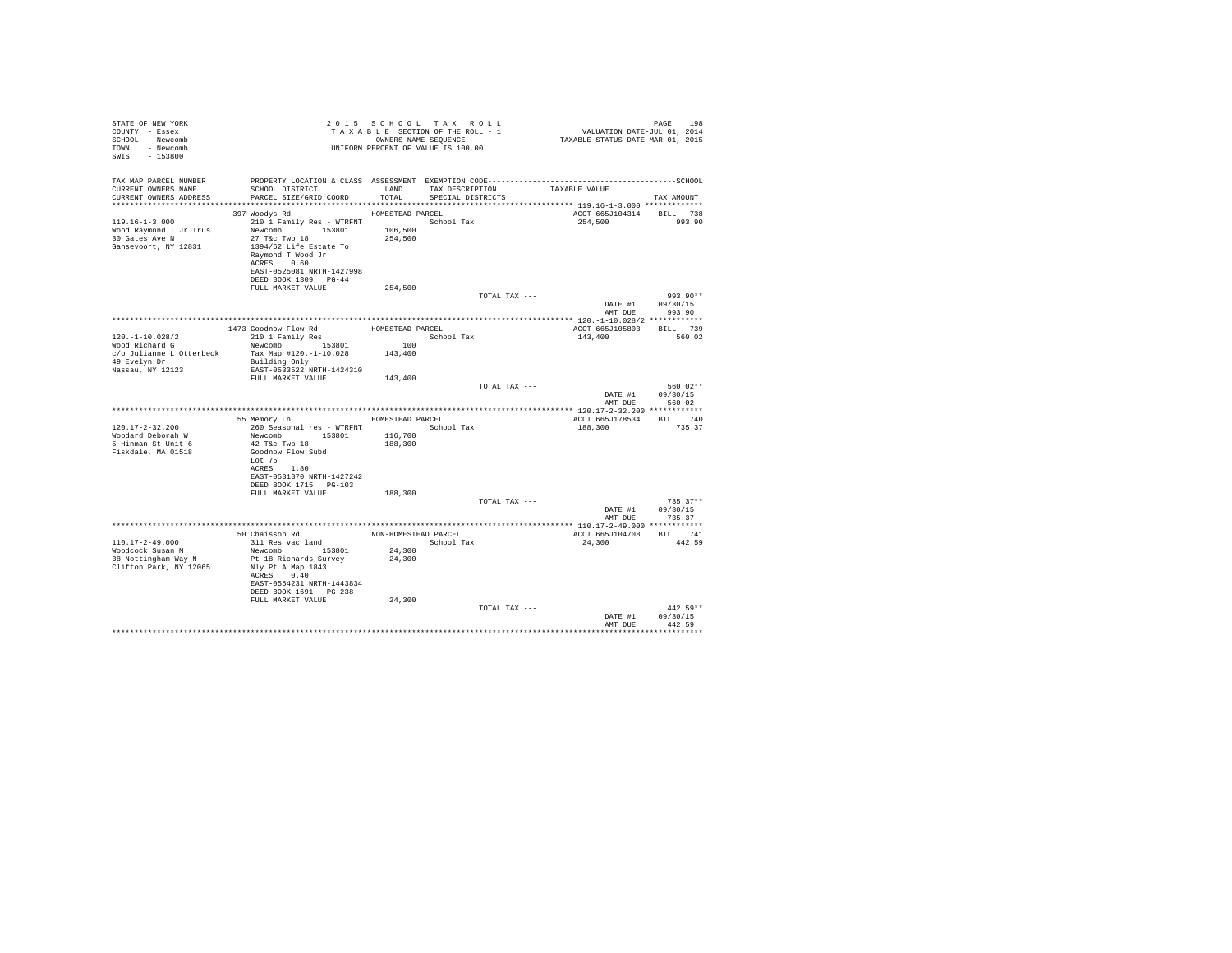| STATE OF NEW YORK<br>COUNTY - Essex<br>SCHOOL - Newcomb<br>TOWN - Newcomb<br>SWIS - 153800                                            | TAXABLE SAME SEQUENCE<br>ONNERS NAME SEQUENCE<br>UNIFORM PERCENT OF VALUE IS 100.00                                                                                                                 |                                        | 2015 SCHOOL TAX ROLL<br>TAXABLE SECTION OF THE ROLL - 1<br>OWNERS NAME SEQUENCE | PAGE 199<br>VALUATION DATE-JUL 01, 2014<br>TAXABLE STATUS DATE-MAR 01, 2015 |                      |
|---------------------------------------------------------------------------------------------------------------------------------------|-----------------------------------------------------------------------------------------------------------------------------------------------------------------------------------------------------|----------------------------------------|---------------------------------------------------------------------------------|-----------------------------------------------------------------------------|----------------------|
| CURRENT OWNERS NAME<br>CURRENT OWNERS ADDRESS PARCEL SIZE/GRID COORD                                                                  | SCHOOL DISTRICT                                                                                                                                                                                     |                                        | LAND TAX DESCRIPTION TAXABLE VALUE<br>TOTAL SPECIAL DISTRICTS                   |                                                                             | TAX AMOUNT           |
|                                                                                                                                       |                                                                                                                                                                                                     |                                        |                                                                                 |                                                                             |                      |
| $120.13 - 1 - 43.000$<br>Woodside Sharon L<br>Killeen Michael A<br>c/o Sharon I Michael<br>4648 County Rte 9<br>East Nassau, NY 12062 | 55 Woodys Rd<br>260 Seasonal res - WTRFNT                 School Tax<br>Newcomb<br>42&43 T&c Twp 18<br>Lot 184 Goodnow Flow Subd<br>ACRES 0.71<br>EAST-0532764 NRTH-1429036<br>DEED BOOK 1258 PG-54 | HOMESTEAD PARCEL<br>112,200<br>142,600 |                                                                                 | ACCT 665J106812 BILL 742<br>142,600                                         | 556.90               |
|                                                                                                                                       | FULL MARKET VALUE                                                                                                                                                                                   | 142,600                                | TOTAL TAX ---                                                                   |                                                                             | 556.90**             |
|                                                                                                                                       |                                                                                                                                                                                                     |                                        |                                                                                 | $\mathtt{DATE} \ \ \#1 \qquad \quad \mathtt{09/30/15}$<br>AMT DUE           | 556.90               |
|                                                                                                                                       |                                                                                                                                                                                                     |                                        |                                                                                 |                                                                             |                      |
| 110.18-1-12.000                                                                                                                       | 5047 NYS Route 28N<br>210 1 Family Res                                                                                                                                                              |                                        | HOMESTEAD PARCEL<br>School Tax                                                  | ACCT 665J100309<br>123,400                                                  | BILL 743<br>481.91   |
| Wool Louis N                                                                                                                          | Newcomb 153801                                                                                                                                                                                      | 36,200                                 |                                                                                 |                                                                             |                      |
| Tierson-Wool Eve<br>1216 New Rd<br>Shrub Oak, NY 10588                                                                                | Pt 4 Thorns Survey<br>ACRES 1.10 BANK CORE<br>EAST-0558964 NRTH-1442842                                                                                                                             | 123,400                                |                                                                                 |                                                                             |                      |
|                                                                                                                                       | DEED BOOK 1775 PG-41                                                                                                                                                                                |                                        |                                                                                 |                                                                             |                      |
|                                                                                                                                       | FULL MARKET VALUE                                                                                                                                                                                   | 123,400                                | TOTAL TAX ---                                                                   | DATE #1 09/30/15<br>AMT DUE                                                 | 481.91**<br>481.91   |
|                                                                                                                                       |                                                                                                                                                                                                     |                                        |                                                                                 |                                                                             |                      |
| $119.20 - 5 - 2.000$                                                                                                                  | 23 Breezy Point Ln MOMESTEAD PARCEL<br>210 1 Family Res - WTRFNT AGED ALL 41800                                                                                                                     |                                        |                                                                                 | ACCT 665J107115 BILL 744                                                    | 102,600              |
| Woolhiser Alan C                                                                                                                      | Newcomb 153801                                                                                                                                                                                      |                                        | 108,600 SR STAR 41834                                                           | 102,600                                                                     | 65,300               |
| Woolhiser Carol A<br>23 Breezy Point Ln<br>PO Box 82<br>Newcomb, NY 12852                                                             | 27 T&C Twp 18<br>Goodnow Flow Subd<br>Lot #329<br>ACRES 0.60<br>EAST-0526979 NRTH-1426278                                                                                                           |                                        | 205,200 School Tax                                                              |                                                                             | 400.68               |
|                                                                                                                                       | DEED BOOK 495 PG-133<br>FULL MARKET VALUE                                                                                                                                                           | 205,200                                |                                                                                 |                                                                             |                      |
|                                                                                                                                       |                                                                                                                                                                                                     |                                        | TOTAL TAX ---                                                                   |                                                                             | $252.68**$           |
|                                                                                                                                       |                                                                                                                                                                                                     |                                        |                                                                                 | DATE #1 09/30/15                                                            | AMT DUE 252.68       |
|                                                                                                                                       |                                                                                                                                                                                                     |                                        |                                                                                 |                                                                             |                      |
|                                                                                                                                       | 63 Marcy Ln<br>210 1 Family Res<br>Newcomb 153801                                                                                                                                                   |                                        | HOMESTEAD PARCEL                                                                | ACCT 665J103514 BILL 745                                                    |                      |
| 110.18-1-2.000                                                                                                                        |                                                                                                                                                                                                     | 28,700                                 | School Tax                                                                      | 61,300                                                                      | 239.39               |
| Wright Janice C<br>PO Box 451                                                                                                         | Pt 5 Thorns Survey                                                                                                                                                                                  | 61,300                                 |                                                                                 |                                                                             |                      |
| Long Lake, NY 12847                                                                                                                   | ACRES 0.60<br>EAST-0558021 NRTH-1442306<br>DEED BOOK 1379 PG-309                                                                                                                                    |                                        |                                                                                 |                                                                             |                      |
|                                                                                                                                       | FULL MARKET VALUE 61,300                                                                                                                                                                            |                                        |                                                                                 |                                                                             |                      |
|                                                                                                                                       |                                                                                                                                                                                                     |                                        | TOTAL TAX ---                                                                   | DATE #1 09/30/15<br>AMT DUE                                                 | $239.39**$<br>239.39 |
|                                                                                                                                       |                                                                                                                                                                                                     |                                        |                                                                                 |                                                                             | ************         |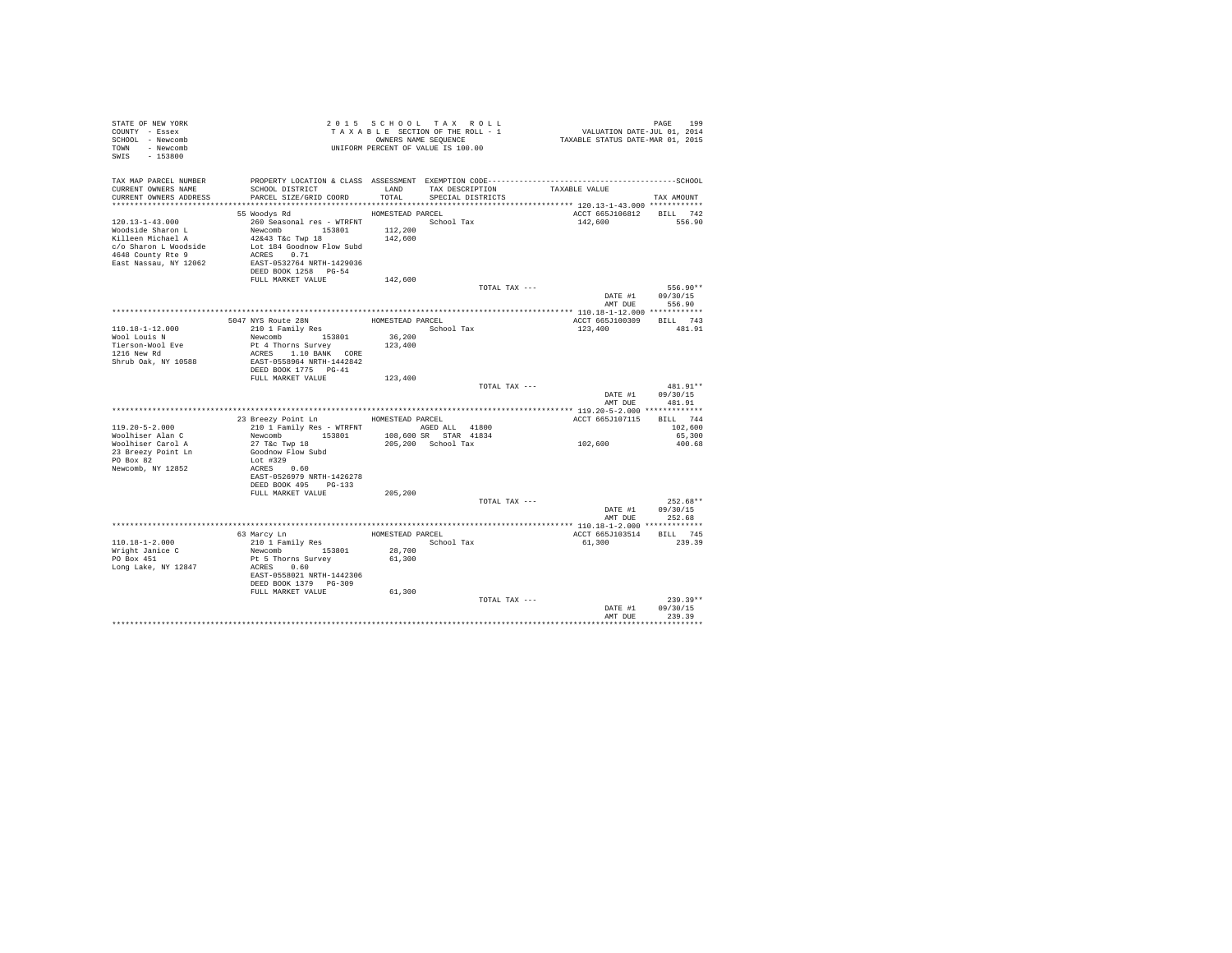| STATE OF NEW YORK<br>COUNTY - Essex<br>SCHOOL - Newcomb<br>TOWN - Newcomb<br>$SWTS = 153800$                                |                                                                                                                                                                                                                                                                                                                                    |                               | 2015 SCHOOL TAX ROLL<br>TAXABLE SECTION OF THE ROLL - 1<br>OWNERS NAME SEQUENCE<br>UNIFORM PERCENT OF VALUE IS 100.00 | PAGE 200<br>VALUATION DATE-JUL 01, 2014<br>TAXABLE STATUS DATE-MAR 01, 2015 | PAGE<br>200                                    |
|-----------------------------------------------------------------------------------------------------------------------------|------------------------------------------------------------------------------------------------------------------------------------------------------------------------------------------------------------------------------------------------------------------------------------------------------------------------------------|-------------------------------|-----------------------------------------------------------------------------------------------------------------------|-----------------------------------------------------------------------------|------------------------------------------------|
| TAX MAP PARCEL NUMBER<br>CURRENT OWNERS NAME<br>CURRENT OWNERS ADDRESS . PARCEL SIZE/GRID COORD . TOTAL . SPECIAL DISTRICTS |                                                                                                                                                                                                                                                                                                                                    |                               |                                                                                                                       |                                                                             | TAX AMOUNT                                     |
| $120.18 - 1 - 5.000$<br>Yager George L Trust<br>Yager Anna M Trust<br>27 Woodside Dr<br>Burnt Hills, NY 12027               | 1040 Goodnow Flow Rd MOMESTEAD PARCEL<br>260 Seasonal res - WTRFNT March School Tax<br>Newcomb 153801<br>46 T&c Twp 18<br>Life Use G&a Yager<br>Lot 148 Goodnow Subd<br>ACRES 0.40<br>EAST-0536522 NRTH-1427825<br>DEED BOOK 1143 PG-232<br>FULL MARKET VALUE                                                                      | 100,800<br>174,700<br>174,700 |                                                                                                                       | ACCT 665J103805 BILL 746<br>174,700                                         | 682.26                                         |
|                                                                                                                             |                                                                                                                                                                                                                                                                                                                                    |                               | TOTAL TAX ---                                                                                                         |                                                                             | 682.26**<br>DATE #1 09/30/15                   |
| 110.17-2-27.000<br>Yandon Mark T<br>Yandon Melissa A<br>110 Marcy Ln<br>Newcomb, NY 12852                                   | 110 Marcy Ln<br>210 1 Family Res<br>210 1 Family Res RES. STAR 41854<br>Newcomb 153801 34,100 School Tax<br>Pt 19 Richards Survey<br>ACRES 0.90<br>EAST-0557175 NRTH-1442945<br>DEED BOOK 930 PG-280<br>FULL MARKET VALUE                                                                                                          | 158,200<br>158,200            | HOMESTEAD PARCEL                                                                                                      | AMT DUE<br>ACCT 665J105208<br>158,200                                       | 682.26<br>BILL 747<br>30,000<br>617.82         |
|                                                                                                                             |                                                                                                                                                                                                                                                                                                                                    |                               | TOTAL TAX ---                                                                                                         |                                                                             | 545.82**<br>DATE #1 09/30/15<br>AMT DUE 545.82 |
| $110.18 - 3 - 1.100$<br>Yandon Michel<br>Yandon Eleanor P<br>PO Box 235<br>Newcomb, NY 12852                                | ${\tt 5066\; NYS\; Route\; 28N} \qquad {\tt HOMESTEAD\; PARCEL} \label{thm:106}$ ${\tt 210\;1\; Family\; Res} \qquad {\tt HOMESTEAD\; PARCS} \qquad {\tt RES\;} {\tt STRR\; \; 41854}$<br>Newcomb 153801<br>4 Thorns Survey<br>ACRES 3 55<br>ACRES 3.55<br>EAST-0558999 NRTH-1443306<br>DEED BOOK 1616 PG-116<br>FULL MARKET VALUE | 98,500                        | 44,600 School Tax<br>98,500<br>TOTAL TAX ---                                                                          | ACCT 665J103807 BILL 748<br>98,500<br>DATE #1                               | 30,000<br>384.67<br>$312.67**$<br>09/30/15     |
|                                                                                                                             |                                                                                                                                                                                                                                                                                                                                    |                               |                                                                                                                       | AMT DUE                                                                     | 312.67                                         |
| $110.18 - 1 - 9.003$<br>Yandon Robert F<br>Burke Joan A<br>PO Box 406<br>Newcomb, NY 12852                                  | 64 Marcy Ln HOMESTEAD PARCEL<br>210 1 Family Res<br>Newcomb 153801<br>103801<br>5 Thorns Survey<br>Also 1289/163<br>ACRES 3.84<br>EAST-0558366 NRTH-1442566<br>DEED BOOK 1256 PG-161<br>FULL MARKET VALUE                                                                                                                          | 389,400<br>389,400            | RES. STAR 41854<br>45,600 School Tax                                                                                  | ACCT 665J194002 BILL 749<br>389,400                                         | 30,000<br>1,520.72                             |
|                                                                                                                             |                                                                                                                                                                                                                                                                                                                                    |                               | TOTAL TAX ---                                                                                                         | DATE #1<br>AMT DUE                                                          | $1.448.72**$<br>09/30/15<br>1,448.72           |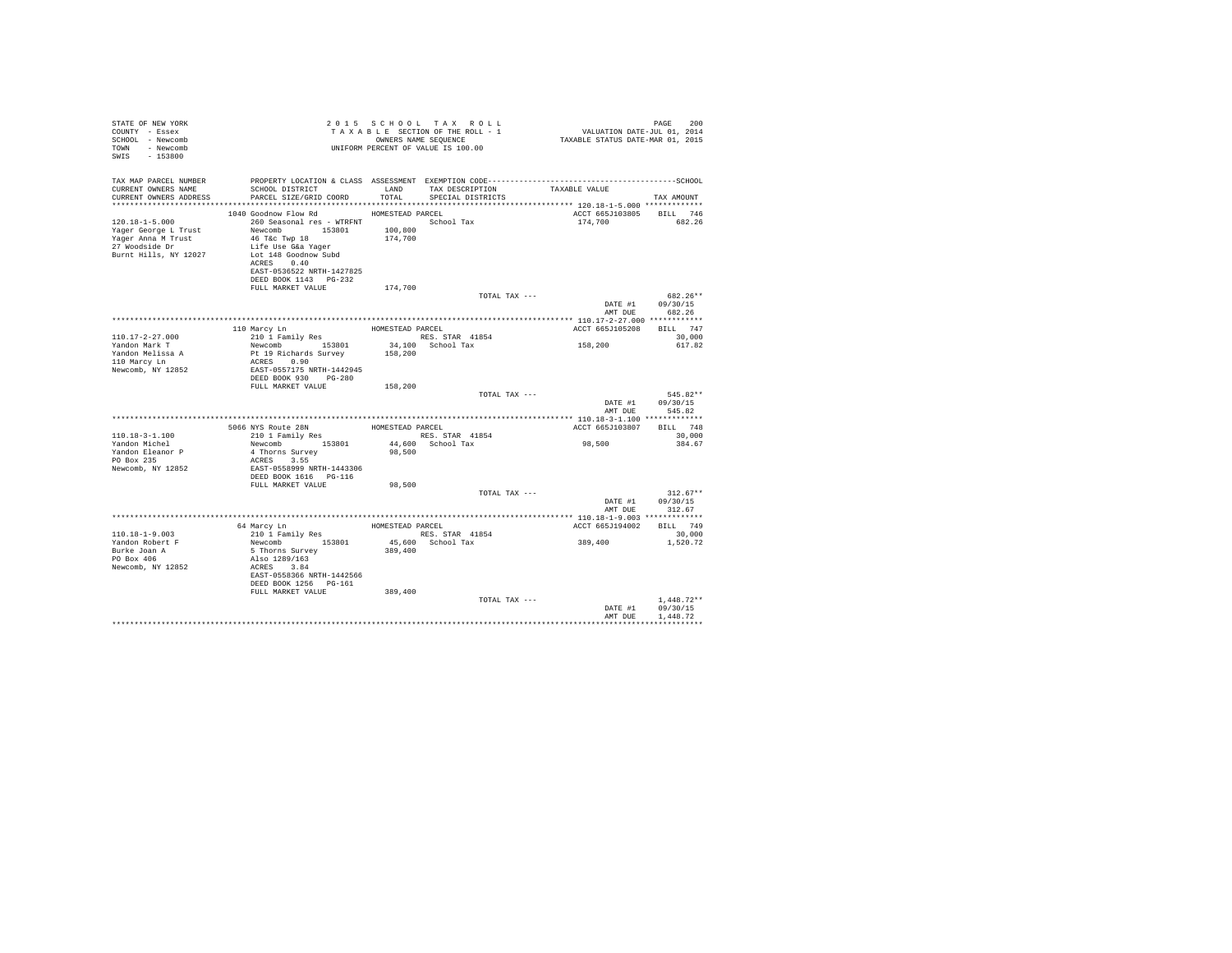| STATE OF NEW YORK<br>COUNTY - Essex<br>SCHOOL - Newcomb<br>TOWN - Newcomb<br>SWIS - 153800 |                                                                                                                         |         | 2015 SCHOOL TAX ROLL<br>UNIFORM PERCENT OF VALUE IS 100.00 |               |                                     | PAGE<br>201      |
|--------------------------------------------------------------------------------------------|-------------------------------------------------------------------------------------------------------------------------|---------|------------------------------------------------------------|---------------|-------------------------------------|------------------|
| TAX MAP PARCEL NUMBER<br>CURRENT OWNERS NAME                                               | SCHOOL DISTRICT TAND TAX DESCRIPTION                                                                                    |         |                                                            | TAXABLE VALUE |                                     |                  |
| CURRENT OWNERS ADDRESS                                                                     | PARCEL SIZE/GRID COORD TOTAL SPECIAL DISTRICTS                                                                          |         |                                                            |               |                                     | TAX AMOUNT       |
|                                                                                            | 19 Stone Lodge Ln MOMESTEAD PARCEL                                                                                      |         |                                                            |               | ACCT 665J104205 BILL 750            |                  |
| $120.13 - 1 - 9.000$                                                                       |                                                                                                                         |         |                                                            |               | 161,900 632.27                      |                  |
| Young Thomas                                                                               |                                                                                                                         |         |                                                            |               |                                     |                  |
| 7 White Birch Ln<br>Wilton, NY 12831                                                       | 210 1 Family Res - WTRFNT<br>Newcomb 153801 106,900<br>26 T&c Twp 18 161,900<br>Goodnow Flow Subd Lot 217<br>ACRES 0.95 |         |                                                            |               |                                     |                  |
|                                                                                            | EAST-0529102 NRTH-1428754<br>DEED BOOK 1742    PG-325                                                                   |         |                                                            |               |                                     |                  |
|                                                                                            | FULL MARKET VALUE                                                                                                       | 161,900 |                                                            |               |                                     |                  |
|                                                                                            |                                                                                                                         |         |                                                            | TOTAL TAX --- |                                     | $632.27**$       |
|                                                                                            |                                                                                                                         |         |                                                            |               |                                     | DATE #1 09/30/15 |
|                                                                                            |                                                                                                                         |         |                                                            |               | AMT DUE                             | 632.27           |
|                                                                                            |                                                                                                                         |         |                                                            |               |                                     |                  |
| 109.16-5-12.200                                                                            | 5575 NYS Route 28N<br>422 Diner/lunch HOMESTEAD PARCEL School Tay                                                       |         |                                                            |               | ACCT 665J180025 BILL 751<br>291,100 | 1,136.83         |
| ZAJAAA LLC                                                                                 | $\begin{tabular}{ll} 422 \; Diner/lunch & & School Tax \\ {\small Newcomb} & 153801 & 65,900 \end{tabular}$             |         |                                                            |               |                                     |                  |
| c/o Vincent Alexander                                                                      | 10 Richards Survey                                                                                                      | 291,100 |                                                            |               |                                     |                  |
| PO Box 143                                                                                 | Apt 1                                                                                                                   |         |                                                            |               |                                     |                  |
| Newcomb, NY 12852                                                                          | ACRES 7.90                                                                                                              |         |                                                            |               |                                     |                  |
|                                                                                            | EAST-0547228 NRTH-1446847<br>DEED BOOK 1684 PG-242                                                                      |         |                                                            |               |                                     |                  |
|                                                                                            | FULL MARKET VALUE                                                                                                       | 291,100 |                                                            |               |                                     |                  |
|                                                                                            |                                                                                                                         |         |                                                            | TOTAL TAX --- |                                     | $1.136.83**$     |
|                                                                                            |                                                                                                                         |         |                                                            |               |                                     | DATE #1 09/30/15 |
|                                                                                            |                                                                                                                         |         |                                                            |               | AMT DUE                             | 1,136.83         |
|                                                                                            |                                                                                                                         |         |                                                            |               |                                     |                  |
| 120.13-1-34.001                                                                            |                                                                                                                         |         |                                                            |               |                                     |                  |
| Zielinski Joseph A                                                                         | 260 Seasonal res - WTRFNT<br>Newcomb 153801 150,000                                                                     |         |                                                            |               |                                     |                  |
| PO Box 805                                                                                 | 43 T&C Twp 18                                                                                                           | 178,700 |                                                            |               |                                     |                  |
| New Paltz, NY 12561                                                                        | Goodnow Flow Subd                                                                                                       |         |                                                            |               |                                     |                  |
|                                                                                            | Lot 174                                                                                                                 |         |                                                            |               |                                     |                  |
|                                                                                            | ACRES 1.06                                                                                                              |         |                                                            |               |                                     |                  |
|                                                                                            | EAST-0533864 NRTH-1429033<br>DEED BOOK 1303 PG-227                                                                      |         |                                                            |               |                                     |                  |
|                                                                                            | FULL MARKET VALUE                                                                                                       | 178,700 |                                                            |               |                                     |                  |
|                                                                                            |                                                                                                                         |         |                                                            | TOTAL TAX --- |                                     | 697.88**         |
|                                                                                            |                                                                                                                         |         |                                                            |               |                                     | DATE #1 09/30/15 |
|                                                                                            |                                                                                                                         |         |                                                            |               |                                     | AMT DUE 697.88   |
|                                                                                            |                                                                                                                         |         |                                                            |               |                                     |                  |
|                                                                                            | 35 Anderson Ln MOMESTEAD PARCEL                                                                                         |         |                                                            |               | ACCT 665J104707 BILL 753            |                  |
| $109.16 - 2 - 5.002$<br>Zilber Kevin S                                                     | 260 Seasonal res - WTRFNT School Tax<br>Newcomb 153801 138,300                                                          |         |                                                            |               | 217,400                             | 849.01           |
| Margolies Allan D                                                                          | 16 Twp 27 T&p Rs                                                                                                        | 217,400 |                                                            |               |                                     |                  |
| PO Box 88                                                                                  | Db 956 Pg 197                                                                                                           |         |                                                            |               |                                     |                  |
| Spencertown, NY 12165                                                                      | ACRES 0.93                                                                                                              |         |                                                            |               |                                     |                  |
|                                                                                            | EAST-0551078 NRTH-1446399                                                                                               |         |                                                            |               |                                     |                  |
|                                                                                            | DEED BOOK 1227 PG-49                                                                                                    |         |                                                            |               |                                     |                  |
|                                                                                            | FULL MARKET VALUE                                                                                                       | 217,400 |                                                            | TOTAL TAX --- |                                     | 849.01**         |
|                                                                                            |                                                                                                                         |         |                                                            |               |                                     | DATE #1 09/30/15 |
|                                                                                            |                                                                                                                         |         |                                                            |               | AMT DUE                             | 849.01           |
|                                                                                            |                                                                                                                         |         |                                                            |               |                                     |                  |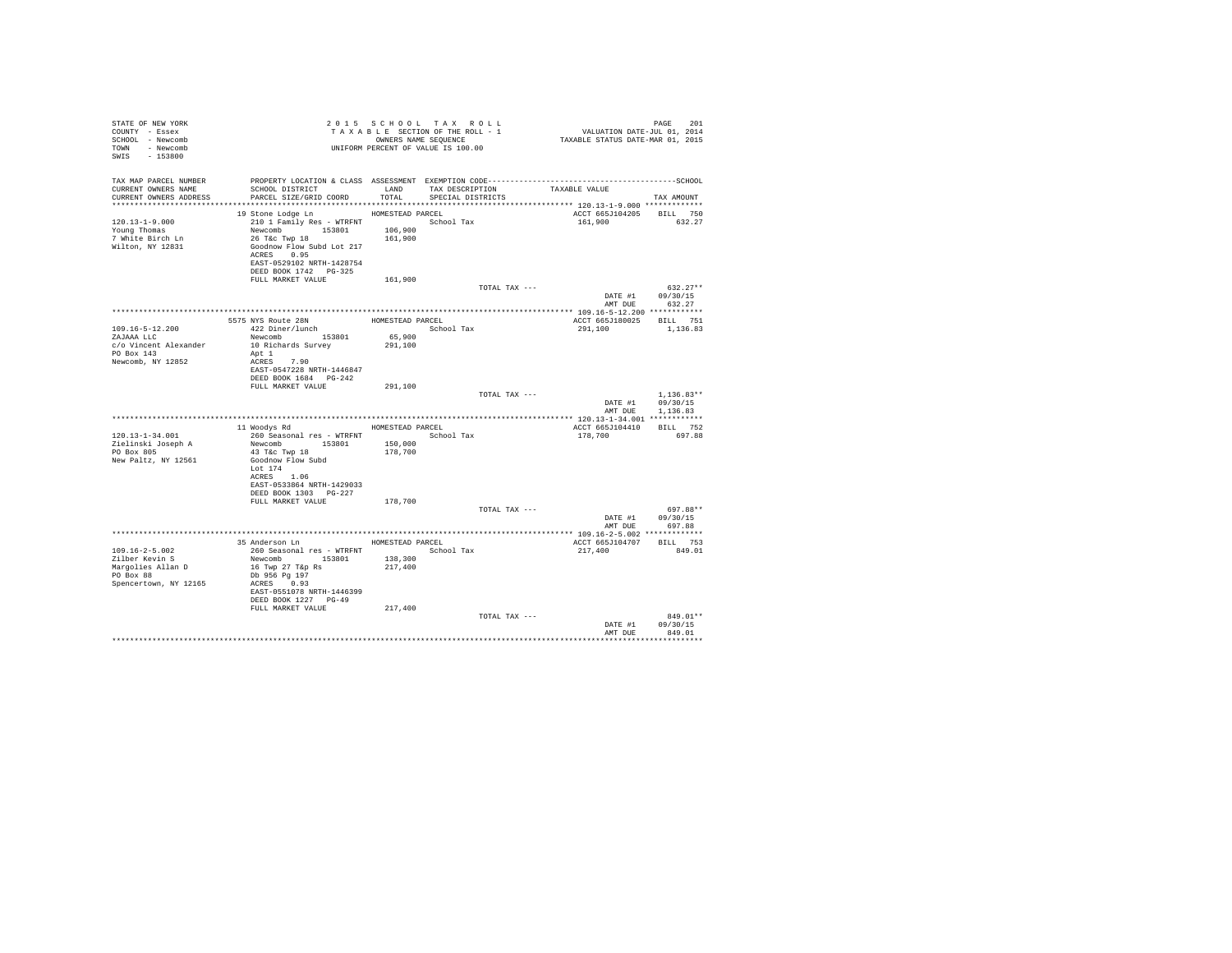| STATE OF NEW YORK       |                                                     |                  | 2015 SCHOOL TAX ROLL               |                                  | 202<br>PAGE |
|-------------------------|-----------------------------------------------------|------------------|------------------------------------|----------------------------------|-------------|
| COUNTY - Essex          |                                                     |                  | TAXABLE SECTION OF THE ROLL - 1    | VALUATION DATE-JUL 01, 2014      |             |
| SCHOOL<br>- Newcomb     |                                                     |                  | OWNERS NAME SEQUENCE               | TAXABLE STATUS DATE-MAR 01, 2015 |             |
| - Newcomb<br>TOWN       |                                                     |                  | UNIFORM PERCENT OF VALUE IS 100.00 |                                  |             |
| $-153800$<br>SWIS       |                                                     |                  |                                    |                                  |             |
|                         |                                                     |                  |                                    |                                  |             |
| TAX MAP PARCEL NUMBER   | PROPERTY LOCATION & CLASS ASSESSMENT                |                  |                                    |                                  |             |
| CURRENT OWNERS NAME     | SCHOOL DISTRICT                                     | LAND             | TAX DESCRIPTION                    | TAXABLE VALUE                    |             |
|                         | CURRENT OWNERS ADDRESS PARCEL SIZE/GRID COORD TOTAL |                  | SPECIAL DISTRICTS                  |                                  | TAX AMOUNT  |
|                         |                                                     |                  |                                    |                                  |             |
|                         | 34 Campsite Rd                                      | HOMESTEAD PARCEL |                                    | ACCT 665J107103                  | BILL 754    |
| 110.13-9-15.000         | 210 1 Family Res                                    |                  | School Tax                         | 60,000                           | 234.32      |
| Zimmer Robert           | Newcomb 153801                                      | 36,600           |                                    |                                  |             |
| 14 Woodstead Rd         | 19 Richards Survey                                  | 60,000           |                                    |                                  |             |
| Ballston Lake, NY 12019 | ACRES 1.20                                          |                  |                                    |                                  |             |
|                         | EAST-0555301 NRTH-1445615                           |                  |                                    |                                  |             |
|                         | DEED BOOK 1402 PG-14                                |                  |                                    |                                  |             |
|                         | FULL MARKET VALUE                                   | 60,000           |                                    |                                  |             |
|                         |                                                     |                  | TOTAL TAX $---$                    |                                  | $234.32**$  |
|                         |                                                     |                  |                                    | DATE #1                          | 09/30/15    |
|                         |                                                     |                  |                                    | AMT DUE                          | 234.32      |
|                         |                                                     |                  |                                    |                                  |             |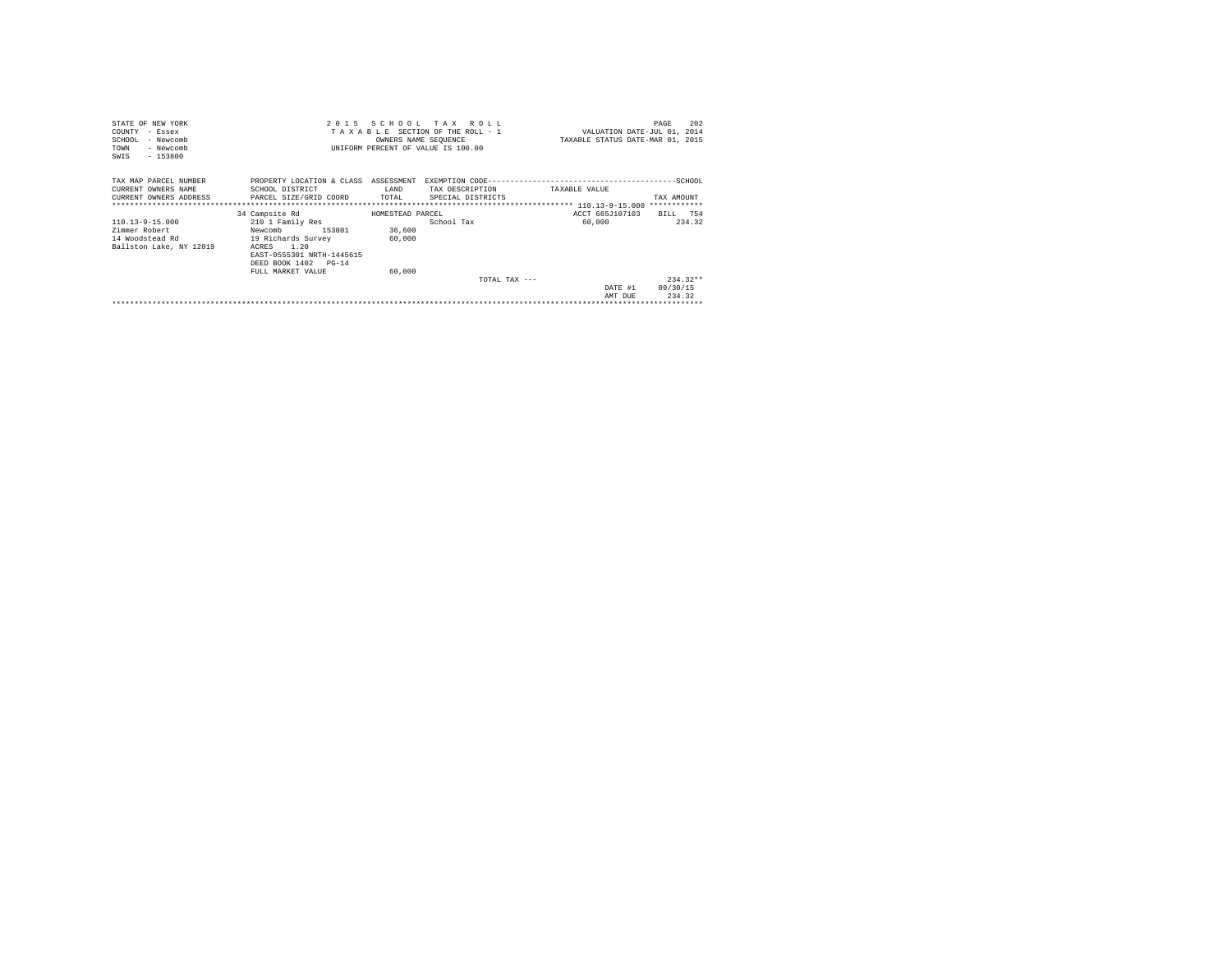| STATE OF NEW YORK   | 2015 SCHOOL TAX ROLL               | 203<br>PAGE                      |
|---------------------|------------------------------------|----------------------------------|
| COUNTY - Essex      | TAXABLE SECTION OF THE ROLL - 1    | VALUATION DATE-JUL 01, 2014      |
| SCHOOL<br>- Newcomb |                                    | TAXABLE STATUS DATE-MAR 01, 2015 |
| TOWN<br>- Newcomb   | UNIFORM PERCENT OF VALUE IS 100.00 | RPS155/V04/L015                  |
| SWIS<br>$-153800$   |                                    | CURRENT DATE 8/26/2015           |
|                     |                                    |                                  |

R O L L S U B S E C T I O N - - T O T A L S

## \*\*\* S P E C I A L D I S T R I C T S U M M A R Y \*\*\*

|      |   | ----<br>.'O'TAL<br>the contract of the contract of the contract of the contract of the contract of | ---              | <b>CAN INF</b> | ----- |      | moms:<br>the contract of the contract of the contract of |  |
|------|---|----------------------------------------------------------------------------------------------------|------------------|----------------|-------|------|----------------------------------------------------------|--|
| CODE | - | DARCEL.<br>$\sim$<br>________                                                                      | <b>TVDk</b><br>. | $\cdots$<br>.  | MOUN. | ∿JU⊾ | TAX                                                      |  |

#### NO SPECIAL DISTRICTS AT THIS LEVEL

# \*\*\* S C H O O L D I S T R I C T S U M M A R Y \*\*\*

| CODE   | DISTRICT NAME   | TOTAL<br>PARCELS | ASSESSED<br>LAND | ASSESSED<br>TOTAL | EXEMPT<br>AMOUNT | TOTAL<br>TAXABLE<br>--------- |            |
|--------|-----------------|------------------|------------------|-------------------|------------------|-------------------------------|------------|
|        |                 |                  |                  |                   | STAR AMOUNT      | STAR TAXABLE                  | TOTAL TAX  |
|        | Newcomb         | 754              | 54441.063        | 111728.368        | 1205,400         | 110.522.968                   |            |
| 153801 |                 |                  |                  |                   | 6917.650         | 103,605,318                   | 473,957.72 |
|        | SUB-TOTAL       | 754              | 54441.063        | 111728.368        | 1205,400         | 110.522.968                   |            |
|        | SUB-TOTAL(CONT) |                  |                  |                   | 6917.650         | 103,605,318                   | 473.957.72 |
|        |                 |                  |                  |                   |                  |                               |            |
|        | TOTAL           | 754              | 54441.063        | 111728.368        | 1205,400         | 110.522.968                   |            |
|        | TO TAL (CONT)   |                  |                  |                   | 6917.650         | 103,605,318                   | 473.957.72 |

## \*\*\* S Y S T E M C O D E S S U M M A R Y \*\*\*

## NO SYSTEM EXEMPTIONS AT THIS LEVEL

## \*\*\* E X E M P T I O N S U M M A R Y \*\*\*

|       |                   | TOTAL   |          |
|-------|-------------------|---------|----------|
| CODE  | DESCRIPTION       | PARCELS | SCHOOL   |
|       |                   |         |          |
| 41800 | AGED ALL          | 20      | 1205,400 |
| 41834 | <b>SR</b><br>STAR | 65      | 3917,650 |
| 41854 | RES. STAR         | 100     | 3000,000 |
|       | TOTAL             | 185     | 8123.050 |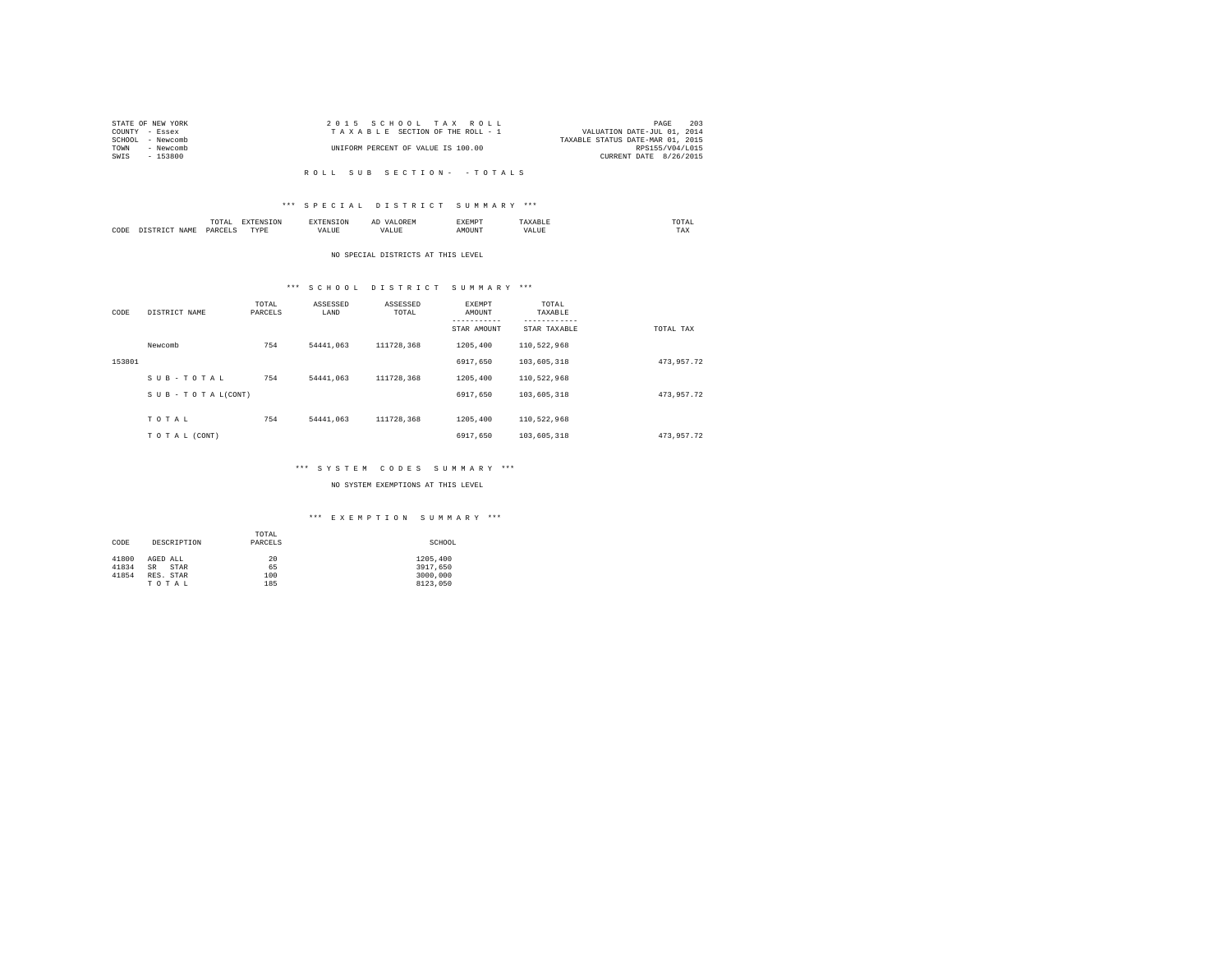|        | STATE OF NEW YORK | 2015 SCHOOL TAX ROLL               | 204<br>PAGE                      |
|--------|-------------------|------------------------------------|----------------------------------|
|        | COUNTY - Essex    | TAXABLE SECTION OF THE ROLL - 1    | VALUATION DATE-JUL 01, 2014      |
| SCHOOL | - Newcomb         |                                    | TAXABLE STATUS DATE-MAR 01, 2015 |
| TOWN   | - Newcomb         | UNIFORM PERCENT OF VALUE IS 100.00 | RPS155/V04/L015                  |
| SWIS   | $-153800$         |                                    | CURRENT DATE 8/26/2015           |
|        |                   |                                    |                                  |

R O L L S U B S E C T I O N - - T O T A L S

## \*\*\* G R A N D T O T A L S \*\*\*

| ROLL<br><b>SEC</b> | DESCRIPTION                | TOTAL<br>PARCELS | ASSESSED<br>LAND | ASSESSED<br>TOTAL | <b>EXEMPT</b><br>AMOUNT<br>-----------<br>STAR AMOUNT | TOTAL<br>TAXABLE<br>----------<br>STAR TAXABLE | TOTAL<br>TAX |
|--------------------|----------------------------|------------------|------------------|-------------------|-------------------------------------------------------|------------------------------------------------|--------------|
|                    | School Tax                 |                  | 54441.063        | 111728.368        | 1,205,400<br>6917.650                                 | 110.522.968<br>103,605,318                     | 473.957.72   |
|                    | SPEC DIST TAXES<br>TAXABLE | 754              |                  |                   |                                                       |                                                | 473.957.72   |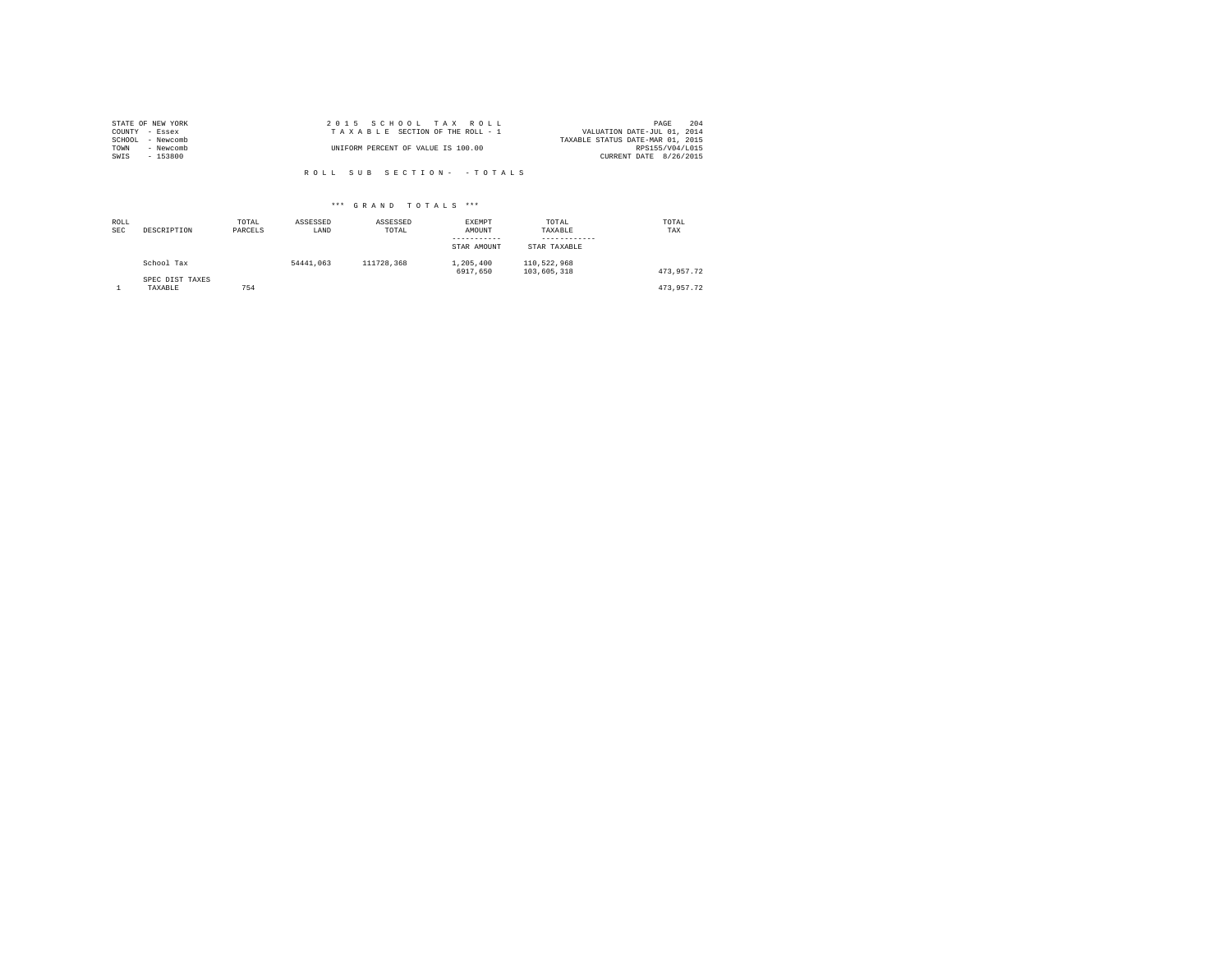| STATE OF NEW YORK<br>COUNTY - Essex<br>SCHOOL - Newcomb<br>- Newcomb<br>TOWN<br>$-153800$<br>SWTS |                                                                                                                                           | OWNERS NAME SEQUENCE | 2015 SCHOOL TAX ROLL<br>UNIFORM PERCENT OF VALUE IS 100.00 |               | TAXABLE SECTION OF THE ROLL - 1 SUB-SECT - A VALUATION DATE-JUL 01, 2014<br>TAXABLE STATUS DATE-MAR 01, 2015 | 205<br>PAGE          |
|---------------------------------------------------------------------------------------------------|-------------------------------------------------------------------------------------------------------------------------------------------|----------------------|------------------------------------------------------------|---------------|--------------------------------------------------------------------------------------------------------------|----------------------|
| TAX MAP PARCEL NUMBER<br>CURRENT OWNERS NAME<br>CURRENT OWNERS ADDRESS                            | SCHOOL DISTRICT<br>PARCEL SIZE/GRID COORD                                                                                                 | LAND<br>TOTAL        | TAX DESCRIPTION<br>SPECIAL DISTRICTS                       |               | TAXABLE VALUE                                                                                                | TAX AMOUNT           |
| ***********************                                                                           |                                                                                                                                           |                      |                                                            |               |                                                                                                              |                      |
|                                                                                                   | Campsite Rd                                                                                                                               | NON-HOMESTEAD PARCEL |                                                            |               | ACCT 665Z015001                                                                                              | BILL 755             |
| $110. -1 - 12.322$                                                                                | 911 Forest s480                                                                                                                           |                      | FISCHER<br>47450                                           |               |                                                                                                              | 14,127               |
| Crounse Karen<br>154 State Route 146<br>Altamont, NY 12009                                        | Newcomb<br>153801<br>29 T&C Pur TWP 27 RS<br>9.15AC Under 480 RPTL<br>9.15<br>ACRES<br>EAST-0556123 NRTH-1447647<br>DEED BOOK 1769 PG-311 | 16,600               | 16,600 School Tax                                          |               | 2,473                                                                                                        | 45.04                |
|                                                                                                   | FULL MARKET VALUE                                                                                                                         | 16,600               |                                                            |               |                                                                                                              |                      |
|                                                                                                   |                                                                                                                                           |                      |                                                            | TOTAL TAX --- |                                                                                                              | $45.04**$            |
|                                                                                                   |                                                                                                                                           |                      |                                                            |               | DATE #1<br>AMT DUE                                                                                           | 09/30/15<br>45.04    |
|                                                                                                   |                                                                                                                                           |                      |                                                            |               |                                                                                                              |                      |
|                                                                                                   | Campsite Rd                                                                                                                               | NON-HOMESTEAD PARCEL |                                                            |               | ACCT 665Z006007                                                                                              | BILL 756             |
| $110. -1 - 12.330$                                                                                | 911 Forest s480 - WTRFNT                                                                                                                  |                      | FISCHER<br>47450                                           |               |                                                                                                              | 21,191               |
| King James H                                                                                      | 153801<br>Newcomb                                                                                                                         |                      | 24.900 School Tax                                          |               | 3,709                                                                                                        | 67.55                |
| 111 Liberty Ln                                                                                    | 19/30 T&C Pur TWP 27 RS                                                                                                                   | 24,900               |                                                            |               |                                                                                                              |                      |
| Barneveld, NY 13304                                                                               | 15AC Under 480 RPTL                                                                                                                       |                      |                                                            |               |                                                                                                              |                      |
|                                                                                                   | ACRES 15.00<br>EAST-0556493 NRTH-1446483                                                                                                  |                      |                                                            |               |                                                                                                              |                      |
|                                                                                                   | DEED BOOK 1475 PG-232                                                                                                                     |                      |                                                            |               |                                                                                                              |                      |
|                                                                                                   | FULL MARKET VALUE                                                                                                                         | 24,900               |                                                            |               |                                                                                                              |                      |
|                                                                                                   |                                                                                                                                           |                      |                                                            | TOTAL TAX --- |                                                                                                              | $67.55**$            |
|                                                                                                   |                                                                                                                                           |                      |                                                            |               | DATE #1<br>AMT DUE                                                                                           | 09/30/15<br>67.55    |
|                                                                                                   |                                                                                                                                           |                      |                                                            |               |                                                                                                              |                      |
| $101. - 3 - 1.000$                                                                                | Sanford Ln<br>911 Forest s480                                                                                                             | NON-HOMESTEAD PARCEL | 47450<br>FISCHER                                           |               | ACCT 665J102813                                                                                              | BILL 757<br>48,801   |
| Nature Conservancy Inc                                                                            | Newcomb 153801                                                                                                                            |                      | 129,835 School Tax                                         |               | 93.522                                                                                                       | 1,703.36             |
| c/o Lucy B Harlow                                                                                 | 13,16,17 T&C Pur Twp 45                                                                                                                   | 142.323              |                                                            |               |                                                                                                              |                      |
| 195 New Karner Rd Ste 200<br>Albany, NY 12205                                                     | Slide Brook Tract (Pl 4)<br>249.54AC Under 480 RPTL                                                                                       |                      |                                                            |               |                                                                                                              |                      |
|                                                                                                   | ACRES 466.64<br>EAST-0597245 NRTH-1468479                                                                                                 |                      |                                                            |               |                                                                                                              |                      |
|                                                                                                   | DEED BOOK 1552 PG-206                                                                                                                     |                      |                                                            |               |                                                                                                              |                      |
|                                                                                                   | FULL MARKET VALUE                                                                                                                         | 142.323              |                                                            |               |                                                                                                              |                      |
|                                                                                                   |                                                                                                                                           |                      |                                                            | TOTAL TAX --- |                                                                                                              | $1,703.36**$         |
|                                                                                                   |                                                                                                                                           |                      |                                                            |               | DATE #1<br>AMT DUE                                                                                           | 09/30/15<br>1,703.36 |
|                                                                                                   |                                                                                                                                           |                      |                                                            |               |                                                                                                              |                      |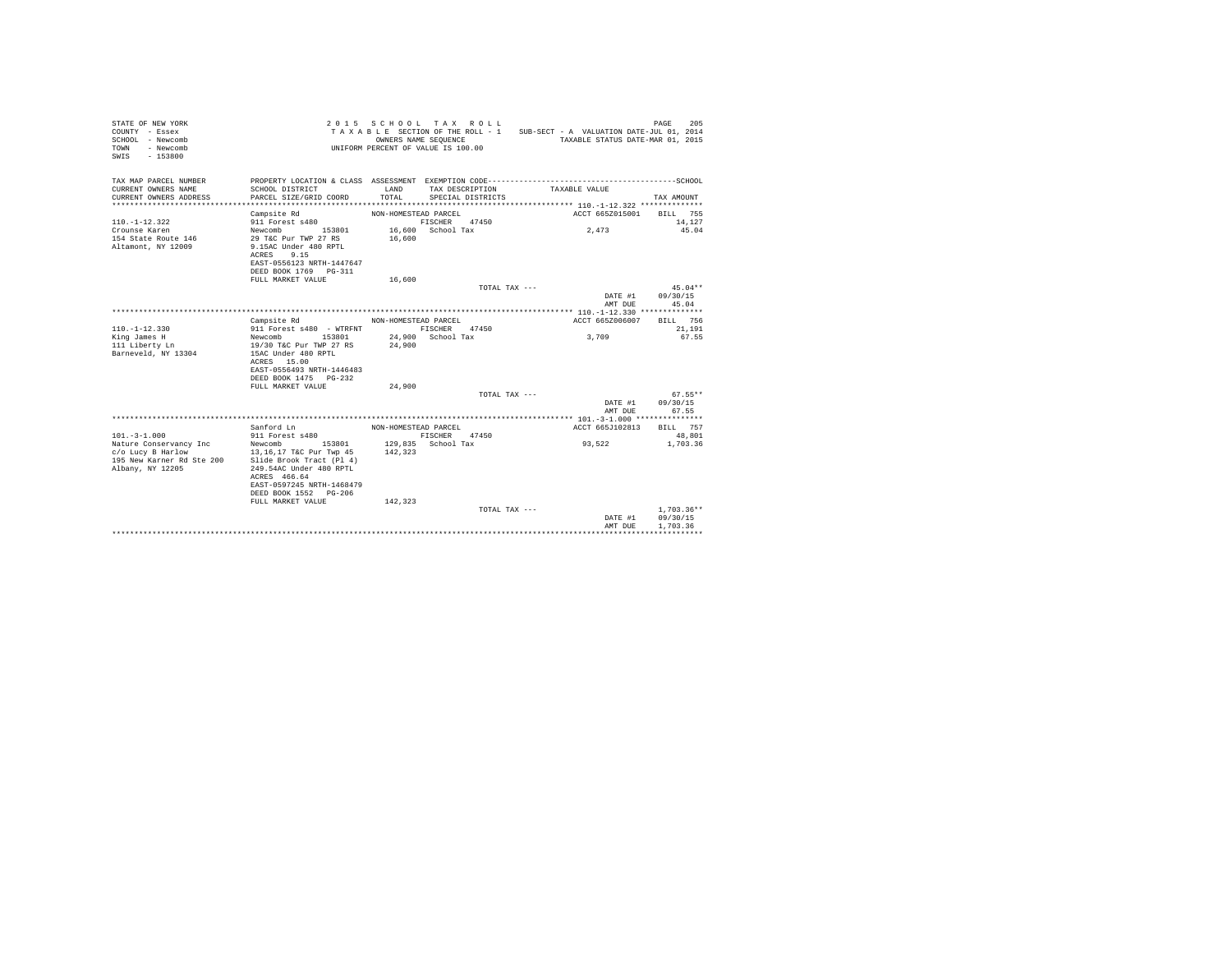| STATE OF NEW YORK<br>COUNTY - Essex<br>SCHOOL - Newcomb<br>TOWN - Newcomb<br>SWIS - 153800                                                                                                                                    |                                                    |                      |                         |                                    |                                                    |
|-------------------------------------------------------------------------------------------------------------------------------------------------------------------------------------------------------------------------------|----------------------------------------------------|----------------------|-------------------------|------------------------------------|----------------------------------------------------|
| TAX MAP PARCEL NUMBER PROPERTY LOCATION & CLASS ASSESSMENT EXEMPTION CODE----------------------------------SCHOOL<br>CURRENT OWNERS NAME<br>CURRENT OWNERS ADDRESS                                                            | SCHOOL DISTRICT<br>PARCEL SIZE/GRID COORD          |                      | TOTAL SPECIAL DISTRICTS | LAND TAX DESCRIPTION TAXABLE VALUE | TAX AMOUNT                                         |
|                                                                                                                                                                                                                               |                                                    |                      |                         |                                    |                                                    |
|                                                                                                                                                                                                                               | Tahawus Rd                                         | NON-HOMESTEAD PARCEL |                         |                                    | ACCT 665Z005003 BILL 758                           |
| $101. -4 - 1.300$                                                                                                                                                                                                             | 911 Forest s480 - WTRFNT FISCHER 47450             |                      |                         |                                    | 131,429                                            |
|                                                                                                                                                                                                                               | EAST-0595321 NRTH-1457537<br>DEED BOOK 1552 PG-206 |                      |                         | 118,892 2,165.43                   |                                                    |
|                                                                                                                                                                                                                               | FULL MARKET VALUE                                  | 250,321              |                         |                                    |                                                    |
|                                                                                                                                                                                                                               |                                                    |                      |                         | TOTAL TAX ---                      | $2,165.43*$<br>DATE #1 09/30/15<br>$2.165.43**$    |
|                                                                                                                                                                                                                               |                                                    |                      |                         |                                    |                                                    |
|                                                                                                                                                                                                                               |                                                    |                      |                         | AMT DUE                            | 2,165.43                                           |
|                                                                                                                                                                                                                               | NYS Route 28N NON-HOMESTEAD PARCEL                 |                      |                         |                                    | ACCT 665Z010003 BILL 759                           |
| $109. -3 - 10.000$                                                                                                                                                                                                            | 911 Forest s480 - WTRFNT FISCHER 47450             |                      |                         |                                    | 121,949                                            |
|                                                                                                                                                                                                                               |                                                    |                      | 265,690 School Tax      | 153,101                            | 2,788.50                                           |
| Nature Conservancy Inc Mewcomb 153801<br>1958 - Alexandr Tax Tax 1992<br>1958 New Karner Rd Ste 200 113AC Under 480 RPTL<br>1958 New Karner Rd Ste 200 113AC Under 480 RPTL<br>Albany, NY 12205 2002 2003                     | EAST-0550927 NRTH-1442914                          | 275,050              |                         |                                    |                                                    |
|                                                                                                                                                                                                                               | FULL MARKET VALUE                                  | 275,050              |                         |                                    |                                                    |
|                                                                                                                                                                                                                               |                                                    |                      |                         | TOTAL TAX ---                      | 2,788.50**<br>DATE #1 09/30/15<br>AMT DUE 2,788.50 |
|                                                                                                                                                                                                                               |                                                    |                      |                         |                                    |                                                    |
|                                                                                                                                                                                                                               | Tahawus Rd MON-HOMESTEAD PARCEL                    |                      |                         |                                    | ACCT 665Z005006 BILL 760                           |
| $110. -1 - 12.400$                                                                                                                                                                                                            | 911 Forest s480 - WTRFNT FISCHER 47450             | 48,646               | 48,646 School Tax       | 29,174                             | 19,472<br>531.36                                   |
|                                                                                                                                                                                                                               | EAST-0565040 NRTH-1441073<br>DEED BOOK 1552 PG-206 |                      |                         |                                    |                                                    |
|                                                                                                                                                                                                                               | FULL MARKET VALUE                                  | 48,646               | TOTAL TAX ---           |                                    | 531.36**                                           |
|                                                                                                                                                                                                                               |                                                    |                      |                         |                                    | DATE #1 09/30/15<br>AMT DUE 531.36                 |
|                                                                                                                                                                                                                               |                                                    |                      |                         |                                    |                                                    |
|                                                                                                                                                                                                                               | Tahawus Rd MON-HOMESTEAD PARCEL                    |                      |                         | ACCT 665Z005008 BILL 761           |                                                    |
|                                                                                                                                                                                                                               |                                                    |                      |                         | 521,100                            | 528,055<br>9,491.02                                |
|                                                                                                                                                                                                                               |                                                    |                      |                         |                                    |                                                    |
| $[111.-3-10.000]$ $[111.3-10.000]$ $[111.3-10.000]$ $[111.3-10.000]$ $[111.3-10.000]$ $[111.3-10.000]$ $[111.3-10.000]$ $[111.3-10.000]$ $[111.3-10.000]$ $[111.3-10.000]$ $[111.3-10.000]$ $[111.3-10.000]$ $[111.3-10.000]$ | EAST-0593129 NRTH-1453715<br>DEED BOOK 1552 PG-206 |                      |                         |                                    |                                                    |
|                                                                                                                                                                                                                               | FULL MARKET VALUE 1049,155                         |                      |                         |                                    |                                                    |
|                                                                                                                                                                                                                               |                                                    |                      | TOTAL TAX ---           | AMT DUE                            | $9.491.02**$<br>DATE #1 09/30/15<br>9,491.02       |
|                                                                                                                                                                                                                               |                                                    |                      |                         |                                    |                                                    |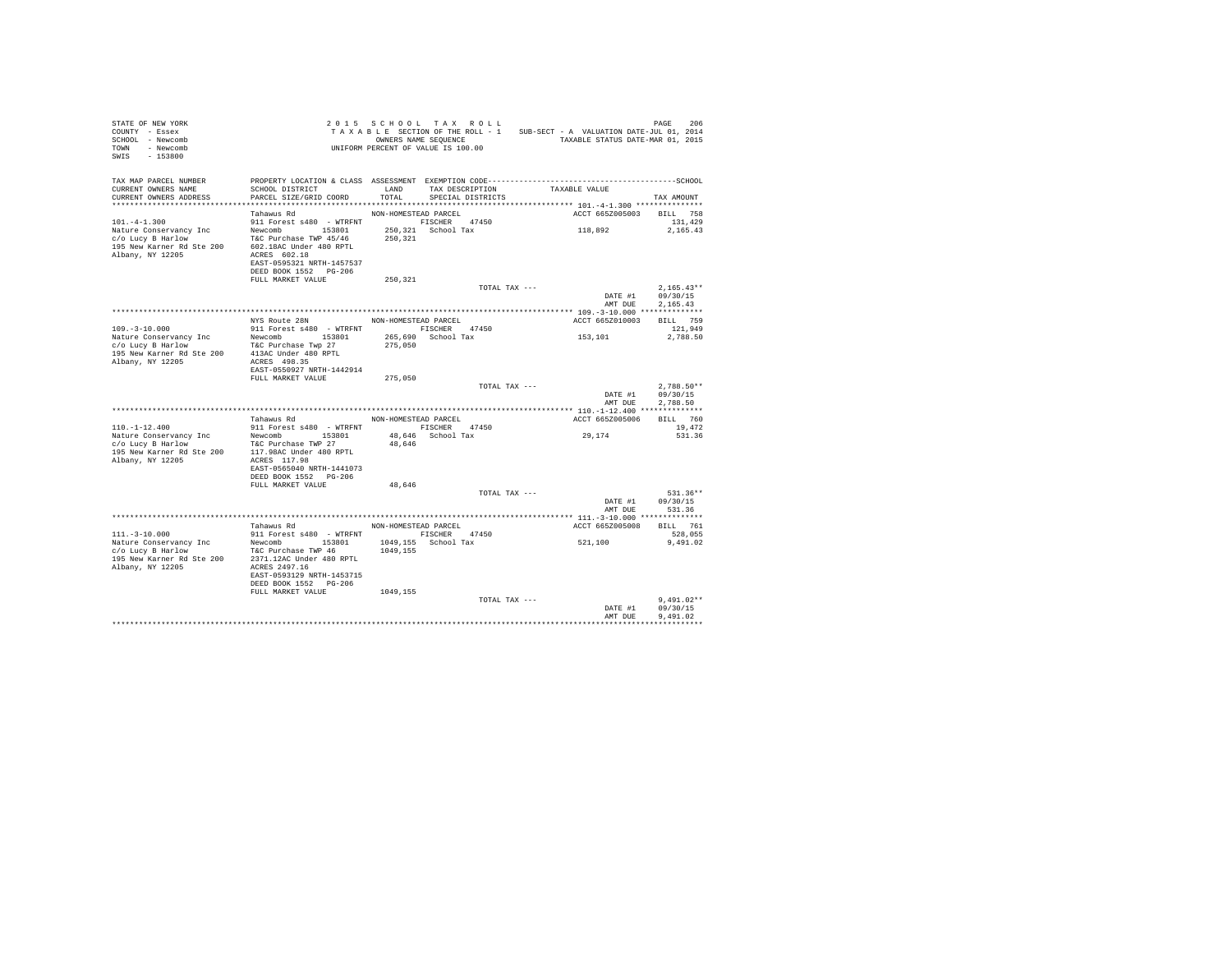| STATE OF NEW YORK<br>COUNTY - Essex<br>SCHOOL - Newcomb<br>- Newcomb<br>TOWN<br>SWIS<br>$-153800$ |                                             |                      | 2015 SCHOOL TAX ROLL<br>TAXABLE SECTION OF THE ROLL - 1<br>OWNERS NAME SEQUENCE<br>UNIFORM PERCENT OF VALUE IS 100.00 | SUB-SECT - A VALUATION DATE-JUL 01, 2014<br>TAXABLE STATUS DATE-MAR 01, 2015 | 207<br>PAGE        |
|---------------------------------------------------------------------------------------------------|---------------------------------------------|----------------------|-----------------------------------------------------------------------------------------------------------------------|------------------------------------------------------------------------------|--------------------|
| TAX MAP PARCEL NUMBER                                                                             |                                             |                      |                                                                                                                       |                                                                              |                    |
| CURRENT OWNERS NAME                                                                               | SCHOOL DISTRICT                             | LAND                 | TAX DESCRIPTION                                                                                                       | TAXABLE VALUE                                                                |                    |
| CURRENT OWNERS ADDRESS                                                                            | PARCEL SIZE/GRID COORD                      | TOTAL                | SPECIAL DISTRICTS                                                                                                     |                                                                              | TAX AMOUNT         |
|                                                                                                   |                                             |                      |                                                                                                                       |                                                                              |                    |
|                                                                                                   | Beaver Bay Rd                               | NON-HOMESTEAD PARCEL |                                                                                                                       | ACCT 665Z011002                                                              | BILL 762           |
| $119.20 - 9 - 1.000$                                                                              | 911 Forest s480 - WTRFNT                    |                      | School Tax                                                                                                            | 10,859                                                                       | 197.78             |
| Nature Conservancy Inc                                                                            | Newcomb<br>153801                           | 10,859               |                                                                                                                       |                                                                              |                    |
| c/o Lucy B Harlow                                                                                 | 11 T&C TWP 18                               | 10,859               |                                                                                                                       |                                                                              |                    |
| 195 New Karner Rd Ste 200<br>Albany, NY 12205                                                     | 15.5 Ac Under 480 RPTL<br>ACRES 25.00       |                      |                                                                                                                       |                                                                              |                    |
|                                                                                                   | EAST-0522901 NRTH-1426622                   |                      |                                                                                                                       |                                                                              |                    |
|                                                                                                   | DEED BOOK 1552 PG-206                       |                      |                                                                                                                       |                                                                              |                    |
|                                                                                                   | FULL MARKET VALUE                           | 10,859               |                                                                                                                       |                                                                              |                    |
|                                                                                                   |                                             |                      | TOTAL TAX ---                                                                                                         |                                                                              | 197.78**           |
|                                                                                                   |                                             |                      |                                                                                                                       | DATE #1                                                                      | 09/30/15           |
|                                                                                                   |                                             |                      |                                                                                                                       | AMT DUE                                                                      | 197.78             |
|                                                                                                   |                                             |                      |                                                                                                                       |                                                                              |                    |
|                                                                                                   | Beaver Bay Rd                               | NON-HOMESTEAD PARCEL |                                                                                                                       | ACCT 665Z011003                                                              | BILL 763           |
| $119.20 - 9 - 2.000$                                                                              | 911 Forest s480 - WTRFNT                    |                      | FISCHER 47450                                                                                                         |                                                                              | 6.158              |
| Nature Conservancy Inc<br>c/o Lucy B Harlow                                                       | Newcomb<br>153801<br>11 T&C TWP 18          | 17,374               | 17,374 School Tax                                                                                                     | 11,216                                                                       | 204.28             |
| 195 New Karner Rd Ste 200                                                                         | 32 Ac Under 480 RPTL                        |                      |                                                                                                                       |                                                                              |                    |
| Albany, NY 12205                                                                                  | ACRES 40.00                                 |                      |                                                                                                                       |                                                                              |                    |
|                                                                                                   | EAST-0525248 NRTH-1424735                   |                      |                                                                                                                       |                                                                              |                    |
|                                                                                                   | DEED BOOK 1552 PG-206                       |                      |                                                                                                                       |                                                                              |                    |
|                                                                                                   | FULL MARKET VALUE                           | 17,374               |                                                                                                                       |                                                                              |                    |
|                                                                                                   |                                             |                      | TOTAL TAX ---                                                                                                         |                                                                              | $204.28**$         |
|                                                                                                   |                                             |                      |                                                                                                                       | DATE #1                                                                      | 09/30/15           |
|                                                                                                   |                                             |                      |                                                                                                                       | AMT DUE                                                                      | 204.28             |
|                                                                                                   |                                             |                      |                                                                                                                       | ACCT 665J101913                                                              |                    |
| $120. -1 - 1.111$                                                                                 | Goodnow Flow Rd<br>911 Forest s480 - WTRFNT | NON-HOMESTEAD PARCEL | FISCHER 47450                                                                                                         |                                                                              | BILL 764<br>44,646 |
| Nature Conservancy Inc                                                                            | Newcomb<br>153801                           |                      | 78.550 School Tax                                                                                                     | 33,904                                                                       | 617.51             |
| c/o Lucy B Harlow                                                                                 | Twp 20 T&c                                  | 78,550               |                                                                                                                       |                                                                              |                    |
| 195 New Karner Rd Ste 200                                                                         | Chain Lake Tract (Pl 3)                     |                      |                                                                                                                       |                                                                              |                    |
| Albany, NY 12205                                                                                  | 150AC Under 480 RPTL                        |                      |                                                                                                                       |                                                                              |                    |
|                                                                                                   | ACRES 150.00                                |                      |                                                                                                                       |                                                                              |                    |
|                                                                                                   | EAST-0529837 NRTH-1426056                   |                      |                                                                                                                       |                                                                              |                    |
|                                                                                                   | DEED BOOK 1552 PG-206                       |                      |                                                                                                                       |                                                                              |                    |
|                                                                                                   | FULL MARKET VALUE                           | 78,550               | TOTAL TAX ---                                                                                                         |                                                                              | $617.51**$         |
|                                                                                                   |                                             |                      |                                                                                                                       | DATE #1                                                                      | 09/30/15           |
|                                                                                                   |                                             |                      |                                                                                                                       | AMT DUE                                                                      | 617.51             |
|                                                                                                   |                                             |                      |                                                                                                                       |                                                                              | .                  |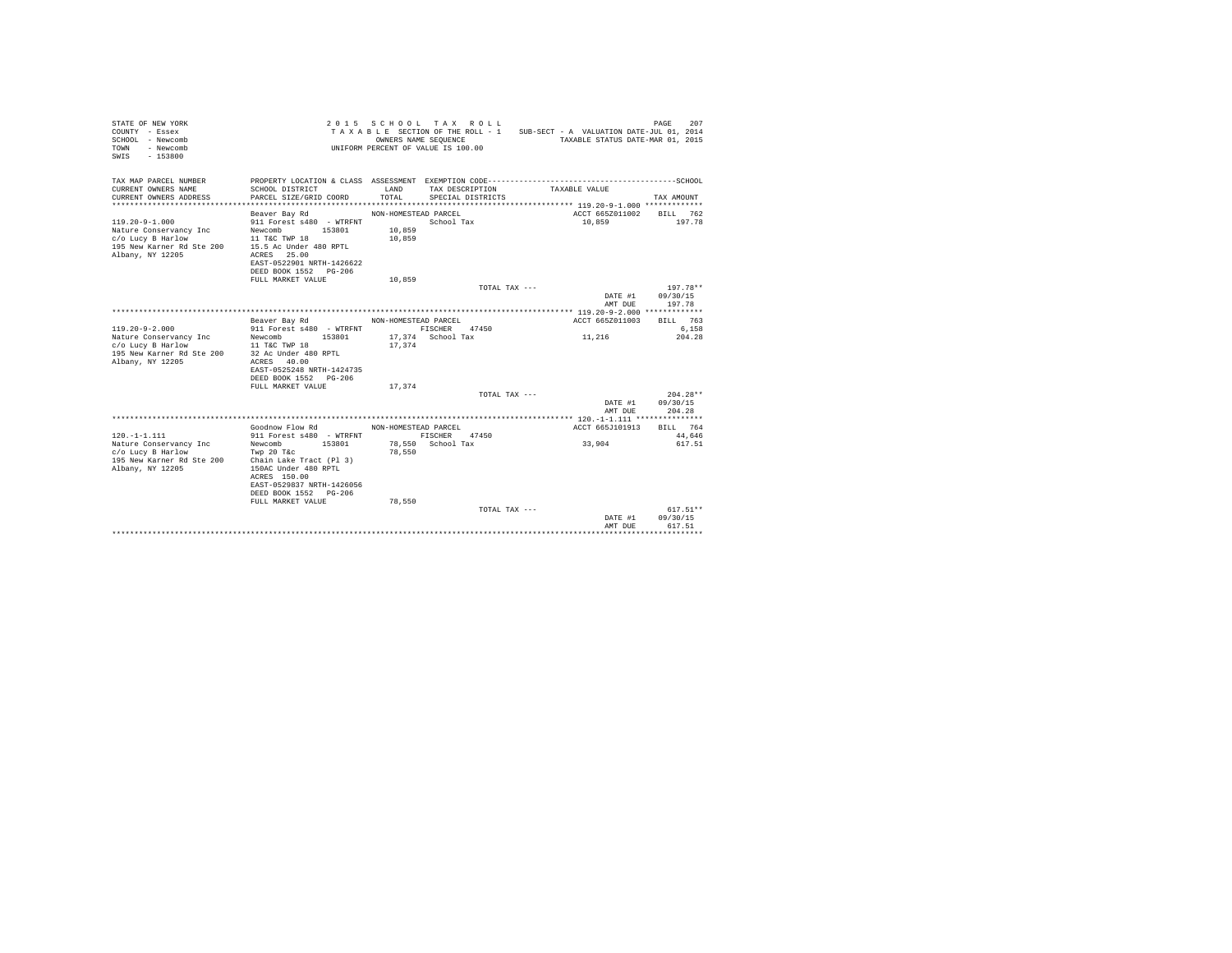| STATE OF NEW YORK<br>COUNTY - Essex<br>SCHOOL - Newcomb<br>- Newcomb<br>TOWN<br>$-153800$<br>SWTS                  |                                                                                                                                                                                                                    | 2015 SCHOOL TAX ROLL<br>OWNERS NAME SEQUENCE<br>UNIFORM PERCENT OF VALUE IS 100.00 |                                       |               | TAXABLE SECTION OF THE ROLL - 1 SUB-SECT - A VALUATION DATE-JUL 01, 2014<br>TAXABLE STATUS DATE-MAR 01, 2015 | 208<br>PAGE                    |
|--------------------------------------------------------------------------------------------------------------------|--------------------------------------------------------------------------------------------------------------------------------------------------------------------------------------------------------------------|------------------------------------------------------------------------------------|---------------------------------------|---------------|--------------------------------------------------------------------------------------------------------------|--------------------------------|
| TAX MAP PARCEL NUMBER<br>CURRENT OWNERS NAME<br>CURRENT OWNERS ADDRESS<br>************************                 | SCHOOL DISTRICT<br>PARCEL SIZE/GRID COORD                                                                                                                                                                          | LAND<br>TOTAL                                                                      | TAX DESCRIPTION<br>SPECIAL DISTRICTS  |               | TAXABLE VALUE                                                                                                | TAX AMOUNT                     |
|                                                                                                                    | NYS Route 28N                                                                                                                                                                                                      | NON-HOMESTEAD PARCEL                                                               |                                       |               | ACCT 665Z005010                                                                                              | BILL 765                       |
| $121. - 5 - 2.110$<br>Nature Conservancy Inc<br>c/o Lucy B Harlow<br>195 New Karner Rd Ste 200<br>Albany, NY 12205 | 911 Forest s480<br>Newcomb<br>153801<br>T&C Purchase TWP 46<br>63.22AC Under 480 RPTL<br>ACRES 63.22<br>EAST-0567806 NRTH-1439712<br>DEED BOOK 1552 PG-206<br>FULL MARKET VALUE                                    | 33,536<br>33,536                                                                   | FISCHER<br>47450<br>33,536 School Tax |               | 20,578                                                                                                       | 12,958<br>374.80               |
|                                                                                                                    |                                                                                                                                                                                                                    |                                                                                    |                                       | TOTAL TAX --- |                                                                                                              | $374.80**$                     |
|                                                                                                                    |                                                                                                                                                                                                                    |                                                                                    |                                       |               | DATE #1<br>AMT DUE                                                                                           | 09/30/15<br>374.80             |
|                                                                                                                    |                                                                                                                                                                                                                    |                                                                                    |                                       |               |                                                                                                              |                                |
| $110. -1 - 12.321$<br>Sage Richard W<br>Bush Colleen<br>5127 NYS Rte 28N<br>Newcomb, NY 12852                      | Campsite Rd<br>911 Forest s480 - WTRFNT<br>Newcomb<br>153801<br>29 T&C Pur TWP 27 RS<br>8.71AC Under 480 RPTL<br>ACRES<br>8.71<br>EAST-0556691 NRTH-1447416<br>DEED BOOK 1470 PG-187                               | NON-HOMESTEAD PARCEL<br>16,600                                                     | FISCHER<br>47450<br>16,600 School Tax |               | ACCT 665Z006006<br>2,473                                                                                     | BILL 766<br>14,127<br>45.04    |
|                                                                                                                    | FULL MARKET VALUE                                                                                                                                                                                                  | 16,600                                                                             |                                       |               |                                                                                                              |                                |
|                                                                                                                    |                                                                                                                                                                                                                    |                                                                                    |                                       | TOTAL TAX --- | DATE #1<br>AMT DUE                                                                                           | $45.04**$<br>09/30/15<br>45.04 |
|                                                                                                                    |                                                                                                                                                                                                                    |                                                                                    |                                       |               |                                                                                                              |                                |
| $120. -1 - 12.015$<br>Tahawus Club Inc<br>Zack Purchase Inc<br>PO Box 419<br>Newcomb, NY 12852                     | 423 Goodnow Flow Rd<br>910 Priv forest - WTRFNT<br>Newcomb<br>153801<br>Pt 44 T&c Twp 18<br>1484/85 Amendment to<br>Conservation Easement 631<br>ACRES 628.23<br>EAST-0539887 NRTH-1433147<br>DEED BOOK 1484 PG-93 | HOMESTEAD PARCEL<br>909,700<br>1327,900                                            | School Tax                            |               | ACCT 665J100107<br>1327,900                                                                                  | BILL 767<br>5,185.85           |
|                                                                                                                    | FULL MARKET VALUE                                                                                                                                                                                                  | 1327,900                                                                           |                                       | TOTAL TAX --- | DATE #1                                                                                                      | $5,185.85**$<br>09/30/15       |
|                                                                                                                    |                                                                                                                                                                                                                    |                                                                                    |                                       |               | AMT DUE                                                                                                      | 5.185.85                       |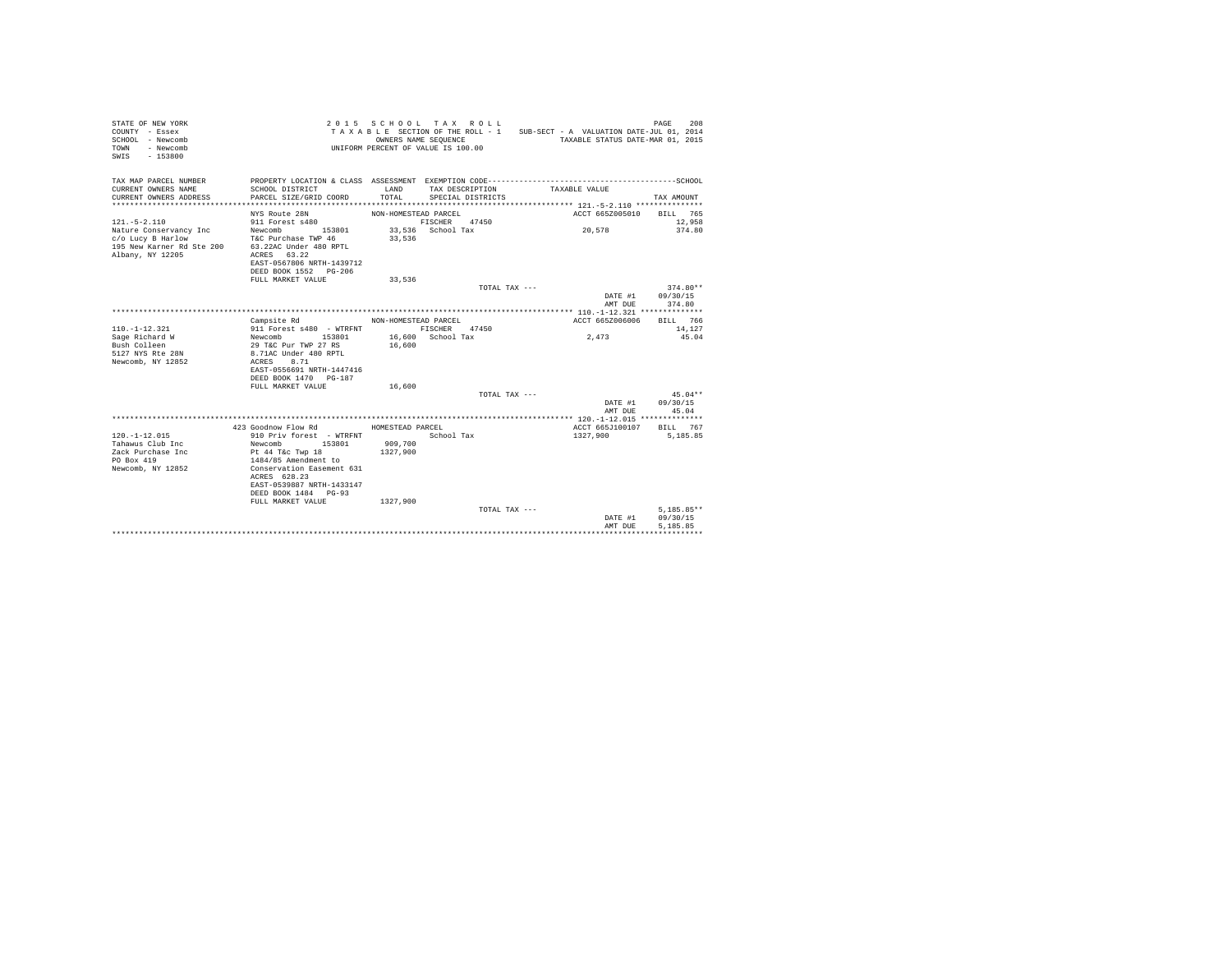| STATE OF NEW YORK<br>COUNTY - Essex<br>SCHOOL - Newcomb<br>- Newcomb<br>TOWN<br>SWIS - 153800                                                                                          |                                                                                                                                                                                                                                  | UNIFORM PERCENT OF VALUE IS 100.00         | 2015 SCHOOL TAX ROLL<br>OWNERS NAME SEQUENCE | TAXABLE SECTION OF THE ROLL - 1 SUB-SECT - A VALUATION DATE-JUL 01, 2014<br>TAXABLE STATUS DATE-MAR 01, 2015 | PAGE<br>209                                  |
|----------------------------------------------------------------------------------------------------------------------------------------------------------------------------------------|----------------------------------------------------------------------------------------------------------------------------------------------------------------------------------------------------------------------------------|--------------------------------------------|----------------------------------------------|--------------------------------------------------------------------------------------------------------------|----------------------------------------------|
| TAX MAP PARCEL NUMBER<br>CURRENT OWNERS NAME<br>CURRENT OWNERS ADDRESS                                                                                                                 | PROPERTY LOCATION & CLASS ASSESSMENT EXEMPTION CODE-------------<br>SCHOOL DISTRICT<br>PARCEL SIZE/GRID COORD                                                                                                                    | <b>T.AND</b><br>TOTAL.                     | TAX DESCRIPTION<br>SPECIAL DISTRICTS         | TAXABLE VALUE                                                                                                | ----------------SCHOOL<br>TAX AMOUNT         |
| $101. -4 - 1.120$<br>Upper Hudson Woodlands ATP LP Newcomb 153801<br>c/o BTG Pactual<br>1180 Peachtree St NE Ste 1810 NYS Cons Ease 7001401<br>Atlanta, GA 30309                       | East River Rd<br>911 Forest s480 - WTRFNT FISCHER 47450<br>T&C Purchase Twp 46<br>1730.28 AC 480 RPTL<br>ACRES 1735.10<br>EAST-0578589 NRTH-1463028<br>DEED BOOK 1658 PG-17<br>CONSERVATION ESMT % 60.00<br>FULL MARKET VALUE    | NON-HOMESTEAD PARCEL<br>319,334<br>319,334 | 319,334 School Tax                           | ACCT 665Z010002 BILL 768<br>131,617                                                                          | 187.717<br>2.397.20                          |
|                                                                                                                                                                                        |                                                                                                                                                                                                                                  |                                            | TOTAL TAX ---                                |                                                                                                              | $2.397.20**$                                 |
|                                                                                                                                                                                        |                                                                                                                                                                                                                                  |                                            |                                              | DATE #1<br>AMT DUE                                                                                           | 09/30/15<br>2.397.20                         |
|                                                                                                                                                                                        | Tahawus Rd                                                                                                                                                                                                                       | NON-HOMESTEAD PARCEL                       |                                              | ACCT 665Z010004                                                                                              | BILL 769                                     |
| $110. - 1 - 12.120$<br>Upper Hudson Woodlands ATP LP Newcomb<br>c/o BTG Pactual<br>1180 Peachtree St NE Ste 1810 NYS Cons Ease 7001501<br>Atlanta, GA 30309                            | 911 Forest s480 - WTRFNT<br>153801<br>T&C Purchase Twp 46<br>5924.49 AC under 480 RPTL<br>ACRES 6659.10<br>EAST-0570949 NRTH-1451359<br>DEED BOOK 1658 PG-17<br>CONSERVATION ESMT % 60.00                                        | 1267.806 School Tax<br>1738,926            | FISCHER 47450                                | 1230,490                                                                                                     | 508,436<br>22, 411, 45                       |
|                                                                                                                                                                                        | FULL MARKET VALUE                                                                                                                                                                                                                | 1738.926                                   |                                              |                                                                                                              |                                              |
|                                                                                                                                                                                        |                                                                                                                                                                                                                                  |                                            | TOTAL TAX ---                                | AMT DUE                                                                                                      | 22,411,45**<br>DATE #1 09/30/15<br>22.411.45 |
|                                                                                                                                                                                        |                                                                                                                                                                                                                                  |                                            |                                              |                                                                                                              |                                              |
|                                                                                                                                                                                        | NYS Route 28N NON-HOMESTEAD PARCEL                                                                                                                                                                                               |                                            |                                              | ACCT 665Z010006                                                                                              | BILL 770                                     |
| $120 - 1 - 1$ . 200<br>Upper Hudson Woodlands ATP LP Newcomb 153801 1548,870 School Tax<br>c/o BTG Pactual<br>1180 Peachtree St NE Ste 1810 NYS Cons Ease 7001601<br>Atlanta, GA 30309 | 911 Forest s480 - WTRFNT FISCHER 47450<br>T&C Purchase Twp 18 20 27 1548,870<br>6275.05Ac under 480 RPTL<br>ACRES 8191.40<br>EAST-0536464 NRTH-1431227<br>DEED BOOK 1658 PG-17<br>CONSERVATION ESMT % 60.00<br>FULL MARKET VALUE | 1548,870                                   |                                              | 972.046                                                                                                      | 576.824<br>17,704.30                         |
|                                                                                                                                                                                        |                                                                                                                                                                                                                                  |                                            | TOTAL TAX ---                                | DATE #1                                                                                                      | 17,704.30**<br>09/30/15                      |
|                                                                                                                                                                                        |                                                                                                                                                                                                                                  |                                            |                                              | AMT DUR                                                                                                      | 17,704.30                                    |
|                                                                                                                                                                                        |                                                                                                                                                                                                                                  |                                            |                                              |                                                                                                              |                                              |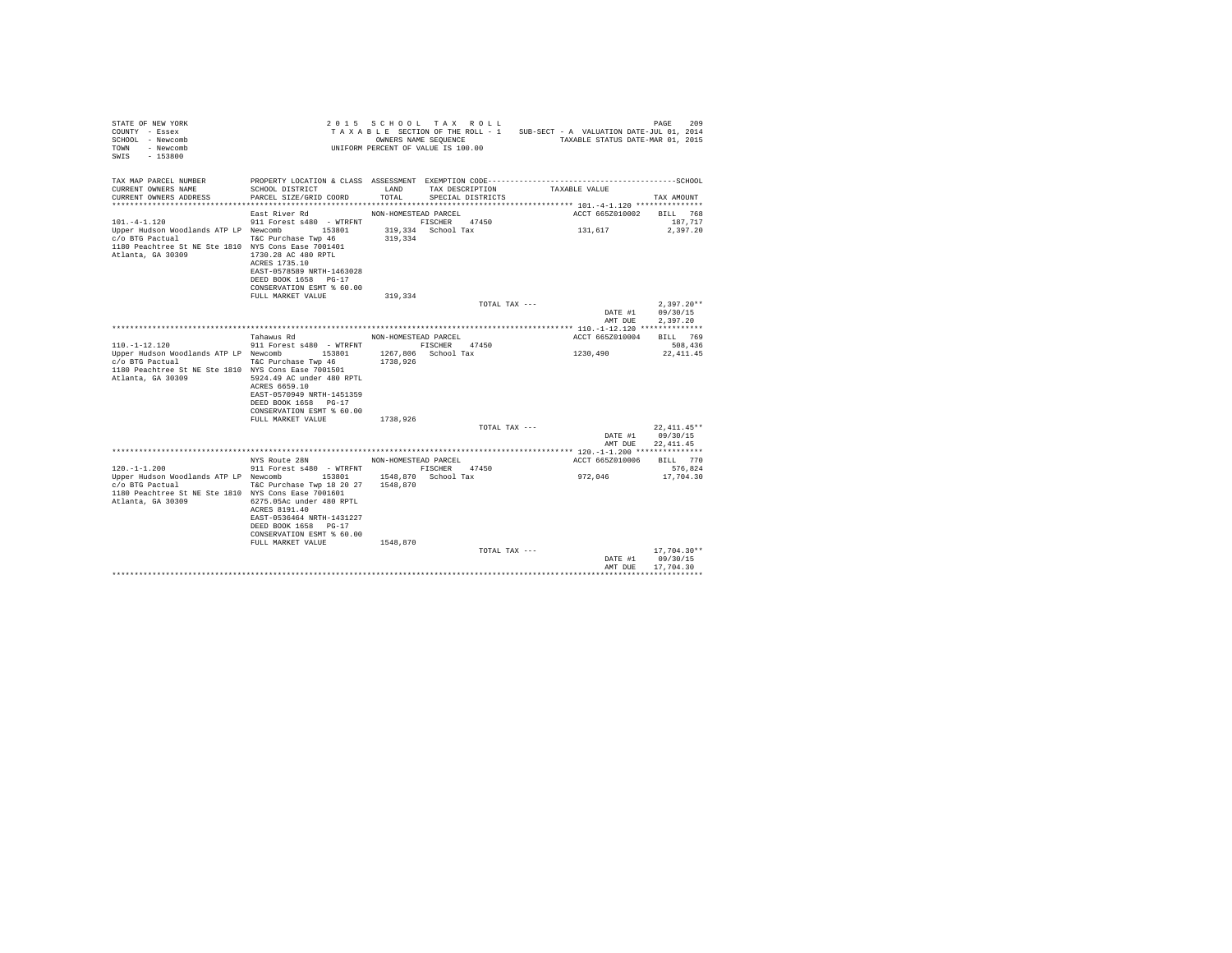| STATE OF NEW YORK<br>COUNTY - Essex<br>SCHOOL - Newcomb<br>- Newcomb<br>TOWN<br>$-153800$<br>SWIS |                                           |               | 2015 SCHOOL TAX ROLL<br>OWNERS NAME SEQUENCE<br>INIFORM PERCENT OF VALUE IS 100.00 | TAXABLE SECTION OF THE ROLL - 1 SUB-SECT - A VALUATION DATE-JUL 01, 2014<br>TAXABLE STATUS DATE-MAR 01, 2015 | 210<br>PAGE  |
|---------------------------------------------------------------------------------------------------|-------------------------------------------|---------------|------------------------------------------------------------------------------------|--------------------------------------------------------------------------------------------------------------|--------------|
| TAX MAP PARCEL NUMBER<br>CURRENT OWNERS NAME<br>CURRENT OWNERS ADDRESS                            | SCHOOL DISTRICT<br>PARCEL SIZE/GRID COORD | LAND<br>TOTAL | TAX DESCRIPTION<br>SPECIAL DISTRICTS                                               | TAXABLE VALUE                                                                                                | TAX AMOUNT   |
|                                                                                                   | NYS Route 28N MON-HOMESTEAD PARCEL        |               |                                                                                    | ACCT 665Z010001                                                                                              | BILL 771     |
| $121. -5 - 2.200$                                                                                 | 911 Forest s480                           |               | 47450<br>FISCHER                                                                   |                                                                                                              | 78,258       |
| Upper Hudson Woodlands ATP LP Newcomb                                                             | 153801 153,648 School Tax                 |               |                                                                                    | 165,870                                                                                                      | 3,021.06     |
| c/o BTG Pactual                                                                                   | T&C Purchase TWP Hyslop P                 | 244.128       |                                                                                    |                                                                                                              |              |
| 1180 Peachtree St NE Ste 1810 NYS Cons Ease 7001701<br>Atlanta, GA 30309                          | 762.2 AC UNDER 480 RPTL                   |               |                                                                                    |                                                                                                              |              |
|                                                                                                   | ACRES 762.20                              |               |                                                                                    |                                                                                                              |              |
|                                                                                                   | EAST-0569492 NRTH-1437155                 |               |                                                                                    |                                                                                                              |              |
|                                                                                                   | DEED BOOK 1658 PG-17                      |               |                                                                                    |                                                                                                              |              |
|                                                                                                   | CONSERVATION ESMT % 60.00                 |               |                                                                                    |                                                                                                              |              |
|                                                                                                   | FULL MARKET VALUE                         | 244.128       |                                                                                    |                                                                                                              |              |
|                                                                                                   |                                           |               | $TOTAI. TAX - - -$                                                                 |                                                                                                              | $3.021.06**$ |
|                                                                                                   |                                           |               |                                                                                    | DATE #1                                                                                                      | 09/30/15     |
|                                                                                                   |                                           |               |                                                                                    | AMT DUE                                                                                                      | 3.021.06     |
|                                                                                                   |                                           |               |                                                                                    |                                                                                                              |              |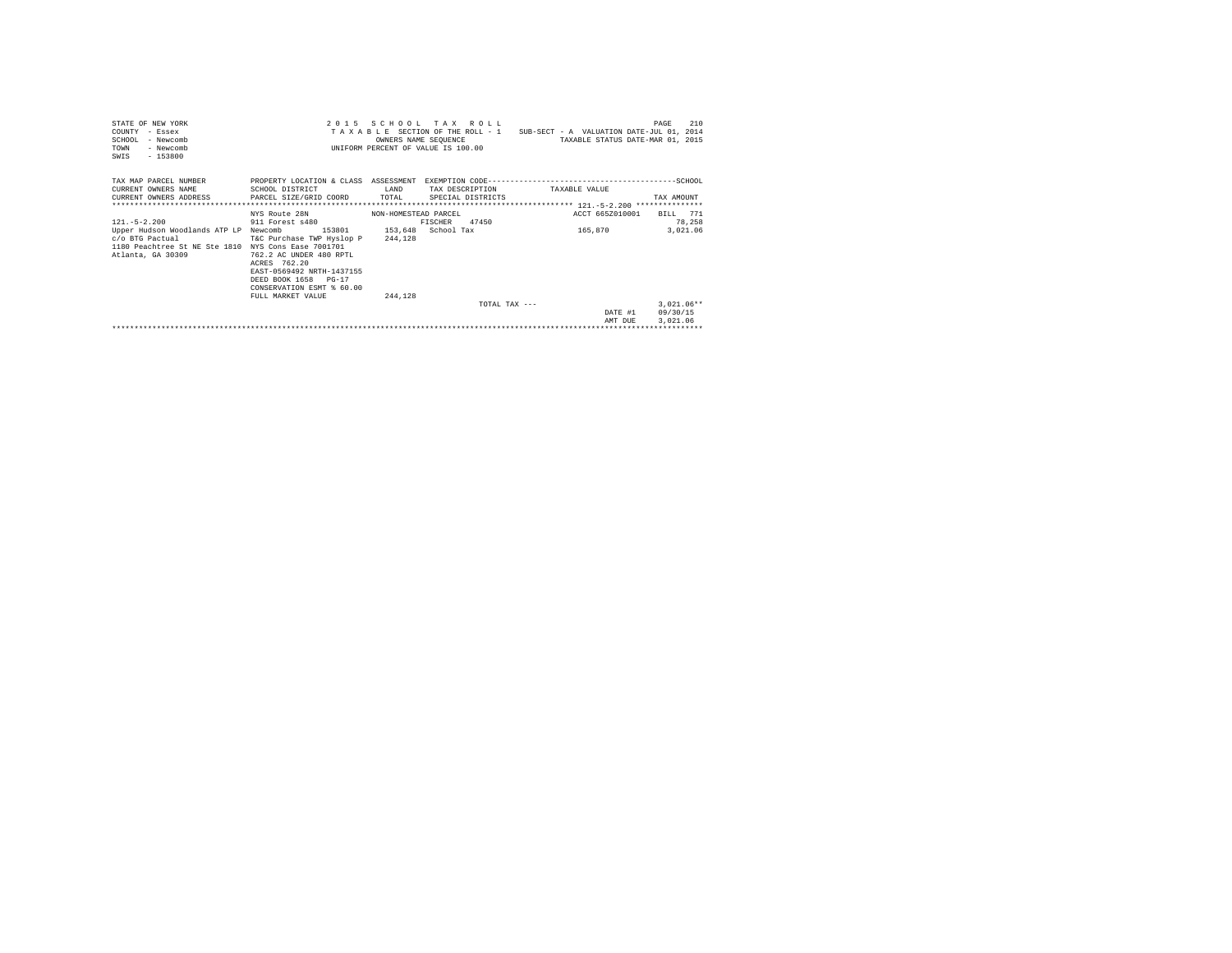|      | STATE OF NEW YORK | 2015 SCHOOL TAX ROLL                                                        | PAGE            |  |
|------|-------------------|-----------------------------------------------------------------------------|-----------------|--|
|      | COUNTY - Essex    | SUB-SECT - A VALUATION DATE-JUL 01, 2014<br>TAXABLE SECTION OF THE ROLL - 1 |                 |  |
|      | SCHOOL - Newcomb  | TAXABLE STATUS DATE-MAR 01, 2015                                            |                 |  |
| TOWN | - Newcomb         | UNIFORM PERCENT OF VALUE IS 100.00                                          | RPS155/V04/L015 |  |
| SWIS | - 153800          | CURRENT DATE 8/26/2015                                                      |                 |  |
|      |                   |                                                                             |                 |  |

#### R O L L S U B S E C T I O N - A - T O T A L S

## \*\*\* S P E C I A L D I S T R I C T S U M M A R Y \*\*\*

|      | ----<br>/ L A L<br>the contract of the contract of the contract of | ----       | $\cdots$ | .     | moms:<br>the contract of the contract of the contract of |
|------|--------------------------------------------------------------------|------------|----------|-------|----------------------------------------------------------|
| CODE | <b>DAR</b><br>$\sim$                                               | TVD's<br>. |          | MOUN. | 1'AX                                                     |

#### NO SPECIAL DISTRICTS AT THIS LEVEL

# \*\*\* S C H O O L D I S T R I C T S U M M A R Y \*\*\*

|        |                 | TOTAL   | ASSESSED | ASSESSED | <b>EXEMPT</b> | TOTAL        |           |
|--------|-----------------|---------|----------|----------|---------------|--------------|-----------|
| CODE   | DISTRICT NAME   | PARCELS | LAND     | TOTAL    | AMOUNT        | TAXABLE      |           |
|        |                 |         |          |          | ---------     | ---------    |           |
|        |                 |         |          |          | STAR AMOUNT   | STAR TAXABLE | TOTAL TAX |
|        | Newcomb         | 17      | 6141.424 | 7143.072 | 2314.148      | 4,828,924    |           |
| 153801 |                 |         |          |          |               | 4.828.924    | 68,951.53 |
|        | SUB-TOTAL       | 17      | 6141.424 | 7143.072 | 2314.148      | 4.828.924    |           |
|        | SUB-TOTAL(CONT) |         |          |          |               | 4,828,924    | 68,951.53 |
|        |                 |         |          |          |               |              |           |
|        | TOTAL           | 17      | 6141.424 | 7143.072 | 2314.148      | 4.828.924    |           |
|        | TO TAL (CONT)   |         |          |          |               | 4,828,924    | 68,951.53 |

## \*\*\* S Y S T E M C O D E S S U M M A R Y \*\*\*

## NO SYSTEM EXEMPTIONS AT THIS LEVEL

## \*\*\* E X E M P T I O N S U M M A R Y \*\*\*

| CODE  | DESCRIPTION | TOTAL<br>PARCELS | SCHOOL   |
|-------|-------------|------------------|----------|
| 47450 | FISCHER     | 15               | 2314,148 |
|       | TOTAL       | 15               | 2314.148 |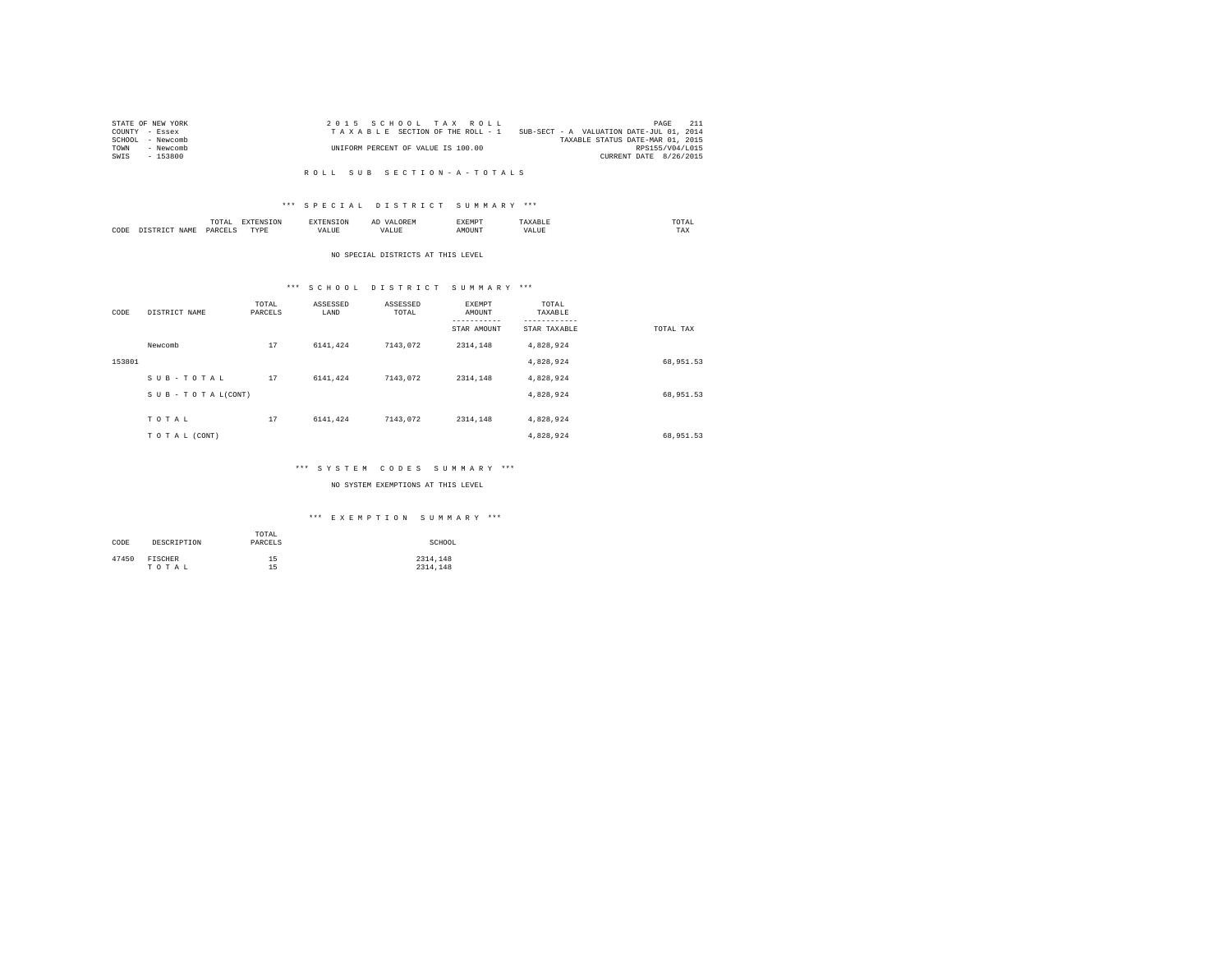| STATE OF NEW YORK   | 2015 SCHOOL TAX ROLL                                                        | PAGE            | 212 |
|---------------------|-----------------------------------------------------------------------------|-----------------|-----|
| COUNTY - Essex      | SUB-SECT - A VALUATION DATE-JUL 01, 2014<br>TAXABLE SECTION OF THE ROLL - 1 |                 |     |
| SCHOOL<br>- Newcomb | TAXABLE STATUS DATE-MAR 01, 2015                                            |                 |     |
| TOWN<br>- Newcomb   | UNIFORM PERCENT OF VALUE IS 100.00                                          | RPS155/V04/L015 |     |
| $-153800$<br>SWIS   | CURRENT DATE 8/26/2015                                                      |                 |     |

R O L L S U B S E C T I O N - A - T O T A L S

## \*\*\* G R A N D T O T A L S \*\*\*

| ROLL<br><b>SEC</b> | DESCRIPTION                | TOTAL<br>PARCELS | ASSESSED<br>LAND | ASSESSED<br>TOTAL | <b>EXEMPT</b><br>AMOUNT<br>-----------<br>STAR AMOUNT | TOTAL<br>TAXABLE<br>----------<br>STAR TAXABLE | TOTAL<br>TAX |
|--------------------|----------------------------|------------------|------------------|-------------------|-------------------------------------------------------|------------------------------------------------|--------------|
|                    | School Tax                 |                  | 6141.424         | 7143.072          | 2.314.148                                             | 4.828.924<br>4.828.924                         | 68.951.53    |
|                    | SPEC DIST TAXES<br>TAXABLE | 17               |                  |                   |                                                       |                                                | 68.951.53    |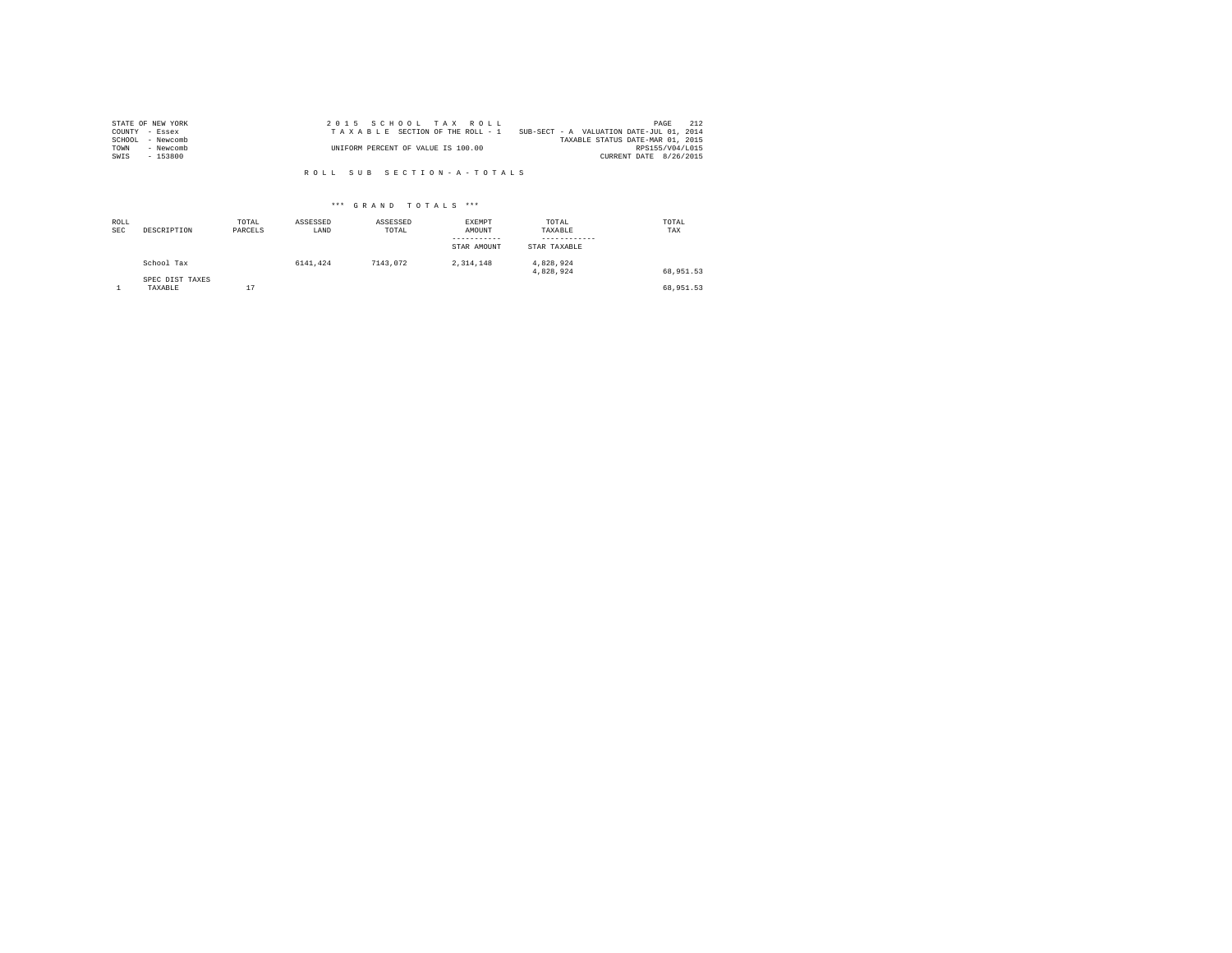| STATE OF NEW YORK<br>COUNTY - Essex<br>SCHOOL - Newcomb<br>- Newcomb<br>TOWN<br>$-153800$<br>SWIS                                                                  |                                                                                                                                                                                                                           |                                            | 2015 SCHOOL TAX ROLL<br>OWNERS NAME SEQUENCE<br>UNIFORM PERCENT OF VALUE IS 100.00 | TAXABLE SECTION OF THE ROLL - 1 SUB-SECT - B VALUATION DATE-JUL 01, 2014<br>TAXABLE STATUS DATE-MAR 01, 2015  | 213<br>PAGE                          |
|--------------------------------------------------------------------------------------------------------------------------------------------------------------------|---------------------------------------------------------------------------------------------------------------------------------------------------------------------------------------------------------------------------|--------------------------------------------|------------------------------------------------------------------------------------|---------------------------------------------------------------------------------------------------------------|--------------------------------------|
| TAX MAP PARCEL NUMBER<br>CURRENT OWNERS NAME<br>CURRENT OWNERS ADDRESS                                                                                             | SCHOOL DISTRICT<br>PARCEL SIZE/GRID COORD                                                                                                                                                                                 | LAND<br>TOTAL                              | TAX DESCRIPTION<br>SPECIAL DISTRICTS                                               | PROPERTY LOCATION & CLASS ASSESSMENT EXEMPTION CODE-----------------------------------SCHOOL<br>TAXABLE VALUE | TAX AMOUNT                           |
|                                                                                                                                                                    |                                                                                                                                                                                                                           |                                            |                                                                                    |                                                                                                               |                                      |
| $101. -4 - 1.200$<br>Bunting Family V LLC<br>c/o Fountain Forestry Inc<br>175 Barnstead Rd Ste 4<br>PO Box 25<br>Pittsfield, NH 03263<br>MAY BE SUBJECT TO PAYMENT | Tahawus Rd<br>912 Forest s480a - WTRFNT PRIV FOR 47460<br>Newcomb<br>153801<br>T&C Purchase TWP 46<br>616.18AC Under 480A RPTL<br>ACRES 631.18<br>EAST-0587460 NRTH-1457922<br>DEED BOOK 1480 PG-234<br>FULL MARKET VALUE | NON-HOMESTEAD PARCEL<br>275,300<br>275,300 | 275,300 School Tax                                                                 | ACCT 665Z005002<br>60.293                                                                                     | BILL 772<br>215,007<br>1,098.14      |
| UNDER RPTL480A UNTIL 2024                                                                                                                                          |                                                                                                                                                                                                                           |                                            |                                                                                    |                                                                                                               |                                      |
|                                                                                                                                                                    |                                                                                                                                                                                                                           |                                            | TOTAL TAX ---                                                                      | DATE #1<br>AMT DUE                                                                                            | $1.098.14**$<br>09/30/15<br>1,098.14 |
|                                                                                                                                                                    |                                                                                                                                                                                                                           |                                            |                                                                                    |                                                                                                               |                                      |
|                                                                                                                                                                    | Tahawus Rd                                                                                                                                                                                                                | NON-HOMESTEAD PARCEL                       |                                                                                    | ACCT 665Z005004                                                                                               | BILL 773                             |
| $110. - 1 - 12.200$                                                                                                                                                | 912 Forest s480a - WTRFNT                                                                                                                                                                                                 |                                            | PRIV FOR 47460                                                                     |                                                                                                               | 666,253                              |
| Bunting Family V LLC<br>c/o Fountain Forestry Inc<br>175 Barnstead Rd Ste 4<br>PO Box 25<br>Pittsfield, NH 03263                                                   | Newcomb<br>153801<br>T&C Purchase TWP 26/46<br>1512.89AC Under 480A RPTL<br>ACRES 1766.99<br>EAST-0569990 NRTH-1443920<br>DEED BOOK 1480 PG-234                                                                           | 972.700                                    | 972,700 School Tax                                                                 | 306,447                                                                                                       | 5,581.45                             |
| MAY BE SUBJECT TO PAYMENT<br>UNDER RPTL480A UNTIL 2024                                                                                                             | FULL MARKET VALUE                                                                                                                                                                                                         | 972,700                                    |                                                                                    |                                                                                                               |                                      |
|                                                                                                                                                                    |                                                                                                                                                                                                                           |                                            |                                                                                    | TOTAL TAX ---                                                                                                 | $5.581.45**$                         |
|                                                                                                                                                                    |                                                                                                                                                                                                                           |                                            |                                                                                    | DATE #1<br>AMT DUE                                                                                            | 09/30/15<br>5.581.45                 |
|                                                                                                                                                                    |                                                                                                                                                                                                                           |                                            |                                                                                    |                                                                                                               |                                      |
|                                                                                                                                                                    | Lower Works Rd                                                                                                                                                                                                            | NON-HOMESTEAD PARCEL                       |                                                                                    | ACCT 665J103005                                                                                               | BILL 774                             |
| $110. -2 - 1.004$<br>Bunting Family V LLC<br>c/o Fountain Forestry Inc<br>175 Barnstead Rd Ste 4<br>PO Box 25<br>Pittsfield, NH 03263<br>MAY BE SUBJECT TO PAYMENT | 912 Forest s480a<br>Newcomb 153801<br>Twp 46 T&C<br>363.35AC Under 480A RPTL<br>ACRES 373.35<br>EAST-0574557 NRTH-1442418<br>DEED BOOK 1480 PG-234<br>FULL MARKET VALUE                                                   | 192,700<br>192,700                         | PRIV FOR 47460<br>192,700 School Tax                                               | 42,670                                                                                                        | 150,030<br>777.17                    |
| UNDER RPTL480A UNTIL 2024                                                                                                                                          |                                                                                                                                                                                                                           |                                            |                                                                                    |                                                                                                               |                                      |
|                                                                                                                                                                    |                                                                                                                                                                                                                           |                                            | TOTAL TAX ---                                                                      | DATE #1<br>AMT DUE                                                                                            | $777.17**$<br>09/30/15<br>777.17     |
|                                                                                                                                                                    |                                                                                                                                                                                                                           |                                            |                                                                                    |                                                                                                               | *********                            |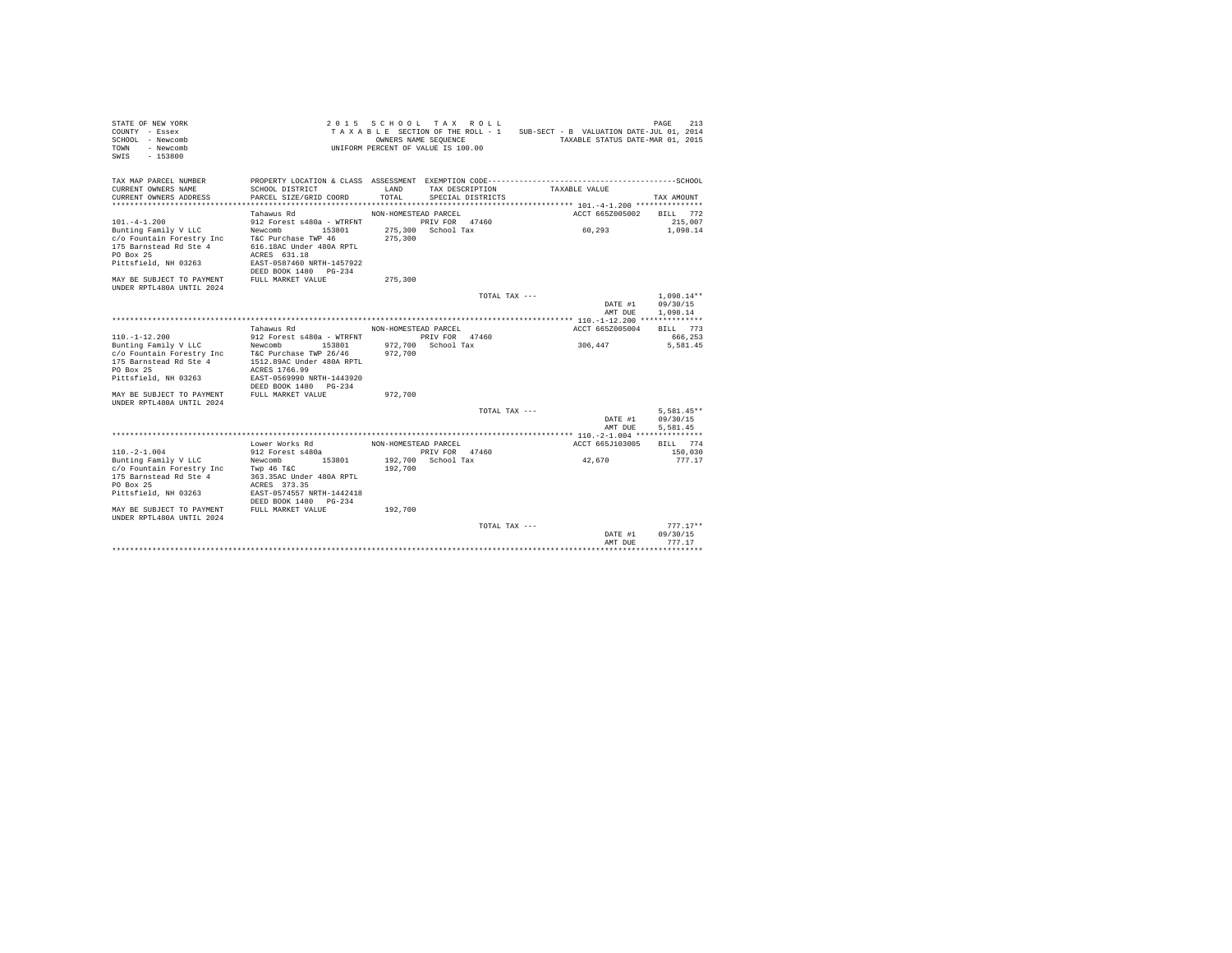| STATE OF NEW YORK<br>COUNTY - Essex<br>SCHOOL - Newcomb<br>- Newcomb<br>TOWN<br>SWTS<br>$-153800$ |                                           | 2015 SCHOOL TAX ROLL<br>TAXABLE SECTION OF THE ROLL - 1<br>OWNERS NAME SEQUENCE<br>UNIFORM PERCENT OF VALUE IS 100.00 |                     |                   |               | SUB-SECT - B VALUATION DATE-JUL 01, 2014<br>TAXABLE STATUS DATE-MAR 01, 2015 | 214<br>PAGE         |
|---------------------------------------------------------------------------------------------------|-------------------------------------------|-----------------------------------------------------------------------------------------------------------------------|---------------------|-------------------|---------------|------------------------------------------------------------------------------|---------------------|
| TAX MAP PARCEL NUMBER<br>CURRENT OWNERS NAME                                                      | SCHOOL DISTRICT                           | LAND                                                                                                                  | TAX DESCRIPTION     |                   | TAXABLE VALUE |                                                                              |                     |
| CURRENT OWNERS ADDRESS                                                                            | PARCEL SIZE/GRID COORD                    | TOTAL.                                                                                                                |                     | SPECIAL DISTRICTS |               |                                                                              | TAX AMOUNT          |
|                                                                                                   | Tahawus Rd                                |                                                                                                                       |                     |                   |               |                                                                              |                     |
| $111. - 3 - 9.000$                                                                                | 912 Forest s480a - WTRFNT                 | NON-HOMESTEAD PARCEL                                                                                                  | PRIV FOR 47460      |                   |               | ACCT 665Z005007                                                              | BILL 775<br>896.923 |
| Bunting Family V LLC                                                                              | Newcomb<br>153801                         |                                                                                                                       | 1290.600 School Tax |                   |               | 393,677                                                                      | 7.170.21            |
| c/o Fountain Forestry Inc                                                                         | T&C Purchase TWP 46                       | 1290,600                                                                                                              |                     |                   |               |                                                                              |                     |
| 175 Barnstead Rd Ste 4                                                                            | 1601.26AC Under 480A RPTL                 |                                                                                                                       |                     |                   |               |                                                                              |                     |
| PO Box 25                                                                                         | ACRES 1843.26                             |                                                                                                                       |                     |                   |               |                                                                              |                     |
| Pittsfield, NH 03263                                                                              | EAST-0581244 NRTH-1451816                 |                                                                                                                       |                     |                   |               |                                                                              |                     |
|                                                                                                   | DEED BOOK 1480 PG-234                     |                                                                                                                       |                     |                   |               |                                                                              |                     |
| MAY BE SUBJECT TO PAYMENT<br>UNDER RPTL480A UNTIL 2024                                            | FULL MARKET VALUE                         | 1290,600                                                                                                              |                     |                   |               |                                                                              |                     |
|                                                                                                   |                                           |                                                                                                                       |                     | TOTAL TAX ---     |               |                                                                              | $7.170.21**$        |
|                                                                                                   |                                           |                                                                                                                       |                     |                   |               | DATE #1                                                                      | 09/30/15            |
|                                                                                                   |                                           |                                                                                                                       |                     |                   |               | AMT DUE                                                                      | 7.170.21            |
|                                                                                                   |                                           |                                                                                                                       |                     |                   |               |                                                                              |                     |
|                                                                                                   | Tahawus Rd                                | NON-HOMESTEAD PARCEL                                                                                                  |                     |                   |               | ACCT 665Z005011                                                              | BILL 776            |
| $121. - 5 - 3.000$                                                                                | 912 Forest s480a                          |                                                                                                                       | PRIV FOR 47460      |                   |               |                                                                              | 117,059             |
| Bunting Family V LLC                                                                              | Newcomb<br>153801                         |                                                                                                                       | 164,900 School Tax  |                   |               | 47.841                                                                       | 871.35              |
| c/o Fountain Forestry Inc                                                                         | T&C Purchase TWP 27/46                    | 164,900                                                                                                               |                     |                   |               |                                                                              |                     |
| 175 Barnstead Rd Ste 4                                                                            | 236.3AC Under 480A RPTL                   |                                                                                                                       |                     |                   |               |                                                                              |                     |
| PO Box 25<br>Pittsfield, NH 03263                                                                 | ACRES 266.30<br>EAST-0573408 NRTH-1438118 |                                                                                                                       |                     |                   |               |                                                                              |                     |
|                                                                                                   | DEED BOOK 1480 PG-234                     |                                                                                                                       |                     |                   |               |                                                                              |                     |
| MAY BE SUBJECT TO PAYMENT                                                                         | FULL MARKET VALUE                         | 164,900                                                                                                               |                     |                   |               |                                                                              |                     |
| UNDER RPTL480A UNTIL 2024                                                                         |                                           |                                                                                                                       |                     |                   |               |                                                                              |                     |
|                                                                                                   |                                           |                                                                                                                       |                     | TOTAL TAX ---     |               |                                                                              | $871.35**$          |
|                                                                                                   |                                           |                                                                                                                       |                     |                   |               | DATE #1                                                                      | 09/30/15            |
|                                                                                                   |                                           |                                                                                                                       |                     |                   |               | AMT DUE                                                                      | 871.35              |
|                                                                                                   |                                           |                                                                                                                       |                     |                   |               | ************* 121.-4-1.000 ***************                                   |                     |
| $121 - 4 - 1.000$                                                                                 | NYS Route 28N<br>912 Forest s480a         | NON-HOMESTEAD PARCEL                                                                                                  |                     |                   |               | ACCT 665J178514                                                              | 777<br>BILL.        |
| Crocker Arthur M Trust                                                                            | 153801<br>Newcomb                         | 12,900                                                                                                                | School Tax          |                   |               | 12,900                                                                       | 234.95              |
| 2222 Wyoming Ave NW                                                                               | 11 T&C TWP 46                             | 12,900                                                                                                                |                     |                   |               |                                                                              |                     |
| Washington, DC 20008                                                                              | 959/26 Conservation Easem                 |                                                                                                                       |                     |                   |               |                                                                              |                     |
|                                                                                                   | 0 AC Under 480A RPTL                      |                                                                                                                       |                     |                   |               |                                                                              |                     |
|                                                                                                   | ACRES 31.15                               |                                                                                                                       |                     |                   |               |                                                                              |                     |
|                                                                                                   | EAST-0577375 NRTH-1437671                 |                                                                                                                       |                     |                   |               |                                                                              |                     |
|                                                                                                   | DEED BOOK 1480 PG-197                     |                                                                                                                       |                     |                   |               |                                                                              |                     |
|                                                                                                   | FULL MARKET VALUE                         | 12,900                                                                                                                |                     |                   |               |                                                                              |                     |
|                                                                                                   |                                           |                                                                                                                       |                     | TOTAL TAX ---     |               |                                                                              | $234.95**$          |
|                                                                                                   |                                           |                                                                                                                       |                     |                   |               | DATE #1<br>AMT DUE                                                           | 09/30/15<br>234.95  |
|                                                                                                   |                                           |                                                                                                                       |                     |                   |               |                                                                              |                     |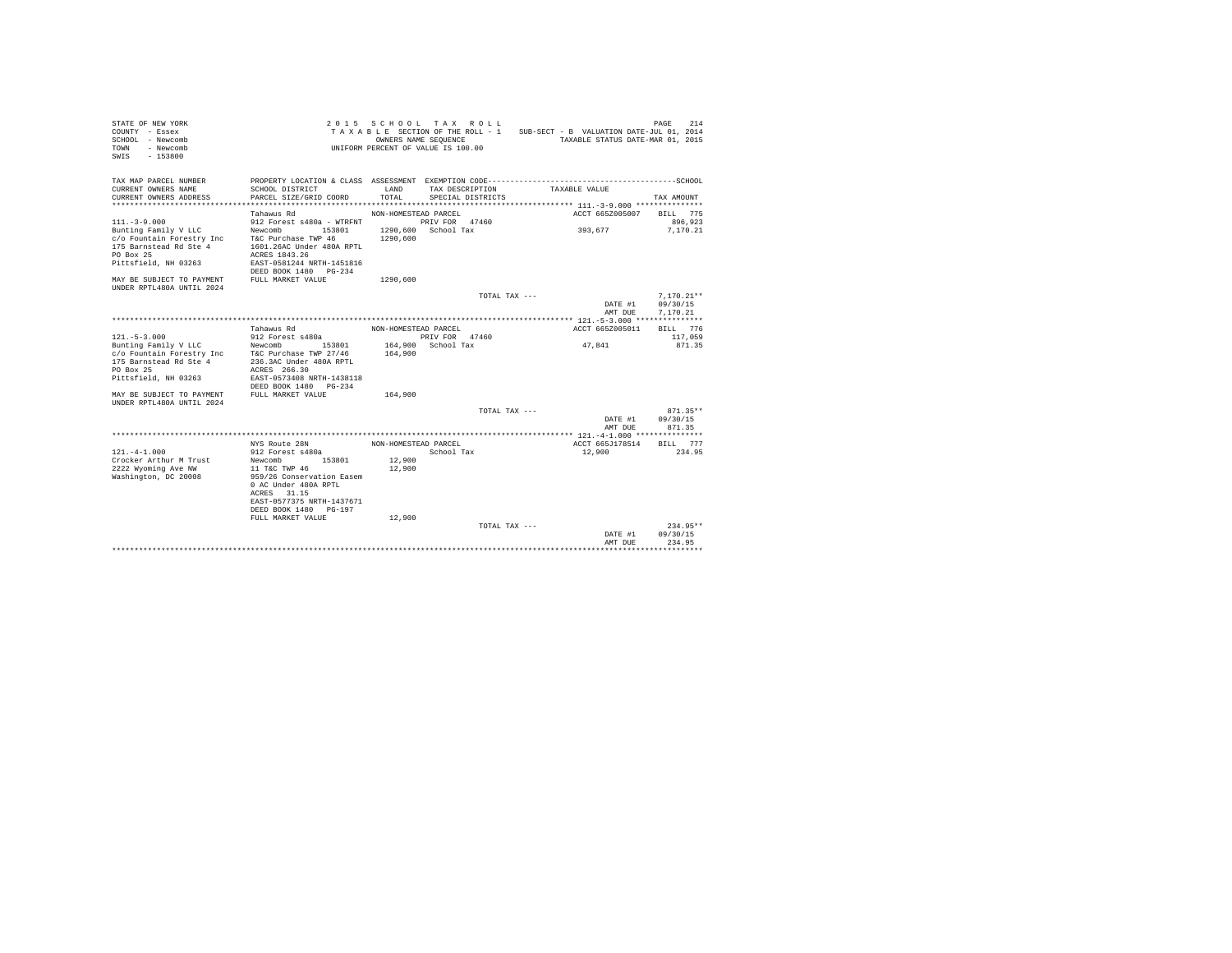| STATE OF NEW YORK<br>2015 SCHOOL TAX ROLL<br>215<br>PAGE<br>TAXABLE SECTION OF THE ROLL - 1 SUB-SECT - B VALUATION DATE-JUL 01, 2014<br>COUNTY - Essex<br>SCHOOL - Newcomb<br>OWNERS NAME SEQUENCE<br>TAXABLE STATUS DATE-MAR 01, 2015<br>UNIFORM PERCENT OF VALUE IS 100.00<br>- Newcomb<br>TOWN<br>$SWTS = 153800$ |                           |                      |                    |                                          |                        |  |  |  |  |  |
|----------------------------------------------------------------------------------------------------------------------------------------------------------------------------------------------------------------------------------------------------------------------------------------------------------------------|---------------------------|----------------------|--------------------|------------------------------------------|------------------------|--|--|--|--|--|
| TAX MAP PARCEL NUMBER                                                                                                                                                                                                                                                                                                |                           |                      |                    |                                          |                        |  |  |  |  |  |
| CURRENT OWNERS NAME                                                                                                                                                                                                                                                                                                  | SCHOOL DISTRICT           | LAND                 | TAX DESCRIPTION    | TAXABLE VALUE                            |                        |  |  |  |  |  |
| CURRENT OWNERS ADDRESS                                                                                                                                                                                                                                                                                               | PARCEL SIZE/GRID COORD    | TOTAL                | SPECIAL DISTRICTS  |                                          | TAX AMOUNT             |  |  |  |  |  |
|                                                                                                                                                                                                                                                                                                                      | ************************* |                      |                    |                                          |                        |  |  |  |  |  |
|                                                                                                                                                                                                                                                                                                                      | Lower Works Rd            | NON-HOMESTEAD PARCEL |                    | ACCT 665J101105                          | BILL 778               |  |  |  |  |  |
| $111 - 3 - 5.000$                                                                                                                                                                                                                                                                                                    | 912 Forest s480a          |                      | PRIV FOR 47460     |                                          | 203,600                |  |  |  |  |  |
| Crocker Chester                                                                                                                                                                                                                                                                                                      | Newcomb<br>153801         |                      | 288.775 School Tax | 85,175                                   | 1,551.33               |  |  |  |  |  |
| Crocker Saone B                                                                                                                                                                                                                                                                                                      | 10 T&c Twp 46             | 288,775              |                    |                                          |                        |  |  |  |  |  |
| 2222 Wyoming Ave NW                                                                                                                                                                                                                                                                                                  | 959/26 Conserv Easement   |                      |                    |                                          |                        |  |  |  |  |  |
| Washington, DC 20008                                                                                                                                                                                                                                                                                                 | 252.25AC Under480A RPTL   |                      |                    |                                          |                        |  |  |  |  |  |
|                                                                                                                                                                                                                                                                                                                      | ACRES 284.04              |                      |                    |                                          |                        |  |  |  |  |  |
| MAY BE SUBJECT TO PAYMENT EAST-0579043 NRTH-1441129<br>UNDER RPTL480A UNTIL 2024 DEED BOOK 1009 PG-37                                                                                                                                                                                                                |                           |                      |                    |                                          |                        |  |  |  |  |  |
|                                                                                                                                                                                                                                                                                                                      | FULL MARKET VALUE         | 288.775              |                    |                                          |                        |  |  |  |  |  |
|                                                                                                                                                                                                                                                                                                                      |                           |                      | TOTAL TAX $---$    |                                          | $1.551.33**$           |  |  |  |  |  |
|                                                                                                                                                                                                                                                                                                                      |                           |                      |                    | DATE #1                                  | 09/30/15               |  |  |  |  |  |
|                                                                                                                                                                                                                                                                                                                      |                           |                      |                    | AMT DUE                                  | 1,551,33               |  |  |  |  |  |
|                                                                                                                                                                                                                                                                                                                      |                           |                      |                    |                                          |                        |  |  |  |  |  |
|                                                                                                                                                                                                                                                                                                                      | 1525 Goodnow Flow Rd      | NON-HOMESTEAD PARCEL |                    | ACCT 665J105409                          | BILL 779               |  |  |  |  |  |
| $120. - 1 - 10.028$                                                                                                                                                                                                                                                                                                  | 912 Forest s480a - WTRFNT |                      | PRIV FOR 47460     |                                          | 412,000                |  |  |  |  |  |
| Otter Pond Club Inc                                                                                                                                                                                                                                                                                                  | Newcomb<br>153801         |                      | 619,800 School Tax | 214,300                                  | 3,903.14               |  |  |  |  |  |
| c/o Ronald Peter                                                                                                                                                                                                                                                                                                     | 40 To42 T&c Twp 18        | 626,300              |                    |                                          |                        |  |  |  |  |  |
| 674 Knickerbocker Rd                                                                                                                                                                                                                                                                                                 | 594AC Under 480A RPTL     |                      |                    |                                          |                        |  |  |  |  |  |
| Schodack Landing, NY 12156 ACRES 714.60                                                                                                                                                                                                                                                                              |                           |                      |                    |                                          |                        |  |  |  |  |  |
|                                                                                                                                                                                                                                                                                                                      | EAST-0533522 NRTH-1424310 |                      |                    |                                          |                        |  |  |  |  |  |
| MAY BE SUBJECT TO PAYMENT DEED BOOK 327 PG-207<br>UNDER RPTL480A UNTIL 2024 FULL MARKET VALUE                                                                                                                                                                                                                        |                           |                      |                    |                                          |                        |  |  |  |  |  |
|                                                                                                                                                                                                                                                                                                                      |                           | 626,300              | TOTAL TAX ---      |                                          | $3.903.14**$           |  |  |  |  |  |
|                                                                                                                                                                                                                                                                                                                      |                           |                      |                    | DATE #1                                  | 09/30/15               |  |  |  |  |  |
|                                                                                                                                                                                                                                                                                                                      |                           |                      |                    | AMT DUE                                  | 3.903.14               |  |  |  |  |  |
|                                                                                                                                                                                                                                                                                                                      |                           |                      |                    | *********** 111.-3-8.100 *************** |                        |  |  |  |  |  |
|                                                                                                                                                                                                                                                                                                                      | Blue Ridge Rd             | NON-HOMESTEAD PARCEL |                    | ACCT 665J101103                          | BTLL 780               |  |  |  |  |  |
| $111. - 3 - 8.100$                                                                                                                                                                                                                                                                                                   | 912 Forest s480a          |                      | PRIV FOR 47460     |                                          | 75,032                 |  |  |  |  |  |
| Palmiotto Jennifer O                                                                                                                                                                                                                                                                                                 | Newcomb 153801            |                      | 102.100 School Tax | 27,068                                   | 493.00                 |  |  |  |  |  |
| PO Box 716                                                                                                                                                                                                                                                                                                           | 11 T&C TWP 46             | 102,100              |                    |                                          |                        |  |  |  |  |  |
| Walpole, NH 03608-0716                                                                                                                                                                                                                                                                                               | 959/26 Conservation Easem |                      |                    |                                          |                        |  |  |  |  |  |
|                                                                                                                                                                                                                                                                                                                      | 113AC Under480A RPTL      |                      |                    |                                          |                        |  |  |  |  |  |
| MAY BE SUBJECT TO PAYMENT ACRES 123.00<br>UNDER RPTL480A UNTIL 2024 EAST-0576670 P                                                                                                                                                                                                                                   |                           |                      |                    |                                          |                        |  |  |  |  |  |
|                                                                                                                                                                                                                                                                                                                      | EAST-0576670 NRTH-1440428 |                      |                    |                                          |                        |  |  |  |  |  |
|                                                                                                                                                                                                                                                                                                                      | DEED BOOK 1480 PG-201     |                      |                    |                                          |                        |  |  |  |  |  |
|                                                                                                                                                                                                                                                                                                                      | FULL MARKET VALUE         | 102,100              |                    |                                          |                        |  |  |  |  |  |
|                                                                                                                                                                                                                                                                                                                      |                           |                      | TOTAL TAX ---      | DATE #1                                  | $493.00**$<br>09/30/15 |  |  |  |  |  |
|                                                                                                                                                                                                                                                                                                                      |                           |                      |                    | AMT DUE                                  | 493.00                 |  |  |  |  |  |
|                                                                                                                                                                                                                                                                                                                      |                           |                      |                    |                                          |                        |  |  |  |  |  |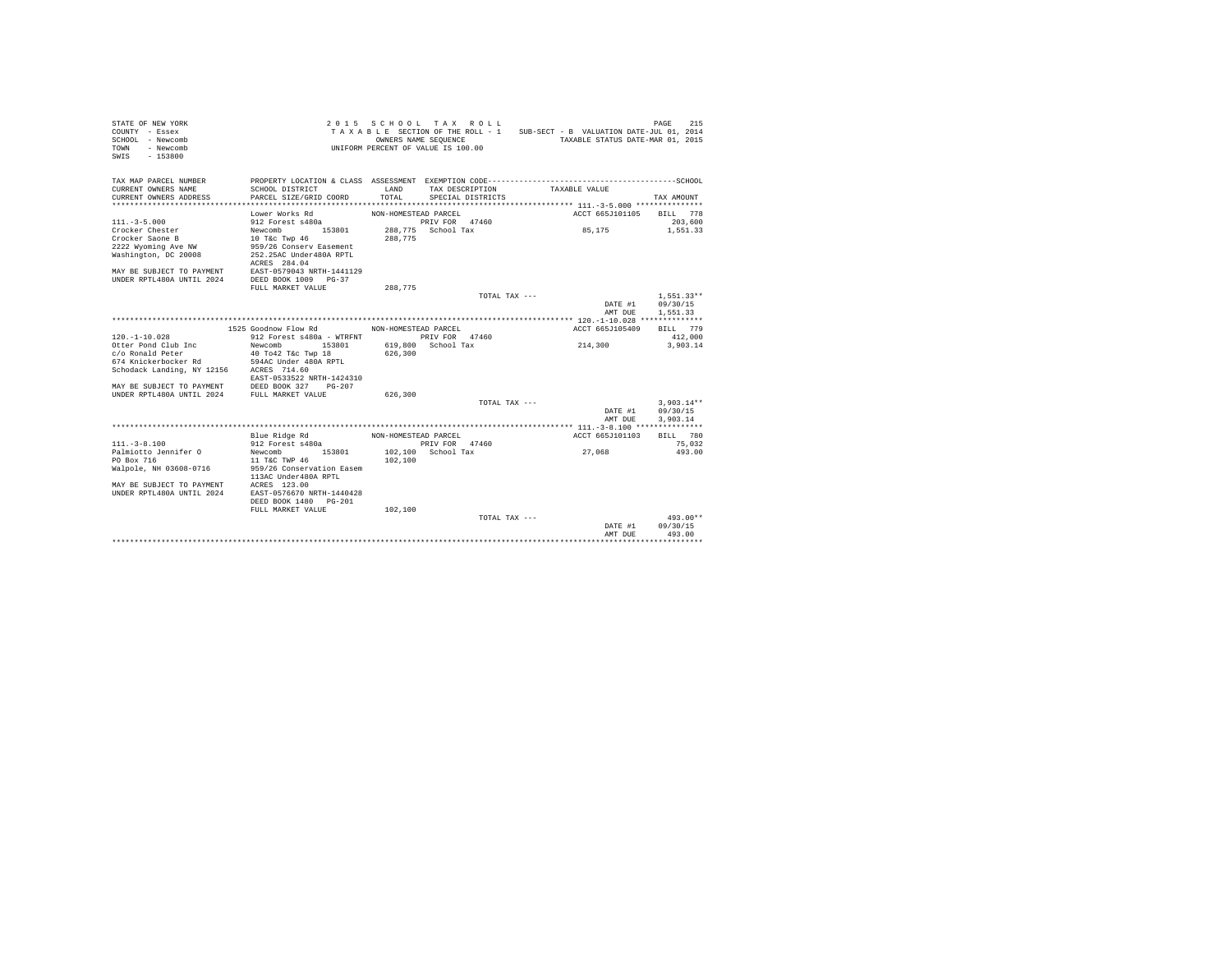| STATE OF NEW YORK<br>COUNTY - Essex<br>SCHOOL - Newcomb<br>TOWN - Newcomb<br>$-153800$<br>SWIS |                                                       |                      | 2015 SCHOOL TAX ROLL<br>UNIFORM PERCENT OF VALUE IS 100.00 | TAXABLE SECTION OF THE ROLL - 1 SUB-SECT - B VALUATION DATE-JUL 01, 2014<br>OWNERS NAME SEQUENCE TAXABLE STATUS DATE-MAR 01, 2015 | 216<br>PAGE      |
|------------------------------------------------------------------------------------------------|-------------------------------------------------------|----------------------|------------------------------------------------------------|-----------------------------------------------------------------------------------------------------------------------------------|------------------|
| TAX MAP PARCEL NUMBER<br>CURRENT OWNERS NAME                                                   | SCHOOL DISTRICT                                       | LAND                 | TAX DESCRIPTION                                            | TAXABLE VALUE                                                                                                                     |                  |
| CURRENT OWNERS ADDRESS                                                                         | PARCEL SIZE/GRID COORD                                | TOTAL.               | SPECIAL DISTRICTS                                          |                                                                                                                                   | TAX AMOUNT       |
|                                                                                                | Lower Works Rd                                        | NON-HOMESTEAD PARCEL |                                                            | ACCT 665J101106 BILL 781                                                                                                          |                  |
| $111 - 3 - 1.100$                                                                              | 912 Forest s480a                                      |                      | PRIV FOR 47460                                             |                                                                                                                                   | 39,280           |
| Tahawus Club Inc                                                                               | Newcomb 153801                                        |                      | 54,000 School Tax                                          | 14,720                                                                                                                            | 268.10           |
| PO Box 419                                                                                     | 16 T&C TWP 46                                         | 54,000               |                                                            |                                                                                                                                   |                  |
| Newcomb, NY 12852                                                                              | 959/26 Conservation Easem<br>118.34AC Under 480A RPTL |                      |                                                            |                                                                                                                                   |                  |
|                                                                                                |                                                       |                      |                                                            |                                                                                                                                   |                  |
| MAY BE SUBJECT TO PAYMENT ACRES 130.16<br>UNDER RPTL480A UNTIL 2024 EAST-0581167 NRTH-1446991  |                                                       |                      |                                                            |                                                                                                                                   |                  |
|                                                                                                | DEED BOOK 1619 PG-93                                  |                      |                                                            |                                                                                                                                   |                  |
|                                                                                                | FULL MARKET VALUE                                     | 54,000               |                                                            |                                                                                                                                   |                  |
|                                                                                                |                                                       |                      | TOTAL TAX ---                                              |                                                                                                                                   | $268.10**$       |
|                                                                                                |                                                       |                      |                                                            | DATE #1                                                                                                                           | 09/30/15         |
|                                                                                                |                                                       |                      |                                                            | AMT DUE                                                                                                                           | 268.10           |
|                                                                                                | Lower Works Rd MON-HOMESTEAD PARCEL                   |                      |                                                            | ACCT 665Z006008                                                                                                                   | BILL 782         |
| $111.-3-1.210$                                                                                 | 912 Forest s480a                                      |                      | PRIV FOR 47460                                             |                                                                                                                                   | 40,400           |
| Tahawus Club Inc                                                                               | Newcomb 153801                                        |                      | 50,500 School Tax                                          | 10,100                                                                                                                            | 183.96           |
| PO Box 419                                                                                     | 16 T&C TWP 46                                         | 50,500               |                                                            |                                                                                                                                   |                  |
| Newcomb, NY 12852                                                                              | 959/26 Conservation Easem                             |                      |                                                            |                                                                                                                                   |                  |
| MAY BE SUBJECT TO PAYMENT ACRES 121.66                                                         | 121.66AC Under 480A RPTL                              |                      |                                                            |                                                                                                                                   |                  |
| UNDER RPTL480A UNTIL 2024 EAST-0579039 NRTH-1445273                                            |                                                       |                      |                                                            |                                                                                                                                   |                  |
|                                                                                                | DEED BOOK 1619 PG-88                                  |                      |                                                            |                                                                                                                                   |                  |
|                                                                                                | FULL MARKET VALUE                                     | 50,500               |                                                            |                                                                                                                                   |                  |
|                                                                                                |                                                       |                      | TOTAL TAX ---                                              |                                                                                                                                   | 183.96**         |
|                                                                                                |                                                       |                      |                                                            | DATE #1 09/30/15                                                                                                                  |                  |
|                                                                                                |                                                       |                      |                                                            | AMT DUE                                                                                                                           | 183.96           |
|                                                                                                | Sanford Ln                                            | NON-HOMESTEAD PARCEL |                                                            | ACCT 665J105004                                                                                                                   | BILL 783         |
| $90. -1 - 1.110$                                                                               | 912 Forest s480a                                      |                      | PRIV FOR 47460                                             |                                                                                                                                   | 12,043           |
| Upper Hudson Woodlands ATP LP Newcomb 153801                                                   |                                                       |                      | 15,054 School Tax                                          | 3,011                                                                                                                             | 54.84            |
| c/o BTG Pactual                                                                                | Pt 92 T&c Twp                                         | 15,054               |                                                            |                                                                                                                                   |                  |
| 1180 Peachtree St NE Ste 1810 1565/88 1585/307 Esmnts                                          |                                                       |                      |                                                            |                                                                                                                                   |                  |
| Atlanta, GA 30309                                                                              | 64.64AC Under 480A RPTL                               |                      |                                                            |                                                                                                                                   |                  |
| MAY BE SUBJECT TO PAYMENT EAST-0571166 NRTH-1474448                                            | ACRES 64.64                                           |                      |                                                            |                                                                                                                                   |                  |
| UNDER RPTL480A UNTIL 2024 DEED BOOK 1656 PG-1                                                  |                                                       |                      |                                                            |                                                                                                                                   |                  |
|                                                                                                | CONSERVATION ESMT % 61.00                             |                      |                                                            |                                                                                                                                   |                  |
|                                                                                                | FULL MARKET VALUE                                     | 15,054               |                                                            |                                                                                                                                   |                  |
|                                                                                                |                                                       |                      | TOTAL TAX ---                                              |                                                                                                                                   | $54.84**$        |
|                                                                                                |                                                       |                      |                                                            | DATE #1                                                                                                                           | 09/30/15         |
|                                                                                                |                                                       |                      |                                                            | AMT DUE                                                                                                                           | 54.84<br>******* |
|                                                                                                |                                                       |                      |                                                            |                                                                                                                                   |                  |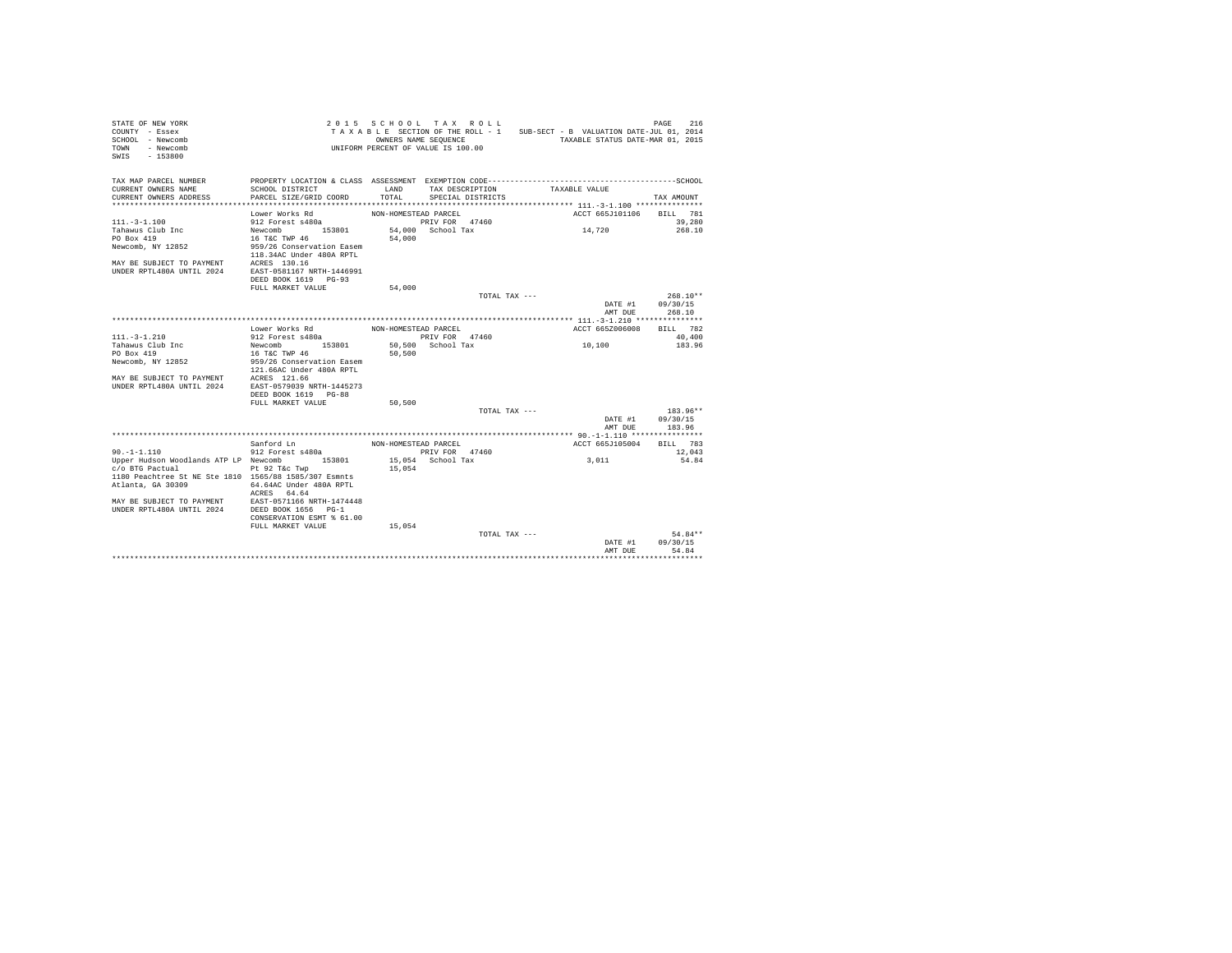| STATE OF NEW YORK<br>COUNTY - Essex<br>SCHOOL - Newcomb<br>- Newcomb<br>TOWN<br>$-153800$<br>SWIS |                                                                                                                 | OWNERS NAME SEQUENCE | 2015 SCHOOL TAX ROLL<br>UNIFORM PERCENT OF VALUE IS 100.00 |               | TAXABLE SECTION OF THE ROLL - 1 SUB-SECT - B VALUATION DATE-JUL 01, 2014<br>TAXABLE STATUS DATE-MAR 01, 2015 | 217<br>PAGE        |
|---------------------------------------------------------------------------------------------------|-----------------------------------------------------------------------------------------------------------------|----------------------|------------------------------------------------------------|---------------|--------------------------------------------------------------------------------------------------------------|--------------------|
| TAX MAP PARCEL NUMBER<br>CURRENT OWNERS NAME                                                      | PROPERTY LOCATION & CLASS ASSESSMENT EXEMPTION CODE-----------------------------------SCHOOL<br>SCHOOL DISTRICT | LAND                 | TAX DESCRIPTION                                            |               | TAXABLE VALUE                                                                                                |                    |
| CURRENT OWNERS ADDRESS                                                                            | PARCEL SIZE/GRID COORD                                                                                          | TOTAL                | SPECIAL DISTRICTS                                          |               |                                                                                                              | TAX AMOUNT         |
|                                                                                                   | Sanford Ln                                                                                                      | NON-HOMESTEAD PARCEL |                                                            |               | ACCT 665Z004009                                                                                              | BILL 784           |
| $90. -1 - 1.200$                                                                                  | 912 Forest s480a                                                                                                |                      | PRIV FOR 47460                                             |               |                                                                                                              | 84.022             |
| Upper Hudson Woodlands ATP LP Newcomb 153801                                                      |                                                                                                                 |                      | 114,816 School Tax                                         |               | 30,794                                                                                                       | 560.86             |
| c/o BTG Pactual<br>1180 Peachtree St NE Ste 1810 1565/88 1585/307 Esmnts                          | 91-93 T&C TWP 46                                                                                                | 114,816              |                                                            |               |                                                                                                              |                    |
| Atlanta, GA 30309                                                                                 | 150.22AC 480A RPTL                                                                                              |                      |                                                            |               |                                                                                                              |                    |
|                                                                                                   | ACRES 164.22                                                                                                    |                      |                                                            |               |                                                                                                              |                    |
| MAY BE SUBJECT TO PAYMENT<br>UNDER RPTL480A UNTIL 2024                                            | EAST-0570871 NRTH-1473126<br>DEED BOOK 1656 PG-1                                                                |                      |                                                            |               |                                                                                                              |                    |
|                                                                                                   | CONSERVATION ESMT % 61.00                                                                                       |                      |                                                            |               |                                                                                                              |                    |
|                                                                                                   | FULL MARKET VALUE                                                                                               | 114,816              |                                                            |               |                                                                                                              |                    |
|                                                                                                   |                                                                                                                 |                      |                                                            | TOTAL TAX --- |                                                                                                              | 560.86**           |
|                                                                                                   |                                                                                                                 |                      |                                                            |               | DATE #1                                                                                                      | 09/30/15           |
|                                                                                                   |                                                                                                                 |                      |                                                            |               | AMT DUE                                                                                                      | 560.86             |
|                                                                                                   | Sanford Ln                                                                                                      |                      |                                                            |               | ACCT 665Z008002                                                                                              | BILL 785           |
| $90. -1 - 2.220$                                                                                  | 912 Forest s480a                                                                                                | NON-HOMESTEAD PARCEL | PRIV FOR 47460                                             |               |                                                                                                              | 295,565            |
| Upper Hudson Woodlands ATP LP Newcomb 153801                                                      |                                                                                                                 |                      | 387,777 School Tax                                         |               | 92,212                                                                                                       | 1,679.50           |
| c/o BTG Pactual                                                                                   | T&C PUR TWP 47                                                                                                  | 387,777              |                                                            |               |                                                                                                              |                    |
| 1180 Peachtree St NE Ste 1810 1565/88 1585/307 Esmnts                                             |                                                                                                                 |                      |                                                            |               |                                                                                                              |                    |
| Atlanta, GA 30309                                                                                 | 1952Ac 480A RPTL                                                                                                |                      |                                                            |               |                                                                                                              |                    |
|                                                                                                   | ACRES 2048.80<br>EAST-0568159 NRTH-1480004                                                                      |                      |                                                            |               |                                                                                                              |                    |
| MAY BE SUBJECT TO PAYMENT<br>UNDER RPTL480A UNTIL 2024                                            | DEED BOOK 1656 PG-1                                                                                             |                      |                                                            |               |                                                                                                              |                    |
|                                                                                                   | CONSERVATION ESMT % 61.00                                                                                       |                      |                                                            |               |                                                                                                              |                    |
|                                                                                                   | FULL MARKET VALUE                                                                                               | 387,777              |                                                            |               |                                                                                                              |                    |
|                                                                                                   |                                                                                                                 |                      |                                                            | TOTAL TAX --- |                                                                                                              | $1.679.50**$       |
|                                                                                                   |                                                                                                                 |                      |                                                            |               | DATE #1                                                                                                      | 09/30/15           |
|                                                                                                   |                                                                                                                 |                      |                                                            |               | AMT DUE                                                                                                      | 1,679.50           |
|                                                                                                   | Sanford Ln                                                                                                      | NON-HOMESTEAD PARCEL |                                                            |               | ACCT 665Z005014                                                                                              | BILL 786           |
| $90. -1 - 3.120$                                                                                  | 912 Forest s480a - WTRFNT                                                                                       |                      | PRIV FOR 47460                                             |               |                                                                                                              | 67.517             |
| Upper Hudson Woodlands ATP LP Newcomb                                                             | 153801                                                                                                          |                      | 84.396 School Tax                                          |               | 16,879                                                                                                       | 307.42             |
| c/o BTG Pactual                                                                                   | T&C TWP 47 RS                                                                                                   | 84,396               |                                                            |               |                                                                                                              |                    |
| 1180 Peachtree St NE Ste 1810 1565/88 1585/307 Esmnts                                             |                                                                                                                 |                      |                                                            |               |                                                                                                              |                    |
| Atlanta, GA 30309                                                                                 | 212.15AC 480A<br>ACRES 212.15                                                                                   |                      |                                                            |               |                                                                                                              |                    |
| MAY BE SUBJECT TO PAYMENT                                                                         | EAST-0576841 NRTH-1481947                                                                                       |                      |                                                            |               |                                                                                                              |                    |
| UNDER RPTL480A UNTIL 2024                                                                         | DEED BOOK 1656 PG-1                                                                                             |                      |                                                            |               |                                                                                                              |                    |
|                                                                                                   | CONSERVATION ESMT % 61.00                                                                                       |                      |                                                            |               |                                                                                                              |                    |
|                                                                                                   | FULL MARKET VALUE                                                                                               | 84,396               |                                                            |               |                                                                                                              |                    |
|                                                                                                   |                                                                                                                 |                      |                                                            | TOTAL TAX --- |                                                                                                              | $307.42**$         |
|                                                                                                   |                                                                                                                 |                      |                                                            |               | DATE #1<br>AMT DUE                                                                                           | 09/30/15<br>307.42 |
|                                                                                                   |                                                                                                                 |                      |                                                            |               |                                                                                                              |                    |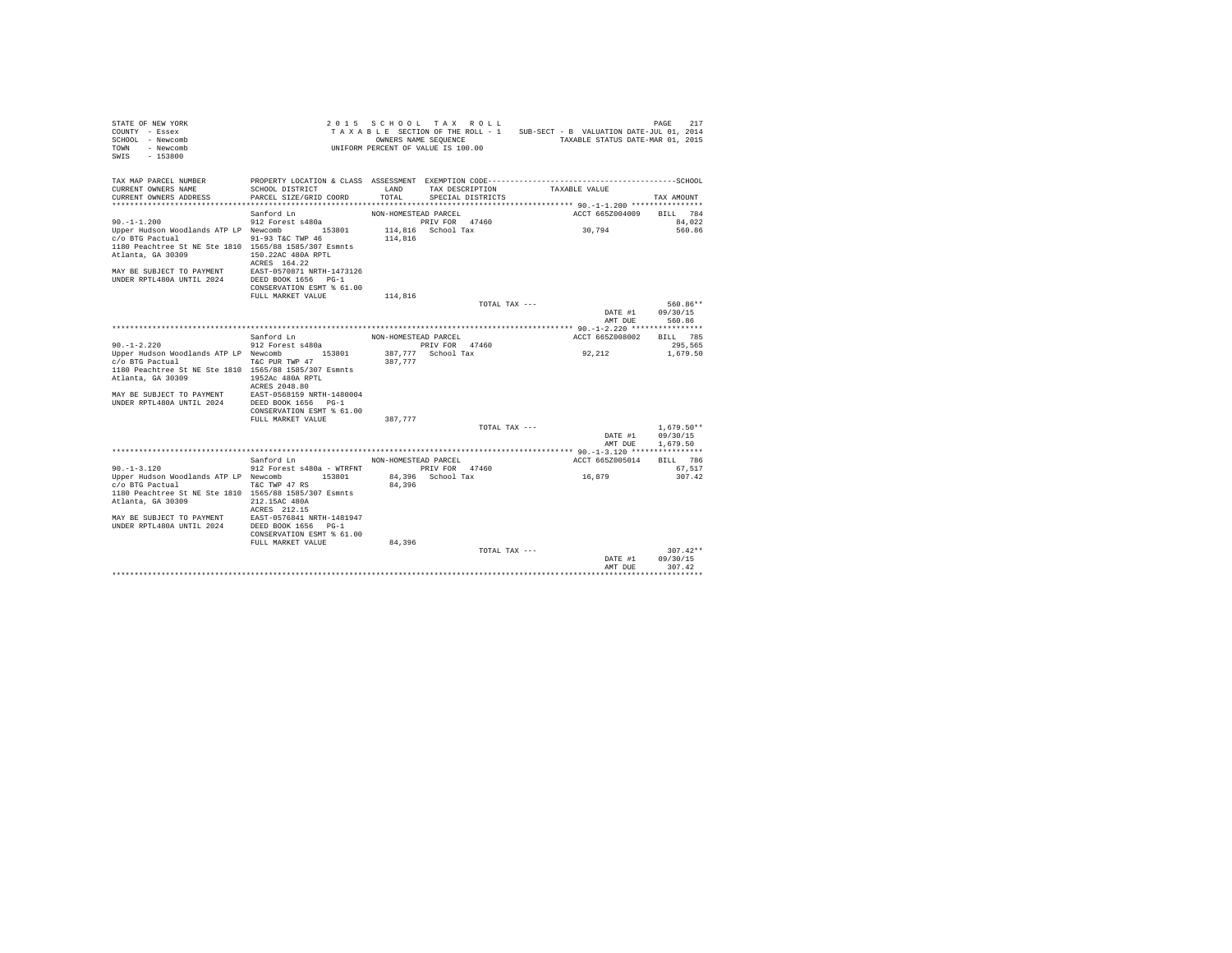| TAX MAP PARCEL NUMBER<br>PROPERTY LOCATION & CLASS ASSESSMENT EXEMPTION CODE-----------------------------------SCHOOL<br>CURRENT OWNERS NAME<br>SCHOOL DISTRICT<br>LAND<br>TAX DESCRIPTION<br>TAXABLE VALUE<br>CURRENT OWNERS ADDRESS<br>PARCEL SIZE/GRID COORD<br>TOTAL.<br>SPECIAL DISTRICTS<br>TAX AMOUNT<br>ACCT 665Z008003<br>Sanford Ln<br>NON-HOMESTEAD PARCEL<br>BILL 787<br>$90. -1 - 3.220$<br>912 Forest s480a<br>PRIV FOR 47460<br>27.768<br>Upper Hudson Woodlands ATP LP Newcomb 153801<br>34.710 School Tax<br>6,942<br>126.44<br>c/o BTG Pactual<br>T&C PUR TWP 47<br>34,710<br>1180 Peachtree St NE Ste 1810 1565/88 1585/307 Esmnts<br>Atlanta, GA 30309<br>217.08Ac 480A RPTL<br>ACRES 217.08<br>EAST-0575880 NRTH-1483005<br>MAY BE SUBJECT TO PAYMENT<br>UNDER RPTL480A UNTIL 2024<br>DEED BOOK 1656 PG-1<br>CONSERVATION ESMT % 61.00<br>34,710<br>FULL MARKET VALUE<br>$126.44**$<br>TOTAL TAX ---<br>DATE #1<br>09/30/15<br>126.44<br>AMT DUE<br>BILL 788<br>ACCT 665Z005015<br>NT. T.n<br>NON-HOMESTEAD PARCEL<br>$90. -1 - 5.120$<br>912 Forest s480a<br>PRIV FOR 47460<br>16,505<br>4,126<br>Upper Hudson Woodlands ATP LP Newcomb 153801<br>20.631 School Tax<br>75.15<br>c/o BTG Pactual<br>T&C TWP 46 RS<br>20,631<br>1180 Peachtree St NE Ste 1810 1565/88 1585/307 Esmnts<br>Atlanta, GA 30309<br>76.83AC 480A RPTL<br>ACRES 76.83<br>MAY BE SUBJECT TO PAYMENT EAST-0575638 NRTH-1476372<br>UNDER RPTL480A UNTIL 2024<br>DEED BOOK 1656 PG-1<br>CONSERVATION ESMT % 61.00<br>FULL MARKET VALUE<br>20,631<br>$75.15**$<br>TOTAL TAX ---<br>DATE #1<br>09/30/15<br>75.15<br>AMT DUE<br>BILL 789<br>Sanford Ln<br>NON-HOMESTEAD PARCEL<br>ACCT 665Z004012<br>$90. -1 - 5.200$<br>912 Forest s480a<br>PRIV FOR 47460<br>3,463<br>4,329 School Tax<br>15.77<br>Upper Hudson Woodlands ATP LP Newcomb 153801<br>866<br>c/o BTG Pactual<br>94/95 T&C TWP 46<br>4.329<br>1180 Peachtree St NE Ste 1810 1565/88 1585/307 Esmnts<br>Atlanta, GA 30309<br>27AC 480A RPTL<br>ACRES 27.00<br>EAST-0576922 NRTH-1475185<br>MAY BE SUBJECT TO PAYMENT<br>UNDER RPTL480A UNTIL 2024<br>DEED BOOK 1656 PG-1<br>CONSERVATION ESMT % 61.00<br>FULL MARKET VALUE<br>4,329<br>$15.77**$<br>TOTAL TAX ---<br>DATE #1<br>09/30/15<br>15.77<br>AMT DUE<br>******** | STATE OF NEW YORK<br>COUNTY - Essex<br>SCHOOL - Newcomb<br>TOWN - Newcomb<br>SWIS - 153800 |  | 2015 SCHOOL TAX ROLL<br>OWNERS NAME SEQUENCE<br>UNIFORM PERCENT OF VALUE IS 100.00 | TAXABLE SECTION OF THE ROLL - 1 SUB-SECT - B VALUATION DATE-JUL 01, 2014<br>TAXABLE STATUS DATE-MAR 01, 2015 | 218<br>PAGE |
|-----------------------------------------------------------------------------------------------------------------------------------------------------------------------------------------------------------------------------------------------------------------------------------------------------------------------------------------------------------------------------------------------------------------------------------------------------------------------------------------------------------------------------------------------------------------------------------------------------------------------------------------------------------------------------------------------------------------------------------------------------------------------------------------------------------------------------------------------------------------------------------------------------------------------------------------------------------------------------------------------------------------------------------------------------------------------------------------------------------------------------------------------------------------------------------------------------------------------------------------------------------------------------------------------------------------------------------------------------------------------------------------------------------------------------------------------------------------------------------------------------------------------------------------------------------------------------------------------------------------------------------------------------------------------------------------------------------------------------------------------------------------------------------------------------------------------------------------------------------------------------------------------------------------------------------------------------------------------------------------------------------------------------------------------------------------------------------------------------------------------------------------------------------------------------------------------------------------------------------------------------------------------------|--------------------------------------------------------------------------------------------|--|------------------------------------------------------------------------------------|--------------------------------------------------------------------------------------------------------------|-------------|
|                                                                                                                                                                                                                                                                                                                                                                                                                                                                                                                                                                                                                                                                                                                                                                                                                                                                                                                                                                                                                                                                                                                                                                                                                                                                                                                                                                                                                                                                                                                                                                                                                                                                                                                                                                                                                                                                                                                                                                                                                                                                                                                                                                                                                                                                             |                                                                                            |  |                                                                                    |                                                                                                              |             |
|                                                                                                                                                                                                                                                                                                                                                                                                                                                                                                                                                                                                                                                                                                                                                                                                                                                                                                                                                                                                                                                                                                                                                                                                                                                                                                                                                                                                                                                                                                                                                                                                                                                                                                                                                                                                                                                                                                                                                                                                                                                                                                                                                                                                                                                                             |                                                                                            |  |                                                                                    |                                                                                                              |             |
|                                                                                                                                                                                                                                                                                                                                                                                                                                                                                                                                                                                                                                                                                                                                                                                                                                                                                                                                                                                                                                                                                                                                                                                                                                                                                                                                                                                                                                                                                                                                                                                                                                                                                                                                                                                                                                                                                                                                                                                                                                                                                                                                                                                                                                                                             |                                                                                            |  |                                                                                    |                                                                                                              |             |
|                                                                                                                                                                                                                                                                                                                                                                                                                                                                                                                                                                                                                                                                                                                                                                                                                                                                                                                                                                                                                                                                                                                                                                                                                                                                                                                                                                                                                                                                                                                                                                                                                                                                                                                                                                                                                                                                                                                                                                                                                                                                                                                                                                                                                                                                             |                                                                                            |  |                                                                                    |                                                                                                              |             |
|                                                                                                                                                                                                                                                                                                                                                                                                                                                                                                                                                                                                                                                                                                                                                                                                                                                                                                                                                                                                                                                                                                                                                                                                                                                                                                                                                                                                                                                                                                                                                                                                                                                                                                                                                                                                                                                                                                                                                                                                                                                                                                                                                                                                                                                                             |                                                                                            |  |                                                                                    |                                                                                                              |             |
|                                                                                                                                                                                                                                                                                                                                                                                                                                                                                                                                                                                                                                                                                                                                                                                                                                                                                                                                                                                                                                                                                                                                                                                                                                                                                                                                                                                                                                                                                                                                                                                                                                                                                                                                                                                                                                                                                                                                                                                                                                                                                                                                                                                                                                                                             |                                                                                            |  |                                                                                    |                                                                                                              |             |
|                                                                                                                                                                                                                                                                                                                                                                                                                                                                                                                                                                                                                                                                                                                                                                                                                                                                                                                                                                                                                                                                                                                                                                                                                                                                                                                                                                                                                                                                                                                                                                                                                                                                                                                                                                                                                                                                                                                                                                                                                                                                                                                                                                                                                                                                             |                                                                                            |  |                                                                                    |                                                                                                              |             |
|                                                                                                                                                                                                                                                                                                                                                                                                                                                                                                                                                                                                                                                                                                                                                                                                                                                                                                                                                                                                                                                                                                                                                                                                                                                                                                                                                                                                                                                                                                                                                                                                                                                                                                                                                                                                                                                                                                                                                                                                                                                                                                                                                                                                                                                                             |                                                                                            |  |                                                                                    |                                                                                                              |             |
|                                                                                                                                                                                                                                                                                                                                                                                                                                                                                                                                                                                                                                                                                                                                                                                                                                                                                                                                                                                                                                                                                                                                                                                                                                                                                                                                                                                                                                                                                                                                                                                                                                                                                                                                                                                                                                                                                                                                                                                                                                                                                                                                                                                                                                                                             |                                                                                            |  |                                                                                    |                                                                                                              |             |
|                                                                                                                                                                                                                                                                                                                                                                                                                                                                                                                                                                                                                                                                                                                                                                                                                                                                                                                                                                                                                                                                                                                                                                                                                                                                                                                                                                                                                                                                                                                                                                                                                                                                                                                                                                                                                                                                                                                                                                                                                                                                                                                                                                                                                                                                             |                                                                                            |  |                                                                                    |                                                                                                              |             |
|                                                                                                                                                                                                                                                                                                                                                                                                                                                                                                                                                                                                                                                                                                                                                                                                                                                                                                                                                                                                                                                                                                                                                                                                                                                                                                                                                                                                                                                                                                                                                                                                                                                                                                                                                                                                                                                                                                                                                                                                                                                                                                                                                                                                                                                                             |                                                                                            |  |                                                                                    |                                                                                                              |             |
|                                                                                                                                                                                                                                                                                                                                                                                                                                                                                                                                                                                                                                                                                                                                                                                                                                                                                                                                                                                                                                                                                                                                                                                                                                                                                                                                                                                                                                                                                                                                                                                                                                                                                                                                                                                                                                                                                                                                                                                                                                                                                                                                                                                                                                                                             |                                                                                            |  |                                                                                    |                                                                                                              |             |
|                                                                                                                                                                                                                                                                                                                                                                                                                                                                                                                                                                                                                                                                                                                                                                                                                                                                                                                                                                                                                                                                                                                                                                                                                                                                                                                                                                                                                                                                                                                                                                                                                                                                                                                                                                                                                                                                                                                                                                                                                                                                                                                                                                                                                                                                             |                                                                                            |  |                                                                                    |                                                                                                              |             |
|                                                                                                                                                                                                                                                                                                                                                                                                                                                                                                                                                                                                                                                                                                                                                                                                                                                                                                                                                                                                                                                                                                                                                                                                                                                                                                                                                                                                                                                                                                                                                                                                                                                                                                                                                                                                                                                                                                                                                                                                                                                                                                                                                                                                                                                                             |                                                                                            |  |                                                                                    |                                                                                                              |             |
|                                                                                                                                                                                                                                                                                                                                                                                                                                                                                                                                                                                                                                                                                                                                                                                                                                                                                                                                                                                                                                                                                                                                                                                                                                                                                                                                                                                                                                                                                                                                                                                                                                                                                                                                                                                                                                                                                                                                                                                                                                                                                                                                                                                                                                                                             |                                                                                            |  |                                                                                    |                                                                                                              |             |
|                                                                                                                                                                                                                                                                                                                                                                                                                                                                                                                                                                                                                                                                                                                                                                                                                                                                                                                                                                                                                                                                                                                                                                                                                                                                                                                                                                                                                                                                                                                                                                                                                                                                                                                                                                                                                                                                                                                                                                                                                                                                                                                                                                                                                                                                             |                                                                                            |  |                                                                                    |                                                                                                              |             |
|                                                                                                                                                                                                                                                                                                                                                                                                                                                                                                                                                                                                                                                                                                                                                                                                                                                                                                                                                                                                                                                                                                                                                                                                                                                                                                                                                                                                                                                                                                                                                                                                                                                                                                                                                                                                                                                                                                                                                                                                                                                                                                                                                                                                                                                                             |                                                                                            |  |                                                                                    |                                                                                                              |             |
|                                                                                                                                                                                                                                                                                                                                                                                                                                                                                                                                                                                                                                                                                                                                                                                                                                                                                                                                                                                                                                                                                                                                                                                                                                                                                                                                                                                                                                                                                                                                                                                                                                                                                                                                                                                                                                                                                                                                                                                                                                                                                                                                                                                                                                                                             |                                                                                            |  |                                                                                    |                                                                                                              |             |
|                                                                                                                                                                                                                                                                                                                                                                                                                                                                                                                                                                                                                                                                                                                                                                                                                                                                                                                                                                                                                                                                                                                                                                                                                                                                                                                                                                                                                                                                                                                                                                                                                                                                                                                                                                                                                                                                                                                                                                                                                                                                                                                                                                                                                                                                             |                                                                                            |  |                                                                                    |                                                                                                              |             |
|                                                                                                                                                                                                                                                                                                                                                                                                                                                                                                                                                                                                                                                                                                                                                                                                                                                                                                                                                                                                                                                                                                                                                                                                                                                                                                                                                                                                                                                                                                                                                                                                                                                                                                                                                                                                                                                                                                                                                                                                                                                                                                                                                                                                                                                                             |                                                                                            |  |                                                                                    |                                                                                                              |             |
|                                                                                                                                                                                                                                                                                                                                                                                                                                                                                                                                                                                                                                                                                                                                                                                                                                                                                                                                                                                                                                                                                                                                                                                                                                                                                                                                                                                                                                                                                                                                                                                                                                                                                                                                                                                                                                                                                                                                                                                                                                                                                                                                                                                                                                                                             |                                                                                            |  |                                                                                    |                                                                                                              |             |
|                                                                                                                                                                                                                                                                                                                                                                                                                                                                                                                                                                                                                                                                                                                                                                                                                                                                                                                                                                                                                                                                                                                                                                                                                                                                                                                                                                                                                                                                                                                                                                                                                                                                                                                                                                                                                                                                                                                                                                                                                                                                                                                                                                                                                                                                             |                                                                                            |  |                                                                                    |                                                                                                              |             |
|                                                                                                                                                                                                                                                                                                                                                                                                                                                                                                                                                                                                                                                                                                                                                                                                                                                                                                                                                                                                                                                                                                                                                                                                                                                                                                                                                                                                                                                                                                                                                                                                                                                                                                                                                                                                                                                                                                                                                                                                                                                                                                                                                                                                                                                                             |                                                                                            |  |                                                                                    |                                                                                                              |             |
|                                                                                                                                                                                                                                                                                                                                                                                                                                                                                                                                                                                                                                                                                                                                                                                                                                                                                                                                                                                                                                                                                                                                                                                                                                                                                                                                                                                                                                                                                                                                                                                                                                                                                                                                                                                                                                                                                                                                                                                                                                                                                                                                                                                                                                                                             |                                                                                            |  |                                                                                    |                                                                                                              |             |
|                                                                                                                                                                                                                                                                                                                                                                                                                                                                                                                                                                                                                                                                                                                                                                                                                                                                                                                                                                                                                                                                                                                                                                                                                                                                                                                                                                                                                                                                                                                                                                                                                                                                                                                                                                                                                                                                                                                                                                                                                                                                                                                                                                                                                                                                             |                                                                                            |  |                                                                                    |                                                                                                              |             |
|                                                                                                                                                                                                                                                                                                                                                                                                                                                                                                                                                                                                                                                                                                                                                                                                                                                                                                                                                                                                                                                                                                                                                                                                                                                                                                                                                                                                                                                                                                                                                                                                                                                                                                                                                                                                                                                                                                                                                                                                                                                                                                                                                                                                                                                                             |                                                                                            |  |                                                                                    |                                                                                                              |             |
|                                                                                                                                                                                                                                                                                                                                                                                                                                                                                                                                                                                                                                                                                                                                                                                                                                                                                                                                                                                                                                                                                                                                                                                                                                                                                                                                                                                                                                                                                                                                                                                                                                                                                                                                                                                                                                                                                                                                                                                                                                                                                                                                                                                                                                                                             |                                                                                            |  |                                                                                    |                                                                                                              |             |
|                                                                                                                                                                                                                                                                                                                                                                                                                                                                                                                                                                                                                                                                                                                                                                                                                                                                                                                                                                                                                                                                                                                                                                                                                                                                                                                                                                                                                                                                                                                                                                                                                                                                                                                                                                                                                                                                                                                                                                                                                                                                                                                                                                                                                                                                             |                                                                                            |  |                                                                                    |                                                                                                              |             |
|                                                                                                                                                                                                                                                                                                                                                                                                                                                                                                                                                                                                                                                                                                                                                                                                                                                                                                                                                                                                                                                                                                                                                                                                                                                                                                                                                                                                                                                                                                                                                                                                                                                                                                                                                                                                                                                                                                                                                                                                                                                                                                                                                                                                                                                                             |                                                                                            |  |                                                                                    |                                                                                                              |             |
|                                                                                                                                                                                                                                                                                                                                                                                                                                                                                                                                                                                                                                                                                                                                                                                                                                                                                                                                                                                                                                                                                                                                                                                                                                                                                                                                                                                                                                                                                                                                                                                                                                                                                                                                                                                                                                                                                                                                                                                                                                                                                                                                                                                                                                                                             |                                                                                            |  |                                                                                    |                                                                                                              |             |
|                                                                                                                                                                                                                                                                                                                                                                                                                                                                                                                                                                                                                                                                                                                                                                                                                                                                                                                                                                                                                                                                                                                                                                                                                                                                                                                                                                                                                                                                                                                                                                                                                                                                                                                                                                                                                                                                                                                                                                                                                                                                                                                                                                                                                                                                             |                                                                                            |  |                                                                                    |                                                                                                              |             |
|                                                                                                                                                                                                                                                                                                                                                                                                                                                                                                                                                                                                                                                                                                                                                                                                                                                                                                                                                                                                                                                                                                                                                                                                                                                                                                                                                                                                                                                                                                                                                                                                                                                                                                                                                                                                                                                                                                                                                                                                                                                                                                                                                                                                                                                                             |                                                                                            |  |                                                                                    |                                                                                                              |             |
|                                                                                                                                                                                                                                                                                                                                                                                                                                                                                                                                                                                                                                                                                                                                                                                                                                                                                                                                                                                                                                                                                                                                                                                                                                                                                                                                                                                                                                                                                                                                                                                                                                                                                                                                                                                                                                                                                                                                                                                                                                                                                                                                                                                                                                                                             |                                                                                            |  |                                                                                    |                                                                                                              |             |
|                                                                                                                                                                                                                                                                                                                                                                                                                                                                                                                                                                                                                                                                                                                                                                                                                                                                                                                                                                                                                                                                                                                                                                                                                                                                                                                                                                                                                                                                                                                                                                                                                                                                                                                                                                                                                                                                                                                                                                                                                                                                                                                                                                                                                                                                             |                                                                                            |  |                                                                                    |                                                                                                              |             |
|                                                                                                                                                                                                                                                                                                                                                                                                                                                                                                                                                                                                                                                                                                                                                                                                                                                                                                                                                                                                                                                                                                                                                                                                                                                                                                                                                                                                                                                                                                                                                                                                                                                                                                                                                                                                                                                                                                                                                                                                                                                                                                                                                                                                                                                                             |                                                                                            |  |                                                                                    |                                                                                                              |             |
|                                                                                                                                                                                                                                                                                                                                                                                                                                                                                                                                                                                                                                                                                                                                                                                                                                                                                                                                                                                                                                                                                                                                                                                                                                                                                                                                                                                                                                                                                                                                                                                                                                                                                                                                                                                                                                                                                                                                                                                                                                                                                                                                                                                                                                                                             |                                                                                            |  |                                                                                    |                                                                                                              |             |
|                                                                                                                                                                                                                                                                                                                                                                                                                                                                                                                                                                                                                                                                                                                                                                                                                                                                                                                                                                                                                                                                                                                                                                                                                                                                                                                                                                                                                                                                                                                                                                                                                                                                                                                                                                                                                                                                                                                                                                                                                                                                                                                                                                                                                                                                             |                                                                                            |  |                                                                                    |                                                                                                              |             |
|                                                                                                                                                                                                                                                                                                                                                                                                                                                                                                                                                                                                                                                                                                                                                                                                                                                                                                                                                                                                                                                                                                                                                                                                                                                                                                                                                                                                                                                                                                                                                                                                                                                                                                                                                                                                                                                                                                                                                                                                                                                                                                                                                                                                                                                                             |                                                                                            |  |                                                                                    |                                                                                                              |             |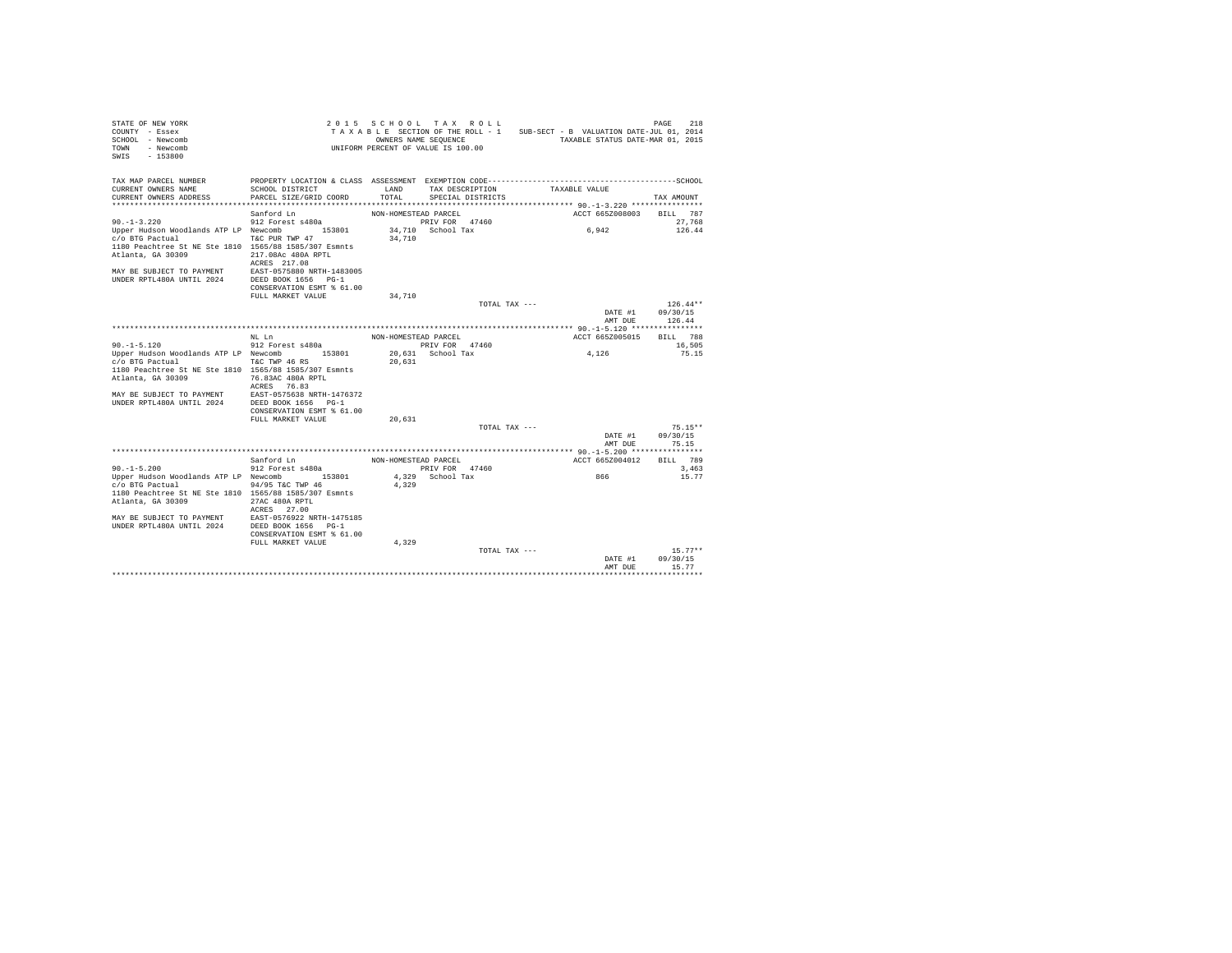| STATE OF NEW YORK<br>COUNTY - Essex<br>SCHOOL - Newcomb<br>TOWN - Newcomb<br>SWIS - 153800                                                    |                                                                                                                                                                            |                      | 2015 SCHOOL TAX ROLL<br>OWNERS NAME SEQUENCE<br>UNIFORM PERCENT OF VALUE IS 100.00 |               | TAXABLE SECTION OF THE ROLL - 1 SUB-SECT - B VALUATION DATE-JUL 01, 2014<br>TAXABLE STATUS DATE-MAR 01, 2015 | 219<br>PAGE       |
|-----------------------------------------------------------------------------------------------------------------------------------------------|----------------------------------------------------------------------------------------------------------------------------------------------------------------------------|----------------------|------------------------------------------------------------------------------------|---------------|--------------------------------------------------------------------------------------------------------------|-------------------|
| TAX MAP PARCEL NUMBER<br>CURRENT OWNERS NAME<br>CURRENT OWNERS ADDRESS                                                                        | PROPERTY LOCATION & CLASS ASSESSMENT EXEMPTION CODE-----------------------------------SCHOOL<br>SCHOOL DISTRICT<br>PARCEL SIZE/GRID COORD<br>***************************** | LAND<br>TOTAL.       | TAX DESCRIPTION<br>SPECIAL DISTRICTS                                               |               | TAXABLE VALUE                                                                                                | TAX AMOUNT        |
|                                                                                                                                               | NL Ln                                                                                                                                                                      | NON-HOMESTEAD PARCEL |                                                                                    |               | ACCT 665Z005017                                                                                              | BILL 790          |
| $91. - 1 - 1.120$                                                                                                                             | 912 Forest s480a                                                                                                                                                           |                      | PRIV FOR 47460                                                                     |               |                                                                                                              | 5.647             |
| Upper Hudson Woodlands ATP LP Newcomb 153801<br>c/o BTG Pactual<br>1180 Peachtree St NE Ste 1810 1565/88 1585/307 Esmnts<br>Atlanta, GA 30309 | T&C TWP 46 RS<br>26.17AC 480A RPTL                                                                                                                                         | 7.059                | 7,059 School Tax                                                                   |               | 1,412                                                                                                        | 25.72             |
| MAY BE SUBJECT TO PAYMENT EAST-0576259 NRTH-1477320<br>IINDER RPTL480A IINTIL 2024 DEED BOOK 1656 PG-1                                        | ACRES 26.17<br>CONSERVATION ESMT % 61.00                                                                                                                                   |                      |                                                                                    |               |                                                                                                              |                   |
|                                                                                                                                               | FULL MARKET VALUE                                                                                                                                                          | 7,059                |                                                                                    |               |                                                                                                              |                   |
|                                                                                                                                               |                                                                                                                                                                            |                      |                                                                                    | TOTAL TAX --- |                                                                                                              | $25.72**$         |
|                                                                                                                                               |                                                                                                                                                                            |                      |                                                                                    |               | DATE #1<br>AMT DUE                                                                                           | 09/30/15<br>25.72 |
|                                                                                                                                               |                                                                                                                                                                            |                      |                                                                                    |               |                                                                                                              |                   |
|                                                                                                                                               | Sanford Ln                                                                                                                                                                 | NON-HOMESTEAD PARCEL |                                                                                    |               | ACCT 665Z004013                                                                                              | BILL 791          |
| $91. -1 -1.200$                                                                                                                               | 912 Forest s480a                                                                                                                                                           |                      | PRIV FOR 47460                                                                     |               |                                                                                                              | 20.842            |
| Upper Hudson Woodlands ATP LP Newcomb 153801<br>c/o BTG Pactual                                                                               | 95 T&C TWP 46                                                                                                                                                              | 26.052               | 26.052 School Tax                                                                  |               | 5,210                                                                                                        | 94.89             |
| 1180 Peachtree St NE Ste 1810 1565/88 1585/307 Esmnts                                                                                         |                                                                                                                                                                            |                      |                                                                                    |               |                                                                                                              |                   |
| Atlanta, GA 30309                                                                                                                             | 170.3AC 480A                                                                                                                                                               |                      |                                                                                    |               |                                                                                                              |                   |
|                                                                                                                                               | ACRES 170.30                                                                                                                                                               |                      |                                                                                    |               |                                                                                                              |                   |
| MAY BE SUBJECT TO PAYMENT EAST-0577586 NRTH-1477200                                                                                           |                                                                                                                                                                            |                      |                                                                                    |               |                                                                                                              |                   |
| UNDER RPTL480A UNTIL 2024                                                                                                                     | DEED BOOK 1656 PG-1                                                                                                                                                        |                      |                                                                                    |               |                                                                                                              |                   |
|                                                                                                                                               | CONSERVATION ESMT % 61.00<br>FULL MARKET VALUE                                                                                                                             |                      |                                                                                    |               |                                                                                                              |                   |
|                                                                                                                                               |                                                                                                                                                                            | 26,052               |                                                                                    | TOTAL TAX --- |                                                                                                              | $94.89**$         |
|                                                                                                                                               |                                                                                                                                                                            |                      |                                                                                    |               | DATE #1                                                                                                      | 09/30/15          |
|                                                                                                                                               |                                                                                                                                                                            |                      |                                                                                    |               | AMT DUE                                                                                                      | 94.89             |
|                                                                                                                                               |                                                                                                                                                                            |                      |                                                                                    |               |                                                                                                              |                   |
| $91. - 1 - 2.000$                                                                                                                             | Sanford Ln                                                                                                                                                                 | NON-HOMESTEAD PARCEL |                                                                                    |               | ACCT 665J103409                                                                                              | BILL 792          |
| Upper Hudson Woodlands ATP LP Newcomb 153801                                                                                                  | 912 Forest s480a                                                                                                                                                           |                      | PRIV FOR 47460<br>27.924 School Tax                                                |               | 5,585                                                                                                        | 22,339<br>101.72  |
| c/o BTG Pactual                                                                                                                               | 96 T&c Twp 46                                                                                                                                                              | 27.924               |                                                                                    |               |                                                                                                              |                   |
| 1180 Peachtree St NE Ste 1810 1565/88 1585/307 Esmnts                                                                                         |                                                                                                                                                                            |                      |                                                                                    |               |                                                                                                              |                   |
| Atlanta, GA 30309                                                                                                                             | 188.48AC Under 480A RPTL<br>ACRES 188.48                                                                                                                                   |                      |                                                                                    |               |                                                                                                              |                   |
| MAY BE SUBJECT TO PAYMENT                                                                                                                     | EAST-0579664 NRTH-1478839                                                                                                                                                  |                      |                                                                                    |               |                                                                                                              |                   |
| UNDER RPTL480A UNTIL 2024                                                                                                                     | DEED BOOK 1656 PG-1<br>CONSERVATION ESMT % 61.00                                                                                                                           |                      |                                                                                    |               |                                                                                                              |                   |
|                                                                                                                                               | FULL MARKET VALUE                                                                                                                                                          | 27,924               |                                                                                    |               |                                                                                                              |                   |
|                                                                                                                                               |                                                                                                                                                                            |                      |                                                                                    | TOTAL TAX --- |                                                                                                              | $101.72**$        |
|                                                                                                                                               |                                                                                                                                                                            |                      |                                                                                    |               | DATE #1                                                                                                      | 09/30/15          |
|                                                                                                                                               |                                                                                                                                                                            |                      |                                                                                    |               | AMT DHE                                                                                                      | 101.72            |
|                                                                                                                                               |                                                                                                                                                                            |                      |                                                                                    |               |                                                                                                              |                   |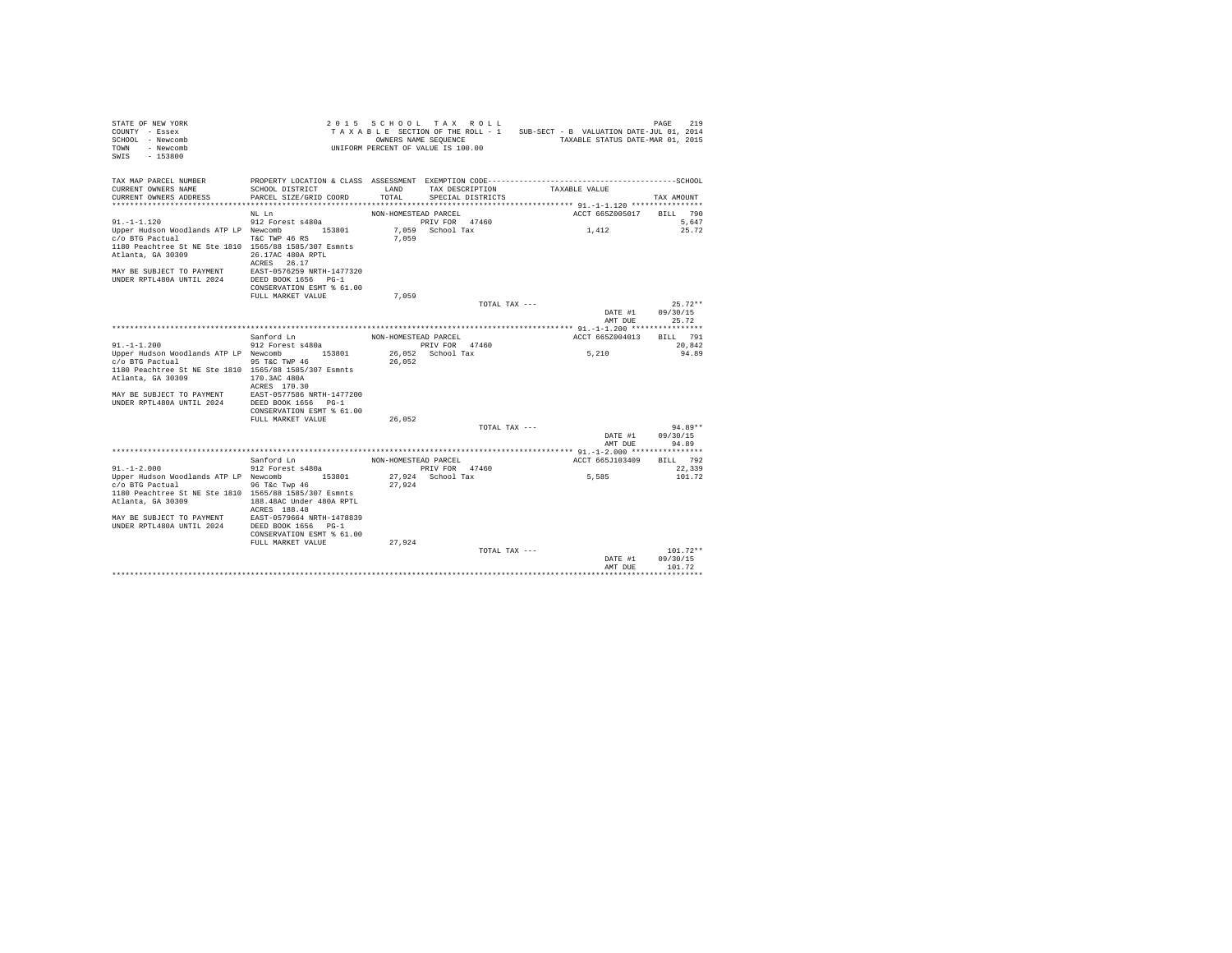| STATE OF NEW YORK<br>COUNTY - Essex<br>SCHOOL - Newcomb<br>- Newcomb<br>TOWN<br>$-153800$<br>SWIS                                                                                                                            |                                                                                                                                                           | OWNERS NAME SEQUENCE        | 2015 SCHOOL TAX ROLL<br>TAXABLE SECTION OF THE ROLL - 1 SUB-SECT - B VALUATION DATE-JUL 01, 2014<br>UNIFORM PERCENT OF VALUE IS 100.00 |               | TAXABLE STATUS DATE-MAR 01, 2015 | PAGE<br>220                    |
|------------------------------------------------------------------------------------------------------------------------------------------------------------------------------------------------------------------------------|-----------------------------------------------------------------------------------------------------------------------------------------------------------|-----------------------------|----------------------------------------------------------------------------------------------------------------------------------------|---------------|----------------------------------|--------------------------------|
| TAX MAP PARCEL NUMBER<br>CURRENT OWNERS NAME<br>CURRENT OWNERS ADDRESS                                                                                                                                                       | PROPERTY LOCATION & CLASS ASSESSMENT EXEMPTION CODE-----------------------------------SCHOOL<br>SCHOOL DISTRICT<br>PARCEL SIZE/GRID COORD                 | LAND<br>TOTAL               | TAX DESCRIPTION<br>SPECIAL DISTRICTS                                                                                                   | TAXABLE VALUE |                                  | TAX AMOUNT                     |
|                                                                                                                                                                                                                              | Sanford Ln                                                                                                                                                | NON-HOMESTEAD PARCEL        |                                                                                                                                        |               | ACCT 665Z005018                  | BILL 793                       |
| $101. -1 -1.200$<br>Upper Hudson Woodlands ATP LP Newcomb 153801<br>c/o BTG Pactual<br>1180 Peachtree St NE Ste 1810 1565/88 1585/307 Esmnts<br>Atlanta, GA 30309                                                            | 912 Forest s480a<br>T&C TWP 46 RS<br>13.2AC 480A RPTL<br>ACRES 13.20                                                                                      | 3,393                       | PRIV FOR 47460<br>3.393 School Tax                                                                                                     |               | 679                              | 2.714<br>12.37                 |
| MAY BE SUBJECT TO PAYMENT<br>UNDER RPTL480A UNTIL 2024                                                                                                                                                                       | EAST-0575106 NRTH-1471731<br>DEED BOOK 1656 PG-1<br>CONSERVATION ESMT % 61.00                                                                             |                             |                                                                                                                                        |               |                                  |                                |
|                                                                                                                                                                                                                              | FULL MARKET VALUE                                                                                                                                         | 3,393                       |                                                                                                                                        |               |                                  |                                |
|                                                                                                                                                                                                                              |                                                                                                                                                           |                             |                                                                                                                                        | TOTAL TAX --- | DATE #1<br>AMT DUE               | $12.37**$<br>09/30/15<br>12.37 |
|                                                                                                                                                                                                                              |                                                                                                                                                           |                             |                                                                                                                                        |               |                                  |                                |
|                                                                                                                                                                                                                              | Sanford Ln                                                                                                                                                | NON-HOMESTEAD PARCEL        |                                                                                                                                        |               | ACCT 665Z005019                  | 794<br>BTLL.                   |
| $101 - 6 - 1.200$<br>Upper Hudson Woodlands ATP LP Newcomb 153801<br>c/o BTG Pactual<br>1180 Peachtree St NE Ste 1810 1565/88 1585/307 Esmnts<br>Atlanta, GA 30309<br>MAY BE SUBJECT TO PAYMENT<br>UNDER RPTL480A UNTIL 2024 | 912 Forest s480a<br>T&C TWP 46 RS<br>.31AC under 480A RPTL<br>ACRES 0.31<br>EAST-0576123 NRTH-1471634<br>DEED BOOK 1656 PG-1<br>CONSERVATION ESMT % 61.00 | 78                          | PRIV FOR 47460<br>78 School Tax                                                                                                        |               | 16                               | 62<br>0.29                     |
|                                                                                                                                                                                                                              | FULL MARKET VALUE                                                                                                                                         | 78                          |                                                                                                                                        |               |                                  |                                |
|                                                                                                                                                                                                                              |                                                                                                                                                           |                             |                                                                                                                                        | TOTAL TAX --- | DATE #1<br>AMT DUE               | $0.29**$<br>09/30/15<br>0.29   |
|                                                                                                                                                                                                                              |                                                                                                                                                           |                             |                                                                                                                                        |               |                                  |                                |
| $101. - 6 - 2.200$<br>Upper Hudson Woodlands ATP LP Newcomb<br>c/o BTG Pactual<br>1180 Peachtree St NE Ste 1810 1565/88 1585/307 Esmnts<br>Atlanta, GA 30309<br>MAY BE SUBJECT TO PAYMENT<br>UNDER RPTL480A UNTIL 2024       | Sanford Ln<br>912 Forest s480a<br>153801<br>75 T&C TWP 46<br>6.3AC 480A RPTL<br>ACRES 6.30<br>EAST-0576790 NRTH-1474048<br>DEED BOOK 1656 PG-1            | NON-HOMESTEAD PARCEL<br>936 | PRIV FOR 47460<br>936 School Tax                                                                                                       |               | ACCT 665Z004014<br>187           | 795<br>RTLL.<br>749<br>3.41    |
|                                                                                                                                                                                                                              | CONSERVATION ESMT % 61.00                                                                                                                                 |                             |                                                                                                                                        |               |                                  |                                |
|                                                                                                                                                                                                                              | FULL MARKET VALUE                                                                                                                                         | 936                         |                                                                                                                                        | TOTAL TAX --- | DATE #1                          | $3.41**$<br>09/30/15<br>3.41   |
|                                                                                                                                                                                                                              |                                                                                                                                                           |                             |                                                                                                                                        |               | AMT DUE                          |                                |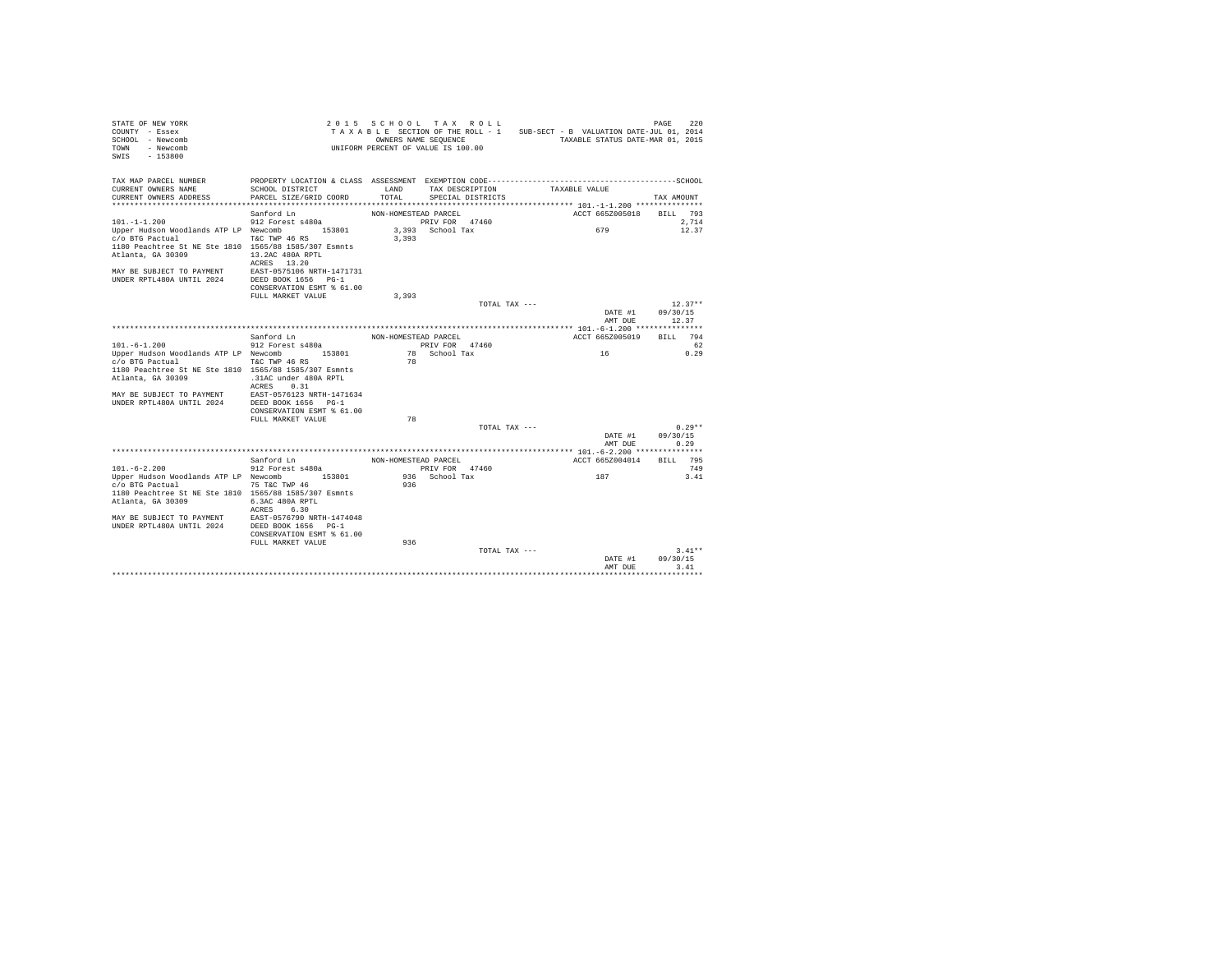| PAGE<br>SUB-SECT - B VALUATION DATE-JUL 01, 2014<br>TAXABLE STATUS DATE-MAR 01, 2015<br>RPS155/V04/L015<br>CURRENT DATE 8/26/2015 |
|-----------------------------------------------------------------------------------------------------------------------------------|

### R O L L S U B S E C T I O N - B - T O T A L S

# \*\*\* S P E C I A L D I S T R I C T S U M M A R Y \*\*\*

|      | ----<br>/ L A L<br>the contract of the contract of the contract of | ----       | $\cdots$ | .     | moms:<br>the contract of the contract of the contract of |
|------|--------------------------------------------------------------------|------------|----------|-------|----------------------------------------------------------|
| CODE | <b>DAR</b><br>$\sim$                                               | TVD's<br>. |          | MOUN. | 1'AX                                                     |

#### NO SPECIAL DISTRICTS AT THIS LEVEL

# \*\*\* S C H O O L D I S T R I C T S U M M A R Y \*\*\*

| CODE   | DISTRICT NAME   | TOTAL<br>PARCELS | ASSESSED<br>LAND | ASSESSED<br>TOTAL | EXEMPT<br>AMOUNT<br>---------<br>STAR AMOUNT | TOTAL<br>TAXABLE<br>---------<br>STAR TAXABLE | TOTAL TAX  |
|--------|-----------------|------------------|------------------|-------------------|----------------------------------------------|-----------------------------------------------|------------|
|        | Newcomb         | 24               | 4751.430         | 4757,930          | 3374.820                                     | 1,383,110                                     |            |
| 153801 |                 |                  |                  |                   |                                              | 1,383,110                                     | 25, 191.18 |
|        | SUB-TOTAL       | 24               | 4751.430         | 4757.930          | 3374.820                                     | 1,383,110                                     |            |
|        | SUB-TOTAL(CONT) |                  |                  |                   |                                              | 1,383,110                                     | 25, 191.18 |
|        | TOTAL           | 24               | 4751.430         | 4757.930          | 3374.820                                     | 1,383,110                                     |            |
|        | TO TAL (CONT)   |                  |                  |                   |                                              | 1,383,110                                     | 25, 191.18 |

# \*\*\* S Y S T E M C O D E S S U M M A R Y \*\*\*

# NO SYSTEM EXEMPTIONS AT THIS LEVEL

# \*\*\* E X E M P T I O N S U M M A R Y \*\*\*

| CODE  | DESCRIPTION | TOTAL<br>PARCELS | SCHOOL   |
|-------|-------------|------------------|----------|
| 47460 | PRIV FOR    | 23               | 3374.820 |
|       | TOTAL       | 23               | 3374.820 |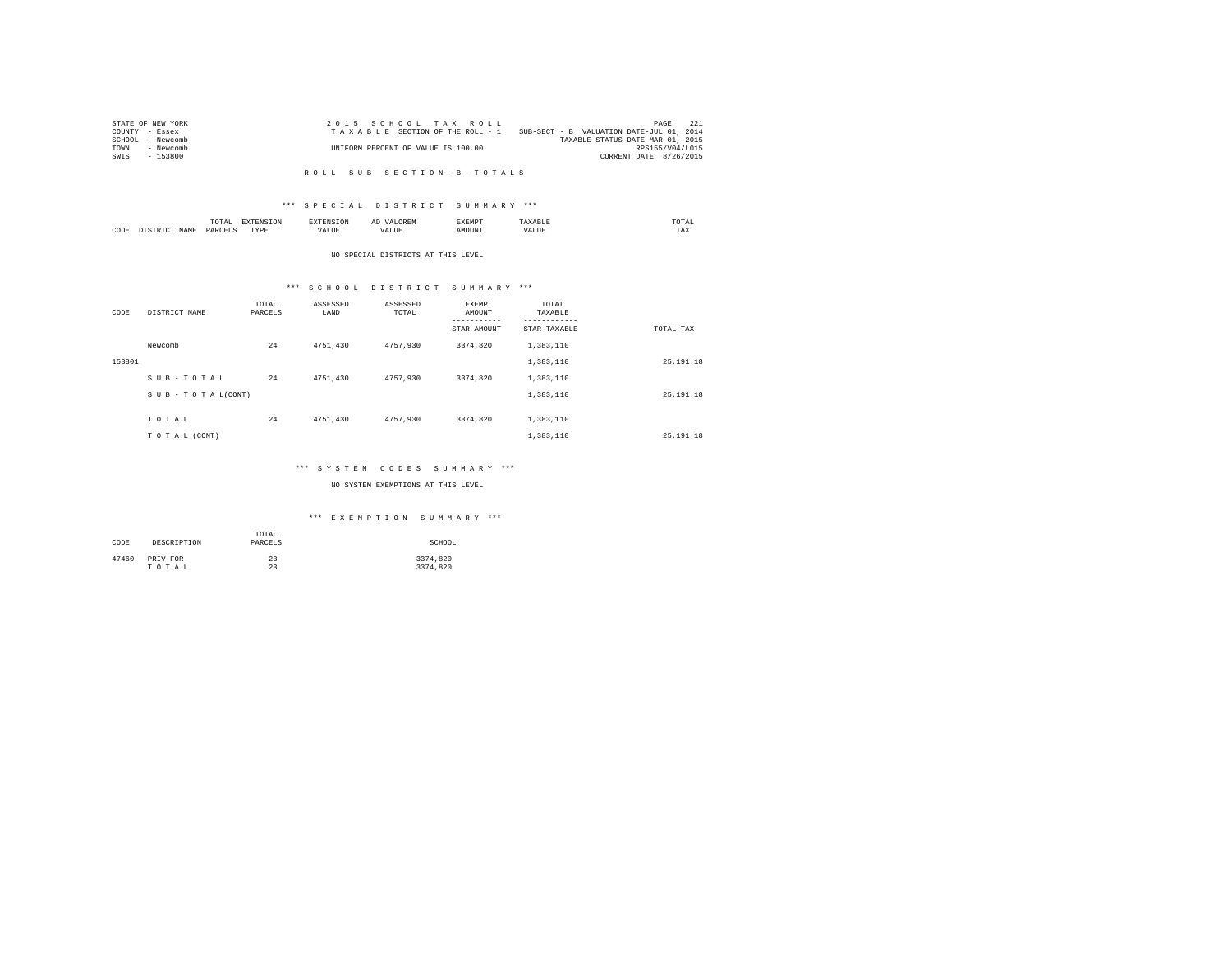| STATE OF NEW YORK   | 2015 SCHOOL TAX ROLL               | 222<br>PAGE                              |
|---------------------|------------------------------------|------------------------------------------|
| COUNTY - Essex      | TAXABLE SECTION OF THE ROLL - 1    | SUB-SECT - B VALUATION DATE-JUL 01, 2014 |
| SCHOOL<br>- Newcomb |                                    | TAXABLE STATUS DATE-MAR 01, 2015         |
| TOWN<br>- Newcomb   | UNIFORM PERCENT OF VALUE IS 100.00 | RPS155/V04/L015                          |
| - 153800<br>SWIS    |                                    | CURRENT DATE 8/26/2015                   |

R O L L S U B S E C T I O N - B - T O T A L S

# \*\*\* G R A N D T O T A L S \*\*\*

| ROLL<br><b>SEC</b> | DESCRIPTION                | TOTAL<br>PARCELS | ASSESSED<br>LAND | ASSESSED<br>TOTAL | EXEMPT<br>AMOUNT<br>---------<br>STAR AMOUNT | TOTAL<br>TAXABLE<br>STAR TAXABLE | TOTAL<br>TAX |
|--------------------|----------------------------|------------------|------------------|-------------------|----------------------------------------------|----------------------------------|--------------|
|                    | School Tax                 |                  | 4751,430         | 4757.930          | 3.374.820                                    | 1,383,110<br>1,383,110           | 25, 191, 18  |
|                    | SPEC DIST TAXES<br>TAXABLE | 24               |                  |                   |                                              |                                  | 25, 191, 18  |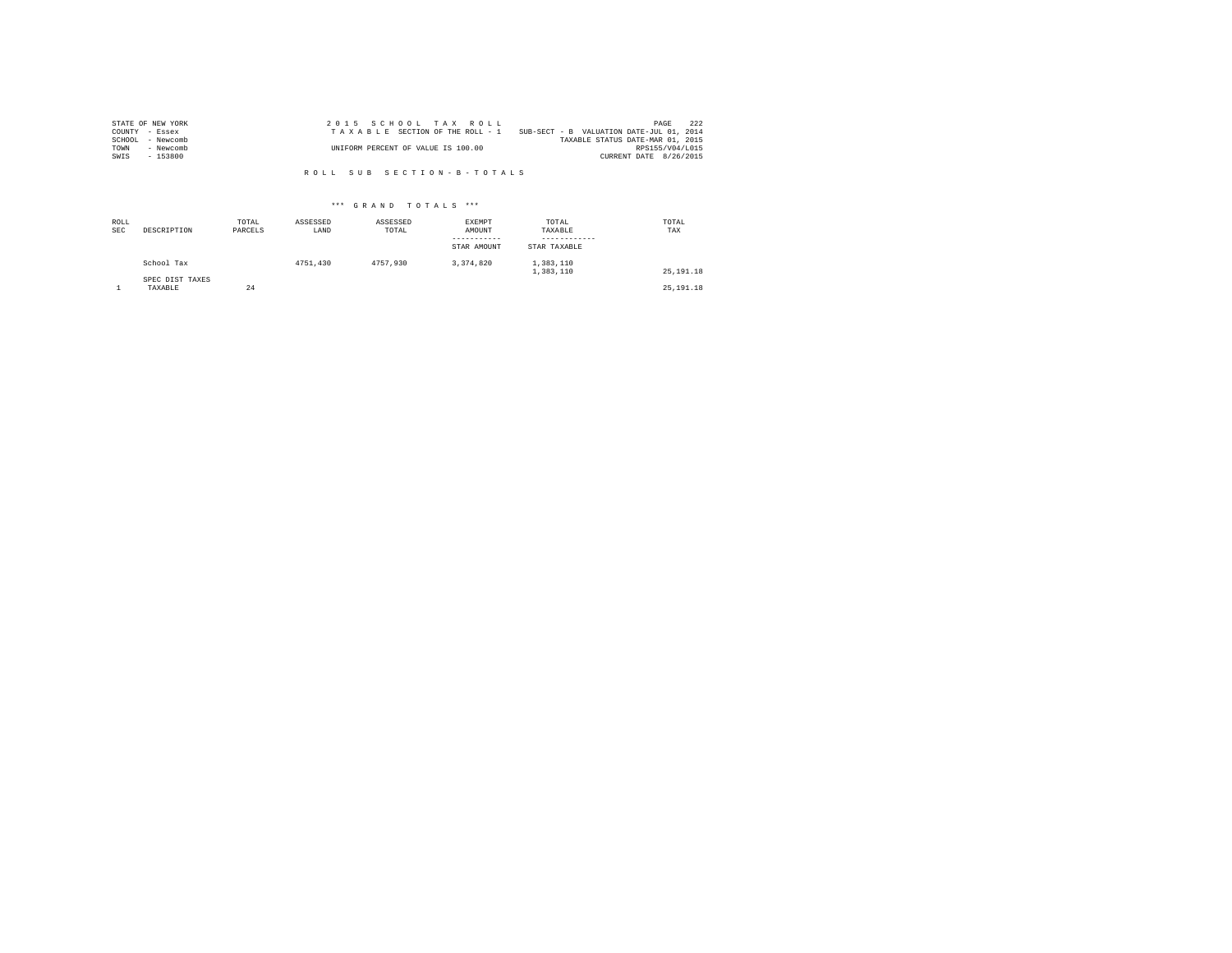| STATE OF NEW YORK | 2015 SCHOOL TAX ROLL               | 223<br>PAGE                      |
|-------------------|------------------------------------|----------------------------------|
| COUNTY - Essex    | TAXABLE SECTION OF THE ROLL - 1    | VALUATION DATE-JUL 01, 2014      |
| SCHOOL - Newcomb  |                                    | TAXABLE STATUS DATE-MAR 01, 2015 |
| TOWN<br>- Newcomb | UNIFORM PERCENT OF VALUE IS 100.00 | RPS155/V04/L015                  |
| SWIS<br>- 153800  |                                    | CURRENT DATE 8/26/2015           |
|                   |                                    |                                  |
|                   | ROLL SECTION TOTALS                |                                  |

# \*\*\* S P E C I A L D I S T R I C T S U M M A R Y \*\*\*

|      |   | .<br>the contract of the contract of the contract of the contract of the contract of | the contract of the contract of the contract of the contract of the contract of |  | -----<br>.  | mom:<br>the contract of the contract of the contract of |  |
|------|---|--------------------------------------------------------------------------------------|---------------------------------------------------------------------------------|--|-------------|---------------------------------------------------------|--|
| CODE | . | ODP'<br>$\sim$                                                                       | <b>TVD</b><br>.                                                                 |  | <b>DIN'</b> | 1 A.A                                                   |  |

#### NO SPECIAL DISTRICTS AT THIS LEVEL

# \*\*\* S C H O O L D I S T R I C T S U M M A R Y \*\*\*

| CODE   | DISTRICT NAME   | TOTAL<br>PARCELS | ASSESSED<br>LAND | ASSESSED<br>TOTAL | <b>EXEMPT</b><br>AMOUNT<br>STAR AMOUNT | TOTAL<br>TAXABLE<br>---------<br>STAR TAXABLE | TOTAL TAX  |
|--------|-----------------|------------------|------------------|-------------------|----------------------------------------|-----------------------------------------------|------------|
|        | Newcomb         | 795              | 65333.917        | 123629.370        | 6894,368                               | 116,735,002                                   |            |
| 153801 |                 |                  |                  |                   | 6917.650                               | 109.817.352                                   | 568,100.43 |
|        | SUB-TOTAL       | 795              | 65333.917        | 123629.370        | 6894,368                               | 116,735,002                                   |            |
|        | SUB-TOTAL(CONT) |                  |                  |                   | 6917.650                               | 109.817.352                                   | 568,100.43 |
|        |                 |                  |                  |                   |                                        |                                               |            |
|        | TOTAL           | 795              | 65333.917        | 123629.370        | 6894,368                               | 116,735,002                                   |            |
|        | TO TAL (CONT)   |                  |                  |                   | 6917.650                               | 109.817.352                                   | 568,100.43 |

# \*\*\* S Y S T E M C O D E S S U M M A R Y \*\*\*

NO SYSTEM EXEMPTIONS AT THIS LEVEL

# \*\*\* E X E M P T I O N S U M M A R Y \*\*\*

|       |                   | TOTAL   |          |
|-------|-------------------|---------|----------|
| CODE  | DESCRIPTION       | PARCELS | SCHOOL   |
|       |                   |         |          |
| 41800 | AGED ALL          | 20      | 1205,400 |
| 41834 | <b>SR</b><br>STAR | 65      | 3917.650 |
| 41854 | RES. STAR         | 100     | 3000,000 |
| 47450 | FISCHER           | 15      | 2314.148 |
| 47460 | PRIV FOR          | 23      | 3374.820 |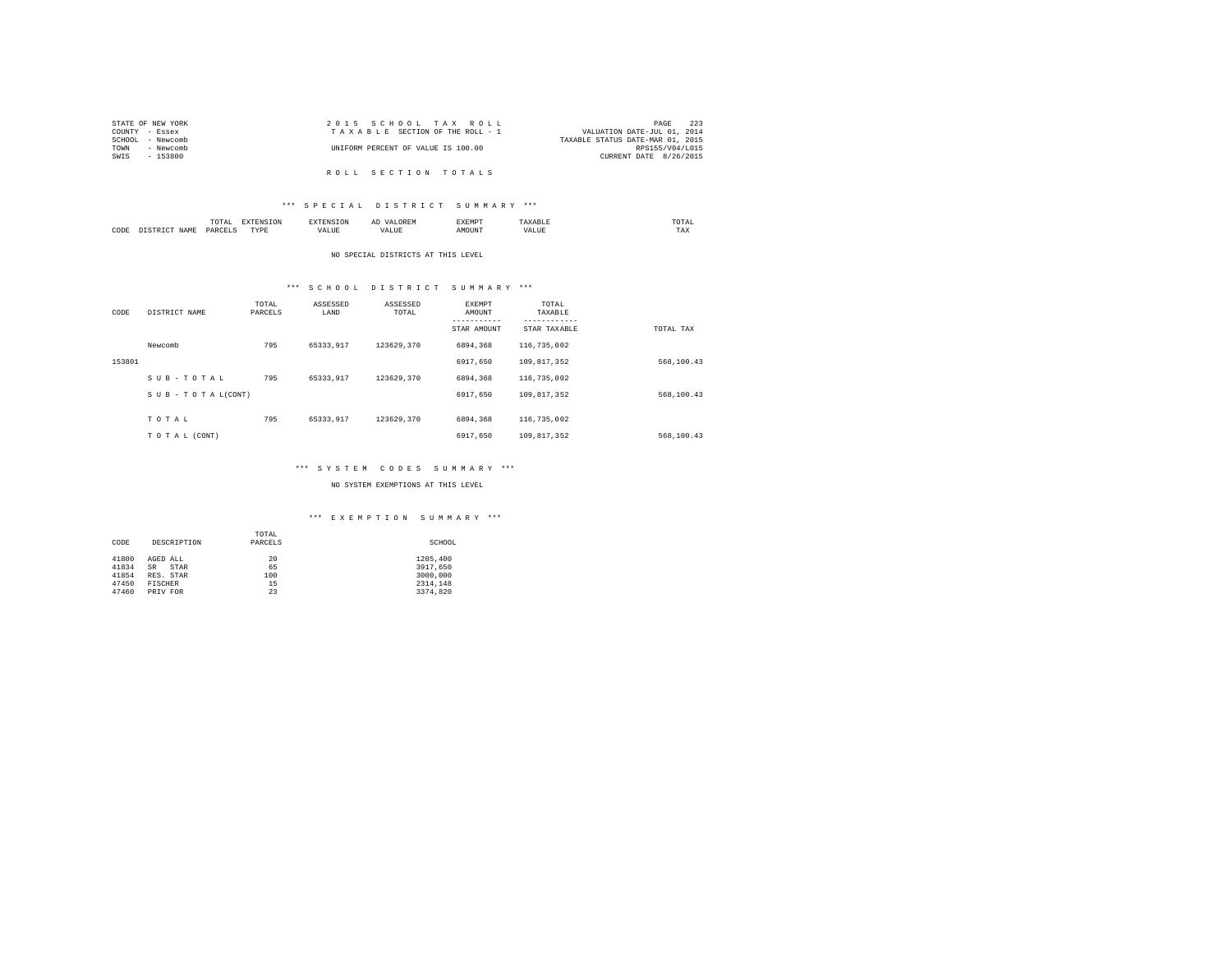| STATE OF NEW YORK | 2015 SCHOOL TAX ROLL               | 224<br>PAGE                      |
|-------------------|------------------------------------|----------------------------------|
| COUNTY - Essex    | TAXABLE SECTION OF THE ROLL - 1    | VALUATION DATE-JUL 01, 2014      |
| SCHOOL - Newcomb  |                                    | TAXABLE STATUS DATE-MAR 01, 2015 |
| TOWN<br>- Newcomb | UNIFORM PERCENT OF VALUE IS 100.00 | RPS155/V04/L015                  |
| SWIS<br>- 153800  |                                    | CURRENT DATE 8/26/2015           |
|                   |                                    |                                  |
|                   | ROLL SECTION TOTALS                |                                  |

\*\*\* E X E M P T I O N S U M M A R Y \*\*\*

| CODE | DESCRIPTION | TOTAL<br>PARCELS | SCHOOL    |
|------|-------------|------------------|-----------|
|      | TOTAL       | 223              | 13812.018 |

\*\*\* G R A N D T O T A L S \*\*\*

| ROLL<br><b>SEC</b> | DESCRIPTION                | TOTAL<br>PARCELS | ASSESSED<br>LAND | ASSESSED<br>TOTAL | EXEMPT<br>AMOUNT<br>-----------<br>STAR AMOUNT | TOTAL<br>TAXABLE<br>STAR TAXABLE | TOTAL<br>TAX |
|--------------------|----------------------------|------------------|------------------|-------------------|------------------------------------------------|----------------------------------|--------------|
|                    | School Tax                 |                  | 65333.917        | 123629.370        | 6,894,368<br>6917.650                          | 116,735,002<br>109.817.352       | 568,100.43   |
|                    | SPEC DIST TAXES<br>TAXABLE | 795              |                  |                   |                                                |                                  | 568,100.43   |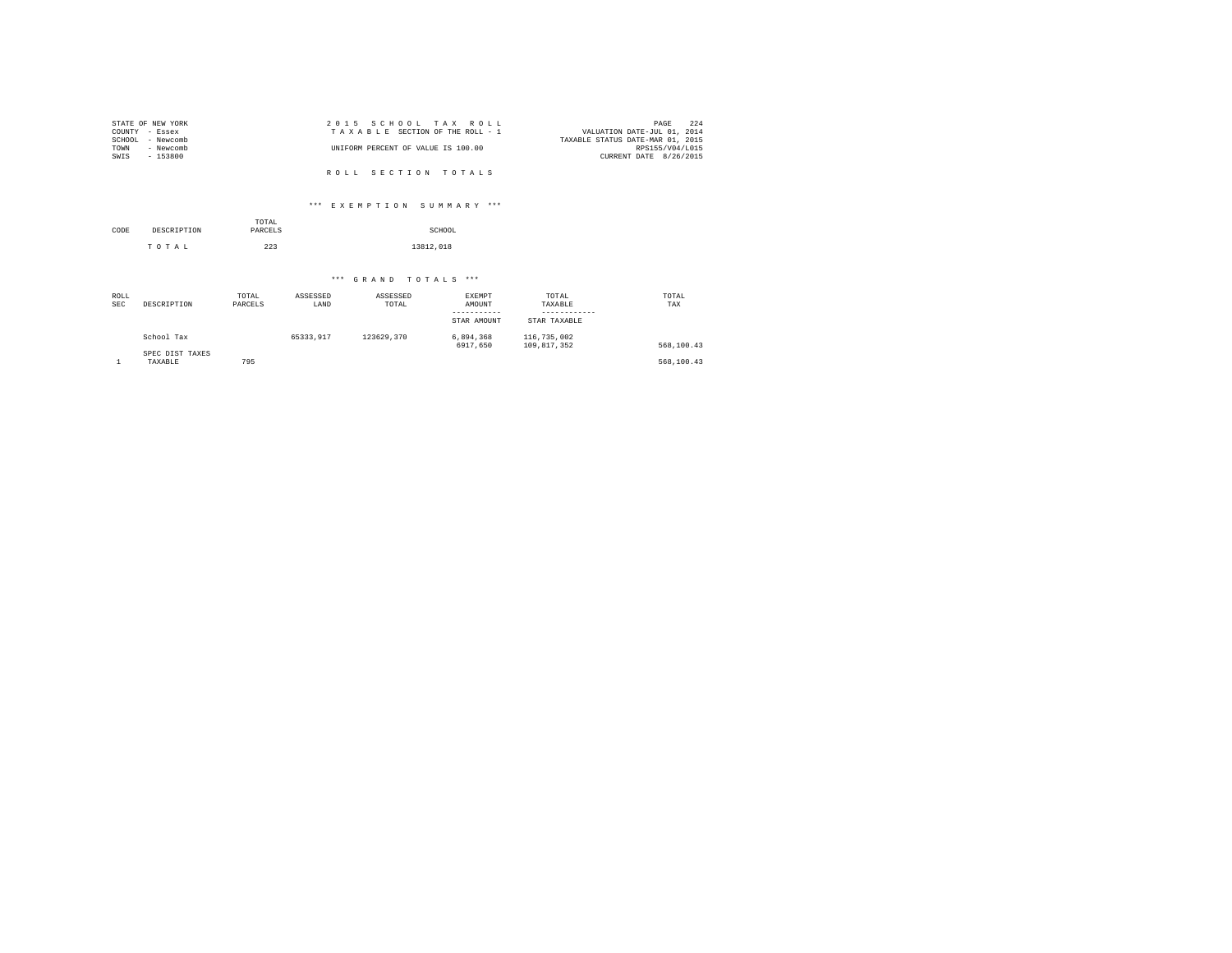| STATE OF NEW YORK<br>COUNTY - Essex<br>SCHOOL - Newcomb<br>TOWN - Newcomb<br>$-153800$<br>SWIS |                                                                                                                                           |                      | 2015 SCHOOL TAX ROLL<br>STATE OWNED LAND SECTION OF THE ROLL - 3<br>OWNERS NAME SEQUENCE<br>UNIFORM PERCENT OF VALUE IS 100.00 |               | VALUATION DATE-JUL 01, 2014<br>TAXABLE STATUS DATE-MAR 01, 2015 | PAGE<br>225          |
|------------------------------------------------------------------------------------------------|-------------------------------------------------------------------------------------------------------------------------------------------|----------------------|--------------------------------------------------------------------------------------------------------------------------------|---------------|-----------------------------------------------------------------|----------------------|
| TAX MAP PARCEL NUMBER<br>CURRENT OWNERS NAME<br>CURRENT OWNERS ADDRESS                         | PROPERTY LOCATION & CLASS ASSESSMENT EXEMPTION CODE-----------------------------------SCHOOL<br>SCHOOL DISTRICT<br>PARCEL SIZE/GRID COORD | LAND<br>TOTAL        | TAX DESCRIPTION<br>SPECIAL DISTRICTS                                                                                           | TAXABLE VALUE |                                                                 | TAX AMOUNT           |
|                                                                                                |                                                                                                                                           |                      |                                                                                                                                |               |                                                                 |                      |
|                                                                                                | NYS Route 28N                                                                                                                             | NON-HOMESTEAD PARCEL |                                                                                                                                |               | ACCT 665M407305                                                 |                      |
| $109. - 1 - 9.000$                                                                             | 931 Forest s532a                                                                                                                          |                      | School Tax                                                                                                                     | 134,600       |                                                                 | 2,451.53             |
| 0131001                                                                                        | Newcomb 153801                                                                                                                            | 134,600              |                                                                                                                                |               |                                                                 |                      |
| State Of New York                                                                              | 1 Richards Survey                                                                                                                         | 134,600              |                                                                                                                                |               |                                                                 |                      |
| State Comptroller                                                                              | ACRES 160.00                                                                                                                              |                      |                                                                                                                                |               |                                                                 |                      |
| Land Claims Unit                                                                               | EAST-0542183 NRTH-1450299                                                                                                                 |                      |                                                                                                                                |               |                                                                 |                      |
| 7th Fl Alfred E Smith Bld FULL MARKET VALUE                                                    |                                                                                                                                           | 134,600              |                                                                                                                                |               |                                                                 |                      |
| Albany, NY 12236                                                                               |                                                                                                                                           |                      |                                                                                                                                | TOTAL TAX --- |                                                                 | $2,451.53**$         |
|                                                                                                |                                                                                                                                           |                      |                                                                                                                                |               | DATE #1                                                         | 09/30/15             |
|                                                                                                |                                                                                                                                           |                      |                                                                                                                                |               | AMT DUE                                                         | 2.451.53             |
|                                                                                                |                                                                                                                                           |                      |                                                                                                                                |               |                                                                 |                      |
|                                                                                                | NYS Route 28N                                                                                                                             | NON-HOMESTEAD PARCEL |                                                                                                                                |               | ACCT 665M407306                                                 |                      |
| $109. - 1 - 10.000$                                                                            | 931 Forest s532a - WTRFNT                                                                                                                 |                      | School Tax                                                                                                                     | 439,700       |                                                                 | 8,008.45             |
| 0131501                                                                                        | Newcomb 153801                                                                                                                            | 439,700              |                                                                                                                                |               |                                                                 |                      |
| State Of New York                                                                              | 2 & 3 Richards Survey                                                                                                                     | 439,700              |                                                                                                                                |               |                                                                 |                      |
| State Comptroller<br>Land Claims Unit                                                          | ACRES 180.30<br>EAST-0543700 NRTH-1448443                                                                                                 |                      |                                                                                                                                |               |                                                                 |                      |
| 7th Fl Alfred E Smith Bld                                                                      | DEED BOOK 144 PG-435                                                                                                                      |                      |                                                                                                                                |               |                                                                 |                      |
| Albany, NY 12236                                                                               | FULL MARKET VALUE                                                                                                                         | 439,700              |                                                                                                                                |               |                                                                 |                      |
|                                                                                                |                                                                                                                                           |                      |                                                                                                                                | TOTAL TAX --- |                                                                 | $8.008.45**$         |
|                                                                                                |                                                                                                                                           |                      |                                                                                                                                |               | DATE #1                                                         | 09/30/15             |
|                                                                                                |                                                                                                                                           |                      |                                                                                                                                |               | AMT DUE                                                         | 8.008.45             |
|                                                                                                |                                                                                                                                           |                      |                                                                                                                                |               |                                                                 |                      |
|                                                                                                | NYS Route 28N                                                                                                                             | NON-HOMESTEAD PARCEL | School Tax                                                                                                                     |               | ACCT 665M407309                                                 |                      |
| $109. -1 - 17.000$<br>0145001                                                                  | 931 Forest s532a - WTRFNT<br>Newcomb 153801                                                                                               | 354,700              |                                                                                                                                | 354,700       |                                                                 | 6,460.31             |
| State Of New York                                                                              | 10 Richards Survey                                                                                                                        | 354,700              |                                                                                                                                |               |                                                                 |                      |
| State Comptroller                                                                              | 32.5ac S11                                                                                                                                |                      |                                                                                                                                |               |                                                                 |                      |
| Land Claims Unit                                                                               | ACRES 83.00                                                                                                                               |                      |                                                                                                                                |               |                                                                 |                      |
| 7th Fl Alfred E Smith Bld EAST-0547362 NRTH-1448939                                            |                                                                                                                                           |                      |                                                                                                                                |               |                                                                 |                      |
| Albany, NY 12236                                                                               | FULL MARKET VALUE                                                                                                                         | 354,700              |                                                                                                                                |               |                                                                 |                      |
|                                                                                                |                                                                                                                                           |                      |                                                                                                                                | TOTAL TAX --- |                                                                 | $6.460.31**$         |
|                                                                                                |                                                                                                                                           |                      |                                                                                                                                |               | DATE #1<br>AMT DUE                                              | 09/30/15<br>6,460.31 |
|                                                                                                |                                                                                                                                           |                      |                                                                                                                                |               |                                                                 |                      |
|                                                                                                | NYS Route 28N                                                                                                                             | NON-HOMESTEAD PARCEL |                                                                                                                                |               | ACCT 665M407310                                                 |                      |
| $109. - 1 - 11.000$                                                                            | 931 Forest s532a                                                                                                                          |                      | School Tax                                                                                                                     | 130,500       |                                                                 | 2.376.85             |
| 0146001                                                                                        | Newcomb 153801                                                                                                                            | 130,500              |                                                                                                                                |               |                                                                 |                      |
| State Of New York                                                                              | 11 Richards Survey<br>ACRES 160.00<br>EAST-0545766 NRTH-1449975                                                                           | 130,500              |                                                                                                                                |               |                                                                 |                      |
| State Of New York                                                                              |                                                                                                                                           |                      |                                                                                                                                |               |                                                                 |                      |
| Land Claims Unit                                                                               |                                                                                                                                           |                      |                                                                                                                                |               |                                                                 |                      |
| 7th Fl Alfred E Smith Bld DEED BOOK 144 PG-435<br>Albany, NY 12236                             | FULL MARKET VALUE                                                                                                                         | 130,500              |                                                                                                                                |               |                                                                 |                      |
|                                                                                                |                                                                                                                                           |                      |                                                                                                                                | TOTAL TAX --- |                                                                 | $2.376.85**$         |
|                                                                                                |                                                                                                                                           |                      |                                                                                                                                |               | DATE #1                                                         | 09/30/15             |
|                                                                                                |                                                                                                                                           |                      |                                                                                                                                |               | AMT DUE                                                         | 2.376.85             |
|                                                                                                |                                                                                                                                           |                      |                                                                                                                                |               |                                                                 |                      |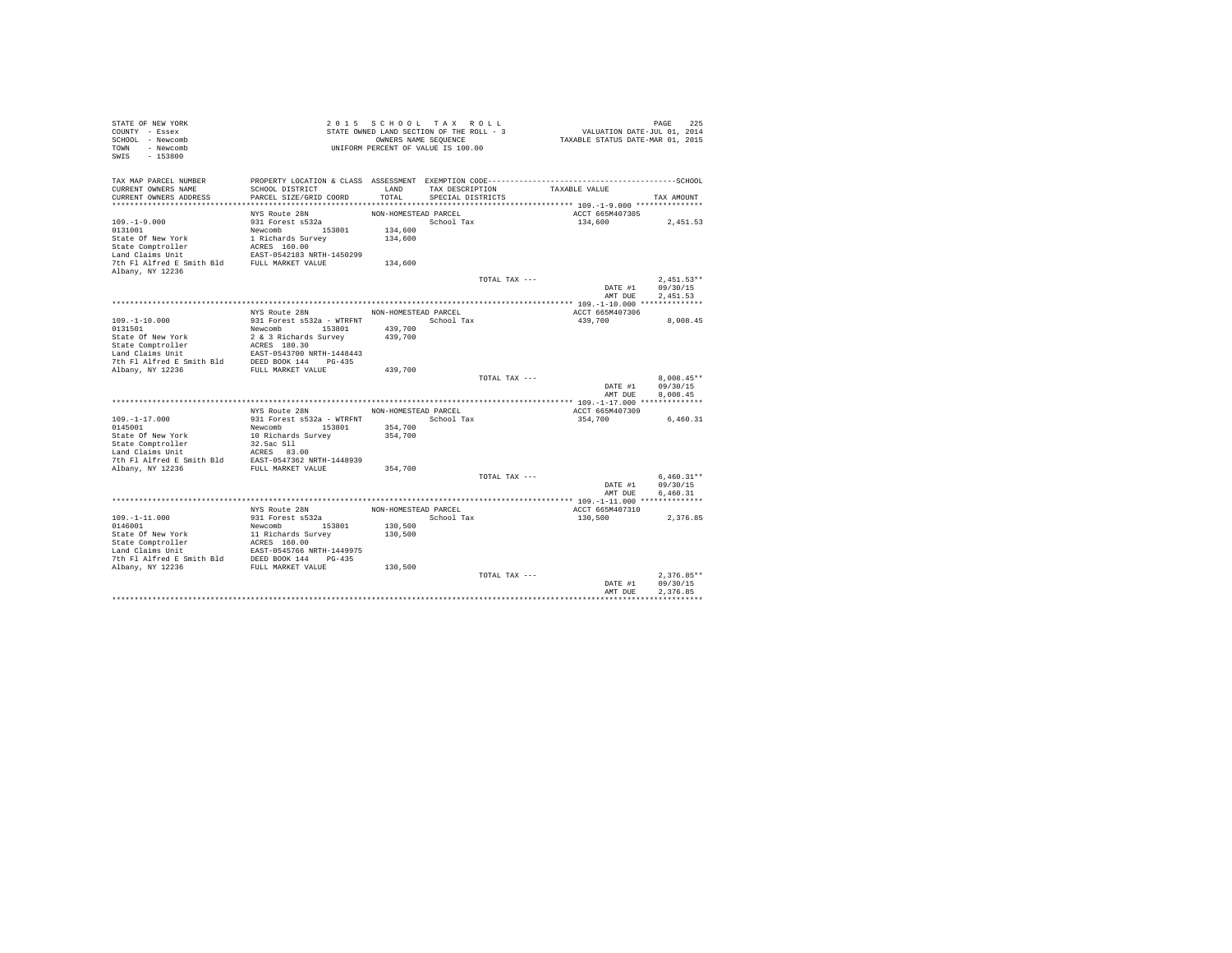| STATE OF NEW YORK<br>COUNTY - Essex                             |                                                                 | 2015 SCHOOL TAX ROLL<br>STATE OWNED LAND SECTION OF THE ROLL - 3 |                   |               | VALUATION DATE-JUL 01, 2014      | PAGE<br>226              |
|-----------------------------------------------------------------|-----------------------------------------------------------------|------------------------------------------------------------------|-------------------|---------------|----------------------------------|--------------------------|
| SCHOOL - Newcomb<br>TOWN - Newcomb<br>SWIS<br>$-153800$         |                                                                 | OWNERS NAME SEQUENCE<br>UNIFORM PERCENT OF VALUE IS 100.00       |                   |               | TAXABLE STATUS DATE-MAR 01, 2015 |                          |
|                                                                 |                                                                 |                                                                  |                   |               |                                  |                          |
| TAX MAP PARCEL NUMBER<br>CURRENT OWNERS NAME                    | SCHOOL DISTRICT                                                 | LAND                                                             | TAX DESCRIPTION   |               | TAXABLE VALUE                    |                          |
| CURRENT OWNERS ADDRESS                                          | PARCEL SIZE/GRID COORD                                          | TOTAL                                                            | SPECIAL DISTRICTS |               |                                  | TAX AMOUNT               |
|                                                                 |                                                                 |                                                                  |                   |               |                                  |                          |
|                                                                 | NYS Route 28N                                                   | NON-HOMESTEAD PARCEL                                             |                   |               | ACCT 665M407311                  |                          |
| $109. - 1 - 8.000$                                              | 931 Forest s532a                                                |                                                                  | School Tax        |               | 151,300                          | 2.755.69                 |
| 0147001                                                         | Newcomb 153801                                                  | 151,300                                                          |                   |               |                                  |                          |
| State Of New York                                               | 12 Richards Survey                                              | 151,300                                                          |                   |               |                                  |                          |
|                                                                 |                                                                 |                                                                  |                   |               |                                  |                          |
|                                                                 |                                                                 | 151,300                                                          |                   |               |                                  |                          |
| Albany, NY 12236                                                |                                                                 |                                                                  |                   |               |                                  |                          |
|                                                                 |                                                                 |                                                                  |                   | TOTAL TAX --- |                                  | $2.755.69**$             |
|                                                                 |                                                                 |                                                                  |                   |               | DATE #1                          | 09/30/15                 |
|                                                                 |                                                                 |                                                                  |                   |               | AMT DUE                          | 2.755.69                 |
|                                                                 |                                                                 |                                                                  |                   |               |                                  |                          |
|                                                                 | NYS Route 28N                                                   | NON-HOMESTEAD PARCEL                                             |                   |               | ACCT 665M407312                  |                          |
| $109. -1 - 7.000$                                               | 931 Forest s532a                                                |                                                                  | School Tax        |               | 123,700                          | 2,253.00                 |
| 0148001                                                         | Newcomb 153801                                                  | 123,700                                                          |                   |               |                                  |                          |
| State Of New York                                               | 13 Richards Survey<br>ACRES 160.00<br>EAST-0546160 NRTH-1453570 | 123,700                                                          |                   |               |                                  |                          |
| State Comptroller<br>Land Claims Unit                           |                                                                 |                                                                  |                   |               |                                  |                          |
| 7th Fl Alfred E Smith Bld FULL MARKET VALUE                     |                                                                 | 123,700                                                          |                   |               |                                  |                          |
| Albany, NY 12236                                                |                                                                 |                                                                  |                   |               |                                  |                          |
|                                                                 |                                                                 |                                                                  |                   | TOTAL TAX --- |                                  | $2.253.00**$             |
|                                                                 |                                                                 |                                                                  |                   |               | DATE #1                          | 09/30/15                 |
|                                                                 |                                                                 |                                                                  |                   |               | AMT DUE                          | 2.253.00                 |
|                                                                 | 291 Campsite Rd NON-HOMESTEAD PARCEL                            |                                                                  |                   |               | ACCT 665M407315                  |                          |
| $110. - 1 - 11.000$                                             | 931 Forest s532a - WTRFNT                                       |                                                                  | School Tax        |               | 213,000                          | 3,879.46                 |
| 0168001                                                         | Newcomb 153801                                                  | 213,000                                                          |                   |               |                                  |                          |
| State Of New York                                               | 20 Richards Survey                                              | 213,000                                                          |                   |               |                                  |                          |
| State Comptroller                                               | 00033.90                                                        |                                                                  |                   |               |                                  |                          |
| $Land \tilde{Claims}$ Unit                                      | ACRES 33.85                                                     |                                                                  |                   |               |                                  |                          |
| 7th Fl Alfred E Smith Bld EAST-0554181 NRTH-1447622             |                                                                 |                                                                  |                   |               |                                  |                          |
| Albany, NY 12236                                                | DEED BOOK 393 PG-542                                            |                                                                  |                   |               |                                  |                          |
|                                                                 | FULL MARKET VALUE                                               | 213,000                                                          |                   |               |                                  |                          |
|                                                                 |                                                                 |                                                                  |                   | TOTAL TAX --- | DATE #1                          | $3,879.46**$<br>09/30/15 |
|                                                                 |                                                                 |                                                                  |                   |               | AMT DUE                          | 3.879.46                 |
|                                                                 |                                                                 |                                                                  |                   |               |                                  |                          |
|                                                                 | NYS Route 28N                                                   | NON-HOMESTEAD PARCEL                                             |                   |               | ACCT 665M407404                  |                          |
| $109. - 1 - 6.000$                                              | 931 Forest s532a                                                |                                                                  | School Tax        |               | 122,200                          | 2,225.68                 |
| 0195001                                                         | Newcomb 153801                                                  | 122,200                                                          |                   |               |                                  |                          |
| State Of New York                                               | 24 Richards Survey<br>ACRES 160.00                              | 122,200                                                          |                   |               |                                  |                          |
| State Comptroller                                               |                                                                 |                                                                  |                   |               |                                  |                          |
| Land Claims Unit<br>7th Fl Alfred E Smith Bld FULL MARKET VALUE | EAST-0548153 NRTH-1455168                                       | 122,200                                                          |                   |               |                                  |                          |
| Albany, NY 12236                                                |                                                                 |                                                                  |                   |               |                                  |                          |
|                                                                 |                                                                 |                                                                  |                   | TOTAL TAX --- |                                  | $2.225.68**$             |
|                                                                 |                                                                 |                                                                  |                   |               | DATE #1                          | 09/30/15                 |
|                                                                 |                                                                 |                                                                  |                   |               | AMT DUE                          | 2.225.68                 |
|                                                                 |                                                                 |                                                                  |                   |               |                                  |                          |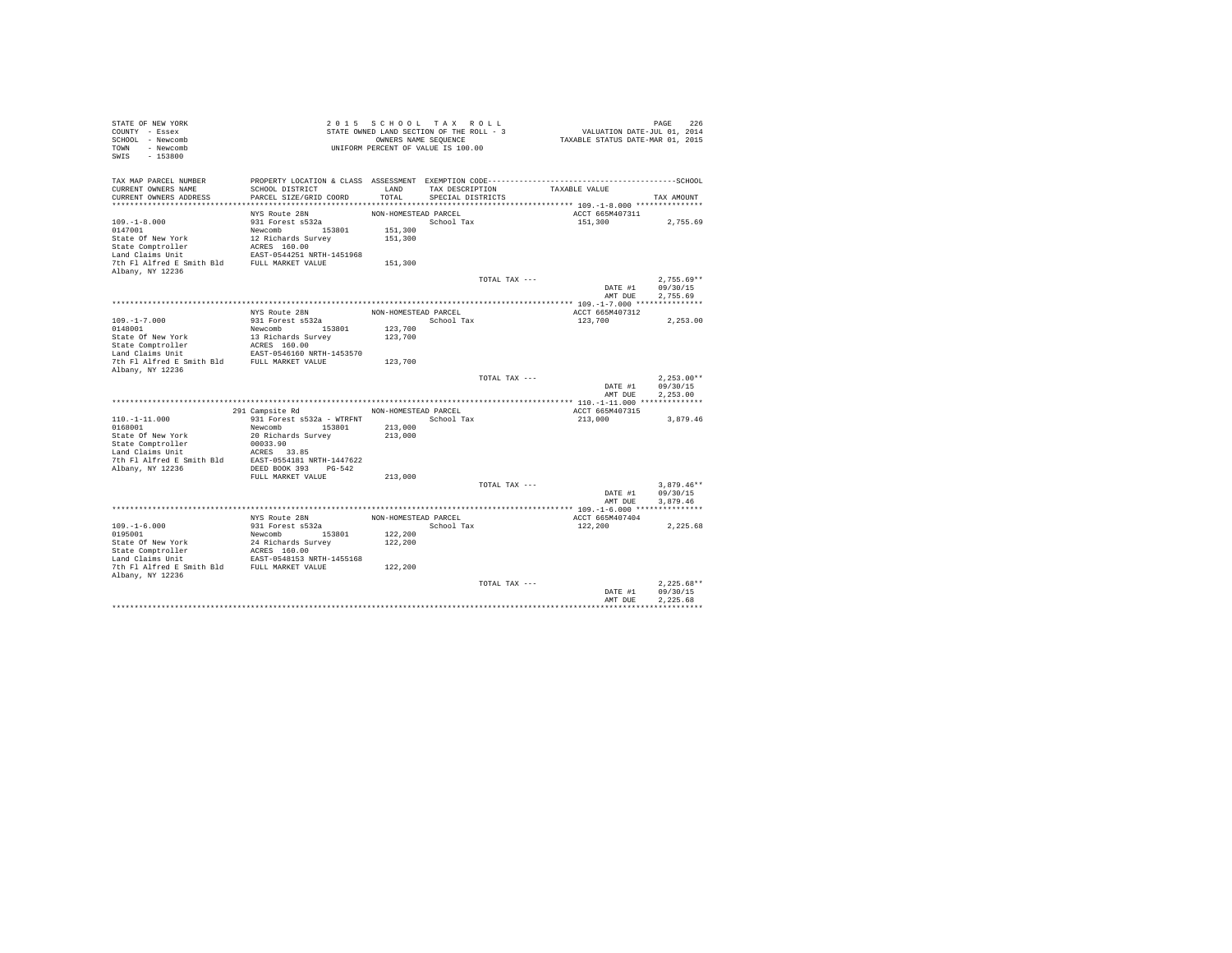| STATE OF NEW YORK<br>COUNTY - Essex<br>SCHOOL - Newcomb<br>TOWN - Newcomb<br>$-153800$<br>SWIS |                                           |                      | 2015 SCHOOL TAX ROLL<br>STATE OWNED LAND SECTION OF THE ROLL - 3<br>OWNERS NAME SEQUENCE<br>UNIFORM PERCENT OF VALUE IS 100.00 |               | VALUATION DATE-JUL 01, 2014<br>TAXABLE STATUS DATE-MAR 01, 2015 | PAGE<br>227  |
|------------------------------------------------------------------------------------------------|-------------------------------------------|----------------------|--------------------------------------------------------------------------------------------------------------------------------|---------------|-----------------------------------------------------------------|--------------|
| TAX MAP PARCEL NUMBER<br>CURRENT OWNERS NAME                                                   | SCHOOL DISTRICT                           | LAND                 | TAX DESCRIPTION                                                                                                                |               | TAXABLE VALUE                                                   |              |
| CURRENT OWNERS ADDRESS                                                                         | PARCEL SIZE/GRID COORD                    | TOTAL                | SPECIAL DISTRICTS                                                                                                              |               |                                                                 | TAX AMOUNT   |
|                                                                                                |                                           |                      |                                                                                                                                |               |                                                                 |              |
|                                                                                                | Tahawus Rd                                | NON-HOMESTEAD PARCEL |                                                                                                                                |               | ACCT 665M407409                                                 |              |
| $100. -1 - 2.000$<br>0237001                                                                   | 931 Forest s532a                          |                      | School Tax                                                                                                                     |               | 117,000                                                         | 2,130.97     |
| State Of New York                                                                              | Newcomb 153801<br>31 Richards Survey      | 117,000<br>117,000   |                                                                                                                                |               |                                                                 |              |
| State Comptroller                                                                              | ACRES 160.00                              |                      |                                                                                                                                |               |                                                                 |              |
| Land Claims Unit                                                                               | EAST-0552040 NRTH-1458283                 |                      |                                                                                                                                |               |                                                                 |              |
| 7th Fl Alfred E Smith Bld                                                                      | DEED BOOK 511 PG-17                       |                      |                                                                                                                                |               |                                                                 |              |
| Albany, NY 12236                                                                               | FULL MARKET VALUE                         | 117,000              |                                                                                                                                |               |                                                                 |              |
|                                                                                                |                                           |                      |                                                                                                                                | TOTAL TAX --- |                                                                 | $2,130.97**$ |
|                                                                                                |                                           |                      |                                                                                                                                |               | DATE #1                                                         | 09/30/15     |
|                                                                                                |                                           |                      |                                                                                                                                |               | AMT DUE                                                         | 2.130.97     |
|                                                                                                | NYS Route 28N                             | NON-HOMESTEAD PARCEL |                                                                                                                                |               | ACCT 665M407412                                                 |              |
| $110. -1 - 5.000$                                                                              | 931 Forest s532a                          |                      | School Tax                                                                                                                     |               | 115,400                                                         | 2,101.83     |
| 0253001                                                                                        | Newcomb 153801                            | 115,400              |                                                                                                                                |               |                                                                 |              |
| State Of New York                                                                              | 34 Richards Survey                        | 115,400              |                                                                                                                                |               |                                                                 |              |
| State Comptroller                                                                              | 160ac Sll                                 |                      |                                                                                                                                |               |                                                                 |              |
| Land Claims Unit<br>7th Fl Alfred E Smith Bld                                                  | ACRES 160.00<br>EAST-0556705 NRTH-1452331 |                      |                                                                                                                                |               |                                                                 |              |
| Albany, NY 12236                                                                               | FULL MARKET VALUE                         | 115,400              |                                                                                                                                |               |                                                                 |              |
|                                                                                                |                                           |                      |                                                                                                                                | TOTAL TAX --- |                                                                 | $2.101.83**$ |
|                                                                                                |                                           |                      |                                                                                                                                |               | DATE #1                                                         | 09/30/15     |
|                                                                                                |                                           |                      |                                                                                                                                |               | AMT DUE                                                         | 2.101.83     |
|                                                                                                |                                           |                      |                                                                                                                                |               |                                                                 |              |
| $110. -1 - 16.000$                                                                             | NYS Route 28N<br>931 Forest s532a         | NON-HOMESTEAD PARCEL | School Tax                                                                                                                     |               | ACCT 665M407413<br>127,900                                      | 2,329.50     |
| 0256001                                                                                        | Newcomb 153801                            | 127,900              |                                                                                                                                |               |                                                                 |              |
| State Of New York                                                                              | 35 Richards Survey                        | 127,900              |                                                                                                                                |               |                                                                 |              |
| State Comptroller                                                                              | 160ac Sll                                 |                      |                                                                                                                                |               |                                                                 |              |
| Land Claims Unit                                                                               | ACRES 160.00                              |                      |                                                                                                                                |               |                                                                 |              |
| 7th Fl Alfred E Smith Bld                                                                      | EAST-0558331 NRTH-1450357                 |                      |                                                                                                                                |               |                                                                 |              |
| Albany, NY 12236                                                                               | FULL MARKET VALUE                         | 127,900              |                                                                                                                                | TOTAL TAX --- |                                                                 | $2.329.50**$ |
|                                                                                                |                                           |                      |                                                                                                                                |               | DATE #1                                                         | 09/30/15     |
|                                                                                                |                                           |                      |                                                                                                                                |               | AMT DUE                                                         | 2.329.50     |
|                                                                                                |                                           |                      |                                                                                                                                |               |                                                                 |              |
|                                                                                                | NYS Route 28N                             | NON-HOMESTEAD PARCEL |                                                                                                                                |               | ACCT 665M407501                                                 |              |
| $110. - 1 - 17.000$                                                                            | 931 Forest s532a                          |                      | School Tax                                                                                                                     |               | 171,600                                                         | 3.125.43     |
| 0271001                                                                                        | Newcomb 153801                            | 171,600              |                                                                                                                                |               |                                                                 |              |
| State Of New York                                                                              | 38 Richards Survey<br>ACRES 160.00        | 171,600              |                                                                                                                                |               |                                                                 |              |
| State Comptroller<br>Land Claims Unit                                                          | EAST-0560394 NRTH-1451956                 |                      |                                                                                                                                |               |                                                                 |              |
| 7th Fl Alfred E Smith Bld FULL MARKET VALUE                                                    |                                           | 171,600              |                                                                                                                                |               |                                                                 |              |
| Albany, NY 12236                                                                               |                                           |                      |                                                                                                                                |               |                                                                 |              |
|                                                                                                |                                           |                      |                                                                                                                                | TOTAL TAX --- |                                                                 | $3.125.43**$ |
|                                                                                                |                                           |                      |                                                                                                                                |               | DATE #1                                                         | 09/30/15     |
|                                                                                                |                                           |                      |                                                                                                                                |               | AMT DUE                                                         | 3.125.43     |
|                                                                                                |                                           |                      |                                                                                                                                |               |                                                                 |              |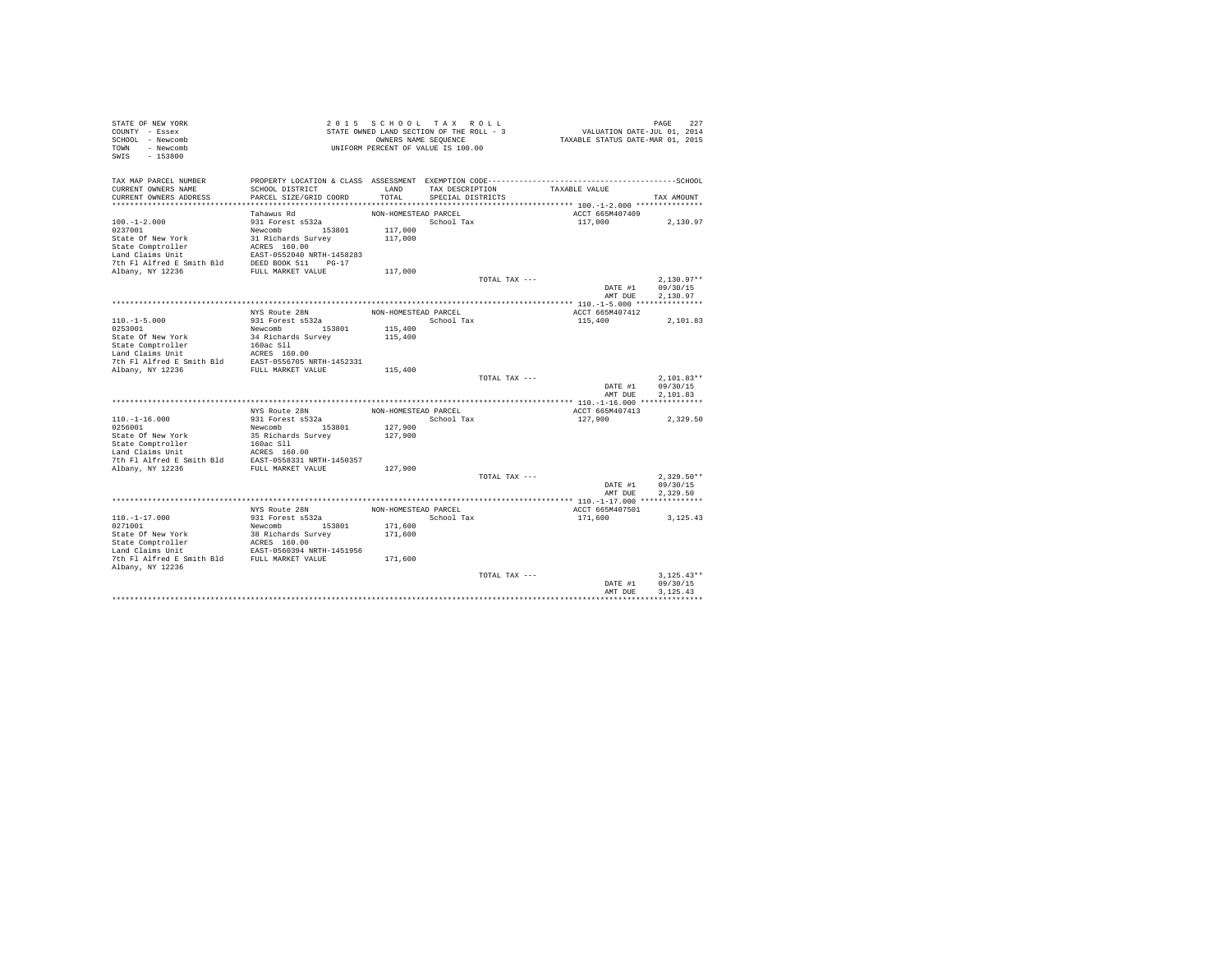| STATE OF NEW YORK                                                                                                                                                                                                                                         |                                                                                                 | 2015 SCHOOL TAX ROLL                     |                   |                 |                                         |                  |
|-----------------------------------------------------------------------------------------------------------------------------------------------------------------------------------------------------------------------------------------------------------|-------------------------------------------------------------------------------------------------|------------------------------------------|-------------------|-----------------|-----------------------------------------|------------------|
| COUNTY - Essex                                                                                                                                                                                                                                            |                                                                                                 | STATE OWNED LAND SECTION OF THE ROLL - 3 |                   |                 | PAGE 228<br>VALUATION DATE-JUL 01, 2014 |                  |
| SCHOOL - Newcomb                                                                                                                                                                                                                                          |                                                                                                 | OWNERS NAME SEQUENCE                     |                   |                 | TAXABLE STATUS DATE-MAR 01, 2015        |                  |
| TOWN - Newcomb                                                                                                                                                                                                                                            | UNIFORM PERCENT OF VALUE IS 100.00                                                              |                                          |                   |                 |                                         |                  |
| $-153800$<br>SWIS                                                                                                                                                                                                                                         |                                                                                                 |                                          |                   |                 |                                         |                  |
|                                                                                                                                                                                                                                                           |                                                                                                 |                                          |                   |                 |                                         |                  |
|                                                                                                                                                                                                                                                           |                                                                                                 |                                          |                   |                 |                                         |                  |
| TAX MAP PARCEL NUMBER                                                                                                                                                                                                                                     | PROPERTY LOCATION & CLASS ASSESSMENT EXEMPTION CODE-----------------------------------SCHOOL    |                                          |                   |                 |                                         |                  |
| CURRENT OWNERS NAME                                                                                                                                                                                                                                       | SCHOOL DISTRICT                                                                                 | LAND                                     |                   | TAX DESCRIPTION | TAXABLE VALUE                           |                  |
| CURRENT OWNERS ADDRESS                                                                                                                                                                                                                                    | PARCEL SIZE/GRID COORD                                                                          | TOTAL                                    | SPECIAL DISTRICTS |                 |                                         | TAX AMOUNT       |
|                                                                                                                                                                                                                                                           |                                                                                                 |                                          |                   |                 |                                         |                  |
|                                                                                                                                                                                                                                                           | NYS Route 28N                                                                                   | NON-HOMESTEAD PARCEL                     |                   |                 | ACCT 665M407502                         |                  |
| $110. - 1 - 4.000$                                                                                                                                                                                                                                        | 931 Forest s532a                                                                                |                                          | School Tax        |                 | 94,000 1,712.06                         |                  |
| 0272001                                                                                                                                                                                                                                                   |                                                                                                 | 94,000                                   |                   |                 |                                         |                  |
|                                                                                                                                                                                                                                                           |                                                                                                 | 94,000                                   |                   |                 |                                         |                  |
|                                                                                                                                                                                                                                                           |                                                                                                 |                                          |                   |                 |                                         |                  |
| 1972201<br>2022201<br>2022201<br>2022201<br>State Of New York<br>2023201<br>State Comptroller<br>1980<br>2022201<br>2022<br>State Comptroller<br>2023208208081711-1454022<br>20232082081711-1454022<br>20232082082081711-1454022<br>202320820820820820820 |                                                                                                 |                                          |                   |                 |                                         |                  |
|                                                                                                                                                                                                                                                           |                                                                                                 | 94,000                                   |                   |                 |                                         |                  |
| Albany, NY 12236                                                                                                                                                                                                                                          |                                                                                                 |                                          |                   |                 |                                         |                  |
|                                                                                                                                                                                                                                                           |                                                                                                 |                                          |                   |                 |                                         | $1.712.06**$     |
|                                                                                                                                                                                                                                                           |                                                                                                 |                                          |                   | TOTAL TAX ---   | DATE #1                                 |                  |
|                                                                                                                                                                                                                                                           |                                                                                                 |                                          |                   |                 |                                         | 09/30/15         |
|                                                                                                                                                                                                                                                           |                                                                                                 |                                          |                   |                 |                                         | AMT DUE 1,712.06 |
|                                                                                                                                                                                                                                                           |                                                                                                 |                                          |                   |                 |                                         |                  |
|                                                                                                                                                                                                                                                           | NYS Route 28N                                                                                   | NON-HOMESTEAD PARCEL                     |                   |                 | ACCT 665M407503                         |                  |
| $110.-1-3.000$<br>0273001                                                                                                                                                                                                                                 | 931 Forest s532a - WTRFNT School Tax                                                            |                                          |                   |                 | 173,800                                 | 3,165.50         |
|                                                                                                                                                                                                                                                           | Newcomb 153801 173,800                                                                          |                                          |                   |                 |                                         |                  |
|                                                                                                                                                                                                                                                           |                                                                                                 |                                          |                   |                 |                                         |                  |
|                                                                                                                                                                                                                                                           |                                                                                                 |                                          |                   |                 |                                         |                  |
|                                                                                                                                                                                                                                                           |                                                                                                 |                                          |                   |                 |                                         |                  |
|                                                                                                                                                                                                                                                           |                                                                                                 |                                          |                   |                 |                                         |                  |
|                                                                                                                                                                                                                                                           |                                                                                                 |                                          |                   |                 |                                         |                  |
|                                                                                                                                                                                                                                                           |                                                                                                 |                                          |                   | TOTAL TAX ---   |                                         | $3,165.50**$     |
|                                                                                                                                                                                                                                                           |                                                                                                 |                                          |                   |                 |                                         | DATE #1 09/30/15 |
|                                                                                                                                                                                                                                                           |                                                                                                 |                                          |                   |                 | AMT DUE                                 | 3,165.50         |
|                                                                                                                                                                                                                                                           |                                                                                                 |                                          |                   |                 |                                         |                  |
|                                                                                                                                                                                                                                                           | Tahawus Rd                                                                                      | NON-HOMESTEAD PARCEL                     |                   |                 | ACCT 665M407504                         |                  |
|                                                                                                                                                                                                                                                           | 931 Forest s532a - WTRFNT<br>Newcomb 153801 153,500<br>41 Richards Survey 153,500<br>94.4ac S11 |                                          |                   |                 | 153,500                                 | 2,795.76         |
| $100.-1-4.000$<br>0274001                                                                                                                                                                                                                                 |                                                                                                 |                                          |                   |                 |                                         |                  |
|                                                                                                                                                                                                                                                           |                                                                                                 |                                          |                   |                 |                                         |                  |
| State Of New York<br>State Comptroller                                                                                                                                                                                                                    |                                                                                                 |                                          |                   |                 |                                         |                  |
|                                                                                                                                                                                                                                                           |                                                                                                 |                                          |                   |                 |                                         |                  |
|                                                                                                                                                                                                                                                           |                                                                                                 |                                          |                   |                 |                                         |                  |
| Land Claims Unit MCRES 160.00<br>7th F1 Alfred E Smith Bld EAST-0555821 NRTH-1457984<br>Albany, NY 12236 DEED BOOK 511 PG-17                                                                                                                              |                                                                                                 |                                          |                   |                 |                                         |                  |
|                                                                                                                                                                                                                                                           | FULL MARKET VALUE                                                                               | 153,500                                  |                   |                 |                                         |                  |
|                                                                                                                                                                                                                                                           |                                                                                                 |                                          |                   | TOTAL TAX ---   |                                         | $2.795.76**$     |
|                                                                                                                                                                                                                                                           |                                                                                                 |                                          |                   |                 | DATE #1                                 | 09/30/15         |
|                                                                                                                                                                                                                                                           |                                                                                                 |                                          |                   |                 |                                         |                  |
|                                                                                                                                                                                                                                                           |                                                                                                 |                                          |                   |                 | AMT DUE                                 | 2.795.76         |
|                                                                                                                                                                                                                                                           |                                                                                                 |                                          |                   |                 |                                         |                  |
|                                                                                                                                                                                                                                                           | Tahawus Rd                                                                                      | NON-HOMESTEAD PARCEL                     |                   |                 | ACCT 665M407505                         |                  |
|                                                                                                                                                                                                                                                           |                                                                                                 | School Tax                               |                   |                 | 457,200                                 | 8,327.18         |
|                                                                                                                                                                                                                                                           |                                                                                                 | 457,200                                  |                   |                 |                                         |                  |
|                                                                                                                                                                                                                                                           |                                                                                                 | 457,200                                  |                   |                 |                                         |                  |
|                                                                                                                                                                                                                                                           |                                                                                                 |                                          |                   |                 |                                         |                  |
|                                                                                                                                                                                                                                                           |                                                                                                 |                                          |                   |                 |                                         |                  |
|                                                                                                                                                                                                                                                           |                                                                                                 |                                          |                   |                 |                                         |                  |
|                                                                                                                                                                                                                                                           |                                                                                                 |                                          |                   |                 |                                         |                  |
|                                                                                                                                                                                                                                                           | FULL MARKET VALUE                                                                               | 457,200                                  |                   |                 |                                         |                  |
|                                                                                                                                                                                                                                                           |                                                                                                 |                                          |                   | TOTAL TAX ---   |                                         | $8.327.18**$     |
|                                                                                                                                                                                                                                                           |                                                                                                 |                                          |                   |                 | DATE #1                                 | 09/30/15         |
|                                                                                                                                                                                                                                                           |                                                                                                 |                                          |                   |                 | AMT DUE                                 | 8.327.18         |
|                                                                                                                                                                                                                                                           |                                                                                                 |                                          |                   |                 |                                         |                  |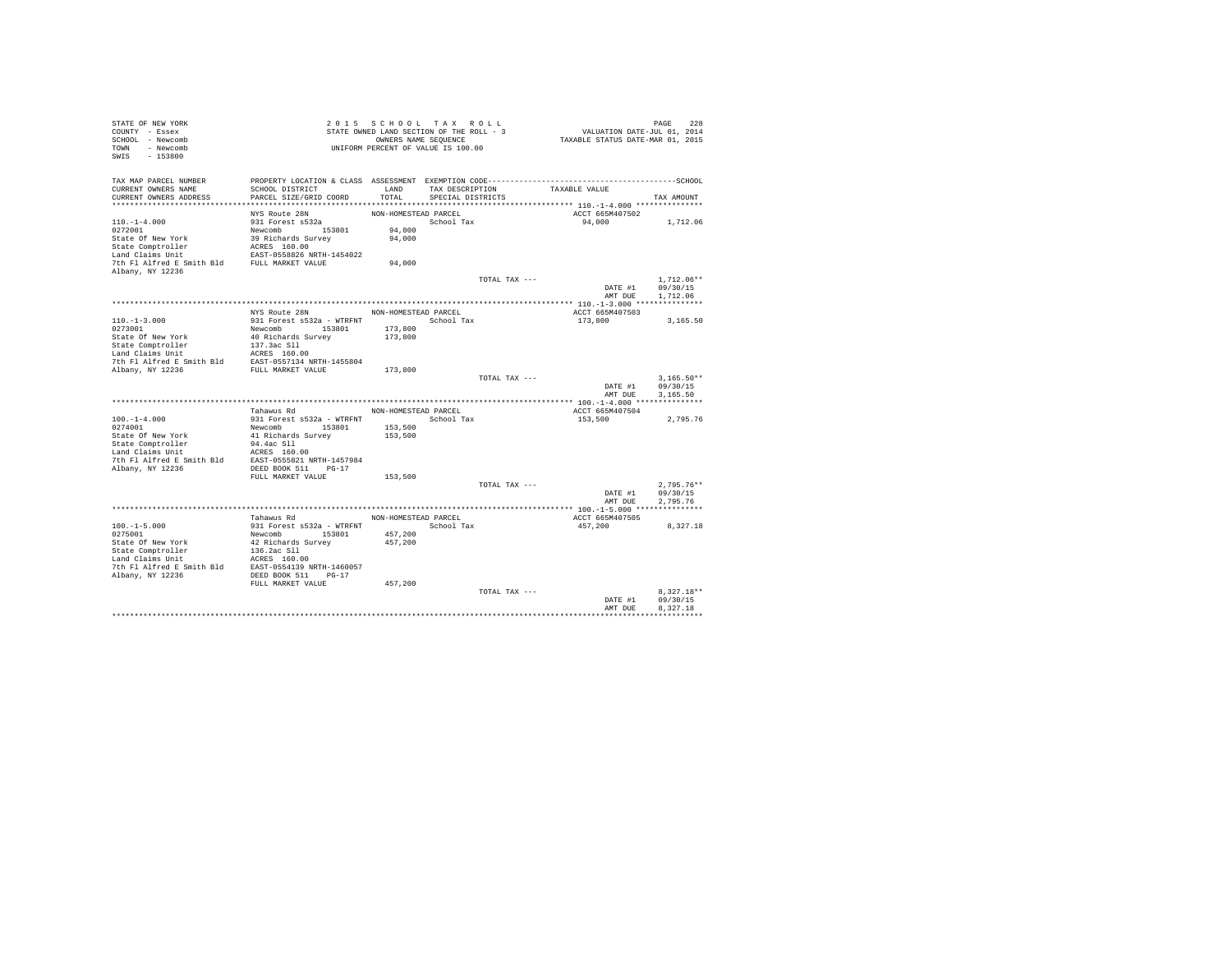| STATE OF NEW YORK<br>COUNTY - Essex<br>SCHOOL - Newcomb<br>TOWN - Newcomb<br>$-153800$<br>SWIS                                                                 |                                                                                       |                      | 2015 SCHOOL TAX ROLL<br>STATE OWNED LAND SECTION OF THE ROLL - 3<br>OWNERS NAME SEQUENCE<br>UNIFORM PERCENT OF VALUE IS 100.00 | PAGE 229<br>VALUATION DATE-JUL 01, 2014<br>TAXABLE STATUS DATE-MAR 01, 2015                  |                                  |
|----------------------------------------------------------------------------------------------------------------------------------------------------------------|---------------------------------------------------------------------------------------|----------------------|--------------------------------------------------------------------------------------------------------------------------------|----------------------------------------------------------------------------------------------|----------------------------------|
| TAX MAP PARCEL NUMBER                                                                                                                                          |                                                                                       |                      |                                                                                                                                | PROPERTY LOCATION & CLASS ASSESSMENT EXEMPTION CODE-----------------------------------SCHOOL |                                  |
| CURRENT OWNERS NAME<br>CURRENT OWNERS ADDRESS                                                                                                                  | SCHOOL DISTRICT<br>PARCEL SIZE/GRID COORD                                             | TOTAL.               | LAND TAX DESCRIPTION<br>SPECIAL DISTRICTS                                                                                      | TAXABLE VALUE                                                                                | TAX AMOUNT                       |
|                                                                                                                                                                |                                                                                       |                      |                                                                                                                                |                                                                                              |                                  |
|                                                                                                                                                                | NYS Route 28N                                                                         | NON-HOMESTEAD PARCEL |                                                                                                                                | ACCT 665J102803                                                                              |                                  |
| $121. - 2 - 14.000$                                                                                                                                            | 931 Forest s532a                                                                      |                      | School Tax                                                                                                                     | 64.100 1.167.48                                                                              |                                  |
| 0401001                                                                                                                                                        |                                                                                       |                      |                                                                                                                                |                                                                                              |                                  |
| 625 Broadway                                                                                                                                                   | Newcomb 153801 64,100<br>25 Thorns Sur Twp 27 T&c 64,100<br>1997 Ct Order 366-97(P16) |                      |                                                                                                                                |                                                                                              |                                  |
| Albany, NY 12233                                                                                                                                               | ACRES 160.00                                                                          |                      |                                                                                                                                |                                                                                              |                                  |
|                                                                                                                                                                | EAST-0552643 NRTH-1432432                                                             |                      |                                                                                                                                |                                                                                              |                                  |
|                                                                                                                                                                | DEED BOOK 1745 PG-9                                                                   |                      |                                                                                                                                |                                                                                              |                                  |
|                                                                                                                                                                | FULL MARKET VALUE                                                                     | 64,100               |                                                                                                                                |                                                                                              |                                  |
|                                                                                                                                                                |                                                                                       |                      | TOTAL TAX ---                                                                                                                  |                                                                                              | $1,167.48**$<br>DATE #1 09/30/15 |
|                                                                                                                                                                |                                                                                       |                      |                                                                                                                                | AMT DUE                                                                                      | 1.167.48                         |
|                                                                                                                                                                |                                                                                       |                      |                                                                                                                                |                                                                                              |                                  |
|                                                                                                                                                                | NYS Route 28N                                                                         | NON-HOMESTEAD PARCEL |                                                                                                                                | ACCT 665M481008                                                                              |                                  |
| $121. - 2 - 21.200$                                                                                                                                            | 931 Forest s532a                                                                      |                      | School Tax                                                                                                                     | 52,200                                                                                       | 950.74                           |
|                                                                                                                                                                |                                                                                       | 52,200<br>52,200     |                                                                                                                                |                                                                                              |                                  |
|                                                                                                                                                                |                                                                                       |                      |                                                                                                                                |                                                                                              |                                  |
|                                                                                                                                                                |                                                                                       |                      |                                                                                                                                |                                                                                              |                                  |
|                                                                                                                                                                |                                                                                       |                      |                                                                                                                                |                                                                                              |                                  |
|                                                                                                                                                                |                                                                                       | 52,200               | TOTAL TAX ---                                                                                                                  |                                                                                              | $950.74**$                       |
|                                                                                                                                                                |                                                                                       |                      |                                                                                                                                | DATE #1                                                                                      | 09/30/15                         |
|                                                                                                                                                                |                                                                                       |                      |                                                                                                                                |                                                                                              | AMT DUE 950.74                   |
|                                                                                                                                                                | Newcomb Lake Rd MON-HOMESTEAD PARCEL                                                  |                      |                                                                                                                                |                                                                                              |                                  |
| $99. -1 - 9.000$                                                                                                                                               | 931 Forest s532a - WTRFNT School Tax                                                  |                      |                                                                                                                                | ACCT 665M407901<br>8465,400                                                                  | 154,184.04                       |
| 0839002 0839001                                                                                                                                                | Newcomb 153801 8465,400                                                               |                      |                                                                                                                                |                                                                                              |                                  |
|                                                                                                                                                                |                                                                                       | 8465,400             |                                                                                                                                |                                                                                              |                                  |
|                                                                                                                                                                |                                                                                       |                      |                                                                                                                                |                                                                                              |                                  |
|                                                                                                                                                                |                                                                                       |                      |                                                                                                                                |                                                                                              |                                  |
|                                                                                                                                                                |                                                                                       |                      |                                                                                                                                |                                                                                              |                                  |
|                                                                                                                                                                | FULL MARKET VALUE                                                                     | 8465,400             |                                                                                                                                |                                                                                              |                                  |
|                                                                                                                                                                |                                                                                       |                      | TOTAL TAX ---                                                                                                                  |                                                                                              | 154,184.04**                     |
|                                                                                                                                                                |                                                                                       |                      |                                                                                                                                |                                                                                              | DATE #1 09/30/15                 |
|                                                                                                                                                                |                                                                                       |                      |                                                                                                                                |                                                                                              | AMT DUE 154,184.04               |
|                                                                                                                                                                |                                                                                       |                      |                                                                                                                                | ACCT 665M407905                                                                              |                                  |
| $109. -1 - 3.000$                                                                                                                                              |                                                                                       |                      | School Tax                                                                                                                     | 158,200                                                                                      | 2,881.37                         |
| 0855001                                                                                                                                                        | Newcomb 153801                                                                        | 158,200              |                                                                                                                                |                                                                                              |                                  |
|                                                                                                                                                                |                                                                                       | 158,200              |                                                                                                                                |                                                                                              |                                  |
| State Of New York 59 T&C Twp 28<br>State Comptroller ACRES 148.52<br>Land Claims Unit EAST-0543085 NRTH-1454361<br>The F1 Alfred E Smith Bld FULL MARKET VALUE |                                                                                       |                      |                                                                                                                                |                                                                                              |                                  |
|                                                                                                                                                                |                                                                                       | 158,200              |                                                                                                                                |                                                                                              |                                  |
| Albany, NY 12236                                                                                                                                               |                                                                                       |                      |                                                                                                                                |                                                                                              |                                  |
|                                                                                                                                                                |                                                                                       |                      | TOTAL TAX ---                                                                                                                  |                                                                                              | $2.881.37**$                     |
|                                                                                                                                                                |                                                                                       |                      |                                                                                                                                | DATE #1<br>AMT DUE                                                                           | 09/30/15<br>2.881.37             |
|                                                                                                                                                                |                                                                                       |                      |                                                                                                                                |                                                                                              |                                  |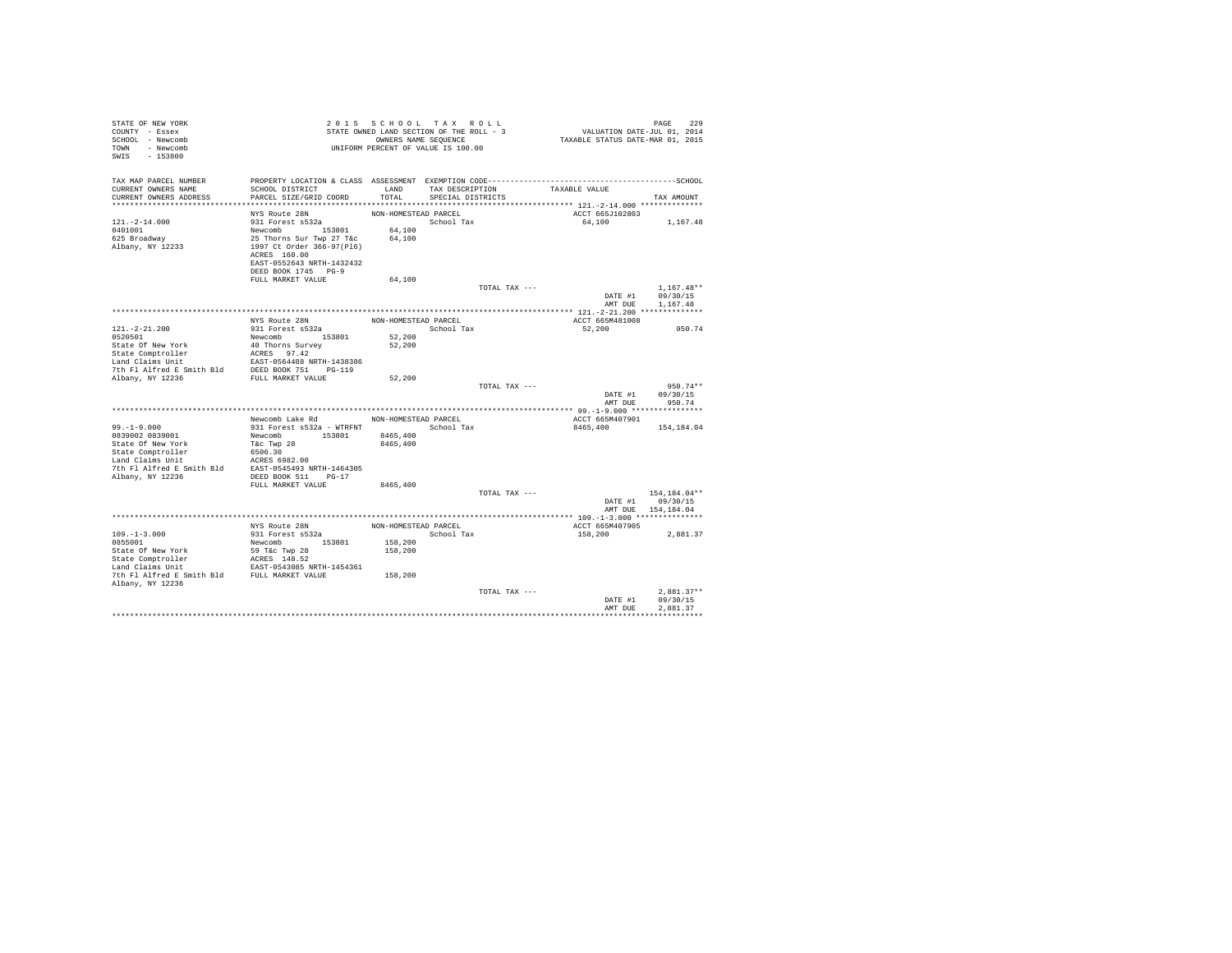| STATE OF NEW YORK<br>COUNTY - Essex<br>SCHOOL - Newcomb<br>TOWN - Newcomb<br>SWIS<br>$-153800$      |                                                            | 2015 SCHOOL TAX ROLL<br>STATE OWNED LAND SECTION OF THE ROLL - 3<br>UNIFORM PERCENT OF VALUE IS 100.00 | OWNERS NAME SEQUENCE |               | VALUATION DATE-JUL 01, 2014<br>TAXABLE STATUS DATE-MAR 01, 2015 | PAGE<br>230              |
|-----------------------------------------------------------------------------------------------------|------------------------------------------------------------|--------------------------------------------------------------------------------------------------------|----------------------|---------------|-----------------------------------------------------------------|--------------------------|
| TAX MAP PARCEL NUMBER                                                                               |                                                            |                                                                                                        |                      |               |                                                                 |                          |
| CURRENT OWNERS NAME<br>CURRENT OWNERS ADDRESS                                                       | SCHOOL DISTRICT<br>PARCEL SIZE/GRID COORD                  | LAND<br>TOTAL                                                                                          | TAX DESCRIPTION      |               | TAXABLE VALUE                                                   |                          |
|                                                                                                     |                                                            |                                                                                                        | SPECIAL DISTRICTS    |               |                                                                 | TAX AMOUNT               |
|                                                                                                     | NYS Route 28N                                              | NON-HOMESTEAD PARCEL                                                                                   |                      |               | ACCT 665M407906                                                 |                          |
| $109. - 1 - 2.000$                                                                                  | 931 Forest s532a                                           |                                                                                                        | School Tax           |               | 148,700                                                         | 2,708.34                 |
| 0855201                                                                                             | Newcomb 153801                                             | 148,700                                                                                                |                      |               |                                                                 |                          |
| State Of New York                                                                                   | 60 T&c Twp 28                                              | 148,700                                                                                                |                      |               |                                                                 |                          |
| State Comptroller                                                                                   | 146.10                                                     |                                                                                                        |                      |               |                                                                 |                          |
| Land Claims Unit                                                                                    | ACRES 146.12                                               |                                                                                                        |                      |               |                                                                 |                          |
| 7th Fl Alfred E Smith Bld EAST-0541470 NRTH-1456464                                                 |                                                            |                                                                                                        |                      |               |                                                                 |                          |
| Albany, NY 12236                                                                                    | FULL MARKET VALUE                                          | 148,700                                                                                                |                      |               |                                                                 |                          |
|                                                                                                     |                                                            |                                                                                                        |                      | TOTAL TAX --- |                                                                 | $2.708.34**$             |
|                                                                                                     |                                                            |                                                                                                        |                      |               | DATE #1                                                         | 09/30/15                 |
|                                                                                                     |                                                            |                                                                                                        |                      |               | AMT DUE                                                         | 2,708.34                 |
|                                                                                                     | NYS Route 28N                                              | NON-HOMESTEAD PARCEL                                                                                   |                      |               | ACCT 665M407907                                                 |                          |
| $99. - 1 - 11.000$                                                                                  | 931 Forest s532a                                           |                                                                                                        | School Tax           |               | 94,700                                                          | 1,724.81                 |
| 0855401                                                                                             | Newcomb 153801                                             | 94,700                                                                                                 |                      |               |                                                                 |                          |
| State Of New York                                                                                   | 61 T&c Twp 28                                              | 94,700                                                                                                 |                      |               |                                                                 |                          |
| State Comptroller                                                                                   | ACRES 154.00                                               |                                                                                                        |                      |               |                                                                 |                          |
|                                                                                                     |                                                            |                                                                                                        |                      |               |                                                                 |                          |
| Land Claims Unit<br>The EAST-0539551 NRTH-1458205<br>7th F1 Alfred E Smith Bld<br>FULL MARKET VALUE |                                                            | 94,700                                                                                                 |                      |               |                                                                 |                          |
| Albany, NY 12236                                                                                    |                                                            |                                                                                                        |                      |               |                                                                 |                          |
|                                                                                                     |                                                            |                                                                                                        |                      | TOTAL TAX --- |                                                                 | $1.724.81**$             |
|                                                                                                     |                                                            |                                                                                                        |                      |               | DATE #1<br>AMT DUE                                              | 09/30/15<br>1.724.81     |
|                                                                                                     |                                                            |                                                                                                        |                      |               |                                                                 |                          |
|                                                                                                     | NYS Route 28N                                              | NON-HOMESTEAD PARCEL                                                                                   |                      |               | ACCT 665M407908                                                 |                          |
| $99. -1 - 12.000$                                                                                   | 931 Forest s532a                                           |                                                                                                        | School Tax           |               | 139,800                                                         | 2,546.24                 |
| 0855601                                                                                             | Newcomb 153801                                             | 139,800                                                                                                |                      |               |                                                                 |                          |
| State Of New York                                                                                   | 62 T&c Twp 28                                              | 139,800                                                                                                |                      |               |                                                                 |                          |
| State Comptroller                                                                                   | ACRES 144.00                                               |                                                                                                        |                      |               |                                                                 |                          |
| Land Claims Unit                                                                                    | EAST-0537824 NRTH-1460194                                  |                                                                                                        |                      |               |                                                                 |                          |
| 7th Fl Alfred E Smith Bld FULL MARKET VALUE                                                         |                                                            | 139,800                                                                                                |                      |               |                                                                 |                          |
| Albany, NY 12236                                                                                    |                                                            |                                                                                                        |                      |               |                                                                 |                          |
|                                                                                                     |                                                            |                                                                                                        |                      | TOTAL TAX --- | DATE #1                                                         | $2.546.24**$<br>09/30/15 |
|                                                                                                     |                                                            |                                                                                                        |                      |               | AMT DUE                                                         | 2.546.24                 |
|                                                                                                     |                                                            |                                                                                                        |                      |               |                                                                 |                          |
|                                                                                                     | NYS Route 28N                                              | NON-HOMESTEAD PARCEL                                                                                   |                      |               | ACCT 665M407909                                                 |                          |
| $99. - 1 - 13.000$                                                                                  | 931 Forest s532a                                           |                                                                                                        | School Tax           |               | 139,700                                                         | 2.544.42                 |
| 0855801                                                                                             | Newcomb 153801                                             | 139,700                                                                                                |                      |               |                                                                 |                          |
| State Of New York                                                                                   | 63 T&c Twp 28                                              | 139,700                                                                                                |                      |               |                                                                 |                          |
| State Comptroller<br>Land Claims Unit                                                               | SS 140 1mp 20<br>ACRES 144.00<br>EAST-0536034 NRTH-1462239 |                                                                                                        |                      |               |                                                                 |                          |
|                                                                                                     |                                                            |                                                                                                        |                      |               |                                                                 |                          |
| 7th Fl Alfred E Smith Bld DEED BOOK 511 PG-17                                                       |                                                            |                                                                                                        |                      |               |                                                                 |                          |
| Albany, NY 12236                                                                                    | FULL MARKET VALUE                                          | 139,700                                                                                                |                      | TOTAL TAX --- |                                                                 | $2.544.42**$             |
|                                                                                                     |                                                            |                                                                                                        |                      |               | DATE #1                                                         | 09/30/15                 |
|                                                                                                     |                                                            |                                                                                                        |                      |               | AMT DUE                                                         | 2.544.42                 |
|                                                                                                     |                                                            |                                                                                                        |                      |               |                                                                 |                          |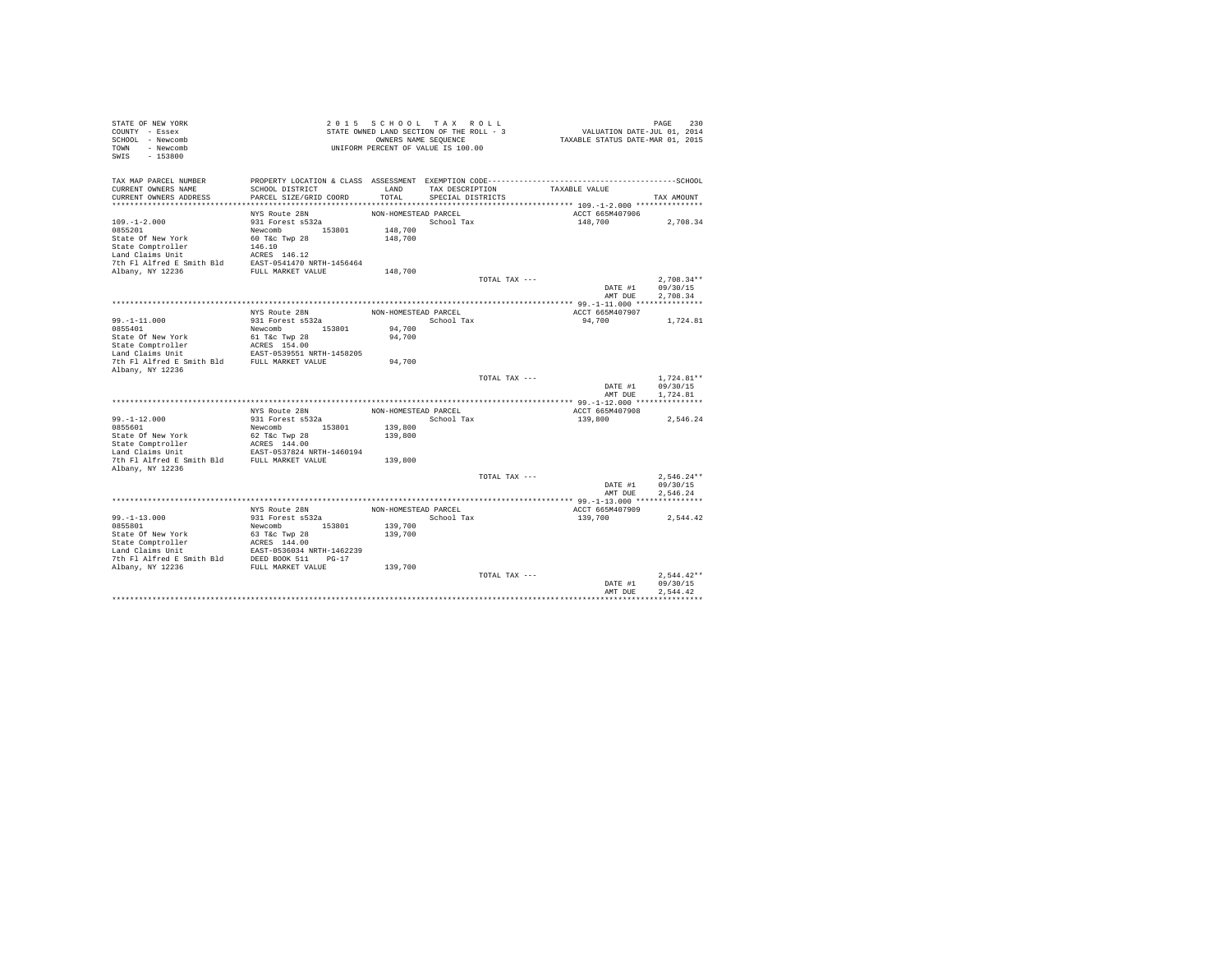| STATE OF NEW YORK<br>COUNTY - Essex                                                                                                                                                                                                          |                                           |                      | 2015 SCHOOL TAX ROLL<br>STATE OWNED LAND SECTION OF THE ROLL - 3 |               | PAGE 231<br>VALUATION DATE-JUL 01, 2014<br>TAXABLE STATUS DATE-MAR 01, 2015 |                                  |
|----------------------------------------------------------------------------------------------------------------------------------------------------------------------------------------------------------------------------------------------|-------------------------------------------|----------------------|------------------------------------------------------------------|---------------|-----------------------------------------------------------------------------|----------------------------------|
| SCHOOL - Newcomb                                                                                                                                                                                                                             |                                           |                      |                                                                  |               |                                                                             |                                  |
| TOWN - Newcomb                                                                                                                                                                                                                               |                                           |                      | OWNERS NAME SEQUENCE<br>UNIFORM PERCENT OF VALUE IS 100.00       |               |                                                                             |                                  |
| SWIS<br>$-153800$                                                                                                                                                                                                                            |                                           |                      |                                                                  |               |                                                                             |                                  |
|                                                                                                                                                                                                                                              |                                           |                      |                                                                  |               |                                                                             |                                  |
| TAX MAP PARCEL NUMBER                                                                                                                                                                                                                        |                                           |                      |                                                                  |               |                                                                             |                                  |
| CURRENT OWNERS NAME<br>CURRENT OWNERS ADDRESS                                                                                                                                                                                                | SCHOOL DISTRICT<br>PARCEL SIZE/GRID COORD | LAND<br>TOTAL        | TAX DESCRIPTION<br>SPECIAL DISTRICTS                             |               | TAXABLE VALUE                                                               | TAX AMOUNT                       |
|                                                                                                                                                                                                                                              |                                           |                      |                                                                  |               |                                                                             |                                  |
|                                                                                                                                                                                                                                              | NYS Route 28N                             | NON-HOMESTEAD PARCEL |                                                                  |               | ACCT 665M407910                                                             |                                  |
| $99. - 1 - 1.000$                                                                                                                                                                                                                            | 931 Forest s532a                          |                      | School Tax                                                       |               | 96,300                                                                      | 1,753.95                         |
| 0857001                                                                                                                                                                                                                                      |                                           | 96,300               |                                                                  |               |                                                                             |                                  |
| State Of New York                                                                                                                                                                                                                            | Newcomb 153801<br>69 T&c Twp 28           | 96,300               |                                                                  |               |                                                                             |                                  |
|                                                                                                                                                                                                                                              |                                           |                      |                                                                  |               |                                                                             |                                  |
|                                                                                                                                                                                                                                              |                                           |                      |                                                                  |               |                                                                             |                                  |
| State Comptroller<br>Land Claims Unit<br>Land Claims Unit<br>Land Claims Unit EAST-0532476 NRTH-1466354<br>2010 1 Albany, NY 12236 SULL MARKET VALUE                                                                                         |                                           |                      |                                                                  |               |                                                                             |                                  |
|                                                                                                                                                                                                                                              |                                           | 96,300               |                                                                  |               |                                                                             |                                  |
|                                                                                                                                                                                                                                              |                                           |                      |                                                                  | TOTAL TAX --- |                                                                             | $1,753.95**$<br>DATE #1 09/30/15 |
|                                                                                                                                                                                                                                              |                                           |                      |                                                                  |               | AMT DUE                                                                     | 1,753.95                         |
|                                                                                                                                                                                                                                              |                                           |                      |                                                                  |               |                                                                             |                                  |
|                                                                                                                                                                                                                                              |                                           | NON-HOMESTEAD PARCEL |                                                                  |               | ACCT 665M407914                                                             |                                  |
| $89. -1 - 1.000$                                                                                                                                                                                                                             | NYS Route 28N<br>931 Forest s532a         |                      | School Tax                                                       |               | 47,300                                                                      | 861.50                           |
|                                                                                                                                                                                                                                              |                                           | 47,300               |                                                                  |               |                                                                             |                                  |
|                                                                                                                                                                                                                                              |                                           | 47,300               |                                                                  |               |                                                                             |                                  |
|                                                                                                                                                                                                                                              |                                           |                      |                                                                  |               |                                                                             |                                  |
|                                                                                                                                                                                                                                              |                                           |                      |                                                                  |               |                                                                             |                                  |
|                                                                                                                                                                                                                                              |                                           |                      |                                                                  |               |                                                                             |                                  |
| Albany, NY 12236                                                                                                                                                                                                                             | DEED BOOK 511 PG-17<br>FULL MARKET VALUE  |                      |                                                                  |               |                                                                             |                                  |
|                                                                                                                                                                                                                                              |                                           | 47,300               |                                                                  | TOTAL TAX --- |                                                                             | 861.50**                         |
|                                                                                                                                                                                                                                              |                                           |                      |                                                                  |               |                                                                             | DATE #1 09/30/15                 |
|                                                                                                                                                                                                                                              |                                           |                      |                                                                  |               | AMT DUE                                                                     | 861.50                           |
|                                                                                                                                                                                                                                              |                                           |                      |                                                                  |               |                                                                             |                                  |
|                                                                                                                                                                                                                                              | NYS Route 28N                             | NON-HOMESTEAD PARCEL |                                                                  |               | ACCT 665M407915                                                             |                                  |
| $89. -1 - 4.000$                                                                                                                                                                                                                             | 931 Forest s532a                          |                      | School Tax                                                       |               | 156,700                                                                     | 2,854.05                         |
| 0881501                                                                                                                                                                                                                                      | Newcomb 153801                            | 156,700              |                                                                  |               |                                                                             |                                  |
|                                                                                                                                                                                                                                              |                                           | 156,700              |                                                                  |               |                                                                             |                                  |
|                                                                                                                                                                                                                                              |                                           |                      |                                                                  |               |                                                                             |                                  |
|                                                                                                                                                                                                                                              |                                           |                      |                                                                  |               |                                                                             |                                  |
|                                                                                                                                                                                                                                              |                                           | 156,700              |                                                                  |               |                                                                             |                                  |
|                                                                                                                                                                                                                                              |                                           |                      |                                                                  | TOTAL TAX --- |                                                                             | $2,854.05**$                     |
|                                                                                                                                                                                                                                              |                                           |                      |                                                                  |               | DATE #1                                                                     | 09/30/15                         |
|                                                                                                                                                                                                                                              |                                           |                      |                                                                  |               | AMT DUE                                                                     | 2.854.05                         |
|                                                                                                                                                                                                                                              |                                           |                      |                                                                  |               |                                                                             |                                  |
|                                                                                                                                                                                                                                              | NYS Route 28N                             | NON-HOMESTEAD PARCEL |                                                                  |               | ACCT 665M408001                                                             |                                  |
| $99. - 1 - 2.000$                                                                                                                                                                                                                            | 931 Forest s532a                          |                      | School Tax                                                       |               | 150,700                                                                     | 2,744.77                         |
| 0882001                                                                                                                                                                                                                                      | Newcomb 153801                            | 150,700              |                                                                  |               |                                                                             |                                  |
| State Of New York<br>State Comptroller<br>State Comptroller<br>Land Claims Unit<br>CRES 162.72<br>Land Claims United E Smith Bld<br>DEED BOOK 511<br>7th P1 Alford 1236<br>FULL MARKET VALUB<br>2001 Alford 17<br>21236<br>FULL MARKET VALUB |                                           | 150,700              |                                                                  |               |                                                                             |                                  |
|                                                                                                                                                                                                                                              |                                           |                      |                                                                  |               |                                                                             |                                  |
|                                                                                                                                                                                                                                              |                                           |                      |                                                                  |               |                                                                             |                                  |
|                                                                                                                                                                                                                                              |                                           | 150,700              |                                                                  |               |                                                                             |                                  |
|                                                                                                                                                                                                                                              |                                           |                      |                                                                  | TOTAL TAX --- |                                                                             | $2.744.77**$                     |
|                                                                                                                                                                                                                                              |                                           |                      |                                                                  |               | DATE #1                                                                     | 09/30/15                         |
|                                                                                                                                                                                                                                              |                                           |                      |                                                                  |               | AMT DUE                                                                     | 2.744.77                         |
|                                                                                                                                                                                                                                              |                                           |                      |                                                                  |               |                                                                             |                                  |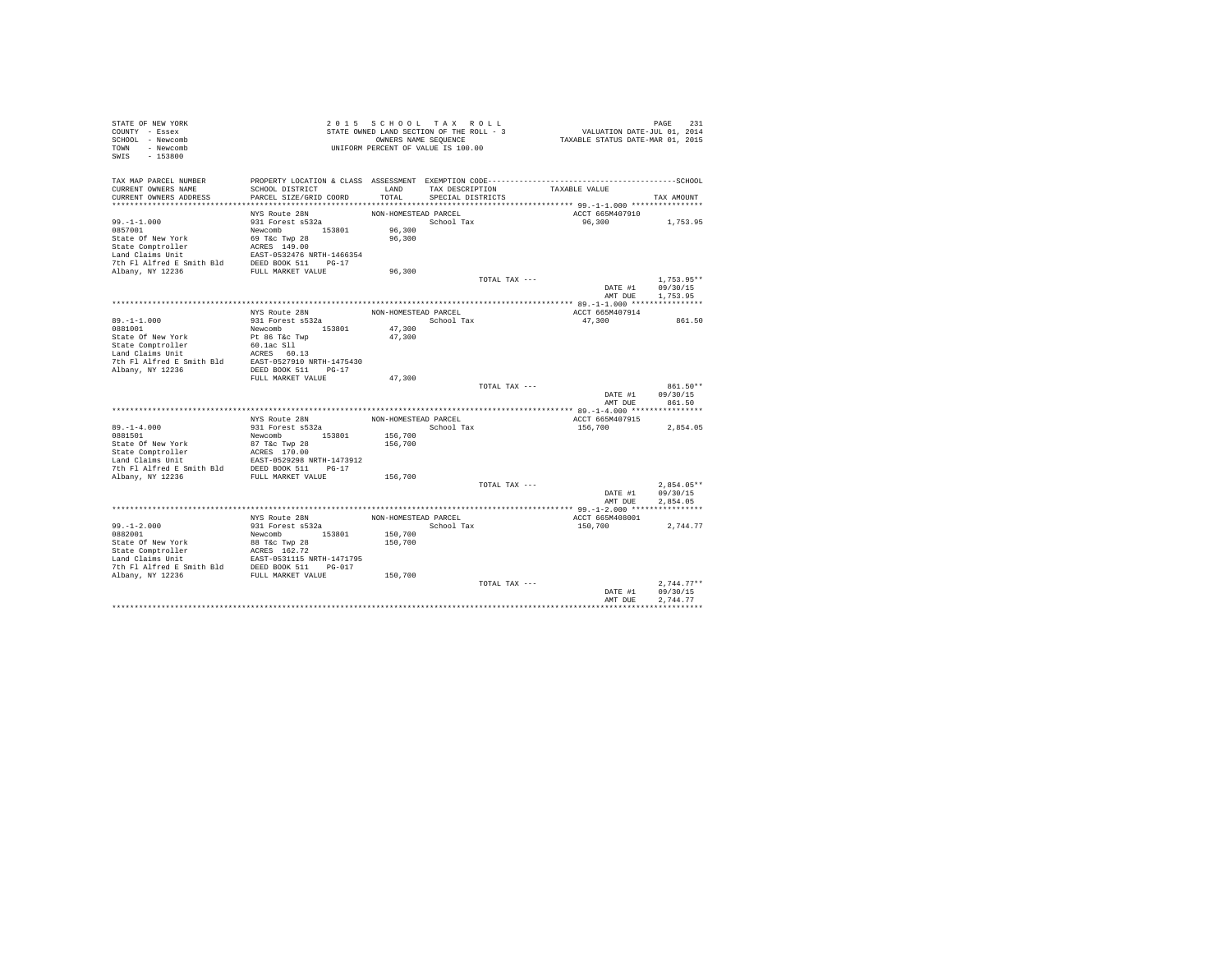| STATE OF NEW YORK<br>COUNTY - Essex<br>SCHOOL - Newcomb<br>TOWN - Newcomb                                                                                                                                                                            |                                                     |                      | 2015 SCHOOL TAX ROLL<br>STATE OWNED LAND SECTION OF THE ROLL - 3<br>OWNERS NAME SEQUENCE<br>UNIFORM PERCENT OF VALUE IS 100.00 |               | PAGE 232<br>VALUATION DATE-JUL 01, 2014<br>TAXABLE STATUS DATE-MAR 01, 2015 |                      |  |
|------------------------------------------------------------------------------------------------------------------------------------------------------------------------------------------------------------------------------------------------------|-----------------------------------------------------|----------------------|--------------------------------------------------------------------------------------------------------------------------------|---------------|-----------------------------------------------------------------------------|----------------------|--|
| SWIS - 153800                                                                                                                                                                                                                                        |                                                     |                      |                                                                                                                                |               |                                                                             |                      |  |
| TAX MAP PARCEL NUMBER                                                                                                                                                                                                                                |                                                     |                      |                                                                                                                                |               |                                                                             |                      |  |
| CURRENT OWNERS NAME<br>CURRENT OWNERS ADDRESS                                                                                                                                                                                                        | SCHOOL DISTRICT<br>PARCEL SIZE/GRID COORD           |                      | LAND TAX DESCRIPTION TAXABLE VALUE<br>TOTAL SPECIAL DISTRICTS                                                                  |               |                                                                             | TAX AMOUNT           |  |
|                                                                                                                                                                                                                                                      |                                                     |                      |                                                                                                                                |               |                                                                             |                      |  |
|                                                                                                                                                                                                                                                      | NYS Route 28N                                       | NON-HOMESTEAD PARCEL |                                                                                                                                |               | ACCT 665M408002                                                             |                      |  |
| $99. - 1 - 3.000$                                                                                                                                                                                                                                    | nis Kuute Zon<br>931 Forest s532a                   |                      | School Tax                                                                                                                     |               | 95,800 1,744.85                                                             |                      |  |
|                                                                                                                                                                                                                                                      |                                                     | 95,800               |                                                                                                                                |               |                                                                             |                      |  |
|                                                                                                                                                                                                                                                      |                                                     |                      |                                                                                                                                |               |                                                                             |                      |  |
| 93.-1-3.000<br>932501 931 FORE 835261 95,800<br>State Of New York 89 Totten & Crossfield 95,800<br>State Comptroller 124.6ac S11<br>Land Claims Unit RCRES 124.58<br>Albany, NY 12236<br>Albany, NY 12236<br>92.000000000000000000000000000          |                                                     |                      |                                                                                                                                |               |                                                                             |                      |  |
|                                                                                                                                                                                                                                                      |                                                     |                      |                                                                                                                                |               |                                                                             |                      |  |
|                                                                                                                                                                                                                                                      |                                                     |                      |                                                                                                                                |               |                                                                             |                      |  |
|                                                                                                                                                                                                                                                      | FULL MARKET VALUE                                   | 95,800               |                                                                                                                                |               |                                                                             |                      |  |
|                                                                                                                                                                                                                                                      |                                                     |                      |                                                                                                                                | TOTAL TAX --- |                                                                             | $1.744.85**$         |  |
|                                                                                                                                                                                                                                                      |                                                     |                      |                                                                                                                                |               | DATE #1<br>AMT DUE                                                          | 09/30/15<br>1,744.85 |  |
|                                                                                                                                                                                                                                                      |                                                     |                      |                                                                                                                                |               |                                                                             |                      |  |
| $99. - 1 - 4.000$                                                                                                                                                                                                                                    | NYS Route 28N                                       | NON-HOMESTEAD PARCEL | School Tax                                                                                                                     |               | ACCT 665M408003<br>79,700                                                   |                      |  |
| 0883001                                                                                                                                                                                                                                              | 931 Forest s532a<br>Newcomb 153801                  | 79,700               |                                                                                                                                |               |                                                                             | 1,451.61             |  |
|                                                                                                                                                                                                                                                      |                                                     | 79,700               |                                                                                                                                |               |                                                                             |                      |  |
|                                                                                                                                                                                                                                                      |                                                     |                      |                                                                                                                                |               |                                                                             |                      |  |
|                                                                                                                                                                                                                                                      |                                                     |                      |                                                                                                                                |               |                                                                             |                      |  |
|                                                                                                                                                                                                                                                      |                                                     |                      |                                                                                                                                |               |                                                                             |                      |  |
|                                                                                                                                                                                                                                                      |                                                     | 79,700               |                                                                                                                                | TOTAL TAX --- |                                                                             | $1,451.61**$         |  |
|                                                                                                                                                                                                                                                      |                                                     |                      |                                                                                                                                |               | $1,451.61*$<br>DATE #1 09/30/15                                             |                      |  |
|                                                                                                                                                                                                                                                      |                                                     |                      |                                                                                                                                |               |                                                                             | AMT DUE 1,451.61     |  |
|                                                                                                                                                                                                                                                      |                                                     |                      |                                                                                                                                |               |                                                                             |                      |  |
|                                                                                                                                                                                                                                                      | NYS Route 28N                                       |                      | NON-HOMESTEAD PARCEL                                                                                                           |               | ACCT 665M408004                                                             |                      |  |
|                                                                                                                                                                                                                                                      |                                                     |                      | School Tax                                                                                                                     |               | 83,500                                                                      | 1,520.82             |  |
|                                                                                                                                                                                                                                                      |                                                     | 83,500<br>83,500     |                                                                                                                                |               |                                                                             |                      |  |
| 99.-1-5.000<br>931 Forest a532a<br>8283501<br>83861 New York<br>81 Tec Twp 28<br>State Comptroller<br>16 CRES 125.00<br>17 The Plating Book State Comptroller<br>7th Flating bind<br>7th Flating E Smith Bld<br>7th Flating E Smith Bld<br>FULL MARK |                                                     |                      |                                                                                                                                |               |                                                                             |                      |  |
|                                                                                                                                                                                                                                                      |                                                     |                      |                                                                                                                                |               |                                                                             |                      |  |
|                                                                                                                                                                                                                                                      |                                                     |                      |                                                                                                                                |               |                                                                             |                      |  |
|                                                                                                                                                                                                                                                      |                                                     | 83,500               |                                                                                                                                |               |                                                                             |                      |  |
|                                                                                                                                                                                                                                                      |                                                     |                      |                                                                                                                                | TOTAL TAX --- |                                                                             | $1,520.82**$         |  |
|                                                                                                                                                                                                                                                      |                                                     |                      |                                                                                                                                |               | DATE #1<br>AMT DUE                                                          | 09/30/15<br>1,520.82 |  |
|                                                                                                                                                                                                                                                      |                                                     |                      |                                                                                                                                |               |                                                                             |                      |  |
|                                                                                                                                                                                                                                                      | NYS Route 28N<br>931 Forest s532a<br>Newcomb 153801 | NON-HOMESTEAD PARCEL |                                                                                                                                |               | ACCT 665M408005                                                             |                      |  |
| $99. - 1 - 6.000$                                                                                                                                                                                                                                    |                                                     |                      | School Tax                                                                                                                     |               | 90,300                                                                      | 1,644.67             |  |
| 0884001                                                                                                                                                                                                                                              |                                                     | 90,300<br>90,300     |                                                                                                                                |               |                                                                             |                      |  |
|                                                                                                                                                                                                                                                      |                                                     |                      |                                                                                                                                |               |                                                                             |                      |  |
|                                                                                                                                                                                                                                                      |                                                     |                      |                                                                                                                                |               |                                                                             |                      |  |
|                                                                                                                                                                                                                                                      |                                                     |                      |                                                                                                                                |               |                                                                             |                      |  |
|                                                                                                                                                                                                                                                      |                                                     | 90,300               |                                                                                                                                |               |                                                                             |                      |  |
|                                                                                                                                                                                                                                                      |                                                     |                      |                                                                                                                                | TOTAL TAX --- |                                                                             | $1.644.67**$         |  |
|                                                                                                                                                                                                                                                      |                                                     |                      |                                                                                                                                |               | DATE #1                                                                     | 09/30/15             |  |
|                                                                                                                                                                                                                                                      |                                                     |                      |                                                                                                                                |               | AMT DUE                                                                     | 1,644.67             |  |
|                                                                                                                                                                                                                                                      |                                                     |                      |                                                                                                                                |               |                                                                             |                      |  |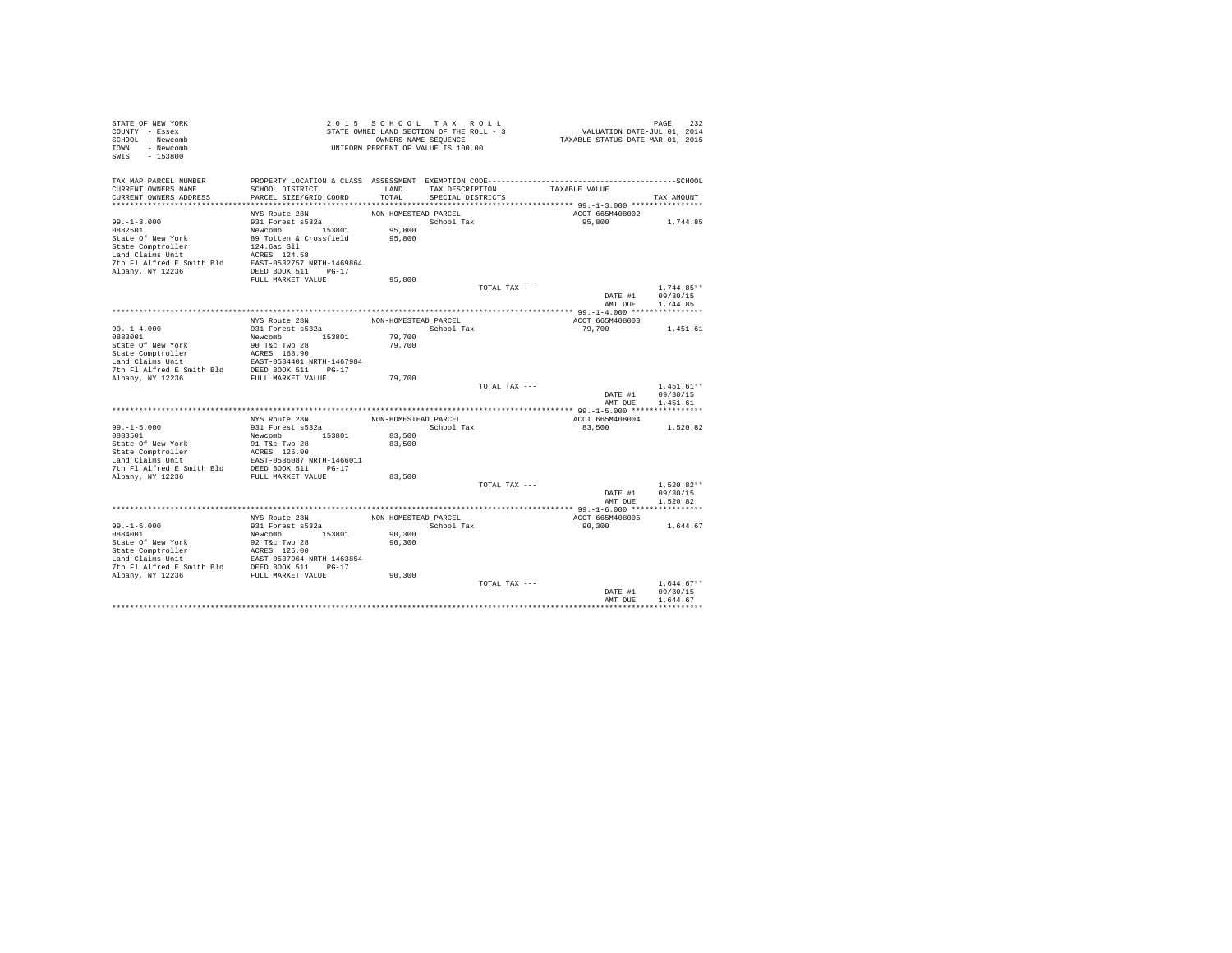| STATE OF NEW YORK<br>COUNTY - Essex                                                                                                                                                                                                |                                            |                      | 2015 SCHOOL TAX ROLL<br>STATE OWNED LAND SECTION OF THE ROLL - 3 |               | PAGE 233<br>VALUATION DATE-JUL 01, 2014<br>TAXABLE STATUS DATE-MAR 01, 2015 |                  |
|------------------------------------------------------------------------------------------------------------------------------------------------------------------------------------------------------------------------------------|--------------------------------------------|----------------------|------------------------------------------------------------------|---------------|-----------------------------------------------------------------------------|------------------|
| SCHOOL - Newcomb                                                                                                                                                                                                                   |                                            |                      |                                                                  |               |                                                                             |                  |
| TOWN - Newcomb                                                                                                                                                                                                                     |                                            |                      | OWNERS NAME SEQUENCE<br>UNIFORM PERCENT OF VALUE IS 100.00       |               |                                                                             |                  |
| SWIS - 153800                                                                                                                                                                                                                      |                                            |                      |                                                                  |               |                                                                             |                  |
|                                                                                                                                                                                                                                    |                                            |                      |                                                                  |               |                                                                             |                  |
| TAX MAP PARCEL NUMBER                                                                                                                                                                                                              |                                            |                      |                                                                  |               |                                                                             |                  |
| CURRENT OWNERS NAME                                                                                                                                                                                                                | SCHOOL DISTRICT                            |                      |                                                                  |               | LAND TAX DESCRIPTION TAXABLE VALUE                                          |                  |
| CURRENT OWNERS ADDRESS                                                                                                                                                                                                             | PARCEL SIZE/GRID COORD                     | TOTAL                | SPECIAL DISTRICTS                                                |               |                                                                             | TAX AMOUNT       |
|                                                                                                                                                                                                                                    |                                            |                      |                                                                  |               |                                                                             |                  |
|                                                                                                                                                                                                                                    | NYS Route 28N<br>931 Forest s532a          | NON-HOMESTEAD PARCEL |                                                                  |               | ACCT 665M408006                                                             |                  |
| $99. - 1 - 7.000$                                                                                                                                                                                                                  |                                            |                      | School Tax                                                       |               | 116,900 2,129.15                                                            |                  |
|                                                                                                                                                                                                                                    |                                            | 116,900<br>116,900   |                                                                  |               |                                                                             |                  |
|                                                                                                                                                                                                                                    |                                            |                      |                                                                  |               |                                                                             |                  |
|                                                                                                                                                                                                                                    |                                            |                      |                                                                  |               |                                                                             |                  |
|                                                                                                                                                                                                                                    |                                            |                      |                                                                  |               |                                                                             |                  |
|                                                                                                                                                                                                                                    |                                            | 116,900              |                                                                  |               |                                                                             |                  |
|                                                                                                                                                                                                                                    |                                            |                      |                                                                  | TOTAL TAX --- |                                                                             | $2.129.15**$     |
|                                                                                                                                                                                                                                    |                                            |                      |                                                                  |               |                                                                             | DATE #1 09/30/15 |
|                                                                                                                                                                                                                                    |                                            |                      |                                                                  |               | AMT DUE                                                                     | 2.129.15         |
|                                                                                                                                                                                                                                    |                                            |                      |                                                                  |               |                                                                             |                  |
|                                                                                                                                                                                                                                    | NYS Route 28N<br>931 Forest s532a          |                      | NON-HOMESTEAD PARCEL                                             |               | ACCT 665M408007                                                             |                  |
| $99. -1 - 8.000$                                                                                                                                                                                                                   |                                            |                      | School Tax                                                       |               | 87,500 1,593.68                                                             |                  |
|                                                                                                                                                                                                                                    |                                            | 87,500<br>87,500     |                                                                  |               |                                                                             |                  |
|                                                                                                                                                                                                                                    |                                            |                      |                                                                  |               |                                                                             |                  |
|                                                                                                                                                                                                                                    |                                            |                      |                                                                  |               |                                                                             |                  |
|                                                                                                                                                                                                                                    |                                            |                      |                                                                  |               |                                                                             |                  |
|                                                                                                                                                                                                                                    |                                            | 87,500               |                                                                  |               |                                                                             |                  |
|                                                                                                                                                                                                                                    |                                            |                      |                                                                  | TOTAL TAX --- |                                                                             | $1.593.68**$     |
|                                                                                                                                                                                                                                    |                                            |                      |                                                                  |               |                                                                             | DATE #1 09/30/15 |
|                                                                                                                                                                                                                                    |                                            |                      |                                                                  |               |                                                                             | AMT DUE 1,593.68 |
|                                                                                                                                                                                                                                    |                                            |                      |                                                                  |               |                                                                             |                  |
|                                                                                                                                                                                                                                    | NYS Route 28N                              | NON-HOMESTEAD PARCEL |                                                                  |               | ACCT 665M408008                                                             |                  |
| $99. - 1 - 10.000$<br>0885501                                                                                                                                                                                                      | 931 Forest s532a<br>Newcomb 153801 189,300 |                      | School Tax                                                       |               | 189,300                                                                     | 3,447.80         |
| State Of New York                                                                                                                                                                                                                  | 95 Totten & Crossfield Tw 189,300          |                      |                                                                  |               |                                                                             |                  |
|                                                                                                                                                                                                                                    |                                            |                      |                                                                  |               |                                                                             |                  |
|                                                                                                                                                                                                                                    |                                            |                      |                                                                  |               |                                                                             |                  |
|                                                                                                                                                                                                                                    |                                            |                      |                                                                  |               |                                                                             |                  |
| State Comptroller<br>167ac Sll<br>167ac Sll<br>167ac Sll<br>167ac Sll<br>167ac Sll<br>167ac Sll<br>167ac Sll<br>16857-0543173 NRTH-1457808<br>2010<br>2010<br>2010<br>2010<br>2010<br>2010<br>2010<br>2010<br>2010<br>2010<br>2010 |                                            |                      |                                                                  |               |                                                                             |                  |
|                                                                                                                                                                                                                                    | FULL MARKET VALUE                          | 189,300              |                                                                  |               |                                                                             |                  |
|                                                                                                                                                                                                                                    |                                            |                      |                                                                  | TOTAL TAX --- |                                                                             | $3,447.80**$     |
|                                                                                                                                                                                                                                    |                                            |                      |                                                                  |               |                                                                             | DATE #1 09/30/15 |
|                                                                                                                                                                                                                                    |                                            |                      |                                                                  |               | AMT DUE                                                                     | 3,447.80         |
|                                                                                                                                                                                                                                    | NYS Route 28N                              | NON-HOMESTEAD PARCEL |                                                                  |               |                                                                             |                  |
| $109. - 1 - 4.000$                                                                                                                                                                                                                 |                                            |                      | School Tax                                                       |               | ACCT 665M408009<br>186,300                                                  | 3,393.16         |
| 0886001                                                                                                                                                                                                                            | 931 Forest s532a<br>Newcomb 153801         | 186,300              |                                                                  |               |                                                                             |                  |
|                                                                                                                                                                                                                                    |                                            | 186,300              |                                                                  |               |                                                                             |                  |
| State of New York<br>State Comptroller<br>State Compton and CRESS 167.12<br>Land Claims Unit<br>The Planet E Smith Bld<br>The Planet E Smith Bld<br>FULL MARKET VALUE                                                              |                                            |                      |                                                                  |               |                                                                             |                  |
|                                                                                                                                                                                                                                    |                                            |                      |                                                                  |               |                                                                             |                  |
|                                                                                                                                                                                                                                    |                                            | 186,300              |                                                                  |               |                                                                             |                  |
| Albany, NY 12236                                                                                                                                                                                                                   |                                            |                      |                                                                  |               |                                                                             |                  |
|                                                                                                                                                                                                                                    |                                            |                      |                                                                  | TOTAL TAX --- |                                                                             | $3.393.16**$     |
|                                                                                                                                                                                                                                    |                                            |                      |                                                                  |               | DATE #1                                                                     | 09/30/15         |
|                                                                                                                                                                                                                                    |                                            |                      |                                                                  |               | AMT DUE                                                                     | 3.393.16         |
|                                                                                                                                                                                                                                    |                                            |                      |                                                                  |               |                                                                             |                  |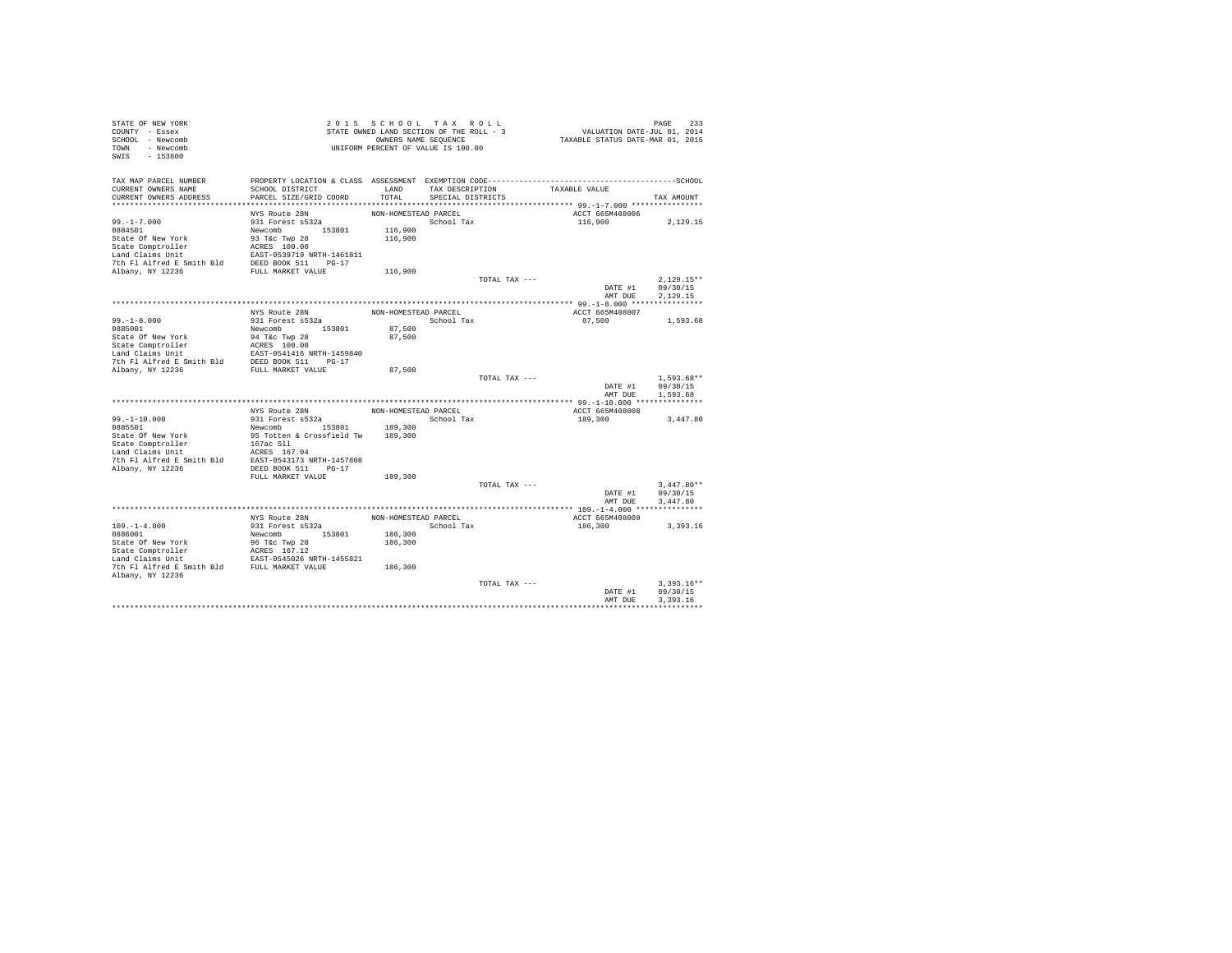| STATE OF NEW YORK<br>COUNTY - Essex<br>SCHOOL - Newcomb<br>TOWN - Newcomb<br>SWIS - 153800 |                                                   |                                 | 2015 SCHOOL TAX ROLL<br>STATE OWNED LAND SECTION OF THE ROLL - 3<br>OWNERS NAME SEQUENCE<br>UNIFORM PERCENT OF VALUE IS 100.00 | VALUATION DATE-JUL 01, 2014<br>TAXABLE STATUS DATE-MAR 01, 2015 |                  | 234<br>PAGE   |
|--------------------------------------------------------------------------------------------|---------------------------------------------------|---------------------------------|--------------------------------------------------------------------------------------------------------------------------------|-----------------------------------------------------------------|------------------|---------------|
| TAX MAP PARCEL NUMBER                                                                      |                                                   |                                 |                                                                                                                                |                                                                 |                  |               |
| CURRENT OWNERS NAME                                                                        | SCHOOL DISTRICT                                   | LAND                            | TAX DESCRIPTION                                                                                                                | TAXABLE VALUE                                                   |                  |               |
| CURRENT OWNERS ADDRESS                                                                     | PARCEL SIZE/GRID COORD                            | TOTAL                           | SPECIAL DISTRICTS                                                                                                              |                                                                 |                  | TAX AMOUNT    |
|                                                                                            | Sanford Ln                                        |                                 |                                                                                                                                |                                                                 |                  |               |
| $101. -4 - 1.110$                                                                          | 931 Forest s532a - WTRENT                         | NON-HOMESTEAD PARCEL<br>FISCHER | 47450                                                                                                                          |                                                                 | ACCT 665J102906  | 1253,286      |
| 0931001                                                                                    | Newcomb 153801                                    |                                 | 2176.885 School Tax                                                                                                            | 923,599                                                         |                  | 16,821.91     |
| State of New York DEC                                                                      | Twp 45 & 46 T&c                                   | 2176.885                        |                                                                                                                                |                                                                 |                  |               |
| 625 Broadway                                                                               | Opalescent Tract (Pl 2)                           |                                 |                                                                                                                                |                                                                 |                  |               |
| Albany, NY 12233                                                                           | 4732.38AC Under 480 RPTL                          |                                 |                                                                                                                                |                                                                 |                  |               |
|                                                                                            | ACRES 4918.58                                     |                                 |                                                                                                                                |                                                                 |                  |               |
| PRIOR OWNER ON 3/01/2015                                                                   | EAST-0577409 NRTH-1470633                         |                                 |                                                                                                                                |                                                                 |                  |               |
| Nature Conservancy Inc                                                                     | DEED BOOK 1799 PG-74                              |                                 |                                                                                                                                |                                                                 |                  |               |
|                                                                                            | FULL MARKET VALUE                                 | 2176.885                        | TOTAL TAX $---$                                                                                                                |                                                                 |                  |               |
|                                                                                            |                                                   |                                 |                                                                                                                                |                                                                 | DATE #1 09/30/15 | $16.821.91**$ |
|                                                                                            |                                                   |                                 |                                                                                                                                |                                                                 | AMT DUE          | 16,821.91     |
|                                                                                            |                                                   |                                 |                                                                                                                                |                                                                 |                  |               |
|                                                                                            | Tahawus Rd                                        | NON-HOMESTEAD PARCEL            |                                                                                                                                | ACCT 665Z005009                                                 |                  |               |
| $111. - 3 - 11.100$                                                                        | 931 Forest s532a - WTRFNT                         |                                 | FISCHER 47450                                                                                                                  |                                                                 |                  | 37.763        |
| 0931001                                                                                    | Newcomb 153801                                    |                                 | 66.244 School Tax                                                                                                              | 28,481                                                          |                  | 518.74        |
| State of New York DEC                                                                      | T&C Purchase TWP 46                               | 66.244                          |                                                                                                                                |                                                                 |                  |               |
| 625 Broadway                                                                               | 144.25AC Under 480 RPTL                           |                                 |                                                                                                                                |                                                                 |                  |               |
| Albany, NY 12233                                                                           | ACRES 144.25                                      |                                 |                                                                                                                                |                                                                 |                  |               |
| PRIOR OWNER ON 3/01/2015                                                                   | EAST-0577598 NRTH-1454723<br>DEED BOOK 1799 PG-74 |                                 |                                                                                                                                |                                                                 |                  |               |
| Nature Conservancy Inc                                                                     | FULL MARKET VALUE                                 | 66.244                          |                                                                                                                                |                                                                 |                  |               |
|                                                                                            |                                                   |                                 | TOTAL TAX ---                                                                                                                  |                                                                 |                  | $518.74**$    |
|                                                                                            |                                                   |                                 |                                                                                                                                |                                                                 | DATE #1 09/30/15 |               |
|                                                                                            |                                                   |                                 |                                                                                                                                |                                                                 | AMT DUE          | 518.74        |
|                                                                                            |                                                   |                                 |                                                                                                                                |                                                                 |                  |               |
|                                                                                            | Tahawus Rd                                        | NON-HOMESTEAD PARCEL            |                                                                                                                                |                                                                 | ACCT 665J103414  |               |
| $110. - 1 - 12.110$                                                                        | 931 Forest s532a - WTRFNT                         |                                 | FISCHER 47450                                                                                                                  |                                                                 |                  | 234,329       |
| 0991001                                                                                    | Newcomb 153801                                    |                                 | 542.271 School Tax                                                                                                             | 307,942                                                         |                  | 5,608.68      |
| State of New York DEC<br>625 Broadway                                                      | T&C Twp 47<br>Tahawus Road Tract Pl(1)            | 542.271                         |                                                                                                                                |                                                                 |                  |               |
| Albany, NY 12233                                                                           | 835.25AC Under 480 RPTL                           |                                 |                                                                                                                                |                                                                 |                  |               |
|                                                                                            | ACRES 1000.00                                     |                                 |                                                                                                                                |                                                                 |                  |               |
| PRIOR OWNER ON 3/01/2015 EAST-0575574 NRTH-1455288                                         |                                                   |                                 |                                                                                                                                |                                                                 |                  |               |
| Nature Conservancy Inc                                                                     | DEED BOOK 1799 PG-74                              |                                 |                                                                                                                                |                                                                 |                  |               |
|                                                                                            | FULL MARKET VALUE                                 | 542.271                         |                                                                                                                                |                                                                 |                  |               |
|                                                                                            |                                                   |                                 | TOTAL TAX ---                                                                                                                  |                                                                 |                  | $5,608.68**$  |
|                                                                                            |                                                   |                                 |                                                                                                                                |                                                                 | DATE #1          | 09/30/15      |
|                                                                                            |                                                   |                                 |                                                                                                                                |                                                                 | AMT DUE          | 5,608.68      |
|                                                                                            |                                                   |                                 |                                                                                                                                |                                                                 |                  |               |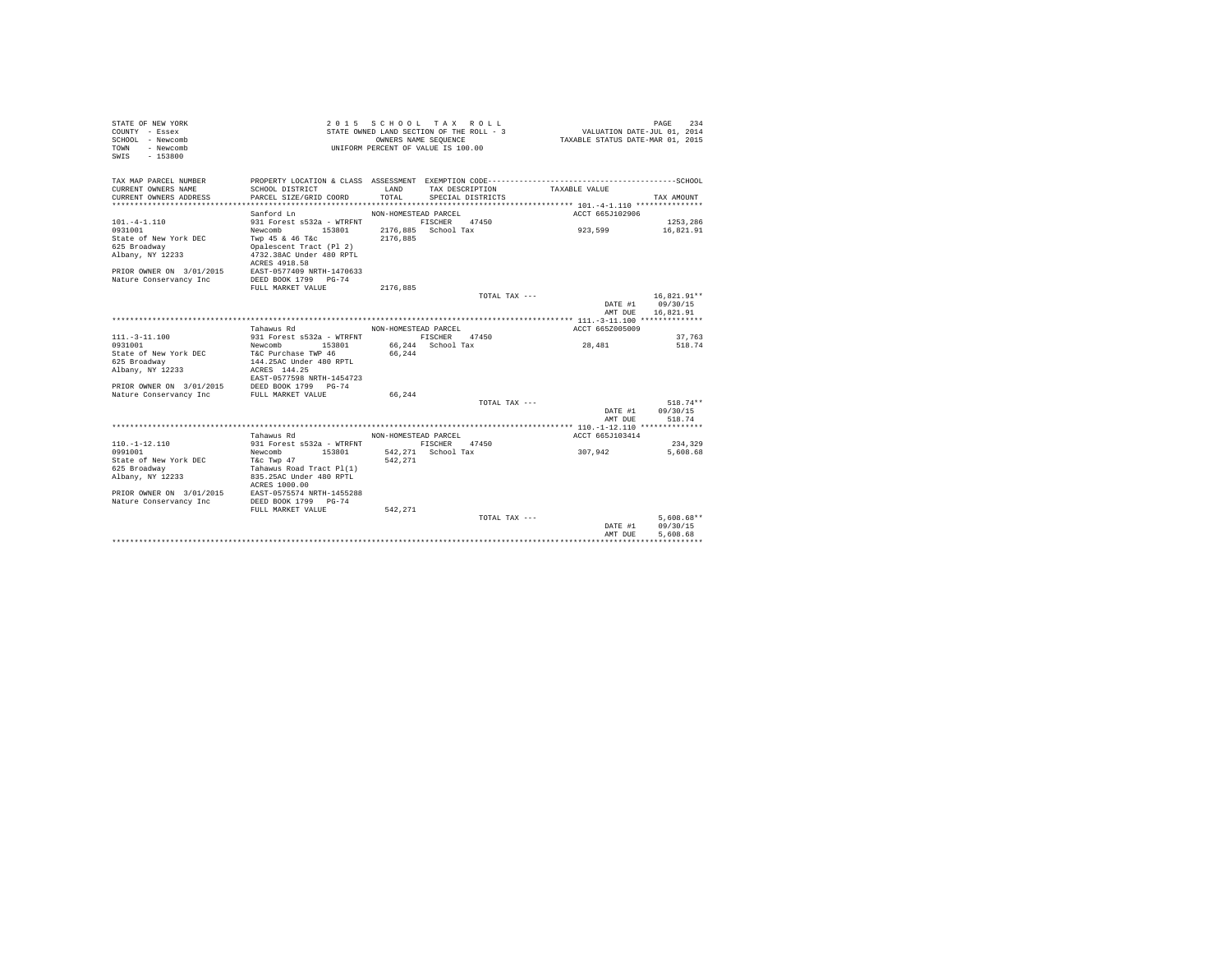| STATE OF NEW YORK<br>COUNTY - Essex                                                                                                                                                               |                                           | 2015 SCHOOL TAX ROLL<br>STATE OWNED LAND SECTION OF THE ROLL - 3 |                      |               |               | PAGE 235<br>VALUATION DATE-JUL 01, 2014 |                   |  |
|---------------------------------------------------------------------------------------------------------------------------------------------------------------------------------------------------|-------------------------------------------|------------------------------------------------------------------|----------------------|---------------|---------------|-----------------------------------------|-------------------|--|
| SCHOOL - Newcomb<br>TOWN - Newcomb<br>$-153800$<br>SWIS                                                                                                                                           |                                           | OWNERS NAME SEQUENCE<br>UNIFORM PERCENT OF VALUE IS 100.00       |                      |               |               | TAXABLE STATUS DATE-MAR 01, 2015        |                   |  |
| TAX MAP PARCEL NUMBER                                                                                                                                                                             |                                           |                                                                  |                      |               |               |                                         |                   |  |
| CURRENT OWNERS NAME                                                                                                                                                                               | SCHOOL DISTRICT                           |                                                                  | LAND TAX DESCRIPTION |               | TAXABLE VALUE |                                         |                   |  |
| CURRENT OWNERS ADDRESS                                                                                                                                                                            | PARCEL SIZE/GRID COORD                    | TOTAL                                                            | SPECIAL DISTRICTS    |               |               |                                         | TAX AMOUNT        |  |
|                                                                                                                                                                                                   | Tahawus Rd                                | NON-HOMESTEAD PARCEL                                             |                      |               |               | ACCT 665M408110                         |                   |  |
| $110.-1-18.000$                                                                                                                                                                                   | 931 Forest s532a                          |                                                                  | School Tax           |               |               | 223,000                                 | 4,061.60          |  |
| 1032201                                                                                                                                                                                           | Newcomb 153801                            | 223,000                                                          |                      |               |               |                                         |                   |  |
| State Of New York                                                                                                                                                                                 | 61 T&C Twp 46<br>ACRES 231.82             | 223,000                                                          |                      |               |               |                                         |                   |  |
| State Comptroller                                                                                                                                                                                 |                                           |                                                                  |                      |               |               |                                         |                   |  |
|                                                                                                                                                                                                   |                                           |                                                                  |                      |               |               |                                         |                   |  |
| Land Claims Unit<br>2008 - EAST-0561548 NRTH-1454727<br>7th F1 Alfred E Smith Bld<br>2008 - FULL MARKET VALUE<br>2008 - FULL MARKET VALUE                                                         |                                           |                                                                  |                      |               |               |                                         |                   |  |
|                                                                                                                                                                                                   |                                           | 223,000                                                          |                      | TOTAL TAX --- |               |                                         | $4.061.60**$      |  |
|                                                                                                                                                                                                   |                                           |                                                                  |                      |               |               | DATE #1                                 | 09/30/15          |  |
|                                                                                                                                                                                                   |                                           |                                                                  |                      |               |               | AMT DUE                                 | 4.061.60          |  |
|                                                                                                                                                                                                   |                                           |                                                                  |                      |               |               |                                         |                   |  |
|                                                                                                                                                                                                   | Tahawus Rd                                | NON-HOMESTEAD PARCEL                                             |                      |               |               | ACCT 665M408111                         |                   |  |
| $100. -1 - 7.020$                                                                                                                                                                                 | 931 Forest s532a - WTRFNT                 |                                                                  | School Tax           |               | 300,800       |                                         | 5,478.60          |  |
| 1036801                                                                                                                                                                                           | Newcomb 153801                            | 300,800                                                          |                      |               |               |                                         |                   |  |
| State Of New York                                                                                                                                                                                 | 84 T&c Twp 46                             | 300,800                                                          |                      |               |               |                                         |                   |  |
| State Comptroller<br>Land Claims Unit                                                                                                                                                             | 182.8ac Sll                               |                                                                  |                      |               |               |                                         |                   |  |
| $\begin{tabular}{llll} \texttt{Land Clains Unit} & \texttt{ACRES} & 212.28 \\ \texttt{7th Fl Alfred E Smith Bld} & \texttt{EAST-0559193 NRTH-1458005} \end{tabular}$                              |                                           |                                                                  |                      |               |               |                                         |                   |  |
| Albany, NY 12236                                                                                                                                                                                  | DEED BOOK 511 PG-17                       |                                                                  |                      |               |               |                                         |                   |  |
|                                                                                                                                                                                                   | FULL MARKET VALUE                         | 300,800                                                          |                      |               |               |                                         |                   |  |
|                                                                                                                                                                                                   |                                           |                                                                  |                      | TOTAL TAX --- |               |                                         | $5.478.60**$      |  |
|                                                                                                                                                                                                   |                                           |                                                                  |                      |               |               | DATE #1                                 | 09/30/15          |  |
|                                                                                                                                                                                                   |                                           |                                                                  |                      |               |               | AMT DUE                                 | 5.478.60          |  |
|                                                                                                                                                                                                   |                                           |                                                                  |                      |               |               |                                         |                   |  |
|                                                                                                                                                                                                   | Tahawus Rd                                | NON-HOMESTEAD PARCEL                                             |                      |               |               | ACCT 665M408112                         |                   |  |
| $100.-1-6.000$<br>1037001                                                                                                                                                                         | 931 Forest s532a<br>Newcomb 153801        | 207,700                                                          | School Tax           |               | 207,700       |                                         | 3,782.93          |  |
| State Of New York                                                                                                                                                                                 | 85 T&C Twp 46                             | 207,700                                                          |                      |               |               |                                         |                   |  |
|                                                                                                                                                                                                   |                                           |                                                                  |                      |               |               |                                         |                   |  |
|                                                                                                                                                                                                   |                                           |                                                                  |                      |               |               |                                         |                   |  |
| State Omptroller MCRS 286.90<br>Land Claims Unit<br>Land Claims Unit<br>The Fl Alfred E Smith Bld<br>DEED BOOK 511 PIC-17<br>7th Fl Alfred E Smith Bld<br>DEED BOOK 511 PC-17<br>Albany, NY 12236 |                                           |                                                                  |                      |               |               |                                         |                   |  |
|                                                                                                                                                                                                   |                                           | 207,700                                                          |                      |               |               |                                         |                   |  |
|                                                                                                                                                                                                   |                                           |                                                                  |                      | TOTAL TAX --- |               |                                         | $3,782.93**$      |  |
|                                                                                                                                                                                                   |                                           |                                                                  |                      |               |               | DATE #1                                 | 09/30/15          |  |
|                                                                                                                                                                                                   |                                           |                                                                  |                      |               |               | AMT DUE                                 | 3.782.93          |  |
|                                                                                                                                                                                                   | Sanford Ln                                | NON-HOMESTEAD PARCEL                                             |                      |               |               | ACCT 665M408114                         |                   |  |
| $79. - 1 - 1.000$                                                                                                                                                                                 | 931 Forest s532a                          |                                                                  | School Tax           |               | 1496,400      |                                         | 27,254.59         |  |
| 1050002                                                                                                                                                                                           | Newcomb 153801                            | 1496,400                                                         |                      |               |               |                                         |                   |  |
| State Of New York                                                                                                                                                                                 | Morse Gore                                | 1496,400                                                         |                      |               |               |                                         |                   |  |
| State Comptroller                                                                                                                                                                                 | Cold River Gore                           |                                                                  |                      |               |               |                                         |                   |  |
| Land Claims Unit                                                                                                                                                                                  | 2512.40                                   |                                                                  |                      |               |               |                                         |                   |  |
| 7th Fl Alfred E Smith Bld ACRES 2512.41                                                                                                                                                           |                                           |                                                                  |                      |               |               |                                         |                   |  |
| Albany, NY 12236                                                                                                                                                                                  | EAST-0555679 NRTH-1505279                 |                                                                  |                      |               |               |                                         |                   |  |
|                                                                                                                                                                                                   | DEED BOOK 390 PG-464<br>FULL MARKET VALUE | 1496,400                                                         |                      |               |               |                                         |                   |  |
|                                                                                                                                                                                                   |                                           |                                                                  |                      | TOTAL TAX --- |               |                                         | $27.254.59**$     |  |
|                                                                                                                                                                                                   |                                           |                                                                  |                      |               |               | DATE #1                                 | 09/30/15          |  |
|                                                                                                                                                                                                   |                                           |                                                                  |                      |               |               | AMT DUE                                 | 27, 254.59        |  |
|                                                                                                                                                                                                   |                                           |                                                                  |                      |               |               |                                         | ***************** |  |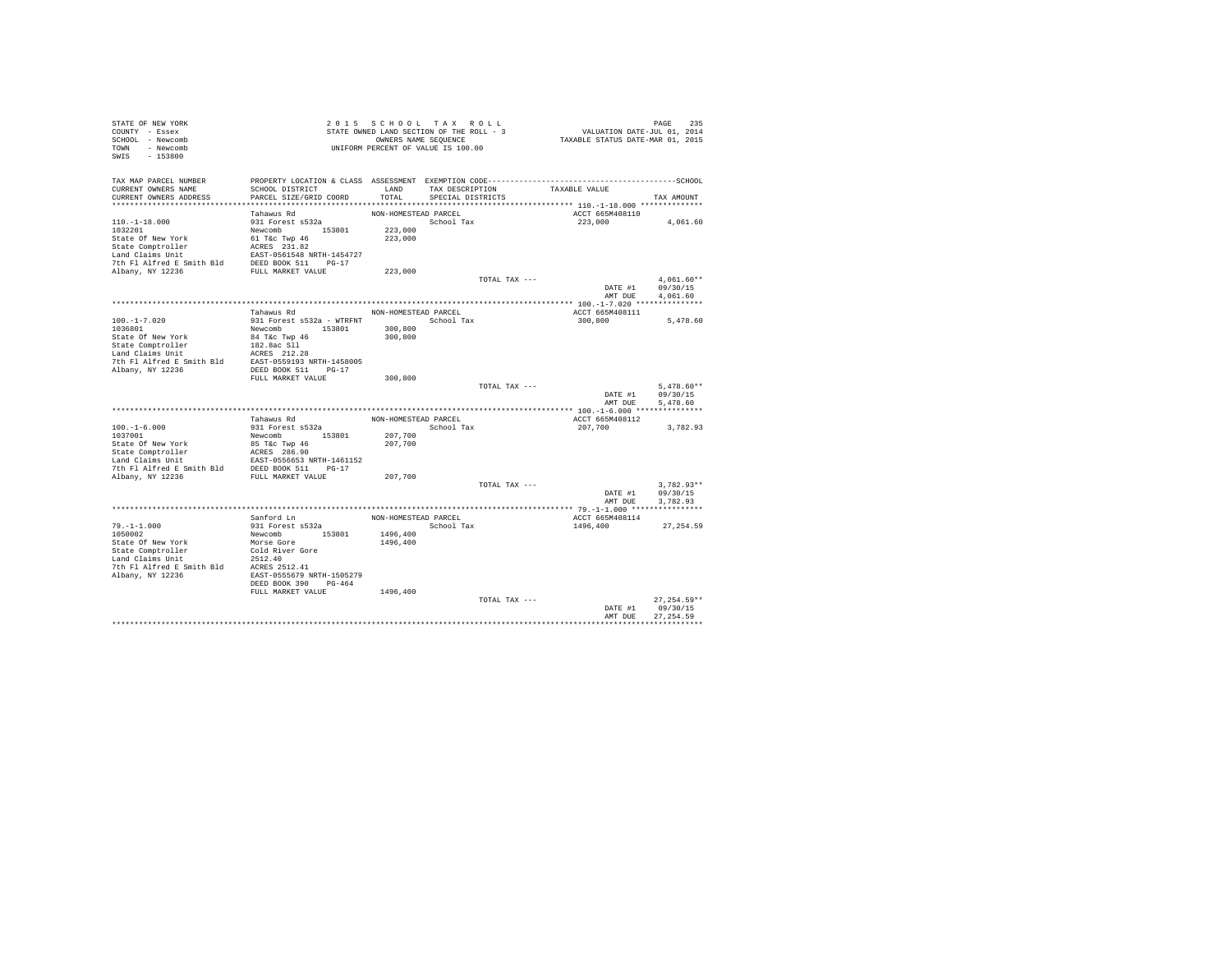| STATE OF NEW YORK<br>COUNTY - Essex<br>SCHOOL - Newcomb<br>TOWN - Newcomb<br>$-153800$<br>SWIS                                                                                                     | STATE OWNED LAND SECTION OF THE ROLL - 5<br>OWNERS NAME SEQUENCE<br>UNIFORM PERCENT OF VALUE IS 100.00                                   |                      |                   |                 | PAGE 236<br>VALUATION DATE-JUL 01, 2014<br>TAXABLE STATUS DATE-MAR 01, 2015 |                           |  |
|----------------------------------------------------------------------------------------------------------------------------------------------------------------------------------------------------|------------------------------------------------------------------------------------------------------------------------------------------|----------------------|-------------------|-----------------|-----------------------------------------------------------------------------|---------------------------|--|
| TAX MAP PARCEL NUMBER                                                                                                                                                                              | PROPERTY LOCATION & CLASS ASSESSMENT EXEMPTION CODE-----------------------------------SCHOOL                                             |                      |                   |                 |                                                                             |                           |  |
| CURRENT OWNERS NAME                                                                                                                                                                                | SCHOOL DISTRICT                                                                                                                          | LAND                 |                   | TAX DESCRIPTION | TAXABLE VALUE                                                               |                           |  |
| CURRENT OWNERS ADDRESS                                                                                                                                                                             | PARCEL SIZE/GRID COORD                                                                                                                   | TOTAL                | SPECIAL DISTRICTS |                 |                                                                             | TAX AMOUNT                |  |
|                                                                                                                                                                                                    |                                                                                                                                          |                      |                   |                 |                                                                             |                           |  |
| $90. -2 - 1.000$                                                                                                                                                                                   | Upper Works Rd                                                                                                                           | NON-HOMESTEAD PARCEL |                   |                 | ACCT 665Z008001                                                             |                           |  |
| 1081001                                                                                                                                                                                            | 931 Forest s532a                                                                                                                         | 411,100              | School Tax        |                 | 411,100 7,487.54                                                            |                           |  |
| 625 Broadway                                                                                                                                                                                       |                                                                                                                                          | 411,100              |                   |                 |                                                                             |                           |  |
| Albany, NY 12233                                                                                                                                                                                   | Newcomb<br>T&C Pur TWP 47<br>ACRES 1717.17                                                                                               |                      |                   |                 |                                                                             |                           |  |
|                                                                                                                                                                                                    | EAST-0558031 NRTH-1486778                                                                                                                |                      |                   |                 |                                                                             |                           |  |
|                                                                                                                                                                                                    | DEED BOOK 1745 PG-9                                                                                                                      |                      |                   |                 |                                                                             |                           |  |
|                                                                                                                                                                                                    | FULL MARKET VALUE                                                                                                                        | 411,100              |                   |                 |                                                                             |                           |  |
|                                                                                                                                                                                                    |                                                                                                                                          |                      |                   | TOTAL TAX ---   |                                                                             | $7.487.54**$              |  |
|                                                                                                                                                                                                    |                                                                                                                                          |                      |                   |                 | DATE #1<br>AMT DUE                                                          | 09/30/15<br>7,487.54      |  |
|                                                                                                                                                                                                    |                                                                                                                                          |                      |                   |                 |                                                                             |                           |  |
|                                                                                                                                                                                                    | Tahawus Rd                                                                                                                               | NON-HOMESTEAD PARCEL |                   |                 | ACCT 665M408203                                                             |                           |  |
| $100. -1 - 1.000$                                                                                                                                                                                  |                                                                                                                                          |                      |                   |                 | 335,600                                                                     | 6,112.43                  |  |
| 1085001                                                                                                                                                                                            | Newcomb 153801                                                                                                                           | 335,600              |                   |                 |                                                                             |                           |  |
| State Of New York Tac Twp 47<br>State Comptroller 250ac S11<br>State Compton 250ac S11<br>Land Claims Unit<br>The Research 250ac S150.00<br>The F1 Alfred E Smith B1d<br>EAST-0554176 NRTH-1464246 |                                                                                                                                          | 335,600              |                   |                 |                                                                             |                           |  |
|                                                                                                                                                                                                    |                                                                                                                                          |                      |                   |                 |                                                                             |                           |  |
|                                                                                                                                                                                                    |                                                                                                                                          |                      |                   |                 |                                                                             |                           |  |
| Albany, NY 12236                                                                                                                                                                                   | DEED BOOK 511 PG-17                                                                                                                      |                      |                   |                 |                                                                             |                           |  |
|                                                                                                                                                                                                    | FULL MARKET VALUE                                                                                                                        | 335,600              |                   |                 |                                                                             |                           |  |
|                                                                                                                                                                                                    |                                                                                                                                          |                      |                   | TOTAL TAX ---   |                                                                             | $6.112.43**$              |  |
|                                                                                                                                                                                                    |                                                                                                                                          |                      |                   |                 | DATE #1                                                                     | 09/30/15                  |  |
|                                                                                                                                                                                                    |                                                                                                                                          |                      |                   |                 | AMT DUE                                                                     | 6,112.43                  |  |
|                                                                                                                                                                                                    |                                                                                                                                          |                      |                   |                 |                                                                             |                           |  |
|                                                                                                                                                                                                    | Tahawus Rd                                                                                                                               | NON-HOMESTEAD PARCEL |                   |                 | ACCT 665Z010005                                                             |                           |  |
| $90. -3 - 1.000$<br>1086001                                                                                                                                                                        |                                                                                                                                          |                      |                   |                 | 2622,528                                                                    | 47.765.25                 |  |
| State of New York                                                                                                                                                                                  | 331 Forest s532a - WTRFNT<br>Newtomb 153801 2622,528<br>Newtomb 153801 2622,528<br>T&C Purchase Twp 47<br>1765/163 Lease<br>NCRS 5867.23 |                      |                   |                 |                                                                             |                           |  |
| 625 Broadway                                                                                                                                                                                       |                                                                                                                                          |                      |                   |                 |                                                                             |                           |  |
| Albany, NY 12233                                                                                                                                                                                   |                                                                                                                                          |                      |                   |                 |                                                                             |                           |  |
|                                                                                                                                                                                                    | EAST-0556902 NRTH-1475975                                                                                                                |                      |                   |                 |                                                                             |                           |  |
| PRIOR OWNER ON $3/01/2015$ DEED BOOK 1765 PG-155                                                                                                                                                   |                                                                                                                                          |                      |                   |                 |                                                                             |                           |  |
| 1086001                                                                                                                                                                                            | FULL MARKET VALUE                                                                                                                        | 2622,528             |                   |                 |                                                                             |                           |  |
|                                                                                                                                                                                                    |                                                                                                                                          |                      |                   | TOTAL TAX ---   | DATE #1                                                                     | $47.765.25**$<br>09/30/15 |  |
|                                                                                                                                                                                                    |                                                                                                                                          |                      |                   |                 | AMT DUE                                                                     | 47,765.25                 |  |
|                                                                                                                                                                                                    |                                                                                                                                          |                      |                   |                 |                                                                             |                           |  |
|                                                                                                                                                                                                    | Sanford Ln MON-HOMESTEAD PARCEL                                                                                                          |                      |                   |                 | ACCT 665J104912                                                             |                           |  |
| $80. -2 - 1.000$                                                                                                                                                                                   |                                                                                                                                          |                      |                   |                 | 3308,600                                                                    | 60,260.98                 |  |
| 1090001                                                                                                                                                                                            |                                                                                                                                          |                      |                   |                 |                                                                             |                           |  |
| State of New York                                                                                                                                                                                  | 931 Forest \$532a - WTRFNT<br>Newcomb 153801 3308,600<br>Gore East Of Twp #47 3308,600<br>ACRES 817.00                                   |                      |                   |                 |                                                                             |                           |  |
| State Comptroller<br>Land Claims Unit                                                                                                                                                              |                                                                                                                                          |                      |                   |                 |                                                                             |                           |  |
|                                                                                                                                                                                                    | EAST-0569899 NRTH-1491196                                                                                                                |                      |                   |                 |                                                                             |                           |  |
| Alfred E Smith Bld Fl 7 DEED BOOK 1565 PG-10<br>Albany, NY 12233 FULL MARKET VALUE                                                                                                                 |                                                                                                                                          | 3308,600             |                   |                 |                                                                             |                           |  |
|                                                                                                                                                                                                    |                                                                                                                                          |                      |                   |                 |                                                                             |                           |  |
| MAY BE SUBJECT TO PAYMENT                                                                                                                                                                          |                                                                                                                                          |                      |                   |                 |                                                                             |                           |  |
| UNDER RPTL480A UNTIL 2018                                                                                                                                                                          |                                                                                                                                          |                      |                   |                 |                                                                             |                           |  |
|                                                                                                                                                                                                    |                                                                                                                                          |                      |                   | TOTAL TAX ---   |                                                                             | $60, 260.98**$            |  |
|                                                                                                                                                                                                    |                                                                                                                                          |                      |                   |                 | DATE #1                                                                     | 09/30/15                  |  |
|                                                                                                                                                                                                    |                                                                                                                                          |                      |                   |                 | AMT DIR                                                                     | 60.260.98                 |  |
|                                                                                                                                                                                                    |                                                                                                                                          |                      |                   |                 |                                                                             |                           |  |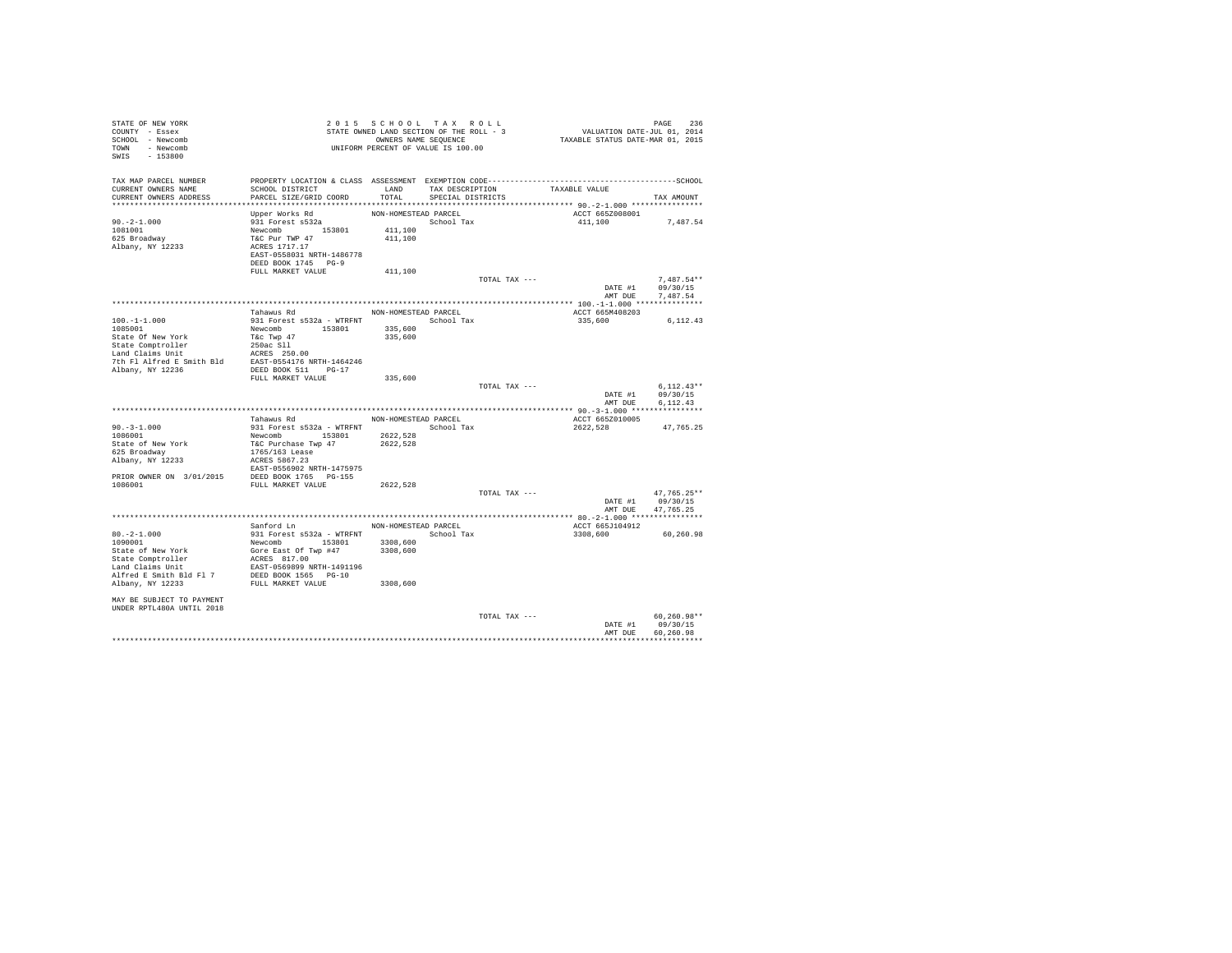| TAX MAP PARCEL NUMBER<br>CURRENT OWNERS NAME<br>LAND TAX DESCRIPTION<br>SCHOOL DISTRICT<br>TAXABLE VALUE<br>CURRENT OWNERS ADDRESS<br>PARCEL SIZE/GRID COORD<br>TOTAL<br>SPECIAL DISTRICTS<br>TAX AMOUNT<br>ACCT 665Z004010<br>Sanford Ln<br>NON-HOMESTEAD PARCEL<br>51,797.20<br>$90. -1 - 2.210$<br>931 Forest s532a - WTRFNT<br>School Tax<br>2843,900<br>Newcomb 153801<br>2843,900<br>1091001<br>T&C TWP 47<br>2843,900<br>State of New York<br>ACRES 5835.00<br>State Comptroller<br>Land Claims Unit<br>EAST-0568902 NRTH-1485729<br>DEED BOOK 1565 PG-10<br>Alfred Smith Bld Fl 7<br>FULL MARKET VALUE<br>2843,900<br>Albany, NY 12233<br>MAY BE SUBJECT TO PAYMENT<br>UNDER RPTL480A UNTIL 2018<br>TOTAL TAX ---<br>51,797.20**<br>DATE #1 09/30/15<br>51,797.20<br>AMT DUE<br>ACCT 665Z012006<br>Errata<br>NON-HOMESTEAD PARCEL<br>$999.99 - 1 - 24.000$<br>993 Transition t<br>CNTY TAXBL 50006<br>109333,090<br>Newcomb 153801 0 School Tax<br>2015 Transition Assessmen 109333,090<br>For County Purpose Only<br>0.00<br>777777<br>0.00<br>Errata<br>Newcomb, NY<br>FULL MARKET VALUE<br>109333,090<br>$0.00**$<br>TOTAL TAX ---<br>Errata<br>ACCT 665Z012007<br>NON-HOMESTEAD PARCEL<br>999.99-1-25.000<br>993 Transition t<br>TOWN TAXBL 50005<br>109593,190<br>0.00<br>Newcomb 153801 0 School Tax<br>2015 Transition Assessmen 109593,190<br>7777777<br>0.00<br>Errata<br>For Town & Special Distri<br>Newcomb, NY<br>Purpose Only<br>FULL MARKET VALUE 109593.190<br>$0.00**$<br>TOTAL TAX ---<br>Errata<br>NON-HOMESTEAD PARCEL<br>ACCT 665Z012008<br>$999.99 - 1 - 26.000$<br>993 Transition t<br>108918,490 1983,780.16<br>School Tax<br>Newcomb 153801 0<br>2015 Transition Assessmen 108918,490<br>For School Purpose Only<br>7777777<br>Errata<br>Newcomb, NY<br>108918,490<br>FULL MARKET VALUE<br>$1983.780.16**$<br>TOTAL TAX ---<br>DATE #1<br>09/30/15<br>AMT DUE 1983, 780.16 | STATE OF NEW YORK<br>COUNTY - Essex<br>SCHOOL - Newcomb<br>TOWN - Newcomb<br>$-153800$<br>SWTS |  | 2015 SCHOOL TAX ROLL<br>STATE OWNED LAND SECTION OF THE ROLL - 3<br>OWNERS NAME SEQUENCE<br>UNIFORM PERCENT OF VALUE IS 100.00 | VALUATION DATE-JUL 01, 2014<br>TAXABLE STATUS DATE-MAR 01, 2015 | PAGE<br>237 |
|-------------------------------------------------------------------------------------------------------------------------------------------------------------------------------------------------------------------------------------------------------------------------------------------------------------------------------------------------------------------------------------------------------------------------------------------------------------------------------------------------------------------------------------------------------------------------------------------------------------------------------------------------------------------------------------------------------------------------------------------------------------------------------------------------------------------------------------------------------------------------------------------------------------------------------------------------------------------------------------------------------------------------------------------------------------------------------------------------------------------------------------------------------------------------------------------------------------------------------------------------------------------------------------------------------------------------------------------------------------------------------------------------------------------------------------------------------------------------------------------------------------------------------------------------------------------------------------------------------------------------------------------------------------------------------------------------------------------------------------------------------------------------------------------------------------------------------------------------------------------------------------------------------------|------------------------------------------------------------------------------------------------|--|--------------------------------------------------------------------------------------------------------------------------------|-----------------------------------------------------------------|-------------|
|                                                                                                                                                                                                                                                                                                                                                                                                                                                                                                                                                                                                                                                                                                                                                                                                                                                                                                                                                                                                                                                                                                                                                                                                                                                                                                                                                                                                                                                                                                                                                                                                                                                                                                                                                                                                                                                                                                             |                                                                                                |  |                                                                                                                                |                                                                 |             |
|                                                                                                                                                                                                                                                                                                                                                                                                                                                                                                                                                                                                                                                                                                                                                                                                                                                                                                                                                                                                                                                                                                                                                                                                                                                                                                                                                                                                                                                                                                                                                                                                                                                                                                                                                                                                                                                                                                             |                                                                                                |  |                                                                                                                                |                                                                 |             |
|                                                                                                                                                                                                                                                                                                                                                                                                                                                                                                                                                                                                                                                                                                                                                                                                                                                                                                                                                                                                                                                                                                                                                                                                                                                                                                                                                                                                                                                                                                                                                                                                                                                                                                                                                                                                                                                                                                             |                                                                                                |  |                                                                                                                                |                                                                 |             |
|                                                                                                                                                                                                                                                                                                                                                                                                                                                                                                                                                                                                                                                                                                                                                                                                                                                                                                                                                                                                                                                                                                                                                                                                                                                                                                                                                                                                                                                                                                                                                                                                                                                                                                                                                                                                                                                                                                             |                                                                                                |  |                                                                                                                                |                                                                 |             |
|                                                                                                                                                                                                                                                                                                                                                                                                                                                                                                                                                                                                                                                                                                                                                                                                                                                                                                                                                                                                                                                                                                                                                                                                                                                                                                                                                                                                                                                                                                                                                                                                                                                                                                                                                                                                                                                                                                             |                                                                                                |  |                                                                                                                                |                                                                 |             |
|                                                                                                                                                                                                                                                                                                                                                                                                                                                                                                                                                                                                                                                                                                                                                                                                                                                                                                                                                                                                                                                                                                                                                                                                                                                                                                                                                                                                                                                                                                                                                                                                                                                                                                                                                                                                                                                                                                             |                                                                                                |  |                                                                                                                                |                                                                 |             |
|                                                                                                                                                                                                                                                                                                                                                                                                                                                                                                                                                                                                                                                                                                                                                                                                                                                                                                                                                                                                                                                                                                                                                                                                                                                                                                                                                                                                                                                                                                                                                                                                                                                                                                                                                                                                                                                                                                             |                                                                                                |  |                                                                                                                                |                                                                 |             |
|                                                                                                                                                                                                                                                                                                                                                                                                                                                                                                                                                                                                                                                                                                                                                                                                                                                                                                                                                                                                                                                                                                                                                                                                                                                                                                                                                                                                                                                                                                                                                                                                                                                                                                                                                                                                                                                                                                             |                                                                                                |  |                                                                                                                                |                                                                 |             |
|                                                                                                                                                                                                                                                                                                                                                                                                                                                                                                                                                                                                                                                                                                                                                                                                                                                                                                                                                                                                                                                                                                                                                                                                                                                                                                                                                                                                                                                                                                                                                                                                                                                                                                                                                                                                                                                                                                             |                                                                                                |  |                                                                                                                                |                                                                 |             |
|                                                                                                                                                                                                                                                                                                                                                                                                                                                                                                                                                                                                                                                                                                                                                                                                                                                                                                                                                                                                                                                                                                                                                                                                                                                                                                                                                                                                                                                                                                                                                                                                                                                                                                                                                                                                                                                                                                             |                                                                                                |  |                                                                                                                                |                                                                 |             |
|                                                                                                                                                                                                                                                                                                                                                                                                                                                                                                                                                                                                                                                                                                                                                                                                                                                                                                                                                                                                                                                                                                                                                                                                                                                                                                                                                                                                                                                                                                                                                                                                                                                                                                                                                                                                                                                                                                             |                                                                                                |  |                                                                                                                                |                                                                 |             |
|                                                                                                                                                                                                                                                                                                                                                                                                                                                                                                                                                                                                                                                                                                                                                                                                                                                                                                                                                                                                                                                                                                                                                                                                                                                                                                                                                                                                                                                                                                                                                                                                                                                                                                                                                                                                                                                                                                             |                                                                                                |  |                                                                                                                                |                                                                 |             |
|                                                                                                                                                                                                                                                                                                                                                                                                                                                                                                                                                                                                                                                                                                                                                                                                                                                                                                                                                                                                                                                                                                                                                                                                                                                                                                                                                                                                                                                                                                                                                                                                                                                                                                                                                                                                                                                                                                             |                                                                                                |  |                                                                                                                                |                                                                 |             |
|                                                                                                                                                                                                                                                                                                                                                                                                                                                                                                                                                                                                                                                                                                                                                                                                                                                                                                                                                                                                                                                                                                                                                                                                                                                                                                                                                                                                                                                                                                                                                                                                                                                                                                                                                                                                                                                                                                             |                                                                                                |  |                                                                                                                                |                                                                 |             |
|                                                                                                                                                                                                                                                                                                                                                                                                                                                                                                                                                                                                                                                                                                                                                                                                                                                                                                                                                                                                                                                                                                                                                                                                                                                                                                                                                                                                                                                                                                                                                                                                                                                                                                                                                                                                                                                                                                             |                                                                                                |  |                                                                                                                                |                                                                 |             |
|                                                                                                                                                                                                                                                                                                                                                                                                                                                                                                                                                                                                                                                                                                                                                                                                                                                                                                                                                                                                                                                                                                                                                                                                                                                                                                                                                                                                                                                                                                                                                                                                                                                                                                                                                                                                                                                                                                             |                                                                                                |  |                                                                                                                                |                                                                 |             |
|                                                                                                                                                                                                                                                                                                                                                                                                                                                                                                                                                                                                                                                                                                                                                                                                                                                                                                                                                                                                                                                                                                                                                                                                                                                                                                                                                                                                                                                                                                                                                                                                                                                                                                                                                                                                                                                                                                             |                                                                                                |  |                                                                                                                                |                                                                 |             |
|                                                                                                                                                                                                                                                                                                                                                                                                                                                                                                                                                                                                                                                                                                                                                                                                                                                                                                                                                                                                                                                                                                                                                                                                                                                                                                                                                                                                                                                                                                                                                                                                                                                                                                                                                                                                                                                                                                             |                                                                                                |  |                                                                                                                                |                                                                 |             |
|                                                                                                                                                                                                                                                                                                                                                                                                                                                                                                                                                                                                                                                                                                                                                                                                                                                                                                                                                                                                                                                                                                                                                                                                                                                                                                                                                                                                                                                                                                                                                                                                                                                                                                                                                                                                                                                                                                             |                                                                                                |  |                                                                                                                                |                                                                 |             |
|                                                                                                                                                                                                                                                                                                                                                                                                                                                                                                                                                                                                                                                                                                                                                                                                                                                                                                                                                                                                                                                                                                                                                                                                                                                                                                                                                                                                                                                                                                                                                                                                                                                                                                                                                                                                                                                                                                             |                                                                                                |  |                                                                                                                                |                                                                 |             |
|                                                                                                                                                                                                                                                                                                                                                                                                                                                                                                                                                                                                                                                                                                                                                                                                                                                                                                                                                                                                                                                                                                                                                                                                                                                                                                                                                                                                                                                                                                                                                                                                                                                                                                                                                                                                                                                                                                             |                                                                                                |  |                                                                                                                                |                                                                 |             |
|                                                                                                                                                                                                                                                                                                                                                                                                                                                                                                                                                                                                                                                                                                                                                                                                                                                                                                                                                                                                                                                                                                                                                                                                                                                                                                                                                                                                                                                                                                                                                                                                                                                                                                                                                                                                                                                                                                             |                                                                                                |  |                                                                                                                                |                                                                 |             |
|                                                                                                                                                                                                                                                                                                                                                                                                                                                                                                                                                                                                                                                                                                                                                                                                                                                                                                                                                                                                                                                                                                                                                                                                                                                                                                                                                                                                                                                                                                                                                                                                                                                                                                                                                                                                                                                                                                             |                                                                                                |  |                                                                                                                                |                                                                 |             |
|                                                                                                                                                                                                                                                                                                                                                                                                                                                                                                                                                                                                                                                                                                                                                                                                                                                                                                                                                                                                                                                                                                                                                                                                                                                                                                                                                                                                                                                                                                                                                                                                                                                                                                                                                                                                                                                                                                             |                                                                                                |  |                                                                                                                                |                                                                 |             |
|                                                                                                                                                                                                                                                                                                                                                                                                                                                                                                                                                                                                                                                                                                                                                                                                                                                                                                                                                                                                                                                                                                                                                                                                                                                                                                                                                                                                                                                                                                                                                                                                                                                                                                                                                                                                                                                                                                             |                                                                                                |  |                                                                                                                                |                                                                 |             |
|                                                                                                                                                                                                                                                                                                                                                                                                                                                                                                                                                                                                                                                                                                                                                                                                                                                                                                                                                                                                                                                                                                                                                                                                                                                                                                                                                                                                                                                                                                                                                                                                                                                                                                                                                                                                                                                                                                             |                                                                                                |  |                                                                                                                                |                                                                 |             |
|                                                                                                                                                                                                                                                                                                                                                                                                                                                                                                                                                                                                                                                                                                                                                                                                                                                                                                                                                                                                                                                                                                                                                                                                                                                                                                                                                                                                                                                                                                                                                                                                                                                                                                                                                                                                                                                                                                             |                                                                                                |  |                                                                                                                                |                                                                 |             |
|                                                                                                                                                                                                                                                                                                                                                                                                                                                                                                                                                                                                                                                                                                                                                                                                                                                                                                                                                                                                                                                                                                                                                                                                                                                                                                                                                                                                                                                                                                                                                                                                                                                                                                                                                                                                                                                                                                             |                                                                                                |  |                                                                                                                                |                                                                 |             |
|                                                                                                                                                                                                                                                                                                                                                                                                                                                                                                                                                                                                                                                                                                                                                                                                                                                                                                                                                                                                                                                                                                                                                                                                                                                                                                                                                                                                                                                                                                                                                                                                                                                                                                                                                                                                                                                                                                             |                                                                                                |  |                                                                                                                                |                                                                 |             |
|                                                                                                                                                                                                                                                                                                                                                                                                                                                                                                                                                                                                                                                                                                                                                                                                                                                                                                                                                                                                                                                                                                                                                                                                                                                                                                                                                                                                                                                                                                                                                                                                                                                                                                                                                                                                                                                                                                             |                                                                                                |  |                                                                                                                                |                                                                 |             |
|                                                                                                                                                                                                                                                                                                                                                                                                                                                                                                                                                                                                                                                                                                                                                                                                                                                                                                                                                                                                                                                                                                                                                                                                                                                                                                                                                                                                                                                                                                                                                                                                                                                                                                                                                                                                                                                                                                             |                                                                                                |  |                                                                                                                                |                                                                 |             |
|                                                                                                                                                                                                                                                                                                                                                                                                                                                                                                                                                                                                                                                                                                                                                                                                                                                                                                                                                                                                                                                                                                                                                                                                                                                                                                                                                                                                                                                                                                                                                                                                                                                                                                                                                                                                                                                                                                             |                                                                                                |  |                                                                                                                                |                                                                 |             |
|                                                                                                                                                                                                                                                                                                                                                                                                                                                                                                                                                                                                                                                                                                                                                                                                                                                                                                                                                                                                                                                                                                                                                                                                                                                                                                                                                                                                                                                                                                                                                                                                                                                                                                                                                                                                                                                                                                             |                                                                                                |  |                                                                                                                                |                                                                 |             |
|                                                                                                                                                                                                                                                                                                                                                                                                                                                                                                                                                                                                                                                                                                                                                                                                                                                                                                                                                                                                                                                                                                                                                                                                                                                                                                                                                                                                                                                                                                                                                                                                                                                                                                                                                                                                                                                                                                             |                                                                                                |  |                                                                                                                                |                                                                 |             |
|                                                                                                                                                                                                                                                                                                                                                                                                                                                                                                                                                                                                                                                                                                                                                                                                                                                                                                                                                                                                                                                                                                                                                                                                                                                                                                                                                                                                                                                                                                                                                                                                                                                                                                                                                                                                                                                                                                             |                                                                                                |  |                                                                                                                                |                                                                 |             |
|                                                                                                                                                                                                                                                                                                                                                                                                                                                                                                                                                                                                                                                                                                                                                                                                                                                                                                                                                                                                                                                                                                                                                                                                                                                                                                                                                                                                                                                                                                                                                                                                                                                                                                                                                                                                                                                                                                             |                                                                                                |  |                                                                                                                                |                                                                 |             |
|                                                                                                                                                                                                                                                                                                                                                                                                                                                                                                                                                                                                                                                                                                                                                                                                                                                                                                                                                                                                                                                                                                                                                                                                                                                                                                                                                                                                                                                                                                                                                                                                                                                                                                                                                                                                                                                                                                             |                                                                                                |  |                                                                                                                                |                                                                 |             |
|                                                                                                                                                                                                                                                                                                                                                                                                                                                                                                                                                                                                                                                                                                                                                                                                                                                                                                                                                                                                                                                                                                                                                                                                                                                                                                                                                                                                                                                                                                                                                                                                                                                                                                                                                                                                                                                                                                             |                                                                                                |  |                                                                                                                                |                                                                 |             |
|                                                                                                                                                                                                                                                                                                                                                                                                                                                                                                                                                                                                                                                                                                                                                                                                                                                                                                                                                                                                                                                                                                                                                                                                                                                                                                                                                                                                                                                                                                                                                                                                                                                                                                                                                                                                                                                                                                             |                                                                                                |  |                                                                                                                                |                                                                 |             |
|                                                                                                                                                                                                                                                                                                                                                                                                                                                                                                                                                                                                                                                                                                                                                                                                                                                                                                                                                                                                                                                                                                                                                                                                                                                                                                                                                                                                                                                                                                                                                                                                                                                                                                                                                                                                                                                                                                             |                                                                                                |  |                                                                                                                                |                                                                 |             |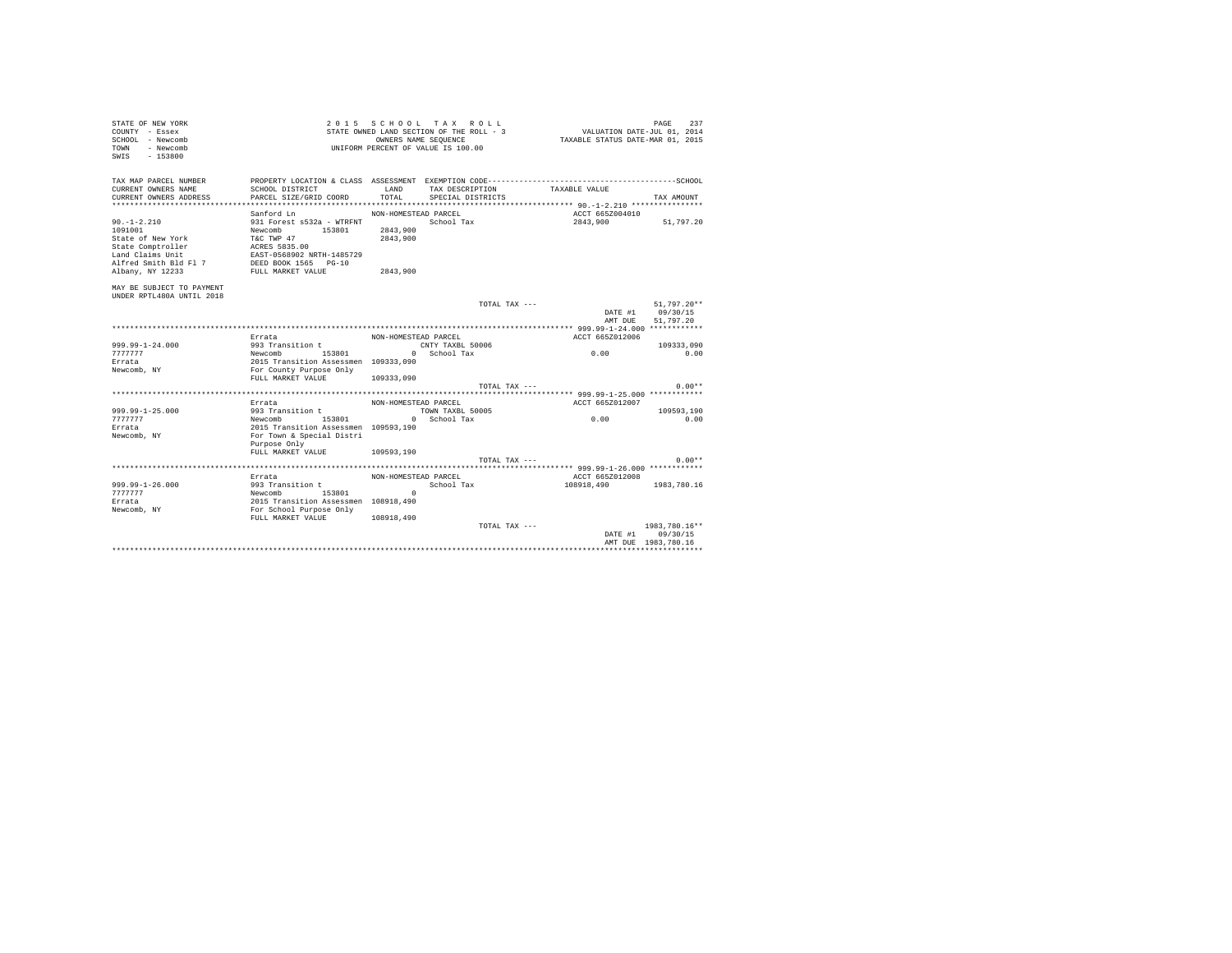| 2015 SCHOOL TAX ROLL                     | 238<br>PAGE                      |
|------------------------------------------|----------------------------------|
| STATE OWNED LAND SECTION OF THE ROLL - 3 | VALUATION DATE-JUL 01, 2014      |
|                                          | TAXABLE STATUS DATE-MAR 01, 2015 |
|                                          | RPS155/V04/L015                  |
|                                          | CURRENT DATE 8/26/2015           |
|                                          |                                  |

#### R O L L S U B S E C T I O N - - T O T A L S

# \*\*\* S P E C I A L D I S T R I C T S U M M A R Y \*\*\*

|      |      | momn'<br>ິ    |                | ---- | --    | EXEMPT |     | 'UTAL<br>the contract of the contract of the contract of |
|------|------|---------------|----------------|------|-------|--------|-----|----------------------------------------------------------|
| CODE | J∆M" | <b>DARCET</b> | 1.1.1.1.1<br>. |      | - --- | πю     | ۵۵. | TAX                                                      |

# NO SPECIAL DISTRICTS AT THIS LEVEL

# \*\*\* S C H O O L D I S T R I C T S U M M A R Y \*\*\*

| CODE   | DISTRICT NAME   | TOTAL<br>PARCELS | ASSESSED<br>LAND | ASSESSED<br>TOTAL | <b>EXEMPT</b><br>AMOUNT | TOTAL<br>TAXABLE<br>-------- |              |
|--------|-----------------|------------------|------------------|-------------------|-------------------------|------------------------------|--------------|
|        |                 |                  |                  |                   | STAR AMOUNT             | STAR TAXABLE                 | TOTAL TAX    |
|        | Newcomb         | 51               | 28258.228        | 356102.998        | 220451.658              | 135,651,340                  |              |
| 153801 |                 |                  |                  |                   |                         | 135,651,340                  | 2,470,677.26 |
|        | SUB-TOTAL       | 51               | 28258.228        | 356102.998        | 220451.658              | 135,651,340                  |              |
|        | SUB-TOTAL(CONT) |                  |                  |                   |                         | 135,651,340                  | 2.470.677.26 |
|        |                 |                  |                  |                   |                         |                              |              |
|        | TOTAL           | 51               | 28258.228        | 356102.998        | 220451.658              | 135,651,340                  |              |
|        | TO TAL (CONT)   |                  |                  |                   |                         | 135,651,340                  | 2,470,677.26 |

# \*\*\* S Y S T E M C O D E S S U M M A R Y \*\*\*

| CODE  | DESCRIPTION | TOTAL<br>PARCELS | SCHOOL     |
|-------|-------------|------------------|------------|
| 50005 | TOWN TAXBL  |                  | 109593.190 |
| 50006 | CNTY TAXBL  |                  | 109333.090 |
|       | TOTAL       |                  | 218926.280 |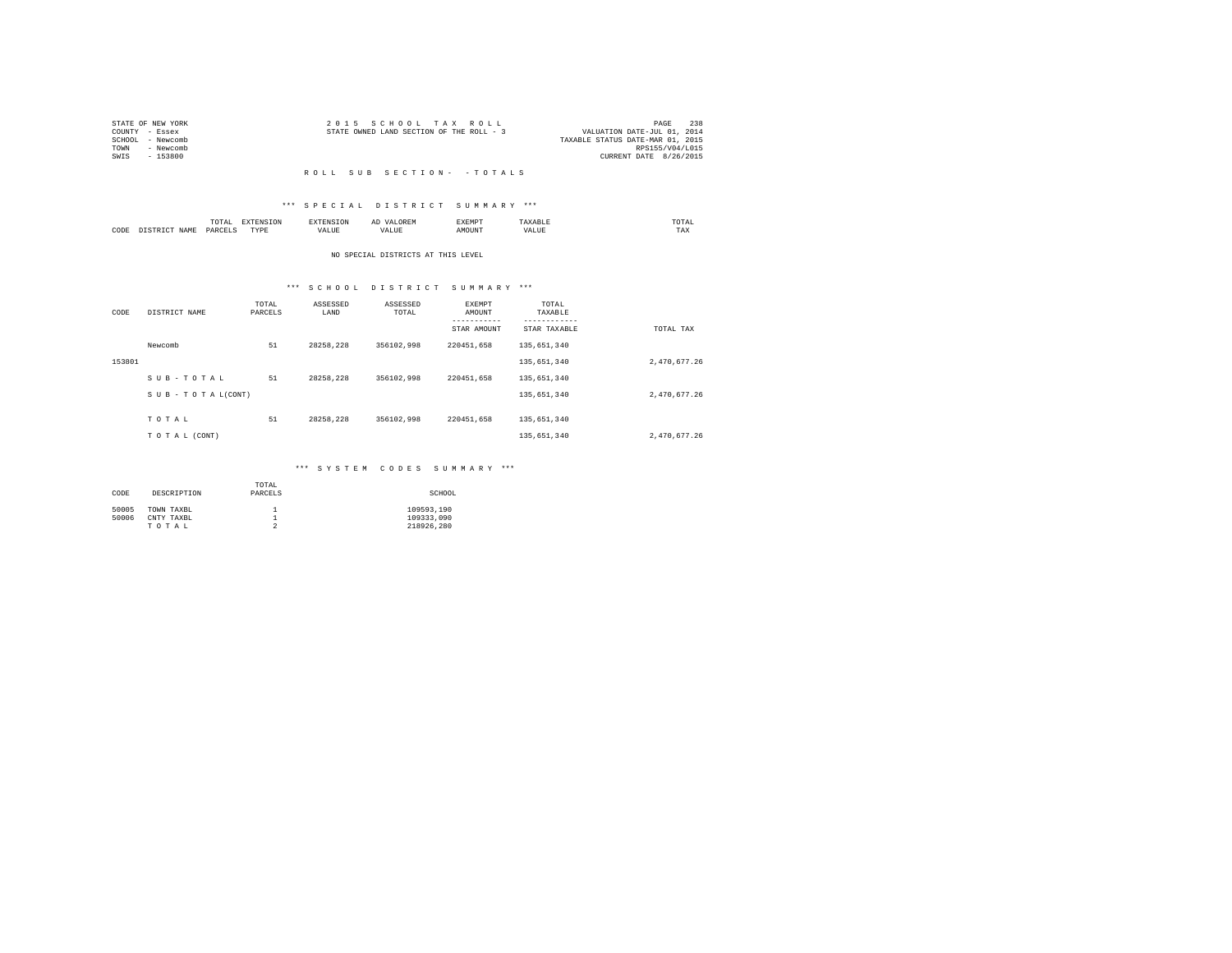| COUNTY<br>SCHOOL<br>TOWN<br>SWIS | STATE OF NEW YORK<br>- Essex<br>- Newcomb<br>- Newcomb<br>$-153800$ |                  | 2 0 1 5   | STATE OWNED LAND SECTION OF THE ROLL - 3 | SCHOOL TAX ROLL            |                      | 239<br>PAGE<br>VALUATION DATE-JUL 01, 2014<br>TAXABLE STATUS DATE-MAR 01, 2015<br>RPS155/V04/L015<br>CURRENT DATE 8/26/2015 |
|----------------------------------|---------------------------------------------------------------------|------------------|-----------|------------------------------------------|----------------------------|----------------------|-----------------------------------------------------------------------------------------------------------------------------|
|                                  |                                                                     |                  |           | ROLL SUB SECTION- - TOTALS               |                            |                      |                                                                                                                             |
|                                  |                                                                     |                  |           |                                          |                            |                      |                                                                                                                             |
|                                  |                                                                     |                  |           | *** EXEMPTION SUMMARY ***                |                            |                      |                                                                                                                             |
| CODE                             | DESCRIPTION                                                         | TOTAL<br>PARCELS |           |                                          | SCHOOL                     |                      |                                                                                                                             |
| 47450                            | FISCHER                                                             | 3                |           |                                          | 1525,378                   |                      |                                                                                                                             |
|                                  | TOTAL                                                               | $\overline{3}$   |           |                                          | 1525,378                   |                      |                                                                                                                             |
|                                  |                                                                     |                  |           |                                          |                            |                      |                                                                                                                             |
|                                  |                                                                     |                  |           | *** GRAND TOTALS ***                     |                            |                      |                                                                                                                             |
| ROLL                             |                                                                     | TOTAL            | ASSESSED  | ASSESSED                                 | EXEMPT                     | TOTAL                | TOTAL                                                                                                                       |
| <b>SEC</b>                       | DESCRIPTION                                                         | PARCELS          | LAND      | TOTAL                                    | AMOUNT                     | TAXABLE<br>--------- | TAX                                                                                                                         |
|                                  |                                                                     |                  |           |                                          | -----------<br>STAR AMOUNT | STAR TAXABLE         |                                                                                                                             |
|                                  | School Tax                                                          |                  | 28258.228 | 356102.998                               | 220, 451, 658              | 135,651,340          |                                                                                                                             |
|                                  | SPEC DIST TAXES                                                     |                  |           |                                          |                            | 135,651,340          | 2,470,677.26                                                                                                                |
| 3                                | STATE OWNED LAND                                                    | 51               |           |                                          |                            |                      | 2470,677.26                                                                                                                 |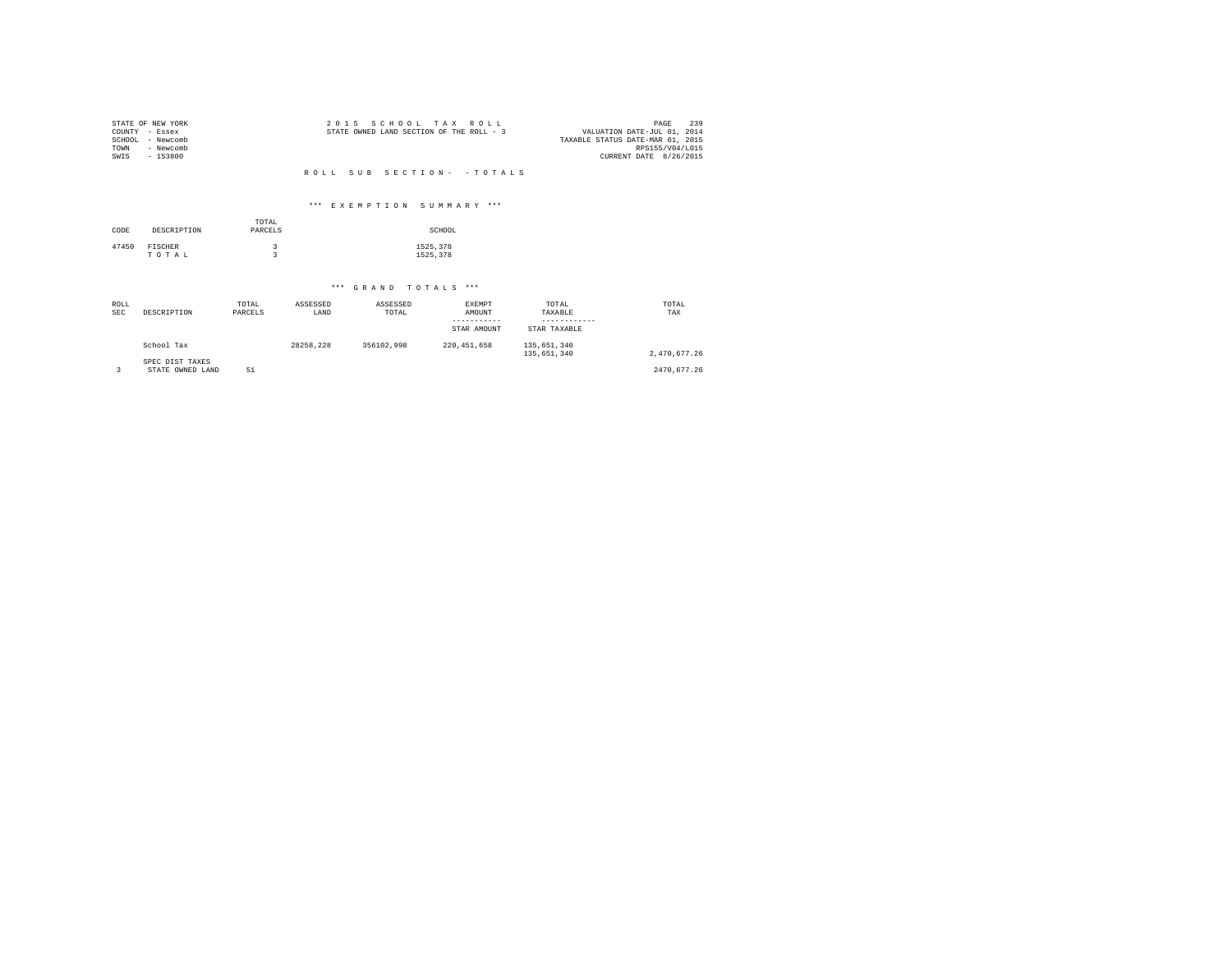| STATE OF NEW YORK<br>COUNTY - Essex           |                                                                                             | 2015 SCHOOL TAX ROLL               |                   |               | STATE OWNED LAND SECTION OF THE ROLL - 3 SUB-SECT - A VALUATION DATE-JUL 01, 2014 | 240<br>PAGE   |
|-----------------------------------------------|---------------------------------------------------------------------------------------------|------------------------------------|-------------------|---------------|-----------------------------------------------------------------------------------|---------------|
| SCHOOL - Newcomb                              | ROLL SUB-SECT - A- SECTION 532-A RPTL WILD OR FOREST LANDS TAXABLE STATUS DATE-MAR 01, 2015 |                                    |                   |               |                                                                                   |               |
| - Newcomb<br>TOWN                             |                                                                                             | OWNERS NAME SEQUENCE               |                   |               |                                                                                   |               |
| $-153800$<br>SWIS                             |                                                                                             | UNIFORM PERCENT OF VALUE IS 100.00 |                   |               |                                                                                   |               |
| TAX MAP PARCEL NUMBER                         |                                                                                             |                                    |                   |               |                                                                                   |               |
| CURRENT OWNERS NAME                           | SCHOOL DISTRICT                                                                             | LAND                               | TAX DESCRIPTION   |               | TAXABLE VALUE                                                                     |               |
| CURRENT OWNERS ADDRESS                        | PARCEL SIZE/GRID COORD                                                                      | TOTAL                              | SPECIAL DISTRICTS |               |                                                                                   | TAX AMOUNT    |
|                                               |                                                                                             |                                    |                   |               |                                                                                   |               |
|                                               | Sanford Ln                                                                                  | NON-HOMESTEAD PARCEL               |                   |               | ACCT 665M407301                                                                   |               |
| $81. -2 - 1.000$                              | 931 Forest s532a                                                                            |                                    | School Tax        |               | 1924,800                                                                          | 35,057.23     |
| 0100001                                       | Newcomb 153801                                                                              | 1924,800                           |                   |               |                                                                                   |               |
| State Of New York                             | Adj Tow Gore Around<br>Lake Colden                                                          | 1924,800                           |                   |               |                                                                                   |               |
| State Comptroller<br>Land Claims Unit         | ACRES 5922.69                                                                               |                                    |                   |               |                                                                                   |               |
| 7th Fl Alfred E Smith Bld                     | EAST-0586979 NRTH-1499668                                                                   |                                    |                   |               |                                                                                   |               |
| Albany, NY 12236                              | FULL MARKET VALUE                                                                           | 1924,800                           |                   |               |                                                                                   |               |
|                                               |                                                                                             |                                    |                   | TOTAL TAX --- |                                                                                   | $35.057.23**$ |
|                                               |                                                                                             |                                    |                   |               | DATE #1                                                                           | 09/30/15      |
|                                               |                                                                                             |                                    |                   |               | AMT DUE                                                                           | 35,057.23     |
|                                               |                                                                                             |                                    |                   |               |                                                                                   |               |
|                                               | Sanford Ln                                                                                  | NON-HOMESTEAD PARCEL               |                   |               | ACCT 665M407302                                                                   |               |
| $80. -3 - 1.000$                              | 931 Forest s532a                                                                            |                                    | School Tax        |               | 939,100                                                                           | 17,104.24     |
| 0110001                                       | Newcomb<br>153801                                                                           | 939,100                            |                   |               |                                                                                   |               |
| State Of New York                             | Gore East Of Twp 47                                                                         | 939,100                            |                   |               |                                                                                   |               |
| State Comptroller                             | ACRES 2097.94                                                                               |                                    |                   |               |                                                                                   |               |
| Land Claims Unit<br>7th Fl Alfred E Smith Bld | EAST-0572938 NRTH-1501310<br>DEED BOOK 174<br>PG-172                                        |                                    |                   |               |                                                                                   |               |
| Albany, NY 12236                              | FULL MARKET VALUE                                                                           | 939,100                            |                   |               |                                                                                   |               |
|                                               |                                                                                             |                                    |                   | TOTAL TAX --- |                                                                                   | $17.104.24**$ |
|                                               |                                                                                             |                                    |                   |               | DATE #1                                                                           | 09/30/15      |
|                                               |                                                                                             |                                    |                   |               | AMT DUE                                                                           | 17.104.24     |
|                                               |                                                                                             |                                    |                   |               |                                                                                   |               |
|                                               | NYS Route 28N                                                                               | NON-HOMESTEAD PARCEL               |                   |               | ACCT 665M407303                                                                   |               |
| $78. - 1 - 1.000$                             | 931 Forest s532a                                                                            |                                    | School Tax        |               | 448,700                                                                           | 8,172.37      |
| 0120001                                       | Newcomb<br>153801                                                                           | 448,700                            |                   |               |                                                                                   |               |
| State Of New York                             | Gore North Of Twp #50                                                                       | 448,700                            |                   |               |                                                                                   |               |
| State Comptroller                             | ACRES 650.00                                                                                |                                    |                   |               |                                                                                   |               |
| Land Claims Unit                              | EAST-0518921 NRTH-1501052                                                                   |                                    |                   |               |                                                                                   |               |
| 7th Fl Alfred E Smith Bld<br>Albany, NY 12236 | FULL MARKET VALUE                                                                           | 448,700                            |                   |               |                                                                                   |               |
|                                               |                                                                                             |                                    |                   | TOTAL TAX --- |                                                                                   | $8.172.37**$  |
|                                               |                                                                                             |                                    |                   |               | DATE #1                                                                           | 09/30/15      |
|                                               |                                                                                             |                                    |                   |               | AMT DUE                                                                           | 8.172.37      |
|                                               |                                                                                             |                                    |                   |               |                                                                                   |               |
|                                               | NYS Route 28N                                                                               | NON-HOMESTEAD PARCEL               |                   |               | ACCT 665M407308                                                                   |               |
| $120. -1 - 9.030$                             | 931 Forest s532a                                                                            |                                    | School Tax        |               | 200,500                                                                           | 3,651.79      |
| 0140001                                       | Newcomb 153801                                                                              | 200,500                            |                   |               |                                                                                   |               |
| State Of New York                             | 6 Richards Survey                                                                           | 200,500                            |                   |               |                                                                                   |               |
| State Comptroller                             | 233ac S11                                                                                   |                                    |                   |               |                                                                                   |               |
| Land Claims Unit                              | ACRES 233.00                                                                                |                                    |                   |               |                                                                                   |               |
| 7th Fl Alfred E Smith Bld                     | EAST-0550771 NRTH-1439454                                                                   |                                    |                   |               |                                                                                   |               |
| Albany, NY 12236                              | FULL MARKET VALUE                                                                           | 200,500                            |                   | TOTAL TAX --- |                                                                                   | $3.651.79**$  |
|                                               |                                                                                             |                                    |                   |               | DATE #1                                                                           | 09/30/15      |
|                                               |                                                                                             |                                    |                   |               | AMT DUE                                                                           | 3.651.79      |
|                                               |                                                                                             |                                    |                   |               |                                                                                   |               |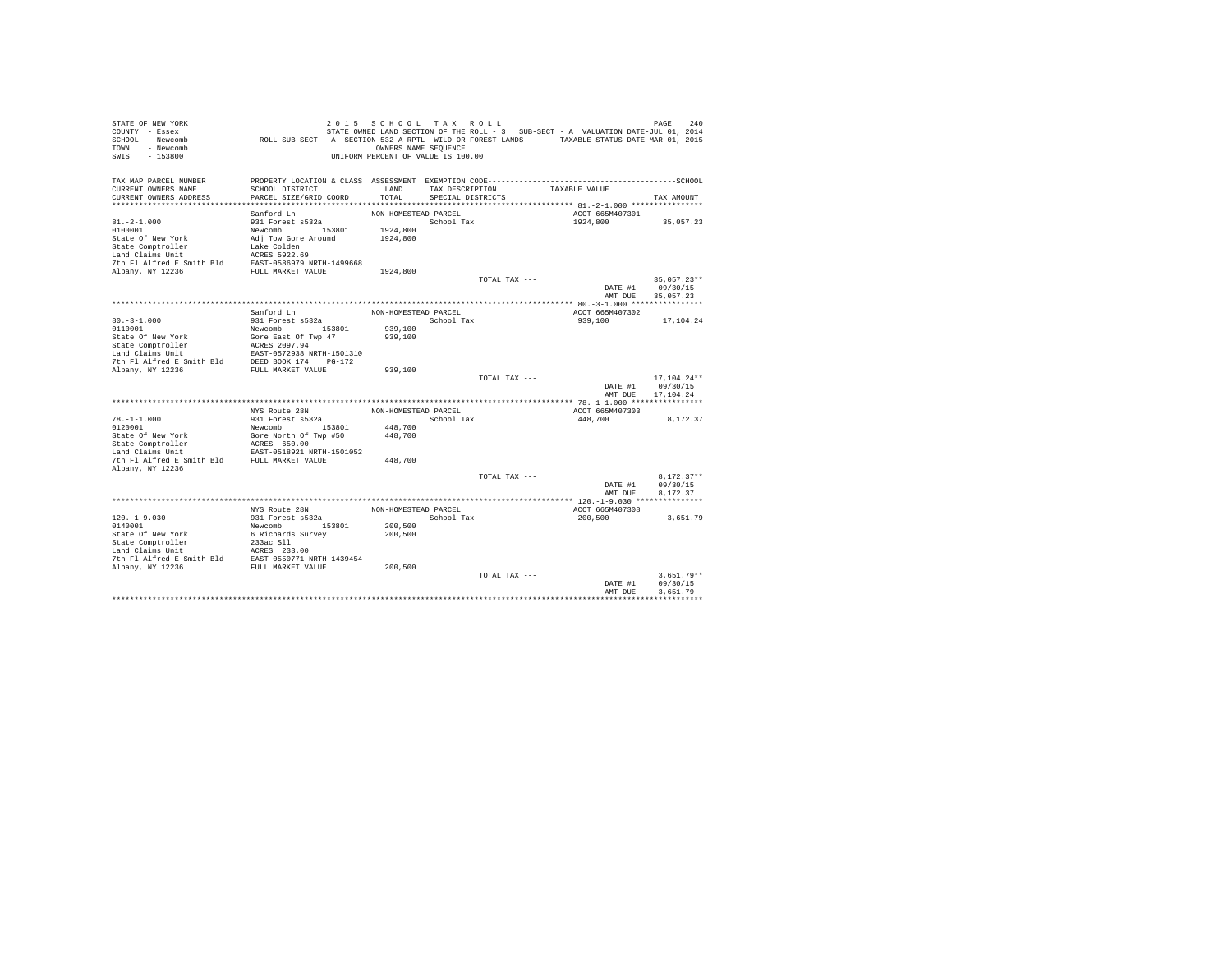| STATE OF NEW YORK                                                                                                                                                                                                                                                                              |                                                                                             | 2015 SCHOOL TAX ROLL               |                   |               |                                                                                   | 241<br>PAGE   |
|------------------------------------------------------------------------------------------------------------------------------------------------------------------------------------------------------------------------------------------------------------------------------------------------|---------------------------------------------------------------------------------------------|------------------------------------|-------------------|---------------|-----------------------------------------------------------------------------------|---------------|
| COUNTY - Essex                                                                                                                                                                                                                                                                                 |                                                                                             |                                    |                   |               | STATE OWNED LAND SECTION OF THE ROLL - 3 SUB-SECT - A VALUATION DATE-JUL 01, 2014 |               |
| SCHOOL - Newcomb                                                                                                                                                                                                                                                                               | ROLL SUB-SECT - A- SECTION 532-A RPTL WILD OR FOREST LANDS TAXABLE STATUS DATE-MAR 01, 2015 |                                    |                   |               |                                                                                   |               |
| TOWN - Newcomb                                                                                                                                                                                                                                                                                 |                                                                                             | OWNERS NAME SEQUENCE               |                   |               |                                                                                   |               |
| SWIS<br>$-153800$                                                                                                                                                                                                                                                                              |                                                                                             | UNIFORM PERCENT OF VALUE IS 100.00 |                   |               |                                                                                   |               |
|                                                                                                                                                                                                                                                                                                |                                                                                             |                                    |                   |               |                                                                                   |               |
| TAX MAP PARCEL NUMBER<br>CURRENT OWNERS NAME                                                                                                                                                                                                                                                   | SCHOOL DISTRICT                                                                             | LAND                               | TAX DESCRIPTION   |               | TAXABLE VALUE                                                                     |               |
| CURRENT OWNERS ADDRESS                                                                                                                                                                                                                                                                         | PARCEL SIZE/GRID COORD                                                                      | TOTAL                              | SPECIAL DISTRICTS |               |                                                                                   | TAX AMOUNT    |
|                                                                                                                                                                                                                                                                                                |                                                                                             |                                    |                   |               |                                                                                   |               |
|                                                                                                                                                                                                                                                                                                | NYS Route 28N                                                                               | NON-HOMESTEAD PARCEL               |                   |               | ACCT 665M407313                                                                   |               |
| $109. - 1 - 12.000$                                                                                                                                                                                                                                                                            | 931 Forest s532a                                                                            |                                    | School Tax        |               | 104,900                                                                           | 1,910.59      |
| 0150001                                                                                                                                                                                                                                                                                        |                                                                                             | 104,900                            |                   |               |                                                                                   |               |
| State Of New York                                                                                                                                                                                                                                                                              | Newcomb 153801<br>14 Richards Survey                                                        | 104,900                            |                   |               |                                                                                   |               |
|                                                                                                                                                                                                                                                                                                |                                                                                             |                                    |                   |               |                                                                                   |               |
| State Cometroller accress 160.00<br>Land Claims Unit<br>Land Claims Unit<br>EAST-0547800 NRTH-1451572<br>7th Fl Alfred E Smith Bld<br>DEED BOOK 144 PG-435<br>Albany, NY 12236<br>FULL MARKET VALUE                                                                                            |                                                                                             |                                    |                   |               |                                                                                   |               |
|                                                                                                                                                                                                                                                                                                |                                                                                             |                                    |                   |               |                                                                                   |               |
|                                                                                                                                                                                                                                                                                                |                                                                                             | 104,900                            |                   |               |                                                                                   |               |
|                                                                                                                                                                                                                                                                                                |                                                                                             |                                    |                   | TOTAL TAX --- |                                                                                   | $1,910.59**$  |
|                                                                                                                                                                                                                                                                                                |                                                                                             |                                    |                   |               | DATE #1                                                                           | 09/30/15      |
|                                                                                                                                                                                                                                                                                                |                                                                                             |                                    |                   |               | AMT DUE                                                                           | 1,910.59      |
|                                                                                                                                                                                                                                                                                                |                                                                                             |                                    |                   |               |                                                                                   |               |
|                                                                                                                                                                                                                                                                                                | NYS Route 28N                                                                               | NON-HOMESTEAD PARCEL               |                   |               | ACCT 665M407314                                                                   |               |
| $109. - 1 - 16.000$                                                                                                                                                                                                                                                                            | 931 Forest s532a - WTRFNT                                                                   | School Tax                         |                   |               | 400,800                                                                           | 7,299.95      |
| 0160001                                                                                                                                                                                                                                                                                        | Newcomb 153801                                                                              | 400,800                            |                   |               |                                                                                   |               |
| State of New York 15 Richard Survey<br>State Comptroller 100s Slide Sil<br>Land Claims Unit 100s Slide 211<br>Land Claims Unit 100s SSS 160.00<br>7th Fl Alfred E Smith Bld EAST-0549061 NRTH-1449832                                                                                          |                                                                                             | 400,800                            |                   |               |                                                                                   |               |
|                                                                                                                                                                                                                                                                                                |                                                                                             |                                    |                   |               |                                                                                   |               |
|                                                                                                                                                                                                                                                                                                |                                                                                             |                                    |                   |               |                                                                                   |               |
|                                                                                                                                                                                                                                                                                                |                                                                                             |                                    |                   |               |                                                                                   |               |
| Albany, NY 12236                                                                                                                                                                                                                                                                               | DEED BOOK 144 PG-435                                                                        |                                    |                   |               |                                                                                   |               |
|                                                                                                                                                                                                                                                                                                | FULL MARKET VALUE                                                                           | 400,800                            |                   |               |                                                                                   |               |
|                                                                                                                                                                                                                                                                                                |                                                                                             |                                    |                   | TOTAL TAX --- |                                                                                   | $7.299.95**$  |
|                                                                                                                                                                                                                                                                                                |                                                                                             |                                    |                   |               | DATE #1                                                                           | 09/30/15      |
|                                                                                                                                                                                                                                                                                                |                                                                                             |                                    |                   |               | AMT DUE                                                                           | 7.299.95      |
|                                                                                                                                                                                                                                                                                                |                                                                                             |                                    |                   |               |                                                                                   |               |
|                                                                                                                                                                                                                                                                                                | Campsite Rd                                                                                 | NON-HOMESTEAD PARCEL               |                   |               | ACCT 665M407401                                                                   |               |
|                                                                                                                                                                                                                                                                                                |                                                                                             | School Tax                         |                   |               | 947.800                                                                           | 17,262.70     |
|                                                                                                                                                                                                                                                                                                |                                                                                             | 947,800                            |                   |               |                                                                                   |               |
| $[100,-1-7.000~~931~Forest~8532a - WTRFTI0170001~~153801States of New York~~{\tt Newtonoh}~153801State Comptoller~~100ac S11Land Claim Unit~~100ac S11Land Cilaism Unit~~{\tt CRES}~160.007th F1 Alfred E Smith B1dREFS55333. RTHT-14476917th F1 Alfred E Smith B1dREST-0555333. RTHT-1447691$ |                                                                                             | 947,800                            |                   |               |                                                                                   |               |
|                                                                                                                                                                                                                                                                                                |                                                                                             |                                    |                   |               |                                                                                   |               |
|                                                                                                                                                                                                                                                                                                |                                                                                             |                                    |                   |               |                                                                                   |               |
|                                                                                                                                                                                                                                                                                                |                                                                                             |                                    |                   |               |                                                                                   |               |
| Albany, NY 12236                                                                                                                                                                                                                                                                               | FULL MARKET VALUE                                                                           | 947,800                            |                   | TOTAL TAX --- |                                                                                   | $17,262.70**$ |
|                                                                                                                                                                                                                                                                                                |                                                                                             |                                    |                   |               | DATE #1                                                                           | 09/30/15      |
|                                                                                                                                                                                                                                                                                                |                                                                                             |                                    |                   |               | AMT DUE                                                                           | 17,262.70     |
|                                                                                                                                                                                                                                                                                                |                                                                                             | *************************          |                   |               | ****************************** 109.-1-15.000 ***************                      |               |
|                                                                                                                                                                                                                                                                                                | NYS Route 28N                                                                               | NON-HOMESTEAD PARCEL               |                   |               | ACCT 665M407402                                                                   |               |
| $109. -1 - 15.000$                                                                                                                                                                                                                                                                             | 931 Forest s532a - WTRFNT                                                                   | School Tax                         |                   |               | 399,500                                                                           | 7,276.27      |
| 0180001                                                                                                                                                                                                                                                                                        | Newcomb 153801                                                                              | 399,500                            |                   |               |                                                                                   |               |
|                                                                                                                                                                                                                                                                                                |                                                                                             | 399,500                            |                   |               |                                                                                   |               |
|                                                                                                                                                                                                                                                                                                |                                                                                             |                                    |                   |               |                                                                                   |               |
|                                                                                                                                                                                                                                                                                                |                                                                                             |                                    |                   |               |                                                                                   |               |
|                                                                                                                                                                                                                                                                                                |                                                                                             |                                    |                   |               |                                                                                   |               |
|                                                                                                                                                                                                                                                                                                |                                                                                             | 399,500                            |                   |               |                                                                                   |               |
|                                                                                                                                                                                                                                                                                                |                                                                                             |                                    |                   | TOTAL TAX --- |                                                                                   | $7.276.27**$  |
|                                                                                                                                                                                                                                                                                                |                                                                                             |                                    |                   |               | DATE #1                                                                           | 09/30/15      |
|                                                                                                                                                                                                                                                                                                |                                                                                             |                                    |                   |               | AMT DUE                                                                           | 7.276.27      |
|                                                                                                                                                                                                                                                                                                |                                                                                             |                                    |                   |               |                                                                                   |               |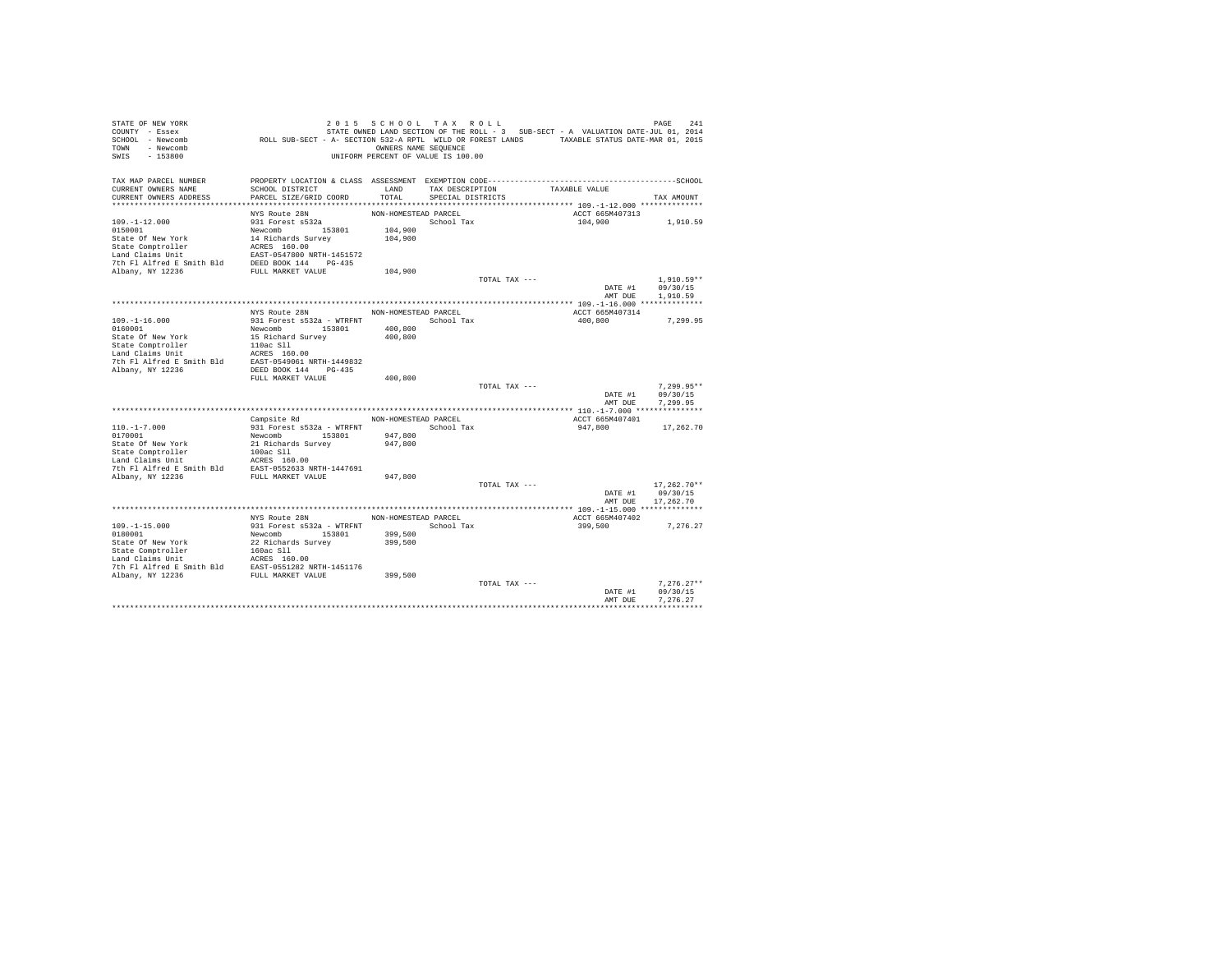| PROPERTY LOCATION & CLASS ASSESSMENT EXEMPTION CODE-----------------------------------SCHOOL<br>CURRENT OWNERS NAME<br>SCHOOL DISTRICT<br>LAND<br>TAXABLE VALUE<br>TAX DESCRIPTION<br>PARCEL SIZE/GRID COORD<br>TOTAL<br>CURRENT OWNERS ADDRESS<br>SPECIAL DISTRICTS<br>TAX AMOUNT<br>NYS Route 28N<br>NON-HOMESTEAD PARCEL<br>ACCT 665M407403<br>931 Forest s532a<br>School Tax<br>124,000<br>2,258.47<br>0190001<br>Newcomb 153801<br>124,000<br>State Of New York<br>23 Richards Survey<br>124,000<br>ACRES 160.00<br>State Comptroller<br>Land Claims Unit<br>EAST-0549681 NRTH-1453237<br>7th Fl Alfred E Smith Bld<br>FULL MARKET VALUE<br>124,000<br>$2.258.47**$<br>TOTAL TAX ---<br>09/30/15<br>DATE #1<br>AMT DUE<br>2.258.47<br>NYS Route 28N<br>NON-HOMESTEAD PARCEL<br>ACCT 665M407405<br>$109. -1 - 5.000$<br>931 Forest s532a<br>School Tax<br>132,100<br>2,406.00<br>0200001<br>132,100<br>Newcomb<br>153801<br>State Of New York<br>25 Richards Survey<br>132,100<br>ACRES 160.00<br>State Comptroller<br>EAST-0550075 NRTH-1456830<br>FULL MARKET VALUE<br>132,100<br>Albany, NY 12236<br>$2.406.00**$<br>TOTAL TAX ---<br>DATE #1<br>09/30/15<br>AMT DUE<br>2.406.00<br>NON-HOMESTEAD PARCEL<br>NYS Route 28N<br>ACCT 665M407406<br>931 Forest s532a<br>School Tax<br>106,500<br>1,939.73<br>106,500<br>Newcomb<br>153801<br>State Of New York<br>26 Richards Survey<br>106,500<br>State Comptroller<br>ACRES 160.00<br>Land Claims Unit<br>EAST-0551661 NRTH-1454773<br>7th Fl Alfred E Smith Bld<br>FULL MARKET VALUE<br>106,500<br>Albany, NY 12236<br>TOTAL TAX ---<br>$1.939.73**$<br>09/30/15<br>DATE #1<br>AMT DUE<br>1,939.73<br>Campsite Rd<br>NON-HOMESTEAD PARCEL<br>ACCT 665M407407<br>School Tax<br>$110. -1 - 1.000$<br>931 Forest s532a<br>162,000<br>2.950.58<br>0220001<br>Newcomb 153801<br>162,000<br>State Of New York<br>27 Richards Survey<br>162,000<br>ACRES 160.00<br>State Comptroller<br>EAST-0553268 NRTH-1452770<br>FULL MARKET VALUE<br>162,000<br>$2.950.58**$<br>TOTAL TAX ---<br>09/30/15<br>DATE #1<br>2.950.58<br>AMT DUE | STATE OF NEW YORK<br>COUNTY - Essex<br>SCHOOL - Newcomb<br>- Newcomb<br><b>TOWN</b><br>$-153800$<br>SWIS | ROLL SUB-SECT - A- SECTION 532-A RPTL WILD OR FOREST LANDS TAXABLE STATUS DATE-MAR 01, 2015 | 2015 SCHOOL TAX ROLL<br>OWNERS NAME SEQUENCE<br>UNIFORM PERCENT OF VALUE IS 100.00 |  | STATE OWNED LAND SECTION OF THE ROLL - 3 SUB-SECT - A VALUATION DATE-JUL 01, 2014 | PAGE<br>242 |
|---------------------------------------------------------------------------------------------------------------------------------------------------------------------------------------------------------------------------------------------------------------------------------------------------------------------------------------------------------------------------------------------------------------------------------------------------------------------------------------------------------------------------------------------------------------------------------------------------------------------------------------------------------------------------------------------------------------------------------------------------------------------------------------------------------------------------------------------------------------------------------------------------------------------------------------------------------------------------------------------------------------------------------------------------------------------------------------------------------------------------------------------------------------------------------------------------------------------------------------------------------------------------------------------------------------------------------------------------------------------------------------------------------------------------------------------------------------------------------------------------------------------------------------------------------------------------------------------------------------------------------------------------------------------------------------------------------------------------------------------------------------------------------------------------------------------------------------------------------------------------------------------------------------------------------------------------------------------------------------------------------------------------------------------------------------------------------|----------------------------------------------------------------------------------------------------------|---------------------------------------------------------------------------------------------|------------------------------------------------------------------------------------|--|-----------------------------------------------------------------------------------|-------------|
|                                                                                                                                                                                                                                                                                                                                                                                                                                                                                                                                                                                                                                                                                                                                                                                                                                                                                                                                                                                                                                                                                                                                                                                                                                                                                                                                                                                                                                                                                                                                                                                                                                                                                                                                                                                                                                                                                                                                                                                                                                                                                 | TAX MAP PARCEL NUMBER                                                                                    |                                                                                             |                                                                                    |  |                                                                                   |             |
|                                                                                                                                                                                                                                                                                                                                                                                                                                                                                                                                                                                                                                                                                                                                                                                                                                                                                                                                                                                                                                                                                                                                                                                                                                                                                                                                                                                                                                                                                                                                                                                                                                                                                                                                                                                                                                                                                                                                                                                                                                                                                 |                                                                                                          |                                                                                             |                                                                                    |  |                                                                                   |             |
|                                                                                                                                                                                                                                                                                                                                                                                                                                                                                                                                                                                                                                                                                                                                                                                                                                                                                                                                                                                                                                                                                                                                                                                                                                                                                                                                                                                                                                                                                                                                                                                                                                                                                                                                                                                                                                                                                                                                                                                                                                                                                 |                                                                                                          |                                                                                             |                                                                                    |  |                                                                                   |             |
|                                                                                                                                                                                                                                                                                                                                                                                                                                                                                                                                                                                                                                                                                                                                                                                                                                                                                                                                                                                                                                                                                                                                                                                                                                                                                                                                                                                                                                                                                                                                                                                                                                                                                                                                                                                                                                                                                                                                                                                                                                                                                 |                                                                                                          |                                                                                             |                                                                                    |  |                                                                                   |             |
|                                                                                                                                                                                                                                                                                                                                                                                                                                                                                                                                                                                                                                                                                                                                                                                                                                                                                                                                                                                                                                                                                                                                                                                                                                                                                                                                                                                                                                                                                                                                                                                                                                                                                                                                                                                                                                                                                                                                                                                                                                                                                 | $109. - 1 - 13.000$                                                                                      |                                                                                             |                                                                                    |  |                                                                                   |             |
|                                                                                                                                                                                                                                                                                                                                                                                                                                                                                                                                                                                                                                                                                                                                                                                                                                                                                                                                                                                                                                                                                                                                                                                                                                                                                                                                                                                                                                                                                                                                                                                                                                                                                                                                                                                                                                                                                                                                                                                                                                                                                 |                                                                                                          |                                                                                             |                                                                                    |  |                                                                                   |             |
|                                                                                                                                                                                                                                                                                                                                                                                                                                                                                                                                                                                                                                                                                                                                                                                                                                                                                                                                                                                                                                                                                                                                                                                                                                                                                                                                                                                                                                                                                                                                                                                                                                                                                                                                                                                                                                                                                                                                                                                                                                                                                 |                                                                                                          |                                                                                             |                                                                                    |  |                                                                                   |             |
|                                                                                                                                                                                                                                                                                                                                                                                                                                                                                                                                                                                                                                                                                                                                                                                                                                                                                                                                                                                                                                                                                                                                                                                                                                                                                                                                                                                                                                                                                                                                                                                                                                                                                                                                                                                                                                                                                                                                                                                                                                                                                 |                                                                                                          |                                                                                             |                                                                                    |  |                                                                                   |             |
|                                                                                                                                                                                                                                                                                                                                                                                                                                                                                                                                                                                                                                                                                                                                                                                                                                                                                                                                                                                                                                                                                                                                                                                                                                                                                                                                                                                                                                                                                                                                                                                                                                                                                                                                                                                                                                                                                                                                                                                                                                                                                 |                                                                                                          |                                                                                             |                                                                                    |  |                                                                                   |             |
|                                                                                                                                                                                                                                                                                                                                                                                                                                                                                                                                                                                                                                                                                                                                                                                                                                                                                                                                                                                                                                                                                                                                                                                                                                                                                                                                                                                                                                                                                                                                                                                                                                                                                                                                                                                                                                                                                                                                                                                                                                                                                 | Albany, NY 12236                                                                                         |                                                                                             |                                                                                    |  |                                                                                   |             |
|                                                                                                                                                                                                                                                                                                                                                                                                                                                                                                                                                                                                                                                                                                                                                                                                                                                                                                                                                                                                                                                                                                                                                                                                                                                                                                                                                                                                                                                                                                                                                                                                                                                                                                                                                                                                                                                                                                                                                                                                                                                                                 |                                                                                                          |                                                                                             |                                                                                    |  |                                                                                   |             |
|                                                                                                                                                                                                                                                                                                                                                                                                                                                                                                                                                                                                                                                                                                                                                                                                                                                                                                                                                                                                                                                                                                                                                                                                                                                                                                                                                                                                                                                                                                                                                                                                                                                                                                                                                                                                                                                                                                                                                                                                                                                                                 |                                                                                                          |                                                                                             |                                                                                    |  |                                                                                   |             |
|                                                                                                                                                                                                                                                                                                                                                                                                                                                                                                                                                                                                                                                                                                                                                                                                                                                                                                                                                                                                                                                                                                                                                                                                                                                                                                                                                                                                                                                                                                                                                                                                                                                                                                                                                                                                                                                                                                                                                                                                                                                                                 |                                                                                                          |                                                                                             |                                                                                    |  |                                                                                   |             |
|                                                                                                                                                                                                                                                                                                                                                                                                                                                                                                                                                                                                                                                                                                                                                                                                                                                                                                                                                                                                                                                                                                                                                                                                                                                                                                                                                                                                                                                                                                                                                                                                                                                                                                                                                                                                                                                                                                                                                                                                                                                                                 |                                                                                                          |                                                                                             |                                                                                    |  |                                                                                   |             |
|                                                                                                                                                                                                                                                                                                                                                                                                                                                                                                                                                                                                                                                                                                                                                                                                                                                                                                                                                                                                                                                                                                                                                                                                                                                                                                                                                                                                                                                                                                                                                                                                                                                                                                                                                                                                                                                                                                                                                                                                                                                                                 |                                                                                                          |                                                                                             |                                                                                    |  |                                                                                   |             |
|                                                                                                                                                                                                                                                                                                                                                                                                                                                                                                                                                                                                                                                                                                                                                                                                                                                                                                                                                                                                                                                                                                                                                                                                                                                                                                                                                                                                                                                                                                                                                                                                                                                                                                                                                                                                                                                                                                                                                                                                                                                                                 |                                                                                                          |                                                                                             |                                                                                    |  |                                                                                   |             |
|                                                                                                                                                                                                                                                                                                                                                                                                                                                                                                                                                                                                                                                                                                                                                                                                                                                                                                                                                                                                                                                                                                                                                                                                                                                                                                                                                                                                                                                                                                                                                                                                                                                                                                                                                                                                                                                                                                                                                                                                                                                                                 |                                                                                                          |                                                                                             |                                                                                    |  |                                                                                   |             |
|                                                                                                                                                                                                                                                                                                                                                                                                                                                                                                                                                                                                                                                                                                                                                                                                                                                                                                                                                                                                                                                                                                                                                                                                                                                                                                                                                                                                                                                                                                                                                                                                                                                                                                                                                                                                                                                                                                                                                                                                                                                                                 |                                                                                                          |                                                                                             |                                                                                    |  |                                                                                   |             |
|                                                                                                                                                                                                                                                                                                                                                                                                                                                                                                                                                                                                                                                                                                                                                                                                                                                                                                                                                                                                                                                                                                                                                                                                                                                                                                                                                                                                                                                                                                                                                                                                                                                                                                                                                                                                                                                                                                                                                                                                                                                                                 | Land Claims Unit                                                                                         |                                                                                             |                                                                                    |  |                                                                                   |             |
|                                                                                                                                                                                                                                                                                                                                                                                                                                                                                                                                                                                                                                                                                                                                                                                                                                                                                                                                                                                                                                                                                                                                                                                                                                                                                                                                                                                                                                                                                                                                                                                                                                                                                                                                                                                                                                                                                                                                                                                                                                                                                 | 7th Fl Alfred E Smith Bld                                                                                |                                                                                             |                                                                                    |  |                                                                                   |             |
|                                                                                                                                                                                                                                                                                                                                                                                                                                                                                                                                                                                                                                                                                                                                                                                                                                                                                                                                                                                                                                                                                                                                                                                                                                                                                                                                                                                                                                                                                                                                                                                                                                                                                                                                                                                                                                                                                                                                                                                                                                                                                 |                                                                                                          |                                                                                             |                                                                                    |  |                                                                                   |             |
|                                                                                                                                                                                                                                                                                                                                                                                                                                                                                                                                                                                                                                                                                                                                                                                                                                                                                                                                                                                                                                                                                                                                                                                                                                                                                                                                                                                                                                                                                                                                                                                                                                                                                                                                                                                                                                                                                                                                                                                                                                                                                 |                                                                                                          |                                                                                             |                                                                                    |  |                                                                                   |             |
|                                                                                                                                                                                                                                                                                                                                                                                                                                                                                                                                                                                                                                                                                                                                                                                                                                                                                                                                                                                                                                                                                                                                                                                                                                                                                                                                                                                                                                                                                                                                                                                                                                                                                                                                                                                                                                                                                                                                                                                                                                                                                 |                                                                                                          |                                                                                             |                                                                                    |  |                                                                                   |             |
|                                                                                                                                                                                                                                                                                                                                                                                                                                                                                                                                                                                                                                                                                                                                                                                                                                                                                                                                                                                                                                                                                                                                                                                                                                                                                                                                                                                                                                                                                                                                                                                                                                                                                                                                                                                                                                                                                                                                                                                                                                                                                 |                                                                                                          |                                                                                             |                                                                                    |  |                                                                                   |             |
|                                                                                                                                                                                                                                                                                                                                                                                                                                                                                                                                                                                                                                                                                                                                                                                                                                                                                                                                                                                                                                                                                                                                                                                                                                                                                                                                                                                                                                                                                                                                                                                                                                                                                                                                                                                                                                                                                                                                                                                                                                                                                 |                                                                                                          |                                                                                             |                                                                                    |  |                                                                                   |             |
|                                                                                                                                                                                                                                                                                                                                                                                                                                                                                                                                                                                                                                                                                                                                                                                                                                                                                                                                                                                                                                                                                                                                                                                                                                                                                                                                                                                                                                                                                                                                                                                                                                                                                                                                                                                                                                                                                                                                                                                                                                                                                 | $109. -1 - 14.000$                                                                                       |                                                                                             |                                                                                    |  |                                                                                   |             |
|                                                                                                                                                                                                                                                                                                                                                                                                                                                                                                                                                                                                                                                                                                                                                                                                                                                                                                                                                                                                                                                                                                                                                                                                                                                                                                                                                                                                                                                                                                                                                                                                                                                                                                                                                                                                                                                                                                                                                                                                                                                                                 | 0210001                                                                                                  |                                                                                             |                                                                                    |  |                                                                                   |             |
|                                                                                                                                                                                                                                                                                                                                                                                                                                                                                                                                                                                                                                                                                                                                                                                                                                                                                                                                                                                                                                                                                                                                                                                                                                                                                                                                                                                                                                                                                                                                                                                                                                                                                                                                                                                                                                                                                                                                                                                                                                                                                 |                                                                                                          |                                                                                             |                                                                                    |  |                                                                                   |             |
|                                                                                                                                                                                                                                                                                                                                                                                                                                                                                                                                                                                                                                                                                                                                                                                                                                                                                                                                                                                                                                                                                                                                                                                                                                                                                                                                                                                                                                                                                                                                                                                                                                                                                                                                                                                                                                                                                                                                                                                                                                                                                 |                                                                                                          |                                                                                             |                                                                                    |  |                                                                                   |             |
|                                                                                                                                                                                                                                                                                                                                                                                                                                                                                                                                                                                                                                                                                                                                                                                                                                                                                                                                                                                                                                                                                                                                                                                                                                                                                                                                                                                                                                                                                                                                                                                                                                                                                                                                                                                                                                                                                                                                                                                                                                                                                 |                                                                                                          |                                                                                             |                                                                                    |  |                                                                                   |             |
|                                                                                                                                                                                                                                                                                                                                                                                                                                                                                                                                                                                                                                                                                                                                                                                                                                                                                                                                                                                                                                                                                                                                                                                                                                                                                                                                                                                                                                                                                                                                                                                                                                                                                                                                                                                                                                                                                                                                                                                                                                                                                 |                                                                                                          |                                                                                             |                                                                                    |  |                                                                                   |             |
|                                                                                                                                                                                                                                                                                                                                                                                                                                                                                                                                                                                                                                                                                                                                                                                                                                                                                                                                                                                                                                                                                                                                                                                                                                                                                                                                                                                                                                                                                                                                                                                                                                                                                                                                                                                                                                                                                                                                                                                                                                                                                 |                                                                                                          |                                                                                             |                                                                                    |  |                                                                                   |             |
|                                                                                                                                                                                                                                                                                                                                                                                                                                                                                                                                                                                                                                                                                                                                                                                                                                                                                                                                                                                                                                                                                                                                                                                                                                                                                                                                                                                                                                                                                                                                                                                                                                                                                                                                                                                                                                                                                                                                                                                                                                                                                 |                                                                                                          |                                                                                             |                                                                                    |  |                                                                                   |             |
|                                                                                                                                                                                                                                                                                                                                                                                                                                                                                                                                                                                                                                                                                                                                                                                                                                                                                                                                                                                                                                                                                                                                                                                                                                                                                                                                                                                                                                                                                                                                                                                                                                                                                                                                                                                                                                                                                                                                                                                                                                                                                 |                                                                                                          |                                                                                             |                                                                                    |  |                                                                                   |             |
|                                                                                                                                                                                                                                                                                                                                                                                                                                                                                                                                                                                                                                                                                                                                                                                                                                                                                                                                                                                                                                                                                                                                                                                                                                                                                                                                                                                                                                                                                                                                                                                                                                                                                                                                                                                                                                                                                                                                                                                                                                                                                 |                                                                                                          |                                                                                             |                                                                                    |  |                                                                                   |             |
|                                                                                                                                                                                                                                                                                                                                                                                                                                                                                                                                                                                                                                                                                                                                                                                                                                                                                                                                                                                                                                                                                                                                                                                                                                                                                                                                                                                                                                                                                                                                                                                                                                                                                                                                                                                                                                                                                                                                                                                                                                                                                 |                                                                                                          |                                                                                             |                                                                                    |  |                                                                                   |             |
|                                                                                                                                                                                                                                                                                                                                                                                                                                                                                                                                                                                                                                                                                                                                                                                                                                                                                                                                                                                                                                                                                                                                                                                                                                                                                                                                                                                                                                                                                                                                                                                                                                                                                                                                                                                                                                                                                                                                                                                                                                                                                 |                                                                                                          |                                                                                             |                                                                                    |  |                                                                                   |             |
|                                                                                                                                                                                                                                                                                                                                                                                                                                                                                                                                                                                                                                                                                                                                                                                                                                                                                                                                                                                                                                                                                                                                                                                                                                                                                                                                                                                                                                                                                                                                                                                                                                                                                                                                                                                                                                                                                                                                                                                                                                                                                 |                                                                                                          |                                                                                             |                                                                                    |  |                                                                                   |             |
|                                                                                                                                                                                                                                                                                                                                                                                                                                                                                                                                                                                                                                                                                                                                                                                                                                                                                                                                                                                                                                                                                                                                                                                                                                                                                                                                                                                                                                                                                                                                                                                                                                                                                                                                                                                                                                                                                                                                                                                                                                                                                 |                                                                                                          |                                                                                             |                                                                                    |  |                                                                                   |             |
|                                                                                                                                                                                                                                                                                                                                                                                                                                                                                                                                                                                                                                                                                                                                                                                                                                                                                                                                                                                                                                                                                                                                                                                                                                                                                                                                                                                                                                                                                                                                                                                                                                                                                                                                                                                                                                                                                                                                                                                                                                                                                 | Land Claims Unit                                                                                         |                                                                                             |                                                                                    |  |                                                                                   |             |
|                                                                                                                                                                                                                                                                                                                                                                                                                                                                                                                                                                                                                                                                                                                                                                                                                                                                                                                                                                                                                                                                                                                                                                                                                                                                                                                                                                                                                                                                                                                                                                                                                                                                                                                                                                                                                                                                                                                                                                                                                                                                                 | 7th Fl Alfred E Smith Bld                                                                                |                                                                                             |                                                                                    |  |                                                                                   |             |
|                                                                                                                                                                                                                                                                                                                                                                                                                                                                                                                                                                                                                                                                                                                                                                                                                                                                                                                                                                                                                                                                                                                                                                                                                                                                                                                                                                                                                                                                                                                                                                                                                                                                                                                                                                                                                                                                                                                                                                                                                                                                                 | Albany, NY 12236                                                                                         |                                                                                             |                                                                                    |  |                                                                                   |             |
|                                                                                                                                                                                                                                                                                                                                                                                                                                                                                                                                                                                                                                                                                                                                                                                                                                                                                                                                                                                                                                                                                                                                                                                                                                                                                                                                                                                                                                                                                                                                                                                                                                                                                                                                                                                                                                                                                                                                                                                                                                                                                 |                                                                                                          |                                                                                             |                                                                                    |  |                                                                                   |             |
|                                                                                                                                                                                                                                                                                                                                                                                                                                                                                                                                                                                                                                                                                                                                                                                                                                                                                                                                                                                                                                                                                                                                                                                                                                                                                                                                                                                                                                                                                                                                                                                                                                                                                                                                                                                                                                                                                                                                                                                                                                                                                 |                                                                                                          |                                                                                             |                                                                                    |  |                                                                                   |             |
|                                                                                                                                                                                                                                                                                                                                                                                                                                                                                                                                                                                                                                                                                                                                                                                                                                                                                                                                                                                                                                                                                                                                                                                                                                                                                                                                                                                                                                                                                                                                                                                                                                                                                                                                                                                                                                                                                                                                                                                                                                                                                 |                                                                                                          |                                                                                             |                                                                                    |  |                                                                                   |             |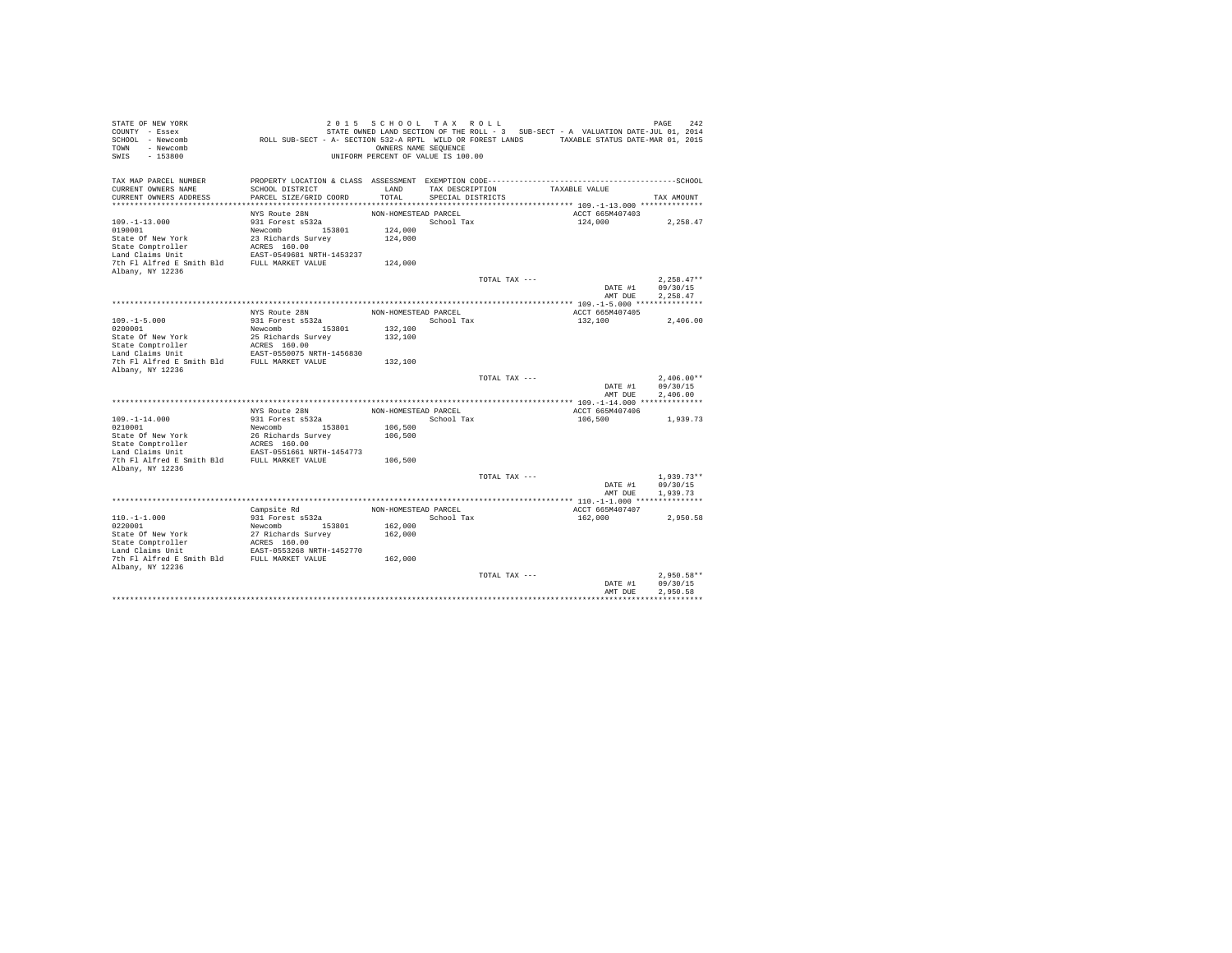| STATE OF NEW YORK<br>COUNTY - Essex<br>SCHOOL - Newcomb<br>- Newcomb<br><b>TOWN</b><br>$-153800$<br>SWIS | 2 0 1 5<br>ROLL SUB-SECT - A- SECTION 532-A RPTL WILD OR FOREST LANDS TAXABLE STATUS DATE-MAR 01, 2015          | SCHOOL TAX ROLL<br>OWNERS NAME SEQUENCE<br>UNIFORM PERCENT OF VALUE IS 100.00 |                   |               | STATE OWNED LAND SECTION OF THE ROLL - 3 SUB-SECT - A VALUATION DATE-JUL 01, 2014 | PAGE<br>243  |
|----------------------------------------------------------------------------------------------------------|-----------------------------------------------------------------------------------------------------------------|-------------------------------------------------------------------------------|-------------------|---------------|-----------------------------------------------------------------------------------|--------------|
| TAX MAP PARCEL NUMBER<br>CURRENT OWNERS NAME                                                             | PROPERTY LOCATION & CLASS ASSESSMENT EXEMPTION CODE-----------------------------------SCHOOL<br>SCHOOL DISTRICT | LAND                                                                          | TAX DESCRIPTION   |               | TAXABLE VALUE                                                                     |              |
| CURRENT OWNERS ADDRESS                                                                                   | PARCEL SIZE/GRID COORD                                                                                          | TOTAL                                                                         | SPECIAL DISTRICTS |               |                                                                                   | TAX AMOUNT   |
|                                                                                                          |                                                                                                                 |                                                                               |                   |               |                                                                                   |              |
|                                                                                                          | Campsite Rd                                                                                                     | NON-HOMESTEAD PARCEL                                                          |                   |               | ACCT 665M407408                                                                   |              |
| $110. - 1 - 6.000$                                                                                       | 931 Forest s532a                                                                                                |                                                                               | School Tax        |               | 209,900                                                                           | 3,823.00     |
| 0230001                                                                                                  | Newcomb<br>153801                                                                                               | 209,900                                                                       |                   |               |                                                                                   |              |
| State Of New York                                                                                        | 28 Richards Survey                                                                                              | 209,900                                                                       |                   |               |                                                                                   |              |
| State Comptroller                                                                                        | ACRES 160.00                                                                                                    |                                                                               |                   |               |                                                                                   |              |
| Land Claims Unit                                                                                         | EAST-0554868 NRTH-1450809                                                                                       |                                                                               |                   |               |                                                                                   |              |
| 7th Fl Alfred E Smith Bld<br>Albany, NY 12236                                                            | FULL MARKET VALUE                                                                                               | 209,900                                                                       |                   |               |                                                                                   |              |
|                                                                                                          |                                                                                                                 |                                                                               |                   | TOTAL TAX --- |                                                                                   | $3.823.00**$ |
|                                                                                                          |                                                                                                                 |                                                                               |                   |               | DATE #1                                                                           | 09/30/15     |
|                                                                                                          |                                                                                                                 |                                                                               |                   |               | AMT DUE                                                                           | 3,823.00     |
|                                                                                                          |                                                                                                                 |                                                                               |                   |               |                                                                                   |              |
|                                                                                                          | Tahawus Rd                                                                                                      | NON-HOMESTEAD PARCEL                                                          |                   |               | ACCT 665M407410                                                                   |              |
| $100. -1 - 3.000$                                                                                        | 931 Forest s532a                                                                                                |                                                                               | School Tax        |               | 100,900                                                                           | 1,837.74     |
| 0240001                                                                                                  | Newcomb<br>153801                                                                                               | 100,900                                                                       |                   |               |                                                                                   |              |
| State Of New York                                                                                        | 32 Richards Survey                                                                                              | 100,900                                                                       |                   |               |                                                                                   |              |
| State Comptroller                                                                                        | ACRES 160.00                                                                                                    |                                                                               |                   |               |                                                                                   |              |
| Land Claims Unit                                                                                         | EAST-0553571 NRTH-1456368                                                                                       |                                                                               |                   |               |                                                                                   |              |
| 7th Fl Alfred E Smith Bld                                                                                | DEED BOOK 511<br>$PG-17$                                                                                        |                                                                               |                   |               |                                                                                   |              |
| Albany, NY 12236                                                                                         | FULL MARKET VALUE                                                                                               | 100,900                                                                       |                   | TOTAL TAX --- |                                                                                   | $1.837.74**$ |
|                                                                                                          |                                                                                                                 |                                                                               |                   |               | DATE #1                                                                           | 09/30/15     |
|                                                                                                          |                                                                                                                 |                                                                               |                   |               | AMT DUE                                                                           | 1.837.74     |
|                                                                                                          |                                                                                                                 |                                                                               |                   |               |                                                                                   |              |
|                                                                                                          | NYS Route 28N                                                                                                   | NON-HOMESTEAD PARCEL                                                          |                   |               | ACCT 665M407411                                                                   |              |
| $110. - 1 - 2.000$                                                                                       | 931 Forest s532a                                                                                                |                                                                               | School Tax        |               | 126,900                                                                           | 2,311.29     |
| 0250001                                                                                                  | Newcomb<br>153801                                                                                               | 126,900                                                                       |                   |               |                                                                                   |              |
| State Of New York                                                                                        | 33 Richards Survey                                                                                              | 126,900                                                                       |                   |               |                                                                                   |              |
| State Comptroller<br>Land Claims Unit                                                                    | ACRES 160.00<br>EAST-0555119 NRTH-1454365                                                                       |                                                                               |                   |               |                                                                                   |              |
| 7th Fl Alfred E Smith Bld                                                                                | FULL MARKET VALUE                                                                                               | 126,900                                                                       |                   |               |                                                                                   |              |
| Albany, NY 12236                                                                                         |                                                                                                                 |                                                                               |                   |               |                                                                                   |              |
|                                                                                                          |                                                                                                                 |                                                                               |                   | TOTAL TAX --- |                                                                                   | $2.311.29**$ |
|                                                                                                          |                                                                                                                 |                                                                               |                   |               | DATE #1                                                                           | 09/30/15     |
|                                                                                                          |                                                                                                                 |                                                                               |                   |               | AMT DUE                                                                           | 2.311.29     |
|                                                                                                          |                                                                                                                 |                                                                               |                   |               |                                                                                   |              |
|                                                                                                          | NYS Route 28N                                                                                                   | NON-HOMESTEAD PARCEL                                                          |                   |               | ACCT 665M407414                                                                   |              |
| $110. - 1 - 25.000$                                                                                      | 931 Forest s532a                                                                                                |                                                                               | School Tax        |               | 63,100                                                                            | 1,149.27     |
| 0260001                                                                                                  | Newcomb 153801                                                                                                  | 63,100                                                                        |                   |               |                                                                                   |              |
| State Of New York                                                                                        | Pt 36 Richards Survey                                                                                           | 63,100                                                                        |                   |               |                                                                                   |              |
| State Comptroller<br>Land Claims Unit                                                                    | ACRES 70.00<br>EAST-0560238 NRTH-1448778                                                                        |                                                                               |                   |               |                                                                                   |              |
| 7th Fl Alfred E Smith Bld                                                                                | FULL MARKET VALUE                                                                                               | 63,100                                                                        |                   |               |                                                                                   |              |
| Albany, NY 12236                                                                                         |                                                                                                                 |                                                                               |                   |               |                                                                                   |              |
|                                                                                                          |                                                                                                                 |                                                                               |                   | TOTAL TAX --- |                                                                                   | $1.149.27**$ |
|                                                                                                          |                                                                                                                 |                                                                               |                   |               | DATE #1                                                                           | 09/30/15     |
|                                                                                                          |                                                                                                                 |                                                                               |                   |               | AMT DUE                                                                           | 1.149.27     |
|                                                                                                          |                                                                                                                 |                                                                               |                   |               |                                                                                   |              |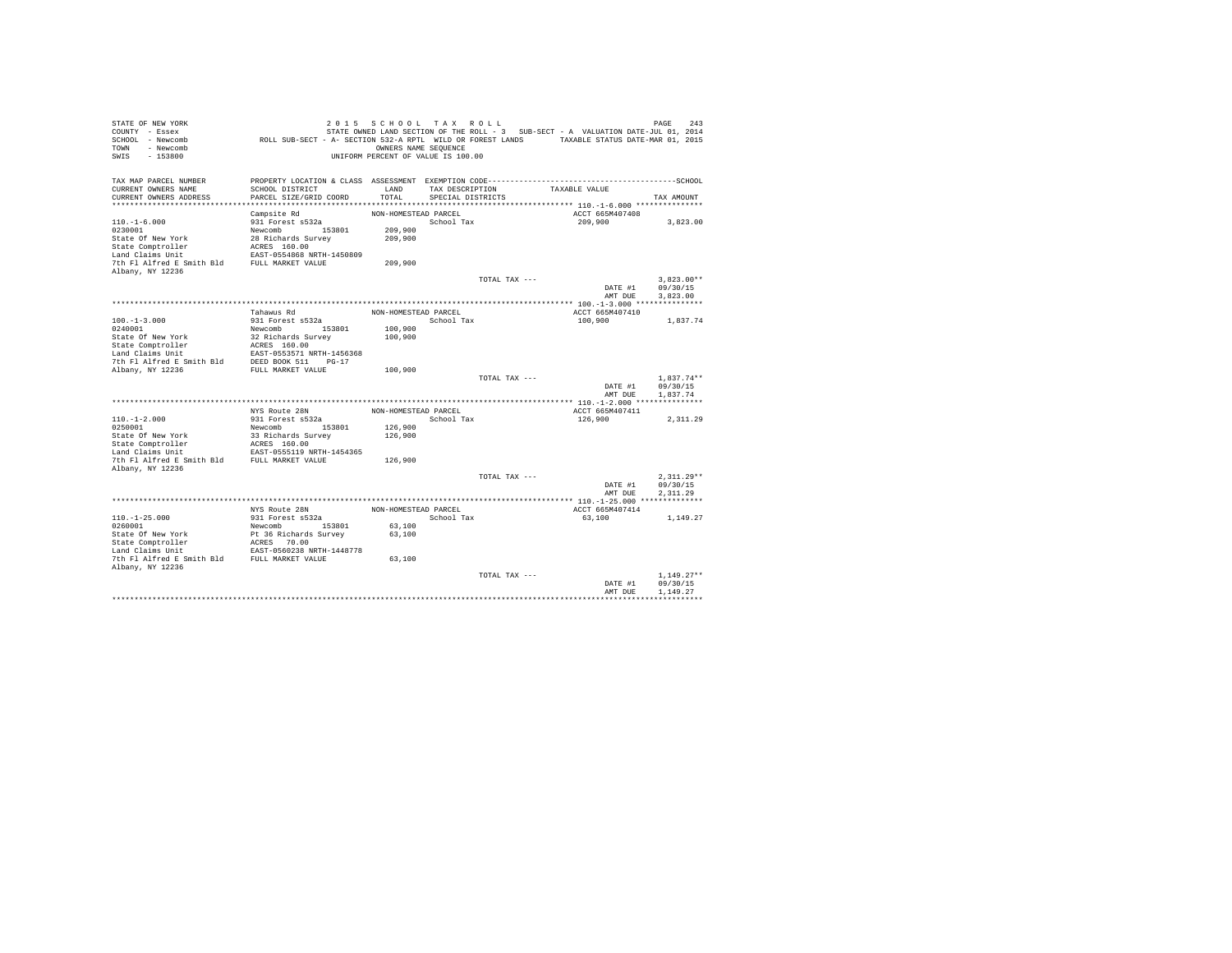| STATE OF NEW YORK<br>COUNTY - Essex<br>SCHOOL - Newcomb<br>- Newcomb<br><b>TOWN</b><br>$-153800$<br>SWIS | ROLL SUB-SECT - A- SECTION 532-A RPTL WILD OR FOREST LANDS TAXABLE STATUS DATE-MAR 01, 2015  | OWNERS NAME SEQUENCE | 2015 SCHOOL TAX ROLL<br>UNIFORM PERCENT OF VALUE IS 100.00 |               | STATE OWNED LAND SECTION OF THE ROLL - 3 SUB-SECT - A VALUATION DATE-JUL 01, 2014 | 244<br>PAGE  |
|----------------------------------------------------------------------------------------------------------|----------------------------------------------------------------------------------------------|----------------------|------------------------------------------------------------|---------------|-----------------------------------------------------------------------------------|--------------|
| TAX MAP PARCEL NUMBER                                                                                    | PROPERTY LOCATION & CLASS ASSESSMENT EXEMPTION CODE-----------------------------------SCHOOL |                      |                                                            |               |                                                                                   |              |
| CURRENT OWNERS NAME<br>CURRENT OWNERS ADDRESS                                                            | SCHOOL DISTRICT<br>PARCEL SIZE/GRID COORD                                                    | LAND<br>TOTAL        | TAX DESCRIPTION<br>SPECIAL DISTRICTS                       |               | TAXABLE VALUE                                                                     | TAX AMOUNT   |
|                                                                                                          |                                                                                              |                      |                                                            |               |                                                                                   |              |
|                                                                                                          | NYS Route 28N                                                                                | NON-HOMESTEAD PARCEL |                                                            |               | ACCT 665M407415                                                                   |              |
| $110. - 1 - 24.000$                                                                                      | 931 Forest s532a                                                                             |                      | School Tax                                                 |               | 302,600                                                                           | 5,511.39     |
| 0270001                                                                                                  | Newcomb 153801                                                                               | 302,600              |                                                            |               |                                                                                   |              |
| State Of New York                                                                                        | 37 Richards Survey                                                                           | 302,600              |                                                            |               |                                                                                   |              |
| State Comptroller                                                                                        | ACRES 250.00                                                                                 |                      |                                                            |               |                                                                                   |              |
| Land Claims Unit                                                                                         | EAST-0562367 NRTH-1449285                                                                    |                      |                                                            |               |                                                                                   |              |
| 7th Fl Alfred E Smith Bld                                                                                | FULL MARKET VALUE                                                                            | 302,600              |                                                            |               |                                                                                   |              |
| Albany, NY 12236                                                                                         |                                                                                              |                      |                                                            |               |                                                                                   |              |
|                                                                                                          |                                                                                              |                      |                                                            | TOTAL TAX --- |                                                                                   | $5.511.39**$ |
|                                                                                                          |                                                                                              |                      |                                                            |               | DATE #1                                                                           | 09/30/15     |
|                                                                                                          |                                                                                              |                      |                                                            |               | AMT DUE                                                                           | 5.511.39     |
|                                                                                                          |                                                                                              |                      |                                                            |               |                                                                                   |              |
| $121. -2 - 8.000$                                                                                        | NYS Route 28N<br>931 Forest s532a                                                            | NON-HOMESTEAD PARCEL | School Tax                                                 |               | ACCT 665M407506<br>63,500                                                         | 1,156.55     |
| 0290001                                                                                                  | Newcomb<br>153801                                                                            | 63,500               |                                                            |               |                                                                                   |              |
| State Of New York                                                                                        | 10 Thorns Survey                                                                             | 63,500               |                                                            |               |                                                                                   |              |
| State Comptroller                                                                                        | ACRES 68.12                                                                                  |                      |                                                            |               |                                                                                   |              |
| Land Claims Unit                                                                                         | EAST-0555830 NRTH-1438829                                                                    |                      |                                                            |               |                                                                                   |              |
| 7th Fl Alfred E Smith Bld                                                                                | FULL MARKET VALUE                                                                            | 63,500               |                                                            |               |                                                                                   |              |
| Albany, NY 12236                                                                                         |                                                                                              |                      |                                                            |               |                                                                                   |              |
|                                                                                                          |                                                                                              |                      |                                                            | TOTAL TAX --- |                                                                                   | $1.156.55**$ |
|                                                                                                          |                                                                                              |                      |                                                            |               | DATE #1                                                                           | 09/30/15     |
|                                                                                                          |                                                                                              |                      |                                                            |               | AMT DUE                                                                           | 1.156.55     |
|                                                                                                          |                                                                                              |                      |                                                            |               |                                                                                   |              |
| $121. -2 - 7.000$                                                                                        | NYS Route 28N<br>931 Forest s532a                                                            | NON-HOMESTEAD PARCEL | School Tax                                                 |               | ACCT 665M407507                                                                   |              |
| 0300001                                                                                                  | 153801<br>Newcomb                                                                            | 69,300               |                                                            |               | 69,300                                                                            | 1,262.19     |
| State Of New York                                                                                        | 11 Thorns Survey                                                                             | 69,300               |                                                            |               |                                                                                   |              |
| State Comptroller                                                                                        | ACRES 68.12                                                                                  |                      |                                                            |               |                                                                                   |              |
| Land Claims Unit                                                                                         | EAST-0555122 NRTH-1438289                                                                    |                      |                                                            |               |                                                                                   |              |
| 7th Fl Alfred E Smith Bld                                                                                | FULL MARKET VALUE                                                                            | 69,300               |                                                            |               |                                                                                   |              |
| Albany, NY 12236                                                                                         |                                                                                              |                      |                                                            |               |                                                                                   |              |
|                                                                                                          |                                                                                              |                      |                                                            | TOTAL TAX --- |                                                                                   | $1.262.19**$ |
|                                                                                                          |                                                                                              |                      |                                                            |               | DATE #1                                                                           | 09/30/15     |
|                                                                                                          |                                                                                              |                      |                                                            |               | AMT DUE                                                                           | 1,262.19     |
|                                                                                                          |                                                                                              |                      |                                                            |               |                                                                                   |              |
|                                                                                                          | NYS Route 28N<br>931 Forest s532a                                                            | NON-HOMESTEAD PARCEL |                                                            |               | ACCT 665M407508                                                                   |              |
| $121. - 2 - 6.000$<br>0310001                                                                            | Newcomb 153801                                                                               | 62,600               | School Tax                                                 |               | 62,600                                                                            | 1,140.16     |
| State Of New York                                                                                        | 12 Thorns Survey                                                                             | 62,600               |                                                            |               |                                                                                   |              |
| State Comptroller                                                                                        | ACRES 68.12                                                                                  |                      |                                                            |               |                                                                                   |              |
| Land Claims Unit                                                                                         | EAST-0554490 NRTH-1437699                                                                    |                      |                                                            |               |                                                                                   |              |
| 7th Fl Alfred E Smith Bld FULL MARKET VALUE                                                              |                                                                                              | 62,600               |                                                            |               |                                                                                   |              |
| Albany, NY 12236                                                                                         |                                                                                              |                      |                                                            |               |                                                                                   |              |
|                                                                                                          |                                                                                              |                      |                                                            | TOTAL TAX --- |                                                                                   | $1.140.16**$ |
|                                                                                                          |                                                                                              |                      |                                                            |               | DATE #1                                                                           | 09/30/15     |
|                                                                                                          |                                                                                              |                      |                                                            |               | AMT DUE                                                                           | 1.140.16     |
|                                                                                                          |                                                                                              |                      |                                                            |               |                                                                                   |              |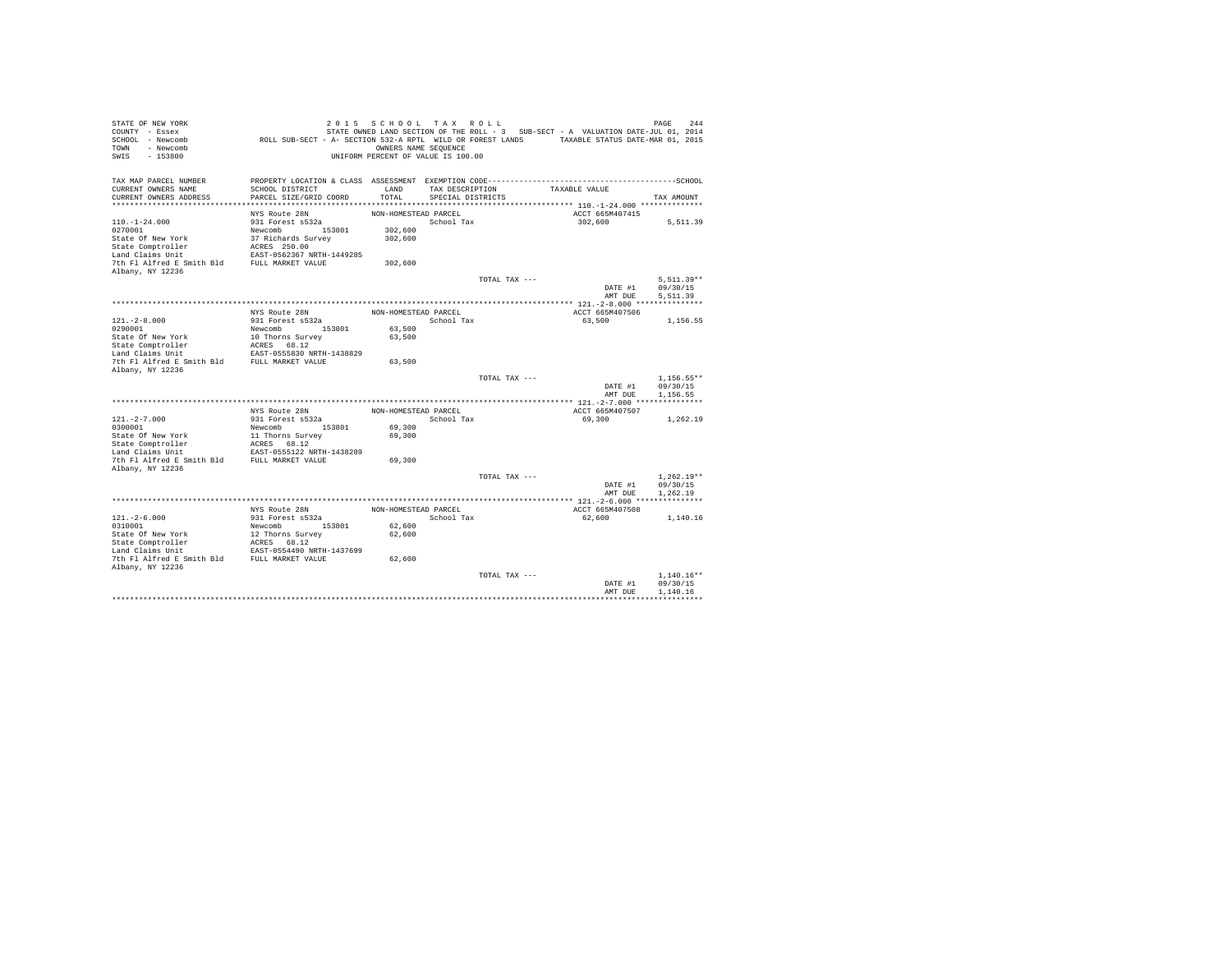| STATE OF NEW YORK<br>COUNTY - Essex<br>SCHOOL - Newcomb<br>- Newcomb<br>TOWN<br>$-153800$<br>SWIS | ROLL SUB-SECT - A- SECTION 532-A RPTL WILD OR FOREST LANDS TAXABLE STATUS DATE-MAR 01, 2015                     | 2015 SCHOOL TAX ROLL<br>OWNERS NAME SEQUENCE<br>UNIFORM PERCENT OF VALUE IS 100.00 |                   |               | STATE OWNED LAND SECTION OF THE ROLL - 3 SUB-SECT - A VALUATION DATE-JUL 01, 2014 | 245<br>PAGE              |
|---------------------------------------------------------------------------------------------------|-----------------------------------------------------------------------------------------------------------------|------------------------------------------------------------------------------------|-------------------|---------------|-----------------------------------------------------------------------------------|--------------------------|
| TAX MAP PARCEL NUMBER<br>CURRENT OWNERS NAME                                                      | PROPERTY LOCATION & CLASS ASSESSMENT EXEMPTION CODE-----------------------------------SCHOOL<br>SCHOOL DISTRICT | LAND                                                                               | TAX DESCRIPTION   |               | TAXABLE VALUE                                                                     |                          |
| CURRENT OWNERS ADDRESS                                                                            | PARCEL SIZE/GRID COORD                                                                                          | TOTAL                                                                              | SPECIAL DISTRICTS |               |                                                                                   | TAX AMOUNT               |
|                                                                                                   |                                                                                                                 |                                                                                    |                   |               |                                                                                   |                          |
| $121. -2 - 5.000$                                                                                 | NYS Route 28N<br>931 Forest s532a                                                                               | NON-HOMESTEAD PARCEL                                                               | School Tax        |               | ACCT 665M407509<br>65,000                                                         | 1,183.87                 |
| 0320001                                                                                           | Newcomb 153801                                                                                                  | 65,000                                                                             |                   |               |                                                                                   |                          |
| State Of New York                                                                                 | 13 Thorns Survey                                                                                                | 65,000                                                                             |                   |               |                                                                                   |                          |
| State Comptroller                                                                                 | ACRES 68.12                                                                                                     |                                                                                    |                   |               |                                                                                   |                          |
| Land Claims Unit                                                                                  | EAST-0553789 NRTH-1437172                                                                                       |                                                                                    |                   |               |                                                                                   |                          |
| 7th Fl Alfred E Smith Bld FULL MARKET VALUE                                                       |                                                                                                                 | 65,000                                                                             |                   |               |                                                                                   |                          |
| Albany, NY 12236                                                                                  |                                                                                                                 |                                                                                    |                   |               |                                                                                   |                          |
|                                                                                                   |                                                                                                                 |                                                                                    |                   | TOTAL TAX --- | DATE #1                                                                           | $1.183.87**$<br>09/30/15 |
|                                                                                                   |                                                                                                                 |                                                                                    |                   |               | AMT DUE                                                                           | 1,183.87                 |
|                                                                                                   |                                                                                                                 |                                                                                    |                   |               |                                                                                   |                          |
|                                                                                                   | NYS Route 28N                                                                                                   | NON-HOMESTEAD PARCEL                                                               |                   |               | ACCT 665M407510                                                                   |                          |
| $121. - 2 - 4.000$                                                                                | 931 Forest s532a                                                                                                |                                                                                    | School Tax        |               | 50,000                                                                            | 910.67                   |
| 0330001                                                                                           | Newcomb<br>153801                                                                                               | 50,000                                                                             |                   |               |                                                                                   |                          |
| State Of New York                                                                                 | 14 Thorns Survey                                                                                                | 50,000                                                                             |                   |               |                                                                                   |                          |
| State Comptroller<br>Land Claims Unit                                                             | ACRES 68.12<br>EAST-0553202 NRTH-1436647                                                                        |                                                                                    |                   |               |                                                                                   |                          |
| 7th Fl Alfred E Smith Bld                                                                         | FULL MARKET VALUE                                                                                               | 50,000                                                                             |                   |               |                                                                                   |                          |
| Albany, NY 12236                                                                                  |                                                                                                                 |                                                                                    |                   |               |                                                                                   |                          |
|                                                                                                   |                                                                                                                 |                                                                                    |                   | TOTAL TAX --- |                                                                                   | $910.67**$               |
|                                                                                                   |                                                                                                                 |                                                                                    |                   |               | DATE #1                                                                           | 09/30/15                 |
|                                                                                                   |                                                                                                                 |                                                                                    |                   |               | AMT DUE                                                                           | 910.67                   |
|                                                                                                   | NYS Route 28N                                                                                                   | NON-HOMESTEAD PARCEL                                                               |                   |               | ACCT 665M407511                                                                   |                          |
| $121. -2 - 3.000$                                                                                 | 931 Forest s532a                                                                                                |                                                                                    | School Tax        |               | 82,500                                                                            | 1,502.61                 |
| 0340001                                                                                           | Newcomb 153801                                                                                                  | 82,500                                                                             |                   |               |                                                                                   |                          |
| State Of New York                                                                                 | 15 Thorns Survey                                                                                                | 82,500                                                                             |                   |               |                                                                                   |                          |
| State Comptroller                                                                                 | 95.7ac S11                                                                                                      |                                                                                    |                   |               |                                                                                   |                          |
| Land Claims Unit                                                                                  | ACRES 95.68                                                                                                     |                                                                                    |                   |               |                                                                                   |                          |
| 7th Fl Alfred E Smith Bld                                                                         | EAST-0552580 NRTH-1435828                                                                                       |                                                                                    |                   |               |                                                                                   |                          |
| Albany, NY 12236                                                                                  | FULL MARKET VALUE                                                                                               | 82,500                                                                             |                   | TOTAL TAX --- |                                                                                   | $1.502.61**$             |
|                                                                                                   |                                                                                                                 |                                                                                    |                   |               | DATE #1                                                                           | 09/30/15                 |
|                                                                                                   |                                                                                                                 |                                                                                    |                   |               | AMT DUE                                                                           | 1,502.61                 |
|                                                                                                   |                                                                                                                 |                                                                                    |                   |               |                                                                                   |                          |
|                                                                                                   | NYS Route 28N                                                                                                   | NON-HOMESTEAD PARCEL                                                               |                   |               | ACCT 665M407512                                                                   |                          |
| $120. -1 - 2.050$                                                                                 | 931 Forest s532a                                                                                                |                                                                                    | School Tax        |               | 90,000                                                                            | 1.639.21                 |
| 0350001                                                                                           | Newcomb 153801                                                                                                  | 90,000                                                                             |                   |               |                                                                                   |                          |
| State Of New York                                                                                 | 16 Thorns Survey<br>ACRES 80.00                                                                                 | 90,000                                                                             |                   |               |                                                                                   |                          |
| State Comptroller<br>Land Claims Unit                                                             | EAST-0551429 NRTH-1434085                                                                                       |                                                                                    |                   |               |                                                                                   |                          |
| 7th Fl Alfred E Smith Bld FULL MARKET VALUE                                                       |                                                                                                                 | 90,000                                                                             |                   |               |                                                                                   |                          |
| Albany, NY 12236                                                                                  |                                                                                                                 |                                                                                    |                   |               |                                                                                   |                          |
|                                                                                                   |                                                                                                                 |                                                                                    |                   | TOTAL TAX --- |                                                                                   | $1.639.21**$             |
|                                                                                                   |                                                                                                                 |                                                                                    |                   |               | DATE #1                                                                           | 09/30/15                 |
|                                                                                                   |                                                                                                                 |                                                                                    |                   |               | AMT DUE                                                                           | 1,639.21                 |
|                                                                                                   |                                                                                                                 |                                                                                    |                   |               |                                                                                   |                          |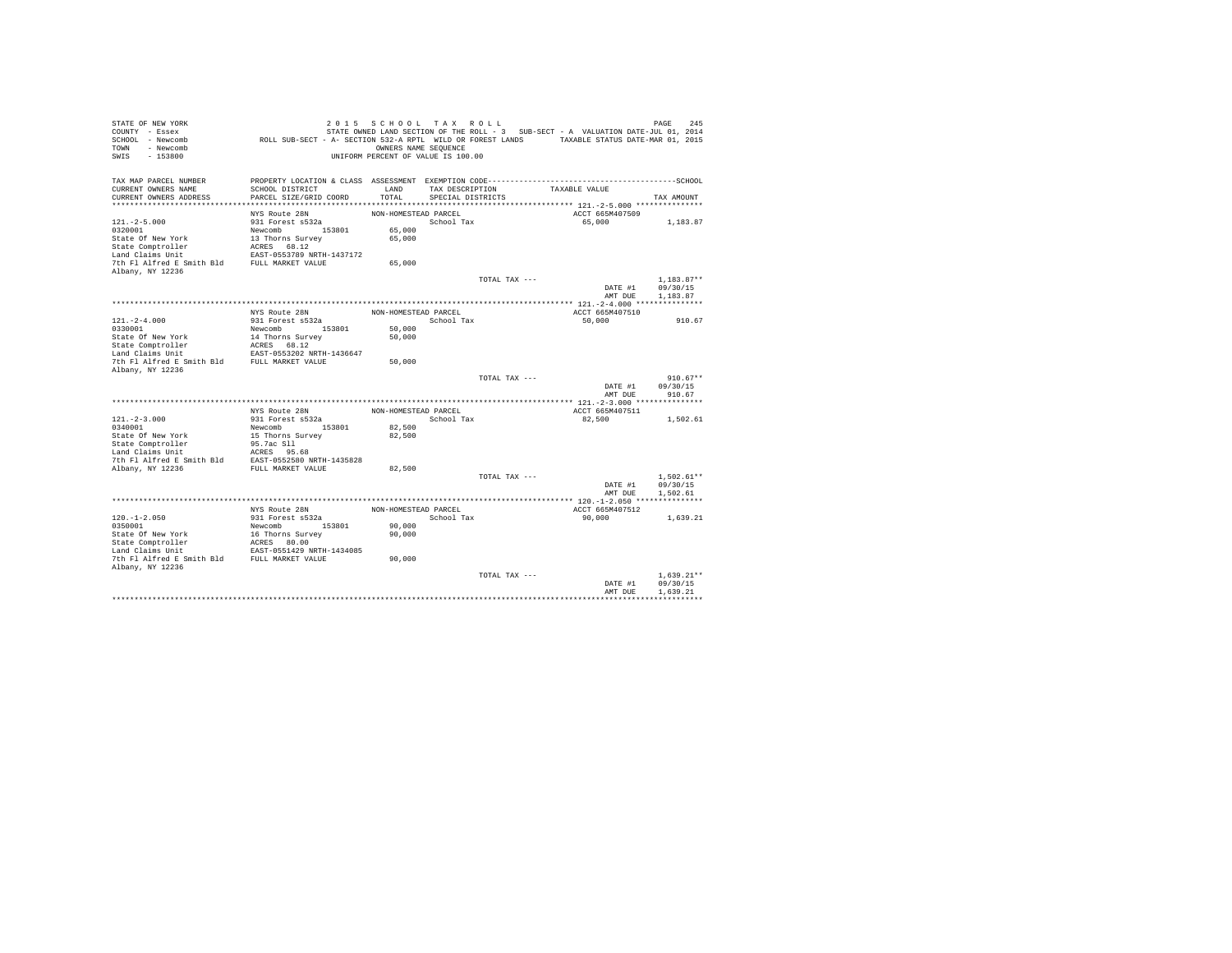| STATE OF NEW YORK<br>COUNTY - Essex<br>SCHOOL - Newcomb<br>- Newcomb<br>TOWN<br>$-153800$<br>SWIS | ROLL SUB-SECT - A- SECTION 532-A RPTL WILD OR FOREST LANDS TAXABLE STATUS DATE-MAR 01, 2015  | 2015 SCHOOL TAX ROLL<br>OWNERS NAME SEQUENCE<br>UNIFORM PERCENT OF VALUE IS 100.00 |                   |               | STATE OWNED LAND SECTION OF THE ROLL - 3 SUB-SECT - A VALUATION DATE-JUL 01, 2014 | 246<br>PAGE          |
|---------------------------------------------------------------------------------------------------|----------------------------------------------------------------------------------------------|------------------------------------------------------------------------------------|-------------------|---------------|-----------------------------------------------------------------------------------|----------------------|
| TAX MAP PARCEL NUMBER                                                                             | PROPERTY LOCATION & CLASS ASSESSMENT EXEMPTION CODE-----------------------------------SCHOOL |                                                                                    |                   |               |                                                                                   |                      |
| CURRENT OWNERS NAME                                                                               | SCHOOL DISTRICT<br>PARCEL SIZE/GRID COORD                                                    | LAND<br>TOTAL                                                                      | TAX DESCRIPTION   |               | TAXABLE VALUE                                                                     |                      |
| CURRENT OWNERS ADDRESS                                                                            |                                                                                              |                                                                                    | SPECIAL DISTRICTS |               |                                                                                   | TAX AMOUNT           |
|                                                                                                   | Goodnow Flow Rd                                                                              | NON-HOMESTEAD PARCEL                                                               |                   |               | ACCT 665M407513                                                                   |                      |
| $120. - 1 - 8.038$                                                                                | 931 Forest s532a                                                                             |                                                                                    | School Tax        |               | 18,000                                                                            | 327.84               |
| 0360001                                                                                           | Newcomb 153801                                                                               | 18,000                                                                             |                   |               |                                                                                   |                      |
| State Of New York                                                                                 | Pt 17 Thorns Survey                                                                          | 18,000                                                                             |                   |               |                                                                                   |                      |
| State Comptroller                                                                                 | ACRES 25.00                                                                                  |                                                                                    |                   |               |                                                                                   |                      |
| Land Claims Unit                                                                                  | EAST-0550063 NRTH-1432829                                                                    |                                                                                    |                   |               |                                                                                   |                      |
| 7th Fl Alfred E Smith Bld                                                                         | FULL MARKET VALUE                                                                            | 18,000                                                                             |                   |               |                                                                                   |                      |
| Albany, NY 12236                                                                                  |                                                                                              |                                                                                    |                   |               |                                                                                   |                      |
|                                                                                                   |                                                                                              |                                                                                    |                   | TOTAL TAX --- |                                                                                   | $327.84**$           |
|                                                                                                   |                                                                                              |                                                                                    |                   |               | DATE #1                                                                           | 09/30/15             |
|                                                                                                   |                                                                                              |                                                                                    |                   |               | AMT DUE                                                                           | 327.84               |
|                                                                                                   | Goodnow Flow Rd                                                                              | NON-HOMESTEAD PARCEL                                                               |                   |               | ACCT 665M407514                                                                   |                      |
| $120. -1 - 7.040$                                                                                 | 931 Forest s532a                                                                             |                                                                                    | School Tax        |               | 60,200                                                                            | 1,096.45             |
| 0370001                                                                                           | Newcomb<br>153801                                                                            | 60,200                                                                             |                   |               |                                                                                   |                      |
| State Of New York                                                                                 | 18 Thorns Survey                                                                             | 60,200                                                                             |                   |               |                                                                                   |                      |
| State Comptroller                                                                                 | 80ac S11                                                                                     |                                                                                    |                   |               |                                                                                   |                      |
| Land Claims Unit                                                                                  | ACRES 80.00                                                                                  |                                                                                    |                   |               |                                                                                   |                      |
| 7th Fl Alfred E Smith Bld                                                                         | EAST-0547276 NRTH-1430705                                                                    |                                                                                    |                   |               |                                                                                   |                      |
| Albany, NY 12236                                                                                  | FULL MARKET VALUE                                                                            | 60,200                                                                             |                   |               |                                                                                   |                      |
|                                                                                                   |                                                                                              |                                                                                    |                   | TOTAL TAX --- |                                                                                   | $1.096.45**$         |
|                                                                                                   |                                                                                              |                                                                                    |                   |               | DATE #1<br>AMT DUE                                                                | 09/30/15<br>1,096.45 |
|                                                                                                   |                                                                                              |                                                                                    |                   |               |                                                                                   |                      |
|                                                                                                   | Goodnow Flow Rd                                                                              | NON-HOMESTEAD PARCEL                                                               |                   |               | ACCT 665M407515                                                                   |                      |
| $120. - 1 - 6.041$                                                                                | 931 Forest s532a                                                                             |                                                                                    | School Tax        |               | 68,300                                                                            | 1,243.98             |
| 0380001                                                                                           | 153801<br>Newcomb                                                                            | 68,300                                                                             |                   |               |                                                                                   |                      |
| State Of New York                                                                                 | 19 Thorns Survey                                                                             | 68,300                                                                             |                   |               |                                                                                   |                      |
| State Comptroller                                                                                 | ACRES 80.00                                                                                  |                                                                                    |                   |               |                                                                                   |                      |
| Land Claims Unit                                                                                  | EAST-0545139 NRTH-1428973                                                                    |                                                                                    |                   |               |                                                                                   |                      |
| 7th Fl Alfred E Smith Bld                                                                         | FULL MARKET VALUE                                                                            | 68,300                                                                             |                   |               |                                                                                   |                      |
| Albany, NY 12236                                                                                  |                                                                                              |                                                                                    |                   |               |                                                                                   |                      |
|                                                                                                   |                                                                                              |                                                                                    |                   | TOTAL TAX --- | DATE #1                                                                           | $1.243.98**$         |
|                                                                                                   |                                                                                              |                                                                                    |                   |               | AMT DUE                                                                           | 09/30/15<br>1,243.98 |
|                                                                                                   |                                                                                              |                                                                                    |                   |               |                                                                                   |                      |
|                                                                                                   | Goodnow Flow Rd                                                                              | NON-HOMESTEAD PARCEL                                                               |                   |               | ACCT 665M407601                                                                   |                      |
| $120. -1 - 5.045$                                                                                 | 931 Forest s532a                                                                             |                                                                                    | School Tax        |               | 181,900                                                                           | 3, 313, 02           |
| 0390001                                                                                           | Newcomb 153801                                                                               | 181,900                                                                            |                   |               |                                                                                   |                      |
| State Of New York                                                                                 | 23 Thorns Survey                                                                             | 181,900                                                                            |                   |               |                                                                                   |                      |
| State Comptroller                                                                                 | ACRES 160.00                                                                                 |                                                                                    |                   |               |                                                                                   |                      |
| Land Claims Unit                                                                                  | EAST-0548386 NRTH-1429019                                                                    |                                                                                    |                   |               |                                                                                   |                      |
| 7th Fl Alfred E Smith Bld FULL MARKET VALUE                                                       |                                                                                              | 181,900                                                                            |                   |               |                                                                                   |                      |
| Albany, NY 12236                                                                                  |                                                                                              |                                                                                    |                   | TOTAL TAX --- |                                                                                   | $3.313.02**$         |
|                                                                                                   |                                                                                              |                                                                                    |                   |               | DATE #1                                                                           | 09/30/15             |
|                                                                                                   |                                                                                              |                                                                                    |                   |               | AMT DUE                                                                           | 3.313.02             |
|                                                                                                   |                                                                                              |                                                                                    |                   |               |                                                                                   |                      |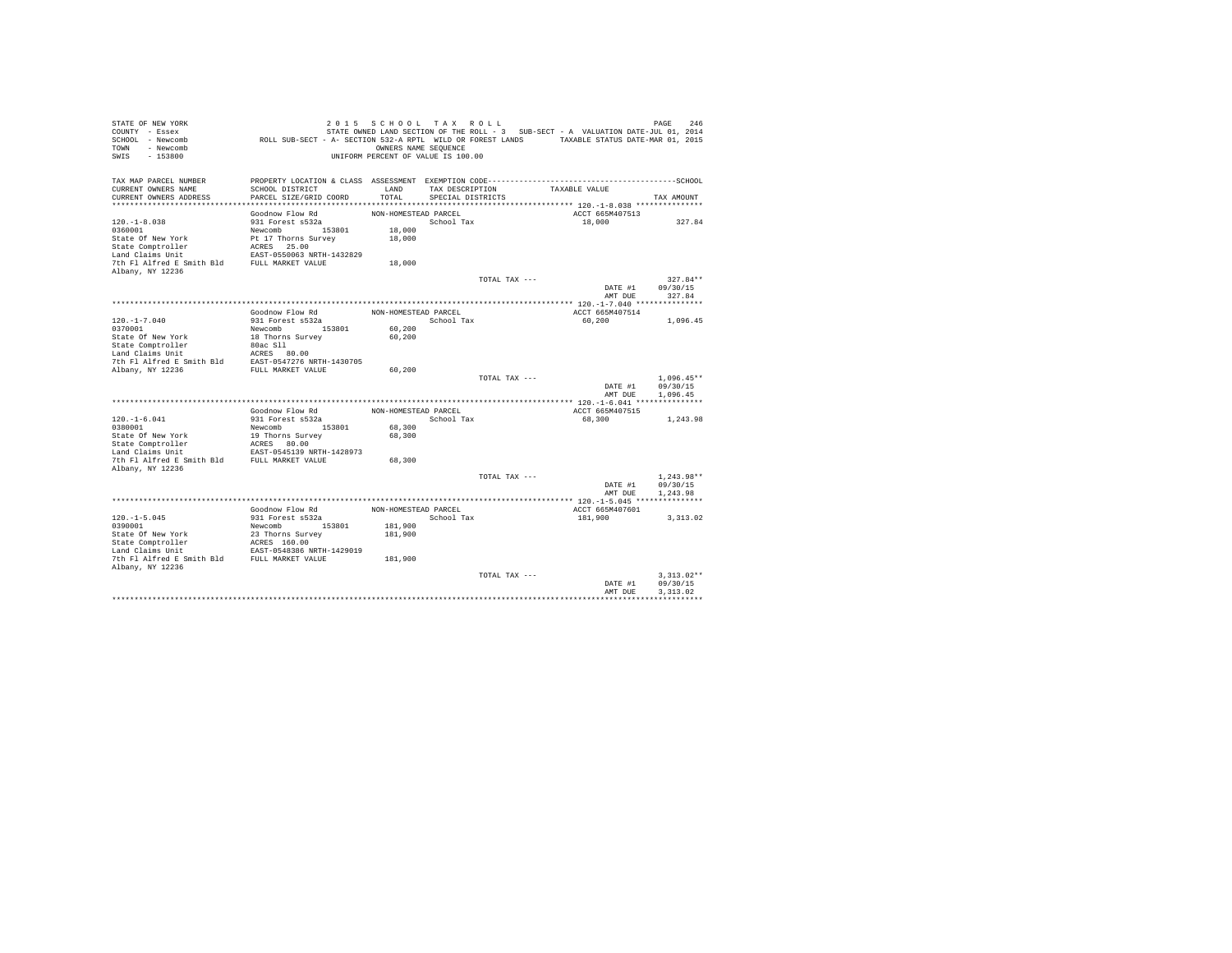| STATE OF NEW YORK<br>COUNTY - Essex<br>SCHOOL - Newcomb<br>- Newcomb<br>TOWN<br>$-153800$<br>SWIS | ROLL SUB-SECT - A- SECTION 532-A RPTL WILD OR FOREST LANDS TAXABLE STATUS DATE-MAR 01, 2015                     | 2015 SCHOOL TAX ROLL<br>OWNERS NAME SEQUENCE<br>UNIFORM PERCENT OF VALUE IS 100.00 |                   |               | STATE OWNED LAND SECTION OF THE ROLL - 3 SUB-SECT - A VALUATION DATE-JUL 01, 2014 | 247<br>PAGE          |
|---------------------------------------------------------------------------------------------------|-----------------------------------------------------------------------------------------------------------------|------------------------------------------------------------------------------------|-------------------|---------------|-----------------------------------------------------------------------------------|----------------------|
| TAX MAP PARCEL NUMBER<br>CURRENT OWNERS NAME                                                      | PROPERTY LOCATION & CLASS ASSESSMENT EXEMPTION CODE-----------------------------------SCHOOL<br>SCHOOL DISTRICT | LAND                                                                               | TAX DESCRIPTION   |               | TAXABLE VALUE                                                                     |                      |
| CURRENT OWNERS ADDRESS                                                                            | PARCEL SIZE/GRID COORD                                                                                          | TOTAL                                                                              | SPECIAL DISTRICTS |               |                                                                                   | TAX AMOUNT           |
|                                                                                                   |                                                                                                                 |                                                                                    |                   |               |                                                                                   |                      |
|                                                                                                   | Goodnow Flow Rd                                                                                                 | NON-HOMESTEAD PARCEL                                                               |                   |               | ACCT 665M407602                                                                   |                      |
| $120. - 1 - 14.046$                                                                               | 931 Forest s532a                                                                                                |                                                                                    | School Tax        |               | 121,900                                                                           | 2,220.22             |
| 0400001<br>State Of New York                                                                      | Newcomb 153801<br>24 Thorns Survey                                                                              | 121,900<br>121,900                                                                 |                   |               |                                                                                   |                      |
| State Comptroller                                                                                 | ACRES 160.00                                                                                                    |                                                                                    |                   |               |                                                                                   |                      |
| Land Claims Unit                                                                                  | EAST-0550513 NRTH-1430733                                                                                       |                                                                                    |                   |               |                                                                                   |                      |
| 7th Fl Alfred E Smith Bld                                                                         | FULL MARKET VALUE                                                                                               | 121,900                                                                            |                   |               |                                                                                   |                      |
| Albany, NY 12236                                                                                  |                                                                                                                 |                                                                                    |                   |               |                                                                                   |                      |
|                                                                                                   |                                                                                                                 |                                                                                    |                   | TOTAL TAX --- |                                                                                   | $2.220.22**$         |
|                                                                                                   |                                                                                                                 |                                                                                    |                   |               | DATE #1                                                                           | 09/30/15             |
|                                                                                                   |                                                                                                                 |                                                                                    |                   |               | AMT DUE                                                                           | 2,220.22             |
|                                                                                                   | NYS Route 28N                                                                                                   | NON-HOMESTEAD PARCEL                                                               |                   |               | ACCT 665M407603                                                                   |                      |
| $121. - 2 - 13.000$                                                                               | 931 Forest s532a                                                                                                |                                                                                    | School Tax        |               | 177.500                                                                           | 3,232.89             |
| 0410001                                                                                           | Newcomb<br>153801                                                                                               | 177,500                                                                            |                   |               |                                                                                   |                      |
| State Of New York                                                                                 | 26 Thorns Survey                                                                                                | 177,500                                                                            |                   |               |                                                                                   |                      |
| State Comptroller                                                                                 | ACRES 160.00                                                                                                    |                                                                                    |                   |               |                                                                                   |                      |
| Land Claims Unit                                                                                  | EAST-0554842 NRTH-1434205                                                                                       |                                                                                    |                   |               |                                                                                   |                      |
| 7th Fl Alfred E Smith Bld<br>Albany, NY 12236                                                     | FULL MARKET VALUE                                                                                               | 177,500                                                                            |                   |               |                                                                                   |                      |
|                                                                                                   |                                                                                                                 |                                                                                    |                   | TOTAL TAX --- |                                                                                   | $3.232.89**$         |
|                                                                                                   |                                                                                                                 |                                                                                    |                   |               | DATE #1                                                                           | 09/30/15             |
|                                                                                                   |                                                                                                                 |                                                                                    |                   |               | AMT DUE                                                                           | 3.232.89             |
|                                                                                                   |                                                                                                                 |                                                                                    |                   |               |                                                                                   |                      |
|                                                                                                   | NYS Route 28N                                                                                                   | NON-HOMESTEAD PARCEL                                                               |                   |               | ACCT 665M407604                                                                   |                      |
| $121. -2 - 12.000$<br>0420001                                                                     | 931 Forest s532a<br>153801<br>Newcomb                                                                           | 176,600                                                                            | School Tax        |               | 176,600                                                                           | 3,216.49             |
| State Of New York                                                                                 | 27 Thorns Survey                                                                                                | 176,600                                                                            |                   |               |                                                                                   |                      |
| State Comptroller                                                                                 | ACRES 160.00                                                                                                    |                                                                                    |                   |               |                                                                                   |                      |
| Land Claims Unit                                                                                  | EAST-0556854 NRTH-1435723                                                                                       |                                                                                    |                   |               |                                                                                   |                      |
| 7th Fl Alfred E Smith Bld                                                                         | FULL MARKET VALUE                                                                                               | 176,600                                                                            |                   |               |                                                                                   |                      |
| Albany, NY 12236                                                                                  |                                                                                                                 |                                                                                    |                   |               |                                                                                   |                      |
|                                                                                                   |                                                                                                                 |                                                                                    |                   | TOTAL TAX --- |                                                                                   | $3.216.49**$         |
|                                                                                                   |                                                                                                                 |                                                                                    |                   |               | DATE #1<br>AMT DUE                                                                | 09/30/15<br>3.216.49 |
|                                                                                                   |                                                                                                                 |                                                                                    |                   |               |                                                                                   |                      |
|                                                                                                   | NYS Route 28N                                                                                                   | NON-HOMESTEAD PARCEL                                                               |                   |               | ACCT 665M407605                                                                   |                      |
| $121. - 2 - 11.000$                                                                               | 931 Forest s532a                                                                                                |                                                                                    | School Tax        |               | 109,900                                                                           | 2.001.66             |
| 0430001                                                                                           | Newcomb 153801                                                                                                  | 109,900                                                                            |                   |               |                                                                                   |                      |
| State Of New York                                                                                 | 28 Thorns Survey                                                                                                | 109,900                                                                            |                   |               |                                                                                   |                      |
| State Comptroller                                                                                 | ACRES 160.00                                                                                                    |                                                                                    |                   |               |                                                                                   |                      |
| Land Claims Unit<br>7th Fl Alfred E Smith Bld                                                     | EAST-0558956 NRTH-1437439<br>DEED BOOK 138 PG-362                                                               |                                                                                    |                   |               |                                                                                   |                      |
| Albany, NY 12236                                                                                  | FULL MARKET VALUE                                                                                               | 109,900                                                                            |                   |               |                                                                                   |                      |
|                                                                                                   |                                                                                                                 |                                                                                    |                   | TOTAL TAX --- |                                                                                   | $2.001.66**$         |
|                                                                                                   |                                                                                                                 |                                                                                    |                   |               | DATE #1                                                                           | 09/30/15             |
|                                                                                                   |                                                                                                                 |                                                                                    |                   |               | AMT DUE                                                                           | 2.001.66             |
|                                                                                                   |                                                                                                                 |                                                                                    |                   |               |                                                                                   |                      |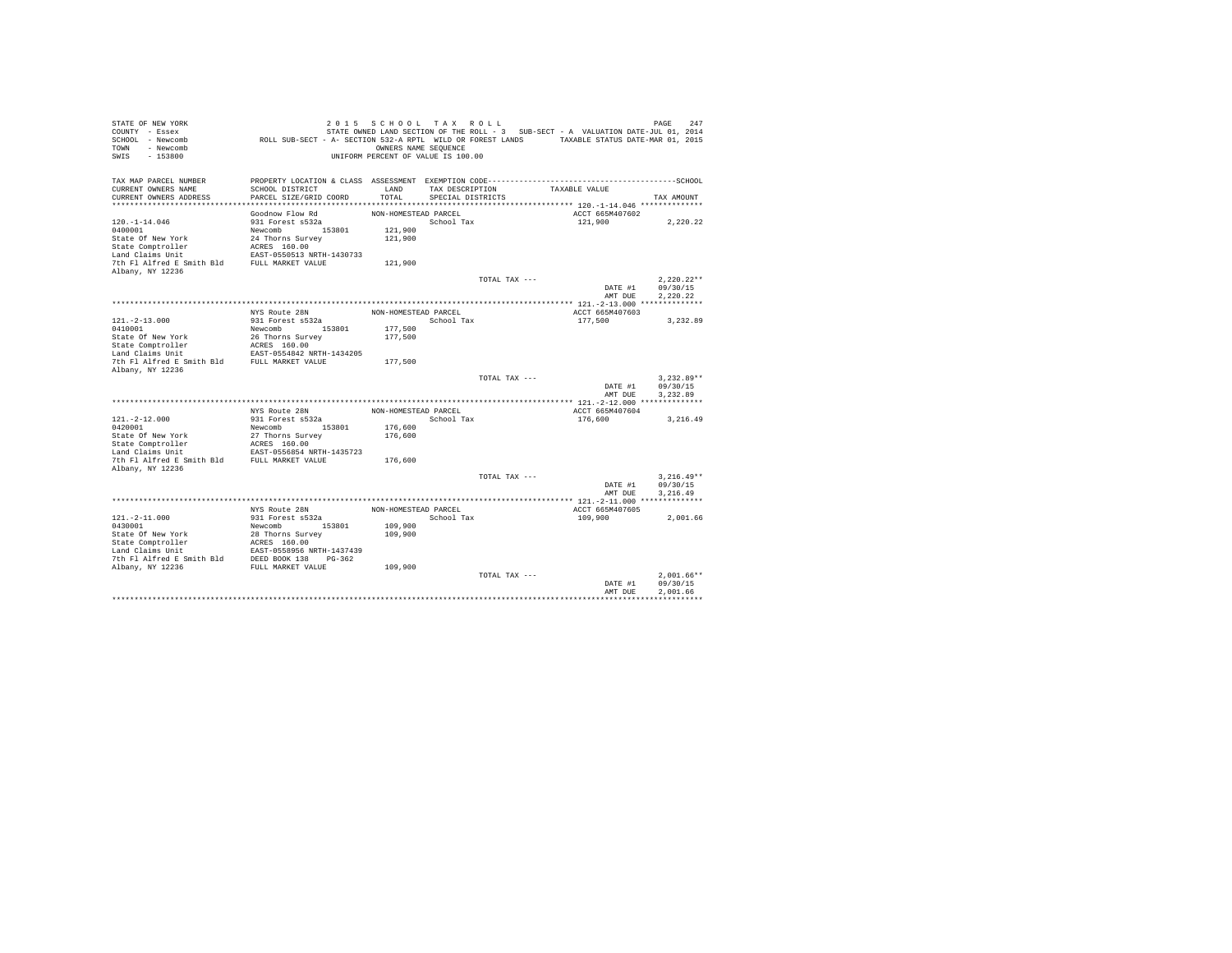| STATE OF NEW YORK<br>COUNTY - Essex<br>SCHOOL - Newcomb<br>- Newcomb<br>TOWN<br>$-153800$<br>SWIS | ROLL SUB-SECT - A- SECTION 532-A RPTL WILD OR FOREST LANDS TAXABLE STATUS DATE-MAR 01, 2015                     | 2015 SCHOOL TAX ROLL<br>OWNERS NAME SEQUENCE<br>UNIFORM PERCENT OF VALUE IS 100.00 |                   |               | STATE OWNED LAND SECTION OF THE ROLL - 3 SUB-SECT - A VALUATION DATE-JUL 01, 2014 | PAGE<br>248              |
|---------------------------------------------------------------------------------------------------|-----------------------------------------------------------------------------------------------------------------|------------------------------------------------------------------------------------|-------------------|---------------|-----------------------------------------------------------------------------------|--------------------------|
|                                                                                                   |                                                                                                                 |                                                                                    |                   |               |                                                                                   |                          |
| TAX MAP PARCEL NUMBER<br>CURRENT OWNERS NAME                                                      | PROPERTY LOCATION & CLASS ASSESSMENT EXEMPTION CODE-----------------------------------SCHOOL<br>SCHOOL DISTRICT | LAND                                                                               | TAX DESCRIPTION   |               | TAXABLE VALUE                                                                     |                          |
| CURRENT OWNERS ADDRESS                                                                            | PARCEL SIZE/GRID COORD                                                                                          | TOTAL                                                                              | SPECIAL DISTRICTS |               |                                                                                   | TAX AMOUNT               |
|                                                                                                   |                                                                                                                 |                                                                                    |                   |               |                                                                                   |                          |
|                                                                                                   | NYS Route 28N                                                                                                   | NON-HOMESTEAD PARCEL                                                               |                   |               | ACCT 665M407606                                                                   |                          |
| $121. - 2 - 10.000$                                                                               | 931 Forest s532a                                                                                                |                                                                                    | School Tax        |               | 97,300                                                                            | 1,772.17                 |
| 0440001                                                                                           | Newcomb 153801                                                                                                  | 97,300                                                                             |                   |               |                                                                                   |                          |
| State Of New York<br>State Comptroller                                                            | 29 Thorns Survey<br>ACRES 160.00                                                                                | 97,300                                                                             |                   |               |                                                                                   |                          |
| Land Claims Unit                                                                                  | EAST-0560953 NRTH-1439063                                                                                       |                                                                                    |                   |               |                                                                                   |                          |
| 7th Fl Alfred E Smith Bld                                                                         | DEED BOOK 138 PG-362                                                                                            |                                                                                    |                   |               |                                                                                   |                          |
| Albany, NY 12236                                                                                  | FULL MARKET VALUE                                                                                               | 97,300                                                                             |                   |               |                                                                                   |                          |
|                                                                                                   |                                                                                                                 |                                                                                    |                   | TOTAL TAX --- |                                                                                   | $1.772.17**$             |
|                                                                                                   |                                                                                                                 |                                                                                    |                   |               | DATE #1                                                                           | 09/30/15                 |
|                                                                                                   |                                                                                                                 |                                                                                    |                   |               | AMT DUE                                                                           | 1,772.17                 |
|                                                                                                   | Goodnow Flow Rd                                                                                                 | NON-HOMESTEAD PARCEL                                                               |                   |               | ACCT 665M407607                                                                   |                          |
| $120. -1 - 4.048$                                                                                 | 931 Forest s532a                                                                                                |                                                                                    | School Tax        |               | 106,600                                                                           | 1,941.55                 |
| 0450001                                                                                           | Newcomb<br>153801                                                                                               | 106,600                                                                            |                   |               |                                                                                   |                          |
| State Of New York                                                                                 | 32 Thorns Survey                                                                                                | 106,600                                                                            |                   |               |                                                                                   |                          |
| State Comptroller                                                                                 | ACRES 160.00                                                                                                    |                                                                                    |                   |               |                                                                                   |                          |
| Land Claims Unit                                                                                  | EAST-0547991 NRTH-1425251                                                                                       |                                                                                    |                   |               |                                                                                   |                          |
| 7th Fl Alfred E Smith Bld                                                                         | FULL MARKET VALUE                                                                                               | 106,600                                                                            |                   |               |                                                                                   |                          |
| Albany, NY 12236                                                                                  |                                                                                                                 |                                                                                    |                   | TOTAL TAX --- |                                                                                   | $1.941.55**$             |
|                                                                                                   |                                                                                                                 |                                                                                    |                   |               | DATE #1                                                                           | 09/30/15                 |
|                                                                                                   |                                                                                                                 |                                                                                    |                   |               | AMT DUE                                                                           | 1.941.55                 |
|                                                                                                   |                                                                                                                 |                                                                                    |                   |               |                                                                                   |                          |
|                                                                                                   | Goodnow Flow Rd                                                                                                 | NON-HOMESTEAD PARCEL                                                               |                   |               | ACCT 665M407608                                                                   |                          |
| $120. -1 - 13.047$<br>0460001                                                                     | 931 Forest s532a<br>Newcomb 153801                                                                              | 138,800                                                                            | School Tax        |               | 138,800                                                                           | 2,528.03                 |
| State Of New York                                                                                 | 33 Thorns Survey                                                                                                | 138,800                                                                            |                   |               |                                                                                   |                          |
| State Comptroller                                                                                 | ACRES 160.00                                                                                                    |                                                                                    |                   |               |                                                                                   |                          |
| Land Claims Unit                                                                                  | EAST-0550091 NRTH-1426837                                                                                       |                                                                                    |                   |               |                                                                                   |                          |
| 7th Fl Alfred E Smith Bld                                                                         | FULL MARKET VALUE                                                                                               | 138,800                                                                            |                   |               |                                                                                   |                          |
| Albany, NY 12236                                                                                  |                                                                                                                 |                                                                                    |                   |               |                                                                                   |                          |
|                                                                                                   |                                                                                                                 |                                                                                    |                   | TOTAL TAX --- | DATE #1                                                                           | $2.528.03**$<br>09/30/15 |
|                                                                                                   |                                                                                                                 |                                                                                    |                   |               | AMT DUE                                                                           | 2.528.03                 |
|                                                                                                   |                                                                                                                 |                                                                                    |                   |               |                                                                                   |                          |
|                                                                                                   | NYS Route 28N                                                                                                   | NON-HOMESTEAD PARCEL                                                               |                   |               | ACCT 665M407609                                                                   |                          |
| $121. -2 - 15.000$                                                                                | 931 Forest s532a                                                                                                |                                                                                    | School Tax        |               | 133,000                                                                           | 2.422.39                 |
| 0470001                                                                                           | Newcomb 153801                                                                                                  | 133,000                                                                            |                   |               |                                                                                   |                          |
| State Of New York                                                                                 | 34 Thorns Survey<br>ACRES 160.00                                                                                | 133,000                                                                            |                   |               |                                                                                   |                          |
| State Comptroller<br>Land Claims Unit                                                             | EAST-0552129 NRTH-1428517                                                                                       |                                                                                    |                   |               |                                                                                   |                          |
| 7th Fl Alfred E Smith Bld FULL MARKET VALUE                                                       |                                                                                                                 | 133,000                                                                            |                   |               |                                                                                   |                          |
| Albany, NY 12236                                                                                  |                                                                                                                 |                                                                                    |                   |               |                                                                                   |                          |
|                                                                                                   |                                                                                                                 |                                                                                    |                   | TOTAL TAX --- |                                                                                   | $2.422.39**$             |
|                                                                                                   |                                                                                                                 |                                                                                    |                   |               | DATE #1                                                                           | 09/30/15                 |
|                                                                                                   |                                                                                                                 |                                                                                    |                   |               | AMT DUE                                                                           | 2.422.39                 |
|                                                                                                   |                                                                                                                 |                                                                                    |                   |               |                                                                                   |                          |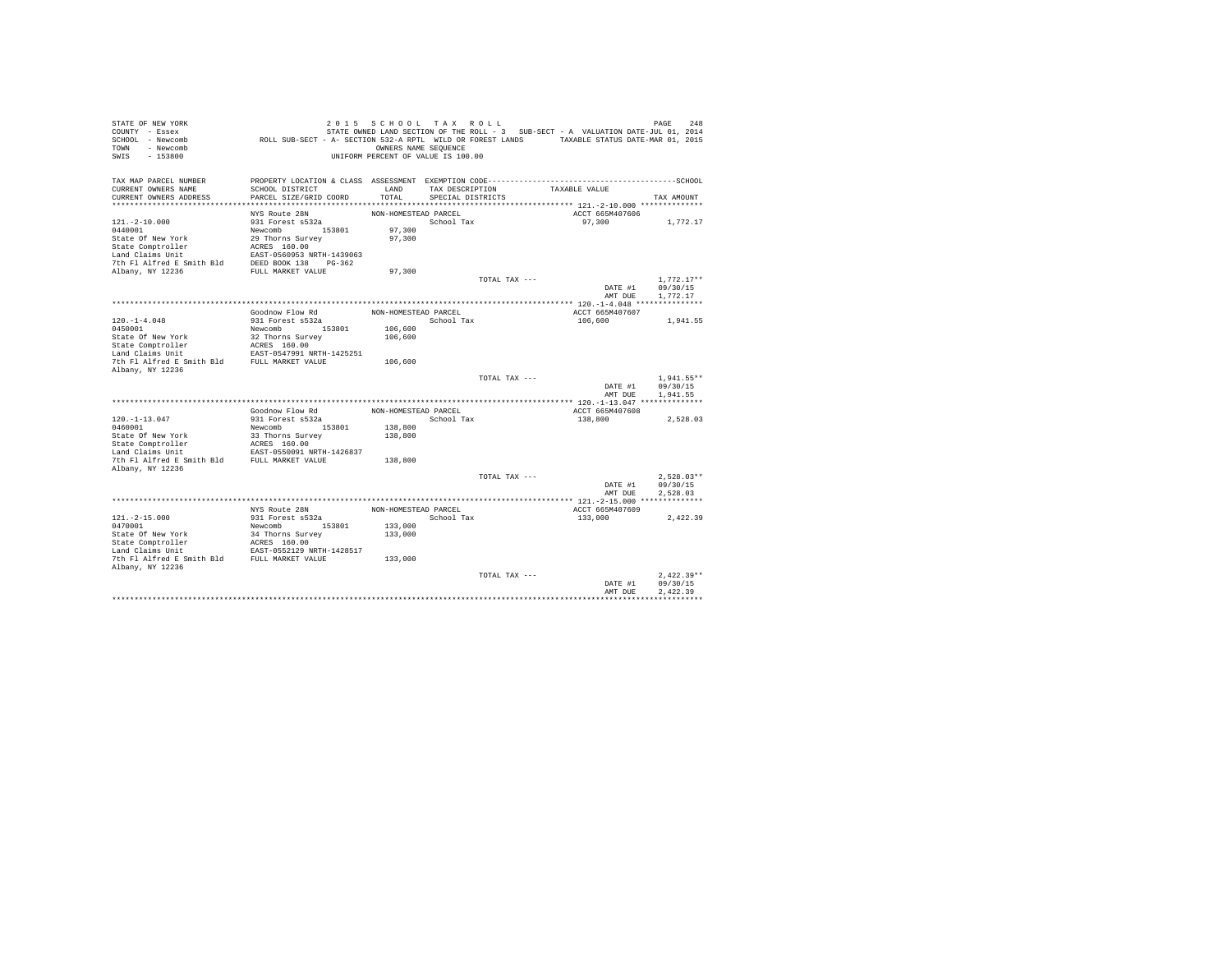| STATE OF NEW YORK<br>COUNTY - Essex<br>SCHOOL - Newcomb<br>- Newcomb<br>TOWN<br>$-153800$<br>SWIS | ROLL SUB-SECT - A- SECTION 532-A RPTL WILD OR FOREST LANDS TAXABLE STATUS DATE-MAR 01, 2015                     | 2015 SCHOOL TAX ROLL<br>OWNERS NAME SEQUENCE<br>UNIFORM PERCENT OF VALUE IS 100.00 |                   |               | STATE OWNED LAND SECTION OF THE ROLL - 3 SUB-SECT - A VALUATION DATE-JUL 01, 2014 | 249<br>PAGE          |
|---------------------------------------------------------------------------------------------------|-----------------------------------------------------------------------------------------------------------------|------------------------------------------------------------------------------------|-------------------|---------------|-----------------------------------------------------------------------------------|----------------------|
| TAX MAP PARCEL NUMBER<br>CURRENT OWNERS NAME                                                      | PROPERTY LOCATION & CLASS ASSESSMENT EXEMPTION CODE-----------------------------------SCHOOL<br>SCHOOL DISTRICT | LAND                                                                               | TAX DESCRIPTION   |               | TAXABLE VALUE                                                                     |                      |
| CURRENT OWNERS ADDRESS                                                                            | PARCEL SIZE/GRID COORD                                                                                          | TOTAL                                                                              | SPECIAL DISTRICTS |               |                                                                                   | TAX AMOUNT           |
|                                                                                                   |                                                                                                                 |                                                                                    |                   |               |                                                                                   |                      |
|                                                                                                   | NYS Route 28N                                                                                                   | NON-HOMESTEAD PARCEL                                                               |                   |               | ACCT 665M407610                                                                   |                      |
| $121. - 2 - 16.000$                                                                               | 931 Forest s532a                                                                                                |                                                                                    | School Tax        |               | 160,100                                                                           | 2,915.97             |
| 0480001                                                                                           | Newcomb 153801                                                                                                  | 160,100                                                                            |                   |               |                                                                                   |                      |
| State Of New York                                                                                 | 35 Thorns Survey                                                                                                | 160,100                                                                            |                   |               |                                                                                   |                      |
| State Comptroller                                                                                 | ACRES 160.00                                                                                                    |                                                                                    |                   |               |                                                                                   |                      |
| Land Claims Unit                                                                                  | EAST-0554404 NRTH-1430287                                                                                       |                                                                                    |                   |               |                                                                                   |                      |
| 7th Fl Alfred E Smith Bld<br>Albany, NY 12236                                                     | FULL MARKET VALUE                                                                                               | 160,100                                                                            |                   |               |                                                                                   |                      |
|                                                                                                   |                                                                                                                 |                                                                                    |                   | TOTAL TAX --- |                                                                                   | $2.915.97**$         |
|                                                                                                   |                                                                                                                 |                                                                                    |                   |               | DATE #1                                                                           | 09/30/15             |
|                                                                                                   |                                                                                                                 |                                                                                    |                   |               | AMT DUE                                                                           | 2,915.97             |
|                                                                                                   |                                                                                                                 |                                                                                    |                   |               |                                                                                   |                      |
|                                                                                                   | NYS Route 28N                                                                                                   | NON-HOMESTEAD PARCEL                                                               |                   |               | ACCT 665M407611                                                                   |                      |
| $121. - 2 - 17.000$                                                                               | 931 Forest s532a                                                                                                |                                                                                    | School Tax        |               | 142,400                                                                           | 2.593.59             |
| 0490001                                                                                           | Newcomb<br>153801                                                                                               | 142,400                                                                            |                   |               |                                                                                   |                      |
| State Of New York                                                                                 | 36 Thorns Survey<br>ACRES 160.00                                                                                | 142,400                                                                            |                   |               |                                                                                   |                      |
| State Comptroller<br>Land Claims Unit                                                             | EAST-0556486 NRTH-1432000                                                                                       |                                                                                    |                   |               |                                                                                   |                      |
| 7th Fl Alfred E Smith Bld                                                                         | FULL MARKET VALUE                                                                                               | 142,400                                                                            |                   |               |                                                                                   |                      |
| Albany, NY 12236                                                                                  |                                                                                                                 |                                                                                    |                   |               |                                                                                   |                      |
|                                                                                                   |                                                                                                                 |                                                                                    |                   | TOTAL TAX --- |                                                                                   | $2.593.59**$         |
|                                                                                                   |                                                                                                                 |                                                                                    |                   |               | DATE #1                                                                           | 09/30/15             |
|                                                                                                   |                                                                                                                 |                                                                                    |                   |               | AMT DUE                                                                           | 2.593.59             |
|                                                                                                   |                                                                                                                 |                                                                                    |                   |               |                                                                                   |                      |
| $121. - 2 - 18.000$                                                                               | NYS Route 28N<br>931 Forest s532a                                                                               | NON-HOMESTEAD PARCEL                                                               | School Tax        |               | ACCT 665M407612<br>117,300                                                        |                      |
| 0500001                                                                                           | 153801<br>Newcomb                                                                                               | 117,300                                                                            |                   |               |                                                                                   | 2,136.44             |
| State Of New York                                                                                 | 37 Thorns Survey                                                                                                | 117,300                                                                            |                   |               |                                                                                   |                      |
| State Comptroller                                                                                 | ACRES 160.00                                                                                                    |                                                                                    |                   |               |                                                                                   |                      |
| Land Claims Unit                                                                                  | EAST-0558573 NRTH-1433527                                                                                       |                                                                                    |                   |               |                                                                                   |                      |
| 7th Fl Alfred E Smith Bld                                                                         | FULL MARKET VALUE                                                                                               | 117,300                                                                            |                   |               |                                                                                   |                      |
| Albany, NY 12236                                                                                  |                                                                                                                 |                                                                                    |                   |               |                                                                                   |                      |
|                                                                                                   |                                                                                                                 |                                                                                    |                   | TOTAL TAX --- |                                                                                   | $2.136.44**$         |
|                                                                                                   |                                                                                                                 |                                                                                    |                   |               | DATE #1<br>AMT DUE                                                                | 09/30/15<br>2.136.44 |
|                                                                                                   |                                                                                                                 |                                                                                    |                   |               |                                                                                   |                      |
|                                                                                                   | NYS Route 28N                                                                                                   | NON-HOMESTEAD PARCEL                                                               |                   |               | ACCT 665M407613                                                                   |                      |
| $121. - 2 - 19.000$                                                                               | 931 Forest s532a                                                                                                |                                                                                    | School Tax        |               | 216,400                                                                           | 3,941.39             |
| 0510001                                                                                           | Newcomb 153801                                                                                                  | 216,400                                                                            |                   |               |                                                                                   |                      |
| State Of New York                                                                                 | 38 Thorns Survey                                                                                                | 216,400                                                                            |                   |               |                                                                                   |                      |
| State Comptroller                                                                                 | ACRES 160.00                                                                                                    |                                                                                    |                   |               |                                                                                   |                      |
| Land Claims Unit                                                                                  | EAST-0560565 NRTH-1435285                                                                                       |                                                                                    |                   |               |                                                                                   |                      |
| 7th Fl Alfred E Smith Bld                                                                         | DEED BOOK 138 PG-362<br>FULL MARKET VALUE                                                                       | 216,400                                                                            |                   |               |                                                                                   |                      |
| Albany, NY 12236                                                                                  |                                                                                                                 |                                                                                    |                   | TOTAL TAX --- |                                                                                   | $3.941.39**$         |
|                                                                                                   |                                                                                                                 |                                                                                    |                   |               | DATE #1                                                                           | 09/30/15             |
|                                                                                                   |                                                                                                                 |                                                                                    |                   |               | AMT DUE                                                                           | 3.941.39             |
|                                                                                                   |                                                                                                                 |                                                                                    |                   |               |                                                                                   |                      |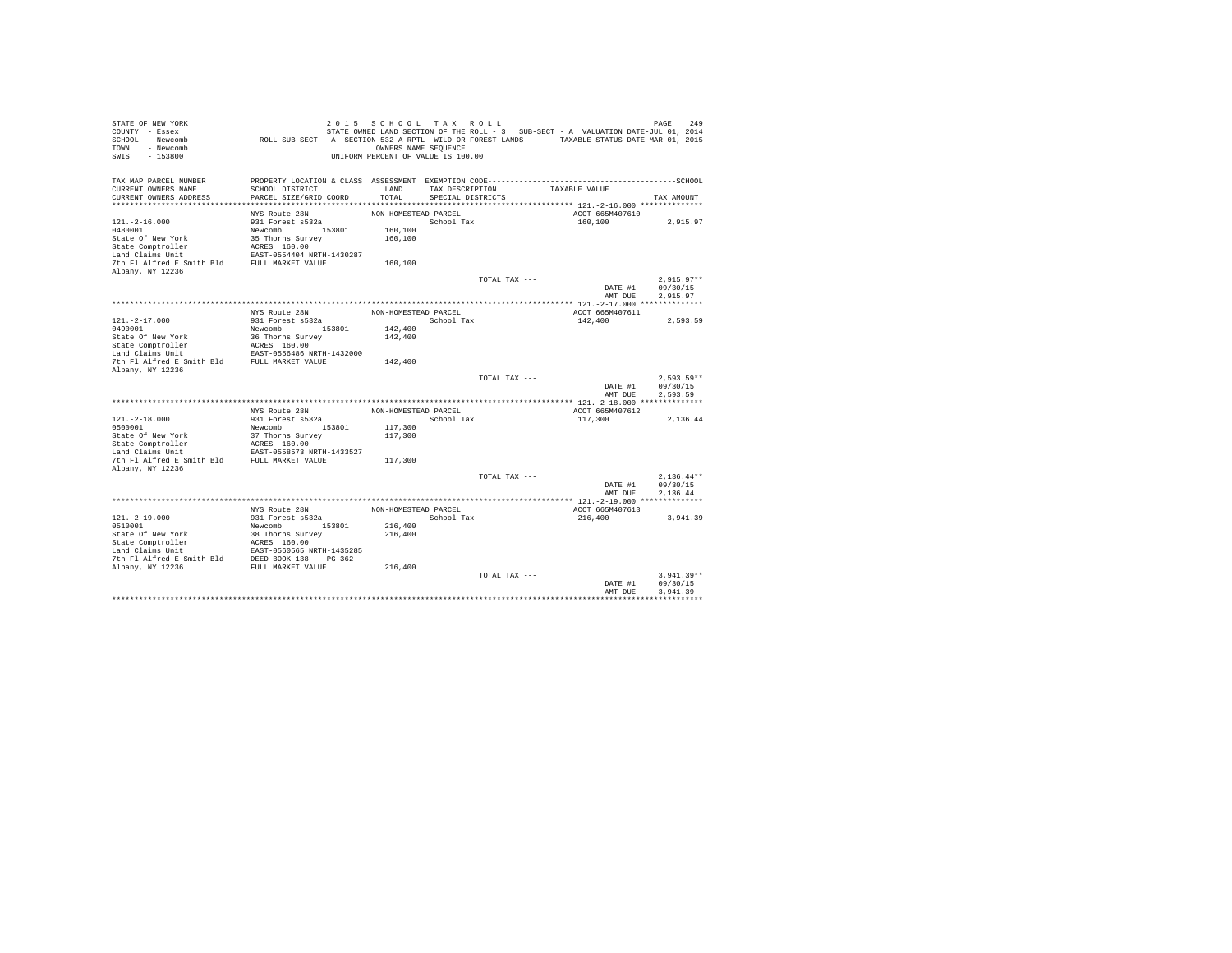| STATE OF NEW YORK<br>COUNTY - Essex         |                                                                                              | 2015 SCHOOL TAX ROLL               |                   |               | STATE OWNED LAND SECTION OF THE ROLL - 3 SUB-SECT - A VALUATION DATE-JUL 01, 2014 | 250<br>PAGE         |
|---------------------------------------------|----------------------------------------------------------------------------------------------|------------------------------------|-------------------|---------------|-----------------------------------------------------------------------------------|---------------------|
| SCHOOL - Newcomb                            | ROLL SUB-SECT - A- SECTION 532-A RPTL WILD OR FOREST LANDS TAXABLE STATUS DATE-MAR 01, 2015  |                                    |                   |               |                                                                                   |                     |
| - Newcomb<br>TOWN                           |                                                                                              | OWNERS NAME SEQUENCE               |                   |               |                                                                                   |                     |
| $-153800$<br>SWIS                           |                                                                                              | UNIFORM PERCENT OF VALUE IS 100.00 |                   |               |                                                                                   |                     |
|                                             |                                                                                              |                                    |                   |               |                                                                                   |                     |
| TAX MAP PARCEL NUMBER                       | PROPERTY LOCATION & CLASS ASSESSMENT EXEMPTION CODE-----------------------------------SCHOOL |                                    |                   |               |                                                                                   |                     |
| CURRENT OWNERS NAME                         | SCHOOL DISTRICT                                                                              | LAND                               | TAX DESCRIPTION   |               | TAXABLE VALUE                                                                     |                     |
| CURRENT OWNERS ADDRESS                      | PARCEL SIZE/GRID COORD                                                                       | TOTAL                              | SPECIAL DISTRICTS |               |                                                                                   | TAX AMOUNT          |
|                                             |                                                                                              |                                    |                   |               |                                                                                   |                     |
|                                             | NYS Route 28N                                                                                | NON-HOMESTEAD PARCEL               |                   |               | ACCT 665M407614                                                                   |                     |
| $121. - 2 - 20.000$                         | 931 Forest s532a                                                                             |                                    | School Tax        |               | 112,900                                                                           | 2,056.30            |
| 0520001                                     | Newcomb 153801                                                                               | 112,900                            |                   |               |                                                                                   |                     |
| State Of New York                           | 39 Thorns Survey                                                                             | 112,900                            |                   |               |                                                                                   |                     |
| State Comptroller                           | ACRES 160.00                                                                                 |                                    |                   |               |                                                                                   |                     |
| Land Claims Unit                            | EAST-0562642 NRTH-1436894                                                                    |                                    |                   |               |                                                                                   |                     |
| 7th Fl Alfred E Smith Bld                   | DEED BOOK 138 PG-362                                                                         |                                    |                   |               |                                                                                   |                     |
| Albany, NY 12236                            | FULL MARKET VALUE                                                                            | 112,900                            |                   |               |                                                                                   | $2.056.30**$        |
|                                             |                                                                                              |                                    |                   | TOTAL TAX --- |                                                                                   | 09/30/15<br>DATE #1 |
|                                             |                                                                                              |                                    |                   |               |                                                                                   | AMT DUE<br>2,056.30 |
|                                             |                                                                                              |                                    |                   |               |                                                                                   |                     |
|                                             | Goodnow Flow Rd                                                                              | NON-HOMESTEAD PARCEL               |                   |               | ACCT 665M407615                                                                   |                     |
| $131. -2 - 1.000$                           | 931 Forest s532a                                                                             |                                    | School Tax        |               | 68,000                                                                            | 1,238.51            |
| 0530001                                     | Newcomb<br>153801                                                                            | 68,000                             |                   |               |                                                                                   |                     |
| State Of New York                           | Pt 41 Thorns Survey                                                                          | 68,000                             |                   |               |                                                                                   |                     |
| State Comptroller                           | ACRES 70.00                                                                                  |                                    |                   |               |                                                                                   |                     |
| Land Claims Unit                            | EAST-0546859 NRTH-1421547                                                                    |                                    |                   |               |                                                                                   |                     |
| 7th Fl Alfred E Smith Bld                   | FULL MARKET VALUE                                                                            | 68,000                             |                   |               |                                                                                   |                     |
| Albany, NY 12236                            |                                                                                              |                                    |                   |               |                                                                                   |                     |
|                                             |                                                                                              |                                    |                   | TOTAL TAX --- |                                                                                   | $1.238.51**$        |
|                                             |                                                                                              |                                    |                   |               | DATE #1                                                                           | 09/30/15            |
|                                             |                                                                                              |                                    |                   |               | AMT DUE                                                                           | 1.238.51            |
|                                             | Goodnow Flow Rd                                                                              | NON-HOMESTEAD PARCEL               |                   |               | ACCT 665M407701                                                                   |                     |
| $131. -1 -1.000$                            | 931 Forest s532a                                                                             |                                    | School Tax        |               |                                                                                   |                     |
| 0540001                                     | Newcomb 153801                                                                               | 178,200                            |                   |               | 178,200                                                                           | 3,245.63            |
| State Of New York                           | 42 Thorns Survey                                                                             | 178,200                            |                   |               |                                                                                   |                     |
| State Comptroller                           | ACRES 160.00                                                                                 |                                    |                   |               |                                                                                   |                     |
| Land Claims Unit                            | EAST-0549605 NRTH-1423128                                                                    |                                    |                   |               |                                                                                   |                     |
| 7th Fl Alfred E Smith Bld                   | FULL MARKET VALUE                                                                            | 178,200                            |                   |               |                                                                                   |                     |
| Albany, NY 12236                            |                                                                                              |                                    |                   |               |                                                                                   |                     |
|                                             |                                                                                              |                                    |                   | TOTAL TAX --- |                                                                                   | $3.245.63**$        |
|                                             |                                                                                              |                                    |                   |               | DATE #1                                                                           | 09/30/15            |
|                                             |                                                                                              |                                    |                   |               | AMT DUE                                                                           | 3.245.63            |
|                                             |                                                                                              |                                    |                   |               |                                                                                   |                     |
|                                             | Goodnow Flow Rd                                                                              | NON-HOMESTEAD PARCEL               |                   |               | ACCT 665M407702                                                                   |                     |
| $120. - 1 - 3.049$                          | 931 Forest s532a                                                                             |                                    | School Tax        |               | 140,500                                                                           | 2.558.99            |
| 0550001                                     | Newcomb 153801                                                                               | 140,500                            |                   |               |                                                                                   |                     |
| State Of New York                           | 43 Thorns Survey                                                                             | 140,500                            |                   |               |                                                                                   |                     |
| State Comptroller<br>Land Claims Unit       | ACRES 160.00<br>EAST-0551641 NRTH-1424802                                                    |                                    |                   |               |                                                                                   |                     |
| 7th Fl Alfred E Smith Bld FULL MARKET VALUE |                                                                                              | 140,500                            |                   |               |                                                                                   |                     |
| Albany, NY 12236                            |                                                                                              |                                    |                   |               |                                                                                   |                     |
|                                             |                                                                                              |                                    |                   | TOTAL TAX --- |                                                                                   | $2.558.99**$        |
|                                             |                                                                                              |                                    |                   |               | DATE #1                                                                           | 09/30/15            |
|                                             |                                                                                              |                                    |                   |               | AMT DUE                                                                           | 2.558.99            |
|                                             |                                                                                              |                                    |                   |               |                                                                                   |                     |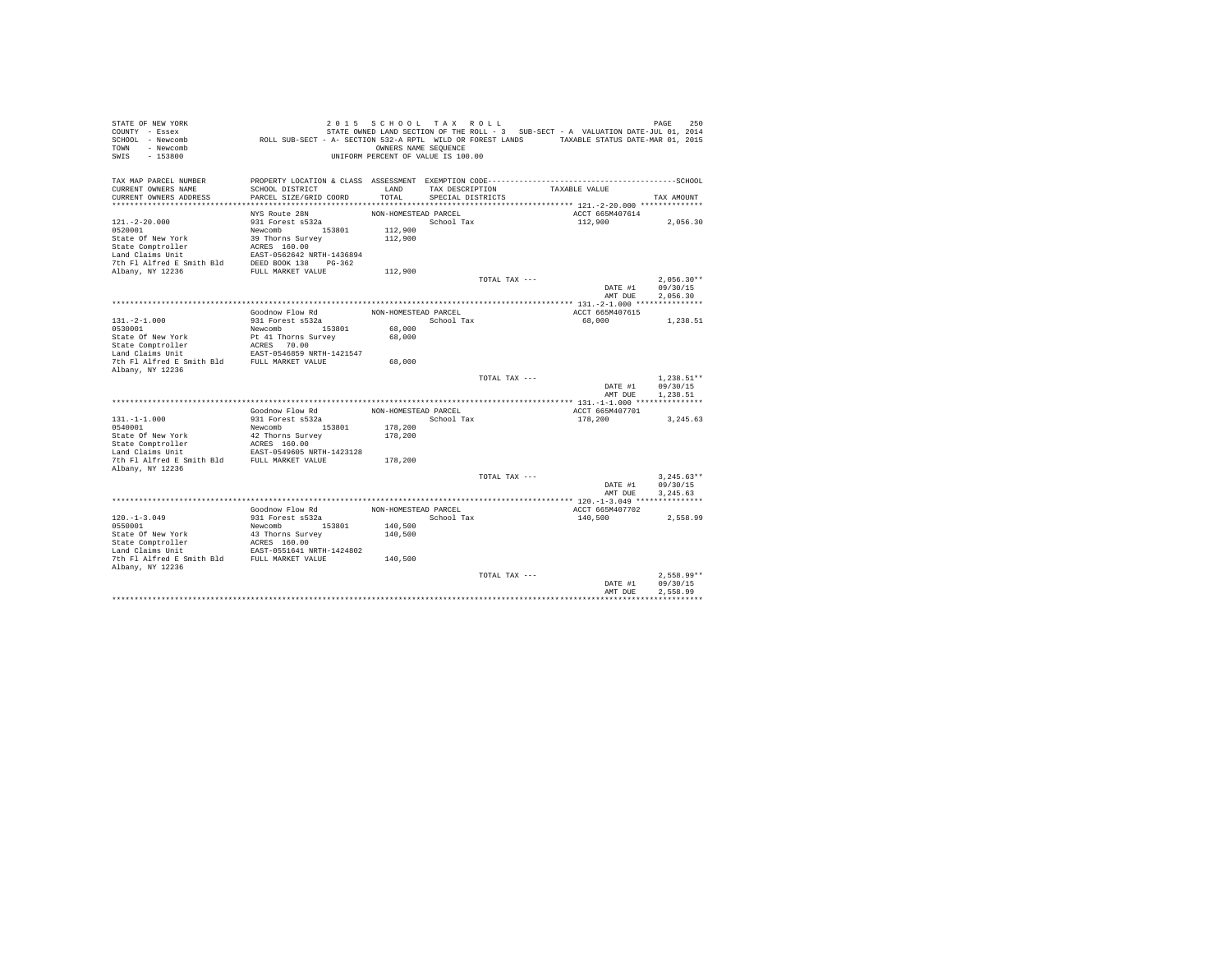| STATE OF NEW YORK<br>COUNTY - Essex<br>SCHOOL - Newcomb<br>- Newcomb<br>TOWN<br>$-153800$<br>SWIS | ROLL SUB-SECT - A- SECTION 532-A RPTL WILD OR FOREST LANDS TAXABLE STATUS DATE-MAR 01, 2015                     | 2015 SCHOOL TAX ROLL<br>OWNERS NAME SEQUENCE<br>UNIFORM PERCENT OF VALUE IS 100.00 |                   |               | STATE OWNED LAND SECTION OF THE ROLL - 3 SUB-SECT - A VALUATION DATE-JUL 01, 2014 | PAGE<br>251          |
|---------------------------------------------------------------------------------------------------|-----------------------------------------------------------------------------------------------------------------|------------------------------------------------------------------------------------|-------------------|---------------|-----------------------------------------------------------------------------------|----------------------|
| TAX MAP PARCEL NUMBER<br>CURRENT OWNERS NAME                                                      | PROPERTY LOCATION & CLASS ASSESSMENT EXEMPTION CODE-----------------------------------SCHOOL<br>SCHOOL DISTRICT | LAND                                                                               | TAX DESCRIPTION   |               | TAXABLE VALUE                                                                     |                      |
| CURRENT OWNERS ADDRESS                                                                            | PARCEL SIZE/GRID COORD                                                                                          | TOTAL                                                                              | SPECIAL DISTRICTS |               |                                                                                   | TAX AMOUNT           |
|                                                                                                   |                                                                                                                 |                                                                                    |                   |               |                                                                                   |                      |
|                                                                                                   | NYS Route 28N                                                                                                   | NON-HOMESTEAD PARCEL                                                               |                   |               | ACCT 665M407703                                                                   |                      |
| $121. - 2 - 28.000$                                                                               | 931 Forest s532a                                                                                                |                                                                                    | School Tax        |               | 159,000                                                                           | 2,895.94             |
| 0560001                                                                                           | Newcomb 153801                                                                                                  | 159,000                                                                            |                   |               |                                                                                   |                      |
| State Of New York                                                                                 | 44 Thorns Survey                                                                                                | 159,000                                                                            |                   |               |                                                                                   |                      |
| State Comptroller<br>Land Claims Unit                                                             | ACRES 160.00<br>EAST-0553669 NRTH-1426360                                                                       |                                                                                    |                   |               |                                                                                   |                      |
| 7th Fl Alfred E Smith Bld                                                                         | FULL MARKET VALUE                                                                                               | 159,000                                                                            |                   |               |                                                                                   |                      |
| Albany, NY 12236                                                                                  |                                                                                                                 |                                                                                    |                   |               |                                                                                   |                      |
|                                                                                                   |                                                                                                                 |                                                                                    |                   | TOTAL TAX --- |                                                                                   | $2.895.94**$         |
|                                                                                                   |                                                                                                                 |                                                                                    |                   |               | DATE #1                                                                           | 09/30/15             |
|                                                                                                   |                                                                                                                 |                                                                                    |                   |               | AMT DUE                                                                           | 2.895.94             |
|                                                                                                   |                                                                                                                 |                                                                                    |                   |               |                                                                                   |                      |
|                                                                                                   | NYS Route 28N                                                                                                   | NON-HOMESTEAD PARCEL                                                               |                   |               | ACCT 665M407704                                                                   |                      |
| $121. - 2 - 27.000$<br>0570001                                                                    | 931 Forest s532a<br>Newcomb<br>153801                                                                           | 169,300                                                                            | School Tax        |               | 169,300                                                                           | 3.083.54             |
| State Of New York                                                                                 | 45 Thorns Survey                                                                                                | 169,300                                                                            |                   |               |                                                                                   |                      |
| State Comptroller                                                                                 | ACRES 160.00                                                                                                    |                                                                                    |                   |               |                                                                                   |                      |
| Land Claims Unit                                                                                  | EAST-0555923 NRTH-1428173                                                                                       |                                                                                    |                   |               |                                                                                   |                      |
| 7th Fl Alfred E Smith Bld                                                                         | FULL MARKET VALUE                                                                                               | 169,300                                                                            |                   |               |                                                                                   |                      |
| Albany, NY 12236                                                                                  |                                                                                                                 |                                                                                    |                   |               |                                                                                   |                      |
|                                                                                                   |                                                                                                                 |                                                                                    |                   | TOTAL TAX --- |                                                                                   | $3.083.54**$         |
|                                                                                                   |                                                                                                                 |                                                                                    |                   |               | DATE #1<br>AMT DUE                                                                | 09/30/15<br>3.083.54 |
|                                                                                                   |                                                                                                                 |                                                                                    |                   |               |                                                                                   |                      |
|                                                                                                   | NYS Route 28N                                                                                                   | NON-HOMESTEAD PARCEL                                                               |                   |               | ACCT 665M407705                                                                   |                      |
| $121. -2 - 26.000$                                                                                | 931 Forest s532a                                                                                                |                                                                                    | School Tax        |               | 146,400                                                                           | 2,666.45             |
| 0580001                                                                                           | 153801<br>Newcomb                                                                                               | 146,400                                                                            |                   |               |                                                                                   |                      |
| State Of New York                                                                                 | 46 Thorns Survey                                                                                                | 146,400                                                                            |                   |               |                                                                                   |                      |
| State Comptroller                                                                                 | ACRES 160.00                                                                                                    |                                                                                    |                   |               |                                                                                   |                      |
| Land Claims Unit<br>7th Fl Alfred E Smith Bld                                                     | EAST-0558047 NRTH-1429849<br>FULL MARKET VALUE                                                                  | 146,400                                                                            |                   |               |                                                                                   |                      |
| Albany, NY 12236                                                                                  |                                                                                                                 |                                                                                    |                   |               |                                                                                   |                      |
|                                                                                                   |                                                                                                                 |                                                                                    |                   | TOTAL TAX --- |                                                                                   | $2.666.45**$         |
|                                                                                                   |                                                                                                                 |                                                                                    |                   |               | DATE #1                                                                           | 09/30/15             |
|                                                                                                   |                                                                                                                 |                                                                                    |                   |               | AMT DUE                                                                           | 2.666.45             |
|                                                                                                   |                                                                                                                 |                                                                                    |                   |               |                                                                                   |                      |
|                                                                                                   | NYS Route 28N                                                                                                   | NON-HOMESTEAD PARCEL                                                               |                   |               | ACCT 665M407706                                                                   |                      |
| $121. -2 - 25.000$                                                                                | 931 Forest s532a                                                                                                |                                                                                    | School Tax        |               | 123,800                                                                           | 2.254.82             |
| 0590001<br>State Of New York                                                                      | Newcomb 153801<br>47 Thorns Survey                                                                              | 123,800<br>123,800                                                                 |                   |               |                                                                                   |                      |
| State Comptroller                                                                                 | ACRES 160.00                                                                                                    |                                                                                    |                   |               |                                                                                   |                      |
| Land Claims Unit                                                                                  | EAST-0560217 NRTH-1431527                                                                                       |                                                                                    |                   |               |                                                                                   |                      |
| 7th Fl Alfred E Smith Bld FULL MARKET VALUE                                                       |                                                                                                                 | 123,800                                                                            |                   |               |                                                                                   |                      |
| Albany, NY 12236                                                                                  |                                                                                                                 |                                                                                    |                   |               |                                                                                   |                      |
|                                                                                                   |                                                                                                                 |                                                                                    |                   | TOTAL TAX --- |                                                                                   | $2.254.82**$         |
|                                                                                                   |                                                                                                                 |                                                                                    |                   |               | DATE #1                                                                           | 09/30/15             |
|                                                                                                   |                                                                                                                 |                                                                                    |                   |               | AMT DUE                                                                           | 2.254.82             |
|                                                                                                   |                                                                                                                 |                                                                                    |                   |               |                                                                                   |                      |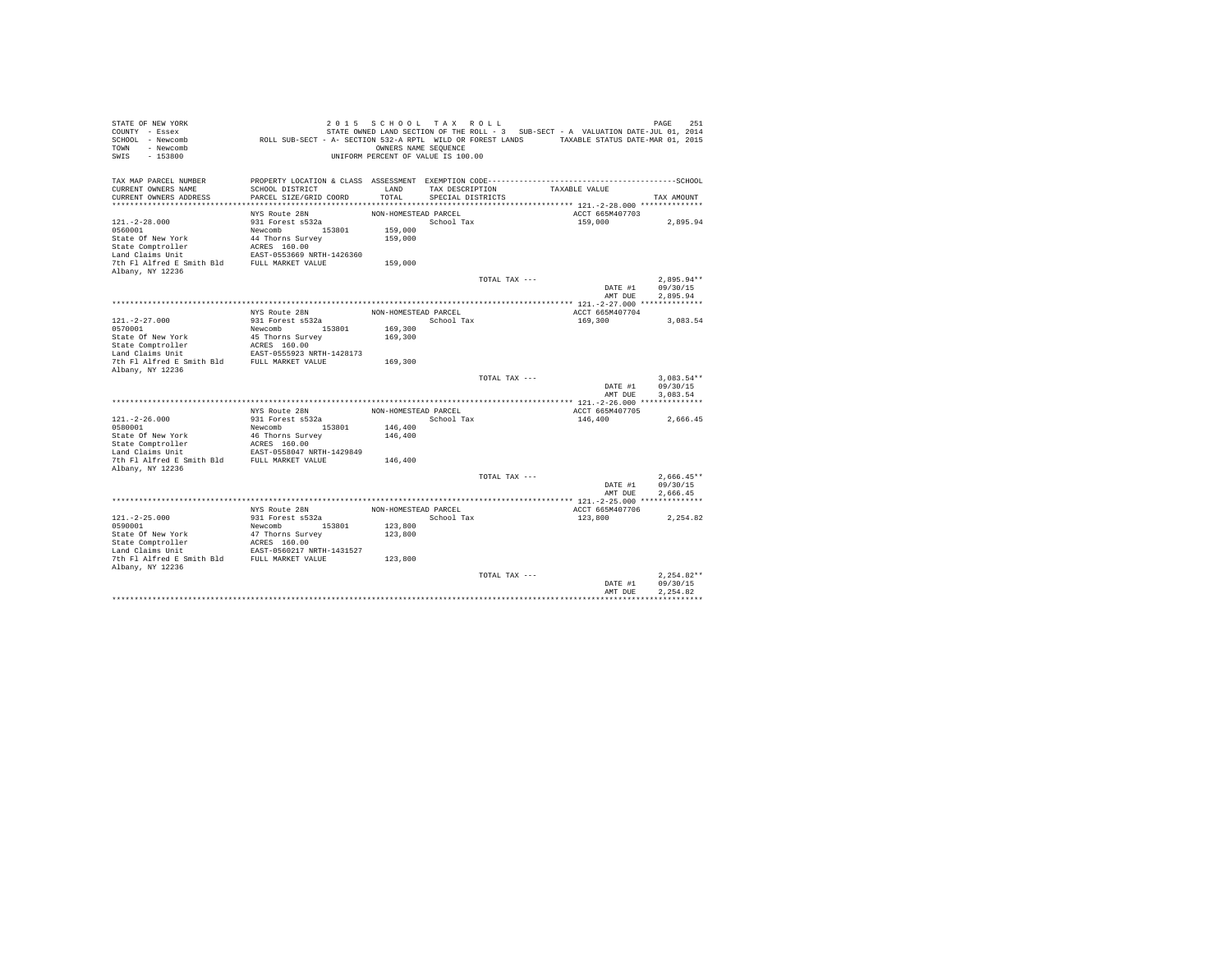| STATE OF NEW YORK<br>COUNTY - Essex<br>SCHOOL - Newcomb<br>- Newcomb<br>TOWN<br>$-153800$<br>SWIS | ROLL SUB-SECT - A- SECTION 532-A RPTL WILD OR FOREST LANDS TAXABLE STATUS DATE-MAR 01, 2015                     | OWNERS NAME SEQUENCE | 2015 SCHOOL TAX ROLL<br>UNIFORM PERCENT OF VALUE IS 100.00 |               | STATE OWNED LAND SECTION OF THE ROLL - 3 SUB-SECT - A VALUATION DATE-JUL 01, 2014 | 252<br>PAGE          |
|---------------------------------------------------------------------------------------------------|-----------------------------------------------------------------------------------------------------------------|----------------------|------------------------------------------------------------|---------------|-----------------------------------------------------------------------------------|----------------------|
| TAX MAP PARCEL NUMBER<br>CURRENT OWNERS NAME                                                      | PROPERTY LOCATION & CLASS ASSESSMENT EXEMPTION CODE-----------------------------------SCHOOL<br>SCHOOL DISTRICT | LAND                 | TAX DESCRIPTION                                            |               | TAXABLE VALUE                                                                     |                      |
| CURRENT OWNERS ADDRESS                                                                            | PARCEL SIZE/GRID COORD                                                                                          | TOTAL                | SPECIAL DISTRICTS                                          |               |                                                                                   | TAX AMOUNT           |
|                                                                                                   |                                                                                                                 |                      |                                                            |               |                                                                                   |                      |
|                                                                                                   | NYS Route 28N                                                                                                   | NON-HOMESTEAD PARCEL |                                                            |               | ACCT 665M407707                                                                   |                      |
| $121. - 2 - 24.000$                                                                               | 931 Forest s532a                                                                                                |                      | School Tax                                                 |               | 149,600                                                                           | 2,724.73             |
| 0600001<br>State Of New York                                                                      | Newcomb 153801<br>48 Thorns Survey                                                                              | 149,600<br>149,600   |                                                            |               |                                                                                   |                      |
| State Comptroller                                                                                 | ACRES 160.00                                                                                                    |                      |                                                            |               |                                                                                   |                      |
| Land Claims Unit                                                                                  | EAST-0562231 NRTH-1433145                                                                                       |                      |                                                            |               |                                                                                   |                      |
| 7th Fl Alfred E Smith Bld                                                                         | FULL MARKET VALUE                                                                                               | 149,600              |                                                            |               |                                                                                   |                      |
| Albany, NY 12236                                                                                  |                                                                                                                 |                      |                                                            |               |                                                                                   |                      |
|                                                                                                   |                                                                                                                 |                      |                                                            | TOTAL TAX --- |                                                                                   | $2.724.73**$         |
|                                                                                                   |                                                                                                                 |                      |                                                            |               | DATE #1                                                                           | 09/30/15             |
|                                                                                                   |                                                                                                                 |                      |                                                            |               | AMT DUE                                                                           | 2.724.73             |
|                                                                                                   | NYS Route 28N                                                                                                   | NON-HOMESTEAD PARCEL |                                                            |               | ACCT 665M407708                                                                   |                      |
| $121. - 2 - 23.000$                                                                               | 931 Forest s532a                                                                                                |                      | School Tax                                                 |               | 144,600                                                                           | 2.633.66             |
| 0610001                                                                                           | Newcomb<br>153801                                                                                               | 144,600              |                                                            |               |                                                                                   |                      |
| State Of New York                                                                                 | 49 Thorns Survey                                                                                                | 144,600              |                                                            |               |                                                                                   |                      |
| State Comptroller                                                                                 | ACRES 160.00                                                                                                    |                      |                                                            |               |                                                                                   |                      |
| Land Claims Unit                                                                                  | EAST-0564192 NRTH-1434762                                                                                       |                      |                                                            |               |                                                                                   |                      |
| 7th Fl Alfred E Smith Bld                                                                         | FULL MARKET VALUE                                                                                               | 144,600              |                                                            |               |                                                                                   |                      |
| Albany, NY 12236                                                                                  |                                                                                                                 |                      |                                                            | TOTAL TAX --- |                                                                                   | $2.633.66**$         |
|                                                                                                   |                                                                                                                 |                      |                                                            |               | DATE #1                                                                           | 09/30/15             |
|                                                                                                   |                                                                                                                 |                      |                                                            |               | AMT DUE                                                                           | 2.633.66             |
|                                                                                                   |                                                                                                                 |                      |                                                            |               |                                                                                   |                      |
|                                                                                                   | NYS Route 28N                                                                                                   | NON-HOMESTEAD PARCEL |                                                            |               | ACCT 665M407709                                                                   |                      |
| $121. -2 - 22.000$<br>0620001                                                                     | 931 Forest s532a<br>Newcomb<br>153801                                                                           | 106,500              | School Tax                                                 |               | 106,500                                                                           | 1,939.73             |
| State Of New York                                                                                 | 50 Thorns Survey                                                                                                | 106,500              |                                                            |               |                                                                                   |                      |
| State Comptroller                                                                                 | ACRES 132.00                                                                                                    |                      |                                                            |               |                                                                                   |                      |
| Land Claims Unit                                                                                  | EAST-0566182 NRTH-1436264                                                                                       |                      |                                                            |               |                                                                                   |                      |
| 7th Fl Alfred E Smith Bld                                                                         | FULL MARKET VALUE                                                                                               | 106,500              |                                                            |               |                                                                                   |                      |
| Albany, NY 12236                                                                                  |                                                                                                                 |                      |                                                            |               |                                                                                   |                      |
|                                                                                                   |                                                                                                                 |                      |                                                            | TOTAL TAX --- |                                                                                   | $1.939.73**$         |
|                                                                                                   |                                                                                                                 |                      |                                                            |               | DATE #1<br>AMT DUE                                                                | 09/30/15<br>1,939.73 |
|                                                                                                   |                                                                                                                 |                      |                                                            |               |                                                                                   |                      |
|                                                                                                   | Goodnow Flow Rd                                                                                                 | NON-HOMESTEAD PARCEL |                                                            |               | ACCT 665M407710                                                                   |                      |
| $131. -1 - 3.000$                                                                                 | 931 Forest s532a                                                                                                |                      | School Tax                                                 |               | 124,300                                                                           | 2.263.93             |
| 0630001                                                                                           | Newcomb 153801                                                                                                  | 124,300              |                                                            |               |                                                                                   |                      |
| State Of New York                                                                                 | 51 Thorns Survey                                                                                                | 124,300              |                                                            |               |                                                                                   |                      |
| State Comptroller<br>Land Claims Unit                                                             | ACRES 160.00<br>EAST-0549069 NRTH-1419307                                                                       |                      |                                                            |               |                                                                                   |                      |
| 7th Fl Alfred E Smith Bld FULL MARKET VALUE                                                       |                                                                                                                 | 124,300              |                                                            |               |                                                                                   |                      |
| Albany, NY 12236                                                                                  |                                                                                                                 |                      |                                                            |               |                                                                                   |                      |
|                                                                                                   |                                                                                                                 |                      |                                                            | TOTAL TAX --- |                                                                                   | $2.263.93**$         |
|                                                                                                   |                                                                                                                 |                      |                                                            |               | DATE #1                                                                           | 09/30/15             |
|                                                                                                   |                                                                                                                 |                      |                                                            |               | AMT DUE                                                                           | 2.263.93             |
|                                                                                                   |                                                                                                                 |                      |                                                            |               |                                                                                   |                      |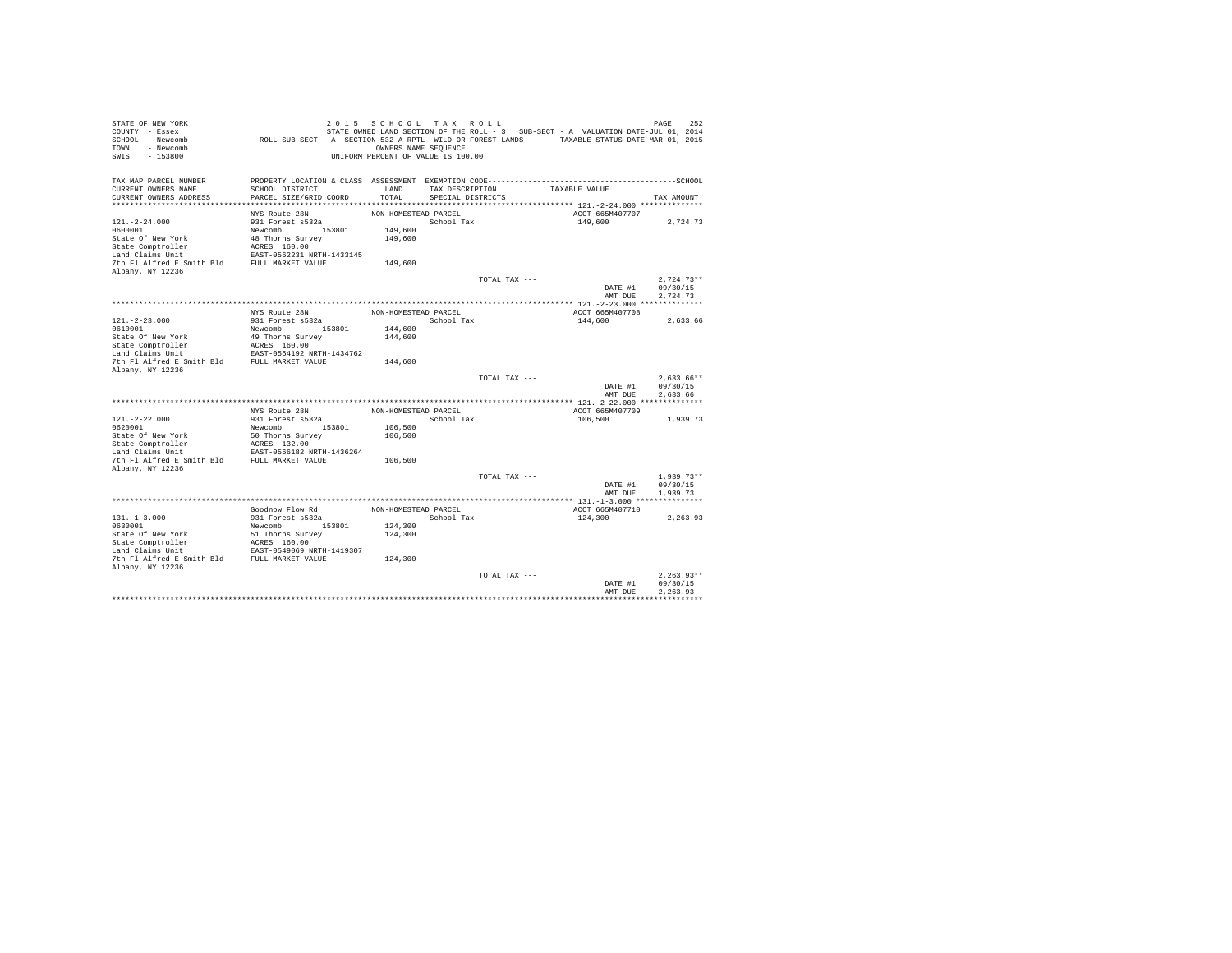| STATE OF NEW YORK<br>COUNTY - Essex<br>SCHOOL - Newcomb<br>- Newcomb<br>TOWN<br>$-153800$<br>SWIS | ROLL SUB-SECT - A- SECTION 532-A RPTL WILD OR FOREST LANDS TAXABLE STATUS DATE-MAR 01, 2015                     | 2015 SCHOOL TAX ROLL<br>OWNERS NAME SEQUENCE<br>UNIFORM PERCENT OF VALUE IS 100.00 |                   |               | STATE OWNED LAND SECTION OF THE ROLL - 3 SUB-SECT - A VALUATION DATE-JUL 01, 2014 | 253<br>PAGE  |
|---------------------------------------------------------------------------------------------------|-----------------------------------------------------------------------------------------------------------------|------------------------------------------------------------------------------------|-------------------|---------------|-----------------------------------------------------------------------------------|--------------|
| TAX MAP PARCEL NUMBER<br>CURRENT OWNERS NAME                                                      | PROPERTY LOCATION & CLASS ASSESSMENT EXEMPTION CODE-----------------------------------SCHOOL<br>SCHOOL DISTRICT | LAND                                                                               | TAX DESCRIPTION   |               | TAXABLE VALUE                                                                     |              |
| CURRENT OWNERS ADDRESS                                                                            | PARCEL SIZE/GRID COORD                                                                                          | TOTAL                                                                              | SPECIAL DISTRICTS |               |                                                                                   | TAX AMOUNT   |
|                                                                                                   | Goodnow Flow Rd                                                                                                 | NON-HOMESTEAD PARCEL                                                               |                   |               | ACCT 665M407711                                                                   |              |
| $131. - 1 - 2.000$                                                                                | 931 Forest s532a                                                                                                |                                                                                    | School Tax        |               | 196,700                                                                           | 3,582.58     |
| 0640001                                                                                           | Newcomb 153801                                                                                                  | 196,700                                                                            |                   |               |                                                                                   |              |
| State Of New York                                                                                 | 52 Thorns Survey                                                                                                | 196,700                                                                            |                   |               |                                                                                   |              |
| State Comptroller                                                                                 | ACRES 160.00                                                                                                    |                                                                                    |                   |               |                                                                                   |              |
| Land Claims Unit                                                                                  | EAST-0551169 NRTH-1421010                                                                                       |                                                                                    |                   |               |                                                                                   |              |
| 7th Fl Alfred E Smith Bld                                                                         | FULL MARKET VALUE                                                                                               | 196,700                                                                            |                   |               |                                                                                   |              |
| Albany, NY 12236                                                                                  |                                                                                                                 |                                                                                    |                   | TOTAL TAX --- |                                                                                   | $3.582.58**$ |
|                                                                                                   |                                                                                                                 |                                                                                    |                   |               | DATE #1                                                                           | 09/30/15     |
|                                                                                                   |                                                                                                                 |                                                                                    |                   |               | AMT DUE                                                                           | 3.582.58     |
|                                                                                                   |                                                                                                                 |                                                                                    |                   |               |                                                                                   |              |
|                                                                                                   | Tahawus Rd                                                                                                      | NON-HOMESTEAD PARCEL                                                               |                   |               | ACCT 665M407712                                                                   |              |
| $132. -2 - 1.000$                                                                                 | 931 Forest s532a                                                                                                |                                                                                    | School Tax        |               | 145,200                                                                           | 2.644.59     |
| 0650001                                                                                           | Newcomb<br>153801                                                                                               | 145,200                                                                            |                   |               |                                                                                   |              |
| State Of New York                                                                                 | 53 Thorns Survey                                                                                                | 145,200                                                                            |                   |               |                                                                                   |              |
| State Comptroller<br>Land Claims Unit                                                             | ACRES 160.00<br>EAST-0553284 NRTH-1422518                                                                       |                                                                                    |                   |               |                                                                                   |              |
| 7th Fl Alfred E Smith Bld                                                                         | FULL MARKET VALUE                                                                                               | 145,200                                                                            |                   |               |                                                                                   |              |
| Albany, NY 12236                                                                                  |                                                                                                                 |                                                                                    |                   |               |                                                                                   |              |
|                                                                                                   |                                                                                                                 |                                                                                    |                   | TOTAL TAX --- |                                                                                   | $2.644.59**$ |
|                                                                                                   |                                                                                                                 |                                                                                    |                   |               | DATE #1                                                                           | 09/30/15     |
|                                                                                                   |                                                                                                                 |                                                                                    |                   |               | AMT DUE                                                                           | 2.644.59     |
|                                                                                                   | NYS Route 28N                                                                                                   | NON-HOMESTEAD PARCEL                                                               |                   |               | ACCT 665M407713                                                                   |              |
| $121. - 2 - 29.000$                                                                               | 931 Forest s532a                                                                                                |                                                                                    | School Tax        |               | 127,700                                                                           | 2,325.86     |
| 0660001                                                                                           | Newcomb<br>153801                                                                                               | 127,700                                                                            |                   |               |                                                                                   |              |
| State Of New York                                                                                 | 54 Thorns Survey                                                                                                | 127,700                                                                            |                   |               |                                                                                   |              |
| State Comptroller                                                                                 | ACRES 160.00                                                                                                    |                                                                                    |                   |               |                                                                                   |              |
| Land Claims Unit                                                                                  | EAST-0555388 NRTH-1424253                                                                                       |                                                                                    |                   |               |                                                                                   |              |
| 7th Fl Alfred E Smith Bld                                                                         | FULL MARKET VALUE                                                                                               | 127,700                                                                            |                   |               |                                                                                   |              |
| Albany, NY 12236                                                                                  |                                                                                                                 |                                                                                    |                   | TOTAL TAX --- |                                                                                   | $2.325.86**$ |
|                                                                                                   |                                                                                                                 |                                                                                    |                   |               | DATE #1                                                                           | 09/30/15     |
|                                                                                                   |                                                                                                                 |                                                                                    |                   |               | AMT DUE                                                                           | 2.325.86     |
|                                                                                                   |                                                                                                                 |                                                                                    |                   |               |                                                                                   |              |
|                                                                                                   | NYS Route 28N                                                                                                   | NON-HOMESTEAD PARCEL                                                               |                   |               | ACCT 665M407714                                                                   |              |
| $121. - 2 - 30.000$                                                                               | 931 Forest s532a                                                                                                |                                                                                    | School Tax        |               | 159,600                                                                           | 2.906.86     |
| 0670001                                                                                           | Newcomb 153801                                                                                                  | 159,600                                                                            |                   |               |                                                                                   |              |
| State Of New York                                                                                 | 55 Thorns Survey                                                                                                | 159,600                                                                            |                   |               |                                                                                   |              |
| State Comptroller<br>Land Claims Unit                                                             | ACRES 160.00<br>EAST-0557662 NRTH-1426125                                                                       |                                                                                    |                   |               |                                                                                   |              |
| 7th Fl Alfred E Smith Bld FULL MARKET VALUE                                                       |                                                                                                                 | 159,600                                                                            |                   |               |                                                                                   |              |
| Albany, NY 12236                                                                                  |                                                                                                                 |                                                                                    |                   |               |                                                                                   |              |
|                                                                                                   |                                                                                                                 |                                                                                    |                   | TOTAL TAX --- |                                                                                   | $2.906.86**$ |
|                                                                                                   |                                                                                                                 |                                                                                    |                   |               | DATE #1                                                                           | 09/30/15     |
|                                                                                                   |                                                                                                                 |                                                                                    |                   |               | AMT DUE                                                                           | 2.906.86     |
|                                                                                                   |                                                                                                                 |                                                                                    |                   |               |                                                                                   |              |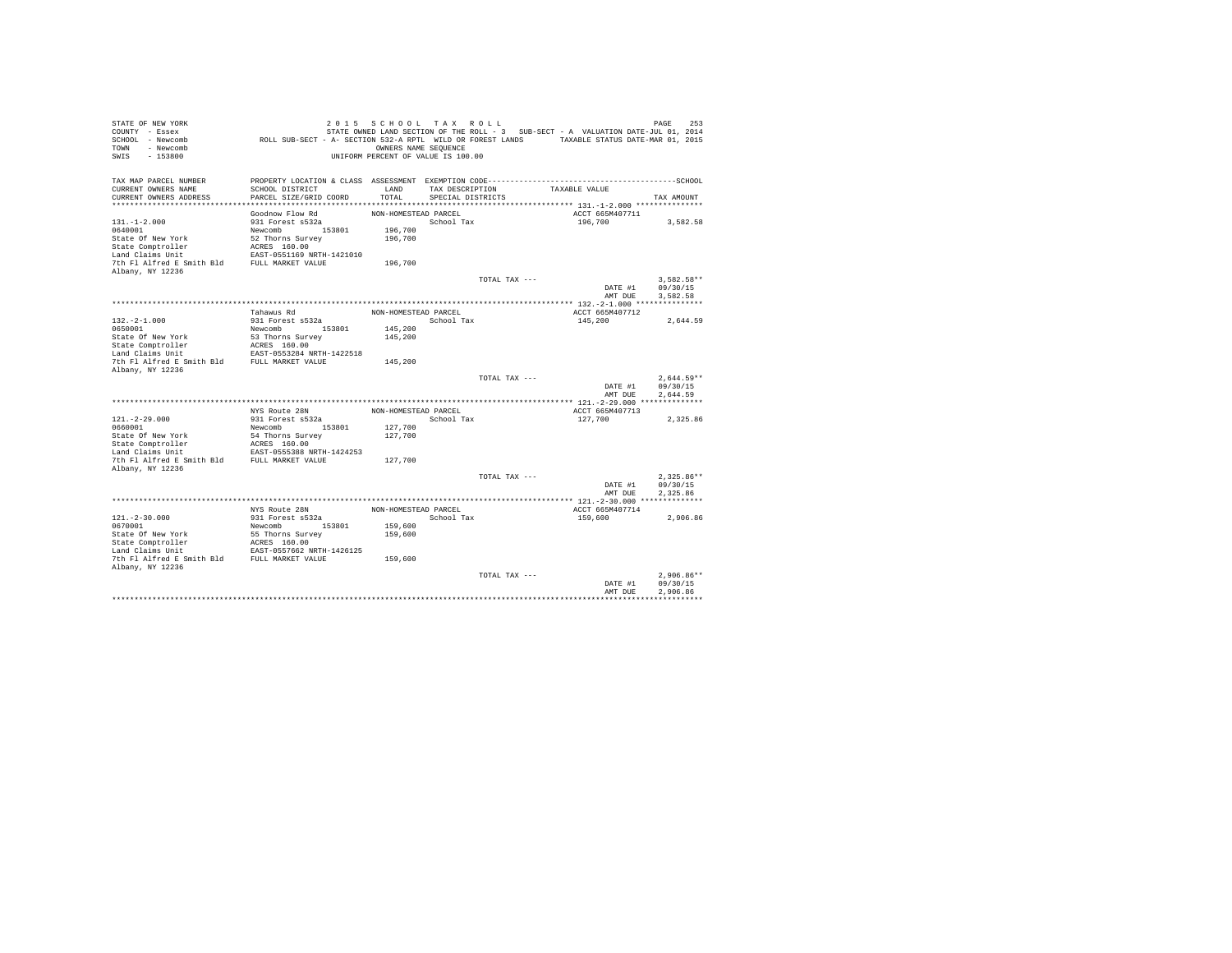| STATE OF NEW YORK<br>COUNTY - Essex<br>SCHOOL - Newcomb<br>- Newcomb<br>TOWN<br>$-153800$<br>SWIS | ROLL SUB-SECT - A- SECTION 532-A RPTL WILD OR FOREST LANDS TAXABLE STATUS DATE-MAR 01, 2015                     | 2015 SCHOOL TAX ROLL<br>OWNERS NAME SEQUENCE<br>UNIFORM PERCENT OF VALUE IS 100.00 |                   |               | STATE OWNED LAND SECTION OF THE ROLL - 3 SUB-SECT - A VALUATION DATE-JUL 01, 2014 | 254<br>PAGE  |
|---------------------------------------------------------------------------------------------------|-----------------------------------------------------------------------------------------------------------------|------------------------------------------------------------------------------------|-------------------|---------------|-----------------------------------------------------------------------------------|--------------|
| TAX MAP PARCEL NUMBER<br>CURRENT OWNERS NAME                                                      | PROPERTY LOCATION & CLASS ASSESSMENT EXEMPTION CODE-----------------------------------SCHOOL<br>SCHOOL DISTRICT | LAND                                                                               | TAX DESCRIPTION   |               | TAXABLE VALUE                                                                     |              |
| CURRENT OWNERS ADDRESS                                                                            | PARCEL SIZE/GRID COORD                                                                                          | TOTAL                                                                              | SPECIAL DISTRICTS |               |                                                                                   | TAX AMOUNT   |
|                                                                                                   |                                                                                                                 |                                                                                    |                   |               |                                                                                   |              |
|                                                                                                   | NYS Route 28N                                                                                                   | NON-HOMESTEAD PARCEL                                                               |                   |               | ACCT 665M407715                                                                   |              |
| $121. - 2 - 31.000$                                                                               | 931 Forest s532a                                                                                                |                                                                                    | School Tax        |               | 175,200                                                                           | 3,190.99     |
| 0680001                                                                                           | Newcomb 153801                                                                                                  | 175,200                                                                            |                   |               |                                                                                   |              |
| State Of New York                                                                                 | 56 Thorns Survey                                                                                                | 175,200                                                                            |                   |               |                                                                                   |              |
| State Comptroller                                                                                 | ACRES 160.00                                                                                                    |                                                                                    |                   |               |                                                                                   |              |
| Land Claims Unit<br>7th Fl Alfred E Smith Bld                                                     | EAST-0559706 NRTH-1427741<br>FULL MARKET VALUE                                                                  |                                                                                    |                   |               |                                                                                   |              |
| Albany, NY 12236                                                                                  |                                                                                                                 | 175,200                                                                            |                   |               |                                                                                   |              |
|                                                                                                   |                                                                                                                 |                                                                                    |                   | TOTAL TAX --- |                                                                                   | $3.190.99**$ |
|                                                                                                   |                                                                                                                 |                                                                                    |                   |               | DATE #1                                                                           | 09/30/15     |
|                                                                                                   |                                                                                                                 |                                                                                    |                   |               | AMT DUE                                                                           | 3,190.99     |
|                                                                                                   |                                                                                                                 |                                                                                    |                   |               |                                                                                   |              |
|                                                                                                   | NYS Route 28N                                                                                                   | NON-HOMESTEAD PARCEL                                                               |                   |               | ACCT 665M407801                                                                   |              |
| $121. - 2 - 32.000$                                                                               | 931 Forest s532a                                                                                                |                                                                                    | School Tax        |               | 176,000                                                                           | 3.205.57     |
| 0690001                                                                                           | Newcomb<br>153801                                                                                               | 176,000                                                                            |                   |               |                                                                                   |              |
| State Of New York<br>State Comptroller                                                            | 57 Thorns Survey<br>ACRES 160.00                                                                                | 176,000                                                                            |                   |               |                                                                                   |              |
| Land Claims Unit                                                                                  | EAST-0561780 NRTH-1429392                                                                                       |                                                                                    |                   |               |                                                                                   |              |
| 7th Fl Alfred E Smith Bld                                                                         | FULL MARKET VALUE                                                                                               | 176,000                                                                            |                   |               |                                                                                   |              |
| Albany, NY 12236                                                                                  |                                                                                                                 |                                                                                    |                   |               |                                                                                   |              |
|                                                                                                   |                                                                                                                 |                                                                                    |                   | TOTAL TAX --- |                                                                                   | $3.205.57**$ |
|                                                                                                   |                                                                                                                 |                                                                                    |                   |               | DATE #1                                                                           | 09/30/15     |
|                                                                                                   |                                                                                                                 |                                                                                    |                   |               | AMT DUE                                                                           | 3.205.57     |
|                                                                                                   | NYS Route 28N                                                                                                   | NON-HOMESTEAD PARCEL                                                               |                   |               | ACCT 665M407802                                                                   |              |
| $121. -2 - 33.000$                                                                                | 931 Forest s532a                                                                                                |                                                                                    | School Tax        |               | 204,300                                                                           | 3,721.01     |
| 0700001                                                                                           | 153801<br>Newcomb                                                                                               | 204,300                                                                            |                   |               |                                                                                   |              |
| State Of New York                                                                                 | 58 Thorns Survey                                                                                                | 204,300                                                                            |                   |               |                                                                                   |              |
| State Comptroller                                                                                 | ACRES 160.00                                                                                                    |                                                                                    |                   |               |                                                                                   |              |
| Land Claims Unit                                                                                  | EAST-0563854 NRTH-1431032                                                                                       |                                                                                    |                   |               |                                                                                   |              |
| 7th Fl Alfred E Smith Bld                                                                         | FULL MARKET VALUE                                                                                               | 204,300                                                                            |                   |               |                                                                                   |              |
| Albany, NY 12236                                                                                  |                                                                                                                 |                                                                                    |                   | TOTAL TAX --- |                                                                                   | $3.721.01**$ |
|                                                                                                   |                                                                                                                 |                                                                                    |                   |               | DATE #1                                                                           | 09/30/15     |
|                                                                                                   |                                                                                                                 |                                                                                    |                   |               | AMT DUE                                                                           | 3.721.01     |
|                                                                                                   |                                                                                                                 |                                                                                    |                   |               |                                                                                   |              |
|                                                                                                   | NYS Route 28N                                                                                                   | NON-HOMESTEAD PARCEL                                                               |                   |               | ACCT 665M407803                                                                   |              |
| $121. - 2 - 34.000$                                                                               | 931 Forest s532a                                                                                                |                                                                                    | School Tax        |               | 192,300                                                                           | 3.502.44     |
| 0710001                                                                                           | Newcomb 153801                                                                                                  | 192,300                                                                            |                   |               |                                                                                   |              |
| State Of New York                                                                                 | 59 Thorns Survey                                                                                                | 192,300                                                                            |                   |               |                                                                                   |              |
| State Comptroller<br>Land Claims Unit                                                             | ACRES 160.00<br>EAST-0565925 NRTH-1432589                                                                       |                                                                                    |                   |               |                                                                                   |              |
| 7th Fl Alfred E Smith Bld FULL MARKET VALUE                                                       |                                                                                                                 | 192,300                                                                            |                   |               |                                                                                   |              |
| Albany, NY 12236                                                                                  |                                                                                                                 |                                                                                    |                   |               |                                                                                   |              |
|                                                                                                   |                                                                                                                 |                                                                                    |                   | TOTAL TAX --- |                                                                                   | $3.502.44**$ |
|                                                                                                   |                                                                                                                 |                                                                                    |                   |               | DATE #1                                                                           | 09/30/15     |
|                                                                                                   |                                                                                                                 |                                                                                    |                   |               | AMT DUE                                                                           | 3.502.44     |
|                                                                                                   |                                                                                                                 |                                                                                    |                   |               |                                                                                   |              |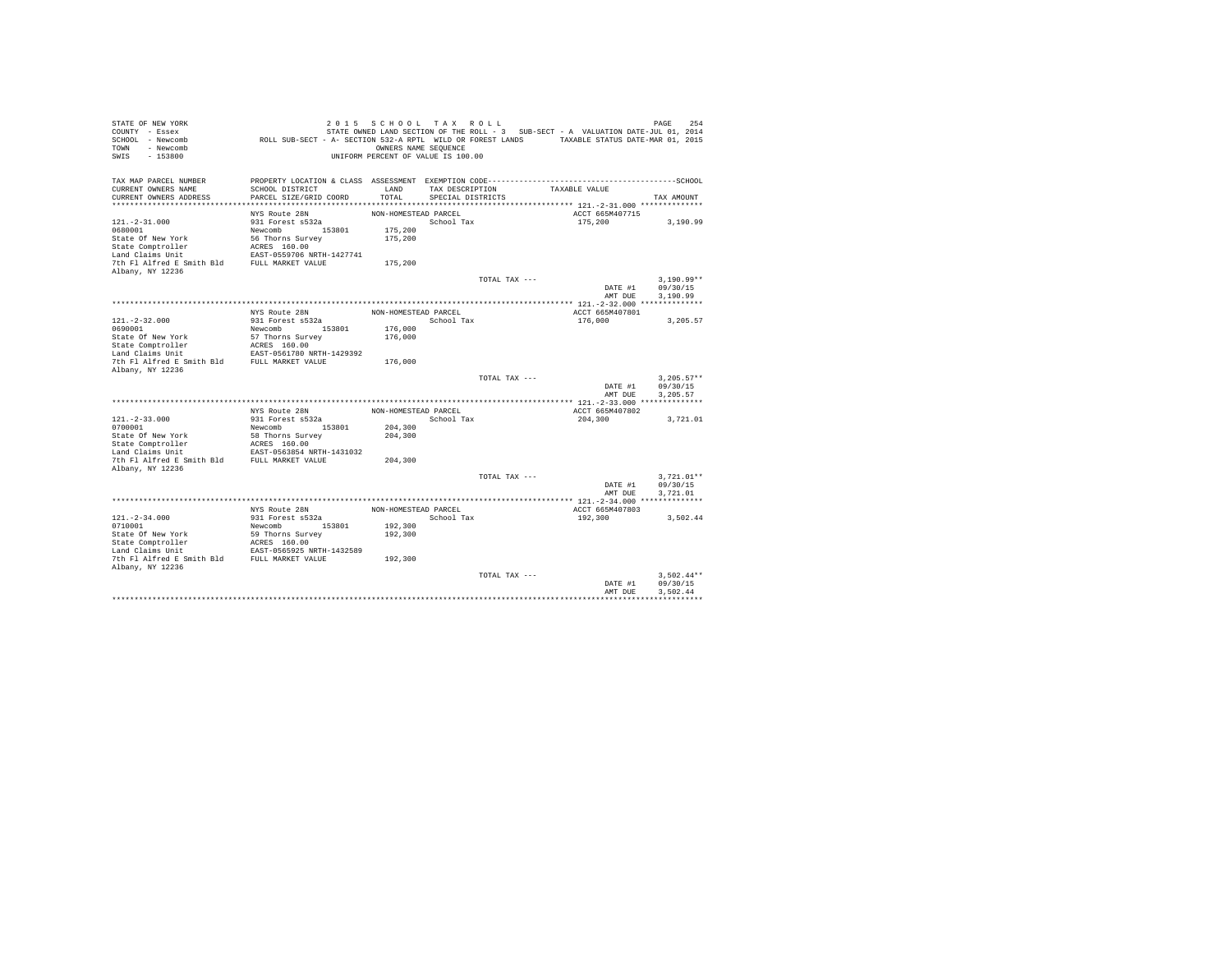| STATE OF NEW YORK<br>COUNTY - Essex<br>SCHOOL - Newcomb<br>- Newcomb<br>TOWN<br>$-153800$<br>SWIS | ROLL SUB-SECT - A- SECTION 532-A RPTL WILD OR FOREST LANDS TAXABLE STATUS DATE-MAR 01, 2015 | OWNERS NAME SEQUENCE | 2015 SCHOOL TAX ROLL<br>UNIFORM PERCENT OF VALUE IS 100.00 |               | STATE OWNED LAND SECTION OF THE ROLL - 3 SUB-SECT - A VALUATION DATE-JUL 01, 2014 | 255<br>PAGE  |
|---------------------------------------------------------------------------------------------------|---------------------------------------------------------------------------------------------|----------------------|------------------------------------------------------------|---------------|-----------------------------------------------------------------------------------|--------------|
| TAX MAP PARCEL NUMBER<br>CURRENT OWNERS NAME                                                      | SCHOOL DISTRICT                                                                             | LAND                 | TAX DESCRIPTION                                            |               | TAXABLE VALUE                                                                     |              |
| CURRENT OWNERS ADDRESS                                                                            | PARCEL SIZE/GRID COORD                                                                      | TOTAL                | SPECIAL DISTRICTS                                          |               |                                                                                   | TAX AMOUNT   |
|                                                                                                   |                                                                                             |                      |                                                            |               |                                                                                   |              |
|                                                                                                   | NYS Route 28N                                                                               | NON-HOMESTEAD PARCEL |                                                            |               | ACCT 665M407804                                                                   |              |
| $121. -2 - 35.000$                                                                                | 931 Forest s532a                                                                            |                      | School Tax                                                 |               | 98,500                                                                            | 1,794.02     |
| 0720001                                                                                           | Newcomb 153801                                                                              | 98,500               |                                                            |               |                                                                                   |              |
| State Of New York                                                                                 | 60 Thorns Survey                                                                            | 98,500               |                                                            |               |                                                                                   |              |
| State Comptroller<br>Land Claims Unit                                                             | ACRES 132.00<br>EAST-0567826 NRTH-1434311                                                   |                      |                                                            |               |                                                                                   |              |
| 7th Fl Alfred E Smith Bld                                                                         | FULL MARKET VALUE                                                                           | 98,500               |                                                            |               |                                                                                   |              |
| Albany, NY 12236                                                                                  |                                                                                             |                      |                                                            |               |                                                                                   |              |
|                                                                                                   |                                                                                             |                      |                                                            | TOTAL TAX --- |                                                                                   | $1.794.02**$ |
|                                                                                                   |                                                                                             |                      |                                                            |               | DATE #1                                                                           | 09/30/15     |
|                                                                                                   |                                                                                             |                      |                                                            |               | AMT DUE                                                                           | 1,794.02     |
|                                                                                                   |                                                                                             |                      |                                                            |               |                                                                                   |              |
| $131. -1 - 4.000$                                                                                 | NYS Route 28N<br>931 Forest s532a                                                           | NON-HOMESTEAD PARCEL | School Tax                                                 |               | ACCT 665M407805<br>159,400                                                        | 2.903.22     |
| 0730001                                                                                           | Newcomb<br>153801                                                                           | 159,400              |                                                            |               |                                                                                   |              |
| State Of New York                                                                                 | 61 Thorns Survey                                                                            | 159,400              |                                                            |               |                                                                                   |              |
| State Comptroller                                                                                 | ACRES 160.00                                                                                |                      |                                                            |               |                                                                                   |              |
| Land Claims Unit                                                                                  | EAST-0550694 NRTH-1417182                                                                   |                      |                                                            |               |                                                                                   |              |
| 7th Fl Alfred E Smith Bld                                                                         | FULL MARKET VALUE                                                                           | 159,400              |                                                            |               |                                                                                   |              |
| Albany, NY 12236                                                                                  |                                                                                             |                      |                                                            | TOTAL TAX --- |                                                                                   | $2.903.22**$ |
|                                                                                                   |                                                                                             |                      |                                                            |               | DATE #1                                                                           | 09/30/15     |
|                                                                                                   |                                                                                             |                      |                                                            |               | AMT DUE                                                                           | 2.903.22     |
|                                                                                                   |                                                                                             |                      |                                                            |               |                                                                                   |              |
|                                                                                                   | Tahawus Rd                                                                                  | NON-HOMESTEAD PARCEL |                                                            |               | ACCT 665M407806                                                                   |              |
| $132. -2 - 2.000$                                                                                 | 931 Forest s532a                                                                            |                      | School Tax                                                 |               | 185,700                                                                           | 3,382.24     |
| 0740001                                                                                           | 153801<br>Newcomb                                                                           | 185,700              |                                                            |               |                                                                                   |              |
| State Of New York<br>State Comptroller                                                            | 62 Thorns Survey<br>ACRES 160.00                                                            | 185,700              |                                                            |               |                                                                                   |              |
| Land Claims Unit                                                                                  | EAST-0557053 NRTH-1421977                                                                   |                      |                                                            |               |                                                                                   |              |
| 7th Fl Alfred E Smith Bld                                                                         | FULL MARKET VALUE                                                                           | 185,700              |                                                            |               |                                                                                   |              |
| Albany, NY 12236                                                                                  |                                                                                             |                      |                                                            |               |                                                                                   |              |
|                                                                                                   |                                                                                             |                      |                                                            | TOTAL TAX --- |                                                                                   | $3.382.24**$ |
|                                                                                                   |                                                                                             |                      |                                                            |               | DATE #1                                                                           | 09/30/15     |
|                                                                                                   |                                                                                             |                      |                                                            |               | AMT DUE                                                                           | 3.382.24     |
|                                                                                                   | Tahawus Rd                                                                                  | NON-HOMESTEAD PARCEL |                                                            |               | ACCT 665M407807                                                                   |              |
| $132. -2 - 3.000$                                                                                 | 931 Forest s532a                                                                            |                      | School Tax                                                 |               | 94,800                                                                            | 1.726.63     |
| 0750001                                                                                           | Newcomb 153801                                                                              | 94,800               |                                                            |               |                                                                                   |              |
| State Of New York                                                                                 | 63 Thorns Survey                                                                            | 94,800               |                                                            |               |                                                                                   |              |
| State Comptroller                                                                                 | ACRES 160.00                                                                                |                      |                                                            |               |                                                                                   |              |
| Land Claims Unit                                                                                  | EAST-0554986 NRTH-1420448                                                                   |                      |                                                            |               |                                                                                   |              |
| 7th Fl Alfred E Smith Bld FULL MARKET VALUE<br>Albany, NY 12236                                   |                                                                                             | 94,800               |                                                            |               |                                                                                   |              |
|                                                                                                   |                                                                                             |                      |                                                            | TOTAL TAX --- |                                                                                   | $1.726.63**$ |
|                                                                                                   |                                                                                             |                      |                                                            |               | DATE #1                                                                           | 09/30/15     |
|                                                                                                   |                                                                                             |                      |                                                            |               | AMT DUE                                                                           | 1.726.63     |
|                                                                                                   |                                                                                             |                      |                                                            |               |                                                                                   |              |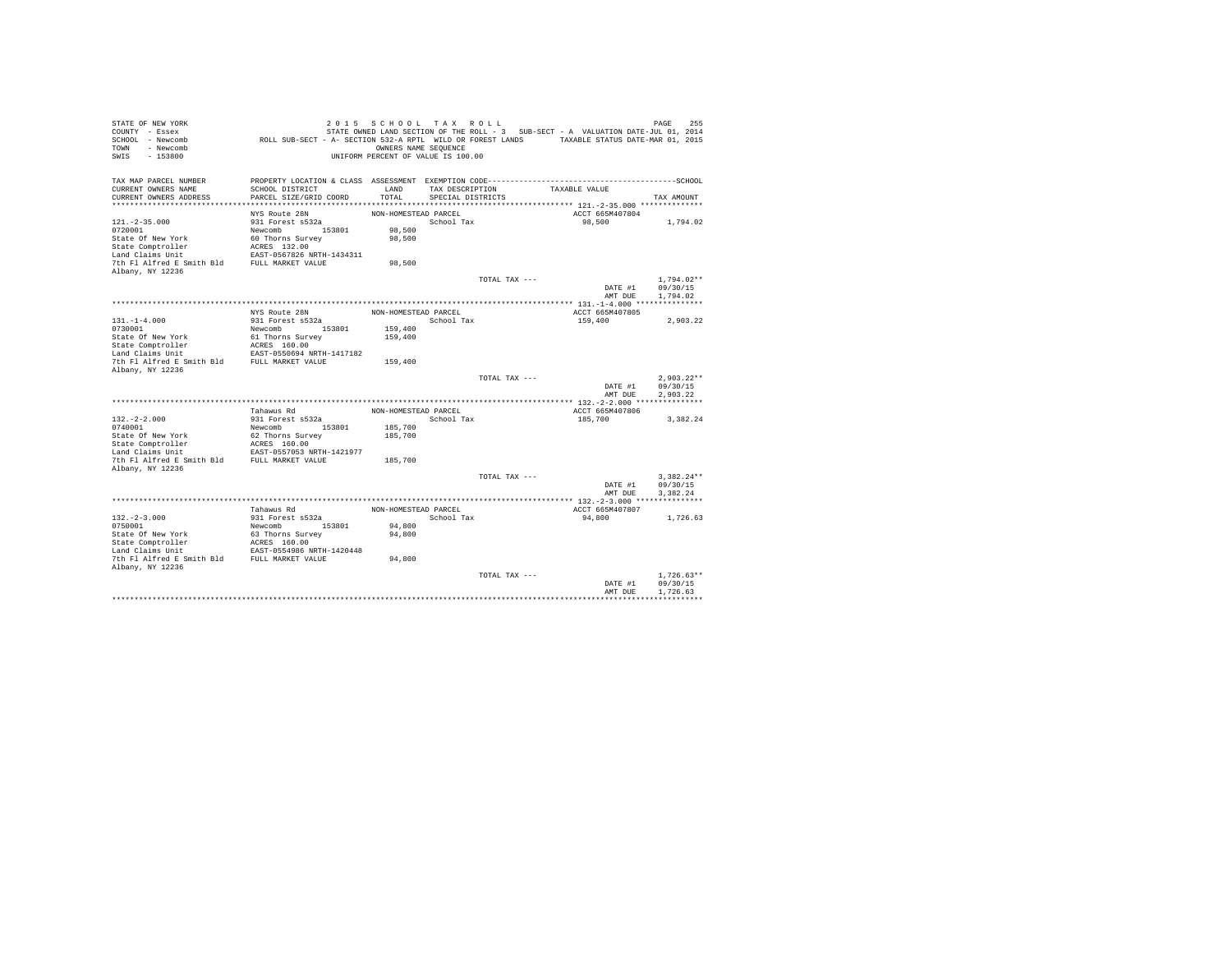| STATE OF NEW YORK<br>COUNTY - Essex<br>SCHOOL - Newcomb<br>- Newcomb<br>TOWN<br>$-153800$<br>SWIS | ROLL SUB-SECT - A- SECTION 532-A RPTL WILD OR FOREST LANDS TAXABLE STATUS DATE-MAR 01, 2015 | OWNERS NAME SEQUENCE | 2015 SCHOOL TAX ROLL<br>UNIFORM PERCENT OF VALUE IS 100.00 |               | STATE OWNED LAND SECTION OF THE ROLL - 3 SUB-SECT - A VALUATION DATE-JUL 01, 2014 | 256<br>PAGE  |
|---------------------------------------------------------------------------------------------------|---------------------------------------------------------------------------------------------|----------------------|------------------------------------------------------------|---------------|-----------------------------------------------------------------------------------|--------------|
| TAX MAP PARCEL NUMBER<br>CURRENT OWNERS NAME                                                      | SCHOOL DISTRICT                                                                             | LAND                 | TAX DESCRIPTION                                            |               | TAXABLE VALUE                                                                     |              |
| CURRENT OWNERS ADDRESS                                                                            | PARCEL SIZE/GRID COORD                                                                      | TOTAL                | SPECIAL DISTRICTS                                          |               |                                                                                   | TAX AMOUNT   |
|                                                                                                   |                                                                                             |                      |                                                            |               |                                                                                   |              |
|                                                                                                   | Tahawus Rd                                                                                  | NON-HOMESTEAD PARCEL |                                                            |               | ACCT 665M407808                                                                   |              |
| $132. - 2 - 4.000$                                                                                | 931 Forest s532a                                                                            |                      | School Tax                                                 |               | 168,300                                                                           | 3,065.32     |
| 0760001<br>State Of New York                                                                      | Newcomb 153801<br>64 Thorns Survey                                                          | 168,300<br>168,300   |                                                            |               |                                                                                   |              |
| State Comptroller                                                                                 | ACRES 160.00                                                                                |                      |                                                            |               |                                                                                   |              |
| Land Claims Unit                                                                                  | EAST-0552826 NRTH-1418686                                                                   |                      |                                                            |               |                                                                                   |              |
| 7th Fl Alfred E Smith Bld                                                                         | FULL MARKET VALUE                                                                           | 168,300              |                                                            |               |                                                                                   |              |
| Albany, NY 12236                                                                                  |                                                                                             |                      |                                                            |               |                                                                                   |              |
|                                                                                                   |                                                                                             |                      |                                                            | TOTAL TAX --- |                                                                                   | $3.065.32**$ |
|                                                                                                   |                                                                                             |                      |                                                            |               | DATE #1                                                                           | 09/30/15     |
|                                                                                                   |                                                                                             |                      |                                                            |               | AMT DUE                                                                           | 3,065.32     |
|                                                                                                   | NYS Route 28N                                                                               | NON-HOMESTEAD PARCEL |                                                            |               | ACCT 665M407809                                                                   |              |
| $121. -2 - 1.000$                                                                                 | 931 Forest s532a                                                                            |                      | School Tax                                                 |               | 171,700                                                                           | 3.127.25     |
| 0770001                                                                                           | Newcomb<br>153801                                                                           | 171,700              |                                                            |               |                                                                                   |              |
| State Of New York                                                                                 | 65 Thorns Survey                                                                            | 171,700              |                                                            |               |                                                                                   |              |
| State Comptroller                                                                                 | ACRES 160.00                                                                                |                      |                                                            |               |                                                                                   |              |
| Land Claims Unit                                                                                  | EAST-0559117 NRTH-1424040                                                                   |                      |                                                            |               |                                                                                   |              |
| 7th Fl Alfred E Smith Bld                                                                         | FULL MARKET VALUE                                                                           | 171,700              |                                                            |               |                                                                                   |              |
| Albany, NY 12236                                                                                  |                                                                                             |                      |                                                            | TOTAL TAX --- |                                                                                   | $3.127.25**$ |
|                                                                                                   |                                                                                             |                      |                                                            |               | DATE #1                                                                           | 09/30/15     |
|                                                                                                   |                                                                                             |                      |                                                            |               | AMT DUE                                                                           | 3.127.25     |
|                                                                                                   |                                                                                             |                      |                                                            |               |                                                                                   |              |
|                                                                                                   | NYS Route 28N                                                                               | NON-HOMESTEAD PARCEL |                                                            |               | ACCT 665M407810                                                                   |              |
| $121. -2 - 2.000$                                                                                 | 931 Forest s532a                                                                            |                      | School Tax                                                 |               | 145,700                                                                           | 2,653.70     |
| 0780001                                                                                           | Newcomb<br>153801                                                                           | 145,700              |                                                            |               |                                                                                   |              |
| State Of New York<br>State Comptroller                                                            | 66 Thorns Survey<br>ACRES 160.00                                                            | 145,700              |                                                            |               |                                                                                   |              |
| Land Claims Unit                                                                                  | EAST-0561330 NRTH-1425816                                                                   |                      |                                                            |               |                                                                                   |              |
| 7th Fl Alfred E Smith Bld                                                                         | FULL MARKET VALUE                                                                           | 145,700              |                                                            |               |                                                                                   |              |
| Albany, NY 12236                                                                                  |                                                                                             |                      |                                                            |               |                                                                                   |              |
|                                                                                                   |                                                                                             |                      |                                                            | TOTAL TAX --- |                                                                                   | $2.653.70**$ |
|                                                                                                   |                                                                                             |                      |                                                            |               | DATE #1                                                                           | 09/30/15     |
|                                                                                                   |                                                                                             |                      |                                                            |               | AMT DUE                                                                           | 2.653.70     |
|                                                                                                   | NYS Route 28N                                                                               | NON-HOMESTEAD PARCEL |                                                            |               | ACCT 665M407811                                                                   |              |
| $121. - 2 - 37.000$                                                                               | 931 Forest s532a                                                                            |                      | School Tax                                                 |               | 192,800                                                                           | 3,511.55     |
| 0790001                                                                                           | 153801<br>Newcomb                                                                           | 192,800              |                                                            |               |                                                                                   |              |
| State Of New York                                                                                 | Pt 13 T&c Twp                                                                               | 192,800              |                                                            |               |                                                                                   |              |
| State Comptroller                                                                                 | ACRES 160.00                                                                                |                      |                                                            |               |                                                                                   |              |
| Land Claims Unit                                                                                  | EAST-0563389 NRTH-1427470                                                                   |                      |                                                            |               |                                                                                   |              |
| 7th Fl Alfred E Smith Bld FULL MARKET VALUE<br>Albany, NY 12236                                   |                                                                                             | 192,800              |                                                            |               |                                                                                   |              |
|                                                                                                   |                                                                                             |                      |                                                            | TOTAL TAX --- |                                                                                   | $3.511.55**$ |
|                                                                                                   |                                                                                             |                      |                                                            |               | DATE #1                                                                           | 09/30/15     |
|                                                                                                   |                                                                                             |                      |                                                            |               | AMT DUE                                                                           | 3.511.55     |
|                                                                                                   |                                                                                             |                      |                                                            |               |                                                                                   |              |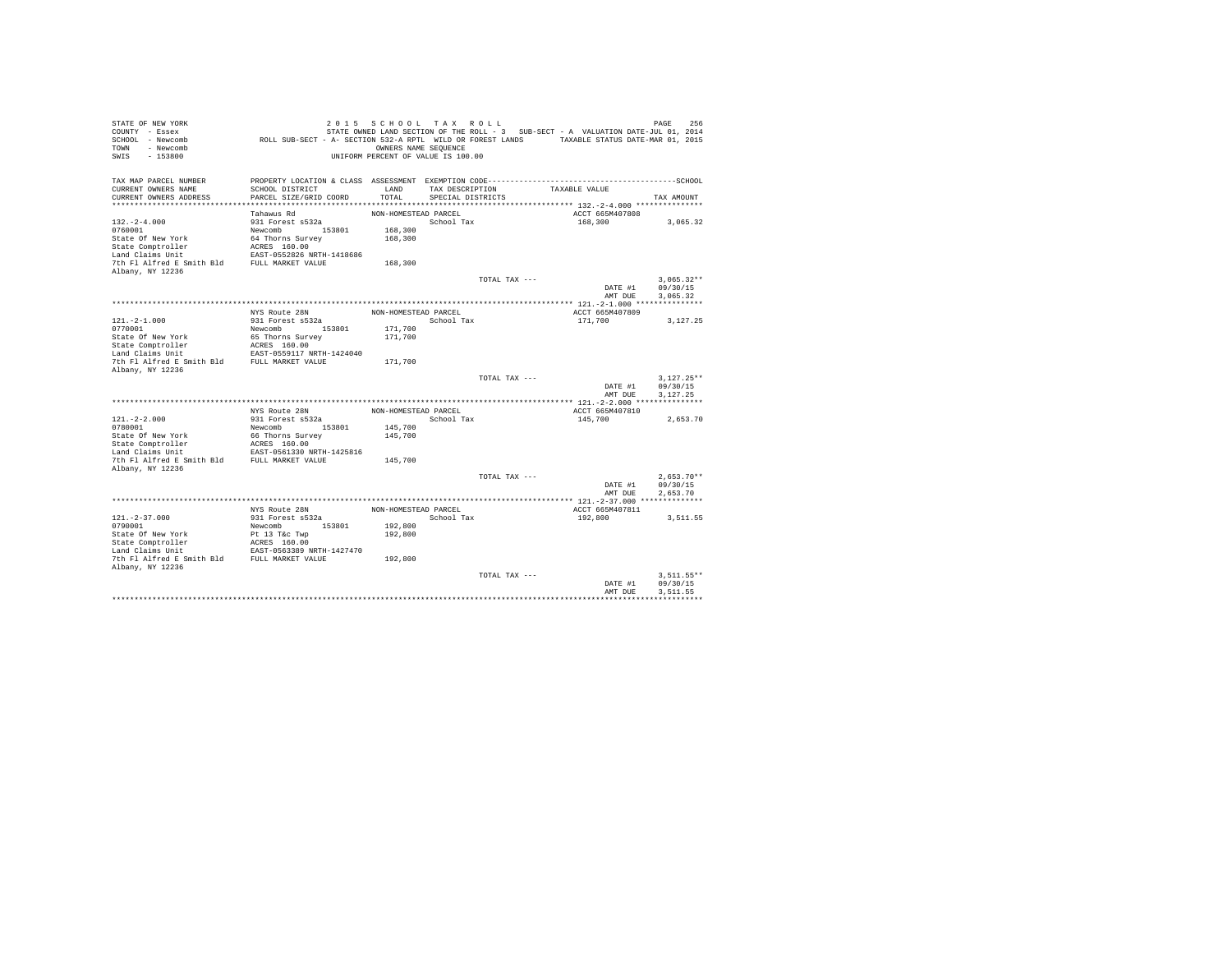| STATE OF NEW YORK         |                                                                                             | 2015 SCHOOL TAX ROLL               |                   |               |                                                                                   | 257<br>PAGE  |
|---------------------------|---------------------------------------------------------------------------------------------|------------------------------------|-------------------|---------------|-----------------------------------------------------------------------------------|--------------|
| COUNTY - Essex            |                                                                                             |                                    |                   |               | STATE OWNED LAND SECTION OF THE ROLL - 3 SUB-SECT - A VALUATION DATE-JUL 01, 2014 |              |
| SCHOOL - Newcomb          | ROLL SUB-SECT - A- SECTION 532-A RPTL WILD OR FOREST LANDS TAXABLE STATUS DATE-MAR 01, 2015 |                                    |                   |               |                                                                                   |              |
| - Newcomb<br>TOWN         |                                                                                             | OWNERS NAME SEQUENCE               |                   |               |                                                                                   |              |
| SWIS<br>$-153800$         |                                                                                             | UNIFORM PERCENT OF VALUE IS 100.00 |                   |               |                                                                                   |              |
|                           |                                                                                             |                                    |                   |               |                                                                                   |              |
|                           |                                                                                             |                                    |                   |               |                                                                                   |              |
| TAX MAP PARCEL NUMBER     |                                                                                             |                                    |                   |               |                                                                                   |              |
| CURRENT OWNERS NAME       | SCHOOL DISTRICT                                                                             | LAND                               | TAX DESCRIPTION   |               | TAXABLE VALUE                                                                     |              |
| CURRENT OWNERS ADDRESS    | PARCEL SIZE/GRID COORD                                                                      | TOTAL                              | SPECIAL DISTRICTS |               |                                                                                   | TAX AMOUNT   |
|                           |                                                                                             |                                    |                   |               |                                                                                   |              |
|                           | NYS Route 28N                                                                               | NON-HOMESTEAD PARCEL               |                   |               | ACCT 665M407812                                                                   |              |
| $121. -2 - 39.001$        | 931 Forest s532a                                                                            |                                    | School Tax        |               | 190,600                                                                           | 3.471.48     |
| 0800001                   | Newcomb 153801                                                                              | 190,600                            |                   |               |                                                                                   |              |
| State Of New York         | 68 Thorns Survey                                                                            | 190,600                            |                   |               |                                                                                   |              |
| State Comptroller         | ACRES 160.00                                                                                |                                    |                   |               |                                                                                   |              |
| Land Claims Unit          | EAST-0565425 NRTH-1429110                                                                   |                                    |                   |               |                                                                                   |              |
| 7th Fl Alfred E Smith Bld | FULL MARKET VALUE                                                                           | 190,600                            |                   |               |                                                                                   |              |
| Albany, NY 12236          |                                                                                             |                                    |                   |               |                                                                                   |              |
|                           |                                                                                             |                                    |                   | TOTAL TAX --- |                                                                                   | $3.471.48**$ |
|                           |                                                                                             |                                    |                   |               | DATE #1                                                                           | 09/30/15     |
|                           |                                                                                             |                                    |                   |               | AMT DUE                                                                           | 3.471.48     |
|                           |                                                                                             |                                    |                   |               |                                                                                   |              |
|                           | NYS Route 28N                                                                               | NON-HOMESTEAD PARCEL               |                   |               | ACCT 665M407813                                                                   |              |
| $121.-2-38.001$           | 931 Forest s532a                                                                            |                                    | School Tax        |               | 183,800                                                                           | 3,347.63     |
| 0810001                   | Newcomb<br>153801                                                                           | 183,800                            |                   |               |                                                                                   |              |
| State Of New York         | 69 Thorns Survey                                                                            | 183,800                            |                   |               |                                                                                   |              |
| State Comptroller         | ACRES 160.00                                                                                |                                    |                   |               |                                                                                   |              |
| Land Claims Unit          | EAST-0567488 NRTH-1430790                                                                   |                                    |                   |               |                                                                                   |              |
| 7th Fl Alfred E Smith Bld | FULL MARKET VALUE                                                                           | 183,800                            |                   |               |                                                                                   |              |
| Albany, NY 12236          |                                                                                             |                                    |                   |               |                                                                                   |              |
|                           |                                                                                             |                                    |                   | TOTAL TAX --- |                                                                                   | $3.347.63**$ |
|                           |                                                                                             |                                    |                   |               | DATE #1                                                                           | 09/30/15     |
|                           |                                                                                             |                                    |                   |               | AMT DUE                                                                           | 3.347.63     |
|                           |                                                                                             |                                    |                   |               |                                                                                   |              |
|                           | NYS Route 28N                                                                               | NON-HOMESTEAD PARCEL               |                   |               | ACCT 665M407814                                                                   |              |
| $121. - 2 - 36.001$       | 931 Forest s532a                                                                            |                                    | School Tax        |               | 124,800                                                                           | 2.273.04     |
| 0820001                   | Newcomb 153801                                                                              | 124,800                            |                   |               |                                                                                   |              |
| State Of New York         | 70 Thorns Survey                                                                            | 124,800                            |                   |               |                                                                                   |              |
| State Comptroller         | ACRES 132.00                                                                                |                                    |                   |               |                                                                                   |              |
| Land Claims Unit          | EAST-0569364 NRTH-1432308                                                                   |                                    |                   |               |                                                                                   |              |
| 7th Fl Alfred E Smith Bld | FULL MARKET VALUE                                                                           | 124,800                            |                   |               |                                                                                   |              |
| Albany, NY 12236          |                                                                                             |                                    |                   |               |                                                                                   |              |
|                           |                                                                                             |                                    |                   | TOTAL TAX --- |                                                                                   | $2,273.04**$ |
|                           |                                                                                             |                                    |                   |               | DATE #1                                                                           | 09/30/15     |
|                           |                                                                                             |                                    |                   |               | AMT DUE                                                                           | 2,273.04     |
|                           |                                                                                             |                                    |                   |               |                                                                                   |              |
|                           | NYS Route 28N                                                                               | NON-HOMESTEAD PARCEL               |                   |               | ACCT 665M407903                                                                   |              |
| $89. -2 - 2.000$          | 931 Forest s532a                                                                            |                                    | School Tax        |               | 379,300                                                                           | 6,908.36     |
| 0840001                   | 153801<br>Newcomb                                                                           | 379,300                            |                   |               |                                                                                   |              |
| State Of New York         | T&c Twp 28                                                                                  | 379,300                            |                   |               |                                                                                   |              |
| State Comptroller         | 741ac S11                                                                                   |                                    |                   |               |                                                                                   |              |
| Land Claims Unit          | ACRES 741.00                                                                                |                                    |                   |               |                                                                                   |              |
| 7th Fl Alfred E Smith Bld | EAST-0533879 NRTH-1484224                                                                   |                                    |                   |               |                                                                                   |              |
| Albany, NY 12236          | DEED BOOK 110<br>$PG-331$                                                                   |                                    |                   |               |                                                                                   |              |
|                           | FULL MARKET VALUE                                                                           | 379,300                            |                   |               |                                                                                   |              |
|                           |                                                                                             |                                    |                   | TOTAL TAX --- |                                                                                   | $6.908.36**$ |
|                           |                                                                                             |                                    |                   |               | DATE #1                                                                           | 09/30/15     |
|                           |                                                                                             |                                    |                   |               | AMT DUE                                                                           | 6.908.36     |
|                           |                                                                                             |                                    |                   |               |                                                                                   |              |
|                           |                                                                                             |                                    |                   |               |                                                                                   |              |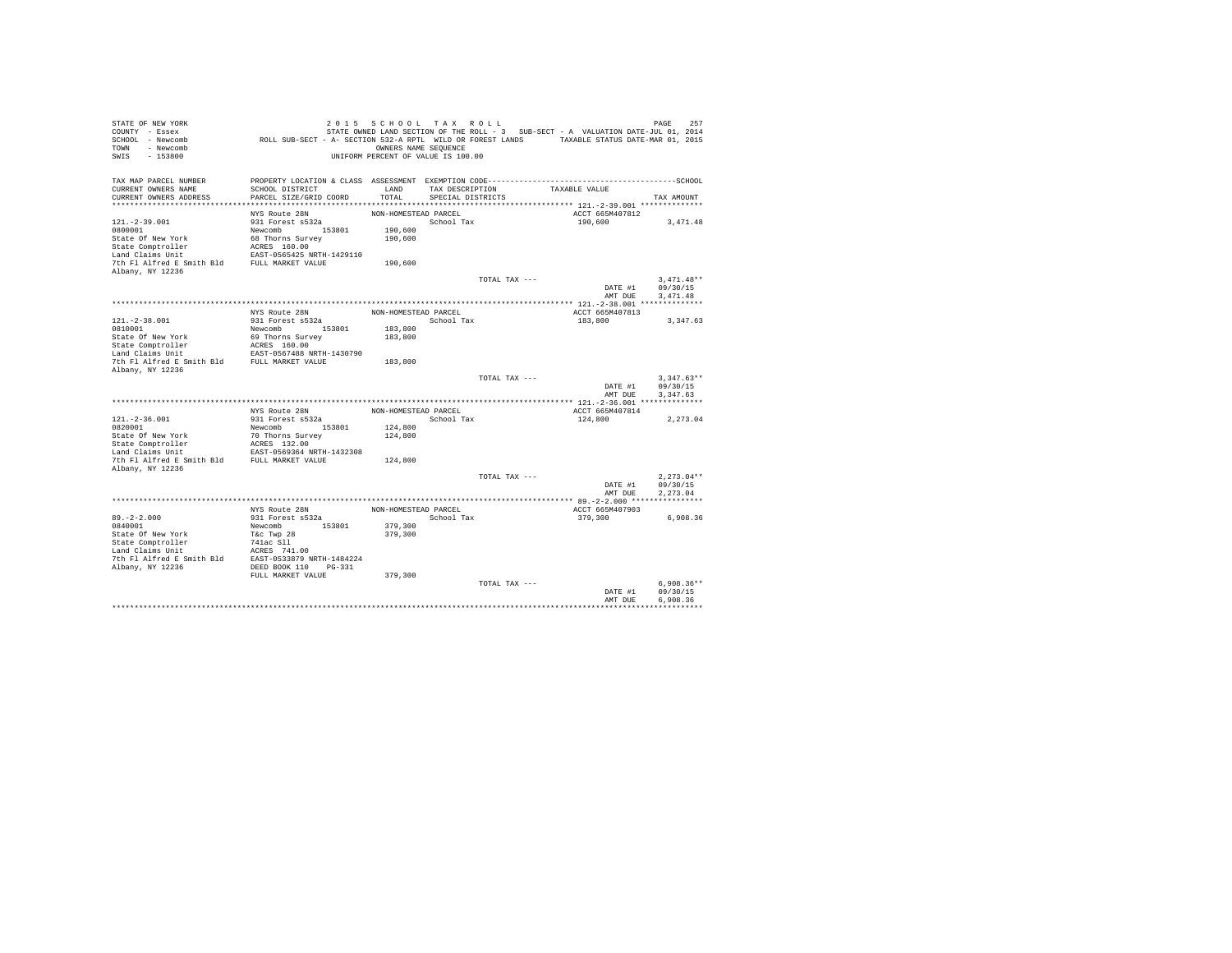| STATE OF NEW YORK<br>COUNTY - Essex<br>SCHOOL - Newcomb<br>- Newcomb<br>TOWN<br>$-153800$<br>SWIS | ROLL SUB-SECT - A- SECTION 532-A RPTL WILD OR FOREST LANDS TAXABLE STATUS DATE-MAR 01, 2015 | 2015 SCHOOL TAX ROLL<br>OWNERS NAME SEQUENCE<br>UNIFORM PERCENT OF VALUE IS 100.00 |                   |               | STATE OWNED LAND SECTION OF THE ROLL - 3 SUB-SECT - A VALUATION DATE-JUL 01, 2014 | PAGE<br>258             |
|---------------------------------------------------------------------------------------------------|---------------------------------------------------------------------------------------------|------------------------------------------------------------------------------------|-------------------|---------------|-----------------------------------------------------------------------------------|-------------------------|
| TAX MAP PARCEL NUMBER                                                                             |                                                                                             |                                                                                    |                   |               |                                                                                   |                         |
| CURRENT OWNERS NAME                                                                               | SCHOOL DISTRICT                                                                             | LAND                                                                               | TAX DESCRIPTION   |               | TAXABLE VALUE                                                                     |                         |
| CURRENT OWNERS ADDRESS                                                                            | PARCEL SIZE/GRID COORD                                                                      | TOTAL                                                                              | SPECIAL DISTRICTS |               |                                                                                   | TAX AMOUNT              |
|                                                                                                   | NYS Route 28N                                                                               | NON-HOMESTEAD PARCEL                                                               |                   |               | ACCT 665M407904                                                                   |                         |
| $89. -1 - 3.000$                                                                                  | 931 Forest s532a                                                                            |                                                                                    | School Tax        |               | 657,400                                                                           | 11,973.51               |
| 0850001                                                                                           | Newcomb 153801                                                                              | 657,400                                                                            |                   |               |                                                                                   |                         |
| State Of New York                                                                                 | T&c Twp 28                                                                                  | 657,400                                                                            |                   |               |                                                                                   |                         |
| State Comptroller                                                                                 | 751ac Sll                                                                                   |                                                                                    |                   |               |                                                                                   |                         |
| Land Claims Unit                                                                                  | ACRES 750.95                                                                                |                                                                                    |                   |               |                                                                                   |                         |
| 7th Fl Alfred E Smith Bld                                                                         | EAST-0528294 NRTH-1480319                                                                   |                                                                                    |                   |               |                                                                                   |                         |
| Albany, NY 12236                                                                                  | DEED BOOK 110 PG-559                                                                        |                                                                                    |                   |               |                                                                                   |                         |
|                                                                                                   | FULL MARKET VALUE                                                                           | 657,400                                                                            |                   | TOTAL TAX --- |                                                                                   |                         |
|                                                                                                   |                                                                                             |                                                                                    |                   |               | DATE #1                                                                           | 11,973.51**<br>09/30/15 |
|                                                                                                   |                                                                                             |                                                                                    |                   |               | AMT DUE                                                                           | 11,973.51               |
|                                                                                                   |                                                                                             |                                                                                    |                   |               |                                                                                   |                         |
|                                                                                                   | NYS Route 28N                                                                               | NON-HOMESTEAD PARCEL                                                               |                   |               | ACCT 665M407911                                                                   |                         |
| $88. - 1 - 3.000$                                                                                 | 931 Forest s532a                                                                            |                                                                                    | School Tax        |               | 209,000                                                                           | 3,806.61                |
| 0860001                                                                                           | Newcomb 153801                                                                              | 209,000                                                                            |                   |               |                                                                                   |                         |
| State Of New York                                                                                 | 84 T&c Twp 28                                                                               | 209,000                                                                            |                   |               |                                                                                   |                         |
| State Comptroller                                                                                 | 189.70                                                                                      |                                                                                    |                   |               |                                                                                   |                         |
| Land Claims Unit                                                                                  | ACRES 189.70                                                                                |                                                                                    |                   |               |                                                                                   |                         |
| The F1 Alfred E Smith Bld<br>The F1 Alfred E Smith Bld<br>FULL MARKET VALUE<br>FULL MARKET VALUE  |                                                                                             | 209,000                                                                            |                   |               |                                                                                   |                         |
|                                                                                                   |                                                                                             |                                                                                    |                   | TOTAL TAX --- |                                                                                   | $3.806.61**$            |
|                                                                                                   |                                                                                             |                                                                                    |                   |               | DATE #1                                                                           | 09/30/15                |
|                                                                                                   |                                                                                             |                                                                                    |                   |               | AMT DUE                                                                           | 3,806.61                |
|                                                                                                   |                                                                                             |                                                                                    |                   |               |                                                                                   |                         |
|                                                                                                   | NYS Route 28N                                                                               | NON-HOMESTEAD PARCEL                                                               |                   |               | ACCT 665M407912                                                                   |                         |
| $88. -1 - 11.000$                                                                                 | 931 Forest s532a                                                                            |                                                                                    | School Tax        |               | 156,000                                                                           | 2,841.30                |
| 0870001<br>State Of New York                                                                      | Newcomb 153801<br>85 T&c Twp 28                                                             | 156,000<br>156,000                                                                 |                   |               |                                                                                   |                         |
| State Comptroller                                                                                 | ACRES 168.00                                                                                |                                                                                    |                   |               |                                                                                   |                         |
| Land Claims Unit                                                                                  | EAST-0525456 NRTH-1478642                                                                   |                                                                                    |                   |               |                                                                                   |                         |
| 7th Fl Alfred E Smith Bld FULL MARKET VALUE                                                       |                                                                                             | 156,000                                                                            |                   |               |                                                                                   |                         |
| Albany, NY 12236                                                                                  |                                                                                             |                                                                                    |                   |               |                                                                                   |                         |
|                                                                                                   |                                                                                             |                                                                                    |                   | TOTAL TAX --- |                                                                                   | $2.841.30**$            |
|                                                                                                   |                                                                                             |                                                                                    |                   |               | DATE #1                                                                           | 09/30/15                |
|                                                                                                   |                                                                                             |                                                                                    |                   |               | AMT DUE                                                                           | 2.841.30                |
|                                                                                                   |                                                                                             |                                                                                    |                   |               |                                                                                   |                         |
| $89. - 1 - 2.000$                                                                                 | NYS Route 28N<br>931 Forest s532a                                                           | NON-HOMESTEAD PARCEL                                                               | School Tax        |               | ACCT 665M407913<br>57.600                                                         |                         |
| 0880001                                                                                           | Newcomb 153801                                                                              | 57,600                                                                             |                   |               |                                                                                   | 1,049.09                |
| State Of New York                                                                                 | Pt 86 T&c Twp                                                                               | 57,600                                                                             |                   |               |                                                                                   |                         |
| State Comptroller                                                                                 | 101.3ac Sll                                                                                 |                                                                                    |                   |               |                                                                                   |                         |
| Land Claims Unit                                                                                  | ACRES 101.28                                                                                |                                                                                    |                   |               |                                                                                   |                         |
| 7th Fl Alfred E Smith Bld                                                                         | EAST-0526929 NRTH-1476773                                                                   |                                                                                    |                   |               |                                                                                   |                         |
| Albany, NY 12236                                                                                  | DEED BOOK 110 PG-559                                                                        |                                                                                    |                   |               |                                                                                   |                         |
|                                                                                                   | FULL MARKET VALUE                                                                           | 57,600                                                                             |                   |               |                                                                                   |                         |
|                                                                                                   |                                                                                             |                                                                                    |                   | TOTAL TAX --- |                                                                                   | $1.049.09**$            |
|                                                                                                   |                                                                                             |                                                                                    |                   |               | DATE #1<br>AMT DUE                                                                | 09/30/15<br>1,049.09    |
|                                                                                                   |                                                                                             |                                                                                    |                   |               |                                                                                   |                         |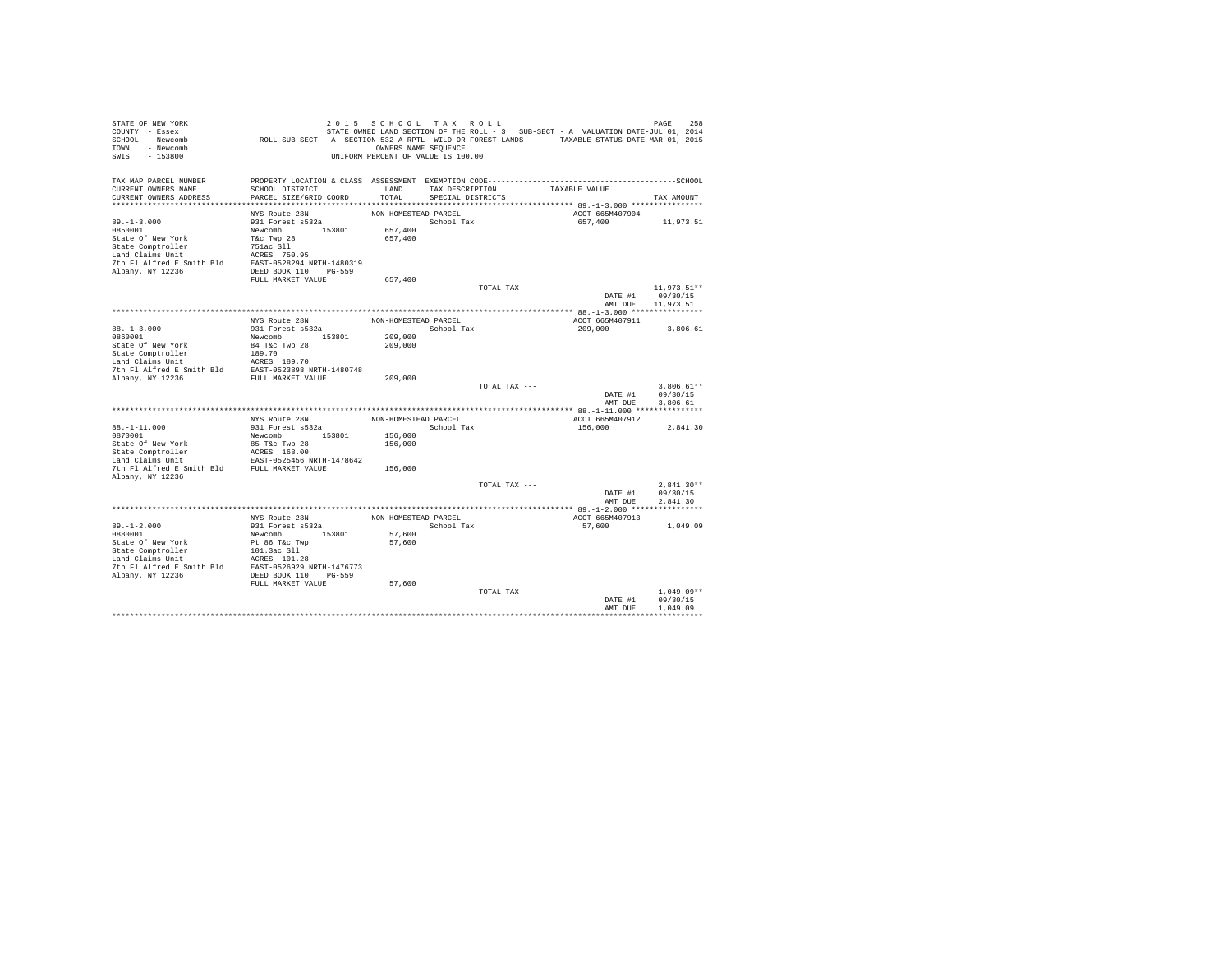| CURRENT OWNERS NAME<br>SCHOOL DISTRICT<br>LAND<br>TAXABLE VALUE<br>TAX DESCRIPTION<br>TOTAL<br>CURRENT OWNERS ADDRESS<br>PARCEL SIZE/GRID COORD<br>SPECIAL DISTRICTS<br>TAX AMOUNT<br>NON-HOMESTEAD PARCEL<br>ACCT 665M408011<br>Sanford Ln<br>931 Forest s532a<br>School Tax<br>336,600<br>6,130.64<br>Newcomb 153801<br>336,600<br>Part Lot 14 T&c Pur Twp45<br>336,600<br>State Comptroller<br>491ac Sll<br>Land Claims Unit<br>The Unit School (1818) 2013<br>7th Fl Alfred E Smith Bld<br>EAST-0597213 NRTH-1461785<br>Ribany, NY 12236<br>FULL MARKET VALUE<br>336,600<br>$6.130.64**$<br>TOTAL TAX ---<br>09/30/15<br>DATE #1<br>AMT DUE<br>6.130.64<br>Sanford Ln<br>NON-HOMESTEAD PARCEL<br>ACCT 665M408012<br>931 Forest s532a<br>School Tax<br>90,400<br>1,646.49<br>Newcomb 153801<br>90,400<br>Part Lot 26 T&c Pur Twp45<br>State Of New York<br>90,400<br>State Comptroller<br>250.5ac Sll<br>Land Claims Unit<br>ACRES 250.47<br>EAST-0596983 NRTH-1474994<br>7th Fl Alfred E Smith Bld<br>Albany, NY 12236<br>FULL MARKET VALUE<br>90,400<br>$1.646.49**$<br>TOTAL TAX ---<br>DATE #1<br>09/30/15<br>AMT DUE<br>1,646.49<br>Sanford Ln<br>NON-HOMESTEAD PARCEL<br>ACCT 665M408013<br>$91. - 3 - 6.000$<br>931 Forest s532a<br>School Tax<br>121,000<br>2,203.83<br>0920001<br>Newcomb 153801<br>121,000<br>State Of New York<br>27 T&c Twp 45<br>121,000<br>State Comptroller<br>ACRES 512.00<br>EAST-0594760 NRTH-1472362<br>Land Claims Unit<br>7th Fl Alfred E Smith Bld DEED BOOK 212 PG-395<br>FULL MARKET VALUE<br>121,000<br>TOTAL TAX ---<br>$2.203.83**$<br>09/30/15<br>DATE #1<br>AMT DUE<br>2.203.83<br>Sanford Ln<br>NON-HOMESTEAD PARCEL<br>ACCT 665M408014<br>931 Forest s532a<br>School Tax<br>$101. - 5 - 10.000$<br>110,700<br>2.016.23<br>110,700<br>0930001<br>Newcomb 153801<br>State Of New York<br>State Comptroller<br>Indeed Calins Unit Except 192.01<br>Land Claims Unit<br>The Plaificed Example 192.01<br>2000 21236<br>2000 2000 21236<br>PULL MARKET VALUE<br>DEED BOOK 212<br>2000 21236<br>PULL MARKET VALUE<br>110,700<br>110,700<br>$2.016.23**$<br>TOTAL TAX ---<br>09/30/15<br>DATE #1<br>2.016.23<br>AMT DUE | STATE OF NEW YORK<br>COUNTY - Essex<br>SCHOOL - Newcomb<br>TOWN - Newcomb<br>SWIS<br>$-153800$ | ROLL SUB-SECT - A- SECTION 532-A RPTL WILD OR FOREST LANDS TAXABLE STATUS DATE-MAR 01, 2015 | 2015 SCHOOL TAX ROLL<br>OWNERS NAME SEQUENCE<br>UNIFORM PERCENT OF VALUE IS 100.00 |  | STATE OWNED LAND SECTION OF THE ROLL - 3 SUB-SECT - A VALUATION DATE-JUL 01, 2014 | PAGE<br>259 |
|-------------------------------------------------------------------------------------------------------------------------------------------------------------------------------------------------------------------------------------------------------------------------------------------------------------------------------------------------------------------------------------------------------------------------------------------------------------------------------------------------------------------------------------------------------------------------------------------------------------------------------------------------------------------------------------------------------------------------------------------------------------------------------------------------------------------------------------------------------------------------------------------------------------------------------------------------------------------------------------------------------------------------------------------------------------------------------------------------------------------------------------------------------------------------------------------------------------------------------------------------------------------------------------------------------------------------------------------------------------------------------------------------------------------------------------------------------------------------------------------------------------------------------------------------------------------------------------------------------------------------------------------------------------------------------------------------------------------------------------------------------------------------------------------------------------------------------------------------------------------------------------------------------------------------------------------------------------------------------------------------------------------------------------------------------------------------------------------------------------------------------------------------------------------|------------------------------------------------------------------------------------------------|---------------------------------------------------------------------------------------------|------------------------------------------------------------------------------------|--|-----------------------------------------------------------------------------------|-------------|
|                                                                                                                                                                                                                                                                                                                                                                                                                                                                                                                                                                                                                                                                                                                                                                                                                                                                                                                                                                                                                                                                                                                                                                                                                                                                                                                                                                                                                                                                                                                                                                                                                                                                                                                                                                                                                                                                                                                                                                                                                                                                                                                                                                   |                                                                                                |                                                                                             |                                                                                    |  |                                                                                   |             |
|                                                                                                                                                                                                                                                                                                                                                                                                                                                                                                                                                                                                                                                                                                                                                                                                                                                                                                                                                                                                                                                                                                                                                                                                                                                                                                                                                                                                                                                                                                                                                                                                                                                                                                                                                                                                                                                                                                                                                                                                                                                                                                                                                                   | TAX MAP PARCEL NUMBER                                                                          |                                                                                             |                                                                                    |  |                                                                                   |             |
|                                                                                                                                                                                                                                                                                                                                                                                                                                                                                                                                                                                                                                                                                                                                                                                                                                                                                                                                                                                                                                                                                                                                                                                                                                                                                                                                                                                                                                                                                                                                                                                                                                                                                                                                                                                                                                                                                                                                                                                                                                                                                                                                                                   |                                                                                                |                                                                                             |                                                                                    |  |                                                                                   |             |
|                                                                                                                                                                                                                                                                                                                                                                                                                                                                                                                                                                                                                                                                                                                                                                                                                                                                                                                                                                                                                                                                                                                                                                                                                                                                                                                                                                                                                                                                                                                                                                                                                                                                                                                                                                                                                                                                                                                                                                                                                                                                                                                                                                   |                                                                                                |                                                                                             |                                                                                    |  |                                                                                   |             |
|                                                                                                                                                                                                                                                                                                                                                                                                                                                                                                                                                                                                                                                                                                                                                                                                                                                                                                                                                                                                                                                                                                                                                                                                                                                                                                                                                                                                                                                                                                                                                                                                                                                                                                                                                                                                                                                                                                                                                                                                                                                                                                                                                                   |                                                                                                |                                                                                             |                                                                                    |  |                                                                                   |             |
|                                                                                                                                                                                                                                                                                                                                                                                                                                                                                                                                                                                                                                                                                                                                                                                                                                                                                                                                                                                                                                                                                                                                                                                                                                                                                                                                                                                                                                                                                                                                                                                                                                                                                                                                                                                                                                                                                                                                                                                                                                                                                                                                                                   | $101. - 5 - 14.000$                                                                            |                                                                                             |                                                                                    |  |                                                                                   |             |
|                                                                                                                                                                                                                                                                                                                                                                                                                                                                                                                                                                                                                                                                                                                                                                                                                                                                                                                                                                                                                                                                                                                                                                                                                                                                                                                                                                                                                                                                                                                                                                                                                                                                                                                                                                                                                                                                                                                                                                                                                                                                                                                                                                   | 0900001                                                                                        |                                                                                             |                                                                                    |  |                                                                                   |             |
|                                                                                                                                                                                                                                                                                                                                                                                                                                                                                                                                                                                                                                                                                                                                                                                                                                                                                                                                                                                                                                                                                                                                                                                                                                                                                                                                                                                                                                                                                                                                                                                                                                                                                                                                                                                                                                                                                                                                                                                                                                                                                                                                                                   | State Of New York                                                                              |                                                                                             |                                                                                    |  |                                                                                   |             |
|                                                                                                                                                                                                                                                                                                                                                                                                                                                                                                                                                                                                                                                                                                                                                                                                                                                                                                                                                                                                                                                                                                                                                                                                                                                                                                                                                                                                                                                                                                                                                                                                                                                                                                                                                                                                                                                                                                                                                                                                                                                                                                                                                                   |                                                                                                |                                                                                             |                                                                                    |  |                                                                                   |             |
|                                                                                                                                                                                                                                                                                                                                                                                                                                                                                                                                                                                                                                                                                                                                                                                                                                                                                                                                                                                                                                                                                                                                                                                                                                                                                                                                                                                                                                                                                                                                                                                                                                                                                                                                                                                                                                                                                                                                                                                                                                                                                                                                                                   |                                                                                                |                                                                                             |                                                                                    |  |                                                                                   |             |
|                                                                                                                                                                                                                                                                                                                                                                                                                                                                                                                                                                                                                                                                                                                                                                                                                                                                                                                                                                                                                                                                                                                                                                                                                                                                                                                                                                                                                                                                                                                                                                                                                                                                                                                                                                                                                                                                                                                                                                                                                                                                                                                                                                   |                                                                                                |                                                                                             |                                                                                    |  |                                                                                   |             |
|                                                                                                                                                                                                                                                                                                                                                                                                                                                                                                                                                                                                                                                                                                                                                                                                                                                                                                                                                                                                                                                                                                                                                                                                                                                                                                                                                                                                                                                                                                                                                                                                                                                                                                                                                                                                                                                                                                                                                                                                                                                                                                                                                                   |                                                                                                |                                                                                             |                                                                                    |  |                                                                                   |             |
|                                                                                                                                                                                                                                                                                                                                                                                                                                                                                                                                                                                                                                                                                                                                                                                                                                                                                                                                                                                                                                                                                                                                                                                                                                                                                                                                                                                                                                                                                                                                                                                                                                                                                                                                                                                                                                                                                                                                                                                                                                                                                                                                                                   |                                                                                                |                                                                                             |                                                                                    |  |                                                                                   |             |
|                                                                                                                                                                                                                                                                                                                                                                                                                                                                                                                                                                                                                                                                                                                                                                                                                                                                                                                                                                                                                                                                                                                                                                                                                                                                                                                                                                                                                                                                                                                                                                                                                                                                                                                                                                                                                                                                                                                                                                                                                                                                                                                                                                   |                                                                                                |                                                                                             |                                                                                    |  |                                                                                   |             |
|                                                                                                                                                                                                                                                                                                                                                                                                                                                                                                                                                                                                                                                                                                                                                                                                                                                                                                                                                                                                                                                                                                                                                                                                                                                                                                                                                                                                                                                                                                                                                                                                                                                                                                                                                                                                                                                                                                                                                                                                                                                                                                                                                                   |                                                                                                |                                                                                             |                                                                                    |  |                                                                                   |             |
|                                                                                                                                                                                                                                                                                                                                                                                                                                                                                                                                                                                                                                                                                                                                                                                                                                                                                                                                                                                                                                                                                                                                                                                                                                                                                                                                                                                                                                                                                                                                                                                                                                                                                                                                                                                                                                                                                                                                                                                                                                                                                                                                                                   |                                                                                                |                                                                                             |                                                                                    |  |                                                                                   |             |
|                                                                                                                                                                                                                                                                                                                                                                                                                                                                                                                                                                                                                                                                                                                                                                                                                                                                                                                                                                                                                                                                                                                                                                                                                                                                                                                                                                                                                                                                                                                                                                                                                                                                                                                                                                                                                                                                                                                                                                                                                                                                                                                                                                   | $91. - 3 - 5.000$                                                                              |                                                                                             |                                                                                    |  |                                                                                   |             |
|                                                                                                                                                                                                                                                                                                                                                                                                                                                                                                                                                                                                                                                                                                                                                                                                                                                                                                                                                                                                                                                                                                                                                                                                                                                                                                                                                                                                                                                                                                                                                                                                                                                                                                                                                                                                                                                                                                                                                                                                                                                                                                                                                                   | 0910001                                                                                        |                                                                                             |                                                                                    |  |                                                                                   |             |
|                                                                                                                                                                                                                                                                                                                                                                                                                                                                                                                                                                                                                                                                                                                                                                                                                                                                                                                                                                                                                                                                                                                                                                                                                                                                                                                                                                                                                                                                                                                                                                                                                                                                                                                                                                                                                                                                                                                                                                                                                                                                                                                                                                   |                                                                                                |                                                                                             |                                                                                    |  |                                                                                   |             |
|                                                                                                                                                                                                                                                                                                                                                                                                                                                                                                                                                                                                                                                                                                                                                                                                                                                                                                                                                                                                                                                                                                                                                                                                                                                                                                                                                                                                                                                                                                                                                                                                                                                                                                                                                                                                                                                                                                                                                                                                                                                                                                                                                                   |                                                                                                |                                                                                             |                                                                                    |  |                                                                                   |             |
|                                                                                                                                                                                                                                                                                                                                                                                                                                                                                                                                                                                                                                                                                                                                                                                                                                                                                                                                                                                                                                                                                                                                                                                                                                                                                                                                                                                                                                                                                                                                                                                                                                                                                                                                                                                                                                                                                                                                                                                                                                                                                                                                                                   |                                                                                                |                                                                                             |                                                                                    |  |                                                                                   |             |
|                                                                                                                                                                                                                                                                                                                                                                                                                                                                                                                                                                                                                                                                                                                                                                                                                                                                                                                                                                                                                                                                                                                                                                                                                                                                                                                                                                                                                                                                                                                                                                                                                                                                                                                                                                                                                                                                                                                                                                                                                                                                                                                                                                   |                                                                                                |                                                                                             |                                                                                    |  |                                                                                   |             |
|                                                                                                                                                                                                                                                                                                                                                                                                                                                                                                                                                                                                                                                                                                                                                                                                                                                                                                                                                                                                                                                                                                                                                                                                                                                                                                                                                                                                                                                                                                                                                                                                                                                                                                                                                                                                                                                                                                                                                                                                                                                                                                                                                                   |                                                                                                |                                                                                             |                                                                                    |  |                                                                                   |             |
|                                                                                                                                                                                                                                                                                                                                                                                                                                                                                                                                                                                                                                                                                                                                                                                                                                                                                                                                                                                                                                                                                                                                                                                                                                                                                                                                                                                                                                                                                                                                                                                                                                                                                                                                                                                                                                                                                                                                                                                                                                                                                                                                                                   |                                                                                                |                                                                                             |                                                                                    |  |                                                                                   |             |
|                                                                                                                                                                                                                                                                                                                                                                                                                                                                                                                                                                                                                                                                                                                                                                                                                                                                                                                                                                                                                                                                                                                                                                                                                                                                                                                                                                                                                                                                                                                                                                                                                                                                                                                                                                                                                                                                                                                                                                                                                                                                                                                                                                   |                                                                                                |                                                                                             |                                                                                    |  |                                                                                   |             |
|                                                                                                                                                                                                                                                                                                                                                                                                                                                                                                                                                                                                                                                                                                                                                                                                                                                                                                                                                                                                                                                                                                                                                                                                                                                                                                                                                                                                                                                                                                                                                                                                                                                                                                                                                                                                                                                                                                                                                                                                                                                                                                                                                                   |                                                                                                |                                                                                             |                                                                                    |  |                                                                                   |             |
|                                                                                                                                                                                                                                                                                                                                                                                                                                                                                                                                                                                                                                                                                                                                                                                                                                                                                                                                                                                                                                                                                                                                                                                                                                                                                                                                                                                                                                                                                                                                                                                                                                                                                                                                                                                                                                                                                                                                                                                                                                                                                                                                                                   |                                                                                                |                                                                                             |                                                                                    |  |                                                                                   |             |
|                                                                                                                                                                                                                                                                                                                                                                                                                                                                                                                                                                                                                                                                                                                                                                                                                                                                                                                                                                                                                                                                                                                                                                                                                                                                                                                                                                                                                                                                                                                                                                                                                                                                                                                                                                                                                                                                                                                                                                                                                                                                                                                                                                   |                                                                                                |                                                                                             |                                                                                    |  |                                                                                   |             |
|                                                                                                                                                                                                                                                                                                                                                                                                                                                                                                                                                                                                                                                                                                                                                                                                                                                                                                                                                                                                                                                                                                                                                                                                                                                                                                                                                                                                                                                                                                                                                                                                                                                                                                                                                                                                                                                                                                                                                                                                                                                                                                                                                                   |                                                                                                |                                                                                             |                                                                                    |  |                                                                                   |             |
|                                                                                                                                                                                                                                                                                                                                                                                                                                                                                                                                                                                                                                                                                                                                                                                                                                                                                                                                                                                                                                                                                                                                                                                                                                                                                                                                                                                                                                                                                                                                                                                                                                                                                                                                                                                                                                                                                                                                                                                                                                                                                                                                                                   |                                                                                                |                                                                                             |                                                                                    |  |                                                                                   |             |
|                                                                                                                                                                                                                                                                                                                                                                                                                                                                                                                                                                                                                                                                                                                                                                                                                                                                                                                                                                                                                                                                                                                                                                                                                                                                                                                                                                                                                                                                                                                                                                                                                                                                                                                                                                                                                                                                                                                                                                                                                                                                                                                                                                   |                                                                                                |                                                                                             |                                                                                    |  |                                                                                   |             |
|                                                                                                                                                                                                                                                                                                                                                                                                                                                                                                                                                                                                                                                                                                                                                                                                                                                                                                                                                                                                                                                                                                                                                                                                                                                                                                                                                                                                                                                                                                                                                                                                                                                                                                                                                                                                                                                                                                                                                                                                                                                                                                                                                                   |                                                                                                |                                                                                             |                                                                                    |  |                                                                                   |             |
|                                                                                                                                                                                                                                                                                                                                                                                                                                                                                                                                                                                                                                                                                                                                                                                                                                                                                                                                                                                                                                                                                                                                                                                                                                                                                                                                                                                                                                                                                                                                                                                                                                                                                                                                                                                                                                                                                                                                                                                                                                                                                                                                                                   | Albany, NY 12236                                                                               |                                                                                             |                                                                                    |  |                                                                                   |             |
|                                                                                                                                                                                                                                                                                                                                                                                                                                                                                                                                                                                                                                                                                                                                                                                                                                                                                                                                                                                                                                                                                                                                                                                                                                                                                                                                                                                                                                                                                                                                                                                                                                                                                                                                                                                                                                                                                                                                                                                                                                                                                                                                                                   |                                                                                                |                                                                                             |                                                                                    |  |                                                                                   |             |
|                                                                                                                                                                                                                                                                                                                                                                                                                                                                                                                                                                                                                                                                                                                                                                                                                                                                                                                                                                                                                                                                                                                                                                                                                                                                                                                                                                                                                                                                                                                                                                                                                                                                                                                                                                                                                                                                                                                                                                                                                                                                                                                                                                   |                                                                                                |                                                                                             |                                                                                    |  |                                                                                   |             |
|                                                                                                                                                                                                                                                                                                                                                                                                                                                                                                                                                                                                                                                                                                                                                                                                                                                                                                                                                                                                                                                                                                                                                                                                                                                                                                                                                                                                                                                                                                                                                                                                                                                                                                                                                                                                                                                                                                                                                                                                                                                                                                                                                                   |                                                                                                |                                                                                             |                                                                                    |  |                                                                                   |             |
|                                                                                                                                                                                                                                                                                                                                                                                                                                                                                                                                                                                                                                                                                                                                                                                                                                                                                                                                                                                                                                                                                                                                                                                                                                                                                                                                                                                                                                                                                                                                                                                                                                                                                                                                                                                                                                                                                                                                                                                                                                                                                                                                                                   |                                                                                                |                                                                                             |                                                                                    |  |                                                                                   |             |
|                                                                                                                                                                                                                                                                                                                                                                                                                                                                                                                                                                                                                                                                                                                                                                                                                                                                                                                                                                                                                                                                                                                                                                                                                                                                                                                                                                                                                                                                                                                                                                                                                                                                                                                                                                                                                                                                                                                                                                                                                                                                                                                                                                   |                                                                                                |                                                                                             |                                                                                    |  |                                                                                   |             |
|                                                                                                                                                                                                                                                                                                                                                                                                                                                                                                                                                                                                                                                                                                                                                                                                                                                                                                                                                                                                                                                                                                                                                                                                                                                                                                                                                                                                                                                                                                                                                                                                                                                                                                                                                                                                                                                                                                                                                                                                                                                                                                                                                                   |                                                                                                |                                                                                             |                                                                                    |  |                                                                                   |             |
|                                                                                                                                                                                                                                                                                                                                                                                                                                                                                                                                                                                                                                                                                                                                                                                                                                                                                                                                                                                                                                                                                                                                                                                                                                                                                                                                                                                                                                                                                                                                                                                                                                                                                                                                                                                                                                                                                                                                                                                                                                                                                                                                                                   |                                                                                                |                                                                                             |                                                                                    |  |                                                                                   |             |
|                                                                                                                                                                                                                                                                                                                                                                                                                                                                                                                                                                                                                                                                                                                                                                                                                                                                                                                                                                                                                                                                                                                                                                                                                                                                                                                                                                                                                                                                                                                                                                                                                                                                                                                                                                                                                                                                                                                                                                                                                                                                                                                                                                   |                                                                                                |                                                                                             |                                                                                    |  |                                                                                   |             |
|                                                                                                                                                                                                                                                                                                                                                                                                                                                                                                                                                                                                                                                                                                                                                                                                                                                                                                                                                                                                                                                                                                                                                                                                                                                                                                                                                                                                                                                                                                                                                                                                                                                                                                                                                                                                                                                                                                                                                                                                                                                                                                                                                                   |                                                                                                |                                                                                             |                                                                                    |  |                                                                                   |             |
|                                                                                                                                                                                                                                                                                                                                                                                                                                                                                                                                                                                                                                                                                                                                                                                                                                                                                                                                                                                                                                                                                                                                                                                                                                                                                                                                                                                                                                                                                                                                                                                                                                                                                                                                                                                                                                                                                                                                                                                                                                                                                                                                                                   |                                                                                                |                                                                                             |                                                                                    |  |                                                                                   |             |
|                                                                                                                                                                                                                                                                                                                                                                                                                                                                                                                                                                                                                                                                                                                                                                                                                                                                                                                                                                                                                                                                                                                                                                                                                                                                                                                                                                                                                                                                                                                                                                                                                                                                                                                                                                                                                                                                                                                                                                                                                                                                                                                                                                   |                                                                                                |                                                                                             |                                                                                    |  |                                                                                   |             |
|                                                                                                                                                                                                                                                                                                                                                                                                                                                                                                                                                                                                                                                                                                                                                                                                                                                                                                                                                                                                                                                                                                                                                                                                                                                                                                                                                                                                                                                                                                                                                                                                                                                                                                                                                                                                                                                                                                                                                                                                                                                                                                                                                                   |                                                                                                |                                                                                             |                                                                                    |  |                                                                                   |             |
|                                                                                                                                                                                                                                                                                                                                                                                                                                                                                                                                                                                                                                                                                                                                                                                                                                                                                                                                                                                                                                                                                                                                                                                                                                                                                                                                                                                                                                                                                                                                                                                                                                                                                                                                                                                                                                                                                                                                                                                                                                                                                                                                                                   |                                                                                                |                                                                                             |                                                                                    |  |                                                                                   |             |
|                                                                                                                                                                                                                                                                                                                                                                                                                                                                                                                                                                                                                                                                                                                                                                                                                                                                                                                                                                                                                                                                                                                                                                                                                                                                                                                                                                                                                                                                                                                                                                                                                                                                                                                                                                                                                                                                                                                                                                                                                                                                                                                                                                   |                                                                                                |                                                                                             |                                                                                    |  |                                                                                   |             |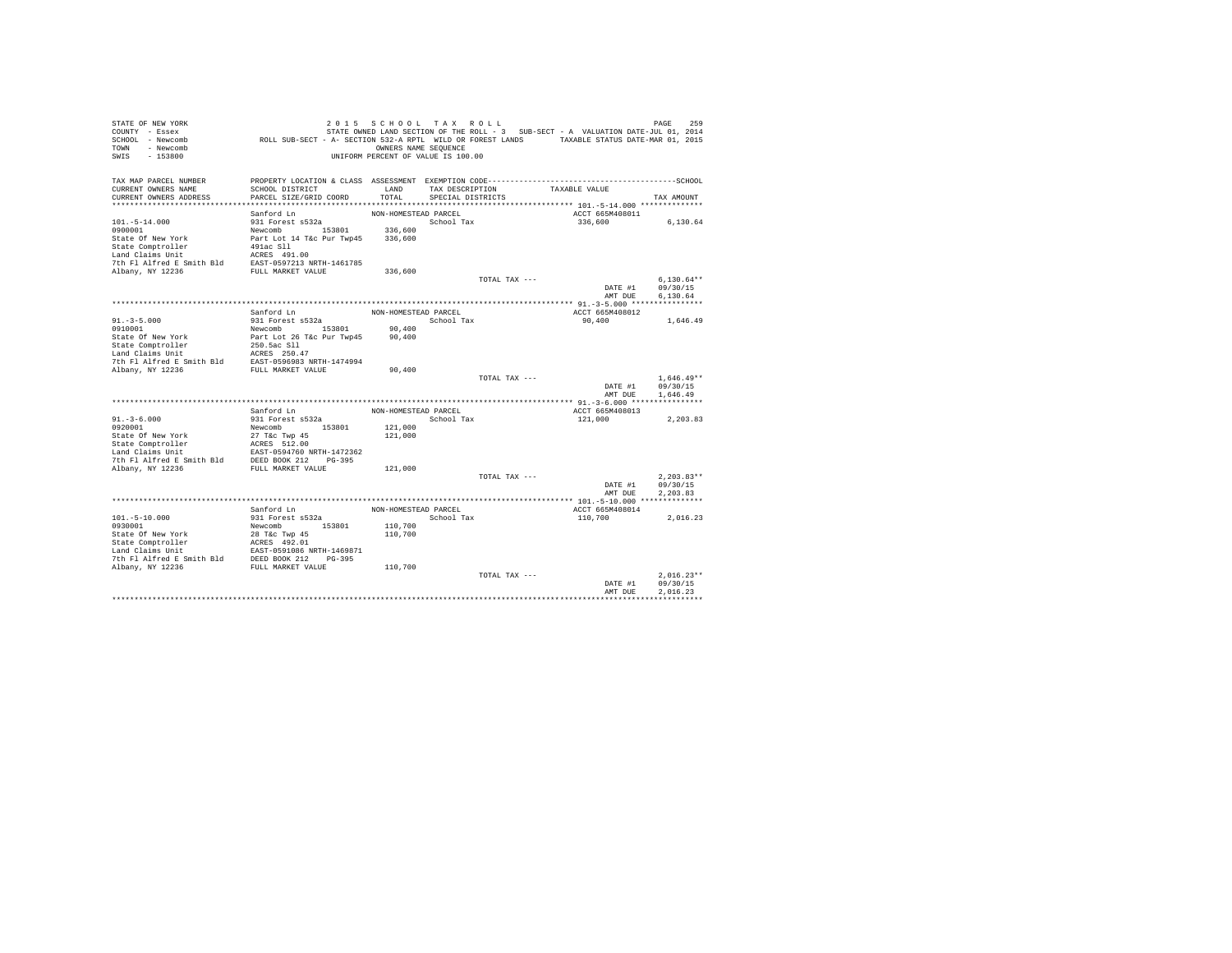| STATE OF NEW YORK<br>COUNTY - Essex<br>SCHOOL - Newcomb                                                                                                                                                                                            | ROLL SUB-SECT - A- SECTION 532-A RPTL WILD OR FOREST LANDS TAXABLE STATUS DATE-MAR 01, 2015  | 2015 SCHOOL TAX ROLL                                       |                                      |               | STATE OWNED LAND SECTION OF THE ROLL - 3 SUB-SECT - A VALUATION DATE-JUL 01, 2014 | PAGE<br>260              |
|----------------------------------------------------------------------------------------------------------------------------------------------------------------------------------------------------------------------------------------------------|----------------------------------------------------------------------------------------------|------------------------------------------------------------|--------------------------------------|---------------|-----------------------------------------------------------------------------------|--------------------------|
| TOWN - Newcomb<br>SWIS - 153800                                                                                                                                                                                                                    |                                                                                              | OWNERS NAME SEQUENCE<br>UNIFORM PERCENT OF VALUE IS 100.00 |                                      |               |                                                                                   |                          |
| TAX MAP PARCEL NUMBER                                                                                                                                                                                                                              | PROPERTY LOCATION & CLASS ASSESSMENT EXEMPTION CODE-----------------------------------SCHOOL |                                                            |                                      |               | TAXABLE VALUE                                                                     |                          |
| CURRENT OWNERS NAME<br>CURRENT OWNERS ADDRESS                                                                                                                                                                                                      | SCHOOL DISTRICT<br>PARCEL SIZE/GRID COORD                                                    | LAND<br>TOTAL                                              | TAX DESCRIPTION<br>SPECIAL DISTRICTS |               |                                                                                   | TAX AMOUNT               |
|                                                                                                                                                                                                                                                    |                                                                                              |                                                            |                                      |               |                                                                                   |                          |
|                                                                                                                                                                                                                                                    | Sanford Ln                                                                                   | NON-HOMESTEAD PARCEL                                       |                                      |               | ACCT 665M408015                                                                   |                          |
| $91. -2 - 2.000$                                                                                                                                                                                                                                   | 931 Forest s532a                                                                             |                                                            | School Tax                           |               | 43,300                                                                            | 788.64                   |
|                                                                                                                                                                                                                                                    |                                                                                              |                                                            |                                      |               |                                                                                   |                          |
|                                                                                                                                                                                                                                                    |                                                                                              |                                                            |                                      |               |                                                                                   |                          |
|                                                                                                                                                                                                                                                    |                                                                                              |                                                            |                                      |               |                                                                                   |                          |
|                                                                                                                                                                                                                                                    |                                                                                              |                                                            |                                      |               |                                                                                   |                          |
|                                                                                                                                                                                                                                                    |                                                                                              |                                                            |                                      |               |                                                                                   |                          |
|                                                                                                                                                                                                                                                    |                                                                                              |                                                            |                                      | TOTAL TAX --- |                                                                                   | 788.64**                 |
|                                                                                                                                                                                                                                                    |                                                                                              |                                                            |                                      |               | DATE #1                                                                           | 09/30/15                 |
|                                                                                                                                                                                                                                                    |                                                                                              |                                                            |                                      |               | AMT DUE                                                                           | 788.64                   |
|                                                                                                                                                                                                                                                    | Sanford Ln                                                                                   |                                                            |                                      |               | ACCT 665M408101                                                                   |                          |
| $91. - 2 - 1.000$                                                                                                                                                                                                                                  | 931 Forest s532a                                                                             | NON-HOMESTEAD PARCEL<br>School Tax                         |                                      |               | 121,400                                                                           | 2,211.11                 |
| 0950001                                                                                                                                                                                                                                            | Newcomb 153801                                                                               | 121,400                                                    |                                      |               |                                                                                   |                          |
| State Of New York<br>State Comptroller<br>Land Claims Unit                                                                                                                                                                                         |                                                                                              | 121,400                                                    |                                      |               |                                                                                   |                          |
|                                                                                                                                                                                                                                                    | Lot 39 T&c Pur Twp 45<br>284.00<br>----- 051.00                                              |                                                            |                                      |               |                                                                                   |                          |
|                                                                                                                                                                                                                                                    |                                                                                              |                                                            |                                      |               |                                                                                   |                          |
|                                                                                                                                                                                                                                                    |                                                                                              |                                                            |                                      |               |                                                                                   |                          |
|                                                                                                                                                                                                                                                    | FULL MARKET VALUE                                                                            | 121,400                                                    |                                      |               |                                                                                   |                          |
|                                                                                                                                                                                                                                                    |                                                                                              |                                                            |                                      | TOTAL TAX --- |                                                                                   | $2,211.11**$             |
|                                                                                                                                                                                                                                                    |                                                                                              |                                                            |                                      |               | DATE #1                                                                           | 09/30/15                 |
|                                                                                                                                                                                                                                                    |                                                                                              |                                                            |                                      |               | AMT DUE                                                                           | 2.211.11                 |
|                                                                                                                                                                                                                                                    |                                                                                              |                                                            |                                      |               |                                                                                   |                          |
| $81. -2 - 3.000$                                                                                                                                                                                                                                   | Sanford Ln                                                                                   | NON-HOMESTEAD PARCEL                                       |                                      |               | ACCT 665M408102                                                                   |                          |
| 0960001                                                                                                                                                                                                                                            | 931 Forest s532a<br>Newcomb 153801                                                           | 202,200                                                    | School Tax                           |               | 202,200                                                                           | 3,682.76                 |
|                                                                                                                                                                                                                                                    |                                                                                              | 202,200                                                    |                                      |               |                                                                                   |                          |
|                                                                                                                                                                                                                                                    |                                                                                              |                                                            |                                      |               |                                                                                   |                          |
| State of New York<br>State Comptroller<br>State Compton and Calmas Unit<br>Land Claims Unit<br>Land Claims Unit<br>The FI Alfred E Smith Bld<br>DEED BOOK 191<br>7th FI Alfred E Smith Bld<br>DEED BOOK 191<br>PULL MARKET VALUE<br>PULL MARKET VA |                                                                                              |                                                            |                                      |               |                                                                                   |                          |
|                                                                                                                                                                                                                                                    |                                                                                              |                                                            |                                      |               |                                                                                   |                          |
|                                                                                                                                                                                                                                                    |                                                                                              | 202,200                                                    |                                      |               |                                                                                   |                          |
|                                                                                                                                                                                                                                                    |                                                                                              |                                                            |                                      | TOTAL TAX --- | DATE #1                                                                           | $3.682.76**$<br>09/30/15 |
|                                                                                                                                                                                                                                                    |                                                                                              |                                                            |                                      |               | AMT DUE                                                                           | 3,682.76                 |
|                                                                                                                                                                                                                                                    |                                                                                              |                                                            |                                      |               |                                                                                   |                          |
|                                                                                                                                                                                                                                                    | Sanford Ln                                                                                   | NON-HOMESTEAD PARCEL                                       |                                      |               | ACCT 665M408103                                                                   |                          |
| $81. - 2 - 2.000$                                                                                                                                                                                                                                  | 931 Forest s532a                                                                             |                                                            | School Tax                           |               | 49,100                                                                            | 894.28                   |
| 0970001                                                                                                                                                                                                                                            | Newcomb 153801                                                                               | 49,100                                                     |                                      |               |                                                                                   |                          |
| State Of New York<br>State Comptroller<br>Land Claims Unit                                                                                                                                                                                         | Pt 47 T&c Twp 45<br>ACRES 148.19<br>EAST-0594930 NRTH-1492361                                | 49,100                                                     |                                      |               |                                                                                   |                          |
|                                                                                                                                                                                                                                                    |                                                                                              |                                                            |                                      |               |                                                                                   |                          |
| 7th Fl Alfred E Smith Bld FULL MARKET VALUE                                                                                                                                                                                                        |                                                                                              | 49,100                                                     |                                      |               |                                                                                   |                          |
| Albany, NY 12236                                                                                                                                                                                                                                   |                                                                                              |                                                            |                                      |               |                                                                                   |                          |
|                                                                                                                                                                                                                                                    |                                                                                              |                                                            |                                      | TOTAL TAX --- |                                                                                   | 894.28**                 |
|                                                                                                                                                                                                                                                    |                                                                                              |                                                            |                                      |               | DATE #1                                                                           | 09/30/15                 |
|                                                                                                                                                                                                                                                    |                                                                                              |                                                            |                                      |               | AMT DUE                                                                           | 894.28                   |
|                                                                                                                                                                                                                                                    |                                                                                              |                                                            |                                      |               |                                                                                   |                          |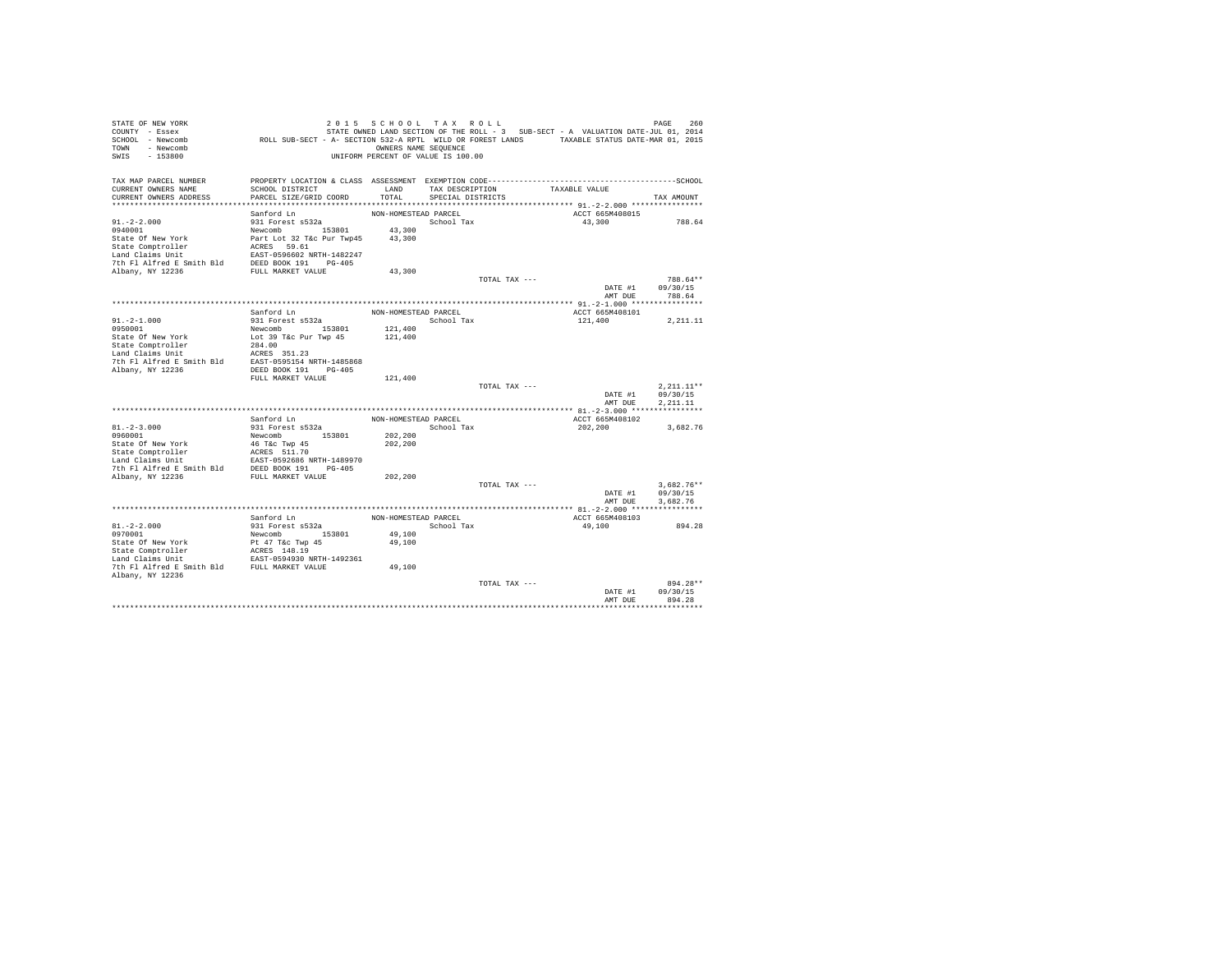| STATE OF NEW YORK<br>COUNTY - Essex                                                                                                                                 |                                                                                             | 2015 SCHOOL TAX ROLL               |                   |               | STATE OWNED LAND SECTION OF THE ROLL - 3 SUB-SECT - A VALUATION DATE-JUL 01, 2014 | 261<br>PAGE  |
|---------------------------------------------------------------------------------------------------------------------------------------------------------------------|---------------------------------------------------------------------------------------------|------------------------------------|-------------------|---------------|-----------------------------------------------------------------------------------|--------------|
| SCHOOL - Newcomb                                                                                                                                                    | ROLL SUB-SECT - A- SECTION 532-A RPTL WILD OR FOREST LANDS TAXABLE STATUS DATE-MAR 01, 2015 |                                    |                   |               |                                                                                   |              |
| - Newcomb<br>TOWN                                                                                                                                                   |                                                                                             | OWNERS NAME SEQUENCE               |                   |               |                                                                                   |              |
| $-153800$<br>SWIS                                                                                                                                                   |                                                                                             | UNIFORM PERCENT OF VALUE IS 100.00 |                   |               |                                                                                   |              |
| TAX MAP PARCEL NUMBER                                                                                                                                               |                                                                                             |                                    |                   |               |                                                                                   |              |
| CURRENT OWNERS NAME                                                                                                                                                 | SCHOOL DISTRICT                                                                             | LAND                               | TAX DESCRIPTION   |               | TAXABLE VALUE                                                                     |              |
| CURRENT OWNERS ADDRESS                                                                                                                                              | PARCEL SIZE/GRID COORD                                                                      | TOTAL                              | SPECIAL DISTRICTS |               |                                                                                   | TAX AMOUNT   |
|                                                                                                                                                                     |                                                                                             |                                    |                   |               |                                                                                   |              |
|                                                                                                                                                                     | Blue Ridge Rd                                                                               | NON-HOMESTEAD PARCEL               |                   |               | ACCT 665M408105                                                                   |              |
| $111. - 3 - 2.000$                                                                                                                                                  | 931 Forest s532a                                                                            |                                    | School Tax        |               | 172,000                                                                           | 3,132.71     |
| 0990001<br>State Of New York                                                                                                                                        | Newcomb 153801                                                                              | 172,000<br>172,000                 |                   |               |                                                                                   |              |
| State Comptroller                                                                                                                                                   | $9$ T&c Twp $46$<br>252ac Sll                                                               |                                    |                   |               |                                                                                   |              |
|                                                                                                                                                                     |                                                                                             |                                    |                   |               |                                                                                   |              |
|                                                                                                                                                                     |                                                                                             |                                    |                   |               |                                                                                   |              |
|                                                                                                                                                                     |                                                                                             | 172,000                            |                   |               |                                                                                   |              |
|                                                                                                                                                                     |                                                                                             |                                    |                   | TOTAL TAX --- |                                                                                   | $3.132.71**$ |
|                                                                                                                                                                     |                                                                                             |                                    |                   |               | DATE #1                                                                           | 09/30/15     |
|                                                                                                                                                                     |                                                                                             |                                    |                   |               | AMT DUE                                                                           | 3,132.71     |
|                                                                                                                                                                     |                                                                                             |                                    |                   |               |                                                                                   |              |
|                                                                                                                                                                     | Sanford Ln                                                                                  | NON-HOMESTEAD PARCEL               |                   |               | ACCT 665M408106                                                                   |              |
| $101. - 5 - 19.000$                                                                                                                                                 | 931 Forest s532a                                                                            |                                    | School Tax        |               | 66,400                                                                            | 1,209.37     |
| 1000001                                                                                                                                                             | Newcomb 153801                                                                              | 66,400                             |                   |               |                                                                                   |              |
| State Of New York<br>State Comptroller                                                                                                                              | 47 T&c Twp 46<br>ACRES 200.78                                                               | 66,400                             |                   |               |                                                                                   |              |
| Land Claims Unit                                                                                                                                                    |                                                                                             |                                    |                   |               |                                                                                   |              |
| 7th Fl Alfred E Smith Bld                                                                                                                                           |                                                                                             |                                    |                   |               |                                                                                   |              |
| Albany, NY 12236                                                                                                                                                    | EAST-0587517 NRTH-1464383<br>DEED BOOK 213 PG-451<br>FULL MARKET VALUE                      | 66,400                             |                   |               |                                                                                   |              |
|                                                                                                                                                                     |                                                                                             |                                    |                   | TOTAL TAX --- |                                                                                   | $1,209.37**$ |
|                                                                                                                                                                     |                                                                                             |                                    |                   |               | DATE #1                                                                           | 09/30/15     |
|                                                                                                                                                                     |                                                                                             |                                    |                   |               | AMT DUE                                                                           | 1,209.37     |
|                                                                                                                                                                     |                                                                                             |                                    |                   |               |                                                                                   |              |
|                                                                                                                                                                     | Sanford Ln                                                                                  | NON-HOMESTEAD PARCEL               |                   |               | ACCT 665M408107                                                                   |              |
| $101.-5-11.000$                                                                                                                                                     | 931 Forest s532a                                                                            |                                    | School Tax        |               | 62,200                                                                            | 1,132.88     |
| 1010001<br>State Of New York                                                                                                                                        | Newcomb 153801<br>48 T&c Twp 46                                                             | 62,200<br>62,200                   |                   |               |                                                                                   |              |
| State Comptroller                                                                                                                                                   |                                                                                             |                                    |                   |               |                                                                                   |              |
| Land Claims Unit                                                                                                                                                    | ACRES 221.00<br>EAST-0589612 NRTH-1466030                                                   |                                    |                   |               |                                                                                   |              |
| 7th Fl Alfred E Smith Bld DEED BOOK 213 PG-451                                                                                                                      |                                                                                             |                                    |                   |               |                                                                                   |              |
| Albany, NY 12236                                                                                                                                                    | FULL MARKET VALUE                                                                           | 62,200                             |                   |               |                                                                                   |              |
|                                                                                                                                                                     |                                                                                             |                                    |                   | TOTAL TAX --- |                                                                                   | $1.132.88**$ |
|                                                                                                                                                                     |                                                                                             |                                    |                   |               | DATE #1                                                                           | 09/30/15     |
|                                                                                                                                                                     |                                                                                             |                                    |                   |               | AMT DUE                                                                           | 1,132.88     |
|                                                                                                                                                                     |                                                                                             |                                    |                   |               |                                                                                   |              |
| $101. - 5 - 9.000$                                                                                                                                                  | Sanford Ln<br>931 Forest s532a                                                              | NON-HOMESTEAD PARCEL               | School Tax        |               | ACCT 665M408108<br>31,400                                                         | 571.90       |
| 1020001                                                                                                                                                             | Newcomb 153801                                                                              | 31,400                             |                   |               |                                                                                   |              |
| State Of New York                                                                                                                                                   | 49 T&c Twp 46                                                                               | 31,400                             |                   |               |                                                                                   |              |
| State On New<br>State Comptroller                                                                                                                                   |                                                                                             |                                    |                   |               |                                                                                   |              |
|                                                                                                                                                                     |                                                                                             |                                    |                   |               |                                                                                   |              |
| State Comptroller<br>Land Claims Unit<br>Land Claims Unit<br>The F1 Alfred E Smith Bld<br>DEED BOOK 406 PG-168<br>The F1 Alfred E Smith Bld<br>DEED BOOK 406 PG-168 |                                                                                             |                                    |                   |               |                                                                                   |              |
| Albany, NY 12236                                                                                                                                                    | FULL MARKET VALUE                                                                           | 31,400                             |                   |               |                                                                                   |              |
|                                                                                                                                                                     |                                                                                             |                                    |                   | TOTAL TAX --- |                                                                                   | $571.90**$   |
|                                                                                                                                                                     |                                                                                             |                                    |                   |               | DATE #1                                                                           | 09/30/15     |
|                                                                                                                                                                     |                                                                                             |                                    |                   |               | AMT DUE                                                                           | 571.90       |
|                                                                                                                                                                     |                                                                                             |                                    |                   |               |                                                                                   |              |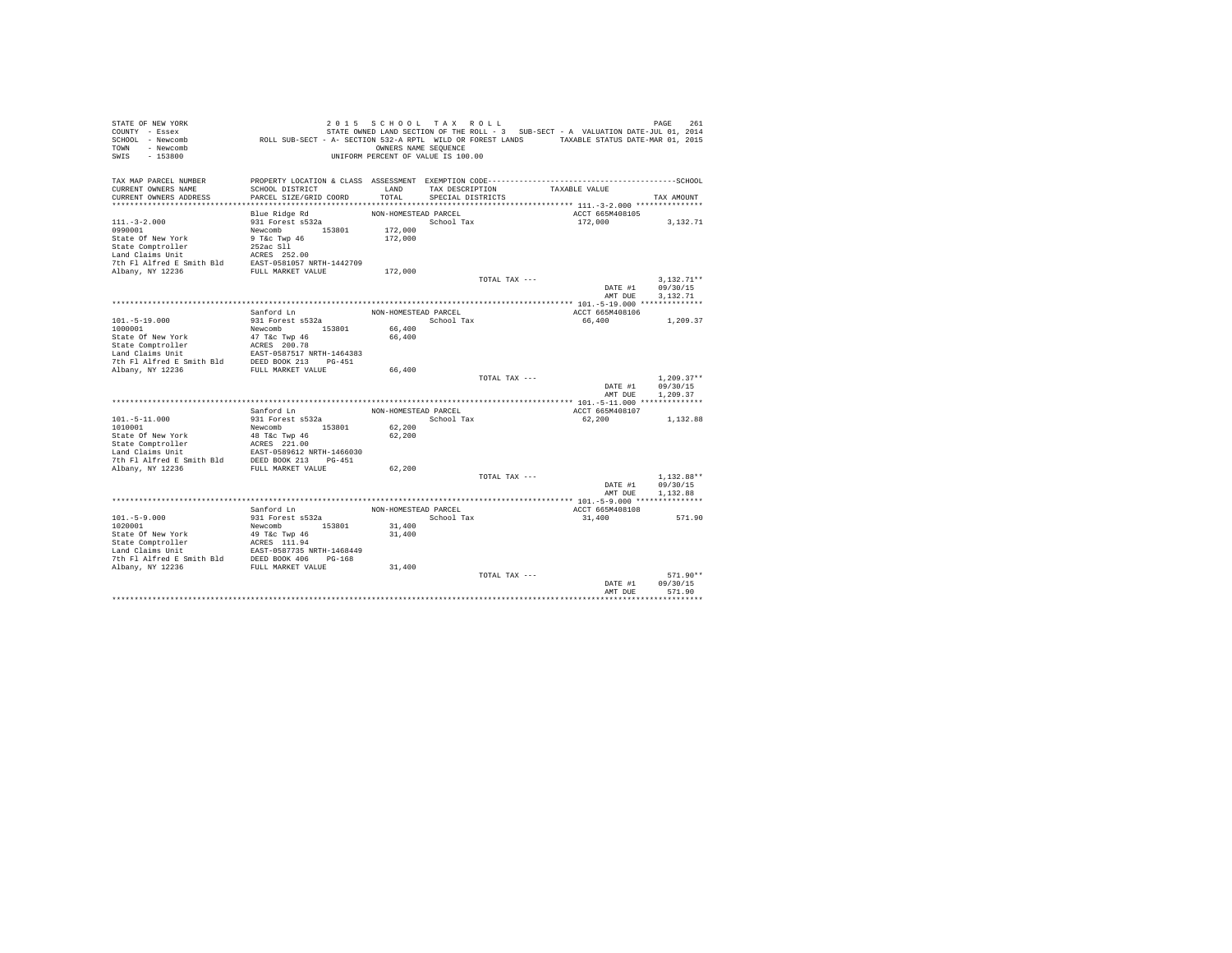| STATE OF NEW YORK                                                                                                                                                                                                                        |                                                                                             | 2015 SCHOOL TAX ROLL               |                   |               |                                                                                   | PAGE<br>262                |
|------------------------------------------------------------------------------------------------------------------------------------------------------------------------------------------------------------------------------------------|---------------------------------------------------------------------------------------------|------------------------------------|-------------------|---------------|-----------------------------------------------------------------------------------|----------------------------|
| COUNTY - Essex                                                                                                                                                                                                                           |                                                                                             |                                    |                   |               | STATE OWNED LAND SECTION OF THE ROLL - 3 SUB-SECT - A VALUATION DATE-JUL 01, 2014 |                            |
| SCHOOL - Newcomb                                                                                                                                                                                                                         | ROLL SUB-SECT - A- SECTION 532-A RPTL WILD OR FOREST LANDS TAXABLE STATUS DATE-MAR 01, 2015 |                                    |                   |               |                                                                                   |                            |
| TOWN - Newcomb                                                                                                                                                                                                                           |                                                                                             | OWNERS NAME SEQUENCE               |                   |               |                                                                                   |                            |
| SWIS<br>$-153800$                                                                                                                                                                                                                        |                                                                                             | UNIFORM PERCENT OF VALUE IS 100.00 |                   |               |                                                                                   |                            |
|                                                                                                                                                                                                                                          |                                                                                             |                                    |                   |               |                                                                                   |                            |
|                                                                                                                                                                                                                                          |                                                                                             |                                    |                   |               |                                                                                   |                            |
| TAX MAP PARCEL NUMBER                                                                                                                                                                                                                    |                                                                                             |                                    |                   |               |                                                                                   |                            |
| CURRENT OWNERS NAME                                                                                                                                                                                                                      | SCHOOL DISTRICT                                                                             | LAND                               | TAX DESCRIPTION   |               | TAXABLE VALUE                                                                     |                            |
| CURRENT OWNERS ADDRESS                                                                                                                                                                                                                   | PARCEL SIZE/GRID COORD                                                                      | TOTAL                              | SPECIAL DISTRICTS |               |                                                                                   | TAX AMOUNT                 |
|                                                                                                                                                                                                                                          |                                                                                             |                                    |                   |               |                                                                                   |                            |
|                                                                                                                                                                                                                                          | Sanford Ln                                                                                  | NON-HOMESTEAD PARCEL               |                   |               | ACCT 665M408109                                                                   |                            |
| $101. - 5 - 8.000$                                                                                                                                                                                                                       | 931 Forest s532a                                                                            |                                    | School Tax        |               | 34,500                                                                            | 628.36                     |
| 1030001                                                                                                                                                                                                                                  | Newcomb 153801<br>Part Lot 50 T&c Pur Twp46                                                 | 34,500                             |                   |               |                                                                                   |                            |
| State Of New York                                                                                                                                                                                                                        |                                                                                             | 34,500                             |                   |               |                                                                                   |                            |
|                                                                                                                                                                                                                                          |                                                                                             |                                    |                   |               |                                                                                   |                            |
| State Comptroller<br>Land Claims Unit<br>Land Claims Unit<br>Land Claims Unit<br>The Fl Alfred E Smith Bld<br>2006 ADSR POLIT MRKET VALUE<br>2006 ADSR POLIT MRKET VALUE                                                                 |                                                                                             |                                    |                   |               |                                                                                   |                            |
|                                                                                                                                                                                                                                          |                                                                                             |                                    |                   |               |                                                                                   |                            |
|                                                                                                                                                                                                                                          |                                                                                             | 34,500                             |                   | TOTAL TAX --- |                                                                                   | $628.36**$                 |
|                                                                                                                                                                                                                                          |                                                                                             |                                    |                   |               |                                                                                   |                            |
|                                                                                                                                                                                                                                          |                                                                                             |                                    |                   |               | AMT DUE                                                                           | DATE #1 09/30/15<br>628.36 |
|                                                                                                                                                                                                                                          |                                                                                             |                                    |                   |               |                                                                                   |                            |
|                                                                                                                                                                                                                                          | Sanford Ln                                                                                  |                                    |                   |               | ACCT 665M408115                                                                   |                            |
|                                                                                                                                                                                                                                          | 931 Forest s532a                                                                            | NON-HOMESTEAD PARCEL               | School Tax        |               |                                                                                   |                            |
| $79. - 1 - 2.000$<br>1060001                                                                                                                                                                                                             | Newcomb 153801                                                                              | 6401,900                           |                   |               | 6401,900                                                                          | 116,600.61                 |
|                                                                                                                                                                                                                                          |                                                                                             | 6401,900                           |                   |               |                                                                                   |                            |
| State Of New York Morse Gore Tac<br>State Comptroller 13864.90<br>ISBA 19864.90<br>Land Claims Unit ACRES13864.90<br>Th Fl Alfred E Smith Bld EAST-0543731 NRTH-1484365                                                                  |                                                                                             |                                    |                   |               |                                                                                   |                            |
|                                                                                                                                                                                                                                          |                                                                                             |                                    |                   |               |                                                                                   |                            |
|                                                                                                                                                                                                                                          |                                                                                             |                                    |                   |               |                                                                                   |                            |
| Albany, NY 12236                                                                                                                                                                                                                         | DEED BOOK 136 PG-373                                                                        |                                    |                   |               |                                                                                   |                            |
|                                                                                                                                                                                                                                          | FULL MARKET VALUE 6401,900                                                                  |                                    |                   |               |                                                                                   |                            |
|                                                                                                                                                                                                                                          |                                                                                             |                                    |                   | TOTAL TAX --- |                                                                                   | 116,600.61**               |
|                                                                                                                                                                                                                                          |                                                                                             |                                    |                   |               |                                                                                   | DATE #1 09/30/15           |
|                                                                                                                                                                                                                                          |                                                                                             |                                    |                   |               |                                                                                   | AMT DUE 116,600.61         |
|                                                                                                                                                                                                                                          |                                                                                             |                                    |                   |               |                                                                                   |                            |
|                                                                                                                                                                                                                                          | NYS Route 28N                                                                               | NON-HOMESTEAD PARCEL               |                   |               | ACCT 665M408201                                                                   |                            |
| $89. - 3 - 1.000$                                                                                                                                                                                                                        | 931 Forest s532a                                                                            |                                    | School Tax        |               | 605,600                                                                           | 11,030.06                  |
| 1070001                                                                                                                                                                                                                                  | Newcomb 153801                                                                              | 605,600                            |                   |               |                                                                                   |                            |
|                                                                                                                                                                                                                                          |                                                                                             | 605,600                            |                   |               |                                                                                   |                            |
| State of New York<br>The Tac Twp 47<br>State Comptroller<br>and Claims Unit<br>EAST -0548507 NRTH-1478761<br>The Fl Alfred E Smith Bld<br>DEED BOOK 136<br>DEED Albany, NY 12236<br>FULL MARKET VALUE<br>POLE MARKET VALUE               |                                                                                             |                                    |                   |               |                                                                                   |                            |
|                                                                                                                                                                                                                                          |                                                                                             |                                    |                   |               |                                                                                   |                            |
|                                                                                                                                                                                                                                          |                                                                                             |                                    |                   |               |                                                                                   |                            |
|                                                                                                                                                                                                                                          |                                                                                             | 605,600                            |                   |               |                                                                                   |                            |
|                                                                                                                                                                                                                                          |                                                                                             |                                    |                   | TOTAL TAX --- |                                                                                   | $11.030.06**$              |
|                                                                                                                                                                                                                                          |                                                                                             |                                    |                   |               | DATE #1                                                                           | 09/30/15                   |
|                                                                                                                                                                                                                                          |                                                                                             |                                    |                   |               | AMT DUE                                                                           | 11,030.06                  |
|                                                                                                                                                                                                                                          |                                                                                             |                                    |                   |               |                                                                                   |                            |
|                                                                                                                                                                                                                                          | Sanford Ln                                                                                  | NON-HOMESTEAD PARCEL               |                   |               | ACCT 665M408202                                                                   |                            |
| $80. -1 - 1.000$                                                                                                                                                                                                                         | 931 Forest s532a                                                                            |                                    | School Tax        |               | 254,400                                                                           | 4,633.50                   |
| 1080001                                                                                                                                                                                                                                  | Newcomb 153801                                                                              | 254,400                            |                   |               |                                                                                   |                            |
| State Of New York<br>The Tac Twp 47<br>State Comptroller<br>State Compton and Claims Unit<br>EAST -0563350 NRTH-1494309<br>7th P1 Alfred E Smith Bld<br>DEED BOOK 136<br>DRED TOUL MARKET VALUE<br>Albany, NY 12236<br>FULL MARKET VALUE |                                                                                             | 254,400                            |                   |               |                                                                                   |                            |
|                                                                                                                                                                                                                                          |                                                                                             |                                    |                   |               |                                                                                   |                            |
|                                                                                                                                                                                                                                          |                                                                                             |                                    |                   |               |                                                                                   |                            |
|                                                                                                                                                                                                                                          |                                                                                             |                                    |                   |               |                                                                                   |                            |
|                                                                                                                                                                                                                                          |                                                                                             | 254,400                            |                   |               |                                                                                   |                            |
|                                                                                                                                                                                                                                          |                                                                                             |                                    |                   | TOTAL TAX --- |                                                                                   | $4.633.50**$               |
|                                                                                                                                                                                                                                          |                                                                                             |                                    |                   |               | DATE #1                                                                           | 09/30/15                   |
|                                                                                                                                                                                                                                          |                                                                                             |                                    |                   |               | AMT DUE                                                                           | 4.633.50                   |
|                                                                                                                                                                                                                                          |                                                                                             |                                    |                   |               |                                                                                   |                            |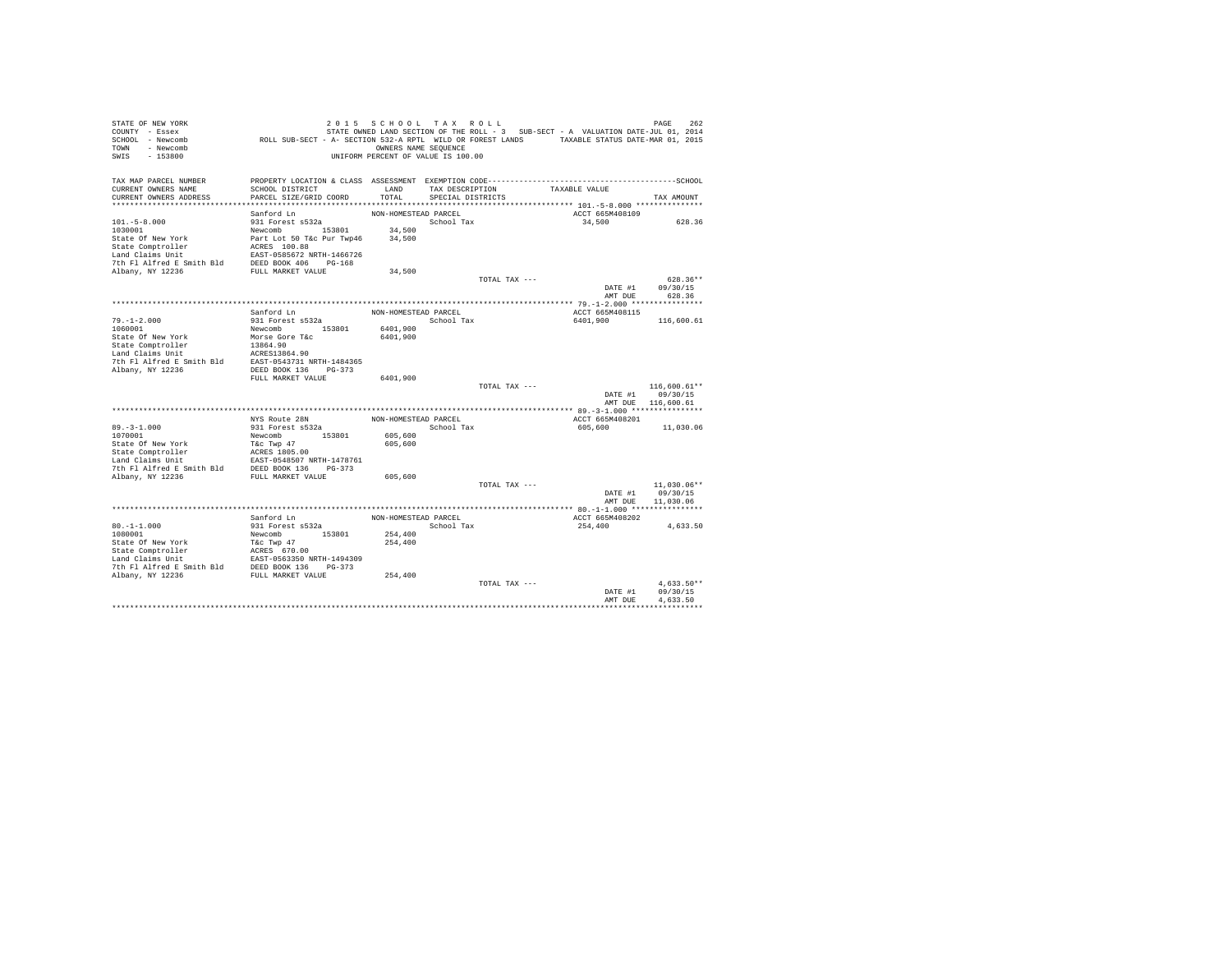| STATE OF NEW YORK<br>COUNTY - Essex<br>SCHOOL - Newcomb<br>TOWN - Newcomb<br>SWIS<br>$-153800$                                                                                                          | ROLL SUB-SECT - A- SECTION 532-A RPTL WILD OR FOREST LANDS TAXABLE STATUS DATE-MAR 01, 2015 | 2015 SCHOOL TAX ROLL<br>OWNERS NAME SEQUENCE<br>UNIFORM PERCENT OF VALUE IS 100.00 |                   |               | STATE OWNED LAND SECTION OF THE ROLL - 3 SUB-SECT - A VALUATION DATE-JUL 01, 2014 | PAGE<br>263              |
|---------------------------------------------------------------------------------------------------------------------------------------------------------------------------------------------------------|---------------------------------------------------------------------------------------------|------------------------------------------------------------------------------------|-------------------|---------------|-----------------------------------------------------------------------------------|--------------------------|
| TAX MAP PARCEL NUMBER                                                                                                                                                                                   |                                                                                             |                                                                                    |                   |               |                                                                                   |                          |
| CURRENT OWNERS NAME<br>CURRENT OWNERS ADDRESS                                                                                                                                                           | SCHOOL DISTRICT<br>PARCEL SIZE/GRID COORD                                                   | LAND<br>TOTAL                                                                      | TAX DESCRIPTION   |               | TAXABLE VALUE                                                                     |                          |
|                                                                                                                                                                                                         |                                                                                             |                                                                                    | SPECIAL DISTRICTS |               |                                                                                   | TAX AMOUNT               |
|                                                                                                                                                                                                         | Wly Side County Line                                                                        | NON-HOMESTEAD PARCEL                                                               |                   |               | ACCT 665M408205                                                                   |                          |
| $444.38 - 1 - 10.100$                                                                                                                                                                                   | 931 Forest s532a                                                                            |                                                                                    | School Tax        |               | 8,000                                                                             | 145.71                   |
| 1100001                                                                                                                                                                                                 | Newcomb 153801                                                                              | 8,000                                                                              |                   |               |                                                                                   |                          |
| State Of New York                                                                                                                                                                                       | 59 T&c Twp 50                                                                               | 8,000                                                                              |                   |               |                                                                                   |                          |
| State Comptroller                                                                                                                                                                                       | 17.8 Acres                                                                                  |                                                                                    |                   |               |                                                                                   |                          |
| Land Claims Unit                                                                                                                                                                                        | ACRES 17.75                                                                                 |                                                                                    |                   |               |                                                                                   |                          |
| 7th Fl Alfred E Smith Bld EAST-0517379 NRTH-1479584                                                                                                                                                     |                                                                                             |                                                                                    |                   |               |                                                                                   |                          |
| Albany, NY 12236                                                                                                                                                                                        | FULL MARKET VALUE                                                                           | 8,000                                                                              |                   |               |                                                                                   |                          |
|                                                                                                                                                                                                         |                                                                                             |                                                                                    |                   | TOTAL TAX --- |                                                                                   | $145.71**$               |
|                                                                                                                                                                                                         |                                                                                             |                                                                                    |                   |               | DATE #1                                                                           | 09/30/15                 |
|                                                                                                                                                                                                         |                                                                                             |                                                                                    |                   |               | AMT DUE                                                                           | 145.71                   |
|                                                                                                                                                                                                         | NYS Route 28N                                                                               | NON-HOMESTEAD PARCEL                                                               |                   |               | ACCT 665M408206                                                                   |                          |
| $88. - 1 - 12.000$                                                                                                                                                                                      | 931 Forest s532a                                                                            |                                                                                    | School Tax        |               | 59,400                                                                            | 1,081.88                 |
| 1110001                                                                                                                                                                                                 | Newcomb 153801                                                                              | 59,400                                                                             |                   |               |                                                                                   |                          |
| State Of New York                                                                                                                                                                                       | 60&61 T&c Twp                                                                               | 59,400                                                                             |                   |               |                                                                                   |                          |
| State Comptroller                                                                                                                                                                                       | ACRES 132.50                                                                                |                                                                                    |                   |               |                                                                                   |                          |
|                                                                                                                                                                                                         |                                                                                             |                                                                                    |                   |               |                                                                                   |                          |
| Land Claims Unit<br>EAST-0516605 NRTH-1478097<br>7th Fl Alfred E Smith Bld<br>FULL MARKET VALUE                                                                                                         |                                                                                             | 59,400                                                                             |                   |               |                                                                                   |                          |
| Albany, NY 12236                                                                                                                                                                                        |                                                                                             |                                                                                    |                   |               |                                                                                   |                          |
|                                                                                                                                                                                                         |                                                                                             |                                                                                    |                   | TOTAL TAX --- |                                                                                   | 1,081.88**               |
|                                                                                                                                                                                                         |                                                                                             |                                                                                    |                   |               | DATE #1<br>AMT DUE                                                                | 09/30/15<br>1,081.88     |
|                                                                                                                                                                                                         |                                                                                             |                                                                                    |                   |               |                                                                                   |                          |
|                                                                                                                                                                                                         | NYS Route 28N                                                                               | NON-HOMESTEAD PARCEL                                                               |                   |               | ACCT 665M408207                                                                   |                          |
| $88. -1 - 13.000$                                                                                                                                                                                       | 931 Forest s532a                                                                            |                                                                                    | School Tax        |               | 88,100                                                                            | 1,604.60                 |
| 1120001                                                                                                                                                                                                 | Newcomb 153801                                                                              | 88,100                                                                             |                   |               |                                                                                   |                          |
| State Of New York                                                                                                                                                                                       | 62&63 T&c Twp                                                                               | 88,100                                                                             |                   |               |                                                                                   |                          |
|                                                                                                                                                                                                         |                                                                                             |                                                                                    |                   |               |                                                                                   |                          |
|                                                                                                                                                                                                         |                                                                                             |                                                                                    |                   |               |                                                                                   |                          |
|                                                                                                                                                                                                         |                                                                                             |                                                                                    |                   |               |                                                                                   |                          |
| Albany, NY 12236                                                                                                                                                                                        | FULL MARKET VALUE                                                                           | 88,100                                                                             |                   |               |                                                                                   |                          |
|                                                                                                                                                                                                         |                                                                                             |                                                                                    |                   | TOTAL TAX --- |                                                                                   | $1.604.60**$             |
|                                                                                                                                                                                                         |                                                                                             |                                                                                    |                   |               | DATE #1<br>AMT DUE                                                                | 09/30/15<br>1,604.60     |
|                                                                                                                                                                                                         |                                                                                             |                                                                                    |                   |               |                                                                                   |                          |
|                                                                                                                                                                                                         | NYS Route 28N                                                                               | NON-HOMESTEAD PARCEL                                                               |                   |               | ACCT 665M408208                                                                   |                          |
| $88. - 1 - 10.000$                                                                                                                                                                                      | 931 Forest s532a                                                                            |                                                                                    | School Tax        |               | 107,100                                                                           | 1,950.66                 |
| 1130001                                                                                                                                                                                                 | Newcomb 153801                                                                              | 107,100                                                                            |                   |               |                                                                                   |                          |
| State Of New York                                                                                                                                                                                       | 64 T&c Twp 50                                                                               | 107,100                                                                            |                   |               |                                                                                   |                          |
|                                                                                                                                                                                                         |                                                                                             |                                                                                    |                   |               |                                                                                   |                          |
|                                                                                                                                                                                                         |                                                                                             |                                                                                    |                   |               |                                                                                   |                          |
| State Comptroller and Mark 2018<br>Ind Claims Unit<br>In the MASE 153.00<br>Land Claims Unit<br>The Platfred E Smith Bld<br>DEED BOOK 187<br>PLAT MARKET VALUE<br>Albany, NY 12236<br>FULL MARKET VALUE |                                                                                             |                                                                                    |                   |               |                                                                                   |                          |
|                                                                                                                                                                                                         |                                                                                             | 107,100                                                                            |                   |               |                                                                                   |                          |
|                                                                                                                                                                                                         |                                                                                             |                                                                                    |                   | TOTAL TAX --- | DATE #1                                                                           | $1.950.66**$<br>09/30/15 |
|                                                                                                                                                                                                         |                                                                                             |                                                                                    |                   |               | AMT DUE                                                                           | 1,950.66                 |
|                                                                                                                                                                                                         |                                                                                             |                                                                                    |                   |               |                                                                                   |                          |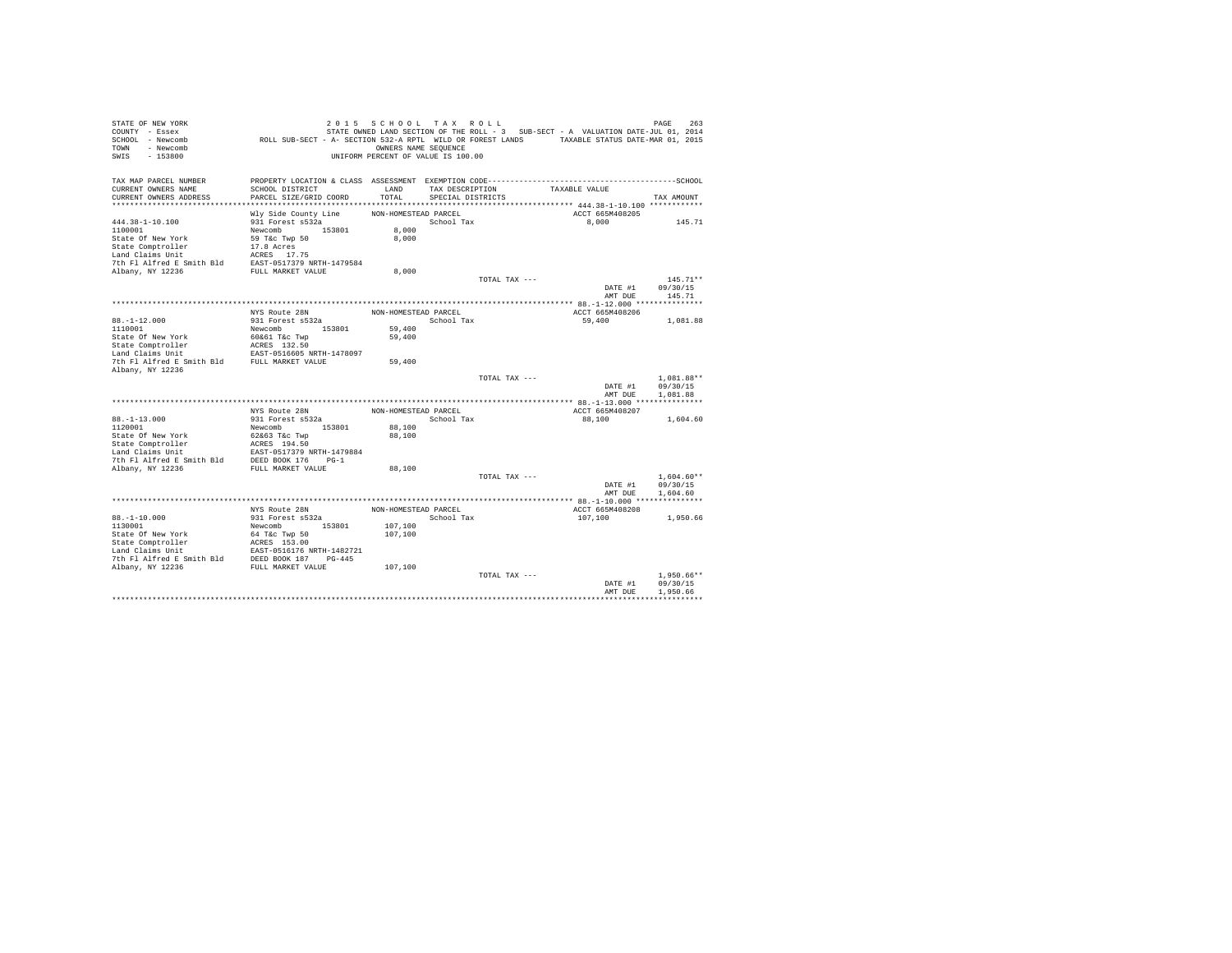| STATE OF NEW YORK<br>COUNTY - Essex<br>SCHOOL - Newcomb<br>TOWN - Newcomb<br>SWIS<br>$-153800$ | ROLL SUB-SECT - A- SECTION 532-A RPTL WILD OR FOREST LANDS TAXABLE STATUS DATE-MAR 01, 2015 | 2015 SCHOOL TAX ROLL<br>OWNERS NAME SEQUENCE<br>UNIFORM PERCENT OF VALUE IS 100.00 |                   |               | STATE OWNED LAND SECTION OF THE ROLL - 3 SUB-SECT - A VALUATION DATE-JUL 01, 2014 | PAGE<br>264            |
|------------------------------------------------------------------------------------------------|---------------------------------------------------------------------------------------------|------------------------------------------------------------------------------------|-------------------|---------------|-----------------------------------------------------------------------------------|------------------------|
| TAX MAP PARCEL NUMBER<br>CURRENT OWNERS NAME                                                   | SCHOOL DISTRICT                                                                             | LAND                                                                               | TAX DESCRIPTION   |               | TAXABLE VALUE                                                                     |                        |
| CURRENT OWNERS ADDRESS                                                                         | PARCEL SIZE/GRID COORD                                                                      | TOTAL                                                                              | SPECIAL DISTRICTS |               |                                                                                   | TAX AMOUNT             |
|                                                                                                |                                                                                             |                                                                                    |                   |               |                                                                                   |                        |
|                                                                                                | Wly Side County Line                                                                        | NON-HOMESTEAD PARCEL                                                               |                   |               | ACCT 665M408209                                                                   |                        |
| $444.38 - 1 - 10.000$                                                                          | 931 Forest s532a                                                                            |                                                                                    | School Tax        |               | 39,700                                                                            | 723.07                 |
| 1140001<br>State Of New York                                                                   | Newcomb 153801<br>65 Totten & Crossfield Tw                                                 | 39,700<br>39,700                                                                   |                   |               |                                                                                   |                        |
| State Comptroller                                                                              | 71.4 Acres                                                                                  |                                                                                    |                   |               |                                                                                   |                        |
| Land Claims Unit                                                                               | ACRES 71.40                                                                                 |                                                                                    |                   |               |                                                                                   |                        |
| 7th Fl Alfred E Smith Bld EAST-0516188 NRTH-1485921                                            |                                                                                             |                                                                                    |                   |               |                                                                                   |                        |
| Albany, NY 12236                                                                               | FULL MARKET VALUE                                                                           | 39,700                                                                             |                   |               |                                                                                   |                        |
|                                                                                                |                                                                                             |                                                                                    |                   | TOTAL TAX --- | DATE #1                                                                           | $723.07**$<br>09/30/15 |
|                                                                                                |                                                                                             |                                                                                    |                   |               | AMT DUE                                                                           | 723.07                 |
|                                                                                                |                                                                                             |                                                                                    |                   |               |                                                                                   |                        |
|                                                                                                | Wly Side County Line                                                                        | NON-HOMESTEAD PARCEL                                                               |                   |               | ACCT 665M408210                                                                   |                        |
| $444.38 - 1 - 99.000$                                                                          | 931 Forest s532a                                                                            |                                                                                    | School Tax        |               | 400                                                                               | 7.29                   |
| 1150001                                                                                        | Newcomb 153801                                                                              | 400                                                                                |                   |               |                                                                                   |                        |
| State Of New York<br>State Comptroller                                                         | 66 T&c Twp 50<br>ACRES 2.00                                                                 | 400                                                                                |                   |               |                                                                                   |                        |
| Land Claims Unit                                                                               | EAST-0516188 NRTH-1485921                                                                   |                                                                                    |                   |               |                                                                                   |                        |
| 7th Fl Alfred E Smith Bld                                                                      | FULL MARKET VALUE                                                                           | 400                                                                                |                   |               |                                                                                   |                        |
| Albany, NY 12236                                                                               |                                                                                             |                                                                                    |                   |               |                                                                                   |                        |
|                                                                                                |                                                                                             |                                                                                    |                   | TOTAL TAX --- |                                                                                   | $7.29**$               |
|                                                                                                |                                                                                             |                                                                                    |                   |               | DATE #1<br>AMT DUR                                                                | 09/30/15<br>7.29       |
|                                                                                                |                                                                                             |                                                                                    |                   |               |                                                                                   |                        |
|                                                                                                | Wly Side County Line                                                                        | NON-HOMESTEAD PARCEL                                                               |                   |               | ACCT 665M408211                                                                   |                        |
| 444.38-1-98.000                                                                                | 931 Forest s532a                                                                            |                                                                                    | School Tax        |               | 2,000                                                                             | 36.43                  |
| 1160001                                                                                        | 153801<br>Newcomb                                                                           | 2,000                                                                              |                   |               |                                                                                   |                        |
| State Of New York<br>State Comptroller                                                         | 76 T&c Twp 50<br>ACRES 10.50                                                                | 2,000                                                                              |                   |               |                                                                                   |                        |
| Land Claims Unit                                                                               | EAST-0515345 NRTH-1491766                                                                   |                                                                                    |                   |               |                                                                                   |                        |
| 7th Fl Alfred E Smith Bld FULL MARKET VALUE                                                    |                                                                                             | 2,000                                                                              |                   |               |                                                                                   |                        |
| Albany, NY 12236                                                                               |                                                                                             |                                                                                    |                   |               |                                                                                   |                        |
|                                                                                                |                                                                                             |                                                                                    |                   | TOTAL TAX --- |                                                                                   | $36.43**$              |
|                                                                                                |                                                                                             |                                                                                    |                   |               | DATE #1<br>AMT DUE                                                                | 09/30/15<br>36.43      |
|                                                                                                |                                                                                             |                                                                                    |                   |               |                                                                                   |                        |
|                                                                                                | NYS Route 28N                                                                               | NON-HOMESTEAD PARCEL                                                               |                   |               | ACCT 665M408212                                                                   |                        |
| $88. - 1 - 1.000$                                                                              | 931 Forest s532a                                                                            |                                                                                    | School Tax        |               | 70,800                                                                            | 1,289.51               |
| 1170001                                                                                        | Newcomb 153801                                                                              | 70,800                                                                             |                   |               |                                                                                   |                        |
| State Of New York<br>State Comptroller                                                         | 77 T&c Twp 50<br>115.7ac Sll                                                                | 70,800                                                                             |                   |               |                                                                                   |                        |
| Land Claims Unit                                                                               | ACRES 115.68                                                                                |                                                                                    |                   |               |                                                                                   |                        |
| 7th Fl Alfred E Smith Bld EAST-0515502 NRTH-1488124                                            |                                                                                             |                                                                                    |                   |               |                                                                                   |                        |
| Albany, NY 12236                                                                               | FULL MARKET VALUE                                                                           | 70,800                                                                             |                   |               |                                                                                   |                        |
|                                                                                                |                                                                                             |                                                                                    |                   | TOTAL TAX --- |                                                                                   | $1.289.51**$           |
|                                                                                                |                                                                                             |                                                                                    |                   |               | DATE #1<br>AMT DUE                                                                | 09/30/15<br>1,289.51   |
|                                                                                                |                                                                                             |                                                                                    |                   |               |                                                                                   |                        |
|                                                                                                |                                                                                             |                                                                                    |                   |               |                                                                                   |                        |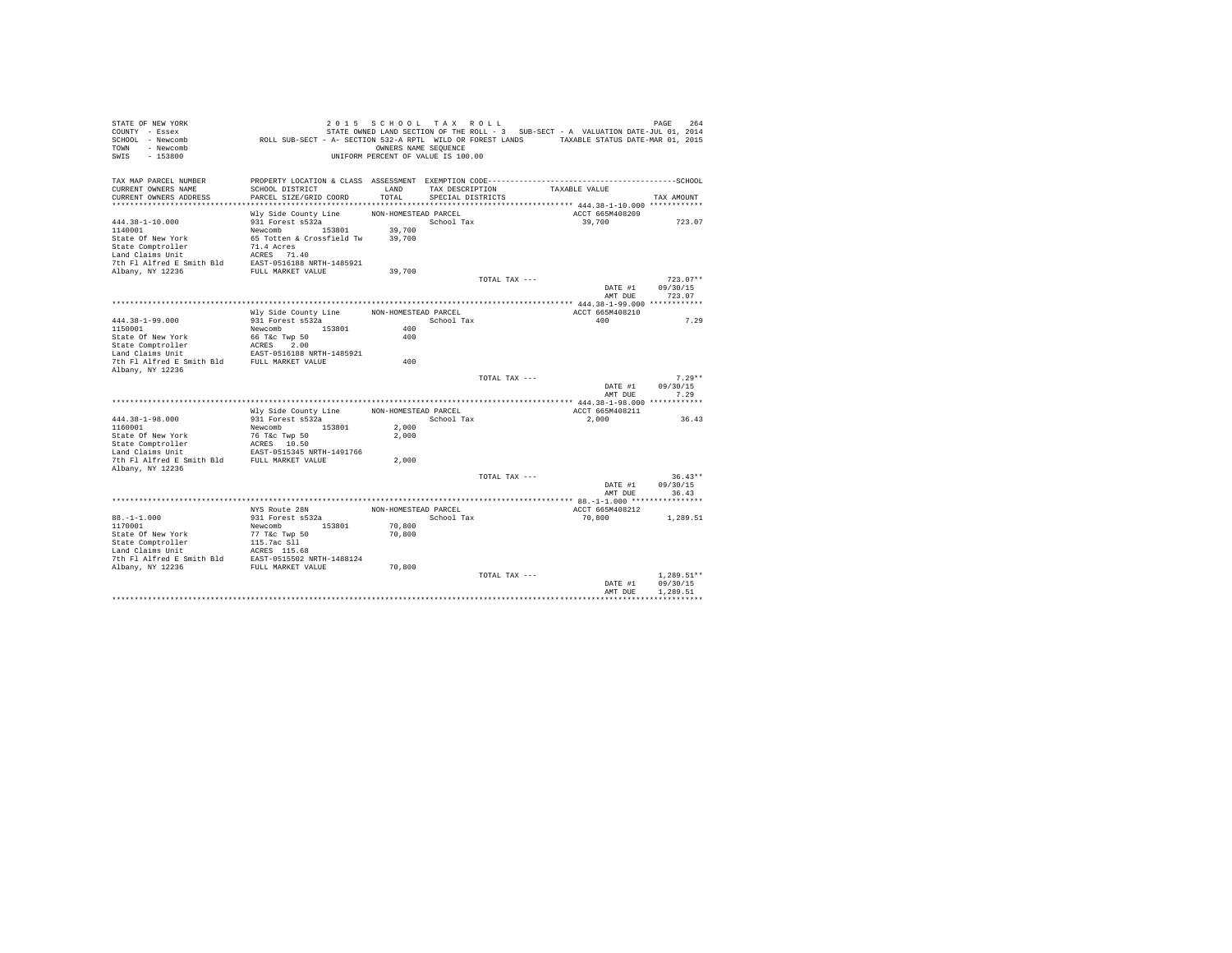| STATE OF NEW YORK<br>COUNTY - Essex                                                                                                                                                                                                                    |                                                     |                                    |                   |               |                                    |                  |
|--------------------------------------------------------------------------------------------------------------------------------------------------------------------------------------------------------------------------------------------------------|-----------------------------------------------------|------------------------------------|-------------------|---------------|------------------------------------|------------------|
| SCHOOL - Newcomb                                                                                                                                                                                                                                       |                                                     |                                    |                   |               |                                    |                  |
| TOWN - Newcomb                                                                                                                                                                                                                                         |                                                     | OWNERS NAME SEQUENCE               |                   |               |                                    |                  |
| SWIS<br>$-153800$                                                                                                                                                                                                                                      |                                                     | UNIFORM PERCENT OF VALUE IS 100.00 |                   |               |                                    |                  |
| TAX MAP PARCEL NUMBER                                                                                                                                                                                                                                  |                                                     |                                    |                   |               |                                    |                  |
| CURRENT OWNERS NAME                                                                                                                                                                                                                                    | SCHOOL DISTRICT                                     |                                    |                   |               | LAND TAX DESCRIPTION TAXABLE VALUE |                  |
| CURRENT OWNERS ADDRESS                                                                                                                                                                                                                                 | PARCEL SIZE/GRID COORD                              | TOTAL                              | SPECIAL DISTRICTS |               |                                    | TAX AMOUNT       |
|                                                                                                                                                                                                                                                        |                                                     |                                    |                   |               |                                    |                  |
|                                                                                                                                                                                                                                                        | NYS Route 28N                                       | NON-HOMESTEAD PARCEL               |                   |               | ACCT 665M408213                    |                  |
| $88. - 1 - 4.000$                                                                                                                                                                                                                                      | 931 Forest s532a                                    |                                    | School Tax        |               | 138,700                            | 2.526.20         |
|                                                                                                                                                                                                                                                        |                                                     | 138,700                            |                   |               |                                    |                  |
|                                                                                                                                                                                                                                                        |                                                     | 138,700                            |                   |               |                                    |                  |
|                                                                                                                                                                                                                                                        |                                                     |                                    |                   |               |                                    |                  |
|                                                                                                                                                                                                                                                        |                                                     |                                    |                   |               |                                    |                  |
|                                                                                                                                                                                                                                                        |                                                     | 138,700                            |                   |               |                                    |                  |
|                                                                                                                                                                                                                                                        |                                                     |                                    |                   | TOTAL TAX --- |                                    | $2.526.20**$     |
|                                                                                                                                                                                                                                                        |                                                     |                                    |                   |               |                                    | DATE #1 09/30/15 |
|                                                                                                                                                                                                                                                        |                                                     |                                    |                   |               | AMT DUE                            | 2,526.20         |
|                                                                                                                                                                                                                                                        |                                                     |                                    |                   |               |                                    |                  |
|                                                                                                                                                                                                                                                        | NYS Route 28N<br>931 Forest s532a                   | NON-HOMESTEAD PARCEL               |                   |               | ACCT 665M408214                    |                  |
| $88. - 1 - 9.000$                                                                                                                                                                                                                                      |                                                     |                                    | School Tax        |               | 96,600 1,759.42                    |                  |
|                                                                                                                                                                                                                                                        |                                                     | 96,600                             |                   |               |                                    |                  |
|                                                                                                                                                                                                                                                        |                                                     | 96,600                             |                   |               |                                    |                  |
|                                                                                                                                                                                                                                                        |                                                     |                                    |                   |               |                                    |                  |
|                                                                                                                                                                                                                                                        |                                                     |                                    |                   |               |                                    |                  |
| 0119001<br>119001<br>State Of New York<br>The Tack of New York<br>The Mexicomb<br>State Comptroller<br>Land Claims Unit<br>The Flatford ESS 160.00<br>Land Claims Unit<br>The Flatford ESS 160.00<br>Albany, NY 12236<br>FULL MARKET VALUE<br>TULL MAR |                                                     | 96,600                             |                   |               |                                    |                  |
|                                                                                                                                                                                                                                                        |                                                     |                                    |                   | TOTAL TAX --- |                                    | $1.759.42**$     |
|                                                                                                                                                                                                                                                        |                                                     |                                    |                   |               |                                    | DATE #1 09/30/15 |
|                                                                                                                                                                                                                                                        |                                                     |                                    |                   |               | AMT DUE                            | 1,759.42         |
|                                                                                                                                                                                                                                                        |                                                     |                                    |                   |               |                                    |                  |
|                                                                                                                                                                                                                                                        | NYS Route 28N                                       | NON-HOMESTEAD PARCEL               |                   |               | ACCT 665M408215                    |                  |
| $88. - 1 - 14.000$                                                                                                                                                                                                                                     |                                                     |                                    | School Tax        |               | 99,700                             | 1,815.88         |
| 1200001                                                                                                                                                                                                                                                | 931 Forest s532a<br>Newcomb 153801<br>80&81 T&c Twp | 99,700                             |                   |               |                                    |                  |
| State Of New York                                                                                                                                                                                                                                      |                                                     | 99,700                             |                   |               |                                    |                  |
|                                                                                                                                                                                                                                                        |                                                     |                                    |                   |               |                                    |                  |
| State Cometroller and the construction<br>195.5ac S11<br>Land Claims Unit 195.5ac S11<br>2010 195.5ac S11<br>2010 197.848 EAST-0519479 NRTH-1481486<br>2021 20236 DEED BOOK 187 PG-445                                                                 |                                                     |                                    |                   |               |                                    |                  |
|                                                                                                                                                                                                                                                        |                                                     |                                    |                   |               |                                    |                  |
|                                                                                                                                                                                                                                                        | FULL MARKET VALUE                                   | 99,700                             |                   |               |                                    |                  |
|                                                                                                                                                                                                                                                        |                                                     |                                    |                   | TOTAL TAX --- |                                    | $1,815.88**$     |
|                                                                                                                                                                                                                                                        |                                                     |                                    |                   |               | DATE #1                            | 09/30/15         |
|                                                                                                                                                                                                                                                        |                                                     |                                    |                   |               | AMT DUE                            | 1.815.88         |
|                                                                                                                                                                                                                                                        |                                                     |                                    |                   |               |                                    |                  |
|                                                                                                                                                                                                                                                        | NYS Route 28N                                       | NON-HOMESTEAD PARCEL               |                   |               | ACCT 665M408301                    |                  |
|                                                                                                                                                                                                                                                        |                                                     | 139,500                            | School Tax        |               | 139,500                            | 2,540.77         |
|                                                                                                                                                                                                                                                        |                                                     |                                    |                   |               |                                    |                  |
| 88.-1-15.000<br>931 Forest S522a<br>12000101<br>931 Forest S522a<br>State Of New York<br>82683 T&c Twp 153801<br>932 State Comptroller<br>139,500<br>State Comptroller<br>139,500<br>The Fl Alfred E Smith Bld<br>7th Fl Alfred E Smith Bld<br>PED     |                                                     |                                    |                   |               |                                    |                  |
|                                                                                                                                                                                                                                                        |                                                     |                                    |                   |               |                                    |                  |
|                                                                                                                                                                                                                                                        |                                                     |                                    |                   |               |                                    |                  |
|                                                                                                                                                                                                                                                        |                                                     |                                    |                   |               |                                    |                  |
|                                                                                                                                                                                                                                                        |                                                     |                                    |                   | TOTAL TAX --- |                                    | $2.540.77**$     |
|                                                                                                                                                                                                                                                        |                                                     |                                    |                   |               | DATE #1                            | 09/30/15         |
|                                                                                                                                                                                                                                                        |                                                     |                                    |                   |               | AMT DUE                            | 2.540.77         |
|                                                                                                                                                                                                                                                        |                                                     |                                    |                   |               |                                    |                  |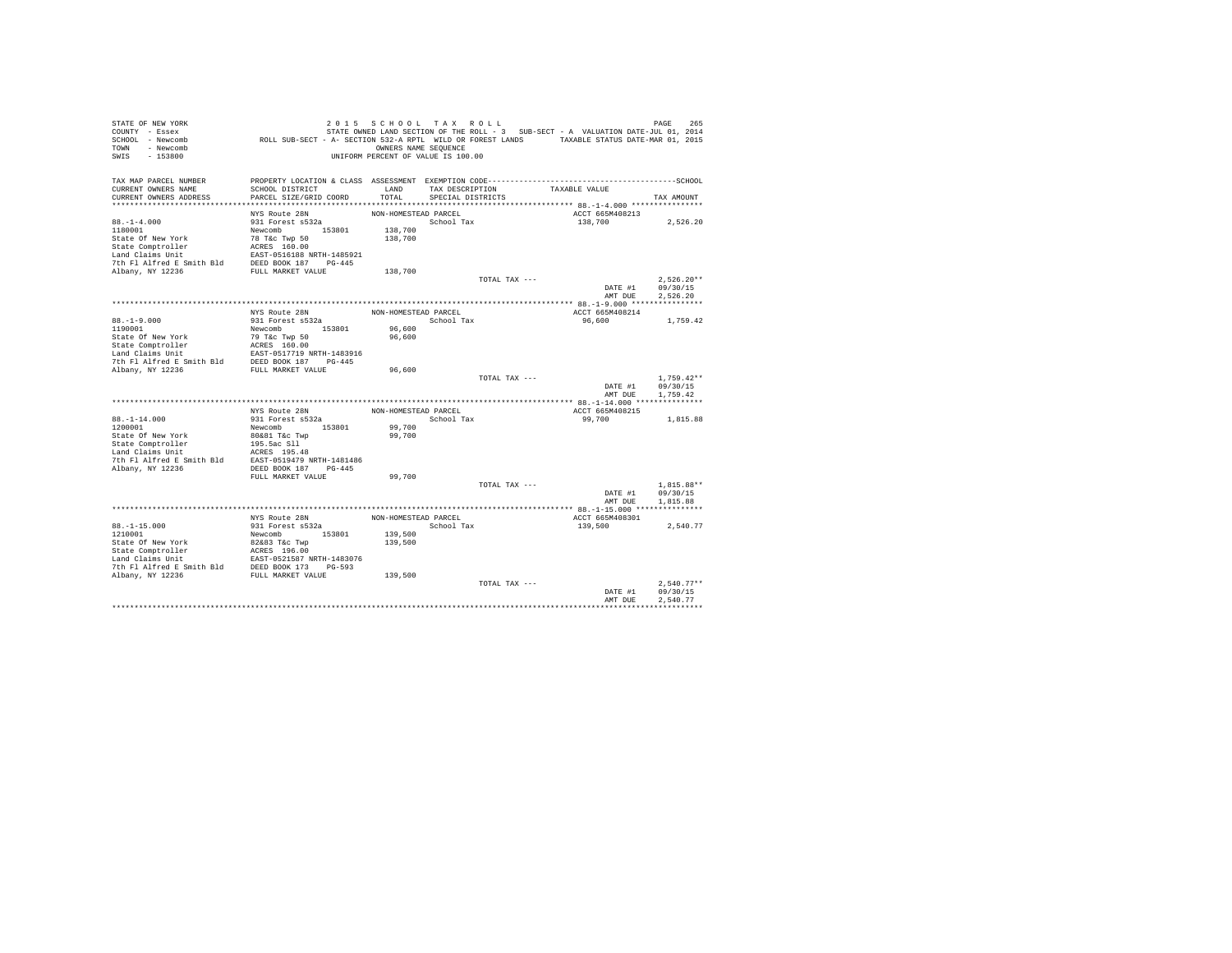| STATE OF NEW YORK                              |                                                                                             | 2015 SCHOOL TAX ROLL               |                   |               |                                                                                   | 266<br>PAGE              |
|------------------------------------------------|---------------------------------------------------------------------------------------------|------------------------------------|-------------------|---------------|-----------------------------------------------------------------------------------|--------------------------|
| COUNTY - Essex                                 |                                                                                             |                                    |                   |               | STATE OWNED LAND SECTION OF THE ROLL - 3 SUB-SECT - A VALUATION DATE-JUL 01, 2014 |                          |
| SCHOOL - Newcomb                               | ROLL SUB-SECT - A- SECTION 532-A RPTL WILD OR FOREST LANDS TAXABLE STATUS DATE-MAR 01, 2015 |                                    |                   |               |                                                                                   |                          |
| TOWN - Newcomb                                 |                                                                                             | OWNERS NAME SEQUENCE               |                   |               |                                                                                   |                          |
| SWIS<br>$-153800$                              |                                                                                             | UNIFORM PERCENT OF VALUE IS 100.00 |                   |               |                                                                                   |                          |
|                                                |                                                                                             |                                    |                   |               |                                                                                   |                          |
| TAX MAP PARCEL NUMBER<br>CURRENT OWNERS NAME   | SCHOOL DISTRICT                                                                             | LAND                               | TAX DESCRIPTION   |               | TAXABLE VALUE                                                                     |                          |
| CURRENT OWNERS ADDRESS                         | PARCEL SIZE/GRID COORD                                                                      | TOTAL                              | SPECIAL DISTRICTS |               |                                                                                   | TAX AMOUNT               |
|                                                |                                                                                             |                                    |                   |               |                                                                                   |                          |
|                                                | Goodnow Flow Rd                                                                             | NON-HOMESTEAD PARCEL               |                   |               | ACCT 665Z013001                                                                   |                          |
| $120. -1 - 1.112$                              | 931 Forest s532a - WTRFNT                                                                   |                                    | School Tax        |               | 8640,800                                                                          | 157,378.68               |
| 121001 State of New York                       | Newcomb 153801                                                                              | 8640,800                           |                   |               |                                                                                   |                          |
| State Comptroller                              | T&C Pur Twp 18 & 27 RS                                                                      | 8640,800                           |                   |               |                                                                                   |                          |
| Land Claims Unit                               | ACRES12851.60                                                                               |                                    |                   |               |                                                                                   |                          |
| 7th Fl Alfred E Smith Bld                      | EAST-0544358 NRTH-1431778                                                                   |                                    |                   |               |                                                                                   |                          |
| Albany, NY 12236                               | DEED BOOK 1719 PG-83                                                                        |                                    |                   |               |                                                                                   |                          |
|                                                | FULL MARKET VALUE                                                                           | 8640,800                           |                   |               |                                                                                   |                          |
|                                                |                                                                                             |                                    |                   | TOTAL TAX --- |                                                                                   | 157,378.68**             |
|                                                |                                                                                             |                                    |                   |               | DATE #1                                                                           | 09/30/15                 |
|                                                |                                                                                             |                                    |                   |               |                                                                                   | AMT DUE 157,378.68       |
|                                                |                                                                                             |                                    |                   |               |                                                                                   |                          |
|                                                | NYS Route 28N                                                                               | NON-HOMESTEAD PARCEL               |                   |               | ACCT 665M408302                                                                   |                          |
| $88. - 1 - 8.000$                              | 931 Forest s532a                                                                            |                                    | School Tax        |               | 129,800                                                                           | 2,364.10                 |
| 1220001                                        | Newcomb 153801                                                                              | 129,800                            |                   |               |                                                                                   |                          |
| State Of New York                              | 84 T&C Twp 50<br>ACRES 160.00<br>EAST-0519842 NRTH-1485496                                  | 129,800                            |                   |               |                                                                                   |                          |
| State Comptroller<br>Land Claims Unit          |                                                                                             |                                    |                   |               |                                                                                   |                          |
|                                                |                                                                                             |                                    |                   |               |                                                                                   |                          |
| 7th Fl Alfred E Smith Bld DEED BOOK 187 PG-445 |                                                                                             |                                    |                   |               |                                                                                   |                          |
| Albany, NY 12236                               | FULL MARKET VALUE                                                                           | 129,800                            |                   |               |                                                                                   |                          |
|                                                |                                                                                             |                                    |                   | TOTAL TAX --- | DATE #1                                                                           | $2.364.10**$<br>09/30/15 |
|                                                |                                                                                             |                                    |                   |               | AMT DUE                                                                           | 2.364.10                 |
|                                                |                                                                                             |                                    |                   |               |                                                                                   |                          |
|                                                | NYS Route 28N                                                                               | NON-HOMESTEAD PARCEL               |                   |               | ACCT 665M408303                                                                   |                          |
| $88. - 1 - 5.000$                              | 931 Forest s532a                                                                            |                                    | School Tax        |               | 167,300                                                                           | 3.047.11                 |
| 1230001                                        | Newcomb 153801                                                                              | 167.300                            |                   |               |                                                                                   |                          |
| State Of New York                              | 85 T&c Twp 50                                                                               | 167,300                            |                   |               |                                                                                   |                          |
|                                                |                                                                                             |                                    |                   |               |                                                                                   |                          |
| State Comptroller<br>Land Claims Unit          | ACRES 160.00<br>EAST-0518250 NRTH-1487478                                                   |                                    |                   |               |                                                                                   |                          |
| 7th Fl Alfred E Smith Bld DEED BOOK 187 PG-445 |                                                                                             |                                    |                   |               |                                                                                   |                          |
| Albany, NY 12236                               | FULL MARKET VALUE                                                                           | 167,300                            |                   |               |                                                                                   |                          |
|                                                |                                                                                             |                                    |                   | TOTAL TAX --- |                                                                                   | $3,047.11**$             |
|                                                |                                                                                             |                                    |                   |               | DATE #1                                                                           | 09/30/15                 |
|                                                |                                                                                             |                                    |                   |               | AMT DUE                                                                           | 3,047.11                 |
|                                                |                                                                                             |                                    |                   |               |                                                                                   |                          |
|                                                | NYS Route 28N                                                                               | NON-HOMESTEAD PARCEL               |                   |               | ACCT 665M408304                                                                   |                          |
| $78. - 1 - 20.000$                             | 931 Forest s532a                                                                            |                                    | School Tax        |               | 74,200                                                                            | 1,351.44                 |
| 1240001                                        | Newcomb 153801                                                                              | 74,200                             |                   |               |                                                                                   |                          |
| State Of New York                              | 86 T&c Twp 50                                                                               | 74,200                             |                   |               |                                                                                   |                          |
| State Comptroller<br>Land Claims Unit          | 160ac Sll                                                                                   |                                    |                   |               |                                                                                   |                          |
|                                                | ACRES 160.00<br>EAST-0516546 NRTH-1489468                                                   |                                    |                   |               |                                                                                   |                          |
| 7th Fl Alfred E Smith Bld<br>Albany, NY 12236  | DEED BOOK 187 PG-445                                                                        |                                    |                   |               |                                                                                   |                          |
|                                                | FULL MARKET VALUE                                                                           | 74,200                             |                   |               |                                                                                   |                          |
|                                                |                                                                                             |                                    |                   | TOTAL TAX --- |                                                                                   | $1.351.44**$             |
|                                                |                                                                                             |                                    |                   |               | DATE #1                                                                           | 09/30/15                 |
|                                                |                                                                                             |                                    |                   |               | AMT DUE                                                                           | 1.351.44                 |
|                                                |                                                                                             |                                    |                   |               |                                                                                   |                          |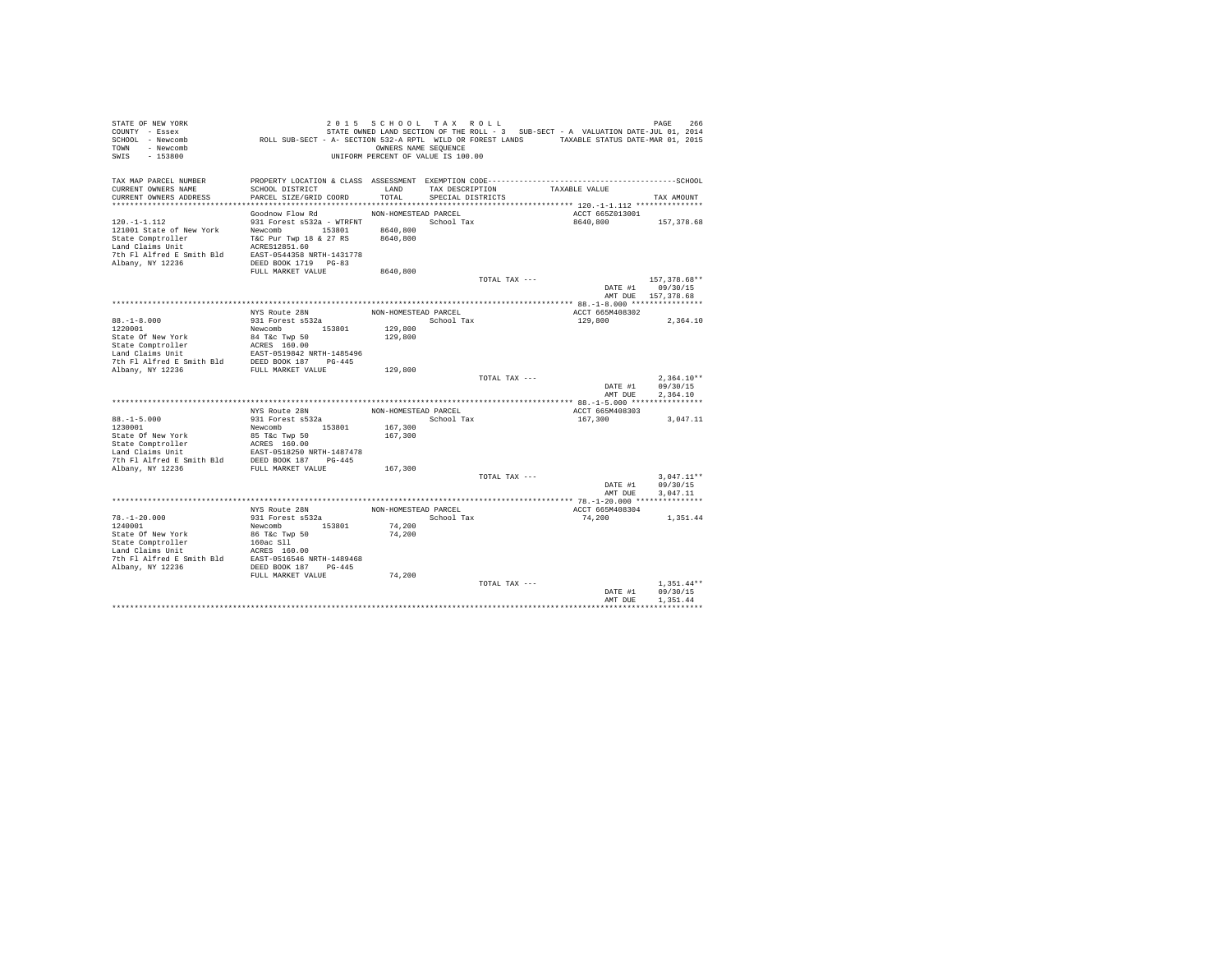| STATE OF NEW YORK<br>COUNTY - Essex<br>SCHOOL - Newcomb<br>TOWN - Newcomb | ROLL SUB-SECT - A- SECTION 532-A RPTL WILD OR FOREST LANDS TAXABLE STATUS DATE-MAR 01, 2015 | 2015 SCHOOL TAX ROLL<br>OWNERS NAME SEQUENCE |                   |               | STATE OWNED LAND SECTION OF THE ROLL - 3 SUB-SECT - A VALUATION DATE-JUL 01, 2014 | PAGE<br>267  |
|---------------------------------------------------------------------------|---------------------------------------------------------------------------------------------|----------------------------------------------|-------------------|---------------|-----------------------------------------------------------------------------------|--------------|
| $-153800$<br>SWIS                                                         |                                                                                             | UNIFORM PERCENT OF VALUE IS 100.00           |                   |               |                                                                                   |              |
| TAX MAP PARCEL NUMBER                                                     |                                                                                             |                                              |                   |               |                                                                                   |              |
| CURRENT OWNERS NAME                                                       | SCHOOL DISTRICT                                                                             | LAND                                         | TAX DESCRIPTION   |               | TAXABLE VALUE                                                                     |              |
| CURRENT OWNERS ADDRESS                                                    | PARCEL SIZE/GRID COORD                                                                      | TOTAL                                        | SPECIAL DISTRICTS |               |                                                                                   | TAX AMOUNT   |
|                                                                           | NYS Route 28N                                                                               | NON-HOMESTEAD PARCEL                         |                   |               | ACCT 665M408305                                                                   |              |
| $78. - 1 - 11.000$                                                        | 931 Forest s532a                                                                            |                                              | School Tax        |               | 58,700                                                                            | 1,069.13     |
| 1250001                                                                   | Newcomb 153801                                                                              | 58,700                                       |                   |               |                                                                                   |              |
| State Of New York                                                         | 87 T&c Twp 50                                                                               | 58,700                                       |                   |               |                                                                                   |              |
| State Comptroller                                                         | ACRES 141.00                                                                                |                                              |                   |               |                                                                                   |              |
| Land Claims Unit                                                          | EAST-0515345 NRTH-1491767                                                                   |                                              |                   |               |                                                                                   |              |
| 7th Fl Alfred E Smith Bld                                                 | DEED BOOK 148 PG-431                                                                        |                                              |                   |               |                                                                                   |              |
| Albany, NY 12236                                                          | FULL MARKET VALUE                                                                           | 58,700                                       |                   |               |                                                                                   |              |
|                                                                           |                                                                                             |                                              |                   | TOTAL TAX --- |                                                                                   | $1.069.13**$ |
|                                                                           |                                                                                             |                                              |                   |               | DATE #1                                                                           | 09/30/15     |
|                                                                           |                                                                                             |                                              |                   |               | AMT DUE                                                                           | 1,069.13     |
|                                                                           |                                                                                             |                                              |                   |               |                                                                                   |              |
| $78. - 1 - 9.000$                                                         | Sanford Ln<br>931 Forest s532a                                                              | NON-HOMESTEAD PARCEL                         | School Tax        |               | ACCT 665M408306<br>21,500                                                         | 391.59       |
| 1260001                                                                   | Newcomb 153801                                                                              | 21,500                                       |                   |               |                                                                                   |              |
| State Of New York                                                         | 88 T&c Twp 50                                                                               | 21,500                                       |                   |               |                                                                                   |              |
| State Comptroller                                                         | ACRES 40.00                                                                                 |                                              |                   |               |                                                                                   |              |
| Land Claims Unit                                                          | EAST-0514595 NRTH-1493730                                                                   |                                              |                   |               |                                                                                   |              |
| 7th Fl Alfred E Smith Bld                                                 | FULL MARKET VALUE                                                                           | 21,500                                       |                   |               |                                                                                   |              |
| Albany, NY 12236                                                          |                                                                                             |                                              |                   |               |                                                                                   |              |
|                                                                           |                                                                                             |                                              |                   | TOTAL TAX --- |                                                                                   | 391.59**     |
|                                                                           |                                                                                             |                                              |                   |               | DATE #1                                                                           | 09/30/15     |
|                                                                           |                                                                                             |                                              |                   |               | AMT DUE                                                                           | 391.59       |
|                                                                           | NYS Route 28N                                                                               | NON-HOMESTEAD PARCEL                         |                   |               | ACCT 665M408307                                                                   |              |
| $78. - 1 - 6.000$                                                         | 931 Forest s532a                                                                            |                                              | School Tax        |               | 7.300                                                                             | 132.96       |
| 1270001                                                                   | 153801<br>Newcomb                                                                           | 7.300                                        |                   |               |                                                                                   |              |
| State Of New York                                                         | 91 T&C Twp 50                                                                               | 7.300                                        |                   |               |                                                                                   |              |
| State Comptroller                                                         | ACRES 15.50                                                                                 |                                              |                   |               |                                                                                   |              |
| Land Claims Unit                                                          | EAST-0513910 NRTH-1498696                                                                   |                                              |                   |               |                                                                                   |              |
| 7th Fl Alfred E Smith Bld                                                 | FULL MARKET VALUE                                                                           | 7.300                                        |                   |               |                                                                                   |              |
| Albany, NY 12236                                                          |                                                                                             |                                              |                   |               |                                                                                   |              |
|                                                                           |                                                                                             |                                              |                   | TOTAL TAX --- |                                                                                   | $132.96**$   |
|                                                                           |                                                                                             |                                              |                   |               | DATE #1                                                                           | 09/30/15     |
|                                                                           |                                                                                             |                                              |                   |               | AMT DUE                                                                           | 132.96       |
|                                                                           | Sanford Ln                                                                                  | NON-HOMESTEAD PARCEL                         |                   |               | ACCT 665M408308                                                                   |              |
| $78. - 1 - 7.000$                                                         | 931 Forest s532a                                                                            |                                              | School Tax        |               | 38,700                                                                            | 704.86       |
| 1280001                                                                   | Newcomb 153801                                                                              | 38,700                                       |                   |               |                                                                                   |              |
| State Of New York                                                         | 92 T&c Twp 50                                                                               | 38,700                                       |                   |               |                                                                                   |              |
| State Comptroller                                                         |                                                                                             |                                              |                   |               |                                                                                   |              |
| Land Claims Unit                                                          | ACRES 69.00<br>EAST-0514381 NRTH-1497303                                                    |                                              |                   |               |                                                                                   |              |
| 7th Fl Alfred E Smith Bld DEED BOOK 148 PG-431                            |                                                                                             |                                              |                   |               |                                                                                   |              |
| Albany, NY 12236                                                          | FULL MARKET VALUE                                                                           | 38,700                                       |                   |               |                                                                                   |              |
|                                                                           |                                                                                             |                                              |                   | TOTAL TAX --- |                                                                                   | 704.86**     |
|                                                                           |                                                                                             |                                              |                   |               | DATE #1                                                                           | 09/30/15     |
|                                                                           |                                                                                             |                                              |                   |               | AMT DUE                                                                           | 704.86       |
|                                                                           |                                                                                             |                                              |                   |               |                                                                                   |              |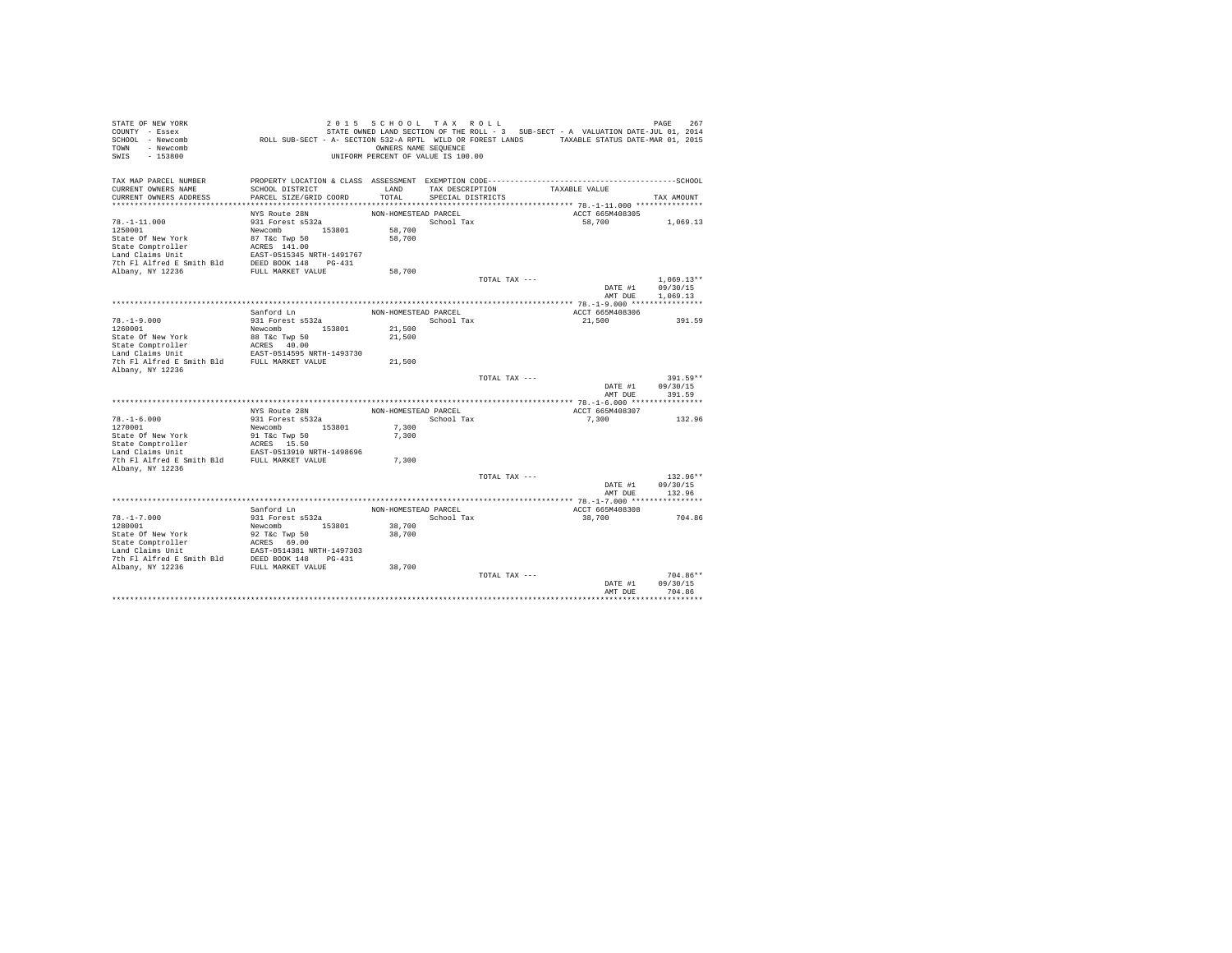| STATE OF NEW YORK<br>COUNTY - Essex                                                                                                                                    |                                                                                             |                      | 2015 SCHOOL TAX ROLL               |               | STATE OWNED LAND SECTION OF THE ROLL - 3 SUB-SECT - A VALUATION DATE-JUL 01, 2014 | PAGE<br>268                  |
|------------------------------------------------------------------------------------------------------------------------------------------------------------------------|---------------------------------------------------------------------------------------------|----------------------|------------------------------------|---------------|-----------------------------------------------------------------------------------|------------------------------|
| SCHOOL - Newcomb                                                                                                                                                       | ROLL SUB-SECT - A- SECTION 532-A RPTL WILD OR FOREST LANDS TAXABLE STATUS DATE-MAR 01, 2015 |                      |                                    |               |                                                                                   |                              |
| TOWN - Newcomb                                                                                                                                                         |                                                                                             | OWNERS NAME SEQUENCE |                                    |               |                                                                                   |                              |
| SWIS<br>$-153800$                                                                                                                                                      |                                                                                             |                      | UNIFORM PERCENT OF VALUE IS 100.00 |               |                                                                                   |                              |
| TAX MAP PARCEL NUMBER                                                                                                                                                  |                                                                                             |                      |                                    |               |                                                                                   |                              |
| CURRENT OWNERS NAME                                                                                                                                                    | SCHOOL DISTRICT                                                                             | LAND                 | TAX DESCRIPTION                    |               | TAXABLE VALUE                                                                     |                              |
| CURRENT OWNERS ADDRESS                                                                                                                                                 | PARCEL SIZE/GRID COORD                                                                      | TOTAL                | SPECIAL DISTRICTS                  |               |                                                                                   | TAX AMOUNT                   |
|                                                                                                                                                                        |                                                                                             |                      |                                    |               |                                                                                   |                              |
|                                                                                                                                                                        | NYS Route 28N                                                                               | NON-HOMESTEAD PARCEL |                                    |               | ACCT 665M408309                                                                   |                              |
| $78. - 1 - 8.000$<br>1290001                                                                                                                                           | 931 Forest s532a                                                                            |                      | School Tax                         |               | 70,800                                                                            | 1,289.51                     |
| State Of New York                                                                                                                                                      | Newcomb 153801<br>93 T&c Twp 50                                                             | 70,800<br>70,800     |                                    |               |                                                                                   |                              |
|                                                                                                                                                                        |                                                                                             |                      |                                    |               |                                                                                   |                              |
|                                                                                                                                                                        |                                                                                             |                      |                                    |               |                                                                                   |                              |
|                                                                                                                                                                        |                                                                                             |                      |                                    |               |                                                                                   |                              |
| State Comptroller 2018<br>Land Claims bnit 1495202<br>Land Claims bnit 1495202<br>The Fl Alfred E Smith Bld<br>PED BOOK 187 PG-244<br>PULL MARKET VALUE                |                                                                                             | 70,800               |                                    |               |                                                                                   |                              |
|                                                                                                                                                                        |                                                                                             |                      |                                    | TOTAL TAX --- |                                                                                   | $1.289.51**$                 |
|                                                                                                                                                                        |                                                                                             |                      |                                    |               |                                                                                   | DATE #1 09/30/15             |
|                                                                                                                                                                        |                                                                                             |                      |                                    |               | AMT DUE                                                                           | 1,289.51                     |
|                                                                                                                                                                        |                                                                                             |                      |                                    |               |                                                                                   |                              |
|                                                                                                                                                                        | NYS Route 28N<br>931 Forest s532a                                                           | NON-HOMESTEAD PARCEL |                                    |               | ACCT 665M408310                                                                   |                              |
| $78. -1 - 12.000$                                                                                                                                                      |                                                                                             | 86,000               | School Tax                         |               | 86,000                                                                            | 1,566.36                     |
|                                                                                                                                                                        |                                                                                             | 86,000               |                                    |               |                                                                                   |                              |
|                                                                                                                                                                        |                                                                                             |                      |                                    |               |                                                                                   |                              |
|                                                                                                                                                                        |                                                                                             |                      |                                    |               |                                                                                   |                              |
|                                                                                                                                                                        |                                                                                             |                      |                                    |               |                                                                                   |                              |
| Albany, NY 12236                                                                                                                                                       | DEED BOOK 187 PG-244                                                                        |                      |                                    |               |                                                                                   |                              |
|                                                                                                                                                                        | FULL MARKET VALUE                                                                           | 86,000               |                                    |               |                                                                                   |                              |
|                                                                                                                                                                        |                                                                                             |                      |                                    | TOTAL TAX --- |                                                                                   | $1.566.36**$                 |
|                                                                                                                                                                        |                                                                                             |                      |                                    |               | AMT DUE                                                                           | DATE #1 09/30/15<br>1,566.36 |
|                                                                                                                                                                        |                                                                                             |                      |                                    |               |                                                                                   |                              |
|                                                                                                                                                                        | NYS Route 28N                                                                               | NON-HOMESTEAD PARCEL |                                    |               | ACCT 665M408311                                                                   |                              |
| $78. -1 - 19.000$                                                                                                                                                      | 931 Forest s532a                                                                            |                      | School Tax                         |               | 58,300                                                                            | 1,061.84                     |
| 1310001                                                                                                                                                                | Newcomb 153801                                                                              | 58,300               |                                    |               |                                                                                   |                              |
|                                                                                                                                                                        |                                                                                             | 58,300               |                                    |               |                                                                                   |                              |
|                                                                                                                                                                        |                                                                                             |                      |                                    |               |                                                                                   |                              |
|                                                                                                                                                                        |                                                                                             |                      |                                    |               |                                                                                   |                              |
|                                                                                                                                                                        |                                                                                             |                      |                                    |               |                                                                                   |                              |
|                                                                                                                                                                        |                                                                                             | 58,300               |                                    |               |                                                                                   |                              |
|                                                                                                                                                                        |                                                                                             |                      |                                    | TOTAL TAX --- | DATE #1                                                                           | $1,061.84**$<br>09/30/15     |
|                                                                                                                                                                        |                                                                                             |                      |                                    |               | AMT DUE                                                                           | 1,061.84                     |
|                                                                                                                                                                        |                                                                                             |                      |                                    |               |                                                                                   |                              |
|                                                                                                                                                                        | NYS Route 28N                                                                               | NON-HOMESTEAD PARCEL |                                    |               | ACCT 665M408312                                                                   |                              |
| $78. - 1 - 21.000$                                                                                                                                                     | 931 Forest s532a                                                                            |                      | School Tax                         |               | 55,400                                                                            | 1,009.02                     |
| 1320001                                                                                                                                                                | Newcomb 153801                                                                              | 55,400               |                                    |               |                                                                                   |                              |
| State Of New York and So Tac Twp 50<br>State Comptroller and CRESS 140.00<br>Land Claims Unit EAST-0520157 NRTH-1488924<br>The F1 Alfred E Smith Bld FULL MARKET VALUE |                                                                                             | 55,400               |                                    |               |                                                                                   |                              |
|                                                                                                                                                                        |                                                                                             |                      |                                    |               |                                                                                   |                              |
|                                                                                                                                                                        |                                                                                             |                      |                                    |               |                                                                                   |                              |
| Albany, NY 12236                                                                                                                                                       |                                                                                             | 55,400               |                                    |               |                                                                                   |                              |
|                                                                                                                                                                        |                                                                                             |                      |                                    | TOTAL TAX --- |                                                                                   | $1.009.02**$                 |
|                                                                                                                                                                        |                                                                                             |                      |                                    |               | DATE #1                                                                           | 09/30/15                     |
|                                                                                                                                                                        |                                                                                             |                      |                                    |               | AMT DUE                                                                           | 1,009.02                     |
|                                                                                                                                                                        |                                                                                             |                      |                                    |               |                                                                                   |                              |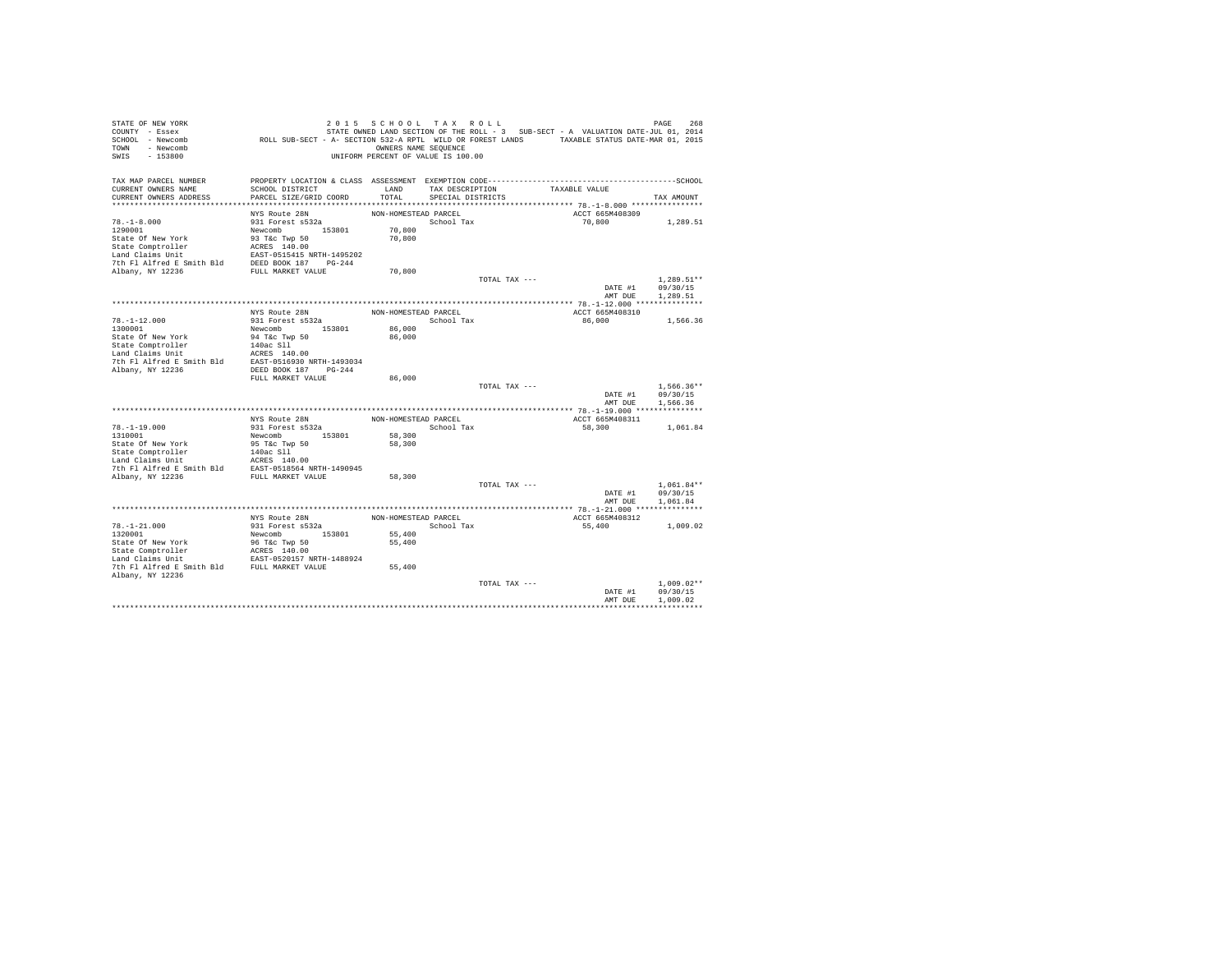| STATE OF NEW YORK                                                  |                                                                                             | 2015 SCHOOL TAX ROLL               |                   |               |                                                                                   | PAGE<br>269          |
|--------------------------------------------------------------------|---------------------------------------------------------------------------------------------|------------------------------------|-------------------|---------------|-----------------------------------------------------------------------------------|----------------------|
| COUNTY - Essex                                                     |                                                                                             |                                    |                   |               | STATE OWNED LAND SECTION OF THE ROLL - 3 SUB-SECT - A VALUATION DATE-JUL 01, 2014 |                      |
| SCHOOL - Newcomb                                                   | ROLL SUB-SECT - A- SECTION 532-A RPTL WILD OR FOREST LANDS TAXABLE STATUS DATE-MAR 01, 2015 |                                    |                   |               |                                                                                   |                      |
| TOWN - Newcomb                                                     |                                                                                             | OWNERS NAME SEQUENCE               |                   |               |                                                                                   |                      |
| SWIS<br>$-153800$                                                  |                                                                                             | UNIFORM PERCENT OF VALUE IS 100.00 |                   |               |                                                                                   |                      |
|                                                                    |                                                                                             |                                    |                   |               |                                                                                   |                      |
|                                                                    |                                                                                             |                                    |                   |               |                                                                                   |                      |
| TAX MAP PARCEL NUMBER<br>CURRENT OWNERS NAME                       | SCHOOL DISTRICT                                                                             | LAND                               |                   |               | TAXABLE VALUE                                                                     |                      |
|                                                                    |                                                                                             |                                    | TAX DESCRIPTION   |               |                                                                                   |                      |
| CURRENT OWNERS ADDRESS                                             | PARCEL SIZE/GRID COORD                                                                      | TOTAL                              | SPECIAL DISTRICTS |               |                                                                                   | TAX AMOUNT           |
|                                                                    |                                                                                             |                                    |                   |               | ACCT 665M408313                                                                   |                      |
|                                                                    | NYS Route 28N                                                                               | NON-HOMESTEAD PARCEL               |                   |               |                                                                                   |                      |
| $88. - 1 - 7.000$                                                  | 931 Forest s532a                                                                            |                                    | School Tax        |               | 64,500                                                                            | 1,174.77             |
| 1330001                                                            | Newcomb 153801                                                                              | 64,500                             |                   |               |                                                                                   |                      |
| State Of New York                                                  | T&c Twp 50                                                                                  | 64,500                             |                   |               |                                                                                   |                      |
| State Comptroller<br>Land Claims Unit                              | ACRES 140.00                                                                                |                                    |                   |               |                                                                                   |                      |
|                                                                    | EAST-0521822 NRTH-1487031                                                                   |                                    |                   |               |                                                                                   |                      |
| 7th Fl Alfred E Smith Bld FULL MARKET VALUE                        |                                                                                             | 64,500                             |                   |               |                                                                                   |                      |
| Albany, NY 12236                                                   |                                                                                             |                                    |                   |               |                                                                                   |                      |
|                                                                    |                                                                                             |                                    |                   | TOTAL TAX --- |                                                                                   | $1,174.77**$         |
|                                                                    |                                                                                             |                                    |                   |               | DATE #1                                                                           | 09/30/15<br>1.174.77 |
|                                                                    |                                                                                             |                                    |                   |               | AMT DUE                                                                           |                      |
|                                                                    |                                                                                             |                                    |                   |               |                                                                                   |                      |
|                                                                    | NYS Route 28N                                                                               | NON-HOMESTEAD PARCEL               |                   |               | ACCT 665M408314                                                                   |                      |
| $88. - 1 - 16.000$<br>1340001                                      | 931 Forest s532a                                                                            |                                    | School Tax        |               | 151,800                                                                           | 2,764.80             |
|                                                                    | Newcomb<br>153801                                                                           | 151,800                            |                   |               |                                                                                   |                      |
| State Of New York                                                  | 98&99 T&c Twp                                                                               | 151,800                            |                   |               |                                                                                   |                      |
| State Comptroller<br>Land Claims Unit                              | ACRES 173.00<br>EAST-0523605 NRTH-1484601                                                   |                                    |                   |               |                                                                                   |                      |
| 7th Fl Alfred E Smith Bld FULL MARKET VALUE                        |                                                                                             | 151,800                            |                   |               |                                                                                   |                      |
| Albany, NY 12236                                                   |                                                                                             |                                    |                   |               |                                                                                   |                      |
|                                                                    |                                                                                             |                                    |                   | TOTAL TAX --- |                                                                                   | $2.764.80**$         |
|                                                                    |                                                                                             |                                    |                   |               | DATE #1                                                                           | 09/30/15             |
|                                                                    |                                                                                             |                                    |                   |               | AMT DUE                                                                           | 2.764.80             |
|                                                                    |                                                                                             |                                    |                   |               |                                                                                   |                      |
|                                                                    | NYS Route 28N                                                                               | NON-HOMESTEAD PARCEL               |                   |               | ACCT 665M408315                                                                   |                      |
| $88. - 1 - 2.000$                                                  | 931 Forest s532a                                                                            |                                    | School Tax        |               | 118,700                                                                           | 2.161.94             |
| 1350001                                                            | Newcomb 153801                                                                              | 118,700                            |                   |               |                                                                                   |                      |
| State Of New York                                                  | 100&101 T&c Twp                                                                             | 118,700                            |                   |               |                                                                                   |                      |
|                                                                    | ACRES 238.80                                                                                |                                    |                   |               |                                                                                   |                      |
| State Comptroller<br>Land Claims Unit                              | EAST-0525690 NRTH-1486281                                                                   |                                    |                   |               |                                                                                   |                      |
|                                                                    |                                                                                             |                                    |                   |               |                                                                                   |                      |
| 7th Fl Alfred E Smith Bld DEED BOOK 346 PG-357<br>Albany, NY 12236 | FULL MARKET VALUE                                                                           | 118,700                            |                   |               |                                                                                   |                      |
|                                                                    |                                                                                             |                                    |                   | TOTAL TAX --- |                                                                                   | $2,161.94**$         |
|                                                                    |                                                                                             |                                    |                   |               | DATE #1                                                                           | 09/30/15             |
|                                                                    |                                                                                             |                                    |                   |               | AMT DUE                                                                           | 2,161.94             |
|                                                                    |                                                                                             |                                    |                   |               |                                                                                   |                      |
|                                                                    | NYS Route 28N                                                                               | NON-HOMESTEAD PARCEL               |                   |               | ACCT 665M408401                                                                   |                      |
| $88. - 1 - 6.000$                                                  | 931 Forest s532a                                                                            |                                    | School Tax        |               | 63,300                                                                            | 1,152.91             |
| 1360001                                                            | Newcomb 153801                                                                              | 63,300                             |                   |               |                                                                                   |                      |
| State Of New York                                                  | 102 T&c Twp 50                                                                              | 63,300                             |                   |               |                                                                                   |                      |
| State Comptroller                                                  | 154.1ac Sll                                                                                 |                                    |                   |               |                                                                                   |                      |
| Land Claims Unit                                                   | ACRES 154.08                                                                                |                                    |                   |               |                                                                                   |                      |
| 7th Fl Alfred E Smith Bld                                          | EAST-0523903 NRTH-1488611                                                                   |                                    |                   |               |                                                                                   |                      |
| Albany, NY 12236                                                   | DEED BOOK 346 PG-357                                                                        |                                    |                   |               |                                                                                   |                      |
|                                                                    | FULL MARKET VALUE                                                                           | 63,300                             |                   |               |                                                                                   |                      |
|                                                                    |                                                                                             |                                    |                   | TOTAL TAX --- |                                                                                   | $1.152.91**$         |
|                                                                    |                                                                                             |                                    |                   |               | DATE #1                                                                           | 09/30/15             |
|                                                                    |                                                                                             |                                    |                   |               | AMT DUE                                                                           | 1,152.91             |
|                                                                    |                                                                                             |                                    |                   |               |                                                                                   |                      |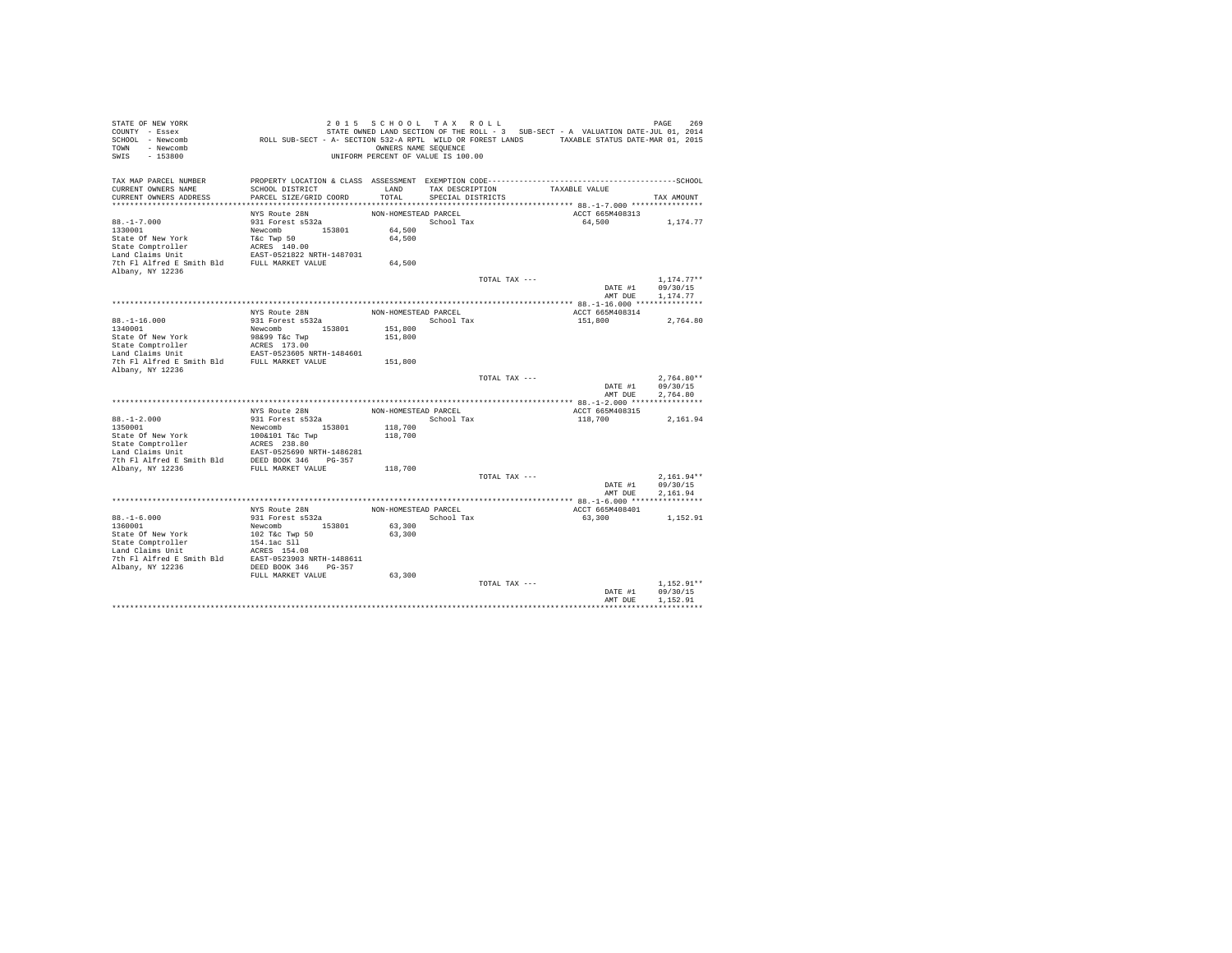| TAX MAP PARCEL NUMBER<br>CURRENT OWNERS NAME<br>SCHOOL DISTRICT<br>LAND<br>TAXABLE VALUE<br>TAX DESCRIPTION<br>TOTAL<br>CURRENT OWNERS ADDRESS<br>PARCEL SIZE/GRID COORD<br>SPECIAL DISTRICTS<br>TAX AMOUNT<br>ACCT 665M408402<br>NYS Route 28N<br>NON-HOMESTEAD PARCEL<br>$78. - 1 - 22.000$<br>931 Forest s532a<br>School Tax<br>60,200<br>1,096.45<br>Newcomb 153801<br>60,200<br>State Of New York<br>103 T&c Twp 5<br>60.200<br>State Comptroller<br>180ac Sll<br>Land Claims Unit<br>ACRES 180.00<br>EAST-0522368 NRTH-1490480<br>7th Fl Alfred E Smith Bld<br>FULL MARKET VALUE<br>Albany, NY 12236<br>60.200<br>$1.096.45**$<br>TOTAL TAX ---<br>09/30/15<br>DATE #1<br>AMT DUE<br>1,096.45<br>NYS Route 28N<br>NON-HOMESTEAD PARCEL<br>ACCT 665M408403<br>$78. - 1 - 18.000$<br>931 Forest s532a<br>School Tax<br>63,100<br>1,149.27<br>1380001<br>Newcomb 153801<br>63,100<br>State Of New York<br>104 T&c Twp 5<br>63,100<br>ACRES 180.00<br>State Comptroller<br>Land Claims Unit<br>EAST-0520732 NRTH-1492607<br>FULL MARKET VALUE<br>7th Fl Alfred E Smith Bld<br>63,100<br>Albany, NY 12236<br>$1.149.27**$<br>TOTAL TAX ---<br>DATE #1<br>09/30/15<br>AMT DUE<br>1.149.27<br>NYS Route 28N<br>NON-HOMESTEAD PARCEL<br>ACCT 665M408404<br>$78. - 1 - 13.000$<br>931 Forest s532a<br>School Tax<br>86,300<br>1,571.82<br>1390001<br>Newcomb<br>153801<br>86,300<br>State Of New York<br>86,300<br>105 T&c Twp 5<br>State Comptroller<br>180ac Sll<br>Land Claims Unit<br>ACRES 180.00<br>EAST-0519210 NRTH-1494605<br>7th Fl Alfred E Smith Bld<br>Albany, NY 12236<br>FULL MARKET VALUE<br>86,300<br>TOTAL TAX ---<br>$1.571.82**$<br>DATE #1<br>09/30/15<br>AMT DUE<br>1.571.82<br>NYS Route 28N<br>NON-HOMESTEAD PARCEL<br>ACCT 665M408405<br>$78. - 1 - 4.000$<br>931 Forest s532a<br>School Tax<br>70,200<br>1,278.58<br>70,200<br>1400001<br>153801<br>Newcomb<br>70,200<br>State Of New York<br>106 T&c Twp 5<br>ACRES 180.00<br>EAST-0517398 NRTH-1496765<br>State Comptroller<br>7th Fl Alfred E Smith Bld FULL MARKET VALUE<br>70,200<br>$1.278.58**$<br>TOTAL TAX ---<br>DATE #1<br>09/30/15<br>1.278.58<br>AMT DUE | STATE OF NEW YORK<br>COUNTY - Essex<br>SCHOOL - Newcomb<br>- Newcomb<br>TOWN<br>$-153800$<br>SWIS | ROLL SUB-SECT - A- SECTION 532-A RPTL WILD OR FOREST LANDS TAXABLE STATUS DATE-MAR 01, 2015 | 2015 SCHOOL TAX ROLL<br>OWNERS NAME SEQUENCE<br>UNIFORM PERCENT OF VALUE IS 100.00 |  | STATE OWNED LAND SECTION OF THE ROLL - 3 SUB-SECT - A VALUATION DATE-JUL 01, 2014 | 270<br>PAGE |
|----------------------------------------------------------------------------------------------------------------------------------------------------------------------------------------------------------------------------------------------------------------------------------------------------------------------------------------------------------------------------------------------------------------------------------------------------------------------------------------------------------------------------------------------------------------------------------------------------------------------------------------------------------------------------------------------------------------------------------------------------------------------------------------------------------------------------------------------------------------------------------------------------------------------------------------------------------------------------------------------------------------------------------------------------------------------------------------------------------------------------------------------------------------------------------------------------------------------------------------------------------------------------------------------------------------------------------------------------------------------------------------------------------------------------------------------------------------------------------------------------------------------------------------------------------------------------------------------------------------------------------------------------------------------------------------------------------------------------------------------------------------------------------------------------------------------------------------------------------------------------------------------------------------------------------------------------------------------------------------------------------------------------------------------------------------------------------------------------------------------------------------------|---------------------------------------------------------------------------------------------------|---------------------------------------------------------------------------------------------|------------------------------------------------------------------------------------|--|-----------------------------------------------------------------------------------|-------------|
|                                                                                                                                                                                                                                                                                                                                                                                                                                                                                                                                                                                                                                                                                                                                                                                                                                                                                                                                                                                                                                                                                                                                                                                                                                                                                                                                                                                                                                                                                                                                                                                                                                                                                                                                                                                                                                                                                                                                                                                                                                                                                                                                              |                                                                                                   |                                                                                             |                                                                                    |  |                                                                                   |             |
|                                                                                                                                                                                                                                                                                                                                                                                                                                                                                                                                                                                                                                                                                                                                                                                                                                                                                                                                                                                                                                                                                                                                                                                                                                                                                                                                                                                                                                                                                                                                                                                                                                                                                                                                                                                                                                                                                                                                                                                                                                                                                                                                              |                                                                                                   |                                                                                             |                                                                                    |  |                                                                                   |             |
|                                                                                                                                                                                                                                                                                                                                                                                                                                                                                                                                                                                                                                                                                                                                                                                                                                                                                                                                                                                                                                                                                                                                                                                                                                                                                                                                                                                                                                                                                                                                                                                                                                                                                                                                                                                                                                                                                                                                                                                                                                                                                                                                              |                                                                                                   |                                                                                             |                                                                                    |  |                                                                                   |             |
|                                                                                                                                                                                                                                                                                                                                                                                                                                                                                                                                                                                                                                                                                                                                                                                                                                                                                                                                                                                                                                                                                                                                                                                                                                                                                                                                                                                                                                                                                                                                                                                                                                                                                                                                                                                                                                                                                                                                                                                                                                                                                                                                              |                                                                                                   |                                                                                             |                                                                                    |  |                                                                                   |             |
|                                                                                                                                                                                                                                                                                                                                                                                                                                                                                                                                                                                                                                                                                                                                                                                                                                                                                                                                                                                                                                                                                                                                                                                                                                                                                                                                                                                                                                                                                                                                                                                                                                                                                                                                                                                                                                                                                                                                                                                                                                                                                                                                              |                                                                                                   |                                                                                             |                                                                                    |  |                                                                                   |             |
|                                                                                                                                                                                                                                                                                                                                                                                                                                                                                                                                                                                                                                                                                                                                                                                                                                                                                                                                                                                                                                                                                                                                                                                                                                                                                                                                                                                                                                                                                                                                                                                                                                                                                                                                                                                                                                                                                                                                                                                                                                                                                                                                              | 1370001                                                                                           |                                                                                             |                                                                                    |  |                                                                                   |             |
|                                                                                                                                                                                                                                                                                                                                                                                                                                                                                                                                                                                                                                                                                                                                                                                                                                                                                                                                                                                                                                                                                                                                                                                                                                                                                                                                                                                                                                                                                                                                                                                                                                                                                                                                                                                                                                                                                                                                                                                                                                                                                                                                              |                                                                                                   |                                                                                             |                                                                                    |  |                                                                                   |             |
|                                                                                                                                                                                                                                                                                                                                                                                                                                                                                                                                                                                                                                                                                                                                                                                                                                                                                                                                                                                                                                                                                                                                                                                                                                                                                                                                                                                                                                                                                                                                                                                                                                                                                                                                                                                                                                                                                                                                                                                                                                                                                                                                              |                                                                                                   |                                                                                             |                                                                                    |  |                                                                                   |             |
|                                                                                                                                                                                                                                                                                                                                                                                                                                                                                                                                                                                                                                                                                                                                                                                                                                                                                                                                                                                                                                                                                                                                                                                                                                                                                                                                                                                                                                                                                                                                                                                                                                                                                                                                                                                                                                                                                                                                                                                                                                                                                                                                              |                                                                                                   |                                                                                             |                                                                                    |  |                                                                                   |             |
|                                                                                                                                                                                                                                                                                                                                                                                                                                                                                                                                                                                                                                                                                                                                                                                                                                                                                                                                                                                                                                                                                                                                                                                                                                                                                                                                                                                                                                                                                                                                                                                                                                                                                                                                                                                                                                                                                                                                                                                                                                                                                                                                              |                                                                                                   |                                                                                             |                                                                                    |  |                                                                                   |             |
|                                                                                                                                                                                                                                                                                                                                                                                                                                                                                                                                                                                                                                                                                                                                                                                                                                                                                                                                                                                                                                                                                                                                                                                                                                                                                                                                                                                                                                                                                                                                                                                                                                                                                                                                                                                                                                                                                                                                                                                                                                                                                                                                              |                                                                                                   |                                                                                             |                                                                                    |  |                                                                                   |             |
|                                                                                                                                                                                                                                                                                                                                                                                                                                                                                                                                                                                                                                                                                                                                                                                                                                                                                                                                                                                                                                                                                                                                                                                                                                                                                                                                                                                                                                                                                                                                                                                                                                                                                                                                                                                                                                                                                                                                                                                                                                                                                                                                              |                                                                                                   |                                                                                             |                                                                                    |  |                                                                                   |             |
|                                                                                                                                                                                                                                                                                                                                                                                                                                                                                                                                                                                                                                                                                                                                                                                                                                                                                                                                                                                                                                                                                                                                                                                                                                                                                                                                                                                                                                                                                                                                                                                                                                                                                                                                                                                                                                                                                                                                                                                                                                                                                                                                              |                                                                                                   |                                                                                             |                                                                                    |  |                                                                                   |             |
|                                                                                                                                                                                                                                                                                                                                                                                                                                                                                                                                                                                                                                                                                                                                                                                                                                                                                                                                                                                                                                                                                                                                                                                                                                                                                                                                                                                                                                                                                                                                                                                                                                                                                                                                                                                                                                                                                                                                                                                                                                                                                                                                              |                                                                                                   |                                                                                             |                                                                                    |  |                                                                                   |             |
|                                                                                                                                                                                                                                                                                                                                                                                                                                                                                                                                                                                                                                                                                                                                                                                                                                                                                                                                                                                                                                                                                                                                                                                                                                                                                                                                                                                                                                                                                                                                                                                                                                                                                                                                                                                                                                                                                                                                                                                                                                                                                                                                              |                                                                                                   |                                                                                             |                                                                                    |  |                                                                                   |             |
|                                                                                                                                                                                                                                                                                                                                                                                                                                                                                                                                                                                                                                                                                                                                                                                                                                                                                                                                                                                                                                                                                                                                                                                                                                                                                                                                                                                                                                                                                                                                                                                                                                                                                                                                                                                                                                                                                                                                                                                                                                                                                                                                              |                                                                                                   |                                                                                             |                                                                                    |  |                                                                                   |             |
|                                                                                                                                                                                                                                                                                                                                                                                                                                                                                                                                                                                                                                                                                                                                                                                                                                                                                                                                                                                                                                                                                                                                                                                                                                                                                                                                                                                                                                                                                                                                                                                                                                                                                                                                                                                                                                                                                                                                                                                                                                                                                                                                              |                                                                                                   |                                                                                             |                                                                                    |  |                                                                                   |             |
|                                                                                                                                                                                                                                                                                                                                                                                                                                                                                                                                                                                                                                                                                                                                                                                                                                                                                                                                                                                                                                                                                                                                                                                                                                                                                                                                                                                                                                                                                                                                                                                                                                                                                                                                                                                                                                                                                                                                                                                                                                                                                                                                              |                                                                                                   |                                                                                             |                                                                                    |  |                                                                                   |             |
|                                                                                                                                                                                                                                                                                                                                                                                                                                                                                                                                                                                                                                                                                                                                                                                                                                                                                                                                                                                                                                                                                                                                                                                                                                                                                                                                                                                                                                                                                                                                                                                                                                                                                                                                                                                                                                                                                                                                                                                                                                                                                                                                              |                                                                                                   |                                                                                             |                                                                                    |  |                                                                                   |             |
|                                                                                                                                                                                                                                                                                                                                                                                                                                                                                                                                                                                                                                                                                                                                                                                                                                                                                                                                                                                                                                                                                                                                                                                                                                                                                                                                                                                                                                                                                                                                                                                                                                                                                                                                                                                                                                                                                                                                                                                                                                                                                                                                              |                                                                                                   |                                                                                             |                                                                                    |  |                                                                                   |             |
|                                                                                                                                                                                                                                                                                                                                                                                                                                                                                                                                                                                                                                                                                                                                                                                                                                                                                                                                                                                                                                                                                                                                                                                                                                                                                                                                                                                                                                                                                                                                                                                                                                                                                                                                                                                                                                                                                                                                                                                                                                                                                                                                              |                                                                                                   |                                                                                             |                                                                                    |  |                                                                                   |             |
|                                                                                                                                                                                                                                                                                                                                                                                                                                                                                                                                                                                                                                                                                                                                                                                                                                                                                                                                                                                                                                                                                                                                                                                                                                                                                                                                                                                                                                                                                                                                                                                                                                                                                                                                                                                                                                                                                                                                                                                                                                                                                                                                              |                                                                                                   |                                                                                             |                                                                                    |  |                                                                                   |             |
|                                                                                                                                                                                                                                                                                                                                                                                                                                                                                                                                                                                                                                                                                                                                                                                                                                                                                                                                                                                                                                                                                                                                                                                                                                                                                                                                                                                                                                                                                                                                                                                                                                                                                                                                                                                                                                                                                                                                                                                                                                                                                                                                              |                                                                                                   |                                                                                             |                                                                                    |  |                                                                                   |             |
|                                                                                                                                                                                                                                                                                                                                                                                                                                                                                                                                                                                                                                                                                                                                                                                                                                                                                                                                                                                                                                                                                                                                                                                                                                                                                                                                                                                                                                                                                                                                                                                                                                                                                                                                                                                                                                                                                                                                                                                                                                                                                                                                              |                                                                                                   |                                                                                             |                                                                                    |  |                                                                                   |             |
|                                                                                                                                                                                                                                                                                                                                                                                                                                                                                                                                                                                                                                                                                                                                                                                                                                                                                                                                                                                                                                                                                                                                                                                                                                                                                                                                                                                                                                                                                                                                                                                                                                                                                                                                                                                                                                                                                                                                                                                                                                                                                                                                              |                                                                                                   |                                                                                             |                                                                                    |  |                                                                                   |             |
|                                                                                                                                                                                                                                                                                                                                                                                                                                                                                                                                                                                                                                                                                                                                                                                                                                                                                                                                                                                                                                                                                                                                                                                                                                                                                                                                                                                                                                                                                                                                                                                                                                                                                                                                                                                                                                                                                                                                                                                                                                                                                                                                              |                                                                                                   |                                                                                             |                                                                                    |  |                                                                                   |             |
|                                                                                                                                                                                                                                                                                                                                                                                                                                                                                                                                                                                                                                                                                                                                                                                                                                                                                                                                                                                                                                                                                                                                                                                                                                                                                                                                                                                                                                                                                                                                                                                                                                                                                                                                                                                                                                                                                                                                                                                                                                                                                                                                              |                                                                                                   |                                                                                             |                                                                                    |  |                                                                                   |             |
|                                                                                                                                                                                                                                                                                                                                                                                                                                                                                                                                                                                                                                                                                                                                                                                                                                                                                                                                                                                                                                                                                                                                                                                                                                                                                                                                                                                                                                                                                                                                                                                                                                                                                                                                                                                                                                                                                                                                                                                                                                                                                                                                              |                                                                                                   |                                                                                             |                                                                                    |  |                                                                                   |             |
|                                                                                                                                                                                                                                                                                                                                                                                                                                                                                                                                                                                                                                                                                                                                                                                                                                                                                                                                                                                                                                                                                                                                                                                                                                                                                                                                                                                                                                                                                                                                                                                                                                                                                                                                                                                                                                                                                                                                                                                                                                                                                                                                              |                                                                                                   |                                                                                             |                                                                                    |  |                                                                                   |             |
|                                                                                                                                                                                                                                                                                                                                                                                                                                                                                                                                                                                                                                                                                                                                                                                                                                                                                                                                                                                                                                                                                                                                                                                                                                                                                                                                                                                                                                                                                                                                                                                                                                                                                                                                                                                                                                                                                                                                                                                                                                                                                                                                              |                                                                                                   |                                                                                             |                                                                                    |  |                                                                                   |             |
|                                                                                                                                                                                                                                                                                                                                                                                                                                                                                                                                                                                                                                                                                                                                                                                                                                                                                                                                                                                                                                                                                                                                                                                                                                                                                                                                                                                                                                                                                                                                                                                                                                                                                                                                                                                                                                                                                                                                                                                                                                                                                                                                              |                                                                                                   |                                                                                             |                                                                                    |  |                                                                                   |             |
|                                                                                                                                                                                                                                                                                                                                                                                                                                                                                                                                                                                                                                                                                                                                                                                                                                                                                                                                                                                                                                                                                                                                                                                                                                                                                                                                                                                                                                                                                                                                                                                                                                                                                                                                                                                                                                                                                                                                                                                                                                                                                                                                              |                                                                                                   |                                                                                             |                                                                                    |  |                                                                                   |             |
|                                                                                                                                                                                                                                                                                                                                                                                                                                                                                                                                                                                                                                                                                                                                                                                                                                                                                                                                                                                                                                                                                                                                                                                                                                                                                                                                                                                                                                                                                                                                                                                                                                                                                                                                                                                                                                                                                                                                                                                                                                                                                                                                              |                                                                                                   |                                                                                             |                                                                                    |  |                                                                                   |             |
|                                                                                                                                                                                                                                                                                                                                                                                                                                                                                                                                                                                                                                                                                                                                                                                                                                                                                                                                                                                                                                                                                                                                                                                                                                                                                                                                                                                                                                                                                                                                                                                                                                                                                                                                                                                                                                                                                                                                                                                                                                                                                                                                              |                                                                                                   |                                                                                             |                                                                                    |  |                                                                                   |             |
|                                                                                                                                                                                                                                                                                                                                                                                                                                                                                                                                                                                                                                                                                                                                                                                                                                                                                                                                                                                                                                                                                                                                                                                                                                                                                                                                                                                                                                                                                                                                                                                                                                                                                                                                                                                                                                                                                                                                                                                                                                                                                                                                              |                                                                                                   |                                                                                             |                                                                                    |  |                                                                                   |             |
|                                                                                                                                                                                                                                                                                                                                                                                                                                                                                                                                                                                                                                                                                                                                                                                                                                                                                                                                                                                                                                                                                                                                                                                                                                                                                                                                                                                                                                                                                                                                                                                                                                                                                                                                                                                                                                                                                                                                                                                                                                                                                                                                              |                                                                                                   |                                                                                             |                                                                                    |  |                                                                                   |             |
|                                                                                                                                                                                                                                                                                                                                                                                                                                                                                                                                                                                                                                                                                                                                                                                                                                                                                                                                                                                                                                                                                                                                                                                                                                                                                                                                                                                                                                                                                                                                                                                                                                                                                                                                                                                                                                                                                                                                                                                                                                                                                                                                              |                                                                                                   |                                                                                             |                                                                                    |  |                                                                                   |             |
|                                                                                                                                                                                                                                                                                                                                                                                                                                                                                                                                                                                                                                                                                                                                                                                                                                                                                                                                                                                                                                                                                                                                                                                                                                                                                                                                                                                                                                                                                                                                                                                                                                                                                                                                                                                                                                                                                                                                                                                                                                                                                                                                              |                                                                                                   |                                                                                             |                                                                                    |  |                                                                                   |             |
|                                                                                                                                                                                                                                                                                                                                                                                                                                                                                                                                                                                                                                                                                                                                                                                                                                                                                                                                                                                                                                                                                                                                                                                                                                                                                                                                                                                                                                                                                                                                                                                                                                                                                                                                                                                                                                                                                                                                                                                                                                                                                                                                              |                                                                                                   |                                                                                             |                                                                                    |  |                                                                                   |             |
|                                                                                                                                                                                                                                                                                                                                                                                                                                                                                                                                                                                                                                                                                                                                                                                                                                                                                                                                                                                                                                                                                                                                                                                                                                                                                                                                                                                                                                                                                                                                                                                                                                                                                                                                                                                                                                                                                                                                                                                                                                                                                                                                              |                                                                                                   |                                                                                             |                                                                                    |  |                                                                                   |             |
|                                                                                                                                                                                                                                                                                                                                                                                                                                                                                                                                                                                                                                                                                                                                                                                                                                                                                                                                                                                                                                                                                                                                                                                                                                                                                                                                                                                                                                                                                                                                                                                                                                                                                                                                                                                                                                                                                                                                                                                                                                                                                                                                              | Land Claims Unit                                                                                  |                                                                                             |                                                                                    |  |                                                                                   |             |
|                                                                                                                                                                                                                                                                                                                                                                                                                                                                                                                                                                                                                                                                                                                                                                                                                                                                                                                                                                                                                                                                                                                                                                                                                                                                                                                                                                                                                                                                                                                                                                                                                                                                                                                                                                                                                                                                                                                                                                                                                                                                                                                                              |                                                                                                   |                                                                                             |                                                                                    |  |                                                                                   |             |
|                                                                                                                                                                                                                                                                                                                                                                                                                                                                                                                                                                                                                                                                                                                                                                                                                                                                                                                                                                                                                                                                                                                                                                                                                                                                                                                                                                                                                                                                                                                                                                                                                                                                                                                                                                                                                                                                                                                                                                                                                                                                                                                                              | Albany, NY 12236                                                                                  |                                                                                             |                                                                                    |  |                                                                                   |             |
|                                                                                                                                                                                                                                                                                                                                                                                                                                                                                                                                                                                                                                                                                                                                                                                                                                                                                                                                                                                                                                                                                                                                                                                                                                                                                                                                                                                                                                                                                                                                                                                                                                                                                                                                                                                                                                                                                                                                                                                                                                                                                                                                              |                                                                                                   |                                                                                             |                                                                                    |  |                                                                                   |             |
|                                                                                                                                                                                                                                                                                                                                                                                                                                                                                                                                                                                                                                                                                                                                                                                                                                                                                                                                                                                                                                                                                                                                                                                                                                                                                                                                                                                                                                                                                                                                                                                                                                                                                                                                                                                                                                                                                                                                                                                                                                                                                                                                              |                                                                                                   |                                                                                             |                                                                                    |  |                                                                                   |             |
|                                                                                                                                                                                                                                                                                                                                                                                                                                                                                                                                                                                                                                                                                                                                                                                                                                                                                                                                                                                                                                                                                                                                                                                                                                                                                                                                                                                                                                                                                                                                                                                                                                                                                                                                                                                                                                                                                                                                                                                                                                                                                                                                              |                                                                                                   |                                                                                             |                                                                                    |  |                                                                                   |             |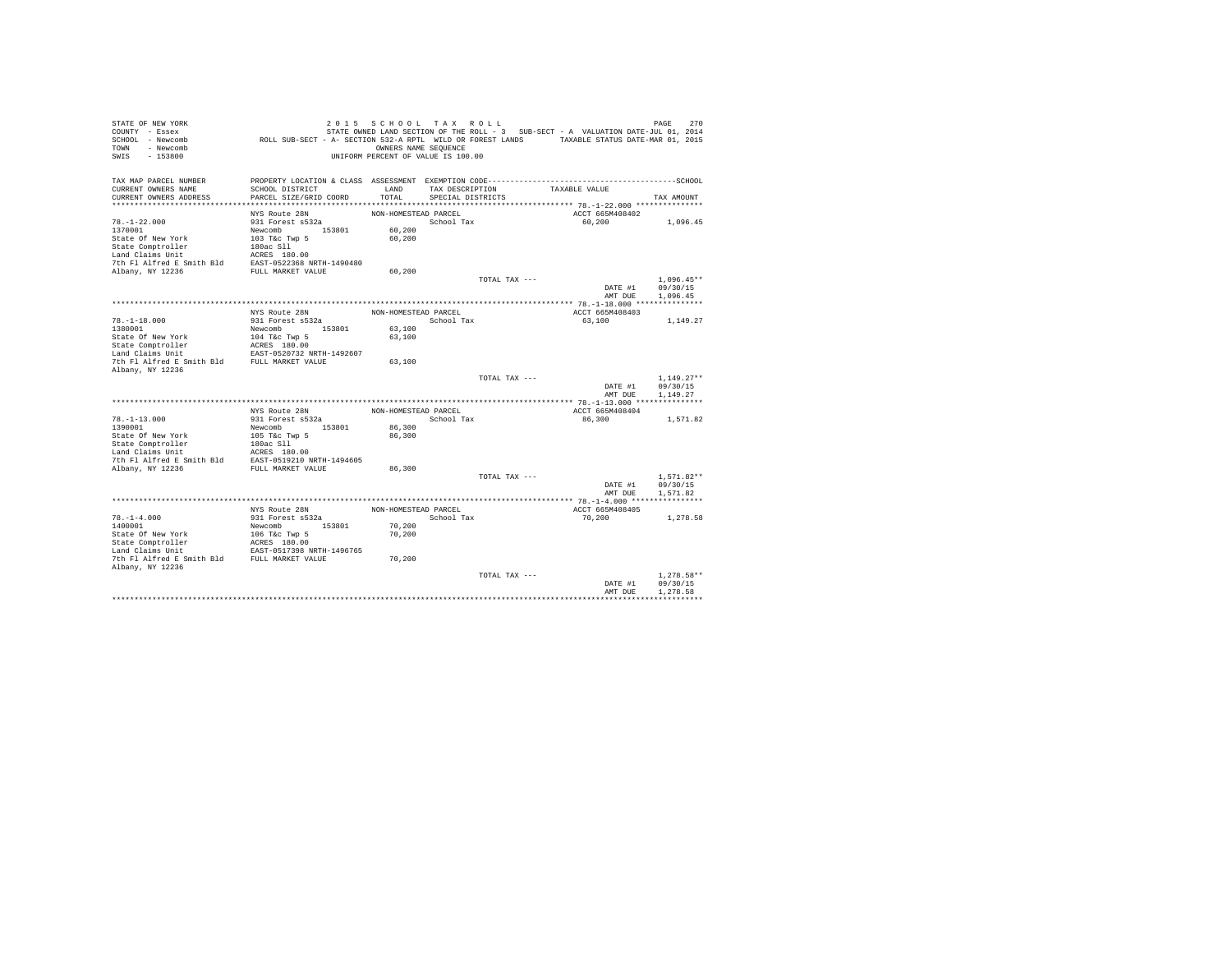| STATE OF NEW YORK<br>COUNTY - Essex<br>SCHOOL - Newcomb<br>TOWN<br>- Newcomb<br>SWIS<br>$-153800$ |                                           | 2015 SCHOOL TAX ROLL<br>OWNERS NAME SEQUENCE<br>UNIFORM PERCENT OF VALUE IS 100.00 |                                      |               | STATE OWNED LAND SECTION OF THE ROLL - 3 SUB-SECT - A VALUATION DATE-JUL 01, 2014<br>ROLL SUB-SECT - A- SECTION 532-A RPTL WILD OR FOREST LANDS TAXABLE STATUS DATE-MAR 01, 2015 | PAGE<br>271                          |
|---------------------------------------------------------------------------------------------------|-------------------------------------------|------------------------------------------------------------------------------------|--------------------------------------|---------------|----------------------------------------------------------------------------------------------------------------------------------------------------------------------------------|--------------------------------------|
| TAX MAP PARCEL NUMBER<br>CURRENT OWNERS NAME<br>CURRENT OWNERS ADDRESS                            | SCHOOL DISTRICT<br>PARCEL SIZE/GRID COORD | LAND<br>TOTAL                                                                      | TAX DESCRIPTION<br>SPECIAL DISTRICTS |               | TAXABLE VALUE                                                                                                                                                                    | TAX AMOUNT                           |
|                                                                                                   |                                           |                                                                                    |                                      |               |                                                                                                                                                                                  |                                      |
|                                                                                                   | NYS Route 28N                             | NON-HOMESTEAD PARCEL                                                               |                                      |               | ACCT 665M408406                                                                                                                                                                  |                                      |
| $78. - 1 - 5.000$                                                                                 | 931 Forest s532a                          |                                                                                    | School Tax                           |               | 81,500                                                                                                                                                                           | 1,484.40                             |
| 1410001<br>State Of New York                                                                      | Newcomb 153801<br>107 T&c Twp 45          | 81,500<br>81,500                                                                   |                                      |               |                                                                                                                                                                                  |                                      |
| State Comptroller                                                                                 | 138.90                                    |                                                                                    |                                      |               |                                                                                                                                                                                  |                                      |
| Land Claims Unit                                                                                  | ACRES 138.87                              |                                                                                    |                                      |               |                                                                                                                                                                                  |                                      |
| 7th Fl Alfred E Smith Bld EAST-0516001 NRTH-1498477                                               |                                           |                                                                                    |                                      |               |                                                                                                                                                                                  |                                      |
| Albany, NY 12236                                                                                  | DEED BOOK 187 PG-245                      |                                                                                    |                                      |               |                                                                                                                                                                                  |                                      |
|                                                                                                   | FULL MARKET VALUE                         | 81,500                                                                             |                                      |               |                                                                                                                                                                                  |                                      |
|                                                                                                   |                                           |                                                                                    |                                      | TOTAL TAX --- |                                                                                                                                                                                  | $1.484.40**$                         |
|                                                                                                   |                                           |                                                                                    |                                      |               | DATE #1<br>AMT DUE                                                                                                                                                               | 09/30/15<br>1,484.40                 |
|                                                                                                   |                                           |                                                                                    |                                      |               |                                                                                                                                                                                  |                                      |
|                                                                                                   | NYS Route 28N                             | NON-HOMESTEAD PARCEL                                                               |                                      |               | ACCT 665M408407                                                                                                                                                                  |                                      |
| $78. - 1 - 3.000$                                                                                 | 931 Forest s532a                          |                                                                                    | School Tax                           |               | 75,200                                                                                                                                                                           | 1,369.65                             |
| 1420001                                                                                           | Newcomb 153801                            | 75,200                                                                             |                                      |               |                                                                                                                                                                                  |                                      |
| State Of New York                                                                                 | 108 T&c Twp 5                             | 75,200                                                                             |                                      |               |                                                                                                                                                                                  |                                      |
| State Comptroller<br>Land Claims Unit                                                             | ACRES 183.00<br>EAST-0519587 NRTH-1498576 |                                                                                    |                                      |               |                                                                                                                                                                                  |                                      |
| 7th Fl Alfred E Smith Bld FULL MARKET VALUE                                                       |                                           | 75,200                                                                             |                                      |               |                                                                                                                                                                                  |                                      |
| Albany, NY 12236                                                                                  |                                           |                                                                                    |                                      |               |                                                                                                                                                                                  |                                      |
|                                                                                                   |                                           |                                                                                    |                                      | TOTAL TAX --- | DATE #1<br>AMT DUE                                                                                                                                                               | $1.369.65**$<br>09/30/15<br>1.369.65 |
|                                                                                                   |                                           |                                                                                    |                                      |               |                                                                                                                                                                                  |                                      |
|                                                                                                   | NYS Route 28N                             | NON-HOMESTEAD PARCEL                                                               |                                      |               | ACCT 665M408408                                                                                                                                                                  |                                      |
| $78. - 1 - 14.000$                                                                                | 931 Forest s532a                          |                                                                                    | School Tax                           |               | 63,400                                                                                                                                                                           | 1,154.73                             |
| 1430001                                                                                           | Newcomb<br>153801                         | 63,400                                                                             |                                      |               |                                                                                                                                                                                  |                                      |
| State Of New York                                                                                 | 109 T&c Twp 5                             | 63,400                                                                             |                                      |               |                                                                                                                                                                                  |                                      |
| State Comptroller<br>Land Claims Unit                                                             | ACRES 160.00<br>EAST-0521443 NRTH-1496421 |                                                                                    |                                      |               |                                                                                                                                                                                  |                                      |
| 7th Fl Alfred E Smith Bld FULL MARKET VALUE                                                       |                                           | 63,400                                                                             |                                      |               |                                                                                                                                                                                  |                                      |
| Albany, NY 12236                                                                                  |                                           |                                                                                    |                                      |               |                                                                                                                                                                                  |                                      |
|                                                                                                   |                                           |                                                                                    |                                      | TOTAL TAX --- |                                                                                                                                                                                  | $1.154.73**$                         |
|                                                                                                   |                                           |                                                                                    |                                      |               | DATE #1                                                                                                                                                                          | 09/30/15                             |
|                                                                                                   |                                           |                                                                                    |                                      |               | AMT DUE                                                                                                                                                                          | 1.154.73                             |
|                                                                                                   | NYS Route 28N                             | NON-HOMESTEAD PARCEL                                                               |                                      |               | ACCT 665M408409                                                                                                                                                                  |                                      |
| $78. - 1 - 17.000$                                                                                | 931 Forest s532a                          |                                                                                    | School Tax                           |               | 58,000                                                                                                                                                                           | 1,056.38                             |
| 1440001                                                                                           | Newcomb 153801                            | 58,000                                                                             |                                      |               |                                                                                                                                                                                  |                                      |
| State Of New York                                                                                 | 110 T&C Twp 5<br>ACRES 160.00             | 58,000                                                                             |                                      |               |                                                                                                                                                                                  |                                      |
| State Comptroller                                                                                 |                                           |                                                                                    |                                      |               |                                                                                                                                                                                  |                                      |
| Land Claims Unit<br>7th Fl Alfred E Smith Bld FULL MARKET VALUE                                   | EAST-0522974 NRTH-1494436                 |                                                                                    |                                      |               |                                                                                                                                                                                  |                                      |
| Albany, NY 12236                                                                                  |                                           | 58,000                                                                             |                                      |               |                                                                                                                                                                                  |                                      |
|                                                                                                   |                                           |                                                                                    |                                      | TOTAL TAX --- |                                                                                                                                                                                  | $1.056.38**$                         |
|                                                                                                   |                                           |                                                                                    |                                      |               | DATE #1                                                                                                                                                                          | 09/30/15                             |
|                                                                                                   |                                           |                                                                                    |                                      |               | AMT DUE                                                                                                                                                                          | 1,056.38                             |
|                                                                                                   |                                           |                                                                                    |                                      |               |                                                                                                                                                                                  |                                      |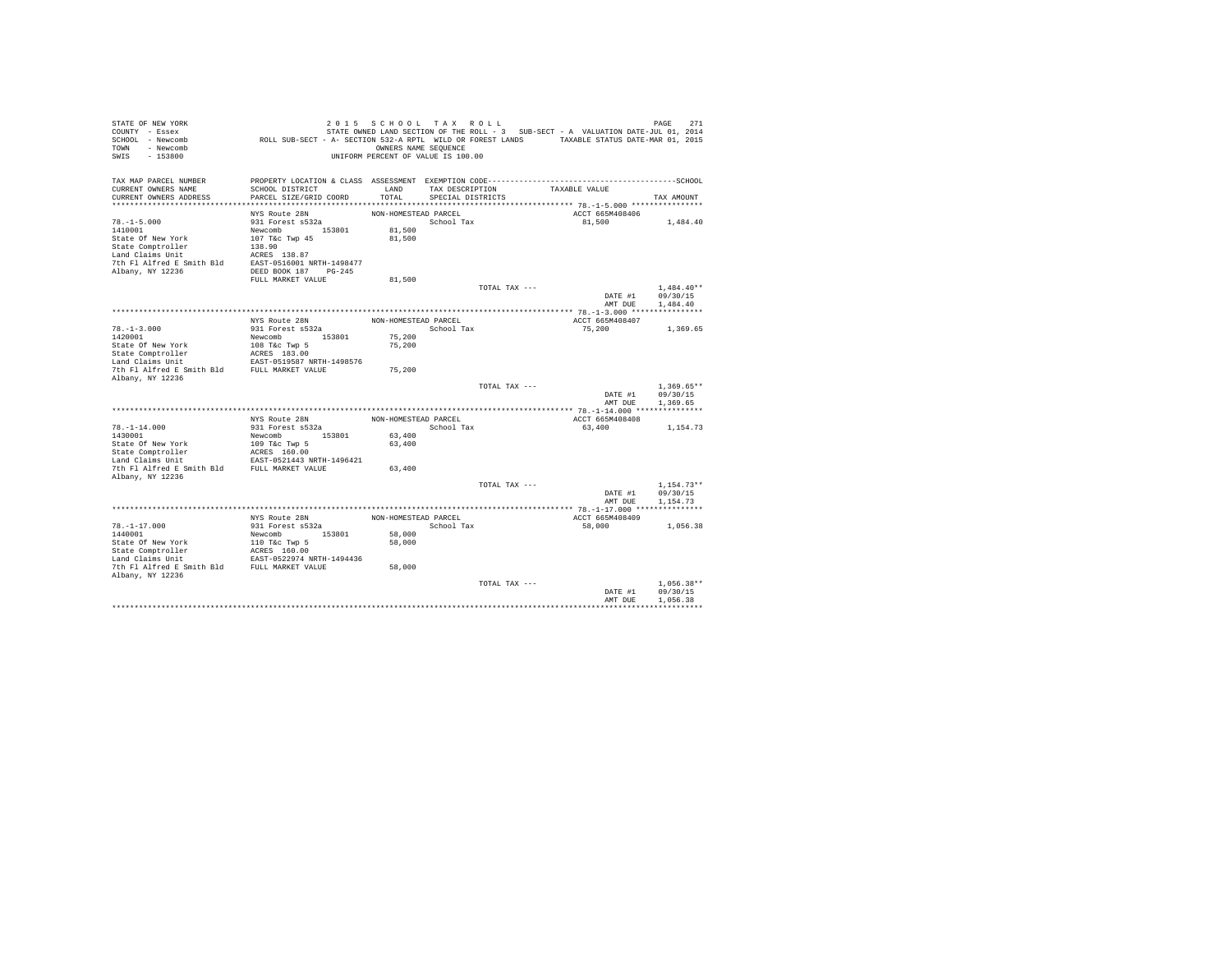| STATE OF NEW YORK<br>COUNTY - Essex                                                                                                                                                                                                                           |                                                                                             | 2015 SCHOOL TAX ROLL               |                      |               | STATE OWNED LAND SECTION OF THE ROLL - 3 SUB-SECT - A VALUATION DATE-JUL 01, 2014 | 272<br>PAGE                      |
|---------------------------------------------------------------------------------------------------------------------------------------------------------------------------------------------------------------------------------------------------------------|---------------------------------------------------------------------------------------------|------------------------------------|----------------------|---------------|-----------------------------------------------------------------------------------|----------------------------------|
| SCHOOL - Newcomb<br>TOWN - Newcomb                                                                                                                                                                                                                            | ROLL SUB-SECT - A- SECTION 532-A RPTL WILD OR FOREST LANDS TAXABLE STATUS DATE-MAR 01, 2015 | OWNERS NAME SEQUENCE               |                      |               |                                                                                   |                                  |
| SWIS<br>$-153800$                                                                                                                                                                                                                                             |                                                                                             | UNIFORM PERCENT OF VALUE IS 100.00 |                      |               |                                                                                   |                                  |
|                                                                                                                                                                                                                                                               |                                                                                             |                                    |                      |               |                                                                                   |                                  |
| TAX MAP PARCEL NUMBER                                                                                                                                                                                                                                         |                                                                                             |                                    |                      |               |                                                                                   |                                  |
| CURRENT OWNERS NAME                                                                                                                                                                                                                                           | SCHOOL DISTRICT                                                                             |                                    | LAND TAX DESCRIPTION |               | TAXABLE VALUE                                                                     |                                  |
| CURRENT OWNERS ADDRESS                                                                                                                                                                                                                                        | PARCEL SIZE/GRID COORD                                                                      | TOTAL                              | SPECIAL DISTRICTS    |               |                                                                                   | TAX AMOUNT                       |
|                                                                                                                                                                                                                                                               |                                                                                             |                                    |                      |               |                                                                                   |                                  |
|                                                                                                                                                                                                                                                               | NYS Route 28N                                                                               | NON-HOMESTEAD PARCEL               |                      |               | ACCT 665M408410                                                                   |                                  |
| $78. - 1 - 23.000$<br>1450001                                                                                                                                                                                                                                 | 931 Forest s532a                                                                            | 56,100                             | School Tax           |               | 56,100                                                                            | 1,021.77                         |
| State Of New York                                                                                                                                                                                                                                             | Newcomb 153801<br>111 T&c Twp 5                                                             | 56,100                             |                      |               |                                                                                   |                                  |
|                                                                                                                                                                                                                                                               |                                                                                             |                                    |                      |               |                                                                                   |                                  |
| State Comptroller 160ac S11<br>160ac S11<br>Land Claims Unit 160ac S160.00<br>The F1 Alfred E Smith B1d EAST-0524599 NETH-1492254<br>Albany, NY 12236 FULL MARKET VALUE                                                                                       |                                                                                             |                                    |                      |               |                                                                                   |                                  |
|                                                                                                                                                                                                                                                               |                                                                                             |                                    |                      |               |                                                                                   |                                  |
|                                                                                                                                                                                                                                                               |                                                                                             | 56,100                             |                      |               |                                                                                   |                                  |
|                                                                                                                                                                                                                                                               |                                                                                             |                                    |                      | TOTAL TAX --- |                                                                                   | $1,021.77**$                     |
|                                                                                                                                                                                                                                                               |                                                                                             |                                    |                      |               |                                                                                   | DATE #1 09/30/15                 |
|                                                                                                                                                                                                                                                               |                                                                                             |                                    |                      |               | AMT DUE                                                                           | 1,021,77                         |
|                                                                                                                                                                                                                                                               |                                                                                             |                                    |                      |               |                                                                                   |                                  |
| $78. - 1 - 10.000$                                                                                                                                                                                                                                            | NYS Route 28N<br>931 Forest s532a                                                           | NON-HOMESTEAD PARCEL               | School Tax           |               | ACCT 665M408411<br>60,800                                                         | 1,107.38                         |
|                                                                                                                                                                                                                                                               |                                                                                             | 60,800                             |                      |               |                                                                                   |                                  |
|                                                                                                                                                                                                                                                               |                                                                                             | 60,800                             |                      |               |                                                                                   |                                  |
|                                                                                                                                                                                                                                                               |                                                                                             |                                    |                      |               |                                                                                   |                                  |
|                                                                                                                                                                                                                                                               |                                                                                             |                                    |                      |               |                                                                                   |                                  |
|                                                                                                                                                                                                                                                               |                                                                                             | 60,800                             |                      |               |                                                                                   |                                  |
| Albany, NY 12236                                                                                                                                                                                                                                              |                                                                                             |                                    |                      |               |                                                                                   |                                  |
|                                                                                                                                                                                                                                                               |                                                                                             |                                    |                      | TOTAL TAX --- |                                                                                   | $1.107.38**$<br>DATE #1 09/30/15 |
|                                                                                                                                                                                                                                                               |                                                                                             |                                    |                      |               | AMT DUE                                                                           | 1,107.38                         |
|                                                                                                                                                                                                                                                               |                                                                                             |                                    |                      |               |                                                                                   |                                  |
|                                                                                                                                                                                                                                                               | NYS Route 28N                                                                               | NON-HOMESTEAD PARCEL               |                      |               | ACCT 665M408412                                                                   |                                  |
| $89. -2 - 1.000$                                                                                                                                                                                                                                              | 931 Forest s532a<br>Newcomb 153801<br>113&114 T&c Twp                                       |                                    | School Tax           |               | 107,400                                                                           | 1,956.12                         |
| 1470001                                                                                                                                                                                                                                                       |                                                                                             | 107,400                            |                      |               |                                                                                   |                                  |
| State Of New York                                                                                                                                                                                                                                             |                                                                                             | 107,400                            |                      |               |                                                                                   |                                  |
|                                                                                                                                                                                                                                                               |                                                                                             |                                    |                      |               |                                                                                   |                                  |
|                                                                                                                                                                                                                                                               |                                                                                             |                                    |                      |               |                                                                                   |                                  |
| State Cometroller 237.7ac S11<br>Land Claims Unit<br>Land Claims Unit<br>237.7ac S11<br>237.7ac S11<br>237.7ac S11<br>237.7ac S11<br>237.7ac S11<br>237.7ac S11<br>237.7ac S11<br>237.7ac S11<br>237.7ac S11<br>237.7ac S11<br>237.7ac S11<br>237.7ac S11<br> |                                                                                             |                                    |                      |               |                                                                                   |                                  |
|                                                                                                                                                                                                                                                               | FULL MARKET VALUE                                                                           | 107,400                            |                      |               |                                                                                   |                                  |
|                                                                                                                                                                                                                                                               |                                                                                             |                                    |                      | TOTAL TAX --- |                                                                                   | $1,956.12**$                     |
|                                                                                                                                                                                                                                                               |                                                                                             |                                    |                      |               | DATE #1                                                                           | 09/30/15                         |
|                                                                                                                                                                                                                                                               |                                                                                             |                                    |                      |               | AMT DUE                                                                           | 1.956.12                         |
|                                                                                                                                                                                                                                                               |                                                                                             |                                    |                      |               |                                                                                   |                                  |
|                                                                                                                                                                                                                                                               | Sanford Ln                                                                                  | NON-HOMESTEAD PARCEL               |                      |               | ACCT 665M408413                                                                   |                                  |
| $79. - 1 - 4.000$                                                                                                                                                                                                                                             | 931 Forest s532a<br>Newcomb 153801                                                          |                                    | School Tax           |               | 132,800                                                                           | 2,418.74                         |
| 1480001                                                                                                                                                                                                                                                       |                                                                                             | 132,800                            |                      |               |                                                                                   |                                  |
|                                                                                                                                                                                                                                                               |                                                                                             | 132,800                            |                      |               |                                                                                   |                                  |
| Provide State of New York and Missilfo Tac Twp 50<br>State Comptroller and MCRES 299.00<br>Land Claims Unit EAST-0530481 NRTH-1489797<br>7th Fl Alfred E Smith Bld FULL MARKET VALUE                                                                          |                                                                                             |                                    |                      |               |                                                                                   |                                  |
|                                                                                                                                                                                                                                                               |                                                                                             | 132,800                            |                      |               |                                                                                   |                                  |
| Albany, NY 12236                                                                                                                                                                                                                                              |                                                                                             |                                    |                      |               |                                                                                   |                                  |
|                                                                                                                                                                                                                                                               |                                                                                             |                                    |                      | TOTAL TAX --- |                                                                                   | $2.418.74**$                     |
|                                                                                                                                                                                                                                                               |                                                                                             |                                    |                      |               | DATE #1                                                                           | 09/30/15                         |
|                                                                                                                                                                                                                                                               |                                                                                             |                                    |                      |               | AMT DUE                                                                           | 2.418.74                         |
|                                                                                                                                                                                                                                                               |                                                                                             |                                    |                      |               |                                                                                   |                                  |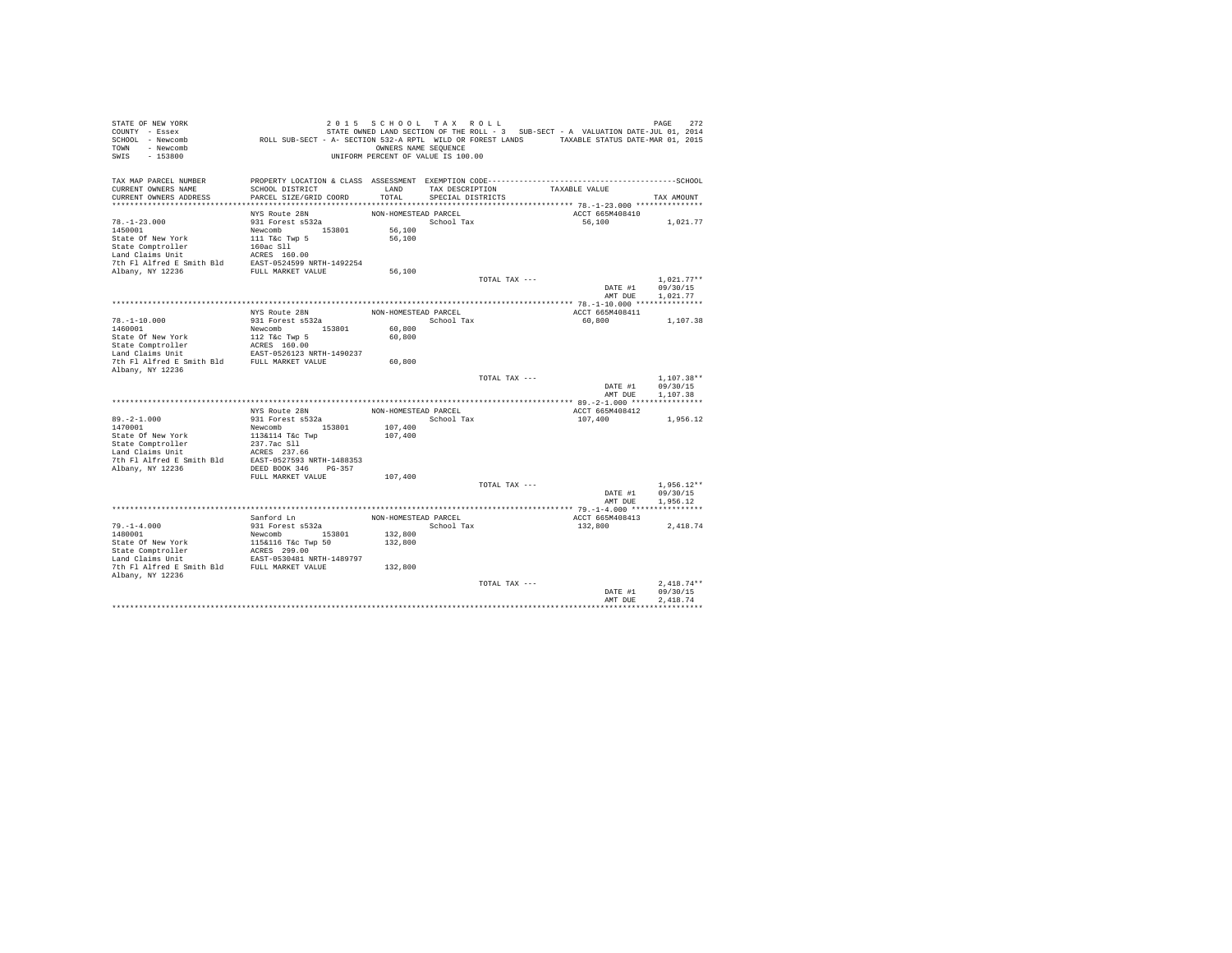| STATE OF NEW YORK<br>COUNTY - Essex<br>SCHOOL - Newcomb<br>- Newcomb<br>TOWN<br>$-153800$<br>SWIS | ROLL SUB-SECT - A- SECTION 532-A RPTL WILD OR FOREST LANDS TAXABLE STATUS DATE-MAR 01, 2015  | OWNERS NAME SEQUENCE | 2015 SCHOOL TAX ROLL<br>UNIFORM PERCENT OF VALUE IS 100.00 |               | STATE OWNED LAND SECTION OF THE ROLL - 3 SUB-SECT - A VALUATION DATE-JUL 01, 2014 | 273<br>PAGE              |
|---------------------------------------------------------------------------------------------------|----------------------------------------------------------------------------------------------|----------------------|------------------------------------------------------------|---------------|-----------------------------------------------------------------------------------|--------------------------|
| TAX MAP PARCEL NUMBER                                                                             | PROPERTY LOCATION & CLASS ASSESSMENT EXEMPTION CODE-----------------------------------SCHOOL |                      |                                                            |               |                                                                                   |                          |
| CURRENT OWNERS NAME<br>CURRENT OWNERS ADDRESS                                                     | SCHOOL DISTRICT<br>PARCEL SIZE/GRID COORD                                                    | LAND<br>TOTAL        | TAX DESCRIPTION<br>SPECIAL DISTRICTS                       |               | TAXABLE VALUE                                                                     | TAX AMOUNT               |
|                                                                                                   |                                                                                              |                      |                                                            |               |                                                                                   |                          |
|                                                                                                   | Sanford Ln                                                                                   | NON-HOMESTEAD PARCEL |                                                            |               | ACCT 665M408414                                                                   |                          |
| $79. - 1 - 3.000$                                                                                 | 931 Forest s532a                                                                             |                      | School Tax                                                 |               | 91,400                                                                            | 1,664.71                 |
| 1490001                                                                                           | Newcomb 153801                                                                               | 91,400               |                                                            |               |                                                                                   |                          |
| State Of New York                                                                                 | 117 T&c Twp 5                                                                                | 91,400               |                                                            |               |                                                                                   |                          |
| State Comptroller                                                                                 | ACRES 236.00                                                                                 |                      |                                                            |               |                                                                                   |                          |
| Land Claims Unit                                                                                  | EAST-0528641 NRTH-1492178                                                                    |                      |                                                            |               |                                                                                   |                          |
| 7th Fl Alfred E Smith Bld                                                                         | FULL MARKET VALUE                                                                            | 91,400               |                                                            |               |                                                                                   |                          |
| Albany, NY 12236                                                                                  |                                                                                              |                      |                                                            |               |                                                                                   |                          |
|                                                                                                   |                                                                                              |                      |                                                            | TOTAL TAX --- | DATE #1                                                                           | $1.664.71**$<br>09/30/15 |
|                                                                                                   |                                                                                              |                      |                                                            |               | AMT DUE                                                                           | 1,664.71                 |
|                                                                                                   |                                                                                              |                      |                                                            |               |                                                                                   |                          |
|                                                                                                   | NYS Route 28N                                                                                | NON-HOMESTEAD PARCEL |                                                            |               | ACCT 665M408415                                                                   |                          |
| $78. - 1 - 24.000$                                                                                | 931 Forest s532a                                                                             |                      | School Tax                                                 |               | 85,500                                                                            | 1.557.25                 |
| 1500001                                                                                           | Newcomb 153801                                                                               | 85,500               |                                                            |               |                                                                                   |                          |
| State Of New York                                                                                 | 118 Totten & Crossfield                                                                      | 85,500               |                                                            |               |                                                                                   |                          |
| State Comptroller                                                                                 | 236ac Sll                                                                                    |                      |                                                            |               |                                                                                   |                          |
| Land Claims Unit                                                                                  | ACRES 236.00                                                                                 |                      |                                                            |               |                                                                                   |                          |
| 7th Fl Alfred E Smith Bld                                                                         | EAST-0527127 NRTH-1494136                                                                    |                      |                                                            |               |                                                                                   |                          |
| Albany, NY 12236                                                                                  | FULL MARKET VALUE                                                                            | 85,500               |                                                            |               |                                                                                   |                          |
|                                                                                                   |                                                                                              |                      |                                                            | TOTAL TAX --- | DATE #1                                                                           | $1.557.25**$<br>09/30/15 |
|                                                                                                   |                                                                                              |                      |                                                            |               | AMT DUE                                                                           | 1.557.25                 |
|                                                                                                   |                                                                                              |                      |                                                            |               |                                                                                   |                          |
|                                                                                                   | NYS Route 28N                                                                                | NON-HOMESTEAD PARCEL |                                                            |               | ACCT 665M408501                                                                   |                          |
| $78. - 1 - 16.000$                                                                                | 931 Forest s532a                                                                             |                      | School Tax                                                 |               | 121,300                                                                           | 2,209.29                 |
| 1510001                                                                                           | Newcomb 153801                                                                               | 121,300              |                                                            |               |                                                                                   |                          |
| State Of New York                                                                                 | 119 T&c Twp 5                                                                                | 121,300              |                                                            |               |                                                                                   |                          |
| State Comptroller                                                                                 | 236ac Sll                                                                                    |                      |                                                            |               |                                                                                   |                          |
| Land Claims Unit                                                                                  | ACRES 236.00                                                                                 |                      |                                                            |               |                                                                                   |                          |
| 7th Fl Alfred E Smith Bld                                                                         | EAST-0525476 NRTH-1496304<br>FULL MARKET VALUE                                               | 121,300              |                                                            |               |                                                                                   |                          |
| Albany, NY 12236                                                                                  |                                                                                              |                      |                                                            | TOTAL TAX --- |                                                                                   | $2.209.29**$             |
|                                                                                                   |                                                                                              |                      |                                                            |               | DATE #1                                                                           | 09/30/15                 |
|                                                                                                   |                                                                                              |                      |                                                            |               | AMT DUE                                                                           | 2.209.29                 |
|                                                                                                   |                                                                                              |                      |                                                            |               |                                                                                   |                          |
|                                                                                                   | NYS Route 28N                                                                                | NON-HOMESTEAD PARCEL |                                                            |               | ACCT 665M408502                                                                   |                          |
| $78. - 1 - 15.000$                                                                                | 931 Forest s532a                                                                             |                      | School Tax                                                 |               | 98,600                                                                            | 1,795.84                 |
| 1520001                                                                                           | Newcomb 153801                                                                               | 98,600               |                                                            |               |                                                                                   |                          |
| State Of New York                                                                                 | 120 T&c Twp 5                                                                                | 98,600               |                                                            |               |                                                                                   |                          |
| State Comptroller                                                                                 | ACRES 236.00<br>EAST-0523939 NRTH-1498323                                                    |                      |                                                            |               |                                                                                   |                          |
| Land Claims Unit                                                                                  |                                                                                              |                      |                                                            |               |                                                                                   |                          |
| 7th Fl Alfred E Smith Bld FULL MARKET VALUE<br>Albany, NY 12236                                   |                                                                                              | 98,600               |                                                            |               |                                                                                   |                          |
|                                                                                                   |                                                                                              |                      |                                                            | TOTAL TAX --- |                                                                                   | $1.795.84**$             |
|                                                                                                   |                                                                                              |                      |                                                            |               | DATE #1                                                                           | 09/30/15                 |
|                                                                                                   |                                                                                              |                      |                                                            |               | AMT DUE                                                                           | 1,795.84                 |
|                                                                                                   |                                                                                              |                      |                                                            |               |                                                                                   |                          |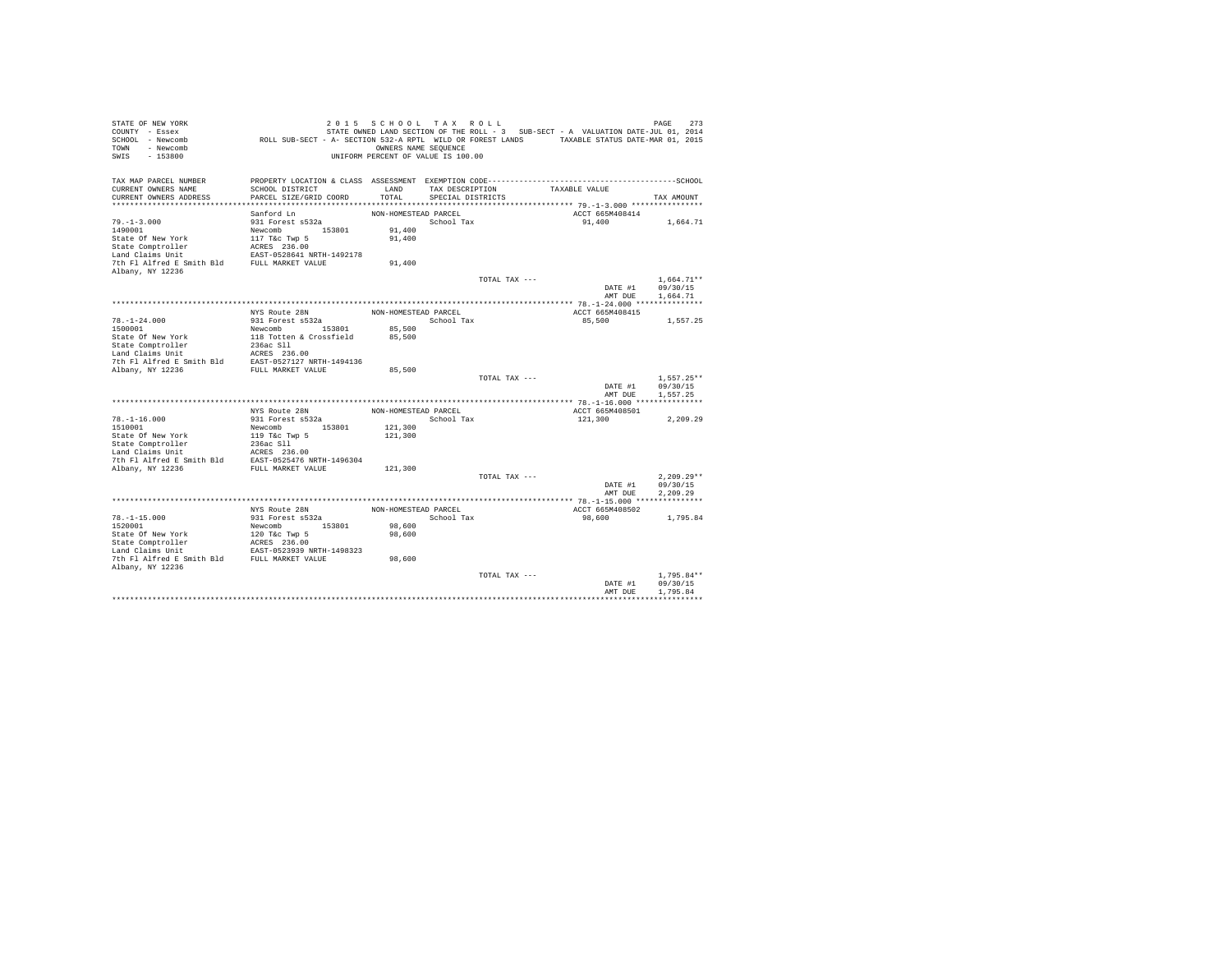| STATE OF NEW YORK<br>COUNTY - Essex<br>SCHOOL - Newcomb<br>- Newcomb<br>TOWN<br>SWTS<br>$-153800$ | 2 0 1 5<br>ROLL SUB-SECT - A- SECTION 532-A RPTL WILD OR FOREST LANDS TAXABLE STATUS DATE-MAR 01, 2015 | OWNERS NAME SEQUENCE<br>UNIFORM PERCENT OF VALUE IS 100.00 | SCHOOL TAX ROLL   | STATE OWNED LAND SECTION OF THE ROLL - 3 SUB-SECT - A VALUATION DATE-JUL 01, 2014 | 274<br>PAGE  |
|---------------------------------------------------------------------------------------------------|--------------------------------------------------------------------------------------------------------|------------------------------------------------------------|-------------------|-----------------------------------------------------------------------------------|--------------|
| TAX MAP PARCEL NUMBER<br>CURRENT OWNERS NAME                                                      | SCHOOL DISTRICT                                                                                        | <b>T.AND</b>                                               | TAX DESCRIPTION   | TAXABLE VALUE                                                                     |              |
| CURRENT OWNERS ADDRESS                                                                            | PARCEL SIZE/GRID COORD                                                                                 | TOTAL                                                      | SPECIAL DISTRICTS |                                                                                   | TAX AMOUNT   |
|                                                                                                   |                                                                                                        |                                                            |                   |                                                                                   |              |
|                                                                                                   | NYS Route 28N                                                                                          | NON-HOMESTEAD PARCEL                                       |                   | ACCT 665M408503                                                                   |              |
| $78. - 1 - 2.000$                                                                                 | 931 Forest s532a                                                                                       |                                                            | School Tax        | 49,400                                                                            | 899.74       |
| 1530001                                                                                           | Newcomb<br>153801                                                                                      | 49,400                                                     |                   |                                                                                   |              |
| State Of New York<br>State Comptroller                                                            | 121 T&C Twp 5<br>ACRES 101.00                                                                          | 49,400                                                     |                   |                                                                                   |              |
| Land Claims Unit                                                                                  | EAST-0522177 NRTH-1499413                                                                              |                                                            |                   |                                                                                   |              |
| 7th Fl Alfred E Smith Bld FULL MARKET VALUE                                                       |                                                                                                        | 49,400                                                     |                   |                                                                                   |              |
| Albany, NY 12236                                                                                  |                                                                                                        |                                                            |                   |                                                                                   |              |
|                                                                                                   |                                                                                                        |                                                            | TOTAL TAX ---     |                                                                                   | 899.74**     |
|                                                                                                   |                                                                                                        |                                                            |                   | DATE #1                                                                           | 09/30/15     |
|                                                                                                   |                                                                                                        |                                                            |                   | AMT DUE                                                                           | 899.74       |
|                                                                                                   |                                                                                                        |                                                            |                   |                                                                                   |              |
|                                                                                                   | Errata                                                                                                 | NON-HOMESTEAD PARCEL                                       |                   | ACCT 665Z012005                                                                   |              |
| $999.99 - 1 - 23.000$                                                                             | 991 Adirondack p                                                                                       |                                                            | School Tax        | 33964.680                                                                         | 618,613.59   |
| 7777777                                                                                           | 153801<br>Newcomb                                                                                      | $\Omega$                                                   |                   |                                                                                   |              |
| Errata<br>Newcomb, NY                                                                             | 2015 Aggregate Assessment 33964,680<br>For All Purposes                                                |                                                            |                   |                                                                                   |              |
|                                                                                                   | FULL MARKET VALUE                                                                                      | 33964,680                                                  |                   |                                                                                   |              |
|                                                                                                   |                                                                                                        |                                                            | TOTAL TAX ---     |                                                                                   | 618,613.59** |
|                                                                                                   |                                                                                                        |                                                            |                   | DATE #1                                                                           | 09/30/15     |
|                                                                                                   |                                                                                                        |                                                            |                   | AMT DUE                                                                           | 618,613.59   |
|                                                                                                   |                                                                                                        |                                                            |                   |                                                                                   |              |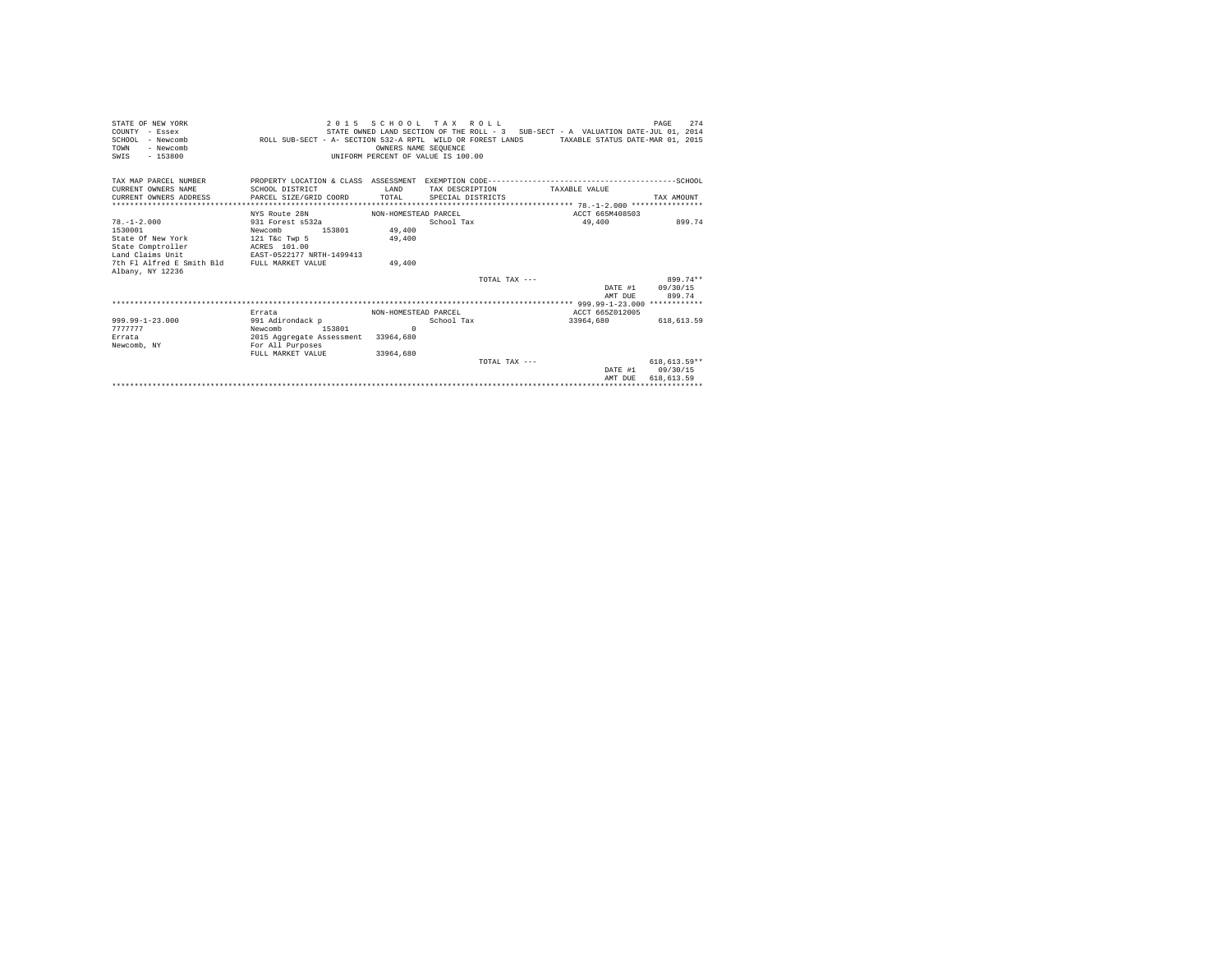|        | STATE OF NEW YORK |                                                            |  |  | 2015 SCHOOL TAX ROLL |                                                                                   | PAGE                   | 275 |
|--------|-------------------|------------------------------------------------------------|--|--|----------------------|-----------------------------------------------------------------------------------|------------------------|-----|
|        | COUNTY - Essex    |                                                            |  |  |                      | STATE OWNED LAND SECTION OF THE ROLL - 3 SUB-SECT - A VALUATION DATE-JUL 01, 2014 |                        |     |
| SCHOOL | - Newcomb         | ROLL SUB-SECT - A- SECTION 532-A RPTL WILD OR FOREST LANDS |  |  |                      | TAXABLE STATUS DATE-MAR 01, 2015                                                  |                        |     |
| TOWN   | - Newcomb         |                                                            |  |  |                      |                                                                                   | RPS155/V04/L015        |     |
| SWIS   | - 153800          |                                                            |  |  |                      |                                                                                   | CURRENT DATE 8/26/2015 |     |

#### R O L L S U B S E C T I O N - A - T O T A L S

### \*\*\* S P E C I A L D I S T R I C T S U M M A R Y \*\*\*

|      |             | moms:<br>IUIAI     |           |   | $\sim$ | :XEMP' |       | UIAI<br>the contract of the contract of the contract of |  |
|------|-------------|--------------------|-----------|---|--------|--------|-------|---------------------------------------------------------|--|
| CODE | <b>NAME</b> | DADCET<br>________ | PVDI<br>. | . |        |        | . ۱ ۵ | 1 A.A                                                   |  |

#### NO SPECIAL DISTRICTS AT THIS LEVEL

### \*\*\* S C H O O L D I S T R I C T S U M M A R Y \*\*\*

| CODE   | DISTRICT NAME      | TOTAL<br>PARCELS | ASSESSED<br>LAND | ASSESSED<br>TOTAL | EXEMPT<br>AMOUNT | TOTAL<br>TAXABLE |              |
|--------|--------------------|------------------|------------------|-------------------|------------------|------------------|--------------|
|        |                    |                  |                  |                   | STAR AMOUNT      | STAR TAXABLE     | TOTAL TAX    |
|        | Newcomb            | 138              | 36100,100        | 70064.780         |                  | 70.064.780       |              |
| 153801 |                    |                  |                  |                   |                  | 70,064,780       | 1,276,120.55 |
|        | SUB-TOTAL          | 138              | 36100,100        | 70064.780         |                  | 70.064.780       |              |
|        | SUB - TO TAL(CONT) |                  |                  |                   |                  | 70,064,780       | 1,276,120.55 |
|        |                    |                  |                  |                   |                  |                  |              |
|        | TOTAL              | 138              | 36100,100        | 70064.780         |                  | 70.064.780       |              |
|        | TO TAL (CONT)      |                  |                  |                   |                  | 70.064.780       | 1,276,120.55 |

### \*\*\* S Y S T E M C O D E S S U M M A R Y \*\*\*

NO SYSTEM EXEMPTIONS AT THIS LEVEL

# \*\*\* E X E M P T I O N S U M M A R Y \*\*\*

NO EXEMPTIONS AT THIS LEVEL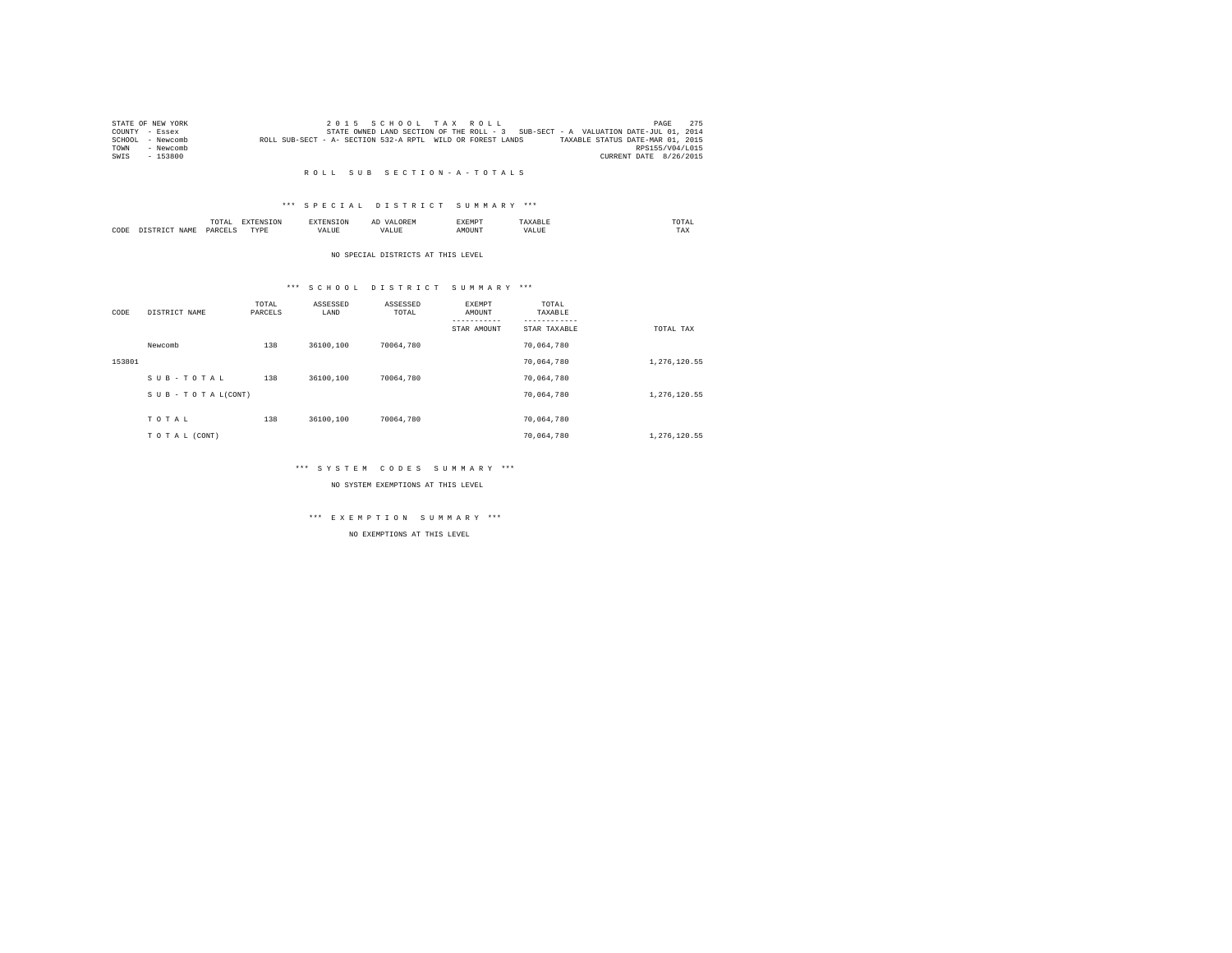|      | STATE OF NEW YORK |                                                            |  |  | 2015 SCHOOL TAX ROLL |                                                                                   |  |                                  | PAGE | 276 |
|------|-------------------|------------------------------------------------------------|--|--|----------------------|-----------------------------------------------------------------------------------|--|----------------------------------|------|-----|
|      | COUNTY - Essex    |                                                            |  |  |                      | STATE OWNED LAND SECTION OF THE ROLL - 3 SUB-SECT - A VALUATION DATE-JUL 01, 2014 |  |                                  |      |     |
|      | SCHOOL - Newcomb  | ROLL SUB-SECT - A- SECTION 532-A RPTL WILD OR FOREST LANDS |  |  |                      |                                                                                   |  | TAXABLE STATUS DATE-MAR 01, 2015 |      |     |
| TOWN | - Newcomb         |                                                            |  |  |                      |                                                                                   |  | RPS155/V04/L015                  |      |     |
| SWIS | $-153800$         |                                                            |  |  |                      |                                                                                   |  | CURRENT DATE 8/26/2015           |      |     |

#### R O L L S U B S E C T I O N - A - T O T A L S

### \*\*\* G R A N D T O T A L S \*\*\*

| ROLL<br><b>SEC</b> | DESCRIPTION                         | TOTAL<br>PARCELS | ASSESSED<br>LAND | ASSESSED<br>TOTAL | EXEMPT<br>AMOUNT<br>-----------<br>STAR AMOUNT | TOTAL<br>TAXABLE<br>------------<br>STAR TAXABLE | TOTAL<br>TAX |
|--------------------|-------------------------------------|------------------|------------------|-------------------|------------------------------------------------|--------------------------------------------------|--------------|
|                    | School Tax                          |                  | 36100.100        | 70064.780         |                                                | 70.064.780<br>70.064.780                         | 1.276.120.55 |
|                    | SPEC DIST TAXES<br>STATE OWNED LAND | 138              |                  |                   |                                                |                                                  | 1276.120.55  |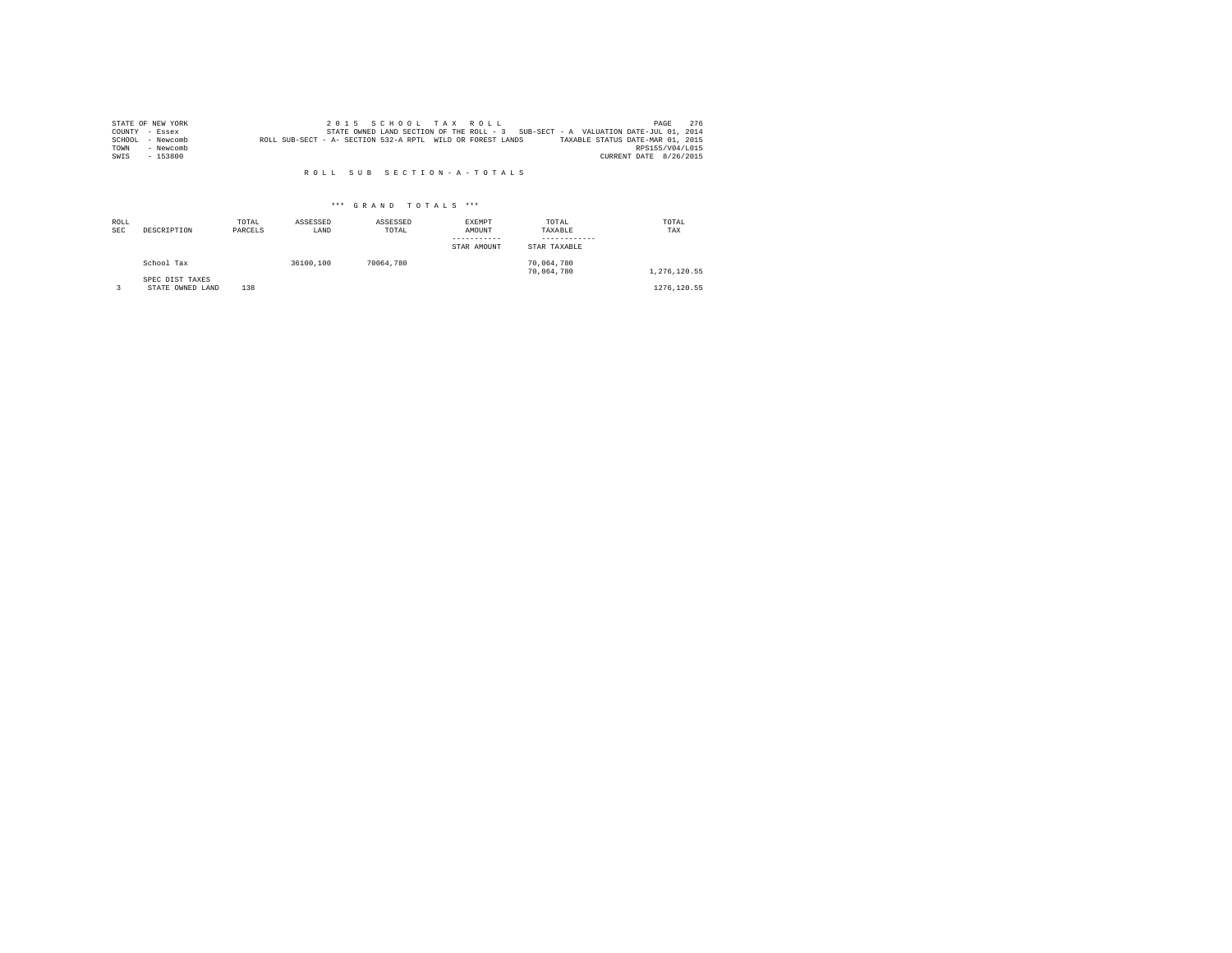| STATE OF NEW YORK<br>COUNTY - Essex<br>SCHOOL - Newcomb                                                                                                                                                                                                   | ROLL SUB-SECT - P- ECL CONSERVATION AND COMMON LAW EASEMENTS TAXABLE STATUS DATE-MAR 01, 2015                                                                                                                   |                      | 2015 SCHOOL TAX ROLL               |               | STATE OWNED LAND SECTION OF THE ROLL - 3 SUB-SECT - P VALUATION DATE-JUL 01, 2014 | 277<br>PAGE      |
|-----------------------------------------------------------------------------------------------------------------------------------------------------------------------------------------------------------------------------------------------------------|-----------------------------------------------------------------------------------------------------------------------------------------------------------------------------------------------------------------|----------------------|------------------------------------|---------------|-----------------------------------------------------------------------------------|------------------|
| TOWN - Newcomb<br>SWTS<br>$-153800$                                                                                                                                                                                                                       |                                                                                                                                                                                                                 | OWNERS NAME SEQUENCE | UNIFORM PERCENT OF VALUE IS 100.00 |               |                                                                                   |                  |
| TAX MAP PARCEL NUMBER                                                                                                                                                                                                                                     | PROPERTY LOCATION & CLASS ASSESSMENT EXEMPTION CODE-----------------------------------SCHOOL                                                                                                                    |                      |                                    |               |                                                                                   |                  |
| CURRENT OWNERS NAME                                                                                                                                                                                                                                       | SCHOOL DISTRICT                                                                                                                                                                                                 | LAND                 | TAX DESCRIPTION                    |               | TAXABLE VALUE                                                                     |                  |
| CURRENT OWNERS ADDRESS                                                                                                                                                                                                                                    | PARCEL SIZE/GRID COORD                                                                                                                                                                                          | TOTAL                | SPECIAL DISTRICTS                  |               |                                                                                   | TAX AMOUNT       |
|                                                                                                                                                                                                                                                           | Sanford Ln                                                                                                                                                                                                      | NON-HOMESTEAD PARCEL |                                    |               | ACCT 665J105004                                                                   |                  |
| 90.-1-1.110-ESMT                                                                                                                                                                                                                                          | 980 Consvn easmt                                                                                                                                                                                                |                      | School Tax                         |               | 23,546                                                                            | 428.85           |
|                                                                                                                                                                                                                                                           |                                                                                                                                                                                                                 | 23,546               |                                    |               |                                                                                   |                  |
|                                                                                                                                                                                                                                                           |                                                                                                                                                                                                                 | 23.546               |                                    |               |                                                                                   |                  |
| $\begin{tabular}{lllllllllll} \texttt{State Of New York} & \texttt{Newcomb} & 153801 \\ \texttt{C/O County Treasury} & \texttt{Preasure} & \texttt{Pt 92 Tkc Two} \\ \texttt{Essex} & \texttt{Country} & 1565/88 1585/307 \texttt{ Semnts} \end{tabular}$ | 64.64AC Under 480A RPTL                                                                                                                                                                                         |                      |                                    |               |                                                                                   |                  |
| MAY BE SUBJECT TO PAYMENT ACRES 64.64                                                                                                                                                                                                                     |                                                                                                                                                                                                                 |                      |                                    |               |                                                                                   |                  |
| UNDER RPTL480A UNTIL 2018                                                                                                                                                                                                                                 | EAST-0571166 NRTH-1474448                                                                                                                                                                                       |                      |                                    |               |                                                                                   |                  |
|                                                                                                                                                                                                                                                           | DEED BOOK 1656 PG-1                                                                                                                                                                                             |                      |                                    |               |                                                                                   |                  |
|                                                                                                                                                                                                                                                           | CONSERVATION ESMT % 61.00                                                                                                                                                                                       |                      |                                    |               |                                                                                   |                  |
|                                                                                                                                                                                                                                                           | FULL MARKET VALUE                                                                                                                                                                                               | 23.546               |                                    |               |                                                                                   |                  |
|                                                                                                                                                                                                                                                           |                                                                                                                                                                                                                 |                      |                                    | TOTAL TAX --- |                                                                                   | 428.85**         |
|                                                                                                                                                                                                                                                           |                                                                                                                                                                                                                 |                      |                                    |               |                                                                                   | DATE #1 09/30/15 |
|                                                                                                                                                                                                                                                           |                                                                                                                                                                                                                 |                      |                                    |               | AMT DUE                                                                           | 428.85           |
|                                                                                                                                                                                                                                                           | Sanford Ln                                                                                                                                                                                                      | NON-HOMESTEAD PARCEL |                                    |               | ACCT 665Z004009                                                                   |                  |
| 90. -1-1.200-ESMT                                                                                                                                                                                                                                         | 980 Consvn easmt                                                                                                                                                                                                |                      | School Tax                         |               | 179.584                                                                           | 3,270.84         |
| State Of New York                                                                                                                                                                                                                                         |                                                                                                                                                                                                                 | 179.584              |                                    |               |                                                                                   |                  |
| C/O County Treasurer                                                                                                                                                                                                                                      |                                                                                                                                                                                                                 | 179.584              |                                    |               |                                                                                   |                  |
| Essex                                                                                                                                                                                                                                                     | New York Mewcomb 153801<br>ty Treasurer 91-93 T&C TWP 46<br>County 1565/88 1585/307 Esmnts                                                                                                                      |                      |                                    |               |                                                                                   |                  |
|                                                                                                                                                                                                                                                           | 150.22AC 480A RPTL                                                                                                                                                                                              |                      |                                    |               |                                                                                   |                  |
| MAY BE SUBJECT TO PAYMENT ACRES 164.22                                                                                                                                                                                                                    |                                                                                                                                                                                                                 |                      |                                    |               |                                                                                   |                  |
| UNDER RPTL480A UNTIL 2018                                                                                                                                                                                                                                 | EAST-0570871 NRTH-1473126                                                                                                                                                                                       |                      |                                    |               |                                                                                   |                  |
|                                                                                                                                                                                                                                                           | DEED BOOK 1656 PG-1<br>CONSERVATION ESMT % 61.00                                                                                                                                                                |                      |                                    |               |                                                                                   |                  |
|                                                                                                                                                                                                                                                           | FULL MARKET VALUE                                                                                                                                                                                               | 179,584              |                                    |               |                                                                                   |                  |
|                                                                                                                                                                                                                                                           |                                                                                                                                                                                                                 |                      |                                    | TOTAL TAX --- |                                                                                   | $3.270.84**$     |
|                                                                                                                                                                                                                                                           |                                                                                                                                                                                                                 |                      |                                    |               |                                                                                   | DATE #1 09/30/15 |
|                                                                                                                                                                                                                                                           |                                                                                                                                                                                                                 |                      |                                    |               | AMT DUE                                                                           | 3.270.84         |
|                                                                                                                                                                                                                                                           |                                                                                                                                                                                                                 |                      |                                    |               |                                                                                   |                  |
|                                                                                                                                                                                                                                                           | Sanford Ln                                                                                                                                                                                                      | NON-HOMESTEAD PARCEL |                                    |               | ACCT 665Z008002                                                                   |                  |
| $90. -1 - 2.220 - ESMT$                                                                                                                                                                                                                                   | 980 Consvn easmt                                                                                                                                                                                                |                      | School Tax                         |               | 606.523                                                                           | 11,046.87        |
| State Of New York                                                                                                                                                                                                                                         | $\begin{tabular}{lllllllll} {\bf New York} & {\bf Newcomb} & 153801 \\ {\tt ty\ Treasury} & {\tt\nTrecasure} & {\tt\nTC\ PUR\ TWR\ WP\ 47} \\ & {\tt\n    County} & 1565/88\ 1585/307\ Esmnts \\ \end{tabular}$ | 606,523              |                                    |               |                                                                                   |                  |
| C/O County Treasurer                                                                                                                                                                                                                                      |                                                                                                                                                                                                                 | 606.523              |                                    |               |                                                                                   |                  |
| Essex                                                                                                                                                                                                                                                     | 1952Ac 480A RPTL                                                                                                                                                                                                |                      |                                    |               |                                                                                   |                  |
| MAY BE SUBJECT TO PAYMENT ACRES 2048.80                                                                                                                                                                                                                   |                                                                                                                                                                                                                 |                      |                                    |               |                                                                                   |                  |
| UNDER RPTL480A UNTIL 2017                                                                                                                                                                                                                                 | EAST-0568159 NRTH-1480004                                                                                                                                                                                       |                      |                                    |               |                                                                                   |                  |
|                                                                                                                                                                                                                                                           | DEED BOOK 1656 PG-1                                                                                                                                                                                             |                      |                                    |               |                                                                                   |                  |
|                                                                                                                                                                                                                                                           | CONSERVATION ESMT % 61.00                                                                                                                                                                                       |                      |                                    |               |                                                                                   |                  |
|                                                                                                                                                                                                                                                           | FULL MARKET VALUE                                                                                                                                                                                               | 606,523              |                                    | TOTAL TAX --- |                                                                                   | 11,046.87**      |
|                                                                                                                                                                                                                                                           |                                                                                                                                                                                                                 |                      |                                    |               |                                                                                   | DATE #1 09/30/15 |
|                                                                                                                                                                                                                                                           |                                                                                                                                                                                                                 |                      |                                    |               | AMT DHE                                                                           | 11,046.87        |
|                                                                                                                                                                                                                                                           |                                                                                                                                                                                                                 |                      |                                    |               |                                                                                   |                  |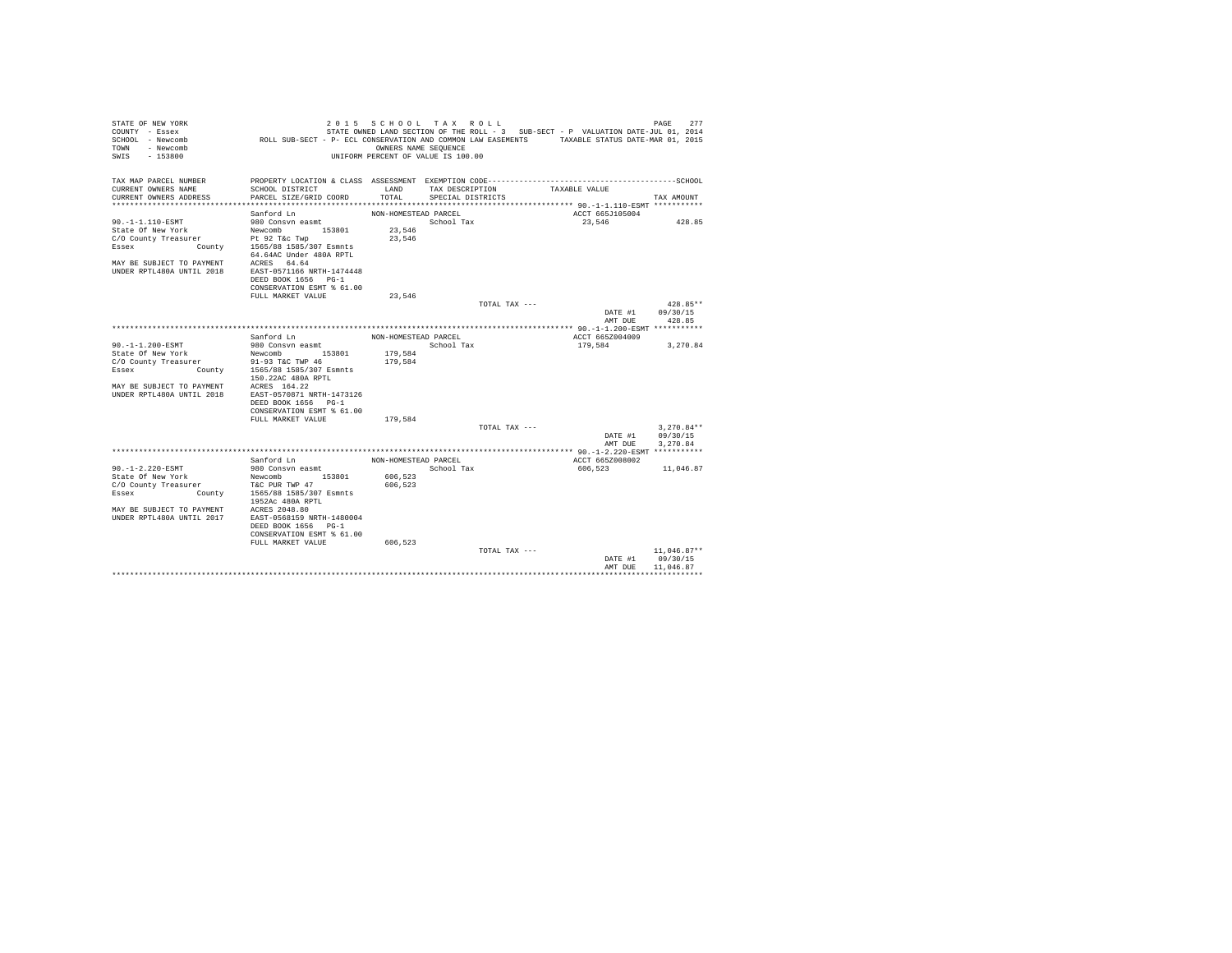| STATE OF NEW YORK<br>COUNTY - Essex                    |                                                                                               | 2015 SCHOOL TAX ROLL               |                   |               | STATE OWNED LAND SECTION OF THE ROLL - 3 SUB-SECT - P VALUATION DATE-JUL 01, 2014 | 278<br>PAGE           |
|--------------------------------------------------------|-----------------------------------------------------------------------------------------------|------------------------------------|-------------------|---------------|-----------------------------------------------------------------------------------|-----------------------|
| SCHOOL - Newcomb                                       | ROLL SUB-SECT - P- ECL CONSERVATION AND COMMON LAW EASEMENTS TAXABLE STATUS DATE-MAR 01, 2015 |                                    |                   |               |                                                                                   |                       |
| TOWN<br>- Newcomb                                      |                                                                                               | OWNERS NAME SEOUENCE               |                   |               |                                                                                   |                       |
| SWIS<br>- 153800                                       |                                                                                               | UNIFORM PERCENT OF VALUE IS 100.00 |                   |               |                                                                                   |                       |
|                                                        |                                                                                               |                                    |                   |               |                                                                                   |                       |
|                                                        |                                                                                               |                                    |                   |               |                                                                                   |                       |
| TAX MAP PARCEL NUMBER                                  | PROPERTY LOCATION & CLASS ASSESSMENT EXEMPTION CODE------------------------                   |                                    |                   |               |                                                                                   | ---------------SCHOOL |
| CURRENT OWNERS NAME                                    | SCHOOL DISTRICT                                                                               | LAND                               | TAX DESCRIPTION   |               | TAXABLE VALUE                                                                     |                       |
| CURRENT OWNERS ADDRESS                                 | PARCEL SIZE/GRID COORD                                                                        | TOTAL                              | SPECIAL DISTRICTS |               |                                                                                   | TAX AMOUNT            |
|                                                        |                                                                                               |                                    |                   |               | ACCT 665Z005014                                                                   |                       |
| $90. -1 - 3.120 - ESMT$                                | Sanford Ln<br>980 Consyn easmt - WTRFNT                                                       | NON-HOMESTEAD PARCEL               | School Tax        |               | 132,004                                                                           | 2,404.25              |
| State Of New York                                      | 153801<br>Newcomb                                                                             | 132,004                            |                   |               |                                                                                   |                       |
| C/O County Treasurer                                   | T&C TWP 47 RS                                                                                 | 132,004                            |                   |               |                                                                                   |                       |
| Essex<br>County                                        | 1565/88 1585/307 Esmnts                                                                       |                                    |                   |               |                                                                                   |                       |
|                                                        | 212.15AC 480A                                                                                 |                                    |                   |               |                                                                                   |                       |
| MAY BE SUBJECT TO PAYMENT                              | ACRES 212.15                                                                                  |                                    |                   |               |                                                                                   |                       |
| <b>IINDER RPTL480A IINTIL 2018</b>                     | EAST-0576841 NRTH-1481947                                                                     |                                    |                   |               |                                                                                   |                       |
|                                                        | DEED BOOK 1656 PG-1                                                                           |                                    |                   |               |                                                                                   |                       |
|                                                        | CONSERVATION ESMT % 61.00                                                                     |                                    |                   |               |                                                                                   |                       |
|                                                        | FULL MARKET VALUE                                                                             | 132,004                            |                   |               |                                                                                   |                       |
|                                                        |                                                                                               |                                    |                   | TOTAL TAX --- |                                                                                   | $2,404.25**$          |
|                                                        |                                                                                               |                                    |                   |               | DATE #1<br>AMT DUE                                                                | 09/30/15<br>2,404.25  |
|                                                        |                                                                                               |                                    |                   |               |                                                                                   |                       |
|                                                        | Sanford Ln                                                                                    | NON-HOMESTEAD PARCEL               |                   |               | ACCT 665Z008003                                                                   |                       |
| 90. -1-3.220-ESMT                                      | 980 Consvn easmt                                                                              |                                    | School Tax        |               | 54,290                                                                            | 988.81                |
| State Of New York                                      | 153801<br>Newcomb                                                                             | 54,290                             |                   |               |                                                                                   |                       |
| C/O County Treasurer                                   | T&C PUR TWP 47                                                                                | 54,290                             |                   |               |                                                                                   |                       |
| Essex                                                  | County 1565/88 1585/307 Esmnts                                                                |                                    |                   |               |                                                                                   |                       |
|                                                        | 217.08Ac 480A RPTL                                                                            |                                    |                   |               |                                                                                   |                       |
| MAY BE SUBJECT TO PAYMENT<br>UNDER RPTL480A UNTIL 2017 | ACRES 217.08<br>EAST-0575880 NRTH-1483005                                                     |                                    |                   |               |                                                                                   |                       |
|                                                        | DEED BOOK 1656 PG-1                                                                           |                                    |                   |               |                                                                                   |                       |
|                                                        | CONSERVATION ESMT % 61.00                                                                     |                                    |                   |               |                                                                                   |                       |
|                                                        | FULL MARKET VALUE                                                                             | 54,290                             |                   |               |                                                                                   |                       |
|                                                        |                                                                                               |                                    |                   | TOTAL TAX --- |                                                                                   | 988.81**              |
|                                                        |                                                                                               |                                    |                   |               | DATE #1                                                                           | 09/30/15              |
|                                                        |                                                                                               |                                    |                   |               | AMT DUE                                                                           | 988.81                |
|                                                        | NT. Ln                                                                                        |                                    |                   |               |                                                                                   |                       |
| 90. -1-5.120-ESMT                                      | 980 Consyn easmt                                                                              | NON-HOMESTEAD PARCEL               | School Tax        |               | ACCT 665Z005015<br>32,269                                                         | 587.73                |
| State Of New York                                      | 153801<br>Newcomb                                                                             | 32,269                             |                   |               |                                                                                   |                       |
| C/O County Treasurer                                   | T&C TWP 46 RS                                                                                 | 32,269                             |                   |               |                                                                                   |                       |
| County<br>Essex                                        | 1565/88 1585/307 Esmnts                                                                       |                                    |                   |               |                                                                                   |                       |
|                                                        | 76.83AC 480A RPTL                                                                             |                                    |                   |               |                                                                                   |                       |
| MAY BE SUBJECT TO PAYMENT                              | ACRES 76.83                                                                                   |                                    |                   |               |                                                                                   |                       |
| <b>IINDER RPTL480A IINTIL 2018</b>                     | EAST-0575638 NRTH-1476372                                                                     |                                    |                   |               |                                                                                   |                       |
|                                                        | DEED BOOK 1656 PG-1                                                                           |                                    |                   |               |                                                                                   |                       |
|                                                        | CONSERVATION ESMT % 61.00                                                                     |                                    |                   |               |                                                                                   |                       |
|                                                        | FULL MARKET VALUE                                                                             | 32,269                             |                   | TOTAL TAX --- |                                                                                   | 587.73**              |
|                                                        |                                                                                               |                                    |                   |               | DATE #1                                                                           | 09/30/15              |
|                                                        |                                                                                               |                                    |                   |               | AMT DUE                                                                           | 587.73                |
|                                                        |                                                                                               |                                    |                   |               |                                                                                   | ********              |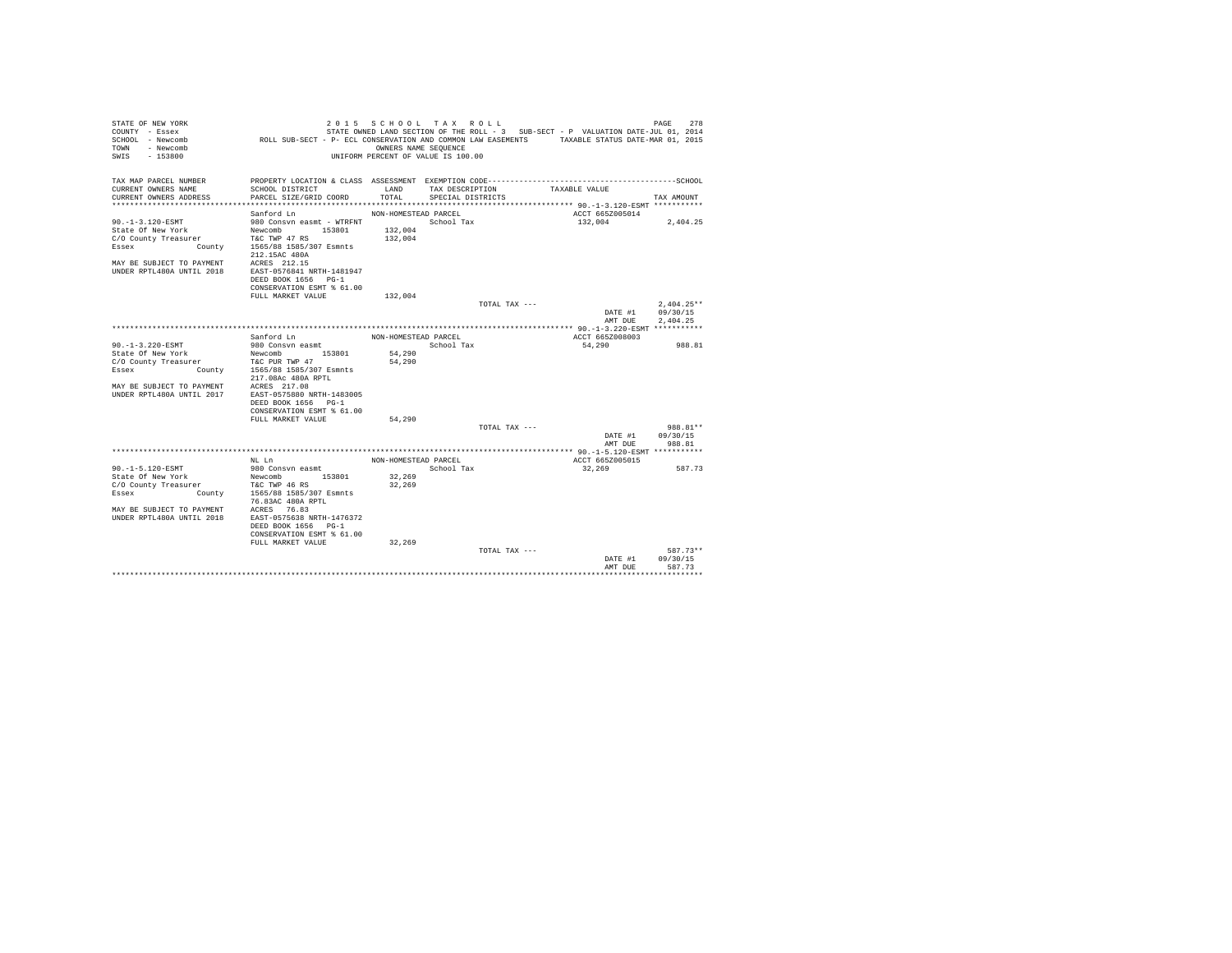| STATE OF NEW YORK<br>COUNTY - Essex<br>SCHOOL - Newcomb | ROLL SUB-SECT - P- ECL CONSERVATION AND COMMON LAW EASEMENTS TAXABLE STATUS DATE-MAR 01, 2015 | 2015 SCHOOL TAX ROLL                                       |                                      |               | STATE OWNED LAND SECTION OF THE ROLL - 3 SUB-SECT - P VALUATION DATE-JUL 01, 2014 | PAGE<br>279            |
|---------------------------------------------------------|-----------------------------------------------------------------------------------------------|------------------------------------------------------------|--------------------------------------|---------------|-----------------------------------------------------------------------------------|------------------------|
| - Newcomb<br>TOWN<br>SWIS<br>- 153800                   |                                                                                               | OWNERS NAME SEOUENCE<br>UNIFORM PERCENT OF VALUE IS 100.00 |                                      |               |                                                                                   |                        |
| TAX MAP PARCEL NUMBER                                   | PROPERTY LOCATION & CLASS ASSESSMENT EXEMPTION CODE------------------------                   |                                                            |                                      |               |                                                                                   | ----------------SCHOOL |
| CURRENT OWNERS NAME<br>CURRENT OWNERS ADDRESS           | SCHOOL DISTRICT<br>PARCEL SIZE/GRID COORD                                                     | LAND<br>TOTAL                                              | TAX DESCRIPTION<br>SPECIAL DISTRICTS |               | TAXABLE VALUE                                                                     | TAX AMOUNT             |
|                                                         |                                                                                               |                                                            |                                      |               |                                                                                   |                        |
|                                                         | Sanford Ln                                                                                    | NON-HOMESTEAD PARCEL                                       |                                      |               | ACCT 665Z004012                                                                   |                        |
| 90. -1-5.200-ESMT                                       | 980 Consyn easmt                                                                              |                                                            | School Tax                           |               | 6.771                                                                             | 123.32                 |
| State Of New York                                       | Newcomb<br>153801                                                                             | 6,771                                                      |                                      |               |                                                                                   |                        |
| C/O County Treasurer                                    | 94/95 T&C TWP 46                                                                              | 6.771                                                      |                                      |               |                                                                                   |                        |
| Essex                                                   | County 1565/88 1585/307 Esmnts<br>27AC 480A RPTL                                              |                                                            |                                      |               |                                                                                   |                        |
| MAY BE SUBJECT TO PAYMENT                               | ACRES 27.00                                                                                   |                                                            |                                      |               |                                                                                   |                        |
| <b>IINDER RPTL480A IINTIL 2018</b>                      | EAST-0576922 NRTH-1475185                                                                     |                                                            |                                      |               |                                                                                   |                        |
|                                                         | DEED BOOK 1656 PG-1                                                                           |                                                            |                                      |               |                                                                                   |                        |
|                                                         | CONSERVATION ESMT % 61.00                                                                     |                                                            |                                      |               |                                                                                   |                        |
|                                                         | FULL MARKET VALUE                                                                             | 6,771                                                      |                                      |               |                                                                                   |                        |
|                                                         |                                                                                               |                                                            |                                      | TOTAL TAX --- |                                                                                   | $123.32**$             |
|                                                         |                                                                                               |                                                            |                                      |               | DATE #1<br>AMT DUE                                                                | 09/30/15<br>123.32     |
|                                                         |                                                                                               |                                                            |                                      |               |                                                                                   |                        |
|                                                         | NT. T.n                                                                                       | NON-HOMESTEAD PARCEL                                       |                                      |               | ACCT 665Z005017                                                                   |                        |
| 91.-1-1.120-ESMT                                        | 980 Consvn easmt                                                                              |                                                            | School Tax                           |               | 11,041                                                                            | 201.09                 |
| State Of New York                                       | Newcomb 153801                                                                                | 11,041                                                     |                                      |               |                                                                                   |                        |
| C/O County Treasurer                                    | T&C TWP 46 RS                                                                                 | 11,041                                                     |                                      |               |                                                                                   |                        |
| Essex                                                   | County 1565/88 1585/307 Esmnts                                                                |                                                            |                                      |               |                                                                                   |                        |
|                                                         | 26.17AC 480A RPTL                                                                             |                                                            |                                      |               |                                                                                   |                        |
| MAY BE SUBJECT TO PAYMENT                               | ACRES 26.17                                                                                   |                                                            |                                      |               |                                                                                   |                        |
| UNDER RPTL480A UNTIL 2018                               | EAST-0576259 NRTH-1477320<br>DEED BOOK 1656 PG-1                                              |                                                            |                                      |               |                                                                                   |                        |
|                                                         | CONSERVATION ESMT % 61.00                                                                     |                                                            |                                      |               |                                                                                   |                        |
|                                                         | FULL MARKET VALUE                                                                             | 11,041                                                     |                                      |               |                                                                                   |                        |
|                                                         |                                                                                               |                                                            |                                      | TOTAL TAX --- |                                                                                   | $201.09**$             |
|                                                         |                                                                                               |                                                            |                                      |               | DATE #1                                                                           | 09/30/15               |
|                                                         |                                                                                               |                                                            |                                      |               | AMT DUE                                                                           | 201.09                 |
|                                                         |                                                                                               |                                                            |                                      |               |                                                                                   |                        |
|                                                         | Sanford Ln                                                                                    | NON-HOMESTEAD PARCEL                                       |                                      |               | ACCT 665Z004013                                                                   |                        |
| 91. -1-1.200-ESMT                                       | 980 Consyn easmt<br>153801                                                                    |                                                            | School Tax                           |               | 40.748                                                                            | 742.16                 |
| State Of New York<br>C/O County Treasurer               | Newcomb<br>95 T&C TWP 46                                                                      | 40,748<br>40,748                                           |                                      |               |                                                                                   |                        |
| Essex<br>County                                         | 1565/88 1585/307 Esmnts                                                                       |                                                            |                                      |               |                                                                                   |                        |
|                                                         | 170.3AC 480A                                                                                  |                                                            |                                      |               |                                                                                   |                        |
| MAY BE SUBJECT TO PAYMENT                               | ACRES 170.30                                                                                  |                                                            |                                      |               |                                                                                   |                        |
| <b>IINDER RPTL480A IINTIL 2018</b>                      | EAST-0577586 NRTH-1477200                                                                     |                                                            |                                      |               |                                                                                   |                        |
|                                                         | DEED BOOK 1656 PG-1                                                                           |                                                            |                                      |               |                                                                                   |                        |
|                                                         | CONSERVATION ESMT % 61.00                                                                     |                                                            |                                      |               |                                                                                   |                        |
|                                                         | FULL MARKET VALUE                                                                             | 40.748                                                     |                                      |               |                                                                                   |                        |
|                                                         |                                                                                               |                                                            |                                      | TOTAL TAX --- |                                                                                   | $742.16**$<br>09/30/15 |
|                                                         |                                                                                               |                                                            |                                      |               | DATE #1<br>AMT DUE                                                                | 742.16                 |
|                                                         |                                                                                               |                                                            |                                      |               |                                                                                   |                        |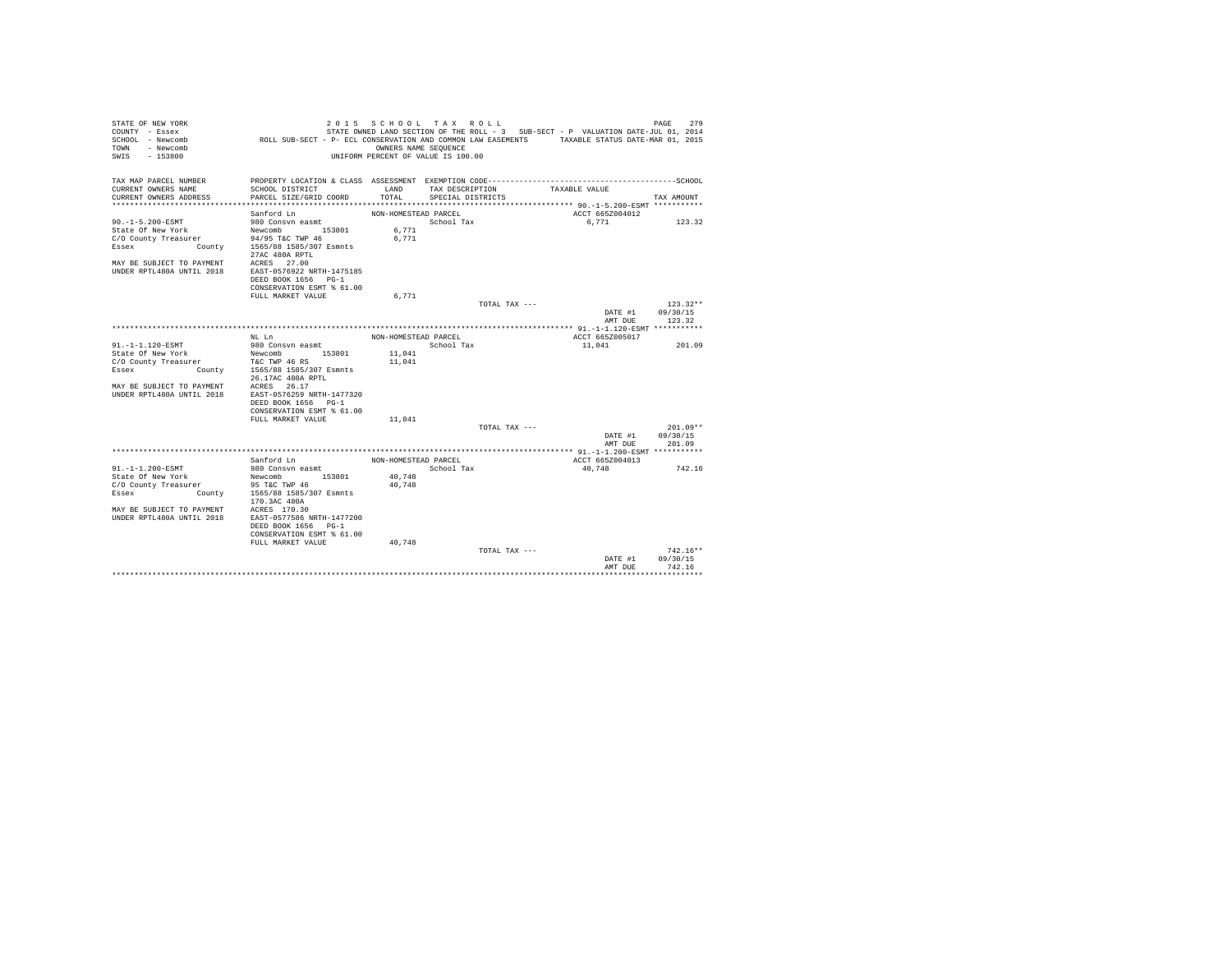| STATE OF NEW YORK<br>COUNTY - Essex<br>SCHOOL - Newcomb | ROLL SUB-SECT - P- ECL CONSERVATION AND COMMON LAW EASEMENTS TAXABLE STATUS DATE-MAR 01, 2015                          |                      | 2015 SCHOOL TAX ROLL               |               | STATE OWNED LAND SECTION OF THE ROLL - 3 SUB-SECT - P VALUATION DATE-JUL 01, 2014 | PAGE<br>280  |
|---------------------------------------------------------|------------------------------------------------------------------------------------------------------------------------|----------------------|------------------------------------|---------------|-----------------------------------------------------------------------------------|--------------|
| TOWN<br>- Newcomb<br>SWTS<br>$-153800$                  |                                                                                                                        | OWNERS NAME SEQUENCE | UNIFORM PERCENT OF VALUE IS 100.00 |               |                                                                                   |              |
| TAX MAP PARCEL NUMBER                                   |                                                                                                                        |                      |                                    |               |                                                                                   |              |
| CURRENT OWNERS NAME                                     | SCHOOL DISTRICT                                                                                                        | LAND                 | TAX DESCRIPTION                    |               | TAXABLE VALUE                                                                     |              |
| CURRENT OWNERS ADDRESS                                  | PARCEL SIZE/GRID COORD                                                                                                 | TOTAL                | SPECIAL DISTRICTS                  |               |                                                                                   | TAX AMOUNT   |
|                                                         | Sanford Ln                                                                                                             | NON-HOMESTEAD PARCEL |                                    |               | ACCT 665J103409                                                                   |              |
| 91.-1-2.000-ESMT                                        | 980 Consvn easmt                                                                                                       |                      | School Tax                         |               | 43,676                                                                            | 795.49       |
| State Of New York                                       | Newcomb 153801                                                                                                         | 43,676               |                                    |               |                                                                                   |              |
| C/O County Treasurer                                    |                                                                                                                        | 43.676               |                                    |               |                                                                                   |              |
| Essex                                                   | ty Treasurer 36 T&C Twp 46<br>Ey Treasurer 36 T&C Twp 46<br>County 1565/88 1585/307 Esmnts<br>188.48AC Under 480A RPTL |                      |                                    |               |                                                                                   |              |
| MAY BE SUBJECT TO PAYMENT ACRES 188.48                  |                                                                                                                        |                      |                                    |               |                                                                                   |              |
| UNDER RPTL480A UNTIL 2018                               | EAST-0579664 NRTH-1478839                                                                                              |                      |                                    |               |                                                                                   |              |
|                                                         | DEED BOOK 1656 PG-1                                                                                                    |                      |                                    |               |                                                                                   |              |
|                                                         | CONSERVATION ESMT % 61.00                                                                                              |                      |                                    |               |                                                                                   |              |
|                                                         | FULL MARKET VALUE                                                                                                      | 43.676               |                                    |               |                                                                                   |              |
|                                                         |                                                                                                                        |                      |                                    | TOTAL TAX --- |                                                                                   | $795.49**$   |
|                                                         |                                                                                                                        |                      |                                    |               | DATE #1                                                                           | 09/30/15     |
|                                                         |                                                                                                                        |                      |                                    |               | AMT DUE                                                                           | 795.49       |
|                                                         | Sanford Ln                                                                                                             | NON-HOMESTEAD PARCEL |                                    |               | ACCT 665Z005018                                                                   |              |
| 101.-1-1.200-ESMT                                       | 980 Consvn easmt                                                                                                       |                      | School Tax                         |               | 5,307                                                                             | 96.66        |
| State Of New York                                       | Newcomb 153801                                                                                                         | 5,307                |                                    |               |                                                                                   |              |
| C/O County Treasurer                                    | T&C TWP 46 RS                                                                                                          | 5.307                |                                    |               |                                                                                   |              |
| <b>County</b><br>Essex                                  | 1565/88 1585/307 Esmnts                                                                                                |                      |                                    |               |                                                                                   |              |
|                                                         | 13.2AC 480A RPTL                                                                                                       |                      |                                    |               |                                                                                   |              |
| MAY BE SUBJECT TO PAYMENT ACRES 13.20                   |                                                                                                                        |                      |                                    |               |                                                                                   |              |
| UNDER RPTL480A UNTIL 2018                               | EAST-0575106 NRTH-1471731                                                                                              |                      |                                    |               |                                                                                   |              |
|                                                         | DEED BOOK 1656 PG-1                                                                                                    |                      |                                    |               |                                                                                   |              |
|                                                         | CONSERVATION ESMT % 61.00                                                                                              |                      |                                    |               |                                                                                   |              |
|                                                         | FULL MARKET VALUE                                                                                                      | 5.307                |                                    | TOTAL TAX --- |                                                                                   | $96.66**$    |
|                                                         |                                                                                                                        |                      |                                    |               | DATE #1                                                                           | 09/30/15     |
|                                                         |                                                                                                                        |                      |                                    |               | AMT DUE                                                                           | 96.66        |
|                                                         | East River Rd                                                                                                          | NON-HOMESTEAD PARCEL |                                    |               | ACCT 665Z010002                                                                   |              |
| 101.-4-1.120-ESMT                                       | 980 Consyn easmt - WTRFNT                                                                                              |                      | School Tax                         |               | 479.002                                                                           | 8.724.27     |
| State Of New York                                       | Newcomb 153801                                                                                                         | 479,002              |                                    |               |                                                                                   |              |
| C/O County Treasurer                                    | T&C Purchase Twp 46                                                                                                    | 479,002              |                                    |               |                                                                                   |              |
| Essex<br><b>County</b>                                  | NYS Cons Ease 7001401                                                                                                  |                      |                                    |               |                                                                                   |              |
|                                                         | 1730.28 AC 480 RPTL                                                                                                    |                      |                                    |               |                                                                                   |              |
|                                                         | ACRES 1735.10                                                                                                          |                      |                                    |               |                                                                                   |              |
|                                                         | EAST-0578589 NRTH-1463028                                                                                              |                      |                                    |               |                                                                                   |              |
|                                                         | DEED BOOK 1658 PG-17                                                                                                   |                      |                                    |               |                                                                                   |              |
|                                                         | CONSERVATION ESMT % 60.00<br>FULL MARKET VALUE                                                                         | 479,002              |                                    |               |                                                                                   |              |
|                                                         |                                                                                                                        |                      |                                    | TOTAL TAX --- |                                                                                   | $8.724.27**$ |
|                                                         |                                                                                                                        |                      |                                    |               | DATE #1                                                                           | 09/30/15     |
|                                                         |                                                                                                                        |                      |                                    |               | AMT DUE                                                                           | 8.724.27     |
|                                                         |                                                                                                                        |                      |                                    |               |                                                                                   |              |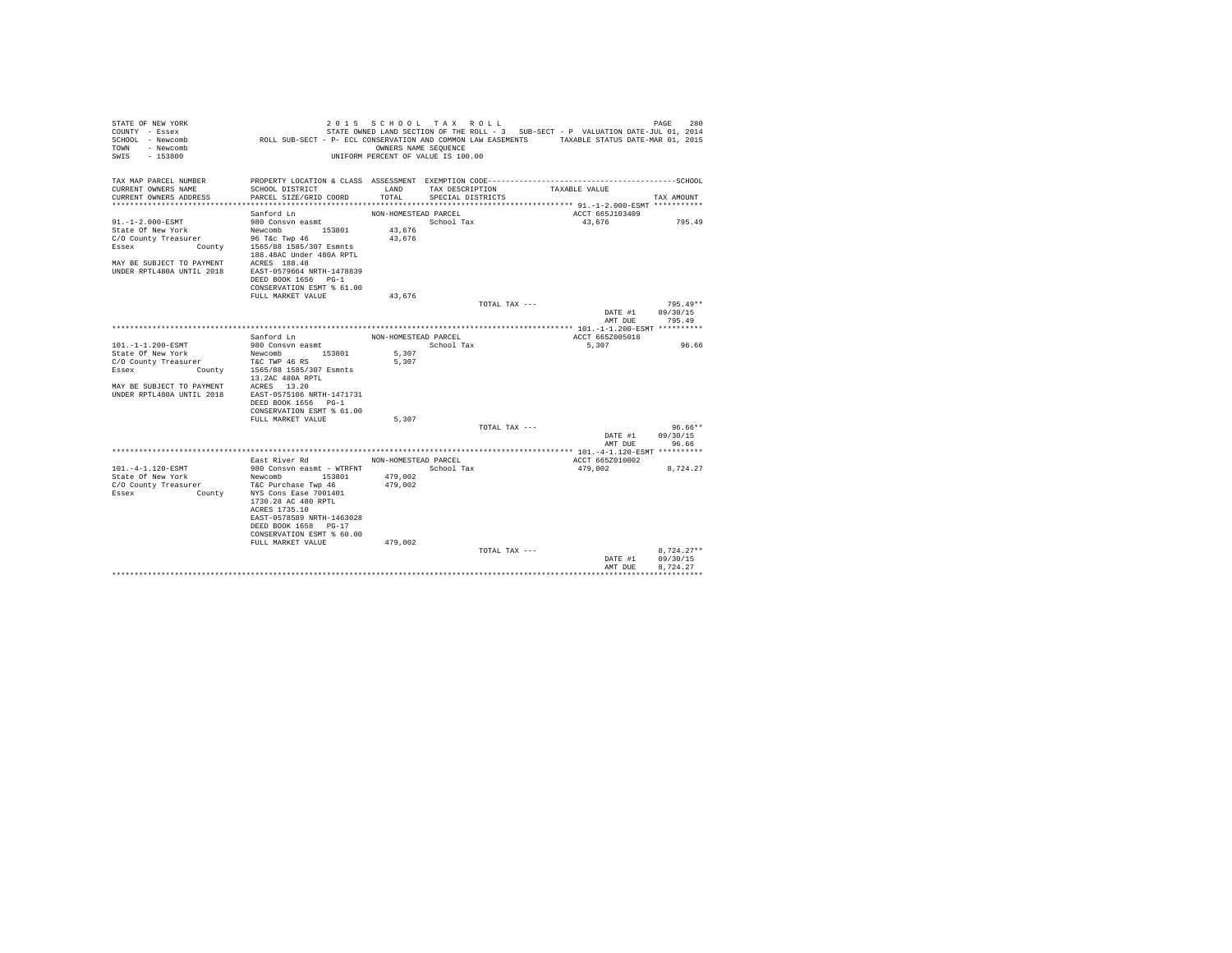| STATE OF NEW YORK<br>COUNTY - Essex     |                                                                                               | 2015 SCHOOL TAX ROLL               |                   |                 | STATE OWNED LAND SECTION OF THE ROLL - 3 SUB-SECT - P VALUATION DATE-JUL 01, 2014 |                    | 281<br>PAGE           |
|-----------------------------------------|-----------------------------------------------------------------------------------------------|------------------------------------|-------------------|-----------------|-----------------------------------------------------------------------------------|--------------------|-----------------------|
| SCHOOL - Newcomb<br>- Newcomb<br>TOWN   | ROLL SUB-SECT - P- ECL CONSERVATION AND COMMON LAW EASEMENTS TAXABLE STATUS DATE-MAR 01, 2015 | OWNERS NAME SEOUENCE               |                   |                 |                                                                                   |                    |                       |
| SWTS<br>- 153800                        |                                                                                               | UNIFORM PERCENT OF VALUE IS 100.00 |                   |                 |                                                                                   |                    |                       |
| TAX MAP PARCEL NUMBER                   | PROPERTY LOCATION & CLASS ASSESSMENT EXEMPTION CODE--------------------                       |                                    |                   |                 |                                                                                   |                    | ---------------SCHOOL |
| CURRENT OWNERS NAME                     | SCHOOL DISTRICT                                                                               | LAND                               | TAX DESCRIPTION   |                 | TAXABLE VALUE                                                                     |                    |                       |
| CURRENT OWNERS ADDRESS                  | PARCEL SIZE/GRID COORD                                                                        | TOTAL                              | SPECIAL DISTRICTS |                 |                                                                                   |                    | TAX AMOUNT            |
|                                         | Sanford Ln                                                                                    | NON-HOMESTEAD PARCEL               |                   |                 |                                                                                   | ACCT 665Z005019    |                       |
| 101. -6-1.200-ESMT                      | 980 Consyn easmt                                                                              |                                    | School Tax        |                 |                                                                                   | 122                | 2.22                  |
| State Of New York                       | Newcomb 153801                                                                                | 122                                |                   |                 |                                                                                   |                    |                       |
| C/O County Treasurer                    | T&C TWP 46 RS                                                                                 | 122                                |                   |                 |                                                                                   |                    |                       |
| Essex<br>County                         | 1565/88 1585/307 Esmnts                                                                       |                                    |                   |                 |                                                                                   |                    |                       |
|                                         | .31AC under 480A RPTL<br>0.31<br>ACRES                                                        |                                    |                   |                 |                                                                                   |                    |                       |
|                                         | EAST-0576123 NRTH-1471634                                                                     |                                    |                   |                 |                                                                                   |                    |                       |
|                                         | DEED BOOK 1656 PG-1                                                                           |                                    |                   |                 |                                                                                   |                    |                       |
|                                         | CONSERVATION ESMT % 61.00                                                                     |                                    |                   |                 |                                                                                   |                    |                       |
|                                         | FULL MARKET VALUE                                                                             | 122                                |                   |                 |                                                                                   |                    |                       |
|                                         |                                                                                               |                                    |                   | TOTAL TAX ---   |                                                                                   |                    | $2.22**$              |
|                                         |                                                                                               |                                    |                   |                 |                                                                                   | DATE #1<br>AMT DUE | 09/30/15<br>2.22      |
|                                         |                                                                                               |                                    |                   |                 |                                                                                   |                    |                       |
|                                         | Sanford Ln                                                                                    | NON-HOMESTEAD PARCEL               |                   |                 |                                                                                   | ACCT 665Z004014    |                       |
| 101.-6-2.200-ESMT                       | 980 Consvn easmt                                                                              |                                    | School Tax        |                 | 1,464                                                                             |                    | 26.66                 |
| State Of New York                       | Newcomb 153801                                                                                | 1,464                              |                   |                 |                                                                                   |                    |                       |
| C/O County Treasurer                    | 75 T&C TWP 46                                                                                 | 1,464                              |                   |                 |                                                                                   |                    |                       |
| Essex                                   | County 1565/88 1585/307 Esmnts<br>6.3AC 480A RPTL                                             |                                    |                   |                 |                                                                                   |                    |                       |
| MAY BE SUBJECT TO PAYMENT               | ACRES 6.30                                                                                    |                                    |                   |                 |                                                                                   |                    |                       |
| UNDER RPTL480A UNTIL 2018               | EAST-0576790 NRTH-1474048                                                                     |                                    |                   |                 |                                                                                   |                    |                       |
|                                         | DEED BOOK 1656 PG-1                                                                           |                                    |                   |                 |                                                                                   |                    |                       |
|                                         | CONSERVATION ESMT % 61.00                                                                     |                                    |                   |                 |                                                                                   |                    |                       |
|                                         | FULL MARKET VALUE                                                                             | 1.464                              |                   |                 |                                                                                   |                    |                       |
|                                         |                                                                                               |                                    |                   | TOTAL TAX $---$ |                                                                                   | DATE #1            | $26.66**$<br>09/30/15 |
|                                         |                                                                                               |                                    |                   |                 |                                                                                   | AMT DUE            | 26.66                 |
|                                         |                                                                                               |                                    |                   |                 |                                                                                   |                    |                       |
|                                         | Tahawus Rd                                                                                    | NON-HOMESTEAD PARCEL               |                   |                 |                                                                                   | ACCT 665Z010004    |                       |
| 110. -1-12.120-ESMT                     | 980 Consyn easmt - WTRFNT                                                                     |                                    | School Tax        |                 | 1901,709                                                                          |                    | 34,636.66             |
| State Of New York                       | Newcomb<br>153801                                                                             | 1901,709                           |                   |                 |                                                                                   |                    |                       |
| C/O County Treasurer<br>Essex<br>County | T&C Purchase Twp 46<br>NYS Cons Ease 7001501                                                  | 1901,709                           |                   |                 |                                                                                   |                    |                       |
|                                         | 5924.49 AC under 480 RPTL                                                                     |                                    |                   |                 |                                                                                   |                    |                       |
|                                         | ACRES 6659.10                                                                                 |                                    |                   |                 |                                                                                   |                    |                       |
|                                         | EAST-0570949 NRTH-1451359                                                                     |                                    |                   |                 |                                                                                   |                    |                       |
|                                         | DEED BOOK 1658 PG-17                                                                          |                                    |                   |                 |                                                                                   |                    |                       |
|                                         | CONSERVATION ESMT % 60.00                                                                     |                                    |                   |                 |                                                                                   |                    |                       |
|                                         | FULL MARKET VALUE                                                                             | 1901,709                           |                   | TOTAL TAX ---   |                                                                                   |                    | 34,636.66**           |
|                                         |                                                                                               |                                    |                   |                 |                                                                                   | DATE #1            | 09/30/15              |
|                                         |                                                                                               |                                    |                   |                 |                                                                                   | AMT DHE            | 34.636.66             |
|                                         |                                                                                               |                                    |                   |                 |                                                                                   |                    |                       |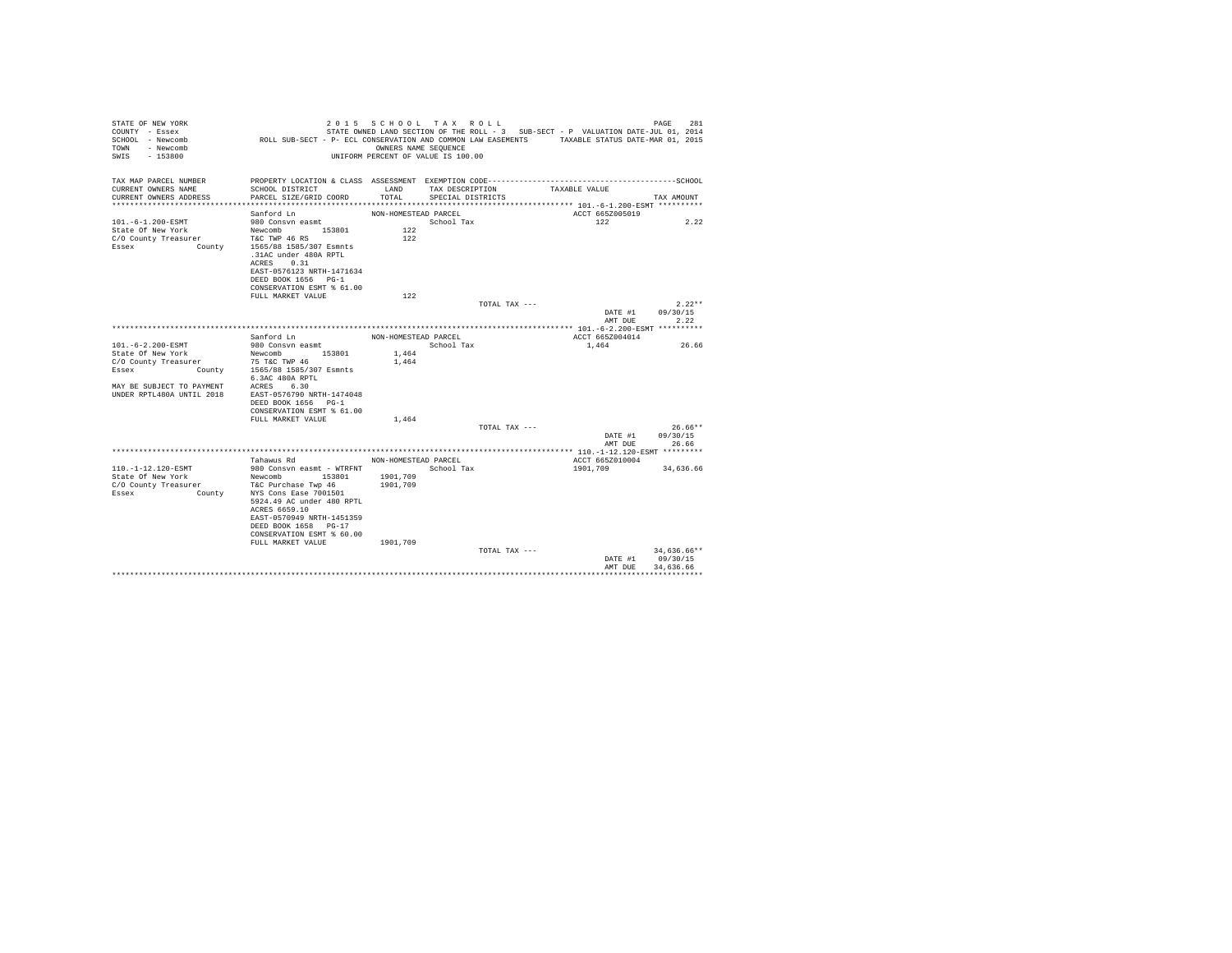| STATE OF NEW YORK<br>COUNTY - Essex<br>$SCHOM. - Newcomb$<br>TOWN<br>- Newcomb<br>$-153800$<br>SWIS |                                                                                                                                                                                                                                                          | OWNERS NAME SEOUENCE             | 2015 SCHOOL TAX ROLL<br>UNIFORM PERCENT OF VALUE IS 100.00 | STATE OWNED LAND SECTION OF THE ROLL - 3 SUB-SECT - P VALUATION DATE-JUL 01, 2014<br>ROLL SUB-SECT - P- ECL CONSERVATION AND COMMON LAW EASEMENTS TAXABLE STATUS DATE-MAR 01, 2015 | 282<br>PAGE                          |
|-----------------------------------------------------------------------------------------------------|----------------------------------------------------------------------------------------------------------------------------------------------------------------------------------------------------------------------------------------------------------|----------------------------------|------------------------------------------------------------|------------------------------------------------------------------------------------------------------------------------------------------------------------------------------------|--------------------------------------|
| TAX MAP PARCEL NUMBER<br>CURRENT OWNERS NAME<br>CURRENT OWNERS ADDRESS                              | SCHOOL DISTRICT<br>PARCEL SIZE/GRID COORD                                                                                                                                                                                                                | LAND<br>TOTAL                    | TAX DESCRIPTION<br>SPECIAL DISTRICTS                       | PROPERTY LOCATION & CLASS ASSESSMENT EXEMPTION CODE-----------------------------------SCHOOL<br>TAXABLE VALUE                                                                      | TAX AMOUNT                           |
|                                                                                                     |                                                                                                                                                                                                                                                          |                                  |                                                            |                                                                                                                                                                                    |                                      |
|                                                                                                     | NYS Route 28N                                                                                                                                                                                                                                            | NON-HOMESTEAD PARCEL             |                                                            | ACCT 665Z010006                                                                                                                                                                    |                                      |
| 120. -1-1.200-ESMT<br>State Of New York<br>C/O County Treasurer<br>Essex<br>County                  | 980 Consyn easmt - WTRFNT<br>153801<br>Newcomb<br>T&C Purchase Twp 18 20 27<br>NYS Cons Ease 7001601<br>6275.05Ac under 480 RPTL<br>ACRES 8191.40<br>EAST-0536464 NRTH-1431227<br>DEED BOOK 1658 PG-17<br>CONSERVATION ESMT % 60.00<br>FULL MARKET VALUE | 2323,305<br>2323,305<br>2323,305 | School Tax<br>TOTAL TAX $---$                              | 2323,305                                                                                                                                                                           | 42, 315.37<br>$42,315.37**$          |
|                                                                                                     |                                                                                                                                                                                                                                                          |                                  |                                                            | DATE #1                                                                                                                                                                            | 09/30/15                             |
|                                                                                                     |                                                                                                                                                                                                                                                          |                                  |                                                            | AMT DUE                                                                                                                                                                            | 42.315.37                            |
|                                                                                                     |                                                                                                                                                                                                                                                          |                                  |                                                            |                                                                                                                                                                                    |                                      |
|                                                                                                     | NYS Route 28N                                                                                                                                                                                                                                            | NON-HOMESTEAD PARCEL             |                                                            | ACCT 665Z010001                                                                                                                                                                    |                                      |
| 121. - 5 - 2.200 - ESMT<br>State Of New York<br>C/O County Treasurer<br>Essex<br>County             | 980 Consyn easmt<br>153801<br>Newcomb<br>T&C Purchase TWP Hyslop P<br>NYS Cons Ease 7001701<br>762.2 AC UNDER 480 RPTL<br>ACRES 762.20<br>EAST-0569492 NRTH-1437155<br>DEED BOOK 1658 PG-17<br>CONSERVATION ESMT % 60.00                                 | 230,471<br>230,471               | School Tax                                                 | 230.471                                                                                                                                                                            | 4.197.67                             |
|                                                                                                     | FULL MARKET VALUE                                                                                                                                                                                                                                        | 230.471                          |                                                            |                                                                                                                                                                                    |                                      |
|                                                                                                     |                                                                                                                                                                                                                                                          |                                  | TOTAL TAX ---                                              | DATE #1<br>AMT DUE                                                                                                                                                                 | $4.197.67**$<br>09/30/15<br>4.197.67 |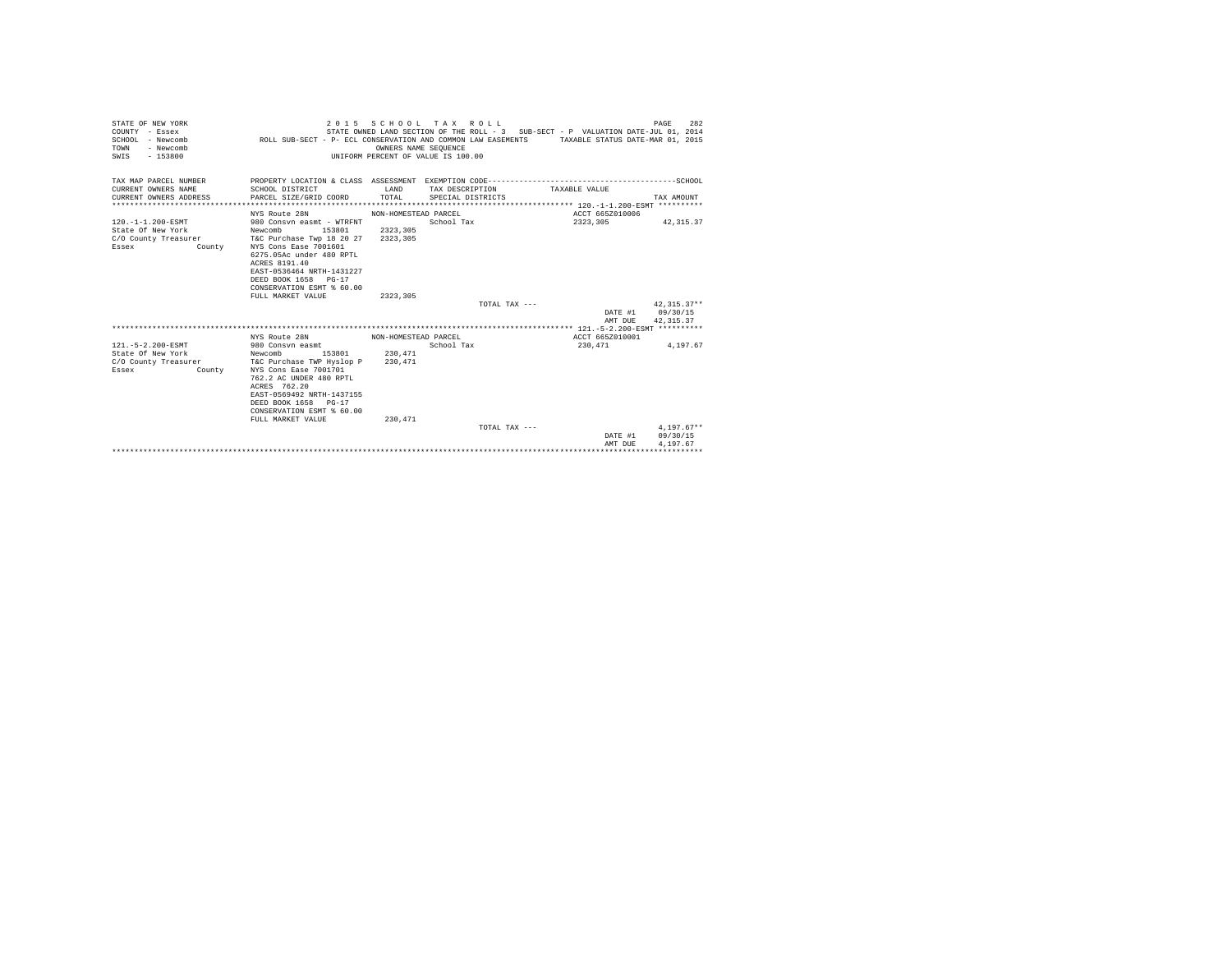| STATE OF NEW YORK | 2015 SCHOOL TAX ROLL                                                                             | PAGE                   | 283 |
|-------------------|--------------------------------------------------------------------------------------------------|------------------------|-----|
| COUNTY - Essex    | STATE OWNED LAND SECTION OF THE ROLL - 3 SUB-SECT - P VALUATION DATE-JUL 01, 2014                |                        |     |
| SCHOOL - Newcomb  | TAXABLE STATUS DATE-MAR 01, 2015<br>ROLL SUB-SECT - P- ECL CONSERVATION AND COMMON LAW EASEMENTS |                        |     |
| TOWN<br>- Newcomb |                                                                                                  | RPS155/V04/L015        |     |
| $-153800$<br>SWIS | UNIFORM PERCENT OF VALUE IS 100.00                                                               | CURRENT DATE 8/26/2015 |     |
|                   |                                                                                                  |                        |     |

R O L L S U B S E C T I O N - P - T O T A L S

### \*\*\* S P E C I A L D I S T R I C T S U M M A R Y \*\*\*

|      |   | ----<br>. |   |  | ABRE | the contract of the contract of the contract of |
|------|---|-----------|---|--|------|-------------------------------------------------|
| CODI | . |           | . |  |      | $- - -$<br>TAX                                  |

NO SPECIAL DISTRICTS AT THIS LEVEL

### \*\*\* S C H O O L D I S T R I C T S U M M A R Y \*\*\*

| CODE   | DISTRICT NAME   | TOTAL<br>PARCELS | ASSESSED<br>LAND | ASSESSED<br>TOTAL | EXEMPT<br>AMOUNT<br>STAR AMOUNT | TOTAL<br>TAXABLE<br>STAR TAXABLE | TOTAL TAX  |
|--------|-----------------|------------------|------------------|-------------------|---------------------------------|----------------------------------|------------|
|        | Newcomb         | 17               | 6071.832         | 6071.832          |                                 | 6,071,832                        |            |
| 153801 |                 |                  |                  |                   |                                 | 6,071,832                        | 110,588.92 |
|        | SUB-TOTAL       | 17               | 6071.832         | 6071.832          |                                 | 6.071.832                        |            |
|        | SUB-TOTAL(CONT) |                  |                  |                   |                                 | 6,071,832                        | 110,588.92 |
|        | TOTAL           | 17               | 6071.832         | 6071.832          |                                 | 6.071.832                        |            |
|        | TO TAL (CONT)   |                  |                  |                   |                                 | 6.071.832                        | 110,588.92 |

### \*\*\* S Y S T E M C O D E S S U M M A R Y \*\*\*

NO SYSTEM EXEMPTIONS AT THIS LEVEL

# \*\*\* E X E M P T I O N S U M M A R Y \*\*\*

NO EXEMPTIONS AT THIS LEVEL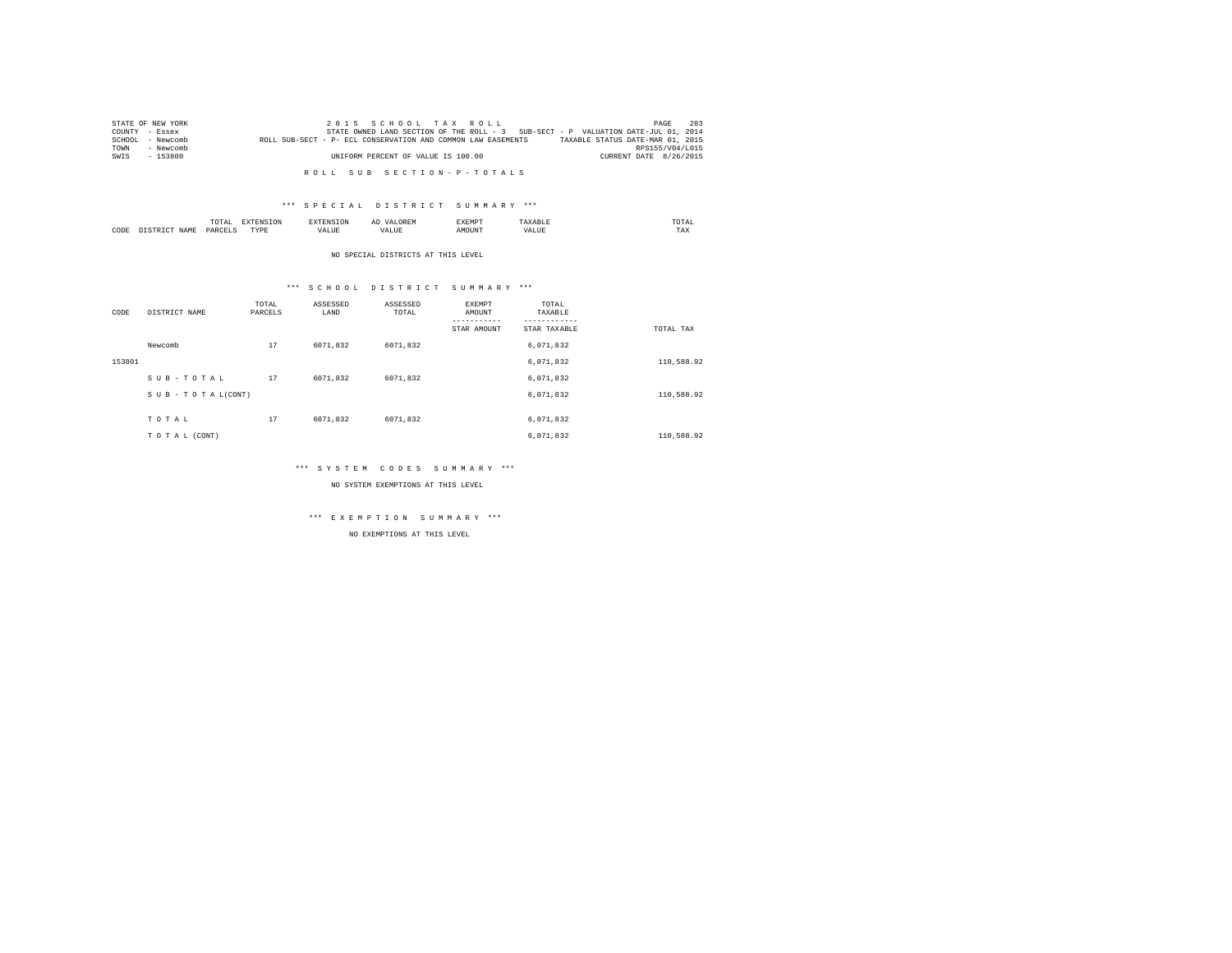|        | STATE OF NEW YORK | 2015 SCHOOL TAX ROLL                                                                             | PAGE                   | 284 |
|--------|-------------------|--------------------------------------------------------------------------------------------------|------------------------|-----|
|        | COUNTY - Essex    | STATE OWNED LAND SECTION OF THE ROLL - 3 SUB-SECT - P VALUATION DATE-JUL 01, 2014                |                        |     |
| SCHOOL | - Newcomb         | TAXABLE STATUS DATE-MAR 01, 2015<br>ROLL SUB-SECT - P- ECL CONSERVATION AND COMMON LAW EASEMENTS |                        |     |
| TOWN   | - Newcomb         |                                                                                                  | RPS155/V04/L015        |     |
| SWIS   | - 153800          | UNIFORM PERCENT OF VALUE IS 100.00                                                               | CURRENT DATE 8/26/2015 |     |

R O L L S U B S E C T I O N - P - T O T A L S

### \*\*\* G R A N D T O T A L S \*\*\*

| ROLL<br><b>SEC</b> | DESCRIPTION                         | TOTAL<br>PARCELS | ASSESSED<br>LAND | ASSESSED<br>TOTAL | EXEMPT<br>AMOUNT<br>-----------<br>STAR AMOUNT | TOTAL<br>TAXABLE<br>----------<br>STAR TAXABLE | TOTAL<br>TAX |
|--------------------|-------------------------------------|------------------|------------------|-------------------|------------------------------------------------|------------------------------------------------|--------------|
|                    | School Tax                          |                  | 6071.832         | 6071.832          |                                                | 6,071,832<br>6.071.832                         | 110,588.92   |
|                    | SPEC DIST TAXES<br>STATE OWNED LAND | 17               |                  |                   |                                                |                                                | 110,588.92   |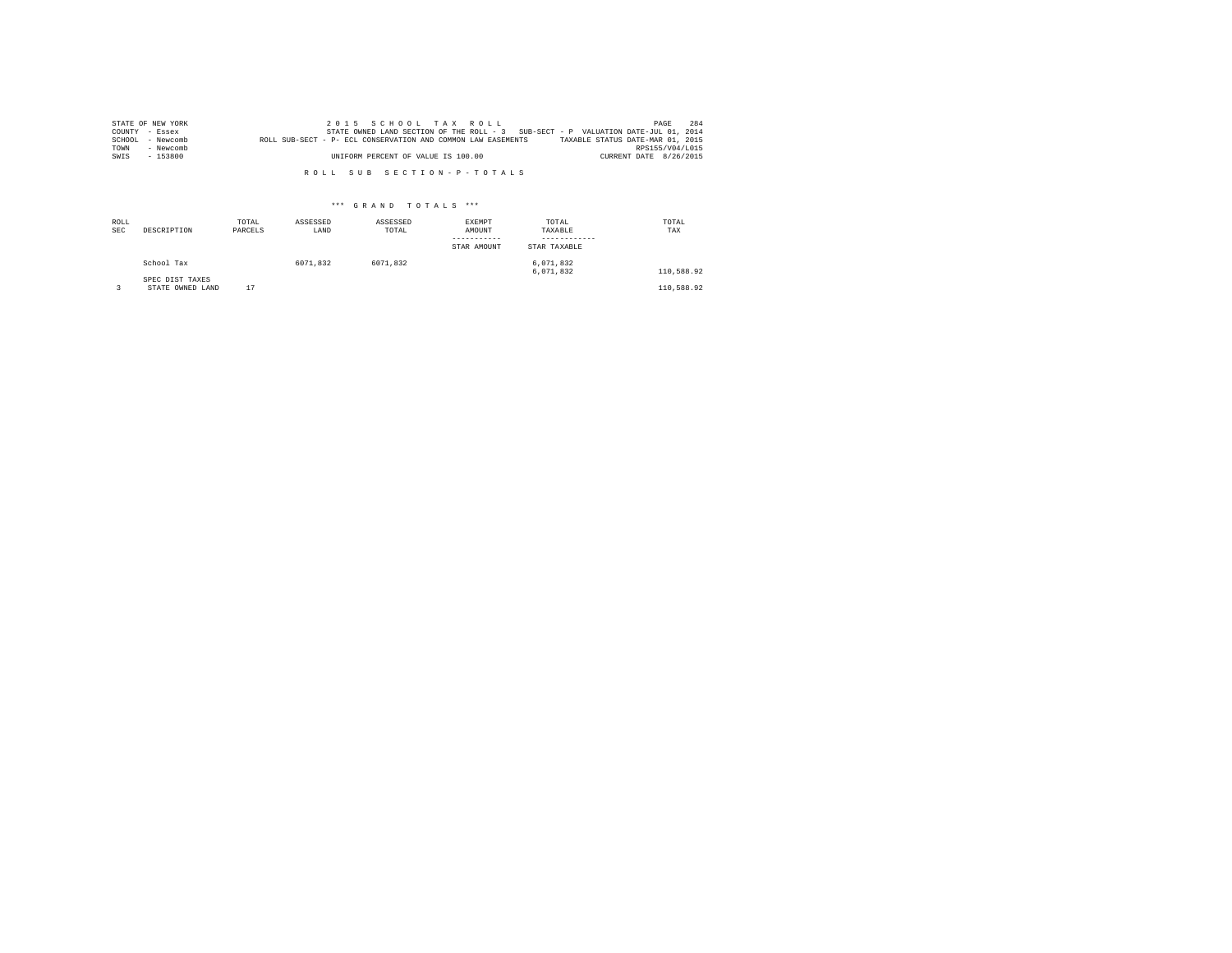| STATE OF NEW YORK | 2015 SCHOOL TAX ROLL                     | 285<br>PAGE                      |
|-------------------|------------------------------------------|----------------------------------|
| COUNTY - Essex    | STATE OWNED LAND SECTION OF THE ROLL - 3 | VALUATION DATE-JUL 01, 2014      |
| SCHOOL - Newcomb  |                                          | TAXABLE STATUS DATE-MAR 01, 2015 |
| - Newcomb<br>TOWN |                                          | RPS155/V04/L015                  |
| SWIS<br>- 153800  | UNIFORM PERCENT OF VALUE IS 100.00       | CURRENT DATE 8/26/2015           |
|                   | ROLL SECTION TOTALS                      |                                  |

### \*\*\* S P E C I A L D I S T R I C T S U M M A R Y \*\*\*

|      | .<br>the contract of the contract of the contract of | the contract of the contract of the contract of the contract of the contract of | ≖ | .<br>. | ------ | the contract of the contract of the contract of |
|------|------------------------------------------------------|---------------------------------------------------------------------------------|---|--------|--------|-------------------------------------------------|
| CODE | ODP'                                                 | M 13 L<br>.                                                                     |   | )UN'   |        | 1 M.A                                           |

### NO SPECIAL DISTRICTS AT THIS LEVEL

## \*\*\* S C H O O L D I S T R I C T S U M M A R Y \*\*\*

| CODE   | DISTRICT NAME   | TOTAL<br>PARCELS | ASSESSED<br>LAND | ASSESSED<br>TOTAL | <b>EXEMPT</b><br>AMOUNT<br>-----------<br>STAR AMOUNT | TOTAL<br>TAXABLE<br>--------<br>STAR TAXABLE | TOTAL TAX    |
|--------|-----------------|------------------|------------------|-------------------|-------------------------------------------------------|----------------------------------------------|--------------|
|        | Newcomb         | 206              | 70430.160        | 432239.610        | 220451.658                                            | 211,787,952                                  |              |
| 153801 |                 |                  |                  |                   |                                                       | 211,787,952                                  | 3.857.386.73 |
|        | SUB-TOTAL       | 206              | 70430.160        | 432239.610        | 220451.658                                            | 211,787,952                                  |              |
|        | SUB-TOTAL(CONT) |                  |                  |                   |                                                       | 211,787,952                                  | 3,857,386.73 |
|        | TOTAL           | 206              | 70430.160        | 432239.610        | 220451.658                                            | 211,787,952                                  |              |
|        | TO TAL (CONT)   |                  |                  |                   |                                                       | 211,787,952                                  | 3,857,386.73 |

### \*\*\* S Y S T E M C O D E S S U M M A R Y \*\*\*

| CODE  | DESCRIPTION | TOTAL<br>PARCELS | SCHOOL     |
|-------|-------------|------------------|------------|
| 50005 | TOWN TAXBL  |                  | 109593.190 |
| 50006 | CNTY TAXBL  |                  | 109333.090 |
|       | TOTAL       | ≘                | 218926.280 |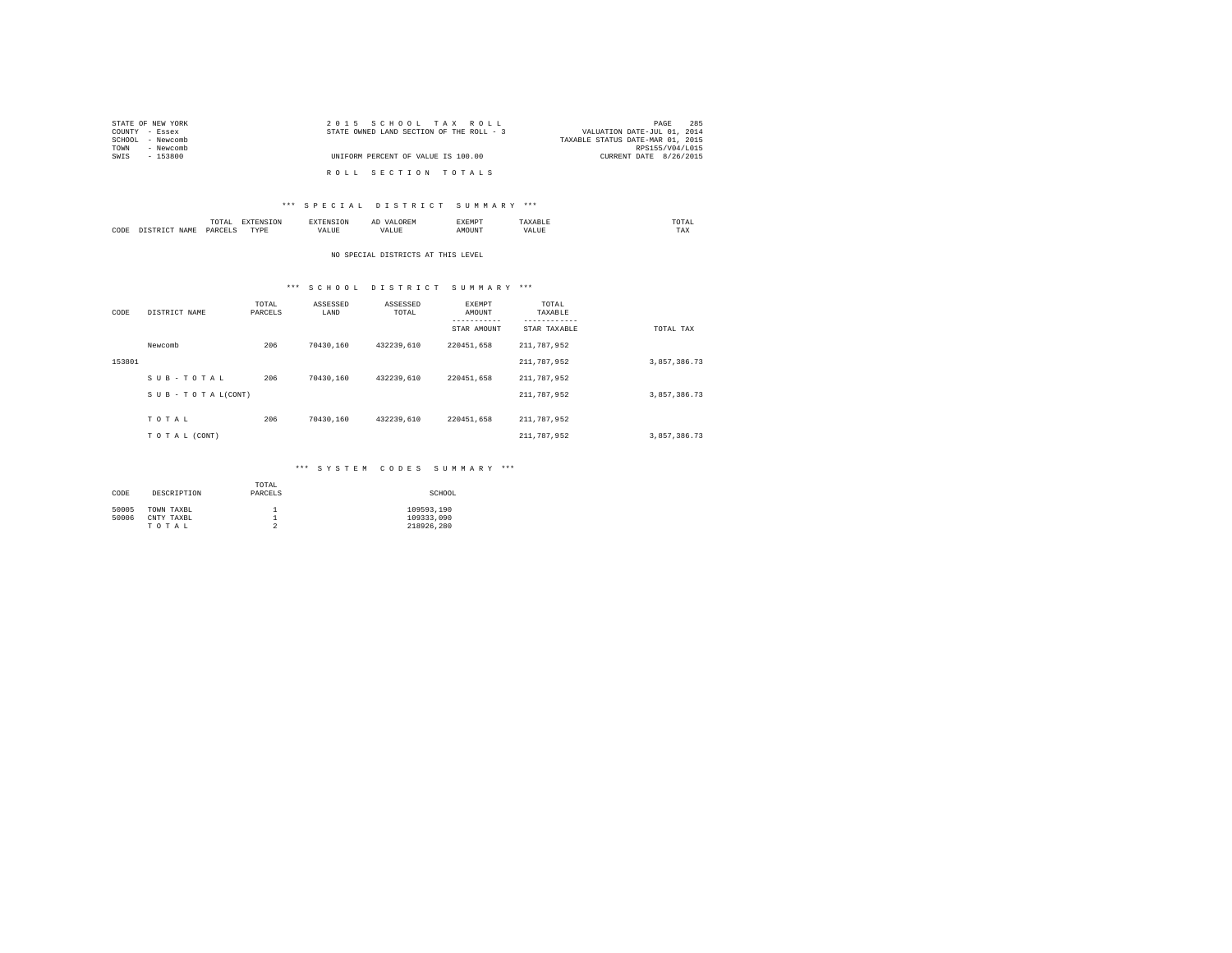| STATE OF NEW YORK | 2015 SCHOOL TAX ROLL                     | 286<br>PAGE                      |
|-------------------|------------------------------------------|----------------------------------|
| COUNTY - Essex    | STATE OWNED LAND SECTION OF THE ROLL - 3 | VALUATION DATE-JUL 01, 2014      |
| SCHOOL - Newcomb  |                                          | TAXABLE STATUS DATE-MAR 01, 2015 |
| TOWN<br>- Newcomb |                                          | RPS155/V04/L015                  |
| SWIS<br>- 153800  | UNIFORM PERCENT OF VALUE IS 100.00       | CURRENT DATE 8/26/2015           |
|                   |                                          |                                  |
|                   | ROLL SECTION TOTALS                      |                                  |

### \*\*\* E X E M P T I O N S U M M A R Y \*\*\*

| CODE  | DESCRIPTION      | TOTAL<br>PARCELS | SCHOOL               |
|-------|------------------|------------------|----------------------|
| 47450 | FISCHER<br>TOTAL |                  | 1525,378<br>1525.378 |

## \*\*\* G R A N D T O T A L S \*\*\*

| ROLL<br><b>SEC</b> | DESCRIPTION                         | TOTAL<br>PARCELS | ASSESSED<br>LAND | ASSESSED<br>TOTAL | <b>EXEMPT</b><br>AMOUNT<br>STAR AMOUNT | TOTAL<br>TAXABLE<br>STAR TAXABLE | TOTAL<br>TAX  |
|--------------------|-------------------------------------|------------------|------------------|-------------------|----------------------------------------|----------------------------------|---------------|
|                    | School Tax                          |                  | 70430.160        | 432239.610        | 220, 451, 658                          | 211,787,952<br>211,787,952       | 3.857.386.73  |
|                    | SPEC DIST TAXES<br>STATE OWNED LAND | 206              |                  |                   |                                        |                                  | 3857, 386, 73 |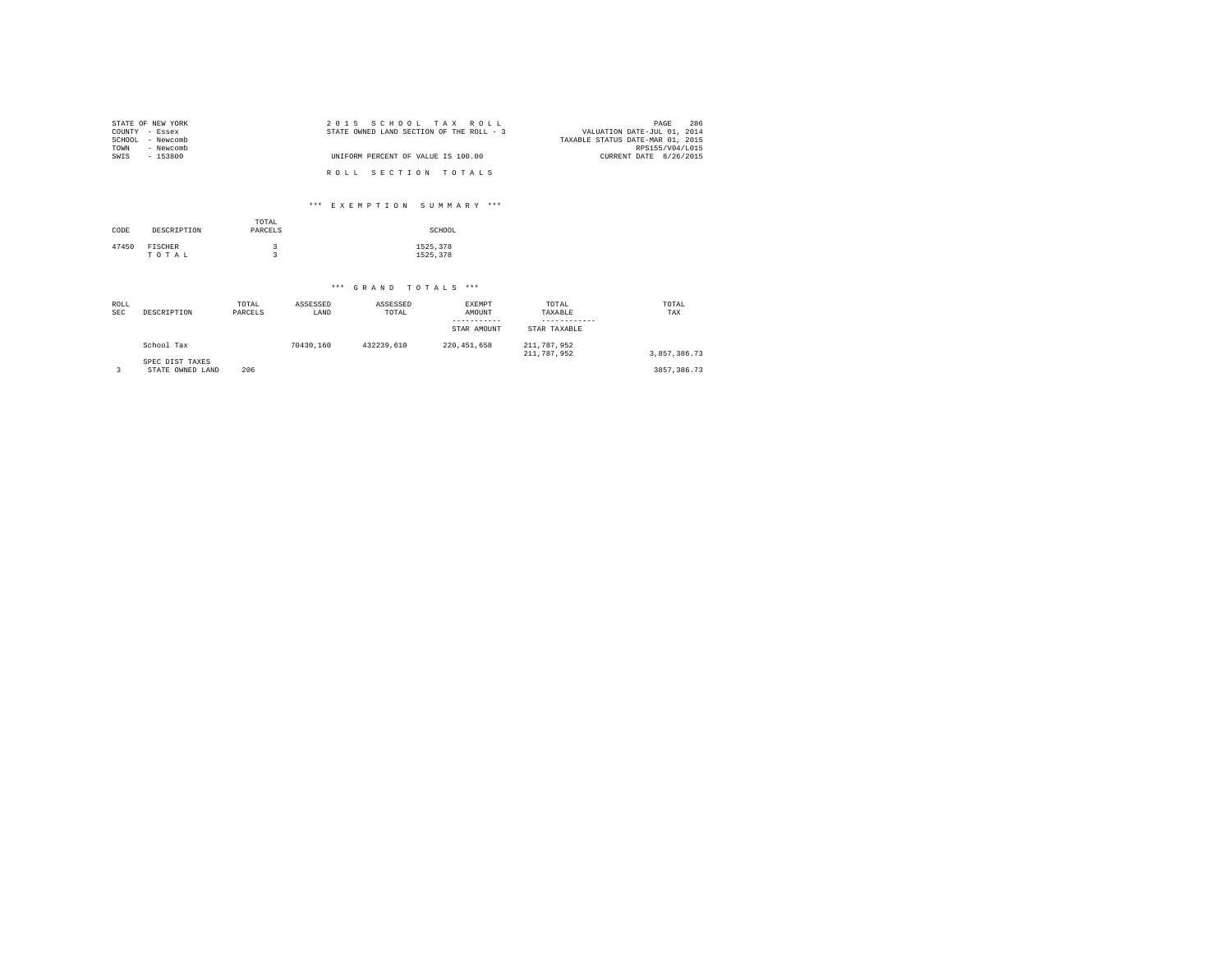| STATE OF NEW YORK             | 2 0 1 5                               |                      | SCHOOL TAX ROLL                           |               |                 | PAGE<br>287                      |
|-------------------------------|---------------------------------------|----------------------|-------------------------------------------|---------------|-----------------|----------------------------------|
| COUNTY - Essex                |                                       |                      | SPECIAL FRANCHISE SECTION OF THE ROLL - 5 |               |                 | VALUATION DATE-JUL 01, 2014      |
| SCHOOL - Newcomb              |                                       | OWNERS NAME SEQUENCE |                                           |               |                 | TAXABLE STATUS DATE-MAR 01, 2015 |
| - Newcomb<br>TOWN             |                                       |                      | UNIFORM PERCENT OF VALUE IS 100.00        |               |                 |                                  |
| $-153800$<br>SWIS             |                                       |                      |                                           |               |                 |                                  |
|                               |                                       |                      |                                           |               |                 |                                  |
|                               |                                       |                      |                                           |               |                 |                                  |
| TAX MAP PARCEL NUMBER         |                                       |                      |                                           |               |                 |                                  |
| CURRENT OWNERS NAME           | SCHOOL DISTRICT                       | LAND                 | TAX DESCRIPTION                           | TAXABLE VALUE |                 |                                  |
| CURRENT OWNERS ADDRESS        | PARCEL SIZE/GRID COORD                | TOTAL                | SPECIAL DISTRICTS                         |               |                 | TAX AMOUNT                       |
| ********************          |                                       |                      |                                           |               |                 |                                  |
|                               | Town Outside Vlg                      | NON-HOMESTEAD PARCEL |                                           |               | ACCT 6650308703 | BILL 796                         |
| 538. - 9999-618. 750/8601     | 866 Telephone                         |                      | School Tax                                | 329,663       |                 | 6,004.30                         |
| Continental Telephone Co      | 153801<br>Newcomb                     | $\Omega$             |                                           |               |                 |                                  |
|                               | Special Franchise Town                | 329,663              |                                           |               |                 |                                  |
| Of Upstate Ny Inc<br>Tax Dept |                                       |                      |                                           |               |                 |                                  |
|                               | No Land Improvements Only             |                      |                                           |               |                 |                                  |
| 3 High Ridge Park             | 618750-153800-860                     |                      |                                           |               |                 |                                  |
| Stamford, CT 06905            | EAST-0538775 NRTH-1447472             |                      |                                           |               |                 |                                  |
|                               | FULL MARKET VALUE                     | 329,663              |                                           |               |                 |                                  |
|                               |                                       |                      | TOTAL TAX ---                             |               |                 | $6.004.30**$                     |
|                               |                                       |                      |                                           |               | DATE #1         | 09/30/15                         |
|                               |                                       |                      |                                           |               | AMT DUE         | 6,004.30                         |
|                               |                                       |                      |                                           |               |                 |                                  |
|                               | Town Outside Vla                      | NON-HOMESTEAD PARCEL |                                           |               | ACCT 6650308702 | BILL 797                         |
| 538. - 9999-131.600/8601      | 861 Elec & gas                        |                      | School Tax                                | 652,497       |                 | 11,884.21                        |
| NYSEG CORP                    | Newcomb<br>153801                     | $\Omega$             |                                           |               |                 |                                  |
| Utility Shared Svcs           | Special Franchise Town                | 652,497              |                                           |               |                 |                                  |
| Freeport Bldg                 | No Land Improvements Only             |                      |                                           |               |                 |                                  |
| 70 Farm View Dr               | 131600-153800-860                     |                      |                                           |               |                 |                                  |
| New Gloucester, ME 04260      | EAST-0538775 NRTH-1447472             |                      |                                           |               |                 |                                  |
|                               | FULL MARKET VALUE                     | 652.497              |                                           |               |                 |                                  |
|                               |                                       |                      | TOTAL TAX ---                             |               |                 | 11,884.21**                      |
|                               |                                       |                      |                                           |               | DATE #1         | 09/30/15                         |
|                               |                                       |                      |                                           |               | AMT DUE         | 11,884.21                        |
|                               |                                       |                      |                                           |               |                 |                                  |
|                               | Town Outside Vlg MON-HOMESTEAD PARCEL |                      |                                           |               | ACCT 6650191008 | BILL 798                         |
|                               |                                       |                      |                                           |               |                 |                                  |
| 538. - 9999 - 908. 250/8601   | 869 Television                        |                      | School Tax                                |               | 8.225           | 149.81                           |
| Slic Network Solutions Inc    | Newcomb<br>153801                     | $\Omega$             |                                           |               |                 |                                  |
| PO Box 150                    | Special Franchise Town                | 8,225                |                                           |               |                 |                                  |
| Nicholville, NY 12965         | No Land Improvements Only             |                      |                                           |               |                 |                                  |
|                               | 908250-153800-860                     |                      |                                           |               |                 |                                  |
|                               | EAST-0538775 NRTH-1447472             |                      |                                           |               |                 |                                  |
|                               | FULL MARKET VALUE                     | 8,225                |                                           |               |                 |                                  |
|                               |                                       |                      | $TOTAI. TAX - - -$                        |               |                 | $149.81**$                       |
|                               |                                       |                      |                                           |               | DATE #1         | 09/30/15                         |
|                               |                                       |                      |                                           |               | AMT DUE         | 149.81                           |
|                               |                                       |                      |                                           |               |                 |                                  |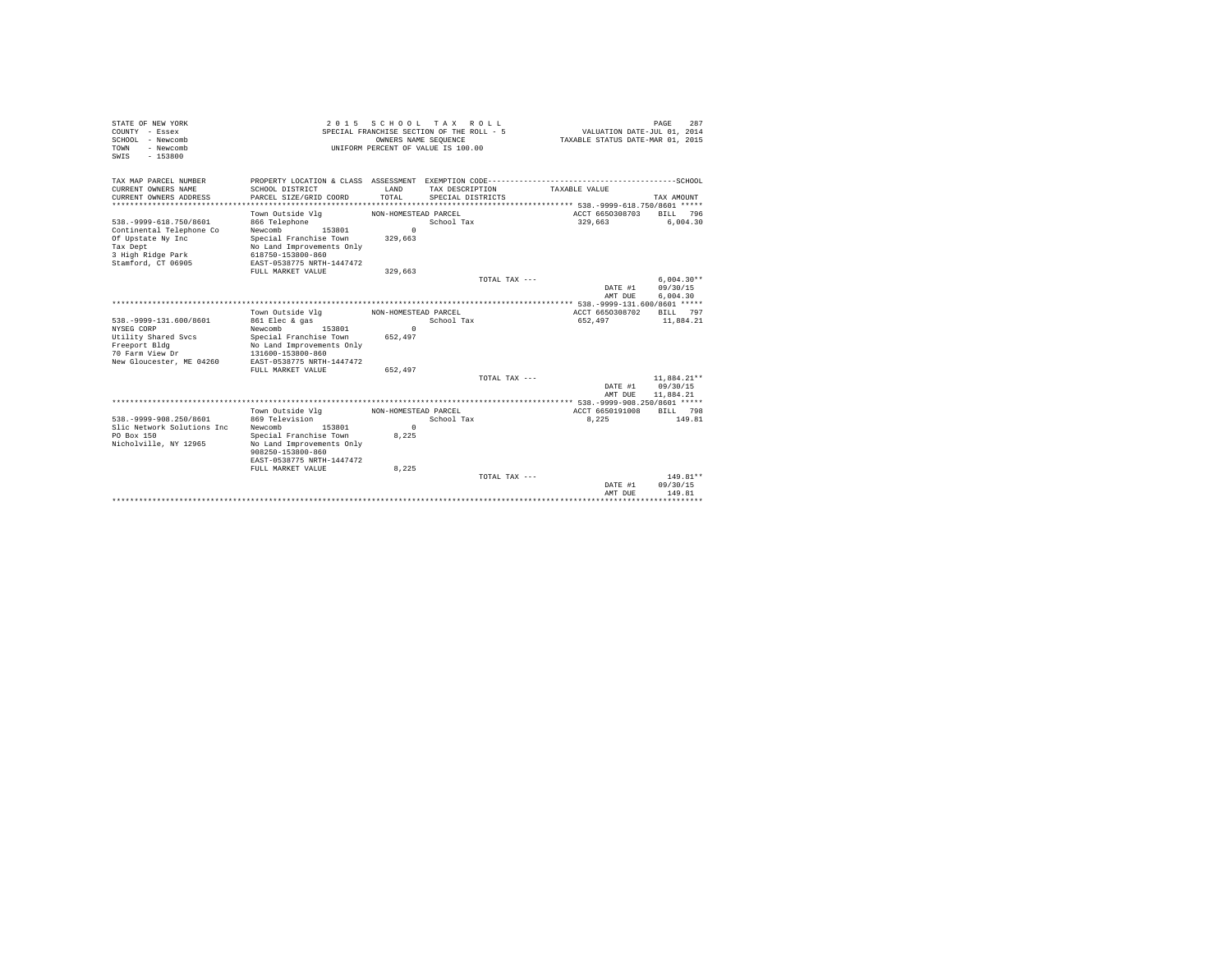|      | STATE OF NEW YORK | 2015 SCHOOL TAX ROLL                      |                                  | PAGE | 288 |
|------|-------------------|-------------------------------------------|----------------------------------|------|-----|
|      | COUNTY - Essex    | SPECIAL FRANCHISE SECTION OF THE ROLL - 5 | VALUATION DATE-JUL 01, 2014      |      |     |
|      | SCHOOL - Newcomb  |                                           | TAXABLE STATUS DATE-MAR 01, 2015 |      |     |
| TOWN | - Newcomb         |                                           | RPS155/V04/L015                  |      |     |
| SWIS | - 153800          |                                           | CURRENT DATE 8/26/2015           |      |     |
|      |                   |                                           |                                  |      |     |

#### R O L L S U B S E C T I O N - - T O T A L S

### \*\*\* S P E C I A L D I S T R I C T S U M M A R Y \*\*\*

|      |      | 10171    |           |       |     | .XEMP" | 1 A L<br>the contract of the contract of the contract of |
|------|------|----------|-----------|-------|-----|--------|----------------------------------------------------------|
| CODE | ч∆м. | レムト<br>. | ----<br>. | - --- | , , |        | 1 A.A                                                    |

NO SPECIAL DISTRICTS AT THIS LEVEL

### \*\*\* S C H O O L D I S T R I C T S U M M A R Y \*\*\*

| CODE   | DISTRICT NAME      | TOTAL<br>PARCELS | ASSESSED<br>LAND | ASSESSED<br>TOTAL | EXEMPT<br>AMOUNT | TOTAL<br>TAXABLE |           |
|--------|--------------------|------------------|------------------|-------------------|------------------|------------------|-----------|
|        |                    |                  |                  |                   |                  |                  |           |
|        |                    |                  |                  |                   | STAR AMOUNT      | STAR TAXABLE     | TOTAL TAX |
|        | Newcomb            | 3                |                  | 990,385           |                  | 990,385          |           |
| 153801 |                    |                  |                  |                   |                  | 990,385          | 18,038.32 |
|        | SUB-TOTAL          | 3                |                  | 990,385           |                  | 990,385          |           |
|        | SUB - TO TAL(CONT) |                  |                  |                   |                  | 990,385          | 18,038.32 |
|        |                    |                  |                  |                   |                  |                  |           |
|        | TOTAL              | 3                |                  | 990,385           |                  | 990,385          |           |
|        | TO TAL (CONT)      |                  |                  |                   |                  | 990.385          | 18,038.32 |

### \*\*\* S Y S T E M C O D E S S U M M A R Y \*\*\*

NO SYSTEM EXEMPTIONS AT THIS LEVEL

# \*\*\* E X E M P T I O N S U M M A R Y \*\*\*

NO EXEMPTIONS AT THIS LEVEL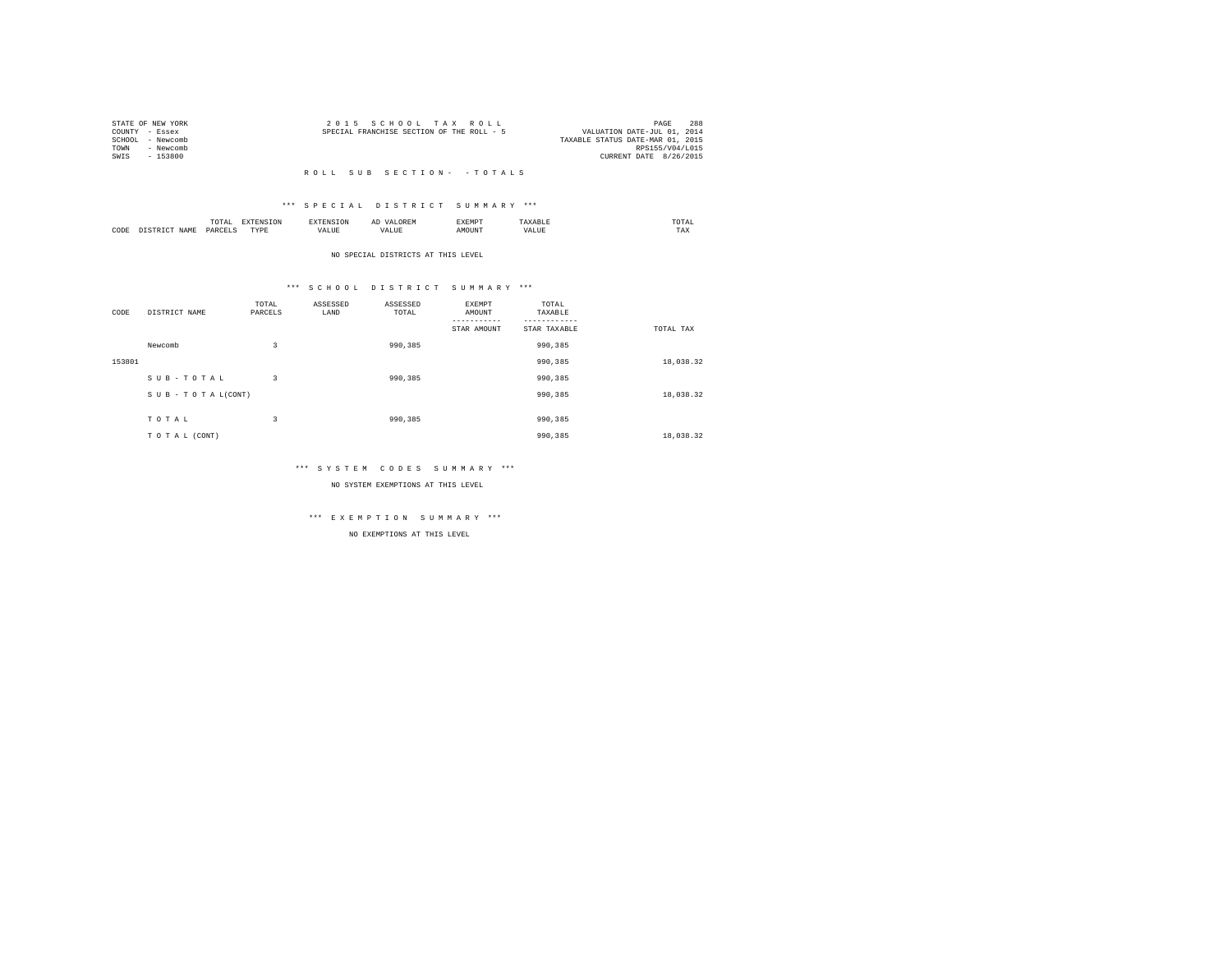|                | STATE OF NEW YORK | 2015 SCHOOL TAX ROLL                      | 289<br>PAGE                 |
|----------------|-------------------|-------------------------------------------|-----------------------------|
| COUNTY - Essex |                   | SPECIAL FRANCHISE SECTION OF THE ROLL - 5 | VALUATION DATE-JUL 01, 2014 |
| SCHOOL         | - Newcomb         | TAXABLE STATUS DATE-MAR 01, 2015          |                             |
| TOWN           | - Newcomb         |                                           | RPS155/V04/L015             |
| SWIS           | - 153800          |                                           | CURRENT DATE 8/26/2015      |
|                |                   |                                           |                             |
|                |                   | ROLL SUB SECTION- - TOTALS                |                             |

| ROLL<br><b>SEC</b> | DESCRIPTION                   | TOTAL<br>PARCELS | ASSESSED<br>LAND | ASSESSED<br>TOTAL | EXEMPT<br>AMOUNT<br>-----------<br>STAR AMOUNT | TOTAL<br>TAXABLE<br>------------<br>STAR TAXABLE | TOTAL<br>TAX |  |
|--------------------|-------------------------------|------------------|------------------|-------------------|------------------------------------------------|--------------------------------------------------|--------------|--|
|                    | School Tax<br>SPEC DIST TAXES |                  |                  | 990,385           |                                                | 990, 385<br>990,385                              | 18,038.32    |  |
|                    | SPECIAL FRANCHISE             |                  |                  |                   |                                                |                                                  | 18,038.32    |  |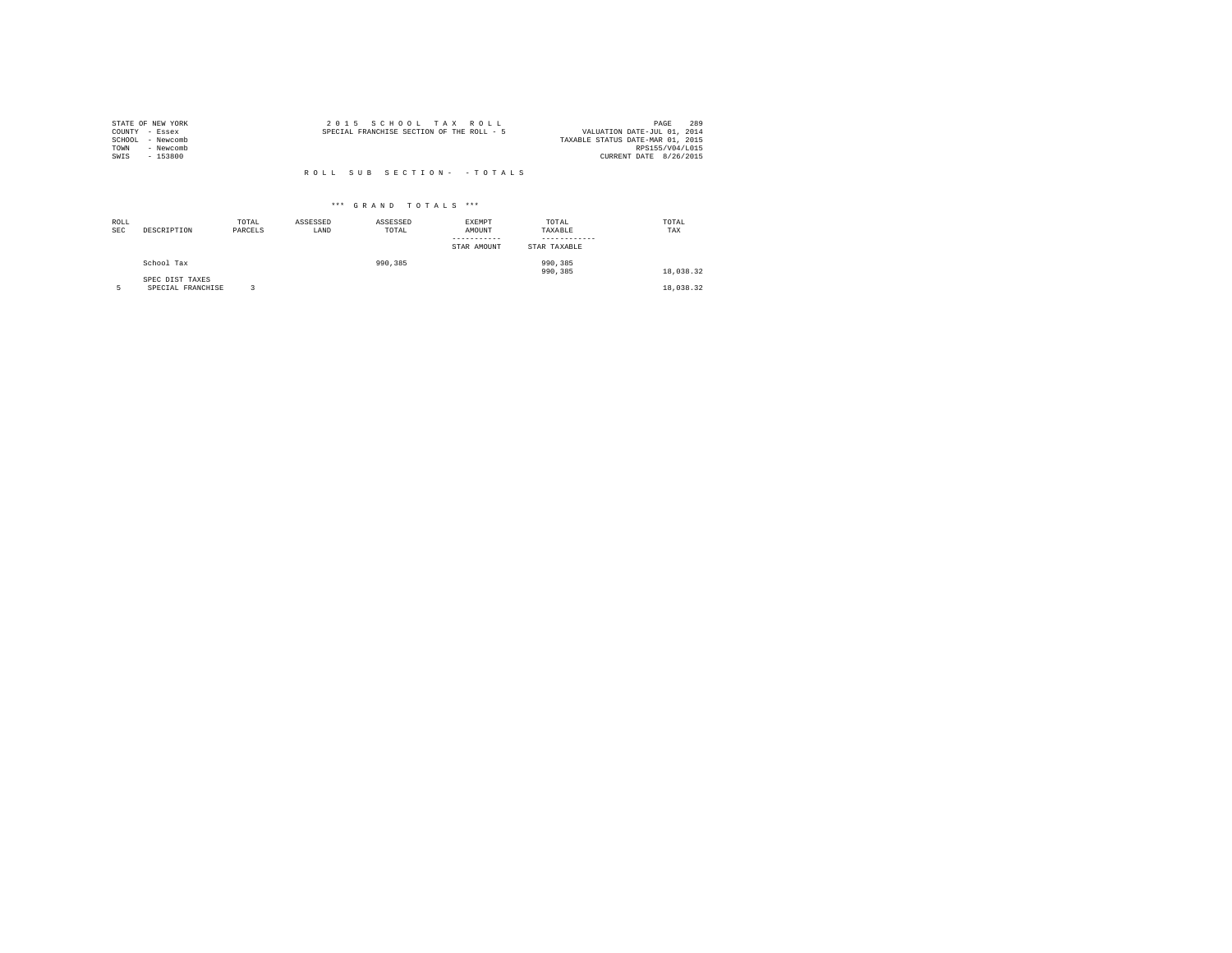|                | STATE OF NEW YORK | 2015 SCHOOL TAX ROLL                      |  |  |                                  |                 | PAGE | 290 |
|----------------|-------------------|-------------------------------------------|--|--|----------------------------------|-----------------|------|-----|
| COUNTY - Essex |                   | SPECIAL FRANCHISE SECTION OF THE ROLL - 5 |  |  | VALUATION DATE-JUL 01, 2014      |                 |      |     |
|                | SCHOOL - Newcomb  |                                           |  |  | TAXABLE STATUS DATE-MAR 01, 2015 |                 |      |     |
| TOWN           | - Newcomb         |                                           |  |  |                                  | RPS155/V04/L015 |      |     |
| SWIS           | - 153800          |                                           |  |  | CURRENT DATE 8/26/2015           |                 |      |     |
|                |                   |                                           |  |  |                                  |                 |      |     |

#### R O L L S E C T I O N T O T A L S

#### \*\*\* S P E C I A L D I S T R I C T S U M M A R Y \*\*\*

|      |       | .<br>the contract of the contract of the contract of the contract of the contract of |          |       | $\mathcal{L}$          | SXEMP" | /LAL<br>the contract of the contract of the contract of |  |
|------|-------|--------------------------------------------------------------------------------------|----------|-------|------------------------|--------|---------------------------------------------------------|--|
| CODE | ∢т∆мг | <b>DAW</b><br>. .                                                                    | TVD<br>. | - --- | $\cdot$ $\sim$ $\cdot$ |        | TAX                                                     |  |

#### NO SPECIAL DISTRICTS AT THIS LEVEL

#### \*\*\* S C H O O L D I S T R I C T S U M M A R Y \*\*\*

| CODE   | DISTRICT NAME   | TOTAL<br>PARCELS | ASSESSED<br>LAND | ASSESSED<br>TOTAL | EXEMPT<br>AMOUNT | TOTAL<br>TAXABLE |           |
|--------|-----------------|------------------|------------------|-------------------|------------------|------------------|-----------|
|        |                 |                  |                  |                   |                  |                  |           |
|        |                 |                  |                  |                   | STAR AMOUNT      | STAR TAXABLE     | TOTAL TAX |
|        | Newcomb         | 3                |                  | 990,385           |                  | 990.385          |           |
| 153801 |                 |                  |                  |                   |                  | 990,385          | 18,038.32 |
|        | SUB-TOTAL       | 3                |                  | 990.385           |                  | 990.385          |           |
|        | SUB-TOTAL(CONT) |                  |                  |                   |                  | 990,385          | 18,038.32 |
|        |                 |                  |                  |                   |                  |                  |           |
|        | TOTAL           | 3                |                  | 990.385           |                  | 990,385          |           |
|        | TO TAL (CONT)   |                  |                  |                   |                  | 990,385          | 18,038.32 |

#### \*\*\* S Y S T E M C O D E S S U M M A R Y \*\*\*

NO SYSTEM EXEMPTIONS AT THIS LEVEL

# \*\*\* E X E M P T I O N S U M M A R Y \*\*\*

NO EXEMPTIONS AT THIS LEVEL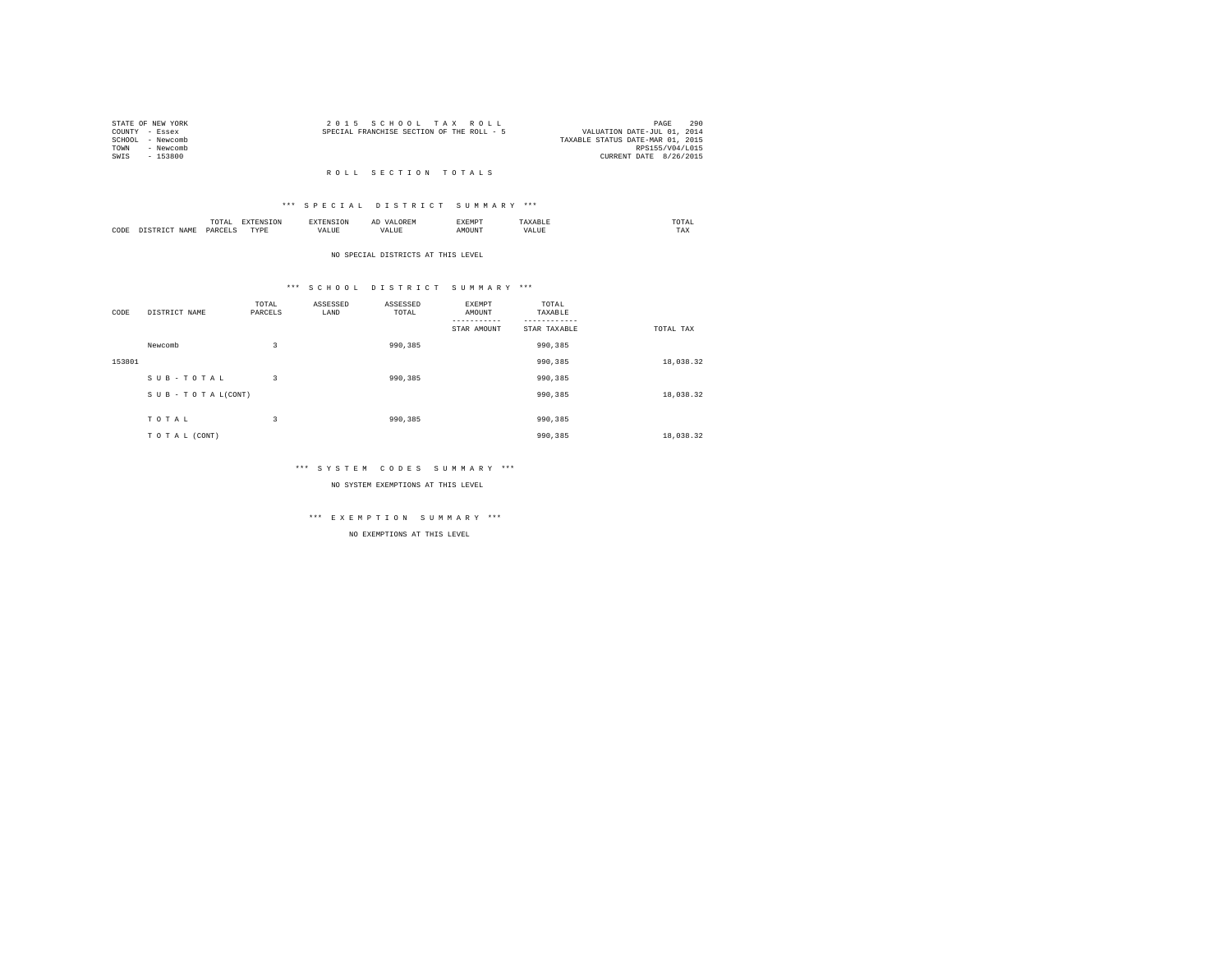| STATE OF NEW YORK |           | 2015 SCHOOL TAX ROLL                      |                                  | PAGE            | 291 |
|-------------------|-----------|-------------------------------------------|----------------------------------|-----------------|-----|
| COUNTY - Essex    |           | SPECIAL FRANCHISE SECTION OF THE ROLL - 5 | VALUATION DATE-JUL 01, 2014      |                 |     |
| SCHOOL            | - Newcomb |                                           | TAXABLE STATUS DATE-MAR 01, 2015 |                 |     |
| TOWN              | - Newcomb |                                           |                                  | RPS155/V04/L015 |     |
| SWIS              | $-153800$ |                                           | CURRENT DATE 8/26/2015           |                 |     |
|                   |           |                                           |                                  |                 |     |
|                   |           | ROLL SECTION TOTALS                       |                                  |                 |     |

| ROLL<br><b>SEC</b> | DESCRIPTION                          | TOTAL<br>PARCELS | ASSESSED<br>LAND | ASSESSED<br>TOTAL | <b>EXEMPT</b><br>AMOUNT<br>STAR AMOUNT | TOTAL<br>TAXABLE<br>STAR TAXABLE | TOTAL<br>TAX |
|--------------------|--------------------------------------|------------------|------------------|-------------------|----------------------------------------|----------------------------------|--------------|
|                    | School Tax                           |                  |                  | 990,385           |                                        | 990,385<br>990,385               | 18,038.32    |
|                    | SPEC DIST TAXES<br>SPECIAL FRANCHISE |                  |                  |                   |                                        |                                  | 18,038.32    |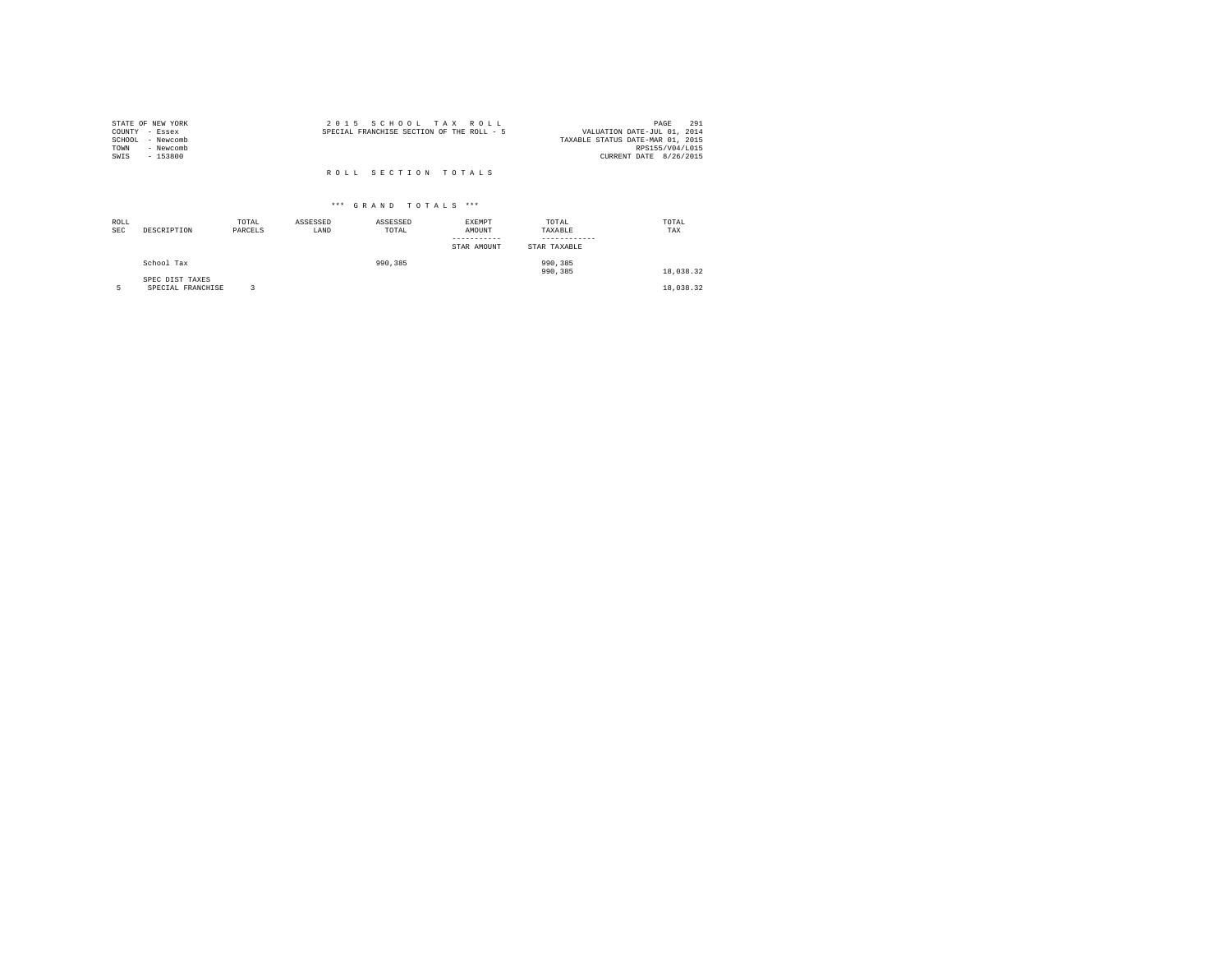| STATE OF NEW YORK<br>COUNTY - Essex<br>SCHOOL - Newcomb<br>TOWN - Newcomb<br>SWIS - 153800                                                                                |                                                                                             |                      | 2015 SCHOOL TAX ROLL<br>UTILITY & R.R. SECTION OF THE ROLL - 6<br>OWNERS NAME SEQUENCE<br>UNIFORM PERCENT OF VALUE IS 100.00 | PAGE 292<br>VALUATION DATE-JUL 01, 2014<br>TAXABLE STATUS DATE-MAR 01, 2015 | PAGE<br>292                                  |
|---------------------------------------------------------------------------------------------------------------------------------------------------------------------------|---------------------------------------------------------------------------------------------|----------------------|------------------------------------------------------------------------------------------------------------------------------|-----------------------------------------------------------------------------|----------------------------------------------|
| TAX MAP PARCEL NUMBER<br>CURRENT OWNERS NAME<br>CURRENT OWNERS ADDRESS                                                                                                    | SCHOOL DISTRICT<br>PARCEL SIZE/GRID COORD                                                   | LAND<br>TOTAL        | TAX DESCRIPTION<br>SPECIAL DISTRICTS                                                                                         | TAXABLE VALUE                                                               | TAX AMOUNT                                   |
| 110.13-2-2.000 831 Tele Comm                                                                                                                                              | 5354 NYS Route 28N                                                                          | NON-HOMESTEAD PARCEL | $\begin{minipage}{.4\linewidth} \textbf{School Tax} \\ \textbf{10,000} \end{minipage}$                                       | ACCT 665N208601 BILL 799<br>66,739                                          | 1,215.55                                     |
| Citizens Telecom Of NY Inc Newcomb 153801<br>C/O Tax Dept<br>Pt 17 Richards Survey<br>3 Highridge Park<br>Loc 005363 Central Dial<br>Stamford, CT 06905<br>Office Newcomb | Loc 005363 Central Dial<br>ACRES 0.11<br>EAST-0552214 NRTH-1445729<br>DEED BOOK 1066 PG-170 | 66,739               |                                                                                                                              |                                                                             |                                              |
|                                                                                                                                                                           | FULL MARKET VALUE                                                                           | 66,739               |                                                                                                                              |                                                                             |                                              |
|                                                                                                                                                                           |                                                                                             |                      | TOTAL TAX ---                                                                                                                | AMT DUE                                                                     | $1.215.55**$<br>DATE #1 09/30/15<br>1,215.55 |
|                                                                                                                                                                           |                                                                                             |                      |                                                                                                                              |                                                                             |                                              |
|                                                                                                                                                                           | Outside Plant                                                                               |                      | NON-HOMESTEAD PARCEL                                                                                                         | ACCT 665J190005 BILL 800                                                    |                                              |
| 638. - 9999-618. 750/1881                                                                                                                                                 | 836 Telecom. eq.                                                                            | $\sim$ 0             | School Tax                                                                                                                   | 171,898                                                                     | 3,130.85                                     |
| Continental Telephone Co Newcomb 153801<br>Of Upstate My Inc 888888                                                                                                       |                                                                                             | 171,898              |                                                                                                                              |                                                                             |                                              |
| Tax Dept<br>iax Dept<br>3 High Ridge Park                                                                                                                                 | 153801.10000                                                                                |                      |                                                                                                                              |                                                                             |                                              |
| Stamford, CT 06905                                                                                                                                                        | ------<br>EAST-0538775 NRTH-1447472<br>FULL MARKET VALUE                                    | 171,898              |                                                                                                                              |                                                                             |                                              |
|                                                                                                                                                                           |                                                                                             |                      | TOTAL TAX ---                                                                                                                | AMT DUE                                                                     | $3.130.85**$<br>DATE #1 09/30/15<br>3,130.85 |
|                                                                                                                                                                           |                                                                                             |                      |                                                                                                                              |                                                                             |                                              |
|                                                                                                                                                                           | 5930 NYS Route 28N NON-HOMESTEAD PARCEL                                                     |                      |                                                                                                                              | ACCT 665N208606                                                             | BILL 801                                     |
| $109. - 1 - 27.001$<br>109.-1-27.001<br>NYSEG Corp                                                                                                                        | 875 Elec-fossil                                                                             |                      | School Tax                                                                                                                   | 1035,000                                                                    | 18,850.91                                    |
| Utility Shared Svcs                                                                                                                                                       | Newcomb 153801 13,000<br>1 Ords T&c Pur Twp 27                                              | 1035,000             |                                                                                                                              |                                                                             |                                              |
| Freeport Bldg                                                                                                                                                             | 001190 153801 .10000                                                                        |                      |                                                                                                                              |                                                                             |                                              |
| 70 Farm View Dr                                                                                                                                                           | Harris Lake Diesel Plant<br>ACRES 1.15                                                      |                      |                                                                                                                              |                                                                             |                                              |
| New Gloucester, ME 04260                                                                                                                                                  | EAST-0538775 NRTH-1447472                                                                   |                      |                                                                                                                              |                                                                             |                                              |
|                                                                                                                                                                           | FULL MARKET VALUE 1035,000                                                                  |                      |                                                                                                                              |                                                                             |                                              |
|                                                                                                                                                                           |                                                                                             |                      | TOTAL TAX ---                                                                                                                | DATE #1 09/30/15                                                            | 18,850.91**                                  |
|                                                                                                                                                                           |                                                                                             |                      |                                                                                                                              | AMT DUE                                                                     | 18,850.91                                    |
|                                                                                                                                                                           |                                                                                             |                      |                                                                                                                              |                                                                             |                                              |
|                                                                                                                                                                           | Total Electric Dist                                                                         | NON-HOMESTEAD PARCEL |                                                                                                                              | ACCT 665N208609 BILL 802                                                    |                                              |
| 638. - 9999-131.600/1881                                                                                                                                                  | 884 Elec Dist Out                                                                           | $\sim$ 0             | School Tax                                                                                                                   | 945.896 17.228.02                                                           |                                              |
| NYSEG CORP                                                                                                                                                                | Newcomb 153801                                                                              |                      |                                                                                                                              |                                                                             |                                              |
|                                                                                                                                                                           |                                                                                             |                      |                                                                                                                              |                                                                             |                                              |
|                                                                                                                                                                           |                                                                                             |                      |                                                                                                                              |                                                                             |                                              |
|                                                                                                                                                                           |                                                                                             |                      |                                                                                                                              |                                                                             | $17,228.02**$                                |
|                                                                                                                                                                           |                                                                                             |                      | TOTAL TAX ---                                                                                                                | DATE #1                                                                     | 09/30/15                                     |
|                                                                                                                                                                           |                                                                                             |                      |                                                                                                                              | AMT DUE                                                                     | 17.228.02                                    |
|                                                                                                                                                                           |                                                                                             |                      |                                                                                                                              |                                                                             |                                              |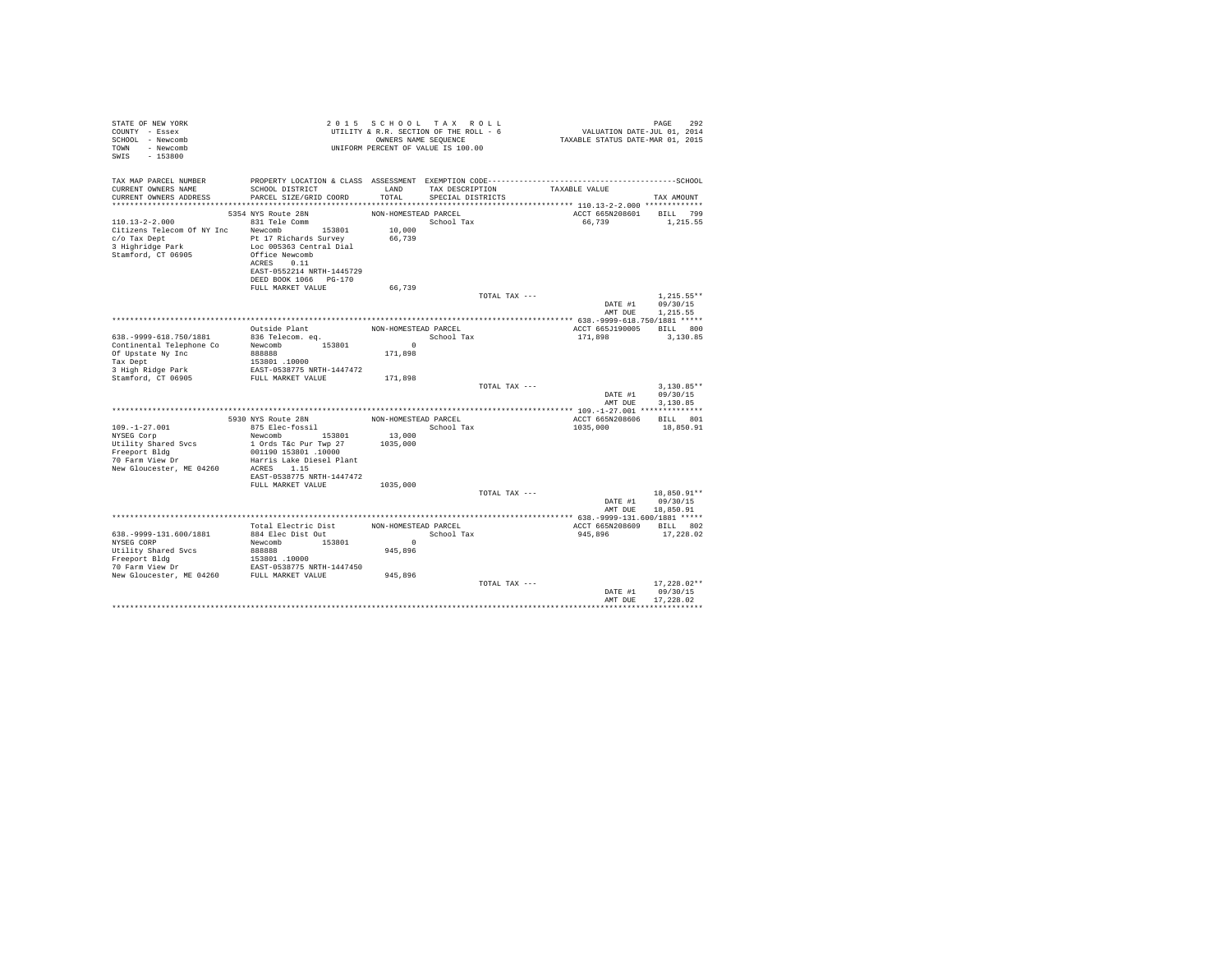|                | STATE OF NEW YORK | 2015 SCHOOL TAX ROLL |                                        |  |  | 293<br>PAGE                      |
|----------------|-------------------|----------------------|----------------------------------------|--|--|----------------------------------|
| COUNTY - Essex |                   |                      | UTILITY & R.R. SECTION OF THE ROLL - 6 |  |  | VALUATION DATE-JUL 01, 2014      |
|                | SCHOOL - Newcomb  |                      |                                        |  |  | TAXABLE STATUS DATE-MAR 01, 2015 |
| TOWN           | - Newcomb         |                      |                                        |  |  | RPS155/V04/L015                  |
| SWIS           | - 153800          |                      |                                        |  |  | CURRENT DATE 8/26/2015           |
|                |                   |                      |                                        |  |  |                                  |

#### \*\*\* S P E C I A L D I S T R I C T S U M M A R Y \*\*\*

|      |              | .                  |                  |       | $\cdots$ | SXEMP" |    | / LAL<br>the contract of the contract of the contract of |
|------|--------------|--------------------|------------------|-------|----------|--------|----|----------------------------------------------------------|
| CODE | $J \Delta M$ | <b>DARCET</b><br>. | <b>TVDI</b><br>. | - --- | ,,       | эттn   | n. | 1'AX                                                     |

#### NO SPECIAL DISTRICTS AT THIS LEVEL

#### \*\*\* S C H O O L D I S T R I C T S U M M A R Y \*\*\*

| CODE   | DISTRICT NAME      | TOTAL<br>PARCELS | ASSESSED<br>LAND | ASSESSED<br>TOTAL | EXEMPT<br>AMOUNT<br>STAR AMOUNT | TOTAL<br>TAXABLE<br>STAR TAXABLE | TOTAL TAX  |
|--------|--------------------|------------------|------------------|-------------------|---------------------------------|----------------------------------|------------|
|        | Newcomb            | $\overline{4}$   | 23,000           | 2219.533          |                                 | 2,219,533                        |            |
| 153801 |                    |                  |                  |                   |                                 | 2,219,533                        | 40, 425.33 |
|        | SUB-TOTAL          | $\overline{4}$   | 23,000           | 2219,533          |                                 | 2.219.533                        |            |
|        | SUB - TO TAL(CONT) |                  |                  |                   |                                 | 2,219,533                        | 40, 425.33 |
|        | TOTAL              | $\overline{4}$   | 23,000           | 2219.533          |                                 | 2,219,533                        |            |
|        | TO TAL (CONT)      |                  |                  |                   |                                 | 2.219.533                        | 40.425.33  |

#### \*\*\* S Y S T E M C O D E S S U M M A R Y \*\*\*

NO SYSTEM EXEMPTIONS AT THIS LEVEL

# \*\*\* E X E M P T I O N S U M M A R Y \*\*\*

NO EXEMPTIONS AT THIS LEVEL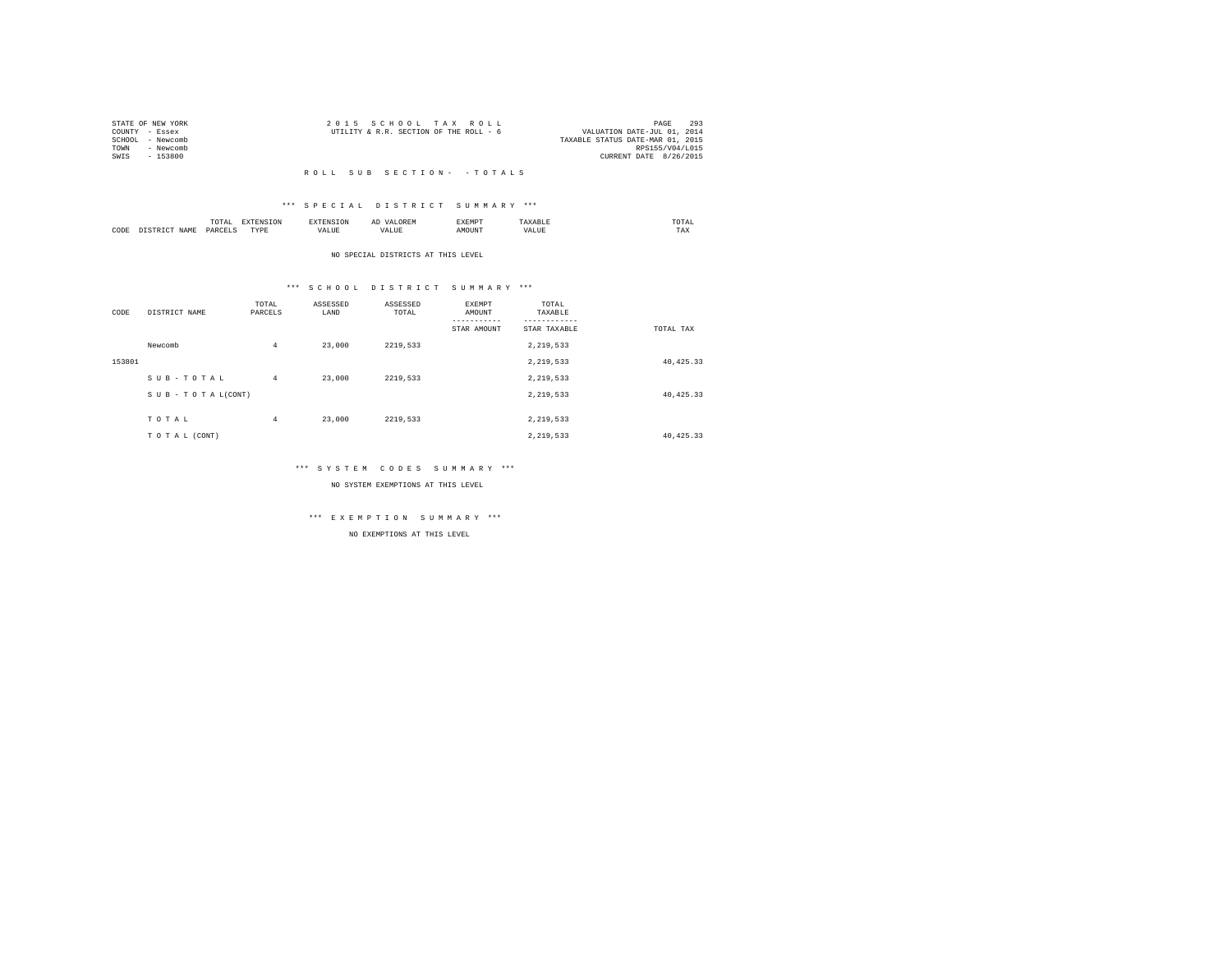|        | STATE OF NEW YORK | 2015 SCHOOL TAX ROLL                                                  | PAGE            | 294 |
|--------|-------------------|-----------------------------------------------------------------------|-----------------|-----|
|        | COUNTY - Essex    | UTILITY & R.R. SECTION OF THE ROLL - 6<br>VALUATION DATE-JUL 01, 2014 |                 |     |
| SCHOOL | - Newcomb         | TAXABLE STATUS DATE-MAR 01, 2015                                      |                 |     |
| TOWN   | - Newcomb         |                                                                       | RPS155/V04/L015 |     |
| SWIS   | $-153800$         | CURRENT DATE 8/26/2015                                                |                 |     |
|        |                   |                                                                       |                 |     |

| ROLL<br><b>SEC</b> | DESCRIPTION                         | TOTAL<br>PARCELS | ASSESSED<br>LAND | ASSESSED<br>TOTAL | <b>EXEMPT</b><br>AMOUNT<br>--------<br>STAR AMOUNT | TOTAL<br>TAXABLE<br>STAR TAXABLE | TOTAL<br>TAX |
|--------------------|-------------------------------------|------------------|------------------|-------------------|----------------------------------------------------|----------------------------------|--------------|
|                    | School Tax                          |                  | 23,000           | 2219.533          |                                                    | 2.219.533<br>2.219.533           | 40.425.33    |
| 6                  | SPEC DIST TAXES<br>UTILITIES & N.C. |                  |                  |                   |                                                    |                                  | 40.425.33    |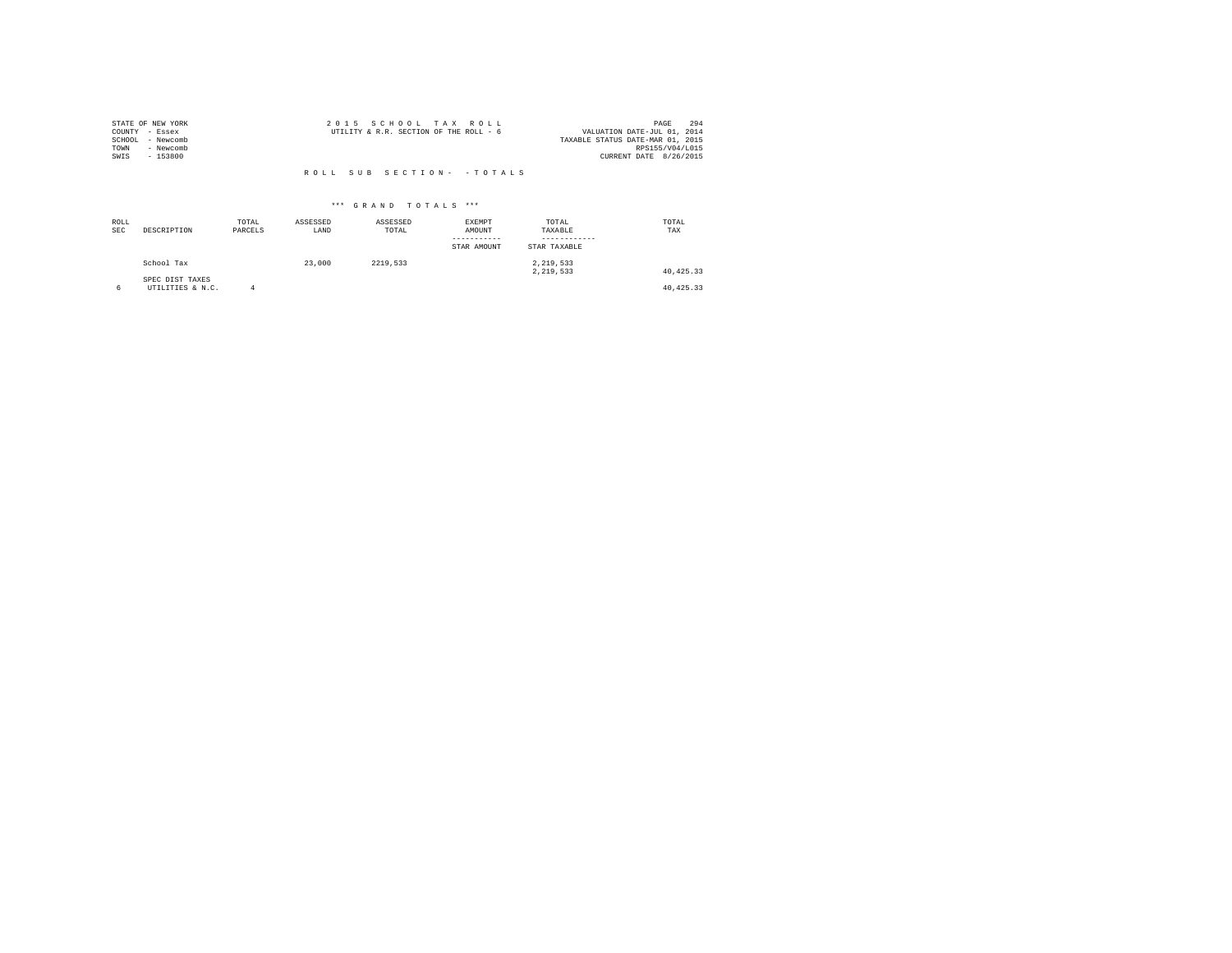| STATE OF NEW YORK |           | 2015 SCHOOL TAX ROLL                   |  |                                  | PAGE            | 295 |
|-------------------|-----------|----------------------------------------|--|----------------------------------|-----------------|-----|
| COUNTY - Essex    |           | UTILITY & R.R. SECTION OF THE ROLL - 6 |  | VALUATION DATE-JUL 01, 2014      |                 |     |
| SCHOOL - Newcomb  |           |                                        |  | TAXABLE STATUS DATE-MAR 01, 2015 |                 |     |
| TOWN              | - Newcomb |                                        |  |                                  | RPS155/V04/L015 |     |
| SWIS              | - 153800  |                                        |  | CURRENT DATE 8/26/2015           |                 |     |
|                   |           |                                        |  |                                  |                 |     |

#### R O L L S E C T I O N T O T A L S

#### \*\*\* S P E C I A L D I S T R I C T S U M M A R Y \*\*\*

|      |     | .<br>the contract of the contract of the contract of |          |           | -- |    |   | ---<br>UIAL<br>the contract of the contract of the contract of |
|------|-----|------------------------------------------------------|----------|-----------|----|----|---|----------------------------------------------------------------|
| CODE | J∆M | D∆⋤                                                  | TVD<br>. | $- - - -$ |    | υm | . | $\pm$ ma                                                       |

#### NO SPECIAL DISTRICTS AT THIS LEVEL

# \*\*\* S C H O O L D I S T R I C T S U M M A R Y \*\*\*

| CODE   | DISTRICT NAME      | TOTAL<br>PARCELS | ASSESSED<br>LAND | ASSESSED<br>TOTAL | EXEMPT<br>AMOUNT<br>STAR AMOUNT | TOTAL<br>TAXABLE<br>STAR TAXABLE | TOTAL TAX  |
|--------|--------------------|------------------|------------------|-------------------|---------------------------------|----------------------------------|------------|
|        | Newcomb            | $\overline{4}$   | 23,000           | 2219.533          |                                 | 2,219,533                        |            |
| 153801 |                    |                  |                  |                   |                                 | 2,219,533                        | 40, 425.33 |
|        | SUB-TOTAL          | $\overline{4}$   | 23,000           | 2219.533          |                                 | 2.219.533                        |            |
|        | SUB - TO TAL(CONT) |                  |                  |                   |                                 | 2,219,533                        | 40, 425.33 |
|        | TOTAL              | $\overline{4}$   | 23,000           | 2219.533          |                                 | 2,219,533                        |            |
|        | TO TAL (CONT)      |                  |                  |                   |                                 | 2.219.533                        | 40.425.33  |

#### \*\*\* S Y S T E M C O D E S S U M M A R Y \*\*\*

NO SYSTEM EXEMPTIONS AT THIS LEVEL

# \*\*\* E X E M P T I O N S U M M A R Y \*\*\*

NO EXEMPTIONS AT THIS LEVEL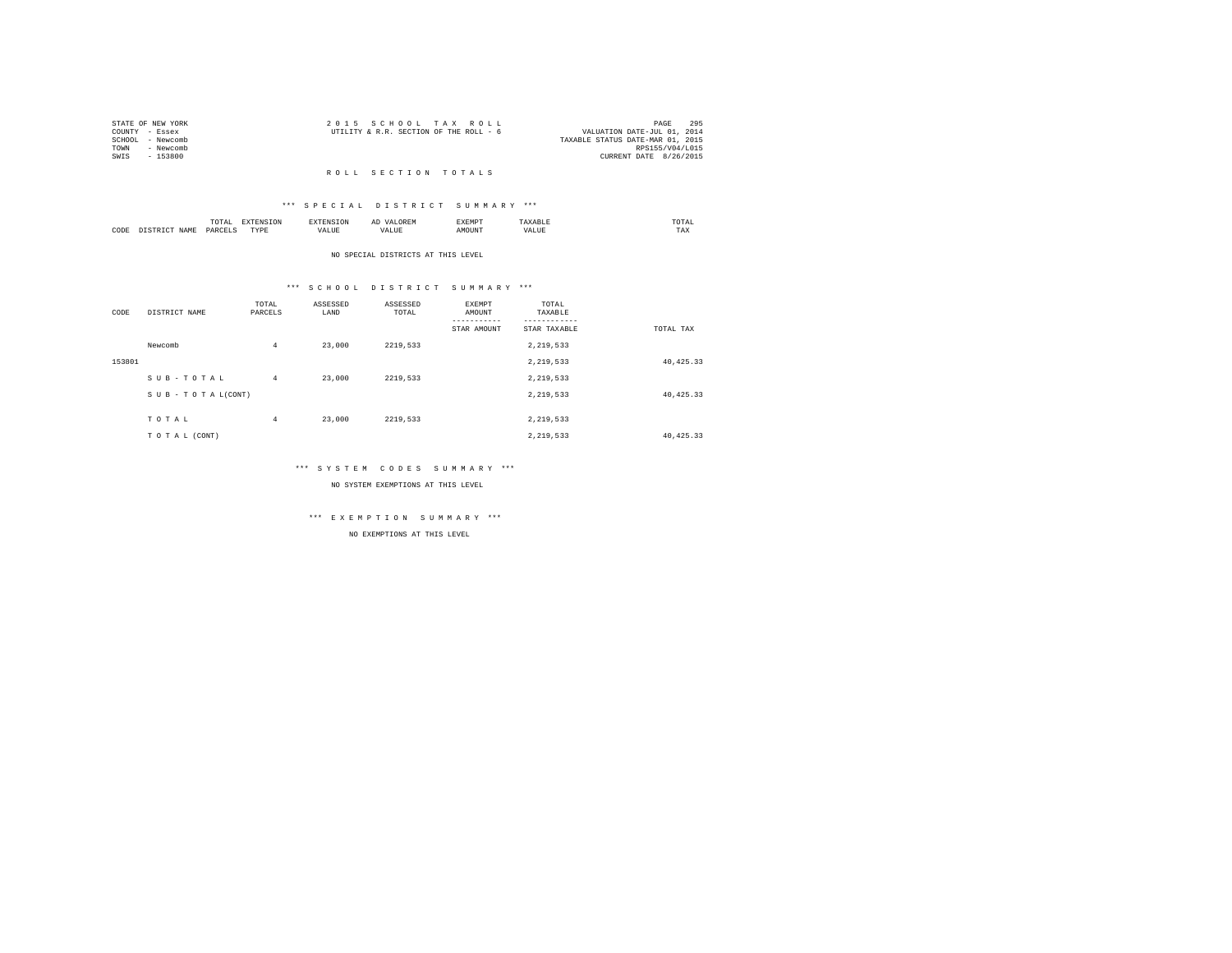| STATE OF NEW YORK   | 2015 SCHOOL TAX ROLL                   | 296<br>PAGE                      |
|---------------------|----------------------------------------|----------------------------------|
| COUNTY - Essex      | UTILITY & R.R. SECTION OF THE ROLL - 6 | VALUATION DATE-JUL 01, 2014      |
| - Newcomb<br>SCHOOL |                                        | TAXABLE STATUS DATE-MAR 01, 2015 |
| TOWN<br>- Newcomb   |                                        | RPS155/V04/L015                  |
| SWIS<br>$-153800$   |                                        | CURRENT DATE 8/26/2015           |
|                     |                                        |                                  |
|                     | ROLL SECTION TOTALS                    |                                  |

| ROLL<br><b>SEC</b> | DESCRIPTION                         | TOTAL<br>PARCELS | ASSESSED<br>LAND | ASSESSED<br>TOTAL | <b>EXEMPT</b><br>AMOUNT<br>-----------<br>STAR AMOUNT | TOTAL<br>TAXABLE<br>------------<br>STAR TAXABLE | TOTAL<br>TAX |
|--------------------|-------------------------------------|------------------|------------------|-------------------|-------------------------------------------------------|--------------------------------------------------|--------------|
|                    | School Tax                          |                  | 23,000           | 2219.533          |                                                       | 2,219,533<br>2.219.533                           | 40.425.33    |
| 6                  | SPEC DIST TAXES<br>UTILITIES & N.C. |                  |                  |                   |                                                       |                                                  | 40.425.33    |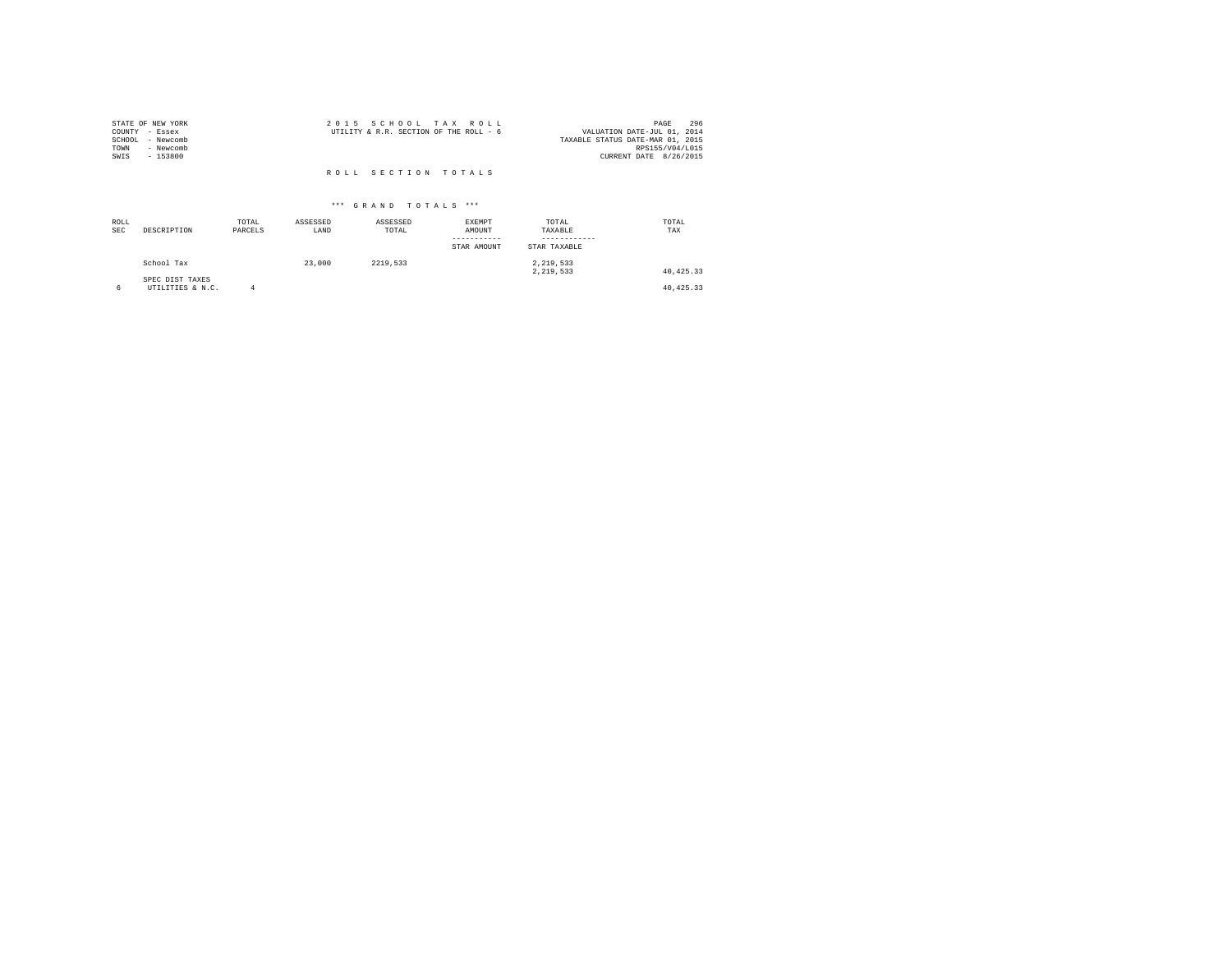| COUNTY - Essex<br>SCHOOL - Newcomb<br>TOWN - Newcomb<br>$SWTS = 153800$ |                                                                                                                                                                                                                                              |                      | UNIFORM PERCENT OF VALUE IS 100.00 |                                          |            |
|-------------------------------------------------------------------------|----------------------------------------------------------------------------------------------------------------------------------------------------------------------------------------------------------------------------------------------|----------------------|------------------------------------|------------------------------------------|------------|
| TAX MAP PARCEL NUMBER                                                   |                                                                                                                                                                                                                                              |                      |                                    |                                          |            |
| CURRENT OWNERS NAME                                                     | SCHOOL DISTRICT                                                                                                                                                                                                                              |                      |                                    | LAND TAX DESCRIPTION TAXABLE VALUE       |            |
|                                                                         | CURRENT OWNERS ADDRESS PARCEL SIZE/GRID COORD                                                                                                                                                                                                |                      | TOTAL SPECIAL DISTRICTS            |                                          | TAX AMOUNT |
|                                                                         |                                                                                                                                                                                                                                              |                      |                                    |                                          |            |
|                                                                         | NYS Route 28N                                                                                                                                                                                                                                | NON-HOMESTEAD PARCEL |                                    | ACCT 6679975002                          |            |
| $121. -5 - 1.000$                                                       |                                                                                                                                                                                                                                              |                      | N.Y. STATE 12100                   | 0.00                                     | 23,100     |
| Adirondack Park Assoc<br>Warren County                                  |                                                                                                                                                                                                                                              | 23,100               | 23,100 School Tax                  |                                          | 0.00       |
| Adirondack, NY 12808                                                    | AND NORTHER SON CONTROL<br>Newcomb 153801<br>12 T&c Twp 46<br>ACRES 1.00<br>1.00<br>EAST-0574808 NRTH-1435838<br>DEED BOOK 582 PG-94                                                                                                         |                      |                                    |                                          |            |
|                                                                         | FULL MARKET VALUE                                                                                                                                                                                                                            | 23,100               |                                    |                                          |            |
|                                                                         |                                                                                                                                                                                                                                              |                      | TOTAL TAX ---                      |                                          | $0.00**$   |
|                                                                         | NYS Route 28N                                                                                                                                                                                                                                | NON-HOMESTEAD PARCEL |                                    | ACCT 665J100415                          |            |
|                                                                         |                                                                                                                                                                                                                                              |                      | CONST REL 25110                    |                                          | 34,500     |
|                                                                         |                                                                                                                                                                                                                                              |                      | 34,500 School Tax                  | 0.00                                     | 0.00       |
|                                                                         | 109.16-4-1.000<br>Church Of The Nations Inc Newcomb 153801<br>Church Of The Nations Inc Newcomb 153801<br>PO Box 300<br>Lake Luzerne, NY 12846 $\frac{2 \times 30}{\sqrt{25}}$ 2.30<br>EAST-0548814 NRTH-1446391<br>DEED BOOK 1140 PG-248    | 34,500               |                                    |                                          |            |
|                                                                         | FULL MARKET VALUE                                                                                                                                                                                                                            | 34,500               |                                    |                                          |            |
|                                                                         |                                                                                                                                                                                                                                              |                      | TOTAL TAX ---                      |                                          | $0.00**$   |
|                                                                         |                                                                                                                                                                                                                                              |                      |                                    |                                          |            |
|                                                                         | NYS Route 28N                                                                                                                                                                                                                                | NON-HOMESTEAD PARCEL |                                    | ACCT 6679908812                          |            |
| $108. - 3 - 1.000$                                                      | 613 College/univ                                                                                                                                                                                                                             |                      | CONST ED 25120                     |                                          | 76,400     |
| Cornell University<br>Newcomb, NY 12852                                 | Newcomb 153801 27,500 CMC 152110<br>120 T&c Twp 20 76,400<br>ACRES 7.50<br>EAST-0525868 NRTH-1446738                                                                                                                                         |                      |                                    | 0.00                                     | 0.00       |
|                                                                         | DEED BOOK 384 PG-325                                                                                                                                                                                                                         |                      |                                    |                                          |            |
|                                                                         | FULL MARKET VALUE                                                                                                                                                                                                                            | 76,400               |                                    |                                          |            |
|                                                                         |                                                                                                                                                                                                                                              |                      | TOTAL TAX ---                      |                                          | $0.00**$   |
|                                                                         | 4 Adams Ln                                                                                                                                                                                                                                   | NON-HOMESTEAD PARCEL |                                    | ACCT 6679909106                          |            |
| $110.18 - 3 - 9.000$                                                    |                                                                                                                                                                                                                                              |                      | CONST REL 25110                    |                                          | 134,600    |
| Episcopal Church                                                        | 620 Religious<br>Newcomb 153801                                                                                                                                                                                                              |                      | 26,500 School Tax                  | 0.00                                     | 0.00       |
| Newcomb, NY 12852                                                       | Pt 4 Thorns Survey<br>ACRES 0.40<br>EAST-0560124 NRTH-1442019<br>FULL MARKET VALUE 134,600                                                                                                                                                   | 134,600              |                                    |                                          |            |
|                                                                         |                                                                                                                                                                                                                                              |                      | TOTAL TAX ---                      |                                          | $0.00**$   |
|                                                                         |                                                                                                                                                                                                                                              |                      |                                    |                                          |            |
|                                                                         |                                                                                                                                                                                                                                              | NON-HOMESTEAD PARCEL |                                    | ACCT 665Z014002                          |            |
| $90. -1 - 3.212$                                                        | Upper Works Rd<br>613 College/univ                                                                                                                                                                                                           |                      | CONST ED 25120                     |                                          | 2072,000   |
|                                                                         | 90.-1-3.212<br>ESP College Foundation Inc Newcomb 153801 72,000 School Tax<br>ESP College Foundation Inc Newcomb 153801 72,000 School Tax<br>$1735/91 \cos 2072,000$<br>Syracuse, NY 13210 2GRS 46.00<br>SYRACUSE NY 13210 2GRS 46.00<br>MAY |                      |                                    | 0.00                                     | 0.00       |
|                                                                         |                                                                                                                                                                                                                                              |                      |                                    |                                          |            |
|                                                                         |                                                                                                                                                                                                                                              |                      |                                    | TOTAL TAX --- $\hspace{2.6cm} 0.00^{**}$ |            |

STATE OF NEW YORK  $2015$  SCHOOL TAX ROLL  $2015$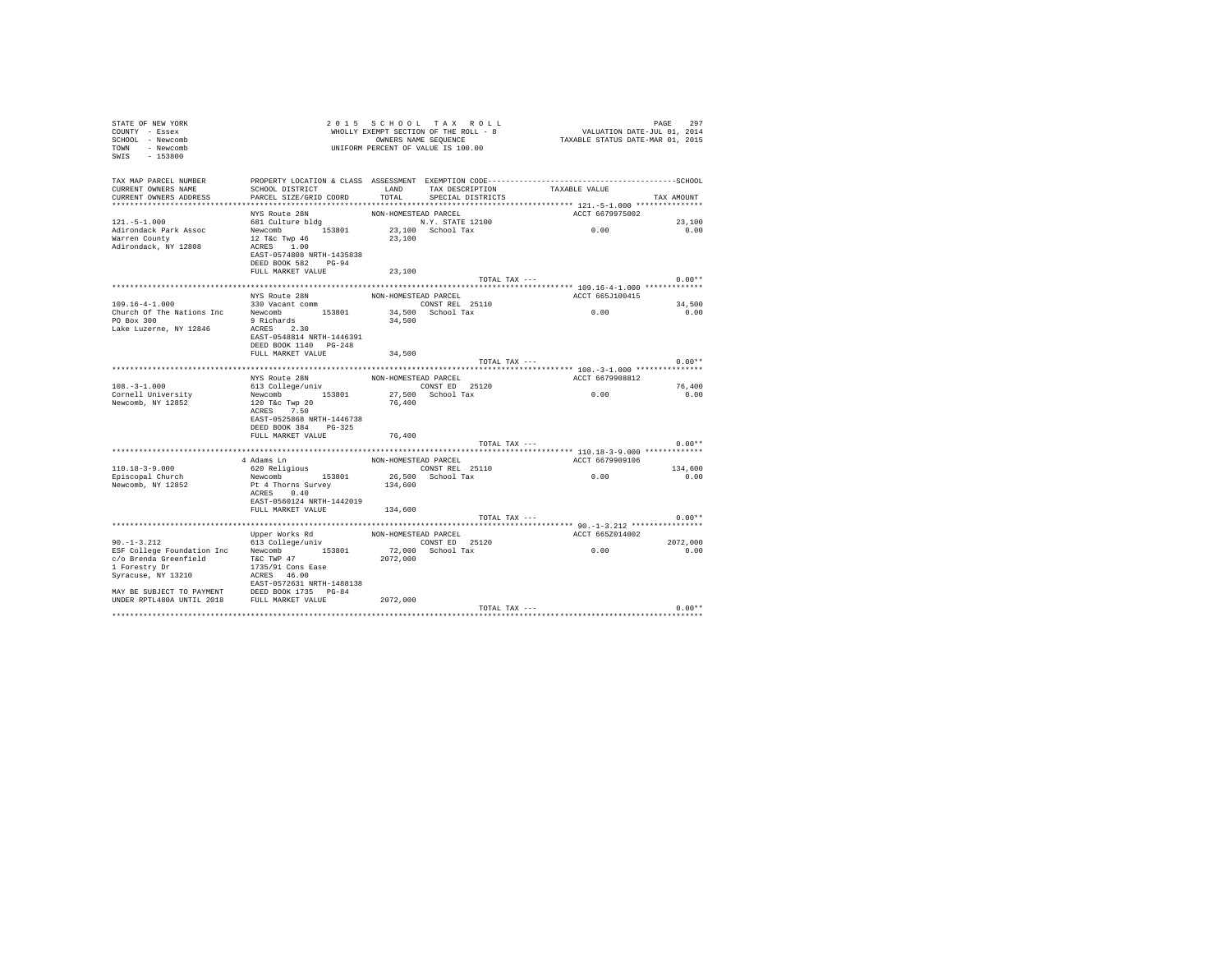| TAX MAP PARCEL NUMBER<br>SCHOOL DISTRICT<br>TAX DESCRIPTION TAXABLE VALUE<br>LAND<br>CURRENT OWNERS NAME<br>CURRENT OWNERS ADDRESS<br>PARCEL SIZE/GRID COORD<br>TOTAL<br>SPECIAL DISTRICTS<br>TAX AMOUNT<br>ACCT 6679908807<br>5937 NYS Route 28N<br>NON-HOMESTEAD PARCEL<br>$109. - 1 - 28.001$<br>CONST REL 25110<br>0.00<br>695 Cemetery<br>22,600<br>ME Church<br>Newcomb 153801<br>15,700 School Tax<br>0.00<br>Newcomb, NY 12852<br>Pt 1 Ords<br>22,600<br>00004.00<br>ACRES 4.00<br>EAST-0538600 NRTH-1447066<br>DEED BOOK 171 PG-186<br>FULL MARKET VALUE<br>22,600<br>$0.00**$<br>TOTAL TAX ---<br>5551 NYS Route 28N<br>ACCT 6679908806<br>NON-HOMESTEAD PARCEL<br>0.00<br>CONST REL 25110<br>620 Religious<br>$109.16 - 5 - 16.000$<br>143,900<br>ME Church<br>Newcomb 153801<br>31,400 School Tax<br>0.00<br>5551 NYS Rte 28N<br>10 Richards Survey<br>143,900<br>PO Box 311<br>ACRES 0.60<br>Newcomb, NY 12852<br>EAST-0547554 NRTH-1447277<br>FULL MARKET VALUE 143.900<br>$0.00**$<br>TOTAL TAX ---<br>NYS Route 28N<br>ACCT 6679908808<br>NON-HOMESTEAD PARCEL<br>$109.16 - 5 - 16.000 / 1$<br>CHURCH PAR 21600<br>620 Religious<br>72,900<br>0.00<br>Newcomb 153801 36,000 School Tax<br>ME Church<br>0.00<br>Tax Map 109.16-5-16.000 72,900<br>5551 NYS Rte 28N<br>PO Box 311<br>Parsonage<br>Newcomb, NY 12852<br>EAST-0547554 NRTH-1447277<br>FULL MARKET VALUE<br>72,900<br>TOTAL TAX ---<br>$0.00**$<br>NON-HOMESTEAD PARCEL<br>ACCT 6679909105<br>20 Marcy Ln<br>662 Police/fire<br>VOL F DEPT 26400<br>$110.18 - 1 - 15.000$<br>73,900<br>0.00<br>Newcomb Fire Dept<br>Newcomb 153801<br>13,200 School Tax<br>0.00<br>73,900<br>Newcomb, NY 12852<br>Pt 4 Thorns Survey<br>ACRES 0.15<br>EAST-0558997 NRTH-1442351<br>DEED BOOK 441 PG-74<br>73,900<br>FULL MARKET VALUE<br>$0.00**$<br>TOTAL TAX ---<br>5626 NYS Route 28N<br>NON-HOMESTEAD PARCEL<br>ACCT 6679909103<br>109.15-1-43.061<br>612 School<br>SCHOOL DST 13800<br>174,000<br>0.00<br>Newcomb 153801<br>25.500 School Tax<br>0.00<br>Newcomb School Dist<br>3 Richards<br>174,000<br>Newcomb, NY 12852<br>ACRES 1.00<br>EAST-0545949 NRTH-1446762<br>174,000<br>FULL MARKET VALUE<br>$0.00**$<br>TOTAL TAX --- | STATE OF NEW YORK<br>COUNTY - Essex<br>SCHOOL - Newcomb<br>TOWN - Newcomb<br>$-153800$<br>SWIS |  | 2015 SCHOOL TAX ROLL<br>WHOLLY EXEMPT SECTION OF THE ROLL - 8<br>OWNERS NAME SEQUENCE<br>UNIFORM PERCENT OF VALUE IS 100.00 | VALUATION DATE-JUL 01, 2014<br>TAXABLE STATUS DATE-MAR 01, 2015 | 298<br>PAGE |
|----------------------------------------------------------------------------------------------------------------------------------------------------------------------------------------------------------------------------------------------------------------------------------------------------------------------------------------------------------------------------------------------------------------------------------------------------------------------------------------------------------------------------------------------------------------------------------------------------------------------------------------------------------------------------------------------------------------------------------------------------------------------------------------------------------------------------------------------------------------------------------------------------------------------------------------------------------------------------------------------------------------------------------------------------------------------------------------------------------------------------------------------------------------------------------------------------------------------------------------------------------------------------------------------------------------------------------------------------------------------------------------------------------------------------------------------------------------------------------------------------------------------------------------------------------------------------------------------------------------------------------------------------------------------------------------------------------------------------------------------------------------------------------------------------------------------------------------------------------------------------------------------------------------------------------------------------------------------------------------------------------------------------------------------------------------------------------------------------------------------------------------------------------------------------------------------------|------------------------------------------------------------------------------------------------|--|-----------------------------------------------------------------------------------------------------------------------------|-----------------------------------------------------------------|-------------|
|                                                                                                                                                                                                                                                                                                                                                                                                                                                                                                                                                                                                                                                                                                                                                                                                                                                                                                                                                                                                                                                                                                                                                                                                                                                                                                                                                                                                                                                                                                                                                                                                                                                                                                                                                                                                                                                                                                                                                                                                                                                                                                                                                                                                    |                                                                                                |  |                                                                                                                             |                                                                 |             |
|                                                                                                                                                                                                                                                                                                                                                                                                                                                                                                                                                                                                                                                                                                                                                                                                                                                                                                                                                                                                                                                                                                                                                                                                                                                                                                                                                                                                                                                                                                                                                                                                                                                                                                                                                                                                                                                                                                                                                                                                                                                                                                                                                                                                    |                                                                                                |  |                                                                                                                             |                                                                 |             |
|                                                                                                                                                                                                                                                                                                                                                                                                                                                                                                                                                                                                                                                                                                                                                                                                                                                                                                                                                                                                                                                                                                                                                                                                                                                                                                                                                                                                                                                                                                                                                                                                                                                                                                                                                                                                                                                                                                                                                                                                                                                                                                                                                                                                    |                                                                                                |  |                                                                                                                             |                                                                 |             |
|                                                                                                                                                                                                                                                                                                                                                                                                                                                                                                                                                                                                                                                                                                                                                                                                                                                                                                                                                                                                                                                                                                                                                                                                                                                                                                                                                                                                                                                                                                                                                                                                                                                                                                                                                                                                                                                                                                                                                                                                                                                                                                                                                                                                    |                                                                                                |  |                                                                                                                             |                                                                 |             |
|                                                                                                                                                                                                                                                                                                                                                                                                                                                                                                                                                                                                                                                                                                                                                                                                                                                                                                                                                                                                                                                                                                                                                                                                                                                                                                                                                                                                                                                                                                                                                                                                                                                                                                                                                                                                                                                                                                                                                                                                                                                                                                                                                                                                    |                                                                                                |  |                                                                                                                             |                                                                 |             |
|                                                                                                                                                                                                                                                                                                                                                                                                                                                                                                                                                                                                                                                                                                                                                                                                                                                                                                                                                                                                                                                                                                                                                                                                                                                                                                                                                                                                                                                                                                                                                                                                                                                                                                                                                                                                                                                                                                                                                                                                                                                                                                                                                                                                    |                                                                                                |  |                                                                                                                             |                                                                 |             |
|                                                                                                                                                                                                                                                                                                                                                                                                                                                                                                                                                                                                                                                                                                                                                                                                                                                                                                                                                                                                                                                                                                                                                                                                                                                                                                                                                                                                                                                                                                                                                                                                                                                                                                                                                                                                                                                                                                                                                                                                                                                                                                                                                                                                    |                                                                                                |  |                                                                                                                             |                                                                 |             |
|                                                                                                                                                                                                                                                                                                                                                                                                                                                                                                                                                                                                                                                                                                                                                                                                                                                                                                                                                                                                                                                                                                                                                                                                                                                                                                                                                                                                                                                                                                                                                                                                                                                                                                                                                                                                                                                                                                                                                                                                                                                                                                                                                                                                    |                                                                                                |  |                                                                                                                             |                                                                 |             |
|                                                                                                                                                                                                                                                                                                                                                                                                                                                                                                                                                                                                                                                                                                                                                                                                                                                                                                                                                                                                                                                                                                                                                                                                                                                                                                                                                                                                                                                                                                                                                                                                                                                                                                                                                                                                                                                                                                                                                                                                                                                                                                                                                                                                    |                                                                                                |  |                                                                                                                             |                                                                 |             |
|                                                                                                                                                                                                                                                                                                                                                                                                                                                                                                                                                                                                                                                                                                                                                                                                                                                                                                                                                                                                                                                                                                                                                                                                                                                                                                                                                                                                                                                                                                                                                                                                                                                                                                                                                                                                                                                                                                                                                                                                                                                                                                                                                                                                    |                                                                                                |  |                                                                                                                             |                                                                 |             |
|                                                                                                                                                                                                                                                                                                                                                                                                                                                                                                                                                                                                                                                                                                                                                                                                                                                                                                                                                                                                                                                                                                                                                                                                                                                                                                                                                                                                                                                                                                                                                                                                                                                                                                                                                                                                                                                                                                                                                                                                                                                                                                                                                                                                    |                                                                                                |  |                                                                                                                             |                                                                 |             |
|                                                                                                                                                                                                                                                                                                                                                                                                                                                                                                                                                                                                                                                                                                                                                                                                                                                                                                                                                                                                                                                                                                                                                                                                                                                                                                                                                                                                                                                                                                                                                                                                                                                                                                                                                                                                                                                                                                                                                                                                                                                                                                                                                                                                    |                                                                                                |  |                                                                                                                             |                                                                 |             |
|                                                                                                                                                                                                                                                                                                                                                                                                                                                                                                                                                                                                                                                                                                                                                                                                                                                                                                                                                                                                                                                                                                                                                                                                                                                                                                                                                                                                                                                                                                                                                                                                                                                                                                                                                                                                                                                                                                                                                                                                                                                                                                                                                                                                    |                                                                                                |  |                                                                                                                             |                                                                 |             |
|                                                                                                                                                                                                                                                                                                                                                                                                                                                                                                                                                                                                                                                                                                                                                                                                                                                                                                                                                                                                                                                                                                                                                                                                                                                                                                                                                                                                                                                                                                                                                                                                                                                                                                                                                                                                                                                                                                                                                                                                                                                                                                                                                                                                    |                                                                                                |  |                                                                                                                             |                                                                 |             |
|                                                                                                                                                                                                                                                                                                                                                                                                                                                                                                                                                                                                                                                                                                                                                                                                                                                                                                                                                                                                                                                                                                                                                                                                                                                                                                                                                                                                                                                                                                                                                                                                                                                                                                                                                                                                                                                                                                                                                                                                                                                                                                                                                                                                    |                                                                                                |  |                                                                                                                             |                                                                 |             |
|                                                                                                                                                                                                                                                                                                                                                                                                                                                                                                                                                                                                                                                                                                                                                                                                                                                                                                                                                                                                                                                                                                                                                                                                                                                                                                                                                                                                                                                                                                                                                                                                                                                                                                                                                                                                                                                                                                                                                                                                                                                                                                                                                                                                    |                                                                                                |  |                                                                                                                             |                                                                 |             |
|                                                                                                                                                                                                                                                                                                                                                                                                                                                                                                                                                                                                                                                                                                                                                                                                                                                                                                                                                                                                                                                                                                                                                                                                                                                                                                                                                                                                                                                                                                                                                                                                                                                                                                                                                                                                                                                                                                                                                                                                                                                                                                                                                                                                    |                                                                                                |  |                                                                                                                             |                                                                 |             |
|                                                                                                                                                                                                                                                                                                                                                                                                                                                                                                                                                                                                                                                                                                                                                                                                                                                                                                                                                                                                                                                                                                                                                                                                                                                                                                                                                                                                                                                                                                                                                                                                                                                                                                                                                                                                                                                                                                                                                                                                                                                                                                                                                                                                    |                                                                                                |  |                                                                                                                             |                                                                 |             |
|                                                                                                                                                                                                                                                                                                                                                                                                                                                                                                                                                                                                                                                                                                                                                                                                                                                                                                                                                                                                                                                                                                                                                                                                                                                                                                                                                                                                                                                                                                                                                                                                                                                                                                                                                                                                                                                                                                                                                                                                                                                                                                                                                                                                    |                                                                                                |  |                                                                                                                             |                                                                 |             |
|                                                                                                                                                                                                                                                                                                                                                                                                                                                                                                                                                                                                                                                                                                                                                                                                                                                                                                                                                                                                                                                                                                                                                                                                                                                                                                                                                                                                                                                                                                                                                                                                                                                                                                                                                                                                                                                                                                                                                                                                                                                                                                                                                                                                    |                                                                                                |  |                                                                                                                             |                                                                 |             |
|                                                                                                                                                                                                                                                                                                                                                                                                                                                                                                                                                                                                                                                                                                                                                                                                                                                                                                                                                                                                                                                                                                                                                                                                                                                                                                                                                                                                                                                                                                                                                                                                                                                                                                                                                                                                                                                                                                                                                                                                                                                                                                                                                                                                    |                                                                                                |  |                                                                                                                             |                                                                 |             |
|                                                                                                                                                                                                                                                                                                                                                                                                                                                                                                                                                                                                                                                                                                                                                                                                                                                                                                                                                                                                                                                                                                                                                                                                                                                                                                                                                                                                                                                                                                                                                                                                                                                                                                                                                                                                                                                                                                                                                                                                                                                                                                                                                                                                    |                                                                                                |  |                                                                                                                             |                                                                 |             |
|                                                                                                                                                                                                                                                                                                                                                                                                                                                                                                                                                                                                                                                                                                                                                                                                                                                                                                                                                                                                                                                                                                                                                                                                                                                                                                                                                                                                                                                                                                                                                                                                                                                                                                                                                                                                                                                                                                                                                                                                                                                                                                                                                                                                    |                                                                                                |  |                                                                                                                             |                                                                 |             |
|                                                                                                                                                                                                                                                                                                                                                                                                                                                                                                                                                                                                                                                                                                                                                                                                                                                                                                                                                                                                                                                                                                                                                                                                                                                                                                                                                                                                                                                                                                                                                                                                                                                                                                                                                                                                                                                                                                                                                                                                                                                                                                                                                                                                    |                                                                                                |  |                                                                                                                             |                                                                 |             |
|                                                                                                                                                                                                                                                                                                                                                                                                                                                                                                                                                                                                                                                                                                                                                                                                                                                                                                                                                                                                                                                                                                                                                                                                                                                                                                                                                                                                                                                                                                                                                                                                                                                                                                                                                                                                                                                                                                                                                                                                                                                                                                                                                                                                    |                                                                                                |  |                                                                                                                             |                                                                 |             |
|                                                                                                                                                                                                                                                                                                                                                                                                                                                                                                                                                                                                                                                                                                                                                                                                                                                                                                                                                                                                                                                                                                                                                                                                                                                                                                                                                                                                                                                                                                                                                                                                                                                                                                                                                                                                                                                                                                                                                                                                                                                                                                                                                                                                    |                                                                                                |  |                                                                                                                             |                                                                 |             |
|                                                                                                                                                                                                                                                                                                                                                                                                                                                                                                                                                                                                                                                                                                                                                                                                                                                                                                                                                                                                                                                                                                                                                                                                                                                                                                                                                                                                                                                                                                                                                                                                                                                                                                                                                                                                                                                                                                                                                                                                                                                                                                                                                                                                    |                                                                                                |  |                                                                                                                             |                                                                 |             |
|                                                                                                                                                                                                                                                                                                                                                                                                                                                                                                                                                                                                                                                                                                                                                                                                                                                                                                                                                                                                                                                                                                                                                                                                                                                                                                                                                                                                                                                                                                                                                                                                                                                                                                                                                                                                                                                                                                                                                                                                                                                                                                                                                                                                    |                                                                                                |  |                                                                                                                             |                                                                 |             |
|                                                                                                                                                                                                                                                                                                                                                                                                                                                                                                                                                                                                                                                                                                                                                                                                                                                                                                                                                                                                                                                                                                                                                                                                                                                                                                                                                                                                                                                                                                                                                                                                                                                                                                                                                                                                                                                                                                                                                                                                                                                                                                                                                                                                    |                                                                                                |  |                                                                                                                             |                                                                 |             |
|                                                                                                                                                                                                                                                                                                                                                                                                                                                                                                                                                                                                                                                                                                                                                                                                                                                                                                                                                                                                                                                                                                                                                                                                                                                                                                                                                                                                                                                                                                                                                                                                                                                                                                                                                                                                                                                                                                                                                                                                                                                                                                                                                                                                    |                                                                                                |  |                                                                                                                             |                                                                 |             |
|                                                                                                                                                                                                                                                                                                                                                                                                                                                                                                                                                                                                                                                                                                                                                                                                                                                                                                                                                                                                                                                                                                                                                                                                                                                                                                                                                                                                                                                                                                                                                                                                                                                                                                                                                                                                                                                                                                                                                                                                                                                                                                                                                                                                    |                                                                                                |  |                                                                                                                             |                                                                 |             |
|                                                                                                                                                                                                                                                                                                                                                                                                                                                                                                                                                                                                                                                                                                                                                                                                                                                                                                                                                                                                                                                                                                                                                                                                                                                                                                                                                                                                                                                                                                                                                                                                                                                                                                                                                                                                                                                                                                                                                                                                                                                                                                                                                                                                    |                                                                                                |  |                                                                                                                             |                                                                 |             |
|                                                                                                                                                                                                                                                                                                                                                                                                                                                                                                                                                                                                                                                                                                                                                                                                                                                                                                                                                                                                                                                                                                                                                                                                                                                                                                                                                                                                                                                                                                                                                                                                                                                                                                                                                                                                                                                                                                                                                                                                                                                                                                                                                                                                    |                                                                                                |  |                                                                                                                             |                                                                 |             |
|                                                                                                                                                                                                                                                                                                                                                                                                                                                                                                                                                                                                                                                                                                                                                                                                                                                                                                                                                                                                                                                                                                                                                                                                                                                                                                                                                                                                                                                                                                                                                                                                                                                                                                                                                                                                                                                                                                                                                                                                                                                                                                                                                                                                    |                                                                                                |  |                                                                                                                             |                                                                 |             |
|                                                                                                                                                                                                                                                                                                                                                                                                                                                                                                                                                                                                                                                                                                                                                                                                                                                                                                                                                                                                                                                                                                                                                                                                                                                                                                                                                                                                                                                                                                                                                                                                                                                                                                                                                                                                                                                                                                                                                                                                                                                                                                                                                                                                    |                                                                                                |  |                                                                                                                             |                                                                 |             |
|                                                                                                                                                                                                                                                                                                                                                                                                                                                                                                                                                                                                                                                                                                                                                                                                                                                                                                                                                                                                                                                                                                                                                                                                                                                                                                                                                                                                                                                                                                                                                                                                                                                                                                                                                                                                                                                                                                                                                                                                                                                                                                                                                                                                    |                                                                                                |  |                                                                                                                             |                                                                 |             |
|                                                                                                                                                                                                                                                                                                                                                                                                                                                                                                                                                                                                                                                                                                                                                                                                                                                                                                                                                                                                                                                                                                                                                                                                                                                                                                                                                                                                                                                                                                                                                                                                                                                                                                                                                                                                                                                                                                                                                                                                                                                                                                                                                                                                    |                                                                                                |  |                                                                                                                             |                                                                 |             |
|                                                                                                                                                                                                                                                                                                                                                                                                                                                                                                                                                                                                                                                                                                                                                                                                                                                                                                                                                                                                                                                                                                                                                                                                                                                                                                                                                                                                                                                                                                                                                                                                                                                                                                                                                                                                                                                                                                                                                                                                                                                                                                                                                                                                    |                                                                                                |  |                                                                                                                             |                                                                 |             |
|                                                                                                                                                                                                                                                                                                                                                                                                                                                                                                                                                                                                                                                                                                                                                                                                                                                                                                                                                                                                                                                                                                                                                                                                                                                                                                                                                                                                                                                                                                                                                                                                                                                                                                                                                                                                                                                                                                                                                                                                                                                                                                                                                                                                    |                                                                                                |  |                                                                                                                             |                                                                 |             |
|                                                                                                                                                                                                                                                                                                                                                                                                                                                                                                                                                                                                                                                                                                                                                                                                                                                                                                                                                                                                                                                                                                                                                                                                                                                                                                                                                                                                                                                                                                                                                                                                                                                                                                                                                                                                                                                                                                                                                                                                                                                                                                                                                                                                    |                                                                                                |  |                                                                                                                             |                                                                 |             |
|                                                                                                                                                                                                                                                                                                                                                                                                                                                                                                                                                                                                                                                                                                                                                                                                                                                                                                                                                                                                                                                                                                                                                                                                                                                                                                                                                                                                                                                                                                                                                                                                                                                                                                                                                                                                                                                                                                                                                                                                                                                                                                                                                                                                    |                                                                                                |  |                                                                                                                             |                                                                 |             |
|                                                                                                                                                                                                                                                                                                                                                                                                                                                                                                                                                                                                                                                                                                                                                                                                                                                                                                                                                                                                                                                                                                                                                                                                                                                                                                                                                                                                                                                                                                                                                                                                                                                                                                                                                                                                                                                                                                                                                                                                                                                                                                                                                                                                    |                                                                                                |  |                                                                                                                             |                                                                 |             |
|                                                                                                                                                                                                                                                                                                                                                                                                                                                                                                                                                                                                                                                                                                                                                                                                                                                                                                                                                                                                                                                                                                                                                                                                                                                                                                                                                                                                                                                                                                                                                                                                                                                                                                                                                                                                                                                                                                                                                                                                                                                                                                                                                                                                    |                                                                                                |  |                                                                                                                             |                                                                 |             |
|                                                                                                                                                                                                                                                                                                                                                                                                                                                                                                                                                                                                                                                                                                                                                                                                                                                                                                                                                                                                                                                                                                                                                                                                                                                                                                                                                                                                                                                                                                                                                                                                                                                                                                                                                                                                                                                                                                                                                                                                                                                                                                                                                                                                    |                                                                                                |  |                                                                                                                             |                                                                 |             |
|                                                                                                                                                                                                                                                                                                                                                                                                                                                                                                                                                                                                                                                                                                                                                                                                                                                                                                                                                                                                                                                                                                                                                                                                                                                                                                                                                                                                                                                                                                                                                                                                                                                                                                                                                                                                                                                                                                                                                                                                                                                                                                                                                                                                    |                                                                                                |  |                                                                                                                             |                                                                 |             |
|                                                                                                                                                                                                                                                                                                                                                                                                                                                                                                                                                                                                                                                                                                                                                                                                                                                                                                                                                                                                                                                                                                                                                                                                                                                                                                                                                                                                                                                                                                                                                                                                                                                                                                                                                                                                                                                                                                                                                                                                                                                                                                                                                                                                    |                                                                                                |  |                                                                                                                             |                                                                 |             |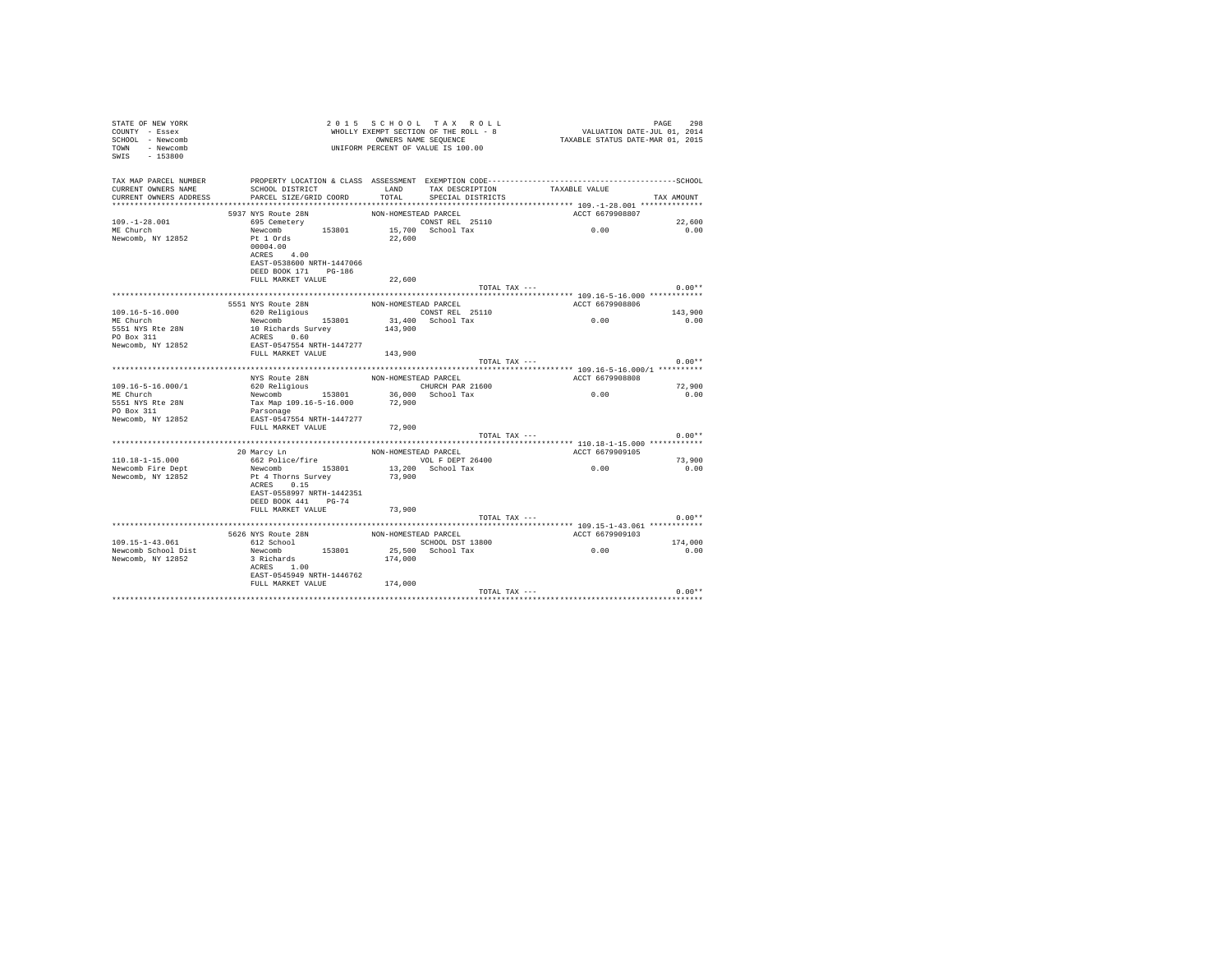| STATE OF NEW YORK<br>COUNTY - Essex<br>SCHOOL - Newcomb<br>TOWN<br>- Newcomb<br>$-153800$<br>SWTS | 2 0 1 5                                           |                      | SCHOOL TAX ROLL<br>WHOLLY EXEMPT SECTION OF THE ROLL - 8<br>OWNERS NAME SEQUENCE<br>UNIFORM PERCENT OF VALUE IS 100.00 | VALUATION DATE-JUL 01, 2014<br>TAXABLE STATUS DATE-MAR 01, 2015 | 299<br>PAGE     |
|---------------------------------------------------------------------------------------------------|---------------------------------------------------|----------------------|------------------------------------------------------------------------------------------------------------------------|-----------------------------------------------------------------|-----------------|
| TAX MAP PARCEL NUMBER                                                                             |                                                   |                      |                                                                                                                        |                                                                 |                 |
| CURRENT OWNERS NAME<br>CURRENT OWNERS ADDRESS                                                     | SCHOOL DISTRICT<br>PARCEL SIZE/GRID COORD         | LAND<br>TOTAL        | TAX DESCRIPTION<br>SPECIAL DISTRICTS                                                                                   | TAXABLE VALUE                                                   | TAX AMOUNT      |
|                                                                                                   |                                                   |                      |                                                                                                                        |                                                                 |                 |
|                                                                                                   | 5535 NYS Route 28N                                | NON-HOMESTEAD PARCEL |                                                                                                                        | ACCT 6679908802                                                 |                 |
| $109.16 - 5 - 5.001$                                                                              | 612 School                                        |                      | SCHOOL DST 13800                                                                                                       |                                                                 | 5808,400        |
| Newcomb School Dist                                                                               | Newcomb 153801                                    |                      | 78,000 School Tax                                                                                                      | 0.00                                                            | 0.00            |
| Newcomb, NY 12852                                                                                 | 10 Richards Survey<br>7ac                         | 5808,400             |                                                                                                                        |                                                                 |                 |
|                                                                                                   | ACRES 7.90                                        |                      |                                                                                                                        |                                                                 |                 |
|                                                                                                   | EAST-0547716 NRTH-1446990                         |                      |                                                                                                                        |                                                                 |                 |
|                                                                                                   | DEED BOOK 195 PG-469                              |                      |                                                                                                                        |                                                                 |                 |
|                                                                                                   | FULL MARKET VALUE                                 | 5808,400             |                                                                                                                        |                                                                 |                 |
|                                                                                                   |                                                   |                      | TOTAL TAX ---                                                                                                          |                                                                 | $0.00**$        |
|                                                                                                   | NYS Route 28N                                     | NON-HOMESTEAD PARCEL |                                                                                                                        | ACCT 6679909102                                                 |                 |
| $109.16 - 5 - 8.001$                                                                              | 330 Vacant comm                                   |                      | SCHOOL DST 13800                                                                                                       |                                                                 | 164,600         |
| Newcomb School Dist 1                                                                             | Newcomb 153801                                    |                      | 164,600 School Tax                                                                                                     | 0.00                                                            | 0.00            |
| Newcomb, NY 12852                                                                                 | 9 Richards Survey                                 | 164,600              |                                                                                                                        |                                                                 |                 |
|                                                                                                   | 9.10<br>ACRES                                     |                      |                                                                                                                        |                                                                 |                 |
|                                                                                                   | EAST-0547935 NRTH-1446512<br>DEED BOOK 411 PG-419 |                      |                                                                                                                        |                                                                 |                 |
|                                                                                                   | FULL MARKET VALUE                                 | 164,600              |                                                                                                                        |                                                                 |                 |
|                                                                                                   |                                                   |                      | TOTAL TAX ---                                                                                                          |                                                                 | $0.00**$        |
|                                                                                                   |                                                   |                      |                                                                                                                        |                                                                 |                 |
|                                                                                                   | 5635 NYS Route 28N                                | NON-HOMESTEAD PARCEL |                                                                                                                        | ACCT 6679909112                                                 |                 |
| $109.15 - 5 - 1.001$<br>Newcomb Vol Fire Co                                                       | 662 Police/fire<br>153801<br>Newcomb              |                      | VOL F DEPT 26400<br>26,500 School Tax                                                                                  | 0.00                                                            | 352,700<br>0.00 |
| Newcomb, NY 12852                                                                                 | 3 Richards Survey                                 | 352,700              |                                                                                                                        |                                                                 |                 |
|                                                                                                   | 0.40<br>ACRES                                     |                      |                                                                                                                        |                                                                 |                 |
|                                                                                                   | EAST-0545805 NRTH-1446359                         |                      |                                                                                                                        |                                                                 |                 |
|                                                                                                   | DEED BOOK 530 PG-219                              |                      |                                                                                                                        |                                                                 |                 |
|                                                                                                   | FULL MARKET VALUE                                 | 352,700              |                                                                                                                        |                                                                 |                 |
|                                                                                                   |                                                   |                      | TOTAL TAX ---                                                                                                          |                                                                 | $0.00**$        |
|                                                                                                   | NL Ln                                             | NON-HOMESTEAD PARCEL |                                                                                                                        | ACCT 665Z008013                                                 |                 |
| $80. -4 - 1.000$                                                                                  | 910 Priv forest                                   |                      | CONST ED 25120                                                                                                         |                                                                 | 5,700           |
| Open Space Conservancy Inc                                                                        | Newcomb 153801                                    |                      | 500 School Tax                                                                                                         | 0.00                                                            | 0.00            |
| 1350 Broadway Rm 201                                                                              | Gore East of TWP 47 T&C 5,700                     |                      |                                                                                                                        |                                                                 |                 |
| New York, NY 10018                                                                                | Upper Preston PD Cabin Pl<br>ACRES 1.60           |                      |                                                                                                                        |                                                                 |                 |
|                                                                                                   | EAST-0563933 NRTH-1502509                         |                      |                                                                                                                        |                                                                 |                 |
|                                                                                                   | DEED BOOK 1417 PG-31                              |                      |                                                                                                                        |                                                                 |                 |
|                                                                                                   | FULL MARKET VALUE                                 | 5,700                |                                                                                                                        |                                                                 |                 |
|                                                                                                   |                                                   |                      | TOTAL TAX ---                                                                                                          |                                                                 | $0.00**$        |
|                                                                                                   |                                                   |                      |                                                                                                                        |                                                                 |                 |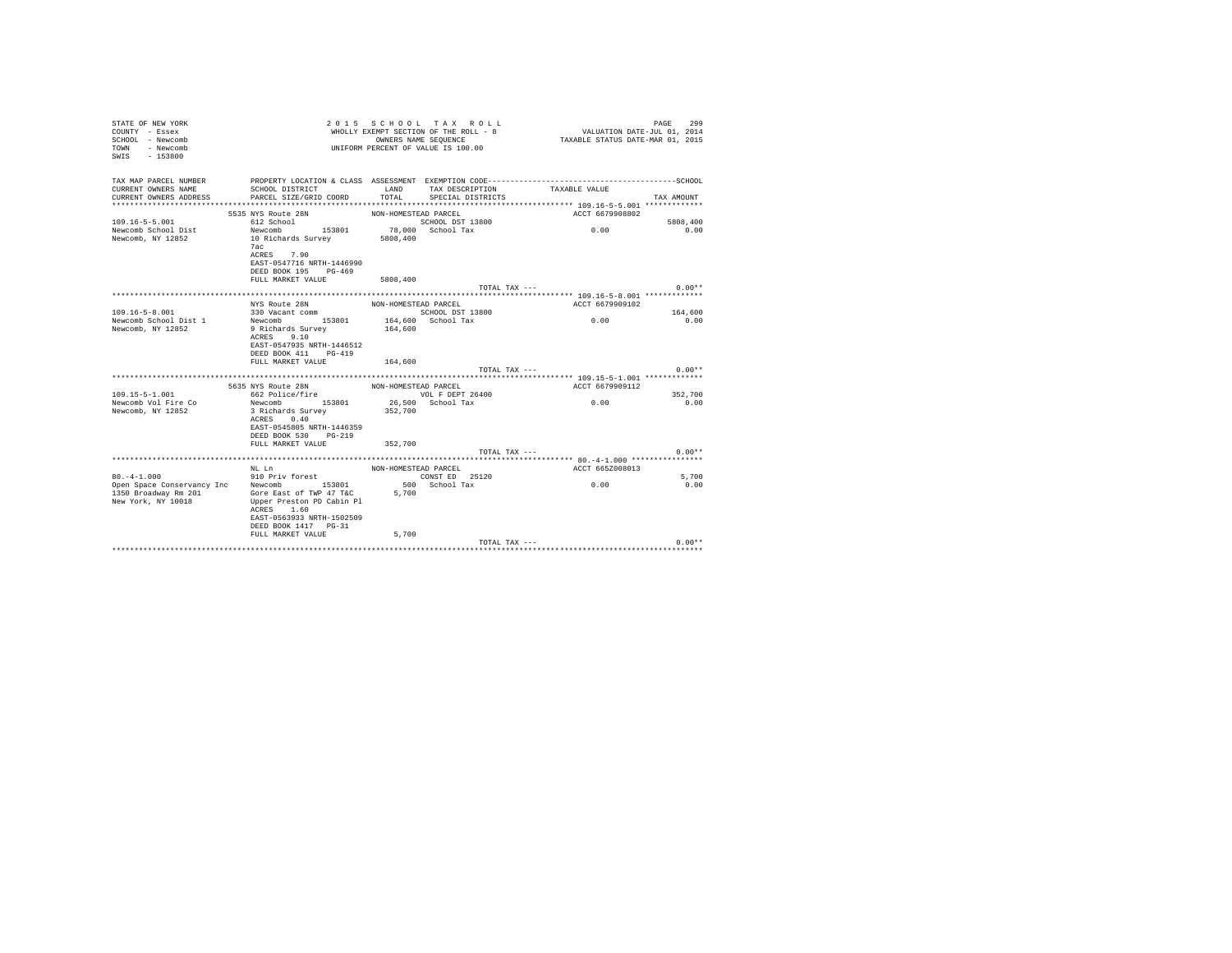| STATE OF NEW YORK<br>COUNTY - Essex<br>SCHOOL - Newcomb<br>- Newcomb<br>TOWN<br>SWIS - 153800 |                                                         |                      | 2015 SCHOOL TAX ROLL<br>OWNERS NAME SEQUENCE<br>UNIFORM PERCENT OF VALUE IS 100.00 | $\begin{array}{lllllllll} \textit{a} & \textit{b} & \textit{c} & \textit{c} & \textit{d} & \textit{d} & \textit{d} \\ \textit{a} & \textit{b} & \textit{c} & \textit{d} & \textit{c} & \textit{d} & \textit{d} & \textit{d} & \textit{d} & \textit{d} \\ \textit{a} & \textit{b} & \textit{b} & \textit{c} & \textit{d} & \textit{d} & \textit{d} & \textit{d} & \textit{d} & \textit{d} & \textit{d} & \textit{d} & \textit{d}$ | PAGE<br>300<br>TAXABLE STATUS DATE-MAR 01, 2015 |
|-----------------------------------------------------------------------------------------------|---------------------------------------------------------|----------------------|------------------------------------------------------------------------------------|----------------------------------------------------------------------------------------------------------------------------------------------------------------------------------------------------------------------------------------------------------------------------------------------------------------------------------------------------------------------------------------------------------------------------------|-------------------------------------------------|
| TAX MAP PARCEL NUMBER                                                                         |                                                         |                      |                                                                                    |                                                                                                                                                                                                                                                                                                                                                                                                                                  |                                                 |
| CURRENT OWNERS NAME<br>CURRENT OWNERS ADDRESS                                                 | SCHOOL DISTRICT<br>PARCEL SIZE/GRID COORD               | LAND<br>TOTAL        | SPECIAL DISTRICTS                                                                  | TAX DESCRIPTION TAXABLE VALUE                                                                                                                                                                                                                                                                                                                                                                                                    | TAX AMOUNT                                      |
|                                                                                               |                                                         |                      |                                                                                    |                                                                                                                                                                                                                                                                                                                                                                                                                                  |                                                 |
|                                                                                               | Sanford Ln                                              | NON-HOMESTEAD PARCEL |                                                                                    | ACCT 665J105210                                                                                                                                                                                                                                                                                                                                                                                                                  |                                                 |
| $81. - 3 - 1.100$                                                                             | 910 Priv forest                                         |                      | CONST ED 25120                                                                     |                                                                                                                                                                                                                                                                                                                                                                                                                                  | 52,400                                          |
| Open Space Conservancy Inc Newcomb 153801 400 School Tax                                      |                                                         |                      |                                                                                    | 0.00                                                                                                                                                                                                                                                                                                                                                                                                                             | 0.00                                            |
| 1350 Broadway Rm 201<br>New York, NY 10018                                                    | Gore East Of Twp 47<br>ACRES 0.41                       | 52,400               |                                                                                    |                                                                                                                                                                                                                                                                                                                                                                                                                                  |                                                 |
|                                                                                               | EAST-0580783 NRTH-1489182                               |                      |                                                                                    |                                                                                                                                                                                                                                                                                                                                                                                                                                  |                                                 |
| MAY BE SUBJECT TO PAYMENT DEED BOOK 1417 PG-31<br>UNDER RPTL480A UNTIL 2018 FULL MARKET VALUE |                                                         |                      |                                                                                    |                                                                                                                                                                                                                                                                                                                                                                                                                                  |                                                 |
|                                                                                               |                                                         | 52,400               |                                                                                    | TOTAL TAX ---                                                                                                                                                                                                                                                                                                                                                                                                                    | $0.00**$                                        |
|                                                                                               |                                                         |                      |                                                                                    |                                                                                                                                                                                                                                                                                                                                                                                                                                  |                                                 |
|                                                                                               | Upper Works Rd NON-HOMESTEAD PARCEL                     |                      |                                                                                    | ACCT 665Z004011                                                                                                                                                                                                                                                                                                                                                                                                                  |                                                 |
| $90. -1 - 3.211$                                                                              | 910 Priv forest                                         |                      | CONST ED 25120                                                                     |                                                                                                                                                                                                                                                                                                                                                                                                                                  | 234,300                                         |
| Open Space Conservancy Inc Newcomb 153801                                                     |                                                         |                      | 234,300 School Tax                                                                 | 0.00                                                                                                                                                                                                                                                                                                                                                                                                                             | 0.00                                            |
| 1350 Broadway Rm 201<br>New York, NY 10018                                                    | T&C TWP 47<br>ACRES 210.00<br>EAST-0573392 NRTH-1487718 | 234,300              |                                                                                    |                                                                                                                                                                                                                                                                                                                                                                                                                                  |                                                 |
| MAY BE SUBJECT TO PAYMENT DEED BOOK 1417 PG-31                                                |                                                         |                      |                                                                                    |                                                                                                                                                                                                                                                                                                                                                                                                                                  |                                                 |
| UNDER RPTL480A UNTIL 2018 FULL MARKET VALUE                                                   |                                                         | 234,300              |                                                                                    |                                                                                                                                                                                                                                                                                                                                                                                                                                  |                                                 |
|                                                                                               |                                                         |                      |                                                                                    | TOTAL TAX ---                                                                                                                                                                                                                                                                                                                                                                                                                    | $0.00**$                                        |
|                                                                                               |                                                         |                      |                                                                                    |                                                                                                                                                                                                                                                                                                                                                                                                                                  |                                                 |
|                                                                                               | NT. T.n                                                 | NON-HOMESTEAD PARCEL |                                                                                    | ACCT 665Z008012                                                                                                                                                                                                                                                                                                                                                                                                                  |                                                 |
| $91. -4 -1.000$                                                                               | 910 Priv forest                                         |                      | CONST ED 25120                                                                     |                                                                                                                                                                                                                                                                                                                                                                                                                                  | 5.125                                           |
| Open Space Conservancy Inc Newcomb 153801                                                     |                                                         |                      | 125 School Tax                                                                     | 0.00                                                                                                                                                                                                                                                                                                                                                                                                                             | 0.00                                            |
| 1350 Broadway Rm 201                                                                          | Gore East of TWP 47 T&C 5.125                           |                      |                                                                                    |                                                                                                                                                                                                                                                                                                                                                                                                                                  |                                                 |
| New York, NY 10018                                                                            | Mt Adams Cabin Pl                                       |                      |                                                                                    |                                                                                                                                                                                                                                                                                                                                                                                                                                  |                                                 |
|                                                                                               | ACRES<br>0.30                                           |                      |                                                                                    |                                                                                                                                                                                                                                                                                                                                                                                                                                  |                                                 |
|                                                                                               | EAST-0576490 NRTH-1486374                               |                      |                                                                                    |                                                                                                                                                                                                                                                                                                                                                                                                                                  |                                                 |
|                                                                                               | DEED BOOK 1417 PG-31                                    |                      |                                                                                    |                                                                                                                                                                                                                                                                                                                                                                                                                                  |                                                 |
|                                                                                               | FULL MARKET VALUE                                       | 5.125                |                                                                                    |                                                                                                                                                                                                                                                                                                                                                                                                                                  |                                                 |
|                                                                                               |                                                         |                      |                                                                                    | TOTAL TAX ---                                                                                                                                                                                                                                                                                                                                                                                                                    | $0.00**$                                        |
|                                                                                               |                                                         |                      |                                                                                    |                                                                                                                                                                                                                                                                                                                                                                                                                                  |                                                 |
| $109.16 - 5 - 13.000$                                                                         |                                                         |                      |                                                                                    | ACCT 6679978517                                                                                                                                                                                                                                                                                                                                                                                                                  |                                                 |
| St Johns Cemetery                                                                             | 153801<br>Newcomb                                       |                      | 35,300 School Tax                                                                  | 0.00                                                                                                                                                                                                                                                                                                                                                                                                                             | 37,800<br>0.00                                  |
| 18 Adams Ln                                                                                   | 10 Richards Survey                                      | 37,800               |                                                                                    |                                                                                                                                                                                                                                                                                                                                                                                                                                  |                                                 |
| Newcomb, NY 12852                                                                             | ACRES 0.80                                              |                      |                                                                                    |                                                                                                                                                                                                                                                                                                                                                                                                                                  |                                                 |
|                                                                                               | EAST-0547272 NRTH-1447228                               |                      |                                                                                    |                                                                                                                                                                                                                                                                                                                                                                                                                                  |                                                 |
|                                                                                               | DEED BOOK 124 PG-109                                    |                      |                                                                                    |                                                                                                                                                                                                                                                                                                                                                                                                                                  |                                                 |
|                                                                                               | FULL MARKET VALUE                                       | 37,800               |                                                                                    |                                                                                                                                                                                                                                                                                                                                                                                                                                  |                                                 |
|                                                                                               |                                                         |                      |                                                                                    | TOTAL TAX ---                                                                                                                                                                                                                                                                                                                                                                                                                    | $0.00**$                                        |
|                                                                                               |                                                         |                      |                                                                                    |                                                                                                                                                                                                                                                                                                                                                                                                                                  |                                                 |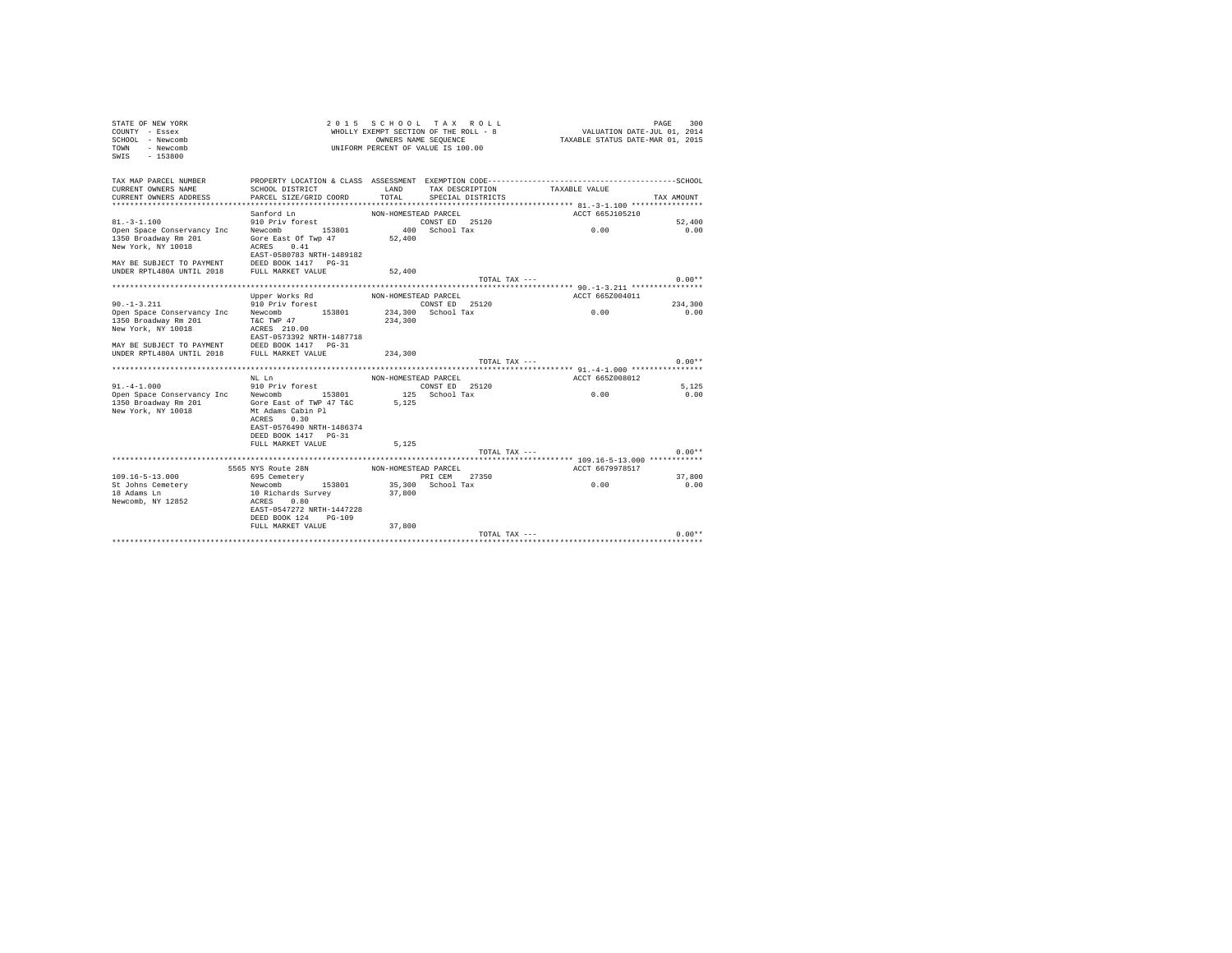| STATE OF NEW YORK<br>COUNTY - Essex<br>SCHOOL - Newcomb<br>- Newcomb<br>TOWN<br>SWIS - 153800 |                                                    | 2015 SCHOOL TAX ROLL<br>WHOLLY EXEMPT SECTION OF THE ROLL - 8<br>OWNERS NAME SEQUENCE<br>UNIFORM PERCENT OF VALUE IS 100.00 | 301<br>PAGE<br>VALUATION DATE-JUL 01, 2014<br>TAXABLE STATUS DATE-MAR 01, 2015 |  |
|-----------------------------------------------------------------------------------------------|----------------------------------------------------|-----------------------------------------------------------------------------------------------------------------------------|--------------------------------------------------------------------------------|--|
| TAX MAP PARCEL NUMBER                                                                         |                                                    |                                                                                                                             |                                                                                |  |
| CURRENT OWNERS NAME<br>CURRENT OWNERS ADDRESS                                                 | SCHOOL DISTRICT<br>PARCEL SIZE/GRID COORD          | LAND<br>TAX DESCRIPTION<br>TOTAL<br>SPECIAL DISTRICTS                                                                       | TAXABLE VALUE<br>TAX AMOUNT                                                    |  |
|                                                                                               |                                                    |                                                                                                                             |                                                                                |  |
|                                                                                               | 4684 NYS Route 28N                                 | NON-HOMESTEAD PARCEL                                                                                                        | ACCT 6679908805                                                                |  |
| $121.7 - 2 - 1.000$                                                                           | 695 Cemetery                                       | CONST REL 25110                                                                                                             | 31,100                                                                         |  |
| St Johns Church                                                                               | Newcomb                                            | 153801 19,200 School Tax                                                                                                    | 0.00<br>0.00                                                                   |  |
| Newcomb, NY 12852                                                                             | Hyslop<br>ACRES 4.90                               | 31,100                                                                                                                      |                                                                                |  |
|                                                                                               | EAST-0567172 NRTH-1439321                          |                                                                                                                             |                                                                                |  |
|                                                                                               | DEED BOOK 283 PG-284                               |                                                                                                                             |                                                                                |  |
|                                                                                               | FULL MARKET VALUE                                  | 31,100                                                                                                                      |                                                                                |  |
|                                                                                               |                                                    | TOTAL TAX ---                                                                                                               | $0.00**$                                                                       |  |
|                                                                                               |                                                    |                                                                                                                             |                                                                                |  |
|                                                                                               | 14 Adams Ln                                        | NON-HOMESTEAD PARCEL                                                                                                        | ACCT 6679908809                                                                |  |
| $110.18 - 3 - 15.000$                                                                         | 620 Religious                                      | CONST REL 25110                                                                                                             | 129,600                                                                        |  |
| St Theresas Church                                                                            | Newcomb 153801                                     | 35,300 School Tax                                                                                                           | 0.00<br>0.00                                                                   |  |
| 18 Adams Ln                                                                                   | Pt 4 Thorns Survey                                 | 129,600                                                                                                                     |                                                                                |  |
| Newcomb, NY 12852                                                                             | ACRES 0.80                                         |                                                                                                                             |                                                                                |  |
|                                                                                               | EAST-0559864 NRTH-1441826                          |                                                                                                                             |                                                                                |  |
|                                                                                               | DEED BOOK 425 PG-542                               |                                                                                                                             |                                                                                |  |
|                                                                                               | FULL MARKET VALUE                                  | 129,600<br>TOTAL TAX ---                                                                                                    | $0.00**$                                                                       |  |
|                                                                                               |                                                    |                                                                                                                             |                                                                                |  |
|                                                                                               | 18 Adams Ln                                        | NON-HOMESTEAD PARCEL                                                                                                        | ACCT 6679908810                                                                |  |
| $110.18 - 3 - 16.000$                                                                         | 620 Religious                                      |                                                                                                                             | 225,300                                                                        |  |
| St Theresas Church                                                                            | Newcomb 153801                                     | CONST REL 25110<br>17,600 School Tax                                                                                        | 0.00<br>0.00                                                                   |  |
| 18 Adams Ln                                                                                   | Pt 4 Thorns Survey                                 | 225,300                                                                                                                     |                                                                                |  |
| Newcomb, NY 12852                                                                             | ACRES 0.20                                         |                                                                                                                             |                                                                                |  |
|                                                                                               | EAST-0559884 NRTH-1441748                          |                                                                                                                             |                                                                                |  |
|                                                                                               | DEED BOOK 425 PG-549                               |                                                                                                                             |                                                                                |  |
|                                                                                               | FULL MARKET VALUE                                  | 225,300                                                                                                                     |                                                                                |  |
|                                                                                               |                                                    | TOTAL TAX ---                                                                                                               | $0.00**$                                                                       |  |
|                                                                                               |                                                    |                                                                                                                             |                                                                                |  |
|                                                                                               | Tahawus Rd MON-HOMESTEAD PARCEL                    |                                                                                                                             | ACCT 665Z015003                                                                |  |
| $90. - 3 - 1.000/1$                                                                           |                                                    | 930 State forest - WTRFNT N.Y. STATE 12100                                                                                  | 825,600                                                                        |  |
| State of New York                                                                             | Newcomb 153801 480,000 School Tax                  |                                                                                                                             | 0.00<br>0.00                                                                   |  |
| 625 Broadway                                                                                  | T&C Purchase Twp 47                                | 825,600                                                                                                                     |                                                                                |  |
| Albany, NY 12233                                                                              | 1765/163 Lease 32 acres                            |                                                                                                                             |                                                                                |  |
|                                                                                               | 2015 BAR Decision                                  |                                                                                                                             |                                                                                |  |
|                                                                                               | PRIOR OWNER ON 3/01/2015 EAST-0556902 NRTH-1475975 |                                                                                                                             |                                                                                |  |
| State of New York                                                                             | DEED BOOK 1765 PG-155                              |                                                                                                                             |                                                                                |  |
|                                                                                               | FULL MARKET VALUE                                  | 825,600                                                                                                                     |                                                                                |  |
|                                                                                               |                                                    | TOTAL TAX ---                                                                                                               | $0.00**$                                                                       |  |
|                                                                                               |                                                    |                                                                                                                             |                                                                                |  |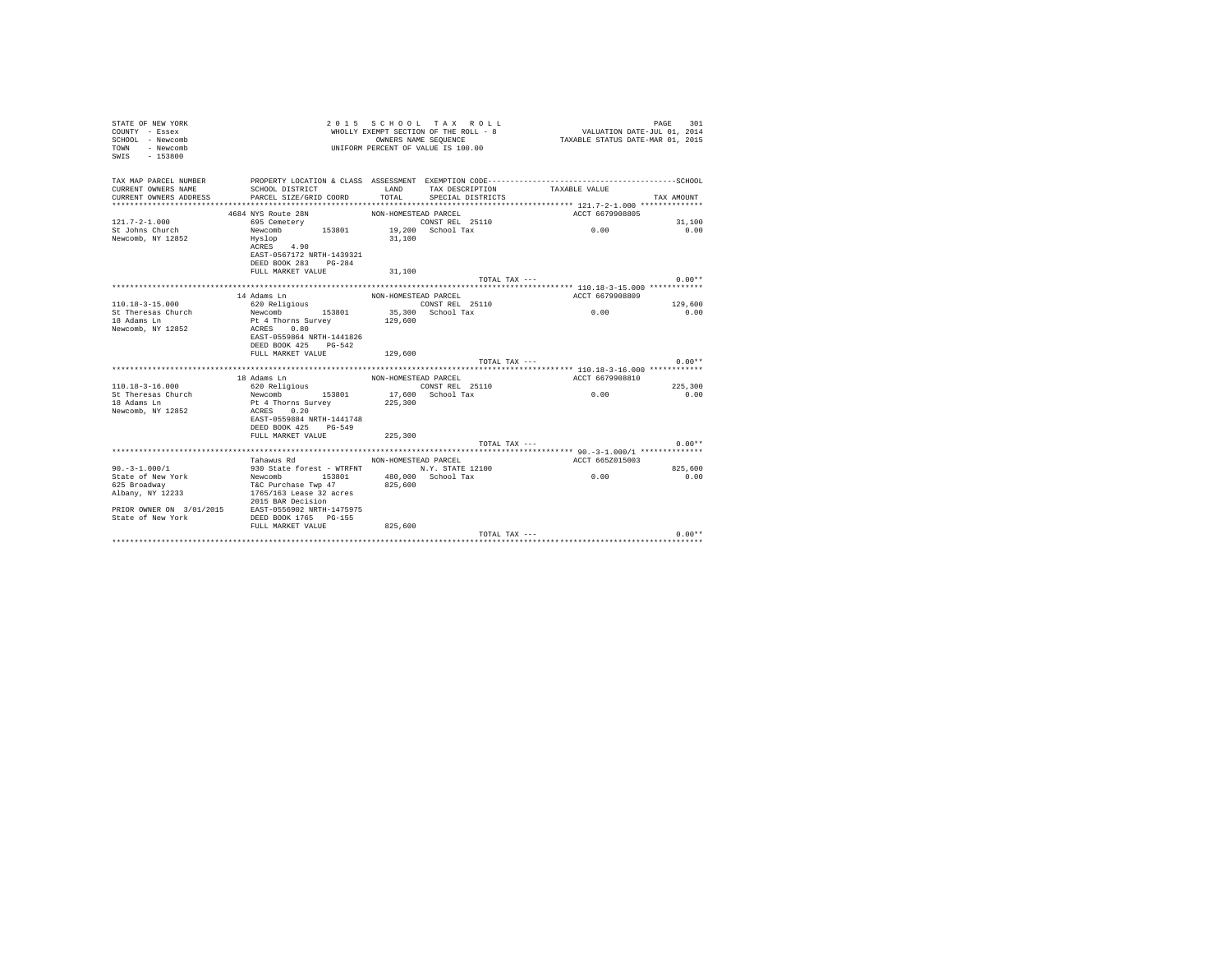| COUNTY - Essex<br>SCHOOL - Newcomb<br>TOWN<br>- Newcomb<br>$-153800$<br>SWIS          |                                                   | OWNERS NAME SEQUENCE | WHOLLY EXEMPT SECTION OF THE ROLL - 8<br>UNIFORM PERCENT OF VALUE IS 100.00 | VALUATION DATE-JUL 01, 2014<br>TAXABLE STATUS DATE-MAR 01, 2015 |            |
|---------------------------------------------------------------------------------------|---------------------------------------------------|----------------------|-----------------------------------------------------------------------------|-----------------------------------------------------------------|------------|
| TAX MAP PARCEL NUMBER<br>CURRENT OWNERS NAME                                          | SCHOOL DISTRICT                                   | LAND                 | TAX DESCRIPTION                                                             | TAXABLE VALUE                                                   |            |
| CURRENT OWNERS ADDRESS                                                                | PARCEL SIZE/GRID COORD                            | TOTAL                | SPECIAL DISTRICTS                                                           |                                                                 | TAX AMOUNT |
|                                                                                       |                                                   |                      |                                                                             |                                                                 |            |
|                                                                                       | Sanford Ln                                        | NON-HOMESTEAD PARCEL |                                                                             | ACCT 6679909006                                                 |            |
| $91. - 3 - 1.000$                                                                     | 932 Forest s532b                                  |                      | N.Y. STATE 12100                                                            |                                                                 | 96,000     |
| State Of New York                                                                     | Newcomb 153801 96,000 School Tax                  |                      |                                                                             | 0.00                                                            | 0.00       |
| Office State Comptroller Part Lot 42 T&c Pur Twp45 96,000<br>Albany, NY 12236         | ACRES 159.12                                      |                      |                                                                             |                                                                 |            |
|                                                                                       | EAST-0586022 NRTH-1476301<br>DEED BOOK 406 PG-168 |                      |                                                                             |                                                                 |            |
|                                                                                       | FULL MARKET VALUE                                 | 96,000               |                                                                             |                                                                 |            |
|                                                                                       |                                                   |                      | TOTAL TAX ---                                                               |                                                                 | $0.00**$   |
|                                                                                       |                                                   |                      |                                                                             |                                                                 |            |
|                                                                                       | Sanford Ln                                        | NON-HOMESTEAD PARCEL |                                                                             | ACCT 6679909005                                                 |            |
| $91. - 3 - 2.000$                                                                     | 932 Forest s532b                                  |                      | N.Y. STATE 12100                                                            |                                                                 | 15,300     |
| State Of New York                                                                     | Newcomb 153801                                    |                      | 15,300 School Tax                                                           | 0.00                                                            | 0.00       |
| Office State Comptroller bot 41 T&c Pur Twp 45 15,300<br>Land Claims Unit ACRES 25.38 |                                                   |                      |                                                                             |                                                                 |            |
| Alfred E Smith Bld Fl 7                                                               |                                                   |                      |                                                                             |                                                                 |            |
| Albany, NY 12236                                                                      | EAST-0588393 NRTH-1477797<br>DEED BOOK 406 PG-168 |                      |                                                                             |                                                                 |            |
|                                                                                       | FULL MARKET VALUE                                 | 15,300               |                                                                             |                                                                 |            |
|                                                                                       |                                                   |                      | TOTAL TAX ---                                                               |                                                                 | $0.00**$   |
|                                                                                       |                                                   |                      |                                                                             |                                                                 |            |
|                                                                                       | Sanford Ln                                        | NON-HOMESTEAD PARCEL |                                                                             | ACCT 6679909003                                                 |            |
| $91. - 3 - 3.000$                                                                     | 932 Forest s532b                                  |                      | N.Y. STATE 12100                                                            |                                                                 | 244.500    |
| State Of New York                                                                     | Newcomb 153801 244,500 School Tax                 |                      |                                                                             | 0.00                                                            | 0.00       |
| Office State Comptroller Part Lot 30 T&c Pur Twp45 244,500<br>Albany, NY 12236        | ACRES 405.31                                      |                      |                                                                             |                                                                 |            |
|                                                                                       | EAST-0591644 NRTH-1475810                         |                      |                                                                             |                                                                 |            |
|                                                                                       | DEED BOOK 406 PG-168                              |                      |                                                                             |                                                                 |            |
|                                                                                       | FULL MARKET VALUE                                 | 244,500              |                                                                             |                                                                 |            |
|                                                                                       |                                                   |                      | TOTAL TAX ---                                                               |                                                                 | $0.00**$   |
|                                                                                       |                                                   |                      |                                                                             |                                                                 |            |
| $91. - 3 - 4.000$                                                                     | Sanford Ln<br>932 Forest s532b                    | NON-HOMESTEAD PARCEL | N.Y. STATE 12100                                                            | ACCT 6679909004                                                 | 40,700     |
| State Of New York                                                                     | Newcomb 153801 40,700 School Tax                  |                      |                                                                             | 0.00                                                            | 0.00       |
| Office State Comptroller Part Lot 31 T&c Pur Twp45 40,700                             |                                                   |                      |                                                                             |                                                                 |            |
| Albany, NY 12236                                                                      | ACRES 67.42                                       |                      |                                                                             |                                                                 |            |
|                                                                                       | EAST-0595341 NRTH-1476797                         |                      |                                                                             |                                                                 |            |
|                                                                                       | DEED BOOK 406 PG-168                              |                      |                                                                             |                                                                 |            |
|                                                                                       | FULL MARKET VALUE                                 | 40,700               |                                                                             |                                                                 |            |
|                                                                                       |                                                   |                      | TOTAL TAX ---                                                               |                                                                 | $0.00**$   |
|                                                                                       |                                                   |                      |                                                                             |                                                                 |            |

STATE OF NEW YORK 2 0 1 5 S C H O O L T A X R O L L PAGE 302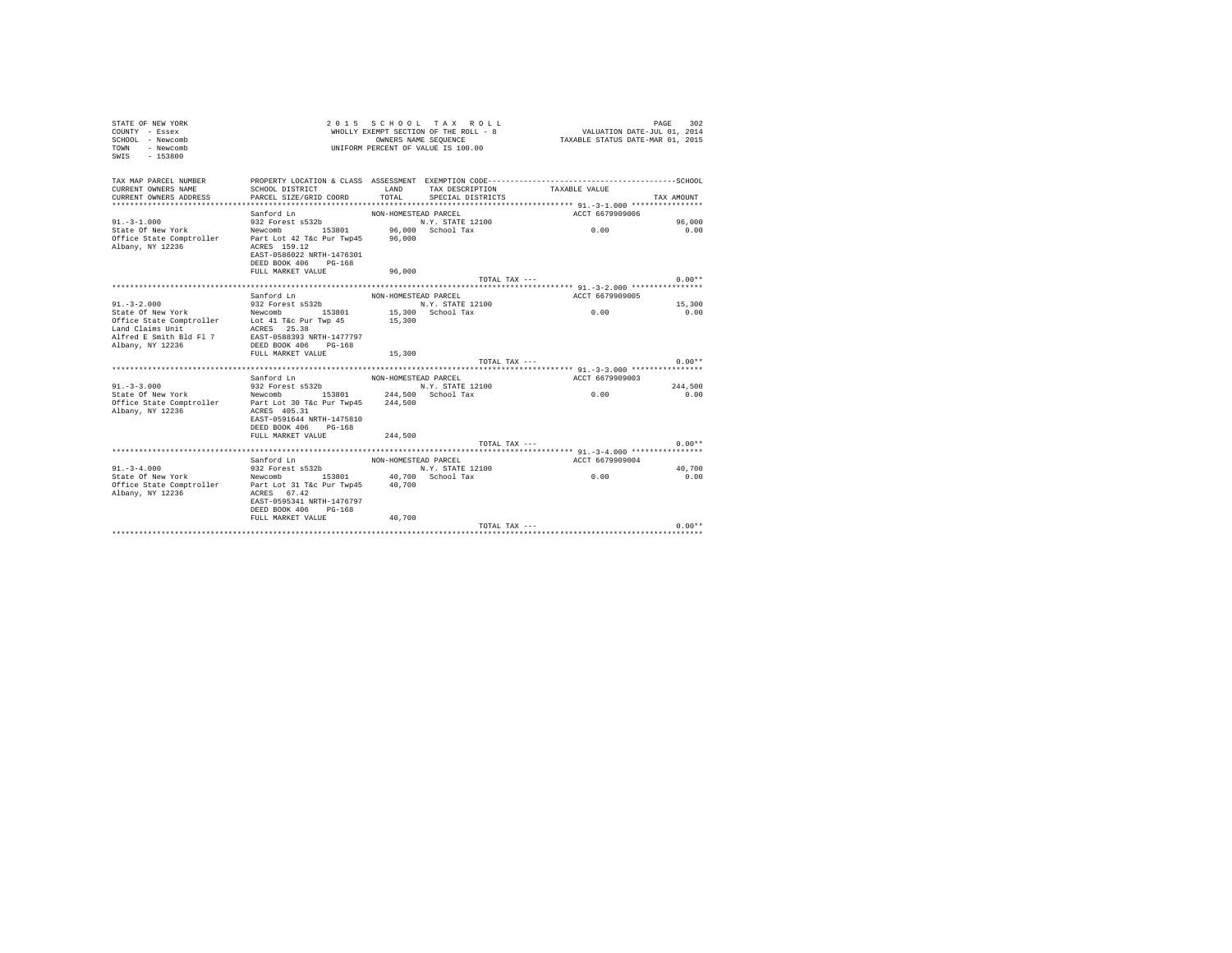| TAX MAP PARCEL NUMBER<br>LAND<br>CURRENT OWNERS NAME<br>SCHOOL DISTRICT<br>TAX DESCRIPTION<br>TAXABLE VALUE<br>TOTAL SPECIAL DISTRICTS<br>CURRENT OWNERS ADDRESS<br>PARCEL SIZE/GRID COORD<br>TAX AMOUNT<br>Sanford Ln<br>NON-HOMESTEAD PARCEL<br>ACCT 6679908814<br>saniord un<br>932 Forest s532b<br>$91 - 3 - 7.000$<br>N.Y. STATE 12100<br>302,100<br>0.00<br>302,100 School Tax<br>State Of New York Newcomb 153801<br>Office State Comptroller 29 T&c Twp 45<br>0.00<br>302,100<br>Albany, NY 12236<br>ACRES 500.80<br>EAST-0588181 NRTH-1473587<br>DEED BOOK 406 PG-168<br>FULL MARKET VALUE 302,100<br>$0.00**$<br>TOTAL TAX ---<br>Newcomb Lake Rd<br>ACCT 665Z008007<br>NON-HOMESTEAD PARCEL<br>$99. - 1 - 9.000 / 1$<br>N.Y. STATE 12100<br>931 Forest s532a<br>1040,000<br>State of New York<br>Mewcomb 153801 100 School Tax<br>Land Claims Unit Tax<br>Alfred E Smith Bld Fl 7 Improvements Only<br>2 Tax 1040,000 20101 2021<br>Alfred E Smith Bld Fl 7 Improvements Only<br>0.00<br>0.00<br>EAST-0545493 NRTH-1464305<br>Albany, NY 12236<br>DEED BOOK 510 PG-245<br>FULL MARKET VALUE<br>1040,000<br>TOTAL TAX ---<br>$0.00**$<br>ACCT 665Z015004<br>Sanford Ln<br>NON-HOMESTEAD PARCEL<br>930 State forest - WTRFNT N.Y. STATE 12100<br>$101. -4 - 1.110/1$<br>103,200<br>State of New York Mewcomb 153801 60,000 School Tax<br>0.00<br>0.00<br>Twp 45 & 46 T&c<br>103,200<br>625 Broadway<br>Albany, NY 12233<br>2015 BAR Decision<br>4AC<br>PRIOR OWNER ON 3/01/2015<br>EAST-0577409 NRTH-1470633<br>State of New York<br>DEED BOOK 1799 PG-74<br>FULL MARKET VALUE<br>103,200<br>$0.00**$<br>TOTAL TAX ---<br>Sanford Ln<br>ACCT 6679908909<br>NON-HOMESTEAD PARCEL<br>$101. -5 - 1.000$<br>N.Y. STATE 12100<br>932 Forest s532b<br>21,300<br>State Of New York Mewcomb 153801 21,300 School Tax<br>Office State Comptroller Part Lot 69 T&c Pur Twp46 21,300<br>0.00<br>0.00<br>Albany, NY 12236<br>ACRES 37.67<br>EAST-0579528 NRTH-1467162<br>DEED BOOK 406 PG-168<br>FULL MARKET VALUE 21,300<br>$0.00**$<br>TOTAL TAX --- | STATE OF NEW YORK<br>COUNTY - Essex<br>SCHOOL - Newcomb<br>TOWN - Newcomb<br>SWIS - 153800 |  | 2015 SCHOOL TAX ROLL<br>WHOLLY EXEMPT SECTION OF THE ROLL - 8<br>OWNERS NAME SEQUENCE<br>UNIFORM PERCENT OF VALUE IS 100.00 | VALUATION DATE-JUL 01, 2014<br>TAXABLE STATUS DATE-MAR 01, 2015 | PAGE<br>303 |
|-----------------------------------------------------------------------------------------------------------------------------------------------------------------------------------------------------------------------------------------------------------------------------------------------------------------------------------------------------------------------------------------------------------------------------------------------------------------------------------------------------------------------------------------------------------------------------------------------------------------------------------------------------------------------------------------------------------------------------------------------------------------------------------------------------------------------------------------------------------------------------------------------------------------------------------------------------------------------------------------------------------------------------------------------------------------------------------------------------------------------------------------------------------------------------------------------------------------------------------------------------------------------------------------------------------------------------------------------------------------------------------------------------------------------------------------------------------------------------------------------------------------------------------------------------------------------------------------------------------------------------------------------------------------------------------------------------------------------------------------------------------------------------------------------------------------------------------------------------------------------------------------------------------------------------------------------------------------------------------------------------------------------------------------------------|--------------------------------------------------------------------------------------------|--|-----------------------------------------------------------------------------------------------------------------------------|-----------------------------------------------------------------|-------------|
|                                                                                                                                                                                                                                                                                                                                                                                                                                                                                                                                                                                                                                                                                                                                                                                                                                                                                                                                                                                                                                                                                                                                                                                                                                                                                                                                                                                                                                                                                                                                                                                                                                                                                                                                                                                                                                                                                                                                                                                                                                                     |                                                                                            |  |                                                                                                                             |                                                                 |             |
|                                                                                                                                                                                                                                                                                                                                                                                                                                                                                                                                                                                                                                                                                                                                                                                                                                                                                                                                                                                                                                                                                                                                                                                                                                                                                                                                                                                                                                                                                                                                                                                                                                                                                                                                                                                                                                                                                                                                                                                                                                                     |                                                                                            |  |                                                                                                                             |                                                                 |             |
|                                                                                                                                                                                                                                                                                                                                                                                                                                                                                                                                                                                                                                                                                                                                                                                                                                                                                                                                                                                                                                                                                                                                                                                                                                                                                                                                                                                                                                                                                                                                                                                                                                                                                                                                                                                                                                                                                                                                                                                                                                                     |                                                                                            |  |                                                                                                                             |                                                                 |             |
|                                                                                                                                                                                                                                                                                                                                                                                                                                                                                                                                                                                                                                                                                                                                                                                                                                                                                                                                                                                                                                                                                                                                                                                                                                                                                                                                                                                                                                                                                                                                                                                                                                                                                                                                                                                                                                                                                                                                                                                                                                                     |                                                                                            |  |                                                                                                                             |                                                                 |             |
|                                                                                                                                                                                                                                                                                                                                                                                                                                                                                                                                                                                                                                                                                                                                                                                                                                                                                                                                                                                                                                                                                                                                                                                                                                                                                                                                                                                                                                                                                                                                                                                                                                                                                                                                                                                                                                                                                                                                                                                                                                                     |                                                                                            |  |                                                                                                                             |                                                                 |             |
|                                                                                                                                                                                                                                                                                                                                                                                                                                                                                                                                                                                                                                                                                                                                                                                                                                                                                                                                                                                                                                                                                                                                                                                                                                                                                                                                                                                                                                                                                                                                                                                                                                                                                                                                                                                                                                                                                                                                                                                                                                                     |                                                                                            |  |                                                                                                                             |                                                                 |             |
|                                                                                                                                                                                                                                                                                                                                                                                                                                                                                                                                                                                                                                                                                                                                                                                                                                                                                                                                                                                                                                                                                                                                                                                                                                                                                                                                                                                                                                                                                                                                                                                                                                                                                                                                                                                                                                                                                                                                                                                                                                                     |                                                                                            |  |                                                                                                                             |                                                                 |             |
|                                                                                                                                                                                                                                                                                                                                                                                                                                                                                                                                                                                                                                                                                                                                                                                                                                                                                                                                                                                                                                                                                                                                                                                                                                                                                                                                                                                                                                                                                                                                                                                                                                                                                                                                                                                                                                                                                                                                                                                                                                                     |                                                                                            |  |                                                                                                                             |                                                                 |             |
|                                                                                                                                                                                                                                                                                                                                                                                                                                                                                                                                                                                                                                                                                                                                                                                                                                                                                                                                                                                                                                                                                                                                                                                                                                                                                                                                                                                                                                                                                                                                                                                                                                                                                                                                                                                                                                                                                                                                                                                                                                                     |                                                                                            |  |                                                                                                                             |                                                                 |             |
|                                                                                                                                                                                                                                                                                                                                                                                                                                                                                                                                                                                                                                                                                                                                                                                                                                                                                                                                                                                                                                                                                                                                                                                                                                                                                                                                                                                                                                                                                                                                                                                                                                                                                                                                                                                                                                                                                                                                                                                                                                                     |                                                                                            |  |                                                                                                                             |                                                                 |             |
|                                                                                                                                                                                                                                                                                                                                                                                                                                                                                                                                                                                                                                                                                                                                                                                                                                                                                                                                                                                                                                                                                                                                                                                                                                                                                                                                                                                                                                                                                                                                                                                                                                                                                                                                                                                                                                                                                                                                                                                                                                                     |                                                                                            |  |                                                                                                                             |                                                                 |             |
|                                                                                                                                                                                                                                                                                                                                                                                                                                                                                                                                                                                                                                                                                                                                                                                                                                                                                                                                                                                                                                                                                                                                                                                                                                                                                                                                                                                                                                                                                                                                                                                                                                                                                                                                                                                                                                                                                                                                                                                                                                                     |                                                                                            |  |                                                                                                                             |                                                                 |             |
|                                                                                                                                                                                                                                                                                                                                                                                                                                                                                                                                                                                                                                                                                                                                                                                                                                                                                                                                                                                                                                                                                                                                                                                                                                                                                                                                                                                                                                                                                                                                                                                                                                                                                                                                                                                                                                                                                                                                                                                                                                                     |                                                                                            |  |                                                                                                                             |                                                                 |             |
|                                                                                                                                                                                                                                                                                                                                                                                                                                                                                                                                                                                                                                                                                                                                                                                                                                                                                                                                                                                                                                                                                                                                                                                                                                                                                                                                                                                                                                                                                                                                                                                                                                                                                                                                                                                                                                                                                                                                                                                                                                                     |                                                                                            |  |                                                                                                                             |                                                                 |             |
|                                                                                                                                                                                                                                                                                                                                                                                                                                                                                                                                                                                                                                                                                                                                                                                                                                                                                                                                                                                                                                                                                                                                                                                                                                                                                                                                                                                                                                                                                                                                                                                                                                                                                                                                                                                                                                                                                                                                                                                                                                                     |                                                                                            |  |                                                                                                                             |                                                                 |             |
|                                                                                                                                                                                                                                                                                                                                                                                                                                                                                                                                                                                                                                                                                                                                                                                                                                                                                                                                                                                                                                                                                                                                                                                                                                                                                                                                                                                                                                                                                                                                                                                                                                                                                                                                                                                                                                                                                                                                                                                                                                                     |                                                                                            |  |                                                                                                                             |                                                                 |             |
|                                                                                                                                                                                                                                                                                                                                                                                                                                                                                                                                                                                                                                                                                                                                                                                                                                                                                                                                                                                                                                                                                                                                                                                                                                                                                                                                                                                                                                                                                                                                                                                                                                                                                                                                                                                                                                                                                                                                                                                                                                                     |                                                                                            |  |                                                                                                                             |                                                                 |             |
|                                                                                                                                                                                                                                                                                                                                                                                                                                                                                                                                                                                                                                                                                                                                                                                                                                                                                                                                                                                                                                                                                                                                                                                                                                                                                                                                                                                                                                                                                                                                                                                                                                                                                                                                                                                                                                                                                                                                                                                                                                                     |                                                                                            |  |                                                                                                                             |                                                                 |             |
|                                                                                                                                                                                                                                                                                                                                                                                                                                                                                                                                                                                                                                                                                                                                                                                                                                                                                                                                                                                                                                                                                                                                                                                                                                                                                                                                                                                                                                                                                                                                                                                                                                                                                                                                                                                                                                                                                                                                                                                                                                                     |                                                                                            |  |                                                                                                                             |                                                                 |             |
|                                                                                                                                                                                                                                                                                                                                                                                                                                                                                                                                                                                                                                                                                                                                                                                                                                                                                                                                                                                                                                                                                                                                                                                                                                                                                                                                                                                                                                                                                                                                                                                                                                                                                                                                                                                                                                                                                                                                                                                                                                                     |                                                                                            |  |                                                                                                                             |                                                                 |             |
|                                                                                                                                                                                                                                                                                                                                                                                                                                                                                                                                                                                                                                                                                                                                                                                                                                                                                                                                                                                                                                                                                                                                                                                                                                                                                                                                                                                                                                                                                                                                                                                                                                                                                                                                                                                                                                                                                                                                                                                                                                                     |                                                                                            |  |                                                                                                                             |                                                                 |             |
|                                                                                                                                                                                                                                                                                                                                                                                                                                                                                                                                                                                                                                                                                                                                                                                                                                                                                                                                                                                                                                                                                                                                                                                                                                                                                                                                                                                                                                                                                                                                                                                                                                                                                                                                                                                                                                                                                                                                                                                                                                                     |                                                                                            |  |                                                                                                                             |                                                                 |             |
|                                                                                                                                                                                                                                                                                                                                                                                                                                                                                                                                                                                                                                                                                                                                                                                                                                                                                                                                                                                                                                                                                                                                                                                                                                                                                                                                                                                                                                                                                                                                                                                                                                                                                                                                                                                                                                                                                                                                                                                                                                                     |                                                                                            |  |                                                                                                                             |                                                                 |             |
|                                                                                                                                                                                                                                                                                                                                                                                                                                                                                                                                                                                                                                                                                                                                                                                                                                                                                                                                                                                                                                                                                                                                                                                                                                                                                                                                                                                                                                                                                                                                                                                                                                                                                                                                                                                                                                                                                                                                                                                                                                                     |                                                                                            |  |                                                                                                                             |                                                                 |             |
|                                                                                                                                                                                                                                                                                                                                                                                                                                                                                                                                                                                                                                                                                                                                                                                                                                                                                                                                                                                                                                                                                                                                                                                                                                                                                                                                                                                                                                                                                                                                                                                                                                                                                                                                                                                                                                                                                                                                                                                                                                                     |                                                                                            |  |                                                                                                                             |                                                                 |             |
|                                                                                                                                                                                                                                                                                                                                                                                                                                                                                                                                                                                                                                                                                                                                                                                                                                                                                                                                                                                                                                                                                                                                                                                                                                                                                                                                                                                                                                                                                                                                                                                                                                                                                                                                                                                                                                                                                                                                                                                                                                                     |                                                                                            |  |                                                                                                                             |                                                                 |             |
|                                                                                                                                                                                                                                                                                                                                                                                                                                                                                                                                                                                                                                                                                                                                                                                                                                                                                                                                                                                                                                                                                                                                                                                                                                                                                                                                                                                                                                                                                                                                                                                                                                                                                                                                                                                                                                                                                                                                                                                                                                                     |                                                                                            |  |                                                                                                                             |                                                                 |             |
|                                                                                                                                                                                                                                                                                                                                                                                                                                                                                                                                                                                                                                                                                                                                                                                                                                                                                                                                                                                                                                                                                                                                                                                                                                                                                                                                                                                                                                                                                                                                                                                                                                                                                                                                                                                                                                                                                                                                                                                                                                                     |                                                                                            |  |                                                                                                                             |                                                                 |             |
|                                                                                                                                                                                                                                                                                                                                                                                                                                                                                                                                                                                                                                                                                                                                                                                                                                                                                                                                                                                                                                                                                                                                                                                                                                                                                                                                                                                                                                                                                                                                                                                                                                                                                                                                                                                                                                                                                                                                                                                                                                                     |                                                                                            |  |                                                                                                                             |                                                                 |             |
|                                                                                                                                                                                                                                                                                                                                                                                                                                                                                                                                                                                                                                                                                                                                                                                                                                                                                                                                                                                                                                                                                                                                                                                                                                                                                                                                                                                                                                                                                                                                                                                                                                                                                                                                                                                                                                                                                                                                                                                                                                                     |                                                                                            |  |                                                                                                                             |                                                                 |             |
|                                                                                                                                                                                                                                                                                                                                                                                                                                                                                                                                                                                                                                                                                                                                                                                                                                                                                                                                                                                                                                                                                                                                                                                                                                                                                                                                                                                                                                                                                                                                                                                                                                                                                                                                                                                                                                                                                                                                                                                                                                                     |                                                                                            |  |                                                                                                                             |                                                                 |             |
|                                                                                                                                                                                                                                                                                                                                                                                                                                                                                                                                                                                                                                                                                                                                                                                                                                                                                                                                                                                                                                                                                                                                                                                                                                                                                                                                                                                                                                                                                                                                                                                                                                                                                                                                                                                                                                                                                                                                                                                                                                                     |                                                                                            |  |                                                                                                                             |                                                                 |             |
|                                                                                                                                                                                                                                                                                                                                                                                                                                                                                                                                                                                                                                                                                                                                                                                                                                                                                                                                                                                                                                                                                                                                                                                                                                                                                                                                                                                                                                                                                                                                                                                                                                                                                                                                                                                                                                                                                                                                                                                                                                                     |                                                                                            |  |                                                                                                                             |                                                                 |             |
|                                                                                                                                                                                                                                                                                                                                                                                                                                                                                                                                                                                                                                                                                                                                                                                                                                                                                                                                                                                                                                                                                                                                                                                                                                                                                                                                                                                                                                                                                                                                                                                                                                                                                                                                                                                                                                                                                                                                                                                                                                                     |                                                                                            |  |                                                                                                                             |                                                                 |             |
|                                                                                                                                                                                                                                                                                                                                                                                                                                                                                                                                                                                                                                                                                                                                                                                                                                                                                                                                                                                                                                                                                                                                                                                                                                                                                                                                                                                                                                                                                                                                                                                                                                                                                                                                                                                                                                                                                                                                                                                                                                                     |                                                                                            |  |                                                                                                                             |                                                                 |             |
|                                                                                                                                                                                                                                                                                                                                                                                                                                                                                                                                                                                                                                                                                                                                                                                                                                                                                                                                                                                                                                                                                                                                                                                                                                                                                                                                                                                                                                                                                                                                                                                                                                                                                                                                                                                                                                                                                                                                                                                                                                                     |                                                                                            |  |                                                                                                                             |                                                                 |             |
|                                                                                                                                                                                                                                                                                                                                                                                                                                                                                                                                                                                                                                                                                                                                                                                                                                                                                                                                                                                                                                                                                                                                                                                                                                                                                                                                                                                                                                                                                                                                                                                                                                                                                                                                                                                                                                                                                                                                                                                                                                                     |                                                                                            |  |                                                                                                                             |                                                                 |             |
|                                                                                                                                                                                                                                                                                                                                                                                                                                                                                                                                                                                                                                                                                                                                                                                                                                                                                                                                                                                                                                                                                                                                                                                                                                                                                                                                                                                                                                                                                                                                                                                                                                                                                                                                                                                                                                                                                                                                                                                                                                                     |                                                                                            |  |                                                                                                                             |                                                                 |             |
|                                                                                                                                                                                                                                                                                                                                                                                                                                                                                                                                                                                                                                                                                                                                                                                                                                                                                                                                                                                                                                                                                                                                                                                                                                                                                                                                                                                                                                                                                                                                                                                                                                                                                                                                                                                                                                                                                                                                                                                                                                                     |                                                                                            |  |                                                                                                                             |                                                                 |             |
|                                                                                                                                                                                                                                                                                                                                                                                                                                                                                                                                                                                                                                                                                                                                                                                                                                                                                                                                                                                                                                                                                                                                                                                                                                                                                                                                                                                                                                                                                                                                                                                                                                                                                                                                                                                                                                                                                                                                                                                                                                                     |                                                                                            |  |                                                                                                                             |                                                                 |             |
|                                                                                                                                                                                                                                                                                                                                                                                                                                                                                                                                                                                                                                                                                                                                                                                                                                                                                                                                                                                                                                                                                                                                                                                                                                                                                                                                                                                                                                                                                                                                                                                                                                                                                                                                                                                                                                                                                                                                                                                                                                                     |                                                                                            |  |                                                                                                                             |                                                                 |             |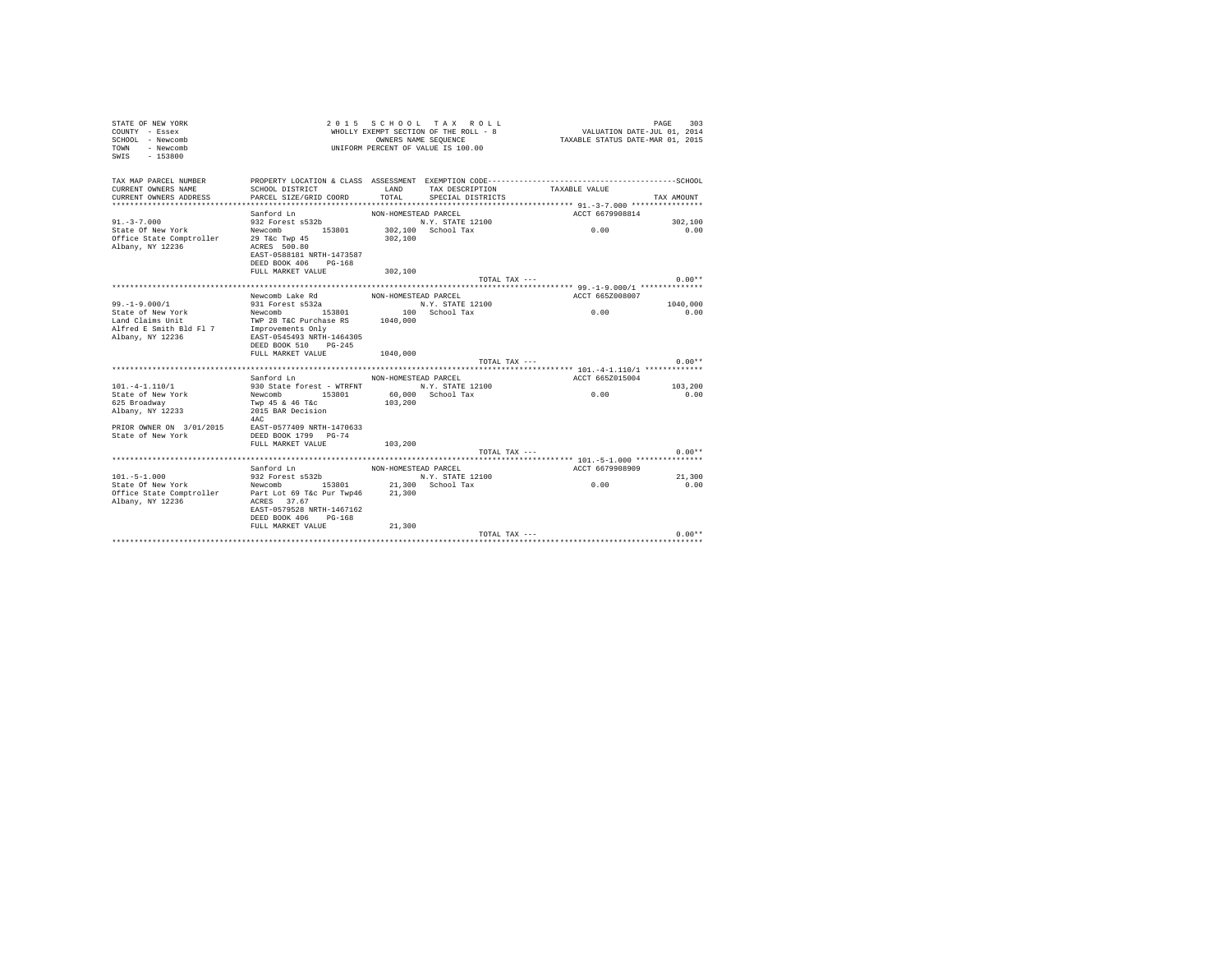| STATE OF NEW YORK<br>COUNTY - Essex<br>SCHOOL - Newcomb<br>- Newcomb<br><b>TOWN</b><br>$-153800$<br>SWIS |                                                                                                                                   | OWNERS NAME SEQUENCE | 2015 SCHOOL TAX ROLL<br>WHOLLY EXEMPT SECTION OF THE ROLL - 8<br>UNIFORM PERCENT OF VALUE IS 100.00 | VALUATION DATE-JUL 01, 2014<br>TAXABLE STATUS DATE-MAR 01, 2015                                               | PAGE<br>304 |
|----------------------------------------------------------------------------------------------------------|-----------------------------------------------------------------------------------------------------------------------------------|----------------------|-----------------------------------------------------------------------------------------------------|---------------------------------------------------------------------------------------------------------------|-------------|
| TAX MAP PARCEL NUMBER<br>CURRENT OWNERS NAME<br>CURRENT OWNERS ADDRESS                                   | SCHOOL DISTRICT<br>PARCEL SIZE/GRID COORD                                                                                         | LAND<br>TOTAL        | TAX DESCRIPTION<br>SPECIAL DISTRICTS                                                                | PROPERTY LOCATION & CLASS ASSESSMENT EXEMPTION CODE-----------------------------------SCHOOL<br>TAXABLE VALUE | TAX AMOUNT  |
|                                                                                                          | Sanford Ln                                                                                                                        | NON-HOMESTEAD PARCEL |                                                                                                     | ACCT 6679908906                                                                                               |             |
| $101. - 5 - 2.000$                                                                                       | 932 Forest s532b                                                                                                                  |                      | N.Y. STATE 12100                                                                                    |                                                                                                               | 36,500      |
| State Of New York<br>Office State Comptroller<br>Albany, NY 12236                                        | Newcomb 153801 36,500 School Tax<br>Part Lot 70 T&c Pur Twp46<br>ACRES 65.86<br>EAST-0581060 NRTH-1468342<br>DEED BOOK 406 PG-168 | 36,500               |                                                                                                     | 0.00                                                                                                          | 0.00        |
|                                                                                                          | FULL MARKET VALUE                                                                                                                 | 36,500               |                                                                                                     |                                                                                                               |             |
|                                                                                                          |                                                                                                                                   |                      | TOTAL TAX ---                                                                                       |                                                                                                               | $0.00**$    |
|                                                                                                          | Sanford Ln                                                                                                                        | NON-HOMESTEAD PARCEL |                                                                                                     | ACCT 6679909001                                                                                               |             |
| $101 - 5 - 3.000$                                                                                        | 932 Forest s532b                                                                                                                  |                      | N.Y. STATE 12100                                                                                    |                                                                                                               | 145,800     |
| State Of New York                                                                                        | Newcomb 153801                                                                                                                    |                      | 145,800 School Tax                                                                                  | 0.00                                                                                                          | 0.00        |
| Office State Comptroller<br>Albany, NY 12236                                                             | 51 T&c Twp 46<br>ACRES 264.63<br>EAST-0582788 NRTH-1466145<br>DEED BOOK 406 PG-168                                                | 145,800              |                                                                                                     |                                                                                                               |             |
|                                                                                                          | FULL MARKET VALUE                                                                                                                 | 145,800              | TOTAL TAX ---                                                                                       |                                                                                                               | $0.00**$    |
|                                                                                                          |                                                                                                                                   |                      |                                                                                                     |                                                                                                               |             |
|                                                                                                          | Sanford Ln                                                                                                                        | NON-HOMESTEAD PARCEL |                                                                                                     | ACCT 6679908907                                                                                               |             |
| $101. - 5 - 4.000$                                                                                       | 932 Forest s532b                                                                                                                  |                      | N.Y. STATE 12100                                                                                    |                                                                                                               | 36,500      |
| State Of New York<br>Office State Comptroller<br>Albany, NY 12236                                        | Newcomb 153801 36,500 School Tax<br>Pt Lot 71 T&c Pur Twp 46<br>ACRES 65.45<br>EAST-0583257 NRTH-1469907                          | 36,500               |                                                                                                     | 0.00                                                                                                          | 0.00        |
|                                                                                                          | DEED BOOK 406 PG-168                                                                                                              |                      |                                                                                                     |                                                                                                               |             |
|                                                                                                          | FULL MARKET VALUE                                                                                                                 | 36,500               | TOTAL TAX $---$                                                                                     |                                                                                                               | $0.00**$    |
|                                                                                                          |                                                                                                                                   |                      |                                                                                                     |                                                                                                               |             |
|                                                                                                          | Sanford Ln                                                                                                                        | NON-HOMESTEAD PARCEL |                                                                                                     | ACCT 6679908915                                                                                               |             |
| $101. - 5 - 5.000$                                                                                       | 932 Forest $s532b$                                                                                                                |                      | N.Y. STATE 12100                                                                                    |                                                                                                               | 90,300      |
| State Of New York                                                                                        | Newcomb 153801 90.300 School Tax                                                                                                  |                      |                                                                                                     | 0.00                                                                                                          | 0.00        |
| Office State Comptroller Part Lot 50 T&c Pur Twp46                                                       |                                                                                                                                   | 90,300               |                                                                                                     |                                                                                                               |             |
| Albany, NY 12236                                                                                         | ACRES 163.64<br>EAST-0584363 NRTH-1468440<br>DEED BOOK 406 PG-168                                                                 |                      |                                                                                                     |                                                                                                               |             |
|                                                                                                          | FULL MARKET VALUE                                                                                                                 | 90.300               |                                                                                                     |                                                                                                               |             |
|                                                                                                          |                                                                                                                                   |                      | TOTAL TAX ---                                                                                       |                                                                                                               | $0.00**$    |
|                                                                                                          |                                                                                                                                   |                      |                                                                                                     |                                                                                                               |             |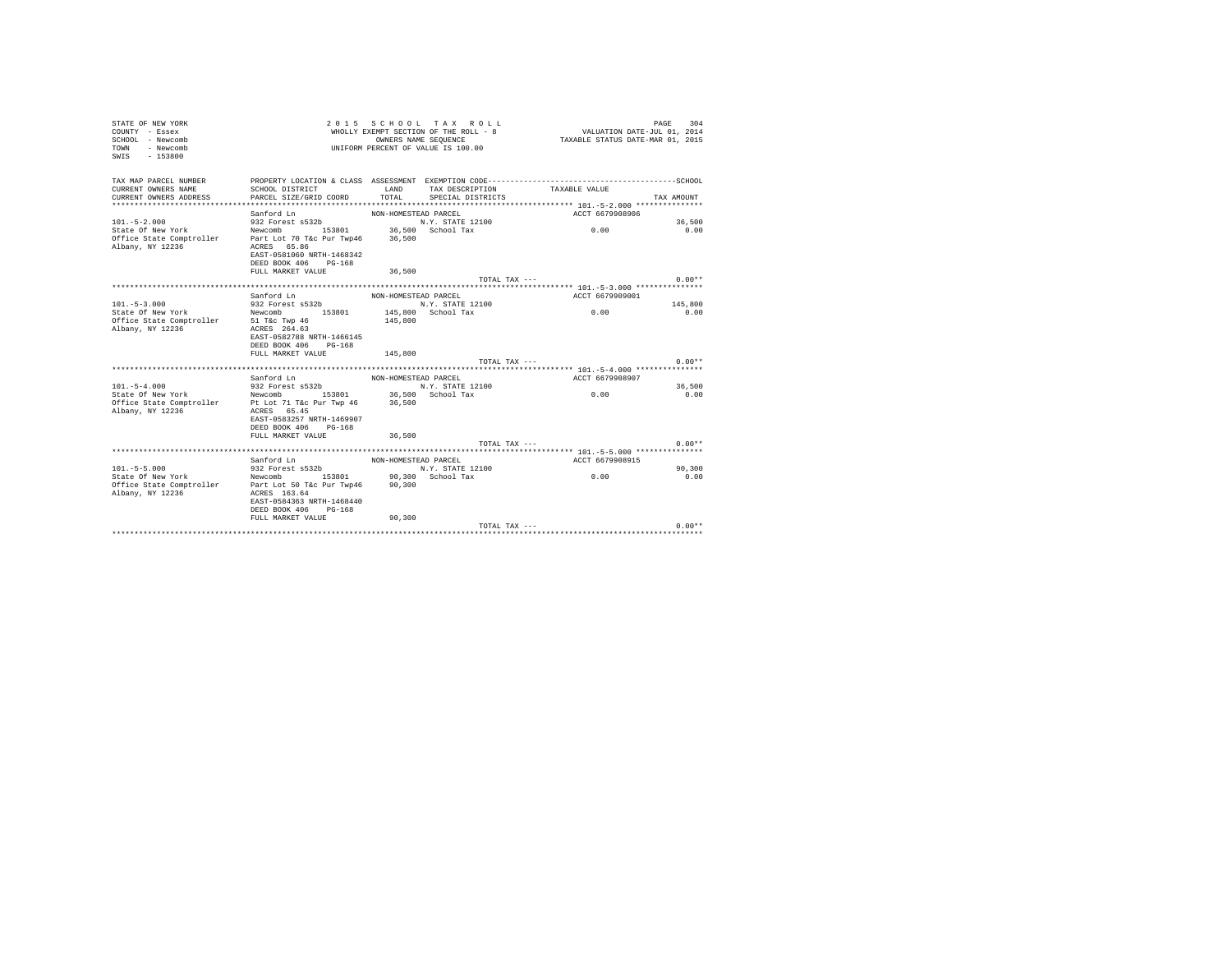| TAX MAP PARCEL NUMBER<br>CURRENT OWNERS NAME<br>LAND<br>SCHOOL DISTRICT<br>TAX DESCRIPTION<br>TAXABLE VALUE<br>PARCEL SIZE/GRID COORD<br>TOTAL<br>CURRENT OWNERS ADDRESS<br>SPECIAL DISTRICTS<br>TAX AMOUNT<br>ACCT 6679908908<br>Sanford Ln<br>NON-HOMESTEAD PARCEL<br>$101. - 5 - 6.000$<br>932 Forest s532b<br>N.Y. STATE 12100<br>36,500<br>Newcomb 153801 36,500 School Tax<br>Pt Lot 72 T&c Pur Twp 46 36,500<br>0.00<br>State Of New York<br>0.00<br>Office State Comptroller<br>Albany, NY 12236<br>ACRES 65.42<br>EAST-0585443 NRTH-1471516<br>DEED BOOK 406 PG-168<br>FULL MARKET VALUE<br>36,500<br>$0.00**$<br>TOTAL TAX ---<br>Sanford Ln<br>NON-HOMESTEAD PARCEL<br>ACCT 6679908914<br>932 Forest s532b<br>$101. - 5 - 7.000$<br>N.Y. STATE 12100<br>84,600<br>0.00<br>Newcomb 153801<br>84,600 School Tax<br>State Of New York<br>0.00<br>Office State Comptroller Part Lot 49 T&c Pur Twp46 84,600<br>Albany, NY 12236<br>ACRES 153.81<br>EAST-0586384 NRTH-1470171<br>DEED BOOK 406 PG-168<br>FULL MARKET VALUE<br>84,600<br>$0.00**$<br>TOTAL TAX $---$<br>ACCT 6679908813<br>Sanford $Ln$<br>NON-HOMESTEAD PARCEL<br>N.Y. STATE 12100<br>$101.-5-12.000$<br>932 Forest s532b<br>268,000<br>Newcomb 153801<br>268,000 School Tax<br>0.00<br>State Of New York<br>0.00<br>15 T&c Twp 45<br>Office State Comptroller<br>268,000<br>Albany, NY 12236<br>514ac Sll<br>ACRES 485.67<br>EAST-0594074 NRTH-1465966<br>DEED BOOK 406 PG-168<br>268,000<br>FULL MARKET VALUE<br>$0.00**$<br>TOTAL TAX ---<br>Sanford Ln<br>NON-HOMESTEAD PARCEL<br>ACCT 6679908910<br>Sanford Ln<br>932 Forest s532b<br>N.Y. STATE 12100<br>$101. - 5 - 13.000$<br>148,000<br>Newcomb 153801<br>148,000 School Tax<br>0.00<br>State Of New York<br>0.00<br>Office State Comptroller 25 T&c Twp 46<br>148,000<br>Albany, NY 12236<br>ACRES 268.63<br>EAST-0592275 NRTH-1462580<br>DEED BOOK 406 PG-168<br>FULL MARKET VALUE<br>148,000<br>$0.00**$<br>TOTAL TAX --- | STATE OF NEW YORK<br>COUNTY - Essex<br>SCHOOL - Newcomb<br>- Newcomb<br>TOWN<br>$-153800$<br>SWIS | 2 0 1 5<br>SCHOOL TAX ROLL<br>WHOLLY EXEMPT SECTION OF THE ROLL - 8<br>OWNERS NAME SEOUENCE<br>UNIFORM PERCENT OF VALUE IS 100.00 |  |  | VALUATION DATE-JUL 01, 2014<br>TAXABLE STATUS DATE-MAR 01, 2015 | 305<br>PAGE |
|-------------------------------------------------------------------------------------------------------------------------------------------------------------------------------------------------------------------------------------------------------------------------------------------------------------------------------------------------------------------------------------------------------------------------------------------------------------------------------------------------------------------------------------------------------------------------------------------------------------------------------------------------------------------------------------------------------------------------------------------------------------------------------------------------------------------------------------------------------------------------------------------------------------------------------------------------------------------------------------------------------------------------------------------------------------------------------------------------------------------------------------------------------------------------------------------------------------------------------------------------------------------------------------------------------------------------------------------------------------------------------------------------------------------------------------------------------------------------------------------------------------------------------------------------------------------------------------------------------------------------------------------------------------------------------------------------------------------------------------------------------------------------------------------------------------------------------------------------------------------------------------------------------------------------------------------------------------|---------------------------------------------------------------------------------------------------|-----------------------------------------------------------------------------------------------------------------------------------|--|--|-----------------------------------------------------------------|-------------|
|                                                                                                                                                                                                                                                                                                                                                                                                                                                                                                                                                                                                                                                                                                                                                                                                                                                                                                                                                                                                                                                                                                                                                                                                                                                                                                                                                                                                                                                                                                                                                                                                                                                                                                                                                                                                                                                                                                                                                             |                                                                                                   |                                                                                                                                   |  |  |                                                                 |             |
|                                                                                                                                                                                                                                                                                                                                                                                                                                                                                                                                                                                                                                                                                                                                                                                                                                                                                                                                                                                                                                                                                                                                                                                                                                                                                                                                                                                                                                                                                                                                                                                                                                                                                                                                                                                                                                                                                                                                                             |                                                                                                   |                                                                                                                                   |  |  |                                                                 |             |
|                                                                                                                                                                                                                                                                                                                                                                                                                                                                                                                                                                                                                                                                                                                                                                                                                                                                                                                                                                                                                                                                                                                                                                                                                                                                                                                                                                                                                                                                                                                                                                                                                                                                                                                                                                                                                                                                                                                                                             |                                                                                                   |                                                                                                                                   |  |  |                                                                 |             |
|                                                                                                                                                                                                                                                                                                                                                                                                                                                                                                                                                                                                                                                                                                                                                                                                                                                                                                                                                                                                                                                                                                                                                                                                                                                                                                                                                                                                                                                                                                                                                                                                                                                                                                                                                                                                                                                                                                                                                             |                                                                                                   |                                                                                                                                   |  |  |                                                                 |             |
|                                                                                                                                                                                                                                                                                                                                                                                                                                                                                                                                                                                                                                                                                                                                                                                                                                                                                                                                                                                                                                                                                                                                                                                                                                                                                                                                                                                                                                                                                                                                                                                                                                                                                                                                                                                                                                                                                                                                                             |                                                                                                   |                                                                                                                                   |  |  |                                                                 |             |
|                                                                                                                                                                                                                                                                                                                                                                                                                                                                                                                                                                                                                                                                                                                                                                                                                                                                                                                                                                                                                                                                                                                                                                                                                                                                                                                                                                                                                                                                                                                                                                                                                                                                                                                                                                                                                                                                                                                                                             |                                                                                                   |                                                                                                                                   |  |  |                                                                 |             |
|                                                                                                                                                                                                                                                                                                                                                                                                                                                                                                                                                                                                                                                                                                                                                                                                                                                                                                                                                                                                                                                                                                                                                                                                                                                                                                                                                                                                                                                                                                                                                                                                                                                                                                                                                                                                                                                                                                                                                             |                                                                                                   |                                                                                                                                   |  |  |                                                                 |             |
|                                                                                                                                                                                                                                                                                                                                                                                                                                                                                                                                                                                                                                                                                                                                                                                                                                                                                                                                                                                                                                                                                                                                                                                                                                                                                                                                                                                                                                                                                                                                                                                                                                                                                                                                                                                                                                                                                                                                                             |                                                                                                   |                                                                                                                                   |  |  |                                                                 |             |
|                                                                                                                                                                                                                                                                                                                                                                                                                                                                                                                                                                                                                                                                                                                                                                                                                                                                                                                                                                                                                                                                                                                                                                                                                                                                                                                                                                                                                                                                                                                                                                                                                                                                                                                                                                                                                                                                                                                                                             |                                                                                                   |                                                                                                                                   |  |  |                                                                 |             |
|                                                                                                                                                                                                                                                                                                                                                                                                                                                                                                                                                                                                                                                                                                                                                                                                                                                                                                                                                                                                                                                                                                                                                                                                                                                                                                                                                                                                                                                                                                                                                                                                                                                                                                                                                                                                                                                                                                                                                             |                                                                                                   |                                                                                                                                   |  |  |                                                                 |             |
|                                                                                                                                                                                                                                                                                                                                                                                                                                                                                                                                                                                                                                                                                                                                                                                                                                                                                                                                                                                                                                                                                                                                                                                                                                                                                                                                                                                                                                                                                                                                                                                                                                                                                                                                                                                                                                                                                                                                                             |                                                                                                   |                                                                                                                                   |  |  |                                                                 |             |
|                                                                                                                                                                                                                                                                                                                                                                                                                                                                                                                                                                                                                                                                                                                                                                                                                                                                                                                                                                                                                                                                                                                                                                                                                                                                                                                                                                                                                                                                                                                                                                                                                                                                                                                                                                                                                                                                                                                                                             |                                                                                                   |                                                                                                                                   |  |  |                                                                 |             |
|                                                                                                                                                                                                                                                                                                                                                                                                                                                                                                                                                                                                                                                                                                                                                                                                                                                                                                                                                                                                                                                                                                                                                                                                                                                                                                                                                                                                                                                                                                                                                                                                                                                                                                                                                                                                                                                                                                                                                             |                                                                                                   |                                                                                                                                   |  |  |                                                                 |             |
|                                                                                                                                                                                                                                                                                                                                                                                                                                                                                                                                                                                                                                                                                                                                                                                                                                                                                                                                                                                                                                                                                                                                                                                                                                                                                                                                                                                                                                                                                                                                                                                                                                                                                                                                                                                                                                                                                                                                                             |                                                                                                   |                                                                                                                                   |  |  |                                                                 |             |
|                                                                                                                                                                                                                                                                                                                                                                                                                                                                                                                                                                                                                                                                                                                                                                                                                                                                                                                                                                                                                                                                                                                                                                                                                                                                                                                                                                                                                                                                                                                                                                                                                                                                                                                                                                                                                                                                                                                                                             |                                                                                                   |                                                                                                                                   |  |  |                                                                 |             |
|                                                                                                                                                                                                                                                                                                                                                                                                                                                                                                                                                                                                                                                                                                                                                                                                                                                                                                                                                                                                                                                                                                                                                                                                                                                                                                                                                                                                                                                                                                                                                                                                                                                                                                                                                                                                                                                                                                                                                             |                                                                                                   |                                                                                                                                   |  |  |                                                                 |             |
|                                                                                                                                                                                                                                                                                                                                                                                                                                                                                                                                                                                                                                                                                                                                                                                                                                                                                                                                                                                                                                                                                                                                                                                                                                                                                                                                                                                                                                                                                                                                                                                                                                                                                                                                                                                                                                                                                                                                                             |                                                                                                   |                                                                                                                                   |  |  |                                                                 |             |
|                                                                                                                                                                                                                                                                                                                                                                                                                                                                                                                                                                                                                                                                                                                                                                                                                                                                                                                                                                                                                                                                                                                                                                                                                                                                                                                                                                                                                                                                                                                                                                                                                                                                                                                                                                                                                                                                                                                                                             |                                                                                                   |                                                                                                                                   |  |  |                                                                 |             |
|                                                                                                                                                                                                                                                                                                                                                                                                                                                                                                                                                                                                                                                                                                                                                                                                                                                                                                                                                                                                                                                                                                                                                                                                                                                                                                                                                                                                                                                                                                                                                                                                                                                                                                                                                                                                                                                                                                                                                             |                                                                                                   |                                                                                                                                   |  |  |                                                                 |             |
|                                                                                                                                                                                                                                                                                                                                                                                                                                                                                                                                                                                                                                                                                                                                                                                                                                                                                                                                                                                                                                                                                                                                                                                                                                                                                                                                                                                                                                                                                                                                                                                                                                                                                                                                                                                                                                                                                                                                                             |                                                                                                   |                                                                                                                                   |  |  |                                                                 |             |
|                                                                                                                                                                                                                                                                                                                                                                                                                                                                                                                                                                                                                                                                                                                                                                                                                                                                                                                                                                                                                                                                                                                                                                                                                                                                                                                                                                                                                                                                                                                                                                                                                                                                                                                                                                                                                                                                                                                                                             |                                                                                                   |                                                                                                                                   |  |  |                                                                 |             |
|                                                                                                                                                                                                                                                                                                                                                                                                                                                                                                                                                                                                                                                                                                                                                                                                                                                                                                                                                                                                                                                                                                                                                                                                                                                                                                                                                                                                                                                                                                                                                                                                                                                                                                                                                                                                                                                                                                                                                             |                                                                                                   |                                                                                                                                   |  |  |                                                                 |             |
|                                                                                                                                                                                                                                                                                                                                                                                                                                                                                                                                                                                                                                                                                                                                                                                                                                                                                                                                                                                                                                                                                                                                                                                                                                                                                                                                                                                                                                                                                                                                                                                                                                                                                                                                                                                                                                                                                                                                                             |                                                                                                   |                                                                                                                                   |  |  |                                                                 |             |
|                                                                                                                                                                                                                                                                                                                                                                                                                                                                                                                                                                                                                                                                                                                                                                                                                                                                                                                                                                                                                                                                                                                                                                                                                                                                                                                                                                                                                                                                                                                                                                                                                                                                                                                                                                                                                                                                                                                                                             |                                                                                                   |                                                                                                                                   |  |  |                                                                 |             |
|                                                                                                                                                                                                                                                                                                                                                                                                                                                                                                                                                                                                                                                                                                                                                                                                                                                                                                                                                                                                                                                                                                                                                                                                                                                                                                                                                                                                                                                                                                                                                                                                                                                                                                                                                                                                                                                                                                                                                             |                                                                                                   |                                                                                                                                   |  |  |                                                                 |             |
|                                                                                                                                                                                                                                                                                                                                                                                                                                                                                                                                                                                                                                                                                                                                                                                                                                                                                                                                                                                                                                                                                                                                                                                                                                                                                                                                                                                                                                                                                                                                                                                                                                                                                                                                                                                                                                                                                                                                                             |                                                                                                   |                                                                                                                                   |  |  |                                                                 |             |
|                                                                                                                                                                                                                                                                                                                                                                                                                                                                                                                                                                                                                                                                                                                                                                                                                                                                                                                                                                                                                                                                                                                                                                                                                                                                                                                                                                                                                                                                                                                                                                                                                                                                                                                                                                                                                                                                                                                                                             |                                                                                                   |                                                                                                                                   |  |  |                                                                 |             |
|                                                                                                                                                                                                                                                                                                                                                                                                                                                                                                                                                                                                                                                                                                                                                                                                                                                                                                                                                                                                                                                                                                                                                                                                                                                                                                                                                                                                                                                                                                                                                                                                                                                                                                                                                                                                                                                                                                                                                             |                                                                                                   |                                                                                                                                   |  |  |                                                                 |             |
|                                                                                                                                                                                                                                                                                                                                                                                                                                                                                                                                                                                                                                                                                                                                                                                                                                                                                                                                                                                                                                                                                                                                                                                                                                                                                                                                                                                                                                                                                                                                                                                                                                                                                                                                                                                                                                                                                                                                                             |                                                                                                   |                                                                                                                                   |  |  |                                                                 |             |
|                                                                                                                                                                                                                                                                                                                                                                                                                                                                                                                                                                                                                                                                                                                                                                                                                                                                                                                                                                                                                                                                                                                                                                                                                                                                                                                                                                                                                                                                                                                                                                                                                                                                                                                                                                                                                                                                                                                                                             |                                                                                                   |                                                                                                                                   |  |  |                                                                 |             |
|                                                                                                                                                                                                                                                                                                                                                                                                                                                                                                                                                                                                                                                                                                                                                                                                                                                                                                                                                                                                                                                                                                                                                                                                                                                                                                                                                                                                                                                                                                                                                                                                                                                                                                                                                                                                                                                                                                                                                             |                                                                                                   |                                                                                                                                   |  |  |                                                                 |             |
|                                                                                                                                                                                                                                                                                                                                                                                                                                                                                                                                                                                                                                                                                                                                                                                                                                                                                                                                                                                                                                                                                                                                                                                                                                                                                                                                                                                                                                                                                                                                                                                                                                                                                                                                                                                                                                                                                                                                                             |                                                                                                   |                                                                                                                                   |  |  |                                                                 |             |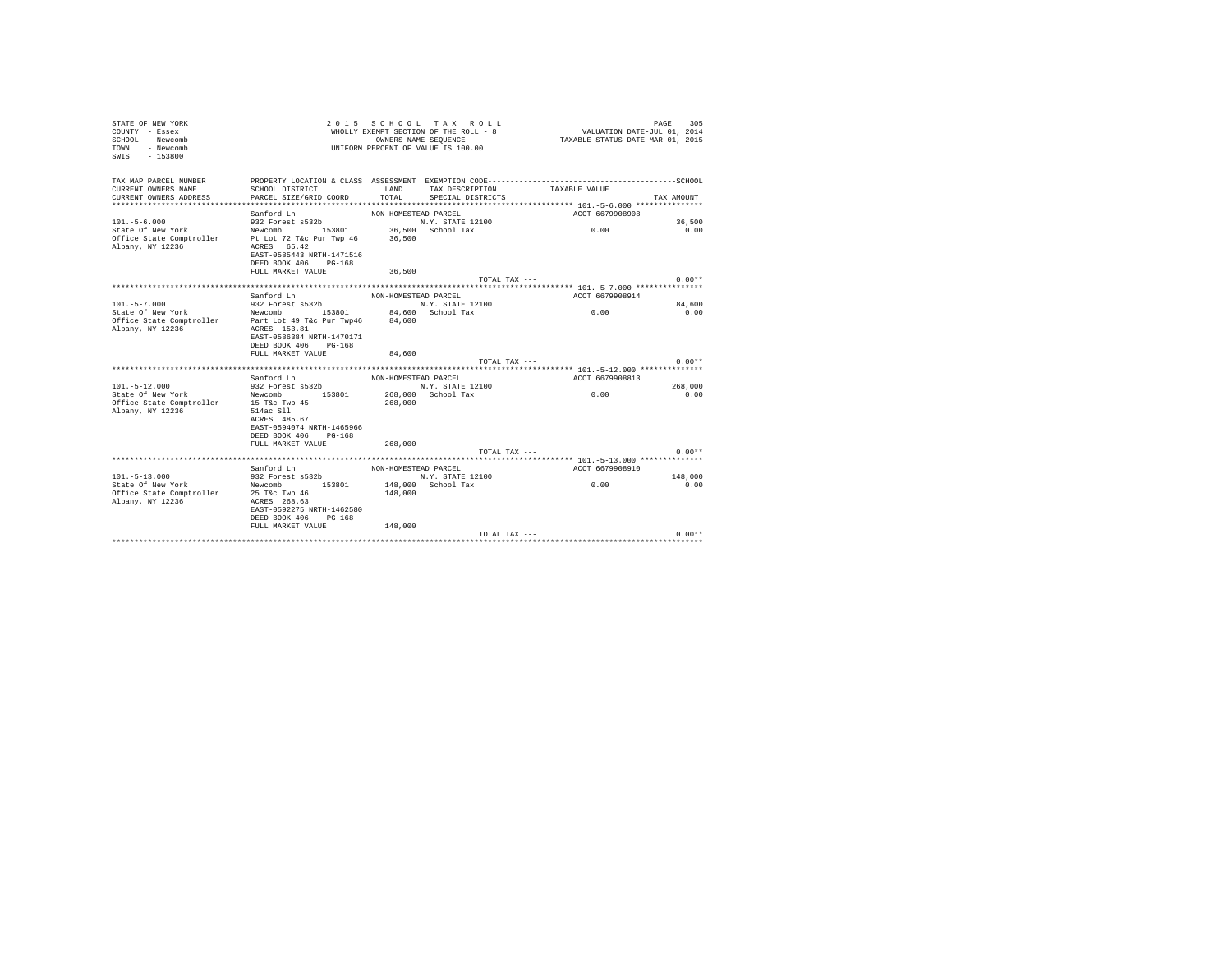| TAX MAP PARCEL NUMBER<br>CURRENT OWNERS NAME<br>SCHOOL DISTRICT<br>LAND<br>TAXABLE VALUE<br>TAX DESCRIPTION<br>TOTAL<br>CURRENT OWNERS ADDRESS<br>PARCEL SIZE/GRID COORD<br>SPECIAL DISTRICTS<br>TAX AMOUNT<br>ACCT 6679992012<br>Sanford Ln<br>NON-HOMESTEAD PARCEL<br>$101. - 5 - 15.000$<br>932 Forest s532b<br>N.Y. STATE 12100<br>58,600<br>58,600 School Tax<br>State Of New York<br>Newcomb 153801<br>0.00<br>0.00<br>Office State Comptroller<br>24 Twp 46 T&c Pur<br>58,600<br>ACRES 105.42<br>Albany, NY 12236<br>EAST-0594134 NRTH-1460015<br>DEED BOOK 406 PG-168<br>FULL MARKET VALUE<br>58,600<br>$0.00**$<br>TOTAL TAX ---<br>Sanford Ln<br>ACCT 6679992013<br>NON-HOMESTEAD PARCEL<br>932 Forest s532b<br>56,800<br>$101.-5-16.000$<br>N.Y. STATE 12100<br>Newcomb 153801<br>56,800 School Tax<br>0.00<br>0.00<br>State Of New York<br>Office State Comptroller 23 Twp 46 T&c Pur<br>56,800<br>Albany, NY 12236<br>ACRES 102.64<br>EAST-0592028 NRTH-1458412<br>DEED BOOK 406 PG-168<br>FULL MARKET VALUE<br>56,800<br>$0.00**$<br>TOTAL TAX ---<br>ACCT 6679908903<br>Sanford Ln<br>NON-HOMESTEAD PARCEL<br>$101. - 5 - 17.000$<br>932 Forest s532b<br>144,100<br>N.Y. STATE 12100<br>Newcomb 153801<br>State Of New York<br>144,100 School Tax<br>0.00<br>0.00<br>Office State Comptroller<br>26 T&c Twp 46<br>144,100<br>Albany, NY 12236<br>ACRES 262.14<br>EAST-0590199 NRTH-1460960<br>DEED BOOK 406 PG-168<br>FULL MARKET VALUE<br>144,100<br>$0.00**$<br>TOTAL TAX ---<br>Sanford Ln<br>ACCT 6679992014<br>NON-HOMESTEAD PARCEL<br>$101. - 5 - 18.000$<br>932 Forest s532b<br>N.Y. STATE 12100<br>23,000<br>Newcomb 153801<br>23,000 School Tax<br>0.00<br>State Of New York<br>0.00<br>Office State Comptroller 27 Twp 46 T&c Pur<br>23,000<br>Albany, NY 12236<br>ACRES 1.67<br>EAST-0586799 NRTH-1460526<br>DEED BOOK 406 PG-168<br>FULL MARKET VALUE<br>23,000<br>TOTAL TAX ---<br>$0.00**$ | COUNTY - Essex<br>SCHOOL - Newcomb<br>TOWN<br>- Newcomb<br>$-153800$<br>SWIS |  | WHOLLY EXEMPT SECTION OF THE ROLL - 8<br>OWNERS NAME SEQUENCE<br>UNIFORM PERCENT OF VALUE IS 100.00 | VALUATION DATE-JUL 01, 2014<br>TAXABLE STATUS DATE-MAR 01, 2015 |  |
|-------------------------------------------------------------------------------------------------------------------------------------------------------------------------------------------------------------------------------------------------------------------------------------------------------------------------------------------------------------------------------------------------------------------------------------------------------------------------------------------------------------------------------------------------------------------------------------------------------------------------------------------------------------------------------------------------------------------------------------------------------------------------------------------------------------------------------------------------------------------------------------------------------------------------------------------------------------------------------------------------------------------------------------------------------------------------------------------------------------------------------------------------------------------------------------------------------------------------------------------------------------------------------------------------------------------------------------------------------------------------------------------------------------------------------------------------------------------------------------------------------------------------------------------------------------------------------------------------------------------------------------------------------------------------------------------------------------------------------------------------------------------------------------------------------------------------------------------------------------------------------------------------------------------------|------------------------------------------------------------------------------|--|-----------------------------------------------------------------------------------------------------|-----------------------------------------------------------------|--|
|                                                                                                                                                                                                                                                                                                                                                                                                                                                                                                                                                                                                                                                                                                                                                                                                                                                                                                                                                                                                                                                                                                                                                                                                                                                                                                                                                                                                                                                                                                                                                                                                                                                                                                                                                                                                                                                                                                                         |                                                                              |  |                                                                                                     |                                                                 |  |
|                                                                                                                                                                                                                                                                                                                                                                                                                                                                                                                                                                                                                                                                                                                                                                                                                                                                                                                                                                                                                                                                                                                                                                                                                                                                                                                                                                                                                                                                                                                                                                                                                                                                                                                                                                                                                                                                                                                         |                                                                              |  |                                                                                                     |                                                                 |  |
|                                                                                                                                                                                                                                                                                                                                                                                                                                                                                                                                                                                                                                                                                                                                                                                                                                                                                                                                                                                                                                                                                                                                                                                                                                                                                                                                                                                                                                                                                                                                                                                                                                                                                                                                                                                                                                                                                                                         |                                                                              |  |                                                                                                     |                                                                 |  |
|                                                                                                                                                                                                                                                                                                                                                                                                                                                                                                                                                                                                                                                                                                                                                                                                                                                                                                                                                                                                                                                                                                                                                                                                                                                                                                                                                                                                                                                                                                                                                                                                                                                                                                                                                                                                                                                                                                                         |                                                                              |  |                                                                                                     |                                                                 |  |
|                                                                                                                                                                                                                                                                                                                                                                                                                                                                                                                                                                                                                                                                                                                                                                                                                                                                                                                                                                                                                                                                                                                                                                                                                                                                                                                                                                                                                                                                                                                                                                                                                                                                                                                                                                                                                                                                                                                         |                                                                              |  |                                                                                                     |                                                                 |  |
|                                                                                                                                                                                                                                                                                                                                                                                                                                                                                                                                                                                                                                                                                                                                                                                                                                                                                                                                                                                                                                                                                                                                                                                                                                                                                                                                                                                                                                                                                                                                                                                                                                                                                                                                                                                                                                                                                                                         |                                                                              |  |                                                                                                     |                                                                 |  |
|                                                                                                                                                                                                                                                                                                                                                                                                                                                                                                                                                                                                                                                                                                                                                                                                                                                                                                                                                                                                                                                                                                                                                                                                                                                                                                                                                                                                                                                                                                                                                                                                                                                                                                                                                                                                                                                                                                                         |                                                                              |  |                                                                                                     |                                                                 |  |
|                                                                                                                                                                                                                                                                                                                                                                                                                                                                                                                                                                                                                                                                                                                                                                                                                                                                                                                                                                                                                                                                                                                                                                                                                                                                                                                                                                                                                                                                                                                                                                                                                                                                                                                                                                                                                                                                                                                         |                                                                              |  |                                                                                                     |                                                                 |  |
|                                                                                                                                                                                                                                                                                                                                                                                                                                                                                                                                                                                                                                                                                                                                                                                                                                                                                                                                                                                                                                                                                                                                                                                                                                                                                                                                                                                                                                                                                                                                                                                                                                                                                                                                                                                                                                                                                                                         |                                                                              |  |                                                                                                     |                                                                 |  |
|                                                                                                                                                                                                                                                                                                                                                                                                                                                                                                                                                                                                                                                                                                                                                                                                                                                                                                                                                                                                                                                                                                                                                                                                                                                                                                                                                                                                                                                                                                                                                                                                                                                                                                                                                                                                                                                                                                                         |                                                                              |  |                                                                                                     |                                                                 |  |
|                                                                                                                                                                                                                                                                                                                                                                                                                                                                                                                                                                                                                                                                                                                                                                                                                                                                                                                                                                                                                                                                                                                                                                                                                                                                                                                                                                                                                                                                                                                                                                                                                                                                                                                                                                                                                                                                                                                         |                                                                              |  |                                                                                                     |                                                                 |  |
|                                                                                                                                                                                                                                                                                                                                                                                                                                                                                                                                                                                                                                                                                                                                                                                                                                                                                                                                                                                                                                                                                                                                                                                                                                                                                                                                                                                                                                                                                                                                                                                                                                                                                                                                                                                                                                                                                                                         |                                                                              |  |                                                                                                     |                                                                 |  |
|                                                                                                                                                                                                                                                                                                                                                                                                                                                                                                                                                                                                                                                                                                                                                                                                                                                                                                                                                                                                                                                                                                                                                                                                                                                                                                                                                                                                                                                                                                                                                                                                                                                                                                                                                                                                                                                                                                                         |                                                                              |  |                                                                                                     |                                                                 |  |
|                                                                                                                                                                                                                                                                                                                                                                                                                                                                                                                                                                                                                                                                                                                                                                                                                                                                                                                                                                                                                                                                                                                                                                                                                                                                                                                                                                                                                                                                                                                                                                                                                                                                                                                                                                                                                                                                                                                         |                                                                              |  |                                                                                                     |                                                                 |  |
|                                                                                                                                                                                                                                                                                                                                                                                                                                                                                                                                                                                                                                                                                                                                                                                                                                                                                                                                                                                                                                                                                                                                                                                                                                                                                                                                                                                                                                                                                                                                                                                                                                                                                                                                                                                                                                                                                                                         |                                                                              |  |                                                                                                     |                                                                 |  |
|                                                                                                                                                                                                                                                                                                                                                                                                                                                                                                                                                                                                                                                                                                                                                                                                                                                                                                                                                                                                                                                                                                                                                                                                                                                                                                                                                                                                                                                                                                                                                                                                                                                                                                                                                                                                                                                                                                                         |                                                                              |  |                                                                                                     |                                                                 |  |
|                                                                                                                                                                                                                                                                                                                                                                                                                                                                                                                                                                                                                                                                                                                                                                                                                                                                                                                                                                                                                                                                                                                                                                                                                                                                                                                                                                                                                                                                                                                                                                                                                                                                                                                                                                                                                                                                                                                         |                                                                              |  |                                                                                                     |                                                                 |  |
|                                                                                                                                                                                                                                                                                                                                                                                                                                                                                                                                                                                                                                                                                                                                                                                                                                                                                                                                                                                                                                                                                                                                                                                                                                                                                                                                                                                                                                                                                                                                                                                                                                                                                                                                                                                                                                                                                                                         |                                                                              |  |                                                                                                     |                                                                 |  |
|                                                                                                                                                                                                                                                                                                                                                                                                                                                                                                                                                                                                                                                                                                                                                                                                                                                                                                                                                                                                                                                                                                                                                                                                                                                                                                                                                                                                                                                                                                                                                                                                                                                                                                                                                                                                                                                                                                                         |                                                                              |  |                                                                                                     |                                                                 |  |
|                                                                                                                                                                                                                                                                                                                                                                                                                                                                                                                                                                                                                                                                                                                                                                                                                                                                                                                                                                                                                                                                                                                                                                                                                                                                                                                                                                                                                                                                                                                                                                                                                                                                                                                                                                                                                                                                                                                         |                                                                              |  |                                                                                                     |                                                                 |  |
|                                                                                                                                                                                                                                                                                                                                                                                                                                                                                                                                                                                                                                                                                                                                                                                                                                                                                                                                                                                                                                                                                                                                                                                                                                                                                                                                                                                                                                                                                                                                                                                                                                                                                                                                                                                                                                                                                                                         |                                                                              |  |                                                                                                     |                                                                 |  |
|                                                                                                                                                                                                                                                                                                                                                                                                                                                                                                                                                                                                                                                                                                                                                                                                                                                                                                                                                                                                                                                                                                                                                                                                                                                                                                                                                                                                                                                                                                                                                                                                                                                                                                                                                                                                                                                                                                                         |                                                                              |  |                                                                                                     |                                                                 |  |
|                                                                                                                                                                                                                                                                                                                                                                                                                                                                                                                                                                                                                                                                                                                                                                                                                                                                                                                                                                                                                                                                                                                                                                                                                                                                                                                                                                                                                                                                                                                                                                                                                                                                                                                                                                                                                                                                                                                         |                                                                              |  |                                                                                                     |                                                                 |  |
|                                                                                                                                                                                                                                                                                                                                                                                                                                                                                                                                                                                                                                                                                                                                                                                                                                                                                                                                                                                                                                                                                                                                                                                                                                                                                                                                                                                                                                                                                                                                                                                                                                                                                                                                                                                                                                                                                                                         |                                                                              |  |                                                                                                     |                                                                 |  |
|                                                                                                                                                                                                                                                                                                                                                                                                                                                                                                                                                                                                                                                                                                                                                                                                                                                                                                                                                                                                                                                                                                                                                                                                                                                                                                                                                                                                                                                                                                                                                                                                                                                                                                                                                                                                                                                                                                                         |                                                                              |  |                                                                                                     |                                                                 |  |
|                                                                                                                                                                                                                                                                                                                                                                                                                                                                                                                                                                                                                                                                                                                                                                                                                                                                                                                                                                                                                                                                                                                                                                                                                                                                                                                                                                                                                                                                                                                                                                                                                                                                                                                                                                                                                                                                                                                         |                                                                              |  |                                                                                                     |                                                                 |  |
|                                                                                                                                                                                                                                                                                                                                                                                                                                                                                                                                                                                                                                                                                                                                                                                                                                                                                                                                                                                                                                                                                                                                                                                                                                                                                                                                                                                                                                                                                                                                                                                                                                                                                                                                                                                                                                                                                                                         |                                                                              |  |                                                                                                     |                                                                 |  |
|                                                                                                                                                                                                                                                                                                                                                                                                                                                                                                                                                                                                                                                                                                                                                                                                                                                                                                                                                                                                                                                                                                                                                                                                                                                                                                                                                                                                                                                                                                                                                                                                                                                                                                                                                                                                                                                                                                                         |                                                                              |  |                                                                                                     |                                                                 |  |
|                                                                                                                                                                                                                                                                                                                                                                                                                                                                                                                                                                                                                                                                                                                                                                                                                                                                                                                                                                                                                                                                                                                                                                                                                                                                                                                                                                                                                                                                                                                                                                                                                                                                                                                                                                                                                                                                                                                         |                                                                              |  |                                                                                                     |                                                                 |  |
|                                                                                                                                                                                                                                                                                                                                                                                                                                                                                                                                                                                                                                                                                                                                                                                                                                                                                                                                                                                                                                                                                                                                                                                                                                                                                                                                                                                                                                                                                                                                                                                                                                                                                                                                                                                                                                                                                                                         |                                                                              |  |                                                                                                     |                                                                 |  |
|                                                                                                                                                                                                                                                                                                                                                                                                                                                                                                                                                                                                                                                                                                                                                                                                                                                                                                                                                                                                                                                                                                                                                                                                                                                                                                                                                                                                                                                                                                                                                                                                                                                                                                                                                                                                                                                                                                                         |                                                                              |  |                                                                                                     |                                                                 |  |
|                                                                                                                                                                                                                                                                                                                                                                                                                                                                                                                                                                                                                                                                                                                                                                                                                                                                                                                                                                                                                                                                                                                                                                                                                                                                                                                                                                                                                                                                                                                                                                                                                                                                                                                                                                                                                                                                                                                         |                                                                              |  |                                                                                                     |                                                                 |  |
|                                                                                                                                                                                                                                                                                                                                                                                                                                                                                                                                                                                                                                                                                                                                                                                                                                                                                                                                                                                                                                                                                                                                                                                                                                                                                                                                                                                                                                                                                                                                                                                                                                                                                                                                                                                                                                                                                                                         |                                                                              |  |                                                                                                     |                                                                 |  |
|                                                                                                                                                                                                                                                                                                                                                                                                                                                                                                                                                                                                                                                                                                                                                                                                                                                                                                                                                                                                                                                                                                                                                                                                                                                                                                                                                                                                                                                                                                                                                                                                                                                                                                                                                                                                                                                                                                                         |                                                                              |  |                                                                                                     |                                                                 |  |
|                                                                                                                                                                                                                                                                                                                                                                                                                                                                                                                                                                                                                                                                                                                                                                                                                                                                                                                                                                                                                                                                                                                                                                                                                                                                                                                                                                                                                                                                                                                                                                                                                                                                                                                                                                                                                                                                                                                         |                                                                              |  |                                                                                                     |                                                                 |  |
|                                                                                                                                                                                                                                                                                                                                                                                                                                                                                                                                                                                                                                                                                                                                                                                                                                                                                                                                                                                                                                                                                                                                                                                                                                                                                                                                                                                                                                                                                                                                                                                                                                                                                                                                                                                                                                                                                                                         |                                                                              |  |                                                                                                     |                                                                 |  |
|                                                                                                                                                                                                                                                                                                                                                                                                                                                                                                                                                                                                                                                                                                                                                                                                                                                                                                                                                                                                                                                                                                                                                                                                                                                                                                                                                                                                                                                                                                                                                                                                                                                                                                                                                                                                                                                                                                                         |                                                                              |  |                                                                                                     |                                                                 |  |
|                                                                                                                                                                                                                                                                                                                                                                                                                                                                                                                                                                                                                                                                                                                                                                                                                                                                                                                                                                                                                                                                                                                                                                                                                                                                                                                                                                                                                                                                                                                                                                                                                                                                                                                                                                                                                                                                                                                         |                                                                              |  |                                                                                                     |                                                                 |  |
|                                                                                                                                                                                                                                                                                                                                                                                                                                                                                                                                                                                                                                                                                                                                                                                                                                                                                                                                                                                                                                                                                                                                                                                                                                                                                                                                                                                                                                                                                                                                                                                                                                                                                                                                                                                                                                                                                                                         |                                                                              |  |                                                                                                     |                                                                 |  |
|                                                                                                                                                                                                                                                                                                                                                                                                                                                                                                                                                                                                                                                                                                                                                                                                                                                                                                                                                                                                                                                                                                                                                                                                                                                                                                                                                                                                                                                                                                                                                                                                                                                                                                                                                                                                                                                                                                                         |                                                                              |  |                                                                                                     |                                                                 |  |

STATE OF NEW YORK 2 0 1 5 S C H O O L T A X R O L L PAGE 306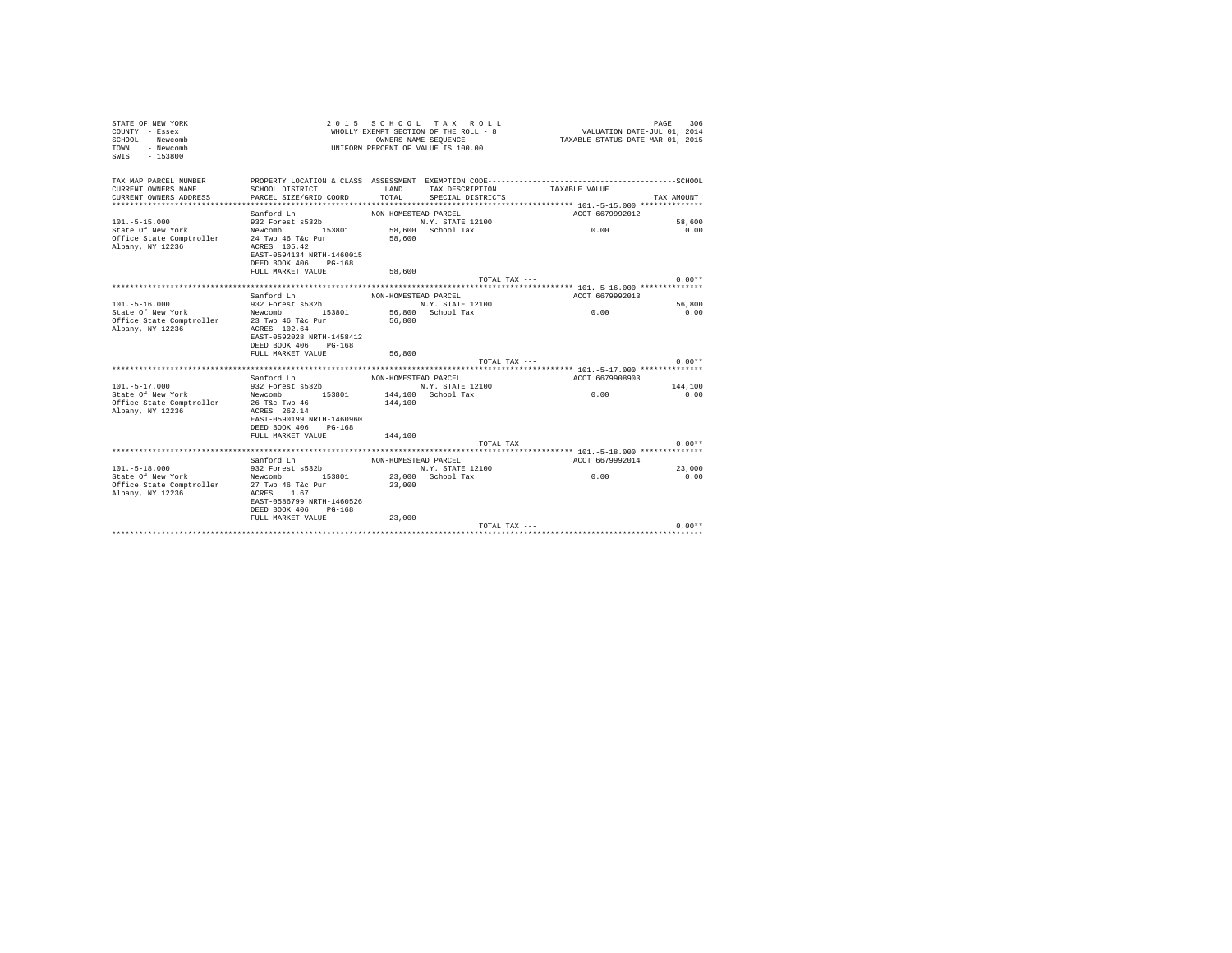| STATE OF NEW YORK<br>COUNTY - Essex<br>SCHOOL - Newcomb<br>- Newcomb<br>TOWN<br>$-153800$<br>SWTS | 2 0 1 5<br>SCHOOL TAX ROLL<br>WHOLLY EXEMPT SECTION OF THE ROLL - 8<br>OWNERS NAME SEOUENCE<br>UNIFORM PERCENT OF VALUE IS 100.00                          |                      |                                      |                 | PAGE<br>307<br>VALUATION DATE-JUL 01, 2014<br>TAXABLE STATUS DATE-MAR 01, 2015 |  |  |
|---------------------------------------------------------------------------------------------------|------------------------------------------------------------------------------------------------------------------------------------------------------------|----------------------|--------------------------------------|-----------------|--------------------------------------------------------------------------------|--|--|
| TAX MAP PARCEL NUMBER                                                                             |                                                                                                                                                            |                      |                                      |                 |                                                                                |  |  |
| CURRENT OWNERS NAME<br>CURRENT OWNERS ADDRESS                                                     | SCHOOL DISTRICT<br>PARCEL SIZE/GRID COORD                                                                                                                  | LAND<br>TOTAL        | TAX DESCRIPTION<br>SPECIAL DISTRICTS | TAXABLE VALUE   | TAX AMOUNT                                                                     |  |  |
|                                                                                                   |                                                                                                                                                            |                      |                                      |                 |                                                                                |  |  |
| $101. - 5 - 20.000$                                                                               | Sanford Ln<br>932 Forest s532b                                                                                                                             | NON-HOMESTEAD PARCEL | N.Y. STATE 12100                     | ACCT 6679908911 | 143,000                                                                        |  |  |
| State Of New York                                                                                 | Newcomb 153801                                                                                                                                             |                      | 143,000 School Tax                   | 0.00            | 0.00                                                                           |  |  |
| Office State Comptroller<br>Albany, NY 12236                                                      | Part Lot 46 T&c Pur Twp46 143,000<br>222.9ac S11<br>ACRES 259.82<br>EAST-0585402 NRTH-1462766<br>DEED BOOK 406 PG-168<br>FULL MARKET VALUE                 | 143,000              |                                      |                 |                                                                                |  |  |
|                                                                                                   |                                                                                                                                                            |                      | TOTAL TAX $---$                      |                 | $0.00**$                                                                       |  |  |
|                                                                                                   |                                                                                                                                                            |                      |                                      |                 |                                                                                |  |  |
|                                                                                                   | Sanford Ln                                                                                                                                                 | NON-HOMESTEAD PARCEL |                                      | ACCT 6679908904 |                                                                                |  |  |
| $101. - 5 - 21.000$                                                                               | 932 Forest s532b                                                                                                                                           |                      | N.Y. STATE 12100                     |                 | 23,900                                                                         |  |  |
| State Of New York<br>Office State Comptroller<br>Albany, NY 12236                                 | Newcomb 153801<br>Part Lot 45 T&c Pur Twp46<br>ACRES 44.22<br>EAST-0583755 NRTH-1462967<br>DEED BOOK 406 PG-168                                            | 23,900               | 23,900 School Tax                    | 0.00            | 0.00                                                                           |  |  |
|                                                                                                   | FULL MARKET VALUE                                                                                                                                          | 23,900               |                                      |                 |                                                                                |  |  |
|                                                                                                   |                                                                                                                                                            |                      | TOTAL TAX $---$                      |                 | $0.00**$                                                                       |  |  |
|                                                                                                   | Sanford Ln                                                                                                                                                 |                      |                                      | ACCT 6679908905 |                                                                                |  |  |
| $101. - 5 - 22.000$                                                                               | 932 Forest s532b                                                                                                                                           | NON-HOMESTEAD PARCEL | N.Y. STATE 12100                     |                 | 66,200                                                                         |  |  |
| State Of New York<br>Office State Comptroller<br>Albany, NY 12236                                 | 153801 66,200 School Tax<br>Newcomb<br>Part Lot 52 T&c Pur Twp46<br>ACRES 119.58<br>EAST-0581149 NRTH-1464856<br>DEED BOOK 406 PG-168<br>FULL MARKET VALUE | 66,200<br>66.200     |                                      | 0.00            | 0.00                                                                           |  |  |
|                                                                                                   |                                                                                                                                                            |                      | TOTAL TAX ---                        |                 | $0.00**$                                                                       |  |  |
|                                                                                                   |                                                                                                                                                            |                      |                                      |                 |                                                                                |  |  |
|                                                                                                   | Newcomb Lake Rd                                                                                                                                            | NON-HOMESTEAD PARCEL |                                      | ACCT 665Z008008 |                                                                                |  |  |
| $109. - 1 - 8.000 / 1$                                                                            | 931 Forest s532a                                                                                                                                           |                      | N.Y. STATE 12100                     |                 | 260,000                                                                        |  |  |
| State of New York<br>Land Claims Unit<br>Alfred E Smith Bld Fl 7<br>Albany, NY 12236              | 153801<br>Newcomb<br>TWP 27 T&C Purchase RS<br>Improvements Only<br>EAST-0544251 NRTH-1451968                                                              | 260,000              | 100 School Tax                       | 0.00            | 0.00                                                                           |  |  |
|                                                                                                   | FULL MARKET VALUE                                                                                                                                          | 260,000              |                                      |                 |                                                                                |  |  |
|                                                                                                   |                                                                                                                                                            |                      | TOTAL TAX ---                        |                 | $0.00**$                                                                       |  |  |
|                                                                                                   |                                                                                                                                                            |                      |                                      |                 |                                                                                |  |  |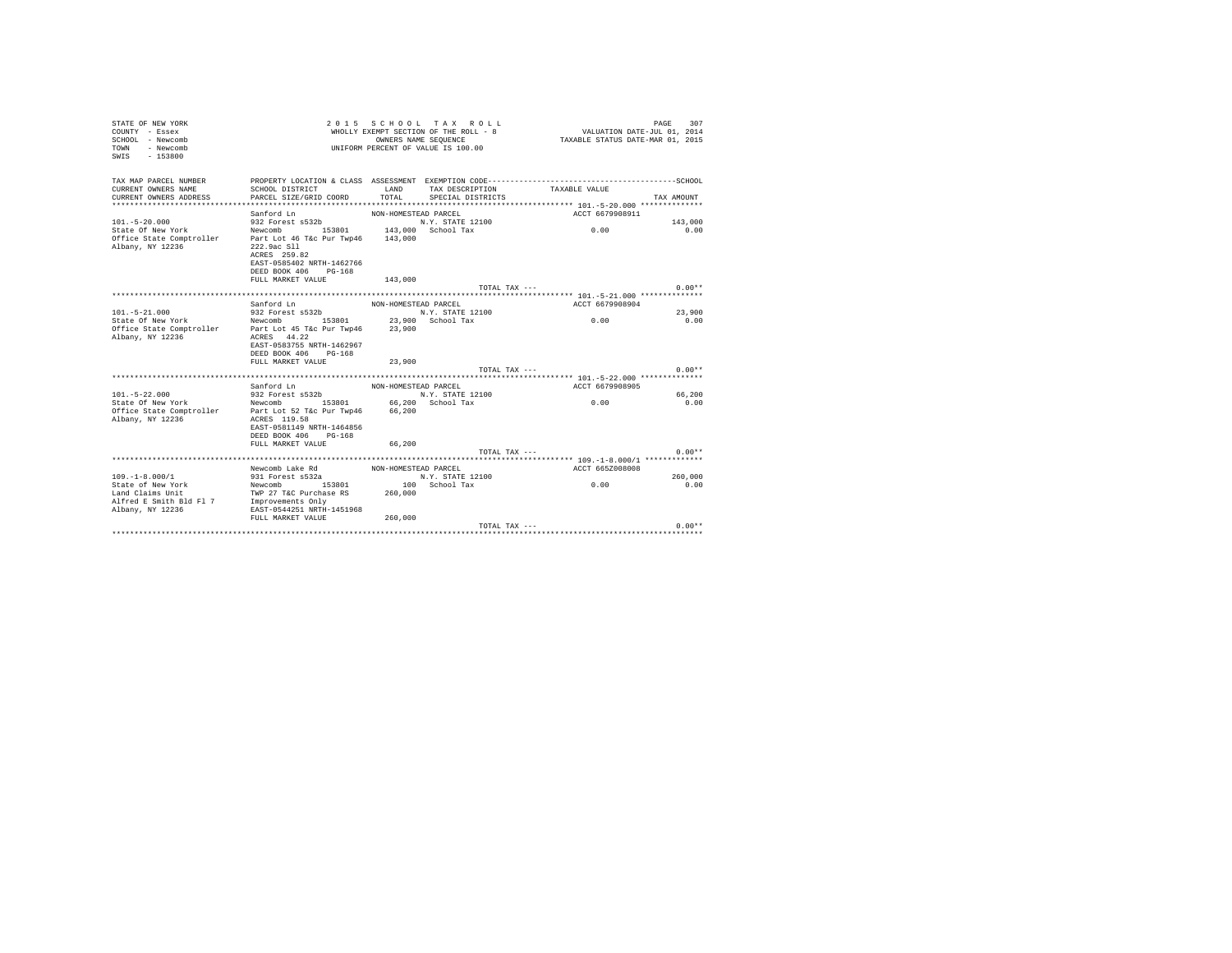| STATE OF NEW YORK<br>COUNTY - Essex<br>SCHOOL - Newcomb<br>- Newcomb<br><b>TOWN</b><br>SWIS<br>$-153800$ |                                           | OWNERS NAME SEQUENCE | 2015 SCHOOL TAX ROLL<br>WHOLLY EXEMPT SECTION OF THE ROLL - 8<br>UNIFORM PERCENT OF VALUE IS 100.00 | VALUATION DATE-JUL 01, 2014<br>TAXABLE STATUS DATE-MAR 01, 2015 | PAGE<br>308     |
|----------------------------------------------------------------------------------------------------------|-------------------------------------------|----------------------|-----------------------------------------------------------------------------------------------------|-----------------------------------------------------------------|-----------------|
| TAX MAP PARCEL NUMBER<br>CURRENT OWNERS NAME<br>CURRENT OWNERS ADDRESS                                   | SCHOOL DISTRICT<br>PARCEL SIZE/GRID COORD | LAND<br>TOTAL        | TAX DESCRIPTION<br>SPECIAL DISTRICTS                                                                | TAXABLE VALUE                                                   | TAX AMOUNT      |
|                                                                                                          | Newcomb Lake Rd                           | NON-HOMESTEAD PARCEL |                                                                                                     | ACCT 665Z008005                                                 |                 |
| $109. - 1 - 10.000 / 1$                                                                                  | 210 1 Family Res                          |                      | N.Y. STATE 12100                                                                                    |                                                                 | 247.000         |
| State of New York                                                                                        | Newcomb<br>153801                         |                      | 100 School Tax                                                                                      | 0.00                                                            | 0.00            |
| Land Claims Unit                                                                                         | 2/3 TWP 27 T&C Purchase R                 | 247,000              |                                                                                                     |                                                                 |                 |
| Alfred E Smith Bld Fl 7                                                                                  | Improvements Only                         |                      |                                                                                                     |                                                                 |                 |
| Albany, NY 12236                                                                                         | EAST-0543700 NRTH-1448443                 |                      |                                                                                                     |                                                                 |                 |
|                                                                                                          | DEED BOOK 144 PG-435                      |                      |                                                                                                     |                                                                 |                 |
|                                                                                                          | FULL MARKET VALUE                         | 247.000              |                                                                                                     |                                                                 | $0.00**$        |
|                                                                                                          |                                           |                      | TOTAL TAX ---                                                                                       |                                                                 |                 |
|                                                                                                          | Newcomb Lake Rd                           | NON-HOMESTEAD PARCEL |                                                                                                     | ACCT 665Z008006                                                 |                 |
| $109. - 1 - 17.000/1$                                                                                    | 931 Forest s532a                          |                      | N.Y. STATE 12100                                                                                    |                                                                 | 1134,700        |
| State of New York                                                                                        | Newcomb 153801 354,600 School Tax         |                      |                                                                                                     | 0.00                                                            | 0.00            |
| Land Claims Unit                                                                                         | 3/10 TWP 27 T&C Purchase                  | 1134,700             |                                                                                                     |                                                                 |                 |
| Alfred E Smith Bld Fl 7                                                                                  | Improvements Only                         |                      |                                                                                                     |                                                                 |                 |
| Albany, NY 12236                                                                                         | EAST-0547362 NRTH-1448939                 |                      |                                                                                                     |                                                                 |                 |
|                                                                                                          | FULL MARKET VALUE                         | 1134,700             |                                                                                                     |                                                                 |                 |
|                                                                                                          |                                           |                      | TOTAL TAX $---$                                                                                     |                                                                 | $0.00**$        |
|                                                                                                          |                                           |                      |                                                                                                     |                                                                 |                 |
|                                                                                                          | Campsite Rd                               | NON-HOMESTEAD PARCEL |                                                                                                     | ACCT 665Z005005                                                 |                 |
| $110. -1 - 12.311$<br>State of New York                                                                  | 931 Forest s532a<br>Newcomb<br>153801     |                      | N.Y. STATE 12100<br>123,345 School Tax                                                              | 0.00                                                            | 123,345<br>0.00 |
| 625 Broadway                                                                                             | T&C Purchase TWP 27                       | 123,345              |                                                                                                     |                                                                 |                 |
| Albany, NY 12233                                                                                         | 1755/158 Leasehold Agreem                 |                      |                                                                                                     |                                                                 |                 |
|                                                                                                          | ACRES 299.38                              |                      |                                                                                                     |                                                                 |                 |
|                                                                                                          | EAST-0558779 NRTH-1448317                 |                      |                                                                                                     |                                                                 |                 |
|                                                                                                          | DEED BOOK 1755 PG-152                     |                      |                                                                                                     |                                                                 |                 |
|                                                                                                          | FULL MARKET VALUE                         | 123,345              |                                                                                                     |                                                                 |                 |
|                                                                                                          |                                           |                      | TOTAL TAX $---$                                                                                     |                                                                 | $0.00**$        |
|                                                                                                          |                                           |                      |                                                                                                     |                                                                 |                 |
|                                                                                                          | 22 Adams Ln                               | NON-HOMESTEAD PARCEL |                                                                                                     | ACCT 665J106601                                                 |                 |
| $110.18 - 3 - 17.000$                                                                                    | 210 1 Family Res                          |                      | N.Y. STATE 12100                                                                                    |                                                                 | 116,500         |
| State Of New York                                                                                        | Newcomb<br>153801                         |                      | 27,100 School Tax                                                                                   | 0.00                                                            | 0.00            |
| Dormitory Authority Of<br>c/o Shannon Hickman                                                            | Pt 4 Thorns Survey<br>ACRES<br>0.51       | 116,500              |                                                                                                     |                                                                 |                 |
| 515 Broadway                                                                                             | EAST-0559773 NRTH-1441683                 |                      |                                                                                                     |                                                                 |                 |
| Albany, NY 12207-2916                                                                                    | DEED BOOK 1161 PG-77                      |                      |                                                                                                     |                                                                 |                 |
|                                                                                                          | FULL MARKET VALUE                         | 116,500              |                                                                                                     |                                                                 |                 |
|                                                                                                          |                                           |                      | TOTAL TAX ---                                                                                       |                                                                 | $0.00**$        |
|                                                                                                          |                                           |                      |                                                                                                     |                                                                 |                 |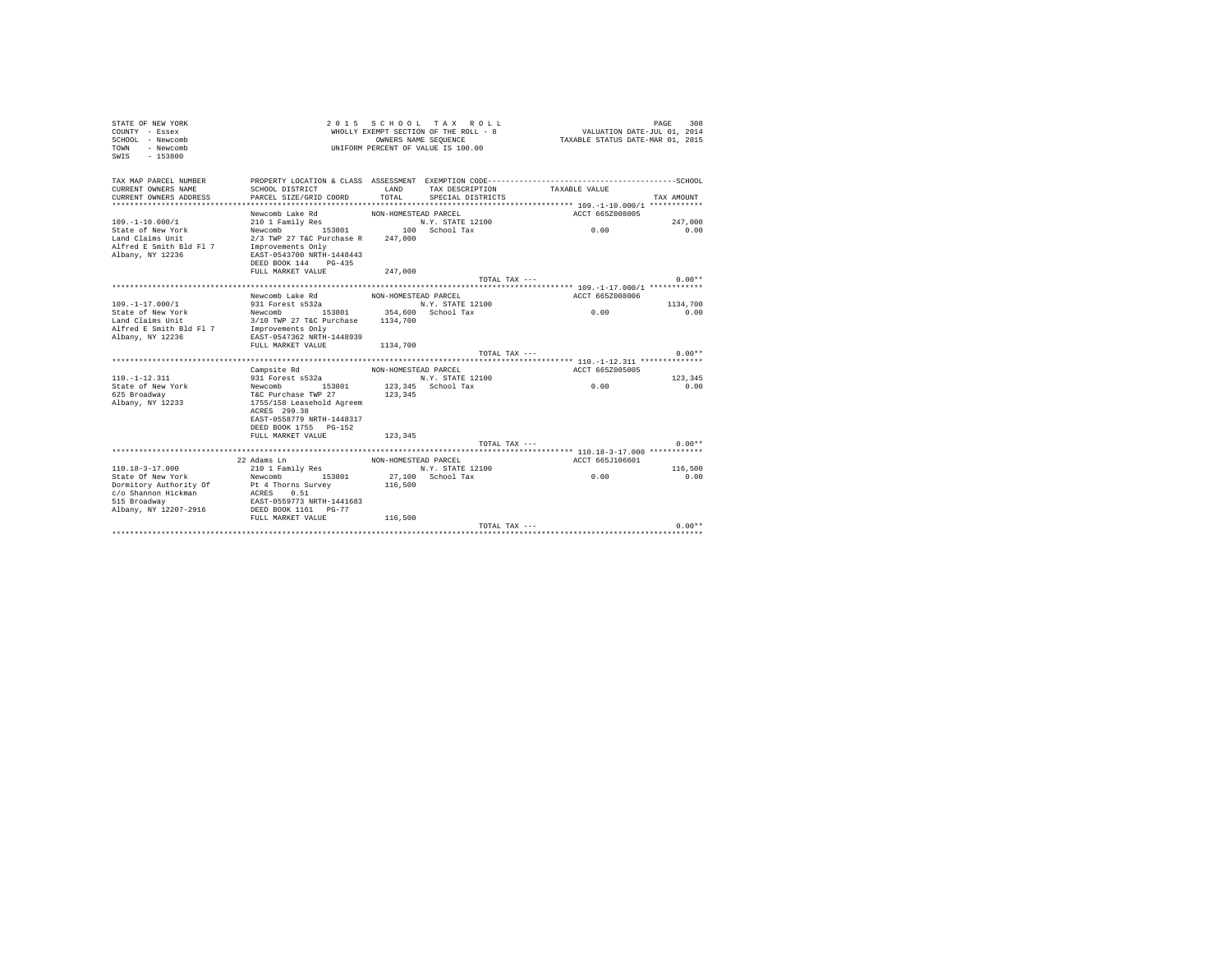| STATE OF NEW YORK<br>COUNTY - Essex<br>SCHOOL - Newcomb<br>- Newcomb<br>TOWN<br>$-153800$<br>SWIS |                           |                      | 2015 SCHOOL TAX ROLL<br>WHOLLY EXEMPT SECTION OF THE ROLL - 8<br>OWNERS NAME SEQUENCE<br>UNIFORM PERCENT OF VALUE IS 100.00 | VALUATION DATE-JUL 01, 2014<br>TAXABLE STATUS DATE-MAR 01, 2015 | 309<br>PAGE  |
|---------------------------------------------------------------------------------------------------|---------------------------|----------------------|-----------------------------------------------------------------------------------------------------------------------------|-----------------------------------------------------------------|--------------|
| TAX MAP PARCEL NUMBER                                                                             |                           |                      |                                                                                                                             |                                                                 |              |
| CURRENT OWNERS NAME                                                                               | SCHOOL DISTRICT           | LAND                 | TAX DESCRIPTION                                                                                                             | TAXABLE VALUE                                                   |              |
| CURRENT OWNERS ADDRESS                                                                            | PARCEL SIZE/GRID COORD    | TOTAL.               | SPECIAL DISTRICTS                                                                                                           |                                                                 | TAX AMOUNT   |
|                                                                                                   |                           |                      |                                                                                                                             |                                                                 |              |
|                                                                                                   | Goodnow Flow Rd           | NON-HOMESTEAD PARCEL |                                                                                                                             | ACCT 665Z015005                                                 |              |
| $120. -1 - 1.112/2$                                                                               | 930 State forest - WTRFNT |                      | N.Y. STATE 12100                                                                                                            |                                                                 | 335,400      |
| State of New York                                                                                 | Newcomb 153801            |                      | 195,000 School Tax                                                                                                          | 0.00                                                            | 0.00         |
| 625 Broadway                                                                                      | T&C Pur Twp 18 & 27 RS    | 335,400              |                                                                                                                             |                                                                 |              |
| Albany, NY 12233                                                                                  | 2015 BAR Decision<br>13AC |                      |                                                                                                                             |                                                                 |              |
| PRIOR OWNER ON 3/01/2015                                                                          | EAST-0544358 NRTH-1431778 |                      |                                                                                                                             |                                                                 |              |
| State of New York                                                                                 | DEED BOOK 1719 PG-83      |                      |                                                                                                                             |                                                                 |              |
|                                                                                                   | FULL MARKET VALUE         | 335,400              |                                                                                                                             |                                                                 |              |
|                                                                                                   |                           |                      | TOTAL TAX ---                                                                                                               |                                                                 | $0.00**$     |
|                                                                                                   |                           |                      |                                                                                                                             |                                                                 |              |
|                                                                                                   | 6 Rich Lake Ln            | NON-HOMESTEAD PARCEL |                                                                                                                             | ACCT 6679908801                                                 |              |
| $109. - 1 - 1.000$                                                                                | 613 College/univ          |                      | CONST ED 25120                                                                                                              |                                                                 | 15363.900    |
| Syracuse University                                                                               | Newcomb 153801            |                      | 12104,400 School Tax                                                                                                        | 0.00                                                            | 0.00         |
| Syracuse, NY 13244                                                                                | 74 Lots T&c Twp           | 15363,900            |                                                                                                                             |                                                                 |              |
|                                                                                                   | ACRES12137.27             |                      |                                                                                                                             |                                                                 |              |
|                                                                                                   | EAST-0525100 NRTH-1451960 |                      |                                                                                                                             |                                                                 |              |
|                                                                                                   | DEED BOOK 221 PG-56       |                      |                                                                                                                             |                                                                 |              |
|                                                                                                   | FULL MARKET VALUE         | 15363,900            |                                                                                                                             |                                                                 | $0.00**$     |
|                                                                                                   |                           |                      | TOTAL TAX ---                                                                                                               |                                                                 |              |
|                                                                                                   | 137 Goodnow Flow Rd       | NON-HOMESTEAD PARCEL |                                                                                                                             | ACCT 6679975001                                                 |              |
| $109 - 2 - 1.000$                                                                                 | 682 Rec facility          |                      | TOWN OWN I 13500                                                                                                            |                                                                 | 94,500       |
| Town Of Newcomb                                                                                   | Newcomb 153801            |                      | 87.200 School Tax                                                                                                           | 0.00                                                            | 0.00         |
| PO Box 504                                                                                        | 13 Ords                   | 94,500               |                                                                                                                             |                                                                 |              |
| Newcomb, NY 12852                                                                                 | Book 871 Page 309         |                      |                                                                                                                             |                                                                 |              |
|                                                                                                   | ACRES 13.24               |                      |                                                                                                                             |                                                                 |              |
|                                                                                                   | EAST-0541255 NRTH-1443044 |                      |                                                                                                                             |                                                                 |              |
|                                                                                                   | DEED BOOK 582 PG-96       |                      |                                                                                                                             |                                                                 |              |
|                                                                                                   | FULL MARKET VALUE         | 94,500               |                                                                                                                             |                                                                 |              |
|                                                                                                   |                           |                      | TOTAL TAX ---                                                                                                               |                                                                 | $0.00**$     |
|                                                                                                   |                           |                      |                                                                                                                             | ********** 109. -3-8.000 **************                         |              |
|                                                                                                   | NYS Route 28N             | NON-HOMESTEAD PARCEL |                                                                                                                             | ACCT 6679980011                                                 |              |
| $109 - 3 - 8.000$                                                                                 | 330 Vacant comm - WTRFNT  |                      | TOWN OWN I 13500                                                                                                            |                                                                 | 267,600      |
| Town Of Newcomb                                                                                   | Newcomb<br>153801         |                      | 267,600 School Tax                                                                                                          | 0.00                                                            | 0.00         |
| PO Box 405                                                                                        | 9 Richards Survey         | 267,600              |                                                                                                                             |                                                                 |              |
| Newcomb, NY 12852                                                                                 | ACRES 53.48               |                      |                                                                                                                             |                                                                 |              |
|                                                                                                   | EAST-0548279 NRTH-1445554 |                      |                                                                                                                             |                                                                 |              |
|                                                                                                   | DEED BOOK 425 PG-287      |                      |                                                                                                                             |                                                                 |              |
|                                                                                                   | FULL MARKET VALUE         | 267.600              |                                                                                                                             |                                                                 |              |
|                                                                                                   |                           |                      | $TOTAI. TAX - - -$                                                                                                          |                                                                 | $0.00**$<br> |
|                                                                                                   |                           |                      |                                                                                                                             |                                                                 |              |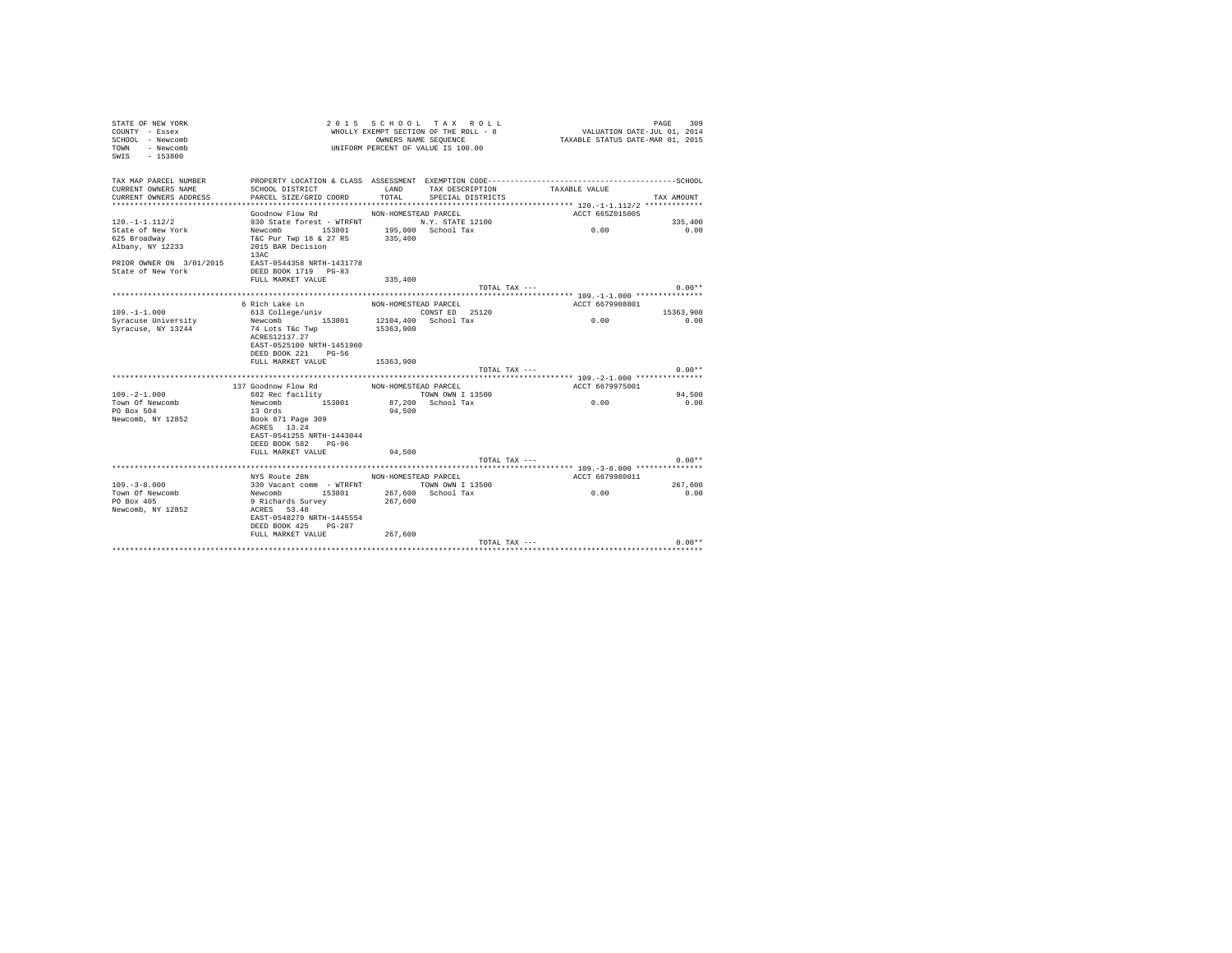| STATE OF NEW YORK<br>COUNTY - Essex<br>SCHOOL - Newcomb<br>- Newcomb<br><b>TOWN</b><br>SWIS<br>$-153800$ |                                                                                      |                      | 2015 SCHOOL TAX ROLL<br>WHOLLY EXEMPT SECTION OF THE ROLL - 8<br>OWNERS NAME SEQUENCE<br>UNIFORM PERCENT OF VALUE IS 100.00 | VALUATION DATE-JUL 01, 2014<br>TAXABLE STATUS DATE-MAR 01, 2015 | PAGE<br>310 |
|----------------------------------------------------------------------------------------------------------|--------------------------------------------------------------------------------------|----------------------|-----------------------------------------------------------------------------------------------------------------------------|-----------------------------------------------------------------|-------------|
| TAX MAP PARCEL NUMBER                                                                                    |                                                                                      |                      |                                                                                                                             |                                                                 |             |
| CURRENT OWNERS NAME                                                                                      | SCHOOL DISTRICT                                                                      | LAND                 | TAX DESCRIPTION                                                                                                             | TAXABLE VALUE                                                   |             |
| CURRENT OWNERS ADDRESS                                                                                   | PARCEL SIZE/GRID COORD                                                               | TOTAL                | SPECIAL DISTRICTS                                                                                                           |                                                                 | TAX AMOUNT  |
|                                                                                                          |                                                                                      |                      |                                                                                                                             |                                                                 |             |
|                                                                                                          | Lake Harris Rd                                                                       | NON-HOMESTEAD PARCEL |                                                                                                                             | ACCT 665J197002                                                 |             |
| $109.15 - 1 - 47.300$                                                                                    | 330 Vacant comm - WTRFNT TOWN OWN I 13500                                            |                      |                                                                                                                             |                                                                 | 191,400     |
| Town of Newcomb<br>PO Box 405                                                                            | Newcomb 153801<br>3 T&c Twp 27 Rs                                                    | 191,400              | 191,400 School Tax                                                                                                          | 0.00                                                            | 0.00        |
| Newcomb, NY 12852                                                                                        | ACRES 3.65                                                                           |                      |                                                                                                                             |                                                                 |             |
|                                                                                                          | EAST-0544462 NRTH-1446856                                                            |                      |                                                                                                                             |                                                                 |             |
|                                                                                                          | DEED BOOK 1429 PG-30                                                                 |                      |                                                                                                                             |                                                                 |             |
|                                                                                                          | FULL MARKET VALUE                                                                    | 191,400              |                                                                                                                             |                                                                 |             |
|                                                                                                          |                                                                                      |                      | TOTAL TAX ---                                                                                                               |                                                                 | $0.00**$    |
|                                                                                                          |                                                                                      |                      |                                                                                                                             |                                                                 |             |
|                                                                                                          | 5639 NYS Route 28N                                                                   | NON-HOMESTEAD PARCEL |                                                                                                                             | ACCT 6679908811                                                 |             |
| $109.15 - 5 - 7.000$                                                                                     | 652 Govt bldgs                                                                       |                      | TOWN OWN I 13500                                                                                                            |                                                                 | 1510,100    |
| Town Of Newcomb                                                                                          | Newcomb 153801                                                                       |                      | 49,400 School Tax                                                                                                           | 0.00                                                            | 0.00        |
| PO Box 405<br>Newcomb, NY 12852                                                                          | 3 Richards Survey<br>ACRES 3.60<br>EAST-0545677 NRTH-1446230<br>DEED BOOK 359 PG-471 | 1510,100             |                                                                                                                             |                                                                 |             |
|                                                                                                          | FULL MARKET VALUE                                                                    | 1510,100             |                                                                                                                             |                                                                 |             |
|                                                                                                          |                                                                                      |                      | TOTAL TAX ---                                                                                                               |                                                                 | $0.00**$    |
|                                                                                                          |                                                                                      |                      |                                                                                                                             |                                                                 |             |
|                                                                                                          | NYS Route 28N                                                                        | NON-HOMESTEAD PARCEL |                                                                                                                             | ACCT 6679909007                                                 |             |
| $109.15 - 5 - 7.000 / 1$                                                                                 | 652 Govt bldgs                                                                       |                      | TOWN OWN I 13500                                                                                                            | 0.00                                                            | 51,400      |
| Town Of Newcomb                                                                                          | Newcomb 153801                                                                       |                      | 1,000 School Tax                                                                                                            |                                                                 | 0.00        |
| PO Box 405<br>Newcomb, NY 12852                                                                          | Tax Map 109.15-5-7.000<br>Bk-Gar Pq-&To                                              | 51,400               |                                                                                                                             |                                                                 |             |
|                                                                                                          | Buildings                                                                            |                      |                                                                                                                             |                                                                 |             |
|                                                                                                          | EAST-0545677 NRTH-1446230                                                            |                      |                                                                                                                             |                                                                 |             |
|                                                                                                          | FULL MARKET VALUE                                                                    | 51,400               |                                                                                                                             |                                                                 |             |
|                                                                                                          |                                                                                      |                      | TOTAL TAX ---                                                                                                               |                                                                 | $0.00**$    |
|                                                                                                          |                                                                                      |                      |                                                                                                                             |                                                                 |             |
|                                                                                                          | NYS Route 28N NON-HOMESTEAD PARCEL                                                   |                      |                                                                                                                             | ACCT 665J180012                                                 |             |
| $109.16 - 2 - 10.001$                                                                                    | 682 Rec facility - WTRFNT TOWN OWN I 13500                                           |                      |                                                                                                                             |                                                                 | 135,600     |
| Town Of Newcomb                                                                                          | Newcomb 153801                                                                       |                      | 135,600 School Tax                                                                                                          | 0.00                                                            | 0.00        |
| PO Box 405                                                                                               | 9 Richards Survey                                                                    | 135,600              |                                                                                                                             |                                                                 |             |
| Newcomb, NY 12852                                                                                        | ACRES 1.50<br>EAST-0549060 NRTH-1446737                                              |                      |                                                                                                                             |                                                                 |             |
|                                                                                                          | DEED BOOK 1213 PG-204                                                                |                      |                                                                                                                             |                                                                 |             |
|                                                                                                          | FULL MARKET VALUE                                                                    | 135,600              |                                                                                                                             |                                                                 |             |
|                                                                                                          |                                                                                      |                      | TOTAL TAX ---                                                                                                               |                                                                 | $0.00**$    |
|                                                                                                          |                                                                                      |                      |                                                                                                                             |                                                                 |             |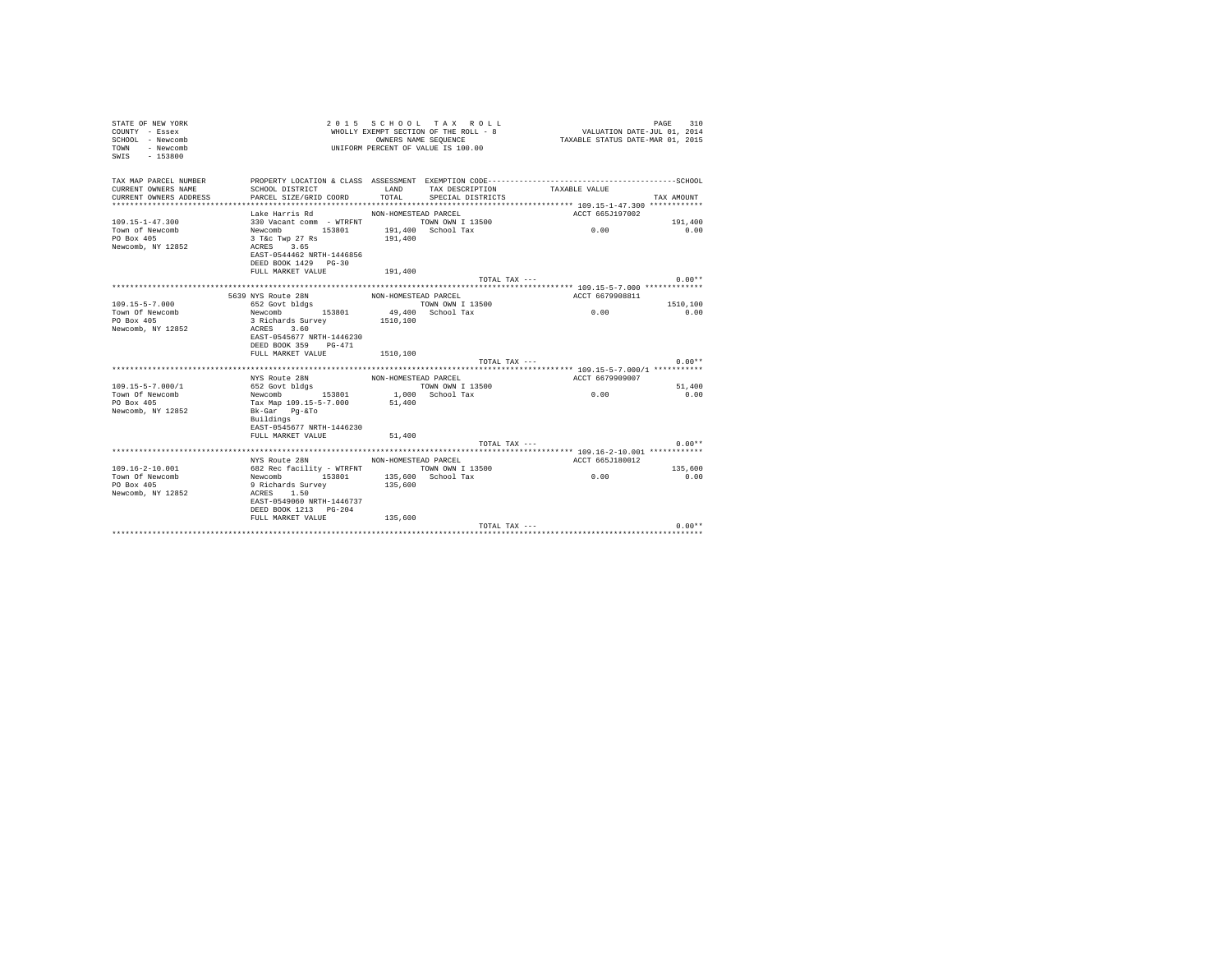| STATE OF NEW YORK<br>COUNTY - Essex<br>SCHOOL - Newcomb<br>TOWN - Newcomb<br>SWIS - 153800 |                                                                                                                                                                                        |                      | 2015 SCHOOL TAX ROLL<br>WHOLLY EXEMPT SECTION OF THE ROLL - 8<br>OWNERS NAME SEQUENCE<br>UNIFORM PERCENT OF VALUE IS 100.00 | PAGE 511<br>VALUATION DATE-JUL 01, 2014<br>TAXABLE STATUS DATE-MAR 01, 2015 | PAGE<br>311 |
|--------------------------------------------------------------------------------------------|----------------------------------------------------------------------------------------------------------------------------------------------------------------------------------------|----------------------|-----------------------------------------------------------------------------------------------------------------------------|-----------------------------------------------------------------------------|-------------|
| TAX MAP PARCEL NUMBER<br>CURRENT OWNERS NAME<br>CURRENT OWNERS ADDRESS                     | SCHOOL DISTRICT $\begin{array}{ccc}\n\text{LAND} & \text{TAX DESCRIPTION} \\ \text{DADPT} & \text{CTP} & \text{COPD} \\ \end{array}$<br>PARCEL SIZE/GRID COORD TOTAL SPECIAL DISTRICTS |                      |                                                                                                                             |                                                                             | TAX AMOUNT  |
|                                                                                            | Johnson Rd                                                                                                                                                                             | NON-HOMESTEAD PARCEL |                                                                                                                             | ACCT 665J100502                                                             |             |
| $109.16 - 2 - 14.100$                                                                      | 99,600 NORTH TOWN OWN T 13500<br>Newcomb 153801 99,600 School Tax<br>10 RS TWP27 T&C 99,600 School Tax<br>10 RS TWP27 T&C 99,600                                                       |                      |                                                                                                                             |                                                                             | 99,600      |
| Town Of Newcomb                                                                            |                                                                                                                                                                                        |                      |                                                                                                                             | 0.00                                                                        | 0.00        |
| PO Box 405                                                                                 |                                                                                                                                                                                        |                      |                                                                                                                             |                                                                             |             |
| Newcomb, NY 12852                                                                          |                                                                                                                                                                                        |                      |                                                                                                                             |                                                                             |             |
|                                                                                            | EAST-0548631 NRTH-1447555<br>DEED BOOK 826 PG-179                                                                                                                                      |                      |                                                                                                                             |                                                                             |             |
|                                                                                            | FULL MARKET VALUE                                                                                                                                                                      | 99,600               |                                                                                                                             |                                                                             |             |
|                                                                                            |                                                                                                                                                                                        |                      | TOTAL TAX ---                                                                                                               |                                                                             | $0.00**$    |
|                                                                                            |                                                                                                                                                                                        |                      |                                                                                                                             |                                                                             |             |
|                                                                                            | 11 Fitness Rd MON-HOMESTEAD PARCEL                                                                                                                                                     |                      |                                                                                                                             | ACCT 6679978516                                                             |             |
| 109.16-2-17.000                                                                            | 682 Rec facility - WTRFNT TOWN OWN I 13500                                                                                                                                             |                      |                                                                                                                             | 0.00                                                                        | 1510,100    |
| Town Of Newcomb                                                                            | Newcomb 153801 1258,400 School Tax                                                                                                                                                     |                      |                                                                                                                             |                                                                             | 0.00        |
| PO Box 405                                                                                 | 9&16 Richards                                                                                                                                                                          | 1510,100             |                                                                                                                             |                                                                             |             |
| Newcomb, NY 12852                                                                          | ACRES 15.80                                                                                                                                                                            |                      |                                                                                                                             |                                                                             |             |
|                                                                                            | EAST-0549029 NRTH-1447195                                                                                                                                                              |                      |                                                                                                                             |                                                                             |             |
|                                                                                            | FULL MARKET VALUE 1510,100                                                                                                                                                             |                      | TOTAL TAX ---                                                                                                               |                                                                             | $0.00**$    |
|                                                                                            |                                                                                                                                                                                        |                      |                                                                                                                             |                                                                             |             |
|                                                                                            | NYS Route 28N                                                                                                                                                                          |                      | NON-HOMESTEAD PARCEL                                                                                                        | ACCT 6679905715                                                             |             |
| $109.16 - 2 - 19.000$                                                                      | 682 Rec facility                                                                                                                                                                       |                      | TOWN OWN I 13500                                                                                                            |                                                                             | 22,100      |
| Town Of Newcomb                                                                            |                                                                                                                                                                                        |                      |                                                                                                                             | 0.00                                                                        | 0.00        |
| PO Box 405                                                                                 | Newcomb<br>Newcomb 153801 22,100 School Tax<br>9 Richards 22,100                                                                                                                       |                      |                                                                                                                             |                                                                             |             |
| Newcomb, NY 12852                                                                          | ACRES 0.50                                                                                                                                                                             |                      |                                                                                                                             |                                                                             |             |
|                                                                                            | EAST-0548770 NRTH-1446830                                                                                                                                                              |                      |                                                                                                                             |                                                                             |             |
|                                                                                            | DEED BOOK 480 PG-551                                                                                                                                                                   |                      |                                                                                                                             |                                                                             |             |
|                                                                                            | FULL MARKET VALUE                                                                                                                                                                      | 22,100               |                                                                                                                             |                                                                             |             |
|                                                                                            |                                                                                                                                                                                        |                      | TOTAL TAX ---                                                                                                               |                                                                             | $0.00**$    |
|                                                                                            |                                                                                                                                                                                        |                      |                                                                                                                             |                                                                             |             |
|                                                                                            | 5631 NYS Route 28N MON-HOMESTEAD PARCEL<br>681 Culture bldg (TOWN OWN I 13500                                                                                                          |                      |                                                                                                                             | ACCT 665J104901                                                             |             |
| $109.16 - 5 - 1.000$                                                                       |                                                                                                                                                                                        |                      |                                                                                                                             | 0.00                                                                        | 135,900     |
| Town of Newcomb                                                                            | Newcomb 153801 16,200 School Tax<br>3 Richards Survey 135,900                                                                                                                          |                      |                                                                                                                             |                                                                             | 0.00        |
| PO Box 405<br>Newcomb, NY 12852                                                            | ACRES 0.20                                                                                                                                                                             |                      |                                                                                                                             |                                                                             |             |
|                                                                                            | EAST-0545858 NRTH-1446431                                                                                                                                                              |                      |                                                                                                                             |                                                                             |             |
|                                                                                            | DEED BOOK 1355 PG-82                                                                                                                                                                   |                      |                                                                                                                             |                                                                             |             |
|                                                                                            | FULL MARKET VALUE 135,900                                                                                                                                                              |                      |                                                                                                                             |                                                                             |             |
|                                                                                            |                                                                                                                                                                                        |                      | TOTAL TAX ---                                                                                                               |                                                                             | $0.00**$    |
|                                                                                            |                                                                                                                                                                                        |                      |                                                                                                                             |                                                                             |             |
|                                                                                            | NYS Route 28N<br>311 Res vac land                                                                                                                                                      |                      | NON-HOMESTEAD PARCEL                                                                                                        | ACCT 665J106411                                                             |             |
| $109.16 - 5 - 4.000$                                                                       |                                                                                                                                                                                        |                      | TOWN OWN I 13500<br>12,700 School Tax                                                                                       | 0.00                                                                        | 12,700      |
| Town Of Newcomb                                                                            |                                                                                                                                                                                        |                      |                                                                                                                             |                                                                             | 0.00        |
| $PO$ Box $405$                                                                             |                                                                                                                                                                                        | 12,700               |                                                                                                                             |                                                                             |             |
| Newcomb, NY 12852                                                                          | Newcomb 153801<br>3 Richards Survey<br>ACRES 3.70                                                                                                                                      |                      |                                                                                                                             |                                                                             |             |
|                                                                                            | EAST-0546225 NRTH-1446088                                                                                                                                                              |                      |                                                                                                                             |                                                                             |             |
|                                                                                            | DEED BOOK 1021 PG-62                                                                                                                                                                   |                      |                                                                                                                             |                                                                             |             |
|                                                                                            | FULL MARKET VALUE                                                                                                                                                                      | 12,700               |                                                                                                                             |                                                                             |             |
|                                                                                            |                                                                                                                                                                                        |                      |                                                                                                                             | TOTAL TAX ---                                                               | $0.00**$    |
|                                                                                            |                                                                                                                                                                                        |                      |                                                                                                                             |                                                                             |             |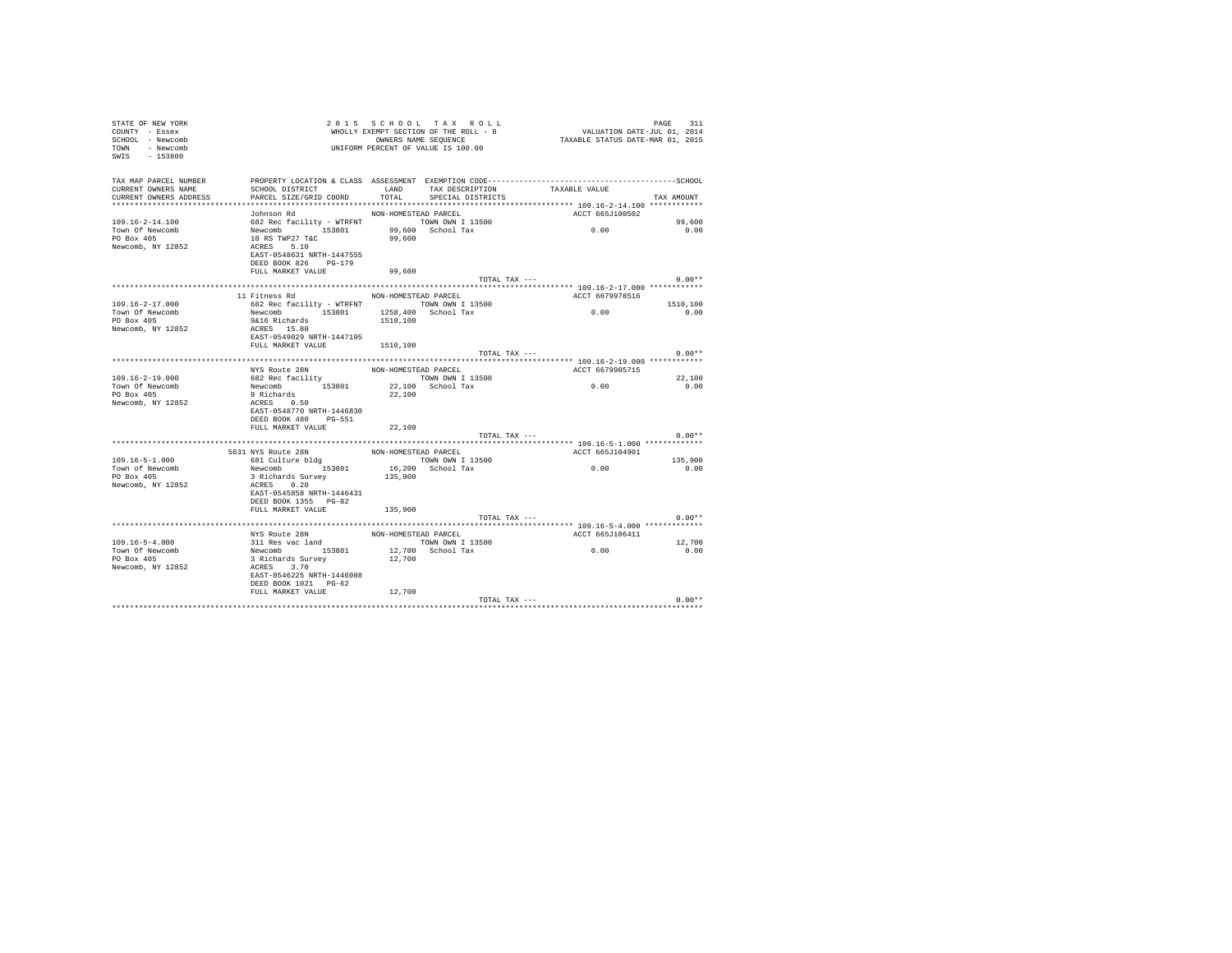| STATE OF NEW YORK<br>COUNTY - Essex<br>SCHOOL - Newcomb<br>- Newcomb<br>TOWN<br>$-153800$<br>SWIS |                                                        | OWNERS NAME SEQUENCE | 2015 SCHOOL TAX ROLL<br>WHOLLY EXEMPT SECTION OF THE ROLL - 8<br>UNIFORM PERCENT OF VALUE IS 100.00 | VALUATION DATE-JUL 01, 2014<br>TAXABLE STATUS DATE-MAR 01, 2015                                               | 312<br>PAGE |
|---------------------------------------------------------------------------------------------------|--------------------------------------------------------|----------------------|-----------------------------------------------------------------------------------------------------|---------------------------------------------------------------------------------------------------------------|-------------|
| TAX MAP PARCEL NUMBER<br>CURRENT OWNERS NAME<br>CURRENT OWNERS ADDRESS                            | SCHOOL DISTRICT<br>PARCEL SIZE/GRID COORD              | LAND<br>TOTAL        | TAX DESCRIPTION<br>SPECIAL DISTRICTS                                                                | PROPERTY LOCATION & CLASS ASSESSMENT EXEMPTION CODE-----------------------------------SCHOOL<br>TAXABLE VALUE | TAX AMOUNT  |
|                                                                                                   | NYS Route 28N                                          | NON-HOMESTEAD PARCEL |                                                                                                     | ACCT 665J180014                                                                                               |             |
| $109.16 - 5 - 14.019$                                                                             | 311 Res vac land                                       |                      | TOWN OWN I 13500                                                                                    |                                                                                                               | 33,100      |
| Town Of Newcomb                                                                                   | Newcomb 153801                                         |                      | 33,100 School Tax                                                                                   | 0.00                                                                                                          | 0.00        |
| PO Box 405                                                                                        | 9 Richards Survey                                      | 33,100               |                                                                                                     |                                                                                                               |             |
| Newcomb, NY 12852                                                                                 | 2.70<br>ACRES                                          |                      |                                                                                                     |                                                                                                               |             |
|                                                                                                   | EAST-0548277 NRTH-1446886                              |                      |                                                                                                     |                                                                                                               |             |
|                                                                                                   | DEED BOOK 826<br>$PG-179$                              |                      |                                                                                                     |                                                                                                               |             |
|                                                                                                   | FULL MARKET VALUE                                      | 33,100               |                                                                                                     |                                                                                                               |             |
|                                                                                                   |                                                        |                      | TOTAL TAX ---                                                                                       |                                                                                                               | $0.00**$    |
|                                                                                                   |                                                        |                      |                                                                                                     |                                                                                                               |             |
| $110. - 1 - 20.100$                                                                               | 105 Santanoni Dr<br>552 Golf course                    | NON-HOMESTEAD PARCEL | WHOLLY EX 50000                                                                                     | ACCT 665J105211                                                                                               | 1976,000    |
| Town Of Newcomb                                                                                   | Newcomb 153801                                         |                      | 1558,600 School Tax                                                                                 | 0.00                                                                                                          | 0.00        |
| PO Box 405                                                                                        | Pt 1-4 Thorns Survey                                   | 1976,000             |                                                                                                     |                                                                                                               |             |
| Newcomb, NY 12852                                                                                 | ACRES 97.90                                            |                      |                                                                                                     |                                                                                                               |             |
|                                                                                                   | EAST-0560952 NRTH-1443218                              |                      |                                                                                                     |                                                                                                               |             |
|                                                                                                   | DEED BOOK 1189 PG-236                                  |                      |                                                                                                     |                                                                                                               |             |
|                                                                                                   | FULL MARKET VALUE                                      | 1976,000             |                                                                                                     |                                                                                                               |             |
|                                                                                                   |                                                        |                      | TOTAL TAX $---$                                                                                     |                                                                                                               | $0.00**$    |
|                                                                                                   |                                                        |                      |                                                                                                     |                                                                                                               |             |
|                                                                                                   | NYS Route 28N                                          | NON-HOMESTEAD PARCEL |                                                                                                     | ACCT 6679991003                                                                                               |             |
| $110. - 1 - 26.001$                                                                               | 852 Landfill                                           |                      | TOWN OWN I 13500                                                                                    |                                                                                                               | 77,300      |
| Town Of Newcomb                                                                                   | 153801<br>Newcomb                                      |                      | 77,300 School Tax                                                                                   | 0.00                                                                                                          | 0.00        |
| PO Box 405                                                                                        | 8 Twp 27 T&c Pur Rs                                    | 77,300               |                                                                                                     |                                                                                                               |             |
| Newcomb, NY 12852                                                                                 | 5.98<br>ACRES                                          |                      |                                                                                                     |                                                                                                               |             |
|                                                                                                   | EAST-0551894 NRTH-1443699<br>DEED BOOK 984<br>$PG-223$ |                      |                                                                                                     |                                                                                                               |             |
|                                                                                                   | FULL MARKET VALUE                                      | 77,300               |                                                                                                     |                                                                                                               |             |
|                                                                                                   |                                                        |                      | TOTAL TAX $---$                                                                                     |                                                                                                               | $0.00**$    |
|                                                                                                   |                                                        |                      |                                                                                                     |                                                                                                               |             |
|                                                                                                   | 69 Hudson River Rd                                     | NON-HOMESTEAD PARCEL |                                                                                                     | ACCT 6679909111                                                                                               |             |
| $110.13 - 6 - 1.000$                                                                              | 852 Landfill                                           |                      | TOWN OWN I 13500                                                                                    |                                                                                                               | 36,900      |
| Town Of Newcomb                                                                                   | Newcomb 153801                                         |                      | 29,900 School Tax                                                                                   | 0.00                                                                                                          | 0.00        |
| PO Box 405                                                                                        | 17 Richards Survey                                     | 36,900               |                                                                                                     |                                                                                                               |             |
| Newcomb, NY 12852                                                                                 | ACRES 1.43                                             |                      |                                                                                                     |                                                                                                               |             |
|                                                                                                   | EAST-0552187 NRTH-1443877                              |                      |                                                                                                     |                                                                                                               |             |
|                                                                                                   | DEED BOOK 264 PG-425                                   |                      |                                                                                                     |                                                                                                               |             |
|                                                                                                   | FULL MARKET VALUE                                      | 36,900               |                                                                                                     |                                                                                                               |             |
|                                                                                                   |                                                        |                      | TOTAL TAX ---                                                                                       |                                                                                                               | $0.00**$    |
|                                                                                                   |                                                        |                      |                                                                                                     |                                                                                                               |             |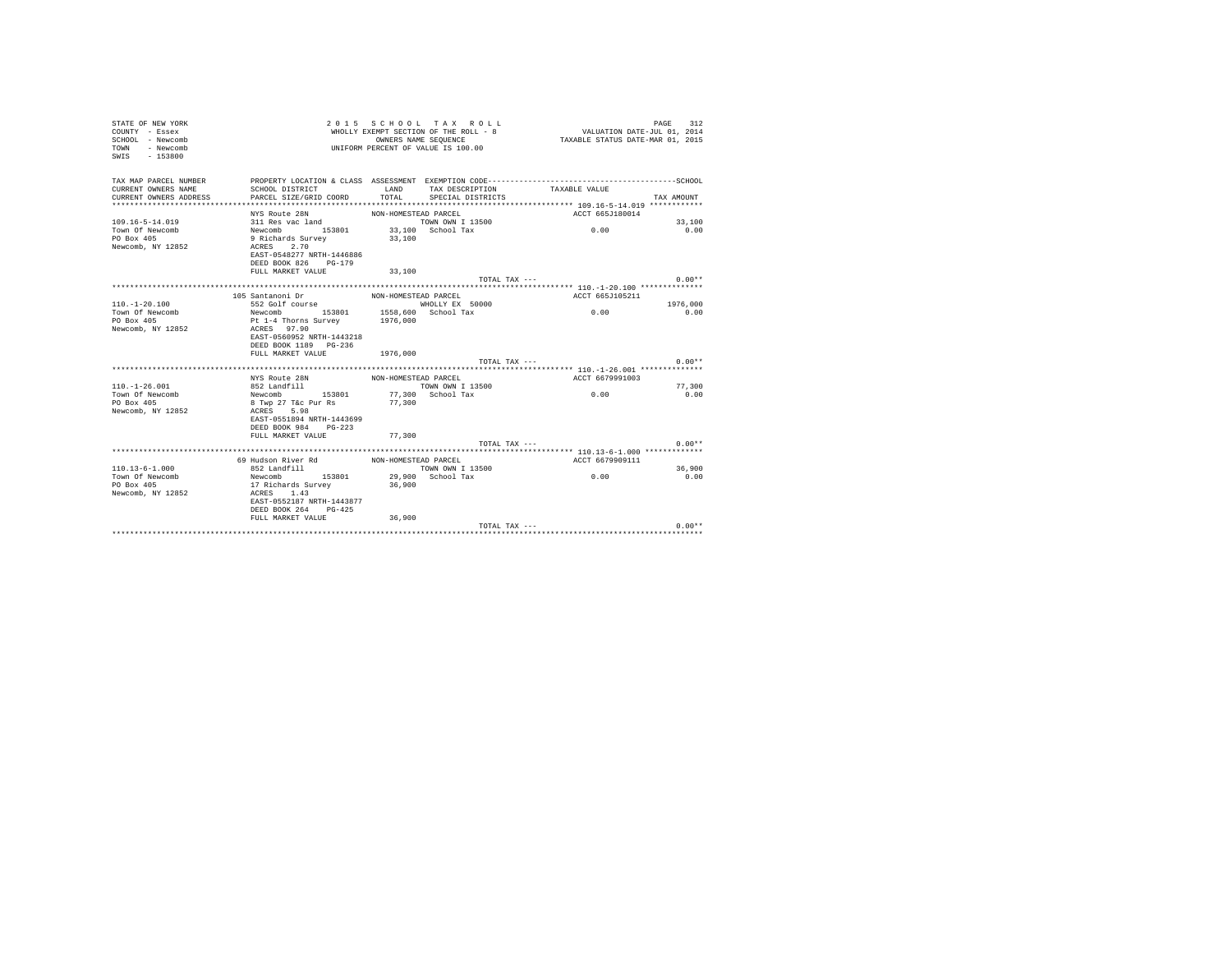| STATE OF NEW YORK<br>COUNTY - Essex<br>SCHOOL - Newcomb<br>- Newcomb<br>TOWN<br>$SWTS = 153800$ |                                                         |                      | 2015 SCHOOL TAX ROLL<br>WHOLLY EXEMPT SECTION OF THE ROLL - 8<br>OWNERS NAME SEQUENCE<br>UNIFORM PERCENT OF VALUE IS 100.00 | VALUATION DATE-JUL 01, 2014<br>TAXABLE STATUS DATE-MAR 01, 2015 | 313<br>PAGE |
|-------------------------------------------------------------------------------------------------|---------------------------------------------------------|----------------------|-----------------------------------------------------------------------------------------------------------------------------|-----------------------------------------------------------------|-------------|
| TAX MAP PARCEL NUMBER                                                                           |                                                         |                      |                                                                                                                             |                                                                 |             |
| CURRENT OWNERS NAME                                                                             | SCHOOL DISTRICT                                         | LAND                 | TAX DESCRIPTION                                                                                                             | TAXABLE VALUE                                                   |             |
| CURRENT OWNERS ADDRESS                                                                          | PARCEL SIZE/GRID COORD                                  | TOTAL                | SPECIAL DISTRICTS                                                                                                           |                                                                 | TAX AMOUNT  |
| ************************                                                                        |                                                         |                      |                                                                                                                             |                                                                 |             |
|                                                                                                 | Marcy Ln                                                | NON-HOMESTEAD PARCEL |                                                                                                                             | ACCT 6679909011                                                 |             |
| $110.17 - 2 - 38.000$                                                                           | 330 Vacant comm                                         |                      | TOWN OWN I 13500                                                                                                            |                                                                 | 59,600      |
| Town Of Newcomb                                                                                 | Newcomb 153801 59,600<br>Pt 18 & Richards Survey 59,600 |                      | 59,600 School Tax                                                                                                           | 0.00                                                            | 0.00        |
| PO Box 405<br>Newcomb, NY 12852                                                                 | ACRES 2.30                                              |                      |                                                                                                                             |                                                                 |             |
|                                                                                                 | EAST-0556754 NRTH-1441863                               |                      |                                                                                                                             |                                                                 |             |
|                                                                                                 | DEED BOOK 416 PG-563                                    |                      |                                                                                                                             |                                                                 |             |
|                                                                                                 | FULL MARKET VALUE                                       | 59,600               |                                                                                                                             |                                                                 |             |
|                                                                                                 |                                                         |                      | TOTAL TAX ---                                                                                                               |                                                                 | $0.00**$    |
|                                                                                                 |                                                         |                      |                                                                                                                             |                                                                 |             |
|                                                                                                 | 43 Hanmer Rd                                            | NON-HOMESTEAD PARCEL |                                                                                                                             | ACCT 6679909110                                                 |             |
| $110.17 - 2 - 39.000$                                                                           | 853 Sewage                                              |                      | TOWN OWN I 13500                                                                                                            |                                                                 | 27,500      |
| Town Of Newcomb                                                                                 | Newcomb 153801                                          |                      | 23,500 School Tax                                                                                                           | 0.00                                                            | 0.00        |
| PO Box 405                                                                                      | Pt 7 Thorns Survey                                      | 27,500               |                                                                                                                             |                                                                 |             |
| Newcomb, NY 12852                                                                               | ACRES 0.31                                              |                      |                                                                                                                             |                                                                 |             |
|                                                                                                 | EAST-0556641 NRTH-1441576                               |                      |                                                                                                                             |                                                                 |             |
|                                                                                                 | DEED BOOK 416 PG-574                                    |                      |                                                                                                                             |                                                                 |             |
|                                                                                                 | FULL MARKET VALUE                                       | 27,500               |                                                                                                                             |                                                                 |             |
|                                                                                                 |                                                         |                      | TOTAL TAX ---                                                                                                               |                                                                 | $0.00**$    |
|                                                                                                 |                                                         |                      |                                                                                                                             | ********************* 110.17-2-40.000 ************              |             |
|                                                                                                 | Marcy Ln                                                | NON-HOMESTEAD PARCEL |                                                                                                                             | ACCT 6679909010                                                 |             |
| $110.17 - 2 - 40.000$                                                                           | 330 Vacant comm                                         |                      | TOWN OWN I 13500                                                                                                            |                                                                 | 35,300      |
| Town Of Newcomb                                                                                 | Newcomb 153801                                          |                      | 35,300 School Tax                                                                                                           | 0.00                                                            | 0.00        |
| PO Box 405<br>Newcomb, NY 12852                                                                 | Pt 8 Thorns Survey<br>ACRES 0.80                        | 35,300               |                                                                                                                             |                                                                 |             |
|                                                                                                 | EAST-0556395 NRTH-1441460                               |                      |                                                                                                                             |                                                                 |             |
|                                                                                                 | DEED BOOK 416 PG-574                                    |                      |                                                                                                                             |                                                                 |             |
|                                                                                                 | FULL MARKET VALUE                                       | 35,300               |                                                                                                                             |                                                                 |             |
|                                                                                                 |                                                         |                      | TOTAL TAX ---                                                                                                               |                                                                 | $0.00**$    |
|                                                                                                 |                                                         |                      |                                                                                                                             |                                                                 |             |
|                                                                                                 | Chaisson Rd                                             | NON-HOMESTEAD PARCEL |                                                                                                                             | ACCT 6679909009                                                 |             |
| $110.17 - 2 - 43.000$                                                                           | 330 Vacant comm                                         |                      | TOWN OWN I 13500                                                                                                            |                                                                 | 54,900      |
| Town Of Newcomb                                                                                 | Newcomb 153801                                          |                      | 54.900 School Tax                                                                                                           | 0.00                                                            | 0.00        |
| PO Box 405                                                                                      | 18 Richards Survey                                      | 54,900               |                                                                                                                             |                                                                 |             |
| Newcomb, NY 12852                                                                               | Pt Lot E & Map 1843                                     |                      |                                                                                                                             |                                                                 |             |
|                                                                                                 | ACRES 2.00                                              |                      |                                                                                                                             |                                                                 |             |
|                                                                                                 | EAST-0553713 NRTH-1442450                               |                      |                                                                                                                             |                                                                 |             |
|                                                                                                 | DEED BOOK 416 PG-574                                    |                      |                                                                                                                             |                                                                 |             |
|                                                                                                 | FULL MARKET VALUE                                       | 54,900               |                                                                                                                             |                                                                 |             |
|                                                                                                 |                                                         |                      | TOTAL TAX ---                                                                                                               |                                                                 | $0.00**$    |
|                                                                                                 |                                                         |                      |                                                                                                                             |                                                                 |             |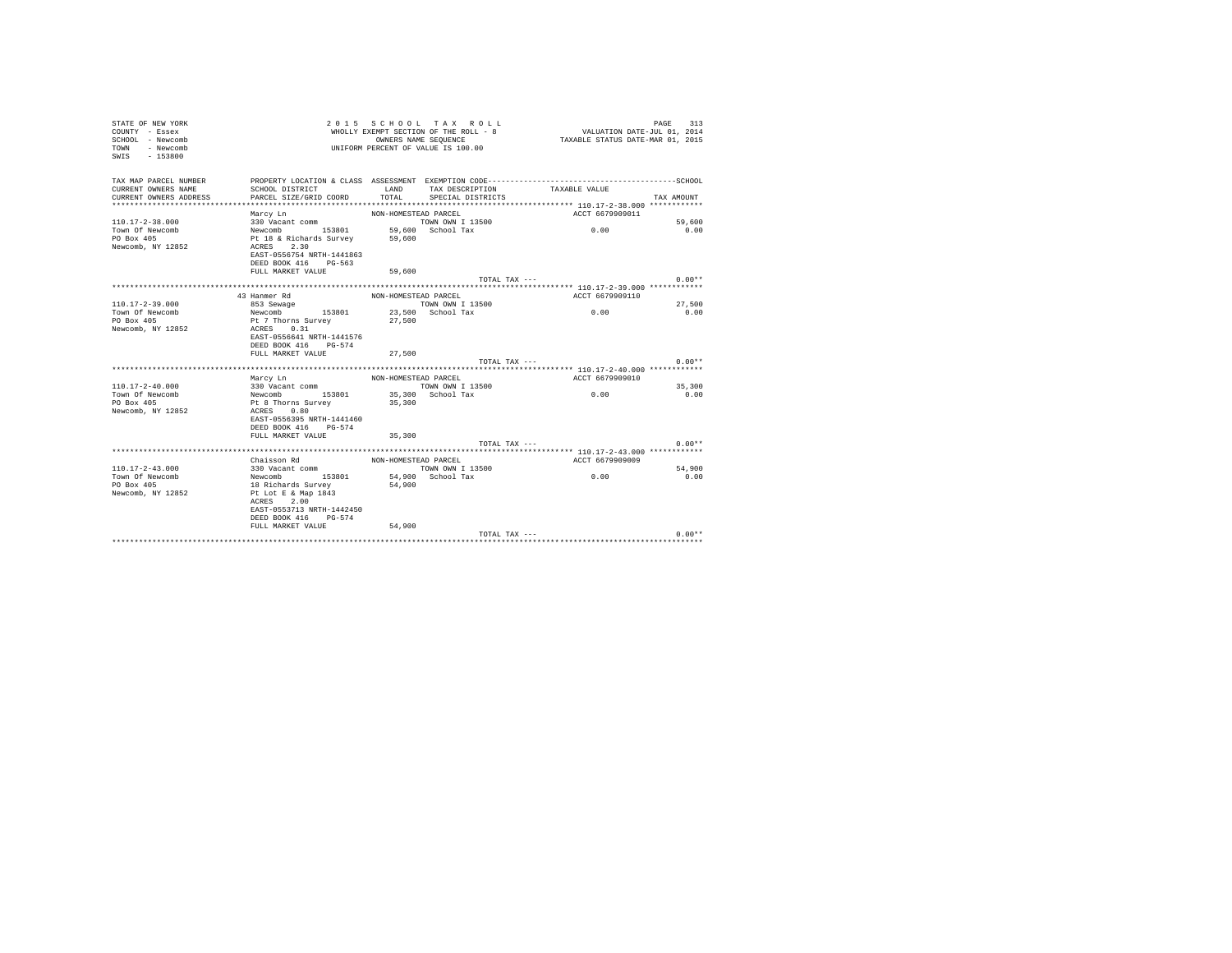| STATE OF NEW YORK<br>COUNTY - Essex<br>SCHOOL - Newcomb<br>- Newcomb<br>TOWN<br>SWTS<br>$-153800$ |                                         |                      | 2015 SCHOOL TAX ROLL<br>WHOLLY EXEMPT SECTION OF THE ROLL - 8<br>OWNERS NAME SEQUENCE<br>UNIFORM PERCENT OF VALUE IS 100.00 | VALUATION DATE-JUL 01, 2014<br>TAXABLE STATUS DATE-MAR 01, 2015 | 314<br>PAGE    |
|---------------------------------------------------------------------------------------------------|-----------------------------------------|----------------------|-----------------------------------------------------------------------------------------------------------------------------|-----------------------------------------------------------------|----------------|
| TAX MAP PARCEL NUMBER                                                                             |                                         |                      |                                                                                                                             |                                                                 |                |
| CURRENT OWNERS NAME                                                                               | SCHOOL DISTRICT                         | LAND                 | TAX DESCRIPTION                                                                                                             | TAXABLE VALUE                                                   |                |
| CURRENT OWNERS ADDRESS<br>************************                                                | PARCEL SIZE/GRID COORD                  | TOTAL                | SPECIAL DISTRICTS                                                                                                           |                                                                 | TAX AMOUNT     |
|                                                                                                   |                                         | NON-HOMESTEAD PARCEL |                                                                                                                             | ACCT 665Z010008                                                 |                |
| $110.17 - 2 - 54.000$                                                                             | NYS Route 28N Rd<br>853 Sewage          |                      | TOWN OWN I 13500                                                                                                            |                                                                 | 36,000         |
| Town of Newcomb                                                                                   | Newcomb 153801                          |                      | 36,000 School Tax                                                                                                           | 0.00                                                            | 0.00           |
| PO Box 405                                                                                        | 7 T&C TWP 27                            | 36,000               |                                                                                                                             |                                                                 |                |
| Newcomb, NY 12852                                                                                 | ACRES 1.80                              |                      |                                                                                                                             |                                                                 |                |
|                                                                                                   | EAST-0556834 NRTH-1441652               |                      |                                                                                                                             |                                                                 |                |
|                                                                                                   | DEED BOOK 1625 PG-35                    |                      |                                                                                                                             |                                                                 |                |
|                                                                                                   | FULL MARKET VALUE                       | 36,000               |                                                                                                                             |                                                                 |                |
|                                                                                                   |                                         |                      |                                                                                                                             | TOTAL TAX ---                                                   | $0.00**$       |
|                                                                                                   |                                         |                      |                                                                                                                             |                                                                 |                |
|                                                                                                   | NYS Route 28N                           | NON-HOMESTEAD PARCEL |                                                                                                                             | ACCT 665J105103                                                 |                |
| $110.18 - 1 - 10.000$<br>Town of Newcomb                                                          | 311 Res vac land                        |                      | TOWN OWN I 13500<br>53,100 School Tax                                                                                       | 0.00                                                            | 53,100<br>0.00 |
| PO Box 405                                                                                        | Newcomb 153801<br>4 & 5 Thorns Survey   | 53,100               |                                                                                                                             |                                                                 |                |
| Newcomb, NY 12852                                                                                 | ACRES 6.00                              |                      |                                                                                                                             |                                                                 |                |
|                                                                                                   | EAST-0558745 NRTH-1442519               |                      |                                                                                                                             |                                                                 |                |
|                                                                                                   | DEED BOOK 1617 PG-304                   |                      |                                                                                                                             |                                                                 |                |
|                                                                                                   | FULL MARKET VALUE                       | 53,100               |                                                                                                                             |                                                                 |                |
|                                                                                                   |                                         |                      |                                                                                                                             | TOTAL TAX ---                                                   | $0.00**$       |
|                                                                                                   |                                         |                      |                                                                                                                             | ******************** 110.18-1-13.001 ***********                |                |
|                                                                                                   | 12 Marcy Ln                             | NON-HOMESTEAD PARCEL |                                                                                                                             | ACCT 6679998001                                                 |                |
| $110.18 - 1 - 13.001$                                                                             | 330 Vacant comm<br>Newcomb 153801       |                      | TOWN OWN I 13500<br>33,300 School Tax                                                                                       |                                                                 | 33,300         |
| Town Of Newcomb<br>Town Hall                                                                      | 4 Twp 27 T&c Thorns                     | 33,300               |                                                                                                                             | 0.00                                                            | 0.00           |
| PO Box 405                                                                                        | Tennis Court Lot                        |                      |                                                                                                                             |                                                                 |                |
| Newcomb, NY 12870                                                                                 | ACRES 0.70                              |                      |                                                                                                                             |                                                                 |                |
|                                                                                                   | EAST-0559094 NRTH-1442561               |                      |                                                                                                                             |                                                                 |                |
|                                                                                                   | DEED BOOK 1189 PG-245                   |                      |                                                                                                                             |                                                                 |                |
|                                                                                                   | FULL MARKET VALUE                       | 33,300               |                                                                                                                             |                                                                 |                |
|                                                                                                   |                                         |                      |                                                                                                                             | TOTAL TAX ---                                                   | $0.00**$       |
|                                                                                                   |                                         |                      |                                                                                                                             |                                                                 |                |
|                                                                                                   | 15 Marcy Ln                             | NON-HOMESTEAD PARCEL |                                                                                                                             | ACCT 6679999003                                                 |                |
| $110.18 - 1 - 16.120$                                                                             | 592 Athletic fld                        |                      | TOWN OWN I 13500                                                                                                            |                                                                 | 152,800        |
| Town Of Newcomb<br>PO Box 405                                                                     | Newcomb 153801<br>4 5 Twp 27 T&c Thorns | 152,800              | $132,000$ School Tax                                                                                                        | 0.00                                                            | 0.00           |
| Newcomb, NY 12852                                                                                 | ACRES 6.92                              |                      |                                                                                                                             |                                                                 |                |
|                                                                                                   | EAST-0559303 NRTH-1442275               |                      |                                                                                                                             |                                                                 |                |
|                                                                                                   | DEED BOOK 1189 PG-241                   |                      |                                                                                                                             |                                                                 |                |
|                                                                                                   | FULL MARKET VALUE                       | 152,800              |                                                                                                                             |                                                                 |                |
|                                                                                                   |                                         |                      |                                                                                                                             | TOTAL TAX ---                                                   | $0.00**$       |
|                                                                                                   |                                         |                      |                                                                                                                             |                                                                 |                |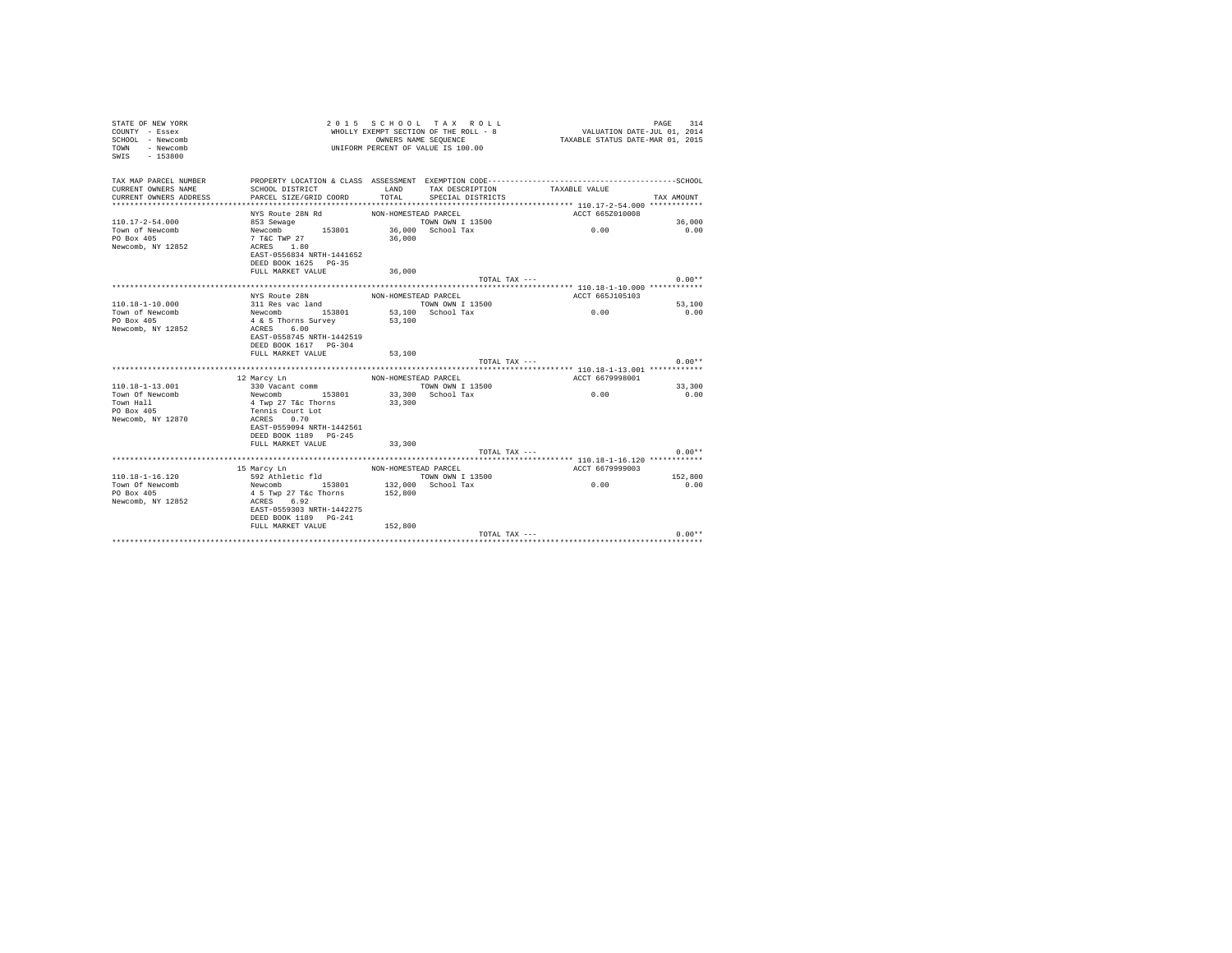| STATE OF NEW YORK<br>COUNTY - Essex<br>SCHOOL - Newcomb<br>- Newcomb<br>TOWN<br>$-153800$<br>SWIS |                           | OWNERS NAME SEQUENCE | 2015 SCHOOL TAX ROLL<br>WHOLLY EXEMPT SECTION OF THE ROLL - 8<br>UNIFORM PERCENT OF VALUE IS 100.00 | VALUATION DATE-JUL 01, 2014<br>TAXABLE STATUS DATE-MAR 01, 2015 | 315<br>PAGE |
|---------------------------------------------------------------------------------------------------|---------------------------|----------------------|-----------------------------------------------------------------------------------------------------|-----------------------------------------------------------------|-------------|
| TAX MAP PARCEL NUMBER<br>CURRENT OWNERS NAME                                                      | SCHOOL DISTRICT           | LAND                 | TAX DESCRIPTION                                                                                     | TAXABLE VALUE                                                   |             |
| CURRENT OWNERS ADDRESS                                                                            | PARCEL SIZE/GRID COORD    | TOTAL                | SPECIAL DISTRICTS                                                                                   |                                                                 | TAX AMOUNT  |
|                                                                                                   |                           |                      |                                                                                                     |                                                                 |             |
|                                                                                                   | NYS Route 28N             | NON-HOMESTEAD PARCEL |                                                                                                     | ACCT 6679909012                                                 |             |
| $110.18 - 2 - 1.000$                                                                              | 653 Govt pk lot           |                      | TOWN OWN I 13500                                                                                    |                                                                 | 107,100     |
| Town Of Newcomb                                                                                   | 153801<br>Newcomb         |                      | 80,000 School Tax                                                                                   | 0.00                                                            | 0.00        |
| PO Box 405                                                                                        | Hylop Patent              | 107,100              |                                                                                                     |                                                                 |             |
| Newcomb, NY 12852                                                                                 | ACRES 3.60                |                      |                                                                                                     |                                                                 |             |
|                                                                                                   | EAST-0561402 NRTH-1443073 |                      |                                                                                                     |                                                                 |             |
|                                                                                                   | DEED BOOK 416<br>PG-563   |                      |                                                                                                     |                                                                 |             |
|                                                                                                   | FULL MARKET VALUE         | 107,100              |                                                                                                     |                                                                 | $0.00**$    |
|                                                                                                   |                           |                      | TOTAL TAX ---                                                                                       |                                                                 |             |
|                                                                                                   | 127 Santanoni Dr          | NON-HOMESTEAD PARCEL |                                                                                                     | ACCT 6679909014                                                 |             |
| $110.18 - 2 - 6.000$                                                                              | 822 Water supply          |                      | TOWN OWN I 13500                                                                                    |                                                                 | 44,900      |
| Town Of Newcomb                                                                                   | Newcomb 153801            |                      | 39,600 School Tax                                                                                   | 0.00                                                            | 0.00        |
| PO Box 405                                                                                        | Hyslop                    | 44,900               |                                                                                                     |                                                                 |             |
| Newcomb, NY 12852                                                                                 | 1.10<br>ACRES             |                      |                                                                                                     |                                                                 |             |
|                                                                                                   | EAST-0562906 NRTH-1442500 |                      |                                                                                                     |                                                                 |             |
|                                                                                                   | DEED BOOK 416 PG-569      |                      |                                                                                                     |                                                                 |             |
|                                                                                                   | FULL MARKET VALUE         | 44,900               |                                                                                                     |                                                                 |             |
|                                                                                                   |                           |                      | $TOTAI. TAX - - -$                                                                                  |                                                                 | $0.00**$    |
|                                                                                                   |                           |                      |                                                                                                     |                                                                 |             |
|                                                                                                   | NYS Route 28N             | NON-HOMESTEAD PARCEL |                                                                                                     | ACCT 6679909013                                                 |             |
| $110.18 - 2 - 7.000$                                                                              | 653 Govt pk lot           |                      | TOWN OWN I 13500                                                                                    |                                                                 | 43,900      |
| Town Of Newcomb                                                                                   | Newcomb 153801            |                      | 43,900 School Tax                                                                                   | 0.00                                                            | 0.00        |
| PO Box 405                                                                                        | Pt 1 2 Thorns Survey      | 43,900               |                                                                                                     |                                                                 |             |
| Newcomb, NY 12852                                                                                 | ACRES 2.20                |                      |                                                                                                     |                                                                 |             |
|                                                                                                   | EAST-0562319 NRTH-1441923 |                      |                                                                                                     |                                                                 |             |
|                                                                                                   | DEED BOOK 416 PG-563      |                      |                                                                                                     |                                                                 |             |
|                                                                                                   | FULL MARKET VALUE         | 43,900               | TOTAL TAX $---$                                                                                     |                                                                 | $0.00**$    |
|                                                                                                   |                           |                      |                                                                                                     |                                                                 |             |
|                                                                                                   | 4 Santanoni Dr            | NON-HOMESTEAD PARCEL |                                                                                                     | ACCT 6679980017                                                 |             |
| $110.18 - 2 - 11.000$                                                                             | 642 Health bldg           |                      | TOWN OWN I 13500                                                                                    |                                                                 | 412,700     |
| Town Of Newcomb                                                                                   | Newcomb 153801            |                      | 43,100 School Tax                                                                                   | 0.00                                                            | 0.00        |
| PO Box 405                                                                                        | 3 Thorns Survey           | 412,700              |                                                                                                     |                                                                 |             |
| Newcomb, NY 12852                                                                                 | ACRES 2.00                |                      |                                                                                                     |                                                                 |             |
|                                                                                                   | EAST-0560608 NRTH-1442118 |                      |                                                                                                     |                                                                 |             |
|                                                                                                   | DEED BOOK 452 PG-33       |                      |                                                                                                     |                                                                 |             |
|                                                                                                   | FULL MARKET VALUE         | 412,700              |                                                                                                     |                                                                 |             |
|                                                                                                   |                           |                      | TOTAL TAX ---                                                                                       |                                                                 | $0.00**$    |
|                                                                                                   |                           |                      |                                                                                                     |                                                                 |             |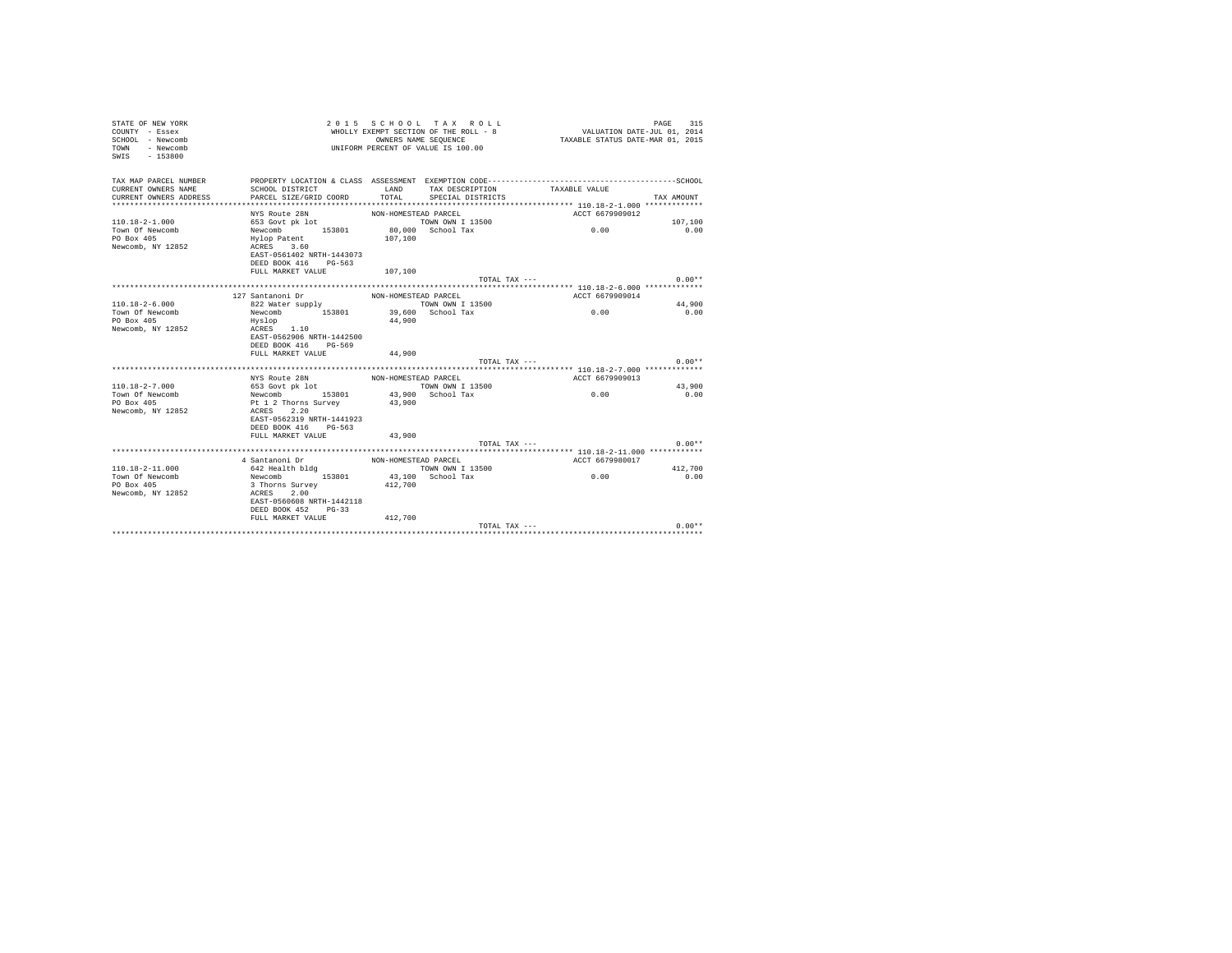| STATE OF NEW YORK<br>COUNTY - Essex<br>SCHOOL - Newcomb<br>TOWN - Newcomb<br>$-153800$<br>SWIS |                                           |                      | 2015 SCHOOL TAX ROLL<br>WHOLLY EXEMPT SECTION OF THE ROLL - 8<br>OWNERS NAME SEQUENCE<br>UNIFORM PERCENT OF VALUE IS 100.00 | VALUATION DATE-JUL 01, 2014<br>TAXABLE STATUS DATE-MAR 01, 2015 | 316<br>PAGE    |
|------------------------------------------------------------------------------------------------|-------------------------------------------|----------------------|-----------------------------------------------------------------------------------------------------------------------------|-----------------------------------------------------------------|----------------|
| TAX MAP PARCEL NUMBER                                                                          |                                           |                      |                                                                                                                             |                                                                 |                |
| CURRENT OWNERS NAME                                                                            | SCHOOL DISTRICT<br>PARCEL SIZE/GRID COORD | LAND<br>TOTAL        | TAX DESCRIPTION                                                                                                             | TAXABLE VALUE                                                   | TAX AMOUNT     |
| CURRENT OWNERS ADDRESS                                                                         |                                           |                      | SPECIAL DISTRICTS                                                                                                           |                                                                 |                |
|                                                                                                | 5005 NYS Route 28N                        | NON-HOMESTEAD PARCEL |                                                                                                                             | ACCT 665J102810                                                 |                |
| 110.18-3-7.100                                                                                 | 210 1 Family Res                          |                      | TOWN OWN I 13500                                                                                                            |                                                                 | 91,400         |
| Town of Newcomb                                                                                | Newcomb 153801 46,500 School Tax          |                      |                                                                                                                             | 0.00                                                            | 0.00           |
| 5639 NYS Route 28N                                                                             | 4 Thorns Sur Twp 27 T&c                   | 91,400               |                                                                                                                             |                                                                 |                |
| Newcomb, NY 12852                                                                              | Farmhouse Pl                              |                      |                                                                                                                             |                                                                 |                |
|                                                                                                | ACRES 4.09                                |                      |                                                                                                                             |                                                                 |                |
|                                                                                                | EAST-0559970 NRTH-1442648                 |                      |                                                                                                                             |                                                                 |                |
|                                                                                                | DEED BOOK 1689 PG-212                     |                      |                                                                                                                             |                                                                 |                |
|                                                                                                | FULL MARKET VALUE                         | 91,400               |                                                                                                                             |                                                                 |                |
|                                                                                                |                                           |                      | TOTAL TAX ---                                                                                                               |                                                                 | $0.00**$       |
|                                                                                                | NYS Route 28N                             | NON-HOMESTEAD PARCEL |                                                                                                                             | ACCT 665Z005001                                                 |                |
| $110.18 - 3 - 7.200$                                                                           | 651 Highway gar                           |                      | TOWN OWN I 13500                                                                                                            |                                                                 | 143,000        |
| Town of Newcomb                                                                                | Newcomb 153801                            |                      | 53,500 School Tax                                                                                                           | 0.00                                                            | 0.00           |
| NYS Route 28N                                                                                  | $4$ T&C $27$ TS                           | 143,000              |                                                                                                                             |                                                                 |                |
| PO Box 405                                                                                     |                                           |                      |                                                                                                                             |                                                                 |                |
| Newcomb, NY 12852                                                                              | ACRES 4.65<br>EAST-0559670 NRTH-1442157   |                      |                                                                                                                             |                                                                 |                |
|                                                                                                | DEED BOOK 1405 PG-289                     |                      |                                                                                                                             |                                                                 |                |
|                                                                                                | FULL MARKET VALUE                         | 143,000              |                                                                                                                             |                                                                 |                |
|                                                                                                |                                           |                      | TOTAL TAX ---                                                                                                               |                                                                 | $0.00**$       |
|                                                                                                |                                           |                      |                                                                                                                             |                                                                 |                |
| $110.18 - 3 - 8.000$                                                                           | 3 Santanoni Dr                            | NON-HOMESTEAD PARCEL |                                                                                                                             | ACCT 6679909107                                                 |                |
| Town Of Newcomb                                                                                | 593 Picnic site<br>Newcomb 153801         |                      | TOWN OWN I 13500<br>56,400 School Tax                                                                                       | 0.00                                                            | 57,800<br>0.00 |
| PO Box 405                                                                                     | Pt 3 Thorns Survey                        | 57,800               |                                                                                                                             |                                                                 |                |
| Newcomb, NY 12852                                                                              | ACRES 2.10                                |                      |                                                                                                                             |                                                                 |                |
|                                                                                                | EAST-0560212 NRTH-1442369                 |                      |                                                                                                                             |                                                                 |                |
|                                                                                                | DEED BOOK 343 PG-410                      |                      |                                                                                                                             |                                                                 |                |
|                                                                                                | FULL MARKET VALUE                         | 57,800               |                                                                                                                             |                                                                 |                |
|                                                                                                |                                           |                      | TOTAL TAX ---                                                                                                               |                                                                 | $0.00**$       |
|                                                                                                |                                           |                      |                                                                                                                             |                                                                 |                |
|                                                                                                | Adams Ln                                  | NON-HOMESTEAD PARCEL |                                                                                                                             | ACCT 6679909101                                                 |                |
| 110.18-3-13.000                                                                                | $653$ Govt pk lot                         |                      | TOWN OWN I 13500                                                                                                            |                                                                 | 75,700         |
| Town Of Newcomb                                                                                | Newcomb 153801<br>Pt 4 Thorns Survey      |                      | 33,300 School Tax                                                                                                           | 0.00                                                            | 0.00           |
| PO Box 405                                                                                     |                                           | 75,700               |                                                                                                                             |                                                                 |                |
| Newcomb, NY 12852                                                                              | ACRES 0.70<br>EAST-0560002 NRTH-1441920   |                      |                                                                                                                             |                                                                 |                |
|                                                                                                | DEED BOOK 416 PG-582                      |                      |                                                                                                                             |                                                                 |                |
|                                                                                                | FULL MARKET VALUE 75,700                  |                      |                                                                                                                             |                                                                 |                |
|                                                                                                |                                           |                      | TOTAL TAX ---                                                                                                               |                                                                 | $0.00**$       |
|                                                                                                |                                           |                      |                                                                                                                             |                                                                 |                |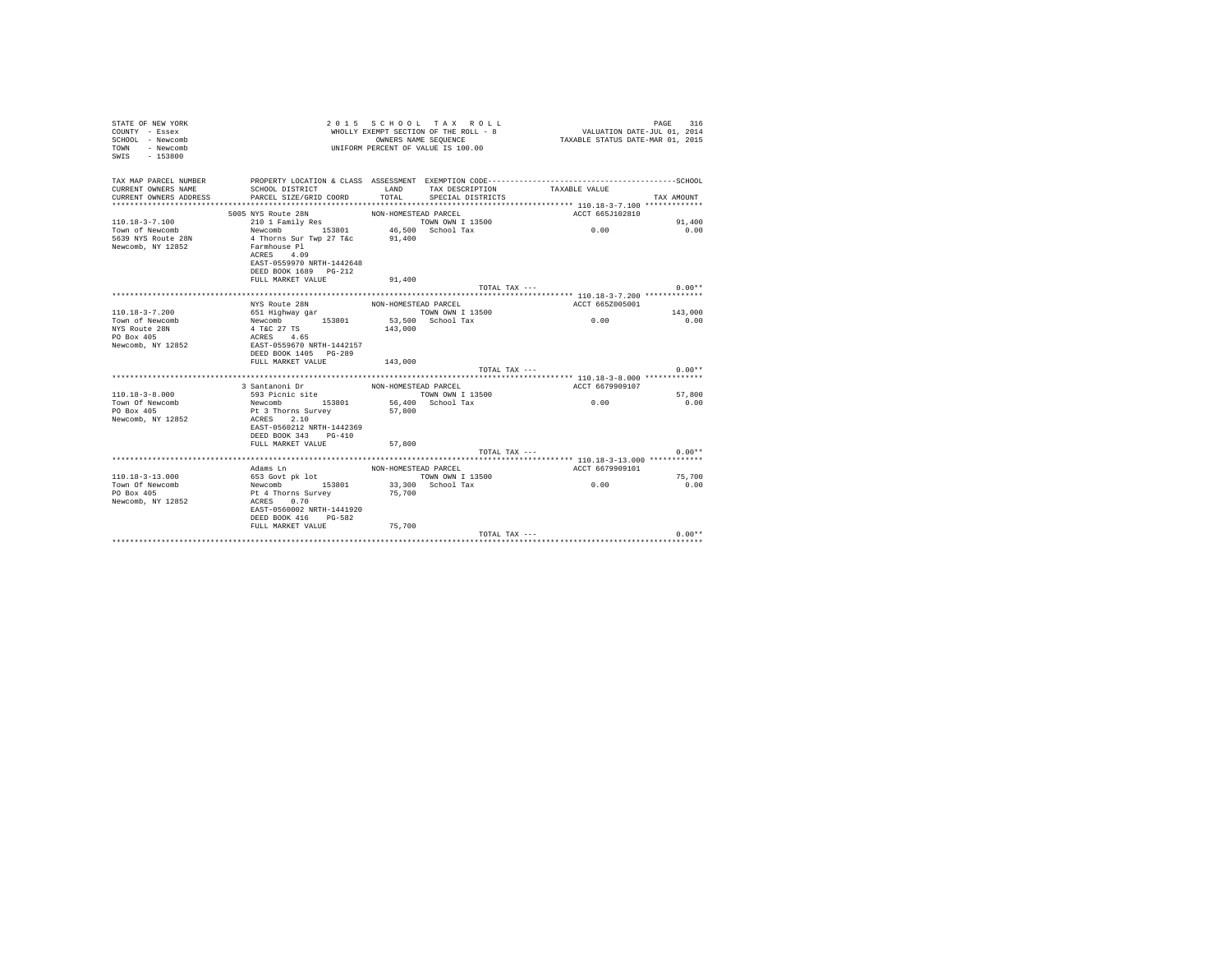| STATE OF NEW YORK<br>COUNTY - Essex<br>SCHOOL - Newcomb<br>- Newcomb<br><b>TOWN</b><br>$-153800$<br>SWIS |                                                    |                      | 2015 SCHOOL TAX ROLL<br>WHOLLY EXEMPT SECTION OF THE ROLL - 8<br>OWNERS NAME SEQUENCE<br>UNIFORM PERCENT OF VALUE IS 100.00 | VALUATION DATE-JUL 01, 2014<br>TAXABLE STATUS DATE-MAR 01, 2015 | PAGE<br>317 |
|----------------------------------------------------------------------------------------------------------|----------------------------------------------------|----------------------|-----------------------------------------------------------------------------------------------------------------------------|-----------------------------------------------------------------|-------------|
| TAX MAP PARCEL NUMBER                                                                                    |                                                    |                      |                                                                                                                             |                                                                 |             |
| CURRENT OWNERS NAME                                                                                      | SCHOOL DISTRICT                                    | LAND                 | TAX DESCRIPTION                                                                                                             | TAXABLE VALUE                                                   |             |
| CURRENT OWNERS ADDRESS                                                                                   | PARCEL SIZE/GRID COORD                             | TOTAL.               | SPECIAL DISTRICTS                                                                                                           |                                                                 | TAX AMOUNT  |
|                                                                                                          | Adams In                                           | NON-HOMESTEAD PARCEL |                                                                                                                             | ACCT 6679909008                                                 |             |
| $110.18 - 3 - 14.000$                                                                                    | 682 Rec facility                                   |                      | TOWN OWN I 13500                                                                                                            |                                                                 | 8,800       |
| Town Of Newcomb                                                                                          | Newcomb 153801                                     |                      | 8.800 School Tax                                                                                                            | 0.00                                                            | 0.00        |
| PO Box 405                                                                                               | Pt 4 Thorns Survey                                 | 8,800                |                                                                                                                             |                                                                 |             |
| Newcomb, NY 12852                                                                                        | 0.10<br>ACRES                                      |                      |                                                                                                                             |                                                                 |             |
|                                                                                                          | EAST-0560193 NRTH-1441885                          |                      |                                                                                                                             |                                                                 |             |
|                                                                                                          | DEED BOOK 416 PG-574                               |                      |                                                                                                                             |                                                                 |             |
|                                                                                                          | FULL MARKET VALUE                                  | 8,800                |                                                                                                                             |                                                                 |             |
|                                                                                                          |                                                    |                      | TOTAL TAX ---                                                                                                               |                                                                 | $0.00**$    |
|                                                                                                          |                                                    |                      |                                                                                                                             |                                                                 |             |
|                                                                                                          | 2 Sanford Ln                                       | NON-HOMESTEAD PARCEL |                                                                                                                             | ACCT 6679909015                                                 |             |
| $110.18 - 5 - 7.000$                                                                                     | 822 Water supply                                   |                      | TOWN OWN I 13500                                                                                                            | 0.00                                                            | 255,900     |
| Town Of Newcomb<br>PO Box 405                                                                            | Newcomb 153801<br>Pt 4 Thorns Survey               | 255,900              | 23,500 School Tax                                                                                                           |                                                                 | 0.00        |
| Newcomb, NY 12852                                                                                        | 0.30<br>ACRES                                      |                      |                                                                                                                             |                                                                 |             |
|                                                                                                          | EAST-0560323 NRTH-1441270                          |                      |                                                                                                                             |                                                                 |             |
|                                                                                                          | DEED BOOK 416 PG-569                               |                      |                                                                                                                             |                                                                 |             |
|                                                                                                          | FULL MARKET VALUE                                  | 255,900              |                                                                                                                             |                                                                 |             |
|                                                                                                          |                                                    |                      | TOTAL TAX ---                                                                                                               |                                                                 | $0.00**$    |
|                                                                                                          |                                                    |                      |                                                                                                                             |                                                                 |             |
|                                                                                                          | 1207 Goodnow Flow Rd                               | NON-HOMESTEAD PARCEL |                                                                                                                             | ACCT 665Z014009                                                 |             |
| $120. -1 - 1.112/1$                                                                                      | 720 Mine/quarry                                    |                      | TOWN OWN I 13500                                                                                                            |                                                                 | 250,000     |
| Town of Newcomb                                                                                          | Newcomb 153801                                     |                      | 250,000 School Tax                                                                                                          | 0.00                                                            | 0.00        |
| 5639 NYS Rte 28N                                                                                         | Pt of 120.-1-1.112                                 | 250,000              |                                                                                                                             |                                                                 |             |
| Newcomb, NY 12852                                                                                        | 2015 BAR Decision<br>Chain Lake Pit 1 AC           |                      |                                                                                                                             |                                                                 |             |
| PRIOR OWNER ON 3/01/2015                                                                                 | EAST-0538347 NRTH-1419153                          |                      |                                                                                                                             |                                                                 |             |
| Town of Newcomb                                                                                          | DEED BOOK 1718 PG-264                              |                      |                                                                                                                             |                                                                 |             |
|                                                                                                          | FULL MARKET VALUE                                  | 250,000              |                                                                                                                             |                                                                 |             |
|                                                                                                          |                                                    |                      | TOTAL TAX ---                                                                                                               |                                                                 | $0.00**$    |
|                                                                                                          |                                                    |                      |                                                                                                                             |                                                                 |             |
|                                                                                                          | Goodnow Flow Rd                                    | NON-HOMESTEAD PARCEL |                                                                                                                             | ACCT 665Z004002                                                 |             |
| $120.18 - 2 - 50.000$                                                                                    | 846 Connectors                                     |                      | TOWN OWN I 13500                                                                                                            |                                                                 | 142,100     |
| Town of Newcomb                                                                                          | Newcomb 153801                                     |                      | 142.100 School Tax                                                                                                          | 0.00                                                            | 0.00        |
| 5639 State Route 28N                                                                                     | 45/66 T&C Pur TWP 18                               | 142,100              |                                                                                                                             |                                                                 |             |
| PO Box 405                                                                                               | Bridge Lot                                         |                      |                                                                                                                             |                                                                 |             |
| Newcomb, NY 12852                                                                                        | ACRES 2.38                                         |                      |                                                                                                                             |                                                                 |             |
|                                                                                                          | EAST-0538975 NRTH-1426409<br>DEED BOOK 1585 PG-303 |                      |                                                                                                                             |                                                                 |             |
|                                                                                                          | FULL MARKET VALUE                                  | 142,100              |                                                                                                                             |                                                                 |             |
|                                                                                                          |                                                    |                      | TOTAL TAX ---                                                                                                               |                                                                 | $0.00**$    |
|                                                                                                          |                                                    |                      |                                                                                                                             |                                                                 |             |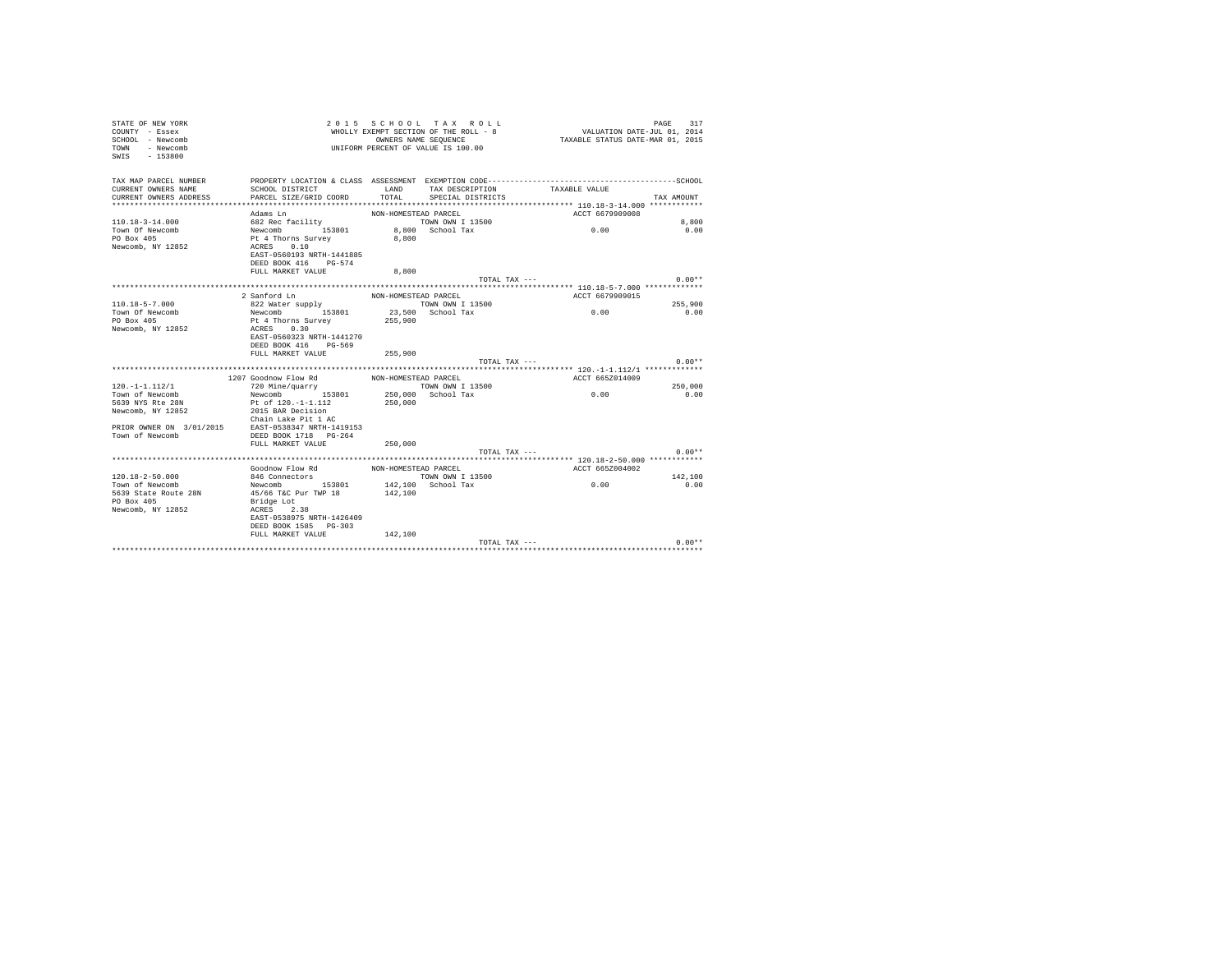|                | STATE OF NEW YORK | 2015 SCHOOL TAX ROLL                  |                                  | PAGE | 318 |
|----------------|-------------------|---------------------------------------|----------------------------------|------|-----|
| COUNTY - Essex |                   | WHOLLY EXEMPT SECTION OF THE ROLL - 8 | VALUATION DATE-JUL 01, 2014      |      |     |
|                | SCHOOL - Newcomb  |                                       | TAXABLE STATUS DATE-MAR 01, 2015 |      |     |
| TOWN           | - Newcomb         | UNIFORM PERCENT OF VALUE IS 100.00    | RPS155/V04/1015                  |      |     |
| SWIS           | - 153800          |                                       | CURRENT DATE 8/26/2015           |      |     |
|                |                   |                                       |                                  |      |     |

#### \*\*\* S P E C I A L D I S T R I C T S U M M A R Y \*\*\*

|                                           | JIAI<br>the contract of the contract of the contract of the contract of the contract of | the contract of the contract of the contract of the contract of the contract of |                 | ハンニー  | <b>marmarme</b><br><b>AAEMPT</b> | A A B L            | mome<br>UTAL<br>the contract of the contract of the contract of |
|-------------------------------------------|-----------------------------------------------------------------------------------------|---------------------------------------------------------------------------------|-----------------|-------|----------------------------------|--------------------|-----------------------------------------------------------------|
| ,,,,,<br>$\sqrt{\Delta} M^{\gamma\gamma}$ | VAW.                                                                                    | TVDF<br>.                                                                       | $+ 115$<br>ALUE | 'ALUE | AMOUNT                           | tra r rrm<br>VALUE | $- - -$<br>1 M.A                                                |

#### NO SPECIAL DISTRICTS AT THIS LEVEL

# \*\*\* S C H O O L D I S T R I C T S U M M A R Y \*\*\*

| CODE   | DISTRICT NAME   | TOTAL<br>PARCELS | ASSESSED<br>LAND | ASSESSED<br>TOTAL | EXEMPT<br>AMOUNT<br>--------- | TOTAL<br>TAXABLE<br>------------ |           |
|--------|-----------------|------------------|------------------|-------------------|-------------------------------|----------------------------------|-----------|
|        |                 |                  |                  |                   | STAR AMOUNT                   | STAR TAXABLE                     | TOTAL TAX |
|        | Newcomb         | 87               | 21432,170        | 39746.370         | 39746,370                     |                                  |           |
| 153801 |                 |                  |                  |                   |                               |                                  |           |
|        | SUB-TOTAL       | 87               | 21432,170        | 39746,370         | 39746,370                     |                                  |           |
|        | SUB-TOTAL(CONT) |                  |                  |                   |                               |                                  |           |
|        | TOTAL           | 87               | 21432,170        | 39746.370         | 39746,370                     |                                  |           |
|        | TO TAL (CONT)   |                  |                  |                   |                               |                                  |           |
|        |                 |                  |                  |                   |                               |                                  |           |

#### \*\*\* S Y S T E M C O D E S S U M M A R Y \*\*\*

| CODE  | DESCRIPTION        | TOTAL<br>PARCELS | SCHOOL               |
|-------|--------------------|------------------|----------------------|
| 50000 | WHOLLY EX<br>TOTAL |                  | 1976,000<br>1976,000 |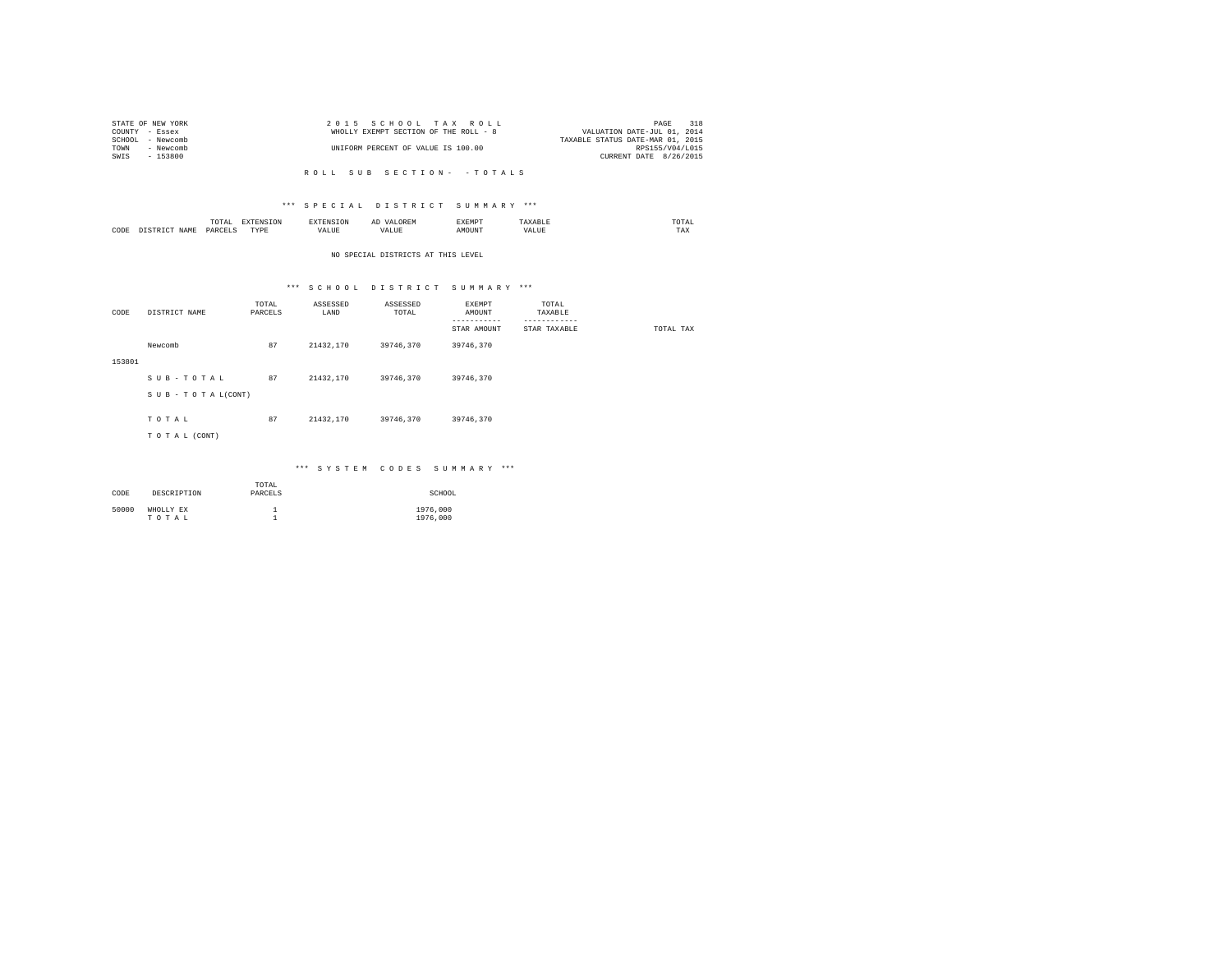|        | STATE OF NEW YORK | 2015 SCHOOL TAX ROLL                  | 319<br>PAGE                      |
|--------|-------------------|---------------------------------------|----------------------------------|
|        | COUNTY - Essex    | WHOLLY EXEMPT SECTION OF THE ROLL - 8 | VALUATION DATE-JUL 01, 2014      |
| SCHOOL | - Newcomb         |                                       | TAXABLE STATUS DATE-MAR 01, 2015 |
| TOWN   | - Newcomb         | UNIFORM PERCENT OF VALUE IS 100.00    | RPS155/V04/L015                  |
| SWIS   | $-153800$         |                                       | CURRENT DATE 8/26/2015           |
|        |                   |                                       |                                  |

# \*\*\* E X E M P T I O N S U M M A R Y \*\*\*

|       |             | TOTAL          |           |
|-------|-------------|----------------|-----------|
| CODE  | DESCRIPTION | PARCELS        | SCHOOL    |
|       |             |                |           |
| 12100 | N.Y. STATE  | 31             | 6290.545  |
| 13500 | TOWN OWN I  | 34             | 6264,100  |
| 13800 | SCHOOL DST  | 3              | 6147.000  |
| 21600 | CHURCH PAR  |                | 72.900    |
| 25110 | CONST REL   | 7              | 721,600   |
| 25120 | CONST ED    | 7              | 17809,825 |
| 26400 | VOL F DEPT  | $\mathfrak{D}$ | 426,600   |
| 27350 | PRI CEM     | 1              | 37,800    |
|       | TOTAL       | 86             | 37770.370 |

| ROLL<br>SEC | DESCRIPTION                                    | TOTAL<br>PARCELS | ASSESSED<br>LAND | ASSESSED<br>TOTAL | <b>EXEMPT</b><br>AMOUNT<br>-----------<br>STAR AMOUNT | TOTAL<br>TAXABLE<br>STAR TAXABLE | TOTAL<br>TAX |
|-------------|------------------------------------------------|------------------|------------------|-------------------|-------------------------------------------------------|----------------------------------|--------------|
| 8           | RS 8 TOTAL<br>SPEC DIST TAXES<br>WHOLLY EXEMPT | 87               | 21432.170        | 39746.370         | 39,746,370                                            |                                  |              |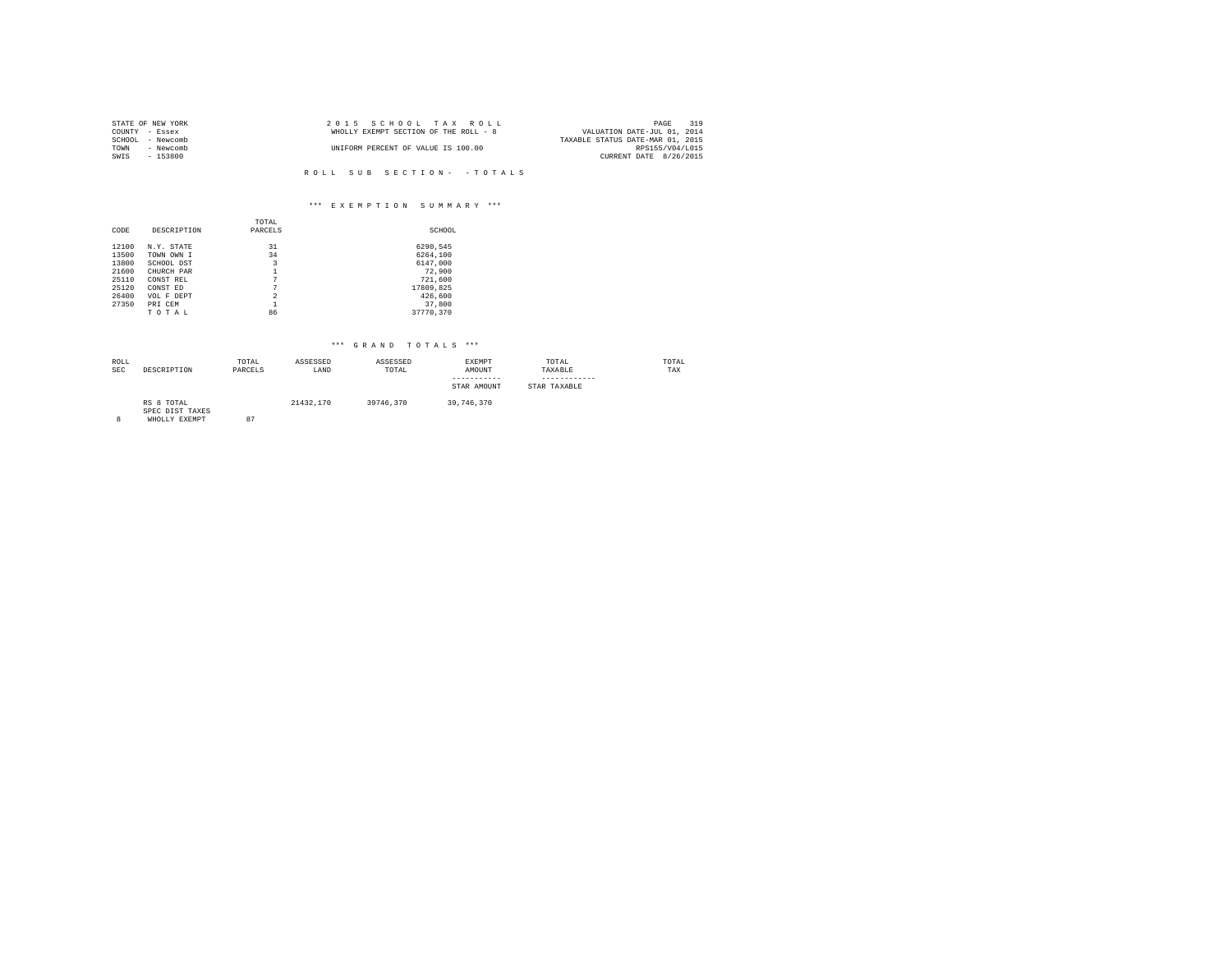| STATE OF NEW YORK<br>COUNTY - Essex<br>$SCHOM - Newcomb$<br>- Newcomb<br>TOWN<br>SWIS - 153800 |                                              |                      | 2015 SCHOOL TAX ROLL<br>OWNERS NAME SEOUENCE<br>UNIFORM PERCENT OF VALUE IS 100.00 | WHOLLY EXEMPT SECTION OF THE ROLL - 8 SUB-SECT - A VALUATION DATE-JUL 01, 2014<br>TAXABLE STATUS DATE-MAR 01, 2015 | 320<br>PAGE     |
|------------------------------------------------------------------------------------------------|----------------------------------------------|----------------------|------------------------------------------------------------------------------------|--------------------------------------------------------------------------------------------------------------------|-----------------|
|                                                                                                |                                              |                      |                                                                                    |                                                                                                                    |                 |
| CURRENT OWNERS NAME                                                                            | SCHOOL DISTRICT<br><b>LAND</b>               |                      |                                                                                    | TAX DESCRIPTION TAXABLE VALUE                                                                                      |                 |
| CURRENT OWNERS ADDRESS 6 PARCEL SIZE/GRID COORD TOTAL SPECIAL DISTRICTS                        |                                              |                      |                                                                                    |                                                                                                                    | TAX AMOUNT      |
|                                                                                                |                                              |                      |                                                                                    |                                                                                                                    |                 |
|                                                                                                | Tahawus Rd                                   | NON-HOMESTEAD PARCEL |                                                                                    | ACCT 665Z012004                                                                                                    |                 |
| $110. - 1 - 12.312$                                                                            | 330 Vacant comm<br>153801 133.488 School Tax |                      | TOWN OWN T 13500                                                                   |                                                                                                                    | 133,488         |
| Town of Newcomb<br>Newcomb<br>5639 NYS Route 28N 19, 30 RS TWP 27 T&C                          |                                              | 133,488              |                                                                                    | 0.00                                                                                                               | 0.00            |
| Newcomb, NY 12852                                                                              | Golf Course PL                               |                      |                                                                                    |                                                                                                                    |                 |
|                                                                                                | ? Under 480 RPTL                             |                      |                                                                                    |                                                                                                                    |                 |
|                                                                                                | ACRES 324.00                                 |                      |                                                                                    |                                                                                                                    |                 |
|                                                                                                | EAST-0561936 NRTH-1445283                    |                      |                                                                                    |                                                                                                                    |                 |
|                                                                                                | DEED BOOK 1689 PG-205                        |                      |                                                                                    |                                                                                                                    |                 |
|                                                                                                | FULL MARKET VALUE                            | 133,488              |                                                                                    |                                                                                                                    |                 |
|                                                                                                |                                              |                      |                                                                                    | TOTAL TAX ---                                                                                                      | $0.00**$        |
|                                                                                                |                                              |                      |                                                                                    |                                                                                                                    |                 |
|                                                                                                | NYS Route 28N MON-HOMESTEAD PARCEL           |                      |                                                                                    | ACCT 665Z012003                                                                                                    |                 |
| $121 - 5 - 2.120$<br>Town of Newcomb Newcomb 153801 119,765 School Tax                         | 322 Rural vac>10                             |                      | TOWN OWN I 13500                                                                   | 0.00                                                                                                               | 119,765<br>0.00 |
| 5639 NYS Route 28N T&C Purchase TWP 46 119,765                                                 |                                              |                      |                                                                                    |                                                                                                                    |                 |
| Newcomb, NY 12852                                                                              | ACRES 20.00                                  |                      |                                                                                    |                                                                                                                    |                 |
|                                                                                                | EAST-0568998 NRTH-1439458                    |                      |                                                                                    |                                                                                                                    |                 |
|                                                                                                | DEED BOOK 1689 PG-212                        |                      |                                                                                    |                                                                                                                    |                 |
|                                                                                                | FULL MARKET VALUE                            | 119,765              |                                                                                    |                                                                                                                    |                 |
|                                                                                                |                                              |                      | TOTAL TAX $---$                                                                    |                                                                                                                    | $0.00**$        |
|                                                                                                |                                              |                      |                                                                                    |                                                                                                                    |                 |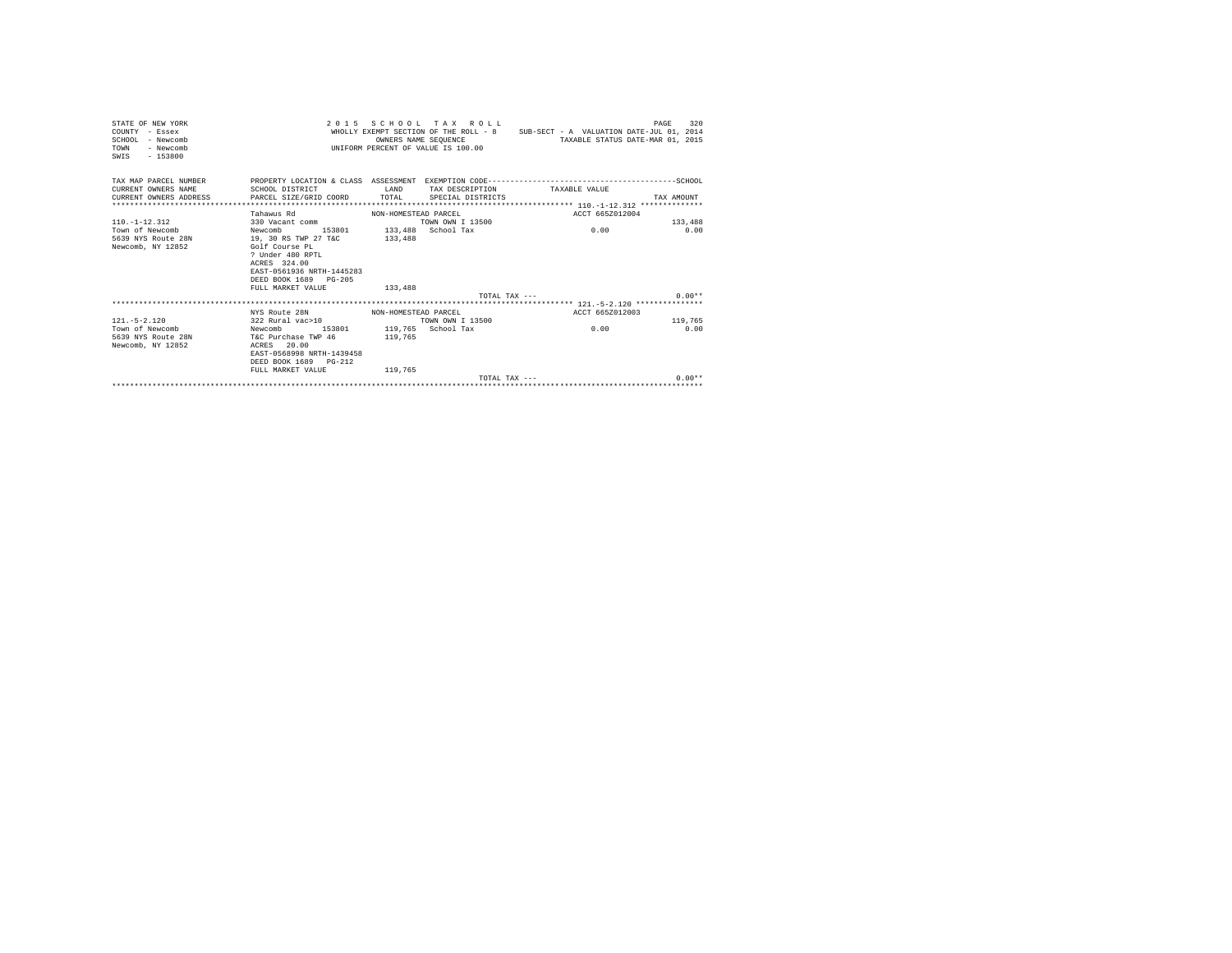| STATE OF NEW YORK   | 2015 SCHOOL TAX ROLL                  | 321<br>PAGE                              |
|---------------------|---------------------------------------|------------------------------------------|
| COUNTY - Essex      | WHOLLY EXEMPT SECTION OF THE ROLL - 8 | SUB-SECT - A VALUATION DATE-JUL 01, 2014 |
| SCHOOL<br>- Newcomb |                                       | TAXABLE STATUS DATE-MAR 01, 2015         |
| TOWN<br>- Newcomb   | UNIFORM PERCENT OF VALUE IS 100.00    | RPS155/V04/L015                          |
| - 153800<br>SWIS    |                                       | CURRENT DATE 8/26/2015                   |

#### \*\*\* S P E C I A L D I S T R I C T S U M M A R Y \*\*\*

|      |   | ------<br>l'O'l'Al<br>the contract of the contract of the contract of | ---<br>the contract of the contract of the contract of the contract of the contract of | $\cdots$<br> | -----  |             | moms:<br>the contract of the contract of the contract of |
|------|---|-----------------------------------------------------------------------|----------------------------------------------------------------------------------------|--------------|--------|-------------|----------------------------------------------------------|
| CODE | . | PARCEL <sup>®</sup><br>_______                                        | <b>TVDE</b><br>.                                                                       | .<br>.       | AMOUNT | ---<br>ALUI | TAX                                                      |

#### NO SPECIAL DISTRICTS AT THIS LEVEL

#### \*\*\* S C H O O L D I S T R I C T S U M M A R Y \*\*\*

| CODE   | DISTRICT NAME   | TOTAL<br>PARCELS | ASSESSED<br>LAND | ASSESSED<br>TOTAL | EXEMPT<br>AMOUNT<br>. | TOTAL<br>TAXABLE<br>--------- |           |
|--------|-----------------|------------------|------------------|-------------------|-----------------------|-------------------------------|-----------|
|        |                 |                  |                  |                   | STAR AMOUNT           | STAR TAXABLE                  | TOTAL TAX |
|        | Newcomb         | $\overline{2}$   | 253,253          | 253,253           | 253,253               |                               |           |
| 153801 |                 |                  |                  |                   |                       |                               |           |
|        | SUB-TOTAL       | $\overline{2}$   | 253.253          | 253,253           | 253.253               |                               |           |
|        | SUB-TOTAL(CONT) |                  |                  |                   |                       |                               |           |
|        |                 |                  |                  |                   |                       |                               |           |
|        | TOTAL           | $\overline{a}$   | 253.253          | 253,253           | 253.253               |                               |           |
|        | TO TAL (CONT)   |                  |                  |                   |                       |                               |           |
|        |                 |                  |                  |                   |                       |                               |           |

#### \*\*\* S Y S T E M C O D E S S U M M A R Y \*\*\*

NO SYSTEM EXEMPTIONS AT THIS LEVEL

#### \*\*\* E X E M P T I O N S U M M A R Y \*\*\*

| CODE  | DESCRIPTION         | TOTAL<br>PARCELS | SCHOOL             |
|-------|---------------------|------------------|--------------------|
| 13500 | TOWN OWN I<br>TOTAL | ∠<br>$\sim$<br>∼ | 253.253<br>253.253 |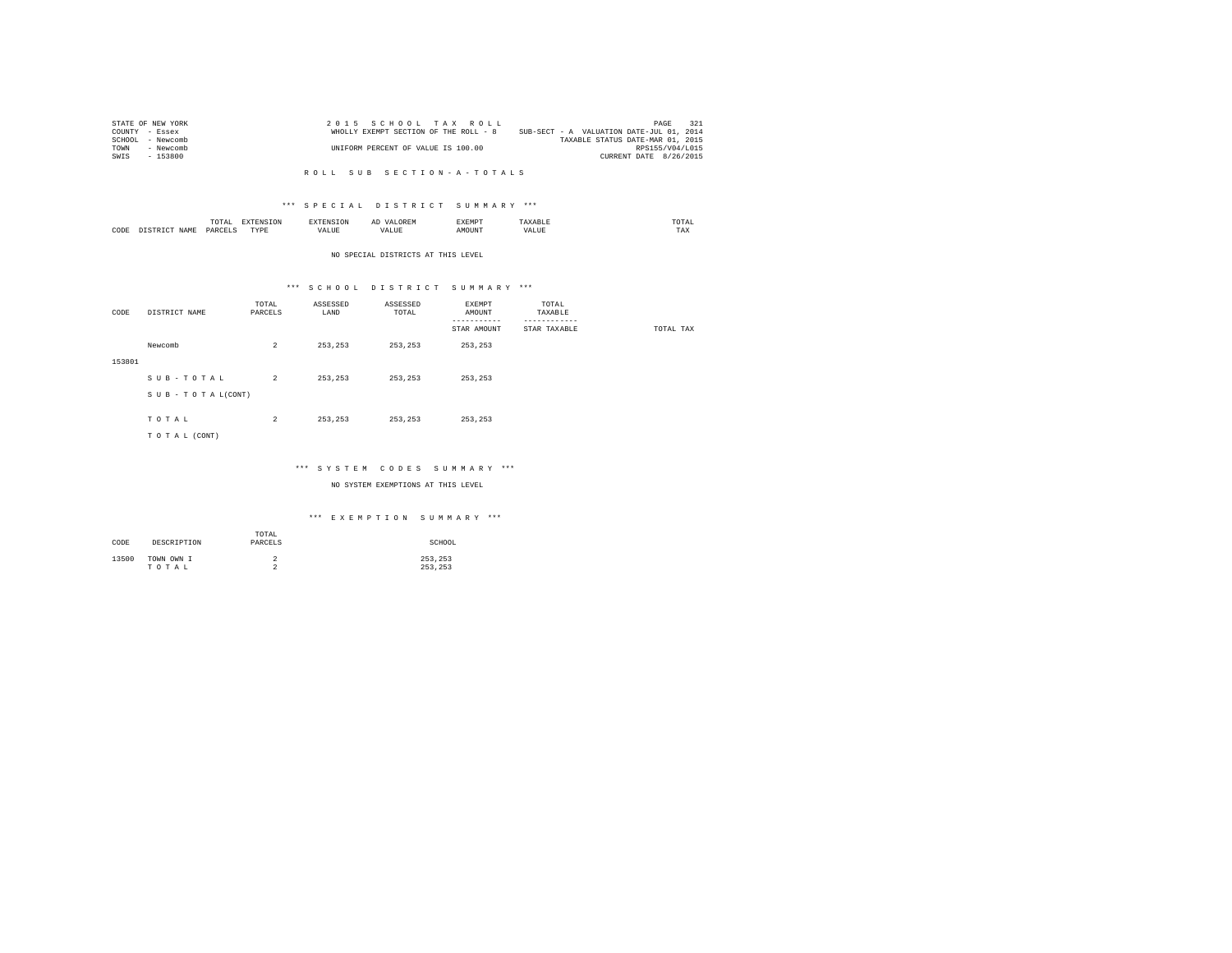| STATE OF NEW YORK | 2015 SCHOOL TAX ROLL                  |                                          | PAGE            | 322 |
|-------------------|---------------------------------------|------------------------------------------|-----------------|-----|
| COUNTY - Essex    | WHOLLY EXEMPT SECTION OF THE ROLL - 8 | SUB-SECT - A VALUATION DATE-JUL 01, 2014 |                 |     |
| SCHOOL - Newcomb  |                                       | TAXABLE STATUS DATE-MAR 01, 2015         |                 |     |
| TOWN<br>- Newcomb | UNIFORM PERCENT OF VALUE IS 100.00    |                                          | RPS155/V04/L015 |     |
| SWIS<br>- 153800  |                                       | CURRENT DATE 8/26/2015                   |                 |     |

| ROLL<br><b>SEC</b> | DESCRIPTION                                    | TOTAL<br>PARCELS | ASSESSED<br>LAND | ASSESSED<br>TOTAL | EXEMPT<br>AMOUNT<br>-----------<br>STAR AMOUNT | TOTAL<br>TAXABLE<br>------------<br>STAR TAXABLE | TOTAL<br>TAX |
|--------------------|------------------------------------------------|------------------|------------------|-------------------|------------------------------------------------|--------------------------------------------------|--------------|
| 8                  | RS 8 TOTAL<br>SPEC DIST TAXES<br>WHOLLY EXEMPT | $\Omega$         | 253.253          | 253.253           | 253.253                                        |                                                  |              |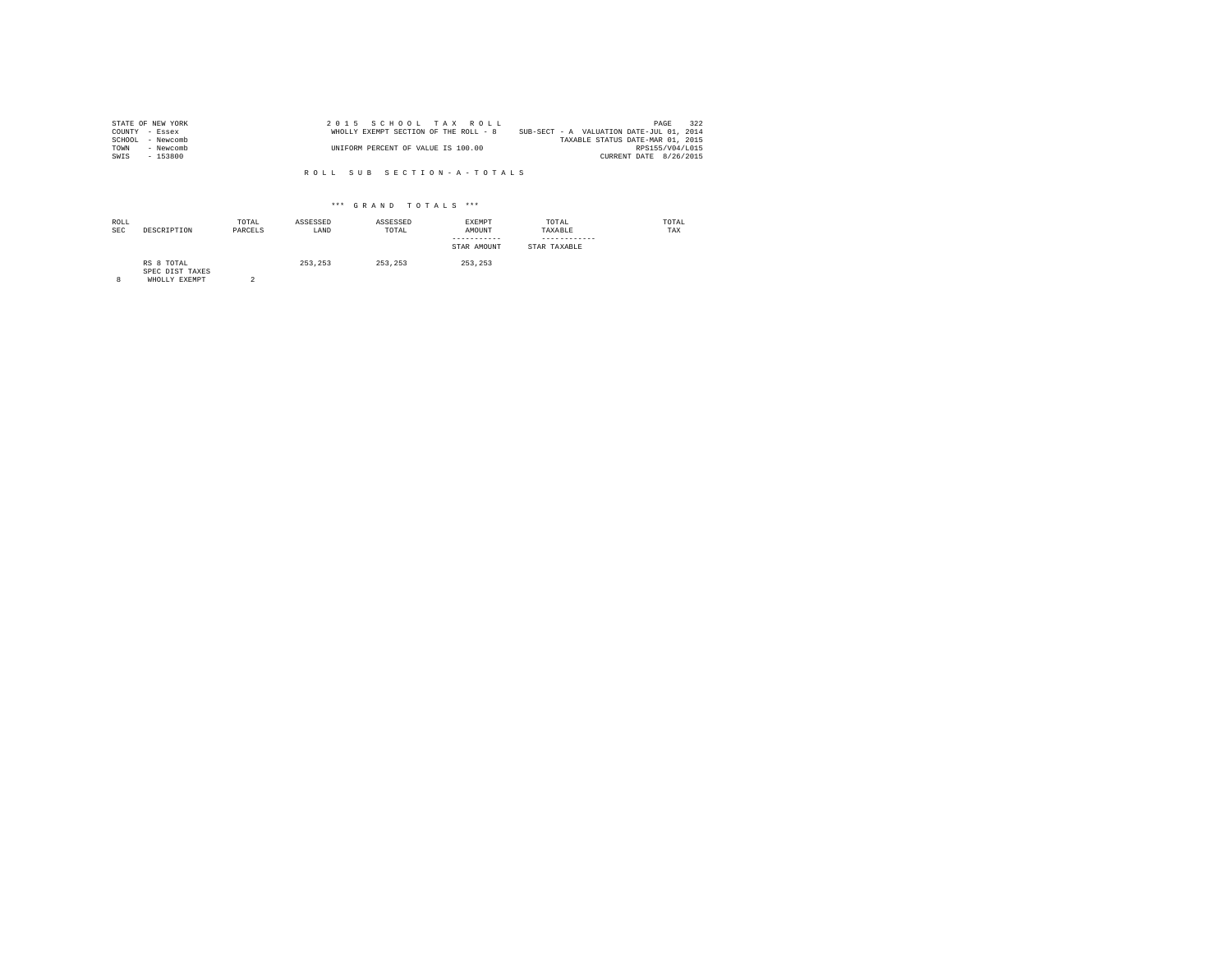|                | STATE OF NEW YORK | 2015 SCHOOL TAX ROLL                  |  |  |  | 323<br>PAGE                      |
|----------------|-------------------|---------------------------------------|--|--|--|----------------------------------|
| COUNTY - Essex |                   | WHOLLY EXEMPT SECTION OF THE ROLL - 8 |  |  |  | VALUATION DATE-JUL 01, 2014      |
|                | SCHOOL - Newcomb  |                                       |  |  |  | TAXABLE STATUS DATE-MAR 01, 2015 |
| TOWN           | - Newcomb         | UNIFORM PERCENT OF VALUE IS 100.00    |  |  |  | RPS155/V04/L015                  |
| SWIS           | - 153800          |                                       |  |  |  | CURRENT DATE 8/26/2015           |
|                |                   |                                       |  |  |  |                                  |
|                |                   | ROLL SECTION TOTALS                   |  |  |  |                                  |

### \*\*\* S P E C I A L D I S T R I C T S U M M A R Y \*\*\*

|      | mome<br>n<br>.<br>the contract of the contract of the contract of | the contract of the contract of the contract of the contract of the contract of | АΙ | <b>************</b><br>ہ دے تا |   | the contract of the contract of the contract of |  |
|------|-------------------------------------------------------------------|---------------------------------------------------------------------------------|----|--------------------------------|---|-------------------------------------------------|--|
| CODE | PARCFT                                                            | $-$<br>ZD.<br>.                                                                 |    | ۱Т                             | n | 1 M.A                                           |  |

#### NO SPECIAL DISTRICTS AT THIS LEVEL

# \*\*\* S C H O O L D I S T R I C T S U M M A R Y \*\*\*

|        |                 | TOTAL   | ASSESSED  | ASSESSED  | EXEMPT      | TOTAL        |           |
|--------|-----------------|---------|-----------|-----------|-------------|--------------|-----------|
| CODE   | DISTRICT NAME   | PARCELS | LAND      | TOTAL     | AMOUNT      | TAXABLE      |           |
|        |                 |         |           |           | ---------   | ------------ |           |
|        |                 |         |           |           | STAR AMOUNT | STAR TAXABLE | TOTAL TAX |
|        | Newcomb         | 89      | 21685,423 | 39999,623 | 39999,623   |              |           |
| 153801 |                 |         |           |           |             |              |           |
|        |                 |         |           |           |             |              |           |
|        | SUB-TOTAL       | 89      | 21685.423 | 39999.623 | 39999,623   |              |           |
|        |                 |         |           |           |             |              |           |
|        | SUB-TOTAL(CONT) |         |           |           |             |              |           |
|        |                 |         |           |           |             |              |           |
|        | TOTAL           | 89      | 21685.423 | 39999.623 | 39999.623   |              |           |
|        |                 |         |           |           |             |              |           |
|        | TO TAL (CONT)   |         |           |           |             |              |           |
|        |                 |         |           |           |             |              |           |
|        |                 |         |           |           |             |              |           |

#### \*\*\* S Y S T E M C O D E S S U M M A R Y \*\*\*

| CODE  | DESCRIPTION        | TOTAL<br>PARCELS | SCHOOL               |
|-------|--------------------|------------------|----------------------|
| 50000 | WHOLLY EX<br>TOTAL |                  | 1976,000<br>1976,000 |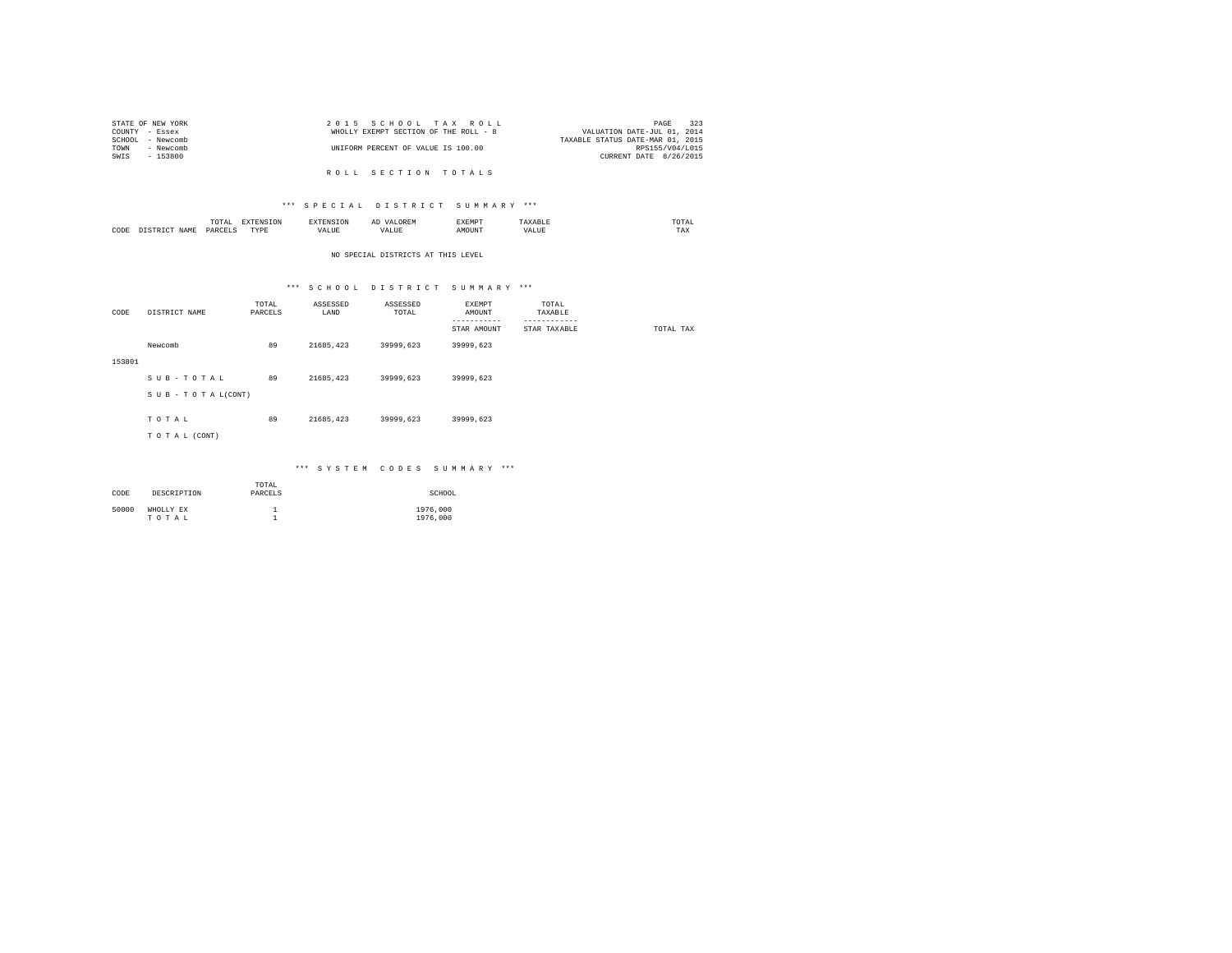| STATE OF NEW YORK | 2015 SCHOOL TAX ROLL                  | 324<br>PAGE                      |
|-------------------|---------------------------------------|----------------------------------|
| COUNTY - Essex    | WHOLLY EXEMPT SECTION OF THE ROLL - 8 | VALUATION DATE-JUL 01, 2014      |
| SCHOOL - Newcomb  |                                       | TAXABLE STATUS DATE-MAR 01, 2015 |
| - Newcomb<br>TOWN | UNIFORM PERCENT OF VALUE IS 100.00    | RPS155/V04/L015                  |
| SWIS<br>$-153800$ |                                       | CURRENT DATE 8/26/2015           |
|                   |                                       |                                  |
|                   | ROLL SECTION TOTALS                   |                                  |

# \*\*\* E X E M P T I O N S U M M A R Y \*\*\*

|       |             | TOTAL                   |           |
|-------|-------------|-------------------------|-----------|
| CODE  | DESCRIPTION | PARCELS                 | SCHOOL    |
| 12100 | N.Y. STATE  | 31                      | 6290,545  |
| 13500 | TOWN OWN I  | 36                      | 6517,353  |
| 13800 | SCHOOL DST  | 3                       | 6147.000  |
| 21600 | CHURCH PAR  |                         | 72,900    |
| 25110 | CONST REL   | 7                       | 721,600   |
| 25120 | CONST ED    | 7                       | 17809,825 |
| 26400 | VOL F DEPT  | $\overline{\mathbf{c}}$ | 426,600   |
| 27350 | PRI CEM     |                         | 37,800    |
|       | TOTAL       | 88                      | 38023.623 |

| ROLL<br><b>SEC</b> | DESCRIPTION                                    | TOTAL<br>PARCELS | ASSESSED<br>LAND | ASSESSED<br>TOTAL | <b>EXEMPT</b><br>AMOUNT<br>-----------<br>STAR AMOUNT | TOTAL<br>TAXABLE<br>STAR TAXABLE | TOTAL<br>TAX |
|--------------------|------------------------------------------------|------------------|------------------|-------------------|-------------------------------------------------------|----------------------------------|--------------|
| 8                  | RS 8 TOTAL<br>SPEC DIST TAXES<br>WHOLLY EXEMPT | 89               | 21685.423        | 39999.623         | 39,999,623                                            |                                  |              |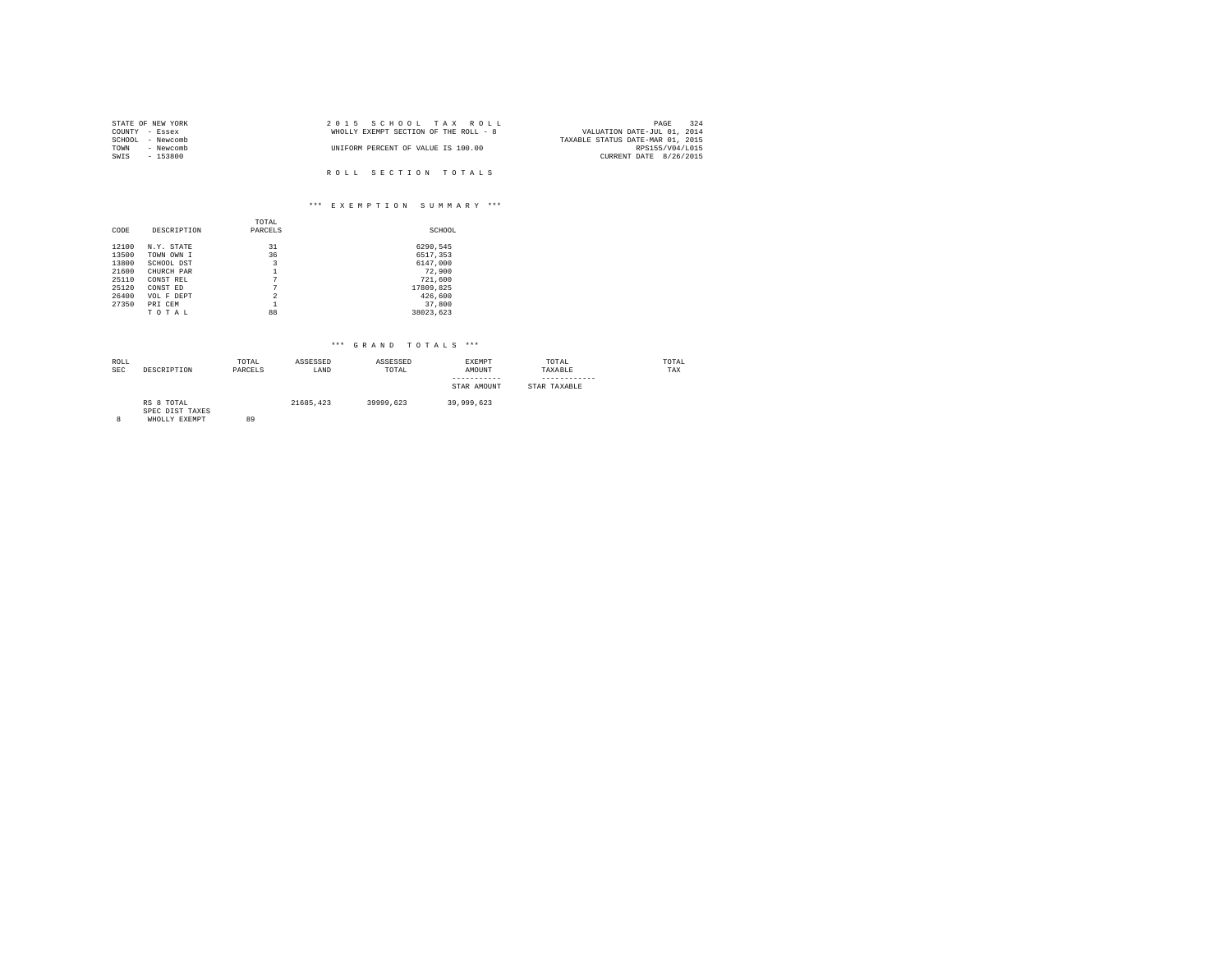| STATE OF NEW YORK | 2015 SCHOOL TAX ROLL | 325<br>PAGE                      |
|-------------------|----------------------|----------------------------------|
| COUNTY - Essex    |                      | VALUATION DATE-JUL 01, 2014      |
| SCHOOL - Newcomb  | SWIS TOTALS          | TAXABLE STATUS DATE-MAR 01, 2015 |
| TOWN<br>- Newcomb |                      | RPS155/V04/L015                  |
| SWIS<br>$-153800$ |                      | CURRENT DATE 8/26/2015           |

### \*\*\* S P E C I A L D I S T R I C T S U M M A R Y \*\*\*

#### \*\*\* H O M E S T E A D \*\*\*

| CODE | DISTRICT NAME | EXTENSION<br>TOTAL<br>PARCELS<br>TYPE<br>& PARTS  | EXTENSION<br>VALUE        | AD VALOREM<br>VALUE                                         | <b>EXEMPT</b><br>AMOUNT | TAXABLE<br>VALUE | TAX<br>RATE | TOTAL<br>TAX |
|------|---------------|---------------------------------------------------|---------------------------|-------------------------------------------------------------|-------------------------|------------------|-------------|--------------|
|      |               |                                                   |                           | NO SPECIAL DISTRICTS AT THIS LEVEL<br>*** NON-HOMESTEAD *** |                         |                  |             |              |
| CODE | DISTRICT NAME | EXTENSION<br>TOTAL.<br>TYPE<br>PARCELS<br>& PARTS | <b>EXTENSION</b><br>VALUE | AD VALOREM<br>VALUE                                         | <b>EXEMPT</b><br>AMOUNT | TAXARLE<br>VALUE | TAX<br>RATE | TOTAL<br>TAX |

#### NO SPECIAL DISTRICTS AT THIS LEVEL

|      |               |                  |                   |                           | *** SWIS ***        |                  |                  |             |              |
|------|---------------|------------------|-------------------|---------------------------|---------------------|------------------|------------------|-------------|--------------|
| CODE | DISTRICT NAME | TOTAL<br>PARCELS | EXTENSION<br>TYPE | <b>EXTENSION</b><br>VALUE | AD VALOREM<br>VALUE | EXEMPT<br>AMOUNT | TAXABLE<br>VALUE | TAX<br>RATE | TOTAL<br>TAX |

#### NO SPECIAL DISTRICTS AT THIS LEVEL

### \*\*\* S C H O O L D I S T R I C T S U M M A R Y \*\*\*

| CODE   | DISTRICT NAME                 | TOTAL<br>PARCELS & PARTS | ASSESSED<br>LAND | ASSESSED<br>TOTAL | <b>EXEMPT</b><br>AMOUNT<br>STAR AMOUNT | TOTAL<br>TAXABLE<br>STAR TAXABLE | TAX RATE | TOTAL TAX  |
|--------|-------------------------------|--------------------------|------------------|-------------------|----------------------------------------|----------------------------------|----------|------------|
|        | Newcomb                       | 659                      | 51073.201        | 108160.005        | 1205,400                               | 106.954.605                      |          |            |
| 153801 | TO TAL (CONT)                 |                          |                  |                   | 6917.650                               | 100,036,955                      | 3.905301 | 392.038.96 |
|        | SUB-TOTAL                     | 659                      | 51073.201        | 108160.005        | 1205,400                               | 106.954.605                      |          |            |
|        | $S \cup B - T O T A L (CONT)$ |                          |                  |                   | 6917.650                               | 100.036.955                      |          | 392.038.96 |
|        | TOTAL                         | 659                      | 51073.201        | 108160.005        | 1205,400                               | 106,954,605                      |          |            |
|        | TO TAL (CONT)                 |                          |                  |                   | 6917.650                               | 100,036,955                      |          | 392.038.96 |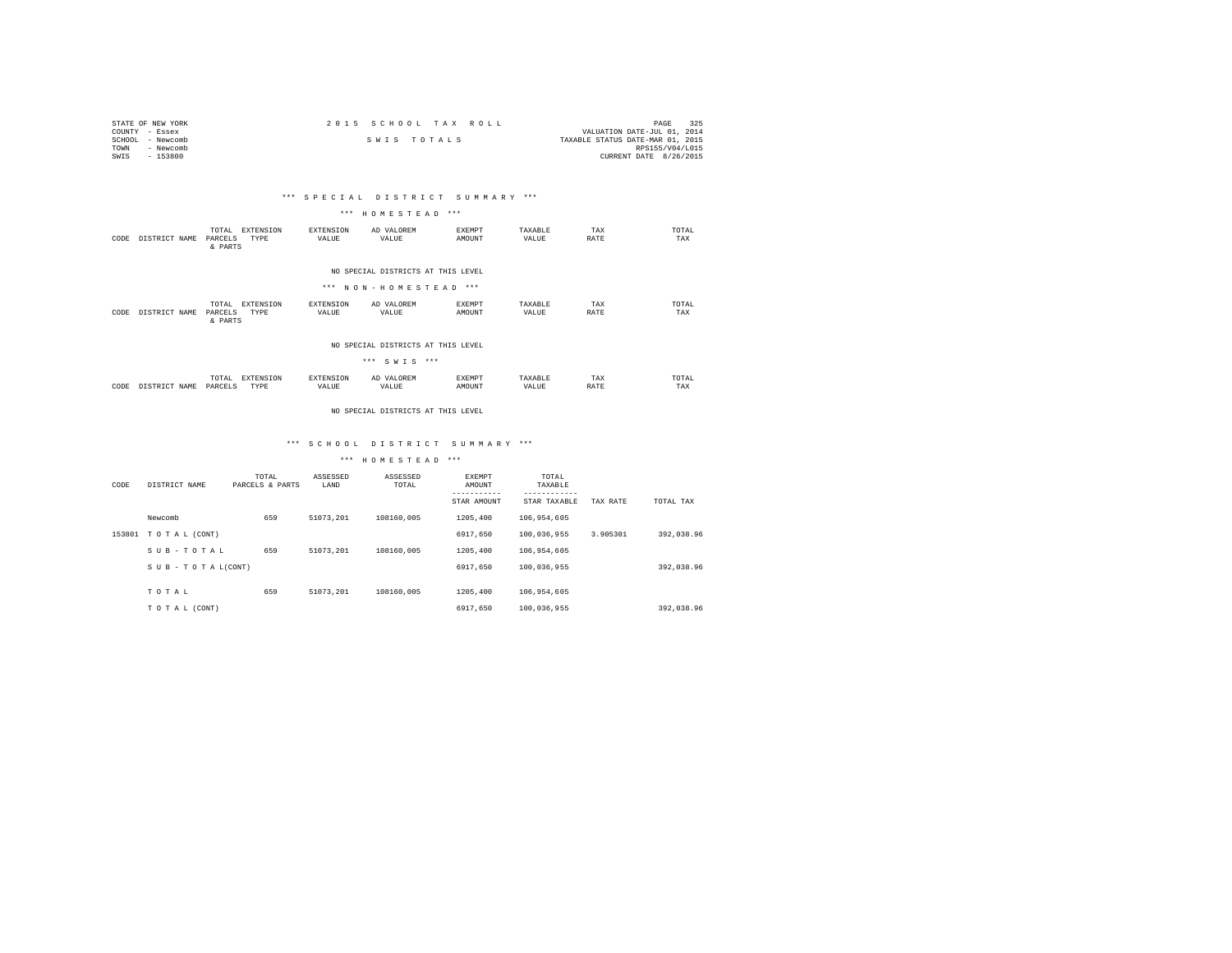| STATE OF NEW YORK   | 2015 SCHOOL TAX ROLL | 326<br>PAGE                      |
|---------------------|----------------------|----------------------------------|
| COUNTY - Essex      |                      | VALUATION DATE-JUL 01, 2014      |
| - Newcomb<br>SCHOOL | SWIS TOTALS          | TAXABLE STATUS DATE-MAR 01, 2015 |
| TOWN<br>- Newcomb   |                      | RPS155/V04/L015                  |
| $-153800$<br>SWIS   |                      | CURRENT DATE 8/26/2015           |
|                     |                      |                                  |
|                     |                      |                                  |

| ------ | ----------            |  |  | ---------- |  |  |  | _________ |  |
|--------|-----------------------|--|--|------------|--|--|--|-----------|--|
|        | *** NON-HOMESTEAD *** |  |  |            |  |  |  |           |  |

| DISTRICT NAME   | TOTAL<br>PARCELS & PARTS | ASSESSED<br>LAND | ASSESSED<br>TOTAL | <b>EXEMPT</b><br>AMOUNT | TOTAL<br>TAXABLE             |              | TOTAL TAX    |
|-----------------|--------------------------|------------------|-------------------|-------------------------|------------------------------|--------------|--------------|
| Newcomb         | 439                      | 106399.299       | 490918.516        | 266140.249              | 224, 778, 267                |              |              |
| TO TAL (CONT)   |                          |                  |                   |                         | 224, 778, 267                | 18.213438    | 4,093,276.75 |
| SUB-TOTAL       | 439                      | 106399.299       | 490918.516        | 266140.249              | 224, 778, 267                |              |              |
|                 |                          |                  |                   |                         | 224, 778, 267                |              | 4,093,276.75 |
| TOTAL           | 439                      | 106399,299       | 490918,516        | 266140,249              | 224, 778, 267                |              |              |
| TO TAL (CONT)   |                          |                  |                   |                         | 224, 778, 267                |              | 4,093,276.75 |
|                 |                          |                  | $***$             |                         |                              |              |              |
|                 |                          |                  |                   |                         |                              |              |              |
| DISTRICT NAME   | TOTAL<br>PARCELS         | ASSESSED<br>LAND | ASSESSED<br>TOTAL | <b>EXEMPT</b><br>AMOUNT | TOTAL<br>TAXABLE             |              |              |
|                 |                          |                  |                   | STAR AMOUNT             | STAR TAXABLE                 | TAX RATE     | TOTAL TAX    |
| Newcomb         | 1097                     | 157472.500       | 599078,521        | 267345,649              | 331,732,872                  |              |              |
|                 |                          |                  |                   | 6917,650                | 324, 815, 222                |              | 4,483,950.81 |
| SUB-TOTAL       | 1097                     | 157472.500       | 599078.521        | 267345.649              | 331,732,872                  |              |              |
| SUB-TOTAL(CONT) |                          |                  |                   | 6917,650                | 324, 815, 222                |              | 4,483,950.81 |
| TOTAL           | 1097                     | 157472.500       | 599078,521        | 267345.649              | 331,732,872                  |              |              |
|                 |                          | SUB-TOTAL(CONT)  |                   |                         | STAR AMOUNT<br>$S W I S$ *** | STAR TAXABLE | TAX RATE     |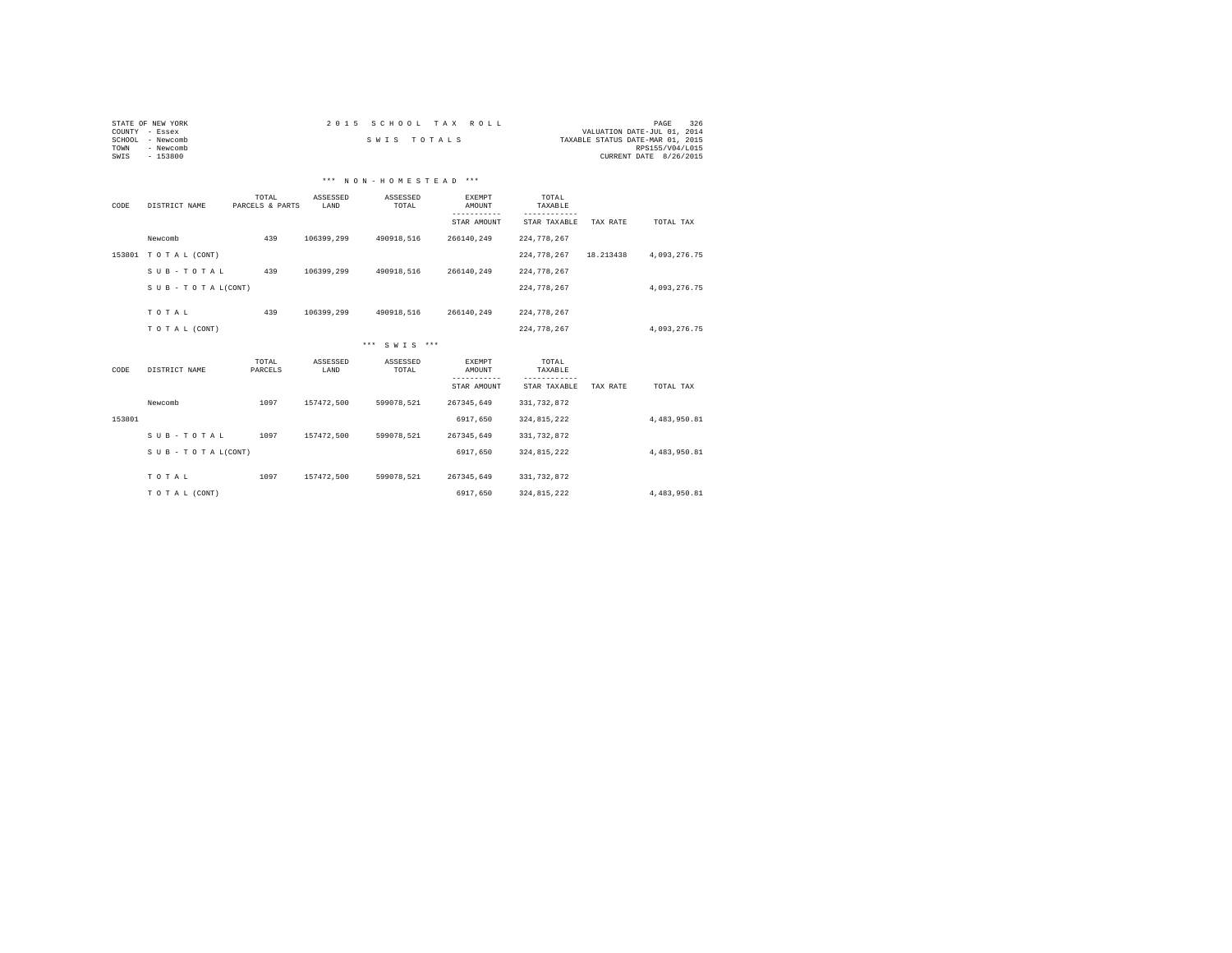| STATE OF NEW YORK   | 2015 SCHOOL TAX ROLL | PAGE                             |
|---------------------|----------------------|----------------------------------|
| COUNTY - Essex      |                      | VALUATION DATE-JUL 01, 2014      |
| SCHOOL<br>- Newcomb | SWIS TOTALS          | TAXABLE STATUS DATE-MAR 01, 2015 |
| TOWN<br>- Newcomb   |                      | RPS155/V04/L015                  |
| $-153800$<br>SWIS   |                      | CURRENT DATE 8/26/2015           |

## \*\*\* S Y S T E M C O D E S S U M M A R Y \*\*\*

| *** HOMESTEAD *** |  |  |  |  |  |  |
|-------------------|--|--|--|--|--|--|
|                   |  |  |  |  |  |  |

| CODE  | DESCRIPTION | TOTAL<br>PARCELS & PARTS | SCHOOL                      |
|-------|-------------|--------------------------|-----------------------------|
|       |             |                          | NO EXEMPTIONS AT THIS LEVEL |
|       |             |                          | *** NON-HOMESTEAD ***       |
|       |             | TOTAL                    |                             |
| CODE  | DESCRIPTION | PARCELS & PARTS          | SCHOOL                      |
| 50000 | WHOLLY EX   | 1                        | 1976,000                    |
| 50005 | TOWN TAXBL  | $\mathbf 1$              | 109593,190                  |
| 50006 | CNTY TAXBL  | $\frac{1}{3}$            | 109333,090                  |
|       | TOTAL       |                          | 220902,280                  |
|       |             |                          | $***$<br>$S W I S$ ***      |
|       |             | TOTAL                    |                             |
| CODE  | DESCRIPTION | PARCELS                  | SCHOOL                      |
| 50000 | WHOLLY EX   | 1                        | 1976,000                    |
| 50005 | TOWN TAXBL  | $\mathbf{1}$             | 109593,190                  |
| 50006 | CNTY TAXBL  | $\mathbf 1$              | 109333,090                  |
|       | TOTAL       | $\overline{\mathbf{3}}$  | 220902,280                  |
|       |             |                          |                             |

### \*\*\* E X E M P T I O N S U M M A R Y \*\*\*

|       |             | TOTAL           |          |
|-------|-------------|-----------------|----------|
| CODE  | DESCRIPTION | PARCELS & PARTS | SCHOOL   |
|       |             |                 |          |
| 41800 | AGED ALL    | 20              | 1205,400 |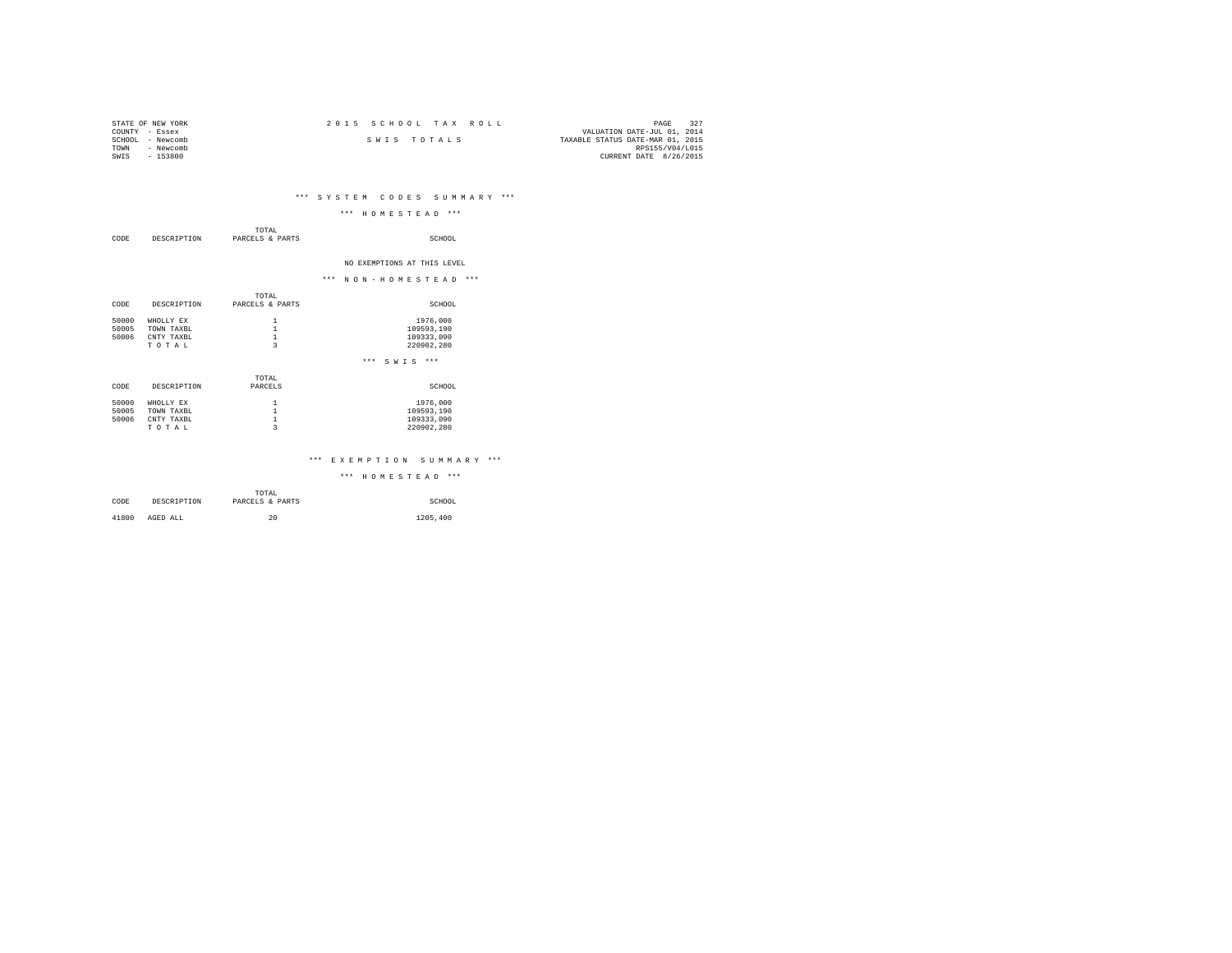| STATE OF NEW YORK | 2015 SCHOOL TAX ROLL | 328<br>PAGE                      |
|-------------------|----------------------|----------------------------------|
| COUNTY - Essex    |                      | VALUATION DATE-JUL 01, 2014      |
| SCHOOL - Newcomb  | SWIS TOTALS          | TAXABLE STATUS DATE-MAR 01, 2015 |
| TOWN<br>- Newcomb |                      | RPS155/V04/L015                  |
| $-153800$<br>SWIS |                      | CURRENT DATE 8/26/2015           |
|                   |                      |                                  |

\*\*\* E X E M P T I O N S U M M A R Y \*\*\*

|       |             |                         | ***<br>***<br>HOMESTEAD       |
|-------|-------------|-------------------------|-------------------------------|
|       |             | TOTAL.                  |                               |
|       |             |                         |                               |
| CODE  | DESCRIPTION | PARCELS & PARTS         | SCHOOL                        |
| 41834 | SR.<br>STAR | 65                      | 3917,650                      |
| 41854 | RES. STAR   | 100                     | 3000,000                      |
|       | TOTAL       | 185                     | 8123.050                      |
|       |             |                         | ***<br>$***$<br>NON-HOMESTEAD |
|       |             |                         |                               |
|       |             | TOTAL                   |                               |
| CODE  | DESCRIPTION | PARCELS & PARTS         | SCHOOL                        |
| 12100 | N.Y. STATE  | 31                      | 6290,545                      |
| 13500 | TOWN OWN I  | 36                      | 6517,353                      |
| 13800 | SCHOOL DST  | 3                       | 6147.000                      |
| 21600 | CHURCH PAR  | $\mathbf{1}$            | 72.900                        |
| 25110 | CONST REL   | $\overline{7}$          | 721,600                       |
| 25120 | CONST ED    | $\overline{7}$          | 17809,825                     |
| 26400 | VOL F DEPT  | $\overline{a}$          | 426,600                       |
| 27350 | PRI CEM     | $\mathbf{1}$            | 37,800                        |
| 47450 | FISCHER     | 18                      | 3839,526                      |
| 47460 | PRIV FOR    | 23                      | 3374,820                      |
|       | TOTAL       | 129                     | 45237.969                     |
|       |             |                         | $***$<br>SWTS<br>$***$        |
|       |             | TOTAL                   |                               |
| CODE  | DESCRIPTION | PARCELS                 | SCHOOL                        |
| 12100 | N.Y. STATE  | 31                      | 6290,545                      |
| 13500 | TOWN OWN I  | 36                      | 6517,353                      |
| 13800 | SCHOOL DST  | $\overline{\mathbf{3}}$ | 6147,000                      |
| 21600 | CHURCH PAR  | $\mathbf{1}$            | 72,900                        |
| 25110 | CONST REL   | $\overline{7}$          | 721,600                       |
| 25120 | CONST ED    | $\overline{7}$          | 17809,825                     |
| 26400 | VOL F DEPT  | $\overline{a}$          | 426,600                       |
| 27350 | PRI CEM     | 1                       | 37,800                        |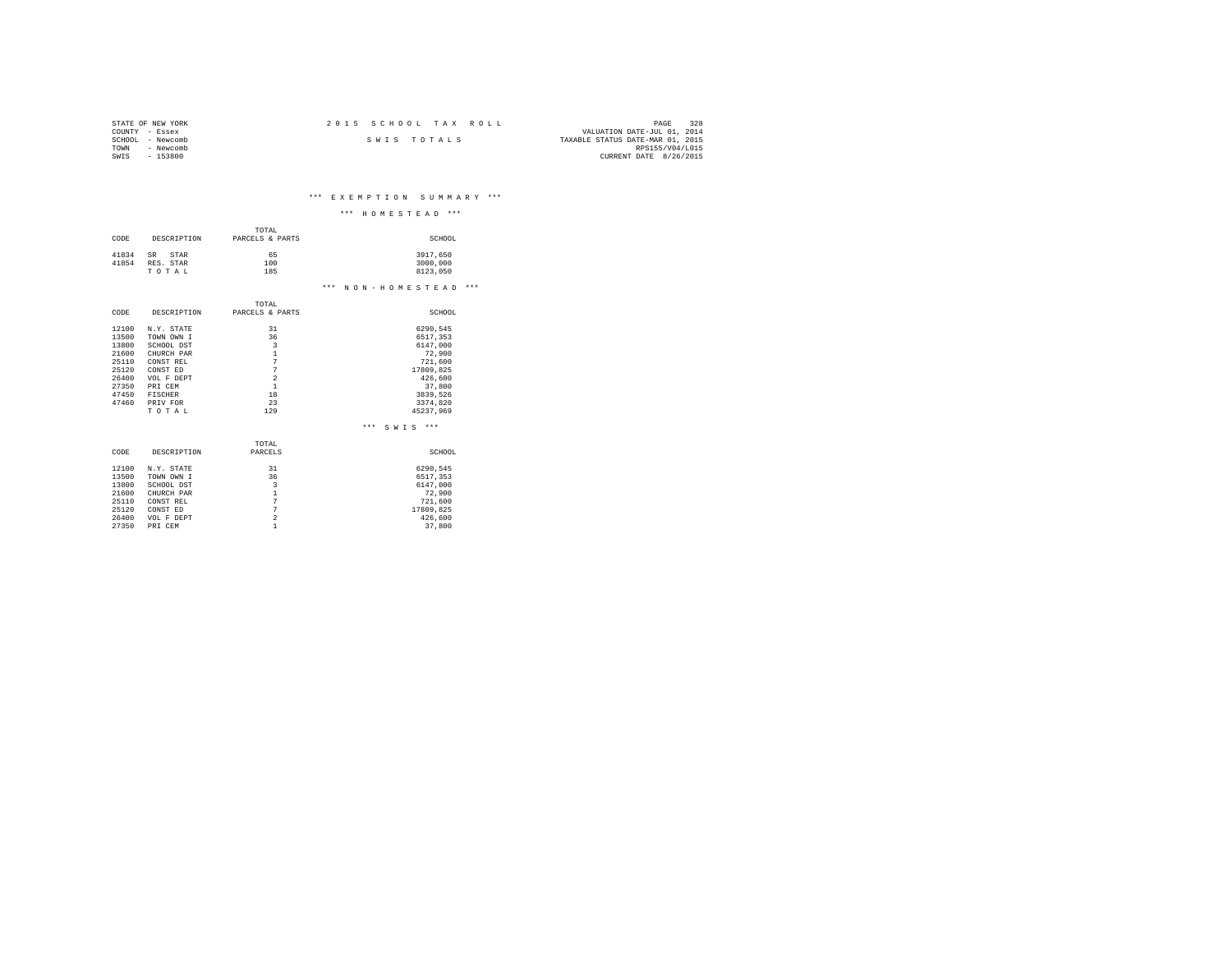| STATE OF NEW YORK | 2015 SCHOOL TAX ROLL | 329<br>PAGE                      |
|-------------------|----------------------|----------------------------------|
| COUNTY - Essex    |                      | VALUATION DATE-JUL 01, 2014      |
| SCHOOL - Newcomb  | SWIS TOTALS          | TAXABLE STATUS DATE-MAR 01, 2015 |
| TOWN<br>- Newcomb |                      | RPS155/V04/L015                  |
| $-153800$<br>SWIS |                      | CURRENT DATE 8/26/2015           |

## \*\*\* E X E M P T I O N S U M M A R Y \*\*\*

|                |                        |                  | $***$<br>$***$<br>SWIS |
|----------------|------------------------|------------------|------------------------|
| CODE           | DESCRIPTION            | TOTAL<br>PARCELS | SCHOOL                 |
| 41800<br>41834 | AGED ALL<br>SR<br>STAR | 20<br>65         | 1205,400<br>3917,650   |
| 41854<br>47450 | RES. STAR<br>FISCHER   | 100<br>18        | 3000,000<br>3839,526   |
| 47460          | PRIV FOR<br>TO TAL     | 23<br>314        | 3374,820<br>53361,019  |

### \*\*\* G R A N D T O T A L S \*\*\*

| ROLL<br><b>SEC</b> | DESCRIPTION                | TOTAL<br>PARCELS & PARTS | ASSESSED<br>LAND | ASSESSED<br>TOTAL | EXEMPT<br>AMOUNT<br>----------- | TOTAL<br>TAXABLE<br>------------ | TAX      |            |
|--------------------|----------------------------|--------------------------|------------------|-------------------|---------------------------------|----------------------------------|----------|------------|
|                    |                            |                          |                  |                   | STAR AMOUNT                     | STAR TAXABLE                     | RATE     |            |
|                    | School Tax                 |                          | 51073.201        | 108160.005        | 1,205,400<br>6917.650           | 106,954,605<br>100,036,955       | 3.905301 | 390,674.06 |
| 1                  | SPEC DIST TAXES<br>TAXABLE | 659                      |                  |                   |                                 |                                  |          | 390,674.06 |
|                    | School Tax                 |                          | 51073,201        | 108160.005        | 1,205,400<br>6917.650           | 106,954,605<br>100,036,955       | 3.905301 | 390,674.06 |
|                    | SPEC DIST TAXES            |                          |                  |                   |                                 |                                  |          |            |
| $\star$            | TOTAL<br>SUB               | 659                      |                  |                   |                                 |                                  |          | 390,674.06 |
|                    |                            |                          |                  |                   |                                 |                                  |          |            |
|                    | School Tax                 |                          | 51073.201        | 108160.005        | 1,205,400<br>6917,650           | 106,954,605<br>100.036.955       | 3.905301 | 390.674.06 |
|                    | SPEC DIST TAXES            |                          |                  |                   |                                 |                                  |          |            |
| $***$              | GRAND TOTAL                | 659                      |                  |                   |                                 |                                  |          | 390,674.06 |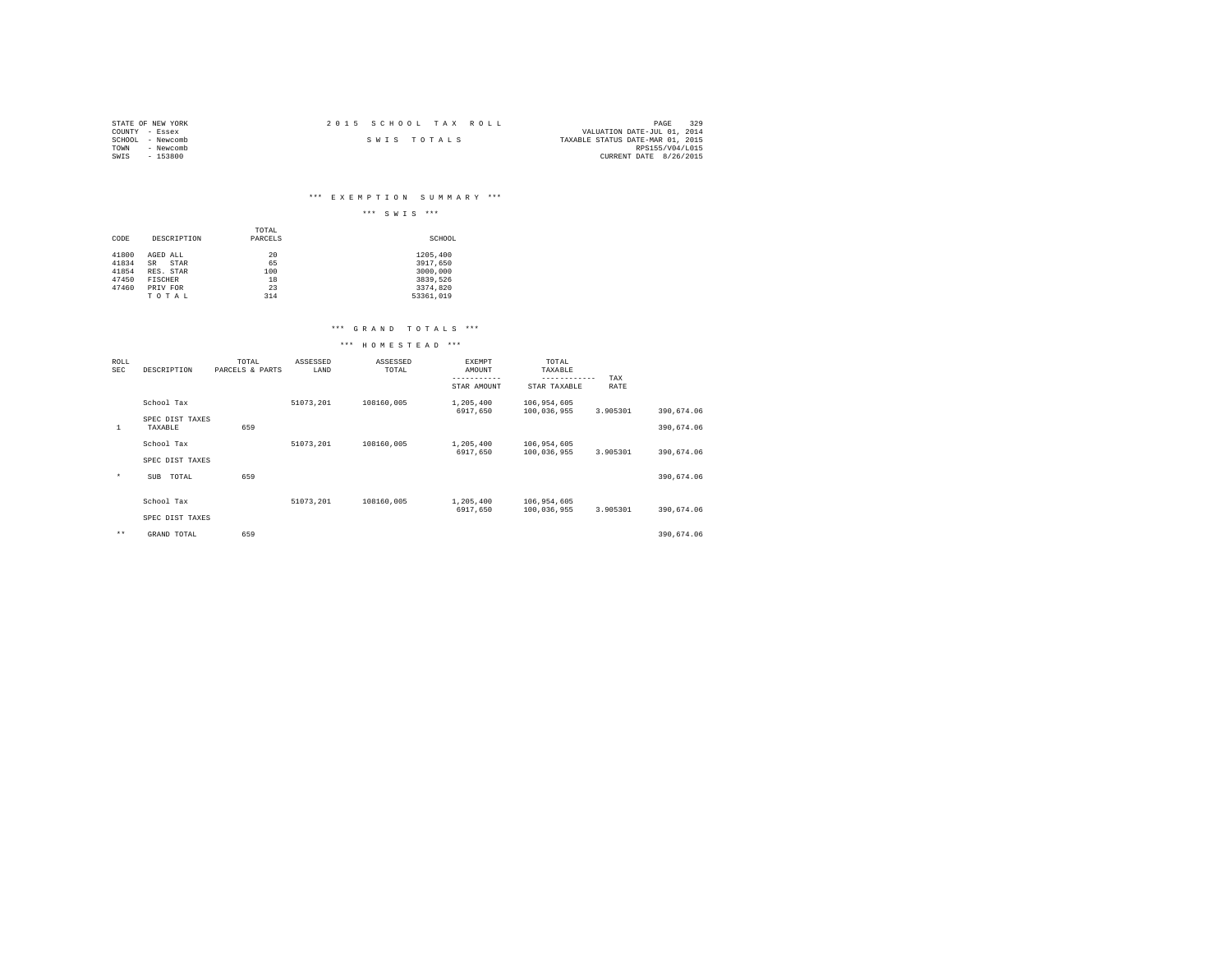|      | STATE OF NEW YORK | 2015 SCHOOL TAX ROLL |  |                                  | PAGE            | 330 |
|------|-------------------|----------------------|--|----------------------------------|-----------------|-----|
|      | COUNTY - Essex    |                      |  | VALUATION DATE-JUL 01, 2014      |                 |     |
|      | SCHOOL - Newcomb  | SWIS TOTALS          |  | TAXABLE STATUS DATE-MAR 01, 2015 |                 |     |
| TOWN | - Newcomb         |                      |  |                                  | RPS155/V04/L015 |     |
| SWIS | $-153800$         |                      |  | CURRENT DATE 8/26/2015           |                 |     |

## \*\*\* N O N - H O M E S T E A D \*\*\*

| ROLL<br><b>SEC</b> | DESCRIPTION                          | TOTAL<br>PARCELS & PARTS | ASSESSED<br>LAND | ASSESSED<br>TOTAL | <b>EXEMPT</b><br>AMOUNT<br>-----------<br>STAR AMOUNT | TOTAL<br>TAXABLE<br>------------<br>STAR TAXABLE | TAX<br><b>RATE</b> |              |
|--------------------|--------------------------------------|--------------------------|------------------|-------------------|-------------------------------------------------------|--------------------------------------------------|--------------------|--------------|
|                    | School Tax                           |                          | 14260,716        | 15469,365         | 5,688,968                                             | 9,780,397<br>9,780,397                           | 18.213438          | 177, 426.37  |
| <sup>1</sup>       | SPEC DIST TAXES<br>TAXABLE           | 137                      |                  |                   |                                                       |                                                  |                    | 177, 426.37  |
|                    | School Tax                           |                          | 70430.160        | 432239,610        | 220, 451, 658                                         | 211,787,952<br>211,787,952                       | 18.213438          | 3,857,386.73 |
| 3                  | SPEC DIST TAXES<br>STATE OWNED LAND  | 206                      |                  |                   |                                                       |                                                  |                    | 3857, 386.73 |
|                    | School Tax                           |                          |                  | 990.385           |                                                       | 990,385<br>990, 385                              | 18.213438          | 18,038.32    |
| 5                  | SPEC DIST TAXES<br>SPECIAL FRANCHISE | 3                        |                  |                   |                                                       |                                                  |                    | 18,038.32    |
|                    | School Tax                           |                          | 23,000           | 2219,533          |                                                       | 2.219.533<br>2,219,533                           | 18.213438          | 40, 425.33   |
| 6                  | SPEC DIST TAXES<br>UTILITIES & N.C.  | $\overline{4}$           |                  |                   |                                                       |                                                  |                    | 40, 425.33   |
|                    | SPEC DIST TAXES                      |                          |                  |                   | 39999.623                                             |                                                  |                    |              |
| 8                  | WHOLLY EXEMPT                        | 89                       |                  |                   |                                                       |                                                  |                    |              |
|                    | School Tax                           |                          | 106399,299       | 490918,516        | 266, 140, 249                                         | 224,778,267<br>224,778,267                       | 18.213438          | 4,093,276.75 |
|                    | SPEC DIST TAXES                      |                          |                  |                   |                                                       |                                                  |                    |              |
| $^\star$           | TOTAL<br><b>SUB</b>                  | 439                      |                  |                   |                                                       |                                                  |                    | 4093, 276.75 |
|                    | School Tax                           |                          | 106399,299       | 490918,516        | 266, 140, 249                                         | 224,778,267<br>224,778,267                       | 18.213438          | 4,093,276.75 |
|                    | SPEC DIST TAXES                      |                          |                  |                   |                                                       |                                                  |                    |              |
| $\star\star$       | GRAND TOTAL                          | 439                      |                  |                   |                                                       |                                                  |                    | 4093, 276.75 |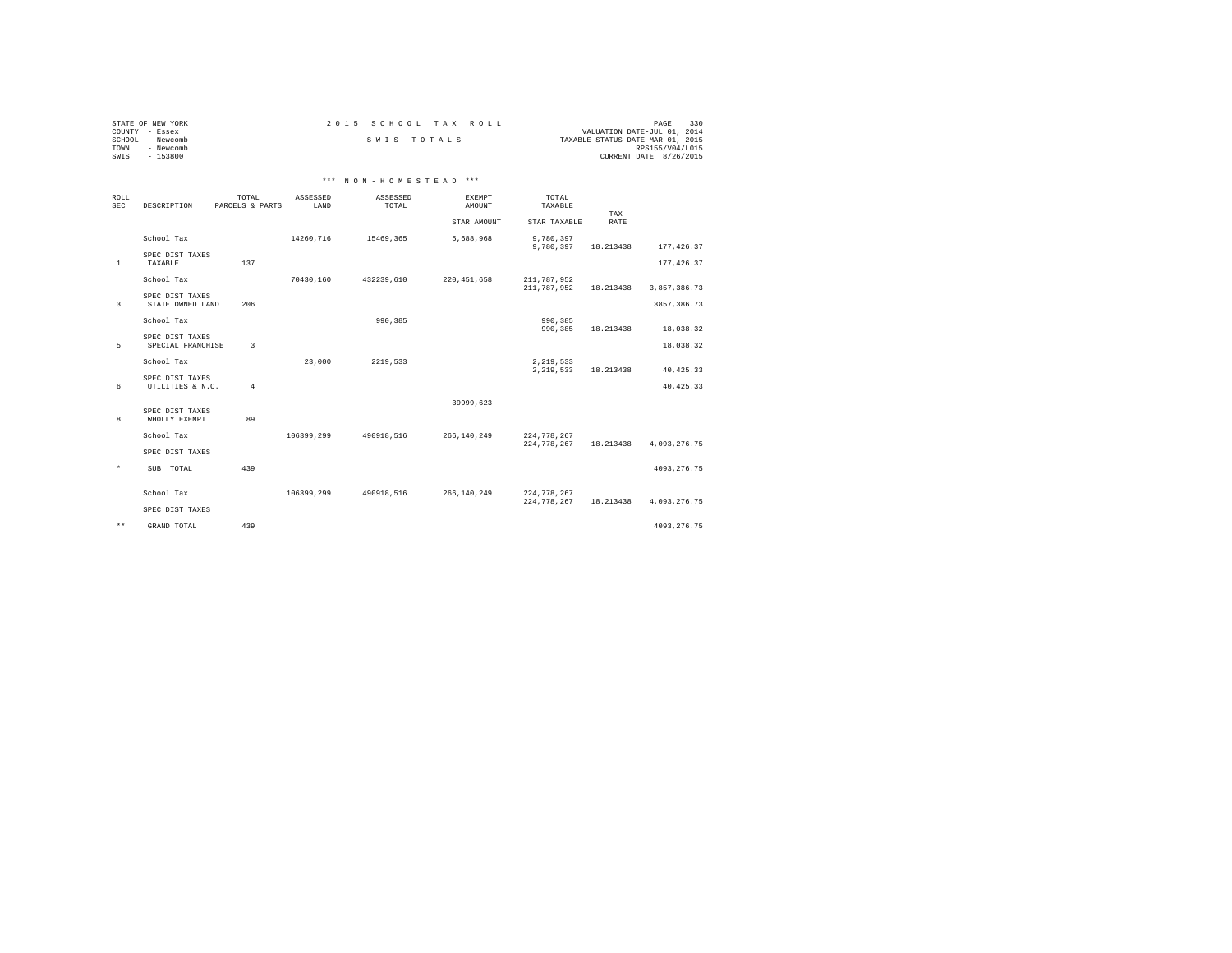| STATE OF NEW YORK   | 2015 SCHOOL TAX ROLL | 331<br>PAGE                      |
|---------------------|----------------------|----------------------------------|
| COUNTY<br>- Essex   |                      | VALUATION DATE-JUL 01, 2014      |
| - Newcomb<br>SCHOOL | SWIS TOTALS          | TAXABLE STATUS DATE-MAR 01, 2015 |
| Newcomb<br>TOWN     |                      | RPS155/V04/L015                  |
| $-153800$<br>SWIS   |                      | CURRENT DATE 8/26/2015           |
|                     |                      |                                  |

|                    |                                      |                  |                  | *** SWTS ***      |                                 |                                  |                    |
|--------------------|--------------------------------------|------------------|------------------|-------------------|---------------------------------|----------------------------------|--------------------|
| ROLL<br><b>SEC</b> | DESCRIPTION                          | TOTAL<br>PARCELS | ASSESSED<br>LAND | ASSESSED<br>TOTAL | EXEMPT<br>AMOUNT<br>----------- | TOTAL<br>TAXABLE<br>------------ |                    |
|                    |                                      |                  |                  |                   | STAR AMOUNT                     | STAR TAXABLE                     | TAX<br><b>RATE</b> |
|                    | School Tax                           |                  | 65333.917        | 123629.370        | 6,894,368<br>6917.650           | 116,735,002<br>109,817,352       | 568,100.43         |
| $\mathbf{1}$       | SPEC DIST TAXES<br>TAXABLE           | 795              |                  |                   |                                 |                                  | 568,100.43         |
|                    | School Tax                           |                  | 70430,160        | 432239,610        | 220, 451, 658                   | 211,787,952<br>211,787,952       | 3,857,386.73       |
| 3                  | SPEC DIST TAXES<br>STATE OWNED LAND  | 206              |                  |                   |                                 |                                  | 3857, 386.73       |
|                    | School Tax                           |                  |                  | 990,385           |                                 | 990,385<br>990,385               | 18,038.32          |
| 5                  | SPEC DIST TAXES<br>SPECIAL FRANCHISE | 3                |                  |                   |                                 |                                  | 18,038.32          |
|                    | School Tax                           |                  | 23,000           | 2219,533          |                                 | 2,219,533<br>2,219,533           | 40, 425.33         |
| 6                  | SPEC DIST TAXES<br>UTILITIES & N.C.  | $\overline{4}$   |                  |                   |                                 |                                  | 40, 425.33         |
| 8                  | SPEC DIST TAXES<br>WHOLLY EXEMPT     | 89               |                  |                   | 39999,623                       |                                  |                    |
|                    | School Tax                           |                  | 157472.500       | 599078,521        | 267, 345, 649<br>6917.650       | 331,732,872<br>324, 815, 222     | 4,483,950.81       |
|                    | SPEC DIST TAXES                      |                  |                  |                   |                                 |                                  |                    |
| $\star$            | SUB TOTAL                            | 1,097            |                  |                   |                                 |                                  | 4483.950.81        |
|                    | School Tax                           |                  | 157472,500       | 599078,521        | 267, 345, 649<br>6917,650       | 331,732,872<br>324, 815, 222     | 4,483,950.81       |
|                    | SPEC DIST TAXES                      |                  |                  |                   |                                 |                                  |                    |
| $\star\star$       | GRAND TOTAL                          | 1,097            |                  |                   |                                 |                                  | 4483.950.81        |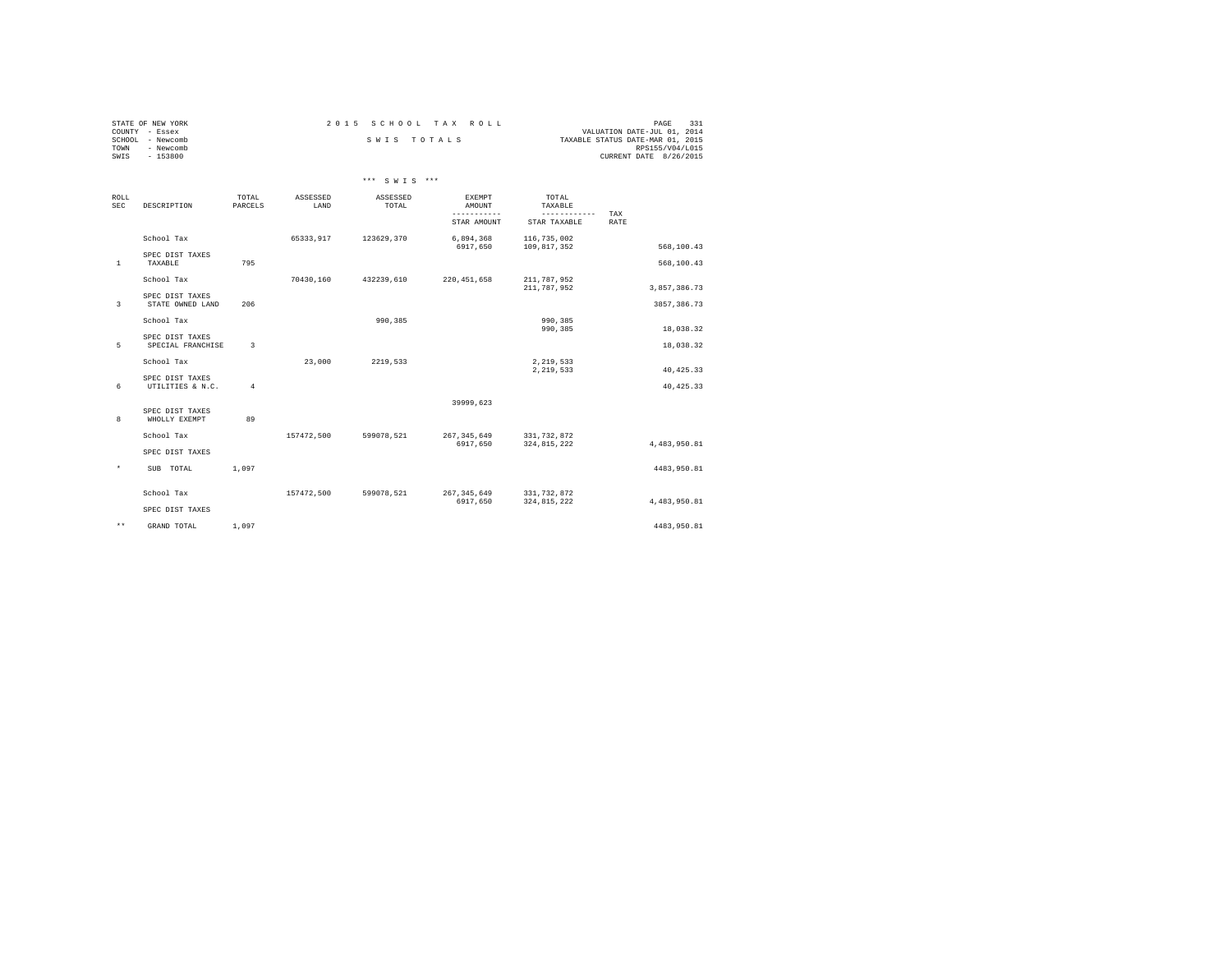| STATE OF NEW YORK | 2015 SCHOOL TAX ROLL             | PAGE                        | 332 |
|-------------------|----------------------------------|-----------------------------|-----|
| COUNTY - Essex    | SCHOOL TOTALS 153801             | VALUATION DATE-JUL 01, 2014 |     |
| SCHOOL - Newcomb  | TAXABLE STATUS DATE-MAR 01, 2015 |                             |     |
|                   |                                  | RPS155/V04/L015             |     |
|                   |                                  | CURRENT DATE 8/26/2015      |     |

### \*\*\* S P E C I A L D I S T R I C T S U M M A R Y \*\*\*

|      |                         |   | $\sim$ |  | UTAL<br>the contract of the contract of the contract of |
|------|-------------------------|---|--------|--|---------------------------------------------------------|
| CODE | $\Omega \wedge \Omega'$ | . | - ---  |  | TAX                                                     |

NO SPECIAL DISTRICTS AT THIS LEVEL

### \*\*\* S C H O O L D I S T R I C T S U M M A R Y \*\*\*

| CODE | DISTRICT NAME       | TOTAL<br>PARCELS & PARTS | ASSESSED<br>LAND | ASSESSED<br>TOTAL     | <b>EXEMPT</b><br>AMOUNT | TOTAL<br>TAXABLE   |          |              |  |
|------|---------------------|--------------------------|------------------|-----------------------|-------------------------|--------------------|----------|--------------|--|
|      |                     |                          |                  |                       | STAR AMOUNT             | STAR TAXABLE       | TAX RATE | TOTAL TAX    |  |
|      | Newcomb             | 659                      | 51073,201        | 108160,005            | 1205,400                | 106, 954, 605      |          |              |  |
|      | 153801 TOTAL (CONT) |                          |                  |                       | 6917,650                | 100,036,955        |          | 392,038.96   |  |
|      | SUB-TOTAL           | 659                      | 51073.201        | 108160,005            | 1205,400                | 106, 954, 605      |          |              |  |
|      | SUB - TO TAL(CONT)  |                          |                  |                       | 6917,650                | 100,036,955        |          | 392,038.96   |  |
|      |                     |                          |                  |                       |                         |                    |          |              |  |
|      | TOTAL               | 659                      | 51073,201        | 108160,005            | 1205,400                | 106,954,605        |          |              |  |
|      | TO TAL (CONT)       |                          |                  |                       | 6917,650                | 100,036,955        |          | 392,038.96   |  |
|      |                     |                          |                  | *** NON-HOMESTEAD *** |                         |                    |          |              |  |
|      |                     | TOTAL                    | ASSESSED         | ASSESSED              | <b>EXEMPT</b>           | TOTAL              |          |              |  |
| CODE | DISTRICT NAME       | PARCELS & PARTS          | LAND             | TOTAL                 | AMOUNT<br>-----------   | TAXABLE<br>------- |          |              |  |
|      |                     |                          |                  |                       | STAR AMOUNT             | STAR TAXABLE       | TAX RATE | TOTAL TAX    |  |
|      | Newcomb             | 439                      | 106399,299       | 490918,516            | 266140,249              | 224, 778, 267      |          |              |  |
|      | 153801 TOTAL (CONT) |                          |                  |                       |                         | 224, 778, 267      |          | 4,093,276.75 |  |
|      | SUB-TOTAL           | 439                      | 106399,299       | 490918,516            | 266140,249              | 224, 778, 267      |          |              |  |
|      | SUB - TO TAL(CONT)  |                          |                  |                       |                         | 224, 778, 267      |          | 4,093,276.75 |  |
|      |                     |                          |                  |                       |                         |                    |          |              |  |
|      | TOTAL               | 439                      | 106399.299       | 490918.516            | 266140.249              | 224, 778, 267      |          |              |  |
|      | TO TAL (CONT)       |                          |                  |                       |                         | 224, 778, 267      |          | 4.093.276.75 |  |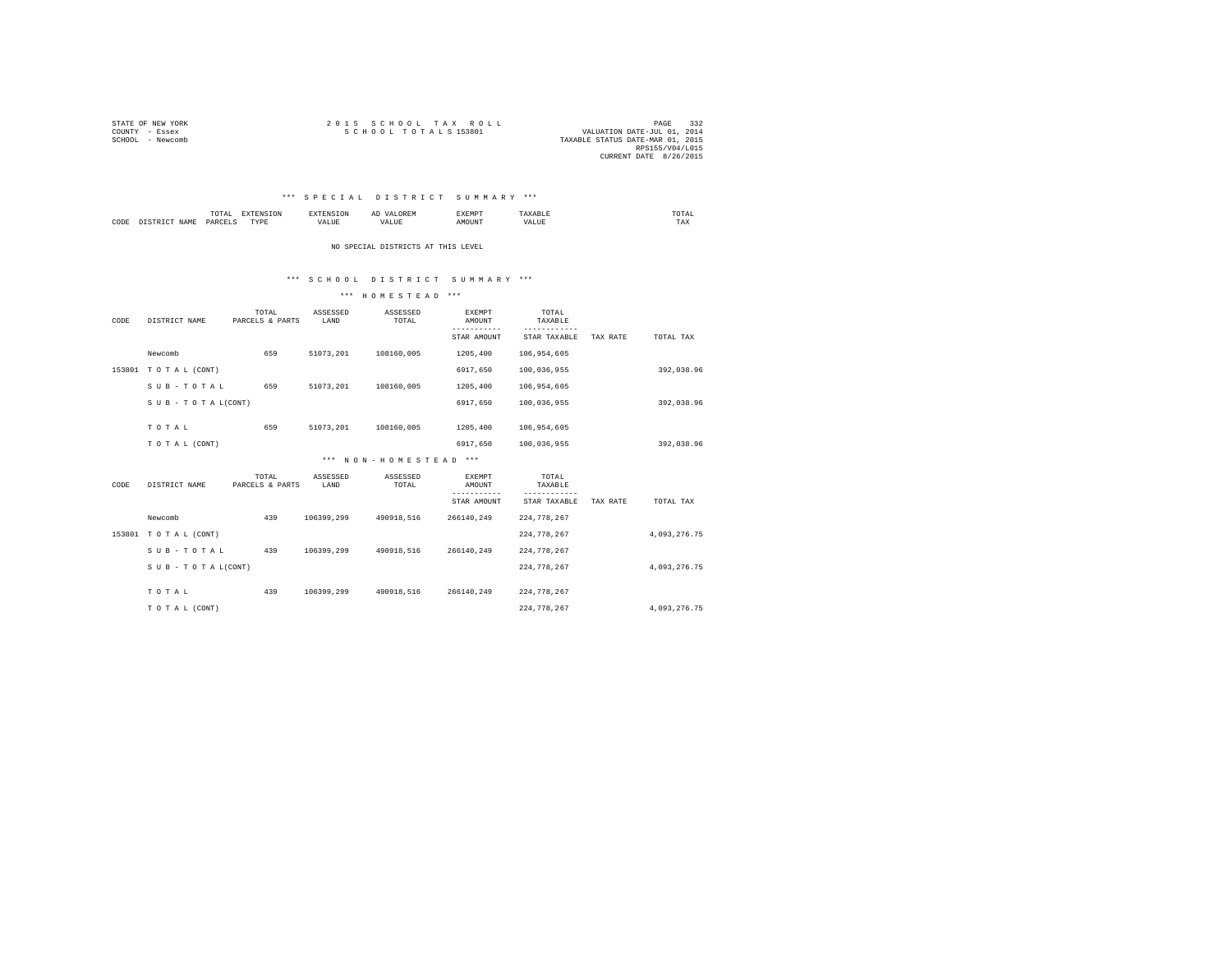| STATE OF NEW YORK | 2015 SCHOOL TAX ROLL                                | PAGE            | 333 |
|-------------------|-----------------------------------------------------|-----------------|-----|
| COUNTY - Essex    | SCHOOL TOTALS 153801<br>VALUATION DATE-JUL 01, 2014 |                 |     |
| SCHOOL - Newcomb  | TAXABLE STATUS DATE-MAR 01, 2015                    |                 |     |
|                   |                                                     | RPS155/V04/L015 |     |
|                   | CURRENT DATE 8/26/2015                              |                 |     |

|        |                    |                  |                  | *** SWIS ***      |                  |                  |          |              |
|--------|--------------------|------------------|------------------|-------------------|------------------|------------------|----------|--------------|
| CODE   | DISTRICT NAME      | TOTAL<br>PARCELS | ASSESSED<br>LAND | ASSESSED<br>TOTAL | EXEMPT<br>AMOUNT | TOTAL<br>TAXABLE |          |              |
|        |                    |                  |                  |                   | STAR AMOUNT      | STAR TAXABLE     | TAX RATE | TOTAL TAX    |
|        | Newcomb            | 1097             | 157472.500       | 599078.521        | 267345.649       | 331, 732, 872    |          |              |
| 153801 |                    |                  |                  |                   | 6917.650         | 324, 815, 222    |          | 4,483,950.81 |
|        | SUB-TOTAL          | 1097             | 157472,500       | 599078.521        | 267345.649       | 331,732,872      |          |              |
|        | SUB - TO TAL(CONT) |                  |                  |                   | 6917.650         | 324,815,222      |          | 4,483,950.81 |
|        |                    |                  |                  |                   |                  |                  |          |              |
|        | TOTAL              | 1097             | 157472.500       | 599078.521        | 267345.649       | 331,732,872      |          |              |
|        | TO TAL (CONT)      |                  |                  |                   | 6917,650         | 324,815,222      |          | 4,483,950.81 |

## \*\*\* S Y S T E M C O D E S S U M M A R Y \*\*\*

| CODE  | DESCRIPTION | TOTAL<br>PARCELS | SCHOOL     |
|-------|-------------|------------------|------------|
| 50000 | WHOLLY EX   |                  | 1976,000   |
| 50005 | TOWN TAXBL  | 1                | 109593.190 |
| 50006 | CNTY TAXBL  |                  | 109333.090 |
|       | TOTAL       | 3                | 220902.280 |

### \*\*\* E X E M P T I O N S U M M A R Y \*\*\*

| CODE  | DESCRIPTION | TOTAL<br>PARCELS | SCHOOL   |
|-------|-------------|------------------|----------|
| 12100 | N.Y. STATE  | 31               | 6290.545 |
| 13500 | TOWN OWN I  | 36               | 6517.353 |
| 13800 | SCHOOL DST  | 3                | 6147.000 |
| 21600 | CHURCH PAR  |                  | 72,900   |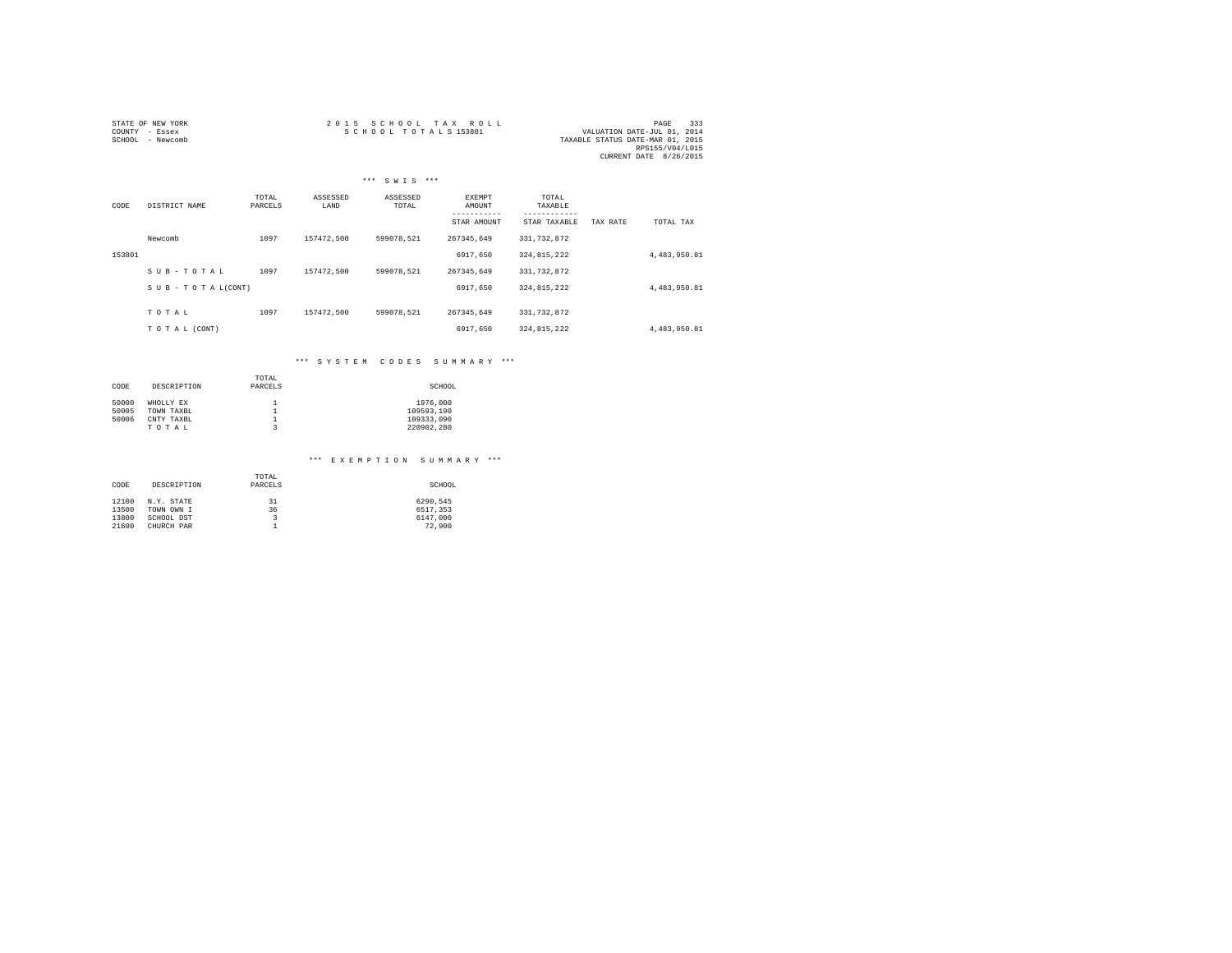| STATE OF NEW YORK | 2015 SCHOOL TAX ROLL | 334<br>PAGE                      |
|-------------------|----------------------|----------------------------------|
| COUNTY - Essex    | SCHOOL TOTALS 153801 | VALUATION DATE-JUL 01, 2014      |
| SCHOOL - Newcomb  |                      | TAXABLE STATUS DATE-MAR 01, 2015 |
|                   |                      | RPS155/V04/L015                  |
|                   |                      | CURRENT DATE 8/26/2015           |

|       |                |                | $***$<br>***<br>EXEMPTION SUMMARY |
|-------|----------------|----------------|-----------------------------------|
|       |                | TOTAL          |                                   |
| CODE  | DESCRIPTION    | PARCELS        | SCHOOL                            |
| 25110 | CONST REL      | 7              | 721,600                           |
| 25120 | CONST ED       | 7              | 17809.825                         |
| 26400 | VOL F DEPT     | $\overline{2}$ | 426,600                           |
| 27350 | PRI CEM        | ٠              | 37,800                            |
| 41800 | AGED ALL       | 20             | 1205,400                          |
| 41834 | STAR<br>SR     | 65             | 3917,650                          |
| 41854 | RES. STAR      | 100            | 3000,000                          |
| 47450 | <b>FISCHER</b> | 18             | 3839.526                          |
| 47460 | PRIV FOR       | 23             | 3374,820                          |
|       | TOTAL          | 314            | 53361,019                         |

|  | *** GRAND TOTALS *** |  |  |  |  |  |  |  |  |  |  |  |  |
|--|----------------------|--|--|--|--|--|--|--|--|--|--|--|--|
|--|----------------------|--|--|--|--|--|--|--|--|--|--|--|--|

| ROLL<br><b>SEC</b> | DESCRIPTION | TOTAL<br>PARCELS | ASSESSED<br>LAND | ASSESSED<br>TOTAL | EXEMPT<br>AMOUNT<br>STAR AMOUNT | TOTAL<br>TAXABLE<br>------------<br>STAR TAXABLE | TAX<br>RATE | TOTAL<br>TAX |
|--------------------|-------------|------------------|------------------|-------------------|---------------------------------|--------------------------------------------------|-------------|--------------|
| $***$              | GRAND TOTAL | 1,097            | 157472.500       | 599078.521        | 267.345.649                     | 331,732,872                                      |             |              |
|                    |             |                  |                  |                   | 6917.650                        | 324, 815, 222                                    |             | 4,483,950.81 |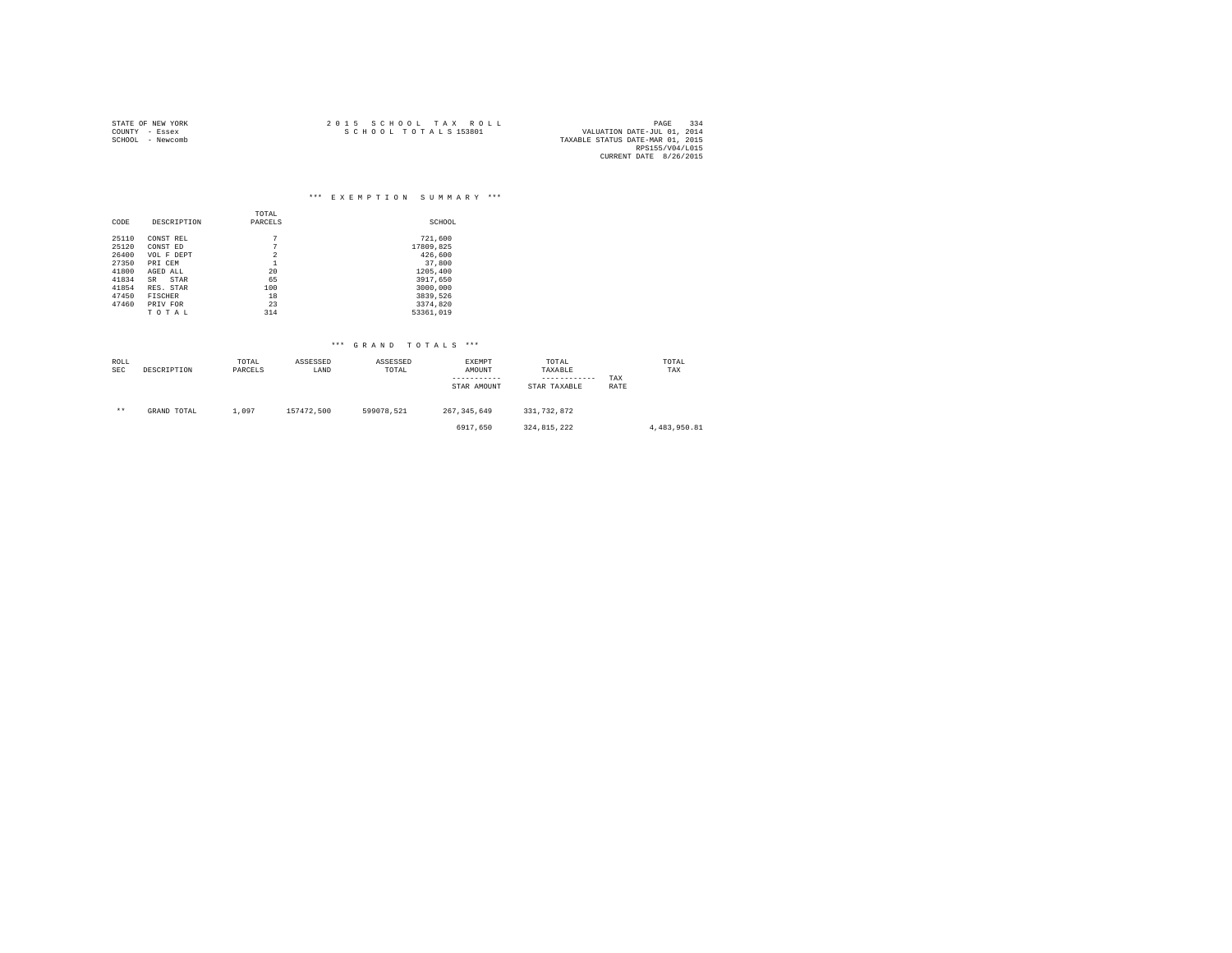| STATE OF NEW YORK                                                                      |                                |                      | 2015 SCHOOL TAX ROLL               | PAGE                                                                        |  |
|----------------------------------------------------------------------------------------|--------------------------------|----------------------|------------------------------------|-----------------------------------------------------------------------------|--|
| COUNTY - Essex                                                                         |                                |                      |                                    | OMITTED & PRO-RATED TAX SECTION OF THE ROLL - 9 WALUATION DATE-JUL 01, 2014 |  |
| SCHOOL<br>- Newcomb                                                                    |                                |                      | OWNERS NAME SEQUENCE               | TAXABLE STATUS DATE-MAR 01, 2015                                            |  |
| TOWN<br>- Newcomb                                                                      |                                |                      | UNIFORM PERCENT OF VALUE IS 100.00 |                                                                             |  |
| SWIS<br>$-153800$                                                                      |                                |                      |                                    |                                                                             |  |
|                                                                                        |                                |                      |                                    |                                                                             |  |
| TAX MAP PARCEL NUMBER                                                                  |                                |                      |                                    |                                                                             |  |
| CURRENT OWNERS NAME                                                                    | SCHOOL DISTRICT<br><b>EAND</b> |                      | TAX DESCRIPTION                    | TAXABLE VALUE                                                               |  |
| CURRENT OWNERS ADDRESS 6 PARCEL SIZE/GRID COORD TOTAL SPECIAL DISTRICTS                |                                |                      |                                    | TAX AMOUNT                                                                  |  |
|                                                                                        |                                |                      |                                    |                                                                             |  |
|                                                                                        | NYS Route 28N                  | NON-HOMESTEAD PARCEL |                                    | ACCT 665J103601                                                             |  |
|                                                                                        |                                |                      |                                    |                                                                             |  |
|                                                                                        | 311 Res vac land               |                      |                                    |                                                                             |  |
|                                                                                        | 153801<br>Newcomb              | $^{\circ}$           |                                    |                                                                             |  |
|                                                                                        | 3 Ords Patent                  |                      |                                    |                                                                             |  |
|                                                                                        | SECT 520 RPTL OMITTED TAX      |                      |                                    |                                                                             |  |
| 109.15-1-22.000/2015<br>Miga Wester E<br>Miga Lorraine R<br>5768 Hwy 28N<br>PO Box 291 | FROM THE 2015 TAX ROLL         |                      |                                    |                                                                             |  |
| Newcomb, NY                                                                            | EAST-0542336 NRTH-1446376      |                      |                                    |                                                                             |  |
|                                                                                        | DEED BOOK 1768 PG-201          |                      |                                    |                                                                             |  |
|                                                                                        | FULL MARKET VALUE              | $\Omega$             |                                    |                                                                             |  |
|                                                                                        |                                |                      | TOTAL TAX $---$                    | $0.00**$                                                                    |  |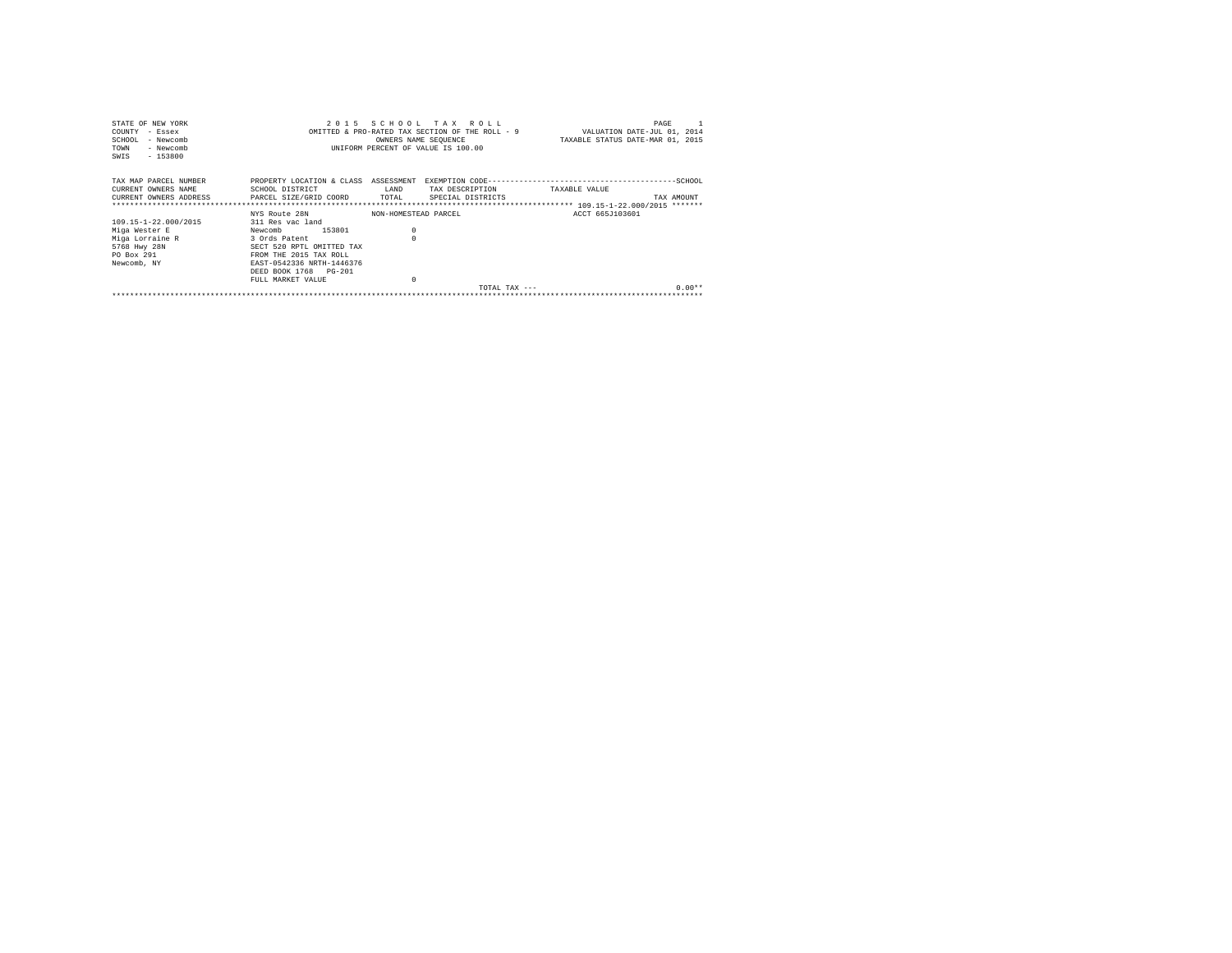| STATE OF NEW YORK | 2015 SCHOOL TAX ROLL                            | PAGE                             |
|-------------------|-------------------------------------------------|----------------------------------|
| COUNTY - Essex    | OMITTED & PRO-RATED TAX SECTION OF THE ROLL - 9 | VALUATION DATE-JUL 01, 2014      |
| SCHOOL - Newcomb  |                                                 | TAXABLE STATUS DATE-MAR 01, 2015 |
| TOWN<br>- Newcomb | UNIFORM PERCENT OF VALUE IS 100.00              | RPS155/V04/L015                  |
| SWTS<br>- 153800  |                                                 | CURRENT DATE 8/26/2015           |
|                   |                                                 |                                  |

R O L L S U B S E C T I O N - - T O T A L S

### \*\*\* O U T S T A N D I N G T A X S U M M A R Y \*\*\*

|      |                        | TOTAL<br>the contract of the contract of the contract of | <b>ENSION</b> |       | TAL<br>the contract of the contract of the contract of |
|------|------------------------|----------------------------------------------------------|---------------|-------|--------------------------------------------------------|
| CODE | CTD TOT<br><b>NAME</b> |                                                          | TYPE          | VALUE | TAX                                                    |

#### NO SPECIAL DISTRICTS AT THIS LEVEL

### $***$  GRAND TOTALS  $***$

| ROLL |             | TOTAL   | ASSESSED | ASSESSED |             |              |      | TOTA |
|------|-------------|---------|----------|----------|-------------|--------------|------|------|
| SEC  | DESCRIPTION | PARCELS | LAND     | TOTAL    |             |              |      |      |
|      |             |         |          |          | ----------- | ------------ | TAX  |      |
|      |             |         |          |          | STAR AMOUNT | STAR TAXABLE | RATE |      |
|      |             |         |          |          |             |              |      |      |

RS 9 TOTAL SPEC DIST TAXES 9 OMITTED TAXES 1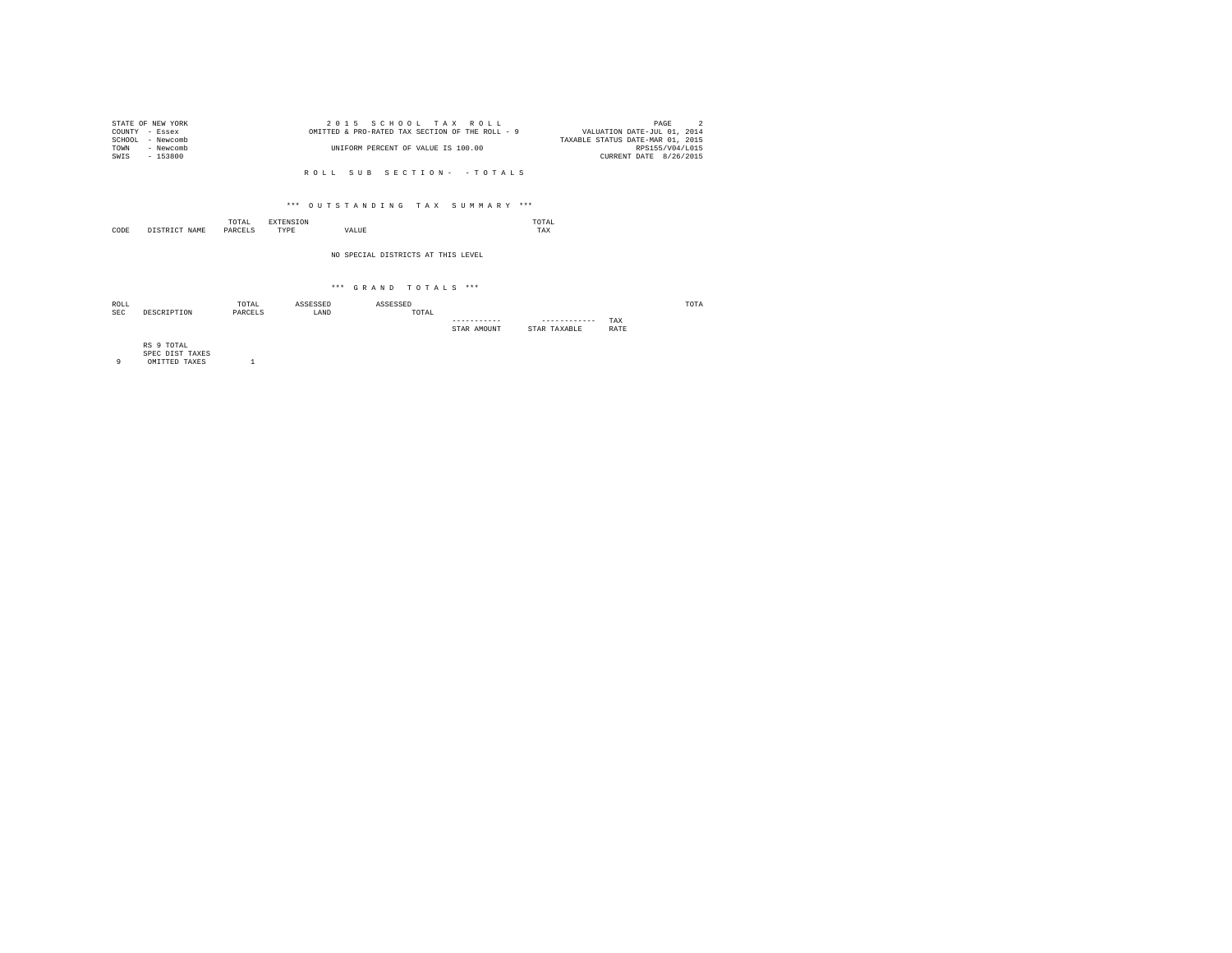| STATE OF NEW YORK | 2015 SCHOOL TAX ROLL                            | PAGE                             |
|-------------------|-------------------------------------------------|----------------------------------|
| COUNTY - Essex    | OMITTED & PRO-RATED TAX SECTION OF THE ROLL - 9 | VALUATION DATE-JUL 01, 2014      |
| SCHOOL - Newcomb  |                                                 | TAXABLE STATUS DATE-MAR 01, 2015 |
| TOWN<br>- Newcomb | UNIFORM PERCENT OF VALUE IS 100.00              | RPS155/V04/L015                  |
| - 153800<br>SWTS  |                                                 | CURRENT DATE 8/26/2015           |
|                   |                                                 |                                  |

ROLL SECTION TOTALS

### \*\*\* O U T S T A N D I N G T A X S U M M A R Y \*\*\*

|           |                         | TOTAL<br>the contract of the contract of the contract of | w                |       | TAL<br>the contract of the contract of the contract of |
|-----------|-------------------------|----------------------------------------------------------|------------------|-------|--------------------------------------------------------|
| CODE<br>. | NAME<br>cm <sub>T</sub> | DARCELS                                                  | <b>TVDL</b><br>. | VALUE | TAX                                                    |

#### NO SPECIAL DISTRICTS AT THIS LEVEL

### \*\*\* G R A N D T O T A L S \*\*\*

| ROLL |            | TOTAL   | SSESSED | ASSESSED                                     |              |                 |             | TOTA |
|------|------------|---------|---------|----------------------------------------------|--------------|-----------------|-------------|------|
| SEC  | DECCETETOM | PARCELS | LAND    | TOTAL<br>the contract of the contract of the |              |                 |             |      |
|      |            |         |         |                                              | ------------ | -------------   | TAX         |      |
|      |            |         |         |                                              | STAR AMOUNT  | TAXABLE<br>STAR | <b>RATE</b> |      |

RS 9 TOTAL SPEC DIST TAXES 9 OMITTED TAXES 1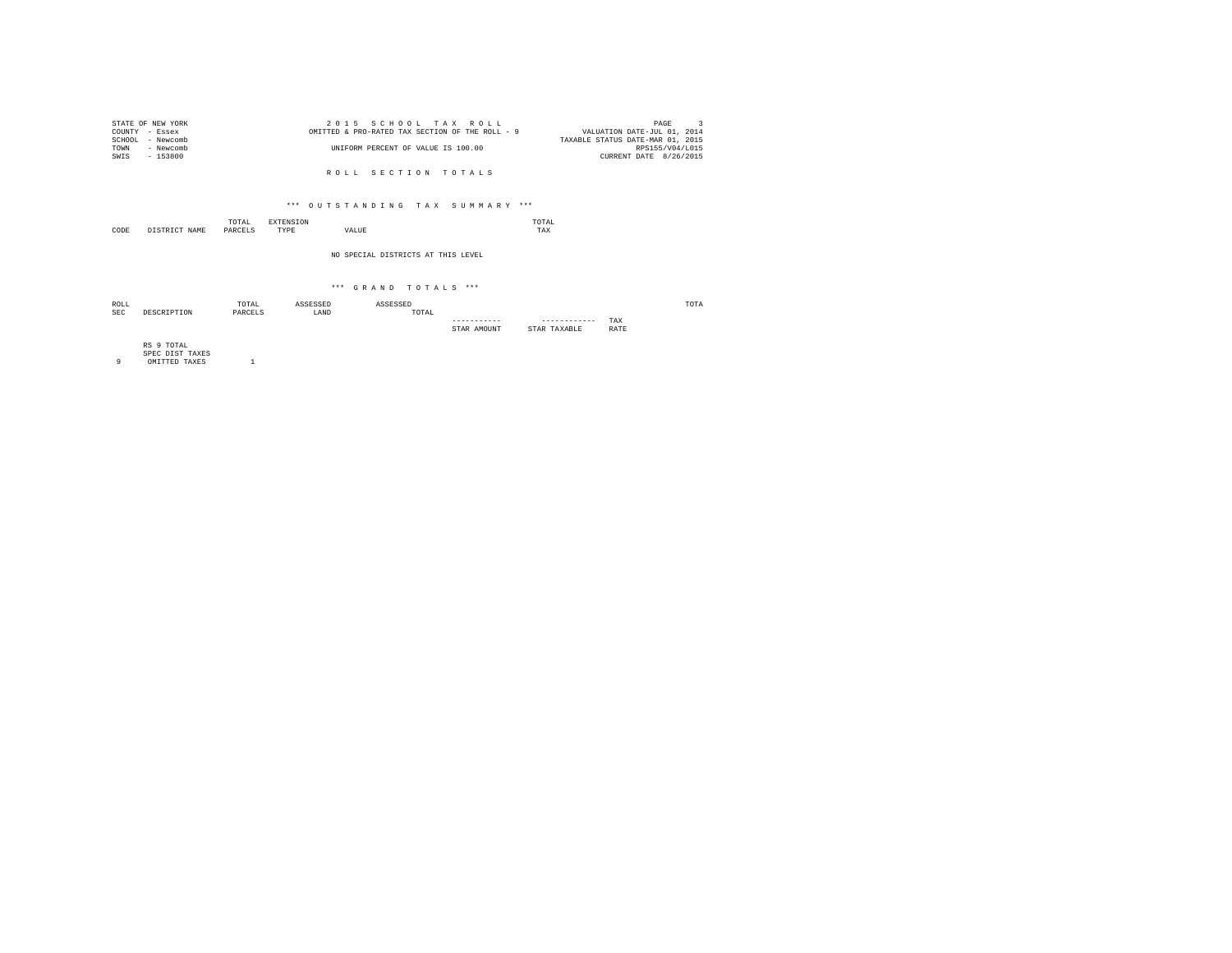| STATE OF NEW YORK   | 2015 SCHOOL TAX ROLL | PAGE                             |
|---------------------|----------------------|----------------------------------|
| COUNTY - Essex      |                      | VALUATION DATE-JUL 01, 2014      |
| - Newcomb<br>SCHOOL | SWIS TOTALS          | TAXABLE STATUS DATE-MAR 01, 2015 |
| - Newcomb<br>TOWN   |                      | RPS155/V04/L015                  |
| $-153800$<br>SWIS   |                      | CURRENT DATE 8/26/2015           |
|                     |                      |                                  |

### \*\*\* O U T S T A N D I N G T A X S U M M A R Y \*\*\*

|  | *** HOMESTEAD *** |  |  |  |  |  |  |  |  |  |  |
|--|-------------------|--|--|--|--|--|--|--|--|--|--|
|--|-------------------|--|--|--|--|--|--|--|--|--|--|

| CODE | DISTRICT NAME | TOTAL<br>PARCELS<br>& PARTS | EXTENSION<br>TYPE | VALUE                                                       | TOTAL<br>TAX |
|------|---------------|-----------------------------|-------------------|-------------------------------------------------------------|--------------|
|      |               |                             |                   | NO SPECIAL DISTRICTS AT THIS LEVEL<br>*** NON-HOMESTEAD *** |              |

|      |               | TOTAL            | <b>EXTENSION</b> |       | TOTAL<br>the contract of the contract of the contract of |
|------|---------------|------------------|------------------|-------|----------------------------------------------------------|
| CODE | DISTRICT NAME | PARCELS<br>PARTS | TYPE             | VALUE | TAX                                                      |

NO SPECIAL DISTRICTS AT THIS LEVEL

\*\*\* S W I S \*\*\*

|      |                         | TOTAL<br>the contract of the contract of the contract of | <b>INSTON</b> |       | TOTAL<br>the contract of the contract of the contract of |
|------|-------------------------|----------------------------------------------------------|---------------|-------|----------------------------------------------------------|
| CODE | <b>DICTOIOT</b><br>NAME | PARCELS                                                  | TYPE          | VALUE | TAX                                                      |
|      |                         |                                                          |               |       |                                                          |

NO SPECIAL DISTRICTS AT THIS LEVEL

### \*\*\* G R A N D T O T A L S \*\*\*

\*\*\* H O M E S T E A D \*\*\*

| ROLL       |             | TOTAL           | ASSESSED | ASSESSED |                |              |             | TOTA |
|------------|-------------|-----------------|----------|----------|----------------|--------------|-------------|------|
| <b>SEC</b> | DESCRIPTION | PARCELS & PARTS | LAND     | TOTAL    |                |              |             |      |
|            |             |                 |          |          | ------------   | ------------ | TAX         |      |
|            |             |                 |          |          | AMOUNT<br>"TAR | STAR TAXABLE | <b>RATE</b> |      |

SPEC DIST TAXES

\* SUB TOTAL 0

SPEC DIST TAXES

 $\star\,\star$   $\qquad$  GRAND TOTAL  $\qquad \qquad$   $\qquad \qquad$   $\qquad \qquad$  0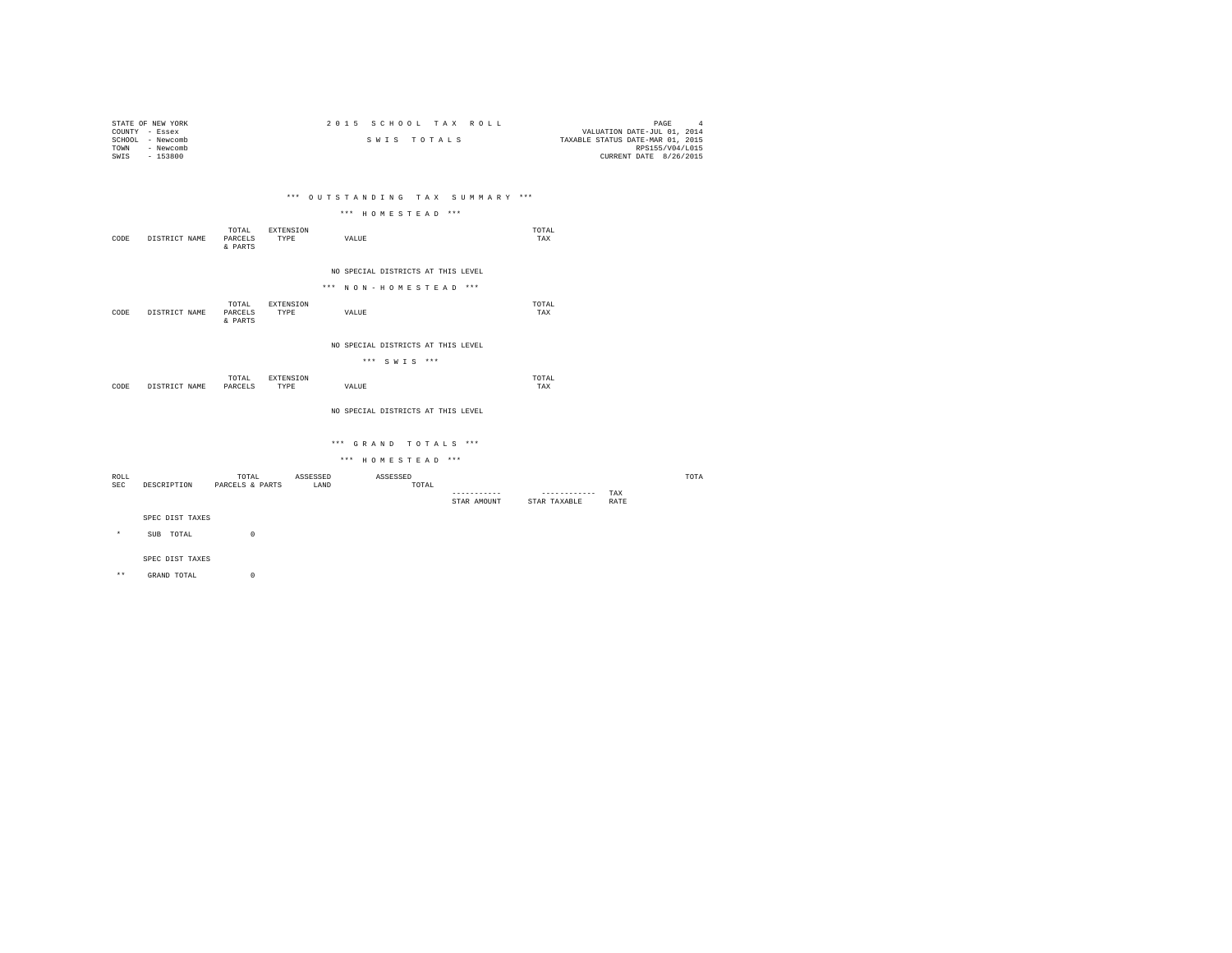| TOWN<br>SWIS       | STATE OF NEW YORK<br>COUNTY - Essex<br>SCHOOL - Newcomb<br>- Newcomb<br>$-153800$ |                          |                  |                       | SWIS TOTALS  | 2015 SCHOOL TAX ROLL       |                              | PAGE<br>VALUATION DATE-JUL 01, 2014<br>TAXABLE STATUS DATE-MAR 01, 2015<br>RPS155/V04/L015<br>CURRENT DATE 8/26/2015 | 5    |
|--------------------|-----------------------------------------------------------------------------------|--------------------------|------------------|-----------------------|--------------|----------------------------|------------------------------|----------------------------------------------------------------------------------------------------------------------|------|
|                    |                                                                                   |                          |                  | *** NON-HOMESTEAD *** |              |                            |                              |                                                                                                                      |      |
| ROLL<br>SEC        | DESCRIPTION                                                                       | TOTAL<br>PARCELS & PARTS | ASSESSED<br>LAND | ASSESSED              | TOTAL        |                            |                              |                                                                                                                      | TOTA |
|                    |                                                                                   |                          |                  |                       |              | -----------<br>STAR AMOUNT | ------------<br>STAR TAXABLE | TAX<br><b>RATE</b>                                                                                                   |      |
| 9                  | SPEC DIST TAXES<br>OMITTED TAXES                                                  | $\mathbf{1}$             |                  |                       |              |                            |                              |                                                                                                                      |      |
|                    | SPEC DIST TAXES                                                                   |                          |                  |                       |              |                            |                              |                                                                                                                      |      |
| $^{\star}$         | SUB TOTAL                                                                         | $\mathbf{1}$             |                  |                       |              |                            |                              |                                                                                                                      |      |
|                    | SPEC DIST TAXES                                                                   |                          |                  |                       |              |                            |                              |                                                                                                                      |      |
| $\star\star$       | GRAND TOTAL                                                                       | $\mathbf{1}$             |                  |                       |              |                            |                              |                                                                                                                      |      |
|                    |                                                                                   |                          |                  |                       | *** SWIS *** |                            |                              |                                                                                                                      |      |
| ROLL<br><b>SEC</b> | DESCRIPTION                                                                       | TOTAL<br>PARCELS         | ASSESSED<br>LAND | ASSESSED              | TOTAL        |                            |                              |                                                                                                                      | TOTA |
|                    |                                                                                   |                          |                  |                       |              | -----------<br>STAR AMOUNT | ------------<br>STAR TAXABLE | TAX<br>RATE                                                                                                          |      |
| 9                  | SPEC DIST TAXES<br>OMITTED TAXES                                                  | $\mathbf{1}$             |                  |                       |              |                            |                              |                                                                                                                      |      |
|                    | SPEC DIST TAXES                                                                   |                          |                  |                       |              |                            |                              |                                                                                                                      |      |
| $\star$            | SUB TOTAL                                                                         | $\mathbf{1}$             |                  |                       |              |                            |                              |                                                                                                                      |      |
|                    | SPEC DIST TAXES                                                                   |                          |                  |                       |              |                            |                              |                                                                                                                      |      |
| $\star\star$       | GRAND TOTAL                                                                       | $\mathbf{1}$             |                  |                       |              |                            |                              |                                                                                                                      |      |